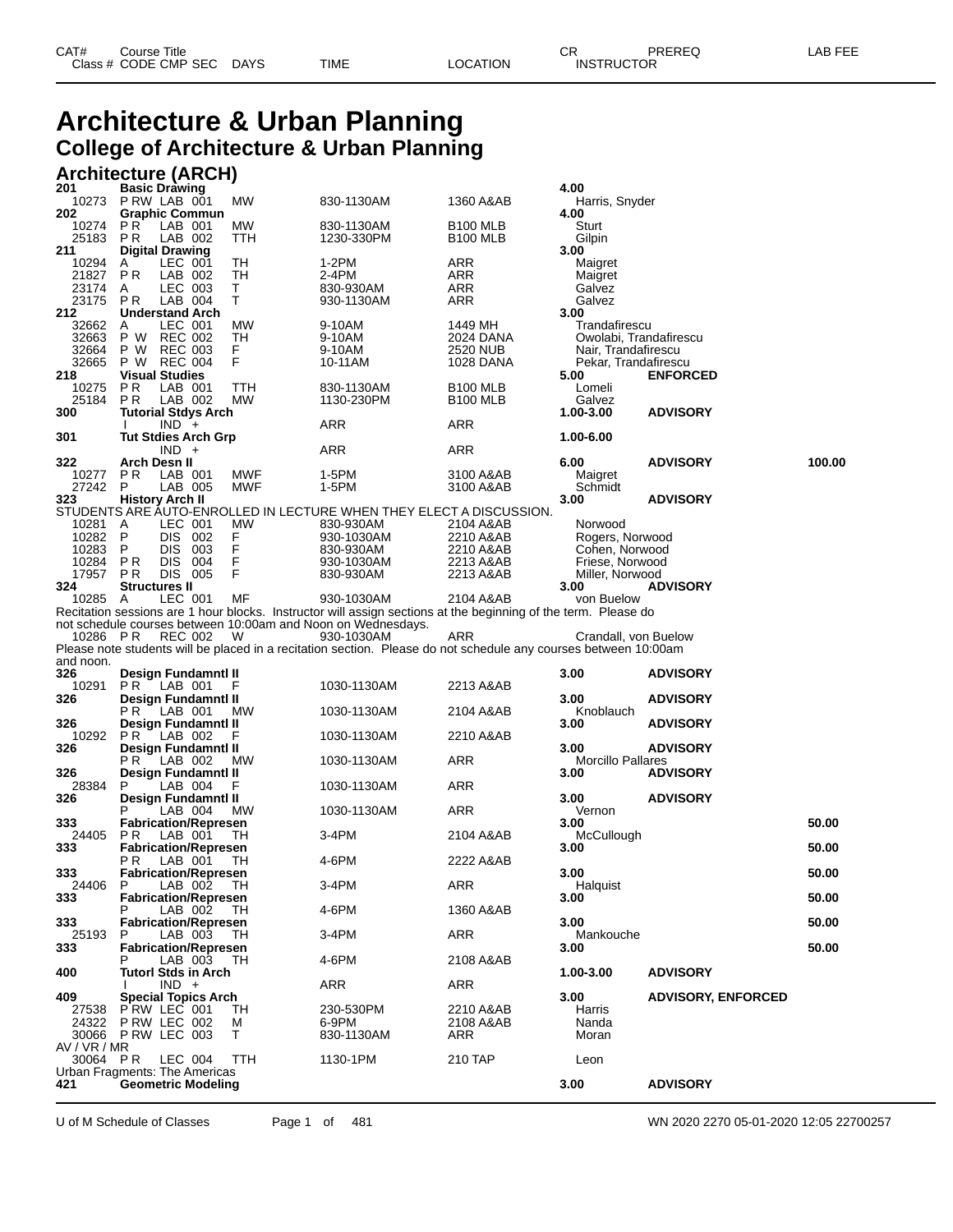| CAT#                                                      | Course Title              | Class # CODE CMP SEC DAYS                     |                          | <b>TIME</b>                                                                         | <b>LOCATION</b>        | CR.<br><b>INSTRUCTOR</b>       | PREREQ                    | LAB FEE |
|-----------------------------------------------------------|---------------------------|-----------------------------------------------|--------------------------|-------------------------------------------------------------------------------------|------------------------|--------------------------------|---------------------------|---------|
| 30405                                                     |                           | P W LEC 001                                   | м                        | 830-1130AM                                                                          | ARR                    | Meier                          |                           |         |
| 422<br>16206                                              | PR.                       | Arch Design II<br>LAB 001                     | <b>MWF</b>               | 1-5PM                                                                               | 3100 A&AB              | 6.00<br>Aguirre, Moran, Jacobs | <b>ADVISORY, ENFORCED</b> | 100.00  |
| 423<br>10295                                              | Int U P&Env<br>S          | LEC 001                                       | TTH                      | 9-10AM                                                                              | 1040 DANA              | 3.00<br>D'Anieri               |                           | 20.00   |
| 10296                                                     | P W                       | DIS 002                                       | TН                       | 12-1PM                                                                              | <b>1220 WEILL</b>      | Dobie                          |                           |         |
| 10297<br>10298                                            | P W                       | DIS 003<br>P W DIS 004                        | F<br>F                   | 12-1PM<br>12-1PM                                                                    | 1024 DANA<br>2024 DANA | Friedman<br>Hunter             |                           |         |
| 425<br>24280                                              | PR.                       | <b>Environmental Sys</b><br>LEC 001           | TН                       | 830-1130AM                                                                          | 2104 A&AB              | 3.00<br>Kim, Urban             | <b>ADVISORY</b>           |         |
| <b>Undergraduate Section</b><br>25138                     | PR.                       | LEC 002                                       | т                        | 830-1130AM                                                                          | 2104 A&AB              | Junghans, Kim                  |                           |         |
| 431<br>33411                                              | <b>Robotics</b>           | <b>P RW SEM 001</b>                           | TН                       | 1-4PM                                                                               | 2222 A&AB              | 3.00<br>Meier                  | <b>ENFORCED</b>           | 100.00  |
| 442<br>10299                                              | <b>Arch Des IV</b><br>PR. | LAB 001                                       | MWF                      | 1-5PM                                                                               | 3100 A&AB              | 6.00<br>Roddier                | <b>ADVISORY</b>           |         |
| 29206<br>33409                                            | P<br>P                    | LAB 005<br>LAB 006                            | <b>MWF</b><br><b>MWF</b> | 1-5PM<br>1-5PM                                                                      | 3100 A&AB<br>3100 A&AB | Reichert<br>Yi                 |                           |         |
| 466                                                       | <b>Dimensions</b>         |                                               |                          |                                                                                     |                        | 3.00                           |                           |         |
| 20017<br>490                                              | -PI                       | LEC 001<br><b>Arch SPBrk Extrn Exp</b>        | Т                        | 7-9PM                                                                               | ARR                    | Unverzagt<br>1.00              |                           |         |
| 38655<br>505                                              | PI.                       | <b>SEM 001</b><br><b>Spec Topics Env Tech</b> |                          | ARR                                                                                 | ARR                    | Clutter<br>3.00                | <b>ADVISORY</b>           |         |
|                                                           |                           | 19934 PDR LEC 001                             | M                        | 830-1130AM                                                                          | 2222 A&AB              | Junghans                       |                           |         |
| <b>Building Anatomy Systems</b><br>506                    |                           | Spec Topics Des Fund                          |                          |                                                                                     |                        | 3.00                           | <b>ADVISORY</b>           |         |
|                                                           |                           | 34159 PW SEM 002                              | Τ                        | 830-1130AM                                                                          | 2204 A&AB              | Groat                          |                           |         |
| Participatory Tools Arch&UP<br><b>Instructional Media</b> |                           | 19109 P W SEM 004                             | F                        | 1-4PM                                                                               | 2222 A&AB              | McMorrough                     |                           |         |
|                                                           |                           | 20731 P W SEM 005                             | W                        | 830-12PM                                                                            | 2222 A&AB              | Strickland                     |                           |         |
| Urbanism in Film<br>507                                   |                           | <b>Spec Topics Constr</b>                     |                          |                                                                                     |                        | 3.00                           | <b>ADVISORY</b>           |         |
| 22416 P<br>Green Development                              |                           | LEC 001                                       | МW                       | 1130-1PM                                                                            | 1028 DANA              | Reames, Karthikeyan            |                           |         |
| <b>Advanced Construction Methods</b>                      |                           | 25255 P W LEC 003                             | TН                       | 830-1130AM                                                                          | 2227 A&AB              | Graebner                       |                           |         |
| 509                                                       |                           | <b>Experimental Course</b>                    |                          |                                                                                     |                        | 1.00-3.00                      | <b>ADVISORY</b>           |         |
| 33423<br>20627                                            | РW<br>P W                 | <b>SEM 001</b><br><b>SEM 002</b>              | M<br>F                   | 6-9PM<br>830-1130AM                                                                 | 2108 A&AB<br>2204 A&AB | Nanda                          |                           |         |
| 18281                                                     | P W<br>P W                | <b>SEM 002</b><br><b>SEM 003</b>              | F<br>F                   | 830-1130AM<br>1-4PM                                                                 | ARR<br>ARR             | Rule<br>Wigger                 |                           |         |
| <b>High Density</b>                                       |                           | 25257 P W SEM 005                             | F                        | 830-1130AM                                                                          | 2222 A&AB              | Mitnick                        |                           |         |
| <b>Spatial Narratives</b>                                 |                           |                                               |                          |                                                                                     |                        |                                |                           |         |
| Space, Time, and Al                                       |                           | 25258 P W SEM 006                             | Τ                        | 830-1130AM                                                                          | ARR                    | del Campo                      |                           |         |
| AV / VR / MR                                              |                           | 23190 P W SEM 007                             | Т                        | 830-1130AM                                                                          | ARR                    | Moran                          |                           |         |
| Case Studies in Contem Const                              |                           | 23191 PIW SEM 010                             | TН                       | 830-1130AM                                                                          | ARR                    | Borum                          |                           |         |
| Spaces of Exception                                       |                           | 23514 P W SEM 014                             | TH                       | 830-1130AM                                                                          | ARR                    | Jazairy                        |                           |         |
| <b>Devils and Details</b>                                 |                           | 25256 P W SEM 015                             | TН                       | 830-1130AM                                                                          | 1360 A&AB              | Robinson                       |                           |         |
|                                                           |                           | 25423 P W SEM 016                             | W                        | 830-1130AM                                                                          | ARR                    | Roddier                        |                           |         |
| Urban Rep & the Gendered Gaze<br>27640 PD                 |                           | <b>SEM 017</b>                                | T                        | 830-1130AM                                                                          | 2222 A&AB              | Lauritano                      |                           |         |
| <b>Preservation for Now</b><br>516                        |                           | <b>Arch Representation</b>                    |                          |                                                                                     |                        | 3.00                           | <b>ADVISORY</b>           |         |
| 24304                                                     | A                         | LEC 001                                       | т                        | 130-230PM                                                                           | 2104 A&AB              | Kulper                         |                           |         |
| 24305                                                     | PR<br>ΡR                  | LAB 002<br>LAB 002                            | Τ<br>$\mathsf T$         | 230-5PM<br>230-5PM                                                                  | ARR<br>2108 A&AB       |                                |                           |         |
|                                                           | РR<br>P <sub>R</sub>      | LAB 002<br>LAB 002                            | Τ<br>Τ                   | 230-5PM<br>230-5PM                                                                  | 2210 A&AB<br>ARR       | Kulper, Penarroyo, Yi,         |                           |         |
|                                                           |                           |                                               |                          |                                                                                     |                        | McMorrough                     |                           |         |
|                                                           | P R                       | LAB 002                                       | $\top$                   | 230-5PM<br>Students will be placed in the lab section at the beginning of the term. | ARR                    |                                |                           |         |
| 517<br>20510                                              | Arch Pln DV               | P W LEC 001                                   | W                        | 1-4PM                                                                               | 2108 A&AB              | 3.00<br>McCullough             | <b>ADVISORY</b>           |         |
| 524                                                       |                           | <b>Surface Structures</b>                     |                          |                                                                                     |                        | 3.00                           | <b>ADVISORY</b>           |         |
| 19494<br>525                                              |                           | P W LEC 001<br><b>Comp Appl Env Tech</b>      | МW                       | 830-10AM                                                                            | 2213 A&AB              | Giles<br>3.00                  | <b>ADVISORY</b>           |         |
| 19493<br>531                                              |                           | P W LEC 001<br><b>American Space</b>          | Τ                        | 1-1AM                                                                               | ARR                    | Navvab<br>3.00                 |                           |         |
| 20537                                                     |                           | P W SEM 001                                   | T                        | 830-1130AM                                                                          | ARR                    | McCullough                     |                           |         |
| 537<br>24323                                              | <b>Fabrication</b><br>PR. | <b>SEM 001</b>                                | T                        | 1-4PM                                                                               | 2227 A&AB              | 3.00                           |                           | 50.00   |
| 537                                                       | <b>Fabrication</b>        |                                               |                          |                                                                                     |                        | 3.00                           |                           | 50.00   |

U of M Schedule of Classes Page 2 of 481 WN 2020 2270 05-01-2020 12:05 22700257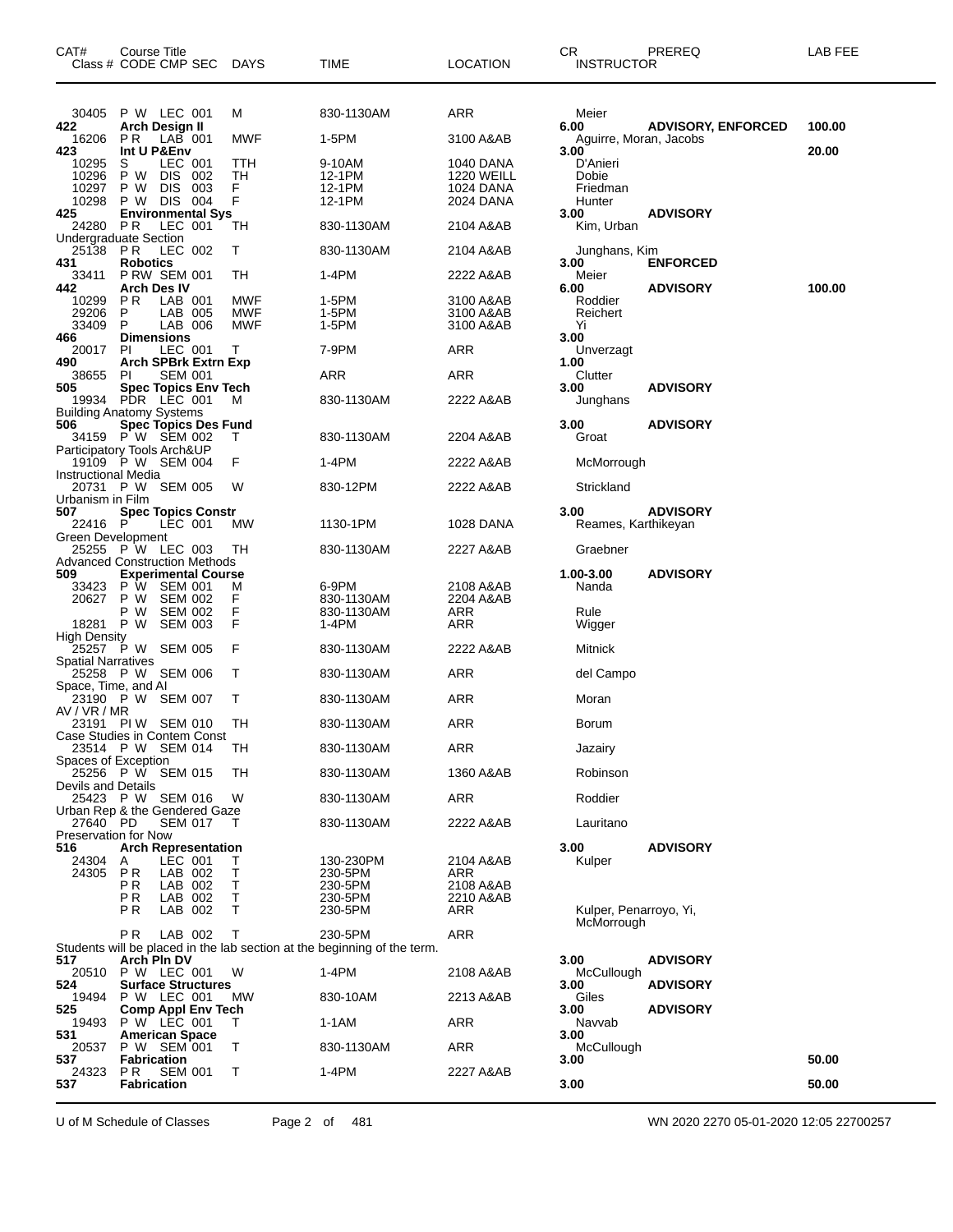| CAT#                                 | Course Title     | Class # CODE CMP SEC DAYS                  |                                                        | TIME                                                                                                             | <b>LOCATION</b>        | CR.<br><b>INSTRUCTOR</b>      | PREREQ                  | LAB FEE |
|--------------------------------------|------------------|--------------------------------------------|--------------------------------------------------------|------------------------------------------------------------------------------------------------------------------|------------------------|-------------------------------|-------------------------|---------|
|                                      | P <sub>R</sub>   | <b>SEM 001</b>                             | т                                                      | 1-4PM                                                                                                            | ARR                    | Mankouche, Aguirre            | Kennedy, Pompeo, Henry, |         |
|                                      | P R              | <b>SEM 001</b>                             | т                                                      | 1-4PM                                                                                                            | ARR                    |                               |                         |         |
|                                      | ΡR               | <b>SEM 001</b>                             | Τ                                                      | 1-4PM                                                                                                            | 2213 A&AB              |                               |                         |         |
|                                      | ΡR               | <b>SEM 001</b>                             | т                                                      | 1-4PM                                                                                                            | 2222 A&AB              |                               |                         |         |
| 543                                  |                  | 20th Century Arch                          |                                                        |                                                                                                                  |                        | 3.00                          | <b>ADVISORY</b>         |         |
| 33432                                |                  | P W LEC 001                                | W                                                      | 230-530PM                                                                                                        | 2222 A&AB              | Herscher                      |                         |         |
| 544<br>27537                         |                  | <b>Wood Structures</b><br>P W LEC 001      | TTH                                                    | 830-10AM                                                                                                         | 2210 A&AB              | 3.00<br>von Buelow            | <b>ADVISORY</b>         |         |
| 545                                  |                  | <b>Adv Lighting Des</b>                    |                                                        |                                                                                                                  |                        | 3.00                          | <b>ADVISORY</b>         |         |
| 20629                                |                  | P W LEC 001                                | ТH                                                     | 830-1130AM                                                                                                       | 2213 A&AB              | Navvab                        |                         |         |
| 553                                  |                  | <b>American Arch</b>                       |                                                        |                                                                                                                  |                        | 3.00                          | <b>ADVISORY</b>         |         |
| 22583                                |                  | P W LEC 001                                | MW                                                     | 830-10AM                                                                                                         | 2108 A&AB              | Fishman                       |                         |         |
| 554<br>10303                         |                  | <b>Steel Structures</b><br>P W LEC 001     | Τ                                                      | 830-1130AM                                                                                                       | 2213 A&AB              | 3.00<br>Giles                 | <b>ADVISORY</b>         | 40.00   |
| 562                                  |                  | Arch Design VI                             |                                                        |                                                                                                                  |                        | 6.00                          | <b>ADVISORY</b>         | 100.00  |
| 10304                                | <b>PR</b>        | $LAB$ 001                                  | MTH                                                    | 1-6PM                                                                                                            | 3100 A&AB              | <b>Borum</b>                  |                         |         |
| 22278                                | P                | LAB 006                                    | MTH                                                    | 1-6PM                                                                                                            | 3100 A&AB              | Mediero                       |                         |         |
| 22279                                | P                | LAB 007                                    | <b>MTH</b>                                             | 1-6PM<br>1-6PM                                                                                                   | 3100 A&AB              | Hansen                        |                         |         |
| 22280<br>24415                       | P<br>P           | LAB 008<br>LAB 009                         | MTH<br>MTH                                             | 1-6PM                                                                                                            | 3100 A&AB<br>3100 A&AB | Sirota<br>Velikov             |                         |         |
| 24421                                | P                | LAB 010                                    | <b>MTH</b>                                             | 1-6PM                                                                                                            | 3100 A&AB              | Trandafirescu                 |                         |         |
| 24651                                | P                | LAB 011                                    | MTH                                                    | 1-6PM                                                                                                            | 3100 A&AB              | Wigger                        |                         |         |
| 24652                                | P                | LAB 012                                    | MTH                                                    | 1-6PM                                                                                                            | 3100 A&AB              | Wilcox                        |                         |         |
| 33203                                | P                | LAB 013                                    | MTH                                                    | 1-6PM                                                                                                            | 3100 A&AB              | Lui                           |                         |         |
| 571<br>30393                         |                  | Adv Digital Fab<br>PRW LAB 001             | W                                                      | 830-1130AM                                                                                                       | 2204 A&AB              | 3.00<br>Aghaei Meibodi        | <b>ENFORCED</b>         | 100.00  |
| 19951                                |                  | PDR LAB 002                                | <b>TH</b>                                              | 830-1130AM                                                                                                       | ARR                    | Mcgee                         |                         |         |
| 572                                  |                  | <b>Arch Theory&amp;Crit</b>                |                                                        |                                                                                                                  |                        | 3.00                          | <b>ADVISORY</b>         |         |
| 16923                                | A                | $LEC$ 001                                  | W                                                      | 1-3PM                                                                                                            | 2104 A&AB              | McMorrough                    |                         |         |
|                                      |                  |                                            |                                                        | Discussion sections are one hour blocks. Instructor will place students into their discussion section. Please do |                        |                               |                         |         |
| 16924 PR                             |                  | DIS 002                                    | schedule anything from 3:00-6:00pm on Wednesdays.<br>W | 3-4PM                                                                                                            | ARR                    | Erfani, McMorrough            |                         |         |
|                                      |                  |                                            |                                                        | Discussion sections are one hour blocks. Instructor will place students into their discussion section. Please do |                        |                               |                         |         |
|                                      |                  |                                            | schedule anything from 3:00-6:00pm on Wednesdays.      |                                                                                                                  |                        |                               |                         |         |
| 21490                                | P                | DIS 008                                    | W                                                      | $3-4PM$                                                                                                          | 2210 A&AB              | Nieto, McMorrough             |                         |         |
| 24276                                | P                | DIS 009                                    | W                                                      | 4-5PM                                                                                                            | 2210 A&AB              |                               | Manivannan, McMorrough  |         |
| 582<br>27539                         |                  | <b>Alternative Practice</b><br>P W SEM 001 | W                                                      | 630-930PM                                                                                                        | 2227 A&AB              | 3.00<br>Groat                 |                         |         |
| 583                                  |                  | <b>ProfessnI Pract</b>                     |                                                        |                                                                                                                  |                        | 3.00                          | <b>ADVISORY</b>         |         |
| 10309                                |                  | PRW LEC 001                                | т                                                      | 830-1130AM                                                                                                       | 1360 A&AB              | Hwang, Craney, Jacobs         |                         |         |
| 585                                  |                  | <b>Adv Building Tech</b>                   |                                                        |                                                                                                                  |                        | 3.00                          | <b>ADVISORY</b>         |         |
| 21683<br>591                         |                  | P W LEC 001<br><b>Design Computing</b>     | M                                                      | 830-1130AM                                                                                                       | ARR                    | Kim<br>3.00                   | <b>ADVISORY</b>         |         |
| 21805                                |                  | P W SEM 001                                | МW                                                     | 10-1130AM                                                                                                        | 2213 A&AB              | Wilcox                        |                         |         |
| 593                                  |                  | <b>Tutrl Std Arch Hist</b>                 |                                                        |                                                                                                                  |                        | 1.00-3.00                     | <b>ADVISORY</b>         |         |
|                                      |                  | $IND +$                                    |                                                        | ARR                                                                                                              | ARR                    |                               |                         |         |
| 595                                  |                  | <b>Matl Sel Sus Des</b>                    |                                                        |                                                                                                                  |                        | 3.00                          | <b>ADVISORY</b>         |         |
| 33785<br>597                         | <b>Detailing</b> | P W LEC 001                                | TTH                                                    | 1130-1PM                                                                                                         | 2153 GGBL              | Li<br>3.00                    | <b>ADVISORY</b>         |         |
|                                      |                  | 33430 P W LEC 001                          | W                                                      | 830-1130AM                                                                                                       | ARR                    | Kennedy                       |                         |         |
| 600                                  |                  | <b>Tutor Studies Arch</b>                  |                                                        |                                                                                                                  |                        | 1.00-3.00                     | <b>ADVISORY</b>         |         |
|                                      | IR               | $IND +$                                    |                                                        | ARR                                                                                                              | ARR                    |                               |                         |         |
| 601                                  |                  | <b>Tut Stdies Arch Grp</b>                 |                                                        |                                                                                                                  |                        | 1.00-6.00                     |                         |         |
| 603                                  |                  | $IND +$<br><b>Sem Arch History</b>         |                                                        | ARR                                                                                                              | ARR                    | 3.00                          | <b>ADVISORY</b>         |         |
|                                      |                  | 24319 P W SEM 001                          | W                                                      | 1-4PM                                                                                                            | ARR                    | Knoblauch                     |                         |         |
|                                      |                  | Hist & Theory of Design Health             |                                                        |                                                                                                                  |                        |                               |                         |         |
| 609                                  |                  | <b>Disability Studies</b>                  |                                                        |                                                                                                                  |                        | 1.00-3.00                     | <b>ADVISORY</b>         |         |
| 21082 PI<br>Disability/Culture       |                  | <b>SEM 001</b>                             | TH                                                     | 2-5PM                                                                                                            | G463 MH                | Kupetz                        |                         |         |
| 662                                  |                  | <b>Thesis Studio</b>                       |                                                        |                                                                                                                  |                        | 6.00                          | <b>ADVISORY</b>         | 600.00  |
| 10312                                |                  | PDR LAB 001                                | MTH                                                    | 1-6PM                                                                                                            | 3100 A&AB              | Penarroyo                     |                         |         |
| 21118                                | PD.              | LAB 005                                    | <b>MTH</b>                                             | 1-6PM                                                                                                            | 3100 A&AB              | Ng                            |                         |         |
| 21119                                | PD.              | LAB 006                                    | MTH                                                    | 1-6PM                                                                                                            | 3100 A&AB              | Kulper                        |                         |         |
| 21120<br>21627                       | PD.<br>PD.       | LAB 007<br>LAB 008                         | MTH<br>MTH                                             | 1-6PM<br>1-6PM                                                                                                   | 3100 A&AB<br>3100 A&AB | Strickland<br>Sturt, Blanchet |                         |         |
| 25134                                | <b>PD</b>        | LAB 009                                    | MTH                                                    | 1-6PM                                                                                                            | 3100 A&AB              | Boyer                         |                         |         |
| 690                                  |                  | <b>Arc Curr Pract Exper</b>                |                                                        |                                                                                                                  |                        | 1.00                          | <b>ADVISORY</b>         |         |
|                                      |                  | $IND +$                                    |                                                        | ARR                                                                                                              | ARR                    |                               |                         |         |
| 709                                  |                  | <b>Special Topics - DMT</b>                |                                                        |                                                                                                                  |                        | 3.00                          |                         |         |
| 30394<br><b>Advanced Prototyping</b> | PI               | <b>SEM 001</b>                             | F.                                                     | 830-1130AM                                                                                                       | 1360 A&AB              | Newell                        |                         |         |
| 710                                  |                  | <b>Tutorial Studies</b>                    |                                                        |                                                                                                                  |                        | 1.00-3.00                     | <b>ADVISORY</b>         |         |
|                                      |                  | $IND +$                                    |                                                        | ARR                                                                                                              | ARR                    |                               |                         |         |
| 719                                  |                  | <b>MS Supervised Resear</b>                |                                                        |                                                                                                                  |                        | 1.00-3.00                     | <b>ADVISORY</b>         |         |
| 726                                  |                  | $IND +$<br>Theories in Des Hith            |                                                        | ARR                                                                                                              | ARR                    | 3.00                          | <b>ADVISORY</b>         |         |
| 34974                                |                  | P W SEM 001                                | W                                                      | 1-4PM                                                                                                            | ARR                    | Knoblauch                     |                         |         |
|                                      |                  |                                            |                                                        |                                                                                                                  |                        |                               |                         |         |

U of M Schedule of Classes Page 3 of 481 WN 2020 2270 05-01-2020 12:05 22700257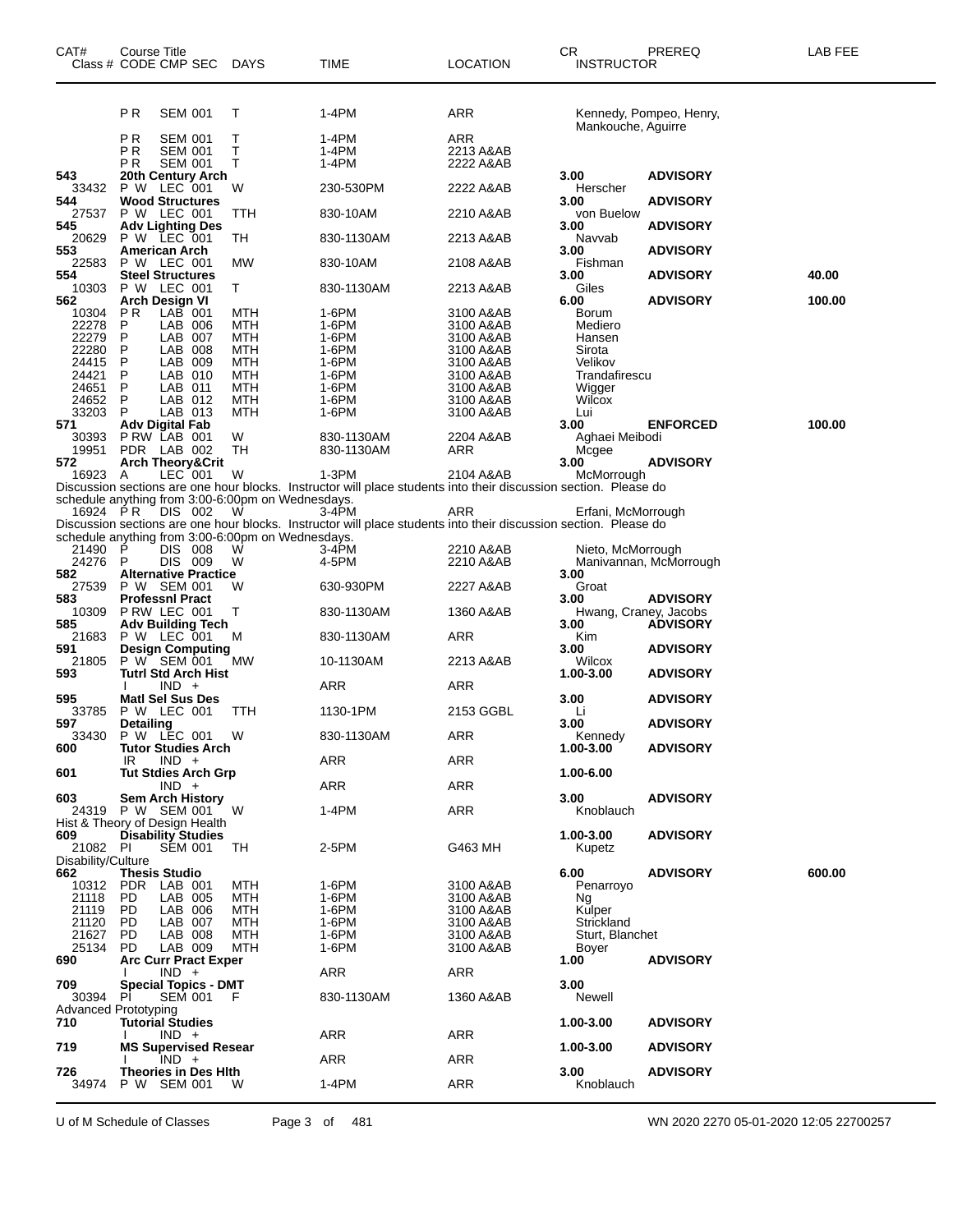| CAT#                    | Course Title<br>Class # CODE CMP SEC DAYS                 |            | TIME             | LOCATION                       | CR<br><b>INSTRUCTOR</b>                | PREREQ                                      | LAB FEE |
|-------------------------|-----------------------------------------------------------|------------|------------------|--------------------------------|----------------------------------------|---------------------------------------------|---------|
| 739<br>24361            | <b>MS Capstone</b><br>PR -<br><b>SEM 001</b>              | MTH        | 1-6PM            | 2204 A&AB                      | 6.00                                   | ADVISORY, ENFORCED                          | 100.00  |
| 739                     | <b>MS Capstone</b><br>P R<br><b>SEM 001</b>               | MTH        | 1-6PM            | 3100 A&AB                      | 6.00<br>Adel                           | <b>ADVISORY, ENFORCED</b>                   | 100.00  |
| 801<br>23187            | <b>Collo Ethics Doc Res</b><br>P<br><b>SEM 001</b>        | F          | 1-3PM            | 2213 A&AB                      | 1.00<br>Fishman                        |                                             |         |
| 810                     | <b>Tutorial Studies</b><br>$IND +$                        |            | <b>ARR</b>       | ARR                            | 1.00-6.00                              | <b>ADVISORY</b>                             |         |
| 812<br>30459            | <b>Theory Arch Res</b><br>PR SEM 001                      | TH.        | 1-4PM            | ARR                            | 3.00<br>Herscher                       | <b>ADVISORY</b>                             |         |
| 819                     | <b>Supervised Research</b><br>$IND +$                     |            | ARR              | ARR                            | 1.00-6.00                              | <b>ADVISORY</b>                             |         |
| 839                     | <b>Research Practicum</b>                                 |            |                  |                                | 1.00-4.00                              | <b>ADVISORY</b>                             |         |
| 990                     | $IND +$<br><b>Diss-Precand</b>                            |            | ARR              | ARR                            | 1.00-8.00                              | <b>ADVISORY</b>                             |         |
| 993                     | IR.<br>$IND +$<br>Teach Meth Gsi                          |            | ARR              | ARR                            | 1.00                                   | <b>ADVISORY</b>                             |         |
| 10318<br>995            | P<br><b>SEM 001</b><br><b>Diss-Cand</b>                   |            | ARR              | ARR                            | Grengs, Clutter<br>8.00                | <b>ENFORCED</b>                             |         |
|                         | $IND +$<br>IR                                             |            | <b>ARR</b>       | ARR                            |                                        |                                             |         |
| 715                     | Urban Design (UD)<br>Theories&Methods UD                  |            |                  |                                | 3.00                                   |                                             |         |
| 29755<br>716            | <b>SEM 001</b><br>PR.                                     | - W        | 1-4PM            | ARR                            | Arquero De Alarcon<br>3.00             |                                             |         |
| 29754                   | UrbnEcon,Fin,CtyMk<br><b>SEM 001</b><br>P R               |            | 1-4PM            | 2210 A&AB                      | McCullough                             |                                             |         |
| 722<br>29276            | <b>UD Studio II</b><br>P R<br>LAB 001                     | MTH        | 1-6PM            | 3100 A&AB                      | 6.00<br>Arquero De Alarcon             | <b>ADVISORY</b>                             | 600.00  |
| 30820<br>30821          | P<br>LAB 002<br>LAB 003<br>P                              | MTH<br>MTH | 1-6PM<br>1-6PM   | 3100 A&AB<br>3100 A&AB         | Sirota<br>Hansen                       |                                             |         |
| 30822 P<br>30823 P      | LAB 004<br>LAB 005                                        | MTH<br>MTH | 1-6PM<br>1-6PM   | 3100 A&AB<br>3100 A&AB         | Mediero<br>Velikov                     |                                             |         |
| 35193 P                 | LAB 006                                                   | MTH        | 1-6PM            | 3100 A&AB                      | Wigger                                 |                                             |         |
| 402                     | Urban and Regional Planning (URP)<br>Ug Experimental Crs  |            |                  |                                | 1.00-3.00                              |                                             | 20.00   |
| <b>Planning Detroit</b> | 27433 P W LEC 001                                         | МW         | 130-3PM          | 2210 A&AB                      | Thomas                                 |                                             |         |
| 423                     | Int U P&Env                                               |            |                  |                                | 3.00                                   |                                             | 20.00   |
| 10320<br>10321          | LEC 001<br>A<br>P W<br>DIS.<br>-002                       | TTH<br>TН  | 9-10AM<br>12-1PM | 1040 DANA<br><b>1220 WEILL</b> | D'Anieri<br>Dobie                      |                                             |         |
| 10322<br>10323          | P W<br><b>DIS</b><br>003<br>P W DIS 004                   | F<br>F     | 12-1PM<br>12-1PM | 1024 DANA<br>2024 DANA         | Friedman<br>Hunter                     |                                             |         |
| 480                     | <b>Directed Study</b><br>$IND +$                          |            | ARR              | ARR                            | 1.00-4.00                              |                                             |         |
| 490<br>38654            | <b>URP SPBrk Extrn Exp</b><br><b>PI</b><br><b>SEM 001</b> |            | ARR              | ARR                            | 1.00<br>Grengs                         |                                             |         |
| 502<br>25177            | U.S. Ping Inst & Law                                      |            | 10-1130AM        | 2108 A&AB                      | 3.00                                   |                                             |         |
| 503                     | PRW LEC 001<br><b>Comp Ping Ins&amp;Law</b>               | <b>MW</b>  |                  |                                | Norton, Borsellino<br>3.00             |                                             |         |
| 27268<br>506            | PR LEC 001<br><b>Ping Mthds Quant</b>                     | <b>MW</b>  | 10-1130AM        | 2210 A&AB                      | 3.00                                   | Pimentel Walker, Gibeson<br><b>ADVISORY</b> |         |
|                         | 10324 PR LEC 001                                          | <b>TTH</b> | 10-1130AM        | 2108 A&AB                      | Goodspeed, Thirumalai<br>Anandanpillai |                                             |         |
| 507<br>25178            | <b>Fund Of PIn Prac</b><br>PR.<br>LEC 001                 | TTH        | 230-4PM          | 1360 A&AB                      | 3.00<br>Larsen, Steiff, Fikadu         |                                             | 10.00   |
| 520<br>22411            | Intro to GIS<br>LEC 001<br>A                              | TTH        | 1-2PM            | 2108 A&AB                      | 3.00<br>Goodspeed                      | <b>ADVISORY</b>                             |         |
| 22412<br>27427          | P W LAB 002                                               | TН<br>F    | 430-7PM          | ARR                            | Childs<br>Childs                       |                                             |         |
| 521                     | P W LAB 004<br><b>Intmed Geo Info Sys</b>                 |            | 1-330PM          | ARR                            | 3.00                                   | <b>ENFORCED</b>                             | 20.00   |
| 27528<br>532            | PRW LAB 001<br>Sustain&Social Chng                        | M          | 6-9PM            | <b>ARR</b>                     | Bedogne, Yuan<br>3.00                  |                                             |         |
| 33569<br>540            | P W LEC 001<br>Land Use Ping&Dev Mg                       | МW         | 230-4PM          | 2213 A&AB                      | Campbell<br>3.00                       |                                             |         |
| 21233<br>541            | PRW LEC 001<br>Urban Land Use Ping                        | <b>MW</b>  | 4-530PM          | 2213 A&AB                      | Levine<br>3.00                         |                                             |         |
| 542                     | 17815 P W LEC 001<br><b>Env Pin:Iss&amp;Concept</b>       | F          | 830-1130AM       | 2108 A&AB                      | Kahan<br>3.00                          |                                             |         |
| 33581                   | P W LEC 001                                               | <b>MW</b>  | 1-230PM          | 2222 A&AB                      | Norton                                 |                                             |         |
| 550<br>36319            | <b>Ping Represent&amp;Com</b><br><b>SEM 001</b><br>P      | TTH        | 4-6PM            | 2213 A&AB                      | 4.00<br>Wang                           |                                             |         |
| 555<br>20420            | Arch Pin DV<br>P W LEC 001                                | W          | 1-4PM            | 2108 A&AB                      | 3.00<br>McCullough                     | <b>ADVISORY</b>                             |         |
| 556<br>30036            | <b>Hithy Cities Int Sem</b><br><b>SEM 001</b><br>PL       | TH         | 4-7PM            | 2227 A&AB                      | 1.00<br>Kinder                         |                                             |         |
| 561<br>29709            | <b>Transport &amp; PubPol</b><br><b>P RW SEM 001</b>      | TTH        | 830-10AM         | 2108 A&AB                      | 3.00<br>Grengs                         |                                             |         |
| 570                     | <b>Global &amp; Comp Ping</b>                             |            |                  |                                | 3.00                                   |                                             |         |

U of M Schedule of Classes Page 4 of 481 WN 2020 2270 05-01-2020 12:05 22700257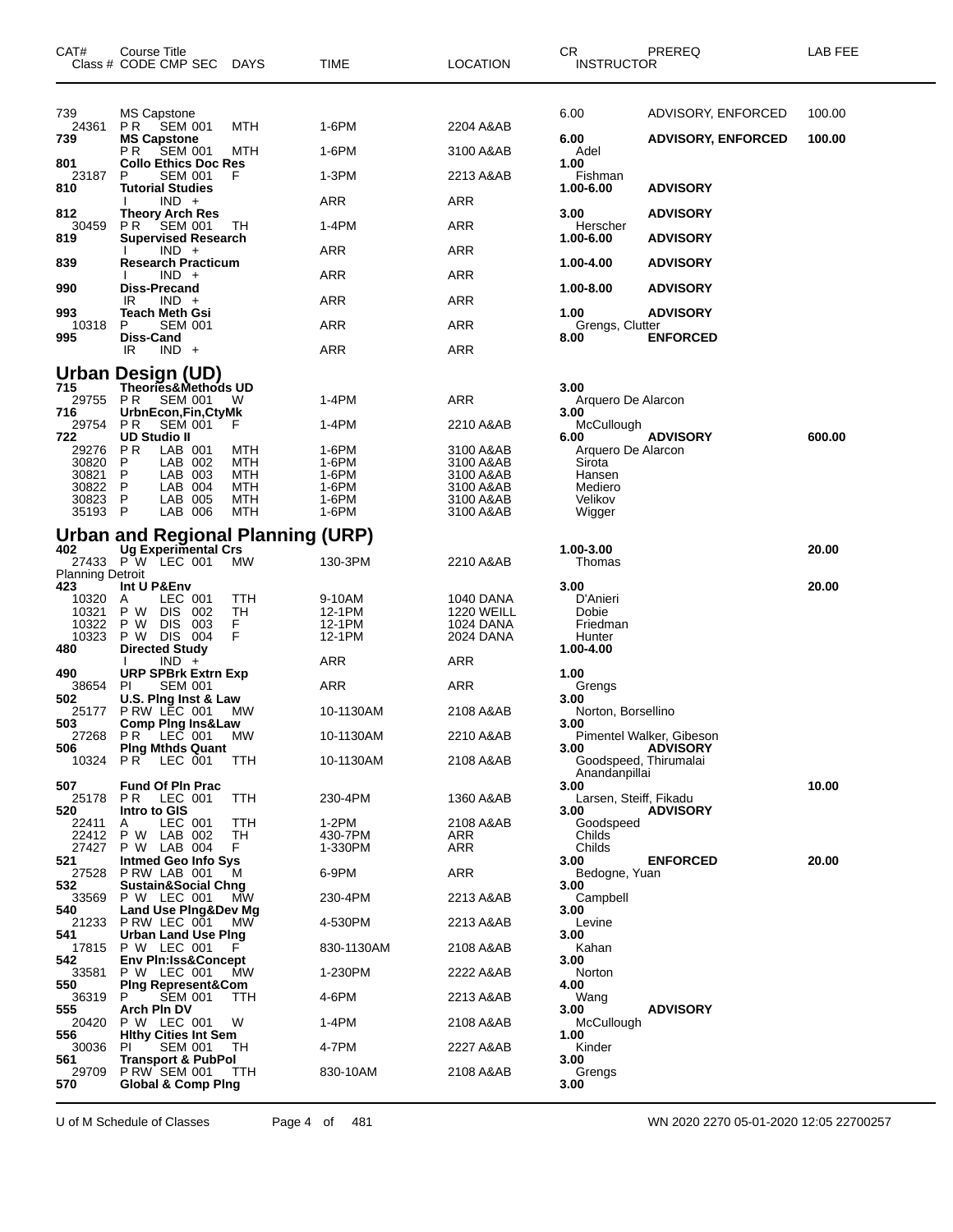| CAT#           | <b>Course Title</b><br>Class # CODE CMP SEC<br>DAYS                                                         | TIME                   | <b>LOCATION</b>         | <b>CR</b><br>PREREQ<br><b>INSTRUCTOR</b> | <b>LAB FEE</b> |
|----------------|-------------------------------------------------------------------------------------------------------------|------------------------|-------------------------|------------------------------------------|----------------|
| 33582          | P W LEC 001<br>ттн                                                                                          | 4-530PM                | ARR                     | Hoey                                     |                |
| 573            | Infrastr:Us&Dev Coun                                                                                        |                        |                         | 3.00<br><b>ADVISORY</b>                  |                |
| 33583          | P W SEM 001<br>TН                                                                                           | 6-9PM                  | 2222 A&AB               | Murray                                   |                |
| 580            | <b>Metropolitan Struct</b>                                                                                  |                        |                         | 3.00                                     |                |
| 21121          | PRW LEC 001                                                                                                 | 1-4PM                  | 2108 A&AB               | Kinder                                   |                |
| 584<br>21109   | Intro to Econ DevPin<br>P W LEC 001<br>МW                                                                   | 830-10AM               | 2210 A&AB               | 3.00<br>Campbell                         |                |
| 587            | Plan Org&Com Chg                                                                                            |                        |                         | 3.00<br><b>ADVISORY</b>                  |                |
| 20699          | LEC 001<br>W<br>P                                                                                           | 6-9PM                  | B684 SSWB               | Kattari                                  |                |
| 590            | <b>Integrative RE Sem</b>                                                                                   |                        |                         | 2.00<br><b>ENFORCED</b>                  |                |
| 17823          | <b>PRW SEM 001</b><br>TН                                                                                    | 6-8PM                  | 2108 A&AB               | Norman                                   |                |
| 591            | <b>Fin RE Development</b>                                                                                   |                        |                         | 3.00                                     |                |
| 35762          | P W LEC 001                                                                                                 | 6-9PM                  | 2108 A&AB               | Smirniotopoulos                          |                |
| 593            | <b>Real Estate Dev:Fund</b><br>W                                                                            |                        |                         | 3.00<br><b>ENFORCED</b><br>Allen         |                |
| 22487<br>22488 | PIRW REC 001<br>PIRW REC 451<br>W                                                                           | 630-930PM<br>630-930PM | <b>R0240 BUS</b><br>ARR | Allen                                    |                |
| 594            | <b>Real Est&amp;Urban Dev</b>                                                                               |                        |                         | 3.00                                     |                |
| 30035          | P W LEC 001<br>TTH                                                                                          | 1-230PM                | 2210 A&AB               | Deng                                     |                |
| 601            | Thesis                                                                                                      |                        |                         | 3.00-6.00                                |                |
|                | $IND +$                                                                                                     | ARR                    | ARR                     |                                          |                |
| 602            | <b>Prof Project</b>                                                                                         |                        |                         | $3.00 - 6.00$                            |                |
|                | $IND +$                                                                                                     | <b>ARR</b>             | <b>ARR</b>              |                                          |                |
| 603            | <b>Capstone Studio</b>                                                                                      |                        |                         | 6.00<br><b>ADVISORY</b>                  | 25.00          |
| 16222          | ΡI<br>LAB 001<br>MW                                                                                         | 1-4PM                  | <b>ARR</b>              | <b>Pimentel Walker</b>                   |                |
| 17871<br>19520 | PI.<br>LAB 002<br>MW<br>ΡI<br>LAB 003<br>MW                                                                 | 1-4PM<br>4-7PM         | ARR<br>ARR              | Dueweke, Hoey<br>Dueweke, Butler         |                |
| 610            | <b>URP Grad Exper Cse</b>                                                                                   |                        |                         | 1.00-2.00                                |                |
| 22113          | P W SEM 001                                                                                                 | ARR                    | <b>ARR</b>              | Dueweke                                  |                |
|                | <b>Engaging Detroit: Max Solutions</b>                                                                      |                        |                         |                                          |                |
|                | One-credit workshop will happen 1/31-2/1 and 2/14-2/15. Visit Taubman College Course List for more details. |                        |                         |                                          |                |
|                | 29513 P W SEM 002 M                                                                                         | 4-6PM                  | 2147 GGBL               | Love, Larsen                             |                |
|                | Urban Environmental Systems                                                                                 |                        |                         |                                          |                |
| 612            | <b>URP Directed Study</b>                                                                                   |                        |                         | 1.00-4.00                                |                |
| 613            | $IND +$                                                                                                     | ARR                    | <b>ARR</b>              | 1.00-4.00<br><b>ADVISORY</b>             |                |
|                | <b>URP Directed Study</b><br>$IND +$                                                                        | <b>ARR</b>             | <b>ARR</b>              |                                          |                |
| 614            | Agora Edit Board                                                                                            |                        |                         | 2.00                                     |                |
|                | $IND +$                                                                                                     | <b>ARR</b>             | <b>ARR</b>              |                                          |                |
| 701            | Epist&Rsn Pln Res                                                                                           |                        |                         | 3.00<br><b>ADVISORY</b>                  |                |
| 33586          | Р<br><b>SEM 001</b><br>т                                                                                    | 1130-230PM             | 2204 A&AB               | Thacher                                  |                |
| 801            | Research Design                                                                                             |                        |                         | 3.00                                     |                |
| 29713          | P<br><b>SEM 001</b><br>W                                                                                    | 830-1130AM             | 2227 A&AB               | Levine                                   |                |
| 802            | <b>Research Seminar</b>                                                                                     |                        |                         | 3.00<br><b>ADVISORY</b>                  |                |
| 10326<br>990   | P R<br><b>SEM 001</b><br>TН<br><b>PhD Diss-Precand</b>                                                      | 1-4PM                  | 2227 A&AB               | Kinder<br>1.00-8.00<br><b>ADVISORY</b>   |                |
|                | $IND +$<br>IR                                                                                               | ARR                    | <b>ARR</b>              |                                          |                |
| 993            | <b>Teach Meth Gsi</b>                                                                                       |                        |                         | 1.00<br><b>ADVISORY</b>                  |                |
| 10328          | P<br><b>SEM 001</b>                                                                                         | <b>ARR</b>             | <b>ARR</b>              | Grengs, Clutter                          |                |
| 995            | <b>PhD Diss-Cand</b>                                                                                        |                        |                         | 8.00<br><b>ENFORCED</b>                  |                |
|                | IR<br>$IND +$                                                                                               | <b>ARR</b>             | <b>ARR</b>              |                                          |                |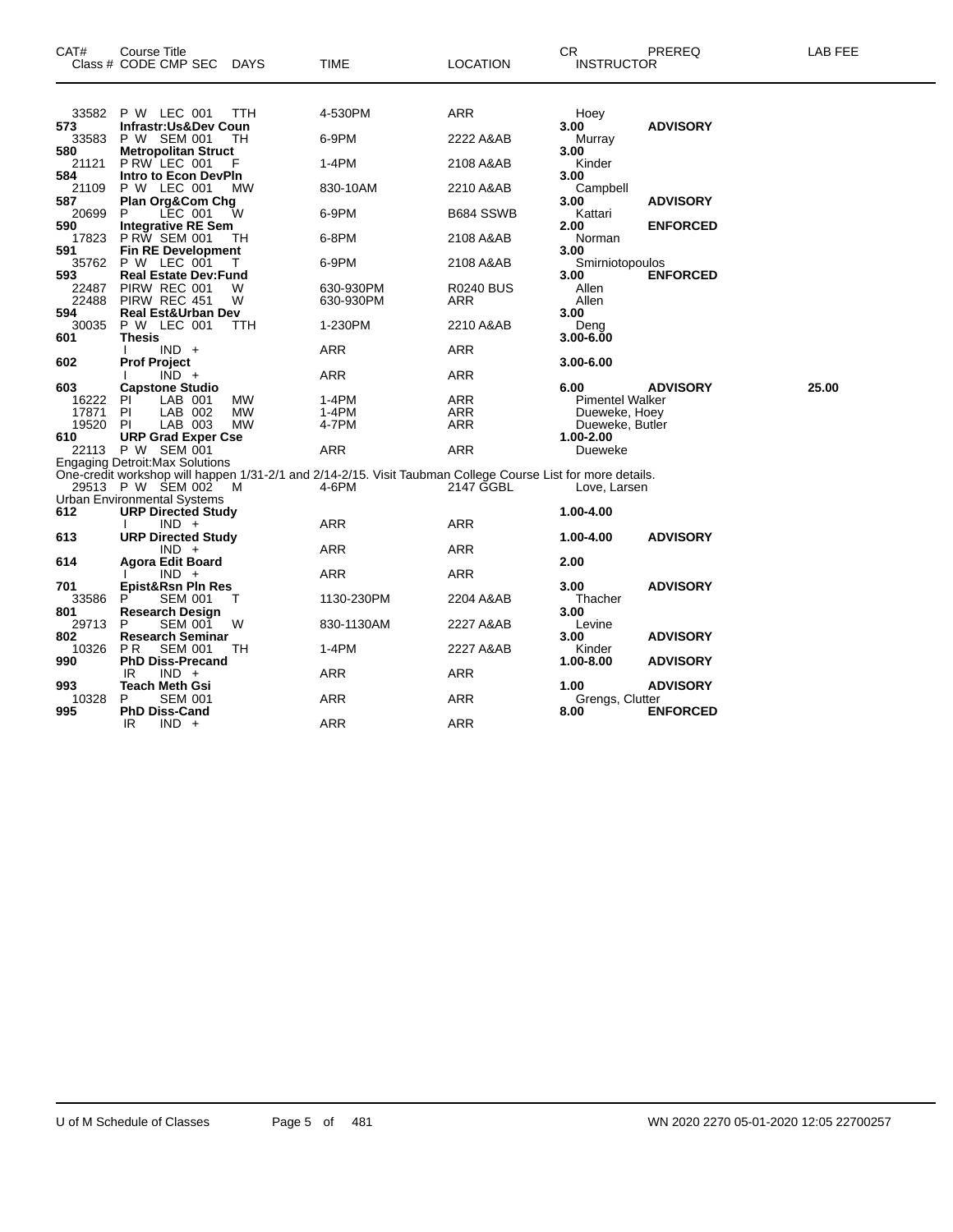| CAT# | Course Title         |             |      |          | ◠г<br>◡⊓ | PREREQ            | _AB FEF |
|------|----------------------|-------------|------|----------|----------|-------------------|---------|
|      | Class # CODE CMP SEC | <b>DAYS</b> | TIME | LOCATION |          | <b>INSTRUCTOR</b> |         |

## **Dental Hygiene Dental Hygiene-Dentistry**

|              | <b>Dental Hygiene (DENTHYG)</b>               |   |                                                      |            |                                             |
|--------------|-----------------------------------------------|---|------------------------------------------------------|------------|---------------------------------------------|
| 209          | <b>Basic Radiography</b>                      |   |                                                      |            | 2.00                                        |
| 10411<br>234 | P<br>LEC 001<br><b>Special Patients</b>       | W | 9-12PM                                               | G524 DENT  | Benavides, Soki<br>1.00                     |
| 10414<br>313 | P<br>LEC 001<br><b>Clinical Dent Hyg</b>      | M | 9-10AM                                               | G390 DENT  | Jones<br>3.00                               |
| 10416        | P<br>LEC 001                                  | т | 9-10AM                                               | G550 DENT  | Nieto                                       |
| 313          | <b>Clinical Dent Hyg</b><br>P<br>LEC 001      | M | 4-5PM                                                | G360 DENT  | 3.00                                        |
|              | P<br>LEC 001                                  | M | 4-5PM                                                | G360 DENT  |                                             |
|              | P<br>LEC 001                                  | М | 4-5PM                                                | G360 DENT  |                                             |
| 321<br>10417 | <b>Dental Specialties</b><br>P<br>LEC 001     |   | ARR                                                  | ARR        | 1.00<br>Kinney                              |
| 323          | Cariology                                     |   |                                                      |            | 2.00                                        |
| 31241        | P<br>LEC 001                                  | F | 10-12PM                                              | G550 DENT  | McComas, Gonzalez, Fontana                  |
| 324<br>10418 | <b>Periodontics II</b><br>P<br>LEC 001        | т | 3-4PM                                                | G550 DENT  | <b>ADVISORY</b><br>1.00<br>Duff             |
| 335          | <b>Bio Materials</b>                          |   |                                                      |            | 2.00                                        |
| 10419<br>335 | P<br>LEC 001<br><b>Bio Materials</b>          | W | 2-5PM                                                | G340 DENT  | 2.00                                        |
|              | Ρ<br>LEC 001                                  | W | 2-3PM                                                | G550 DENT  |                                             |
|              | P<br>LEC 001                                  | W | 2-5PM                                                | G360 DENT  | Eagle, Kuroda                               |
|              | P<br>LEC 001                                  | М | 3-4PM                                                | G550 DENT  |                                             |
| 338          | <b>Hith Educ Methods</b>                      |   |                                                      |            | 2.00                                        |
| 10420        | P<br>LEC 001                                  |   | ARR                                                  | ARR        | Jones                                       |
| 345<br>10421 | <b>Research Methods</b><br>P<br>LEC 001       | Т | 10-12PM                                              | G550 DENT  | 2.00<br>VanDuine                            |
| 362          | <b>Geriatric Dentistry</b>                    |   |                                                      |            | 1.00                                        |
| 10422        | P<br>LEC 001                                  | W | $1-2PM$                                              | ARR        | Ash, Sweier                                 |
| 393          | Gen&Oral Path                                 |   |                                                      |            | 3.00                                        |
| 10423        | P<br>LEC 001                                  | т | 1-2PM                                                | G550 DENT  |                                             |
| 393          | <b>Gen&amp;Oral Path</b><br>P                 |   |                                                      |            | 3.00                                        |
| 401          | LEC 001<br><b>Emrg Educat Ace Dent</b>        | M | $1-3PM$                                              | G550 DENT  | Squarize<br>1.00-3.00                       |
| 22408        | P<br>LAB 001                                  |   | ARR                                                  | ARR        | Richards                                    |
| 415          | <b>Clinical Dent Hyg</b>                      |   |                                                      |            | 4.00                                        |
| 10424        | P<br>LEC 001                                  | M | 8-10AM                                               | G550 DENT  | Ash                                         |
| 429          | <b>Dental Pharmacology</b>                    |   |                                                      |            | 2.00                                        |
| 31240<br>430 | P<br>LEC 001<br><b>Practice Management</b>    |   | 1-3PM                                                | G550 DENT  | Li, Travan<br>2.00                          |
| 10425        | P<br>LEC 001                                  | М | 10-12PM                                              | G550 DENT  | Nieto                                       |
| 430          | <b>Practice Management</b>                    |   |                                                      |            | 2.00                                        |
|              | P<br>LEC 001                                  | м | 10-12PM                                              | G550 DENT  |                                             |
|              | P<br>LEC 001                                  | М | 10-1130AM                                            | G550 DENT  |                                             |
| 440          | <b>Internal Medicine</b><br>P                 |   |                                                      |            | 1.00                                        |
| 10426<br>450 | LEC 001<br><b>Service Learning</b>            | Т | 2-3PM                                                | G550 DENT  | Lei<br>2.00                                 |
| 10428        | P<br>LEC 001                                  | M | 10-12PM                                              | G390 DENT  | Jones                                       |
| 466          | <b>Select Teach Exper</b>                     |   |                                                      |            | 1.00-6.00                                   |
| 10429        | P<br>LEC 001                                  | M | 12-1PM                                               | G524 DENT  | Mackinnon                                   |
| 466          | <b>Select Teach Exper</b>                     |   |                                                      |            | 1.00-6.00                                   |
|              | Ρ<br>LEC 001                                  | M | 12-1PM                                               | G524 DENT  |                                             |
| 475<br>21255 | <b>Mentored Prof Exp</b><br>P<br>LEC 001      |   | ARR                                                  | ARR        | <b>ADVISORY</b><br>3.00-4.00                |
| 480          | <b>Independent Study</b>                      |   |                                                      |            | 1.00-4.00                                   |
| 10430        | P<br>LEC 001                                  |   | ARR                                                  | ARR        | Kinney                                      |
|              |                                               |   | Dental Hygiene Degree Completion E-Learning (HYGDCE) |            |                                             |
| 483          | <b>Res Evid Based Pract</b>                   |   |                                                      |            | 3.00<br><b>ADVISORY</b>                     |
| 19449        | LEC 001<br>P                                  |   | ARR                                                  | <b>ARR</b> | Posorski, Cullen                            |
| 487<br>19450 | <b>Hith Promo&amp;Rsk Red</b><br>P<br>LEC 001 |   | ARR                                                  | ARR        | <b>ADVISORY</b><br>3.00<br>Posorski, Cullen |

**Capstone I 3.00**

**Practicum 3.00**

P LEC 001 ARR ARR Pitts, Cullen

P LEC 001 ARR ARR VanDuine, Cullen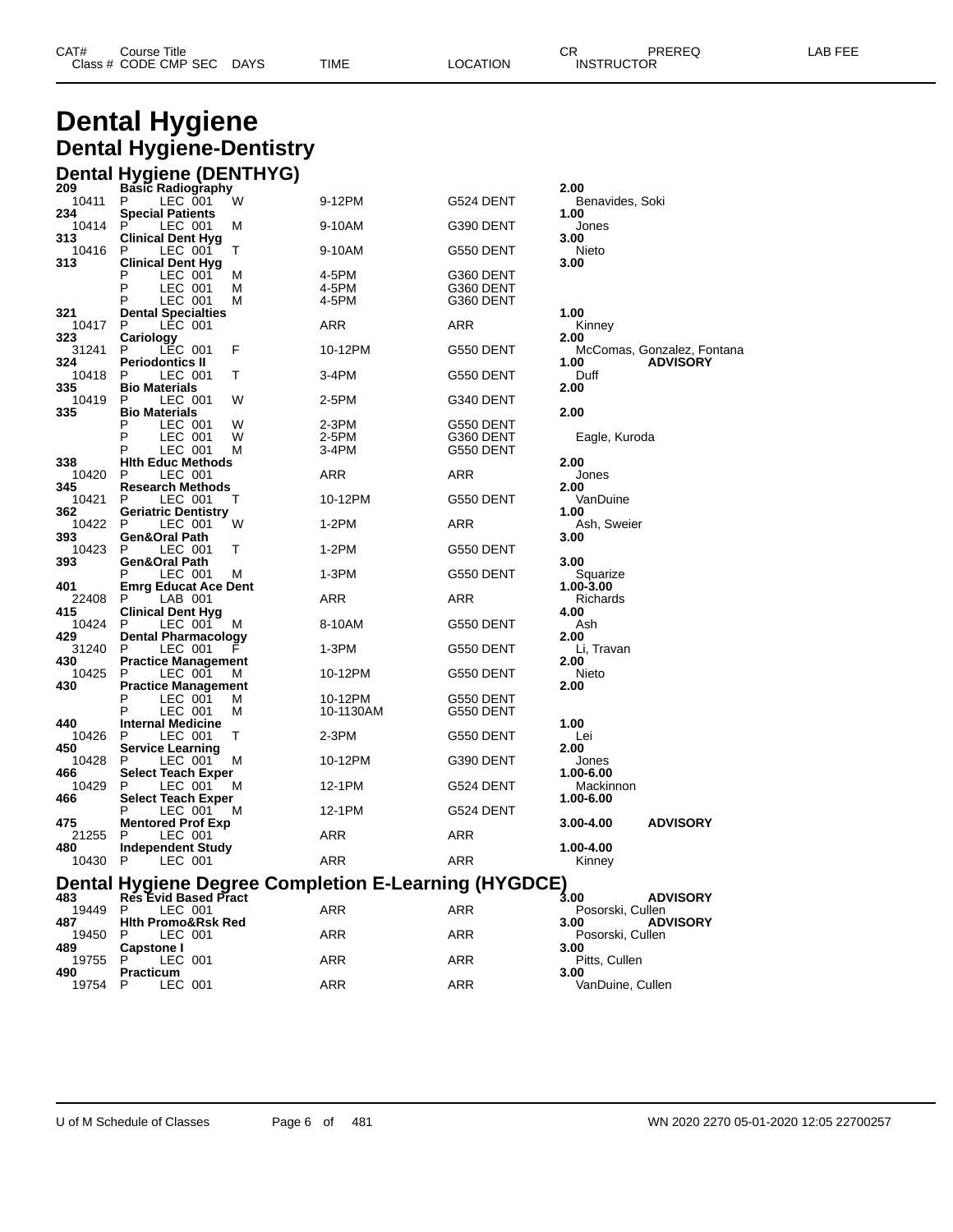| CAT#            | Course Title<br>Class # CODE CMP SEC DAYS                    |        | TIME             | LOCATION               | CR<br><b>INSTRUCTOR</b>                       | PREREQ                                                                                                                                                         | LAB FEE |
|-----------------|--------------------------------------------------------------|--------|------------------|------------------------|-----------------------------------------------|----------------------------------------------------------------------------------------------------------------------------------------------------------------|---------|
|                 | <b>Dentistry</b>                                             |        |                  |                        |                                               |                                                                                                                                                                |         |
|                 | <b>School Of Dentistry</b>                                   |        |                  |                        |                                               |                                                                                                                                                                |         |
| 570             | <b>Biomaterials (BIOMATLS)</b>                               |        |                  |                        |                                               |                                                                                                                                                                |         |
| 10388           | <b>Biomat-Orthodontics</b><br>P<br><b>SEM 001</b>            |        | ARR              | ARR                    | 1.00                                          |                                                                                                                                                                |         |
| 571<br>10389    | <b>Test Proc Biomaterl</b><br>P<br><b>SEM 001</b>            |        | ARR              | ARR                    | 1.00-4.00                                     | <b>ADVISORY</b>                                                                                                                                                |         |
| 572             | Sp Lab Proj-Biomatr<br>$IND +$                               |        | ARR              | ARR                    | 1.00-4.00                                     | <b>ADVISORY</b>                                                                                                                                                |         |
| 573<br>10391    | <b>Spec Topic Biomatri</b><br><b>SEM 001</b>                 |        | ARR              | ARR                    | 2.00                                          | <b>ADVISORY</b>                                                                                                                                                |         |
| 574<br>10392    | <b>Spec Top Biol Sci</b><br>P<br><b>SEM 001</b>              |        | ARR              | ARR                    | 2.00                                          | <b>ADVISORY</b>                                                                                                                                                |         |
| 575<br>10393    | Sem BiomatrIs<br><b>SEM 001</b><br>P                         |        | ARR              | ARR                    | 1.00-8.00                                     | <b>ADVISORY</b>                                                                                                                                                |         |
| 576<br>10394    | Form Dent & Biomat<br><b>SEM 001</b><br>P                    |        | ARR              | ARR                    | 3.00                                          | <b>ADVISORY</b>                                                                                                                                                |         |
| 577<br>10395    | <b>Mech of Ortho Matri</b><br><b>SEM 001</b>                 |        | ARR              | ARR                    | 1.00                                          |                                                                                                                                                                |         |
| 579             | <b>Investigatn-Thesis</b><br>$IND +$                         |        | ARR              | ARR                    | 1.00-6.00                                     | <b>ADVISORY</b>                                                                                                                                                |         |
| 581<br>10397    | <b>Biomaterials Lab II</b><br>P<br>LAB 001                   |        | ARR              | ARR                    | 3.00                                          | <b>ADVISORY</b>                                                                                                                                                |         |
| 583<br>10398    | <b>Biocompatibility</b><br>P<br><b>SEM 001</b>               |        | ARR              | ARR                    | 1.00                                          | <b>ADVISORY</b>                                                                                                                                                |         |
| 584<br>31158    | <b>Adv in Tissue Engr</b>                                    |        |                  |                        | 3.00                                          | <b>ADVISORY</b>                                                                                                                                                |         |
|                 | LEC 001<br>P<br>Only offered even years in Winter semesters. | TTH    | 9-1030AM         | ARR                    | Kohn                                          |                                                                                                                                                                |         |
| 990             | <b>Diss-Precand</b><br>$IND +$                               |        | ARR              | ARR                    | 1.00-8.00                                     | <b>ADVISORY</b>                                                                                                                                                |         |
| 995             | Diss-Cand<br>R<br>$IND +$                                    |        | ARR              | ARR                    | 8.00                                          | <b>ENFORCED</b>                                                                                                                                                |         |
|                 | <b>Dentistry (DENT)</b>                                      |        |                  |                        |                                               |                                                                                                                                                                |         |
| 503<br>20688    | <b>Principles of Pharmacology</b><br>LEC 001<br>P R          | TH     | 8-9AM            | G005 DENT              | $0.00 - 10.00$                                | <b>ENFORCED</b>                                                                                                                                                |         |
| 503             | <b>Principles of Pharmacology</b><br>LEC 001<br>P R          | M      | 8-9AM            | G005 DENT              | 0.00-10.00<br>Weivoda                         | <b>ENFORCED</b>                                                                                                                                                |         |
| 503<br>20971    | <b>Principles of Pharmacology</b><br>P R<br>LEC 002          |        | ARR              | ARR                    | 0.00-10.00                                    | <b>ENFORCED</b>                                                                                                                                                |         |
| 506<br>19738    | <b>Basic Radiology</b><br>PR.<br>LEC 002                     |        | ARR              | ARR                    | 0.00-10.00<br><b>Brooks</b>                   | <b>ENFORCED</b>                                                                                                                                                |         |
| 508<br>10227    | <b>Applied Biomaterials I</b><br>PR.<br>LEC 001              | F      | 1-2PM            | ARR                    | 0.00-10.00<br>Kuroda                          | <b>ENFORCED</b>                                                                                                                                                |         |
| 512<br>10228    | <b>Microbio of Caries</b><br><b>PR</b><br>LEC 001            | F      | 11-12PM          | ARR                    | 0.00-10.00                                    | <b>ENFORCED</b>                                                                                                                                                |         |
| 515             | Grand Rounds                                                 |        |                  |                        | $0.00 - 3.00$                                 | <b>ENFORCED</b>                                                                                                                                                |         |
| 20692 PR<br>515 | <b>SEM 001</b><br><b>Grand Rounds</b>                        | TН     | 8-10AM           | <b>ARR</b>             | $0.00 - 3.00$                                 | Holland, Murdoch-Kinch<br><b>ENFORCED</b>                                                                                                                      |         |
| 520             | P R<br><b>SEM 001</b><br><b>Clinical Found I</b>             | TН     | 8-10AM           | <b>ARR</b>             | 0.00-10.00                                    | <b>ENFORCED</b>                                                                                                                                                | 215.00  |
| 10229<br>520    | PR.<br>LEC 001<br><b>Clinical Found I</b>                    | F      | 1-5PM            | G378 DENT              | $0.00 - 10.00$                                | <b>ENFORCED</b>                                                                                                                                                | 215.00  |
|                 | LEC 001<br>P R<br>PR.<br>LEC 001                             | F<br>T | 1-5PM<br>1-5PM   | G360 DENT<br>G378 DENT | Allohaibi, Almadani,<br>Almasswary, Alotaibi, | Van Tubergen, Karl, Radhwan,<br>Tenuta, Alghamdi, Alhussein,<br>Algahtani, Alsani, Baez-Polan,<br>Buchanan, Burch, Ganadely,<br>Goldin, Hazzazi, Ioshida, Nor, |         |
|                 | LEC 001<br>P R                                               | T      | 1-5PM            | G360 DENT              |                                               | Pinsky, Punjabi, Johnson                                                                                                                                       |         |
| 520<br>17954    | <b>Clinical Found I</b><br>LEC 002<br>P <sub>R</sub>         |        | ARR              | ARR                    | $0.00 - 10.00$<br><b>Stoffers</b>             | <b>ENFORCED</b>                                                                                                                                                | 215.00  |
| 522<br>20706    | <b>Comp Care Clinic</b><br><b>PR</b> LAB 001                 | TH     | 2-5PM            | G360 DENT              | 1.00-10.00                                    | <b>ENFORCED</b>                                                                                                                                                |         |
| 522             | <b>Comp Care Clinic</b><br>LAB 001<br>P R.                   | TH     | 2-5PM            | G360 DENT              | 1.00-10.00<br>Fitzgerald, Gonzalez,           | <b>ENFORCED</b>                                                                                                                                                |         |
|                 |                                                              |        |                  |                        | Richards, McComas                             |                                                                                                                                                                |         |
|                 | P <sub>R</sub><br>LAB 001<br>LAB 001<br>P R                  | Τ<br>Τ | 9-12PM<br>9-12PM | G360 DENT<br>G340 DENT |                                               |                                                                                                                                                                |         |
| 524A<br>22757   | <b>Pathways - HCD</b><br>P R<br><b>SEM 001</b>               |        | <b>ARR</b>       | ARR                    | 2.00                                          | <b>ENFORCED</b>                                                                                                                                                |         |
| 524B<br>22758   | Pathways-Research<br>P R<br><b>SEM 001</b>                   |        | ARR              | ARR                    | 2.00                                          | <b>ENFORCED</b>                                                                                                                                                |         |

U of M Schedule of Classes Page 7 of 481 WN 2020 2270 05-01-2020 12:05 22700257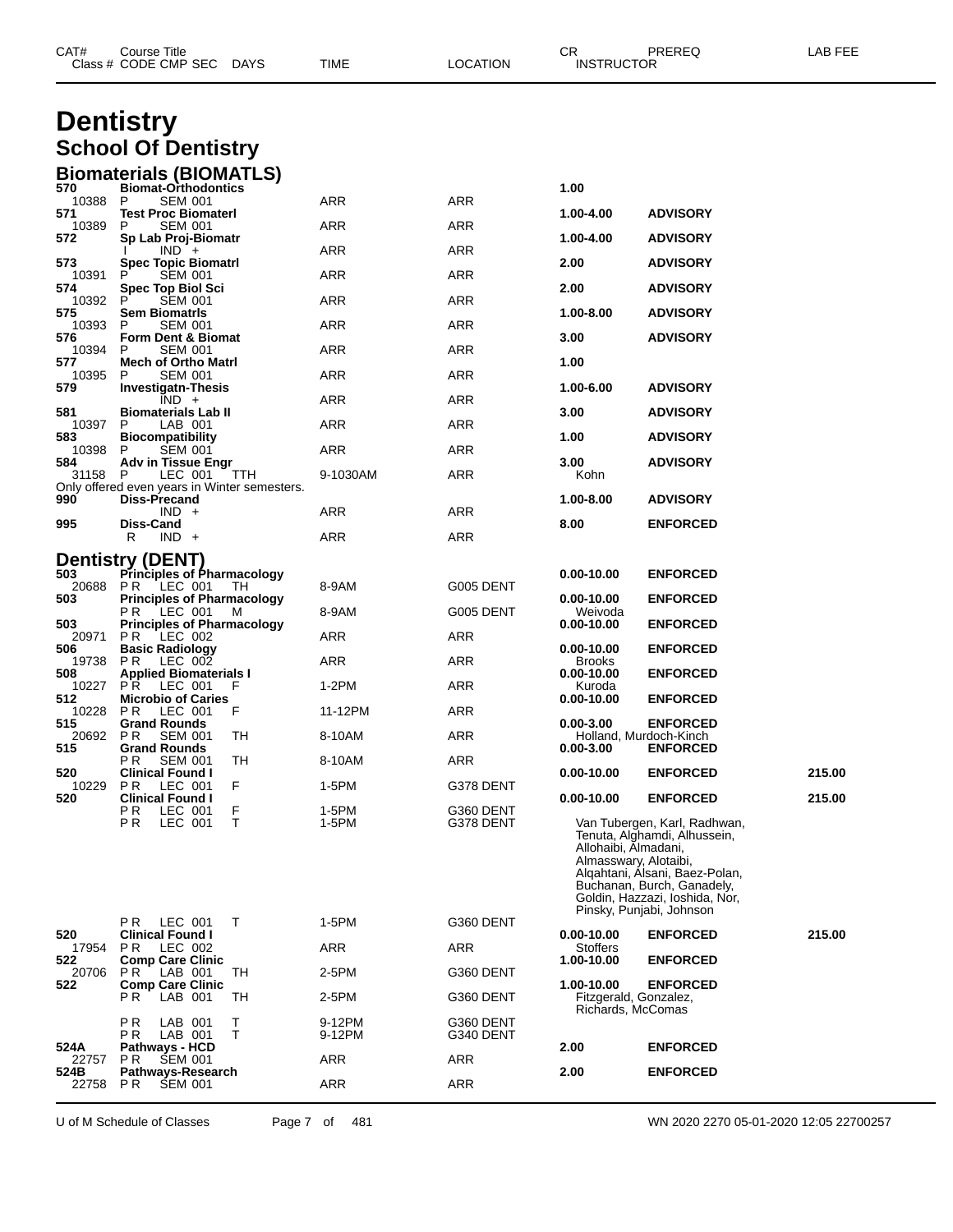| CAT#             | Course Title<br>Class # CODE CMP SEC                         | DAYS               | TIME                | <b>LOCATION</b>   | CR.<br><b>INSTRUCTOR</b>             | PREREQ                                      | LAB FEE |
|------------------|--------------------------------------------------------------|--------------------|---------------------|-------------------|--------------------------------------|---------------------------------------------|---------|
| 524C<br>22759    | Pathways-Leadership<br><b>SEM 001</b><br>PR                  |                    | <b>ARR</b>          | <b>ARR</b>        | 2.00                                 | <b>ENFORCED</b>                             |         |
| 524I             | D1 Immersion Pathway                                         |                    |                     |                   | 2.00                                 | <b>ENFORCED</b>                             |         |
| 26087            | P R<br>LEC 001                                               | T                  | 9-10AM              | G390 DENT         | Erickson                             | Chiego Jr, Flynn, de Peralta,               |         |
| 524S<br>26078    | <b>Selective Pathway Series</b><br>PR.<br>LEC 001            | TН                 | 2-5PM               | G378 DENT         | 2.00<br>Sweier, Pinsky               | <b>ENFORCED</b>                             |         |
| 526<br>20702     | <b>Diagnostic Sciences I</b><br><b>PR LEC 001</b>            | ТH                 | 9-10AM              | G005 DENT         | $0.00 - 3.00$<br>Marti               | <b>ENFORCED</b>                             |         |
| 527<br>18439     | <b>Occlusion II</b><br>LEC 001<br>PR.                        | м                  | 9-10AM              | ARR               | $0.00 - 10.00$                       | <b>ENFORCED</b>                             |         |
| 529<br>10230     | <b>Oral Health Promo</b><br>P R<br>LEC 001                   | TН                 | 8-9AM               | G378 DENT         | 0.00-10.00<br>Fitzgerald             | <b>ENFORCED</b>                             |         |
| 530<br>20693     | <b>Fundamentals of Periodontics</b><br>P R<br>LEC 001        | W                  | 8-9AM               | G378 DENT         | 0.00-10.00                           | <b>ENFORCED</b><br>McComas, Richards, Jones |         |
| 536<br>10231     | Intro to Prostho Tx<br>P<br>LEC 001                          | W                  | 9-10AM              | G005 DENT         | 1.00-5.00<br>Tarrazzi                |                                             |         |
| 537<br>20689     | <b>Nervous System</b><br><b>PR</b><br>LEC 001                | F                  | 10-12PM             | G390 DENT         | $0.00 - 5.00$                        | <b>ENFORCED</b>                             |         |
| 537              | <b>Nervous System</b><br>РR<br>LEC 001                       | <b>WTHF</b>        | 10-12PM             | G005 DENT         | $0.00 - 5.00$                        | <b>ENFORCED</b>                             |         |
| 537              | PR<br>LEC 001<br><b>Nervous System</b>                       | <b>WTHF</b>        | 10-12PM             | G005 DENT         | Pierchala<br>$0.00 - 5.00$           | <b>ENFORCED</b>                             |         |
| 20969<br>538     | P R<br>LEC 002<br><b>Musculoskeletal System</b>              |                    | ARR                 | ARR               | 0.00-5.00                            | <b>ENFORCED</b>                             |         |
| 20690<br>20973   | P R<br>LEC 001<br>P R<br>LEC 002                             | <b>WTHF</b>        | 10-12PM<br>ARR      | G005 DENT<br>ARR  | Chiego Jr, Mishina                   |                                             |         |
| 539<br>20694     | Dev, Regen&Genetics<br>PR.<br>LEC 001                        | W                  | 1-2PM               | G390 DENT         | 2.50                                 | <b>ENFORCED</b>                             |         |
| 539              | Dev, Regen&Genetics<br>РR<br>LEC 001                         | T.                 | 8-9AM               | G390 DENT         | 2.50                                 | <b>ENFORCED</b>                             |         |
| 540              | P R<br>LEC 001<br>Int Med Sciences II                        | м                  | $1-3PM$             | G005 DENT         | Simmer, Hu<br>10.50                  |                                             |         |
| 10232<br>540     | <b>SEM 001</b><br>P<br>Int Med Sciences II                   | F                  | 8-11AM              | <b>ARR</b>        | 10.50                                |                                             |         |
|                  | <b>SEM 001</b><br>Р                                          | TН                 | 9-10AM              | <b>ARR</b>        |                                      |                                             |         |
|                  | Ρ<br><b>SEM 001</b><br>Р<br><b>SEM 001</b>                   | TTH<br><b>TWTH</b> | 8-9AM<br>9-12PM     | <b>ARR</b><br>ARR |                                      |                                             |         |
|                  | Р<br><b>SEM 001</b><br><b>SEM 001</b><br>Р                   | м<br>МW            | 10-12PM<br>2-5PM    | ARR<br><b>ARR</b> |                                      |                                             |         |
| 542              | <b>Cariology II</b>                                          |                    |                     |                   | $0.00 - 10.00$                       | <b>ENFORCED</b>                             |         |
| 20695            | P R<br>LEC 001                                               | F                  | 8-10AM              | G378 DENT         | Fenno                                | Gonzalez, Fontana, Tenuta,                  |         |
| 545<br>17163     | <b>Head &amp; Neck Anatomy</b><br>SEM 001<br>PR.             |                    | ARR                 | ARR               | 12.00<br>Lopatin, Rafter             | <b>ENFORCED</b>                             |         |
| 550<br>10233     | <b>DSR I Prep Research Proposal</b><br>P R<br>LEC 001        |                    | ARR                 | ARR               | 0.00-10.00                           | <b>ENFORCED</b>                             |         |
| 551<br>16893     | <b>DSR II:Research Pres</b><br>LEC 001<br>P                  |                    | ARR                 | ARR               | 4.00                                 |                                             |         |
| 607              | <b>Medical Emergencies</b>                                   |                    |                     |                   | Chiego Jr<br>$0.00 - 10.00$          | <b>ENFORCED</b>                             |         |
| 10236<br>20974   | P R<br>LEC 001<br>PR<br>LEC 002                              | W                  | 8-9AM<br><b>ARR</b> | G005 DENT<br>ARR  | Marti, Ward, Sung                    |                                             |         |
| 609A<br>10237    | Pt. w/ Perio Disease<br>P R<br>LEC 001                       |                    | ARR                 | <b>ARR</b>        | $0.00 - 10.00$                       | <b>ENFORCED</b>                             |         |
| 610<br>10238     | <b>Appl Biomaterials II</b><br>LEC 001                       |                    | ARR                 | <b>ARR</b>        | $0.00 - 10.00$                       | <b>ENFORCED</b>                             |         |
| 612              | PR.<br><b>Occlusion</b>                                      |                    |                     |                   | Ma<br>$0.00 - 10.00$                 | <b>ENFORCED</b>                             |         |
| 19104<br>613     | LAB 001<br>PR.<br><b>Principles of Oral Surgery</b>          | T                  | $1-2PM$             | G322 DENT         | Gerstner<br>0.00-10.00               | <b>ENFORCED</b>                             |         |
| 10239            | P R<br>LEC 001                                               | T.                 | 8-9AM               | G005 DENT         | Sung, Moe, Chin                      |                                             |         |
| 20968<br>614     | P <sub>R</sub><br>LEC 002<br><b>Prin of Restorative Dent</b> |                    | ARR                 | ARR               | Hita<br>$0.00 - 10.00$               | <b>ENFORCED</b>                             |         |
| 10240<br>18602   | P R<br>LEC 001<br><b>PR</b><br>LEC 002                       | M                  | 8-9AM<br>ARR        | G322 DENT<br>ARR  | Mendonca<br>Mendonca                 |                                             |         |
| 615              | Dent Med Comp Pt                                             |                    |                     |                   | $0.50 - 2.00$                        | <b>ENFORCED</b>                             |         |
| 21099            | P R<br>LEC 001                                               | MTH                | $1-2PM$             | G322 DENT         | Tindle, Cornwall, Dabiri,<br>Zalucha |                                             |         |
| 616<br>20599     | <b>Grand Rounds - D2</b><br>P R<br><b>SEM 001</b>            | TH                 | 8-10AM              | ARR               | $0.00 - 3.00$<br>Holland             | <b>ENFORCED</b>                             |         |
| 620              | <b>Comprehensive Care Clinic</b>                             |                    |                     |                   | $0.00 - 10.00$                       | <b>ENFORCED</b>                             | 38.00   |
| 25924<br>28156   | P R<br>LAB 002<br>LAB 003<br>P R                             | Т                  | 2-5PM<br>ARR        | <b>ARR</b><br>ARR | Fitzgerald<br>Fitzgerald             |                                             |         |
| 620A             | <b>Oral Med/Radiology</b>                                    |                    |                     |                   | 0.00                                 | <b>ENFORCED</b>                             |         |
| 10242 PR         | LAB 001                                                      | МT                 | 2-5PM               | 2310D DENT        | Stilwell, Marti                      | Benavides, Soki, Ruppert,                   |         |
| 25925<br>28158   | P <sub>R</sub><br>LAB 002<br>LAB 003<br>P R                  | МT                 | 2-5PM<br>ARR        | ARR<br>ARR        | <b>Benavides</b><br>Benavides        |                                             |         |
| 620B<br>10243 PR | <b>Periodontics</b><br>LAB 001                               | MTW                | 9-12PM              | ARR               | 0.00<br>Bashutski, Fitzgerald        | <b>ENFORCED</b>                             |         |
|                  |                                                              |                    |                     |                   |                                      |                                             |         |

U of M Schedule of Classes Page 8 of 481 WN 2020 2270 05-01-2020 12:05 22700257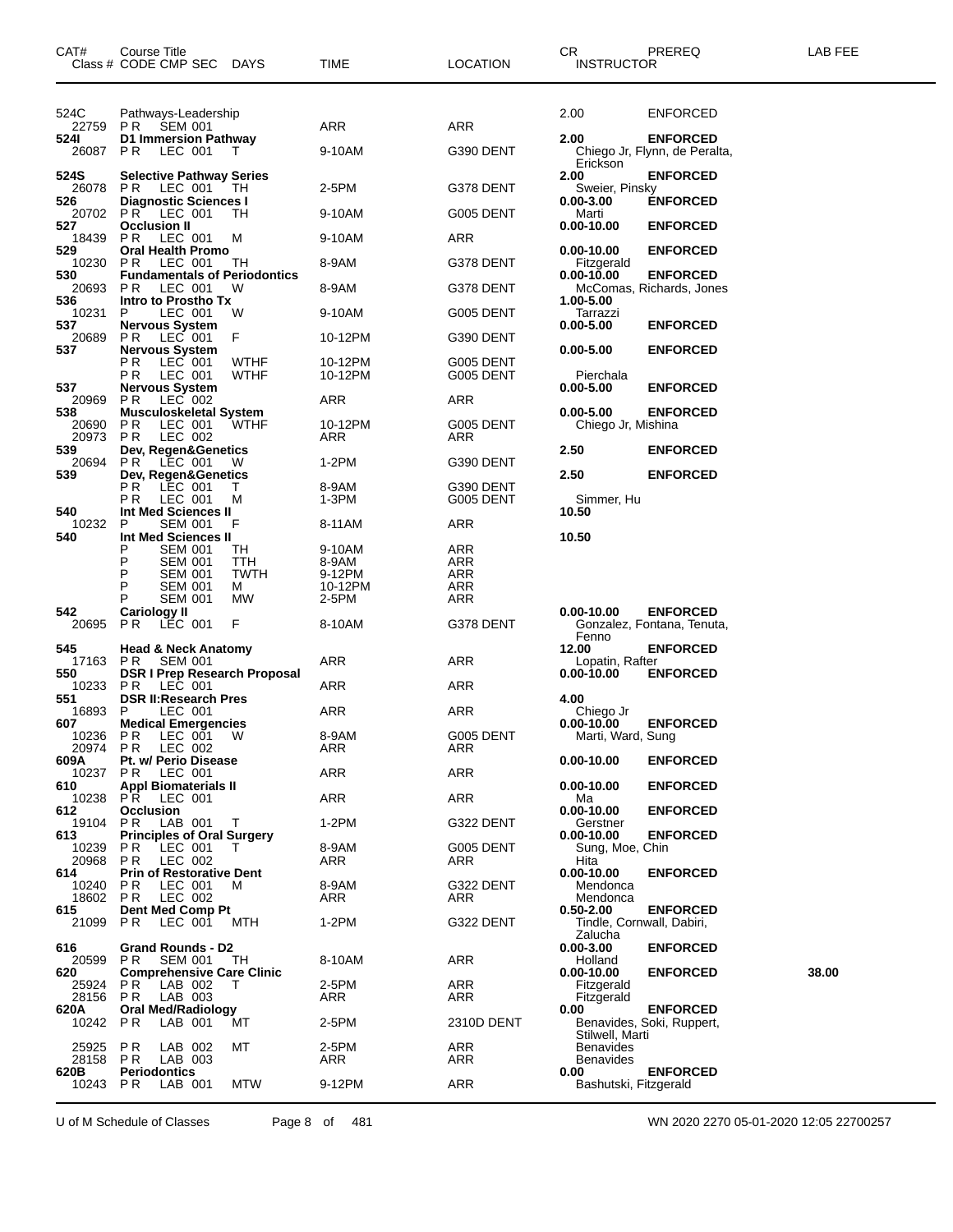| CAT#                           | Course Title<br>Class # CODE CMP SEC<br>DAYS                       | TIME               | <b>LOCATION</b>        | CR<br><b>INSTRUCTOR</b>                     | PREREQ                        | LAB FEE |
|--------------------------------|--------------------------------------------------------------------|--------------------|------------------------|---------------------------------------------|-------------------------------|---------|
| 620C                           | Restorative                                                        |                    |                        | 0.00                                        | <b>ENFORCED</b>               |         |
| 10244<br>620C                  | PR.<br>LAB 001<br>MW<br><b>Restorative</b>                         | 2-5PM              | ARR                    | 0.00                                        | <b>ENFORCED</b>               |         |
| 622                            | P R<br>LAB 001<br>MTW<br><b>Clinical Foundation II-Removab</b>     | 9-12PM             | ARR                    | $0.00 - 10.00$                              | <b>ENFORCED</b>               | 435.00  |
| 19015                          | LAB 001<br>P <sub>R</sub><br>F                                     | 9-12PM             | G360 DENT              |                                             |                               |         |
| 622                            | <b>Clinical Foundation II-Removab</b><br>РR<br>LAB 001<br>F        | 9-12PM             | G322 DENT              | 0.00-10.00                                  | <b>ENFORCED</b>               | 435.00  |
| 623B<br>21097                  | Diagnostic Sci III<br><b>PR</b><br>LEC 001<br>F                    | 1-2PM              | G005 DENT              | $0.00 - 2.00$                               | <b>ENFORCED</b>               |         |
| 623B                           | Diagnostic Sci III<br>РR<br>LEC 001                                | 1-2PM              | G390 DENT              | $0.00 - 2.00$                               | <b>ENFORCED</b>               |         |
|                                | F<br>РR<br>LEC 001                                                 | 1-2PM              | G005 DENT              |                                             |                               |         |
|                                | F<br>РR<br>LEC 001<br>т<br>РR<br>LEC 001                           | 1-2PM<br>11-12PM   | G005 DENT<br>G005 DENT | Danciu, Benavides                           |                               |         |
| 624<br>10245                   | <b>Oral Pathology</b><br>P R<br>LEC 001                            | ARR                | ARR                    | $0.00 - 10.00$<br>Edwards                   | <b>ENFORCED</b>               | 65.00   |
| 624                            | <b>Oral Pathology</b><br>LEC 001<br>РR                             | ARR                | ARR                    | $0.00 - 10.00$                              | <b>ENFORCED</b>               | 65.00   |
| 625                            | <b>Selectives Pathway</b>                                          |                    |                        | $0.00 - 5.00$                               | <b>ENFORCED</b>               |         |
| 27239<br>27766 PR              | P R<br>LEC 001<br>LEC 002                                          | ARR<br>ARR         | ARR<br>ARR             | de Peralta, Sweier<br>Hamerink              |                               |         |
| 30659 PR                       | Supplemental Prof. Learning<br>LEC 010                             | ARR                | ARR                    | Polverini                                   |                               |         |
| Precision Oral Health          |                                                                    |                    |                        |                                             |                               |         |
| 30653 PR<br>Global Initiatives | LEC 018                                                            | ARR                | ARR                    | Gonzalez                                    |                               |         |
| 27767 PR                       | LEC 022<br>Special Projects in CBCCE                               | ARR                | ARR                    | Hamerink                                    |                               |         |
| 30654 PR                       | LEC 024<br>Focused discussions on leaders                          | ARR                | ARR                    | McCauley                                    |                               |         |
| 625A                           | <b>Pathways - HC Delivery</b>                                      |                    |                        | $0.00 - 3.00$                               | <b>ENFORCED</b>               |         |
| 21305<br>625B                  | <b>SEM 001</b><br>P R<br>T<br>Pathways - Research                  | 2-5PM              | ARR                    | Hamerink, Hamerink<br>$0.00 - 5.00$         | <b>ENFORCED</b>               |         |
| 21306<br>625C                  | P R<br>SEM 001<br>T<br>Pathways - Leadership                       | 2-5PM              | <b>ARR</b>             | Chiego Jr<br>$0.00 - 3.00$                  |                               |         |
| 21307<br>625I                  | <b>SEM 001</b><br>P<br>T<br>D2 Pathways Immersion                  | 2-5PM              | ARR                    | Sweier, Pinsky<br>$0.00 - 2.00$             | <b>ENFORCED</b>               |         |
| 27238                          | P <sub>R</sub><br><b>PSI 001</b>                                   | ARR                | ARR                    |                                             | de Peralta, Flynn, Chiego Jr, |         |
| 626                            | <b>Applied Nutrition</b>                                           |                    |                        | Erickson<br>$0.50 - 1.00$                   | <b>ENFORCED</b>               |         |
| 21750<br>629                   | P <sub>R</sub><br>LEC 001<br>ТH<br><b>Clinical Foundations III</b> | 8-9AM              | G322 DENT              | Sweier, Inglehart<br>0.00-10.00             | <b>ENFORCED</b>               |         |
| 21985<br>629                   | P R<br>LEC 001<br>- F<br><b>Clinical Foundations III</b>           | 9-12PM             | G340 DENT              | $0.00 - 10.00$                              | <b>ENFORCED</b>               |         |
|                                | LEC 001<br>РR<br><b>MTHF</b>                                       | 2-5PM              | G340 DENT              | Mendonca, Jin                               |                               |         |
| 631<br>10246                   | <b>Clinical Foundations II</b><br>P R<br>LAB 001<br>МW             | 9-12PM             | G360 DENT              | 0.00-10.00<br>Mendonca, Jin                 | <b>ENFORCED</b>               | 236.00  |
| 19739<br>633                   | PR.<br>LAB 002<br><b>Clinical Applications</b>                     | ARR                | ARR                    | 0.50                                        | <b>ENFORCED</b>               |         |
| 31956<br>636                   | PR LEC 001 M<br><b>Periodontal Therapy I</b>                       | 8-9AM              | G322 DENT              | Hoelscher, Karpenko<br>$0.00 - 10.00$       | <b>ENFORCED</b>               |         |
| 10248                          | PR.<br>LEC 001                                                     | ARR                | ARR                    |                                             |                               |         |
| 643<br>22444                   | <b>Phys Biomech Tooth</b><br>PR.<br>LAB 001<br>T.                  | 9-11AM             | G322 DENT              | 1.00-2.00<br>Berkman                        | <b>ENFORCED</b>               | 81.00   |
| 645<br>21100                   | <b>Pediatric Dentistry</b><br><b>TH</b><br>LEC 001<br>P R          | 10-12PM            | G360 DENT              | $0.00 - 2.00$                               | <b>ENFORCED</b>               |         |
| 645                            | <b>Pediatric Dentistry</b><br>РR<br>LEC 001<br>TН                  | 10-12PM            | G360 DENT              | $0.00 - 2.00$                               | <b>ENFORCED</b>               |         |
|                                | ΡR<br>LEC 001<br>TН                                                | 10-12PM            | G360 DENT              |                                             |                               |         |
|                                | ΡR<br>LEC 001<br>TН<br>РR<br>LEC 001<br>TН                         | 10-12PM<br>10-12PM | G322 DENT<br>G360 DENT | Salzmann                                    |                               |         |
| 646                            | LEC 001<br>TН<br>РR<br><b>ITDP: Periodontics</b>                   | 10-12PM            | G360 DENT              | 1.00-5.00                                   |                               |         |
| 21986                          | <b>SEM 001</b><br>W<br>P                                           | 2-5PM              | G311 DENT              |                                             |                               |         |
| 646                            | <b>ITDP: Periodontics</b><br>Р<br><b>SEM 001</b><br>W              | 2-5PM              | G311 DENT              | 1.00-5.00<br>Richards                       |                               |         |
| 650                            | P<br><b>SEM 001</b><br>W<br>Perio Therapy II                       | 2-5PM              | G311 DENT              | $0.50 - 1.00$                               | <b>ENFORCED</b>               |         |
| 21101                          | F<br>P R<br>LEC 001                                                | 8-9AM              | G322 DENT              | Oh, Eber, Chan, Travan,<br>Giannobile, Wang |                               |         |
| 651                            | <b>DSR II Research &amp; Presentation</b>                          |                    |                        | $0.00 - 10.00$                              | <b>ENFORCED</b>               |         |
| 14602<br>653                   | P R<br>LEC 001<br><b>Adv Restora Dent</b>                          | <b>ARR</b>         | ARR                    | Chiego Jr<br>0.50                           |                               |         |
| 21098<br>23933                 | LEC 001<br>TН<br>P<br>LEC 002<br>P                                 | 8-9AM<br>ARR       | G322 DENT<br>ARR       | Fasbinder                                   |                               |         |
| 655                            | <b>Dent Prof &amp; Practice</b>                                    |                    |                        | 1.00-2.00                                   | <b>ENFORCED</b>               |         |
| 21096<br>655                   | P R<br>LEC 001<br>TН<br><b>Dent Prof &amp; Practice</b>            | 9-10AM             | G322 DENT              | 1.00-2.00                                   | <b>ENFORCED</b>               |         |
|                                |                                                                    |                    |                        |                                             |                               |         |

U of M Schedule of Classes Page 9 of 481 WN 2020 2270 05-01-2020 12:05 22700257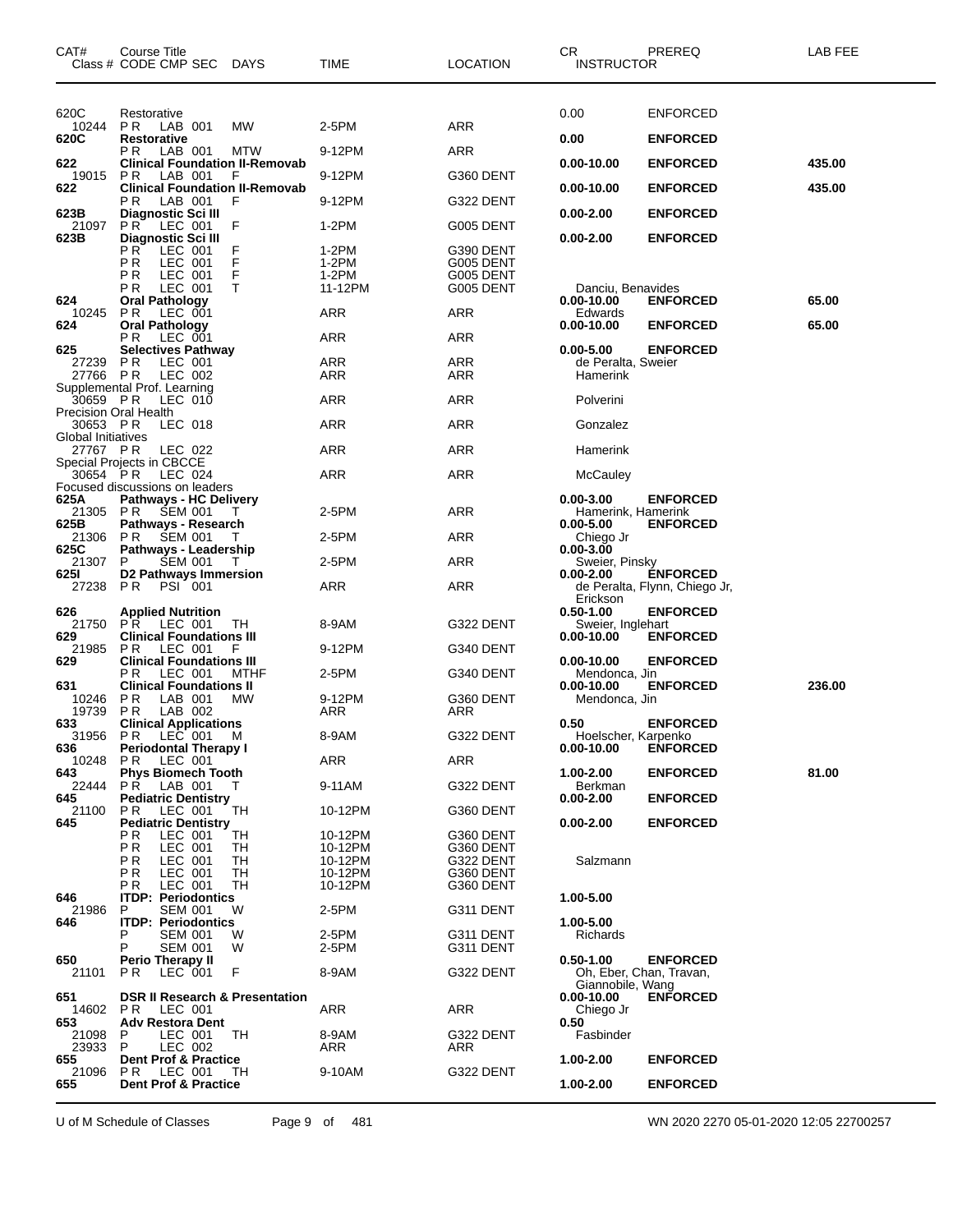| CAT#                                                                                                                                                            | Course Title<br>Class # CODE CMP SEC DAYS                                                                                                                                                                                                                                                                                                                                                                                                                                                                                                             |                               | TIME                                                                                     | <b>LOCATION</b>                                                                                                 | CR<br><b>INSTRUCTOR</b>                                                                                                                                                                                                                    | PREREQ                                                                                                                                                                                                                                                                                                                                                                                                                                                                                 | LAB FEE |
|-----------------------------------------------------------------------------------------------------------------------------------------------------------------|-------------------------------------------------------------------------------------------------------------------------------------------------------------------------------------------------------------------------------------------------------------------------------------------------------------------------------------------------------------------------------------------------------------------------------------------------------------------------------------------------------------------------------------------------------|-------------------------------|------------------------------------------------------------------------------------------|-----------------------------------------------------------------------------------------------------------------|--------------------------------------------------------------------------------------------------------------------------------------------------------------------------------------------------------------------------------------------|----------------------------------------------------------------------------------------------------------------------------------------------------------------------------------------------------------------------------------------------------------------------------------------------------------------------------------------------------------------------------------------------------------------------------------------------------------------------------------------|---------|
| 676A<br>27236<br>676B<br>27237<br>703<br>21751<br>704<br>21545<br>707<br>21754<br>710<br>10250<br>714<br>10251<br>718<br>10252 PR<br>718<br>718<br>28451<br>720 | PR LEC 001<br><b>EE Educational Theory</b><br>LEC 001<br>PR.<br><b>EE Part B: Lecture</b><br>P R<br>LEC 001<br><b>Special Care Dentistry-HD</b><br>LEC 001<br>PR.<br><b>Spec Care Dent-Geriatrics</b><br>LEC 002<br>PR.<br><b>Patient with Orofacial Pain</b><br>P R<br>LEC 001<br><b>Grand Rounds</b><br>LAB 001<br>PR.<br><b>Principles of Endodontics II</b><br>LEC 001<br>PR.<br>Adv Prostho (Removable)<br>LEC 001<br>Adv Prostho (Removable)<br>P R<br>LEC 001<br>Adv Prostho (Removable)<br>LEC 002<br>PR.<br><b>Comprehensive Care Clinic</b> | W<br>T<br>W<br>W<br>W         | 1-2PM<br>ARR<br>ARR<br>$1-2PM$<br>ARR<br>9-10AM<br>ARR<br>ARR<br>2-3PM<br>$2-3PM$<br>ARR | G322 DENT<br><b>ARR</b><br>ARR<br>ARR<br>ARR<br>G390 DENT<br><b>ARR</b><br>ARR<br>G005 DENT<br>G005 DENT<br>ARR | 0.75<br>Richards<br>0.25<br>Richards<br>1.00-2.00<br>Munz<br>$0.00 - 10.00$<br>$0.50 - 2.00$<br>Dasilva<br>$0.00 - 10.00$<br>$0.00 - 10.00$<br>$0.00 - 10.00$<br>Oh, Garcia Hammaker<br>$0.00 - 10.00$<br>$0.00 - 10.00$<br>$0.00 - 10.00$ | Fitzgerald, Van Tubergen<br><b>ENFORCED</b><br><b>ENFORCED</b><br><b>ENFORCED</b><br><b>ENFORCED</b><br><b>ENFORCED</b><br><b>ENFORCED</b><br><b>ENFORCED</b><br><b>ENFORCED</b><br><b>ENFORCED</b><br><b>ENFORCED</b><br><b>ENFORCED</b>                                                                                                                                                                                                                                              | 75.00   |
| 10253<br>720                                                                                                                                                    | PR.<br>LAB 001<br><b>Comprehensive Care Clinic</b>                                                                                                                                                                                                                                                                                                                                                                                                                                                                                                    | <b>MTTHF</b>                  | 2-5PM                                                                                    | ARR                                                                                                             | Hevs. Li<br>$0.00 - 10.00$                                                                                                                                                                                                                 | <b>ENFORCED</b>                                                                                                                                                                                                                                                                                                                                                                                                                                                                        | 75.00   |
| 720A                                                                                                                                                            | LAB 001<br>P R<br><b>Periodontics</b>                                                                                                                                                                                                                                                                                                                                                                                                                                                                                                                 | <b>MTWTHF</b>                 | 9-12PM                                                                                   | <b>ARR</b>                                                                                                      | 0.00-10.00                                                                                                                                                                                                                                 | <b>ENFORCED</b>                                                                                                                                                                                                                                                                                                                                                                                                                                                                        |         |
| 10254<br>720A                                                                                                                                                   | LAB 001<br>PR.<br><b>Periodontics</b><br>P R<br>LAB 001                                                                                                                                                                                                                                                                                                                                                                                                                                                                                               | <b>MTTHF</b><br><b>MTWTHF</b> | 2-5PM<br>9-12PM                                                                          | ARR<br>ARR                                                                                                      | $0.00 - 10.00$<br>Bagramian, Britt, Chan,<br>Heys, Oh                                                                                                                                                                                      | <b>ENFORCED</b><br>Wang, Richards, Kaigler,<br>Kennebrew, Yu, Temple, Travan,<br>Padbury Jr, Rodrigues, Guo,                                                                                                                                                                                                                                                                                                                                                                           |         |
| 720B<br>10255                                                                                                                                                   | Operative<br>PR.<br>LAB 001                                                                                                                                                                                                                                                                                                                                                                                                                                                                                                                           | <b>MTTHF</b>                  | 2-5PM                                                                                    | ARR                                                                                                             | $0.00 - 10.00$                                                                                                                                                                                                                             | <b>ENFORCED</b>                                                                                                                                                                                                                                                                                                                                                                                                                                                                        |         |
| 720B<br>720C                                                                                                                                                    | Operative<br>ΡR<br>LAB 001<br><b>Prosthodontics</b>                                                                                                                                                                                                                                                                                                                                                                                                                                                                                                   | <b>MTWTHF</b>                 | 9-12PM                                                                                   | <b>ARR</b>                                                                                                      | $0.00 - 10.00$<br>Peralta, Karl, Mirafzali,<br>Hoelscher, Yetter,<br>Sae-ung, Khalife, Kang,<br>Czarnecki, Amin<br>$0.00 - 10.00$                                                                                                          | <b>ENFORCED</b><br>Heys, Nalliah, Fitzgerald,<br>Benham, Bozell III, Cook,<br>Edwards, Garcia, Green,<br>Hamerink, Hearin, Heys, Heys,<br>Jiang, Jin, Kolb, Krasnoff,<br>Medina-Perez, Rice, Romzick,<br>Shortt, Sweier, Van Tubergen,<br>Walcott, Walcott, Zajia, de<br>Patel, Randolph, Reznich,<br>Sterlitz, Zamler, Chamamit,<br>Akasheh, Shaouni, Karpenko,<br>Stanalajczo, Seligman, Jaghab,<br>Murrell, Bowerman, McLaren,<br>Hanselman, Allohaibi, Munshey,<br><b>ENFORCED</b> |         |
| 10256                                                                                                                                                           | P R<br>LAB 001                                                                                                                                                                                                                                                                                                                                                                                                                                                                                                                                        | <b>MTTHF</b>                  | 2-5PM                                                                                    | ARR                                                                                                             |                                                                                                                                                                                                                                            |                                                                                                                                                                                                                                                                                                                                                                                                                                                                                        |         |
| 720C                                                                                                                                                            | <b>Prosthodontics</b><br>P R<br>LAB 001                                                                                                                                                                                                                                                                                                                                                                                                                                                                                                               | <b>MTWTHF</b>                 | 9-12PM                                                                                   | <b>ARR</b>                                                                                                      | $0.00 - 10.00$<br>Johnson, Jung, Kolling,                                                                                                                                                                                                  | <b>ENFORCED</b><br>Snyder, Sierraalta, Heys,<br>Beard, George, Herrero, Hill,<br>Marshall, May, Mendonca,<br>Mendonca, Oh, Pogoncheff,<br>Sierraalta, Stewart, Tarrazzi,<br>Dill, Garcia Hammaker, Bak,<br>Bogrow, Hammaker, Alrousan                                                                                                                                                                                                                                                  |         |
| 723<br>21791                                                                                                                                                    | <b>Diagnostic Sciences V</b><br>P R<br>CAS 001                                                                                                                                                                                                                                                                                                                                                                                                                                                                                                        |                               | <b>ARR</b>                                                                               | <b>ARR</b>                                                                                                      | 1.00                                                                                                                                                                                                                                       | <b>ENFORCED</b>                                                                                                                                                                                                                                                                                                                                                                                                                                                                        |         |
| 725<br>30655                                                                                                                                                    | <b>Selectives Pathway</b><br>P R<br>LEC 002                                                                                                                                                                                                                                                                                                                                                                                                                                                                                                           |                               | ARR                                                                                      | ARR                                                                                                             | $0.00 - 5.00$<br>de Peralta, Hamerink                                                                                                                                                                                                      | <b>ENFORCED</b>                                                                                                                                                                                                                                                                                                                                                                                                                                                                        |         |
| 30656 PR                                                                                                                                                        | Complete Denture Lab<br>LEC 004                                                                                                                                                                                                                                                                                                                                                                                                                                                                                                                       |                               | ARR                                                                                      | ARR                                                                                                             | Hamerink, Hamerink                                                                                                                                                                                                                         |                                                                                                                                                                                                                                                                                                                                                                                                                                                                                        |         |
| Dental Ceramics Lab<br>30657 PR                                                                                                                                 | LEC 006                                                                                                                                                                                                                                                                                                                                                                                                                                                                                                                                               |                               | ARR                                                                                      | <b>ARR</b>                                                                                                      | Hamerink, Hamerink                                                                                                                                                                                                                         |                                                                                                                                                                                                                                                                                                                                                                                                                                                                                        |         |
| 30658 PR                                                                                                                                                        | Implant Planning and Fab Lab<br>LEC 012                                                                                                                                                                                                                                                                                                                                                                                                                                                                                                               |                               | ARR                                                                                      | ARR                                                                                                             | Hamerink                                                                                                                                                                                                                                   |                                                                                                                                                                                                                                                                                                                                                                                                                                                                                        |         |
| 725A<br>21934 PR<br>725A1                                                                                                                                       | D3 Special Projects in CBCE<br><b>Pathways-HCD</b><br><b>SEM 001</b><br><b>Adv Implant Therapy</b>                                                                                                                                                                                                                                                                                                                                                                                                                                                    |                               | ARR                                                                                      | ARR                                                                                                             | 1.00-3.00<br>de Peralta, Hamerink<br>$0.50 - 1.00$                                                                                                                                                                                         | <b>ENFORCED</b><br><b>ENFORCED</b>                                                                                                                                                                                                                                                                                                                                                                                                                                                     |         |

U of M Schedule of Classes Page 10 of 481 WN 2020 2270 05-01-2020 12:05 22700257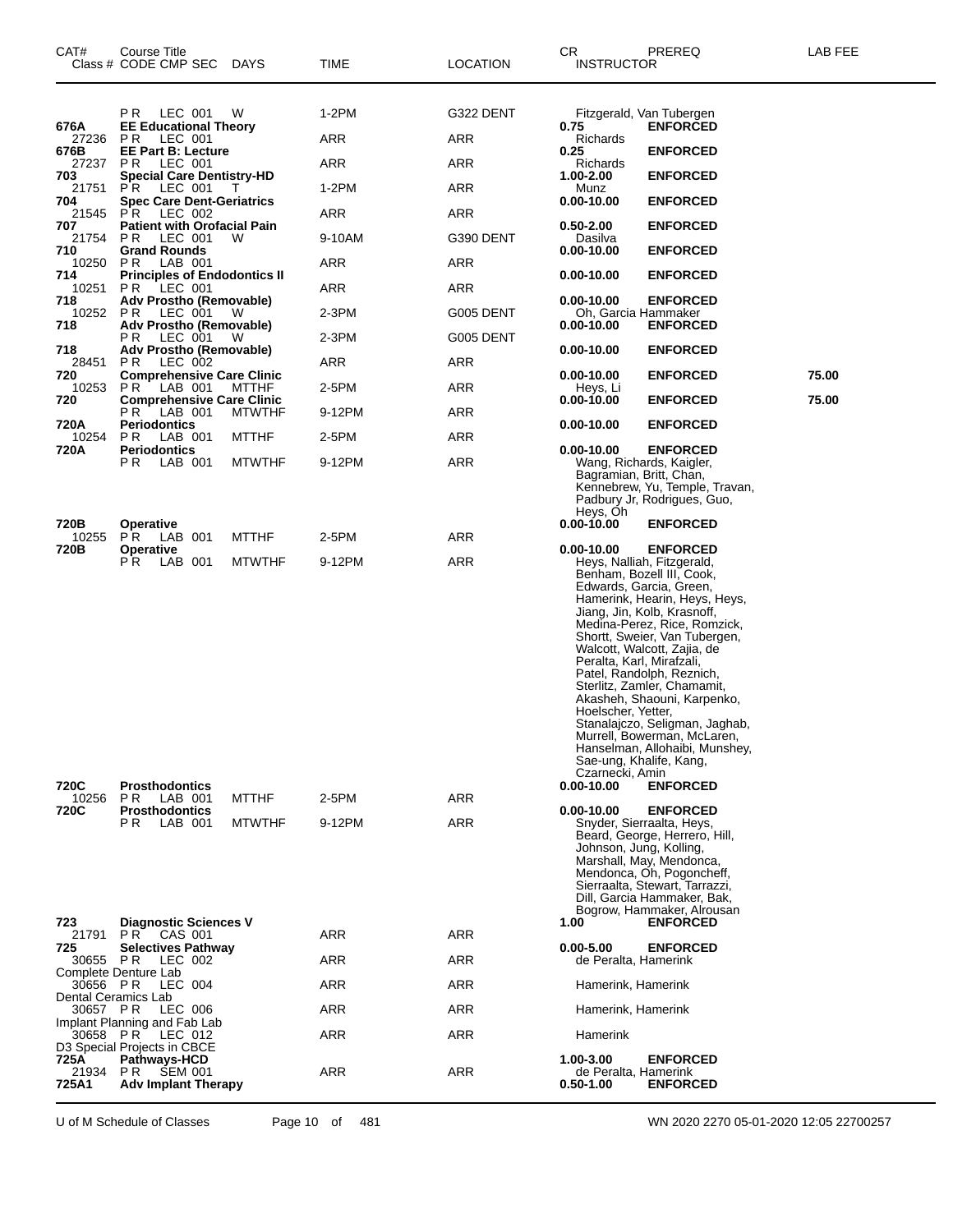| CAT#                 | Course Title<br>Class # CODE CMP SEC<br><b>DAYS</b>                                     | TIME                   | LOCATION               | PREREQ<br>CR.<br><b>INSTRUCTOR</b>                                                                 | LAB FEE |
|----------------------|-----------------------------------------------------------------------------------------|------------------------|------------------------|----------------------------------------------------------------------------------------------------|---------|
| 21753                | P R<br>CLN 001                                                                          | ARR                    | ARR                    | Bashutski                                                                                          |         |
| 725B<br>21935        | Pathways-Reseaarch<br>P R<br><b>SEM 001</b>                                             | ARR                    | ARR                    | 1.00-3.00<br><b>ENFORCED</b><br>Chiego Jr                                                          |         |
| 725C<br>21936        | Pathways-Leadership<br>P R<br><b>SEM 001</b>                                            | <b>ARR</b>             | ARR                    | 1.00-3.00<br><b>ENFORCED</b><br>Sweier, Pinsky                                                     |         |
| 725I<br>30551        | <b>Immersion Pathway</b><br>P R<br>LEC 001                                              | ARR                    | ARR                    | $0.00 - 2.00$<br><b>ENFORCED</b>                                                                   |         |
|                      |                                                                                         |                        |                        | Chiego Jr, Flynn, de Peralta,<br>Erickson                                                          |         |
| 726<br>21974         | <b>Applied Nutrition</b><br>P R<br>LEC 001<br>TН<br>combined with DENT 626              | 8-9AM                  | ARR                    | 0.50<br><b>ENFORCED</b><br>Sweier, Inglehart                                                       |         |
| 740<br>10259 PR      | <b>Clinical Rotation - Oral Surgery</b><br>LAB 001                                      | ARR                    | ARR                    | $0.00 - 10.00$<br><b>ENFORCED</b><br>Sung, Ramos-Toledo, Chin,<br>Keteyian                         |         |
| 26244<br>741         | P R<br>CLN 002<br><b>Clinical Rotation - OMFS/HD</b>                                    | ARR                    | ARR                    | Sung<br>$0.00 - 10.00$<br><b>ENFORCED</b>                                                          |         |
| 10260                | <b>PR</b><br>LAB 001                                                                    | ARR                    | ARR                    | Cornwall, Munz, Aronovich,<br>Ashman, Edwards, Chavis,<br>Skouteris, Ward, Zhang, Chang,<br>Helman |         |
| 743B<br>10261        | <b>Clinical Rotation: Pediatric</b><br>LAB 001<br>P<br>TН                               | 11-12PM                | G524 DENT              | 2.00                                                                                               |         |
| 743B                 | <b>Clinical Rotation: Pediatric</b><br>LAB 001<br>P<br>ТH                               | 330-430PM              | 2310D DENT             | 2.00                                                                                               |         |
|                      | P<br>LAB 001<br><b>MTTHF</b><br>P<br>LAB 001<br><b>MTTHF</b>                            | 11-12PM<br>11-12PM     | G536 DENT<br>G536 DENT | Salzmann                                                                                           |         |
|                      | P<br>LAB 001<br><b>MTTHF</b><br>P<br><b>MTTHF</b><br>LAB 001                            | 330-430PM<br>330-430PM | G536 DENT<br>G536 DENT |                                                                                                    |         |
| 744                  | <b>Clinical Rotation - Oral Radiology</b>                                               |                        |                        | <b>ENFORCED</b><br>$0.00 - 10.00$                                                                  |         |
| 10262                | LAB 001<br>PR.                                                                          | ARR                    | ARR                    | Benavides, Stilwell, Marti,<br>Soki, Ruppert                                                       |         |
| 744                  | Clinical Rotation - Oral Radiology<br>LAB 001<br>P R.                                   | ARR                    | ARR                    | $0.00 - 10.00$<br><b>ENFORCED</b>                                                                  |         |
| 745<br>10263         | <b>Clinical Rotation - Ortho</b><br>P <sub>R</sub><br>LAB 001                           | ARR                    | ARR                    | $0.00 - 10.00$<br><b>ENFORCED</b><br>Cevidanes, Ahmed, Crouse,                                     |         |
|                      |                                                                                         |                        |                        | Sarment, Johnson, Robinson,<br>Hatch                                                               |         |
| 748<br>22668         | <b>D3 Clinical Ortho</b><br>PR.<br>CLN 001                                              | ARR                    | ARR                    | 1.00<br><b>ENFORCED</b><br>Cevidanes, Crouse, Sarment,<br><b>Ono</b>                               |         |
| 750<br>22653         | Interdisci Perio Therapy<br>PR.<br>LEC 001<br>W                                         | 8-9AM                  | G390 DENT              | 1.00<br><b>ENFORCED</b><br>Oh, Wang, Botero, Wang, Chan,<br>Mendonca, Travan                       |         |
| 751<br>25987         | Oral Surgery elective I<br>PR.<br>CLN 001                                               | ARR                    | ARR                    | <b>ENFORCED</b><br>1.00-2.00<br>Sung, LaBanc, Ward, Aronovich,<br>Chin, Edwards                    |         |
| 754<br>20955<br>755A | <b>Dental Student Teaching II</b><br>PR.<br>LEC 001<br><b>Profession &amp; Practice</b> | ARR                    | ARR                    | 1.00-3.00<br><b>ENFORCED</b><br>Inglehart<br>$0.00 - 10.00$                                        |         |
| 10258                | P R<br>LAB 001                                                                          | ARR                    | ARR                    | <b>ENFORCED</b>                                                                                    |         |
| 755B<br>21625        | <b>Profession &amp; Practice</b><br>P R<br><b>SEM 001</b><br>W                          | 10-12PM                | G390 DENT              | <b>ENFORCED</b><br>$0.00 - 2.00$<br>Fitzgerald, Van Tubergen                                       |         |
| 757<br>22112         | Intro to CBCCE<br><b>CLN 001</b><br>P R                                                 | ARR                    | ARR                    | <b>ENFORCED</b><br>$0.50 - 3.00$<br>Hamerink, Fitzgerald                                           |         |
| 28450<br>760         | PR.<br>CLN 002<br><b>Team-Based Decisions</b>                                           | ARR                    | ARR                    | 2.00<br><b>ENFORCED</b>                                                                            |         |
| 23393<br>776C        | PDR REC 001<br>W<br><b>EE Part C: Preclinic</b>                                         | 3-5PM                  | G005 DENT              | Fitzgerald, Karpenko, Sweet<br>0.25<br><b>ENFORCED</b>                                             |         |
| 27765                | P <sub>R</sub><br>LEC 001                                                               | ARR                    | ARR                    | <b>Richards</b>                                                                                    |         |
| 789<br>20821         | <b>MCOHR Clinical Rotation</b><br>P <sub>R</sub><br>LAB 001                             | ARR                    | ARR                    | 1.00-99.00<br><b>ENFORCED</b><br>Bagramian                                                         |         |
| 801<br>22755         | <b>Emerging Educators in Academic Dentistry (elective</b><br><b>SEM 001</b><br>P R      | ARR                    | ARR                    | 1.00<br><b>ENFORCED</b><br><b>Richards</b>                                                         |         |
| 805<br>10264         | Dent for the Med Comp<br>P R<br>LEC 001                                                 | ARR                    | ARR                    | $0.00 - 10.00$<br><b>ENFORCED</b>                                                                  |         |
| 810<br>10265         | <b>Grand Rounds</b><br>LEC 001<br>PR.<br>F                                              | 8-9AM                  | ARR                    | $0.00 - 10.00$<br><b>ENFORCED</b><br>Hevs. Fasbinder                                               |         |
| 810                  | <b>Grand Rounds</b>                                                                     |                        |                        | <b>ENFORCED</b><br>$0.00 - 10.00$                                                                  |         |
|                      | F<br>P R.<br>LEC 001<br>This course meets concurrently with Dent 710 in room G005.      | 1-2PM                  | ARR                    |                                                                                                    |         |
| 815<br>19111         | <b>Prof Clin Info Skill</b><br>PR.<br>LEC 001                                           | ARR                    | ARR                    | $0.00 - 10.00$<br><b>ENFORCED</b><br>Mac Eachern                                                   |         |
| 820<br>10266         | <b>Comprehensive Care Clinic</b><br>PR.<br>LAB 001<br>MTTHF                             | 2-5PM                  | ARR                    | $0.00 - 10.00$<br><b>ENFORCED</b>                                                                  | 150.00  |
| 820                  | <b>Comprehensive Care Clinic</b><br>LAB 001<br><b>MTWTHF</b><br>P R .                   | 9-12PM                 | ARR                    | $0.00 - 10.00$<br><b>ENFORCED</b><br>Li                                                            | 150.00  |
| 820<br>30555         | <b>Comprehensive Care Clinic</b><br>P R<br>LAB 003                                      | ARR                    | ARR                    | $0.00 - 10.00$<br><b>ENFORCED</b>                                                                  | 150.00  |
| 820A                 | <b>Periodontics</b>                                                                     |                        |                        | Heys<br>$0.00 - 10.00$<br><b>ENFORCED</b>                                                          |         |
|                      |                                                                                         |                        |                        |                                                                                                    |         |

U of M Schedule of Classes Page 11 of 481 WN 2020 2270 05-01-2020 12:05 22700257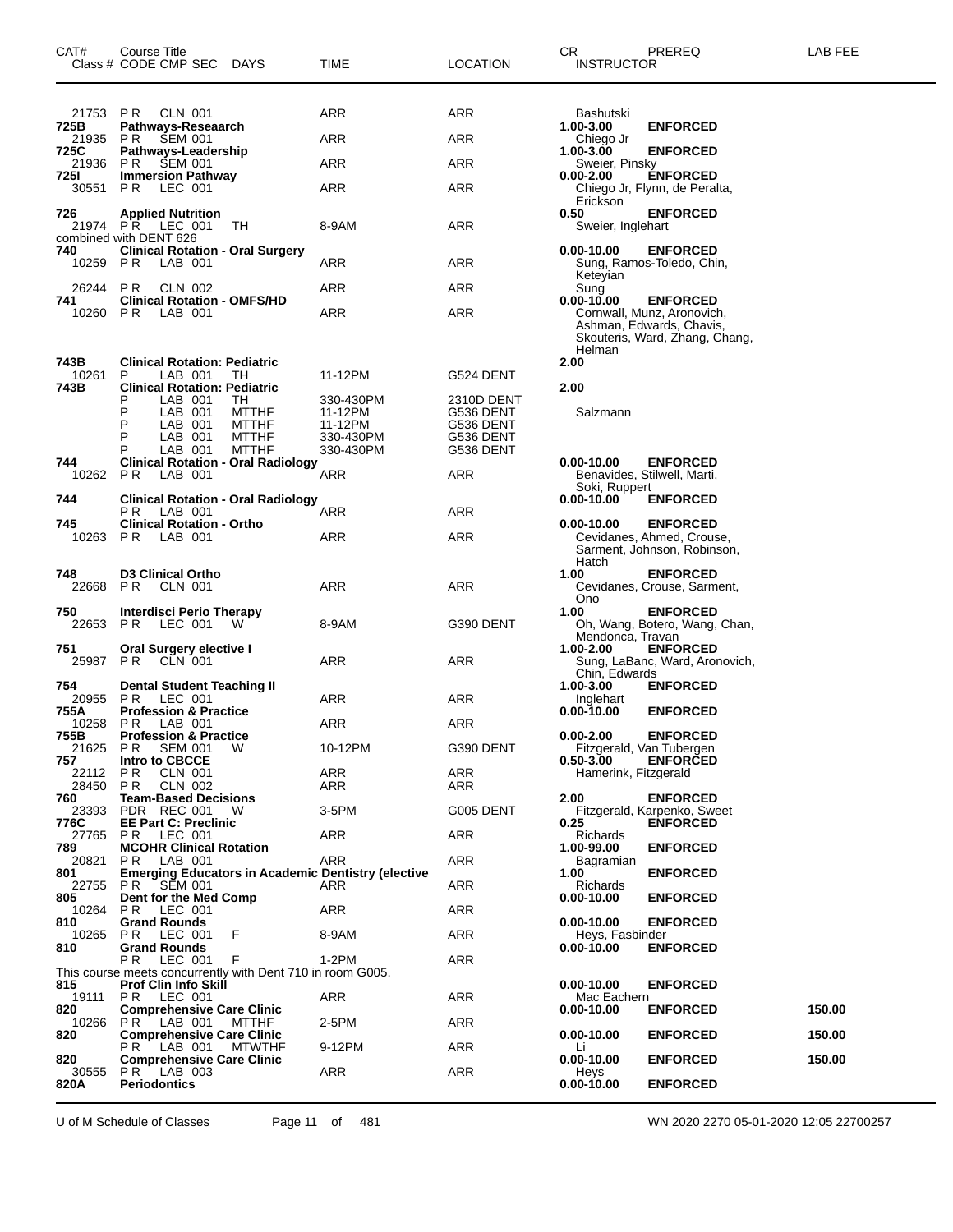| CAT#          | Course Title<br>Class # CODE CMP SEC                                               | <b>DAYS</b>   | TIME       | <b>LOCATION</b> | CR<br><b>INSTRUCTOR</b>             | PREREQ                                                                                                                                                                                                                                                                                                                                                                                                                                                                                     | LAB FEE |
|---------------|------------------------------------------------------------------------------------|---------------|------------|-----------------|-------------------------------------|--------------------------------------------------------------------------------------------------------------------------------------------------------------------------------------------------------------------------------------------------------------------------------------------------------------------------------------------------------------------------------------------------------------------------------------------------------------------------------------------|---------|
| 10267         | PR.<br>LAB 001                                                                     | <b>MTTHF</b>  | 9-12PM     | ARR             |                                     |                                                                                                                                                                                                                                                                                                                                                                                                                                                                                            |         |
| 820A          | <b>Periodontics</b><br>РR<br>LAB 001                                               | <b>MTWTHF</b> | 9-12PM     | <b>ARR</b>      | $0.00 - 10.00$                      | <b>ENFORCED</b><br>Richards, Heys, Kaigler, Wang,<br>Bagramian, Britt, Chan, Yu,<br>Oh, Temple, Travan, Padbury<br>Jr, Rodrigues, Guo, Kennebrew                                                                                                                                                                                                                                                                                                                                           |         |
| 820B<br>10268 | Operative<br>PR.<br>LAB 001                                                        | <b>MTTHF</b>  | 2-5PM      | ARR             | $0.00 - 10.00$                      | <b>ENFORCED</b>                                                                                                                                                                                                                                                                                                                                                                                                                                                                            |         |
| 820B          | <b>Operative</b><br>PR.<br>LAB 001                                                 | <b>MTWTHF</b> | 9-12PM     | ARR             | $0.00 - 10.00$<br>Krasnoff, McLean, | <b>ENFORCED</b><br>Heys, Ellis, Fitzgerald,<br>Nalliah, Stefos, Amin, Bell,<br>Benham, Bozell III, Cook,<br>Edwards, Garcia, Gonzalez,<br>Green, Hamerink, Hearin, Heys,<br>Heys, Jativa Hermanowski,<br>Jiang, Jin, Karl, Kolb,<br>Medina-Perez, Munoz-Drummond,<br>Patel, Piskorowski, Rice,<br>Romzick, Shortt, Sweier, Van<br>Tubergen, Walcott, Walcott,<br>Zajia, de Peralta, Algahtani,<br>Barsamian, Groth, Hammoud,<br>Han, Mirafzali, Randolph,<br>Reznich, Sterlitz, Valcanaia, |         |
| 820B          | <b>Operative</b>                                                                   |               |            |                 | $0.00 - 10.00$                      | Zamler, Kanemaru-Takeuchi<br><b>ENFORCED</b>                                                                                                                                                                                                                                                                                                                                                                                                                                               |         |
| 20970         | PR.<br>LAB 002                                                                     |               | ARR        | ARR             |                                     |                                                                                                                                                                                                                                                                                                                                                                                                                                                                                            |         |
| 820C<br>10269 | <b>Prosthodontics</b><br>P <sub>R</sub><br>LAB 001                                 | <b>MTTHF</b>  | 2-5PM      | ARR             | $0.00 - 10.00$                      | <b>ENFORCED</b>                                                                                                                                                                                                                                                                                                                                                                                                                                                                            |         |
| 820C          | <b>Prosthodontics</b><br>LAB 001<br>P R .                                          | <b>MTWTHF</b> | 9-12PM     | ARR             | 0.00-10.00<br>Sierraalta            | <b>ENFORCED</b><br>Snyder, Heys, Hammaker,<br>Alrousan, Beard, George,<br>Herrero, Hill, Johnson, Jung,<br>Kolling, Marshall, May,<br>Mendonca, Mendonca, Oh,<br>Pogoncheff, Sierraalta,<br>Stewart, Tarrazzi, Garcia<br>Hammaker, Dill, Bak, Bogrow,                                                                                                                                                                                                                                      |         |
| 825           | Selectives Pathway                                                                 |               |            |                 | $0.00 - 5.00$                       | <b>ENFORCED</b>                                                                                                                                                                                                                                                                                                                                                                                                                                                                            |         |
| 31931<br>825A | PR.<br>CLN 002<br>Pathways-HCD                                                     |               | ARR        | ARR             | $0.00 - 2.00$                       | de Peralta, Hamerink<br><b>ENFORCED</b>                                                                                                                                                                                                                                                                                                                                                                                                                                                    |         |
| 22645         | <b>SEM 001</b><br>PR.                                                              |               | ARR        | ARR             | $0.00 - 2.00$                       | de Peralta. Hamerink<br><b>ENFORCED</b>                                                                                                                                                                                                                                                                                                                                                                                                                                                    |         |
| 825B<br>22646 | Pathways-Research<br>P R<br><b>SEM 001</b>                                         |               | ARR        | ARR             | Chiego Jr                           |                                                                                                                                                                                                                                                                                                                                                                                                                                                                                            |         |
| 825C<br>22647 | Pathways-Leadership<br><b>SEM 001</b><br>P R                                       |               | ARR        | ARR             | $0.00 - 2.00$<br>Sweier, Pinsky     | <b>ENFORCED</b>                                                                                                                                                                                                                                                                                                                                                                                                                                                                            |         |
| 24901<br>825I | P R<br><b>SEM 002</b><br><b>Immersion Pathway</b>                                  |               | ARR        | ARR             | $0.00 - 2.00$                       | <b>ENFORCED</b>                                                                                                                                                                                                                                                                                                                                                                                                                                                                            |         |
| 31932         | P R<br><b>RES 001</b>                                                              |               | <b>ARR</b> | <b>ARR</b>      | Erickson, Flynn                     | de Peralta, Chiego Jr,                                                                                                                                                                                                                                                                                                                                                                                                                                                                     |         |
| 835B          | <b>Practice Management Seminar</b>                                                 |               |            |                 | $0.00 - 10.00$                      | <b>ENFORCED</b>                                                                                                                                                                                                                                                                                                                                                                                                                                                                            |         |
| 10272<br>840  | P R<br>LEC 001<br><b>Oral Surgery</b>                                              |               | ARR        | ARR             | 1.00                                |                                                                                                                                                                                                                                                                                                                                                                                                                                                                                            |         |
| 19518         | P<br>LAB 001                                                                       |               | ARR        | ARR             | Chin.                               | Sung, Ramos-Toledo, Keteyian,                                                                                                                                                                                                                                                                                                                                                                                                                                                              |         |
| 848           | <b>D4 Orthodontic Elective</b><br>22678 PR CLN 001                                 |               | ARR        | ARR             | 1.00-3.00<br>Kelly                  | <b>ENFORCED</b><br>Cevidanes, Ahmed, Robinson,                                                                                                                                                                                                                                                                                                                                                                                                                                             |         |
| 851<br>25988  | Oral Surgery Elective II<br>PR CLN 001                                             |               | ARR        | ARR             | 1.00-2.00                           | <b>ENFORCED</b><br>Sung, Aronovich, Chin, Edwards                                                                                                                                                                                                                                                                                                                                                                                                                                          |         |
| 854<br>20954  | <b>Dental Student Teaching II</b><br>P <sub>R</sub><br>LEC 001                     |               | ARR        | ARR             | 1.00-3.00<br>Inglehart              | <b>ENFORCED</b>                                                                                                                                                                                                                                                                                                                                                                                                                                                                            |         |
| 855<br>21824  | <b>Professionalism &amp; Practice</b><br>P R<br><b>SEM 001</b>                     |               | ARR        | ARR             | $0.00 - 2.00$<br>Fitzgerald         | <b>ENFORCED</b>                                                                                                                                                                                                                                                                                                                                                                                                                                                                            |         |
| 857<br>10225  | <b>CBCCE</b><br>PR.<br>LAB 001                                                     | TTH           | 1130-1PM   | ARR             | $3.00 - 4.00$                       | <b>ENFORCED</b><br>Hamerink, Fitzgerald                                                                                                                                                                                                                                                                                                                                                                                                                                                    |         |
| 998<br>19031  | <b>Curr Practical Prjct</b><br>P<br><b>SEM 001</b>                                 |               | ARR        | ARR             | 1.00<br>Woolfolk                    |                                                                                                                                                                                                                                                                                                                                                                                                                                                                                            |         |
|               |                                                                                    |               |            |                 |                                     |                                                                                                                                                                                                                                                                                                                                                                                                                                                                                            |         |
| 561<br>10403  | <b>Dental Education (DENTED)</b><br><b>Dental Education</b><br>P<br><b>SEM 001</b> | - F           | $1-2PM$    | 2310D DENT      | 1.00-3.00                           | <b>ADVISORY</b><br>de Peralta, Fitzgerald,<br>Erickson, Flynn, Johnson                                                                                                                                                                                                                                                                                                                                                                                                                     |         |
| 562<br>21351  | <b>Dent Ed Teach Pract</b><br>P<br>LAB 001                                         | - T           | 2-5PM      | ARR             | 1.00                                | de Peralta, Fitzgerald,                                                                                                                                                                                                                                                                                                                                                                                                                                                                    |         |
| 601           | <b>Teach&amp;Learn Dent Ed</b>                                                     |               |            |                 | 1.00                                | Erickson, Flynn, Johnson                                                                                                                                                                                                                                                                                                                                                                                                                                                                   |         |

U of M Schedule of Classes Page 12 of 481 WN 2020 2270 05-01-2020 12:05 22700257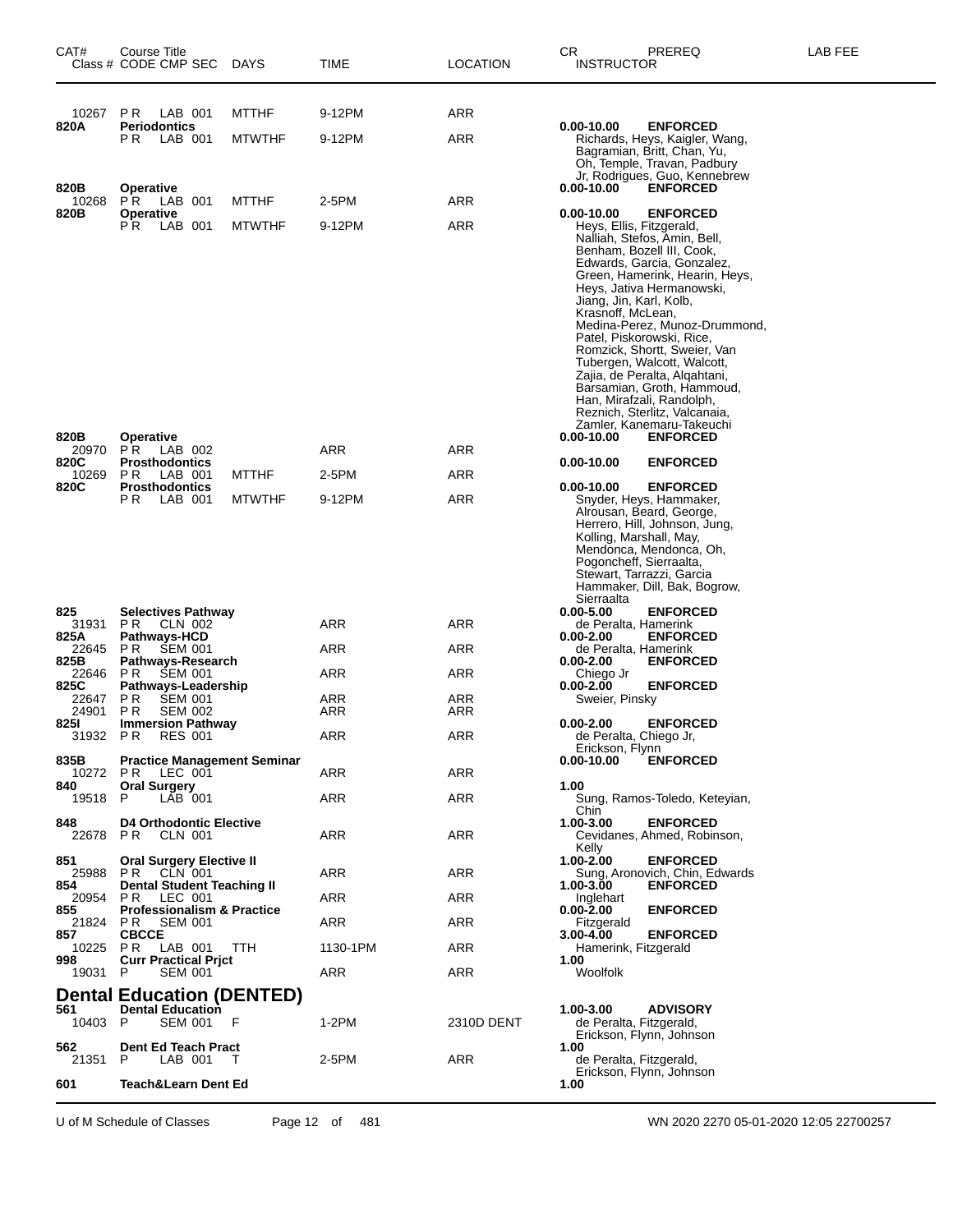| CAT#           | Course Title<br>Class # CODE CMP SEC<br>DAYS                 | TIME    | LOCATION   | CR<br><b>INSTRUCTOR</b>     | PREREQ          | LAB FEE |
|----------------|--------------------------------------------------------------|---------|------------|-----------------------------|-----------------|---------|
| 10404          | P<br><b>SEM 001</b>                                          | ARR     | ARR        |                             |                 |         |
| 602<br>10405   | <b>Ofacial Pain&amp;Funct</b><br>P<br><b>SEM 001</b>         | 9-10AM  | 1033 DENT  | 1.00<br>Dasilva, Nascimento |                 |         |
| 603<br>10406   | <b>Craniofac Dev&amp;Grow</b><br>P<br>SEM 001                | ARR     | ARR        | 1.00<br>Berkman             |                 |         |
| 604<br>10407   | <b>Paras Oral Cav</b><br>P<br><b>SEM 001</b>                 | ARR     | ARR        | 1.00                        |                 |         |
| 606<br>10408   | <b>Mineralized Tissues</b><br>P<br><b>SEM 001</b>            | ARR     |            | 1.00                        |                 |         |
| 607            | Hu Cell&Mol Pathoph                                          |         | ARR        | 1.00                        |                 |         |
| 10409<br>608   | P<br>SEM 001<br><b>Biomat&amp;Therapeutic</b>                | ARR     | <b>ARR</b> | 1.00                        |                 |         |
| 10410<br>612   | P<br><b>SEM 001</b><br><b>Molec Biol Clin Dent</b>           | ARR     | ARR        | 1.00                        |                 |         |
| 16391<br>631   | P<br>LEC 001<br>$\mathbf{L}$<br><b>Pract Didac Teach</b>     | 10-12PM | G580 DENT  | Nor<br>3.00                 | <b>ENFORCED</b> |         |
| 22032<br>632   | P R<br><b>SEM 001</b><br>Leadership&Admin                    | 11-12PM | G311 DENT  | Nieto, Kiser<br>3.00        | <b>ENFORCED</b> |         |
| 30371 PR       | LEC 01                                                       | ARR     | ARR        | Kiser                       |                 |         |
| 682            | <b>Dental Hygiene (DHYGRACK)</b><br>Sem Dentl Hyg            |         |            | 2.00                        |                 |         |
| 10401          | <b>SEM 001</b><br>P                                          | ARR     | ARR        |                             |                 |         |
| 684<br>22036   | Write Oral Heal Sci<br>P<br>LEC 001                          | ARR     | ARR        | 1.00-3.00<br>Furgeson       |                 |         |
| 688            | Thesis<br>$IND +$                                            | ARR     | ARR        | 1.00-3.00                   |                 |         |
| 692<br>22005   | <b>Evidence Based Pract</b><br>SEM 001<br>P                  | 9-10AM  | G311 DENT  | 3.00<br>Furgeson            |                 |         |
| 37747<br>694   | P<br>SEM 002<br><b>Applied Biostats</b>                      | ARR     | ARR        | Furgeson<br>3.00            |                 |         |
| 22543          | -P<br>LEC 001                                                | ARR     | <b>ARR</b> | Kavanagh                    |                 |         |
| 652            | <b>Endodontics (ENDODONT)</b><br><b>Clin Endodontics</b>     |         |            | 1.00-4.00                   |                 |         |
| 10431          | P<br>LAB 001<br><b>MTWTHF</b>                                | 1-1AM   | ARR        | McDonald                    |                 |         |
| 653<br>24153   | <b>Sem-Endodontics</b><br>P<br>SEM 001<br>TН                 | 1-4PM   | 1033 DENT  | 1.00-2.00<br>McDonald       |                 |         |
| 654<br>22935   | <b>Biol Basis for Endo</b><br><b>SEM 001</b><br>P<br>TН      | 1-4PM   | G311 DENT  | 1.00-2.00<br>McDonald       |                 |         |
| 655            | <b>Endo Research</b><br>$IND +$                              | ARR     | ARR        | 1.00-3.00                   |                 |         |
| 656<br>10432   | <b>Biology Dental Pulp</b><br>P<br>SEM 001<br>M              | 10-12PM | G580 DENT  | 2.00<br>Chiego Jr           |                 |         |
| 657<br>10433   | <b>Endodontic Surgery</b><br>P<br>SEM 001<br>W               | 1-5PM   | 1033 DENT  | 2.00<br>McDonald            |                 |         |
| 658<br>33963   | <b>CBCT</b><br>P<br><b>SEM 001</b><br>F                      | 8-9AM   | 1033 DENT  | 1.00-3.00<br>McDonald       |                 |         |
| 659<br>10434   | <b>Current Lit Review</b><br>P<br>SEM 001<br>м               | 8-10AM  | G311 DENT  | 1.00-4.00<br>McDonald       |                 |         |
| 660            | Case Pres & Treat<br>SEM 001 F                               |         |            | 1.00-4.00                   |                 |         |
| 10435 P<br>661 | Pharmacology&Medicn                                          | $1-3PM$ | 1033 DENT  | McDonald<br>1.00            |                 |         |
| 10436 P        | SEM 001<br>WTH                                               | 8-9AM   | 1033 DENT  | McDonald                    |                 |         |
| 671            | <b>Oral Biology (ORALBIOL)</b><br><b>Host-Micro Interact</b> |         |            | 2.00                        |                 |         |
| 10437 P<br>672 | <b>SEM 001</b><br><b>Orientat Research</b>                   | ARR     | ARR        | 1.00-2.00                   |                 |         |
| 10438<br>678   | <b>SEM 001</b><br>P<br><b>Stat Meth Oral Biol</b>            | ARR     | <b>ARR</b> | 1.00-3.00                   | <b>ADVISORY</b> |         |
| 10439 P<br>679 | <b>SEM 001</b><br>Cariology                                  | ARR     | ARR        | 2.00                        | <b>ADVISORY</b> |         |
| 10440<br>680   | <b>SEM 001</b><br>P<br><b>Bact Perio Disease</b>             | ARR     | ARR        | 2.00                        | <b>ADVISORY</b> |         |
| 10441          | <b>SEM 001</b><br>P.                                         | ARR     | ARR        |                             |                 |         |
| 773<br>10442 P | <b>Directed Research</b><br><b>SEM 001</b>                   | ARR     | ARR        | 1.00-4.00                   |                 |         |
| 854<br>10443   | Design&Analysis<br><b>SEM 001</b><br>P.                      | ARR     | ARR        | 2.00                        |                 |         |
| 855<br>10444   | <b>Conscious Sedation</b><br><b>SEM 001</b><br>P.            | ARR     | ARR        | 1.00                        |                 |         |
| 856<br>10445 P | <b>Clin Consc Sedation</b><br>LAB 001                        | ARR     | ARR        | 1.00                        | <b>ADVISORY</b> |         |
| 858<br>10446   | <b>Immunologic Topics</b><br><b>SEM 001</b><br>P             | ARR     | ARR        | 1.00-2.00                   | <b>ADVISORY</b> |         |
| 859<br>10447   | <b>Seminar in Oral Bio</b><br>P.<br><b>SEM 001</b>           | ARR     | ARR        | 1.00                        |                 |         |
| 990            | <b>Diss-Precand</b>                                          |         |            | 1.00-8.00                   | <b>ADVISORY</b> |         |

U of M Schedule of Classes Page 13 of 481 WN 2020 2270 05-01-2020 12:05 22700257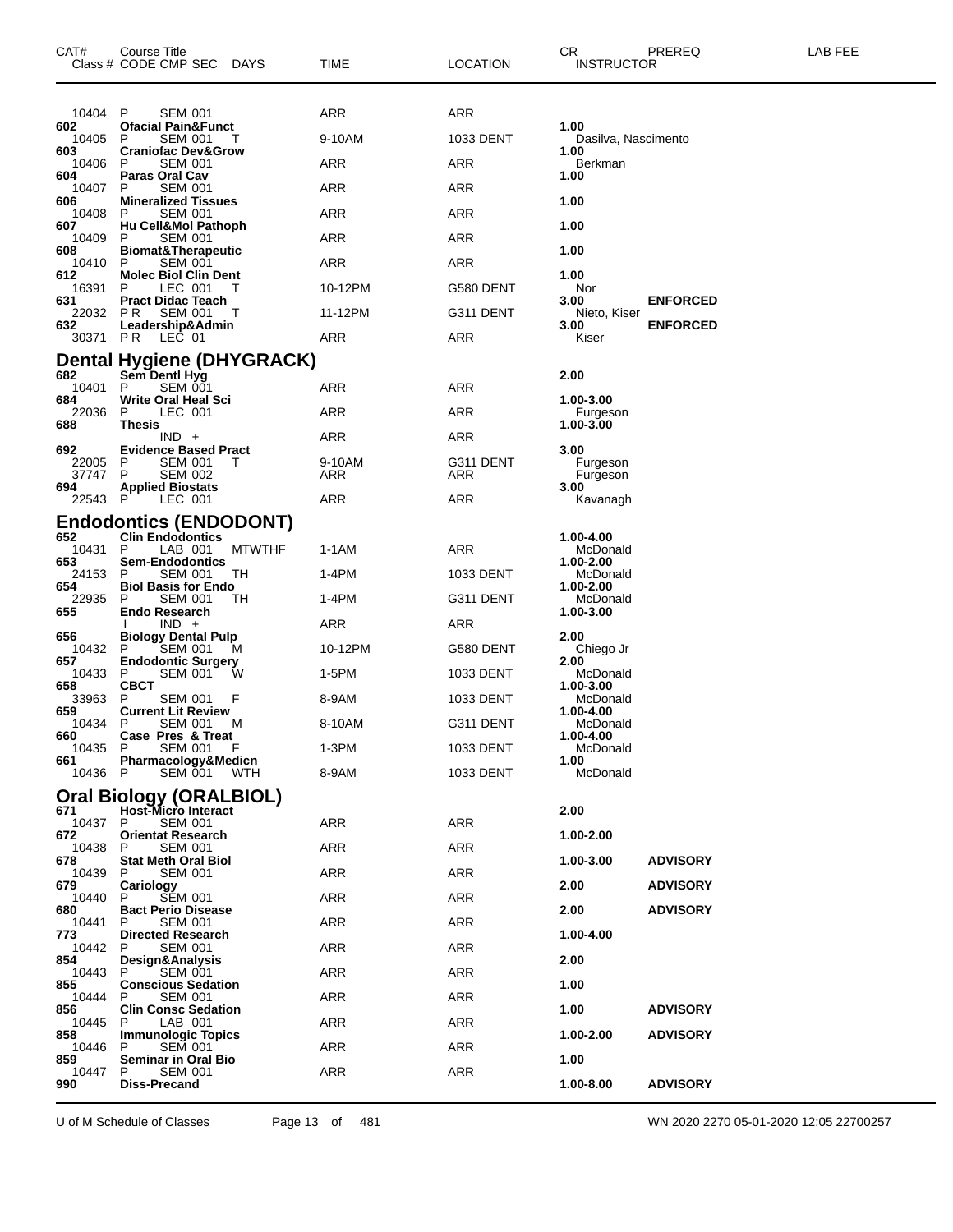| CAT#           | <b>Course Title</b><br>Class # CODE CMP SEC DAYS       |    | <b>TIME</b> | <b>LOCATION</b> | CR.<br><b>INSTRUCTOR</b>   | PREREQ          | LAB FEE |
|----------------|--------------------------------------------------------|----|-------------|-----------------|----------------------------|-----------------|---------|
|                | $IND +$                                                |    | ARR         | ARR             |                            |                 |         |
| 995            | <b>Diss-Cand</b>                                       |    |             |                 | 8.00                       | <b>ENFORCED</b> |         |
|                | IR<br>$IND +$                                          |    | ARR         | ARR             |                            |                 |         |
| 660            | Oral Diagnosis (ORALDIAG)<br><b>Thesis Investigatn</b> |    |             |                 | 1.00-2.00                  |                 |         |
| 661            | $IND +$<br><b>Clinical Oral Diag</b>                   |    | ARR         | ARR             | 1.00-6.00                  |                 |         |
| 10451          | P<br>LAB 001                                           |    | ARR         | ARR             |                            |                 |         |
| 663<br>10452   | <b>Suppl Radiography</b><br>P<br><b>SEM 001</b>        |    | ARR         | ARR             | 2.00                       |                 |         |
| 666<br>10453 P | <b>Review of Lit</b><br><b>SEM 001</b>                 |    | ARR         | ARR             | 1.00                       |                 |         |
|                | Oral Health Sciences (ORALHEAL)                        |    |             |                 |                            |                 |         |
| 602<br>10454   | <b>Neur Basis Oral&amp;Fac</b><br>P<br><b>SEM 001</b>  |    | 9-10AM      | ARR             | 1.00<br>Dasilva            |                 |         |
| 603            | <b>Craniofac Dev&amp;Grow</b>                          |    |             |                 | 1.00                       |                 |         |
| 10455<br>604   | P<br><b>SEM 001</b><br><b>Paras Oral Cav</b>           |    | ARR         | ARR             | 1.00                       |                 |         |
| 10456<br>606   | <b>SEM 001</b><br>P<br><b>Mineralized Tissues</b>      |    | ARR         | ARR             | 1.00                       |                 |         |
| 10457<br>607   | P<br><b>SEM 001</b><br><b>Human Pathophysio</b>        |    | ARR         | ARR             | 1.00                       |                 |         |
| 10458<br>608   | <b>SEM 001</b><br>P                                    |    | ARR         | ARR             |                            |                 |         |
| 10459          | <b>Biomaterial&amp;Therap</b><br>P<br><b>SEM 001</b>   |    | ARR         | ARR             | 1.00                       |                 |         |
| 811<br>10460   | <b>Sci Sem Series</b><br>P<br><b>SEM 001</b>           | TН | 12-1PM      | G550 DENT       | 1.00-2.00<br>Kaartinen, Li |                 |         |
| 811            | <b>Sci Sem Series</b><br>Р<br><b>SEM 001</b>           | Т  | 12-1PM      | G311 DENT       | 1.00-2.00                  |                 |         |
| 812            | <b>Sci Lab Rotations</b><br>$IND +$                    |    | ARR         | ARR             | 3.00                       |                 |         |
| 813            | <b>Culture of Science</b>                              |    |             |                 | 2.00                       |                 |         |
| 10462<br>814   | P<br><b>SEM 001</b><br>Gene Expr:Bas&Clin              |    | ARR         | ARR             | 2.00                       | <b>ADVISORY</b> |         |
| 10463<br>851   | P<br>LEC 001<br><b>Special Topics Sem</b>              |    | ARR         | ARR             | Wang<br>1.00-3.00          | <b>ADVISORY</b> |         |
| 990            | $IND +$<br><b>Dissertatn-Precand</b>                   |    | ARR         | ARR             | 1.00-8.00                  | <b>ADVISORY</b> |         |
| 995            | $IND +$<br><b>Dissertation-Cand</b>                    |    | ARR         | ARR             | 8.00                       | <b>ENFORCED</b> |         |
|                | R<br>$IND +$                                           |    | <b>ARR</b>  | ARR             |                            |                 |         |
|                | Oral Pathology (ORALPATH)                              |    |             |                 |                            |                 |         |
| 602<br>21446   | Oral Path Lit Review<br>P<br><b>SEM 001</b>            |    | ARR         | ARR             | 1.00<br>Edwards            |                 |         |
| 612<br>21450   | <b>Clinical Oral Path</b><br>P<br>LAB 001              |    | ARR         | ARR             | 1.00-2.00<br>Edwards       |                 |         |
| 622<br>21451   | <b>General Pathology</b><br>P<br>LAB 001               |    | ARR         | <b>ARR</b>      | 2.00-4.00<br>Edwards       |                 |         |
| 632<br>21452 P | <b>Microscopic OralPath</b>                            |    |             |                 | 2.00-4.00                  |                 |         |
| 642            | LAB 001<br><b>Cone Beam CT Interp</b>                  |    | ARR         | ARR             | Edwards<br>1.00            |                 |         |
| 21447<br>692   | LAB 001<br>P.<br><b>Surgical Oral Path</b>             |    | ARR         | <b>ARR</b>      | Al-Rawi<br>1.00-8.00       | <b>ADVISORY</b> |         |
| 10467<br>693   | <b>SEM 001</b><br>P.<br><b>Clinical Oral Path</b>      |    | <b>ARR</b>  | <b>ARR</b>      | 1.00-4.00                  | <b>ADVISORY</b> |         |
| 10468<br>695   | P<br>LAB 001<br>Oral Path&Diag Lab                     |    | <b>ARR</b>  | <b>ARR</b>      | 2.00                       | <b>ADVISORY</b> |         |
| 10469<br>698   | LAB 001<br>P                                           |    | <b>ARR</b>  | <b>ARR</b>      | 1.00-6.00                  |                 |         |
| 10470          | Adv Oral Path Sem<br><b>SEM 001</b><br>P.              |    | ARR         | <b>ARR</b>      |                            | <b>ADVISORY</b> |         |
| 699<br>10471   | <b>Journal Club</b><br><b>SEM 001</b><br>P.            |    | <b>ARR</b>  | <b>ARR</b>      | 1.00-4.00                  | <b>ADVISORY</b> |         |
| 702<br>22575   | <b>Oral Path Lit Review</b><br>P<br><b>SEM 001</b>     |    | <b>ARR</b>  | ARR             | 1.00<br>Danciu             |                 |         |
| 712<br>22576   | <b>Clinical Oral Path</b><br>P<br>LAB 001              |    | ARR         | <b>ARR</b>      | 1.00-2.00<br>Danciu        |                 |         |
| 722            | <b>General Pathology</b>                               |    | <b>ARR</b>  | <b>ARR</b>      | 2.00-4.00                  |                 |         |
| 22574<br>732   | P.<br>LAB 001<br><b>Microscopic OralPath</b>           |    |             |                 | Danciu<br>1.00-4.00        |                 |         |
| 22577<br>742   | LAB 001<br>P<br><b>Adv Radio Interp</b>                |    | <b>ARR</b>  | <b>ARR</b>      | Danciu<br>1.00             |                 |         |
| 22578<br>802   | LAB 001<br>P.<br><b>Oral Path Lit Review</b>           |    | ARR         | <b>ARR</b>      | <b>Benavides</b><br>1.00   |                 |         |
| 22958<br>812   | P.<br><b>SEM 001</b><br><b>Clinical Oral Path</b>      |    | <b>ARR</b>  | <b>ARR</b>      | Danciu<br>1.00-2.00        |                 |         |
| 22959          | LAB 001<br>P                                           |    | <b>ARR</b>  | <b>ARR</b>      | Danciu                     |                 |         |
|                |                                                        |    |             |                 |                            |                 |         |

U of M Schedule of Classes Page 14 of 481 WN 2020 2270 05-01-2020 12:05 22700257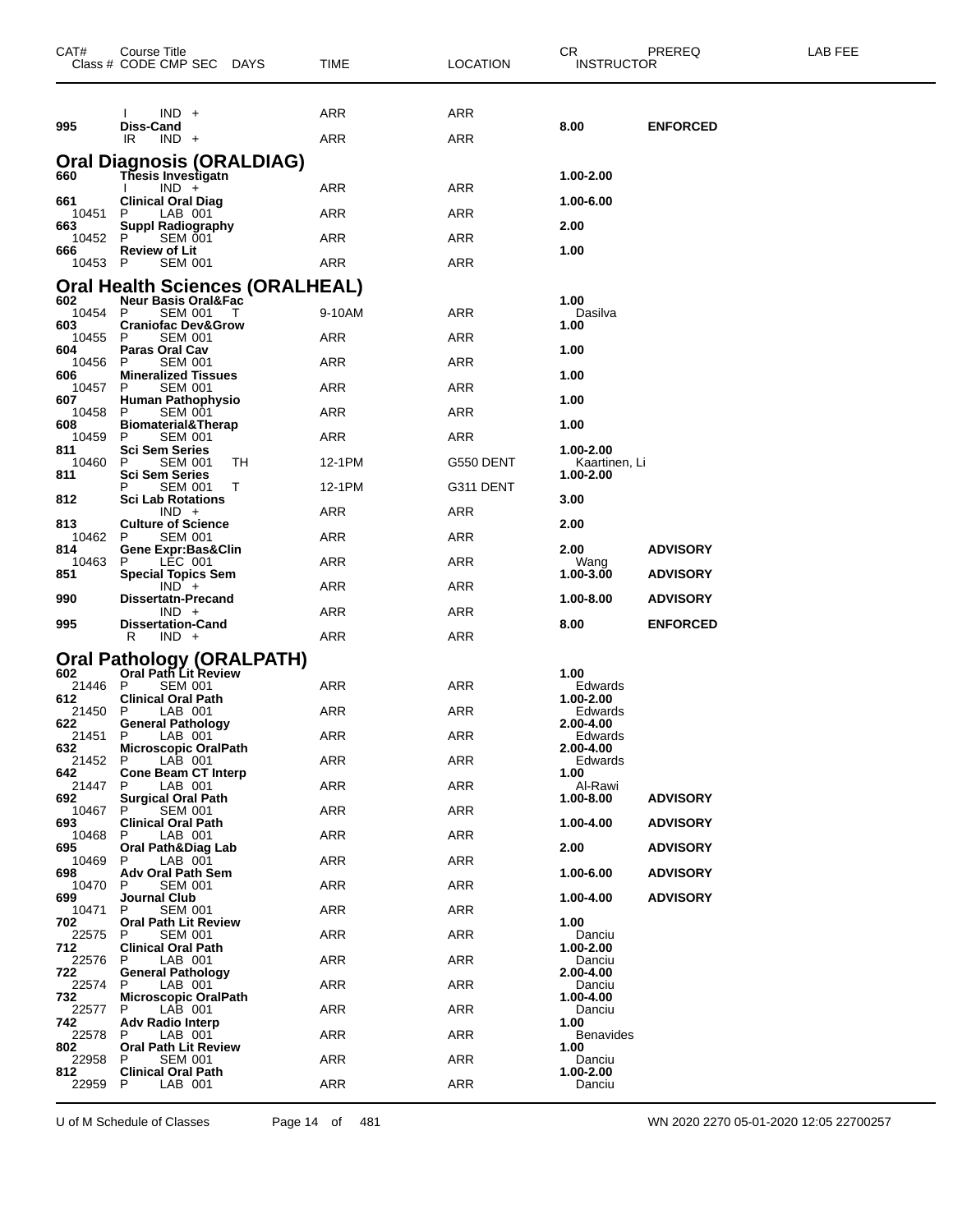| CAT#           | Course Title<br>Class # CODE CMP SEC<br><b>DAYS</b>        | TIME       | <b>LOCATION</b>   | CR.<br>PREREQ<br><b>INSTRUCTOR</b>               | LAB FEE |
|----------------|------------------------------------------------------------|------------|-------------------|--------------------------------------------------|---------|
| 822            | General Pathology                                          |            |                   | 2.00-4.00                                        |         |
| 22960<br>832   | LAB 001<br>P.<br><b>Microscopic ORALPATH</b>               | ARR        | ARR               | Danciu<br>1.00-4.00                              |         |
| 22961          | P<br>LAB 001                                               | ARR        | ARR               | Danciu                                           |         |
| 842<br>22962 P | <b>Adv Radio Interp</b><br>LAB 001                         | ARR        | ARR               | 1.00<br>Danciu                                   |         |
|                | <b>Oral Surgery (ORALSURG)</b>                             |            |                   |                                                  |         |
| 754            | Orthognat Surg<br>F                                        |            |                   | 2.00                                             |         |
| 10472<br>754   | P<br><b>SEM 001</b><br><b>Orthognat Surg</b>               | 8-10AM     | G580 DENT         | Kim-Berman, Edwards<br>2.00                      |         |
|                | P<br><b>SEM 001</b><br>W                                   | 8-10AM     | 2310D DENT        |                                                  |         |
| 754            | Orthodontics (ORTHO)<br>Orthognat Surg                     |            |                   | 2.00                                             |         |
| 10473          | F<br>P<br><b>SEM 001</b>                                   | 8-10AM     | G580 DENT         | Kim-Berman, Edwards                              |         |
| 754            | <b>Orthognat Surg</b><br><b>SEM 001</b><br>Р<br>W          | 8-10AM     | 2310D DENT        | 2.00                                             |         |
| 760<br>10474   | <b>Clinical Orthodon</b><br>LAB 001<br><b>MTWTHF</b><br>-P | 1-5PM      | ARR               | 1.00-5.00<br>Kim-Berman                          |         |
| 761<br>10475   | <b>Ortho Techniques</b><br>P<br><b>SEM 001</b><br>M        | 8-12PM     | 1528 DENT         | 1.00-3.00<br>McNamara, Kim-Berman,<br>McClatchey |         |
| 762            | <b>Sem in Orthodontics</b>                                 |            |                   | 2.00                                             |         |
| 10476<br>17159 | P<br>SEM 001<br>P<br><b>SEM 002</b>                        | ARR<br>ARR | ARR<br>ARR        | Conley<br>Arruda                                 |         |
| 17160<br>763   | -P<br><b>SEM 003</b><br><b>Ortho Pediat Dent</b>           | ARR        | ARR               | Arruda<br>1.00-4.00                              |         |
| 10477          | P<br>LAB 001<br><b>Trtmnt Comp Patnt</b>                   | ARR        | ARR               |                                                  |         |
| 764<br>10478   | P<br><b>SEM 001</b><br>W                                   | 8-10AM     | <b>1528 DENT</b>  | 1.00-2.00<br>Kim-Berman, McClatchey              |         |
| 765<br>10479   | <b>Review Curr Lit</b><br><b>SEM 001</b><br>P              | ARR        | ARR               | 1.00                                             |         |
| 766            | <b>Research-Thesis</b><br>$IND +$                          | ARR        | ARR               | 1.00-4.00                                        |         |
| 767            | <b>Adv Facial Growth</b>                                   |            |                   | 1.00-2.00                                        |         |
| 10480<br>768   | P<br>SEM 001<br>Intro Ortho Tech                           | ARR        | ARR               | 1.00                                             |         |
| 10481<br>769   | <b>SEM 001</b><br>P<br><b>Ortho Biomechanics</b>           | ARR        | ARR               | 1.00                                             |         |
| 24171<br>770   | <b>SEM 001</b><br>P<br>F<br><b>Occlusal Developmnt</b>     | 10-12PM    | G580 DENT         | Kim-Berman, Ruellas<br>1.00                      |         |
| 10482          | P<br><b>SEM 001</b><br><b>Intro Cephalometric</b>          | ARR        | ARR               | West<br>1.00                                     |         |
| 772<br>23026   | <b>SEM 001</b><br>P                                        | ARR        | ARR               | Cevidanes                                        |         |
| 773<br>10483   | <b>Adv Diagn&amp;Trtment</b><br><b>SEM 001</b><br>P.<br>w  | 10-12PM    | 1528 DENT         | 1.00-2.00<br>Kim-Berman                          |         |
| 774<br>10484   | <b>Temporomand Joint</b><br>P<br><b>SEM 001</b>            | ARR        | ARR               | 1.00                                             |         |
| 775<br>17158 P | <b>Clin Ped Ortho</b><br><b>SEM 001</b>                    | ARR        | <b>ARR</b>        | 1.00-3.00<br>Ono                                 |         |
| 777            | <b>Meth&amp;Prob Clin Res</b>                              |            |                   | 1.00-16.00<br><b>ADVISORY</b>                    |         |
| 10485<br>778   | P.<br><b>SEM 001</b><br>WTHF<br>Mg Chl Craniofac           | 1-1AM      | ARR               | Johnston Jr, Kim-Berman<br>1.00-2.00             |         |
| 10486<br>779   | F<br>P<br>LEC 001<br><b>Ortho Pract Mgment</b>             | 11-12PM    | <b>1528 DENT</b>  | Kelly<br>1.00                                    |         |
| 25464<br>780   | <b>SEM 001</b><br>P<br><b>Foundations II</b>               | ARR        | ARR               | 1.00                                             |         |
| 19570<br>781   | <b>SEM 001</b><br>P<br><b>Treatment in Prog</b>            | ARR        | <b>1528 DENT</b>  | Kim-Berman<br>1.00                               |         |
| 19571          | LEC 001<br>TН<br>P                                         | 8-9AM      | <b>1528 DENT</b>  | Kim-Berman                                       |         |
| 782<br>19572   | TMD<br>P<br>LEC 001<br>м                                   | 8-10AM     | G580 DENT         | 1.00<br>Ashman, Kim-Berman                       |         |
| 783<br>21822   | 3D Imaging<br>P LEC 001<br>TН                              | 10-12PM    | <b>1528 DENT</b>  | 1.00<br>Cevidanes, Kim-Berman                    |         |
| 798            | <b>Special Projects</b><br>$IND +$                         | ARR        | ARR               | 1.00-2.00                                        |         |
| 799            | <b>Directed Readings</b><br>$IND +$                        | ARR        | ARR               | 1.00-2.00                                        |         |
|                | <b>Pediatric Dentistry (PEDDENT)</b>                       |            |                   |                                                  |         |
| 591            | <b>Clinical Ped Dent</b>                                   |            |                   | 1.00-5.00                                        |         |
| 10489 P<br>592 | LAB 001<br><b>MTWTHF</b><br><b>Sem Pediatric Dent</b>      | $1-1AM$    | <b>ARR</b>        | <b>Boynton</b><br>4.00                           |         |
| 18504<br>593   | <b>SEM 001</b><br>P<br><b>Current Lit</b>                  | ARR        | <b>ARR</b>        | Boynton<br>2.00-4.00                             |         |
| 10490<br>594   | <b>SEM 001</b><br>P<br>т<br><b>Investigatn-Thesis</b>      | 1-5PM      | <b>2075I DENT</b> | Boynton<br>1.00-3.00                             |         |
|                | $IND +$                                                    | ARR        | ARR               |                                                  |         |

U of M Schedule of Classes Page 15 of 481 WN 2020 2270 05-01-2020 12:05 22700257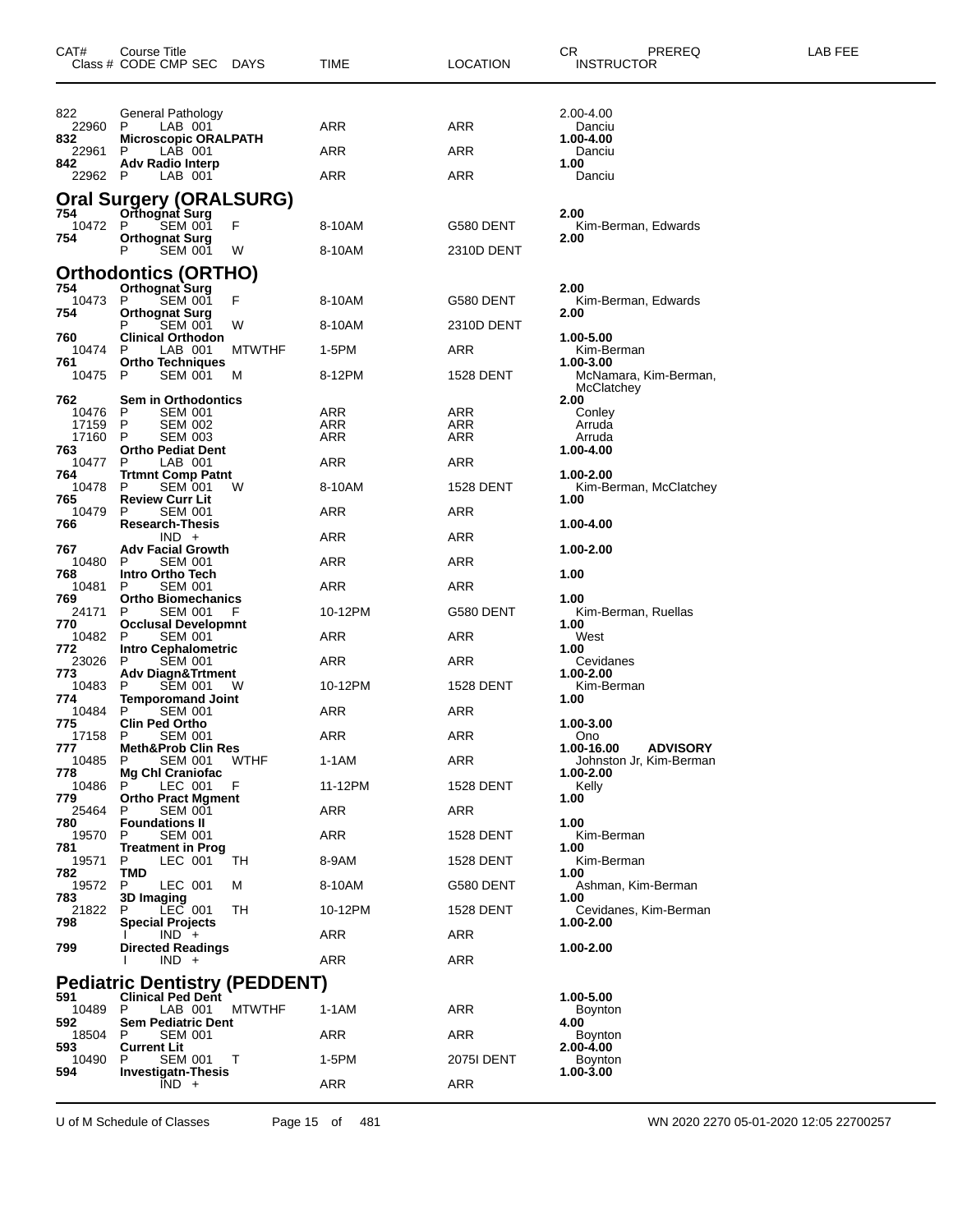| CAT#           | Course Title<br>Class # CODE CMP SEC DAYS          |               | TIME           | LOCATION               | CR<br><b>INSTRUCTOR</b>     | PREREQ          | LAB FEE |
|----------------|----------------------------------------------------|---------------|----------------|------------------------|-----------------------------|-----------------|---------|
|                |                                                    |               |                |                        |                             |                 |         |
| 595<br>10491   | Prob Child Health<br>PD<br><b>SEM 001</b>          | Τ             | 10-12PM        | <b>2075I DENT</b>      | 2.00<br>Boynton             |                 |         |
| 596<br>10492   | <b>Adv Ped Dent CL Prb</b><br>P<br><b>SEM 001</b>  | <b>MW</b>     | 5-7PM          | <b>2075I DENT</b>      | 2.00<br><b>Boynton</b>      |                 |         |
| 599<br>10493 P | <b>Pd Anes Rotatn</b><br>LAB 001                   |               | ARR            | ARR                    | 2.00<br>Grewal              | <b>ADVISORY</b> |         |
|                | <b>Periodontics (PERIODON)</b>                     |               |                |                        |                             |                 |         |
| 780<br>10494   | <b>Periodontic Clinic</b><br>P<br>LAB 001          | <b>MTWTHF</b> | 1-1AM          | ARR                    | 1.00-6.00<br>Wang           |                 |         |
| 781<br>10495 P | <b>Sem in Periodontics</b><br><b>SEM 001</b>       |               | ARR            | ARR                    | 3.00<br>Neiva               |                 |         |
| 782<br>10496   | <b>Sem in Periodontics</b><br><b>SEM 001</b><br>P  | м             | 9-12PM         | 1033 DENT              | 1.00<br>Wang, Chan          |                 |         |
| 786<br>10497   | <b>Periodontal Therapy</b><br>P<br>LEC 001         | МW            | 1-2PM          | ARR                    | 1.00-2.00<br>Eber           |                 |         |
| 787<br>29930   | Intro Cons I.V. Sed<br>LEC 001<br>P                | F             | 1-2PM          | ARR                    | 1.00                        |                 |         |
| 788            | <b>Patient Mgt Perio</b>                           |               |                |                        | Wang<br>1.00                |                 |         |
| 10498<br>789   | LEC 001<br>P<br>Patient&Prac Mgt                   | M             | 8-9AM          | 1033 DENT              | Wang<br>1.00                |                 |         |
| 10499<br>790   | SEM 001<br>P<br><b>Thesis Investigatn</b>          | w             | 6-8PM          | G580 DENT              | Wang<br>1.00-3.00           |                 |         |
| 791            | $IND +$<br><b>Perio&amp;Restor Dent</b>            |               | ARR            | ARR                    | 1.00                        |                 |         |
| 10500<br>793   | LEC 001<br>P<br><b>Current Lit-Perio</b>           |               | ARR            | ARR                    | 1.00                        |                 |         |
| 10501<br>794   | P<br><b>SEM 001</b><br>Implants                    | W             | 10-11AM        | G580 DENT              | Wang<br>1.00                |                 |         |
| 10502<br>795   | P<br><b>SEM 001</b><br><b>Multisp Impint Ther</b>  | W             | 11-12PM        | G580 DENT              | Wang<br>1.00                |                 |         |
| 10503<br>796   | <b>SEM 001</b><br>P<br><b>Occl Ther Patient</b>    | W             | $1-2PM$        | G311 DENT              | Wang, Chan<br>1.00          |                 |         |
| 22993 P        | <b>SEM 001</b>                                     |               | ARR            | ARR                    |                             |                 |         |
|                | <b>Prosthodontics (PROSTHOD)</b>                   |               |                |                        |                             |                 |         |
| 583            | <b>Independent Study</b><br>$IND +$                |               | ARR            | ARR                    | 1.00-2.00                   | <b>ADVISORY</b> |         |
| 630<br>29056   | <b>Intro Pros Research</b><br>P<br>LEC 001         |               | ARR            | ARR                    | 0.50-2.00                   |                 |         |
| 29057<br>635   | P<br>LEC 86<br><b>Impression Making</b>            | W             | 9-10AM         | ARR                    | Liu<br>1.00                 |                 |         |
| 10504<br>635   | P<br><b>SEM 001</b><br><b>Impression Making</b>    |               | ARR            | ARR                    | May<br>1.00                 |                 |         |
| 636            | <b>SEM 001</b><br>P<br><b>Prostho Sem Impints</b>  |               | ARR            | ARR                    | 1.00                        |                 |         |
| 10505<br>637   | <b>SEM 001</b><br>P<br><b>Prosthodontics Prac</b>  | TH            | 8-10AM         | G580 DENT              | Razzoog<br>1.00             |                 |         |
| 10506<br>639   | <b>SEM 001</b><br>P<br><b>Applic Partial Dent</b>  |               | ARR            | ARR                    | 1.00                        | <b>ADVISORY</b> |         |
| 10507          | P<br>SEM 001                                       |               | 8-9AM          | G311 DENT              | Oh                          |                 |         |
| 643<br>10508   | <b>Clin Prosthodontics</b><br>LAB 001<br>P.        | <b>MTWTHF</b> | 1-1AM          | ARR                    | 1.00-6.00<br>Razzoog        |                 |         |
| 645            | <b>Thesis Investigatn</b><br>$IND +$               |               | ARR            | ARR                    | 1.00-3.00                   |                 |         |
| 646<br>10509   | <b>Maxillofac Prac Sem</b><br>P<br><b>SEM 001</b>  | F             | 1-5PM          | G311 DENT              | 1.00<br>Marunick, Razzoog   |                 |         |
| 646            | <b>Maxillofac Prac Sem</b><br><b>SEM 001</b>       | F             | 1-5PM          | G311 DENT              | 1.00                        |                 |         |
|                | P<br><b>SEM 001</b><br>P<br><b>SEM 001</b>         | F<br>F        | 1-5PM<br>1-5PM | G311 DENT<br>G524 DENT |                             |                 |         |
| 647<br>10510   | <b>Maxillo Pros Clinic</b><br>LAB 001<br>P         |               | ARR            | ARR                    | 1.00                        | <b>ADVISORY</b> |         |
| 649<br>10511   | <b>Prosthetic Occlusn</b><br><b>SEM 001</b><br>P   |               | ARR            | ARR                    | 1.00                        |                 |         |
| 650<br>16843   | <b>Adv Tx Planning</b><br>P                        |               | 530-630PM      |                        | 1.00                        | <b>ADVISORY</b> |         |
| 739            | LEC 001<br><b>Clin Crown&amp;Bridge</b>            | M             |                | G311 DENT              | <b>Razzoog</b><br>1.00-2.00 |                 |         |
| 10512<br>741   | P<br><b>SEM 001</b><br><b>Articulator</b>          |               | ARR            | ARR                    | 1.00                        |                 |         |
| 10513<br>800   | <b>SEM 001</b><br>P<br><b>Teaching Pract</b>       |               | ARR            | ARR                    | 1.00-2.00                   |                 |         |
| 27959<br>875   | P<br>LAB 001<br><b>Functional Occlusn</b>          |               | ARR            | ARR                    | Razzoog<br>1.00             |                 |         |
| 10514<br>877   | <b>SEM 001</b><br>P<br><b>Adv Crown&amp;Bridge</b> | TH.           | 10-12PM        | G311 DENT              | Beard<br>1.00-2.00          |                 |         |
| 10515<br>878   | P<br>SEM 001<br><b>Clinical Restorativ</b>         | ТH            | 8-10AM         | G311 DENT              | Beard<br>1.00-8.00          |                 |         |
| 10516          | P<br>LAB 001                                       |               | ARR            | ARR                    |                             |                 |         |
|                |                                                    |               |                |                        |                             |                 |         |

U of M Schedule of Classes Page 16 of 481 WN 2020 2270 05-01-2020 12:05 22700257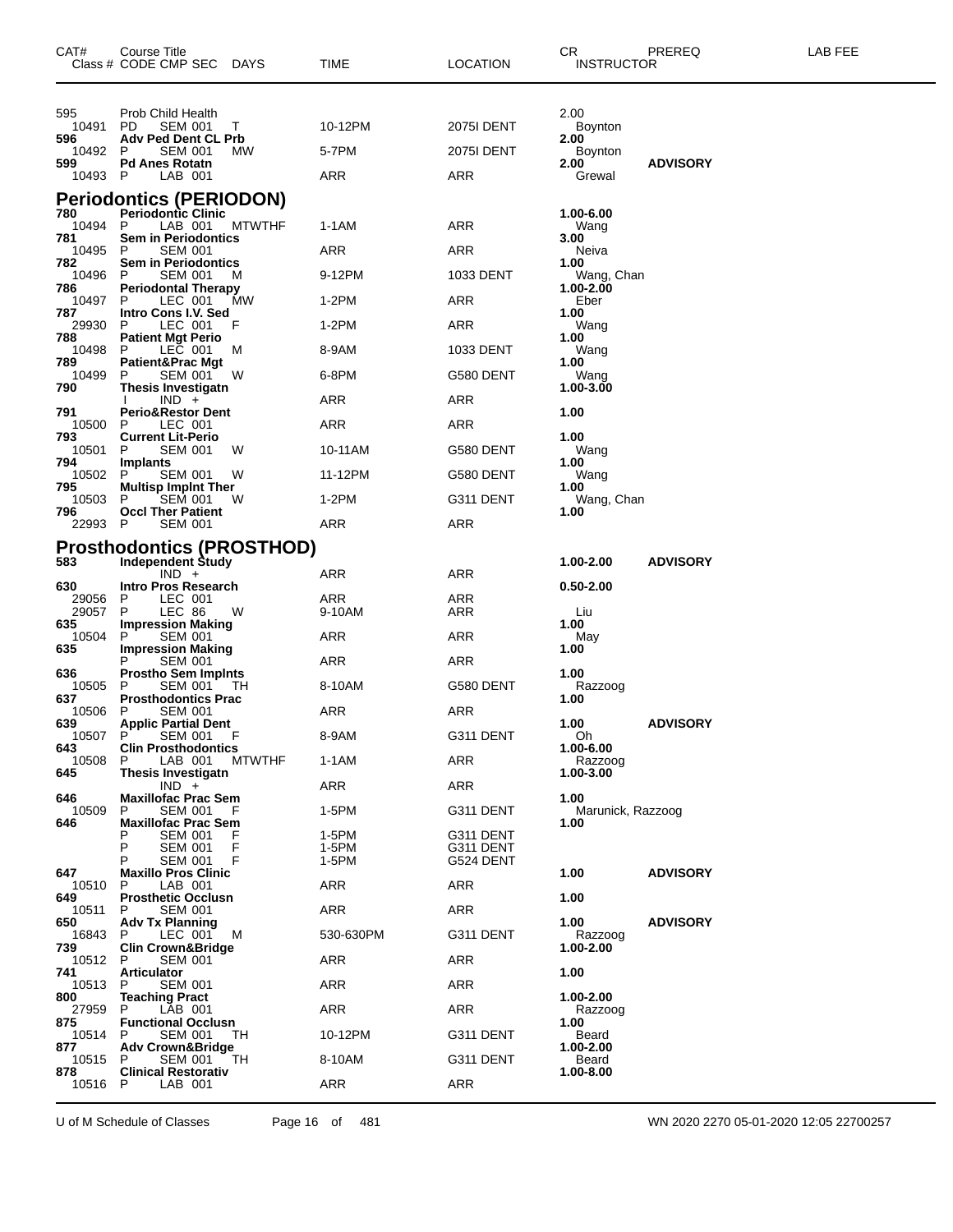| CAT#         | Course Title<br>Class # CODE CMP SEC                                                           | <b>DAYS</b> | TIME       | <b>LOCATION</b> | CR<br><b>INSTRUCTOR</b>  | PREREQ                                                                                        | LAB FEE |
|--------------|------------------------------------------------------------------------------------------------|-------------|------------|-----------------|--------------------------|-----------------------------------------------------------------------------------------------|---------|
| 879          | Thesis Investigatn                                                                             |             |            |                 | 1.00-8.00                |                                                                                               |         |
| 882          | $IND +$<br><b>Ceramo-Metal Proc</b>                                                            |             | ARR        | <b>ARR</b>      | 1.00                     |                                                                                               |         |
| 10518        | <b>SEM 001</b><br>P                                                                            |             | ARR        | <b>ARR</b>      |                          |                                                                                               |         |
| 565          | <b>Restorative (RESTORA)</b><br><b>Implant Seminars</b>                                        |             |            |                 | 1.00                     |                                                                                               |         |
| 25443<br>580 | P<br>LEC 001<br><b>Chairside CAD/CAM</b>                                                       | M           | $1-3PM$    | ARR             | Neiva<br>1.00-2.00       |                                                                                               |         |
| 25031<br>585 | LAB 001<br>P<br><b>Adv Direct Restora</b>                                                      | Τ           | 1-5PM      | ARR             | Fasbinder, Neiva<br>2.00 |                                                                                               |         |
| 25032        | Р<br>LAB 001                                                                                   | т           | 1-5PM      | <b>ARR</b>      | Fasbinder, Neiva         |                                                                                               |         |
| 620<br>33578 | <b>Pre-clinic for Grad</b><br>Р<br>LAB 01                                                      |             | ARR        | <b>ARR</b>      | 1.00<br>Karl             |                                                                                               |         |
| 680<br>27267 | <b>Adv ChairsideCAD/CAM</b><br>P<br>LEC 001                                                    | м           | 1-5PM      | ARR             | 2.00<br>Fasbinder, Neiva |                                                                                               |         |
| 742<br>10519 | <b>Clin Restor Dent</b><br>P<br>LEC 001                                                        |             | ARR        | <b>ARR</b>      | 1.00-8.00<br>Neiva       |                                                                                               |         |
| 743          | <b>Thesis Investigatn</b><br>$IND +$                                                           |             | ARR        | <b>ARR</b>      | 1.00-4.00                |                                                                                               |         |
| 744<br>10520 | <b>Sem Operative Dent</b><br><b>SEM 001</b><br>P                                               |             | ARR        | ARR             | 1.00-3.00                |                                                                                               |         |
| 745<br>10521 | <b>Esthetic Procedures</b><br><b>SEM 001</b><br>P                                              |             | ARR        | <b>ARR</b>      | 1.00                     |                                                                                               |         |
| 746<br>10522 | <b>Prin Operative Dent</b><br><b>SEM 001</b><br>Р                                              |             | ARR        | <b>ARR</b>      | 1.00-2.00                |                                                                                               |         |
| 748<br>10523 | <b>Spec Topc Oper Dent</b><br><b>SEM 001</b><br>Р                                              |             | ARR        | ARR             | 1.00-3.00<br>Dennison    |                                                                                               |         |
| 749<br>10524 | <b>Esthetic Restor Lab</b><br>LAB 001<br>P                                                     |             | ARR        | <b>ARR</b>      | 1.00                     | <b>ADVISORY</b>                                                                               |         |
| 860<br>10525 | <b>Neurophy &amp; Occ</b><br><b>SEM 001</b><br>P                                               | W           | 8-9AM      | G311 DENT       | 1.00                     | Gerstner, Aronovich, Ashman,<br>Benavides, Geisser, Crompton,<br>Dasilva, Richards, Cevidanes |         |
| 861          | This course is held concurrent with RESTORA 871 in room 2397.<br><b>Tempo Joint&amp;Occlus</b> |             |            |                 | 1.00                     |                                                                                               |         |
| 10526        | <b>SEM 001</b><br>P                                                                            |             | ARR        | ARR             |                          |                                                                                               |         |
| 862          | <b>Phys of Occlusion</b><br>10527 P W SEM 001                                                  |             | ARR        | <b>ARR</b>      | 1.00                     |                                                                                               |         |
| 863<br>10528 | <b>Occlusal Adjustment</b><br>P<br>LAB 001                                                     |             | ARR        | ARR             | 2.00                     |                                                                                               |         |
| 864<br>10529 | Adv Occ Adj&Splints<br><b>SEM 001</b><br>P                                                     |             | ARR        | ARR             | 1.00                     | <b>ADVISORY</b>                                                                               |         |
| 866<br>10530 | <b>Masticatory System</b><br><b>SEM 001</b><br>P                                               |             | ARR        | <b>ARR</b>      | 1.00                     | <b>ADVISORY</b>                                                                               |         |
| 867<br>10531 | <b>Res Methods Occlus</b><br><b>SEM 001</b><br>Р                                               |             | ARR        | <b>ARR</b>      | 2.00                     |                                                                                               |         |
| 868<br>10532 | <b>Bioengin Occlusion</b><br><b>SEM 001</b><br>P                                               |             | ARR        | ARR             | 2.00                     | <b>ADVISORY</b>                                                                               |         |
| 869<br>10533 | <b>Occlusion Lab</b><br>P<br>LAB 001                                                           |             | <b>ARR</b> | <b>ARR</b>      | 1.00-3.00                |                                                                                               |         |
| 870<br>10534 | <b>Tempo Joint Therapy</b><br><b>SEM 001</b><br>P.                                             |             | ARR        | ARR             | 1.00                     | <b>ADVISORY</b>                                                                               |         |
| 872<br>10535 | <b>Dysfunct Occlusion</b><br><b>SEM 001</b><br>P                                               |             | ARR        | ARR             | 1.00                     | <b>ADVISORY</b>                                                                               |         |
| 873<br>10536 | <b>Clin Prac Occlusion</b><br>LAB 001                                                          |             | ARR        | ARR             | 1.00-6.00                |                                                                                               |         |
| 880          | <b>Investigatn Thesis</b><br>$IND +$                                                           |             | <b>ARR</b> | ARR             | 1.00-3.00                |                                                                                               |         |
| 881<br>10538 | Occlusion&Orthodont<br><b>SEM 001</b><br>P.                                                    |             | <b>ARR</b> | ARR             | 1.00                     |                                                                                               |         |
| 883          | <b>Restora Materials</b><br>10539 P W LAB 001                                                  |             | ARR        | ARR             | 1.00-2.00                | <b>ADVISORY</b>                                                                               |         |
|              |                                                                                                |             |            |                 |                          |                                                                                               |         |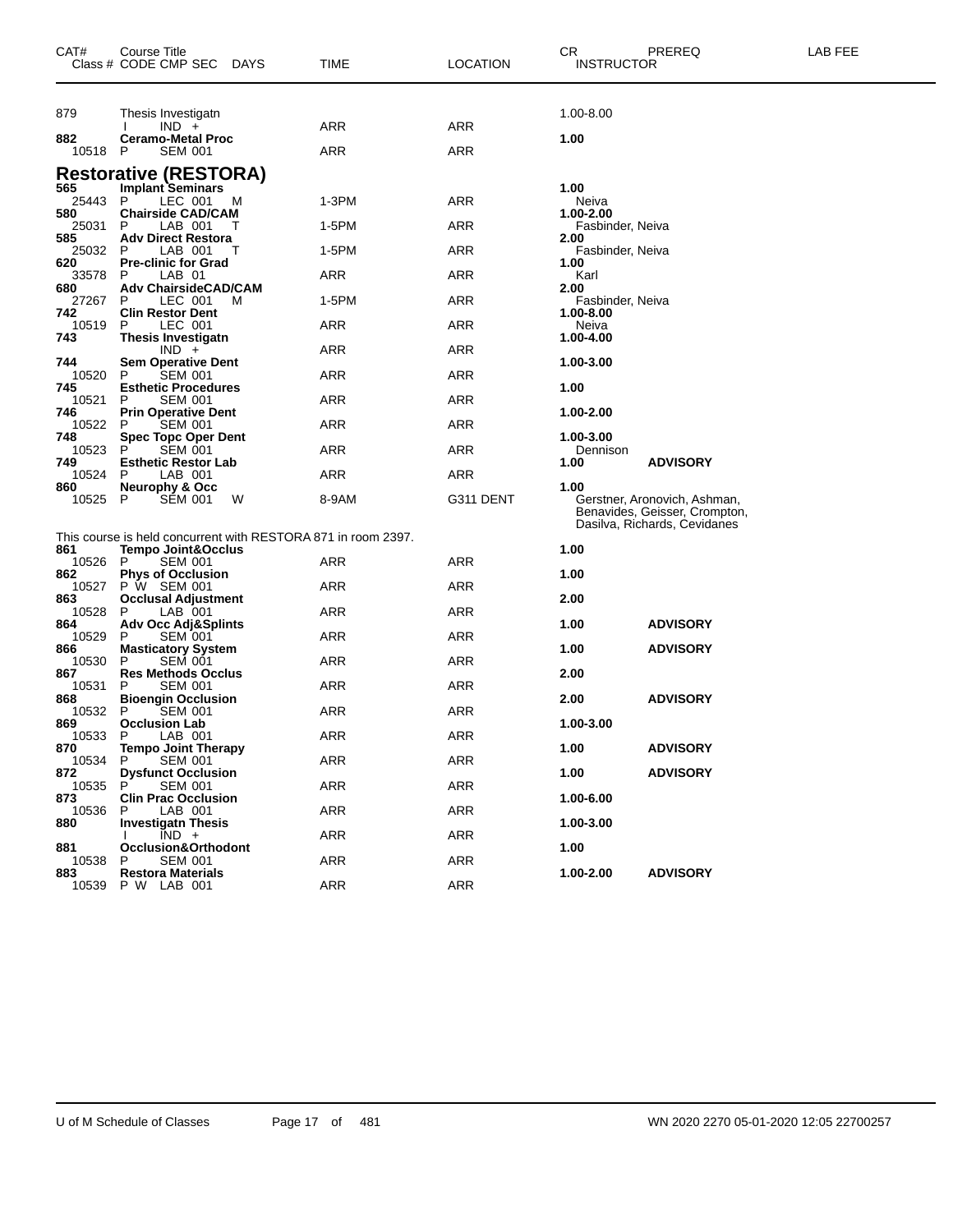# **Education**

--MOST SCHOOL OF EDUCATION COURSES ARE LISTED UNDER EDUCATION. SOME ADDITIONAL COURSES ARE LISTED UNDER EDUCATION C AND D.

--UNDERGRADUATE STUDENTS MUST HAVE ATTAINED JUNIOR STANDING COMPLETION OF AT LEAST 54 SEMESTER HOURS OR MUST BE SCHOOL OF EDUCATION SPECIAL STUDENTS BEFORE THEY MAY ELECT 300 OR 400 LEVEL COURSES --TEACHER CERTIFICATION COURSES: ENROLLMENT PREFERENCE WILL BE GIVEN TO STUDENTS PREVIOUSLY ADMITTED TO AN APPROVED TEACHER CERTIFICATION PROGRAM: OTHERS MAY BE REQUIRED TO WITHDRAW. --UNLESS OTHERWISE INDICATED, CLASS PERMISSIONS (OVERRIDES) ARE AVAILABLE IN THE OFFICE OF STUDENT SERVICES, ROOM 1033 SEB, (734-764-7563).

#### **School Of Education**

### **Education C Behavioral Sciences In Education (EDBEHAVR)**<br>801 Sem Ed Psy

**801 Sem Ed Psy 3.00 ADVISORY** 25298 P SEM 001 TH 1-4PM 2225 SEB Ryan **Education D Curriculum and Instruction (EDCURINS) 455 Teaching Spanish 3.00 ADVISORY, ENFORCED** 31382 PDRW LEC 001 MW 1-230PM ARR Garcia-Amaya 31384 PDRW LEC 002 MW 4-530PM ARR Garcia-Amaya Education (EDUC)<br><sup>118</sup> and lintr Ed:Sch Meul Soc **118 Intr Ed:Sch Mcul Soc 3.00** 18328 P RW REC 001 MW 1030-12PM 1315 SEB Rosario-Ramos Class will meet in Whitney (1315 SEB). Meets UM Diversity requirement. **119 Educ Policy Multicul 3.00** 119 Educ Policy Multicul (19 = 1-4PM 1315 SEB 3.00<br>27007 P RW REC 001 T 1-4PM 1315 SEB Santone<br>212 Hist College Athlet **212 Hist College Athlet 3.00** S W LEC 001 After the class is full, we will not be taking students off the wait list until the class starts in the winter, based on attendance and lottery. Thus, your place on the wait list has no bearing on your chances of getting in.Students should be certain to show up to first class day or won't be allowed to register/stay in class, or remain on the wait list. 24001 P W DIS 002 M 3-4PM 2310 SEB Pinto After the class is full, we will not be taking students off the wait list until the class starts in the winter, based on attendance and lottery. Thus, your place on the wait list has no bearing on your chances of getting in.Students should be certain to show up to first class day or won't be allowed to register/stay in class, or remain on the wait list. 24002 P W DIS 003 T 9-10AM 4212 SEB Pinto After the class is full, we will not be taking students off the wait list until the class starts in the winter, based on attendance and lottery. Thus, your place on the wait list has no bearing on your chances of getting in.Students should be certain to show up to first class day or won't be allowed to register/stay in class, or remain on the wait list.<br>24003 P W DIS 004 24003 P W DIS 004 T 10-11AM 4212 SEB Pinto After the class is full, we will not be taking students off the wait list until the class starts in the winter, based on attendance and lottery. Thus, your place on the wait list has no bearing on your chances of getting in.Students should be certain to show up to first class day or won't be allowed to register/stay in class, or remain on the wait list.<br>27693 P W DIS 005 27693 P W DIS 005 TH 10-11AM 4212 SEB Pinto After the class is full, we will not be taking students off the wait list until the class starts in the winter, based on attendance and lottery. Thus, your place on the wait list has no bearing on your chances of getting in.Students should be certain to show up to first class day or won't be allowed to register/stay in class, or remain on the wait list.<br>**218 Homelsns 218 Homelsns Schls Soci 3.00** 25159 P W SEM 001 T 9-12PM 2310 SEB Goldin Engage Pract in Schl Serv Orgs Meets with EDUC 490-006 **220 Coaching Today's Soc 3.00** 35743 P REC 001 MW 830-10AM 2334 SEB Betts **250 Global Ed & Devl 3.00** 33929 P LEC 001 TTH 230-4PM 2320 SEB Miller Meets with EDUC 547-004.<br>275 **Wellness Lrng 275 Wellness Lrng, Tchg 3.00** 31473 P REC 001 TTH 1230-2PM 2310 SEB Kovacs **301 Directed Teach Elem 12.00 ADVISORY 85.00** 10540 P R LAB 001 MTWTHF 8-5PM ARR Bruder Concur reg in EDUC 303-001. Choose S/U grading option. Second year elementary cohort 1 and 2. 21164 P R LAB 002 MTWTHF 8-5PM ARR Kennison Concurrent registration in EDUC 303-002. Choose S/U grading option. Second year elementary cohort 2. 21165 P.R LAB 003 MTWTHF 8-5PM ARR Blunk Concurrent registration in EDUC 303-003. Choose S/U grading option. Second year elementary cohort 1 and 2. 24004 P.R LAB 004 MTWTHF 8-5PM ARR Stull Concur reg in EDUC 303-004. Choose S/U grading option. Second year elementary cohort 2. 21166 P.R. LAB 005 MTWTHF 8-5PM ARR ARR Fortini Concurrent registration in EDUC 303-005. Choose S/U grading option. Second year elementary cohort 1. **302 Directed Teach Sec 10.00 ADVISORY 30.00**

U of M Schedule of Classes Page 18 of 481 WN 2020 2270 05-01-2020 12:05 22700257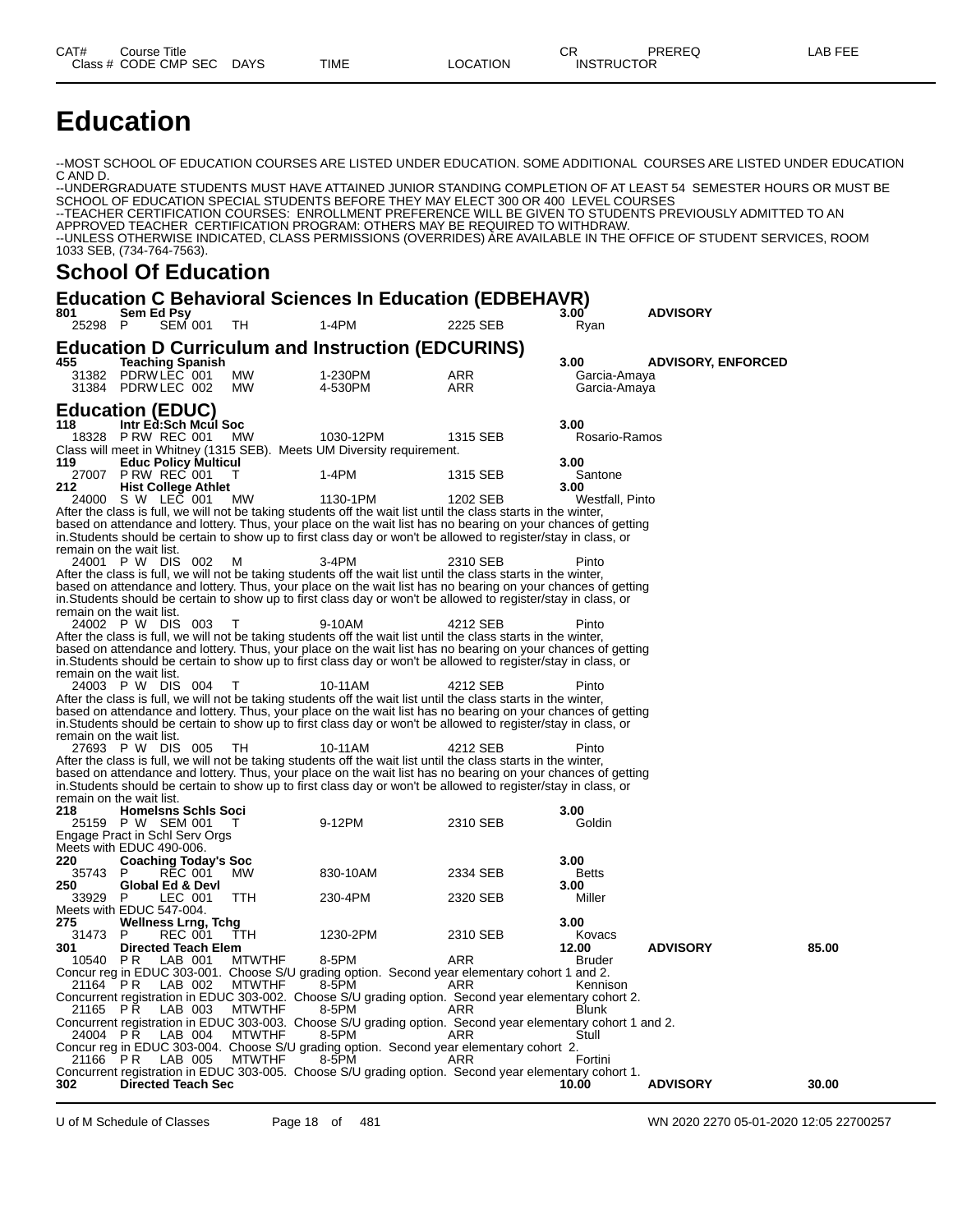10541 P.R LAB 001 MTWTHF 7-4PM ARR Wheeler For Secondary Winter ENGLISH students only. Concur reg in EDUC 304-001 required. Choose S/U grading option. 19451 P.R. LAB 002 MTWTHF 7-4PM ARR McEwen For Secondary Winter ENGLISH students only. Concurr reg in EDUC 304-002 required. Choose S/U grading option. 20678 P.R. LAB 003 MTWTHF 7-4PM ARR ARR Margolis For Secondary Winter MATH students only. Concurrent registration in EDUC 304-003 required. Choose S/U grading option.<br>27358 P R 27358 P.R LAB 004 MTWTHF 7-4PM ARR Davis For Secondary Winter SCIENCE students only. Concurrent registration in EDUC 304-004 required. Choose S/U grading option.<br>27357  $\overrightarrow{PR}$ LAB 005 MTWTHF 7-4PM ARR ARR Ott For Secondary Winter SOCIAL STUDIES students. Concurrent registration in EDUC 304-005 required. Choose S/U grading option.<br>20939 PR 20939 P R LAB 006 MTWTHF 7-4PM ARR Waychunas For Secondary Winter SOCIAL STUDIES students only. Concurrent registration in EDUC 304-006 required. Choose S/U grading option.<br>20940 PR 20940 PR LAB 007 MTWTHF 7-4PM ARR Carduner, Crowley, Hoops, Cornish, Coolican For Secondary Winter WORLD LANGUAGES students. Concurrent registration in EDUC 304-007 required. Choose S/U grading option.<br>25812 P R 25812 P R LAB 008 MTWTHF 7-4PM ARR Crowley, Carduner, Hoops, Cornish, Coolican For Secondary Winter WORLD LANGUAGES students. Concurrent registration in EDUC 304-008 required. Choose S/U grading option.<br>33956 P LAB 009 MTWTHF 7-4PM ARR Hoops, Carduner, Cornish, Crowley, Coolican For Secondary Winter WORLD LANGUAGES students. concurrent registration in EDUC 304-119 required. Choose S/U grading option.<br>37466 P LAB 010 MTWTHF 7-4PM ARR ARR McDermott For Secondary Winter SOCIAL STUDIES students only. Concurrent registration in EDUC 304-010 required. Choose S/U grading option.<br>303 Prob-Prin Elem Ed **303 Prob-Prin Elem Ed 2.00 ADVISORY** 10542 PR SEM 001 W 530-730PM 1315 SEB Bruder Concur reg in EDUC 301-001 required. Second year elementary cohort 1 and 2. 21191 P R SEM 002 W 530-730PM 2310 SEB Kennison Concur reg in EDUC 301-002. Second year elementary cohort 2. 21192 P R SEM 003 W 530-730PM 2320 SEB Blunk Concur reg in EDUC 301-003 required. Second year elementary cohort 1 and 2. 24005 P R SEM 004 W 530-730PM 2328 SEB Stull Concur reg in EDUC 301-004 required. Second year elementary cohort 2. 21193 P R SEM 005 W 530-730PM ARR Fortini Concur reg in EDUC 301-005 required. Second year elementary cohort 1. **304 Prob-Prin Sec Ed 2.00 ADVISORY** 10543 P R SEM 001 T 430-630PM 2320 SEB Wheeler For Secondary Winter ENGLISH students only. Concurrent registration in EDUC 302-001 required. Choose letter graded option.<br> $19452$  PR 19452 P R SEM 002 T 430-630PM 2328 SEB McEwen For Secondary Winter ENGLISH students only. Concur reg in EDUC 302-002 required. Choose letter graded option. 25202 P R SEM 003 W 430-630PM ARR Margolis For Secondary Winter MATH students only. Concurrent registration in EDUC 302-003 required. Meets with EDUC 654-002. Choose letter graded option.<br>27360 PR SEM 004 T 27360 P.R SEM 004 T 430-630PM ARR Davis For Secondary Winter SCIENCE students only. Concurrent registration in EDUC 302-004 required. Meets with EDUC 654-003 & 654-004. Choose letter graded option. 27359 P R SEM 005 TH 5-7PM ARR Ott For Secondary Winter SOCIAL STUDIES students only. Concurrent registration in EDUC 302-005 required. Meets with EDUC 304-006, EDUC 654-005 & EDUC 654-006. Choose letter graded option. 20941 P.R SEM 006 TH 5-7PM ARR Waychunas For Secondary Winter SOCIAL STUDIES students only. Concur reg in EDUC 302-006 required. Choose letter graded option. Meets with EDUC 304-005, EDUC 654-005 & EDUC 654-006. 20942 PR SEM 007 T 4-6PM ARR Carduner, Crowley, Cornish, Hoops, Coolican For Secondary Winter WORLD LANGUAGES students only. Concur reg in EDUC 302-007 required. Choose letter graded option.<br>25813 PR SEM 008 T 4-6PM ARR Crowley, Carduner, Hoops, Cornish, Coolican For Secondary Winter WORLD LANGUAGES students only. Concurrent registration in EDUC 302-008 required. Choose letter graded option.<br>33959 P SEM 009 T 4-6PM ARR Hoops, Carduner, Coolican, Crowley, Cornish<br>McDermott 37467 P SEM 010 TH 5-7PM ARR McDermott For Secondary Winter SOCIAL STUDIES students only. Concurrent registration in EDUC 302-010 required. Meets with EDUC 304-005, EDUC 654-005 & EDUC 654-006. Choose letter graded option. **307 Practicum 1.00-2.00 ADVISORY** 17756 P R LAB 001 TH 1030-4PM ARR **307 Practicum 1.00-2.00 ADVISORY** PR LAB 001 T 830-1130AM ARR Klingelhofer First year Elem students only (Cohort 1.)<br>307 Practicum **307 Practicum 1.00-2.00 ADVISORY**

U of M Schedule of Classes Page 19 of 481 WN 2020 2270 05-01-2020 12:05 22700257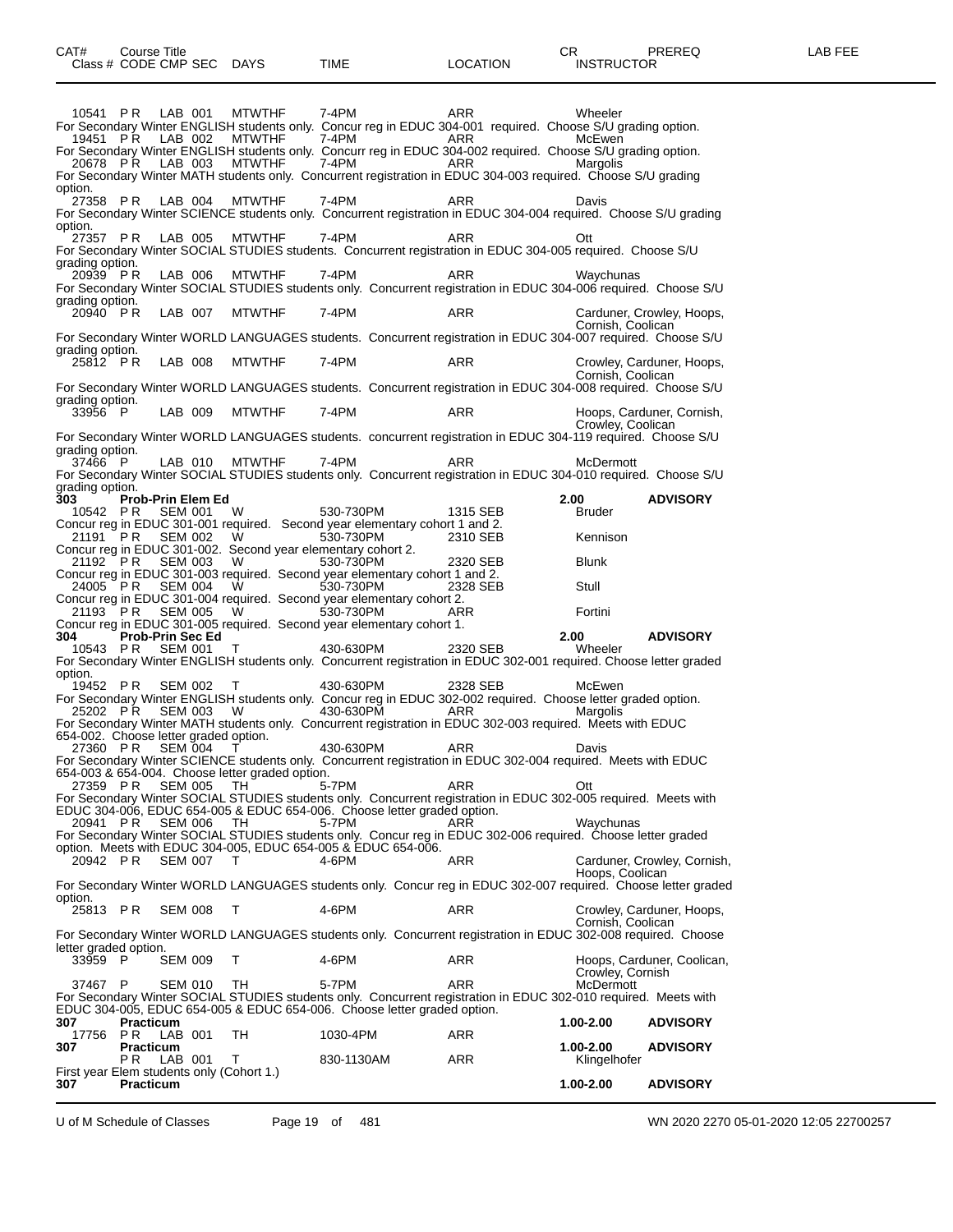| <b>PR</b> LAB 002<br>TН<br>1030-4PM<br>ARR<br>10544<br>Practicum<br>1.00-2.00<br><b>ADVISORY</b><br>307<br>P R<br>LAB 002<br>Т<br>ARR<br>Warner<br>830-1130AM<br>First Year Elem students only (Cohort 2.)<br>1.00-2.00<br>307<br><b>Practicum</b><br><b>ADVISORY</b><br>16123 PR<br>LAB 020<br>THF<br>7-12PM<br>ARR<br>Learman<br><b>Practicum</b><br>1.00-2.00<br><b>ADVISORY</b><br>307<br>4-6PM<br>LAB 020<br>W<br>2218 SEB<br>P R<br>Sec SOCIAL STUDIES Winter Cohort students. Field work on Th/F mornings. Students must attend Practicum<br>Orientation.<br>307<br><b>Practicum</b><br><b>ADVISORY</b><br>1.00-2.00<br>16124 PR LAB 021<br>THF<br>7-12PM<br>ARR<br>Gordon<br><b>Practicum</b><br>1.00-2.00<br><b>ADVISORY</b><br>307<br>4-6PM<br>2225 SEB<br>LAB 021<br>W<br>PR.<br>Sec MATH and SCIENCE Winter Cohort students only. Fieldwork on Th/F mornings. Students must attend Practicum<br>Orientation.<br>307<br><b>Practicum</b><br><b>ADVISORY</b><br>1.00-2.00<br>16125 PR LAB 022<br>4-6PM<br>2228 SEB<br>Cornish, Coolican<br>W<br>Sec WORLD LANGUAGES Winter Cohort students only. Fieldwork 6-8 hours per week to be arranged with Dr. Coolican.<br>Please note that you must be available to be in schools for two 3-4 hour periods of time, twice weekly.<br>33960 PR<br>LAB 023<br>THF<br>7-12PM<br>ARR<br>McEwen<br>LAB 023<br>4-6PM<br>P R<br>W<br>2340 SEB<br>Secondary ENGLISH Winter cohort students only. Fieldwork on Th/F mornings. Students must attend Practicum<br>Orientation.<br>310<br>1.00-6.00<br>Independent Study<br>ARR<br>ARR<br>SI<br>$IND +$<br><b>Observ-Particip Ed</b><br><b>ADVISORY</b><br>317<br>1.00-8.00<br>$IND +$<br>ARR<br>ARR<br>SI<br><b>Honors Ind Study</b><br>320<br>1.00-6.00<br><b>ADVISORY</b><br>$IND +$<br>ARR<br>ARR<br>SI<br>330<br><b>ED Empwrmt Internshp</b><br><b>ADVISORY</b><br>1.00-4.00<br>ARR<br>LAB 001<br>ARR<br>28875<br>PL<br>Moje<br><b>Video Games&amp;Learning</b><br>333<br>3.00<br>19479<br>PRW LEC 001<br>TTH<br>10-1130AM<br>ARR<br>Fishman<br>360<br><b>Partners in Learning</b><br>3.00<br>P<br><b>SEM 001</b><br>6-8PM<br>2229 SEB<br>19021<br>Morman<br>Meets with EDUC 547-001. Please contact kmorman@umich.edu for registration questions. Students required to meet<br>two additional hours each week on-site tutoring and mentoring middle school students enrolled at partner schools.<br>The instructor will coordinate and support tutoring/mentoring experiences.<br><b>Mich Stdnt Caucus</b><br>30.00<br>362<br>4.00<br>20284 P W LAB 001<br>ARR<br>ARR<br>Kupperman, Fahy<br>Attendance is required at orientation on January 14, 2020 from 7:00-8:30 pm in Schorling Auditorium (1202 SEB.)<br>Students wishing to take ED 362 for a second time and serve as topic coordinators must be able to attend a weekly<br>seminar meeting on Tuesdays from 4:30-5:30 in Room 2310.<br>14284 P W LAB 002<br>ARR<br>ARR<br>Fahy, Kupperman<br>Attendance is required at orientation on January 14, 2020 from 7:00-8:30 pm in Schorling Auditorium (1202 SEB.)<br>Students wishing to take ED 362 for a second time and serve as topic coordinators must be able to attend a weekly<br>seminar meeting on Tuesdays from 4:30-5:30 in Room 2310.<br>365<br><b>Intl Poetry Guild</b><br>30.00<br>3.00<br>SEM 001<br>4-6PM<br>1794 SSWB<br>20292<br>P<br>Т<br>Zemper<br>3.00<br>390<br><b>Comm Learn in ESL</b><br>MW<br>1-230PM<br>Romano Gillette<br>18405 P W SEM 001<br>1509 NUB<br>МW<br>1060 EH<br>24206 P W SEM 002<br>10-1130AM<br>Dyer<br>3.00<br><b>ADVISORY</b><br>391<br>Ed Psych-Human Dev<br><b>REC 001</b><br>10546<br>PR<br>TTH<br>230-4PM<br>2310 SEB<br>Mathews<br>Secondary HISTORY/SOCIAL SCIENCES & MUSIC students only.<br>25203 PR<br><b>REC 002</b><br>230-4PM<br>2346 SEB<br>Ferguson<br><b>MW</b><br>Secondary ENGLISH students only. | CAT# | Course Title<br>Class # CODE CMP SEC DAYS |       | TIME    | LOCATION | CR<br>INSTRUCTOR | PREREQ | LAB FEE |
|------------------------------------------------------------------------------------------------------------------------------------------------------------------------------------------------------------------------------------------------------------------------------------------------------------------------------------------------------------------------------------------------------------------------------------------------------------------------------------------------------------------------------------------------------------------------------------------------------------------------------------------------------------------------------------------------------------------------------------------------------------------------------------------------------------------------------------------------------------------------------------------------------------------------------------------------------------------------------------------------------------------------------------------------------------------------------------------------------------------------------------------------------------------------------------------------------------------------------------------------------------------------------------------------------------------------------------------------------------------------------------------------------------------------------------------------------------------------------------------------------------------------------------------------------------------------------------------------------------------------------------------------------------------------------------------------------------------------------------------------------------------------------------------------------------------------------------------------------------------------------------------------------------------------------------------------------------------------------------------------------------------------------------------------------------------------------------------------------------------------------------------------------------------------------------------------------------------------------------------------------------------------------------------------------------------------------------------------------------------------------------------------------------------------------------------------------------------------------------------------------------------------------------------------------------------------------------------------------------------------------------------------------------------------------------------------------------------------------------------------------------------------------------------------------------------------------------------------------------------------------------------------------------------------------------------------------------------------------------------------------------------------------------------------------------------------------------------------------------------------------------------------------------------------------------------------------------------------------------------------------------------------------------------------------------------------------------------------------------------------------------------------------------------------------------------------------------------------------------------------------------------------------------------------------------------------------------------------------------------------------------------------------------------------------------------------------------------------------------------------------------------------------------------------------------------------------------------------------------------|------|-------------------------------------------|-------|---------|----------|------------------|--------|---------|
|                                                                                                                                                                                                                                                                                                                                                                                                                                                                                                                                                                                                                                                                                                                                                                                                                                                                                                                                                                                                                                                                                                                                                                                                                                                                                                                                                                                                                                                                                                                                                                                                                                                                                                                                                                                                                                                                                                                                                                                                                                                                                                                                                                                                                                                                                                                                                                                                                                                                                                                                                                                                                                                                                                                                                                                                                                                                                                                                                                                                                                                                                                                                                                                                                                                                                                                                                                                                                                                                                                                                                                                                                                                                                                                                                                                                                                                                  |      |                                           |       |         |          |                  |        |         |
|                                                                                                                                                                                                                                                                                                                                                                                                                                                                                                                                                                                                                                                                                                                                                                                                                                                                                                                                                                                                                                                                                                                                                                                                                                                                                                                                                                                                                                                                                                                                                                                                                                                                                                                                                                                                                                                                                                                                                                                                                                                                                                                                                                                                                                                                                                                                                                                                                                                                                                                                                                                                                                                                                                                                                                                                                                                                                                                                                                                                                                                                                                                                                                                                                                                                                                                                                                                                                                                                                                                                                                                                                                                                                                                                                                                                                                                                  |      |                                           |       |         |          |                  |        |         |
|                                                                                                                                                                                                                                                                                                                                                                                                                                                                                                                                                                                                                                                                                                                                                                                                                                                                                                                                                                                                                                                                                                                                                                                                                                                                                                                                                                                                                                                                                                                                                                                                                                                                                                                                                                                                                                                                                                                                                                                                                                                                                                                                                                                                                                                                                                                                                                                                                                                                                                                                                                                                                                                                                                                                                                                                                                                                                                                                                                                                                                                                                                                                                                                                                                                                                                                                                                                                                                                                                                                                                                                                                                                                                                                                                                                                                                                                  |      |                                           |       |         |          |                  |        |         |
|                                                                                                                                                                                                                                                                                                                                                                                                                                                                                                                                                                                                                                                                                                                                                                                                                                                                                                                                                                                                                                                                                                                                                                                                                                                                                                                                                                                                                                                                                                                                                                                                                                                                                                                                                                                                                                                                                                                                                                                                                                                                                                                                                                                                                                                                                                                                                                                                                                                                                                                                                                                                                                                                                                                                                                                                                                                                                                                                                                                                                                                                                                                                                                                                                                                                                                                                                                                                                                                                                                                                                                                                                                                                                                                                                                                                                                                                  |      |                                           |       |         |          |                  |        |         |
|                                                                                                                                                                                                                                                                                                                                                                                                                                                                                                                                                                                                                                                                                                                                                                                                                                                                                                                                                                                                                                                                                                                                                                                                                                                                                                                                                                                                                                                                                                                                                                                                                                                                                                                                                                                                                                                                                                                                                                                                                                                                                                                                                                                                                                                                                                                                                                                                                                                                                                                                                                                                                                                                                                                                                                                                                                                                                                                                                                                                                                                                                                                                                                                                                                                                                                                                                                                                                                                                                                                                                                                                                                                                                                                                                                                                                                                                  |      |                                           |       |         |          |                  |        |         |
|                                                                                                                                                                                                                                                                                                                                                                                                                                                                                                                                                                                                                                                                                                                                                                                                                                                                                                                                                                                                                                                                                                                                                                                                                                                                                                                                                                                                                                                                                                                                                                                                                                                                                                                                                                                                                                                                                                                                                                                                                                                                                                                                                                                                                                                                                                                                                                                                                                                                                                                                                                                                                                                                                                                                                                                                                                                                                                                                                                                                                                                                                                                                                                                                                                                                                                                                                                                                                                                                                                                                                                                                                                                                                                                                                                                                                                                                  |      |                                           |       |         |          |                  |        |         |
|                                                                                                                                                                                                                                                                                                                                                                                                                                                                                                                                                                                                                                                                                                                                                                                                                                                                                                                                                                                                                                                                                                                                                                                                                                                                                                                                                                                                                                                                                                                                                                                                                                                                                                                                                                                                                                                                                                                                                                                                                                                                                                                                                                                                                                                                                                                                                                                                                                                                                                                                                                                                                                                                                                                                                                                                                                                                                                                                                                                                                                                                                                                                                                                                                                                                                                                                                                                                                                                                                                                                                                                                                                                                                                                                                                                                                                                                  |      |                                           |       |         |          |                  |        |         |
|                                                                                                                                                                                                                                                                                                                                                                                                                                                                                                                                                                                                                                                                                                                                                                                                                                                                                                                                                                                                                                                                                                                                                                                                                                                                                                                                                                                                                                                                                                                                                                                                                                                                                                                                                                                                                                                                                                                                                                                                                                                                                                                                                                                                                                                                                                                                                                                                                                                                                                                                                                                                                                                                                                                                                                                                                                                                                                                                                                                                                                                                                                                                                                                                                                                                                                                                                                                                                                                                                                                                                                                                                                                                                                                                                                                                                                                                  |      |                                           |       |         |          |                  |        |         |
|                                                                                                                                                                                                                                                                                                                                                                                                                                                                                                                                                                                                                                                                                                                                                                                                                                                                                                                                                                                                                                                                                                                                                                                                                                                                                                                                                                                                                                                                                                                                                                                                                                                                                                                                                                                                                                                                                                                                                                                                                                                                                                                                                                                                                                                                                                                                                                                                                                                                                                                                                                                                                                                                                                                                                                                                                                                                                                                                                                                                                                                                                                                                                                                                                                                                                                                                                                                                                                                                                                                                                                                                                                                                                                                                                                                                                                                                  |      |                                           |       |         |          |                  |        |         |
|                                                                                                                                                                                                                                                                                                                                                                                                                                                                                                                                                                                                                                                                                                                                                                                                                                                                                                                                                                                                                                                                                                                                                                                                                                                                                                                                                                                                                                                                                                                                                                                                                                                                                                                                                                                                                                                                                                                                                                                                                                                                                                                                                                                                                                                                                                                                                                                                                                                                                                                                                                                                                                                                                                                                                                                                                                                                                                                                                                                                                                                                                                                                                                                                                                                                                                                                                                                                                                                                                                                                                                                                                                                                                                                                                                                                                                                                  |      |                                           |       |         |          |                  |        |         |
|                                                                                                                                                                                                                                                                                                                                                                                                                                                                                                                                                                                                                                                                                                                                                                                                                                                                                                                                                                                                                                                                                                                                                                                                                                                                                                                                                                                                                                                                                                                                                                                                                                                                                                                                                                                                                                                                                                                                                                                                                                                                                                                                                                                                                                                                                                                                                                                                                                                                                                                                                                                                                                                                                                                                                                                                                                                                                                                                                                                                                                                                                                                                                                                                                                                                                                                                                                                                                                                                                                                                                                                                                                                                                                                                                                                                                                                                  |      |                                           |       |         |          |                  |        |         |
|                                                                                                                                                                                                                                                                                                                                                                                                                                                                                                                                                                                                                                                                                                                                                                                                                                                                                                                                                                                                                                                                                                                                                                                                                                                                                                                                                                                                                                                                                                                                                                                                                                                                                                                                                                                                                                                                                                                                                                                                                                                                                                                                                                                                                                                                                                                                                                                                                                                                                                                                                                                                                                                                                                                                                                                                                                                                                                                                                                                                                                                                                                                                                                                                                                                                                                                                                                                                                                                                                                                                                                                                                                                                                                                                                                                                                                                                  |      |                                           |       |         |          |                  |        |         |
|                                                                                                                                                                                                                                                                                                                                                                                                                                                                                                                                                                                                                                                                                                                                                                                                                                                                                                                                                                                                                                                                                                                                                                                                                                                                                                                                                                                                                                                                                                                                                                                                                                                                                                                                                                                                                                                                                                                                                                                                                                                                                                                                                                                                                                                                                                                                                                                                                                                                                                                                                                                                                                                                                                                                                                                                                                                                                                                                                                                                                                                                                                                                                                                                                                                                                                                                                                                                                                                                                                                                                                                                                                                                                                                                                                                                                                                                  |      |                                           |       |         |          |                  |        |         |
|                                                                                                                                                                                                                                                                                                                                                                                                                                                                                                                                                                                                                                                                                                                                                                                                                                                                                                                                                                                                                                                                                                                                                                                                                                                                                                                                                                                                                                                                                                                                                                                                                                                                                                                                                                                                                                                                                                                                                                                                                                                                                                                                                                                                                                                                                                                                                                                                                                                                                                                                                                                                                                                                                                                                                                                                                                                                                                                                                                                                                                                                                                                                                                                                                                                                                                                                                                                                                                                                                                                                                                                                                                                                                                                                                                                                                                                                  |      |                                           |       |         |          |                  |        |         |
|                                                                                                                                                                                                                                                                                                                                                                                                                                                                                                                                                                                                                                                                                                                                                                                                                                                                                                                                                                                                                                                                                                                                                                                                                                                                                                                                                                                                                                                                                                                                                                                                                                                                                                                                                                                                                                                                                                                                                                                                                                                                                                                                                                                                                                                                                                                                                                                                                                                                                                                                                                                                                                                                                                                                                                                                                                                                                                                                                                                                                                                                                                                                                                                                                                                                                                                                                                                                                                                                                                                                                                                                                                                                                                                                                                                                                                                                  |      |                                           |       |         |          |                  |        |         |
|                                                                                                                                                                                                                                                                                                                                                                                                                                                                                                                                                                                                                                                                                                                                                                                                                                                                                                                                                                                                                                                                                                                                                                                                                                                                                                                                                                                                                                                                                                                                                                                                                                                                                                                                                                                                                                                                                                                                                                                                                                                                                                                                                                                                                                                                                                                                                                                                                                                                                                                                                                                                                                                                                                                                                                                                                                                                                                                                                                                                                                                                                                                                                                                                                                                                                                                                                                                                                                                                                                                                                                                                                                                                                                                                                                                                                                                                  |      |                                           |       |         |          |                  |        |         |
|                                                                                                                                                                                                                                                                                                                                                                                                                                                                                                                                                                                                                                                                                                                                                                                                                                                                                                                                                                                                                                                                                                                                                                                                                                                                                                                                                                                                                                                                                                                                                                                                                                                                                                                                                                                                                                                                                                                                                                                                                                                                                                                                                                                                                                                                                                                                                                                                                                                                                                                                                                                                                                                                                                                                                                                                                                                                                                                                                                                                                                                                                                                                                                                                                                                                                                                                                                                                                                                                                                                                                                                                                                                                                                                                                                                                                                                                  |      |                                           |       |         |          |                  |        |         |
|                                                                                                                                                                                                                                                                                                                                                                                                                                                                                                                                                                                                                                                                                                                                                                                                                                                                                                                                                                                                                                                                                                                                                                                                                                                                                                                                                                                                                                                                                                                                                                                                                                                                                                                                                                                                                                                                                                                                                                                                                                                                                                                                                                                                                                                                                                                                                                                                                                                                                                                                                                                                                                                                                                                                                                                                                                                                                                                                                                                                                                                                                                                                                                                                                                                                                                                                                                                                                                                                                                                                                                                                                                                                                                                                                                                                                                                                  |      |                                           |       |         |          |                  |        |         |
|                                                                                                                                                                                                                                                                                                                                                                                                                                                                                                                                                                                                                                                                                                                                                                                                                                                                                                                                                                                                                                                                                                                                                                                                                                                                                                                                                                                                                                                                                                                                                                                                                                                                                                                                                                                                                                                                                                                                                                                                                                                                                                                                                                                                                                                                                                                                                                                                                                                                                                                                                                                                                                                                                                                                                                                                                                                                                                                                                                                                                                                                                                                                                                                                                                                                                                                                                                                                                                                                                                                                                                                                                                                                                                                                                                                                                                                                  |      |                                           |       |         |          |                  |        |         |
|                                                                                                                                                                                                                                                                                                                                                                                                                                                                                                                                                                                                                                                                                                                                                                                                                                                                                                                                                                                                                                                                                                                                                                                                                                                                                                                                                                                                                                                                                                                                                                                                                                                                                                                                                                                                                                                                                                                                                                                                                                                                                                                                                                                                                                                                                                                                                                                                                                                                                                                                                                                                                                                                                                                                                                                                                                                                                                                                                                                                                                                                                                                                                                                                                                                                                                                                                                                                                                                                                                                                                                                                                                                                                                                                                                                                                                                                  |      |                                           |       |         |          |                  |        |         |
|                                                                                                                                                                                                                                                                                                                                                                                                                                                                                                                                                                                                                                                                                                                                                                                                                                                                                                                                                                                                                                                                                                                                                                                                                                                                                                                                                                                                                                                                                                                                                                                                                                                                                                                                                                                                                                                                                                                                                                                                                                                                                                                                                                                                                                                                                                                                                                                                                                                                                                                                                                                                                                                                                                                                                                                                                                                                                                                                                                                                                                                                                                                                                                                                                                                                                                                                                                                                                                                                                                                                                                                                                                                                                                                                                                                                                                                                  |      |                                           |       |         |          |                  |        |         |
|                                                                                                                                                                                                                                                                                                                                                                                                                                                                                                                                                                                                                                                                                                                                                                                                                                                                                                                                                                                                                                                                                                                                                                                                                                                                                                                                                                                                                                                                                                                                                                                                                                                                                                                                                                                                                                                                                                                                                                                                                                                                                                                                                                                                                                                                                                                                                                                                                                                                                                                                                                                                                                                                                                                                                                                                                                                                                                                                                                                                                                                                                                                                                                                                                                                                                                                                                                                                                                                                                                                                                                                                                                                                                                                                                                                                                                                                  |      |                                           |       |         |          |                  |        |         |
|                                                                                                                                                                                                                                                                                                                                                                                                                                                                                                                                                                                                                                                                                                                                                                                                                                                                                                                                                                                                                                                                                                                                                                                                                                                                                                                                                                                                                                                                                                                                                                                                                                                                                                                                                                                                                                                                                                                                                                                                                                                                                                                                                                                                                                                                                                                                                                                                                                                                                                                                                                                                                                                                                                                                                                                                                                                                                                                                                                                                                                                                                                                                                                                                                                                                                                                                                                                                                                                                                                                                                                                                                                                                                                                                                                                                                                                                  |      |                                           |       |         |          |                  |        |         |
|                                                                                                                                                                                                                                                                                                                                                                                                                                                                                                                                                                                                                                                                                                                                                                                                                                                                                                                                                                                                                                                                                                                                                                                                                                                                                                                                                                                                                                                                                                                                                                                                                                                                                                                                                                                                                                                                                                                                                                                                                                                                                                                                                                                                                                                                                                                                                                                                                                                                                                                                                                                                                                                                                                                                                                                                                                                                                                                                                                                                                                                                                                                                                                                                                                                                                                                                                                                                                                                                                                                                                                                                                                                                                                                                                                                                                                                                  |      |                                           |       |         |          |                  |        |         |
|                                                                                                                                                                                                                                                                                                                                                                                                                                                                                                                                                                                                                                                                                                                                                                                                                                                                                                                                                                                                                                                                                                                                                                                                                                                                                                                                                                                                                                                                                                                                                                                                                                                                                                                                                                                                                                                                                                                                                                                                                                                                                                                                                                                                                                                                                                                                                                                                                                                                                                                                                                                                                                                                                                                                                                                                                                                                                                                                                                                                                                                                                                                                                                                                                                                                                                                                                                                                                                                                                                                                                                                                                                                                                                                                                                                                                                                                  |      |                                           |       |         |          |                  |        |         |
|                                                                                                                                                                                                                                                                                                                                                                                                                                                                                                                                                                                                                                                                                                                                                                                                                                                                                                                                                                                                                                                                                                                                                                                                                                                                                                                                                                                                                                                                                                                                                                                                                                                                                                                                                                                                                                                                                                                                                                                                                                                                                                                                                                                                                                                                                                                                                                                                                                                                                                                                                                                                                                                                                                                                                                                                                                                                                                                                                                                                                                                                                                                                                                                                                                                                                                                                                                                                                                                                                                                                                                                                                                                                                                                                                                                                                                                                  |      |                                           |       |         |          |                  |        |         |
|                                                                                                                                                                                                                                                                                                                                                                                                                                                                                                                                                                                                                                                                                                                                                                                                                                                                                                                                                                                                                                                                                                                                                                                                                                                                                                                                                                                                                                                                                                                                                                                                                                                                                                                                                                                                                                                                                                                                                                                                                                                                                                                                                                                                                                                                                                                                                                                                                                                                                                                                                                                                                                                                                                                                                                                                                                                                                                                                                                                                                                                                                                                                                                                                                                                                                                                                                                                                                                                                                                                                                                                                                                                                                                                                                                                                                                                                  |      |                                           |       |         |          |                  |        |         |
|                                                                                                                                                                                                                                                                                                                                                                                                                                                                                                                                                                                                                                                                                                                                                                                                                                                                                                                                                                                                                                                                                                                                                                                                                                                                                                                                                                                                                                                                                                                                                                                                                                                                                                                                                                                                                                                                                                                                                                                                                                                                                                                                                                                                                                                                                                                                                                                                                                                                                                                                                                                                                                                                                                                                                                                                                                                                                                                                                                                                                                                                                                                                                                                                                                                                                                                                                                                                                                                                                                                                                                                                                                                                                                                                                                                                                                                                  |      |                                           |       |         |          |                  |        |         |
|                                                                                                                                                                                                                                                                                                                                                                                                                                                                                                                                                                                                                                                                                                                                                                                                                                                                                                                                                                                                                                                                                                                                                                                                                                                                                                                                                                                                                                                                                                                                                                                                                                                                                                                                                                                                                                                                                                                                                                                                                                                                                                                                                                                                                                                                                                                                                                                                                                                                                                                                                                                                                                                                                                                                                                                                                                                                                                                                                                                                                                                                                                                                                                                                                                                                                                                                                                                                                                                                                                                                                                                                                                                                                                                                                                                                                                                                  |      |                                           |       |         |          |                  |        |         |
|                                                                                                                                                                                                                                                                                                                                                                                                                                                                                                                                                                                                                                                                                                                                                                                                                                                                                                                                                                                                                                                                                                                                                                                                                                                                                                                                                                                                                                                                                                                                                                                                                                                                                                                                                                                                                                                                                                                                                                                                                                                                                                                                                                                                                                                                                                                                                                                                                                                                                                                                                                                                                                                                                                                                                                                                                                                                                                                                                                                                                                                                                                                                                                                                                                                                                                                                                                                                                                                                                                                                                                                                                                                                                                                                                                                                                                                                  |      |                                           |       |         |          |                  |        |         |
|                                                                                                                                                                                                                                                                                                                                                                                                                                                                                                                                                                                                                                                                                                                                                                                                                                                                                                                                                                                                                                                                                                                                                                                                                                                                                                                                                                                                                                                                                                                                                                                                                                                                                                                                                                                                                                                                                                                                                                                                                                                                                                                                                                                                                                                                                                                                                                                                                                                                                                                                                                                                                                                                                                                                                                                                                                                                                                                                                                                                                                                                                                                                                                                                                                                                                                                                                                                                                                                                                                                                                                                                                                                                                                                                                                                                                                                                  |      |                                           |       |         |          |                  |        |         |
|                                                                                                                                                                                                                                                                                                                                                                                                                                                                                                                                                                                                                                                                                                                                                                                                                                                                                                                                                                                                                                                                                                                                                                                                                                                                                                                                                                                                                                                                                                                                                                                                                                                                                                                                                                                                                                                                                                                                                                                                                                                                                                                                                                                                                                                                                                                                                                                                                                                                                                                                                                                                                                                                                                                                                                                                                                                                                                                                                                                                                                                                                                                                                                                                                                                                                                                                                                                                                                                                                                                                                                                                                                                                                                                                                                                                                                                                  |      |                                           |       |         |          |                  |        |         |
|                                                                                                                                                                                                                                                                                                                                                                                                                                                                                                                                                                                                                                                                                                                                                                                                                                                                                                                                                                                                                                                                                                                                                                                                                                                                                                                                                                                                                                                                                                                                                                                                                                                                                                                                                                                                                                                                                                                                                                                                                                                                                                                                                                                                                                                                                                                                                                                                                                                                                                                                                                                                                                                                                                                                                                                                                                                                                                                                                                                                                                                                                                                                                                                                                                                                                                                                                                                                                                                                                                                                                                                                                                                                                                                                                                                                                                                                  |      |                                           |       |         |          |                  |        |         |
|                                                                                                                                                                                                                                                                                                                                                                                                                                                                                                                                                                                                                                                                                                                                                                                                                                                                                                                                                                                                                                                                                                                                                                                                                                                                                                                                                                                                                                                                                                                                                                                                                                                                                                                                                                                                                                                                                                                                                                                                                                                                                                                                                                                                                                                                                                                                                                                                                                                                                                                                                                                                                                                                                                                                                                                                                                                                                                                                                                                                                                                                                                                                                                                                                                                                                                                                                                                                                                                                                                                                                                                                                                                                                                                                                                                                                                                                  |      |                                           |       |         |          |                  |        |         |
|                                                                                                                                                                                                                                                                                                                                                                                                                                                                                                                                                                                                                                                                                                                                                                                                                                                                                                                                                                                                                                                                                                                                                                                                                                                                                                                                                                                                                                                                                                                                                                                                                                                                                                                                                                                                                                                                                                                                                                                                                                                                                                                                                                                                                                                                                                                                                                                                                                                                                                                                                                                                                                                                                                                                                                                                                                                                                                                                                                                                                                                                                                                                                                                                                                                                                                                                                                                                                                                                                                                                                                                                                                                                                                                                                                                                                                                                  |      |                                           |       |         |          |                  |        |         |
| 25204 PR<br>Secondary WORLD LANGUAGES, MATH, SCIENCE & MUSIC students only.                                                                                                                                                                                                                                                                                                                                                                                                                                                                                                                                                                                                                                                                                                                                                                                                                                                                                                                                                                                                                                                                                                                                                                                                                                                                                                                                                                                                                                                                                                                                                                                                                                                                                                                                                                                                                                                                                                                                                                                                                                                                                                                                                                                                                                                                                                                                                                                                                                                                                                                                                                                                                                                                                                                                                                                                                                                                                                                                                                                                                                                                                                                                                                                                                                                                                                                                                                                                                                                                                                                                                                                                                                                                                                                                                                                      |      | REC 003                                   | - ттн | 5-630PM | 3401 MH  | Sun              |        |         |
| <b>Educ Multicult Soc</b><br>3.00<br>392<br>23113 PR LEC 001<br>4-7PM<br>ARR<br>Wilson<br>$\top$                                                                                                                                                                                                                                                                                                                                                                                                                                                                                                                                                                                                                                                                                                                                                                                                                                                                                                                                                                                                                                                                                                                                                                                                                                                                                                                                                                                                                                                                                                                                                                                                                                                                                                                                                                                                                                                                                                                                                                                                                                                                                                                                                                                                                                                                                                                                                                                                                                                                                                                                                                                                                                                                                                                                                                                                                                                                                                                                                                                                                                                                                                                                                                                                                                                                                                                                                                                                                                                                                                                                                                                                                                                                                                                                                                 |      |                                           |       |         |          |                  |        |         |
| Secondary students only.                                                                                                                                                                                                                                                                                                                                                                                                                                                                                                                                                                                                                                                                                                                                                                                                                                                                                                                                                                                                                                                                                                                                                                                                                                                                                                                                                                                                                                                                                                                                                                                                                                                                                                                                                                                                                                                                                                                                                                                                                                                                                                                                                                                                                                                                                                                                                                                                                                                                                                                                                                                                                                                                                                                                                                                                                                                                                                                                                                                                                                                                                                                                                                                                                                                                                                                                                                                                                                                                                                                                                                                                                                                                                                                                                                                                                                         |      |                                           |       |         |          |                  |        |         |
| LEC 002<br>23114 PR<br>1-4PM<br>2334 SEB<br>Miles<br>W<br>Secondary students only.                                                                                                                                                                                                                                                                                                                                                                                                                                                                                                                                                                                                                                                                                                                                                                                                                                                                                                                                                                                                                                                                                                                                                                                                                                                                                                                                                                                                                                                                                                                                                                                                                                                                                                                                                                                                                                                                                                                                                                                                                                                                                                                                                                                                                                                                                                                                                                                                                                                                                                                                                                                                                                                                                                                                                                                                                                                                                                                                                                                                                                                                                                                                                                                                                                                                                                                                                                                                                                                                                                                                                                                                                                                                                                                                                                               |      |                                           |       |         |          |                  |        |         |
| <b>Teach ESL Mignt Comm</b><br>3.00<br>395<br>31760 P W SEM 001<br>10-1130AM<br>5521 HH<br>Des Jardins, Rodriguez<br><b>TTH</b>                                                                                                                                                                                                                                                                                                                                                                                                                                                                                                                                                                                                                                                                                                                                                                                                                                                                                                                                                                                                                                                                                                                                                                                                                                                                                                                                                                                                                                                                                                                                                                                                                                                                                                                                                                                                                                                                                                                                                                                                                                                                                                                                                                                                                                                                                                                                                                                                                                                                                                                                                                                                                                                                                                                                                                                                                                                                                                                                                                                                                                                                                                                                                                                                                                                                                                                                                                                                                                                                                                                                                                                                                                                                                                                                  |      |                                           |       |         |          |                  |        |         |
| Ind Rdg Instr Elem<br>403<br>3.00<br><b>REC 001</b><br>17766 PR<br>9-12PM<br>2229 SEB<br>Cervetti                                                                                                                                                                                                                                                                                                                                                                                                                                                                                                                                                                                                                                                                                                                                                                                                                                                                                                                                                                                                                                                                                                                                                                                                                                                                                                                                                                                                                                                                                                                                                                                                                                                                                                                                                                                                                                                                                                                                                                                                                                                                                                                                                                                                                                                                                                                                                                                                                                                                                                                                                                                                                                                                                                                                                                                                                                                                                                                                                                                                                                                                                                                                                                                                                                                                                                                                                                                                                                                                                                                                                                                                                                                                                                                                                                |      |                                           |       |         |          |                  |        |         |
| - W<br>First Year Elem Cohort 1 and 2 students only.                                                                                                                                                                                                                                                                                                                                                                                                                                                                                                                                                                                                                                                                                                                                                                                                                                                                                                                                                                                                                                                                                                                                                                                                                                                                                                                                                                                                                                                                                                                                                                                                                                                                                                                                                                                                                                                                                                                                                                                                                                                                                                                                                                                                                                                                                                                                                                                                                                                                                                                                                                                                                                                                                                                                                                                                                                                                                                                                                                                                                                                                                                                                                                                                                                                                                                                                                                                                                                                                                                                                                                                                                                                                                                                                                                                                             |      |                                           |       |         |          |                  |        |         |
| <b>Managing to Teach</b><br>1.00<br>414<br>23129 PR LEC 001<br>830-12PM<br>2229 SEB<br>Robertson<br>M                                                                                                                                                                                                                                                                                                                                                                                                                                                                                                                                                                                                                                                                                                                                                                                                                                                                                                                                                                                                                                                                                                                                                                                                                                                                                                                                                                                                                                                                                                                                                                                                                                                                                                                                                                                                                                                                                                                                                                                                                                                                                                                                                                                                                                                                                                                                                                                                                                                                                                                                                                                                                                                                                                                                                                                                                                                                                                                                                                                                                                                                                                                                                                                                                                                                                                                                                                                                                                                                                                                                                                                                                                                                                                                                                            |      |                                           |       |         |          |                  |        |         |
| First Year Elementary Cohorts 1 & 2 students only.<br><b>Children Sensemakers</b><br>2.00<br>415                                                                                                                                                                                                                                                                                                                                                                                                                                                                                                                                                                                                                                                                                                                                                                                                                                                                                                                                                                                                                                                                                                                                                                                                                                                                                                                                                                                                                                                                                                                                                                                                                                                                                                                                                                                                                                                                                                                                                                                                                                                                                                                                                                                                                                                                                                                                                                                                                                                                                                                                                                                                                                                                                                                                                                                                                                                                                                                                                                                                                                                                                                                                                                                                                                                                                                                                                                                                                                                                                                                                                                                                                                                                                                                                                                 |      |                                           |       |         |          |                  |        |         |
| 23131 PR LEC 001<br>830-1130AM<br>ARR<br>Ball<br>M                                                                                                                                                                                                                                                                                                                                                                                                                                                                                                                                                                                                                                                                                                                                                                                                                                                                                                                                                                                                                                                                                                                                                                                                                                                                                                                                                                                                                                                                                                                                                                                                                                                                                                                                                                                                                                                                                                                                                                                                                                                                                                                                                                                                                                                                                                                                                                                                                                                                                                                                                                                                                                                                                                                                                                                                                                                                                                                                                                                                                                                                                                                                                                                                                                                                                                                                                                                                                                                                                                                                                                                                                                                                                                                                                                                                               |      |                                           |       |         |          |                  |        |         |
| First Year Elementary Cohorts 1 & 2 students only.<br><b>Tchg Soc St Ele Sch</b><br>3.00<br>431                                                                                                                                                                                                                                                                                                                                                                                                                                                                                                                                                                                                                                                                                                                                                                                                                                                                                                                                                                                                                                                                                                                                                                                                                                                                                                                                                                                                                                                                                                                                                                                                                                                                                                                                                                                                                                                                                                                                                                                                                                                                                                                                                                                                                                                                                                                                                                                                                                                                                                                                                                                                                                                                                                                                                                                                                                                                                                                                                                                                                                                                                                                                                                                                                                                                                                                                                                                                                                                                                                                                                                                                                                                                                                                                                                  |      |                                           |       |         |          |                  |        |         |
| 17767 PR REC 001<br>1-4PM<br>2328 SEB<br>Revelle<br>$\top$<br>First Year Elem Cohort 1 & 2 students only.                                                                                                                                                                                                                                                                                                                                                                                                                                                                                                                                                                                                                                                                                                                                                                                                                                                                                                                                                                                                                                                                                                                                                                                                                                                                                                                                                                                                                                                                                                                                                                                                                                                                                                                                                                                                                                                                                                                                                                                                                                                                                                                                                                                                                                                                                                                                                                                                                                                                                                                                                                                                                                                                                                                                                                                                                                                                                                                                                                                                                                                                                                                                                                                                                                                                                                                                                                                                                                                                                                                                                                                                                                                                                                                                                        |      |                                           |       |         |          |                  |        |         |

U of M Schedule of Classes Page 20 of 481 WN 2020 2270 05-01-2020 12:05 22700257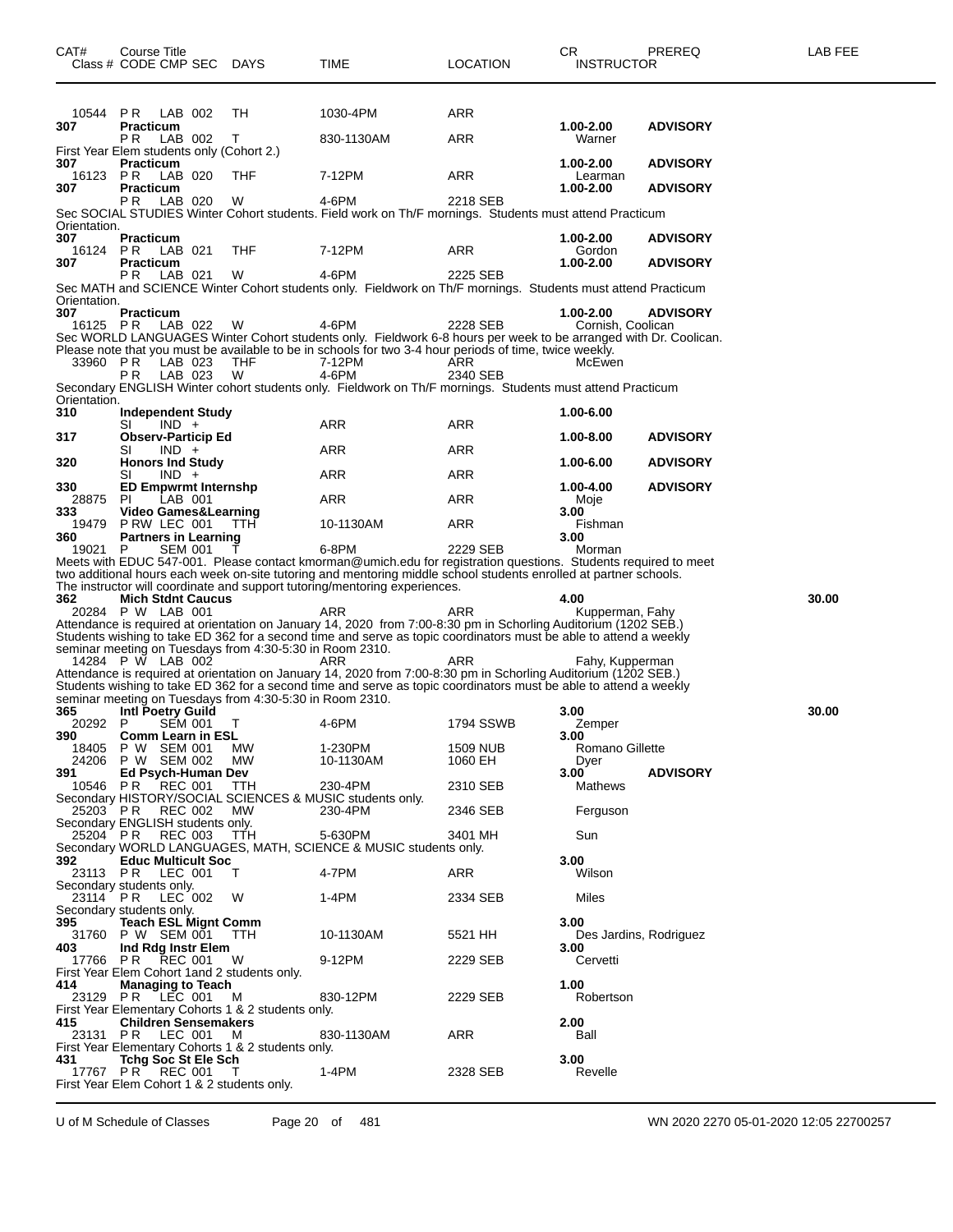| CAT#                            | Course Title      | Class # CODE CMP SEC DAYS                                      |                                                          | <b>TIME</b>                                                                                                                                                                                    | <b>LOCATION</b> | CR.<br><b>INSTRUCTOR</b> | PREREQ          | <b>LAB FEE</b> |
|---------------------------------|-------------------|----------------------------------------------------------------|----------------------------------------------------------|------------------------------------------------------------------------------------------------------------------------------------------------------------------------------------------------|-----------------|--------------------------|-----------------|----------------|
| 443                             |                   | <b>Exceptionalities K-8</b>                                    |                                                          |                                                                                                                                                                                                |                 | 1.00-2.00                |                 |                |
| 443                             |                   | 22345 PR LEC 001<br><b>Exceptionalities K-8</b>                | TH                                                       | 830-1130AM                                                                                                                                                                                     | ARR             | 1.00-2.00                |                 |                |
|                                 | PR.               | LEC 001                                                        | W<br>First Year Elementary Cohort 1 and 2 students only. | 9-12PM                                                                                                                                                                                         | ARR             | Fortini                  |                 |                |
| 443<br>22459 PR                 |                   | <b>Exceptionalities K-8</b><br>LEC 002                         |                                                          | ARR                                                                                                                                                                                            | ARR             | 1.00-2.00<br>Fortini     |                 |                |
|                                 |                   |                                                                | For Second Year Elementary Cohorts 1 and 2 students.     |                                                                                                                                                                                                |                 |                          |                 |                |
| 444<br>22460 PR                 |                   | Tchg with Tech K-8<br>LEC 001                                  |                                                          | ARR                                                                                                                                                                                            | ARR             | 1.00<br>Upton            |                 |                |
|                                 |                   | Second Year Elementary Cohorts 1 and 2.                        |                                                          |                                                                                                                                                                                                |                 |                          |                 |                |
| 445<br>22354 PR                 |                   | <b>Exceptionalities6-12</b><br>LEC 001                         | м                                                        | 430-730PM                                                                                                                                                                                      | ARR             | 1.00-2.00<br>Mies        |                 |                |
|                                 |                   |                                                                | following five Mondays: 1/13, 1/27, 2/3, 2/10 & 2/17/20. | For Secondary Undergrad students only. Concurr reg in EDUC 302, EDUC 304 and EDUC 446. Class meets on the                                                                                      |                 |                          |                 |                |
|                                 | 22396 PR LEC 002  |                                                                | M                                                        | 430-730PM                                                                                                                                                                                      | ARR             | Mies                     |                 |                |
|                                 |                   |                                                                | following five Mondays: 1/13, 1/27, 2/3, 2/10 & 2/17/20. | For Secondary Undergrad students only. Concurr reg in EDUC 302, EDUC 304 and EDUC 446. Class meets on the                                                                                      |                 |                          |                 |                |
|                                 | 24247 PR LEC 006  |                                                                | W                                                        | 430-630PM                                                                                                                                                                                      | 142 LORCH       | Mies                     |                 |                |
| 25442 PR                        |                   | LEC 007                                                        | For Secondary MAC students. (MAIZE COHORT.)<br>W         | 430-630PM                                                                                                                                                                                      | ARR             | Mies                     |                 |                |
|                                 |                   |                                                                | For Secondary MAC students (BLUE COHORT.)                |                                                                                                                                                                                                |                 |                          |                 |                |
| 446                             | 22355 PR LEC 001  | Tchg with Tech 6-12                                            | м                                                        | 430-630PM                                                                                                                                                                                      | <b>ARR</b>      | 1.00<br>Pasque, Upton    |                 |                |
|                                 |                   |                                                                |                                                          | For Secondary Undergrad students only. Concurr reg in EDUC 302, EDUC 304 and EDUC 445. Class meets on the                                                                                      |                 |                          |                 |                |
| 462                             |                   | <b>Lrn Character Play</b>                                      | following five Mondays: 2/24, 3/16, 3/23, 4/6 & 4/13/20. |                                                                                                                                                                                                |                 | 1.00-3.00                |                 | 30.00          |
|                                 | 10547 P W LAB 001 |                                                                | ттн                                                      | 1-230PM                                                                                                                                                                                        | G023 WQ         | Stanzler, Fahy           |                 |                |
|                                 | 25162 P W LAB 002 | Crosslisted with MENAS 462-001.                                | ТH                                                       | 4-6PM                                                                                                                                                                                          | 2225 SEB        | Stanzler                 |                 |                |
| 463                             |                   | Crosslisted with MENAS 462-002.<br>Arab-Israeli Conflic        |                                                          |                                                                                                                                                                                                |                 | 3.00                     |                 | 30.00          |
|                                 | 21138 P W LAB 001 |                                                                | WF                                                       | 1030-12PM                                                                                                                                                                                      | 2225 SEB        | Stanzler                 |                 |                |
| 470                             |                   | Crosslisted with MENAS 463-001.<br>Ind Study in HE&PSE         |                                                          |                                                                                                                                                                                                |                 | 1.00-3.00                | <b>ADVISORY</b> |                |
|                                 | SI                | $IND +$                                                        |                                                          | ARR                                                                                                                                                                                            | <b>ARR</b>      |                          |                 |                |
| Permission of instructor<br>471 |                   | <b>Topics in HE&amp;PSE</b>                                    |                                                          |                                                                                                                                                                                                |                 | 1.00-3.00                | <b>ADVISORY</b> |                |
| 24252 PD                        |                   | <b>SEM 001</b>                                                 |                                                          | <b>ARR</b>                                                                                                                                                                                     | <b>ARR</b>      | <b>Burkhardt</b>         |                 |                |
|                                 |                   | Dvlpmt Advancement Higher Ed<br>Prereq: Undergraduate standing |                                                          |                                                                                                                                                                                                |                 |                          |                 |                |
| 480<br>28887                    | P                 | <b>ED Empwrmt Capstone</b><br><b>SEM 001</b>                   |                                                          | ARR                                                                                                                                                                                            | ARR             | 1.00<br>Moje             | <b>ADVISORY</b> |                |
| 490                             |                   | <b>Topics Professnl Ed</b>                                     |                                                          |                                                                                                                                                                                                |                 | $1.00 - 4.00$            |                 |                |
| 16598 PR                        |                   | SEM 001<br>Teach Lang/Lit to Engl Learner                      | F                                                        | 1-5PM                                                                                                                                                                                          | <b>ARR</b>      | Reischl                  |                 |                |
| For Elmac 22 students only.     |                   |                                                                |                                                          |                                                                                                                                                                                                |                 |                          |                 |                |
| 34230 P                         |                   | <b>SEM 002</b><br>Teach Lang/Lit to Ling Div Stu               | - F                                                      | 1-5PM                                                                                                                                                                                          | 2340 SEB        | Atkins                   |                 |                |
|                                 |                   |                                                                |                                                          | For Sec Mac and Secondary undergrads who are pursuing the ESL endorsement only. Class will also meet on Feb. 14th                                                                              |                 |                          |                 |                |
| from 9-12 and 1-5.              |                   | 25974 PIW SEM 006                                              | T                                                        | 9-12PM                                                                                                                                                                                         | ARR             | Goldin                   |                 |                |
|                                 |                   |                                                                |                                                          | Grad Student Must Request Permission of Instructor. Meets with EDUC 218-001. Meets in Room 2334.                                                                                               |                 |                          |                 |                |
| 504<br>19466 PR                 |                   | <b>Teach with Tech</b><br><b>SEM 001</b>                       | М                                                        | 430-730PM                                                                                                                                                                                      | 2229 SEB        | 1.00<br>Stanzler, Pasque |                 |                |
|                                 |                   |                                                                | Conference on 3/13/20. (MAIZE COHORT.)                   | Secondary MAC students only. Course meets face to face on three Mondays: 1/27, 2/3, 2/10 and at the MACUL                                                                                      |                 |                          |                 |                |
| 22356 PR                        |                   | <b>SEM 002</b>                                                 | м                                                        | 430-730PM                                                                                                                                                                                      | ARR             | Stanzler, Pasque         |                 |                |
|                                 |                   |                                                                | Conference on 3/13/20. (BLUE COHORT)                     | Secondary MAC students only. Course meets face to face on three Mondays: 1/27, 2/3, 2/10 and at the MACUL                                                                                      |                 |                          |                 |                |
| 510                             |                   | <b>Teaching &amp; Learning</b>                                 |                                                          |                                                                                                                                                                                                |                 | 1.00-3.00                |                 |                |
| 24218 PR                        |                   | <b>SEM 001</b>                                                 | TН                                                       | 2-5PM<br>Secondary MAC students only. Meets with EDUC 510-002. (MAIZE COHORT.)                                                                                                                 | 2229 SEB        | Santone                  |                 |                |
| 21678 PR                        |                   | <b>SEM 002</b>                                                 | TH                                                       | 2-5PM                                                                                                                                                                                          | ARR             | Santone                  |                 |                |
| 29776 PR                        |                   | <b>SEM 003</b>                                                 | W                                                        | Secondary MAC students only. Meets with EDUC 510-001. (BLUE COHORT.)<br>5-7PM                                                                                                                  | 4212 SEB        | Robertson                |                 |                |
| For Elmac 22 students only.     |                   |                                                                |                                                          |                                                                                                                                                                                                |                 |                          |                 |                |
| 528                             | 10548 PR LEC 001  | <b>Wksp Teach Science</b>                                      | TTHF                                                     | 9-12PM                                                                                                                                                                                         | 2241 SEB        | 3.00<br>Davis            |                 |                |
| El MAC 22 students only.<br>540 |                   | <b>Trauma Basics</b>                                           |                                                          |                                                                                                                                                                                                |                 | 1.00                     |                 |                |
|                                 | 30762 PDR SEM 001 |                                                                |                                                          | ARR                                                                                                                                                                                            | ARR             | Herrenkohl               |                 |                |
|                                 |                   |                                                                |                                                          | Please refer to Canvas or contact the course instructor for information on meetings of this class.<br>This course will meet in person on February 22 at 426 North Ingalls Building, room 1000. |                 |                          |                 |                |
| 542                             |                   | <b>Trauma Systems</b>                                          |                                                          |                                                                                                                                                                                                |                 | 1.00                     | <b>ENFORCED</b> |                |
| 32092 PR                        |                   | <b>SEM 001</b>                                                 |                                                          | ARR<br>EDUC 542 meets together with SW 542 and HS 542. The course will meet in person for a one-day workshop on Saturday,                                                                      | ARR             | Seng                     |                 |                |
|                                 |                   |                                                                |                                                          | February 15 from 8am-5pm in 426 North Ingalls Building room 1000. Please refer to Canvas or contact the course                                                                                 |                 |                          |                 |                |

instructor for the additional required class assignments that must be completed outside of the in-person meeting.

U of M Schedule of Classes Page 21 of 481 WN 2020 2270 05-01-2020 12:05 22700257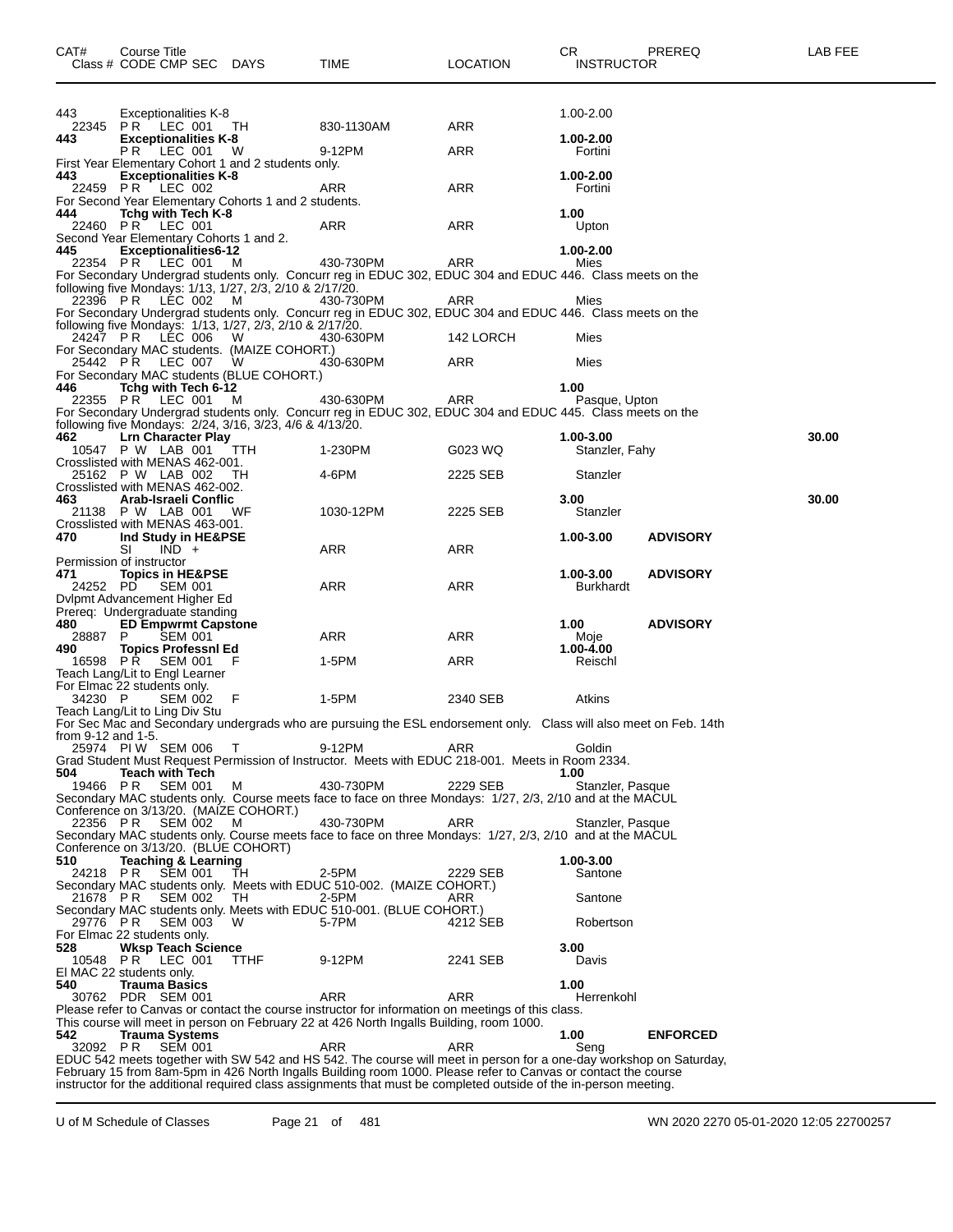| CAT#                                  | Course Title<br>Class # CODE CMP SEC DAYS                                                    |          | TIME                                                                                                                                                                                                                                                                                                                                                                                                                                                                     | <b>LOCATION</b>               | CR<br><b>INSTRUCTOR</b>  | PREREQ                        | LAB FEE |
|---------------------------------------|----------------------------------------------------------------------------------------------|----------|--------------------------------------------------------------------------------------------------------------------------------------------------------------------------------------------------------------------------------------------------------------------------------------------------------------------------------------------------------------------------------------------------------------------------------------------------------------------------|-------------------------------|--------------------------|-------------------------------|---------|
| 547<br>24422 P                        | Current Iss Ed Stds<br>LEC 001                                                               | $\top$   | 6-8PM                                                                                                                                                                                                                                                                                                                                                                                                                                                                    | 2229 SEB                      | 1.00-3.00<br>Morman      |                               |         |
| 30358 P                               | Partners in Authentic Learning<br>LEC 003                                                    | W        | Topic: Partners in Authentic Learning in Schools. Will meet with EDUC 360-001.<br>1-4PM                                                                                                                                                                                                                                                                                                                                                                                  | 4212 SEB                      | Stanzler                 |                               |         |
| 36966 P                               | Interactive Comm & Simulations<br>LEC 004<br>Growing Up in School                            | TTH      | 230-4PM                                                                                                                                                                                                                                                                                                                                                                                                                                                                  | 2320 SEB                      | Miller                   |                               |         |
| 38129 PI                              | Meets with EDUC 250-001.<br>LEC 005<br>Teaching in Urban Schools                             |          | ARR                                                                                                                                                                                                                                                                                                                                                                                                                                                                      | ARR                           | Hearn                    |                               |         |
| For M-ARC credit.<br>551              | <b>Schl Org&amp;Policy Env</b>                                                               |          |                                                                                                                                                                                                                                                                                                                                                                                                                                                                          |                               | 3.00                     | <b>ADVISORY</b>               |         |
| 20317 PI                              | SEM 001 M                                                                                    |          | 5-8PM<br>Required for LPAC and LEADPOL students. Open to others. Meets with EDUC 639-002.                                                                                                                                                                                                                                                                                                                                                                                | 4212 SEB                      | Peurach                  |                               |         |
| 552<br>37841 PD                       | <b>Instruc Ldrshp Schl</b><br>LEC 001                                                        |          | ARR                                                                                                                                                                                                                                                                                                                                                                                                                                                                      | ARR                           | 3.00                     | <b>ADVISORY</b>               |         |
| 555                                   | Fin&Lgl Pol for Sch<br>24234 PIW SEM 001<br>Required for LPAC students only. Open to others. | TН       | 5-8PM                                                                                                                                                                                                                                                                                                                                                                                                                                                                    | 2340 SEB                      | 3.00<br>Helber, Coolican | <b>ADVISORY</b>               |         |
| 570<br>34162 P                        | <b>Prof Dev Sem in Educ</b><br><b>SEM 001</b>                                                | W        | 9-11AM                                                                                                                                                                                                                                                                                                                                                                                                                                                                   | 2328 SEB                      | 1.50<br>Peurach          |                               |         |
| For PEIR students.<br>571<br>27376 PR | <b>Prof Sem in Tch Edu</b><br><b>SEM 002</b>                                                 | м        | 430-630PM                                                                                                                                                                                                                                                                                                                                                                                                                                                                | ARR                           | 0.50<br>Coolican         | <b>ADVISORY</b>               |         |
| 32344 PR                              | <b>SEM 003</b>                                                                               | M        | Secondary MAC students only. Course meets on four occasions: TBD<br>430-630PM                                                                                                                                                                                                                                                                                                                                                                                            | ARR                           | Hearn                    |                               |         |
| 27377 PR                              | <b>SEM 004</b>                                                                               | M        | Secondary MAC students only. Course meets on four occasions: TBD<br>430-630PM<br>Secondary MAC students only. Course meets on four occasions: TBD                                                                                                                                                                                                                                                                                                                        | ARR                           | Stanzler                 |                               |         |
| 580<br>21083 PI                       | <b>Disability Studies</b><br>SEM 001                                                         | TH.      | 2-5PM                                                                                                                                                                                                                                                                                                                                                                                                                                                                    | G463 MH                       | 1.00-3.00<br>Kupetz      | <b>ADVISORY</b>               |         |
| Disability/Culture<br>581             | <b>Adv Educ for Env&amp;Sus</b>                                                              |          |                                                                                                                                                                                                                                                                                                                                                                                                                                                                          |                               | 3.00                     |                               |         |
| 31507<br>34727<br>583                 | A W LEC 001<br>P W DIS 002<br>Adv Ed Tech K-12                                               | TTH<br>W | 10-1130AM<br>$3-4PM$                                                                                                                                                                                                                                                                                                                                                                                                                                                     | 3556 DANA<br><b>1046 DANA</b> | Zint<br>Carman<br>2.00   |                               |         |
| 32154 PI                              | LEC 001                                                                                      | $\top$   | 530-8PM<br>Required for LPAC. Open to LeadPol students (but not required) and any ES student with a K-12 school winter<br>internship placement. Students will also earn a professional advanced education technology certificate. For<br>permission, contact pasquep@umich.edu or kevinup@umich.edu. This is an online course to be taught Tuesdays,<br>January 7, 2020 to April 14, 2020 (5:30pm to 8:00pm Synchronous Online Sessions approximately every other week). | ARR                           |                          | Keren-Kolb, Upton, Pasque     |         |
| 591                                   | <b>How People Learn</b>                                                                      |          | 7 Synchronous Online Sessions to be held: 01/07, 01/14, 01/28, 02/11, 02/25, 03/10 & 03/24.                                                                                                                                                                                                                                                                                                                                                                              |                               | 3.00                     |                               |         |
| 28642 PI                              | SEM 001 M<br>tsanf@umich.edu after Dec. 1st for any open seats.                              |          | 9-12PM<br>Meets with EDUC 791-001. SOE PhD and MA students have priority. Outside SOE students should check with Tina at                                                                                                                                                                                                                                                                                                                                                 | 4212 SEB                      | Herrenkohl               |                               |         |
| 605                                   | <b>Intern Learn Tech</b><br>SI<br>$IND +$<br>Required for Learning Tech students.            |          | ARR                                                                                                                                                                                                                                                                                                                                                                                                                                                                      | ARR                           | 3.00                     |                               |         |
| 607<br>28643                          | <b>Cntmp Appr Ed Assess</b><br>P<br>SEM 001<br>For NMNL & PEIR students only.                | $\top$   | 9-12PM                                                                                                                                                                                                                                                                                                                                                                                                                                                                   | 2334 SEB                      | 3.00<br>Mesa             |                               |         |
| 616<br>31995 PD                       | Learn Exp Design<br>LAB 001                                                                  | - F      | 1-4PM<br>Class meets on the following dates in 2020: January 10, January 31, February 14, March 13, March 27 and April 10.<br>Class meets in Room 2228 except for March 13th will meet in Large Glass room at Academic Innovation.                                                                                                                                                                                                                                       | <b>ARR</b>                    | 1.50-4.50                | Kupperman, Chandler, Quintana |         |
| 626                                   | <b>Prin Soft Design</b><br>27440 P W SEM 001                                                 | w        | 4-7PM                                                                                                                                                                                                                                                                                                                                                                                                                                                                    | 2229 SEB                      | 3.00<br>Quintana         | <b>ADVISORY</b>               |         |
| 638<br>28644 PI                       | Crosslisted with SI 548-001.<br>Intrn&Dir Field Exp<br>LAB 001                               | W        | $1-4PM$                                                                                                                                                                                                                                                                                                                                                                                                                                                                  | 2218 SEB                      | 1.00-4.50<br>Oberman     | <b>ADVISORY</b>               |         |
| 22924 PI                              | For ES MA students in LEADPOL.<br>LAB 002                                                    | T        | 6-8PM                                                                                                                                                                                                                                                                                                                                                                                                                                                                    | 2310 SEB                      |                          | Covert, Oberman, Coolican,    |         |
|                                       |                                                                                              |          | For ES MA students in LPAC. Class will be held on 1/21, 2/4, 2/18, 3/17, 3/31, 4/14, 4/21, 4/28.                                                                                                                                                                                                                                                                                                                                                                         |                               | Marocco                  |                               |         |
| 25166 PI                              | LAB 003<br>For ES MA students in NMNL, T&L and PEIR.                                         | Т        | 430-630PM                                                                                                                                                                                                                                                                                                                                                                                                                                                                | 2340 SEB                      | Freeman                  |                               |         |
| 34108 P<br>38131 PI                   | LAB 004<br>For ES MA PEIR students.<br>LAB 005                                               |          | ARR<br>ARR                                                                                                                                                                                                                                                                                                                                                                                                                                                               | ARR<br>ARR                    | Moss<br>Hearn            |                               |         |
| For M-ARC credits.<br>639             | <b>Topc Ed Resrch Prac</b>                                                                   |          |                                                                                                                                                                                                                                                                                                                                                                                                                                                                          |                               | 3.00                     |                               |         |
|                                       | 31758 P W SEM 001<br>Divers, Inclusion, Just&Equity<br>Open to MA and PhD students.          | M        | 1-4PM                                                                                                                                                                                                                                                                                                                                                                                                                                                                    | 2340 SEB                      | Oberman                  |                               |         |
| 33970 P                               | <b>SEM 002</b><br>Engaging Educ Innovat&Imprvmt                                              | M        | 5-8PM                                                                                                                                                                                                                                                                                                                                                                                                                                                                    | 4212 SEB                      | Peurach                  |                               |         |

U of M Schedule of Classes Page 22 of 481 WN 2020 2270 05-01-2020 12:05 22700257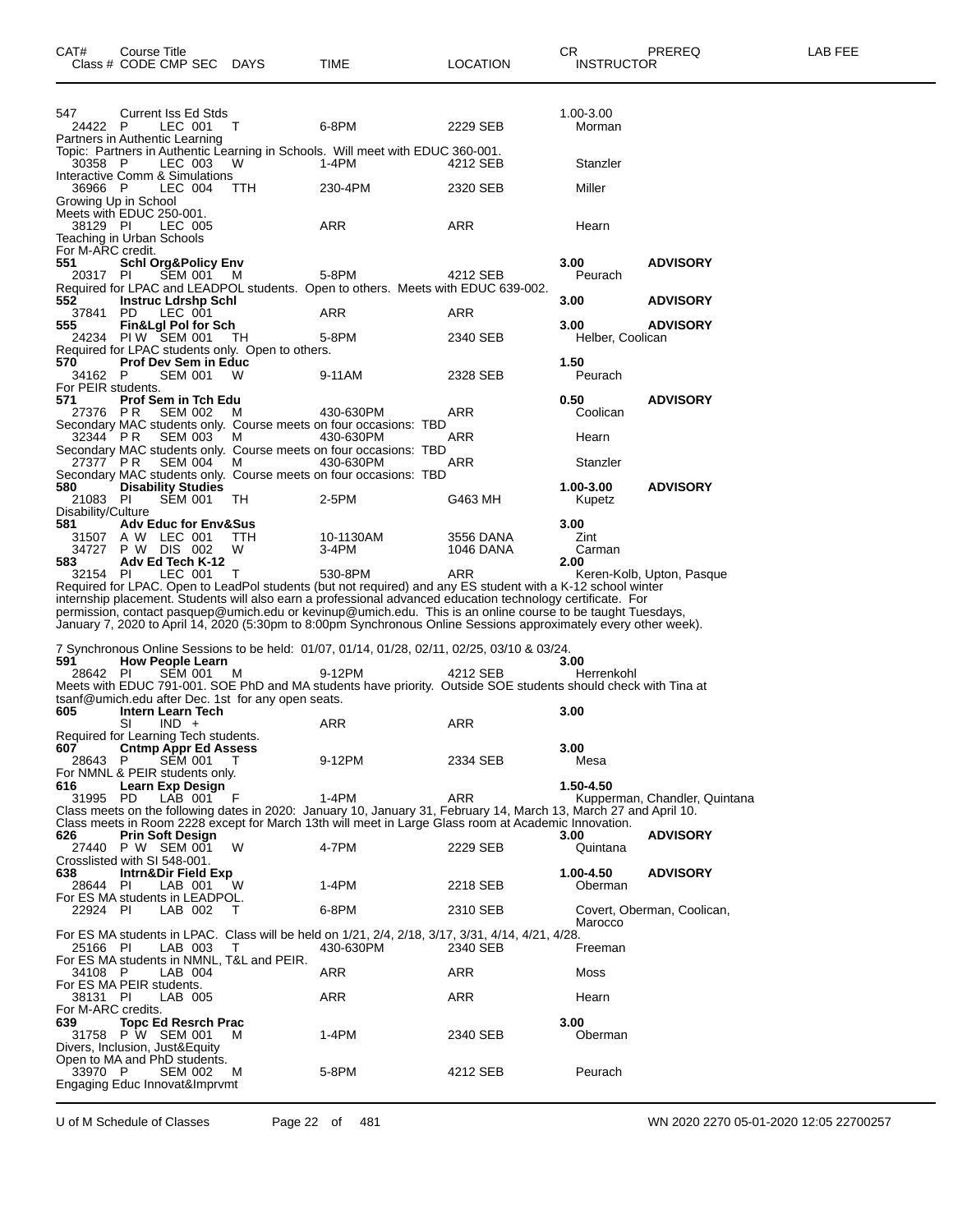| 640                   | Meets with EDUC 551.<br>Ind Study Ed Stdy                               |               |                                                                                                                           |            | 1.00-6.00                      | <b>ADVISORY</b>           |        |
|-----------------------|-------------------------------------------------------------------------|---------------|---------------------------------------------------------------------------------------------------------------------------|------------|--------------------------------|---------------------------|--------|
|                       | SI<br>$IND +$                                                           | м             | 7-9PM                                                                                                                     | ARR        |                                |                           |        |
| 641                   | https://sitemaker.umich.edu/soe.ispe/request.<br><b>Hist of Amer Ed</b> |               | Graduate Standing. Students should obtain permission from instructor and then complete online form located at             |            | 3.00                           |                           |        |
| 31474 P               | <b>REC 001</b><br>Crosslisted with History 681.                         | м             | 1-4PM                                                                                                                     | 4212 SEB   | Bain                           |                           |        |
| 644<br>28645          | Compar&Internatl Ed<br>REC 001<br>P.                                    | TH            | 1-4PM                                                                                                                     | 2334 SEB   | 3.00<br><b>Bellino</b>         |                           |        |
| 651<br>25450 PR       | <b>Directed Teach Elem</b><br>LAB 001                                   | <b>MTWTHF</b> | 8-5PM                                                                                                                     | ARR        | 6.00<br>Klingelhofer           |                           | 100.00 |
| 25451 PR              | For Elmac 22 students only.<br>LAB 002                                  | <b>MTWTHF</b> | 8-5PM                                                                                                                     | ARR        | Coultas                        |                           |        |
| 25452 PR              | For Elmac 22 students only.<br>LAB 003                                  | <b>MTWTHF</b> | 8-5PM                                                                                                                     | ARR        | Madden                         |                           |        |
| 25453 PR              | For Elmac 22 students only.<br>LAB 004<br>For Elmac 22 students only.   | <b>MTWTHF</b> | 8-5PM                                                                                                                     | ARR        | Kademian                       |                           |        |
| 29086 PR              | LAB 005<br>For Elmac 22 students only.                                  | <b>MTWTHF</b> | 8-5PM                                                                                                                     | ARR        | Robertson                      |                           |        |
| 652<br>25465 PR       | <b>Directed Tchg Sec</b><br>LAB 001                                     | <b>WTHF</b>   | 7-12PM                                                                                                                    | ARR        | 5.00-6.00                      |                           |        |
| 652                   | <b>Directed Tchg Sec</b><br>LAB 001<br>P R                              | МT            | 7-4PM                                                                                                                     | ARR        | 5.00-6.00<br>Graham            |                           |        |
| This is a "Y" course. |                                                                         |               | Secondary MAC ENGLISH students only. Concurrent registration in EDUC 654-001 required. Choose S/U grading option.         |            |                                |                           |        |
| 652<br>25466 PR       | <b>Directed Tchg Sec</b><br>LAB 002                                     | WTHF          | 7-12PM                                                                                                                    | ARR        | 5.00-6.00                      |                           |        |
| 652                   | <b>Directed Tchg Sec</b><br>LAB 002<br>P R                              | МT            | 7-4PM                                                                                                                     | ARR        | 5.00-6.00<br>Smith             |                           |        |
| This is a "Y" course. |                                                                         |               | Secondary MAC MATH students only. Concurrent registration in EDUC 654-002 required. Choose S/U grading option.            |            |                                |                           |        |
| 652<br>25467 PR       | <b>Directed Tchg Sec</b><br>LAB 003                                     | WTHF          | 7-12PM                                                                                                                    | ARR        | 5.00-6.00                      |                           |        |
| 652                   | <b>Directed Tchg Sec</b><br>PR.<br>LAB 003                              | МT            | 7-4PM                                                                                                                     | ARR        | 5.00-6.00<br>Davis             |                           |        |
| This is a "Y" course. |                                                                         |               | Secondary MAC SCIENCE students only. Concurrent registration in EDUC 654-003 required. Choose S/U grading option.         |            |                                |                           |        |
| 652<br>25468          | <b>Directed Tchg Sec</b><br>LAB 004<br>PR                               | WTHF          | 7-12PM                                                                                                                    | ARR        | 5.00-6.00                      |                           |        |
| 652                   | <b>Directed Tchg Sec</b><br>PR.<br>LAB 004                              | МT            | 7-4PM                                                                                                                     | ARR        | 5.00-6.00<br>Jabulani          |                           |        |
| This is a "Y" course. |                                                                         |               | Secondary MAC SCIENCE students only. Concurrent registration in EDUC 654-004 required. Choose S/U grading option.         |            |                                |                           |        |
| 652<br>25469          | <b>Directed Tchg Sec</b><br>LAB 005<br>PR.                              | <b>WTHF</b>   | 7-12PM                                                                                                                    | ARR        | 5.00-6.00                      |                           |        |
| 652                   | <b>Directed Tchg Sec</b>                                                |               |                                                                                                                           |            | 5.00-6.00                      |                           |        |
|                       | PR.<br>LAB 005                                                          | МT            | 7-4PM<br>Secondary MAC SOCIAL STUDIES students only. Concurrent registration in EDUC 654-005 required. Choose S/U grading | ARR        | Honold                         |                           |        |
| 652                   | option. This is a "Y" course.<br><b>Directed Tchg Sec</b>               |               |                                                                                                                           |            | 5.00-6.00                      |                           |        |
| 25470<br>652          | P R<br>LAB 006<br><b>Directed Tchg Sec</b>                              | <b>WTHF</b>   | 7-12PM                                                                                                                    | ARR        | 5.00-6.00                      |                           |        |
|                       | PR LAB 006 MT                                                           |               | 7-4PM<br>Secondary MAC SOCIAL STUDIES students only. Concurrent registration in EDUC 654-006 required. Choose S/U grading | ARR        | Ott                            |                           |        |
| 652                   | option. This is a "Y" course.<br><b>Directed Tchg Sec</b>               |               |                                                                                                                           |            | 5.00-6.00                      |                           |        |
| 25471                 | LAB 007 WTHF<br>PR.                                                     |               | 7-12PM                                                                                                                    | <b>ARR</b> |                                |                           |        |
| 652                   | <b>Directed Tchg Sec</b><br>PR.<br>LAB 007 MT                           |               | 7-4PM                                                                                                                     | ARR        | 5.00-6.00<br>Crowley, Carduner | Cornish, Coolican, Hoops, |        |
|                       |                                                                         |               | Secondary MAC WORLD LANGUAGES students only. Concurrent registration in EDUC 654-007 required. Choose S/U grading         |            |                                |                           |        |
| 652                   | option. This is a "Y" course.<br><b>Directed Tchg Sec</b>               |               |                                                                                                                           |            | 5.00-6.00                      |                           |        |
| 652                   | 29210 PR LAB 008<br><b>Directed Tchg Sec</b>                            | WTHF          | 7-12PM                                                                                                                    | <b>ARR</b> | 5.00-6.00                      |                           |        |
|                       | LAB 008<br>P R .                                                        | МT            | 7-4PM<br>Secondary MAC SOCIAL STUDIES students only. Concurrent registration in EDUC 654-008 required. Choose S/U grading | <b>ARR</b> | McDermott                      |                           |        |
|                       | option. This is a "Y" course.                                           |               |                                                                                                                           |            |                                |                           |        |
| 652                   | <b>Directed Tchg Sec</b><br>30295 PR LAB 011                            | WTHF          | 7-12PM                                                                                                                    | <b>ARR</b> | 5.00-6.00<br>5.00-6.00         |                           |        |
| 652                   | <b>Directed Tchg Sec</b><br>LAB 011<br>PR.                              | МT            | 7-4PM                                                                                                                     | ARR        | Graham                         |                           |        |
|                       | grading option. This is a "Y" course.                                   |               | Secondary MAC ENGLISH enrolled in ESL program. Concurrent registration in EDUC 654-011 required. Choose S/U               |            |                                |                           |        |
| 652<br>32346 PR       | <b>Directed Tchg Sec</b><br>LAB 012 WTHF                                |               | 7-12PM                                                                                                                    | <b>ARR</b> | 5.00-6.00                      |                           |        |
| 652                   | <b>Directed Tchg Sec</b>                                                |               |                                                                                                                           |            | 5.00-6.00                      |                           |        |

CAT# Course Title Case CR PREREQ LAB FEE

Class # CODE CMP SEC DAYS TIME LOCATION INSTRUCTOR

U of M Schedule of Classes Page 23 of 481 WN 2020 2270 05-01-2020 12:05 22700257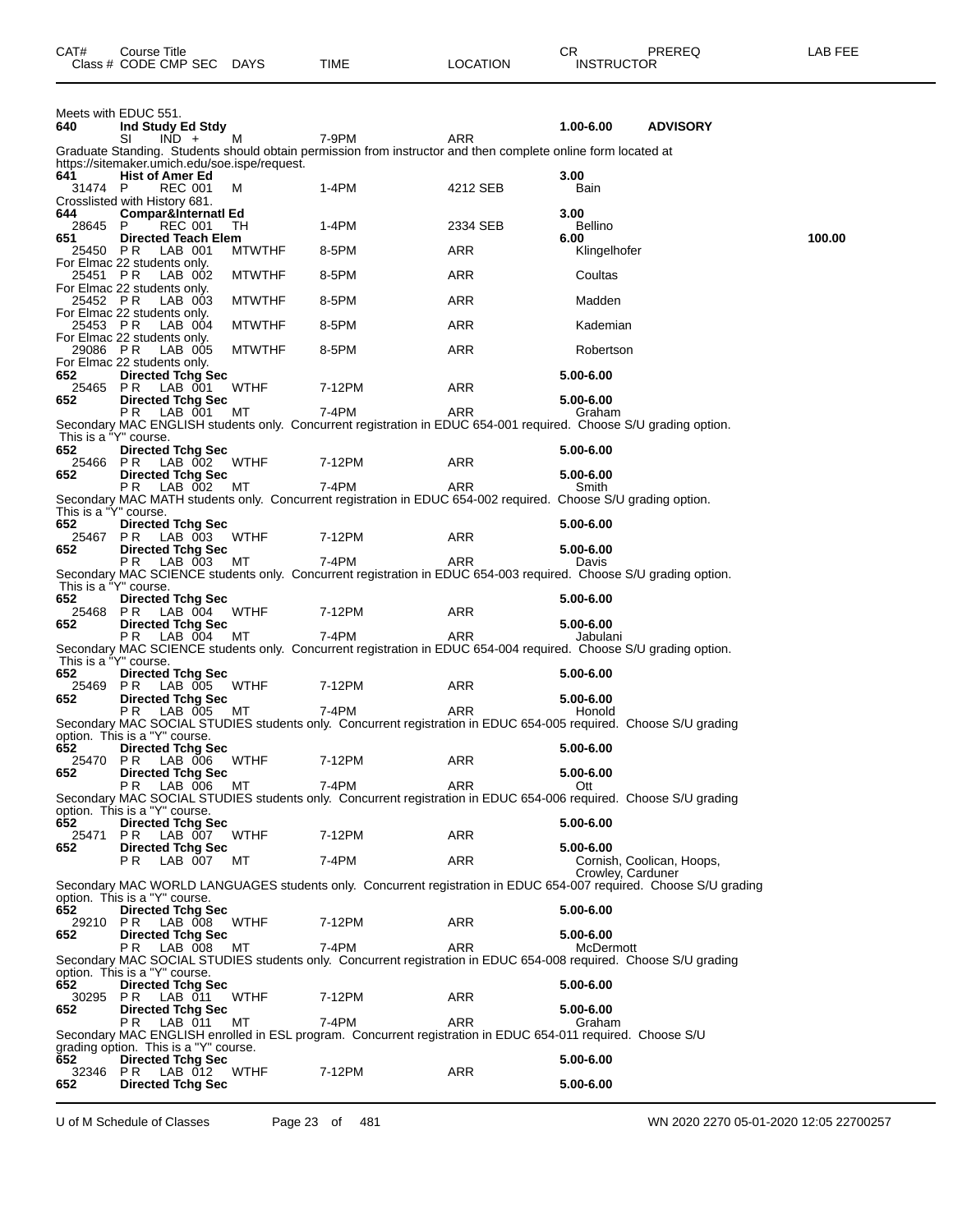|               | LAB 012<br>PR.                                     |         | MT                                                  | 7-4PM                                                                                                                                                                                                     | ARR               |      | Ott              |                              |
|---------------|----------------------------------------------------|---------|-----------------------------------------------------|-----------------------------------------------------------------------------------------------------------------------------------------------------------------------------------------------------------|-------------------|------|------------------|------------------------------|
|               |                                                    |         |                                                     | Secondary MAC SOCIAL STUDIES students enrolled in ESL program. Concurrent registration in EDUC 654-012 required.                                                                                          |                   |      |                  |                              |
|               |                                                    |         | Choose letter grading option. This is a "Y" course. |                                                                                                                                                                                                           |                   |      |                  |                              |
| 652           | <b>Directed Tchg Sec</b>                           |         |                                                     |                                                                                                                                                                                                           |                   |      | 5.00-6.00        |                              |
| 32347         | P R<br>LAB 013                                     |         | WTHF                                                | 7-12PM                                                                                                                                                                                                    | ARR               |      | 5.00-6.00        |                              |
| 652           | <b>Directed Tchg Sec</b><br>РR<br>LAB 013          |         | MT                                                  | 7-4PM                                                                                                                                                                                                     | ARR               |      | Cornish          |                              |
|               |                                                    |         |                                                     | Secondary MAC WORLD LANGUAGES students enrolled in ESL only. Concurrent registration in EDUC 654-013 required.                                                                                            |                   |      |                  |                              |
|               |                                                    |         | Choose S/U grading option. This is a "Y" course.    |                                                                                                                                                                                                           |                   |      |                  |                              |
| 653           | Prob-Prin Elem Ed                                  |         |                                                     |                                                                                                                                                                                                           |                   | 1.00 |                  |                              |
| 25454 PR      | <b>SEM 001</b>                                     |         | W                                                   | 4-6PM                                                                                                                                                                                                     | ARR               |      | Klingelhofer     |                              |
|               | For Elmac 22 students only.                        |         |                                                     |                                                                                                                                                                                                           |                   |      |                  |                              |
| 25455 PR      | <b>SEM 002</b>                                     |         | W                                                   | 4-6PM                                                                                                                                                                                                     | ARR               |      | Coultas          |                              |
|               | For Elmac 22 students only.                        |         |                                                     |                                                                                                                                                                                                           |                   |      |                  |                              |
| 25456 PR      | <b>SEM 003</b>                                     |         | W                                                   | 4-6PM                                                                                                                                                                                                     | ARR               |      | Madden           |                              |
|               | For Elmac 22 students only.                        |         |                                                     |                                                                                                                                                                                                           |                   |      |                  |                              |
| 25457 PR      | <b>SEM 004</b>                                     |         | W                                                   | 4-6PM                                                                                                                                                                                                     | ARR               |      | Kademian         |                              |
|               | For Elmac 22 students only.                        |         |                                                     |                                                                                                                                                                                                           |                   |      |                  |                              |
| 29089 PR      | <b>SEM 005</b><br>For Elmac 22 students only.      |         | W                                                   | 4-6PM                                                                                                                                                                                                     | ARR               |      | Robertson        |                              |
| 654           | <b>Prob-Prin Sec Ed</b>                            |         |                                                     |                                                                                                                                                                                                           |                   |      | 1.00-1.50        |                              |
| 25523 PR      | <b>SEM 001</b>                                     |         | T.                                                  | 430-630PM                                                                                                                                                                                                 | 2228 SEB          |      | Graham           |                              |
|               |                                                    |         |                                                     | Secondary MAC ENGLISH students only. Concurrent registration in EDUC 652-001 required. Choose letter graded                                                                                               |                   |      |                  |                              |
|               | option. This is a "Y" course.                      |         |                                                     |                                                                                                                                                                                                           |                   |      |                  |                              |
| 25524 PR      | <b>SEM 002</b>                                     |         | Т                                                   | 430-630PM                                                                                                                                                                                                 | 2334 SEB          |      | Smith            |                              |
|               |                                                    |         |                                                     | Secondary MAC MATH students only. Concurrent registration in EDUC 652-002 required. Meets with EDUC 304-003.                                                                                              |                   |      |                  |                              |
|               |                                                    |         | Choose letter graded option. This is a "Y" course.  |                                                                                                                                                                                                           |                   |      |                  |                              |
| 25525 PR      | <b>SEM 003</b>                                     |         | T.                                                  | 430-630PM                                                                                                                                                                                                 | 2241 SEB          |      | Davis            |                              |
|               |                                                    |         |                                                     | Secondary MAC SCIENCE students only. Meets with EDUC 304-004 & EDUC 654-004. Concurrent registration in EDUC                                                                                              |                   |      |                  |                              |
|               |                                                    |         |                                                     | 652-003 required. Choose letter graded option. This is a "Y" course.                                                                                                                                      |                   |      |                  |                              |
| 25526 PR      | <b>SEM 004</b>                                     |         | T.                                                  | 430-630PM                                                                                                                                                                                                 | ARR               |      | Jabulani         |                              |
|               |                                                    |         |                                                     | Secondary MAC SCIENCE students only. Meets with EDUC 304-004 & EDUC 654-003. Concurrent registration in EDUC<br>652-004 required. Choose letter graded option. This is a "Y" course.                      |                   |      |                  |                              |
| 25527 PR      | <b>SEM 005</b>                                     |         | TH                                                  | 5-7PM                                                                                                                                                                                                     | 2229 SEB          |      | Honold           |                              |
|               |                                                    |         |                                                     | Secondary MAC SOCIAL STUDIES students only. Meets with EDUC 304-005, 304-006 & 654-006. Concurrent registration                                                                                           |                   |      |                  |                              |
|               |                                                    |         |                                                     | in EDUC 652-005 required. Choose letter graded option. This is a "Y" course.                                                                                                                              |                   |      |                  |                              |
| 25528 PR      | <b>SEM 006</b>                                     |         | TH.                                                 | 5-7PM                                                                                                                                                                                                     | ARR               |      | Ott              |                              |
|               |                                                    |         |                                                     | Secondary MAC SOCIAL STUDIES students only. Meets with EDUC 304-005, EDUC 304-006 & 654-005. Concurrent                                                                                                   |                   |      |                  |                              |
|               |                                                    |         |                                                     | registration in EDUC 652-006 required. Choose letter graded option. This is a "Y" course.                                                                                                                 |                   |      |                  |                              |
| 25529 PR      | SEM 007                                            |         | $\top$                                              | 4-6PM                                                                                                                                                                                                     | ARR               |      |                  | Cornish, Coolican, Carduner, |
|               |                                                    |         |                                                     |                                                                                                                                                                                                           |                   |      | Crowley, Hoops   |                              |
|               |                                                    |         |                                                     | Secondary MAC WORLD LANGUAGES students only. Concurrent registration in EDUC 652-007 required. Choose letter                                                                                              |                   |      |                  |                              |
|               | graded option. This is a "Y" course.               |         |                                                     |                                                                                                                                                                                                           |                   |      |                  |                              |
| 29212 PR      |                                                    | SEM 008 | TH.                                                 | 5-7PM                                                                                                                                                                                                     | ARR               |      | McDermott        |                              |
|               |                                                    |         |                                                     | Secondary MAC SOCIAL STUDIES students only. Meets with EDUC 304-005, EDUC 304-006 & EDUC 654-005. Concurrent<br>registration in EDUC 652-008 required. Choose letter graded option. This is a "Y" course. |                   |      |                  |                              |
| 30297 PR      | SEM 011                                            |         | $\top$                                              | 430-630PM                                                                                                                                                                                                 | ARR               |      | Graham           |                              |
|               |                                                    |         |                                                     | Secondary MAC ENGLISH students enrolled in ESL program. Concurrent registration in EDUC 652-011 required. Choose                                                                                          |                   |      |                  |                              |
|               | letter graded option. This is a "Y" course.        |         |                                                     |                                                                                                                                                                                                           |                   |      |                  |                              |
|               | 32369 PR SEM 012                                   |         | TH.                                                 | 5-7PM                                                                                                                                                                                                     | ARR               |      | Ott              |                              |
|               |                                                    |         |                                                     | Secondary MAC SOCIAL STUDIES students enrolled in ESL program. Concurrent registration in EDUC 652-012 required.                                                                                          |                   |      |                  |                              |
|               |                                                    |         | Choose letter graded option. This is a "Y" course.  |                                                                                                                                                                                                           |                   |      |                  |                              |
| 32370 PŘ      | SEM 013                                            |         | $\top$                                              | 4-6PM                                                                                                                                                                                                     | ARR               |      | Cornish          |                              |
|               |                                                    |         |                                                     | Secondary MAC WORLD LANGUAGES students enrolled in ESL program. Concurrent registration in EDUC 652-013 required.                                                                                         |                   |      |                  |                              |
|               |                                                    |         | Choose letter graded option. This is a "Y" course.  |                                                                                                                                                                                                           |                   |      |                  |                              |
| 655           | Dir Resear Ed Study<br>SI<br>$IND +$               |         |                                                     | ARR                                                                                                                                                                                                       | ARR               |      | 1.00-6.00        | <b>ADVISORY</b>              |
| GRAD STANDING |                                                    |         |                                                     |                                                                                                                                                                                                           |                   |      |                  |                              |
| 656           | <b>Global English Role</b>                         |         |                                                     |                                                                                                                                                                                                           |                   | 3.00 |                  |                              |
| 28890         | P.<br><b>SEM 001</b>                               |         | Т                                                   | 9-12PM                                                                                                                                                                                                    | 2346 SEB          |      | Graves           |                              |
| 657           | <b>Practicum Ed Study</b>                          |         |                                                     |                                                                                                                                                                                                           |                   |      | 1.00-6.00        | <b>ADVISORY</b>              |
|               | SI<br>$IND +$                                      |         |                                                     | ARR                                                                                                                                                                                                       | ARR               |      |                  |                              |
|               |                                                    |         |                                                     | Students should obtain permission from instructor and then complete online form located at                                                                                                                |                   |      |                  |                              |
|               |                                                    |         | https://sitemaker.umich.edu/soe.ispe/request.       |                                                                                                                                                                                                           |                   |      |                  |                              |
| 659           | <b>MA Res Pract in HE</b>                          |         |                                                     |                                                                                                                                                                                                           |                   | 1.50 |                  | <b>ADVISORY</b>              |
|               | $IND +$                                            |         |                                                     | ARR                                                                                                                                                                                                       | ARR               |      |                  |                              |
| 662           | Lrng&Dev Higher Ed                                 |         |                                                     |                                                                                                                                                                                                           |                   | 3.00 |                  | <b>ADVISORY</b>              |
| 28603         | PD W LEC 001                                       |         | T                                                   | 9-12PM                                                                                                                                                                                                    | ARR               |      | King             |                              |
| 714<br>25770  | <b>Causal Infer Postsec</b><br><b>P RW SEM 001</b> |         | MW                                                  | 10-1120AM                                                                                                                                                                                                 | <b>1220 WEILL</b> | 3.00 | Dynarski, Stange | <b>ADVISORY, ENFORCED</b>    |
| 717.          | <b>Interdisc Prob Solv</b>                         |         |                                                     |                                                                                                                                                                                                           |                   | 3.00 |                  | <b>ADVISORY</b>              |
| 10200         | LAB 001<br>PD.                                     |         | W                                                   | 315-415PM                                                                                                                                                                                                 | ARR               |      | Crane, Wu, Carr  |                              |
| 717           | <b>Interdisc Prob Solv</b>                         |         |                                                     |                                                                                                                                                                                                           |                   | 3.00 |                  | <b>ADVISORY</b>              |
|               | P<br>LAB 001                                       |         | W                                                   | 430-630PM                                                                                                                                                                                                 | 0220 JEFFRIES     |      |                  |                              |
|               | Connected Vehicles Stdzn Diff                      |         |                                                     |                                                                                                                                                                                                           |                   |      |                  |                              |

This class is an interdisciplinary problem solving class offered at the Law School through the Problem Solving Initiative (PSI). In the realm of connected and automated vehicles (CAVs), there are trade-offs between standardization, which enhances compatibility and interoperability, and differentiation. Students will consider which CAV features should be standardized (or differentiated), how quickly standardization should be pursued, and

U of M Schedule of Classes Page 24 of 481 WN 2020 2270 05-01-2020 12:05 22700257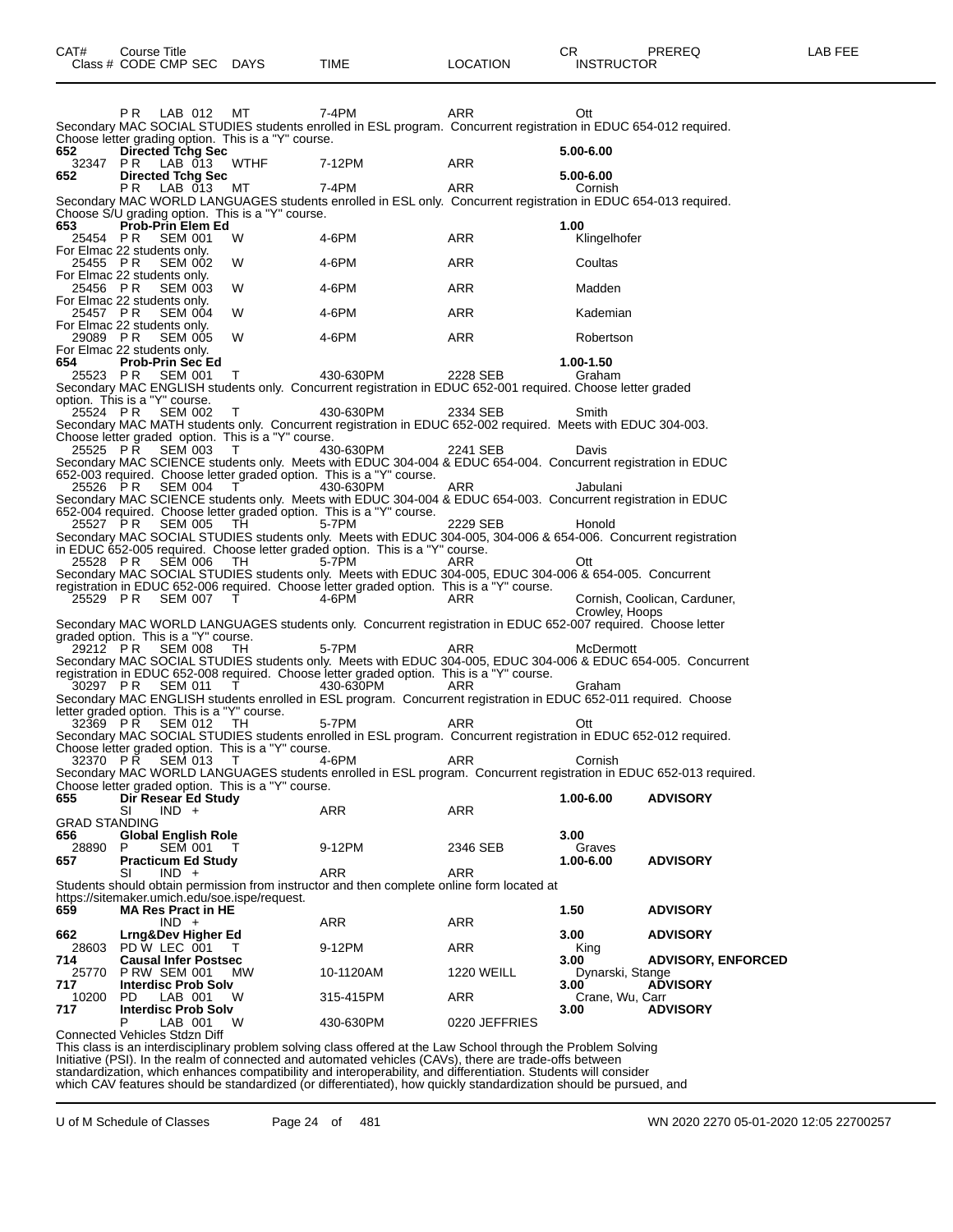| CAT# | Title<br>Course      |             |      |          | ∼⊏<br>◡⊓          | PREREQ | AR FEF |
|------|----------------------|-------------|------|----------|-------------------|--------|--------|
|      | Class # CODE CMP SEC | <b>DAYS</b> | TIME | _OCATION | <b>INSTRUCTOR</b> |        |        |

what role regulation should play in standardization. Student teams will incorporate ideas from law, engineering, information, business, and other fields to develop an innovative tool.

This class is open to all University of Michigan graduate and professional students. Please note: Non-Law students are responsible for checking with their own schools, colleges, or units to learn if a PSI class will count toward graduation or other departmental requirements.

Non-law graduate/professional students may apply for the course using the PSI application system (https://problemsolving.law.umich.edu/) November 4-18, 2019. After the initial application period, students seeking to apply can contact problemsolving@umich.edu.

| 717   | <b>Interdisc Prob Solv</b> |           |               | 3.00 | <b>ADVISORY</b>            |
|-------|----------------------------|-----------|---------------|------|----------------------------|
| 10207 | LAB 002<br>PD.             | 315-415PM | ARR           |      | Scarnecchia. Munro-Kramer. |
|       |                            |           |               | Carr |                            |
| 717   | <b>Interdisc Prob Solv</b> |           |               | 3.00 | <b>ADVISORY</b>            |
|       | W<br>LAB 002               | 430-630PM | 1025 JEFFRIES |      |                            |
|       |                            |           |               |      |                            |

Campus Sex. Misconduct Prev.

This class is an interdisciplinary problem solving class offered at the Law School through the Problem Solving Initiative (PSI). Campus sexual misconduct affects many students in the U.S., with health, social, economic, and academic consequences. Universities struggle to fashion effective policies and other responses in the face of external political, legal, and social pressure. In this class, multidisciplinary teams of students will explore solutions to campus sexual misconduct, drawing on knowledge and expertise from law, nursing, public policy, social work, public health, sociology, education, organizational studies, and other disciplines to develop a novel solution to the problem.

This class is open to all University of Michigan graduate and professional students. Please note: Non-Law students are responsible for checking with their own schools, colleges, or units to learn if a PSI class will count toward graduation or other departmental requirements.

Non-law graduate/professional students may apply for the course using the PSI application system (https://problemsolving.law.umich.edu/) November 4-18, 2019. After the initial application period, students seeking to apply can contact problemsolving@umich.edu.

| 717 | <b>Interdisc Prob Solv</b> |           |               | <b>ADVISORY</b><br>3.00 |
|-----|----------------------------|-----------|---------------|-------------------------|
|     | 10214 PD LAB 003 T         | 315-415PM | 0220 JEFFRIES | Mcquade, Carr, Schaub   |
| 717 | <b>Interdisc Prob Solv</b> |           |               | <b>ADVISORY</b><br>3.00 |
|     | LAB 003 T                  | 430-630PM | 0220 JEFFRIES |                         |

Info Privacy, Survl. Exposure

This class is an interdisciplinary problem solving class offered at the Law School through the Problem Solving Initiative (PSI). Today's information and communication technologies create opportunities for surveillance, tracking, and privacy infringements. Students will learn about privacy risks that a variety of exposure-sensitive populations face, including marginalized groups, immigrants, journalists, abuse survivors, and children. Multidisciplinary student teams will leverage insights from design thinking, law, information, public policy, and other disciplines to develop novel privacy solutions for such susceptible groups.

This class is open to all University of Michigan graduate and professional students. Please note: Non-Law students are responsible for checking with their own schools, colleges, or units to learn if a PSI class will count toward graduation or other departmental requirements.

Non-law graduate/professional students may apply for the course using the PSI application system (https://problemsolving.law.umich.edu/) November 4-18, 2019. After the initial application period, students seeking to apply can contact problemsolving@umich.edu.

| 717   | <b>Interdisc Prob Solv</b> |           |               | <b>ADVISORY</b><br>3.00 |
|-------|----------------------------|-----------|---------------|-------------------------|
| 10221 | PD IAB 004<br><b>W</b>     | 315-415PM | ARR           | Ratner, Hess, Carr      |
| 717   | <b>Interdisc Prob Solv</b> |           |               | <b>ADVISORY</b><br>3.00 |
|       | W.<br>LAB 004              | 430-630PM | 1070 JEFFRIES |                         |

Hum Rghts Mineral Supply Chain

This class is an interdisciplinary problem solving class offered at the Law School through the Problem Solving Initiative (PSI). The extraction of minerals used to manufacture automobile components, including electric vehicle batteries, comes at a high cost. Multidisciplinary teams of students will study the human rights implications of this supply chain, and their research will be informed by auto industry, NGO, and stakeholder perspectives. Students will incorporate insights from international law, business, engineering, environmental sciences, technology, and other fields to develop a solution for industry to implement.

This class is open to all University of Michigan graduate and professional students. Please note: Non-Law students are responsible for checking with their own schools, colleges, or units to learn if a PSI class will count toward graduation or other departmental requirements.

Non-law graduate/professional students may apply for the course using the PSI application system (https://problemsolving.law.umich.edu/) November 4-18, 2019. After the initial application period, students seeking to apply can contact problemsolving@umich.edu.<br>717 **Interdisc Prob Solv 717 Interdisc Prob Solv 3.00 ADVISORY**

|      | 31868 PD LAB 005 W             | 315-415PM | 1225 JEFFRIES | Bagley, Shaefer, Carr   |
|------|--------------------------------|-----------|---------------|-------------------------|
| -717 | <b>Interdisc Prob Solv</b>     |           |               | <b>ADVISORY</b><br>3.00 |
|      | LAB 005 W                      | 430-630PM | 1225 JEFFRIES |                         |
|      | Challenges Deliver MI Soc Svcs |           |               |                         |

This class is an interdisciplinary problem solving class offered at the Law School through the Problem Solving Initiative (PSI). The federal government funds many crucial social services for the poor. However, individual states -- which are rarely the focus of policy debates about social services -- are usually responsible for overseeing the provision of those services. This course will focus on emerging challenges to the delivery of social services in Michigan, including Medicaid, food stamps, and TANF. Working closely with officials from the Michigan Department of Health and Human Services, students will devise potential solutions to problems with the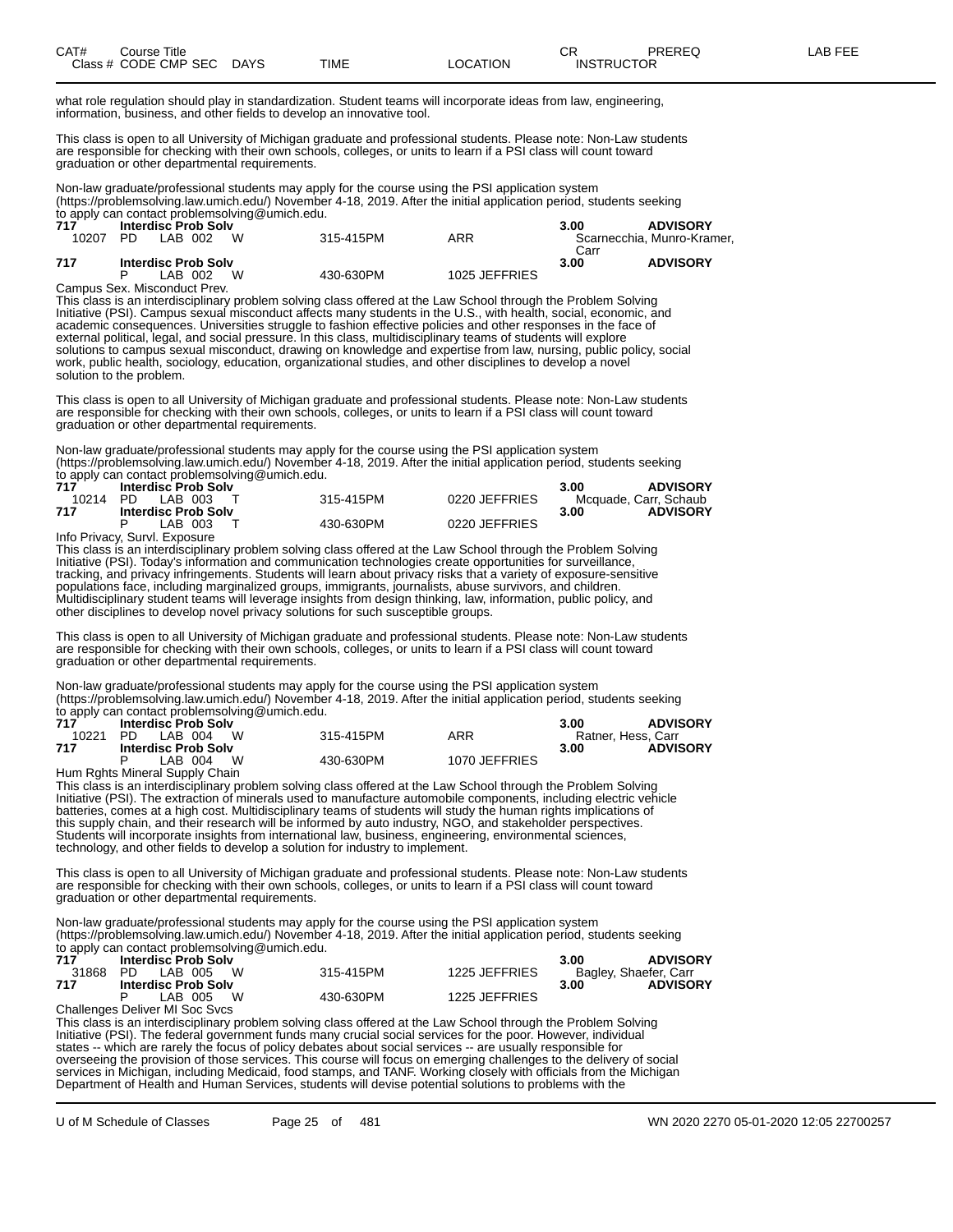| CAT# | Title<br>Courseٽ     |             |             |          | ∩⊓<br>◡⊓          | PREREQ | _AB FEF |
|------|----------------------|-------------|-------------|----------|-------------------|--------|---------|
|      | Class # CODE CMP SEC | <b>DAYS</b> | <b>TIME</b> | LOCATION | <b>INSTRUCTOR</b> |        |         |

administration of state benefits for vulnerable populations.

This class is open to all University of Michigan graduate and professional students. Please note: Non-Law students are responsible for checking with their own schools, colleges, or units to learn if a PSI class will count toward graduation or other departmental requirements.

Non-law graduate/professional students may apply for the course using the PSI application system (https://problemsolving.law.umich.edu/) November 4-18, 2019. After the initial application period, students seeking to apply can contact problemsolving@umich.edu.

| ິ<br>721                 | <b>Hum Dev&amp;Schooling</b>                               |                | $\frac{1}{2}$                                            |                                                                                                                |                   | 3.00               | <b>ADVISORY, ENFORCED</b> |
|--------------------------|------------------------------------------------------------|----------------|----------------------------------------------------------|----------------------------------------------------------------------------------------------------------------|-------------------|--------------------|---------------------------|
| 21005 PR                 |                                                            | <b>SEM 001</b> | - W                                                      | $1-4PM$                                                                                                        | 2328 SEB          | Carter             |                           |
|                          | Crosslisted with Psych 723-001.                            |                |                                                          |                                                                                                                |                   |                    |                           |
| 732<br>31475 P           | <b>Critical Race Method</b>                                | <b>SEM 001</b> | W                                                        | $1-4PM$                                                                                                        | 2320 SEB          | 3.00<br>Wilson     |                           |
|                          |                                                            |                |                                                          | Prereq: Students are required to have taken an introductory, graduate level course in qualitative              |                   |                    |                           |
|                          | methodology/methods.                                       |                |                                                          |                                                                                                                |                   |                    |                           |
| 737                      | <b>Topics Educ Studies</b>                                 |                |                                                          |                                                                                                                |                   | 3.00               | <b>ADVISORY</b>           |
|                          | 25167 P W SEM 001                                          |                | $\top$                                                   | 4-7PM                                                                                                          | 4212 SEB          | Moss, Hammond      |                           |
|                          | Synthesiz Resrch for Prof Lrng                             |                |                                                          |                                                                                                                |                   |                    |                           |
|                          |                                                            |                |                                                          | Prereq EDUC 792 and 793 or equivalent or permission of instructor. One of the prereq classes can be taken      |                   |                    |                           |
|                          |                                                            |                |                                                          | concurrently with this class. Concurrent registration with EDUC 737-003.                                       |                   |                    |                           |
| 31487 P                  | Intermediate Qual Resrch Meth                              | SEM 002        | W                                                        | 9-12PM                                                                                                         | 2320 SEB          | <b>Bellino</b>     |                           |
|                          |                                                            |                | Prereq: EDUC 792 or prior research experience required.  |                                                                                                                |                   |                    |                           |
| 760                      | <b>Access and Equity</b>                                   |                |                                                          |                                                                                                                |                   | 3.00               |                           |
|                          | 27385 P W SEM 001                                          |                | W                                                        | 9-12PM                                                                                                         | 2310 SEB          | Torres             |                           |
| 764                      | <b>Pub Pol Pse</b>                                         |                |                                                          |                                                                                                                |                   | 3.00               | <b>ADVISORY</b>           |
|                          | 23958 PRW SEM 001                                          |                | TH.                                                      | 1-4PM                                                                                                          | 2328 SEB          | Rodriguez          |                           |
|                          | Prereq: graduate standing                                  |                |                                                          |                                                                                                                |                   |                    |                           |
| 766<br>30783             | <b>CPEP Res Practicum</b><br>P.                            | LAB 001        | W                                                        | 2-4PM                                                                                                          | ARR               | 3.00               |                           |
| 767                      | <b>Res Pract in HE</b>                                     |                |                                                          |                                                                                                                |                   | Ryan<br>1.00-3.00  | <b>ADVISORY</b>           |
|                          | SI                                                         | $IND +$        |                                                          | ARR                                                                                                            | ARR               |                    |                           |
|                          | Permission of Instructor                                   |                |                                                          |                                                                                                                |                   |                    |                           |
| 770                      | Ind St High&Cont Ed                                        |                |                                                          |                                                                                                                |                   | 1.00-3.00          | <b>ADVISORY</b>           |
|                          | SI                                                         | $IND +$        |                                                          | ARR                                                                                                            | ARR               |                    |                           |
|                          | Permission of Instructor                                   |                |                                                          |                                                                                                                |                   |                    |                           |
| 771                      | <b>Topics High&amp;Cont Ed</b>                             |                |                                                          |                                                                                                                |                   | 1.50-3.00          | <b>ADVISORY</b>           |
| 23128 P                  |                                                            | <b>SEM 001</b> | W                                                        | 1-4PM                                                                                                          | 2310 SEB          | Bowman             |                           |
|                          | Diversity, Merit&Higher Educ<br>Prereg: Graduate Standing. |                |                                                          |                                                                                                                |                   |                    |                           |
| 23961 P                  |                                                            | <b>SEM 002</b> | T                                                        | 4-7PM                                                                                                          | 2225 SEB          | Wakefield          |                           |
|                          | Advising Approaches and Skills                             |                |                                                          |                                                                                                                |                   |                    |                           |
|                          | Prereq: Graduate standing                                  |                |                                                          |                                                                                                                |                   |                    |                           |
|                          |                                                            |                | Class meets every-other-Friday beginning January 21      |                                                                                                                |                   |                    |                           |
| 30365 P                  |                                                            | <b>SEM 003</b> | F                                                        | 9-12PM                                                                                                         | 2229 SEB          |                    |                           |
|                          | Intrgrp Dialogue in Higher Ed                              |                |                                                          |                                                                                                                |                   |                    |                           |
| 772.                     | <b>Pol&amp;Contexts Tchr Ed</b>                            |                |                                                          |                                                                                                                |                   | 3.00               |                           |
| 31476                    | P                                                          | LEC 001        | T                                                        | 1-4PM                                                                                                          | ARR               | Ball, Alston       |                           |
| 774.<br>34160            | <b>Pract Tchr Ed</b><br>P.                                 | <b>SEM 001</b> | M                                                        | 1-4PM                                                                                                          | 2225 SEB          | 3.00<br>Ronfeldt   |                           |
| 777.                     | <b>Admin Practicum MA</b>                                  |                |                                                          |                                                                                                                |                   | 1.50-3.00          | <b>ADVISORY</b>           |
| 21103 P                  |                                                            | <b>SEM 001</b> | T                                                        | 1-4PM                                                                                                          | 2340 SEB          | Madden             |                           |
|                          | Prereq: Higher Ed MA student                               |                |                                                          |                                                                                                                |                   |                    |                           |
| 789.                     | <b>Rsrch Apprenticeship</b>                                |                |                                                          |                                                                                                                |                   | 1.00-3.00          |                           |
|                          | SI                                                         | $IND +$        |                                                          | ARR                                                                                                            | ARR               |                    |                           |
|                          |                                                            |                |                                                          | Students should obtain permission from instructor and then complete online form located at                     |                   |                    |                           |
|                          |                                                            |                | https://sitemaker.umich.edu/soe.ispe/request.            |                                                                                                                |                   |                    |                           |
| 791<br>18231 PI          | <b>Found of Tchg&amp;Lrng</b>                              | <b>SEM 001</b> | - M                                                      | 9-12PM                                                                                                         | 4212 SEB          | 3.00<br>Herrenkohl | <b>ADVISORY</b>           |
|                          |                                                            |                |                                                          | For 1st year ES PhD students. Meets with EDUC 591-001. SOE PhD and MA students have priority. Outside SOE      |                   |                    |                           |
|                          |                                                            |                |                                                          | students should check with Tina at tsanf@umich.edu after Dec. 1st for any open seats.                          |                   |                    |                           |
| 792.                     | Meth Ed Res:Qual                                           |                |                                                          |                                                                                                                |                   | 3.00               | <b>ADVISORY</b>           |
| 10554 AI                 |                                                            |                |                                                          | 9-12PM                                                                                                         | 4212 SEB          |                    |                           |
|                          |                                                            | LEC 001        | W                                                        |                                                                                                                |                   | Freeman            |                           |
|                          |                                                            |                |                                                          | Concur reg in EDUC 792-002. Priority enrollment offered to First Year ES Ph.D. students. First class is on     |                   |                    |                           |
|                          |                                                            |                |                                                          | January 8, 2020. Instructor permission required. SOE PhD students have priority. Outside SOE students should   |                   |                    |                           |
|                          |                                                            |                | check with instructor after Dec. 1st for any open seats. |                                                                                                                |                   |                    |                           |
| 17108 PI                 |                                                            | LAB 002        |                                                          | 10-12PM                                                                                                        | 4212 SEB          | Freeman            |                           |
|                          |                                                            |                |                                                          | Concur reg in EDUC 792-001. Priority enrollment offered to First Year ES Ph.D. students. First class is on     |                   |                    |                           |
|                          |                                                            |                |                                                          | January 10, 2020. Instructor permission required. SOE PhD students have priority. Outside SOE students should  |                   |                    |                           |
| 794                      |                                                            |                | check with instructor after Dec. 1st for any open seats. |                                                                                                                |                   | 3.00               | <b>ADVISORY, ENFORCED</b> |
|                          | <b>Quant Mth Caus Anis</b><br>22548 PDR LEC 001            |                | MW                                                       | 1-220PM                                                                                                        | <b>1110 WEILL</b> | Dynarski, Posont   |                           |
| <b>Augmented Section</b> |                                                            |                |                                                          |                                                                                                                |                   |                    |                           |
|                          |                                                            |                |                                                          | Meets with PUBPOL 639. For Education PhD students only. Prerequisite EDUC 793 or equivalent w/minimum grade of |                   |                    |                           |
| B-.                      |                                                            |                |                                                          |                                                                                                                |                   |                    |                           |
| 795                      | <b>Non-Exp Res Meth</b>                                    |                |                                                          |                                                                                                                |                   | 3.00               | <b>ADVISORY</b>           |
| 16130 A                  |                                                            | LEC 001        | W                                                        | $1-4PM$<br>Prereq: EDUC 793 or equivalent. Students are auto-enrolled in Lec 001 when they elect Lab 002       | 2340 SEB          | McCall             |                           |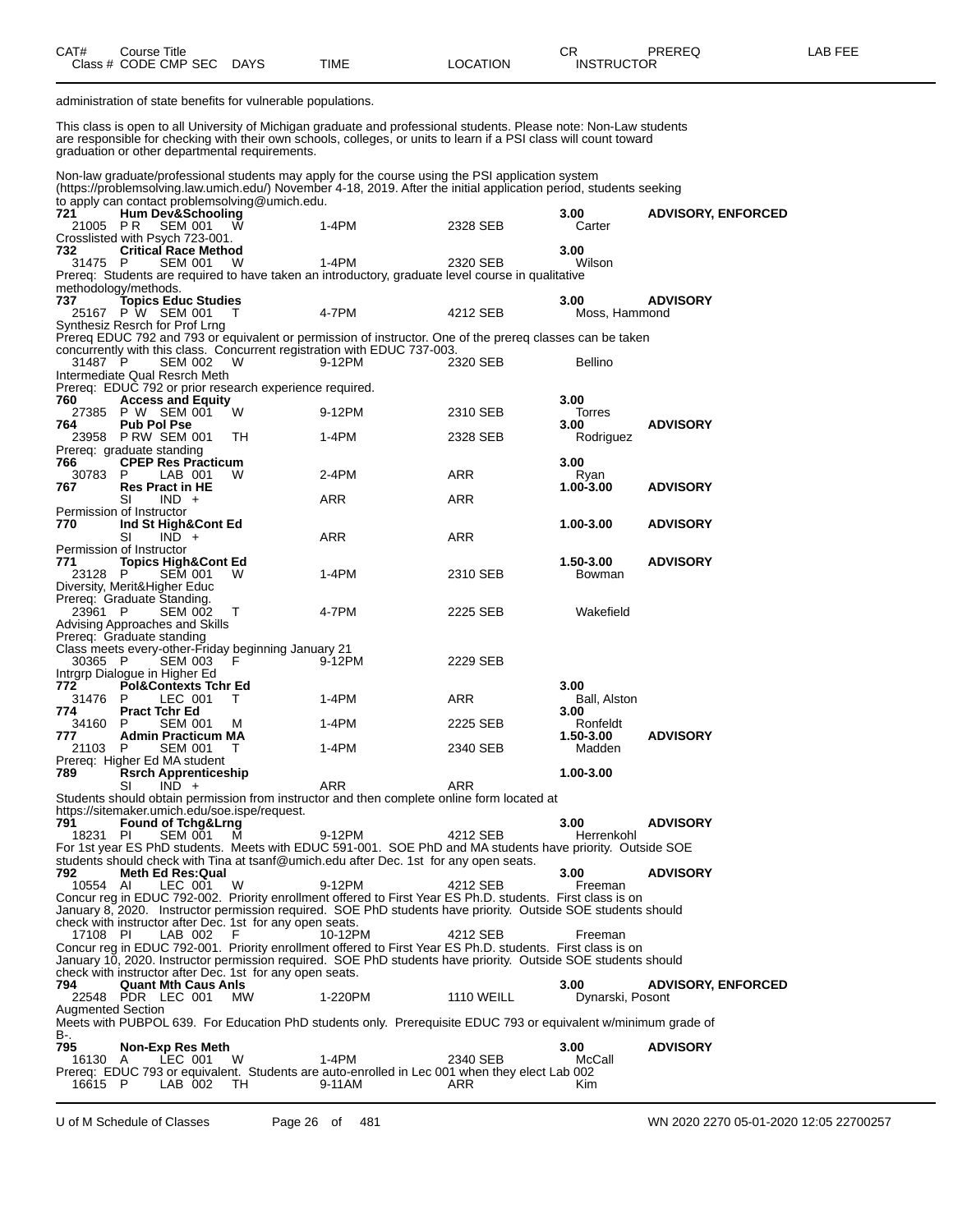| CAT# | ourse Titleٽ                         |             |      |          | חי<br>- UN        | PREREQ | -AB FEE |
|------|--------------------------------------|-------------|------|----------|-------------------|--------|---------|
|      | Class # $CODE$ CMP SEC $\rightarrow$ | <b>DAYS</b> | TIME | LOCATION | <b>INSTRUCTOR</b> |        |         |

|         | To be taken in conjunction with EDUC 795-001. Students are auto-enrolled in Lec 001 when they elect Lab 002      |            |            |                 |                 |
|---------|------------------------------------------------------------------------------------------------------------------|------------|------------|-----------------|-----------------|
| 798     | <b>Tchg Apprenticeship</b><br>$IND +$                                                                            | <b>ARR</b> | <b>ARR</b> | 1.00-3.00       |                 |
|         | Students should obtain permission from instructor and then complete online form located at                       |            |            |                 |                 |
| 835     | https://sitemaker.umich.edu/soe.ispe/request.<br><b>Independent Study</b>                                        |            |            | 1.00-3.00       |                 |
|         | SI.<br>$IND +$                                                                                                   | <b>ARR</b> | <b>ARR</b> |                 |                 |
|         | Students should obtain permission from instructor and then complete online form located at                       |            |            |                 |                 |
|         | https://sitemaker.umich.edu/soe.ispe/request.                                                                    |            |            |                 |                 |
| 874     | Law & Higher Educ                                                                                                |            |            | 3.00            | <b>ADVISORY</b> |
| 31847   | P.<br><b>SEM 001</b><br>TH.                                                                                      | 430-640PM  | 120 HUTCH  |                 |                 |
| 874     | Law & Higher Educ<br><b>SEM 001</b><br><b>M</b>                                                                  | 410-620PM  | 120 HUTCH  | 3.00<br>Bernard | <b>ADVISORY</b> |
| 896     | <b>Writing Educ Resear</b>                                                                                       |            |            | 3.00            |                 |
| 30313   | <b>SEM 001</b><br>PL.<br>F                                                                                       | 9-11AM     | <b>ARR</b> |                 |                 |
| 896     | <b>Writing Educ Resear</b>                                                                                       |            |            | 3.00            |                 |
|         | SEM 001<br>м                                                                                                     | 9-11AM     | 2320 SEB   | Cervetti        |                 |
|         | For Education students only. Friday classroom will be inside 4009 suite in ES Student Lounge behind the kitchen. |            |            |                 |                 |
| 898     | <b>Professionl Dev Sem</b>                                                                                       |            |            | 1.00-2.00       |                 |
| 10556 P | <b>SEM 001 W</b>                                                                                                 | 4-6PM      | 2334 SEB   | Palincsar       |                 |
|         | For first year Ed Studies Ph.D. students only. Meets with EDUC 898-002.                                          |            |            |                 |                 |
| 17077 P | <b>SEM 002</b><br>TH                                                                                             | $3-5$ PM   | 2228 SEB   | Hoover          |                 |
| 899     | For second year Ed Studies Ph.D. students only.                                                                  |            |            | 3.00            |                 |
|         | <b>PhD Qualifying Paper</b><br>SI<br>$IND +$                                                                     | <b>ARR</b> | <b>ARR</b> |                 |                 |
|         | Prerequisite: Permission of Instructor                                                                           |            |            |                 |                 |
| 990     | <b>Diss-Precand</b>                                                                                              |            |            | 1.00-8.00       | <b>ADVISORY</b> |
|         | SI<br>$IND +$                                                                                                    | <b>ARR</b> | <b>ARR</b> |                 |                 |
|         | PREREQ: GRAD STANDING AS ADV. DOCTORAL STUDENT                                                                   |            |            |                 |                 |
| 991     | <b>Prelims Part A</b>                                                                                            |            |            | 1.00-3.00       |                 |
|         | SI<br>$IND +$                                                                                                    | <b>ARR</b> | ARR        |                 |                 |
|         | Students should obtain permission from instructor and then complete online form located at                       |            |            |                 |                 |
|         | https://sitemaker.umich.edu/soe.ispe/request.                                                                    |            |            |                 |                 |
| 992     | <b>Prelims Part B</b><br>SI<br>$IND +$                                                                           | <b>ARR</b> | <b>ARR</b> | 1.00-3.00       |                 |
|         | Students should obtain permission from instructor and then complete online form located at                       |            |            |                 |                 |
|         | https://sitemaker.umich.edu/soe.ispe/request.                                                                    |            |            |                 |                 |
| 995     | Diss-Cand                                                                                                        |            |            | 8.00            | <b>ENFORCED</b> |
|         | <b>SIR</b><br>$IND +$                                                                                            | <b>ARR</b> | <b>ARR</b> |                 |                 |
|         | Prerequisite: Doctoral candidate                                                                                 |            |            |                 |                 |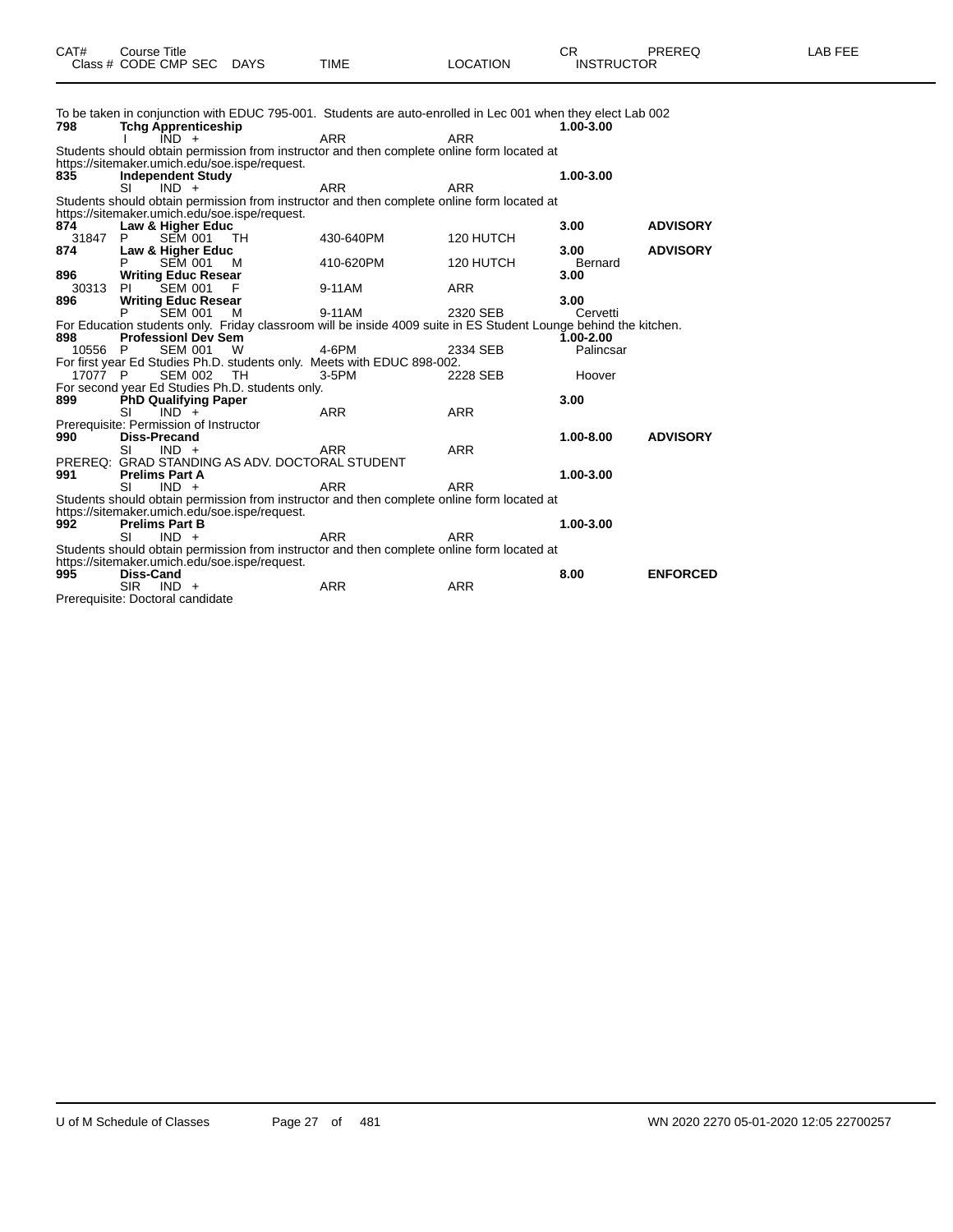| CAT# | Title<br>Course      |      |             |                | СR                | <b>PREREC</b><br>1 L I 1 L V | AR FEE<br>- רו<br>-- |
|------|----------------------|------|-------------|----------------|-------------------|------------------------------|----------------------|
|      | Class # CODE CMP SEC | DAYS | <b>TIME</b> | <b>OCATION</b> | <b>INSTRUCTOR</b> |                              |                      |

# **Engineering**

NOTE: THE PHRASES 'OR EQUIVALENT,' 'PERMISSION OF INSTRUCTOR,' OR 'PERMISSION OF DEPARTMENT' MAY BE CONSIDERED AN IMPLICIT PART OF THE PREREQUISITE FOR ALL COURSES IN THE COLLEGE OF ENGINEERING.

# **Aerospace Engineering**

### **Aerospace Engineering (AEROSP)**

| 201            | Intro Aero                               |            |                        |                                  | 3.00                  | <b>ENFORCED</b>           |
|----------------|------------------------------------------|------------|------------------------|----------------------------------|-----------------------|---------------------------|
| 22521          | P RW LEC 001                             | MW         | 130-3PM                | 1012 FXB                         | Fidkowski             |                           |
| 205<br>22374   | Intr Aero Eng Sys                        | TTH        | 930-1030AM             | 1008 FXB                         | 3.00<br>Halow         | <b>ENFORCED</b>           |
| 23059          | ARW LEC 001<br>PRW LAB 010               | т          | 1030-1230PM            | ARR                              | Wilhelm               |                           |
|                | PRW LAB 010                              | т          | 1230-130PM             | 1032 FXB                         |                       |                           |
| 22375          | PRW LAB 020                              | Τ          | 130-330PM              | ARR                              | Wilhelm               |                           |
|                | P RW LAB 020                             | т          | 330-430PM              | 1032 FXB                         |                       |                           |
| 22376          | P RW LAB 030                             | W          | 1030-1230PM            | ARR                              | Wilhelm               |                           |
|                | P RW LAB<br>030                          | W          | 1230-130PM             | 1032 FXB                         |                       |                           |
| 22377          | <b>PR</b><br>LAB<br>040                  | W          | 130-330PM              | ARR                              |                       |                           |
|                | РR<br>LAB<br>040                         | W          | 330-430PM              | 1032 FXB                         |                       |                           |
| 22421          | P RW LAB<br>050                          | TН         | 1030-1230PM            | ARR                              | Oldani                |                           |
|                | <b>P RW LAB 050</b>                      | TН         | 1230-130PM             | 1032 FXB                         |                       |                           |
| 22422          | <b>P RW LAB 060</b>                      | TН         | 330-430PM              | 1032 FXB                         |                       |                           |
|                | P RW LAB<br>060                          | TН         | 130-330PM              | ARR                              | Wilhelm               |                           |
| 22423          | PRW LAB 070                              | F          | 1030-1230PM            | ARR                              | Oldani                |                           |
| 22425          | <b>P RW LAB 070</b><br>ΡR<br>LAB 080     | F<br>F     | 1230-130PM             | 1032 FXB                         |                       |                           |
|                | LAB 080<br>P R                           | F          | 130-330PM<br>330-430PM | ARR<br>1032 FXB                  |                       |                           |
| 215            | <b>Solid Mech&amp;AE Struct</b>          |            |                        |                                  | 4.00                  | <b>ADVISORY</b>           |
| 10561          | P W LEC 001                              | MWF        | 830-10AM               | 2505 GGBL                        | D'Mello               |                           |
| 225            | <b>Intro Gas Dynamics</b>                |            |                        |                                  | 4.00                  | <b>ADVISORY, ENFORCED</b> |
| 10560          | P RW LEC 001                             | MWF        | 10-1130AM              | 107 GFL                          | Powell                |                           |
| 285            | Aero Eng Sem                             |            |                        |                                  | 1.00                  | <b>ENFORCED</b>           |
| 31245          | ΑR<br><b>SEM 001</b>                     | F          | 130-3PM                | 1670 BEYSTER                     | Halow                 |                           |
| 31246          | <b>P RW REC 002</b>                      | W          | 3-4PM                  | <b>1500 EECS</b>                 | Halow                 |                           |
| 290            | <b>Directed Study</b>                    |            |                        |                                  | 1.00-3.00             |                           |
|                | $IND +$<br>D                             |            | ARR                    | ARR                              |                       |                           |
| 305            | Aero Eng Lab I                           |            |                        |                                  | 4.00<br>Bernal, Smith | <b>ADVISORY</b>           |
| 13736<br>13737 | A W<br>LEC 001<br>P W<br>LAB 002         | TTH<br>Т   | 830-10AM<br>12-3PM     | 2246 CSRB<br>2221 FXB            | Lenhardt              |                           |
| 13738          | P W<br>LAB 003                           | Τ          | 330-630PM              | 2221 FXB                         | Yu                    |                           |
| 14145          | P W<br>LAB<br>004                        | W          | 12-3PM                 | 2221 FXB                         | Lenhardt              |                           |
| 14146          | P W<br>LAB<br>005                        | W          | 330-630PM              | 2221 FXB                         | Yu                    |                           |
| 17749          | P W<br>LAB<br>006                        | TН         | 12-3PM                 | 2221 FXB                         | Lenhardt              |                           |
| 17750          | P W<br>LAB 007                           | TН         | 330-630PM              | 2221 FXB                         | Yu                    |                           |
| 27965          | P W<br>LAB 008                           | F          | 12-3PM                 | 2221 FXB                         | Yu                    |                           |
| 28061          | P W LAB 009                              | F          | 330-630PM              | 2221 FXB                         | Lenhardt              |                           |
| 315            | <b>Aerospace Structure</b>               |            |                        |                                  | 4.00                  | <b>ADVISORY</b>           |
| 10569          | P W LEC 001                              | <b>MWF</b> | 1-230PM                | <b>1200 EECS</b>                 | Sodano                |                           |
| 325            | Aerodynamics                             |            |                        |                                  | 4.00                  | <b>ADVISORY</b>           |
| 10570<br>335   | P W LEC 001<br><b>Aerospace Propulsn</b> | MWF        | 1130-1PM               | 1109 FXB                         | Powell<br>4.00        | <b>ADVISORY</b>           |
| 10571          | P W LEC 001                              | MWF        | 830-10AM               | 1109 FXB                         | Smith                 |                           |
| 341            | <b>Aircraft Dynamics</b>                 |            |                        |                                  | 3.00                  | <b>ENFORCED</b>           |
| 28742          | PRW LEC 001                              | TTH        | 230-4PM                | <b>1303 EECS</b>                 | Gorodetsky            |                           |
| 390            | <b>Directed Study</b>                    |            |                        |                                  | 1.00-3.00             |                           |
|                | $IND +$<br>D                             |            | ARR                    | ARR                              |                       |                           |
| 405            | Aero Eng Lab II                          |            |                        |                                  | 4.00                  | <b>ADVISORY</b>           |
| 10562          | A W<br>LEC 001                           | TTH        | 1030-12PM              | 1008 FXB                         | Smith                 |                           |
| 10563          | P W<br>LAB 002                           | Т          | 1230-230PM             | 1016 AE TUNNEL                   | Potter                |                           |
| 10564          | P W<br>LAB 003                           | Τ<br>W     | 3-5PM                  | 1016 AE TUNNEL                   | May                   |                           |
| 10565<br>10566 | P W<br>LAB<br>-004<br>LAB 005<br>P W     | W          | 10-12PM<br>1230-230PM  | 1016 AE TUNNEL<br>1016 AE TUNNEL | Potter<br>May         |                           |
| 10567          | P W<br>LAB 006                           | W          | 3-5PM                  | 1016 AE TUNNEL                   | May                   |                           |
|                | 10568 P W LAB 007                        | TH.        | 1230-230PM             | 1016 AE TUNNEL                   | Potter                |                           |
| 24475          | P W LAB 008                              | ТH         | 3-5PM                  | 1016 AE TUNNEL                   | May                   |                           |
| 423            | <b>Comp Meth Aero Eng</b>                |            |                        |                                  | 3.00                  | <b>ENFORCED</b>           |
| 23204          | P RW LEC 001                             | <b>MWF</b> | 10-11AM                | 1109 FXB                         | Fidkowski             |                           |
| 470            | <b>Control of Aero Veh</b>               |            |                        |                                  | 3.00                  | <b>ADVISORY</b>           |
| 28741          | P W LEC 001                              | TTH        | 9-1030AM               | 1010 DOW                         | <b>Bernstein</b>      |                           |
| 483            | <b>Aerosp Sys Design</b>                 |            |                        |                                  | 4.00                  | <b>ADVISORY</b>           |
| 10573<br>490   | P W LEC 001<br><b>Directed Study</b>     | MWF        | 230-430PM              | <b>1200 EECS</b>                 | Cutler<br>1.00-3.00   | <b>ADVISORY</b>           |
|                | D<br>$IND +$                             |            | ARR                    | ARR                              |                       |                           |
| 495            | <b>Spec Top Aero Eng</b>                 |            |                        |                                  | 2.00                  | <b>ADVISORY</b>           |
| 31905          | ΡĪ<br>LEC 001                            | TTH.       | 1030-12PM              | 1032 FXB                         | Gamba                 |                           |
| 510            | <b>Finite Elem Method I</b>              |            |                        |                                  | 3.00                  | <b>ADVISORY</b>           |

U of M Schedule of Classes Page 28 of 481 WN 2020 2270 05-01-2020 12:05 22700257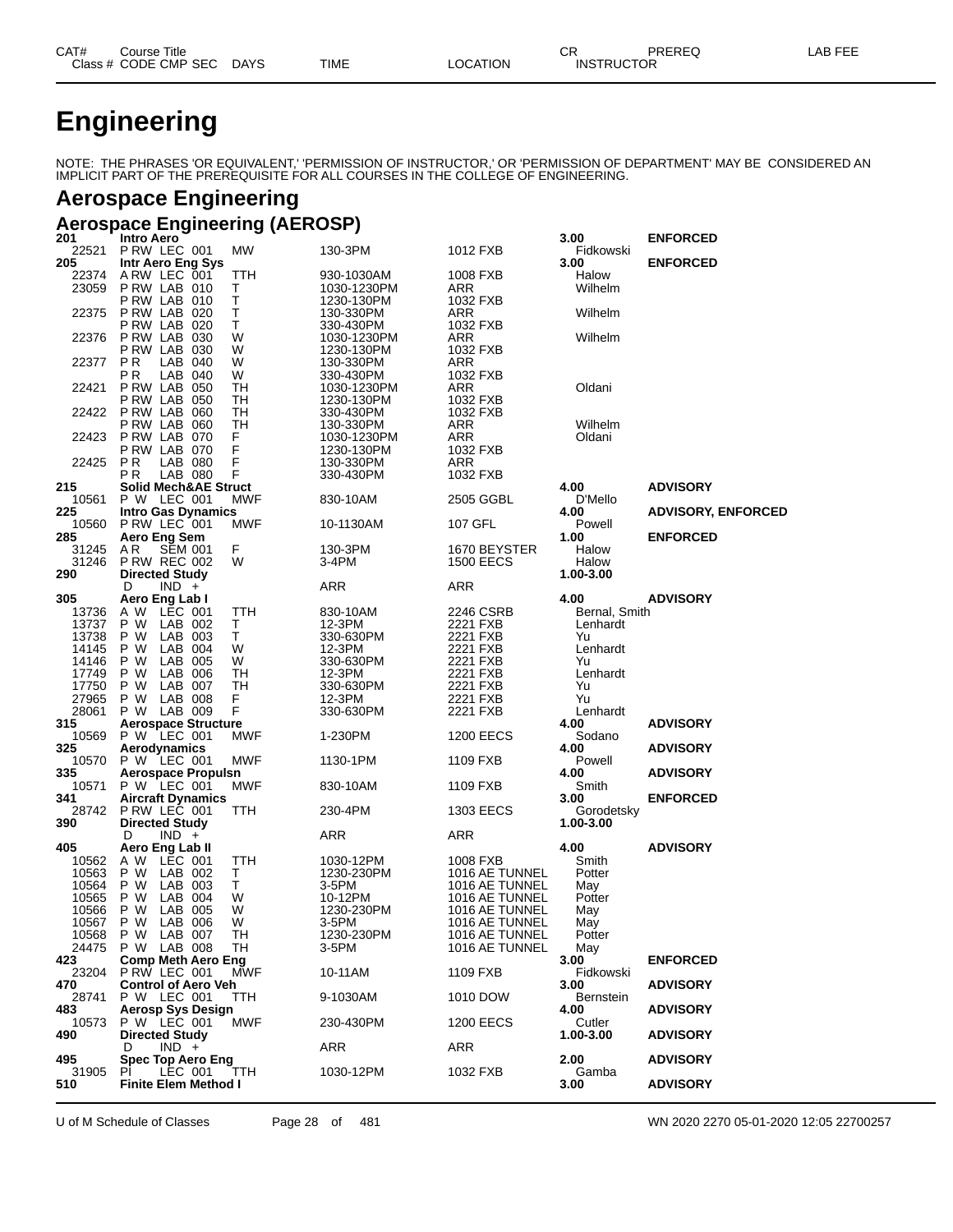| CAT#                       | <b>Course Title</b><br>Class # CODE CMP SEC                | DAYS       | <b>TIME</b>             | <b>LOCATION</b>                      | CR.<br><b>INSTRUCTOR</b> | PREREQ                    | LAB FEE |
|----------------------------|------------------------------------------------------------|------------|-------------------------|--------------------------------------|--------------------------|---------------------------|---------|
| 27406                      | P.<br>LEC 001                                              | <b>TTH</b> | 130-3PM                 | 1012 FXB                             | Sundararaghavan          |                           |         |
| 518<br>21585               | <b>Thry Elastic Stab I</b><br>P W LEC 001                  | MW         | 10-1130AM               | 1012 FXB                             | 3.00<br>Shaw             | <b>ADVISORY</b>           |         |
| 525                        | <b>Intr Turbulent Flow</b>                                 |            |                         |                                      | 3.00                     | <b>ADVISORY</b>           |         |
| 10575<br>528               | LEC 001<br>P<br><b>CFD for Nucl Appl</b>                   | МW         | 830-10AM                | 1012 FXB                             | Raman<br>3.00            | <b>ADVISORY</b>           |         |
| 34517                      | LEC 001<br>P.                                              | MW         | 1-230PM                 | 1940 COOL                            | Manera, Huxford          |                           |         |
| 530<br>31883               | <b>Gas-Turbine Propulsn</b><br>LEC 001<br>P.               | <b>MW</b>  | 3-430PM                 | 1012 FXB                             | 3.00<br>Driscoll         | <b>ADVISORY</b>           |         |
| 532                        | <b>Molecular Gas Dyn</b>                                   |            |                         |                                      | 3.00                     | <b>ADVISORY</b>           |         |
| 16531<br>543               | LEC 001<br><b>Struct Dynamics</b>                          | TTH        | 9-1030AM                | 1005 EECS                            | Gamba<br>3.00            | <b>ADVISORY</b>           |         |
| 14132                      | LÉC 001<br>P                                               | <b>MW</b>  | 3-430PM                 | 1008 FXB                             | Friedmann                |                           |         |
| 544<br>31877               | Aeroelasticity<br>LEC 001<br>P                             | <b>TTH</b> | 9-1030AM                | 1024 FXB                             | 3.00<br>Cesnik           | <b>ADVISORY</b>           |         |
| 550                        | <b>Linear Systems Thry</b>                                 | <b>MWF</b> |                         |                                      | 4.00                     | <b>ADVISORY</b>           |         |
| 21809<br>21811             | LEC 001<br>A<br><b>P W DIS 011</b>                         | TH         | 930-1030AM<br>530-630PM | <b>1500 EECS</b><br><b>1500 EECS</b> | Scruggs<br>Gupta         |                           |         |
| 551<br>10576               | NI Sys&Con<br>P W LEC 001                                  | <b>MW</b>  | 130-3PM                 | 165 CHRYS                            | 3.00<br>Meerkov, Wang    | <b>ADVISORY</b>           |         |
| 552                        | Aero Info Sys                                              |            |                         |                                      | 3.00                     | <b>ADVISORY</b>           |         |
| 28747<br>575               | P W LEC 001<br>Flight&Traj Opt                             | <b>TTH</b> | 12-130PM                | 1008 FXB                             | Kuevor<br>3.00           | <b>ADVISORY</b>           |         |
| 31904                      | P W LEC 001                                                | <b>MW</b>  | 430-6PM                 | <b>1200 EECS</b>                     | Kolmanovsky              |                           |         |
| 583<br>10577               | <b>Space Sys Des Mgt</b><br>PRW LEC 001                    | <b>MWF</b> | 230-430PM               | 2246 CSRB                            | 4.00<br>Slavin           | <b>ADVISORY, ENFORCED</b> |         |
| 585                        | <b>Aerospace Sem</b>                                       |            |                         |                                      | 1.00                     | <b>ADVISORY</b>           |         |
| 16699<br>588               | <b>SEM 001</b><br>P<br><b>Multidis Design Opt</b>          | TH.        | 4-530PM                 | 1109 FXB                             | Waas<br>3.00             | <b>ADVISORY</b>           |         |
| 24988                      | LEC 001<br>P.                                              | <b>MW</b>  | 130-3PM                 | 1024 FXB                             | Martins                  |                           |         |
| 590                        | <b>Directed Study</b><br>$IND +$<br>D                      |            | ARR                     | ARR                                  | 1.00-6.00                | <b>ADVISORY</b>           |         |
| 623<br>16147               | <b>Comput Fluid Dyn II</b><br>P W LEC 001                  |            | 230-4PM                 | 1024 FXB                             | 3.00                     | <b>ADVISORY</b>           |         |
| 623                        | <b>Comput Fluid Dyn II</b>                                 |            |                         |                                      | 3.00                     | <b>ADVISORY</b>           |         |
| 729                        | P W LEC 001<br><b>Spec Top Gasdynamic</b>                  | TH         | 1130-1PM                | 1045 GGBL                            | Fidkowski<br>3.00        | <b>ADVISORY</b>           |         |
|                            | 22994 PW LEC 001                                           | <b>TTH</b> | 1-230PM                 | 3150 DOW                             | Duraisamy                |                           |         |
| 740                        | Machine Learning for Science<br><b>Spec Top Fitdyn Con</b> |            |                         |                                      | 3.00                     |                           |         |
| 27407 P                    | LEC 001                                                    | <b>TTH</b> | 1030-12PM               | 1012 FXB                             | Panagou                  |                           |         |
| Multi Agent Systems<br>990 | Diss-Precand                                               |            |                         |                                      | 1.00-8.00                | <b>ADVISORY</b>           |         |
|                            | $IND +$<br>D                                               |            | <b>ARR</b>              | <b>ARR</b>                           |                          |                           |         |
| 995                        | <b>Diss-Cand</b><br>DR.<br>$IND +$                         |            | <b>ARR</b>              | <b>ARR</b>                           | 8.00                     | <b>ENFORCED</b>           |         |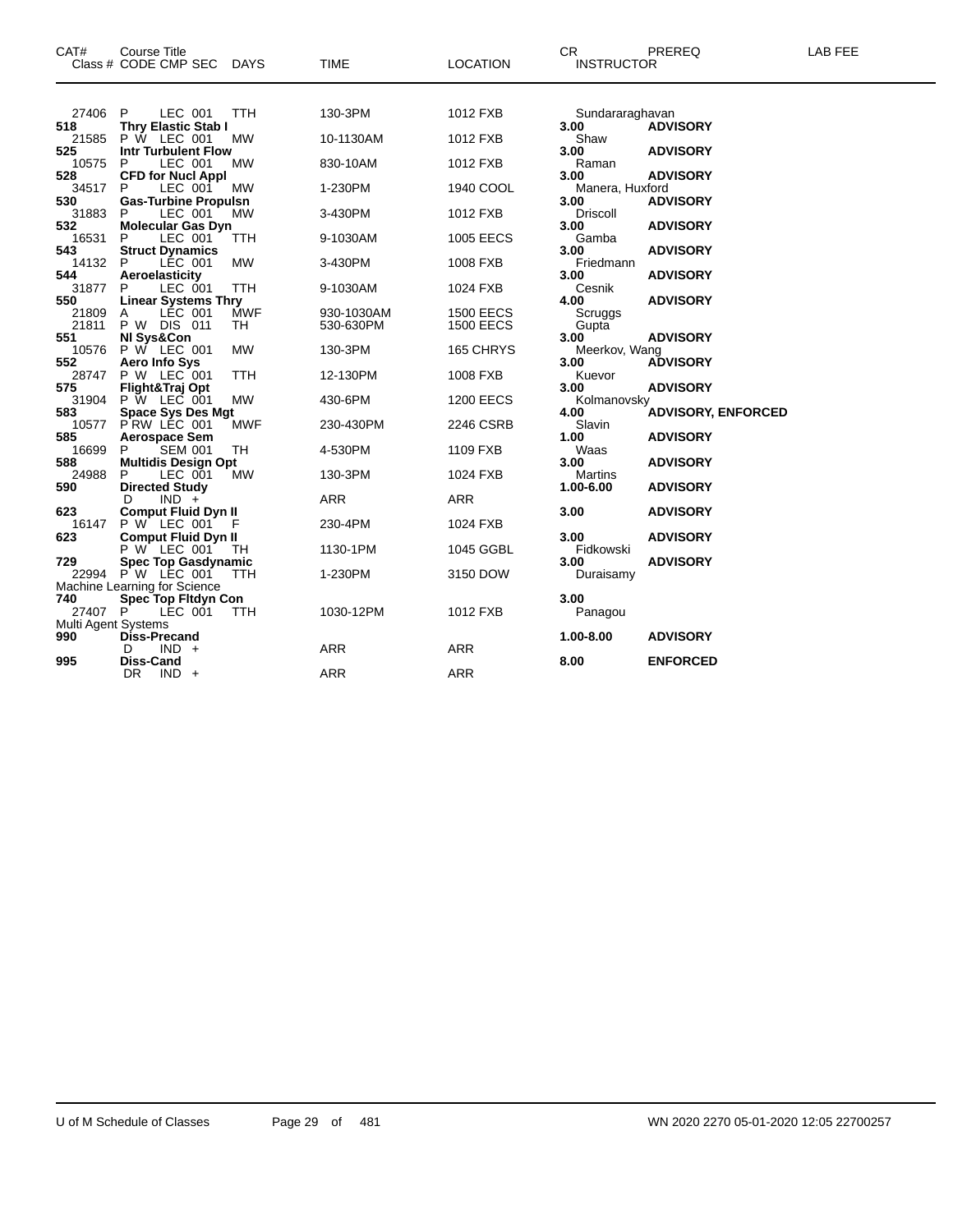| CAT# | Title<br>Course i    |             |      |          | Ωn<br>◡⊓          | PREREQ | AR FFF |
|------|----------------------|-------------|------|----------|-------------------|--------|--------|
|      | Class # CODE CMP SEC | <b>DAYS</b> | TIME | LOCATION | <b>INSTRUCTOR</b> |        |        |

# **Biomedical Engineering**

|                                         |                                             |         | Biomedical Engineering (BIOMEDE) |                                                                                                                   |                  |                                                      |                                                            |
|-----------------------------------------|---------------------------------------------|---------|----------------------------------|-------------------------------------------------------------------------------------------------------------------|------------------|------------------------------------------------------|------------------------------------------------------------|
| 211<br>24972                            | <b>Circuits and Systems</b><br>P RW LEC 001 |         | <b>MW</b>                        | 1130-130PM                                                                                                        | 1008 FXB         | 4.00                                                 | <b>ENFORCED</b><br>Belmont, Akiska, Tracey, Sadri          |
| 221<br>22197                            | <b>Biophy Chemistry</b><br>P RW LEC 001     |         | ттн                              | 3-5PM                                                                                                             | ARR              | 4.00                                                 | <b>ENFORCED</b><br>Wrobel, Farrell, Alley, Chirko          |
| 231<br>17787                            | <b>Intro Biomechanics</b><br>PRW LEC 001    |         | МW                               | 130-330PM                                                                                                         | ARR              | 4.00                                                 | <b>ENFORCED</b><br>Baker, Dolphin, Busch, Stis,            |
|                                         |                                             |         |                                  |                                                                                                                   |                  | Nanua, Valente                                       |                                                            |
| 241<br>19333                            | <b>BiomedE Ug Lab</b><br>ARW LEC 001        |         | MW                               | 1230-130PM                                                                                                        | ARR              | 4.00<br>Claflin                                      | <b>ADVISORY</b>                                            |
| 19334<br>19879                          | PRW LAB 002<br>PRW LAB 003                  |         | М<br>F                           | 330-730PM<br>1-5PM                                                                                                | ARR<br>ARR       | Claflin, Ferguson<br>Claflin, Pisarski               |                                                            |
| 21984                                   | PRW LAB 004                                 |         | W                                | 330-730PM                                                                                                         | ARR              | Claflin, Martinelli                                  |                                                            |
| 321<br>17843                            | <b>Bioreaction</b><br>P RW LEC 001          |         | ттн                              | 9-1030AM                                                                                                          | <b>1311 EECS</b> | 3.00<br>Fallahi Sichani, Giessen,                    | <b>ADVISORY</b><br>Puri, Sinha, Termaat-Matthews,          |
|                                         |                                             |         |                                  |                                                                                                                   |                  | Fu                                                   |                                                            |
| 332<br>17842                            | Intro Biosolid Mech<br>PRW LEC 001          |         | МW                               | 1130-130PM                                                                                                        | ARR              | 4.00<br>Coleman, Wang, Francis                       | <b>ADVISORY, ENFORCED</b>                                  |
| 350<br>20602                            | Intro BME Design<br>PDRW LEC 001            |         | МW                               | 830-10AM                                                                                                          | ARR              | 3.00<br>Wang, Louttit, Figueroa,<br>Zhang, Primeaux, | <b>ADVISORY</b>                                            |
|                                         |                                             |         |                                  |                                                                                                                   |                  | Schollenberger                                       |                                                            |
| 418<br>16129                            | <b>Quant Cell Biology</b><br>PRW LEC 001    |         | TTH                              | 9-1030AM                                                                                                          | 1017 DOW         | 3.00                                                 | <b>ADVISORY</b><br>Nagrath, Zhang, Calhoun, Ley            |
| 450<br>10589                            | <b>Biomedical Design</b><br>PDR.            | LEC 001 | TТH                              | 1230-2PM                                                                                                          | 133 CHRYS        | 4.00                                                 | <b>ADVISORY, ENFORCED</b><br>Schmedlen, Gosbee, Casper     |
| 17845                                   | <b>ADR</b>                                  | LAB 002 | TTH                              | 2-430PM                                                                                                           | 133 CHRYS        | Alhalabi                                             | Schmedlen, Wrobel, Love,                                   |
| 452<br>21614                            | <b>BME Design, Pt II</b><br>P R             | LEC 001 | W                                | 130-330PM                                                                                                         | 224 GFL          | 3.00                                                 | <b>ADVISORY, ENFORCED</b><br>Schmedlen, Gosbee, Sheffield, |
| 21615                                   | S R                                         | LAB 002 | MW                               | 230-530PM                                                                                                         | 1018 DOW         | Zhang                                                | Schmedlen, Sheffield, Gosbee,                              |
| 458                                     | <b>Biomed Instrum Des</b>                   |         |                                  |                                                                                                                   |                  | Zhang<br>4.00                                        | <b>ADVISORY, ENFORCED</b>                                  |
| 10590                                   | ADRW LEC 001                                |         | W                                | 3-5PM                                                                                                             | ARR              | <b>Belmont</b>                                       |                                                            |
| 10591<br>17798                          | PDRW LAB 002<br>PDR LAB 004                 |         | ттн<br>TTH                       | 9-12PM<br>1230-330PM                                                                                              | ARR<br>ARR       | Belmont, Shinde                                      |                                                            |
| 30649                                   | PDR LAB 006                                 |         | ттн                              | 4-7PM                                                                                                             | ARR              | Belmont, Najarian<br>Belmont, Socha                  |                                                            |
| 476<br>16128                            | <b>Biofluid Mechanics</b><br>P R            | LEC 001 | МW                               | 430-630PM                                                                                                         | ARR              | 4.00<br>Grotberg                                     | <b>ADVISORY</b>                                            |
| 479<br>16533                            | <b>Biotransport</b><br><b>PDR</b>           | LEC 001 | МW                               | 930-1130AM                                                                                                        | ARR              | 4.00<br>Nordsletten, Alismail                        | <b>ADVISORY</b>                                            |
| 490                                     | <b>Directed Research</b><br>D               | $IND +$ |                                  | ARR                                                                                                               | ARR              | 1.00-4.00                                            |                                                            |
| 499                                     | <b>Special Topics</b><br>27990 A W LEC 010  |         | TTH                              | 930-1230PM                                                                                                        | ARR              | 1.00-4.00<br>Huang-Saad                              |                                                            |
| BME in Practice Modules<br>27991        | P W LAB 011                                 |         |                                  | ARR                                                                                                               | ARR              |                                                      |                                                            |
| BME in Practice Modules                 |                                             |         |                                  |                                                                                                                   |                  |                                                      |                                                            |
| <b>BME</b> in Practice Modules          | 27992 A W LEC 020                           |         | TTH                              | 930-1230PM                                                                                                        | ARR              | Huang-Saad                                           |                                                            |
| <b>BME</b> in Practice Modules          | 27993 P W LAB 021                           |         |                                  | ARR                                                                                                               | ARR              |                                                      |                                                            |
| <b>BME</b> in Practice Modules          | 27994 AW LEC 030                            |         | МW                               | 230-330PM                                                                                                         | ARR              | Huang-Saad                                           |                                                            |
| Class will meet in LBME 2247            |                                             |         |                                  |                                                                                                                   |                  |                                                      |                                                            |
| 27995<br><b>BME in Practice Modules</b> | P W LAB 031                                 |         | F                                | 9-1PM                                                                                                             | ARR              | Huang-Saad                                           |                                                            |
| BME in Practice Modules                 | 28030 P W LEC 040                           |         |                                  | ARR                                                                                                               | <b>ARR</b>       |                                                      |                                                            |
| Artificial Intelligence in BME          | 31619 PD W LEC 060                          |         | MW                               | 330-430PM                                                                                                         | ARR              | Chandrasekaran                                       |                                                            |
|                                         |                                             |         |                                  | Students are required to have completed Bio 172 or 174 (Intro to Bio), Math 116, & Engr 101 or EECS 183 (Intro to |                  |                                                      |                                                            |
| coding).<br>32566                       | - P                                         | LEC 070 | TН                               | 430-730PM                                                                                                         | 2918 COOL        | West, Kearfott                                       |                                                            |
| Physics of Diagnostic Radiolog<br>500   | <b>Biomed Engr Sem</b>                      |         |                                  |                                                                                                                   |                  | 1.00                                                 |                                                            |
| 17844                                   | PR.                                         | LEC 001 | TН                               | 4-5PM                                                                                                             | 1200 EECS        | Baker                                                |                                                            |
| 503<br>21637                            | <b>Statistics for BME</b><br>PRW LEC 001    |         | TTH                              | 1230-2PM                                                                                                          | ARR              | 3.00<br>Noll, Wang, Tan                              | <b>ADVISORY</b>                                            |
| 504<br>26907                            | Cell Biotech<br>P W LEC 001                 |         | MW                               | 12-130PM                                                                                                          | ARR              | 3.00<br>Putnam                                       | <b>ADVISORY</b>                                            |
| 510<br>17452                            | Med Imag Lab<br>AD.                         | LEC 001 | W                                | 1230-130PM                                                                                                        | <b>ARR</b>       | 3.00<br>Fowlkes, Xu, Swanson,                        | <b>ADVISORY</b><br>Kripfgans, Dewaraja, Goodsitt,          |

U of M Schedule of Classes Page 30 of 481 WN 2020 2270 05-01-2020 12:05 22700257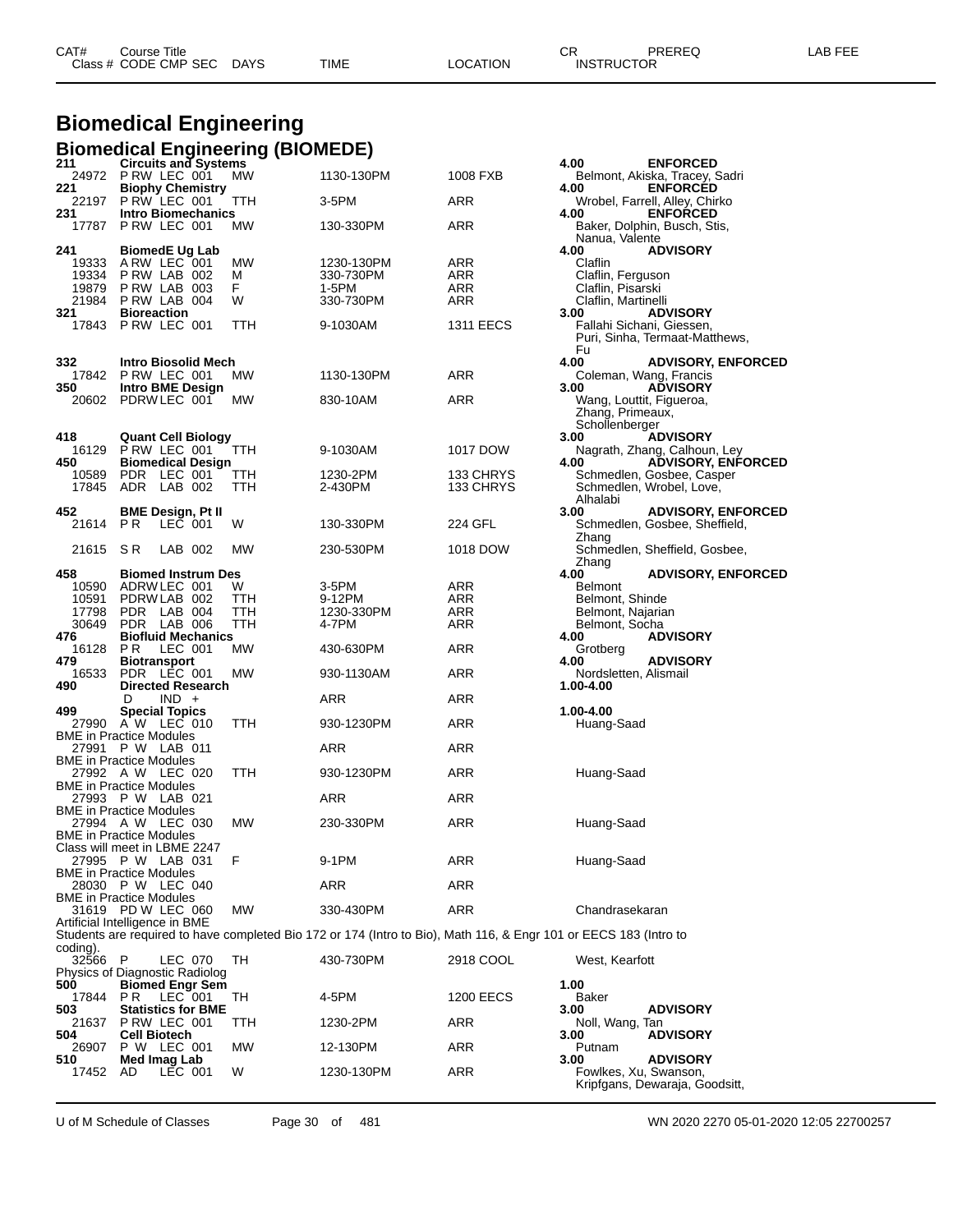|  | CAT# | ourse Titleٽ<br>Class # CODE CMP SEC | <b>DAYS</b> | TIME | LOCATION | ⌒冖<br>- UN<br><b>INSTRUCTOR</b> | PREREQ | 8 EEE<br>AR. |
|--|------|--------------------------------------|-------------|------|----------|---------------------------------|--------|--------------|
|--|------|--------------------------------------|-------------|------|----------|---------------------------------|--------|--------------|

Chan, Lahiri It is CRITICAL that students attend class from the beginning. Each laboratory session provides hands-on instruction and requires reserved time on a particular imaging system, making attendance for each class mandatory. If traveling during the winter break, plan ahead and allow sufficient time in order to be present at the start of the Winter Term.

#### First four classes will be held in 2185 LBME, the following locations will be provided by instructor.

| 17453                               | PD.                            | LAB 002   | W                                            | 130-530PM                                                                                                 | ARR             | Fowlkes, Batra     |                           |
|-------------------------------------|--------------------------------|-----------|----------------------------------------------|-----------------------------------------------------------------------------------------------------------|-----------------|--------------------|---------------------------|
| 17540                               | <b>PD</b>                      | LAB 003   | F                                            | 130-530PM                                                                                                 | ARR             | Fowlkes, Batra     |                           |
| 517                                 | <b>Neural Engr</b>             |           |                                              |                                                                                                           |                 | 3.00               | <b>ADVISORY, ENFORCED</b> |
| 34790                               | AR.                            | LEC 001   | м                                            | 12-2PM                                                                                                    | <b>ARR</b>      | Chestek            |                           |
| 24976                               | PRW LAB 002                    |           | TH                                           | 1030-1230PM                                                                                               | <b>136 EWRE</b> | Chestek            |                           |
| 534                                 | <b>Occup Biomec</b>            |           |                                              |                                                                                                           |                 | 3.00               | <b>ADVISORY</b>           |
| 23382                               | P W LEC 001                    |           | <b>MW</b>                                    | 9-1030AM                                                                                                  | G699 IOE        | Martin             |                           |
| 561                                 | <b>Bio Micro-&amp;Nanotech</b> |           |                                              |                                                                                                           |                 | 3.00               | <b>ADVISORY</b>           |
| 29748                               | P.                             | LEC 001   | МW                                           | 3-430PM                                                                                                   | 1024 FXB        | Fan                |                           |
| 584                                 | Adv in Tissue Engr             |           |                                              |                                                                                                           |                 | 3.00               | <b>ADVISORY</b>           |
| 26936                               |                                | LEC 001   | TTH                                          | 9-1030AM                                                                                                  | ARR             | Kohn               |                           |
|                                     |                                |           | Only offered even years in Winter semesters. |                                                                                                           |                 |                    |                           |
| 588                                 | <b>Global Qual Syst</b>        |           |                                              |                                                                                                           |                 | 2.00               | <b>ADVISORY</b>           |
| 23367                               | PD.                            | LEC 001   | TH                                           | 430-630PM                                                                                                 | 1005 DOW        | Greve              |                           |
| 590                                 | <b>Directed Research</b>       |           |                                              |                                                                                                           |                 | 1.00-16.00         | <b>ADVISORY</b>           |
|                                     | D                              | $IND +$   |                                              | ARR                                                                                                       | ARR             |                    |                           |
| 591                                 | <b>M S Thesis</b>              |           |                                              |                                                                                                           |                 | 1.00-16.00         | <b>ADVISORY</b>           |
|                                     |                                | $IND +$   |                                              | ARR                                                                                                       | ARR             |                    |                           |
| 599                                 | <b>Special Topics</b>          |           |                                              |                                                                                                           |                 | $2.00 - 4.00$      |                           |
| 18623                               | PD.                            | LEC 004   | <b>MW</b>                                    | 10-12PM                                                                                                   | ARR             | Stegemann, Komaiha |                           |
| Grad BME Innovat Design Pt II       |                                |           |                                              |                                                                                                           |                 |                    |                           |
|                                     |                                |           |                                              | Student must have completed Grad BME Innovat Design Pt I or have instructor approval to take this course. |                 |                    |                           |
| 27452 P                             |                                | $LEC$ 010 | <b>MW</b>                                    | 430-6PM                                                                                                   | 2246 CSRB       | Weiland            |                           |
| <b>Current Topics in Neuromodul</b> |                                |           |                                              |                                                                                                           |                 |                    |                           |
| 28134 PI                            |                                | LEC 012   |                                              | ARR                                                                                                       | ARR             | Huang-Saad         |                           |
| <b>BME</b> Instruct Incubator II    |                                |           |                                              |                                                                                                           |                 |                    |                           |
| 32440 P W LEC 013                   |                                |           | TTH                                          | 9-1030AM                                                                                                  | <b>ARR</b>      | Aguilar            |                           |
| Comp Tools-Genomic Technol          |                                |           |                                              |                                                                                                           |                 |                    |                           |
| 990                                 | <b>Diss-Precand</b>            |           |                                              |                                                                                                           |                 | 1.00-8.00          | <b>ADVISORY</b>           |
|                                     | D                              | $IND +$   |                                              | ARR                                                                                                       | ARR             |                    |                           |
| 995                                 | <b>Diss-Cand</b>               |           |                                              |                                                                                                           |                 | 8.00               | <b>ENFORCED</b>           |
|                                     | DR.                            | $IND +$   |                                              | <b>ARR</b>                                                                                                | <b>ARR</b>      |                    |                           |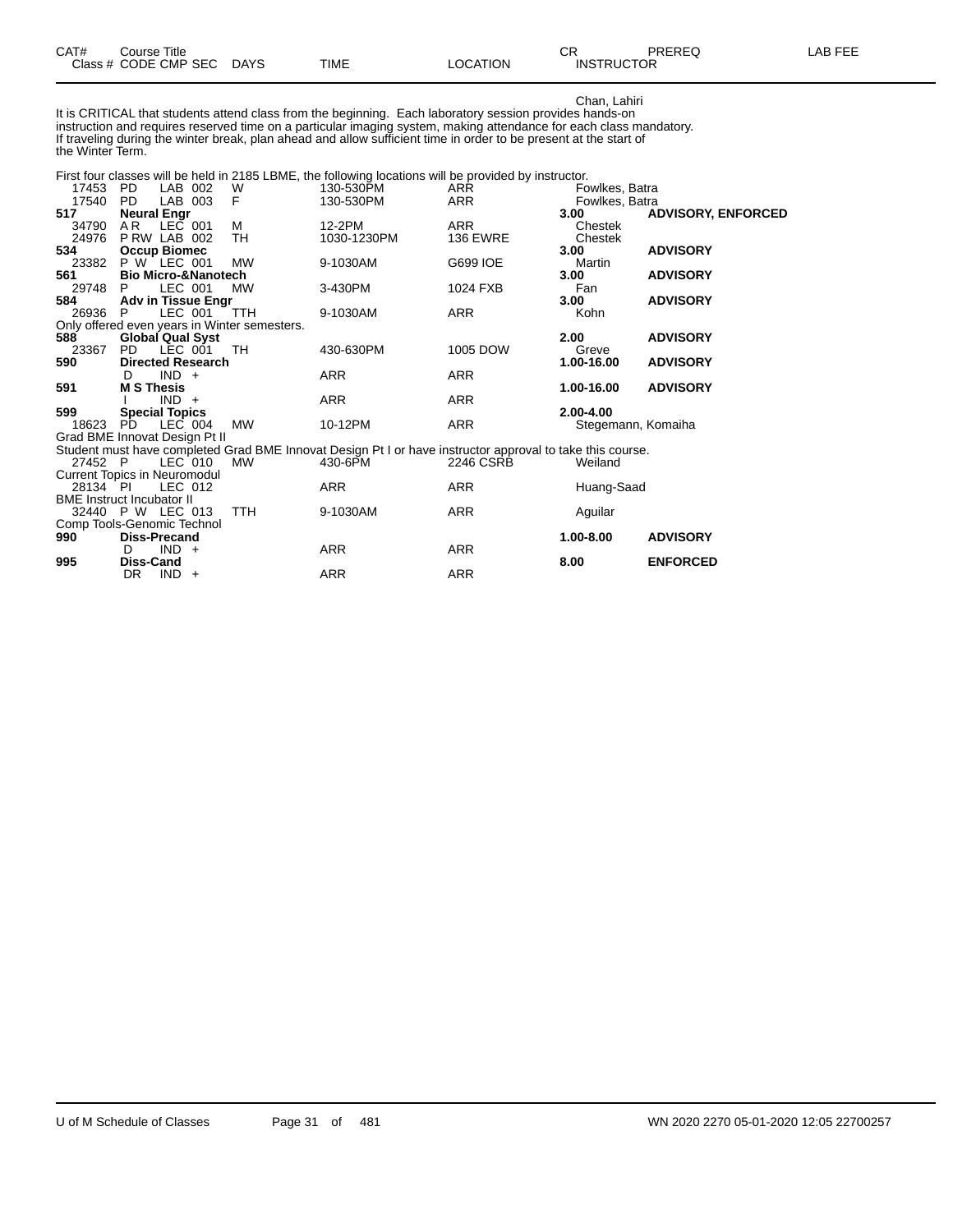#### **Climate and Space Sciences Engineering Climate and Meteorology (CLIMATE)**

| 102   | <b>Extreme Weather</b>        |            |             |                 | 3.00                         |
|-------|-------------------------------|------------|-------------|-----------------|------------------------------|
| 17388 | LEC 001<br>P                  | <b>MWF</b> | 10-11AM     | AUD C AH        | Samson                       |
| 105   | <b>Changing Atmos</b>         |            |             |                 | 3.00                         |
| 19829 | $P W$ LEC 001                 | TTH        | 10-1130AM   | <b>1528 NUB</b> | Flanner                      |
| 172   | <b>Climate &amp; Sustain</b>  |            |             |                 | 4.00                         |
| 10581 | LEC 001<br>A W                | TTH        | 1-230PM     | 2260 USB        | Arnaboldi, Wiley, Halperin   |
| 10582 | P W<br>LAB<br>002             | т          | 9-11AM      | 2302 SEB        | Arnaboldi, Halperin          |
| 16181 | W<br>LAB<br>P.<br>003         | т          | 11-1PM      | 2302 SEB        | Arnaboldi, Halperin          |
| 27461 | W<br>LAB<br>P<br>004          | TH         | 11-1PM      | 2302 SEB        | Arnaboldi, Wiley             |
| 18889 | P W<br>LAB 006                | M          | $2-4PM$     | 2302 SEB        | Arnaboldi, Wiley             |
| 280   | <b>Ugrad Res Experience</b>   |            |             |                 | 1.00-4.00                    |
| 17509 | LAB 001<br>P                  |            | <b>ARR</b>  | <b>ARR</b>      | Gilchrist, Slavin            |
| 17510 | LAB 002<br>PI.                |            | ARR         | ARR             | Gregerman                    |
| 321   | <b>Earth System Dynam</b>     |            |             |                 | <b>ADVISORY</b><br>3.00      |
| 17391 | LEC 001<br>P.                 | <b>TTH</b> | 12-130PM    | 2246 CSRB       | Jablonowski                  |
| 323   | <b>Earth Sys Analysis</b>     |            |             |                 | 4.00                         |
| 17833 | LEC 001<br>P                  | <b>MWF</b> | 1030-1230PM | 134 NAME        | Payne                        |
| 18641 | LAB 002<br>S                  | F          | 1030-1230PM | 2230 CSRB       | Payne                        |
| 350   | <b>Atm Thermo</b>             |            |             |                 | <b>ENFORCED</b><br>3.00      |
| 18611 | LEC 001<br>PR.                | <b>TTH</b> | 10-12PM     | 2236 CSRB       | Keppel-Aleks                 |
| 381   | <b>Ugrad Res Exper II</b>     |            |             |                 | 1.00-4.00<br><b>ENFORCED</b> |
| 17895 | PDR LAB 001                   |            | ARR         | <b>ARR</b>      | Slavin, Gilchrist            |
| 22116 | P <sub>R</sub><br>LAB 002     |            | <b>ARR</b>  | <b>ARR</b>      | Ridley                       |
| 405   | <b>Special Topics</b>         |            |             |                 | 1.00-4.00                    |
| 26922 | P W LEC 002                   | MW         | 3-5PM       | 2238 CSRB       | Liemohn                      |
|       | Dota Apoulois 8 Viouglization |            |             |                 |                              |

Data Anaylsis&Visualization

An introduction to data analysis and visualization for climate and space scientists and engineers. This is an upper-level undergraduate course focusing on fundamental data science, analysis, and visualization techniques, using Python with examples from space physics and climate science. No experience with Python is required but familiarity with programming is recommended.<br>26938 P LEC 004 MWF

LEC 004 MWF 130-230PM 2238 CSRB Ruf Remote Sensing

Weather and Reporting covers:

Weather

Weather analysis & forecasting

Communicating weather to any audience

#### Blurb

"Andrew Humphrey, a CLaSP alum and WDIV-TV Meteorologist and Reporter, is teaching an exciting new course this Winter 2019 semester. Weather and Reporting is a course designed to give students a basic understanding of weather and weathercasting to ensure accurate and responsible communication about weather phenomena to any audience.

If you are interested, please consider registering for this course ASAP. Contact Andrew Humphrey at 1 (313) 410-5232 (m) or weather@umich.edu.

Weather and Reporting is a course designed to give students a basic understanding of weather and weathercasting to ensure accurate and responsible communication about weather phenomena to any audience.

| 411   | <b>Cloud&amp;Precip Process</b> |            |            |                  | 3.00             | <b>ADVISORY</b> |
|-------|---------------------------------|------------|------------|------------------|------------------|-----------------|
| 28466 | P<br>LEC 001                    | <b>MWF</b> | 130-230PM  | 134 NAME         | Adames-Corraliza |                 |
| 414   | <b>Weather Systems</b>          |            |            |                  | 3.00             | <b>ADVISORY</b> |
| 18244 | P<br>LEC 001                    | <b>MWF</b> | 1230-130PM | 2238 CSRB        | Marsik           |                 |
| 431   | <b>Wireless Link</b>            |            |            |                  | 4.00             | <b>ENFORCED</b> |
| 17110 | LEC 001<br>AR.                  | TTH        | 1030-12PM  | 3433 EECS        | Budhu, Gilchrist |                 |
| 17111 | PRW LAB 011                     | F          | 1030-130PM | 3341 EECS        | Wu               |                 |
| 480   | <b>Climate Change</b>           |            |            |                  | 3.00             | <b>ADVISORY</b> |
| 22185 | P W LEC 001                     | <b>TTH</b> | 10-1130AM  | <b>1024 DANA</b> | Rood             |                 |
| 499   | <b>Directed Study</b>           |            |            |                  | 1.00-16.00       |                 |
|       | $IND +$                         |            | <b>ARR</b> | <b>ARR</b>       |                  |                 |
| 501   | Climate, Atmos&Sp Sci           |            |            |                  | 1.00             | <b>ENFORCED</b> |
| 24307 | <b>SEM 001</b><br>PR -          | T          | 12-1PM     | 2422 CSRB        | Slavin           |                 |
|       | Planetary Magnetospheres JC     |            |            |                  |                  |                 |
| 37941 | <b>SEM 002</b><br>PR            | M          | 12-1PM     | 2424 CSRB        | Moldwin          |                 |
| 532   | <b>Radiative Tran</b>           |            |            |                  | 4.00             | <b>ADVISORY</b> |
| 18245 | LEC 001<br>P                    | <b>TTH</b> | 130-330PM  | 2238 CSRB        | Landi            |                 |
| 565   | <b>Planet Sci</b>               |            |            |                  | 4.00             | <b>ADVISORY</b> |
| 24951 | LEC 001<br>P                    | MT         | 930-1130AM | 2424 CSRB        | Atreya           |                 |
| 567   | <b>Chemical Dynamics</b>        |            |            |                  | 3.00             | <b>ADVISORY</b> |
| 32300 | LEC 100<br>P                    | <b>MWF</b> | 11-12PM    | 1372 EH          | Kubarych         |                 |
| 586   | <b>Adv Data Analysis</b>        |            |            |                  | 3.00             | <b>ADVISORY</b> |
| 28469 | LEC 001<br>P                    | MF         | $3-5$ PM   | 2424 CSRB        | Huang            |                 |
| 588   | <b>Region Scale Climate</b>     |            |            |                  | 4.00             | <b>ADVISORY</b> |
| 31520 | LEC 001                         | <b>TTH</b> | 1130-130PM | 2238 CSRB        | Steiner          |                 |
| 592   | <b>Climate Practicum II</b>     |            |            |                  | 4.00             | <b>ADVISORY</b> |
|       |                                 |            |            |                  |                  |                 |

U of M Schedule of Classes Page 32 of 481 WN 2020 2270 05-01-2020 12:05 22700257

Course Description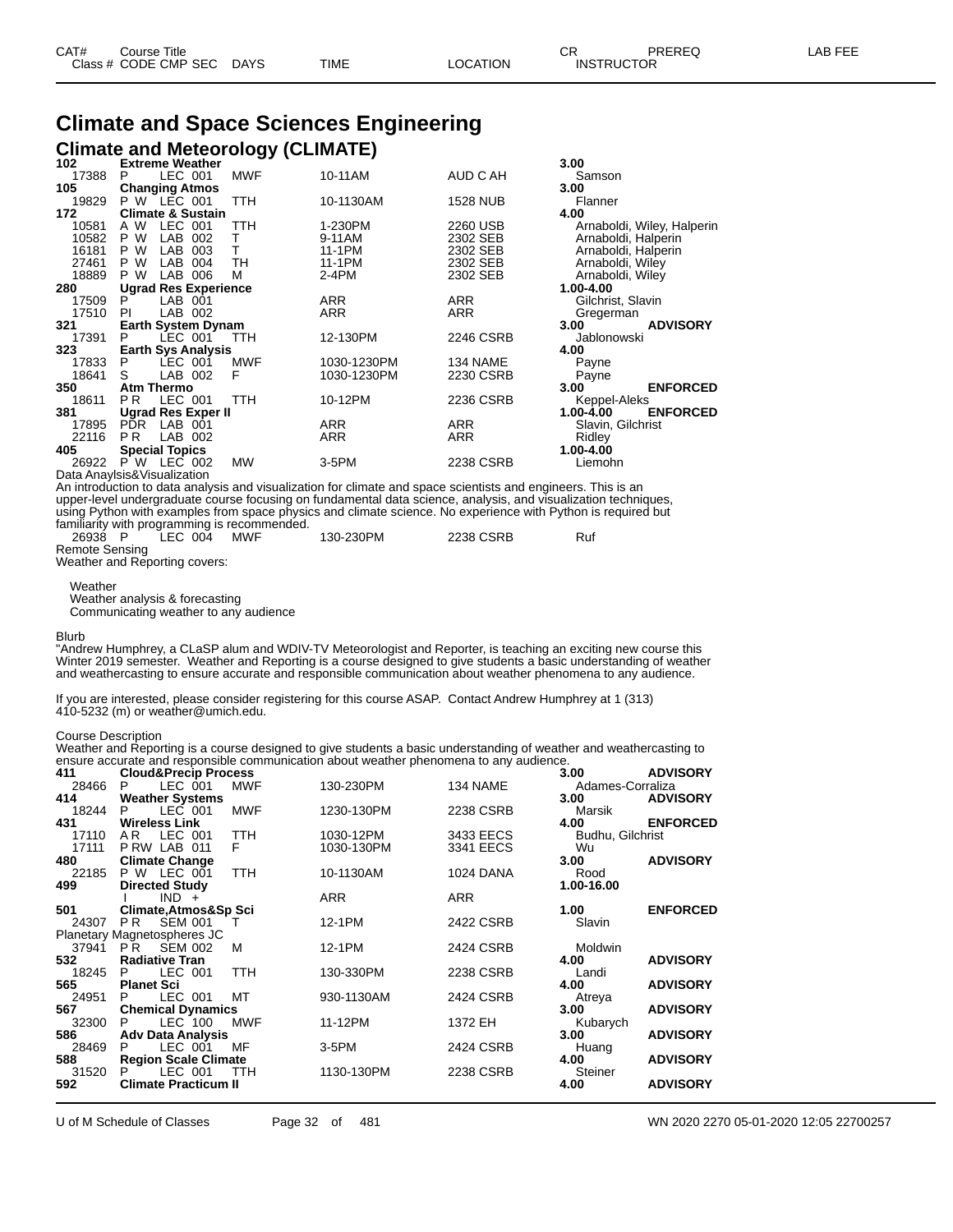| CAT#                                           | Course Title<br>Class # CODE CMP SEC DAYS                              |           | <b>TIME</b>                | <b>LOCATION</b>          | CR<br><b>INSTRUCTOR</b>                   | PREREQ                    | LAB FEE |
|------------------------------------------------|------------------------------------------------------------------------|-----------|----------------------------|--------------------------|-------------------------------------------|---------------------------|---------|
| 21014<br>690                                   | P<br>LEC 001<br>Thesis/M.S.<br>$IND +$<br>IR                           | MW        | 3-5PM<br>ARR               | 2236 CSRB<br>ARR         | Rood<br>2.00-6.00                         | <b>ENFORCED</b>           |         |
| 701                                            | <b>Special Problems</b><br>$IND +$                                     |           | ARR                        | ARR                      | 1.00-16.00                                |                           |         |
| 747<br>10585<br>749                            | <b>Student Seminar</b><br>P<br>LEC 001                                 | TН        | 9-10AM                     | 2424 CSRB                | 1.00<br>Landi                             |                           |         |
| 10586<br>990                                   | <b>CLaSP Seminar</b><br><b>SEM 001</b><br>- P<br><b>Diss-Precand</b>   | TН        | 330-5PM                    | 2246 CSRB                | 1.00<br>Lepri, Gerlein-Safdi<br>1.00-8.00 | <b>ADVISORY</b>           |         |
| 995                                            | $IND +$<br>Diss-Cand                                                   |           | ARR                        | ARR                      | 8.00                                      | <b>ENFORCED</b>           |         |
|                                                | IR<br>$IND +$                                                          |           | <b>ARR</b>                 | ARR                      |                                           |                           |         |
|                                                | Space Science and Engineering (SPACE)                                  |           |                            |                          |                                           |                           |         |
| 101<br>19459<br>280                            | <b>Rocket Science</b><br>P RW LEC 001<br><b>Ugrad Res Experience</b>   | TTH       | 1130-1PM                   | 1400 CHEM                | 3.00<br>Lepri<br>1.00-4.00                |                           |         |
| 24906<br>24907<br>321                          | LAB 001<br>P<br>LAB 002<br>PI<br><b>Earth System Dynam</b>             |           | ARR<br>ARR                 | ARR<br>ARR               | Gilchrist, Slavin<br>Gregerman<br>3.00    | <b>ADVISORY</b>           |         |
| 33981<br>323                                   | P<br>LEC 001<br><b>Earth Sys Analysis</b>                              | TTH       | 12-130PM                   | 2246 CSRB                | Jablonowski<br>4.00                       |                           |         |
| 33982 P<br>33983                               | LEC 001<br>LAB 002<br>S                                                | MWF<br>F  | 1030-1230PM<br>1030-1230PM | 134 NAME<br>2230 CSRB    | Payne<br>Payne                            |                           |         |
| 350<br>33984<br>381                            | Atm Thermo<br>PR<br>LEC 001<br><b>Ugrad Res Exper II</b>               | TTH       | 10-12PM                    | 2236 CSRB                | 3.00<br>Keppel-Aleks<br>1.00-4.00         | <b>ENFORCED</b>           |         |
| 24908<br>24909                                 | LAB 001<br>PD.<br>LAB 002<br>P                                         |           | ARR<br>ARR                 | ARR<br><b>ARR</b>        | Slavin, Gilchrist<br>Ridley               |                           |         |
| 405                                            | <b>Special Topics</b><br>26925 PW LEC 002                              | MW        | 3-5PM                      | 2238 CSRB                | 1.00-4.00<br>Liemohn                      |                           |         |
| 26942 P                                        | Data Anaylsis&Visualization<br>LEC 004                                 | MWF       | 130-230PM                  | 2238 CSRB                | Ruf                                       |                           |         |
| <b>Remote Sensing</b><br>431<br>33978<br>33979 | <b>Wireless Link</b><br>S R<br>LEC 001<br>PRW LAB 011                  | TTH<br>F. | 1030-12PM<br>1030-130PM    | 3433 EECS<br>3341 EECS   | 4.00<br>Budhu, Gilchrist<br>Wu            | <b>ENFORCED</b>           |         |
| 477<br>21010                                   | <b>Space Wthr Modeling</b><br>PR<br>LEC 001                            | MWF       | 9-1030AM                   | 2238 CSRB                | 4.00<br>Jia                               | <b>ENFORCED</b>           |         |
| 495<br>34001                                   | <b>Upper Atm&amp;lonosph</b><br>LEC 001<br>P.                          | TTH       | 930-1130AM                 | 2238 CSRB                | 4.00<br>Zou                               |                           |         |
| 499                                            | <b>Directed Study</b><br>$IND +$                                       |           | ARR                        | ARR                      | 1.00-16.00                                |                           |         |
| 501<br>24934 P                                 | Climate, Atmos&Sp Sci<br>SEM 001                                       | Τ         | 12-1PM                     | 2422 CSRB                | 1.00<br>Slavin                            |                           |         |
| 37730<br>532                                   | Planetary Magnetospheres JC<br>SEM 002<br>- P<br><b>Radiative Tran</b> | M         | 12-1PM                     | 2424 CSRB                | Moldwin<br>4.00                           | <b>ADVISORY</b>           |         |
| 24935<br>565                                   | LEC 001<br>P<br><b>Planet Sci</b>                                      | TTH       | 130-330PM                  | 2238 CSRB                | Landi<br>4.00                             | <b>ADVISORY</b>           |         |
| 24954<br>583                                   | LEC 001<br>$\mathsf{P}$<br><b>Space Sys Des Mgt</b>                    | МT        | 930-1130AM                 | 2424 CSRB                | Atreya<br>4.00                            | <b>ADVISORY, ENFORCED</b> |         |
| 17934<br>584                                   | PRW LEC 001<br><b>Space Mission Design</b>                             | MWF       | 230-430PM                  | 2246 CSRB                | Slavin<br>4.00                            | <b>ADVISORY</b>           |         |
| 17389<br>586                                   | P<br>LEC 001<br><b>Adv Data Analysis</b>                               | TTH       | 1-3PM                      | 2424 CSRB                | Ridlev<br>3.00                            | <b>ADVISORY</b>           |         |
| 37506<br>590                                   | P<br>LEC 001<br><b>Space Systems Proj</b>                              | МF        | 3-5PM                      | 2424 CSRB                | Huang<br>1.00-4.00                        | <b>ADVISORY</b>           |         |
| 21367                                          | LÉC 002<br>P                                                           |           | ARR                        | <b>ARR</b>               | Lepri, Raines<br>Renno                    |                           |         |
| 22115<br>22129                                 | LEC 003<br>P<br>P<br>LEC 004                                           |           | ARR<br><b>ARR</b>          | ARR<br><b>ARR</b>        | Gilchrist                                 |                           |         |
| 17771<br>30629                                 | LEC 009<br>P<br>LEC 016<br>P                                           |           | ARR<br>ARR                 | ARR<br>ARR               | Kasper<br>McKague                         |                           |         |
| 26243                                          | P<br>LEC 052                                                           |           | <b>ARR</b>                 | <b>ARR</b>               | Landi                                     |                           |         |
| 26045<br>37722                                 | P<br>LEC 091<br>LEC 093<br>P                                           |           | ARR<br>ARR                 | ARR<br><b>ARR</b>        | Ridley<br>Jia                             |                           |         |
| 24826                                          | P<br>LEC 094<br>P<br>LEC 100                                           |           | <b>ARR</b><br><b>ARR</b>   | <b>ARR</b><br><b>ARR</b> | Zou                                       |                           |         |
| 37781<br>747                                   | <b>Student Seminar</b>                                                 |           |                            |                          | 1.00                                      |                           |         |
| 24905<br>749<br>24904                          | LEC 001<br>P<br><b>CLaSP Seminar</b><br>P<br><b>SEM 001</b>            | TН<br>TН  | 9-10AM<br>330-5PM          | 2424 CSRB<br>2246 CSRB   | Landi<br>1.00<br>Lepri, Gerlein-Safdi     |                           |         |
|                                                |                                                                        |           |                            |                          |                                           |                           |         |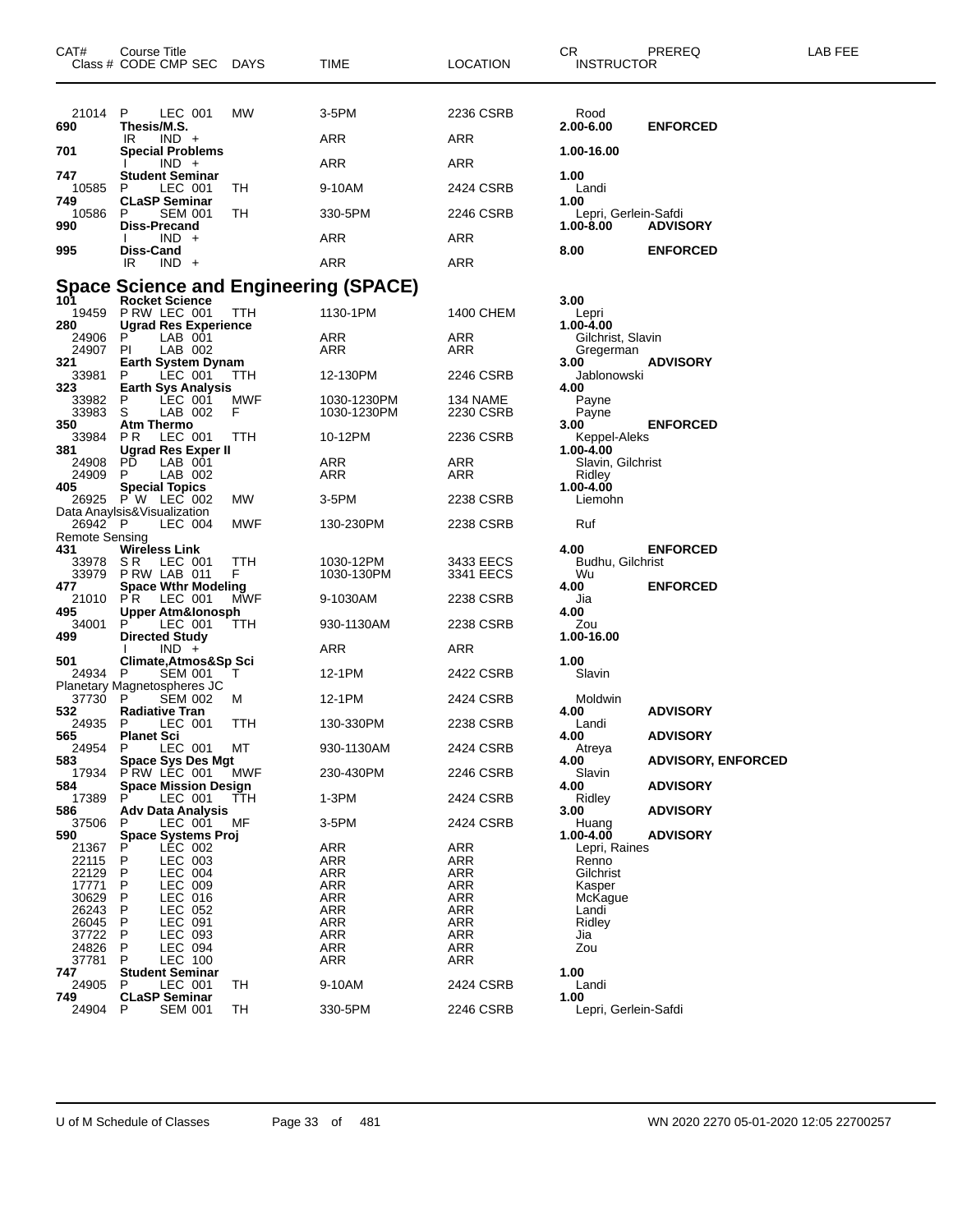| CAT# | Title<br>Course      |      |      |          | Ωm<br>- UN        | PREREQ | ----<br>AR<br>--- |
|------|----------------------|------|------|----------|-------------------|--------|-------------------|
|      | Class # CODE CMP SEC | DAYS | TIME | LOCATION | <b>INSTRUCTOR</b> |        |                   |

#### **Chemical Engineering Department**

|                                   |                                       |                      | <b>Chemical Engineering (CHE)</b>                   |                                                                     |                  |                        |                           |
|-----------------------------------|---------------------------------------|----------------------|-----------------------------------------------------|---------------------------------------------------------------------|------------------|------------------------|---------------------------|
| 290                               | Res&Spec Problems                     |                      |                                                     |                                                                     |                  | 1.00-16.00             | <b>ADVISORY</b>           |
| 330                               | <b>Chem&amp;Eng Thermo</b>            | IND +                |                                                     | ARR                                                                 | ARR              | 4.00                   | <b>ENFORCED</b>           |
|                                   |                                       |                      |                                                     | STUDENTS ARE AUTO-ENROLLED IN LECTURE WHEN THEY ELECT A DISCUSSION. |                  |                        |                           |
| 10599                             | A R                                   | LEC 001              | <b>MW</b>                                           | 4-530PM                                                             | 220 CHRYS        | Lenert                 |                           |
| 10600                             | <b>DIS</b><br>P R                     | 002                  | Τ                                                   | 1030-1130AM                                                         | 1006 DOW         | <b>Beckwith</b>        |                           |
| 14180                             | P <sub>R</sub><br><b>DIS</b>          | 004                  | Τ                                                   | 130-230PM                                                           | 1005 EECS        | Richards               |                           |
| 20640                             | P R                                   | DIS 006              | т                                                   | 1130-1230PM                                                         | 2150 DOW         | <b>Beckwith</b>        |                           |
| 341                               | <b>Fluid Mechanics</b>                |                      |                                                     |                                                                     |                  | 4.00                   | <b>ENFORCED</b>           |
|                                   |                                       |                      |                                                     | STUDENTS ARE AUTO-ENROLLED IN LECTURE WHEN THEY ELECT A DISCUSSION. |                  |                        |                           |
| 10602                             | AR                                    | LEC 001              | <b>MWF</b>                                          | 3-4PM                                                               | 220 CHRYS        | Ziff                   |                           |
| 10603                             | P R                                   | DIS 002              | TН                                                  | 1030-1130AM                                                         | 1017 DOW         | Ansari                 |                           |
| 10604                             | <b>PR</b><br><b>DIS</b>               | 004                  | TH                                                  | 130-230PM                                                           | 1005 EECS        | Ansari                 |                           |
| 20641                             | P R                                   | DIS 006              | TH                                                  | 1130-1230PM                                                         | 1018 DOW         | Ansari                 |                           |
| 344                               | <b>Reaction Engr Des</b>              |                      |                                                     |                                                                     |                  | 4.00                   | <b>ENFORCED</b>           |
| 10605                             | <b>PR</b>                             | LEC 001              | TTH                                                 | 930-1130AM                                                          | 1013 DOW         | Singh                  |                           |
| 360                               | Chem Engr Lab I                       |                      |                                                     |                                                                     |                  | 4.00                   | <b>ENFORCED</b>           |
|                                   |                                       |                      |                                                     | STUDENTS ARE AUTO-ENROLLED IN LECTURE WHEN THEY ELECT A LAB.        |                  |                        |                           |
| 10606                             | A R                                   | LEC 001              | МW                                                  | 1230-130PM                                                          | 220 CHRYS        | Hirshfield             |                           |
| 10607                             | P RW LAB 002                          |                      | м                                                   | 130-530PM                                                           | 3125 DOW         | Mallon                 |                           |
| 10608                             | P R                                   | LAB 003              | T                                                   | 130-530PM                                                           | 3125 DOW         | Dai                    |                           |
| 10609                             | P RW LAB 004                          |                      | W                                                   | 130-530PM                                                           | 3125 DOW         | Salehi                 |                           |
| 17907                             | P RW LAB 005                          |                      | TН                                                  | 130-530PM                                                           | 3125 DOW         | Dai                    |                           |
| 18436                             | PRW LAB 006                           |                      | F.                                                  | 1230-430PM                                                          | 3125 DOW         | Mallon                 |                           |
| 19937<br>431                      | P RW LAB 007                          |                      | W                                                   | 830-1230PM                                                          | 3125 DOW         | Salehi                 | <b>ENFORCED</b>           |
| 24672                             | Eng Stat & Prob Solv                  | LEC 001              |                                                     |                                                                     |                  | 3.00                   |                           |
| 460                               | P R<br>Chem Eng Lab II                |                      | MW                                                  | 130-3PM                                                             | 2150 DOW         | Tadd<br>4.00           | <b>ENFORCED</b>           |
|                                   |                                       |                      |                                                     | STUDENTS ARE AUTO-ENROLLED IN LECTURE WHEN THEY ELECT A LAB.        |                  |                        |                           |
| 10610                             | AR.                                   | LEC 001              | МW                                                  | 1130-1230PM                                                         | <b>1200 EECS</b> | Albayrak Guralp        |                           |
| 19446                             | <b>PR</b>                             | LAB 002              | м                                                   | 130-530PM                                                           | 3409 GGBL        | Silcox                 |                           |
| 10611                             | P R                                   | LAB 003              | T.                                                  | 130-530PM                                                           | 3409 GGBL        | Neale                  |                           |
| 10612                             | P R                                   | LAB 004              | W                                                   | 1230-430PM                                                          | 3409 GGBL        | Albayrak Guralp, Banka |                           |
| Wednesday lab is the Bio Section. |                                       |                      |                                                     |                                                                     |                  |                        |                           |
| 18963                             | P R                                   | LAB 005              | TН                                                  | 130-530PM                                                           | 3409 GGBL        | Silcox                 |                           |
| 485                               | <b>ChE Process Econ</b>               |                      |                                                     |                                                                     |                  | 1.00                   | <b>ENFORCED</b>           |
| 20575                             | <b>PR</b>                             | LEC 001              | ттн                                                 | 830-930AM                                                           | 1013 DOW         | Schwank                |                           |
| 487                               | <b>Proc Sim &amp; Design</b>          |                      |                                                     |                                                                     |                  | 5.00                   | <b>ADVISORY, ENFORCED</b> |
| 10613                             | P R                                   | LEC 001              | F                                                   | 1030-130PM                                                          | 1571 GGBL        |                        |                           |
| 487                               | Proc Sim & Design                     |                      |                                                     |                                                                     |                  | 5.00                   | <b>ADVISORY, ENFORCED</b> |
|                                   | P <sub>R</sub>                        | LEC 001              | МW                                                  | 1030-1130AM                                                         | <b>1200 EECS</b> | Tadd, Wang, Zhang      |                           |
| 489                               | <b>Chem Product Des II</b>            |                      |                                                     |                                                                     |                  | 3.00                   | <b>ENFORCED</b>           |
| 22489                             | P R                                   | LEC 001              | т                                                   | 12-130PM                                                            | 1005 EECS        | Hirshfield             |                           |
| 490                               | <b>Adv Res&amp;Spec Problem</b>       |                      |                                                     |                                                                     |                  | 1.00-16.00             | <b>ADVISORY, ENFORCED</b> |
|                                   | R                                     | $IND +$              |                                                     | ARR                                                                 | ARR              |                        |                           |
| 496<br>29207                      | Spec Topics in Ch E<br>P <sub>R</sub> | LEC 004              | TTH                                                 | 10-1130AM                                                           | <b>1008 EECS</b> | 2.00-3.00              | <b>ADVISORY, ENFORCED</b> |
| <b>BioMEMS</b>                    |                                       |                      |                                                     |                                                                     |                  | Nagrath                |                           |
| 497                               | <b>Spec Topic ChE</b>                 |                      |                                                     |                                                                     |                  | 3.00                   | <b>ADVISORY, ENFORCED</b> |
| 27428                             | PRW LEC 003                           |                      | TH                                                  | 130-330PM                                                           | 2246 CSRB        | Hirshfield             |                           |
| 497                               | <b>Spec Topic ChE</b>                 |                      |                                                     |                                                                     |                  | 3.00                   | <b>ADVISORY, ENFORCED</b> |
|                                   | PRW LEC 003                           |                      | TН                                                  | 330-430PM                                                           | ARR              |                        |                           |
| Distillation of Spirits           |                                       |                      |                                                     |                                                                     |                  |                        |                           |
| 512                               | <b>Phys Polymers</b>                  |                      |                                                     |                                                                     |                  | 3.00                   | <b>ADVISORY</b>           |
| 20976                             | P                                     | LEC 001              | <b>MW</b>                                           | 430-6PM                                                             | <b>ARR</b>       | Kim                    |                           |
| 517                               | <b>Biopharm Eng</b>                   |                      |                                                     |                                                                     |                  | 3.00                   | <b>ADVISORY</b>           |
| 27684                             | P                                     | LEC 001              | T                                                   | 530-830PM                                                           | 1017 DOW         | Tessier                |                           |
| 528                               | <b>Reactor Engineering</b>            |                      |                                                     |                                                                     |                  | 3.00                   | <b>ADVISORY</b>           |
| 21774                             | P.                                    | LEC <sup>-</sup> 001 | <b>MW</b>                                           | 830-1030AM                                                          | 1010 DOW         | Antoniewicz            |                           |
| 542.                              | Int Transport Pheno                   |                      |                                                     |                                                                     |                  | 3.00                   | <b>ADVISORY</b>           |
| 21256                             | P                                     | LEC 001              | <b>MW</b>                                           | 130-330PM                                                           | 3150 DOW         | Larson                 |                           |
| 559                               | <b>Foundations Nano II</b>            |                      |                                                     |                                                                     |                  | 3.00                   | <b>ADVISORY</b>           |
| 31694                             | P                                     | LEC 001              | MW                                                  | 1230-2PM                                                            | 1045 GGBL        | Laine                  |                           |
| 574                               | <b>Engr Drug Delivery</b>             |                      |                                                     |                                                                     |                  | 3.00                   | <b>ADVISORY</b>           |
| 32192                             | P.                                    | LEC 001              | W                                                   | 330-630PM                                                           | 107 GFL          | Thurber                |                           |
| 584                               | Adv in Tissue Engr                    |                      |                                                     |                                                                     |                  | 3.00                   | <b>ADVISORY</b>           |
| 31159                             | P                                     | LEC 001              | ттн<br>Only offered even years in Winter semesters. | 9-1030AM                                                            | ARR              | Kohn                   |                           |
| 588                               | <b>Global Qual Syst</b>               |                      |                                                     |                                                                     |                  | 2.00                   | <b>ADVISORY</b>           |
| 23369                             | PD.                                   | LEC 001              | TH                                                  | 430-630PM                                                           | 1005 DOW         | Greve                  |                           |
| 601                               | <b>Chem Engr Sem</b>                  |                      |                                                     |                                                                     |                  | 1.00                   | <b>ENFORCED</b>           |
| 20178                             | P R                                   | <b>SEM 001</b>       | TTH                                                 | 1130-1PM                                                            | 1017 DOW         | Ziff, Kamcev           |                           |
| 695                               | <b>Research Problems</b>              |                      |                                                     |                                                                     |                  | 1.00-16.00             | <b>ADVISORY</b>           |
|                                   |                                       | $IND +$              |                                                     | ARR                                                                 | ARR              |                        |                           |
| 696                               | <b>Selected Topics</b>                |                      |                                                     |                                                                     |                  | 1.00-3.00              |                           |

U of M Schedule of Classes Page 34 of 481 WN 2020 2270 05-01-2020 12:05 22700257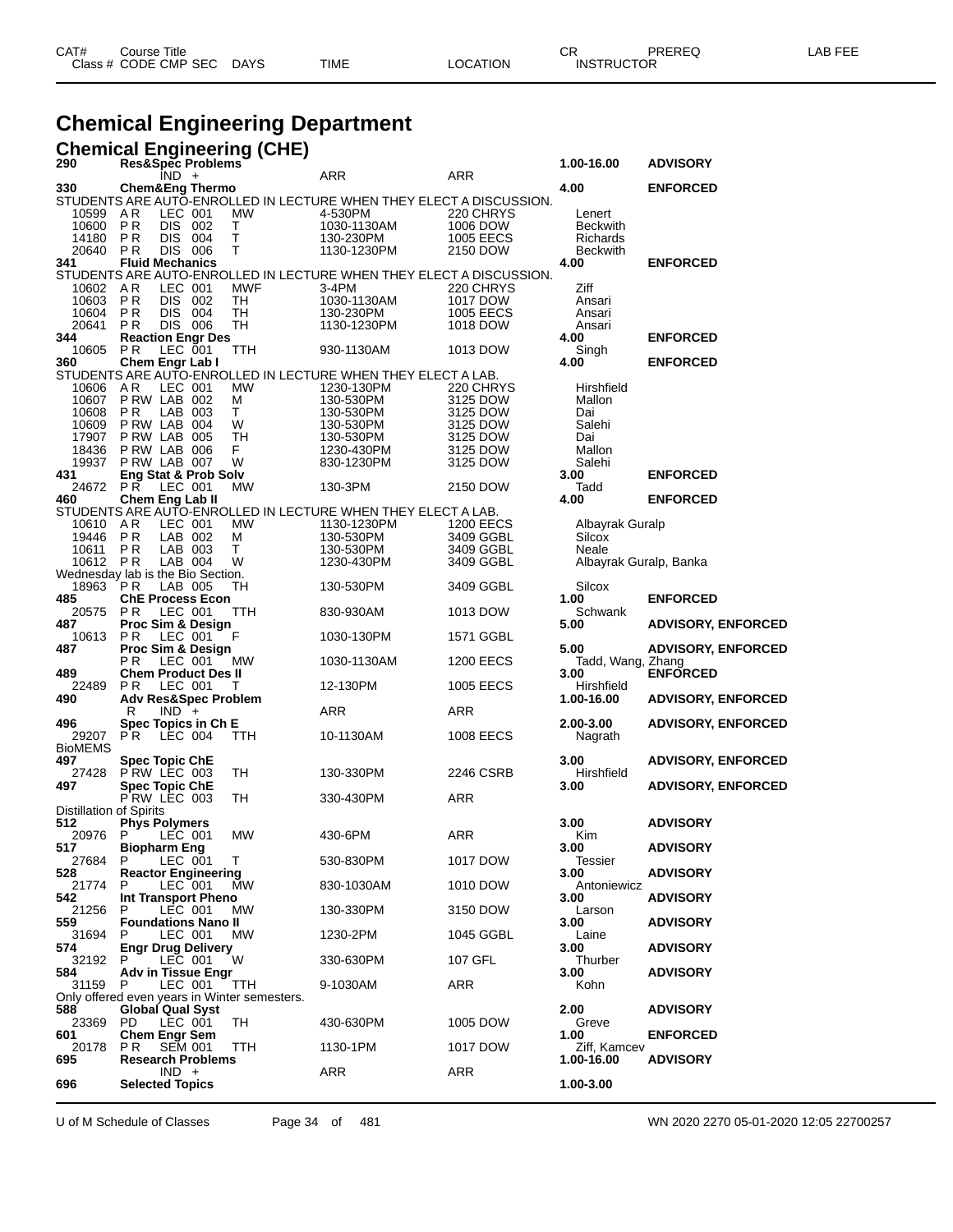| CAT#<br>Class # CODE CMP SEC   |                     | Course Title          | <b>DAYS</b> | <b>TIME</b> | <b>LOCATION</b>  | <b>CR</b><br><b>INSTRUCTOR</b> | PREREQ          | LAB FEE |
|--------------------------------|---------------------|-----------------------|-------------|-------------|------------------|--------------------------------|-----------------|---------|
|                                |                     |                       |             |             |                  |                                |                 |         |
| 28723 P W                      |                     | LEC 001               | <b>MW</b>   | 11-1230PM   | 1018 DOW         | Goldsmith                      |                 |         |
| Applied Data Science for Engrs |                     |                       |             |             |                  |                                |                 |         |
| 28027 P                        |                     | LEC 004               | TTH         | 10-1130AM   | <b>1008 EECS</b> | Nagrath                        |                 |         |
| <b>BioMEMS</b>                 |                     |                       |             |             |                  |                                |                 |         |
| 28026                          | - P                 | LEC 005               | <b>TTH</b>  | 4-530PM     | 1012 FXB         | Eniola-Adefeso                 |                 |         |
| <b>ChE Mentor Seminar</b>      |                     |                       |             |             |                  |                                |                 |         |
| 698                            |                     | <b>Directed Study</b> |             |             |                  | 1.00-16.00                     |                 |         |
|                                |                     | $IND +$               |             | <b>ARR</b>  | <b>ARR</b>       |                                |                 |         |
| 990                            | <b>Diss-Precand</b> |                       |             |             |                  | 1.00-8.00                      | <b>ADVISORY</b> |         |
|                                |                     | $IND +$               |             | <b>ARR</b>  | <b>ARR</b>       |                                |                 |         |
| 995                            | <b>Diss-Cand</b>    |                       |             |             |                  | 8.00                           | <b>ENFORCED</b> |         |
|                                | R                   | $IND +$               |             | ARR         | <b>ARR</b>       |                                |                 |         |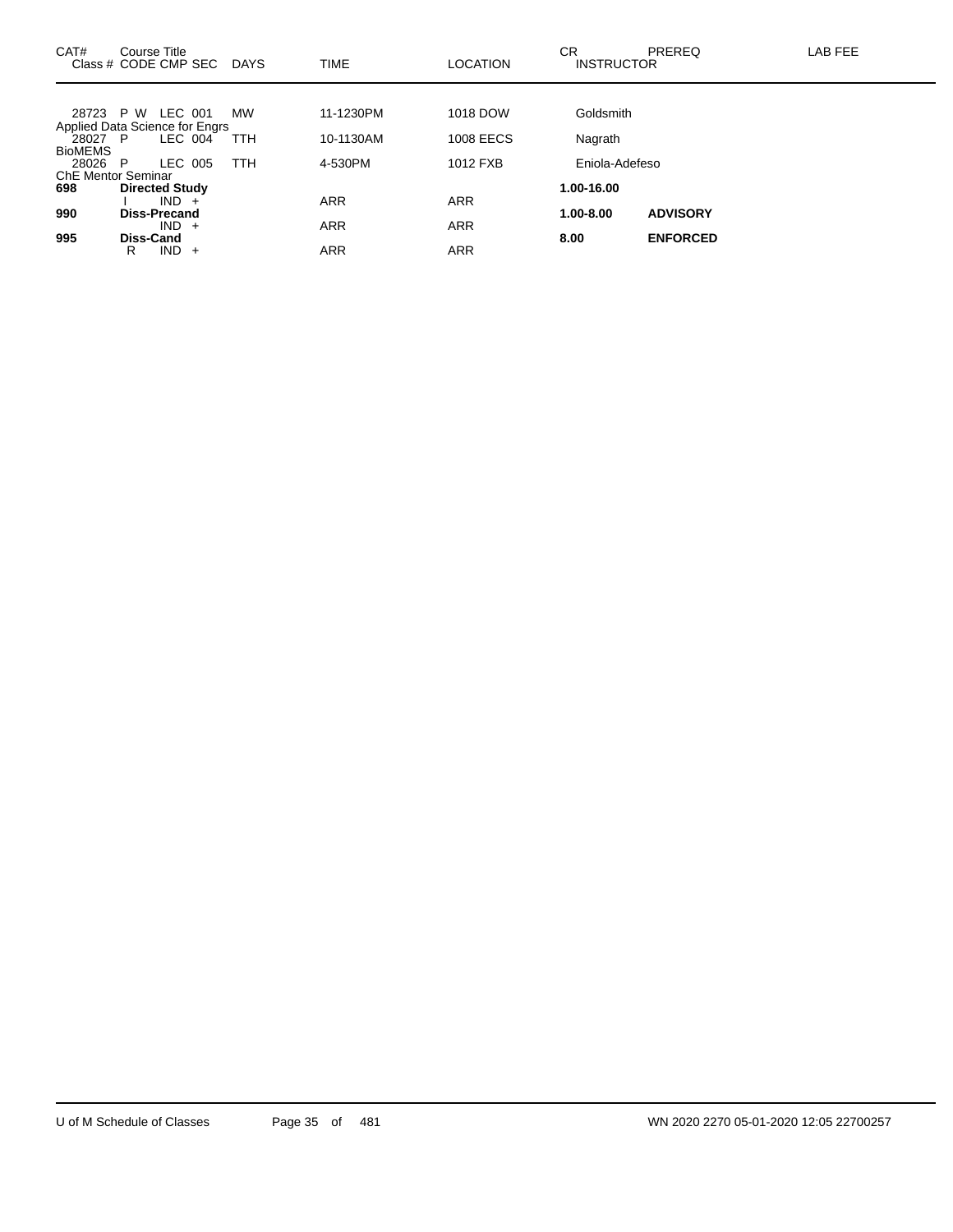| CAT# | Course Title         |             |      |                 | ∩⊓<br>◡           | PREREQ | LAB FEE |
|------|----------------------|-------------|------|-----------------|-------------------|--------|---------|
|      | Class # CODE CMP SEC | <b>DAYS</b> | TIME | <b>LOCATION</b> | <b>INSTRUCTOR</b> |        |         |

#### **Civil & Environmental Engr Civil And Environmental Engineering (CEE)**

| 200   | Intro to CEE               |         |                               |              |             |                                                                                                              | 1.00              |                             |
|-------|----------------------------|---------|-------------------------------|--------------|-------------|--------------------------------------------------------------------------------------------------------------|-------------------|-----------------------------|
| 21000 | P W SEM 001                |         |                               | т            | 12-1PM      | 1571 GGBL                                                                                                    | loannou           |                             |
| 211   |                            |         | <b>Statics &amp; Dynamics</b> |              |             |                                                                                                              | 4.00              | <b>ADVISORY</b>             |
| 10619 | P W LEC 001                |         |                               | <b>MTWTH</b> | 8-9AM       | 1571 GGBL                                                                                                    | Metwally          |                             |
| 212   |                            |         | <b>Solid&amp;Struct Mech</b>  |              |             |                                                                                                              | 3.00              | <b>ADVISORY</b>             |
| 10620 | P W LEC 001                |         |                               | <b>MWF</b>   | 930-1030AM  | 2147 GGBL                                                                                                    | Bernardini, Zhu   |                             |
| 265   | <b>Sus Engr Prin</b>       |         |                               |              |             |                                                                                                              | 3.00              | <b>ADVISORY</b>             |
| 10621 | PRW LEC 001                |         |                               | TTH          | 230-4PM     | 1670 BEYSTER                                                                                                 | MacVean, Lao      |                             |
| 303   | <b>Comp Meth Eng</b>       |         |                               |              |             |                                                                                                              | 4.00              | <b>ADVISORY</b>             |
| 10622 | A                          | LEC 001 |                               | TTH          | 1-230PM     | <b>1200 EECS</b>                                                                                             | Jeffers, Desimone |                             |
| 10623 | P W                        | LAB 002 |                               | M            | 2-4PM       | 1620 BEYSTER                                                                                                 | Jeffers, Desimone |                             |
| 20676 | P W LAB 004                |         |                               | W            | 2-4PM       | 1620 BEYSTER                                                                                                 | Jeffers, Desimone |                             |
| 307   |                            |         | <b>Sustainable Cities</b>     |              |             |                                                                                                              | 3.00              | <b>ADVISORY</b>             |
| 25147 | P W LEC 001                |         |                               | <b>MW</b>    | 10-1130AM   | 4151 USB                                                                                                     | Semrau            |                             |
| 325   | <b>Fluid Mechanics</b>     |         |                               |              |             |                                                                                                              | 4.00              | <b>ENFORCED</b>             |
| 18639 | A R                        | LEC 001 |                               | <b>TTH</b>   | 10-1130AM   | 2153 GGBL                                                                                                    | Demond            |                             |
| 30769 | P RW LAB 003               |         |                               | T.           | 230-530PM   | <b>185 EWRE</b>                                                                                              |                   |                             |
|       |                            |         |                               | W            |             |                                                                                                              | Demond, Zhou      |                             |
| 18640 | PRW LAB 004                |         |                               |              | 230-530PM   | <b>136 EWRE</b>                                                                                              | Demond, Zhou      |                             |
| 331   | <b>Constr Mgmt</b>         |         |                               |              |             |                                                                                                              | 4.00              | <b>ADVISORY</b>             |
| 10628 | P W LEC 001                |         |                               | TTH          | 830-10AM    | 2147 GGBL                                                                                                    | Lee, Lee          |                             |
| 19159 | A                          | LAB 002 |                               | F            | 1030-1230PM | 1105 GGBL                                                                                                    | Lee, Lee          |                             |
| 345   | <b>Geotech Engr</b>        |         |                               |              |             |                                                                                                              | 4.00              | <b>ADVISORY</b>             |
| 17376 | A                          | LEC 001 |                               | <b>MWF</b>   | 930-1030AM  | 2153 GGBL                                                                                                    |                   | Hryciw, Sulewski, Champagne |
| 23450 | P W                        | LAB 003 |                               | т            | 230-530PM   | 1021 GGBL                                                                                                    | Hryciw, Champagne |                             |
| 24649 | P W                        | LAB 005 |                               | <b>TH</b>    | 230-530PM   | 1021 GGBL                                                                                                    | Hryciw, Champagne |                             |
| 351   |                            |         | <b>Civil Engr Material</b>    |              |             |                                                                                                              | 4.00              | <b>ADVISORY</b>             |
| 10624 | A                          | LEC 001 |                               | TTH          | 1130-1PM    | 2147 GGBL                                                                                                    | Hansen, Zhong     |                             |
| 10625 | P W LAB 003                |         |                               | т            | 230-530PM   | 1025 GGBL                                                                                                    | Hansen, Zhong     |                             |
| 10626 | P W                        | LAB 004 |                               | W            | 230-530PM   | 1025 GGBL                                                                                                    |                   | Hansen, Sulewski, Zhong     |
| 366   | <b>Env Engr Lab</b>        |         |                               |              |             |                                                                                                              | 3.00              | <b>ADVISORY</b>             |
| 21745 | A                          | LEC 001 |                               | F            | 1030-1230PM | <b>104 EWRE</b>                                                                                              | Olson, Rodriguez  |                             |
| 21746 | P W                        | LAB 003 |                               | T            | 230-530PM   | 113 GFL                                                                                                      | Olson, Rodriguez  |                             |
| 22486 | P W                        | LAB 004 |                               | W            | 230-530PM   | 113 GFL                                                                                                      | Olson, Rodriguez  |                             |
| 375   |                            |         | <b>Sensors and Circuits</b>   |              |             |                                                                                                              | 3.00              | <b>ADVISORY</b>             |
| 21729 | P W LEC 001                |         |                               | MW           | 1130-1230PM | G906 COOL                                                                                                    | Brusher, Bahrami  |                             |
| 24535 | A                          | LAB 006 |                               | F            | 230-430PM   | 113 GFL                                                                                                      | Brusher, Bahrami  |                             |
|       | А                          | LAB 006 |                               | F            | 230-430PM   | 1045 GGBL                                                                                                    |                   |                             |
| 402   | <b>Prof Issues&amp;Des</b> |         |                               |              |             |                                                                                                              | 4.00              | <b>ADVISORY</b>             |
| 14539 | P RW LEC 001               |         |                               | <b>MW</b>    | 4-6PM       | <b>1500 EECS</b>                                                                                             | Daigger, Wagner   |                             |
| 415   |                            |         | <b>Design RC Structures</b>   |              |             |                                                                                                              | 3.00              | <b>ADVISORY</b>             |
| 10627 | P W LEC 001                |         |                               | TTH          | 1030-1130AM | 2147 GGBL                                                                                                    | Bernardini, Zhu   |                             |
|       |                            | LAB 002 |                               | <b>TH</b>    | 230-430PM   |                                                                                                              |                   |                             |
| 15001 | A                          |         |                               |              |             | 2147 GGBL                                                                                                    | Bernardini, Zhu   |                             |
| 450   | <b>Intro Transp Engr</b>   |         |                               |              |             |                                                                                                              | 4.00              | <b>ENFORCED</b>             |
| 29418 | P RW LEC 001               |         |                               | <b>MW</b>    | 1030-12PM   | 2147 GGBL                                                                                                    | Liu, Yang         |                             |
| 29419 | A <sub>R</sub>             | LAB 003 |                               | F            | 130-230PM   | 2517 GGBL                                                                                                    | Liu, Yang         |                             |
| 465   |                            |         | <b>Env Process Engr</b>       |              |             |                                                                                                              | 3.00              | <b>ADVISORY</b>             |
| 21759 | <b>P W LEC 001</b>         |         |                               | <b>MW</b>    | 1230-2PM    | 2147 GGBL                                                                                                    | Vanduinen         |                             |
| 481   |                            |         | <b>Aquatic Chemistry</b>      |              |             |                                                                                                              | 3.00              | <b>ENFORCED</b>             |
| 21756 | P RW LEC 001               |         |                               | <b>MW</b>    | 9-1030AM    | <b>1200 EECS</b>                                                                                             | Hayes, Zhang      |                             |
|       |                            |         |                               |              |             | CEE 481 lecture should be taken by undergraduate students with no intention of counting this class towards a |                   |                             |

CEE 481 lecture should be taken by undergraduate students with no intention of counting this class towards a

graduate program. No graduate credit will be granted for CEE 481.

CEE 581 - both lecture and lab - should be taken by students intending to use the class for graduate credit,

including SUGS students.

| 490 | <br><b>Independent Study</b> |         |           | <b>ADVISORY</b><br>1.00-4.00 |
|-----|------------------------------|---------|-----------|------------------------------|
|     | $IND +$                      | ARR     | ARR       |                              |
| 501 | <b>Special Topics CEE</b>    |         |           | 1.00-3.00                    |
|     | TTH<br>33814 P W LEC 055     | 1-230PM | 1025 GGBL | Ellis, Menefee               |
|     | Subcurface Eperay Systems    |         |           |                              |

Subsurface Energy Systems

This course is designed to introduce students to engineered subsurface systems with an emphasis on technologies relevant to the energy sector, including unconventional oil and gas production and geologic carbon storage. Students will be introduced to the fundamentals of reservoir geology, flow through porous and fractured media, fluid-rock interactions, and geochemical alterations resulting from fluid injection and extraction. Course deliverables will include a design project using reactive transport modeling to study fluid fate and transport within the context of a particular engineered subsurface system. The goal of this course is to help students gain a broad understanding of subsurface energy systems and learn to view these complex topics through a lens that also

assesses the environmental sustainability of emerging energy technologies.<br>33815 P W LEC 067 MW 230-4PM 2147 GGBL 33815 P W LEC 067 MW 230-4PM 200 2147 GGBL Filipov

Deployable & Reconfig Struct

This course covers the theory, analysis, and design of deployable and reconfigurable structures. A review of existing and emerging structural systems will cover bar linkages, pantographs (scissor mechanisms), origami structures, and bi/multi-stable units. Conceptual topics will include deployment kinematics, stability, geometric constraints, mechanical behaviors, energy formulations, and matrix analysis of the systems. Practical areas discussed in the course will include structural design, material systems, actuation technologies, and fabrication methods. The course will include a student project to explore engineering applications of the structures in architecture, aerospace, robotics, and beyond.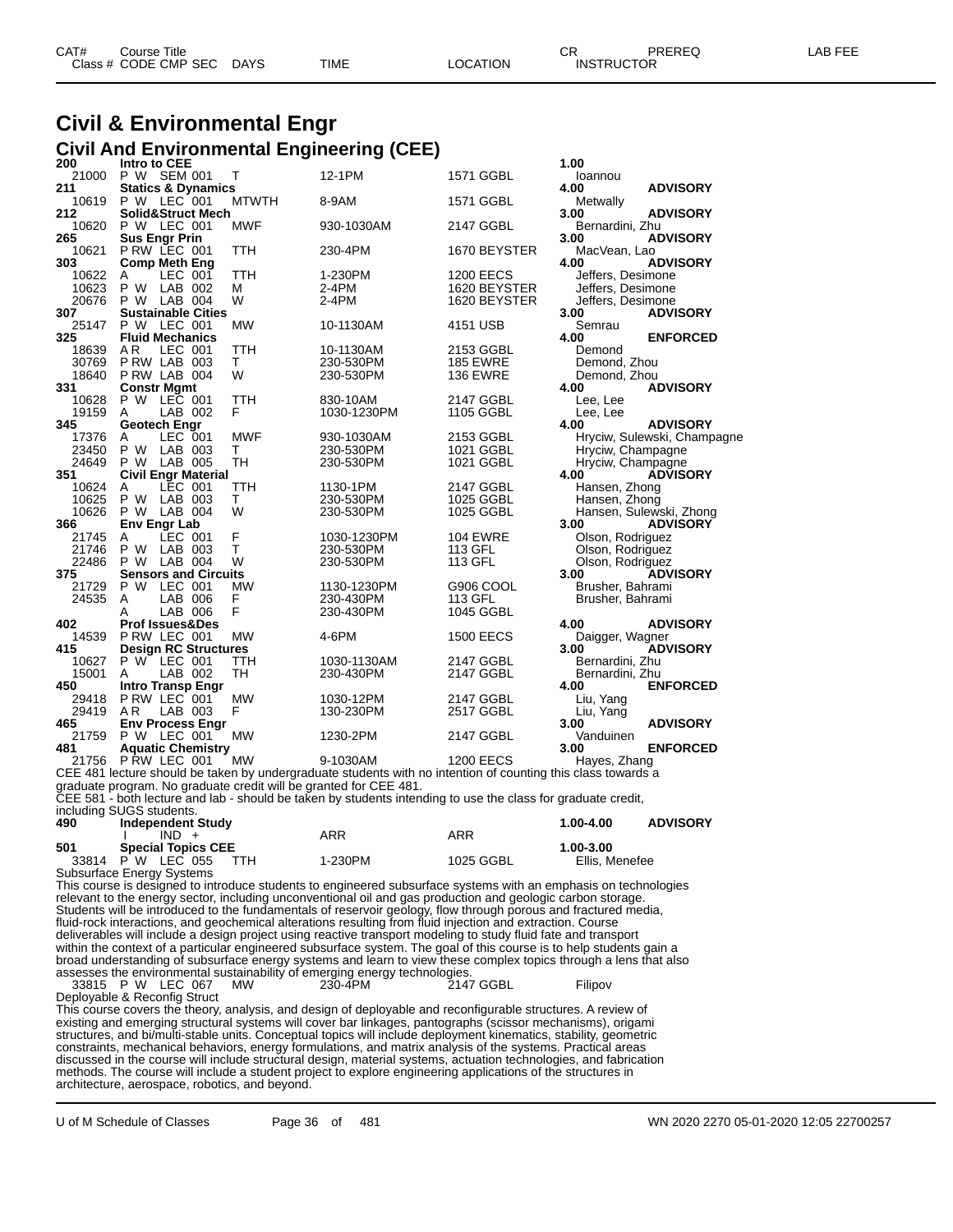| CAT#                  | Course Title<br>Class # CODE CMP SEC                                           | DAYS             | TIME                                                                                                                                                                                                                                                                                                                                                            | <b>LOCATION</b>               | CR<br><b>INSTRUCTOR</b>         | PREREQ                    | LAB FEE |
|-----------------------|--------------------------------------------------------------------------------|------------------|-----------------------------------------------------------------------------------------------------------------------------------------------------------------------------------------------------------------------------------------------------------------------------------------------------------------------------------------------------------------|-------------------------------|---------------------------------|---------------------------|---------|
|                       | 34850 PRW LEC 566<br>Urban Environmental Systems                               | M                | 4-6PM<br>Urban Environmental Systems: Project-Based Experiences for Students is a multi-disciplinary, project-based course<br>that focuses on developing solutions to water-based challenges in cities. We include information on both domestic                                                                                                                 | 2147 GGBL                     | Love, Larsen                    |                           |         |
|                       |                                                                                |                  | and international cities, and specifically highlight the opportunities and challenges in lower resource settings.<br>A case study is centered around Addis Ababa, Ethiopia. Each class will be divided between the discussion of content<br>material (first class hour) and group work (second class hour) related to on-going or emerging projects in Ethiopia |                               |                                 |                           |         |
| and elsewhere.        | 28485 P W LEC 599                                                              | TTH              | 12-130PM                                                                                                                                                                                                                                                                                                                                                        | 151 CHRYS                     | Orosz                           |                           |         |
|                       | <b>Dynamc Cntrl Connected Vehicle</b><br>27233 PW SEM 850                      | ТH               | 230-4PM                                                                                                                                                                                                                                                                                                                                                         | ARR                           | Yin                             |                           |         |
|                       | Next Gen Transpo Sys Seminar<br>Conference room 2029 G.G.Brown                 |                  | Next Generation Transportation Systems Seminar --- Presentation and discussion of selected topics related to<br>transportation systems engineering. Student participation and guest lectures.                                                                                                                                                                   |                               |                                 |                           |         |
| 509<br>28664          | <b>Theory Elast</b><br>P W LEC 001                                             | TTH              | 9-1030AM                                                                                                                                                                                                                                                                                                                                                        | 1045 GGBL                     | 3.00<br>Bucsek                  | <b>ADVISORY</b>           |         |
| 512<br>21744          | <b>Nonlin Anl Structrs</b><br>P W LEC 001                                      | TTH              | 1-230PM                                                                                                                                                                                                                                                                                                                                                         | 2147 GGBL                     | 3.00<br>El-Tawil                | <b>ADVISORY</b>           |         |
| 517<br>33772          | <b>Reliability of Str</b><br>P W LEC 001                                       | MW.              | 1030-12PM                                                                                                                                                                                                                                                                                                                                                       | 1025 GGBL                     | 3.00<br>Spence                  | <b>ADVISORY</b>           |         |
| 522<br>33775          | <b>Sediment Transport</b><br>P RW LEC 001                                      | ттн              | 1130-1PM                                                                                                                                                                                                                                                                                                                                                        | 1025 GGBL                     | 3.00<br>MacVean                 | <b>ADVISORY, ENFORCED</b> |         |
| 526<br>13643          | <b>Des Hydraulic Syst</b><br>P W LEC 001                                       | TTH              | 10-1130AM                                                                                                                                                                                                                                                                                                                                                       | 185 EWRE                      | 3.00<br>Ivanov                  | <b>ADVISORY</b>           |         |
| 530<br>10630          | <b>Constr Prof Prac</b><br>P W LEC 001                                         | Τ                | 5-8PM                                                                                                                                                                                                                                                                                                                                                           | 2153 GGBL                     | 3.00<br>Lee                     | <b>ADVISORY</b>           |         |
| 533<br>33764          | Engr Proc Mod & Risk<br>P W LEC 001                                            | TTH              | 230-4PM                                                                                                                                                                                                                                                                                                                                                         | 1045 GGBL                     | 3.00<br>Ioannou                 | <b>ADVISORY</b>           |         |
| 546<br>34622          | <b>Slope Dam Ret Struc</b><br><b>P RW REC 001</b>                              | TTH              | 830-10AM                                                                                                                                                                                                                                                                                                                                                        | 2153 GGBL                     | 3.00<br>Michalowski             | <b>ENFORCED</b>           |         |
| 552<br>29421          | <b>Travel Analysis&amp;Fcst</b><br>P W LEC 001                                 | TTH              | 10-1130AM                                                                                                                                                                                                                                                                                                                                                       | 1025 GGBL                     | 3.00<br>Misra                   |                           |         |
| 554<br>33766          | Data Mining in Trans<br>PRW LEC 001                                            | ттн              | 1-230PM                                                                                                                                                                                                                                                                                                                                                         | 2153 GGBL                     | 3.00<br>Masoud                  | <b>ENFORCED</b>           |         |
| 563<br>23361          | Air Qual Engr Fund<br>P W LEC 001                                              | МW               | 1030-12PM                                                                                                                                                                                                                                                                                                                                                       | 1045 GGBL                     | 3.00<br>Clack                   | <b>ADVISORY</b>           |         |
| 567<br>27728<br>27960 | <b>Energy Infrastr Sys</b><br>P W LEC 001<br>LEC 881<br>P                      | TТH<br>TTH       | 1130-1PM<br>1130-1PM                                                                                                                                                                                                                                                                                                                                            | 165 CHRYS<br>ARR              | 3.00<br>Lastoskie<br>Lastoskie  | <b>ADVISORY</b>           |         |
| 571<br>22599<br>22600 | <b>Linear Systems Thry</b><br>LEC 001<br>Α<br>P W DIS 011                      | <b>MWF</b><br>TH | 930-1030AM<br>530-630PM                                                                                                                                                                                                                                                                                                                                         | <b>1500 EECS</b><br>1500 EECS | 4.00<br>Scruggs<br>Gupta        | <b>ADVISORY</b>           |         |
| 574<br>33765          | <b>Matl Sel Sus Des</b><br>P W LEC 001                                         | ттн              | 1130-1PM                                                                                                                                                                                                                                                                                                                                                        | 2153 GGBL                     | 3.00<br>Li                      | <b>ADVISORY</b>           |         |
| 580<br>19878          | <b>Physicochem Process</b><br>P W LEC 001                                      | TTH              | 1-230PM                                                                                                                                                                                                                                                                                                                                                         | 104 EWRE                      | 3.00<br>Olson                   | <b>ADVISORY</b>           |         |
| 581<br>10631          | <b>Aquatic Chemistry</b><br>PRW LEC 001                                        | MW               | 9-1030AM                                                                                                                                                                                                                                                                                                                                                        | <b>1200 EECS</b>              | 3.00<br>Hayes, Zhang            | <b>ADVISORY, ENFORCED</b> |         |
|                       | including SUGS students.                                                       |                  | CEE 581 - both lecture and lab - should be taken by students intending to use the class for graduate credit,<br>CEE 481 lecture should be taken by undergraduate students with no intention of counting this class towards a                                                                                                                                    |                               |                                 |                           |         |
| 19897 AR              | graduate program. No graduate credit will be granted for CEE 481.<br>$LAB$ 002 | F                | 9-1030AM                                                                                                                                                                                                                                                                                                                                                        | 2517 GGBL                     | Hayes, Zhang                    |                           |         |
| 586                   | AR.<br>LAB 002<br><b>Indus Ecol</b>                                            | F                | 9-1030AM                                                                                                                                                                                                                                                                                                                                                        | <b>1200 EECS</b>              | 3.00                            | <b>ADVISORY</b>           |         |
| 10632<br>592          | P W LEC 001<br><b>Bio Proc Envir Engr</b>                                      | TTH              | 230-4PM                                                                                                                                                                                                                                                                                                                                                         | <b>1040 DANA</b>              | Keoleian, Woody, Hilton<br>3.00 | <b>ADVISORY</b>           |         |
| 24481<br>622          | P W LEC 001<br>Sp Prob Hydr-Hydrol                                             | <b>MW</b>        | 1030-12PM                                                                                                                                                                                                                                                                                                                                                       | 2246 CSRB                     | Love<br>1.00-16.00              | <b>ADVISORY</b>           |         |
| 630                   | $IND +$<br>Dir Study Const Eng                                                 |                  | <b>ARR</b>                                                                                                                                                                                                                                                                                                                                                      | <b>ARR</b>                    | 1.00-3.00                       | <b>ADVISORY</b>           |         |
| 651                   | $IND +$<br><b>Directed Studies</b>                                             |                  | ARR                                                                                                                                                                                                                                                                                                                                                             | ARR                           | 1.00-3.00                       | <b>ADVISORY</b>           |         |
| 682                   | $IND +$<br>IR                                                                  |                  | ARR                                                                                                                                                                                                                                                                                                                                                             | ARR                           | 1.00-16.00                      |                           |         |
|                       | <b>Prob in Envir Engr</b><br>$IND +$<br>SI                                     |                  | <b>ARR</b>                                                                                                                                                                                                                                                                                                                                                      | <b>ARR</b>                    |                                 | <b>ADVISORY</b>           |         |
| 812<br>33773          | <b>Struct Engr Grad Sem</b><br>P RW SEM 001                                    | T                | 430-530PM                                                                                                                                                                                                                                                                                                                                                       | <b>ARR</b>                    | 1.00<br>Spence                  | <b>ENFORCED</b>           |         |
| 880<br>17809          | Conference Room 2029 GGBL<br>Sem Env&Wrt Res Eng<br>P W SEM 001                | W                | 12-1PM                                                                                                                                                                                                                                                                                                                                                          | 2505 GGBL                     | 1.00<br>Clack                   |                           |         |
| 910                   | <b>Struct Engr Res</b><br>$IND +$                                              |                  | ARR                                                                                                                                                                                                                                                                                                                                                             | ARR                           | 1.00-16.00                      |                           |         |
| 921                   | Hydra&Hydro Eng Res<br>$IND +$                                                 |                  | <b>ARR</b>                                                                                                                                                                                                                                                                                                                                                      | <b>ARR</b>                    | 1.00-16.00                      | <b>ADVISORY</b>           |         |
| 930                   | <b>Constr Engr Res</b><br>$IND +$                                              |                  | <b>ARR</b>                                                                                                                                                                                                                                                                                                                                                      | ARR                           | 1.00-16.00                      |                           |         |
| 946                   | Soil Mech Res                                                                  |                  |                                                                                                                                                                                                                                                                                                                                                                 |                               | 1.00-16.00                      |                           |         |

U of M Schedule of Classes Page 37 of 481 WN 2020 2270 05-01-2020 12:05 22700257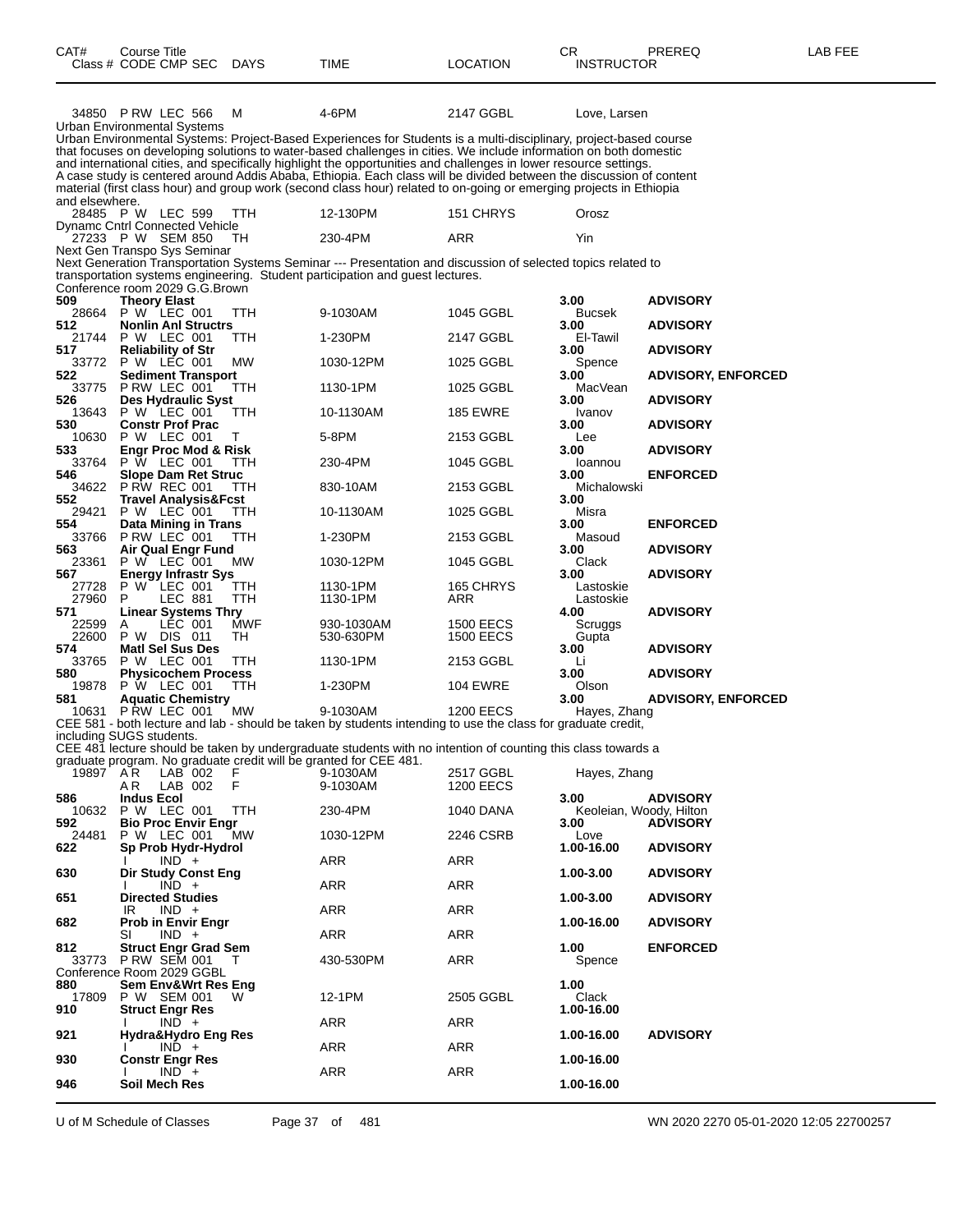| CAT# | Course Title<br>Class # CODE CMP SEC<br><b>DAYS</b> | <b>TIME</b> | <b>LOCATION</b> | CR.<br><b>INSTRUCTOR</b> | PREREQ          | LAB FEE |
|------|-----------------------------------------------------|-------------|-----------------|--------------------------|-----------------|---------|
|      |                                                     |             |                 |                          |                 |         |
|      | $IND +$                                             | <b>ARR</b>  | <b>ARR</b>      |                          |                 |         |
| 950  | <b>Struct Mat Res</b><br>$IND +$                    | <b>ARR</b>  | <b>ARR</b>      | 1.00-16.00               | <b>ADVISORY</b> |         |
| 955  | <b>Trans Sys Engr Res</b>                           |             |                 | 1.00-16.00               |                 |         |
|      | $IND +$                                             | <b>ARR</b>  | <b>ARR</b>      |                          |                 |         |
| 970  | Infr Sys Engr Res                                   |             |                 | 1.00-16.00               |                 |         |
|      | $IND +$                                             | <b>ARR</b>  | <b>ARR</b>      |                          |                 |         |
| 980  | <b>Res in Envir Engr</b><br>$IND +$                 | <b>ARR</b>  | <b>ARR</b>      | 1.00-16.00               | <b>ADVISORY</b> |         |
| 990  | <b>Diss-Precand</b>                                 |             |                 | 1.00-8.00                | <b>ADVISORY</b> |         |
|      | $IND +$                                             | <b>ARR</b>  | <b>ARR</b>      |                          |                 |         |
| 995  | <b>Diss-Cand</b>                                    |             |                 | 8.00                     | <b>ENFORCED</b> |         |
|      | $IND +$<br>IR.                                      | <b>ARR</b>  | <b>ARR</b>      |                          |                 |         |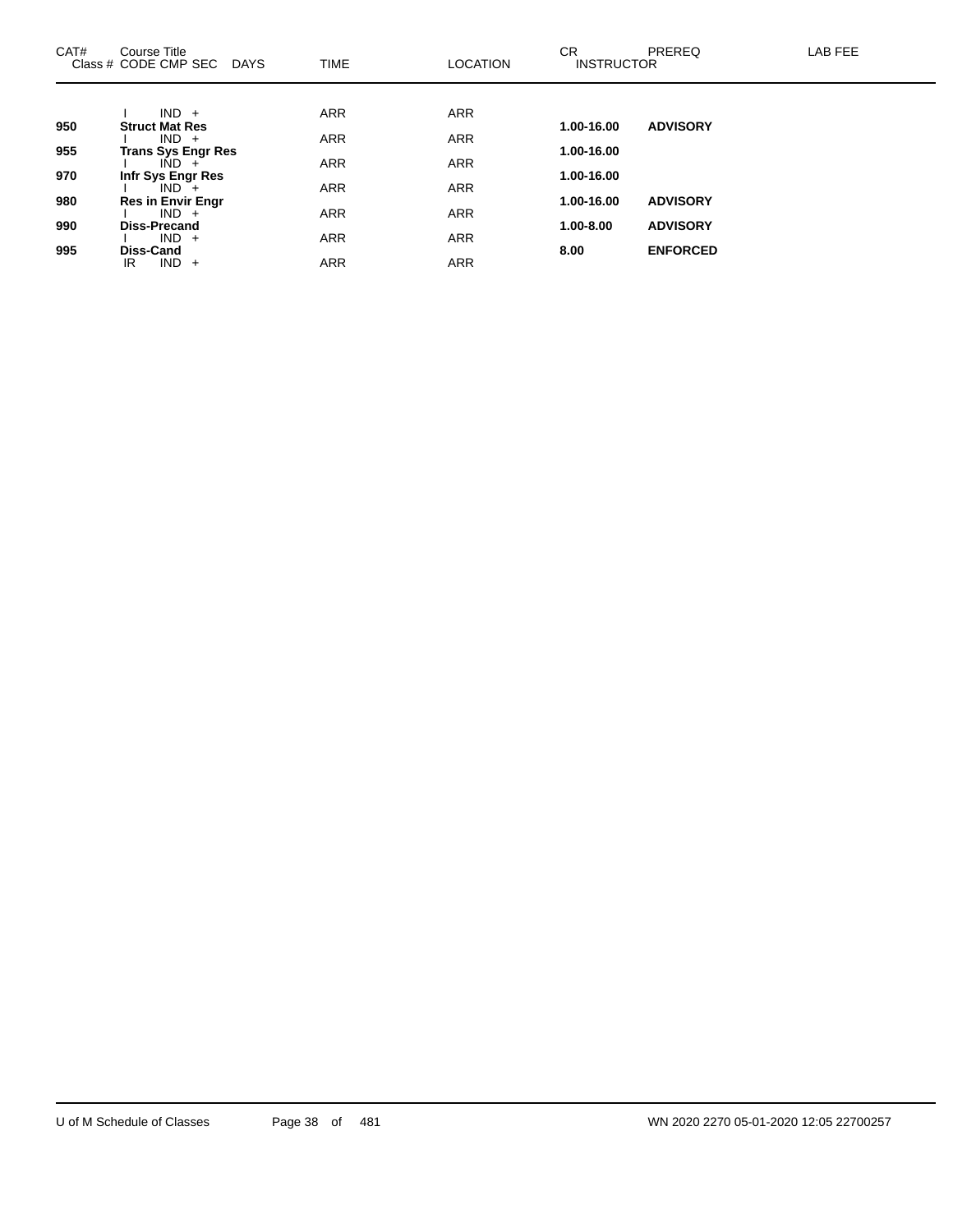| CAT# | ourse Titleٽ         |             |      |          | ⌒冖<br>◡           | PREREQ | AR FFF |
|------|----------------------|-------------|------|----------|-------------------|--------|--------|
|      | Class # CODE CMP SEC | <b>DAYS</b> | TIME | LOCATION | <b>INSTRUCTOR</b> |        |        |

### **CoE Robotics Institute**

|                      | <b>Robotics (ROB)</b>                                                                        |           |                                                                                                                                                                                                                                                                                                                       |                  |                            |                                                                                                                                  |
|----------------------|----------------------------------------------------------------------------------------------|-----------|-----------------------------------------------------------------------------------------------------------------------------------------------------------------------------------------------------------------------------------------------------------------------------------------------------------------------|------------------|----------------------------|----------------------------------------------------------------------------------------------------------------------------------|
| 464                  | <b>Hands-on Robotics</b>                                                                     |           |                                                                                                                                                                                                                                                                                                                       |                  | 4.00                       | <b>ENFORCED</b><br>STUDENTS ARE AUTO-ENROLLED IN LECTURE WHEN THEY ELECT A LAB. Students seeking an override must apply for such |
|                      |                                                                                              |           | through the ECE Override System at https://me-web2.engin.umich.edu/ece/override. This includes waitlisted EECS<br>students, as well as non EECS students who are not eligible for the waitlist.                                                                                                                       |                  |                            |                                                                                                                                  |
| 31171                | LEC 001<br>AR                                                                                | MW        | 12-1230PM                                                                                                                                                                                                                                                                                                             | 1008 EECS        | Revzen                     |                                                                                                                                  |
| 31172<br>530         | PRW LAB 011<br><b>Mobile Robotics</b>                                                        | MW        | 1230-2PM                                                                                                                                                                                                                                                                                                              | <b>1008 EECS</b> | Zhao<br>4.00               | <b>ADVISORY</b>                                                                                                                  |
| 31063 PI             | LEC 881                                                                                      | <b>MW</b> | 5-7PM                                                                                                                                                                                                                                                                                                                 | <b>ARR</b>       | Ghaffari Jadidi            |                                                                                                                                  |
|                      |                                                                                              |           | Section 881 is for special permission/circumstance only. Regular students should register for section 001 ONLY.                                                                                                                                                                                                       |                  |                            |                                                                                                                                  |
|                      | Check out last winter term's course website<br>http://robots.engin.umich.edu/mobilerobotics/ |           |                                                                                                                                                                                                                                                                                                                       |                  |                            |                                                                                                                                  |
|                      | <b>Advised Prerequisites:</b>                                                                |           | 1. One of these courses - AEROSP 550; EECS 442, 445, 453, 467, 501, 502, 504, 542, 545, 551, 560 (CEE 571), 564,<br>567; IOE 511 (Math 562), 560 (Stats 550) (TO 603), 611 (Math 663); MECHENG 564, 567 (ROB 510) (MFG 567), 663, 552<br>(MFG 552); ROB 501, 550 are strongly recommended; NAVARCH 500, 565 (ROB 535) |                  |                            |                                                                                                                                  |
| 2. MATLAB<br>550     |                                                                                              |           |                                                                                                                                                                                                                                                                                                                       |                  | 4.00                       | <b>ENFORCED</b>                                                                                                                  |
| 25037                | <b>Robotic Sys Lab</b><br>AR.<br>LEC 001                                                     | MW        | 9-10AM                                                                                                                                                                                                                                                                                                                | 422 CSRB         | Gaskell                    |                                                                                                                                  |
| 25038<br>590         | PDRWLAB 011<br><b>Directed Study</b>                                                         | <b>MW</b> | 10-1PM                                                                                                                                                                                                                                                                                                                | 422 CSRB         | 1.00-6.00                  | Gaskell, French, Amine                                                                                                           |
|                      | $IND +$                                                                                      |           | <b>ARR</b>                                                                                                                                                                                                                                                                                                            | <b>ARR</b>       |                            |                                                                                                                                  |
| 599<br>31845         | <b>Special Topics ROB</b><br>P W LEC 001                                                     | TTH.      | 230-4PM                                                                                                                                                                                                                                                                                                               | <b>1500 EECS</b> | 2.00-3.00<br>Gregg IV, Lin | <b>ADVISORY</b>                                                                                                                  |
|                      | Robot Modeling and Control                                                                   |           |                                                                                                                                                                                                                                                                                                                       |                  |                            |                                                                                                                                  |
|                      |                                                                                              |           | Kinematics and dynamics of robots; methods of control; force control; robust and adaptive control; feedback<br>linearization; Lyapunov design methods; passivity and network control; control of multiple and redundant robots.                                                                                       |                  |                            |                                                                                                                                  |
|                      | Upon successful completion of this course, students will:                                    |           |                                                                                                                                                                                                                                                                                                                       |                  |                            |                                                                                                                                  |
|                      |                                                                                              |           | 1. have a basic understanding of the kinematics of robot manipulators and mobile robots.<br>2. understand the dynamics of Lagrangian mechanical systems and be able to compute the dynamic equations of motion                                                                                                        |                  |                            |                                                                                                                                  |
|                      | of any robot manipulator.                                                                    |           | 3. have a basic understanding of nonlinear control methods such as feedback linearization, passivity-based, robust,                                                                                                                                                                                                   |                  |                            |                                                                                                                                  |
|                      |                                                                                              |           | and adaptive control, and be able to analyze the stability and tracking performance of closed loop systems using                                                                                                                                                                                                      |                  |                            |                                                                                                                                  |
| Lyapunov theory.     |                                                                                              |           | 4. be able to model, design, and simulate nonlinear controllers for manipulators and mobile robots.                                                                                                                                                                                                                   |                  |                            |                                                                                                                                  |
| 28853 S              | LEC 002                                                                                      | TTH.      | 130-230PM                                                                                                                                                                                                                                                                                                             | 422 CSRB         | Moore                      |                                                                                                                                  |
| <b>Bioinspiraton</b> |                                                                                              |           | Nature is full of biological organisms that are specialized for specific tasks. By examining the process by which                                                                                                                                                                                                     |                  |                            |                                                                                                                                  |
|                      |                                                                                              |           | natural selection shapes biological forms, we can learn from nature to inspire technological design. This course                                                                                                                                                                                                      |                  |                            |                                                                                                                                  |
|                      |                                                                                              |           | will explore biological strategies for swimming, flying, terrestrial locomotion, adhesion, sensing, and<br>construction. This will be an interdisciplinary endeavor with team-based robotic design projects.                                                                                                          |                  |                            |                                                                                                                                  |
|                      | 30031 P RW LAB 003                                                                           | т         | 230-430PM                                                                                                                                                                                                                                                                                                             | 422 CSRB         | Moore                      |                                                                                                                                  |
| <b>Bioinspiraton</b> |                                                                                              |           | Nature is full of biological organisms that are specialized for specific tasks. By examining the process by which                                                                                                                                                                                                     |                  |                            |                                                                                                                                  |
|                      |                                                                                              |           | natural selection shapes biological forms, we can learn from nature to inspire technological design. This course                                                                                                                                                                                                      |                  |                            |                                                                                                                                  |
|                      |                                                                                              |           | will explore biological strategies for swimming, flying, terrestrial locomotion, adhesion, sensing, and<br>construction. This will be an interdisciplinary endeavor with team-based robotic design projects.                                                                                                          |                  |                            |                                                                                                                                  |
|                      | 33758 P RW LEC 004                                                                           | MW        | 430-630PM                                                                                                                                                                                                                                                                                                             | 2505 GGBL        | Kuipers, Atkins, Duffy     |                                                                                                                                  |
|                      | Ethics for AI and Robotics                                                                   |           | Ethics for Robotics: The two-credit ROB 599 course will be held together with a four-credit EECS course, and that                                                                                                                                                                                                     |                  |                            |                                                                                                                                  |
|                      |                                                                                              |           | ROB 599 students will only need to attend 1/2 of the lectures (student's choice).                                                                                                                                                                                                                                     |                  |                            |                                                                                                                                  |
|                      | 33926 P W LEC 005<br><b>Dynamc Cntrl Connected Vehicle</b>                                   | TTH.      | 12-130PM                                                                                                                                                                                                                                                                                                              | 151 CHRYS        | Orosz                      |                                                                                                                                  |
| 690                  | <b>Masters Adv Research</b>                                                                  |           |                                                                                                                                                                                                                                                                                                                       | <b>ARR</b>       | 3.00                       | <b>ENFORCED</b>                                                                                                                  |
| 990                  | $IND +$<br>IR.<br><b>DIss-Precand</b>                                                        |           | ARR                                                                                                                                                                                                                                                                                                                   |                  | 1.00-8.00                  |                                                                                                                                  |
| 995                  | $IND +$<br>Diss-Cand                                                                         |           | <b>ARR</b>                                                                                                                                                                                                                                                                                                            | <b>ARR</b>       | 8.00                       | <b>ENFORCED</b>                                                                                                                  |
|                      | DR.<br>$IND +$                                                                               |           | <b>ARR</b>                                                                                                                                                                                                                                                                                                            | <b>ARR</b>       |                            |                                                                                                                                  |
|                      |                                                                                              |           |                                                                                                                                                                                                                                                                                                                       |                  |                            |                                                                                                                                  |
|                      |                                                                                              |           |                                                                                                                                                                                                                                                                                                                       |                  |                            |                                                                                                                                  |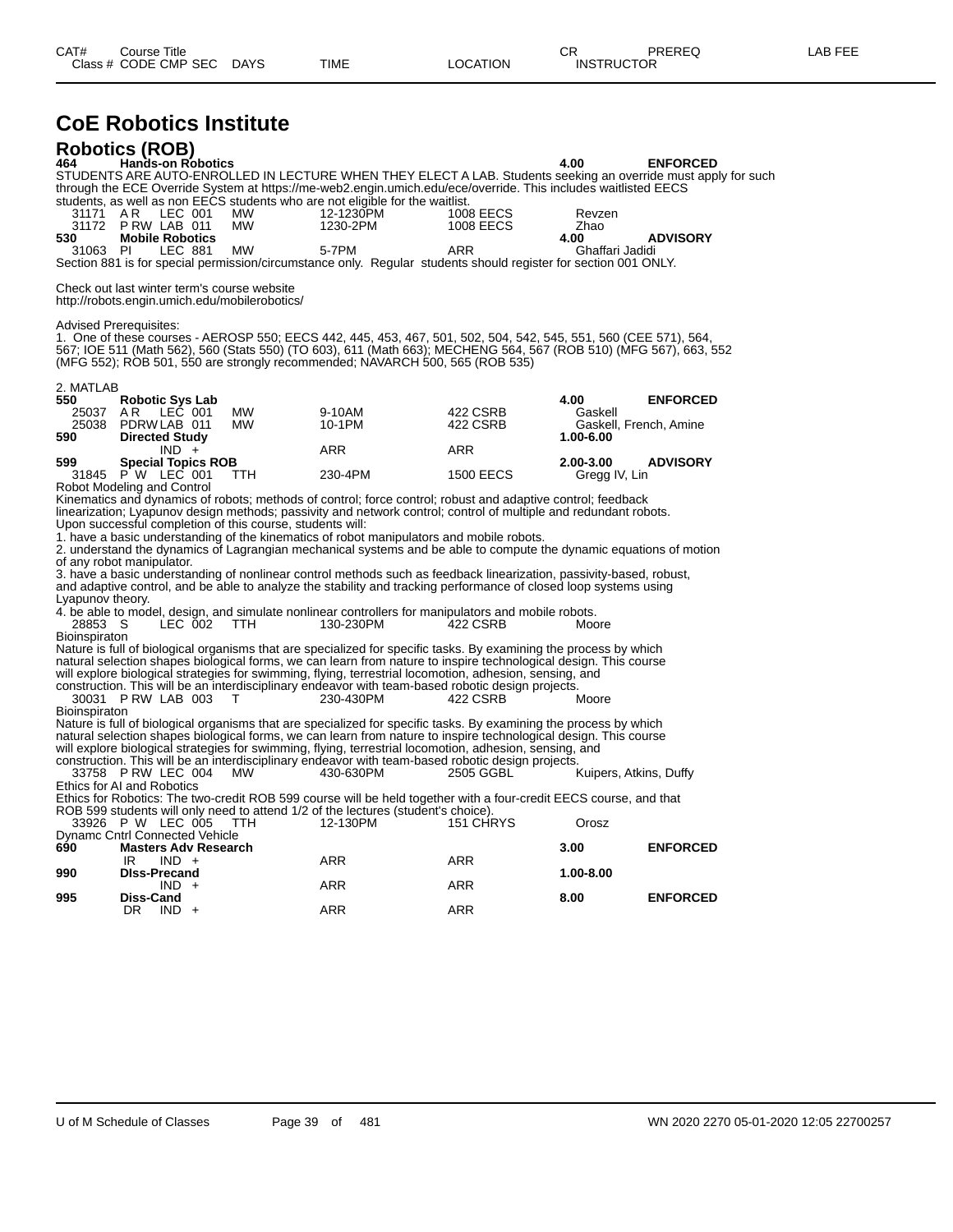| CAT# | ourse Titleٽ              |      |                 |                   | PREREQ | LAB FEE |
|------|---------------------------|------|-----------------|-------------------|--------|---------|
|      | Class # CODE CMP SEC DAYS | TIME | <b>LOCATION</b> | <b>INSTRUCTOR</b> |        |         |

## **Design Science Program**

|                 | <b>Design Science (DESCI)</b>     |           |                                                                                   |            |               |                             |
|-----------------|-----------------------------------|-----------|-----------------------------------------------------------------------------------|------------|---------------|-----------------------------|
| 502             | Des Proc Models                   |           |                                                                                   |            | 3.00          | <b>ADVISORY</b>             |
|                 | 21816 P W LEC 001                 | <b>MW</b> | 3-430PM                                                                           | 151 CHRYS  |               | Papalambros, Greene, Meluso |
| Des Proc Models |                                   |           |                                                                                   |            |               |                             |
|                 | Meeting in Chrysler classroom 151 |           |                                                                                   |            |               |                             |
| 503             | <b>Design Practicum</b>           |           |                                                                                   |            | $3.00 - 6.00$ | <b>ENFORCED</b>             |
|                 | $IND +$<br>IR                     |           | <b>ARR</b>                                                                        | <b>ARR</b> |               |                             |
| 590             | <b>Directed Design Res</b>        |           |                                                                                   |            | $3.00 - 6.00$ | <b>ENFORCED</b>             |
|                 | $IND +$<br>IR                     |           | <b>ARR</b>                                                                        | <b>ARR</b> |               |                             |
| 791             | Design Science Sem                |           |                                                                                   |            | 1.00-2.00     | <b>ENFORCED</b>             |
| 21343           | PRW RES 001                       | - F       | 10-1130AM                                                                         | 165 CHRYS  | Reed          |                             |
|                 |                                   |           | Class will meet in SI-North on North Campus; 3rd floor conference room; Room 3244 |            |               |                             |
| 990             | <b>Diss Pre-Cand</b>              |           |                                                                                   |            | 1.00-8.00     | <b>ADVISORY</b>             |
|                 | $IND +$                           |           | <b>ARR</b>                                                                        | <b>ARR</b> |               |                             |
| 995             | Diss-Cand                         |           |                                                                                   |            | 8.00          | <b>ADVISORY, ENFORCED</b>   |
|                 | IND.<br>DR<br>$\pm$               |           | <b>ARR</b>                                                                        | <b>ARR</b> |               |                             |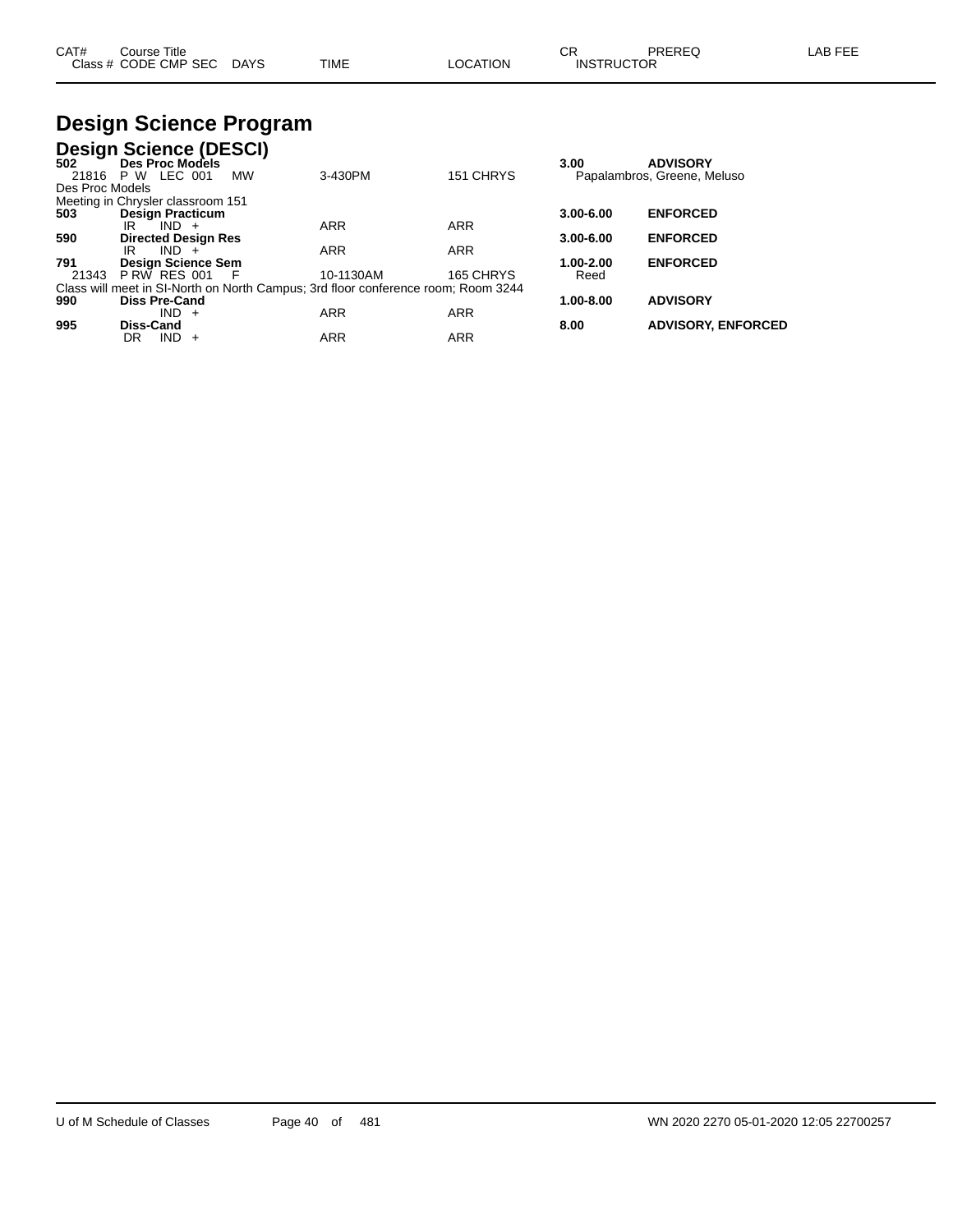| CAT# | Course Title         |             |             |                | ົ<br>◡            | PREREG | . AB FF <sup>r</sup> |
|------|----------------------|-------------|-------------|----------------|-------------------|--------|----------------------|
|      | Class # CODE CMP SEC | <b>DAYS</b> | <b>TIME</b> | <b>OCATION</b> | <b>INSTRUCTOR</b> |        |                      |

## **EER-Engineering Education Research**

|  | Engineering Education Research (EER) |  |
|--|--------------------------------------|--|
|  |                                      |  |

| 390   | Ugrd Ind Study            |            |            | 1.00-4.00     | <b>ENFORCED</b> |
|-------|---------------------------|------------|------------|---------------|-----------------|
|       | IŔ<br>$IND +$             | <b>ARR</b> | <b>ARR</b> |               |                 |
| 490   | <b>Ugrd Adv Ind Study</b> |            |            | 1.00-4.00     | <b>ENFORCED</b> |
|       | DR<br>$IND +$             | <b>ARR</b> | <b>ARR</b> |               |                 |
| 601   | <b>Foundations EER</b>    |            |            | 3.00          |                 |
| 34264 | TTH<br>LEC 001<br>P W     | 130-3PM    | 4440 EECS  | Finelli       |                 |
| 690   | <b>Grad Ind Study</b>     |            |            | 1.00-4.00     | <b>ENFORCED</b> |
|       | $IND +$<br>IR             | <b>ARR</b> | <b>ARR</b> |               |                 |
| 990   | Diss/Pre-Cand             |            |            | $1.00 - 8.00$ | <b>ADVISORY</b> |
|       | $IND +$                   | ARR        | ARR        |               |                 |
|       |                           |            |            |               |                 |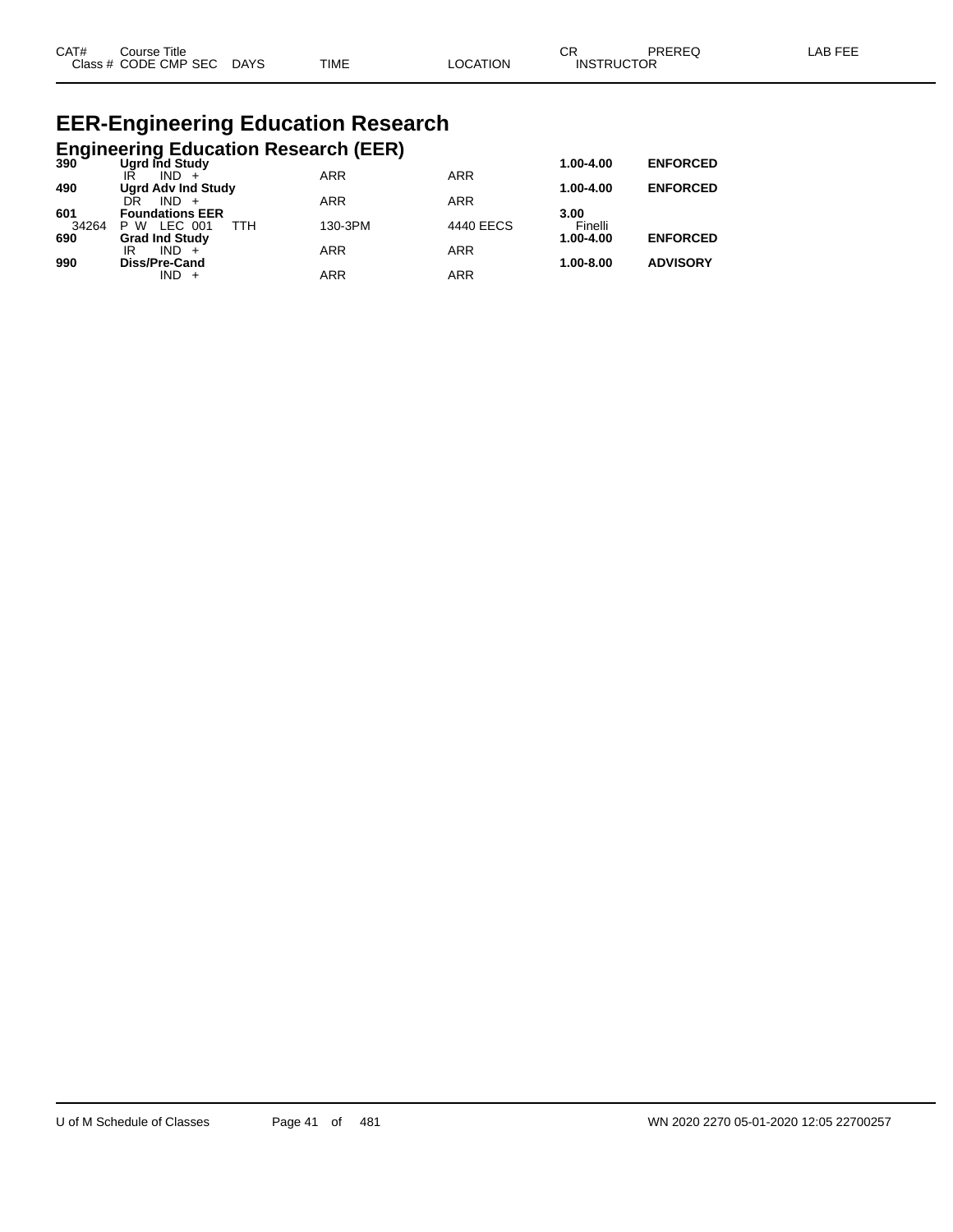## **Environmental Sciences and Engineering Environmental Sciences and Engineering (ENSCEN) 105 Changing Atmos 3.00**

| כּטו  | Unanging Atmos            |            |                  | J.UU                     |
|-------|---------------------------|------------|------------------|--------------------------|
| 19833 | TTH<br>P W LEC 001        | 10-1130AM  | <b>1528 NUB</b>  | Flanner                  |
| 211   | Intro to Nucl Eng         |            |                  | 4.00                     |
| 16080 | <b>MW</b><br>LEC 001<br>A | 12-130PM   | <b>1311 EECS</b> | Kearfott, Myers, Warwick |
| 16081 | <b>DIS 201</b><br>F<br>P. | 12-1PM     | <b>1500 EECS</b> | Kearfott, Warwick, Myers |
| 16082 | - F<br>DIS 202<br>P       | 12-1PM     | <b>1311 EECS</b> | Kearfott, Warwick, Myers |
| 495   | Upper Atm&lonosph         |            |                  | 4.00                     |
| 34019 | TTH<br>LEC 001<br>P       | 930-1130AM | 2238 CSRB        | Zou                      |
| 880   | Sem Env&Wrt Res Eng       |            |                  | 1.00                     |
| 18062 | SEM 040<br>P W<br>w       | 12-1PM     | 2505 GGBL        | Clack                    |
|       |                           |            |                  |                          |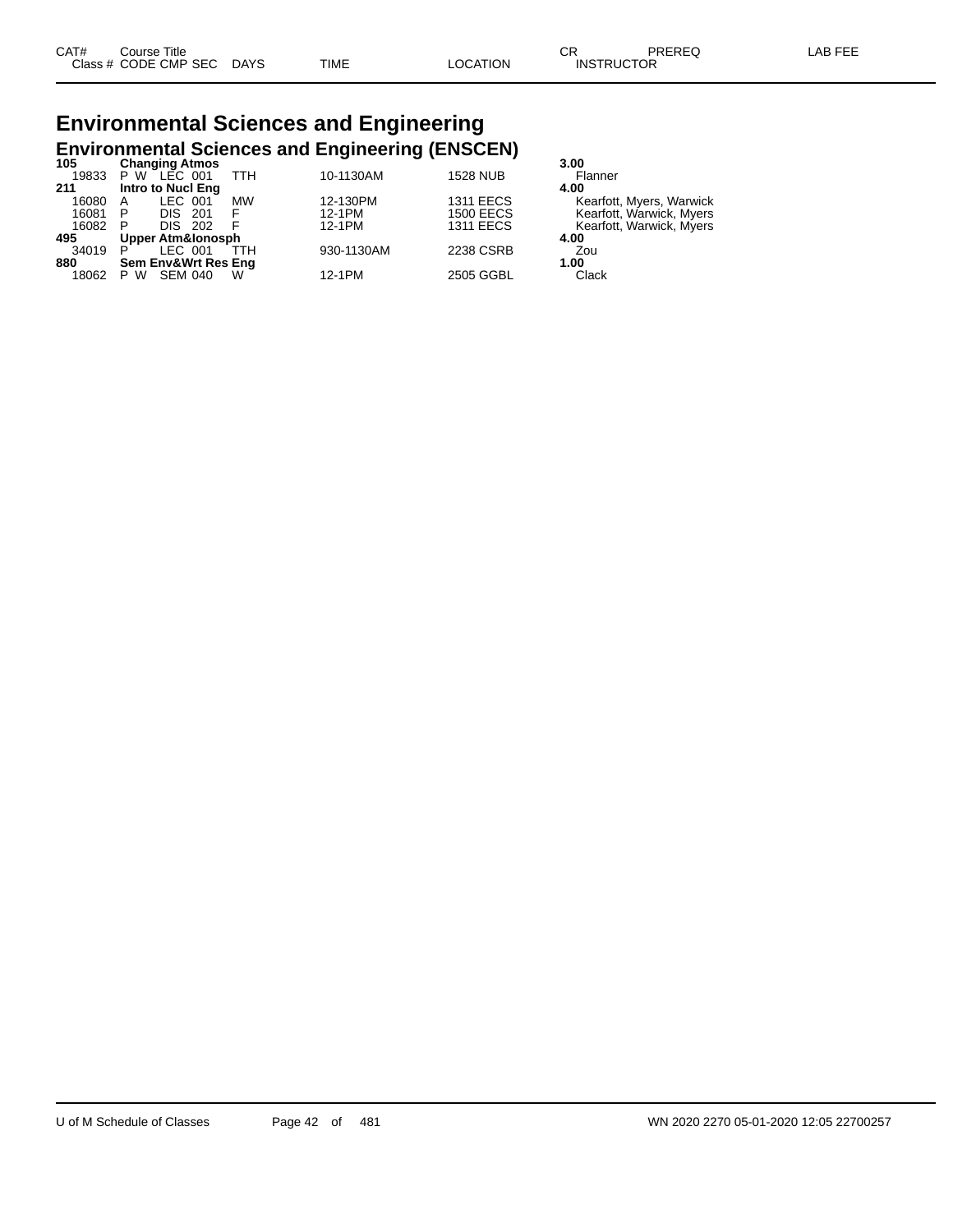#### **Electrical Engr & Computer Sci Electrical Engineering And Computer Science (EECS)**

IT IS CRITICAL THAT STUDENTS ATTEND CLASSES FROM THE BEGINNING OF THE TERM. EVEN THOUGH STUDENTS MAY BE REGISTERED OFFICIALLY FOR A COURSE, THE ELECTRICAL ENGINEERING AND COMPUTER SCIENCE DEPARTMENT MAY GIVE AWAY A STUDENT'S PLACE IN A CLASS IF THEY DO NOT ATTEND THE FIRST WEEK OF LECTURES AND LABS/DISCUSSIONS (AS APPROPRIATE) FOR ANY EECS COURSES.

AT THE SAME TIME, THE EECS DEPARTMENT IS NOT OBLIGATED TO WITHDRAW STUDENTS OFFICIALLY FROM THE COURSE, EVEN THOUGH THE STUDENT HAS BEEN INFORMED THAT HIS/HER PLACE IN A COURSE HAS BEEN TAKEN AWAY. STUDENTS ARE RESPONSIBLE FOR THE ACCURACY OF THEIR SCHEDULES AND MUST BE SURE THAT ALL DROPS ARE PROCESSED THROUGH THE REGISTRATION SYSTEM DURING THE NORMAL DROP/ADD PERIOD.

| 183   |                      |                | <b>Elem Prog Concepts</b>  |                                                      |                                                                                      |                  | 4.00            |                 |
|-------|----------------------|----------------|----------------------------|------------------------------------------------------|--------------------------------------------------------------------------------------|------------------|-----------------|-----------------|
|       |                      |                |                            | STUDENTS MUST ELECT LAB AND LECTURE SECTIONS.        |                                                                                      |                  |                 |                 |
| 10642 | S                    | LEC 001        |                            | TTH                                                  | 830-10AM                                                                             | 1324 EH          | Diaz            |                 |
|       |                      |                |                            | STUDENTS MUST ELECT LAB AND LECTURE SECTIONS.<br>ттн | 1-230PM                                                                              |                  |                 |                 |
| 28898 | S                    | LEC 002        |                            | STUDENTS MUST ELECT LAB AND LECTURE SECTIONS.        |                                                                                      | 2548 NUB         | Arthur          |                 |
| 21105 | S                    | LEC 003        |                            | TTH                                                  | 230-4PM                                                                              | AUD 4 MLB        | Diaz            |                 |
|       |                      |                |                            | STUDENTS MUST ELECT LAB AND LECTURE SECTIONS.        |                                                                                      |                  |                 |                 |
| 22721 | S                    | LEC 004        |                            | TTH                                                  | 4-530PM                                                                              | 170 WEISER       | Arthur          |                 |
| 15401 | P W                  | LAB 011        |                            | М                                                    | 2-4PM                                                                                | 3333 MH          | Fox             |                 |
|       |                      |                |                            | Lab 011: Less Comfortable with Computing             |                                                                                      |                  |                 |                 |
| 15404 | P W                  | LAB 012        |                            | т                                                    | 2-4PM                                                                                | 1033 DENT        | Schmidt, Makki  |                 |
|       |                      |                |                            | Lab 012: Less Comfortable with Computing             |                                                                                      |                  |                 |                 |
| 10643 | P W                  | LAB 013        |                            | ТH                                                   | 4-6PM                                                                                | G115 AH          | Guo             |                 |
| 15402 | P W                  |                |                            | Lab 013: Less Comfortable with Computing             |                                                                                      |                  |                 |                 |
|       |                      | LAB 014        |                            | w<br>Lab 014: Less Comfortable with Computing        | 8-10AM                                                                               | 1046 DANA        | Koningstein     |                 |
| 15403 | P W                  | LAB 015        |                            | ТH                                                   | 5-7PM                                                                                | 1250 USB         | Choragudi       |                 |
| 20705 | P W                  | LAB 016        |                            | W                                                    | 4-6PM                                                                                | <b>B856 EQ</b>   | Clanton         |                 |
| 20780 | P W                  | LAB 017        |                            | TН                                                   | 2-4PM                                                                                | G550 DENT        | Lucas           |                 |
| 21259 | P W                  | LAB 018        |                            | W                                                    | 4-6PM                                                                                | <b>R0420 BUS</b> | Jones           |                 |
| 21262 | P W                  | LAB 019        |                            | F.                                                   | 9-11AM                                                                               | <b>1046 DANA</b> | Deshmukh        |                 |
| 21263 | P W                  | LAB 020        |                            | F                                                    | 3-5PM                                                                                | <b>1567 NUB</b>  | Hedrick         |                 |
| 30041 | P W                  | LAB 021        |                            | М                                                    | 1-3PM                                                                                | 1033 DENT        | Helsel          |                 |
| 22720 | P W                  | LAB 022        |                            | F                                                    | 1-3PM                                                                                | 1024 DANA        | Williams        |                 |
| 23372 | P W                  | LAB 023        |                            | М                                                    | 4-6PM                                                                                | 2306 MH          | Kandula         |                 |
| 23373 | P W                  | LAB 024        |                            | Т                                                    | 4-6PM                                                                                | 1170 SPH2        | Batka           |                 |
| 23375 | P W                  | LAB 025        |                            | м                                                    | 4-6PM                                                                                | 3254 LSA         | Schmidt         |                 |
| 23376 | P W                  | LAB 026        |                            | М                                                    | 2-4PM                                                                                | <b>1024 DANA</b> | Sanchez         |                 |
| 23377 | P W                  | LAB 027        |                            | W                                                    | 9-11AM                                                                               | <b>1544 NUB</b>  | Bouhamdan       |                 |
| 23378 | P W                  | LAB 028        |                            | т                                                    | 4-6PM                                                                                | 1122 SPH2        | Bengal          |                 |
| 25655 | P W                  | LAB 029        |                            | М                                                    | 9-11AM                                                                               | <b>1046 DANA</b> | Chu             |                 |
| 25656 | P W                  | LAB 030        |                            | W                                                    | 9-11AM                                                                               | <b>B856 EQ</b>   | Van Alsburg     |                 |
| 27787 | P W                  | LAB 031        |                            | М                                                    | 4-6PM                                                                                | 1405 EQ          | Wanless         |                 |
| 25657 | P W                  | LAB 032        |                            | т                                                    | 12-2PM                                                                               | <b>1544 NUB</b>  | Qemo            |                 |
| 25982 | P<br>W               | LAB 033        |                            | F                                                    | 3-5PM                                                                                | 1033 DENT        | Lin             |                 |
| 27788 | P W                  | LAB 034        |                            | W                                                    | 4-6PM                                                                                | 1405 EQ          | Zhu             |                 |
| 34266 | P W                  | LAB 035        |                            | м                                                    | 11-1PM                                                                               | <b>1024 DANA</b> | Cicatello       |                 |
| 34304 | A                    | MID 099        |                            | W                                                    | 6-8PM                                                                                | <b>ARR</b>       |                 |                 |
|       | A                    | MID 099        |                            | т                                                    | 6-8PM                                                                                | <b>ARR</b>       |                 |                 |
| 200   |                      |                | Elec Eng Sys Des I         |                                                      |                                                                                      |                  | 2.00            | <b>ADVISORY</b> |
| 32466 | Α                    | LEC 001        |                            | т                                                    | STUDENTS ARE AUTO-ENROLLED IN LECTURE WHEN THEY ELECT A LAB.<br>3-430PM              | 1008 FXB         | Pierce          |                 |
| 32467 | P W                  | LAB 011        |                            | TН                                                   | 130-430PM                                                                            | <b>1230 EECS</b> | Lubana          |                 |
| 33912 | P W                  | LAB 012        |                            | т                                                    | 430-730PM                                                                            | <b>1230 EECS</b> | Lubana          |                 |
| 201   |                      |                | <b>Comp Sci Pragmatics</b> |                                                      |                                                                                      |                  | 1.00            | <b>ENFORCED</b> |
| 30256 | PRW LEC 001          |                |                            | F                                                    | 10-1130AM                                                                            | 220 CHRYS        | Nguyen, Joung   |                 |
| 203   | <b>Discrete Math</b> |                |                            |                                                      |                                                                                      |                  | 4.00            | <b>ENFORCED</b> |
|       |                      |                |                            |                                                      | STUDENTS MUST ELECT DISCUSSION AND LECTURE SECTIONS.                                 |                  |                 |                 |
| 16953 | S R                  | LEC 001        |                            | TTH                                                  | 9-1030AM                                                                             | 220 CHRYS        | Saleem          |                 |
|       |                      |                |                            |                                                      | STUDENTS MUST ELECT DISCUSSION AND LECTURE SECTIONS.                                 |                  |                 |                 |
| 28907 | S R                  | LEC 002        |                            | ттн                                                  | 1130-1PM                                                                             | G390 DENT        | Huang           |                 |
|       |                      |                |                            |                                                      | STUDENTS MUST ELECT DISCUSSION AND LECTURE SECTIONS.                                 |                  |                 |                 |
| 16954 | SR.                  | LEC 003        |                            | TTH                                                  | 12-130PM                                                                             | 220 CHRYS        | Graetz          |                 |
|       |                      |                |                            |                                                      | STUDENTS MUST ELECT DISCUSSION AND LECTURE SECTIONS.                                 |                  |                 |                 |
|       |                      |                |                            |                                                      | 21231 SR LEC 004 TTH 130-3PM<br>STUDENTS MUST ELECT DISCUSSION AND LECTURE SECTIONS. | 1013 DOW         | Graetz          |                 |
|       |                      |                |                            |                                                      |                                                                                      |                  |                 |                 |
| 25021 | S R                  | <b>LEC 005</b> |                            | TTH                                                  | 430-6PM                                                                              | 220 CHRYS        | Wakefield       |                 |
| 16955 | PRW DIS 011          |                |                            | М                                                    | 130-230PM                                                                            | <b>1303 EECS</b> | Wang            |                 |
| 16956 | P RW DIS             |                | 012                        | F                                                    | 330-430PM                                                                            | 1303 EECS        | Тау             |                 |
| 16957 | P RW DIS             |                | 013                        | W                                                    | 1030-1130AM                                                                          | <b>185 EWRE</b>  | Cordova Sanchez |                 |
| 16958 | P RW DIS             |                | 014                        | М                                                    | 330-430PM                                                                            | 1005 DOW         | Yang            |                 |
| 16959 | P RW DIS             |                | 015                        | W                                                    | 130-230PM                                                                            | 1303 EECS        | Chamberlain     |                 |
| 20632 | P RW DIS             |                | 016                        | F                                                    | 1030-1130AM                                                                          | 1006 DOW         | Hiranandani     |                 |
| 20633 | P RW DIS             |                | 017                        | F                                                    | 230-330PM                                                                            | 1006 DOW         | Kao             |                 |

U of M Schedule of Classes Page 43 of 481 WN 2020 2270 05-01-2020 12:05 22700257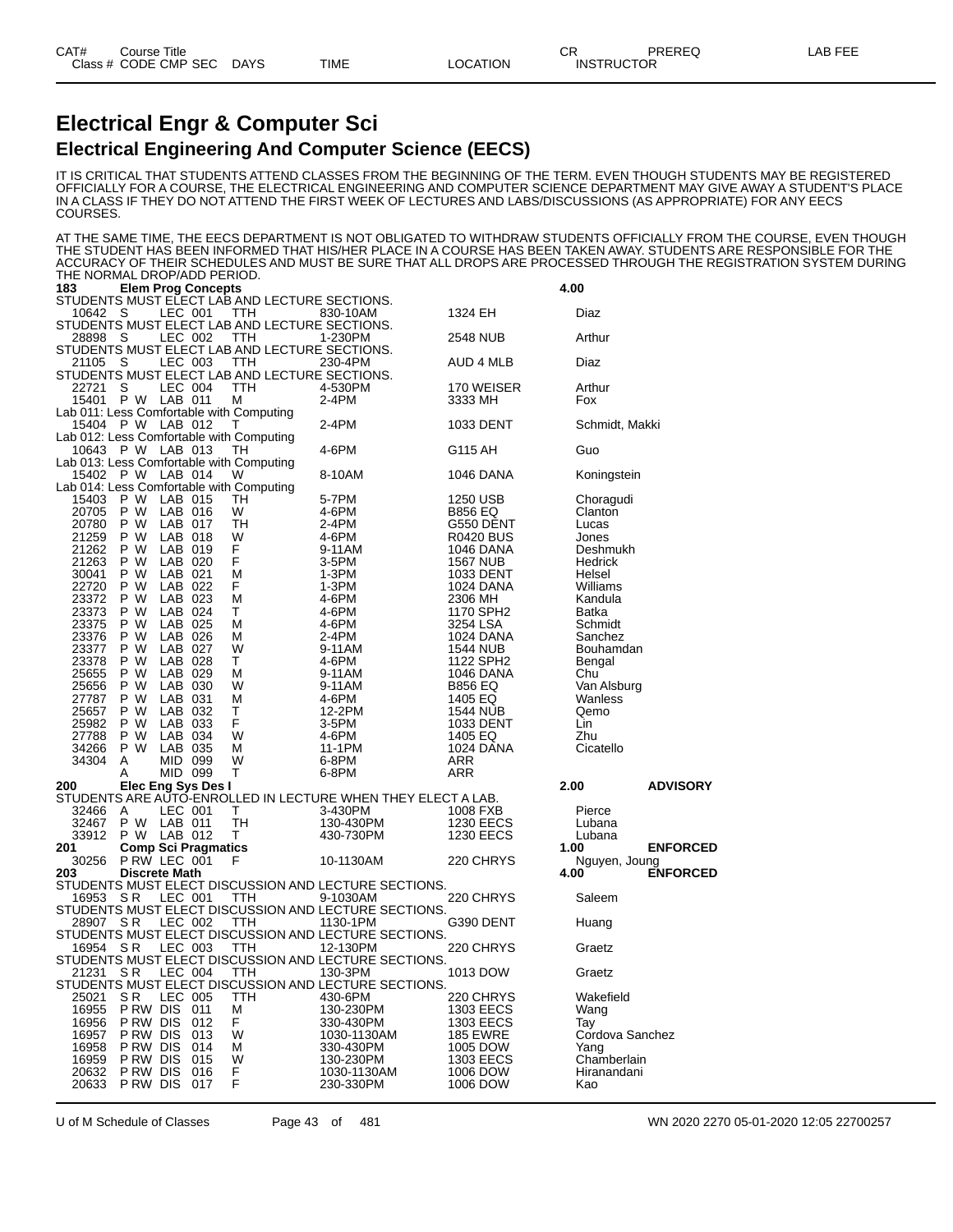| CAT#           | <b>Course Title</b><br>Class # CODE CMP SEC                     | DAYS        | TIME                                                                                    | LOCATION               | CR<br><b>INSTRUCTOR</b> | PREREQ                                                                                                         | <b>LAB FEE</b> |
|----------------|-----------------------------------------------------------------|-------------|-----------------------------------------------------------------------------------------|------------------------|-------------------------|----------------------------------------------------------------------------------------------------------------|----------------|
|                |                                                                 |             |                                                                                         |                        |                         |                                                                                                                |                |
| 20634          | P RW DIS<br>018                                                 |             | 130-230PM                                                                               | 1006 DOW               | Kao                     |                                                                                                                |                |
| 22509          | P RW DIS<br>019                                                 | F<br>F<br>F | 1130-1230PM                                                                             | 1690 BEYSTER           | Sheetz                  |                                                                                                                |                |
| 22510          | P RW DIS<br>020                                                 |             | 1230-130PM                                                                              | 2166 DOW               | Cordova Sanchez         |                                                                                                                |                |
| 22511<br>22512 | P RW DIS<br>021<br>P RW DIS<br>022                              | М<br>М      | 230-330PM<br>4-5PM                                                                      | 1005 DOW<br>1006 DOW   | Li<br><b>Brown</b>      |                                                                                                                |                |
| 23365          | P RW DIS<br>023                                                 | F           | 130-230PM                                                                               | G906 COOL              | <b>Brown</b>            |                                                                                                                |                |
| 23366          | P RW DIS<br>024                                                 | W           | 5-6PM                                                                                   | 1010 DOW               | Oo                      |                                                                                                                |                |
| 24528          | P RW DIS<br>025                                                 | М           | 5-6PM                                                                                   | 1010 DOW               | Yang                    |                                                                                                                |                |
| 25989<br>25991 | P RW DIS<br>026<br>P RW DIS<br>027                              | Τ<br>F.     | 1030-1130AM<br>1030-1130AM                                                              | 1018 DOW<br>1005 DOW   | Knister<br>Sheetz       |                                                                                                                |                |
| 25990          | P RW DIS<br>028                                                 | W           | 1230-130PM                                                                              | 2166 DOW               | Hadley                  |                                                                                                                |                |
| 27789          | P RW DIS<br>029                                                 | TH          | 4-5PM                                                                                   | 2150 DOW               | Tata                    |                                                                                                                |                |
| 30150          | P RW DIS<br>030                                                 | м           | 5-6PM                                                                                   | 1006 DOW               | Al-Dhalaan              |                                                                                                                |                |
| 30151          | P RW DIS<br>031                                                 | T.          | 130-230PM                                                                               | 2166 DOW               | Fu                      |                                                                                                                |                |
| 34271<br>215   | PRW DIS 032<br><b>Intro to Elect Circ</b>                       | TН          | 1030-1130AM                                                                             | 1018 DOW               | Wall<br>4.00            | <b>ADVISORY, ENFORCED</b>                                                                                      |                |
|                |                                                                 |             |                                                                                         |                        |                         | STUDENTS MUST ELECT LAB AND LECTURE SECTIONS. This class has 2 evening midterm exams. (Department endeavors to |                |
|                | admit all students on the 215 waitlist.)                        |             |                                                                                         |                        |                         |                                                                                                                |                |
| 16191          | S R<br>LEC 001                                                  | F           | 130-230PM                                                                               | 1109 FXB               |                         |                                                                                                                |                |
| 215            | Intro to Elect Circ<br>S R<br>LEC 001                           | MW          | 130-3PM                                                                                 | 1109 FXB               | 4.00<br>Terry Jr        | <b>ADVISORY, ENFORCED</b>                                                                                      |                |
| 215            | Intro to Elect Circ                                             |             |                                                                                         |                        | 4.00                    | <b>ADVISORY, ENFORCED</b>                                                                                      |                |
|                |                                                                 |             |                                                                                         |                        |                         | STUDENTS MUST ELECT LAB AND LECTURE SECTIONS. This class has 2 evening midterm exams. (Department endeavors to |                |
|                | admit all students on the 215 waitlist.)                        |             |                                                                                         |                        |                         |                                                                                                                |                |
| 25398<br>215   | S R<br>LEC 002<br>Intro to Elect Circ                           | F           | $3-4PM$                                                                                 | 1109 FXB               | 4.00                    | <b>ADVISORY, ENFORCED</b>                                                                                      |                |
|                | S R<br>LEC 002                                                  | MW          | 3-430PM                                                                                 | 1109 FXB               | Terry Jr                |                                                                                                                |                |
| 215            | <b>Intro to Elect Circ</b>                                      |             |                                                                                         |                        | 4.00                    | <b>ADVISORY, ENFORCED</b>                                                                                      |                |
| 16192          | PRW LAB 011                                                     | Τ           | 6-9PM                                                                                   | <b>1016 EECS</b>       | Ahn                     |                                                                                                                |                |
| 16194          | PRW LAB 012                                                     | W           | 6-9PM                                                                                   | <b>1016 EECS</b>       | Ahn                     |                                                                                                                |                |
| 16195<br>16197 | PRW LAB 013<br>PRW LAB 014                                      | Τ<br>T.     | 3-6PM<br>12-3PM                                                                         | 1016 EECS<br>1016 EECS | Geddes<br>Guo           |                                                                                                                |                |
| 16199          | PRW LAB 015                                                     | W           | 3-6PM                                                                                   | <b>1016 EECS</b>       | Guo                     |                                                                                                                |                |
| 16196          | PRW LAB 016                                                     | TH          | 12-3PM                                                                                  | 1016 EECS              | Ahn                     |                                                                                                                |                |
| 16193          | PRW LAB 017                                                     | T.          | 9-12PM                                                                                  | 1016 EECS              | Sengupta                |                                                                                                                |                |
| 216            | Intro Signals&Syst                                              |             | STUDENTS MUST ELECT DISCUSSION, LAB AND LECTURE SECTIONS.                               |                        | 4.00                    | <b>ADVISORY, ENFORCED</b>                                                                                      |                |
| 18305 SR       | LEC 001                                                         | TTH         | 1030-12PM                                                                               | <b>1200 EECS</b>       | Anastasopoulos, Gong    |                                                                                                                |                |
|                |                                                                 |             | STUDENTS MUST ELECT DISCUSSION, LAB AND LECTURE SECTIONS.                               |                        |                         |                                                                                                                |                |
| 18648          | S R<br>LEC 002                                                  | TTH         | 130-3PM                                                                                 | <b>1311 EECS</b>       | Anastasopoulos, Gong    |                                                                                                                |                |
| 18307<br>18308 | SR<br>DIS 021<br>SR<br>DIS 022                                  | Ė<br>F      | 1230-130PM<br>130-230PM                                                                 | 3150 DOW<br>1012 FXB   | Cui<br>Cui              |                                                                                                                |                |
| 18306          | S R<br>DIS 023                                                  | F           | 930-1030AM                                                                              | 1010 DOW               | Cui                     |                                                                                                                |                |
| 18310          | PRW LAB 031                                                     | М           | 6-9PM                                                                                   | <b>1016 EECS</b>       | Hadidian                |                                                                                                                |                |
| 18311          | P RW LAB 032                                                    | TH          | 6-9PM                                                                                   | <b>1016 EECS</b>       | Cheng                   |                                                                                                                |                |
| 18312<br>18313 | PRW LAB 033<br>P RW LAB 034                                     | м<br>TH     | 3-6PM<br>$3-6$ PM                                                                       | 1016 EECS<br>1016 EECS | Cui<br>Chu              |                                                                                                                |                |
| 18309          | P RW LAB 035                                                    | W           | 12-3PM                                                                                  | <b>1016 EECS</b>       | Chu                     |                                                                                                                |                |
| 18314          | PRW LAB 036                                                     | М           | 12-3PM                                                                                  | 1016 EECS              | Hadidian                |                                                                                                                |                |
| 18610          | PRW LAB 037                                                     | F           | 3-6PM                                                                                   | <b>1016 EECS</b>       | Hadidian                |                                                                                                                |                |
| 230            | <b>Engineering EM</b>                                           |             |                                                                                         |                        | 4.00                    | <b>ENFORCED</b>                                                                                                |                |
| 24423          | A R<br>LEC 001                                                  | МW          | STUDENTS ARE AUTO-ENROLLED IN LECTURE AND DISCUSSION WHEN THEY ELECT A LAB.<br>9-1030AM | 1303 EECS              | Kushner, Blischke       |                                                                                                                |                |
| 10645          | SR<br>DIS 011                                                   | F           | 1230-130PM                                                                              | 1005 DOW               | Chai                    |                                                                                                                |                |
| 21932          | SR.<br>DIS 012                                                  | F           | 930-1030AM                                                                              | 1303 EECS              | Chai                    |                                                                                                                |                |
| 10646<br>10647 | PRW LAB 031<br>P RW LAB 032                                     | Τ           | 3-6PM<br>3-6PM                                                                          | 4334 EECS              | Huang                   |                                                                                                                |                |
| 10648          | PRW LAB 033                                                     | м<br>TН     | 12-3PM                                                                                  | 4334 EECS<br>4334 EECS | Huang<br>Nam            |                                                                                                                |                |
| 14182          | PRW LAB 034                                                     | TH          | 3-6PM                                                                                   | 4334 EECS              | Nam                     |                                                                                                                |                |
| 17870          | P RW LAB 035                                                    | W           | 3-6PM                                                                                   | 4334 EECS              | Huang                   |                                                                                                                |                |
| 250            | <b>Elec Sens Sys</b>                                            |             |                                                                                         |                        | 3.00                    | <b>ADVISORY</b>                                                                                                |                |
| 10649          | P W LEC 001                                                     | МW          | STUDENTS ARE AUTO-ENROLLED IN LECTURE WHEN THEY ELECT A LAB.<br>830-10AM                | 3540 NUB               | Arsenault               |                                                                                                                |                |
|                | 17407 A W LAB 003                                               | W           | 530-730AM                                                                               | ARR                    | Arsenault               |                                                                                                                |                |
| 270            | <b>Intro Logic Design</b>                                       |             |                                                                                         |                        | 4.00                    | <b>ENFORCED</b>                                                                                                |                |
|                | STUDENTS MUST ELECT LAB AND LECTURE SECTIONS.                   |             |                                                                                         |                        |                         |                                                                                                                |                |
| 10650<br>10651 | AR<br>LEC 001<br>PRW LAB 011                                    | MW<br>Τ     | 9-1030AM<br>930-1230PM                                                                  | 1013 DOW<br>2322 EECS  | Zamirai                 | Sakallah, Gallagher Jr, Smith                                                                                  |                |
| 10652          | PRW LAB 012                                                     | Τ           | 130-430PM                                                                               | 2322 EECS              | Zamirai                 |                                                                                                                |                |
| 10655          | PRW LAB 013                                                     | т           | 430-730PM                                                                               | 2322 EECS              | Nguyen                  |                                                                                                                |                |
| 10656          | PRW LAB 014                                                     | м           | 3-6PM                                                                                   | 2322 EECS              | Abdallah                |                                                                                                                |                |
| 10654          | PRW LAB 015                                                     | W           | 430-730PM                                                                               | 2322 EECS              | Wan                     |                                                                                                                |                |
| 10653<br>20643 | PRW LAB 016<br>PRW LAB 017                                      | TН<br>F.    | 430-730PM<br>930-1230PM                                                                 | 2322 EECS<br>2322 EECS | Bansal<br>Thomas        |                                                                                                                |                |
| 20642          | PRW LAB 018                                                     | м           | 6-9PM                                                                                   | 2322 EECS              | Messmann                |                                                                                                                |                |
| 280            | Prog&Data Struct                                                |             |                                                                                         |                        | 4.00                    | <b>ADVISORY, ENFORCED</b>                                                                                      |                |
| 10658          | SR <sup>1</sup><br>LEC 001                                      | MW          | 4-530PM                                                                                 | AUD 3 MLB              | <b>Beaumont</b>         |                                                                                                                |                |
| 21199          | STUDENTS MUST ELECT LAB AND LECTURE SECTIONS.<br>S R<br>LEC 002 | MW          | 9-1030AM                                                                                | <b>STAMPS</b>          | Juett                   |                                                                                                                |                |
|                |                                                                 |             |                                                                                         |                        |                         |                                                                                                                |                |

U of M Schedule of Classes Page 44 of 481 WN 2020 2270 05-01-2020 12:05 22700257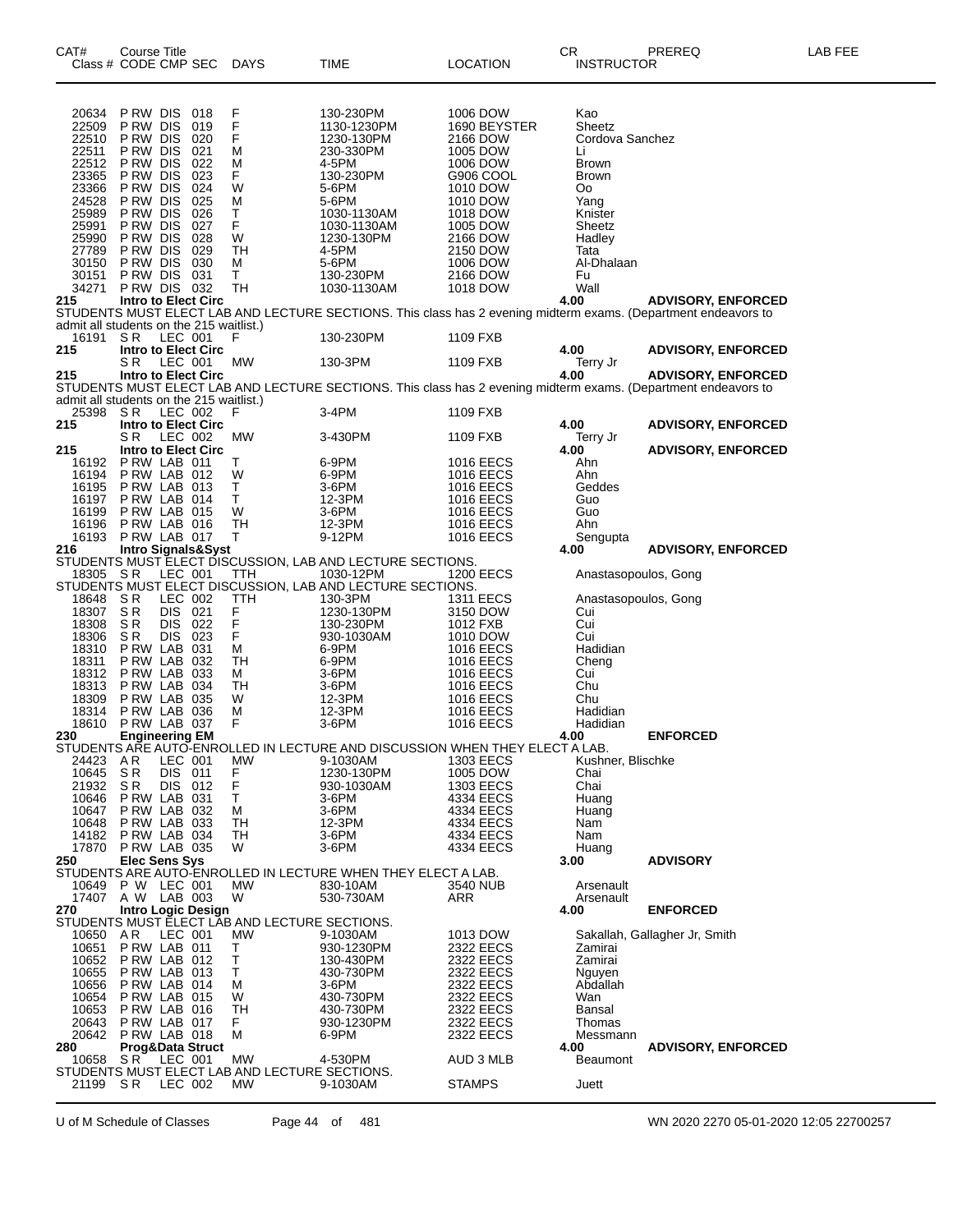| CAT#           | Course Title                |                |                                                      |                         |                                    | CR.                                | PREREQ                         | LAB FEE |
|----------------|-----------------------------|----------------|------------------------------------------------------|-------------------------|------------------------------------|------------------------------------|--------------------------------|---------|
|                | Class # CODE CMP SEC        |                | DAYS                                                 | TIME                    | <b>LOCATION</b>                    | <b>INSTRUCTOR</b>                  |                                |         |
|                |                             |                |                                                      |                         |                                    |                                    |                                |         |
| 23041 SR       |                             | LEC 003        | STUDENTS MUST ELECT LAB AND LECTURE SECTIONS.<br>МW  | 1030-12PM               | 1013 DOW                           | Hamilton                           |                                |         |
|                |                             |                | STUDENTS MUST ELECT LAB AND LECTURE SECTIONS.        |                         |                                    |                                    |                                |         |
| 10663 SR       |                             | LEC 004        | МW<br>STUDENTS MUST ELECT LAB AND LECTURE SECTIONS.  | 12-130PM                | 1013 DOW                           | <b>Beaumont</b>                    |                                |         |
| 24417 SR       |                             | <b>LEC 005</b> | MW<br>STUDENTS MUST ELECT LAB AND LECTURE SECTIONS.  | 3-430PM                 | 1013 DOW                           | Hamilton                           |                                |         |
| 10659          | PRW LAB 011                 |                | W                                                    | 12-2PM                  | 2229 SEB                           | Pospeshil                          |                                |         |
| 10660<br>10661 | PRW LAB 012<br>PRW LAB 013  |                | T.<br>W                                              | 11-1PM<br>10-12PM       | <b>1567 NUB</b><br>G020 SPH2       | Schnee<br><b>Burton</b>            |                                |         |
| 14000          | PRW LAB 014                 |                | T                                                    | 430-630PM               | 1005 DOW                           | Lee                                |                                |         |
| 15992<br>15993 | PRW LAB 015<br>PRW LAB 016  |                | W<br>T                                               | 4-6PM<br>430-630PM      | <b>185 EWRE</b><br>2147 GGBL       | Slade<br>Hasan                     |                                |         |
| 10662          | PRW LAB 017                 |                | М                                                    | 430-630PM               | 1940 COOL                          | Taylor                             |                                |         |
| 20635          | PRW LAB 018                 |                | Τ<br>W                                               | 1130-130PM              | <b>185 EWRE</b>                    | Schlueter                          |                                |         |
| 20636<br>21251 | PRW LAB 019<br>P RW LAB 020 |                | <b>TH</b>                                            | 9-11AM<br>4-6PM         | G322 DENT<br><b>R0420 BUS</b>      | Levi<br>Chou                       |                                |         |
| 21515          | PRW LAB 021                 |                | W                                                    | 230-430PM               | 2153 GGBL                          | Desingh                            |                                |         |
| 22514<br>22723 | PRW LAB 022<br>P RW LAB 023 |                | W<br>Т                                               | 230-430PM<br>330-530PM  | 1005 DOW<br><b>1005 EECS</b>       | Kim<br>Dillon                      |                                |         |
| 22724          | PRW LAB 024                 |                | F                                                    | 130-330PM               | 2166 DOW                           | Wu                                 |                                |         |
| 22809<br>23725 | PRW LAB 025<br>P RW LAB 026 |                | W<br>F                                               | $1-3PM$<br>12-2PM       | 373 LORCH<br>1940 COOL             | Morrell<br>Podolsky                |                                |         |
| 24529          | PRW LAB 027                 |                | M                                                    | 2-4PM                   | <b>185 EWRE</b>                    | Degazio                            |                                |         |
| 24530<br>24707 | PRW LAB 028<br>PRW LAB 029  |                | F                                                    | 830-1030AM              | 1025 GGBL                          | Saputra                            |                                |         |
| 24785          | PRW LAB 030                 |                | TН<br>TН                                             | 4-6PM<br>5-7PM          | 1018 DOW<br>2150 DOW               | <b>Brotherton</b><br>Unnikrishnan  |                                |         |
| 24786          | PRW LAB 031                 |                | F.                                                   | 12-2PM                  | 3427 EECS                          | Kothari                            |                                |         |
| 24787<br>25978 | P RW LAB 032<br>PRW LAB 033 |                | W<br><b>TH</b>                                       | 5-7PM<br>4-6PM          | 1006 DOW<br><b>104 EWRE</b>        | Basgall<br>Juett                   |                                |         |
| 25979          | PRW LAB 034                 |                | F<br>F                                               | 330-530PM               | 1018 DOW                           | Houghton                           |                                |         |
| 25980<br>25992 | P RW LAB 035<br>PRW LAB 036 |                | <b>TH</b>                                            | 12-2PM<br>3-5PM         | 1680 IOE<br>2236 CSRB              | Ladd<br><b>Buttar</b>              |                                |         |
| 25993          | PRW LAB 037                 |                | Τ                                                    | 430-630PM               | 3150 DOW                           | Natla                              |                                |         |
| 25994          | P RW LAB 038                |                | М                                                    | 230-430PM               | 2153 GGBL                          | Chang                              |                                |         |
| 25999<br>26097 | P RW LAB 039<br>PRW LAB 040 |                | W<br><b>TH</b>                                       | 930-1130AM<br>430-630PM | <b>1005 EECS</b><br>3150 DOW       | Hasan<br>Sui                       |                                |         |
| 28230          | PRW LAB 041                 |                | F<br>F                                               | 1230-230PM              | <b>104 EWRE</b>                    | Carroll                            |                                |         |
| 28231<br>28252 | PRW LAB 042<br>PRW LAB 043  |                | F                                                    | 330-530PM<br>530-730PM  | 2166 DOW<br>1003 EECS              | Mehta<br>Minchington               |                                |         |
| 28253          | PRW LAB 044                 |                | Τ                                                    | $1-3PM$                 | 1018 DOW                           | Raistrick                          |                                |         |
| 34310<br>36910 | P RW LAB 045<br>PRW LAB 046 |                | Τ<br><b>TH</b>                                       | 430-630PM<br>330-530PM  | 1940 COOL<br>1025 GGBL             | Hoekwater<br>Savela                |                                |         |
| 36911          | P <sub>R</sub>              | LAB 047        | F                                                    | 1030-1230PM             | ARR                                |                                    |                                |         |
| 281            | Data Struct&Algor           |                | STUDENTS MUST ELECT LAB AND LECTURE SECTIONS.        |                         |                                    | 4.00                               | <b>ENFORCED</b>                |         |
| 22549 SR       |                             | LEC 001        | TTH                                                  | 9-1030AM                | 1670 BEYSTER                       | Darden, Li, Siddiqui,<br>Pataridze |                                |         |
| 19743 SR       |                             | LEC 002        | STUDENTS MUST ELECT LAB AND LECTURE SECTIONS.<br>TTH | 1030-12PM               | 220 CHRYS                          | Darden, Pataridze, Li,             |                                |         |
|                |                             |                |                                                      |                         |                                    | Siddiqui                           |                                |         |
| 10681 SR       |                             | LEC 003        | STUDENTS MUST ELECT LAB AND LECTURE SECTIONS.<br>TTH | 3-430PM                 | 1013 DOW                           |                                    | Paoletti, Pataridze, Siddiqui, |         |
|                |                             |                |                                                      |                         |                                    |                                    |                                |         |
| 23042 SR       |                             | LEC 004        | STUDENTS MUST ELECT LAB AND LECTURE SECTIONS.<br>TTH | 430-6PM                 | 1013 DOW                           | Paoletti, Li, Siddiqui,            |                                |         |
|                |                             |                | STUDENTS MUST ELECT LAB AND LECTURE SECTIONS.        |                         |                                    | Pataridze                          |                                |         |
| 27958 SR       |                             | LEC 005        | ттн                                                  | 530-7PM                 | 1109 FXB                           |                                    | Garcia-Ramirez, Pataridze,     |         |
| 10682          | P RW LAB 011                |                | М                                                    | 1030-1230PM             | <b>185 EWRE</b>                    | Siddiqui, Li<br>Hartsoe            |                                |         |
| 16249          | PRW LAB 012                 |                | F                                                    | 130-330PM               | 1018 DOW                           | Ramaraj                            |                                |         |
| 10683<br>19157 | PRW LAB 013<br>PRW LAB 014  |                | <b>TH</b><br>т                                       | 5-7PM<br>5-7PM          | 1690 BEYSTER<br>1018 DOW           | Kiekintveld<br>Bolino              |                                |         |
| 19933          | PRW LAB 015                 |                | F                                                    | 230-430PM               | 3150 DOW                           | Ramanathan                         |                                |         |
| 20822          | PRW LAB 016                 |                | W                                                    | 3-5PM                   | 1006 DOW                           | Schaefer                           |                                |         |
| 21374<br>21375 | PRW LAB 017<br>PRW LAB 018  |                | W<br>W                                               | 430-630PM<br>830-1030AM | 1005 DOW<br><b>185 EWRE</b>        | Sun<br>Charleston                  |                                |         |
| 22046          | P RW LAB 019                |                | F                                                    | 2-4PM                   | 1940 COOL                          | Matton                             |                                |         |
| 22047<br>22725 | PRW LAB 020<br>P RW LAB 021 |                | F<br>M                                               | 230-430PM<br>1130-130PM | 2153 GGBL<br>2166 DOW              | Henning<br>Al-Ejel                 |                                |         |
| 23380          | P RW LAB 022                |                | т                                                    | 4-6PM                   | 2150 DOW                           | Kim                                |                                |         |
| 23381<br>24531 | PRW LAB 023<br>PRW LAB 024  |                | M                                                    | 5-7PM<br>1130-130PM     | <b>185 EWRE</b><br><b>185 EWRE</b> | Alptekin<br>Gossman                |                                |         |
| 24705          | P RW LAB 025                |                | F<br>F                                               | 1030-1230PM             | 133 CHRYS                          | Roy Chowdhury                      |                                |         |
| 25601<br>25602 | PRW LAB 026<br>P RW LAB 027 |                | F<br>F                                               | 230-430PM<br>930-1130AM | <b>104 EWRE</b><br><b>185 EWRE</b> | Ravi<br>Chen                       |                                |         |
| 25605          | PRW LAB 028                 |                | T                                                    | 3-5PM                   | 1018 DOW                           | Eiden                              |                                |         |
|                | 25606 P RW LAB 029          |                | F                                                    | 2-4PM                   | 3427 EECS                          | Zhou                               |                                |         |

U of M Schedule of Classes Page 45 of 481 WN 2020 2270 05-01-2020 12:05 22700257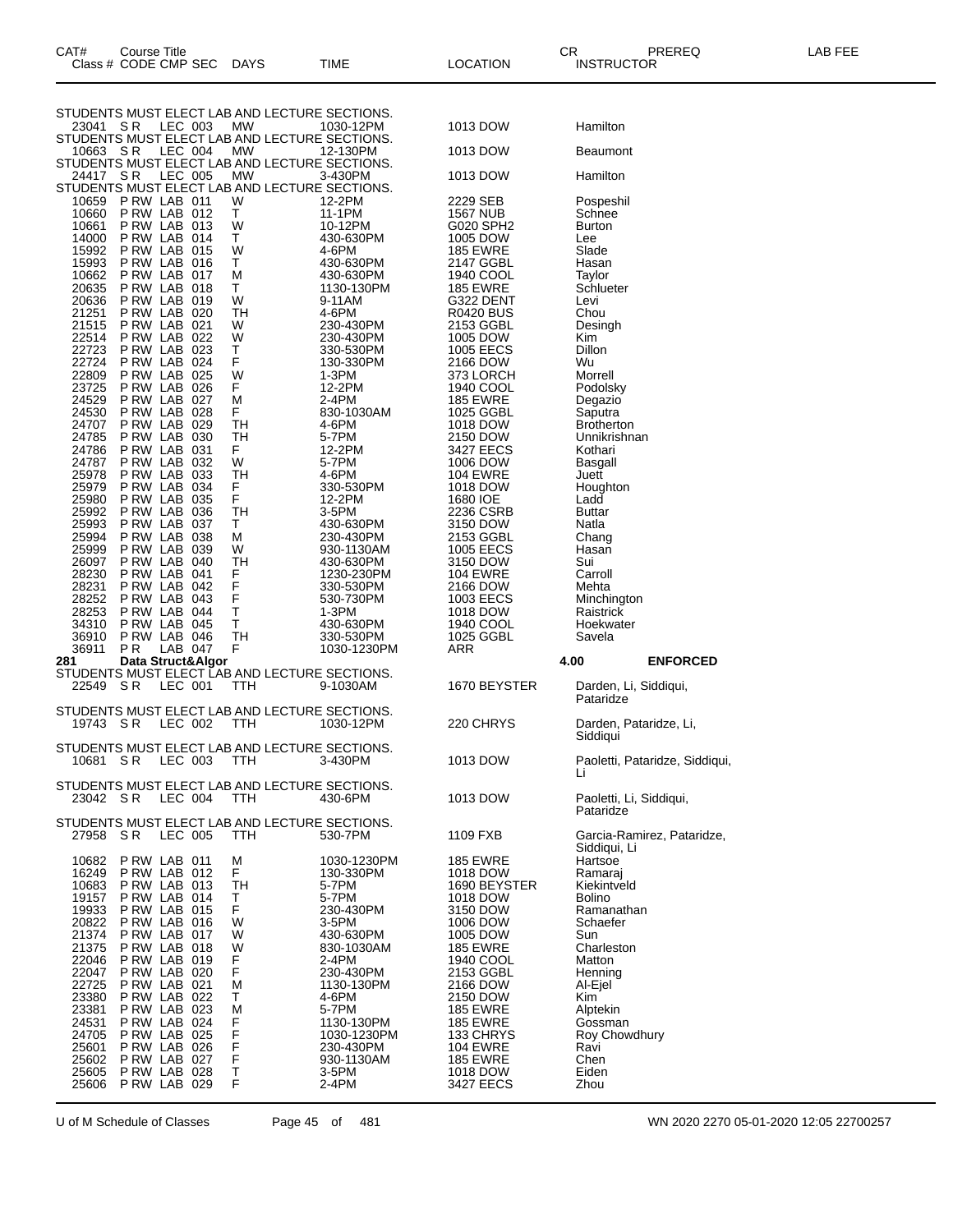| CAT#              | <b>Course Title</b><br>Class # CODE CMP SEC |                    |            | DAYS               | TIME                                                                                                      | <b>LOCATION</b>               | CR<br><b>INSTRUCTOR</b>          | PREREQ          | LAB FEE |
|-------------------|---------------------------------------------|--------------------|------------|--------------------|-----------------------------------------------------------------------------------------------------------|-------------------------------|----------------------------------|-----------------|---------|
|                   | 27792 P RW LAB 030                          |                    |            | м                  | $3-5PM$                                                                                                   | 1680 IOE                      | Ramaraj                          |                 |         |
| 27793             | P RW LAB 031                                |                    |            | м                  | 5-7PM                                                                                                     | <b>104 EWRE</b>               | Sheng                            |                 |         |
| 28085             | P RW LAB 032                                |                    |            | M                  | 3-5PM                                                                                                     | <b>1005 EECS</b>              | Mo                               |                 |         |
| 28086             | PRW LAB 033<br>28195 P RW LAB 034           |                    |            | M<br>F.            | 430-630PM<br>230-430PM                                                                                    | 3427 EECS<br>1005 EECS        | Wendorf<br>Schaefer              |                 |         |
| 300               | Elec Eng Sys Des II                         |                    |            |                    |                                                                                                           |                               | 3.00                             | <b>ENFORCED</b> |         |
|                   |                                             |                    |            |                    | STUDENTS ARE AUTO-ENROLLED IN LECTURE WHEN THEY ELECT A LAB.                                              |                               |                                  |                 |         |
| 32468<br>32469    | AR<br>PRW LAB 011                           | LEC 001            |            | TH<br>T.           | 3-5PM<br>12-3PM                                                                                           | 4440 EECS<br><b>1230 EECS</b> | Gilchrist, Revzen<br>Abbot       |                 |         |
| 301               | <b>Probabil Mthd in Eng</b>                 |                    |            |                    |                                                                                                           |                               | 4.00                             | <b>ADVISORY</b> |         |
|                   |                                             |                    |            |                    | STUDENTS ARE AUTO-ENROLLED IN LECTURE WHEN THEY ELECT A DISCUSSION.                                       |                               |                                  |                 |         |
| 22399 A           | 22400 P W DIS 011                           | LEC 001            |            | MW                 | 130-3PM<br>130-230PM                                                                                      | <b>1500 EECS</b><br>133 CHRYS | Mahdavifar<br>Tang               |                 |         |
| 22401             | P W DIS 012                                 |                    |            | $\frac{F}{F}$      | 1130-1230PM                                                                                               | 3150 DOW                      | Tang                             |                 |         |
| 311               | <b>Analog Circuits</b>                      |                    |            |                    |                                                                                                           |                               | 4.00                             | <b>ENFORCED</b> |         |
| 17898             | AR                                          | <b>LEC 001</b>     |            | TTH                | STUDENTS ARE AUTO-ENROLLED IN LECTURE WHEN THEY ELECT A LAB.<br>9-1030AM                                  | <b>1200 EECS</b>              | Avestruz                         |                 |         |
| 17899             | PRW LAB 011                                 |                    |            | T                  | 3-6PM                                                                                                     | 2336 EECS                     | Datta                            |                 |         |
| 17900             | PRW LAB 012                                 |                    |            | $\top$             | 6-9PM                                                                                                     | 2336 EECS                     | Datta                            |                 |         |
| 18455<br>312      | PRW LAB 013<br><b>Digit Integrat Circ</b>   |                    |            | $\mathsf{T}$       | 12-3PM                                                                                                    | 2336 EECS                     | Laferty<br>4.00                  | <b>ENFORCED</b> |         |
|                   |                                             |                    |            |                    | STUDENTS ARE AUTO-ENROLLED IN LECTURE WHEN THEY ELECT A LAB AND DISCUSSION.                               |                               |                                  |                 |         |
| 16131             | AR                                          | LEC 001            |            | MW                 | 1030-12PM                                                                                                 | 1303 EECS                     | Garmire                          |                 |         |
| 16166             | PRW DIS 011                                 |                    |            | F.                 | 1230-130PM                                                                                                | 133 CHRYS                     | Joy                              | <b>ENFORCED</b> |         |
|                   |                                             |                    |            |                    | 314 Elec Ckts, Sys&Appl<br>STUDENTS MUST ELECT ONE-LAB AND ONE-DIS SECTIONS, IT AUTO-ENROLLED IN LECTURE. |                               |                                  |                 |         |
| 10664 AR          |                                             | LEC 001            |            | MW                 | 3-430PM                                                                                                   | <b>STAMPS</b>                 | Ganago                           |                 |         |
| 10665<br>10666 SR | SR                                          | DIS 011<br>DIS 012 |            | T.<br>$\mathsf{T}$ | 230-330PM<br>330-430PM                                                                                    | 2147 GGBL                     | Su<br>Shukla                     |                 |         |
| 10667             | SR                                          | DIS 013            |            | $\mathsf{T}$       | 430-530PM                                                                                                 | 3150 DOW<br>1311 EECS         | Wu                               |                 |         |
| 17387             | S R                                         | DIS 014            |            | T                  | 530-630PM                                                                                                 | 1311 EECS                     | Wu                               |                 |         |
| 17722<br>17723    | PRW LAB 021<br>PRW LAB 022                  |                    |            | W<br>W             | 9-11AM<br>11-1PM                                                                                          | 2336 EECS<br>2336 EECS        | Wu<br><b>Vilchis Dominguez</b>   |                 |         |
| 17724             | PRW LAB 023                                 |                    |            | W                  | 5-7PM                                                                                                     | 2336 EECS                     | Shukla                           |                 |         |
| 17725             | PRW LAB 024                                 |                    |            | W                  | 7-9PM                                                                                                     | 2336 EECS                     | Purohit                          |                 |         |
| 17726             | PRW LAB 025<br>PRW LAB 026                  |                    |            | TH<br>TH           | 10-12PM<br>12-2PM                                                                                         | 2336 EECS                     | Shukla                           |                 |         |
| 17727<br>17728    | PRW LAB 027                                 |                    |            | TH                 | 2-4PM                                                                                                     | 2336 EECS<br>2336 EECS        | Su<br>Wu                         |                 |         |
| 17729             | PRW LAB 028                                 |                    |            | TH                 | 5-7PM                                                                                                     | 2336 EECS                     | Purohit                          |                 |         |
| 17730<br>17731    | PRW LAB 029<br>P RW LAB 030                 |                    |            | F.<br>W            | 10-12PM<br>1-3PM                                                                                          | 2336 EECS<br>2336 EECS        | Shukla                           |                 |         |
| 320               | <b>Intr Semicon Devices</b>                 |                    |            |                    |                                                                                                           |                               | <b>Vilchis Dominguez</b><br>4.00 | <b>ENFORCED</b> |         |
|                   |                                             |                    |            |                    | STUDENTS ARE AUTO-ENROLLED IN LECTURE 001 WHEN THEY ELECT A DISCUSSION 011.                               |                               |                                  |                 |         |
| 16577<br>16578    | AR<br>PRW DIS 011                           | <b>LEC 001</b>     |            | <b>MW</b><br>F.    | 12-130PM<br>1030-1130AM                                                                                   | 1303 EECS<br>1303 EECS        | Forrest<br>Zhang                 |                 |         |
|                   | 28928 PRW DIS 012                           |                    |            | F                  | 930-1030AM                                                                                                | 1018 DOW                      | Zhang                            |                 |         |
| 330               | Intro to Ants                               |                    |            |                    |                                                                                                           |                               | 4.00                             | <b>ENFORCED</b> |         |
| 27453             | AR                                          | LEC 001            |            | МW                 | STUDENTS ARE AUTO-ENROLLED IN LECTURE WHEN THEY ELECT A LAB.<br>9-1030AM                                  | 3427 EECS                     |                                  |                 |         |
| 27727             | PRW LAB 011                                 |                    |            | W                  | 6-9PM                                                                                                     | 4334 EECS                     | Willingale<br>Zaky               |                 |         |
|                   | 27454 P RW LAB 012                          |                    |            | T.                 | 6-9PM                                                                                                     | 4334 EECS                     | Zaky                             |                 |         |
| 334               | <b>Prin of Optics</b>                       |                    |            |                    | STUDENTS ARE AUTO-ENROLLED IN LECTURE WHEN THEY ELECT A DISCUSSION.                                       |                               | 4.00                             | <b>ENFORCED</b> |         |
| 10668             | A R                                         | LEC 001            |            | <b>TTH</b>         | 12-130PM                                                                                                  | 1014 DOW                      | Winful                           |                 |         |
|                   | 10669 PRW DIS 011                           |                    |            | F                  | 1130-1230PM                                                                                               | 1014 DOW                      | Gokmen                           |                 |         |
| 351               | Intro Dig Sig Proc                          |                    |            |                    | STUDENTS ARE AUTO-ENROLLED IN LECTURE WHEN THEY ELECT A DISCUSSION.                                       |                               | 4.00                             | <b>ENFORCED</b> |         |
| 10692 AR          |                                             | LEC 001            |            | TTH                | 130-3PM                                                                                                   | 1014 DOW                      | Arbabjolfaei                     |                 |         |
| 10693             | PRW DIS 011                                 |                    |            | W                  | 330-430PM                                                                                                 | 1014 DOW                      | <b>Block</b>                     |                 |         |
| 370               | <b>Intro Computer Org</b>                   |                    |            |                    |                                                                                                           |                               | 4.00                             | <b>ENFORCED</b> |         |
| 10670 SR          |                                             | LEC 001            |            | TTH                | STUDENTS MUST ELECT DISCUSSION AND LECTURE SECTIONS.<br>9-1030AM                                          | 1109 FXB                      | <b>Brehob</b>                    |                 |         |
|                   |                                             |                    |            |                    | STUDENTS MUST ELECT DISCUSSION AND LECTURE SECTIONS.                                                      |                               |                                  |                 |         |
| 28908 SR          |                                             | LEC 002            |            | TTH                | 1030-12PM<br>STUDENTS MUST ELECT DISCUSSION AND LECTURE SECTIONS.                                         | 1610 IOE                      | Wadden, Das, Zekany              |                 |         |
| 22042 SR          |                                             | LEC 003            |            | TTH                | 12-130PM                                                                                                  | 1013 DOW                      | Das, Wadden, Zekany              |                 |         |
|                   |                                             |                    |            |                    | STUDENTS MUST ELECT DISCUSSION AND LECTURE SECTIONS.                                                      |                               |                                  |                 |         |
| 10671             | S R                                         | LEC 004            |            | ттн                | 3-430PM                                                                                                   | 1571 GGBL                     | Zekany, Das, Wadden              |                 |         |
| 17068<br>10672    | P RW DIS<br>P RW DIS                        |                    | 011<br>012 | F<br>М             | 130-230PM<br>530-630PM                                                                                    | 2147 GGBL<br>2166 DOW         | Chen<br>Saeed                    |                 |         |
| 10673             | P RW DIS                                    |                    | 013        | F                  | 1030-1130AM                                                                                               | 1003 EECS                     | Satam                            |                 |         |
| 10674             | P RW DIS                                    |                    | 014        | F                  | 930-1030AM                                                                                                | 1006 DOW                      | Bailey                           |                 |         |
| 24661<br>19999    | P RW DIS<br>P RW DIS                        |                    | 015<br>016 | F<br>F             | 330-430PM<br>1130-1230PM                                                                                  | 1017 DOW<br>1006 DOW          | Latifi<br>Haye                   |                 |         |
| 20701             | P RW DIS                                    |                    | 017        | F                  | 230-330PM                                                                                                 | 1017 DOW                      | Subramaniam                      |                 |         |
| 22044             | P RW DIS                                    |                    | 018        | F                  | 1230-130PM                                                                                                | 1018 DOW                      | Xie                              |                 |         |
| 22045<br>23385    | P RW DIS<br>P RW DIS                        |                    | 019<br>020 | M<br>M             | $3-4PM$<br>330-430PM                                                                                      | 1006 DOW<br>3150 DOW          | Hamati<br>Wu                     |                 |         |
|                   | 24703 PRW DIS 021                           |                    |            | F                  | 130-230PM                                                                                                 | 1003 EECS                     | Pujari                           |                 |         |

U of M Schedule of Classes Page 46 of 481 WN 2020 2270 05-01-2020 12:05 22700257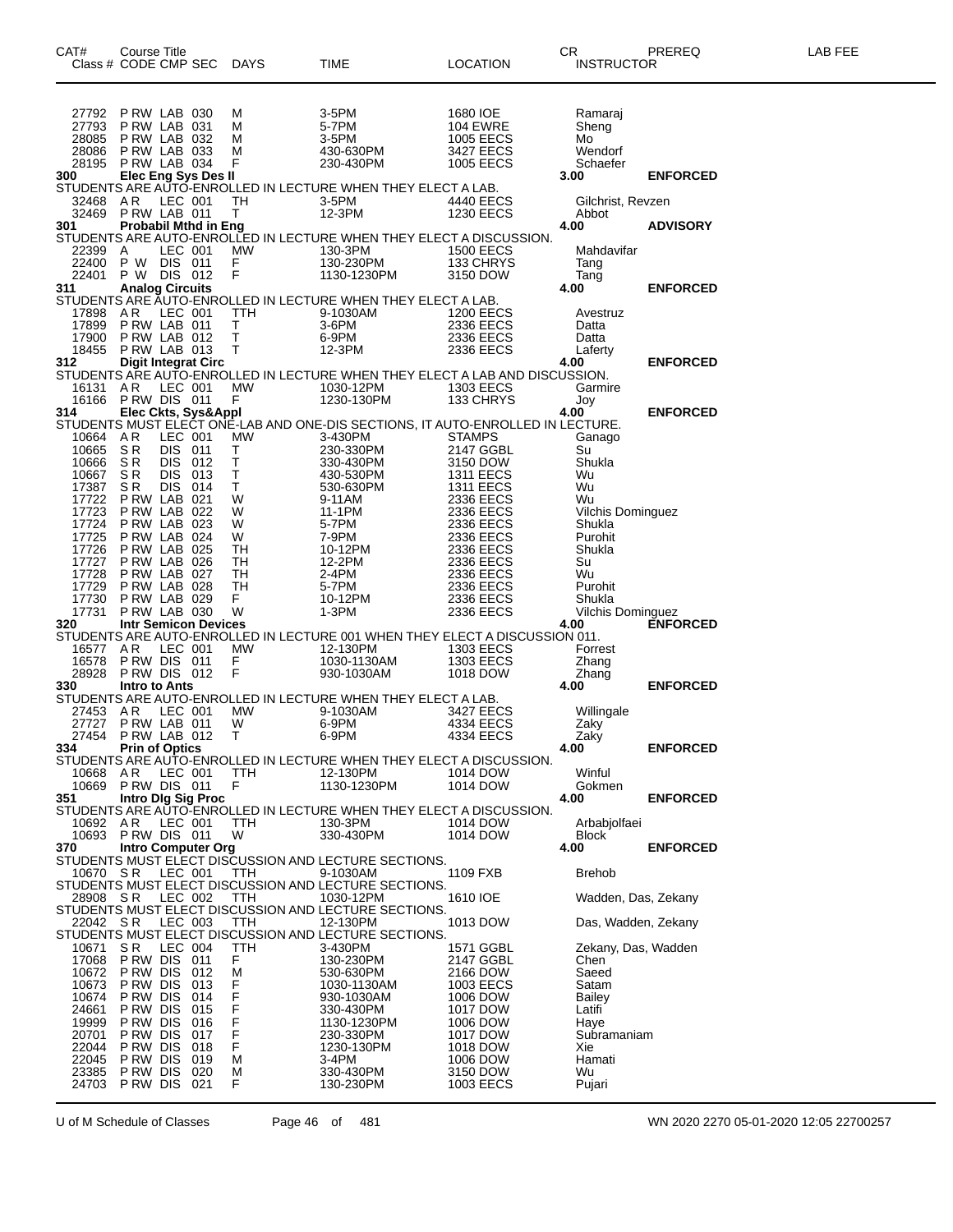| 25611                                         | P RW DIS                    |         | 022                        | M                | 5-6PM                                                                                                                                                                                                       | 1005 EECS                     | Jones                                  |                                                                                                                 |
|-----------------------------------------------|-----------------------------|---------|----------------------------|------------------|-------------------------------------------------------------------------------------------------------------------------------------------------------------------------------------------------------------|-------------------------------|----------------------------------------|-----------------------------------------------------------------------------------------------------------------|
| 28197                                         | P RW DIS                    |         | 023                        | M                | 330-430PM                                                                                                                                                                                                   | 1940 COOL                     | Xie                                    |                                                                                                                 |
| 30174<br>373                                  | PRW DIS 024                 |         | <b>Intro Embed Sys Des</b> | M                | 4-5PM                                                                                                                                                                                                       | <b>185 EWRE</b>               | Nie<br>4.00                            | <b>ENFORCED</b>                                                                                                 |
|                                               |                             |         |                            |                  | STUDENTS ARE AUTO-ENROLLED IN LECTURE WHEN THEY ELECT A LAB.                                                                                                                                                |                               |                                        |                                                                                                                 |
| 10675<br>10677                                | AR.<br>PRW LAB 011          | LEC 001 |                            | TTH<br>Т         | 3-430PM<br>12-3PM                                                                                                                                                                                           | <b>1311 EECS</b><br>2334 EECS | Dreslinski Jr, Smith<br>Skillin, Waier |                                                                                                                 |
| 10679                                         | PRW LAB 012                 |         |                            | W                | 3-6PM                                                                                                                                                                                                       | 2334 EECS                     | Sibal, Smith                           |                                                                                                                 |
| 10680                                         | PRW LAB 013                 |         |                            | TН               | 6-9PM                                                                                                                                                                                                       | 2334 EECS                     | Sibal, Harith, Skillin                 |                                                                                                                 |
| 10676<br>376                                  | PRW LAB 014                 |         | <b>Foundatns Comp Sci</b>  | M                | 3-6PM                                                                                                                                                                                                       | 2334 EECS                     | Nath, Smith<br>4.00                    | <b>ENFORCED</b>                                                                                                 |
|                                               |                             |         |                            |                  | STUDENTS MUST ELECT DISCUSSION AND LECTURE SECTIONS.                                                                                                                                                        |                               |                                        |                                                                                                                 |
| 24420 SR                                      |                             | LEC 001 |                            | МW               | 12-130PM<br>STUDENTS MUST ELECT DISCUSSION AND LECTURE SECTIONS.                                                                                                                                            | 1670 BEYSTER                  | Kamil, Robinson                        |                                                                                                                 |
| 23043                                         | -S R                        | LEC 002 |                            | МW               | 130-3PM                                                                                                                                                                                                     | <b>STAMPS</b>                 | Volkovich, Robinson                    |                                                                                                                 |
|                                               |                             |         |                            |                  | STUDENTS MUST ELECT DISCUSSION AND LECTURE SECTIONS.                                                                                                                                                        |                               |                                        |                                                                                                                 |
| 33951                                         | S R                         | LEC 003 |                            | MW               | 130-3PM<br>STUDENTS MUST ELECT DISCUSSION AND LECTURE SECTIONS.                                                                                                                                             | <b>STAMPS</b>                 | Volkovich, Robinson                    |                                                                                                                 |
| 10700                                         | S R                         | LEC 004 |                            | МW               | 3-430PM                                                                                                                                                                                                     | 1670 BEYSTER                  | Kamil, Robinson                        |                                                                                                                 |
| 10701                                         | P RW DIS                    |         | 011                        | F.               | 1030-1130AM                                                                                                                                                                                                 | 2166 DOW                      | Chen                                   |                                                                                                                 |
| 17519<br>17518                                | P RW DIS<br>P RW DIS        |         | 012<br>013                 | F<br>F           | 1130-1230PM<br>1230-130PM                                                                                                                                                                                   | 1008 FXB<br>1017 DOW          | Bakal<br>Pichardo                      |                                                                                                                 |
| 10702                                         | P RW DIS                    |         | 014                        | F                | 230-330PM                                                                                                                                                                                                   | 2150 DOW                      | Ly                                     |                                                                                                                 |
| 21995                                         | P RW DIS                    |         | 015                        | <b>TH</b>        | 430-530PM                                                                                                                                                                                                   | 2166 DOW                      | Kolisetty                              |                                                                                                                 |
| 21996<br>22713                                | P RW DIS<br>P RW DIS        |         | 016<br>017                 | TН<br>TН         | 4-5PM<br>5-6PM                                                                                                                                                                                              | 1006 DOW<br>1006 DOW          | Vyas                                   |                                                                                                                 |
| 22714                                         | P RW DIS                    |         | 018                        | F                | 930-1030AM                                                                                                                                                                                                  | 1014 DOW                      | Levesque<br>Guest                      |                                                                                                                 |
| 23513                                         | P RW DIS                    |         | 019                        | F                | 130-230PM                                                                                                                                                                                                   | 1017 DOW                      | Jasina                                 |                                                                                                                 |
| 23517<br>27794                                | P RW DIS<br>P RW DIS        |         | 020<br>021                 | F<br>TH          | 330-430PM                                                                                                                                                                                                   | 1010 DOW<br><b>185 EWRE</b>   | Pepin                                  |                                                                                                                 |
| 27795                                         | P RW DIS                    |         | 022                        | TН               | 1230-130PM<br>3-4PM                                                                                                                                                                                         | 1018 DOW                      | Walrad<br>Rojas Salvador               |                                                                                                                 |
| 28196                                         | <b>PRW DIS 023</b>          |         |                            | F.               | 1130-1230PM                                                                                                                                                                                                 | 1018 DOW                      | <b>Nehls</b>                           |                                                                                                                 |
|                                               |                             |         |                            |                  | STUDENTS MUST ELECT DISCUSSION AND LECTURE SECTIONS.<br>4-5PM                                                                                                                                               |                               |                                        |                                                                                                                 |
| 28929 PRW DIS 024<br>388                      |                             |         | <b>Intro Comp Security</b> | TН               |                                                                                                                                                                                                             | 1690 BEYSTER                  | Gutmann<br>4.00                        | <b>ADVISORY, ENFORCED</b>                                                                                       |
|                                               |                             |         |                            |                  | STUDENTS MUST ELECT LAB AND LECTURE SECTIONS. Students in non-EECS majors may contact the CSE Undergraduate                                                                                                 |                               |                                        |                                                                                                                 |
| 23744 SR                                      |                             | LEC 001 |                            | МW               | Advising Office on or after Monday, December 13, 2019 for assistance.<br>9-1030AM                                                                                                                           | 1670 BEYSTER                  |                                        | Genkin, Halderman, Ensafi                                                                                       |
|                                               |                             |         |                            |                  | STUDENTS MUST ELECT LAB AND LECTURE SECTIONS. Students in non-EECS majors may contact the CSE Undergraduate                                                                                                 |                               |                                        |                                                                                                                 |
|                                               |                             |         |                            |                  | Advising Office on or after Monday, December 13, 2019 for assistance.                                                                                                                                       |                               |                                        |                                                                                                                 |
| 23044 SR                                      |                             | LEC 002 |                            | МW               | 1030-12PM<br>STUDENTS MUST ELECT LAB AND LECTURE SECTIONS. Students in non-EECS majors may contact the CSE Undergraduate                                                                                    | 1571 GGBL                     |                                        | Ensafi, Genkin, Halderman                                                                                       |
|                                               |                             |         |                            |                  | Advising Office on or after Monday, December 13, 2019 for assistance.                                                                                                                                       |                               |                                        |                                                                                                                 |
| 24446                                         | S R                         | LEC 003 |                            | МW               | 3-430PM                                                                                                                                                                                                     | 1571 GGBL                     |                                        | Halderman, Ensafi, Genkin                                                                                       |
| 23047<br>24503                                | PRW LAB 011<br>PRW LAB 012  |         |                            | TН<br>TН         | 930-1030AM                                                                                                                                                                                                  | 1620 BEYSTER                  | Hwa                                    |                                                                                                                 |
| 24504                                         | PRW LAB 013                 |         |                            | TН               | 130-230PM<br>230-330PM                                                                                                                                                                                      | 1620 BEYSTER<br>1620 BEYSTER  | Sawhney<br>Spihlman                    |                                                                                                                 |
| 24502                                         | PRW LAB 014                 |         |                            | TН               | 6-7PM                                                                                                                                                                                                       | 1620 BEYSTER                  | Stoler                                 |                                                                                                                 |
| 23046<br>23045                                | PRW LAB 015<br>PRW LAB 016  |         |                            | F<br>F           | 930-1030AM                                                                                                                                                                                                  | 1620 BEYSTER                  | Boerger                                |                                                                                                                 |
| 23748                                         | PRW LAB 017                 |         |                            | F                | 1230-130PM<br>130-230PM                                                                                                                                                                                     | 1620 BEYSTER<br>1620 BEYSTER  | Brogren<br>El-Amir                     |                                                                                                                 |
| 23749                                         | PRW LAB 018                 |         |                            | F                | 230-330PM                                                                                                                                                                                                   | 1620 BEYSTER                  | Shenoy                                 |                                                                                                                 |
| 23753<br>24501 P RW LAB 020                   | PRW LAB 019                 |         |                            | F<br>$\mathsf F$ | 330-430PM<br>430-530PM                                                                                                                                                                                      | 1620 BEYSTER<br>1620 BEYSTER  | Ginsburg                               |                                                                                                                 |
| 398 -                                         | <b>Special Topics</b>       |         |                            |                  |                                                                                                                                                                                                             |                               | Kim<br>1.00-4.00                       | <b>ADVISORY</b>                                                                                                 |
| 33422 A                                       |                             | LEC 001 |                            | MW               | 130-230PM                                                                                                                                                                                                   | 2153 GGBL                     | Stark                                  |                                                                                                                 |
| Software Defined Radio                        |                             |         |                            |                  | "4 Credit Hours for Lec 1 and Lab 11 or 12", Prerequisites for Lec 1: EECS 216 or permission of instructor                                                                                                  |                               |                                        |                                                                                                                 |
|                                               |                             |         |                            |                  |                                                                                                                                                                                                             |                               |                                        |                                                                                                                 |
| 33446 P W LAB 011 F<br>Software Defined Radio |                             |         |                            |                  | 10-12PM                                                                                                                                                                                                     | ARR                           | Bhat                                   |                                                                                                                 |
|                                               |                             |         |                            |                  | .398-11 will meet in EECS 4343. STUDENTS ARE AUTO-ENROLLED IN 398-001 LECTURE WHEN THEY ELECT A LAB 011                                                                                                     |                               |                                        |                                                                                                                 |
| 33447 PW LAB 012 F                            |                             |         |                            |                  | 2-4PM                                                                                                                                                                                                       | ARR                           | Bhat                                   |                                                                                                                 |
| Software Defined Radio                        |                             |         |                            |                  |                                                                                                                                                                                                             |                               |                                        |                                                                                                                 |
|                                               |                             |         |                            |                  | .398-12 will meet in EECS 4343. STUDENTS ARE AUTO-ENROLLED IN 398-001 LECTURE WHEN THEY ELECT A LAB 012                                                                                                     |                               |                                        |                                                                                                                 |
| 399                                           | <b>Directed Study</b>       |         |                            |                  |                                                                                                                                                                                                             |                               | $1.00 - 4.00$                          | <b>ADVISORY</b>                                                                                                 |
| 402                                           | <b>Prog for Sci&amp;Eng</b> | $IND +$ |                            |                  | ARR                                                                                                                                                                                                         | ARR                           | 4.00                                   | <b>ENFORCED</b>                                                                                                 |
|                                               |                             |         |                            |                  | STUDENTS ARE AUTO-ENROLLED IN LECTURE WHEN THEY ELECT A DISCUSSION.                                                                                                                                         |                               |                                        |                                                                                                                 |
| 20016 AR LEC 001 MF                           |                             |         |                            |                  | 4-530PM                                                                                                                                                                                                     | 1250 USB                      | Morgan                                 |                                                                                                                 |
| 27686<br>27687                                | PRW DIS 011<br>PRW DIS 012  |         |                            | T.<br>TH         | 1-2PM<br>4-5PM                                                                                                                                                                                              | 1024 DANA<br>1024 DANA        | Dixon<br>Wolfgram                      |                                                                                                                 |
| 403                                           | <b>Fnd Data Str Algo</b>    |         |                            |                  |                                                                                                                                                                                                             |                               | 4.00                                   | <b>ENFORCED</b>                                                                                                 |
|                                               |                             |         |                            |                  |                                                                                                                                                                                                             |                               |                                        | STUDENTS ARE AUTO-ENROLLED IN LECTURE WHEN THEY ELECT A DISCUSSION. EECS 403-001 will meet in FXB1109 with EECS |
|                                               |                             |         |                            |                  | 281-005. CSE students (Undergraduate or Graduate) are not eligible for this course. Enrollment in EECS 403-a and<br>403-11 will be by override only, to request an override please waitlist for the course. |                               |                                        |                                                                                                                 |
| 30270 AR LEC 001                              |                             |         |                            | TTH              | 530-7PM                                                                                                                                                                                                     | 1109 FXB                      |                                        | Garcia-Ramirez, Siddiqui,                                                                                       |
|                                               |                             |         |                            |                  |                                                                                                                                                                                                             |                               |                                        |                                                                                                                 |

Class # CODE CMP SEC DAYS TIME LOCATION INSTRUCTOR

U of M Schedule of Classes Page 47 of 481 WN 2020 2270 05-01-2020 12:05 22700257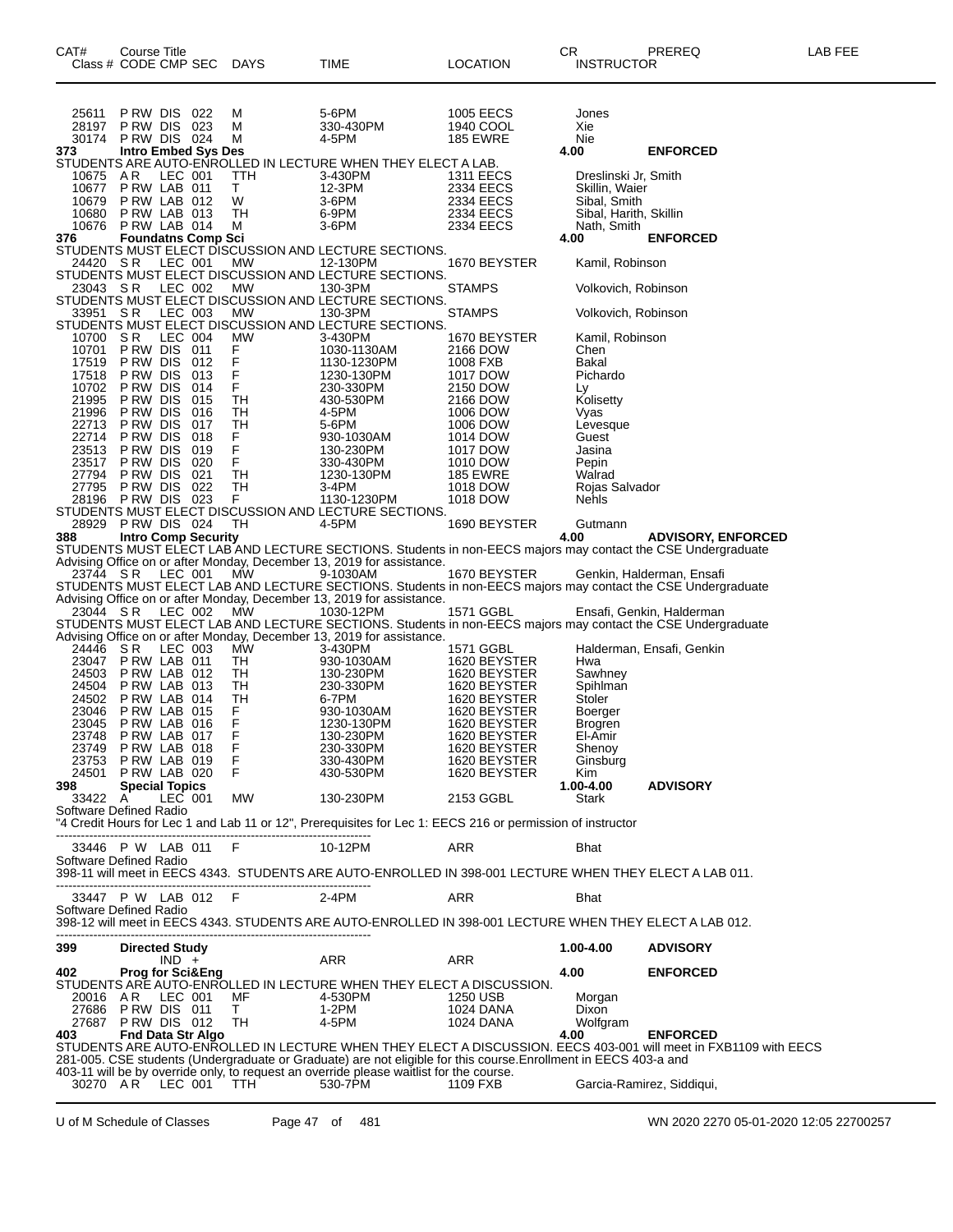| CAT#           | Course Title<br>Class # CODE CMP SEC DAYS        |            |                                                              | TIME                                                                                                                                                                                                                                    | <b>LOCATION</b>        | CR            | <b>INSTRUCTOR</b>            | PREREQ                                                                                                                                     | LAB FEE |
|----------------|--------------------------------------------------|------------|--------------------------------------------------------------|-----------------------------------------------------------------------------------------------------------------------------------------------------------------------------------------------------------------------------------------|------------------------|---------------|------------------------------|--------------------------------------------------------------------------------------------------------------------------------------------|---------|
|                |                                                  |            |                                                              |                                                                                                                                                                                                                                         |                        |               | Pataridze, Li                |                                                                                                                                            |         |
| 409            | 30271 P RW LAB 011<br>Data Science Sem           |            | F                                                            | 930-1030AM                                                                                                                                                                                                                              | 3150 DOW               | Hage<br>1.00  |                              |                                                                                                                                            |         |
|                | 29000 P W SEM 001                                |            | м                                                            | 330-430PM                                                                                                                                                                                                                               | ARR                    |               | Jagadish                     |                                                                                                                                            |         |
| 419.           | <b>Elec Mach and Drives</b>                      |            |                                                              | STUDENTS ARE AUTO-ENROLLED IN LECTURE WHEN THEY ELECT A LAB.                                                                                                                                                                            |                        | 4.00          |                              | <b>ENFORCED</b>                                                                                                                            |         |
| 20637 AR       | LEC 001                                          |            | TTH                                                          | 3-430PM                                                                                                                                                                                                                                 | 165 CHRYS              |               | Hofmann                      |                                                                                                                                            |         |
|                | 20638 PRW LAB 011                                |            | W                                                            | 3-6PM                                                                                                                                                                                                                                   | 3437 EECS              | Sarin         |                              |                                                                                                                                            |         |
| 20639<br>425   | PRW LAB 012<br><b>Integ Microsys Lab</b>         |            | - F                                                          | $3-6$ PM                                                                                                                                                                                                                                | 3437 EECS              | Sarin<br>4.00 |                              | <b>ADVISORY, ENFORCED</b>                                                                                                                  |         |
|                |                                                  |            |                                                              | STUDENTS ARE AUTO-ENROLLED IN LECTURE WHEN THEY ELECT A LAB.                                                                                                                                                                            |                        |               |                              |                                                                                                                                            |         |
| 10684 AR       | LEC 001                                          |            | TTH                                                          | 1030-12PM                                                                                                                                                                                                                               | 1005 EECS              | Yoon          |                              |                                                                                                                                            |         |
|                | 10685 PRW LAB 011                                |            | "Lab times to be determined during the semester"             | ARR                                                                                                                                                                                                                                     | EECS LNF               |               | Choi, Ricker                 |                                                                                                                                            |         |
| 427            | VLSI Design I                                    |            |                                                              |                                                                                                                                                                                                                                         |                        | 4.00          |                              | <b>ENFORCED</b>                                                                                                                            |         |
|                |                                                  |            |                                                              | STUDENTS ARE AUTO-ENROLLED IN LECTURE WHEN THEY ELECT A LAB.                                                                                                                                                                            |                        |               |                              |                                                                                                                                            |         |
| 20267 AR       | LEC 001<br>20268 PRW LAB 011                     |            | MW<br>F.                                                     | 1030-12PM<br>430-530PM                                                                                                                                                                                                                  | 1003 EECS<br>3150 DOW  | Chen          | Mazumder                     |                                                                                                                                            |         |
| 429            | Semi Optoelec Dev                                |            |                                                              |                                                                                                                                                                                                                                         |                        | 4.00          |                              | <b>ENFORCED</b>                                                                                                                            |         |
| 10686          | AR LEC 001                                       |            | МW                                                           | STUDENTS ARE AUTO-ENROLLED IN LECTURE WHEN THEY ELECT A LAB.<br>130-3PM                                                                                                                                                                 | 3433 EECS              |               |                              |                                                                                                                                            |         |
|                | 14183 P RW LAB 011                               |            | MW                                                           | 3-330PM                                                                                                                                                                                                                                 | 3433 EECS              |               | Bhattacharya<br>Bhattacharya |                                                                                                                                            |         |
| 430            | <b>Wireless Link</b>                             |            |                                                              |                                                                                                                                                                                                                                         |                        | 4.00          |                              | <b>ENFORCED</b>                                                                                                                            |         |
| 10687 AR       | LEC 001                                          |            | TTH                                                          | STUDENTS ARE AUTO-ENROLLED IN LECTURE WHEN THEY ELECT A LAB.<br>1030-12PM                                                                                                                                                               | 3433 EECS              |               | Budhu, Gilchrist             |                                                                                                                                            |         |
|                | 10688 P RW LAB 011                               |            | F.                                                           | 1030-130PM                                                                                                                                                                                                                              | 3341 EECS              | Wu            |                              |                                                                                                                                            |         |
| 438            | <b>Adv Lasers Lab</b>                            |            |                                                              |                                                                                                                                                                                                                                         |                        | 4.00          |                              | <b>ADVISORY, ENFORCED</b>                                                                                                                  |         |
| 10689 AR       | LEC 001                                          |            | <b>TTH</b>                                                   | STUDENTS ARE AUTO-ENROLLED IN LECTURE WHEN THEY ELECT A LAB. 438 lab is schedule in room 1115 ERB 1.<br>1230-130PM                                                                                                                      | 3427 EECS              |               | Galvanauskas                 |                                                                                                                                            |         |
| 10690          | PRW LAB 011                                      |            | T                                                            | 130-530PM                                                                                                                                                                                                                               | ARR                    |               |                              | Whittlesey, Galvanauskas                                                                                                                   |         |
| 10691          | PRW LAB 012                                      |            | W                                                            | 130-530PM<br>ARR<br>ARR                                                                                                                                                                                                                 | ARR<br>ARR             |               |                              | Whittlesey, Galvanauskas                                                                                                                   |         |
| 441            | 15898 PRW LAB 013<br><b>Mbl App Dev Entrprnr</b> |            | TH                                                           | 130-530PM                                                                                                                                                                                                                               |                        | 4.00          |                              | Whittlesey, Galvanauskas<br><b>ENFORCED</b>                                                                                                |         |
|                |                                                  |            |                                                              |                                                                                                                                                                                                                                         |                        |               |                              | STUDENTS ARE AUTO-ENROLLED IN LECTURE 001WHEN THEY ELECT A DISCUSSION 011. "Only CS-Eng and CS-LSA UGs are able to                         |         |
|                | 21200 AR LEC 001                                 |            | enroll in this course, or wait list, if the course is full." | 3-430PM                                                                                                                                                                                                                                 |                        |               |                              |                                                                                                                                            |         |
|                |                                                  |            | MW                                                           |                                                                                                                                                                                                                                         | 1311 EECS              |               | Soloway                      | STUDENTS ARE AUTO-ENROLLED IN LECTURE 002 WHEN THEY ELECT A DISCUSSION 021. "Only CS-Eng and CS-LSA UGs are able to                        |         |
|                |                                                  |            | enroll in this course, or wait list, if the course is full." |                                                                                                                                                                                                                                         |                        |               |                              |                                                                                                                                            |         |
| 24514 AR       | LEC 002                                          |            | MW                                                           | 430-6PM                                                                                                                                                                                                                                 | 1311 EECS              |               | Soloway                      | STUDENTS ARE AUTO-ENROLLED IN LECTURE 003 WHEN THEY ELECT A DISCUSSION 031. "Only CS-Eng and CS-LSA UGs are able to                        |         |
|                |                                                  |            | enroll in this course, or wait list, if the course is full." |                                                                                                                                                                                                                                         |                        |               |                              |                                                                                                                                            |         |
| 25380 AR       | LEC 003                                          |            | TTH                                                          | 1030-12PM                                                                                                                                                                                                                               | 133 CHRYS              |               | Jamin                        |                                                                                                                                            |         |
|                |                                                  |            | enroll in this course, or wait list, if the course is full." |                                                                                                                                                                                                                                         |                        |               |                              | STUDENTS ARE AUTO-ENROLLED IN LECTURE 004 WHEN THEY ELECT A DISCUSSION 041. "Only CS-Eng and CS-LSA UGs are able to                        |         |
| 31813 AR       | LEC 004                                          |            | TTH                                                          | 1030-12PM                                                                                                                                                                                                                               | 133 CHRYS              |               | Jamin                        |                                                                                                                                            |         |
|                | 25719 PRW DIS 011                                |            | F                                                            | 1030-1130AM                                                                                                                                                                                                                             | 2153 GGBL              | Lu            |                              |                                                                                                                                            |         |
| 25720<br>27455 | PRW DIS 021 F<br>PRW DIS 031 F<br>PRW DIS 041 F  |            |                                                              | 1130-1230PM<br>10-11AM                                                                                                                                                                                                                  | 2153 GGBL<br>1012 FXB  | Lu<br>Pi      |                              |                                                                                                                                            |         |
| 25715          |                                                  |            |                                                              | 11-12PM                                                                                                                                                                                                                                 | 1012 FXB               | Pi            |                              |                                                                                                                                            |         |
| 442            | <b>Computer Vision</b>                           |            |                                                              |                                                                                                                                                                                                                                         |                        | 4.00          |                              | <b>ENFORCED</b><br>STUDENTS ARE AUTO-ENROLLED IN LECTURE WHEN THEY ELECT A DISCUSSION. Graduate student can request an override at CSE     |         |
|                |                                                  |            |                                                              | Override System at https://deptapps.engin.umich.edu/cse/override . Instructor will approve a few overrides.                                                                                                                             |                        |               |                              |                                                                                                                                            |         |
| 23048          | A R<br>LEC 001                                   |            | TТH                                                          | 1030-12PM                                                                                                                                                                                                                               | 1571 GGBL              |               | Johnson, Feng                |                                                                                                                                            |         |
| 23049<br>30181 | PRW DIS 011<br>PRW DIS 012                       |            | W<br>м                                                       | 5-6PM<br>1230-130PM                                                                                                                                                                                                                     | 133 CHRYS<br>2246 CSRB |               | El Banani<br>Dong, Fu        |                                                                                                                                            |         |
| 443            | <b>Senior ThesisL</b>                            |            |                                                              |                                                                                                                                                                                                                                         |                        | 3.00          |                              | <b>ENFORCED</b>                                                                                                                            |         |
|                |                                                  |            |                                                              | To enroll in EECS 443, a student must have had their CS-LSA Honors Thesis application approved by a Faculty Mentor<br>and the CS-LSA CPA. Paperwork can be obtained from the CSE Undergraduate Advising Office, 2808 Beyster Bldg. Once |                        |               |                              |                                                                                                                                            |         |
|                |                                                  |            |                                                              | approved, a course permission will be issued to a student under their faculty mentor's section number.                                                                                                                                  |                        |               |                              |                                                                                                                                            |         |
|                | $IND +$<br>IR                                    |            |                                                              | ARR                                                                                                                                                                                                                                     | ARR                    |               |                              |                                                                                                                                            |         |
| 445            | <b>Intro Machine Learn</b>                       |            |                                                              |                                                                                                                                                                                                                                         |                        | 4.00          |                              | <b>ADVISORY, ENFORCED</b><br>STUDENTS MUST ELECT DISCUSSION AND LECTURE SECTIONS. Undergrads only. Undergrads only. Undergrads in non-EECS |         |
|                |                                                  |            |                                                              | majors may contact the CSE Undergraduate Advising Office on or after Monday, December 13, 2019 for assistance.                                                                                                                          |                        |               |                              |                                                                                                                                            |         |
| 28160 SR       | LEC 001                                          |            | МW                                                           | 10-1130AM                                                                                                                                                                                                                               | 220 CHRYS              | Kutty         |                              |                                                                                                                                            |         |
|                |                                                  |            | prerequisites on Tuesday, December 10, 2019.                 |                                                                                                                                                                                                                                         |                        |               |                              | STUDENTS MUST ELECT DISCUSSION AND LECTURE SECTIONS. Undergrads only. Course will open to EE UG who meet course                            |         |
| 25378          | S R<br>LEC 002                                   |            | MW                                                           | 12-130PM                                                                                                                                                                                                                                | <b>1500 EECS</b>       | Kutty         |                              |                                                                                                                                            |         |
| 23050          | PRW DIS 011<br>P RW DIS                          | 012        | F.<br>F                                                      | 1130-1230PM                                                                                                                                                                                                                             | 1010 DOW               |               | Koenig, Zhou                 |                                                                                                                                            |         |
| 24533<br>24534 | P RW DIS                                         | 013        | F                                                            | 1030-1130AM<br>1230-130PM                                                                                                                                                                                                               | 1014 DOW<br>1008 FXB   | Shi           | Ben-Efraim                   |                                                                                                                                            |         |
| 28163          | P RW DIS                                         | 014        | F                                                            | 130-230PM                                                                                                                                                                                                                               | 2153 GGBL              |               | Kim, Chen                    |                                                                                                                                            |         |
| 28164<br>28165 | P RW DIS<br>P RW DIS                             | 015<br>016 | TН<br>TН                                                     | 5-6PM<br>330-430PM                                                                                                                                                                                                                      | 2153 GGBL<br>2166 DOW  | Liu           | Dendukuri                    |                                                                                                                                            |         |
| 34397          | P RW DIS                                         | 017        | F.                                                           | 930-1030AM                                                                                                                                                                                                                              | <b>1005 EECS</b>       |               | McCartney                    |                                                                                                                                            |         |
| 36913          | PRW DIS 018                                      |            | TH                                                           | 930-1030AM                                                                                                                                                                                                                              | 1690 BEYSTER           |               | Apolloni                     |                                                                                                                                            |         |
| 452            | <b>DSP Design Lab</b>                            |            |                                                              | STUDENTS ARE AUTO-ENROLLED IN LECTURE WHEN THEY ELECT A LAB.                                                                                                                                                                            |                        | 4.00          |                              | <b>ENFORCED</b>                                                                                                                            |         |
| 10694          | LEC 001<br>AR                                    |            | MW                                                           | 1030-12PM                                                                                                                                                                                                                               | 1005 DOW               | Kim.          |                              |                                                                                                                                            |         |
| 10695          | PRW LAB 011                                      |            | W                                                            | 330-630PM                                                                                                                                                                                                                               | 4341 EECS              |               | Nichanametla                 |                                                                                                                                            |         |
| 16726          | PRW LAB 012                                      |            | T.                                                           | 330-630PM                                                                                                                                                                                                                               | 4341 EECS              |               | Nichanametla                 |                                                                                                                                            |         |

U of M Schedule of Classes Page 48 of 481 WN 2020 2270 05-01-2020 12:05 22700257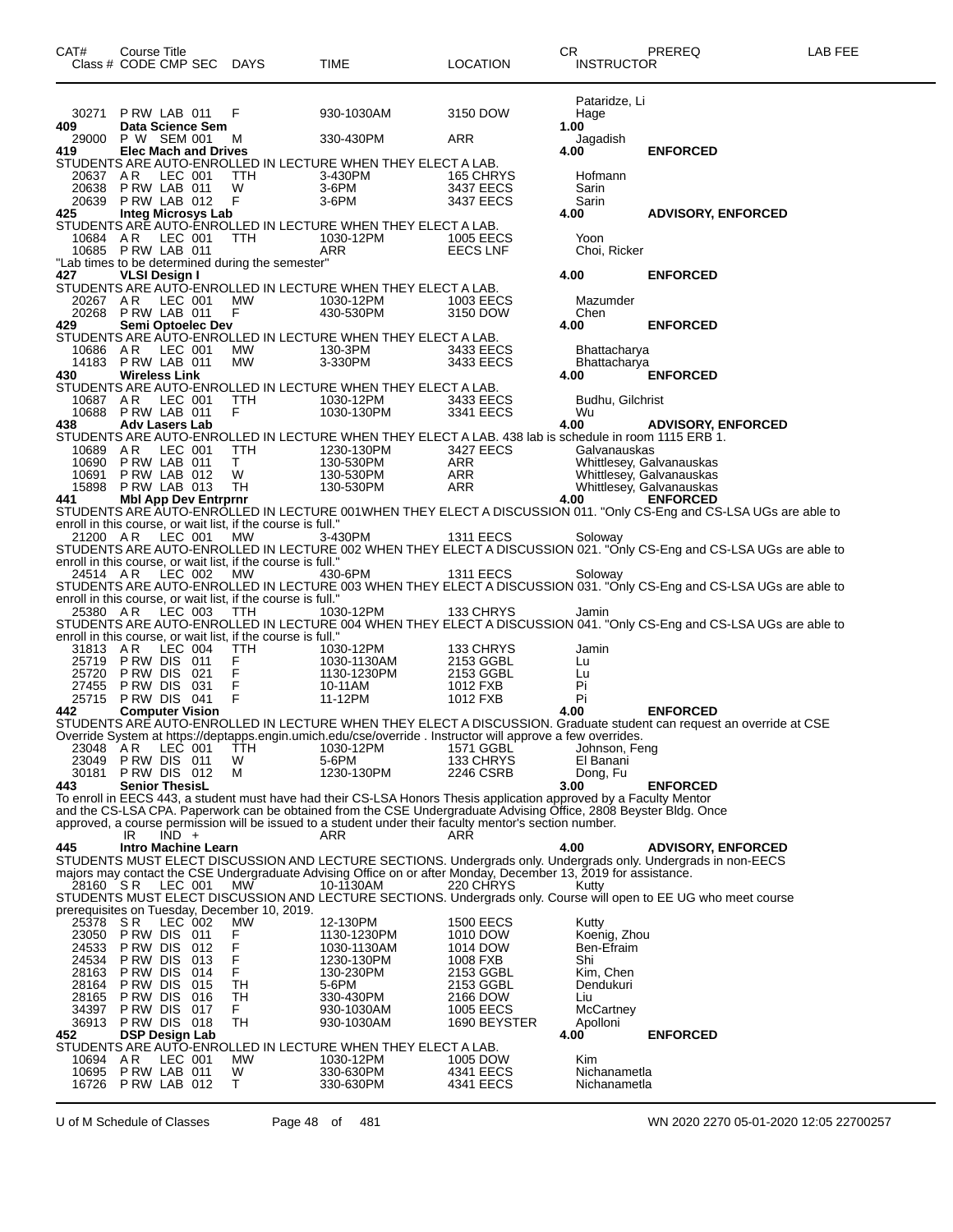| CAT#           | Course Title<br>Class # CODE CMP SEC       | DAYS              | <b>TIME</b>                                                                                                     | LOCATION                      | CR<br><b>INSTRUCTOR</b>             | PREREQ                                                                                                                                 | LAB FEE |
|----------------|--------------------------------------------|-------------------|-----------------------------------------------------------------------------------------------------------------|-------------------------------|-------------------------------------|----------------------------------------------------------------------------------------------------------------------------------------|---------|
| 458            | Biomed Instrum Des                         |                   |                                                                                                                 |                               | 4.00                                | ADVISORY, ENFORCED                                                                                                                     |         |
| 10697          | ADRW LEC 001                               | W                 | 3-5PM                                                                                                           | ARR                           | <b>Belmont</b>                      |                                                                                                                                        |         |
| 10698          | PDRW LAB 002                               | TTH               | 9-12PM                                                                                                          | ARR                           | Belmont, Shinde                     |                                                                                                                                        |         |
| 17804<br>30651 | PDR LAB 004<br>PDR LAB 006                 | ттн<br><b>TTH</b> | 1230-330PM<br>4-7PM                                                                                             | ARR<br>ARR                    | Belmont, Najarian<br>Belmont, Socha |                                                                                                                                        |         |
| 460            | <b>Con Sys Anlys&amp;Des</b>               |                   |                                                                                                                 |                               | 4.00                                | <b>ENFORCED</b>                                                                                                                        |         |
|                |                                            |                   | STUDENTS ARE AUTO-ENROLLED IN LECTURE WHEN THEY ELECT A DISCUSSION.                                             |                               |                                     |                                                                                                                                        |         |
| 18631          | LEC 001<br>A R                             | МW                | 1030-12PM                                                                                                       | <b>1311 EECS</b>              | Mathieu                             |                                                                                                                                        |         |
| 18632<br>25621 | PRW DIS 011<br>PRW DIS 012                 | м<br>т            | 6-7PM<br>4-5PM                                                                                                  | 1003 EECS<br><b>1200 EECS</b> | Yao<br>Yao                          |                                                                                                                                        |         |
| 461            | <b>Embedded Control</b>                    |                   |                                                                                                                 |                               | 4.00                                | <b>ENFORCED</b>                                                                                                                        |         |
|                |                                            |                   |                                                                                                                 |                               |                                     | STUDENTS ARE AUTO-ENROLLED IN LECTURE WHEN THEY ELECT A LAB. Students seeking an override must apply for such                          |         |
|                |                                            |                   | through the ECE Override System at https://deptapps.engin.umich.edu/ece/override. This includes waitlisted EECS |                               |                                     |                                                                                                                                        |         |
|                | 17087 A RW LEC 001                         | TTH               | students, as well as non EECS students who are not eligible for the waitlist.<br>9-1030AM                       | <b>1500 EECS</b>              | Cook                                |                                                                                                                                        |         |
| 21358          | PRW LAB 011                                | M                 | 3-6PM                                                                                                           | 4342 EECS                     | Maurice                             |                                                                                                                                        |         |
| 17191          | PRW LAB 012                                | т                 | 11-2PM                                                                                                          | 4342 EECS                     | Salley                              |                                                                                                                                        |         |
| 17088          | PRW LAB 013                                | T                 | 3-6PM                                                                                                           | 4342 EECS                     | Menge                               |                                                                                                                                        |         |
| 17090          | PRW LAB 014<br>PRW LAB 015                 | W                 | 10-1PM<br>$3-6$ PM                                                                                              | 4342 EECS                     | Menge                               |                                                                                                                                        |         |
| 19567<br>17091 | PRW LAB 016                                | W<br>TН           | 1030-130PM                                                                                                      | 4342 EECS<br>4342 EECS        | Young<br>Salley                     |                                                                                                                                        |         |
| 25942          | PRW LAB 017                                | TН                | 2-5PM                                                                                                           | 4342 EECS                     | Dreisbach                           |                                                                                                                                        |         |
| 27909          | PRW LAB 018                                | F                 | 10-1PM                                                                                                          | 4342 EECS                     | Dreisbach                           |                                                                                                                                        |         |
| 464            | <b>Hands-on Robotics</b>                   |                   |                                                                                                                 |                               | 4.00                                | <b>ENFORCED</b>                                                                                                                        |         |
|                |                                            |                   | through the ECE Override System at https://deptapps.engin.umich.edu/ece/override. This includes waitlisted EECS |                               |                                     | STUDENTS ARE AUTO-ENROLLED IN LECTURE WHEN THEY ELECT A LAB. Students seeking an override must apply for such                          |         |
|                |                                            |                   | students, as well as non EECS students who are not eligible for the waitlist.                                   |                               |                                     |                                                                                                                                        |         |
| 27520 AR       | LEC 001                                    | МW                | 12-1230PM                                                                                                       | 1008 EECS                     | Revzen                              |                                                                                                                                        |         |
| 27950          | PRW LAB 011                                | MW                | 1230-2PM                                                                                                        | 1008 EECS                     | Zhao                                |                                                                                                                                        |         |
| 467            | <b>Autonomous Robotics</b>                 |                   |                                                                                                                 |                               | 4.00                                | <b>ADVISORY, ENFORCED</b>                                                                                                              |         |
|                |                                            |                   | Undergraduate Advising Office on or after Monday, December 13, 2019 for assistance.                             |                               |                                     | STUDENTS ARE AUTO-ENROLLED IN LECTURE WHEN THEY ELECT A LAB. Students in non-EECS majors may contact the CSE                           |         |
| 22466 AR       | LEC 001                                    | МW                | 9-1030AM                                                                                                        | 1690 BEYSTER                  | Jenkins                             |                                                                                                                                        |         |
| 22580          | PRW LAB 011                                | F                 | $1-2PM$                                                                                                         | 2334 EECS                     | Pavlasek, Chen                      |                                                                                                                                        |         |
| 24499          | PRW LAB 012                                | F                 | 12-1PM                                                                                                          | 2334 EECS                     | Chen, Pavlasek                      |                                                                                                                                        |         |
| 470            | <b>Comp Architec</b>                       |                   | STUDENTS ARE AUTO-ENROLLED IN LECTURE WHEN THEY ELECT A LAB.                                                    |                               | 4.00                                | <b>ENFORCED</b>                                                                                                                        |         |
| 10699          | LEC 001<br>AR                              | TTH               | 12-130PM                                                                                                        | 1670 BEYSTER                  | <b>Brehob</b>                       |                                                                                                                                        |         |
| 17072          | PRW LAB 011                                | F                 | 1030-1230PM                                                                                                     | 1620 BEYSTER                  | Miles, Nwabueze                     |                                                                                                                                        |         |
| 14128          | PRW LAB 012                                | TH                | 4-6PM                                                                                                           | 1620 BEYSTER                  | Liu, Miles                          |                                                                                                                                        |         |
| 475            | <b>Intro Cryptography</b>                  |                   |                                                                                                                 |                               | 4.00                                | <b>ENFORCED</b>                                                                                                                        |         |
|                |                                            |                   | Undergraduate Advising Office on or after Monday, December 13, 2019 for assistance.                             |                               |                                     | STUDENTS ARE AUTO-ENROLLED IN LECTURE WHEN THEY ELECT A DISCUSSION. Students in non-EECS majors may contact the CSE                    |         |
| 27668 AR       | LEC 001                                    | MW                | 1030-12PM                                                                                                       | 1670 BEYSTER                  | Cheraghchi, Minkin                  |                                                                                                                                        |         |
| 27669          | PRW DIS 011                                | F                 | 130-230PM                                                                                                       | 1010 DOW                      | Manga                               |                                                                                                                                        |         |
| 27799          | PRW DIS 012                                | F                 | 1230-130PM                                                                                                      | 1010 DOW                      | Manga                               |                                                                                                                                        |         |
| 476            | Data Mining                                |                   |                                                                                                                 |                               | 4.00                                | <b>ENFORCED</b><br>STUDENTS ARE AUTO-ENROLLED IN LECTURE WHEN THEY ELECT A DISCUSSION. Students in non-EECS majors may contact the CSE |         |
|                |                                            |                   | Undergraduate Advising Office on or after Monday, December 13, 2019 for assistance.                             |                               |                                     |                                                                                                                                        |         |
| 33872 AR       | LEC 001                                    | TН                | 4-7PM                                                                                                           | <b>1303 EECS</b>              | Koutra                              |                                                                                                                                        |         |
|                | 33873 PRW DIS 011                          | F                 | 12-1PM                                                                                                          | 2505 GGBL                     |                                     | Ignat, Papanastasopoulos,                                                                                                              |         |
|                |                                            |                   |                                                                                                                 |                               | Zheng                               |                                                                                                                                        |         |
|                | 36888 PRW DIS 021                          | F                 | 12-1PM                                                                                                          | 2505 GGBL                     | Zheng                               | Ignat, Papanastasopoulos,                                                                                                              |         |
| 478            | Logic Ckt Syn&Opt                          |                   |                                                                                                                 |                               | 4.00                                | <b>ENFORCED</b>                                                                                                                        |         |
|                |                                            |                   | STUDENTS ARE AUTO-ENROLLED IN LECTURE WHEN THEY ELECT A DISCUSSION.                                             |                               |                                     |                                                                                                                                        |         |
| 24065 AR       | LEC 001                                    | <b>TTH</b>        | 9-1030AM                                                                                                        | 1005 DOW                      | Hayes                               |                                                                                                                                        |         |
| 480            | 24066 PRW DIS 011<br><b>Soc Comput Sys</b> | F                 | 1130-1230PM                                                                                                     | 2150 DOW                      | Baker<br>4.00                       | <b>ENFORCED</b>                                                                                                                        |         |
|                |                                            |                   |                                                                                                                 |                               |                                     | STUDENTS ARE AUTO-ENROLLED IN LECTURE WHEN THEY ELECT A DISCUSSION. Students in non-EECS majors may contact the CSE                    |         |
|                |                                            |                   | Undergraduate Advising Office on or after Monday, December 13, 2019 for assistance.                             |                               |                                     |                                                                                                                                        |         |
| 31814 AR       | LEC 001                                    | TH                | 430-730PM                                                                                                       | 1014 DOW                      | Lasecki                             |                                                                                                                                        |         |
|                | 31815 PRW DIS 011                          | F                 | 1130-1230PM                                                                                                     | 107 GFL                       | Lasecki                             |                                                                                                                                        |         |
| 481            | <b>Software Engin</b>                      |                   |                                                                                                                 |                               | 4.00                                | <b>ENFORCED</b><br>STUDENTS ARE AUTO-ENROLLED IN LECTURE WHEN THEY ELECT A DISCUSSION. Students in non-EECS majors may contact the CSE |         |
|                |                                            |                   | Undergraduate Advising Office on or after Monday, December 13, 2019 for assistance.                             |                               |                                     |                                                                                                                                        |         |
| 27711          | AR.<br>LEC 001                             | МW                | 430-6PM                                                                                                         | 1013 DOW                      | Weimer, Chaliha, Luo                |                                                                                                                                        |         |
| 21108          | PRW DIS 011                                | F                 | 930-1030AM                                                                                                      | 1005 DOW                      | Benge                               |                                                                                                                                        |         |
| 21388<br>34400 | PRW DIS 012<br>PRW DIS 013                 | Ë<br>F            | 1030-1130AM<br>1230-130PM                                                                                       | 1018 DOW                      | Benge<br>Frenkel                    |                                                                                                                                        |         |
| 24737          | PRW DIS 014                                | F                 | 130-230PM                                                                                                       | 1006 DOW<br>1014 DOW          | Frenkel                             |                                                                                                                                        |         |
| 482            | <b>Intro Oper System</b>                   |                   |                                                                                                                 |                               | 4.00                                | <b>ENFORCED</b>                                                                                                                        |         |
|                |                                            |                   |                                                                                                                 |                               |                                     | STUDENTS MUST ELECT LAB AND LECTURE SECTIONS. Students in non-EECS majors may contact the CSE Undergraduate                            |         |
|                |                                            |                   | Advising Office on or after Monday, December 13, 2019 for assistance.                                           |                               |                                     |                                                                                                                                        |         |
| 22710 SR       | LEC 001                                    | MW                | 130-3PM                                                                                                         | 1571 GGBL                     | Kapritsos, Wang, Hao                | STUDENTS MUST ELECT LAB AND LECTURE SECTIONS. Students in non-EECS majors may contact the CSE Undergraduate                            |         |
|                |                                            |                   | Advising Office on or after Monday, December 13, 2019 for assistance.                                           |                               |                                     |                                                                                                                                        |         |
| 25716 SR       | LEC 002                                    | МW                | 430-6PM                                                                                                         | 1670 BEYSTER                  |                                     | Madhyastha, Hao, Wang                                                                                                                  |         |
|                | 10703 P RW LAB 011                         | F.                | 930-1030AM                                                                                                      | 2150 DOW                      | Johnson                             |                                                                                                                                        |         |
|                |                                            |                   |                                                                                                                 |                               |                                     |                                                                                                                                        |         |

U of M Schedule of Classes Page 49 of 481 WN 2020 2270 05-01-2020 12:05 22700257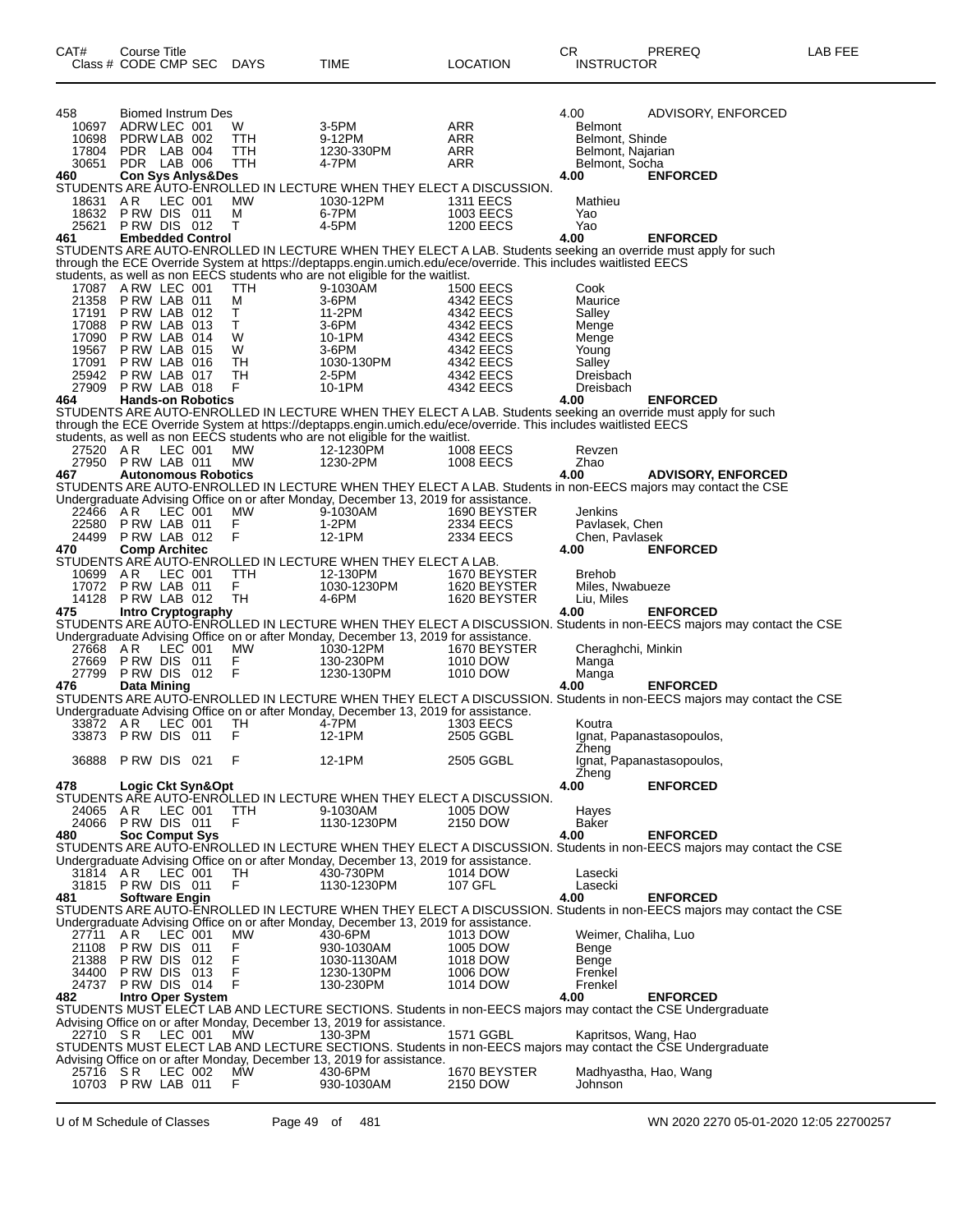| CAT# |                 | Course Title                      |         | Class # CODE CMP SEC | <b>DAYS</b>                                      | TIME                                                                                                                                                                                 | <b>LOCATION</b>          | CR.<br><b>INSTRUCTOR</b> | PREREQ          | LAB FEE                                                                                                             |
|------|-----------------|-----------------------------------|---------|----------------------|--------------------------------------------------|--------------------------------------------------------------------------------------------------------------------------------------------------------------------------------------|--------------------------|--------------------------|-----------------|---------------------------------------------------------------------------------------------------------------------|
|      |                 |                                   |         |                      |                                                  |                                                                                                                                                                                      |                          |                          |                 |                                                                                                                     |
|      |                 |                                   |         |                      |                                                  |                                                                                                                                                                                      |                          |                          |                 |                                                                                                                     |
|      | 10704<br>15891  | PRW LAB 012<br>PRW LAB 013        |         |                      | F<br>F                                           | 1230-130PM<br>330-430PM                                                                                                                                                              | 2150 DOW<br>2150 DOW     | Yang<br><b>Brown</b>     |                 |                                                                                                                     |
|      | 21359           | PRW LAB 014                       |         |                      | $\frac{F}{F}$                                    | 1130-1230PM                                                                                                                                                                          | 1003 EECS                | Reeves                   |                 |                                                                                                                     |
|      | 22715           | PRW LAB 015                       |         |                      |                                                  | 130-230PM                                                                                                                                                                            | 2150 DOW                 | Bomdica                  |                 |                                                                                                                     |
|      | 23496<br>23742  | PRW LAB 016<br>PRW LAB 017        |         |                      | F<br>F                                           | 230-330PM<br>930-1030AM                                                                                                                                                              | 2147 GGBL<br>2166 DOW    | Polgar<br>Gorokhovsky    |                 |                                                                                                                     |
|      | 30745           | PRW LAB 018                       |         |                      | F                                                | 1030-1130AM                                                                                                                                                                          | 2150 DOW                 | Kroetsch                 |                 |                                                                                                                     |
| 483  |                 | <b>Compiler Constr</b>            |         |                      |                                                  |                                                                                                                                                                                      |                          | 4.00                     | <b>ENFORCED</b> |                                                                                                                     |
|      | for assistance. |                                   |         |                      |                                                  | Students in non-EECS majors may contact the CSE Undergraduate Advising Office on or after Monday, December 13, 2019                                                                  |                          |                          |                 |                                                                                                                     |
|      | 25411           | PRW LEC 001                       |         |                      | F.                                               | 12-1PM                                                                                                                                                                               | 1303 EECS                |                          |                 |                                                                                                                     |
| 483  |                 | <b>Compiler Constr</b>            |         |                      |                                                  |                                                                                                                                                                                      |                          | 4.00                     | <b>ENFORCED</b> |                                                                                                                     |
| 484  |                 | P RW LEC 001                      |         | Database Mgt Syst    | МW                                               | 130-3PM                                                                                                                                                                              | <b>1311 EECS</b>         | Tang, Park<br>4.00       | <b>ENFORCED</b> |                                                                                                                     |
|      |                 |                                   |         |                      |                                                  | STUDENTS MUST ELECT DISCUSSION AND LECTURE SECTIONS. Students in non-EECS majors may contact the CSE Undergraduate                                                                   |                          |                          |                 |                                                                                                                     |
|      |                 |                                   |         |                      |                                                  | Advising Office on or after Monday, December 13, 2019 for assistance.                                                                                                                |                          |                          |                 |                                                                                                                     |
|      | 30711 SR        |                                   | LEC 001 |                      | TTH                                              | 9-1030AM<br>STUDENTS MUST ELECT DISCUSSION AND LECTURE SECTIONS. Students in non-EECS majors may contact the CSE Undergraduate                                                       | 1571 GGBL                | Honeyman                 |                 |                                                                                                                     |
|      |                 |                                   |         |                      |                                                  | Advising Office on or after Monday, December 13, 2019 for assistance.                                                                                                                |                          |                          |                 |                                                                                                                     |
|      | 22722 SR        |                                   | LEC 002 |                      | TTH                                              | 12-130PM<br>STUDENTS MUST ELECT DISCUSSION AND LECTURE SECTIONS. Students in non-EECS majors may contact the CSE Undergraduate                                                       | 1109 FXB                 | Honeyman                 |                 |                                                                                                                     |
|      |                 |                                   |         |                      |                                                  | Advising Office on or after Monday, December 13, 2019 for assistance.                                                                                                                |                          |                          |                 |                                                                                                                     |
|      | 25246           | S R                               | LEC 003 |                      | TTH                                              | 430-6PM                                                                                                                                                                              | 1670 BEYSTER             | Almomani                 |                 |                                                                                                                     |
|      | 14540           | PRW DIS 011                       |         |                      | $\frac{\mathsf{F}}{\mathsf{F}}$                  | 1030-1130AM                                                                                                                                                                          | 3150 DOW                 | Sun                      |                 |                                                                                                                     |
|      | 20644<br>21257  | P RW DIS<br>P RW DIS              |         | 012<br>013           | F                                                | 1230-130PM<br>1130-1230PM                                                                                                                                                            | 2153 GGBL<br>1005 DOW    | Liu<br>Li                |                 |                                                                                                                     |
|      | 25622           | P RW DIS                          |         | 014                  | .<br>F                                           | 130-230PM                                                                                                                                                                            | <b>185 EWRE</b>          | Su                       |                 |                                                                                                                     |
|      | 25623           | P RW DIS                          |         | 015                  |                                                  | 230-330PM                                                                                                                                                                            | 1005 DOW                 | Cong                     |                 |                                                                                                                     |
|      | 25624<br>25937  | P RW DIS<br>P RW DIS              |         | 016<br>017           |                                                  | 330-430PM<br>930-1030AM                                                                                                                                                              | 1006 DOW<br>1690 BEYSTER | Zhang<br>An              |                 |                                                                                                                     |
|      | 30747           | P RW DIS                          |         | 018                  | F<br>F<br>F<br>F                                 | 230-330PM                                                                                                                                                                            | 1014 DOW                 | Bao                      |                 |                                                                                                                     |
|      | 30748           | PRW DIS 019                       |         |                      | F                                                | 330-430PM                                                                                                                                                                            | 1014 DOW                 | Ni                       |                 |                                                                                                                     |
| 485  | 36668           | PRW DIS 020<br><b>Web Systems</b> |         |                      | F                                                | 330-430PM                                                                                                                                                                            | 1690 BEYSTER             | Wang<br>4.00             | <b>ENFORCED</b> |                                                                                                                     |
|      |                 |                                   |         |                      |                                                  | STUDENTS MUST ELECT LAB AND LECTURE SECTIONS. Students in non-EECS majors may contact the CSE Undergraduate                                                                          |                          |                          |                 |                                                                                                                     |
|      |                 |                                   |         |                      |                                                  | Advising Office on or after Monday, December 13, 2019 for assistance.                                                                                                                |                          |                          |                 |                                                                                                                     |
|      |                 | 24068 SR LEC 001                  |         |                      | TTH                                              | 130-3PM<br>STUDENTS MUST ELECT LAB AND LECTURE SECTIONS. Students in non-EECS majors may contact the CSE Undergraduate                                                               | 220 CHRYS                | Kloosterman              |                 |                                                                                                                     |
|      |                 |                                   |         |                      |                                                  | Advising Office on or after Monday, December 13, 2019 for assistance.                                                                                                                |                          |                          |                 |                                                                                                                     |
|      |                 | 24067 SR LEC 002                  |         |                      | TTH                                              | 430-6PM                                                                                                                                                                              | 1571 GGBL                | Kloosterman              |                 |                                                                                                                     |
|      |                 |                                   |         |                      |                                                  | STUDENTS MUST ELECT LAB AND LECTURE SECTIONS. Students in non-EECS majors may contact the CSE Undergraduate<br>Advising Office on or after Monday, December 13, 2019 for assistance. |                          |                          |                 |                                                                                                                     |
|      | 30695 SR        |                                   | LEC 003 |                      | TTH                                              | 6-730PM                                                                                                                                                                              | 1013 DOW                 | Almomani                 |                 |                                                                                                                     |
|      | 24070           | PRW LAB 011                       |         |                      | F.                                               | 9-10AM                                                                                                                                                                               | 1012 FXB                 | Fosheim-Hoag             |                 |                                                                                                                     |
|      | 24071<br>24072  | PRW LAB 012<br>PRW LAB 013        |         |                      | F<br>$\overline{F}$                              | 230-330PM                                                                                                                                                                            | 1010 DOW                 | Ghimire<br>Wattoo        |                 |                                                                                                                     |
|      | 24403           | PRW LAB 014                       |         |                      | F                                                | 1230-130PM<br>130-230PM                                                                                                                                                              | 1690 BEYSTER<br>3150 DOW | Wu                       |                 |                                                                                                                     |
|      | 24404           | PRW LAB 015                       |         |                      | .<br>F                                           | 230-330PM                                                                                                                                                                            | 1690 BEYSTER             | <b>Beinlich</b>          |                 |                                                                                                                     |
|      | 24069           | PRW LAB 016<br>PRW LAB 017        |         |                      | F                                                | 330-430PM                                                                                                                                                                            | 1005 DOW                 | Soni                     |                 |                                                                                                                     |
|      | 25923<br>25941  | PRW LAB 018                       |         |                      | F                                                | 130-230PM<br>930-1030AM                                                                                                                                                              | 1690 BEYSTER<br>1024 FXB | Johnston<br>Good         |                 |                                                                                                                     |
|      | 30739           | PRW LAB 019                       |         |                      | F                                                | 830-930AM                                                                                                                                                                            | 1006 DOW                 | Amin                     |                 |                                                                                                                     |
|      | 30740<br>30741  | PRW LAB 020<br>PRW LAB 021        |         |                      | F<br>F                                           | 430-530PM                                                                                                                                                                            | 1006 DOW                 | Chaar                    |                 |                                                                                                                     |
| 490  |                 | <b>Prog Lang</b>                  |         |                      |                                                  | 1230-130PM                                                                                                                                                                           | 1012 FXB                 | Zhang<br>4.00            | <b>ENFORCED</b> |                                                                                                                     |
|      |                 |                                   |         |                      |                                                  | STUDENTS ARE AUTO-ENROLLED IN LECTURE WHEN THEY ELECT A DISCUSSION. Students in non-EECS majors may contact the CSE                                                                  |                          |                          |                 |                                                                                                                     |
|      | 33424 A R       |                                   | LEC 001 |                      | МW                                               | Undergraduate Advising Office on or after Monday, December 13, 2019 for assistance.<br>430-6PM                                                                                       | 1571 GGBL                | Omar, Matute             |                 |                                                                                                                     |
|      | 33426           | PRW DIS 011                       |         |                      |                                                  | 1030-1130AM                                                                                                                                                                          | 1024 FXB                 | Potter                   |                 |                                                                                                                     |
|      | 33427           | PRW DIS 012                       |         |                      | $_{F}^{F}$                                       | 130-230PM                                                                                                                                                                            | 107 GFL                  | <b>Brooks</b>            |                 |                                                                                                                     |
|      | 33425           | PRW DIS 013                       |         |                      | F                                                | 930-1030AM                                                                                                                                                                           | <b>104 EWRE</b>          | Moon<br>4.00             |                 |                                                                                                                     |
| 492  |                 | Intro Art Intell                  |         |                      |                                                  |                                                                                                                                                                                      |                          |                          | <b>ENFORCED</b> | STUDENTS MUST ELECT DISCUSSION AND LECTURE SECTIONS. STUDENTS MUST ELECT DISCUSSION AND LECTURE SECTIONS.Undergrads |
|      |                 |                                   |         |                      |                                                  | only. Undergrads only. Undergrads in non-EECS majors may contact the CSE Undergraduate Advising Office on or after                                                                   |                          |                          |                 |                                                                                                                     |
|      | 10705 AR        |                                   | LEC 001 |                      | Monday, December 13, 2019 for assistance.<br>TTH | 1030-12PM                                                                                                                                                                            | 1109 FXB                 | Durfee, Wang             |                 |                                                                                                                     |
|      | 10706           | PRW DIS 011                       |         |                      | F                                                | 1130-1230PM                                                                                                                                                                          | 2166 DOW                 | Schulte                  |                 |                                                                                                                     |
|      | 28205           | PRW DIS 012                       |         |                      | F                                                | 1230-130PM                                                                                                                                                                           | 107 GFL                  | Schulte                  |                 |                                                                                                                     |
|      | 10708<br>10707  | PRW DIS 013<br>PRW DIS 014        |         |                      | F<br>M                                           | 130-230PM<br>4-5PM                                                                                                                                                                   | 1005 DOW                 | Goel<br>Goel             |                 |                                                                                                                     |
| 493  |                 |                                   |         | User Interface Dev   |                                                  |                                                                                                                                                                                      | 1014 DOW                 | 4.00                     | <b>ENFORCED</b> |                                                                                                                     |
|      |                 |                                   |         |                      |                                                  | STUDENTS MUST ELECT DISCUSSION AND LECTURE SECTIONS. Students in non-EECS majors may contact the CSE Undergraduate                                                                   |                          |                          |                 |                                                                                                                     |
|      |                 |                                   |         |                      |                                                  | Advising Office on or after Monday, December 13, 2019 for assistance.                                                                                                                | 2505 GGBL                |                          |                 |                                                                                                                     |
|      | 27456 SR        |                                   | LEC 001 |                      | TTH                                              | 430-6PM<br>STUDENTS MUST ELECT DISCUSSION AND LECTURE SECTIONS. Course will open to EE UG and ECE Grad who meet course                                                               |                          | Guzdial, Krosnick        |                 |                                                                                                                     |
|      |                 |                                   |         |                      | prerequisites on Tuesday, December 10, 2019.     |                                                                                                                                                                                      |                          |                          |                 |                                                                                                                     |
|      | 30694           | S R                               | LEC 002 |                      | TTH<br>Τ                                         | 6-730PM                                                                                                                                                                              | 2505 GGBL                | Gouravajhala, Krosnick   |                 |                                                                                                                     |
|      | 27457<br>27458  | PRW DIS 011<br>PRW DIS 012        |         |                      | TH                                               | 6-7PM<br>6-7PM                                                                                                                                                                       | 1010 DOW<br>1010 DOW     | Li<br>Wu                 |                 |                                                                                                                     |
|      |                 |                                   |         |                      |                                                  |                                                                                                                                                                                      |                          |                          |                 |                                                                                                                     |

U of M Schedule of Classes Page 50 of 481 WN 2020 2270 05-01-2020 12:05 22700257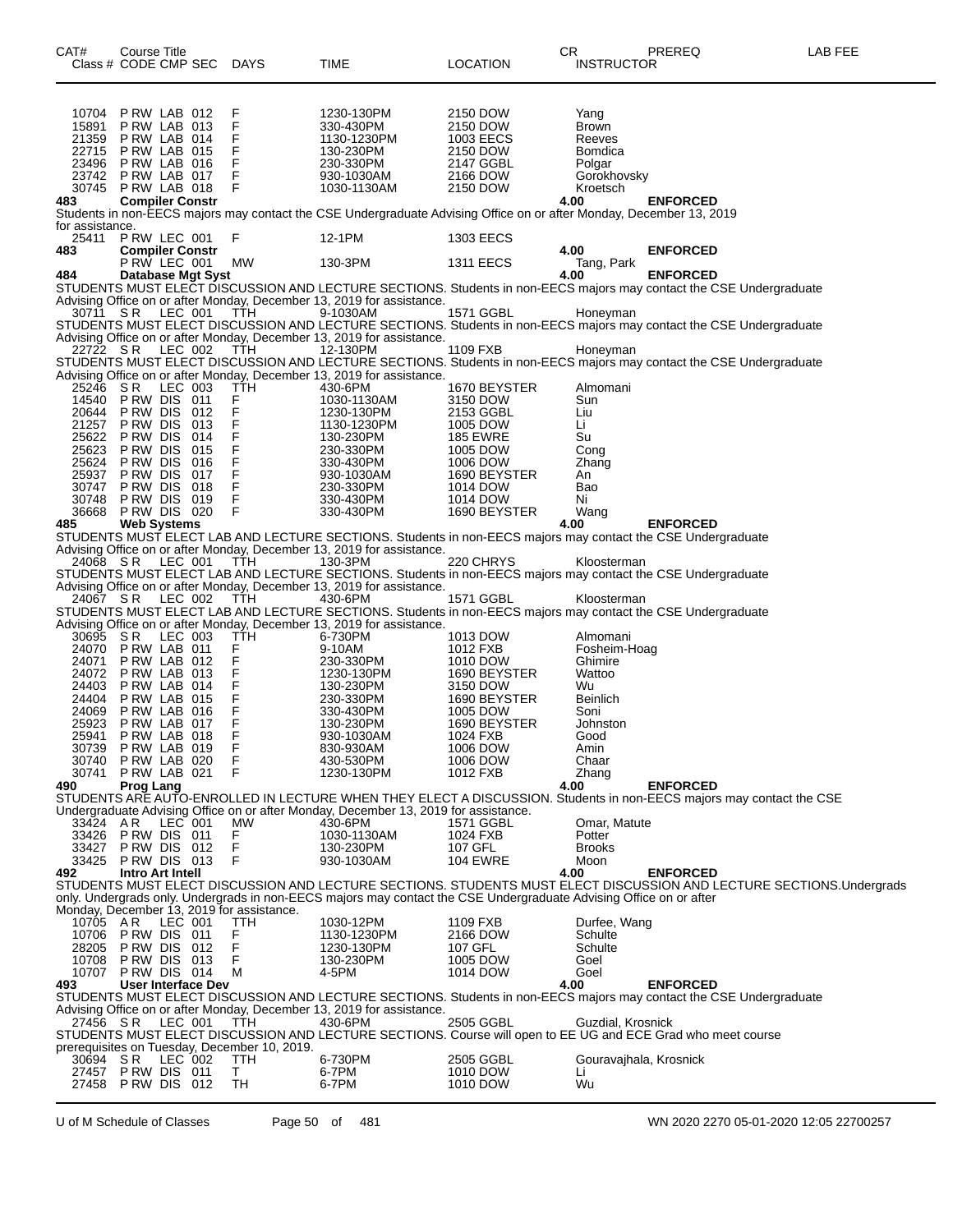| CAT#                                            | Course Title                  |         |                                                                             | Class # CODE CMP SEC DAYS                                                               | TIME                                                                                                                                                                                                                                    | <b>LOCATION</b>                            | CR.<br><b>INSTRUCTOR</b>          | <b>PREREQ</b>                              | LAB FEE |
|-------------------------------------------------|-------------------------------|---------|-----------------------------------------------------------------------------|-----------------------------------------------------------------------------------------|-----------------------------------------------------------------------------------------------------------------------------------------------------------------------------------------------------------------------------------------|--------------------------------------------|-----------------------------------|--------------------------------------------|---------|
| 30737 PRW DIS 014<br>30738 PRW DIS 015<br>494   |                               |         | 27459 PRW DIS 013<br><b>Comp Game Design</b>                                | F<br>- F<br>- F                                                                         | 130-230PM<br>1230-130PM<br>1030-1130AM<br>Students in non-EECS majors may contact the CSE Undergraduate Advising Office on or after Monday, December 13, 2019                                                                           | 1024 FXB<br>1024 FXB<br>1010 DOW           | Wong<br>Krishnan<br>Patel<br>4.00 | <b>ENFORCED</b>                            |         |
| for assistance.<br>22464 PRW LEC 001            |                               |         |                                                                             | MW                                                                                      | 230-430PM<br>Students in non-EECS majors may contact the CSE Undergraduate Advising Office on or after Monday, December 13, 2019                                                                                                        | 1303 EECS                                  |                                   | Yarger, Williams, Sohn, Badami             |         |
| for assistance.                                 |                               |         | 31820 PRW LEC 002 MW                                                        |                                                                                         | 1230-230PM                                                                                                                                                                                                                              | 107 GFL                                    |                                   | Yarger, Williams, Sohn, Badami             |         |
| 496<br>497                                      |                               |         | <b>Major Design/Prof</b><br>16132 PRW LEC 001 F<br><b>Human-Centered SW</b> |                                                                                         | 230-430PM                                                                                                                                                                                                                               | <b>STAMPS</b>                              | 2.00<br>Fu, Bolton, Zhang<br>4.00 | <b>ENFORCED</b><br><b>ENFORCED</b>         |         |
| for assistance.                                 |                               |         |                                                                             |                                                                                         | Students in non-EECS majors may contact the CSE Undergraduate Advising Office on or after Monday, December 13, 2019                                                                                                                     |                                            |                                   |                                            |         |
| 27896 P RW LEC 001                              |                               |         |                                                                             | <b>MW</b>                                                                               | 3-5PM                                                                                                                                                                                                                                   | G378 DENT                                  | Lavaee, Smith                     | Ringenberg, Thomas, Minto,                 |         |
| 36843 P RW LEC 002                              |                               |         |                                                                             | Office on or after Monday, December 13, 2019 for assistance.<br>MW                      | 497-002 will be a digital lecture section. Students in non-EECS majors may contact the CSE Undergraduate Advising                                                                                                                       |                                            |                                   |                                            |         |
| 498                                             | <b>Special Topics</b>         |         |                                                                             |                                                                                         | 3-5PM                                                                                                                                                                                                                                   | ARR                                        | Ringenberg<br>$1.00 - 4.00$       | <b>ADVISORY</b>                            |         |
| 31261 P W LEC 001<br>Ethics for AI and Robotics |                               |         |                                                                             | MW                                                                                      | 430-630PM<br>"4 CREDITS for Lec 001", Prerequisites for LEC 001:EECS 367 or EECS 467 or EECS 492 or EECS 442 or EECS 445 or                                                                                                             | 2505 GGBL                                  | Kuipers, Atkins, Duffy            |                                            |         |
| permission of instructor                        |                               |         |                                                                             |                                                                                         |                                                                                                                                                                                                                                         |                                            |                                   |                                            |         |
| 30356 P W LEC 002<br>Advanced OS Projects       |                               |         |                                                                             |                                                                                         | ARR                                                                                                                                                                                                                                     | <b>ARR</b>                                 | Madhyastha, Kapritsos             |                                            |         |
|                                                 |                               |         |                                                                             |                                                                                         | "2 CREDITS for Lec 002" ; Prerequisites for Lec 002: EECS 281, EECS, 370, and concurrent enrollment in EECS 482.                                                                                                                        |                                            |                                   |                                            |         |
| Conversational Al                               |                               |         | 30397 PRW LEC 003 MW                                                        |                                                                                         | 130-3PM                                                                                                                                                                                                                                 | 1017 DOW                                   | Leach, Devraj, Farishta           |                                            |         |
|                                                 |                               |         |                                                                             |                                                                                         | "4 CREDITS for Sec 003"; Prerequisites for Lec 003: EECS 280, EECS 281. Students in non-EECS majors may contact<br>the CSE Undergraduate Advising Office on or after Monday, December 13, 2019 for assistance.                          |                                            |                                   |                                            |         |
| 22694 AI<br>Software Defined Radio              |                               |         | LEC 004 MW                                                                  |                                                                                         | 130-230PM                                                                                                                                                                                                                               | 2153 GGBL                                  | Stark                             |                                            |         |
|                                                 |                               |         |                                                                             |                                                                                         | "4 CREDITS for Sec 004 and Lab 041 or 042" ; Prerequisites for Lec 004: Grad Standing and Permission of Instructor                                                                                                                      |                                            |                                   |                                            |         |
| Machine Learning Emotion Comp.                  |                               |         | 30138 PRW LEC 005 TTH                                                       |                                                                                         | 130-3PM                                                                                                                                                                                                                                 | 1008 FXB                                   | Mower Provost, Jaiswal            |                                            |         |
| for assistance.                                 |                               |         |                                                                             |                                                                                         | "4 CREDITS for Sec 005", Prerequisites for LEC 005:EECS 281 and (MATH 214 or MATH 217 or MATH 296 or MATH 417) .<br>Students in non-EECS majors may contact the CSE Undergraduate Advising Office on or after Monday, December 13, 2019 |                                            |                                   |                                            |         |
|                                                 |                               |         | 34512 P W LEC 006 T                                                         |                                                                                         | 3-6PM                                                                                                                                                                                                                                   | 1012 EECS                                  | Mazumder                          |                                            |         |
|                                                 |                               |         |                                                                             | Design of Quantum Computers<br>"3 CREDITS for Sec 006", Prerequisites for LEC 006: None |                                                                                                                                                                                                                                         |                                            |                                   |                                            |         |
| Software Defined Radio                          |                               |         | 23413 P W LAB 041 F                                                         |                                                                                         | 10-12PM                                                                                                                                                                                                                                 | ARR                                        | <b>Bhat</b>                       |                                            |         |
|                                                 |                               |         |                                                                             |                                                                                         | "4 Credit Hours for Lec 004 and Lab 041 or Lab 042", Prerequisite for Lec 004 and Lab 041 or 042: Permission of<br>Instructor. STUDENTS ARE AUTO-ENROLLED IN LECTURE 004 WHEN THEY ELECT A LAB 041 or 042.                              |                                            |                                   |                                            |         |
| 22707 P W LAB 042<br>Software Defined Radio     |                               |         |                                                                             | - F                                                                                     | $2-4PM$                                                                                                                                                                                                                                 | ARR                                        | Bhat                              |                                            |         |
|                                                 |                               |         |                                                                             |                                                                                         | "4 Credit Hours for Lec 004 and Lab 041 or Lab 042", Prerequisite for Lec 004 and Lab 041 or 042: Permission of<br>Instructor. STUDENTS ARE AUTO-ENROLLED IN LECTURE 004 WHEN THEY ELECT A LAB 041 or 042.                              |                                            |                                   |                                            |         |
| 499                                             | R                             | $IND +$ | <b>Adv Directed Study</b>                                                   |                                                                                         | ARR                                                                                                                                                                                                                                     | ARR                                        | 1.00-4.00                         | <b>ADVISORY, ENFORCED</b>                  |         |
| 501                                             | <b>Prb&amp;Rand Proc</b>      |         |                                                                             |                                                                                         | STUDENTS ARE AUTO-ENROLLED IN LECTURE WHEN THEY ELECT A DISCUSSION.                                                                                                                                                                     |                                            | 4.00                              | <b>ENFORCED</b>                            |         |
| 18286<br>18287<br>21442 PRW DIS 012             | AR<br>PRW DIS 011             | LEC 001 |                                                                             | MW<br>F.<br>F.                                                                          | 130-3PM<br>130-3PM<br>1030-12PM                                                                                                                                                                                                         | 133 CHRYS<br><b>1311 EECS</b><br>1311 EECS | Pradhan<br>Zhang                  | Seyedabbaszadehesfahlani                   |         |
| 502<br>24074                                    | P W LEC 001                   |         | <b>Stoch Processes</b>                                                      | <b>TTH</b>                                                                              | 12-130PM                                                                                                                                                                                                                                | <b>1311 EECS</b>                           | 3.00<br>Subramanian               | <b>ADVISORY</b>                            |         |
| 503<br>32470                                    | P W LEC 001                   |         | <b>Intro Numerical Em</b>                                                   | <b>TTH</b>                                                                              | 12-130PM                                                                                                                                                                                                                                | 3433 EECS                                  | 3.00<br>Tsang                     | <b>ADVISORY</b>                            |         |
| 504<br>33591                                    | P W LEC 001                   |         | <b>Fnd Computer Vision</b>                                                  | TTH.                                                                                    | 12-130PM                                                                                                                                                                                                                                | 1610 IOE                                   | 3.00                              | <b>ADVISORY</b><br>Owens, Wang, Liang, Sun |         |
| 507<br>34396                                    | P W LEC 001                   |         | <b>Intro Embed Sys Res</b>                                                  | TTH                                                                                     | 130-3PM                                                                                                                                                                                                                                 | 3427 EECS                                  | 3.00-4.00<br><b>Dick</b>          | <b>ADVISORY</b>                            |         |
| 511<br>32471                                    | A/D Interfaces<br>P W LEC 001 |         |                                                                             | TTH                                                                                     | $1-3PM$                                                                                                                                                                                                                                 | 1017 DOW                                   | 4.00<br>Flynn, Bell               | <b>ADVISORY</b>                            |         |
| 512.<br>28914                                   | P W LEC 001                   |         | <b>Amorphous Sem Dev</b>                                                    | TTH                                                                                     | 130-3PM                                                                                                                                                                                                                                 | <b>1012 EECS</b>                           | 3.00<br>Kanicki                   | <b>ADVISORY</b>                            |         |
| 515                                             |                               |         | <b>Integ Microsystems</b>                                                   |                                                                                         |                                                                                                                                                                                                                                         |                                            | 4.00                              | <b>ADVISORY</b>                            |         |

U of M Schedule of Classes Page 51 of 481 WN 2020 2270 05-01-2020 12:05 22700257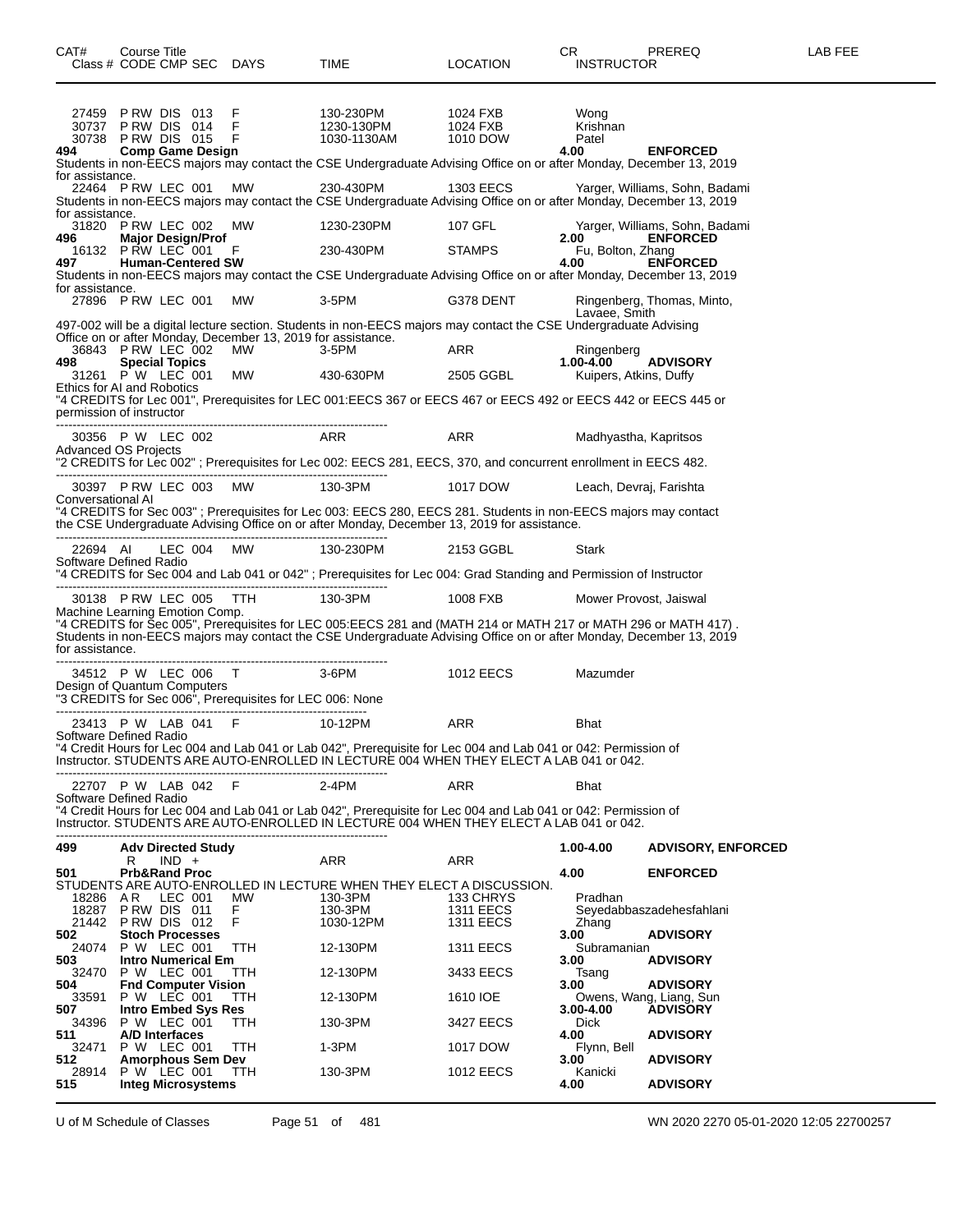| CAT#<br>Class # CODE CMP SEC | Course Title                   |                |     | <b>DAYS</b> | TIME                                                                                                                | <b>LOCATION</b>  | CR.<br><b>INSTRUCTOR</b> | PREREQ          | LAB FEE |
|------------------------------|--------------------------------|----------------|-----|-------------|---------------------------------------------------------------------------------------------------------------------|------------------|--------------------------|-----------------|---------|
|                              |                                |                |     |             |                                                                                                                     |                  |                          |                 |         |
| 32472                        | P W LEC 001                    |                |     | MW          | $3-5$ PM                                                                                                            | <b>1012 EECS</b> | Gianchandani             |                 |         |
| 519                          | Plasma Lab                     |                |     |             |                                                                                                                     |                  | 4.00                     | <b>ADVISORY</b> |         |
| 10709                        | s w                            | LEC 001        |     |             | 1030-1230PM                                                                                                         | 1940 COOL        | McBride, Yang            |                 |         |
| 10710                        | P W                            | LAB            | 002 |             | 1-4PM                                                                                                               | ARR              | McBride, Yang            |                 |         |
| 10711                        | P W                            | LAB            | 003 | TH          | 1-4PM                                                                                                               | ARR              | McBride, Yang            |                 |         |
| 27661                        | P W                            | LAB            | 004 | W           | 1-4PM                                                                                                               | ARR              | McBride, Yang            |                 |         |
| 28092                        | P W                            | LAB 005        |     |             | 1-4PM                                                                                                               | <b>ARR</b>       | McBride, Yang            |                 |         |
| 521                          | <b>Solid State Devices</b>     |                |     |             |                                                                                                                     |                  | 3.00                     | <b>ADVISORY</b> |         |
| 22410                        | P W                            | LEC 001        |     | MW          | 9-1030AM                                                                                                            | <b>1012 EECS</b> | Guo                      |                 |         |
| 522                          | <b>Analog Integr Ckts</b>      |                |     |             |                                                                                                                     |                  | 4.00                     | <b>ADVISORY</b> |         |
|                              |                                |                |     |             | STUDENTS ARE AUTO-ENROLLED IN LECTURE WHEN THEY ELECT A DISCUSSION.                                                 |                  |                          |                 |         |
| 23051                        | A                              | LEC 001        |     | МW          | 12-130PM                                                                                                            | 1005 EECS        | Wentzloff                |                 |         |
| 23052                        | P W                            | <b>DIS 011</b> |     | F           | 9-10AM                                                                                                              | <b>1311 EECS</b> | Abdelatty                |                 |         |
| 525                          | Adv Sol St Mw Cir              |                |     |             |                                                                                                                     |                  | 3.00                     | <b>ADVISORY</b> |         |
| 24073                        | <b>P W LEC 001</b>             |                |     | MW          | 3-430PM                                                                                                             | 3427 EECS        | Mortazawi                |                 |         |
| 528                          | <b>M-Elec Proc Tech</b>        |                |     |             |                                                                                                                     |                  | 3.00                     | <b>ADVISORY</b> |         |
| 10712                        | P W LEC 001                    |                |     | <b>TTH</b>  | 930-11AM                                                                                                            | <b>1012 EECS</b> | Guo                      |                 |         |
| 535                          | <b>Pwr Sys Dyn&amp;Control</b> |                |     |             |                                                                                                                     |                  | 3.00                     | <b>ADVISORY</b> |         |
| 34393                        | P W LEC 001                    |                |     | TTH.        | 9-1030AM                                                                                                            | 3427 EECS        | <b>Hiskens</b>           |                 |         |
|                              |                                |                |     |             | Students seeking an override must apply for such through the ECE Override System at                                 |                  |                          |                 |         |
|                              |                                |                |     |             | https://deptapps.engin.umich.edu/ece/override. This includes waitlisted EECS students, as well as non EECS students |                  |                          |                 |         |

https://deptapps.engin.umich.edu/ece/override. This includes waitlisted EECS students, as well as non EECS students who are not eligible for the waitlist.

| Lasers               |            |                                                                                                                           |                  | 3.00          | <b>ADVISORY</b>                                                                                                                               |
|----------------------|------------|---------------------------------------------------------------------------------------------------------------------------|------------------|---------------|-----------------------------------------------------------------------------------------------------------------------------------------------|
| P W                  | <b>MW</b>  | 1030-12PM                                                                                                                 | <b>1012 EECS</b> |               |                                                                                                                                               |
| <b>Machine Learn</b> |            |                                                                                                                           |                  | 3.00          | <b>ADVISORY</b>                                                                                                                               |
|                      |            |                                                                                                                           |                  |               |                                                                                                                                               |
| P W                  |            | 4-530PM                                                                                                                   | 220 CHRYS        |               |                                                                                                                                               |
| <b>Machine Learn</b> |            |                                                                                                                           |                  | 3.00          | <b>ADVISORY</b>                                                                                                                               |
| P W                  | м          | 530-7PM                                                                                                                   | 220 CHRYS        |               |                                                                                                                                               |
|                      |            |                                                                                                                           |                  | 3.00          | <b>ADVISORY</b>                                                                                                                               |
| P W                  | <b>MWF</b> | 130-230PM                                                                                                                 | <b>1005 EECS</b> | <b>Norris</b> |                                                                                                                                               |
|                      |            |                                                                                                                           |                  | 3.00          | <b>ADVISORY, ENFORCED</b>                                                                                                                     |
| A R                  | м          | 1-230PM                                                                                                                   | 1401 MH          | Kay, He       |                                                                                                                                               |
| P RW<br>DIS.         | W          | 230-4PM                                                                                                                   | 2255 NQ          | Kay, He       |                                                                                                                                               |
| P RW DIS             | W          | 1-230PM                                                                                                                   | 2255 NQ          | Kay, He       |                                                                                                                                               |
|                      |            | LEC 001<br>LEC 001<br>LEC 001<br><b>Ultrafast Optics</b><br>LEC 001<br><b>Info Visualization</b><br>LEC 001<br>002<br>003 |                  |               | Galvanauskas<br>Enrollment in EECS 545 will be by override only, to request an override please waitlist for the course.<br>Lee, Oh, Guo, Sohn |

| 30527 | A <sub>R</sub><br>LEC.<br>101   | М          | 1-230PM       | <b>ARR</b>            | Kay, He       |                 |
|-------|---------------------------------|------------|---------------|-----------------------|---------------|-----------------|
| 30528 | P RW<br><b>DIS</b><br>102       | W          | 230-4PM       | <b>ARR</b>            | Kay, He       |                 |
| 30529 | <b>DIS</b><br>P RW<br>103       | W          | 1-230PM       | <b>ARR</b>            | Kay, He       |                 |
| 557   | <b>Communication Netwk</b>      |            |               |                       | 3.00          | <b>ADVISORY</b> |
| 16574 | LEC 001<br>P W                  | <b>MW</b>  | 12-130PM      | 1006 DOW              | Ying          |                 |
| 560   | <b>Linear Systems Thry</b>      |            |               |                       | 4.00          | <b>ADVISORY</b> |
|       | STUDENTS ARE AUTO-ENROLLED IN   | LECT.      | URE WHEN THEY | ' ELECT A DISCUSSION. |               |                 |
| 21807 | LEC 001<br>Α                    | <b>MWF</b> | 930-1030AM    | <b>1500 EECS</b>      | Scruggs       |                 |
| 21808 | <b>DIS 011</b><br>P W           | TН         | 530-630PM     | 1500 EECS             | Gupta         |                 |
| 561   | Des Dig Cont Sys                |            |               |                       | 3.00          | <b>ADVISORY</b> |
| 18239 | P W LEC 001                     | <b>TTH</b> | 3-430PM       | G906 COOL             | Vasudevan     |                 |
| 562   | NI Svs&Con                      |            |               |                       | 3.00          | <b>ADVISORY</b> |
| 10713 | P W<br>LEC 001                  | <b>MW</b>  | 130-3PM       | 165 CHRYS             | Meerkov, Wang |                 |
| 564   | <b>Estim. Filter&amp;Detect</b> |            |               |                       | 3.00          | <b>ADVISORY</b> |
| 17521 | LEC 001<br>P W                  | MW         | 9-1030AM      | 1571 GGBL             | Hero III, Zhu |                 |
| 565   | <b>Lin Feedback Control</b>     |            |               |                       | 3.00          | <b>ADVISORY</b> |
| 10714 | LEC 001<br>P W                  | TTH        | 1030-12PM     | <b>1311 EECS</b>      | Freudenberg   |                 |
| 568   | <b>Mobile Robotics</b>          |            |               |                       | 4.00          | <b>ADVISORY</b> |

Check out last winter term's course website http://robots.engin.umich.edu/mobilerobotics/

Advised Prerequisites:

1. One of these courses - AEROSP 550; EECS 442, 445, 453, 467, 501, 502, 504, 542, 545, 551, 560 (CEE 571), 564, 567; IOE 511 (Math 562), 560 (Stats 550) (TO 603), 611 (Math 663); MECHENG 564, 567 (ROB 510) (MFG 567), 663, 552 (MFG 552); ROB 501, 550 are strongly recommended; NAVARCH 500, 565 (ROB 535)

 PI LEC 881 MW 5-7PM ARR Ghaffari Jadidi Section 881 is for special permission/circumstance only. Regular students should register for section 001 ONLY.

| 2. MATLAB |                                                                                                         |  |                                                     |           |                  |                        |                 |  |  |  |
|-----------|---------------------------------------------------------------------------------------------------------|--|-----------------------------------------------------|-----------|------------------|------------------------|-----------------|--|--|--|
| 569       | <b>Prod Syst Eng</b>                                                                                    |  |                                                     |           |                  | 3.00                   |                 |  |  |  |
| 32474     | LEC 001<br>P W                                                                                          |  | <b>TTH</b>                                          | 430-6PM   | 151 CHRYS        | Meerkov                |                 |  |  |  |
| 35888     | LEC 881<br>P                                                                                            |  | <b>TTH</b>                                          | 430-6PM   | ARR              | Meerkov                |                 |  |  |  |
|           |                                                                                                         |  | Section 881 is for distance learning students only. |           |                  |                        |                 |  |  |  |
| 570       | <b>Parallel Compt Arch</b>                                                                              |  |                                                     |           |                  | 4.00                   | <b>ADVISORY</b> |  |  |  |
| 20269     | P W LEC 001                                                                                             |  | - F                                                 | 130-230PM | <b>1303 EECS</b> |                        |                 |  |  |  |
| 570       | <b>Parallel Compt Arch</b>                                                                              |  |                                                     |           |                  | 4.00                   | <b>ADVISORY</b> |  |  |  |
|           | LEC 001<br>P W                                                                                          |  | MW                                                  | 130-3PM   | 1010 DOW         | Narayanasamy, Banerjee |                 |  |  |  |
| 582       | <b>Adv Operat Sys</b>                                                                                   |  |                                                     |           |                  | 4.00                   | <b>ADVISORY</b> |  |  |  |
| 31821     | LEC 001<br>P W                                                                                          |  | F.                                                  | 130-230PM | 1008 FXB         |                        |                 |  |  |  |
| 582       | <b>Adv Operat Sys</b>                                                                                   |  |                                                     |           |                  | 4.00                   | <b>ADVISORY</b> |  |  |  |
|           | LEC 001<br>P W                                                                                          |  | <b>TTH</b>                                          | 12-130PM  | 1005 DOW         | Kasikci, Loughlin      |                 |  |  |  |
|           | Enrollment in EECS 582 will be by override only, to request an override please waitlist for the course. |  |                                                     |           |                  |                        |                 |  |  |  |
| 586       | <b>Algorithms</b>                                                                                       |  |                                                     |           |                  | 4.00                   | <b>ADVISORY</b> |  |  |  |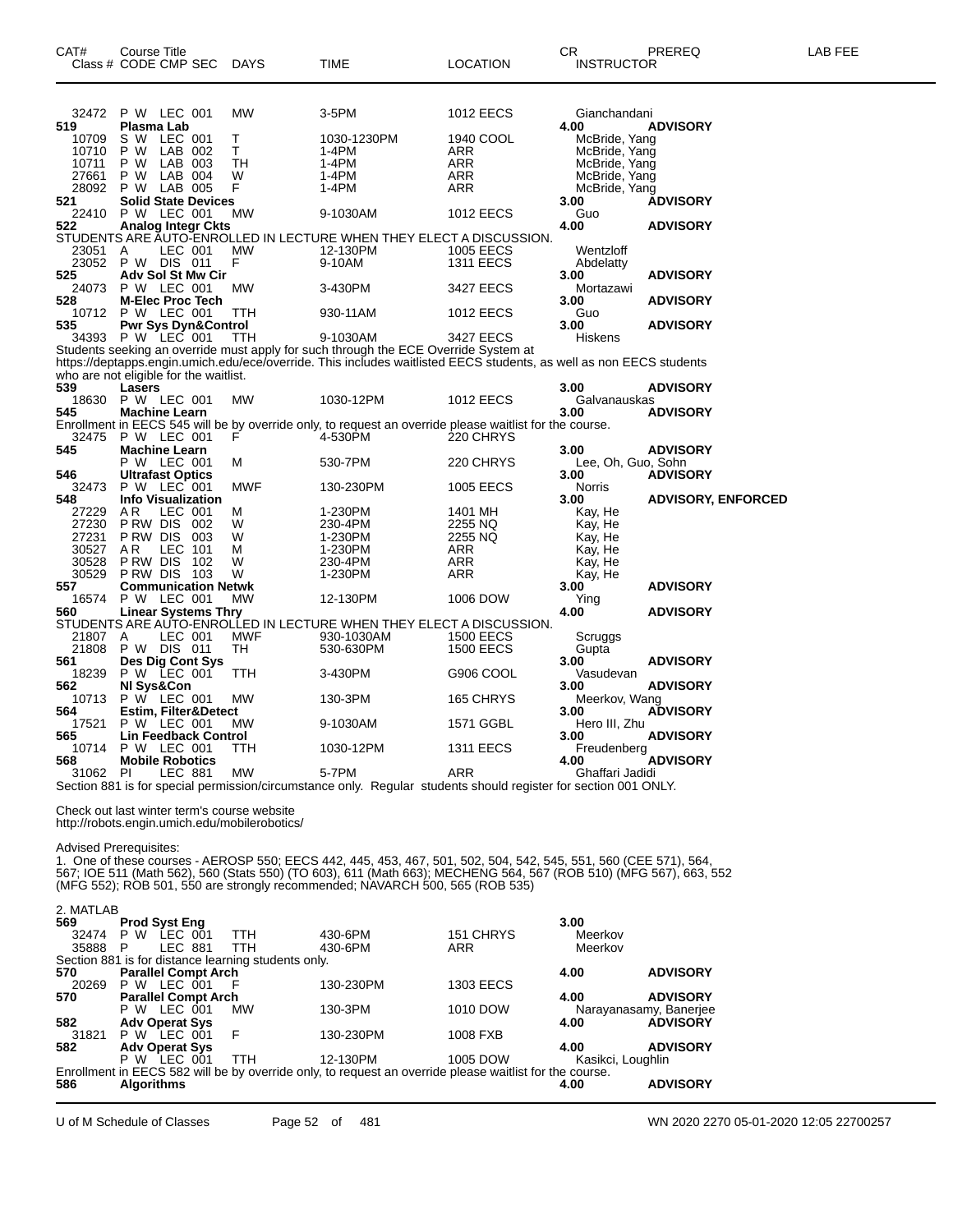| 10715 A                        | LEC 001                                        |                                                              | STUDENTS ARE AUTO-ENROLLED IN LECTURE WHEN THEY ELECT A DISCUSSION.<br>12-130PM                            | 1571 GGBL                                                                                                                                                                                                                                                                                                                                      | Stout                       |                 |
|--------------------------------|------------------------------------------------|--------------------------------------------------------------|------------------------------------------------------------------------------------------------------------|------------------------------------------------------------------------------------------------------------------------------------------------------------------------------------------------------------------------------------------------------------------------------------------------------------------------------------------------|-----------------------------|-----------------|
|                                | 17436 P W DIS 011<br>17437 P W DIS 012         |                                                              | MW     12-130PM      1571 GGBL<br>F      130-230PM     1500 EECS<br>F      230-330PM     133 CHRYS         |                                                                                                                                                                                                                                                                                                                                                | Nesky, Huang, Vargo         |                 |
| 590                            | Adv Prog Lang                                  |                                                              |                                                                                                            |                                                                                                                                                                                                                                                                                                                                                | Nesky, Vargo, Huang<br>4.00 | <b>ADVISORY</b> |
| 33444 A                        | LĒC 001                                        | MW                                                           |                                                                                                            | Enrollment in EECS 590 will be by override only, to request an override please waitlist for the course.                                                                                                                                                                                                                                        | Jeannin                     |                 |
| 592                            | 33445 P W DIS 011<br><b>Al Foundations</b>     | MW                                                           | $1030 - 11AM$                                                                                              | 1024 FXB                                                                                                                                                                                                                                                                                                                                       | Brisbin Jr<br>4.00          | <b>ENFORCED</b> |
| 596 — 1                        | 19340 PRW LEC 001<br><b>M Eng Team Project</b> | MW                                                           | 130-330PM                                                                                                  | Enrollment in EECS 592 will be by override only, to request an override please waitlist for the course.<br>G906 COOL                                                                                                                                                                                                                           | Atkins, Romano<br>1.00-6.00 | <b>ADVISORY</b> |
| 17386 P<br>598                 | $-LAB$ 001                                     | F                                                            | 830-930AM                                                                                                  | ARR                                                                                                                                                                                                                                                                                                                                            | 1.00-4.00                   | <b>ADVISORY</b> |
|                                | <b>Special Topics</b><br>33914 P W LEC 001     | <b>MW</b>                                                    | 430-630PM 2505 GGBL                                                                                        |                                                                                                                                                                                                                                                                                                                                                | Kuipers, Atkins, Duffy      |                 |
| Ethics for AI and Robotics     |                                                | graduate standing or permission of instructor                |                                                                                                            | "4 CREDITS for Lec 001", Prerequisites for LEC 001: EECS 367 or EECS 467 or EECS 492 or EECS 442 or EECS 445 or                                                                                                                                                                                                                                |                             |                 |
|                                |                                                | 33916 P W LEC 002 TTH 1030-12PM                              |                                                                                                            | 1670 BEYSTER                                                                                                                                                                                                                                                                                                                                   | Ying, Wei                   |                 |
|                                | Reinforcement Learning Theory                  |                                                              | "3 CREDITS for LEC 002", Prerequisites for LEC 002:EECS 501                                                |                                                                                                                                                                                                                                                                                                                                                |                             |                 |
|                                |                                                | 25381 P W LEC 003 MW 130-3PM                                 |                                                                                                            | 1012 EECS                                                                                                                                                                                                                                                                                                                                      | Afshari                     |                 |
|                                |                                                |                                                              | High Frequency Integrated Circ<br>" 3 CREDITS for Lec 003 " Prerequisites for Lec 003: EECS 413, EECS 411. |                                                                                                                                                                                                                                                                                                                                                |                             |                 |
| <b>Quantum Optoelectronics</b> | 24509 P W LEC 004                              | MW 12-130PM                                                  |                                                                                                            | 3433 EECS                                                                                                                                                                                                                                                                                                                                      | Kira                        |                 |
| 520 or EECS 540)               |                                                |                                                              |                                                                                                            | "3 CREDITS for Lec 007 ", Prerequisites for Lec 007: PHYSICS 240 AND (EECS 334 or EECS 434 or EECS 320 or EECS                                                                                                                                                                                                                                 |                             |                 |
|                                |                                                | 23398 P W LEC 005 MW 4-530PM                                 |                                                                                                            | 2166 DOW                                                                                                                                                                                                                                                                                                                                       | Pradhan                     |                 |
|                                | Quantum Info, Prob and Comp                    |                                                              | " 3 CREDITS for Lec 005 " Prerequisites for Lec 005: Permission of Instructor                              |                                                                                                                                                                                                                                                                                                                                                |                             |                 |
|                                | Optimization methods for SIPML                 | 29980 P W LEC 006 TTH 9-1030AM                               | " 3 CREDITS for Lec 006 " Prerequisites for Lec 006: EECS 505 or EECS 551.                                 | 133 CHRYS                                                                                                                                                                                                                                                                                                                                      | Fessler, Blocker            |                 |
|                                |                                                | 33939 P W LEC 007 TTH 3-430PM                                |                                                                                                            | 1003 EECS Fouhey                                                                                                                                                                                                                                                                                                                               |                             |                 |
|                                | Ecological Approach To Vision                  |                                                              |                                                                                                            | "3 CREDITS for Sec 007", Prerequisites for LEC 007: Grad Standing in CSE or Robotics or Permission of Instructor.<br>Enrollment in EECS 598-7 will be by override only, to request an override please waitlist for the course.<br>--                                                                                                           |                             |                 |
|                                | 33967 P W LEC 008                              | 3-6PM<br>W                                                   |                                                                                                            | 1940 COOL                                                                                                                                                                                                                                                                                                                                      | Chai                        |                 |
| Situ Lang Proc for Embo Al     |                                                |                                                              | 598-8 will be by override only, to request an override please waitlist for the course.                     | "3 CREDITS for Sec 008", Prerequisites for LEC 008: grad standing or permission of instructor. Enrollment in EECS                                                                                                                                                                                                                              |                             |                 |
|                                | 30123 P W LEC 009<br>P W LEC 009               |                                                              |                                                                                                            |                                                                                                                                                                                                                                                                                                                                                | Chowdhury                   |                 |
| Systems for AI                 | please waitlist for the course.                |                                                              |                                                                                                            | "4 CREDITS for Sec 009 and 091", Prerequisites for LEC 009 and Dis 091: Students are expected to have good<br>programming skills (Python, Java, C/C++) and must have taken at least one undergraduate-level systems-related<br>course EECS 482 or 484 or 489 or 491. Enrollment in EECS 598-9 will be by override only, to request an override |                             |                 |
|                                | 33968 P W LEC 010                              | TTH T                                                        | 130-3PM                                                                                                    | 1008 FXB                                                                                                                                                                                                                                                                                                                                       | Mower Provost, Jaiswal      |                 |
|                                | Machine Learning Emotion Comp.                 | only, to request an override please waitlist for the course. |                                                                                                            | "4 CREDITS for Sec 010", Prerequisites for LEC 010: Grad Standing. Enrollment in EECS 598-10 will be by override                                                                                                                                                                                                                               |                             |                 |
|                                | 34105 P W LEC 012                              | TTH                                                          | 3-430PM                                                                                                    | 1014 DOW                                                                                                                                                                                                                                                                                                                                       | <b>Banovic</b>              |                 |
|                                | Human-Computer Interaction                     | request an override please waitlist for the course.          |                                                                                                            | "3 CREDITS for Sec 012", Prerequisites for LEC 012: None. Enrollment in EECS 598-12 will be by override only, to                                                                                                                                                                                                                               |                             |                 |
|                                | 34513 P W LEC 013 T                            |                                                              | $3-6$ PM                                                                                                   | 1012 EECS                                                                                                                                                                                                                                                                                                                                      | Mazumder                    |                 |
|                                | Design of Quantum Computers                    | "3 CREDITS for Sec 013", Prerequisites for LEC 014: None     |                                                                                                            |                                                                                                                                                                                                                                                                                                                                                |                             |                 |
|                                | 20685 P W LEC 014                              | <b>MW</b>                                                    | 1030-12PM                                                                                                  | 3427 EECS                                                                                                                                                                                                                                                                                                                                      | Song                        |                 |
|                                |                                                |                                                              | Advanced Energy Storage<br>"3 CREDITS for Sec 014", Prerequisites for LEC 014: EECS 560 or equivalent      |                                                                                                                                                                                                                                                                                                                                                |                             |                 |
|                                | 23371 P W LEC 015                              | -----------------------------<br>TTH                         | 1030-12PM                                                                                                  | 1014 DOW                                                                                                                                                                                                                                                                                                                                       | Sample, Riopelle            |                 |
| Eng Interactive Systems        |                                                |                                                              |                                                                                                            | " 3 CREDITS for Lec 015 " Prerequisites for Lec 015: General programming skills. Enrollment in EECS 598-15 will be                                                                                                                                                                                                                             |                             |                 |

U of M Schedule of Classes Page 53 of 481 WN 2020 2270 05-01-2020 12:05 22700257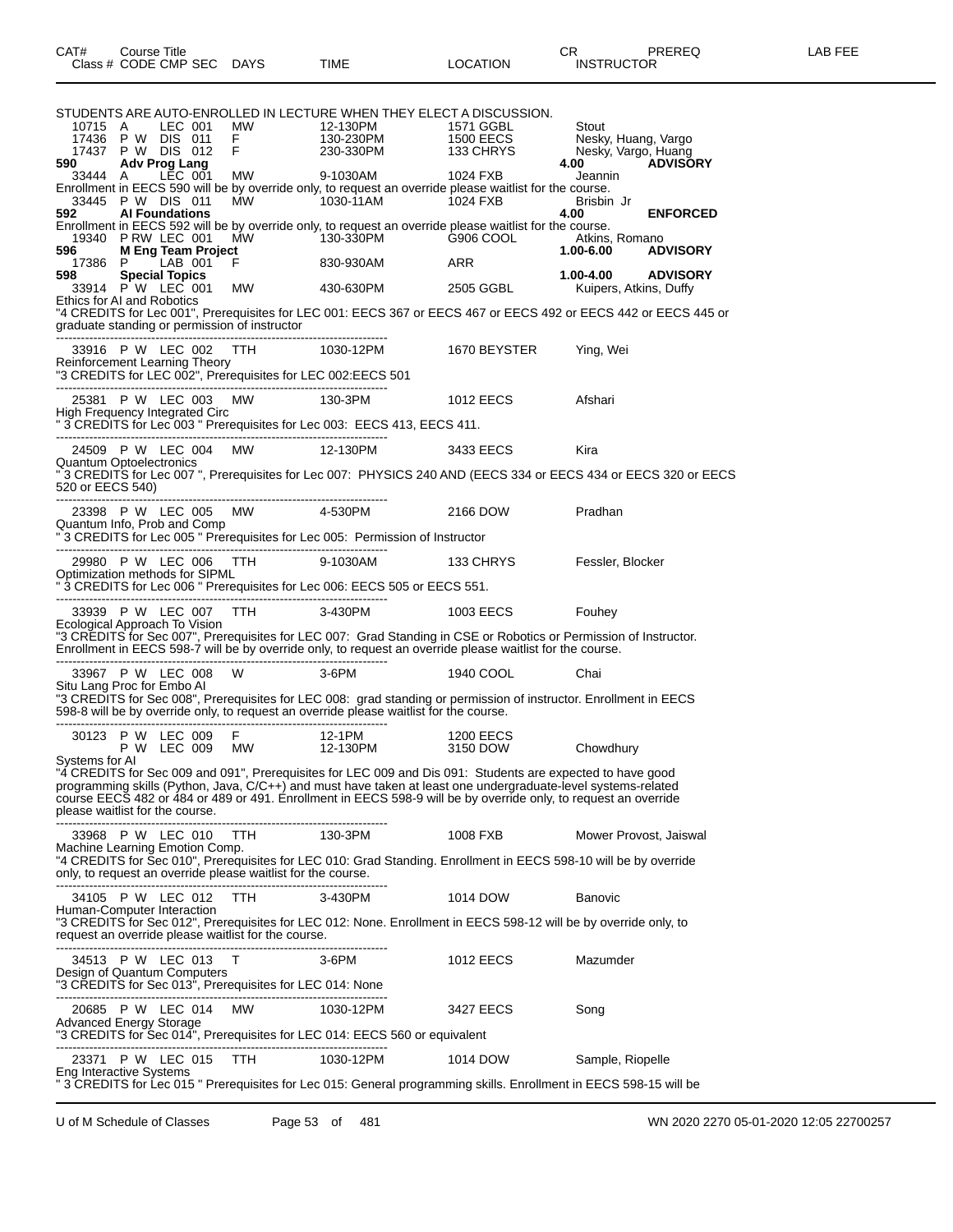| CAT#           | Course Title<br>Class # CODE CMP SEC                                    | <b>DAYS</b>    | <b>TIME</b>                                                                                                  | <b>LOCATION</b>      | CR.<br><b>INSTRUCTOR</b>     | <b>PREREQ</b>   | <b>LAB FEE</b> |
|----------------|-------------------------------------------------------------------------|----------------|--------------------------------------------------------------------------------------------------------------|----------------------|------------------------------|-----------------|----------------|
|                |                                                                         |                | by override only, to request an override please waitlist for the course.                                     |                      |                              |                 |                |
|                | 30191 P W LEC 017<br>Convex Opt Methods in Control                      | TTH            | 12-130PM                                                                                                     | 1690 BEYSTER         | Seiler                       |                 |                |
|                |                                                                         |                | "3 CREDITS for Sec 017", Prerequisites for LEC 017: EECS 560 (AERO 550) (ME 564) or permission of instructor |                      |                              |                 |                |
| 599            | <b>Directed Study</b><br>$IND +$                                        |                | <b>ARR</b>                                                                                                   | <b>ARR</b>           | 1.00-4.00                    | <b>ADVISORY</b> |                |
| 620<br>25425   | <b>Elect Opt Semicon</b><br><b>P W LEC 001</b>                          | <b>TTH</b>     | 1130-130PM                                                                                                   | <b>1012 EECS</b>     | 4.00<br>Mi                   | <b>ADVISORY</b> |                |
| 627            | <b>VLSI Design II</b>                                                   |                | STUDENTS ARE AUTO-ENROLLED IN LECTURE WHEN THEY ELECT A LAB.                                                 |                      | 4.00                         | <b>ADVISORY</b> |                |
| 14293<br>14999 | LEC 001<br>A<br>P W<br>LAB 011                                          | <b>MW</b><br>F | 1030-12PM<br>1230-130PM                                                                                      | 1006 DOW<br>1014 DOW | <b>Blaauw</b><br><b>Bhat</b> |                 |                |
| 638<br>10716   | <b>Quantum Opt</b><br>P W<br>LEC 001                                    | <b>TTH</b>     | 10-1130AM                                                                                                    | 2166 DOW             | 3.00<br>Rand                 | <b>ADVISORY</b> |                |
| 644<br>33689   | <b>Comp Model Cogn</b><br>LEC 001<br>PR.                                | M              | 4-7PM                                                                                                        | 955 WEISER           | 3.00<br>Lewis                | <b>ADVISORY</b> |                |
| 692<br>25063   | <b>Adv Artif Intellig</b><br>PRW LEC 001                                | <b>MW</b>      | 9-11AM                                                                                                       | 1018 DOW             | 4.00<br>Laird                | <b>ENFORCED</b> |                |
| 698            | <b>Master's Thesis</b><br>$IND +$                                       |                | <b>ARR</b>                                                                                                   | <b>ARR</b>           | 1.00-6.00                    | <b>ADVISORY</b> |                |
| 699<br>730     | <b>Research Work EECS</b><br>$IND +$                                    |                | <b>ARR</b>                                                                                                   | <b>ARR</b>           | 1.00-6.00                    | <b>ADVISORY</b> |                |
| 33593          | <b>Topic Electromagnet</b><br><b>P</b> W LEC 001<br><b>Diss-Precand</b> | <b>TTH</b>     | 9-1030AM                                                                                                     | 3433 EECS            | 3.00<br>Sarabandi            | <b>ADVISORY</b> |                |
| 990            | $IND +$                                                                 |                | ARR                                                                                                          | ARR                  | 1.00-8.00                    | <b>ADVISORY</b> |                |

**995 Diss-Cand 8.00 ENFORCED**

R IND + ARR ARR ARR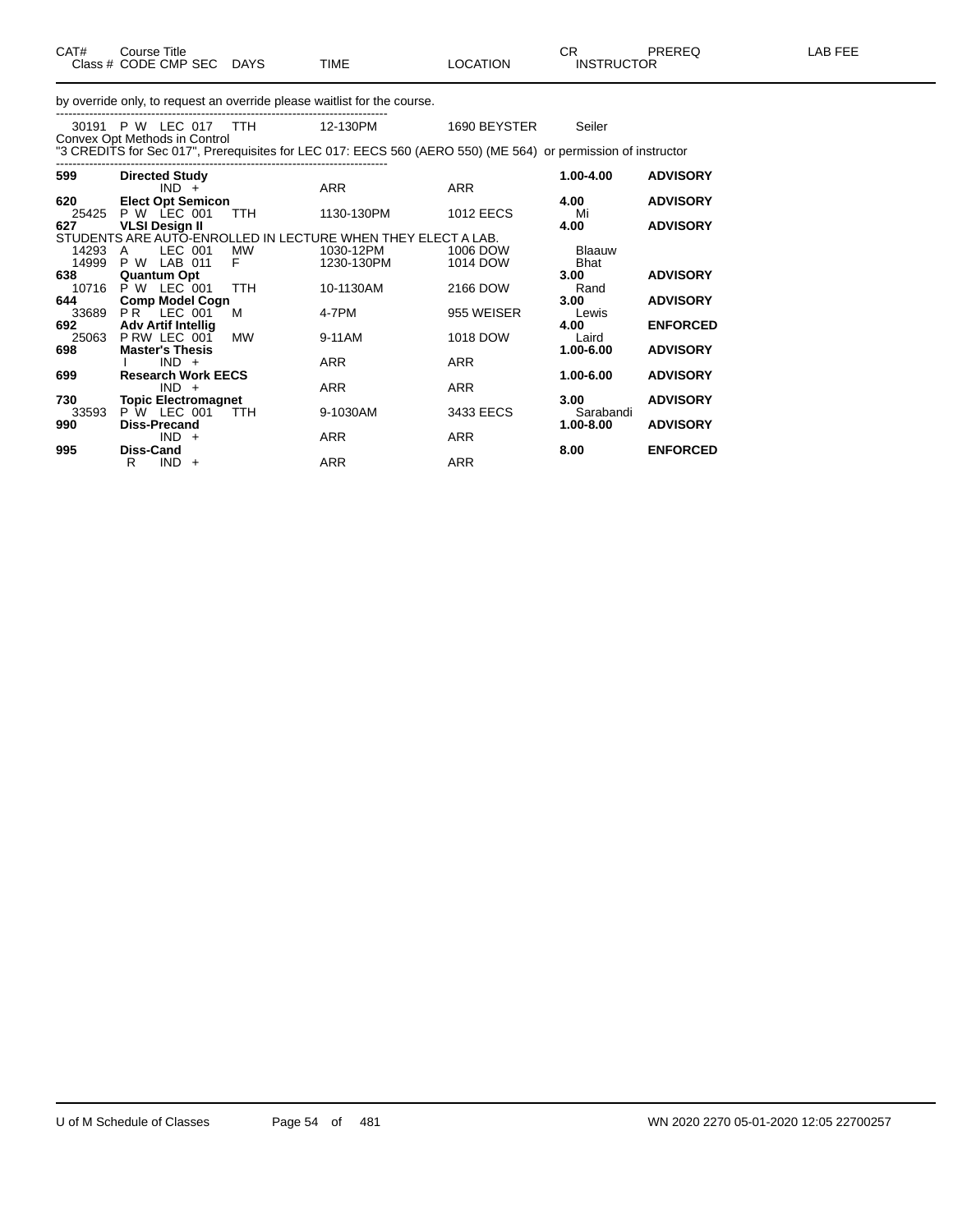**Engineering Undergraduate Educ Engineering (ENGR)**<br>100 Intro Engineering **100 Intro Engineering 4.00 ADVISORY** STUDENTS ELECTING DIS (112-116) WILL BE AUTO-ENROLLED IN LEC 110 AND THE CORRESPONDING LAB. Ex. elect Dis 112, auto-enrolled in Lab 111.<br>21719 A LEC 110 TTH 130-3PM 1005 DOW Sevener, Montgomery Engineering Composites 21720 A LAB 111 F 9-11AM 2224 DOW Adiwidjaja 21721 P DIS 112 F 1130-1230PM 1025 GGBL<br>21722 A LAB 113 F 12-2PM 2224 DOW 21722 A LAB 113 F 12-2PM 2224 DOW Adiwidjaja<br>21723 P DIS 114 F 1030-1130AM 4440 EECS Montgomery 21723 P DIS 114 F 1030-1130AM 4440 EECS Montgome<br>21724 A LAB 115 F 2-4PM 2224 DOW Adiwidjaja 21724 A LAB 115 F 2-4PM 2224 DOW Adiwidjaja 21725 P DIS 116 F 1-2PM 4440 EECS Montgomery<br>24941 A LEC 150 MW 12-130PM 1010 DOW Cotel Sulew n Lengenbury<br>Cotel, Sulewski A River Runs Through It STUDENTS ELECTING DIS (152-156) WILL BE AUTO-ENROLLED IN LEC 150 AND THE CORRESPONDING LAB. Ex. elect Dis 152, auto-enrolled in Lab 151.<br>24942 A LAB 151 24942 A LAB 151 F 930-1130AM 1008 EECS Teske, Cotel, Montrief 24943 P DIS 152 F 1130-1230PM 1008 EECS Sulewski 24944 A LAB 153 F 130-330PM 1008 EECS Teske, Cotel, Montrief 24945 P DIS 154 F 1230-130PM 1008 EECS Sulewski 24946 A LAB 155 F 1130-130PM 3433 EECS Teske, Cotel, Montrief 24946 A LAB 155 F 1130-130PM 3433 EECS Teske, Cotel,<br>24947 P DIS 156 F 1030-1130AM 3433 EECS Sulewski<br>24213 AD LEC 200 TTH 1030-12PM 2246 CSRB Alfano, Lewis 24213 AD LEC 200 TTH 1030-12PM 2246 CSRB Alfano, Lewis Design in the Real World STUDENTS ELECTING DIS (201-203) WILL BE AUTO-ENROLLED IN LEC 200. 24214 PD DIS 201 TTH 1230-130PM 136 EWRE Alfano, Lavigne, Kantor, Barghouty 24215 PD DIS 202 TTH 130-230PM 136 EWRE Lewis, Barghouty, Kantor, Lavigne 31967 PD DIS 203 TTH 230-330PM 224 GFL Lewis, Barghouty, Lavigne, Kantor STUDENTS ELECTING DIS (252-258) WILL BE AUTO-ENROLLED IN LEC 250 AND THE CORRESPONDING LAB. Ex. elect Dis 252, auto-enrolled in Lab 251.<br>17768 AR LEC 250 MW 3-430PM 1017 DOW Chen, Hildinger Microprocessors and Toys<br>17769 A R LAB 25<br>17770 P R DIS 25 17769 A.R LAB 251 TH 1230-230PM 2322 EECS Winship, Seldin<br>17770 P.R DIS 252 TH 230-330PM 1032 FXB Hildinger 17770 P.R DIS 252 TH 230-330PM 1032 FXB<br>19316 A.R LAB 253 TH 230-430PM 2322 EECS 19316 A.R LAB 253 TH 230-430PM 2322 EECS Winship, Seldin<br>19317 P.R. DIS 254 TH 130-230PM 185 EWRE H 19317 P R DIS 254 TH 130-230PM 185 EWRE Hildinger 19317 P.R. DIS 254 TH 130-230PM 185 EWRE Hildinger<br>19873 A.R. LAB 255 F 1230-230PM 2322 EECS Winship, Hsiao<br>19874 P.R. DIS 256 F 230-330PM 185 EWRE McCaffery 19874 P R DIS 256 F 230-330PM 185 EWRE McCaffery 27638 A R LAB 257 F 230-430PM 2322 EECS Winship, Cohn 27639 P R DIS 258 F 130-230PM 1032 FXB McCaffery 33778 A LEC 310 TTH 4-530PM 1010 DOW Schwank, Zahn Recycling & Repurpose Plastics STUDENTS ELECTING DIS (312-314) WILL BE AUTO-ENROLLED IN LEC 310 AND THE CORRESPONDING LAB. Ex. elect Dis 312, auto-enrolled in Lab 311.<br>33779 A LAB 311 33779 A LAB 311 W 4-5PM ARR Bhat THIS LAB MEETS IS 3229 DOW<br>33780 P DIS 312 TH 33780 P DIS 312 TH 130-230PM 1024 FXB Zahn 33781 A LAB 313 F 4-5PM ARR Bhat THIS LAB MEETS IS 3229 DOW<br>33782 P DIS 314 TH 33782 P DIS 314 TH 230-330PM 1005 EECS Zahn<br>24113 AD LEC 350 TTH 1030-12PM 1010 DOW Albayrak Guralp, Snyder 24113 AD LEC 350 TTH 1030-12PM 1010 DOW Albayrak Guralp, Snyder Engr Biological Systems STUDENTS ELECTING DIS (352-356) WILL BE AUTO-ENROLLED IN LEC 350 and the corresponding Lab. Ex. elect Dis 352, auto-enrolled in Lab 351.<br>24114 AD LAB 351 24114 AD LAB 351 F 9-11AM ARR Albayrak Guralp, Woodcock THIS LAB MEETS IN 3001 DOW<br>24115 PD DIS 352 F<br>24116 AD LAB 353 F 24115 PD DIS 352 F 1130-1230PM 1045 GGBL Snyder 24116 AD LAB 353 F 1130-130PM ARR Albayrak Guralp, Woodcock IIS LAB MEETS IN 3001 DOW<br>24117 PD DIS 354 F<br>27147 AD LAB 355 F 2918 COOL Royston F 10-11AM 2918 COOL Royston Royston Providence Research Providence Research Providence Resear<br>Providence 2-4PM ARR 27147 AD LAB 355 F 2-4PM ARR Albayrak Guralp, Garrido ATIS LAB MEETS IN 3001 DOW IIS LAB MEETS IN 3001 DOW<br>27389 PD DIS 356 F<br>33840 AD LAB 357 T 27389 PD DIS 356 F 1230-130PM 1045 GGBL Snyder Albayrak Guralp, Parlow THIS LAB MEETS IN 3001 DOW 33841 PD DIS 358 TH 1230-130PM 2918 COOL Royston STUDENTS ELECTING DIS (402-408) WILL BE AUTO-ENROLLED IN LEC 400 AND THE CORRESPONDING LAB. Ex. elect Dis 402, auto-enrolled in Lab 401.<br>18840 AR LEC 400 18840 A R LEC 400 MW 8-930AM 133 CHRYS Ku, Zahn Self Driving Cars & Drones<br>18841 AR LAB 401 18841 A R LAB 401 F 830-1030AM 108 GFL Manwiller

18842 P R DIS 402 T 130-230PM 1008 EECS Zahn<br>18843 A R LAB 403 F 1030-1230PM 108 GFL Peterson 1030-1230PM

U of M Schedule of Classes Page 55 of 481 WN 2020 2270 05-01-2020 12:05 22700257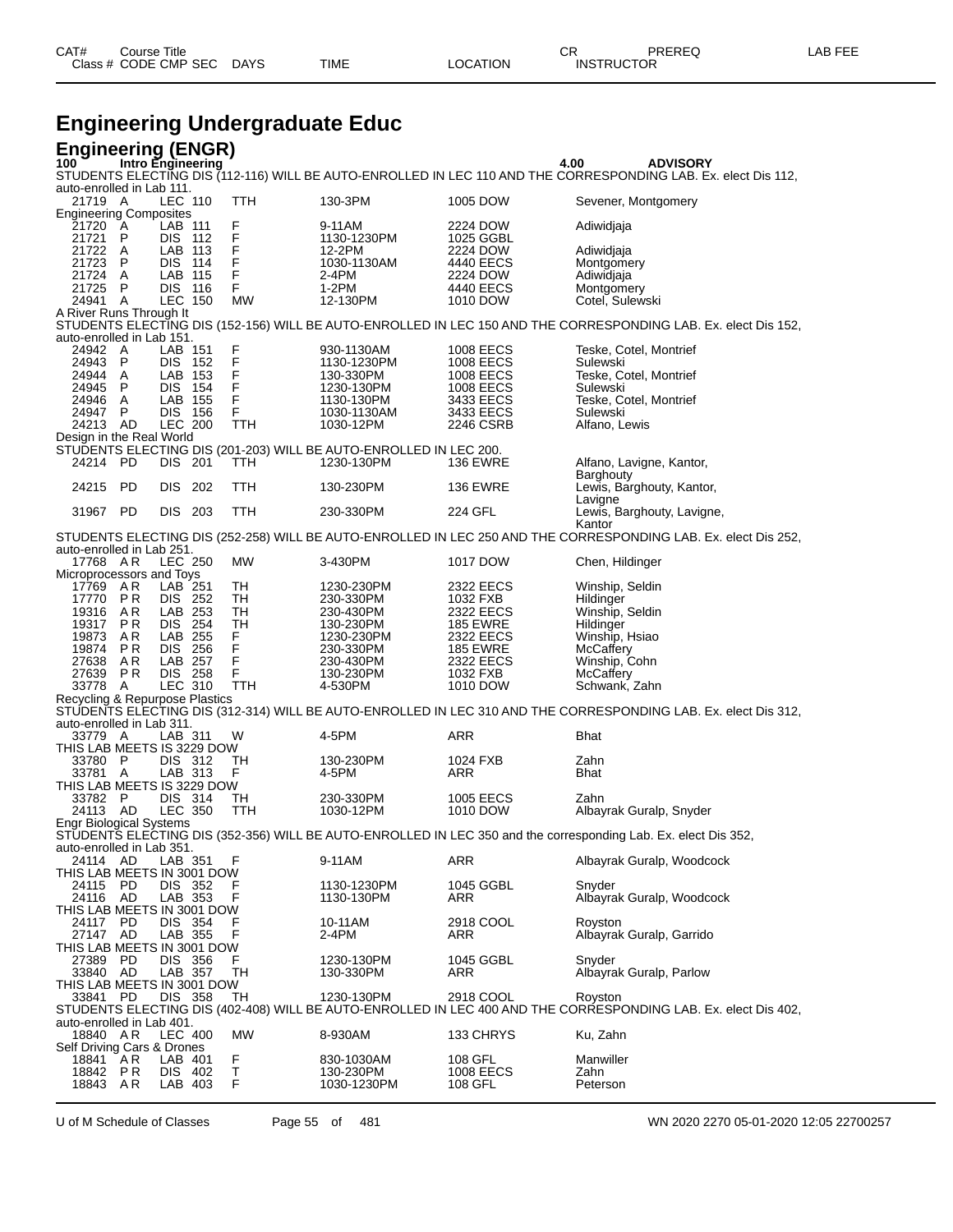| CAT#<br>Class # CODE CMP SEC                    | <b>Course Title</b> |                           |     | DAYS            | TIME                      | <b>LOCATION</b>            | CR<br>PREREQ<br><b>INSTRUCTOR</b>                                                                                             | LAB FEE |
|-------------------------------------------------|---------------------|---------------------------|-----|-----------------|---------------------------|----------------------------|-------------------------------------------------------------------------------------------------------------------------------|---------|
| 19850                                           | <b>PR</b>           | DIS.<br>LAB 405           | 404 | Т<br>F          | 230-330PM<br>130-330PM    | 1008 EECS                  | Zahn                                                                                                                          |         |
| 19855<br>19856                                  | ΑR<br>P R           | DIS 406                   |     | TН              | 130-230PM                 | 108 GFL<br>1008 EECS       | Manwiller<br>Springsteen                                                                                                      |         |
| 22481                                           | ΑR                  | LAB 407                   |     | F.              | 330-530PM                 | 108 GFL                    | Manwiller                                                                                                                     |         |
| 22482                                           | P R                 | DIS.                      | 408 | TН              | 230-330PM                 | 1008 EECS                  | Springsteen                                                                                                                   |         |
| 31458<br>Solar Energy & Wireless Sys            | A                   | LEC 420                   |     | MW              | 1030-12PM                 | 133 CHRYS                  | Zhong, Bowden                                                                                                                 |         |
| auto-enrolled in Lab 421.                       |                     |                           |     |                 |                           |                            | STUDENTS ELECTING DIS (422-428) WILL BE AUTO-ENROLLED IN LEC 420 AND THE CORRESPONDING LAB. Ex. elect Dis 422,                |         |
| 31460<br>31459                                  | A<br>P              | LAB 421<br>DIS 422        |     | M<br>F          | 1230-230PM<br>930-1030AM  | 108 GFL<br><b>136 EWRE</b> | Novilla<br>Bowden                                                                                                             |         |
| 31461                                           | A                   | LAB 423                   |     | Т               | 930-1130AM                | 108 GFL                    | Liu                                                                                                                           |         |
| 31462                                           | P                   | DIS 424                   |     | F               | 1030-1130AM               | <b>136 EWRE</b>            | <b>Bowden</b>                                                                                                                 |         |
| 31463<br>31464                                  | A<br>P              | LAB 425<br>DIS 426        |     | т<br>F          | 1230-230PM<br>1130-1230PM | 108 GFL<br><b>136 EWRE</b> | Liu<br>Pavlov                                                                                                                 |         |
| 31465                                           | A                   | LAB 427                   |     | т               | 230-430PM                 | 108 GFL                    | Liu                                                                                                                           |         |
| 31466                                           | P                   | DIS 428                   |     | F               | 1230-130PM                | <b>136 EWRE</b>            | Pavlov                                                                                                                        |         |
|                                                 |                     |                           |     |                 |                           |                            | STUDENTS ELECTING DIS (452-456) WILL BE AUTO-ENROLLED IN LEC 450 AND THE CORRESPONDING LAB. Ex. elect Dis 452,                |         |
| auto-enrolled in Lab 451.<br>10718 ADRW LEC 450 |                     |                           |     | TTH             | 12-130PM                  | 1012 FXB                   | De Roo, Grimble                                                                                                               |         |
| Green Engr-Harness the Wind                     |                     |                           |     |                 |                           |                            |                                                                                                                               |         |
| 10719 ADRW LAB 451<br>THIS LAB MEETS IN 429 SRB |                     |                           |     | TН              | 230-430PM                 | ARR                        | Rastogi                                                                                                                       |         |
| 10720 PDRW DIS 452                              |                     |                           |     | TН              | 130-230PM                 | 3433 EECS                  | Jensen                                                                                                                        |         |
| 19860 ADRW LAB 453                              |                     |                           |     | F               | 11-1PM                    | ARR                        | Foley                                                                                                                         |         |
| THIS LAB MEETS IN 429 SRB<br>19861 PDRW DIS 454 |                     |                           |     | F               |                           | 3427 EECS                  | Grimble                                                                                                                       |         |
| 20296 ADRW LAB 455                              |                     |                           |     | F               | 10-11AM<br>2-4PM          | ARR                        | Paris                                                                                                                         |         |
| THIS LAB MEETS IN 429 SRB                       |                     |                           |     |                 |                           |                            |                                                                                                                               |         |
| 20297 PDRW DIS 456                              |                     |                           |     | F               | 1-2PM                     | 2424 CSRB                  | Grimble                                                                                                                       |         |
| 25421 A<br>Fund of Mech Engr Design             |                     | <b>LEC 550</b>            |     | TTH             | 1030-12PM                 | 1005 DOW                   | Kota, Bowden                                                                                                                  |         |
|                                                 |                     |                           |     |                 |                           |                            | STUDENTS ELECTING DIS (552-554) WILL BE AUTO-ENROLLED IN LEC 550 AND THE CORRESPONDING LAB. Ex. elect Dis 552,                |         |
| auto-enrolled in Lab 551.                       |                     |                           |     |                 |                           |                            |                                                                                                                               |         |
| 25538 A<br>THIS LAB MEETS IN 3341 GGB           |                     | LAB 551                   |     | F               | 930-1130AM                | ARR                        | McManus                                                                                                                       |         |
| 25539 P                                         |                     | DIS 552                   |     | TН              | 1230-130PM                | 1005 EECS                  | <b>Bowden</b>                                                                                                                 |         |
| 26920 A                                         |                     | LAB 553                   |     | F               | 1130-130PM                | ARR                        | McManus                                                                                                                       |         |
| THIS LAB MEETS IN 3341 GGB<br>26921 P           |                     | DIS 554                   |     | TН              | 130-230PM                 | 1003 EECS                  | <b>Bowden</b>                                                                                                                 |         |
| 32283 A                                         |                     | LAB 555                   |     | F               | 230-430PM                 | ARR                        | McManus                                                                                                                       |         |
| THIS LAB MEETS IN 3341 GGB                      |                     |                           |     |                 |                           |                            |                                                                                                                               |         |
| 32284 P                                         |                     | DIS 556                   |     | TН              | 930-1030AM                | <b>136 EWRE</b>            | Springsteen<br>STUDENTS ELECTING DIS (562-564) WILL BE AUTO-ENROLLED IN LEC 560 AND THE CORRESPONDING LAB. Ex. elect Dis 562, |         |
| auto-enrolled in Lab 561.                       |                     |                           |     |                 |                           |                            |                                                                                                                               |         |
| 21730 AD                                        |                     | <b>LEC 560</b>            |     | MW              | 1030-12PM                 | 1010 DOW                   | Chen, Himsel-Burcon                                                                                                           |         |
| Manufacturing and Society<br>21731 AD           |                     | LAB 561                   |     | TH              | 1030-1230PM               | ARR                        | Li                                                                                                                            |         |
| THIS LAB MEETS IN 3341 GGB                      |                     |                           |     |                 |                           |                            |                                                                                                                               |         |
| 21732 PD                                        |                     | DIS 562                   |     | W               | 130-230PM                 | <b>185 EWRE</b>            | Himsel-Burcon                                                                                                                 |         |
| 21733 AD<br>THIS LAB MEETS IN 3341 GGB          |                     | LAB 563                   |     | ТH              | 230-430PM                 | ARR                        | Li                                                                                                                            |         |
| 21734 PD                                        |                     | DIS 564                   |     | W               | 230-330PM                 | 1032 FXB                   | Himsel-Burcon                                                                                                                 |         |
| auto-enrolled in Lab 601.                       |                     |                           |     |                 |                           |                            | STUDENTS ELECTING DIS (602-606) WILL BE AUTO-ENROLLED IN LEC 600 AND THE CORRESPONDING LAB. Ex. elect Dis 602,                |         |
| 10721 ADR LEC 600                               |                     |                           |     | МW              | 12-130PM                  | 133 CHRYS                  | Alford, Fowler                                                                                                                |         |
| Underwater Vehicle Design                       |                     |                           |     |                 |                           |                            |                                                                                                                               |         |
| 10722                                           | ADR                 | LAB 601                   |     | W               | 230-430PM                 | 108 GFL                    | Carroll<br>Fowler                                                                                                             |         |
| 10723<br>10724                                  | <b>PDR</b><br>ADR   | DIS.<br>LAB 603           | 602 | W<br>TН         | 130-230PM<br>1030-1230PM  | 4440 EECS<br>108 GFL       | Munsiff                                                                                                                       |         |
| 18922                                           | <b>PDR</b>          | DIS 604                   |     | TН              | 930-1030AM                | 4440 EECS                  | Fowler                                                                                                                        |         |
| 19417                                           | ADR                 | LAB 605                   |     | TН              | 230-430PM                 | 108 GFL                    | Schertzing                                                                                                                    |         |
| 19418 PDR<br>22986 AD                           |                     | DIS 606<br><b>LEC 800</b> |     | TH<br><b>MW</b> | 130-230PM<br>1-230PM      | 224 GFL<br>1005 DOW        | Fowler<br>Bozer, Vigiletti                                                                                                    |         |
| Process Throughput Optimize                     |                     |                           |     |                 |                           |                            |                                                                                                                               |         |
|                                                 |                     |                           |     |                 |                           |                            | STUDENTS ELECTING DIS (802-804) WILL BE AUTO-ENROLLED IN LEC 800 AND THE CORRESPONDING LAB. Ex. elect Dis 802,                |         |
| auto-enrolled in Lab 801.<br>22987              | AD                  | LAB 801                   |     | Т               | 10-1130AM                 | 224 GFL                    | Vigo Camargo                                                                                                                  |         |
| 22990 PD                                        |                     | DIS 802                   |     | W               | 1030-1130AM               | <b>136 EWRE</b>            | Vigiletti                                                                                                                     |         |
| 22991                                           | AD                  | LAB 803                   |     | T.              | 130-3PM                   | 1003 EECS                  | Vigo Camargo                                                                                                                  |         |
| 22992 PD                                        |                     | DIS 804                   |     | W               | 1130-1230PM               | 107 GFL                    | Vigiletti<br>STUDENTS ELECTING DIS (952-956) WILL BE AUTO-ENROLLED IN LEC 950, AND THE CORRESPONDING LAB. Ex. elect Dis 952,  |         |
| auto-enrolled in Lab 951.                       |                     |                           |     |                 |                           |                            |                                                                                                                               |         |
| 14210 AR                                        |                     | LEC 950                   |     | TTH             | 230-4PM                   | <b>1200 EECS</b>           | Ridley, Hogg Jr                                                                                                               |         |
| Electron & Atmos Space Measure<br>20298 AR      |                     | LAB 951                   |     | Τ               | 5-7PM                     | ARR                        | Ascrizzi, Wagner, Johari                                                                                                      |         |
| THIS LAB MEETS IN 429 SRB                       |                     |                           |     |                 |                           |                            |                                                                                                                               |         |
| 20299 PR                                        |                     | DIS 952                   |     | T               | 4-5PM                     | 3427 EECS                  | Hogg Jr                                                                                                                       |         |
| 20300 AR                                        |                     | LAB 953                   |     | W               | 1230-230PM                | ARR                        | Redman, Wagner                                                                                                                |         |

U of M Schedule of Classes Page 56 of 481 WN 2020 2270 05-01-2020 12:05 22700257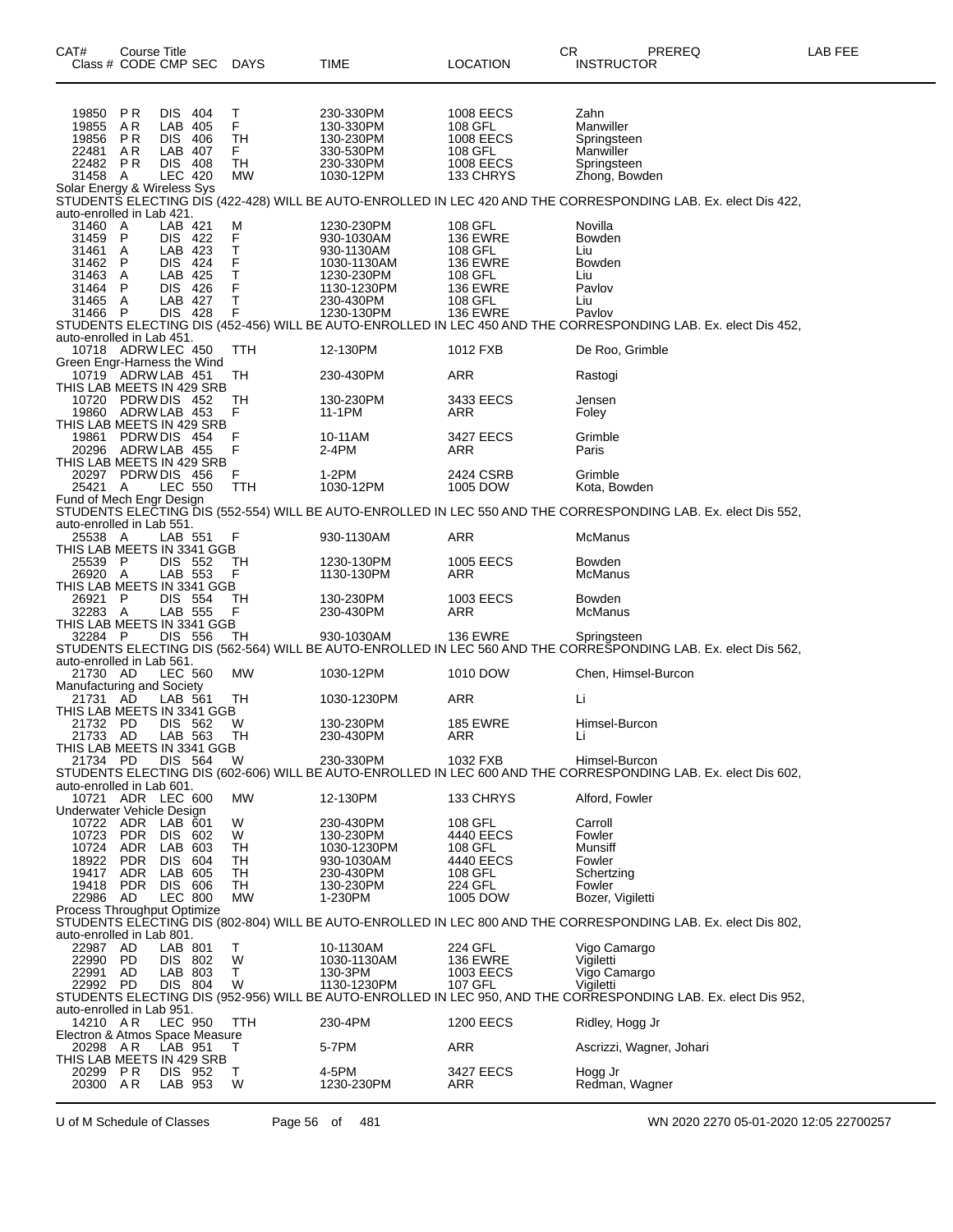| THIS LAB MEETS IN 429 SRB<br>20301 PR<br>DIS 954<br>W<br>26923 AR<br>LAB 955<br>W                                                            | 1130-1230PM<br>3-5PM      | 1012 FXB<br>ARR                      | Hogg Jr<br>Wagner, Ascrizzi, Redman   |  |
|----------------------------------------------------------------------------------------------------------------------------------------------|---------------------------|--------------------------------------|---------------------------------------|--|
| THIS LAB MEETS IN 429 SRB<br>26924 PR<br>DIS 956<br>W                                                                                        | 2-3PM                     | 2166 DOW                             | Hogg Jr                               |  |
| Intro Comp & Prog<br>101<br>10725 AR<br>LEC 001<br>MW                                                                                        | 12-130PM                  | STAMPS                               | <b>ADVISORY</b><br>4.00<br>Juett      |  |
| STUDENTS ELECTING LAB (011-019) WILL BE AUTO-ENROLLED IN LEC 001.<br>10734 AR<br>LEC 002<br>MW                                               | 1030-12PM                 | <b>STAMPS</b>                        | Alford                                |  |
| STUDENTS ELECTING LAB (020-028) WILL BE AUTO-ENROLLED IN LEC 002.<br>17377 AR<br>LEC 003<br>TTH                                              | 3-430PM                   | 220 CHRYS                            | Niciejewski                           |  |
| STUDENTS ELECTING LAB (031-037) WILL BE AUTO-ENROLLED IN LEC 003.<br>10726 PR<br>LAB 011<br>т                                                | 830-1030AM                | <b>B505 PIER</b>                     | Achar                                 |  |
| T<br>10727<br><b>PR</b><br>LAB 012<br>10728<br>LAB 013<br>Т<br>P R                                                                           | 1030-1230PM<br>1230-230PM | B505 PIER<br><b>B505 PIER</b>        | Lile<br>Iwanski                       |  |
| т<br>10729<br>P R<br>LAB 014<br>P <sub>R</sub><br>LAB 016<br>TH<br>10731                                                                     | 230-430PM                 | <b>B505 PIER</b><br>B507 PIER        | Greenberg                             |  |
| 10735<br>LAB 020<br>P R<br>W                                                                                                                 | 830-1030AM<br>1230-230PM  | B507 PIER                            | Dogruyol<br>Achar                     |  |
| W<br>10736<br>P R<br>LAB 021<br>10739<br><b>PR</b><br>LAB 024<br>TН                                                                          | 230-430PM<br>1030-1230PM  | B507 PIER<br>B505 PIER               | Greenberg<br>Jiang                    |  |
| 10740<br>LAB 025<br>TН<br>P R<br>TН<br>10741<br>P R<br>LAB 026                                                                               | 1230-230PM<br>230-430PM   | <b>B505 PIER</b><br><b>B505 PIER</b> | Iwanski<br>Clafton                    |  |
| <b>PR</b><br>LAB 031<br>F.<br>17383<br>F<br>17378<br>LAB 032<br>P R                                                                          | 1230-230PM<br>230-430PM   | B505 PIER<br>B505 PIER               | Dogruyol<br>Dogruyol                  |  |
| F<br>17379<br>P R<br>LAB 033<br><b>PR</b><br>17380<br>LAB 034<br>M                                                                           | 230-430PM<br>1030-1230PM  | B507 PIER<br><b>B505 PIER</b>        | Paris<br>Carpenter                    |  |
| 17381<br>P R<br>LAB 035<br>м<br>17382<br>P R<br>LAB 036<br>М                                                                                 | 1230-230PM<br>230-430PM   | B505 PIER<br><b>B505 PIER</b>        | Achar<br>Jiang                        |  |
| 21122<br>PR<br>LAB 037<br>м<br>190<br><b>Selected Topics Eng</b>                                                                             | 430-630PM                 | <b>B505 PIER</b>                     | Jhaveri<br><b>ENFORCED</b><br>2.00    |  |
| 33838 PR<br>DIS 100<br>F                                                                                                                     | 1030-1130AM               | ARR                                  | Goldstein                             |  |
| Design Your Engr Experience<br>F<br>33878 PR<br>DIS 101                                                                                      | 1030-1130AM               | 1690 BEYSTER                         | Marsik, Bertha, Olson,<br>Goldstein   |  |
| Design Your Engr Experience<br>33880 PR DIS 103<br>F                                                                                         | 330-430PM                 | 1008 EECS                            | Marsik, Pawlow, Policht,<br>Goldstein |  |
| Design Your Engr Experience<br>33849 PR DIS 200<br>F<br>Design Your Engr Experience                                                          | 330-430PM                 | ARR                                  | Goldstein                             |  |
| 196<br><b>Outreach Internship</b><br>19553 PD<br>LAB 002                                                                                     | ARR                       | ARR                                  | 1.00<br>Millunchick, Boivin           |  |
| Winter Outreach Internship<br>31110 PD<br>LAB 003                                                                                            | ARR                       | ARR                                  | Millunchick, Boivin                   |  |
| SP/SU Outreach Internship<br><b>Honors Seminar I</b><br>230                                                                                  |                           |                                      | 1.00<br><b>ENFORCED</b>               |  |
| 27402 PR<br>LEC 001<br>м<br>THIS CLASS MEETS FROM 3:30-5:30 ON THE FOLLOWING DATES: 1/13/20, 1/27/20, 2/10/20, 2/24/20, 3/9/20, 3/23/20, AND | 330-6PM                   | 133 CHRYS                            | Armstrong-Ceron, Pakko                |  |
| 4/6/20<br>27403 PR<br>LEC 002<br>- M                                                                                                         | 6-8PM                     | 133 CHRYS                            | Armstrong-Ceron, Pakko                |  |
| THIS CLASS MEETS ON THE FOLLOWING DATES: 1/13/20, 1/27/20, 2/10/20, 2/24/20, 3/9/20, 3/23/20, AND 4/6/20<br>255<br><b>Multidis Eng Pro I</b> |                           |                                      | 1.00-3.00                             |  |
| <b>PI</b><br>$LAB$ 001<br>23211<br>UM::Autonomy Project Team                                                                                 | ARR                       | ARR                                  | Maki                                  |  |
| 22061 PI<br>LAB 002<br>Baja Racing Project Team                                                                                              | ARR                       | ARR                                  | Bell IV                               |  |
| 22087 PI<br>LAB 003<br>BLUElab Project Team                                                                                                  | ARR                       | <b>ARR</b>                           | Skerlos                               |  |
| 22630 PI<br>LAB 006<br><b>HPH Project Team</b>                                                                                               | <b>ARR</b>                | <b>ARR</b>                           | <b>Bell IV</b>                        |  |
| 22631 PI<br>LAB 007                                                                                                                          | ARR                       | <b>ARR</b>                           | Pan                                   |  |
| <b>HPS Project Team</b><br>22632 PI<br>LAB 008                                                                                               | ARR                       | <b>ARR</b>                           | Ridley                                |  |
| <b>MASA Project Team</b><br>22633 PI<br>LAB 009                                                                                              | <b>ARR</b>                | ARR                                  | Ridley                                |  |
| <b>MBuRST Project Team</b><br>22634 PI<br>LAB 011                                                                                            | ARR                       | ARR                                  | Cesnik                                |  |
| <b>M-FLY Project Team</b><br>22635 PI<br>LAB 012                                                                                             | ARR                       | <b>ARR</b>                           | Alfano                                |  |
| M-HEAL Proiect Team<br>30931 PI<br>LAB 013<br>M-Heal II Project Team                                                                         | ARR                       | ARR                                  | Wrobel                                |  |

Class # CODE CMP SEC DAYS TIME LOCATION INSTRUCTOR

U of M Schedule of Classes Page 57 of 481 WN 2020 2270 05-01-2020 12:05 22700257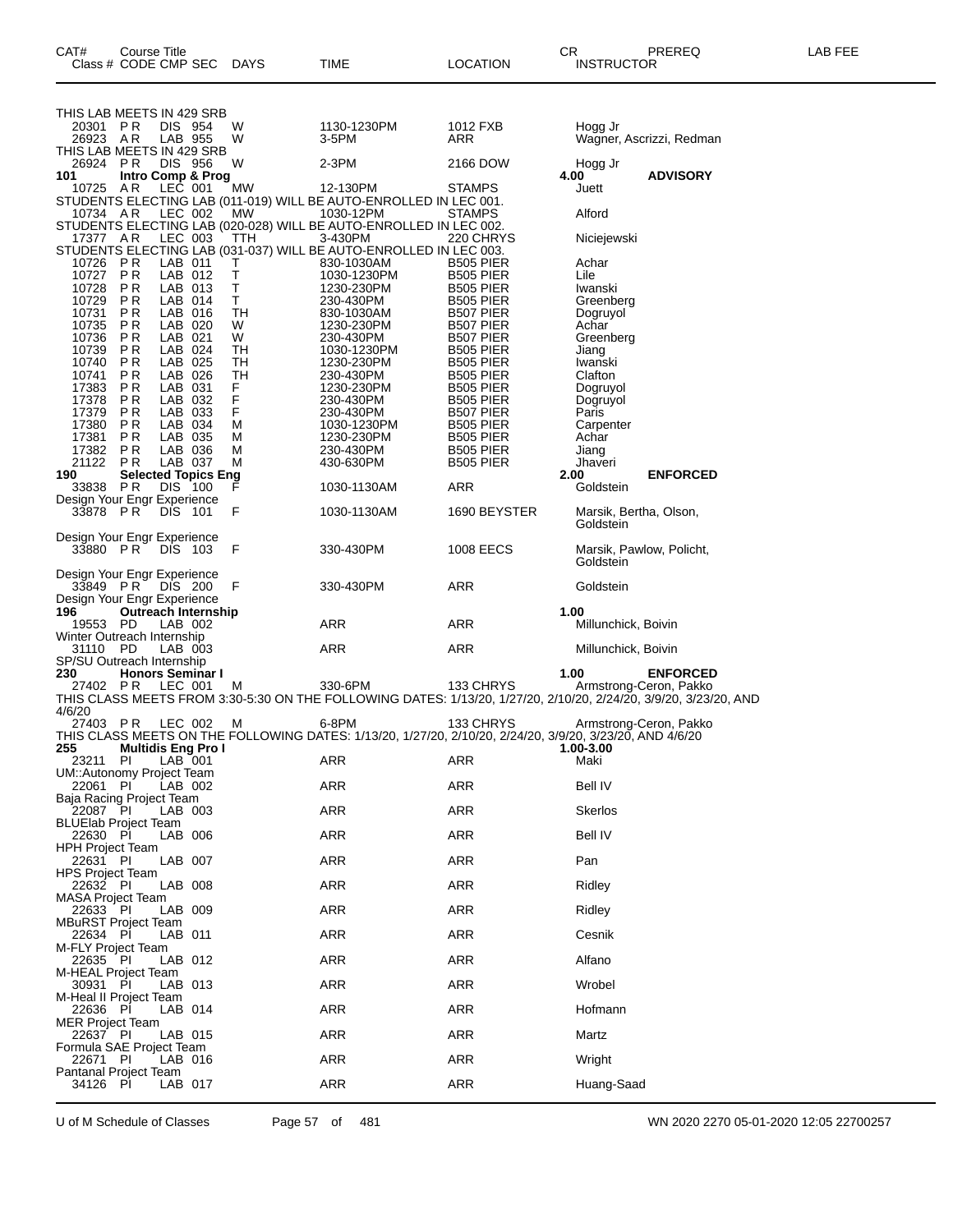| CAT#<br>Course Title<br>Class # CODE CMP SEC<br><b>DAYS</b> | TIME       | LOCATION   | CR<br>PREREQ<br><b>INSTRUCTOR</b> | LAB FEE |
|-------------------------------------------------------------|------------|------------|-----------------------------------|---------|
| M-HEAL III Project Team                                     |            |            |                                   |         |
| 22672 PI<br>LAB 018<br>Solar Car Project Team               | <b>ARR</b> | ARR        | Bell IV                           |         |
| 22673 PI<br>LAB 019<br>Steel Bridge Project Team            | <b>ARR</b> | ARR        | <b>McCormick</b>                  |         |
| 22674 PI<br>LAB 020                                         | ARR        | ARR        | Bell IV                           |         |
| Supermileage Project Team<br>23406 PI<br>LAB 021            | <b>ARR</b> | ARR        | Bell IV                           |         |
| Woven Wind Project Team<br>25558 PI<br>LAB 022              | <b>ARR</b> | <b>ARR</b> | Hansen                            |         |
| Concrete Canoe Project Team<br>25559 PI<br>LAB 023          | ARR        | ARR        | Rouse                             |         |
| STARX Project Team<br>LAB 024<br>25560 PI                   | <b>ARR</b> | ARR        | Bell IV                           |         |
| <b>MRacing Project Team</b><br>24723 PI<br>LAB 025          | <b>ARR</b> | <b>ARR</b> | Sheehan                           |         |
| SmallSat Water Tank Proj Team<br>25561 PI<br>LAB 026        | ARR        | ARR        | Siegel                            |         |
| Electric Motorcycle Proj Team<br>24839 PI<br>LAB 028        | <b>ARR</b> | ARR        | Ridley                            |         |
| <b>REST Project Team</b><br>26030 PI<br>LAB 029             | <b>ARR</b> | <b>ARR</b> | Ridley                            |         |
| <b>BlueSAT Project Team</b><br>27821 PI<br>LAB 030          | ARR        | ARR        | <b>Bell IV</b>                    |         |
| <b>MRover Project Team</b><br>LAB 031<br>27822 PI           | <b>ARR</b> | ARR        | Johnson-Roberson                  |         |
| <b>IGV Project Team</b><br>28360 PI<br>LAB 032              | <b>ARR</b> | <b>ARR</b> | Gulari                            |         |
| Aquador Project Team<br>34181 PI<br>LAB 033                 | ARR        | ARR        | Yarger                            |         |
| WolverineSoft Studio Proj Team<br>27768 PI<br>LAB 100       | <b>ARR</b> | ARR        | Revzen                            |         |
| Aptiv Project<br>27769 PI<br>LAB 101                        | <b>ARR</b> | ARR        | Wakefield                         |         |
| ArtsEngine Project<br>27770 PI<br>LAB 102                   | ARR        | ARR        | Sample                            |         |
| BorgWarner Project<br>LAB 103<br>27771 PI                   | <b>ARR</b> | ARR        | Shedden                           |         |
| <b>Bosch Project</b><br>27772 PI<br>LAB 104                 | <b>ARR</b> | ARR        | Atkins                            |         |
| Collins Aerospace Sensor Proj<br>27773 PI<br>LAB 105        | ARR        | ARR        | Ku                                |         |
| Collins Aerospace Galley Proj<br>27774 PI<br>LAB 106        | <b>ARR</b> | ARR        | Kamat                             |         |
| Comau Project<br>27808 PI<br>LAB 107                        | ARR        | ARR        | Revzen                            |         |
| Dell Project<br>27809 PI<br>LAB 108                         | ARR        | ARR        | Bell IV                           |         |
| <b>DMS Project</b><br>LAB 109<br>27810 PI                   | <b>ARR</b> | ARR        | <b>Bell IV</b>                    |         |
| Eaton Project<br>27811 PI<br>LAB 110                        | <b>ARR</b> | <b>ARR</b> | Hulbert                           |         |
| <b>GM Heat Sink Project</b><br>LAB 111<br>27812 PI          | ARR        | ARR        | Najarian                          |         |
| Honda Project<br>LAB 112<br>27813 PI                        | <b>ARR</b> | ARR        | Ringenberg                        |         |
| Human Rights First Project<br>27814 PI<br>LAB 113           | <b>ARR</b> | ARR        | Lu                                |         |
| Isuzu Autonomous Truck Project<br>27815 PI<br>LAB 114       | ARR        | ARR        | Middleton                         |         |
| <b>Isuzu Powertrain Project</b><br>27816 PI<br>LAB 115      | <b>ARR</b> | ARR        | Nebeling                          |         |
| JPMorgan Chase Project Team<br>27817 PI<br>LAB 116          | <b>ARR</b> | ARR        | Hess                              |         |
| Learning A-Z Project<br>LAB 117<br>27818 PI                 | <b>ARR</b> | ARR        | Griffin                           |         |
| Little Caesars Project<br>27819 PI<br>LAB 118               | <b>ARR</b> | ARR        | Schwank                           |         |
| Noble Gas Systems Project<br>27820 PI<br>LAB 119            | <b>ARR</b> | ARR        | Hortop                            |         |
| Northrop Grumman Solar Project<br>30075 PI<br>LAB 120       | <b>ARR</b> | ARR        | Gaskell                           |         |
| Northrop Grumman Wire Project<br>30076 PI<br>LAB 121        | <b>ARR</b> | ARR        | Juett                             |         |
| <b>Principal Financial Project</b><br>30077 PI<br>LAB 122   | <b>ARR</b> | ARR        | Noble                             |         |
| ProQuest AI Search Project<br>30078 PI<br>LAB 123           | <b>ARR</b> | ARR        | Jamin                             |         |
| <b>ProQuest Sentiment Project</b>                           |            |            |                                   |         |

U of M Schedule of Classes Page 58 of 481 WN 2020 2270 05-01-2020 12:05 22700257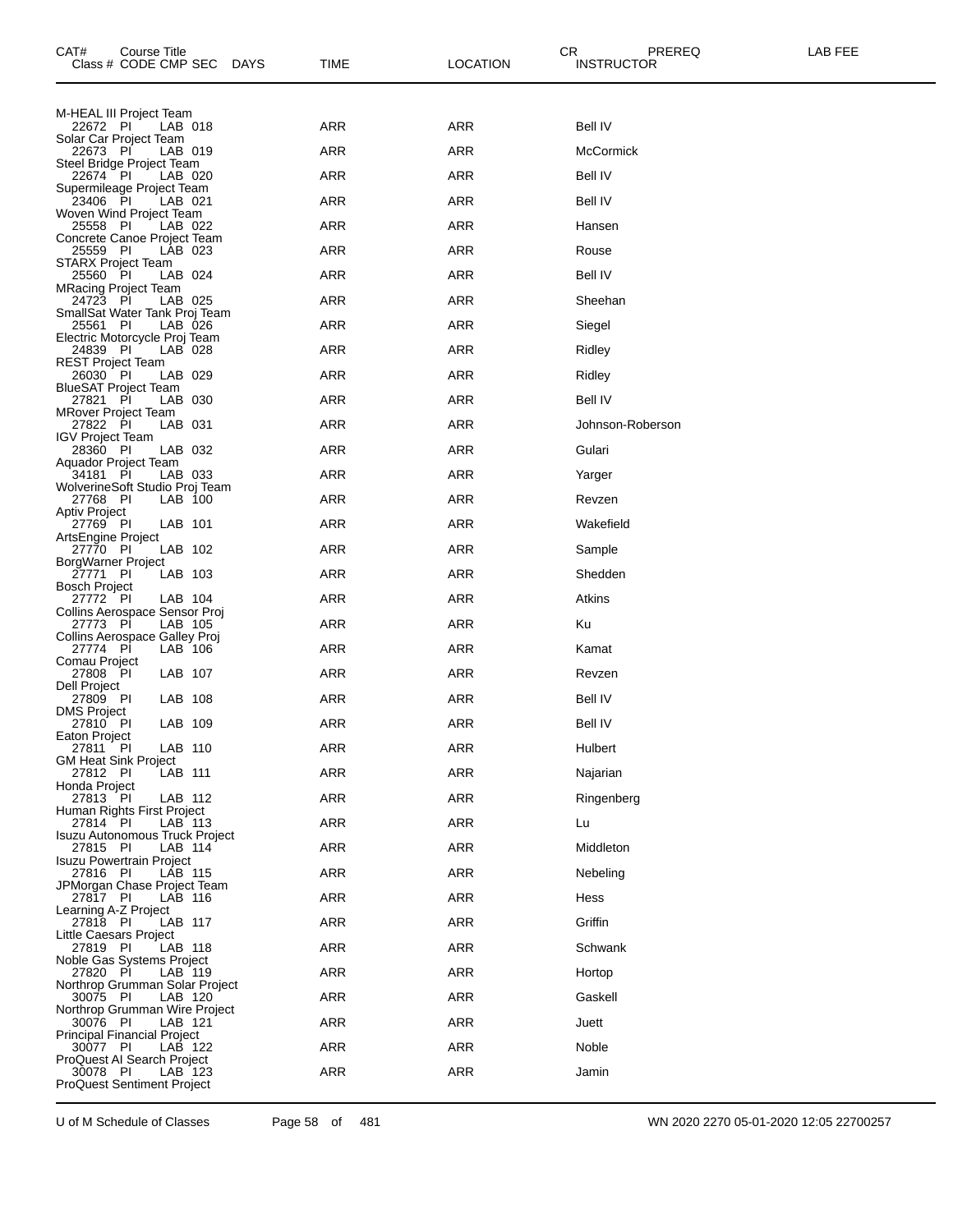| CAT#                                       | Course Title<br>Class # CODE CMP SEC DAYS     |         |         |            | TIME                                                                                                               | LOCATION  | CR                  | PREREQ<br><b>INSTRUCTOR</b>                                                                                                          | LAB FEE |
|--------------------------------------------|-----------------------------------------------|---------|---------|------------|--------------------------------------------------------------------------------------------------------------------|-----------|---------------------|--------------------------------------------------------------------------------------------------------------------------------------|---------|
| 34004 PI                                   |                                               | LAB 124 |         |            | ARR                                                                                                                | ARR       | Love                |                                                                                                                                      |         |
| <b>Stryker Project</b><br>34005 PI         |                                               | LAB 125 |         |            | ARR                                                                                                                | ARR       |                     | Kloosterman                                                                                                                          |         |
| Toyota Project Team<br>34006 PI            |                                               | LAB 126 |         |            | ARR                                                                                                                | ARR       | Arthur              |                                                                                                                                      |         |
| Union Pacific Project<br>30526 PI          |                                               | LAB 187 |         |            | ARR                                                                                                                | ARR       | Hulbert             |                                                                                                                                      |         |
| Global Multidisciplinary Proj<br>25574 PI  |                                               | LAB 209 |         |            | <b>ARR</b>                                                                                                         | ARR       | Sienko              |                                                                                                                                      |         |
| Global Health Design Proj Team             |                                               |         |         |            |                                                                                                                    |           |                     |                                                                                                                                      |         |
| 30081 PI<br>Mapleseed Research Team        |                                               | LAB 221 |         |            | ARR                                                                                                                | ARR       | Liang               |                                                                                                                                      |         |
| 24722 PI<br>Secure Cloud Research Team     |                                               | LAB 222 |         |            | ARR                                                                                                                | ARR       | Barton              |                                                                                                                                      |         |
| 25575 PI<br>Adaptive Design Research Team  |                                               | LAB 223 |         |            | ARR                                                                                                                | ARR       | Hu                  |                                                                                                                                      |         |
| 25576 PI<br>Machine Learn Biomet Res Team  |                                               | LAB 224 |         |            | ARR                                                                                                                | ARR       | Guo                 |                                                                                                                                      |         |
| 25577 PI<br>SIM Research Team              |                                               | LAB 225 |         |            | ARR                                                                                                                | ARR       | Green               |                                                                                                                                      |         |
| 25578 PI<br>MiTEE Research Team            |                                               | LAB 226 |         |            | ARR                                                                                                                | ARR       | Gilchrist           |                                                                                                                                      |         |
| 25579 PI<br>DEVIATE Research Team          |                                               | LAB 227 |         |            | ARR                                                                                                                | ARR       | Flannagan           |                                                                                                                                      |         |
| 25580 PI                                   |                                               | LAB 229 |         |            | ARR                                                                                                                | ARR       | <b>Dick</b>         |                                                                                                                                      |         |
| Free Speech Research Team<br>25581 PI      |                                               | LAB 230 |         |            | ARR                                                                                                                | ARR       | Kasper              |                                                                                                                                      |         |
| HELIO Research Team<br>25583 PI            |                                               | LAB 232 |         |            | ARR                                                                                                                | ARR       | Ojeda               |                                                                                                                                      |         |
| Assistive Vision Research Team<br>25585 PI |                                               | LAB 234 |         |            | ARR                                                                                                                | ARR       | Dinov               |                                                                                                                                      |         |
| <b>SOCR Research Team</b><br>25778 PI      |                                               | LAB 400 |         | МW         | 3-5PM                                                                                                              | G378 DENT |                     | Ringenberg, Smith, Thomas,<br>Minto, Lavaee                                                                                          |         |
| Multidisciplinary Software Dev<br>28323 PI |                                               |         | LAB 500 | <b>TTH</b> | 10-12PM                                                                                                            | ARR       |                     | Skerlos, Michaels                                                                                                                    |         |
| Socially Engaged Design Proj               |                                               |         |         |            | This course meets in 3360 GG Brown, for the 2nd half of the semester only (beginning Monday, March 9).             |           |                     |                                                                                                                                      |         |
| 256                                        | Peer Mentrsp Eng Des                          | $IND +$ |         |            | ARR                                                                                                                | ARR       | 1.00-2.00           |                                                                                                                                      |         |
| 260<br>21818                               | <b>Eng Across Cultures</b><br>P               |         | LEC 002 | TH.        | 330-5PM                                                                                                            | 224 GFL   | 1.00<br>Hulbert     |                                                                                                                                      |         |
| 280<br>14305                               | Undergrad Research<br>PD.                     | DIS 001 |         |            | ARR                                                                                                                | ARR       | 1.00-4.00<br>Ferrez | <b>ADVISORY</b>                                                                                                                      |         |
| 290<br>22133                               | <b>Special Topics</b><br>P                    | LEC 002 |         |            | ARR                                                                                                                | ARR       | 1.00-2.00<br>Orosz  |                                                                                                                                      |         |
| 301                                        | <b>Engr Ugrad Stdy Abrd</b>                   |         |         |            |                                                                                                                    |           | 1.00-16.00          | <b>ADVISORY</b>                                                                                                                      |         |
| 23467<br>(UPC), Spain                      | PD.                                           | LEC 009 |         |            | ARR                                                                                                                | ARR       | Hulbert             |                                                                                                                                      |         |
| 37101 P<br>330                             | <b>Honors Seminar II</b>                      | LEC 010 |         |            | ARR                                                                                                                | ARR       | 1.00                | <b>ENFORCED</b>                                                                                                                      |         |
| 4/7/20                                     | 27676 PR LEC 001                              |         |         | $\top$     | 330-6PM                                                                                                            | 4440 EECS |                     | Edington, Pakko<br>THIS CLASS MEETS FROM 3:30-5:30 ON THE FOLLOWING DATES: 1/14/20, 1/21/20, 2/11/20, 2/25/20, 3/10/20, 3/24/20, AND |         |
| 355                                        | 27677 PR LEC 002<br><b>Multidis Eng Pro 2</b> |         |         | $\top$     | 6-8PM<br>THIS CLASS MEETS ON THE FOLLOWING DATES: 1/14/20, 1/21/20, 2/11/20, 2/25/20, 3/10/20, 3/24/20, AND 4/7/20 | 4440 EECS | 1.00-4.00           | Edington, Pakko                                                                                                                      |         |
| 23214 PI<br>UM::Autonomy Project Team      |                                               | LAB 001 |         |            | ARR                                                                                                                | ARR       | Maki                |                                                                                                                                      |         |
| 21955 PI<br>Baja Racing Project Team       |                                               |         | LAB 002 |            | ARR                                                                                                                | ARR       | Bell IV             |                                                                                                                                      |         |
| 19906 PI                                   |                                               | LAB 003 |         |            | ARR                                                                                                                | ARR       | <b>Skerlos</b>      |                                                                                                                                      |         |
| <b>BLUElab Project Team</b><br>21954 PI    |                                               |         | LAB 006 |            | ARR                                                                                                                | ARR       | Bell IV             |                                                                                                                                      |         |
| <b>HPH Project Team</b><br>19907 PI        |                                               | LAB 007 |         |            | ARR                                                                                                                | ARR       | Pan                 |                                                                                                                                      |         |
| <b>HPS Project Team</b><br>19908 PI        |                                               | LAB 008 |         |            | ARR                                                                                                                | ARR       | Ridley              |                                                                                                                                      |         |
| MASA Project Team<br>19990 PI              |                                               | LAB 009 |         |            | ARR                                                                                                                | ARR       | Ridley              |                                                                                                                                      |         |
| <b>MBuRST Project Team</b><br>20127 PI     |                                               | LAB 011 |         |            | ARR                                                                                                                | ARR       | Cesnik              |                                                                                                                                      |         |
| M-FLY Project Team<br>20157 PI             |                                               |         | LAB 012 |            | ARR                                                                                                                | ARR       | Alfano              |                                                                                                                                      |         |
| M-HEAL Project Team                        |                                               |         |         |            |                                                                                                                    | ARR       | Wrobel              |                                                                                                                                      |         |
| 30932 PI<br>M-HEAL II Project Team         |                                               | LAB 013 |         |            | ARR                                                                                                                |           |                     |                                                                                                                                      |         |
| 20155 PI<br><b>MER Project Team</b>        |                                               |         | LAB 014 |            | ARR                                                                                                                | ARR       | Hofmann             |                                                                                                                                      |         |

U of M Schedule of Classes Page 59 of 481 WN 2020 2270 05-01-2020 12:05 22700257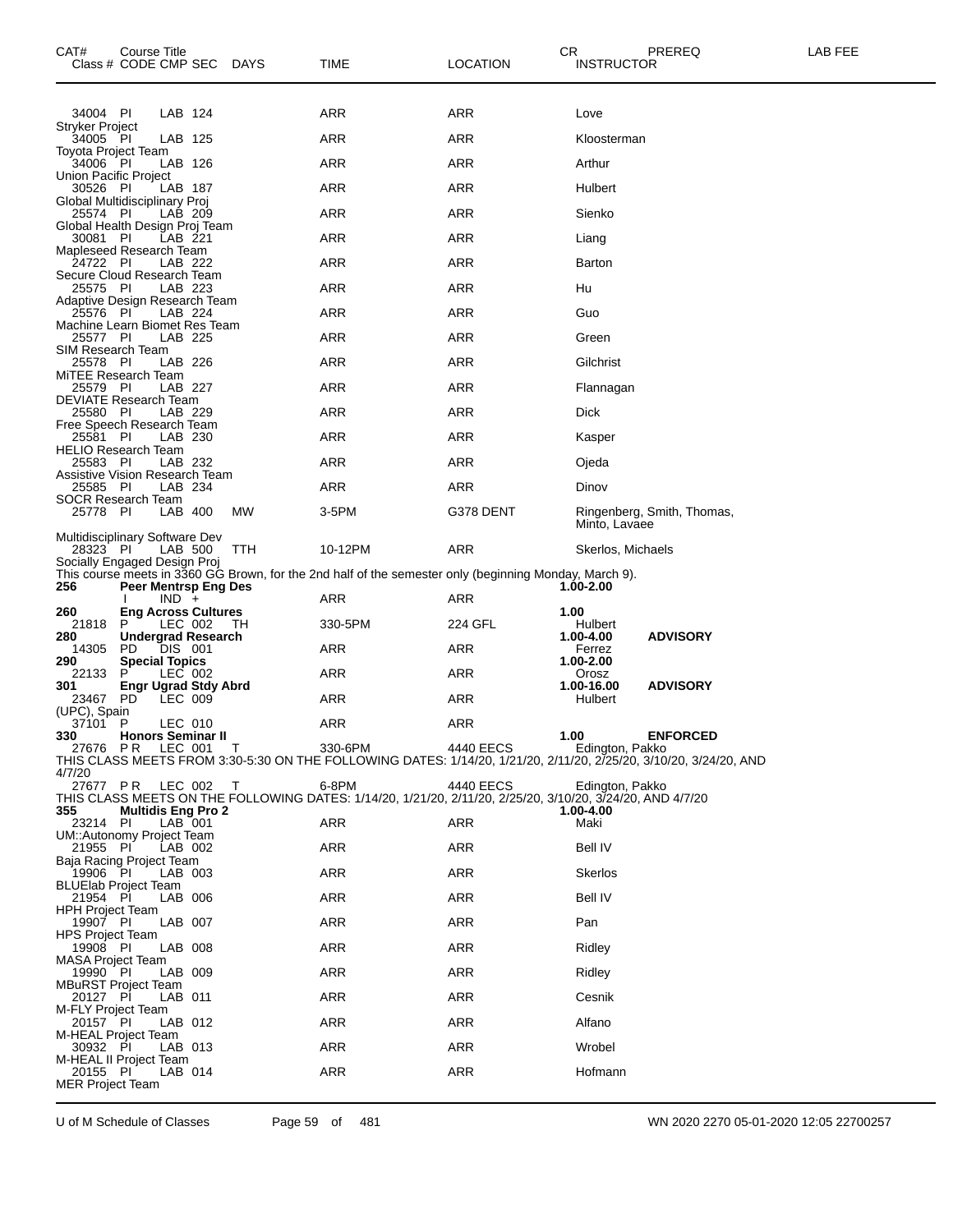| CAT#<br><b>Course Title</b><br>Class # CODE CMP SEC DAYS     | TIME       | <b>LOCATION</b> | CR<br>PREREQ<br>LAB FEE<br><b>INSTRUCTOR</b> |
|--------------------------------------------------------------|------------|-----------------|----------------------------------------------|
| 21549 PI<br>LAB 015                                          | <b>ARR</b> | <b>ARR</b>      | Martz                                        |
| Formula SAE Project Team<br>22091 PI<br>LAB 016              | ARR        | ARR             | Wright                                       |
| <b>Pantanal Project Team</b><br>34128 PI<br>LAB 017          | ARR        | ARR             | Huang-Saad                                   |
| M-HEAL III Project Team<br>LAB 018<br>22625 PI               | <b>ARR</b> | <b>ARR</b>      | Bell IV                                      |
| Solar Car Project Team<br>22626 PI<br>LAB 019                | ARR        | ARR             | <b>McCormick</b>                             |
| Steel Bridge Project Team<br>21788 PI<br>LAB 020             | ARR        | ARR             | <b>Bell IV</b>                               |
| Supermileage Project Team<br>LAB 021<br>23479 PI             | <b>ARR</b> | <b>ARR</b>      | <b>Bell IV</b>                               |
| Woven Wind Project Team<br>25665 PI<br>LAB 022               | ARR        | ARR             | Hansen                                       |
| Concrete Canoe Project Team<br>25666 PI<br>LAB 023           | ARR        | ARR             | Rouse                                        |
| <b>STARX Project Team</b><br>LAB 024<br>24766 PI             | <b>ARR</b> | <b>ARR</b>      | <b>Bell IV</b>                               |
| <b>MRacing Project Team</b><br>24727 PI<br>LAB 025           | ARR        | ARR             | Sheehan                                      |
| SmallSat Water Tank Proj Team<br>25667 PI<br>LAB 026         | ARR        | ARR             | Siegel                                       |
| Electric Motorcycle Proj Team<br>LAB 028                     | <b>ARR</b> | <b>ARR</b>      |                                              |
| 24840 PI<br><b>REST Project Team</b>                         |            |                 | Ridley                                       |
| 26031 PI<br>LAB 029<br><b>BlueSAT Project Team</b>           | ARR        | ARR             | Ridley                                       |
| 27823 PI<br>LAB 030<br><b>MRover Project Team</b>            | ARR        | ARR             | <b>Bell IV</b>                               |
| LAB 031<br>27824 PI<br><b>IGV Project Team</b>               | <b>ARR</b> | <b>ARR</b>      | Johnson-Roberson                             |
| 28361 PI<br>LAB 032<br>Aquador Project Team                  | ARR        | ARR             | Gulari                                       |
| 34182 PI<br>LAB 033<br>WolverineSoft Studio Proj Team        | ARR        | ARR             | Yarger                                       |
| 36778 PI<br>LAB 035<br>Neuroprosthetics Project Team         | <b>ARR</b> | <b>ARR</b>      | Chestek                                      |
| 27825 PI<br>LAB 100<br>Aptiv Project                         | ARR        | ARR             | Revzen                                       |
| 27826 PI<br>LAB 101<br>ArtsEngine Project                    | ARR        | ARR             | Wakefield                                    |
| LAB 102<br>27827 PI<br>BorgWarner Project                    | <b>ARR</b> | <b>ARR</b>      | Sample                                       |
| 27828 PI<br>LAB 103<br><b>Bosch Project</b>                  | ARR        | ARR             | Shedden                                      |
| 27829 PI<br>LAB 104<br>Collins Aerospace Sensor Proj         | <b>ARR</b> | ARR             | Atkins                                       |
| 27830 PI<br>LAB 105<br>Collins Aerospace Galley Proj         | <b>ARR</b> | <b>ARR</b>      | Ku                                           |
| 27839 PI<br>$LAB-106$<br>Comau Project                       | ARR        | ARR             | Kamat                                        |
| 27840 PI<br>LAB 107<br><b>Dell EMC Project</b>               | <b>ARR</b> | ARR             | Revzen                                       |
| LAB 108<br>27841 PI<br><b>DMS Project</b>                    | <b>ARR</b> | <b>ARR</b>      | <b>Bell IV</b>                               |
| 27842 PI<br>LAB 109<br>Eaton Project                         | ARR        | ARR             | <b>Bell IV</b>                               |
| 27843 PI<br>LAB 110<br>GM Heat Sink Project                  | <b>ARR</b> | ARR             | Hulbert                                      |
| LAB 111<br>27844 PI                                          | <b>ARR</b> | <b>ARR</b>      | Najarian                                     |
| Honda Project<br>27845 PI<br>LAB 112                         | <b>ARR</b> | ARR             | Ringenberg                                   |
| Human Rights First Project<br>LAB 113<br>27846 PI            | <b>ARR</b> | ARR             | Lu                                           |
| <b>Isuzu Autonomous Truck Project</b><br>27847 PI<br>LAB 114 | <b>ARR</b> | <b>ARR</b>      | Middleton                                    |
| <b>Isuzu Powertrain Project</b><br>27848 PI<br>LAB 115       | <b>ARR</b> | ARR             | Nebeling                                     |
| JPMorgan Chase Project<br>27849 PI<br>LAB 116                | <b>ARR</b> | ARR             | Hess                                         |
| Learning A-Z Project<br>LAB 117<br>27850 PI                  | <b>ARR</b> | <b>ARR</b>      | Griffin                                      |
| Little Caesars Project<br>27851 PI<br>LAB 118                | ARR        | ARR             | Schwank                                      |
| Noble Gas Systems Project<br>27852 PI<br>LAB 119             | <b>ARR</b> | ARR             | Hortop                                       |
| Northrop Grumman Solar Project<br>30477 PI<br>LAB 120        | ARR        | <b>ARR</b>      | Gaskell                                      |

U of M Schedule of Classes Page 60 of 481 WN 2020 2270 05-01-2020 12:05 22700257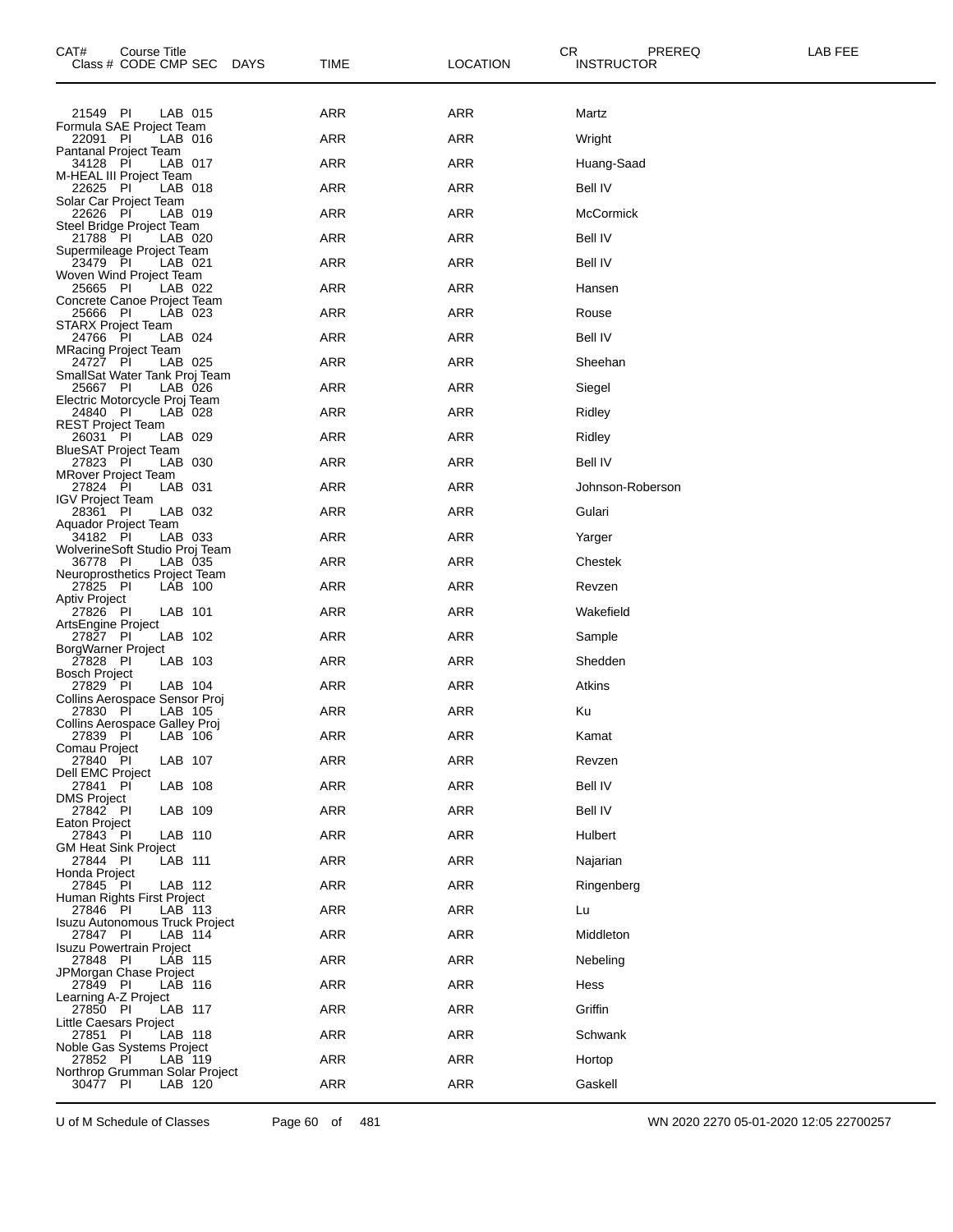| CAT#<br>Class # CODE CMP SEC                  |          | Course Title  |                                           | <b>DAYS</b> | TIME                                                                                                   | <b>LOCATION</b> | CR<br><b>INSTRUCTOR</b>            | PREREQ                                                                                                                                  | LAB FEE |
|-----------------------------------------------|----------|---------------|-------------------------------------------|-------------|--------------------------------------------------------------------------------------------------------|-----------------|------------------------------------|-----------------------------------------------------------------------------------------------------------------------------------------|---------|
| Northrop Grumman Wire Project                 |          |               |                                           |             |                                                                                                        |                 |                                    |                                                                                                                                         |         |
| 30478 PI<br>Principal Financial Project       |          |               | LAB 121                                   |             | ARR                                                                                                    | <b>ARR</b>      | Juett                              |                                                                                                                                         |         |
| 30479 PI<br>ProQuest AI Search Project        |          |               | LAB 122                                   |             | ARR                                                                                                    | <b>ARR</b>      | Noble                              |                                                                                                                                         |         |
| 30480 PI                                      |          |               | LAB 123                                   |             | <b>ARR</b>                                                                                             | <b>ARR</b>      | Jamin                              |                                                                                                                                         |         |
| <b>ProQuest Sentiment Project</b><br>34112 PI |          |               | LAB 124                                   |             | ARR                                                                                                    | ARR             | Love                               |                                                                                                                                         |         |
| Stryker Project<br>34113 PI                   |          |               | LAB 125                                   |             | ARR                                                                                                    | <b>ARR</b>      | Kloosterman                        |                                                                                                                                         |         |
| <b>Toyota Project</b><br>34114 PI             |          |               | LAB 126                                   |             | ARR                                                                                                    | <b>ARR</b>      | Arthur                             |                                                                                                                                         |         |
| Union Pacific Project<br>30605 PI             |          |               | LAB 187                                   |             | ARR                                                                                                    | <b>ARR</b>      | Hulbert                            |                                                                                                                                         |         |
| Global Multidisciplinary Proj<br>24627 PI     |          |               | LAB 209                                   |             | ARR                                                                                                    | ARR             | Sienko                             |                                                                                                                                         |         |
| Global Health Design Proj Team<br>30483 PI    |          |               | LAB 221                                   |             | <b>ARR</b>                                                                                             | <b>ARR</b>      | Liang                              |                                                                                                                                         |         |
| Mapleseed Research Team<br>25680 PI           |          |               | LAB 222                                   |             | ARR                                                                                                    | <b>ARR</b>      | Barton                             |                                                                                                                                         |         |
| Secure Cloud Research Team<br>25681 PI        |          |               | LAB 223                                   |             | ARR                                                                                                    | ARR             | Hu                                 |                                                                                                                                         |         |
| Adaptive Design Research Team<br>25682 PI     |          |               | LAB 224                                   |             | <b>ARR</b>                                                                                             | <b>ARR</b>      | Guo                                |                                                                                                                                         |         |
| Machine Learn Biomet Res Team<br>25683 PI     |          |               | LAB 225                                   |             | ARR                                                                                                    | <b>ARR</b>      | Green                              |                                                                                                                                         |         |
| SIM Research Team<br>25684 PI                 |          |               | LAB 226                                   |             | ARR                                                                                                    | <b>ARR</b>      | Gilchrist                          |                                                                                                                                         |         |
| MITEE Research Team<br>25685 PI               |          |               | LAB 227                                   |             | <b>ARR</b>                                                                                             | <b>ARR</b>      | Flannagan                          |                                                                                                                                         |         |
| <b>DEVIATE Research Team</b><br>25686 PI      |          |               | LAB 229                                   |             | ARR                                                                                                    | <b>ARR</b>      | Dick                               |                                                                                                                                         |         |
| Free Speech Research Team<br>25687 PI         |          |               | LAB 230                                   |             | ARR                                                                                                    | ARR             | Kasper                             |                                                                                                                                         |         |
| <b>HELIO Research Team</b><br>25689 PI        |          |               | LAB 232                                   |             | <b>ARR</b>                                                                                             | <b>ARR</b>      | Ojeda                              |                                                                                                                                         |         |
| Assistive Vision Research Team<br>25691 PI    |          |               | LAB 234                                   |             | ARR                                                                                                    | ARR             | Dinov                              |                                                                                                                                         |         |
| <b>SOCR Research Team</b><br>25779 PI         |          |               | LAB 400                                   | МW          | 3-5PM                                                                                                  | G378 DENT       |                                    | Ringenberg, Thomas, Minto,                                                                                                              |         |
| Multidisciplinary Software Dev<br>28324 PI    |          |               | LAB 500                                   | <b>TTH</b>  | 10-12PM                                                                                                | ARR             | Lavaee, Smith<br>Skerlos, Michaels |                                                                                                                                         |         |
| Socially Engaged Design Proj                  |          |               |                                           |             | This course meets in 3360 GG Brown, for the 2nd half of the semester only (beginning Monday, March 9). |                 |                                    |                                                                                                                                         |         |
| 371<br>10742 P W LEC 001                      |          | Num Meth Engr |                                           | ттн         | 12-130PM                                                                                               | 1008 EECS       | 3.00<br>Saldanha Salvador          | <b>ADVISORY</b>                                                                                                                         |         |
| 20036<br>390                                  |          |               | P W LEC 002<br><b>Spec Topics in Engr</b> | TTH         | 1030-12PM                                                                                              | 1024 FXB        | Saldanha Salvador<br>1.00-6.00     | <b>ADVISORY</b>                                                                                                                         |         |
| 10743<br>21354                                | PI<br>PI |               | LEC 001<br>LEC 125                        |             | ARR<br>ARR                                                                                             | ARR<br>ARR      | Orosz<br>Orosz                     |                                                                                                                                         |         |
| 399                                           |          |               | Dir Study S&T Policy                      |             |                                                                                                        |                 | 1.00-4.00                          |                                                                                                                                         |         |
| 400                                           |          | $IND +$       | <b>Co-Op Educ Engr</b>                    |             | ARR                                                                                                    | ARR             | 0.00                               | <b>ADVISORY</b>                                                                                                                         | 4.60    |
| 10744 PD<br>Winter Outreach Internship        |          |               | DIS 001                                   |             | ARR                                                                                                    | <b>ARR</b>      | Millunchick, Boivin                |                                                                                                                                         |         |
| 430                                           |          |               | <b>Honors Seminar III</b>                 |             | ENGINEERING STUDENTS AND LSA COMPUTER SCIENCE CONCENTRATION MAJORS.                                    |                 | 1.00                               | <b>ENFORCED</b>                                                                                                                         |         |
| 27678 PR LEC 001                              |          |               |                                           | M           | 5-8PM<br>THIS CLASS MEETS ON THE FOLLOWING DATES: 1/13/20, 2/3/20, 2/17/20, 3/16/20, 4/6/20            | ARR             |                                    | McCormick, Wilson, Pakko                                                                                                                |         |
|                                               |          |               | 27679 PR LEC 002 M                        |             | 3-6PM                                                                                                  | ARR             |                                    | McCormick, Wilson, Pakko<br>THIS CLASS MEETS ON THE FOLLOWING DATES: 1/13/20 AND 4/6/20. THE CLASS ALSO MEETS ONE FULL DAY ON SATURDAY, |         |
| FEBRUARY 1 IN 133 CHRYSLER.<br>455            |          |               | <b>Multidis Eng Pro 3</b>                 |             |                                                                                                        |                 | 2.00-5.00                          |                                                                                                                                         |         |
| 23227 PI<br>UM::Autonomy Project Team         |          |               | LAB 001                                   |             | ARR                                                                                                    | ARR             | Maki                               |                                                                                                                                         |         |
| 19948 PI<br>Baja Racing Project Team          |          |               | LAB 002                                   |             | ARR                                                                                                    | ARR             | Bell IV                            |                                                                                                                                         |         |
| 19909 PI<br><b>BLUElab Project Team</b>       |          |               | LAB 003                                   |             | ARR                                                                                                    | ARR             | Skerlos                            |                                                                                                                                         |         |
| 21244 PI<br><b>HPH Project Team</b>           |          |               | LAB 006                                   |             | ARR                                                                                                    | ARR             | Bell IV                            |                                                                                                                                         |         |
| 19910 PI<br><b>HPS Project Team</b>           |          |               | LAB 007                                   |             | ARR                                                                                                    | ARR             | Pan                                |                                                                                                                                         |         |
| 19911 PI<br><b>MASA Project Team</b>          |          |               | LAB 008                                   |             | ARR                                                                                                    | ARR             | Ridley                             |                                                                                                                                         |         |
| 19991 PI<br><b>MBuRST Project Team</b>        |          |               | LAB 009                                   |             | ARR                                                                                                    | ARR             | Ridley                             |                                                                                                                                         |         |
| 20009 PI                                      |          |               | LAB 011                                   |             | ARR                                                                                                    | ARR             | Cesnik                             |                                                                                                                                         |         |

U of M Schedule of Classes Page 61 of 481 WN 2020 2270 05-01-2020 12:05 22700257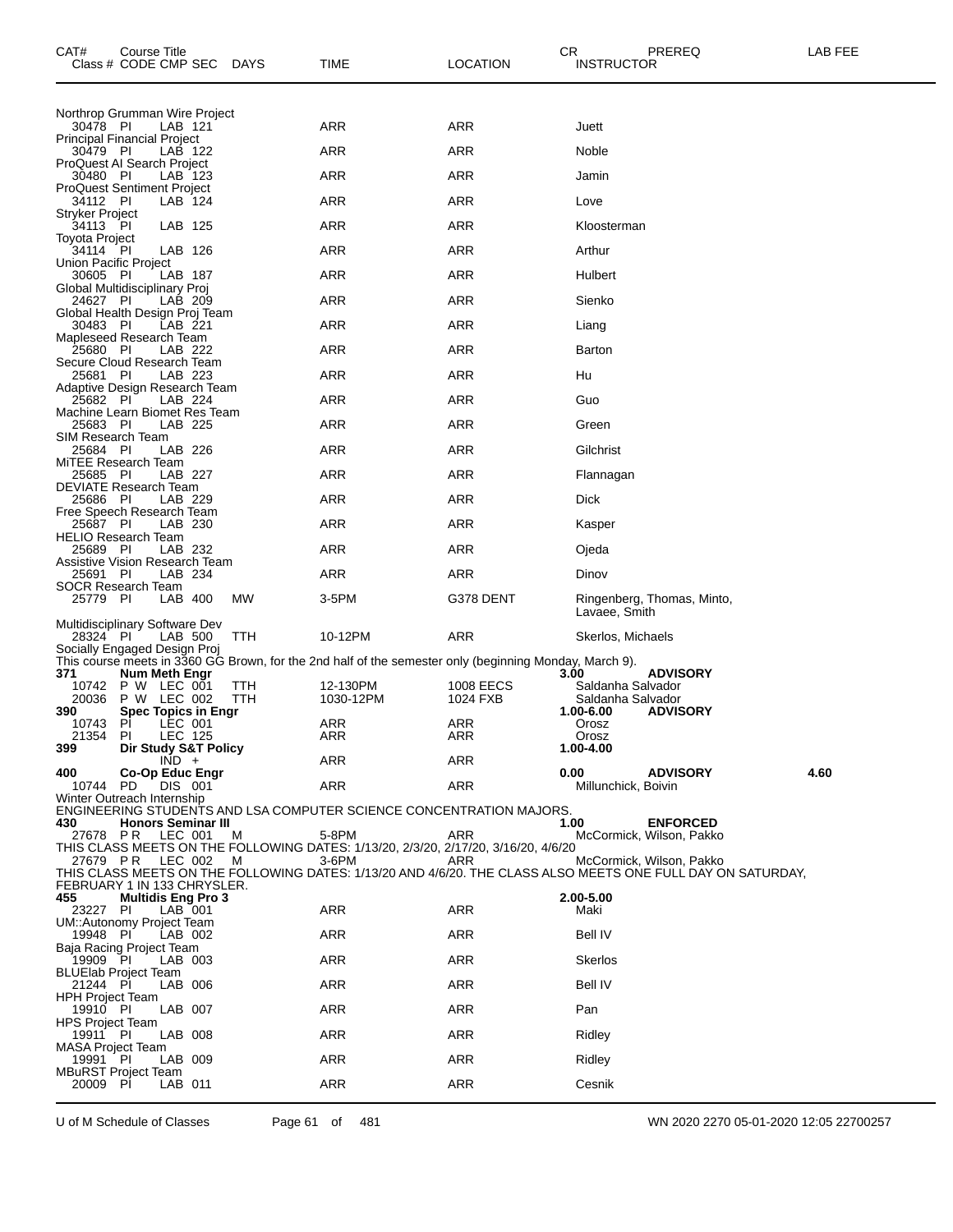| CAT#<br>Course Title<br>Class # CODE CMP SEC<br><b>DAYS</b>  | <b>TIME</b> | <b>LOCATION</b> | CR.<br>PREREQ<br><b>INSTRUCTOR</b> | LAB FEE |
|--------------------------------------------------------------|-------------|-----------------|------------------------------------|---------|
| M-FLY Project Team                                           |             |                 |                                    |         |
| LAB 012<br>20030 PI                                          | ARR         | ARR             | Alfano                             |         |
| M-HEAL Project Team<br>30933 PI<br>LAB 013                   | ARR         | <b>ARR</b>      | Wrobel                             |         |
| M-HEAL II Project Team<br>LAB 014<br>20154 PI                | ARR         | <b>ARR</b>      | Hofmann                            |         |
| <b>MER Project Team</b><br>20161 PI<br>LAB 015               | ARR         | ARR             | Martz                              |         |
| Formula SAE Project Team<br>20167 PI<br>LAB 016              | <b>ARR</b>  | <b>ARR</b>      | Wright                             |         |
| Pantanal Project Team<br>28342 PI<br>LAB 017                 | <b>ARR</b>  | <b>ARR</b>      | Huang-Saad                         |         |
| M-HEAL III Project Team<br>21245 PI<br>LAB 018               | ARR         | ARR             | Bell IV                            |         |
| Solar Car Project Team<br>21246 PI<br>LAB 019                | ARR         | ARR             | McCormick                          |         |
| Steel Bridge Project Team<br>21247 PI<br>LAB 020             | ARR         | <b>ARR</b>      | <b>Bell IV</b>                     |         |
| Supermileage Project Team<br>23882 PI<br>LAB 021             | ARR         | ARR             | <b>Bell IV</b>                     |         |
| Woven Wind Project Team<br>23518 PI<br>LAB 022               | <b>ARR</b>  | <b>ARR</b>      | Hansen                             |         |
| Concrete Canoe Project Team<br>25652 PI<br>LAB 023           | <b>ARR</b>  | <b>ARR</b>      | Rouse                              |         |
| <b>STARX Project Team</b><br>25653 PI<br>LAB 024             | ARR         | ARR             | <b>Bell IV</b>                     |         |
| <b>MRacing Project Team</b><br>25654 PI<br>LAB 025           | <b>ARR</b>  | ARR             | Sheehan                            |         |
| SmallSat Water Tank Proj Team<br>24818 PI<br>LAB 026         | ARR         | <b>ARR</b>      | Siegel                             |         |
| Electric Motorcycle Proj Team<br>24841 PI<br>LAB 028         | ARR         | ARR             | Ridley                             |         |
| <b>REST Project Team</b><br>26032 PI<br>LAB 029              | <b>ARR</b>  | <b>ARR</b>      | Ridley                             |         |
| <b>BlueSAT Project Team</b><br>LAB 030<br>27853 PI           | ARR         | <b>ARR</b>      | Bell IV                            |         |
| <b>MRover Project Team</b><br>27854 PI<br>LAB 031            | ARR         | ARR             | Johnson-Roberson                   |         |
| <b>IGV Project Team</b>                                      | ARR         | ARR             |                                    |         |
| 28362 PI<br>LAB 032<br>Aquador Project Team<br>LAB 033       | ARR         | <b>ARR</b>      | Gulari                             |         |
| 34184 PI<br>WolverineSoft Studio Proj Team                   |             |                 | Yarger                             |         |
| 27855 PI<br>LAB 100<br><b>Aptiv Project</b>                  | ARR         | ARR             | Revzen                             |         |
| LAB 101<br>27856 PI<br>ArtsEngine Project                    | <b>ARR</b>  | ARR             | Wakefield                          |         |
| 27857 PI<br>LAB 102<br><b>BorgWarner Project</b>             | ARR         | ARR             | Sample                             |         |
| LAB 103<br>27858 PI<br>Bosch Project                         | <b>ARR</b>  | ARR             | Shedden                            |         |
| LAB 104<br>27859 PI<br>Collins Aerospace Sensor Proj         | ARR         | ARR             | Atkins                             |         |
| 27860 PI<br>LAB 105<br>Collins Aerospace Galley Proj         | <b>ARR</b>  | <b>ARR</b>      | Ku                                 |         |
| 27861 PI<br>LAB 106<br>Comau Project                         | <b>ARR</b>  | ARR             | Kamat                              |         |
| 27862 PI<br>LAB 107<br>Dell Project                          | ARR         | ARR             | Revzen                             |         |
| 27863 PI<br>LAB 108<br>DMS Project                           | ARR         | <b>ARR</b>      | <b>Bell IV</b>                     |         |
| 27864 PI<br>LAB 109<br>Eaton Project                         | ARR         | ARR             | Bell IV                            |         |
| 27865 PI<br>LAB 110<br><b>GM Heat Sink Project</b>           | ARR         | ARR             | Hulbert                            |         |
| 27866 PI<br>LAB 111<br>Honda Project                         | ARR         | <b>ARR</b>      | Najarian                           |         |
| 27867 PI<br>LAB 112<br>Human Rights First Project            | ARR         | ARR             | Ringenberg                         |         |
| LAB 113<br>27868 PI<br><b>Isuzu Autonomous Truck Project</b> | ARR         | ARR             | Lu                                 |         |
| 27869 PI<br>LAB 114<br><b>Isuzu Powertrain Project</b>       | ARR         | <b>ARR</b>      | Middleton                          |         |
| 27870 PI<br>LAB 115<br>JPMorgan Chase Project                | ARR         | ARR             | Nebeling                           |         |
| 27871 PI<br>LAB 116                                          | ARR         | ARR             | Hess                               |         |
| Learning A-Z Project<br>27872 PI<br>LAB 117                  | <b>ARR</b>  | ARR             | Griffin                            |         |
| Little Caesars Project                                       |             |                 |                                    |         |

U of M Schedule of Classes Page 62 of 481 WN 2020 2270 05-01-2020 12:05 22700257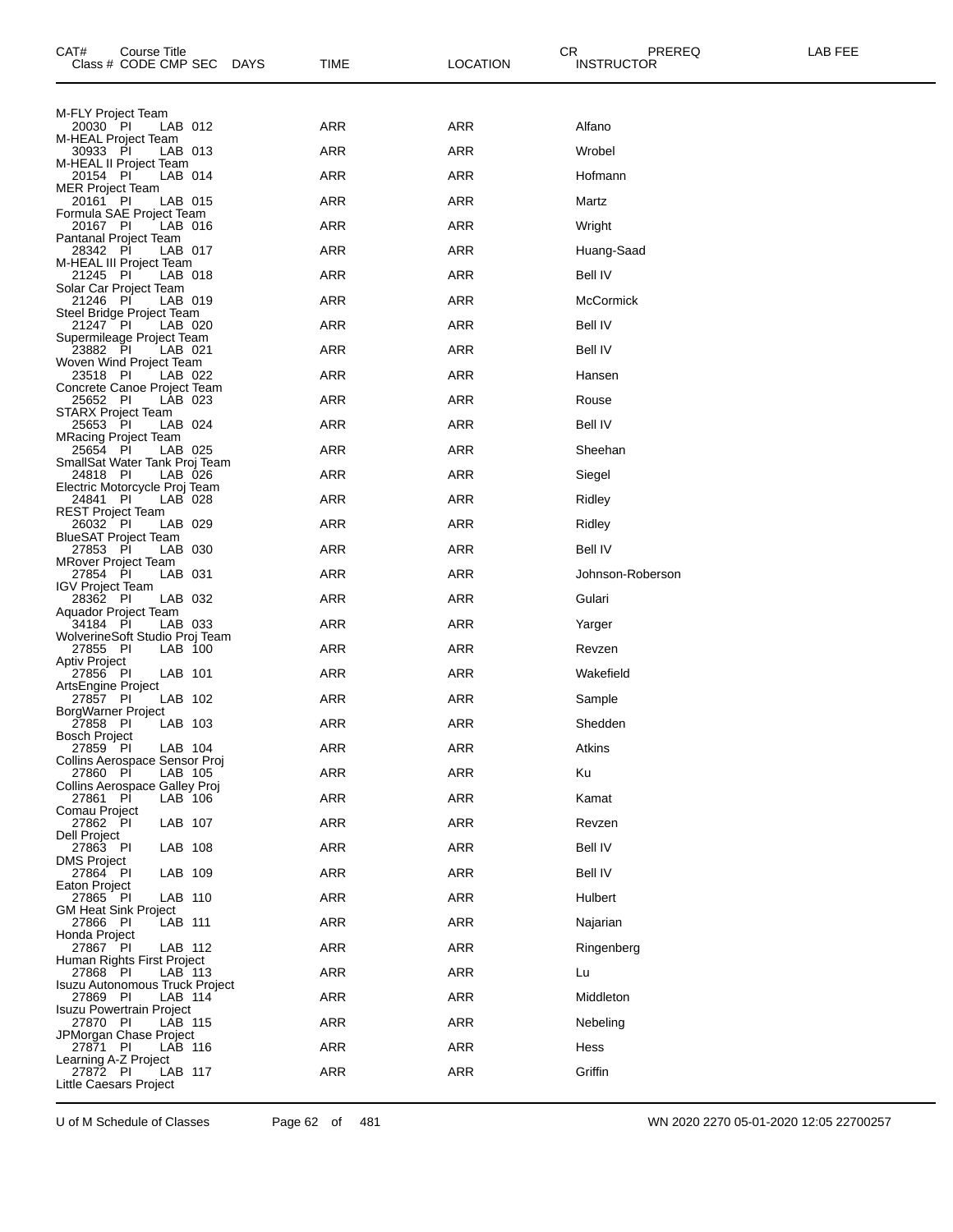| CAT#                                           | Course Title<br>Class # CODE CMP SEC |                                        | <b>DAYS</b>                                                     | TIME                                                                                                                      | <b>LOCATION</b> | CR<br><b>INSTRUCTOR</b> | PREREQ                     | LAB FEE |
|------------------------------------------------|--------------------------------------|----------------------------------------|-----------------------------------------------------------------|---------------------------------------------------------------------------------------------------------------------------|-----------------|-------------------------|----------------------------|---------|
| 27873 PI                                       |                                      | LAB 118                                |                                                                 | ARR                                                                                                                       | ARR             | Schwank                 |                            |         |
| Noble Gas Systems Project                      |                                      |                                        |                                                                 | <b>ARR</b>                                                                                                                | <b>ARR</b>      |                         |                            |         |
| 27874 PI<br>Northrop Grumman Solar Project     |                                      | LAB 119                                |                                                                 |                                                                                                                           |                 | Hortop                  |                            |         |
| 30484 PI<br>Northrop Grumman Wire Project      |                                      | LAB 120                                |                                                                 | <b>ARR</b>                                                                                                                | <b>ARR</b>      | Gaskell                 |                            |         |
| 30485 PI<br><b>Principal Financial Project</b> |                                      | LAB 121                                |                                                                 | ARR                                                                                                                       | ARR             | Juett                   |                            |         |
| 30486 PI<br>ProQuest AI Search Project         |                                      | LAB 122                                |                                                                 | ARR                                                                                                                       | <b>ARR</b>      | Noble                   |                            |         |
| 30487 PI<br>ProQuest Sentiment Project         |                                      | LAB 123                                |                                                                 | <b>ARR</b>                                                                                                                | ARR             | Jamin                   |                            |         |
| 34115 PI<br>Stryker Project                    |                                      | LAB 124                                |                                                                 | ARR                                                                                                                       | <b>ARR</b>      | Love                    |                            |         |
| 34116 PI                                       |                                      | LAB 125                                |                                                                 | <b>ARR</b>                                                                                                                | <b>ARR</b>      | Kloosterman             |                            |         |
| Toyota Project<br>34117 PI                     |                                      | LAB 126                                |                                                                 | ARR                                                                                                                       | <b>ARR</b>      | Arthur                  |                            |         |
| Union Pacific Project<br>26225 PI              |                                      | LAB 187                                |                                                                 | ARR                                                                                                                       | ARR             | Hulbert                 |                            |         |
| Global Multidisciplinary Proj<br>23752 PI      |                                      | LAB 209                                |                                                                 | ARR                                                                                                                       | <b>ARR</b>      | Sienko                  |                            |         |
| Global Health Design Proj Team<br>30490 PI     |                                      | LAB 221                                |                                                                 | <b>ARR</b>                                                                                                                | ARR             | Liang                   |                            |         |
| Mapleseed Research Team<br>25702 PI            |                                      | LAB 222                                |                                                                 | ARR                                                                                                                       | ARR             | Barton                  |                            |         |
| Secure Cloud Research Team<br>25703 PI         |                                      | LAB 223                                |                                                                 | <b>ARR</b>                                                                                                                | <b>ARR</b>      | Hu                      |                            |         |
| Adaptive Design Research Team<br>25704 PI      |                                      | LAB 224                                |                                                                 | <b>ARR</b>                                                                                                                | <b>ARR</b>      | Guo                     |                            |         |
| Machine Learn Biomet Res Team<br>25705 PI      |                                      | LAB 225                                |                                                                 | ARR                                                                                                                       | <b>ARR</b>      | Green                   |                            |         |
| SIM Research Team<br>25706 PI                  |                                      | LAB 226                                |                                                                 | <b>ARR</b>                                                                                                                | <b>ARR</b>      | Gilchrist               |                            |         |
| MITEE Research Team<br>25707 PI                |                                      | LAB 227                                |                                                                 | ARR                                                                                                                       | <b>ARR</b>      | Flannagan               |                            |         |
| DEVIATE Research Team<br>25708 PI              |                                      | LAB 229                                |                                                                 | ARR                                                                                                                       | ARR             | Dick                    |                            |         |
| Free Speech Research Team<br>25709 PI          |                                      | LAB 230                                |                                                                 | ARR                                                                                                                       | <b>ARR</b>      | Kasper                  |                            |         |
| <b>HELIO Research Team</b><br>25711 PI         |                                      | LAB 232                                |                                                                 | <b>ARR</b>                                                                                                                | ARR             | Ojeda                   |                            |         |
| Assistive Vision Research Team<br>25713 PI     |                                      | LAB 234                                |                                                                 | ARR                                                                                                                       | <b>ARR</b>      | Dinov                   |                            |         |
| <b>SOCR Research Team</b><br>25780 PI          |                                      | LAB 400                                | MW                                                              | 3-5PM                                                                                                                     | G378 DENT       | Lavaee, Smith           | Ringenberg, Thomas, Minto, |         |
| Multidisciplinary Software Dev<br>28325 PI     |                                      | LAB 500                                | TTH                                                             | 10-12PM                                                                                                                   | <b>ARR</b>      | Skerlos, Michaels       |                            |         |
| Socially Engaged Design Proj                   |                                      |                                        |                                                                 | This course meets in 3360 GG Brown, for the 2nd half of the semester only (beginning Monday, March 9).                    |                 |                         |                            |         |
| 456<br>23469 PI                                |                                      | <b>Mentr-Ldr Mitdis Des</b><br>DIS 231 | - W                                                             | 630-830PM                                                                                                                 | 133 CHRYS       | 2.00<br>Hohner          |                            |         |
|                                                |                                      |                                        | 11. Final presentation: April 1 or 15. Mark your calendars now. | This course meets six times over the course of the semester: January 15, January 22, January 29, February 5, March        |                 |                         |                            |         |
| 480                                            |                                      | <b>Global Syn Project</b><br>$IND +$   |                                                                 | ARR                                                                                                                       | ARR             | 4.00                    | <b>ADVISORY</b>            |         |
| 490<br>24133 PI                                | <b>Spec Top Engin</b>                | LEC 002                                |                                                                 | ARR                                                                                                                       | ARR             | 1.00-6.00<br>Goldstein  |                            |         |
| Ambassador/Peer Mentor Program                 | 19460 PDR SEM 035                    |                                        |                                                                 | <b>ARR</b>                                                                                                                | <b>ARR</b>      | Renno                   |                            |         |
| Design Minor.                                  |                                      |                                        |                                                                 | This course will be a lecture (1 credit) course for Fr, So, & Jr ENG students and related to the Multidisciplinary        |                 |                         |                            |         |
|                                                | 19461 PDR SEM 036                    |                                        |                                                                 | ARR<br>This course will be a lab (3 credit) course for Fr, So, & Jr ENG students and related to the Multidisciplinary     | ARR             | Renno                   |                            |         |
| Design Minor.                                  | 19462 PDR SEM 045                    |                                        |                                                                 | ARR                                                                                                                       | ARR             | Renno                   |                            |         |
| Minor.                                         |                                      |                                        |                                                                 | This course will be a lecture (1 credit) course for Sr ENG students and related to the Multidisciplinary Design           |                 |                         |                            |         |
|                                                | 19463 PDR SEM 046                    |                                        |                                                                 | ARR<br>This course will be a lab (3 credit) course for Sr ENG students and related to the Multidisciplinary Design Minor. | ARR             | Renno                   |                            |         |
| 28298<br>520                                   | P                                    | LEC 157<br><b>Entre Bus Fund Engr</b>  |                                                                 | ARR                                                                                                                       | ARR             | MacMurtrie<br>3.00      | <b>ADVISORY</b>            |         |
| 23054<br>590                                   | P                                    | LEC 001                                | <b>MW</b>                                                       | 830-10AM                                                                                                                  | <b>104 EWRE</b> | Adriaens                |                            |         |
|                                                | <b>International Eng</b>             | $IND +$                                |                                                                 | ARR                                                                                                                       | ARR             | 2.00-8.00               | <b>ADVISORY</b>            |         |
| 591<br>17075                                   | PD                                   | <b>Engr Grad Study Abrd</b><br>LEC 100 |                                                                 | ARR                                                                                                                       | ARR             | 1.00-16.00              | <b>ADVISORY</b>            |         |
| 599                                            |                                      | <b>Spec Topics Engr</b>                |                                                                 | Consult Wolverine Access for course sections associated with each study abroad destination.                               |                 | 1.00-4.00               | <b>ADVISORY</b>            |         |

U of M Schedule of Classes Page 63 of 481 WN 2020 2270 05-01-2020 12:05 22700257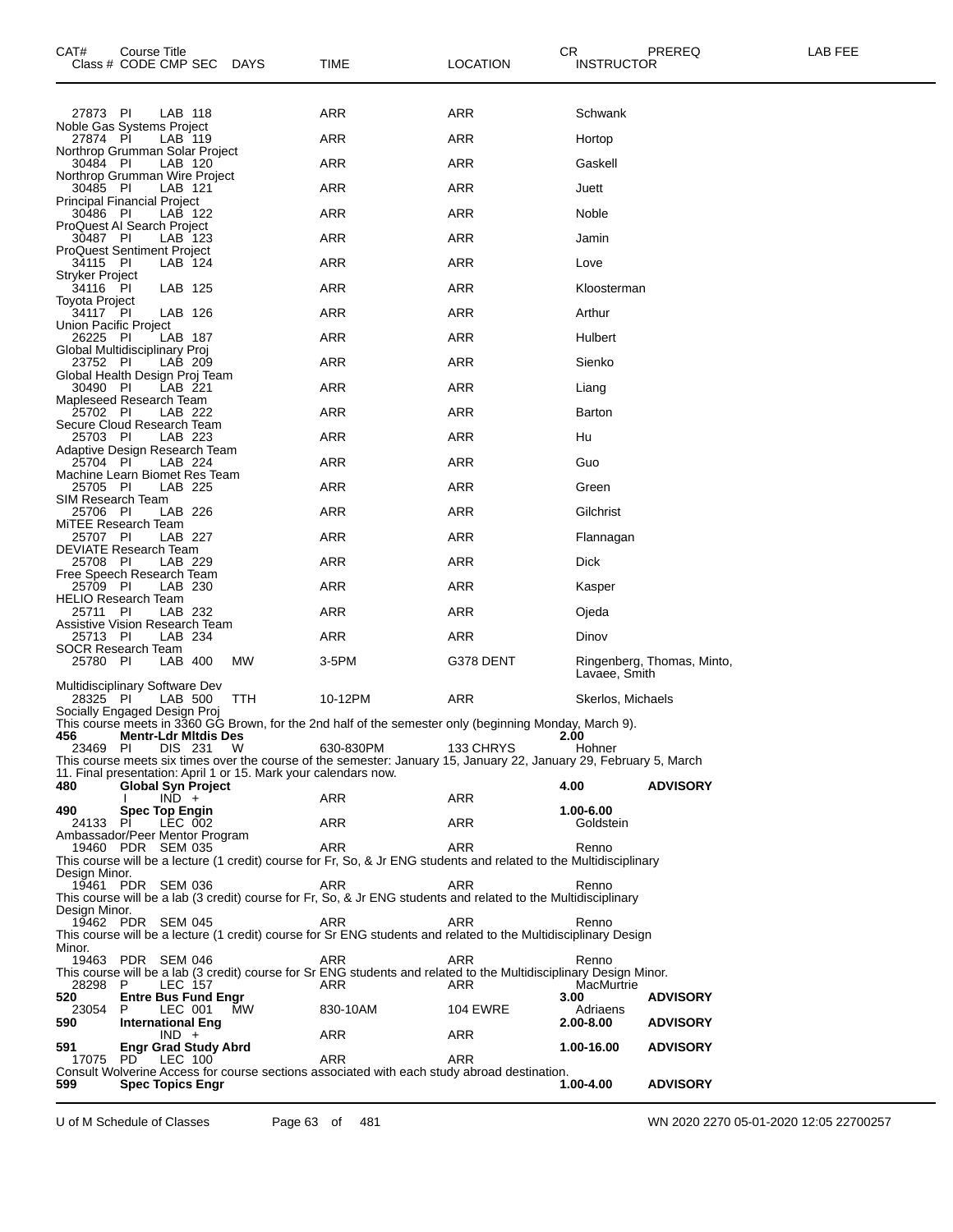| CAT#                                                   | Course Title<br>Class # CODE CMP SEC DAYS |                |  | TIME                                                                                                          | <b>LOCATION</b> | CR<br>PREREQ<br><b>INSTRUCTOR</b> | LAB FEE |
|--------------------------------------------------------|-------------------------------------------|----------------|--|---------------------------------------------------------------------------------------------------------------|-----------------|-----------------------------------|---------|
| 37671 PI                                               |                                           | LEC 030        |  | ARR                                                                                                           | ARR             | Bell IV                           |         |
| <b>MRover Project Team</b><br>38307 P                  |                                           | LEC 033        |  | ARR                                                                                                           | ARR             | Yarger                            |         |
| WolverineSoft Studio Proj Team<br>27875 PI             |                                           | LEC 100        |  | <b>ARR</b>                                                                                                    | <b>ARR</b>      | Revzen                            |         |
| Aptiv Project                                          |                                           |                |  |                                                                                                               |                 |                                   |         |
| 27876 PI<br>ArtsEngine Project                         |                                           | LEC 101        |  | This course meets in 3360 GG Brown, for the 2nd half of the semester only (beginning Monday, March 9).<br>ARR | ARR             | Wakefield                         |         |
| 27877 PI                                               |                                           | LEC 102        |  | ARR                                                                                                           | <b>ARR</b>      | Sample                            |         |
| BorgWarner Project<br>27878 PI<br><b>Bosch Project</b> |                                           | LEC 103        |  | ARR                                                                                                           | ARR             | Shedden                           |         |
| 27879 PI<br>Collins Aerospace Sensor Proj              |                                           | LEC 104        |  | ARR                                                                                                           | <b>ARR</b>      | Atkins                            |         |
| 27880 PI                                               |                                           | LEC 105        |  | ARR                                                                                                           | ARR             | Ku                                |         |
| Collins Aerospace Galley Proj<br>27881 PI              |                                           | LEC 106        |  | ARR                                                                                                           | ARR             | Kamat                             |         |
| Comau Project<br>27882 PI<br>Dell Project              |                                           | LEC 107        |  | ARR                                                                                                           | <b>ARR</b>      | Revzen                            |         |
| 27883 PI                                               |                                           | LEC 108        |  | ARR                                                                                                           | <b>ARR</b>      | Bell IV                           |         |
| DMS Project<br>27884 PI                                |                                           | LEC 109        |  | ARR                                                                                                           | <b>ARR</b>      | Bell IV                           |         |
| Eaton Project<br>27885 PI                              |                                           | <b>LEC 110</b> |  | ARR                                                                                                           | <b>ARR</b>      | Hulbert                           |         |
| GM Heat Sink Project<br>27886 PI                       |                                           | LEC 111        |  | ARR                                                                                                           | ARR             | Najarian                          |         |
| Honda Project<br>27887 PI                              |                                           | LEC 112        |  | ARR                                                                                                           | <b>ARR</b>      | Ringenberg                        |         |
| Human Rights First Project<br>27888 PI                 |                                           | LEC 113        |  | <b>ARR</b>                                                                                                    | <b>ARR</b>      | Lu                                |         |
| Isuzu Autonomous Truck Project<br>27889 PI             |                                           | LEC 114        |  | ARR                                                                                                           | ARR             | Middleton                         |         |
| <b>Isuzu Powertrain Project</b><br>27891 PI            |                                           | LEC 115        |  | ARR                                                                                                           | ARR             | Nebeling                          |         |
| JPMorgan Chase Project<br>27892 PI                     |                                           | LEC 116        |  | ARR                                                                                                           | <b>ARR</b>      | Hess                              |         |
| Learning A-Z Project<br>27893 PI                       |                                           | <b>LEC 117</b> |  | ARR                                                                                                           | <b>ARR</b>      | Griffin                           |         |
| Little Caesars Project<br>27894 PI                     |                                           | LEC 118        |  | ARR                                                                                                           | ARR             | Schwank                           |         |
| Noble Gas Systems Project<br>27895 PI                  |                                           | LEC 119        |  | ARR                                                                                                           | <b>ARR</b>      | Hortop                            |         |
| Northrop Grumman Solar Project<br>30491 P              |                                           | LEC 120        |  | ARR                                                                                                           | ARR             | Gaskell                           |         |
| Northrop Grumman Wire Project<br>30492 PI              |                                           | LEC 121        |  | ARR                                                                                                           | ARR             | Juett                             |         |
| <b>Principal Financial Project</b><br>30493 PI         |                                           | LEC 122        |  | ARR                                                                                                           | ARR             | Noble                             |         |
| ProQuest AI Search Project<br>30494 PI                 |                                           | LEC 123        |  | ARR                                                                                                           | ARR             | Jamin                             |         |
| <b>ProQuest Sentiment Project</b><br>34118 P           |                                           | LEC 124        |  | <b>ARR</b>                                                                                                    | <b>ARR</b>      | Love                              |         |
| Stryker Project<br>34119 P                             |                                           | LEC 125        |  | ARR                                                                                                           | <b>ARR</b>      | Kloosterman                       |         |
| Toyota Project<br>34120 P                              |                                           | LEC 126        |  | ARR                                                                                                           | <b>ARR</b>      | Arthur                            |         |
| <b>Union Pacific Project</b><br>30549 PI               |                                           | LEC 187        |  | ARR                                                                                                           | ARR             | Hulbert                           |         |
| Global Multidisciplinary Proj<br>25640 PI              |                                           | LEC 209        |  | <b>ARR</b>                                                                                                    | <b>ARR</b>      | Sienko                            |         |
| Global Health Design Proj Team<br>30497 PI             |                                           | LEC 221        |  | ARR                                                                                                           | ARR             | Liang                             |         |
| Mapleseed Research Team<br>25639 PI                    |                                           | LEC 222        |  | <b>ARR</b>                                                                                                    | ARR             | Barton                            |         |
| Secure Cloud Research Team<br>25641 PI                 |                                           | LEC 223        |  | <b>ARR</b>                                                                                                    | <b>ARR</b>      | Hu                                |         |
| Adaptive Design Research Team<br>25642 PI              |                                           | LEC 224        |  | ARR                                                                                                           | <b>ARR</b>      | Guo                               |         |
| Machine Learn Biomet Res Team<br>25643 PI              |                                           | LEC 225        |  | <b>ARR</b>                                                                                                    | ARR             | Green                             |         |
| SIM Research Team<br>25644 PI                          |                                           | LEC 226        |  | ARR                                                                                                           | <b>ARR</b>      | Gilchrist                         |         |
| MiTEE Research Team<br>25645 PI                        |                                           | <b>LEC 227</b> |  | ARR                                                                                                           | ARR             | Flannagan                         |         |
| DEVIATE Research Team<br>25646 PI                      |                                           | LEC 229        |  | <b>ARR</b>                                                                                                    | ARR             | <b>Dick</b>                       |         |
| Free Speech Research Team                              |                                           |                |  |                                                                                                               |                 |                                   |         |

U of M Schedule of Classes Page 64 of 481 WN 2020 2270 05-01-2020 12:05 22700257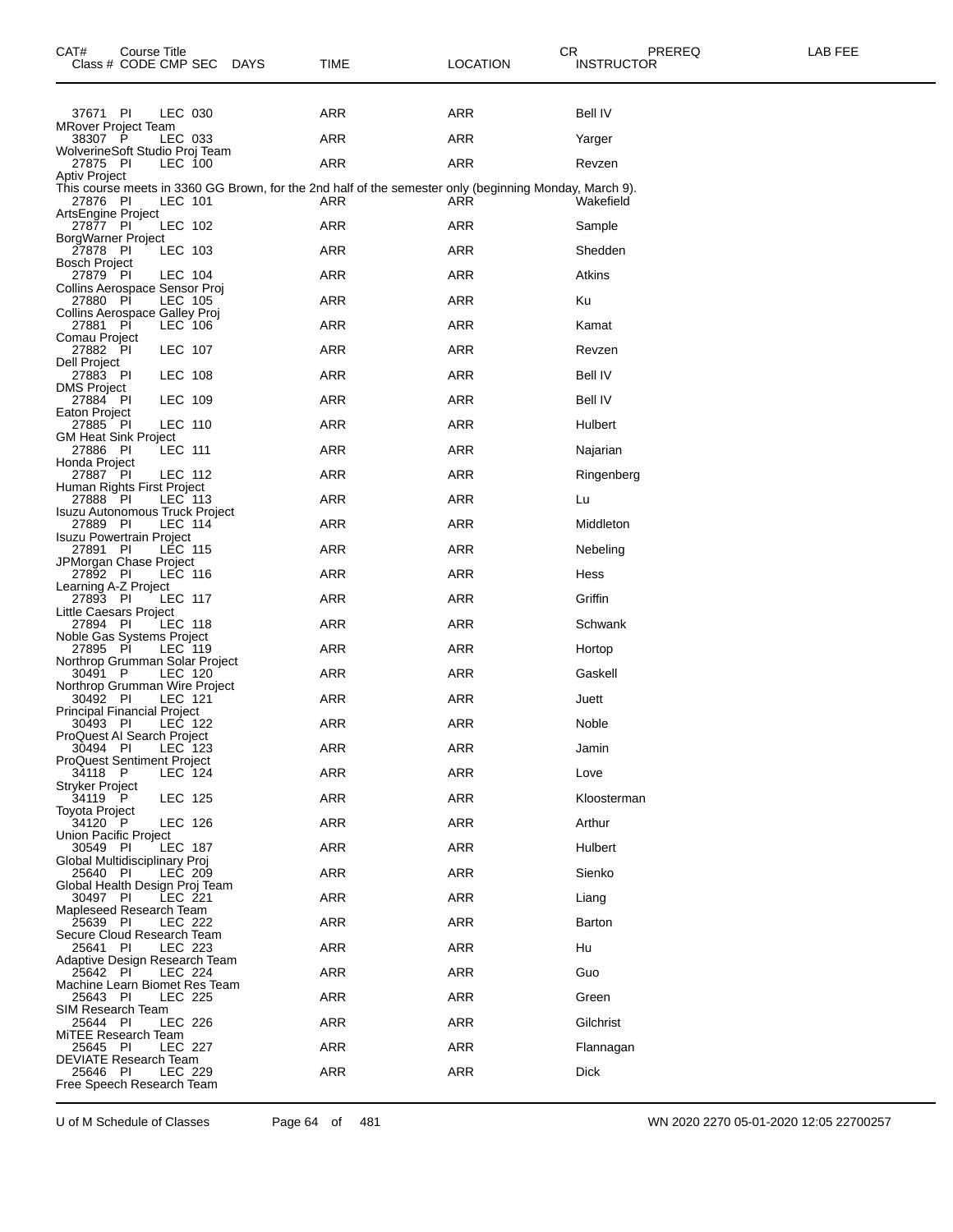| CAT#<br>Course Title<br>Class # CODE CMP SEC DAYS                                                                                                      |         |            | <b>TIME</b>                                                                                                                                                                                                                      | <b>LOCATION</b>  | CR<br><b>INSTRUCTOR</b> | PREREQ                    | LAB FEE |
|--------------------------------------------------------------------------------------------------------------------------------------------------------|---------|------------|----------------------------------------------------------------------------------------------------------------------------------------------------------------------------------------------------------------------------------|------------------|-------------------------|---------------------------|---------|
| 25647 PI                                                                                                                                               | LEC 230 |            | ARR                                                                                                                                                                                                                              | ARR              | Kasper                  |                           |         |
| <b>HELIO Research Team</b><br>25649 PI                                                                                                                 | LEC 232 |            | ARR                                                                                                                                                                                                                              | ARR              | Ojeda                   |                           |         |
| Assistive Vision Research Team<br>25651 PI                                                                                                             | LEC 234 |            | <b>ARR</b>                                                                                                                                                                                                                       | ARR              | Dinov                   |                           |         |
| SOCR Research Team<br>28326 PI                                                                                                                         | LEC 500 | <b>TTH</b> | 10-12PM                                                                                                                                                                                                                          | <b>ARR</b>       | Skerlos, Michaels       |                           |         |
| Socially Engaged Design Proj<br><b>Eng Practicum Proj</b><br>600                                                                                       |         |            |                                                                                                                                                                                                                                  |                  | 1.00-8.00               | <b>ADVISORY</b>           |         |
| $IND +$<br>D                                                                                                                                           |         |            | ARR                                                                                                                                                                                                                              | <b>ARR</b>       |                         |                           |         |
| Entrepreneurship (ENTR)<br>Spec Topics Entr<br>390<br>33092 PW LEC 003<br>Bus Entr in Thought & Action                                                 |         | МW         | 1-230PM<br>Sophomore standing and above. Non BBA Students. This course is designed to introduce non-business students to core                                                                                                    | <b>B1570 BUS</b> | 2.00-3.00<br>Sinclair   |                           |         |
| basic algebra.                                                                                                                                         |         |            | business concepts and to learn how to apply these concepts through the lens of an entrepreneur. This course is<br>designed for students in all schools and colleges, with the expectation that students have an understanding of |                  |                         |                           |         |
| 25279 A<br>Intro to Entrepreneurial Des                                                                                                                | LEC 005 | W          | $3-4PM$                                                                                                                                                                                                                          | 165 CHRYS        | Root                    |                           |         |
| * Students from ALL schools and colleges may take this course.                                                                                         |         |            |                                                                                                                                                                                                                                  |                  |                         |                           |         |
|                                                                                                                                                        |         |            | * More information about this and other ENTR courses can be found at cfe.umich.edu/courses                                                                                                                                       |                  |                         |                           |         |
| directed to your academic advisor(s).                                                                                                                  |         |            | t Questions as to whether this course will count toward your degree or the Entrepreneurship minor should be                                                                                                                      |                  |                         |                           |         |
| 24585 P W LAB 008 F<br>Hardware/Coding<br>* Students from ALL schools and colleges may take this course.                                               |         |            | * YOU CANNOT DIRECTLY ENROLL IN THIS LECTURE. You must pick a lab first (ENTR 390.006 - 010).<br>1-4PM                                                                                                                           | ARR              | Celestia, Root          |                           |         |
|                                                                                                                                                        |         |            | * More information about this and other ENTR courses can be found at cfe.umich.edu/courses                                                                                                                                       |                  |                         |                           |         |
| directed to your academic advisor(s).                                                                                                                  |         |            | * Questions as to whether this course will count toward your degree or the Entrepreneurship minor should be                                                                                                                      |                  |                         |                           |         |
| 24586 P W LAB 009 T<br>3D Printing/Prototyping                                                                                                         |         |            | * YOU CANNOT DIRECTLY ENROLL IN THIS LECTURE. You must pick a lab first (ENTR 390.006 - 010)<br>1-4PM                                                                                                                            | ARR              | O'Grady, Root           |                           |         |
| * Students from ALL schools and colleges may take this course.                                                                                         |         |            |                                                                                                                                                                                                                                  |                  |                         |                           |         |
|                                                                                                                                                        |         |            | * More information about this and other ENTR courses can be found at cfe.umich.edu/courses                                                                                                                                       |                  |                         |                           |         |
| directed to your academic advisor(s).                                                                                                                  |         |            | t Questions as to whether this course will count toward your degree or the Entrepreneurship minor should be                                                                                                                      |                  |                         |                           |         |
| 24587 P W LAB 010 M<br><b>Virtual Reality</b>                                                                                                          |         |            | * YOU CANNOT DIRECTLY ENROLL IN THIS LECTURE. You must pick a lab first (ENTR 390.006 - 010).<br>2-5PM                                                                                                                           | DC               |                         | O'Malley, Root, Eskandari |         |
| the Center for Entrepreneurship                                                                                                                        |         |            | **The class meets in ATL 1 and ATL 2 on the third floor of the Duderstadt Center, at the end of the library next to                                                                                                              |                  |                         |                           |         |
| * Students from ALL schools and colleges may take this course.                                                                                         |         |            |                                                                                                                                                                                                                                  |                  |                         |                           |         |
|                                                                                                                                                        |         |            | * More information about this and other ENTR courses can be found at cfe.umich.edu/courses                                                                                                                                       |                  |                         |                           |         |
| directed to your academic advisor(s).                                                                                                                  |         |            | t Questions as to whether this course will count toward your degree or the Entrepreneurship minor should be **                                                                                                                   |                  |                         |                           |         |
| 24591 P W LEC 011<br>E-Commerce Entrepreneurship<br>* Students from ALL schools and colleges may take this course.                                     |         | T          | * YOU CANNOT DIRECTLY ENROLL IN THIS LECTURE. You must pick a lab first (ENTR 390.006 - 010).<br>6-8PM                                                                                                                           | ARR              | Narayan                 |                           |         |
|                                                                                                                                                        |         |            | * More information about this and other ENTR courses can be found at cfe.umich.edu/courses                                                                                                                                       |                  |                         |                           |         |
|                                                                                                                                                        |         |            | * Questions as to whether this course will count toward your degree or the Entrepreneurship minor should be                                                                                                                      |                  |                         |                           |         |
| directed to your academic advisor(s).<br>24733 P W LEC 012<br>Digital Product Design<br>* Students from ALL schools and colleges may take this course. |         | M          | 4-6PM                                                                                                                                                                                                                            | <b>B1570 BUS</b> | Seidl                   |                           |         |
|                                                                                                                                                        |         |            | * More information about this and other ENTR courses can be found at cfe.umich.edu/courses                                                                                                                                       |                  |                         |                           |         |
|                                                                                                                                                        |         |            | * Questions as to whether this course will count toward your degree or the Entrepreneurship minor should be                                                                                                                      |                  |                         |                           |         |

directed to your academic advisor(s). 24758 PI LEC 013 T 4-6PM 1690 BEYSTER Wingfield, Moore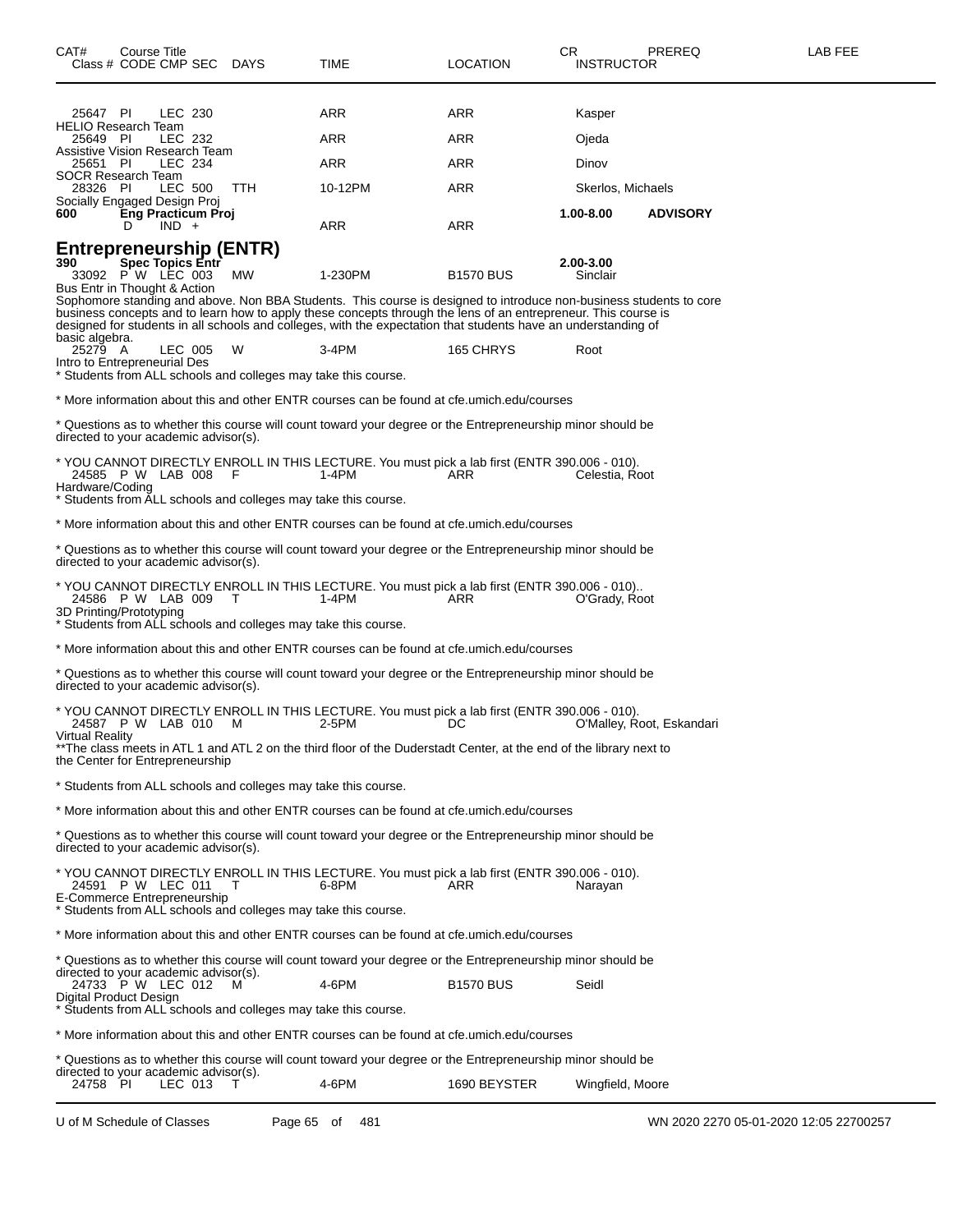| CAT#                          | Course Title<br>Class # CODE CMP SEC DAYS                                                                                  |                                                                        | TIME                                                                                                                                                                                                                                  | LOCATION       | CR.<br><b>INSTRUCTOR</b> | <b>PREREQ</b>   | LAB FEE |
|-------------------------------|----------------------------------------------------------------------------------------------------------------------------|------------------------------------------------------------------------|---------------------------------------------------------------------------------------------------------------------------------------------------------------------------------------------------------------------------------------|----------------|--------------------------|-----------------|---------|
| TechLab MCity                 |                                                                                                                            |                                                                        | ***This class is for members of TechLab at City program, who will be granted individual permissions to register.It<br>is a required component of a fellowship program. It is by Application ONLY.                                     |                |                          |                 |         |
|                               |                                                                                                                            | * Students from ALL schools and colleges may take this course.         |                                                                                                                                                                                                                                       |                |                          |                 |         |
|                               |                                                                                                                            |                                                                        | * More information about this and other ENTR courses can be found at cfe.umich.edu/courses                                                                                                                                            |                |                          |                 |         |
| 407                           | directed to your academic advisor(s).<br>Entrepreneurship Hr<br>19899 P W SEM 001                                          | * Students from ALL schools and colleges may take this course.         | * Questions as to whether this course will count toward your degree or the Entrepreneurship minor should be<br>1230-130PM                                                                                                             | <b>ARR</b>     | 1.00<br>Fay              |                 |         |
|                               |                                                                                                                            | *This class may be taken up to 3 times for pass/fail credit.           |                                                                                                                                                                                                                                       |                |                          |                 |         |
|                               |                                                                                                                            |                                                                        | * More information about this and other ENTR courses can be found at cfe.umich.edu/courses                                                                                                                                            |                |                          |                 |         |
| 408                           | directed to your academic advisor(s).<br><b>Patent Law</b>                                                                 |                                                                        | * Questions as to whether this course will count toward your degree or the Entrepreneurship minor should be                                                                                                                           |                | 1.00                     |                 |         |
|                               | 22550 P RW LEC 001                                                                                                         | T<br>* Students from ALL schools and colleges may take this course.    | 6-8PM                                                                                                                                                                                                                                 | <b>ARR</b>     | Fidler                   |                 |         |
|                               |                                                                                                                            |                                                                        | * More information about this and other ENTR courses can be found at cfe.umich.edu/courses                                                                                                                                            |                |                          |                 |         |
| 409                           | directed to your academic advisor(s).<br>Intr Venture Capital<br>19898 P W LEC 001<br>(building entrances span the block). | THF                                                                    | * Questions as to whether this course will count toward your degree or the Entrepreneurship minor should be<br>10-12PM<br>****** Class will meet at TechArb, just off Central Campus, at 500 E. Washington LL#10/505 E. Liberty LL#10 | ARR            | 1.00<br>Fortino          |                 |         |
|                               |                                                                                                                            | **This is a short course during the first 7 weeks of the semester.     |                                                                                                                                                                                                                                       |                |                          |                 |         |
|                               |                                                                                                                            | * Students from ALL schools and colleges may take this course.         |                                                                                                                                                                                                                                       |                |                          |                 |         |
|                               |                                                                                                                            |                                                                        | * More information about this and other ENTR courses can be found at cfe.umich.edu/courses                                                                                                                                            |                |                          |                 |         |
| 410                           | directed to your academic advisor(s).<br><b>Finding Your Venture</b><br>25269 P W LEC 001                                  | TH                                                                     | t Questions as to whether this course will count toward your degree or the Entrepreneurship minor should be<br>3-5PM                                                                                                                  | <b>ARR</b>     | 2.00<br>Hayden, McFall   |                 |         |
|                               |                                                                                                                            | * Students from ALL schools and colleges may take this course.         |                                                                                                                                                                                                                                       |                |                          |                 |         |
|                               |                                                                                                                            |                                                                        | * More information about this and other ENTR courses can be found at cfe.umich.edu/courses                                                                                                                                            |                |                          |                 |         |
|                               | directed to your academic advisor(s).                                                                                      |                                                                        | * Questions as to whether this course will count toward your degree or the Entrepreneurship minor should be                                                                                                                           |                |                          |                 |         |
| 411                           | <b>Entr Practicum</b><br>21242 PRW LEC 001                                                                                 | * Students from ALL schools and colleges may take this course.         | 4-6PM                                                                                                                                                                                                                                 | A859 CHEM-TBLC | 3.00<br>Hennessy         | <b>ADVISORY</b> |         |
|                               |                                                                                                                            |                                                                        | * More information about this and other ENTR courses can be found at cfe.umich.edu/courses                                                                                                                                            |                |                          |                 |         |
|                               | directed to your academic advisor(s).                                                                                      |                                                                        | t Questions as to whether this course will count toward your degree or the Entrepreneurship minor should be **                                                                                                                        |                |                          |                 |         |
| 22563 PR<br>Engineering focus | LEC 002                                                                                                                    |                                                                        | 6-8PM                                                                                                                                                                                                                                 | ARR            | White                    |                 |         |
|                               |                                                                                                                            |                                                                        | *This section of the Practicum is primarily intended for Engineering students and other STEM majors.                                                                                                                                  |                |                          |                 |         |
|                               |                                                                                                                            | * Students from ALL schools and colleges may take this course.         |                                                                                                                                                                                                                                       |                |                          |                 |         |
|                               |                                                                                                                            |                                                                        | * More information about this and other ENTR courses can be found at cfe.umich.edu/courses                                                                                                                                            |                |                          |                 |         |
|                               | directed to your academic advisor(s).                                                                                      |                                                                        | * Questions as to whether this course will count toward your degree or the Entrepreneurship minor should be                                                                                                                           |                |                          |                 |         |
|                               | 22561 PRW LEC 003<br>Entrepreneurship Practicum                                                                            | W<br>* Students from ALL schools and colleges may take this course.    | 6-8PM                                                                                                                                                                                                                                 | 110 WEISER-TBL | McNaughton               |                 |         |
|                               |                                                                                                                            |                                                                        | * More information about this and other ENTR courses can be found at cfe.umich.edu/courses                                                                                                                                            |                |                          |                 |         |
|                               |                                                                                                                            |                                                                        | * Questions as to whether this course will count toward your degree or the Entrepreneurship minor should be                                                                                                                           |                |                          |                 |         |
| 412.                          | directed to your academic advisor(s).<br><b>Adv Entr Practicum</b><br>25171 PIW LEC 001                                    | т<br>*** As this course is by Instructor Consent, you must apply here: | 6-8PM                                                                                                                                                                                                                                 | A859 CHEM-TBLC | 3.00<br>Hennessy         |                 |         |
|                               |                                                                                                                            |                                                                        |                                                                                                                                                                                                                                       |                |                          |                 |         |

U of M Schedule of Classes Page 66 of 481 WN 2020 2270 05-01-2020 12:05 22700257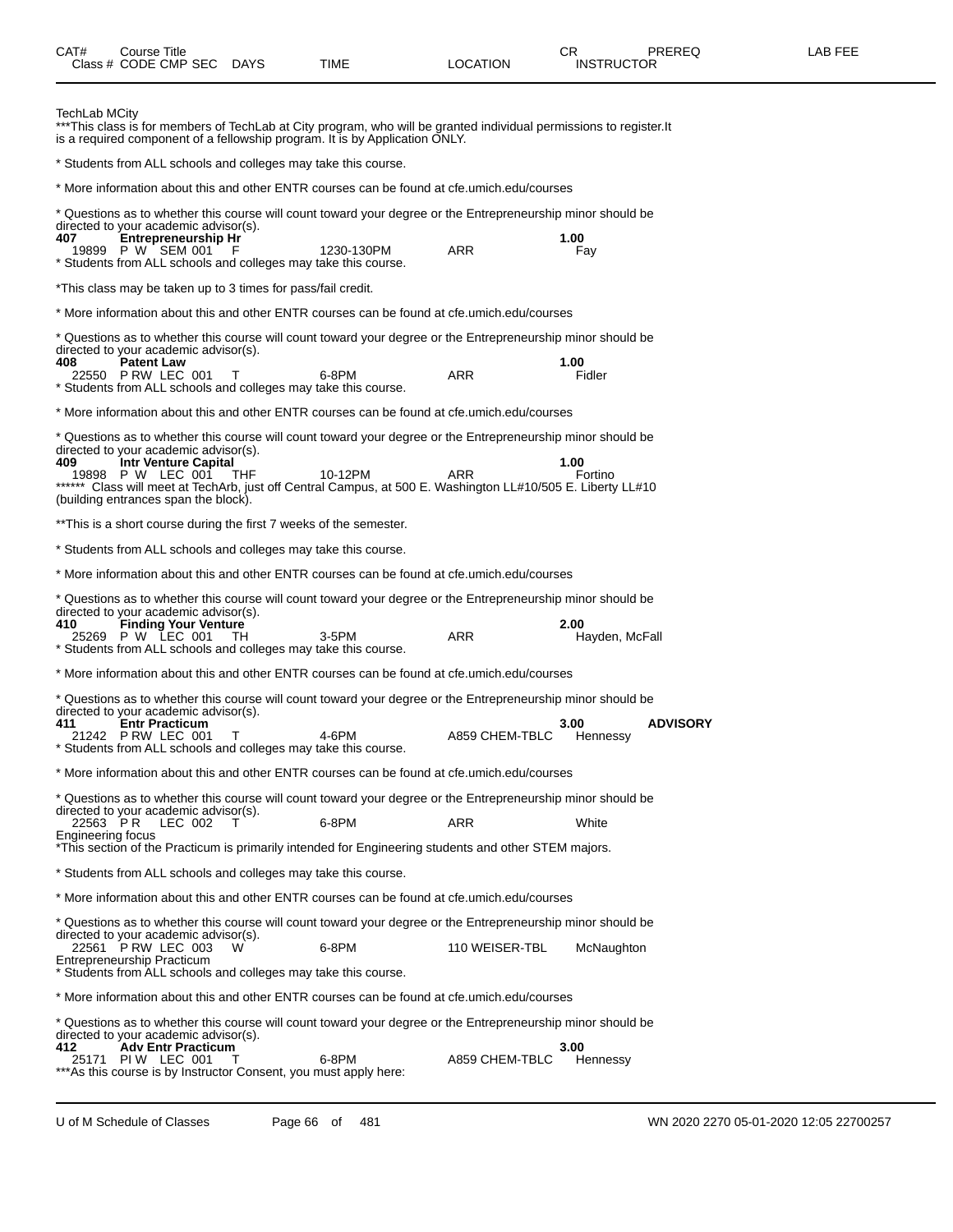| CAT#     | Course Title<br>Class # CODE CMP SEC DAYS                                                                             |            | TIME                                                                                                                   | LOCATION   | CR<br>INSTRUCTOR                            | <b>PREREQ</b>   | LAB FEE |
|----------|-----------------------------------------------------------------------------------------------------------------------|------------|------------------------------------------------------------------------------------------------------------------------|------------|---------------------------------------------|-----------------|---------|
|          | http://myumi.ch/Jy4j7                                                                                                 |            |                                                                                                                        |            |                                             |                 |         |
|          | * Students from ALL schools and colleges may take this course.                                                        |            |                                                                                                                        |            |                                             |                 |         |
|          |                                                                                                                       |            | * More information about this and other ENTR courses can be found at cfe.umich.edu/courses                             |            |                                             |                 |         |
| 413      | directed to your academic advisor(s).<br><b>Entr Marketing</b>                                                        |            | * Questions as to whether this course will count toward your degree or the Entrepreneurship minor should be            |            | 2.00                                        |                 |         |
|          | 25271 PRW LEC 001                                                                                                     | W          | $3-5$ PM<br>* Students from ALL schools and colleges may take this course.                                             | ARR        | Dacko                                       |                 |         |
|          |                                                                                                                       |            | * More information about this and other ENTR courses can be found at cfe.umich.edu/courses                             |            |                                             |                 |         |
| 417      | directed to your academic advisor(s).<br><b>Entr Hr Dis Session</b>                                                   |            | * Questions as to whether this course will count toward your degree or the Entrepreneurship minor should be            |            | 1.00                                        | <b>ADVISORY</b> |         |
|          | 20293 P W DIS 001<br>* Students from ALL schools and colleges may take this course.                                   |            | 230-330PM                                                                                                              | <b>ARR</b> | Gordon                                      |                 |         |
|          |                                                                                                                       |            | * More information about this and other ENTR courses can be found at cfe.umich.edu/courses                             |            |                                             |                 |         |
|          | directed to your academic advisor(s).                                                                                 |            | * Questions as to whether this course will count toward your degree or the Entrepreneurship minor should be            |            |                                             |                 |         |
| 490      | Spec Topics Entr<br>24588 PW LEC 012<br>Urban Entrepreneurship                                                        | M          | 6-9PM                                                                                                                  | <b>ARR</b> | 2.00-3.00<br>Leppek                         |                 |         |
|          | * Students from ALL schools and colleges may take this course.                                                        |            |                                                                                                                        |            |                                             |                 |         |
|          |                                                                                                                       |            | * More information about this and other ENTR courses can be found at cfe.umich.edu/courses                             |            |                                             |                 |         |
|          | directed to your academic advisor(s).                                                                                 |            | * Questions as to whether this course will count toward your degree or the Entrepreneurship minor should be            |            |                                             |                 |         |
| 24589 PI | LEC 013<br>Entrepreneurial Leadership                                                                                 | <b>TTH</b> | 1-230PM<br>***This class is for members of the Entrepreneurs Leadership Program (ELP), who will be granted individual  | 165 CHRYS  | Hsia, Cucinelli                             |                 |         |
|          | permissions to register. It is by Application ONLY.<br>* Students from ALL schools and colleges may take this course. |            |                                                                                                                        |            |                                             |                 |         |
|          |                                                                                                                       |            | * More information about this and other ENTR courses can be found at cfe.umich.edu/courses                             |            |                                             |                 |         |
|          |                                                                                                                       |            | * Questions as to whether this course will count toward your degree or the Entrepreneurship minor should be            |            |                                             |                 |         |
|          | directed to your academic advisor(s).<br>24590 P W LEC 014 F                                                          |            | 9-11AM                                                                                                                 | ARR        | Dacko                                       |                 |         |
|          | Organizational Mgmt in Startup                                                                                        |            | * Students from ALL schools and colleges may take this course.                                                         |            |                                             |                 |         |
|          |                                                                                                                       |            | * More information about this and other ENTR courses can be found at cfe.umich.edu/courses                             |            |                                             |                 |         |
|          |                                                                                                                       |            | t Questions as to whether this course will count toward your degree or the Entrepreneurship minor should be            |            |                                             |                 |         |
|          | directed to your academic advisor(s).<br>30395 PIW LEC 262 M<br>Innov for Impact: Climate Chang                       |            | 3-5PM                                                                                                                  | ARR        | Sick, Fay                                   |                 |         |
|          | * Students from ALL schools and colleges may take this course.                                                        |            |                                                                                                                        |            |                                             |                 |         |
|          |                                                                                                                       |            | * More information about this and other ENTR courses can be found at cfe.umich.edu/courses                             |            |                                             |                 |         |
|          | directed to your academic advisor(s).<br>30396 P W LEC 344                                                            | - TTH      | * Questions as to whether this course will count toward your degree or the Entrepreneurship minor should be<br>3-430PM | ARR        | Finn                                        |                 |         |
|          | Reimagining Companies                                                                                                 |            | *** Class will meet at the Economic Growth Institute (506 E. Liberty St. in Ann Arbor)                                 |            |                                             |                 |         |
|          | * Students from ALL schools and colleges may take this course.                                                        |            |                                                                                                                        |            |                                             |                 |         |
|          |                                                                                                                       |            | * More information about this and other ENTR courses can be found at cfe.umich.edu/courses                             |            |                                             |                 |         |
|          | directed to your academic advisor(s).                                                                                 |            | * Questions as to whether this course will count toward your degree or the Entrepreneurship minor should be            |            |                                             |                 |         |
| 500      | Intro to Innovation<br>25273 P RW LEC 001<br>* Students from ALL schools and colleges may take this course.           |            | 830-1130AM                                                                                                             | ARR        | 3.00<br>Crumm                               | <b>ENFORCED</b> |         |
|          | cfe.umich.edu/certificate                                                                                             |            | *This course is the required course for the Certificate in Innovation & Entrepreneurship. Learn more at                |            |                                             |                 |         |
|          |                                                                                                                       |            | * More information about this and other ENTR courses can be found at cfe.umich.edu/courses                             |            |                                             |                 |         |
|          |                                                                                                                       |            | e thio course will count toward your decree                                                                            |            | $\mathbf{a}$ to usus occorrection of incurs |                 |         |

Questions as to whether this course will count toward your degree should be directed to your academic advisor(s).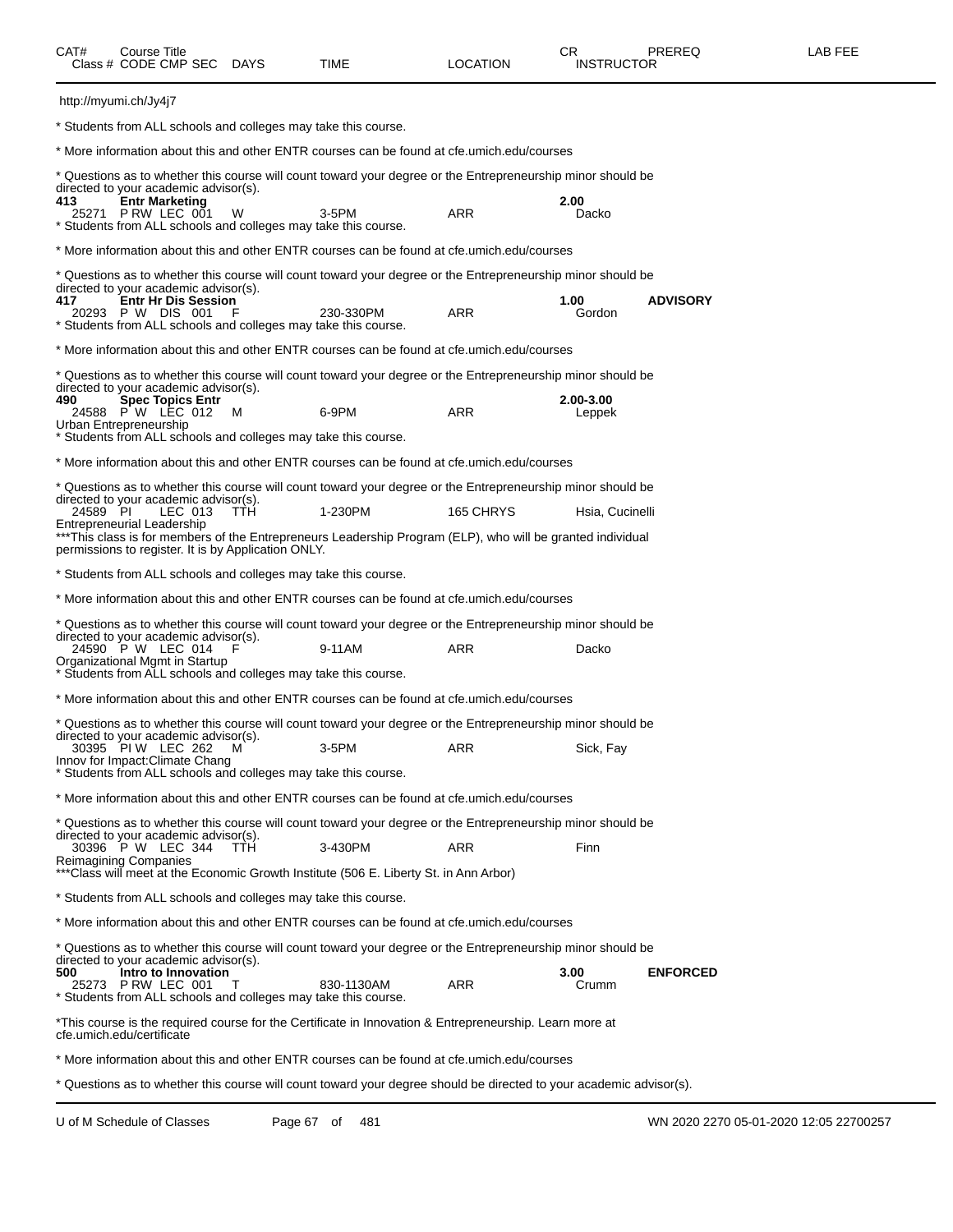| CAT#<br>Class # CODE CMP SEC DAYS                      |   | Course Title                       |                             |              | TIME                                                                                                                                                                                                                                                                                                                                                 | <b>LOCATION</b> | CR.<br><b>INSTRUCTOR</b>      | PREREQ                  | LAB FEE |
|--------------------------------------------------------|---|------------------------------------|-----------------------------|--------------|------------------------------------------------------------------------------------------------------------------------------------------------------------------------------------------------------------------------------------------------------------------------------------------------------------------------------------------------------|-----------------|-------------------------------|-------------------------|---------|
| 510<br>25272 P RW LEC 001<br><b>Fund and Ownership</b> |   | Compensation                       |                             | м            | 9-12PM<br>* Students from ALL schools and colleges may take this course.                                                                                                                                                                                                                                                                             | <b>136 EWRE</b> | 3.00<br>Crumm                 | <b>ENFORCED</b>         |         |
|                                                        |   |                                    |                             |              | * More information about this and other ENTR courses can be found at cfe.umich.edu/courses                                                                                                                                                                                                                                                           |                 |                               |                         |         |
|                                                        |   |                                    |                             |              | * Questions as to whether this course will count toward your degree should be directed to your academic advisor(s).                                                                                                                                                                                                                                  |                 |                               |                         |         |
| 550<br>25274 PRW LEC 001                               |   |                                    | <b>Interpersonal Skills</b> | TH.          | 430-730PM<br>Students from ALL schools and colleges may take this course.                                                                                                                                                                                                                                                                            | 1003 EECS       | 3.00<br>Fretz                 | <b>ENFORCED</b>         |         |
|                                                        |   |                                    |                             |              | * More information about this and other ENTR courses can be found at cfe.umich.edu/courses                                                                                                                                                                                                                                                           |                 |                               |                         |         |
|                                                        |   |                                    |                             |              | * Questions as to whether this course will count toward your degree should be directed to your academic advisor(s).                                                                                                                                                                                                                                  |                 |                               |                         |         |
| 36571 PRW LEC 002<br>560                               |   |                                    | <b>Proj Mgmt Consulting</b> | $\mathbf{L}$ | 4-7PM                                                                                                                                                                                                                                                                                                                                                | 1303 EECS       | Fretz<br>3.00                 |                         |         |
| 30210 P W LEC 001                                      |   |                                    |                             |              | 530-830PM<br>* Students from ALL schools and colleges may take this course.                                                                                                                                                                                                                                                                          | <b>ARR</b>      | Cell                          |                         |         |
|                                                        |   |                                    |                             |              | * More information about this and other ENTR courses can be found at cfe.umich.edu/courses                                                                                                                                                                                                                                                           |                 |                               |                         |         |
| 30211 P W LEC 002                                      |   |                                    |                             | W            | * Questions as to whether this course will count toward your degree should be directed to your academic advisor(s).<br>5-8PM<br>* Students from ALL schools and colleges may take this course.                                                                                                                                                       | ARR             | Cell                          |                         |         |
|                                                        |   |                                    |                             |              | * More information about this and other ENTR courses can be found at cfe.umich.edu/courses                                                                                                                                                                                                                                                           |                 |                               |                         |         |
|                                                        |   |                                    |                             |              | * Questions as to whether this course will count toward your degree should be directed to your academic advisor(s).                                                                                                                                                                                                                                  |                 |                               |                         |         |
| 599<br>36570 PI                                        |   | <b>Spec Topics Entr</b><br>LEC 013 |                             | т            | 4-6PM                                                                                                                                                                                                                                                                                                                                                | 1690 BEYSTER    | 1.00-3.00<br>Wingfield, Moore |                         |         |
| <b>TechLab MCity</b><br>24308 P RW LEC 021             |   |                                    |                             | м            | $3-6$ PM                                                                                                                                                                                                                                                                                                                                             | ARR             | Krolikowski                   |                         |         |
| Creativity & Design                                    |   |                                    |                             |              | * Students from ALL schools and colleges may take this course.                                                                                                                                                                                                                                                                                       |                 |                               |                         |         |
|                                                        |   |                                    |                             |              | * More information about this and other ENTR courses can be found at cfe.umich.edu/courses                                                                                                                                                                                                                                                           |                 |                               |                         |         |
| 26105 PIR                                              |   | LEC 032                            |                             | TTH.         | * Questions as to whether this course will count toward your degree should be directed to your academic advisor(s).<br>1-230PM<br>***This class is for members of Entrepreneurial Leadership Program (ELP), who will be granted individual<br>permissions to register.It is a required component of a fellowship program. It is by Application ONLY. | 165 CHRYS       | Hsia, Cucinelli               |                         |         |
|                                                        |   |                                    |                             |              | * Students from ALL schools and colleges may take this course.                                                                                                                                                                                                                                                                                       |                 |                               |                         |         |
|                                                        |   |                                    |                             |              | * More information about this and other ENTR courses can be found at cfe.umich.edu/courses                                                                                                                                                                                                                                                           |                 |                               |                         |         |
|                                                        |   |                                    |                             |              | * Questions as to whether this course will count toward your degree should be directed to your academic advisor(s).                                                                                                                                                                                                                                  |                 |                               |                         |         |
| 33109 PIW LEC 262<br>Innov for Impact: Climate Chang   |   |                                    |                             | м            | 3-5PM                                                                                                                                                                                                                                                                                                                                                | ARR             | Sick, Fay                     |                         |         |
| 33091 P W LEC 314 M<br>Tech Commercialization          |   |                                    |                             |              | 5-7PM                                                                                                                                                                                                                                                                                                                                                | <b>ARR</b>      | Sorrell, Wilson               |                         |         |
|                                                        |   |                                    |                             |              | * Students from ALL schools and colleges may take this course.                                                                                                                                                                                                                                                                                       |                 |                               |                         |         |
|                                                        |   |                                    |                             |              | * More information about this and other ENTR courses can be found at cfe.umich.edu/courses                                                                                                                                                                                                                                                           |                 |                               |                         |         |
| 33110 P W LEC 344                                      |   |                                    |                             | TTH          | * Questions as to whether this course will count toward your degree should be directed to your academic advisor(s).<br>3-430PM                                                                                                                                                                                                                       | ARR             | Finn                          |                         |         |
| Reimagining Companies<br>33098                         | Ř | LEC 407                            |                             | F            | 1230-130PM                                                                                                                                                                                                                                                                                                                                           | ARR             | Fay                           |                         |         |
| 33099 PW<br>33100 P W LEC 409                          |   | <b>LEC 408</b>                     |                             | T.<br>THF    | 6-8PM<br>10-12PM                                                                                                                                                                                                                                                                                                                                     | ARR<br>ARR      | Fidler<br>Fortino             |                         |         |
| 33101 P W LEC 410<br>33102 P W                         |   | LEC 413                            |                             | TH<br>W      | 3-5PM<br>3-5PM                                                                                                                                                                                                                                                                                                                                       | ARR<br>ARR      | Hayden, McFall<br>Dacko       |                         |         |
| 33103 P W LEC 417                                      |   |                                    |                             | F.           | 230-330PM                                                                                                                                                                                                                                                                                                                                            | ARR             | Gordon                        |                         |         |
| 36627 PI<br>Entrepreneurial Leadership                 |   | LEC 627                            |                             | TTH          | 1-230PM                                                                                                                                                                                                                                                                                                                                              | ARR             | Hsia, Cucinelli               |                         |         |
|                                                        |   |                                    |                             |              | Class will meet in Chrysler 165 on North Campus with the rest of the 2020 ELP Cohort.                                                                                                                                                                                                                                                                |                 |                               |                         |         |
|                                                        |   |                                    |                             |              | ***This class is for members of Entrepreneurial Leadership Program (ELP), who will be granted individual<br>permissions to register. It is a required component of a fellowship program. It is by Application ONLY.                                                                                                                                  |                 |                               |                         |         |
| <b>University Arts (UARTS)</b>                         |   |                                    |                             |              |                                                                                                                                                                                                                                                                                                                                                      |                 |                               |                         |         |
| 250<br>24578 AR                                        |   | <b>Creative Process</b><br>LEC 100 |                             | W            | 5-6PM                                                                                                                                                                                                                                                                                                                                                | 2104 A&AB       | 4.00                          | Rush, AbuSeir, Moldwin, | 75.00   |
|                                                        |   |                                    |                             |              | In this course sponsored by ArtsEngine, students explore the creative process through a structured sequence of<br>exercises in four studio modules: sound, motion, visual images/objects, and verbal/symbolic language. Faculty from<br>Art & Design (Andrew Thompson); Music, Theatre & Dance (Amy Chavasse); Architecture (Gregory Saldana); and   |                 | Chavasse, Tobier              |                         |         |

U of M Schedule of Classes Page 68 of 481 WN 2020 2270 05-01-2020 12:05 22700257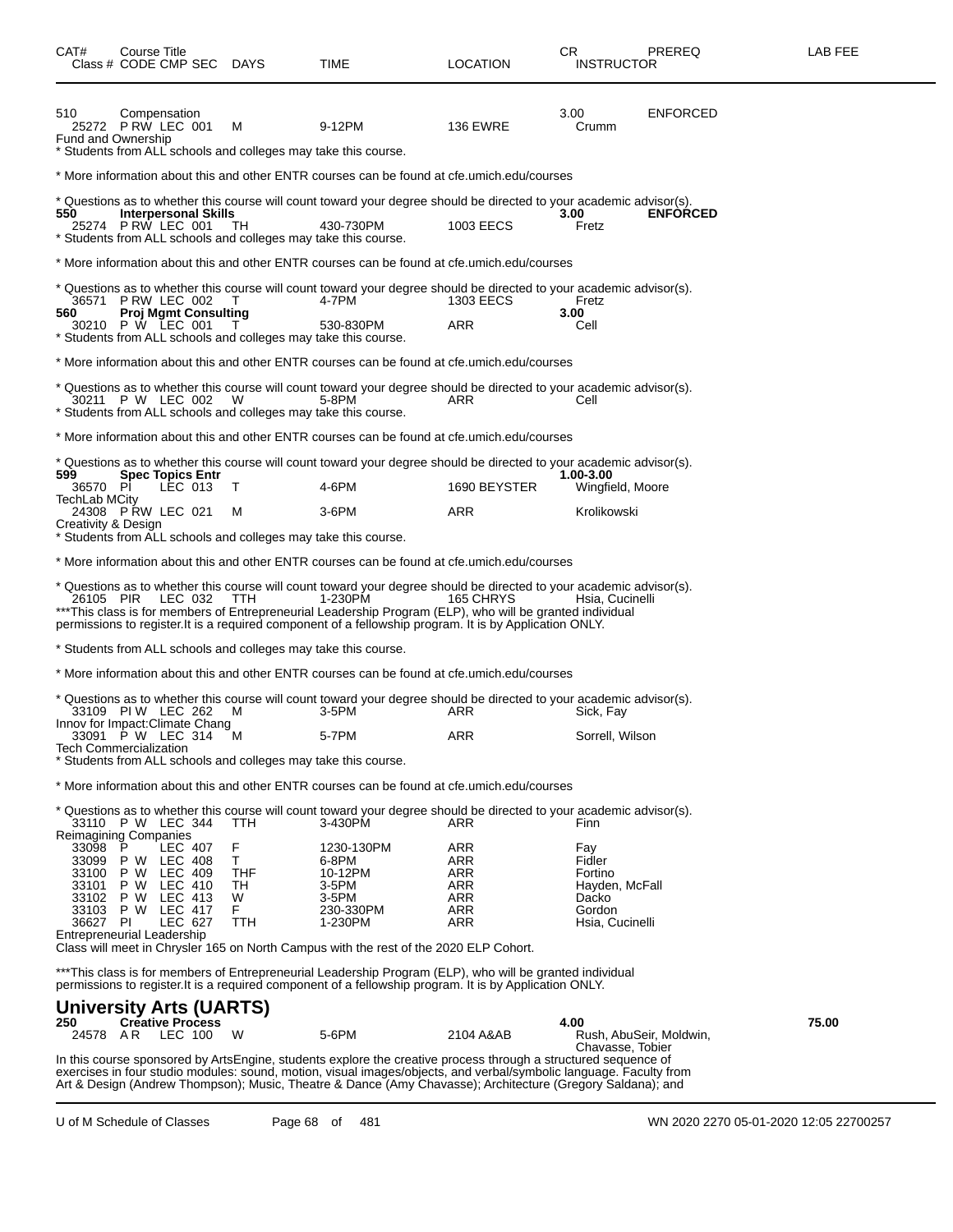| CAT#                    | Course Title   |                                    | Class # CODE CMP SEC DAYS | <b>TIME</b>                                                                                          | <b>LOCATION</b>                                                                                                                                                                                                                                                                                                                                                                                                                                                                                                  | PREREQ<br>СR<br><b>INSTRUCTOR</b>                                                                                                                                                                                                                                           | LAB FEE |
|-------------------------|----------------|------------------------------------|---------------------------|------------------------------------------------------------------------------------------------------|------------------------------------------------------------------------------------------------------------------------------------------------------------------------------------------------------------------------------------------------------------------------------------------------------------------------------------------------------------------------------------------------------------------------------------------------------------------------------------------------------------------|-----------------------------------------------------------------------------------------------------------------------------------------------------------------------------------------------------------------------------------------------------------------------------|---------|
| 19478<br>24575<br>24576 | PR<br>PR<br>PR | LAB 102<br>LAB 103<br>LAB 104      | MW<br>MW<br>MW            | will make creativity and innovation an integral part of life and work.<br>$3-5$ PM<br>3-5PM<br>3-5PM | Engineering (Jeremy Bond) introduce a variety of creative strategies for generating problem solving ideas through<br>upon attendance, class participation, a journal, four mini-projects, evidence of intellectual and creative process<br>development, and a final culminating project. This course is appropriate for UM undergraduate students at all<br>levels and in all disciplines. It is a fast paced, information-rich educational experience, offering insights that<br>1069 A&AB<br>ARR<br><b>ARR</b> | hands-on projects. Weekly colloquia (Stephen Rush), discussions, and readings supplement projects. Grading is based<br>STUDENTS ELECTING LAB (102-105) WILL BE AUTO-ENROLLED IN LEC 100 & DIS 101 (meditation session, which is optional).<br>AbuSeir<br>Tobier<br>Chavasse |         |
| 24577                   | PR             | LAB 105                            | MW                        | $3-5$ PM                                                                                             | <b>ARR</b>                                                                                                                                                                                                                                                                                                                                                                                                                                                                                                       | Moldwin                                                                                                                                                                                                                                                                     |         |
| 550<br>27662            | AR             | <b>Creative Process</b><br>LEC 100 | W                         | 5-6PM                                                                                                | 2104 A&AB                                                                                                                                                                                                                                                                                                                                                                                                                                                                                                        | 4.00<br>Rush, Lomeli, Tobier,<br>Chavasse, Moldwin                                                                                                                                                                                                                          | 75.00   |

ENROLLMENT IN LAB SECTION AUTO-ENROLLS STUDENTS IN LECTURE

STUDENTS ARE CONTACTED BY INSTRUCTOR ABOUT CLASS LOCATION

The Force of Things

20768 P R LAB 101 MW 3-5PM ARR Rush, Tobier

25971 PI LEC 001 T 9-12PM ARR Fure, Albert

This section is A Transdisciplinary Exploration of Architecture and Sound, and will meet on N. campus; location TBD

**590 Spec Topics in UARTS 3.00**

U of M Schedule of Classes Page 69 of 481 WN 2020 2270 05-01-2020 12:05 22700257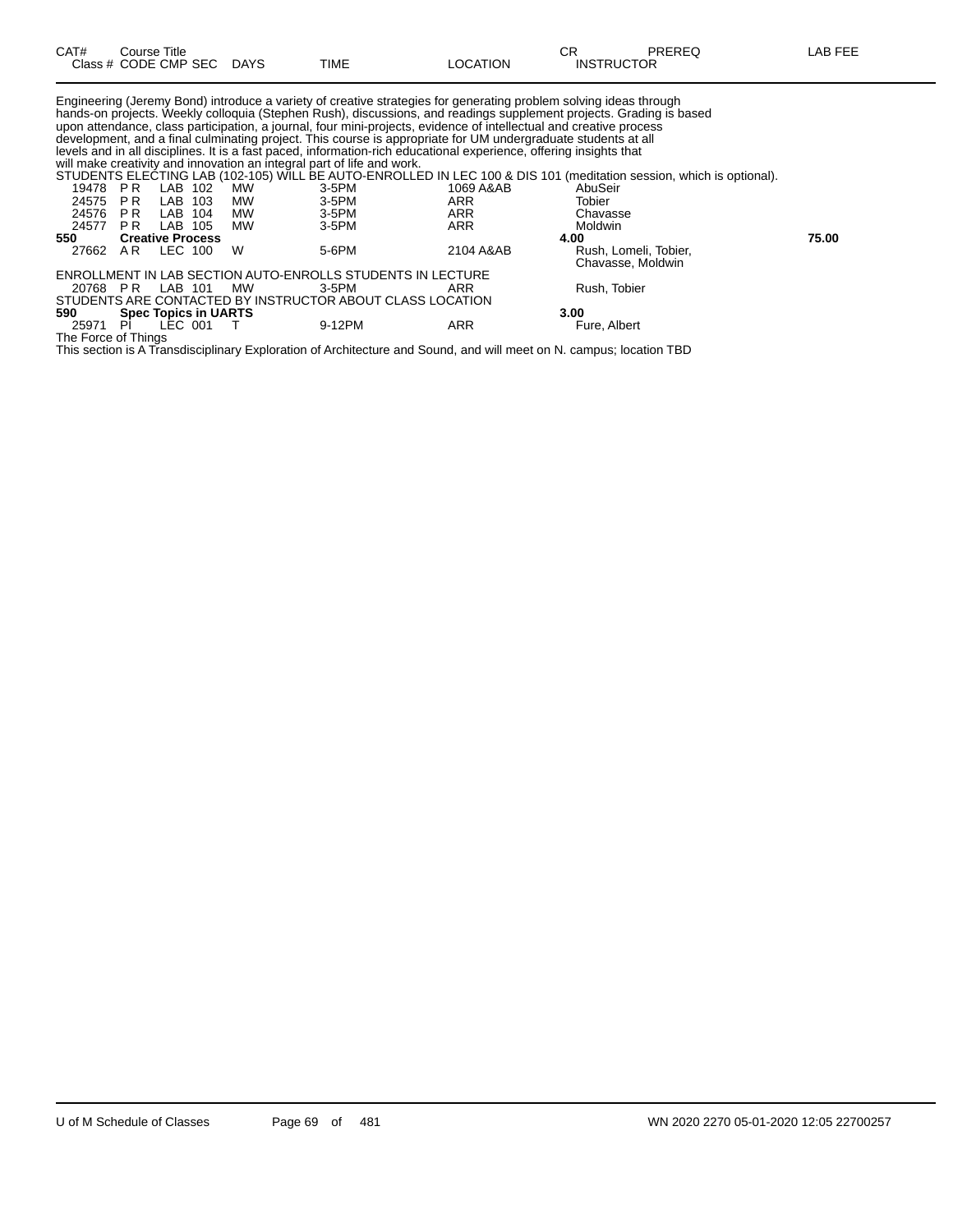| CAT# | Course Title         |             |             |          | $\sim$ r          | PREREQ | LAB FEE |
|------|----------------------|-------------|-------------|----------|-------------------|--------|---------|
|      | Class # CODE CMP SEC | <b>DAYS</b> | <b>TIME</b> | LOCATION | <b>INSTRUCTOR</b> |        |         |
|      |                      |             |             |          |                   |        |         |

# **Industrial-Operations Engr Dep**

|  | <b>Industrial And Operations Engineering (IOE)</b> |  |  |
|--|----------------------------------------------------|--|--|
|  |                                                    |  |  |

| 201            | <b>Econ Dec Making</b>                                       |            |                                                              |                      | 2.00          | <b>ENFORCED</b>           |
|----------------|--------------------------------------------------------------|------------|--------------------------------------------------------------|----------------------|---------------|---------------------------|
| 10745          | P R<br>LEC 001                                               | <b>TTH</b> | 830-1030AM                                                   | 1610 IOE             | Mondisa       |                           |
|                | MEETS THE FIRST HALF OF THE TERM.                            |            |                                                              |                      |               |                           |
| 202            | <b>Operations Modeling</b>                                   |            |                                                              |                      | 2.00          | <b>ENFORCED</b>           |
| 10746          | P R<br>LEC 001                                               | TTH        | 830-1030AM                                                   | 1610 IOE             | Daskin        |                           |
|                | MEETS THE SECOND HALF OF THE TERM.                           |            |                                                              |                      |               |                           |
| 265            | Prob&Stat Engr                                               |            |                                                              |                      | 3.00          | <b>ENFORCED</b>           |
| 10747          | PR<br>LEC 100                                                | <b>MW</b>  | 9-1030AM                                                     | 1610 IOE             | Al Kontar     |                           |
| 310            | Intro to Optim Meth                                          |            |                                                              |                      | 3.00          | <b>ENFORCED</b>           |
| 10748          | PRW LEC 001                                                  | МW         | 12-130PM                                                     | 1610 IOE             | Jiang         |                           |
| 316            | <b>Intro Markov Proc</b>                                     |            |                                                              |                      | 3.00          | <b>ENFORCED</b>           |
| 10749          | P <sub>R</sub><br>LEC 001                                    | TTH        | 1030-12PM                                                    | <b>1500 EECS</b>     | Lavieri       |                           |
| 333            | <b>Ergonomics</b>                                            |            |                                                              |                      | 3.00          | <b>ADVISORY</b>           |
| 10750          | РŘ<br>LEC 001                                                | <b>MW</b>  | 1030-12PM                                                    | 1610 IOE             | D'Souza       |                           |
| 334            | <b>Ergonomics Lab</b>                                        |            |                                                              |                      | 1.00          | <b>ADVISORY</b>           |
| 10751          | РŘ<br>LAB 001<br>М                                           |            | 12-2PM                                                       | G699 IOE             | Woolley       |                           |
| 10756          | P R<br>LAB 002<br>М                                          |            | 2-4PM                                                        | G699 IOE             | Woolley       |                           |
| 10752          | LAB 003<br>P R<br>М                                          |            | 4-6PM                                                        | G699 IOE             | Woolley       |                           |
| 10753          | LAB<br>т<br>P R<br>-004                                      |            | 12-2PM                                                       | G699 IOE             | Woolley       |                           |
| 10754          | T<br>P R<br>LAB 005                                          |            | 2-4PM                                                        | G699 IOE             | Woolley       |                           |
| 10755          | Τ<br><b>PR</b><br>LAB 006                                    |            | 4-6PM                                                        | G699 IOE             | Woolley       |                           |
| 366            | <b>Linear Stat Models</b>                                    |            |                                                              |                      | 3.00          | <b>ENFORCED</b>           |
| 10757          | PRW LEC 001                                                  | MW         | 130-3PM                                                      | 1670 BEYSTER         | <b>Byon</b>   |                           |
| 373            | <b>Data Processing</b>                                       |            |                                                              |                      | 4.00          | <b>ADVISORY, ENFORCED</b> |
|                |                                                              |            | STUDENTS ARE AUTO-ENROLLED IN LECTURE WHEN THEY ELECT A LAB. |                      |               |                           |
| 10758          | LEC 001<br>AR                                                | MW         | 330-5PM                                                      | 1610 IOE             | Garcia-Guzman |                           |
| 10759          | P <sub>R</sub><br>LAB 002<br>F<br>F<br>P <sub>R</sub><br>LAB |            | 930-1030AM                                                   | G610 IOE             |               |                           |
| 10760<br>10761 | 003<br>F<br>P R<br>LAB<br>-004                               |            | 1030-1130AM<br>1130-1230PM                                   | G610 IOE<br>G610 IOE |               |                           |
| 10762          | F<br>LAB 005<br>P R                                          |            | 1230-130PM                                                   | G610 IOE             |               |                           |
| 10763          | F<br>P <sub>R</sub><br>LAB 006                               |            | 130-230PM                                                    | G610 IOE             |               |                           |
| 10764          | F<br>LAB 007<br>P R                                          |            | 230-330PM                                                    | G610 IOE             |               |                           |
| 410            | <b>Adv Optim Methods</b>                                     |            |                                                              |                      | 3.00          | <b>ENFORCED</b>           |
| 27637          | PRW LEC 001                                                  | TTH        | 12-130PM                                                     | 1010 DOW             | Nagarajan     |                           |
| 419            | <b>Service Oper Mgmt</b>                                     |            |                                                              |                      | 3.00          | <b>ENFORCED</b>           |
| 32096          | P RW LEC 001                                                 | МW         | 9-1030AM                                                     | G906 COOL            | Daskin        |                           |
| 424            | <b>Practicum Prod&amp;Srv</b>                                |            |                                                              |                      | 4.00          | <b>ENFORCED</b>           |
| 10765          | PRW LEC 001<br>M                                             |            | 7-9PM                                                        | 1610 IOE             | Levantrosser  |                           |
| 21104          | P RW LEC 002                                                 | TH         | 6-8PM                                                        | 1680 IOE             | Sathe         |                           |
| 425            | <b>Lean Mfg&amp;Services</b>                                 |            |                                                              |                      | 2.00          | <b>ENFORCED</b>           |
| 10766          | LEC 001<br>PR                                                | MW         | 330-530PM                                                    | G906 COOL            | Levantrosser  |                           |
|                | MEETS FIRST HALF OF THE TERM.                                |            |                                                              |                      |               |                           |
| 16546          | LEC 002<br>P R                                               | MW         | 5-7PM                                                        | 1610 IOE             | Levantrosser  |                           |
|                | MEETS SECOND HALF OF THE TERM.                               |            |                                                              |                      |               |                           |
| 436            | <b>Human Factors</b>                                         |            |                                                              |                      | 3.00          | <b>ADVISORY, ENFORCED</b> |
| 10767          | PR<br>LEC 001                                                | <b>MW</b>  | 130-3PM                                                      | 1680 IOE             | Green         |                           |
| 441            | <b>Prod&amp;Inv Contri</b>                                   |            |                                                              |                      | 3.00          | <b>ADVISORY, ENFORCED</b> |
| 10768          | ΡR<br>LEC 001                                                | TTH        | 530-7PM                                                      | 1610 IOE             | Gusikhin      |                           |
| 453            | <b>Derivative Instrumts</b>                                  |            |                                                              |                      | 3.00          | <b>ENFORCED</b>           |
| 14130          | P R<br>LEC 001                                               | MW         | 12-130PM                                                     | 2153 GGBL            | Saigal        |                           |
| 460            | <b>Decision Analysis</b>                                     |            |                                                              |                      | 3.00          | <b>ENFORCED</b>           |
| 34669          | PRW LEC 001                                                  | MW         | 430-6PM                                                      | 2153 GGBL            | Wu            |                           |
| 463            | <b>Measure&amp;Des of Work</b>                               |            |                                                              |                      | 3.00          | <b>ADVISORY</b>           |
| 20586          | P<br>LEC 001                                                 | МW         | 1030-12PM                                                    | 1680 IOE             | Armstrong     |                           |
| 465            | <b>Design of Experimnts</b>                                  |            |                                                              |                      | 3.00          | <b>ADVISORY, ENFORCED</b> |
| 23980          | PRW LEC 001                                                  | TTH        | 130-3PM                                                      | 1680 IOE             | Yang          |                           |
| 466<br>10769   | <b>Stat Quality Control</b>                                  |            | 12-130PM                                                     |                      | 3.00          | <b>ENFORCED</b>           |
| 474            | PRW LEC 001<br><b>Simulation</b>                             | TTH        |                                                              | 1303 EECS            | Jin<br>4.00   | <b>ADVISORY, ENFORCED</b> |
|                |                                                              |            | STUDENTS ARE AUTO-ENROLLED IN LECTURE WHEN THEY ELECT A LAB. |                      |               |                           |
| 10770          | AR.<br>LEC 001                                               | TTH        | 130-3PM                                                      | 1610 IOE             | Garcia-Guzman |                           |
| 10771          | PRW LAB 002<br>W                                             |            | 130-230PM                                                    | G610 IOE             |               |                           |
| 10772          | PRW LAB 003<br>W                                             |            | 230-330PM                                                    | G610 IOE             |               |                           |
| 10773          | PRW LAB 004<br>W                                             |            | 330-430PM                                                    | G610 IOE             |               |                           |
| 10774          | PRW LAB 005<br>W                                             |            | 430-530PM                                                    | G610 IOE             |               |                           |
| 17168          | PRW LAB 006<br>W                                             |            | 530-630PM                                                    | G610 IOE             |               |                           |
| 481            | <b>Practicum Hosp Sys</b>                                    |            |                                                              |                      | 4.00          | <b>ENFORCED</b>           |
| 10775          | PRW LEC 001                                                  |            | 7-9PM                                                        | 1610 IOE             | Duck, Hyatt   |                           |
| 490            | <b>UG Directed Study</b>                                     |            |                                                              |                      | 2.00-4.00     | <b>ADVISORY</b>           |
|                | $IND +$                                                      |            | ARR                                                          | ARR                  |               |                           |
| 491            | <b>Spec Top Ind Engr</b>                                     |            |                                                              |                      | 3.00          |                           |
|                | 32030 PRW LEC 011                                            | MW         | 12-130PM                                                     | 1680 IOE             | Stirling      |                           |
|                | Quantifying Human Motion                                     |            |                                                              |                      |               |                           |
| 506            | <b>Analysis for Finance</b>                                  |            |                                                              |                      | 3.00          | <b>ADVISORY</b>           |
|                |                                                              |            |                                                              |                      |               |                           |
|                | 24054 PDRW LEC 001                                           | TTH        | 10-1130AM                                                    | 120 WH               | Bayraktar     |                           |

U of M Schedule of Classes Page 70 of 481 WN 2020 2270 05-01-2020 12:05 22700257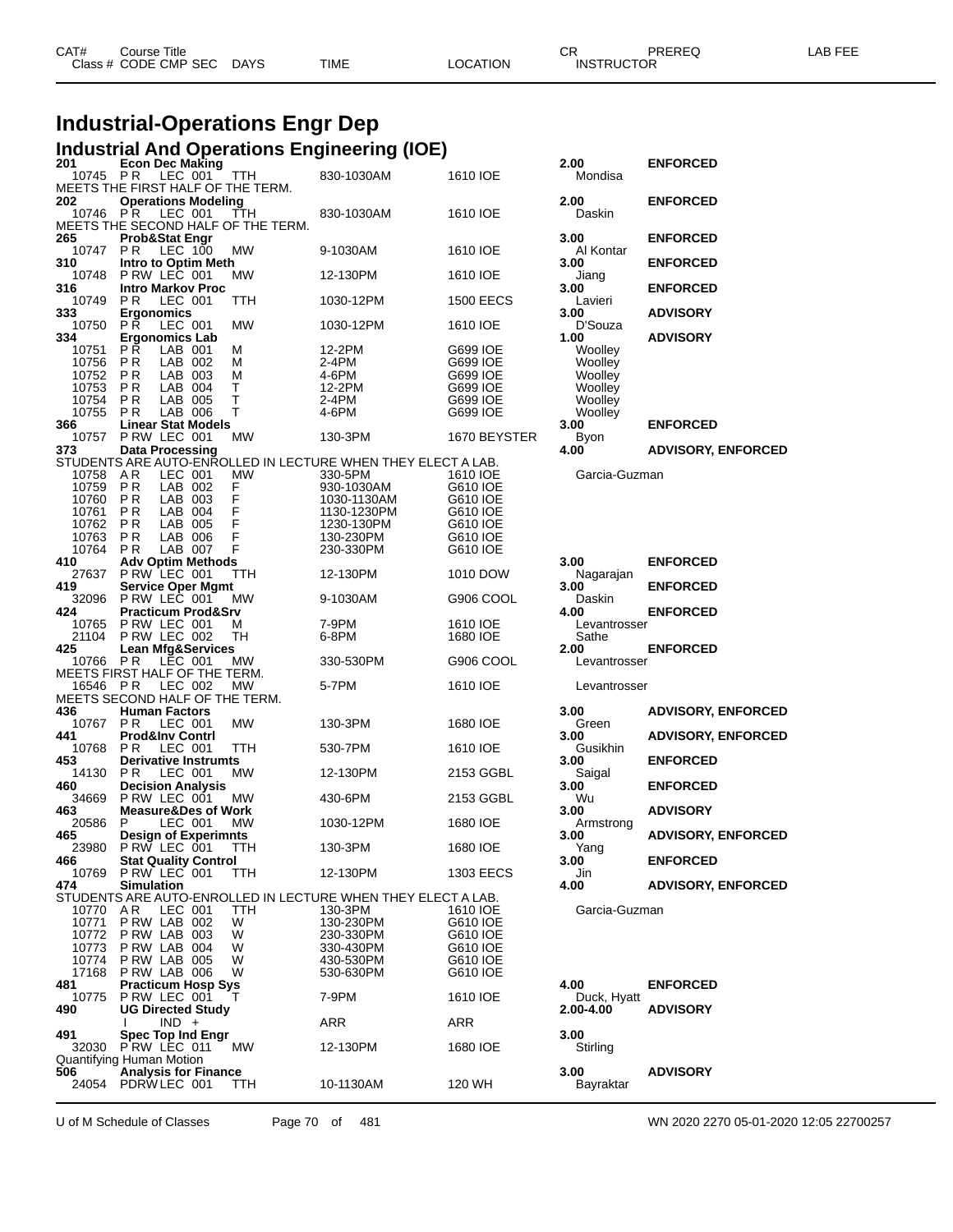| CAT#         | <b>Course Title</b><br>Class # CODE CMP SEC DAYS |            | <b>TIME</b> | <b>LOCATION</b>  | CR<br><b>INSTRUCTOR</b> | PREREQ                    | LAB FEE |
|--------------|--------------------------------------------------|------------|-------------|------------------|-------------------------|---------------------------|---------|
| 510          | Linear Pro I                                     |            |             |                  | 3.00                    | <b>ADVISORY</b>           |         |
| 10778        | LEC 001<br>P.                                    | МW         | 9-1030AM    | 1680 IOE         | Jiang                   |                           |         |
| 511          | <b>Cont Optimum Methods</b>                      |            |             |                  | 3.00                    | <b>ADVISORY</b>           |         |
| 21665<br>512 | P W LEC 001<br><b>Dynamic Programming</b>        | <b>TTH</b> | 9-1030AM    | 1014 DOW         | Saigal<br>3.00          | <b>ADVISORY</b>           |         |
| 29401<br>516 | P W LEC 001                                      | ттн        | 430-6PM     | 1680 IOE         | Chao                    |                           |         |
| 19029        | Stochastic Proc II<br>P W LEC 001                | F          | 9-12PM      | 1680 IOE         | 3.00<br>Shi             | <b>ADVISORY</b>           |         |
| 525<br>34607 | Lean Princ/Sci Think<br>P<br>LEC 001             | F          | 1030-130PM  | 224 GFL          | 3.00<br>Mondisa         | <b>ADVISORY</b>           |         |
| 534          | <b>Occup Biomec</b>                              |            |             |                  | 3.00                    | <b>ADVISORY</b>           |         |
| 23379        | P W LEC 001                                      | МW         | 9-1030AM    | G699 IOE         | Martin                  |                           |         |
| 539          | Safety Engin Methods                             |            |             |                  | 3.00                    | <b>ADVISORY</b>           |         |
| 29205<br>547 | LEC 001<br><b>Supply Chain Fac</b>               | TTH        | 830-10AM    | 2150 DOW         | Joseph<br>3.00          | <b>ENFORCED</b>           |         |
| 27719        | PRW LEC 001                                      | <b>MW</b>  | 1030-12PM   | 2153 GGBL        | Bozer                   |                           |         |
| 551          | <b>Benchmark Prod Anal</b>                       |            |             |                  | 3.00                    | <b>ADVISORY</b>           |         |
| 25362        | LEC 001<br>P                                     | <b>TTH</b> | 1030-12PM   | 1680 IOE         | Seiford                 |                           |         |
| 561<br>30573 | Risk Analysis I<br>P W LEC 001                   | <b>TTH</b> | 1030-12PM   | 151 CHRYS        | 3.00<br>Guikema         | <b>ADVISORY</b>           |         |
| 31065        | <b>LEC 881</b><br>P                              |            | ARR         | ARR              | Guikema                 |                           |         |
| 563          | Adv Wk Des Vol Work                              |            |             |                  | 3.00                    | <b>ADVISORY</b>           |         |
| 28001<br>590 | P<br>LEC 001<br><b>Masters Direct Study</b>      | TН         | 2-5PM       | G699 IOE         | Armstrong<br>2.00-4.00  | <b>ADVISORY</b>           |         |
|              | $IND +$                                          |            | ARR         | ARR              |                         |                           |         |
| 591          | <b>Special Topics</b>                            |            |             |                  | 3.00                    | <b>ADVISORY</b>           |         |
| 27112        | LEC 100<br>P                                     | TTH        | 1030-12PM   | G699 IOE         | Martin                  |                           |         |
| 593          | Ergo Research Methods Lab                        |            |             |                  |                         |                           |         |
|              | <b>Ergonomics Project</b><br>$IND +$             |            | ARR         | ARR              | 2.00-4.00               | <b>ADVISORY</b>           |         |
| 614          | <b>Integer Prog</b>                              |            |             |                  | 3.00                    | <b>ADVISORY</b>           |         |
| 23034        | P W LEC 001                                      | МW         | 12-130PM    | 1012 EECS        | Lee                     |                           |         |
| 623<br>31958 | <b>Computationl Finance</b><br>P W LEC 001       | <b>TTH</b> | 830-10AM    | 3314 MH          | 3.00<br>Guo             | <b>ADVISORY</b>           |         |
| 691          | <b>Special Topics</b>                            |            |             |                  | 3.00                    | <b>ADVISORY</b>           |         |
| 29346        | LEC 079<br>P.                                    | F          | 9-12PM      | <b>1012 EECS</b> | Guikema                 |                           |         |
|              | Predictive Data Modeling                         |            |             |                  |                         |                           |         |
| 801          | <b>First Yr Doc Dir Res</b><br>$IND +$           |            |             |                  | 1.00-3.00               | <b>ADVISORY</b>           |         |
| 802          | D<br><b>Written&amp;Oral Present</b>             |            | ARR         | ARR              | 2.00                    | <b>ADVISORY</b>           |         |
| 10782 PIR    | <b>SEM 001</b>                                   | M          | 3-5PM       | ARR              | Epelman                 |                           |         |
|              | IOE 802 meets in 2717 IOE                        |            |             |                  |                         |                           |         |
| 837          | <b>Pers Occ Hith&amp;Safety</b>                  |            |             |                  | 1.00                    | <b>ADVISORY, ENFORCED</b> |         |
| 10783 PR     | <b>SEM 001</b><br>Class meets in 1690 SPH I      | F          | $1-2PM$     | ARR              | D'Souza                 |                           |         |
| 899          | loe Seminar                                      |            |             |                  | 1.00                    | <b>ADVISORY</b>           |         |
| 10784        | PR.<br><b>SEM 001</b>                            | TН         | 3-430PM     | 1680 IOE         |                         |                           |         |
| 990          | <b>Diss Pre-Candidate</b>                        |            |             |                  | 2.00-8.00               | <b>ADVISORY</b>           |         |
|              | $IND +$                                          |            | <b>ARR</b>  | ARR              |                         |                           |         |
| 995          | <b>Dissertation Cand</b><br>$IND +$<br>DR.       |            | ARR         | ARR              | 8.00                    | <b>ENFORCED</b>           |         |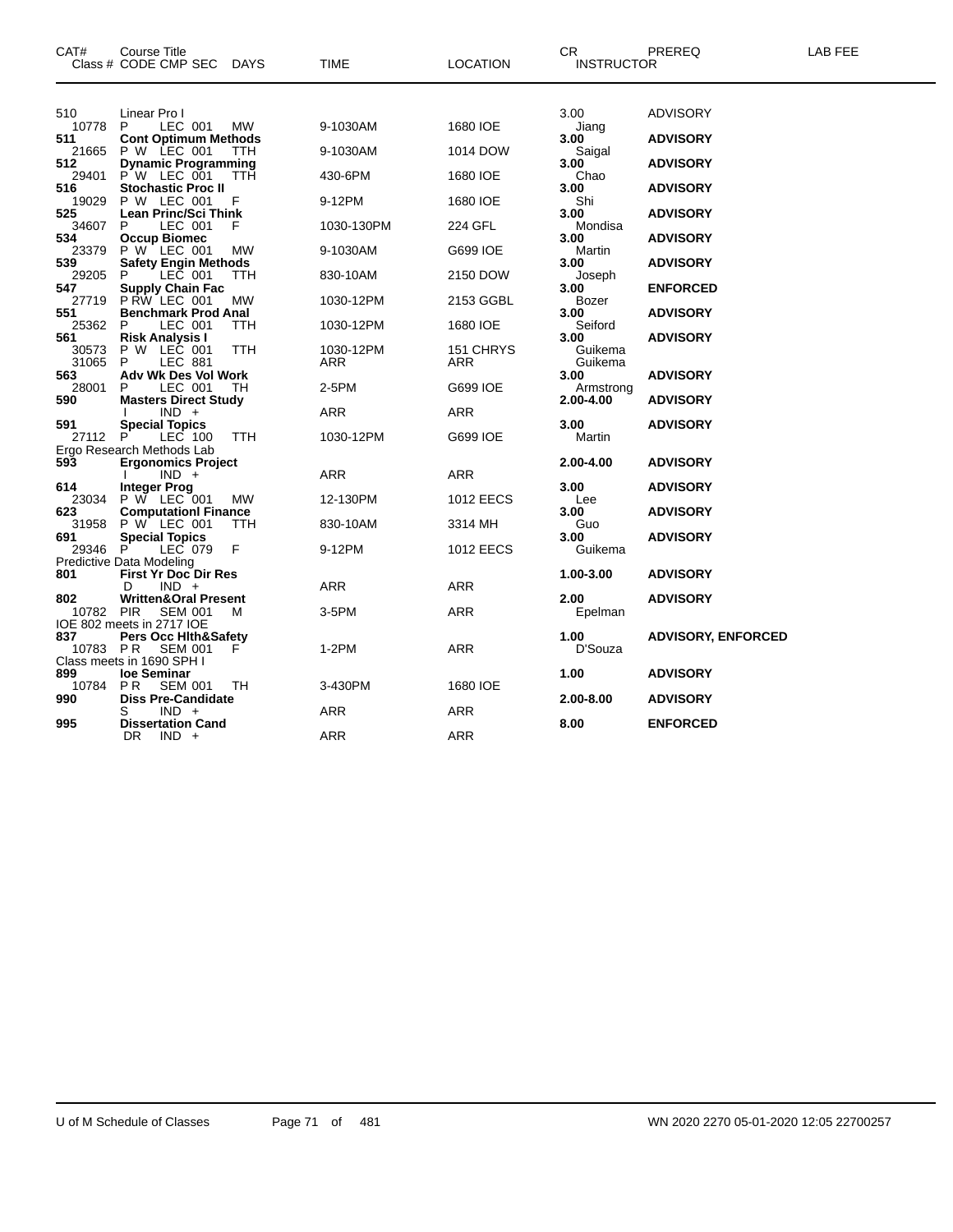| CAT# | Course Title              |      |          | חה<br>◡๙          | PREREQ | LAB FEE |
|------|---------------------------|------|----------|-------------------|--------|---------|
|      | Class # CODE CMP SEC DAYS | TIME | LOCATION | <b>INSTRUCTOR</b> |        |         |

#### **Integrative Systems and Design Automotive Engineering Program (AUTO)**

| 503                                     | <b>Auto Eng Project</b>       |                |                                             | Automotive Liigineemig Flogram (AUTO)                                 |                         | $3.00 - 4.00$            | <b>ADVISORY</b>           |
|-----------------------------------------|-------------------------------|----------------|---------------------------------------------|-----------------------------------------------------------------------|-------------------------|--------------------------|---------------------------|
|                                         | SD.                           | $IND +$        |                                             | <b>ARR</b>                                                            | <b>ARR</b>              |                          |                           |
| 533                                     | <b>Adv Energy Solutions</b>   |                |                                             |                                                                       |                         | 3.00                     | <b>ADVISORY</b>           |
| 26979                                   | $PIW$ LEC 001                 |                | <b>TTH</b>                                  | 1030-12PM                                                             | <b>1303 EECS</b>        | Dasgupta                 |                           |
| 33992                                   | <b>P W LEC 002</b>            |                | <b>MW</b>                                   | 3-430PM                                                               | 1045 GGBL               | Adera                    |                           |
| 566                                     | <b>Hybrid Elec Vehicles</b>   |                |                                             |                                                                       |                         | 3.00                     | <b>ADVISORY</b>           |
| 22493 P W LEC 001<br>22494              | P.                            | <b>LEC 881</b> | TH                                          | 6-9PM<br><b>ARR</b>                                                   | 165 CHRYS<br><b>ARR</b> | Liu, Grewe<br>Liu, Grewe |                           |
| 590                                     | <b>Directed Study&amp;Res</b> |                |                                             |                                                                       |                         | 1.00-3.00                |                           |
|                                         | D                             | $IND +$        |                                             | <b>ARR</b>                                                            | <b>ARR</b>              |                          |                           |
|                                         |                               |                |                                             | Energy Systems Engineering Program (ESENG)<br>503 Energy Systems Proj |                         |                          |                           |
|                                         | Energy Systems Proj           |                |                                             |                                                                       |                         | 3.00                     | <b>ADVISORY</b>           |
|                                         | D.                            | IND +          |                                             | <b>ARR</b>                                                            | <b>ARR</b>              |                          |                           |
| 567                                     | <b>Energy Infrastr Sys</b>    |                |                                             |                                                                       |                         | 3.00                     | <b>ADVISORY</b>           |
| 27732 P W LEC 001<br>27962              | $\mathsf{P}$                  | LEC 881        | <b>TTH</b><br><b>TTH</b>                    | 1130-1PM<br>1130-1PM                                                  | 165 CHRYS<br><b>ARR</b> | Lastoskie<br>Lastoskie   |                           |
|                                         |                               |                |                                             |                                                                       |                         |                          |                           |
|                                         |                               |                | <b>Integrative Systems and Design (ISD)</b> |                                                                       |                         |                          |                           |
| 503                                     | <b>ISD Practicum</b>          |                |                                             |                                                                       |                         | $3.00 - 9.00$            | <b>ENFORCED</b>           |
|                                         | R                             | $IND +$        |                                             | <b>ARR</b>                                                            | <b>ARR</b>              |                          |                           |
| 520                                     | Intr to Systems Engr          |                |                                             |                                                                       |                         | 3.00                     | <b>ADVISORY, ENFORCED</b> |
| 22590                                   | P R                           | LEC 001        | MW                                          | 4-530PM                                                               | 165 CHRYS               | Bordley, Priambada Putra |                           |
| Intro to Systems Engineering<br>523     | <b>Risk Analysis I</b>        |                |                                             |                                                                       |                         | 3.00                     | <b>ADVISORY</b>           |
| 30599 P W LEC 001                       |                               |                | <b>TTH</b>                                  | 1030-12PM                                                             | 151 CHRYS               | Guikema                  |                           |
| 30619 P                                 |                               | LEC 881        |                                             | <b>ARR</b>                                                            | <b>ARR</b>              | Guikema                  |                           |
| 590                                     | <b>Directed Study&amp;Res</b> |                |                                             |                                                                       |                         | 1.00-3.00                |                           |
|                                         | D.                            | $IND +$        |                                             | <b>ARR</b>                                                            | ARR                     |                          |                           |
| 599                                     | <b>Spc Topics in ISD</b>      | LEC 004        | <b>MW</b>                                   | 130-3PM                                                               |                         | $3.00 - 4.00$            |                           |
| 25056 P<br>Sys Arch, Conc Dev&Embod Des |                               |                |                                             |                                                                       | 151 CHRYS               | Hyde, Priambada Putra    |                           |
| 28930 P                                 |                               | LEC 007        | <b>TTH</b>                                  | 12-130PM                                                              | 151 CHRYS               | Orosz                    |                           |
| Dyn&Controls of Connected Veh           |                               |                |                                             |                                                                       |                         |                          |                           |
| 25371 PD                                |                               | LEC 884        | <b>MW</b>                                   | 4-530PM                                                               | ARR                     | Hyde                     |                           |
| Sys Arch, Conc Dev&Embod Des            |                               |                |                                             |                                                                       |                         |                          |                           |
| 28931 PD                                |                               | <b>LEC 887</b> |                                             | <b>ARR</b>                                                            | <b>ARR</b>              | Orosz                    |                           |
| Dyn&Controls of Connected Veh           |                               |                |                                             |                                                                       |                         |                          |                           |

## **Robotics and Autonomous Vehicle Engineering (RAV) 503 RAV Capstone Project 3.00**

 $IND + ARR$  ARR ARR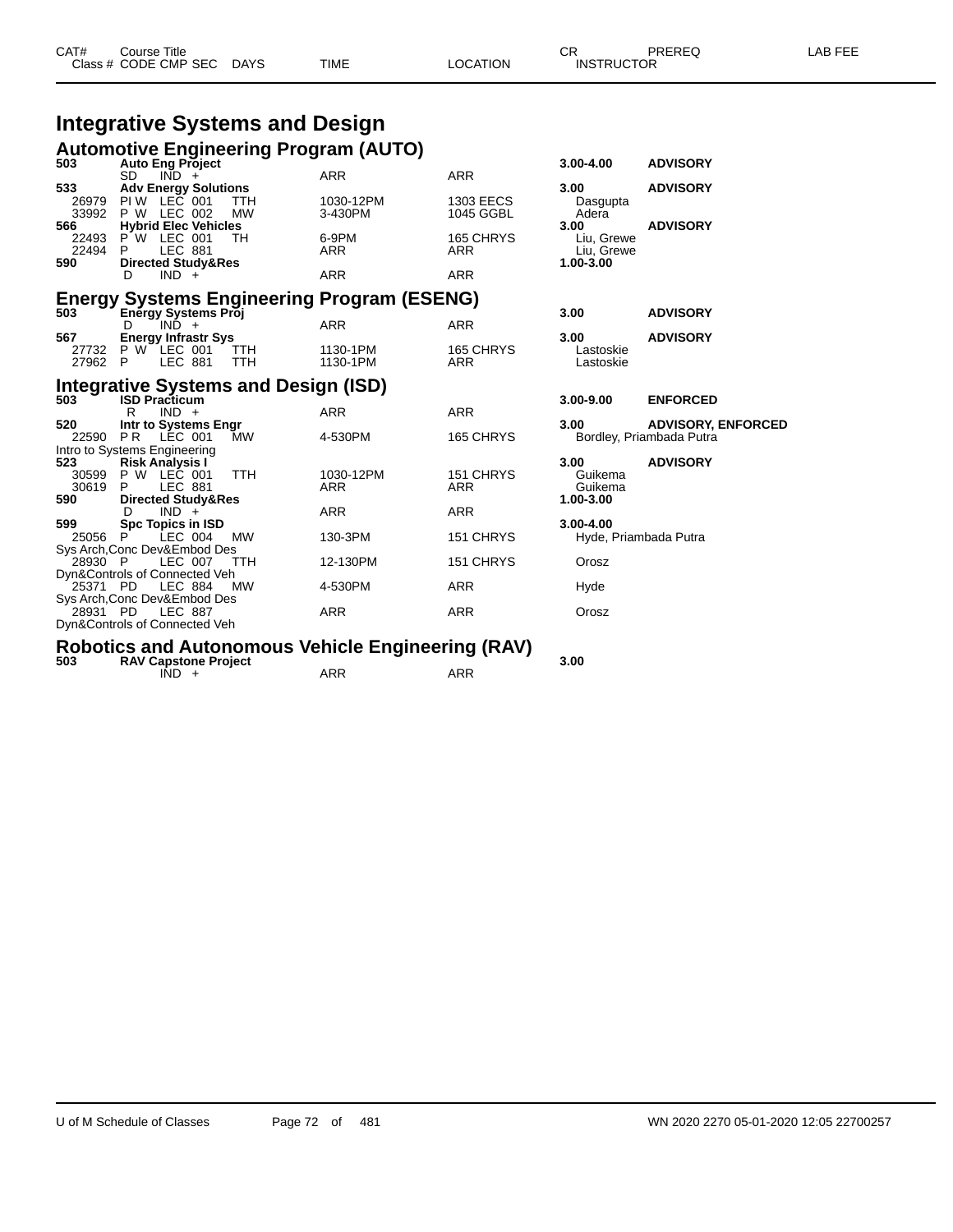| CAT# | Title<br>Course 1<br>Class # CODE CMP SEC | <b>DAYS</b> | <b>TIME</b> | <b>LOCATION</b> | ⌒冖<br>◡◠<br><b>INSTRUCTOR</b> | PREREQ | $\overline{a}$<br>--- |
|------|-------------------------------------------|-------------|-------------|-----------------|-------------------------------|--------|-----------------------|
|      |                                           |             |             |                 |                               |        |                       |

## **Program In Manufacturing**

|                  | <b>Manufacturing (MFG)</b>                                         |                    |                  |                                    |                           |       |
|------------------|--------------------------------------------------------------------|--------------------|------------------|------------------------------------|---------------------------|-------|
| 402              | <b>Stat Quality Control</b><br>24107 P W LEC 001<br>MW             | 3-430PM            | 2150 DOW         | 3.00<br>Ni                         | <b>ADVISORY</b>           |       |
| 426              | <b>Lean Mfg&amp;Services</b>                                       |                    |                  | 2.00                               | <b>ENFORCED</b>           |       |
| 21642 PR         | LEC 001<br>МW                                                      | 330-530PM          | G906 COOL        | Levantrosser                       |                           |       |
|                  | MEETS FIRST HALF OF THE TERM.<br>ALL ENROLLMENT IS UNDER IOE 425.  |                    |                  |                                    |                           |       |
| 21643 PR         | LEC 002<br>МW                                                      | 5-7PM              | 1610 IOE         | Levantrosser                       |                           |       |
|                  | MEETS SECOND HALF OF THE TERM.<br>ALL ENROLLMENT IS UNDER IOE 425. |                    |                  |                                    |                           |       |
| 441              | <b>Prod&amp;Inv Contrl</b>                                         |                    |                  | 3.00                               | <b>ADVISORY, ENFORCED</b> |       |
| 10787 PR         | LEC 001<br>TTH                                                     | 530-7PM            | 1610 IOE         | Gusikhin                           |                           |       |
| 456<br>14535     | <b>Derivative Instrumts</b><br>P R<br>LEC 001<br>МW                | 12-130PM           | 2153 GGBL        | 3.00<br>Saigal                     | <b>ENFORCED</b>           |       |
| 458              | <b>Design Problems</b>                                             |                    |                  | 1.00-4.00                          | <b>ENFORCED</b>           |       |
| 462              | R<br>$IND +$<br><b>MarStructureConst</b>                           | ARR                | ARR              | 3.00                               | <b>ADVISORY</b>           |       |
| 26926            | P<br>LEC 001<br>МW                                                 | 4-530PM            | 138 NAME         | Dong                               |                           |       |
| 463<br>20601     | <b>Measure&amp;Des of Work</b><br>P R<br>LEC 001<br>MW             | 1030-12PM          | 1680 IOE         | 3.00<br>Armstrong                  | <b>ADVISORY, ENFORCED</b> |       |
| 466              | <b>Stat Quality Control</b>                                        |                    |                  | 3.00                               | <b>ENFORCED</b>           |       |
| 10789<br>480     | PRW LEC 001<br>ттн<br><b>Matls Engr Design</b>                     | 12-130PM           | 1303 EECS        | Jin<br>3.00                        | <b>ENFORCED</b>           |       |
| 16948            | A R<br>LEC 001<br>TTH                                              | 2-330PM            | ARR              | Taub, Shtein, Gladstein            |                           |       |
| 22573            | P R<br>LAB 002<br>TTH                                              | 1-2PM              | ARR              | Taub, Shtein                       |                           |       |
| 503              | <b>Mfg Project</b><br>$IND +$<br>D                                 | ARR                | <b>ARR</b>       | 3.00                               | <b>ADVISORY</b>           |       |
| 504              | <b>Tauber Inst Project</b>                                         |                    |                  | 3.00                               | <b>ADVISORY</b>           |       |
| 514              | $IND +$<br>D<br><b>Comp Matris</b>                                 | ARR                | ARR              | 3.00                               | <b>ENFORCED</b>           |       |
| 18134            | PRW LEC 001<br>TTH                                                 | 10-1130AM          | ARR              | Sevener, Cheng                     |                           |       |
| 22518            | LEC 881<br><b>TTH</b><br>P R                                       | 10-1130AM          | ARR              | Sevener                            |                           |       |
| 517<br>27696     | <b>Biopharm Eng</b><br>P<br>LEC 001<br>Т                           | 530-830PM          | 1017 DOW         | 3.00<br>Tessier                    | <b>ADVISORY</b>           |       |
| 534              | <b>Occup Biomec</b>                                                |                    |                  | 3.00                               | <b>ADVISORY</b>           |       |
| 23383<br>539     | P W LEC 001<br>МW<br><b>Safety Engin Methods</b>                   | 9-1030AM           | G699 IOE         | Martin<br>3.00                     | <b>ADVISORY</b>           |       |
| 29250            | LEC 001<br>TTH<br>P.                                               | 830-10AM           | 2150 DOW         | Joseph                             |                           |       |
| 547<br>27723     | <b>Supply Chain Fac</b><br>PRW LEC 001<br>МW                       | 1030-12PM          | 2153 GGBL        | 3.00<br>Bozer                      | <b>ENFORCED</b>           |       |
| 555              | Design Optim                                                       |                    |                  | 3.00                               | <b>ADVISORY</b>           |       |
| 10791<br>24416   | P W LEC 001<br>MW<br>PD.<br><b>LEC 881</b>                         | 10-1130AM<br>ARR   | 165 CHRYS<br>ARR | Austin-Breneman<br>Austin-Breneman |                           |       |
|                  |                                                                    |                    |                  |                                    |                           |       |
| 564              | <b>Prod Syst Eng</b>                                               |                    |                  | 3.00                               |                           |       |
| 32477<br>35906 P | P W LEC 001<br>TTH<br><b>LEC 881</b><br>TTH                        | 430-6PM<br>430-6PM | 151 CHRYS<br>ARR | Meerkov<br>Meerkov                 |                           |       |
|                  | Section 881 is for distance learning students only.                |                    |                  |                                    |                           |       |
| 572<br>10792 P   | <b>Adv Marine Design</b><br>LEC 001<br>TTH                         | 11-1PM             | 138 NAME         | 4.00<br>Collette                   | <b>ADVISORY</b>           |       |
| 577              | <b>Failure Analys</b>                                              |                    |                  | 3.00                               | <b>ADVISORY</b>           |       |
| 31691<br>590     | LEC 001<br>P.<br>МW<br><b>Directed Stdy&amp;Res</b>                | 1030-12PM          | ARR              | Allison<br>1.00-3.00               | <b>ADVISORY</b>           |       |
|                  | $IND +$<br>D                                                       | ARR                | ARR              |                                    |                           |       |
| 599<br>19548     | <b>Spec Topics in Mfg</b><br>P<br>LEC 003<br>МW                    | 1130-1PM           | 165 CHRYS        | 1.50-3.00                          | <b>ADVISORY</b>           |       |
|                  | Designing Quality: Six Sigma                                       |                    |                  | Hammett                            |                           |       |
| 19549 P          | LEC 883                                                            | <b>ARR</b>         | ARR              | Hammett                            |                           |       |
| 605              | Designing Quality: Six Sigma<br>Mfg&Supply Ops                     |                    |                  | 1.50                               |                           | 39.00 |
| 19326            | PI.<br><b>REC 001</b><br>W                                         | 630-930PM          | <b>R1240 BUS</b> |                                    |                           |       |
| 605              | <b>Mfg&amp;Supply Ops</b><br>REC 001<br>T                          | 630-930PM          | <b>R2220 BUS</b> | 1.50<br>Kapuscinski                |                           | 39.00 |
| 622              | Ion Beam Mod                                                       |                    |                  | 3.00                               | <b>ADVISORY</b>           |       |
| 30130<br>990     | P<br>LEC 001<br>МW<br><b>Dissertat Pre-Cand</b>                    | 930-11AM           | 2918 COOL        | Wang<br>$2.00 - 8.00$              | <b>ADVISORY</b>           |       |
|                  | $IND +$<br>D                                                       | ARR                | ARR              |                                    |                           |       |
| 995              | <b>Dissertation-Cand</b><br>$IND +$<br>IR                          | <b>ARR</b>         | <b>ARR</b>       | 8.00                               | <b>ENFORCED</b>           |       |
|                  |                                                                    |                    |                  |                                    |                           |       |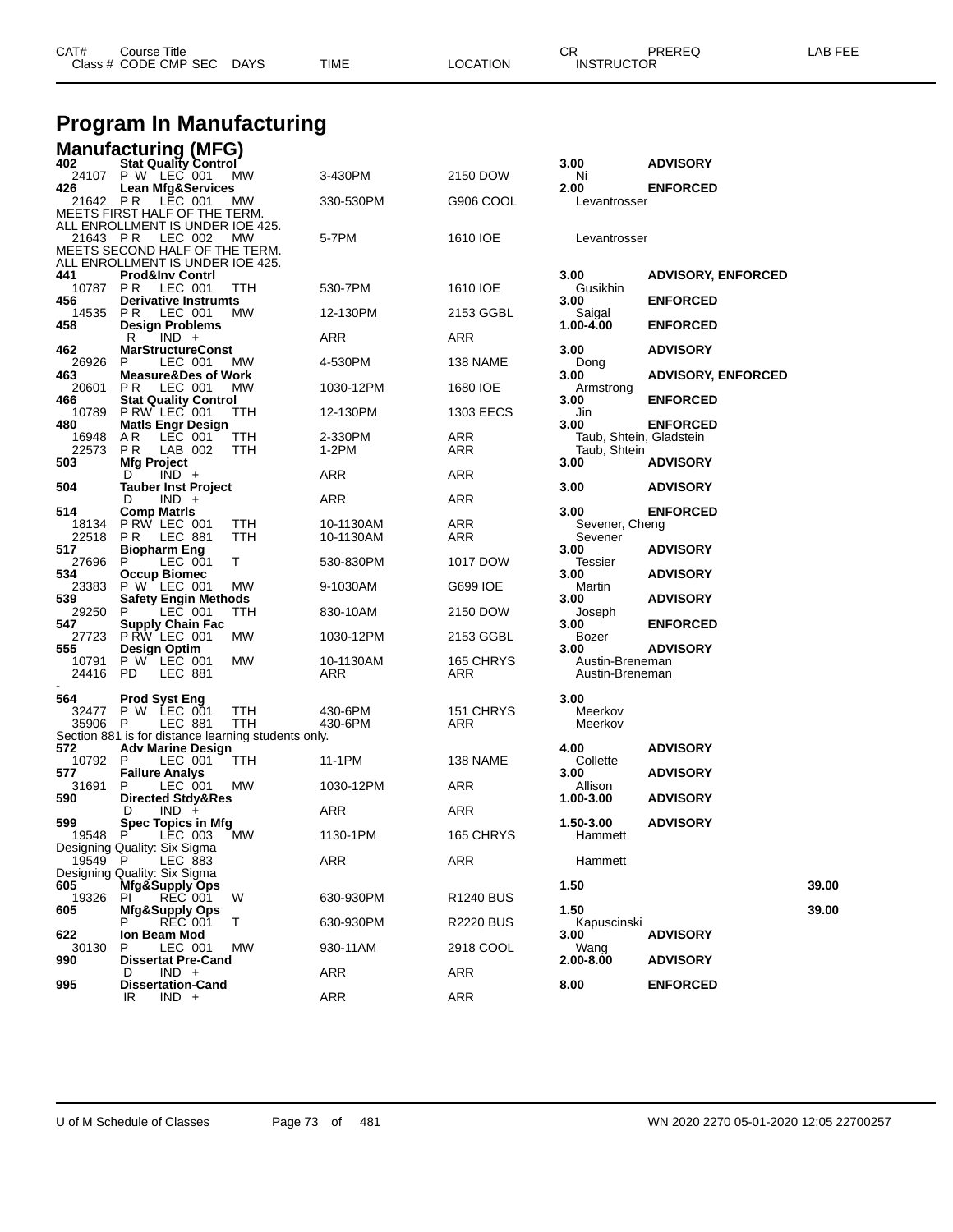# **Materials Science & Engineering**

**Materials Science Engineering (MATSCIE)**<br>220 Intro Mat & Man **2 1 11170 Mat & Man 2 2 4.00 ENFORCED**<br>10833 AR LEC 100 MWF 1130-1230PM 220 CHRYS Wynarsky 10833 A R LEC 100 MWF 1130-1230PM 220 CHRYS Wynarsky Structure, properties, and processing relationships in engineering materials. This section is particularly well-suited for Aerospace and NERS students (minor added emphasis on composites and radiation effects on materials).<br>10834 10834 P RW DIS 101 TH 1130-1230PM 3427 EECS 10835 P RW DIS 102 TH 1030-1130AM 1006 DOW 10836 P RW DIS 103 TH 130-230PM 1010 DOW .<br>28166 P RW DIS 104 TH 1130-1230PM 185 EWRE<br>28166 P RW DIS 105 TH 130-230PM 1018 DOW 28166 P RW DIS<br>242 Physics of **242 Physics of Matls 4.00 ENFORCED** 10837 PR LEC 001 F 1130-1230PM 1670 BEYSTER **242 Physics of Matls 4.00 ENFORCED** LEC 001 MW 12-130PM 1014 DOW Kioupakis<br>nar Matl 100 1014 1014 1014 100 **250 Prin Engr Matl 4.00 ENFORCED** 10838 A R LEC 100 MWF 930-1030AM ARR Goldman 16089 P RW DIS 101 TH 1130-1230PM 1006 DOW Huang 19444 P RW DIS 102 TH 130-230PM 2166 DOW Huang 31680 A R LEC 200 MWF 930-1030AM 133 CHRYS Wynarsky 31681 P.R. LLC 2001 MW1. 310-1030-1030AM 1045 GGBL 1046<br>31681 P.R. DIS 201 TH 1030-1130AM 1045 GGBL Luce<br>31682 P.R. DIS 202 TH 130-230PM 1690 BEYSTER Luce 31682 PR DIS 202 TH 130-230PM 1690 BEYSTER Luce<br>280 MSE Ugrad Res Opp 1.00-4.00 **280 MSE Ugrad Res Opp 1.00-4.00 ADVISORY** D IND + ARR ARR ARR **335 Kin&Transport 4.00 ENFORCED** 10841 P RW LEC 001<br>335 **Kin&Transport 335 Kin&Transport 4.00 ENFORCED** P RW LEC 001 MW 8-930AM 1500 EECS Marquis **365 Materials Lab II 3.00 ENFORCED** 330-430PM Labs for MSE 365 are held in the Van Vlack Undergraduate Lab, second floor of the H.H. Dow building. For permission to register, contact Patti Vogel at pvogel@umich.edu.<br>16538 PRW LAB 002 T 1230-430PM 16538 P\_RW\_LAB\_002 T 1230-430PM ARR Gupta<br>10840 P\_RW\_LAB\_003 W 130-530PM ARR Saud 10840 P RW LAB 003 W 130-530PM ARR Saud 28844 P RW LAB 004 TH 12-4PM ARR Chou **440 Ceramic Materials 3.00 ADVISORY, ENFORCED** 17410 Ceramic Materials **17411** PR LEC 001 MW 130-3PM ARR 3.00 ADVISORY,<br>17411 PR LEC 001 MW 130-3PM ARR Poudeu-Poudeu and Struc Chm Char Matls 130-3PM ARR 2.00 **ENFORCED 465 Struc Chm Char Matls 3.00 ENFORCED** 31704 P R LEC 001 TTH 830-10AM 107 GFL Hovden **480 Matls Engr Design 3.00 ENFORCED** 16947 A.R LEC 001 TTH 2-330PM ARR Taub, Gladstein, Shtein<br>22569 P.R LAB 002 TTH 1-2PM ARR Taub, Shtein 22569 P.R LAB 002 TTH 1-2PM ARR Taub, Shtein<br>**485 Design Problems** 1.00-4.00 **485 Design Problems 1.00-4.00 ENFORCED**  $IND +$ 

 **Research Problems 1.00-3.00 ENFORCED**  $IND +$  **Phys Polymers 3.00 ADVISORY** 20975 P LEC 001 MW 430-6PM ARR Kim Kim 430-6PM 430-6PM ARR 430-6PM ARR Kim **Comp Matrls 3.00 ENFORCED** P RW LEC 001<br>P R LEC 881 22517 P R LEC 881 TTH 10-1130AM ARR Sevener **Adv Mech Behavior 3.00 ADVISORY** P LEC 001 TTH 10-1130AM ARR Misra, Qi **Kin,Ph Trnsfm&Trnsp 3.00 ADVISORY** P LEC 001 MW 9-1030AM ARR Shahani **Molecular Sim 3.00** 31703 P LEC 001 TTH 130-3PM ARR Kieffer **Foundations Nano II 3.00 ADVISORY** P LEC 001 MW 1230-2PM 1045 GGBL Laine **Failure Analys 3.00 ADVISORY** P LEC 001 MW 1030-12PM ARR Allison **MSE Special Topics 3.00 ADVISORY** 1006 DOW Engagement in Research Process

Engagement in the Research Process - a course aimed at directing incoming students to develop a coherent idea into a more completed product. The product could take the form of a proposal, white paper, or review paper of interest to each student. Students will be encouraged to bring individual ideas worthy of further development or as part of their engagement in their individual research groups.<br>31698 P LEC 043 TTH 430-6PM LEC 043 TTH 430-6PM 1024 FXB Tuteja Surface and Interfacial Engr

Surface and Interfacial Engineering - This course will present and analyze the surfaces of a wide range of biological species, such as lotus leaves, rose petals, water striders, arctic spring tails, sharks, desert beetles, and pitcher plant leaves. We will understand the unique surface functionality associated with each of these biological species by examining the roles of surface composition and surface texture. Subsequently, we will discuss how this fundamental understanding can be used to engineer bio-inspired surfaces of the future for a range of applications such as stain resistant fabrics, micro-robots, anti-fingerprint displays, drag reduction for ships,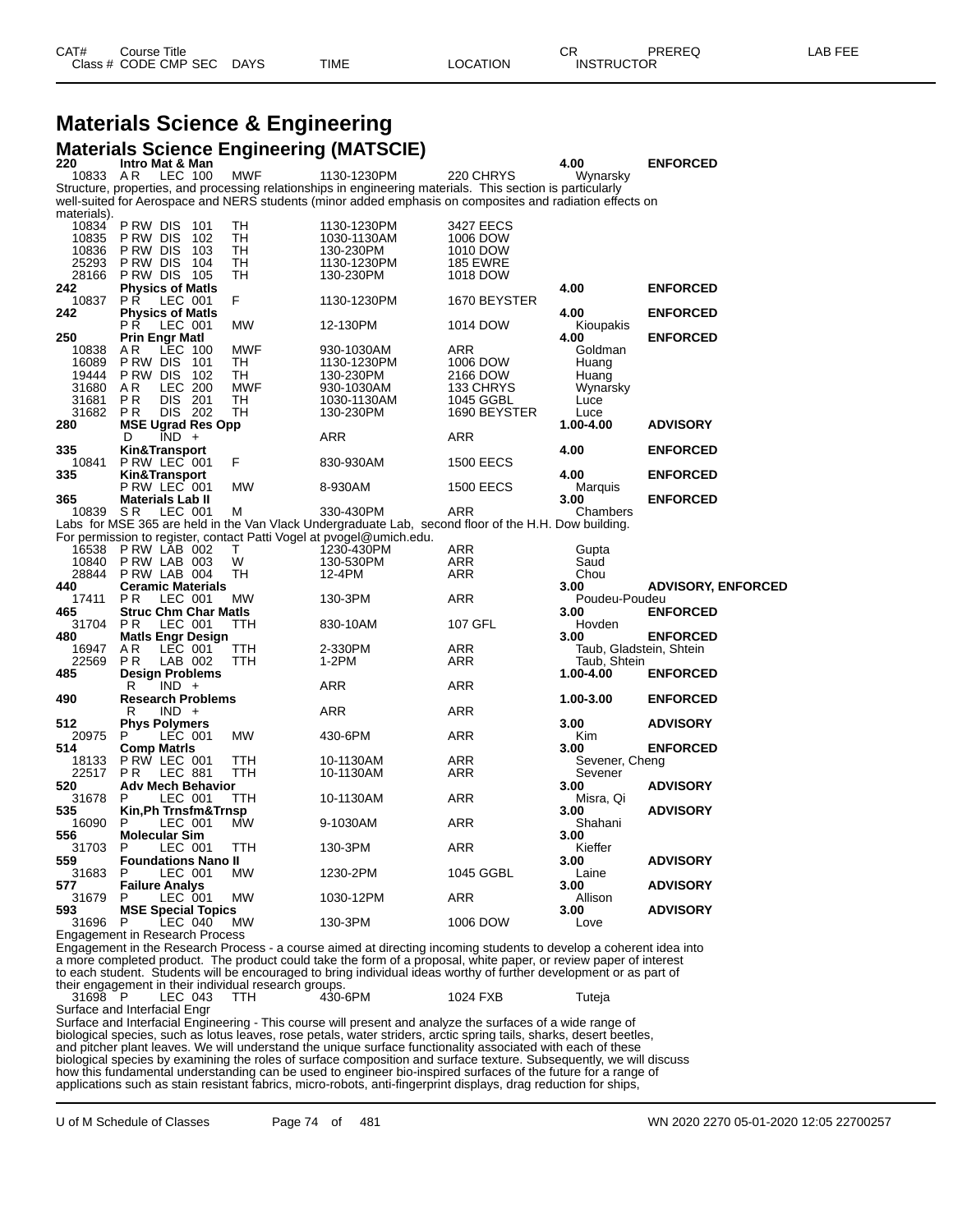| CAT#         | Course Title<br>Class # CODE CMP SEC DAYS               |           | <b>TIME</b>                                                                                                                                                                                                                          | LOCATION     | CR.<br><b>INSTRUCTOR</b> | <b>PREREQ</b>              | LAB FEE |
|--------------|---------------------------------------------------------|-----------|--------------------------------------------------------------------------------------------------------------------------------------------------------------------------------------------------------------------------------------|--------------|--------------------------|----------------------------|---------|
| 31699 P      | fog harvesting and ice-shedding.<br>LEC 053 MW          |           | 830-10AM                                                                                                                                                                                                                             | <b>ARR</b>   | Mehta                    |                            |         |
|              | <b>Cancer Bioengineering</b>                            |           |                                                                                                                                                                                                                                      |              |                          |                            |         |
|              |                                                         |           | Cancer Bioengineering - Cancer refers to a collection of heterogeneous but related diseases recognized primarily                                                                                                                     |              |                          |                            |         |
|              |                                                         |           | by uncontrolled cellular proliferation, invasion, and spread into surrounding tissues. This course is designed to                                                                                                                    |              |                          |                            |         |
|              |                                                         |           | be an introduction to cancer biology from an engineering and systems perspective. It will provide a basic                                                                                                                            |              |                          |                            |         |
|              |                                                         |           | understanding of cancer biology including (but not limited to) cancer genetics, signal transduction, metabolism,                                                                                                                     |              |                          |                            |         |
|              |                                                         |           | angiogenesis, tumor microenvironment and the metastatic cascade, and will discuss how new technologies and                                                                                                                           |              |                          |                            |         |
|              |                                                         |           | engineering approaches improve our understanding of the tumorigenesis process and our ability to diagnose or treat                                                                                                                   |              |                          |                            |         |
|              |                                                         |           | cancer. The course is designed primarily for engineering graduate students and senior undergraduate students. It                                                                                                                     |              |                          |                            |         |
|              |                                                         |           | will cover both basic concepts and engineering approaches as applied to cancer biology. This is a highly<br>interdisciplinary field where knowledge from various disciplines needs to be presented and integrated. It will be        |              |                          |                            |         |
|              |                                                         |           | divided into three sections: (1) biological concepts and cancer biology, (2) engineering and systems approaches to                                                                                                                   |              |                          |                            |         |
|              |                                                         |           | the study of these concepts, and (3) engineering solutions to cancer diagnostics and treatment.                                                                                                                                      |              |                          |                            |         |
| 31697 P      | LEC 058                                                 | - ттн     | 230-4PM                                                                                                                                                                                                                              | ARR          | Heron                    |                            |         |
|              | <b>Fundamentals of Quantum Matris</b>                   |           |                                                                                                                                                                                                                                      |              |                          |                            |         |
|              |                                                         |           | Fundamentals of Quantum Materials - This class will serve as an introduction to recent materials and topics of                                                                                                                       |              |                          |                            |         |
|              |                                                         |           | interest in the field. The class focuses on synthesis and characterization of quantum materials as well as the                                                                                                                       |              |                          |                            |         |
|              |                                                         |           | control and manipulation of quantum materials for applications. Topical systems are those with electronic                                                                                                                            |              |                          |                            |         |
|              |                                                         |           | correlations and systems with topological order, particularly systems with ferroic order and spin textures. The                                                                                                                      |              |                          |                            |         |
|              |                                                         |           | course will focus on magnetism, frustration, non-trivial electronic and magnetic structures, multiferroics, phase                                                                                                                    |              |                          |                            |         |
|              |                                                         |           | transitions, metal-insulator transitions, spin-orbit coupling and Hall effects, and interfaces. The course will                                                                                                                      |              |                          |                            |         |
|              |                                                         |           | also impart practical knowledge through the discussion of: 1) synthesis methods for the growth of bulk materials,<br>thin film materials, controlled interfaces, and nanostructures and 2) characterization methodologies such as    |              |                          |                            |         |
|              |                                                         |           | electron microscopy, optical spectroscopy, charge and spin transport.                                                                                                                                                                |              |                          |                            |         |
| 31700 P      | LEC 068                                                 | TTH.      | 830-10AM                                                                                                                                                                                                                             | 3150 DOW     | Sun, Thornton            |                            |         |
|              | Data-Driven Matls Design & Gen                          |           |                                                                                                                                                                                                                                      |              |                          |                            |         |
|              | Data-Driven Materials Design and Genomics               |           |                                                                                                                                                                                                                                      |              |                          |                            |         |
|              |                                                         |           | The Materials Genome Initiative (MGI) is an ongoing U.S. initiative to discover, manufacture, and deploy advanced                                                                                                                    |              |                          |                            |         |
|              |                                                         |           | materials twice as fast, at a fraction of the cost. Many MGI efforts are enabled by large-scale materials                                                                                                                            |              |                          |                            |         |
|              |                                                         |           | informatics employing methods such as high-throughput computing, data-driven materials optimization, and knowledge                                                                                                                   |              |                          |                            |         |
|              |                                                         |           | discovery in materials databases. In this course, students will learn how to use Python to access big-data from                                                                                                                      |              |                          |                            |         |
|              |                                                         |           | existing materials databases, and how to design and execute a data-driven research project in MSE. State-of-the-art<br>methods in statistical analysis, supervised and unsupervised machine-learning, and data visualization will be |              |                          |                            |         |
|              |                                                         |           | covered, with computational labs to teach proficiency in these techniques. We will review examples of MGI efforts                                                                                                                    |              |                          |                            |         |
|              |                                                         |           | in the design of novel lithium ion batteries and structural alloys. A capstone project will provide an opportunity                                                                                                                   |              |                          |                            |         |
|              | for students to design and propose new MGI initiatives. |           |                                                                                                                                                                                                                                      |              |                          |                            |         |
| 622          | <b>Ion Beam Mod</b>                                     |           |                                                                                                                                                                                                                                      |              | 3.00                     | <b>ADVISORY</b>            |         |
| 30131        | P.<br>LEC 001                                           | <b>MW</b> | 930-11AM                                                                                                                                                                                                                             | 2918 COOL    | Wang                     |                            |         |
| 690          | <b>Research Problems</b>                                |           |                                                                                                                                                                                                                                      |              | 1.00-16.00               |                            |         |
|              | $IND +$                                                 |           | ARR                                                                                                                                                                                                                                  | ARR          |                          |                            |         |
| 890          | <b>Colloq in Mat Sci</b>                                |           |                                                                                                                                                                                                                                      |              | 1.00                     |                            |         |
| 19007<br>990 | PR<br><b>SEM 001</b>                                    | F         | 10-1130AM                                                                                                                                                                                                                            | 1670 BEYSTER |                          | Heron, Shahani, Qi, Hovden |         |
|              | <b>Diss-Precand</b>                                     |           |                                                                                                                                                                                                                                      |              | $1.00 - 8.00$            | <b>ADVISORY</b>            |         |

**995 Diss-Cand 8.00 ENFORCED**

R IND + ARR ARR ARR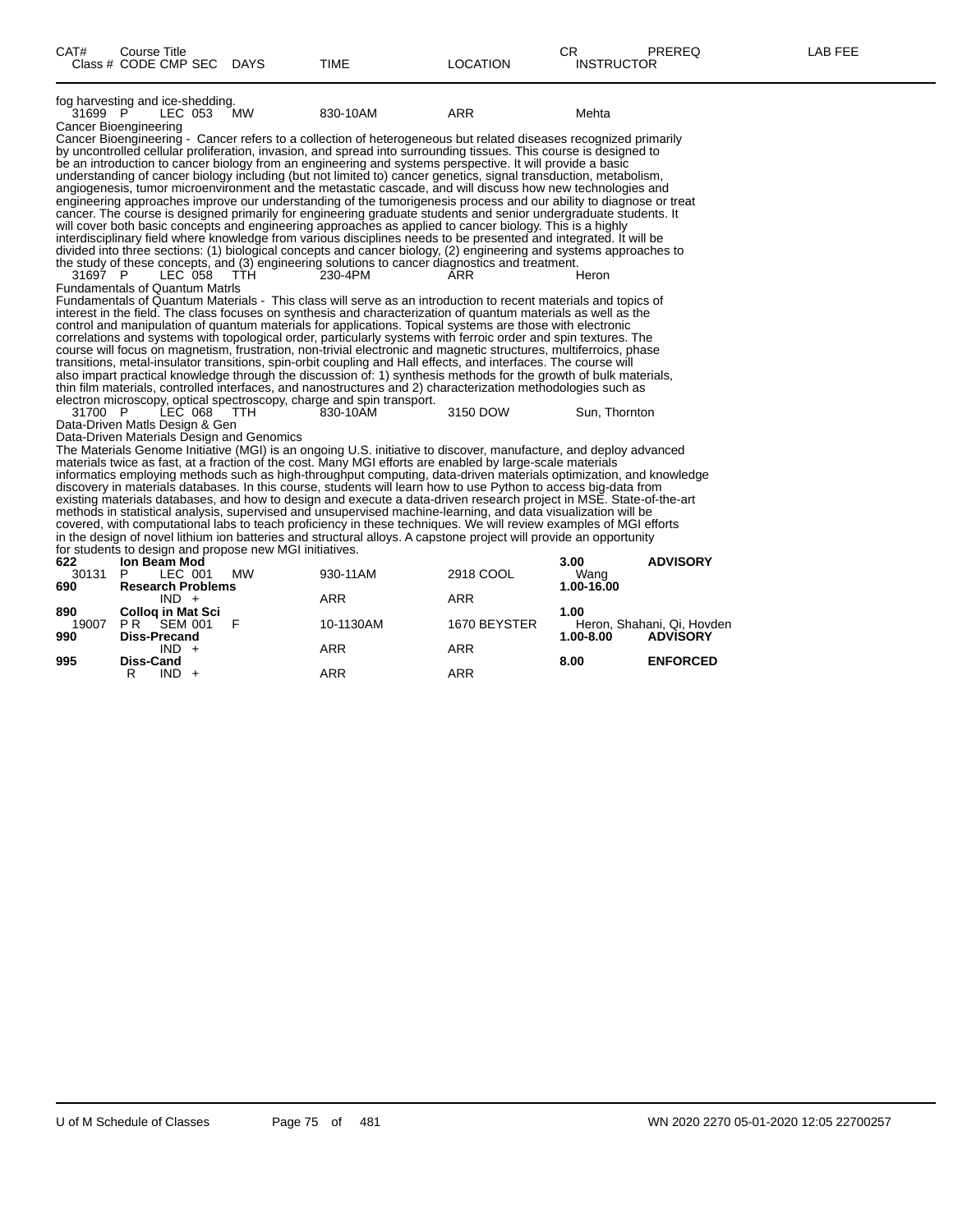## **Mech Eng & Applied Mech Dept**

| <b>Mechanical Engineering (MECHENG)</b> |     |                     |  |      |                                                                 |             |         |                 |  |  |  |
|-----------------------------------------|-----|---------------------|--|------|-----------------------------------------------------------------|-------------|---------|-----------------|--|--|--|
| 211                                     |     | Intro to Solid Mech |  |      |                                                                 |             | 4.00    | <b>ENFORCED</b> |  |  |  |
|                                         |     |                     |  |      | MUST ENROLL IN ONE LECTURE *AND* ONE DISCUSSION OF MECHENG 211. |             |         |                 |  |  |  |
| 16098 SR LEC 001                        |     |                     |  | MWF  | 2-3PM                                                           | 2505 GGBL   | Estrada |                 |  |  |  |
| 22184                                   | S D | LEC 002             |  | MM/E | $1.2$ DM                                                        | $2505$ CCRI | Rarher  |                 |  |  |  |

| 16098                      | S R                                      | LEC 001 | MWF                                                                     | 2-3PM                                                                          | 2505 GGBL                     | Estrada                  |                         |
|----------------------------|------------------------------------------|---------|-------------------------------------------------------------------------|--------------------------------------------------------------------------------|-------------------------------|--------------------------|-------------------------|
| 22184                      | - S R                                    | LEC 002 | MWF                                                                     | $1-2PM$<br>MUST ENROLL IN ONE LECTURE *AND* ONE DISCUSSION OF MECHENG 211.     | 2505 GGBL                     | Barber                   |                         |
| 16102                      | PRW DIS 010                              |         | W                                                                       | 1030-1130AM                                                                    | 2166 DOW                      | Rosario                  |                         |
|                            |                                          |         |                                                                         | MUST ENROLL IN ONE LECTURE *AND* ONE DISCUSSION OF MECHENG 211.                |                               |                          |                         |
| 16099                      | PRW DIS 011                              |         | W                                                                       | 1130-1230PM<br>MUST ENROLL IN ONE LECTURE *AND* ONE DISCUSSION OF MECHENG 211. | 2166 DOW                      | Rosario                  |                         |
| 21145                      | PRW DIS 012                              |         | W                                                                       | 330-430PM                                                                      | 3150 DOW                      | Zhang                    |                         |
|                            |                                          |         |                                                                         | MUST ENROLL IN ONE LECTURE *AND* ONE DISCUSSION OF MECHENG 211.                |                               |                          |                         |
| 16100                      | PRW DIS 013                              |         | W                                                                       | 430-530PM<br>MUST ENROLL IN ONE LECTURE *AND* ONE DISCUSSION OF MECHENG 211.   | 2150 DOW                      | Zhang                    |                         |
| 235                        | <b>Thermodynamics I</b>                  |         |                                                                         |                                                                                |                               | 3.00                     | <b>ENFORCED</b>         |
| 16928                      | PRW LEC 001                              |         | TTH                                                                     | 1-230PM                                                                        | <b>1500 EECS</b>              | Pipe                     |                         |
| 16929<br>26994             | PRW LEC 002<br>PRW LEC 003               |         | TTH<br>TTH                                                              | 230-4PM<br>230-4PM                                                             | 2505 GGBL                     | Wooldridge               |                         |
| <b>Small Class Section</b> |                                          |         |                                                                         |                                                                                | 3433 EECS                     | Kwabi                    |                         |
| 240                        | <b>Dynamics&amp;Vibrations</b>           |         |                                                                         |                                                                                |                               | 4.00                     | <b>ENFORCED</b>         |
| 10795                      | PRW LEC 001                              |         | MWF                                                                     | 3-430PM                                                                        | 2505 GGBL                     | Epureanu                 |                         |
| 10796<br>25227             | P RW LEC 002<br>PRW LEC 003              |         | MWF<br>MWF                                                              | 1030-12PM<br>9-1030AM                                                          | <b>1500 EECS</b><br>2246 CSRB | Tol<br>Perkins           |                         |
| 31776                      | PRW LEC 004                              |         | MWF                                                                     | 9-1030AM                                                                       | 3433 EECS                     | Popa                     |                         |
| <b>Small Section</b>       |                                          |         |                                                                         |                                                                                |                               |                          |                         |
| 250                        | Des & Mfg I                              |         |                                                                         |                                                                                |                               | 4.00                     | <b>ENFORCED</b>         |
| 10797                      | AR                                       | LEC 001 | Enrollment in a lab section will auto-enroll you in the lecture.<br>ттн | 9-1030AM                                                                       | <b>STAMPS</b>                 | Umbriac, Cooper          |                         |
| 10798                      | PIRW LAB 002                             |         | MW                                                                      | 930-1030AM                                                                     | 1540 GGBL                     | Schmiedeler              |                         |
| 10799                      | PIRW LAB 003                             |         | МW                                                                      | 1030-1130AM                                                                    | 1540 GGBL                     | Mark                     |                         |
| 10800<br>10801             | PIRW LAB 004<br>PIRW LAB 005             |         | MW<br>МW                                                                | 1130-1230PM                                                                    | 1540 GGBL<br>1540 GGBL        | Mark<br><b>Bullister</b> |                         |
| 10802                      | PIRW LAB 006                             |         | МW                                                                      | 1230-130PM<br>130-230PM                                                        | 1540 GGBL                     | Schmiedeler              |                         |
| 10803                      | PIRW LAB 007                             |         | MW                                                                      | 230-330PM                                                                      | 1540 GGBL                     | Zhu                      |                         |
| 21252                      | PIRW LAB 008                             |         | MW                                                                      | 330-430PM                                                                      | 1540 GGBL                     | Umbriac, Zhu             |                         |
| 21253<br>290               | PIRW LAB 009<br><b>RISE 2</b>            |         | МW                                                                      | 430-530PM                                                                      | 1540 GGBL                     | Burke<br>1.00-3.00       |                         |
|                            |                                          | $IND +$ |                                                                         | ARR                                                                            | ARR                           |                          |                         |
| 305                        | <b>Intro Finite Elemnt</b>               |         |                                                                         |                                                                                |                               | 3.00                     | <b>ADVISORY</b>         |
| 10804                      | PRW LEC 001                              |         | MWF                                                                     | 1130-1230PM                                                                    | 2517 GGBL                     | Hulbert                  |                         |
| 32606<br>311               | PRW LEC 002<br><b>Strength-Materials</b> |         | MWF                                                                     | 1230-130PM                                                                     | 2517 GGBL                     | Hulbert<br>3.00          | <b>ADVISORY</b>         |
| 10805                      | P W LEC 001                              |         | MWF                                                                     | 1030-1130AM                                                                    | 1008 FXB                      | Lu                       |                         |
| 320                        | <b>Fluid Mech I</b>                      |         |                                                                         |                                                                                |                               | 3.00                     | <b>ENFORCED</b>         |
| 16930                      | PRW LEC 001                              |         | ттн                                                                     | 11-1230PM                                                                      | G906 COOL                     | Capecelatro              |                         |
| 16961<br>335               | PRW LEC 002<br><b>Heat Transfer</b>      |         | MW                                                                      | 12-130PM                                                                       | 1017 DOW                      | Towne<br>3.00            | <b>ENFORCED</b>         |
| 17366                      | PRW LEC 001                              |         | MW                                                                      | 1030-12PM                                                                      | 1017 DOW                      | Fu                       |                         |
| 18624                      | PRW LEC 002                              |         | TTH                                                                     | 11-1230PM                                                                      | 2505 GGBL                     | Kurabayashi              |                         |
| 336<br>28661               | <b>Thermodyn II</b><br>P W LEC 001       |         |                                                                         |                                                                                |                               | 3.00                     | <b>ADVISORY</b>         |
| 350                        | Des & Mfg II                             |         | TTH                                                                     | 9-1030AM                                                                       | 1012 FXB                      | Violi<br>4.00            | <b>ENFORCED</b>         |
|                            |                                          |         | Enrollment in a lab will auto-enroll you in the lecture.                |                                                                                |                               |                          |                         |
| 10806                      | AR.                                      | LEC 001 | TTH                                                                     | 3-430PM                                                                        | 1610 IOE                      | Umbriac, Awtar           |                         |
| 20330 PIRW LAB 002         |                                          |         | F.<br>Enrollment in a lab will auto-enroll you in the lecture.          | 830-1030AM                                                                     | 1345 GGBL                     | Awtar, Huang             |                         |
| 21761                      | PIRW LAB 003                             |         | F                                                                       | 1030-1230PM                                                                    | 1345 GGBL                     | Umbriac, Awtar, Mudge    |                         |
|                            |                                          |         | Enrollment in a lab will auto-enroll you in the lecture.                |                                                                                |                               |                          |                         |
| 10807 PIRW LAB 004         |                                          |         | F                                                                       | 1230-230PM                                                                     | 1345 GGBL                     |                          | Umbriac, Awtar, Saginaw |
|                            | 18675 PIRW LAB 005                       |         | Enrollment in a lab will auto-enroll you in the lecture.<br>F           | 230-430PM                                                                      | 1345 GGBL                     | Umbriac, Awtar, Urs      |                         |
|                            |                                          |         | Enrollment in a lab will auto-enroll you in the lecture.                |                                                                                |                               |                          |                         |
| 21762 PIRW LAB 006         |                                          |         | м                                                                       | 12-2PM                                                                         | 1345 GGBL                     | Umbriac, Awtar, He       |                         |
| 360                        | <b>Mod&amp;Cntrl Dyn Sys</b>             |         | Enrollment in a lab will auto-enroll you in the lecture.                |                                                                                |                               | 4.00                     | <b>ENFORCED</b>         |
| 10808 PRW LEC 001          |                                          |         | TTH                                                                     | 9-11AM                                                                         | 2505 GGBL                     | Oldham                   |                         |
| 10809                      | P RW LEC 002                             |         | TTH.                                                                    | 1230-230PM                                                                     | 2505 GGBL                     | Barton                   |                         |
| 382                        | <b>Mech Behav Matis</b>                  |         |                                                                         |                                                                                |                               | 4.00                     | <b>ENFORCED</b>         |
| 10810<br>21058             | PRW LEC 001<br>P RW LEC 002              |         | MWF<br>MWF                                                              | 9-1030AM<br>1030-12PM                                                          | 1008 FXB<br>2505 GGBL         | Thouless<br>Fan          |                         |
| 390                        | <b>RISE 3</b>                            |         |                                                                         |                                                                                |                               | 2.00-3.00                |                         |
|                            | $\mathbf{I}$                             | $IND +$ |                                                                         | ARR                                                                            | ARR                           |                          |                         |
| 395                        | Lab I                                    |         |                                                                         | Prerequisites are enforced and must be met to enroll in this class.            |                               | 4.00                     | <b>ENFORCED</b>         |
| 10811                      | AR.                                      | LEC 001 | МF                                                                      | 130-3PM                                                                        | 220 CHRYS                     | Grosh, Liang             |                         |
|                            | 10812 PRW LAB 002                        |         | T.                                                                      | 9-1130AM                                                                       | 2351 GGBL                     | Johnson                  |                         |
|                            |                                          |         |                                                                         |                                                                                |                               |                          |                         |

| 4.00                                                                                                                           | <b>ENFORCED</b>         |
|--------------------------------------------------------------------------------------------------------------------------------|-------------------------|
| Estrada<br>Barber                                                                                                              |                         |
| Rosario                                                                                                                        |                         |
| Rosario                                                                                                                        |                         |
| Zhang                                                                                                                          |                         |
| Zhang                                                                                                                          |                         |
| 3.00<br>Pipe<br>Wooldridge<br>Kwabi                                                                                            | <b>ENFORCED</b>         |
| 4.00<br>Epureanu<br>Tol<br>Perkins<br>Popa                                                                                     | <b>ENFORCED</b>         |
| 4.00                                                                                                                           | <b>ENFORCED</b>         |
| Umbriac, Cooper<br>Schmiedeler<br>Mark<br>Mark<br><b>Bullister</b><br>Schmiedeler<br>Zhu<br>Umbriac, Zhu<br>Burke<br>1.00-3.00 |                         |
| 3.00<br>Hulbert<br>Hulbert                                                                                                     | <b>ADVISORY</b>         |
| 3.00<br>Lu                                                                                                                     | <b>ADVISORY</b>         |
| 3.00                                                                                                                           | <b>ENFORCED</b>         |
| Capecelatro<br>Towne<br>3.00<br>Fu                                                                                             | <b>ENFORCED</b>         |
| Kurabayashi<br>3.00                                                                                                            | <b>ADVISORY</b>         |
| Violi<br>4.00                                                                                                                  | <b>ENFORCED</b>         |
| Umbriac, Awtar<br>Awtar, Huang                                                                                                 |                         |
| Umbriac, Awtar, Mudge                                                                                                          |                         |
|                                                                                                                                | Umbriac, Awtar, Saginaw |
| Umbriac, Awtar, Urs                                                                                                            |                         |
| Umbriac, Awtar, He                                                                                                             |                         |
| 4.00<br>Oldham                                                                                                                 | <b>ENFORCED</b>         |
| Barton<br>4.00<br>Thouless<br>Fan<br>2.00-3.00                                                                                 | <b>ENFORCED</b>         |
| 4.00                                                                                                                           | <b>ENFORCED</b>         |
| Grosh, Liang                                                                                                                   |                         |

U of M Schedule of Classes Page 76 of 481 WN 2020 2270 05-01-2020 12:05 22700257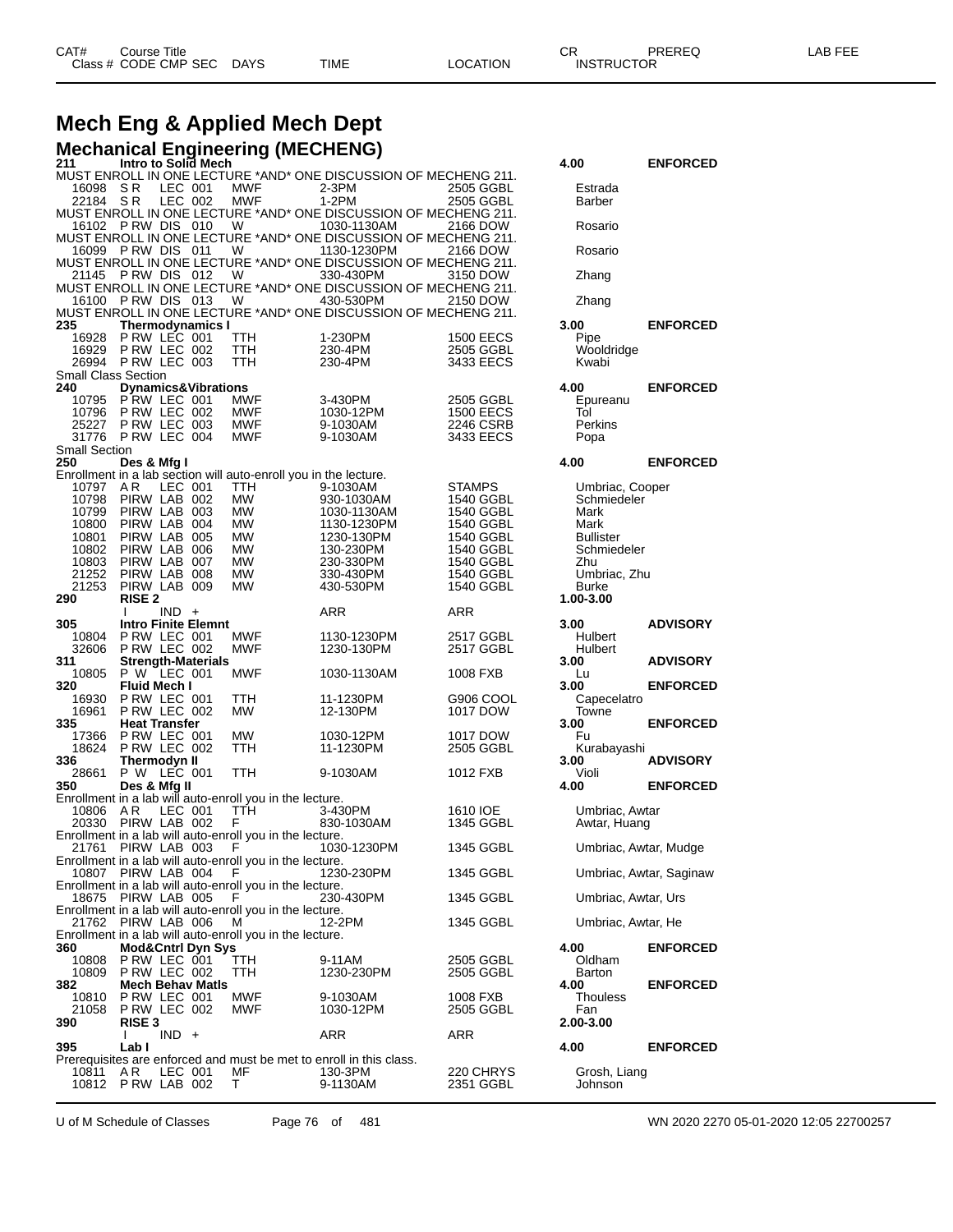| CAT#<br>Class # CODE CMP SEC   | Course Title                |                |                                | DAYS                                        | TIME                                                                                                          | LOCATION                     | CR<br><b>INSTRUCTOR</b>           | PREREQ                       | LAB FEE |
|--------------------------------|-----------------------------|----------------|--------------------------------|---------------------------------------------|---------------------------------------------------------------------------------------------------------------|------------------------------|-----------------------------------|------------------------------|---------|
| 21349                          | PRW LAB 003                 |                |                                | TН                                          | 9-1130AM                                                                                                      | 2351 GGBL                    | Johnson                           |                              |         |
| 21355                          | PRW LAB 004                 |                |                                | T.                                          | 12-230PM                                                                                                      | 2351 GGBL                    | Li                                |                              |         |
| 21988<br>10813                 | PRW LAB 005<br>PRW LAB 006  |                |                                | W<br>W                                      | 530-8PM<br>12-230PM                                                                                           | 2351 GGBL<br>2351 GGBL       | Quinn<br>Ma                       |                              |         |
| 10814                          | PRW LAB 007                 |                |                                | TН                                          | 12-230PM                                                                                                      | 2351 GGBL                    | Li                                |                              |         |
| 10815                          | PRW LAB 008                 |                |                                | T.                                          | 230-5PM                                                                                                       | 2351 GGBL                    | Luo                               |                              |         |
| 10816<br>10817                 | PRW LAB 009<br>P RW LAB 010 |                |                                | W<br>TН                                     | 230-5PM<br>230-5PM                                                                                            | 2351 GGBL<br>2351 GGBL       | Quinn<br>Li                       |                              |         |
| 17154                          | PRW LAB 011                 |                |                                | F                                           | 9-1130AM                                                                                                      | 2351 GGBL                    | Ma                                |                              |         |
| 20722                          | PRW LAB 012                 |                |                                | Τ                                           | 530-8PM                                                                                                       | 2351 GGBL                    | Li                                |                              |         |
| 24726<br>400                   | PRW LAB 013                 |                |                                | W                                           | 9-1130AM                                                                                                      | 2351 GGBL                    | Luo                               |                              |         |
| 28668                          | P W LEC 001                 |                | <b>Mech Engr Analysis</b>      | MW                                          | 9-1030AM                                                                                                      | 1032 FXB                     | 3.00<br>Schultz                   | <b>ADVISORY</b>              |         |
| 401                            |                             |                | <b>Stat Quality Control</b>    |                                             |                                                                                                               |                              | 3.00                              | <b>ADVISORY</b>              |         |
| 24104                          | P W LEC 001                 |                |                                | MW                                          | 3-430PM                                                                                                       | 2150 DOW                     | Ni                                |                              |         |
| 412<br>32070                   | P W LEC 001                 |                | <b>Adv Strength Matls</b>      | МW                                          | 9-1030AM                                                                                                      | 1025 GGBL                    | 3.00<br>Barber                    | <b>ADVISORY</b>              |         |
| 420                            | <b>Fluid Mech II</b>        |                |                                |                                             |                                                                                                               |                              | 3.00                              | <b>ADVISORY</b>              |         |
| 26986                          | P W LEC 001                 |                |                                | MW                                          | 3-430PM                                                                                                       | 104 EWRE                     | Akhavan                           |                              |         |
| 433                            | PIRW LEC 001                |                | <b>Adv Energy Solutions</b>    | TTH                                         | 1030-12PM                                                                                                     | 1303 EECS                    | 3.00                              | <b>ADVISORY</b>              |         |
| 26971<br>33977                 | PRW LEC 002                 |                |                                | МW                                          | 3-430PM                                                                                                       | 1045 GGBL                    | Dasgupta<br>Adera                 |                              |         |
| 440                            |                             |                | <b>Dynamics&amp;Vibrations</b> |                                             |                                                                                                               |                              | 4.00                              | <b>ADVISORY</b>              |         |
| 25045                          | P W LEC 001                 |                |                                | TTH                                         | 11-1PM                                                                                                        | <b>104 EWRE</b>              | Perkins                           |                              |         |
| 450                            | Des & Mfg III               |                |                                |                                             | Projects vary for lab sections. Once classes begin, students will drop/add to the appropriate project-related |                              | 4.00                              | <b>ENFORCED</b>              |         |
|                                |                             |                |                                | section. MUST BE DONE BY 3RD WEEK OF TERM!! |                                                                                                               |                              |                                   |                              |         |
| 10818 AR                       |                             | LEC 001        |                                | TTH                                         | 1-230PM                                                                                                       | 1571 GGBL                    |                                   | Cooper, Mazumder, Kaviany,   |         |
| 10819 PRW DIS                  |                             |                | 002                            | TTH                                         | 230-4PM                                                                                                       | 2150 DOW                     | Sienko, Saitou, Shorter<br>Sienko |                              |         |
|                                |                             |                |                                |                                             |                                                                                                               |                              |                                   |                              |         |
| 16544                          | P RW DIS                    |                | 003                            | TTH                                         | 230-4PM                                                                                                       | 1010 DOW                     | Cooper                            |                              |         |
| 22007                          | P RW DIS                    |                | 004                            | TTH                                         | 230-4PM                                                                                                       | <b>136 EWRE</b>              | Mazumder                          |                              |         |
| 10820                          | P RW DIS                    |                | 005                            | TTH                                         | 230-4PM                                                                                                       | 2153 GGBL                    | Kaviany                           |                              |         |
| 10821                          | P RW DIS                    |                | 006                            | TTH                                         | 230-4PM                                                                                                       | 1006 DOW                     | Shorter                           |                              |         |
|                                |                             |                |                                |                                             |                                                                                                               |                              |                                   |                              |         |
| 33576                          | PRW DIS 007                 |                |                                | TTH                                         | 230-4PM                                                                                                       | 1024 FXB                     | Saitou                            |                              |         |
| 19327                          | A R<br>ΑR                   | <b>REC 010</b> | <b>REC 010</b>                 | TН<br>т                                     | 4-530PM<br>4-530PM                                                                                            | <b>1500 EECS</b><br>1109 FXB | Cooper                            |                              |         |
| 461                            |                             |                | <b>Automatic Control</b>       |                                             |                                                                                                               |                              | 3.00                              | <b>ADVISORY</b>              |         |
| 31742                          | P W LEC 001                 |                |                                | ттн                                         | 9-1030AM                                                                                                      | 1303 EECS                    | Barton                            |                              |         |
| 476<br>16137                   | P                           | LEC 001        | <b>Biofluid Mechanics</b>      | MW                                          | 430-630PM                                                                                                     | ARR                          | 4.00<br>Grotberg                  | <b>ADVISORY</b>              |         |
| 481                            | <b>Mfg Processes</b>        |                |                                |                                             |                                                                                                               |                              | 3.00                              | <b>ADVISORY</b>              |         |
| 33712 PIW LEC 001              |                             |                |                                | МW                                          | 9-1030AM                                                                                                      | 1005 DOW                     | Shih                              |                              |         |
| 490                            | <b>RISE 4</b>               |                |                                |                                             |                                                                                                               |                              | 3.00                              |                              |         |
| For undergraduate credit only. |                             | $IND +$        |                                |                                             | ARR                                                                                                           | ARR                          |                                   |                              |         |
| 491                            |                             |                | <b>Independent Study</b>       |                                             |                                                                                                               |                              | 1.00-3.00                         | <b>ADVISORY</b>              |         |
| For undergraduate credit only. |                             |                |                                |                                             |                                                                                                               |                              |                                   |                              |         |
| 495                            | Ι.<br>Lab II                | $IND +$        |                                |                                             | <b>ARR</b>                                                                                                    | <b>ARR</b>                   | 4.00                              | <b>ENFORCED</b>              |         |
|                                |                             |                |                                |                                             | Prerequisites are enforced; must be met to enroll in this class.                                              |                              |                                   |                              |         |
| 10824 AR                       |                             | LEC 001        |                                | МF                                          | 130-3PM                                                                                                       | 1013 DOW                     |                                   | Schultz, Boehman, Hildinger, |         |
|                                |                             |                |                                |                                             |                                                                                                               |                              | Kumpf                             |                              |         |
| 22035<br>16532                 | PRW LAB 002<br>P RW LAB 003 |                |                                | W<br>T.                                     | 530-830PM<br>1130-230PM                                                                                       | 2541 GGBL<br>2541 GGBL       | Bransky<br>Dosunmu-Ogunbi         |                              |         |
| 10825                          | PRW LAB 004                 |                |                                | W                                           | 1130-230PM                                                                                                    | 2541 GGBL                    | Jeyachandran                      |                              |         |
| 10826                          | PRW LAB 005                 |                |                                | TН                                          | 1130-230PM                                                                                                    | 2541 GGBL                    | Boehm                             |                              |         |
| 10827                          | P RW LAB 006                |                |                                | T.                                          | 230-530PM                                                                                                     | 2541 GGBL                    | Lee                               |                              |         |
| 17515<br>17574                 | PRW LAB 007<br>PRW LAB 008  |                |                                | W<br>TН                                     | 230-530PM<br>230-530PM                                                                                        | 2541 GGBL<br>2541 GGBL       | Boehm                             | Dosunmu-Ogunbi, Schultz      |         |
| 17945                          | PRW LAB 009                 |                |                                | W                                           | 830-1130AM                                                                                                    | 2541 GGBL                    | Jeyachandran, Schultz             |                              |         |
| 19208                          | PRW LAB 010                 |                |                                | T.                                          | 830-1130AM                                                                                                    | 2541 GGBL                    | Pillai                            |                              |         |
| 22712                          | PRW LAB 011<br>PRW LAB 012  |                |                                | <b>TH</b><br>т                              | 530-830PM                                                                                                     | 2541 GGBL                    | Kim                               |                              |         |
| 30871<br>499                   |                             |                | Spec Topics in ME              |                                             | 530-830PM                                                                                                     | 2541 GGBL                    | Kim<br>1.00-3.00                  | <b>ADVISORY</b>              |         |
| 31249 PIW LEC 001              |                             |                |                                | МW                                          | 12-130PM                                                                                                      | 2150 DOW                     | Daly                              |                              |         |
| Front-End Design               |                             |                |                                |                                             |                                                                                                               |                              |                                   |                              |         |
| 30904 P<br>Vibrations          |                             | LEC 034        |                                |                                             | ARR                                                                                                           | ARR                          | Perkins                           |                              |         |
| 37543 P                        |                             | <b>LEC 080</b> |                                |                                             | ARR                                                                                                           | ARR                          | Epureanu                          |                              |         |
| Vibrations<br>31096 P          |                             | LEC 102        |                                |                                             | ARR                                                                                                           | ARR                          | Umbriac                           |                              |         |
| Shop Training                  |                             |                |                                |                                             |                                                                                                               |                              |                                   |                              |         |
| 37949 P<br>Vibrations          |                             | LEC 104        |                                |                                             | ARR                                                                                                           | ARR                          | Popa                              |                              |         |
|                                |                             |                |                                |                                             |                                                                                                               |                              |                                   |                              |         |

U of M Schedule of Classes Page 77 of 481 WN 2020 2270 05-01-2020 12:05 22700257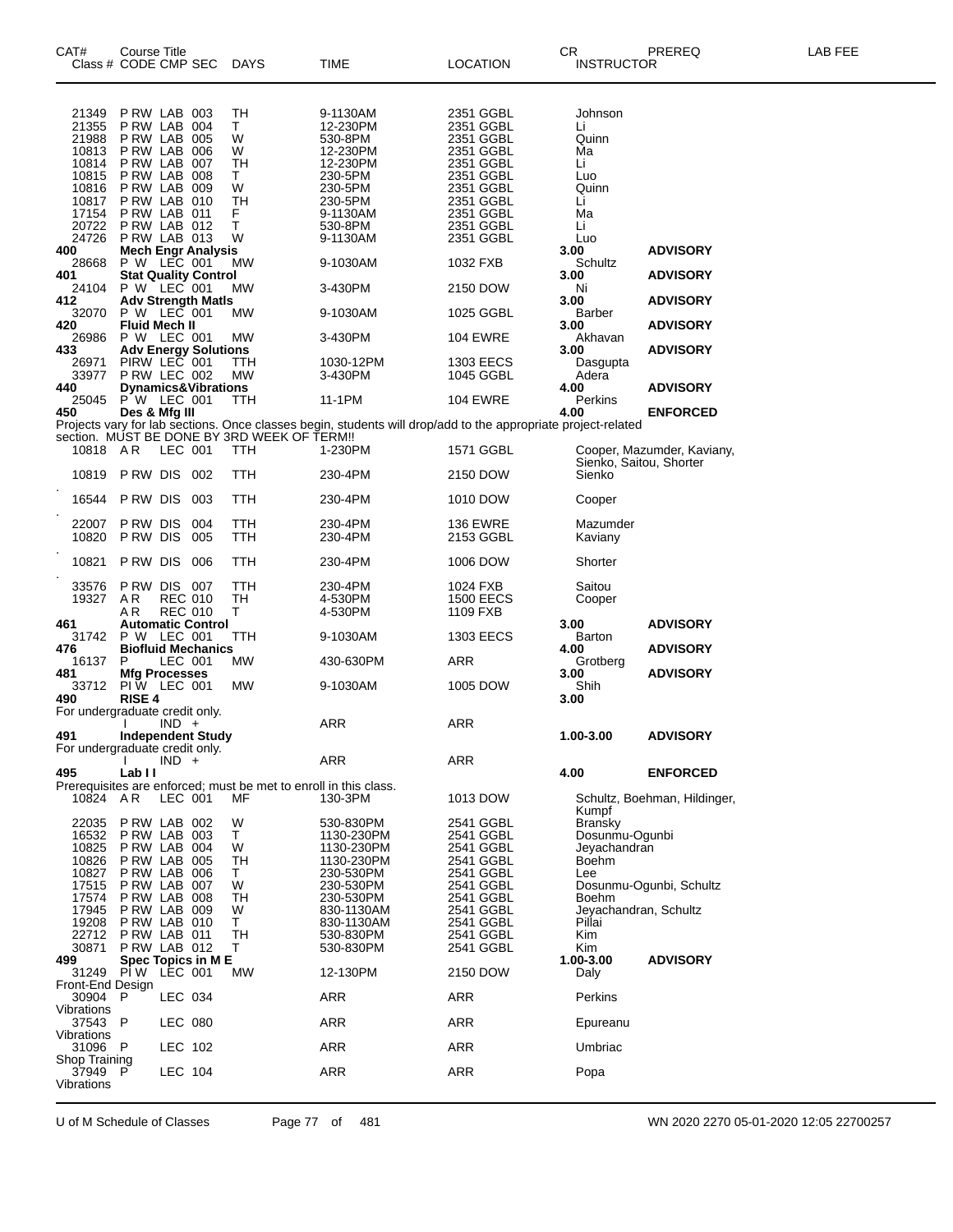| CAT#                        | Course Title<br>Class # CODE CMP SEC                    | DAYS   | TIME                                                                                                        | <b>LOCATION</b>          | CR.<br><b>INSTRUCTOR</b>           | PREREQ                                                                                                             | LAB FEE |
|-----------------------------|---------------------------------------------------------|--------|-------------------------------------------------------------------------------------------------------------|--------------------------|------------------------------------|--------------------------------------------------------------------------------------------------------------------|---------|
| 37540 P<br>Vibrations       | LEC 112                                                 |        | ARR                                                                                                         | ARR                      | Tol                                |                                                                                                                    |         |
| 502<br>28665<br>512         | Meth Diff Eq Mech<br>P W LEC 001<br><b>Theory Elast</b> | МW     | 12-130PM                                                                                                    | 3427 EECS                | 3.00<br>Huan<br>3.00               | <b>ADVISORY</b><br><b>ADVISORY</b>                                                                                 |         |
| 28655                       | P W LEC 001                                             | TTH    | 9-1030AM                                                                                                    | 1045 GGBL                | Bucsek                             |                                                                                                                    |         |
| 521<br>27002                | <b>Adv Fluid Mech II</b><br>P W LEC 001                 | TTH    | 1-230PM                                                                                                     | 1045 GGBL                | 3.00<br>Johnsen                    | <b>ADVISORY</b>                                                                                                    |         |
| 524<br>31743                | <b>Adv Eng Acoustics</b><br>P W LEC 001                 | MW     | 1030-12PM                                                                                                   | 3433 EECS                | 3.00<br>Dowling                    | <b>ADVISORY</b>                                                                                                    |         |
| 530<br>28657                | <b>Adv Heat Transfer</b><br>P W LEC 001                 | TTH    | 3-430PM                                                                                                     | 1005 DOW                 | 3.00<br>Bala Chandran              | <b>ADVISORY</b>                                                                                                    |         |
| 538<br>27003                | <b>Adv IC Engines</b><br>P W LEC 001                    | МW     | 9-1030AM                                                                                                    | 1006 DOW                 | 3.00<br>Boehman                    | <b>ADVISORY</b>                                                                                                    |         |
| 542<br>28487                | <b>Vehicle Dyn</b><br>P W LEC 001                       | TTH    | 2-330PM                                                                                                     | 151 CHRYS                | 3.00<br>Orosz                      | <b>ADVISORY</b>                                                                                                    |         |
| 30384<br>555                | P<br>LEC 881                                            |        | ARR                                                                                                         | ARR                      | Orosz<br>3.00                      | <b>ADVISORY</b>                                                                                                    |         |
| 10828<br>24414              | <b>Design Optim</b><br>P W LEC 001<br>PD.<br>LEC 881    | МW     | 10-1130AM<br>ARR                                                                                            | 165 CHRYS<br>ARR         | Austin-Breneman<br>Austin-Breneman |                                                                                                                    |         |
| 561<br>18233                | Des Dig Cont Sys<br>P W LEC 001                         | TTH    | 3-430PM                                                                                                     | G906 COOL                | 3.00<br>Vasudevan                  | <b>ADVISORY</b>                                                                                                    |         |
| 564<br>21810                | <b>Linear Systems Thry</b><br>LEC 001<br>A              | MWF    | 930-1030AM                                                                                                  | <b>1500 EECS</b>         | 4.00<br>Scruggs                    | <b>ADVISORY</b>                                                                                                    |         |
| 21812<br>565                | P W DIS 011<br><b>Battery Sys and Ctrl</b>              | TH     | 530-630PM                                                                                                   | <b>1500 EECS</b>         | Gupta<br>3.00                      | <b>ADVISORY</b>                                                                                                    |         |
| 25018                       | P W LEC 001                                             | МW     | 1030-12PM                                                                                                   | 151 CHRYS                | Siegel                             |                                                                                                                    |         |
| 25019<br>566                | P<br><b>LEC 881</b><br><b>Hybrid Elec Vehicles</b>      |        | ARR                                                                                                         | ARR                      | Siegel<br>3.00                     | <b>ADVISORY</b>                                                                                                    |         |
| 21116<br>21117              | P W LEC 001<br>P<br>LEC 881                             | TН     | 6-9PM<br>ARR                                                                                                | 165 CHRYS<br>ARR         | Liu, Grewe<br>Liu, Grewe           |                                                                                                                    |         |
| 574<br>28659                | <b>Nano/Micr Struc Evol</b><br>P W LEC 001              | МW     | 330-5PM                                                                                                     | 1003 EECS                | 3.00<br>Lu                         | <b>ADVISORY</b>                                                                                                    |         |
| 590                         | <b>Res Sel M E Topics</b><br>$IND +$                    |        | ARR                                                                                                         | ARR                      | 3.00-6.00                          | <b>ADVISORY</b>                                                                                                    |         |
|                             |                                                         |        | https://deptapps.engin.umich.edu/rise/student/newproposal?dept=222500&type=ME%20590                         |                          |                                    | STUDENTS MUST ALSO SUBMIT A PROPOSAL AND REPORT ONLINE. ADDITIONAL INFORMATION IS AVAILABLE AT THE FOLLOWING LINK: |         |
| 599                         | Spec Topics in M E<br>31250 PIW LEC 001                 | МW     | 12-130PM                                                                                                    | 2150 DOW                 | 3.00-4.00<br>Daly                  | <b>ADVISORY</b>                                                                                                    |         |
| Front-End Design            | 28486 P W LEC 002                                       | ттн    | 12-130PM                                                                                                    | 151 CHRYS                | Orosz                              |                                                                                                                    |         |
|                             | Dynamc Cntrl Connected Vehicle<br>31746 P W LEC 003     | MW     | 9-1030AM                                                                                                    | 2166 DOW                 | Liang                              |                                                                                                                    |         |
|                             | Intro to Nanfab Nanmn Sci Tech<br>31751 P W LEC 004     | TTH    | 1030-12PM                                                                                                   | 1003 EECS                | Sakamoto                           |                                                                                                                    |         |
| <b>Advanced Batteries</b>   | 31752 P W LEC 005<br>Intro to BioMEMS Microfluidics     | MW     | 12-130PM                                                                                                    | 1025 GGBL                | Chronis                            |                                                                                                                    |         |
|                             | 32065 PW LEC 006                                        | МW     | 130-3PM                                                                                                     | <b>104 EWRE</b>          | Liu                                |                                                                                                                    |         |
| <b>Cellular Engineering</b> | 32345 P W LEC 007                                       | TTH    | 10-1130AM                                                                                                   | 1008 EECS                | Nagrath                            |                                                                                                                    |         |
|                             | BioMEMS Nanotech Life Sciences<br>37392 P W LEC 008     | ттн    | 1-230PM                                                                                                     | 3150 DOW                 | Duraisamy                          |                                                                                                                    |         |
|                             | Machine Learning for Science<br>24625 A W LEC 101       | TTH    | 12-130PM                                                                                                    | 1003 EECS                | Meyhofer                           |                                                                                                                    |         |
| $(102 - 115)$               | Instrument Experiment Technige                          |        | Students will be automatically registered in the lecture (section 101) when they register for a lab section |                          |                                    |                                                                                                                    |         |
| 27645<br>27646              | P<br>LAB 102<br>Ρ<br>LAB 103                            | м<br>M | 9-12PM<br>12-3PM                                                                                            | ARR<br><b>ARR</b>        | Meyhofer<br>Meyhofer               |                                                                                                                    |         |
| 27647                       | Ρ<br>LAB 104                                            | M      | 3-6PM                                                                                                       | <b>ARR</b>               | Meyhofer                           |                                                                                                                    |         |
| 27648<br>27650              | Ρ<br>LAB 105<br>Ρ<br>LAB<br>106                         | Т<br>т | 9-12PM<br>3-6PM                                                                                             | ARR<br><b>ARR</b>        | Meyhofer<br>Meyhofer               |                                                                                                                    |         |
| 27651                       | Ρ<br>LAB 107                                            | W      | 9-12PM                                                                                                      | <b>ARR</b>               | Meyhofer                           |                                                                                                                    |         |
| 27652<br>27653              | P<br>LAB<br>108<br>Ρ<br>LAB 109                         | W<br>W | 12-3PM<br>3-6PM                                                                                             | <b>ARR</b><br><b>ARR</b> | Meyhofer<br>Meyhofer               |                                                                                                                    |         |
| 27654                       | Ρ<br>LAB 110                                            | TН     | 9-12PM                                                                                                      | <b>ARR</b>               | Meyhofer                           |                                                                                                                    |         |
| 27655                       | Ρ<br>LAB<br>111                                         | TН     | 3-6PM                                                                                                       | <b>ARR</b>               | Meyhofer                           |                                                                                                                    |         |
| 27656<br>27657              | P<br>LAB 112<br>P<br>LAB 113                            | F<br>F | 9-12PM<br>12-3PM                                                                                            | <b>ARR</b><br><b>ARR</b> | Meyhofer<br>Meyhofer               |                                                                                                                    |         |
| 27649                       | P<br>LAB 114                                            | F      | 3-6PM                                                                                                       | ARR                      | Meyhofer                           |                                                                                                                    |         |
| 641                         | <b>Adv Vib Structures</b><br>P W LEC 001                |        |                                                                                                             |                          | 3.00                               | <b>ADVISORY</b>                                                                                                    |         |
| 31745<br>695                | <b>Master Thesis Res</b><br>$IND +$                     | MW     | 130-3PM<br><b>ARR</b>                                                                                       | 3427 EECS<br>ARR         | Epureanu<br>$3.00 - 6.00$          | <b>ADVISORY</b>                                                                                                    |         |
| 990                         | Diss-Precand                                            |        |                                                                                                             |                          | 1.00-8.00                          | <b>ADVISORY</b>                                                                                                    |         |
| 995                         | IND<br>$+$<br>Diss-Cand                                 |        | ARR                                                                                                         | <b>ARR</b>               | 8.00                               | <b>ENFORCED</b>                                                                                                    |         |
|                             | IR<br>$IND +$                                           |        | ARR                                                                                                         | <b>ARR</b>               |                                    |                                                                                                                    |         |

U of M Schedule of Classes Page 78 of 481 WN 2020 2270 05-01-2020 12:05 22700257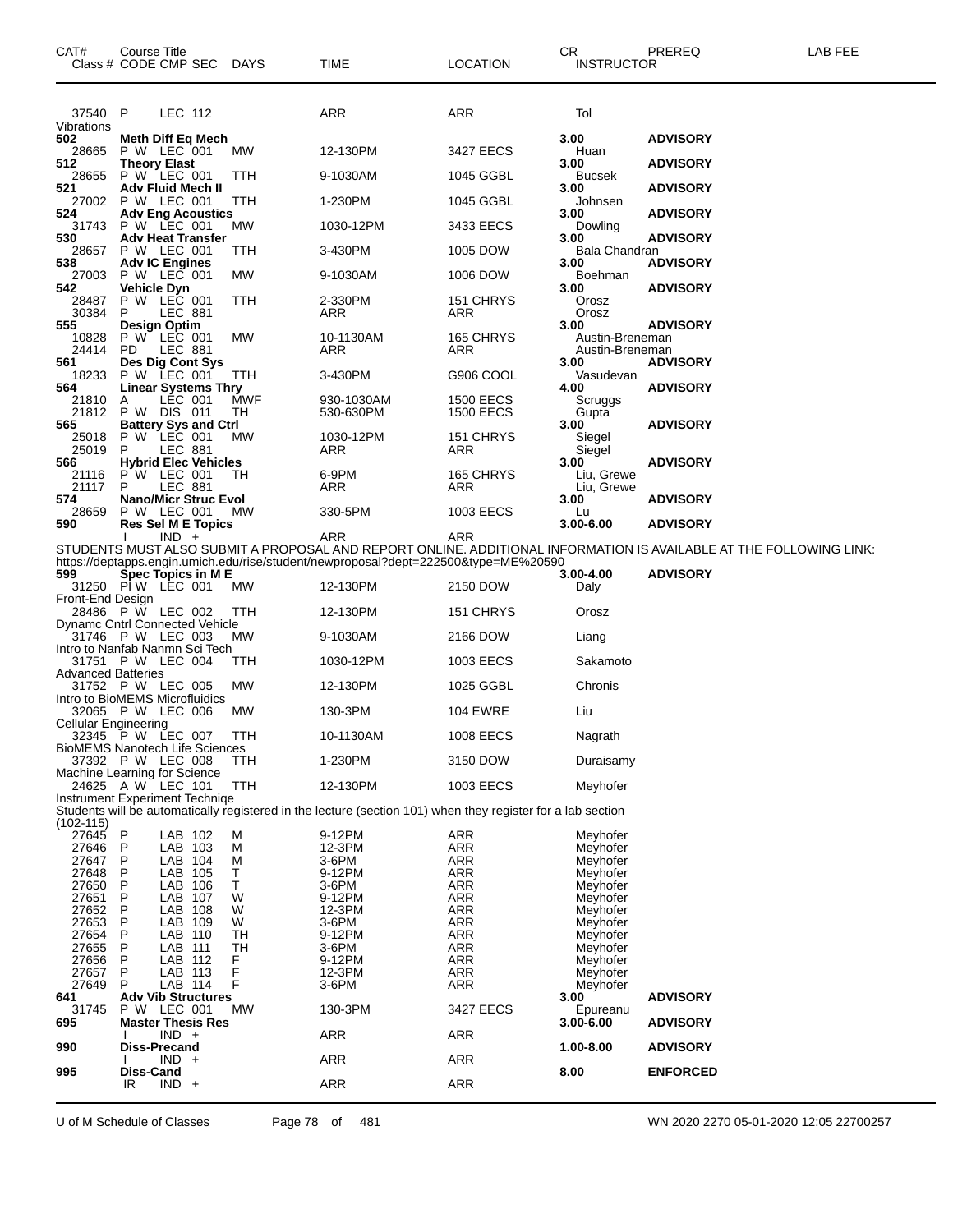| CAT# | Course Title         |             |             |          | ⌒г<br>◡           | PREREQ | LAB FEF |
|------|----------------------|-------------|-------------|----------|-------------------|--------|---------|
|      | Class # CODE CMP SEC | <b>DAYS</b> | <b>TIME</b> | LOCATION | <b>INSTRUCTOR</b> |        |         |

#### **Naval Arch & Marine Engr Dept Naval Architecture And Marine Engineering (NAVARCH)**

| 210   | <b>Intr Marine Struct</b>                |              |             |            | 3.00            | <b>ADVISORY</b> |
|-------|------------------------------------------|--------------|-------------|------------|-----------------|-----------------|
| 29298 | P.<br>LEC 001                            | <b>MWF</b>   | $2-3PM$     | 138 NAME   | Karr            |                 |
| 280   | <b>Prob Marine Eng</b>                   |              |             |            | 3.00            | <b>ADVISORY</b> |
| 23957 | LEC 001<br>P                             | <b>MWF</b>   | $3-4PM$     | 138 NAME   | Pan             |                 |
| 310   | <b>Marine Structure I</b>                |              |             |            | 4.00            | <b>ADVISORY</b> |
| 28458 | LEC 001<br>P                             | <b>MTWTH</b> | 10-11AM     | 138 NAME   | Vlahopoulos     |                 |
| 321   | <b>Marine Hydro II</b>                   |              |             |            | 4.00            | <b>ADVISORY</b> |
| 10847 | LEC 001<br>P                             | F            | $1-2PM$     | 138 NAME   |                 |                 |
| 321   | <b>Marine Hydro II</b>                   |              |             |            | 4.00            | <b>ADVISORY</b> |
|       | P<br>LEC 001                             | <b>MW</b>    | 1230-2PM    | 138 NAME   | Gose, Maki      |                 |
| 332   | <b>Mar Power Energy II</b>               |              |             |            | 3.00            | <b>ADVISORY</b> |
| 17056 | LEC 001<br>P                             | <b>TTH</b>   | 130-3PM     | 138 NAME   | McCoy           |                 |
| 370   | <b>Con Vess Plat Design</b>              |              |             |            | 3.00            | <b>ADVISORY</b> |
| 29299 | P<br>LEC 001                             |              | 1030-1130AM | 138 NAME   |                 |                 |
| 370   | <b>Con Vess Plat Design</b>              |              |             |            | 3.00            | <b>ADVISORY</b> |
|       | LEC 001<br>P                             | <b>MW</b>    | 11-12PM     | 138 NAME   | Singer          |                 |
| 431   | <b>Mar Engineering II</b>                |              |             |            | 3.00            | <b>ADVISORY</b> |
| 31242 | LEC 001<br>P                             | <b>TTH</b>   | 830-10AM    | 134 NAME   | Lee             |                 |
| 440   | <b>Marine Dynamics II</b>                |              |             |            | 4.00            | <b>ADVISORY</b> |
| 10848 | P<br>LEC 001                             | - F          | 9-10AM      | 134 NAME   |                 |                 |
| 440   | <b>Marine Dynamics II</b>                |              |             |            | 4.00            | <b>ADVISORY</b> |
| 461   | LEC 001<br>P<br><b>MarStructureConst</b> | <b>MW</b>    | 9-1030AM    | 134 NAME   | Maki<br>3.00    | <b>ADVISORY</b> |
| 26919 | LEC 001<br>P                             | <b>MW</b>    | 4-530PM     | 138 NAME   |                 |                 |
| 475   | <b>Capstone Project</b>                  |              |             |            | Dong<br>4.00    | <b>ADVISORY</b> |
| 15000 | P<br>LEC 001                             | W            | 1030-1230PM | 244 NAME   | Collette, Khan  |                 |
| 23411 | LAB 002<br>A                             |              | <b>ARR</b>  | <b>ARR</b> |                 |                 |
| 490   | Dir Std, Res&Sp Prob                     |              |             |            | 1.00-16.00      | <b>ADVISORY</b> |
|       | $IND +$                                  |              | <b>ARR</b>  | <b>ARR</b> |                 |                 |
| 499   | <b>Special Topics NAME</b>               |              |             |            | 3.00            |                 |
| 28285 | PD.<br>LEC 048                           | F            | 1130-1PM    | <b>ARR</b> | Sun             |                 |
| 510   | <b>Marine Struct Mech</b>                |              |             |            | 4.00            | <b>ADVISORY</b> |
| 23956 | P<br>LEC 001                             | F            | 1030-1130AM | 1032 FXB   |                 |                 |
| 510   | <b>Marine Struct Mech</b>                |              |             |            | 4.00            | <b>ADVISORY</b> |
|       | P<br>LEC 001                             | MW           | 1030-12PM   | 1032 FXB   | Karr            |                 |
| 511   | <b>Sp Topic Ship Struc</b>               |              |             |            | 1.00-16.00      | <b>ADVISORY</b> |
|       | $IND +$                                  |              | <b>ARR</b>  | <b>ARR</b> |                 |                 |
| 520   | Int Marine Hydrodyn                      |              |             |            | 4.00            |                 |
| 28459 | P<br>LEC 001                             | <b>TTH</b>   | 3-5PM       | 134 NAME   | Young           |                 |
| 527   | <b>CFD for Nucl Appl</b>                 |              |             |            | 3.00            | <b>ADVISORY</b> |
| 34516 | P<br>LEC 001                             | <b>MW</b>    | 1-230PM     | 1940 COOL  | Manera, Huxford |                 |
| 568   | <b>Mobile Robotics</b>                   |              |             |            | 4.00            | <b>ADVISORY</b> |
| 22926 | <b>PR</b><br>LEC 001                     | <b>MW</b>    | 5-7PM       | 1109 FXB   | Ghaffari Jadidi |                 |

Section 881 is for special permission/circumstance only. Regular students should register for section 001 ONLY.

Check out last winter term's course website

http://robots.engin.umich.edu/mobilerobotics/

#### Advised Prerequisites:

1. One of these courses - AEROSP 550; EECS 442, 445, 453, 467, 501, 502, 504, 542, 545, 551, 560 (CEE 571), 564, 567; IOE 511 (Math 562), 560 (Stats 550) (TO 603), 611 (Math 663); MECHENG 564, 567 (ROB 510) (MFG 567), 663, 552 (MFG 552); ROB 501, 550 are strongly recommended; NAVARCH 500, 565 (ROB 535)

#### 2. MATLAB

| 31061 PI | LEC 881 | МW | 5-7PM | ARR                                                                                                             | Ghaffari Jadidi |  |
|----------|---------|----|-------|-----------------------------------------------------------------------------------------------------------------|-----------------|--|
|          |         |    |       | Section 881 is for special permission/circumstance only. Regular students should register for section 001 ONLY. |                 |  |

Check out last winter term's course website http://robots.engin.umich.edu/mobilerobotics/

#### Advised Prerequisites:

1. One of these courses - AEROSP 550; EECS 442, 445, 453, 467, 501, 502, 504, 542, 545, 551, 560 (CEE 571), 564, 567; IOE 511 (Math 562), 560 (Stats 550) (TO 603), 611 (Math 663); MECHENG 564, 567 (ROB 510) (MFG 567), 663, 552 (MFG 552); ROB 501, 550 are strongly recommended; NAVARCH 500, 565 (ROB 535)

| 2. MATLAB<br>570<br>10850<br>- P | <b>Adv Marine Design</b><br>LEC 001<br>TTH                                                | 11-1PM     | 138 NAME   | 4.00<br>Collette | <b>ADVISORY</b> |
|----------------------------------|-------------------------------------------------------------------------------------------|------------|------------|------------------|-----------------|
| 590                              | Class will meet in 236 NAME (Rosenblatt Room)<br><b>Directed Study&amp;Res</b><br>$IND +$ | <b>ARR</b> | <b>ARR</b> | 1.00-6.00        | <b>ADVISORY</b> |
| 592                              | <b>Masters Thesis</b><br>$IND +$                                                          | <b>ARR</b> | <b>ARR</b> | 1.00-6.00        | <b>ADVISORY</b> |
| 990                              | <b>Diss-Precand</b><br>$IND +$                                                            | ARR        | <b>ARR</b> | $1.00 - 8.00$    | <b>ADVISORY</b> |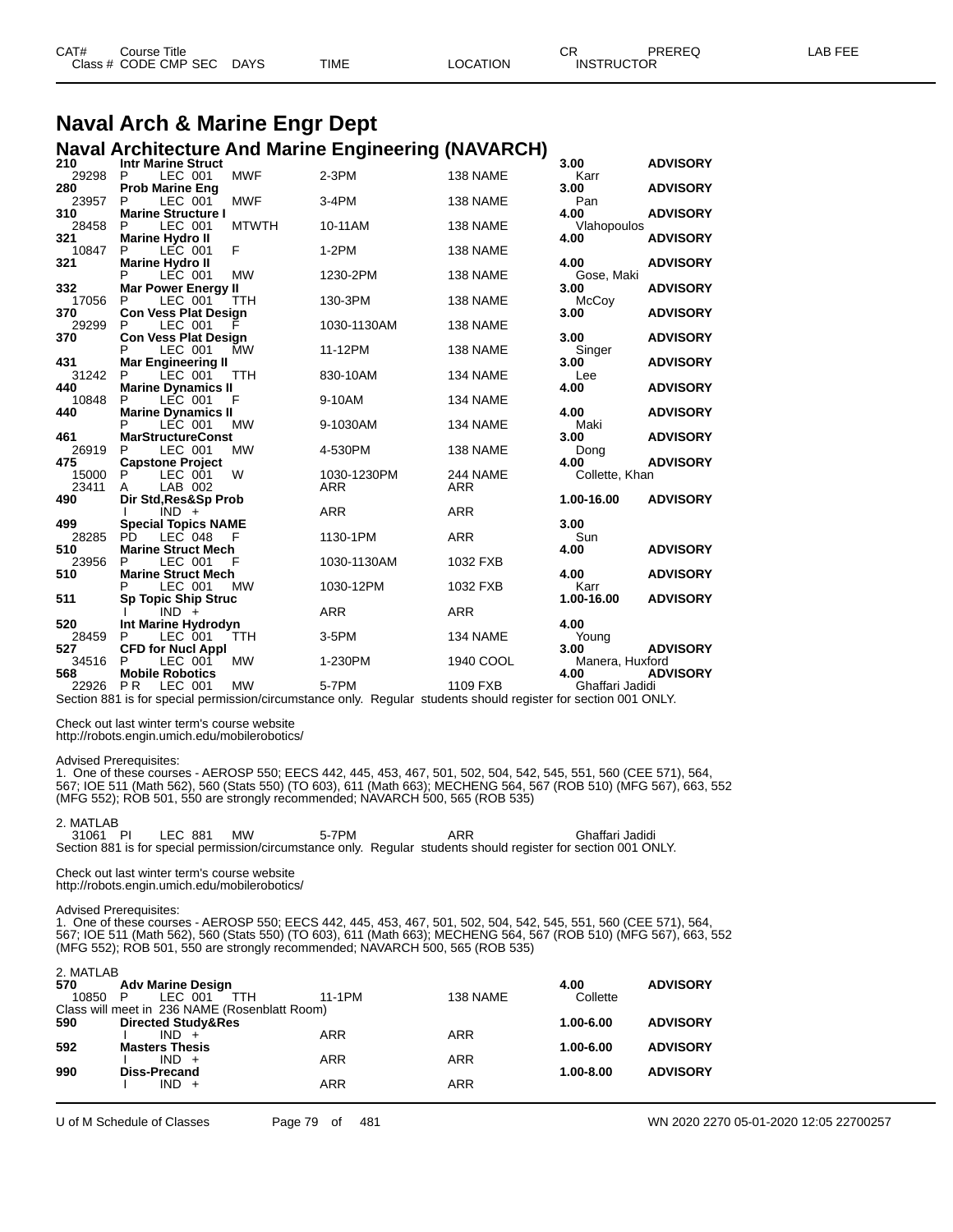| CAT# | Course Title<br>Class # CODE CMP SEC DAYS | <b>TIME</b> | <b>LOCATION</b> | СR<br><b>INSTRUCTOR</b> | PREREQ          | LAB FEE |
|------|-------------------------------------------|-------------|-----------------|-------------------------|-----------------|---------|
| 995  | Diss-Cand<br>$IND +$<br>IR                | ARR         | ARR             | 8.00                    | <b>ENFORCED</b> |         |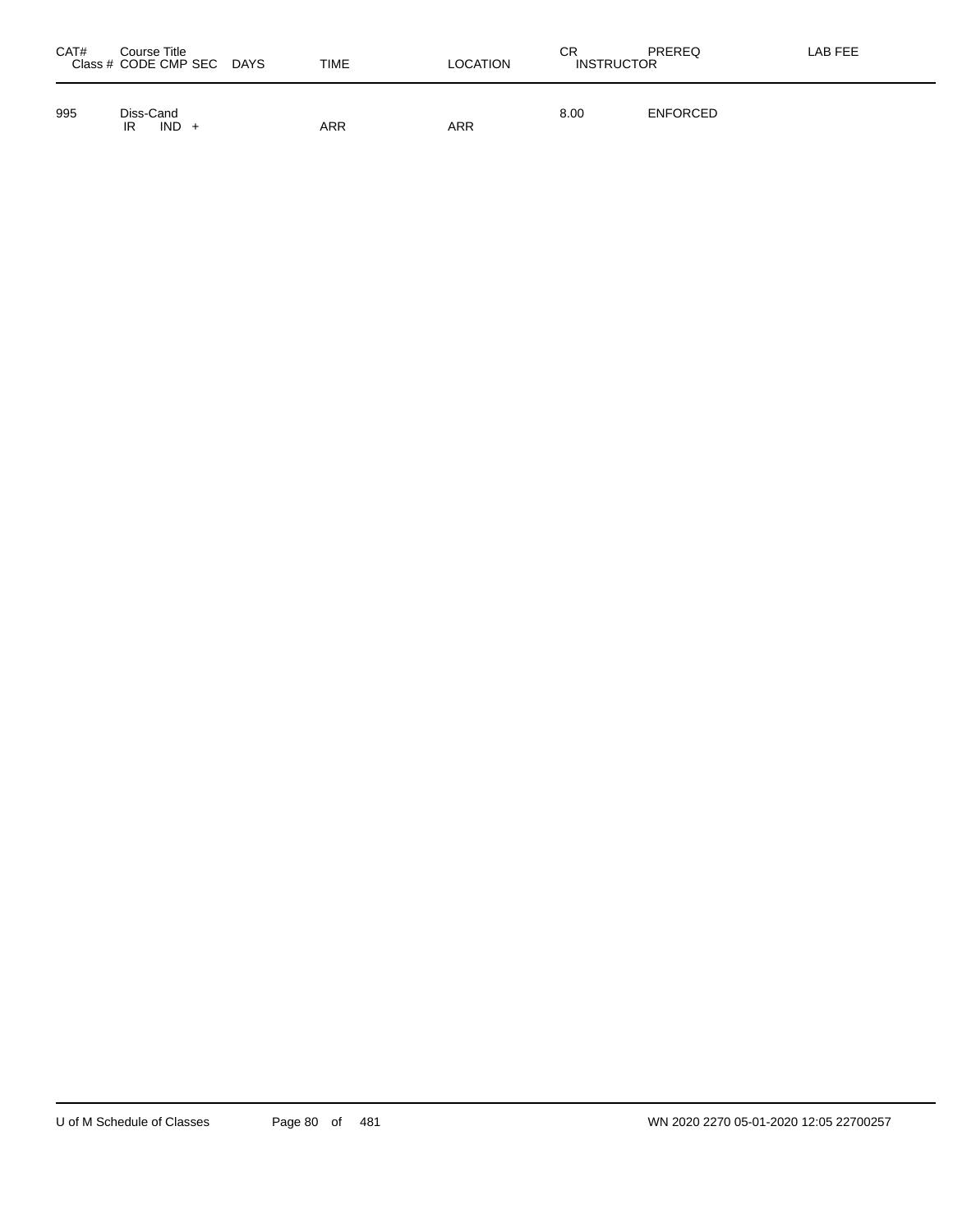| CAT# | Course Title              |             |          | СF                | PREREQ | LAB FEE |
|------|---------------------------|-------------|----------|-------------------|--------|---------|
|      | Class # CODE CMP SEC DAYS | <b>TIME</b> | LOCATION | <b>INSTRUCTOR</b> |        |         |

# **Nuclear Engr & Radiological Sci Nuclear Engineering And Radiological Sciences (NERS) 211 Intro to Nucl Eng 4.00**

| Non-NERS majors.                   |                                           |                    |                                                               |                                                                                                                    |                                      |                 |                                                      |
|------------------------------------|-------------------------------------------|--------------------|---------------------------------------------------------------|--------------------------------------------------------------------------------------------------------------------|--------------------------------------|-----------------|------------------------------------------------------|
| 10856<br>10857                     | A<br>P                                    | LEC 001<br>DIS 201 | MW<br>F.                                                      | 12-130PM<br>12-1PM                                                                                                 | <b>1311 EECS</b><br><b>1500 EECS</b> |                 | Kearfott, Myers, Warwick<br>Kearfott, Warwick, Myers |
| 10858                              | P                                         | DIS 202            | F                                                             | 12-1PM                                                                                                             | <b>1311 EECS</b>                     |                 | Kearfott, Warwick, Myers                             |
| 250                                | <b>Fund Nuc Eng/Rad Sci</b>               |                    |                                                               |                                                                                                                    |                                      | 4.00            | <b>ADVISORY</b>                                      |
| 16605                              | P                                         | LEC 001            |                                                               | 930-1130AM                                                                                                         | G906 COOL                            |                 |                                                      |
| 250                                | <b>Fund Nuc Eng/Rad Sci</b>               |                    |                                                               |                                                                                                                    |                                      | 4.00            | <b>ADVISORY</b>                                      |
| 290                                | <b>Special Topics NERS</b>                | LEC 001            | MW                                                            | 1030-1130AM                                                                                                        | G906 COOL                            | 1.00            | Allen, Dabkowski, Bansal<br><b>ADVISORY</b>          |
| 22589                              | P                                         | LEC 001            | T                                                             | 5-6PM                                                                                                              | G906 COOL                            | Field           |                                                      |
| NERS at U of M and Beyond          |                                           |                    |                                                               |                                                                                                                    |                                      |                 |                                                      |
| 299                                | <b>Directed Study NERS</b>                |                    |                                                               |                                                                                                                    |                                      | 1.00-3.00       |                                                      |
|                                    |                                           | $IND +$            |                                                               | ARR                                                                                                                | ARR                                  |                 |                                                      |
| 312.<br>10859                      | N E Rad Sci II<br>P R                     | LEC 001            | <b>MWF</b>                                                    | 11-12PM                                                                                                            | 1940 COOL                            | 3.00<br>Wehe    | <b>ADVISORY, ENFORCED</b>                            |
| 315                                | <b>Nuclear Instrum Lab</b>                |                    |                                                               |                                                                                                                    |                                      | 4.00            | <b>ADVISORY</b>                                      |
| 10860                              | A                                         | LEC 001            | TTH                                                           | 9-11AM                                                                                                             | G906 COOL                            |                 | Jovanovic, Shi, Anderson                             |
| 10861                              | P                                         | LAB 002            |                                                               | ARR                                                                                                                | ARR                                  |                 | Jovanovic, Shi, Anderson                             |
| 17353                              | P                                         | LAB 003            |                                                               | ARR                                                                                                                | ARR                                  |                 | Jovanovic, Shi, Anderson                             |
| 10862<br>344                       | P<br><b>Fluid Mech Nucl Eng</b>           | LAB 004            |                                                               | ARR                                                                                                                | ARR                                  | 3.00            | Jovanovic, Shi, Anderson<br><b>ADVISORY</b>          |
| 22597                              | P                                         | LEC 001            | MW                                                            | 12-130PM                                                                                                           | 1003 EECS                            | Sun, Rovner     |                                                      |
| 425                                | <b>Appl of Radiation</b>                  |                    |                                                               |                                                                                                                    |                                      | 4.00            | <b>ADVISORY</b>                                      |
|                                    |                                           |                    |                                                               | STUDENTS ARE AUTO-ENROLLED IN LECTURE WHEN THEY ELECT A LAB.                                                       |                                      |                 |                                                      |
| 10863 A                            |                                           | LEC 001            | TTH                                                           | 1230-230PM                                                                                                         | 1940 COOL                            | Atzmon          |                                                      |
| 10864                              | - P                                       | LAB 002            | TTH<br>Laboratory sessions will be arranged after term begins | 230-430PM                                                                                                          | 1940 COOL                            | Atzmon          |                                                      |
| 442                                | <b>Nucl Power Reactors</b>                |                    |                                                               |                                                                                                                    |                                      | 2.00            | <b>ENFORCED</b>                                      |
| 31973 PR                           |                                           | LEC 001            | MW                                                            | 10-11AM                                                                                                            | 1940 COOL                            | Downar          |                                                      |
| 492                                | <b>NERS Design II</b>                     |                    |                                                               |                                                                                                                    |                                      | 3.00            | <b>ENFORCED</b>                                      |
| 33774                              | <b>PR</b>                                 | $LEC$ 001          | F                                                             | 930-11AM                                                                                                           | 1940 COOL                            | Downar, Hua, Li |                                                      |
| 499                                | <b>Res Nur Eng/Rad Sci</b>                |                    |                                                               |                                                                                                                    |                                      | $1.00 - 3.00$   | <b>ADVISORY, ENFORCED</b>                            |
| 515                                | IRW IND $+$<br><b>Nuclear Measure Lab</b> |                    |                                                               | ARR                                                                                                                | ARR                                  | 4.00            | <b>ADVISORY</b>                                      |
|                                    |                                           |                    |                                                               | STUDENTS ARE AUTO-ENROLLED IN LECTURE WHEN THEY ELECT A LAB.                                                       |                                      |                 |                                                      |
|                                    |                                           |                    | NOT OPEN TO NERS GRAD STUDENTS.                               |                                                                                                                    |                                      |                 |                                                      |
| 10867 P                            |                                           | LEC 001            | <b>TTH</b>                                                    | 9-11AM                                                                                                             | G906 COOL                            |                 | Jovanovic, Anderson, Shi                             |
| 524                                | <b>Nuclear Fuels</b>                      |                    |                                                               |                                                                                                                    |                                      | 3.00            | <b>ADVISORY</b>                                      |
| 31974<br>547                       | P<br><b>CFD for Nucl Appl</b>             | LEC 001            | TTH                                                           | 130-3PM                                                                                                            | 2918 COOL                            | Gao<br>3.00     | <b>ADVISORY</b>                                      |
| 24006                              | P                                         | LEC 001            | MW                                                            | 1-230PM                                                                                                            | 1940 COOL                            | Manera, Huxford |                                                      |
| 561                                | <b>Nuc Core Des&amp;Anal I</b>            |                    |                                                               |                                                                                                                    |                                      | 3.00            | <b>ADVISORY</b>                                      |
| 17140                              | P                                         | LEC 001            | <b>MWF</b>                                                    | 11-1230PM                                                                                                          | 2918 COOL                            | Yang            |                                                      |
| 572                                | Plas-Phys II                              |                    |                                                               |                                                                                                                    |                                      | 3.00            | <b>ADVISORY</b>                                      |
| 22441<br>575                       | P<br>Plasma Lab                           | LEC 001            | TTH                                                           | 330-5PM                                                                                                            | 1008 EECS                            | Thomas<br>4.00  | <b>ADVISORY</b>                                      |
|                                    | 10868 A W LEC 001                         |                    | T                                                             | 1030-1230PM                                                                                                        | 1940 COOL                            | McBride, Yang   |                                                      |
|                                    |                                           |                    |                                                               | The scheduled lab times may be modified slightly to best meet the needs of the students and the GSI; the lab times |                                      |                 |                                                      |
|                                    |                                           |                    | will be finalized during the first class meeting (lecture).   |                                                                                                                    |                                      |                 |                                                      |
|                                    |                                           |                    |                                                               |                                                                                                                    |                                      |                 |                                                      |
| Lab will be in 1958 Cooley.        | 10869 P W LAB 002                         |                    | т                                                             | 1-4PM                                                                                                              | ARR                                  |                 |                                                      |
|                                    |                                           |                    |                                                               | The scheduled lab times may be modified slightly to best meet the needs of the students and the GSI; the lab times |                                      | McBride, Yang   |                                                      |
|                                    |                                           |                    | will be finalized during the first class meeting (lecture).   |                                                                                                                    |                                      |                 |                                                      |
|                                    |                                           |                    |                                                               |                                                                                                                    |                                      |                 |                                                      |
| Lab will be in 1958 Cooley.        |                                           |                    |                                                               |                                                                                                                    |                                      |                 |                                                      |
|                                    | 10870 P W LAB 003 TH                      |                    | $1-4PM$                                                       |                                                                                                                    | ARR                                  | McBride, Yang   |                                                      |
|                                    |                                           |                    | will be finalized during the first class meeting (lecture).   | The scheduled lab times may be modified slightly to best meet the needs of the students and the GSI; the lab times |                                      |                 |                                                      |
|                                    |                                           |                    |                                                               |                                                                                                                    |                                      |                 |                                                      |
| Lab will be in 1958 Cooley.        |                                           |                    |                                                               |                                                                                                                    |                                      |                 |                                                      |
|                                    | 27660 P W LAB 004                         |                    | W                                                             | $1-4PM$                                                                                                            | <b>ARR</b>                           | McBride, Yang   |                                                      |
|                                    |                                           |                    |                                                               | The scheduled lab times may be modified slightly to best meet the needs of the students and the GSI; the lab times |                                      |                 |                                                      |
|                                    |                                           |                    | will be finalized during the first class meeting (lecture).   |                                                                                                                    |                                      |                 |                                                      |
| Lab will be in 1958 Cooley.        |                                           |                    |                                                               |                                                                                                                    |                                      |                 |                                                      |
|                                    | 28083 P W LAB 005                         |                    | F                                                             | $1-4PM$                                                                                                            | ARR                                  | McBride, Yang   |                                                      |
|                                    |                                           |                    |                                                               | The scheduled lab times may be modified slightly to best meet the needs of the students and the GSI; the lab times |                                      |                 |                                                      |
|                                    |                                           |                    | will be finalized during the first class meeting (lecture).   |                                                                                                                    |                                      |                 |                                                      |
|                                    |                                           |                    |                                                               |                                                                                                                    |                                      |                 |                                                      |
| Lab will be in 1958 Cooley.<br>579 | <b>Phys Diagnos Radiol</b>                |                    |                                                               |                                                                                                                    |                                      | 3.00            | <b>ADVISORY</b>                                      |
| 31976                              | P                                         | LEC 001            | TH.                                                           | 430-730PM                                                                                                          | 2918 COOL                            | West, Kearfott  |                                                      |
| 581                                | <b>Rad Therapy Physics</b>                |                    |                                                               |                                                                                                                    |                                      | 3.00            | <b>ENFORCED</b>                                      |
|                                    |                                           |                    |                                                               |                                                                                                                    |                                      |                 |                                                      |

U of M Schedule of Classes Page 81 of 481 WN 2020 2270 05-01-2020 12:05 22700257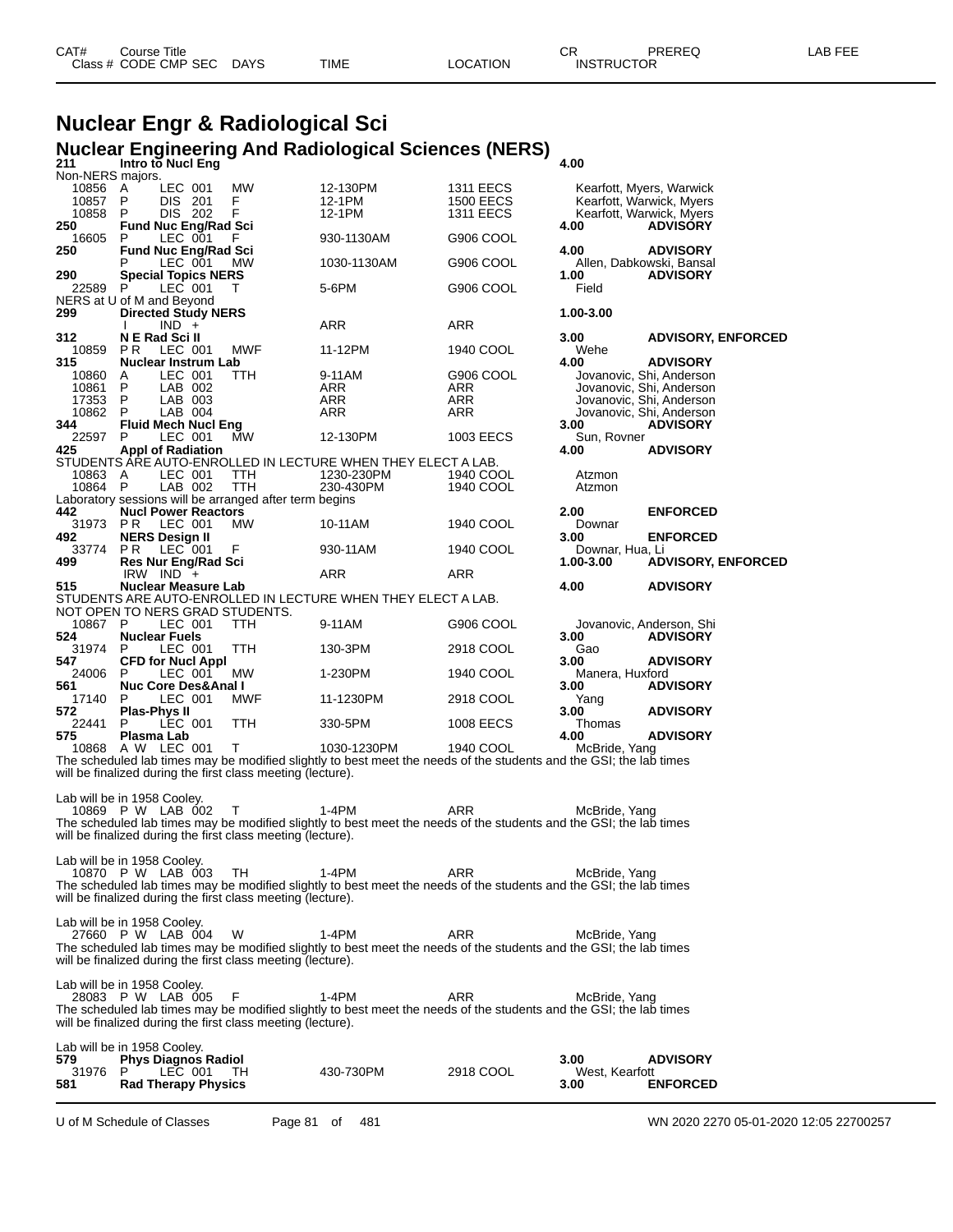| 32001<br>586 | PR.                      | LEC 001<br><b>Appl Rad Measrmnt</b> | TF                                              | 4-530PM     | 2918 COOL  | Matuszak, Hadley<br>4.00 | <b>ADVISORY</b> |
|--------------|--------------------------|-------------------------------------|-------------------------------------------------|-------------|------------|--------------------------|-----------------|
| 21280        | S W                      | LEC 001                             | TН                                              | 1030-1230PM | 1940 COOL  | Kearfott, Noey           |                 |
| 20610        | P W                      | LAB 002                             | м                                               | 230-530PM   | ARR        | Kearfott, Noey           |                 |
|              |                          |                                     | The lab location for NERS 586 is in 1962 Cooley |             |            |                          |                 |
| 23684        | P W                      | LAB 003                             |                                                 | 10-1PM      | <b>ARR</b> | Kearfott, Noey           |                 |
| 32068        | P W                      | LAB 004                             | W                                               | 230-530PM   | <b>ARR</b> | Kearfott, Noey           |                 |
| 32069        | P W                      | LAB 005                             | TH                                              | $1-4PM$     | <b>ARR</b> | Kearfott, Noey           |                 |
| 588          |                          | Rad Safe&Md Phy Prac                |                                                 |             |            | 1.00-12.00               | <b>ADVISORY</b> |
|              |                          | $IND +$                             |                                                 | <b>ARR</b>  | <b>ARR</b> |                          |                 |
| 590          | <b>Special Topics II</b> |                                     |                                                 |             |            | 2.00-3.00                | <b>ADVISORY</b> |
| 28193        |                          | LEC 001                             | ттн                                             | 9-1030AM    | 2918 COOL  | Foster                   |                 |

Space Nuclear Power&Propulsion

This course focuses on the design of low-noise analog circuits for the readout of signals from radiation sensors. The student will learn the fundamentals and state-of-the-art techniques for low-noise amplification and signal processing. A project will be assigned where the student will design a low-noise circuit from concept to transistor-level. Open to students in all levels in NERS, EECS, and Physics. Prior coursework in Analog circuits is recommended.

| 32368                                 | P                | LEC 002                |     | F          | $1-3PM$     | 2918 COOL  | De Geronimo |                 |
|---------------------------------------|------------------|------------------------|-----|------------|-------------|------------|-------------|-----------------|
| <b>Fundamentals of Nuclear Electr</b> |                  |                        |     |            |             |            |             |                 |
| 33832 P                               |                  | LEC 003                |     | <b>MW</b>  | 1230-230PM  | 2918 COOL  | Kuranz      |                 |
| <b>High Energy Density Physics</b>    |                  |                        |     |            |             |            |             |                 |
| 34121 P                               |                  | LEC 004                |     | <b>TTH</b> | 1-230PM     | 3150 DOW   | Duraisamy   |                 |
| Machine Learning for Science          |                  |                        |     |            |             |            |             |                 |
| 599                                   |                  | <b>Masters Project</b> |     |            |             |            | 1.00-3.00   | <b>ADVISORY</b> |
|                                       | W                | $IND +$                |     |            | <b>ARR</b>  | <b>ARR</b> |             |                 |
| 622                                   |                  | Ion Beam Mod           |     |            |             |            | 3.00        | <b>ADVISORY</b> |
| 30120                                 | P                | LEC 001                |     | <b>MW</b>  | 930-11AM    | 2918 COOL  | Wang        |                 |
| 673                                   |                  | <b>Eltrn-Coher Rad</b> |     |            |             |            | 3.00        | <b>ADVISORY</b> |
| 31977                                 | P                | LEC 001                |     | TH         | 1030-1230PM | 2918 COOL  | Gilgenbach  |                 |
| 673                                   |                  | <b>Eltrn-Coher Rad</b> |     |            |             |            | 3.00        | <b>ADVISORY</b> |
|                                       | Р                | LEC 001                |     | т          | 1230-130PM  | 2918 COOL  |             |                 |
| 799                                   |                  | <b>Special Project</b> |     |            |             |            | 1.00-6.00   |                 |
|                                       |                  | $IND +$                |     |            | <b>ARR</b>  | <b>ARR</b> |             |                 |
| 990                                   |                  | <b>Diss-Precand</b>    |     |            |             |            | 1.00-8.00   | <b>ADVISORY</b> |
|                                       |                  | $IND +$                |     |            | <b>ARR</b>  | <b>ARR</b> |             |                 |
| 995                                   | <b>Diss-Cand</b> |                        |     |            |             |            | 8.00        | <b>ENFORCED</b> |
|                                       | R                | <b>IND</b>             | $+$ |            | <b>ARR</b>  | <b>ARR</b> |             |                 |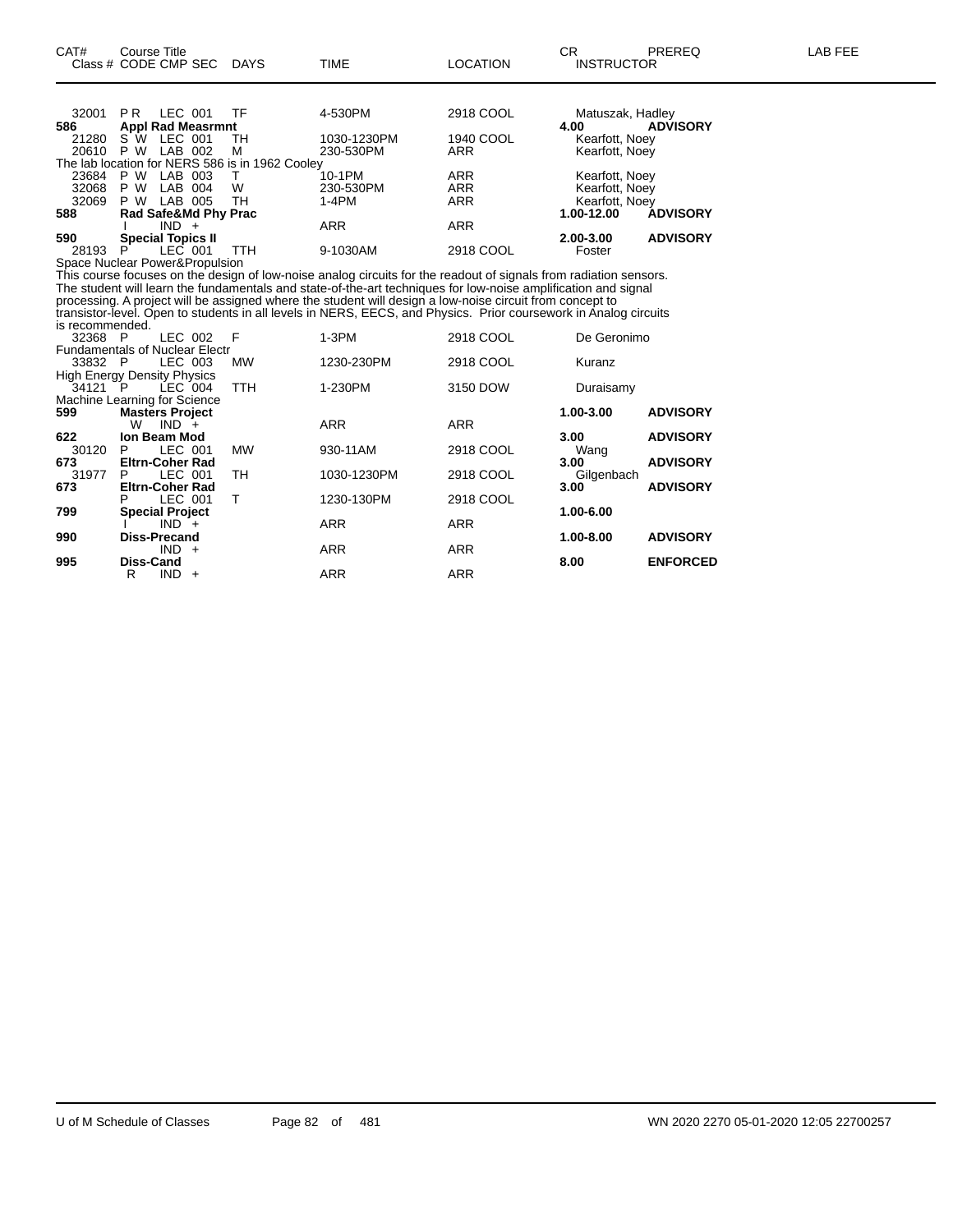## **Technical Communication Technical Communication (TCHNCLCM)**

IN ORDER FOR STUDENTS TO MAINTAIN THEIR PLACE IN CLASS, THEY MUST EITHER ATTEND ONE OF THE FIRST TWO CLASS MEETINGS OR NOTIFY THE DEPARTMENT OF THEIR INTENDED ABSENCE PRIOR TO THE FIRST DAY OF CLASS.

| 300   | <b>Tech Comm for EE&amp;CE</b>                |                                                                                                                |                  | 1.00              |                 |
|-------|-----------------------------------------------|----------------------------------------------------------------------------------------------------------------|------------------|-------------------|-----------------|
| 17819 | P W<br>LEC 001<br>W                           | 130-230PM                                                                                                      | 1003 EECS        | Lewis             |                 |
| 17822 | P W<br>LEC 002<br>М                           | 930-1030AM                                                                                                     | <b>1005 EECS</b> | Pavlov            |                 |
| 17821 | P W<br><b>LEC 004</b><br>Т                    | 130-230PM                                                                                                      | <b>185 EWRE</b>  | Fishstrom         |                 |
| 21382 | <b>LEC 005</b><br>P W<br>М                    | 230-330PM                                                                                                      | <b>107 GFL</b>   | Royston           |                 |
| 19250 | LEC 007<br>F<br>P W                           | 1230-130PM                                                                                                     | 1003 EECS        | Royston           |                 |
| 21793 | P W<br>LEC 008<br>W                           | 1130-1230PM                                                                                                    | <b>185 EWRE</b>  | Lewis             |                 |
| 21794 | P W<br>LEC 009<br>м                           | 1130-1230PM                                                                                                    | 107 GFL          | Grimble           |                 |
| 22490 | P W<br>LEC 010<br>F                           | 1030-1130AM                                                                                                    | 2147 GGBL        | McCaffery         |                 |
| 22492 | P W<br>LEC 012<br>М                           | 930-1030AM                                                                                                     | <b>185 EWRE</b>  | Snyder, Hildinger |                 |
| 25534 | P W<br>LEC 013<br>м                           | 1230-130PM                                                                                                     | <b>104 EWRE</b>  | Pavlov            |                 |
| 30301 | P W<br>LEC 014<br>M                           | 1030-1130AM                                                                                                    | 2166 DOW         | Snyder, Hildinger |                 |
| 30305 | P W<br>LEC 015<br>Τ                           | 130-230PM                                                                                                      | 1024 FXB         | Hildinger         |                 |
| 30568 | F<br><b>LEC 016</b><br>P W                    | 1030-1130AM                                                                                                    | 2238 CSRB        | Himsel-Burcon     |                 |
|       |                                               |                                                                                                                |                  |                   |                 |
| 380   | Tech Comm in IOE                              |                                                                                                                |                  | 2.00              | <b>ADVISORY</b> |
| 17463 | P RW LEC 001<br>TTH                           | 1030-1130AM                                                                                                    | 107 GFL          | Wisniewski        |                 |
|       |                                               | TC 380 is for IOE students only. Please do not enroll in this class if you are not a declared IOE student.     |                  |                   |                 |
| 17824 | PRW LEC 002<br>TTH                            | 1230-130PM                                                                                                     | 107 GFL          | Lind              |                 |
| 22305 | PRW LEC 004<br>TTH                            | 930-1030AM                                                                                                     | 1003 EECS        | Lind              |                 |
|       |                                               | This class is for IOE students only. Please do not enroll in this class if you are not a declared IOE student. |                  |                   |                 |
| 496   | <b>Adv TchCom for EE/CE</b>                   |                                                                                                                |                  | 2.00              | <b>ENFORCED</b> |
| 16616 | P <sub>R</sub><br>LEC 004<br><b>MW</b>        | 930-1030AM                                                                                                     | <b>1008 EECS</b> | Alfano            |                 |
| 36794 | PR<br>LEC 005<br>TTH                          | 1130-1230PM                                                                                                    | 107 GFL          | Sheffield         |                 |
| 36914 | <b>PR</b><br>LEC 006<br>м                     | 1230-230PM                                                                                                     | 2236 CSRB        | McCaffery         |                 |
| 22496 | P RW LEC 007<br><b>MW</b>                     | 1130-1230PM                                                                                                    | <b>104 EWRE</b>  | Kumpf             |                 |
| 22497 | <b>PR</b><br><b>LEC 008</b><br>М              | 1230-230PM                                                                                                     | <b>136 EWRE</b>  | Casper            |                 |
| 22498 | <b>P RW LEC 009</b><br>TTH                    | 230-330PM                                                                                                      | 3150 DOW         | Kumpf             |                 |
| 30300 | LEC 010<br>т<br><b>PR</b>                     | 1030-1230PM                                                                                                    | <b>136 EWRE</b>  | Casper            |                 |
| 497   | Adv Tch Com for CS                            |                                                                                                                |                  | 2.00              | <b>ENFORCED</b> |
| 22499 | PRW LEC 002<br>МW                             | 930-1030AM                                                                                                     | 1003 EECS        | Hogg Jr           |                 |
| 24641 | P RW LEC 003<br>MW                            | 1030-1130AM                                                                                                    | 1690 BEYSTER     | Alfano            |                 |
| 26238 | P RW LEC 005<br>TTH                           | 1030-1130AM                                                                                                    | 3427 EECS        | Hogg Jr           |                 |
| 27924 | PRW LEC 006<br>МW                             | 230-330PM                                                                                                      | 1014 DOW         | Montgomery        |                 |
| 27910 | P RW LEC 007<br>TTH                           | 1130-1230PM                                                                                                    | 107 GFL          | Sheffield         |                 |
| 29990 | P RW LEC 008<br>МW                            | 1230-130PM                                                                                                     | <b>185 EWRE</b>  | Alfano            |                 |
| 30302 | PRW LEC 009<br><b>MW</b>                      | 930-1030AM                                                                                                     | <b>1008 EECS</b> | Alfano            |                 |
|       | P RW LEC 010                                  |                                                                                                                |                  |                   |                 |
| 30303 | ттн<br>PRW LEC 012<br>TTH                     | 1230-130PM                                                                                                     | 2166 DOW         | Hogg Jr           |                 |
| 33816 | PRW LEC 013                                   | 930-1030AM                                                                                                     | 1018 DOW         | Vigiletti         |                 |
| 33908 | <b>MW</b>                                     | 330-430PM                                                                                                      | 1008 EECS        | Montgomery        |                 |
| 34196 | P RW LEC 014<br>TTH                           | 130-230PM                                                                                                      | 1032 FXB         | Sheffield         |                 |
| 34200 | PRW LEC 015<br>TTH                            | 230-330PM                                                                                                      | 2166 DOW         | Vigiletti         |                 |
| 499   | <b>Scientific&amp;Tech Comm</b>               |                                                                                                                |                  | 1.00-4.00         |                 |
|       | $IND +$<br><sup>1</sup>                       | ARR                                                                                                            | ARR              |                   |                 |
| 575   | <b>Directed Study</b>                         |                                                                                                                |                  | 1.00-4.00         | <b>ADVISORY</b> |
|       | $IND +$<br>IR                                 | <b>ARR</b>                                                                                                     | <b>ARR</b>       |                   |                 |
| 590   | Intern in Tech Comm                           |                                                                                                                |                  | 1.00-4.00         | <b>ADVISORY</b> |
|       | $IRW$ IND $+$                                 | ARR                                                                                                            | ARR              |                   |                 |
| 610   | <b>Dissertatn Writing</b>                     |                                                                                                                |                  | 3.00              | <b>ADVISORY</b> |
| 10879 | P<br><b>SEM 001</b><br>TН                     | 330-430PM                                                                                                      | 107 GFL          |                   |                 |
| 610   | <b>Dissertatn Writing</b>                     |                                                                                                                |                  | 3.00              | <b>ADVISORY</b> |
|       | P<br><b>SEM 001</b><br>т                      | 330-530PM                                                                                                      | 2238 CSRB        | Himsel-Burcon     |                 |
|       | FOR STUDENTS WHO HAVE NEVER TAKEN THIS CLASS. |                                                                                                                |                  |                   |                 |
| 675   | <b>Directed Study</b>                         |                                                                                                                |                  | 1.00-4.00         | <b>ADVISORY</b> |
|       | IR<br>$IND +$                                 | <b>ARR</b>                                                                                                     | <b>ARR</b>       |                   |                 |
|       |                                               |                                                                                                                |                  |                   |                 |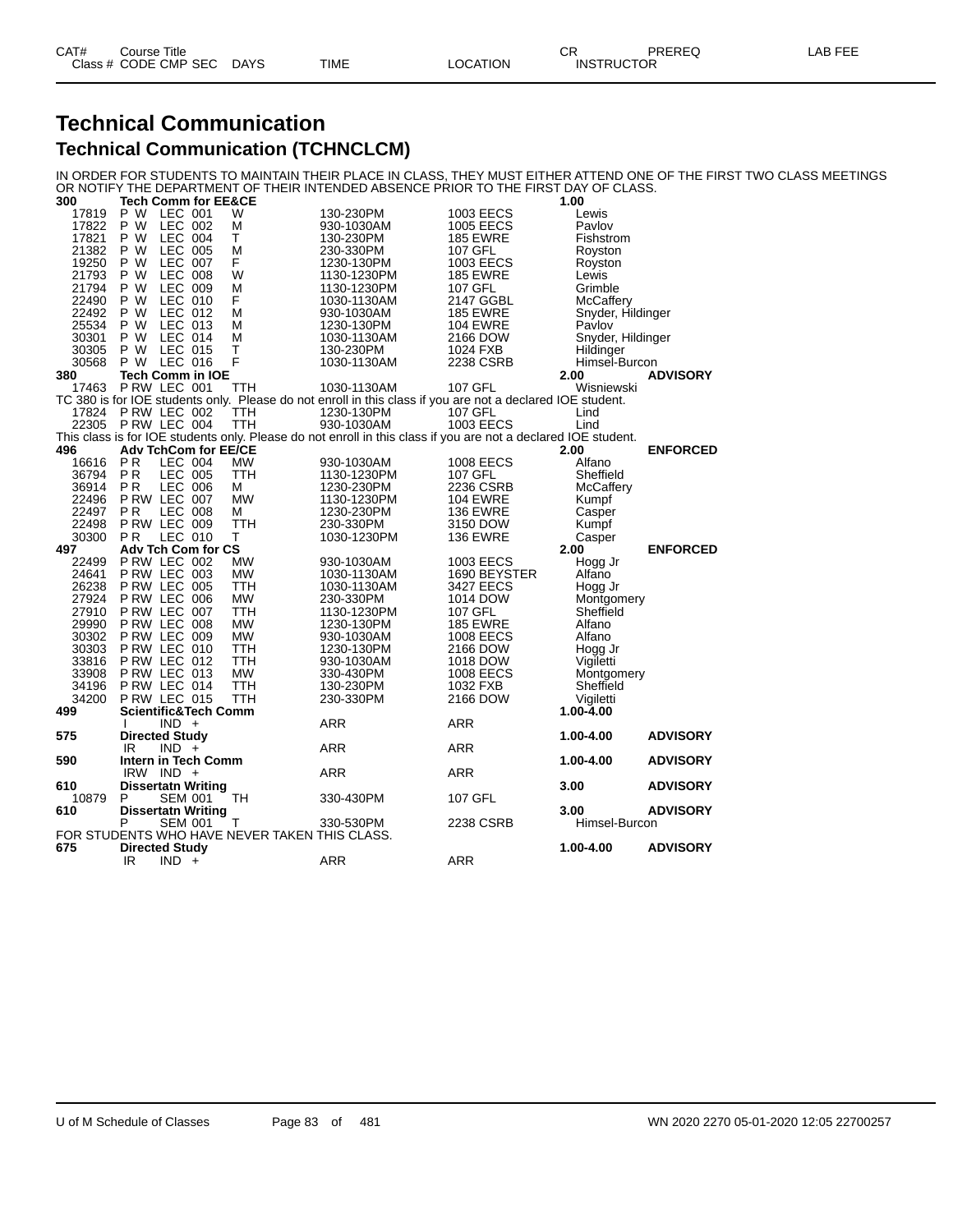# **Environment and Sustainability**

#### **Program in the Environment**

#### **Environment (ENVIRON)**

| 102            | <b>Extreme Weather</b>                               |        |                                                                                                                                |                                    | 3.00                                 |                            |
|----------------|------------------------------------------------------|--------|--------------------------------------------------------------------------------------------------------------------------------|------------------------------------|--------------------------------------|----------------------------|
| 18440<br>105   | LEC 001<br>P.                                        | MWF    | 10-11AM                                                                                                                        | AUD C AH                           | Samson                               |                            |
| 19834          | <b>Changing Atmos</b><br>P W LEC 001                 | TTH    | 10-1130AM                                                                                                                      | 1528 NUB                           | 3.00<br>Flanner                      |                            |
| 111            | <b>Climate &amp; Sustain</b>                         |        |                                                                                                                                |                                    | 4.00                                 |                            |
| 16783          | A W LEC 001                                          | TTH    | 1-230PM                                                                                                                        | 2260 USB                           |                                      | Arnaboldi, Wiley, Halperin |
| 16784          | P W LAB 002                                          | т      | 9-11AM                                                                                                                         | 2302 SEB                           | Arnaboldi, Halperin                  |                            |
| 16785          | P W<br>LAB 003                                       | Τ      | 11-1PM                                                                                                                         | 2302 SEB                           | Arnaboldi, Halperin                  |                            |
|                | 27460 P W LAB 004                                    | TH     | 11-1PM                                                                                                                         | 2302 SEB                           | Arnaboldi, Wiley                     |                            |
| 18886          | P W LAB 006                                          | м      | 2-4PM                                                                                                                          | 2302 SEB                           | Arnaboldi, Wiley                     |                            |
| 118<br>18296   | Intro Geology Lab<br>P W LAB 001                     | M      | 2-4PM                                                                                                                          | 2512 NUB                           | 1.00                                 | <b>ADVISORY</b>            |
|                |                                                      |        | Students who register for EARTH/ENVIRON 118 must also be enrolled in EARTH/ENVIRON 119.                                        |                                    |                                      |                            |
|                | 18297 P W LAB 002                                    | M      | 4-6PM                                                                                                                          | <b>2512 NUB</b>                    |                                      |                            |
|                |                                                      |        | Students who register for EARTH/ENVIRON 118 must also be enrolled in EARTH/ENVIRON 119.                                        |                                    |                                      |                            |
|                | 18298 P W LAB 003                                    | м      | 9-11AM                                                                                                                         | 2512 NUB                           |                                      |                            |
|                |                                                      |        | Students who register for EARTH/ENVIRON 118 must also be enrolled in EARTH/ENVIRON 119.                                        |                                    |                                      |                            |
|                | 18299 P W LAB 004                                    | W      | 9-11AM<br>Students who register for EARTH/ENVIRON 118 must also be enrolled in EARTH/ENVIRON 119.                              | 2512 NUB                           |                                      |                            |
|                | 18300 P W LAB 005                                    | TH.    | 12-2PM                                                                                                                         | 2512 NUB                           |                                      |                            |
|                |                                                      |        | Students who register for EARTH/ENVIRON 118 must also be enrolled in EARTH/ENVIRON 119.                                        |                                    |                                      |                            |
|                | 19315 P W LAB 006                                    | TH     | 2-4PM                                                                                                                          | 2512 NUB                           |                                      |                            |
|                |                                                      |        | Students who register for EARTH/ENVIRON 118 must also be enrolled in EARTH/ENVIRON 119.                                        |                                    |                                      |                            |
| 119            | Intro Geology                                        |        |                                                                                                                                |                                    | 4.00                                 | <b>ADVISORY</b>            |
| 18288          | LEC 001<br>A                                         | MWF    | 11-12PM<br>To enroll in the Intro Geology Lab, enroll in any section of EARTH/ENVIRON 118. Students are strongly encouraged to | <b>ARR</b>                         | Simon                                |                            |
|                | enroll in both EARTH/ENVIRON 119 and 118.            |        |                                                                                                                                |                                    |                                      |                            |
|                | 18289 PRW DIS 010                                    | м      | 3-4PM                                                                                                                          | <b>2504 NUB</b>                    |                                      |                            |
|                |                                                      |        | To enroll in the Intro Geology Lab, enroll in any section of EARTH/ENVIRON 118. Students are strongly encouraged to            |                                    |                                      |                            |
|                | enroll in both EARTH/ENVIRON 119 and 118.            |        |                                                                                                                                |                                    |                                      |                            |
|                | 18290 PRW DIS 011                                    | TH.    | 3-4PM                                                                                                                          | <b>2504 NUB</b>                    |                                      |                            |
|                | enroll in both EARTH/ENVIRON 119 and 118.            |        | To enroll in the Intro Geology Lab, enroll in any section of EARTH/ENVIRON 118. Students are strongly encouraged to            |                                    |                                      |                            |
|                | 18291 PRW DIS 012                                    | м      | 4-5PM                                                                                                                          | <b>2504 NUB</b>                    |                                      |                            |
|                |                                                      |        | To enroll in the Intro Geology Lab, enroll in any section of EARTH/ENVIRON 118. Students are strongly encouraged to            |                                    |                                      |                            |
|                | enroll in both EARTH/ENVIRON 119 and 118.            |        |                                                                                                                                |                                    |                                      |                            |
|                | 18292 PRW DIS 013                                    | т      | 12-1PM                                                                                                                         | 2504 NUB                           |                                      |                            |
|                |                                                      |        | To enroll in the Intro Geology Lab, enroll in any section of EARTH/ENVIRON 118. Students are strongly encouraged to            |                                    |                                      |                            |
| 18293 PR       | enroll in both EARTH/ENVIRON 119 and 118.<br>DIS 014 | TH.    | 4-5PM                                                                                                                          | 2504 NUB                           |                                      |                            |
|                |                                                      |        | To enroll in the Intro Geology Lab, enroll in any section of EARTH/ENVIRON 118. Students are strongly encouraged               |                                    |                                      |                            |
|                | to enroll in both EARTH/ENVIRON 119 and 118.         |        |                                                                                                                                |                                    |                                      |                            |
| 18294 PR       | DIS 015                                              | TH.    | 12-1PM                                                                                                                         | 2504 NUB                           |                                      |                            |
|                |                                                      |        | To enroll in the Intro Geology Lab, enroll in any section of EARTH/ENVIRON 118. Students are strongly encouraged to            |                                    |                                      |                            |
|                | enroll in both EARTH/ENVIRON 119 and 118.            |        |                                                                                                                                |                                    |                                      |                            |
|                | 18295 PRW DIS 016                                    | -F     | 10-11AM<br>To enroll in the Intro Geology Lab, enroll in any section of EARTH/ENVIRON 118. Students are strongly encouraged to | 2504 NUB                           |                                      |                            |
|                | enroll in both EARTH/ENVIRON 119 and 118.            |        |                                                                                                                                |                                    |                                      |                            |
| 120            | <b>Geol National Parks</b>                           |        |                                                                                                                                |                                    | 4.00                                 |                            |
| 28774          | LEC 001<br>AI                                        | MW     | 1130-1PM                                                                                                                       | 1528 NUB                           | Gleason                              |                            |
|                | 28778 PIW LAB 002                                    | Τ      | 12-2PM                                                                                                                         | 2512 NUB                           |                                      |                            |
| 28775<br>28776 | PI W<br>LAB 003<br>LAB 004<br>PI W                   | т<br>т | 2-4PM                                                                                                                          | <b>2512 NUB</b><br><b>2512 NUB</b> |                                      |                            |
| 28777          | PI W<br>LAB 005                                      | TН     | 4-6PM<br>4-6PM                                                                                                                 | 2512 NUB                           |                                      |                            |
| 33934          | PI W<br>LAB 006                                      | F      | 9-11AM                                                                                                                         | 2512 NUB                           |                                      |                            |
| 33935          | PI W<br>LAB 007                                      | F      | 11-1PM                                                                                                                         | 2512 NUB                           |                                      |                            |
| 131            | <b>Earth Chemistry</b>                               |        |                                                                                                                                |                                    | 4.00                                 |                            |
| 32363          | AI<br>LEC 001                                        | TTH    | 10-1130AM                                                                                                                      | 2520 NUB                           | Robbins                              |                            |
| 32364          | PI W<br>DIS 002                                      | TH     | 1-2PM                                                                                                                          | 2516 NUB                           |                                      |                            |
| 32365<br>32366 | PI W<br>DIS 003<br>ΡI<br>DIS 004                     | W<br>м | 9-10AM<br>5-6PM                                                                                                                | 2516 NUB<br>2516 NUB               |                                      |                            |
| 139            | <b>FYS Environment</b>                               |        |                                                                                                                                |                                    | 3.00                                 | <b>ADVISORY</b>            |
| 32334          | P <sub>R</sub><br><b>SEM 001</b>                     | TTH    | 1-230PM                                                                                                                        | 3556 DANA                          | Duvall                               |                            |
|                | Environ, Health, Well-Being                          |        |                                                                                                                                |                                    |                                      |                            |
| 201            | <b>Ecological Issues</b>                             |        |                                                                                                                                |                                    | 4.00                                 |                            |
| 17367          | LEC 001<br>Α<br>РW                                   | TTH    | 1130-1PM                                                                                                                       | 1040 DANA                          | <b>Benedict</b>                      |                            |
| 28201<br>28200 | DIS .<br>002<br><b>DIS</b><br>P W<br>003             | M<br>т | 3-4PM<br>4-5PM                                                                                                                 | 2024 DANA<br>ARR                   | Benedict, Stadler<br>Benedict, Freed |                            |
| 17368          | P RW DIS<br>004                                      | т      | 4-5PM                                                                                                                          | 3556 DANA                          | Benedict, Stadler                    |                            |
| 17369          | P RW DIS<br>006                                      | М      | 3-4PM                                                                                                                          | 1046 DANA                          | Benedict. Vogel                      |                            |
| 17370          | P RW DIS<br>007                                      | М      | 4-5PM                                                                                                                          | <b>1046 DANA</b>                   | Benedict, Vogel                      |                            |
| 17412          | P RW DIS<br>008                                      | W      | 4-5PM                                                                                                                          | 3556 DANA                          | Benedict, Freed                      |                            |
| 17413          | P RW DIS<br>009                                      | W      | 3-4PM                                                                                                                          | 3556 DANA                          | Benedict, Freed                      |                            |

U of M Schedule of Classes Page 84 of 481 WN 2020 2270 05-01-2020 12:05 22700257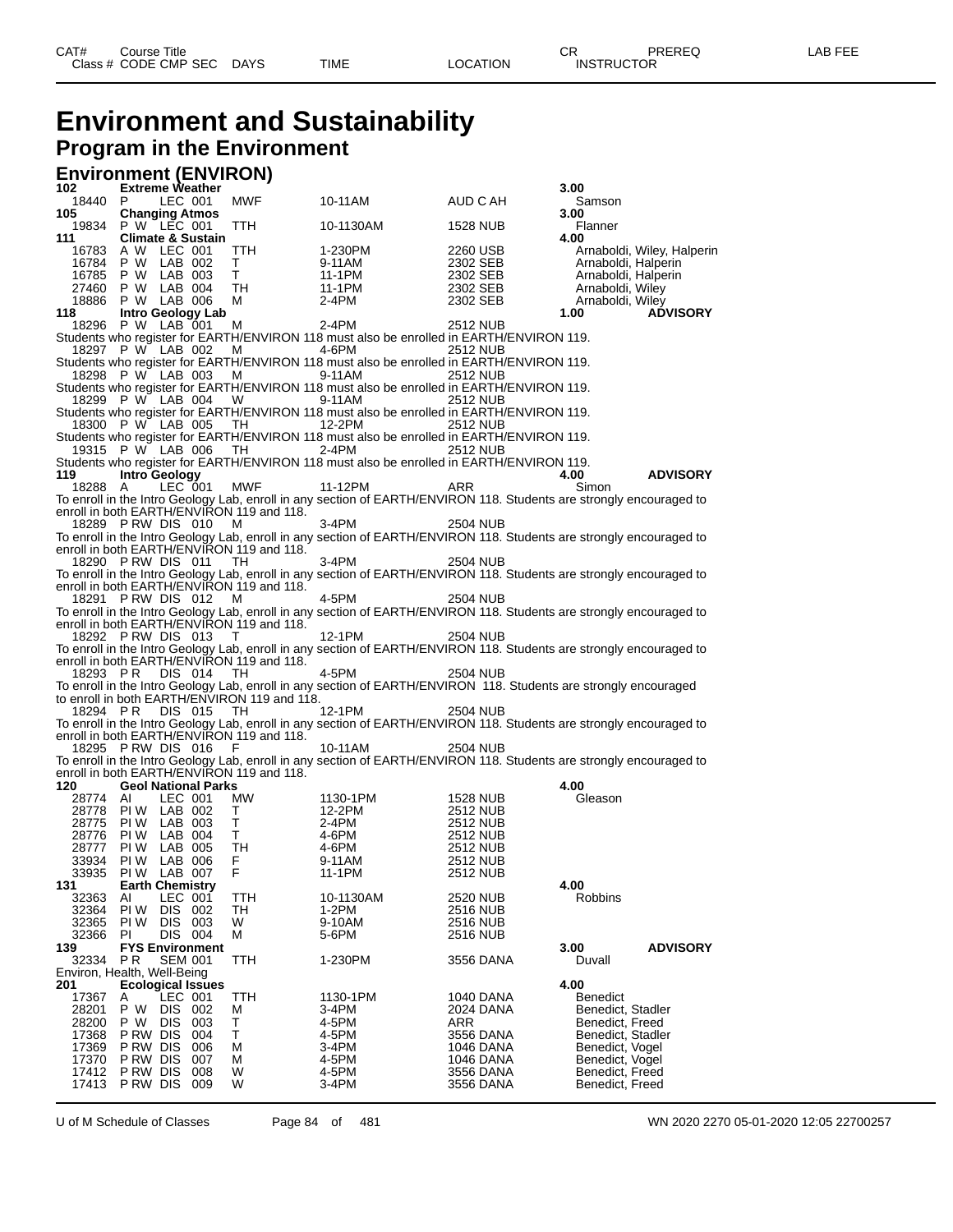| 21939<br>208       | PRW DIS 010<br><b>Bus &amp; the Environ</b>                             | M                            | 4-5PM                                                           | 2024 DANA                | Benedict, Stadler<br>3.00                                                                                         |
|--------------------|-------------------------------------------------------------------------|------------------------------|-----------------------------------------------------------------|--------------------------|-------------------------------------------------------------------------------------------------------------------|
| 22472              | A W LEC 001                                                             | МW                           | 9-10AM                                                          | AUD B AH                 | Soderstrom                                                                                                        |
| 22473              | PRW DIS 002                                                             | TH                           | 9-10AM                                                          | 855 WEISER               | Owen, Soderstrom                                                                                                  |
|                    | 22474 PRW DIS<br>003<br>22475 PRW DIS<br>004                            | TH<br>TH                     | 10-11AM<br>1-2PM                                                | 855 WEISER<br>5180B AH   | Owen, Soderstrom<br>Dailey, Soderstrom                                                                            |
|                    | 23150 PRW DIS<br>005                                                    | TH                           | 2-3PM                                                           | 5180B AH                 | Dailey, Soderstrom                                                                                                |
|                    | 23702 PRW DIS<br>006                                                    | TH                           | 3-4PM                                                           | 855 WEISER               | Brinkerhoff, Soderstrom                                                                                           |
| 24262 P W<br>25301 | DIS .<br>007<br>P W<br>DIS.                                             | F.<br>F                      | 10-11AM                                                         | 855 WEISER               | Watts, Soderstrom                                                                                                 |
| 25550 P W          | 008<br><b>DIS</b><br>009                                                |                              | 11-12PM<br>12-1PM                                               | 855 WEISER<br>855 WEISER | Brinkerhoff, Soderstrom<br>Watts, Soderstrom                                                                      |
| 25551 P W          | <b>DIS 010</b>                                                          | $_{\mathsf{F}}^{\mathsf{F}}$ | 1-2PM                                                           | 855 WEISER               | Watts, Soderstrom                                                                                                 |
|                    | 30530 P W DIS 011                                                       | TH                           | 12-1PM                                                          | 5180B AH                 | Dailey, Soderstrom                                                                                                |
| 229                | <b>Intr Environ Science</b><br>28632 P RW LEC 001                       | TTH                          | 230-4PM                                                         | 1528 NUB                 | 3.00<br><b>Dick</b>                                                                                               |
| 230                | Nat & Envir Hazards                                                     |                              |                                                                 |                          | 3.00                                                                                                              |
|                    | 28755 P W LEC 001                                                       | MW                           | 1130-1PM                                                        | 2520 NUB                 | Hetland                                                                                                           |
| 232                | Intro Oceanog                                                           |                              |                                                                 |                          | 3.00                                                                                                              |
|                    | 17789 PIW LEC 001<br>This class is closed to seniors until December 10. | МW                           | 1-230PM                                                         | AUD C AH                 | Arbic                                                                                                             |
|                    |                                                                         |                              |                                                                 |                          | To enroll in the Intro Oceanography Lab, enroll in any section of EARTH 223 Students are strongly encouraged to   |
|                    |                                                                         |                              | enroll in both EARTH 222/ENVIRON 232 and EARTH 223/ENVIRON 233. |                          |                                                                                                                   |
| 233                | Intro Ocean Lab<br>17790 P W LAB 002                                    |                              | 2-4PM                                                           | <b>2516 NUB</b>          | 1.00                                                                                                              |
|                    |                                                                         | $\top$                       |                                                                 |                          | This class is closed to seniors until December 10. Students who register for EARTH 222/ENVIRON 233 must also be   |
|                    | enrolled in EARTH 223/ENVIRON 232.                                      |                              |                                                                 |                          |                                                                                                                   |
|                    | 17791 P W LAB 003                                                       | $\top$                       | 4-6PM                                                           | <b>2516 NUB</b>          |                                                                                                                   |
|                    | enrolled in EARTH 223/ENVIRON 232.                                      |                              |                                                                 |                          | This class is closed to seniors until December 10. Students who register for EARTH 222/ENVIRON 233 must also be   |
|                    | 17792 P W LAB 004                                                       | TH.                          | $2-4PM$                                                         | 2516 NUB                 |                                                                                                                   |
|                    |                                                                         |                              |                                                                 |                          | This class is closed to seniors until December 10. Students who register for EARTH 222/ENVIRON 233 must also be   |
|                    | enrolled in EARTH 223/ENVIRON 232.                                      |                              |                                                                 |                          |                                                                                                                   |
|                    | 17793 P W LAB 005                                                       | - тн                         | 4-6PM                                                           | 2516 NUB                 | This class is closed to seniors until December 10. Students who register for EARTH 222/ENVIRON 233 must also be   |
|                    | enrolled in EARTH 223/ENVIRON 232.                                      |                              |                                                                 |                          |                                                                                                                   |
| 235                | <b>Envir Econ &amp; Policy</b>                                          |                              |                                                                 |                          | 3.00                                                                                                              |
|                    | 27152 P W LEC 001                                                       | TTH                          | 1-230PM                                                         | 1028 DANA                | Stolper, John                                                                                                     |
| 244<br>33746 P     | <b>Topic Culture &amp; Envi</b><br>LEC 002                              | <b>TTH</b>                   | 10-1130AM                                                       | 2024 TISCH               | 3.00<br>Diran                                                                                                     |
|                    | <b>Translating The Great Lakes</b>                                      |                              |                                                                 |                          |                                                                                                                   |
|                    |                                                                         |                              |                                                                 |                          |                                                                                                                   |
| 245                | <b>Interdis Env Topics</b>                                              |                              |                                                                 |                          | 2.00                                                                                                              |
| 38377 PD           | LEC 001                                                                 | <b>MTWTHF</b>                | $1-1AM$                                                         | <b>ARR</b>               | Arnaboldi                                                                                                         |
|                    | Climate And Sustain.- Italy                                             |                              |                                                                 |                          |                                                                                                                   |
| 2020.              |                                                                         |                              |                                                                 |                          | This course represents the ENVIRON 111 Study Abroad Extension in Italy. The dates of this course are July 3 - 24, |
| 250                | <b>Energy&amp;Climate Chng</b>                                          |                              |                                                                 |                          | 3.00                                                                                                              |
|                    | 32177 P W LEC 001                                                       | MW                           | 10-1120AM                                                       | <b>1120 WEILL</b>        | Raimi, Beeler                                                                                                     |
| 258<br>33691       | Food & Drink of Asia                                                    | MW                           |                                                                 |                          | 4.00                                                                                                              |
|                    | LEC 001<br>A<br>33692 PIW<br>DIS 002                                    |                              | 230-4PM<br>9-10AM                                               | UMMA AUD<br>2114 MLB     | <b>Brown</b><br>Chung                                                                                             |
| 33693 PIW          | DIS 003                                                                 | $_{\mathsf{F}}^{\mathsf{F}}$ | 10-11AM                                                         | 1155 NQ                  | Chung                                                                                                             |
| 33694              | PI W<br>DIS<br>004                                                      |                              | 12-1PM                                                          | 2185 NQ                  | Xu                                                                                                                |
| 33695              | DIS.<br>005<br>PI W                                                     |                              | 1-2PM                                                           | 3310 MLB                 | Xu                                                                                                                |
| 33696<br>33697     | DIS.<br>PI W<br>006<br>PI W<br><b>DIS</b><br>007                        | F<br>F<br>F<br>F             | 2-3PM<br>10-11AM                                                | 2155 NQ<br>2175 NQ       | Xu<br>Bogart                                                                                                      |
| 33698              | PI W<br>DIS 008                                                         | F                            | 11-12PM                                                         | 1155 NQ                  | Bogart                                                                                                            |
| 36811              | PIW DIS 009                                                             | F                            | 2-3PM                                                           | 3451 MH                  | Bogart                                                                                                            |
| 262<br>32371       | <b>Plants and People</b><br>P W LEC 001                                 | <b>MW</b>                    | 10-1130AM                                                       | 2520 DANA                | 3.00<br><b>Benedict</b>                                                                                           |
| 281                | <b>General Ecology</b>                                                  |                              |                                                                 |                          | 3.00<br><b>ADVISORY</b>                                                                                           |
| 17696              | AI W<br>LEC 001                                                         | <b>TTH</b>                   | 9-10AM                                                          | 1640 CHEM                | Hunter                                                                                                            |
| 17697              | PI W<br><b>DIS 002</b>                                                  | м                            | $1-3PM$                                                         | 4153 USB                 | Milton                                                                                                            |
| 17698<br>17699     | PI W<br>DIS 003<br>PI W<br>DIS.<br>004                                  | М<br>т                       | 3-5PM<br>10-12PM                                                | 3265 USB<br>3356 MH      | Milton<br>Munsterman                                                                                              |
| 17779              | PIW DIS 006                                                             | м                            | 10-12PM                                                         | 2504 NUB                 | Munsterman                                                                                                        |
| 300                | Spec Prob&Res-Ugrad                                                     |                              |                                                                 |                          | 1.00-4.00                                                                                                         |
| 302                | $IND +$<br>-1<br><b>Envir Soc Sci Topics</b>                            |                              | ARR                                                             | <b>ARR</b>               | 3.00                                                                                                              |
|                    | 32418 P W LEC 002                                                       | MW.                          | 1-230PM                                                         | 1046 DANA                | Mills                                                                                                             |
|                    | Energy&Environ Policy Res                                               |                              |                                                                 |                          |                                                                                                                   |
| 304                | <b>Culture&amp;Envir Topics</b>                                         |                              |                                                                 |                          | 3.00                                                                                                              |
| 32559              | - P<br>LEC 001<br>Environmentalism&Ecocriticism                         | <b>MW</b>                    | 230-4PM                                                         | 2155 NQ                  | Ewing                                                                                                             |
| 305                | <b>Interdis Env Topics</b>                                              |                              |                                                                 |                          | 3.00                                                                                                              |
|                    | 24306 P W LAB 001                                                       | TTH                          | 2-415PM                                                         | <b>ARR</b>               | Trumpey                                                                                                           |
| Green Building     |                                                                         |                              |                                                                 |                          |                                                                                                                   |
| 33626 P            | LEC 002<br>Publ Engage for Marine Conserv                               | <b>TTH</b>                   | 10-1130AM                                                       | 110 WEISER-TBL           | Campbell-Arvai                                                                                                    |
| 310                | <b>Env Chem&amp;Dis</b>                                                 |                              |                                                                 |                          | 3.00<br><b>ADVISORY</b>                                                                                           |

U of M Schedule of Classes Page 85 of 481 WN 2020 2270 05-01-2020 12:05 22700257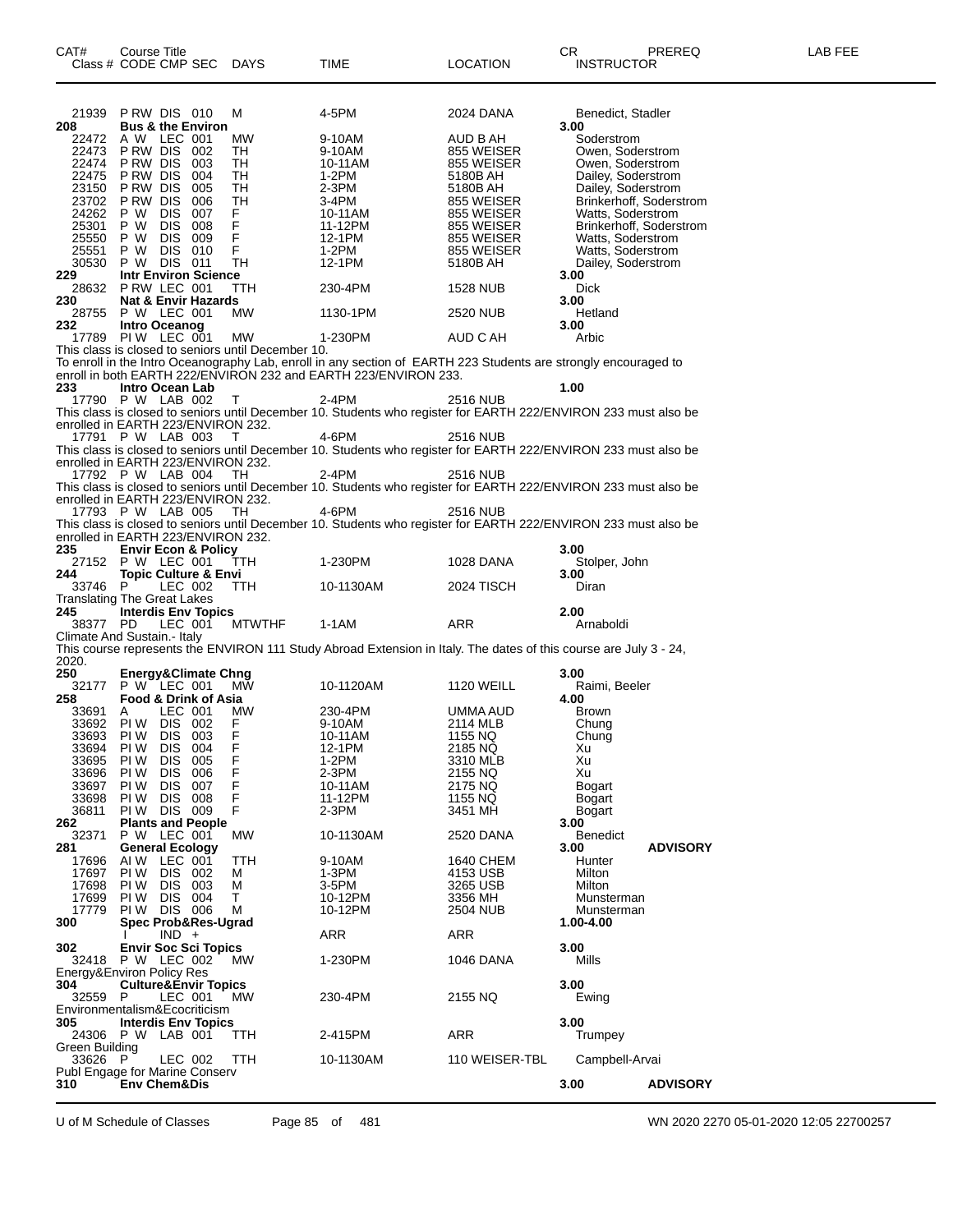| CAT#                 | Course Title<br>Class # CODE CMP SEC DAYS             |            | TIME               | <b>LOCATION</b>        | CR<br><b>INSTRUCTOR</b>                | PREREQ                       | LAB FEE |
|----------------------|-------------------------------------------------------|------------|--------------------|------------------------|----------------------------------------|------------------------------|---------|
| 16952                | P W LEC 001                                           | TTH        | 230-4PM            | 1230 USB               |                                        | Loch-Caruso, Colacino, Thong |         |
| 314                  | <b>FoodLiteracy for All</b><br>30192 P RW LEC 001     | Т          | 630-8PM            | AUD B AH               | 2.00<br>Leung, Fitzgerald,             | <b>ENFORCED</b>              |         |
|                      | This course meets in Angell Hall Aud B.               |            |                    |                        | Curran-Howes                           |                              |         |
| 320<br>19851         | <b>Environ Journalism</b><br>P W SEM 001              | TН         | 9-12PM             | 2244 USB               | 3.00<br>Halpert, Askari                | <b>ADVISORY</b>              |         |
| 324                  | Water Law & Policy                                    |            |                    |                        | 3.00                                   | <b>ADVISORY</b>              |         |
| 24288<br>325         | P W LEC 001<br><b>Envr Geochem</b>                    | TTH        | 1130-1PM           | <b>1518 NUB</b>        | Coyle<br>4.00                          | <b>ENFORCED</b>              |         |
| 18687<br>22943       | A R<br>LEC 001<br>PRW LAB 002                         | MW<br>T.   | 1130-1PM<br>3-6PM  | 1518 NUB<br>3536 NUB   | Johnson                                |                              |         |
| 22944                | PRW LAB 003                                           | м          | 3-6PM              | 3536 NUB               |                                        |                              |         |
| 33488<br>350         | PRW LAB 004<br><b>Built Environment</b>               | TH         | 3-6PM              | 3536 NUB               | 3.00                                   |                              |         |
| 17371<br>361         | P W LEC 001<br><b>Psy Env Stewardship</b>             | TTH        | 1130-1PM           | 1028 DANA              | D'Anieri, Roake<br>3.00                |                              |         |
| 16529                | A W LEC 001                                           | MW         | 1-230PM            | 1040 DANA              | De Young                               |                              |         |
| 17715<br>17716       | P W<br>DIS 002<br>P W<br><b>DIS</b><br>003            | Τ<br>TН    | 3-4PM<br>3-4PM     | 3038 DANA<br>1024 DANA | De Young, Acharya<br>De Young, Acharya |                              |         |
| 17717<br>18896       | <b>DIS</b><br>P W<br>-004<br><b>DIS</b><br>005<br>P W | м<br>Τ     | 5-6PM<br>9-10AM    | 1046 DANA<br>3556 DANA | De Young, Clark<br>De Young, Clark     |                              |         |
| 18895                | DIS 006<br>DIS 007<br>P W                             | TH         | 9-10AM             | 3556 DANA              | De Young, Clark                        |                              |         |
| 19946<br>362         | P W<br><b>Primate Evol Ecol</b>                       | W          | 5-6PM              | 1046 DANA              | De Young, Acharya<br>4.00              | <b>ADVISORY</b>              |         |
| 29187<br>29189       | LEC 001<br>A<br>P<br>LAB 002                          | TTH<br>М   | 10-1130AM<br>1-3PM | 418 WH<br>238A WH      | Marshall<br>Estrada                    |                              |         |
| 29191                | P<br>LAB 003                                          | М          | 3-5PM              | 238A WH                | Estrada                                |                              |         |
| 365<br>22999         | <b>Internatni Env Pol</b><br>P W LEC 001              | TTH        | 830-10AM           | 1046 DANA              | 3.00<br>Coyle                          |                              |         |
| 370<br>16610         | Int U P&Env<br>LEC 001<br>A                           | ттн        | 9-10AM             | 1040 DANA              | 3.00<br>D'Anieri                       |                              | 20.00   |
| 16611                | P W<br>DIS 002                                        | TН         | 12-1PM             | <b>1220 WEILL</b>      | Dobie                                  |                              |         |
| 16612<br>16613       | P W<br>DIS 003<br>DIS 004<br>P W                      | F<br>F     | 12-1PM<br>12-1PM   | 1024 DANA<br>2024 DANA | Friedman<br>Hunter                     |                              |         |
| 376<br>17718         | <b>Environmental Ethics</b><br>A W<br>LEC 001         | TTH        | 10-1130AM          | 1040 DANA              | 3.00<br>Bouma, Blair                   |                              |         |
| 19903                | P W<br>DIS 002                                        | F.         | 11-12PM            | 1046 DANA              | Bouma, Blair                           |                              |         |
| 19904<br>19905       | P W<br>DIS 003<br>DIS 004<br>P W                      | TH<br>TН   | 4-5PM<br>5-6PM     | 3556 DANA<br>1024 DANA | Bouma, Blair<br>Bouma, Blair           |                              |         |
| 377<br>27940 P       | Lit&Environment<br>LEC 001                            | MW         | 1-230PM            | 3437 MH                | 3.00<br>Coyle                          |                              |         |
| Eco-Criticism<br>390 |                                                       |            |                    |                        | 3.00                                   | <b>ADVISORY</b>              |         |
| 28625                | <b>Environ Activism</b><br>P RW LEC 001               | TTH        | 1-230PM            | <b>B852 EQ</b>         | Murphy                                 |                              |         |
| 391<br>19853         | <b>Sustainable Campus</b><br>SIW LEC 001              | МW         | 1130-1PM           | A859 CHEM-TBLC         | 4.00<br>Soderstrom, Dragone            | <b>ADVISORY</b>              |         |
| 23019<br>398         | PIW DIS 002<br>Env Internship Prog                    | TН         | 9-10AM             | A859 CHEM-TBLC         | Soderstrom, Dragone<br>1.00-3.00       |                              |         |
|                      | $IND +$                                               |            | ARR                | ARR                    |                                        |                              |         |
| 399<br>16530 PD      | Junior Honors Sem<br>SEM 001 TTH                      |            | 4-530PM            | 2520 DANA              | 3.00<br>Duvall                         |                              |         |
| 400                  | <b>Spec Prob&amp;Res-Ugrad</b><br>D<br>$IND +$        |            | ARR                | ARR                    | 1.00-4.00                              |                              |         |
| 403<br>23120         | Intro GIS Earth Sci<br>AR.<br>LEC 001                 | MW.        | 12-1PM             | <b>1570 NUB</b>        | 3.00<br>Niemi                          | <b>ADVISORY, ENFORCED</b>    |         |
| 23121                | P RW LAB 002                                          | MW         | 1-3PM              | 1570 NUB               |                                        |                              |         |
| 407<br>25146         | <b>Sustainable Cities</b><br>PRW LEC 001              | МW         | 10-1130AM          | 4151 USB               | 3.00<br>Semrau                         | <b>ADVISORY</b>              |         |
| 409<br>21694         | <b>Ecol of Fishes</b><br>P W LEC 001                  | <b>MWF</b> | 10-11AM            | 1024 DANA              | 3.00-4.00<br>Alofs, Lugten             | <b>ADVISORY</b>              |         |
| 21696                | A W LAB 002                                           | W          | 2-5PM              | G556 DANA              | Alofs, Lugten                          |                              |         |
| 21697<br>431         | P W LEC 003<br><b>Terrestrial Biomes</b>              | <b>MWF</b> | 10-11AM            | 1024 DANA              | Alofs, Lugten<br>4.00                  | <b>ENFORCED</b>              |         |
| 32301<br>32302       | A R<br>LEC 001<br>PRW LAB 002                         | МW<br>м    | 1-230PM<br>3-6PM   | 1110 BSB<br>1110 BSB   | Smith<br>Smith, Stein                  |                              |         |
| 437                  | <b>Appl Mineral</b>                                   |            |                    |                        | 3.00                                   | <b>ADVISORY</b>              |         |
| 446                  | 28764 PRW LEC 001<br>Paleoclimatology                 | TTH        | 1-230PM            | 2504 NUB               | Becker<br>4.00                         | <b>ADVISORY</b>              |         |
| 28765<br>28766       | A R<br>LEC 001<br><b>P RW LAB 002</b>                 | МW<br>TH   | 830-10AM<br>4-6PM  | 2504 NUB<br>5501 NUB   | Sheldon                                |                              |         |
| 453                  | <b>Trop Cons&amp;Ecology</b>                          |            |                    |                        | 3.00                                   | <b>ADVISORY</b>              |         |
| 29592<br>462         | LEC 001<br>P.<br><b>Envir Soc Sci Topics</b>          | TTH        | 230-4PM            | 2024 DANA              | Benedict<br>2.00-3.00                  | <b>ADVISORY</b>              |         |
| 32424 P              | LEC 009<br>Principles of Transition: Power            | м          | 530-730PM          | 3556 DANA              | Princen                                |                              |         |
| 34272 P              | LEC 010<br>Great Lakes Environmental Hist             | MW         | 1-230PM            | 2333 MH                | Selcer                                 |                              |         |
| 464                  | <b>Topic Culture &amp; Envi</b>                       |            |                    |                        | 3.00                                   | <b>ADVISORY</b>              |         |

U of M Schedule of Classes Page 86 of 481 WN 2020 2270 05-01-2020 12:05 22700257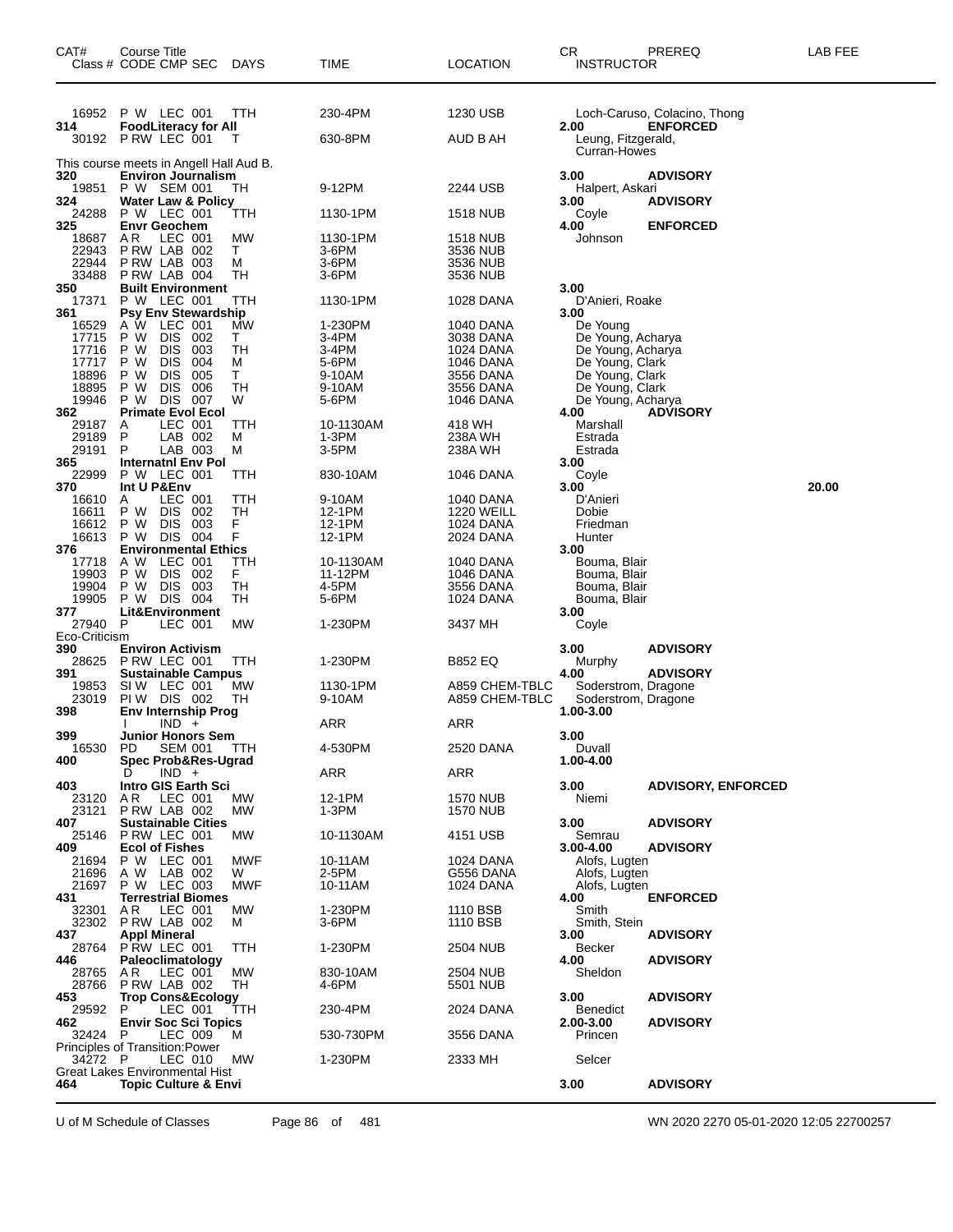| CAT#                           | Course Title       | Class # CODE CMP SEC        |     | DAYS      | <b>TIME</b> | <b>LOCATION</b>  | СR<br><b>INSTRUCTOR</b> | <b>PREREQ</b>   | LAB FEE |
|--------------------------------|--------------------|-----------------------------|-----|-----------|-------------|------------------|-------------------------|-----------------|---------|
|                                |                    |                             |     |           |             |                  |                         |                 |         |
| 34321 P                        |                    | LEC 001                     |     | <b>MW</b> | 530-7PM     | <b>1028 DANA</b> | Adlerstein-Gonzalez     |                 |         |
| Nature, Culture, & Landscape   |                    |                             |     |           |             |                  |                         |                 |         |
| 465                            |                    | <b>Interdis Env Topics</b>  |     |           |             |                  | 2.00-3.00               | <b>ADVISORY</b> |         |
| 33818                          | P                  | LEC 002                     | - F |           | $1-3PM$     | <b>1006 DANA</b> | Craig                   |                 |         |
| Tech&Policies for Decarbonizat |                    |                             |     |           |             |                  |                         |                 |         |
| 35864                          | - P                | LEC 003                     |     | TН        | 9-1130AM    | 3552 DANA        | Jones                   |                 |         |
| Sustain.Sites/HistoricPrecednt |                    |                             |     |           |             |                  |                         |                 |         |
| 475                            | <b>Environ Law</b> |                             |     |           |             |                  | 3.00                    |                 |         |
| 18095                          | A W                | <b>LEC</b><br>001           |     | <b>MW</b> | 1130-1PM    | 1040 DANA        | Hall, Nelson            |                 |         |
| 18104                          | P W                | DIS.<br>002                 |     |           | $1-2PM$     | 1046 DANA        | Hall, Nelson            |                 |         |
| 18105                          | P W                | <b>DIS</b><br>003           |     | TН        | 4-5PM       | <b>1028 DANA</b> | Hall, Nelson            |                 |         |
| 19561                          | P W                | <b>DIS</b><br>004           |     | W         | 4-5PM       | 1046 DANA        | Hall, Nelson            |                 |         |
| 476                            |                    | <b>Ecosystem Ecology</b>    |     |           |             |                  | 3.00                    | <b>ADVISORY</b> |         |
| 22560                          |                    | PIW LEC 001                 |     | ттн       | 10-1130AM   | <b>1518 NUB</b>  | Zak, Allgeier           |                 |         |
| 499                            |                    | <b>Senior Honors Thesis</b> |     |           |             |                  | 1.00-6.00               | <b>ADVISORY</b> |         |
|                                | S                  | <b>IND</b><br>$+$           |     |           | <b>ARR</b>  | <b>ARR</b>       |                         |                 |         |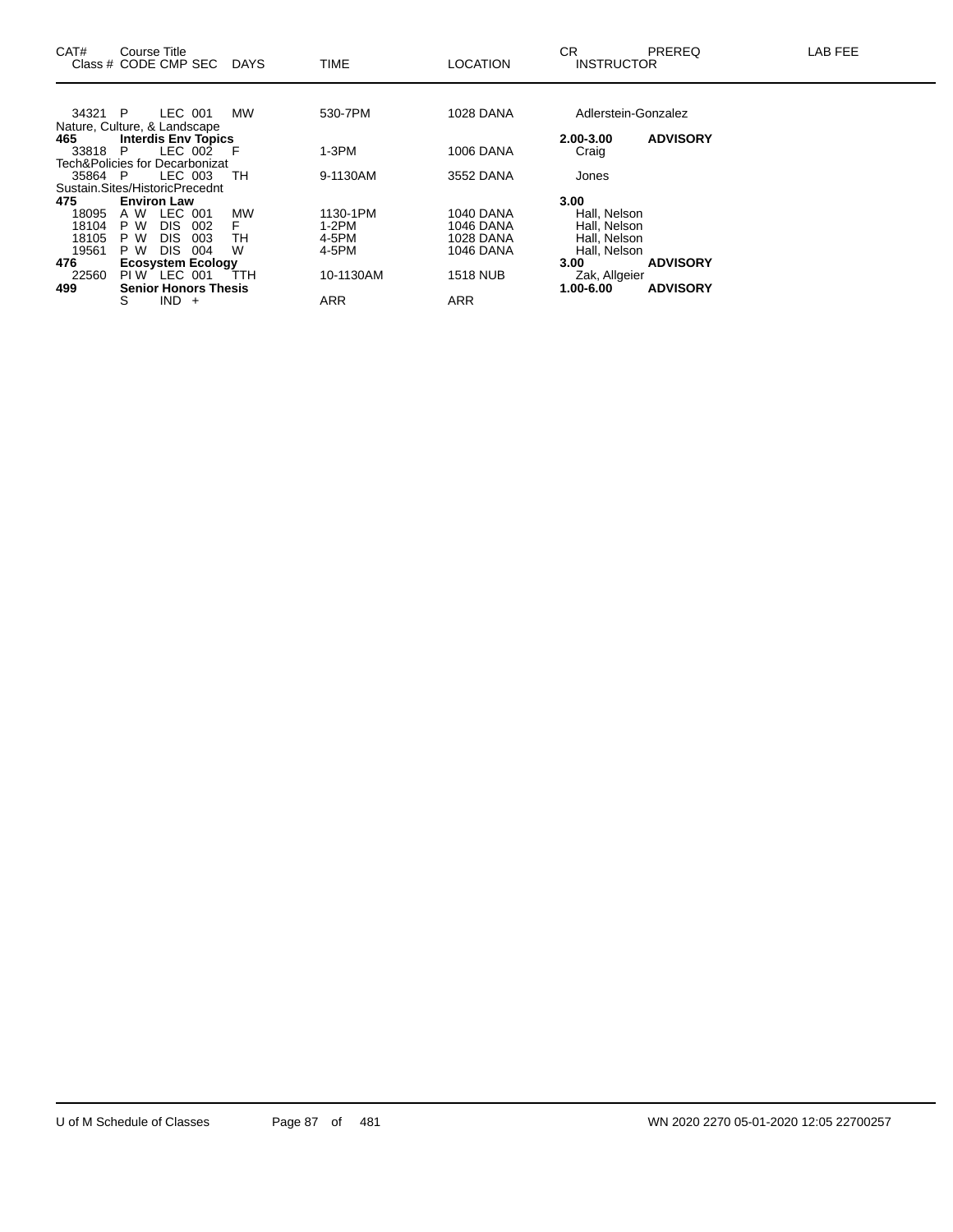| CAT# | ourse Titleٽ         |             |      |          | ◠г<br>◡           | PREREQ | _AB FEE |
|------|----------------------|-------------|------|----------|-------------------|--------|---------|
|      | Class # CODE CMP SEC | <b>DAYS</b> | TIME | ∟OCATION | <b>INSTRUCTOR</b> |        |         |

# **School for Environment and Sustainability Environment and Sustainability (EAS) 409 Ecol of Fishes 3.00-4.00 ADVISORY**

| 4UJ<br>21699          | <b>ECOLOL FISHES</b><br>P<br>LEC 001               | MWF        | 10-11AM        | <b>1024 DANA</b>       | ง.บบ-4.บบ<br><b>ADVISURI</b><br>Alofs, Lugten |       |
|-----------------------|----------------------------------------------------|------------|----------------|------------------------|-----------------------------------------------|-------|
| 21701                 | LAB 002<br>A W                                     | W          | 2-5PM          | G556 DANA              | Alofs, Lugten                                 |       |
| 27103                 | P W LEC 003                                        | MWF        | 10-11AM        | 1024 DANA              | Alofs, Lugten                                 |       |
| 475                   | <b>Environ Law</b>                                 |            |                |                        | 3.00                                          |       |
| 18096                 | LEC 001<br>A W                                     | <b>MW</b>  | 1130-1PM       | 1040 DANA              | Hall, Nelson                                  |       |
| 18107                 | <b>DIS</b><br>P W<br>002                           | F.         | 1-2PM          | 1046 DANA              | Hall, Nelson                                  |       |
| 18109                 | P W<br>DIS 003                                     | TН         | 4-5PM          | 1028 DANA              | Hall, Nelson                                  |       |
| 19565                 | P W DIS 004                                        | W          | 4-5PM          | 1046 DANA              | Hall, Nelson                                  |       |
| 476                   | <b>Ecosystem Ecology</b><br>PIW LEC 001            |            |                | <b>1518 NUB</b>        | 3.00<br><b>ADVISORY</b><br>Zak, Allgeier      |       |
| 22559<br>480          | <b>Climate Change</b>                              | TTH        | 10-1130AM      |                        | 3.00<br><b>ADVISORY</b>                       |       |
| 22194                 | P W LEC 001                                        | TTH        | 10-1130AM      | 1024 DANA              | Rood                                          |       |
| 501                   | <b>Grad Experimental</b>                           |            |                |                        | 1.00-4.00                                     |       |
|                       | 31643 P W SEM 009                                  | TTH        | 830-10AM       | 1006 DANA              | Campbell-Arvai                                |       |
|                       | Choice Arch for Sustain                            |            |                |                        |                                               |       |
|                       | 27094 P W SEM 022                                  | TTH        | 10-1130AM      | 2024 DANA              | Stolper, Ren                                  |       |
|                       | Climate Econ & Policy                              |            |                |                        |                                               |       |
|                       | 29141 P W SEM 025<br>Sci & Mgmt of the Great Lakes | TTH        | 2-4PM          | 1046 DANA              | Alofs, Read, Seelbach                         |       |
|                       | 26993 P W SEM 055                                  | F          | 12-4PM         | 2520 DANA              | Taylor, Blondell                              |       |
|                       | Env Phil: Fund, Finan& Grnt Writ                   |            |                |                        |                                               |       |
|                       | 31649 P W SEM 077                                  | TTH        | 10-1130AM      | 1046 DANA              | Gronewold                                     |       |
|                       | Hydro Cycle & Wtr Res Mgmt                         |            |                |                        |                                               |       |
|                       | 31677 P W SEM 089                                  | TTH        | 1130-1PM       | 2520 DANA              | Hardin                                        |       |
| Frontiers in Env Just |                                                    |            |                |                        |                                               |       |
|                       | 31831 P W SEM 117                                  | M          | 4-7PM          | 1024 DANA              | Agrawal                                       |       |
| Proj Mgmt & Impl Sci  | 31832 P W SEM 119                                  | МW         | 530-7PM        | 1028 DANA              | Adlerstein-Gonzalez                           |       |
|                       | Nature, Culture, & Landscape                       |            |                |                        |                                               |       |
|                       | 28792 P W SEM 162                                  | MW         | 10-1130AM      | 1028 DANA              | Jagger                                        |       |
|                       | Sus, Devel, & Prog Eval                            |            |                |                        |                                               |       |
| 36996 A               | LEC 215                                            | TTH        | 12-1PM         | 2024 DANA              | Van Berkel                                    |       |
|                       | Intro to Geoviz of Env&Soc                         |            |                |                        |                                               |       |
|                       | 36997 PW LAB 216                                   | TН         | 4-6PM          | 3325 DANA              | Van Berkel, Gill                              |       |
| Intro to Geovis Lab   | 36998 P W LAB 217                                  | F          | 12-2PM         | 3325 DANA              | Van Berkel, Gill                              |       |
| Intro to Geovis Lab   |                                                    |            |                |                        |                                               |       |
| 36999 A               | LEC 218                                            | TTH        | 12-1PM         | 2024 DANA              | Van Berkel                                    |       |
|                       | Adv to Geoviz of Env&Soc                           |            |                |                        |                                               |       |
|                       | 37000 P W LAB 219                                  | TН         | 4-6PM          | 3325 DANA              | Van Berkel, Gill                              |       |
|                       | Advanced Geovis Lab                                |            |                |                        |                                               |       |
| 37001                 | P W LAB 220                                        | F          | 12-2PM         | 3325 DANA              | Van Berkel, Gill                              |       |
|                       | Advanced Geovis Lab                                |            |                |                        |                                               |       |
| 503<br>28638          | <b>Sus Sites&amp;Hist Prec</b><br>P<br>LEC 001     | TН         | 9-1130AM       | 3552 DANA              | 3.00<br>Jones                                 |       |
| 507                   | Int Res in Con Ecol                                |            |                |                        | 3.00                                          |       |
| 31919                 | LEC 001<br>A W                                     | МF         | 3-4PM          | 1040 DANA              | Alofs                                         |       |
| 31921                 | DIS 002<br>P W                                     | T.         | 9-10AM         | 3038 DANA              | Wald                                          |       |
| 31922                 | P W DIS 003                                        | TН         | 9-10AM         | 3038 DANA              | Wald                                          |       |
| 31924                 | P W DIS 004                                        | TН         | 1130-1230PM    | 3038 DANA              | Wald                                          |       |
| 517                   | <b>Conservation Biology</b>                        |            |                |                        | 3.00                                          |       |
| 26954<br>518          | P W LEC 001<br>Wildlife Ecol & Mgmt                | МW         | 1130-1PM       | 2024 DANA              | Cardinale, Madden<br><b>ADVISORY</b><br>3.00  |       |
| 31645                 | A W LEC 001                                        | ттн        | 12-1PM         | 1046 DANA              | Foufopoulos                                   |       |
| 31646                 | P W LAB 002                                        | F          | 9-12PM         | 2520 DANA              | Foufopoulos, Carlberg                         |       |
| 531                   | <b>Principles of GIS</b>                           |            |                |                        | 4.00 ADVISORY                                 |       |
| 17396                 | LEC 001<br>A                                       | <b>TTH</b> | 1-230PM        | 1040 DANA              | Carter                                        |       |
| 17397                 | P RW LAB 002                                       | т          | $3-6$ PM       | 3325 DANA              | Carter, Chamanara                             |       |
| 17398                 | P RW LAB 003                                       | T          | 630-930PM      | 3325 DANA              | Carter, Kucera                                |       |
| 17399<br>37239        | P W LAB 004<br>P W LAB 005                         | W<br>TН    | 6-9PM<br>6-9PM | 3325 DANA<br>3325 DANA | Carter, Kucera<br>Carter, Chamanara           |       |
| 539                   | <b>Landscape Ecology</b>                           |            |                |                        | 2.00                                          |       |
| 28504                 | P W LEC 001                                        | ттн        | 230-4PM        | 1028 DANA              | Currie                                        |       |
| 541                   | <b>Remote Sensing</b>                              |            |                |                        | 4.00                                          | 50.00 |
| 19954                 | A W LEC 001                                        | МW         | 1-230PM        | 2024 DANA              | Bergen, Cordero-Sancho                        |       |
| 19955                 | P RW LAB 002                                       | W          | $3-5$ PM       | 3325 DANA              | Bergen, Barnett                               |       |
| 34641                 | P RW LAB 003                                       | TН         | 10-12PM        | 3325 DANA              | Bergen, Barnett                               |       |
| 545<br>28505          | <b>App Ecosys Modeling</b><br>$P'W$ LEC 001        | TŤH        | 230-4PM        | 1028 DANA              | 2.00<br>Currie                                |       |
| 550                   | <b>Sys Devel&amp;Enterprise</b>                    |            |                |                        | 3.00                                          |       |
| 29049                 | P W REC 001                                        | МW         | 10-1130AM      | 2024 DANA              | Xu, Magee                                     |       |
| 557                   | <b>Indus Ecol</b>                                  |            |                |                        | <b>ADVISORY</b><br>3.00                       |       |
| 13330                 | PRW LEC 001                                        | TTH        | 230-4PM        | 1040 DANA              | Keoleian, Hilton, Woody                       |       |
| 558                   | Water Pol & Polit                                  |            |                |                        | 3.00                                          |       |
|                       |                                                    |            |                |                        |                                               |       |

U of M Schedule of Classes Page 88 of 481 WN 2020 2270 05-01-2020 12:05 22700257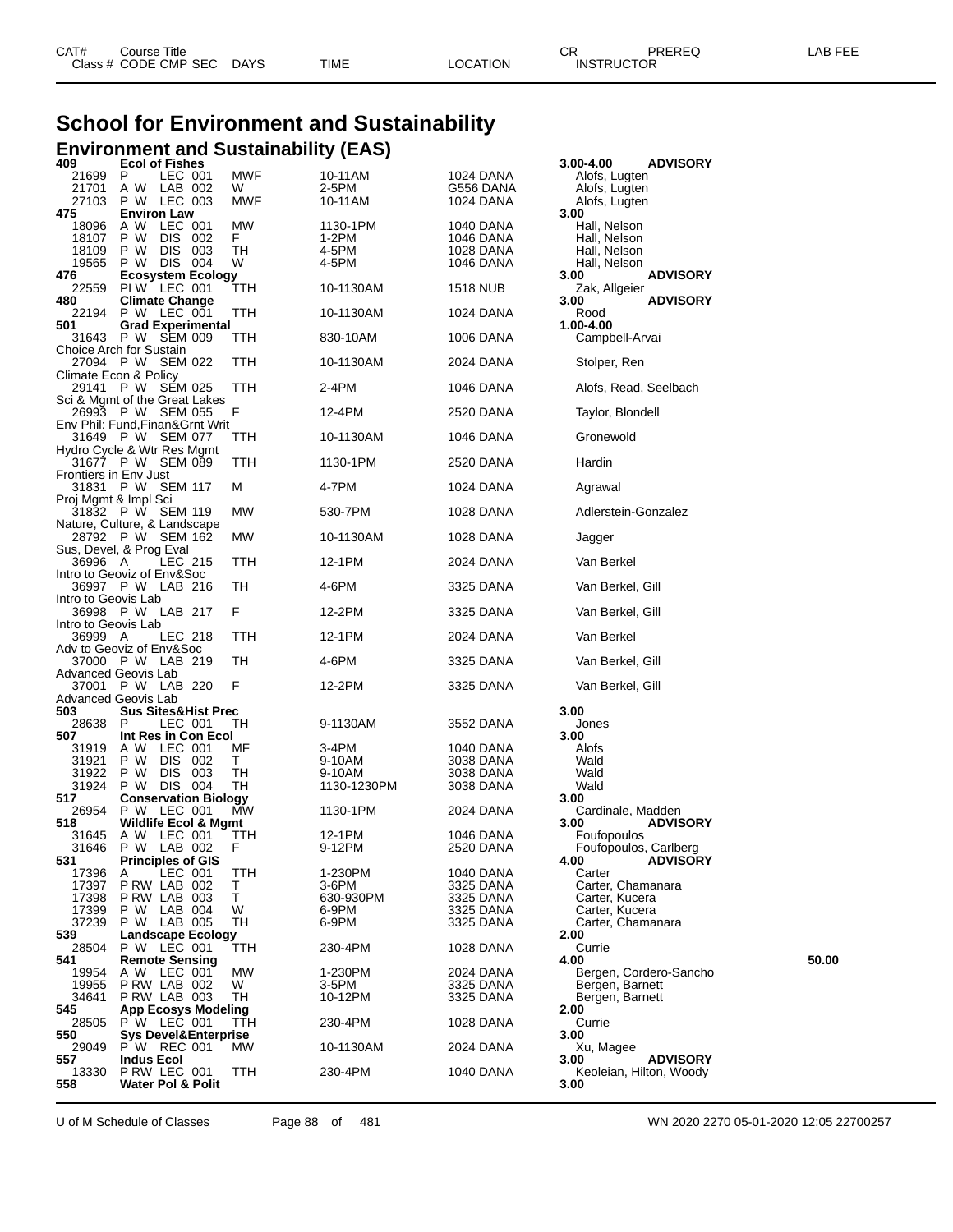| CAT#                  | Course Title<br>Class # CODE CMP SEC DAYS                                 |            | TIME                 | <b>LOCATION</b>        | CR<br><b>INSTRUCTOR</b>            | PREREQ          | LAB FEE |
|-----------------------|---------------------------------------------------------------------------|------------|----------------------|------------------------|------------------------------------|-----------------|---------|
|                       | 32182 P W LEC 001                                                         | <b>TTH</b> | 1130-1PM             | 1024 DANA              | Hughes                             |                 |         |
| 559                   | <b>Interview Methods</b><br>28572 P W LEC 001                             | F          | 9-12PM               | ARR                    | 1.50<br>Fischer                    |                 |         |
|                       | This course will meet in 1040 Dana.                                       |            |                      |                        |                                    |                 |         |
| 561<br>23964          | <b>Psy Env Stewardship</b><br>A<br>LEC 001                                | MW         | 1-230PM              | 1040 DANA              | 3.00<br>De Young                   |                 |         |
| 23965<br>565          | DIS 002<br>P<br><b>Princ of Transition</b>                                | W          | 4-5PM                | 1024 DANA              | Siciliano                          |                 |         |
| 31651                 | LEC 001<br>P                                                              | м          | 530-730PM            | 3556 DANA              | 2.00<br>Princen                    |                 |         |
| 573<br>26875          | Env Footprint & IOA<br><b>P W LEC 001</b>                                 | МW         | 1-230PM              | 3325 DANA              | 3.00<br>Xu, Zhao                   |                 |         |
| 581<br>31505          | <b>Adv Educ for Env&amp;Sus</b><br>A W LEC 001                            | TTH        | 10-1130AM            | 3556 DANA              | 3.00<br>Zint                       |                 |         |
| 34673                 | P W DIS 002                                                               | W          | 3-4PM                | 1046 DANA              | Carman                             |                 |         |
| 588                   | <b>Site Engineering</b><br>SNRE LA STUDENTS ONLY                          |            |                      |                        | 4.00                               |                 |         |
| 13331<br>14593 PR     | LEC 001<br>A<br>LAB 002                                                   | W<br>МF    | $1-3PM$<br>1-4PM     | 3556 DANA<br>3556 DANA | Robinson                           |                 |         |
| 590                   | Eco Site Design 1&2                                                       |            |                      |                        | Robinson, Steenbergh<br>2.00       | <b>ADVISORY</b> |         |
| 13332<br>17818        | LAB 001<br>P<br>LAB 002<br>P                                              | MWF<br>MWF | 9-1140AM<br>9-1140AM | 3028 DANA<br>3028 DANA | Nassauer<br>Wang                   |                 |         |
| 592.<br>33687         | <b>Env Pin:Iss&amp;Concept</b><br>P W LEC 001                             | МW         | 1-230PM              | 2222 A&AB              | 3.00                               |                 |         |
| 595                   | <b>Sustainable Ops&amp;SC</b>                                             |            |                      |                        | Norton<br>1.50                     | <b>ADVISORY</b> |         |
| 31252<br>598          | P W REC 001<br>N R Internship-Gr                                          | TН         | 630-930PM            | <b>R1230 BUS</b>       | Anupindi<br>1.00-3.00              | <b>ADVISORY</b> |         |
| 600                   | $IND +$                                                                   |            | ARR                  | ARR                    | 1.00-8.00                          |                 |         |
|                       | Dir Res&Sp Prob-Gr<br>IR<br>$IND +$                                       |            | ARR                  | ARR                    |                                    | <b>ADVISORY</b> |         |
| 601                   | Ind Eco Exper Learn<br>$IND +$<br>D                                       |            | ARR                  | ARR                    | 3.00                               |                 |         |
| 605<br>32094          | <b>Green Development</b><br>P W REC 001                                   | <b>MW</b>  | 1130-1PM             | 1028 DANA              | 3.00<br>Reames, Karthikeyan        |                 |         |
| 610                   | <b>Adv LCA Methods&amp;Tool</b>                                           |            |                      |                        | 1.50                               |                 |         |
| 24477<br>615          | P W LEC 001<br><b>Renew Elec&amp;the Grid</b>                             | <b>TTH</b> | 1-230PM              | 3325 DANA              | Lewis, Hua<br>3.00                 | <b>ADVISORY</b> |         |
| 25556<br>639          | P W LEC 001<br>Adv Sem in Res Ecol                                        | <b>TTH</b> | 10-1130AM            | 1028 DANA              | Craig, Dodinval<br>1.50            | <b>ADVISORY</b> |         |
|                       | 29677 P W SEM 001                                                         | ттн        | 9-10AM               | 3325 DANA              | <b>Brines</b>                      |                 |         |
| Advanced Python       | 23510 P W SEM 006                                                         | <b>TTH</b> | 9-10AM               | 3325 DANA              | <b>Brines</b>                      |                 |         |
|                       | Intro to Python for Env Inform<br>Intro to Python for Environ Informatics |            |                      |                        |                                    |                 |         |
| 1CR                   |                                                                           | - F        | 10-1130AM            | 3038 DANA              | Van Berkel                         |                 |         |
|                       | 33922 P W SEM 015<br>Frontiers in Land Chg Mod&Land                       |            |                      |                        |                                    |                 |         |
|                       | 24978 P W SEM 038                                                         |            | 630-8PM              | AUD B AH               | Leung, Fitzgerald,<br>Curran-Howes |                 |         |
| Food Literacy for All | 31650 P W SEM 108                                                         | м          | 5-630PM              | 2024 DANA              | Foufopoulos                        |                 |         |
|                       | Con Bio & Ecosys Health                                                   |            |                      |                        |                                    |                 |         |
| 641<br>19740          | <b>Soc Res Mthd Env&amp;Sus</b><br>P W LEC 001                            | TTH        | 1130-1PM             | 3556 DANA              | 3.00<br>Basu                       | <b>ADVISORY</b> |         |
| 677                   | <b>RPB Research Sem</b><br>32555 P W SEM 023                              | F          | 1-3PM                | 1006 DANA              | 1.00-2.00<br>Craig                 | <b>ADVISORY</b> |         |
|                       | Deep Decarbonization                                                      |            |                      |                        |                                    |                 |         |
| Green New Deal        | 33093 P W SEM 068                                                         | м          | 4-530PM              | 2520 DANA              | Hughes                             |                 |         |
|                       | 36404 P W SEM 089<br>Environ Comm Studio                                  | W          | 430-530PM            | 3038 DANA              | Hardin                             |                 |         |
|                       | 31644 P W SEM 123                                                         | SASU       | 8-5PM                | 1040 DANA              | Butt                               |                 |         |
| 686                   | Prepare for Int Fieldwrk<br><b>Environmental Policy</b>                   |            |                      |                        | 3.00                               | <b>ADVISORY</b> |         |
| 31992<br>687          | P W SEM 001<br><b>Landscape Planning</b>                                  | TTH        | 1-220PM              | <b>1230 WEILL</b>      | Rabe<br>4.00                       | <b>ADVISORY</b> | 65.00   |
| 22873                 | P<br>LEC 001                                                              | ŴF         | 9-1140AM             | 3325 DANA              |                                    |                 |         |
| 687                   | <b>Landscape Planning</b><br>LEC 001                                      | м          | 9-1140AM             | 3325 DANA              | 4.00<br>Lawson, Srinivasan         | <b>ADVISORY</b> | 65.00   |
| 691<br>31709          | <b>Pints Use Des Lndsc</b><br>LAB 001<br>P                                | MWF        | $1-3PM$              | 3038 DANA              | 3.00<br>Hunter, Peterson           | <b>ADVISORY</b> | 50.00   |
| 700                   | This class will meet in the LA Crit Room<br><b>Master's Thesis</b>        |            |                      |                        | 1.00-12.00                         | <b>ADVISORY</b> |         |
|                       | $IND +$<br>IR.                                                            |            | <b>ARR</b>           | ARR                    |                                    |                 |         |
| 701<br>37186          | <b>Masters Project</b><br>-PI<br>DIS 351                                  |            | <b>ARR</b>           | <b>ARR</b>             | 1.00-4.00<br>Alfaro                | <b>ADVISORY</b> |         |
| 31112 PI              | Minigrid Devel in Rural India<br>DIS 352                                  |            | <b>ARR</b>           | <b>ARR</b>             | Agrawal                            |                 |         |
|                       | Strat for Sus Agric in India                                              |            |                      |                        |                                    |                 |         |
| 31115 PI              | DIS 353                                                                   |            | <b>ARR</b>           | ARR                    | Johengen, Godwin                   |                 |         |

U of M Schedule of Classes Page 89 of 481 WN 2020 2270 05-01-2020 12:05 22700257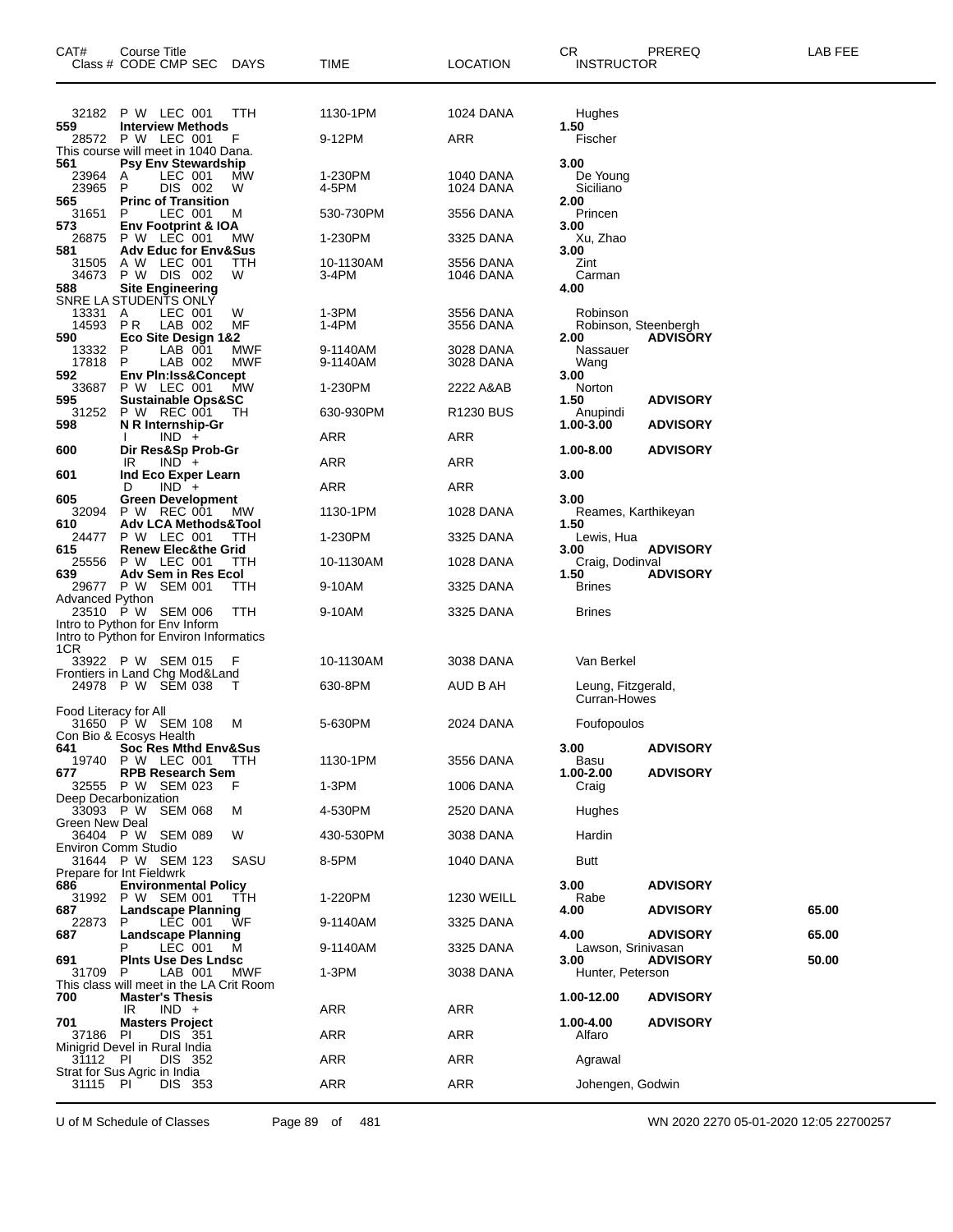| CAT#<br>Course Title<br>Class # CODE CMP SEC<br>DAYS                                                       | TIME              | <b>LOCATION</b> | CR.<br>PREREQ<br><b>INSTRUCTOR</b>         | LAB FEE |
|------------------------------------------------------------------------------------------------------------|-------------------|-----------------|--------------------------------------------|---------|
| Ecosys Mgmt Strat Great Lakes                                                                              |                   |                 |                                            |         |
| 34888 PI<br>DIS 354                                                                                        | <b>ARR</b>        | ARR             | Stolper                                    |         |
| Creatng Internl Carbon Tax A2<br>37695 PI<br>DIS 355                                                       | ARR               | <b>ARR</b>      | Jones                                      |         |
| <b>ITC Trailhead Master Plan</b><br>31118 PD<br>DIS 356                                                    | <b>ARR</b>        | ARR             | Miller                                     |         |
| Mod Urb Metab in Chilean Citie<br>PI<br>DIS 357<br>31141                                                   | ARR               | ARR             | Lindquist                                  |         |
| Reimagine Buick City<br><b>DIS</b><br>- 358<br>36490 PI                                                    | ARR               | ARR             | Anupindi                                   |         |
| <b>Transforming Protien</b><br>34882 PI<br>DIS 359                                                         | <b>ARR</b>        | ARR             | Reames                                     |         |
| <b>Building Energy Democracy</b><br>PI<br><b>DIS</b><br>360<br>31120<br>Τ<br>M<br>- PI<br>DIS 361<br>31116 | 6-8PM<br>5-7PM    | ARR<br>ARR      | <b>Burton</b><br>Keoleian                  |         |
| Meijer Store of the Future<br>35665 PI<br>DIS 362                                                          | ARR               | ARR             | Mohai                                      |         |
| EJ Tools in 21st Century<br>37782 PI<br>LEC 363                                                            | ARR               | ARR             | Burton, Seelbach                           |         |
| Risk Mgmt of Cont Aquafir MI<br>35761 PI<br>DIS 364                                                        | <b>ARR</b>        | ARR             | Seelbach                                   |         |
| MI Areas of Concern<br>31121<br>PI<br>M<br>DIS 365                                                         | 6-8PM             | ARR             | Jones                                      |         |
| Watts Branch Resil Master Plan<br>31117<br>- PI<br>DIS 366                                                 | <b>ARR</b>        | ARR             | Alfaro                                     |         |
| Dev NetZero Biofield Taboga, CR<br>DIS 367<br>31131 PI                                                     | <b>ARR</b>        | <b>ARR</b>      | Yaffee, Wondolleck                         |         |
| Stewardship Econ in Rural Comm<br>34693 PI<br>DIS 368                                                      | ARR               | ARR             | Basu                                       |         |
| <b>Climate Res in Seychelles</b><br>34718 PI<br>DIS 369<br>31111<br>ΡI<br>DIS 370                          | <b>ARR</b><br>ARR | ARR<br>ARR      | Brines, Blesh<br>Hoffman                   |         |
| Clim Resilnce of Zurich Insura<br>35869 PI<br>DIS 371                                                      | ARR               | ARR             | Seelbach, Alofs                            |         |
| Shiawassee Flats Floodplain Ec<br>DIS 372<br>36889 PI                                                      | <b>ARR</b>        | ARR             | Grese                                      |         |
| Creat Vision for SEAS Propert<br>LEC 373<br>38331 PI                                                       | ARR               | ARR             | Foufopoulos, Ibanez                        |         |
| Trackng UG Trade Sea Trtle Egg                                                                             |                   |                 |                                            |         |
| 36665 PI<br>DIS 374<br>Mini-Grid Mod for Biomass Resi                                                      | <b>ARR</b>        | ARR             | Alfaro, Perfecto                           |         |
| 31772 PI<br>LEC 375<br>TTH<br>Water Resources                                                              | 4-530PM           | 2024 DANA       | Seelbach, Blackmer                         |         |
| 31824 PI<br>TTH<br>LEC 376<br>Conservation & Restoration                                                   | 4-530PM           | 1046 DANA       | Schueller, Blackmer                        |         |
| 38712 PI<br>LAB 378<br>CA Marine Prot Areas Collab                                                         | ARR               | ARR             | Yaffee                                     |         |
| 38699 PI<br>LAB 380<br>Bldg Urb-Agr Collab for Adapt                                                       | <b>ARR</b>        | <b>ARR</b>      | Hughes                                     |         |
| 38680 PI<br>LAB 381                                                                                        | ARR               | ARR             | Keoleian                                   |         |
| Plastc Waste Reduct MorganStan<br>LAB 383<br>38669 PI                                                      | ARR               | ARR             | Keoleian                                   |         |
| GHG Inventory & Corp Clim Stra<br>38674<br>- PI<br>LAB 390                                                 | <b>ARR</b>        | <b>ARR</b>      | Craig                                      |         |
| Env&Soc Imp Elec Motrcyc Ugand<br>38711 PI<br>LAB 391                                                      | ARR               | ARR             | Hoffman                                    |         |
| Bus Collab to Address Sus Prob<br>13336 PR<br>LEC 888<br>$\top$                                            | 4-630PM           | 1040 DANA       | Basu, Carnemark                            |         |
| Master's Project Planning Skills Modules<br>1CR                                                            |                   |                 |                                            |         |
| 702<br><b>Master's Practicum</b><br>$IND +$                                                                | ARR               | ARR             | 1.00-6.00                                  |         |
| 731<br><b>Interdisc Prob Solv</b><br>10194<br><b>PD</b><br>LAB 001<br>W                                    | 315-415PM         | <b>ARR</b>      | <b>ADVISORY</b><br>3.00<br>Crane, Wu, Carr |         |
| 731<br><b>Interdisc Prob Solv</b><br>LAB 001<br>W<br>P<br>Connected Vehicles Stdzn Diff                    | 430-630PM         | 0220 JEFFRIES   | <b>ADVISORY</b><br>3.00                    |         |

This class is an interdisciplinary problem solving class offered at the Law School through the Problem Solving Initiative (PSI). In the realm of connected and automated vehicles (CAVs), there are trade-offs between standardization, which enhances compatibility and interoperability, and differentiation. Students will consider which CAV features should be standardized (or differentiated), how quickly standardization should be pursued, and what role regulation should play in standardization. Student teams will incorporate ideas from law, engineering, information, business, and other fields to develop an innovative tool.

This class is open to all University of Michigan graduate and professional students. Please note: Non-Law students are responsible for checking with their own schools, colleges, or units to learn if a PSI class will count toward graduation or other departmental requirements.

Non-law graduate/professional students may apply for the course using the PSI application system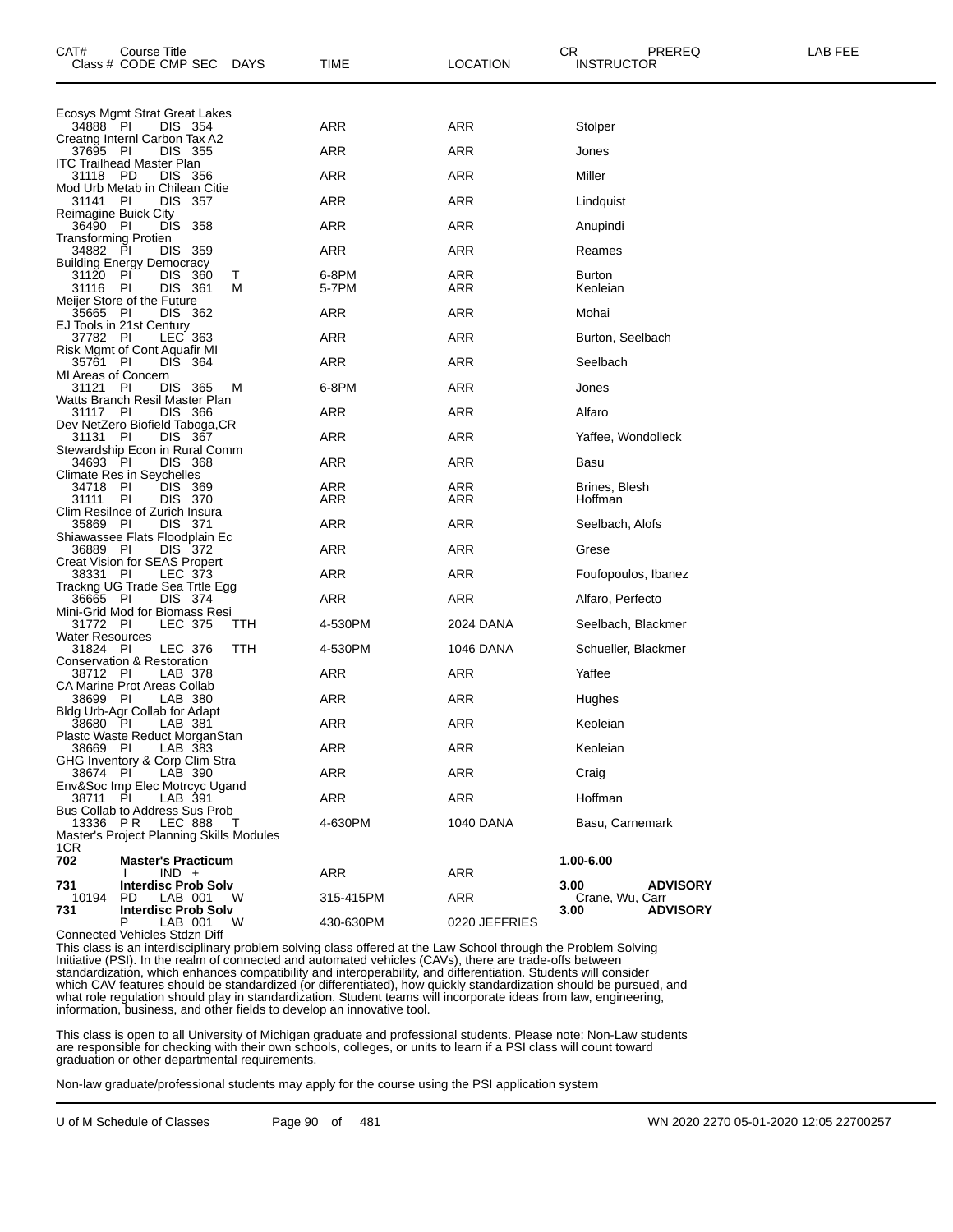(https://problemsolving.law.umich.edu/) November 4-18, 2019. After the initial application period, students seeking to apply can contact problemsolving@umich.edu.

| 731   | <b>Interdisc Prob Solv</b>   |           |               | 3.00 | <b>ADVISORY</b>            |
|-------|------------------------------|-----------|---------------|------|----------------------------|
| 10201 | W<br>PD.<br>LAB 002          | 315-415PM | ARR           |      | Scarnecchia, Munro-Kramer. |
|       |                              |           |               | Carr |                            |
| 731   | <b>Interdisc Prob Solv</b>   |           |               | 3.00 | <b>ADVISORY</b>            |
|       | W<br>LAB 002                 | 430-630PM | 1025 JEFFRIES |      |                            |
|       | Campus Sex. Misconduct Prev. |           |               |      |                            |

This class is an interdisciplinary problem solving class offered at the Law School through the Problem Solving Initiative (PSI). Campus sexual misconduct affects many students in the U.S., with health, social, economic, and academic consequences. Universities struggle to fashion effective policies and other responses in the face of external political, legal, and social pressure. In this class, multidisciplinary teams of students will explore solutions to campus sexual misconduct, drawing on knowledge and expertise from law, nursing, public policy, social work, public health, sociology, education, organizational studies, and other disciplines to develop a novel solution to the problem.

This class is open to all University of Michigan graduate and professional students. Please note: Non-Law students are responsible for checking with their own schools, colleges, or units to learn if a PSI class will count toward graduation or other departmental requirements.

Non-law graduate/professional students may apply for the course using the PSI application system (https://problemsolving.law.umich.edu/) November 4-18, 2019. After the initial application period, students seeking to apply can contact problemsolving@umich.edu.

| .<br>731 | <b>Interdisc Prob Solv</b> |           |               | <b>ADVISORY</b><br>3.00 |
|----------|----------------------------|-----------|---------------|-------------------------|
| 10208    | PD LAB 003                 | 315-415PM | 0220 JEFFRIES | Mcquade, Carr, Schaub   |
| 731      | <b>Interdisc Prob Solv</b> |           |               | <b>ADVISORY</b><br>3.00 |
|          | LAB 003                    | 430-630PM | 0220 JEFFRIES |                         |

Info Privacy, Survl. Exposure

This class is an interdisciplinary problem solving class offered at the Law School through the Problem Solving Initiative (PSI). Today's information and communication technologies create opportunities for surveillance, tracking, and privacy infringements. Students will learn about privacy risks that a variety of exposure-sensitive populations face, including marginalized groups, immigrants, journalists, abuse survivors, and children. Multidisciplinary student teams will leverage insights from design thinking, law, information, public policy, and other disciplines to develop novel privacy solutions for such susceptible groups.

This class is open to all University of Michigan graduate and professional students. Please note: Non-Law students are responsible for checking with their own schools, colleges, or units to learn if a PSI class will count toward graduation or other departmental requirements.

Non-law graduate/professional students may apply for the course using the PSI application system (https://problemsolving.law.umich.edu/) November 4-18, 2019. After the initial application period, students seeking to apply can contact problemsolving  $@$  umich.edu.

| 731 | <b>Interdisc Prob Solv</b>     |           |               | 3.00               | <b>ADVISORY</b> |
|-----|--------------------------------|-----------|---------------|--------------------|-----------------|
|     | 10215 PD LAB 004 W             | 315-415PM | ARR           | Ratner. Hess. Carr |                 |
| 731 | <b>Interdisc Prob Solv</b>     |           | 3.00          | <b>ADVISORY</b>    |                 |
|     | LAB 004 W<br>P                 | 430-630PM | 1070 JEFFRIES |                    |                 |
|     | Hum Rghts Mineral Supply Chain |           |               |                    |                 |

This class is an interdisciplinary problem solving class offered at the Law School through the Problem Solving Initiative (PSI). The extraction of minerals used to manufacture automobile components, including electric vehicle batteries, comes at a high cost. Multidisciplinary teams of students will study the human rights implications of this supply chain, and their research will be informed by auto industry, NGO, and stakeholder perspectives. Students will incorporate insights from international law, business, engineering, environmental sciences, technology, and other fields to develop a solution for industry to implement.

This class is open to all University of Michigan graduate and professional students. Please note: Non-Law students are responsible for checking with their own schools, colleges, or units to learn if a PSI class will count toward graduation or other departmental requirements.

Non-law graduate/professional students may apply for the course using the PSI application system (https://problemsolving.law.umich.edu/) November 4-18, 2019. After the initial application period, students seeking to apply can contact problemsolving@umich.edu.

| 731   | <b>Interdisc Prob Solv</b>     |           |               | <b>ADVISORY</b><br>3.00 |
|-------|--------------------------------|-----------|---------------|-------------------------|
| 31862 | PD LAB 005 W                   | 315-415PM | 1225 JEFFRIES | Bagley, Shaefer, Carr   |
| 731   | <b>Interdisc Prob Solv</b>     |           |               | <b>ADVISORY</b><br>3.00 |
|       | LAB 005 W                      | 430-630PM | 1225 JEFFRIES |                         |
|       | Challenges Deliver MI Soc Svcs |           |               |                         |

This class is an interdisciplinary problem solving class offered at the Law School through the Problem Solving Initiative (PSI). The federal government funds many crucial social services for the poor. However, individual states -- which are rarely the focus of policy debates about social services -- are usually responsible for overseeing the provision of those services. This course will focus on emerging challenges to the delivery of social services in Michigan, including Medicaid, food stamps, and TANF. Working closely with officials from the Michigan Department of Health and Human Services, students will devise potential solutions to problems with the administration of state benefits for vulnerable populations.

This class is open to all University of Michigan graduate and professional students. Please note: Non-Law students are responsible for checking with their own schools, colleges, or units to learn if a PSI class will count toward graduation or other departmental requirements.

Non-law graduate/professional students may apply for the course using the PSI application system (https://problemsolving.law.umich.edu/) November 4-18, 2019. After the initial application period, students seeking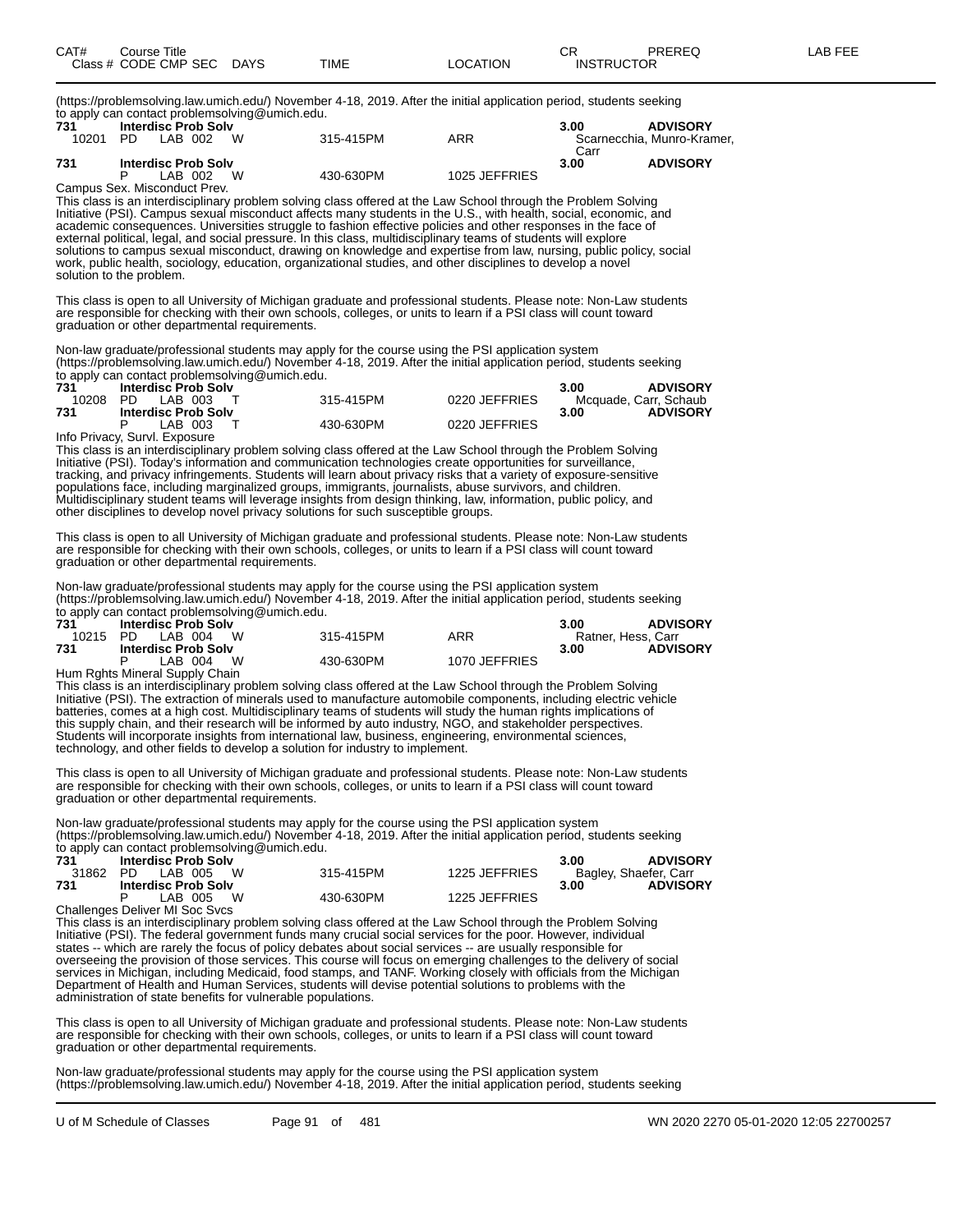| CAT#  | Course Title<br>Class # CODE CMP SEC DAYS                        |            | <b>TIME</b> | <b>LOCATION</b>  | CR.<br><b>INSTRUCTOR</b>   | <b>PREREQ</b>   | LAB FEE |
|-------|------------------------------------------------------------------|------------|-------------|------------------|----------------------------|-----------------|---------|
|       | to apply can contact problemsolving@umich.edu.                   |            |             |                  |                            |                 |         |
| 741   | <b>Research Paradigms</b>                                        |            |             |                  | 1.00                       | <b>ADVISORY</b> |         |
| 22437 | SEM 001 TH<br>P.                                                 |            | 5-7PM       | <b>ARR</b>       | Lemos                      |                 |         |
|       | This course will meet in 1028 DANA.                              |            |             |                  |                            |                 |         |
| 787   | Please note that this course is restricted to SEAS PhD students. |            |             |                  |                            | <b>ADVISORY</b> |         |
| 14200 | <b>Metro Dynamic Studio</b><br>PR LEC 001 TTH                    |            | 1-4PM       | 3066 DANA        | 2.00<br>Nassauer, Phillips |                 |         |
|       | This course meets only the 1st 7 weeks of term.                  |            |             |                  |                            |                 |         |
| 841   | <b>PhD Res Forum</b>                                             |            |             |                  | 1.00                       | <b>ADVISORY</b> |         |
| 21235 | <b>SEM 001</b><br>PD.                                            | W          | 3-530PM     | 2024 DANA        |                            |                 |         |
| 841   | <b>PhD Res Forum</b>                                             |            |             |                  | 1.00                       | <b>ADVISORY</b> |         |
|       | <b>SEM 001</b>                                                   | <b>MWF</b> | 230-5PM     | <b>1028 DANA</b> |                            |                 |         |
| 841   | <b>PhD Res Forum</b>                                             |            |             |                  | 1.00                       | <b>ADVISORY</b> |         |
| 23387 | SEM 002<br>PD.                                                   | F          | 12-2PM      | 1040 DANA        |                            |                 |         |
| 841   | <b>PhD Res Forum</b>                                             |            |             |                  | 1.00                       | <b>ADVISORY</b> |         |
|       | <b>SEM 002</b><br>Р                                              | W          | 12-1PM      | 3556 DANA        |                            |                 |         |
| 990   | <b>Diss-Precand</b>                                              |            |             |                  | 1.00-8.00                  | <b>ADVISORY</b> |         |
|       | $IND +$                                                          |            | <b>ARR</b>  | <b>ARR</b>       |                            |                 |         |
| 995   | <b>Diss-Cand</b>                                                 |            |             |                  | 8.00                       | <b>ENFORCED</b> |         |
|       | IR.<br>$IND +$                                                   |            | ARR         | <b>ARR</b>       |                            |                 |         |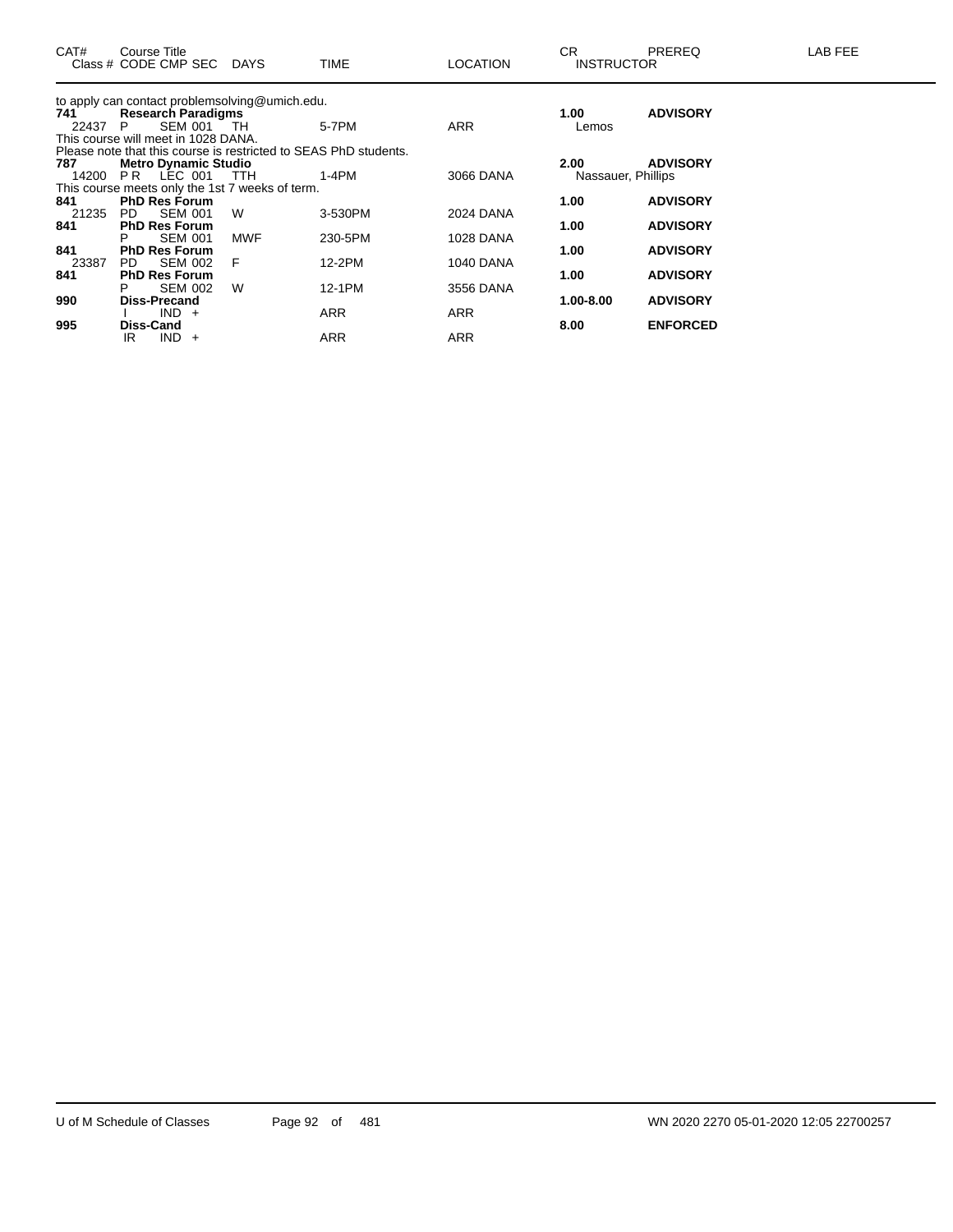| CAT# | Title<br>Course      |      |      |          | Ωn<br>- UN | PREREQ            | ---<br>AR.<br>--- |
|------|----------------------|------|------|----------|------------|-------------------|-------------------|
|      | Class # CODE CMP SEC | DAYS | TIME | LOCATION |            | <b>INSTRUCTOR</b> |                   |

## **Information School of Information**

#### **Information (SI)**

| 106                               | Prog, Info & People         |            |         |            |            |           | 4.00                                                                                                                |
|-----------------------------------|-----------------------------|------------|---------|------------|------------|-----------|---------------------------------------------------------------------------------------------------------------------|
| 22638                             | A                           | LEC 001    |         | TН         | 230-4PM    | G005 DENT | Oney, Jiang, Zhao, Martell,<br>Augustaitis                                                                          |
| 27345                             | P W                         | <b>DIS</b> | 002     | MW         | 830-10AM   | 1265 NQ   | Oney, Pandey                                                                                                        |
| 22641                             | P W                         | <b>DIS</b> | 004     | MW         | 10-1130AM  | 2011 MLB  | Oney, Martell                                                                                                       |
| 22639                             | P W                         | <b>DIS</b> | 005     | <b>MW</b>  | 1-230PM    | 2346 SEB  | Oney, Zhao                                                                                                          |
| 24309                             | P.<br>W                     | <b>DIS</b> | 006     | <b>MW</b>  | 230-4PM    | 2245 NQ   | Oney, Pandey                                                                                                        |
| 27344                             | W<br>P                      | <b>DIS</b> | 007     | <b>MW</b>  | 230-4PM    | 706 BMT   | Oney, Martell                                                                                                       |
| 22640                             | P<br>W                      | <b>DIS</b> | 008     | <b>TTH</b> | 10-1130AM  | 706 BMT   | Oney, Augustaitis                                                                                                   |
| 23685                             | W<br>P                      | <b>DIS</b> | 009     | <b>MW</b>  | 4-530PM    | 2255 NQ   | Oney, Jiang                                                                                                         |
| 37277                             | P                           | <b>DIS</b> | 010     | MW         | 1130-1PM   | 2185 NQ   | Oney, Jiang                                                                                                         |
| 110                               | Intr to Info Studies        |            |         |            |            |           | 4.00                                                                                                                |
| 16282                             | A                           |            | LEC 001 | TTH        | 1130-1PM   | 1020 SPH2 | Wallace, St Andrew, Endyke,<br>Haywood, Wiesenberger, Maxwell                                                       |
| 16283                             | P W                         | <b>DIS</b> | 002     | т          | $3-4PM$    | 049 UMMA  | Wallace, St Andrew                                                                                                  |
| 16284                             | W<br>P.                     | <b>DIS</b> | 003     | W          | 9-10AM     | G311 DENT | Wallace, Endyke                                                                                                     |
| 19585                             | P W                         | <b>DIS</b> | 004     | TH         | 10-11AM    | G580 DENT | Wallace, Maxwell                                                                                                    |
| 19588                             | P W                         | <b>DIS</b> | 005     | W          | $3-4PM$    | 1255 NQ   | Wallace, Wiesenberger                                                                                               |
| 22023                             | W<br>P.                     | <b>DIS</b> | 006     | W          | 11-12PM    | 1033 DENT | Wallace, Haywood                                                                                                    |
| 22024                             | P<br>W                      | <b>DIS</b> | 007     | W          | 11-12PM    | 1046 DANA | Wallace, Endyke                                                                                                     |
| 22318                             | W<br>P                      | <b>DIS</b> | 008     | T.         | 4-5PM      | G580 DENT | Wallace, Wiesenberger                                                                                               |
| 22319                             | W<br>P.                     | <b>DIS</b> | 009     | <b>TH</b>  | 930-1030AM | 1265 NQ   | Wallace, Haywood                                                                                                    |
| 28187                             | P W                         | <b>DIS</b> | 010     | т          | 4-5PM      | 2255 NQ   | Wallace, Maxwell                                                                                                    |
| 206                               | <b>Data-Oriented Prog</b>   |            |         |            |            |           | <b>ENFORCED</b><br>4.00                                                                                             |
| 23151                             | AR.                         | LEC 001    |         | <b>MW</b>  | 1-230PM    | G378 DENT | Ericson, Whitehead, Mhaidli,<br>Pandey                                                                              |
| 23154                             | P RW DIS                    |            | 002     | т          | 3-4PM      | 3242 LSA  | Ericson, Pandey                                                                                                     |
| 23155                             | P RW DIS                    |            | 003     | W          | 9-10AM     | 2185 NQ   | Ericson, Pandey                                                                                                     |
| 23156                             | P RW DIS                    |            | 004     | W          | 4-5PM      | 2353 MH   | Ericson, Mhaidli                                                                                                    |
| 23157                             | P RW DIS                    |            | 005     | т          | 530-630PM  | 3207 LSA  | Ericson, Mhaidli                                                                                                    |
| 30732                             | P RW DIS                    |            | 006     | W          | 10-11AM    | 1046 DANA | Ericson, Whitehead                                                                                                  |
| 36973                             | P RW DIS                    |            | 007     | M          | 3-4PM      | 1265 NQ   | Ericson, Whitehead                                                                                                  |
| 260                               | <b>Intelligent Machines</b> |            |         |            |            |           | 3.00                                                                                                                |
|                                   |                             |            |         |            |            |           | This is the first of the SI 3-course entrepreneurship sequence (SI 260, SI 360, SI 460). It is recommended that you |
| take these courses in this order. |                             |            |         |            |            |           |                                                                                                                     |

ATTN BSI Students: SI 260 is a lower-level elective course and will not count toward the 45-credit SI degree ruirements

| regumenterits.                              |                       |                |                                 |            |                                                                                                                     |                 |                                                                                                                    |
|---------------------------------------------|-----------------------|----------------|---------------------------------|------------|---------------------------------------------------------------------------------------------------------------------|-----------------|--------------------------------------------------------------------------------------------------------------------|
| 30280 A                                     |                       | LEC 001        |                                 | W          | 10-1130AM                                                                                                           | 1000 426NIB     | Borland, McKay                                                                                                     |
| 30360 P W                                   |                       | DIS 002        |                                 | W          | 1-230PM                                                                                                             | 2185 NQ         | Borland, McKay                                                                                                     |
| 30361 P W                                   |                       | <b>DIS 003</b> |                                 | W          | 230-4PM                                                                                                             | 2185 NQ         | Borland, McKay                                                                                                     |
| 320                                         | <b>Graphic Design</b> |                |                                 |            |                                                                                                                     |                 | 4.00<br><b>ADVISORY</b>                                                                                            |
| 23181 P RW LEC 001                          |                       |                |                                 | <b>MW</b>  | 3-430PM                                                                                                             | <b>1570 NUB</b> | Godin, Besprozvany                                                                                                 |
| 330                                         |                       |                | <b>Data Manipulation</b>        |            |                                                                                                                     |                 | <b>ENFORCED</b><br>4.00                                                                                            |
|                                             |                       |                |                                 |            | Only UMSI students may register for this section. Non-UMSI students should register either for an open seat or for  |                 |                                                                                                                    |
| the waitlist for the 101 section.           |                       |                |                                 |            |                                                                                                                     |                 |                                                                                                                    |
| 25314 P RW LEC 001                          |                       |                |                                 | <b>TTH</b> | 1-230PM                                                                                                             | 2255 NQ         | Quarles, Hemingway                                                                                                 |
|                                             |                       |                |                                 |            | Only Non-UMSI students may register for this section. UMSI students should register either for an open seat or for  |                 |                                                                                                                    |
| the waitlist for the 001 section.           |                       |                |                                 |            |                                                                                                                     |                 |                                                                                                                    |
| 30426 P RW LEC 101                          |                       |                |                                 | <b>TTH</b> | 1-230PM                                                                                                             | <b>ARR</b>      | Quarles, Hemingway                                                                                                 |
| 334                                         |                       |                | <b>Persuade &amp; Soc Influ</b> |            |                                                                                                                     |                 | 3.00                                                                                                               |
| 25315 P RW LEC 001                          |                       |                |                                 | <b>TTH</b> | 10-1130AM                                                                                                           | 2255 NQ         | Cohn, Abbadi                                                                                                       |
| 339                                         |                       |                | WebDesign, Dev, Access          |            |                                                                                                                     |                 | <b>ENFORCED</b><br>4.00                                                                                            |
| 27197 AR LEC 001                            |                       |                |                                 | TTH        | 10-1130AM                                                                                                           | 1255 NQ         | Van Lent, Asselin, Lee                                                                                             |
|                                             |                       |                |                                 |            | Students should not take this course if they took SI 206 prior to fall 2016. It is CRITICAL that students attend    |                 |                                                                                                                    |
|                                             |                       |                |                                 |            | classes from the beginning of the term. Even though students may be registered officially for a course, the         |                 |                                                                                                                    |
|                                             |                       |                |                                 |            | instructor may give away places in a course if students do not attend the first day of class. Students MUST attend  |                 |                                                                                                                    |
| the discussion for which they are enrolled. |                       |                |                                 |            |                                                                                                                     |                 |                                                                                                                    |
| 27590 P RW LAB 002                          |                       |                |                                 | $\top$     | 1-2PM                                                                                                               | <b>B116 MLB</b> | Van Lent. Lee                                                                                                      |
|                                             |                       |                |                                 |            |                                                                                                                     |                 | It is CRITICAL that students attend classes from the beginning of the term. Even though students may be registered |
|                                             |                       |                |                                 |            | officially for a course, the instructor may give away places in a course if students do not attend the first day of |                 |                                                                                                                    |
|                                             |                       |                |                                 |            | class. Students MUST attend the discussion for which they are enrolled.                                             |                 |                                                                                                                    |
| 32303 P RW LAB 003                          |                       |                |                                 | - W        | $1-2PM$                                                                                                             | 1265 NQ         | Van Lent. Lee                                                                                                      |
|                                             |                       |                |                                 |            |                                                                                                                     |                 | It is CRITICAL that students attend classes from the beginning of the term. Even though students may be registered |
|                                             |                       |                |                                 |            | officially for a course, the instructor may give away places in a course if students do not attend the first day of |                 |                                                                                                                    |
|                                             |                       |                |                                 |            | class. Students MUST attend the discussion for which they are enrolled.                                             |                 |                                                                                                                    |
| 27591 P RW LAB 004                          |                       |                |                                 | W          | 10-11AM                                                                                                             | ARR             | Van Lent. Asselin                                                                                                  |
|                                             |                       |                |                                 |            |                                                                                                                     |                 | It is CRITICAL that students attend classes from the beginning of the term. Even though students may be registered |
|                                             |                       |                |                                 |            | officially for a course, the instructor may give away places in a course if students do not attend the first day of |                 |                                                                                                                    |
|                                             |                       |                |                                 |            | class. Students MUST attend the discussion for which they are enrolled.                                             |                 |                                                                                                                    |
| 37605 PDR LAB 005                           |                       |                |                                 | W          | 1130-1230PM                                                                                                         | 2245 NO         | Van Lent. Asselin                                                                                                  |
|                                             |                       |                |                                 |            |                                                                                                                     |                 | It is CRITICAL that students attend classes from the beginning of the term. Even though students may be registered |
|                                             |                       |                |                                 |            | officially for a course, the instructor may give away places in a course if students do not attend the first day of |                 |                                                                                                                    |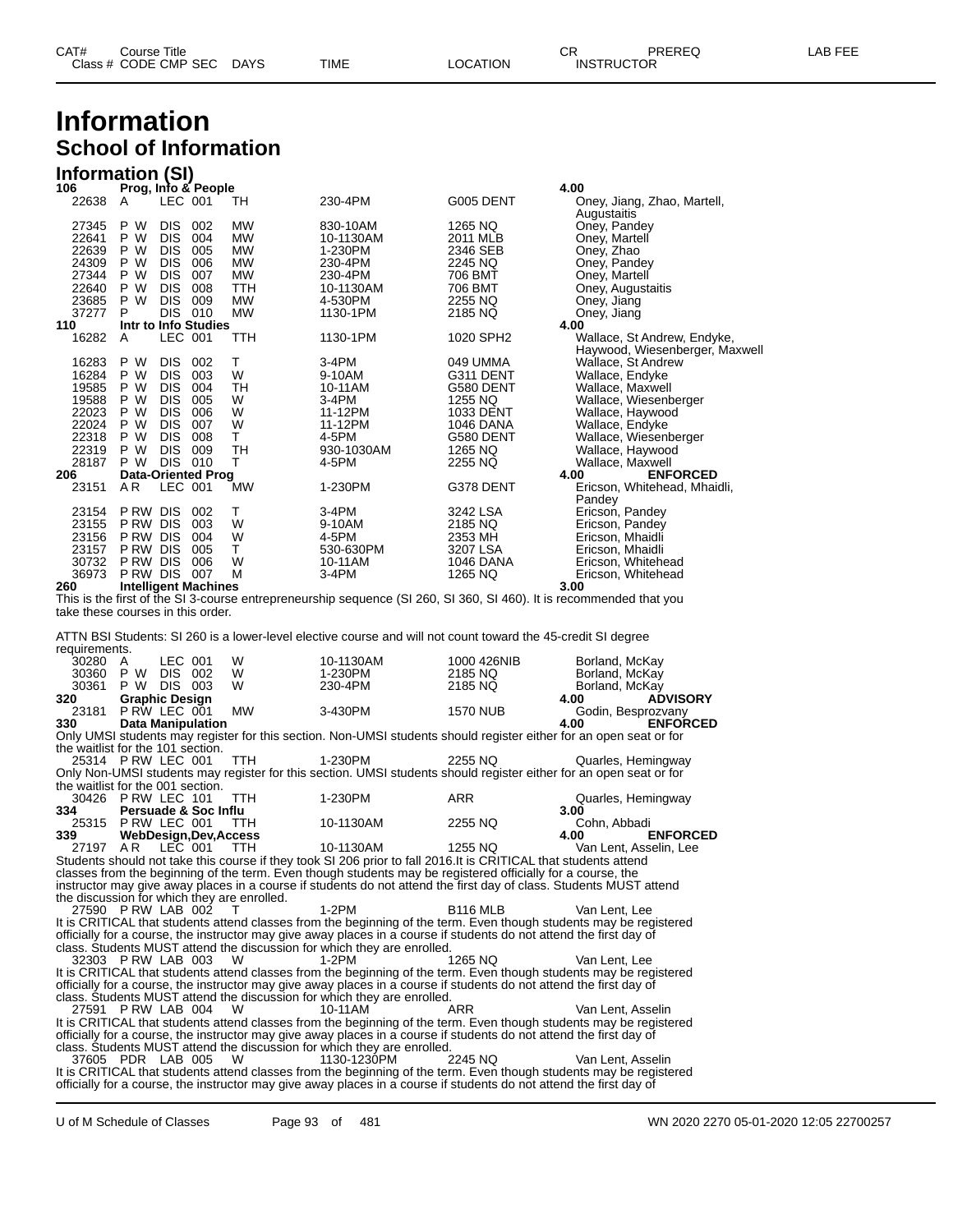| CAT#     | Course Title                                                                         | Class # CODE CMP SEC DAYS                           | TIME                                                                       | <b>LOCATION</b>                                       | LAB FEE<br>CR.<br>PREREQ<br><b>INSTRUCTOR</b>                                                                                           |
|----------|--------------------------------------------------------------------------------------|-----------------------------------------------------|----------------------------------------------------------------------------|-------------------------------------------------------|-----------------------------------------------------------------------------------------------------------------------------------------|
| 340      | Exp Design & Analy                                                                   |                                                     | class. Students MUST attend the discussion for which they are enrolled.    |                                                       | 4.00<br><b>ENFORCED</b>                                                                                                                 |
|          | 25316 ARW LEC 001<br>33211 PRW DIS 002                                               | <b>MW</b><br>- F                                    | 130-3PM<br>1-2PM                                                           | 1255 NQ<br>2245 NQ                                    | Chen, Cordero<br>Chen, Cordero                                                                                                          |
| 360 —    | <b>Succeeding at Failing</b><br>29658 A RW LEC 001                                   | W.                                                  | 4-530PM                                                                    | AUD D AH                                              | 3.00<br>Borland, Foran, Ashby,<br>Williams                                                                                              |
|          | This section is reserved for BSI students.<br>32180 PRW DIS 002 W                    |                                                     | 530-7PM                                                                    | G115 AH                                               | Borland, Foran                                                                                                                          |
|          | the waitlist for the 102 section.<br>32181 PRW DIS 003                               | W                                                   | 7-830PM 2001                                                               | G115 AH                                               | Only UMSI students may register for this section. Non-UMSI students should register either for an open seat or for<br>Borland, Williams |
| 32630 PR | the waitlist for the 103 section.<br>DIS 004                                         | W                                                   | 530-7PM                                                                    | 1255 NQ                                               | Only UMSI students may register for this section. Non-UMSI students should register either for an open seat or for<br>Borland, Ashby    |
|          | the waitlist for the 104 section.                                                    |                                                     |                                                                            |                                                       | Only UMSI students may register for this section. Non-UMSI students should register either for an open seat or for                      |
|          | 34144 A W LEC 101                                                                    | W<br>This section is reserved for non-BSI students. | 4-530PM                                                                    | ARR                                                   | Borland, Foran, Ashby,<br>Williams                                                                                                      |
|          | 34146 P W DIS 102<br>the waitlist for the 002 section.                               | W.                                                  | 530-7PM                                                                    | ARR                                                   | Foran, Borland<br>Only Non-UMSI students may register for this section. UMSI students should register either for an open seat or for    |
|          | 34148 P W DIS 103                                                                    | - W                                                 | 7-830PM                                                                    | ARR                                                   | Borland, Williams<br>Only Non-UMSI students may register for this section. UMSI students should register either for an open seat or for |
|          | the waitlist for the 003 section.<br>34150 P W DIS 104 W                             |                                                     | 530-7PM                                                                    | ARR                                                   | Borland, Ashby<br>Only Non-UMSI students may register for this section. UMSI students should register either for an open seat or for    |
| 364      | the waitlist for the 003 section.<br><b>Bldg Interactive App</b><br>22718 AR LEC 001 | ∴F.                                                 | 10-12PM                                                                    |                                                       | 4.00<br><b>ENFORCED</b><br>Severance, Schouman, Gomatam                                                                                 |
|          | 24473 P RW DIS 002<br>24474 PRW DIS 003                                              | T<br>$\top$                                         |                                                                            | 1528 NUB<br>1255 NQ<br>2255 NQ<br>1265 NQ<br>2022 STB | Severance, Gomatam<br>Severance, Gomatam<br>Severance, Schouman                                                                         |
|          | 24472 PRW DIS 004                                                                    | <b>W</b>                                            | 230-4PM<br>230-4PM<br>230-4PM                                              |                                                       | Severance, Gomatam                                                                                                                      |
| 390 l    | 24784 PRW DIS 005<br>Internship                                                      | <b>W</b>                                            | 230-4PM                                                                    |                                                       | Severance, Schouman<br>3.00                                                                                                             |
| 400      | DRW $\mathsf{IND}$ +<br><b>Web Survey Design</b>                                     |                                                     | ARR                                                                        | ARR                                                   | 3.00<br><b>ADVISORY, ENFORCED</b><br>50.00                                                                                              |
|          | 35758 PDR LEC 101                                                                    | TTH                                                 | 4-515PM                                                                    | ARR                                                   | Conrad, Antoun                                                                                                                          |
|          | Design Implement Web Surveys                                                         |                                                     | Contact Survey Methodology for permission to enroll: michpsm.isr@umich.edu |                                                       |                                                                                                                                         |
| 410      | Ethics&Info Technigy<br>24220 AR LEC 001                                             | TTH                                                 | 530-7PM                                                                    | 2260 USB                                              | 4.00<br><b>ENFORCED</b><br>Conway, Markum, Randa, Clark                                                                                 |
|          | 25399 PRW DIS 002                                                                    | W                                                   | 530-630PM                                                                  | 2255 NQ                                               | Conway, Markum                                                                                                                          |
|          | 25400 PRW DIS 003<br>29986 PRW DIS 004                                               | W.<br>- W                                           | 630-730PM<br>730-830PM                                                     | 2255 NQ<br>2255 NQ                                    | Conway, Markum<br>Conway, Clark                                                                                                         |
|          | 37650 PRW DIS 005                                                                    | W                                                   | 730-830PM                                                                  | 2245 NQ                                               | Conway, Randa                                                                                                                           |
| 422      | <b>Usab Eval&amp;Needs</b><br>19498 A RW LEC 001                                     | М                                                   | 10-1130AM                                                                  | G378 DENT                                             | 3.00<br>Marcu, Zhang, Weber, Kim                                                                                                        |
|          | 33199 PRW DIS 002                                                                    | W                                                   | 10-1130AM                                                                  | 1265 NQ                                               | Marcu, Zhang                                                                                                                            |
|          | the waitlist for the 102 section.<br>33200 PRW DIS 003 W                             |                                                     | 10-1130AM                                                                  | 506 BMT                                               | Only UMSI students may register for this section. Non-UMSI students should register either for an open seat or for<br>Marcu, Kim        |
|          | the waitlist for the 103 section.                                                    |                                                     |                                                                            |                                                       | Only UMSI students may register for this section. Non-UMSI students should register either for an open seat or for                      |
|          | 33201 PRW DIS 004<br>the waitlist for the 104 section.                               | M                                                   | 3-430PM                                                                    | 1255 NQ                                               | Marcu, Kim<br>Only UMSI students may register for this section. Non-UMSI students should register either for an open seat or for        |
|          | 33202 PRW DIS 005<br>the waitlist for the 105 section.                               | M                                                   | 4-530PM                                                                    | 1265 NQ                                               | Zhang, Marcu<br>Only UMSI students may register for this section. Non-UMSI students should register either for an open seat or for      |
|          | 37802 PRW DIS 006                                                                    | м                                                   | 430-6PM                                                                    | 1255 NQ                                               | Marcu, Weber                                                                                                                            |
|          | 37803 PRW DIS 007<br>34136 A W LEC 101                                               | T.<br>м                                             | 10-1130AM<br>10-1130AM                                                     | 2185 NQ<br>ARR                                        | Marcu, Weber<br>Marcu, Zhang, Weber, Kim                                                                                                |
|          | 34137 P W DIS 102                                                                    | W                                                   | 10-1130AM                                                                  | ARR                                                   | Marcu, Zhang                                                                                                                            |
|          | the waitlist for the 002 section.                                                    |                                                     |                                                                            |                                                       | Only Non-UMSI students may register for this section. UMSI students should register either for an open seat or for                      |
|          | 34138 P W DIS 103<br>the waitlist for the 003 section.                               | W                                                   | 10-1130AM                                                                  | ARR                                                   | Marcu, Kim<br>Only Non-UMSI students may register for this section. UMSI students should register either for an open seat or for        |
|          | 34139 P W DIS 104                                                                    | м                                                   | 3-430PM                                                                    | ARR                                                   | Marcu, Kim<br>Only Non-UMSI students may register for this section. UMSI students should register either for an open seat or for        |
|          | the waitlist for the 004 section.<br>34140 P W DIS 105                               | М                                                   | 4-530PM                                                                    | ARR                                                   | Marcu, Zhang<br>Only Non-UMSI students may register for this section. UMSI students should register either for an open seat or for      |
| 37811    | the waitlist for the 005 section.<br>P W DIS 106<br>37812 P W DIS 107                | М<br>T.                                             | 430-6PM<br>10-1130AM                                                       | ARR<br>ARR                                            | Marcu, Weber<br>Marcu, Weber                                                                                                            |
| 431      | <b>Algorithms &amp; Society</b><br>33918 P RW LEC 001                                | TTH                                                 | 830-10AM                                                                   | 1255 NQ                                               | 3.00<br>Yardi Schoenebeck                                                                                                               |
|          |                                                                                      |                                                     |                                                                            |                                                       |                                                                                                                                         |

U of M Schedule of Classes Page 94 of 481 WN 2020 2270 05-01-2020 12:05 22700257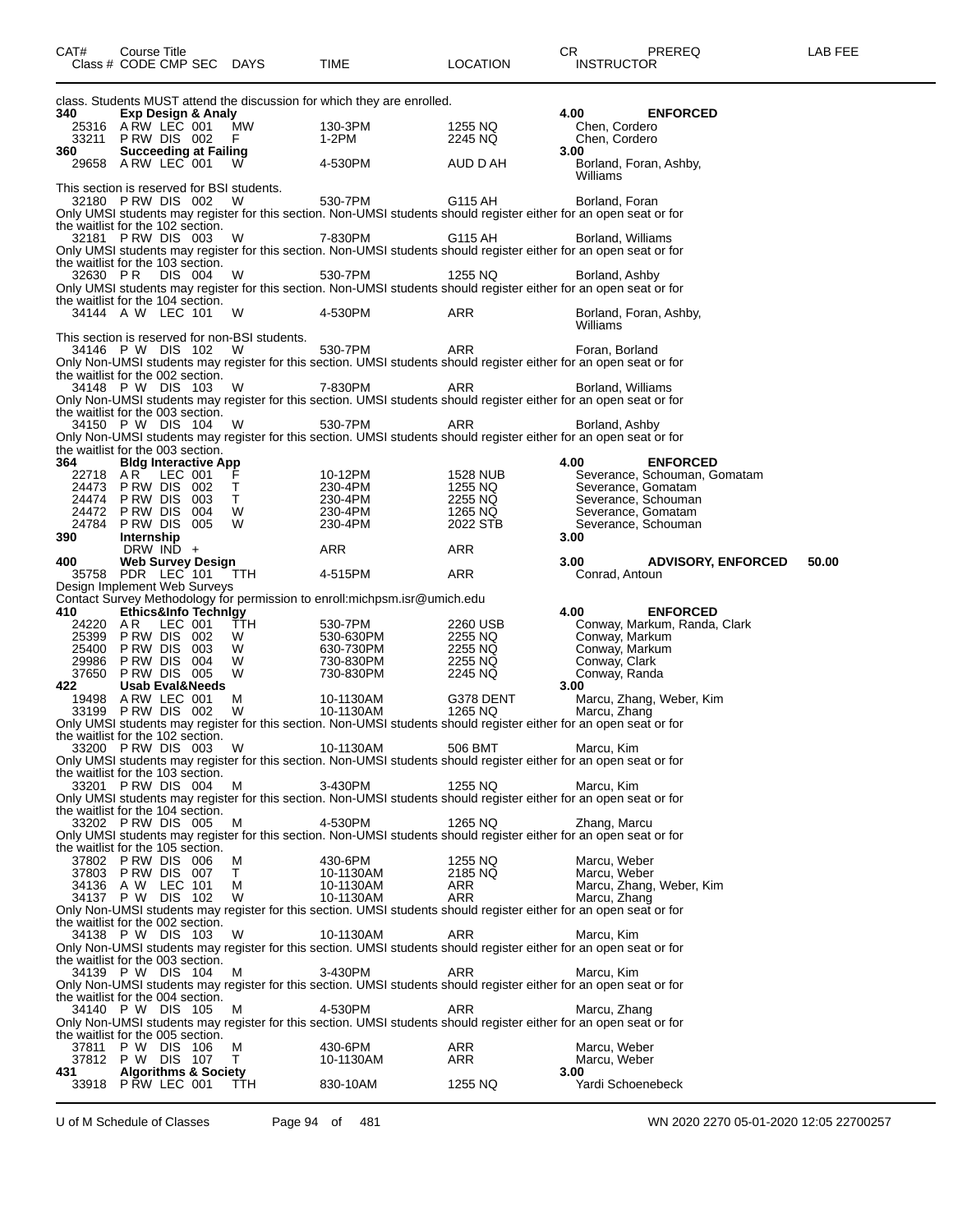| Class # CODE CMP SEC                                          |                          |         |                             | DAYS                                                               | TIME                                                                                                                                                                  | LOCATION           | <b>INSTRUCTOR</b>                   |                                            |
|---------------------------------------------------------------|--------------------------|---------|-----------------------------|--------------------------------------------------------------------|-----------------------------------------------------------------------------------------------------------------------------------------------------------------------|--------------------|-------------------------------------|--------------------------------------------|
|                                                               |                          |         |                             |                                                                    |                                                                                                                                                                       |                    |                                     |                                            |
| 460                                                           | <b>Modeling Success</b>  |         |                             |                                                                    |                                                                                                                                                                       |                    | 3.00                                | <b>ENFORCED</b>                            |
| 30279 P RW LEC 001                                            |                          |         |                             | <b>TTH</b>                                                         | 4-530PM<br>Only UMSI students may register for this section. Non-UMSI students should register either for an open seat or for                                         | 2000 426NIB        | <b>Borland</b>                      |                                            |
| the waitlist for the 101 section.                             |                          |         |                             |                                                                    |                                                                                                                                                                       |                    |                                     |                                            |
| 34142 PRW LEC 101                                             |                          |         |                             | TTH                                                                | 4-530PM<br>Only Non-UMSI students may register for this section. UMSI students should register either for an open seat or for                                         | ARR                | <b>Borland</b>                      |                                            |
| the waitlist for the 001 section.                             |                          |         |                             |                                                                    |                                                                                                                                                                       |                    |                                     |                                            |
| 485<br>24492 P RW LEC 001                                     | <b>IA Project Course</b> |         |                             | W                                                                  | 830-1130AM                                                                                                                                                            | 2255 NQ            | 4.00                                | <b>ENFORCED</b><br>Jacobs, Sinha Roy, Choi |
| 487.                                                          |                          |         | <b>User Exp Final Proj</b>  |                                                                    |                                                                                                                                                                       |                    | 4.00                                | <b>ENFORCED</b>                            |
| 24493 P RW LEC 001                                            |                          |         |                             | TН<br>Students are required to attend class for three hours a week | $1-4PM$                                                                                                                                                               | <b>B1580 BUS</b>   |                                     | Yardi Schoenebeck, Lang                    |
| 33288 SDR LEC 002                                             |                          |         |                             | TH.                                                                | 1-4PM                                                                                                                                                                 | 2346 SEB           |                                     | Schaub, Yardi Schoenebeck,                 |
| 489                                                           |                          |         | Soc Media Engagement        |                                                                    |                                                                                                                                                                       |                    | Lang<br>4.00                        | <b>ENFORCED</b>                            |
| 27198 P RW LEC 001                                            |                          |         |                             | - TH                                                               | $1-4PM$                                                                                                                                                               | 2340 SEB           |                                     | Yardi Schoenebeck, Schaub,                 |
|                                                               |                          |         |                             | Students are required to attend class for three hours a week       |                                                                                                                                                                       |                    | Helgesen                            |                                            |
| 491                                                           |                          |         | <b>Independent Study</b>    |                                                                    |                                                                                                                                                                       |                    | 1.00-8.00                           |                                            |
| 505                                                           |                          | $IND +$ | <b>Career/Intern Studio</b> |                                                                    | ARR                                                                                                                                                                   | <b>ARR</b>         | 1.00                                |                                            |
| 30001                                                         | PRW LEC 001              |         |                             | W                                                                  | 1-3PM                                                                                                                                                                 | 4153 USB           | Kroll, Dunn                         |                                            |
| 506<br>This section is for UMSI students only.                | <b>Programming I</b>     |         |                             |                                                                    |                                                                                                                                                                       |                    | 3.00                                |                                            |
| 25593 AR                                                      |                          | LEC 001 |                             | TTH.                                                               | 10-1130AM                                                                                                                                                             | G390 DENT          |                                     | Whyte, Durow, Zhang, Vande                 |
|                                                               |                          |         |                             |                                                                    | Only UMSI students may register for this section. Non-UMSI students should register either for an open seat or for                                                    |                    | Guchte                              |                                            |
| the waitlist for the 102 section.                             |                          |         |                             |                                                                    |                                                                                                                                                                       |                    |                                     |                                            |
| 25603 PRW LAB 002                                             |                          |         |                             | Τ                                                                  | 4-530PM<br>Only UMSI students may register for this section. Non-UMSI students should register either for an open seat or for                                         | 2185 NQ            | Whyte, Durow                        |                                            |
| the waitlist for the 103 section.                             |                          |         |                             |                                                                    |                                                                                                                                                                       |                    |                                     |                                            |
| 25604 PRW LAB 003<br>36478 PRW LAB 004                        |                          |         |                             | т<br>т                                                             | 530-7PM<br>4-530PM                                                                                                                                                    | 2185 NQ<br>2245 NQ | Whyte, Durow<br>Whyte, Vande Guchte |                                            |
| 37278                                                         | P R                      | LAB 005 |                             | Τ                                                                  | 530-7PM                                                                                                                                                               | 1265 NQ            | Whyte, Zhang                        |                                            |
| 37279 PR                                                      |                          | LAB 006 |                             | W                                                                  | 4-530PM<br>This section is for non-UMSI students only. Meets in G390 DENT                                                                                             | 1255 NQ            | Whyte, Zhang                        |                                            |
| 30416 A                                                       |                          | LEC 101 |                             | TTH.                                                               | 10-1130AM                                                                                                                                                             | ARR                |                                     | Whyte, Durow, Zhang, Vande                 |
|                                                               |                          |         |                             |                                                                    | Only Non-UMSI students may register for this section. UMSI students should register either for an open seat or for                                                    |                    | Guchte                              |                                            |
|                                                               |                          |         |                             | the waitlist for the 002 section. Meets in 2185 NQ                 |                                                                                                                                                                       |                    |                                     |                                            |
| 30417 P W LAB 102                                             |                          |         |                             | T                                                                  | 4-530PM<br>Only Non-UMSI students may register for this section. UMSI students should register either for an open seat or for                                         | <b>ARR</b>         | Whyte, Durow                        |                                            |
|                                                               |                          |         |                             | the waitlist for the 003 section. Meets in 2185 NQ                 |                                                                                                                                                                       |                    |                                     |                                            |
| 30418 P W LAB 103<br>36479 P W LAB 104                        |                          |         |                             | Τ<br>Τ                                                             | 530-7PM<br>4-530PM                                                                                                                                                    | ARR<br>ARR         | Whyte, Durow<br>Whyte, Vande Guchte |                                            |
| Meets in 2245 NQ                                              |                          |         |                             |                                                                    |                                                                                                                                                                       |                    |                                     |                                            |
| 37280 P W LAB 105<br>Meets in 1265 NQ                         |                          |         |                             | т                                                                  | 530-7PM                                                                                                                                                               | <b>ARR</b>         | Whyte, Zhang                        |                                            |
| 37281 P W LAB 106                                             |                          |         |                             | W                                                                  | 4-530PM                                                                                                                                                               | ARR                | Whyte, Zhang                        |                                            |
| Meets in 1255 NQ<br>507                                       |                          |         | <b>Inter Programming</b>    |                                                                    |                                                                                                                                                                       |                    | 3.00                                | <b>ENFORCED</b>                            |
| This section is for UMSI students.                            |                          |         |                             |                                                                    |                                                                                                                                                                       |                    |                                     |                                            |
|                                                               |                          |         |                             |                                                                    | 25594 AR LEC 001 TTH 10-1130AM G378 DENT Newman<br>Only UMSI students may register for this section. Non-UMSI students should register either for an open seat or for |                    |                                     |                                            |
| the waitlist for the 102 section.                             |                          |         |                             |                                                                    |                                                                                                                                                                       |                    |                                     |                                            |
| 25595 PRW LAB 002 TH                                          |                          |         |                             |                                                                    | 4-530PM<br>Only UMSI students may register for this section. Non-UMSI students should register either for an open seat or for                                         | 2185 NQ            | Newman, Kano                        |                                            |
| the waitlist for the 103 section.                             |                          |         |                             |                                                                    |                                                                                                                                                                       |                    |                                     |                                            |
| 25596 PRW LAB 003 TH                                          |                          |         |                             |                                                                    | 530-7PM<br>Only UMSI students may register for this section. Non-UMSI students should register either for an open seat or for                                         | 2245 NQ            | Newman, Kano                        |                                            |
| the waitlist for the 104 section.                             |                          |         |                             |                                                                    |                                                                                                                                                                       |                    |                                     |                                            |
| 25597 PRW LAB 004                                             |                          |         |                             | TH                                                                 | 4-530PM<br>This section may not be available. Only UMSI students may register for this section. Non-UMSI students should                                              | 1265 NQ            | Newman, Grill                       |                                            |
|                                                               |                          |         |                             |                                                                    | register either for an open seat or for the waitlist for the 105 section.                                                                                             |                    |                                     |                                            |
| 25598 PRW LAB 005                                             |                          |         |                             | TH <sub>1</sub>                                                    | 4-530PM<br>Only UMSI students may register for this section. Non-UMSI students should register either for an open seat or for                                         | 1255 NQ            | Newman, Chen                        |                                            |
| the waitlist for the 106 section.                             |                          |         |                             |                                                                    |                                                                                                                                                                       |                    |                                     |                                            |
| 25599 PRW LAB 006 TH                                          |                          |         |                             |                                                                    | 7-830PM<br>Only UMSI students may register for this section. Non-UMSI students should register either for an open seat or for                                         | 2245 NQ            | Newman, Chen                        |                                            |
| the waitlist for the 107 section.                             |                          |         |                             |                                                                    |                                                                                                                                                                       |                    |                                     |                                            |
| 27243 PRW LAB 007 F<br>This section is for non-UMSI students. |                          |         |                             |                                                                    | 10-1130AM                                                                                                                                                             | 1265 NQ            | Newman, Grill                       |                                            |
| 30427 A R                                                     |                          | LEC 101 |                             | TTH                                                                | 10-1130AM                                                                                                                                                             | ARR                |                                     | Newman, Grill, Chen, Kano                  |
| the waitlist for the 002 section.                             |                          |         |                             |                                                                    | Only Non-UMSI students may register for this section. UMSI students should register either for an open seat or for                                                    |                    |                                     |                                            |
| 30429 PRW LAB 102                                             |                          |         |                             | TH                                                                 | 4-530PM                                                                                                                                                               | ARR                | Newman, Kano                        |                                            |
| the waitlist for the 003 section.                             |                          |         |                             |                                                                    | Only Non-UMSI students may register for this section. UMSI students should register either for an open seat or for                                                    |                    |                                     |                                            |
| 30434 P RW LAB 103                                            |                          |         |                             | TH                                                                 | 530-7PM                                                                                                                                                               | ARR                | Newman, Kano                        |                                            |
|                                                               |                          |         |                             |                                                                    |                                                                                                                                                                       |                    |                                     |                                            |

CAT# Course Title Case CR PREREQ LAB FEE

U of M Schedule of Classes Page 95 of 481 WN 2020 2270 05-01-2020 12:05 22700257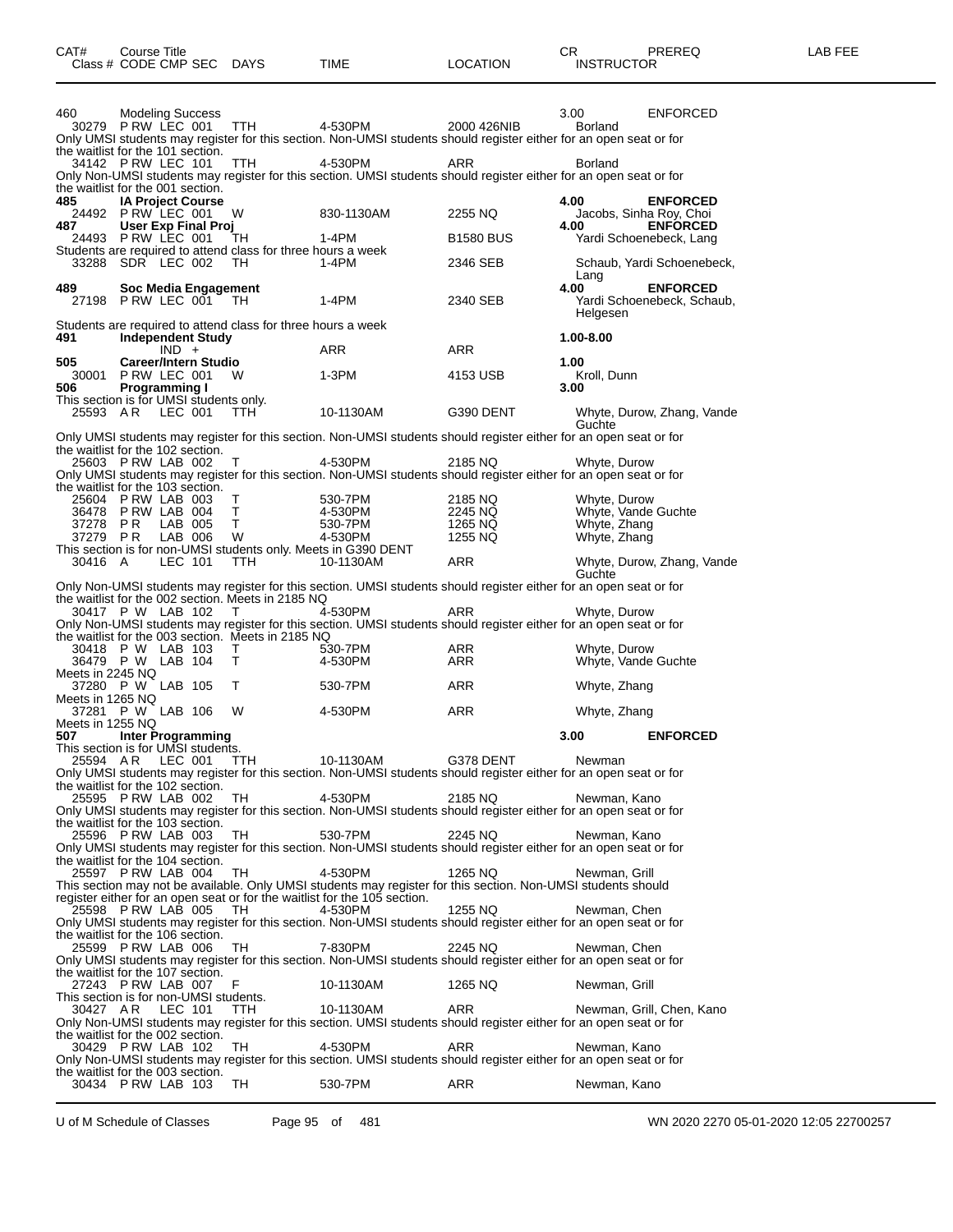Only Non-UMSI students may register for this section. UMSI students should register either for an open seat or for the waitlist for the 004 section.

30433 P RW LAB 104 TH 4-530PM ARR Newman, Grill This section may not be available. Only Non-UMSI students may register for this section. UMSI students should register either for an open seat or for the waitlist for the 005 section.<br>30432 P RW LAB 105 TH 4-530PM

30432 P RW LAB 105 TH 4-530PM ARR Newman, Chen Only Non-UMSI students may register for this section. UMSI students should register either for an open seat or for

the waitlist for the 006 section.<br>30431 P RW LAB 106 30431 P RW LAB 106 TH 7-830PM ARR Newman, Chen Only Non-UMSI students may register for this section. UMSI students should register either for an open seat or for the waitlist for the 007 section.

| 30430 | PRW LAB 107                    | F  | 10-1130AM  | <b>ARR</b>       | Newman, Grill           |
|-------|--------------------------------|----|------------|------------------|-------------------------|
| 511   | <b>Special Topics</b>          |    |            |                  | 1.00-6.00               |
| 33469 | LAB 001<br>P                   |    | <b>ARR</b> | <b>ARR</b>       |                         |
| 33410 | P W<br>LAB 048                 | F  | $1-3PM$    | <b>ARR</b>       | Fishman                 |
|       | Designing Future Undergrad Edu |    |            |                  |                         |
|       | 30838 P W LAB 630<br>- F       |    | 10-1130AM  | 2245 NQ          | Jurgens                 |
|       | <b>NLP Algorithm People</b>    |    |            |                  |                         |
| 514   | <b>Special Topics</b>          |    |            |                  | 1.00-6.00               |
| 38406 | P W LEC 001                    | F  | $1-3PM$    | 2185 NQ          | Fishman                 |
|       | Designing Future Undergrad Edu |    |            |                  |                         |
| 515   | <b>Engin App Media Tech</b>    |    |            |                  | 3.00                    |
| 30392 | P W SEM 001                    | W  | $3-6$ PM   | 376 SM           | O'Modhrain, Ulintz      |
| 520   | <b>Graphic Design</b>          |    |            |                  | 3.00                    |
| 21716 | PRW LEC 001                    | т  | 2-5PM      | <b>1570 NUB</b>  | Besprozvany, Godin      |
| 25420 | PRW LEC 002                    | TН | 2-5PM      | 1570 NUB         | Godin, Besprozvany      |
| 529   | <b>Online Communities</b>      |    |            |                  | 3.00                    |
| 21113 | PRW LEC 001                    | w  | 830-1130AM | G550 DENT        | Lampe                   |
| 530   | <b>Prin in Management</b>      |    |            |                  | 3.00                    |
| 29062 | P W LEC 001                    | м  | 830-1130AM | 2245 NQ          | Robert                  |
| 539   | Des of Comp Websites           |    |            |                  | <b>ENFORCED</b><br>3.00 |
| 18282 | AR.<br>LEC 001                 | TН | $1-3PM$    | <b>1200 CHEM</b> | Van Lent, Geiman, Im    |

It is CRITICAL that students attend classes from the beginning of the term. Even though students may be registered officially for a course, the instructor may give away places in a course if students do not attend the first day of class. Students MUST attend the discussion for which they are enrolled.

23357 P RW DIS 002 M 4-5PM 2185 NQ Van Lent, Im It is CRITICAL that students attend classes from the beginning of the term. Even though students may be registered officially for a course, the instructor may give away places in a course if students do not attend the first day of class. Students MUST attend the discussion for which they are enrolled.

23358 P RW DIS 003 T 9-10AM 2245 NQ Van Lent, Im It is CRITICAL that students attend classes from the beginning of the term. Even though students may be registered officially for a course, the instructor may give away places in a course if students do not attend the first day of class. Students MUST attend the discussion for which they are enrolled.

27244 P RW DIS 004 M 1030-1130AM 1265 NQ Van Lent, Geiman It is CRITICAL that students attend classes from the beginning of the term. Even though students may be registered officially for a course, the instructor may give away places in a course if students do not attend the first day of class. Students MUST attend the discussion for which they are enrolled.

27245 P RW DIS 005 M 530-630PM 2185 NQ Van Lent, Geiman It is CRITICAL that students attend classes from the beginning of the term. Even though students may be registered officially for a course, the instructor may give away places in a course if students do not attend the first day of class. Students MUST attend the discussion for which they are enrolled.

| 548                 | <b>Prin Soft Design</b>           |   |                                                                                                                    |                | 3.00              | <b>ADVISORY</b>           |
|---------------------|-----------------------------------|---|--------------------------------------------------------------------------------------------------------------------|----------------|-------------------|---------------------------|
|                     | 27443 P W SEM 001 W               |   | 4-7PM                                                                                                              | 2229 SEB       | Quintana          |                           |
| Crosslisted with SI |                                   |   |                                                                                                                    |                |                   |                           |
| 554                 | <b>Consumer Hith Inform</b>       |   |                                                                                                                    |                | 3.00              |                           |
|                     |                                   |   | Only UMSI students may register for this section. Non-UMSI students should register either for an open seat or for |                |                   |                           |
|                     | the waitlist for the 101 section. |   |                                                                                                                    |                |                   |                           |
|                     | 27199 P RW LEC 001                | M | 530-830PM                                                                                                          | A859 CHEM-TBLC | Williams, Canon   |                           |
|                     | 34141 P W LEC 101                 | M | 530-830PM                                                                                                          | <b>ARR</b>     | Williams, Canon   |                           |
|                     |                                   |   | Only Non-UMSI students may register for this section. UMSI students should register either for an open seat or for |                |                   |                           |
|                     | the waitlist for the 001 section. |   |                                                                                                                    |                |                   |                           |
| 564                 | <b>SQL &amp; Databases</b>        |   |                                                                                                                    |                | 1.50              | <b>ADVISORY, ENFORCED</b> |
|                     | 34179 P RW LEC 001                | M | 4-530PM                                                                                                            | 2245 NQ        | Hess, Jacobs      |                           |
| 36574               | PRW LEC 002                       | M | 630-8PM                                                                                                            | 1255 NQ        | Hess, Jacobs      |                           |
| 570                 | <b>Knowledge Org</b>              |   |                                                                                                                    |                | 3.00              |                           |
|                     | 32184 P RW LEC 001                | M | 530-830PM                                                                                                          | 2255 NQ        | Thomas            |                           |
| 574                 | <b>HI Program Seminar</b>         |   |                                                                                                                    |                | 1.00              |                           |
|                     | 25083 P RW SEM 001 W              |   | 1-230PM                                                                                                            | 1000 426NIB    | Kroll, Dunn       |                           |
| 582                 | Intro Interac Design              |   |                                                                                                                    |                | 3.00              |                           |
|                     | 21650 PRW LEC 001 TH              |   | 1-4PM                                                                                                              | 1255 NQ        | McCarley, Tambala |                           |
|                     |                                   |   | Only UMSI students may register for this section. Non-UMSI students should register either for an open seat or for |                |                   |                           |
|                     | the waitlist for the 101 section. |   |                                                                                                                    |                |                   |                           |
|                     | 30521 P W LEC 101 TH              |   | 1-4PM                                                                                                              | ARR            | McCarley, Tambala |                           |
|                     |                                   |   | Only Non-UMSI students may register for this section. UMSI students should register either for an open seat or for |                |                   |                           |
|                     | the waitlist for the 001 section. |   |                                                                                                                    |                |                   |                           |
| 605                 | <b>Interdisc Prob Solv</b>        |   |                                                                                                                    |                | 3.00              | <b>ADVISORY</b>           |
| 10198               | LAB 001<br>PD.                    | W | 315-415PM                                                                                                          | ARR            | Crane, Wu, Carr   |                           |
| 605                 | <b>Interdisc Prob Solv</b>        |   |                                                                                                                    |                | 3.00              | <b>ADVISORY</b>           |
|                     | P<br>LAB 001                      | W | 430-630PM                                                                                                          | 0220 JEFFRIES  |                   |                           |
|                     |                                   |   |                                                                                                                    |                |                   |                           |

U of M Schedule of Classes Page 96 of 481 WN 2020 2270 05-01-2020 12:05 22700257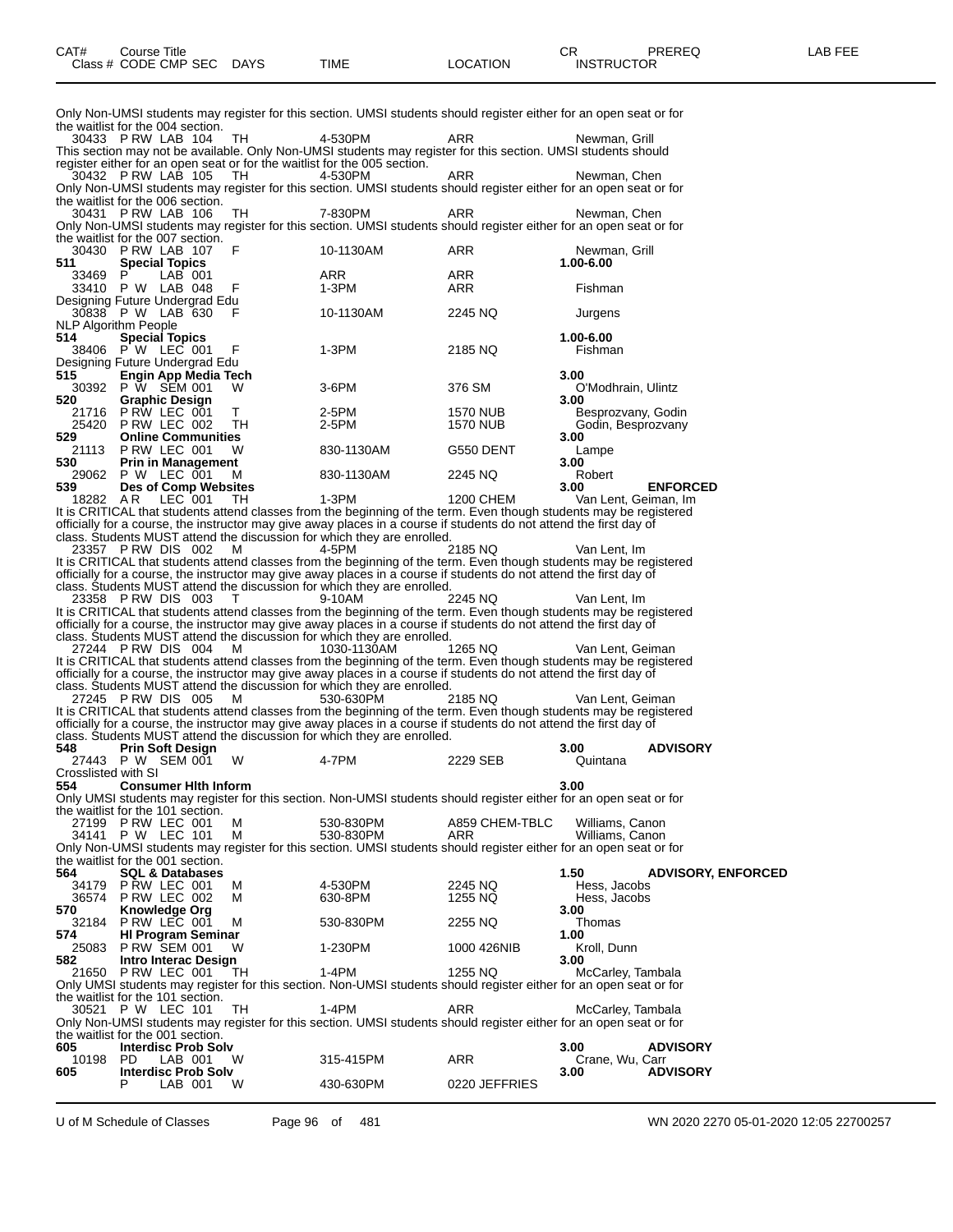#### Connected Vehicles Stdzn Diff

This class is an interdisciplinary problem solving class offered at the Law School through the Problem Solving Initiative (PSI). In the realm of connected and automated vehicles (CAVs), there are trade-offs between standardization, which enhances compatibility and interoperability, and differentiation. Students will consider which CAV features should be standardized (or differentiated), how quickly standardization should be pursued, and what role regulation should play in standardization. Student teams will incorporate ideas from law, engineering, information, business, and other fields to develop an innovative tool.

This class is open to all University of Michigan graduate and professional students. Please note: Non-Law students are responsible for checking with their own schools, colleges, or units to learn if a PSI class will count toward graduation or other departmental requirements.

Non-law graduate/professional students may apply for the course using the PSI application system (https://problemsolving.law.umich.edu/) November 4-18, 2019. After the initial application period, students seeking to apply can contact problemsolving@umich.edu.

| 605<br>10205 | <b>Interdisc Prob Solv</b><br>LAB 002<br>PD. | 315-415PM | ARR           | 3.00         | <b>ADVISORY</b><br>Scarnecchia, Munro-Kramer, |
|--------------|----------------------------------------------|-----------|---------------|--------------|-----------------------------------------------|
| 605          | <b>Interdisc Prob Solv</b><br>∟AB 002        | 430-630PM | 1025 JEFFRIES | Carr<br>3.00 | <b>ADVISORY</b>                               |

Campus Sex. Misconduct Prev.

This class is an interdisciplinary problem solving class offered at the Law School through the Problem Solving Initiative (PSI). Campus sexual misconduct affects many students in the U.S., with health, social, economic, and academic consequences. Universities struggle to fashion effective policies and other responses in the face of external political, legal, and social pressure. In this class, multidisciplinary teams of students will explore solutions to campus sexual misconduct, drawing on knowledge and expertise from law, nursing, public policy, social work, public health, sociology, education, organizational studies, and other disciplines to develop a novel solution to the problem.

This class is open to all University of Michigan graduate and professional students. Please note: Non-Law students are responsible for checking with their own schools, colleges, or units to learn if a PSI class will count toward graduation or other departmental requirements.

Non-law graduate/professional students may apply for the course using the PSI application system (https://problemsolving.law.umich.edu/) November 4-18, 2019. After the initial application period, students seeking to apply can contact problemsolving@umich.edu.

| 605 | <b>Interdisc Prob Solv</b> |           |               | <b>ADVISORY</b><br>3.00 |
|-----|----------------------------|-----------|---------------|-------------------------|
|     | 10212 PD LAB 003           | 315-415PM | 0220 JEFFRIES | Mcquade, Carr, Schaub   |
| 605 | <b>Interdisc Prob Solv</b> |           |               | <b>ADVISORY</b><br>3.00 |
|     | LAB 003                    | 430-630PM | 0220 JEFFRIES |                         |

Info Privacy, Survl. Exposure

This class is an interdisciplinary problem solving class offered at the Law School through the Problem Solving Initiative (PSI). Today's information and communication technologies create opportunities for surveillance, tracking, and privacy infringements. Students will learn about privacy risks that a variety of exposure-sensitive populations face, including marginalized groups, immigrants, journalists, abuse survivors, and children. Multidisciplinary student teams will leverage insights from design thinking, law, information, public policy, and other disciplines to develop novel privacy solutions for such susceptible groups.

This class is open to all University of Michigan graduate and professional students. Please note: Non-Law students are responsible for checking with their own schools, colleges, or units to learn if a PSI class will count toward graduation or other departmental requirements.

Non-law graduate/professional students may apply for the course using the PSI application system (https://problemsolving.law.umich.edu/) November 4-18, 2019. After the initial application period, students seeking to apply can contact problemsolving@umich.edu.

| 605 | <b>Interdisc Prob Solv</b>                                                                                                                                                                                                                                                                                                         |           |               | <b>ADVISORY</b><br>3.00 |
|-----|------------------------------------------------------------------------------------------------------------------------------------------------------------------------------------------------------------------------------------------------------------------------------------------------------------------------------------|-----------|---------------|-------------------------|
|     | 10219 PD LAB 004 W                                                                                                                                                                                                                                                                                                                 | 315-415PM | ARR           | Ratner, Hess, Carr      |
| 605 | <b>Interdisc Prob Solv</b>                                                                                                                                                                                                                                                                                                         |           |               | <b>ADVISORY</b><br>3.00 |
|     | LAB 004<br><b>W</b>                                                                                                                                                                                                                                                                                                                | 430-630PM | 1070 JEFFRIES |                         |
|     | $\mathbf{r}$ $\mathbf{r}$ $\mathbf{r}$ $\mathbf{r}$ $\mathbf{r}$ $\mathbf{r}$ $\mathbf{r}$ $\mathbf{r}$ $\mathbf{r}$ $\mathbf{r}$ $\mathbf{r}$ $\mathbf{r}$ $\mathbf{r}$ $\mathbf{r}$ $\mathbf{r}$ $\mathbf{r}$ $\mathbf{r}$ $\mathbf{r}$ $\mathbf{r}$ $\mathbf{r}$ $\mathbf{r}$ $\mathbf{r}$ $\mathbf{r}$ $\mathbf{r}$ $\mathbf{$ |           |               |                         |

Hum Rghts Mineral Supply Chain

This class is an interdisciplinary problem solving class offered at the Law School through the Problem Solving Initiative (PSI). The extraction of minerals used to manufacture automobile components, including electric vehicle batteries, comes at a high cost. Multidisciplinary teams of students will study the human rights implications of this supply chain, and their research will be informed by auto industry, NGO, and stakeholder perspectives. Students will incorporate insights from international law, business, engineering, environmental sciences, technology, and other fields to develop a solution for industry to implement.

This class is open to all University of Michigan graduate and professional students. Please note: Non-Law students are responsible for checking with their own schools, colleges, or units to learn if a PSI class will count toward graduation or other departmental requirements.

Non-law graduate/professional students may apply for the course using the PSI application system (https://problemsolving.law.umich.edu/) November 4-18, 2019. After the initial application period, students seeking  $\overrightarrow{a}$  apply can contact problemsolving@umich.edu

|       | to apply can contact problems origing curriculated. |           |                         |                         |  |  |  |  |  |  |  |  |
|-------|-----------------------------------------------------|-----------|-------------------------|-------------------------|--|--|--|--|--|--|--|--|
| 605   | <b>Interdisc Prob Solv</b>                          |           |                         | <b>ADVISORY</b><br>3.00 |  |  |  |  |  |  |  |  |
| 31866 | PD.<br>LAB 005<br><b>W</b>                          | 315-415PM | 1225 JEFFRIES           | Bagley, Shaefer, Carr   |  |  |  |  |  |  |  |  |
| 605   | <b>Interdisc Prob Solv</b>                          |           | <b>ADVISORY</b><br>3.00 |                         |  |  |  |  |  |  |  |  |
|       | LAB 005 W                                           | 430-630PM | 1225 JEFFRIES           |                         |  |  |  |  |  |  |  |  |
|       | Challenges Deliver MI Soc Svcs                      |           |                         |                         |  |  |  |  |  |  |  |  |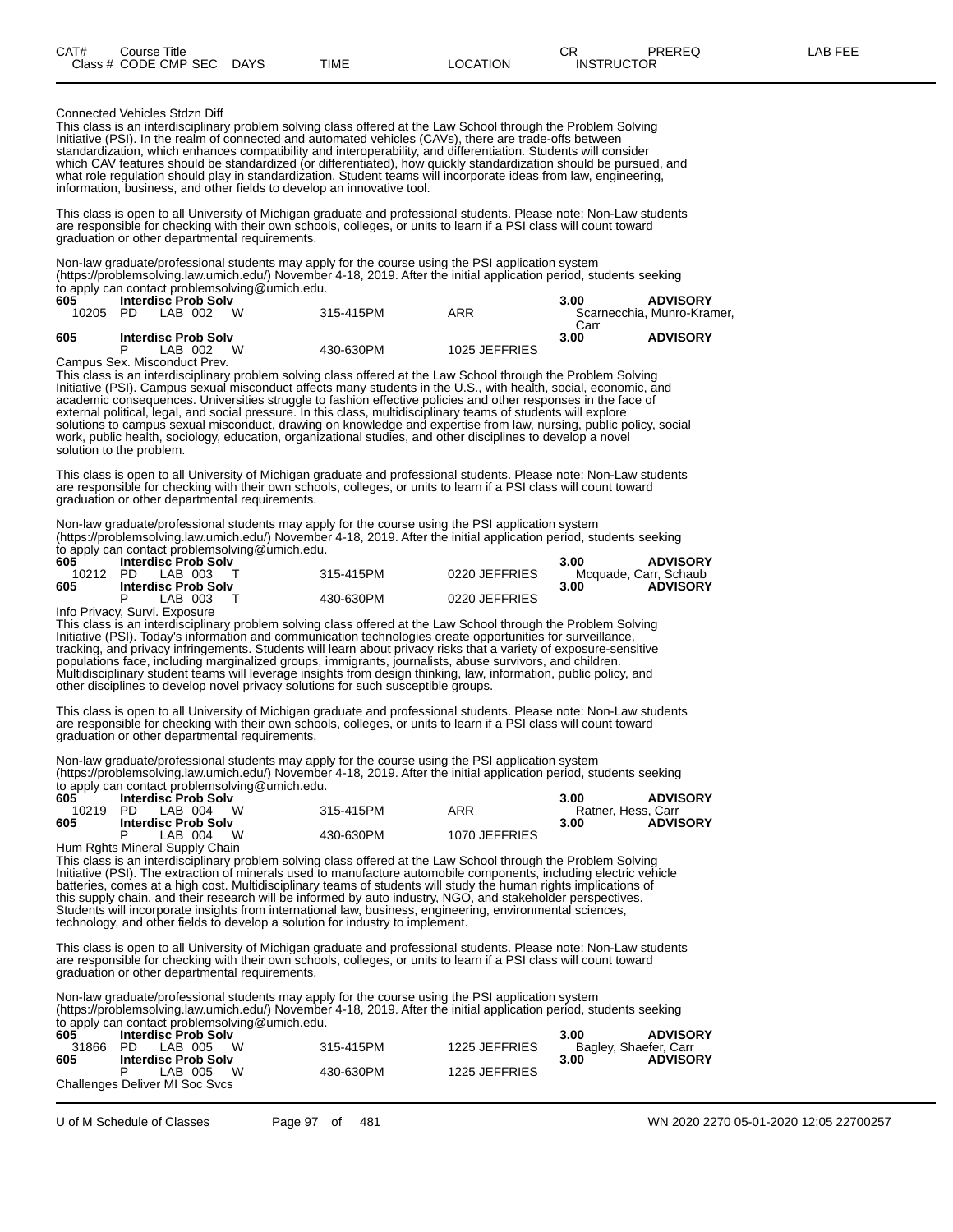This class is an interdisciplinary problem solving class offered at the Law School through the Problem Solving Initiative (PSI). The federal government funds many crucial social services for the poor. However, individual states -- which are rarely the focus of policy debates about social services -- are usually responsible for overseeing the provision of those services. This course will focus on emerging challenges to the delivery of social services in Michigan, including Medicaid, food stamps, and TANF. Working closely with officials from the Michigan Department of Health and Human Services, students will devise potential solutions to problems with the administration of state benefits for vulnerable populations.

This class is open to all University of Michigan graduate and professional students. Please note: Non-Law students are responsible for checking with their own schools, colleges, or units to learn if a PSI class will count toward graduation or other departmental requirements.

|                      | to apply can contact problemsolving@umich.edu.                              |        | Non-law graduate/professional students may apply for the course using the PSI application system<br>(https://problemsolving.law.umich.edu/) November 4-18, 2019. After the initial application period, students seeking |                    |                               |                                                   |
|----------------------|-----------------------------------------------------------------------------|--------|-------------------------------------------------------------------------------------------------------------------------------------------------------------------------------------------------------------------------|--------------------|-------------------------------|---------------------------------------------------|
| 611                  | <b>Popultn Hith Infmtcs</b><br>PRW LEC 001                                  |        | 4-7PM                                                                                                                                                                                                                   |                    | 3.00                          | <b>ENFORCED</b>                                   |
| 23521<br>616         | <b>Adv Graphic Design</b>                                                   | W      |                                                                                                                                                                                                                         | 3755 SPH1          | Dombkowski<br>3.00            | <b>ADVISORY, ENFORCED</b>                         |
| 618                  | 24350 P RW LEC 001<br>Data Man & Analysis                                   | TH     | 530-830PM                                                                                                                                                                                                               | <b>1570 NUB</b>    | Besprozvany, Godin<br>3.00    | <b>ENFORCED</b>                                   |
|                      | 19826 P RW LEC 001                                                          | м      | 830-1130AM                                                                                                                                                                                                              | 1255 NQ            | Teplovs, Romas, Henry         |                                                   |
|                      | the waitlist for the 101 section.                                           |        | Only UMSI students may register for this section. Non-UMSI students should register either for an open seat or for                                                                                                      |                    |                               |                                                   |
|                      | the waitlist for the 001 section.                                           |        | Only Non-UMSI students may register for this section. UMSI students should register either for an open seat or for                                                                                                      |                    |                               |                                                   |
| 620                  | 30144 P RW LEC 101<br><b>Collection Dev&amp;Mgt</b>                         | м      | 830-1130AM                                                                                                                                                                                                              | ARR                | Teplovs, Romas, Henry<br>3.00 |                                                   |
|                      | 10882 P RW LEC 001                                                          | м      | 830-1130AM                                                                                                                                                                                                              | 2255 NQ            | Folger                        |                                                   |
| 622                  | <b>Usab Eval &amp; Needs</b><br>10883 PRW LEC 001                           |        |                                                                                                                                                                                                                         |                    | 4.00                          |                                                   |
|                      |                                                                             | м      | 530-830PM                                                                                                                                                                                                               | ARR                | Davidson                      | Naseem, Williamson, Zhang,                        |
| 24313                | PRW LEC 002                                                                 | Т      | 530-830PM                                                                                                                                                                                                               | 1060 BSB-TBL       | Davidson                      | Naseem, Williamson, Zhang,                        |
| 623                  | <b>Res Meth Info Prof</b>                                                   |        |                                                                                                                                                                                                                         |                    | 3.00                          | <b>ENFORCED</b>                                   |
| 32187<br>627         | <b>P RW SEM 001</b><br><b>Managing the IT Org</b>                           | W      | 830-1130AM                                                                                                                                                                                                              | 1255 NQ            | Chalmers, Marquis<br>3.00     | <b>ADVISORY</b>                                   |
| 27201                | PRW LEC 001                                                                 | TН     | 530-830PM                                                                                                                                                                                                               | 2185 NQ            | Happ                          |                                                   |
| 630                  | <b>NLP Algorithm People</b>                                                 |        |                                                                                                                                                                                                                         |                    | 3.00                          | <b>ENFORCED</b>                                   |
|                      | 27914 PRW LEC 001                                                           | W      | 530-830PM<br>Only UMSI students may register for this section. Non-UMSI students should register either for an open seat or for                                                                                         | AUD C AH           | Jurgens, Yu, Ma               |                                                   |
|                      | the waitlist for the 101 section.                                           |        |                                                                                                                                                                                                                         |                    |                               |                                                   |
|                      | 30522 PRW LEC 101                                                           | W      | 530-830PM                                                                                                                                                                                                               | ARR                | Jurgens, Yu, Ma               |                                                   |
|                      | the waitlist for the 001 section.                                           |        | Only Non-UMSI students may register for this section. UMSI students should register either for an open seat or for                                                                                                      |                    |                               |                                                   |
| 631                  | <b>Agile Softwar Dev</b>                                                    |        |                                                                                                                                                                                                                         |                    | 1.50                          |                                                   |
| 22347                | PRW LEC 001                                                                 | W      | 10-1130AM                                                                                                                                                                                                               | 2245 NQ            | Hess                          |                                                   |
| 36575<br>639         | PRW LEC 002                                                                 | W      | 230-4PM                                                                                                                                                                                                                 | 4151 USB           | Hess<br>1.50                  | <b>ADVISORY</b>                                   |
| 29063                | <b>Web Archiving</b><br>PRW LEC 001                                         | TН     | 530-830PM                                                                                                                                                                                                               | 1255 NQ            | Donovan                       |                                                   |
| 643                  | <b>Instructional Skills</b>                                                 |        |                                                                                                                                                                                                                         |                    | 3.00                          | <b>ADVISORY</b>                                   |
|                      | 27202 PRW LEC 001                                                           | W      | 4-7PM                                                                                                                                                                                                                   | 1265 NQ            | Garcia                        |                                                   |
| 646                  | <b>Info Economics</b><br>29064 P RW LEC 001                                 | т      | $1-4PM$                                                                                                                                                                                                                 | 2245 NQ            | 1.50<br>Chen                  | <b>ADVISORY</b>                                   |
|                      |                                                                             |        | Only UMSI students may register for this section. Non-UMSI students should register either for an open seat or for                                                                                                      |                    |                               |                                                   |
|                      | the waitlist for the 101 section.                                           |        |                                                                                                                                                                                                                         |                    |                               |                                                   |
|                      | 34135 P W LEC 101                                                           | т      | $1-4PM$<br>Only Non-UMSI students may register for this section. UMSI students should register either for an open seat or for                                                                                           | ARR                | Chen                          |                                                   |
|                      | the waitlist for the 001 section.                                           |        |                                                                                                                                                                                                                         |                    |                               |                                                   |
| 649                  | <b>Info Visualization</b>                                                   |        |                                                                                                                                                                                                                         |                    | 3.00                          | <b>ADVISORY, ENFORCED</b>                         |
| 27203                | A R<br>LEC 001                                                              | м<br>W | 1-230PM                                                                                                                                                                                                                 | 1401 MH            | Kay, He                       |                                                   |
| 27204<br>27205       | PRW DIS 002<br>P RW DIS<br>003                                              | W      | 230-4PM<br>1-230PM                                                                                                                                                                                                      | 2255 NQ<br>2255 NQ | Kay, He<br>Kay, He            |                                                   |
| 30523                | AR.<br>LEC 101                                                              | м      | 1-230PM                                                                                                                                                                                                                 | ARR                | Kay, He                       |                                                   |
| 30524                | P RW DIS<br>-102                                                            | W      | 230-4PM                                                                                                                                                                                                                 | <b>ARR</b>         | Kay, He                       |                                                   |
| 30525<br>658         | PRW DIS 103<br><b>Info Architecture</b>                                     | W      | 1-230PM                                                                                                                                                                                                                 | ARR                | Kay, He<br>3.00               |                                                   |
|                      | 20272 P W LEC 001                                                           | М      | 1-4PM                                                                                                                                                                                                                   | 2255 NQ            | Klyn, White                   |                                                   |
| Instructor: Dan Klyn |                                                                             |        |                                                                                                                                                                                                                         |                    |                               |                                                   |
| 659                  | <b>AR/VR Advanced</b>                                                       |        | This class is meeting in 3358A+B in the Duderstadt Center. http://www.dc.umich.edu/hours                                                                                                                                |                    | 3.00                          | <b>ADVISORY, ENFORCED</b>                         |
| 29065                | PRW LEC 001                                                                 | F      | 9-12PM                                                                                                                                                                                                                  | DC                 | Nebeling, Zhang               |                                                   |
| 660                  | <b>Design Soc Comp Exp</b>                                                  |        |                                                                                                                                                                                                                         |                    | 3.00                          | <b>ADVISORY, ENFORCED</b>                         |
| 27915                | PRW LEC 001                                                                 | MW     | 1-230PM                                                                                                                                                                                                                 | 2245 NQ            | Gilbert                       |                                                   |
|                      | Advisory Prerequisite: SI 539<br>Enforced Prerequisite: SI 501, 506 and 507 |        |                                                                                                                                                                                                                         |                    |                               |                                                   |
| 661                  | Mgmt in Health Info                                                         |        |                                                                                                                                                                                                                         |                    | 3.00                          | <b>ADVISORY</b>                                   |
| 29066                | <b>P RW SEM 001</b>                                                         | т      | 430-730PM                                                                                                                                                                                                               | 1255 NQ            | King, Brown                   |                                                   |
| 664<br>20285 AR      | Database App Design<br>LEC 001                                              | F      | 1-3PM                                                                                                                                                                                                                   | AUD C AH           | 3.00                          | <b>ENFORCED</b><br>Severance, Rajadesingan, Platt |

U of M Schedule of Classes Page 98 of 481 WN 2020 2270 05-01-2020 12:05 22700257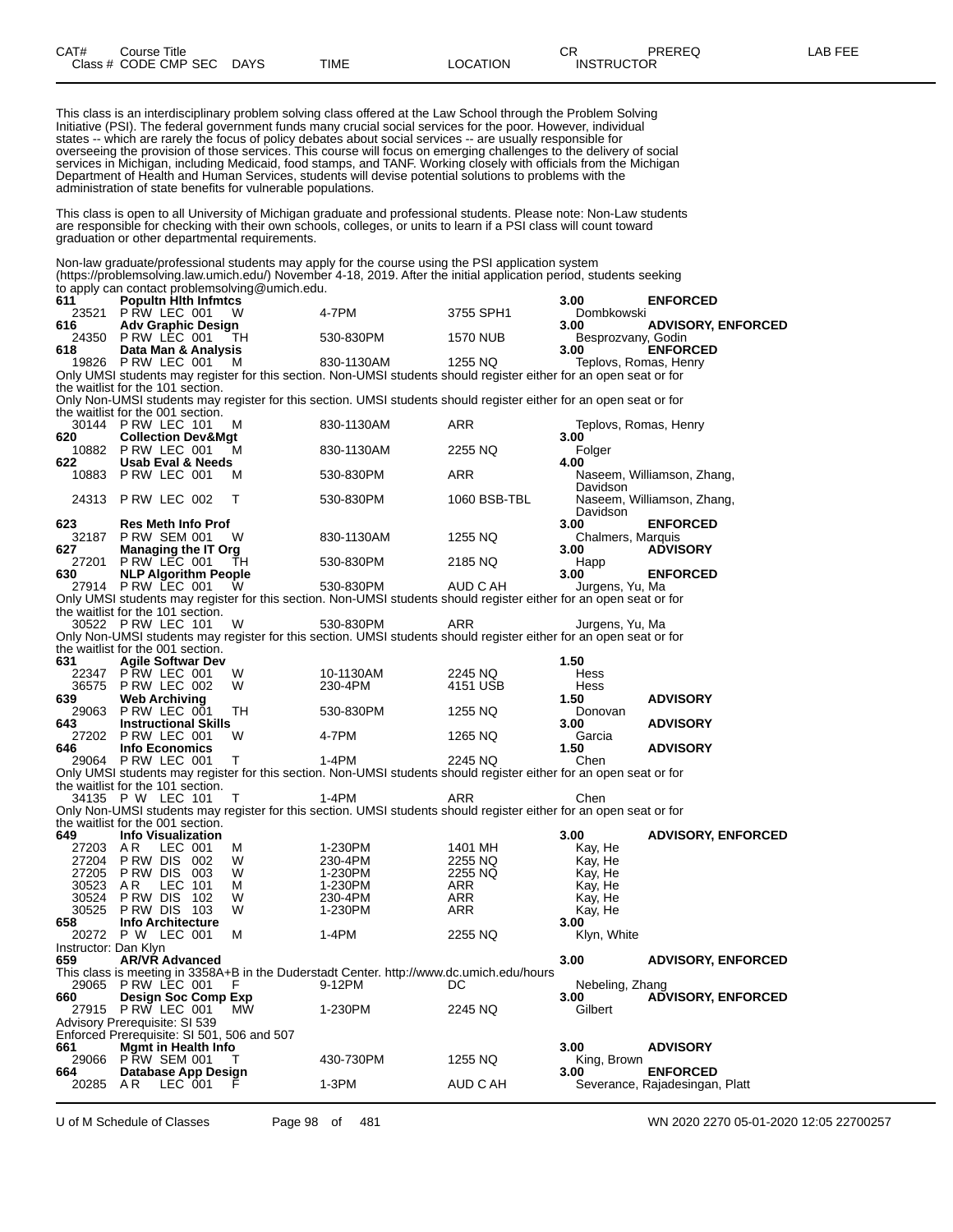| CAT#                                                       | Course Title<br>Class # CODE CMP SEC                                          |                                  | DAYS                                                    | TIME                                                                                                                                                                                                                                   | <b>LOCATION</b>                          | CR<br>INSTRUCTOR                     | PREREQ                                             | LAB FEE |
|------------------------------------------------------------|-------------------------------------------------------------------------------|----------------------------------|---------------------------------------------------------|----------------------------------------------------------------------------------------------------------------------------------------------------------------------------------------------------------------------------------------|------------------------------------------|--------------------------------------|----------------------------------------------------|---------|
| 24469<br>24470<br>36616<br>37993                           | P RW DIS<br>P RW DIS<br>P RW DIS<br>P R                                       | 002<br>003<br>004<br>DIS 005     | Т<br>T<br>Ť<br>м                                        | 1-230PM<br>530-7PM<br>4-530PM<br>530-7PM                                                                                                                                                                                               | 1255 NQ<br>2245 NQ<br>1265 NQ<br>2245 NQ | Severance, Platt<br>Severance, Platt | Severance, Rajadesingan<br>Severance, Rajadesingan |         |
| 667<br>27952                                               | Digital Curation<br>P RW LEC 001                                              |                                  | TTH                                                     | 4-530PM                                                                                                                                                                                                                                | <b>B2560 BUS</b>                         | 3.00<br>Thomer                       |                                                    |         |
| 675<br>24221<br>681                                        | <b>Digitization</b><br><b>P RW LEC 001</b><br><b>Intern/Field Seminar</b>     |                                  | TН                                                      | 1-4PM                                                                                                                                                                                                                                  | 1265 NQ                                  | 3.00<br>Conway<br>3.00-6.00          |                                                    |         |
| 22798<br>682                                               | <b>P RW SEM 089</b><br>UX Field Research                                      |                                  |                                                         | ARR                                                                                                                                                                                                                                    | ARR                                      | Dunn<br>3.00                         | <b>ADVISORY</b><br><b>ENFORCED</b>                 |         |
| 30502<br>686                                               | P RW LEC 001<br><b>User-Gen Content</b>                                       |                                  | W                                                       | 4-7PM                                                                                                                                                                                                                                  | 2245 NQ                                  | Lampe, Hung<br>1.50                  | <b>ADVISORY</b>                                    |         |
| 29067<br>690                                               | P RW LEC 001<br><b>Intern/Field Exper</b>                                     |                                  | Т                                                       | 1-4PM                                                                                                                                                                                                                                  | 2245 NQ                                  | Chen<br>1.00-6.00                    | <b>ADVISORY</b>                                    |         |
| 691                                                        | IR<br>$IND +$<br><b>Independent Study</b>                                     |                                  |                                                         | ARR                                                                                                                                                                                                                                    | ARR                                      | 1.00-6.00                            |                                                    |         |
| 697                                                        | $IND +$<br><b>Master's Thesis 1</b>                                           |                                  |                                                         | ARR                                                                                                                                                                                                                                    | ARR                                      | 3.00                                 |                                                    |         |
| 38528<br>38529<br>698                                      | PD<br><b>PD</b><br><b>Master's Thesis 2</b>                                   | <b>SEM 001</b><br><b>SEM 084</b> |                                                         | ARR<br><b>ARR</b>                                                                                                                                                                                                                      | ARR<br>ARR                               | Toyama<br>3.00                       |                                                    |         |
| 30363<br>30542                                             | ΡR<br><b>PR</b>                                                               | <b>SEM 001</b><br><b>SEM 014</b> |                                                         | <b>ARR</b><br><b>ARR</b>                                                                                                                                                                                                               | ARR<br>ARR                               | Conway, Thomer                       |                                                    |         |
| 34889<br>34893                                             | P <sub>R</sub><br>ΡR                                                          | <b>SEM 051</b><br><b>SEM 066</b> |                                                         | <b>ARR</b><br><b>ARR</b>                                                                                                                                                                                                               | <b>ARR</b><br><b>ARR</b>                 | King<br>Adar                         |                                                    |         |
| 30541<br>30543                                             | P <sub>R</sub><br>P R                                                         | <b>SEM 069</b><br><b>SEM 078</b> |                                                         | <b>ARR</b><br><b>ARR</b>                                                                                                                                                                                                               | <b>ARR</b><br><b>ARR</b>                 | Lampe<br>Dillahunt                   |                                                    |         |
| 30532<br>34890                                             | ΡR<br>PR                                                                      | <b>SEM 084</b><br><b>SEM 092</b> |                                                         | <b>ARR</b><br><b>ARR</b>                                                                                                                                                                                                               | <b>ARR</b><br><b>ARR</b>                 | Toyama<br>Pierce                     |                                                    |         |
| 30540<br>30538                                             | P R<br>ΡR                                                                     | <b>SEM 093</b><br><b>SEM 096</b> |                                                         | ARR<br><b>ARR</b>                                                                                                                                                                                                                      | <b>ARR</b><br><b>ARR</b>                 | Nebeling<br>Lindtner                 |                                                    |         |
| 34895                                                      | PR                                                                            | <b>SEM 102</b><br><b>SEM 106</b> |                                                         | <b>ARR</b><br><b>ARR</b>                                                                                                                                                                                                               | <b>ARR</b><br><b>ARR</b>                 | Schaub                               |                                                    |         |
| 30537<br>30539                                             | ΡR<br>ΡR                                                                      | <b>SEM 111</b>                   |                                                         | <b>ARR</b>                                                                                                                                                                                                                             | <b>ARR</b>                               | Happ<br>Thomer                       |                                                    |         |
| 30534<br>30536                                             | PR<br>P R                                                                     | <b>SEM 112</b><br><b>SEM 114</b> |                                                         | <b>ARR</b><br><b>ARR</b>                                                                                                                                                                                                               | ARR<br><b>ARR</b>                        | Garcia<br>Park                       |                                                    |         |
| 34891<br>31060                                             | ΡR<br>PR                                                                      | <b>SEM 117</b><br><b>SEM 118</b> |                                                         | <b>ARR</b><br><b>ARR</b>                                                                                                                                                                                                               | <b>ARR</b><br><b>ARR</b>                 | Marcu<br>Naseem                      |                                                    |         |
| 34892<br>34894                                             | P R<br>P <sub>R</sub>                                                         | <b>SEM 123</b><br><b>SEM 125</b> |                                                         | <b>ARR</b><br>ARR                                                                                                                                                                                                                      | <b>ARR</b><br><b>ARR</b>                 | Haimson<br>Singh                     |                                                    |         |
| 30545<br>699                                               | <b>PR</b><br><b>MSI Mastery Courses</b>                                       | <b>SEM 201</b>                   |                                                         | <b>ARR</b>                                                                                                                                                                                                                             | <b>ARR</b>                               | Conway, Garcia<br>3.00               |                                                    |         |
|                                                            | 27257 P RW LEC 001<br>UX Research and Design                                  |                                  | TН                                                      | 1-4PM                                                                                                                                                                                                                                  | 2185 NQ                                  | Brewer                               |                                                    |         |
|                                                            | UX Research and Design<br>29146 PRW LEC 002                                   |                                  | TH                                                      | This course will meet in the AADL Seceret Lab at 343 S. Fifth Ave.<br>2-5PM                                                                                                                                                            | ARR                                      | Lindtner                             |                                                    |         |
|                                                            | UX Research and Design<br>29147 P RW LEC 003                                  |                                  | TTH                                                     | 1-4PM                                                                                                                                                                                                                                  | G580 DENT                                | Newman                               |                                                    |         |
|                                                            | User-Centered Agile Developmnt                                                |                                  |                                                         | User-Centered Agile Development. This course requires flexible scheduling over these six hours. Students will only<br>be required to attend three hours per week, however these three hours may shift weekly within the scheduled time |                                          |                                      |                                                    |         |
| frame.<br><b>Big Data Analytics</b>                        | 27255 PRW LEC 004                                                             |                                  | TН                                                      | 230-530PM                                                                                                                                                                                                                              | 2255 NQ                                  | Teplitskiy                           |                                                    |         |
| Big Data Analytics<br>Digital Curation<br>Digital Curation | 31972 P RW LEC 005                                                            |                                  | м                                                       | 1-4PM                                                                                                                                                                                                                                  | 2185 NQ                                  | Thomer                               |                                                    |         |
| <b>Big Data Analytics</b><br><b>Big Data Analytics</b>     | 29148 PRW LEC 007                                                             |                                  | Т                                                       | 1-4PM                                                                                                                                                                                                                                  | 2185 NQ                                  | Budak                                |                                                    |         |
|                                                            | 29149 P RW LEC 008<br>Librarianship&Archival Practic                          |                                  | Т<br>Capstone Project-Librarianship & Archival Practice | 1-4PM                                                                                                                                                                                                                                  | 1265 NQ                                  | Punzalan                             |                                                    |         |
| 702<br>710                                                 | Sem Orgnztl St<br>10885 P RW SEM 001<br>Research Sem in Info                  |                                  | F                                                       | 130-3PM                                                                                                                                                                                                                                | <b>R0220 BUS</b>                         | 1.00-4.00<br>Westphal<br>3.00        | <b>ADVISORY</b><br><b>ADVISORY</b>                 |         |
| 29151                                                      | P W SEM 047<br>Social Identity and Narrative                                  |                                  | <b>MW</b>                                               | 10-1130AM                                                                                                                                                                                                                              | 2185 NQ                                  | Krupka                               |                                                    |         |
|                                                            | 29152 PRW SEM 088<br>Research Methods 4 Specl Pops                            |                                  | TH                                                      | 1-4PM                                                                                                                                                                                                                                  | 2245 NQ                                  | Dillahunt                            |                                                    |         |
| 719<br>791                                                 | <b>Science Tech&amp;Med</b><br>21004 P RW REC 001<br><b>Independent Study</b> |                                  | T                                                       | 4-7PM                                                                                                                                                                                                                                  | G026 TISCH                               | 3.00<br>Selcer, Roberts<br>1.00-3.00 | <b>ADVISORY</b><br><b>ADVISORY</b>                 |         |
| 840                                                        | $IRW$ IND $+$<br><b>Sem-Res Methods</b>                                       |                                  |                                                         | ARR                                                                                                                                                                                                                                    | ARR                                      | 3.00                                 | <b>ADVISORY</b>                                    |         |
|                                                            | 22357 A RW SEM 001                                                            |                                  | W                                                       | 430-630PM                                                                                                                                                                                                                              | 2185 NQ                                  | Ackerman, Teplitskiy                 |                                                    |         |

U of M Schedule of Classes Page 99 of 481 WN 2020 2270 05-01-2020 12:05 22700257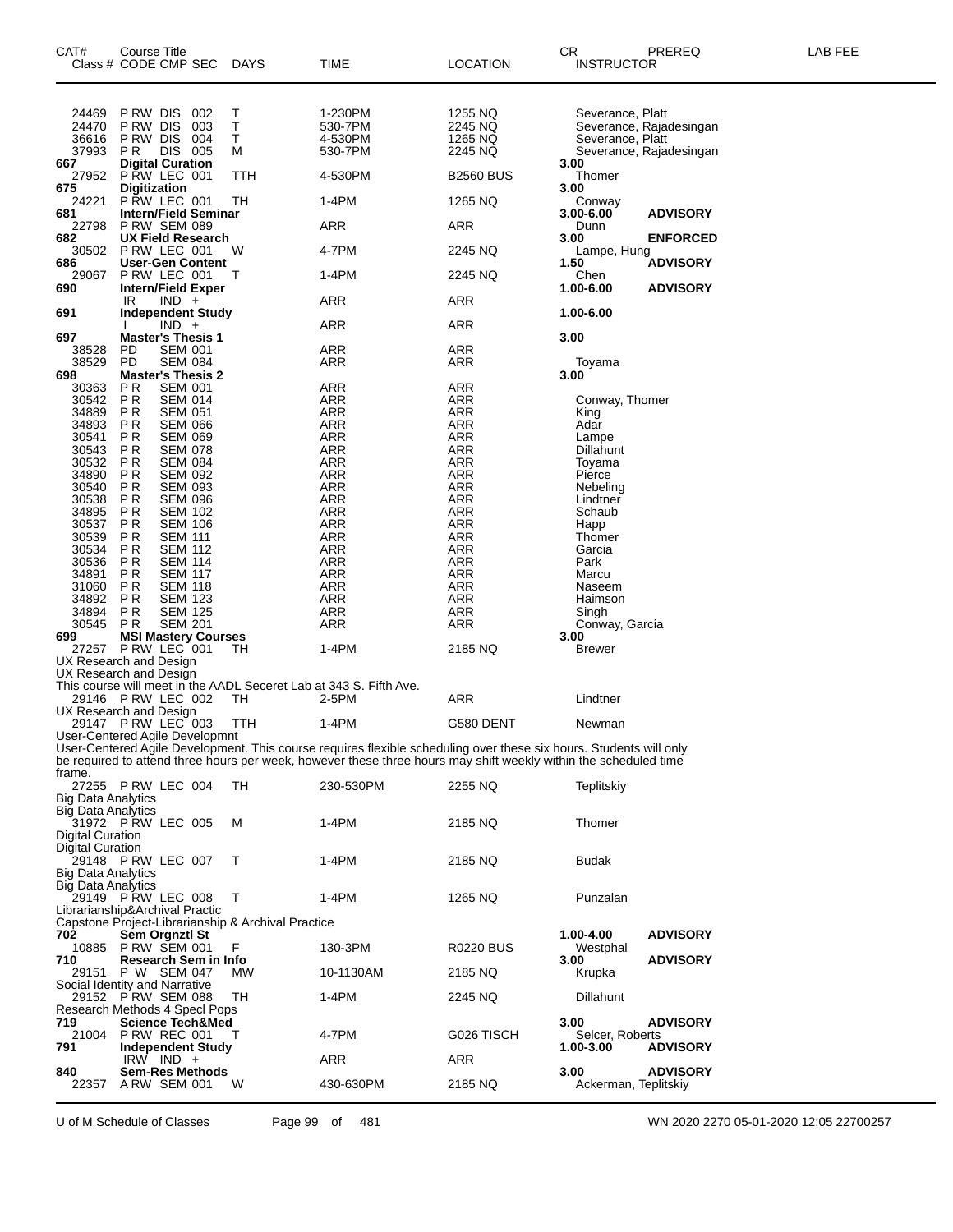| CAT#                                                                                          | Course Title<br>Class # CODE CMP SEC                                                                                                                                                                                                                                           | <b>DAYS</b>   | TIME                                                                                                         | LOCATION                                                                                                            | CR<br><b>INSTRUCTOR</b>                                                                                            | PREREQ                                         | LAB FEE |
|-----------------------------------------------------------------------------------------------|--------------------------------------------------------------------------------------------------------------------------------------------------------------------------------------------------------------------------------------------------------------------------------|---------------|--------------------------------------------------------------------------------------------------------------|---------------------------------------------------------------------------------------------------------------------|--------------------------------------------------------------------------------------------------------------------|------------------------------------------------|---------|
| 29743<br>29742<br>33420<br>990<br>995                                                         | PRW DIS 002<br>P RW DIS<br>003<br>PRW DIS 004<br>Diss-Precand<br>IW.<br>$IND +$<br>Diss-Cand                                                                                                                                                                                   | W<br>TH<br>F. | 630-8PM<br>1030-1130AM<br>3-4PM<br>ARR                                                                       | 2185 NQ<br>1265 NQ<br>1265 NQ<br>ARR                                                                                | Teplitskiy, Ackerman<br>Teplitskiy, Ackerman<br>Ackerman, Teplitskiy<br>1.00-8.00<br>8.00                          | <b>ADVISORY</b><br><b>ADVISORY, ENFORCED</b>   |         |
| 998<br>31136<br>38728<br>38747<br>38756<br>38725<br>38748<br>38749<br>31137<br>38710<br>38742 | R<br>$IND +$<br><b>Curr Practical Prict</b><br>PD<br><b>SEM 001</b><br><b>PD</b><br>SEM 002<br>PD.<br><b>SEM 066</b><br>PD<br><b>SEM 069</b><br>PD<br><b>SEM 078</b><br>PD<br>SEM 088<br>PD<br><b>SEM 090</b><br>PD<br><b>SEM 102</b><br>PD<br>SEM 107<br>PD<br><b>SEM 110</b> |               | ARR<br>ARR<br><b>ARR</b><br><b>ARR</b><br>ARR<br><b>ARR</b><br><b>ARR</b><br>ARR<br><b>ARR</b><br>ARR<br>ARR | ARR<br>ARR<br>ARR<br><b>ARR</b><br><b>ARR</b><br>ARR<br><b>ARR</b><br><b>ARR</b><br>ARR<br><b>ARR</b><br><b>ARR</b> | 1.00<br>Schaub<br><b>Brooks</b><br>Adar<br>Lampe<br>Dillahunt<br>Romero<br>O'Modhrain<br>Mei<br>Gilbert<br>Jurgens |                                                |         |
|                                                                                               |                                                                                                                                                                                                                                                                                |               | <b>School of Information Study Abroad (SIABRD)</b>                                                           |                                                                                                                     |                                                                                                                    |                                                |         |
| 301<br>30686 P                                                                                | <b>IE Uni ES</b><br>LEC 001                                                                                                                                                                                                                                                    |               | ARR                                                                                                          | ARR                                                                                                                 | 1.00-18.00                                                                                                         |                                                |         |
| 302<br>30687                                                                                  | Uni of Econ CZ<br>P<br>LEC 001                                                                                                                                                                                                                                                 |               | ARR                                                                                                          | ARR                                                                                                                 | 1.00-18.00                                                                                                         |                                                |         |
| 303<br>30688                                                                                  | Uni of New S Wales A<br>LEC 001<br>P                                                                                                                                                                                                                                           |               | ARR                                                                                                          | ARR                                                                                                                 | 1.00-18.00                                                                                                         |                                                |         |
| 304<br>30689                                                                                  | Uppsala Uni E<br>LEC 001<br>P                                                                                                                                                                                                                                                  |               | ARR                                                                                                          | ARR                                                                                                                 | 1.00-18.00                                                                                                         |                                                |         |
| 330<br>30928                                                                                  | Uni of Vic-ES<br>P<br>LEC 001                                                                                                                                                                                                                                                  |               | ARR                                                                                                          | ARR                                                                                                                 | 1.00-18.00                                                                                                         |                                                |         |
| 351<br>28350 PI                                                                               | Tel Aviv Univ IL<br>LEC 001                                                                                                                                                                                                                                                    |               | <b>ARR</b>                                                                                                   | <b>ARR</b>                                                                                                          | 1.00-18.00                                                                                                         |                                                |         |
|                                                                                               |                                                                                                                                                                                                                                                                                |               |                                                                                                              |                                                                                                                     |                                                                                                                    |                                                |         |
| 501                                                                                           | <b>Being Data Scientist</b>                                                                                                                                                                                                                                                    |               | School of Information Applied Data Science (SIADS)                                                           |                                                                                                                     | 1.00                                                                                                               |                                                |         |
| 33859 PR                                                                                      | LEC 001                                                                                                                                                                                                                                                                        |               | ARR                                                                                                          | ARR                                                                                                                 | Turner                                                                                                             | Whyte, Chalmers, Rosario                       |         |
| 502<br>33863                                                                                  | <b>Math Methods</b><br>LEC 001<br>PR.                                                                                                                                                                                                                                          |               | ARR                                                                                                          | ARR                                                                                                                 | 1.00<br>Schoenebeck, Deng                                                                                          |                                                |         |
| 503                                                                                           | <b>Data Science Ethics</b><br>34639 PRW LEC 001                                                                                                                                                                                                                                |               | ARR                                                                                                          | ARR                                                                                                                 | 1.00                                                                                                               | <b>ENFORCED</b><br>Sandvig, Rosario Turner,    |         |
| 505                                                                                           | Data Manipulation                                                                                                                                                                                                                                                              |               |                                                                                                              |                                                                                                                     | Chalmers<br>1.00                                                                                                   |                                                |         |
| 33860<br>511                                                                                  | PRW LEC 001<br><b>SQLI</b>                                                                                                                                                                                                                                                     |               | ARR                                                                                                          | ARR                                                                                                                 | Brooks, Wei<br>1.00                                                                                                | <b>ENFORCED</b>                                |         |
|                                                                                               | 34602 P RW LEC 001                                                                                                                                                                                                                                                             |               | ARR                                                                                                          | ARR                                                                                                                 | Severance, Joshi                                                                                                   |                                                |         |
| 515<br>33861                                                                                  | <b>Efficient Data Proc</b><br>LEC 001<br>P R                                                                                                                                                                                                                                   |               | ARR                                                                                                          | ARR                                                                                                                 | 1.00<br>Teplovs, Steinhoff                                                                                         |                                                |         |
| 516<br>33864                                                                                  | <b>Big Data</b><br>РŘ<br>LEC 001                                                                                                                                                                                                                                               |               | ARR                                                                                                          | ARR                                                                                                                 | 1.00<br>Teplovs, Deng                                                                                              | <b>ENFORCED</b>                                |         |
| 521                                                                                           | Visual Expl of Data<br>33865 PR LEC 001                                                                                                                                                                                                                                        |               | <b>ARR</b>                                                                                                   | ARR                                                                                                                 | 1.00<br>Schoenebeck, Whyte                                                                                         | <b>ENFORCED</b>                                |         |
| 522<br>33862                                                                                  | Info Vis 1<br>LEC 001<br>PR.                                                                                                                                                                                                                                                   |               | ARR                                                                                                          | ARR                                                                                                                 | 1.00<br>Adar, Whyte                                                                                                | <b>ENFÓRCED</b>                                |         |
| 523<br>33868                                                                                  | <b>Communicating Data</b><br>LEC 001<br>PR.                                                                                                                                                                                                                                    |               | <b>ARR</b>                                                                                                   | ARR                                                                                                                 | 1.00                                                                                                               | <b>ENFORCED</b><br>Fontichiaro, Rosario Turner |         |
| 532<br>33867                                                                                  | Data Mining I<br>LEC 001<br>PR.                                                                                                                                                                                                                                                |               | ARR                                                                                                          | ARR                                                                                                                 | 1.00<br>Mei, Wei                                                                                                   | <b>ENFORCED</b>                                |         |
| 591<br>34628                                                                                  | <b>Milestone I</b><br>P RW LEC 001                                                                                                                                                                                                                                             |               | ARR                                                                                                          | ARR                                                                                                                 | 1.00<br>Teplovs, Whyte                                                                                             | <b>ENFORCED</b>                                |         |
| 611<br>36619                                                                                  | Adv Db Arch & Tech<br>PRW LEC 001                                                                                                                                                                                                                                              |               | <b>ARR</b>                                                                                                   | ARR                                                                                                                 | 1.00<br>Severance, Joshi                                                                                           | <b>ENFORCED</b>                                |         |
| 631                                                                                           | <b>Exp Design Analysis</b><br>33866 PR LEC 001                                                                                                                                                                                                                                 |               | <b>ARR</b>                                                                                                   | ARR                                                                                                                 | 1.00<br>Chen, Wei                                                                                                  |                                                |         |
|                                                                                               |                                                                                                                                                                                                                                                                                |               |                                                                                                              |                                                                                                                     |                                                                                                                    |                                                |         |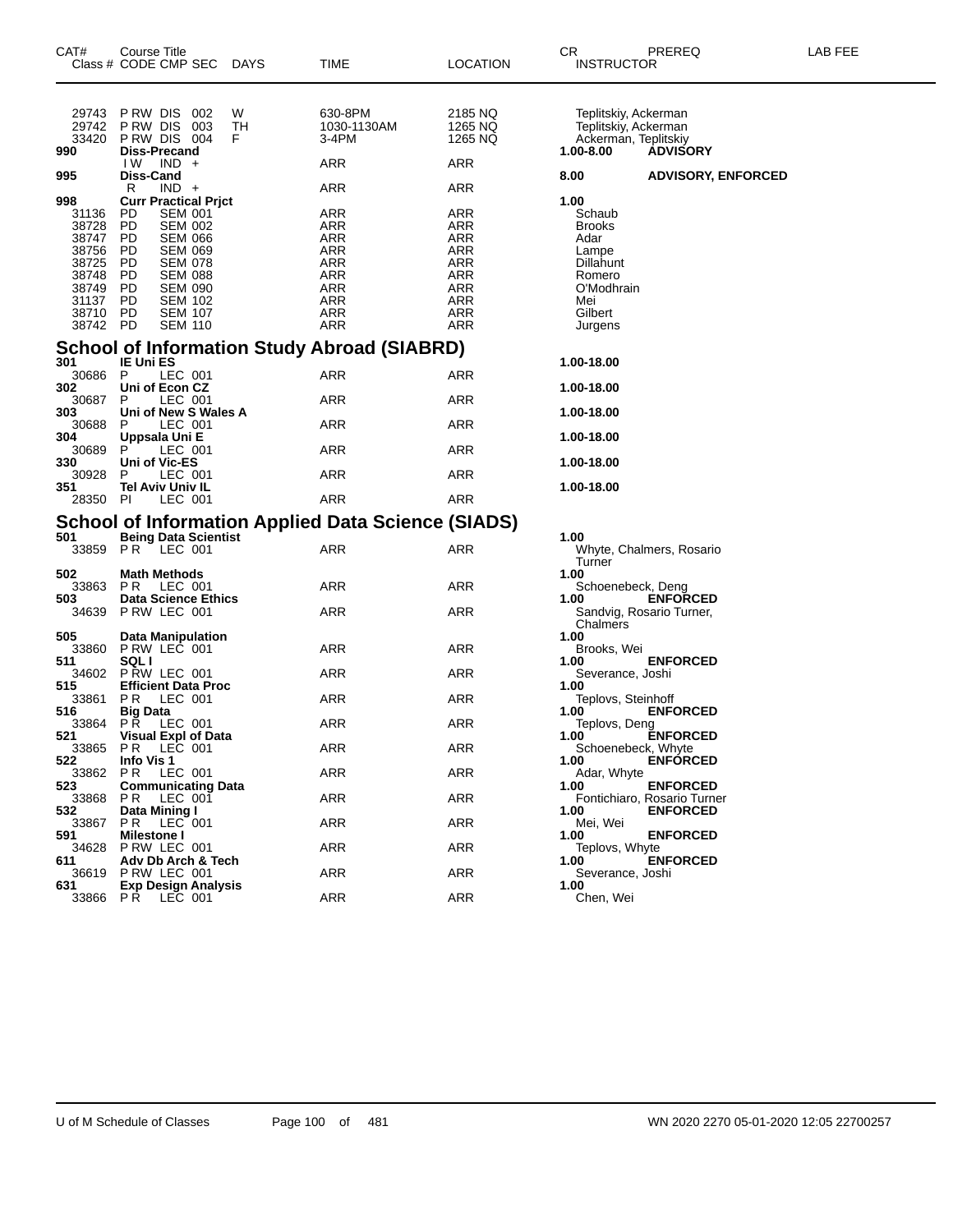# **Kinesiology**

NOTE - ENROLLMENT NOT GUARANTEED FOR STUDENTS OTHER THAN KINESIOLOGY MAJORS. ATTENDANCE AT FIRST CLASS SESSION IS MANDATORY TO RESERVE YOUR PLACE IN CLASS. ACTIVITY CLASSES FOR NON-MAJORS ARE LISTED IN THE U-MOVE PROGRAM, AT THE END OF THE KINESIOLOGY SECTION.

#### **School Of Kinesiology**

|              | <b>Applied Exercise Science (AES)</b>                                                             |           |                                                                                                               |           |                     |                           |       |
|--------------|---------------------------------------------------------------------------------------------------|-----------|---------------------------------------------------------------------------------------------------------------|-----------|---------------------|---------------------------|-------|
|              | <b>Emergency Response</b><br>19407 P RW LEC 001                                                   |           |                                                                                                               |           | 3.00                |                           | 25.00 |
|              | This section will meet in CCRB 3275.                                                              | <b>MW</b> | 1-230PM                                                                                                       | ARR       | Harris              |                           |       |
|              | 21645 P RW LEC 002                                                                                | TTH       | 10-1130AM                                                                                                     | 3275 CCRB | Winkelseth          |                           |       |
|              | This section will meet in CCRB 3275.<br>21646 P RW LEC 003                                        | МW        | 830-10AM                                                                                                      | ARR       | Harris              |                           |       |
|              | This section will meet in CCRB 3275.<br>21647 PRW LEC 004<br>This section will meet in CCRB 3275. | МW        | 10-1130AM                                                                                                     | ARR       | Harris              |                           |       |
| 220          | <b>Anatomy &amp; Physiology</b>                                                                   |           |                                                                                                               |           | 3.00                | <b>ADVISORY</b>           |       |
|              | 18697 P RW LEC 001                                                                                | MWF       | 11-12PM                                                                                                       | 3040 CCRB | Bodary              |                           |       |
| 240          | AES 220 students must concurrently enroll in the HF 221.002 lab.<br>Intro to Fit&Health           |           |                                                                                                               |           | 3.00                |                           |       |
|              | 17755 P RW LEC 001                                                                                | MW.       | 11-1230PM                                                                                                     | 3733 CCRB | Chen                |                           |       |
| 241          | Ex Nutr Wt Cn                                                                                     |           |                                                                                                               |           | 3.00                |                           |       |
| 280          | 22230 P W LEC 001<br><b>Research Opport</b>                                                       | TTH       | 1-230PM                                                                                                       | 1210 CHEM | Bodary<br>1.00-4.00 | <b>ADVISORY</b>           |       |
| 13543 PI     | DIS 001                                                                                           |           | ARR                                                                                                           | ARR       | Ferrez              |                           |       |
|              | CONTACT UROP OFFICE, PHONE 647-2768.                                                              |           |                                                                                                               |           |                     |                           |       |
| 290          | <b>Field Exp AES</b><br>$IND +$                                                                   |           | ARR                                                                                                           | ARR       | 1.00-4.00           | <b>ADVISORY</b>           |       |
| 313.         | <b>Special Topics</b>                                                                             |           |                                                                                                               |           | 3.00                |                           |       |
|              | 27378 PRW LEC 001                                                                                 | МW        | 1-230PM                                                                                                       | 3733 CCRB | Chen                |                           |       |
|              | Methods of Instruction<br>27405 P RW LEC 002                                                      | МW        | 230-4PM                                                                                                       | 2100 OBL  | George              |                           |       |
|              | Psychology of Exercise                                                                            |           |                                                                                                               |           |                     |                           |       |
| 315          | Ex Rx & Test                                                                                      |           |                                                                                                               |           | 3.00                | <b>ENFORCED</b>           |       |
|              | 24228 P RW LEC 001                                                                                | МW        | 1130-1PM                                                                                                      | 3050 CCRB | Stack               |                           |       |
| Thanks.      |                                                                                                   |           | W20- Interested AES students, please join the waitlist and overrides will be issued until the course is full. |           |                     |                           |       |
| 332          | <b>Prin Mtr Behav</b>                                                                             |           |                                                                                                               |           | 3.00                | <b>ENFORCED</b>           |       |
| 22317        | <b>P RW LEC 001</b>                                                                               | MW.       | 830-10AM                                                                                                      | 3050 CCRB | Kern                |                           |       |
| 333          | Leg/Eth Iss in Sport<br>22228 P RW LEC 001                                                        | TTH       | 1130-1PM                                                                                                      | 3735 CCRB | 3.00<br>Pollick     | <b>ENFORCED</b>           |       |
|              |                                                                                                   |           | This course is crosslisted as SM 333. SM Level 2 students may enroll into SM 333.                             |           |                     |                           |       |
| 402          | <b>Teach Exp AES</b>                                                                              |           |                                                                                                               |           | 1.00-3.00           | <b>ADVISORY</b>           |       |
| 403          | $IND +$<br>Internship in AES                                                                      |           | ARR                                                                                                           | ARR       | 1.00-3.00           | <b>ADVISORY</b>           |       |
| 24645 PI     | LAB 001                                                                                           |           | ARR                                                                                                           | ARR       | Kern                |                           |       |
| 24670        | PI<br>LAB 002                                                                                     |           | ARR                                                                                                           | ARR       | Kern                |                           |       |
| 24671<br>425 | PI<br>LAB 003<br><b>PA &amp; Ped Disability</b>                                                   |           | ARR                                                                                                           | ARR       | Kern<br>3.00        | <b>ENFORCED</b>           |       |
| 21652        | PRW LEC 001                                                                                       | <b>MW</b> | 230-4PM                                                                                                       | 3060 CCRB |                     |                           |       |
| 425          | <b>PA &amp; Ped Disability</b>                                                                    |           |                                                                                                               |           | 3.00                | <b>ENFORCED</b>           |       |
| 434          | PRW LEC 001<br><b>Mgr Ethcs Sprt Fitns</b>                                                        | МW        | 230-4PM                                                                                                       | 3040 CCRB | Qu, Marra<br>3.00   | <b>ADVISORY, ENFORCED</b> |       |
| 22229 PR     | LEC 001                                                                                           |           | ARR                                                                                                           | ARR       |                     |                           |       |
|              |                                                                                                   |           | This course is crosslisted as SM 434. SM Level 2 students may enroll into SM 434.                             |           |                     |                           |       |
| 437          | <b>Psych Sport&amp;Exer</b><br>24235 PRW LEC 001                                                  | <b>MW</b> | 1130-1PM                                                                                                      | 3735 CCRB | 3.00<br>George      | <b>ENFORCED</b>           |       |
|              | W20- AES 437 is closed to enrollment.                                                             |           |                                                                                                               |           |                     |                           |       |
| 446          | <b>Soc Factors Phys Act</b>                                                                       |           |                                                                                                               |           | 3.00                | <b>ENFORCED</b>           |       |
|              | 33375 PRW LEC 001 TH<br>This course is crosslisted as MOVESCI 446 and KINESLGY 446.               |           | 1-4PM                                                                                                         | 2100 OBL  | Hasson              |                           |       |
| 451          | <b>PA Lifespan</b>                                                                                |           |                                                                                                               |           | 3.00                | <b>ENFORCED</b>           |       |
|              | 33377 PRW LEC 001 F                                                                               |           | 11-2PM                                                                                                        | 1100 OBL  | Hasson              |                           |       |
| 470          | This course is crosslisted as MOVESCI 451 and KINESLGY 451.<br><b>Independent Study</b>           |           |                                                                                                               |           | $1.00 - 3.00$       | <b>ADVISORY</b>           |       |
|              | $IND +$                                                                                           |           | ARR                                                                                                           | ARR       |                     |                           |       |
|              |                                                                                                   |           |                                                                                                               |           |                     |                           |       |
| 115          | <b>Athletic Training (AT)</b><br>Prev&Care Ath Inj                                                |           |                                                                                                               |           | 3.00                |                           | 30.00 |
|              | Concurrent enrollment in AT 117 is required for AT 115.                                           |           |                                                                                                               |           |                     |                           |       |
|              | 17810 PRW LEC 001 TTH                                                                             |           | 830-10AM                                                                                                      | 2100 OBL  | Lepley              |                           |       |
| 117          | Prev&Care-AT Inj Lab<br>AT 117 must be taken concurrently with AT 115.                            |           |                                                                                                               |           | 2.00                | <b>ADVISORY</b>           | 30.00 |
|              | 17811 PRW LAB 001 TTH                                                                             |           | 1-230PM                                                                                                       | 3060 CCRB | Czajka              |                           |       |
| 205          | <b>Clin Exp Ath Train B</b>                                                                       |           |                                                                                                               |           | 3.00                | <b>ADVISORY</b>           |       |
|              |                                                                                                   |           |                                                                                                               |           |                     |                           |       |

U of M Schedule of Classes Page 101 of 481 WN 2020 2270 05-01-2020 12:05 22700257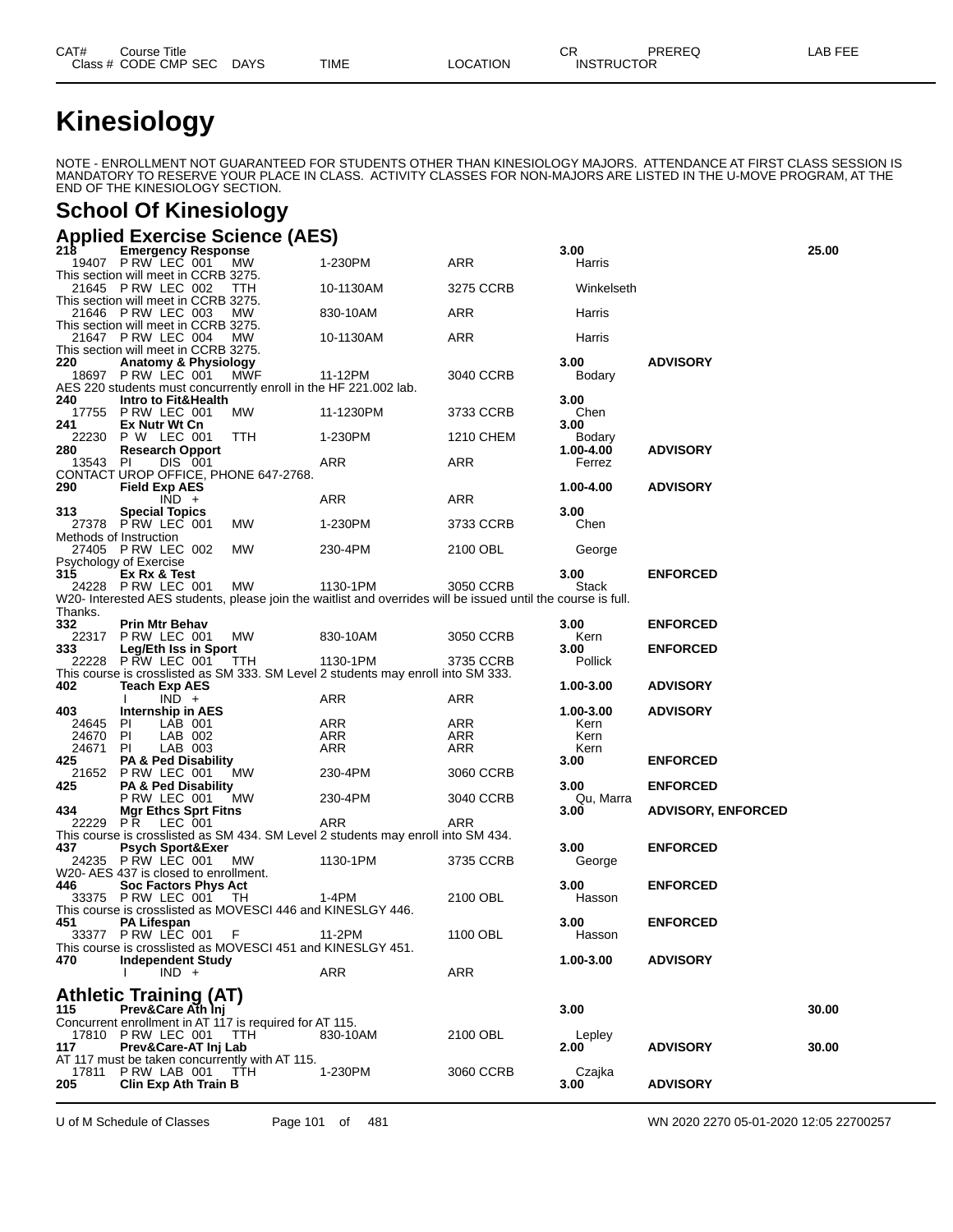| CAT#<br>Class # CODE CMP SEC DAYS                                                                  | Course Title                                                |         |                                                                                              | TIME                                                                                                                                                                                                                                   | <b>LOCATION</b>       | CR<br><b>INSTRUCTOR</b>        | PREREQ                                       | LAB FEE |
|----------------------------------------------------------------------------------------------------|-------------------------------------------------------------|---------|----------------------------------------------------------------------------------------------|----------------------------------------------------------------------------------------------------------------------------------------------------------------------------------------------------------------------------------------|-----------------------|--------------------------------|----------------------------------------------|---------|
| 16553<br>215<br>17058 PIRW LEC 001                                                                 | PIRW LEC 001<br>Clin Eval-LE Inj II                         |         | м<br><b>TTH</b>                                                                              | 7-9PM<br>830-10AM                                                                                                                                                                                                                      | 1250 USB<br>3733 CCRB | Lepley<br>3.00<br>Czajka       | <b>ADVISORY</b>                              |         |
| 217<br>17754 PIRW LAB 001                                                                          | Clin Eval LE Inj II                                         |         | Requires concurrent enrollment in AT 217.<br>TH<br>Requires concurrent enrollment in AT 215. | 10-12PM                                                                                                                                                                                                                                | 3100 OBL              | 1.00<br>Memmini                | <b>ADVISORY</b>                              |         |
| 218<br>20174 P RW LEC 001<br>This section will meet in CCRB 3275.                                  | <b>Emergency Response</b>                                   |         | МW                                                                                           | 1-230PM                                                                                                                                                                                                                                | <b>ARR</b>            | 3.00<br>Harris                 |                                              | 25.00   |
| 21658 P RW LEC 002                                                                                 |                                                             |         | ттн                                                                                          | 10-1130AM                                                                                                                                                                                                                              | 3275 CCRB             | Winkelseth                     |                                              |         |
| This section will meet in CCRB 3275.<br>21659 P RW LEC 003                                         |                                                             |         | MW                                                                                           | 830-10AM                                                                                                                                                                                                                               | ARR                   | Harris                         |                                              |         |
| This section will meet in CCRB 3275.<br>21660 P RW LEC 004<br>This section will meet in CCRB 3275. |                                                             |         | МW                                                                                           | 10-1130AM                                                                                                                                                                                                                              | ARR                   | Harris                         |                                              |         |
| 220<br>13544 PRW LEC 001                                                                           | <b>Anatomy &amp; Physiology</b>                             |         | MŴF                                                                                          | 11-12PM<br>AT 220 students must concurrently enroll in the AT 221.001 lab. AES students, please enroll in AES 220.                                                                                                                     | 3040 CCRB             | 3.00<br>Bodary                 | <b>ADVISORY</b>                              |         |
| 221<br>22371 PRW LAB 001                                                                           | Appl Hum Anat Lab                                           |         | т                                                                                            | 10-12PM                                                                                                                                                                                                                                | 3100 OBL              | 1.00<br>Memmini                | <b>ADVISORY</b>                              |         |
|                                                                                                    |                                                             |         |                                                                                              | This section is reserved for AT students, ONLY. AT 220 students must concurrently register for AT 221.001. (This<br>course is crosslisted as HF 221. AES 220 students must register for HF 221.002.)                                   |                       |                                |                                              |         |
| 22372 PRW LAB 002 M                                                                                |                                                             |         |                                                                                              | 1230-230PM<br>AT 221.002 is NOT open to enrollment for W20. AT 220 students must concurrently register for AT 221.001. (This<br>course is crosslisted as HF 221. AES 220 students must register for HF 221.002.)                       | 3040 CCRB             | Beemer                         |                                              |         |
| 305<br>16554                                                                                       | Clin Exp Ath Train D<br>PIRW LEC 001                        |         | M                                                                                            | 7-9PM                                                                                                                                                                                                                                  | ARR                   | 3.00<br>Lepley                 | <b>ADVISORY</b>                              |         |
| 326<br>36229<br>402                                                                                | <b>Fund of Strngth&amp;Cond</b><br>PRW LEC 001<br>Teach Exp |         | TTH                                                                                          | 10-1130AM                                                                                                                                                                                                                              | 3735 CCRB             | 3.00<br>Pickerman<br>1.00-3.00 | <b>ADVISORY, ENFORCED</b><br><b>ENFORCED</b> |         |
| 403                                                                                                | IR                                                          | $IND +$ |                                                                                              | ARR                                                                                                                                                                                                                                    | ARR                   | 1.00                           | <b>ADVISORY</b>                              |         |
| 16094                                                                                              | Internship in AT<br>PIR                                     | LAB 001 |                                                                                              | ARR                                                                                                                                                                                                                                    | ARR                   | Czajka                         |                                              |         |
| 405<br>16555                                                                                       | Clin Exp Ath Train F<br>PIRW LEC 001                        |         | м                                                                                            | 7-9PM                                                                                                                                                                                                                                  | ARR                   | 3.00<br>Lepley                 | <b>ADVISORY</b>                              |         |
| 420<br>20002 PRW LEC 001                                                                           | <b>Pharm Allied HI Prof</b>                                 |         | МW                                                                                           | 9-10AM                                                                                                                                                                                                                                 | 1100 OBL              | 2.00<br>Czajka                 | <b>ADVISORY, ENFORCED</b>                    |         |
|                                                                                                    |                                                             |         |                                                                                              | AT students, please joint the waitlist to receive an override until the course is full. Enrollment is actively                                                                                                                         |                       |                                |                                              |         |
| 488                                                                                                | Ind Study AT                                                | $IND +$ | monitored. Override priority will be given to AT students.                                   | ARR                                                                                                                                                                                                                                    | ARR                   | 1.00-2.00                      | <b>ADVISORY</b>                              |         |
| <b>Health and Fitness (HF)</b>                                                                     |                                                             |         |                                                                                              |                                                                                                                                                                                                                                        |                       |                                |                                              |         |
| 221<br>22392 PRW LAB 001                                                                           | Appl Hum Anat Lab                                           |         | T                                                                                            | 10-12PM                                                                                                                                                                                                                                | 3100 OBL              | 1.00<br>Memmini                | <b>ADVISORY</b>                              |         |
| 22393 PRW LAB 002                                                                                  |                                                             |         | M                                                                                            | HF 221.001 is NOT open to enrollment for W20. Kines AES 220 students must concurrently register for the HF 221.002<br>lab section. (This course is crosslisted as AT 221. AT 220 students must register for AT 221.001.)<br>1230-230PM | 3040 CCRB             | Beemer                         |                                              |         |
|                                                                                                    |                                                             |         | 221. AT 220 students must register for AT 221.001.)                                          | Kines AES 220 students must concurrently register for the HF 221.002 lab section. (This course is crosslisted as AT                                                                                                                    |                       |                                |                                              |         |
| <b>Kinesiology (KINESLGY)</b><br>302<br>University of Queensland in Australia                      | <b>Kines Study Abroad</b>                                   |         |                                                                                              |                                                                                                                                                                                                                                        |                       | 1.00-18.00                     |                                              |         |
| 19470 PIR<br>Australia                                                                             |                                                             | LEC 001 |                                                                                              | ARR                                                                                                                                                                                                                                    | <b>ARR</b>            | Barton                         |                                              |         |
| 19940<br>London<br>London                                                                          | PI                                                          | LEC 002 | F                                                                                            | 1-3PM                                                                                                                                                                                                                                  | ARR                   |                                | Donahue, Barton, Szymanski                   |         |
| University of Limerick in Ireland<br>19471 PIR                                                     |                                                             | LEC 003 |                                                                                              | ARR                                                                                                                                                                                                                                    | ARR                   | Barton                         |                                              |         |
| Limerick, Ireland<br>19939 PI                                                                      |                                                             | LEC 004 |                                                                                              | ARR                                                                                                                                                                                                                                    | ARR                   | Barton                         |                                              |         |
| Dublin, Ireland<br>University College Dublin in Ireland<br>24854 PI<br>Israel                      |                                                             | LEC 005 |                                                                                              | ARR                                                                                                                                                                                                                                    | ARR                   | Barton                         |                                              |         |
| Israel<br>24855 PI<br>New Zealand                                                                  |                                                             | LEC 006 |                                                                                              | ARR                                                                                                                                                                                                                                    | ARR                   | Barton                         |                                              |         |
| New Zealand<br>26158 PI<br>Australia- Univ of Wollongong                                           |                                                             | LEC 007 |                                                                                              | ARR                                                                                                                                                                                                                                    | ARR                   | Robinson, Barton               |                                              |         |
| Australia- University of Wollongong<br>26160 PI<br>South Korea                                     |                                                             | LEC 008 |                                                                                              | ARR                                                                                                                                                                                                                                    | ARR                   | Kwak, Barton                   |                                              |         |
| South Korea<br>34107 PI                                                                            |                                                             | LEC 009 | F                                                                                            | 1-3PM                                                                                                                                                                                                                                  | ARR                   |                                | Gross, Hennessey, Barton                     |         |
|                                                                                                    |                                                             |         |                                                                                              |                                                                                                                                                                                                                                        |                       |                                |                                              |         |

U of M Schedule of Classes Page 102 of 481 WN 2020 2270 05-01-2020 12:05 22700257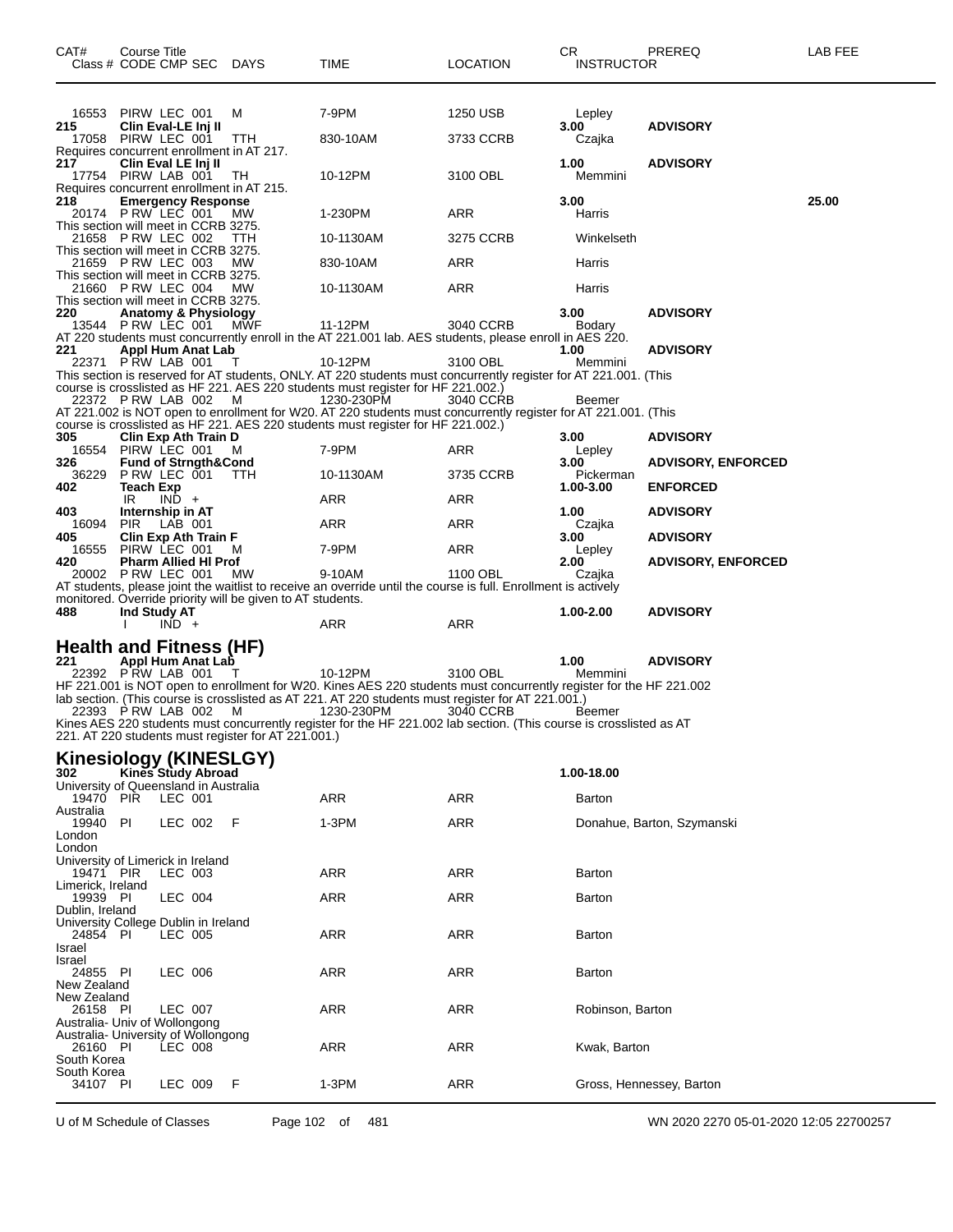| Italy<br>402                              | <b>Teach Exper</b>                               |                    |                                                        |                                                                                                                                                                                                                                     |                | 1.00-3.00                 | <b>ADVISORY</b> |
|-------------------------------------------|--------------------------------------------------|--------------------|--------------------------------------------------------|-------------------------------------------------------------------------------------------------------------------------------------------------------------------------------------------------------------------------------------|----------------|---------------------------|-----------------|
| 413                                       | <b>Special Topics MVS</b>                        | $IND +$            |                                                        | ARR                                                                                                                                                                                                                                 | ARR            | 3.00                      |                 |
| 24249<br>Concussion in Sport              | PRW LEC 001                                      |                    | F                                                      | 11-2PM                                                                                                                                                                                                                              | 2100 OBL       | <b>Broglio</b>            |                 |
| 24250                                     | - P                                              | LEC 002            |                                                        | ARR                                                                                                                                                                                                                                 | ARR            |                           |                 |
| 33831 P RW LEC 005                        |                                                  |                    | F                                                      | 12-3PM                                                                                                                                                                                                                              | 3040 CCRB      | Umberger                  |                 |
| ComputerModeling&SimItnBiomech            |                                                  |                    |                                                        | Computer Modeling and Simulation in Biomechanics - This course covers advanced biomechanical analysis of human                                                                                                                      |                |                           |                 |
|                                           |                                                  |                    |                                                        | movement through the integration of computer models of the musculoskeletal system with experimental human movement                                                                                                                  |                |                           |                 |
|                                           |                                                  |                    |                                                        | data. Students will learn how to analyze and interpret external and internal forces acting on the body and the                                                                                                                      |                |                           |                 |
|                                           |                                                  |                    |                                                        | effects of those forces, with applications to human health and performance. Learning will be achieved through a<br>series of lectures, readings, and hands-on assignments. It is recommended for students to have completed MOVESCI |                |                           |                 |
|                                           |                                                  |                    |                                                        | 330, or equivalent (undergraduate biomechanics), before taking this course.                                                                                                                                                         |                |                           |                 |
| 34729 P<br>Surg Neuroanat & Periop Injury |                                                  | LEC 006            | TTH                                                    | 1-230PM                                                                                                                                                                                                                             | 3735 CCRB      | Mergos                    |                 |
| W20- no enrollment.                       |                                                  |                    |                                                        |                                                                                                                                                                                                                                     |                |                           |                 |
| 421                                       | <b>Disord Vol Move</b>                           |                    |                                                        |                                                                                                                                                                                                                                     |                | 3.00                      | <b>ENFORCED</b> |
| 23119<br>422                              | P <sub>R</sub><br><b>Motor Learning</b>          | LEC 001            |                                                        | ARR                                                                                                                                                                                                                                 | <b>ARR</b>     | 3.00                      | <b>ENFORCED</b> |
| 32383                                     | P RW LEC 001                                     |                    | F                                                      | 9-12PM                                                                                                                                                                                                                              | 3733 CCRB      | Vesia                     |                 |
| 423                                       | <b>Sensorimot Dev</b>                            |                    |                                                        |                                                                                                                                                                                                                                     |                | 3.00                      | <b>ENFORCED</b> |
| 32384<br>424                              | P <sub>R</sub><br><b>Aging&amp;Motor Perfmnc</b> | LEC 001            |                                                        | ARR                                                                                                                                                                                                                                 | ARR            | 3.00                      | <b>ENFORCED</b> |
| 33705                                     | PRW LEC 001                                      |                    | ттн                                                    | 5-630PM                                                                                                                                                                                                                             | 3735 CCRB      | <b>Brown</b>              |                 |
| 425                                       | <b>PA &amp; Ped Disability</b>                   |                    |                                                        |                                                                                                                                                                                                                                     |                | 3.00                      | <b>ENFORCED</b> |
| 21657<br>425                              | P RW LEC 001<br><b>PA &amp; Ped Disability</b>   |                    | MW                                                     | 230-4PM                                                                                                                                                                                                                             | 3040 CCRB      | Qu, Marra<br>3.00         | <b>ENFORCED</b> |
|                                           | PRW LEC 001                                      |                    | МW                                                     | 230-4PM                                                                                                                                                                                                                             | 3060 CCRB      |                           |                 |
| 428<br>29192                              | <b>AppMotorDevChildren</b><br>P                  | LAB 001            |                                                        | ARR                                                                                                                                                                                                                                 | ARR            | 2.00                      | <b>ADVISORY</b> |
| Cancelled                                 |                                                  |                    |                                                        |                                                                                                                                                                                                                                     |                |                           |                 |
| 429                                       | <b>Lab Mtr Cnt Dev</b>                           |                    |                                                        |                                                                                                                                                                                                                                     |                | 1.00-3.00                 | <b>ADVISORY</b> |
| 13563<br>13564                            | PIRW LAB 001<br>PIRW LAB 002                     |                    |                                                        | ARR<br>ARR                                                                                                                                                                                                                          | ARR<br>ARR     | <b>Brown</b>              |                 |
| 16110                                     | <b>PI</b>                                        | LAB 003            |                                                        | ARR                                                                                                                                                                                                                                 | ARR            | Vesia                     |                 |
| 17148                                     | <b>PI</b>                                        | LAB 004            |                                                        | ARR                                                                                                                                                                                                                                 | ARR            |                           |                 |
| 17573<br>20911                            | <b>PI</b><br>PI                                  | LAB 005<br>LAB 006 |                                                        | ARR<br>ARR                                                                                                                                                                                                                          | ARR<br>ARR     | Ulrich<br>Meehan          |                 |
| 23801                                     | PI                                               | LAB 007            |                                                        | ARR                                                                                                                                                                                                                                 | ARR            | Robinson                  |                 |
| 439                                       | Lab Biomechanic                                  |                    |                                                        |                                                                                                                                                                                                                                     |                | 1.00-3.00                 | <b>ADVISORY</b> |
| 13565<br>16111                            | <b>PIR</b><br>PI                                 | LAB 001<br>LAB 002 |                                                        | ARR<br>ARR                                                                                                                                                                                                                          | ARR<br>ARR     | Gross                     |                 |
| 18497                                     | PI                                               | LAB 003            |                                                        | ARR                                                                                                                                                                                                                                 | ARR            | Palmieri-Smith            |                 |
| 18530<br>19401                            | PI<br>PI                                         | LAB 004<br>LAB 005 |                                                        | ARR<br>ARR                                                                                                                                                                                                                          | ARR<br>ARR     | Umberger                  |                 |
| 22613                                     | PI                                               | LAB 006            |                                                        | ARR                                                                                                                                                                                                                                 | ARR            | Gates                     |                 |
| 23515                                     | PI                                               | LAB 007            |                                                        | ARR                                                                                                                                                                                                                                 | ARR            | <b>Broglio</b>            |                 |
| 24640<br>24741                            | PI<br>PI                                         | LAB 008<br>LAB 009 |                                                        | ARR<br>ARR                                                                                                                                                                                                                          | ARR<br>ARR     | Lipps<br>Deneweth Zendler |                 |
| 28047                                     | PI                                               | LAB 010            |                                                        | ARR                                                                                                                                                                                                                                 | ARR            | Zernicke                  |                 |
| 442                                       | <b>Exer Endocrinology</b><br>P RW LEC 001        |                    |                                                        |                                                                                                                                                                                                                                     |                | 3.00                      | <b>ENFORCED</b> |
| 29185<br>446                              | <b>Soc Factors Phys Act</b>                      |                    | м                                                      | 4-7PM                                                                                                                                                                                                                               | 2100 OBL       | Haus<br>3.00              | <b>ENFORCED</b> |
| 33374                                     | PRW LEC 001 TH                                   |                    |                                                        | $1-4PM$                                                                                                                                                                                                                             | 2100 OBL       | Hasson                    |                 |
| 449                                       | Lab Exer Phys                                    |                    | This course is crosslisted as AES 446 and MOVESCI 446. |                                                                                                                                                                                                                                     |                | 1.00-3.00                 | <b>ADVISORY</b> |
| 13566                                     | <b>PIR</b>                                       | LAB 001            |                                                        | ARR                                                                                                                                                                                                                                 | <b>ARR</b>     | Bodary                    |                 |
| 13567                                     | <b>PIR</b>                                       | LAB 002            |                                                        | ARR                                                                                                                                                                                                                                 | ARR            | Borer                     |                 |
| 13568<br>16112                            | <b>PIR</b><br><b>PI</b>                          | LAB 003<br>LAB 004 |                                                        | ARR<br>ARR                                                                                                                                                                                                                          | ARR<br>ARR     | Horowitz<br>Haus          |                 |
| 17414                                     | <b>PI</b>                                        | LAB 005            |                                                        | ARR                                                                                                                                                                                                                                 | ARR            | Cartee                    |                 |
| 19279                                     | <b>PI</b>                                        | LAB 006            |                                                        | <b>ARR</b>                                                                                                                                                                                                                          | ARR            |                           |                 |
| 19967<br>20042                            | PI<br>PI                                         | LAB 007<br>LAB 008 |                                                        | ARR<br>ARR                                                                                                                                                                                                                          | ARR<br>ARR     | Gordon                    |                 |
| 23824                                     | - PI                                             | LAB 009            |                                                        | <b>ARR</b>                                                                                                                                                                                                                          | <b>ARR</b>     | Hasson                    |                 |
| 36562<br>451                              | <b>PI</b><br>PA Lifespan                         | LAB 010            |                                                        | ARR                                                                                                                                                                                                                                 | ARR            | Ludlow<br>3.00            | <b>ENFORCED</b> |
| 33378 P RW LEC 001                        |                                                  |                    | F                                                      | 11-2PM                                                                                                                                                                                                                              | 1100 OBL       | Hasson                    |                 |
|                                           |                                                  |                    | This course is crosslisted as AES 451 and MOVESCI 451. |                                                                                                                                                                                                                                     |                |                           |                 |
| 452<br>36611                              | Exp w/Wearable Tech<br>PRW LAB 001               |                    | TTH.                                                   | 10-1130AM                                                                                                                                                                                                                           | A859 CHEM-TBLC | 3.00<br>Bodary            | <b>ENFORCED</b> |
|                                           |                                                  |                    |                                                        | W20- Movement Science students, please join the waitlist. You will not need to email anyone for override                                                                                                                            |                |                           |                 |
|                                           |                                                  |                    |                                                        | consideration. Override priority will be given to MVS seniors. We will enroll this course once a classroom is                                                                                                                       |                |                           |                 |
| secured. Thank you.<br>505                | <b>Disability Studies</b>                        |                    |                                                        |                                                                                                                                                                                                                                     |                | 1.00-3.00                 | <b>ADVISORY</b> |
| 21085                                     | <b>PI</b>                                        | <b>SEM 001</b>     | TH                                                     | 2-5PM                                                                                                                                                                                                                               | G463 MH        | Kupetz                    |                 |
| Disability/Culture                        |                                                  |                    |                                                        |                                                                                                                                                                                                                                     |                |                           |                 |

U of M Schedule of Classes Page 103 of 481 WN 2020 2270 05-01-2020 12:05 22700257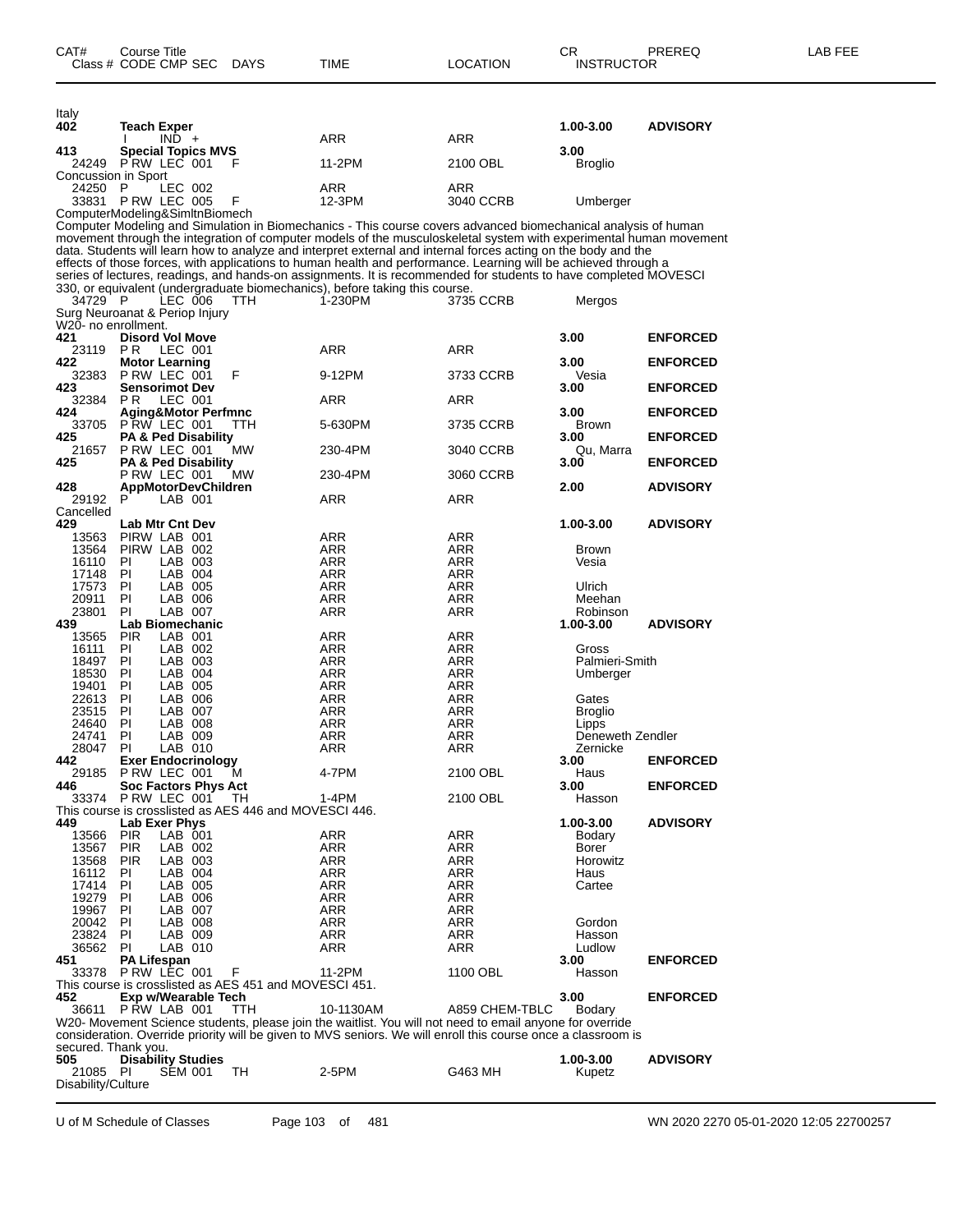| 513                            |                           |                    | <b>Experimental Course</b>  |                                                   |                                                                                                                       |            | 3.00                 | ADVISORY                     |
|--------------------------------|---------------------------|--------------------|-----------------------------|---------------------------------------------------|-----------------------------------------------------------------------------------------------------------------------|------------|----------------------|------------------------------|
| 24226                          | P                         | LEC 001            |                             |                                                   | ARR                                                                                                                   | ARR        |                      |                              |
| 24227 PRW LEC 002              |                           |                    |                             | MW                                                | 830-10AM                                                                                                              | 1152 SPH2  | Bodary, Mancuso      |                              |
| Physical Activity & Nutrition  |                           |                    |                             | W20- This course Meets-Together with NUTR 651.001 |                                                                                                                       |            |                      |                              |
| 29406 PRW LEC 003              |                           |                    |                             | TH                                                | 4-7PM                                                                                                                 | 3040 CCRB  | Park                 |                              |
| Intro Stats Sport Management   |                           |                    |                             |                                                   |                                                                                                                       |            |                      |                              |
| 27775 PRW LEC 004              |                           |                    |                             | MW                                                | 4-530PM                                                                                                               | 3733 CCRB  | Grant Long           |                              |
| Sport RealEst: FacilityFin&Dev |                           |                    |                             |                                                   |                                                                                                                       |            |                      |                              |
|                                |                           |                    |                             |                                                   | W20- KINESLGY 513.004 is a Meet-Together with SM 313.004.                                                             |            |                      |                              |
| 29671 PRW LEC 005              |                           |                    |                             | MW.                                               | 1-230PM                                                                                                               | 1100 OBL   | Rosentraub           |                              |
| <b>Monetizing Sport</b>        |                           |                    |                             |                                                   |                                                                                                                       |            |                      |                              |
|                                |                           |                    |                             | W20- this course Meets-Together with SM 313.002.  |                                                                                                                       |            |                      |                              |
| 545<br>29416                   | PRW LEC 001               |                    | <b>Metab Respon to Exer</b> | м                                                 | 3-6PM                                                                                                                 | 3100 OBL   | 3.00<br>Cartee       | <b>ADVISORY</b>              |
| 581                            |                           |                    | <b>Service - Hith Prof</b>  |                                                   |                                                                                                                       |            | 2.00                 |                              |
| 28011                          | <b>PD</b>                 | <b>REC 001</b>     |                             | W                                                 | 3-5PM                                                                                                                 | ARR        | Farris               |                              |
|                                |                           |                    |                             |                                                   | The course description can be found at: https://pharmacy.umich.edu/service.                                           |            |                      |                              |
|                                |                           |                    |                             |                                                   | Note that permission is required to register for this course. Pharmacy 503, PubHlth 503, and Social Work 573, Kines   |            |                      |                              |
|                                |                           |                    |                             |                                                   | 581, and MoveSci 481 are cross listed courses. If you would like to register, please send a request (including your   |            |                      |                              |
|                                |                           |                    |                             | student ID#) to: ServiceForHealth@umich.edu.      |                                                                                                                       |            |                      |                              |
| 616                            |                           |                    | <b>Prof Skills Res Sci</b>  |                                                   |                                                                                                                       |            | 3.00                 |                              |
| 32558                          | PRW LEC 001               |                    |                             | W                                                 | 4-7PM                                                                                                                 | 2100 OBL   | Umberger             |                              |
| 619                            | <b>Thesis Research</b>    | $IND +$            |                             |                                                   | ARR                                                                                                                   | ARR        | 1.00-6.00            | <b>ADVISORY</b>              |
| 680                            | <b>Practicum Kines</b>    |                    |                             |                                                   |                                                                                                                       |            | 1.00-6.00            | <b>ADVISORY</b>              |
|                                |                           | $IND +$            |                             |                                                   | ARR                                                                                                                   | <b>ARR</b> |                      |                              |
| 682                            | Ind Read in Kin           |                    |                             |                                                   |                                                                                                                       |            | 1.00-3.00            | <b>ADVISORY</b>              |
|                                | <sup>1</sup>              | $IND +$            |                             |                                                   | ARR                                                                                                                   | ARR        |                      |                              |
| 684                            | Ind Res in Kin            |                    |                             |                                                   |                                                                                                                       |            | 1.00-6.00            | <b>ADVISORY</b>              |
|                                | $\mathbf{I}$              | $IND +$            |                             |                                                   | ARR                                                                                                                   | ARR        |                      |                              |
| 685                            |                           |                    | <b>Res Rotation in Kin</b>  |                                                   |                                                                                                                       |            | 3.00-6.00            | <b>ADVISORY</b>              |
| 17057                          | <b>PIR</b>                | LAB 001            |                             |                                                   | ARR                                                                                                                   | ARR        | Colabianchi          |                              |
| 17559                          | <b>PIR</b>                | LAB 002<br>LAB 003 |                             |                                                   | ARR                                                                                                                   | <b>ARR</b> | Horowitz             |                              |
| 17560<br>18559                 | <b>PIR</b><br>PI          | LAB 004            |                             |                                                   | ARR<br>ARR                                                                                                            | ARR<br>ARR | Ulrich<br>Ulrich     |                              |
| 19253                          | ΡI                        | LAB 005            |                             |                                                   | ARR                                                                                                                   | ARR        | <b>Brown</b>         |                              |
| 19271                          | PI                        | LAB 006            |                             |                                                   | ARR                                                                                                                   | ARR        | Palmieri-Smith       |                              |
| 20079                          | PI                        | LAB 007            |                             |                                                   | ARR                                                                                                                   | ARR        | Rosentraub           |                              |
| 20137                          | ΡI                        | LAB 008            |                             |                                                   | ARR                                                                                                                   | ARR        | Kwak                 |                              |
| 20687                          | ΡI                        | LAB 009            |                             |                                                   | ARR                                                                                                                   | ARR        | Heinze               |                              |
| 21509                          | ΡI                        | LAB 010            |                             |                                                   | ARR                                                                                                                   | ARR        | <b>Babiak</b>        |                              |
| 21526                          | ΡI                        | LAB 011            |                             |                                                   | ARR                                                                                                                   | ARR        | Szymanski            |                              |
| 21527                          | ΡI                        | LAB 012            |                             |                                                   | ARR                                                                                                                   | ARR        | Armstrong            |                              |
| 22078                          | PI                        | LAB 013            |                             |                                                   | ARR                                                                                                                   | ARR        | Hasson               |                              |
| 22079<br>23818                 | ΡI<br>PI                  | LAB 014<br>LAB 015 |                             |                                                   | ARR<br>ARR                                                                                                            | ARR<br>ARR | Gates                |                              |
| 23860                          | PI                        | LAB 016            |                             |                                                   | ARR                                                                                                                   | ARR        | Grant Long<br>Goulet |                              |
| 24581                          | ΡI                        | LAB 017            |                             |                                                   | ARR                                                                                                                   | ARR        | Moore                |                              |
| 30758                          | <b>PI</b>                 | LAB 018            |                             |                                                   | ARR                                                                                                                   | ARR        | Krishnan             |                              |
| 686                            | Intern in Kines           |                    |                             |                                                   |                                                                                                                       |            | 1.00-6.00            | <b>ADVISORY</b>              |
|                                | IR                        | $IND +$            |                             |                                                   | ARR                                                                                                                   | ARR        |                      |                              |
| 990                            | Diss-Precand              |                    |                             |                                                   |                                                                                                                       |            | 1.00-8.00            | <b>ADVISORY</b>              |
|                                | IR                        | $IND +$            |                             |                                                   | ARR                                                                                                                   | ARR        |                      |                              |
| 995                            | Diss-Cand                 |                    |                             |                                                   |                                                                                                                       |            |                      |                              |
|                                |                           |                    |                             |                                                   |                                                                                                                       |            | 8.00                 | <b>ENFORCED</b>              |
|                                | IR                        | $IND +$            |                             |                                                   | ARR                                                                                                                   | ARR        |                      |                              |
|                                |                           |                    |                             |                                                   |                                                                                                                       |            |                      |                              |
|                                |                           |                    |                             | <b>Movement Science (MOVESCI)</b>                 |                                                                                                                       |            |                      |                              |
| 110                            |                           |                    | Bio&Beh Bases Hu Mvt        |                                                   |                                                                                                                       | 3040 CCRB  | 3.00                 |                              |
| 13516 PR                       |                           | LEC 001            |                             | <b>MWF</b>                                        | 10-11AM                                                                                                               |            |                      | Gross, Kern, Bodary, Stewart |
| 13517 PR                       |                           | LEC 002            |                             | MWF                                               | This section is held for Kinesiology students. Non-Kinesiology students should waitlist under section 011.<br>10-11AM | 1100 OBL   |                      | Bodary, Kern, Gross, Stewart |
|                                |                           |                    |                             |                                                   | This section is held for Kinesiology students. Non-Kinesiology students should waitlist under section 012.            |            |                      |                              |
| 13518 PR                       |                           | LEC 003            |                             | MWF                                               | 10-11AM                                                                                                               | 2100 OBL   |                      | Kern, Stewart, Gross, Bodary |
|                                |                           |                    |                             |                                                   | This section is held for Kinesiology students. Non-Kinesiology students should waitlist under section 013.            |            |                      |                              |
| 23170 P                        |                           | LEC 011            |                             | MWF                                               | 10-11AM                                                                                                               | 3040 CCRB  |                      | Gross, Bodary, Stewart, Kern |
|                                |                           |                    |                             |                                                   | This section is intended as a waitlist for non-Kinesiology students who wish to enroll in section 001.                |            |                      |                              |
| 23171                          | - P                       | LEC 012            |                             | MWF                                               | 10-11AM                                                                                                               | 1100 OBL   |                      | Bodary, Gross, Stewart, Kern |
|                                |                           |                    |                             |                                                   | This section is intended as a waitlist for non-Kinesiology students who wish to enroll in section 002.                |            |                      |                              |
| 23172 P                        |                           | LEC 013            |                             | MWF                                               | 10-11AM                                                                                                               | 2100 OBL   |                      | Kern, Bodary, Stewart, Gross |
| 219                            | <b>Scientific Writing</b> |                    |                             |                                                   | This section is intended as a waitlist for non-Kinesiology students who wish to enroll in section 003.                |            | 3.00                 |                              |
| 20538                          | PRW LEC 001               |                    |                             | ттн                                               | 830-10AM                                                                                                              | 3100 OBL   | Clark                |                              |
| 20539                          | PRW LEC 002               |                    |                             | TTH                                               | 5-630PM                                                                                                               | 1100 OBL   | Clark                |                              |
| 20540                          | PRW LEC 003               |                    |                             | MW                                                | 830-10AM                                                                                                              | 3100 OBL   | Palmieri-Smith       |                              |
| 20541                          | PRW LEC 004               |                    |                             | TTH                                               | 130-3PM                                                                                                               | 3100 OBL   | Clark                |                              |
| 22275 PRW LEC 005              |                           |                    |                             | TTH                                               | 1130-1PM                                                                                                              | 3733 CCRB  | Clark                |                              |
| 32340                          | PRW LEC 006               |                    |                             | <b>MW</b>                                         | Students, please come to 3745D CCRB for the first day of class. Thanks.<br>4-530PM                                    | 3741 CCRB  | Palmer               |                              |

Class # CODE CMP SEC DAYS TIME LOCATION INSTRUCTOR

U of M Schedule of Classes Page 104 of 481 WN 2020 2270 05-01-2020 12:05 22700257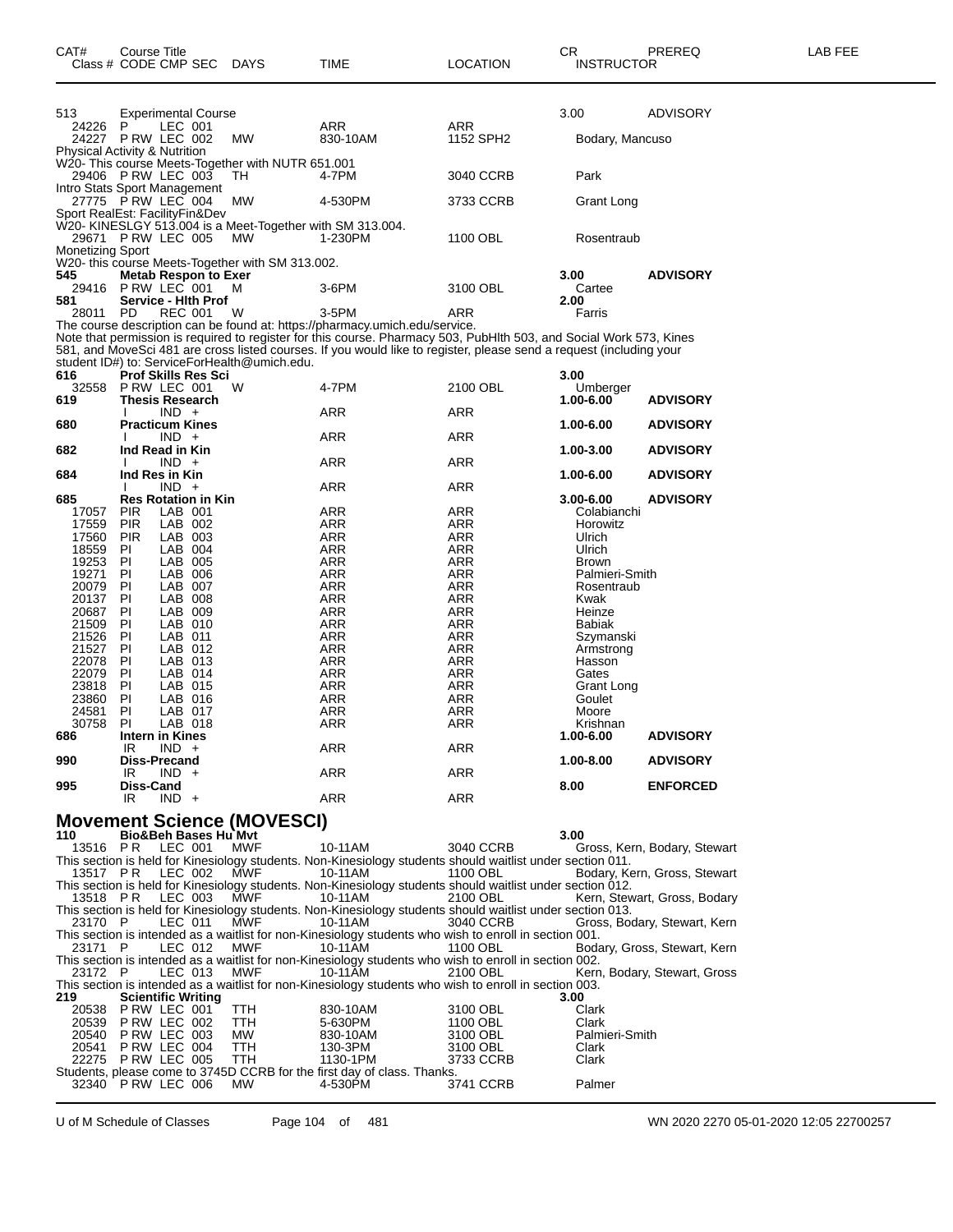| CAT#           | Course Title<br>Class # CODE CMP SEC DAYS          |            | TIME                                                                                                                                                                                             | LOCATION                    | CR<br><b>INSTRUCTOR</b> | PREREQ                    | LAB FEE |
|----------------|----------------------------------------------------|------------|--------------------------------------------------------------------------------------------------------------------------------------------------------------------------------------------------|-----------------------------|-------------------------|---------------------------|---------|
|                | 32342 PRW LEC 007                                  | MW.        | 1-230PM                                                                                                                                                                                          | 3741 CCRB                   | Palmer                  |                           |         |
| 230            | 33793 PRW LEC 008<br><b>Hum Musculo Anat</b>       | MW.        | 4-530PM                                                                                                                                                                                          | 1100 OBL                    | Templin<br>3.00         |                           |         |
|                | 16097 P W LEC 001                                  | МW         | 830-10AM                                                                                                                                                                                         | ARR                         | Gross                   |                           |         |
|                | separately from MOVESCI 230 and seats are limited. |            | KINES MOVESCI 230 students must concurrently register for one MOVESCI 231 lab. Each MOVESCI 231 lab enrolls                                                                                      |                             |                         |                           |         |
| 231            | Hum Musculo Anat Lab                               |            |                                                                                                                                                                                                  |                             | 1.00                    |                           |         |
|                | 21638 PRW LAB 001                                  | W          | 230-430PM<br>Kinesiology students enrolled in MOVESCI 231 must concurrently enroll in MOVESCI 230. Each MOVESCI 231 lab enrolls                                                                  | 3100 OBL                    | Wall                    |                           |         |
|                | separately from MOVESCI 230 and seats are limited. |            |                                                                                                                                                                                                  |                             |                         |                           |         |
|                | 27469 PRW LAB 002                                  | - F        | 10-12PM<br>Kinesiology students enrolled in MOVESCI 231 must concurrently enroll in MOVESCI 230. Each MOVESCI 231 lab enrolls                                                                    | 3100 OBL                    | Bird                    |                           |         |
|                | separately from MOVESCI 230 and seats are limited. |            |                                                                                                                                                                                                  |                             |                         |                           |         |
|                | 21639 PRW LAB 003                                  | - F        | 12-2PM<br>Kinesiology students enrolled in MOVESCI 231 must concurrently enroll in MOVESCI 230. Each MOVESCI 231 lab enrolls                                                                     | 3100 OBL                    | Bird                    |                           |         |
|                | separately from MOVESCI 230 and seats are limited. |            |                                                                                                                                                                                                  |                             |                         |                           |         |
|                | 21640 PRW LAB 004                                  | TH         | 530-730PM<br>Kinesiology students enrolled in MOVESCI 231 must concurrently enroll in MOVESCI 230. Each MOVESCI 231 lab enrolls                                                                  | 3100 OBL                    | Culbert                 |                           |         |
|                | separately from MOVESCI 230 and seats are limited. |            |                                                                                                                                                                                                  |                             |                         |                           |         |
|                | 21641 PRW LAB 005                                  | - F        | 2-4PM<br>Kinesiology students enrolled in MOVESCI 231 must concurrently enroll in MOVESCI 230. Each MOVESCI 231 lab enrolls                                                                      | 3100 OBL                    | Bird                    |                           |         |
|                | separately from MOVESCI 230 and seats are limited. |            |                                                                                                                                                                                                  |                             |                         |                           |         |
|                | 33111 PRW LAB 006                                  | - W        | 430-630PM<br>Kinesiology students enrolled in MOVESCI 231 must concurrently enroll in MOVESCI 230. Each MOVESCI 231 lab enrolls                                                                  | 3100 OBL                    | Wall                    |                           |         |
|                | separately from MOVESCI 230 and seats are limited. |            |                                                                                                                                                                                                  |                             |                         |                           |         |
| 240            | Intro to Fit&Health<br>17760 P RW LEC 001          | МW         | 11-1230PM                                                                                                                                                                                        | 3733 CCRB                   | 3.00<br>Chen            |                           |         |
|                |                                                    |            | MOVESCI 240 is not open to enrollment, but is crosslisted as AES 240, which is open to enrollment / waitlisting.                                                                                 |                             |                         |                           |         |
| 241            | Ex Nutr Wt Cn<br>16556 P W LEC 001                 | <b>TTH</b> | 1-230PM                                                                                                                                                                                          |                             | 3.00                    |                           |         |
| 250            | <b>Statistics</b>                                  |            |                                                                                                                                                                                                  | 1210 CHEM                   | Bodary<br>3.00          |                           |         |
|                | 13519 P RW LEC 001                                 | <b>MW</b>  | 1-230PM                                                                                                                                                                                          | 3735 CCRB                   | Lepley                  |                           |         |
| 280            | Kin UG Research Opp<br>13520 PIW DIS 001           |            | ARR                                                                                                                                                                                              | ARR                         | 1.00-4.00<br>Ferrez     | <b>ADVISORY</b>           |         |
|                | CONTACT UROP OFFICE, PHONE 647-2768.               |            |                                                                                                                                                                                                  |                             |                         |                           |         |
| 290            | <b>Field Exp MOVESCI</b><br>$IND +$                |            | ARR                                                                                                                                                                                              | ARR                         | 1.00-8.00               | <b>ADVISORY</b>           |         |
| 320            | <b>Motor Control</b>                               |            |                                                                                                                                                                                                  |                             | 4.00                    | <b>ENFORCED</b>           |         |
|                | 13521 A RW LEC 001                                 | <b>TTH</b> | 830-10AM<br>"Intro Surgical Neuromonitoring" can be substituted for PHYSIOL 201 as a prerequisite for MOVESCI 320 (only.)                                                                        | 2260 USB                    | Brown                   |                           |         |
|                |                                                    |            | Students will need to email kinesregistration@umich.edu to request an override.                                                                                                                  |                             |                         |                           |         |
|                | 17122 PRW LAB 002                                  | M          | 5-7PM<br>"Intro Surgical Neuromonitoring" can be substituted for PHYSIOL 201 as a prerequisite for MOVESCI 320 (only.)                                                                           | 3050 CCRB                   | Loque                   |                           |         |
|                |                                                    |            | Students will need to email kinesregistration@umich.edu to request an override.                                                                                                                  |                             |                         |                           |         |
|                | 18689 PRW LAB 004                                  | TH         | 1030-1230PM                                                                                                                                                                                      | 3050 CCRB                   | Kern                    |                           |         |
|                |                                                    |            | "Intro Surgical Neuromonitoring" can be substituted for PHYSIOL 201 as a prerequisite for MOVESCI 320 (only.)<br>Students will need to email kinesregistration@umich.edu to request an override. |                             |                         |                           |         |
|                | 19167 PRW LAB 005                                  | TH         | 1230-230PM                                                                                                                                                                                       | 3050 CCRB                   | Kern                    |                           |         |
|                |                                                    |            | "Intro Surgical Neuromonitoring" can be substituted for PHYSIOL 201 as a prerequisite for MOVESCI 320 (only.)<br>Students will need to email kinesregistration@umich.edu to request an override. |                             |                         |                           |         |
|                | 27373 PRW LAB 006                                  | $\top$     | 6-8PM                                                                                                                                                                                            | 3050 CCRB                   | Goldenkoff              |                           |         |
|                |                                                    |            | "Intro Surgical Neuromonitoring" can be substituted for PHYSIOL 201 as a prerequisite for MOVESCI 320 (only.)<br>Students will need to email kinesregistration@umich.edu to request an override. |                             |                         |                           |         |
|                | 27374 PRW LAB 007                                  | W          | 130-330PM                                                                                                                                                                                        | 3050 CCRB                   | Goldenkoff              |                           |         |
|                |                                                    |            | "Intro Surgical Neuromonitoring" can be substituted for PHYSIOL 201 as a prerequisite for MOVESCI 320 (only.)<br>Students will need to email kinesregistration@umich.edu to request an override. |                             |                         |                           |         |
| 330            | <b>Biomech of Hum Mymt</b>                         |            |                                                                                                                                                                                                  |                             | 4.00                    | <b>ENFORCED</b>           |         |
| 13523          | 13522 A RW LEC 001<br>P RW LAB 002                 | МW<br>Τ    | 1-230PM<br>10-12PM                                                                                                                                                                               | 110 WEISER-TBL<br>3050 CCRB | Lipps<br>Nolasco        |                           |         |
| 13524          | PRW LAB 003                                        | T          | 12-2PM                                                                                                                                                                                           | 3050 CCRB                   | Nolasco                 |                           |         |
| 19862<br>18691 | PRW LAB 004<br>P RW LAB 005                        | TH         | 230-430PM<br>12-2PM                                                                                                                                                                              | 3050 CCRB<br>3050 CCRB      | Garcia<br>Wolff         |                           |         |
|                | 22742 P RW LAB 006                                 | F.<br>TН   | 430-630PM                                                                                                                                                                                        | 3050 CCRB                   | Garcia                  |                           |         |
| 340            | <b>Exercise Physiol</b>                            |            |                                                                                                                                                                                                  |                             | 4.00                    | <b>ADVISORY, ENFORCED</b> |         |
| 13525<br>13526 | ARW LEC 001<br>PRW LAB 002                         | TTH<br>м   | 10-1130AM<br>1-3PM                                                                                                                                                                               | 2260 USB<br>3050 CCRB       | Ludlow<br>Kim           |                           |         |
| 13527          | PRW LAB 003                                        | M          | 3-5PM                                                                                                                                                                                            | 3050 CCRB                   | Shadiow                 |                           |         |
| 13528<br>13529 | P RW LAB 004<br>P RW LAB 005                       | т<br>T     | 4-6PM<br>2-4PM                                                                                                                                                                                   | 3050 CCRB<br>3050 CCRB      | Mazo<br>Mazo            |                           |         |
| 21953          | PRW LAB 008                                        | F          | 10-12PM                                                                                                                                                                                          | 3050 CCRB                   | Ahn                     |                           |         |
| 361<br>23109   | <b>Intro Surg Neuromon</b><br>PRW LEC 001          | TTH        | 1-230PM                                                                                                                                                                                          | 3735 CCRB                   | 3.00<br>Mergos          | <b>ADVISORY</b>           |         |
| 363            | <b>IONM</b>                                        |            |                                                                                                                                                                                                  |                             | 4.00                    | <b>ENFORCED</b>           |         |
| 23107          | PIRW LEC 001                                       | <b>TTH</b> | 10-12PM<br>Please contact Professor Mergos (jmergos) to request an override. Enrollment by override only.                                                                                        | 3741 CCRB                   | Mergos                  |                           |         |
| 380            | <b>Prob in Move Sci</b>                            |            |                                                                                                                                                                                                  |                             | 1.00-3.00               | <b>ADVISORY</b>           |         |
| 381            | $IND +$<br><b>Comm Serv Learn</b>                  |            | <b>ARR</b>                                                                                                                                                                                       | ARR                         | 1.00-3.00               | <b>ADVISORY</b>           |         |
|                | $IND +$<br>SI                                      |            | ARR                                                                                                                                                                                              | ARR                         |                         |                           |         |
|                |                                                    |            |                                                                                                                                                                                                  |                             |                         |                           |         |

U of M Schedule of Classes Page 105 of 481 WN 2020 2270 05-01-2020 12:05 22700257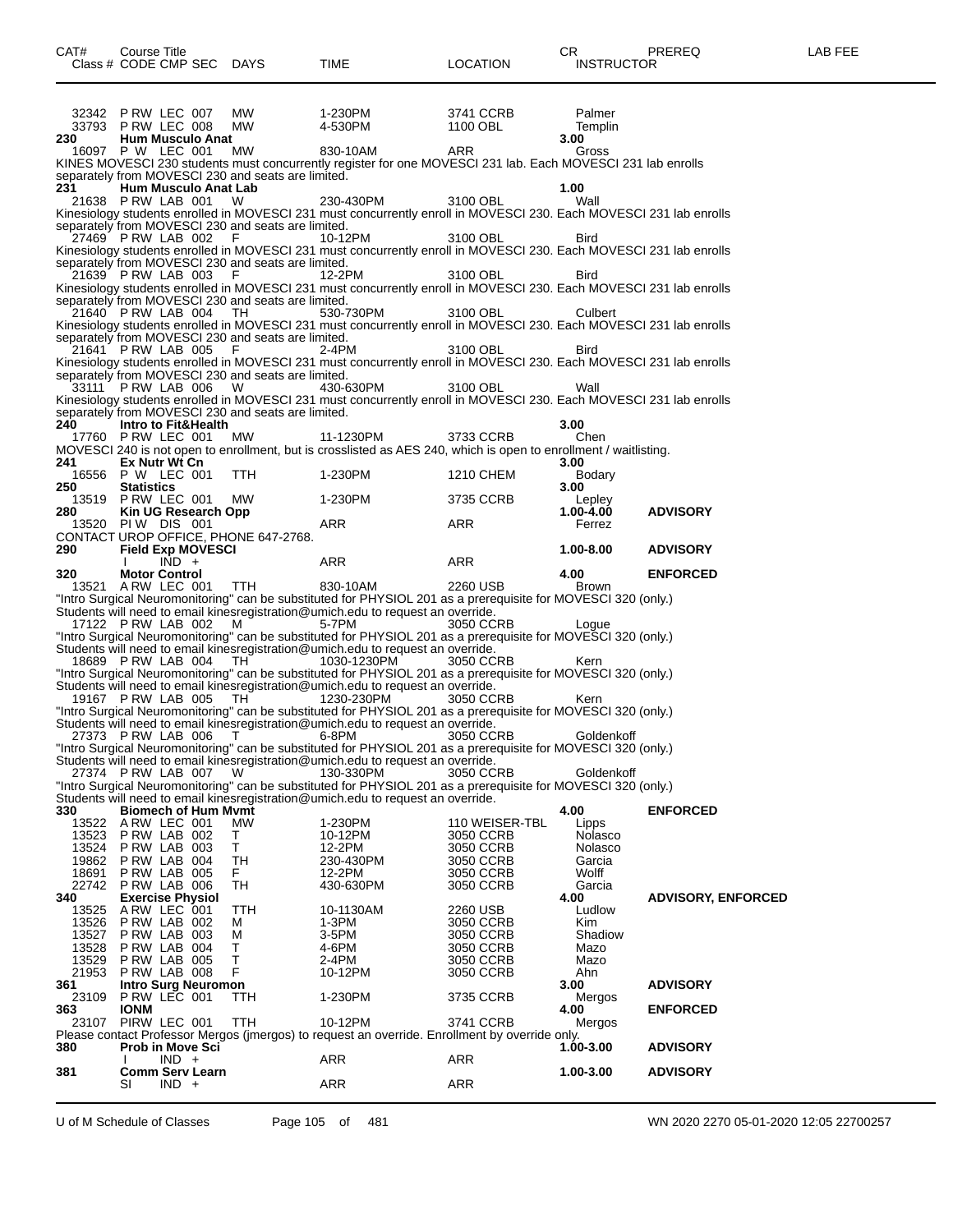| CAT#                | Course Title<br>Class # CODE CMP SEC           | <b>DAYS</b> | TIME                                                                                                                                                                                                                              | <b>LOCATION</b>          | CR<br><b>INSTRUCTOR</b> | PREREQ          | LAB FEE |
|---------------------|------------------------------------------------|-------------|-----------------------------------------------------------------------------------------------------------------------------------------------------------------------------------------------------------------------------------|--------------------------|-------------------------|-----------------|---------|
|                     |                                                |             |                                                                                                                                                                                                                                   |                          |                         |                 |         |
|                     |                                                |             |                                                                                                                                                                                                                                   |                          |                         |                 |         |
| 382                 | Honors Reading                                 |             |                                                                                                                                                                                                                                   |                          | 1.00-3.00               | <b>ADVISORY</b> |         |
| 384                 | $IND +$<br><b>Honors Research</b>              |             | ARR                                                                                                                                                                                                                               | <b>ARR</b>               | 1.00-3.00               | <b>ADVISORY</b> |         |
|                     | $IND +$                                        |             | ARR                                                                                                                                                                                                                               | ARR                      |                         |                 |         |
| 390                 | <b>Field Exp MVS</b>                           |             |                                                                                                                                                                                                                                   |                          | 1.00-8.00               | <b>ADVISORY</b> |         |
|                     | $\overline{IND}$ +                             |             | <b>ARR</b>                                                                                                                                                                                                                        | <b>ARR</b>               |                         |                 |         |
| 402                 | <b>Teach Exp Mvs</b>                           |             |                                                                                                                                                                                                                                   |                          | 1.00-3.00               | <b>ADVISORY</b> |         |
| 403                 | $IND +$<br>Internship                          |             | ARR                                                                                                                                                                                                                               | ARR                      | $0.50 - 4.00$           | <b>ADVISORY</b> |         |
| 13533               | <b>PIR</b><br>LAB 001                          |             | ARR                                                                                                                                                                                                                               | ARR                      | Kern                    |                 |         |
| 20811               | ΡI<br>LAB 002                                  |             | ARR                                                                                                                                                                                                                               | ARR                      | Kern                    |                 |         |
| 20812               | LAB 003<br>PI                                  |             | <b>ARR</b>                                                                                                                                                                                                                        | ARR                      | Kern                    |                 |         |
| 20813               | LAB 004<br>ΡI                                  |             | ARR                                                                                                                                                                                                                               | ARR                      | Kern                    |                 |         |
| 21378               | LAB 005<br><b>PI</b>                           |             | ARR                                                                                                                                                                                                                               | ARR                      | Kern                    |                 |         |
| 413                 | <b>Special Topics MVS</b><br>24242 PRW LEC 001 | F           | 11-2PM                                                                                                                                                                                                                            | 2100 OBL                 | 3.00                    |                 |         |
| Concussion in Sport |                                                |             |                                                                                                                                                                                                                                   |                          | <b>Broglio</b>          |                 |         |
| 24243 P             | LEC 002                                        |             | ARR                                                                                                                                                                                                                               | ARR                      |                         |                 |         |
|                     | 33817 P RW LEC 005                             | F           | 12-3PM                                                                                                                                                                                                                            | 3040 CCRB                | Umberger                |                 |         |
|                     | ComputerModeling&SimItnBiomech                 |             |                                                                                                                                                                                                                                   |                          |                         |                 |         |
|                     |                                                |             | Computer Modeling and Simulation in Biomechanics - This course covers advanced biomechanical analysis of human                                                                                                                    |                          |                         |                 |         |
|                     |                                                |             | movement through the integration of computer models of the musculoskeletal system with experimental human movement                                                                                                                |                          |                         |                 |         |
|                     |                                                |             | data. Students will learn how to analyze and interpret external and internal forces acting on the body and the<br>effects of those forces, with applications to human health and performance. Learning will be achieved through a |                          |                         |                 |         |
|                     |                                                |             | series of lectures, readings, and hands-on assignments. It is recommended for students to have completed MOVESCI                                                                                                                  |                          |                         |                 |         |
|                     | 330 before taking this course.                 |             |                                                                                                                                                                                                                                   |                          |                         |                 |         |
|                     | 34667 PRW LEC 006                              | <b>TTH</b>  | 1-230PM                                                                                                                                                                                                                           | 3735 CCRB                | Mergos                  |                 |         |
|                     | Surg Neuroanat & Periop Injury                 |             |                                                                                                                                                                                                                                   |                          |                         |                 |         |
|                     |                                                |             | Advisory Prereq: It is STRONGLY recommended for students to have completed MOVESCI 320 before enrolling in this                                                                                                                   |                          |                         |                 |         |
| 421                 | <b>Disord Vol Move</b>                         |             | course. Students who have already taken MOVESCI 361 should not enroll in this course.                                                                                                                                             |                          | 3.00                    | <b>ENFORCED</b> |         |
| 23111               | PR.<br>LEC 001                                 |             | ARR                                                                                                                                                                                                                               | ARR                      |                         |                 |         |
| 422                 | <b>Motor Learning</b>                          |             |                                                                                                                                                                                                                                   |                          | 3.00                    | <b>ENFORCED</b> |         |
| 32374               | P RW LEC 001                                   | F           | 9-12PM                                                                                                                                                                                                                            | 3733 CCRB                | Vesia                   |                 |         |
| 423                 | <b>Sensorimot Dev</b>                          |             |                                                                                                                                                                                                                                   |                          | 3.00                    | <b>ENFORCED</b> |         |
| 32373               | PR.<br>LEC 001                                 |             | ARR                                                                                                                                                                                                                               | ARR                      |                         |                 |         |
| 424<br>32556        | Aging&Motor Perfmnc<br>PRW LEC 001             | ттн         | 5-630PM                                                                                                                                                                                                                           | 3735 CCRB                | 3.00<br>Brown           | <b>ENFORCED</b> |         |
| 425                 | <b>PA &amp; Ped Disability</b>                 |             |                                                                                                                                                                                                                                   |                          | 3.00                    | <b>ENFORCED</b> |         |
| 21656               | P RW LEC 001                                   | MW          | 230-4PM                                                                                                                                                                                                                           | 3040 CCRB                | Qu, Marra               |                 |         |
| 425                 | PA & Ped Disability                            |             |                                                                                                                                                                                                                                   |                          | 3.00                    | <b>ENFORCED</b> |         |
|                     | P RW LEC 001                                   | MW          | 230-4PM                                                                                                                                                                                                                           | 3060 CCRB                |                         |                 |         |
| 428<br>29156        | <b>AppMotorDevChildren</b><br>P<br>LAB 001     |             | ARR                                                                                                                                                                                                                               | ARR                      | 2.00                    | <b>ADVISORY</b> |         |
| Cancelled           |                                                |             |                                                                                                                                                                                                                                   |                          |                         |                 |         |
| 429                 | <b>Lab Mtr Cnt Dev</b>                         |             |                                                                                                                                                                                                                                   |                          | 1.00-3.00               | <b>ADVISORY</b> |         |
| 13534               | PI<br>LAB 001                                  |             | ARR                                                                                                                                                                                                                               | ARR                      |                         |                 |         |
| 13535               | LAB 002<br>ΡI                                  |             | ARR                                                                                                                                                                                                                               | ARR                      | <b>Brown</b>            |                 |         |
| 16103               | PI<br>LAB 003                                  |             | ARR                                                                                                                                                                                                                               | ARR                      | Vesia                   |                 |         |
| 17147               | PI<br>LAB 004<br>LAB 005                       |             | ARR                                                                                                                                                                                                                               | ARR                      |                         |                 |         |
| 17572<br>20910 PI   | P <sub>l</sub><br>LAB 006                      |             | <b>ARR</b><br>ARR                                                                                                                                                                                                                 | <b>ARR</b><br>ARR        | Ulrich<br>Meehan        |                 |         |
| 23852               | PI<br>LAB 007                                  |             | ARR                                                                                                                                                                                                                               | ARR                      | Robinson                |                 |         |
| 434                 | <b>Sci Inquiry Mocap</b>                       |             |                                                                                                                                                                                                                                   |                          | 3.00                    | <b>ENFORCED</b> |         |
| 29158               | LAB 001<br>P R                                 |             | ARR                                                                                                                                                                                                                               | ARR                      |                         |                 |         |
| 439                 | Lab Biomechanic                                |             |                                                                                                                                                                                                                                   |                          | 1.00-3.00               | <b>ADVISORY</b> |         |
| 13536               | LAB 001<br>ΡI<br>LAB 002                       |             | <b>ARR</b>                                                                                                                                                                                                                        | <b>ARR</b>               |                         |                 |         |
| 16104<br>18496      | PI<br>LAB 003<br>ΡI                            |             | <b>ARR</b><br><b>ARR</b>                                                                                                                                                                                                          | ARR<br><b>ARR</b>        | Gross<br>Palmieri-Smith |                 |         |
| 18538               | LAB 004<br>ΡI                                  |             | ARR                                                                                                                                                                                                                               | ARR                      | Umberger                |                 |         |
| 19399               | LAB 005<br>PI                                  |             | <b>ARR</b>                                                                                                                                                                                                                        | <b>ARR</b>               |                         |                 |         |
| 22612               | LAB 006<br>ΡI                                  |             | <b>ARR</b>                                                                                                                                                                                                                        | <b>ARR</b>               | Gates                   |                 |         |
| 23700               | PI<br>LAB 007                                  |             | <b>ARR</b>                                                                                                                                                                                                                        | ARR                      | Broglio                 |                 |         |
| 24638               | LAB 008<br>PI                                  |             | ARR                                                                                                                                                                                                                               | <b>ARR</b>               | Lipps                   |                 |         |
| 24736<br>28068      | PI<br>LAB 009<br>LAB 010<br>PI                 |             | <b>ARR</b><br>ARR                                                                                                                                                                                                                 | <b>ARR</b><br><b>ARR</b> | Deneweth Zendler        |                 |         |
|                     |                                                |             |                                                                                                                                                                                                                                   |                          | Zernicke                |                 |         |

 PI LAB 006 ARR ARR PI LAB 007 ARR ARR

This course is crosslisted as AES 446 and KINESLGY 446.

**Exer Endocrinology 3.00 ENFORCED**

**Soc Factors Phys Act 3.00 ENFORCED**

**Lab Exer Phys 1.00-3.00 ADVISORY**

P RW LEC 001 M 4-7PM 2100 OBL Haus

P RW LEC 001 TH 1-4PM 2100 OBL Hasson

 PI LAB 001 ARR ARR Bodary PI LAB 002 ARR ARR Borer PI LAB 003 ARR ARR Horowitz PI LAB 004 ARR ARR Haus PI LAB 005 ARR ARR Cartee

U of M Schedule of Classes Page 106 of 481 WN 2020 2270 05-01-2020 12:05 22700257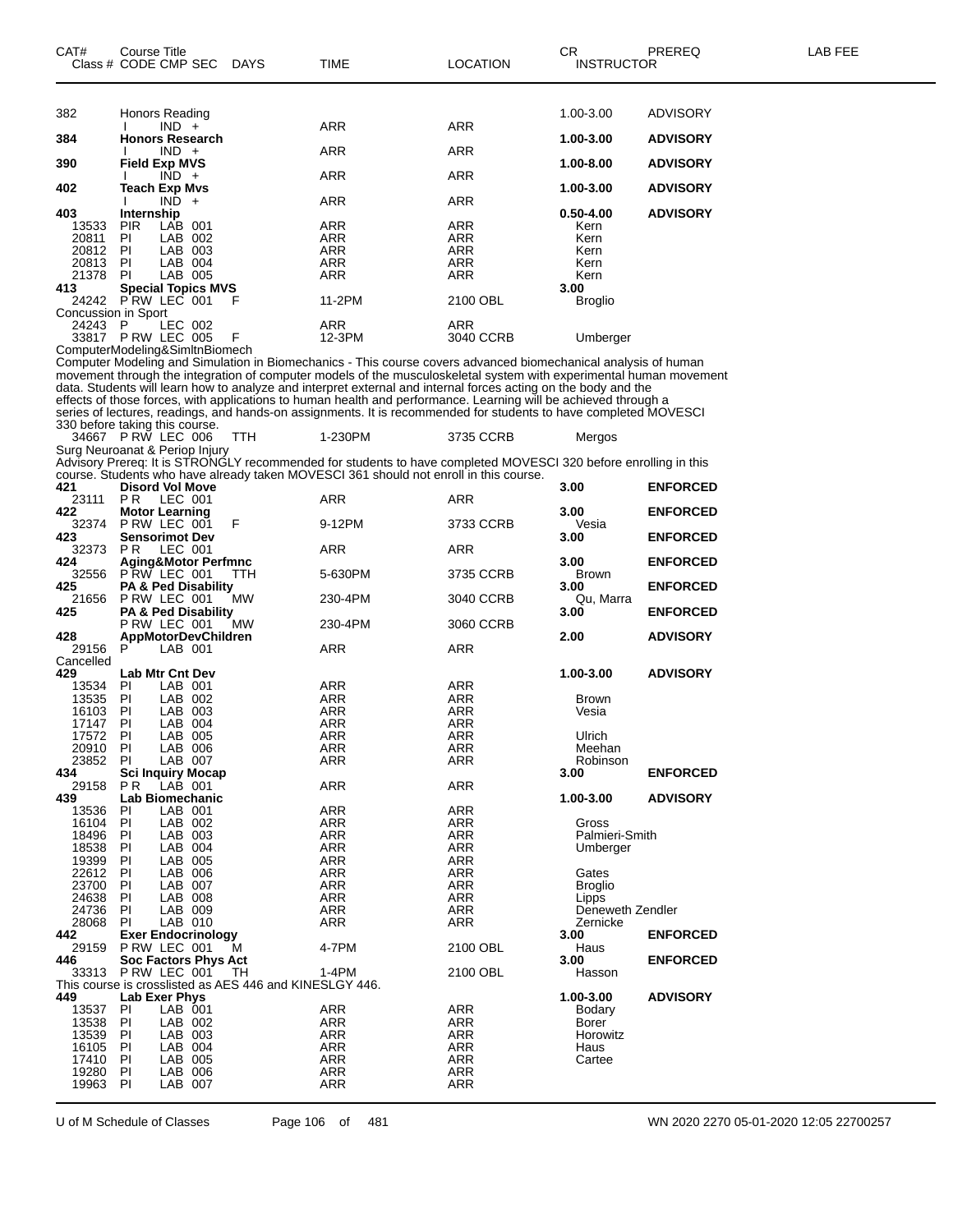| CAT#                 | Course Title                       |                    |                                                         |                                                                                                                                                                                                                                     |                 | CR                | PREREQ                    | LAB FEE |
|----------------------|------------------------------------|--------------------|---------------------------------------------------------|-------------------------------------------------------------------------------------------------------------------------------------------------------------------------------------------------------------------------------------|-----------------|-------------------|---------------------------|---------|
|                      | Class # CODE CMP SEC DAYS          |                    |                                                         | TIME                                                                                                                                                                                                                                | <b>LOCATION</b> | <b>INSTRUCTOR</b> |                           |         |
|                      |                                    |                    |                                                         |                                                                                                                                                                                                                                     |                 |                   |                           |         |
|                      |                                    |                    |                                                         |                                                                                                                                                                                                                                     |                 |                   |                           |         |
|                      |                                    |                    |                                                         |                                                                                                                                                                                                                                     |                 |                   |                           |         |
| 20038 PI<br>23823 PI |                                    | LAB 008<br>LAB 009 |                                                         | ARR<br>ARR                                                                                                                                                                                                                          | ARR<br>ARR      | Gordon<br>Hasson  |                           |         |
| 36489                | -PI                                | LAB 010            |                                                         | ARR                                                                                                                                                                                                                                 | ARR             | Ludlow            |                           |         |
| 451                  | <b>PA Lifespan</b>                 |                    |                                                         |                                                                                                                                                                                                                                     |                 | 3.00              | <b>ENFORCED</b>           |         |
|                      | 33314 PRW LEC 001 F                |                    |                                                         | 11-2PM                                                                                                                                                                                                                              | 1100 OBL        | Hasson            |                           |         |
|                      |                                    |                    | This course is crosslisted as AES 451 and KINESLGY 451. |                                                                                                                                                                                                                                     |                 |                   |                           |         |
| 452.                 | Exp w/Wearable Tech                |                    |                                                         |                                                                                                                                                                                                                                     |                 | 3.00              | <b>ENFORCED</b>           |         |
|                      | 36610 PRW LAB 001                  |                    | TTH                                                     | 10-1130AM                                                                                                                                                                                                                           | A859 CHEM-TBLC  | Bodary            |                           |         |
|                      |                                    |                    |                                                         | W20- Movement Science students, please join the waitlist. You will not need to email anyone for override                                                                                                                            |                 |                   |                           |         |
|                      |                                    |                    |                                                         | consideration. Override priority will be given to MVS seniors. We will enroll this course once a classroom is                                                                                                                       |                 |                   |                           |         |
| secured. Thank you.  |                                    |                    |                                                         |                                                                                                                                                                                                                                     |                 |                   |                           |         |
| 467                  | <b>Clin Rot IONM III</b>           |                    |                                                         |                                                                                                                                                                                                                                     |                 | 3.00              | <b>ENFORCED</b>           |         |
| 475                  | IR.<br><b>Pharm Allied HI Prof</b> | $IND +$            |                                                         | ARR                                                                                                                                                                                                                                 | ARR             |                   |                           |         |
|                      | 22179 P RW LEC 001                 |                    | MW                                                      | 9-10AM                                                                                                                                                                                                                              | 1100 OBL        | 2.00<br>Czajka    | <b>ADVISORY, ENFORCED</b> |         |
|                      |                                    |                    |                                                         | This course is crosslisted as AT 420, which is open to enrollment by AT students. MVS students, please joint the                                                                                                                    |                 |                   |                           |         |
|                      |                                    |                    |                                                         | waitlist for override consideration. Override priority will be given to AT students.                                                                                                                                                |                 |                   |                           |         |
| 481                  | Service - Hith Prof                |                    |                                                         |                                                                                                                                                                                                                                     |                 | 2.00              |                           |         |
| 28012 PD             |                                    | <b>REC 001</b>     | <b>W</b>                                                | 3-5PM                                                                                                                                                                                                                               | ARR             | Farris            |                           |         |
|                      |                                    |                    |                                                         | The course description can be found at: https://pharmacy.umich.edu/service.                                                                                                                                                         |                 |                   |                           |         |
|                      |                                    |                    |                                                         | Note that permission is required to register for this course. Pharmacy 503, PubHlth 503, and Social Work 573, Kines                                                                                                                 |                 |                   |                           |         |
|                      |                                    |                    |                                                         | 581, and MoveSci 481 are cross listed courses. If you would like to register, please send a request (including your                                                                                                                 |                 |                   |                           |         |
|                      |                                    |                    | student ID#) to: ServiceForHealth@umich.edu.            |                                                                                                                                                                                                                                     |                 |                   |                           |         |
| 488                  | <b>Independent Study</b>           |                    |                                                         |                                                                                                                                                                                                                                     |                 | 1.00-3.00         | <b>ADVISORY</b>           |         |
|                      |                                    | $IND +$            |                                                         | ARR                                                                                                                                                                                                                                 | ARR             |                   |                           |         |
| 489                  | <b>Senior Thesis</b>               |                    |                                                         |                                                                                                                                                                                                                                     |                 | 2.00-5.00         | <b>ADVISORY</b>           |         |
|                      |                                    | $IND +$            |                                                         | ARR                                                                                                                                                                                                                                 | ARR             |                   |                           |         |
| 490                  | <b>Sr Honors Thesis-A</b>          |                    |                                                         |                                                                                                                                                                                                                                     |                 | 1.00-5.00         | <b>ADVISORY</b>           |         |
|                      |                                    | $IND +$            |                                                         | ARR                                                                                                                                                                                                                                 | ARR             |                   |                           |         |
| 491                  | <b>Sr Honor Thesis-B</b>           |                    |                                                         |                                                                                                                                                                                                                                     |                 | 1.00-5.00         | <b>ADVISORY</b>           |         |
|                      |                                    | $IND +$            |                                                         | ARR                                                                                                                                                                                                                                 | ARR             |                   |                           |         |
|                      |                                    |                    |                                                         |                                                                                                                                                                                                                                     |                 |                   |                           |         |
|                      |                                    |                    | <b>Physical Education (PHYSED)</b>                      |                                                                                                                                                                                                                                     |                 |                   |                           |         |
| 140                  | <b>Beginning Swim</b>              |                    |                                                         |                                                                                                                                                                                                                                     |                 | 1.00              |                           |         |
|                      | 13541 PD W LAB 001                 |                    | МW                                                      | 7-8PM                                                                                                                                                                                                                               | ARR             | Winkelseth        |                           |         |
|                      |                                    |                    |                                                         | Class will be held at CCRB in the Bell Pool. Students must register through the Kinesiology Community Programs                                                                                                                      |                 |                   |                           |         |
|                      |                                    |                    |                                                         | (KCP) website (kines.umich.edu/community-programs) or in Rm 3064 CCRB and request an override. To drop/request                                                                                                                      |                 |                   |                           |         |
|                      |                                    |                    |                                                         | override, contact kebwink@umich.edu. Little or no swim experience? This course is for you. You'll start with                                                                                                                        |                 |                   |                           |         |
|                      |                                    |                    |                                                         | entering the pool and getting comfortable. You'll progress to front crawl, back crawl, elementary backstroke,<br>breaststroke, sidestroke, and butterfly. And you'll learn jumping in, treading, and water safety. Goal: one length |                 |                   |                           |         |
|                      |                                    |                    |                                                         | of the pool. Goggles recommended. Attendance in at least one of the first two classes is mandatory for evaluation                                                                                                                   |                 |                   |                           |         |
|                      |                                    |                    |                                                         | or you may lose your spot in class to those on a waitlist. No enrollments are accepted after the class meets a                                                                                                                      |                 |                   |                           |         |
| third time.          |                                    |                    |                                                         |                                                                                                                                                                                                                                     |                 |                   |                           |         |
|                      | 30499 PD W LAB 002 TTH             |                    |                                                         | 7-8PM                                                                                                                                                                                                                               | ARR             | Winkelseth        |                           |         |
|                      |                                    |                    |                                                         | Class will be held at CCRB in the Bell Pool. Students must register through the Kinesiology Community Programs                                                                                                                      |                 |                   |                           |         |
|                      |                                    |                    |                                                         | (KCP) website (kines.umich.edu/community-programs) or in Rm 3064 CCRB and request an override. To drop/request                                                                                                                      |                 |                   |                           |         |
|                      |                                    |                    |                                                         | override, contact kebwink@umich.edu. Little or no swim experience? This course is for you. You'll start with                                                                                                                        |                 |                   |                           |         |
|                      |                                    |                    |                                                         | entering the pool and getting comfortable. You'll progress to front crawl, back crawl, elementary backstroke,                                                                                                                       |                 |                   |                           |         |
|                      |                                    |                    |                                                         | breaststroke, sidestroke, and butterfly. And you'll learn jumping in, treading, and water safety. Goal: one length                                                                                                                  |                 |                   |                           |         |
|                      |                                    |                    |                                                         | of the pool. Goggles recommended. Attendance in at least one of the first two classes is mandatory for evaluation                                                                                                                   |                 |                   |                           |         |
|                      |                                    |                    |                                                         | or you may lose your spot in class to those on a waitlist. No enrollments are accepted after the class meets a                                                                                                                      |                 |                   |                           |         |
| third time.          |                                    |                    |                                                         |                                                                                                                                                                                                                                     |                 |                   |                           |         |
| 141                  | <b>Begin Swim II</b>               |                    |                                                         |                                                                                                                                                                                                                                     |                 | 1.00              | <b>ADVISORY</b>           |         |
|                      | 14638 PD W LAB 001                 |                    | MW.                                                     | 8-9PM                                                                                                                                                                                                                               | ARR             | Winkelseth        |                           |         |
|                      |                                    |                    |                                                         | Class will be held at CCRB in the Bell Pool. Students must register through the Kinesiology Community Programs                                                                                                                      |                 |                   |                           |         |
|                      |                                    |                    |                                                         | (KCP) website (kines.umich.edu/community-programs) or in Rm 3064 CCRB and request an override. To drop/request                                                                                                                      |                 |                   |                           |         |
|                      |                                    |                    |                                                         | override, contact kebwink@umich.edu. Beginning Swim II is for students who are already comfortable in the water and                                                                                                                 |                 |                   |                           |         |
|                      |                                    |                    |                                                         | who can swim across the pool (the short way). The course works on building endurance and improving technique in                                                                                                                     |                 |                   |                           |         |
|                      |                                    |                    |                                                         | freestyle, backstroke, elementary backstroke, breaststroke, sidestroke, butterfly, diving and treading water as                                                                                                                     |                 |                   |                           |         |
|                      |                                    |                    |                                                         | well as water safety. Flip turns and other activities will be offered as skills advance. Goggles recommended.                                                                                                                       |                 |                   |                           |         |
|                      |                                    |                    |                                                         | Attendance in at least one of the first two classes is mandatory for evaluation or you may lose your spot in class                                                                                                                  |                 |                   |                           |         |
|                      | 38125 PD W LAB 002                 |                    | <b>TTH</b>                                              | to those on a waitlist. No enrollments are accepted after the class meets a third time.<br>7-8PM                                                                                                                                    | ARR             | Winkelseth        |                           |         |
|                      |                                    |                    |                                                         | Class will be held at CCRB in the Bell Pool. Students must register through the Kinesiology Community Programs                                                                                                                      |                 |                   |                           |         |
|                      |                                    |                    |                                                         | (KCP) website (kines.umich.edu/community-programs) or in Rm 3064 CCRB and request an override. To drop/request                                                                                                                      |                 |                   |                           |         |
|                      |                                    |                    |                                                         | override, contact kebwink@umich.edu. Beginning Swim II is for students who are already comfortable in the water and                                                                                                                 |                 |                   |                           |         |
|                      |                                    |                    |                                                         | who can swim across the pool (the short way). The course works on building endurance and improving technique in                                                                                                                     |                 |                   |                           |         |
|                      |                                    |                    |                                                         | freestyle, backstroke, elementary backstroke, breaststroke, sidestroke, butterfly, diving and treading water as                                                                                                                     |                 |                   |                           |         |
|                      |                                    |                    |                                                         | well as water safety. Flip turns and other activities will be offered as skills advance. Goggles recommended.                                                                                                                       |                 |                   |                           |         |
|                      |                                    |                    |                                                         | Attendance in at least one of the first two classes is mandatory for evaluation or you may lose your spot in class                                                                                                                  |                 |                   |                           |         |
|                      |                                    |                    |                                                         | to those on a waitlist. No enrollments are accepted after the class meets a third time.                                                                                                                                             |                 |                   |                           |         |
| 142                  | <b>Intermediate Swim</b>           |                    |                                                         |                                                                                                                                                                                                                                     |                 | 1.00              |                           |         |
|                      | 13542 PD W LAB 001                 |                    | TTH                                                     | 6-7PM                                                                                                                                                                                                                               | ARR             | Winkelseth        |                           |         |
|                      |                                    |                    |                                                         | Class will be held at CCRB in the Bell Pool. Students must register through the Kinesiology Community Programs                                                                                                                      |                 |                   |                           |         |
|                      |                                    |                    |                                                         | (KCP) website (kines.umich.edu/community-programs) or in Rm 3064 CCRB and request an override. To drop/request                                                                                                                      |                 |                   |                           |         |
|                      |                                    |                    |                                                         | override, contact kebwink@umich.edu. Pre-req: Must have ability to swim one length (long way) each of crawl,                                                                                                                        |                 |                   |                           |         |
|                      |                                    |                    |                                                         | backstroke and breaststroke. Intermediate swim focuses on refining strokes while building endurance. Each of the                                                                                                                    |                 |                   |                           |         |
|                      |                                    |                    |                                                         | strokes will be taken apart and put back together better than before! Other topics covered include laps, treading                                                                                                                   |                 |                   |                           |         |
|                      |                                    |                    |                                                         | water, diving and water safety. Goggles recommended. Attendance in at least one of the first two classes is                                                                                                                         |                 |                   |                           |         |
|                      |                                    |                    |                                                         |                                                                                                                                                                                                                                     |                 |                   |                           |         |

U of M Schedule of Classes Page 107 of 481 WN 2020 2270 05-01-2020 12:05 22700257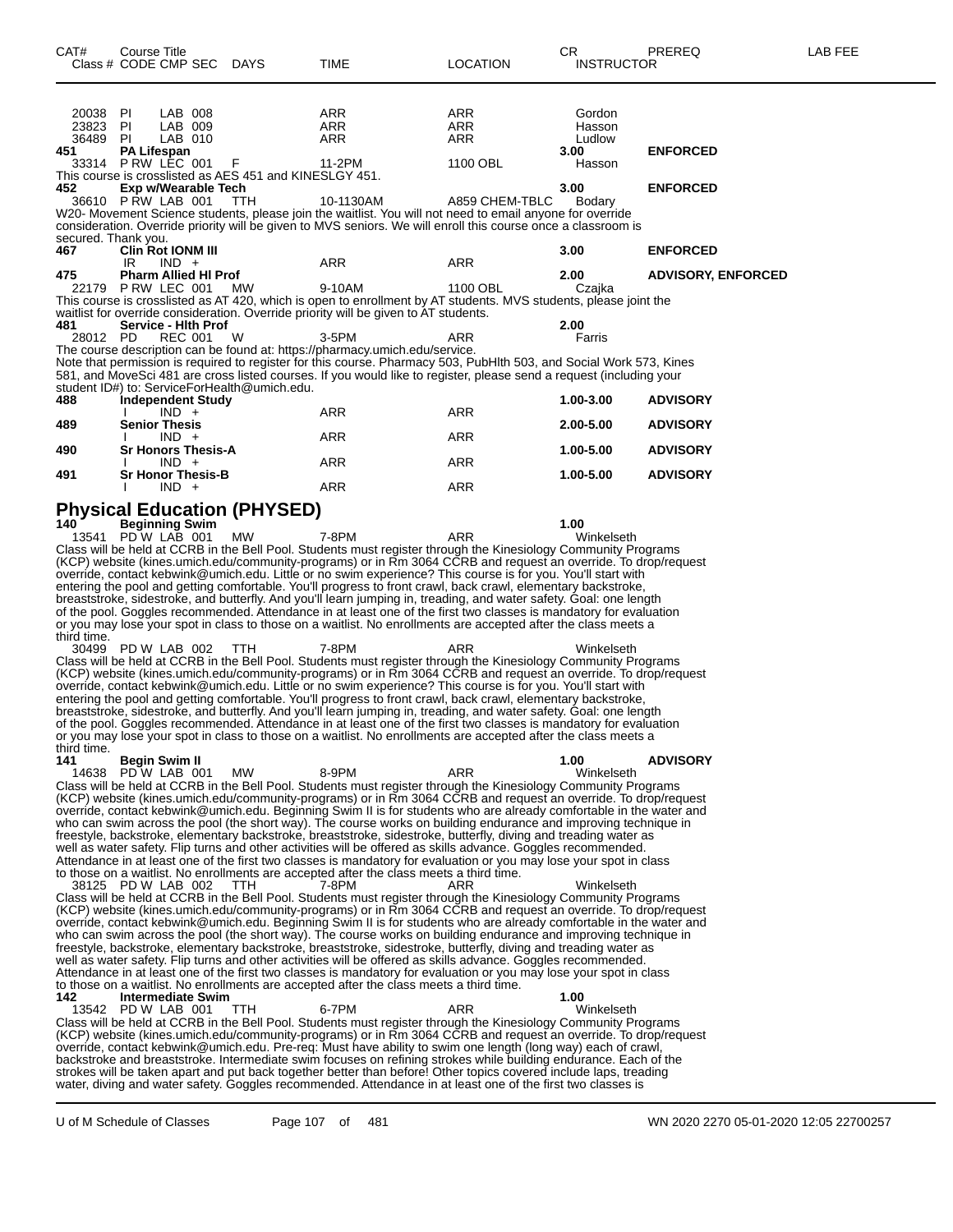| CAT# | Title<br>Course      |             |             |         | ⌒冖<br><br>◡ጙ      | PREREC | ----<br>ΔR.<br>--- |
|------|----------------------|-------------|-------------|---------|-------------------|--------|--------------------|
|      | Class # CODE CMP SEC | <b>DAYS</b> | <b>TIME</b> | OCATION | <b>INSTRUCTOR</b> |        |                    |

mandatory for evaluation or you may lose your spot in class to those on a waitlist. No enrollments are accepted after the class meets a third time.

38126 PD W LAB 002 TTH 8-9PM ARR Winkelseth Class will be held at CCRB in the Bell Pool. Students must register through the Kinesiology Community Programs (KCP) website (kines.umich.edu/community-programs) or in Rm 3064 CCRB and request an override. To drop/request override, contact kebwink@umich.edu. Pre-req: Must have ability to swim one length (long way) each of crawl, backstroke and breaststroke. Intermediate swim focuses on refining strokes while building endurance. Each of the strokes will be taken apart and put back together better than before! Other topics covered include laps, treading water, diving and water safety. Goggles recommended. Attendance in at least one of the first two classes is mandatory for evaluation or you may lose your spot in class to those on a waitlist. No enrollments are accepted after the class meets a third time.

| 143   | <b>Lifeguard Training</b>       |            |            | 1.00          | <b>ADVISORY</b>           | 20.00 |
|-------|---------------------------------|------------|------------|---------------|---------------------------|-------|
| 38132 | PD W LAB 001<br>$-\tau$         | 530-9PM    | <b>ARR</b> | Winkelseth    |                           |       |
| 143   | <b>Lifeguard Training</b>       |            |            | 1.00          | <b>ADVISORY</b>           | 20.00 |
|       | P W LAB 001                     | 530-9PM    | 3733 CCRB  |               |                           |       |
| 255   | <b>Hith Ed Elem Teacher</b>     |            |            | 3.00          |                           |       |
| 21677 | P W LEC 001<br><b>MW</b>        | 4-530PM    | 3040 CCRB  | Winkelseth    |                           |       |
| 290   | <b>Field Exp PHYSED</b>         |            |            | 1.00-4.00     | <b>ADVISORY</b>           |       |
|       | $IND +$                         | <b>ARR</b> | <b>ARR</b> |               |                           |       |
| 326   | <b>Fund of Strngth&amp;Cond</b> |            |            | 3.00          | <b>ADVISORY, ENFORCED</b> |       |
| 36240 | P RW LEC 001<br><b>TTH</b>      | 10-1130AM  | 3735 CCRB  | Pickerman     |                           |       |
| 336   | K-12 Rhythm&Dance               |            |            | 3.00          |                           |       |
| 13545 | <b>P W LEC 001</b><br><b>MW</b> | 12-130PM   | 1315 SEB   | Winkelseth    |                           |       |
| 349   | <b>Water Safety Inst</b>        |            |            | 2.00          | <b>ADVISORY</b>           | 20.00 |
| 38130 | PD W LAB 001<br>т               | 530-9PM    | 3733 CCRB  |               |                           |       |
| 349   | <b>Water Safety Inst</b>        |            |            | 2.00          | <b>ADVISORY</b>           | 20.00 |
|       | P W LAB 001<br>т                | 530-9PM    | ARR        | Winkelseth    |                           |       |
| 370   | <b>Honors Reading</b>           |            |            | 1.00-3.00     | <b>ADVISORY</b>           |       |
|       | $IND +$                         | <b>ARR</b> | ARR        |               |                           |       |
| 380   | <b>Honors Research</b>          |            |            | 1.00-2.00     | <b>ADVISORY</b>           |       |
|       | $IND +$                         | ARR        | ARR        |               |                           |       |
| 390   | <b>Field Experience</b>         |            |            | $0.50 - 8.00$ | <b>ADVISORY</b>           |       |
|       | $IND +$                         | ARR        | ARR        |               |                           |       |
| 402   | <b>Teach Exp PE</b>             |            |            | 1.00-3.00     | <b>ADVISORY</b>           |       |
|       | $IND +$                         | <b>ARR</b> | ARR        |               |                           |       |
| 470   | <b>Independent Study</b>        |            |            | 1.00-3.00     | <b>ADVISORY</b>           |       |
|       | $IND +$                         | ARR        | ARR        |               |                           |       |
| 490   | <b>Sr Honors Thesis</b>         |            |            | 1.00-4.00     | <b>ADVISORY</b>           |       |
|       | $IND +$                         | ARR        | ARR        |               |                           |       |
|       |                                 |            |            |               |                           |       |

## **Sport Management (SM)**<br>100 SM Freshmen Sem

**100 SM Freshmen Sem 2.00** P RW SEM 001 F 10-1130AM 3735 CCRB Button<br>211. on is held for Kinesiology students. Non-Kinesiology students should waitlist under section 011 This section is held for Kinesiology students. Non-Kinesiology students should waitlist under section 0<br>27619 P W SEM 011 F 10-1130AM 3735 CCRB Button 27619 P W SEM 011 This section is intended as a waitlist for non-Kinesiology students who wish to enroll in section 001.<br>101 **Pub&Small Grp Comm 101 Pub&Small Grp Comm 3.00** 13551 P RW LEC 001 TTH 1-230PM 1100 OBL Basten This section is held for Kinesiology students. Non-Kinesiology students should waitlist under section 011. 21227 P RW LEC 002 MWF 12-1PM 3741 CCRB LaRoche This section is held for Kinesiology students. Non-Kinesiology students should waitlist under section 012. This section meets: MW 3100 OBL, F 1100 OBL 13552 P RW LEC 003 MWF 9-10AM 3741 CCRB LaRoche This section is held for Kinesiology students. Non-Kinesiology students should waitlist under section 013. 13553 P RW LEC 004 MWF 10-11AM 3741 CCRB LaRoche This section is held for Kinesiology students. Non-Kinesiology students should waitlist under section 014. 13554 P RW LEC 005 MWF 11-12PM 3741 CCRB LaRoche This section is held for Kinesiology students. Non-Kinesiology students should waitlist under section 015. 19408 P LEC 006 ARR ARR ARR 23158 P W LEC 011 TTH 1-230PM 1100 OBL Basten This section is intended as a waitlist for non-Kinesiology students who wish to enroll in section 001. 23159 P W LEC 012 MWF 12-1PM 3741 CCRB LaRoche This section is intended as a waitlist for non-Kinesiology students who wish to enroll in section 002. 23161 P W LEC 013 This section is intended as a waitlist for non-Kinesiology students who wish to enroll in section 003.<br>23162 P W LEC 014 MWF 10-11AM 3741 CCRB LaRoche 23162 P W LEC 014 MWF 10-11AM 3741 CCRB LaRoche This section is intended as a waitlist for non-Kinesiology students who wish to enroll in section 004. 23163 P W LEC 015 MWF 11-12PM 3741 CCRB LaRoche This section is intended as a waitlist for non-Kinesiology students who wish to enroll in section 005.<br>23164 P LEC 016 ARR ARR  $23164$  P LEC 016 **111 Iss in Sport&Fitness 3.00** 13555 P RW LEC 001 This section is held for Kinesiology students. Non-Kinesiology students should waitlist under section 011. 17415 P LEC 002 MW 230-4PM 1100 OBL<br>27379 PRW LEC 003 MW 230-4PM 1100 OBL 27379 P RW LEC 003 MW 230-4PM 1100 OBL Basten This section is held for Kinesiology students. Non-Kinesiology students should waitlist under section 013. 23165 P W LEC 011 TTH 830-10AM 1100 OBL Basten This section is intended as a waitlist for non-Kinesiology students who wish to enroll in section 001.<br>23166 P W LEC 012 ARR ARR ARR 27615 P W LEC 013 MW 230-4PM 1100 OBL Bast 23166 P W LEC 012 ARR ARR 27615 P W LEC 013 MW 230-4PM 1100 OBL Basten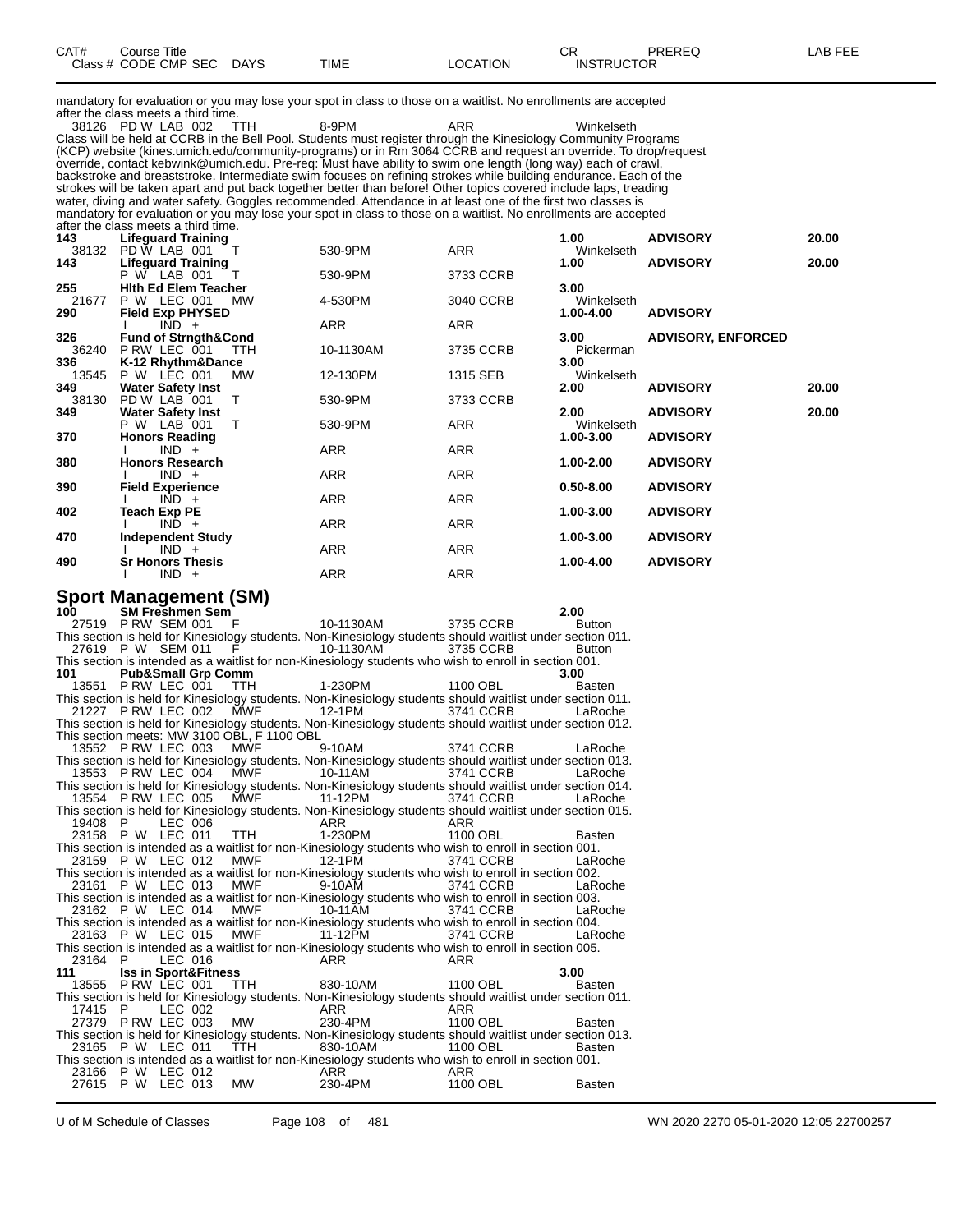| This section is intended as a waitlist for non-Kinesiology students who wish to enroll in section 003.<br><b>Intro Sport Mgmt</b><br>203<br>3.00<br>ARR<br>ARR<br>25170 P<br>LEC 001<br>27380 PRW LEC 002<br>MW<br>830-10AM<br>1528 NUB<br>George<br>27617 P<br>LEC 011<br>ARR<br>ARR<br>27618 P W LEC 012 MW<br>830-10AM<br><b>1528 NUB</b><br>George<br><b>Business Comm</b><br>3.00<br>19411 P RW LEC 001<br>MW<br>3100 OBL<br>10-1130AM<br>Phelan<br>19412 PRW LEC 002 MW<br>$1130-1PM$<br>3100 OBL<br>Donahue<br>MW<br>3050 CCRB<br>37028 P W LEC 003<br>10-1130AM<br>Sroka<br>23123 P RW LEC 004<br>TTH<br>1130-1PM<br>2100 OBL<br>Donahue<br>21832 P W LEC 011<br>$\text{MW}$ 10-1130AM<br>3100 OBL<br>Phelan<br>21833 P W LEC 012 MW<br>$1130 - \bar{1}$ PM<br>3100 OBL<br>Donahue<br>23169 P W LEC 014 TTH<br>1130-1PM<br>2100 OBL<br>Donahue<br>Intro Acc&Fin<br>3.00<br>29162 P RW LEC 001<br>TTH<br>830-10AM<br>1400 CHEM<br>Szymanski<br><b>Prin of Marketing</b><br>3.00<br>25963 P RW LEC 001<br>MW<br>830-10AM<br>3735 CCRB<br>Basten<br>32407 PRW LEC 002 TTH<br>10-1130AM 3040 CCRB<br>Basten<br>29899 P W LEC 011 MW<br>830-10AM<br>3735 CCRB<br>Basten<br>32409 P W LEC 012 TTH 10-1130AM<br>3040 CCRB<br><b>Basten</b><br><b>Research Methods</b><br><b>ADVISORY</b><br>4.00<br><b>MW</b><br>21672 A W LEC 001<br>10-1130AM<br>3254 LSA<br>Park<br>21673 P RW LAB 002<br>$2-3PM$<br>Park<br>M<br>3100 OBL<br>lvisory Prerequisite: STATS 250<br>21674 P RW  LAB  003     T<br>lvisory Prerequisite: STATS 250<br>530-630PM<br>3100 OBL<br>Yang<br>21675 PRW LAB 004 W<br>1-2PM<br>3100 OBL<br>Yang<br>25416 A W LEC 006<br>MW<br>530-7PM<br>1100 OBL<br>Park<br>1.00-3.00<br><b>ADVISORY</b><br><b>Honors Reading</b><br>ARR<br>$IND +$<br>ARR<br>$\mathbf{I}$<br><b>Research Opport</b><br>1.00-4.00<br><b>ADVISORY</b><br>ARR<br><b>ARR</b><br>Ferrez<br>13556 PI DIS 001<br>1.00-4.00<br><b>ADVISORY</b><br>ARR<br>ARR<br>$IND +$<br>I.<br><b>Special Topics</b><br>1.50-3.00<br>23125 P RW LEC 002<br>МW<br>1-230PM<br>1100 OBL<br>Rosentraub<br>PRW LEC 003<br>MW<br>4-530PM<br>27381<br>3735 CCRB<br>Fort, Szymanski<br>MW.<br>27382 PRW LEC 004<br>4-530PM<br>3733 CCRB<br>Grant Long |  |  |  |  |  |
|-------------------------------------------------------------------------------------------------------------------------------------------------------------------------------------------------------------------------------------------------------------------------------------------------------------------------------------------------------------------------------------------------------------------------------------------------------------------------------------------------------------------------------------------------------------------------------------------------------------------------------------------------------------------------------------------------------------------------------------------------------------------------------------------------------------------------------------------------------------------------------------------------------------------------------------------------------------------------------------------------------------------------------------------------------------------------------------------------------------------------------------------------------------------------------------------------------------------------------------------------------------------------------------------------------------------------------------------------------------------------------------------------------------------------------------------------------------------------------------------------------------------------------------------------------------------------------------------------------------------------------------------------------------------------------------------------------------------------------------------------------------------------------------------------------------------------------------------------------------------------------------------------------------------------------------------------------------------------------------------------------------------------------------------------------------------------------------------------------------------------------------------------------------------------------------------------------------------|--|--|--|--|--|
|                                                                                                                                                                                                                                                                                                                                                                                                                                                                                                                                                                                                                                                                                                                                                                                                                                                                                                                                                                                                                                                                                                                                                                                                                                                                                                                                                                                                                                                                                                                                                                                                                                                                                                                                                                                                                                                                                                                                                                                                                                                                                                                                                                                                                   |  |  |  |  |  |
| W20- this section is cancelled.                                                                                                                                                                                                                                                                                                                                                                                                                                                                                                                                                                                                                                                                                                                                                                                                                                                                                                                                                                                                                                                                                                                                                                                                                                                                                                                                                                                                                                                                                                                                                                                                                                                                                                                                                                                                                                                                                                                                                                                                                                                                                                                                                                                   |  |  |  |  |  |
| This section is held for Kinesiology students. Non-Kinesiology students should waitlist under section 012.<br>W20- this section is cancelled.<br>This section is intended as a waitlist for non-Kinesiology students who wish to enroll in section 002.<br>217.<br>This section is held for Kinesiology students. Non-Kinesiology students should waitlist under section 011.<br>This section is held for Kinesiology students. Non-Kinesiology students should waitlist under section 012.<br>Students with sophomore standing, please join the waitlist for override consideration. Priority will be given to<br>Kinesiology students with higher credit-level standing.<br>This section is held for Kinesiology students. Non-Kinesiology students should waitlist under section 014.<br>This section is intended as a waitlist for non-Kinesiology students who wish to enroll in section 001.<br>This section is intended as a waitlist for non-Kinesiology students who wish to enroll in section 002.<br>This section is intended as a waitlist for non-Kinesiology students who wish to enroll in section 004.<br>238.<br>246<br>This section is held for Kinesiology students. Non-Kinesiology students should waitlist under section 011.<br>This section is held for Kinesiology students. Non-Kinesiology students should waitlist under section 012.<br>This section is intended as a waitlist for non-Kinesiology students who wish to enroll in section 001.<br>This section is intended as a waitlist for non-Kinesiology students who wish to enroll in section 002.<br>249.                                                                                                                                                                                                                                                                                                                                                                                                                                                                                                                                                                                                                     |  |  |  |  |  |
|                                                                                                                                                                                                                                                                                                                                                                                                                                                                                                                                                                                                                                                                                                                                                                                                                                                                                                                                                                                                                                                                                                                                                                                                                                                                                                                                                                                                                                                                                                                                                                                                                                                                                                                                                                                                                                                                                                                                                                                                                                                                                                                                                                                                                   |  |  |  |  |  |
|                                                                                                                                                                                                                                                                                                                                                                                                                                                                                                                                                                                                                                                                                                                                                                                                                                                                                                                                                                                                                                                                                                                                                                                                                                                                                                                                                                                                                                                                                                                                                                                                                                                                                                                                                                                                                                                                                                                                                                                                                                                                                                                                                                                                                   |  |  |  |  |  |
|                                                                                                                                                                                                                                                                                                                                                                                                                                                                                                                                                                                                                                                                                                                                                                                                                                                                                                                                                                                                                                                                                                                                                                                                                                                                                                                                                                                                                                                                                                                                                                                                                                                                                                                                                                                                                                                                                                                                                                                                                                                                                                                                                                                                                   |  |  |  |  |  |
|                                                                                                                                                                                                                                                                                                                                                                                                                                                                                                                                                                                                                                                                                                                                                                                                                                                                                                                                                                                                                                                                                                                                                                                                                                                                                                                                                                                                                                                                                                                                                                                                                                                                                                                                                                                                                                                                                                                                                                                                                                                                                                                                                                                                                   |  |  |  |  |  |
|                                                                                                                                                                                                                                                                                                                                                                                                                                                                                                                                                                                                                                                                                                                                                                                                                                                                                                                                                                                                                                                                                                                                                                                                                                                                                                                                                                                                                                                                                                                                                                                                                                                                                                                                                                                                                                                                                                                                                                                                                                                                                                                                                                                                                   |  |  |  |  |  |
|                                                                                                                                                                                                                                                                                                                                                                                                                                                                                                                                                                                                                                                                                                                                                                                                                                                                                                                                                                                                                                                                                                                                                                                                                                                                                                                                                                                                                                                                                                                                                                                                                                                                                                                                                                                                                                                                                                                                                                                                                                                                                                                                                                                                                   |  |  |  |  |  |
|                                                                                                                                                                                                                                                                                                                                                                                                                                                                                                                                                                                                                                                                                                                                                                                                                                                                                                                                                                                                                                                                                                                                                                                                                                                                                                                                                                                                                                                                                                                                                                                                                                                                                                                                                                                                                                                                                                                                                                                                                                                                                                                                                                                                                   |  |  |  |  |  |
|                                                                                                                                                                                                                                                                                                                                                                                                                                                                                                                                                                                                                                                                                                                                                                                                                                                                                                                                                                                                                                                                                                                                                                                                                                                                                                                                                                                                                                                                                                                                                                                                                                                                                                                                                                                                                                                                                                                                                                                                                                                                                                                                                                                                                   |  |  |  |  |  |
|                                                                                                                                                                                                                                                                                                                                                                                                                                                                                                                                                                                                                                                                                                                                                                                                                                                                                                                                                                                                                                                                                                                                                                                                                                                                                                                                                                                                                                                                                                                                                                                                                                                                                                                                                                                                                                                                                                                                                                                                                                                                                                                                                                                                                   |  |  |  |  |  |
|                                                                                                                                                                                                                                                                                                                                                                                                                                                                                                                                                                                                                                                                                                                                                                                                                                                                                                                                                                                                                                                                                                                                                                                                                                                                                                                                                                                                                                                                                                                                                                                                                                                                                                                                                                                                                                                                                                                                                                                                                                                                                                                                                                                                                   |  |  |  |  |  |
|                                                                                                                                                                                                                                                                                                                                                                                                                                                                                                                                                                                                                                                                                                                                                                                                                                                                                                                                                                                                                                                                                                                                                                                                                                                                                                                                                                                                                                                                                                                                                                                                                                                                                                                                                                                                                                                                                                                                                                                                                                                                                                                                                                                                                   |  |  |  |  |  |
|                                                                                                                                                                                                                                                                                                                                                                                                                                                                                                                                                                                                                                                                                                                                                                                                                                                                                                                                                                                                                                                                                                                                                                                                                                                                                                                                                                                                                                                                                                                                                                                                                                                                                                                                                                                                                                                                                                                                                                                                                                                                                                                                                                                                                   |  |  |  |  |  |
|                                                                                                                                                                                                                                                                                                                                                                                                                                                                                                                                                                                                                                                                                                                                                                                                                                                                                                                                                                                                                                                                                                                                                                                                                                                                                                                                                                                                                                                                                                                                                                                                                                                                                                                                                                                                                                                                                                                                                                                                                                                                                                                                                                                                                   |  |  |  |  |  |
|                                                                                                                                                                                                                                                                                                                                                                                                                                                                                                                                                                                                                                                                                                                                                                                                                                                                                                                                                                                                                                                                                                                                                                                                                                                                                                                                                                                                                                                                                                                                                                                                                                                                                                                                                                                                                                                                                                                                                                                                                                                                                                                                                                                                                   |  |  |  |  |  |
|                                                                                                                                                                                                                                                                                                                                                                                                                                                                                                                                                                                                                                                                                                                                                                                                                                                                                                                                                                                                                                                                                                                                                                                                                                                                                                                                                                                                                                                                                                                                                                                                                                                                                                                                                                                                                                                                                                                                                                                                                                                                                                                                                                                                                   |  |  |  |  |  |
|                                                                                                                                                                                                                                                                                                                                                                                                                                                                                                                                                                                                                                                                                                                                                                                                                                                                                                                                                                                                                                                                                                                                                                                                                                                                                                                                                                                                                                                                                                                                                                                                                                                                                                                                                                                                                                                                                                                                                                                                                                                                                                                                                                                                                   |  |  |  |  |  |
|                                                                                                                                                                                                                                                                                                                                                                                                                                                                                                                                                                                                                                                                                                                                                                                                                                                                                                                                                                                                                                                                                                                                                                                                                                                                                                                                                                                                                                                                                                                                                                                                                                                                                                                                                                                                                                                                                                                                                                                                                                                                                                                                                                                                                   |  |  |  |  |  |
|                                                                                                                                                                                                                                                                                                                                                                                                                                                                                                                                                                                                                                                                                                                                                                                                                                                                                                                                                                                                                                                                                                                                                                                                                                                                                                                                                                                                                                                                                                                                                                                                                                                                                                                                                                                                                                                                                                                                                                                                                                                                                                                                                                                                                   |  |  |  |  |  |
|                                                                                                                                                                                                                                                                                                                                                                                                                                                                                                                                                                                                                                                                                                                                                                                                                                                                                                                                                                                                                                                                                                                                                                                                                                                                                                                                                                                                                                                                                                                                                                                                                                                                                                                                                                                                                                                                                                                                                                                                                                                                                                                                                                                                                   |  |  |  |  |  |
|                                                                                                                                                                                                                                                                                                                                                                                                                                                                                                                                                                                                                                                                                                                                                                                                                                                                                                                                                                                                                                                                                                                                                                                                                                                                                                                                                                                                                                                                                                                                                                                                                                                                                                                                                                                                                                                                                                                                                                                                                                                                                                                                                                                                                   |  |  |  |  |  |
|                                                                                                                                                                                                                                                                                                                                                                                                                                                                                                                                                                                                                                                                                                                                                                                                                                                                                                                                                                                                                                                                                                                                                                                                                                                                                                                                                                                                                                                                                                                                                                                                                                                                                                                                                                                                                                                                                                                                                                                                                                                                                                                                                                                                                   |  |  |  |  |  |
| Advisory Prerequisite: STATS 250<br>This is the lecture section for lab sections .002 & .003 (only).<br>Advisory Prerequisite: STATS 250<br>Advisory Prerequisite: STATS 250<br>Advisory Prerequisite: STATS 250<br>Advisory Prerequisite: STATS 250<br>This is the lecture section for lab sections .004 & .005 (only).<br>270 -<br>280<br>CONTACT UROP OFFICE, PHONE 647-2768.<br>290 Field Exp SM<br>313.<br>Monetizing Sport<br>W20- this course Meets-Together with KINESLGY 513.005.<br>Students enrolled in more than five upper division SM courses will be disenrolled from one of the excess courses.<br>Football&Football:America&Wrld<br>Students enrolled in more than five upper division SM courses will be disenrolled from one of the excess courses.<br>Sport RealEst: FacilityFin&Dev<br>W20-SM 313.004 is a Meet-Together with KINESLGY 513.004.                                                                                                                                                                                                                                                                                                                                                                                                                                                                                                                                                                                                                                                                                                                                                                                                                                                                                                                                                                                                                                                                                                                                                                                                                                                                                                                                              |  |  |  |  |  |
|                                                                                                                                                                                                                                                                                                                                                                                                                                                                                                                                                                                                                                                                                                                                                                                                                                                                                                                                                                                                                                                                                                                                                                                                                                                                                                                                                                                                                                                                                                                                                                                                                                                                                                                                                                                                                                                                                                                                                                                                                                                                                                                                                                                                                   |  |  |  |  |  |
|                                                                                                                                                                                                                                                                                                                                                                                                                                                                                                                                                                                                                                                                                                                                                                                                                                                                                                                                                                                                                                                                                                                                                                                                                                                                                                                                                                                                                                                                                                                                                                                                                                                                                                                                                                                                                                                                                                                                                                                                                                                                                                                                                                                                                   |  |  |  |  |  |
|                                                                                                                                                                                                                                                                                                                                                                                                                                                                                                                                                                                                                                                                                                                                                                                                                                                                                                                                                                                                                                                                                                                                                                                                                                                                                                                                                                                                                                                                                                                                                                                                                                                                                                                                                                                                                                                                                                                                                                                                                                                                                                                                                                                                                   |  |  |  |  |  |
|                                                                                                                                                                                                                                                                                                                                                                                                                                                                                                                                                                                                                                                                                                                                                                                                                                                                                                                                                                                                                                                                                                                                                                                                                                                                                                                                                                                                                                                                                                                                                                                                                                                                                                                                                                                                                                                                                                                                                                                                                                                                                                                                                                                                                   |  |  |  |  |  |
|                                                                                                                                                                                                                                                                                                                                                                                                                                                                                                                                                                                                                                                                                                                                                                                                                                                                                                                                                                                                                                                                                                                                                                                                                                                                                                                                                                                                                                                                                                                                                                                                                                                                                                                                                                                                                                                                                                                                                                                                                                                                                                                                                                                                                   |  |  |  |  |  |
|                                                                                                                                                                                                                                                                                                                                                                                                                                                                                                                                                                                                                                                                                                                                                                                                                                                                                                                                                                                                                                                                                                                                                                                                                                                                                                                                                                                                                                                                                                                                                                                                                                                                                                                                                                                                                                                                                                                                                                                                                                                                                                                                                                                                                   |  |  |  |  |  |
|                                                                                                                                                                                                                                                                                                                                                                                                                                                                                                                                                                                                                                                                                                                                                                                                                                                                                                                                                                                                                                                                                                                                                                                                                                                                                                                                                                                                                                                                                                                                                                                                                                                                                                                                                                                                                                                                                                                                                                                                                                                                                                                                                                                                                   |  |  |  |  |  |
|                                                                                                                                                                                                                                                                                                                                                                                                                                                                                                                                                                                                                                                                                                                                                                                                                                                                                                                                                                                                                                                                                                                                                                                                                                                                                                                                                                                                                                                                                                                                                                                                                                                                                                                                                                                                                                                                                                                                                                                                                                                                                                                                                                                                                   |  |  |  |  |  |
|                                                                                                                                                                                                                                                                                                                                                                                                                                                                                                                                                                                                                                                                                                                                                                                                                                                                                                                                                                                                                                                                                                                                                                                                                                                                                                                                                                                                                                                                                                                                                                                                                                                                                                                                                                                                                                                                                                                                                                                                                                                                                                                                                                                                                   |  |  |  |  |  |
|                                                                                                                                                                                                                                                                                                                                                                                                                                                                                                                                                                                                                                                                                                                                                                                                                                                                                                                                                                                                                                                                                                                                                                                                                                                                                                                                                                                                                                                                                                                                                                                                                                                                                                                                                                                                                                                                                                                                                                                                                                                                                                                                                                                                                   |  |  |  |  |  |
|                                                                                                                                                                                                                                                                                                                                                                                                                                                                                                                                                                                                                                                                                                                                                                                                                                                                                                                                                                                                                                                                                                                                                                                                                                                                                                                                                                                                                                                                                                                                                                                                                                                                                                                                                                                                                                                                                                                                                                                                                                                                                                                                                                                                                   |  |  |  |  |  |
|                                                                                                                                                                                                                                                                                                                                                                                                                                                                                                                                                                                                                                                                                                                                                                                                                                                                                                                                                                                                                                                                                                                                                                                                                                                                                                                                                                                                                                                                                                                                                                                                                                                                                                                                                                                                                                                                                                                                                                                                                                                                                                                                                                                                                   |  |  |  |  |  |
|                                                                                                                                                                                                                                                                                                                                                                                                                                                                                                                                                                                                                                                                                                                                                                                                                                                                                                                                                                                                                                                                                                                                                                                                                                                                                                                                                                                                                                                                                                                                                                                                                                                                                                                                                                                                                                                                                                                                                                                                                                                                                                                                                                                                                   |  |  |  |  |  |
|                                                                                                                                                                                                                                                                                                                                                                                                                                                                                                                                                                                                                                                                                                                                                                                                                                                                                                                                                                                                                                                                                                                                                                                                                                                                                                                                                                                                                                                                                                                                                                                                                                                                                                                                                                                                                                                                                                                                                                                                                                                                                                                                                                                                                   |  |  |  |  |  |
|                                                                                                                                                                                                                                                                                                                                                                                                                                                                                                                                                                                                                                                                                                                                                                                                                                                                                                                                                                                                                                                                                                                                                                                                                                                                                                                                                                                                                                                                                                                                                                                                                                                                                                                                                                                                                                                                                                                                                                                                                                                                                                                                                                                                                   |  |  |  |  |  |
|                                                                                                                                                                                                                                                                                                                                                                                                                                                                                                                                                                                                                                                                                                                                                                                                                                                                                                                                                                                                                                                                                                                                                                                                                                                                                                                                                                                                                                                                                                                                                                                                                                                                                                                                                                                                                                                                                                                                                                                                                                                                                                                                                                                                                   |  |  |  |  |  |
|                                                                                                                                                                                                                                                                                                                                                                                                                                                                                                                                                                                                                                                                                                                                                                                                                                                                                                                                                                                                                                                                                                                                                                                                                                                                                                                                                                                                                                                                                                                                                                                                                                                                                                                                                                                                                                                                                                                                                                                                                                                                                                                                                                                                                   |  |  |  |  |  |
|                                                                                                                                                                                                                                                                                                                                                                                                                                                                                                                                                                                                                                                                                                                                                                                                                                                                                                                                                                                                                                                                                                                                                                                                                                                                                                                                                                                                                                                                                                                                                                                                                                                                                                                                                                                                                                                                                                                                                                                                                                                                                                                                                                                                                   |  |  |  |  |  |
|                                                                                                                                                                                                                                                                                                                                                                                                                                                                                                                                                                                                                                                                                                                                                                                                                                                                                                                                                                                                                                                                                                                                                                                                                                                                                                                                                                                                                                                                                                                                                                                                                                                                                                                                                                                                                                                                                                                                                                                                                                                                                                                                                                                                                   |  |  |  |  |  |
|                                                                                                                                                                                                                                                                                                                                                                                                                                                                                                                                                                                                                                                                                                                                                                                                                                                                                                                                                                                                                                                                                                                                                                                                                                                                                                                                                                                                                                                                                                                                                                                                                                                                                                                                                                                                                                                                                                                                                                                                                                                                                                                                                                                                                   |  |  |  |  |  |

Students enrolled in more than five upper division SM courses will be disenrolled from one of the excess courses. 32420 P RW LEC 005 MW 230-4PM 3741 CCRB Grant Long Sport&Ent District Res Seminar

Students enrolled in more than five upper division SM courses will be disenrolled from one of the excess courses. 32421 P RW LEC 006 MW 230-4PM 3735 CCRB Fort Economics of College Sports

Students enrolled in more than five upper division SM courses will be disenrolled from one of the excess courses. 32422 P RW LEC 007 TTH 830-10AM 3040 CCRB Babiak MgtNonprofitSprtOrgs

Students enrolled in more than five upper division SM courses will be disenrolled from one of the excess courses. 27393 P RW LEC 008 MW 830-10AM 3733 CCRB Wade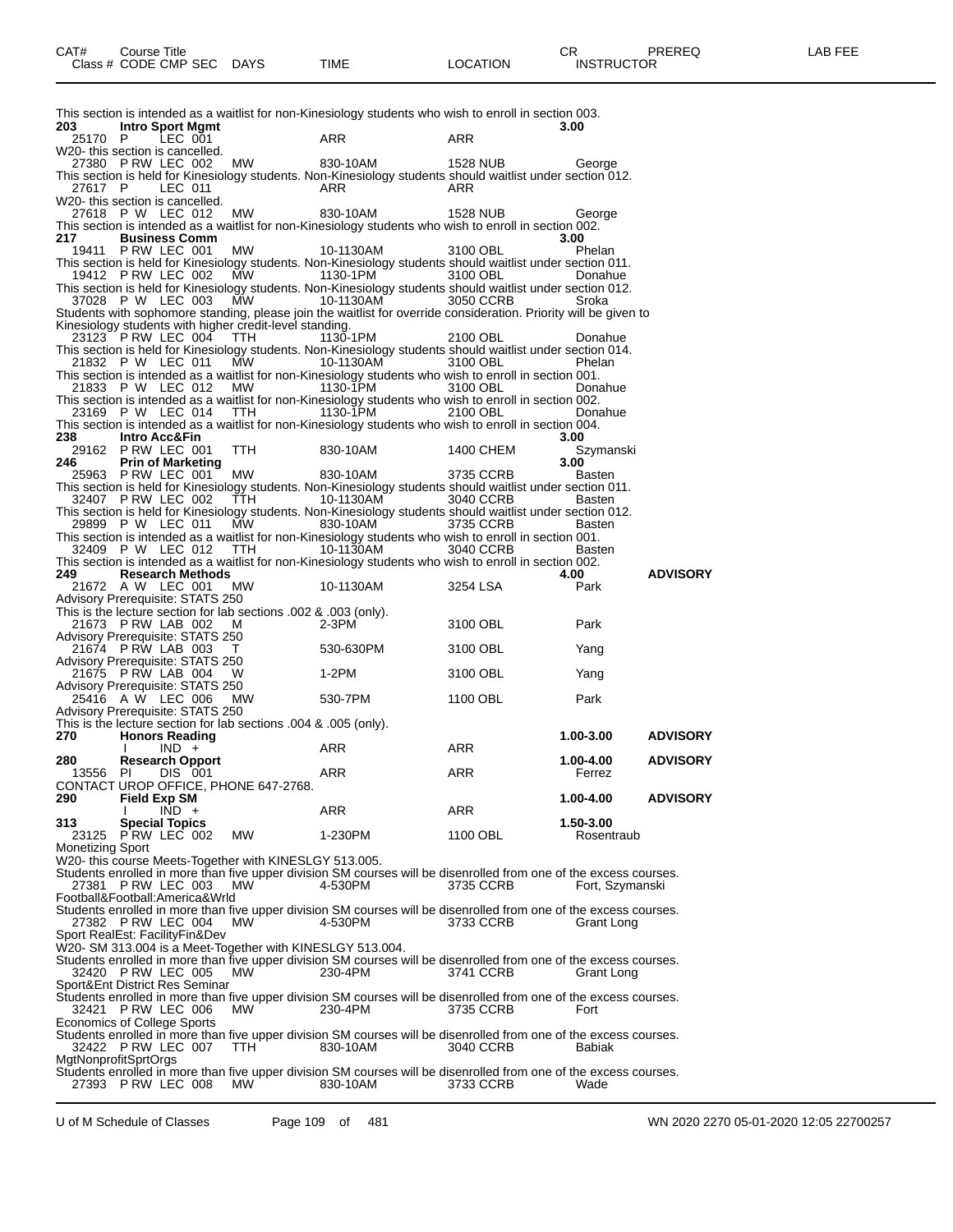| 32423 PRW LEC 009              |              | Social Media Marketing inSport                     |           |                                                                     |                                                                                                                                |                         |                 |
|--------------------------------|--------------|----------------------------------------------------|-----------|---------------------------------------------------------------------|--------------------------------------------------------------------------------------------------------------------------------|-------------------------|-----------------|
|                                |              |                                                    | MW        | 230-4PM                                                             | Students enrolled in more than five upper division SM courses will be disenrolled from one of the excess courses.<br>3733 CCRB | Wade                    |                 |
|                                |              | Expertl Mrktg Sport Industry                       |           |                                                                     |                                                                                                                                |                         |                 |
|                                |              |                                                    |           |                                                                     | Students enrolled in more than five upper division SM courses will be disenrolled from one of the excess courses.              |                         |                 |
|                                |              |                                                    |           |                                                                     | This course is designed to provide students with theory, concepts, techniques, benefits and challenges associated              |                         |                 |
|                                |              |                                                    |           |                                                                     | with experiential marketing in the professional sport industry. Students will examine case studies from a variety              |                         |                 |
|                                |              |                                                    |           |                                                                     | of events, hear guest lectures from executives in the industry, and create a plan for a consumer experience                    |                         |                 |
| surrounding a sports event.    |              |                                                    |           |                                                                     |                                                                                                                                |                         |                 |
|                                |              | 29268 PRW LEC 010                                  | TTH.      | 10-1130AM                                                           | 1570 NUB                                                                                                                       | Wang                    |                 |
| Introduction to SportAnalytics |              |                                                    |           |                                                                     | Students enrolled in more than five upper division SM courses will be disenrolled from one of the excess courses.              |                         |                 |
|                                |              | 33845 PRW LEC 011                                  | TTH.      | 12-130PM                                                            | 3100 OBL                                                                                                                       | Szvmanski               |                 |
| Detroit Olympics               |              |                                                    |           |                                                                     |                                                                                                                                |                         |                 |
|                                |              |                                                    |           |                                                                     | Students enrolled in more than five upper division SM courses will be disenrolled from one of the excess courses.              |                         |                 |
| 317                            |              | <b>Career Planning</b>                             |           |                                                                     |                                                                                                                                | 3.00                    |                 |
|                                |              | 32425 PRW LEC 001                                  | TTH.      | 10-1130AM                                                           | 2100 OBL                                                                                                                       | Donahue                 |                 |
|                                |              |                                                    |           |                                                                     | Students enrolled in more than five upper division SM courses will be disenrolled from one of the excess courses.              |                         |                 |
| 332                            |              | Org Behave-Sport Org                               |           |                                                                     |                                                                                                                                | 3.00                    |                 |
|                                |              | 22397 PRW LEC 001                                  | MW        | 830-10AM                                                            | 3040 CCRB<br>Students enrolled in more than five upper division SM courses will be disenrolled from one of the excess courses. | Heinze                  |                 |
|                                |              | 32445 PRW LEC 002                                  | TTH.      | 830-10AM                                                            | 3741 CCRB                                                                                                                      | Phelan                  |                 |
|                                |              |                                                    |           |                                                                     | Students enrolled in more than five upper division SM courses will be disenrolled from one of the excess courses.              |                         |                 |
| 333                            |              | Leg/Eth Iss in Sport                               |           |                                                                     |                                                                                                                                | 3.00                    | <b>ENFORCED</b> |
| 21168                          |              | P RW LEC 001                                       | TTH.      | 1130-1PM                                                            | 3735 CCRB                                                                                                                      | <b>Pollick</b>          |                 |
|                                |              |                                                    |           |                                                                     | Students enrolled in more than five upper division SM courses will be disenrolled from one of the excess courses.              |                         |                 |
| 370                            |              | <b>Honors Reading</b>                              |           |                                                                     |                                                                                                                                | 1.00-3.00               | <b>ADVISORY</b> |
|                                | $\mathbf{I}$ | $IND +$                                            |           | ARR                                                                 | ARR                                                                                                                            |                         |                 |
| 380                            |              | <b>Honors Research</b><br>$IND +$                  |           | <b>ARR</b>                                                          | <b>ARR</b>                                                                                                                     | 1.00-3.00               | <b>ADVISORY</b> |
| 390                            |              | <b>Field Experience</b>                            |           |                                                                     |                                                                                                                                | $0.50 - 4.00$           | <b>ADVISORY</b> |
|                                |              | $IND +$                                            |           | <b>ARR</b>                                                          | ARR                                                                                                                            |                         |                 |
| 402                            |              | <b>Teach Expernce SM</b>                           |           |                                                                     |                                                                                                                                | 1.00-2.00               | <b>ADVISORY</b> |
|                                | Ι.           | $IND +$                                            |           | ARR                                                                 | ARR                                                                                                                            |                         |                 |
| 403                            |              | Internship in SM                                   |           |                                                                     |                                                                                                                                | $0.50 - 3.00$           | <b>ADVISORY</b> |
| 13560                          | <b>PIR</b>   | LAB 001                                            |           | <b>ARR</b>                                                          | ARR                                                                                                                            | Donahue, Phelan         |                 |
| 20280 PIR                      |              | LAB 002                                            |           | ARR                                                                 | ARR                                                                                                                            | Donahue, Phelan         |                 |
| 20281 PIR                      |              | LAB 003                                            |           | ARR                                                                 | ARR                                                                                                                            | Donahue, Phelan         |                 |
| 20282 PIR                      |              | LAB 004                                            |           | <b>ARR</b>                                                          | ARR                                                                                                                            | Donahue, Phelan         |                 |
| 21695<br>431                   | PIR.         | LAB 005<br>Sports & the Media                      |           | ARR                                                                 | ARR                                                                                                                            | Donahue, Phelan<br>3.00 | <b>ADVISORY</b> |
| 29269                          |              | PRW LEC 001                                        | TTH.      | 1-230PM                                                             | 3040 CCRB                                                                                                                      | Sant                    |                 |
|                                |              |                                                    |           |                                                                     | Students enrolled in more than five upper division SM courses will be disenrolled from one of the excess courses.              |                         |                 |
| 432                            |              | Hum Res Mang in Spt                                |           |                                                                     |                                                                                                                                | 3.00                    | <b>ADVISORY</b> |
|                                |              |                                                    | - TTH     | 1-230PM                                                             | 3733 CCRB                                                                                                                      | Phelan                  |                 |
|                                |              | 32447 P RW LEC 001                                 |           |                                                                     |                                                                                                                                |                         |                 |
|                                |              |                                                    |           |                                                                     | Students enrolled in more than five upper division SM courses will be disenrolled from one of the excess courses.              |                         |                 |
| 433                            |              | <b>Spt&amp;Public Policy</b>                       |           |                                                                     |                                                                                                                                | 3.00                    | <b>ADVISORY</b> |
|                                |              | 24224 PRW LEC 001                                  | W         | 1130-230PM                                                          | 1024 DANA                                                                                                                      | <b>Pollick</b>          |                 |
|                                |              |                                                    |           |                                                                     | Students enrolled in more than five upper division SM courses will be disenrolled from one of the excess courses.              |                         |                 |
| 434                            |              | <b>Mgr Ethcs Sprt Fitns</b>                        |           |                                                                     |                                                                                                                                | 3.00                    | <b>ADVISORY</b> |
| 16106 P                        |              | LEC 001                                            |           | <b>ARR</b>                                                          | ARR                                                                                                                            |                         |                 |
| 435                            |              | <b>Sport&amp;the Consumer</b><br>32448 PRW LEC 001 |           |                                                                     | 1100 OBL                                                                                                                       | 3.00<br>Kwak            | <b>ADVISORY</b> |
|                                |              |                                                    | <b>MW</b> | 1130-1PM                                                            | Students enrolled in more than five upper division SM courses will be disenrolled from one of the excess courses.              |                         |                 |
|                                |              |                                                    |           |                                                                     |                                                                                                                                |                         |                 |
|                                |              |                                                    |           |                                                                     | We are all consumers of sport to some extent?as a participant, spectator, and/or viewer. This course focuses on                |                         |                 |
|                                |              |                                                    |           |                                                                     | various factors (e.g., situational, cultural, personal, psychological) that affect sport consumer behavior and                 |                         |                 |
|                                |              |                                                    |           |                                                                     | decision making process. In particular, this course will discuss various theories and concepts that have been                  |                         |                 |
|                                |              |                                                    |           |                                                                     | documented in psychology, marketing, communication, and sport management, and will connect them to reflect current             |                         |                 |
|                                |              |                                                    |           |                                                                     | marketing trends and challenges in the sport setting. A major project in this course is to conduct an empirical                |                         |                 |
|                                |              |                                                    |           |                                                                     | study that applies one of theories/concepts discussed in class to deepen their learning and analytical skills in               |                         |                 |
| 436                            |              | Race Rel, Cul Images                               |           | consumer behavior. Readings will be assigned. No textbook required. |                                                                                                                                | 3.00                    | <b>ADVISORY</b> |
| 29273                          |              | P RW LEC 001                                       | TTH.      | 230-4PM                                                             | 3735 CCRB                                                                                                                      | <b>Pollick</b>          |                 |
|                                |              |                                                    |           |                                                                     | Students enrolled in more than five upper division SM courses will be disenrolled from one of the excess courses.              |                         |                 |
| 437                            |              | Psych Sport&Exer                                   |           |                                                                     |                                                                                                                                | 3.00                    | <b>ENFORCED</b> |
| 24225                          |              | P RW LEC 001                                       | MW        | 1130-1PM                                                            | 3735 CCRB                                                                                                                      | George                  |                 |
|                                |              |                                                    |           |                                                                     | Students enrolled in more than five upper division SM courses will be disenrolled from one of the excess courses.              |                         |                 |
| 439                            |              | Spnsrshp Lnkd Mrktng                               |           |                                                                     |                                                                                                                                | 3.00                    | <b>ADVISORY</b> |
| 22343                          |              | PRW LEC 001                                        | TTH       | 830-10AM                                                            | 3050 CCRB<br>Students enrolled in more than five upper division SM courses will be disenrolled from one of the excess courses. | Kwak                    |                 |
| 440                            |              | <b>Sport &amp; Eco Dev</b>                         |           |                                                                     |                                                                                                                                | 3.00                    |                 |
| 22344                          | P            | LEC 001                                            |           | ARR                                                                 | ARR                                                                                                                            |                         |                 |
| 444                            |              | Sales Mng in Spt Ind                               |           |                                                                     |                                                                                                                                | 3.00                    | <b>ENFORCED</b> |
|                                |              | 29274 PRW LEC 001                                  | MW        | 1-230PM                                                             | 2100 OBL                                                                                                                       | Wade                    |                 |
|                                |              |                                                    |           |                                                                     | Students enrolled in more than five upper division SM courses will be disenrolled from one of the excess courses.              |                         |                 |
| 445                            |              | <b>Sport Tourism</b>                               |           |                                                                     |                                                                                                                                | 3.00                    |                 |
|                                |              | 27354 PRW LEC 001                                  | ттн       | 10-1130AM                                                           | 1100 OBL<br>Students enrolled in more than five upper division SM courses will be disenrolled from one of the excess courses.  | Sant                    |                 |

U of M Schedule of Classes Page 110 of 481 WN 2020 2270 05-01-2020 12:05 22700257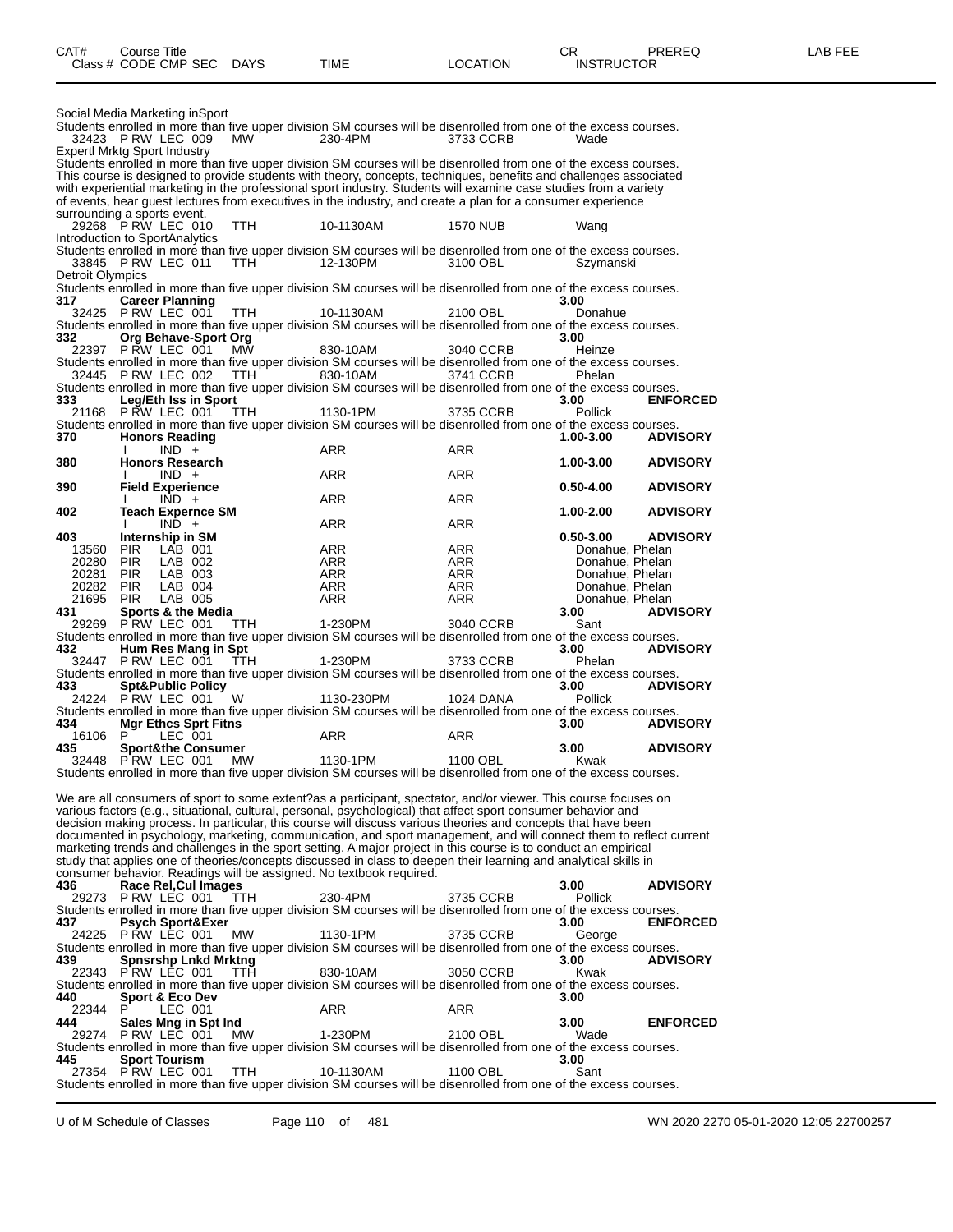| 446                                                                                                                                                                                                                                                                                                                                                                                                                                                                                                                                                                                                                                                                                                                                                                                                                                                                                                                                                                                                                                                                                                                                                                                                                                                | Brand Strat&Ad Camp<br>34414 P RW LEC 001<br>TH.<br>Students enrolled in more than five upper division SM courses will be disenrolled from one of the excess courses. | 530-830PM  | 2244 USB   | 3.00<br>Collins | <b>ENFORCED</b> |  |  |  |  |
|----------------------------------------------------------------------------------------------------------------------------------------------------------------------------------------------------------------------------------------------------------------------------------------------------------------------------------------------------------------------------------------------------------------------------------------------------------------------------------------------------------------------------------------------------------------------------------------------------------------------------------------------------------------------------------------------------------------------------------------------------------------------------------------------------------------------------------------------------------------------------------------------------------------------------------------------------------------------------------------------------------------------------------------------------------------------------------------------------------------------------------------------------------------------------------------------------------------------------------------------------|-----------------------------------------------------------------------------------------------------------------------------------------------------------------------|------------|------------|-----------------|-----------------|--|--|--|--|
| Today's brands have transcended beyond mere marks of ownership, which aid commercial exchange, to become<br>full-fledged cultural producers. This transcendence was no act of serendipity or result of happenstance. Rather,<br>marketers have committed themselves to building strong brands that have relevance and global reach. Understanding<br>the strategic decisions that go into building such brands will arm future marketers with the skills they need to<br>develop, manage, and grow these brands themselves. This course, therefore, is designed to explore the<br>building-blocks of branding and how marketers communicate brand ideas through effective advertising campaigns and<br>powerful creative ideas. Led by Prof Marcus Collins- award-winning advertiser and Adage '40 Under 40' recipient,<br>the course will leverage his experience working on blue-chip brands (Apple, Nike, AB-InBev, Beyonce) and major<br>sport teams (Brooklyn Nets, LA Clippers, Detroit Pistons) to unpack the characteristics of what makes brands<br>strong; how to build one; how to extend it and leverage it; how to value it, guard it and grow it; and lastly, how<br>to impute these characteristics through compelling advertising. |                                                                                                                                                                       |            |            |                 |                 |  |  |  |  |
| 454                                                                                                                                                                                                                                                                                                                                                                                                                                                                                                                                                                                                                                                                                                                                                                                                                                                                                                                                                                                                                                                                                                                                                                                                                                                | <b>Sport Mkt Analytics</b>                                                                                                                                            |            |            | 3.00            | <b>ADVISORY</b> |  |  |  |  |
|                                                                                                                                                                                                                                                                                                                                                                                                                                                                                                                                                                                                                                                                                                                                                                                                                                                                                                                                                                                                                                                                                                                                                                                                                                                    | 29659 PRW LEC 001 TTH                                                                                                                                                 | 1130-1PM   | 3040 CCRB  | Park            |                 |  |  |  |  |
|                                                                                                                                                                                                                                                                                                                                                                                                                                                                                                                                                                                                                                                                                                                                                                                                                                                                                                                                                                                                                                                                                                                                                                                                                                                    | Students enrolled in more than five upper division SM courses will be disenrolled from one of the excess courses.                                                     |            |            |                 |                 |  |  |  |  |
| 470                                                                                                                                                                                                                                                                                                                                                                                                                                                                                                                                                                                                                                                                                                                                                                                                                                                                                                                                                                                                                                                                                                                                                                                                                                                | <b>Independent Study</b>                                                                                                                                              |            |            | 1.00-3.00       | <b>ADVISORY</b> |  |  |  |  |
|                                                                                                                                                                                                                                                                                                                                                                                                                                                                                                                                                                                                                                                                                                                                                                                                                                                                                                                                                                                                                                                                                                                                                                                                                                                    | $IND +$                                                                                                                                                               | <b>ARR</b> | <b>ARR</b> |                 |                 |  |  |  |  |
| 490                                                                                                                                                                                                                                                                                                                                                                                                                                                                                                                                                                                                                                                                                                                                                                                                                                                                                                                                                                                                                                                                                                                                                                                                                                                | <b>Sr Honors Thesis</b>                                                                                                                                               |            |            | 1.00-2.00       | <b>ADVISORY</b> |  |  |  |  |
|                                                                                                                                                                                                                                                                                                                                                                                                                                                                                                                                                                                                                                                                                                                                                                                                                                                                                                                                                                                                                                                                                                                                                                                                                                                    | $IND +$                                                                                                                                                               | <b>ARR</b> | <b>ARR</b> |                 |                 |  |  |  |  |
| 499                                                                                                                                                                                                                                                                                                                                                                                                                                                                                                                                                                                                                                                                                                                                                                                                                                                                                                                                                                                                                                                                                                                                                                                                                                                | <b>Strat of Sport Orgs</b>                                                                                                                                            |            |            | 3.00            | <b>ENFORCED</b> |  |  |  |  |
|                                                                                                                                                                                                                                                                                                                                                                                                                                                                                                                                                                                                                                                                                                                                                                                                                                                                                                                                                                                                                                                                                                                                                                                                                                                    | 21169 P RW LEC 001<br><b>MW</b>                                                                                                                                       | 1130-1PM   | 2100 OBL   | Phelan          |                 |  |  |  |  |
|                                                                                                                                                                                                                                                                                                                                                                                                                                                                                                                                                                                                                                                                                                                                                                                                                                                                                                                                                                                                                                                                                                                                                                                                                                                    | Students enrolled in more than five upper division SM courses will be disenrolled from one of the excess courses.                                                     |            |            |                 |                 |  |  |  |  |
|                                                                                                                                                                                                                                                                                                                                                                                                                                                                                                                                                                                                                                                                                                                                                                                                                                                                                                                                                                                                                                                                                                                                                                                                                                                    | 29402 P RW LEC 002<br><b>TTH</b>                                                                                                                                      | 1130-1PM   |            |                 |                 |  |  |  |  |
|                                                                                                                                                                                                                                                                                                                                                                                                                                                                                                                                                                                                                                                                                                                                                                                                                                                                                                                                                                                                                                                                                                                                                                                                                                                    |                                                                                                                                                                       |            | 1100 OBL   | <b>Babiak</b>   |                 |  |  |  |  |
| 503                                                                                                                                                                                                                                                                                                                                                                                                                                                                                                                                                                                                                                                                                                                                                                                                                                                                                                                                                                                                                                                                                                                                                                                                                                                | Students enrolled in more than five upper division SM courses will be disenrolled from one of the excess courses.                                                     |            |            |                 |                 |  |  |  |  |
|                                                                                                                                                                                                                                                                                                                                                                                                                                                                                                                                                                                                                                                                                                                                                                                                                                                                                                                                                                                                                                                                                                                                                                                                                                                    | <b>Legal Asp of Sport</b>                                                                                                                                             |            |            | 3.00            |                 |  |  |  |  |
|                                                                                                                                                                                                                                                                                                                                                                                                                                                                                                                                                                                                                                                                                                                                                                                                                                                                                                                                                                                                                                                                                                                                                                                                                                                    | 16590 P RW LEC 001<br>$\top$                                                                                                                                          | 5-8PM      | 2100 OBL   | Pollick         |                 |  |  |  |  |
| 509                                                                                                                                                                                                                                                                                                                                                                                                                                                                                                                                                                                                                                                                                                                                                                                                                                                                                                                                                                                                                                                                                                                                                                                                                                                | <b>Fin Mgmt Spt Indus</b>                                                                                                                                             |            |            | 3.00            | <b>ADVISORY</b> |  |  |  |  |
| 29420                                                                                                                                                                                                                                                                                                                                                                                                                                                                                                                                                                                                                                                                                                                                                                                                                                                                                                                                                                                                                                                                                                                                                                                                                                              | P RW LEC 001<br>- W                                                                                                                                                   | 530-830PM  | 3735 CCRB  | Szymanski       |                 |  |  |  |  |
| 519                                                                                                                                                                                                                                                                                                                                                                                                                                                                                                                                                                                                                                                                                                                                                                                                                                                                                                                                                                                                                                                                                                                                                                                                                                                | <b>Spt Mgmt in Depth</b>                                                                                                                                              |            |            | 2.00-3.00       | <b>ADVISORY</b> |  |  |  |  |
|                                                                                                                                                                                                                                                                                                                                                                                                                                                                                                                                                                                                                                                                                                                                                                                                                                                                                                                                                                                                                                                                                                                                                                                                                                                    | $IND +$                                                                                                                                                               | <b>ARR</b> | <b>ARR</b> |                 |                 |  |  |  |  |
| 532<br>22353                                                                                                                                                                                                                                                                                                                                                                                                                                                                                                                                                                                                                                                                                                                                                                                                                                                                                                                                                                                                                                                                                                                                                                                                                                       | Org Behavior and HR<br>P RW LEC 001<br>Т                                                                                                                              | 10-1PM     | 2229 SEB   | 3.00<br>Heinze  |                 |  |  |  |  |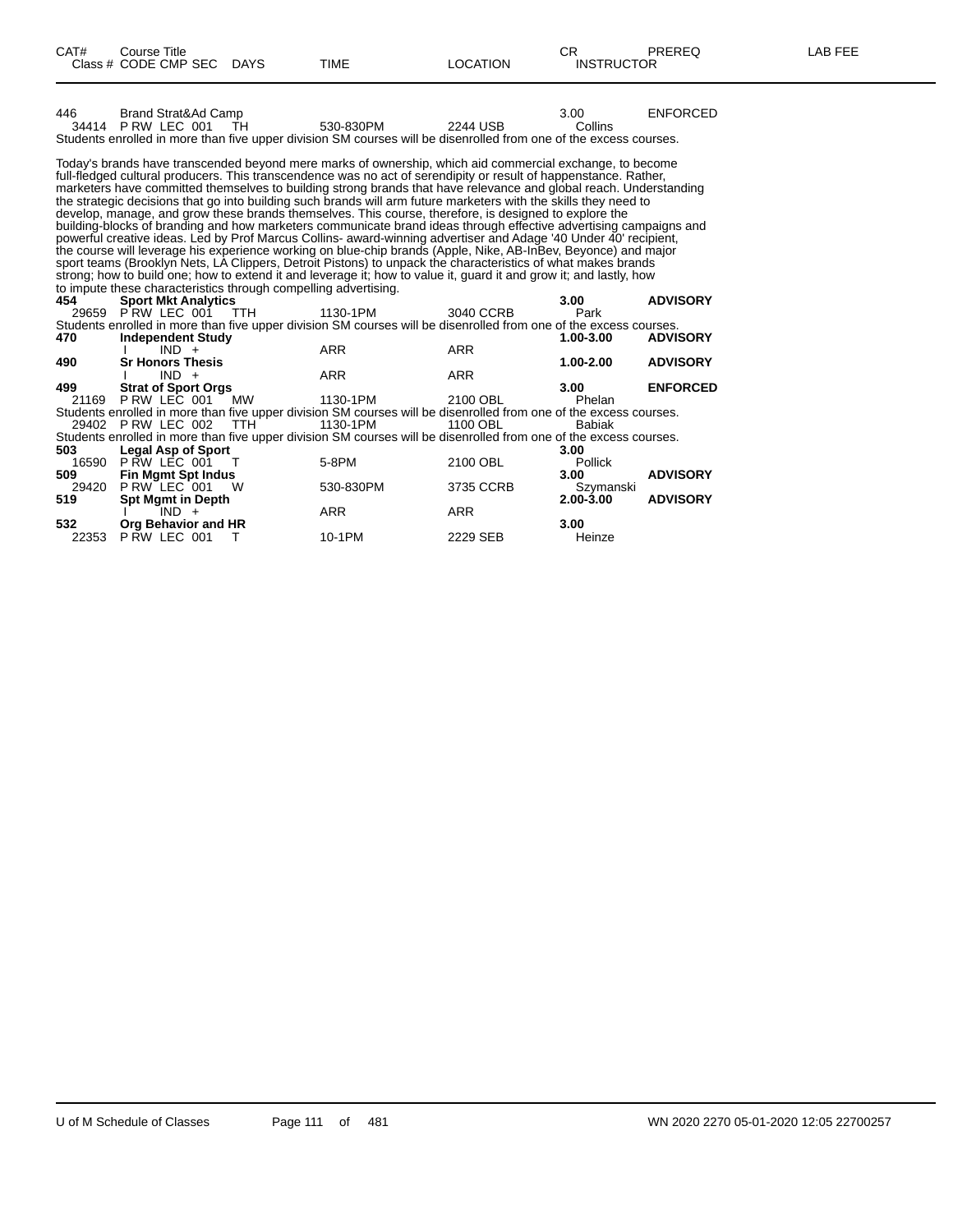## **LSA Residential College College of L S A Residential College**

#### **Fine Arts (RCARTS)**

| 286                                              | Sculpture<br>20252 P RW LAB 001                                                                                    | TTH                      | 1-4PM                                                                             | <b>B612 EQ</b>                                       | 4.00<br>Wetzel                                           |                 | 75.00  |
|--------------------------------------------------|--------------------------------------------------------------------------------------------------------------------|--------------------------|-----------------------------------------------------------------------------------|------------------------------------------------------|----------------------------------------------------------|-----------------|--------|
|                                                  | Mixed Media Sculpture                                                                                              |                          |                                                                                   |                                                      |                                                          |                 | 150.00 |
| 287<br>22238                                     | Printmaking<br>PIRW LAB 001                                                                                        | МW                       | 1-4PM                                                                             | <b>B513 EQ</b>                                       | 4.00<br>Millman                                          |                 |        |
| 23000<br>289                                     | PIRW LAB 002<br>Ceramics                                                                                           | МW                       | 5-8PM                                                                             | <b>B513 EQ</b>                                       | Millman<br>4.00                                          |                 | 100.00 |
| 13500<br>289                                     | PRW LAB 001<br>Ceramics                                                                                            | TTH                      | 12-1PM                                                                            | <b>B810 EQ</b>                                       | 4.00                                                     |                 | 100.00 |
| 334                                              | PRW LAB 001<br><b>Sp Tpcs: Creatv Arts</b>                                                                         | TTH                      | 9-12PM                                                                            | <b>B620 EQ</b>                                       | Crowell<br>3.00-4.00                                     | <b>ADVISORY</b> | 150.00 |
| 27046                                            | -PI<br>LAB 001<br>Photography and Incarceration                                                                    | WF                       | 1-4PM                                                                             | <b>B601 EQ</b>                                       | Wingfield                                                |                 |        |
| 34733 PI                                         | LAB 002                                                                                                            | TTH                      | 2-415PM                                                                           | ARR                                                  | Crowell                                                  |                 |        |
| 385                                              | Ceramics Theory and Criticism<br><b>Advanced Photography</b>                                                       |                          |                                                                                   |                                                      | 4.00                                                     | <b>ADVISORY</b> | 530.00 |
| 28944 PI<br>36142 PI                             | LAB 001<br>LAB 002                                                                                                 | TTH<br><b>TTH</b>        | 1-4PM<br>9-12PM                                                                   | <b>B601 EQ</b><br><b>B601 EQ</b>                     | Wingfield<br>Clarke                                      |                 |        |
|                                                  |                                                                                                                    |                          | Please contact Charlie Murphy (clmurph@umich.edu) with questions about the class. |                                                      |                                                          |                 |        |
|                                                  | <b>American Sign Language (RCASL)</b>                                                                              |                          |                                                                                   |                                                      |                                                          |                 |        |
| 102<br>17016 PI                                  | Elem ASL II<br>LEC 001                                                                                             | <b>TTH</b>               | 9-11AM                                                                            | 1405 EQ                                              | 4.00<br>Berwanger                                        | <b>ADVISORY</b> |        |
| 202<br>14187 PI                                  | Intermediate ASL II<br>LEC 001                                                                                     | TTH                      | 12-2PM                                                                            | 1405 EQ                                              | 4.00<br>Berwanger                                        | <b>ADVISORY</b> |        |
|                                                  | <b>Core Courses (RCCORE)</b>                                                                                       |                          |                                                                                   |                                                      |                                                          |                 |        |
| 100                                              | <b>First Year Seminar</b>                                                                                          |                          |                                                                                   |                                                      | 4.00                                                     | <b>ADVISORY</b> |        |
|                                                  | 20257 PDR SEM 001<br>Art and Everyday Life                                                                         | TTH                      | 3-5PM                                                                             | 1807 EQ                                              | Bayraktar                                                |                 |        |
| The Personal Essay                               | 25062 PDR SEM 002                                                                                                  | МW                       | 4-530PM                                                                           | 1508 EQ                                              | Stainton                                                 |                 |        |
| 205                                              | <b>Independent Study</b><br>$IND +$                                                                                |                          | ARR                                                                               | ARR                                                  | 1.00-4.00                                                | <b>ADVISORY</b> |        |
| 206                                              | <b>Independent Study</b><br>$IND +$                                                                                |                          | <b>ARR</b>                                                                        | <b>ARR</b>                                           | 1.00-4.00                                                |                 |        |
| 209                                              | <b>Study Off-Campus</b>                                                                                            |                          |                                                                                   | ARR                                                  | 1.00-4.00                                                | <b>ADVISORY</b> |        |
| 305                                              | $IND +$<br>Independent Study                                                                                       |                          | ARR                                                                               |                                                      | 1.00-4.00                                                | <b>ADVISORY</b> |        |
| 306                                              | $IND +$<br><b>Independent Study</b>                                                                                |                          | ARR                                                                               | ARR                                                  | 1.00-3.00                                                |                 |        |
| 307                                              | $IND +$<br><b>College Teaching</b>                                                                                 |                          | ARR                                                                               | <b>ARR</b>                                           | 1.00-4.00                                                | <b>ADVISORY</b> |        |
| 308                                              | $IND +$<br>IR<br>Dir Peer Tutoring                                                                                 |                          | ARR                                                                               | ARR                                                  | 1.00-2.00                                                |                 |        |
| 309                                              | $IND +$<br><b>Study Off-Campus</b>                                                                                 |                          | ARR                                                                               | ARR                                                  | 1.00-16.00                                               | <b>ADVISORY</b> |        |
|                                                  | $IND +$                                                                                                            | TН                       | 4-5PM                                                                             | 1505 EQ                                              |                                                          |                 |        |
| 334<br>33205                                     | <b>Special Topics</b><br>P<br><b>SEM 001</b>                                                                       | м                        | 6-8PM                                                                             | 1423 EQ                                              | 3.00<br>Goertz                                           |                 | 50.00  |
| Refugee Narratives<br>33729 P                    | <b>SEM 002</b>                                                                                                     |                          | ARR                                                                               | ARR                                                  | Burk                                                     |                 |        |
| 33728 P                                          | Prison Vocal Workshop<br><b>SEM 003</b>                                                                            | T                        | 530-730PM                                                                         | 2058 MOORE                                           | Kemper                                                   |                 |        |
| Out of the Blue Choir                            | 22242 PRW SEM 004                                                                                                  | МW                       | 1130-1PM                                                                          | 210 TAP                                              | Crasnow                                                  |                 |        |
| 405                                              | GndrSexualityContempIslamicArt<br><b>Independent Study</b>                                                         |                          |                                                                                   |                                                      | 1.00-4.00                                                | <b>ADVISORY</b> |        |
|                                                  | $IND +$                                                                                                            |                          | ARR                                                                               | ARR                                                  |                                                          |                 |        |
| 406                                              | <b>Independent Study</b><br>$IND +$                                                                                |                          | ARR                                                                               | ARR                                                  | 1.00-4.00                                                |                 |        |
| 489                                              | <b>Honors Research</b><br>$IND +$                                                                                  |                          | <b>ARR</b>                                                                        | <b>ARR</b>                                           | 1.00-4.00                                                | <b>ADVISORY</b> |        |
| 490                                              | <b>Honors Thesis</b><br>$IND +$                                                                                    |                          | ARR                                                                               | ARR                                                  | 1.00-4.00                                                |                 |        |
|                                                  | <b>Humanities (RCHUMS)</b>                                                                                         |                          |                                                                                   |                                                      |                                                          |                 |        |
| 150<br>17427<br>17428<br>17429<br>17430<br>17431 | Intro to FTVM<br>LEC 001<br>Al<br>AI<br>LAB 002<br>PI W<br>DIS 003<br><b>DIS</b><br>PI W<br>004<br>DIS 005<br>PI W | TTH<br>T.<br>W<br>W<br>W | 1-230PM<br>4-7PM<br>9-10AM<br>9-10AM<br>5-6PM                                     | <b>ARR</b><br>ARR<br>4151 USB<br>G168 AH<br>2114 MLB | 4.00<br>Solomon<br>Solomon<br>Shafer<br>Compton<br>Elrod |                 | 50.00  |

U of M Schedule of Classes Page 112 of 481 WN 2020 2270 05-01-2020 12:05 22700257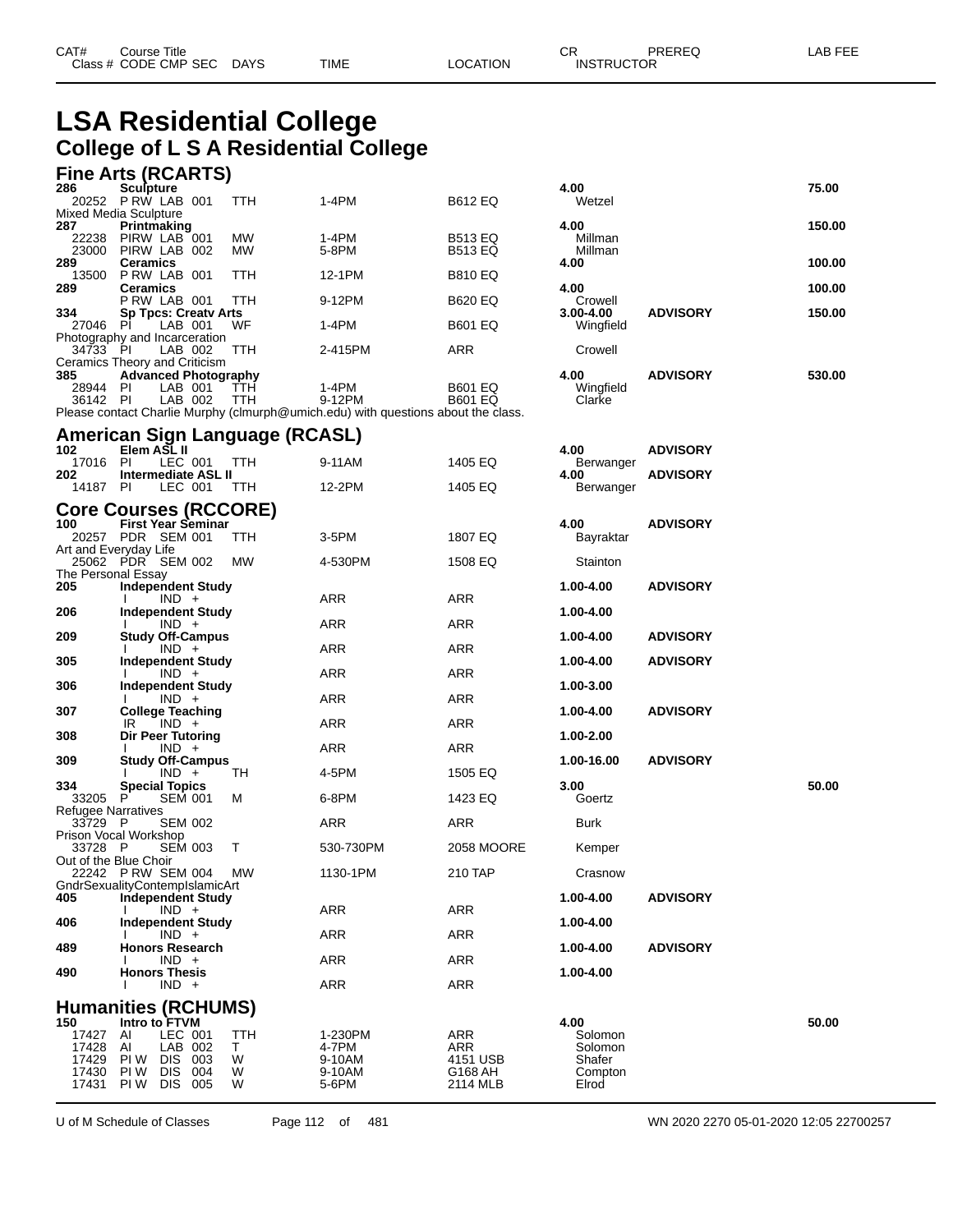| CAT#              | <b>Course Title</b><br>Class # CODE CMP SEC                | DAYS      | TIME                                                                                                        | LOCATION                     | CR<br><b>INSTRUCTOR</b> | PREREQ          | LAB FEE |
|-------------------|------------------------------------------------------------|-----------|-------------------------------------------------------------------------------------------------------------|------------------------------|-------------------------|-----------------|---------|
|                   |                                                            |           |                                                                                                             |                              |                         |                 |         |
|                   |                                                            |           |                                                                                                             |                              |                         |                 |         |
| 17432<br>17433    | PI W<br>DIS.<br>006<br>PI W<br><b>DIS</b><br>007           | W<br>W    | 10-11AM<br>10-11AM                                                                                          | 3230 USB<br>G160 AH          | Shafer<br>Compton       |                 |         |
| 17589             | PI W<br><b>DIS</b><br>008                                  | W         | 5-6PM                                                                                                       | 2325 MH                      | Chen                    |                 |         |
| 32105             | PI W<br>DIS.<br>009                                        | W         | 4-5PM                                                                                                       | 2114 MLB                     | Elrod                   |                 |         |
| 32106<br>201      | DIS 010<br>PI W<br>How to Think (HU)                       | W         | 4-5PM                                                                                                       | 2325 MH                      | Chen<br>3.00            |                 |         |
| 33938             | <b>PI</b><br><b>REC 001</b>                                | TTH       | 230-4PM                                                                                                     | <b>B830 EQ</b>               | <b>Burde</b>            |                 |         |
|                   | How to Think With Words                                    |           |                                                                                                             |                              |                         |                 |         |
| 220               | <b>Narration</b><br><b>P RW SEM 001</b>                    | MW        | 4-530PM                                                                                                     |                              | 4.00<br><b>Matthews</b> |                 |         |
| 13501             | Intro to Fiction Writing                                   |           |                                                                                                             | 1506 EQ                      |                         |                 |         |
| 221               | <b>Writing of Poetry</b>                                   |           |                                                                                                             |                              | 4.00                    | <b>ADVISORY</b> |         |
| 13502<br>235      | PR.<br><b>SEM 001</b>                                      | MW        | 4-530PM                                                                                                     | <b>B810 EQ</b>               | Messer                  |                 |         |
| 28991             | <b>Topics World Dance</b><br>P<br><b>SEM 001</b>           | MW        | 10-1130AM                                                                                                   | <b>B830 EQ</b>               | 3.00<br>Genne           |                 |         |
| 250               | <b>Chamber Music</b>                                       |           |                                                                                                             |                              | 1.00                    |                 |         |
| 13503<br>250      | PRW LAB 001<br><b>Chamber Music</b>                        | F         | 10-5PM                                                                                                      | <b>B424 EQ</b>               | 1.00                    |                 |         |
|                   | PRW LAB 001                                                | W         | 5-7PM                                                                                                       | KEENE AUD EQ                 |                         |                 |         |
|                   | PRW LAB 001                                                | м         | 5-8PM                                                                                                       | KEENE AUD EQ                 |                         |                 |         |
|                   | PRW LAB 001                                                | <b>MW</b> | 6-9PM                                                                                                       | <b>B424 EQ</b>               | Ervamaa                 |                 |         |
|                   | interview/audition. Tuesday 6-9PM section meets in EQB503. |           | Students will only meet 1-2 hours per week, chosen from the listed course hours by the instructor after the |                              |                         |                 |         |
| 250               | <b>Chamber Music</b>                                       |           |                                                                                                             |                              | 1.00                    |                 |         |
| 16113             | PI<br>LAB 002                                              |           | ARR                                                                                                         | ARR                          | Ervamaa                 |                 |         |
| 251               | <b>Topics in Music</b><br>13504 PRW SEM 001                | TTH       | 4-530PM                                                                                                     | <b>B424 EQ</b>               | 3.00<br>Leson           |                 |         |
|                   | Terpsichore and Apollo                                     |           |                                                                                                             |                              |                         |                 |         |
| 252               | <b>Topics Music Express</b>                                |           |                                                                                                             |                              | 2.00                    |                 |         |
| 252               | 20625 PRW LAB 001<br><b>Topics Music Express</b>           | т         | 6-9PM                                                                                                       | <b>B424 EQ</b>               | Hottmann<br>2.00        |                 |         |
|                   | PRW LAB 001                                                | Τ         | 6-9PM                                                                                                       | B814 EQ                      |                         |                 |         |
|                   | <b>Chinese Instrumental Music Ens</b>                      |           |                                                                                                             |                              |                         |                 |         |
| 254<br>32313      | <b>Human Voice</b><br>PR.<br>LAB 001                       | TTH       | 10-12PM                                                                                                     | <b>B424 EQ</b>               | 4.00<br>Goltz-Taylor    |                 |         |
| 272               | Modern Art                                                 |           |                                                                                                             |                              | 4.00                    |                 |         |
|                   |                                                            |           | STUDENTS ARE AUTO-ENROLLED IN LECTURE WHEN THEY ELECT A DISCUSSION.                                         |                              |                         |                 |         |
| 17459<br>23966    | S<br>LEC 001<br>P W<br>DIS 002                             | TTH<br>TH | 1130-1PM<br>$1-2PM$                                                                                         | ARR<br>130 TAP               | Ward<br>Denison         |                 |         |
| 23967             | P W<br>DIS.<br>003                                         | TH        | 2-3PM                                                                                                       | 130 TAP                      | Denison                 |                 |         |
| 22193             | P W<br><b>DIS</b><br>004                                   | F         | 10-11AM                                                                                                     | 130 TAP                      | Volk                    |                 |         |
| 27145<br>37059    | P W<br><b>DIS</b><br>005<br>DIS 006<br>P W                 | F<br>F    | 11-12PM<br>2-3PM                                                                                            | 130 TAP<br>130 TAP           | Volk<br>Volk            |                 |         |
| 280               | <b>Intro Drama</b>                                         |           |                                                                                                             |                              | 2.00-3.00               |                 |         |
| 29387             | P W REC 001                                                | MW        | 1130-1PM                                                                                                    | G115 AH                      | Westlake                |                 |         |
| 281<br>17702      | Intr Comedy&Tragedy<br>PRW LEC 001                         | <b>MW</b> | 1-3PM                                                                                                       | ARR                          | 4.00<br>Walsh           |                 |         |
|                   | Inside the Dramatic Experience                             |           |                                                                                                             |                              |                         |                 |         |
|                   |                                                            |           | Class will also meet in EQB 423 and in the Keene Theater with RCHUMS 482                                    |                              |                         |                 |         |
| 306               | <b>History of Writing</b><br>28990 PRW SEM 001             | TTH       | 10-1130AM                                                                                                   | <b>B814 EQ</b>               | 3.00<br>Brown           |                 |         |
| 312               | <b>Cnt Eur Cinema</b>                                      |           |                                                                                                             |                              | 3.00                    | <b>ADVISORY</b> | 50.00   |
| 14538             | LEC 001<br>A                                               | TTH       | 2-3PM                                                                                                       | 1400 CHEM                    | Eagle                   |                 |         |
| 14537<br>14534    | LAB 002<br>Α<br>PI W<br>DIS 003                            | W<br>TН   | 730-10PM<br>3-4PM                                                                                           | AUD A AH<br><b>1400 CHEM</b> | Eagle<br>Eagle          |                 |         |
| 16174             | 004<br>PI W<br><b>DIS</b>                                  | F         | 2-3PM                                                                                                       | 1437 MH                      | Paige                   |                 |         |
| 16557             | PI W<br>DIS 005                                            | F         | 12-1PM                                                                                                      | <b>ARR</b>                   | van Doren               |                 |         |
| 22302<br>320      | DIS 006<br>PI W<br><b>Advanced Narration</b>               | F         | $1-2PM$                                                                                                     | 1437 MH                      | Wagner<br>4.00          | <b>ADVISORY</b> |         |
| 21586             | <b>P RW SEM 001</b>                                        | TTH       | 4-530PM                                                                                                     | <b>B810 EQ</b>               | Thomas                  |                 |         |
| 321               | <b>Adv Poetry Wrtg</b>                                     |           |                                                                                                             |                              | 4.00                    | <b>ADVISORY</b> |         |
| 24044<br>325      | <b>SEM 001</b><br>PI.<br><b>Creat Writ Tutorial</b>        | TTH       | 230-4PM                                                                                                     | 1507 EQ                      | Kasischke<br>4.00       |                 |         |
| 13506             | <b>SEM 001</b><br>PI.                                      |           | ARR                                                                                                         | <b>ARR</b>                   | Matthews                |                 |         |
| 13507             | PI<br><b>SEM 002</b>                                       |           | <b>ARR</b>                                                                                                  | ARR                          | Messer                  |                 |         |
| 18612 PI<br>18257 | <b>SEM 004</b><br>-PI<br><b>SEM 005</b>                    |           | ARR<br>ARR                                                                                                  | ARR<br>ARR                   | Thomas<br>Rosegrant     |                 |         |
| 326               | <b>Tutor-Creat Writ B</b>                                  |           |                                                                                                             |                              | 4.00                    | <b>ADVISORY</b> |         |
| 13508             | PI<br><b>SEM 001</b>                                       |           | <b>ARR</b>                                                                                                  | <b>ARR</b>                   | Matthews                |                 |         |
| 13509<br>18613    | PI<br><b>SEM 002</b><br><b>SEM 004</b><br>PI               |           | <b>ARR</b><br>ARR                                                                                           | <b>ARR</b><br><b>ARR</b>     | Messer<br>Thomas        |                 |         |
| 18258             | PI<br><b>SEM 005</b>                                       |           | ARR                                                                                                         | <b>ARR</b>                   | Rosegrant               |                 |         |
| 330               | <b>The Arabian Nights</b>                                  |           |                                                                                                             |                              | 3.00                    |                 |         |
| 32536<br>334      | P W LEC 001<br><b>Topics in Humanities</b>                 | TTH       | 1130-1PM                                                                                                    | G040 TISCH                   | Ali<br>3.00             |                 | 50.00   |
| 28932             | PIR.<br><b>SEM 001</b>                                     | ТH        | 9-12PM                                                                                                      | KEENE AUD EQ                 | Gordon-Gurfinkel        |                 |         |
| 334               | <b>Topics in Humanities</b>                                |           |                                                                                                             |                              | 3.00                    |                 | 50.00   |
|                   | P R<br><b>SEM 001</b><br>Adv Comm Engagemnt thru Arts      | TH        | 9-12PM                                                                                                      | <b>B423 EQ</b>               |                         |                 |         |
|                   |                                                            |           |                                                                                                             |                              |                         |                 |         |

U of M Schedule of Classes Page 113 of 481 WN 2020 2270 05-01-2020 12:05 22700257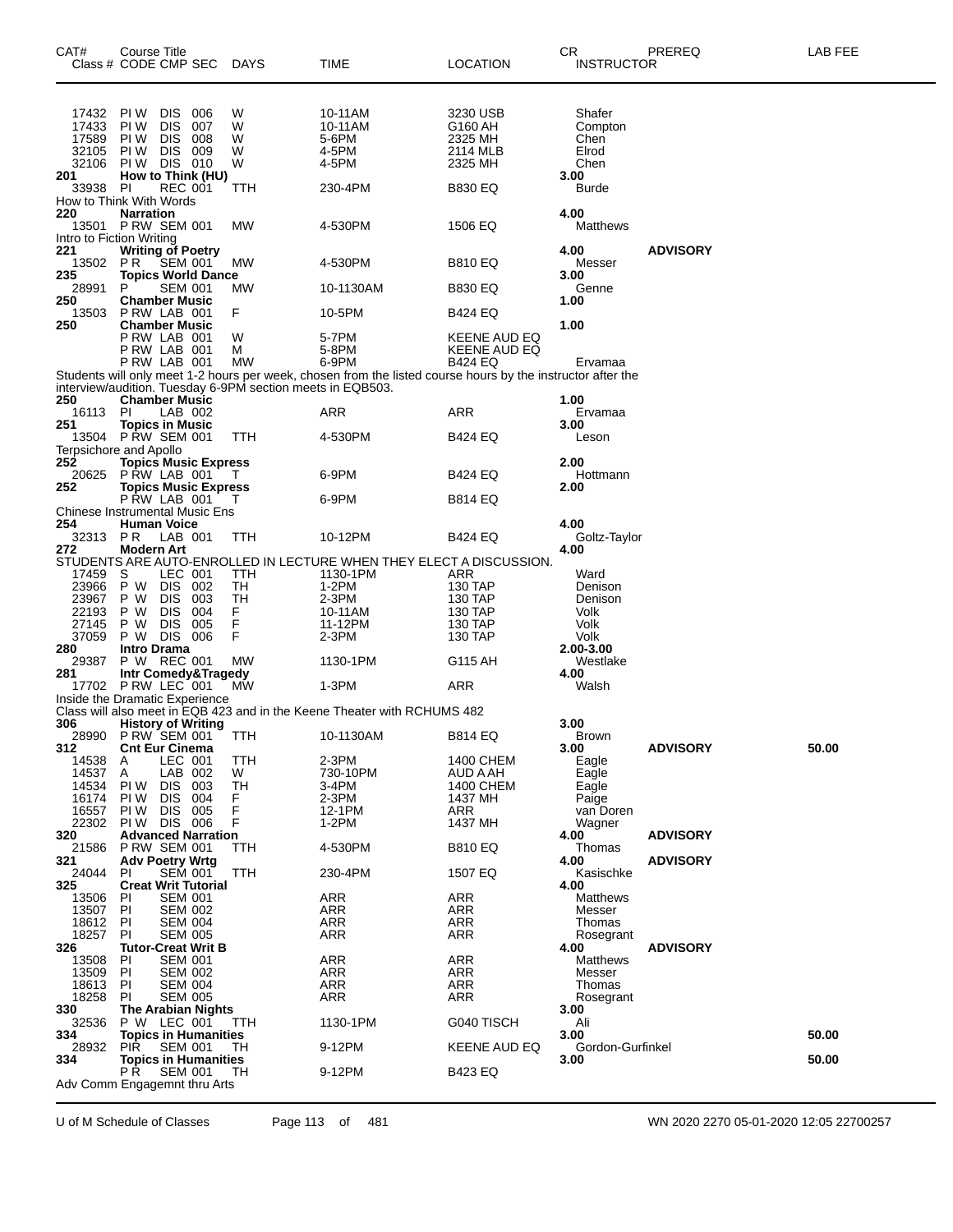| CAT#                                   | Course Title<br>Class # CODE CMP SEC DAYS                            |                                                 | TIME                                                                | <b>LOCATION</b>                  | CR<br>PREREQ<br><b>INSTRUCTOR</b>                       | LAB FEE |
|----------------------------------------|----------------------------------------------------------------------|-------------------------------------------------|---------------------------------------------------------------------|----------------------------------|---------------------------------------------------------|---------|
| 334                                    | Topics in Humanities<br>24045 PIRW SEM 002                           | W                                               | 3-6PM                                                               | 1505 EQ                          | 3.00                                                    | 50.00   |
|                                        | Memoir: Writing from Within                                          |                                                 |                                                                     |                                  | Rosegrant                                               |         |
| 20624 PIR<br><b>Cinematic Movement</b> | <b>SEM 004</b>                                                       | МW                                              | 230-4PM                                                             | <b>B834 EQ</b>                   | Jordan                                                  |         |
| 25221 P                                | <b>SEM 005</b><br>Art&Music of the Islamic World                     | МW                                              | 230-4PM                                                             | <b>B830 EQ</b>                   | Crasnow                                                 |         |
| 29145 P                                | <b>SEM 006</b><br>Climate Crisis Cr Wtg Workshop                     | W                                               | 530-830PM                                                           | 1511 EQ                          | Steinberg                                               |         |
| 19394 PIR<br><b>Literary Monsters</b>  | <b>SEM 007</b>                                                       | ттн                                             | 1130-1PM                                                            | <b>B830 EQ</b>                   | Matthews                                                |         |
| 29750 P                                | <b>SEM 008</b>                                                       | TTH                                             | 10-1130AM                                                           | 180 TAP                          | Perlove                                                 |         |
| 24275 P W                              | The Hebrew Bible in Art<br><b>SEM 009</b>                            | МW                                              | 4-530PM                                                             | <b>B830 EQ</b>                   | Crasnow                                                 |         |
| Palestinian Art<br>24485 P             | <b>SEM 010</b>                                                       | МW                                              | 1130-1PM                                                            | 3254 LSA                         | Maiorova                                                |         |
| Literature/Empire<br>30700 P           | <b>SEM 012</b><br>P<br><b>SEM 012</b>                                | М<br>МW                                         | 7-9PM<br>230-4PM                                                    | <b>B830 EQ</b><br><b>B814 EQ</b> | Cohen                                                   |         |
| 25674 PI                               | Masterpieces by Bergman<br><b>SEM 013</b>                            | TTH                                             | 830-10AM                                                            | B814 EQ                          | Messer                                                  |         |
| 335                                    | Workshop w/ Incarcerated Poets<br><b>Thtre&amp;Incarceration</b>     |                                                 |                                                                     |                                  | 3.00                                                    | 75.00   |
| 31170                                  | <b>REC 001</b><br>-PI                                                | Т                                               | 230-530PM                                                           | 2439 WDC                         | Pickus                                                  |         |
| 341<br>25340                           | <b>Empowering Community</b><br>PR.<br><b>SEM 001</b>                 | $\mathbf{L}$                                    | 9-12PM                                                              | <b>B423 EQ</b>                   | 3.00                                                    | 50.00   |
| 341                                    | <b>Empowering Community</b><br>P R<br><b>SEM 001</b>                 |                                                 | 9-12PM                                                              | KEENE AUD EQ                     | 3.00<br>Gordon-Gurfinkel                                | 50.00   |
| 344<br>20622 PR                        | <b>Reason/Passion 18thC</b><br>LEC 001                               | МW                                              | 1-230PM                                                             | 049 UMMA                         | <b>ADVISORY</b><br>3.00<br>Willette                     |         |
| 350<br>13510                           | <b>Creative Musician</b><br><b>REC 001</b><br>P R                    | МW                                              | 3-5PM                                                               | <b>B424 EQ</b>                   | 4.00<br>Kirschenmann                                    |         |
| 351                                    | <b>Musicianship Lab</b>                                              |                                                 |                                                                     |                                  | 2.00<br><b>ADVISORY</b>                                 |         |
| 19442<br>Advanced                      | <b>PIR</b><br>LAB 002                                                | МW                                              | 10-1130AM                                                           | 1423 EQ                          | Kirschenmann                                            |         |
| 352<br>25049                           | <b>Found Instruments</b><br>PR.<br><b>REC 001</b>                    | MW                                              | 1-3PM                                                               | B424 EQ                          | 4.00<br>Gould                                           | 50.00   |
| 356<br>24046                           | <b>Symphonic Century</b><br>PIW LEC 001                              | TТH                                             | 4-530PM                                                             | 3448 MH                          | 3.00<br>Andre                                           | 50.00   |
| 387<br>26943                           | <b>Renaissance Drama</b><br><b>SEM 001</b><br>PD.                    |                                                 | ARR                                                                 | ARR                              | 4.00                                                    |         |
| 390                                    | Period&Place Drama<br>P                                              |                                                 |                                                                     |                                  | <b>ADVISORY</b><br>4.00                                 |         |
| 32441<br>390                           | <b>SEM 001</b><br>Period&Place Drama                                 | ттн                                             | 1-3PM                                                               | KEENE AUD EQ                     | Walsh<br><b>ADVISORY</b><br>4.00                        |         |
|                                        | P<br><b>SEM 001</b><br>The Theater of Anti-Fascism                   | TТH                                             | 1-3PM                                                               | B423 EQ                          |                                                         |         |
| 425<br>13512 PI                        | <b>Creative Writing</b><br><b>SEM 001</b>                            |                                                 | ARR                                                                 | ARR                              | 4.00<br><b>ADVISORY</b><br>Matthews                     |         |
| 13513<br>18614                         | PI<br><b>SEM 002</b><br>PI<br><b>SEM 004</b>                         |                                                 | ARR<br><b>ARR</b>                                                   | ARR<br>ARR                       | Messer<br>Thomas                                        |         |
| 18259<br>426                           | PI<br><b>SEM 005</b><br><b>Creative Writing</b>                      |                                                 | ARR                                                                 | ARR                              | Rosegrant<br>4.00                                       |         |
| 13514                                  | <b>SEM 001</b><br>-PI                                                |                                                 | ARR                                                                 | ARR                              | Matthews                                                |         |
| 13515<br>18615                         | -PI<br><b>SEM 002</b><br>-PI<br><b>SEM 004</b>                       |                                                 | ARR<br>ARR                                                          | ARR<br>ARR                       | Messer<br>Thomas                                        |         |
| 18021<br>481                           | PI<br><b>SEM 005</b><br><b>Play Production Sem</b>                   |                                                 | ARR                                                                 | ARR                              | Rosegrant<br>4.00                                       |         |
| 19377<br>481                           | PIRW SEM 001<br><b>Play Production Sem</b>                           | MWF                                             | 11-1PM                                                              | B423 EQ                          | Mendeloff<br>4.00                                       |         |
|                                        | P RW SEM 001<br>Chekhov's "Cherry Orchard"                           | <b>MWF</b>                                      | 11-1PM                                                              | KEENE AUD EQ                     |                                                         |         |
| 482<br>22239                           | <b>Director and Text</b><br>PIRW SEM 001<br><b>Director and Text</b> | MWF                                             | 1-3PM                                                               | B423 EQ                          | 4.00<br><b>ADVISORY</b><br>Mendeloff<br><b>ADVISORY</b> |         |
| 482                                    | <b>P RW SEM 001</b>                                                  | MWF                                             | 1-3PM<br>Class meets in the Keene Theater MWF 1-3PM with RCHUMS 481 | KEENE AUD EQ                     | 4.00                                                    |         |
|                                        | Interdivisional (RCIDIV)                                             |                                                 |                                                                     |                                  |                                                         |         |
| 305                                    | Envir & Soc Just Lit<br>29013 PIW SEM 001                            | TTH                                             | 4-530PM                                                             | 1423 EQ                          | 3.00<br>Murphy                                          |         |
| 350                                    | <b>Special Topics</b><br>22689 PW SEM 003                            | TH                                              | 7-9PM                                                               | ARR                              | 1.00<br>Regester, Van Dam                               |         |
| Detroiters Speak                       |                                                                      | Class meets in Detroit: transportation provided |                                                                     |                                  |                                                         |         |
| Corn in East Quad!                     | 26232 P W SEM 005                                                    | w                                               | 1130-1PM                                                            | 1505 EQ                          | Murphy                                                  |         |
| 351                                    | <b>Special Topics</b>                                                |                                                 |                                                                     |                                  | 2.00                                                    |         |
|                                        | 21588 PIW SEM 001<br>Great Lakes Castaways                           | МW                                              | 630-830PM                                                           | 1423 EQ                          | Goodenough                                              |         |
|                                        |                                                                      |                                                 |                                                                     |                                  |                                                         |         |

U of M Schedule of Classes Page 114 of 481 WN 2020 2270 05-01-2020 12:05 22700257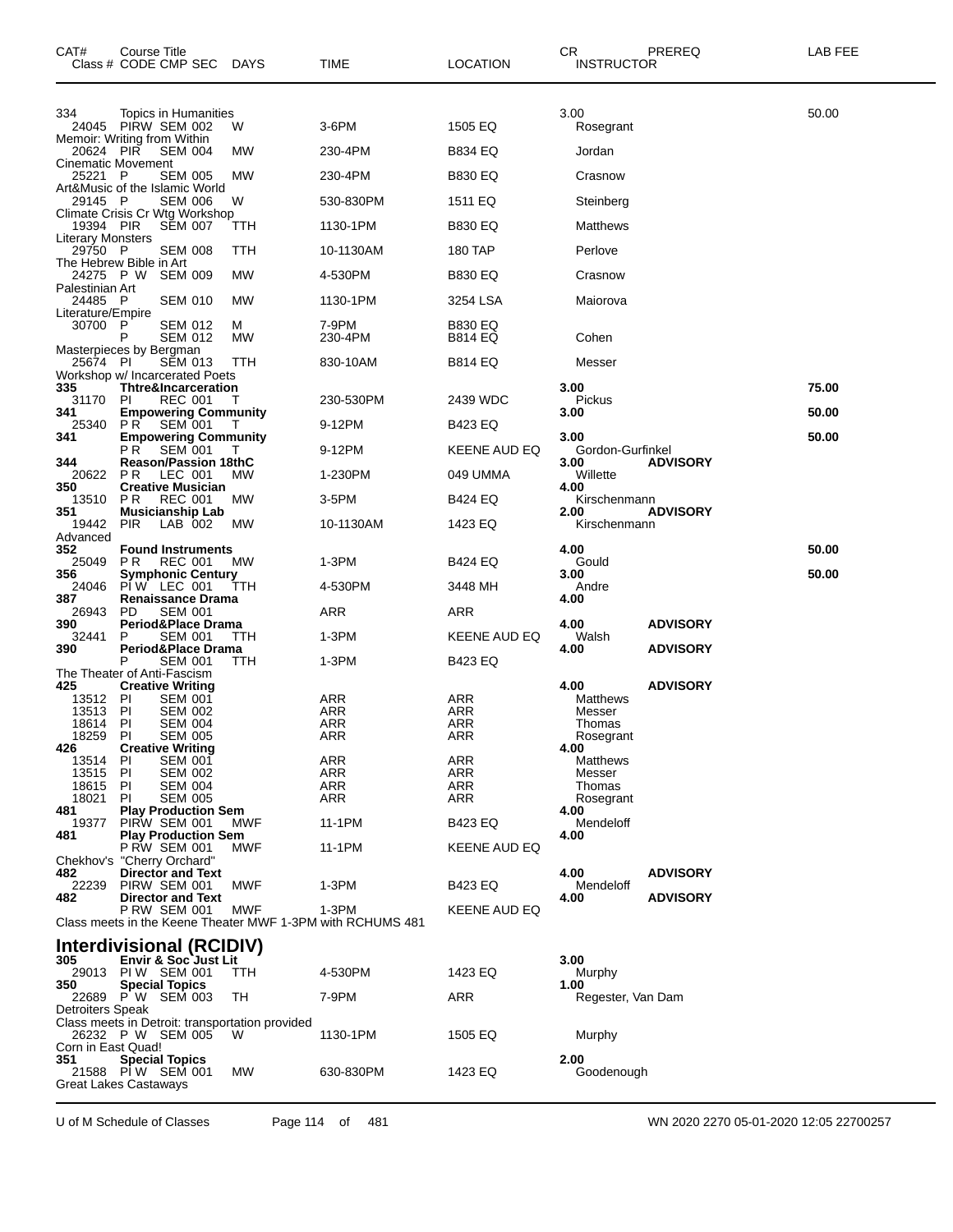| CAT#                                       | <b>Course Title</b> | Class # CODE CMP SEC                                           | DAYS                             | TIME               | <b>LOCATION</b>                  | CR<br><b>INSTRUCTOR</b>                        | PREREQ                   | LAB FEE |
|--------------------------------------------|---------------------|----------------------------------------------------------------|----------------------------------|--------------------|----------------------------------|------------------------------------------------|--------------------------|---------|
|                                            |                     | 29015 PIW SEM 002                                              |                                  | ARR                | ARR                              | Matthews                                       |                          |         |
| Literary Monsters in London<br>33927 PIR   |                     | <b>SEM 003</b>                                                 | Т                                | $3-5$ PM           | B834 EQ                          | <b>Burkam</b>                                  |                          |         |
| The Tarot-Visual Archetypes<br>38243 P     |                     | <b>SEM 004</b>                                                 | МW                               | 4-530PM            | B834 EQ                          | Genne                                          |                          |         |
| The American Film Musical<br>390           |                     | <b>Environ Activism</b>                                        |                                  |                    |                                  | 3.00                                           | <b>ADVISORY</b>          |         |
| 28626<br>391                               |                     | P W LEC 001                                                    | ттн                              | 1-230PM            | <b>B852 EQ</b>                   | Murphy<br>4.00                                 |                          |         |
| 30082<br>30083                             |                     | <b>Sustainable Campus</b><br>SIW LEC 001<br><b>PIW DIS 002</b> | МW<br>TH                         | 1130-1PM<br>9-10AM | A859 CHEM-TBLC<br>A859 CHEM-TBLC | Soderstrom, Dragone<br>Soderstrom, Dragone     | <b>ADVISORY</b>          |         |
|                                            |                     | <b>Languages (RCLANG)</b>                                      |                                  |                    |                                  |                                                |                          |         |
| 190<br>21583                               | A                   | Intensive French<br>LEC 001                                    | <b>MTTHF</b>                     | 1-2PM              | 1423 EQ                          | 8.00<br>Bayraktar                              |                          |         |
| 21584<br>191                               | <b>PI</b>           | DIS 002<br><b>Intensive German</b>                             | <b>MTTHF</b>                     | 10-11AM            | 1506 EQ                          | Burde<br>8.00                                  |                          |         |
| 16083<br>16084                             | A<br>PR.            | LEC 001<br>DIS 002                                             | <b>MTTHF</b><br><b>MTTHF</b>     | 11-12PM<br>$1-2PM$ | 1511 EQ<br>1512 EQ               | Hegman Shier<br>Goertz                         |                          |         |
| 194<br>13481<br>13482                      | A<br>PDR            | <b>Intensive Spanish</b><br>LEC 001<br>DIS 002                 | <b>MTTHF</b><br><b>MTTHF</b>     | 10-11AM<br>12-1PM  | <b>B856 EQ</b><br>1506 EQ        | 8.00<br>Gutierrez Tashian<br>Gutierrez Tashian |                          |         |
| 204                                        | <b>SLIP I</b>       | $IND +$                                                        |                                  | ARR                | ARR                              | 1.00                                           |                          |         |
| 256<br>30145                               | <b>PD</b>           | <b>Intermed Japanese</b><br><b>REC 001</b>                     |                                  | ARR                | ARR                              | 5.00                                           |                          |         |
| 290<br>13484                               | A                   | <b>Intensive French</b><br>LEC 001                             | <b>MTTHF</b>                     | 10-11AM            | B852 EQ                          | 8.00<br><b>Butler-Borruat</b>                  | <b>ADVISORY</b>          | 25.00   |
| 13485                                      | PI                  | DIS 002                                                        | <b>MTTHF</b>                     | 11-12PM            | 1506 EQ                          | <b>Burde</b>                                   |                          |         |
| 32304<br>293                               | PI                  | DIS 003<br>Intensive Russian II                                | <b>MTTHF</b>                     | 11-12PM            | 1507 EQ                          | Filion<br>8.00                                 | <b>ADVISORY</b>          |         |
| 21748<br>21749                             | A<br>P              | LEC 001<br><b>REC 002</b>                                      | <b>MTTHF</b><br><b>MTTHF</b>     | 12-1PM<br>11-12PM  | 1512 EQ<br>1512 EQ               | Makin<br>Makin                                 |                          |         |
| 294<br>13644                               | A                   | Intensive Spanish<br>LEC 001                                   | <b>MTTHF</b>                     | 9-10AM             | <b>B852 EQ</b>                   | 8.00<br>Nunez, Rodriguez                       | <b>ADVISORY</b>          |         |
| 13488<br>13489                             | P R<br>P R          | DIS 002<br>DIS 003                                             | <b>MTTHF</b><br><b>MTTHF</b>     | 10-11AM<br>12-1PM  | 1507 EQ<br>1505 EQ               | Nunez, Rodriguez                               | Espinoza-Pino, Rodriguez |         |
| 296<br>23009                               | PI                  | Intens Japanese II<br>LEC 001                                  | <b>MTWTHF</b>                    | 10-12PM            | B804 EQ                          | 10.00<br>Okuno                                 | <b>ADVISORY</b>          |         |
| 304                                        |                     | <b>Spanish in Community</b>                                    |                                  |                    |                                  | 1.00                                           | <b>ADVISORY</b>          |         |
| 310                                        |                     | $IND +$<br><b>Accel Review-French</b>                          |                                  | ARR                | ARR                              | 4.00                                           | <b>ADVISORY</b>          |         |
| 25048 PIR                                  |                     | LEC 001<br>Class meets with RCLANG 290.001                     | <b>MTTHF</b>                     | 10-11AM            | <b>ARR</b>                       | Bayraktar                                      |                          |         |
| 314<br>32311                               | PD.                 | <b>Accel Review-Span</b><br><b>SEM 001</b>                     | <b>MTTHF</b>                     | 1-1AM              | <b>ARR</b>                       | 4.00                                           |                          |         |
| 320<br>13492 PI                            |                     | <b>Readings in French</b><br><b>SEM 001</b>                    | TTH                              | 1-230PM            | 1505 EQ                          | 4.00<br><b>Butler-Borruat</b>                  | <b>ADVISORY</b>          |         |
| Existentialism                             |                     |                                                                |                                  |                    |                                  |                                                |                          |         |
| 321<br>13493 PI                            |                     | <b>Readings in German</b><br><b>SEM 001</b>                    | TТH                              | 10-1130AM          | 1505 EQ                          | 4.00<br>Goertz                                 | <b>ADVISORY</b>          |         |
| Berlin im Spiegel der Literatu<br>32309 PI |                     | <b>SEM 002</b>                                                 | W                                | 7-10PM             | KEENE AUD EQ                     |                                                |                          |         |
|                                            |                     | <b>SEM 002</b><br>Page to Stage & Stage to Page                | м                                | 8-10PM             | KEENE AUD EQ                     | Hegman Shier                                   |                          |         |
| 324<br>13494 PIR                           |                     | <b>Readings in Spanish</b><br><b>SEM 001</b>                   | TTH                              | 10-1130AM          | 1508 EQ                          | 4.00<br>Lopez-Cotin                            | <b>ADVISORY</b>          |         |
| Urban Culture & Citizenship                |                     |                                                                |                                  |                    |                                  |                                                |                          |         |
| 13495 PIR<br>Bilingualism                  |                     | <b>SEM 002</b>                                                 | TTH                              | 1130-1PM           | 1508 EQ                          | Rodriguez                                      |                          |         |
| 13496 PIR                                  |                     | <b>SEM 003</b><br><b>Exploring Cultural Landscapes</b>         | TTH                              | 1-230PM            | 1508 EQ                          | Lopez-Cotin                                    |                          |         |
| 20626 PIR                                  |                     | <b>SEM 004</b><br>Media, Terrorists&Freedom Fght               | TTH.                             | 230-4PM            | 1508 EQ                          | Espinoza-Pino                                  |                          |         |
| 334                                        |                     | <b>Tutoring Latino/as</b><br>32312 PIW SEM 001                 |                                  | ARR                | ARR                              | 2.00-3.00<br>Espinoza-Pino                     | <b>ADVISORY</b>          |         |
|                                            |                     |                                                                | <b>Natural Sciences (RCNSCI)</b> |                    |                                  |                                                |                          |         |
| 201<br>33277 P                             |                     | <b>Topics Sci Tech Med</b><br>LEC 001                          | <b>TTH</b>                       | 4-530PM            | <b>B852 EQ</b>                   | 3.00<br>Koman                                  |                          |         |
| Climate Change and Health<br>202           |                     | <b>Ecological Issues</b>                                       |                                  |                    |                                  | 4.00                                           |                          |         |
| 22857                                      | A                   | LEC 001                                                        | <b>TTH</b>                       | 1130-1PM           | 1040 DANA                        | <b>Benedict</b>                                |                          |         |
| 28202<br>28203                             | P W<br>P W          | DIS 002<br>DIS 003                                             | M<br>т                           | 3-4PM<br>4-5PM     | 2024 DANA<br>ARR                 | Benedict, Stadler<br>Benedict, Freed           |                          |         |
| 22858<br>22859                             | P W<br>P W          | DIS.<br>004<br>DIS.<br>006                                     | Τ<br>М                           | 4-5PM<br>3-4PM     | 3556 DANA<br>1046 DANA           | Benedict, Stadler<br>Benedict, Vogel           |                          |         |
| 22860<br>22861                             | P W<br>P W          | DIS .<br>007<br><b>DIS 008</b>                                 | М<br>W                           | 4-5PM<br>4-5PM     | 1046 DANA<br>3556 DANA           | Benedict, Vogel<br>Benedict, Freed             |                          |         |

U of M Schedule of Classes Page 115 of 481 WN 2020 2270 05-01-2020 12:05 22700257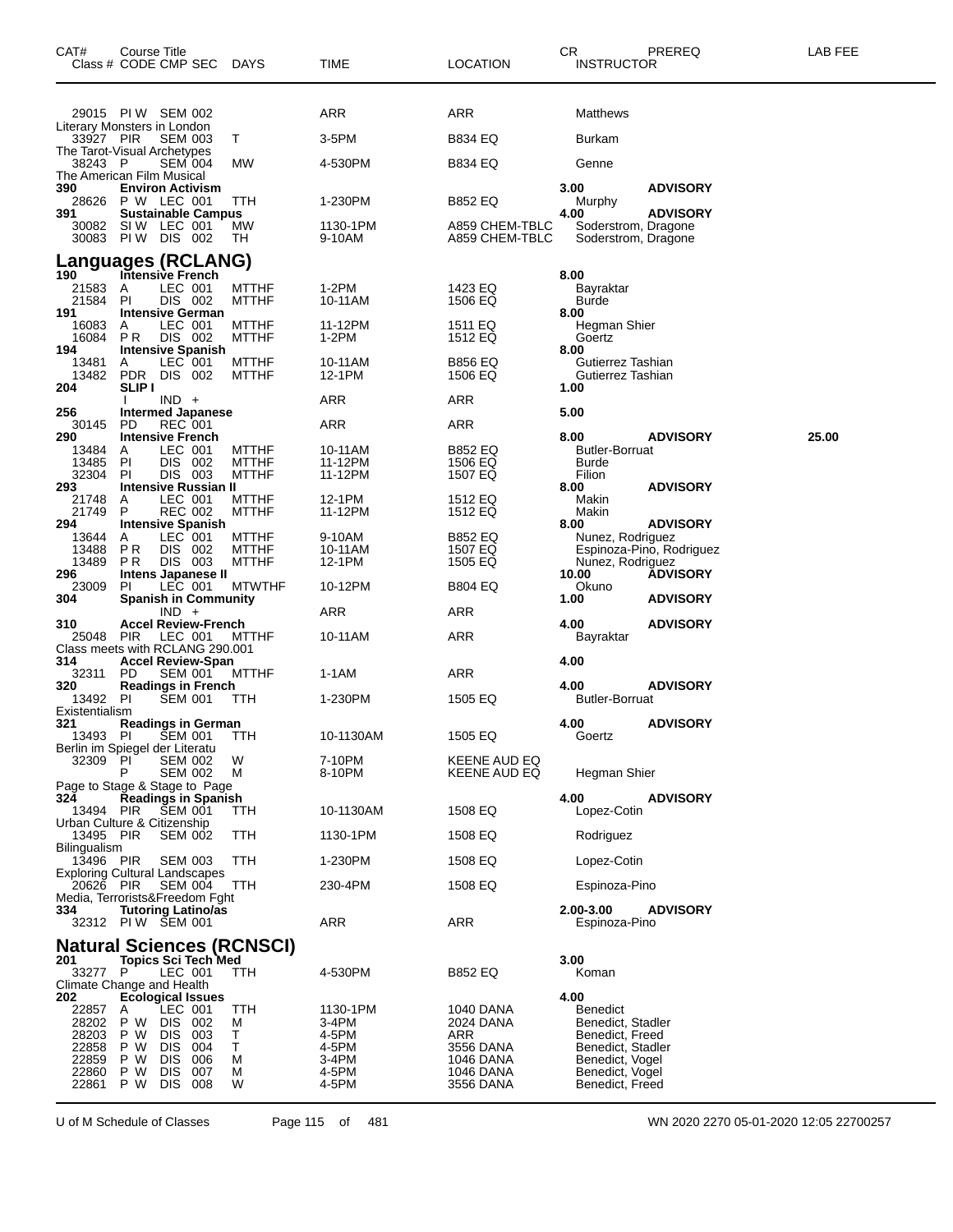| CAT#                      | Course Title<br>Class # CODE CMP SEC                                   | DAYS            | TIME               | <b>LOCATION</b>        | CR.<br>PREREQ<br><b>INSTRUCTOR</b>                              | LAB FEE |
|---------------------------|------------------------------------------------------------------------|-----------------|--------------------|------------------------|-----------------------------------------------------------------|---------|
| 22862<br>22863<br>260     | P W DIS 009<br>P W DIS 010<br><b>Sci &amp; Soc Issues</b>              | W<br>м          | 3-4PM<br>4-5PM     | 3556 DANA<br>2024 DANA | Benedict, Freed<br>Benedict, Stadler<br><b>ADVISORY</b><br>4.00 |         |
| 25061                     | <b>P RW SEM 001</b><br>Mind, Medicine and the Arts                     | TTH             | 12-2PM             | <b>B804 EQ</b>         | Evans                                                           |         |
| 301<br>33286 PR           | <b>Adv Tpcs SciTech Soc</b><br>LEC 001<br>Alt Futures Mich Food System | <b>TTH</b>      | 1-230PM            | <b>B856 EQ</b>         | 3.00<br><b>Badgley</b>                                          | 33.00   |
|                           | <b>Social Sciences (RCSSCI)</b>                                        |                 |                    |                        |                                                                 |         |
| 220<br>33280<br>260       | <b>Political Econ</b><br>P W SEM 001<br><b>Theorizing Knowledge</b>    | MW              | 230-4PM            | B856 EQ                | 4.00<br>Lynch<br>3.00                                           |         |
| 24047<br>275              | <b>PIR</b><br><b>SEM 001</b><br><b>Sci Tech Med&amp;Socty</b>          | TTH             | 230-4PM            | 1423 EQ                | Myers<br>4.00                                                   |         |
| 22417<br>22429            | LEC 001<br>S<br>P<br>DIS 002                                           | <b>MW</b><br>TH | 1130-1PM<br>9-10AM | 1230 USB<br>1423 EQ    | Carson<br>Johnson, Carson                                       |         |
| 22430                     | P<br>DIS 003                                                           | TН              | 2-3PM              | B <sub>116</sub> MLB   | Johnson, Carson                                                 |         |
| 22431<br>290              | P<br>DIS 004<br>S Sci Basic Seminar                                    | TН              | 12-1PM             | B834 EQ                | Johnson, Carson<br>1.00                                         |         |
| 24078                     | <b>SEM 001</b><br>PI                                                   |                 | ARR                | ARR                    | Myers                                                           |         |
|                           | Class will meet with RCSSCI 260 tth 2:30-4, EQ1423                     |                 |                    |                        |                                                                 |         |
| 301<br>25050              | Soc Sci Theory I<br><b>PR</b><br><b>SEM 001</b>                        | WF              | 10-12PM            | <b>B834 EQ</b>         | 4.00<br><b>ADVISORY</b><br>Robinson                             |         |
| 330<br>25051              | <b>Urban&amp;Commun Stdys</b><br>PRW LEC 001                           | ттн             | 11-1PM             | <b>B852 EQ</b>         | 4.00<br>Ward                                                    |         |
| 343                       | <b>Urban Inequality</b>                                                |                 |                    |                        | <b>ADVISORY</b><br>4.00                                         |         |
| 29102<br>29389            | A W<br>LEC 001<br>P W<br>DIS 002                                       | MW<br>W         | 230-4PM<br>6-7PM   | 1640 CHEM<br>3242 LSA  | Zelner<br>Malcolm                                               |         |
| 29391                     | P W<br>DIS 003                                                         | W               | 4-5PM              | 2062 PALM              | Week                                                            |         |
| 29393                     | P W<br><b>DIS</b><br>004                                               | W               | 5-6PM              | 1401 MH                | Week                                                            |         |
| 34317<br>350              | DIS 006<br>P W<br><b>Built Environment</b>                             | TН              | 9-10AM             | 3207 LSA               | Malcolm<br>3.00                                                 |         |
| 27790                     | P W LEC 001                                                            | TTH             | 1130-1PM           | 1028 DANA              | D'Anieri, Roake                                                 |         |
| 360                       | Social Sci Jr Sem                                                      |                 |                    |                        | <b>ADVISORY</b><br>3.00                                         | 50.00   |
| 28945 PR                  | <b>SEM 001</b><br>Documentary Photography                              | MW              | 10-12PM            | <b>B814 EQ</b>         | Turnley                                                         |         |
|                           | 22588 P W SEM 002                                                      | ттн             | 230-4PM            | 1506 EQ                | Lynch                                                           |         |
|                           | Goods and Goodness                                                     |                 |                    |                        |                                                                 |         |
| 26981 PI                  | <b>SEM 003</b>                                                         | <b>MW</b>       | 230-4PM            | 1511 EQ                | <b>Burkam</b>                                                   |         |
| <b>Millennials Rising</b> | 23417 P W SEM 004                                                      | м               | 2-5PM              | 1423 EQ                | Krinitsky                                                       |         |
|                           | Race, Law and Punishment                                               |                 |                    |                        |                                                                 |         |
|                           | 27311 P W SEM 006                                                      | TН              | 4-530PM            | <b>B804 EQ</b>         | Sanchez-Snell                                                   |         |
| 27481                     | Spanish Lang Internshp Prog II<br>P W SEM 008                          | МW              | 4-530PM            | 1507 EQ                | Lynch                                                           |         |
|                           | Globalization and Global India                                         |                 |                    |                        |                                                                 |         |
| 371                       | <b>Nat Disasters E Asia</b>                                            |                 |                    |                        | 3.00                                                            |         |
| 27625<br>390              | P W LEC 001                                                            | MW              | 230-4PM            | 1359 MH                | Ahn<br>3.00                                                     |         |
| 19465                     | <b>Comm Learn in ESL</b><br>P W SEM 001                                | MW              | 1-230PM            | <b>1509 NUB</b>        | Romano Gillette                                                 |         |
| 24207                     | P W SEM 002                                                            | МW              | 10-1130AM          | 1060 EH                | Dyer                                                            |         |
| 395                       | <b>Teach ESL Mignt Comm</b>                                            |                 |                    |                        | 3.00                                                            |         |
| 31763<br>461              | P W SEM 001<br><b>Senior Seminar</b>                                   | TTH             | 10-1130AM          | 5521 HH                | Des Jardins, Rodriguez<br>3.00                                  | 95.00   |
| 33276 P                   | <b>SEM 001</b>                                                         | <b>MW</b>       | 10-1130AM          | 1508 EQ                | Caulfield                                                       |         |
|                           | Gen/Sex-Int'l Human Rights Law                                         |                 |                    |                        |                                                                 |         |
| 33574 PI                  | <b>SEM 002</b><br>Inside-Out Prison Exchange                           | W               | 330-10PM           | ARR                    | Pickus                                                          |         |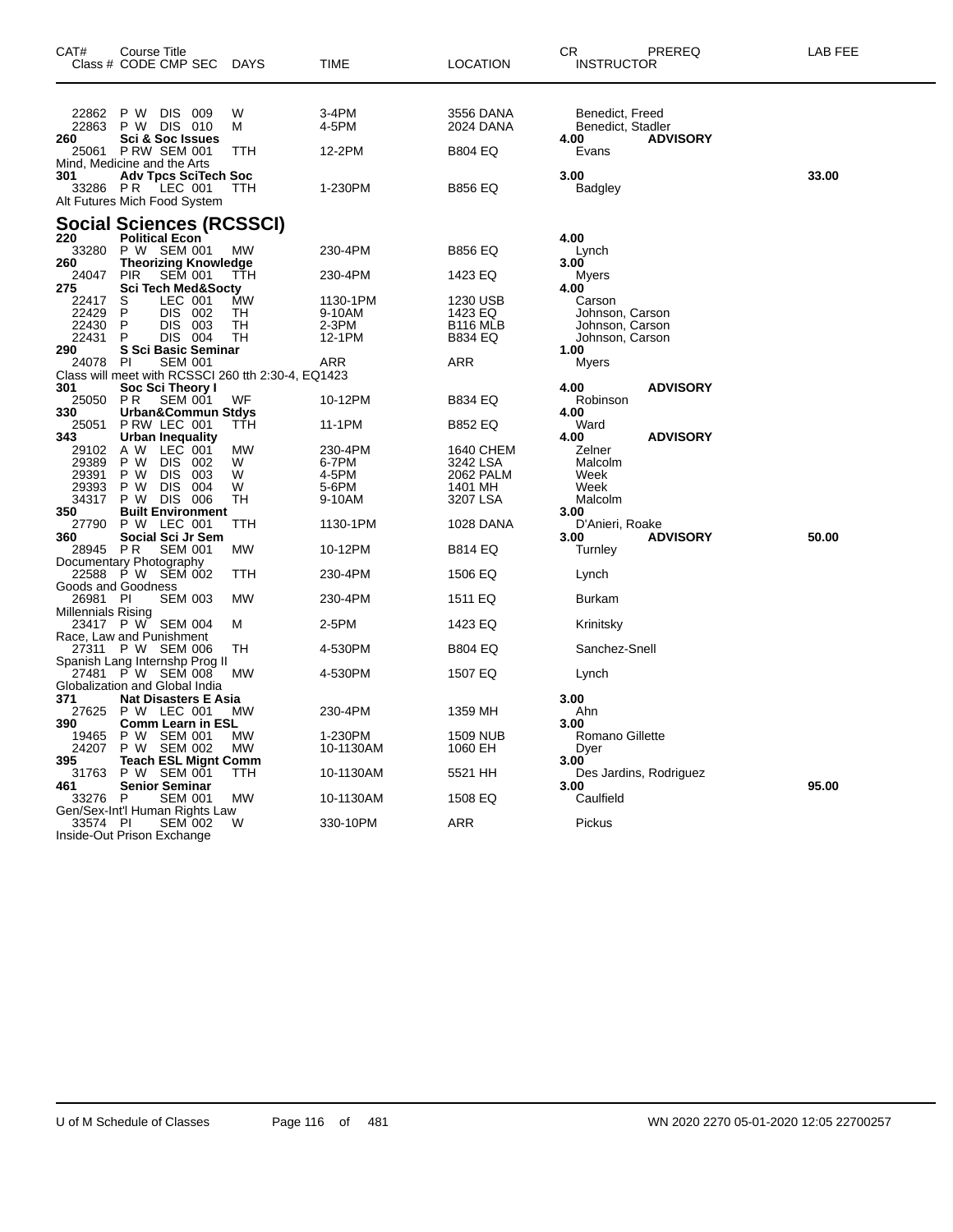|                           | Class # CODE CMP SEC                                                    | DAYS          | TIME        | LOCATION              | <b>INSTRUCTOR</b> |                           |
|---------------------------|-------------------------------------------------------------------------|---------------|-------------|-----------------------|-------------------|---------------------------|
|                           |                                                                         |               |             |                       |                   |                           |
| Law                       |                                                                         |               |             |                       |                   |                           |
| <b>Law School</b>         |                                                                         |               |             |                       |                   |                           |
| Law (LAW)                 |                                                                         |               |             |                       |                   |                           |
| 406                       | <b>Real Estate Transactions</b>                                         |               |             |                       | 2.00              | <b>ENFORCED</b>           |
|                           | 10176 PDRW LAB 001                                                      | T             | 3-5PM       | 236 HUTCH             | Cameron Jr        |                           |
| 7, 12, 35, 75, 91<br>413  | <b>Emerging Issues in Poverty Law</b>                                   |               |             |                       | 2.00              | <b>ENFORCED</b>           |
|                           | 31572 PDRW SEM 001                                                      | M             | 620-820PM   | 138 HUTCH             | Gray              |                           |
| 4, 7, 8, 9, 12, 35, 39    |                                                                         |               |             |                       |                   |                           |
| 415                       | <b>Trial Advocacy/Family</b><br>10108 PDRW LAB 001                      |               | 435-735PM   | ARR                   | 3.00<br>Connors   | <b>ENFORCED</b>           |
| 7, 12, 35, 91, 161        |                                                                         |               |             |                       |                   |                           |
| 424                       | <b>Tax Policy Seminar</b>                                               |               |             |                       | 2.00              | <b>ENFORCED</b>           |
|                           | 10101 PDRW SEM 001<br>4, 7, 8, 9, 12, 35, 41, 43                        | W             | 620-820PM   | 242 HUTCH             | Fox               |                           |
| 428                       | <b>Evidence Practicum</b>                                               |               |             |                       | 2.00              | <b>ADVISORY, ENFORCED</b> |
|                           | 10104 PDRW LAB 001                                                      |               | 640-840PM   | 232 HUTCH             | Hurley            |                           |
| 433.                      | 4, 7, 12, 37, 41, 43, 69, 91, 152, 213<br><b>Transactional Drafting</b> |               |             |                       | 2.00              | <b>ENFORCED</b>           |
|                           | 10091 PDRW LAB 001                                                      | TН            | 235-435PM   | 1060 JEFFRIES         | Becker            |                           |
|                           | 4, 7, 12, 37, 69, 91, 213                                               | W             | 630-830PM   | 138 HUTCH             | Kimball           |                           |
|                           | 10092 PDRW LAB 002<br>4, 7, 12, 37, 43, 69, 91, 213                     |               |             |                       |                   |                           |
| 435                       | Law Firm Careers/Evolv Prof                                             |               |             |                       | 2.00-3.00         | <b>ENFORCED</b>           |
| 4, 7, 12, 35              | 10102 PDRW SEM 001                                                      | мт            | 845-1010AM  | 1060 JEFFRIES         | Hirshon           |                           |
|                           | 10182 PDRW SEM 002                                                      | T             | 430-630PM   | 1025 JEFFRIES         | Bajowala          |                           |
| 5, 7, 12, 35, 44          |                                                                         |               |             |                       |                   |                           |
| 437                       | <b>Tax Planning for Corp Transac</b><br>10179 PDRW LAB 001              | м             | 630-830PM   | 1070 JEFFRIES         | 2.00<br>Adams     | <b>ADVISORY, ENFORCED</b> |
|                           | 7, 12, 37, 40, 91, 139, 155, 176, 233                                   |               |             |                       |                   |                           |
| 440                       | <b>International Law Workshop</b>                                       |               |             |                       | 2.00              | <b>ENFORCED</b>           |
|                           | 32633 PDRW SEM 001<br>4, 7, 8, 9, 12, 37, 44, 99, 110                   | W             | $1-3PM$     | 1070 JEFFRIES         | Hakimi            |                           |
| 450                       | <b>Law in Rural America</b>                                             |               |             |                       | 2.00              | <b>ENFORCED</b>           |
|                           | 10186 PDRW SEM 001                                                      | w             | 410-610PM   | 1060 JEFFRIES         | Prifogle          |                           |
| 7, 12, 35, 39, 46<br>457  | <b>Nuts /Bolts of Estate Planning</b>                                   |               |             |                       | 2.00              | <b>ENFORCED</b>           |
|                           | 10185 PDRW LAB 001                                                      | M             | 410-610PM   | 116 HUTCH             | Carozza           |                           |
| 7, 12, 35, 91<br>459.     |                                                                         |               |             |                       | 2.00              |                           |
|                           | Law&Hist:Econ Instit of Capit<br>10097 PRW SEM 001                      | W             | 410-610PM   | 1050 JEFFRIES         | Santarosa         | <b>ENFORCED</b>           |
| 4, 7, 12, 21, 35, 39      |                                                                         |               |             |                       |                   |                           |
| 493.                      | Sexual Harassment in Empl&Educ<br>32567 PDRW SEM 001                    | <b>MW</b>     | 410-620PM   | S <sub>106</sub> LLIB | 2.00<br>MacKinnon | <b>ENFORCED</b>           |
|                           | 4, 7, 8, 9, 12, 35, 39, 85, 158                                         |               |             |                       |                   |                           |
| 502                       | Int'l Corp Governance                                                   |               |             |                       | 2.00              | <b>ENFORCED</b>           |
| 10138 PR<br>502           | LEC 001<br>Int'l Corp Governance                                        | TH            | 640-855PM   | ARR                   | 2.00              | <b>ENFORCED</b>           |
|                           | PR LEC 001                                                              | TTH.          | 1230-245PM  | ARR                   |                   |                           |
|                           | LEC 001<br>P R                                                          | MWF           | 1210-225PM  | ARR                   | Kim               |                           |
| 4, 12, 35, 99, 181<br>505 | <b>Chinese Law&amp;Legal Institutions</b>                               |               |             |                       | 3.00              | <b>ENFORCED</b>           |
| 10177 PR                  | LEC 001                                                                 | WF            | 235-4PM     | 132 HUTCH             | Howson            |                           |
|                           | 5, 16, 18, 20, 35, 99, 170<br>38761 PDR LEC 002                         | WF            | 235-4PM     | ARR                   | Howson            |                           |
|                           | 4, 16, 19, 20, 35, 99, 170                                              |               |             |                       |                   |                           |
| 506                       | <b>Internal Investigations</b>                                          |               |             |                       | 2.00              | <b>ENFORCED</b>           |
| 10135 PR<br>12, 35        | LEC 001 F                                                               |               | 1-3PM       | 236 HUTCH             | Lynch             |                           |
| 508                       | <b>Modern Amer Legal History</b>                                        |               |             |                       | 3.00              | <b>ENFORCED</b>           |
| 10149 PR<br>16, 35        | LEC 001                                                                 | <b>WTH</b>    | 845-1010AM  | 218 HUTCH             | Novak             |                           |
| 510                       | <b>Civil Procedure</b>                                                  |               |             |                       | 4.00              | <b>ENFORCED</b>           |
| 10024                     | PDR LEC 001                                                             | <b>WTHF</b>   | 855-1010AM  | 0225 JEFFRIES         | Seinfeld          |                           |
| <b>MNOP</b><br>516        | <b>Formation of the Common Law</b>                                      |               |             |                       | 2.00              | <b>ENFORCED</b>           |
| 10131 PR                  | LEC 001                                                                 | <b>MTWTHF</b> | 1145-1PM    | 1020 JEFFRIES         | Hudson            |                           |
| 35, 41, 43, 99, 108       |                                                                         |               |             |                       |                   |                           |
| 520                       | <b>Contracts</b><br>10025 PDR LEC 001                                   | <b>TWF</b>    | 1020-1135AM | 220 HUTCH             | 4.00<br>Choi      | <b>ENFORCED</b>           |
| QRST                      |                                                                         |               |             |                       |                   |                           |
| 530                       | <b>Criminal Law</b>                                                     |               |             |                       | 4.00              | <b>ENFORCED</b>           |
| 10026<br><b>IJKL</b>      | PDR LEC 001                                                             | <b>TTHF</b>   | 855-1010AM  | 120 HUTCH             | Moran             |                           |
| 540                       | <b>Introduction to Constitutional Law</b>                               |               |             |                       | 4.00              | <b>ENFORCED</b>           |
|                           |                                                                         |               |             |                       |                   |                           |

CAT# Course Title Case CR PREREQ LAB FEE

U of M Schedule of Classes Page 117 of 481 WN 2020 2270 05-01-2020 12:05 22700257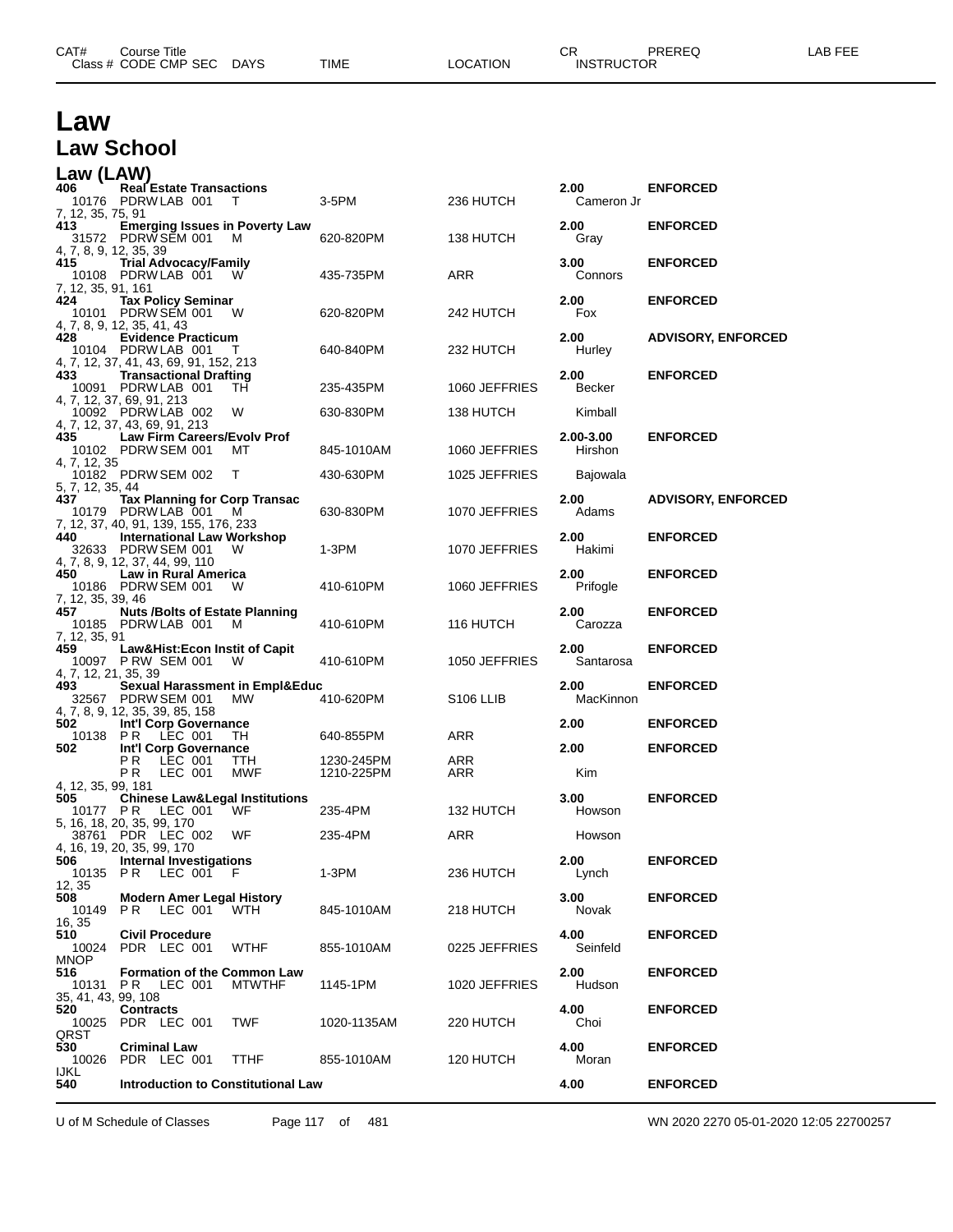| CAT#<br>Class # CODE CMP SEC DAYS | Course Title                                |                                  |                          |                                                                               | TIME                    | LOCATION                       | CR<br><b>INSTRUCTOR</b> | PREREQ          | LAB FEE |
|-----------------------------------|---------------------------------------------|----------------------------------|--------------------------|-------------------------------------------------------------------------------|-------------------------|--------------------------------|-------------------------|-----------------|---------|
| 10027 PDR LEC 001                 |                                             |                                  |                          | <b>TWTH</b>                                                                   | 855-1010AM              | 1225 JEFFRIES                  | <b>Bagenstos</b>        |                 |         |
| EF<br>10028                       | PDR                                         | LEC 002                          |                          | <b>TWF</b>                                                                    | 855-1010AM              | 220 HUTCH                      | Halberstam              |                 |         |
| GH, 41<br>10029                   | PDR LEC 003                                 |                                  |                          | <b>TWF</b>                                                                    | 1020-1135AM             | 1225 JEFFRIES                  | Litman                  |                 |         |
| IJKL, 41<br>10181                 | PDR LEC 004                                 |                                  |                          | MTW                                                                           | 1020-1135AM             | 120 HUTCH                      | Primus                  |                 |         |
| <b>MNOP, 41</b><br>10188          | <b>PDR</b><br>P R                           | LEC 005<br>LEC 005               |                          | TH<br>MW                                                                      | 255-410PM<br>235-350PM  | 0225 JEFFRIES<br>0225 JEFFRIES | Mortenson               |                 |         |
| QRST, 41<br>560                   | <b>Property</b>                             |                                  |                          |                                                                               |                         |                                | 4.00                    | <b>ENFORCED</b> |         |
| 10160<br>560                      | PR.<br><b>Property</b><br><b>PR LEC 001</b> | LEC 001                          |                          | Τ                                                                             | 430-545PM<br>410-525PM  | 220 HUTCH                      | 4.00<br>Schneider       | <b>ENFORCED</b> |         |
| 16, 23, 41<br>569                 |                                             |                                  |                          | <b>MW</b>                                                                     |                         | 220 HUTCH                      | 4.00                    | <b>ENFORCED</b> |         |
| 10146 PR LEC 001<br>569           |                                             |                                  |                          | <b>Legislation and Regulation</b><br>THF<br><b>Legislation and Regulation</b> | 1020-1135AM             | 120 HUTCH                      | 4.00                    | <b>ENFORCED</b> |         |
| 16, 23, 61, 89                    | <b>PR LEC 001</b>                           |                                  |                          |                                                                               | 1020-1135AM             | 132 HUTCH                      | Deacon                  |                 |         |
| 577<br>10054                      | PR                                          | LEC 001                          |                          | <b>Intellectual Property Survey</b><br>TH                                     | 850-1010AM              | 1025 JEFFRIES                  | 4.00                    | <b>ENFORCED</b> |         |
| 577                               | P R                                         | LEC 001                          |                          | <b>Intellectual Property Survey</b><br>мт                                     | 850-1010AM              | 1020 JEFFRIES                  | 4.00<br>Price           | <b>ENFORCED</b> |         |
| 16, 41, 230<br>578                |                                             |                                  |                          | <b>Critical Issues in Law&amp;Develop</b>                                     |                         |                                | 3.00                    | <b>ENFORCED</b> |         |
| 10119<br>578                      | P R                                         | LEC 001                          |                          | F<br><b>Critical Issues in Law&amp;Develop</b>                                | 1-225PM                 | 116 HUTCH                      | 3.00                    | <b>ENFORCED</b> |         |
| 5, 16, 18, 20, 35, 99             | P R                                         | LEC 001                          |                          | - T                                                                           | 120-245PM               | 116 HUTCH                      | Beny                    |                 |         |
| 578<br>10120 PDR LEC 002          |                                             |                                  |                          | <b>Critical Issues in Law&amp;Develop</b><br>E                                | 1-225PM                 | ARR                            | 3.00                    | <b>ENFORCED</b> |         |
| 578                               | P R                                         | LEC 002                          |                          | <b>Critical Issues in Law&amp;Develop</b>                                     | 120-245PM               | ARR                            | 3.00<br>Beny            | <b>ENFORCED</b> |         |
| 4, 16, 19, 20, 35, 99<br>580      | Torts                                       |                                  |                          |                                                                               |                         |                                | 4.00                    | <b>ENFORCED</b> |         |
| 10030<br>580                      | PDR LEC 001<br>Torts                        |                                  |                          | TH                                                                            | 255-410PM               | 250 HUTCH                      | 4.00                    | <b>ENFORCED</b> |         |
| EFGH, 41                          | P R                                         | LEC 001                          |                          | MW                                                                            | 235-350PM               | 250 HUTCH                      | Hershovitz              |                 |         |
| 586<br>10113<br>16, 35            | <b>Conflict of Laws</b><br>PR.              | LEC 001                          |                          | TF                                                                            | 1020-1145AM             | 218 HUTCH                      | 3.00<br>Ankers          | <b>ENFORCED</b> |         |
| 594<br>10033<br>E, 1, 91          | PDR LEC 001                                 |                                  | Legal Practice Skills II | MTH                                                                           | 1020-1115AM             | 1025 JEFFRIES                  | 2.00<br>Hannon          | <b>ENFORCED</b> |         |
| 10034                             | PDR<br>P R                                  | LEC 002<br>LEC 002               |                          | TH<br>м                                                                       | 120-215PM<br>1-155PM    | 1020 JEFFRIES<br>1020 JEFFRIES | Hannon                  |                 |         |
| F, 1, 91<br>10035 PDR             |                                             | LEC 003                          |                          | MTH                                                                           | 915-1010AM              | 0220 JEFFRIES                  | Wilensky                |                 |         |
| G, 1, 91<br>10036                 | <b>PDR</b><br>P R                           | LEC 004<br>LEC 004               |                          | TH<br>м                                                                       | 120-215PM<br>1-155PM    | 0220 JEFFRIES<br>0220 JEFFRIES | Wilensky                |                 |         |
| H, 1, 91<br>10037                 | <b>PDR</b>                                  | LEC 005                          |                          | MTH                                                                           | 1020-1115AM             | 0225 JEFFRIES                  | Mansour                 |                 |         |
| I, 1, 91<br>10038                 | <b>PDR</b><br>P R                           | LEC 006<br>LEC 006               |                          | TН<br>м                                                                       | 430-525PM<br>410-5PM    | 0220 JEFFRIES<br>0220 JEFFRIES | Mansour                 |                 |         |
| J, 1, 91<br>10039                 | <b>PDR</b>                                  | LEC 007                          |                          | MTH                                                                           | 1020-1115AM             | 0220 JEFFRIES                  | Vettorello              |                 |         |
| K, 1, 91<br>10040                 | <b>PDR</b><br>P R                           | <b>LEC 008</b><br><b>LEC 008</b> |                          | TH<br>м                                                                       | 255-350PM<br>235-330PM  | 0220 JEFFRIES<br>0220 JEFFRIES | Vettorello              |                 |         |
| L, 1, 91<br>10041                 | <b>PDR</b><br>P R                           | LEC 009<br>LEC 009               |                          | TH<br>м                                                                       | 120-215PM<br>915-1010AM | 116 HUTCH<br>116 HUTCH         | <b>Bromberg</b>         |                 |         |
| M, 1, 91<br>10042                 | <b>PDR</b><br>P R                           | LEC 010<br>LEC 010               |                          | TH<br>м                                                                       | 255-350PM<br>235-330PM  | 116 HUTCH<br>116 HUTCH         | <b>Bromberg</b>         |                 |         |
| N, 1, 91<br>10043                 | <b>PDR</b><br>P R                           | LEC 011<br>LEC 011               |                          | TH<br>м                                                                       | 255-350PM<br>235-330PM  | 218 HUTCH<br>120 HUTCH         | Lefort                  |                 |         |
| O, 1, 91<br>10044                 | <b>PDR</b><br>P R                           | LEC 012<br>LEC 012               |                          | TH<br>м                                                                       | 430-525PM<br>1-155PM    | 220 HUTCH<br>218 HUTCH         | Lefort                  |                 |         |
| P, 1, 91<br>10045<br>Q, 1, 91     | PDR LEC 013                                 |                                  |                          | MTH                                                                           | 1020-1115AM             | 1225 JEFFRIES                  | Becker                  |                 |         |

U of M Schedule of Classes Page 118 of 481 WN 2020 2270 05-01-2020 12:05 22700257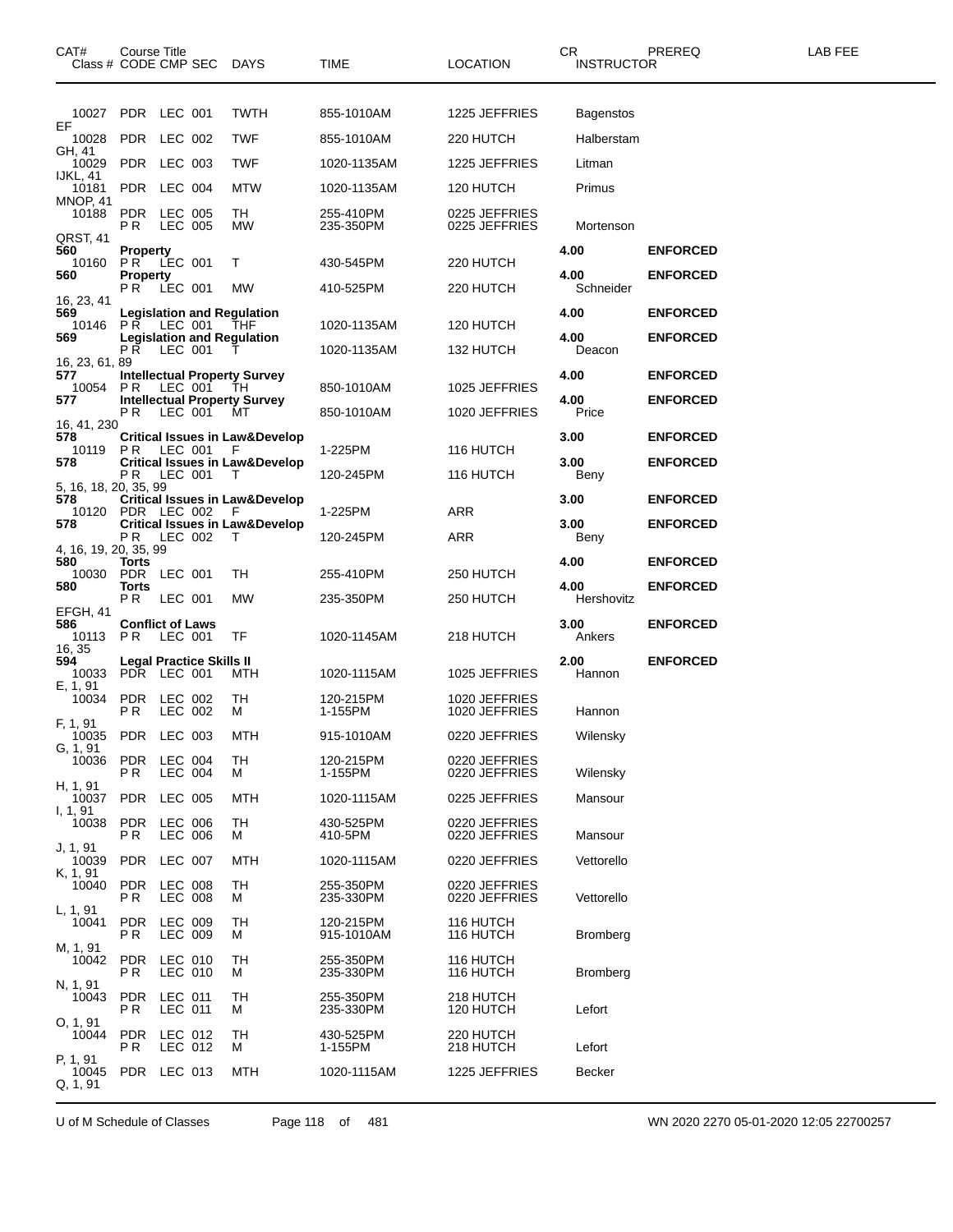| CAT#<br>Class # CODE CMP SEC DAYS                                                        | Course Title                                  |                    |                                                             | TIME                   | <b>LOCATION</b>        | CR<br><b>INSTRUCTOR</b> | PREREQ                    | LAB FEE |
|------------------------------------------------------------------------------------------|-----------------------------------------------|--------------------|-------------------------------------------------------------|------------------------|------------------------|-------------------------|---------------------------|---------|
| 10046 PDR LEC 014                                                                        |                                               |                    | MTH                                                         | 1020-1115AM            | 116 HUTCH              | Pinto                   |                           |         |
| R. 1, 91<br>10047                                                                        | PDR LEC 015                                   |                    | MTH                                                         | 1020-1115AM            | 218 HUTCH              | Osbeck                  |                           |         |
| S, 1, 91<br>10048                                                                        | PDR LEC 016<br>PR.                            | LEC 016            | TН<br>м                                                     | 120-215PM<br>1-155PM   | 138 HUTCH<br>138 HUTCH | Osbeck                  |                           |         |
| T, 1, 91<br>605<br>10057 PR LEC 001                                                      | Crimmigration                                 |                    | М                                                           | 620-820PM              | 220 HUTCH              | 2.00<br>Robinson        | <b>ENFORCED</b>           |         |
| 37, 43<br>608<br>10178 PDRW LAB 001                                                      |                                               |                    | <b>Advanced Legal Research</b><br>T                         | 430-630PM              | S <sub>106</sub> LLIB  | 2.00<br>Brown, Neisler  | <b>ADVISORY, ENFORCED</b> |         |
| 7, 12, 36, 37, 65, 91<br>612<br>10103 PDRWLAB 001<br>3, 4, 6, 7, 12, 35, 41, 69, 91, 212 |                                               |                    | <b>Alternative Dispute Resolution</b><br>TTH                | 120-245PM              | 218 HUTCH              | 2.00-3.00<br>Kantor     | <b>ENFORCED</b>           |         |
| 621<br>10193 PR LEC 001<br>35, 99, 180, 190                                              |                                               |                    | Law&Pol'y Trade Invest LatinAm<br><b>TTH</b>                | 430-630PM              | 116 HUTCH              | 2.00<br>Costa Morosini  | <b>ENFORCED</b>           |         |
| 622<br>10055 P RW LAB 001<br>Law and Letters                                             | <b>Editing and Advocacy</b>                   |                    | M                                                           | 1150-1250PM            | 0225 JEFFRIES          | 1.00<br>Barry           | <b>ENFORCED</b>           |         |
| 1, 7, 8, 9, 12, 35, 91, 199<br>627<br>33947 PDRW LAB 001<br>1, 7, 12, 35, 91, 231, 238   |                                               |                    | <b>Dialogue Across Difference</b><br>T                      | 430-630PM              | 424 HUTCH              | 1.00<br>Appleberry      | <b>ENFORCED</b>           |         |
| 629<br>33948 PDRW LAB 001<br>7, 12, 37, 43, 91, 239                                      |                                               |                    | The Startup General Counsel<br>TH                           | 640-840PM              | 1050 JEFFRIES          | 2.00<br>Katz            | <b>ENFORCED</b>           |         |
| 630<br>10139                                                                             | <b>International Law</b><br>PR.               | LEC 001            | TH                                                          | 430-545PM              | 138 HUTCH              | 4.00                    | <b>ENFORCED</b>           |         |
| 630                                                                                      | <b>International Law</b><br>P R<br>P R        | LEC 001<br>LEC 001 | T.<br>м                                                     | 430-555PM<br>410-535PM | 138 HUTCH<br>138 HUTCH | 4.00<br>Ratner          | <b>ENFORCED</b>           |         |
| 16, 41, 52, 99, 222<br>633<br>10115 PR LEC 001<br>16, 41, 61, 75                         | Copyright                                     |                    | <b>MWTH</b>                                                 | 1020-1135AM            | 1020 JEFFRIES          | 4.00<br>Litman          | <b>ENFORCED</b>           |         |
| 635<br>10117                                                                             | <b>Corporate Finance</b><br>PR.               | LEC 001            | TTH                                                         | 430-545PM              | 0225 JEFFRIES          | 4.00                    | <b>ENFORCED</b>           |         |
| 635                                                                                      | <b>Corporate Finance</b><br><b>PR LEC 001</b> |                    | M                                                           | 410-525PM              | 0225 JEFFRIES          | 4.00<br>Beny            | <b>ENFORCED</b>           |         |
| 16, 150, 151<br>643<br>10118 PR LEC 001                                                  |                                               |                    | <b>Crim Procedure: Bail to Post Conviction Review</b><br>TF | 1020-1145AM            | 0225 JEFFRIES          | 3.00<br>Mcquade         | <b>ENFORCED</b>           |         |
| 37, 41, 67, 112<br>645<br>31713 PR                                                       |                                               | LEC 001            | <b>Criminal Procedure Survey</b><br>TH                      | 120-235PM              | 1225 JEFFRIES          | 4.00                    | <b>ENFORCED</b>           |         |
| 645                                                                                      | P R                                           | LEC 001            | <b>Criminal Procedure Survey</b><br>MW.                     | 1-215PM                | 1225 JEFFRIES          | 4.00<br>Primus          | <b>ENFORCED</b>           |         |
| 16, 67, 114<br>652<br>10143 PR<br>16, 61, 72, 106                                        |                                               | LEC 001            | <b>Commercial Law: Sec Trans&amp;Mtgs</b><br>MTW            | 845-10AM               | 250 HUTCH              | 4.00<br>Pottow          | <b>ENFORCED</b>           |         |
| 653<br>10122 PR LEC 001<br>16, 41, 61, 206                                               |                                               |                    | <b>Employment Discrimination</b><br>MWTH                    | 845-1010AM             | 138 HUTCH              | 4.00<br>Katz, Prescott  | <b>ENFORCED</b>           |         |
| 659<br>10111                                                                             | PR LEC 001                                    |                    | <b>Capital Markets Regulation</b><br>TH.                    | 255-410PM              | 220 HUTCH              | 4.00                    | <b>ENFORCED</b>           |         |
| 659                                                                                      | <b>PR LEC 001</b>                             |                    | <b>Capital Markets Regulation</b><br>MW.                    | 235-350PM              | 220 HUTCH              | 4.00<br>Rauterberg      | <b>ENFORCED</b>           |         |
| 16<br>663<br>31747 PRW LAB 001<br>4, 7, 12, 37, 69, 91, 213                              |                                               |                    | Legal Tech Literacy&Leadership<br>T                         | $1-3PM$                | 0220 JEFFRIES          | 2.00<br>Kennedy         | <b>ENFORCED</b>           |         |
| 668<br>31885 PR<br>37                                                                    | <b>Communications Law</b>                     | LEC 001            | TH                                                          | 430-630PM              | 236 HUTCH              | 2.00<br>Deacon          | <b>ENFORCED</b>           |         |
| 669<br>10125<br>16, 23, 41                                                               | <b>Evidence</b><br>PR.                        | LEC 001            | <b>MWTH</b>                                                 | 1020-1135AM            | 132 HUTCH              | 4.00<br>Friedman        | <b>ENFORCED</b>           |         |
| 10126                                                                                    | PR.<br>PR.                                    | LEC 002<br>LEC 002 | TH<br><b>MW</b>                                             | 120-235PM<br>1-215PM   | 220 HUTCH<br>220 HUTCH | Niehoff                 |                           |         |
| 16, 23<br>671<br>10189<br>16, 35, 41                                                     | PR.                                           | LEC 001            | <b>Climate Change and the Law</b><br>MW.                    | 1-225PM                | 250 HUTCH              | 3.00<br>Uhlmann         | <b>ENFORCED</b>           |         |
| 673<br>10127                                                                             | <b>Family Law</b><br><b>PR LEC 001</b>        |                    | MTH                                                         | 1020-1145AM            | 220 HUTCH              | 3.00<br>Myers           | <b>ENFORCED</b>           |         |

U of M Schedule of Classes Page 119 of 481 WN 2020 2270 05-01-2020 12:05 22700257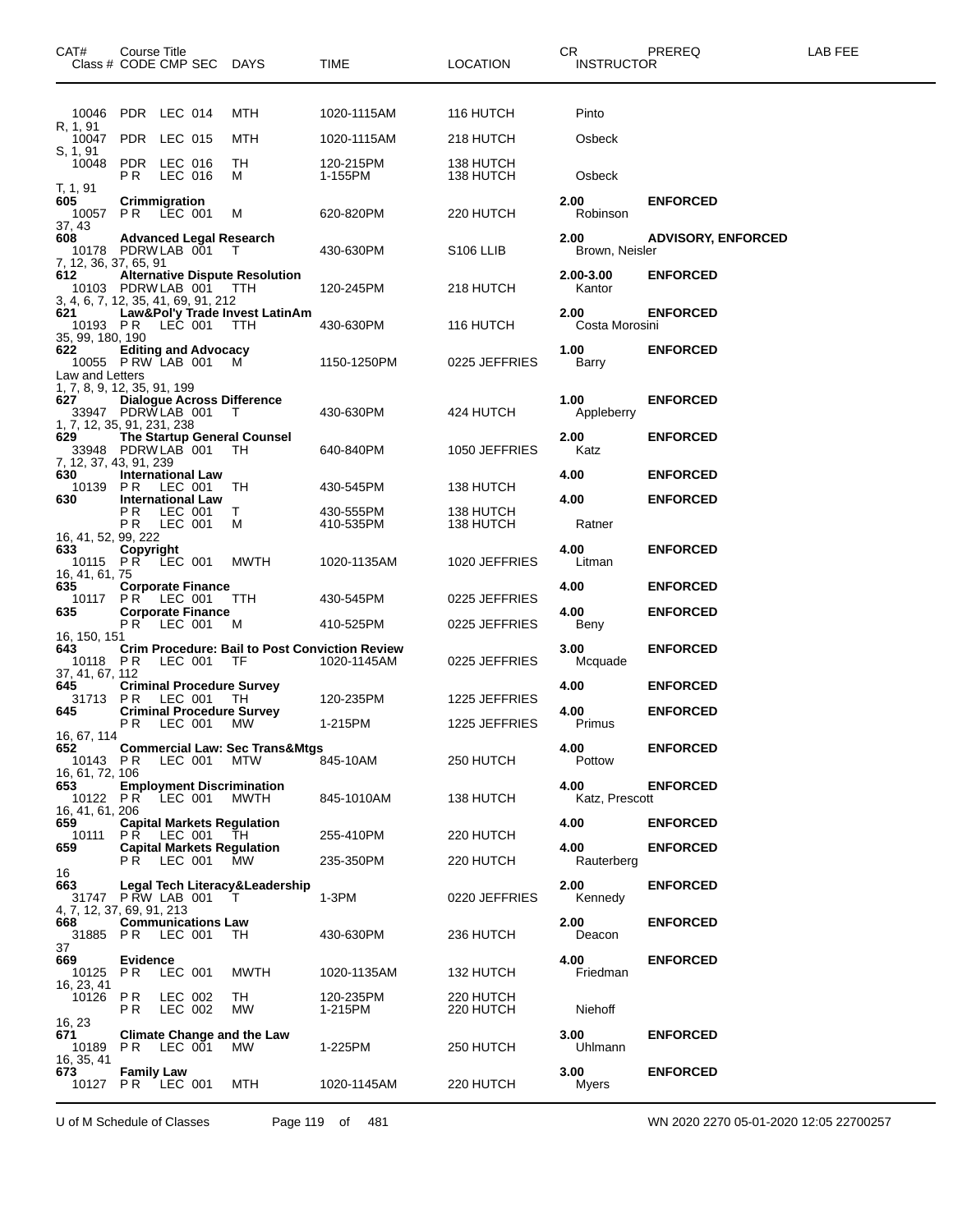| CAT#                                       | <b>Course Title</b><br>Class # CODE CMP SEC DAYS                                                   |               | TIME                   | LOCATION               | CR.<br><b>INSTRUCTOR</b>  | PREREQ                    | LAB FEE |
|--------------------------------------------|----------------------------------------------------------------------------------------------------|---------------|------------------------|------------------------|---------------------------|---------------------------|---------|
| 16, 35, 41                                 |                                                                                                    |               |                        |                        |                           |                           |         |
| 675<br>16, 35                              | <b>Federal Antitrust</b><br>10128 PR LEC 001                                                       | МT            | 1020-1145AM            | 250 HUTCH              | 3.00<br>Crane             | <b>ENFORCED</b>           |         |
| 677<br>10053                               | <b>Federal Courts</b><br><b>PR LEC 001</b>                                                         | T.            | 430-555PM              | 1020 JEFFRIES          | 3.00                      | <b>ENFORCED</b>           |         |
| 677                                        | <b>Federal Courts</b><br>P R<br>LEC 001                                                            | м             | 410-535PM              | 1020 JEFFRIES          | 3.00<br>Kethledge         | <b>ENFORCED</b>           |         |
| 12, 37, 41, 193<br>679<br>10124 PR         | <b>Environmental Law and Policy</b><br>LEC 001                                                     | <b>WTHF</b>   | 855-1010AM             | 1020 JEFFRIES          | 4.00<br>Mendelson         | <b>ENFORCED</b>           |         |
| 16, 41, 61, 78<br>680<br>10114 PR          | <b>Constitutionalism in South Africa</b><br>LEC 001                                                | МT            | 830-430PM              | 236 HUTCH              | 3.00<br>Govender          | <b>ENFORCED</b>           |         |
| 680                                        | <b>Constitutionalism in South Africa</b><br>РR<br>LEC 001                                          | <b>MTWTHF</b> | 845-1055AM             | 236 HUTCH              | 3.00                      | <b>ENFORCED</b>           |         |
| 16, 35, 99, 107<br>681<br>10129            | <b>First Amendment</b><br>PR.<br>LEC 001                                                           | TH            | 120-235PM              | 0225 JEFFRIES          | 4.00                      | <b>ENFORCED</b>           |         |
| 681                                        | <b>First Amendment</b><br>PR.<br>LEC 001                                                           | MW            | 1-215PM                | 0225 JEFFRIES          | 4.00<br>Herzog            | <b>ENFORCED</b>           |         |
| 16, 41<br>699                              | Labor Law                                                                                          |               |                        |                        | 4.00                      | <b>ENFORCED</b>           |         |
| 10144<br>699                               | <b>PR LEC 001</b><br><b>Labor Law</b><br>LEC 001<br>PR.                                            | W<br>TTH      | 235-350PM<br>255-410PM | 120 HUTCH<br>120 HUTCH | 4.00<br>Bagenstos         | <b>ENFORCED</b>           |         |
| 16, 61<br>703                              | Legal Issues/Autonomous Veh<br>10107 PDRW LAB 001                                                  | W             | 620-820PM              | 1050 JEFFRIES          | 2.00<br>Frascaroli        | <b>ENFORCED</b>           |         |
| 7, 12, 35, 43, 91<br>704<br>32372 PR<br>37 | <b>Blockchain and the Law</b><br>LEC 001                                                           | $\top$        | 430-630PM              | 120 HUTCH              | 2.00<br>Garcia, Blakemore | <b>ENFORCED</b>           |         |
| 705                                        | <b>Mergers and Acquisitions</b><br>10191 PR LEC 001                                                | $\top$        | 255-420PM              | 1020 JEFFRIES          | 3.00                      | <b>ADVISORY, ENFORCED</b> |         |
| 705                                        | <b>Mergers and Acquisitions</b><br><b>PR LEC 001</b>                                               | м             | 235-4PM                | 1020 JEFFRIES          | 3.00<br>Willbrand         | <b>ADVISORY, ENFORCED</b> |         |
| 37, 122<br>707<br>10147                    | <b>Mass Media Law</b><br>P R<br>LEC 001                                                            | TW            | 1020-1145AM            | 116 HUTCH              | 3.00<br>Niehoff           | <b>ENFORCED</b>           |         |
| 16, 35<br>709<br>10140<br>37.61            | <b>Financial Regulation</b><br>PR<br>LEC 001                                                       | WTH           | 845-1010AM             | 116 HUTCH              | 3.00<br>Lee               | <b>ENFORCED</b>           |         |
| 712                                        | <b>Negotiation</b><br>10090 PDRW LAB 001<br>3, 4, 7, 12, 35, 69, 91, 212                           | TTH           | 255-420PM              | 138 HUTCH              | 3.00<br>Kimball           | <b>ENFORCED</b>           |         |
|                                            | 31570 PDRW LAB 002<br>3, 4, 7, 12, 35, 69, 91, 212                                                 | W             | 430-730PM              | 120 HUTCH              | Pappas                    |                           |         |
| 714<br>16, 35                              | K-12 Education Law<br>10142 PR LEC 001                                                             | МT            | 845-1010AM             | 1025 JEFFRIES          | 3.00<br>Crockett          | <b>ENFORCED</b>           |         |
| 719<br>Mistakes Were Made                  | Good with Words<br>10056 P RW LAB 001                                                              | F             | 1-3PM                  | 0225 JEFFRIES          | 2.00<br>Barry             | <b>ENFORCED</b>           |         |
| 720<br>31909 PR                            | 1, 4, 7, 8, 9, 12, 35, 69, 91, 200, 213<br><b>Stockholder Litigation</b><br>LEC 001                | м             | 620-820PM              | 116 HUTCH              | 2.00<br>Friedlander       | <b>ENFORCED</b>           |         |
| 37, 135<br>723                             | <b>Corporate Lawyer: Law &amp; Ethics</b><br>10116 PR LEC 001                                      | - ттн         | 255-410PM              | 1225 JEFFRIES          | 4.00                      | <b>ENFORCED</b>           |         |
| 723                                        | <b>Corporate Lawyer: Law &amp; Ethics</b><br>PR LEC 001                                            | м             | 235-350PM              | 1225 JEFFRIES          | 4.00<br>Khanna            | <b>ENFORCED</b>           |         |
| 726<br>10151 PR                            | 3, 16, 23, 53, 54, 160, 236<br><b>Partnership Tax</b><br>LEC 001                                   | <b>WTH</b>    | 1020-1220PM            | 1070 JEFFRIES          | 3.00<br>Trier             | <b>ADVISORY, ENFORCED</b> |         |
| 37, 61, 121, 124<br>727<br>10152 PR        | Patent Law<br>LEC 001                                                                              | WF            | 1-215PM                | 1020 JEFFRIES          | 4.00                      | <b>ENFORCED</b>           |         |
| 727                                        | <b>Patent Law</b><br>P R<br>LEC 001                                                                | T.            | 120-235PM              | 1020 JEFFRIES          | 4.00<br>Eisenberg         | <b>ENFORCED</b>           |         |
| 16, 61<br>729<br>10105                     | <b>Innovation Platform</b><br>PDR LAB 001                                                          | М             | 620-745PM              | 1060 JEFFRIES          | 3.00<br>Ohmer             | <b>ENFORCED</b>           |         |
| 32, 37, 43, 91, 218<br>730                 | <b>Appellate Advoc: Skills &amp; Pract</b><br>10158 PDRW LAB 001                                   | МW            | 620-820PM              | 0225 JEFFRIES          | 4.00<br>Caminker          | <b>ENFORCED</b>           |         |
| 731                                        | 4, 7, 8, 9, 12, 37, 42, 43, 69, 82, 91, 213<br><b>Legal Ethics and Professional Responsibility</b> |               |                        |                        | 3.00                      | <b>ENFORCED</b>           |         |

U of M Schedule of Classes Page 120 of 481 WN 2020 2270 05-01-2020 12:05 22700257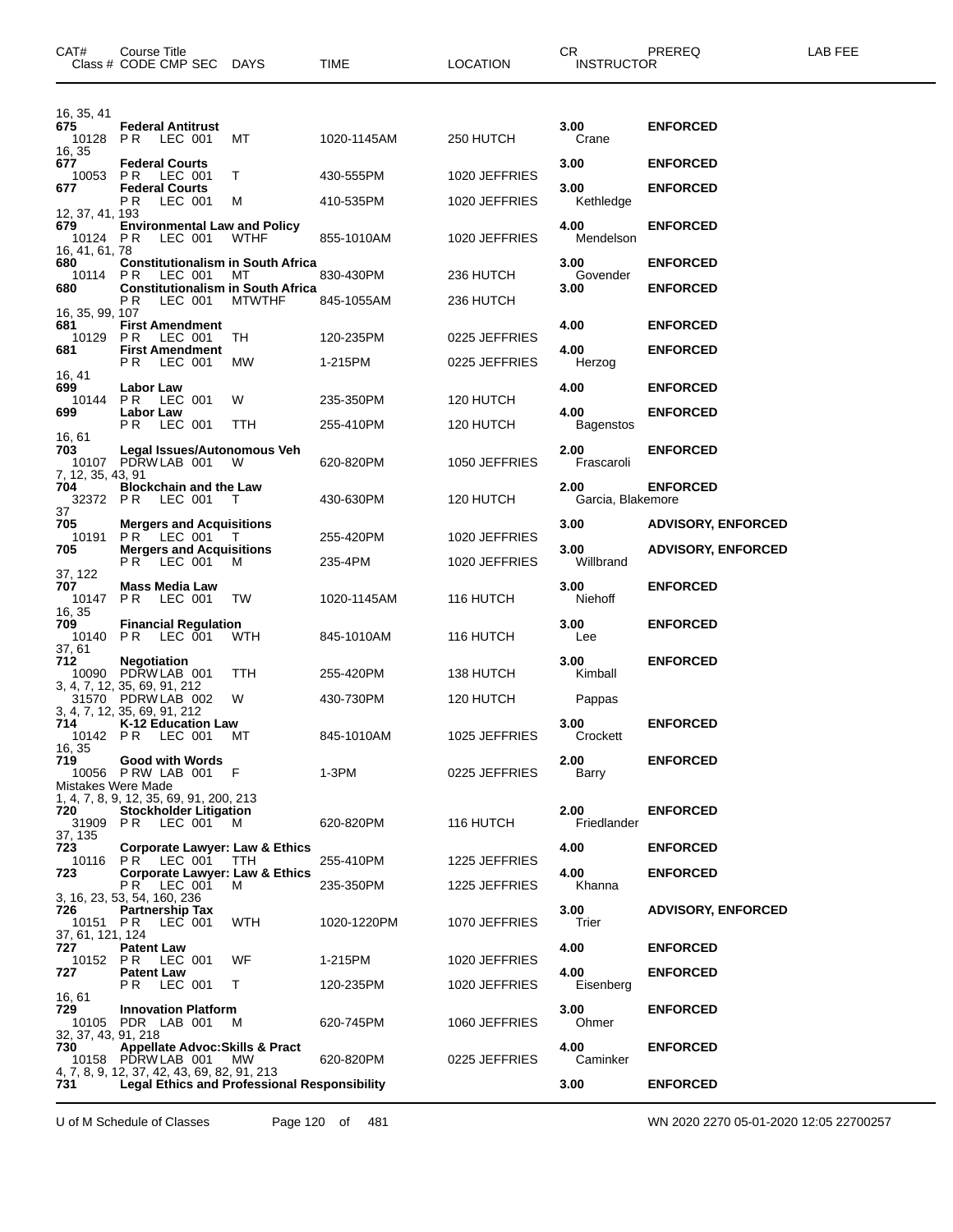| CAT#                                      | Course Title<br>Class # CODE CMP SEC DAYS                                                        |     | <b>TIME</b> | <b>LOCATION</b> | CR.<br><b>INSTRUCTOR</b>           | PREREQ                    | LAB FEE |
|-------------------------------------------|--------------------------------------------------------------------------------------------------|-----|-------------|-----------------|------------------------------------|---------------------------|---------|
| 10145 PR<br>3, 16, 35, 53, 54, 70         | LEC 001                                                                                          | TF  | 1020-1145AM | 138 HUTCH       | Clark                              |                           |         |
| 732<br>10106<br>7, 12, 37, 43, 91, 159    | <b>Joint Ventures Practicum</b><br>PDRW LAB 001                                                  | т   | 640-840PM   | 1070 JEFFRIES   | 2.00<br>Kaye                       | <b>ENFORCED</b>           |         |
| 737<br>10133                              | <b>Higher Education Law</b><br>PR<br>LEC 001                                                     | тн  | 430-640PM   | 120 HUTCH       | 4.00                               | <b>ENFORCED</b>           |         |
| 737                                       | <b>Higher Education Law</b><br>LEC 001<br>PR.                                                    | м   | 410-620PM   | 120 HUTCH       | 4.00<br>Bernard                    | <b>ENFORCED</b>           |         |
| 16, 21, 185<br>738<br>10161<br>16, 35, 41 | Remedies<br>PR.<br>LEC 001                                                                       | МW  | 235-4PM     | 218 HUTCH       | 3.00<br>Cornell                    | <b>ENFORCED</b>           |         |
| 741<br>10049                              | <b>Interdisc Prob Solv</b><br>PD.<br>LAB 001                                                     | W   | 315-415PM   | ARR             | 3.00<br>Crane, Wu, Carr            | <b>ADVISORY</b>           |         |
| 741                                       | <b>Interdisc Prob Solv</b><br>P<br>LAB 001                                                       | W   | 430-630PM   | 0220 JEFFRIES   | 3.00                               | <b>ADVISORY</b>           |         |
| 741                                       | Connected Vehicles Stdzn Diff<br>7, 8, 9, 12, 37, 91, 95, 153, 209<br><b>Interdisc Prob Solv</b> |     |             |                 | 3.00                               | <b>ADVISORY</b>           |         |
| 10050 PD                                  | LAB 002                                                                                          | W   | 315-415PM   | ARR             | Scarnecchia, Carr,<br>Munro-Kramer |                           |         |
| 741                                       | <b>Interdisc Prob Solv</b><br>P<br>LAB 002<br>Campus Sex. Misconduct Prev.                       | W   | 430-630PM   | 1025 JEFFRIES   | 3.00                               | <b>ADVISORY</b>           |         |
| 741                                       | 7, 8, 9, 12, 37, 91, 95, 153, 224<br><b>Interdisc Prob Solv</b>                                  |     |             |                 | 3.00                               | <b>ADVISORY</b>           |         |
| 10051<br>741                              | PD.<br>LAB 003<br><b>Interdisc Prob Solv</b>                                                     | т   | 315-415PM   | 0220 JEFFRIES   | Mcquade, Carr, Schaub<br>3.00      | <b>ADVISORY</b>           |         |
|                                           | P<br>LAB 003<br>Info Privacy, Survl. Exposure<br>7, 8, 9, 12, 37, 91, 153, 225                   | т   | 430-630PM   | 0220 JEFFRIES   |                                    |                           |         |
| 741<br>10052 PD                           | <b>Interdisc Prob Solv</b><br>LAB 004                                                            | W   | 315-415PM   | ARR             | 3.00<br>Ratner, Hess, Carr         | <b>ADVISORY</b>           |         |
| 741                                       | <b>Interdisc Prob Solv</b><br>P<br>LAB 004<br>Hum Rghts Mineral Supply Chain                     | - W | 430-630PM   | 1070 JEFFRIES   | 3.00                               | <b>ADVISORY</b>           |         |
| 741<br>31853                              | 7, 8, 9, 12, 37, 91, 95, 153, 232<br><b>Interdisc Prob Solv</b><br>- PD<br>LAB 005               | W   | 315-415PM   | 1225 JEFFRIES   | 3.00<br>Bagley, Shaefer, Carr      | <b>ADVISORY</b>           |         |
| 741                                       | <b>Interdisc Prob Solv</b><br>P<br>LAB 005                                                       | W   | 430-630PM   | 1225 JEFFRIES   | 3.00                               | <b>ADVISORY</b>           |         |
|                                           | Challenges Deliver MI Soc Svcs<br>7, 8, 9, 12, 37, 91, 153, 228                                  |     |             |                 |                                    |                           |         |
| 742<br>10155 PR<br>35, 43, 234, 235       | <b>Prisons and the Law Collog</b><br>LEC 001                                                     | TH  | 6-8PM       | 1060 JEFFRIES   | 1.00<br>Schlanger                  | <b>ENFORCED</b>           |         |
| 743<br>10162 PR                           | <b>Securities Regulation</b><br>LEC 001                                                          | TH  | 120-235PM   | 120 HUTCH       | 4.00                               | <b>ADVISORY, ENFORCED</b> |         |
| 743                                       | <b>Securities Regulation</b><br>PR LEC 001 MW                                                    |     | 1-215PM     | 120 HUTCH       | 4.00<br>Howson                     | <b>ADVISORY, ENFORCED</b> |         |
| 37, 61, 127<br>745                        | <b>Sex Equality</b><br>10164 PR LEC 001                                                          | MTW | 730-930PM   | 1225 JEFFRIES   | 3.00<br>MacKinnon                  | <b>ENFORCED</b>           |         |
| 16, 35, 43, 128, 129<br>746<br>10167 PR   | Tax of Financial Instruments<br>LEC 001 F                                                        |     | $1-4PM$     | 1070 JEFFRIES   | 2.00<br>Keinan                     | <b>ENFORCED</b>           |         |
| 37, 140, 141<br>747                       | <b>Taxation of Individual Income</b>                                                             |     |             |                 | 4.00                               | <b>ENFORCED</b>           |         |
| 10169 PR<br>747                           | LEC 001<br><b>Taxation of Individual Income</b>                                                  | TH. | 430-545PM   | 250 HUTCH       | 4.00                               | <b>ENFORCED</b>           |         |
|                                           | LEC 001<br>PR.<br>16, 23, 41, 61, 94, 154                                                        | MW. | 410-525PM   | 250 HUTCH       | Fox                                |                           |         |
| 751<br>16.35.104                          | <b>Accounting for Lawyers</b><br>10109 PR LEC 001 TTH                                            |     | 430-555PM   | 1225 JEFFRIES   | 3.00<br>Desimpelare                | <b>ENFORCED</b>           |         |
| 779<br>10153 PR<br>16, 35, 230            | <b>Prisons and the Law</b><br>LEC 001                                                            | МT  | 840-1010AM  | 0225 JEFFRIES   | 3.00<br>Schlanger                  | <b>ENFORCED</b>           |         |
| 788<br>10132 PR<br>37, 41, 96             | <b>Habeas Corpus</b><br>LEC 001                                                                  | WTH | 430-525PM   | 218 HUTCH       | 2.00<br>Primus                     | <b>ADVISORY, ENFORCED</b> |         |
| 791<br>10123 PR                           | <b>Environmental Crimes</b><br>LEC 001                                                           | МW  | 410-535PM   | 132 HUTCH       | 3.00<br>Uhlmann                    | <b>ENFORCED</b>           |         |
| 16, 35, 41, 61<br>792                     | <b>Sports Law</b><br>10165 PR LEC 001                                                            | МT  | 845-1010AM  | 218 HUTCH       | 3.00<br>Pinto                      | <b>ENFORCED</b>           |         |
| 16, 35, 41<br>793                         | <b>Voting Rights / Election Law</b>                                                              |     |             |                 | 4.00                               | <b>ENFORCED</b>           |         |

U of M Schedule of Classes Page 121 of 481 WN 2020 2270 05-01-2020 12:05 22700257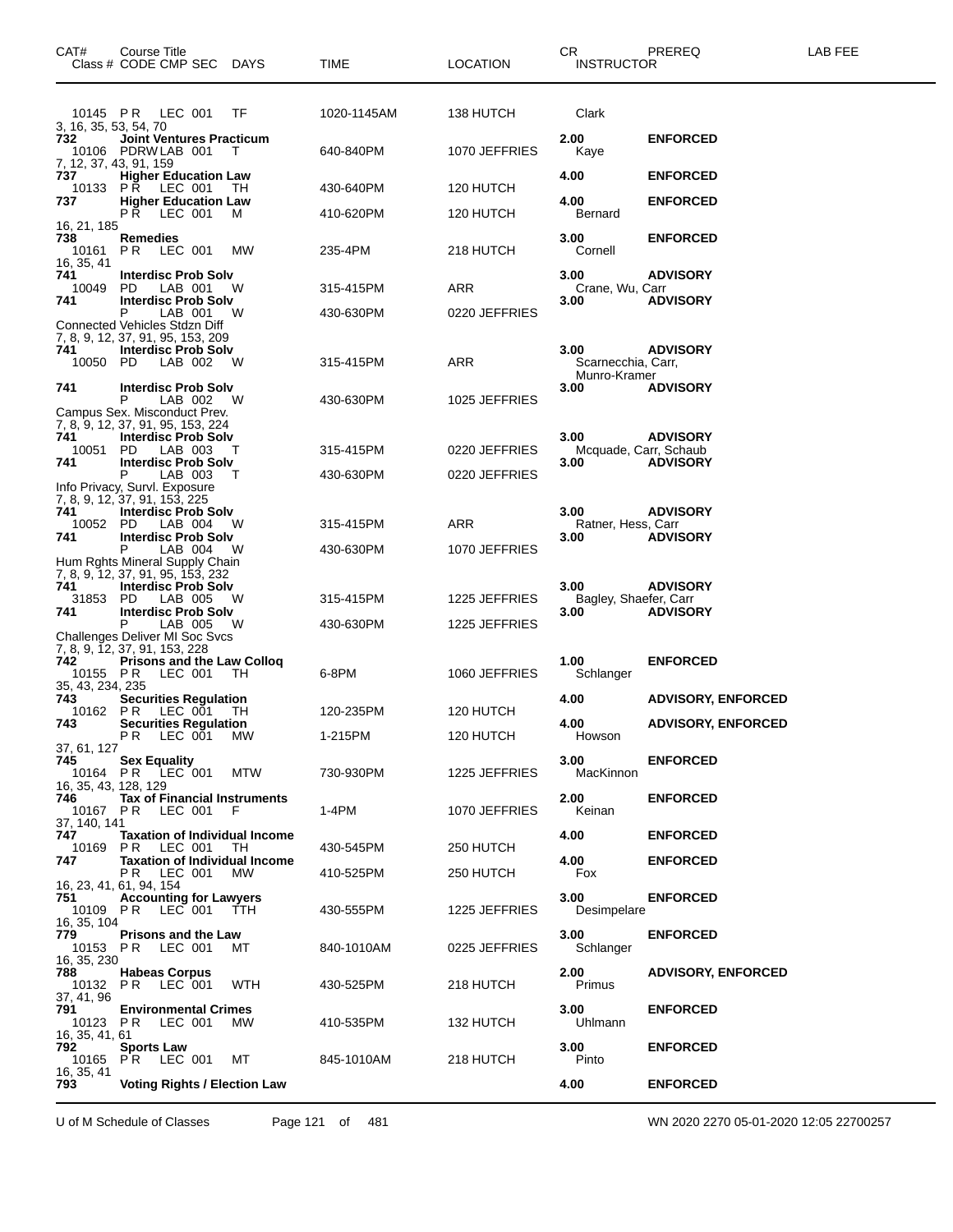| CAT#                                           | Course Title               | Class # CODE CMP SEC DAYS                                                                     |                                                | <b>TIME</b>            | <b>LOCATION</b>        | CR.<br><b>INSTRUCTOR</b>     | PREREQ                             | LAB FEE |
|------------------------------------------------|----------------------------|-----------------------------------------------------------------------------------------------|------------------------------------------------|------------------------|------------------------|------------------------------|------------------------------------|---------|
|                                                |                            | 10172 PR LEC 001                                                                              | MWTH                                           | 1020-1135AM            | 138 HUTCH              | Katz                         |                                    |         |
| 16, 41, 61<br>794                              |                            | Senior Judge Seminar II<br>10224 PDR SMA 001                                                  |                                                | ARR                    | ARR                    | 2.00<br>Becker               | <b>ADVISORY, ENFORCED</b>          |         |
| 25, 34<br>796                                  |                            | <b>Empirical Methods</b><br>10121 PR LEC 001                                                  | WTH                                            | 1020-1145AM            | 250 HUTCH              | 3.00<br>Santarosa            | <b>ENFORCED</b>                    |         |
| 12, 16, 35, 41<br>797                          |                            | <b>Model Rules and Beyond</b>                                                                 |                                                |                        |                        | 3.00                         | <b>ENFORCED</b>                    |         |
| 797                                            |                            | 10148 PR LEC 001 W<br><b>Model Rules and Beyond</b>                                           |                                                | 235-4PM                | 1025 JEFFRIES          | 3.00                         | <b>ENFORCED</b>                    |         |
| 3, 16, 35, 53, 54, 70                          | PR.                        | LEC 001                                                                                       |                                                | 255-420PM              | 1025 JEFFRIES          | Hirshon                      |                                    |         |
| 798<br>10222 PIR<br>21, 32                     |                            | SEM 001                                                                                       | <b>Adv Problem Solving Initiative</b>          | ARR                    | ARR                    | 1.00-3.00                    | <b>ENFORCED</b>                    |         |
| 37472 PIR                                      |                            | <b>SEM 308</b>                                                                                |                                                | <b>ARR</b>             | ARR                    | Carr                         |                                    |         |
| 21, 32<br>28395 PIR                            |                            | <b>SEM 396</b>                                                                                |                                                | <b>ARR</b>             | ARR                    | Kohl                         |                                    |         |
| 21, 32<br>799                                  |                            | <b>Senior Judge Seminar</b><br>10223 PDR SMA 001                                              |                                                | <b>ARR</b>             | <b>ARR</b>             | 2.00<br>Becker               | <b>ENFORCED</b>                    |         |
| 1, 24, 34<br>801<br>4, 7, 8, 9, 12, 35, 39, 41 |                            | 10187 PDRW SEM 001                                                                            | <b>Trolley Problem/ Moral Puzzles</b><br>T     | 430-630PM              | 1060 JEFFRIES          | 2.00<br>Hershovitz           | <b>ENFORCED</b>                    |         |
| 804<br>4, 7, 8, 9, 12, 35, 41, 44              |                            | <b>Law and Finance</b><br>10096 PDRW SEM 001                                                  | $\top$                                         | 430-630PM              | 1070 JEFFRIES          | 2.00<br>Rauterberg           | <b>ENFORCED</b>                    |         |
| 805<br>4, 7, 12, 35, 39, 41                    |                            | <b>Environmental Justice</b><br>10136 PDRW SEM 001                                            | TH                                             | 430-630PM              | 132 HUTCH              | 2.00<br>Kantor               | <b>ENFORCED</b>                    |         |
| 807                                            |                            | <b>Civil Rights Litigation</b><br>10184 PDRWLAB 001 TF<br>4, 7, 8, 9, 12, 35, 69, 90, 91, 213 |                                                | 1020-1145AM            | 1060 JEFFRIES          | 3.00<br>Steinberg            | <b>ENFORCED</b>                    |         |
| 809<br>4, 7, 8, 9, 12, 37, 175                 |                            | Anatomy of a Deal<br>10094 PDRW SEM 001                                                       | <b>W</b>                                       | 250-550PM              | 116 HUTCH              | 3.00<br>Adelman              | <b>ENFORCED</b>                    |         |
| 822                                            |                            | Women, Peace and Security<br>10180 PRW SEM 001 MTWTHF                                         |                                                | 1145-1PM               | S <sub>106</sub> LLIB  | 2.00<br>Chinkin              | <b>ENFORCED</b>                    |         |
| 822                                            |                            | Women, Peace and Security<br>PRW SEM 001                                                      | MTWTHF                                         | 1145-1PM               | S106 LLIB              | 2.00                         | <b>ENFORCED</b>                    |         |
| 4, 7, 12, 35, 39, 43, 99, 131                  |                            |                                                                                               |                                                |                        |                        |                              |                                    |         |
| 829<br>5, 7, 12, 37, 41, 44                    |                            | <b>Cur Issues in Public Law Litig</b><br>31887 PDRW SEM 001                                   | MW.                                            | 235-335PM              | S <sub>106</sub> LLIB  | 2.00<br>Litman               | <b>ENFORCED</b>                    |         |
| 834<br>4, 7, 8, 9, 12, 37, 40, 136             |                            | <b>Problems in Const'l Theory</b><br>10089 PDRW SEM 001                                       | M                                              | 410-610PM              | 424 HUTCH              | 2.00<br>Primus               | <b>ADVISORY, ENFORCED</b>          |         |
| 835<br>7, 12, 35, 46, 99                       |                            | 10168 PDRW SEM 001 M                                                                          | Law & Econ Development: India                  | 410-610PM              | 1060 JEFFRIES          | 2.00<br>Khanna               | <b>ENFORCED</b>                    |         |
| 839<br>7, 8, 9, 12, 35, 41, 46, 220            |                            | <b>Innovation in Life Sciences</b><br>10174 PDRW SEM 001                                      | M                                              | 410-610PM              | 1050 JEFFRIES          | 2.00<br>Price                | <b>ENFORCED</b>                    |         |
| 846<br>7, 12, 35, 43, 44, 119                  |                            | <b>Impact Litigation</b><br>10170 PDRW SEM 001                                                | W                                              | 620-820PM              | 1060 JEFFRIES          | 1.00<br>Korobkin             | <b>ENFORCED</b>                    |         |
| 854<br>4, 7, 8, 9, 12, 35, 39, 99              |                            | 10093 PDRW SEM 001                                                                            | <b>Anti-corruption Law &amp; Practice</b><br>M | 410-610PM              | 1070 JEFFRIES          | 2.00<br>Dickinson            | <b>ENFORCED</b>                    |         |
| 860<br>4, 7, 8, 9, 12, 37, 39, 41, 237         |                            | 10163 PDRW SEM 001                                                                            | <b>Student Scholarship Workshop</b>            | 430-630PM              | 1050 JEFFRIES          | 2.00<br>Eisenberg, Mendelson | <b>ENFORCED</b>                    |         |
| 861<br>4, 7, 12, 35, 44                        |                            | 10088 PDRW SEM 001                                                                            | <b>Law and Economics Workshop</b><br>- TH      | 430-630PM              | 1020 JEFFRIES          | 2.00                         | <b>ENFORCED</b>                    |         |
| 863<br>4, 7, 12, 35, 39                        |                            | 10095 PDRW SEM 001                                                                            | <b>Forensic Science and the Law</b><br>TH.     | 430-630PM              | 1070 JEFFRIES          | 2.00<br>Syed                 | <b>ENFORCED</b>                    |         |
| 873<br>873                                     | Legislation<br>Legislation | 10183 PDRW SEM 001                                                                            | Т                                              | 430-630PM              | ARR                    | 2.00<br>2.00                 | <b>ENFORCED</b><br><b>ENFORCED</b> |         |
| 4, 7, 12, 35, 39, 74, 100                      |                            | <b>P RW SEM 001</b><br><b>P RW SEM 001</b>                                                    | Т<br>Т                                         | 430-630PM<br>430-630PM | 424 HUTCH<br>118 HUTCH | Novak                        |                                    |         |
| 877.<br>4, 7, 12, 35, 41, 44, 99               |                            | Law in Slavery and Freedom<br>10175 PDR SEM 001                                               | <b>W</b>                                       | 255-455PM              | 236 HUTCH              | 2.00<br>Scott                | <b>ENFORCED</b>                    |         |

U of M Schedule of Classes Page 122 of 481 WN 2020 2270 05-01-2020 12:05 22700257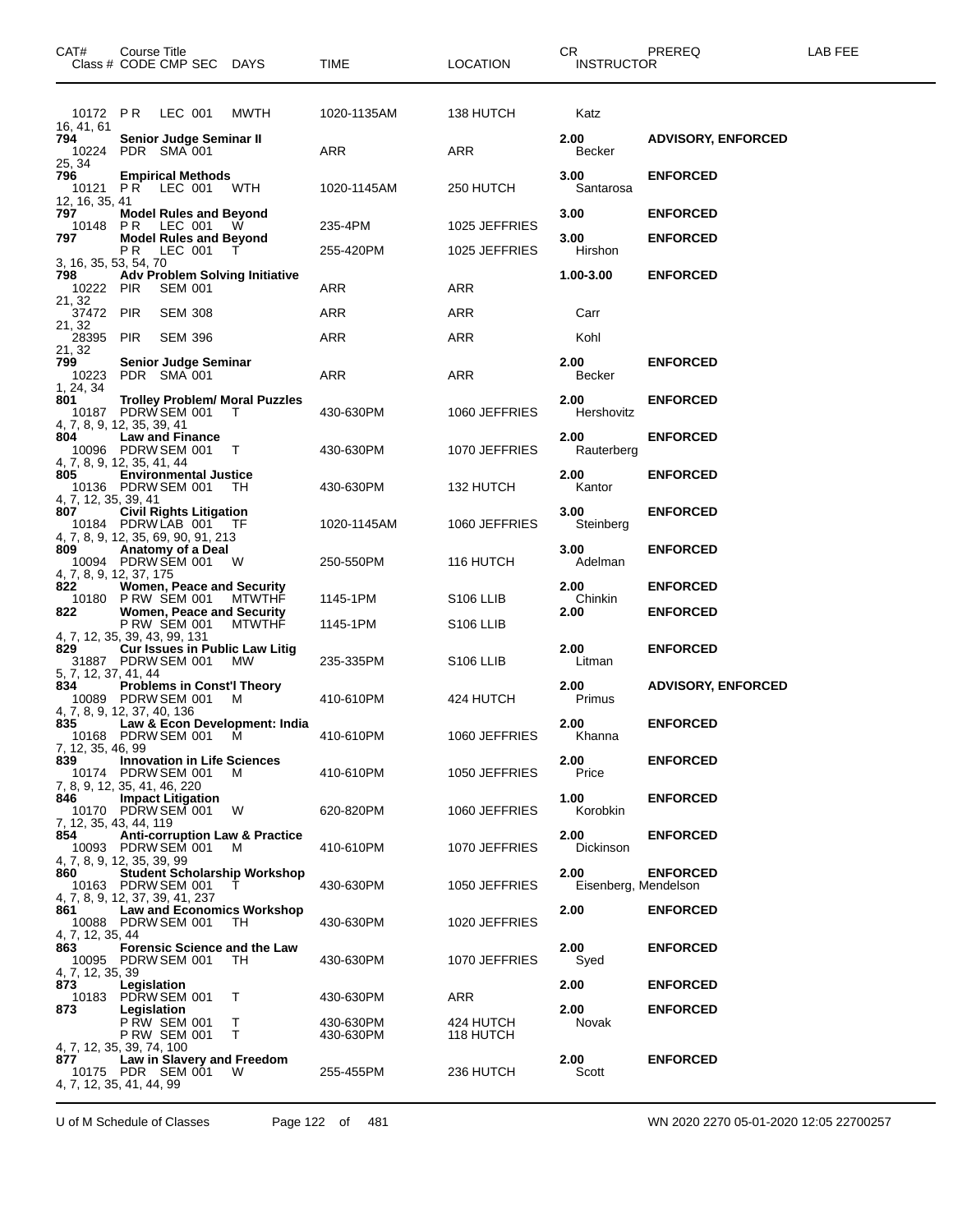| CAT#                                               | Course Title<br>Class # CODE CMP SEC                                                                                          | DAYS     | TIME                   | <b>LOCATION</b>        | CR<br><b>INSTRUCTOR</b>   | PREREQ                    | LAB FEE |
|----------------------------------------------------|-------------------------------------------------------------------------------------------------------------------------------|----------|------------------------|------------------------|---------------------------|---------------------------|---------|
| 878<br>4, 7, 12, 35, 39, 43                        | State Supreme Court Practice<br>10100 PDRW SEM 001                                                                            | т        | 640-840PM              | 1060 JEFFRIES          | 2.00<br>McCormack         | <b>ENFORCED</b>           |         |
| 885                                                | Mini-Seminar<br>38074 PDR SEM 001<br>Fake News?/ Immigration Crisis                                                           | TН       | 7-9PM                  | ARR                    | $0.00 - 1.00$<br>Campbell | <b>ENFORCED</b>           |         |
| 1, 5, 12, 37, 43, 183<br>Being Happy               | 38075 PDR SEM 002                                                                                                             | TН       | 7-9PM                  | <b>ARR</b>             | Hannon                    |                           |         |
| 1, 5, 12, 37, 43, 183                              | 38076 PDR SEM 003<br>Forgiveness and Mercy                                                                                    | м        | 630-830PM              | <b>ARR</b>             | Hershovitz                |                           |         |
| 1, 5, 12, 37, 43, 183<br>1, 5, 12, 37, 43, 183     | 38077 PDR SEM 004<br>Harry Potter, DP&Wrongful Conv                                                                           | W        | 645-845PM              | ARR                    | Syed                      |                           |         |
|                                                    | 38078 PDR SEM 005<br>P R<br><b>SEM 005</b><br>Anatomy of a Supreme Crt Case                                                   | ТH<br>TН | 7-9PM<br>7-9PM         | ARR<br>ARR             | Friedman                  |                           |         |
| 5, 12, 43, 183, 195                                | 38079 PDR SEM 006<br><b>SEM 006</b><br>P R<br>In Courts Where Ghosts Appear                                                   | W<br>W   | 530-730PM<br>530-730PM | ARR<br>ARR             | Niehoff                   |                           |         |
| 5, 12, 43, 183, 195<br>889<br>4, 7, 12, 35, 39, 99 | Roman Law<br>10190 PDRW SEM 001                                                                                               | TН       | 430-630PM              | 424 HUTCH              | 2.00<br>Frier             | <b>ENFORCED</b>           |         |
| 898                                                | <b>Law and Psychiatry Crossroads</b><br>31991 P RW SEM 001                                                                    | M        | 10-12PM                | S <sub>106</sub> LLIB  | 2.00<br>Pinals            | <b>ENFORCED</b>           |         |
| 898                                                | <b>Law and Psychiatry Crossroads</b><br>PRW SEM 001                                                                           | м        | 10-12PM                | 236 HUTCH              | 2.00                      | <b>ENFORCED</b>           |         |
| 900                                                | 7, 12, 35, 39, 191, 219, 240<br>Research<br>$IND +$<br>IR.                                                                    |          | <b>ARR</b>             | ARR                    | 1.00-12.00                | <b>ENFORCED</b>           |         |
| 22, 29, 37<br>901<br>10192                         | <b>Civil Rights Litig Initiative</b><br>PDRW CLN 001                                                                          | F        | 2-4PM                  | 1060 JEFFRIES          | 4.00                      | <b>ENFORCED</b>           |         |
| 901                                                | Civil Rights Litig Initiative<br>P RW CLN 001                                                                                 | W        | 1020-1220PM            | 1060 JEFFRIES          | 4.00<br>Steinberg         | <b>ENFORCED</b>           |         |
| 907.                                               | 3, 6, 37, 48, 69, 91, 177, 214<br><b>Int'l Transactions Clinic</b><br>10074 PDR CLN 001                                       | TН       | 430-630PM              | 1025 JEFFRIES          | 4.00<br>Guenther          | <b>ADVISORY, ENFORCED</b> |         |
| 910                                                | 3, 6, 37, 47, 48, 69, 91, 99, 102, 214<br><b>Child Advocacy Clinic</b><br>10059 PDRW CLN 001                                  | M        | 1-3PM                  | 1060 JEFFRIES          | 4.00<br>Kay, Sankaran     | <b>ENFORCED</b>           |         |
| 911                                                | 7, 8, 9, 10, 36, 37, 48, 91<br><b>Child Advocacy Clinic Seminar</b><br>10060 PDRW CLN 001<br>3, 5, 6, 7, 8, 9, 10, 36, 37, 48 | W        | 1-3PM                  | 1060 JEFFRIES          | 3.00<br>Kay               | <b>ENFORCED</b>           |         |
| 920                                                | <b>Civil-Criminal Litigation Cinc</b><br>10061 PDRW CLN 001                                                                   | м        | 150-350PM              | 232 HUTCH              | 4.00                      | <b>ADVISORY, ENFORCED</b> |         |
| 920                                                | <b>Civil-Criminal Litigation Clnc</b><br>PRW CLN 001<br><b>P RW CLN 001</b>                                                   | M<br>м   | 150-350PM<br>150-350PM | 236 HUTCH<br>132 HUTCH | 4.00<br>Santacroce        | <b>ADVISORY, ENFORCED</b> |         |
| 921<br>10062                                       | 7, 8, 9, 10, 36, 37, 48, 91<br><b>Civil-Criminal Litig Clnc Sem</b><br>PDRWCLN 001                                            | TH       | 150-350PM              | 132 HUTCH              | 3.00<br>Santacroce        | <b>ENFORCED</b>           |         |
| 921                                                | <b>Civil-Criminal Litig Clnc Sem</b><br><b>P RW CLN 001</b>                                                                   | TН       | 150-350PM              | 232 HUTCH              | 3.00                      | <b>ENFORCED</b>           |         |
|                                                    | <b>P RW CLN 001</b><br>3, 5, 6, 7, 8, 9, 10, 36, 37, 48                                                                       | TН       | 150-350PM              | 236 HUTCH              |                           |                           |         |
| 927                                                | <b>Crim Appellate Practice</b><br>10065 PDRW CLN 001<br>3, 4, 6, 7, 8, 9, 11, 36, 37, 48, 69, 91, 212                         | м        | 410-710PM              | 1025 JEFFRIES          | 3.00<br>Baker, Marcuz     | <b>ENFORCED</b>           |         |
| 928<br>10066                                       | <b>Criminal Appel Pract Field</b><br>PDRW CLN 001                                                                             |          | ARR                    | ARR                    | 1.00<br>Baker, Marcuz     | <b>ENFORCED</b>           |         |
| 930                                                | 7, 8, 9, 11, 36, 37, 48, 69<br><b>Envt'l Law &amp; Sustain Clinic</b><br>10069 PDRW CLN 001<br>7, 8, 9, 10, 36, 37, 48, 91    | M        | 1020-1220PM            | 1050 JEFFRIES          | 4.00<br>Salim             | <b>ENFORCED</b>           |         |
| 931                                                | <b>Envt'l Law &amp; Sustain Cinc Sem</b><br>10070 PDRW CLN 001<br>3, 5, 6, 7, 8, 9, 10, 36, 37, 48                            | TH.      | 1020-1220PM            | 1050 JEFFRIES          | 3.00<br>Salim             | <b>ENFORCED</b>           |         |
| 933                                                | <b>Low-Income Taxpayer Clinic</b><br>10077 PDRW CLN 001<br>7, 8, 9, 10, 36, 37, 41, 48, 61, 91                                | M        | 150-350PM              | 1050 JEFFRIES          | 4.00<br>Appleberry        | <b>ENFORCED</b>           |         |
| 934                                                | Low-Income Taxpayer Clinic Sem<br>10078 PDRW CLN 001<br>3, 5, 6, 7, 8, 9, 10, 36, 37, 41, 48, 61                              | W        | 150-350PM              | 1050 JEFFRIES          | 3.00<br>Appleberry        | <b>ENFORCED</b>           |         |

U of M Schedule of Classes Page 123 of 481 WN 2020 2270 05-01-2020 12:05 22700257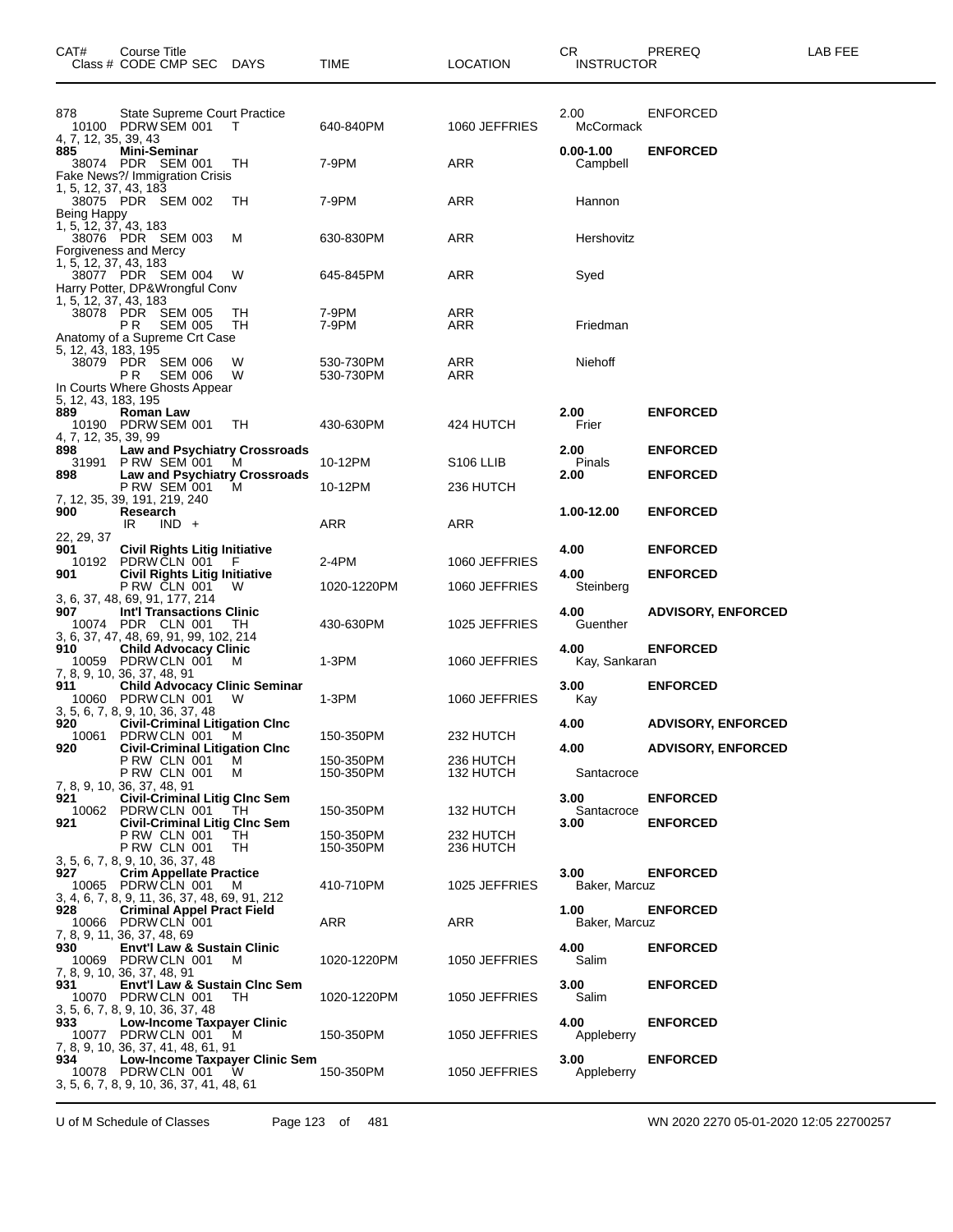| CAT#                                                              | Course Title     |         | Class # CODE CMP SEC DAYS       |                                                                                              | TIME        | LOCATION      | CR.<br><b>INSTRUCTOR</b>   | PREREQ          | LAB FEE |
|-------------------------------------------------------------------|------------------|---------|---------------------------------|----------------------------------------------------------------------------------------------|-------------|---------------|----------------------------|-----------------|---------|
| 938<br>10019 PDR LAB 601                                          |                  |         | South Africa Externship         |                                                                                              | ARR         | ARR           | 10.00<br>Sankaran          | ENFORCED        |         |
| 1, 26, 34, 91, 99<br>939<br>10020 PDR SEM 001                     |                  |         |                                 | South Africa Externship Sem<br><b>MTWTH</b>                                                  | 120-255PM   | 242 HUTCH     | 1.00<br>Sankaran           | <b>ENFORCED</b> |         |
| 26, 34, 91, 103<br>940<br>10005 PDR LAB 001                       |                  |         | <b>Full-time Externship</b>     |                                                                                              | ARR         | ARR           | 11.00<br>Sankaran          | <b>ENFORCED</b> |         |
| 1, 27, 34, 91<br>36583 PDR LAB 601                                |                  |         |                                 |                                                                                              | ARR         | ARR           | Sankaran                   |                 |         |
| 1, 27, 34, 91<br>941<br>10006 PDR SEM 801<br>27, 34, 59, 91       |                  |         |                                 | <b>Full-time Externship Seminar</b>                                                          | ARR         | ARR           | 1.00<br>Sankaran           | <b>ENFORCED</b> |         |
| 942<br>30, 31                                                     | DR.              | $IND +$ | <b>Law Practicum Research</b>   |                                                                                              | ARR         | ARR           | 1.00-3.00                  | <b>ENFORCED</b> |         |
| 943.<br>10009 PDR LAB 601<br>1, 34, 91, 99, 169                   | India Externship |         |                                 |                                                                                              | ARR         | ARR           | 10.00<br>Sankaran          | <b>ENFORCED</b> |         |
| 944<br>10001 PDR LAB 001<br>1, 32, 34, 37, 91                     |                  |         | <b>Advanced Externship</b>      |                                                                                              | ARR         | ARR           | 2.00<br>Sankaran           | <b>ENFORCED</b> |         |
| 945<br>10017 PDR LAB 001<br>1, 28, 34                             |                  |         | <b>Semester Study Abroad</b>    |                                                                                              | ARR         | ARR           | 9.00                       | <b>ENFORCED</b> |         |
| 24725 PDR LAB 601<br>Amsterdam Law School                         |                  |         |                                 |                                                                                              | ARR         | ARR           |                            |                 |         |
| 1, 28, 34<br>30552 PDR LAB 602<br>Nat'l Univ of Singapore/Law     |                  |         |                                 |                                                                                              | ARR         | ARR           |                            |                 |         |
| 1, 28, 34<br>946                                                  | DR $\vert$ IND + |         |                                 | Semester Study Abroad Paper                                                                  | ARR         | ARR           | 3.00                       | <b>ENFORCED</b> |         |
| 4, 28, 34<br>947<br>10007 PDR LAB 601<br>1, 34, 45, 91, 99        |                  |         | Geneva Externship               |                                                                                              | ARR         | ARR           | 12.00<br>Nicol             | <b>ENFORCED</b> |         |
| 948<br>10008 PDR SEM 601<br>34, 45, 91, 99                        |                  |         |                                 | <b>Geneva Externship Seminar</b>                                                             | ARR         | ARR           | 2.00<br>Nicol              | <b>ENFORCED</b> |         |
| 949<br>34, 84                                                     | DR $\vert$ IND + |         | <b>Externship Paper</b>         |                                                                                              | ARR         | ARR           | 1.00                       | <b>ENFORCED</b> |         |
| 951<br>10072 PDRW CLN 001<br>7, 8, 9, 10, 36, 37, 48, 91, 99      |                  |         | <b>Human Trafficking Clinic</b> | M                                                                                            | 130-330PM   | 1070 JEFFRIES | 4.00<br>Campbell, Kalil    | <b>ENFORCED</b> |         |
| 952<br>10075 PDRW CLN 001<br>7, 8, 9, 10, 36, 37, 48, 91          |                  |         | Juvenile Justice Clinic         | Т                                                                                            | 150-350PM   | 1050 JEFFRIES | 4.00<br>Thomas, Vandervort | <b>ENFORCED</b> |         |
| 953<br>10076 PDRW CLN 001<br>3, 5, 6, 7, 8, 9, 10, 36, 37, 48     |                  |         |                                 | Juvenile Justice Clinic Sem<br>TH                                                            | 150-350PM   | 1050 JEFFRIES | 3.00<br>Thomas, Vandervort | <b>ENFORCED</b> |         |
| 954<br>10073 PDRW CLN 001<br>3, 5, 6, 7, 8, 9, 10, 37, 48, 56, 99 |                  |         |                                 | <b>Human Trafficking Clinic Sem</b><br>TH.                                                   | 130-330PM   | 1070 JEFFRIES | 3.00<br>Campbell, Kalil    | <b>ENFORCED</b> |         |
| 955<br>32108 PDRW CLN 001<br>7, 8, 9, 10, 37, 41, 48, 91          |                  |         |                                 | <b>Community Enterprise Clinic</b><br>T                                                      | 130-330PM   | 1060 JEFFRIES | 4.00<br>Thompson, Pfeifer  | <b>ENFORCED</b> |         |
| 956<br>32109 PDRW CLN 001<br>3, 5, 6, 7, 8, 9, 10, 37, 41, 48     |                  |         |                                 | <b>Community Enterprise Cinc Sem</b><br>TH.                                                  | 130-225PM   | 1060 JEFFRIES | 3.00<br>Thompson, Pfeifer  | <b>ENFORCED</b> |         |
| 958<br>10081<br>7, 8, 9, 10, 36, 37, 48, 91                       | PDRW CLN 001     |         | <b>Pediatric Advoc Clinic</b>   | м                                                                                            | 150-350PM   | 118 HUTCH     | 4.00<br>Chopp              | <b>ENFORCED</b> |         |
| 959<br>10082 PDRW CLN 001<br>3, 5, 6, 7, 8, 9, 10, 36, 37, 48     |                  |         |                                 | <b>Pediatric Advoc Clinic Sem</b><br>TH.                                                     | 150-350PM   | 118 HUTCH     | 3.00<br>Chopp              | <b>ENFORCED</b> |         |
| 960<br>10003 PDRW LAB 001                                         |                  |         |                                 | <b>Detroit Litigation Advoc Wksh</b><br>4, 8, 9, 12, 34, 37, 49, 69, 91, 142, 194, 213       | ARR         | ARR           | 1.00<br>Savit              | <b>ENFORCED</b> |         |
| 961<br>10002 PDRW SEM 001                                         |                  |         |                                 | <b>Detroit Litigation Advoc Sem</b><br>м<br>8, 9, 12, 34, 37, 43, 49, 69, 142, 194, 213, 221 | 620-820PM   | 1050 JEFFRIES | 1.00<br>Savit              | <b>ENFORCED</b> |         |
| 973.<br>10071<br>32, 36, 37, 91                                   | PDR CLN 001      |         |                                 | <b>Federal Appel Litig Cinc II</b><br>T                                                      | 1030-1130AM | 1070 JEFFRIES | 2.00<br>Salinas            | <b>ENFORCED</b> |         |
| 974<br>32110 PDRW CLN 001                                         |                  |         | <b>Workers' Rights Clinic I</b> |                                                                                              | ARR         | ARR           | 2.00                       | <b>ENFORCED</b> |         |

U of M Schedule of Classes Page 124 of 481 WN 2020 2270 05-01-2020 12:05 22700257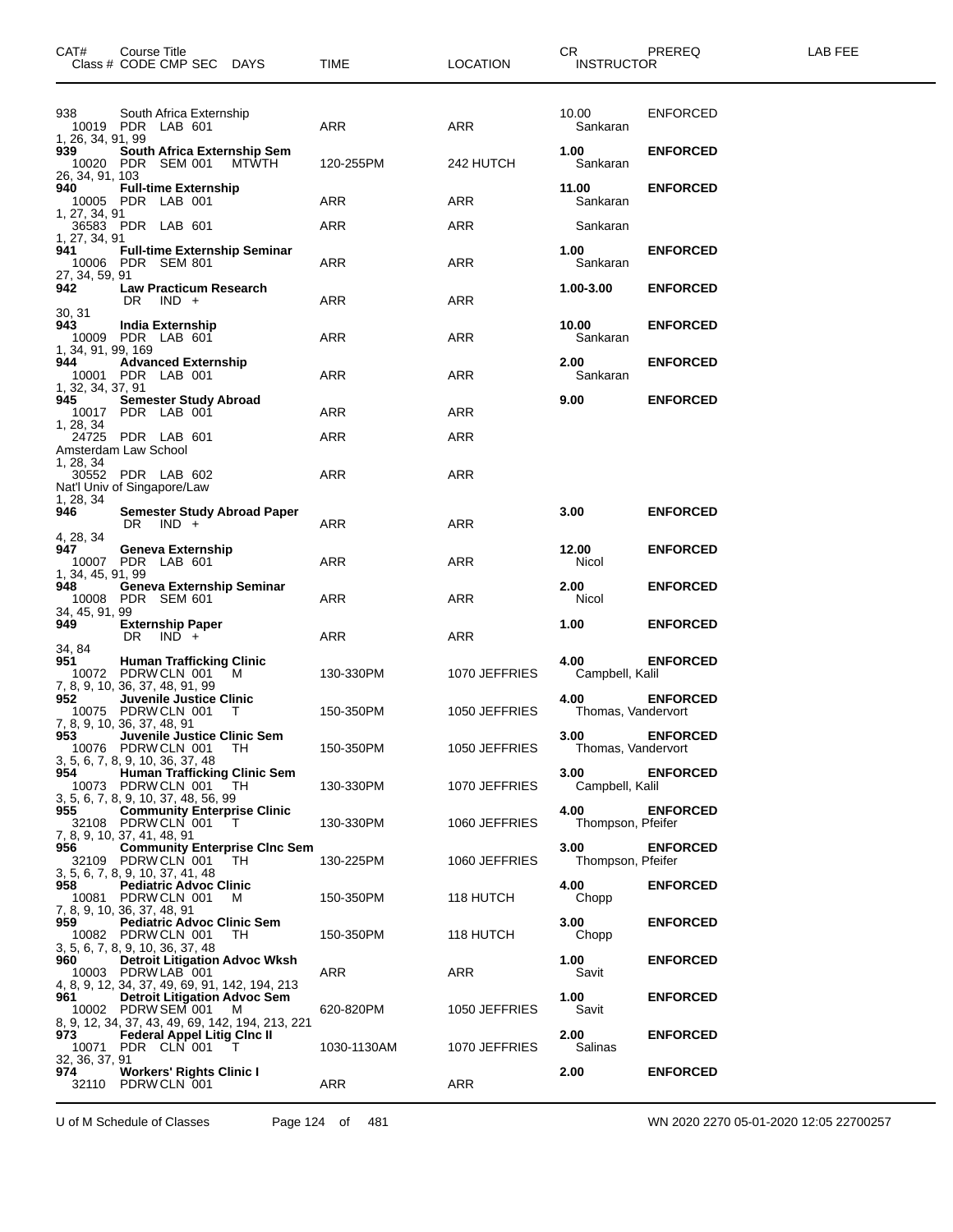| CAT#                      | Course Title<br>Class # CODE CMP SEC DAYS                                                              | TIME              | <b>LOCATION</b>          | CR.<br>PREREQ<br><b>INSTRUCTOR</b>                   | LAB FEE |
|---------------------------|--------------------------------------------------------------------------------------------------------|-------------------|--------------------------|------------------------------------------------------|---------|
| 974                       | Workers' Rights Clinic I<br>PRW CLN 001<br><b>TTH</b>                                                  | 640-840PM         | 1025 JEFFRIES            | 2.00<br><b>ENFORCED</b><br>Kohl, Van Hoven           |         |
| 975<br>1, 16, 17, 38      | 1, 35, 38, 43, 57, 91, 201, 202, 203<br><b>Workers' Rights Cinc Research</b><br>32113 PDR RES 001      | ARR               | ARR                      | 1.00<br><b>ENFORCED</b><br>Kohl, Van Hoven           |         |
| 976<br>36, 37, 47, 48, 91 | <b>Michigan Innocence Clinic</b><br>10079 PDR CLN 001<br>T                                             | 1225-225PM        | 1025 JEFFRIES            | 4.00<br><b>ENFORCED</b><br>Moran, Syed, Richardson   |         |
| 977                       | Michigan Innocence Clinic Sem<br>10080 PDR CLN 001<br>- F<br>3, 5, 6, 36, 37, 47, 48                   | $1-3PM$           | 1025 JEFFRIES            | 3.00<br><b>ENFORCED</b><br>Moran, Syed, Richardson   |         |
| 978                       | <b>Veterans Legal Clinic</b><br>10086 PDRW CLN 001 M<br>7, 8, 9, 10, 36, 37, 48, 91                    | 150-350PM         | 1025 JEFFRIES            | 4.00<br><b>ENFORCED</b><br>Andres, Sirota            |         |
| 979                       | <b>Veterans Legal Clinic Seminar</b><br>10087 PDRW CLN 001<br>TH.<br>3, 5, 6, 7, 8, 9, 10, 36, 37, 48  | 150-350PM         | 1025 JEFFRIES            | 3.00<br><b>ENFORCED</b><br>Andres, Sirota            |         |
| 980<br>32, 36, 37, 91     | <b>Advanced Clinical Law</b><br>$IND +$<br>DR                                                          | ARR               | ARR                      | 1.00-6.00<br><b>ADVISORY, ENFORCED</b>               |         |
| 984<br>32111              | <b>Workers' Rts Clinic: Supv&amp;Litig</b><br>PDR CLN 001<br>4, 7, 10, 32, 34, 37, 48, 61, 69, 91, 213 | ARR               | ARR                      | 5.00<br><b>ENFORCED</b><br>Kohl, Barry, Van Hoven    |         |
| 985                       | Workers' Rts Clnc:Supv&Lit Sem<br>32112 PDR CLN 001<br>- F<br>3, 7, 10, 32, 34, 37, 43, 48             | 1020-1220PM       | 1070 JEFFRIES            | 2.00<br><b>ENFORCED</b><br>Kohl, Barry, Van Hoven    |         |
| 990<br>10011              | <b>Part-time Externship</b><br>10010 PDR LAB 001<br>1, 12, 34, 49, 50, 91, 143<br>PDR LAB 002          | <b>ARR</b><br>ARR | <b>ARR</b><br><b>ARR</b> | 2.00-4.00<br><b>ENFORCED</b><br>Sankaran<br>Sankaran |         |
|                           | 1, 12, 34, 49, 50, 91, 143<br>10012 PDR LAB 003<br>1, 12, 34, 49, 50, 91, 143                          | ARR               | ARR                      | Sankaran                                             |         |
| 991                       | Part-time Externship Seminar<br>10013 PDR SEM 001<br>Τ<br>12, 34, 41, 49, 50, 62, 91, 143              | 120-245PM         | 1070 JEFFRIES            | 1.00<br><b>ENFORCED</b><br>Sankaran                  |         |
| 992<br>22, 29, 37         | <b>Research: Special Projects</b><br>$IND +$<br>IR.                                                    | ARR               | <b>ARR</b>               | 1.00-2.00<br><b>ENFORCED</b>                         |         |
| 993                       | <b>Entrepreneurship Clinic</b><br>10067 PDRW CLN 001 M<br>7, 8, 9, 10, 37, 41, 48, 91                  | 1020-1220PM       | 1060 JEFFRIES            | 4.00<br><b>ENFORCED</b><br>Mendez, Sadek             |         |
| 994                       | <b>Entrepreneurship Clinic Seminar</b><br>10068 PDRW CLN 001<br>TH<br>3, 5, 6, 7, 8, 9, 10, 37, 41, 48 | 1020-1220PM       | 1060 JEFFRIES            | 3.00<br><b>ENFORCED</b><br>Mendez, Sadek             |         |
| 995<br>34, 91, 117        | <b>PublicSect K-12Educ Externship</b><br>10016 PDR LAB 001                                             | ARR               | <b>ARR</b>               | 7.00<br><b>ENFORCED</b><br>Sankaran                  |         |
| 997<br>34, 117            | <b>PublicSect K-12Educ Ext Sem</b><br>10015 PDR SEM 001                                                | ARR               | ARR                      | 4.00<br><b>ENFORCED</b><br>Sankaran                  |         |
| 998<br>34, 91, 117        | <b>PublicSect K-12Educ Ext Pract</b><br>10014 PDR LAB 001                                              | ARR               | ARR                      | 2.00<br><b>ENFORCED</b><br>Sankaran                  |         |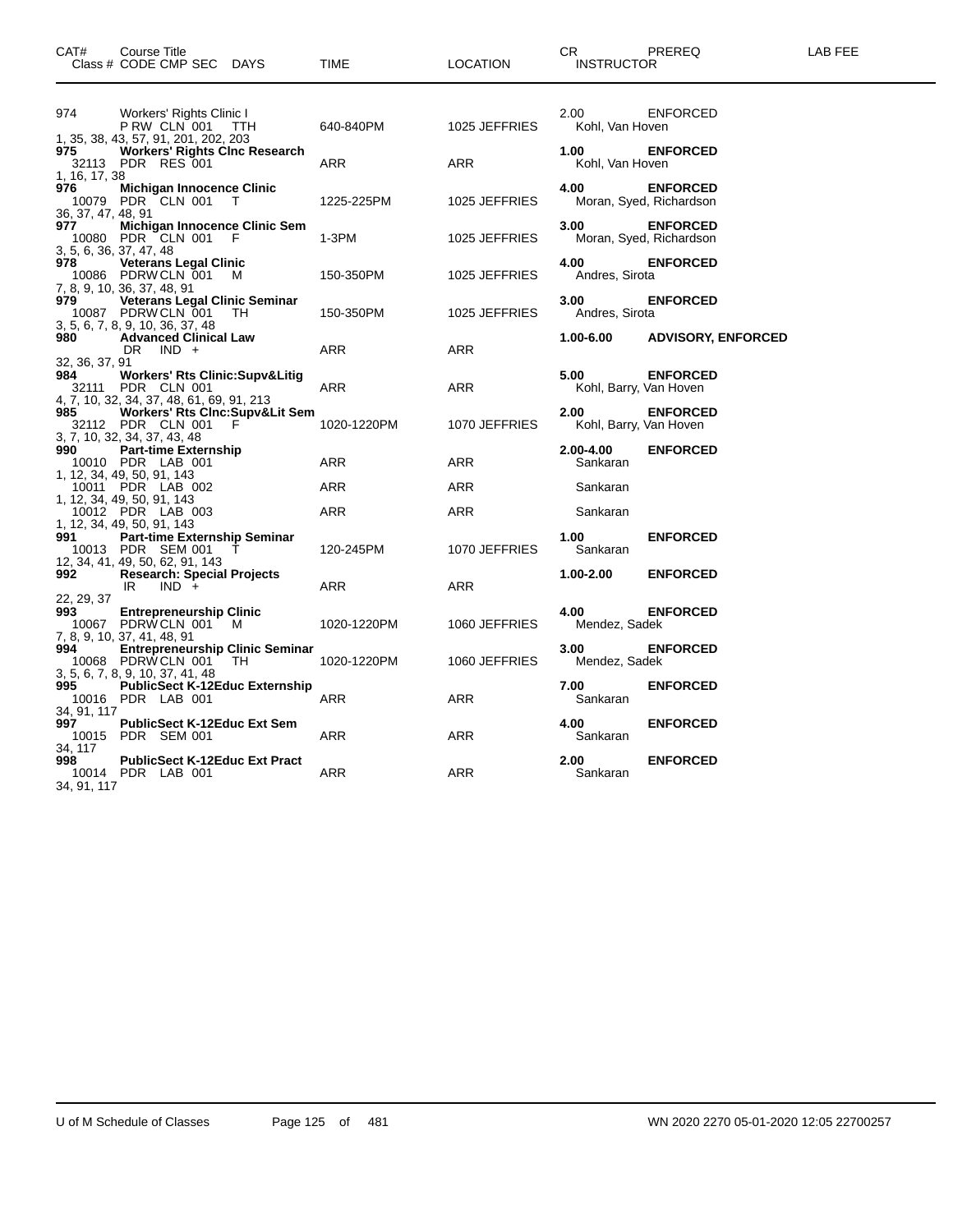## **Literature, Sci, and the Arts**

NOTE--IT IS CRITICAL THAT STUDENTS ATTEND CLASSES FROM THE BEGINNING OF THE TERM. EVEN THOUGH STUDENTS MAY BE REGISTERED OFFICIALLY FOR A COURSE, DEPARTMENTS MAY GIVE AWAY STUDENT'S PLACES IN A COURSE IF THEY DO NOT ATTEND: ---THE FIRST MEETING OF BIOLOGY, CHEMISTRY, AND PHYSICS LABORATORIES;

---THE FIRST MEETINGS OF HISTORY 396 AND 397;

---EITHER OF THE FIRST TWO MEETINGS OF ENGLISH COURSES;

---EITHER OF THE FIRST TWO MEETINGS OF ANY COURSE OFFERED BY THE DEPARTMENT OF ROMANCE LANGUAGES;

---THE FIRST TWO MEETINGS OF COURSES IN OTHER DEPARTMENTS.

AT THE SAME TIME, DEPARTMENTS ARE NOT OBLIGATEDTO WITHDRAW STUDENTS OFFICIALLY FROM THE COURSE, EVEN THOUGH THE STUDENT HAS BEEN INFORMED THAT HIS/HER PLACE IN A COURSE HAS BEEN TAKEN AWAY. STUDENTS ARE RESPONSIBLE FOR THE ACCURACY OF THEIR SCHEDULES AND MUST BE SURE THAT ALL DROPS ARE PROCESSED THROUGH THE REGISTRATION SYSTEM DURING THE NORMAL DROP/ADD PERIOD.

#### **Department of Afro-American and African Studies**

#### **Afroamerican & African Studies (AAS)**

| 103                            | Social Sci Seminar          |            |     |                              |           |                      | 3.00             | ADVISORY                      |
|--------------------------------|-----------------------------|------------|-----|------------------------------|-----------|----------------------|------------------|-------------------------------|
|                                | 33572 PRW SEM 001           |            |     | МW                           | 4-530PM   | 7603 HH              | Murray           |                               |
| The City Life in Urban Africa  |                             |            |     |                              |           |                      |                  |                               |
| 104                            | <b>Humanities Seminar</b>   |            |     |                              |           |                      | 3.00             | <b>ADVISORY</b>               |
| 27616                          | <b>PRW SEM 003</b>          |            |     | TTH                          | 10-1130AM | 4175 AH              | Deese            |                               |
| African History & Religion     |                             |            |     |                              |           |                      |                  |                               |
| 111                            | Intro Afr&Diaspora          |            |     |                              |           |                      | 4.00             |                               |
| 17706                          | A W                         | LEC 001    |     | TTH                          | 1-230PM   | <b>1300 CHEM</b>     | Boisseron, Askew |                               |
| 17707                          | P W                         | <b>DIS</b> | 002 |                              | 11-12PM   | 5521 HH              |                  | Boisseron, Oduyebo, Askew     |
| 17708                          | P W                         | <b>DIS</b> | 005 | $_{\mathsf{F}}^{\mathsf{F}}$ | 12-1PM    | 5521 HH              |                  | Askew, Oduyebo, Boisseron     |
| 17709                          | P W                         | <b>DIS</b> | 006 | F                            | 1-2PM     | 5521 HH              |                  | Askew, Gebremariam, Boisseron |
| 18532                          | P W DIS                     |            | 009 | F                            | 2-3PM     | 5521 HH              |                  | Askew, Gebremariam, Boisseron |
| 116                            | Swahili II                  |            |     |                              |           |                      | 4.00             | <b>ADVISORY</b>               |
| 19828                          | P W REC 002                 |            |     | <b>MTWTH</b>                 | 9-10AM    | 1469 MH              | Mpesha           |                               |
| 25439                          | P W REC 003                 |            |     | <b>MTWTH</b>                 | $1-2PM$   | 3440 MH              | Mwipopo          |                               |
| 126                            | <b>Elem African Lang II</b> |            |     |                              |           |                      | 4.00             | <b>ADVISORY</b>               |
|                                |                             |            |     |                              |           |                      |                  |                               |
| 33723                          | P W REC 001                 |            |     | ттн                          | $2-3PM$   | <b>B834 EQ</b>       |                  |                               |
| 126                            | Elem African Lang II        |            |     |                              |           |                      | 4.00             | <b>ADVISORY</b>               |
|                                | P W REC 001                 |            |     | МW                           | 2-3PM     | <b>B804 EQ</b>       | Olanipekun       |                               |
| Yoruba                         |                             |            |     |                              |           |                      |                  |                               |
| 201                            | Intr Afr-Am Studies         |            |     |                              |           |                      | 3.00             |                               |
| 28977                          | PIW LEC 001                 |            |     | TTH                          | 1-230PM   | 3333 MH              | Andre            |                               |
| 206                            | <b>Issues African St</b>    |            |     |                              |           |                      | 3.00             | <b>ADVISORY</b>               |
| 28978                          | P W SEM 001                 |            |     | TTH                          | 230-4PM   | 2347 MH              | Ashforth         |                               |
| African Christianities         |                             |            |     |                              |           |                      |                  |                               |
| 208                            | <b>Intro African Art</b>    |            |     |                              |           |                      | 4.00             |                               |
| 32350                          | S                           | LEC 001    |     | TTH                          | 10-1130AM | ARR                  | Miller, Nwafor   |                               |
| 32351                          | P W                         | <b>DIS</b> | 002 | TН                           | 12-1PM    | 130 TAP              | Khandelwal       |                               |
| 32352                          | P W                         | <b>DIS</b> | 003 | <b>TH</b>                    | 3-4PM     | 130 TAP              | Harvey           |                               |
| 32353                          | P W                         | <b>DIS</b> | 004 | <b>TH</b>                    | 4-5PM     | 130 TAP              | Harvey           |                               |
| 32354                          | P W                         | <b>DIS</b> | 005 | F                            | 10-11AM   | <b>180 TAP</b>       | Khandelwal       |                               |
| 32355                          | P W                         | <b>DIS</b> | 006 | F                            | 11-12PM   | 180 TAP              | Khandelwal       |                               |
| 32356                          | P W                         | DIS.       | 007 | F                            | 12-1PM    | 180 TAP              | Harvey           |                               |
| 211                            | <b>Dynamics BI Diaspora</b> |            |     |                              |           |                      | 3.00             |                               |
|                                | <b>P</b> W LEC 001          |            |     | TTH                          |           |                      |                  |                               |
| 32795                          |                             |            |     |                              | 1130-1PM  | 1155 NQ              | Johnson          |                               |
| <b>Religion and Revolution</b> |                             |            |     |                              |           |                      |                  |                               |
| 216                            | <b>Intermed Swahili II</b>  |            |     |                              |           |                      | 4.00             | <b>ADVISORY</b>               |
| 19892                          | <b>P W REC 001</b>          |            |     | TTH                          | 10-12PM   | 3000 STB             | Mwipopo          |                               |
| 231                            | Af-Am Hst II                |            |     |                              |           |                      | 3.00             | <b>ADVISORY</b>               |
| 31890                          | PIW LEC 001                 |            |     | TTH                          | 10-1130AM | G115 AH              | Young            |                               |
| 247                            | <b>Modern Africa</b>        |            |     |                              |           |                      | 4.00             |                               |
| 10887                          | AI                          | LEC 001    |     | MW                           | 10-1130AM | 3463 MH              | Poteet           |                               |
| 16120                          | PIW DIS 002                 |            |     | W                            | 12-1PM    | 373 LORCH            |                  |                               |
| 248                            | Crime, Race & Law           |            |     |                              |           |                      | 3.00             |                               |
| 22975                          | PRW LEC 001                 |            |     | TTH                          | 830-10AM  | 3437 MH              | Ellsworth        |                               |
| 260                            | <b>African Development</b>  |            |     |                              |           |                      | 3.00             |                               |
| 33715                          | P W LEC 001                 |            |     | <b>MW</b>                    | 1-230PM   | 2011 MLB             | Stein            |                               |
| 271                            | Intr Afr-Am Lit             |            |     |                              |           |                      | 3.00             | <b>ADVISORY</b>               |
| 28980                          | P W LEC 001                 |            |     | TTH                          | 10-1130AM | 4404 RAND            | <b>Boisseron</b> |                               |
| 273                            | <b>Southern Novel</b>       |            |     |                              |           |                      | 3.00             |                               |
| 22976                          | P RW LEC 001                |            |     | <b>MW</b>                    | 830-10AM  | 3347 MH              | Ellsworth        |                               |
| 290                            | <b>Select Blk World Std</b> |            |     |                              |           |                      | 2.00             |                               |
| 29997                          | P W SEM 002                 |            |     | TН                           | 4-7PM     | B <sub>118</sub> MLB | Doris            |                               |
| Seven African Objects          |                             |            |     |                              |           |                      |                  |                               |
| 303                            | <b>Race&amp;Ethnicity</b>   |            |     |                              |           |                      | 4.00             | <b>ADVISORY</b>               |
|                                | A                           | LEC 001    |     | <b>MW</b>                    |           | 1449 MH              | Mahan            |                               |
| 26867                          | P                           |            |     |                              | 1130-1PM  |                      |                  |                               |
| 26868                          | P                           | <b>DIS</b> | 002 | W                            | 4-5PM     | G144 AH              | Tucker-Shabazz   |                               |
| 26869                          |                             | DIS        | 003 | W                            | 5-6PM     | 3401 MH              | Tucker-Shabazz   |                               |
| 26870                          | P                           | DIS.       | 004 | W                            | 6-7PM     | 3448 MH              | Tucker-Shabazz   |                               |

U of M Schedule of Classes Page 126 of 481 WN 2020 2270 05-01-2020 12:05 22700257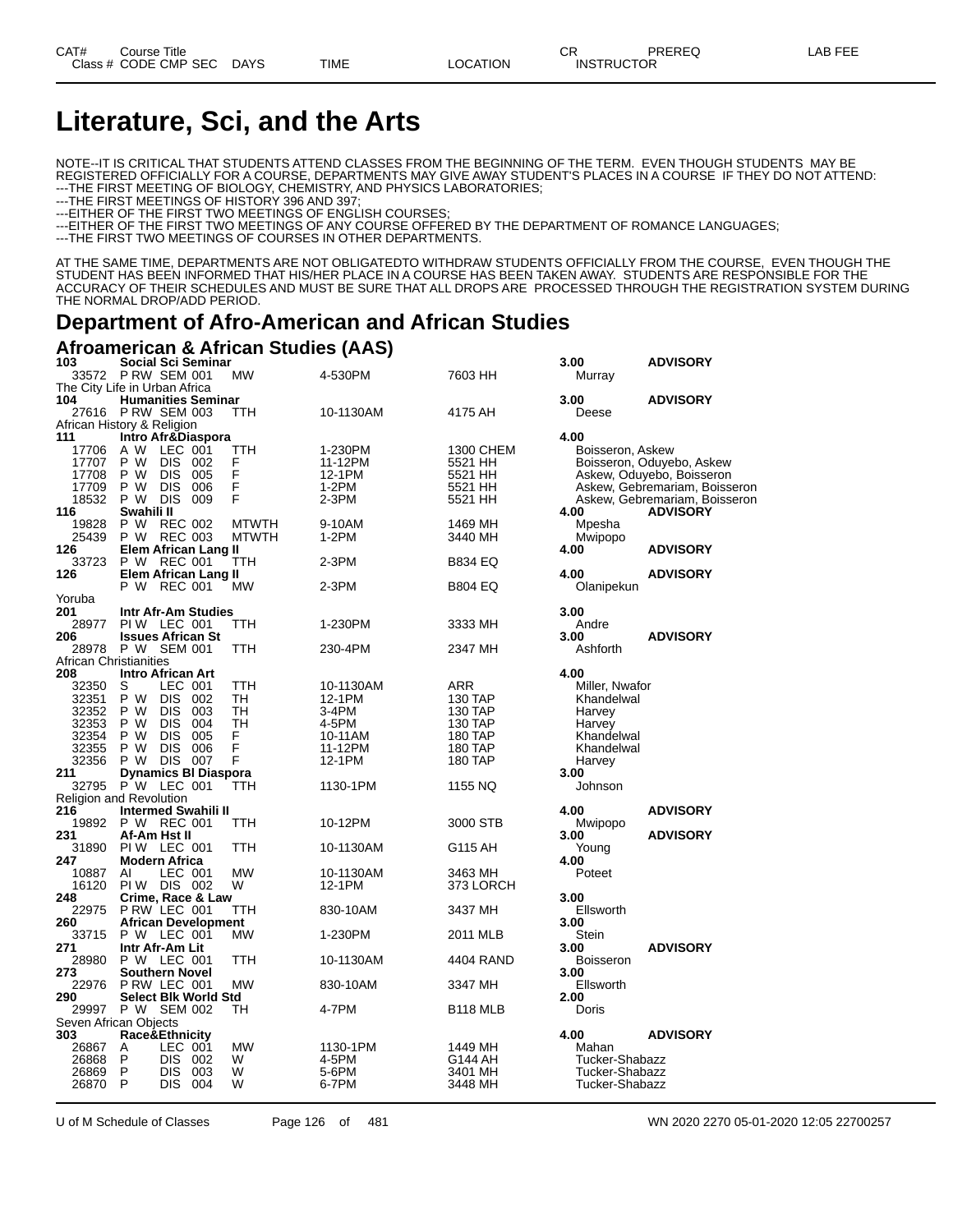| CAT#                              | Course Title<br>Class # CODE CMP SEC                                                       | <b>DAYS</b>  | TIME           | LOCATION              | <b>CR</b><br><b>INSTRUCTOR</b> | PREREQ          | LAB FEE |
|-----------------------------------|--------------------------------------------------------------------------------------------|--------------|----------------|-----------------------|--------------------------------|-----------------|---------|
| 304                               | Gender&Immigr<br>28988 PIW SEM 001                                                         | TTH          | 4-530PM        | 2330 MH               | 3.00<br>Fadlalla               |                 |         |
|                                   | Refugees of Unjust Worlds                                                                  |              |                |                       |                                |                 |         |
| 316<br>24377                      | <b>Advanced Swahili II</b><br>P W REC 001                                                  | TTH          | 10-1130AM      | 3217 MLB              | 3.00<br>Mpesha                 | <b>ADVISORY</b> |         |
| 330                               | Urban&Commun Stdys                                                                         |              |                |                       | 4.00                           |                 |         |
| 25052<br>331                      | P W LEC 001<br>Wrl Bik Chid                                                                | TTH          | 11-1PM         | <b>B852 EQ</b>        | Ward<br>3.00                   | <b>ADVISORY</b> |         |
| 30309<br>338                      | P W LEC 001<br><b>Lit Afro Cul</b>                                                         | TTH          | 10-1130AM      | <b>B247 EH</b>        | McLoyd<br>3.00                 | <b>ADVISORY</b> |         |
|                                   | 27424 PIW LEC 001                                                                          | MW           | 1130-1PM       | 3333 MH               | Levy-Hussen                    |                 |         |
|                                   | Contemp Narratives of Slavery<br>33966 PIW LEC 002                                         | TTH          | 1-230PM        | 1436 MH               | Santamarina                    |                 |         |
| <b>Blk Writers Respond</b><br>347 | <b>Urban Inequality</b>                                                                    |              |                |                       | 4.00                           | <b>ADVISORY</b> |         |
| 29101                             | A W LEC 001                                                                                | MW           | 230-4PM        | 1640 CHEM             | Zelner                         |                 |         |
| 29388<br>29390                    | P W<br>DIS 002<br>P W<br><b>DIS</b><br>003                                                 | W<br>W       | 6-7PM<br>4-5PM | 3242 LSA<br>2062 PALM | Malcolm<br>Week                |                 |         |
| 29392                             | <b>DIS</b><br>P W<br>004                                                                   | W            | 5-6PM          | 1401 MH               | Week                           |                 |         |
| 34316                             | P W DIS 006                                                                                | TН           | 9-10AM         | 3207 LSA              | Malcolm                        |                 |         |
| 353<br>33519                      | <b>Urban Ethnography</b><br><b>SEM 001</b><br>PI                                           | TTH          | 10-1130AM      | 2135 NQ               | 3.00<br>Burch                  |                 |         |
| 358                               | <b>Black World Studies</b><br>20809 P W SEM 001                                            | МW           | 10-1130AM      | DANCE STUDIO B        | 3.00<br>Wilson                 |                 |         |
|                                   | <b>Africanist Dance Traditions</b>                                                         |              |                |                       |                                |                 |         |
|                                   | CAAS 358.001 meets with DANCE 348.001.<br>25440 P W SEM 005<br>Once upon a time in Africa  | MW.          | 10-1130AM      | 5521 HH               | Mpesha                         |                 |         |
|                                   | 24202 PIW SEM 007<br>Performing Arts Power Africa                                          | ттн          | 1-230PM        | ARR                   | Ampene                         |                 |         |
|                                   | Advisory prerequisite: Senior Standing<br>25109 PIW SEM 008<br>Clothing, Culture, Politics | MW.          | 10-1130AM      | 3333 MH               | Sweeney, Bolotin               |                 |         |
|                                   | 30786 P W SEM 013                                                                          | F            | 11-2PM         | 2347 MH               | Partridge                      |                 |         |
| 365                               | Filming Future of 'Diversity'<br><b>Gender Global Health</b>                               |              |                |                       | 3.00                           | <b>ADVISORY</b> |         |
| 28595                             | P W SEM 001                                                                                | ттн          | 1-230PM        | G160 AH               | Fadlalla                       |                 |         |
| 366<br>33722                      | <b>Music of Africa</b><br>PIW LEC 001                                                      | TTH          | 10-1130AM      | 173 LORCH             | 3.00<br>Ampene                 |                 |         |
| 384<br>33350                      | Caribbean Lit<br>PIW LEC 001                                                               | MW           | 10-1130AM      | 2062 PALM             | 3.00<br>Khan                   | <b>ADVISORY</b> |         |
| 385                               | African Lit<br>35169 PIW LEC 001<br>Environments of African Lit                            | MW           | 230-4PM        | 3437 MH               | 3.00<br>Hummel                 | <b>ADVISORY</b> |         |
| 407                               | <b>African Things</b>                                                                      |              |                |                       | 3.00                           | <b>ADVISORY</b> |         |
| 32259<br>410                      | P W SEM 001<br><b>Supervised Research</b>                                                  | TTH          | 1-230PM        | 210 TAP               | Doris<br>1.00-6.00             |                 |         |
| 422                               | $IW$ $IND +$<br><b>African Cultures</b>                                                    |              | ARR            | ARR                   | 3.00                           | <b>ADVISORY</b> |         |
| 24139<br>451                      | P W LEC 001<br>Law,Rce&Hst Proc II                                                         | TTH          | 230-4PM        | 1518 NUB              | Owusu<br>3.00                  | <b>ADVISORY</b> |         |
|                                   | 28979 P W LEC 001<br>Law, Race & Historical Process                                        | <b>TTH</b>   | 830-10AM       | G449 MH               | Woods                          |                 |         |
| 458                               | <b>Black World Issues</b>                                                                  |              |                |                       | 3.00                           |                 |         |
| <b>Black Sexualities</b>          | 33436 P W SEM 001                                                                          | MW           | 230-4PM        | G144 AH               | Jones                          |                 |         |
|                                   | 33828 P W SEM 002<br><b>Examining Race/Racism</b>                                          | W            | 4-7PM          | <b>B122 MLB</b>       | Roby                           |                 |         |
|                                   | 30063 P W SEM 004                                                                          | Т            | 1-4PM          | 2436 MH               | Zaborowska                     |                 |         |
|                                   | James Baldwin His Time&Ours<br>24283 P W SEM 012                                           | W            | 230-530PM      | 2690 SPH1A            | Stein                          |                 |         |
| 490                               | Health & African Development<br><b>Black World Topics</b>                                  |              |                |                       | 1.00-2.00                      |                 |         |
| 495                               | 36952 P W SEM 002<br><b>Senior Seminar</b>                                                 | W            | 4-6PM          | 5521 HH               | Haniff<br>4.00                 | <b>ADVISORY</b> | 20.00   |
| Justice in Africa                 | 22438 P W SEM 001                                                                          | ттн          | 1130-1PM       | G449 MH               | Ashforth                       |                 |         |
|                                   | 27524 P W SEM 002<br>Caribbean Folklore Spirits Mag                                        | MW           | 230-4PM        | 3315 MH               | Khan                           |                 |         |
|                                   | 33592 P W SEM 003<br>Blk Activism & Blk Studies                                            | M            | 1-4PM          | G010 TMC              | Ward                           |                 |         |
| 510                               | <b>Supervised Research</b><br>$IND +$                                                      |              | <b>ARR</b>     | ARR                   | 1.00-6.00                      | <b>ADVISORY</b> |         |
| 516<br>28002                      | Elem Swahili II<br>P W REC 002                                                             | <b>MTWTH</b> | 9-10AM         | 1469 MH               | 4.00<br>Mpesha                 |                 |         |
| 518<br>33919                      | Elem African Lang II<br>P W REC 001                                                        | ттн          | 2-3PM          | B834 EQ               | 4.00                           | <b>ADVISORY</b> |         |
| 518                               | Elem African Lang II                                                                       |              |                |                       | 4.00                           | <b>ADVISORY</b> |         |
|                                   | P W REC 001                                                                                | МW           | 2-3PM          | B804 EQ               | Olanipekun                     |                 |         |

U of M Schedule of Classes Page 127 of 481 WN 2020 2270 05-01-2020 12:05 22700257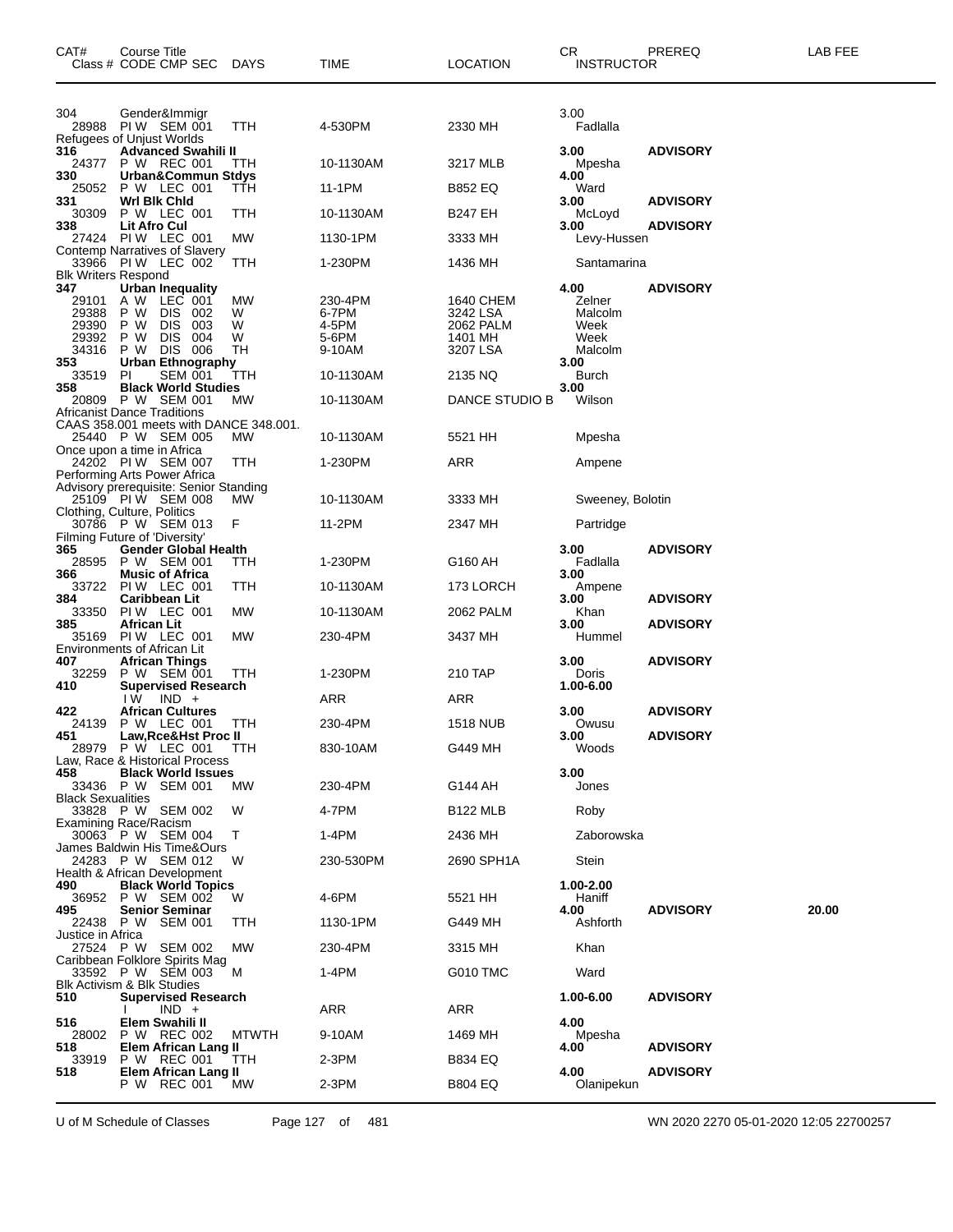| CR.<br>CAT#<br>PREREQ<br>Course Title<br>Class # CODE CMP SEC DAYS<br><b>LOCATION</b><br><b>INSTRUCTOR</b><br><b>TIME</b> | LAB FEE |
|---------------------------------------------------------------------------------------------------------------------------|---------|
|                                                                                                                           |         |
| <b>YORUBA</b><br>Afram&Pol Rac<br><b>ADVISORY</b><br>519<br>3.00 <sub>1</sub>                                             |         |
| 32531<br>SEM 001<br>3451 MH<br>P W<br>W<br>2-5PM<br>Hutchings                                                             |         |
| 526<br><b>Intermed Swahili II</b><br>4.00                                                                                 |         |
| <b>REC 001</b><br>10-12PM<br>22831<br>P.<br><b>TTH</b><br>3000 STB<br>Mwipopo                                             |         |
| Swahili                                                                                                                   |         |
| <b>ADVISORY</b><br>536<br>Adv Swahili II<br>4.00                                                                          |         |
| 23884<br><b>REC 001</b><br><b>TTH</b><br>10-1130AM<br>3217 MLB<br>P<br>Mpesha                                             |         |
| <b>ADVISORY</b><br>558<br><b>Black World Seminar</b><br>3.00                                                              |         |
| P W SEM 001<br>1-4PM<br><b>B814 EQ</b><br>Partridge<br>33727<br>TН                                                        |         |
| Citizenship and Non-Citizens                                                                                              |         |
| 9-12PM<br>210 WH<br>36018 PW<br>SEM 002<br>Askew                                                                          |         |
| P W<br><b>SEM 003</b><br>м<br>G026 TISCH<br>4-7PM<br>36032<br>Countryman                                                  |         |
| 50 Yrs Black Studies at Mich                                                                                              |         |
| 3.00<br>601<br><b>Prosem Afr-Am Stds</b>                                                                                  |         |
| P W SEM 001<br>12-3PM<br>22977<br>2265 NQ<br>Gunning<br>TН                                                                |         |
| Interdiscip Appr to Af Am Stds                                                                                            |         |
| 3.00<br><b>ADVISORY</b><br>662<br><b>Health&amp;Socioecon Dev</b>                                                         |         |
| P W SEM 001<br>24203<br>230-530PM<br>2690 SPH1A<br>Stein<br>W                                                             |         |
| <b>ENFORCED</b><br>890<br><b>Capstone Course</b><br>3.00<br>$IND +$<br>7-10PM<br>ARR<br>M<br>IR.                          |         |
| <b>African Std Capstone</b><br>3.00<br><b>ENFORCED</b><br>892                                                             |         |
| 33787<br>PRW SEM 001<br>4-530PM<br>4207 AH<br>Doris<br><b>TTH</b>                                                         |         |
| Afr Objects Visual Temporality                                                                                            |         |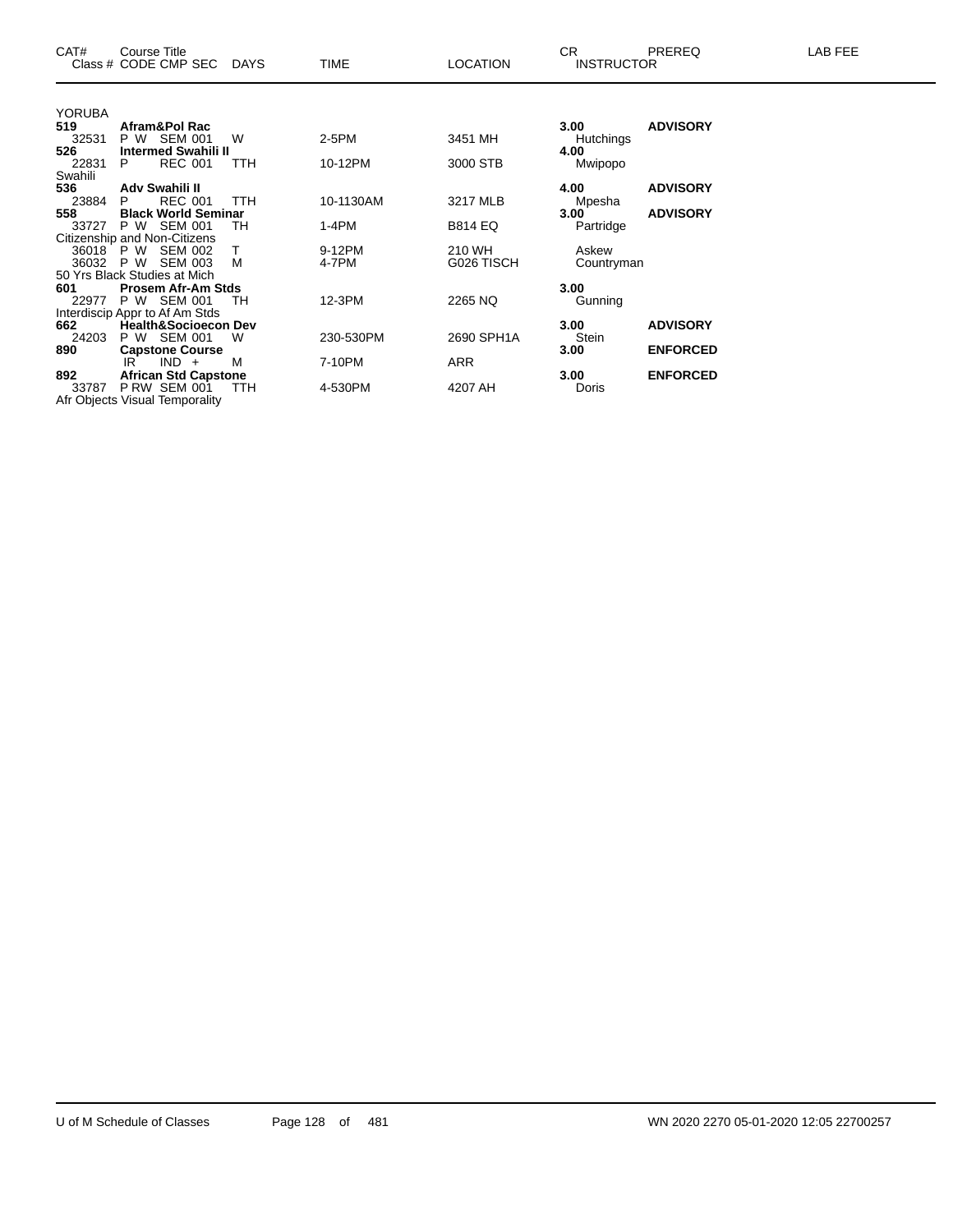| CAT# | Course Title         |             |      |          | $\cap$<br>◡       | PREREQ | -AB FEE |
|------|----------------------|-------------|------|----------|-------------------|--------|---------|
|      | Class # CODE CMP SEC | <b>DAYS</b> | TIME | LOCATION | <b>INSTRUCTOR</b> |        |         |
|      |                      |             |      |          |                   |        |         |

# **Department of American Culture**

## **American Culture (AMCULT)**

| 103<br>22933 PIRW SEM 001     |                                             | 1st Yr Sem Am Stdy                    |            |           | 10-1130AM                                                           | 2333 MH                | 3.00<br><b>ADVISORY</b>                            | 40.00 |
|-------------------------------|---------------------------------------------|---------------------------------------|------------|-----------|---------------------------------------------------------------------|------------------------|----------------------------------------------------|-------|
| Latina/o Art and Aesthetics   |                                             |                                       |            | TTH       |                                                                     |                        | Calvo-Quiros                                       |       |
| 30749 PIRW SEM 006            |                                             |                                       |            | МW        | 4-530PM                                                             | G449 MH                | Purkiss                                            |       |
| Race/Gender/Recreation        |                                             |                                       |            |           |                                                                     |                        |                                                    |       |
| 31942 PIRW SEM 007            |                                             |                                       |            | МW        | 1-230PM                                                             | 2271 AH                | Larson                                             |       |
| Gender and Transgender<br>201 | <b>American Values</b>                      |                                       |            |           |                                                                     |                        | 4.00                                               | 40.00 |
| 23952                         | AI                                          | LEC 001                               |            | МW        | 10-1130AM                                                           | 1300 CHEM              | Larson                                             |       |
| 23953                         | PI W                                        | <b>DIS</b>                            | 002        | TН        | 12-1PM                                                              | 4199 AH                | White, Larson                                      |       |
| 23954                         | PI W                                        | <b>DIS</b>                            | 003        | TН        | 1-2PM                                                               | B684 SSWB              | White, Larson                                      |       |
| 23955<br>25076                | PI W<br>PI W                                | <b>DIS</b><br><b>DIS</b>              | 004<br>008 | TH<br>F.  | 3-4PM<br>8-9AM                                                      | 2401 MH<br>2401 MH     | White, Larson<br>Singh, Larson                     |       |
| 25077                         | PI W                                        | <b>DIS</b>                            | 009        | F         | 9-10AM                                                              | 2401 MH                | Singh, Larson                                      |       |
| 25078                         | PIW DIS 010                                 |                                       |            | F         | 10-11AM                                                             | 3437 MH                | Singh, Larson                                      |       |
| 202                           | <b>Digital Culture</b>                      |                                       |            |           |                                                                     |                        | 4.00                                               |       |
| 22231<br>22232                | Al<br>PI W                                  | LEC 001<br><b>DIS</b>                 | 003        | TTH<br>TН | 1-230PM<br>3-4PM                                                    | UMMA AUD<br>3347 MH    | Cheney-Lippold<br>Cheney-Lippold                   |       |
| 22233                         | PI W                                        | <b>DIS</b>                            | 004        | TН        | 6-7PM                                                               | 3448 MH                | Salman, Cheney-Lippold                             |       |
| 22235                         | PI W                                        | <b>DIS</b>                            | 005        | TH        | 4-5PM                                                               | 5180B AH               | Salman, Cheney-Lippold                             |       |
| 22236                         | PI W                                        | <b>DIS</b>                            | 006        | F         | 11-12PM                                                             | 1401 MH                | Ehrhardt, Cheney-Lippold                           |       |
| 22237<br>23951                | PI W<br>PI W                                | <b>DIS</b><br><b>DIS</b>              | 007<br>008 | F<br>F    | 12-1PM<br>1-2PM                                                     | 5180B AH<br>3401 MH    | Ehrhardt, Cheney-Lippold                           |       |
| 29084                         | PIW DIS 009                                 |                                       |            | TН        | 5-6PM                                                               | 130 TAP                | Ehrhardt, Cheney-Lippold<br>Salman, Cheney-Lippold |       |
| 204                           |                                             | <b>Themes Amer Culture</b>            |            |           |                                                                     |                        | 3.00                                               |       |
| 33407 PIW LEC 004             |                                             |                                       |            | TTH       | 1-230PM                                                             | <b>B103 MLB</b>        | Akiboh                                             |       |
| The U.S. & the Pacific World  |                                             |                                       |            |           |                                                                     |                        |                                                    |       |
| 214<br>29480                  | AI                                          | <b>Asian/Pacif Amer St</b><br>LEC 001 |            | MW        | 4-530PM                                                             | G550 DENT              | 4.00<br>Desai                                      |       |
| 29481                         | PI W                                        | DIS 002                               |            | F         | 11-12PM                                                             | 4199 AH                | Das                                                |       |
| 29482                         | PI W                                        | <b>DIS</b>                            | 003        | F         | 12-1PM                                                              | 2454 MH                | Das                                                |       |
| 29483                         | PI W                                        | DIS 004                               |            | F         | 1-2PM                                                               | 1303 MH                | Das                                                |       |
| 223<br>24931                  | <b>Elementary Ojibwe II</b><br>PIRW REC 001 |                                       |            | TTH       | 1-230PM                                                             | G634 HH                | <b>ENFORCED</b><br>3.00<br>Pitawanakwat            | 40.00 |
| 225                           | Space, Story, Self                          |                                       |            |           |                                                                     |                        | 4.00                                               |       |
| 31396                         | AI                                          | LEC 001                               |            | TTH       | 10-1130AM                                                           | 2306 MH                | Zaborowska                                         |       |
| 31397                         | PI W                                        | <b>DIS</b>                            | 002        | TН        | 4-5PM                                                               | 706 BMT                | Rodriguez Barrera, Zaborowska                      |       |
|                               |                                             |                                       |            |           |                                                                     |                        |                                                    |       |
| 31398                         | PI W                                        | DIS.                                  | 003        | TН        | 5-6PM                                                               | 1437 MH                | Rodriguez Barrera, Zaborowska                      |       |
| 31399                         | PIW DIS 004                                 |                                       |            | TН        | 6-7PM                                                               | 2462 MH                | Rodriguez Barrera, Zaborowska                      |       |
| 236<br>29485                  | PIW SEM 001                                 | <b>Muslims in America</b>             |            | МW        |                                                                     | 2336 MH                | 3.00<br>Khalil                                     |       |
| 240                           | <b>Intro Women Stdy</b>                     |                                       |            |           | 1-230PM                                                             |                        | 4.00                                               |       |
|                               |                                             |                                       |            |           | STUDENTS ARE AUTO-ENROLLED IN LECTURE WHEN THEY ELECT A DISCUSSION. |                        |                                                    |       |
| 28611                         | A                                           | LEC 001                               |            | MW        | 2-3PM                                                               | AUD B AH               | Alexy                                              |       |
| 28612                         | P W                                         | DIS 002                               |            | W         | 4-6PM                                                               | B109 MLB               |                                                    |       |
| 24409<br>28613                | P W<br>P W                                  | <b>DIS</b><br><b>DIS</b>              | 003<br>004 | TН<br>TН  | 8-10AM<br>4-6PM                                                     | 2448 MH<br>2401 MH     |                                                    |       |
| 28614                         | P W                                         | <b>DIS</b>                            | 005        | F         | 10-12PM                                                             | 3359 MH                |                                                    |       |
| 28615                         | P W                                         | <b>DIS</b>                            | 006        | F         | 12-2PM                                                              | G634 HH                |                                                    |       |
| 10888                         | P W                                         | <b>DIS</b>                            | 007        | W         | 4-6PM                                                               | B <sub>101</sub> MLB   |                                                    |       |
| 10889<br>10890                | P W<br>P W                                  | <b>DIS</b><br><b>DIS</b>              | 008<br>009 | TН<br>F   | 4-6PM<br>10-12PM                                                    | 3353 MH<br>2475 MH     |                                                    |       |
| 24410                         | P W                                         | <b>DIS</b>                            | 010        | F         | 12-2PM                                                              | 3304 MLB               |                                                    |       |
| 10891                         | P W                                         | <b>DIS</b>                            | 011        | W         | 4-6PM                                                               | 2212 MLB               |                                                    |       |
| 27093                         | P RW                                        | <b>DIS</b>                            | 012        | W         | 4-6PM                                                               | 2402 MLB               |                                                    |       |
| 28862                         | P W<br>P W                                  | <b>DIS</b><br><b>DIS</b>              | 013<br>014 | TН<br>F   | 4-6PM<br>10-12PM                                                    | 2448 MH<br>2448 MH     |                                                    |       |
| 28863<br>28864                | P W                                         | <b>DIS</b>                            | 015        | F         | 12-2PM                                                              | 1105 NQ                |                                                    |       |
| 28865                         | P W                                         | <b>DIS</b>                            | 016        | TН        | 4-6PM                                                               | 3440 MH                |                                                    |       |
| 28866                         | P W                                         | <b>DIS</b>                            | 017        | F         | 10-12PM                                                             | 2265 NQ                |                                                    |       |
| 28867<br>28868                | P W<br>P W                                  | <b>DIS</b><br>DIS 020                 | 018        | F<br>W    | 10-12PM<br>4-6PM                                                    | 2454 MH<br>3353 MH     |                                                    |       |
| 243                           |                                             | Latinas in U S                        |            |           |                                                                     |                        | 3.00                                               |       |
| 31401                         | PIW LEC 001                                 |                                       |            | TTH       | 230-4PM                                                             | 1436 MH                | Calvo-Quiros                                       |       |
| 263                           |                                             | <b>The American South</b>             |            |           |                                                                     |                        | 4.00                                               |       |
| 22936<br>22937                | Α<br>P W                                    | LEC 001<br><b>DIS</b>                 | 002        | МW<br>М   | 1130-1PM<br>1-2PM                                                   | AUD A AH<br>G026 TISCH | Berrey<br>Pazan                                    |       |
| 22938                         | P W                                         | <b>DIS</b>                            | 003        | M         | $1-2PM$                                                             | 2437 MH                | Mora                                               |       |
| 22939                         | P W                                         | <b>DIS</b>                            | 004        | т         | 9-10AM                                                              | G026 TISCH             | Varela Corredor                                    |       |
| 22940                         | P W                                         | <b>DIS</b>                            | 005        | т         | 9-10AM                                                              | 2271 AH                | Pazan                                              |       |
| 22941<br>22942                | P W<br>P W                                  | <b>DIS</b><br><b>DIS</b>              | 006<br>007 | Τ<br>т    | 10-11AM<br>11-12PM                                                  | 5180B AH<br>1437 MH    | Varela Corredor<br>Pazan                           |       |
| 33802                         | P W                                         | <b>DIS</b>                            | 008        | т         | 11-12PM                                                             | 3347 MH                | Mora                                               |       |
| 33803<br>273                  | P W                                         | DIS.<br><b>Southern Novel</b>         | 009        | М         | 2-3PM                                                               | 1448 MH                | Mora<br>3.00                                       |       |

U of M Schedule of Classes Page 129 of 481 WN 2020 2270 05-01-2020 12:05 22700257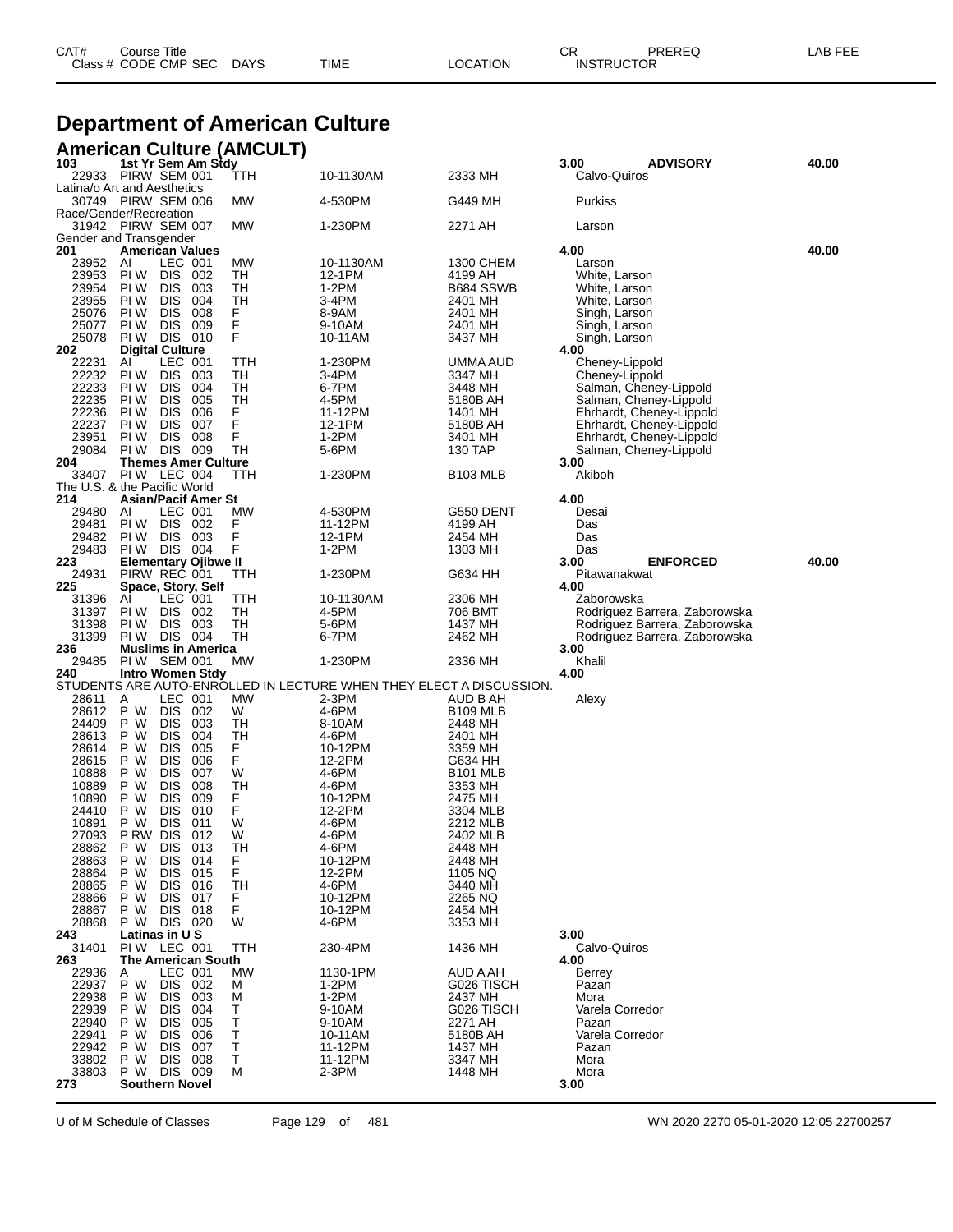| CAT#<br>Class # CODE CMP SEC                                      | Course Title               |                              |                                | <b>DAYS</b> | TIME                                                                                                                                                                                                           | LOCATION               | CR<br><b>INSTRUCTOR</b>                    | PREREQ          | LAB FEE |
|-------------------------------------------------------------------|----------------------------|------------------------------|--------------------------------|-------------|----------------------------------------------------------------------------------------------------------------------------------------------------------------------------------------------------------------|------------------------|--------------------------------------------|-----------------|---------|
| 22981                                                             |                            | P W LEC 001                  |                                | MW          | 830-10AM                                                                                                                                                                                                       | 3347 MH                | Ellsworth                                  |                 |         |
| 277<br>33380                                                      | Α                          | LEC 001                      | <b>US-Korea Relations</b>      | MW          | 1130-1PM                                                                                                                                                                                                       | 2022 STB               | 4.00<br>Ryu                                |                 |         |
| 33381                                                             | P W                        | DIS 002                      |                                | F           | 12-1PM                                                                                                                                                                                                         | 3411 MH                | Pinzaru                                    |                 |         |
| 33382                                                             | P W                        | DIS 003                      |                                | F           | 2-3PM                                                                                                                                                                                                          | 1245 NQ                | Pinzaru                                    |                 |         |
| 281<br>32651                                                      | Α                          | LEC 001                      | <b>Become a Billionaire</b>    | TTH         | 10-1130AM                                                                                                                                                                                                      | 1324 EH                | 4.00<br>Hancock                            |                 |         |
| 32652                                                             | P W                        | <b>DIS</b>                   | 002                            | Τ           | 12-1PM                                                                                                                                                                                                         | 1437 MH                | Clayton                                    |                 |         |
| 32653<br>32654                                                    | P W<br>P W                 | <b>DIS</b><br><b>DIS</b>     | 003<br>004                     | Т<br>т      | 12-1PM<br>3-4PM                                                                                                                                                                                                | 1507 NUB<br>3448 MH    | Dillman-Hasso<br>Dillman-Hasso             |                 |         |
| 32655                                                             | P W                        | <b>DIS</b>                   | 005                            | т           | 4-5PM                                                                                                                                                                                                          | B830 EQ                | Dillman-Hasso                              |                 |         |
| 32656                                                             | P W                        | <b>DIS</b>                   | 006                            | W           | 9-10AM                                                                                                                                                                                                         | 1448 MH                | Clayton                                    |                 |         |
| 32657<br>36885                                                    | РW<br>P W                  | <b>DIS</b><br><b>DIS</b>     | 007<br>008                     | W<br>т      | 10-11AM<br>4-5PM                                                                                                                                                                                               | 1636 CHEM<br>1632 CHEM | Clayton<br>Donovan                         |                 |         |
| 36886                                                             | P W                        | <b>DIS</b>                   | 009                            | W           | 9-10AM                                                                                                                                                                                                         | 1359 MH                | Donovan                                    |                 |         |
| 37060<br>300                                                      | P W                        | DIS 010                      | <b>AMCULT Practices</b>        | W           | 10-11AM                                                                                                                                                                                                        | <b>B135 MLB</b>        | Donovan<br>3.00                            |                 |         |
| 22963                                                             |                            | PIRW SEM 001                 |                                | ттн         | 10-1130AM                                                                                                                                                                                                      | 2175 NQ                | Anderson                                   |                 |         |
| 301<br>23973                                                      | PIW LEC 001                |                              | <b>Topics Amer Culture</b>     | MW          | 10-1130AM                                                                                                                                                                                                      | 1437 MH                | 3.00<br>Hwang                              |                 | 485.00  |
| A/PIA in Civil Rights Movement                                    |                            |                              |                                |             |                                                                                                                                                                                                                |                        |                                            |                 |         |
| 304                                                               |                            |                              | Amer Immigration               |             |                                                                                                                                                                                                                |                        | 4.00                                       | <b>ADVISORY</b> |         |
| 32145<br>32147                                                    | s w<br>P W                 | LEC 001<br><b>DIS</b>        | -002                           | TTH<br>W    | 10-1130AM<br>9-10AM                                                                                                                                                                                            | G020 TMC<br>3242 LSA   | Pedraza<br>McAuliffe                       |                 |         |
| 32149                                                             | РW                         | <b>DIS</b>                   | 003                            | W           | 10-11AM                                                                                                                                                                                                        | 3242 LSA               | McAuliffe                                  |                 |         |
| 32151<br>308                                                      | P W                        | <b>DIS 004</b>               | <b>Amer Constitut Hist</b>     | W           | 11-12PM                                                                                                                                                                                                        | 3242 LSA               | McAuliffe<br>4.00                          | <b>ADVISORY</b> |         |
| 31565                                                             | AI                         | LEC 001                      |                                | TTH         | 10-1130AM                                                                                                                                                                                                      | 1400 CHEM              | Dowd, Scott                                |                 |         |
| 31566<br>31567                                                    | PI W<br>PI W               | <b>DIS</b><br><b>DIS</b>     | 002<br>003                     | F<br>F      | 10-11AM<br>11-12PM                                                                                                                                                                                             | 1359 MH<br>G115 AH     | Koutsoukos Chalhoub<br>Crutcher            |                 |         |
| 31568                                                             | PI W                       | <b>DIS</b>                   | 004                            | TН          | 12-1PM                                                                                                                                                                                                         | 806 BMT                | Crutcher                                   |                 |         |
| 31569<br>33809                                                    | PI W<br>PI W               | <b>DIS</b>                   | 005<br>006                     | TН<br>TН    | $1-2PM$<br>12-1PM                                                                                                                                                                                              | 3816 SSWB              | Crutcher                                   |                 |         |
| 33884                                                             | PI W                       | <b>DIS</b><br><b>DIS 007</b> |                                | F           | 11-12PM                                                                                                                                                                                                        | 5521 HH<br>5179 AH     | Koutsoukos Chalhoub<br>Koutsoukos Chalhoub |                 |         |
| 311                                                               |                            |                              | <b>American Culture/HU</b>     |             |                                                                                                                                                                                                                |                        | 1.00-4.00                                  |                 | 40.00   |
| 31371<br>Race and Broadway Musicals                               | AI                         | LEC 001                      |                                | TTH         | 10-1130AM                                                                                                                                                                                                      | 1300 CHEM              | Hughes                                     |                 |         |
| 31372                                                             | <b>PIW DIS 002</b>         |                              |                                | TН          | 4-5PM                                                                                                                                                                                                          | 4199 AH                | Campbell, Hughes                           |                 |         |
| Race and Broadway Musicals<br>31373<br>Race and Broadway Musicals | PIW DIS 003                |                              |                                | TН          | 5-6PM                                                                                                                                                                                                          | 4199 AH                | Campbell, Hughes                           |                 |         |
| 31374                                                             | PIW DIS 004                |                              |                                | TН          | 6-7PM                                                                                                                                                                                                          | 2401 MH                | Campbell, Hughes                           |                 |         |
| Race and Broadway Musicals<br>31375                               | <b>PIW DIS 005</b>         |                              |                                | F           | 10-11AM                                                                                                                                                                                                        | G634 HH                | Nava, Hughes                               |                 |         |
| Race and Broadway Musicals<br>31376                               | <b>PIW DIS 006</b>         |                              |                                | F           | 11-12PM                                                                                                                                                                                                        | 2469 MH                | Nava, Hughes                               |                 |         |
| Race and Broadway Musicals<br>31377                               | PIW DIS 007                |                              |                                | F           | 12-1PM                                                                                                                                                                                                         | 2448 MH                | Nava, Hughes                               |                 |         |
| Race and Broadway Musicals<br>27955                               | <b>PIW REC 010</b>         |                              |                                | Т           | 9-12PM                                                                                                                                                                                                         | <b>KEENE AUD EQ</b>    | Gordon-Gurfinkel                           |                 |         |
| <b>Empowering Community</b>                                       | P W REC 010                |                              |                                | т           | 9-12PM                                                                                                                                                                                                         | B423 EQ                |                                            |                 |         |
| 36786 PIW LEC 011                                                 |                            |                              |                                | МW          | 1-230PM                                                                                                                                                                                                        | 271 WEISER             | Mattawa                                    |                 |         |
| Arab American Lit<br>36788 PIW LEC 012                            |                            |                              |                                | TTH         | 1-230PM                                                                                                                                                                                                        | 3330 MH                | Tapia, Tolle, Miller                       |                 |         |
| Baldwin in the Time of #BLM<br>37195 PIW SEM 013                  |                            |                              |                                | TTH         | 4-530PM                                                                                                                                                                                                        | 1509 NUB               | Jallatyan                                  |                 |         |
| Stories/Multicultural Identity                                    |                            |                              |                                |             |                                                                                                                                                                                                                |                        |                                            |                 |         |
| 321<br>25424                                                      | PIRW LAB 001               | <b>Detroit Initiative</b>    |                                | TTH         | 1130-1PM                                                                                                                                                                                                       | 1005 WQ                | 4.00<br>Carter                             | <b>ADVISORY</b> | 125.00  |
| 323<br>26911                                                      | PIRW REC 001               |                              | Intermed Ojibwe II             |             | 230-4PM                                                                                                                                                                                                        | G634 HH                | 3.00                                       | <b>ENFORCED</b> | 40.00   |
| 324                                                               |                            | Asian-Am Lit                 |                                | TTH         |                                                                                                                                                                                                                |                        | Pitawanakwat<br>3.00                       |                 |         |
| 27419<br>325                                                      | PIW LEC 001                |                              | <b>Pacif Lit&amp;Cult Stds</b> | TTH         | 1-230PM                                                                                                                                                                                                        | 1068 EH                | Mendoza<br>3.00                            |                 |         |
| 26912<br>330                                                      | P W LEC 001                |                              | ArabAm Cultural Stds           | TTH         | 10-1130AM                                                                                                                                                                                                      | 1469 MH                | Najita<br>4.00                             |                 |         |
| 31405 AI                                                          |                            | LEC 001                      |                                | W           | 5-8PM                                                                                                                                                                                                          | 2306 MH                | Stiffler                                   |                 |         |
|                                                                   |                            |                              |                                |             | Not available to students who have completed AMCULT 311 (topics #19 or #34) or ARABAM 311 (topics #1 or #5) when<br>taught with the topic "Camels, Kabobs, and Kahlil Gibran: Arab American Cultural Studies." |                        |                                            |                 |         |
| 31406 PIW DIS 002                                                 |                            |                              |                                |             | 10-11AM                                                                                                                                                                                                        | 1339 MH                | Duran, Stiffler                            |                 |         |
| 31407<br>31408                                                    | PIW DIS 003<br>PIW DIS 004 |                              |                                | F<br>F      | 11-12PM<br>12-1PM                                                                                                                                                                                              | 706 BMT<br>806 BMT     | Duran, Stiffler<br>Duran, Stiffler         |                 |         |
| 352                                                               |                            |                              | <b>A/PIA Cultural Perf</b>     |             |                                                                                                                                                                                                                |                        | 3.00                                       |                 |         |
| 29491<br>353                                                      |                            | PIW SEM 001                  | <b>Asians Amer Film&amp;TV</b> | TTH         | 230-4PM                                                                                                                                                                                                        | G040 TISCH             | Stillman<br>3.00                           |                 | 40.00   |
| 31412 PIW LEC 001<br>358                                          | <b>DS Topics</b>           |                              |                                | МW          | 1-230PM                                                                                                                                                                                                        | <b>B116 MLB</b>        | Lawsin<br>3.00                             |                 |         |
| 29660                                                             | PIW LEC 002                |                              |                                | TTH         | 4-530PM                                                                                                                                                                                                        | 1436 MH                | Fisher                                     |                 |         |

U of M Schedule of Classes Page 130 of 481 WN 2020 2270 05-01-2020 12:05 22700257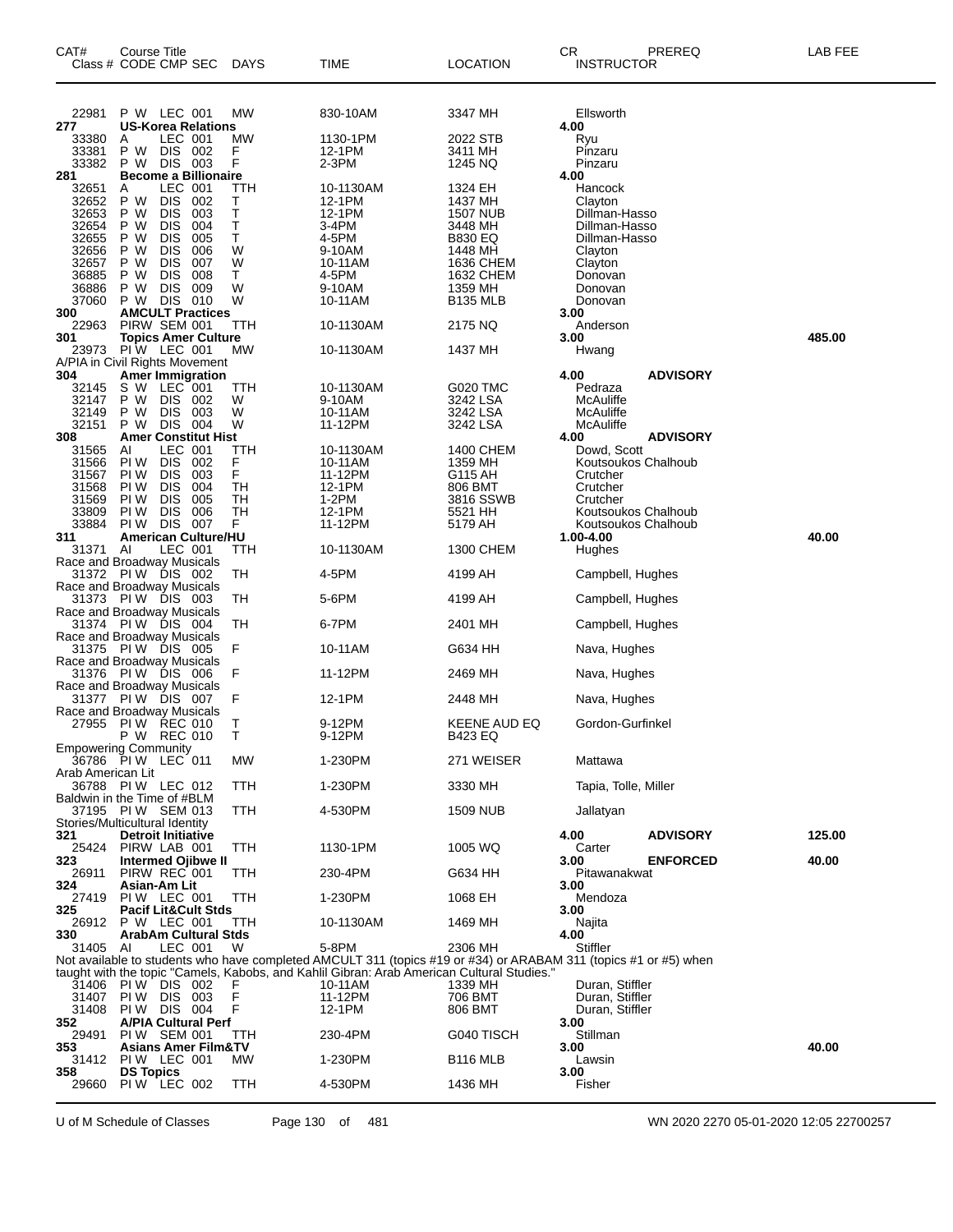| CAT#                          | Course Title<br>Class # CODE CMP SEC                            | <b>DAYS</b> | TIME                                                                                                            | LOCATION                         | CR<br><b>INSTRUCTOR</b>            | PREREQ                       | LAB FEE |
|-------------------------------|-----------------------------------------------------------------|-------------|-----------------------------------------------------------------------------------------------------------------|----------------------------------|------------------------------------|------------------------------|---------|
| <b>Digital Visual Culture</b> |                                                                 |             |                                                                                                                 |                                  |                                    |                              |         |
| 359<br>31884                  | South Asian Diaspora<br>PIRW LEC 001                            | <b>MW</b>   | 230-4PM                                                                                                         | 2336 MH                          | 3.00<br>Desai                      | <b>ENFORCED</b>              |         |
| 361<br>31759                  | <b>Teach ESL Mignt Comm</b><br>P W SEM 001                      | TTH         | 10-1130AM                                                                                                       | 5521 HH                          | 3.00<br>Des Jardins, Rodriguez     |                              |         |
| 363                           | Asian Pacif Am Wmn                                              |             |                                                                                                                 |                                  | 3.00                               |                              |         |
| 28609<br>372                  | P W LEC 001<br><b>Hula Creative Prac</b>                        | <b>MW</b>   | 10-1130AM                                                                                                       | G168 AH                          | Lawsin<br>3.00                     | <b>ENFORCED</b>              |         |
| 31413<br>373                  | PIRW LEC 001<br>U.S. West                                       | TТH         | 530-7PM                                                                                                         | 3463 MH                          | Stillman<br>4.00                   |                              |         |
| 31854                         | LEC 001<br>A                                                    | МW          | 1-230PM                                                                                                         | 1200 CHEM                        | Mora                               |                              |         |
| 31856<br>31858                | DIS 002<br>P W<br>P W<br>DIS 003                                | W<br>TН     | 3-4PM<br>10-11AM                                                                                                | 2437 MH<br>2437 MH               | Wood<br>Wood                       |                              |         |
| 31860<br>375                  | P W DIS 004<br>Queer Hist of the US                             | TН          | 11-12PM                                                                                                         | G168 AH                          | Wood<br>4.00                       |                              |         |
| 31637                         | LEC 001<br>S<br>P W DIS 002                                     | MW<br>W     | 10-1130AM<br>12-1PM                                                                                             | 1280 LSA<br>B <sub>137</sub> MLB | Jones                              |                              |         |
| 31639<br>31641                | P W DIS 003                                                     | W           | $1-2PM$                                                                                                         | 1401 MH                          | Sherley<br>Sherley                 |                              |         |
| 376<br>33351                  | <b>Caribbean Lit</b><br>PIW LEC 001                             | МW          | 10-1130AM                                                                                                       | 2062 PALM                        | 3.00<br>Khan                       | <b>ADVISORY</b>              |         |
| 383                           | <b>Hon Read &amp; Thesis</b><br>IR<br>$IND +$                   |             | ARR                                                                                                             | ARR                              | 3.00                               | <b>ADVISORY</b>              |         |
| 384                           | Islamophobia                                                    |             |                                                                                                                 |                                  | 3.00                               | <b>ENFORCED</b>              |         |
| 34884<br>385                  | PIRW LEC 001<br><b>Immigration Law</b>                          | TTH         | 830-10AM                                                                                                        | 3330 MH                          | Ahmed<br>4.00                      |                              |         |
| 26899<br>26901                | P W DIS 002<br>P W DIS 003                                      | W<br>W      | 12-1PM<br>$2-3PM$                                                                                               | 2402 MLB<br>2212 MLB             | <b>Helps</b><br>Helps              |                              |         |
| 26903                         | P W DIS 004                                                     | W           | 3-4PM                                                                                                           | 2212 MLB                         | <b>Helps</b>                       |                              |         |
| 388                           | <b>Field Study</b><br>$IND +$                                   |             | ARR                                                                                                             | ARR                              | $1.00 - 4.00$                      | <b>ADVISORY</b>              |         |
| 389                           | <b>Reading Amer Cult</b><br>$\overline{IND}$ +                  |             | <b>ARR</b>                                                                                                      | ARR                              | 1.00-4.00                          |                              |         |
| 398                           | Jr Hon Writ Wkshp<br>10895 PD W SEM 001                         |             | 4-7PM                                                                                                           | G239 LANE                        | 3.00                               | <b>ADVISORY</b>              |         |
|                               |                                                                 | W           | See www.lsa.umich.edu/ac/undergrad/honors/ for information on obtaining overrides. Meets with WOMENSTD 389.001. |                                  | Fernandes                          |                              |         |
| 405                           | <b>Topics Amer Culture</b><br>31390 PIW SEM 002                 | МW          | 530-7PM                                                                                                         | 2336 MH                          | 3.00-4.00<br>Shin                  |                              |         |
|                               | <b>Empire and American Culture</b><br>31764 PIW SEM 011         | W           | 2-5PM                                                                                                           | 1339 MH                          | Witgen                             |                              |         |
| <b>Colonial America</b>       | 33821 PIW SEM 012                                               | Т           | 2-5PM                                                                                                           | 2346 SEB                         | Goldman                            |                              |         |
|                               | Jews at UM: Relig& Eth Higher Ed                                |             |                                                                                                                 |                                  |                                    |                              |         |
|                               | 33957 PIW SEM 013<br>American Jews Since 1945                   | м           | 10-1PM                                                                                                          | 2155 NQ                          | Dash Moore                         |                              |         |
|                               | 34885 PIW SEM 014<br><b>Muslim Mental Health</b>                | ттн         | 1130-1PM                                                                                                        | 3401 MH                          | Ahmed                              |                              |         |
|                               | 36789 PIW SEM 015<br>Race & Ecological Catastrophe              | TTH         | 10-1130AM                                                                                                       | 1359 MH                          | Cohen                              |                              |         |
|                               | 37089 PIW SEM 016                                               | т           | 1-4PM                                                                                                           | 2436 MH                          | Zaborowska                         |                              |         |
| 410                           | James Baldwin: His Time/Ours<br><b>Ethics&amp;Info Technigy</b> |             |                                                                                                                 |                                  | 4.00                               |                              |         |
| 24910<br>25408                | AR.<br>LEC 001<br>P RW DIS<br>002                               | TTH<br>W    | 530-7PM<br>530-630PM                                                                                            | 2260 USB<br>2255 NQ              | Conway, Markum                     | Conway, Markum, Randa, Clark |         |
| 25409                         | P RW DIS<br>003                                                 | W           | 630-730PM                                                                                                       | 2255 NQ                          | Conway, Markum                     |                              |         |
| 30009<br>37651                | PRW DIS 004<br><b>P RW DIS 005</b>                              | W<br>W      | 730-830PM<br>730-830PM                                                                                          | 2255 NQ<br>2245 NQ               | Conway, Clark<br>Conway, Randa     |                              |         |
| 420<br>31387                  | Lat Amer Film<br>PDRW REC 001                                   | MW          | 1-230PM                                                                                                         | ARR                              | 3.00<br><b>Villalobos Ruminott</b> | <b>ENFORCED</b>              | 35.00   |
| 493                           | <b>Honors Read&amp;Thesis</b><br>$IND +$                        |             | ARR                                                                                                             | ARR                              | 1.00-3.00                          | <b>ADVISORY</b>              |         |
| 498                           | IR<br><b>Capstone Sem Am Cult</b>                               |             |                                                                                                                 |                                  | 4.00                               |                              |         |
| 25112                         | PIRW SEM 002<br>American Performance                            | TTH         | 830-10AM                                                                                                        | 2475 MH                          | Hughes                             |                              |         |
|                               | 32183 PIW SEM 004<br>Migration and US Society                   | TН          | 4-7PM                                                                                                           | 3347 MH                          | Borja                              |                              |         |
| 601                           | <b>Topics Amer Stds</b>                                         |             |                                                                                                                 |                                  | 3.00                               | <b>ADVISORY</b>              |         |
|                               | 27180 PIW SEM 004<br>Digital Aesthetics&Resistance              | TH          | 11-2PM                                                                                                          | <b>G421B MH</b>                  | Fisher                             |                              |         |
| Colonial America              | 31765 PIW SEM 010                                               | м           | 1-4PM                                                                                                           | G449 MH                          | Witgen                             |                              |         |
| 618                           | <b>Interdiscp Latino</b>                                        |             |                                                                                                                 |                                  | 3.00                               | <b>ADVISORY</b>              |         |
| 31415<br>620                  | PIW SEM 001<br>Knowledge/Power STM                              | т           | 1-4PM                                                                                                           | 5521 HH                          | La Fountain-Stokes<br>3.00         | <b>ADVISORY</b>              |         |
| 23138<br>698                  | PIRW REC 001<br><b>Methodologies</b>                            | Τ           | 4-7PM                                                                                                           | G026 TISCH                       | Selcer, Roberts<br>3.00            | <b>ADVISORY</b>              |         |
| 10897                         | PIRW SEM 001                                                    | F           | 10-1PM                                                                                                          | 3505 HH                          | Borja                              |                              |         |
| 850<br>20321                  | <b>Adv Gr Primary Res</b><br>PIRW SEM 001                       | M           | 3-6PM                                                                                                           | 3505 HH                          | 3.00<br>Hass                       | <b>ADVISORY</b>              |         |
| 899                           | <b>Special Research</b>                                         |             |                                                                                                                 |                                  | 1.00-6.00                          | <b>ADVISORY</b>              |         |

U of M Schedule of Classes Page 131 of 481 WN 2020 2270 05-01-2020 12:05 22700257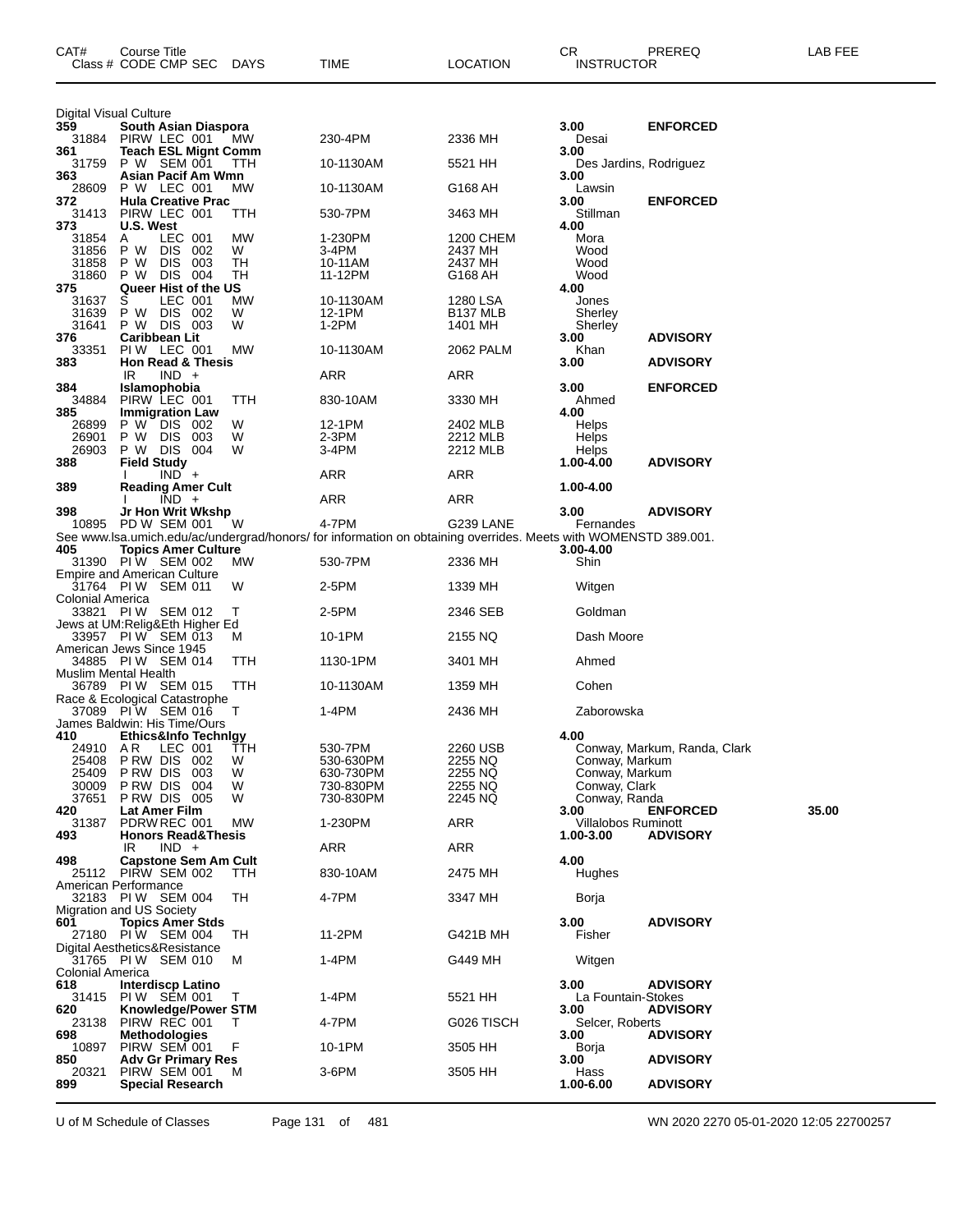| CAT#              | Course Title<br>Class # CODE CMP SEC DAYS                  |            | TIME                                             | <b>LOCATION</b>     | СR<br><b>INSTRUCTOR</b>          | PREREQ                                             | LAB FEE |
|-------------------|------------------------------------------------------------|------------|--------------------------------------------------|---------------------|----------------------------------|----------------------------------------------------|---------|
|                   | $IND +$                                                    |            | ARR                                              | ARR                 |                                  |                                                    |         |
| 990               | Diss-Precand<br>$IND +$                                    |            | <b>ARR</b>                                       | <b>ARR</b>          | 1.00-8.00                        | <b>ADVISORY</b>                                    |         |
| 993<br>10899      | <b>Teaching Methods</b><br>PIRW SEM 001                    |            | ARR                                              | <b>ARR</b>          | 1.00                             | <b>ADVISORY</b>                                    |         |
| 995               | <b>Diss-Cand</b><br>IR<br>$IND +$                          |            | <b>ARR</b>                                       | <b>ARR</b>          | 8.00                             | <b>ENFORCED</b>                                    |         |
|                   | <b>Arab American Studies (ARABAM)</b>                      |            |                                                  |                     |                                  |                                                    |         |
| 236<br>29511      | <b>Muslims in America</b><br>PIW SEM 001                   | <b>MW</b>  | 1-230PM                                          | 2336 MH             | 3.00<br>Khalil                   |                                                    |         |
| 311               | Arab Amer Stud/HU<br>33786 P W LEC 006                     | МW         | 230-4PM                                          | <b>B830 EQ</b>      | 3.00-4.00<br>Crasnow             |                                                    |         |
|                   | Art/Music of the Islamic World<br>36787 P W LEC 007        | MW         | 1-230PM                                          | 271 WEISER          | Mattawa                          |                                                    |         |
| 330               | Arab American Literature<br><b>ArabAm Cultural Stds</b>    |            |                                                  |                     | 4.00                             |                                                    |         |
| 31437 AI<br>31438 | LEC 001<br>PIW DIS 002                                     | W<br>F     | 5-8PM<br>10-11AM                                 | 2306 MH<br>1339 MH  | Stiffler<br>Duran, Stiffler      |                                                    |         |
| 31439             | PIW DIS 003                                                | F          | 11-12PM                                          | 706 BMT             | Duran, Stiffler                  |                                                    |         |
| 31440<br>384      | <b>PIW DIS 004</b>                                         | F          | 12-1PM                                           | 806 BMT             | Duran, Stiffler<br>3.00          | <b>ENFORCED</b>                                    |         |
| 35004<br>390      | Islamophobia<br>PIRW LEC 001<br><b>AMAS Internship</b>     | TTH        | 830-10AM                                         | 3330 MH             | Ahmed<br>1.00-4.00               |                                                    |         |
| 405               | $IND +$<br><b>Topics Arab American</b>                     |            | ARR                                              | ARR                 | 3.00-4.00                        |                                                    |         |
|                   | 34886 PIW SEM 002<br>Muslim Mental Health                  | TTH        | 1130-1PM                                         | 3401 MH             | Ahmed                            |                                                    |         |
|                   |                                                            |            | Asian Pacific Island American Studies (ASIANPAM) |                     |                                  |                                                    |         |
| 204<br>31851      | <b>Themes A/PIA Studies</b><br><b>PIW LEC 001</b>          | <b>TTH</b> | 1-230PM                                          | <b>B103 MLB</b>     | 3.00<br>Akiboh                   |                                                    |         |
|                   | The U.S. & the Pacific World                               |            |                                                  |                     |                                  |                                                    |         |
| 214<br>29505      | <b>Asian/Pacif Amer St</b><br>LEC 001<br>AI                | MW         | 4-530PM                                          | G550 DENT           | 4.00<br>Desai                    |                                                    |         |
| 29506             | PIW DIS 002                                                | F          | 11-12PM                                          | 4199 AH             | Das                              |                                                    |         |
| 29507<br>29508    | PI W<br>DIS 003<br>PIW DIS 004                             | F<br>F     | 12-1PM<br>$1-2PM$                                | 2454 MH<br>1303 MH  | Das<br>Das                       |                                                    |         |
| 301               | <b>Topics in A/PIA</b><br>24109 PIW LEC 001                | MW         | 10-1130AM                                        | 1437 MH             | 3.00<br>Hwang                    |                                                    |         |
| 324               | A/PIA in Civil Rights Movement<br>Asian-Am Lit             |            |                                                  |                     | 3.00                             |                                                    |         |
| 27420<br>325      | PIW LEC 001<br><b>Pacif Lit&amp;Cult Stds</b>              | TTH        | 1-230PM                                          | 1068 EH             | Mendoza<br>3.00                  |                                                    |         |
| 352               | 26915 P W LEC 001<br><b>A/PIA Cultural Perf</b>            | TTH        | 10-1130AM                                        | 1469 MH             | Najita<br>3.00                   |                                                    |         |
| 29512<br>353      | PIW SEM 001<br><b>Asians Amer Film&amp;TV</b>              | TTH        | 230-4PM                                          | G040 TISCH          | Stillman<br>3.00                 |                                                    | 40.00   |
| 31429<br>359      | PIW LEC 001<br>South Asian Diaspora                        | <b>MW</b>  | 1-230PM                                          | <b>B116 MLB</b>     | Lawsin<br>3.00                   | <b>ENFORCED</b>                                    |         |
| 31895<br>363      | PIRW LEC 001<br>Asian Pacif Am Wmn                         | <b>MW</b>  | 230-4PM                                          | 2336 MH             | Desai<br>3.00                    |                                                    |         |
| 28610<br>372      | P W LEC 001<br><b>Hula Creative Prac</b>                   | МW         | 10-1130AM                                        | G168 AH             | Lawsin<br>3.00                   | <b>ENFORCED</b>                                    |         |
| 31436<br>388      | PIRW LEC 001<br><b>Field Study</b>                         | TTH        | 530-7PM                                          | 3463 MH             | Stillman<br>1.00-4.00            | <b>ADVISORY</b>                                    |         |
| 389               | $IND +$<br><b>Reading A/PIA Std</b>                        |            | <b>ARR</b>                                       | <b>ARR</b>          | 1.00-4.00                        |                                                    |         |
|                   | $IND +$                                                    |            | <b>ARR</b>                                       | <b>ARR</b>          |                                  |                                                    |         |
|                   | <b>Digital Studies (DIGITAL)</b>                           |            |                                                  |                     |                                  |                                                    |         |
| 200               | Dig Media Writing<br>33500 P W SEM 001                     | <b>MW</b>  | 10-1130AM                                        | 2230 USB            | 3.00<br>Hetzel                   |                                                    |         |
| 33501             | P W SEM 002                                                | TTH        | 1130-1PM                                         | 2230 USB            | Li                               |                                                    |         |
| 33502<br>201      | P W SEM 003<br>Dig Media Wrtg Mini                         | TTH        | 230-4PM                                          | 2230 USB            | Karczynski<br>1.00               |                                                    |         |
| 33504             | P W SEM 001<br>This class meets $01/10$ to $02/21$ .       | F          | 1-3PM                                            | G437 MH             | Beal                             |                                                    |         |
|                   | 33505 P W SEM 002<br>This class meets $02/28$ to $04/17$ . | F          | 1-3PM                                            | <b>ARR</b>          | Beal                             |                                                    |         |
|                   | 33506 P W SEM 003                                          | F          | 11-1PM                                           | 2230 USB            | Tell                             |                                                    |         |
| 202               | This class meets 02/28 to 04/17.<br><b>Digital Culture</b> |            |                                                  |                     | 4.00                             |                                                    |         |
| 31160<br>31161    | LEC 001<br>ΑI<br>PIW DIS 003                               | TTH<br>TН  | 1-230PM<br>3-4PM                                 | UMMA AUD            | Cheney-Lippold<br>Cheney-Lippold |                                                    |         |
| 31162             | PI W<br>DIS 004                                            | TH         | 6-7PM                                            | 3347 MH<br>3448 MH  |                                  | Salman, Cheney-Lippold                             |         |
| 31163<br>31164    | DIS 005<br>PI W<br>PI W<br>DIS<br>006                      | TH<br>F.   | 4-5PM<br>11-12PM                                 | 5180B AH<br>1401 MH |                                  | Salman, Cheney-Lippold<br>Ehrhardt, Cheney-Lippold |         |
| 31165             | PI W<br>DIS 007                                            | F          | 12-1PM                                           | 5180B AH            |                                  | Ehrhardt, Cheney-Lippold                           |         |

U of M Schedule of Classes Page 132 of 481 WN 2020 2270 05-01-2020 12:05 22700257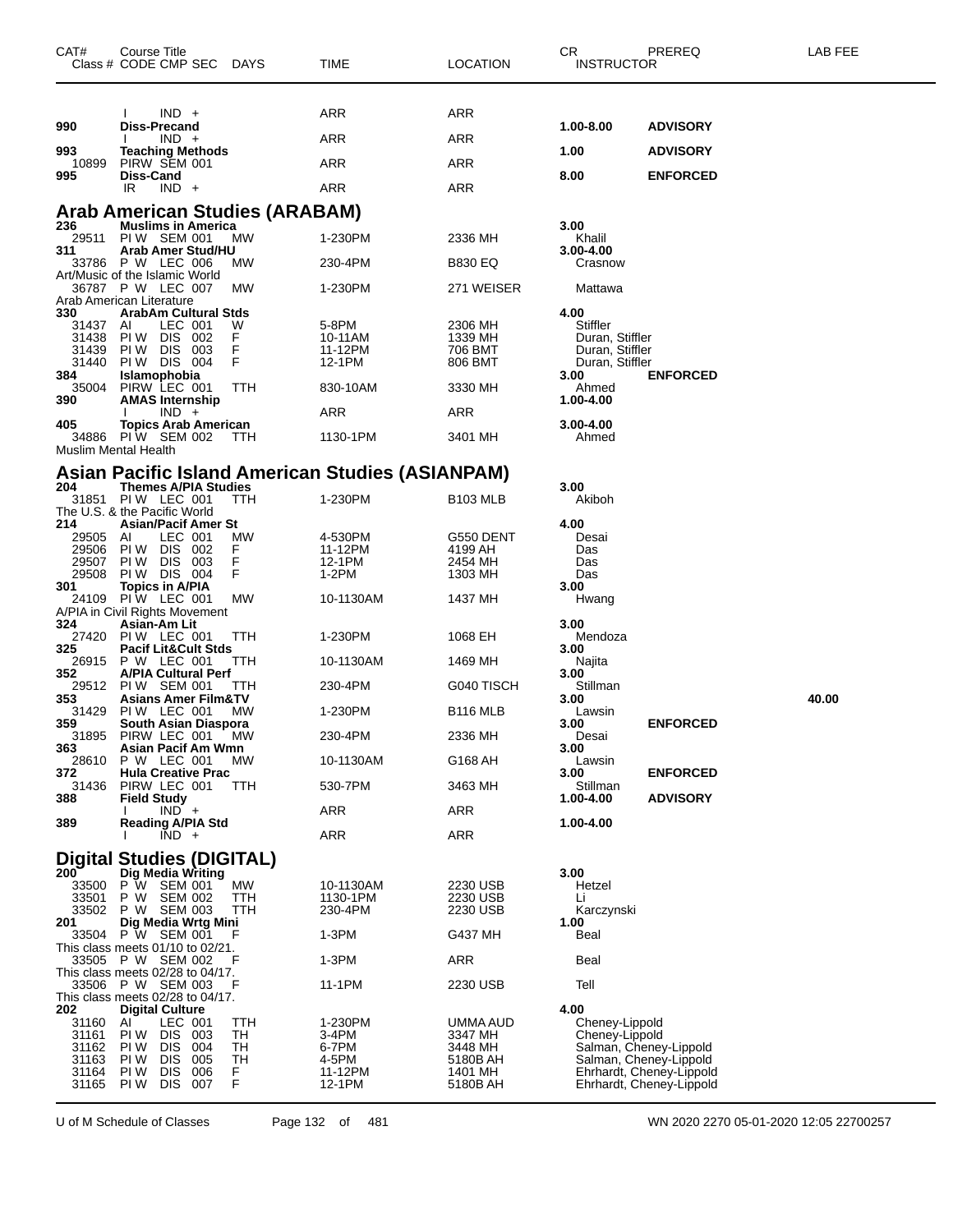| CAT#                                        | Course Title                        | Class # CODE CMP SEC                                      | DAYS     | TIME                                      | LOCATION                 | СR<br><b>INSTRUCTOR</b>             | PREREQ                                             | LAB FEE |
|---------------------------------------------|-------------------------------------|-----------------------------------------------------------|----------|-------------------------------------------|--------------------------|-------------------------------------|----------------------------------------------------|---------|
| 31166<br>31167                              | PI W                                | DIS 008<br><b>PIW DIS 009</b>                             | F<br>TН  | $1-2PM$<br>5-6PM                          | 3401 MH<br>130 TAP       |                                     | Ehrhardt, Cheney-Lippold<br>Salman, Cheney-Lippold |         |
| 333<br>33743                                | P W LEC 001                         | <b>Video Games&amp;Learning</b>                           | TTH      | 10-1130AM                                 | ARR                      | 3.00<br>Fishman                     |                                                    |         |
| 358<br>31168                                | <b>DS Topics</b>                    | PIW LEC 002                                               | ттн      | 4-530PM                                   | 1436 MH                  | 3.00<br>Fisher                      |                                                    |         |
| 367<br>34020                                |                                     | Digital Med & Ident<br>PIW LEC 001                        | МW       | 10-1130AM                                 | 1185 NQ                  | 3.00<br>Murphy                      |                                                    | 35.00   |
| 34021<br>376                                | AI                                  | LAB 002<br><b>New Media Theory</b>                        | м        | 4-630PM                                   | ARR                      | Murphy<br>3.00                      | <b>ADVISORY</b>                                    | 35.00   |
| 33358<br>33359<br>410                       | AI                                  | PIW LEC 001<br>LAB 002<br><b>Ethics&amp;Info Technigy</b> | МW<br>м  | 1-230PM<br>630-9PM                        | ARR<br>ARR               | Murphy<br>Murphy<br>4.00            |                                                    |         |
| 35105                                       | A R                                 | LEC 001                                                   | ттн      | 530-7PM                                   | 2260 USB                 |                                     | Conway, Markum, Randa, Clark                       |         |
| 35106<br>35107                              | P RW DIS                            | PRW DIS 002<br>003                                        | W<br>W   | 530-630PM<br>630-730PM                    | 2255 NQ<br>2255 NQ       | Conway, Markum<br>Conway, Markum    |                                                    |         |
| 35108                                       | P RW DIS<br>37652 PRW DIS           | 004<br>005                                                | W<br>W   | 730-830PM<br>730-830PM                    | 2255 NQ<br>2245 NQ       | Conway, Clark<br>Conway, Randa      |                                                    |         |
|                                             |                                     |                                                           |          | Latina/o American Studies (LATINOAM)      |                          |                                     |                                                    |         |
| 103                                         | 31936 PIRW SEM 001                  | 1st Yr Sem Latina/o                                       | TTH      | 10-1130AM                                 | 2333 MH                  | 3.00<br>Calvo-Quiros                | <b>ADVISORY</b>                                    |         |
| Latina/o Art and Aesthetics                 |                                     |                                                           |          |                                           |                          |                                     |                                                    |         |
| 243<br>304                                  | Latinas in U S<br>31426 PIW LEC 001 | <b>Amer Immigration</b>                                   | TTH      | 230-4PM                                   | 1436 MH                  | 3.00<br>Calvo-Quiros<br>4.00        | <b>ADVISORY</b>                                    |         |
| 32146                                       | S W LEC 001                         |                                                           | TTH      | 10-1130AM                                 | G020 TMC                 | Pedraza                             |                                                    |         |
| 32148<br>32150                              | P W<br>P W                          | DIS 002<br><b>DIS</b><br>003                              | w<br>W   | 9-10AM<br>10-11AM                         | 3242 LSA<br>3242 LSA     | McAuliffe<br>McAuliffe              |                                                    |         |
| 32152                                       |                                     | P W DIS 004                                               | W        | 11-12PM                                   | 3242 LSA                 | McAuliffe                           |                                                    |         |
| 311<br>33252 AI<br>History of the U.S. West |                                     | Latina/o Studies/HU<br>LEC 001                            | МW       | 1-230PM                                   | 1200 CHEM                | 4.00<br>Mora                        |                                                    |         |
| History of the U.S. West                    | 33254 PIW DIS 002                   |                                                           | W        | 3-4PM                                     | 2437 MH                  | Wood                                |                                                    |         |
| History of the U.S. West                    | 33256 PIW DIS 003                   |                                                           | ТH       | 10-11AM                                   | 2437 MH                  | Wood                                |                                                    |         |
| History of the U.S. West                    | 33257 PIW DIS 004                   |                                                           | TН       | 11-12PM                                   | G168 AH                  | Wood                                |                                                    |         |
| 361                                         |                                     | <b>Teach ESL Mignt Comm</b>                               |          |                                           |                          | 3.00                                |                                                    |         |
| 31761                                       |                                     | P W SEM 001                                               | TTH      | 10-1130AM                                 | 5521 HH                  |                                     | Des Jardins, Rodriguez                             |         |
| 385<br>26898<br>26900                       | Α<br>P W                            | <b>Immigration Law</b><br>LEC 001<br>DIS.<br>002          | MW<br>W  | 10-1130AM<br>12-1PM                       | 1060 BSB-TBL<br>2402 MLB | 4.00<br>Garskof<br>Helps            |                                                    |         |
| 26902<br>26904                              | P W<br>P W                          | DIS 003<br>DIS 004                                        | W<br>W   | 2-3PM<br>3-4PM                            | 2212 MLB<br>2212 MLB     | Helps<br><b>Helps</b>               |                                                    |         |
| 388                                         | <b>Field Study</b>                  |                                                           |          |                                           |                          | 1.00-4.00                           | <b>ADVISORY</b>                                    |         |
| 389                                         |                                     | $IND +$<br><b>Reading Latina/o</b>                        |          | ARR                                       | ARR                      | 1.00-4.00                           |                                                    |         |
|                                             |                                     | $IND +$                                                   |          | ARR                                       | ARR                      |                                     |                                                    |         |
| 420<br>31388<br>618                         | Lat Amer Film<br>PDRW REC 001       | Interdiscp Latino                                         | МW       | 1-230PM                                   | <b>ARR</b>               | 3.00<br>Villalobos Ruminott<br>3.00 | <b>ENFORCED</b><br><b>ADVISORY</b>                 | 35.00   |
| 31433                                       | PIW SEM 001                         |                                                           | т        | 1-4PM                                     | 5521 HH                  | La Fountain-Stokes                  |                                                    |         |
|                                             |                                     |                                                           |          | <b>Native American Studies (NATIVEAM)</b> |                          |                                     |                                                    |         |
| 223                                         |                                     | <b>Elementary Ojibwe II</b>                               |          |                                           |                          | 3.00                                | <b>ENFORCED</b>                                    | 40.00   |
| 323                                         | 24937 PIRW REC 001                  | <b>Intermed Ojibwe II</b>                                 | TTH      | 1-230PM                                   | G634 HH                  | Pitawanakwat<br>3.00                | <b>ENFORCED</b>                                    | 40.00   |
| 26913                                       | PIRW REC 001<br>U.S. West           |                                                           | TTH      | 230-4PM                                   | G634 HH                  | Pitawanakwat<br>4.00                |                                                    |         |
| 373<br>31855                                | A                                   | LEC 001                                                   | МW       | 1-230PM                                   | 1200 CHEM                | Mora                                |                                                    |         |
| 31857                                       |                                     | P W DIS 002                                               | W        | 3-4PM                                     | 2437 MH                  | Wood                                |                                                    |         |
| 31859<br>31861<br>388                       | P W<br><b>Field Study</b>           | DIS 003<br>P W DIS 004                                    | TН<br>TН | 10-11AM<br>11-12PM                        | 2437 MH<br>G168 AH       | Wood<br>Wood<br>1.00-4.00           | <b>ADVISORY</b>                                    |         |
|                                             |                                     | $IND +$                                                   |          | <b>ARR</b>                                | <b>ARR</b>               |                                     |                                                    |         |
| 389                                         |                                     | <b>Reading Native Amer</b><br>$IND +$                     |          | ARR                                       | ARR                      | 1.00-4.00                           |                                                    |         |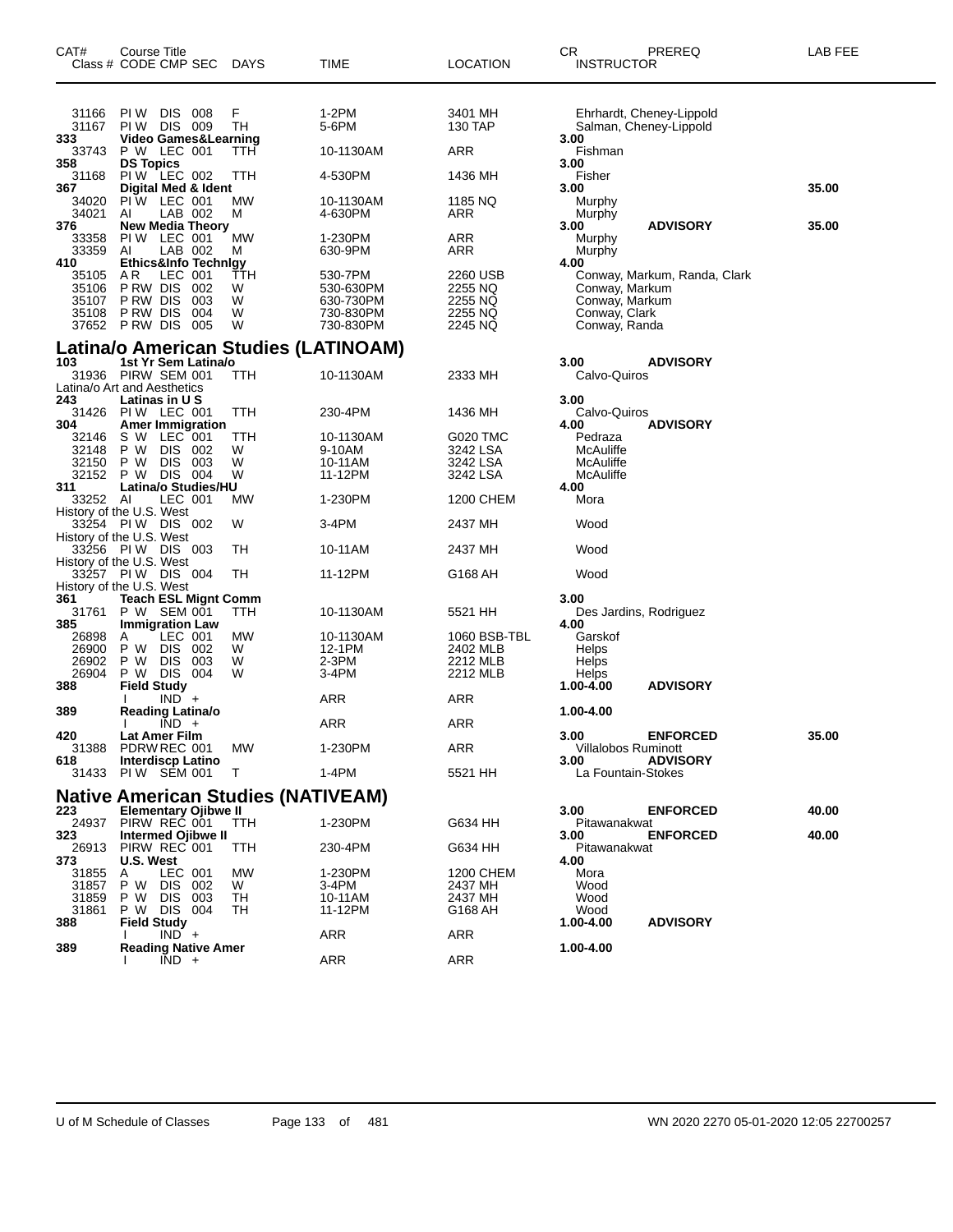| CAT# | Title<br>Course      |      |      |          | Ωn<br>◡∩          | PREREQ | . EEF<br>AR. |
|------|----------------------|------|------|----------|-------------------|--------|--------------|
|      | Class # CODE CMP SEC | DAYS | TIME | LOCATION | <b>INSTRUCTOR</b> |        |              |

# **Anthropology Department Anthropological Archaeology (ANTHRARC) 284 Aztec, Maya&Inca 4.00**

| 18683                                | 18682<br>A<br>P                           | LEC 001<br><b>DIS</b>     | 002          | TTH<br>м                            | 1-230PM<br>11-12PM                                                                 | ARR<br>418 WH              | Marcus, Flannery<br><b>Bossio</b> |                           |
|--------------------------------------|-------------------------------------------|---------------------------|--------------|-------------------------------------|------------------------------------------------------------------------------------|----------------------------|-----------------------------------|---------------------------|
| 18684                                | P                                         | <b>DIS</b>                | 003          | М                                   | 4-5PM                                                                              | <b>B856 EQ</b>             | Frykholm                          |                           |
| 18685                                | P                                         | <b>DIS</b>                | 004          | W                                   | 10-11AM                                                                            | <b>B852 EQ</b>             | Frykholm                          |                           |
| 19483<br>19484                       | P<br>P                                    | <b>DIS</b><br><b>DIS</b>  | 005<br>006   | T.<br>TН                            | 3-4PM<br>9-10AM                                                                    | <b>B852 EQ</b><br>238A WH  | <b>Bossio</b><br>Frykholm         |                           |
| 19486                                | P                                         | DIS 007                   |              | TН                                  | 3-4PM                                                                              | 1650 CHEM                  | <b>Bossio</b>                     |                           |
| 296                                  | <b>Archaeology Topics</b>                 |                           |              |                                     |                                                                                    |                            | 3.00                              |                           |
| 29153<br>Local Food Producers        | - PI                                      | LEC 001                   |              | МW                                  | 230-4PM                                                                            | 1060 EH                    | Young                             |                           |
| 381                                  | Egyptian Arch                             |                           |              |                                     |                                                                                    |                            | 4.00                              |                           |
| 32639                                | A                                         | LEC 001                   |              | TTH                                 | 1-230PM                                                                            | LEC RM 1 MLB               | Richards                          |                           |
| 32641<br>32643                       | P W<br>P W                                | DIS.<br><b>DIS</b>        | - 002<br>003 | F<br>F                              | 11-12PM<br>12-1PM                                                                  | 1448 MH<br>2407 MH         | Difabio<br>Difabio                |                           |
| 32645                                | P W DIS 004                               |                           |              | F                                   | 2-3PM                                                                              | 1185 NQ                    | Difabio                           |                           |
| 386                                  | <b>Early Civilization</b>                 |                           |              |                                     |                                                                                    |                            | 4.00                              | <b>ADVISORY</b>           |
| 23023<br>23024                       | A<br>P W                                  | LEC 001<br><b>DIS 002</b> |              | TTH<br>W                            | 10-1130AM<br>11-12PM                                                               | 3330 MH<br><b>1512 NUB</b> | Ventresca Miller<br>Hoover        |                           |
| 23025                                | P W DIS 003                               |                           |              | TН                                  | 12-1PM                                                                             | 238A WH                    | Hoover                            |                           |
| 497                                  | <b>Museum Anthropology</b>                |                           |              |                                     |                                                                                    |                            | 3.00                              | <b>ADVISORY</b>           |
| 29154<br>499                         | PIW LEC 001<br>Ug Reading&Research        |                           |              |                                     | 1-4PM                                                                              | 1460 MH                    | Young<br>1.00-3.00                |                           |
|                                      |                                           | $IND +$                   |              |                                     | ARR                                                                                | ARR                        |                                   |                           |
| 582                                  | Archaeology II                            |                           |              |                                     |                                                                                    |                            | 3.00                              | <b>ADVISORY</b>           |
| 14129<br>683                         | P RW LEC 001<br><b>Topics Archaeology</b> |                           |              | F                                   | 1-4PM                                                                              | 210 WH                     | Beck<br>3.00                      | <b>ADVISORY</b>           |
| 22394                                | P W SEM 002                               |                           |              | TTH                                 | 1-230PM                                                                            | ARR                        | Marcus, Flannery                  |                           |
| Aztec/Maya/Inca Civilizations        |                                           |                           |              |                                     |                                                                                    |                            |                                   |                           |
| (Meets with Anthrarc 284)<br>692     | <b>Origins of States</b>                  |                           |              |                                     |                                                                                    |                            | 3.00                              | <b>ADVISORY</b>           |
|                                      | 33249 P W SEM 001                         |                           |              | W                                   | 4-7PM                                                                              | ARR                        | Wright                            |                           |
| This class meets in 3036 SEB.        |                                           |                           |              |                                     |                                                                                    |                            |                                   |                           |
| 956<br>25080 P W SEM 001             | <b>Respon Anth Research</b>               |                           |              | м                                   | 8-10AM                                                                             | ARR                        | 0.50<br>Roberts, Stewart, Meek,   |                           |
|                                      |                                           |                           |              |                                     |                                                                                    |                            | Kingston                          |                           |
|                                      |                                           |                           |              |                                     | This class meets 8:00-10:00 AM on 1/27/20, 2/3/20, 2/10/20, and 2/17/20 in 111 WH. |                            |                                   |                           |
| 958                                  | Anthro Research                           | $IND +$                   |              |                                     | ARR                                                                                | ARR                        | 1.00-3.00                         | <b>ADVISORY</b>           |
| 959                                  | <b>Literature Survey</b>                  |                           |              |                                     |                                                                                    |                            | 1.00-3.00                         | <b>ADVISORY</b>           |
|                                      |                                           |                           |              |                                     | ARR                                                                                | ARR                        |                                   |                           |
|                                      |                                           | $IND +$                   |              |                                     |                                                                                    |                            |                                   |                           |
| 990                                  | <b>Diss-Precand</b>                       |                           |              |                                     |                                                                                    |                            | 1.00-8.00                         | <b>ADVISORY</b>           |
| 995                                  | Diss-Cand                                 | $IND +$                   |              |                                     | ARR                                                                                | ARR                        | 8.00                              | <b>ENFORCED</b>           |
|                                      | IR.                                       | $IND +$                   |              |                                     | ARR                                                                                | <b>ARR</b>                 |                                   |                           |
|                                      |                                           |                           |              |                                     |                                                                                    |                            |                                   |                           |
| 201                                  | Intro Biol Anthro                         |                           |              | Anthropology, Biological (ANTHRBIO) |                                                                                    |                            | 4.00                              |                           |
| 10900                                | A                                         | LEC 001                   |              | <b>MWF</b>                          | 10-11AM                                                                            | UMMA AUD                   | Rosenbaum                         |                           |
|                                      |                                           |                           |              |                                     | STUDENTS ARE AUTO-ENROLLED IN LECTURE WHEN THEY ELECT A DISCUSSION.                |                            |                                   |                           |
| 10901<br>10902                       | - P<br>P                                  | DIS 002<br><b>DIS</b>     | 003          | м<br>M                              | 1-2PM<br>3-4PM                                                                     | 418 WH<br>418 WH           | Norwood<br>Norwood                |                           |
| 10903                                | P                                         | <b>DIS</b>                | 004          | м                                   | 4-5PM                                                                              | 418 WH                     | Norwood                           |                           |
| 10904                                | P                                         | <b>DIS</b>                | 005          | W                                   | 11-12PM                                                                            | 418 WH                     | Greiner                           |                           |
| 10905<br>10906                       | P<br>P                                    | <b>DIS</b><br>DIS 007     | 006          | W<br>F                              | 12-1PM<br>11-12PM                                                                  | 418 WH<br>418 WH           | Greiner<br>Greiner                |                           |
| 362                                  | <b>Primate Evol Ecol</b>                  |                           |              |                                     |                                                                                    |                            | 4.00                              | <b>ADVISORY</b>           |
| 29179 A                              |                                           | LEC 001                   |              | <b>TTH</b>                          | 10-1130AM                                                                          | 418 WH                     | Marshall                          |                           |
| 29180<br>29181                       | P<br>P                                    | LAB 002<br>LAB 003        |              | M<br>м                              | 1-3PM<br>3-5PM                                                                     | 238A WH<br>238A WH         | Estrada<br>Estrada                |                           |
| 370                                  | <b>UG Reading &amp; Research</b>          |                           |              |                                     |                                                                                    |                            | 1.00-3.00                         |                           |
|                                      | <b>Techn in Bio Anthro</b>                | $IND +$                   |              |                                     | ARR                                                                                | ARR                        |                                   |                           |
| 371<br>17151                         | PI.                                       | LEC 001                   |              |                                     | ARR                                                                                | ARR                        | 1.00-3.00<br>Wolpoff, Cosman      |                           |
| 399                                  | <b>Hnrs Bio-Evol Anthro</b>               |                           |              |                                     |                                                                                    |                            | 3.00                              | <b>ADVISORY, ENFORCED</b> |
| 469                                  | IR.<br><b>Topics Biol Anthro</b>          | $IND +$                   |              |                                     | ARR                                                                                | ARR                        | 3.00                              |                           |
| 29446                                | P W LEC 002                               |                           |              | M                                   | 4-7PM                                                                              | <b>ARR</b>                 | Strassmann                        |                           |
| Origins of Health & Disease          |                                           |                           |              |                                     |                                                                                    |                            |                                   |                           |
| This class meets in 1430 ISR.<br>472 |                                           |                           |              |                                     |                                                                                    |                            | 2.00                              | <b>ADVISORY</b>           |
| 29095 P W SEM 001                    | <b>Human Nature</b>                       |                           |              | Т                                   | 1-3PM                                                                              | 171 LORCH                  | Strassmann                        |                           |
| 475                                  | <b>Evolut Genus Homo</b>                  |                           |              |                                     |                                                                                    |                            | 4.00                              | <b>ENFORCED</b>           |
| 31449<br>31450 AR                    | P R                                       | LEC 001<br>LAB 002        |              | TTH                                 | 1-230PM<br>ARR                                                                     | 418 WH<br>ARR              | Wolpoff, Battista                 |                           |

U of M Schedule of Classes Page 134 of 481 WN 2020 2270 05-01-2020 12:05 22700257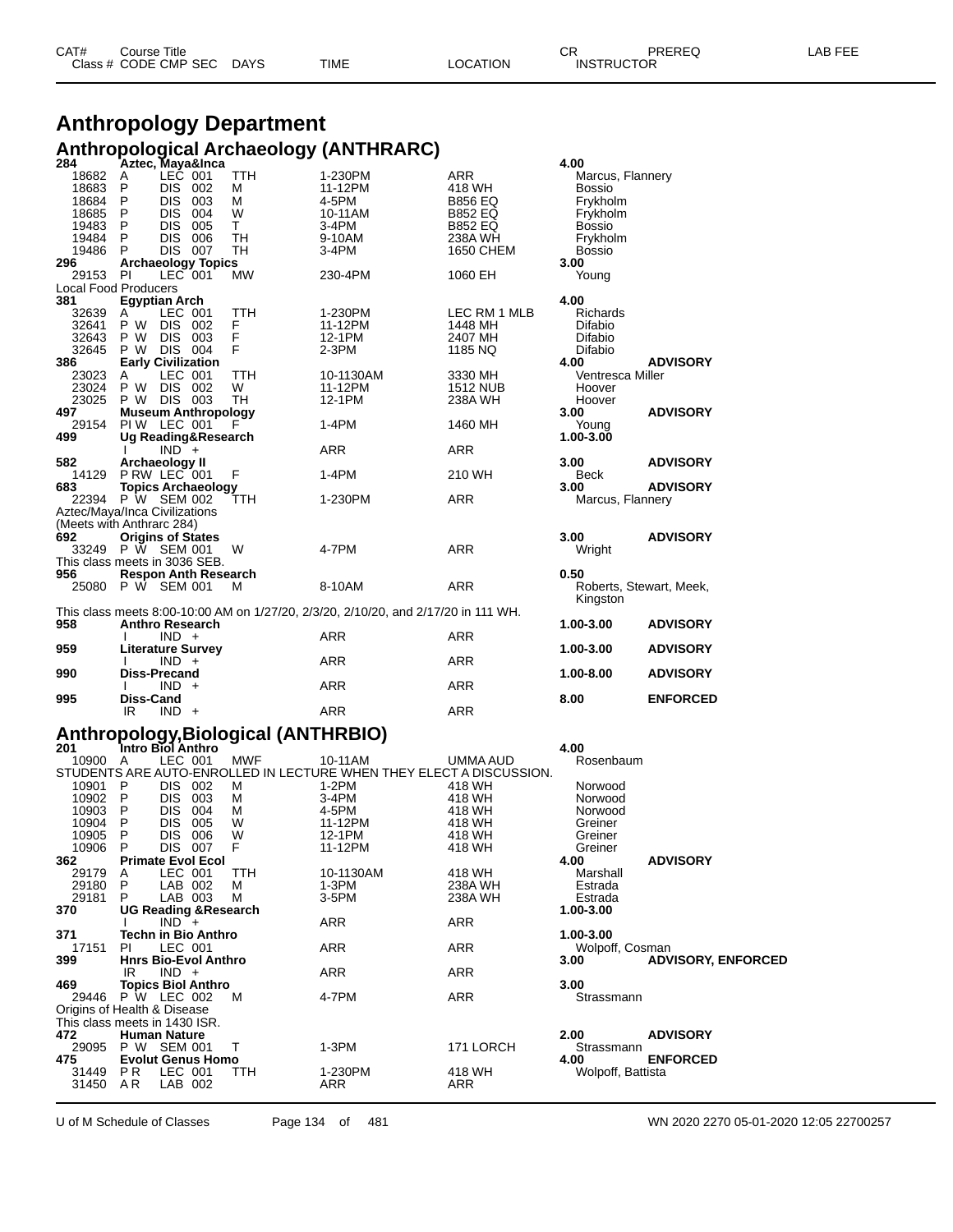Lab time will be arranged after classes begin.<br>569 **Grant-Writing Grant-Writing 3.00** P W SEM 001 T 4-7PM 270 TAP Rosenbaum **Bioanthro Overview 3.00 ADVISORY** 21075 P W LEC 001 W 1-4PM 418 WH M.<br>**571 Bio Anthro Seminar** 1.00 **Bio Anthro Seminar 1.00** P W SEM 001 W 4-5PM ARR Beehner This class meets in 111 WH.<br>665 Topic Human Ev **Topic Human Evolutn 2.00 ADVISORY** 31452 P W SEM 001 TH 11-1PM 231 WH Wolpoff Neandertal! What went wrong?<br>956 Respon Anth Rese **Respon Anth Research 0.50** 25081 P W SEM 001 M 8-10AM ARR Roberts, Stewart, Meek, **Kingston** This class meets 8:00-10:00 AM on 1/27/20, 2/3/20, 2/10/20, and 2/17/20 in 111 WH. **Research Practicum 2.00-8.00 ADVISORY** I IND + ARR ARR ARR **Anthropological Res 1.00-3.00 ADVISORY**

| 962 | Anthropological Res      |            |     | 1.00-3.00     | <b>ADVISORY</b> |
|-----|--------------------------|------------|-----|---------------|-----------------|
|     | $IND +$                  | <b>ARR</b> | ARR |               |                 |
| 963 | <b>Survey Lit-Topics</b> |            |     | 1.00-3.00     | <b>ADVISORY</b> |
| 990 | $IND +$<br>Diss-Precand  | <b>ARR</b> | ARR | $1.00 - 8.00$ | <b>ADVISORY</b> |
|     | $IND +$                  | <b>ARR</b> | ARR |               |                 |
| 995 | Diss-Cand                |            |     | 8.00          | <b>ENFORCED</b> |
|     | $IND +$<br>IR            | ARR        | ARR |               |                 |
|     |                          |            |     |               |                 |

## **Anthropology,Cultural (ANTHRCUL) 101 Intro to Anthro 4.00**

 A LEC 001 MWF 11-12PM AUD 3 MLB Chivens STUDENTS ARE AUTO-ENROLLED IN LEC 001 WHEN THEY ELECT A DIS 003-014. DIS SECTIONS DO NOT MEET UNTIL AFTER THE FIRST WEEK OF CLASSES.<br>10924 A LEC 002

 A LEC 002 TTH 10-1130AM AUD 3 MLB Stuckey STUDENTS ARE AUTO-ENROLLED IN LEC 002 WHEN THEY ELECT A DIS 027-044. DIS SECTIONS DO NOT MEET UNTIL AFTER THE FIRST WEEK OF CLASSES.

| WEEK OF CLASSES.         |                          |                |     |            |                                                                                                                     |                 |                         |  |
|--------------------------|--------------------------|----------------|-----|------------|---------------------------------------------------------------------------------------------------------------------|-----------------|-------------------------|--|
| 10914 P                  |                          | DIS.           | 003 | М          | $2-3PM$                                                                                                             | 418 WH          | Solano Del Castillo     |  |
| 10915                    | - P                      | <b>DIS</b>     | 004 | M          | $3-4PM$                                                                                                             | 1632 CHEM       | Baci                    |  |
| 10916                    | P                        | <b>DIS</b>     | 005 | T          | 9-10AM                                                                                                              | 238A WH         | Han                     |  |
| 10917                    | $\mathsf{P}$             | <b>DIS</b>     | 006 | F          | 12-1PM                                                                                                              | 238A WH         | Solano Del Castillo     |  |
| 10918                    | P                        | <b>DIS</b>     | 007 | F          | $1-2PM$                                                                                                             | 238A WH         | Solano Del Castillo     |  |
| 10919                    | P                        | <b>DIS</b>     | 008 | W          | $3-4PM$                                                                                                             | 238A WH         | Baci                    |  |
| 10920                    | $\mathsf{P}$             | <b>DIS</b>     | 009 | T.         | 3-4PM                                                                                                               | 238A WH         | Geiger                  |  |
| 17441                    | $\mathsf{P}$             | <b>DIS</b>     | 010 | T.         | 4-5PM                                                                                                               | 238A WH         | Geiger                  |  |
| 17442                    | $\mathsf{P}$             | DIS 011        |     | M          | 3-4PM                                                                                                               | 1628 CHEM       | Geiger                  |  |
|                          |                          |                |     |            | This special section will include activities and discussions informed by dialogic pedagogy. Of interest to students |                 |                         |  |
|                          |                          |                |     |            | who would like to explore topics of social identity and social justice, this section will allow them to make        |                 |                         |  |
|                          |                          |                |     |            | connections between course content and current conversations around issues of race and ethnicity. Students who      |                 |                         |  |
|                          |                          |                |     |            | participate in the section can earn credit towards the Minor in Intergroup Relations Education.                     |                 |                         |  |
| 10921                    | P                        | DIS 012        |     | W          | 1-2PM                                                                                                               | 238A WH         | Han                     |  |
| 10922                    | - P                      | <b>DIS</b>     | 013 | W          | $2-3PM$                                                                                                             | 238A WH         | Han                     |  |
| 10923                    | P                        | <b>DIS</b>     | 014 | M          | 4-5PM                                                                                                               | 049 UMMA        | Baci                    |  |
| 10925                    | PI                       | <b>DIS</b>     | 027 | м          | 10-11AM                                                                                                             | 238A WH         | Contreras               |  |
| 10926                    | PI                       | <b>DIS</b>     | 028 | M          | 11-12PM                                                                                                             | 238A WH         | Contreras               |  |
| 10927                    | PI                       | <b>DIS</b>     | 029 | м          | $1-2PM$                                                                                                             | <b>1518 NUB</b> | Contreras               |  |
| 10928                    | PI                       | <b>DIS</b>     | 030 | M          | $2-3PM$                                                                                                             | 2437 MH         | Mulvey                  |  |
| 10929 PI                 |                          | DIS 031        |     | M          | $3-4PM$                                                                                                             | 3460 MH         |                         |  |
|                          |                          |                |     |            |                                                                                                                     |                 | Mulvey                  |  |
|                          |                          |                |     |            | This special section will include activities and discussions informed by dialogic pedagogy. Of interest to students |                 |                         |  |
|                          |                          |                |     |            | who would like to explore topics of social identity and social justice, this section will allow them to make        |                 |                         |  |
|                          |                          |                |     |            | connections between course content and current conversations around issues of race and ethnicity. Students who      |                 |                         |  |
|                          |                          |                |     |            | participate in the section can earn credit towards the Minor in Intergroup Relations Education.                     |                 |                         |  |
| 10930 PI                 |                          | DIS 032        |     | Τ          | $1-2PM$                                                                                                             | 238A WH         | Everhart                |  |
| 10931                    | PI                       | <b>DIS</b>     | 033 | T          | $2-3PM$                                                                                                             | 238A WH         | Feak                    |  |
| 10932                    | PI                       | <b>DIS</b>     | 034 | T          | $3-4PM$                                                                                                             | 418 WH          | Feak                    |  |
| 10933                    | PI                       | <b>DIS</b>     | 035 | Τ          | 4-5PM                                                                                                               | 418 WH          | Feak                    |  |
| 10934                    | PI                       | <b>DIS</b>     | 036 | M          | 4-5PM                                                                                                               | 2462 MH         | Mulvey                  |  |
| 10935                    | -PI                      | <b>DIS</b>     | 037 | T.         | 9-10AM                                                                                                              | 418 WH          | Everhart                |  |
| 10936                    | -PI                      | <b>DIS</b>     | 038 | W          | 10-11AM                                                                                                             | 238A WH         | Bernard                 |  |
| 10937                    | PI                       | <b>DIS</b>     | 039 | W          | 11-12PM                                                                                                             | 238A WH         | <b>Bernard</b>          |  |
| 19847                    | PI                       | <b>DIS</b>     | 040 | W          | 3-4PM                                                                                                               | 373 LORCH       | <b>Bernard</b>          |  |
| 21221                    | PI                       | <b>DIS</b>     | 042 | F          | 11-12PM                                                                                                             | 238A WH         | Nash                    |  |
| 21222                    | PI                       | <b>DIS</b>     | 043 | F          | 12-1PM                                                                                                              | 418 WH          | Nash                    |  |
| 21711                    | <b>PI</b>                | <b>DIS 044</b> |     | <b>TH</b>  | $2-3PM$                                                                                                             | 238A WH         | Nash                    |  |
| 158                      | 1st Yr Sem Anthro        |                |     |            |                                                                                                                     |                 | <b>ADVISORY</b><br>3.00 |  |
| 33316                    | <b>P RW SEM 001</b>      |                |     | TTH        | 10-1130AM                                                                                                           | 171 LORCH       | Dua                     |  |
| Oceans: Life and Culture |                          |                |     |            |                                                                                                                     |                 |                         |  |
| 226                      | <b>Intro Hist Anthro</b> |                |     |            |                                                                                                                     |                 | 3.00                    |  |
| 17008                    | PI.                      | LEC 001        |     | <b>MW</b>  | 1-230PM                                                                                                             | 210 WH          | Frye                    |  |
| 252                      | <b>Law and Culture</b>   |                |     |            |                                                                                                                     |                 | 4.00                    |  |
| 27398                    | A                        | LEC 001        |     | <b>TTH</b> | 1-230PM                                                                                                             | 296 WEISER      | Dua                     |  |
| 27399                    | P W                      | DIS 002        |     | М          | 2-3PM                                                                                                               | 1636 CHEM       | Talevich                |  |
|                          |                          |                |     |            |                                                                                                                     |                 |                         |  |

U of M Schedule of Classes Page 135 of 481 WN 2020 2270 05-01-2020 12:05 22700257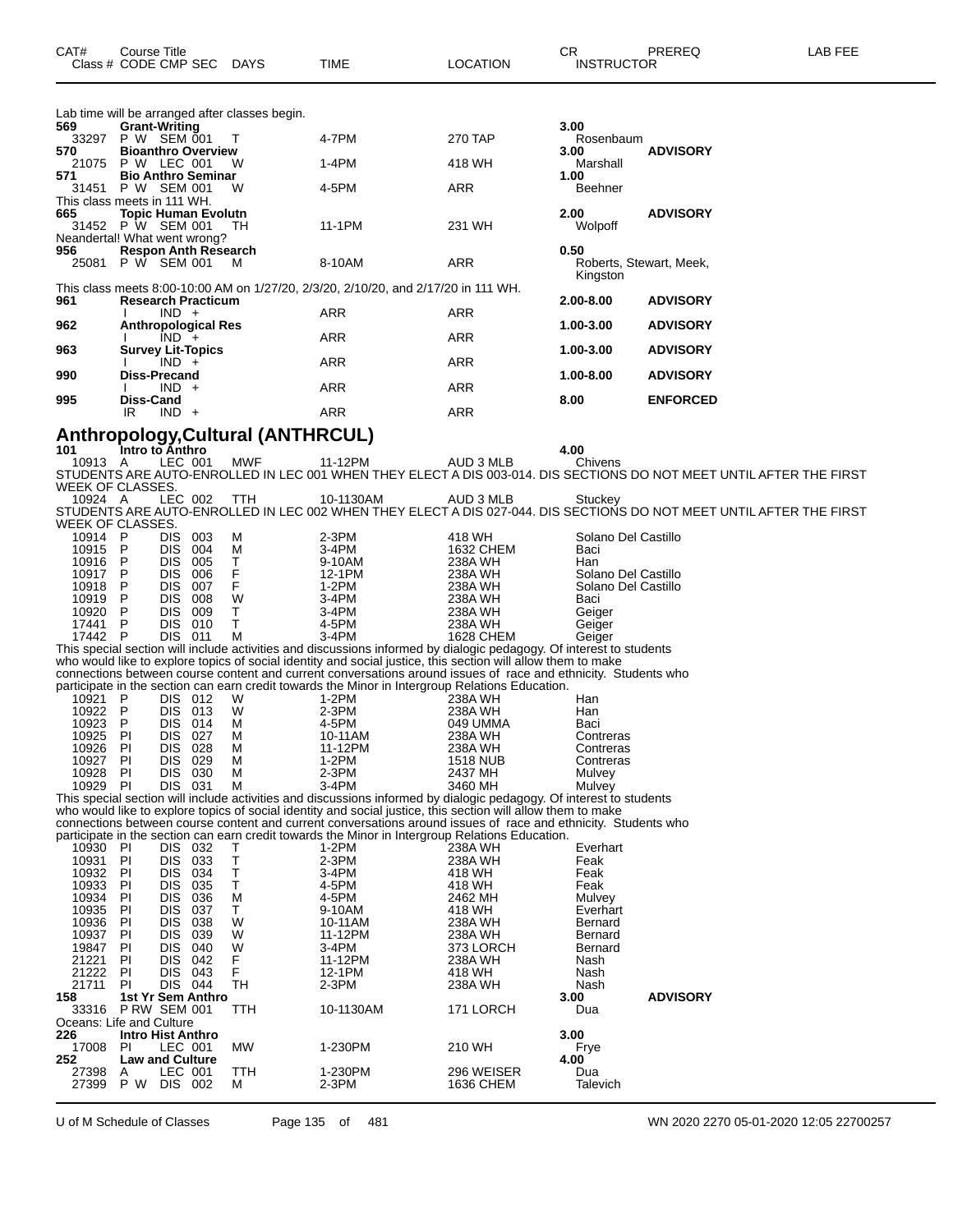| CAT#<br>Class # CODE CMP SEC                     | <b>Course Title</b>                           |                              |              | <b>DAYS</b>    | TIME                                                                                                                | <b>LOCATION</b>              | CR<br><b>INSTRUCTOR</b>                    | PREREQ                                                     | LAB FEE |
|--------------------------------------------------|-----------------------------------------------|------------------------------|--------------|----------------|---------------------------------------------------------------------------------------------------------------------|------------------------------|--------------------------------------------|------------------------------------------------------------|---------|
| 27400<br>27401<br>258                            | P W<br>P W<br><b>Honors Sem Anthro</b>        | DIS 003<br>DIS 004           |              | М<br>W         | 3-4PM<br>10-11AM                                                                                                    | 2407 MH<br><b>1508 NUB</b>   | Talevich<br>Talevich<br>3.00               | <b>ADVISORY, ENFORCED</b>                                  | 30.00   |
| 23069 P RW SEM 001                               |                                               |                              |              | TTH            | 1-230PM                                                                                                             | 242 WH                       | Peters-Golden                              |                                                            |         |
| Culture&Medicine                                 |                                               |                              |              |                | Non-Honors students who would like to enroll should contact the instructor for permission, hollypet@umich.edu. This |                              |                                            |                                                            |         |
|                                                  |                                               |                              |              |                | class is not open to first year students. This includes first year students who have sophomore standing on the      |                              |                                            |                                                            |         |
| basis of credits.<br>272                         | Lang in Soc                                   |                              |              |                |                                                                                                                     |                              | 4.00                                       | <b>ADVISORY</b>                                            |         |
| 10938                                            | A                                             | LEC 001                      |              | TTH            | 1130-1PM                                                                                                            | 296 WEISER                   | Lempert                                    |                                                            |         |
| <b>Words Matter</b><br>10939                     | PI                                            | DIS 002                      |              | т              | 3-4PM                                                                                                               | 373 LORCH                    | Usman                                      |                                                            |         |
| 10940                                            | <b>PI</b>                                     | DIS.                         | 003          | W              | 1-2PM                                                                                                               | <b>1512 NUB</b>              | Usman                                      |                                                            |         |
| 10941<br>298                                     | PI.<br><b>Sociocul Anth Topics</b>            | DIS 004                      |              | F              | 11-12PM                                                                                                             | 2346 SEB                     | Usman<br>3.00                              |                                                            |         |
| 33717 P W LEC 001                                |                                               |                              |              | TTH            | 230-4PM                                                                                                             | 1506 EQ                      | Lynch                                      |                                                            |         |
| Goods and Goodness<br>317                        | <b>Commu &amp; Capit E Eur</b>                |                              |              |                |                                                                                                                     |                              | 4.00                                       |                                                            |         |
| 25740<br>25741                                   | A                                             | LEC 001<br>DIS.              | 002          | TTH            | 1130-1PM<br>3-4PM                                                                                                   | 260 WEISER<br>238A WH        | Fehervary                                  |                                                            |         |
| 25742                                            | PI<br><b>PI</b>                               | <b>DIS</b>                   | 003          | TH<br>TН       | 4-5PM                                                                                                               | 238A WH                      | Babic, Fehervary<br>Babic, Fehervary       |                                                            |         |
| 25743<br>25744                                   | PI<br>PI.                                     | <b>DIS</b><br>DIS 005        | 004          | F<br>F         | 10-11AM<br>11-12PM                                                                                                  | <b>1507 NUB</b>              | Deoanca, Fehervary                         |                                                            |         |
| 320                                              | <b>Mexican Culture</b>                        |                              |              |                |                                                                                                                     | 1024 DANA                    | Deoanca, Fehervary<br>3.00                 |                                                            |         |
| 17009<br>331                                     | PI.<br>Kinship&Society                        | LEC 001                      |              | МW             | 4-530PM                                                                                                             | <b>1507 NUB</b>              | Frye<br>3.00                               | <b>ADVISORY</b>                                            |         |
| 19849                                            | PI.                                           | LEC 001                      |              | MW             | 10-1130AM                                                                                                           | 271 WEISER                   | Akin                                       |                                                            |         |
| 344<br>10943                                     | <b>Medical Anthropol</b><br>AR                | LEC 001                      |              | TTH            | 10-1130AM                                                                                                           | AUD C AH                     | 4.00<br>Peters-Golden                      | <b>ENFORCED</b>                                            |         |
| 10944                                            | <b>PIR</b>                                    | <b>DIS</b>                   | 002          | Μ              | 10-11AM                                                                                                             | 418 WH                       |                                            | Koski-Karell, Peters-Golden                                |         |
| 10945<br>16092                                   | <b>PIR</b><br><b>PIR</b>                      | <b>DIS</b><br><b>DIS</b>     | 003<br>004   | М<br>м         | 3-4PM<br>4-5PM                                                                                                      | 3427 MH<br>120 WH            |                                            | Koski-Karell, Peters-Golden<br>Koski-Karell, Peters-Golden |         |
| 17010                                            | <b>PIR</b>                                    | <b>DIS</b>                   | 005          | W              | 9-10AM                                                                                                              | 1508 NUB                     | Chen, Peters-Golden                        |                                                            |         |
| 17011<br>18278                                   | <b>PIR</b><br><b>PIR</b>                      | <b>DIS</b><br><b>DIS 007</b> | 006          | W<br>F         | 10-11AM<br>11-12PM                                                                                                  | <b>1512 NUB</b><br>2024 DANA | Chen, Peters-Golden<br>Chen, Peters-Golden |                                                            |         |
| 353                                              | <b>Urban Ethnography</b>                      |                              |              |                |                                                                                                                     |                              | 3.00                                       |                                                            |         |
| 33448<br>356                                     | PI.<br><b>Topics-Sociocul Anth</b>            | <b>SEM 001</b>               |              | ттн            | 10-1130AM                                                                                                           | 2135 NQ                      | Burch<br>3.00                              | <b>ADVISORY</b>                                            |         |
| 23081                                            | P W LEC 001                                   |                              |              | F              | 11-2PM                                                                                                              | 2347 MH                      | Partridge                                  |                                                            |         |
| Filming Future of 'Diversity'<br>357             | <b>Ug Sem-Sociocul Anth</b>                   |                              |              |                |                                                                                                                     |                              | 3.00                                       | <b>ADVISORY</b>                                            |         |
| 25079 P W SEM 001                                |                                               |                              |              | MW             | 1130-1PM                                                                                                            | G463 MH                      | Hsieh                                      |                                                            |         |
| <b>Sonic Cultures</b><br>370                     | Lang&Discrim                                  |                              |              |                |                                                                                                                     |                              | 3.00                                       |                                                            |         |
| 19406                                            | A                                             | LEC 001                      |              | <b>TTH</b>     | 3-4PM                                                                                                               | <b>ARR</b>                   | Namboodiripad                              |                                                            |         |
| 19425<br>19426                                   | P W<br>P W                                    | DIS.<br><b>DIS</b>           | - 002<br>003 | F<br>F<br>F    | 10-11AM<br>11-12PM                                                                                                  | G115 AH<br>1028 DANA         | Canning<br>Wright                          |                                                            |         |
| 19427                                            | P W                                           | <b>DIS</b>                   | 004          |                | 12-1PM                                                                                                              | <b>1220 WEILL</b>            | Canning                                    |                                                            |         |
| 25095<br>29475                                   | P W<br>P W                                    | <b>DIS</b><br><b>DIS</b>     | 005<br>006   | F<br><b>TH</b> | 12-1PM<br>5-6PM                                                                                                     | 471 LORCH<br><b>B124 MLB</b> | Wright<br>Canning                          |                                                            |         |
| 29476                                            | P W                                           | <b>DIS</b>                   | 007          | F              | 9-10AM                                                                                                              | 049 UMMA                     | Wright                                     |                                                            |         |
| 411<br>24137                                     | <b>African Cultures</b><br>PRW LEC 001        |                              |              | TTH            | 230-4PM                                                                                                             | <b>1518 NUB</b>              | 3.00<br>Owusu                              | <b>ADVISORY</b>                                            |         |
| 417                                              | <b>Spirit Ethno SEAsia</b>                    |                              |              |                |                                                                                                                     |                              | 3.00                                       | <b>ADVISORY</b>                                            |         |
| 33507<br>439                                     | P W SEM 001<br><b>Econ Anthro&amp;Dvlpmnt</b> |                              |              | TTH            | 10-1130AM                                                                                                           | B <sub>113</sub> MLB         | de la Cruz<br>3.00                         | <b>ADVISORY</b>                                            |         |
| 24138                                            | PRW LEC 001                                   |                              |              | TTH            | 1130-1PM                                                                                                            | 2306 MH                      | Owusu                                      |                                                            |         |
| 440<br>29284                                     | <b>Environmental Anthro</b><br>PIW SEM 001    |                              |              | TTH.           | 230-4PM                                                                                                             | 3207 LSA                     | 3.00<br>Kirsch                             | <b>ADVISORY</b>                                            |         |
| Welcome to the Anthropocene                      | <b>Sex and the City</b>                       |                              |              |                |                                                                                                                     |                              |                                            |                                                            |         |
| 446<br>31543                                     | PIW SEM 001                                   |                              |              | TTH            | 230-4PM                                                                                                             | 210 WH                       | 3.00<br>Rubin                              | <b>ADVISORY</b>                                            |         |
| 458<br>10946 PIW SEM 001                         | <b>Anthropology Topics</b>                    |                              |              |                | $1-4PM$                                                                                                             | <b>ARR</b>                   | 3.00<br>Roberts                            | <b>ADVISORY</b>                                            |         |
| Ethnographic Data Analysis Lab                   |                                               |                              |              | Τ              |                                                                                                                     |                              |                                            |                                                            |         |
| This class meets in 221 WH.<br>19016 P W SEM 002 |                                               |                              |              | м              | 3-6PM                                                                                                               | ARR                          | Suni                                       |                                                            |         |
| Violence and Politics of Past                    |                                               |                              |              |                |                                                                                                                     |                              |                                            |                                                            |         |
| 25445 P W SEM 003<br>What is Marriage?           |                                               |                              |              | W              | 4-7PM                                                                                                               | ARR                          | Rubin                                      |                                                            |         |
| 471                                              | <b>Face-to-Face Interac</b>                   |                              |              |                |                                                                                                                     |                              | 3.00                                       |                                                            |         |
| 33716 PIR<br>473                                 | <b>Oral Narrative</b>                         | <b>SEM 001</b>               |              | TTH            | 230-4PM                                                                                                             | 3088 EH                      | Lempert<br>3.00                            | <b>ADVISORY</b>                                            |         |
| 31545                                            | P W SEM 001                                   |                              |              | TTH            | 10-1130AM                                                                                                           | 242 WH                       |                                            |                                                            |         |
| 498<br>10942                                     | <b>Honors Soc/Ling Anth</b><br>PIR            | <b>SEM 001</b>               |              | T              | 4-7PM                                                                                                               | 242 WH                       | 3.00<br>Hull                               | <b>ENFORCED</b>                                            |         |
| 499                                              | <b>Ug Reading &amp; Res</b>                   |                              |              |                |                                                                                                                     |                              | 1.00-3.00                                  |                                                            |         |
| 527                                              | <b>Traditn Ethnol II</b>                      | $IND +$                      |              |                | ARR                                                                                                                 | ARR                          | 4.00                                       | <b>ADVISORY</b>                                            |         |
|                                                  |                                               |                              |              |                |                                                                                                                     |                              |                                            |                                                            |         |

U of M Schedule of Classes Page 136 of 481 WN 2020 2270 05-01-2020 12:05 22700257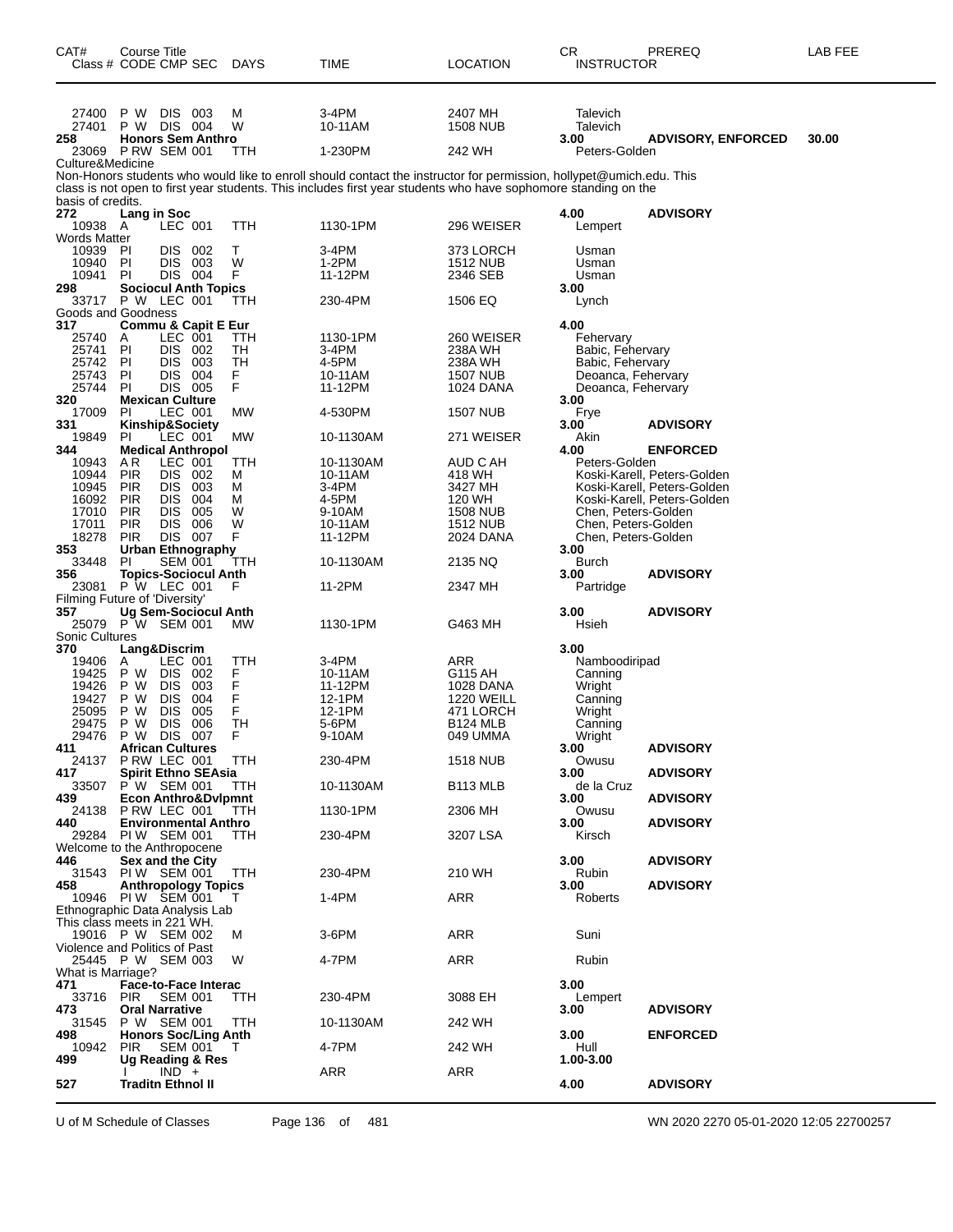| CAT#         | Course Title                                        |     |                                                                                    |                 | <b>CR</b>             | PREREQ                      | <b>LAB FEE</b> |
|--------------|-----------------------------------------------------|-----|------------------------------------------------------------------------------------|-----------------|-----------------------|-----------------------------|----------------|
|              | Class # CODE CMP SEC DAYS                           |     | <b>TIME</b>                                                                        | <b>LOCATION</b> | <b>INSTRUCTOR</b>     |                             |                |
| 10948        | <b>P RW SEM 001</b>                                 | т   | 4-8PM                                                                              | 210 WH          | Lemon                 |                             |                |
| 536          | <b>Politics/Aesthetics</b>                          |     |                                                                                    |                 | 3.00                  |                             |                |
| 31658<br>539 | P W SEM 001<br><b>Consumption</b>                   | м   | 5-8PM                                                                              | 210 WH          | McGovern<br>3.00      |                             |                |
| 31659        | P W SEM 001                                         | W   | 4-7PM                                                                              | 210 WH          | Fehervary             |                             |                |
| 554          | <b>Media Anthro</b>                                 |     |                                                                                    |                 | 3.00                  |                             |                |
| 31660<br>558 | P W SEM 001<br><b>Issues-Sociocul Anth</b>          | т   | 9-12PM                                                                             | 210 WH          | Askew<br>3.00         | <b>ADVISORY</b>             |                |
|              | 21197 PRW SEM 001                                   | т   | 1-4PM                                                                              | <b>B814 EQ</b>  | <b>Burch</b>          |                             |                |
|              | Theories of Criminalization                         |     |                                                                                    |                 |                       |                             |                |
|              | 27408 P W SEM 002<br>Citizenship and Non-Citizens   | TН  | 1-4PM                                                                              | <b>B814 EQ</b>  | Partridge             |                             |                |
| 577          | <b>Lang Social Action</b>                           |     |                                                                                    |                 | 3.00                  | <b>ADVISORY</b>             |                |
|              | 23118 PRW SEM 001                                   | ттн | 1-230PM                                                                            | 210 WH          | Mannheim              |                             |                |
| 578          | <b>Monograph Ling Anth</b><br>31661 P W SEM 001     |     | 9-12PM                                                                             |                 | 3.00                  | <b>ADVISORY</b>             |                |
| 648          | Sem-Anthro & Hist I                                 | TH  |                                                                                    | 210 WH          | Meek<br>3.00          | <b>ADVISORY</b>             |                |
| 22436        | P W SEM 001                                         | тн  | $1-4PM$                                                                            | 171 LORCH       | de la Cruz            |                             |                |
| 658          | <b>Topics-Sociocul Anth</b>                         |     |                                                                                    |                 | 3.00                  | <b>ADVISORY</b>             |                |
|              | 31513 P W SEM 001<br>Science, Technology & Medicine |     | 4-7PM                                                                              | G026 TISCH      | Selcer, Roberts       |                             |                |
| 759          | <b>Sociocul Workshop</b>                            |     |                                                                                    |                 | 1.00                  | <b>ENFORCED</b>             |                |
| 22791        | <b>P RW SEM 001</b>                                 | ТH  | 4-530PM                                                                            | 210 WH          | Fehervary             |                             |                |
| 777<br>10949 | <b>Ling Anth Lab</b><br>PRW SEM 001                 |     |                                                                                    |                 | 1.00                  | <b>ADVISORY</b>             |                |
| 797          | Sociocultural Lab                                   | TН  | 5-7PM                                                                              | 238A WH         | Lempert<br>1.00       |                             |                |
|              | 19877 P W LAB 001                                   | W   | 4-7PM                                                                              | 171 LORCH       | Kirsch                |                             |                |
|              | (This course meets every other week).               |     |                                                                                    |                 |                       |                             |                |
| 830<br>17495 | <b>Anthro/Hist Workshop</b><br>PD.<br>SEM 001       | F   | $2-4PM$                                                                            | 1014 TISCH      | 1.00<br>de la Cruz    |                             |                |
| 956          | <b>Respon Anth Research</b>                         |     |                                                                                    |                 | 0.50                  |                             |                |
|              | 23300 P RW SEM 001                                  | м   | 8-10AM                                                                             | <b>ARR</b>      |                       | Roberts, Kingston, Stewart, |                |
|              |                                                     |     |                                                                                    |                 | Meek                  |                             |                |
| 957          | <b>Research Practicum</b>                           |     | This class meets 8:00-10:00 AM on 1/27/20, 2/3/20, 2/10/20, and 2/17/20 in 111 WH. |                 | 2.00-8.00             | <b>ADVISORY</b>             |                |
|              | $IND +$                                             |     | ARR                                                                                | ARR             |                       |                             |                |
| 958          | <b>Anthropological Res</b>                          |     |                                                                                    |                 | 1.00-3.00             | <b>ADVISORY</b>             |                |
| 959          | $IND +$<br>IW.<br><b>Survey Literature</b>          |     | ARR                                                                                | <b>ARR</b>      | 1.00-3.00             | <b>ADVISORY</b>             |                |
|              | $IND +$                                             |     | <b>ARR</b>                                                                         | <b>ARR</b>      |                       |                             |                |
| 990          | <b>Diss-Precand</b>                                 |     |                                                                                    |                 | 1.00-8.00             | <b>ADVISORY</b>             |                |
|              | $IND +$                                             |     | <b>ARR</b>                                                                         | <b>ARR</b>      |                       |                             |                |
| 993<br>17542 | <b>G S I Training</b><br>Р<br>LEC 001               |     | <b>ARR</b>                                                                         | <b>ARR</b>      | 1.00<br>Peters-Golden | <b>ADVISORY</b>             |                |
| 995          | Diss-Cand                                           |     |                                                                                    |                 | 8.00                  | <b>ENFORCED</b>             |                |
|              | IRW IND +                                           |     | <b>ARR</b>                                                                         | <b>ARR</b>      |                       |                             |                |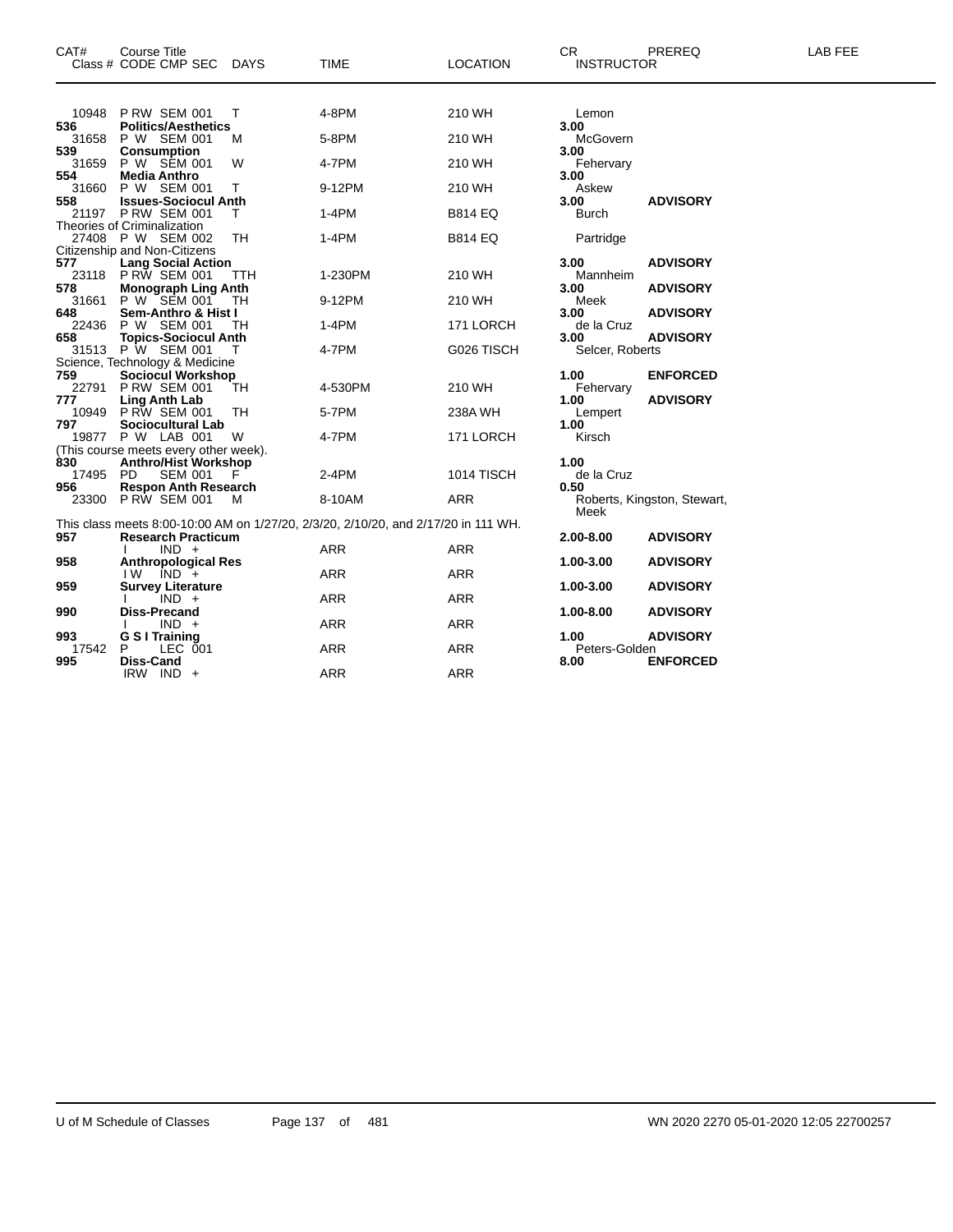| CAT# | Title<br>Course.     |      |      |          | Ωn<br>- UN        | PREREC | ---<br>AR<br>--- |
|------|----------------------|------|------|----------|-------------------|--------|------------------|
|      | Class # CODE CMP SEC | DAYS | TIME | LOCATION | <b>INSTRUCTOR</b> |        |                  |

### **Applied Physics Program Applied Physics (APPPHYS)**

| $514$ <sup>r</sup> |                         |                |     | Appl Phys Seminar |                                                                              |                  | 1.00-2.00     | <b>ADVISORY</b> |
|--------------------|-------------------------|----------------|-----|-------------------|------------------------------------------------------------------------------|------------------|---------------|-----------------|
| 10955              | PDR.                    | <b>SEM 001</b> |     | W                 | 12-1PM                                                                       | 335 WH           | Kurdak        |                 |
| 19335              | P                       | <b>SEM 099</b> |     | М                 | 5-6PM                                                                        | <b>ARR</b>       | Orr           |                 |
| Nanobiology        |                         |                |     |                   |                                                                              |                  |               |                 |
| 546                | <b>Ultrafast Optics</b> |                |     |                   |                                                                              |                  | 3.00          | <b>ADVISORY</b> |
| 32476              | <b>P W LEC 001</b>      |                |     | <b>MWF</b>        | 130-230PM                                                                    | <b>1005 EECS</b> | <b>Norris</b> |                 |
| 551                | Lasers                  |                |     |                   |                                                                              |                  | 3.00          | <b>ADVISORY</b> |
| 18634              | P W                     | LEC 001        |     | MW                | 1030-12PM                                                                    | <b>1012 EECS</b> | Galvanauskas  |                 |
|                    |                         |                |     |                   | "Section 881 in only for students in Integrated Microsystems Degree Program" |                  |               |                 |
| 20728              | P.                      | <b>LEC 881</b> |     | <b>MW</b>         | 1030-12PM                                                                    | ARR              |               |                 |
| 672                | <b>Plas-Phys II</b>     |                |     |                   |                                                                              |                  | 3.00          | <b>ADVISORY</b> |
| 22451              | P.                      | LEC 001        |     | TTH               | 330-5PM                                                                      | <b>1008 EECS</b> | Thomas        |                 |
| 715                | Ind Research            |                |     |                   |                                                                              |                  | 1.00-5.00     | <b>ADVISORY</b> |
|                    |                         | $IND +$        |     |                   | <b>ARR</b>                                                                   | <b>ARR</b>       |               |                 |
| 990                | Diss-Precand            |                |     |                   |                                                                              |                  | $1.00 - 8.00$ | <b>ADVISORY</b> |
|                    |                         | $IND +$        |     |                   | <b>ARR</b>                                                                   | <b>ARR</b>       |               |                 |
| 995                | Diss-Cand               |                |     |                   |                                                                              |                  | 8.00          | <b>ENFORCED</b> |
|                    | R                       | IND.           | $+$ |                   | <b>ARR</b>                                                                   | <b>ARR</b>       |               |                 |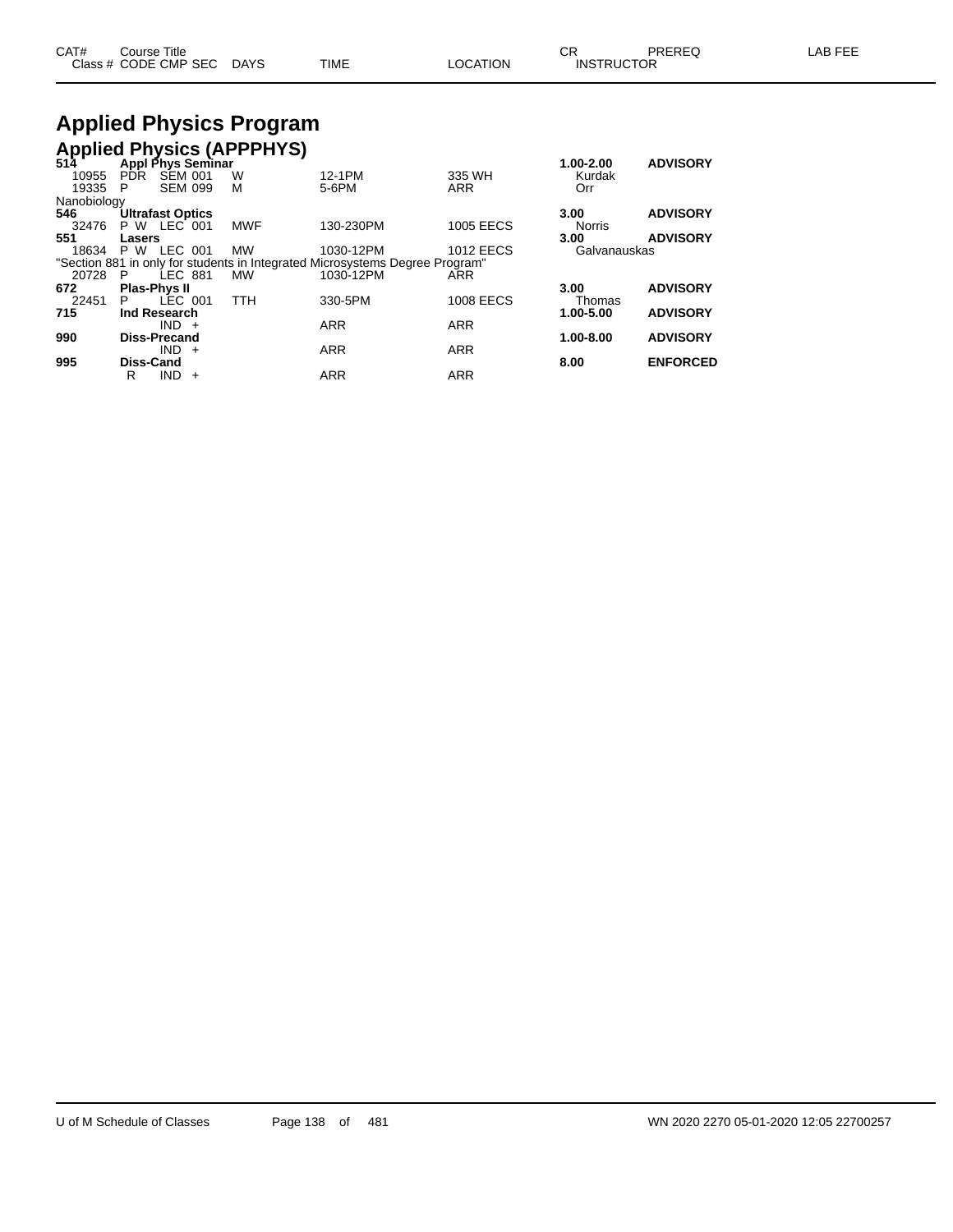| CAT# | Title<br>Course      |      |      |                | ⌒冖<br>◡ጙ          | PREREQ | _AB FEE |
|------|----------------------|------|------|----------------|-------------------|--------|---------|
|      | Class # CODE CMP SEC | DAYS | TIME | <b>OCATION</b> | <b>INSTRUCTOR</b> |        |         |

# **Asian Languages And Cultures**

|  | <b>Asian Studies (ASIAN)</b> |
|--|------------------------------|
|  |                              |

| 200              | Intr Jpn Civilizatn                       |            |           |                                                                     |                          | 3.00                 |                 |
|------------------|-------------------------------------------|------------|-----------|---------------------------------------------------------------------|--------------------------|----------------------|-----------------|
| 33329            | P W LEC 001                               |            | MW        | 1130-1PM                                                            | G020 TMC                 | Brightwell<br>4.00   |                 |
| 205              | <b>Modern East Asia</b>                   |            |           | STUDENTS ARE AUTO-ENROLLED IN LECTURE WHEN THEY ELECT A DISCUSSION. |                          |                      |                 |
| 10959            | LEC 001<br>A                              |            | MW        | 10-1130AM                                                           | LEC RM 1 MLB             | Cassel               |                 |
| 10960            | P W<br>DIS                                | 002        | W         | 12-1PM                                                              | 2412 MLB                 | Zhang                |                 |
| 10961            | <b>DIS</b><br>P W                         | 003        | W         | 1-2PM                                                               | 2402 MLB                 | Zhang                |                 |
| 10962            | P W<br>DIS -                              | 004        | W         | 3-4PM                                                               | 3460 MH                  | Luo                  |                 |
| 31546            | DIS 005<br>P W                            |            | W         | 4-5PM                                                               | 1401 MH                  | Luo                  |                 |
| 231              | <b>Intro Tibet Buddhism</b>               |            |           |                                                                     |                          | 4.00                 |                 |
| 33386            | LEC 001<br>A                              |            | TTH       | 1-230PM                                                             | G005 DENT                | Lopez Jr             |                 |
| 33387            | P W<br>DIS                                | 002        | F         | 10-11AM                                                             | B113 MLB                 | Haynie               |                 |
| 33388<br>33389   | <b>DIS</b><br>P W<br>P W<br>DIS.          | 003<br>004 | F<br>F    | 11-12PM<br>1-2PM                                                    | B113 MLB                 | Haynie<br>Khare      |                 |
| 33390            | P W<br><b>DIS 005</b>                     |            | F         | 12-1PM                                                              | G026 TISCH<br>G026 TISCH | Khare                |                 |
| 252              | Ug Sem Jpn Cult                           |            |           |                                                                     |                          | 3.00                 | <b>ADVISORY</b> |
| 24310            | PRW SEM 001                               |            | TTH       | 830-10AM                                                            | 1110 NQ                  | Auerback             |                 |
| Hybrid Japan     |                                           |            |           |                                                                     |                          |                      |                 |
| 258              | <b>Food &amp; Drink of Asia</b>           |            |           |                                                                     |                          | 4.00                 |                 |
| 33671            | LEC 001<br>A                              |            | MW        | 230-4PM                                                             | UMMA AUD                 | <b>Brown</b>         |                 |
| 33672            | PI W<br>DIS                               | 002        | F         | 9-10AM                                                              | 2114 MLB                 | Chung                |                 |
| 33673            | <b>DIS</b><br>PI W                        | 003        | F         | 10-11AM                                                             | 1155 NQ                  | Chung                |                 |
| 33674            | PI W<br>DIS.                              | 004        | F         | 12-1PM                                                              | 2185 NQ                  | Xu                   |                 |
| 33675<br>33676   | PI W<br>DIS.<br>PI W<br><b>DIS</b>        | 005<br>006 | F<br>F    | 1-2PM<br>2-3PM                                                      | 3310 MLB<br>2155 NQ      | Xu<br>Xu             |                 |
| 33677            | PI W<br>DIS.                              | 007        | F         | 10-11AM                                                             | 2175 NQ                  | Bogart               |                 |
| 33678            | PI W<br><b>DIS</b>                        | 008        | F         | 11-12PM                                                             | 1155 NQ                  | Bogart               |                 |
| 36772            | DIS 009<br>PI W                           |            | F         | 2-3PM                                                               | 3451 MH                  | Bogart               |                 |
| 259              | <b>Mod India and S Asia</b>               |            |           |                                                                     |                          | 4.00                 |                 |
| 31548            | LEC 001<br>ΑI                             |            | МW        | 4-530PM                                                             | 3463 MH                  | Sinha                |                 |
| 31549            | DIS<br>PI W                               | 002        | TН        | 12-1PM                                                              | B116 MLB                 | Mace                 |                 |
| 31550            | <b>PIW DIS 003</b>                        |            | TН        | 1-2PM                                                               | B <sub>116</sub> MLB     | Mace                 |                 |
| 261              | <b>Intro Modern China</b>                 |            |           |                                                                     |                          | 4.00                 | <b>ADVISORY</b> |
| 29606<br>29905   | Α<br>LEC 001<br>P W<br>DIS 002            |            | МW<br>F   | 1-230PM<br>10-11AM                                                  | UMMA AUD<br>049 UMMA     | Rebull<br>Macdougall |                 |
| 29906            | P W<br>DIS                                | 003        | F         | 12-1PM                                                              | 049 UMMA                 | Macdougall           |                 |
| 29907            | DIS 004<br>P W                            |            | F         | 1-2PM                                                               | 2011 MLB                 | Macdougall           |                 |
| 263              | <b>Chinese Philosophy</b>                 |            |           |                                                                     |                          | 4.00                 |                 |
| 29612            | LEC 001<br>A                              |            | ттн       | 230-4PM                                                             | 3254 LSA                 | Ozbey                |                 |
| 33258            | P W<br>DIS -                              | 002        | F         | 9-10AM                                                              | <b>B103 MLB</b>          | Yiu                  |                 |
| 33259            | P W<br>DIS 003                            |            | F         | 11-12PM                                                             | 1033 DENT                | Yiu                  |                 |
| 277              | <b>US-Korea Relations</b>                 |            |           |                                                                     |                          | 4.00                 |                 |
| 33331<br>33332   | Α<br>LEC 001<br>P W<br>DIS 002            |            | МW<br>F   | 1130-1PM<br>12-1PM                                                  | 2022 STB<br>3411 MH      | Ryu<br>Pinzaru       |                 |
| 33333            | P W<br>DIS 003                            |            | F         | 2-3PM                                                               | 1245 NQ                  | Pinzaru              |                 |
| 319              | <b>Japanese Spirits</b>                   |            |           |                                                                     |                          | 3.00                 | <b>ADVISORY</b> |
| 33325            | P W<br><b>SEM 001</b>                     |            | TTH       | 230-4PM                                                             | 1110 NQ                  | Auerback             |                 |
| 320              | Jpn Perform Culture                       |            |           |                                                                     |                          | 3.00                 |                 |
| 33907            | P W SEM 001                               |            | МW        | 230-4PM                                                             | G168 AH                  | Jackson              |                 |
| 322              | War Tales: Jpn & Chn                      |            |           |                                                                     |                          |                      |                 |
| 33328            | P W<br><b>SEM 001</b>                     |            |           |                                                                     |                          | 3.00                 |                 |
| 324<br>31662     |                                           |            | МW        | 4-530PM                                                             | 4151 USB                 | <b>Brightwell</b>    |                 |
|                  | <b>Islam in South Asia</b>                |            |           |                                                                     |                          | 4.00                 |                 |
|                  | LEC 001<br>ΑI                             |            | TTH       | 1130-1PM                                                            | ARR                      | Mir                  |                 |
| 31667<br>31672   | PI W<br>DIS .<br>DIS<br>PI                | 002<br>003 | т         | 1-2PM<br>ARR                                                        | 3411 MH<br>ARR           | Gupta, Mir<br>Mir    |                 |
| 33804            | PI W<br>DIS.                              | 004        | W         | 11-12PM                                                             | 2462 MH                  | Gupta                |                 |
| 325              | Zen Buddhism                              |            |           |                                                                     |                          | 4.00                 |                 |
| 27335            | Α<br>LEC 001                              |            | <b>MW</b> | 1130-1PM                                                            | 1020 SPH2                | Ahn                  |                 |
| 27529            | P W<br>DIS.                               | 002        | F         | 9-10AM                                                              | 2202 MLB                 | Mosiniak             |                 |
| 27530            | P W<br>DIS -                              | 003        | F         | 10-11AM                                                             | 3401 MH                  | Chen                 |                 |
| 27531            | P W<br>DIS.                               | 004        | F         | 11-12PM                                                             | 3254 LSA                 | Chen                 |                 |
| 27532            | P W<br>DIS                                | 005        | F         | 12-1PM                                                              | 3448 MH                  | Mosiniak             |                 |
| 27533            | P W<br>DIS.                               | 006        | F         | $1-2PM$                                                             | B <sub>115</sub> A MLB   | Suk                  |                 |
| 27534            | P W<br><b>DIS</b>                         | 007<br>008 | F         | 2-3PM<br>3-4PM                                                      | 2202 MLB<br>2202 MLB     | Suk<br>Suk           |                 |
| 29910<br>30810   | P W<br>DIS<br>P W<br>DIS 009              |            | F<br>F    | 1-2PM                                                               | 049 UMMA                 |                      |                 |
| 328              | Theravada Buddhism                        |            |           |                                                                     |                          | Mosiniak<br>3.00     |                 |
| 33396            | P W LEC 001                               |            | MW        | 4-530PM                                                             | 2437 MH                  | White                |                 |
| 338              | <b>Hum Topics: S Asia</b>                 |            |           |                                                                     |                          | 3.00                 | <b>ADVISORY</b> |
| 29603            | P W SEM 001                               |            | TTH       | 4-530PM                                                             | 180 TAP                  | Lopez Jr, Carr       |                 |
| Hyecho's Journey |                                           |            |           |                                                                     |                          |                      |                 |
| 340<br>31584     | <b>G Khan to Taliban</b><br>SI<br>LEC 001 |            | <b>MW</b> | 1-230PM                                                             | 2260 USB                 | 4.00<br>Northrop     |                 |
| 31588            | PI W<br>DIS 002                           |            | W         | 3-4PM                                                               | <b>B103 MLB</b>          | Smith                |                 |
| 31592            | PI W<br>DIS                               | 003        | TН        | 10-11AM                                                             | 806 BMT                  | Smith                |                 |

U of M Schedule of Classes Page 139 of 481 WN 2020 2270 05-01-2020 12:05 22700257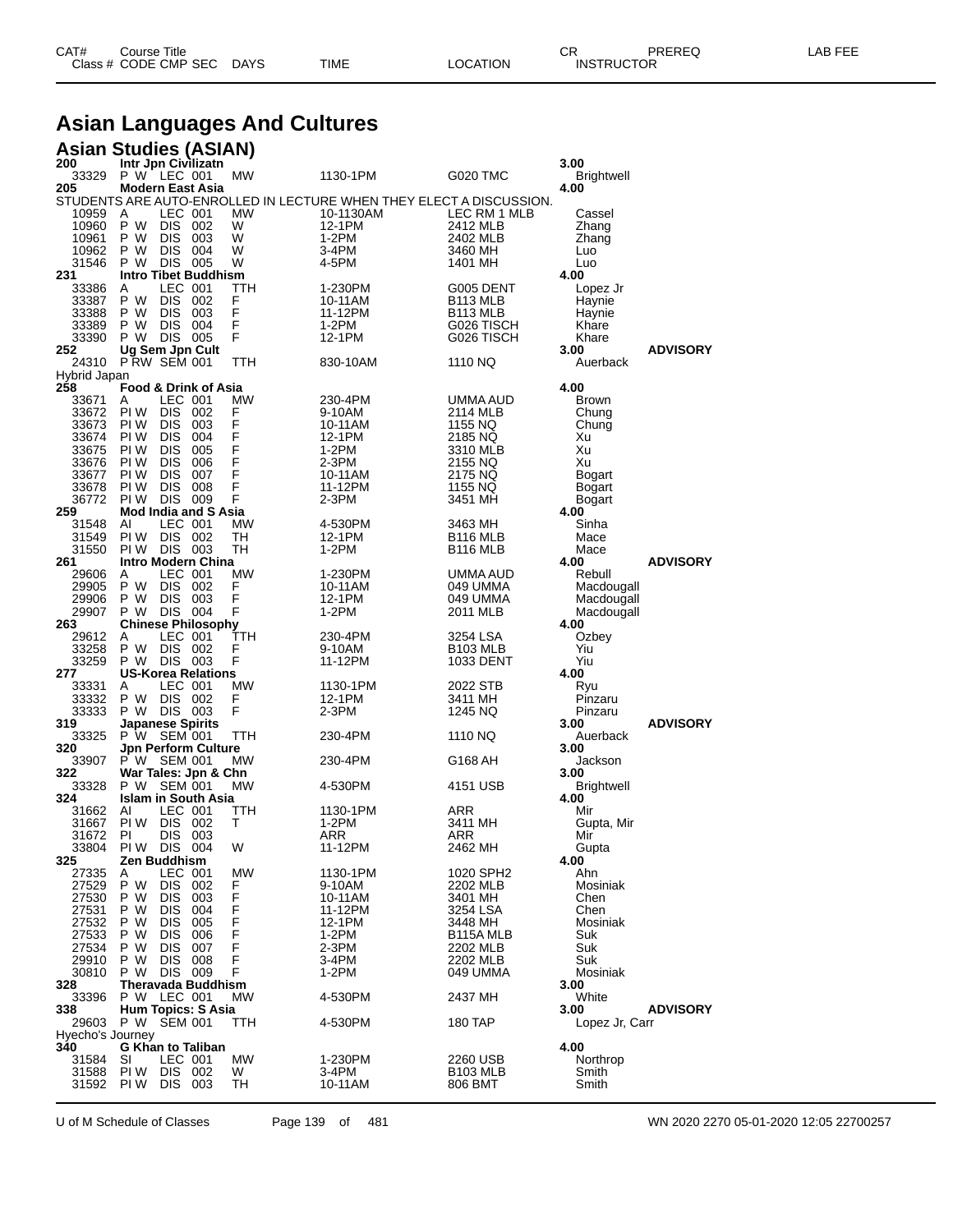| CAT#                     | Course Title<br>Class # CODE CMP SEC                                                        | <b>DAYS</b>                    | TIME                                                                                                                                                                                                                                   | <b>LOCATION</b>         | СR<br><b>INSTRUCTOR</b>   | PREREQ          | LAB FEE |
|--------------------------|---------------------------------------------------------------------------------------------|--------------------------------|----------------------------------------------------------------------------------------------------------------------------------------------------------------------------------------------------------------------------------------|-------------------------|---------------------------|-----------------|---------|
|                          |                                                                                             |                                |                                                                                                                                                                                                                                        |                         |                           |                 |         |
| 31596<br>31600           | DIS 004<br>PI W<br><b>PIW DIS 005</b>                                                       | TН<br>TН                       | 11-12PM<br>1-2PM                                                                                                                                                                                                                       | 268 WEISER<br>2752 SSWB | <b>Binboga</b><br>Binboga |                 |         |
| 347<br>33397             | <b>Modern Thailand</b><br>P W SEM 001                                                       | TTH                            | 230-4PM                                                                                                                                                                                                                                | 1245 NQ                 | 3.00<br>White             |                 |         |
| 353<br>33321             | <b>Globalizing China</b><br>PIW SEM 001                                                     | МW                             | 1130-1PM                                                                                                                                                                                                                               | 2011 MLB                | 3.00<br>Kile              |                 |         |
| 362<br>33319             | The Monkey King<br>P W LEC 001                                                              | TTH                            | 830-10AM                                                                                                                                                                                                                               | B <sub>116</sub> MLB    | 3.00<br>Rolston           |                 |         |
| 370<br>33322             | <b>Acupuncture History</b><br>PI W SEM 001                                                  | MW                             | 10-1130AM                                                                                                                                                                                                                              | G144 AH                 | 3.00<br><b>Brown</b>      |                 |         |
| 371<br>27336             | <b>Nat Disasters E Asia</b><br>P W LEC 001                                                  | МW                             | 230-4PM                                                                                                                                                                                                                                | 1359 MH                 | 3.00<br>Ahn               |                 |         |
| 381                      | Jr-Sr Seminar<br><b>P RW SEM 001</b>                                                        |                                |                                                                                                                                                                                                                                        |                         | 3.00                      | <b>ENFORCED</b> |         |
| 10963                    | Research: Senior Proj Asian St                                                              | TTH                            | 1130-1PM                                                                                                                                                                                                                               | 3265 USB                | Rolston                   |                 |         |
| 384<br>29619             | Hum Topics: Korea<br>P W SEM 001<br>Centennial of Korean Cinema                             | <b>MW</b>                      | 4-530PM                                                                                                                                                                                                                                | LEC RM 1 MLB            | 3.00<br>Kim               | <b>ADVISORY</b> |         |
| 395                      | <b>Honors Thesis</b><br>$IND +$<br>D                                                        |                                | ARR                                                                                                                                                                                                                                    | ARR                     | 1.00-3.00                 | <b>ADVISORY</b> |         |
| 416<br>33395             | <b>Spirit Ethno SEAsia</b><br>P W SEM 001                                                   | TTH                            | 10-1130AM                                                                                                                                                                                                                              | B <sub>113</sub> MLB    | 3.00<br>de la Cruz        | <b>ADVISORY</b> |         |
| 424<br>32478             | <b>Modern S Asia Topics</b><br>P<br><b>SEM 001</b>                                          | т                              | 4-7PM                                                                                                                                                                                                                                  | 3347 MH                 | 3.00<br>Glover            |                 |         |
| 440                      | The City in South Asia<br>Asian Cinema                                                      |                                |                                                                                                                                                                                                                                        |                         | 3.00                      |                 |         |
|                          | 33326 P W LEC 001<br>DialoqueofViolence- PacificWar                                         | TTH                            | 4-530PM                                                                                                                                                                                                                                | 140 LORCH               | <b>Nornes</b>             |                 |         |
| 480                      | <b>Topics Asian Studies</b>                                                                 |                                |                                                                                                                                                                                                                                        |                         | 3.00                      |                 |         |
|                          | 24299 P W SEM 001<br>Cold War Cultures in Korea                                             | TTH                            | 2-315PM                                                                                                                                                                                                                                | 2110 MLB                | Langton                   |                 |         |
|                          |                                                                                             |                                | "Cold War Cultures in Korea" is offered by University of Minnesota Professor Travis Workman (tworkman@umn.edu).<br>This course is offered to U-M students through the Korean Studies e-School coordinated by the Nam Center for Korean |                         |                           |                 |         |
| Studies.                 | 30235 P W SEM 002                                                                           | TTH                            | 230-4PM                                                                                                                                                                                                                                | 210 TAP                 | Chanchani                 |                 |         |
|                          | Gallery Installation- Chicago<br>36509 P W SEM 003                                          | ттн                            | 530-7PM                                                                                                                                                                                                                                | 1155 NQ                 | Wilcox                    |                 |         |
| Dance in Mod Asia<br>490 | <b>Contemporary China</b>                                                                   |                                |                                                                                                                                                                                                                                        |                         | 3.00                      | <b>ADVISORY</b> |         |
| 32257<br>499             | P<br>LEC 001<br>Ind Stdy-Dir Rdg                                                            | ттн                            | 10-1130AM                                                                                                                                                                                                                              | G040 TISCH              | Xu<br>1.00-4.00           |                 |         |
| 504                      | $DW$ IND $+$<br>Asian St: Religion                                                          |                                | ARR                                                                                                                                                                                                                                    | ARR                     | 3.00                      |                 |         |
| 34772                    | P W SEM 001<br>Intro to Thervada Buddhism                                                   | МW                             | 4-530PM                                                                                                                                                                                                                                | 2437 MH                 | White                     |                 |         |
| 508                      | Asian St: Hist/Cult                                                                         |                                |                                                                                                                                                                                                                                        |                         | 3.00                      |                 |         |
|                          | 34773 P W SEM 001<br><b>Thailand Society and Politics</b>                                   | ттн                            | 230-4PM                                                                                                                                                                                                                                | 1245 NQ                 | White                     |                 |         |
| 34791                    | P W SEM 002<br>Japanese Performance Culture                                                 | МW                             | 230-4PM                                                                                                                                                                                                                                | G168 AH                 | Jackson                   |                 |         |
| 547                      | <b>Partition in Asia</b><br>33334 P W SEM 001 T                                             |                                | 2-515PM                                                                                                                                                                                                                                | 3205 MLB                | 3.00<br>Merrill, Ryu      |                 |         |
| 551<br>29766             | <b>Crit Asian Study II</b><br>P W SEM 001                                                   | M                              | 5-8PM                                                                                                                                                                                                                                  | 6000 STB                | 3.00<br>Kile              | <b>ADVISORY</b> |         |
| 552                      | Pedagogy<br>34896 P W SEM 001                                                               | $\top$                         | 5-8PM                                                                                                                                                                                                                                  | 2104 MLB                | 1.00<br>de la Cruz        |                 |         |
| 585                      | Class will meet on biweekly Tuesdays (2/25, 3/10, 3/24, 4/7).<br><b>Sem Chinese Studies</b> |                                |                                                                                                                                                                                                                                        |                         | 3.00                      | <b>ADVISORY</b> |         |
|                          | 33324 P W SEM 001 W                                                                         |                                | 530-830PM                                                                                                                                                                                                                              | 1155 NQ                 | Wilcox                    |                 |         |
| Sinophone Studies<br>699 | <b>Directed Readings</b>                                                                    |                                |                                                                                                                                                                                                                                        |                         | 1.00-6.00                 |                 |         |
| 990                      | $DW$ IND +<br>Diss-Precand                                                                  |                                | ARR                                                                                                                                                                                                                                    | ARR                     | 1.00-8.00                 | <b>ADVISORY</b> |         |
| 995                      | $IND +$<br>D<br>Diss-Cand                                                                   |                                | ARR                                                                                                                                                                                                                                    | <b>ARR</b>              | 8.00                      | <b>ENFORCED</b> |         |
|                          | $IND +$<br>DR.                                                                              |                                | ARR                                                                                                                                                                                                                                    | <b>ARR</b>              |                           |                 |         |
| 102                      | <b>Asian Languages (ASIANLAN)</b><br>1st Yr Chinese II                                      |                                |                                                                                                                                                                                                                                        |                         | 5.00                      | <b>ENFORCED</b> |         |
| 11158<br>11159           | PIRW REC 001<br>PIRW REC 002                                                                | <b>MTWTHF</b><br><b>MTWTHF</b> | 9-10AM<br>10-11AM                                                                                                                                                                                                                      | 1303 MH<br>3353 MH      | Grande<br>Grande          |                 |         |
| 11160                    | PIRW REC 003                                                                                | <b>MTWTHF</b>                  | 11-12PM                                                                                                                                                                                                                                | 3353 MH                 | Levin                     |                 |         |
| 11161<br>11162           | PIRW REC 004<br>PIRW REC 005                                                                | <b>MTWTHF</b><br>F.            | 12-1PM<br>12-1PM                                                                                                                                                                                                                       | 1303 MH<br>2475 MH      | Li-Stevenson              |                 |         |
|                          | <b>P RW REC 005</b><br><b>P RW REC 005</b>                                                  | TTH<br>MW                      | 12-1PM<br>12-1PM                                                                                                                                                                                                                       | 2427 MH<br>2336 MH      | Levin                     |                 |         |
| 104<br>29875             | 1st Yr Heritage Chn<br>PIRW REC 001                                                         | <b>MTWTH</b>                   | 9-10AM                                                                                                                                                                                                                                 | 3315 MH                 | 4.00<br>Zhong             | <b>ENFORCED</b> |         |
| 105                      | <b>Mandarin Pronunciatn</b>                                                                 |                                |                                                                                                                                                                                                                                        |                         | 1.00                      | <b>ENFORCED</b> |         |

U of M Schedule of Classes Page 140 of 481 WN 2020 2270 05-01-2020 12:05 22700257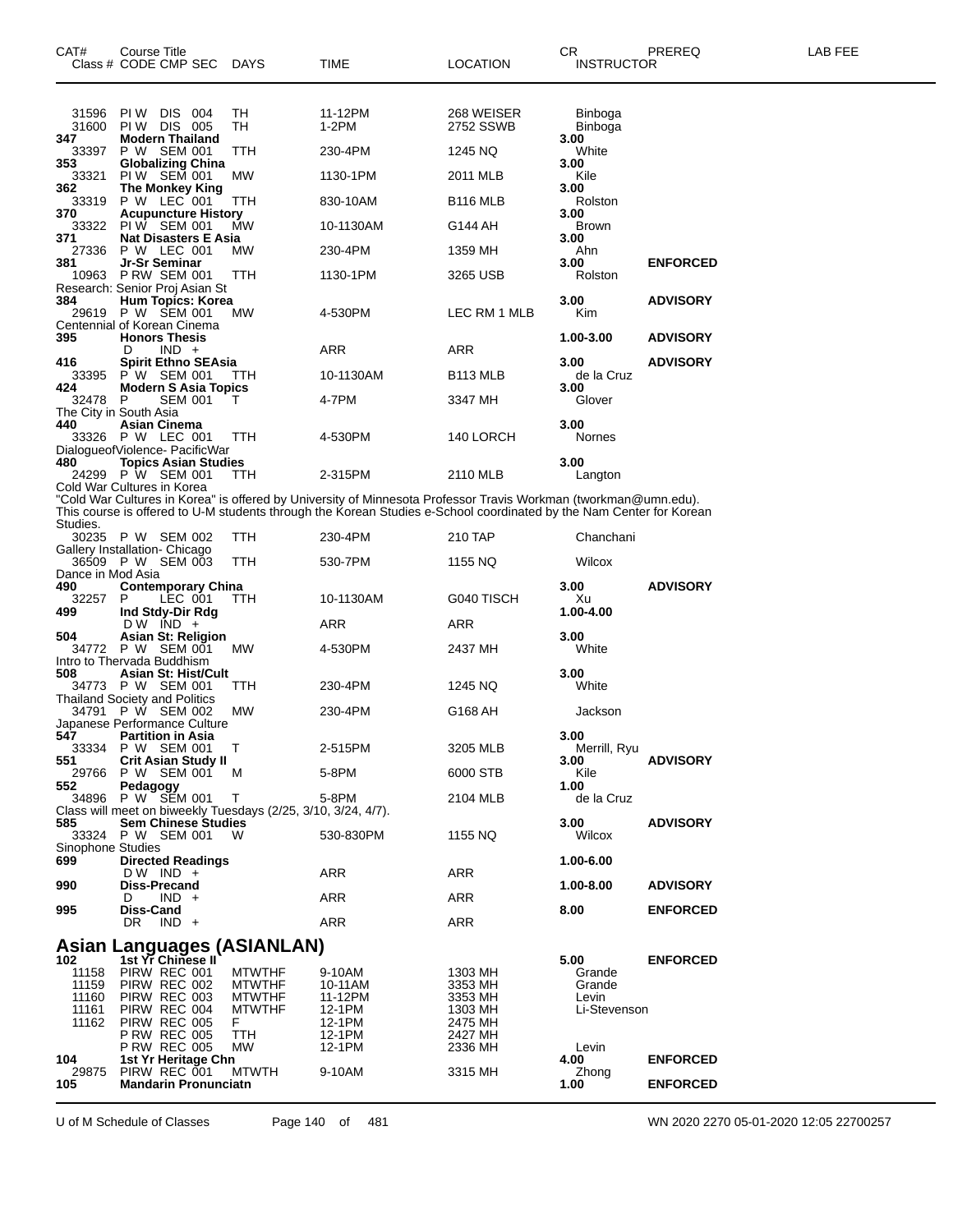| CAT# |                | Course Title   | Class # CODE CMP SEC                      | <b>DAYS</b>                    | TIME                                                            | LOCATION             | CR<br><b>INSTRUCTOR</b>      | PREREQ          | LAB FEE |
|------|----------------|----------------|-------------------------------------------|--------------------------------|-----------------------------------------------------------------|----------------------|------------------------------|-----------------|---------|
|      | 29939          |                | PIRW REC 001                              | M                              | 1-2PM                                                           | 5000 STB             | Grande                       |                 |         |
| 108  | 23289          |                | <b>Chinese Characters</b><br>PIRW REC 001 | W                              | 1-2PM                                                           | 3000 STB             | 1.00<br>Grande               | <b>ENFORCED</b> | 10.00   |
| 112  | 11896          |                | 1st Yr Filipino II<br>PIRW REC 001        | <b>MTWTH</b>                   | 9-10AM                                                          | 4000 STB             | 4.00<br>Kuester              | <b>ENFORCED</b> |         |
| 116  |                |                | 1st Yr Hindi II                           |                                |                                                                 |                      | 4.00                         | <b>ENFORCED</b> |         |
|      | 11894<br>11895 |                | PIRW REC 001<br>PIRW REC 002              | <b>MTWTH</b><br><b>MTWTH</b>   | 9-10AM<br>10-11AM                                               | 2155 NQ<br>3440 MH   | Gill<br>Ali                  |                 |         |
| 122  | 33610          |                | PIRW REC 003<br>1st Yr Indonesian II      | <b>MTWTH</b>                   | 12-1PM                                                          | B <sub>118</sub> MLB | Khan<br>4.00                 | <b>ENFORCED</b> |         |
| 124  | 11893          |                | PIRW REC 001<br>1stYrJpn:Ani/Mangall      | <b>MTWTH</b>                   | 10-11AM                                                         | 4306 MLB             | 3.00                         | <b>ENFORCED</b> |         |
|      | 24326          |                | PIRW REC 001                              | <b>MWF</b>                     | 12-1PM                                                          | 171 LORCH            | Schad                        |                 |         |
| 126  | 11504          | SIR            | 1st Yr Japanese II<br>LEC 001             | <b>TTH</b>                     | 9-10AM                                                          | 1339 MH              | 5.00<br>Yasuda               | <b>ENFORCED</b> |         |
|      | 11505 SIR      |                | LEC 002                                   | TTH                            | STUDENTS MUST ELECT RECITATION AND LECTURE SECTIONS.<br>10-11AM | 1339 MH              | Yasuda                       |                 |         |
|      | 11506 SIR      |                | LEC 003                                   | ттн                            | STUDENTS MUST ELECT RECITATION AND LECTURE SECTIONS.<br>11-12PM | 1339 MH              | Yasuda                       |                 |         |
|      |                |                |                                           |                                | STUDENTS MUST ELECT RECITATION AND LECTURE SECTIONS.            |                      |                              |                 |         |
|      |                |                | 11507 PIRW REC 004                        | MWF                            | 9-10AM<br>STUDENTS MUST ELECT RECITATION AND LECTURE SECTIONS.  | 2448 MH              | Yasuda                       |                 |         |
|      |                |                | 11508 PIRW REC 005                        | MWF                            | 10-11AM<br>STUDENTS MUST ELECT RECITATION AND LECTURE SECTIONS. | 2462 MH              | Sogabe, Schad                |                 |         |
|      |                |                | 11509 PIRW REC 006                        | MWF                            | 11-12PM                                                         | 171 LORCH            | Yasuda                       |                 |         |
|      |                |                | 11510 PIRW REC 007                        | MWF                            | STUDENTS MUST ELECT RECITATION AND LECTURE SECTIONS.<br>4-5PM   | 1303 MH              | Hoffmeyer                    |                 |         |
|      |                |                | 29777 PIRW REC 008                        | MWF                            | STUDENTS MUST ELECT RECITATION AND LECTURE SECTIONS.<br>2-3PM   | 3353 MH              | Schad                        |                 |         |
|      | 33666          |                | PIRW REC 009                              | MWF                            | STUDENTS MUST ELECT RECITATION AND LECTURE SECTIONS.<br>3-4PM   | 1185 NQ              | Schad                        |                 |         |
|      | 33668          |                | PIRW REC 010                              | MWF                            | 5-6PM                                                           | 2135 NQ              | Oka                          |                 |         |
| 128  | 33667          |                | <b>Basics of Kanji</b><br>PIRW REC 001    | TH                             | 4-6PM                                                           | 2112 MLB             | 2.00<br>Hoffmeyer            | <b>ENFORCED</b> |         |
| 136  |                |                | 1st Year Korean II<br>19396 SIR LEC 001   | TTH                            | 9-10AM                                                          | 1105 NQ              | 5.00<br>Kim                  | <b>ENFORCED</b> |         |
|      | 33651 SIR      |                | LEC 002                                   | TTH                            | STUDENTS MUST ELECT RECITATION AND LECTURE SECTIONS.<br>10-11AM | 2114 MLB             | Kim                          |                 |         |
|      |                |                | 33653 PIRW REC 003                        | MWF                            | STUDENTS MUST ELECT RECITATION AND LECTURE SECTIONS.<br>9-10AM  | 3359 MH              | Oh                           |                 |         |
|      |                |                |                                           |                                | STUDENTS MUST ELECT RECITATION AND LECTURE SECTIONS.            |                      |                              |                 |         |
|      |                |                | 33661 PIRW REC 004                        | MWF                            | 10-11AM<br>STUDENTS MUST ELECT RECITATION AND LECTURE SECTIONS. | 706 BMT              | Oh                           |                 |         |
|      |                |                | 33662 PIRW REC 005                        | MWF                            | 11-12PM<br>STUDENTS MUST ELECT RECITATION AND LECTURE SECTIONS. | ARR                  | Lee                          |                 |         |
|      |                |                | 33663 PIRW REC 006                        | MWF                            | 8-9AM<br>STUDENTS MUST ELECT RECITATION AND LECTURE SECTIONS.   | 3304 MLB             | Lee                          |                 |         |
| 146  | 33613          |                | 1st Yr Punjabi II<br>PIRW REC 001         |                                |                                                                 | 3000 STB             | 4.00                         | <b>ENFORCED</b> |         |
| 156  |                |                | 1st Yr Tamil II                           | <b>MTWTH</b>                   | 12-1PM                                                          |                      | Gill<br>4.00                 | <b>ENFORCED</b> |         |
| 162  | 33617          | 1st Yr Thai II | PIRW REC 001                              | <b>MTWTH</b>                   | 9-10AM                                                          | 3205 MLB             | Mohan<br>4.00                | <b>ENFORCED</b> |         |
| 172  | 11892          |                | PIRW REC 001<br>1st Yr Urdu II            | <b>MTWTH</b>                   | 9-10AM                                                          | 3319 MLB             | <b>Bunmee</b><br>4.00        | <b>ENFORCED</b> |         |
| 176  | 16108          |                | PIRW REC 001<br>1st Yr Vietnamese II      | <b>MTWTH</b>                   | 9-10AM                                                          | 2401 MH              | Ali, Vaishnava<br>4.00       | <b>ENFORCED</b> |         |
|      | 11897          |                | PIRW REC 001                              | <b>MTWTH</b>                   | 11-12PM                                                         | B <sub>118</sub> MLB | Nguyen                       |                 |         |
| 186  | 27343          |                | First Yr Bengali II<br>PIW REC 001        | <b>MTWTH</b>                   | 9-10AM                                                          | 2104 MLB             | 4.00<br>Hoque                | <b>ADVISORY</b> |         |
| 202  | 11163          |                | 2nd Yr Chinese II<br>PIRW REC 001         | <b>MTWTHF</b>                  | 9-10AM                                                          | 3440 MH              | 5.00<br>Liu                  | <b>ENFORCED</b> |         |
|      | 11164<br>11165 |                | PIRW REC 002<br>PIRW REC 003              | <b>MTWTHF</b><br><b>MTWTHF</b> | 10-11AM<br>11-12PM                                              | 1303 MH<br>G634 HH   | Liu<br>Zhong                 |                 |         |
|      | 11166          |                | PIRW REC 004                              | <b>MTWTHF</b>                  | 12-1PM                                                          | 3359 MH              | Zhong, Xu                    |                 |         |
| 204  | 11167          |                | PIRW REC 005<br>2nd Yr Heritage Chn       | <b>MTWTHF</b>                  | 3-4PM                                                           | 2011 MLB             | Yu, Qiu<br>4.00              | <b>ENFORCED</b> |         |
|      | 11168<br>11169 |                | PIRW REC 001<br>PIRW REC 002              | <b>MTWTH</b><br><b>MTWTH</b>   | 9-10AM<br>10-11AM                                               | 2011 MLB<br>G421B MH | Gu<br>Gu                     |                 |         |
|      | 11170          |                | PIRW REC 003                              | <b>MTWTH</b>                   | $1-2PM$<br>$3-4PM$                                              | 3448 MH              | Liu<br>Liu                   |                 |         |
| 212  | 24730          |                | PIRW REC 004<br>2nd Yr Filipino II        | <b>MTWTH</b>                   |                                                                 | B <sub>120</sub> MLB | 4.00                         | <b>ENFORCED</b> |         |
| 212  | 11901          |                | PIRW REC 001<br>2nd Yr Filipino II        | W                              | 1030-1130AM                                                     | 3217 MLB             | 4.00                         | <b>ENFORCED</b> |         |
| 216  |                |                | <b>P RW REC 001</b><br>2nd Yr Hindi II    | MTTH                           | 11-12PM                                                         | 3319 MLB             | Kuester<br>4.00              | <b>ENFORCED</b> |         |
|      | 11900<br>23108 |                | PIRW REC 001<br>PIRW REC 002              | <b>MTWTH</b><br><b>MTWTH</b>   | 11-12PM<br>2-3PM                                                | 1303 MH<br>2112 MLB  | Gill, Vaishnava<br>Vaishnava |                 |         |
| 222  |                |                | 2nd Yr Indonesian II                      |                                |                                                                 |                      | 4.00                         | <b>ENFORCED</b> |         |
|      | 11899          |                | PIRW REC 001                              | TTH                            | 11-12PM                                                         | 5000 STB             |                              |                 |         |

U of M Schedule of Classes Page 141 of 481 WN 2020 2270 05-01-2020 12:05 22700257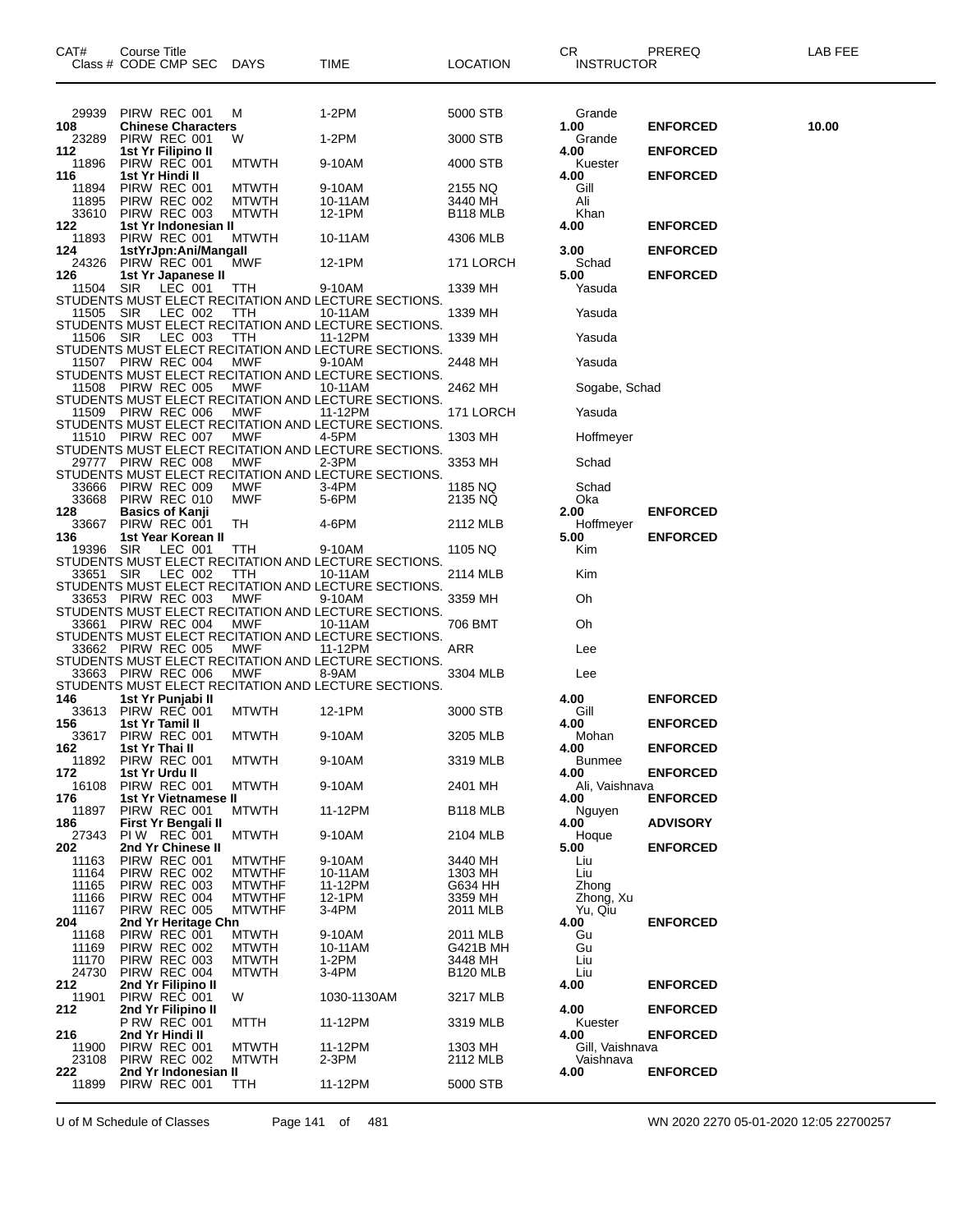| 222            | 2nd Yr Indonesian II                           |                                |                                                                                                                 |                             | 4.00                  | <b>ENFORCED</b>           |
|----------------|------------------------------------------------|--------------------------------|-----------------------------------------------------------------------------------------------------------------|-----------------------------|-----------------------|---------------------------|
| 226            | P RW REC 001<br>2nd Yr Japanese II             | МW                             | 12-1PM                                                                                                          | 5000 STB                    | 5.00                  | <b>ENFORCED</b>           |
| 11511          | <b>SIR</b><br>LEC 001                          | TTH                            | 9-10AM<br>STUDENTS MUST ELECT RECITATION AND LECTURE SECTIONS.                                                  | 1437 MH                     | Sakakibara            |                           |
| 11512 SIR      | LEC 002                                        | TTH                            | 10-11AM                                                                                                         | 1437 MH                     | Sakakibara            |                           |
|                | PIRW REC 003                                   | <b>MWF</b>                     | STUDENTS MUST ELECT RECITATION AND LECTURE SECTIONS.                                                            |                             |                       |                           |
| 11513          |                                                |                                | 9-10AM<br>STUDENTS MUST ELECT RECITATION AND LECTURE SECTIONS.                                                  | 2454 MH                     | Sakakibara            |                           |
|                | 11514 PIRW REC 004                             | F                              | 10-11AM                                                                                                         | 3440 MH                     |                       |                           |
|                | <b>P RW REC 004</b>                            | MW                             | 10-11AM<br>STUDENTS MUST ELECT RECITATION AND LECTURE SECTIONS.                                                 | 2448 MH                     | Kondo, Sakakibara     |                           |
| 11515          | PIRW REC 005                                   | F                              | 12-1PM                                                                                                          | <b>B120 MLB</b>             |                       |                           |
|                | <b>P RW REC 005</b><br><b>P RW REC 005</b>     | W<br>м                         | 12-1PM<br>12-1PM                                                                                                | <b>B122 MLB</b><br>2202 MLB | Kondo, Oka            |                           |
|                |                                                |                                | STUDENTS MUST ELECT RECITATION AND LECTURE SECTIONS.                                                            |                             |                       |                           |
|                | 11516 PIRW REC 006                             | <b>MWF</b>                     | 2-3PM<br>STUDENTS MUST ELECT RECITATION AND LECTURE SECTIONS.                                                   | 4207 AH                     | Oka                   |                           |
|                | 24327 PIRW REC 007                             | <b>MWF</b>                     | 4-5PM                                                                                                           | G463 MH                     | Kondo                 |                           |
| 229            | Intens Japanese II                             |                                | STUDENTS MUST ELECT RECITATION AND LECTURE SECTIONS.                                                            |                             | 10.00                 | <b>ADVISORY</b>           |
| 21747          | <b>PIW REC 001</b>                             | <b>MTWTHF</b>                  | 10-12PM                                                                                                         | <b>B804 EQ</b>              | Okuno                 |                           |
| 236<br>11521   | 2nd Yr Korean II<br>PIRW REC 001               | <b>MTWTHF</b>                  | 9-10AM                                                                                                          | G634 HH                     | 5.00<br>Lee, Kim      | <b>ENFORCED</b>           |
| 23112          | PIRW REC 002                                   | <b>MTWTHF</b>                  | 12-1PM                                                                                                          | 3353 MH                     | Jung, Kim             |                           |
| 238<br>18250   | Intsv 2nd Yr Korean<br>PIRW REC 001            | <b>MTWTHF</b>                  | 1-2PM                                                                                                           | 2401 MH                     | 5.00<br>Jung, Oh      | <b>ENFORCED</b>           |
| 33644          | PIRW REC 002                                   | <b>MTWTHF</b>                  | $2-3PM$                                                                                                         | 2401 MH                     | Jung, Oh              |                           |
| 252<br>33394   | 2nd Yr Sanskrit II<br>PIRW REC 001             | <b>MTWTH</b>                   | 12-1PM                                                                                                          | 4306 MLB                    | 4.00<br><b>Brick</b>  | <b>ENFORCED</b>           |
| 256            | 2nd Yr Tamil II                                |                                |                                                                                                                 |                             | 4.00                  | <b>ENFORCED</b>           |
| 33618          | PIRW REC 001                                   | <b>MTWTH</b>                   | 12-1PM                                                                                                          | 3319 MLB                    | Mohan                 |                           |
| 262<br>11898   | 2nd Yr Thai II<br>PIRW REC 001                 | <b>MTWTH</b>                   | 10-11AM                                                                                                         | 3319 MLB                    | 4.00<br><b>Bunmee</b> | <b>ENFORCED</b>           |
| 272            | 2nd Yr Urdu II                                 |                                |                                                                                                                 |                             | 4.00                  | <b>ENFORCED</b>           |
| 16109<br>276   | PIRW REC 001<br>2nd Yr Vietnamese II           | <b>MTWTH</b>                   | 11-12PM                                                                                                         | B <sub>120</sub> MLB        | Khan<br>4.00          | <b>ENFORCED</b>           |
| 11902          | PIRW REC 001                                   | <b>MTWTH</b>                   | 10-11AM                                                                                                         | G634 HH                     | Nguyen                |                           |
| 286<br>29740   | Second Yr Bengali II<br>PIW REC 001            | <b>MTWTH</b>                   | 2-3PM                                                                                                           | 3319 MLB                    | 4.00<br>Hoque         | <b>ADVISORY</b>           |
| 302            | 3rd Yr Chinese II                              |                                |                                                                                                                 |                             | 5.00                  | <b>ENFORCED</b>           |
| 11171<br>18460 | PIRW REC 001<br>PIRW REC 002                   | <b>MTWTHF</b><br><b>MTWTHF</b> | 9-10AM<br>1-2PM                                                                                                 | 2469 MH<br>4152 USB         | Li-Stevenson<br>Yu    |                           |
| 304            | 3rd Yr Heritage Chn                            |                                |                                                                                                                 |                             | 4.00                  | <b>ENFORCED</b>           |
| 19827<br>306   | PIRW REC 001<br>Inter Spoken Chn II            | <b>MTWTH</b>                   | $1-2PM$                                                                                                         | 3205 MLB                    | Gu<br>2.00            | <b>ENFORCED</b>           |
| 17115          | PIRW REC 001                                   | TTH                            | 12-1PM                                                                                                          | 4027 MLB                    | Liu                   |                           |
| 326<br>11517   | 3rd Yr Japanese II<br>PIRW REC 001             | MWF                            | 10-1130AM                                                                                                       | 2104 MLB                    | 4.00<br>Mochizuki     | <b>ENFORCED</b>           |
| 11518          | PIRW REC 002                                   | <b>MWF</b>                     | 1130-1PM                                                                                                        | 2175 NQ                     | Sogabe                |                           |
| 24328<br>29778 | PIRW REC 003<br>PIRW REC 004                   | MWF<br><b>MWF</b>              | 230-4PM<br>4-530PM                                                                                              | 2175 NQ<br>2475 MH          | Mochizuki<br>Sogabe   |                           |
| 336            | 3rd Yr Korean II                               |                                |                                                                                                                 |                             | 4.00                  | <b>ENFORCED</b>           |
| 11522<br>402   | PIRW REC 001<br>Adv Spoken Chn II              | TTH                            | 12-2PM                                                                                                          | 1339 MH                     | Oh<br>2.00            | <b>ADVISORY, ENFORCED</b> |
| 27691          | PIRW REC 001                                   | MW                             | $1-2PM$                                                                                                         | 3217 MLB                    | Li                    |                           |
| 406<br>11172   | <b>Business Chinese II</b><br>PIRW REC 001     | МW                             | 3-430PM                                                                                                         | 5000 STB                    | 3.00<br>Yu            | <b>ENFORCED</b>           |
| 408            | Adv Chn Read/Wrt II                            |                                |                                                                                                                 |                             | 2.00                  | <b>ADVISORY, ENFORCED</b> |
| 27692<br>409   | PIRW REC 001                                   | <b>TTH</b>                     | 10-11AM                                                                                                         | 5000 STB                    | Li                    |                           |
| 21095          | <b>Classical Chinese</b><br><b>PIW REC 001</b> | МW                             | 10-1130AM                                                                                                       | 3301 MLB                    | 3.00<br>Li            | <b>ADVISORY</b>           |
| 410            | <b>Media Chinese I</b><br>PIRW REC 001         |                                |                                                                                                                 |                             | 3.00                  | <b>ENFORCED</b>           |
| 27368<br>412   | <b>Advanced Filipino II</b>                    | TTH                            | 1130-1PM                                                                                                        | 3217 MLB                    | Liu<br>3.00           | <b>ENFORCED</b>           |
| 18649          | PIRW REC 001                                   | W                              | 3-4PM                                                                                                           | 2106 MLB                    |                       |                           |
| 412            | <b>Advanced Filipino II</b><br>P RW REC 001    | м                              | 3-5PM                                                                                                           | 2112 MLB                    | 3.00<br>Kuester       | <b>ENFORCED</b>           |
| 418            | <b>Advanced Hindi II</b>                       |                                |                                                                                                                 |                             | 3.00                  | <b>ENFORCED</b>           |
| 11905<br>420   | PIRW REC 001<br>Adv Indonesian II              | МW                             | 4-530PM                                                                                                         | 3319 MLB                    | Vaishnava<br>3.00     | <b>ENFORCED</b>           |
| 11904          | PIRW REC 001                                   | <b>TTH</b>                     | 1-230PM                                                                                                         | 5000 STB                    |                       |                           |
|                | with registered students.                      |                                | If you would like to take this course, please enroll. The course meeting time will be scheduled in consultation |                             |                       |                           |
| 424            | Javanese II                                    |                                |                                                                                                                 |                             | 4.00                  | <b>ENFORCED</b>           |
| 36094<br>426   | PIRW REC 001<br>Adv Spoken Jpn                 | TH                             | 3-5PM                                                                                                           | ARR                         | Florida<br>2.00       | <b>ENFORCED</b>           |
| 23410          | PIRW REC 001                                   | MW                             | $1-2PM$                                                                                                         | B115A MLB                   | Sakakibara            |                           |

Class # CODE CMP SEC DAYS TIME LOCATION INSTRUCTOR

**Business Japanese II 3.00 ADVISORY, ENFORCED**

U of M Schedule of Classes Page 142 of 481 WN 2020 2270 05-01-2020 12:05 22700257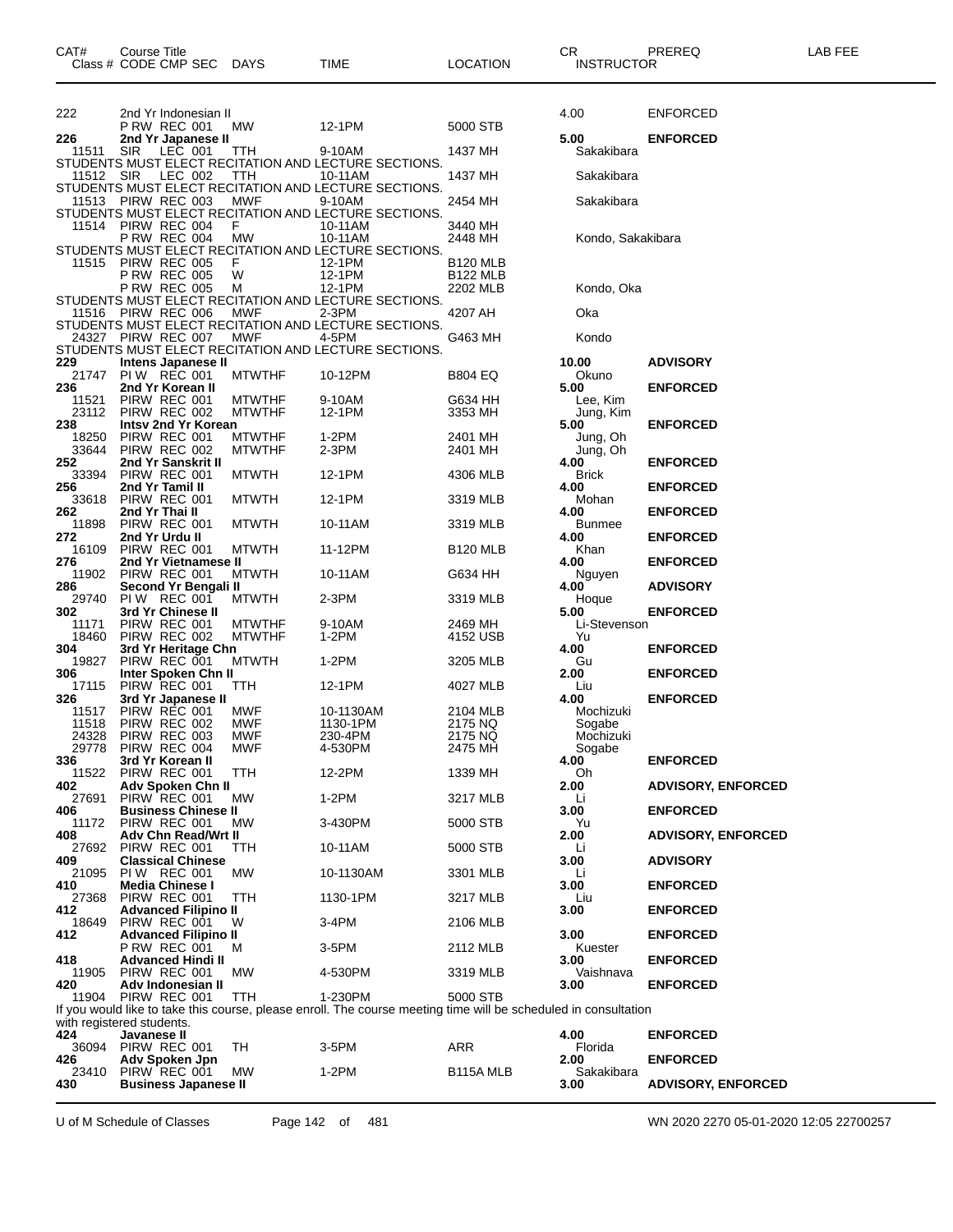| CAT#         | Course Title<br>Class # CODE CMP SEC DAYS   |            | TIME                                                                                                              | <b>LOCATION</b> | <b>CR</b><br><b>INSTRUCTOR</b> | PREREQ          | <b>LAB FEE</b> |
|--------------|---------------------------------------------|------------|-------------------------------------------------------------------------------------------------------------------|-----------------|--------------------------------|-----------------|----------------|
|              |                                             |            |                                                                                                                   |                 |                                |                 |                |
| 11519        | PIRW REC 001                                | <b>TTH</b> | 1-230PM                                                                                                           | 3000 STB        | Kondo                          |                 |                |
| 435          | <b>Adv Read Wrtng Krn</b>                   |            |                                                                                                                   |                 | 2.00                           | <b>ENFORCED</b> |                |
| 33647        | PIRW REC 001                                | W          | 530-730PM                                                                                                         | 2202 MLB        | Kim                            |                 |                |
| 442          | <b>Jpns Interpreting</b>                    |            |                                                                                                                   |                 | 3.00                           | <b>ADVISORY</b> |                |
| 29780        | PIW REC 001                                 | <b>TTH</b> | 4-530PM                                                                                                           | 3000 STB        | Mochizuki                      |                 |                |
| 452          | <b>Advanced Sanskrit II</b><br>PIW SEM 001  | F          |                                                                                                                   |                 | 3.00                           | <b>ADVISORY</b> |                |
| 33393<br>456 | <b>Advanced Tamil II</b>                    |            | 10-1PM                                                                                                            | 3319 MLB        | <b>Brick</b><br>3.00           | <b>ENFORCED</b> |                |
| 33619        | PIRW REC 001                                | <b>MW</b>  | 1-230PM                                                                                                           | 4306 MLB        | Mohan                          |                 |                |
| 462          | <b>Advanced Thai II</b>                     |            |                                                                                                                   |                 | 3.00                           | <b>ENFORCED</b> |                |
| 11903        | PIRW REC 001                                | <b>TTH</b> | 4-530PM                                                                                                           | 6000 STB        | <b>Bunmee</b>                  |                 |                |
| 472          | <b>Advanced Urdu II</b>                     |            |                                                                                                                   |                 | 3.00                           | <b>ENFORCED</b> |                |
|              | 17817 PIRW REC 001                          | <b>MW</b>  | 4-530PM                                                                                                           | 4027 MLB        | Khan                           |                 |                |
| 476          | <b>Adv Vietnamese II</b>                    |            |                                                                                                                   |                 | 3.00                           | <b>ENFORCED</b> |                |
|              | 23127 PIRW REC 001                          | TWTH       | 9-10AM                                                                                                            | <b>B103 MLB</b> | Nguyen                         |                 |                |
|              |                                             |            | If you would like to take this course, please enroll. The final time of when the course will meet will be decided |                 |                                |                 |                |
|              | in consultation with the enrolled students. |            |                                                                                                                   |                 |                                |                 |                |
| 486          | Advanced Bengali II                         |            |                                                                                                                   |                 | 3.00                           |                 |                |
| 29741        | PIW REC 001                                 | <b>MW</b>  | 4-530PM                                                                                                           | 4306 MLB        | Hoque                          |                 |                |
| 499          | Independent Lang                            |            |                                                                                                                   |                 | 1.00-5.00                      | <b>ADVISORY</b> |                |
|              | $IND +$<br>D                                |            | ARR                                                                                                               | ARR             |                                |                 |                |
|              | <b>Buddhist Studies (BUDDHST)</b>           |            |                                                                                                                   |                 |                                |                 |                |
| 799          | Sem Buddhist Study                          |            |                                                                                                                   |                 | 1.00-3.00                      | <b>ADVISORY</b> |                |
|              | $IND +$                                     |            | ARR                                                                                                               | ARR             |                                |                 |                |
|              |                                             |            |                                                                                                                   |                 |                                |                 |                |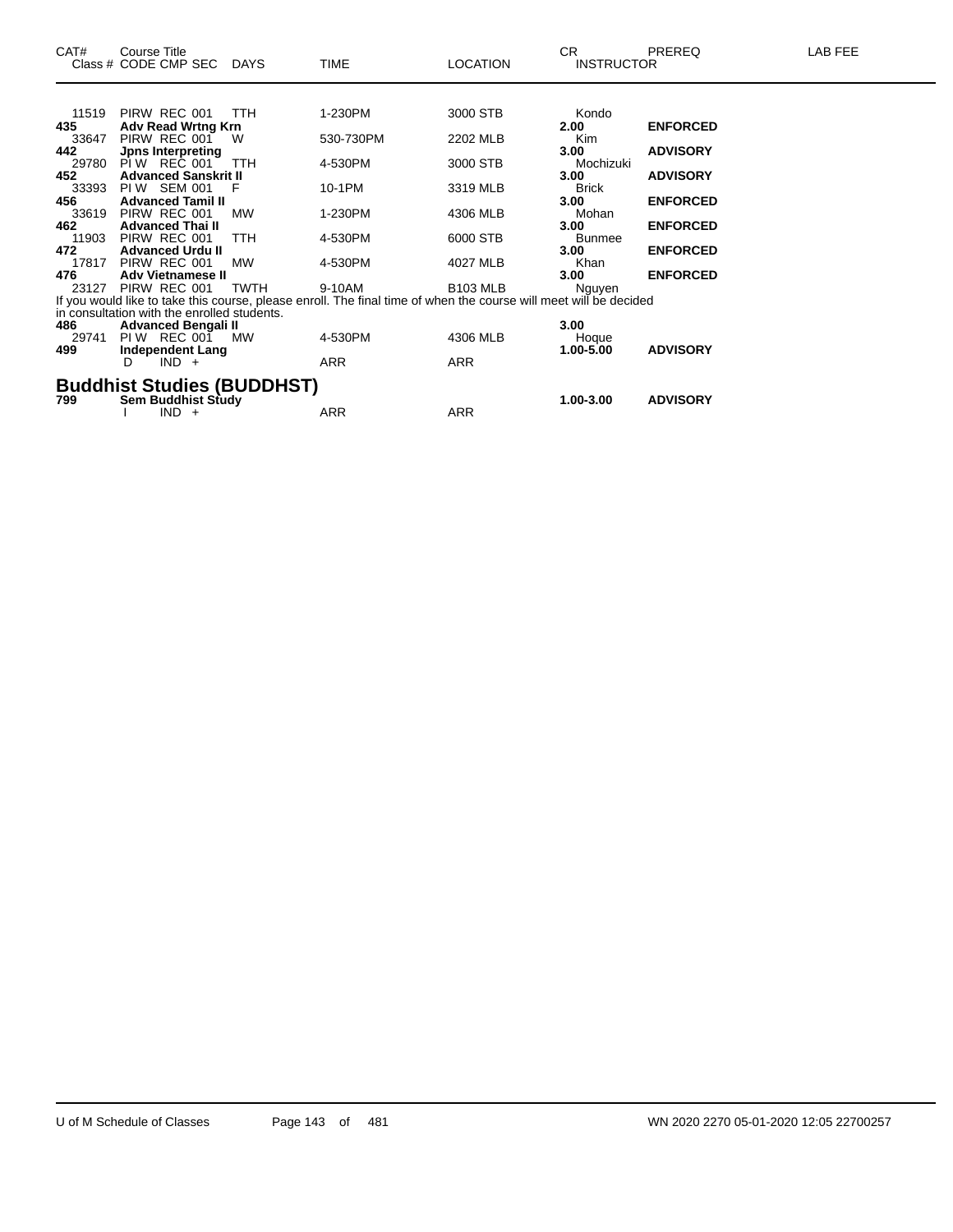| CAT#<br>Course Title      |      |          | rπ<br>◡⊓ | <b>PREREQ</b>     | LAB FEE |
|---------------------------|------|----------|----------|-------------------|---------|
| Class # CODE CMP SEC DAYS | TIME | LOCATION |          | <b>INSTRUCTOR</b> |         |

## **Astronomy Department**

|                        | <b>Astronomy (ASTRO)</b>                                                   |                    |                                                                                                                                                                                                                                                                                                                                 |                                                                                        |                               |                               |                 |
|------------------------|----------------------------------------------------------------------------|--------------------|---------------------------------------------------------------------------------------------------------------------------------------------------------------------------------------------------------------------------------------------------------------------------------------------------------------------------------|----------------------------------------------------------------------------------------|-------------------------------|-------------------------------|-----------------|
| 101<br>21760 SI        | Intro Solar System                                                         | LEC 001            |                                                                                                                                                                                                                                                                                                                                 | MWF 12-1PM                                                                             | 182 WEISER                    | 4.00<br>Hartmann, Lopresto    | <b>ADVISORY</b> |
|                        | 10980 PIW DIS 002                                                          |                    | <b>T</b> 2-3PM                                                                                                                                                                                                                                                                                                                  | Registration after Friday, January 17th will require instructor permission.            | 5180B AH                      | Malsky                        |                 |
|                        | 10981 PIW DIS 003                                                          |                    | $\mathsf{T}$ and $\mathsf{T}$                                                                                                                                                                                                                                                                                                   | Registration after Friday, January 17th will require instructor permission.<br>3-4PM   | 5180B AH                      | Whitley                       |                 |
|                        |                                                                            |                    |                                                                                                                                                                                                                                                                                                                                 | Registration after Friday, January 17th will require instructor permission.            |                               |                               |                 |
|                        | 10982 PIW DIS 004 T                                                        |                    |                                                                                                                                                                                                                                                                                                                                 | 4-5PM<br>Registration after Friday, January 17th will require instructor permission.   | 5180B AH                      | Whitley                       |                 |
| 10983 PI               |                                                                            | DIS 005            |                                                                                                                                                                                                                                                                                                                                 | ARR<br>Registration after Friday, January 17th will require instructor permission.     | ARR                           |                               |                 |
| 10984 SI               |                                                                            | LEC 006            | <b>MWF</b>                                                                                                                                                                                                                                                                                                                      | 1-2PM<br>Registration after Friday, January 17th will require instructor permission.   |                               | 182 WEISER Lopresto, Hartmann |                 |
| 18836 PI               |                                                                            | DIS 007 T          |                                                                                                                                                                                                                                                                                                                                 | Registration after Friday, January 17th will require instructor permission.            | 5180B AH                      |                               |                 |
|                        | 10985 PIW DIS 008                                                          |                    |                                                                                                                                                                                                                                                                                                                                 | TH 10-11AM                                                                             | 5180B AH                      | Malsky                        |                 |
|                        | 25386 PIW DIS 009                                                          |                    | TH                                                                                                                                                                                                                                                                                                                              | Registration after Friday, January 17th will require instructor permission.<br>11-12PM | 5180B AH                      | Malsky                        |                 |
|                        | 25387 PIW DIS 010 T 1-2PM                                                  |                    |                                                                                                                                                                                                                                                                                                                                 | Registration after Friday, January 17th will require instructor permission.            | 5180B AH                      | Malsky                        |                 |
| 102                    | <b>Intr Stars&amp;Universe</b>                                             |                    |                                                                                                                                                                                                                                                                                                                                 | Registration after Friday, January 17th will require instructor permission.            |                               | 4.00                          | <b>ADVISORY</b> |
| 10986 SI               |                                                                            | LEC 001            | TTH                                                                                                                                                                                                                                                                                                                             | 1-230PM<br>Registration after Monday, January 20th will require instructor permission. | 182 WEISER                    | Roederer, Lopresto            |                 |
|                        | 10987 PIW DIS 002                                                          |                    | TH 1-2PM                                                                                                                                                                                                                                                                                                                        |                                                                                        | 5179 AH                       | Komarova                      |                 |
|                        | 10988 PIW DIS 003                                                          |                    | TH                                                                                                                                                                                                                                                                                                                              | Registration after Monday, January 20th will require instructor permission.<br>10-11AM | 5179 AH                       | Blackwell                     |                 |
|                        | 18837 PIW DIS 004 TH 11-12PM                                               |                    |                                                                                                                                                                                                                                                                                                                                 | Registration after Monday, January 20th will require instructor permission.            | 5179 AH                       | Komarova                      |                 |
|                        | 18838 PIW DIS 005                                                          |                    | $T$ 10-11AM                                                                                                                                                                                                                                                                                                                     | Registration after Monday, January 20th will require instructor permission.            | 5179 AH                       | Farber                        |                 |
|                        | 10990 PIW DIS 006                                                          |                    | $\top$                                                                                                                                                                                                                                                                                                                          | Registration after Monday, January 20th will require instructor permission.<br>3-4PM   | 5179 AH                       | <b>Blackwell</b>              |                 |
| 10989 SI               |                                                                            |                    | LEC 007 TTH 230-4PM                                                                                                                                                                                                                                                                                                             | Registration after Monday, January 20th will require instructor permission.            | 182 WEISER                    | Roederer, Lopresto            |                 |
|                        | 10991 PIW DIS 008                                                          |                    | $\mathbf{T}$ and $\mathbf{T}$ and $\mathbf{r}$                                                                                                                                                                                                                                                                                  | Registration after Monday, January 20th will require instructor permission.<br>4-5PM   | 5179 AH                       | Komarova                      |                 |
|                        | 25548 PIW DIS 009                                                          |                    | T                                                                                                                                                                                                                                                                                                                               | Registration after Monday, January 20th will require instructor permission.<br>5-6PM   | 5179 AH                       | Komarova                      |                 |
|                        | 25547 PIW DIS 010 T 12-1PM                                                 |                    |                                                                                                                                                                                                                                                                                                                                 | Registration after Monday, January 20th will require instructor permission.            | 5179 AH                       | <b>Blackwell</b>              |                 |
|                        |                                                                            |                    |                                                                                                                                                                                                                                                                                                                                 | Registration after Monday, January 20th will require instructor permission.            |                               |                               |                 |
|                        | 21392 PIW DIS 011 T 11-12PM                                                |                    |                                                                                                                                                                                                                                                                                                                                 | Registration after Monday, January 20th will require instructor permission.            | 5179 AH                       | Farber                        |                 |
|                        | 21676 PIW DIS 012                                                          |                    | $\mathsf T$ and $\mathsf T$ and $\mathsf T$ are $\mathsf T$ and $\mathsf T$ are $\mathsf T$ and $\mathsf T$ are $\mathsf T$ and $\mathsf T$ are $\mathsf T$ and $\mathsf T$ are $\mathsf T$ and $\mathsf T$ are $\mathsf T$ and $\mathsf T$ are $\mathsf T$ and $\mathsf T$ are $\mathsf T$ and $\mathsf T$ are $\mathsf T$ and | 1-2PM<br>Registration after Monday, January 20th will require instructor permission.   | 5179 AH                       | <b>Blackwell</b>              |                 |
| 105<br>29577 A         | <b>Cosmos Constellatns</b>                                                 | LEC 001            | TTH.                                                                                                                                                                                                                                                                                                                            |                                                                                        | 260 WEISER                    | 3.00<br>Oey                   |                 |
|                        | 29578 P W DIS 002                                                          |                    | F.                                                                                                                                                                                                                                                                                                                              | J-TUAIVI<br>10-11AM<br>11-12PM                                                         | 3118 AH                       | <b>Bowens</b>                 |                 |
| 29580 P W<br>29581 P W |                                                                            | DIS 003<br>DIS 004 | F<br>F                                                                                                                                                                                                                                                                                                                          | 1-2PM                                                                                  | 3118 AH<br>3118 AH<br>3118 AH | Bowens<br><b>Bowens</b>       |                 |
|                        | 29582 P W DIS 005                                                          |                    | $F = 1$                                                                                                                                                                                                                                                                                                                         | 2-3PM                                                                                  |                               | <b>Bowens</b>                 |                 |
| 106                    | Aliens                                                                     |                    |                                                                                                                                                                                                                                                                                                                                 |                                                                                        |                               | 1.00                          |                 |
|                        | 20608 P W LEC 001<br>21149 PW LEC 002                                      |                    | F.<br>F                                                                                                                                                                                                                                                                                                                         | 11-12PM<br>10-11AM                                                                     | 182 WEISER<br>182 WEISER      | Gnedin<br>Gnedin              |                 |
| 107                    | <b>The Dark Universe</b><br>27510 P W LEC 001                              |                    | МW                                                                                                                                                                                                                                                                                                                              | $2-3PM$                                                                                | 296 WEISER                    | 1.00<br>Ruszkowski            |                 |
|                        | First 7 week session (1/8 - 2/25)<br>27511 P W LEC 002                     |                    | <b>MW</b>                                                                                                                                                                                                                                                                                                                       | 3-4PM                                                                                  | 296 WEISER                    | Ruszkowski                    |                 |
|                        | First 7 week session $(1/8 - 2/25)$<br>27512 P W LEC 003                   |                    | MW.                                                                                                                                                                                                                                                                                                                             | 3-4PM                                                                                  | 260 WEISER                    | Ruszkowski                    |                 |
| 115                    | Second 7 week session (3/9 - 4/21)                                         |                    |                                                                                                                                                                                                                                                                                                                                 |                                                                                        |                               | 3.00                          | <b>ADVISORY</b> |
|                        | Intro Astrobiology<br>22404 P W LEC 001                                    |                    | TTH                                                                                                                                                                                                                                                                                                                             | 10-1130AM                                                                              | 260 WEISER                    | Monnier                       |                 |
| 127                    | <b>Naked Eye Astronomy</b><br>10992 P RW LEC 001                           |                    | МW                                                                                                                                                                                                                                                                                                                              | $2-3PM$                                                                                | 3118 AH                       | 1.00<br>Lopresto              |                 |
|                        | First 7 Week Session (2020: January 8 - February 25)<br>10993 PRW LEC 002  |                    | <b>MW</b>                                                                                                                                                                                                                                                                                                                       | 3-4PM                                                                                  | 3118 AH                       | Lopresto                      |                 |
|                        | First 7 Week Session (2020: January 8 - February 25)<br>10994 PRW LEC 003  |                    | МW                                                                                                                                                                                                                                                                                                                              | 4-5PM                                                                                  | 3118 AH                       | Lopresto                      |                 |
|                        | First 7 Week Session (2020: January 8 - February 25)<br>10995 P RW LEC 004 |                    | MW                                                                                                                                                                                                                                                                                                                              | 2-3PM                                                                                  | 3118 AH                       | Lopresto                      |                 |
|                        | Second 7 Week Session (2020: March 9 - April 21)<br>18279 P RW LEC 005     |                    | <b>MW</b>                                                                                                                                                                                                                                                                                                                       | 3-4PM                                                                                  | 3118 AH                       | Lopresto                      |                 |
|                        | Second 7 Week Session (2020: March 9 - April 21)                           |                    |                                                                                                                                                                                                                                                                                                                                 |                                                                                        |                               |                               |                 |

U of M Schedule of Classes Page 144 of 481 WN 2020 2270 05-01-2020 12:05 22700257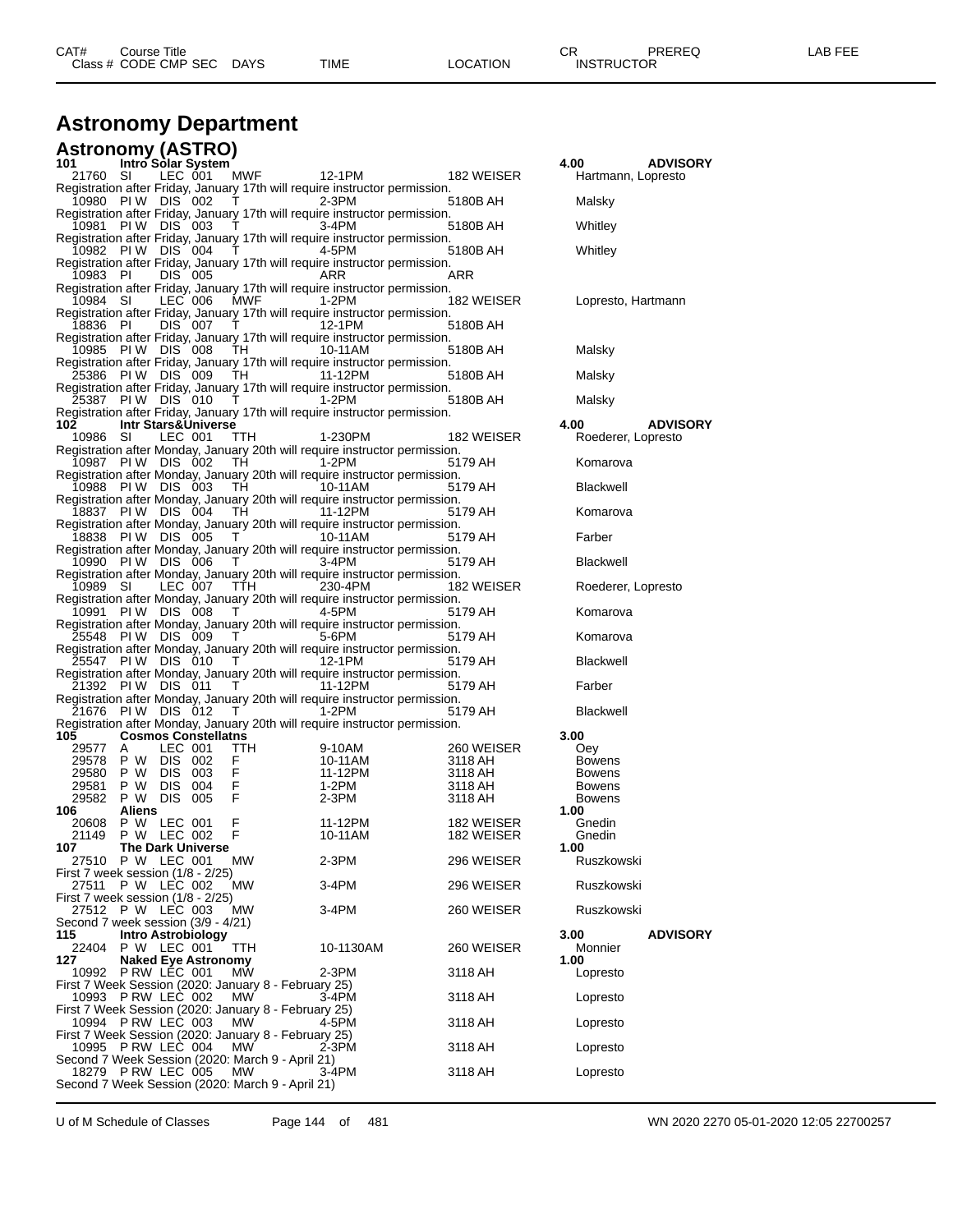| CAT#  | <b>Course Title</b><br>Class # CODE CMP SEC      | DAYS       | <b>TIME</b> | <b>LOCATION</b>            | CR.<br><b>INSTRUCTOR</b> | PREREQ                    | LAB FEE |
|-------|--------------------------------------------------|------------|-------------|----------------------------|--------------------------|---------------------------|---------|
|       |                                                  |            |             |                            |                          |                           |         |
|       | 18280 P RW LEC 006                               | <b>MW</b>  | 4-5PM       | 3118 AH                    | Lopresto                 |                           |         |
|       | Second 7 Week Session (2020: March 9 - April 21) |            |             |                            |                          |                           |         |
| 142   | <b>Big Bang</b>                                  |            |             |                            | 3.00                     |                           |         |
| 32458 | <b>P</b> W LEC 001                               | <b>TTH</b> | 4-530PM     | 1405 EQ                    | Hughes                   |                           |         |
| 201   | <b>Intro Astrophysics</b>                        |            |             |                            | 4.00                     | <b>ADVISORY</b>           |         |
| 10996 | A W LEC 001                                      | <b>MWF</b> | $1-2PM$     | 1068 EH                    | Gallo                    |                           |         |
| 10997 | PRW LAB 002                                      | М          | 7-9PM       | 5180B AH                   |                          |                           |         |
| 10998 | P RW LAB 003                                     | т          | 7-9PM       | 5180B AH                   |                          |                           |         |
| 206   | <b>Black Holes</b>                               |            |             |                            | 3.00                     | <b>ADVISORY, ENFORCED</b> |         |
| 32013 | PRW LEC 001                                      | <b>TTH</b> | 10-1130AM   | <b>B834 EQ</b>             | Valluri                  |                           |         |
| 220   | <b>Astro Discoveries</b>                         |            |             |                            | 3.00                     | <b>ENFORCED</b>           |         |
| 32459 | <b>P RW SEM 001</b>                              | TTH        | 1-230PM     | <b>B830 EQ</b>             | Reynolds                 |                           |         |
| 261   | Navigation                                       |            |             |                            | 3.00                     |                           |         |
| 17543 | LEC 001<br>P                                     | <b>MW</b>  | 10-1130AM   | 3021 PALM-PLAZA RONDOMIris |                          |                           |         |
| 17550 | LAB 003<br>A                                     | W          | 530-730AM   | <b>ARR</b>                 | <b>Norris</b>            |                           |         |
| 389   | <b>Indi Studies Astro</b>                        |            |             |                            | 1.00-3.00                |                           |         |
|       | $IND +$                                          |            | <b>ARR</b>  | <b>ARR</b>                 |                          |                           |         |
| 399   | Intro-Research                                   |            |             |                            | 1.00-3.00                |                           |         |
|       | $IND +$                                          |            | <b>ARR</b>  | <b>ARR</b>                 |                          |                           |         |
| 401   | <b>Exoplanets</b>                                |            |             |                            | 3.00                     | <b>ADVISORY, ENFORCED</b> |         |
| 25458 | PRW LEC 001                                      | <b>TTH</b> | 230-4PM     | 269 WEISER                 | Rauscher                 |                           |         |
| 404   | Galaxies&Universe                                |            |             |                            | 3.00                     | <b>ADVISORY, ENFORCED</b> |         |
| 10999 | P RW LEC 001                                     | MW         | 830-10AM    | 4404 RAND                  | Richstone                |                           |         |
| 429   | <b>Scientific Writing</b>                        |            |             |                            | 3.00                     | <b>ENFORCED</b>           |         |
| 23035 | <b>P RW SEM 001</b>                              | <b>TTH</b> | 1-230PM     | 2024 DANA                  | Bregman                  |                           |         |
| 501   | <b>Mod Astr Techniques</b>                       |            |             |                            | 3.00                     | <b>ADVISORY</b>           |         |
| 32015 | LEC 001<br>P.                                    | <b>MW</b>  | 4-530PM     | 2520 NUB                   | Miller                   |                           |         |
| 531   | <b>Stellar Astrophys II</b>                      |            |             |                            | 3.00                     | <b>ADVISORY</b>           |         |
| 32016 | LEC 001<br>P                                     | <b>TTH</b> | 830-10AM    | <b>1507 NUB</b>            | Calvet                   |                           |         |
| 901   | <b>Res-Theoret Astro</b>                         |            |             |                            | 1.00-8.00                | <b>ADVISORY</b>           |         |
|       | $IND +$                                          |            | ARR         | ARR                        |                          |                           |         |
| 902   | <b>Res-Observ Astro</b>                          |            |             |                            | 1.00-8.00                | <b>ADVISORY</b>           |         |
|       | $IND +$                                          |            | <b>ARR</b>  | <b>ARR</b>                 |                          |                           |         |
| 990   | <b>Diss-Precand</b>                              |            |             |                            | 1.00-8.00                | <b>ADVISORY</b>           |         |
|       | $IND +$                                          |            | <b>ARR</b>  | <b>ARR</b>                 |                          |                           |         |
| 995   | <b>Diss-Cand</b>                                 |            |             |                            | 8.00                     | <b>ENFORCED</b>           |         |
|       | IR<br>$IND +$                                    |            | <b>ARR</b>  | <b>ARR</b>                 |                          |                           |         |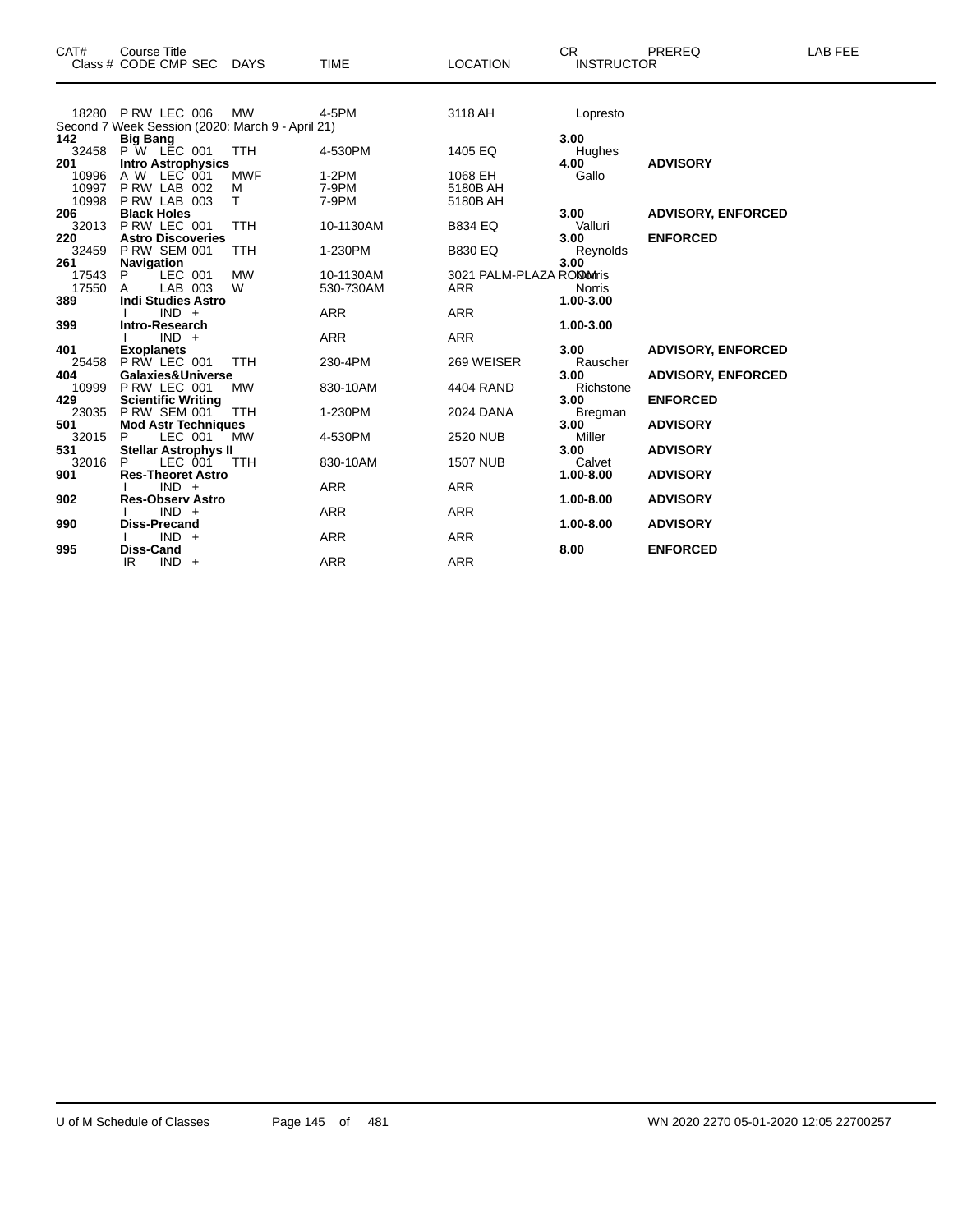| CAT# | Title<br>Course      |             |      |                 | <b>CR</b>         | PREREQ | LAB FEE |
|------|----------------------|-------------|------|-----------------|-------------------|--------|---------|
|      | Class # CODE CMP SEC | <b>DAYS</b> | TIME | <b>LOCATION</b> | <b>INSTRUCTOR</b> |        |         |

# **Biology Department Biology (BIOLOGY)**

|                                             |             |                                                  |                                                    | --A STUDENT WHO DOES NOT ATTEND THE FIRST MEETING OF A BIOLOGY.                                                                                                                                                                        |     |                                    |                      |                                                                                                                                                                                                                                        |
|---------------------------------------------|-------------|--------------------------------------------------|----------------------------------------------------|----------------------------------------------------------------------------------------------------------------------------------------------------------------------------------------------------------------------------------------|-----|------------------------------------|----------------------|----------------------------------------------------------------------------------------------------------------------------------------------------------------------------------------------------------------------------------------|
|                                             |             |                                                  |                                                    | CHEMISTRY, OR PHYSICS LABORATORY MAY BE DROPPED FROM THE COURSE FOR NON-ATTENDANCE.                                                                                                                                                    |     |                                    |                      | --ALL STUDENTS MUST TAKE ACTION THROUGH THE REGISTRATION SYSTEM TO MAKE SURE THAT THEIR OFFICIAL SCHEDULE MATCHES                                                                                                                      |
|                                             |             |                                                  | THE COURSES THEY ARE ATTENDING.                    |                                                                                                                                                                                                                                        |     |                                    |                      |                                                                                                                                                                                                                                        |
|                                             |             |                                                  |                                                    | EVOLUTIONARY BIOLOGY) AND MCDB (MOLECULAR, CELLULAR AND DEVELOPMENTAL BIOLOGY).                                                                                                                                                        |     |                                    |                      | --FOR ADDITIONAL COURSES, PREVIOUSLY LISTED UNDER BIOLOGY, PLEASE CHECK THE LISTINGS FOR EEB (ECOLOGY AND                                                                                                                              |
| 102.                                        |             | <b>Practical Botany</b>                          |                                                    |                                                                                                                                                                                                                                        |     |                                    | 4.00                 | 50.00                                                                                                                                                                                                                                  |
|                                             |             | 24953 SIW LEC 001                                | МF                                                 | 12-1PM                                                                                                                                                                                                                                 | ARR |                                    | Qiu                  | THE BUS LEAVES IN FRONT OF THE RACKHAM BUILDING ON E. WASHINGTON ST. AT 12:10 PM OR 2:40 PM SHARP, AND LEAVES THE                                                                                                                      |
|                                             |             |                                                  |                                                    | MATTHAEI BOTANICAL GARDEN AT 3:00 PM AND 5:30 PM SHARP.                                                                                                                                                                                |     |                                    |                      |                                                                                                                                                                                                                                        |
| 24958                                       |             | 24957 PIW LAB 002<br>PIW LAB 003                 | T.<br>$\top$                                       | 12-330PM<br>230-6PM                                                                                                                                                                                                                    |     | <b>BOT GARD</b><br><b>BOT GARD</b> | Shiffler<br>Shiffler |                                                                                                                                                                                                                                        |
| 24959                                       |             | PIW LAB 004                                      | W                                                  | 12-330PM                                                                                                                                                                                                                               |     | BOT GARD                           | Zhao                 |                                                                                                                                                                                                                                        |
| 24960<br>107                                |             | <b>PIW LAB 005</b><br><b>Evolution of Life</b>   | W                                                  | 230-6PM                                                                                                                                                                                                                                |     | <b>BOT GARD</b>                    | Zhao<br>3.00         | <b>ADVISORY</b>                                                                                                                                                                                                                        |
|                                             |             | 28718 PIW LEC 001                                | MWF                                                | 3-4PM                                                                                                                                                                                                                                  |     | 1060 BSB-TBL                       | Carpenter            |                                                                                                                                                                                                                                        |
| 109                                         |             | <b>Ecological Knowldg</b><br>26933 PIW LEC 001   | TTH                                                | 230-4PM                                                                                                                                                                                                                                |     | 1210 CHEM                          | 3.00<br>Lehman       |                                                                                                                                                                                                                                        |
| 112                                         |             | <b>Evol Infl of Humans</b>                       |                                                    |                                                                                                                                                                                                                                        |     |                                    | 1.00                 |                                                                                                                                                                                                                                        |
|                                             |             | 27623 PIW LEC 001                                | - F                                                | 12-2PM                                                                                                                                                                                                                                 |     | 2244 USB                           | Carpenter            |                                                                                                                                                                                                                                        |
| 117                                         |             | The Science of Study                             | This course meets for the 1st 7 weeks of the term. |                                                                                                                                                                                                                                        |     |                                    | 1.00                 | <b>ADVISORY</b>                                                                                                                                                                                                                        |
|                                             |             | 34233 P RW SEM 001                               |                                                    | 12-2PM                                                                                                                                                                                                                                 |     | 2244 USB                           | Carpenter            |                                                                                                                                                                                                                                        |
|                                             |             |                                                  |                                                    | Intended for Freshmen and Sophomores. Students must be co-enrolled in an Introductory Natural Science course. This<br>course meets for the 2nd 7 weeks of the term (3/9/2020-4/21/2020).                                               |     |                                    |                      |                                                                                                                                                                                                                                        |
| 34234 PI                                    |             | <b>SEM 002</b>                                   |                                                    | ARR                                                                                                                                                                                                                                    | ARR |                                    | Carpenter            |                                                                                                                                                                                                                                        |
|                                             |             |                                                  |                                                    | BIO 117.002 IS AN ONLINE ONLY COURSE. Students must be co-enrolled in BIO 171 or BIO 172 or BIO 173. Registration<br>upon request. Please complete the form found at the following site https://tinyurl.com/BIO117. The course will be |     |                                    |                      |                                                                                                                                                                                                                                        |
|                                             |             |                                                  |                                                    | available from February 10, 2020 - April 3, 2020. Questions about the on-line section should be directed to Dr.                                                                                                                        |     |                                    |                      |                                                                                                                                                                                                                                        |
| Lynn Carpenter (landersn@umich.edu).<br>118 | <b>AIDS</b> |                                                  |                                                    |                                                                                                                                                                                                                                        |     |                                    | 3.00                 |                                                                                                                                                                                                                                        |
|                                             |             | 32178 PIW LEC 001                                | TTH T                                              | 830-10AM                                                                                                                                                                                                                               | ARR |                                    | Bender               |                                                                                                                                                                                                                                        |
| 120                                         |             | <b>First Year Sem Biol</b><br>20609 PIRW SEM 001 | TTH                                                | 230-4PM                                                                                                                                                                                                                                |     | 3265 USB                           | 3.00<br>Kondrashov   | <b>ADVISORY</b>                                                                                                                                                                                                                        |
| Implications of Evol Biol                   |             |                                                  |                                                    |                                                                                                                                                                                                                                        |     |                                    |                      |                                                                                                                                                                                                                                        |
| <b>Mysterious Minds</b>                     |             | 26944 PIRW SEM 002                               | MW                                                 | 10-1130AM                                                                                                                                                                                                                              |     | 2333 MH                            | Ameziane             |                                                                                                                                                                                                                                        |
| 121                                         |             | <b>Topics in Biology</b>                         |                                                    |                                                                                                                                                                                                                                        |     |                                    | 1.00-3.00            |                                                                                                                                                                                                                                        |
| Supermarket Biology                         |             | 32216 PIW LEC 001 TTH                            |                                                    | 230-4PM                                                                                                                                                                                                                                |     | 1505 NUB                           | Klionsky             |                                                                                                                                                                                                                                        |
|                                             |             | 33760 PIW LEC 002 F                              |                                                    | $2-3PM$                                                                                                                                                                                                                                |     | 1400 CHEM                          |                      | Schmidt, Gdanetz MacCready                                                                                                                                                                                                             |
| The Human Microbiome                        |             |                                                  |                                                    |                                                                                                                                                                                                                                        |     |                                    |                      | THE HUMAN MICROBIOME: PLEASE NOTE SECTION 002 IS A FULL TERM COURSE (JAN - APR). DEADLINE FOR REGISTRATION IS IN                                                                                                                       |
| EARLY JANUARY.                              |             |                                                  |                                                    |                                                                                                                                                                                                                                        |     |                                    |                      |                                                                                                                                                                                                                                        |
| 171                                         |             | <b>Intro Biology: EEB</b>                        |                                                    |                                                                                                                                                                                                                                        |     |                                    | 4.00                 | --THE FIRST LECTURE WILL BE HELD WEDNESDAY, JAN. 8. --DISCUSSION SECTIONS BEGIN THE WEEK OF JAN.13. --EVENING                                                                                                                          |
|                                             |             |                                                  |                                                    |                                                                                                                                                                                                                                        |     |                                    |                      | MIDTERM EXAMS WILL BE GIVEN ON WEDNESDAYS, JAN. 29, FEB. 26, AND MAR. 25, 6-8 PM. Students should leave 6-8PM on                                                                                                                       |
| Wed. open for exams.                        |             |                                                  |                                                    |                                                                                                                                                                                                                                        |     |                                    |                      |                                                                                                                                                                                                                                        |
| 18810 SI<br>18811 SI                        |             | LEC 001<br>LEC 002                               | MW<br>MW                                           | 1-230PM<br>1-230PM                                                                                                                                                                                                                     |     | AUD A AH<br>AUD A AH               | Kurdziel<br>Kurdziel |                                                                                                                                                                                                                                        |
|                                             |             |                                                  |                                                    |                                                                                                                                                                                                                                        |     |                                    |                      | --LECTURE SECTIONS 002 AND 004 ARE RESERVED FOR HONORS STUDENTS. -- HONORS STUDENTS ENROLL IN DISCUSSION SECTION                                                                                                                       |
|                                             |             |                                                  |                                                    |                                                                                                                                                                                                                                        |     |                                    |                      | 200 OR 201. -- THE FIRST LECTURE WILL BE HELD WEDNESDAY, JAN. 8. -- DISCUSSION SECTIONS BEGIN THE WEEK OF JAN.13.<br>--EVENING MIDTERM EXAMS WILL BE GIVEN ON WEDNESDAYS, JAN. 29, FEB. 26, AND MAR. 25, 6-8 PM. Students should leave |
| 6-8PM on Wed. open for exams.               |             |                                                  |                                                    |                                                                                                                                                                                                                                        |     |                                    |                      |                                                                                                                                                                                                                                        |
| 18946 SI                                    |             | LEC 003 MW                                       |                                                    | 230-4PM                                                                                                                                                                                                                                |     | AUD A AH                           | Kurdziel             | -- THE FIRST LECTURE WILL BE HELD WEDNESDAY, JAN. 8. -- DISCUSSION SECTIONS BEGIN THE WEEK OF JAN.13. -- EVENING                                                                                                                       |
|                                             |             |                                                  |                                                    |                                                                                                                                                                                                                                        |     |                                    |                      | MIDTERM EXAMS WILL BE GIVEN ON WEDNESDAYS, JAN. 29, FEB. 26, AND MAR. 25, 6-8 PM. Students should leave 6-8PM on                                                                                                                       |
| Wed. open for exams.<br>18947 SI            |             | LEC 004                                          | MW                                                 | 230-4PM                                                                                                                                                                                                                                |     | AUD A AH                           | Kurdziel             |                                                                                                                                                                                                                                        |
|                                             |             |                                                  |                                                    |                                                                                                                                                                                                                                        |     |                                    |                      | --LECTURE SECTIONS 002 AND 004 ARE RESERVED FOR HONORS STUDENTS. --HONORS STUDENTS ENROLL IN DISCUSSION SECTION                                                                                                                        |
|                                             |             |                                                  |                                                    |                                                                                                                                                                                                                                        |     |                                    |                      | 200 OR 201. -- THE FIRST LECTURE WILL BE HELD WEDNESDAY. JAN. 8. -- DISCUSSION SECTIONS BEGIN THE WEEK OF JAN.13.<br>--EVENING MIDTERM EXAMS WILL BE GIVEN ON WEDNESDAYS, JAN. 29, FEB. 26, AND MAR. 25, 6-8 PM. Students should leave |
| 6-8PM on Wed. open for exams.               |             |                                                  |                                                    |                                                                                                                                                                                                                                        |     |                                    |                      |                                                                                                                                                                                                                                        |
| 18812 SD                                    |             | LEC 005                                          | MW                                                 | 1-230PM                                                                                                                                                                                                                                |     | 2244 USB                           | Giffen               | ---THE FIRST LECTURE WILL BE HELD WEDNESDAY, JAN. 8. --DISCUSSION SECTIONS BEGIN THE WEEK OF JAN.13. --EVENING                                                                                                                         |
|                                             |             |                                                  |                                                    |                                                                                                                                                                                                                                        |     |                                    |                      | MIDTERM EXAMS WILL BE GIVEN ON WEDNESDAYS, JAN. 29, FEB. 26, AND MAR. 25, 6-8 PM. Students should leave 6-8PM on                                                                                                                       |
|                                             |             |                                                  |                                                    | Wed. open for exams. This section is reserved for CSP students. Permission from a CSP advisor is required. Please                                                                                                                      |     |                                    |                      |                                                                                                                                                                                                                                        |
|                                             |             | 18826 PIW DIS 006                                | Τ                                                  | contact CSP for more information at 764-9128 or csp-4info@umich.edu.<br>230-4PM                                                                                                                                                        |     | 2234 USB                           | lliff                |                                                                                                                                                                                                                                        |
| 18814                                       |             | PIW DIS 007                                      | Τ                                                  | 830-10AM                                                                                                                                                                                                                               |     | 2234 USB                           | Orth                 |                                                                                                                                                                                                                                        |
| 22196<br>18949                              | PI W        | <b>DIS 008</b><br>PIW DIS 009                    | W<br>м                                             | 830-10AM<br>830-10AM                                                                                                                                                                                                                   |     | 2234 USB<br>4152 USB               | Nicholas<br>Shayka   |                                                                                                                                                                                                                                        |
| 18815                                       |             | <b>PIW DIS 010</b>                               | Τ                                                  | 830-10AM                                                                                                                                                                                                                               |     | 4152 USB                           | Medina               |                                                                                                                                                                                                                                        |
| 18816                                       |             | <b>PIW DIS 011</b>                               | W                                                  | 830-10AM                                                                                                                                                                                                                               |     | 4152 USB                           | Mims                 |                                                                                                                                                                                                                                        |

U of M Schedule of Classes Page 146 of 481 WN 2020 2270 05-01-2020 12:05 22700257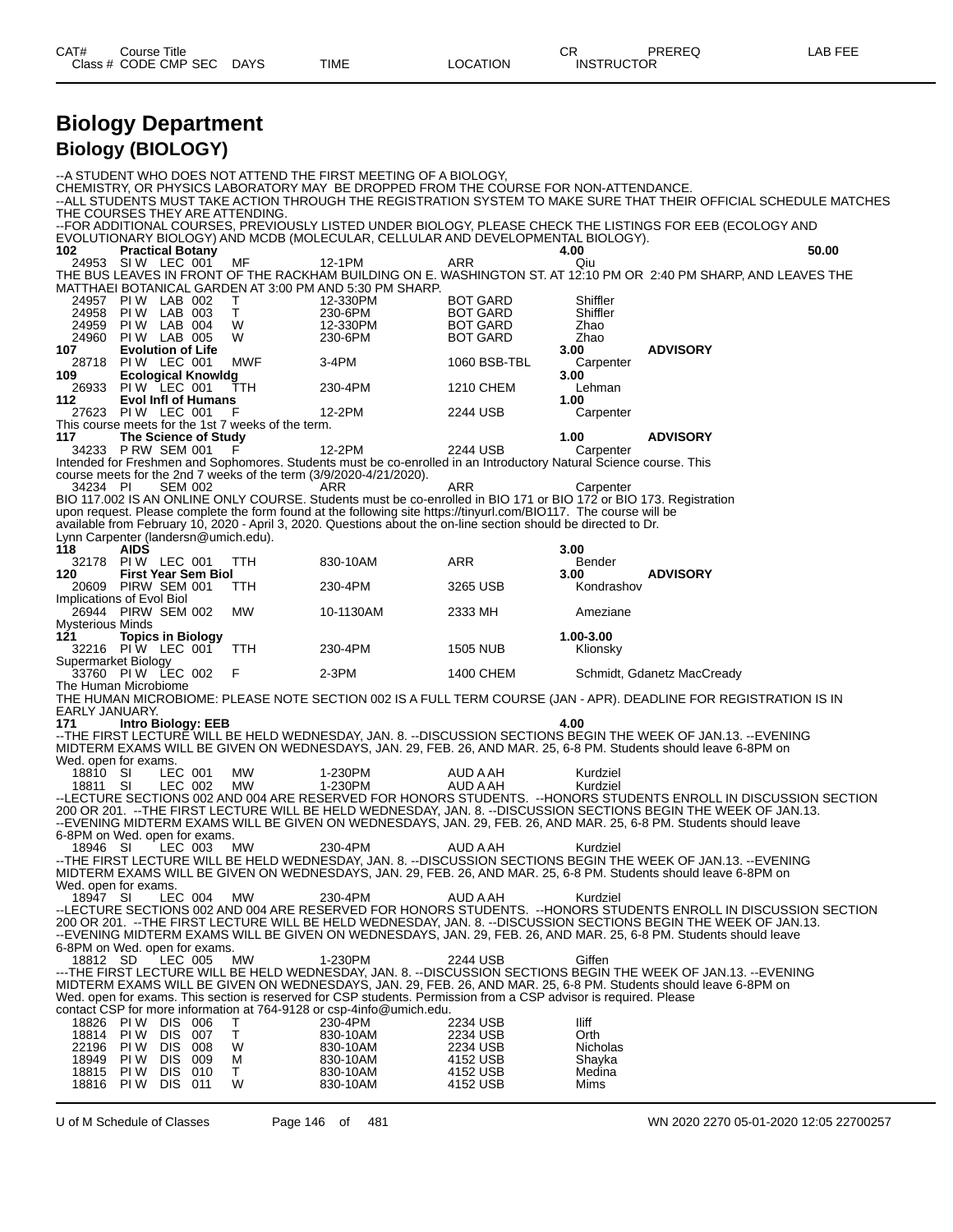| CAT#           | Course Title            |                          |                                     | Class # CODE CMP SEC DAYS                            | TIME                                                                                                                               | LOCATION                    | PREREQ<br>LAB FEE<br>CR<br><b>INSTRUCTOR</b>                                                                                                                            |  |
|----------------|-------------------------|--------------------------|-------------------------------------|------------------------------------------------------|------------------------------------------------------------------------------------------------------------------------------------|-----------------------------|-------------------------------------------------------------------------------------------------------------------------------------------------------------------------|--|
| 18817          | PI W                    | DIS 012                  |                                     | м                                                    | 10-1130AM                                                                                                                          | 3230 USB                    | Oliphant                                                                                                                                                                |  |
| 18818          | PI W                    | DIS 013                  |                                     | T.                                                   | 10-1130AM                                                                                                                          | 2234 USB                    | Orth                                                                                                                                                                    |  |
| 18819<br>18950 | PI W<br>PI W            | DIS.<br><b>DIS</b>       | 014<br>015                          | W<br>м                                               | 10-1130AM<br>10-1130AM                                                                                                             | 2234 USB<br>4152 USB        | lliff<br>Shayka                                                                                                                                                         |  |
| 18951          | PI W                    | <b>DIS</b>               | 016                                 | Τ                                                    | 10-1130AM                                                                                                                          | 3230 USB                    | Oliphant                                                                                                                                                                |  |
| 18820          | PI W                    | DIS.                     | 017                                 | W                                                    | 10-1130AM                                                                                                                          | 4152 USB                    | Mims                                                                                                                                                                    |  |
| 18821<br>18822 | PI W<br>PI W            | <b>DIS</b><br><b>DIS</b> | 018<br>019                          | т<br>т                                               | 1130-1PM<br>1130-1PM                                                                                                               | 2234 USB<br>3230 USB        | Jacob, Clements<br>Oliphant                                                                                                                                             |  |
| 18823          | PI W                    | DIS.                     | 020                                 | т                                                    | 1-230PM                                                                                                                            | 2234 USB                    | lliff                                                                                                                                                                   |  |
| 18824<br>18825 | PI W<br>PI W            | <b>DIS</b><br><b>DIS</b> | 021<br>022                          | T.<br>м                                              | 1-230PM<br>1130-1PM                                                                                                                | 3230 USB<br><b>1509 NUB</b> | Romanowicz<br>Medina                                                                                                                                                    |  |
| 18953          | PI W                    | DIS.                     | 023                                 | W                                                    | 1130-1PM                                                                                                                           | 2062 PALM                   | Nicholas                                                                                                                                                                |  |
| 18827<br>18954 | PI W<br>PI W            | <b>DIS</b><br><b>DIS</b> | 024<br>025                          | М<br>Τ                                               | 230-4PM<br>230-4PM                                                                                                                 | 4152 USB<br>3230 USB        | Mims<br>Romanowicz                                                                                                                                                      |  |
| 18955          | PI W                    | <b>DIS</b>               | 026                                 | м                                                    | 4-530PM                                                                                                                            | 2234 USB                    | Nicholas                                                                                                                                                                |  |
| 18828          | PI W                    | <b>DIS</b>               | 027                                 | T.                                                   | 4-530PM                                                                                                                            | 2234 USB                    | Baki, Grudzien                                                                                                                                                          |  |
| 18829<br>18957 | PIW DIS<br>PIRW DIS     |                          | 028<br>034                          | м<br>м                                               | 4-530PM<br>4-530PM                                                                                                                 | 4152 USB<br>3230 USB        | Shayka<br>Medina                                                                                                                                                        |  |
| 18834          | PIRW DIS 037            |                          |                                     | м                                                    | 10-1130AM                                                                                                                          | 3427 MH                     | Orth                                                                                                                                                                    |  |
| 34243          | Al<br>A                 | MID 099<br>MID 099       |                                     | W<br>W                                               | 6-830PM<br>6-830PM                                                                                                                 | ARR<br><b>ARR</b>           |                                                                                                                                                                         |  |
|                | Α                       |                          | MID 099                             | W                                                    | 6-830PM                                                                                                                            | ARR                         |                                                                                                                                                                         |  |
|                | 18952 PDR DIS 100       |                          |                                     | TTH                                                  | 10-12PM                                                                                                                            | <b>1507 NUB</b>             | Giffen                                                                                                                                                                  |  |
|                |                         |                          |                                     | information at 764-9128 or csp-4info@umich.edu.      | This section is reserved for CSP students. Permission from a CSP advisor is required. Please contact CSP for more                  |                             |                                                                                                                                                                         |  |
|                | 18956 PDR DIS 101       |                          |                                     | TTH                                                  | $1-3PM$                                                                                                                            | 1650 CHEM                   | Giffen                                                                                                                                                                  |  |
|                |                         |                          |                                     |                                                      | This section is reserved for CSP students. Permission from a CSP advisor is required. Please contact CSP for more                  |                             |                                                                                                                                                                         |  |
| 34245 AI       |                         |                          | MID 199                             | information at 764-9128 or csp-4info@umich.edu.<br>W | 6-830PM                                                                                                                            | ARR                         |                                                                                                                                                                         |  |
|                | A                       |                          | MID 199                             | W                                                    | 6-830PM                                                                                                                            | <b>ARR</b>                  |                                                                                                                                                                         |  |
|                | Α<br>18813 PIRW DIS 200 |                          | MID 199                             | W<br>M                                               | 6-830PM<br>830-10AM                                                                                                                | ARR<br>2234 USB             | Eidietis                                                                                                                                                                |  |
|                |                         |                          |                                     |                                                      | --HONORS STUDENTS ENROLL IN SECTION 200 OR 201 AND LECTURE SECTION 002 OR 004.                                                     |                             |                                                                                                                                                                         |  |
|                |                         |                          |                                     |                                                      | 18948 PIRW DIS 201 M 10-1130AM 2234 USB Eidietis<br>--HONORS STUDENTS ENROLL IN SECTION 200 OR 201 AND LECTURE SECTION 002 OR 004. |                             | Eidietis                                                                                                                                                                |  |
| 34244 AI       |                         |                          | MID 299                             | W                                                    | 6-830PM                                                                                                                            | <b>ARR</b>                  |                                                                                                                                                                         |  |
|                | A                       |                          | MID 299                             | W                                                    | 6-830PM                                                                                                                            | ARR                         |                                                                                                                                                                         |  |
| 172            | A                       |                          | MID 299<br><b>Intro Biol - MCDB</b> | W                                                    | 6-830PM                                                                                                                            | ARR                         | 4.00<br><b>ADVISORY</b>                                                                                                                                                 |  |
|                |                         |                          |                                     |                                                      |                                                                                                                                    |                             | --THE FIRST LECTURE WILL BE HELD WEDNESDAY, JAN. 8. --DISCUSSION SECTIONS BEGIN THE WEEK OF JAN.13. --EXAMS WILL                                                        |  |
|                |                         |                          |                                     |                                                      | BE GIVEN ON MONDAYS, Feb 3, Feb 24, and Mar 30, 6-8 PM.                                                                            |                             |                                                                                                                                                                         |  |
| 18761 SI       |                         | LEC 001                  |                                     | MWF                                                  | 9-10AM                                                                                                                             | AUD 4 MLB                   | Clark, Simmons                                                                                                                                                          |  |
|                |                         |                          |                                     |                                                      |                                                                                                                                    |                             | 18762 SI LEC 002 MWF 9-10AM AUD 4 MLB Clark, Simmons<br>--LECTURE SECTIONS 002 AND 004 ARE RESERVED FOR HONORS STUDENTS. --HONORS STUDENTS ENROLL IN DISCUSSION SECTION |  |
|                |                         |                          |                                     |                                                      | --EXAMS WILL BE GIVEN ON MONDAYS, Feb 3, Feb 24, and Mar 30, 6-8 PM.                                                               |                             | 200 OR 201. -- THE FIRST LECTURE WILL BE HELD WEDNESDAY, JAN. 8. -- DISCUSSION SECTIONS BEGIN THE WEEK OF JAN.13.                                                       |  |
| 18763 SI       |                         |                          |                                     | LEC 003 MWF                                          | 10-11AM                                                                                                                            | AUD 4 MLB                   | Clark, Simmons                                                                                                                                                          |  |
|                |                         |                          |                                     |                                                      |                                                                                                                                    |                             | --THE FIRST LECTURE WILL BE HELD WEDNESDAY, JAN. 8. -- DISCUSSION SECTIONS BEGIN THE WEEK OF JAN.13. -- EXAMS WILL                                                      |  |
| 18764 SI       |                         |                          |                                     | LEC 004 MWF                                          | BE GIVEN ON MONDAYS, Feb 3, Feb 24, and Mar 30, 6-8 PM.<br>10-11AM                                                                 | AUD 4 MLB                   | Clark, Simmons                                                                                                                                                          |  |
|                |                         |                          |                                     |                                                      |                                                                                                                                    |                             | --LECTURE SECTIONS 002 AND 004 ARE RESERVED FOR HONORS STUDENTS. --HONORS STUDENTS ENROLL IN DISCUSSION SECTION                                                         |  |
|                |                         |                          |                                     |                                                      | --EXAMS WILL BE GIVEN ON MONDAYS, Feb 3, Feb 24, and Mar 30, 6-8 PM.                                                               |                             | 200 OR 201. --THE FIRST LECTURE WILL BE HELD WEDNESDAY, JAN. 8. --DISCUSSION SECTIONS BEGIN THE WEEK OF JAN.13.                                                         |  |
| 18765 SI       |                         |                          | LEC 005                             | MWF                                                  | 11-12PM                                                                                                                            | 1250 USB                    | Wood                                                                                                                                                                    |  |
|                |                         |                          |                                     |                                                      |                                                                                                                                    |                             | --LECTURE SECTION 005 IS RESERVED FOR STUDENTS IN THE CSP PROGRAM. --THE FIRST LECTURE WILL BE HELD WEDNESDAY,                                                          |  |
|                |                         |                          |                                     |                                                      | 30, 6-8 PM. This section is reserved for CSP students. Permission from a CSP advisor is required. Please contact                   |                             | JAN. 8. -- DISCUSSION SECTIONS BEGIN THE WEEK OF JAN.13. -- EXAMS WILL BE GIVEN ON MONDAYS, Feb 3, Feb 24, and Mar                                                      |  |
|                |                         |                          |                                     |                                                      | CSP for more information at 764-9128 or csp-4info@umich.edu.                                                                       |                             |                                                                                                                                                                         |  |
| 18769          | 22195 PI W<br>PI W      | DIS 008<br>DIS 009       |                                     | TН<br>TH                                             | 10-1130AM<br>10-1130AM                                                                                                             | 2234 USB<br>3230 USB        | Goldstein<br>Zhu                                                                                                                                                        |  |
| 18770          | PI W                    | DIS.                     | 010                                 | W                                                    | 1130-1PM                                                                                                                           | 2234 USB                    | VanDiepenbos                                                                                                                                                            |  |
| 18771          | PI W                    | <b>DIS</b>               | 011                                 | TН                                                   | 1130-1PM                                                                                                                           | 2234 USB                    | <b>Boss</b>                                                                                                                                                             |  |
| 18795<br>18773 | PI W<br>PI W            | <b>DIS</b><br>DIS.       | 012<br>013                          | F.<br>W                                              | 1130-1PM<br>1130-1PM                                                                                                               | 2234 USB<br>4152 USB        | Liu<br>Lara Mondragon                                                                                                                                                   |  |
| 18774          | PI W                    | <b>DIS</b>               | 014                                 | TН                                                   | 1130-1PM                                                                                                                           | 3230 USB                    | Zhu                                                                                                                                                                     |  |
| 18796          | PI W                    | <b>DIS</b>               | 015                                 | F.                                                   | 1130-1PM                                                                                                                           | 4152 USB                    | Zhu                                                                                                                                                                     |  |
| 18776<br>18777 | PI W<br>PI W            | <b>DIS</b><br><b>DIS</b> | 016<br>017                          | TН<br>F.                                             | 1-230PM<br>1-230PM                                                                                                                 | 2234 USB<br>2234 USB        | <b>Boss</b><br>Zhu                                                                                                                                                      |  |
| 18778          | PI W                    | DIS.                     | 018                                 | TН                                                   | 1-230PM                                                                                                                            | 3230 USB                    | Goo                                                                                                                                                                     |  |
| 18779<br>18780 | PI W<br>PI W            | <b>DIS</b><br><b>DIS</b> | 019<br>020                          | F.<br>W                                              | 1-230PM<br>230-4PM                                                                                                                 | 1636 CHEM<br>2234 USB       | Jones<br>VanDiepenbos                                                                                                                                                   |  |
| 18781          | PI W                    | DIS.                     | 021                                 | TН                                                   | 230-4PM                                                                                                                            | 2234 USB                    | <b>Boss</b>                                                                                                                                                             |  |
| 18783          | PI W                    | <b>DIS</b>               | 023                                 | W                                                    | 230-4PM                                                                                                                            | 4152 USB                    | Lara Mondragon                                                                                                                                                          |  |
| 18784<br>18786 | PI W<br>PI W            | DIS.<br>DIS.             | 024<br>026                          | TН<br>W                                              | 230-4PM<br>1130-1PM                                                                                                                | 3230 USB<br>3347 MH         | Lara Mondragon<br>Ndoka                                                                                                                                                 |  |
| 18787          | PI W                    | DIS.                     | 028                                 | W                                                    | 4-530PM                                                                                                                            | 4152 USB                    | Lee                                                                                                                                                                     |  |
| 22446<br>34251 | PI W<br>Al              | DIS 029<br>MID 099       |                                     | TН<br>м                                              | 4-530PM<br>6-8PM                                                                                                                   | 4152 USB<br>ARR             | Palmon                                                                                                                                                                  |  |
|                | Α                       |                          | MID 099                             | м                                                    | 6-8PM                                                                                                                              | ARR                         |                                                                                                                                                                         |  |
|                |                         |                          |                                     |                                                      |                                                                                                                                    |                             |                                                                                                                                                                         |  |

U of M Schedule of Classes Page 147 of 481 WN 2020 2270 05-01-2020 12:05 22700257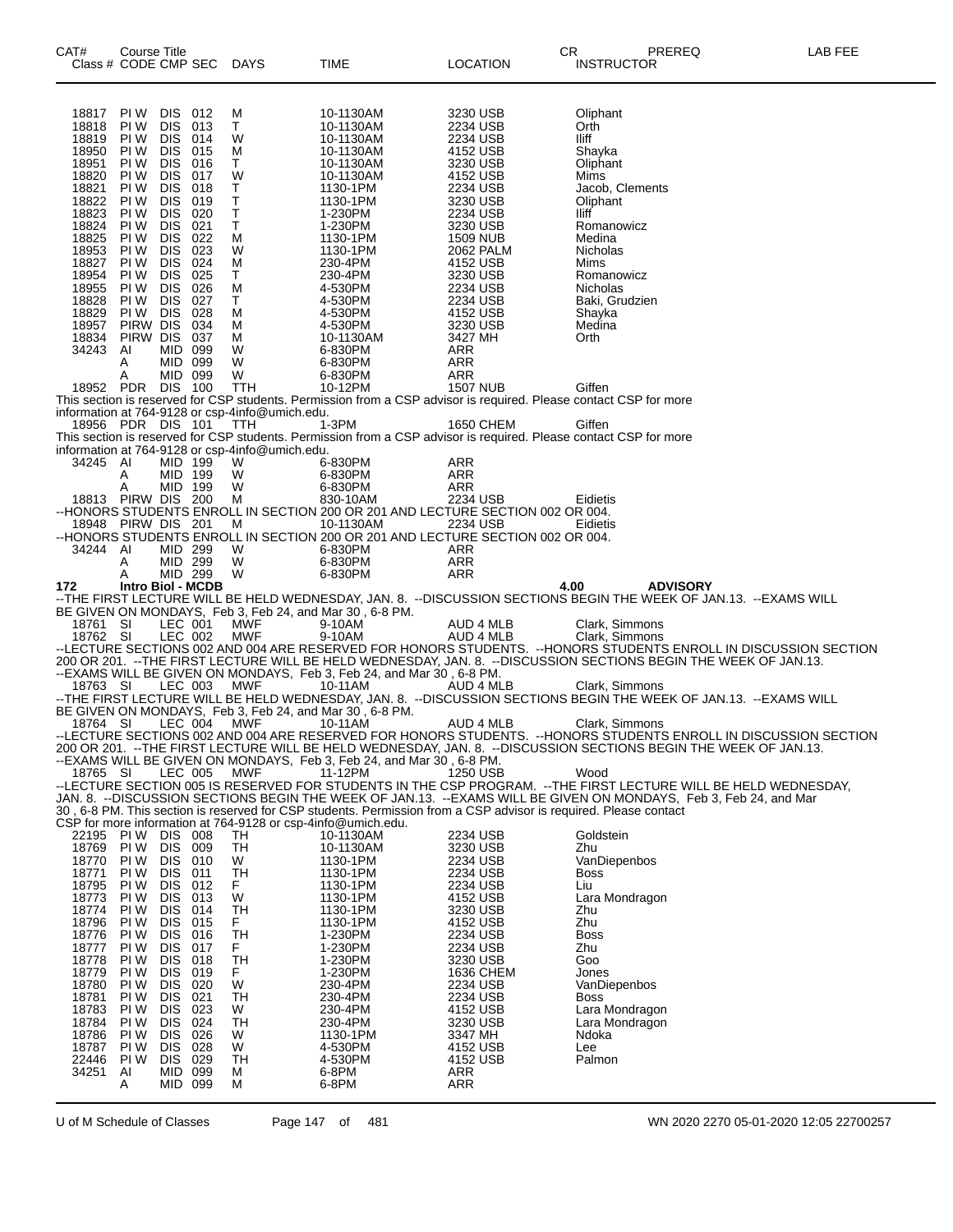| CAT#                                                                       | Course Title<br>Class # CODE CMP SEC DAYS |                    |                                                      | TIME                       | <b>LOCATION</b>                                                                                                                      | CR<br>PREREQ<br><b>INSTRUCTOR</b>                                                                                                                                                                                                                                                                                                                                                 | LAB FEE |
|----------------------------------------------------------------------------|-------------------------------------------|--------------------|------------------------------------------------------|----------------------------|--------------------------------------------------------------------------------------------------------------------------------------|-----------------------------------------------------------------------------------------------------------------------------------------------------------------------------------------------------------------------------------------------------------------------------------------------------------------------------------------------------------------------------------|---------|
|                                                                            | A<br>18768 PDR DIS 100 TTH                | MID 099            | М<br>information at 764-9128 or csp-4info@umich.edu. | 6-8PM<br>10-12PM           | ARR<br>4152 USB<br>This section is reserved for CSP students. Permission from a CSP advisor is required. Please contact CSP for more | Wood                                                                                                                                                                                                                                                                                                                                                                              |         |
|                                                                            | 18775 PDR DIS 101 TTH                     |                    |                                                      | 2-4PM                      | 4152 USB<br>This section is reserved for CSP students. Permission from a CSP advisor is required. Please contact CSP for more        | Wood                                                                                                                                                                                                                                                                                                                                                                              |         |
| 34253 AI                                                                   |                                           | MID 199            | information at 764-9128 or csp-4info@umich.edu.<br>м | 6-8PM                      | ARR                                                                                                                                  |                                                                                                                                                                                                                                                                                                                                                                                   |         |
|                                                                            | A<br>Α<br>18772 PIRW DIS 200              | MID 199<br>MID 199 | м<br>М<br><b>W</b>                                   | 6-8PM<br>6-8PM<br>1130-1PM | ARR<br>ARR<br>3230 USB                                                                                                               | Spillane                                                                                                                                                                                                                                                                                                                                                                          |         |
|                                                                            | 27040 PIRW DIS 201                        |                    | SECTION 200 IS RESERVED FOR HONORS STUDENTS.<br>W    | 1-230PM                    | 3230 USB                                                                                                                             | Spillane                                                                                                                                                                                                                                                                                                                                                                          |         |
| 34252 AI                                                                   |                                           | MID 299            | SECTION 201 IS RESERVED FOR HONORS STUDENTS.<br>M    | 6-8PM                      | ARR                                                                                                                                  |                                                                                                                                                                                                                                                                                                                                                                                   |         |
| 173                                                                        | A<br>A<br>Intro Biol Lab                  | MID 299<br>MID 299 | M<br>M                                               | 6-8PM<br>6-8PM             | ARR<br>ARR                                                                                                                           | 2.00<br><b>ADVISORY, ENFORCED</b>                                                                                                                                                                                                                                                                                                                                                 | 68.00   |
| 18715                                                                      | SIRW LEC 001                              |                    | $\frac{F}{F}$                                        | 1-2PM                      | --THE FIRST LECTURE WILL BE HELD FRI., JAN. 10. LAB SECTIONS BEGIN THE WEEK OF JAN. 13.                                              | 1-2PM<br>2-3PM<br>2-3PM<br>2-3PM<br>2-3PM<br>2-3PM<br>2-490 CHEM<br>2-400 CHEM<br>2-400 CHEM<br>2-400 CHEM<br>2-400 CHEM<br>2-400 CHEM<br>18715 SIRW LEC 001 F 1-2PM AUD 3 MLB Ammeriaan<br>18716 SIRW LEC 002 F 2-3PM AUD 3 MLB Ammeriaan<br>23192 SDR LEC 003 F 2-3PM 1400 CHEM Schmidt, Gdanetz MacCready<br>LECTURE SECTION 003 IS RESERVED FOR THOSE IN AUTHENTIC RESEARCH C |         |
| ONLY.                                                                      |                                           |                    |                                                      |                            |                                                                                                                                      | 26968 SDR LEC 004 F 1-2PM 1230 USB James, Zhang<br>LECTURE SECTION 004 IS RESERVED FOR THOSE IN AUTHENTIC RESEARCH CONNECTION (ARC) SECTIONS 301-304 ONLY. THIS<br>COURSE REQUIRES 1-2 HOURS OF TIME OUTSIDE OF CLASS PER WEEK IN WH                                                                                                                                              |         |
| EXPERIMENTS.<br>to request an override.                                    | 18717 PIRW LAB 011                        |                    | м                                                    | 2-5PM                      | 2114 USB<br>Labs are closed to adding or swapping after the first lecture meeting. Students should attend the desired section        | Zrzavy, Ammerlaan                                                                                                                                                                                                                                                                                                                                                                 |         |
| 18718 PIRW LAB 012 M<br>to request an override.                            |                                           |                    |                                                      | 2-5PM                      | 2122 USB<br>Labs are closed to adding or swapping after the first lecture meeting. Students should attend the desired section        | Garg, Ammerlaan                                                                                                                                                                                                                                                                                                                                                                   |         |
| 18719 PIRW LAB 013 M                                                       |                                           |                    |                                                      | 2-5PM                      | 2115 USB<br>Labs are closed to adding or swapping after the first lecture meeting. Students should attend the desired section        | Mladenovic, Ammerlaan                                                                                                                                                                                                                                                                                                                                                             |         |
| to request an override.<br>18720 PIRW LAB 014 M                            |                                           |                    |                                                      | 2-5PM                      | 2123 USB<br>Labs are closed to adding or swapping after the first lecture meeting. Students should attend the desired section        | Carrillo, Ammerlaan                                                                                                                                                                                                                                                                                                                                                               |         |
| to request an override.<br>18721 PIRW LAB 021 T                            |                                           |                    |                                                      | 9-12PM                     | 2114 USB<br>Labs are closed to adding or swapping after the first lecture meeting. Students should attend the desired section        | Taylor, Ammerlaan                                                                                                                                                                                                                                                                                                                                                                 |         |
| to request an override.<br>18722 PIRW LAB 022 T<br>to request an override. |                                           |                    |                                                      | 9-12PM                     | 2122 USB<br>Labs are closed to adding or swapping after the first lecture meeting. Students should attend the desired section        | Nowicki, Ammerlaan                                                                                                                                                                                                                                                                                                                                                                |         |
| 18723 PIRW LAB 023 T                                                       |                                           |                    |                                                      | 9-12PM                     | 2115 USB<br>Labs are closed to adding or swapping after the first lecture meeting. Students should attend the desired section        | Pardo Sanchez, Ammerlaan                                                                                                                                                                                                                                                                                                                                                          |         |
| to request an override.<br>18724 PIRW LAB 024 T                            |                                           |                    |                                                      | 9-12PM                     | 2123 USB<br>Labs are closed to adding or swapping after the first lecture meeting. Students should attend the desired section        | White, Ammerlaan                                                                                                                                                                                                                                                                                                                                                                  |         |
| to request an override.<br>to request an override.                         | 18725 PIRW LAB 031 T                      |                    |                                                      | 2-5PM                      | 2114 USB<br>Labs are closed to adding or swapping after the first lecture meeting. Students should attend the desired section        | White, Ammerlaan                                                                                                                                                                                                                                                                                                                                                                  |         |
| to request an override.                                                    | 18726 PIRW LAB 032 T                      |                    |                                                      | 2-5PM                      | 2122 USB<br>Labs are closed to adding or swapping after the first lecture meeting. Students should attend the desired section        | Morgan, Ammerlaan                                                                                                                                                                                                                                                                                                                                                                 |         |
| to request an override.                                                    | 18727 PIRW LAB 033                        |                    | $\top$                                               | 2-5PM                      | 2115 USB<br>Labs are closed to adding or swapping after the first lecture meeting. Students should attend the desired section        | Crowell, Ammerlaan                                                                                                                                                                                                                                                                                                                                                                |         |
| to request an override.                                                    | 18728 PIRW LAB 034 T                      |                    |                                                      | 2-5PM                      | 2123 USB<br>Labs are closed to adding or swapping after the first lecture meeting. Students should attend the desired section        | White, Ammerlaan                                                                                                                                                                                                                                                                                                                                                                  |         |
| to request an override.                                                    | 18729 PIRW LAB 041                        |                    | $\top$                                               | 7-10PM                     | 2114 USB<br>Labs are closed to adding or swapping after the first lecture meeting. Students should attend the desired section        | Taylor, Ammerlaan                                                                                                                                                                                                                                                                                                                                                                 |         |
|                                                                            | 18730 PIRW LAB 042                        |                    | $\top$                                               | 7-10PM                     | 2122 USB<br>Labs are closed to adding or swapping after the first lecture meeting. Students should attend the desired section        | Morgan, Ammerlaan                                                                                                                                                                                                                                                                                                                                                                 |         |
| to request an override.<br>to request an override.                         | 18731 PIRW LAB 043                        |                    | $\top$                                               | 7-10PM                     | 2115 USB<br>Labs are closed to adding or swapping after the first lecture meeting. Students should attend the desired section        | Pardo Sanchez, Ammerlaan                                                                                                                                                                                                                                                                                                                                                          |         |
| to request an override.                                                    | 18732 PIRW LAB 044                        |                    | T                                                    | 7-10PM                     | 2123 USB<br>Labs are closed to adding or swapping after the first lecture meeting. Students should attend the desired section        | Batterbee, Ammerlaan                                                                                                                                                                                                                                                                                                                                                              |         |
| to request an override.                                                    | 18733 PIRW LAB 051                        |                    | W                                                    | 9-12PM                     | 2114 USB<br>Labs are closed to adding or swapping after the first lecture meeting. Students should attend the desired section        | White, Ammerlaan                                                                                                                                                                                                                                                                                                                                                                  |         |

U of M Schedule of Classes Page 148 of 481 WN 2020 2270 05-01-2020 12:05 22700257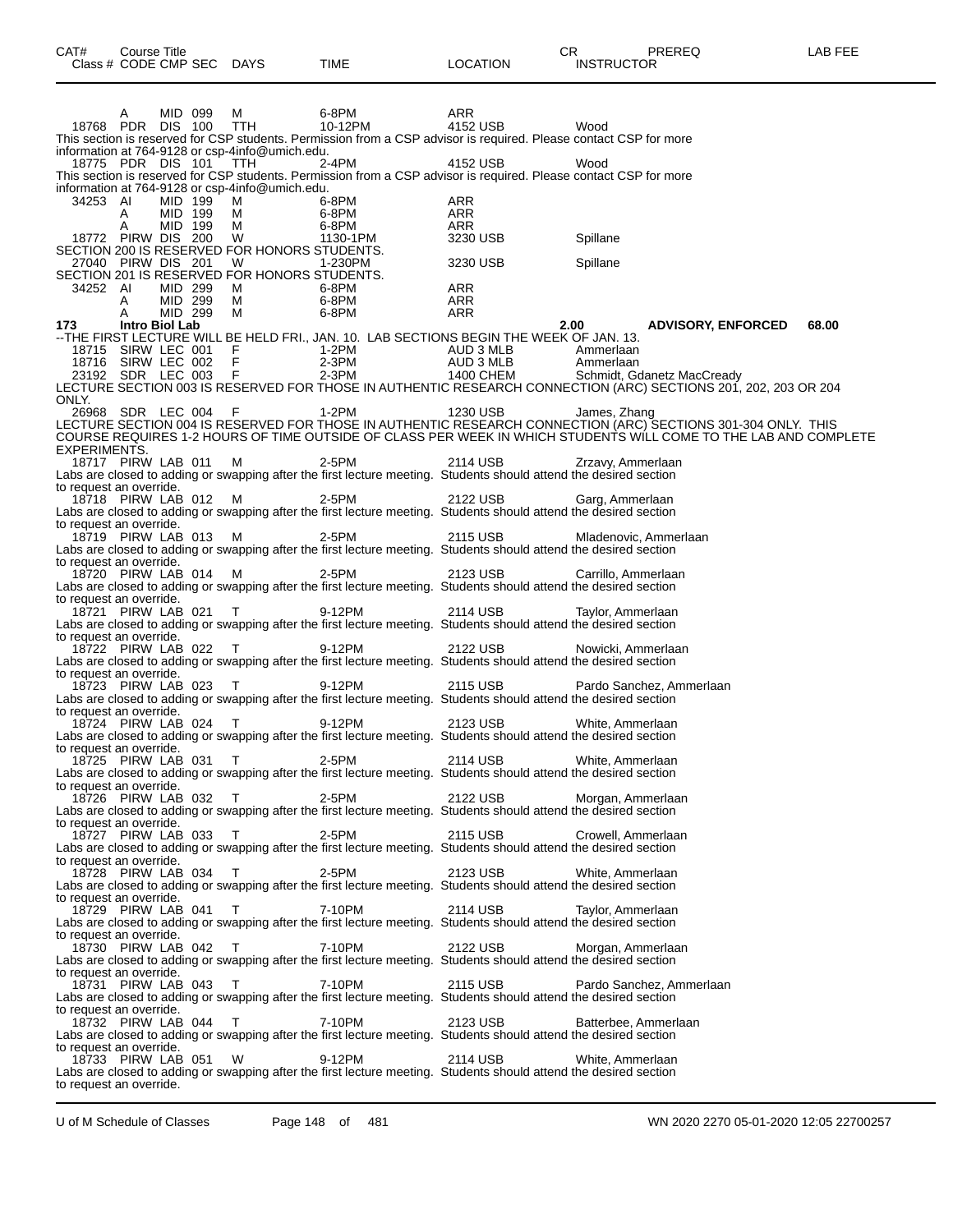|                                                                            | 18734 PIRW LAB 052 |  | W                                             | 9-12PM | 2122 USB                                                                                                   | Allen, Ammerlaan<br>Labs are closed to adding or swapping after the first lecture meeting. Students should attend the desired section                                                                                               |                                                                                                          |
|----------------------------------------------------------------------------|--------------------|--|-----------------------------------------------|--------|------------------------------------------------------------------------------------------------------------|-------------------------------------------------------------------------------------------------------------------------------------------------------------------------------------------------------------------------------------|----------------------------------------------------------------------------------------------------------|
| to request an override.                                                    | 18735 PIRW LAB 053 |  | W                                             | 9-12PM | 2115 USB                                                                                                   | Crowell, Ammerlaan<br>Labs are closed to adding or swapping after the first lecture meeting. Students should attend the desired section                                                                                             |                                                                                                          |
| to request an override.                                                    | 18736 PIRW LAB 054 |  | W                                             | 9-12PM | 2123 USB                                                                                                   | Jenkins, Ammerlaan<br>Labs are closed to adding or swapping after the first lecture meeting. Students should attend the desired section                                                                                             |                                                                                                          |
| to request an override.                                                    | 18737 PIRW LAB 061 |  | W                                             | 2-5PM  | 2114 USB                                                                                                   | Shakya, Ammerlaan<br>Labs are closed to adding or swapping after the first lecture meeting. Students should attend the desired section                                                                                              |                                                                                                          |
| to request an override.                                                    | 18738 PIRW LAB 062 |  | W                                             | 2-5PM  | 2122 USB                                                                                                   | Allen, Ammerlaan<br>Labs are closed to adding or swapping after the first lecture meeting. Students should attend the desired section                                                                                               |                                                                                                          |
| to request an override.                                                    | 18739 PIRW LAB 063 |  | W                                             | 2-5PM  | 2115 USB                                                                                                   | Zrzavy, Ammerlaan<br>Labs are closed to adding or swapping after the first lecture meeting. Students should attend the desired section                                                                                              |                                                                                                          |
| to request an override.<br>to request an override.                         | 18740 PIRW LAB 064 |  | W                                             | 2-5PM  | 2123 USB                                                                                                   | Carrillo, Ammerlaan<br>Labs are closed to adding or swapping after the first lecture meeting. Students should attend the desired section                                                                                            |                                                                                                          |
| to request an override.                                                    | 18741 PIRW LAB 071 |  | W                                             | 7-10PM | 2114 USB                                                                                                   | Shakya, Ammerlaan<br>Labs are closed to adding or swapping after the first lecture meeting. Students should attend the desired section                                                                                              |                                                                                                          |
| to request an override.                                                    | 18742 PIRW LAB 072 |  | W                                             | 7-10PM | 2122 USB                                                                                                   | Clark, Ammerlaan<br>Labs are closed to adding or swapping after the first lecture meeting. Students should attend the desired section                                                                                               |                                                                                                          |
| to request an override.                                                    | 18743 PIRW LAB 073 |  | W                                             | 7-10PM | 2115 USB                                                                                                   | Mladenovic, Ammerlaan<br>Labs are closed to adding or swapping after the first lecture meeting. Students should attend the desired section                                                                                          |                                                                                                          |
| to request an override.                                                    | 18744 PIRW LAB 074 |  | W                                             | 7-10PM | 2123 USB                                                                                                   | Gregg, Ammerlaan<br>Labs are closed to adding or swapping after the first lecture meeting. Students should attend the desired section                                                                                               |                                                                                                          |
| to request an override.                                                    | 18745 PIRW LAB 081 |  | TH                                            | 9-12PM | 2123 USB                                                                                                   | Jenkins, Ammerlaan<br>Labs are closed to adding or swapping after the first lecture meeting. Students should attend the desired section                                                                                             |                                                                                                          |
|                                                                            | 18746 PIRW LAB 082 |  | TH                                            | 9-12PM | 2122 USB                                                                                                   | Nowicki, Ammerlaan<br>Labs are closed to adding or swapping after the first lecture meeting. Students should attend the desired section                                                                                             |                                                                                                          |
| to request an override.<br>to request an override.                         | 18749 PIRW LAB 091 |  | TH                                            | 2-5PM  | 2123 USB                                                                                                   | Ruprich, Ammerlaan<br>Labs are closed to adding or swapping after the first lecture meeting. Students should attend the desired section                                                                                             |                                                                                                          |
| to request an override.                                                    | 18750 PIRW LAB 092 |  | TH                                            | 2-5PM  | 2122 USB                                                                                                   | Garg, Ammerlaan<br>Labs are closed to adding or swapping after the first lecture meeting. Students should attend the desired section                                                                                                |                                                                                                          |
| to request an override.                                                    | 18757 PIRW LAB 101 |  | TH                                            | 7-10PM | 2123 USB                                                                                                   | Gregg, Ammerlaan<br>Labs are closed to adding or swapping after the first lecture meeting. Students should attend the desired section                                                                                               |                                                                                                          |
| to request an override.                                                    | 18758 PIRW LAB 102 |  | TH                                            | 7-10PM | 2122 USB                                                                                                   | Clark, Ammerlaan<br>Labs are closed to adding or swapping after the first lecture meeting. Students should attend the desired section                                                                                               |                                                                                                          |
| https://sites.lsa.umich.edu/arc                                            | 18747 PDR LAB 201  |  | TH                                            | 9-12PM | 2115 USB<br>MICROBIOME Authentic Research Connection section. Enrollment by application only. Please visit | Wozniak                                                                                                                                                                                                                             |                                                                                                          |
| 18748 PDR LAB 202 TH                                                       |                    |  | Enrollment in Lecture Section 003 only.       | 9-12PM | 2114 USB<br>MICROBIOME Authentic Research Connection section. Enrollment by application only. Please visit | Vanzalen                                                                                                                                                                                                                            |                                                                                                          |
| https://sites.lsa.umich.edu/arc                                            | 18751 PDR LAB 203  |  | Enrollment in Lecture Section 003 only.<br>TH | 2-5PM  | 2115 USB                                                                                                   | Wozniak                                                                                                                                                                                                                             |                                                                                                          |
| https://sites.lsa.umich.edu/arc<br>Enrollment in Lecture Section 003 only. |                    |  |                                               |        | MICROBIOME Authentic Research Connection section. Enrollment by application only. Please visit             |                                                                                                                                                                                                                                     |                                                                                                          |
| https://sites.lsa.umich.edu/arc                                            | 18752 PDR LAB 204  |  | TH.                                           | 2-5PM  | 2114 USB<br>MICROBIOME Authentic Research Connection section. Enrollment by application only. Please visit | Vanzalen                                                                                                                                                                                                                            |                                                                                                          |
|                                                                            | 26969 PDR LAB 301  |  | Enrollment in Lecture Section 003 only.<br>W  | 9-12PM | 3142 USB                                                                                                   | Shen<br>EVOLUTION OF YEAST Authentic Research Connection section. Enrollment by application only. Please visit                                                                                                                      |                                                                                                          |
| EXPERIMENTS.                                                               |                    |  |                                               |        |                                                                                                            | http://sites.lsa.umich.edu/arc/evolution-of-yeast-biology-173/. Enrollment in Lecture Section 004 only. THIS COURSE                                                                                                                 | REQUIRES 1-2 HOURS OF TIME OUTSIDE OF CLASS PER WEEK IN WHICH STUDENTS WILL COME TO THE LAB AND COMPLETE |
|                                                                            | 26970 PDR LAB 302  |  | W                                             | 2-5PM  | 3142 USB                                                                                                   | Xu<br>EVOLUTION OF YEAST Authentic Research Connection section. Enrollment by application only. Please visit<br>http://sites.lsa.umich.edu/arc/evolution-of-yeast-biology-173/. Enrollment in Lecture Section 004 only. THIS COURSE |                                                                                                          |
| EXPERIMENTS.                                                               | 29991 PDR LAB 303  |  | - TH                                          | 9-12PM | 3142 USB                                                                                                   | Shen                                                                                                                                                                                                                                | REQUIRES 1-2 HOURS OF TIME OUTSIDE OF CLASS PER WEEK IN WHICH STUDENTS WILL COME TO THE LAB AND COMPLETE |
|                                                                            |                    |  |                                               |        |                                                                                                            | EVOLUTION OF YEAST Authentic Research Connection section. Enrollment by application only. Please visit                                                                                                                              |                                                                                                          |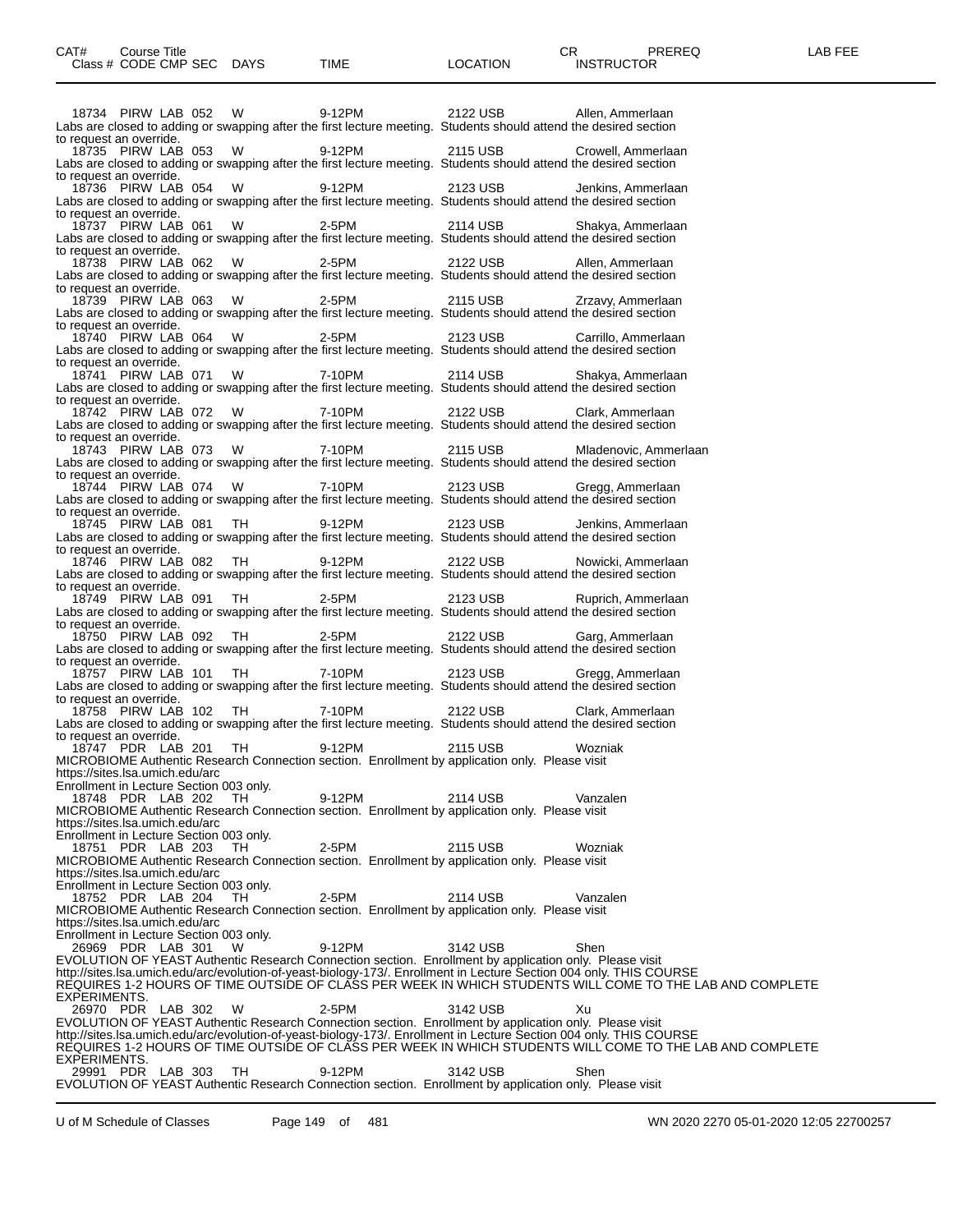| CAT#                    |                              | Course Title        |                                | Class # CODE CMP SEC DAYS                                   | TIME                                                                                                                                                                                                                                     | <b>LOCATION</b>              | СR<br><b>INSTRUCTOR</b>                           | <b>PREREQ</b>                                                                                                                                 | LAB FEE |
|-------------------------|------------------------------|---------------------|--------------------------------|-------------------------------------------------------------|------------------------------------------------------------------------------------------------------------------------------------------------------------------------------------------------------------------------------------------|------------------------------|---------------------------------------------------|-----------------------------------------------------------------------------------------------------------------------------------------------|---------|
| EXPERIMENTS.            |                              |                     |                                |                                                             | http://sites.lsa.umich.edu/arc/evolution-of-yeast-biology-173/. Enrollment in Lecture Section 004 only. THIS COURSE                                                                                                                      |                              |                                                   | RÉQUIRES 1-2 HOURS OF TIME OUTSIDE OF CLASS PER WEEK IN WHICH STUDENTS WILL COME TO THE LAB AND COMPLETE                                      |         |
|                         | 29992 PDR LAB 304            |                     |                                | TH                                                          | $2-5PM$<br>EVOLUTION OF YEAST Authentic Research Connection section. Enrollment by application only. Please visit<br>http://sites.lsa.umich.edu/arc/evolution-of-yeast-biology-173/. Enrollment in Lecture Section 004 only. THIS COURSE | 3142 USB                     | Xu                                                |                                                                                                                                               |         |
| EXPERIMENTS.            |                              |                     |                                |                                                             |                                                                                                                                                                                                                                          |                              |                                                   | RÉQUIRES 1-2 HOURS OF TIME OUTSIDE OF CLĂŠS PER WEEK IN WHICH STUDENTS WILL COME TO THE LAB AND COMPLETE                                      |         |
| 200                     |                              | $IND +$             | <b>Undergrad Tutorial</b>      |                                                             | ARR                                                                                                                                                                                                                                      | ARR                          | 1.00-3.00                                         | <b>ADVISORY</b>                                                                                                                               |         |
| 201<br>33754            | PD                           | LEC 001             | Inter Topics in Bio            | F                                                           | 2-3PM                                                                                                                                                                                                                                    | ARR                          | 2.00                                              | <b>ADVISORY</b>                                                                                                                               |         |
| 201                     | P                            | LEC 001             | Inter Topics in Bio            | - W                                                         | 3-6PM                                                                                                                                                                                                                                    | 2230 USB                     | 2.00                                              | <b>ADVISORY</b><br>Gdanetz MacCready, Schmidt                                                                                                 |         |
| Biostatistics           |                              |                     |                                |                                                             | The Friday 2-3pm session of BIO 201 will meet together with the BIO 173.003 lecture. BIOINFORMATICS USING HUMAN<br>MICROBIOME DATA. Enrollment by application only. Please visit                                                         |                              |                                                   |                                                                                                                                               |         |
| 207                     |                              | <b>Microbiology</b> |                                | https://sites.lsa.umich.edu/arc/biology-201-bioinformatics/ |                                                                                                                                                                                                                                          |                              | 4.00                                              | <b>ENFORCED</b>                                                                                                                               | 70.00   |
| 18260 AIR               |                              | LEC 001             |                                | --LAB SECTIONS BEGIN THE WEEK OF JANUARY 13.<br>TTH.        | 4-530PM                                                                                                                                                                                                                                  | 1210 CHEM                    |                                                   | Dude Duhaime, Vecchiarelli                                                                                                                    |         |
|                         | 18262 PIRW LAB 002           |                     |                                | M                                                           | 1-4PM<br>Labs are closed to adding or swapping after the first lecture meeting. Students should attend the desired section                                                                                                               | 3151 USB                     | Dudley                                            |                                                                                                                                               |         |
| to request an override. | 18261 PIRW LAB 003           |                     |                                | $\top$                                                      | 9-12PM                                                                                                                                                                                                                                   | 3151 USB                     | Dirks                                             |                                                                                                                                               |         |
| to request an override. |                              |                     |                                |                                                             | Labs are closed to adding or swapping after the first lecture meeting. Students should attend the desired section                                                                                                                        |                              |                                                   |                                                                                                                                               |         |
|                         | 18263 PIRW LAB 004           |                     |                                | $\top$                                                      | 1-4PM<br>Labs are closed to adding or swapping after the first lecture meeting. Students should attend the desired section                                                                                                               | 3151 USB                     | Dudley                                            |                                                                                                                                               |         |
| to request an override. | 18264 PIRW LAB 005           |                     |                                | T                                                           | 6-9PM                                                                                                                                                                                                                                    | 3151 USB                     | Dirks                                             |                                                                                                                                               |         |
| to request an override. |                              |                     |                                |                                                             | Labs are closed to adding or swapping after the first lecture meeting. Students should attend the desired section                                                                                                                        |                              |                                                   |                                                                                                                                               |         |
|                         | 18265 PIRW LAB 006           |                     |                                | W                                                           | 9-12PM<br>Labs are closed to adding or swapping after the first lecture meeting. Students should attend the desired section                                                                                                              | 3151 USB                     | Hakim                                             |                                                                                                                                               |         |
| to request an override. | 18266 PIRW LAB 007           |                     |                                | W                                                           | 1-4PM                                                                                                                                                                                                                                    | 3151 USB                     | Hakim                                             |                                                                                                                                               |         |
| to request an override. |                              |                     |                                |                                                             | Labs are closed to adding or swapping after the first lecture meeting. Students should attend the desired section                                                                                                                        |                              |                                                   |                                                                                                                                               |         |
|                         | 18268 PIRW LAB 009           |                     |                                | TH                                                          | 9-12PM<br>Labs are closed to adding or swapping after the first lecture meeting. Students should attend the desired section                                                                                                              | 3151 USB                     | Yang                                              |                                                                                                                                               |         |
| to request an override. | 18269 PIRW LAB 010           |                     |                                | TH                                                          | 1-4PM                                                                                                                                                                                                                                    | 3151 USB                     | Yang                                              |                                                                                                                                               |         |
| to request an override. |                              |                     |                                |                                                             | Labs are closed to adding or swapping after the first lecture meeting. Students should attend the desired section                                                                                                                        |                              |                                                   |                                                                                                                                               |         |
| 222<br>26995            | SIR                          | LEC 001             | <b>Cell&amp;Molec Neurosci</b> | MW.                                                         | 1-230PM                                                                                                                                                                                                                                  | 1400 CHEM                    | 4.00<br>Hume, Kwon                                | <b>ENFORCED</b>                                                                                                                               |         |
| 26996<br>26997          | PIRW DIS 002<br>PIRW DIS     |                     | 004                            | F.<br>F.                                                    | 9-10AM<br>9-10AM                                                                                                                                                                                                                         | 3230 USB<br>1636 CHEM        | Martinez<br>Rysztak                               |                                                                                                                                               |         |
| 26998<br>26999          | PIRW DIS 005<br>PIRW DIS     |                     | 006                            | F<br>F                                                      | 12-1PM<br>12-1PM                                                                                                                                                                                                                         | <b>2504 NUB</b><br>1632 CHEM | Martinez<br>Rysztak                               |                                                                                                                                               |         |
| 27000<br>27001          | PIRW DIS 008<br>PIRW DIS 009 |                     |                                | F<br>F                                                      | 2-3PM<br>2-3PM                                                                                                                                                                                                                           | 1507 NUB<br>4151 USB         | Martinez<br>Rysztak                               |                                                                                                                                               |         |
| 225                     |                              |                     | <b>Human &amp; Animal Phys</b> |                                                             |                                                                                                                                                                                                                                          |                              | 3.00                                              | <b>ADVISORY, ENFORCED</b><br>EVENING EXAMS WILL BE GIVEN ON Monday FEB 3, Wednesday FEB 26, Monday MARCH 30, Monday APRIL 20, 6:10 PM-7:40PM. |         |
| 11001<br>34246          | PIRW LEC 001<br>AIR<br>A R   | MID 099<br>MID 099  |                                | MWF<br>W<br>M                                               | 9-10AM<br>530-8PM<br>530-8PM                                                                                                                                                                                                             | AUD 3 MLB<br>ARR<br>ARR      | Xu, Haenfler                                      |                                                                                                                                               |         |
|                         | A R<br>A R                   | MID 099<br>MID 099  |                                | м<br>M                                                      | 530-8PM<br>530-8PM                                                                                                                                                                                                                       | ARR<br>ARR                   |                                                   |                                                                                                                                               |         |
| 226                     |                              |                     |                                | <b>Hum&amp;Animal Phys Lab</b>                              |                                                                                                                                                                                                                                          |                              | 2.00                                              | <b>ADVISORY, ENFORCED</b><br>--STUDENTS MUST CLAIM PLACES AT THE BEGINNING OF THE FIRST LAB MEETING.  ALL LABS BEGIN THE WEEK OF JANUARY 13.  | 70.00   |
| 14203<br>14204          | PIRW LAB 001<br>PIRW LAB 002 |                     |                                | M<br>M                                                      | 1-5PM<br>1-5PM                                                                                                                                                                                                                           | 3114 USB<br>3122 USB         | Vita, Pavgi, Archbold                             | Stokes, Archbold, Pavgi                                                                                                                       |         |
| 14205<br>14211          | PIRW LAB 003                 | PIRW LAB            | 004                            | M<br>т                                                      | 1-5PM<br>8-12PM                                                                                                                                                                                                                          | 3115 USB<br>3114 USB         |                                                   | Ben-Efraim, Pavgi, Archbold<br>Chawla, Pavgi, Archbold                                                                                        |         |
| 14212<br>14213          | PIRW LAB 005<br>PIRW LAB     |                     | 006                            | Τ<br>Τ                                                      | 8-12PM<br>8-12PM                                                                                                                                                                                                                         | 3122 USB<br>3115 USB         | Rainey, Pavgi, Archbold                           | Ibrahimovic, Pavgi, Archbold                                                                                                                  |         |
| 18251<br>18252          | PIRW LAB<br>PIRW LAB 008     |                     | 007                            | Т<br>T                                                      | 1-5PM<br>1-5PM                                                                                                                                                                                                                           | 3114 USB<br>3122 USB         | Chang, Pavgi, Archbold<br>West, Pavgi, Archbold   |                                                                                                                                               |         |
| 18253<br>18254          | PIRW LAB 009<br>PIRW LAB     |                     | 010                            | Τ<br>W                                                      | 1-5PM<br>1-5PM                                                                                                                                                                                                                           | 3115 USB<br>3114 USB         |                                                   | Stewart, Pavgi, Archbold<br>Stokes, Pavgi, Archbold                                                                                           |         |
| 18255<br>18256          | PIRW LAB 011<br>PIRW LAB 012 |                     |                                | W<br>W                                                      | 1-5PM<br>1-5PM                                                                                                                                                                                                                           | 3122 USB<br>3115 USB         | Vita, Pavgi, Archbold                             | Ibrahimovic, Pavgi, Archbold                                                                                                                  |         |
| 18708<br>18709          | PIRW LAB 013<br>PIRW LAB 014 |                     |                                | TН<br>ТH                                                    | 8-12PM<br>8-12PM                                                                                                                                                                                                                         | 3114 USB<br>3122 USB         | Chang, Pavgi, Archbold<br>Rainey, Pavgi, Archbold |                                                                                                                                               |         |
| 18710<br>18711          | PIRW LAB 015                 | PIRW LAB 016        |                                | TН<br>TН                                                    | 8-12PM<br>1-5PM                                                                                                                                                                                                                          | 3115 USB<br>3114 USB         |                                                   | Ben-Efraim, Pavgi, Archbold<br>Chawla, Pavgi, Archbold                                                                                        |         |
| 18712<br>18713          | PIRW LAB 017<br>PIRW LAB 018 |                     |                                | TН<br>TН                                                    | 1-5PM<br>1-5PM                                                                                                                                                                                                                           | 3122 USB<br>3115 USB         | West, Pavgi, Archbold                             | Stewart, Pavgi, Archbold                                                                                                                      |         |
|                         |                              |                     |                                |                                                             |                                                                                                                                                                                                                                          |                              |                                                   |                                                                                                                                               |         |

U of M Schedule of Classes Page 150 of 481 WN 2020 2270 05-01-2020 12:05 22700257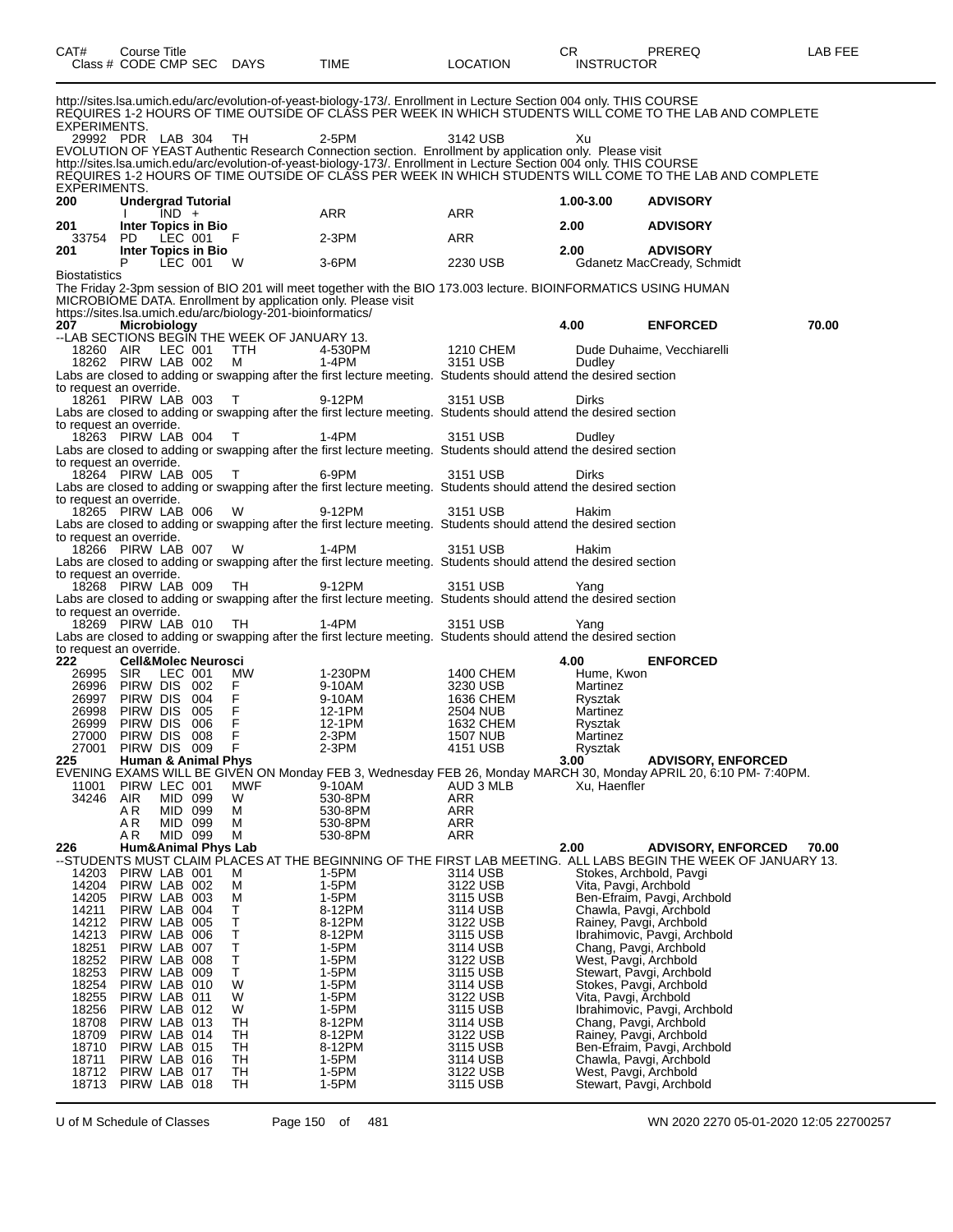| CAT#           | <b>Course Title</b><br>Class # CODE CMP SEC                                   | <b>DAYS</b> | <b>TIME</b>                                                                                                                                                        | <b>LOCATION</b>                     | CR<br><b>INSTRUCTOR</b>                        | PREREQ                                                                                                                                                                                                                           | LAB FEE |
|----------------|-------------------------------------------------------------------------------|-------------|--------------------------------------------------------------------------------------------------------------------------------------------------------------------|-------------------------------------|------------------------------------------------|----------------------------------------------------------------------------------------------------------------------------------------------------------------------------------------------------------------------------------|---------|
| 230            | <b>Plant Biology</b>                                                          |             |                                                                                                                                                                    |                                     | 4.00                                           | <b>ADVISORY</b>                                                                                                                                                                                                                  | 65.00   |
| 32217          | LEC 001<br>AI                                                                 | <b>MW</b>   | 10-11AM                                                                                                                                                            | 3401 MH                             | Umana, MacAlister                              |                                                                                                                                                                                                                                  |         |
| 32218          | PI W<br>DIS 021<br>LAB 022                                                    | м           | 1-2PM<br>2-5PM                                                                                                                                                     | 2131 USB<br>2131 USB                | <b>Rivera Salinas</b><br><b>Rivera Salinas</b> |                                                                                                                                                                                                                                  |         |
| 32219<br>32220 | AI W<br>DIS 031<br>PI W                                                       | M<br>т      | $1-2PM$                                                                                                                                                            | 2131 USB                            | <b>Rivera Salinas</b>                          |                                                                                                                                                                                                                                  |         |
| 32221          | AIW LAB 032                                                                   | т           | 2-5PM                                                                                                                                                              | 2131 USB                            | <b>Rivera Salinas</b>                          |                                                                                                                                                                                                                                  |         |
| 256            | Env Phys of Animals<br>PIRW LEC 001 TT                                        |             |                                                                                                                                                                    |                                     | 3.00                                           | <b>ADVISORY, ENFORCED</b>                                                                                                                                                                                                        |         |
| 22241          |                                                                               | TTH         | 1130-1PM                                                                                                                                                           | 4153 USB                            | Eidietis                                       |                                                                                                                                                                                                                                  |         |
| 272            | <b>Fund of Cell Bio</b><br>AIRW LEC 001                                       |             |                                                                                                                                                                    |                                     | 4.00                                           | <b>ENFORCED</b>                                                                                                                                                                                                                  |         |
|                |                                                                               |             | 27740 AIRW LEC 001 TTH 1130-1PM 1250 USB Miller, Nielsen<br>EVENING EXAMS WILL BE GIVEN ON Monday FEB 3, Wednesday FEB 26, and Monday MAR 30 from 6:00PM - 8:00PM. |                                     |                                                |                                                                                                                                                                                                                                  |         |
| 27741          | PIRW DIS<br>002                                                               | TH          | 230-4PM                                                                                                                                                            | 3556 DANA                           | Lahiri                                         |                                                                                                                                                                                                                                  |         |
| 27742          | PIRW DIS<br>003                                                               | F<br>F      | 10-1130AM                                                                                                                                                          | 1628 CHEM<br><b>1518 NUB</b>        | Lahiri                                         |                                                                                                                                                                                                                                  |         |
| 32481<br>34247 | PIRW DIS 004<br>MID 099<br><b>AIR</b>                                         | W           | 1130-1PM<br>6-8PM                                                                                                                                                  | <b>ARR</b>                          | Lahiri                                         |                                                                                                                                                                                                                                  |         |
|                | AR<br>MID 099                                                                 | M           | 6-8PM                                                                                                                                                              | ARR                                 |                                                |                                                                                                                                                                                                                                  |         |
|                | ΑR<br>MID 099                                                                 | М           | 6-8PM                                                                                                                                                              | ARR                                 |                                                |                                                                                                                                                                                                                                  |         |
| 281            | <b>General Ecology</b>                                                        |             |                                                                                                                                                                    |                                     | 3.00                                           | <b>ADVISORY</b>                                                                                                                                                                                                                  |         |
| 11002<br>11003 | LEC 001<br>AI W<br>PI W<br><b>DIS</b><br>002                                  | TTH<br>м    | 9-10AM<br>1-3PM                                                                                                                                                    | 1640 CHEM<br>4153 USB               | Hunter<br>Milton                               |                                                                                                                                                                                                                                  |         |
| 11004          | <b>DIS</b><br>PI W<br>003                                                     | М           | 3-5PM                                                                                                                                                              | 3265 USB                            | Milton                                         |                                                                                                                                                                                                                                  |         |
| 11005          | DIS 004<br>PI W                                                               | T.          | 10-12PM                                                                                                                                                            | 3356 MH                             | Munsterman                                     |                                                                                                                                                                                                                                  |         |
| 17777          | <b>DIS</b> 006<br>PI W                                                        | м           | 10-12PM                                                                                                                                                            | <b>2504 NUB</b>                     | Munsterman                                     |                                                                                                                                                                                                                                  |         |
| 288            | <b>Animal Diversity</b><br>SI<br>LEC 001                                      | <b>MW</b>   |                                                                                                                                                                    |                                     | 4.00                                           | <b>ADVISORY</b>                                                                                                                                                                                                                  | 100.00  |
| 32222<br>32223 | PIW LAB 002                                                                   | F           | 10-1130AM<br>9-12PM                                                                                                                                                | <b>1505 NUB</b><br>2130 USB         | Duda Jr<br>Weiler                              |                                                                                                                                                                                                                                  |         |
| 32224          | PIW LAB 003                                                                   | F           | $2-5PM$                                                                                                                                                            | 2130 USB                            | Weiler                                         |                                                                                                                                                                                                                                  |         |
| 299            | <b>Research in BHS</b>                                                        |             |                                                                                                                                                                    |                                     | 1.00-3.00                                      | <b>ADVISORY</b>                                                                                                                                                                                                                  |         |
| 305            | $IND +$                                                                       |             | <b>ARR</b>                                                                                                                                                         | <b>ARR</b>                          |                                                |                                                                                                                                                                                                                                  |         |
|                | Genetics                                                                      |             |                                                                                                                                                                    |                                     | 4.00                                           | <b>ADVISORY, ENFORCED</b>                                                                                                                                                                                                        |         |
|                |                                                                               |             |                                                                                                                                                                    |                                     |                                                |                                                                                                                                                                                                                                  |         |
|                |                                                                               |             |                                                                                                                                                                    |                                     |                                                | EXAMS WILL BE GIVEN WEDS., FEB 5, FEB 26, APRIL 1, 6-8 PM. ALTERNATE EXAMS WITH LIMITED SEATING WILL BE OFFERED ON<br>THE SAME DATES AT 5-7 PM and 7-9 PM FOR STUDENTS WHO HAVE UNAVOIDABLE UNIVERSITY CONFLICTS. PLEASE PLAN TO |         |
| 11007          | ARCHBOLD AT hilaryar@umich.edu BEFORE CLASSES BEGIN.<br>LÉC 001<br><b>AIR</b> | <b>TTH</b>  | 1-230PM                                                                                                                                                            | AUD 3 MLB                           |                                                |                                                                                                                                                                                                                                  |         |
| 11008          | PIRW DIS<br>002                                                               | TH          | 230-4PM                                                                                                                                                            | 1632 CHEM                           | Wierzbicki, Baucom<br>Song                     |                                                                                                                                                                                                                                  |         |
| 18246          | PIRW DIS<br>003                                                               | <b>TH</b>   | 4-530PM                                                                                                                                                            | <b>1507 NUB</b>                     | Gupta                                          |                                                                                                                                                                                                                                  |         |
| 11010          | PIRW DIS<br>004                                                               | TН          | 530-7PM                                                                                                                                                            | <b>1507 NUB</b>                     | Gupta                                          |                                                                                                                                                                                                                                  |         |
| 11011          | PIRW DIS<br>005                                                               | F           | 830-10AM                                                                                                                                                           | 1509 NUB                            | <b>Barquet Ramos</b>                           |                                                                                                                                                                                                                                  |         |
| 11012<br>11013 | PIRW DIS<br>006<br>PIRW DIS<br>007                                            |             | 10-1130AM<br>1130-1PM                                                                                                                                              | <b>1509 NUB</b><br><b>1636 CHEM</b> | <b>Barquet Ramos</b><br>Sloat                  |                                                                                                                                                                                                                                  |         |
| 11014          | PIRW DIS<br>008                                                               | FFFFFF      | 1-230PM                                                                                                                                                            | <b>1509 NUB</b>                     | Mohd Rothi                                     |                                                                                                                                                                                                                                  |         |
| 11015          | PIRW DIS<br>009                                                               |             | 230-4PM                                                                                                                                                            | <b>1509 NUB</b>                     | Mohd Rothi                                     |                                                                                                                                                                                                                                  |         |
| 11016          | PIRW DIS<br>010                                                               |             | 4-530PM                                                                                                                                                            | <b>1507 NUB</b>                     | Gupta                                          |                                                                                                                                                                                                                                  |         |
| 11017<br>11018 | PIRW DIS<br>012<br>PIRW DIS<br>013                                            | TH<br>TН    | 230-4PM<br>4-530PM                                                                                                                                                 | 1372 EH<br>2244 USB                 | Mohd Rothi<br>Sloat                            |                                                                                                                                                                                                                                  |         |
| 11019          | PIRW DIS<br>014                                                               | TН          | 530-7PM                                                                                                                                                            | <b>1509 NUB</b>                     | <b>Barquet Ramos</b>                           |                                                                                                                                                                                                                                  |         |
| 18247          | PIRW DIS<br>016                                                               | F           | 10-1130AM                                                                                                                                                          | <b>1636 CHEM</b>                    | Sloat                                          |                                                                                                                                                                                                                                  |         |
| 18248          | PIRW DIS<br>017                                                               | F<br>F      | 1130-1PM                                                                                                                                                           | 3230 USB                            | Song                                           |                                                                                                                                                                                                                                  |         |
| 18249          | PIRW DIS 018                                                                  |             | 1-230PM                                                                                                                                                            | <b>2504 NUB</b>                     | Song                                           |                                                                                                                                                                                                                                  |         |
| 34248          | MID 099<br><b>AIR</b><br>MID 099<br>AR                                        | W<br>W      | 530-9PM<br>530-9PM                                                                                                                                                 | ARR<br>ARR                          |                                                |                                                                                                                                                                                                                                  |         |
|                | MID 099<br>A R                                                                | W           | 530-9PM                                                                                                                                                            | ARR                                 |                                                |                                                                                                                                                                                                                                  |         |
| 526            | <b>Chem Biol II</b>                                                           |             |                                                                                                                                                                    |                                     | 3.00                                           | <b>ADVISORY</b>                                                                                                                                                                                                                  |         |
| 29783          | <b>LEC 100</b><br>P                                                           | <b>MWF</b>  | 10-11AM                                                                                                                                                            | <b>B844 EH</b>                      | Bailey                                         |                                                                                                                                                                                                                                  |         |
| 631<br>11049   | Gen Prog Sem<br><b>SEM 001</b><br><b>PD</b>                                   | м           | 1-230PM                                                                                                                                                            | 4917 BUHL                           | 1.00<br>Moran, Antonellis                      | <b>ADVISORY</b>                                                                                                                                                                                                                  |         |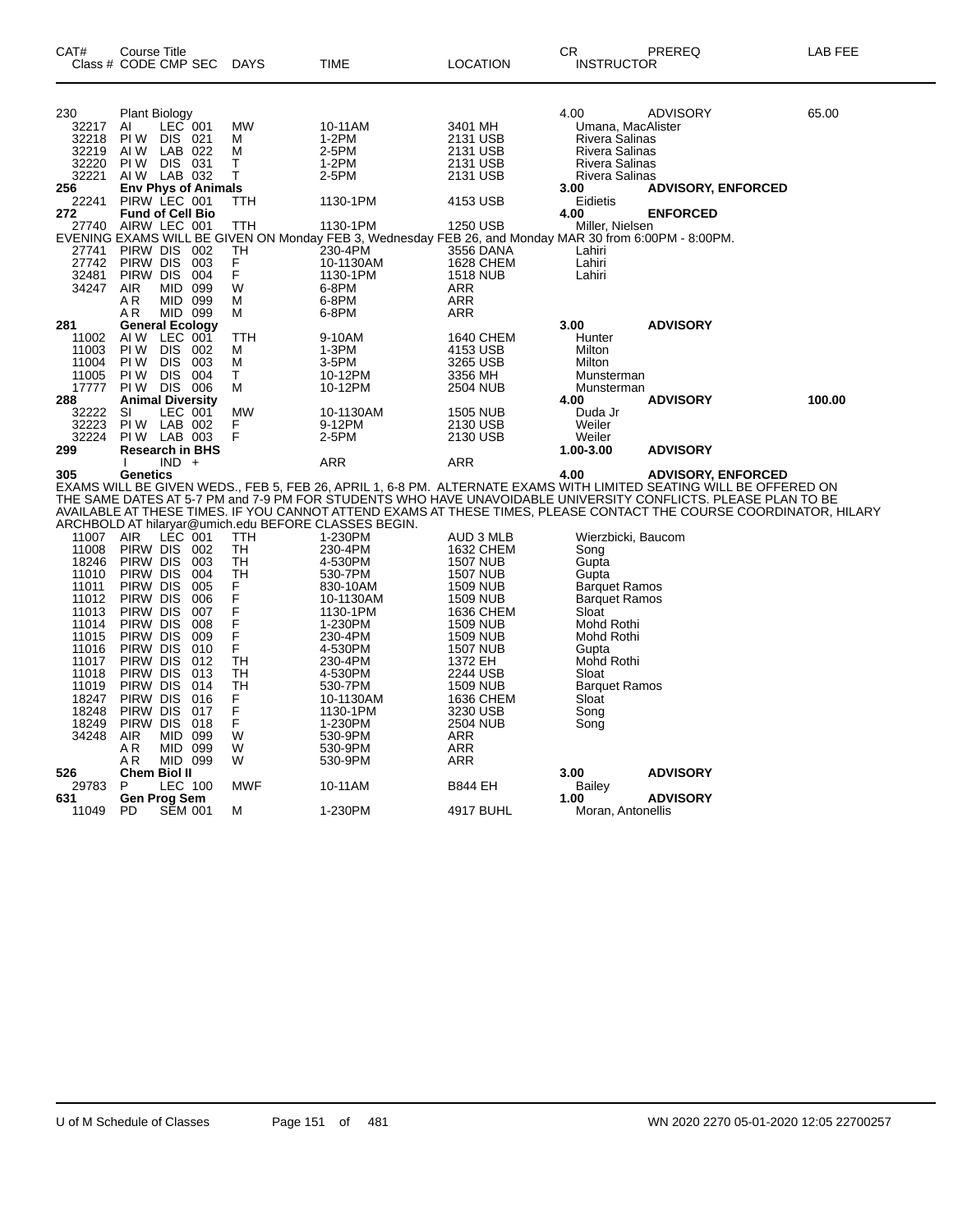| CAT# | Course Title              |      |          | חה<br>UΚ          | PREREQ | LAB FEE |
|------|---------------------------|------|----------|-------------------|--------|---------|
|      | Class # CODE CMP SEC DAYS | TIME | LOCATION | <b>INSTRUCTOR</b> |        |         |

# **Biophysics Research Division**

|       | <b>Biophysics (BIOPHYS)</b>                                   |            |           |                 |             |                           |        |
|-------|---------------------------------------------------------------|------------|-----------|-----------------|-------------|---------------------------|--------|
| 116   | <b>Medical Imaging</b>                                        |            |           |                 | 3.00        | <b>ADVISORY</b>           |        |
| 20175 | PRW SEM 001                                                   | TTH        | 10-1130AM | 2104 MLB        | Swanson     |                           |        |
| 117   | Intro to Prog in Sci                                          |            |           |                 | 3.00        |                           |        |
| 25388 | $LAB$ 001<br>P                                                | TTH        | 10-1130AM | <b>G444A MH</b> | Veatch      |                           |        |
| 120   | <b>DNA Double Helix</b>                                       |            |           |                 | 3.00        |                           | 90.00  |
| 28460 | <b>SEM 001</b><br>P W                                         | <b>TTH</b> | 4-530PM   | 120 WH          | Penner-Hahn |                           |        |
| 290   | <b>Physics Body&amp;Mind</b>                                  |            |           |                 | 3.00        | <b>ADVISORY, ENFORCED</b> |        |
| 19012 | P RW LEC 001                                                  | <b>MW</b>  | 230-4PM   | 269 WEISER      | Zochowski   |                           |        |
| 399   | <b>Research Biophysics</b>                                    |            |           |                 | 1.00-4.00   |                           |        |
|       | $IND +$                                                       |            | ARR       | ARR             |             |                           |        |
| 415   | <b>Directed Study</b>                                         |            |           |                 | 1.00-4.00   |                           |        |
|       | $IND +$                                                       |            | ARR       | ARR             |             |                           |        |
| 417   | <b>Dyn Proc Biophys</b>                                       |            |           |                 | 3.00        | <b>ADVISORY</b>           |        |
| 18888 | P W<br>LEC 001                                                | TTH        | 1-230PM   | 4404 RAND       | Meiners     |                           |        |
| 420   | <b>Struct Bio: Arc Life</b>                                   |            |           |                 | 3.00        | <b>ADVISORY</b>           |        |
| 25376 | LEC 001<br>P                                                  | TTH        | 10-1130AM | 4153 USB        | Guerra      |                           |        |
| 430   | <b>Medical Physics</b>                                        |            |           |                 | 3.00        | <b>ADVISORY</b>           |        |
| 31243 | <b>P W LEC 001</b>                                            | <b>MW</b>  | 830-10AM  | 3230 USB        | Ivanova     |                           |        |
| 433   | <b>Biocomplexity</b>                                          |            |           |                 | 3.00        | <b>ADVISORY</b>           |        |
| 31769 | P<br>LEC 001                                                  | <b>MW</b>  | 10-1130AM | 142 LORCH       | Wood        |                           |        |
| 450   | Lab Tech in BIOPHYS                                           |            |           |                 | 3.00        | <b>ADVISORY</b>           | 125.00 |
| 22405 | P W LAB 001                                                   | <b>MW</b>  | $1-3PM$   | 3034 CHEM       | Yang        |                           |        |
| 498   | <b>Senior Thesis</b>                                          |            |           |                 | 1.00-4.00   | <b>ADVISORY</b>           |        |
|       | $IND +$                                                       |            | ARR       | ARR             |             |                           |        |
| 499   | <b>Honors Thesis</b>                                          |            |           |                 | 1.00-4.00   | <b>ADVISORY</b>           |        |
|       | $IND +$                                                       |            | ARR       | ARR             |             |                           |        |
| 502   | <b>Chemical Biology II</b>                                    |            |           |                 | 3.00        | <b>ADVISORY</b>           |        |
| 18655 | <b>PD</b><br><b>SEM 001</b>                                   | TTH        | 9-11AM    | 1200 CHEM       |             | Wang, Cierpicki, Nagorny, |        |
|       |                                                               |            |           |                 | Grembecka   |                           |        |
|       |                                                               |            |           |                 |             |                           |        |
|       | Contact ChemicalBiology@umich.edu for registration inquiries. |            |           |                 |             |                           |        |

Grembecka Section 002 is for Cancer Chemical Biology MS students. Section 001 is for Chemical Biology PhD students.

Contact ChemicalBiology@umich.edu for registration inquiries.

| 521   | <b>Tech in Bioph Chem</b>                   |         |            | 3.00      | <b>ADVISORY</b> |        |
|-------|---------------------------------------------|---------|------------|-----------|-----------------|--------|
| 11057 | <b>SEM 001</b><br>P<br>TTH                  | 230-4PM | <b>ARR</b> | Horowitz  |                 |        |
| 550   | <b>Biophys Lab</b>                          |         |            | 3.00      | <b>ADVISORY</b> | 125.00 |
| 23058 | P W<br><b>MW</b><br>LAB <sup>1</sup><br>001 | 1-3PM   | 3034 CHEM  | Yang      |                 |        |
| 801   | Seminar                                     |         |            | 1.00      | <b>ADVISORY</b> |        |
| 11058 | W<br><b>SEM 001</b><br>P                    | 4-530PM | 3163 USB   | Saper     |                 |        |
| 890   | Intro to Research                           |         |            | 3.00      | <b>ADVISORY</b> |        |
|       | $IND +$                                     | ARR     | <b>ARR</b> |           |                 |        |
| 990   | <b>Diss-Precand</b>                         |         |            | 1.00-8.00 | <b>ADVISORY</b> |        |
|       | $IND +$                                     | ARR     | <b>ARR</b> |           |                 |        |
| 995   | Diss-Cand                                   |         |            | 8.00      | <b>ENFORCED</b> |        |
|       | IND.<br>IR                                  | ARR     | <b>ARR</b> |           |                 |        |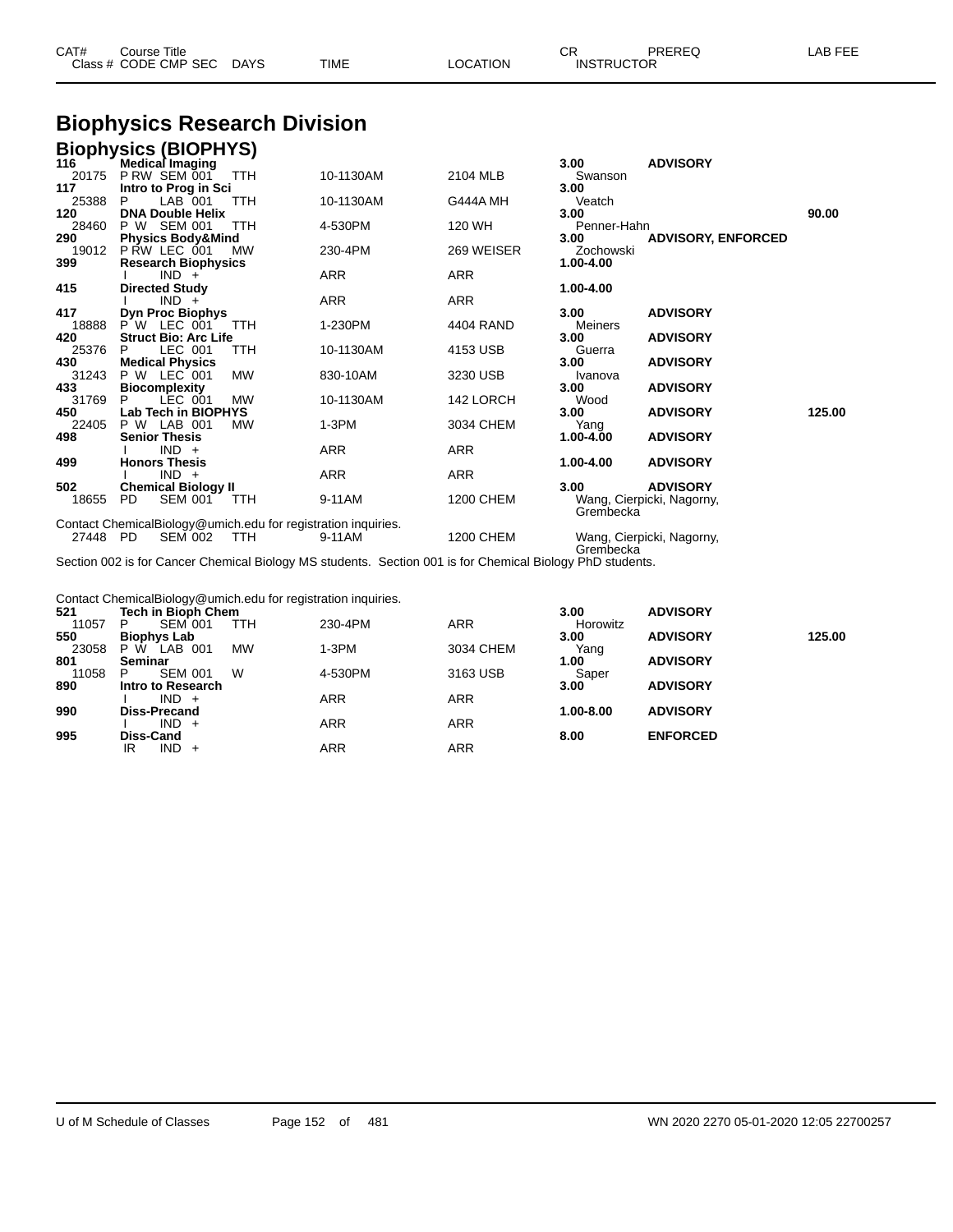| CAT# | Title<br>Course                                                      |      |      |                | СR                | PREREC | $\Delta$ $\Box$<br>_AB |
|------|----------------------------------------------------------------------|------|------|----------------|-------------------|--------|------------------------|
|      | Class # CODE CMP SEC<br>the control of the control of the control of | DAYS | TIME | CATION<br>_OC. | <b>INSTRUCTOR</b> |        |                        |

## **Chemistry Department Chemistry (CHEM)**

--A GRADE OF C- OR BETTER MUST BE OBTAINED IN ALL CHEMISTRY COURSES PREREQUISITE TO SUBSEQUENT CHEMISTRY COURSES. --ROOM A706 IS A WHEELCHAIR EQUIPPED LAB. --A STUDENT WHO DOES NOT ATTEND THE FIRST MEETING OF A BIOLOGY, CHEMISTRY, OR PHYSICS LABORATORY MAY BE DROPPED FROM THE COURSE FOR NON-ATTENDANCE. ALL STUDENTS MUST TAKE ACTION THROUGH THE REGISTRATION SYSTEM TO MAKE SURE THAT THEIR OFFICIAL SCHEDULE MATCHES THE COURSES THEY ARE ATTENDING. **Changing Atmos 3.00**

| 105            |                          | <b>Changing Atmos</b>               |              |                                                                                                                  |                        | 3.00                        |                                                                                                                     |
|----------------|--------------------------|-------------------------------------|--------------|------------------------------------------------------------------------------------------------------------------|------------------------|-----------------------------|---------------------------------------------------------------------------------------------------------------------|
| 19832<br>108   |                          | P W LEC 001<br><b>Phys World</b>    | TTH          | 10-1130AM                                                                                                        | <b>1528 NUB</b>        | Flanner<br>4.00             | <b>ADVISORY</b>                                                                                                     |
| 32357          | AL                       | LEC 001                             | TTH          | 1130-1PM                                                                                                         | 2520 NUB               | Spica                       |                                                                                                                     |
| 32359          |                          | <b>PIW REC 002</b>                  | W            | 1-2PM                                                                                                            | 2512 NUB               |                             |                                                                                                                     |
| 32361          |                          | <b>PIW REC 003</b>                  | м            | 12-1PM                                                                                                           | 2512 NUB               |                             |                                                                                                                     |
| 125            |                          | Gen Chem Lab I                      |              |                                                                                                                  |                        | 1.00                        | <b>ADVISORY, ENFORCED</b><br>100.00                                                                                 |
|                |                          |                                     |              |                                                                                                                  |                        |                             | -- YOU MUST ALSO REGISTER FOR CHEM 126, SECTION 100 -- STUDENTS MUST CLAIM THEIR SPACE AT THE FIRST MEETING OF LAB. |
|                |                          | chemundergrad@umich.edu.            |              | Any questions regarding enrolling for this course should be directed to the Chemistry Student Services Office at |                        |                             |                                                                                                                     |
| 11061          | ADR                      | LEC 100                             | TН           | 1-2PM                                                                                                            | 1800 CHEM              | Albright                    |                                                                                                                     |
| 29871          | <b>PDR</b>               | LAB 110                             | Τ            | 8-11AM                                                                                                           | A706 CHEM              | <b>Brunemann</b>            |                                                                                                                     |
| 29872          | PDR                      | LAB 111                             | T            | 8-11AM                                                                                                           | A712 CHEM              | Liu                         |                                                                                                                     |
| 29873          | <b>PDR</b>               | LAB 112                             | T            | 8-11AM                                                                                                           | A718 CHEM              | Maxwell                     |                                                                                                                     |
| 29874          | <b>PDR</b>               | LAB 113                             | $\sf T$      | 8-11AM                                                                                                           | A724 CHEM              | Moeller                     |                                                                                                                     |
| 29876          | <b>PDR</b>               | LAB 120                             | T            | 11-2PM                                                                                                           | A706 CHEM              | Madu                        |                                                                                                                     |
| 29877          | <b>PDR</b>               | LAB 121                             | $\sf T$      | 11-2PM                                                                                                           | A712 CHEM              | Muthike                     |                                                                                                                     |
| 29878<br>29879 | <b>PDR</b><br><b>PDR</b> | LAB 122<br>LAB 123                  | $\sf T$<br>Τ | 11-2PM<br>11-2PM                                                                                                 | A718 CHEM<br>A724 CHEM | Jalihal<br>Majhi            |                                                                                                                     |
| 29880          | PDR                      | LAB 130                             | $\sf T$      | 2-5PM                                                                                                            | A706 CHEM              | Folz                        |                                                                                                                     |
| 17530          | <b>PDR</b>               | LAB 131                             | $\sf T$      | 2-5PM                                                                                                            | A712 CHEM              | Gao                         |                                                                                                                     |
| 17531          | <b>PDR</b>               | LAB 132                             | T            | 2-5PM                                                                                                            | A718 CHEM              | Hampton                     |                                                                                                                     |
| 17532          | PDR                      | LAB 133                             | $\sf T$      | 2-5PM                                                                                                            | A724 CHEM              | Rivera Cruz                 |                                                                                                                     |
| 30804 PDR      |                          | LAB 134                             | T            | 2-5PM                                                                                                            | A742 CHEM              | Trinklein                   |                                                                                                                     |
|                |                          |                                     |              | Any questions regarding enrolling for this course should be directed to the Chemistry Student Services Office at |                        |                             | -- YOU MUST ALSO REGISTER FOR CHEM 126, SECTION 200 -- STUDENTS MUST CLAIM THEIR SPACE AT THE FIRST MEETING OF LAB. |
|                |                          | chemundergrad@umich.edu.            |              |                                                                                                                  |                        |                             |                                                                                                                     |
| 11062          |                          | ADR LEC 200                         | т            | $1-2PM$                                                                                                          | 1800 CHEM              | Poniatowski                 |                                                                                                                     |
| 19649          | PDR                      | LAB 220                             | TH           | 11-2PM                                                                                                           | A706 CHEM              | Hampton                     |                                                                                                                     |
| 18919          | <b>PDR</b>               | LAB 221                             | TН           | 11-2PM                                                                                                           | A712 CHEM              | Muthike                     |                                                                                                                     |
| 36270          | <b>PDR</b>               | LAB 222                             | TН           | 11-2PM                                                                                                           | A718 CHEM              | Liu                         |                                                                                                                     |
| 36271<br>18920 | <b>PDR</b><br><b>PDR</b> | LAB 223<br>LAB 230                  | TН<br>TH     | 11-2PM<br>$2-5PM$                                                                                                | A724 CHEM<br>A706 CHEM | Folz<br>Trinklein           |                                                                                                                     |
| 18921          | <b>PDR</b>               | LAB 231                             | TН           | 2-5PM                                                                                                            | A712 CHEM              | Majhi                       |                                                                                                                     |
| 36273          | PDR                      | LAB 232                             | TН           | 2-5PM                                                                                                            | A718 CHEM              | Liu                         |                                                                                                                     |
| 36274          | <b>PDR</b>               | LAB 233                             | TН           | 2-5PM                                                                                                            | A724 CHEM              | Liu                         |                                                                                                                     |
| 14309          | <b>PDR</b>               | LAB 250                             | F            | 11-2PM                                                                                                           | A706 CHEM              | Madu                        |                                                                                                                     |
| 14314          | PDR                      | LAB 251                             | F            | 11-2PM                                                                                                           | A712 CHEM              | Gao                         |                                                                                                                     |
| 30757<br>27730 | <b>PDR</b>               | LAB 252<br>LAB 260                  | F<br>F       | 11-2PM<br>2-5PM                                                                                                  | A718 CHEM<br>A706 CHEM | <b>Rivera Cruz</b>          |                                                                                                                     |
| 27731          | <b>PDR</b><br><b>PDR</b> | LAB 261                             | F            | 2-5PM                                                                                                            | A712 CHEM              | <b>Brunemann</b><br>Moeller |                                                                                                                     |
| 30759          | <b>PDR</b>               | LAB 262                             | F            | 2-5PM                                                                                                            | A718 CHEM              | Maxwell                     |                                                                                                                     |
| 126            |                          | Gen Chem Lab II                     |              |                                                                                                                  |                        | 1.00                        | <b>ADVISORY, ENFORCED</b>                                                                                           |
|                |                          | 17026 PRW LEC 100                   |              | ARR                                                                                                              | ARR                    | Albright                    |                                                                                                                     |
|                |                          |                                     |              | -- YOU MUST REGISTER FOR THE SAME LECTURE IN CHEM 125 AND 126.                                                   |                        |                             |                                                                                                                     |
| LECTURE 100.   |                          |                                     |              | -- EX CHEM 125 LECTURE 100 ALSO REGISTER FOR CHEM 126 SECTION 100                                                |                        |                             |                                                                                                                     |
|                |                          | 17027 PRW LEC 200                   |              | ARR                                                                                                              | ARR                    | Poniatowski                 |                                                                                                                     |
|                |                          |                                     |              | -- YOU MUST REGISTER FOR THE SAME LECTURE IN CHEM 125 AND 126.                                                   |                        |                             |                                                                                                                     |
|                |                          |                                     |              | -- EX CHEM 125 LECTURE 200 ALSO REGISTER FOR CHEM 126 SECTION 200                                                |                        |                             |                                                                                                                     |
| 130            |                          | <b>G Chem Invst&amp;R Prin</b>      |              |                                                                                                                  |                        | 3.00                        | <b>ADVISORY</b>                                                                                                     |
| 11063          |                          | <b>LEC 100</b>                      | MWF          | --SECTION 100 - STUDENTS MUST ELECT DISCUSSION SECTION 101-150.<br>9-10AM                                        | 1210 CHEM              | Castaneda                   |                                                                                                                     |
| 11064          | - AD<br><b>PD</b>        | <b>DIS 110</b>                      | м            | $1-2PM$                                                                                                          | 1636 CHEM              | Ray Chaudhuri               |                                                                                                                     |
| 11065          | PD                       | DIS.<br>120                         | Т            | 10-11AM                                                                                                          | 1632 CHEM              | Di Mauro                    |                                                                                                                     |
| 11066          | PD                       | DIS 121                             | T            | 2-3PM                                                                                                            | 1636 CHEM              | Di Mauro                    |                                                                                                                     |
| 11067          | PD.                      | DIS.<br>130                         | W            | 10-11AM                                                                                                          | 1628 CHEM              | Reed                        |                                                                                                                     |
| 11069          | PD                       | <b>DIS</b><br>- 131                 | W            | 12-1PM                                                                                                           | 1636 CHEM              | Shim                        |                                                                                                                     |
| 11068          | PD                       | <b>DIS</b><br>140<br><b>DIS 141</b> | TH           | 11-12PM                                                                                                          | 1632 CHEM              | Di Mauro                    |                                                                                                                     |
| 11070          | <b>PD</b>                |                                     | TН           | 12-1PM<br>--SECTION 200 - STUDENTS MUST ELECT DISCUSSION SECTION 201-213.                                        | 4152 USB               | Ray Chaudhuri               |                                                                                                                     |
| 11071          | AD.                      | <b>LEC 200</b>                      | MWF          | 11-12PM                                                                                                          | <b>1800 CHEM</b>       | McCrory                     |                                                                                                                     |
| 11074          | <b>PD</b>                | DIS 210                             | м            | 9-10AM                                                                                                           | 1636 CHEM              | Ray Chaudhuri               |                                                                                                                     |
| 17943          | PD                       | <b>DIS</b><br>211                   | м            | 10-11AM                                                                                                          | 1636 CHEM              | Ray Chaudhuri               |                                                                                                                     |
| 11081          | PD                       | DIS 212                             | м            | 12-1PM                                                                                                           | 1628 CHEM              | Shim                        |                                                                                                                     |
| 16393          | PD                       | DIS.<br>213                         | М            | 2-3PM                                                                                                            | 1632 CHEM<br>1636 CHEM | Shim                        |                                                                                                                     |
| 11078<br>11077 | PD<br>PD.                | <b>DIS</b><br>220<br>DIS<br>221     | Т<br>T       | 10-11AM<br>11-12PM                                                                                               | 1636 CHEM              | Garza<br>Garza              |                                                                                                                     |
| 11080          | PD                       | DIS 222                             | т            | $1-2PM$                                                                                                          | 1632 CHEM              | Di Mauro                    |                                                                                                                     |

U of M Schedule of Classes Page 153 of 481 WN 2020 2270 05-01-2020 12:05 22700257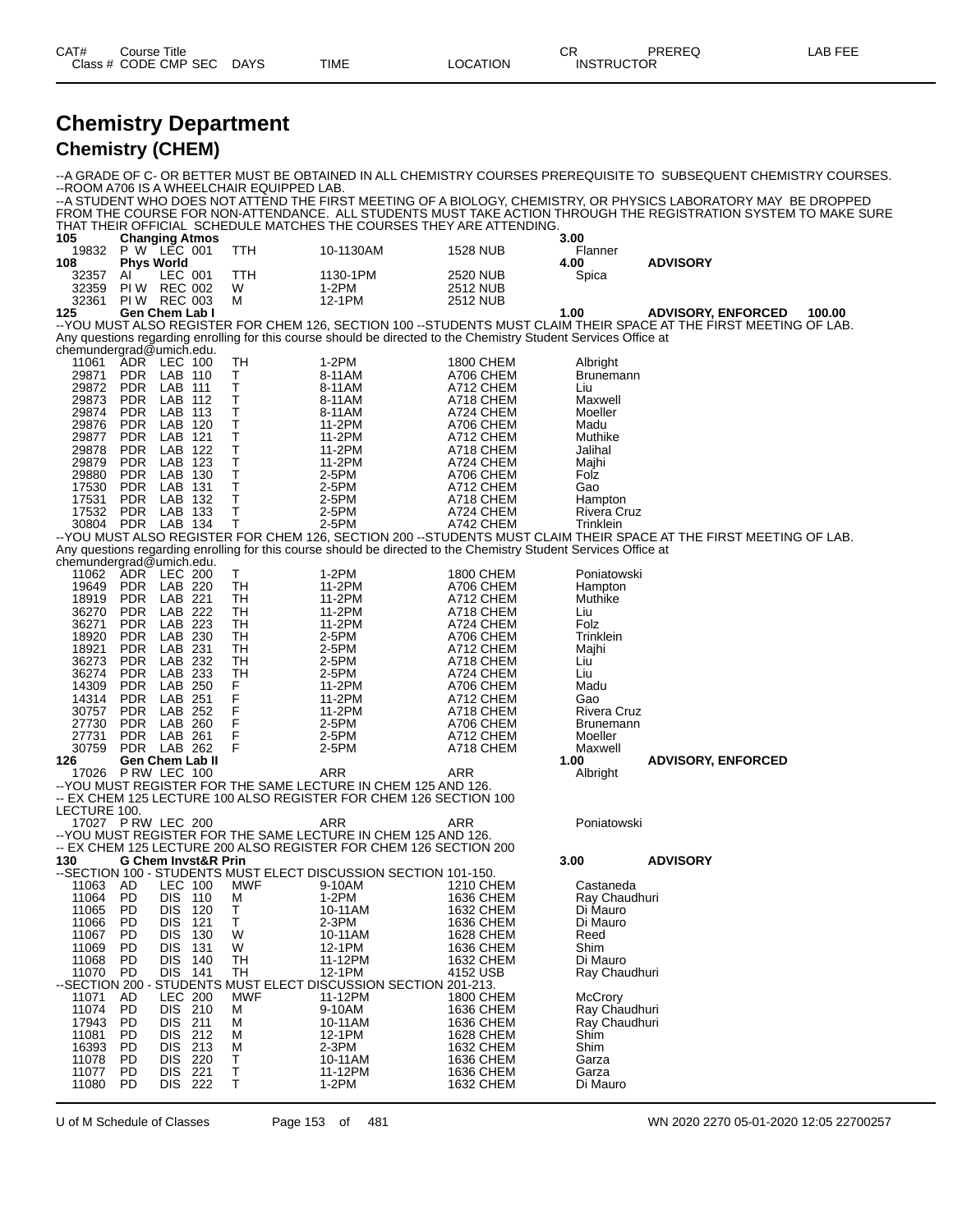| CAT#                                                                                                              | <b>Course Title</b><br>Class # CODE CMP SEC                                                |                                                                                                                                                                                     |                                                                           | DAYS                                                                                                                | TIME                                                                                                                                                                                                                                                                                                                                                                 | <b>LOCATION</b>                                                                                                                                                                          | CR<br><b>INSTRUCTOR</b>                                                                                                             | PREREQ          | LAB FEE                                                                                                                      |
|-------------------------------------------------------------------------------------------------------------------|--------------------------------------------------------------------------------------------|-------------------------------------------------------------------------------------------------------------------------------------------------------------------------------------|---------------------------------------------------------------------------|---------------------------------------------------------------------------------------------------------------------|----------------------------------------------------------------------------------------------------------------------------------------------------------------------------------------------------------------------------------------------------------------------------------------------------------------------------------------------------------------------|------------------------------------------------------------------------------------------------------------------------------------------------------------------------------------------|-------------------------------------------------------------------------------------------------------------------------------------|-----------------|------------------------------------------------------------------------------------------------------------------------------|
| 11075<br>11072<br>11073<br>11079<br>11076<br>17944                                                                | <b>PD</b><br>PD<br><b>PD</b><br>PD<br><b>PD</b><br><b>PD</b>                               | <b>DIS</b><br>DIS.<br>DIS.<br><b>DIS</b><br>DIS 250<br>DIS 251                                                                                                                      | 230<br>231<br>240<br>241                                                  | W<br>W<br>TH<br>TН<br>F<br>F                                                                                        | 12-1PM<br>$2-3PM$<br>9-10AM<br>11-12PM<br>12-1PM<br>$2-3PM$                                                                                                                                                                                                                                                                                                          | 1628 CHEM<br>1628 CHEM<br>4152 USB<br>1636 CHEM<br>1628 CHEM<br><b>1632 CHEM</b>                                                                                                         | Reed<br>Shim<br>Garza<br>Garza<br>Reed<br>Reed                                                                                      |                 |                                                                                                                              |
|                                                                                                                   | 11083 PDR DIS 401 TH                                                                       |                                                                                                                                                                                     |                                                                           |                                                                                                                     | 11082 AD LEC 400 F<br>A LEC 400 MWTH 11-12PM A859 CHEM-TBLC<br>-SECTION 400 - STUDENTS MUST ELECT FROM DISCUSSION SECTIONS 401-405.<br>THIS SECTION IS RESERVED FOR CSP STUDENTS, PLEASE CONTACT CSP-4INFO@UMICH.EDU WITH QUESTIONS.<br>10-11AM<br>This section is reserved for CSP students. Permission from a CSP advisor is required. Please contact CSP for more | 1636 CHEM                                                                                                                                                                                | Fisher                                                                                                                              |                 |                                                                                                                              |
|                                                                                                                   | 11084 PDR DIS 403<br>11085 PDR DIS 405                                                     |                                                                                                                                                                                     |                                                                           | information at 764-9128 or csp-4info@umich.edu.<br>TH.<br>information at 764-9128 or csp-4info@umich.edu.<br>$\top$ | 3-4PM<br>This section is reserved for CSP students. Permission from a CSP advisor is required. Please contact CSP for more<br>10-11AM                                                                                                                                                                                                                                | 1636 CHEM<br>2449 MH                                                                                                                                                                     | Fisher<br>Wetzler                                                                                                                   |                 |                                                                                                                              |
| 210                                                                                                               | <b>Struct &amp; React I</b>                                                                |                                                                                                                                                                                     |                                                                           | information at 764-9128 or csp-4info@umich.edu.                                                                     | This section is reserved for CSP students. Permission from a CSP advisor is required. Please contact CSP for more                                                                                                                                                                                                                                                    |                                                                                                                                                                                          | 3.00                                                                                                                                | <b>ADVISORY</b> |                                                                                                                              |
| 11086<br>11091<br>11095<br>17940<br>11096<br>17939<br>11098<br>11097<br>11094<br>11099<br>11092<br>11088          | A<br>P<br>P<br>P<br>P<br>P<br>P<br>P<br>P<br>P<br>P<br>P <sub>R</sub>                      | LEC 100<br>DIS 110<br><b>DIS</b><br><b>DIS</b><br><b>DIS</b><br><b>DIS</b><br><b>DIS</b><br><b>DIS</b><br><b>DIS</b><br><b>DIS</b><br><b>DIS</b><br><b>DIS</b>                      | 111<br>112<br>113<br>120<br>121<br>122<br>123<br>130<br>131<br>132        | <b>MWF</b><br>м<br>м<br>м<br>M<br>Т<br>т<br>Τ<br>Τ<br>W<br>W<br>W                                                   | 10-11AM<br>9-10AM<br>11-12PM<br>$1-2PM$<br>$2-3PM$<br>9-10AM<br>12-1PM<br>$2-3PM$<br>3-4PM<br>$1-2PM$<br>$2-3PM$<br>3-4PM                                                                                                                                                                                                                                            | 1800 CHEM<br><b>1628 CHEM</b><br>1636 CHEM<br>1632 CHEM<br>1628 CHEM<br>1632 CHEM<br>1636 CHEM<br>1632 CHEM<br>1632 CHEM<br><b>1628 CHEM</b><br>1632 CHEM<br>1636 CHEM                   | Nolta<br>Gonzalez<br>Gonzalez<br>Gonzalez<br>Gonzalez<br>Gonzalez<br>Lasky<br>Lasky<br>Lucchesi<br>Pattelli<br>Pattelli<br>Pattelli |                 |                                                                                                                              |
| 20799<br>11087<br>11089<br>11090<br>11093<br>17040<br>11102<br>20059<br>11103<br>11104<br>11105<br>11100<br>11101 | P<br>P<br>P<br>P<br>P<br>Α<br>P<br>P<br>P<br>P<br>P<br>P<br>P                              | <b>DIS</b><br><b>DIS</b><br><b>DIS</b><br><b>DIS</b><br><b>DIS</b><br><b>LEC 300</b><br><b>DIS</b><br><b>DIS</b><br><b>DIS</b><br><b>DIS</b><br><b>DIS</b><br><b>DIS</b><br>DIS 331 | 140<br>141<br>142<br>143<br>144<br>310<br>320<br>321<br>322<br>323<br>330 | <b>TH</b><br>TН<br>TН<br>TН<br>TН<br><b>MWF</b><br>M<br>Т<br>т<br>T<br>$\mathsf T$<br>W<br>W                        | 9-10AM<br>12-1PM<br>12-1PM<br>3-4PM<br>3-4PM<br>12-1PM<br>11-12PM<br>9-10AM<br>12-1PM<br>$2-3PM$<br>3-4PM<br>9-10AM<br>$1-2PM$                                                                                                                                                                                                                                       | <b>1628 CHEM</b><br>1636 CHEM<br>1632 CHEM<br><b>1628 CHEM</b><br>1624 CHEM<br>1210 CHEM<br><b>1628 CHEM</b><br>1628 CHEM<br>4152 USB<br>1628 CHEM<br>1636 CHEM<br>1636 CHEM<br>2234 USB | Lasky<br>Lasky<br>Pattelli<br>Pattelli<br>Lucchesi<br>Wang<br>Lucchesi<br>Lasky<br>Lunn<br>Lunn<br>Lunn<br>Lunn<br>Lunn             |                 |                                                                                                                              |
| 211<br>OF THE LAB.                                                                                                | <b>Invest Chem</b>                                                                         |                                                                                                                                                                                     |                                                                           |                                                                                                                     |                                                                                                                                                                                                                                                                                                                                                                      |                                                                                                                                                                                          | 2.00                                                                                                                                | <b>ADVISORY</b> | 100.00<br>STUDENTS MUST SHOW VERIFICATION OF REGISTRATION FOR CHEM 211 AT LAB CHECK IN AND CLAIM SPACES AT THE FIRST MEETING |
| 11106<br>18923<br>18924<br>18925<br>18926<br>18927<br>18928<br>18929<br>19589<br>30802<br>14346<br>14344<br>14347 | AD<br>PD.<br><b>PDR</b><br>PD<br>PD<br><b>PD</b><br>PD<br>PD<br>PD<br>PD<br>PD<br>PD<br>PD | LEC 100<br>LAB 110<br>LAB 111<br>LAB 112<br>LAB 113<br>LAB<br>LAB 115<br>LAB 116<br>LAB<br>LAB 118<br>LAB 120<br>LAB<br>LAB 122                                                     | 114<br>117<br>121                                                         | F<br>м<br>M<br>M<br>М<br>M<br>М<br>М<br>M<br>М<br>M<br>M<br>М                                                       | 1-2PM<br>11-2PM<br>11-2PM<br>11-2PM<br>11-2PM<br>11-2PM<br>11-2PM<br>11-2PM<br>11-2PM<br>11-2PM<br>2-5PM<br>2-5PM<br>2-5PM                                                                                                                                                                                                                                           | 1800 CHEM<br>A606 CHEM<br>A612 CHEM<br>A618 CHEM<br>A624 CHEM<br>A630 CHEM<br>A636 CHEM<br>A642 CHEM<br>A706 CHEM<br>A712 CHEM<br>A606 CHEM<br>A612 CHEM<br>A618 CHEM                    | Nolta<br>Pyser<br>Cheek<br>Glenn<br>Geng<br>Bonsall<br>Miller<br>Alvarez<br>Sarcinella<br>Cook<br>Xiao<br>Robinson<br>Tian          |                 |                                                                                                                              |
| 14351<br>19584<br>19586<br>19587<br>20041<br>20807<br>20808<br>29923<br>11107<br>OF THE LAB.                      | PD<br>PD<br>PD<br>PD<br>PD<br>PD<br>PD<br><b>PD</b><br>AD                                  | LAB 123<br>LAB<br>LAB 125<br>LAB 126<br>LAB<br>LAB 128<br>LAB 129<br>LAB 130<br>LEC 300                                                                                             | 124<br>127                                                                | M<br>M<br>M<br>M<br>M<br>M<br>M<br>M<br>M                                                                           | 2-5PM<br>2-5PM<br>2-5PM<br>$2-5PM$<br>2-5PM<br>2-5PM<br>$2-5PM$<br>2-5PM<br>3-4PM                                                                                                                                                                                                                                                                                    | A624 CHEM<br>A630 CHEM<br>A636 CHEM<br>A642 CHEM<br>A706 CHEM<br>A712 CHEM<br>A718 CHEM<br>A724 CHEM<br>1800 CHEM                                                                        | Wu<br><b>Bonsall</b><br>Miller<br>Cheung<br>Sarcinella<br>Cook<br>Abraskin<br>Cooke<br>Nolta                                        |                 | STUDENTS MUST SHOW VERIFICATION OF REGISTRATION FOR CHEM 211 AT LAB CHECK IN AND CLAIM SPACES AT THE FIRST MEETING           |
| 18930<br>18931<br>18932<br>18933<br>18934<br>18935<br>18936                                                       | <b>PD</b><br>PD<br><b>PD</b><br><b>PD</b><br>PD.<br><b>PDR</b><br><b>PD</b>                | LAB 320<br>LAB 321<br>LAB 322<br>LAB 323<br>LAB 324<br>LAB 325<br>LAB 326                                                                                                           |                                                                           | W<br>W<br>W<br>W<br>W<br>W<br>W                                                                                     | $2-5PM$<br>2-5PM<br>2-5PM<br>2-5PM<br>2-5PM<br>2-5PM<br>2-5PM                                                                                                                                                                                                                                                                                                        | A606 CHEM<br>A612 CHEM<br>A618 CHEM<br>A624 CHEM<br>A630 CHEM<br>A636 CHEM<br>A642 CHEM                                                                                                  | Xiao<br>Robinson<br>Tian<br>Wu<br>Patel<br>Cheung<br>Alvarez                                                                        |                 |                                                                                                                              |

U of M Schedule of Classes Page 154 of 481 WN 2020 2270 05-01-2020 12:05 22700257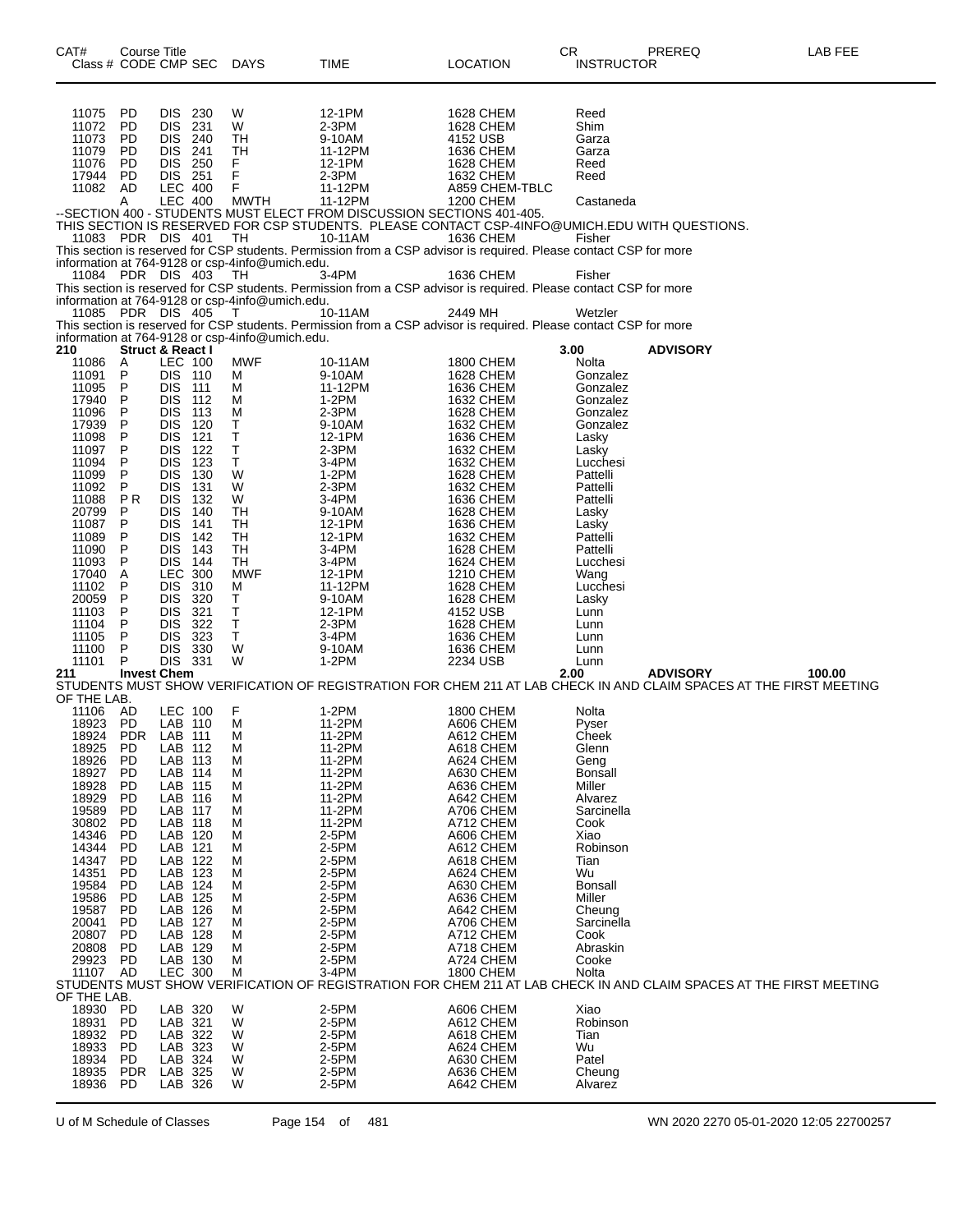| CAT#                                                                                                                                                                                                                 | Course Title<br>Class # CODE CMP SEC                                                                                                                                            |                                                                                                                                                                                                                                     |                                                                                                | <b>DAYS</b>                                                                                                                  | TIME                                                                                                                                                                                                                                                                                                                                                                                                                                                                 | LOCATION                                                                                                                                                                                                                                                                                                                           | <b>CR</b><br>INSTRUCTOR                                                                                                                                                                                                                       | PREREQ          | LAB FEE |
|----------------------------------------------------------------------------------------------------------------------------------------------------------------------------------------------------------------------|---------------------------------------------------------------------------------------------------------------------------------------------------------------------------------|-------------------------------------------------------------------------------------------------------------------------------------------------------------------------------------------------------------------------------------|------------------------------------------------------------------------------------------------|------------------------------------------------------------------------------------------------------------------------------|----------------------------------------------------------------------------------------------------------------------------------------------------------------------------------------------------------------------------------------------------------------------------------------------------------------------------------------------------------------------------------------------------------------------------------------------------------------------|------------------------------------------------------------------------------------------------------------------------------------------------------------------------------------------------------------------------------------------------------------------------------------------------------------------------------------|-----------------------------------------------------------------------------------------------------------------------------------------------------------------------------------------------------------------------------------------------|-----------------|---------|
| 18937<br>14421<br>18938<br>19616                                                                                                                                                                                     | <b>PD</b><br>PD<br>PD<br><b>PD</b>                                                                                                                                              | LAB 327<br>LAB<br>LAB 329<br>LAB 330                                                                                                                                                                                                | 328                                                                                            | W<br>W<br>W<br>W                                                                                                             | 2-5PM<br>2-5PM<br>2-5PM<br>2-5PM                                                                                                                                                                                                                                                                                                                                                                                                                                     | A712 CHEM<br>A718 CHEM<br>A724 CHEM<br>A706 CHEM                                                                                                                                                                                                                                                                                   | Glenn<br>Cheek<br>Tami<br>Geng                                                                                                                                                                                                                |                 |         |
| 215<br>11108<br>22324<br>22325<br>22326<br>22327<br>22328<br>22329                                                                                                                                                   | Struct&React II<br>S<br>P<br>P<br>P<br>P<br>P<br>P                                                                                                                              | <b>LEC 100</b><br>DIS.<br><b>DIS</b><br><b>DIS</b><br>DIS<br><b>DIS</b><br><b>DIS</b>                                                                                                                                               | 101<br>102<br>103<br>104<br>105<br>106                                                         | <b>MWF</b><br>М<br>М<br>Τ<br>T.<br>W<br>W                                                                                    | 9-10AM<br>10-11AM<br>3-4PM<br>9-10AM<br>12-1PM<br>10-11AM<br>3-4PM                                                                                                                                                                                                                                                                                                                                                                                                   | 1800 CHEM<br>G040 TISCH<br>2244 USB<br>1250 USB<br>1650 CHEM<br>110 WEISER-TBL<br>1650 CHEM                                                                                                                                                                                                                                        | 3.00<br>Albright<br>Wortman<br>Zaimi<br>Kim<br>Kim<br>Kim<br>Rykaczewski                                                                                                                                                                      | <b>ADVISORY</b> |         |
| 22330<br>22332<br>MUST ALSO ELECT CHEM 216H-200.                                                                                                                                                                     | P<br>P                                                                                                                                                                          | <b>DIS</b><br><b>DIS</b>                                                                                                                                                                                                            | 107<br>109                                                                                     | <b>TH</b><br>F                                                                                                               | 10-11AM<br>10-11AM<br>--SECTION 200 IS AVAILABLE FOR HONORS CREDIT ONLY. DEPARTMENTAL CONSENT MUST BE GIVEN. STUDENTS IN CHEM 215H-200                                                                                                                                                                                                                                                                                                                               | 1650 CHEM<br>110 WEISER-TBL                                                                                                                                                                                                                                                                                                        | Zaimi<br>Kim                                                                                                                                                                                                                                  |                 |         |
| 11109<br>11110<br>22333<br>22334<br>22335<br>22336<br>22338<br>22339<br>22341<br>18329<br>22381<br>22382<br>22384<br>22385<br>22386<br>22387                                                                         | <b>PDR</b><br>S<br>P<br>P<br>P<br>P<br>P<br>P<br>P<br>S<br>P<br>P<br>P<br>P<br>P<br>P                                                                                           | LEC 200<br><b>LEC 300</b><br>DIS<br><b>DIS</b><br><b>DIS</b><br>DIS<br><b>DIS</b><br><b>DIS</b><br>DIS<br><b>LEC</b><br><b>DIS</b><br>DIS<br><b>DIS</b><br>DIS<br>DIS<br><b>DIS</b>                                                 | 301<br>302<br>303<br>304<br>306<br>307<br>309<br>400<br>402<br>403<br>405<br>406<br>407<br>408 | MWF<br><b>MWF</b><br>м<br>М<br>Τ<br>T<br>TH<br>TН<br>F.<br><b>MWF</b><br>М<br>T.<br>W<br>W<br>TН<br>TН                       | 10-11AM<br>12-1PM<br>3-4PM<br>4-5PM<br>10-11AM<br>3-4PM<br>9-10AM<br>12-1PM<br>$1-2PM$<br>$2-3PM$<br>4-5PM<br>9-10AM<br>11-12PM<br>5-6PM<br>12-1PM<br>5-6PM                                                                                                                                                                                                                                                                                                          | <b>1640 CHEM</b><br>1800 CHEM<br>1650 CHEM<br>1650 CHEM<br>1650 CHEM<br><b>1650 CHEM</b><br><b>1650 CHEM</b><br><b>1650 CHEM</b><br>ARR<br><b>1800 CHEM</b><br>2244 USB<br><b>1650 CHEM</b><br>269 WEISER<br>4153 USB<br>2244 USB<br><b>1650 CHEM</b>                                                                              | Montgomery<br>Stephenson<br>Rykaczewski<br>Rykaczewski<br>Wortman<br>Wortman<br>Zaimi<br>Kim<br>Zaimi<br>Cruz<br>Zaimi<br>Wortman<br>Kim<br>Wortman<br>Wortman<br>Zaimi                                                                       |                 |         |
| 22388<br>216                                                                                                                                                                                                         | P<br><b>Synth Org</b>                                                                                                                                                           | <b>DIS</b>                                                                                                                                                                                                                          | 409                                                                                            | F                                                                                                                            | 11-12PM                                                                                                                                                                                                                                                                                                                                                                                                                                                              | 2244 USB                                                                                                                                                                                                                                                                                                                           | Zaimi<br>2.00                                                                                                                                                                                                                                 | <b>ADVISORY</b> | 100.00  |
| 11111<br>17028<br>17029<br>17030<br>17166<br>18940<br>18941<br>18942<br>18943<br>18944<br>18964<br>18965<br>18966<br>18967<br>18968<br>18969<br>18970<br>18971<br>18972<br>18973<br>17031<br>17032<br>17033<br>11112 | Α<br><b>PD</b><br>PD<br>PD<br>PD<br>PD<br>PD<br>PD<br>PD<br>PD<br>PD<br>PD<br>PD<br>PD<br><b>PD</b><br>PD<br>PD<br><b>PD</b><br><b>PD</b><br>PD<br>PD<br>PD<br>PD<br>AD         | LEC<br>LAB<br>LAB<br>LAB<br>LAB 113<br>LAB<br>LAB<br>LAB<br>LAB 117<br>LAB<br>LAB 119<br>LAB 120<br>LAB<br>LAB 122<br>LAB 123<br>LAB 124<br>LAB 125<br>LAB 126<br>LAB<br>LAB 128<br>LAB 130<br>LAB 131<br>LAB 132<br><b>LEC 200</b> | 100<br>110<br>111<br>112<br>114<br>115<br>116<br>118<br>121<br>127                             | М<br>т<br>T<br>T<br>Τ<br>Т<br>Τ<br>Τ<br>Τ<br>Τ<br>Τ<br>Τ<br>T<br>Т<br>T<br>T<br>Т<br>T<br>T<br>Τ<br>W<br>W<br>W<br><b>TH</b> | $1-2PM$<br>8-12PM<br>8-12PM<br>8-12PM<br>8-12PM<br>8-12PM<br>8-12PM<br>8-12PM<br>8-12PM<br>8-12PM<br>8-12PM<br>1-5PM<br>1-5PM<br>1-5PM<br>1-5PM<br>1-5PM<br>1-5PM<br>1-5PM<br>1-5PM<br>1-5PM<br>1-5PM<br>1-5PM<br>1-5PM<br>10-11AM<br>CHEM 216, section 200 and 2xx labs available for Honors credit only. Departmental Consent must be given BEFORE<br>registering. Students must also be enrolled in Chem 215-200. Contact chemundergrad@umich.edu with questions. | <b>1800 CHEM</b><br>A606 CHEM<br>A612 CHEM<br>A618 CHEM<br>A624 CHEM<br>A630 CHEM<br>A636 CHEM<br>A642 CHEM<br>A730 CHEM<br>A736 CHEM<br>A742 CHEM<br>A606 CHEM<br>A612 CHEM<br>A618 CHEM<br>A624 CHEM<br>A630 CHEM<br>A636 CHEM<br>A642 CHEM<br>A730 CHEM<br>A736 CHEM<br>A730 CHEM<br>A736 CHEM<br>A742 CHEM<br><b>1210 CHEM</b> | Salvador<br>Zhao<br>Datar<br>Gu<br>Zhelavskyi<br>Chiang<br>Sun<br>Potter<br>Wade Wolfe<br>Meserve<br>Roldan<br>Yang<br>Shen<br>Scott<br>Champagne<br>Jett<br>Li<br>Walker<br>Barbu<br>Lin<br>Williams<br>Fantone<br>Wade Wolfe<br>Poniatowski |                 |         |
| 17831<br>30617<br>17034<br>17035<br>30705<br>35385<br>17830<br>35219<br>11113<br>17038<br>19017<br>18975<br>18976<br>18977<br>18979<br>18980<br>18981<br>18982<br>18983                                              | PDR.<br><b>PDR</b><br><b>PDR</b><br><b>PDR</b><br><b>PDR</b><br><b>PDR</b><br><b>PDR</b><br><b>PDR</b><br>AD<br>PD<br>PD<br>PD<br>PD<br>PD<br>PD<br>PD<br>PD<br>PD<br><b>PD</b> | LAB 210<br>LAB 211<br>LAB 220<br>LAB 230<br>LAB<br>LAB 240<br>LAB 250<br>LAB<br><b>LEC 300</b><br>LAB<br>LAB<br>LAB 314<br>LAB 315<br>LAB<br>LAB 318<br>LAB 319<br>LAB<br>LAB 321<br>LAB 322                                        | 231<br>251<br>312<br>313<br>316<br>320                                                         | м<br>M<br>Τ<br>W<br>W<br>TН<br>F<br>F<br>W<br>TH<br>TН<br>TН<br>TН<br>TН<br>TН<br>TН<br>TН<br>TН<br>TН                       | 1-5PM<br>1-5PM<br>8-12PM<br>1-5PM<br>1-5PM<br>1-5PM<br>1-5PM<br>1-5PM<br>$1-2PM$<br>8-12PM<br>8-12PM<br>8-12PM<br>8-12PM<br>8-12PM<br>8-12PM<br>8-12PM<br>1-5PM<br>1-5PM<br>1-5PM                                                                                                                                                                                                                                                                                    | 2500 CHEM<br>2411 CHEM<br><b>2500 CHEM</b><br>2500 CHEM<br>2411 CHEM<br><b>2500 CHEM</b><br>2411 CHEM<br>2500 CHEM<br><b>1800 CHEM</b><br>A618 CHEM<br>A624 CHEM<br>A630 CHEM<br>A636 CHEM<br>A642 CHEM<br>A736 CHEM<br>A742 CHEM<br>A606 CHEM<br>A612 CHEM<br>A618 CHEM                                                           | Chen<br>Zehnder<br>Wearing<br>Xu<br>Chen<br>Wearing<br>Xu<br>Zehnder<br>Shultz<br>Gu<br>Zhelavskyi, Zotos<br>Chiang<br>Sun<br>Potter<br>Meserve<br>Roldan<br>Yang<br>Shen<br>Scott                                                            |                 |         |

U of M Schedule of Classes Page 155 of 481 WN 2020 2270 05-01-2020 12:05 22700257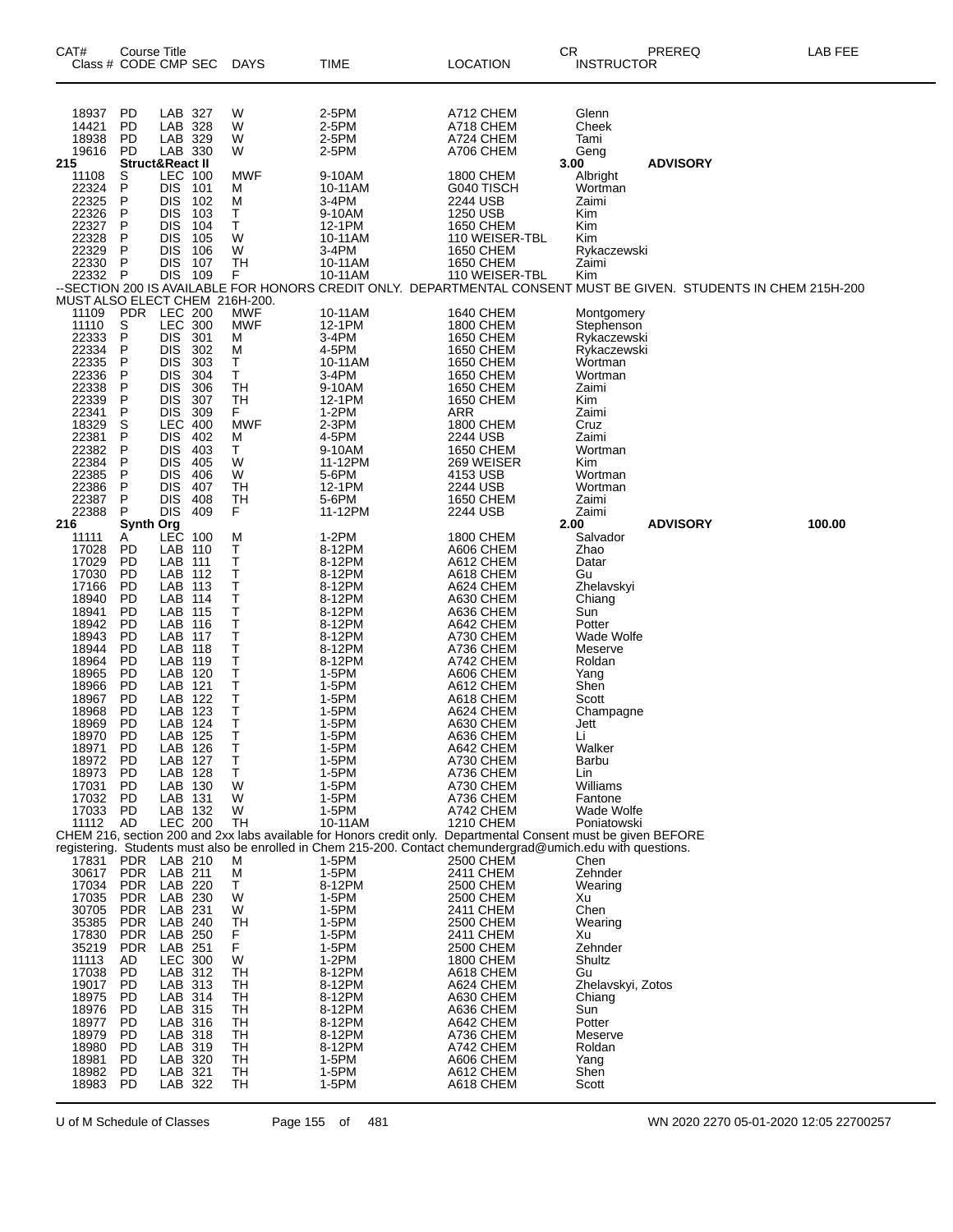| CAT# | Class # CODE CMP SEC                                                                                                                         | Course Title                                                                                                                                  |                                                                                                                                                                                     |                                                                                    | DAYS                                                                                                          | TIME                                                                                                                                                 | <b>LOCATION</b>                                                                                                                                                                                                     | CR<br><b>INSTRUCTOR</b>                                                                                                                                             | PREREQ                    | LAB FEE |
|------|----------------------------------------------------------------------------------------------------------------------------------------------|-----------------------------------------------------------------------------------------------------------------------------------------------|-------------------------------------------------------------------------------------------------------------------------------------------------------------------------------------|------------------------------------------------------------------------------------|---------------------------------------------------------------------------------------------------------------|------------------------------------------------------------------------------------------------------------------------------------------------------|---------------------------------------------------------------------------------------------------------------------------------------------------------------------------------------------------------------------|---------------------------------------------------------------------------------------------------------------------------------------------------------------------|---------------------------|---------|
| 218  | 18984<br>18985<br>18986<br>18987<br>18988<br>18395<br>18407<br>18408<br>18409<br>18991<br>18995<br>18996<br>18997<br>18998<br>18999<br>19004 | <b>PD</b><br>PD<br><b>PD</b><br>PD<br>PD<br>AD<br>PD<br>PD<br><b>PD</b><br>PD<br>PD<br><b>PD</b><br>PD<br>PD<br>PD<br>PD<br>Ind Study Biochem | LAB 323<br>LAB 324<br>LAB 325<br>LAB 326<br>LAB 327<br><b>LEC 400</b><br>LAB 410<br>LAB 411<br>LAB 412<br>LAB 414<br>LAB 420<br>LAB 421<br>LAB 422<br>LAB 423<br>LAB 424<br>LAB 429 |                                                                                    | TН<br>TН<br>TН<br>TH<br>TН<br>TН<br>F<br>F<br>F<br>F<br>F<br>F<br>F<br>F<br>F<br>F                            | 1-5PM<br>1-5PM<br>1-5PM<br>1-5PM<br>1-5PM<br>12-1PM<br>8-12PM<br>8-12PM<br>8-12PM<br>8-12PM<br>1-5PM<br>1-5PM<br>1-5PM<br>1-5PM<br>1-5PM<br>1-5PM    | A624 CHEM<br>A630 CHEM<br>A730 CHEM<br>A736 CHEM<br>A742 CHEM<br><b>1210 CHEM</b><br>A606 CHEM<br>A612 CHEM<br>A618 CHEM<br>A630 CHEM<br>A606 CHEM<br>A612 CHEM<br>A618 CHEM<br>A624 CHEM<br>A630 CHEM<br>A636 CHEM | Champagne<br>Jett<br>Li<br>Datar<br>Kohrman<br>Shultz, Zotos<br>Williams<br>Zhao<br>Ohmer<br>Walker<br>Lin<br>Fantone<br>Ohmer<br>Sullivan<br>Puli<br>Barbu<br>1.00 | <b>ADVISORY</b>           |         |
| 219  |                                                                                                                                              | Ind Study Chem                                                                                                                                | $IND +$                                                                                                                                                                             |                                                                                    |                                                                                                               | <b>ARR</b>                                                                                                                                           | ARR                                                                                                                                                                                                                 | 1.00                                                                                                                                                                | <b>ADVISORY</b>           |         |
| 220  |                                                                                                                                              |                                                                                                                                               | $IND +$                                                                                                                                                                             | <b>Teach Exp Undergr</b>                                                           |                                                                                                               | <b>ARR</b>                                                                                                                                           | ARR                                                                                                                                                                                                                 | 1.00-3.00                                                                                                                                                           |                           |         |
|      |                                                                                                                                              |                                                                                                                                               | $IND +$                                                                                                                                                                             |                                                                                    |                                                                                                               | <b>ARR</b>                                                                                                                                           | ARR                                                                                                                                                                                                                 |                                                                                                                                                                     |                           |         |
| 230  | 19487<br>11116<br>19488<br>19489<br>19490<br>11117<br>11118<br>11119<br>20767<br>11120<br>21357<br>20766<br>19491<br>19492                   | P Chem Princ&Appl<br>S<br>S<br>P<br>P<br>P<br>P<br>P<br>P<br>P<br>P<br>P<br>P<br>P<br>P                                                       | LEC 100<br>LEC 101<br><b>DIS</b><br><b>DIS</b><br><b>DIS</b><br><b>DIS</b><br><b>DIS</b><br>DIS<br><b>DIS</b><br><b>DIS</b><br>DIS<br>DIS<br>DIS<br><b>DIS</b>                      | - 110<br>111<br>112<br>130<br>131<br>132<br>140<br>141<br>142<br>143<br>144<br>145 | MWF<br><b>MWF</b><br>М<br>м<br>м<br>W<br>W<br>W<br>TН<br>TН<br>TН<br>TН<br>TН<br>TН                           | 8-9AM<br>9-10AM<br>10-11AM<br>11-12PM<br>1-2PM<br>10-11AM<br>11-12PM<br>12-1PM<br>9-10AM<br>10-11AM<br>11-12PM<br>1-2PM<br>2-3PM<br>4-5PM            | 1060 BSB-TBL<br>1060 BSB-TBL<br>1628 CHEM<br>3556 DANA<br>3230 USB<br>1632 CHEM<br><b>1628 CHEM</b><br>1640 CHEM<br>1636 CHEM<br>1632 CHEM<br>1650 CHEM<br>1628 CHEM<br><b>1628 CHEM</b><br>1628 CHEM               | 3.00<br>Gottfried<br>Gottfried<br>Meadows<br>Meadows<br>Meadows<br>Zhang<br>Zhang<br>Caiati<br>Caiati<br>Caiati<br>Roessler<br>Roessler<br>Roessler<br>Zhang        | <b>ADVISORY</b>           |         |
|      |                                                                                                                                              |                                                                                                                                               |                                                                                                                                                                                     |                                                                                    | 241 Intro to Chem Analy<br>--TO BE TAKEN CONCURRENTLY WITH CHEM 242.                                          |                                                                                                                                                      |                                                                                                                                                                                                                     | 2.00                                                                                                                                                                | <b>ADVISORY</b>           |         |
| 242  | 11121                                                                                                                                        | P W LEC 100<br>Intr Chem Analy Lab                                                                                                            |                                                                                                                                                                                     |                                                                                    | TTH                                                                                                           | 12-1PM                                                                                                                                               | 1200 CHEM                                                                                                                                                                                                           | Ault<br>2.00                                                                                                                                                        | <b>ADVISORY</b>           | 100.00  |
| 245  | 11122<br>19942 A<br>11123<br>19943                                                                                                           | P W LAB 100<br>P W LAB 300<br>Α<br><b>Biomed Chem</b>                                                                                         | <b>REC 102</b><br><b>REC 302</b>                                                                                                                                                    |                                                                                    | TO BE TAKEN CONCURRENTLY WITH CHEM 241.<br>м<br>М<br>TН<br>TO BE TAKEN CONCURRENTLY WITH CHEM 241.<br>т<br>WF | 1-5PM<br>12-1PM<br>1-5PM<br>1-2PM                                                                                                                    | 2310 CHEM<br>1636 CHEM<br>2310 CHEM<br>1628 CHEM                                                                                                                                                                    | Wang<br>Pratt<br>Szot<br>Pratt<br>2.00                                                                                                                              | <b>ADVISORY</b>           |         |
| 246  | 22964                                                                                                                                        | P                                                                                                                                             | LEC 100                                                                                                                                                                             | <b>Biomed Chem-Lab I</b>                                                           |                                                                                                               | 9-10AM                                                                                                                                               | 1230 USB                                                                                                                                                                                                            | Meyerhoff<br>1.00                                                                                                                                                   | <b>ADVISORY, ENFORCED</b> | 100.00  |
| 247  | 22965<br>22966<br>22967<br>22968                                                                                                             | AR<br><b>PR</b><br>P R<br><b>Biomed Chem Lab II</b><br>P R                                                                                    | LEC 100<br>LAB 101<br>LAB 102<br><b>LEC 100</b>                                                                                                                                     |                                                                                    | - M<br>$\top$<br>W                                                                                            | 9-10AM<br>1-5PM<br>1-5PM<br>ARR<br>CHEM 247 meets the same day/time/location as CHEM 246 and can only be taken in conjunction with CHEM 245 and CHEM | 1230 USB<br>2310 CHEM<br>2310 CHEM<br>ARR                                                                                                                                                                           | Bailey<br>Witt, Lhotka<br>Lhotka, Witt<br>1.00<br>Bailey                                                                                                            | <b>ADVISORY, ENFORCED</b> |         |
| 260  | 246; this is not a stand-alone course.                                                                                                       | <b>Chemical Principles</b>                                                                                                                    |                                                                                                                                                                                     |                                                                                    |                                                                                                               |                                                                                                                                                      |                                                                                                                                                                                                                     | 3.00                                                                                                                                                                | <b>ADVISORY</b>           |         |
| 261  | 11124<br>18412<br>18413<br>18414<br>18415<br>18416<br>11125<br>18417<br>19573<br>18418                                                       | $\mathsf{A}_{\mathsf{P}}$<br>P<br>P<br>P<br>P<br>Α<br>P<br>P<br>P<br><b>Intro Quantum Chem</b>                                                | LEC 100<br>DIS 101<br><b>DIS</b><br>DIS.<br><b>DIS</b><br>DIS.<br>LEC 200<br><b>DIS</b><br><b>DIS</b><br>DIS 203                                                                    | 102<br>103<br>104<br>105<br>201<br>202                                             | MWF<br>м<br>м<br>W<br>T.<br>TH<br><b>MWF</b><br>м<br>Τ<br>W                                                   | 10-11AM<br>8-9AM<br>9-10AM<br>8-9AM<br>5-6PM<br>4-5PM<br>$1-2PM$<br>3-4PM<br>5-6PM<br>4-5PM                                                          | 1230 USB<br>1632 CHEM<br>1632 CHEM<br>1632 CHEM<br>1632 CHEM<br>1632 CHEM<br>1250 USB<br>1636 CHEM<br>1636 CHEM<br>1636 CHEM                                                                                        | Ramamoorthy<br>Hatch<br>Chen<br>Hatch<br>Hatch<br>Dang<br>Ramamoorthy<br>Dang<br>Chen<br>Dang<br>1.00                                                               | <b>ADVISORY</b>           |         |
|      | 11126<br>18419<br>18420<br>18421<br>18422<br>18423<br>11127<br>18425<br>18426<br>18427                                                       | A<br><b>PR</b><br>P R<br>P R<br>P R<br>P R<br>A<br><b>PR</b><br><b>PR</b><br>P R                                                              | <b>LEC 100</b><br>DIS 101<br><b>DIS</b><br><b>DIS</b><br>DIS.<br><b>DIS</b><br><b>LEC 200</b><br>DIS 201<br><b>DIS</b><br>DIS 203                                                   | 102<br>103<br>104<br>105<br>202                                                    | <b>MWF</b><br>М<br>м<br>W<br>Τ<br>TH<br><b>MWF</b><br>м<br>Τ<br>W                                             | 10-11AM<br>8-9AM<br>9-10AM<br>8-9AM<br>5-6PM<br>4-5PM<br>$1-2PM$<br>3-4PM<br>5-6PM<br>4-5PM                                                          | 1230 USB<br>1632 CHEM<br>1632 CHEM<br>1632 CHEM<br>1632 CHEM<br>1632 CHEM<br>1250 USB<br>1636 CHEM<br><b>1636 CHEM</b><br>1636 CHEM                                                                                 | Ramamoorthy<br>Hatch<br>Chen<br>Hatch<br>Hatch<br>Dang<br>Ramamoorthy<br>Dang<br>Chen<br>Dang                                                                       |                           |         |

U of M Schedule of Classes Page 156 of 481 WN 2020 2270 05-01-2020 12:05 22700257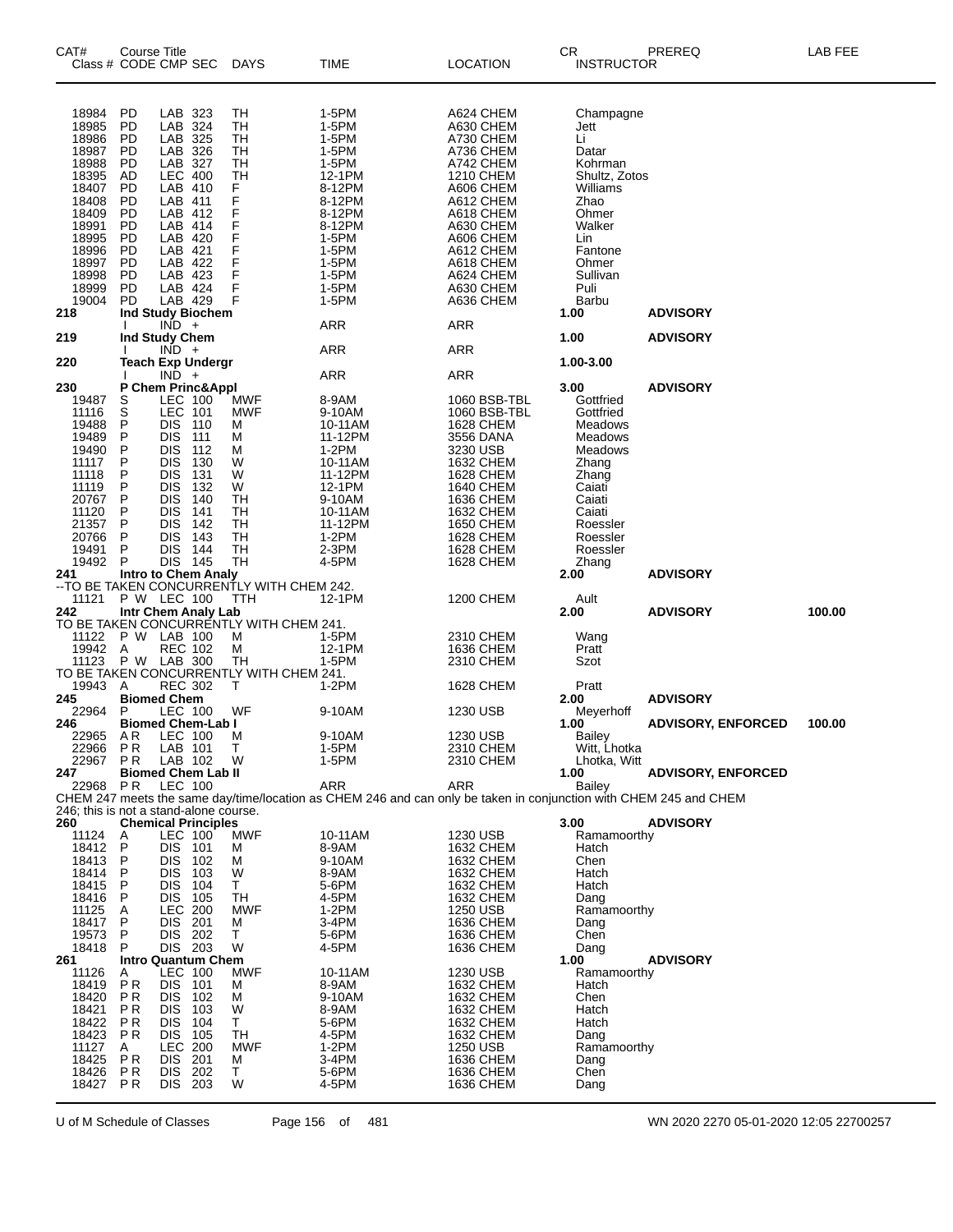| CAT#<br>Class # CODE CMP SEC              | Course Title                             |                                                                                      | DAYS                                   | TIME                                                                                   | <b>LOCATION</b>                                                    | CR<br><b>INSTRUCTOR</b>                                         | PREREQ                             | LAB FEE |
|-------------------------------------------|------------------------------------------|--------------------------------------------------------------------------------------|----------------------------------------|----------------------------------------------------------------------------------------|--------------------------------------------------------------------|-----------------------------------------------------------------|------------------------------------|---------|
| 262<br>24196<br>22504<br>22505            | S<br>P<br>P                              | Math Met Phys Sci<br>LEC 100<br>DIS 101<br>DIS 102                                   | <b>MWF</b><br>Τ<br>W                   | $2-3PM$<br>12-1PM<br>12-1PM                                                            | A859 CHEM-TBLC<br><b>1624 CHEM</b><br>1632 CHEM                    | 4.00<br>Sension<br>Sofferman<br>Sofferman                       | <b>ADVISORY</b>                    |         |
| 302<br>11128<br>11129<br>11130            | <b>Inorg Chem</b><br>A                   | <b>LEC 100</b><br>P W DIS 101<br>P W DIS 102                                         | <b>MWF</b><br>W<br>т                   | 9-10AM<br>1-2PM<br>9-10AM                                                              | 1200 CHEM<br>1632 CHEM<br>1636 CHEM                                | 3.00<br>Szymczak<br>Wilson<br>Wilson                            | <b>ADVISORY</b>                    |         |
| 303<br>21667<br>21834<br>21835<br>21836   | S<br>P W<br>P W                          | <b>Intro Bioinorg Chem</b><br>LEC 100<br><b>DIS</b><br>102<br>DIS 103<br>P W DIS 104 | <b>MWF</b><br>м<br>W<br>W              | 11-12PM<br>10-11AM<br>$1-2PM$<br>9-10AM                                                | 1640 CHEM<br>1632 CHEM<br>1636 CHEM<br><b>1628 CHEM</b>            | 3.00<br>Pecoraro<br>Schneider<br>Schneider<br>Schneider         | <b>ADVISORY</b>                    |         |
| 351<br>19480<br>19996<br>19997            | A<br>P<br>P                              | <b>Biochem Fundamentals</b><br><b>LEC 100</b><br>DIS 101<br><b>DIS</b><br>106        | <b>MWF</b><br>М<br>W                   | 10-11AM<br>9-10AM<br>9-10AM                                                            | 1200 CHEM<br>1650 CHEM<br><b>1505 NUB</b>                          | 4.00<br>Koutmou<br>Snyder<br>Snyder                             | <b>ADVISORY</b>                    |         |
| 19998<br>352<br>19481<br>24335            | P<br>A<br><b>PD</b>                      | <b>DIS 107</b><br>Intro Biochem Lab<br>LEC 100<br>LAB 101                            | т<br>F<br>M                            | $1-2PM$<br>12-1PM<br>1-5PM                                                             | 1636 CHEM<br>1200 CHEM<br>A513 CHEM                                | Snyder<br>2.00<br>Walter<br>Jo                                  | <b>ADVISORY</b>                    | 110.00  |
| 21136<br>21137<br>21981<br>19482          | PD.<br><b>PD</b><br>PD.<br>PD.           | LAB 103<br>LAB 104<br>LAB 105<br>LAB 107                                             | т<br>W<br>M<br>т                       | 1-5PM<br>1-5PM<br>1-5PM<br>1-5PM                                                       | A513 CHEM<br>A513 CHEM<br>A515 CHEM<br>A515 CHEM                   | Wilhelm<br>Wilhelm<br>Rudin-Rush<br>Rudin-Rush                  |                                    |         |
| 24336<br>353<br>23302<br>24337<br>23304   | <b>PD</b><br>Α<br><b>PR</b><br><b>PR</b> | LAB 108<br><b>Biochem Tech Wr</b><br><b>LEC 100</b><br>LAB 101<br>LAB 103            | W<br>F<br>M<br>Т                       | 1-5PM<br>12-1PM<br>1-5PM<br>1-5PM                                                      | A515 CHEM<br>1200 CHEM<br>A513 CHEM<br>A513 CHEM                   | Jo<br>3.00<br>Walter<br>Jo<br>Wilhelm                           |                                    | 110.00  |
| 23305<br>23306<br>23308<br>24338          | P R<br>ΡR<br><b>PR</b><br>P <sub>R</sub> | LAB 104<br>LAB 105<br>LAB 107<br>LAB 108                                             | W<br>M<br>т<br>W                       | 1-5PM<br>1-5PM<br>1-5PM<br>1-5PM                                                       | A513 CHEM<br>A515 CHEM<br>A515 CHEM<br>A515 CHEM                   | Wilhelm<br>Rudin-Rush<br>Rudin-Rush<br>Jo                       |                                    |         |
| 24339<br>24340<br>398                     | Α<br>A                                   | <b>DIS 110</b><br>DIS 111<br><b>Ugrad Res Biochem</b><br>$IND +$                     | т<br>Т                                 | 5-6PM<br>5-6PM<br><b>ARR</b>                                                           | <b>1628 CHEM</b><br><b>1624 CHEM</b><br>ARR                        | Hall<br>Boggs<br>1.00-4.00                                      | <b>ADVISORY</b>                    |         |
| 399                                       |                                          | <b>Ugrad Res Chem</b><br>$IND +$                                                     |                                        | <b>ARR</b>                                                                             | ARR                                                                | 1.00-4.00                                                       | <b>ADVISORY</b>                    |         |
| 417<br>18887<br>420                       |                                          | <b>Dyn Proc Biophys</b><br>P W LEC 001<br>Int Org Chem                               | TTH                                    | 1-230PM                                                                                | 4404 RAND                                                          | 3.00<br>Meiners<br>3.00                                         | <b>ADVISORY</b><br><b>ADVISORY</b> |         |
| 24210<br>30070<br>30071<br>30072<br>30073 | S<br>P<br>P<br>P<br>P                    | LEC 100<br><b>DIS</b><br>101<br>DIS 102<br><b>DIS</b><br>- 103<br>DIS 104            | <b>TTH</b><br>м<br>Τ<br>W<br><b>TH</b> | 230-4PM<br>4-5PM<br>5-6PM<br>9-10AM<br>5-6PM                                           | 1300 CHEM<br>2062 PALM<br><b>1507 NUB</b><br>1632 CHEM<br>2234 USB | Schindler<br><b>Becker</b><br>Vonesh<br>Vonesh<br><b>Becker</b> |                                    |         |
| 436<br>33819<br>33820 P<br>447            | A                                        | <b>Polym Syn Charact</b><br><b>LEC 100</b><br>LAB 110<br><b>Phys Meth-Analysis</b>   | Т<br><b>TTH</b>                        | 12-1PM<br>8-12PM                                                                       | 3021 EH<br>2411 CHEM                                               | 3.00<br>Matzger<br>Dodson<br>3.00                               | <b>ADVISORY</b><br><b>ADVISORY</b> | 110.00  |
| 11132<br>451<br>21686<br>21688            | A<br>P W                                 | P W LEC 100<br>Adv Biochem I<br>LEC 200<br>DIS 202                                   | MWF<br>MWF<br>T.                       | $1-2PM$<br>10-11AM<br>4-5PM                                                            | 1300 CHEM<br>1250 USB<br>1624 CHEM                                 | Ruotolo<br>4.00<br>Koutmos<br>Miller                            | <b>ADVISORY</b>                    |         |
| 21689<br>21692<br>452<br>11133<br>11134   | P W<br>S R<br>P R                        | DIS 203<br>P W DIS 206<br>Adv Biochem II<br>LEC 100<br>DIS 101                       | TH<br>T.<br><b>MWF</b><br>T.           | 3-4PM<br>3-4PM<br>9-10AM<br>11-12PM                                                    | 2155 NQ<br>1624 CHEM<br><b>NLH MSC2</b><br>2903 THSL               | Miller<br>Miller<br>4.00<br>Trievel                             | <b>ENFORCED</b>                    |         |
| 11135<br>11136<br>463<br>11138            | P R<br>PR.<br>A                          | DIS 102<br>DIS 103<br><b>Physical Chem II</b><br><b>LEC 200</b>                      | TH<br>T.<br><b>MWF</b>                 | 10-11AM<br>$1-2PM$<br>11-12PM                                                          | 2903 THSL<br>5915 BUHL<br>1650 CHEM                                | 3.00<br>Frank                                                   | <b>ADVISORY</b>                    |         |
| 11139<br>11140<br>483                     |                                          | P W DIS 201<br>PRW DIS 202<br><b>Adv Phys Analy</b>                                  | T.<br>м                                | 10-11AM<br>9-10AM<br>STUDENTS HAVE 2 AFTERNOON LABS PER WEEK; ONE LAB LECTURE.         | 3460 MH<br>1624 CHEM                                               | Xie<br>Xie<br>3.00                                              | <b>ADVISORY</b>                    | 100.00  |
| 11141<br>21254 P W LAB 101<br>19563 A     | A                                        | LEC 100<br>LEC 200                                                                   | м<br><b>MW</b><br>T.                   | 12-1PM<br>1-5PM<br>12-1PM<br>STUDENTS HAVE 2 AFTERNOON LABS PER WEEK; ONE LAB LECTURE. | 1632 CHEM<br>2550 CHEM<br>1632 CHEM                                | Kopelman<br>Wu, McLean<br>Kopelman                              |                                    |         |
| 21258<br>498                              |                                          | P W LAB 201<br><b>Ugrad Thesis Biochm</b><br>$IND +$                                 | TTH                                    | 1-5PM<br>ARR                                                                           | 2550 CHEM<br>ARR                                                   | Duan, McLean<br>1.00                                            | <b>ADVISORY</b>                    |         |
| 499                                       |                                          | <b>Ugrad Thesis Chem</b><br>$IND +$                                                  |                                        | ARR                                                                                    | ARR                                                                | 1.00                                                            | <b>ADVISORY</b>                    |         |
| 502                                       |                                          | <b>Chemical Biology II</b>                                                           |                                        |                                                                                        |                                                                    | 3.00                                                            | <b>ADVISORY</b>                    |         |

U of M Schedule of Classes Page 157 of 481 WN 2020 2270 05-01-2020 12:05 22700257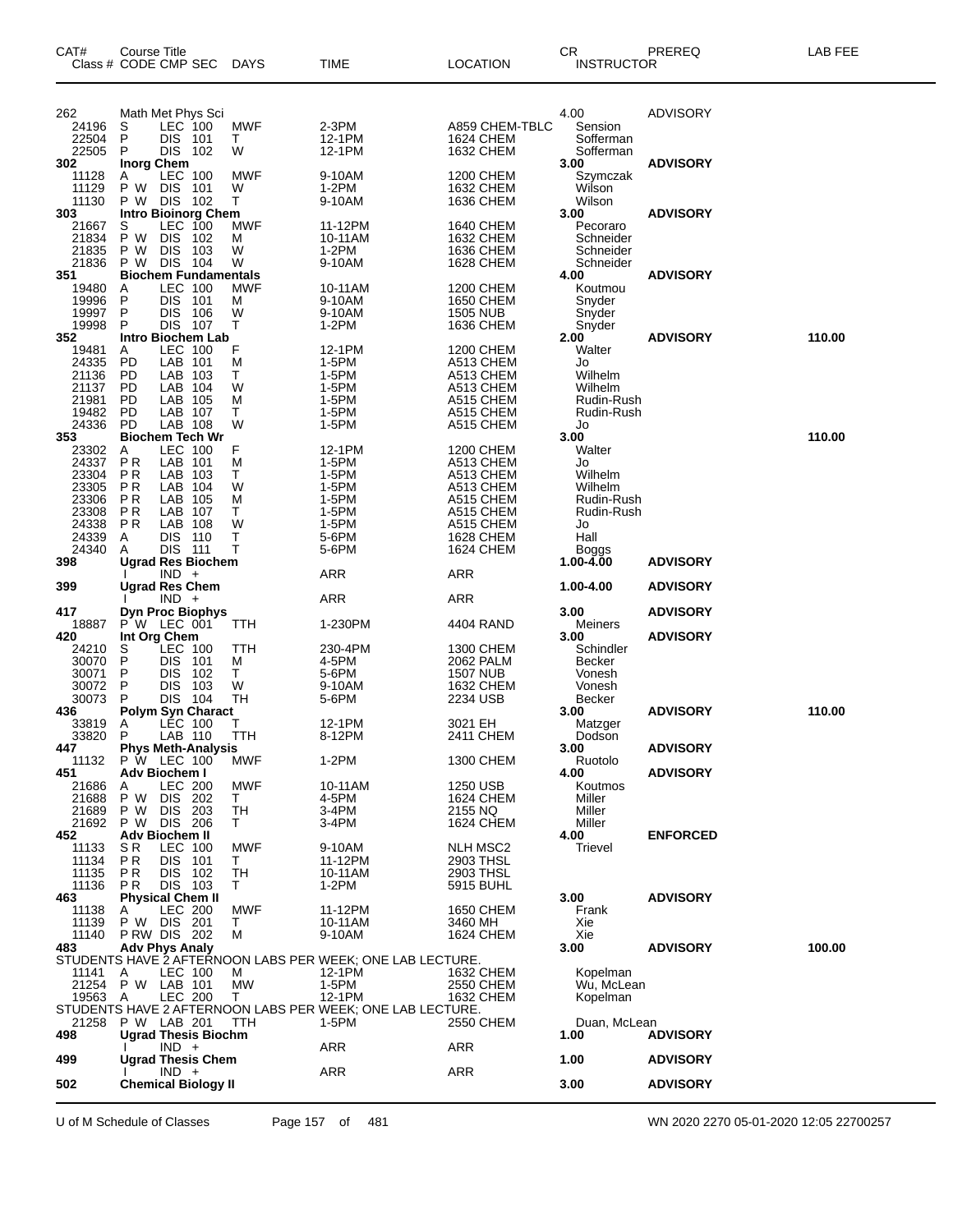| CAT#            | Course Title<br>Class # CODE CMP SEC DAYS                                       |          | TIME                                                                                                      | <b>LOCATION</b>        | CR<br><b>INSTRUCTOR</b> | PREREQ                    | LAB FEE |
|-----------------|---------------------------------------------------------------------------------|----------|-----------------------------------------------------------------------------------------------------------|------------------------|-------------------------|---------------------------|---------|
| 18652 PD        | <b>SEM 001</b>                                                                  | TTH      | 9-11AM                                                                                                    | 1200 CHEM              | Grembecka               | Wang, Cierpicki, Nagorny, |         |
| 27445 PD        | Contact ChemicalBiology@umich.edu for registration inquiries.<br><b>SEM 002</b> | TTH      | 9-11AM                                                                                                    | 1200 CHEM              | Grembecka               | Wang, Cierpicki, Nagorny, |         |
|                 |                                                                                 |          | Section 002 is for Cancer Chemical Biology MS students. Section 001 is for Chemical Biology PhD students. |                        |                         |                           |         |
|                 | Contact ChemicalBiology@umich.edu for registration inquiries.                   |          |                                                                                                           |                        |                         |                           |         |
| 508<br>29499 P  | <b>Adv Bioinorg Chem</b><br>LEC 100                                             | MWF      | 12-1PM                                                                                                    | 4153 USB               | 3.00<br>Bridwell-Rabb   | <b>ADVISORY</b>           |         |
| 515<br>20251    | <b>Organometallic Chem</b><br>P W LEC 001                                       | MWF      | 3-4PM                                                                                                     | 1200 CHEM              | 3.00<br>Sanford         |                           |         |
| 521<br>11144    | Tech in Bioph Chem<br>P<br><b>SEM 001</b>                                       | ттн      | 230-4PM                                                                                                   | ARR                    | 3.00<br>Horowitz        | <b>ADVISORY</b>           |         |
| 526<br>29753 P  | Chem Biol II<br>LEC 100                                                         | MWF      | 10-11AM                                                                                                   | B844 EH                | 3.00<br>Bailey          | <b>ADVISORY</b>           |         |
| 528<br>19975    | <b>Biol&amp;Chem Enzymes</b><br><b>P W LEC 001</b>                              | MWF      | 10-11AM                                                                                                   | 1650 CHEM              | 2.00<br>Marsh           | <b>ADVISORY</b>           |         |
| 536             | Macro Lab                                                                       |          |                                                                                                           |                        | 3.00                    | <b>ADVISORY</b>           | 110.00  |
| 34285<br>34286  | LEC 100<br>A<br>P<br>LAB 110                                                    | Τ<br>TTH | 12-1PM<br>8-12PM                                                                                          | 3021 EH<br>2411 CHEM   | Matzger<br>Dodson       |                           |         |
| 538             | <b>Macromolecule</b><br>P W LEC 100                                             | MWF      | 11-12PM                                                                                                   |                        | 3.00                    | <b>ADVISORY</b>           |         |
| 18391<br>541    | <b>Organic Chemistry</b>                                                        |          |                                                                                                           | 1210 CHEM              | Matzger<br>3.00         | <b>ADVISORY</b>           |         |
| 11145<br>11146  | P W LEC 100<br>A<br>REC 101                                                     | MWF<br>м | 9-10AM<br>7-9PM                                                                                           | 1640 CHEM<br>1650 CHEM | Nagorny<br>Diaz         |                           |         |
| 567<br>32278    | <b>Chemical Dynamics</b><br>LEC 100<br>P                                        | MWF      | 11-12PM                                                                                                   | 1372 EH                | 3.00<br>Kubarych        | <b>ADVISORY</b>           |         |
| 575<br>17829    | <b>Chem Thermodynamics</b><br>P W LEC 100                                       | MWF      | 11-12PM                                                                                                   | 1650 CHEM              | 3.00<br>Frank           | <b>ADVISORY</b>           |         |
| 596             | <b>Intro Grad to Res MS</b><br>D<br>$IND +$                                     |          | <b>ARR</b>                                                                                                | ARR                    | 3.00                    |                           |         |
| 597<br>16088    | <b>Intro to Grad Res</b><br>P W LAB 001                                         |          | ARR                                                                                                       | ARR                    | 3.00<br>Matzger         | <b>ADVISORY</b>           |         |
| 598             | <b>IGERT Res Rotation</b><br>$IND +$                                            |          | ARR                                                                                                       | ARR                    | 3.00                    | <b>ADVISORY</b>           |         |
| 599             | <b>C B I Res Rotation</b><br>IND +                                              |          | <b>ARR</b>                                                                                                | ARR                    | 3.00                    | <b>ADVISORY</b>           |         |
| 616<br>11147    | Adv Inorganic Chem<br>P W LEC 100                                               | ттн      | 10-1130AM                                                                                                 | 1624 CHEM              | 3.00<br>Lehnert         | <b>ADVISORY</b>           |         |
| 647<br>32195    | <b>Mass Spectrometry</b><br>PR<br>LEC 100                                       | MWF      | 1-2PM                                                                                                     | 1650 CHEM              | 3.00<br>Hakansson       | <b>ADVISORY</b>           |         |
| 648             | <b>Anl Spectro&amp;Imaging</b>                                                  |          |                                                                                                           |                        | 3.00                    | <b>ADVISORY</b>           |         |
| 25373<br>673    | P W LEC 100<br>Kinetics&Mechanism                                               | TTH      | 1-230PM                                                                                                   | 4151 USB               | Biteen<br>3.00          | <b>ADVISORY</b>           |         |
| 18285           | P W LEC 001                                                                     | MWF      | 11-12PM<br>Note: Class meets from February 22, 2017 to April 18, 2017 in 6311 Med Sci I.                  | 1632 CHEM              | Palfey                  |                           |         |
| 720<br>24739 PD | <b>Prof Dev Lead Chem</b><br><b>SEM 100</b>                                     | F        | 12-1PM                                                                                                    | 1300 CHEM              | 1.00                    | <b>ADVISORY</b>           |         |
| 801<br>11149    | <b>Analytical Seminar</b><br><b>SEM 100</b><br>PD.                              |          | <b>ARR</b>                                                                                                | ARR                    | 1.00<br>Zellers         | <b>ADVISORY</b>           |         |
| 802<br>11150    | <b>Inorganic Seminar</b><br>PD.<br><b>SEM 100</b>                               |          | ARR                                                                                                       | <b>ARR</b>             | 1.00                    | <b>ADVISORY</b>           |         |
| 803<br>11151    | <b>Organic Seminar</b><br>PD.<br><b>SEM 100</b>                                 |          | ARR                                                                                                       | ARR                    | 1.00                    | <b>ADVISORY</b>           |         |
| 804<br>11152    | <b>Physical Seminar</b><br>PD.<br><b>SEM 100</b>                                |          | <b>ARR</b>                                                                                                | ARR                    | 1.00<br><b>Biteen</b>   | <b>ADVISORY</b>           |         |
| 805<br>16363    | <b>Materials Seminar</b><br><b>PD</b><br><b>SEM 100</b>                         |          | ARR                                                                                                       | <b>ARR</b>             | 1.00<br>Maldonado       | <b>ADVISORY</b>           |         |
| 895             | <b>Research in Chem</b><br>$IND +$                                              |          | ARR                                                                                                       | ARR                    | 1.00-8.00               | <b>ADVISORY</b>           |         |
| 990             | <b>Diss-Precand</b>                                                             |          |                                                                                                           |                        | 1.00-8.00               | <b>ADVISORY</b>           |         |
| 995             | $IND +$<br>D<br>Diss-Cand                                                       |          | <b>ARR</b>                                                                                                | <b>ARR</b>             | 8.00                    | <b>ENFORCED</b>           |         |
|                 | R<br>$IND +$                                                                    |          | ARR                                                                                                       | ARR                    |                         |                           |         |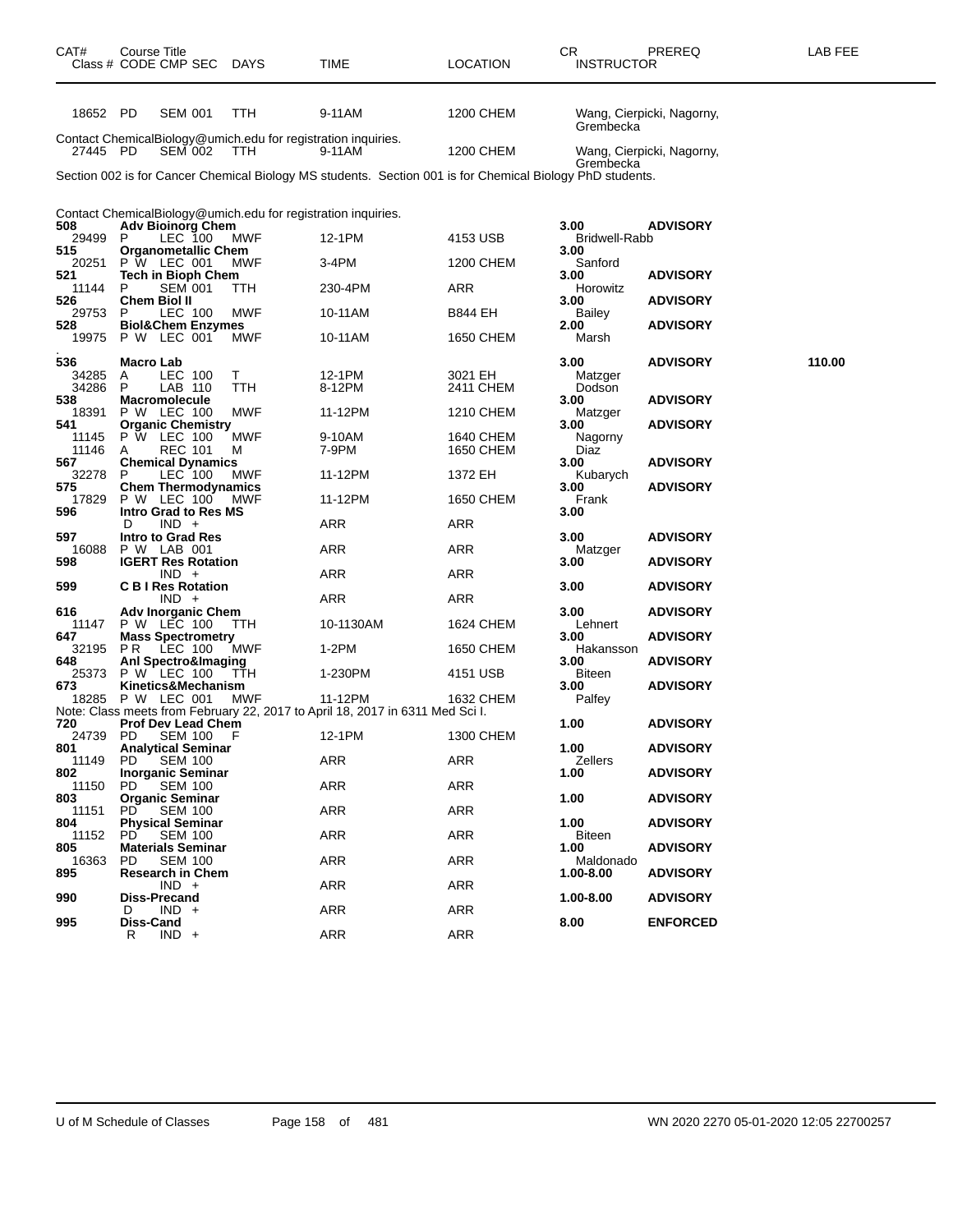| CAT# | Title<br>Courseٽ     |      |      |          | Ωm<br><b>UN</b>   | PREREQ | ----<br>ΔR.<br>--- |
|------|----------------------|------|------|----------|-------------------|--------|--------------------|
|      | Class # CODE CMP SEC | DAYS | TIME | LOCATION | <b>INSTRUCTOR</b> |        |                    |

# **Classical Studies Department**

#### **Classical Archaeology (CLARCH)**

| 103       | <b>Grt Disc Archaeology</b>    |            |                | 3.00          |                 |
|-----------|--------------------------------|------------|----------------|---------------|-----------------|
|           | 31869 P W LEC 001<br>MW        | 1130-1PM   | <b>ARR</b>     | Stone         |                 |
| 125       | <b>Mini Course CLARCH</b>      |            |                | 1.00          |                 |
| 33300     | P W LEC 001<br>TTH             | $1-2PM$    | 1448 MH        | <b>Nevett</b> |                 |
|           | At Home with Greeks & Romans   |            |                |               |                 |
| 221       | Intro Gk Arch                  |            |                | 4.00          |                 |
| 27246     | LEC 001<br><b>TTH</b><br>Α     | 10-1130AM  | UMMA AUD       | <b>Nevett</b> |                 |
| 27247 P W | DIS 002<br>T.                  | 12-1PM     | <b>130 TAP</b> | Nash          |                 |
| 27248     | <b>DIS</b><br>W<br>P W<br>003  | $1-2PM$    | 2163 AH        | Nash          |                 |
| 27249 P W | <b>DIS</b><br>004<br><b>TH</b> | 9-10AM     | 2271 AH        | Nash          |                 |
| 27250     | DIS 005<br>P W<br>W            | 11-12PM    | 2163 AH        | Prosser       |                 |
| 27251     | <b>DIS 006</b><br>W<br>P W     | 4-5PM      | 130 TAP        | Prosser       |                 |
| 250       | <b>Topics in CI Archae</b>     |            |                | 3.00          |                 |
|           | 30146 P W LEC 001<br><b>MW</b> | 1130-1PM   | <b>180 TAP</b> | Barham        |                 |
|           |                                |            |                |               |                 |
|           | Ancient Roman Visual Culture   |            |                |               |                 |
| 33928 P   | LEC 002<br><b>MW</b>           | 10-1130AM  | 5000 STB       | Beckman       |                 |
|           | Anc Turkey to Alexander        |            |                |               |                 |
| 354       | <b>Ancient Jerusalem</b>       |            |                | 3.00          |                 |
|           | 34187 P W LEC 001<br>TH        | 4-7PM      | 2202 MLB       | Eliav         |                 |
| 382       | <b>Food Ancient World</b>      |            |                | 3.00          |                 |
| 29502     | P W LEC 001<br><b>MW</b>       | 1-230PM    | 2306 MH        | Motta         |                 |
| 424       | <b>Arch-Roman Prov</b>         |            |                | 3.00          | <b>ADVISORY</b> |
| 31870     | LEC 001<br>P.<br><b>TTH</b>    | 1130-1PM   | <b>ARR</b>     | Terrenato     |                 |
| 470       | <b>Topics in Class Arch</b>    |            |                | 3.00          |                 |
| 30841     | P W SEM 001<br>F               | 1-4PM      | 210 TAP        | Gazda         |                 |
|           | Hellenistic & Roman Sculpture  |            |                |               |                 |
| 495       | <b>Sr Honors Research</b>      |            |                | 1.00-3.00     | <b>ADVISORY</b> |
|           | $IND +$<br>I.                  | <b>ARR</b> | <b>ARR</b>     |               |                 |
| 496       | <b>Prac Museum Studies</b>     |            |                | 1.00-3.00     | <b>ADVISORY</b> |
|           | $IND +$                        | <b>ARR</b> | <b>ARR</b>     |               |                 |
| 497       | <b>Prac Field Arch</b>         |            |                | 1.00-3.00     | <b>ADVISORY</b> |
|           | $IND +$                        | <b>ARR</b> | <b>ARR</b>     |               |                 |
| 499       | <b>Supervised Reading</b>      |            |                | 1.00-3.00     |                 |
|           | $IND +$                        | <b>ARR</b> | <b>ARR</b>     |               |                 |
| 536       | <b>Hellen-Rom Sculp</b>        |            |                | 3.00          | <b>ADVISORY</b> |
| 32248     | P W SEM 001<br>- F             | $1-4PM$    | 210 TAP        | Gazda         |                 |
| 599       | <b>Supervised Study</b>        |            |                | 1.00-4.00     | <b>ADVISORY</b> |
|           | $IND +$                        | <b>ARR</b> | <b>ARR</b>     |               |                 |
| 810       | <b>Prehist Craft Prod</b>      |            |                | 3.00          |                 |
| 34250     | P W SEM 001                    | 2-5PM      | <b>ARR</b>     | Abell         |                 |
|           | M                              |            |                |               |                 |
| 855       | Prob Roman Arch                |            |                | 3.00          | <b>ADVISORY</b> |
| 29278     | P W SEM 001<br>F               | 9-12PM     | <b>ARR</b>     | Terrenato     |                 |
| 990       | <b>Diss-Precand</b>            |            |                | 1.00-8.00     | <b>ADVISORY</b> |
|           | $IND +$                        | <b>ARR</b> | <b>ARR</b>     |               |                 |
| 993       | Sem for Instructors            |            |                | 1.00          | <b>ADVISORY</b> |
| 11176     | LEC 001<br>P.                  | <b>ARR</b> | <b>ARR</b>     | Nevett        |                 |
| 995       | <b>Diss-Cand</b>               |            |                | 8.00          | <b>ENFORCED</b> |
|           | $IND +$<br>IR.                 | <b>ARR</b> | <b>ARR</b>     |               |                 |
|           |                                |            |                |               |                 |

**Classical Civilization (CLCIV) 102 Ancient Roman World 4.00** STUDENTS SHOULD ATTEND THE FIRST LECTURE FOR OVERRIDE INFORMATION.<br>11178 A LEC 001 MW 10-1130AM ARR<br>11179 P W DIS 002 W 9-10AM ARR 10-1130AM ARR CAST ARR CASTO ARR CASTO CASTO ARR CASTO AND ARR MASTRONATION ARR 11179 P W DIS 002 W 9-10AM ARR ARR Mastronardi<br>STUDENTS SHOULD ATTEND THE FIRST LECTURE FOR OVERRIDE INFORMATION. P W DIS 003 T 2-3PM ARR Faulkner P W DIS 004 W 2-3PM ARR Faulkner 33303 P W DIS 005 F 12-1PM ARR<br>120 C C Sem Hu **C C Sem Hu 3.00 ADVISORY** P RW SEM 001 MW 10-1130AM G463 MH Motta Bldg Blocks of Urban Life P RW SEM 002 MW 1130-1PM 3437 MH Soter Place, peril & ident cl antiq<br>121 C C Sem Comp **C C Sem Comp 4.00 ADVISORY** P RW REC 001 TTH 1-230PM ARR Wood Love from Plato to Boccacio P RW REC 002 TTH 4-530PM ARR Wood The Journey and the Self **Mini Crse in CLCIV 1.00** 19854 P W LEC 001 M 2-4PM ARR ARR Verhoogt Public & Private Sp Anc World P W LEC 002 TTH 1-2PM ARR Schultz Julius Caesar<br>217 Me **Medical Terminology 1.00** P W LEC 001 W 9-10AM ARR Beydler

U of M Schedule of Classes Page 159 of 481 WN 2020 2270 05-01-2020 12:05 22700257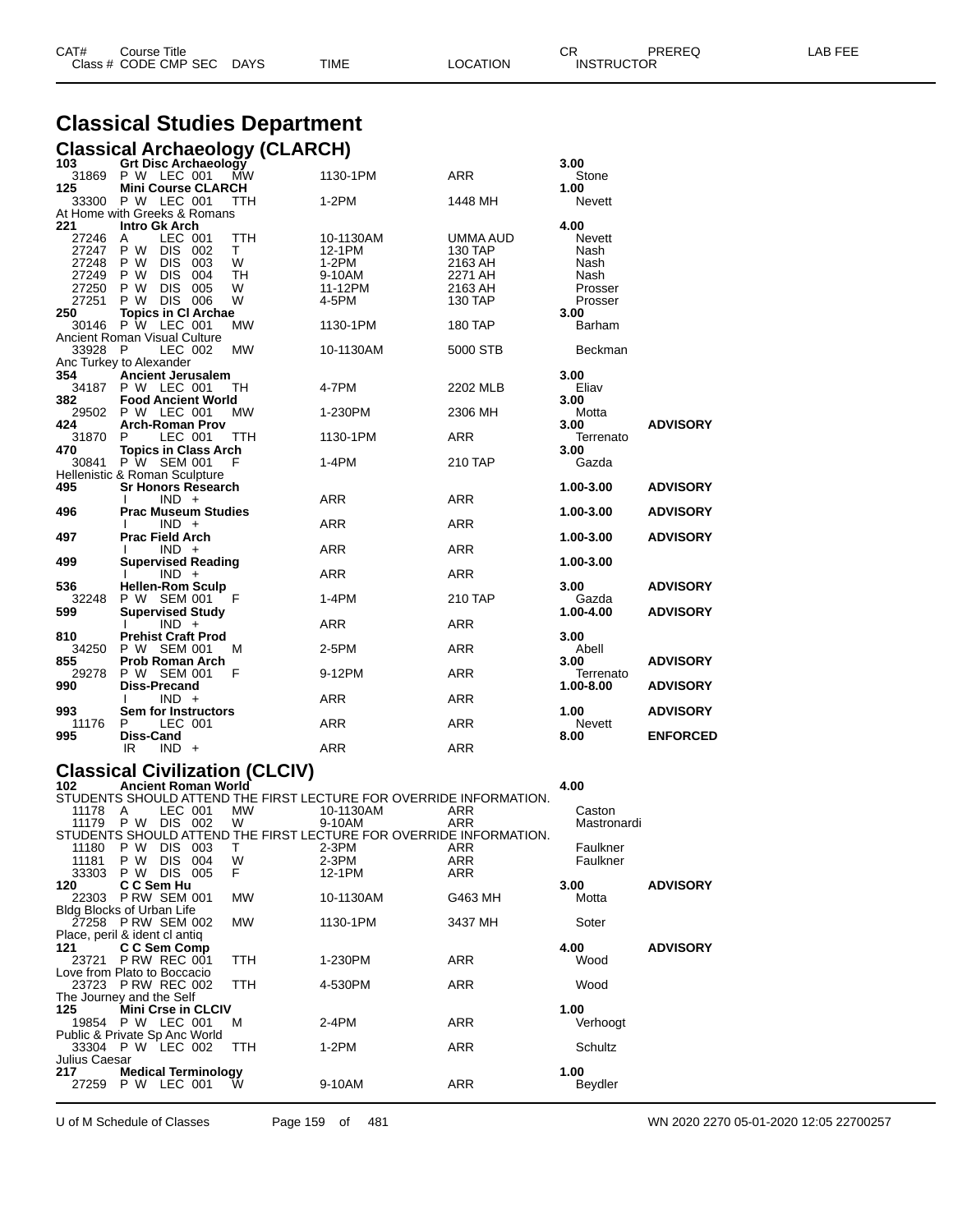| CAT#                      | Course Title<br>Class # CODE CMP SEC                  | DAYS         | TIME              | LOCATION              | CR.<br><b>INSTRUCTOR</b>          | PREREQ          | LAB FEE |
|---------------------------|-------------------------------------------------------|--------------|-------------------|-----------------------|-----------------------------------|-----------------|---------|
| 240                       | Classics Stdy Abroad<br><b>PD</b>                     |              | <b>ARR</b>        | <b>ARR</b>            | 2.00                              |                 |         |
| 33309<br>Terrae Fabulosae | LEC 001                                               |              |                   |                       | Soter                             |                 |         |
| 253                       | <b>Mediterran: Classics</b>                           |              |                   |                       | 3.00                              |                 |         |
| 24261                     | P W SEM 001<br>The Mediterranean: Classics            | МW           | 12-1PM            | <b>ARR</b>            | Abell                             |                 |         |
| 24264 A                   | LEC 002                                               | F            | 12-1PM            | LEC RM 2 MLB          | Mays, Abell, Szpiech              |                 |         |
| The Mediterranean         |                                                       |              |                   |                       |                                   |                 |         |
| 288<br>32213              | <b>Ancient Phil</b>                                   |              | 230-4PM           |                       | 4.00                              |                 |         |
| 32214                     | LEC 001<br>A<br><b>DIS</b><br>P W<br>002              | TTH<br>F     | 10-11AM           | 3463 MH<br>2271 AH    | Tuozzo<br>Ngaserin Ng             |                 |         |
| 32215                     | P W DIS 003                                           | F            | 11-12PM           | 2271 AH               | Ngaserin Ng                       |                 |         |
| 350<br>29534              | <b>Classical Topics</b><br>P W<br>LEC 001             | TTH          | 10-1130AM         | 1448 MH               | 3.00<br>Schironi                  | <b>ADVISORY</b> |         |
| Greek Science             |                                                       |              |                   |                       |                                   |                 |         |
|                           | 31802 P W LEC 002<br>Ancient Mediterranean Empires    | TTH          | 1-230PM           | ARR                   | Stone                             |                 |         |
| 354                       | <b>Ancient Jerusalem</b>                              |              |                   |                       | 3.00                              |                 |         |
| 34185                     | P W LEC 001                                           | TН           | 4-7PM             | 2202 MLB              | Eliav                             |                 |         |
| 375<br>21609              | War in Gk&Rom Civ<br>LEC 001<br>Α                     | ттн          | 11-12PM           | 1210 CHEM             | 4.00<br>Potter                    |                 |         |
| 21629                     | P W<br><b>DIS</b><br>002                              | WF           | 12-1PM            | <b>B834 EQ</b>        | Woo                               |                 |         |
| 21630                     | P W<br><b>DIS</b><br>003                              |              | <b>ARR</b>        | ARR                   |                                   |                 |         |
| 21631<br>21632            | <b>DIS</b><br>004<br>P W<br>P W<br><b>DIS</b><br>005  | WF<br>TTH    | 11-12PM<br>12-1PM | G040 TISCH<br>2271 AH | Keith<br>Woo                      |                 |         |
| 21633                     | P W<br><b>DIS</b><br>006                              | TTH          | 3-4PM             | 2163 AH               | Zapelloni Pavia                   |                 |         |
| 21634                     | <b>DIS</b><br>007<br>P W                              | WF           | 12-1PM            | G040 TISCH            | Keith                             |                 |         |
| 21635<br>21636            | <b>DIS</b><br>008<br>P W<br><b>DIS</b><br>009<br>P W  | TTH<br>TTH   | 4-5PM<br>9-10AM   | ARR<br>5179 AH        | Zapelloni Pavia                   |                 |         |
| 382<br>30261              | <b>Food Ancient World</b><br>P W LEC 001              | MW           | 1-230PM           | 2306 MH               | 3.00                              |                 |         |
| 385                       | <b>Greek Mythology</b>                                |              |                   |                       | Motta<br>4.00                     |                 |         |
| 23082                     | LEC 001<br>Α                                          | TTH          | 230-4PM           | <b>ARR</b>            | Forsdyke                          |                 |         |
| 23083<br>23088            | P W<br><b>DIS</b><br>002<br>P W<br><b>DIS</b><br>003  | Τ<br>W       | 4-5PM<br>10-11AM  | ARR<br><b>ARR</b>     | Frankl<br>Piper                   |                 |         |
| 23089                     | <b>DIS</b><br>P W<br>004                              | W            | 4-5PM             | ARR                   | Piper                             |                 |         |
| 23090                     | P W<br><b>DIS</b><br>005                              | F.           | 12-1PM            | ARR                   | Frankl                            |                 |         |
| 23091<br>23092            | P W<br><b>DIS</b><br>006<br><b>DIS</b><br>P W<br>007  | F<br>TН      | 11-12PM<br>9-10AM | <b>ARR</b><br>ARR     | Mayo<br>Moskowitz                 |                 |         |
| 23093                     | P W<br><b>DIS</b><br>008                              | W            | 9-10AM            | ARR                   | Davenport                         |                 |         |
| 23094                     | P W<br><b>DIS</b><br>009                              | Τ            | 6-7PM             | <b>ARR</b>            | Jones                             |                 |         |
| 23095                     | <b>DIS</b><br>P W<br>010<br><b>DIS</b><br>011         | TН<br>W      | 4-5PM             | ARR                   | Mayo                              |                 |         |
| 23096<br>23097            | P W<br>P W<br><b>DIS</b><br>012                       | F.           | $2-3PM$<br>12-1PM | ARR<br><b>ARR</b>     | Moskowitz<br>Jones                |                 |         |
| 23098                     | <b>DIS</b><br>013<br>P W                              | TН           | 4-5PM             | ARR                   | Frankl                            |                 |         |
| 25139                     | <b>DIS</b><br>014<br>P W                              | T.           | 5-6PM             | ARR                   | Davenport                         |                 |         |
| 25140<br>25141            | P W<br><b>DIS</b><br>015<br><b>DIS</b><br>016<br>P W  | W<br>TН      | 12-1PM<br>6-7PM   | <b>ARR</b><br>ARR     | Piper, Forsdyke<br>Mayo, Forsdyke |                 |         |
| 29530                     | DIS<br>017<br>P W                                     | F            | 2-3PM             | <b>ARR</b>            | Jones, Forsdyke                   |                 |         |
| 29531                     | <b>DIS</b><br>018<br>P W                              | W            | 5-6PM             | <b>ARR</b>            | Moskowitz, Forsdyke               |                 |         |
| 29532<br>436              | P W<br><b>DIS</b><br>019<br><b>Rome's Triumvirate</b> | F            | 10-11AM           | ARR                   | Davenport, Forsdyke<br>3.00       | <b>ADVISORY</b> |         |
| 33306                     | P W SEM 001                                           | <b>MW</b>    | 1-230PM           | ARR                   | Schultz                           |                 |         |
| 495                       | <b>Sr Honors Research</b><br>$IND +$                  |              | ARR               | ARR                   | 1.00-3.00                         | <b>ADVISORY</b> |         |
| 499                       | <b>Supervised Reading</b><br>$IND +$                  |              | ARR               | <b>ARR</b>            | 1.00-3.00                         | <b>ADVISORY</b> |         |
|                           | <b>Classical Linguistics (CLLING)</b>                 |              |                   |                       |                                   |                 |         |
| 599                       | <b>Directed Reading</b>                               |              |                   |                       | 1.00-4.00                         | <b>ADVISORY</b> |         |
| 990                       | $IND +$<br>Diss-Precand                               |              | ARR               | ARR                   | 1.00-8.00                         | <b>ADVISORY</b> |         |
|                           | $IND +$                                               |              | ARR               | <b>ARR</b>            |                                   |                 |         |
| 995                       | Diss-Cand<br>$IND +$<br>IR                            |              | ARR               | <b>ARR</b>            | 8.00                              | <b>ENFORCED</b> |         |
|                           | Greek (GREEK)                                         |              |                   |                       |                                   |                 |         |
| 102                       | <b>Elem Greek II</b>                                  |              |                   |                       | 4.00                              | <b>ENFORCED</b> |         |
|                           | 11447 P RW REC 001                                    | <b>MTWTH</b> | 9-10AM            | <b>ARR</b>            | Axelgard                          |                 |         |
| 103                       | Meets with Greek 503-001.<br>Intens Elem Greek I      |              |                   |                       | 6.00                              |                 |         |
| 21610                     | P W REC 001                                           | TTH          | 9-10AM            | <b>ARR</b>            |                                   |                 |         |
| 103.                      | Intens Elem Greek I<br>P W REC 001                    |              |                   | <b>ARR</b>            | 6.00                              |                 |         |
| 302                       | 2nd Year Greek II                                     | MW           | 9-11AM            |                       | Berlin<br>4.00                    | <b>ADVISORY</b> |         |
| Homer                     | 11448 P W REC 001                                     | <b>MTWTH</b> | 12-1PM            | <b>ARR</b>            | Forsdyke                          |                 |         |
|                           | Meets with Greek 508                                  |              |                   |                       |                                   |                 |         |
| 402                       | Greek Drama                                           |              |                   |                       | 3.00                              | <b>ADVISORY</b> |         |

U of M Schedule of Classes Page 160 of 481 WN 2020 2270 05-01-2020 12:05 22700257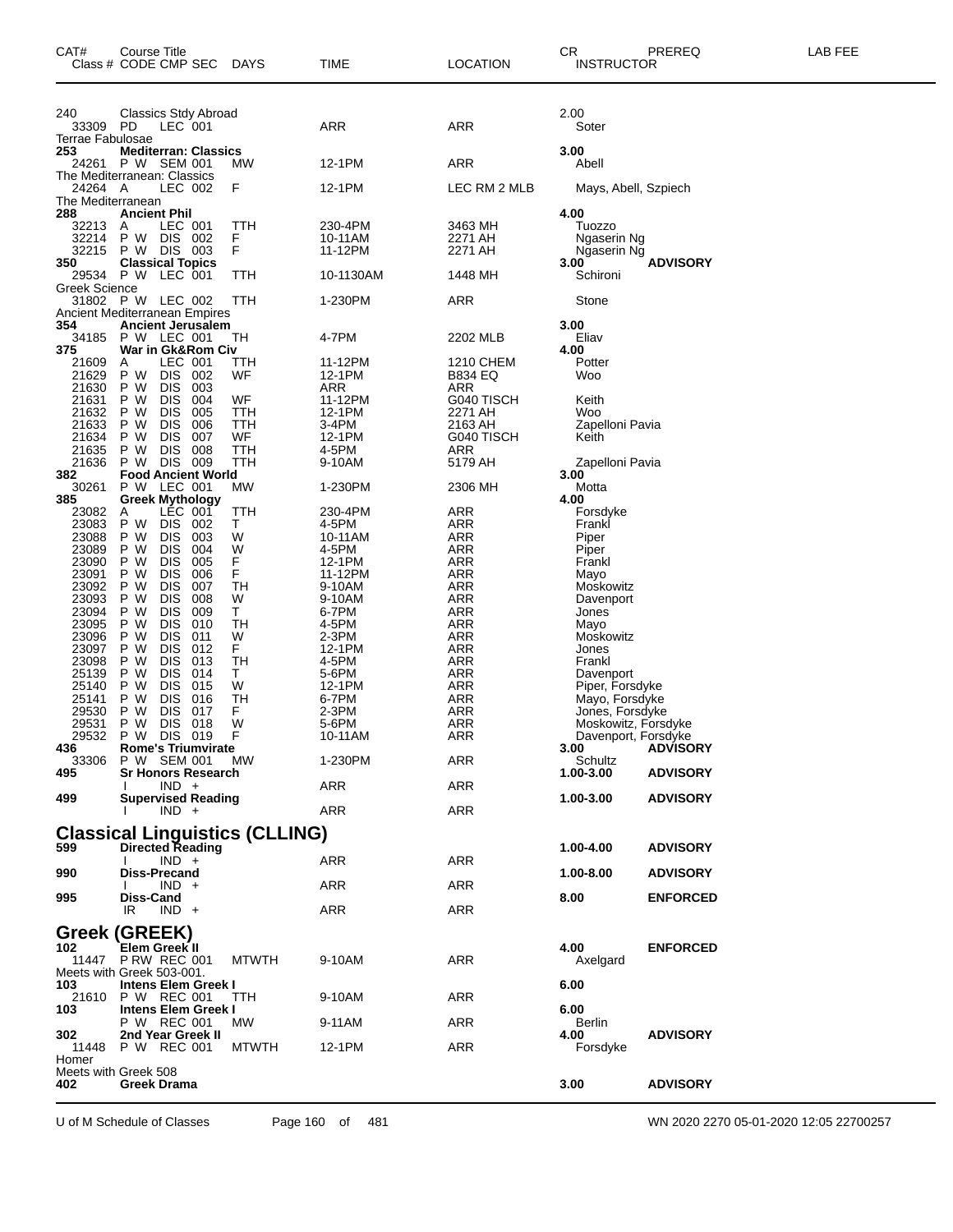| CAT#                             | Course Title<br>Class # CODE CMP SEC DAYS                                                          |                |                                | TIME              | <b>LOCATION</b> | CR.<br><b>INSTRUCTOR</b> | PREREQ                    | LAB FEE |
|----------------------------------|----------------------------------------------------------------------------------------------------|----------------|--------------------------------|-------------------|-----------------|--------------------------|---------------------------|---------|
|                                  | 11449 P W LEC 001                                                                                  |                | МW                             | 1130-1PM          | ARR             | Berlin                   |                           |         |
| Euripides' Medea<br>410<br>31875 | <b>Elem Greek Comp</b><br>P                                                                        | LEC 001        | W                              | $3-6$ PM          | 2163 AH         | 3.00<br>Scodel           | <b>ADVISORY</b>           |         |
| 437<br>31874                     | <b>Thucydides</b><br>PIW REC 001 TTH                                                               |                |                                | 830-10AM          | 1448 MH         | 3.00<br>Schironi         |                           |         |
| 495                              | <b>Sr Honors Research</b><br>$IND +$                                                               |                |                                | ARR               | ARR             | 1.00-3.00                | <b>ADVISORY</b>           |         |
| 499                              | <b>Supervised Reading</b>                                                                          |                |                                |                   |                 | 1.00-4.00                |                           |         |
| 503                              | $IND +$<br><b>Elementary Greek</b>                                                                 |                |                                | ARR               | ARR             | 3.00                     | <b>ADVISORY</b>           |         |
|                                  | 11451 PRW REC 001<br>MEETS WITH GREEK 102-001                                                      |                | <b>MTWTH</b>                   | 9-10AM            | ARR             | Axelgard                 |                           |         |
| 504<br>22621                     | <b>Intens Elem Greek</b><br><b>P RW REC 001</b>                                                    |                | TTH                            | 9-10AM            | <b>ARR</b>      | 6.00                     |                           |         |
| 504                              | <b>Intens Elem Greek</b><br><b>P RW REC 001</b>                                                    |                | <b>MW</b>                      | 9-11AM            | ARR             | 6.00<br>Berlin           |                           |         |
| 506                              | <b>Adv Greek Comp</b>                                                                              |                |                                |                   |                 | 3.00                     | <b>ADVISORY</b>           |         |
| 31876<br>508                     | P<br>Second Yr Greek II                                                                            | LEC 001        | W                              | $3-6$ PM          | 2163 AH         | Scodel<br>3.00           | <b>ADVISORY</b>           |         |
| 11452<br>523                     | P W REC 001<br><b>Thucydides</b>                                                                   |                | <b>MTWTH</b>                   | 12-1PM            | ARR             | Forsdyke<br>3.00         | <b>ADVISORY</b>           |         |
| 31878                            | P                                                                                                  | REC 001        | TTH                            | 830-10AM          | 1448 MH         | Schironi                 |                           |         |
| 552<br>36920                     | Aristotle&Tragedy<br>P                                                                             | LEC 001 F      |                                | 12-230PM          | 1164 AH         | 3.00<br>Tuozzo           | <b>ADVISORY</b>           |         |
| 599                              | <b>Directed Reading</b><br>$IND +$                                                                 |                |                                | ARR               | ARR             | 1.00-4.00                | <b>ADVISORY</b>           |         |
| 990                              | <b>Diss-Precand</b><br>$IND +$                                                                     |                |                                | ARR               | ARR             | 1.00-8.00                | <b>ADVISORY</b>           |         |
| 995                              | <b>Diss-Cand</b><br>$IND +$<br>IR                                                                  |                |                                | <b>ARR</b>        | ARR             | 8.00                     | <b>ENFORCED</b>           |         |
|                                  |                                                                                                    |                | <b>Modern Greek (GREEKMOD)</b> |                   |                 |                          |                           |         |
| 102                              | Elem Mod Greek II                                                                                  |                |                                |                   |                 | 4.00                     | <b>ADVISORY</b>           |         |
| 202                              | 11700 P W REC 001<br>2nd Yr M Gk II                                                                |                | <b>MTWTH</b>                   | 12-1PM            | ARR             | Margomenou<br>4.00       | <b>ADVISORY</b>           |         |
| 11701<br>325                     | P W REC 001<br><b>Athens: Present&amp;Past</b>                                                     |                | <b>MTWTH</b>                   | 11-12PM           | ARR             | Margomenou<br>3.00       |                           |         |
| 19859<br>330                     | P W LEC 001<br><b>Reporting the World</b>                                                          |                | TTH                            | 230-4PM           | ARR             | Margomenou<br>3.00       | <b>ADVISORY</b>           |         |
| 31879                            | P                                                                                                  | <b>REC 001</b> | TТH                            | 830-10AM          | ARR             | Leontis                  |                           |         |
| 399                              | <b>Directed Study</b><br>$IND +$                                                                   |                |                                | ARR               | ARR             | 1.00-4.00                |                           |         |
| 495                              | Sr Honors Research<br>$IND +$                                                                      |                |                                | ARR               | ARR             | 1.00-3.00                | <b>ADVISORY</b>           |         |
| 499                              | <b>Supervised Reading</b><br>IR<br>$IND +$                                                         |                |                                | ARR               | ARR             | 1.00-3.00                | <b>ADVISORY</b>           |         |
| 502                              | Elementary II                                                                                      |                |                                |                   |                 | 3.00                     | <b>ADVISORY</b>           |         |
| 11703<br>504                     | PIW REC 001<br>2nd Yr Mod Grk II                                                                   |                | <b>MTWTH</b>                   | 12-1PM            | ARR             | Margomenou<br>3.00       | <b>ADVISORY</b>           |         |
| 11704<br>599                     | <b>PIW REC 001</b><br><b>Directed Reading</b>                                                      |                | <b>MTWTH</b>                   | 11-12PM           | <b>ARR</b>      | Margomenou<br>1.00-4.00  | <b>ADVISORY</b>           |         |
|                                  | IR<br>$IND +$                                                                                      |                |                                | ARR               | ARR             |                          |                           |         |
| 212                              | Great Books (GTBOOKS)<br>Gt Bks in World Lit<br>29451 PIW REC 001<br>The Many Lives of Don Quixote |                | TTH                            | 230-4PM           | 3505 HH         | 3.00<br><b>Brown</b>     |                           |         |
| Latin (LATIN)<br>101             | <b>Elementary Latin I</b>                                                                          |                |                                |                   |                 | 4.00                     |                           |         |
| 11524                            | 11523 P W REC 001<br>P W REC 002                                                                   |                | <b>MTTHF</b>                   | 12-1PM<br>1-2PM   | ARR             | Soergel                  |                           |         |
| 102                              | <b>Elementary Latin II</b>                                                                         |                | <b>MTTHF</b>                   |                   | 2163 AH         | Lu<br>4.00               | <b>ADVISORY, ENFORCED</b> |         |
| 11525<br>11526                   | P RW REC 001<br><b>P RW REC 002</b>                                                                |                | <b>MTTHF</b><br><b>MTTHF</b>   | 10-11AM<br>12-1PM | 2163 AH<br>ARR  | Hardy<br>Migliore        |                           |         |
| 11527<br>194                     | <b>P RW REC 003</b><br><b>Intens Elem Lat II</b>                                                   |                | <b>MTTHF</b>                   | $1-2PM$           | ARR             | Tohm<br>4.00             | <b>ADVISORY</b>           |         |
| 29545                            | P W REC 001                                                                                        |                | <b>MTTHF</b>                   | 9-10AM            | ARR             | Soter                    |                           |         |
| 231<br>11528                     | <b>Roman Kings&amp;Emp</b><br>P RW REC 001                                                         |                | MTTHF                          | 11-12PM           | ARR             | 4.00<br>Tohm             | <b>ADVISORY, ENFORCED</b> |         |
| 22370<br>33987                   | <b>P RW REC 002</b><br>PIR                                                                         | <b>REC 003</b> | <b>MTTHF</b><br><b>MTTHF</b>   | 12-1PM<br>9-10AM  | 3347 MH<br>ARR  | Upton<br>Soter           |                           |         |
| 232                              | Vergil-Aeneid                                                                                      |                |                                |                   |                 | 4.00                     | <b>ADVISORY, ENFORCED</b> |         |
| 22463<br>11529                   | <b>P RW REC 001</b><br><b>P RW REC 002</b>                                                         |                | <b>MTTHF</b><br><b>MTTHF</b>   | 9-10AM<br>10-11AM | 7603 HH<br>ARR  | Haney<br>Soter           |                           |         |
| 21144<br>233                     | <b>P RW REC 003</b><br>Late Latin                                                                  |                | <b>MTTHF</b>                   | 1-2PM             | ARR             | Santucci<br>4.00         | <b>ADVISORY, ENFORCED</b> |         |
| 22304                            | <b>P RW REC 001</b>                                                                                |                | <b>MTWTH</b>                   | 4-5PM             | <b>B814 EQ</b>  | Markus                   |                           |         |

U of M Schedule of Classes Page 161 of 481 WN 2020 2270 05-01-2020 12:05 22700257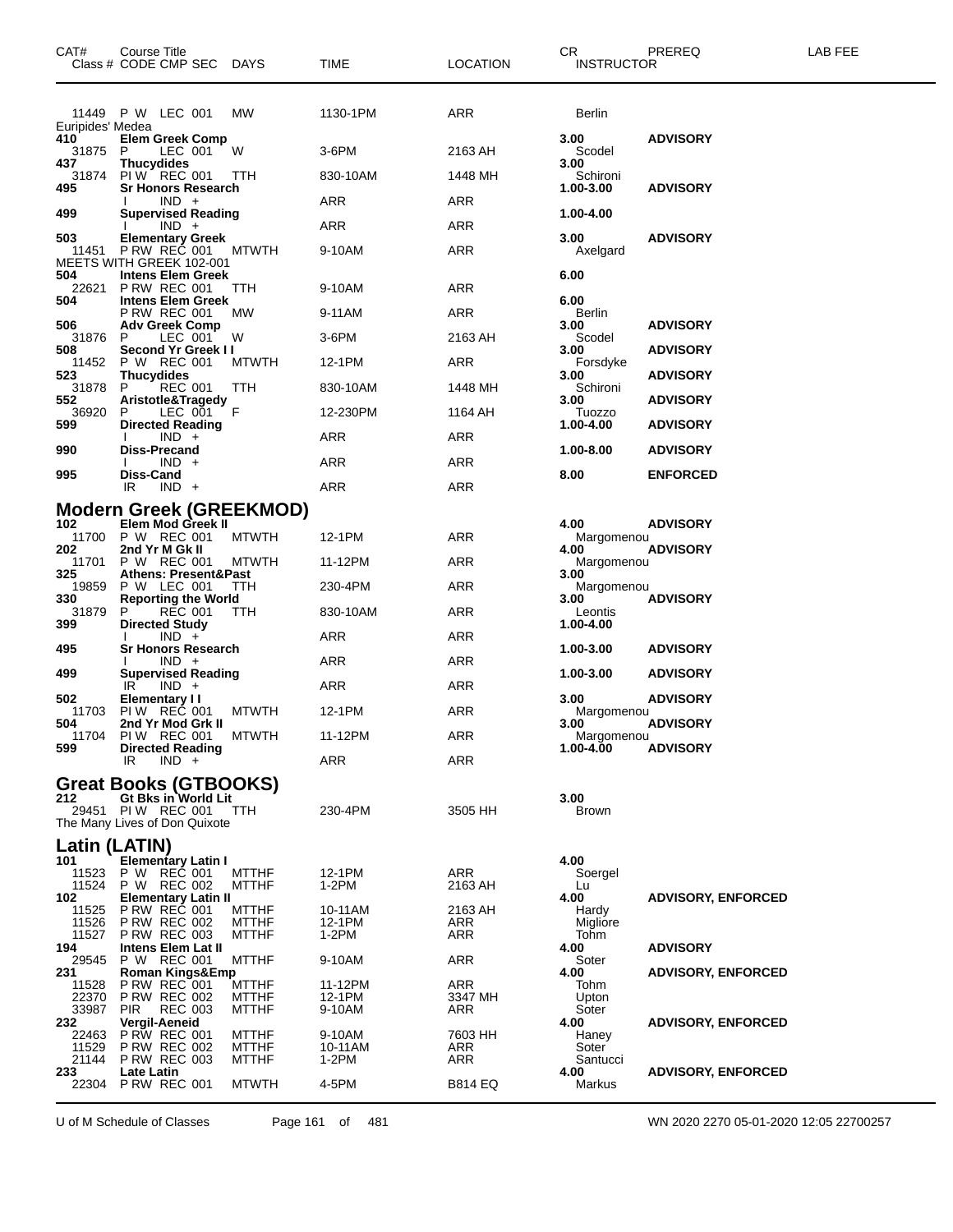| CAT#                                       | <b>Course Title</b><br>Class # CODE CMP SEC DAYS                    |              | <b>TIME</b>              | <b>LOCATION</b>          | <b>CR</b><br><b>INSTRUCTOR</b> | PREREQ                             | <b>LAB FEE</b> |
|--------------------------------------------|---------------------------------------------------------------------|--------------|--------------------------|--------------------------|--------------------------------|------------------------------------|----------------|
|                                            |                                                                     |              |                          |                          |                                |                                    |                |
| 240<br>33310 PD<br><b>Terrae Fabulosae</b> | Latin Stdy Abroad<br>LÉC 001                                        |              | <b>ARR</b>               | <b>ARR</b>               | 2.00<br>Soter                  |                                    |                |
| 301<br>14199<br>402                        | <b>Intermediate Latin</b><br>P W REC 001<br><b>Imperial Prose</b>   | MW           | 1130-1PM                 | 5180B AH                 | 3.00<br>Markus<br>3.00         | <b>ADVISORY</b><br><b>ADVISORY</b> |                |
| 31880<br><b>Tacitus</b>                    | P<br><b>REC 001</b>                                                 | <b>TTH</b>   | 1-230PM                  | <b>ARR</b>               | Dufallo                        |                                    |                |
| 426                                        | Practicum<br>$IND +$                                                |              | ARR                      | ARR                      | 1.00                           | <b>ADVISORY</b>                    |                |
| 436<br>31881                               | <b>Postclassic Latin II</b><br>LEC 001<br>P.                        | <b>TTH</b>   | 1-230PM                  | 7603 HH                  | 3.00<br>Markus                 | <b>ADVISORY</b>                    |                |
| 443<br>33579<br>495                        | <b>Latin Elegy</b><br>P W REC 001<br><b>Sr Honors Research</b>      | <b>MWF</b>   | $1-2PM$                  | 2155 NQ                  | 3.00<br>Caston<br>1.00-3.00    | <b>ADVISORY</b><br><b>ADVISORY</b> |                |
| 499                                        | $IND +$<br><b>Supervised Reading</b>                                |              | <b>ARR</b>               | <b>ARR</b>               | 1.00-4.00                      |                                    |                |
| 503                                        | $IND +$<br><b>Intens Elem Lat II</b><br><b>REC 001</b>              | <b>MTTHF</b> | <b>ARR</b><br>9-10AM     | <b>ARR</b><br><b>ARR</b> | 3.00                           | <b>ADVISORY</b>                    |                |
| 30806<br>505<br>21345                      | P.<br><b>Intermediate Latin</b><br>P W REC 001                      | <b>MW</b>    | 1130-1PM                 | 5180B AH                 | Soter<br>3.00<br>Markus        | <b>ADVISORY</b>                    |                |
| 507<br>22471                               | <b>Late Latin</b><br>P W REC 001                                    | <b>MTWTH</b> | 4-5PM                    | <b>B814 EQ</b>           | 3.00<br>Markus                 | <b>ADVISORY</b>                    |                |
| 508<br>27521<br>574                        | <b>Latin Sight Reading</b><br>P W REC 001<br><b>Later Latin Lit</b> |              | 830-930AM                | <b>ARR</b>               | 1.00<br>Schultz<br>3.00        |                                    |                |
| 31882<br>599                               | <b>REC 001</b><br>P.<br>Supv Read Lat Lit<br>  IND +                | <b>TTH</b>   | 1-230PM                  | <b>ARR</b>               | Potter<br>1.00-4.00            |                                    |                |
| 809<br>33315                               | <b>The Latin Novel</b><br>P W SEM 001                               | <b>TTH</b>   | <b>ARR</b><br>4-530PM    | <b>ARR</b><br><b>ARR</b> | 3.00 <sub>1</sub><br>Dufallo   | <b>ADVISORY</b>                    |                |
| Apuleius<br>990                            | Diss-Precand                                                        |              |                          |                          | 1.00-8.00                      | <b>ADVISORY</b>                    |                |
| 993                                        | $IND +$<br>Sem for Instructors                                      |              | <b>ARR</b>               | <b>ARR</b>               | 1.00                           | <b>ADVISORY</b>                    |                |
| 31083<br>995                               | LEC 001<br>P.<br>Diss-Cand<br>IR<br>$IND +$                         |              | <b>ARR</b><br><b>ARR</b> | <b>ARR</b><br><b>ARR</b> | Tohm<br>8.00                   | <b>ENFORCED</b>                    |                |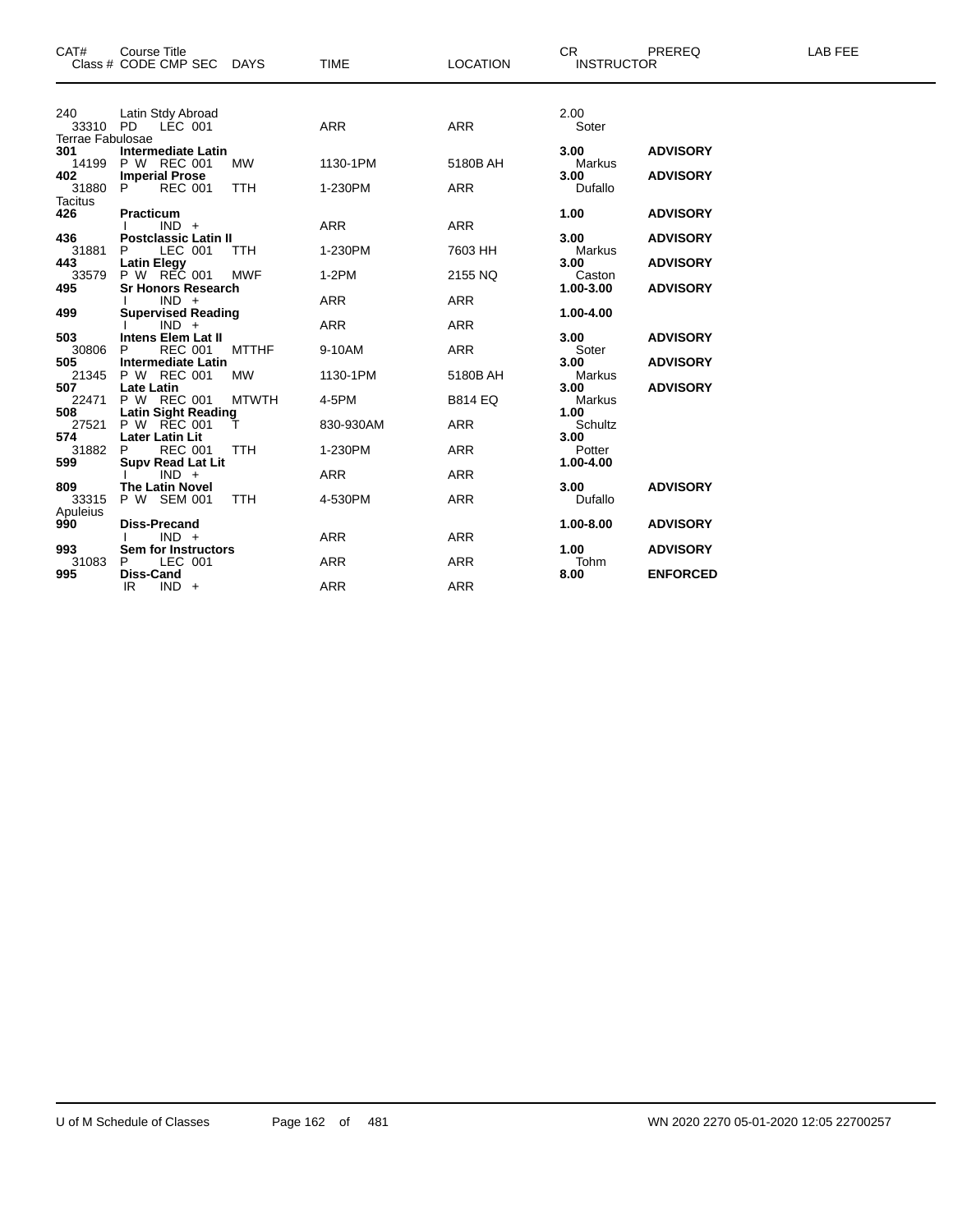| CAT# | Course Title         |             |             |                 | ⌒冖<br>◡◠          | PREREQ | LAB FEE |
|------|----------------------|-------------|-------------|-----------------|-------------------|--------|---------|
|      | Class # CODE CMP SEC | <b>DAYS</b> | <b>TIME</b> | <b>LOCATION</b> | <b>INSTRUCTOR</b> |        |         |

#### **Communication and Media Communication Studies (COMM)**

---ENROLLED STUDENTS MAY BE DROPPED FROM COMMUNICATION STUDIES CLASSES FOR FAILURE TO ATTEND THE FIRST TWO

| MEETINGS.                 |                                                     |            |                                                         |                    |                         |                     |                 |
|---------------------------|-----------------------------------------------------|------------|---------------------------------------------------------|--------------------|-------------------------|---------------------|-----------------|
| 101<br>11186              | The Mass Media<br>A R                               | LEC 001    | TTH                                                     | 1-230PM            | ARR                     | 4.00<br>Pearson     | <b>ENFORCED</b> |
| 11187                     | P RW DIS                                            | 002        | TН                                                      | 4-5PM              | 1110 NQ                 | Li                  |                 |
| 11188                     | P RW DIS                                            | 003        | TН                                                      | 5-6PM              | 1110 NQ                 | Li                  |                 |
| $\mathbf{I}$<br>11189     | P RW DIS                                            | 004        | F                                                       | 9-10AM             | 1110 NQ                 | Love                |                 |
| $\mathbf{I}$              |                                                     |            |                                                         |                    |                         |                     |                 |
| 11190                     | PRW DIS 005                                         |            | F                                                       | 10-11AM            | 1110 NQ                 | Love                |                 |
| 11191                     | 15 seats reserved for Freshmen<br>P RW DIS          | - 006      | F                                                       | 12-1PM             | 1110 NQ                 | Love                |                 |
|                           | 5 seat reserved for LSA Honors                      |            |                                                         |                    |                         |                     |                 |
| 11192                     | P RW DIS                                            | -007       | F                                                       | $1-2PM$            | 1110 NQ                 | <b>Batiuk</b>       |                 |
| 11193                     | P RW DIS                                            | 008        | F                                                       | 3-4PM              | 1110 NQ                 | <b>Batiuk</b>       |                 |
| 11194<br>18681            | P RW DIS<br>P RW DIS                                | 009<br>011 | TН<br>F                                                 | 6-7PM<br>10-11AM   | 1110 NQ<br>1245 NQ      | Li<br><b>Batiuk</b> |                 |
| 34303                     | A R                                                 | MID 099    | т                                                       | 6-8PM              | ARR                     |                     |                 |
| 102                       | <b>Process &amp; Effects</b>                        |            |                                                         |                    |                         | 4.00                | <b>ENFORCED</b> |
| 11195                     | ΑR                                                  | LEC 001    | TTH                                                     | 830-10AM           | AUD 4 MLB               | Campbell            |                 |
| 11197                     | P RW DIS                                            | 003        | F                                                       | 11-12PM            | 1110 NQ                 | Dawson-Andoh        |                 |
| 11199                     | P RW DIS                                            | 005        | TН                                                      | 6-7PM              | 1245 NQ                 | Dawson-Andoh        |                 |
| 11200                     | P RW DIS                                            | 006        | F                                                       | 9-10AM             | 1245 NQ                 | Wang                |                 |
| 11201                     | PRW DIS 007                                         |            | F                                                       | 10-11AM            | 1436 MH                 | Wang                |                 |
|                           | 5 seats reserved for LSA Honors                     |            |                                                         |                    |                         |                     |                 |
| 11202                     | P RW DIS                                            | 008        | F                                                       | 12-1PM             | 2011 MLB                | Dawson-Andoh        |                 |
| 11203<br>32635            | P RW DIS<br>P RW DIS                                | 009<br>010 | F<br>F                                                  | $1-2PM$<br>$2-3PM$ | 1245 NQ<br>1175 NQ      | Ploger              |                 |
| 34309                     | PRW DIS 011                                         |            | F                                                       | 11-12PM            | 2185 NQ                 | Ploger<br>Wang      |                 |
| 159                       | <b>FYS in Media Issues</b>                          |            |                                                         |                    |                         | 3.00                | <b>ENFORCED</b> |
| 24673                     | <b>P RW SEM 002</b>                                 |            | МW                                                      | 4-530PM            | 1110 NQ                 | Collings            |                 |
|                           | Documentary Journalism                              |            |                                                         |                    |                         |                     |                 |
| <b>First Year Student</b> |                                                     |            | Does not meet Communication Studies major requirements. |                    |                         |                     |                 |
| 251                       | <b>Media Industries</b>                             |            |                                                         |                    |                         | 4.00                |                 |
| 20263                     | A                                                   | LEC 001    | <b>MW</b>                                               | 10-1130AM          | LEC RM 2 MLB            | Draper              |                 |
| 20264                     | P RW DIS                                            | - 002      | F.                                                      | 2-3PM              | 1110 NQ                 | Meyerend            |                 |
| 20265                     | P RW DIS                                            | 003        | TН                                                      | 4-5PM              | 1245 NQ                 | Meyerend            |                 |
| 20266                     | P RW DIS                                            | -004       | TН                                                      | 5-6PM              | 1245 NQ                 | Meyerend            |                 |
| 261<br>11204              | <b>Views on the News</b><br>A R                     | LEC 001    | МW                                                      | 1130-1PM           | LEC RM 1 MLB            | 4.00<br>Pearson     | <b>ENFORCED</b> |
| 17736                     | P RW DIS                                            | 002        | т                                                       | 3-4PM              | 2407 MH                 | Hawkins             |                 |
| 22240                     | P RW DIS                                            | 003        | Т                                                       | 4-5PM              | 3242 LSA                | Hawkins             |                 |
| 19852                     | PRW DIS 004                                         |            | Τ                                                       | 5-6PM              | B134 MLB                | Hawkins             |                 |
| 290                       | <b>Public Speaking</b>                              |            |                                                         |                    |                         | 3.00                |                 |
| 32488                     | Α                                                   | LEC 001    | TTH                                                     | 1130-1PM           | LEC RM 1 MLB<br>2135 NQ | Moshin              |                 |
| 32489<br>32490            | P RW DIS<br>P RW DIS                                | 002<br>003 | F<br>F                                                  | 10-11AM<br>11-12PM | 2155 NQ                 | Ngai<br>Ngai        |                 |
| 32491                     | P RW DIS                                            | 004        | F                                                       | 2-3PM              | 2114 MLB                | Menon               |                 |
| 32492                     | P W                                                 | DIS 005    | F                                                       | 3-4PM              | 1245 NQ                 | Menon               |                 |
| 291                       | <b>Public Speaking Work</b>                         |            |                                                         |                    |                         | 3.00                |                 |
| 32493<br>306              | PRW LEC 001<br><b>Media Topics in HU</b>            |            | TTH                                                     | 230-4PM            | 2244 USB                | Moshin<br>4.00      | <b>ADVISORY</b> |
| 29570                     | A                                                   | LEC 001    | МW                                                      | 1130-1PM           | <b>1120 WEILL</b>       | Moshin              |                 |
|                           | Whiteness and the Media                             |            |                                                         |                    |                         |                     |                 |
|                           | 29706 PRW DIS 002                                   |            | Τ                                                       | 9-10AM             | 2185 NQ                 | Hill                |                 |
|                           | Whiteness and the Media<br>29707 PRW DIS 003        |            | т                                                       | 4-5PM              | <b>B116 MLB</b>         | Madrigal            |                 |
|                           | Whiteness and the Media                             |            |                                                         |                    |                         |                     |                 |
|                           | 29708 PRW DIS 004                                   |            | т                                                       | 5-6PM              | B137 MLB                | Hill                |                 |
|                           | Whiteness and the Media                             |            |                                                         |                    |                         |                     |                 |
| 30202 A                   | Covering Presidential Campaign                      | LEC 005    | ттн                                                     | 10-1130AM          | 1230 USB                | Yoon                |                 |
|                           | 30203 PRW DIS 006                                   |            | TH                                                      | 4-5PM              | G026 TISCH              | Potts               |                 |
|                           | Covering Presidential Campaign<br>30204 PRW DIS 007 |            | ТH                                                      | 5-6PM              | B134 MLB                | Potts               |                 |
|                           | Covering Presidential Campaign<br>30205 PRW DIS 008 |            | ТH                                                      | 6-7PM              | B137 MLB                | Potts               |                 |
| 34014 A                   | Covering Presidential Campaign                      | LEC 009    | МW                                                      | 230-4PM            | G322 DENT               | Pearson             |                 |
|                           | Media and Globalization                             |            |                                                         |                    |                         |                     |                 |
|                           |                                                     |            |                                                         |                    |                         |                     |                 |

U of M Schedule of Classes Page 163 of 481 WN 2020 2270 05-01-2020 12:05 22700257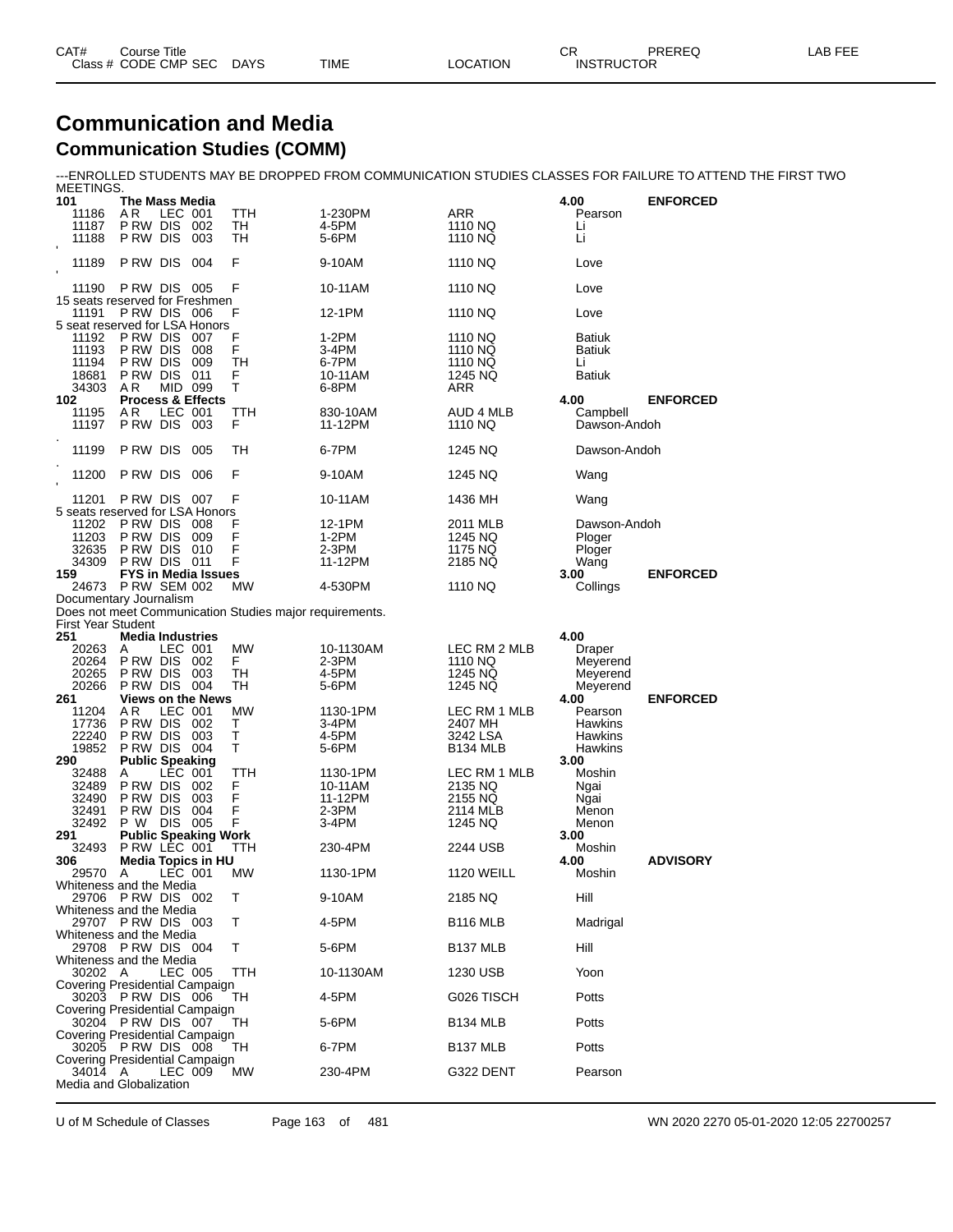| CAT#                                     | Course Title<br>Class # CODE CMP SEC   |                                      | DAYS       | TIME                                                                                                               | <b>LOCATION</b>         | CR.<br><b>INSTRUCTOR</b>      | PREREQ                    | LAB FEE |
|------------------------------------------|----------------------------------------|--------------------------------------|------------|--------------------------------------------------------------------------------------------------------------------|-------------------------|-------------------------------|---------------------------|---------|
|                                          | 34015 PW DIS 010                       |                                      | F          | 11-12PM                                                                                                            | <b>1507 NUB</b>         | Mohan                         |                           |         |
| Media and Globalization                  | 34016 P W DIS 011                      |                                      | F          | 12-1PM                                                                                                             | 1507 NUB                | Mohan                         |                           |         |
| Media and Globalization                  |                                        |                                      |            |                                                                                                                    |                         |                               |                           |         |
| Media and Globalization                  | 34017 PW DIS 012                       |                                      | F          | 2-3PM                                                                                                              | G160 AH                 | Mohan                         |                           |         |
| Whiteness and the Media                  | 37053 P W DIS 014                      |                                      | т          | 10-11AM                                                                                                            | 3347 MH                 | Madrigal                      |                           |         |
| Whiteness and the Media                  | 37054 P W DIS 015                      |                                      | т          | 11-12PM                                                                                                            | 3463 MH                 | Madrigal                      |                           |         |
| 307<br>29920 A                           |                                        | <b>Media Topics in SS</b><br>LEC 005 | МW         | 1-230PM                                                                                                            | 260 WEISER              | 3.00-4.00<br>Lu               | <b>ADVISORY</b>           |         |
| Communicating Sci, Health&Env            | 29925 PRW DIS 006                      |                                      |            | 11-12PM                                                                                                            | 3816 SSWB               | Mustafaj                      |                           |         |
| Communicating Sci, Health&Env            | 29926 PRW DIS 007                      |                                      | F          | 12-1PM                                                                                                             | 3816 SSWB               | Mustafaj                      |                           |         |
| Communicating Sci, Health&Env            | 29929 PRW DIS 008                      |                                      | т          | 2-3PM                                                                                                              | B116 MLB                | Mustafaj                      |                           |         |
| Communicating Sci, Health&Env<br>32461 A |                                        | LEC 009                              | MW         | 1-230PM                                                                                                            | 1230 USB                | Drogos                        |                           |         |
| Social Networks                          | 32462 PRW DIS 010                      |                                      | т          | 2-3PM                                                                                                              | 049 UMMA                | Roden                         |                           |         |
| Social Networks                          | 32463 PRW DIS 011                      |                                      | т          | 3-4PM                                                                                                              | 2427 MH                 | Roden                         |                           |         |
| <b>Social Networks</b>                   | 32464 PRW DIS 012                      |                                      | M          | 4-5PM                                                                                                              | 1245 NQ                 | Liang                         |                           |         |
| Social Networks                          | 32465 PRW DIS 013<br>34178 P W LEC 014 |                                      | м<br>MW    | 5-6PM<br>530-7PM                                                                                                   | 1245 NQ<br>1518 NUB     | Liang<br>Glenn                |                           |         |
| Strategic Comm in HithcareOrgs<br>317    |                                        | <b>Dsgn Persuasive Comm</b>          |            | 4-7PM                                                                                                              | <b>B0560 BUS</b>        | 3.00                          | <b>ADVISORY</b>           |         |
|                                          | 25975 P RW LEC 001                     |                                      | ТH         | Juniors and Seniors only. Class meets with MKT 407. Students cannot receive credit for both MKT 407 and MKT 411.   |                         | Angell                        |                           |         |
| 322                                      |                                        | <b>UG Research Prac</b>              |            | Communication Studies students should enroll under COMM 317.                                                       |                         | 1.00-3.00                     |                           |         |
| 348                                      | D                                      | $IND +$<br><b>Media and the Body</b> |            | ARR                                                                                                                | ARR                     | 4.00                          |                           |         |
| 33852<br>33853                           | Α<br>PRW DIS 002                       | LEC 001                              | MW<br>Т    | 230-4PM<br>5-6PM                                                                                                   | LEC RM 1 MLB<br>1185 NQ | Harrison<br>Choi              |                           |         |
| 33854                                    | P RW DIS                               | 003                                  | F          | 10-11AM                                                                                                            | 2185 NQ                 | Choi                          |                           |         |
| 33855<br>375                             | PRW DIS 004                            | <b>Sports, Media&amp; Culture</b>    | F          | 9-10AM                                                                                                             | 2185 NQ                 | Choi<br>4.00                  | <b>ENFORCED</b>           |         |
| 27033<br>27089                           | A <sub>R</sub><br>P RW DIS             | LEC 001<br>002                       | TTH<br>т   | 830-10AM<br>2-3PM                                                                                                  | ARR<br>1339 MH          | Draper<br>Katz                |                           |         |
| 27090                                    | P RW DIS                               | 003                                  | т          | 3-4PM                                                                                                              | 2333 MH                 | Katz                          |                           |         |
| 27091                                    | P RW DIS                               | 004                                  | Т          | 4-5PM                                                                                                              | 2347 MH                 | Moors                         |                           |         |
| 27092                                    | P RW DIS                               | 005                                  | Т          | 5-6PM                                                                                                              | 2135 NQ                 | Dyche                         |                           |         |
| 37057<br>37058                           | P RW DIS<br>P RW DIS                   | 006<br>007                           | т<br>W     | 6-7PM<br>6-7PM                                                                                                     | 1245 NQ<br>1245 NQ      | Dyche<br>Moors                |                           |         |
| 408                                      |                                        | <b>Media Effects Topics</b>          |            |                                                                                                                    |                         | 3.00                          | <b>ADVISORY</b>           |         |
| 32560<br>Sports, Law & Society           |                                        | PRW REC 001                          | <b>MW</b>  | 10-1130AM                                                                                                          | 1245 NQ                 | Sparr                         |                           |         |
| 421<br>32484                             | <b>P RW REC 001</b>                    | <b>Media Law&amp;Policy</b>          | MW.        | 1-230PM                                                                                                            | 1110 NQ                 | 3.00<br>Sparr                 | <b>ADVISORY</b>           |         |
| 431                                      | 18846 PRW SEM 001                      | <b>Supreme Court News</b>            | МW         | 1130-1PM                                                                                                           | 1110 NQ                 | 3.00<br>Collings              | <b>ADVISORY</b>           |         |
| 432                                      |                                        | <b>ForeignNews Coverage</b>          |            |                                                                                                                    |                         | 3.00                          | <b>ADVISORY</b>           |         |
|                                          | 18847 P RW SEM 001                     |                                      | <b>TTH</b> | 1130-1PM                                                                                                           | 1110 NQ                 | Collings                      |                           |         |
| 439<br>Campaign Msg: Truman to Trump     | 16122 P RW SEM 002                     | <b>Sem Journlism Perf</b>            | TTH        | 1-230PM                                                                                                            | 3437 MH                 | 3.00<br>Yoon                  | <b>ADVISORY</b>           |         |
| 442                                      | <b>Indep Research</b>                  |                                      |            |                                                                                                                    |                         | 1.00-4.00                     |                           |         |
|                                          |                                        | $IND +$                              |            | ARR<br>Communication Studies concentrators only. Permission of instructor required.                                | ARR                     |                               |                           |         |
| 452                                      | <b>Senior Thesis</b>                   |                                      |            |                                                                                                                    |                         | 3.00                          | <b>ENFORCED</b>           |         |
| 30372 PR<br>466                          | <b>Digital Politics</b>                | <b>SEM 001</b>                       | W          | 4-6PM                                                                                                              | 2155 NQ                 | Van Den Bulck, Lawson<br>3.00 | <b>ADVISORY, ENFORCED</b> |         |
|                                          | 29586 P RW SEM 001                     |                                      | MW         | 230-4PM<br>Capstone reserved for declared Communication and Media seniors only.                                    | 1245 NQ                 | Hussain                       |                           |         |
| 490                                      |                                        | <b>Capstone Media Topic</b>          |            | 4-530PM                                                                                                            |                         | 3.00                          | <b>ADVISORY, ENFORCED</b> |         |
| Social Media & News                      | 25733 PRW SEM 001                      |                                      | МW         | Capstone reserved for declared Communication and Media seniors only.                                               | 2175 NQ                 | Hasell                        |                           |         |
| Media Fandom                             | 29588 PRW SEM 002                      |                                      | <b>TTH</b> | 1130-1PM                                                                                                           | 1245 NQ                 | Draper                        |                           |         |
|                                          |                                        |                                      |            | Students that have completed COMM 416 "Fandom and Digital Culture" are not eligible to enroll and will not receive |                         |                               |                           |         |

U of M Schedule of Classes Page 164 of 481 WN 2020 2270 05-01-2020 12:05 22700257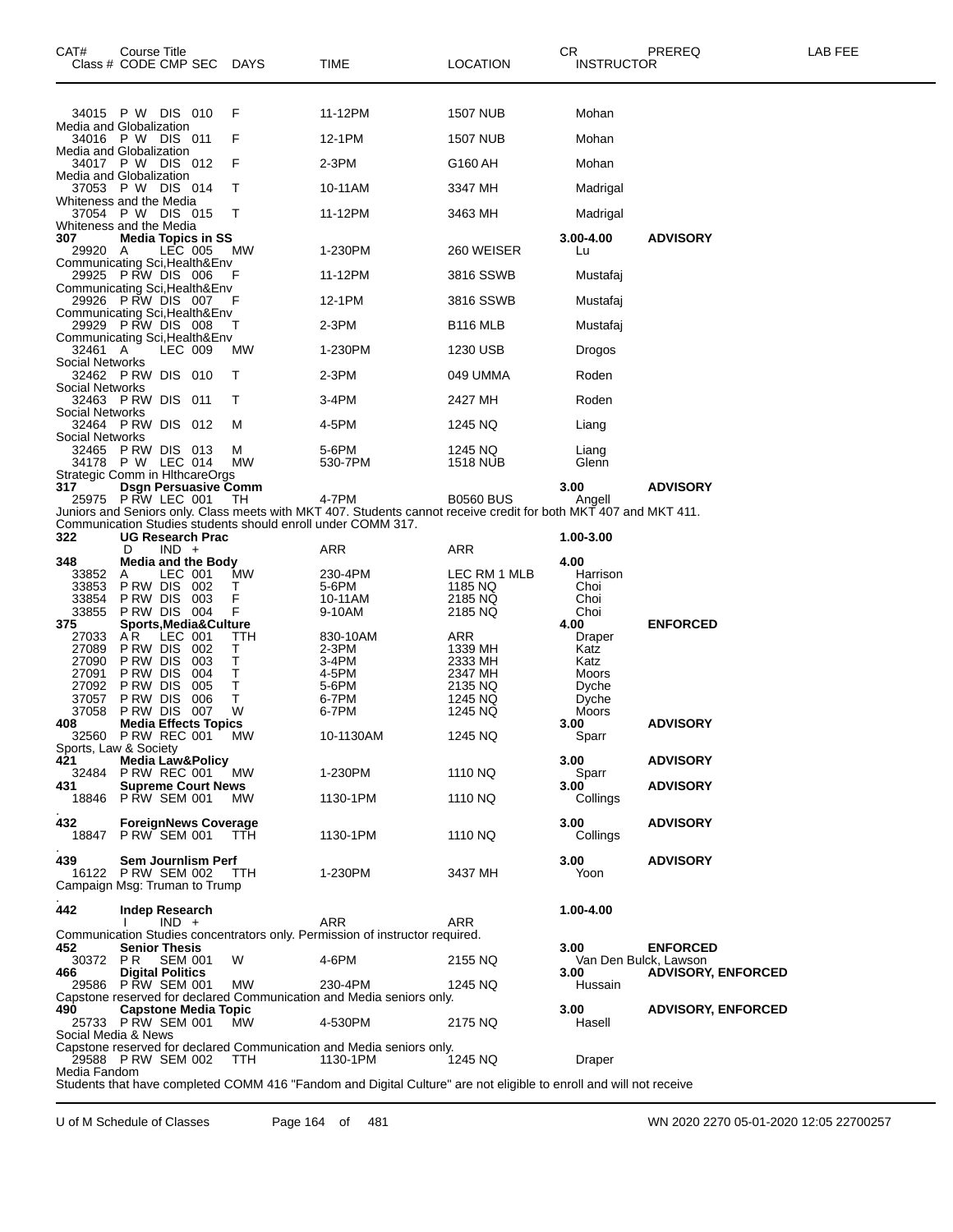| CAT#                      | Course Title<br>Class # CODE CMP SEC DAYS           |     | <b>TIME</b>                                                                                                      | <b>LOCATION</b> | CR.<br><b>INSTRUCTOR</b> | <b>PREREQ</b>   | <b>LAB FEE</b> |
|---------------------------|-----------------------------------------------------|-----|------------------------------------------------------------------------------------------------------------------|-----------------|--------------------------|-----------------|----------------|
|                           |                                                     |     | credits for this class. Capstone reserved for declared Communication Studies seniors only.                       |                 |                          |                 |                |
|                           | 29589 P RW SEM 003<br>Music & Mediation in the West | MW  | 1130-1PM                                                                                                         | 2135 NQ         | Vaillant                 |                 |                |
|                           |                                                     |     | Capstone reserved for declared Communication Studies seniors only.                                               |                 |                          |                 |                |
|                           | 29590 P RW SEM 004                                  | MW  | 10-1130AM                                                                                                        | 1110 NQ         | Lawson                   |                 |                |
|                           | Understand the Platform Societ                      |     |                                                                                                                  |                 |                          |                 |                |
|                           |                                                     |     | Capstone reserved for declared Communication Studies seniors only.                                               |                 |                          |                 |                |
|                           | 30074 P RW SEM 005                                  | MW  | 4-530PM                                                                                                          | G634 HH         | Lu                       |                 |                |
| Media and Emotion         |                                                     |     |                                                                                                                  |                 |                          |                 |                |
|                           |                                                     |     | Capstone reserved for declared Communication Studies seniors only. No credits granted to students that completed |                 |                          |                 |                |
|                           | COMM 408.001 "Media and Emotion" FA'19.             |     |                                                                                                                  |                 |                          |                 |                |
| 492                       | <b>Sr Honors Thesis</b>                             |     |                                                                                                                  |                 | 3.00                     | <b>ADVISORY</b> |                |
|                           | 11207 P W SEM 001                                   | - W | 4-6PM                                                                                                            | 2155 NQ         | Van Den Bulck, Lawson    |                 |                |
|                           |                                                     |     | Section reserved for Communication Studies Honors students only. Permission of instructor required.              |                 |                          |                 |                |
| 699                       | 1st Yr Res Project                                  |     |                                                                                                                  |                 | 2.00                     | <b>ADVISORY</b> |                |
|                           | $IND +$                                             |     | <b>ARR</b>                                                                                                       | <b>ARR</b>      |                          |                 |                |
| 776                       | <b>Media Theory Soc Sci</b>                         |     |                                                                                                                  |                 | 3.00                     |                 |                |
| 19917 PR                  | SEM 001                                             |     | 9-12PM                                                                                                           | 2265 NQ         | Van Den Bulck            |                 |                |
|                           | Reserved for students with Graduate Standing only.  |     |                                                                                                                  |                 |                          |                 |                |
| 820                       | <b>Topics in Hum Trad</b>                           |     |                                                                                                                  |                 | 3.00                     |                 |                |
|                           | 33587 P RW SEM 002                                  | W   | 230-530PM                                                                                                        | 3205 MLB        | Vaillant                 |                 |                |
|                           | Botz, Godz and Monsters                             |     |                                                                                                                  |                 |                          |                 |                |
| 840                       | <b>Topics Soc Sci Trad</b>                          |     |                                                                                                                  |                 | 3.00                     |                 |                |
| 24986 PR                  | SEM 001                                             | - W | 9-12PM                                                                                                           | 2112 MLB        | Weeks                    |                 |                |
| <b>Media and Politics</b> |                                                     |     |                                                                                                                  |                 |                          |                 |                |
|                           |                                                     |     | Reserved for graduate students only. Meets in the Marsh Lab (NQ 7355).                                           |                 |                          |                 |                |
| 990                       | <b>Diss-Precand</b>                                 |     |                                                                                                                  |                 | 1.00-8.00                | <b>ADVISORY</b> |                |
|                           | $IND +$                                             |     | <b>ARR</b>                                                                                                       | <b>ARR</b>      |                          |                 |                |
| 993                       | Sem for Instructors                                 |     |                                                                                                                  |                 | 1.00                     | <b>ADVISORY</b> |                |
| 24987 PR                  | <b>SEM 001</b>                                      | M   | 830-10AM                                                                                                         | 1110 NQ         | Sandvig                  |                 |                |
|                           | Reserved for graduate students only.                |     |                                                                                                                  |                 |                          |                 |                |
| 995                       | <b>Diss-Cand</b>                                    |     |                                                                                                                  |                 | 8.00                     | <b>ENFORCED</b> |                |
|                           | R<br>$IND +$                                        |     | ARR                                                                                                              | <b>ARR</b>      |                          |                 |                |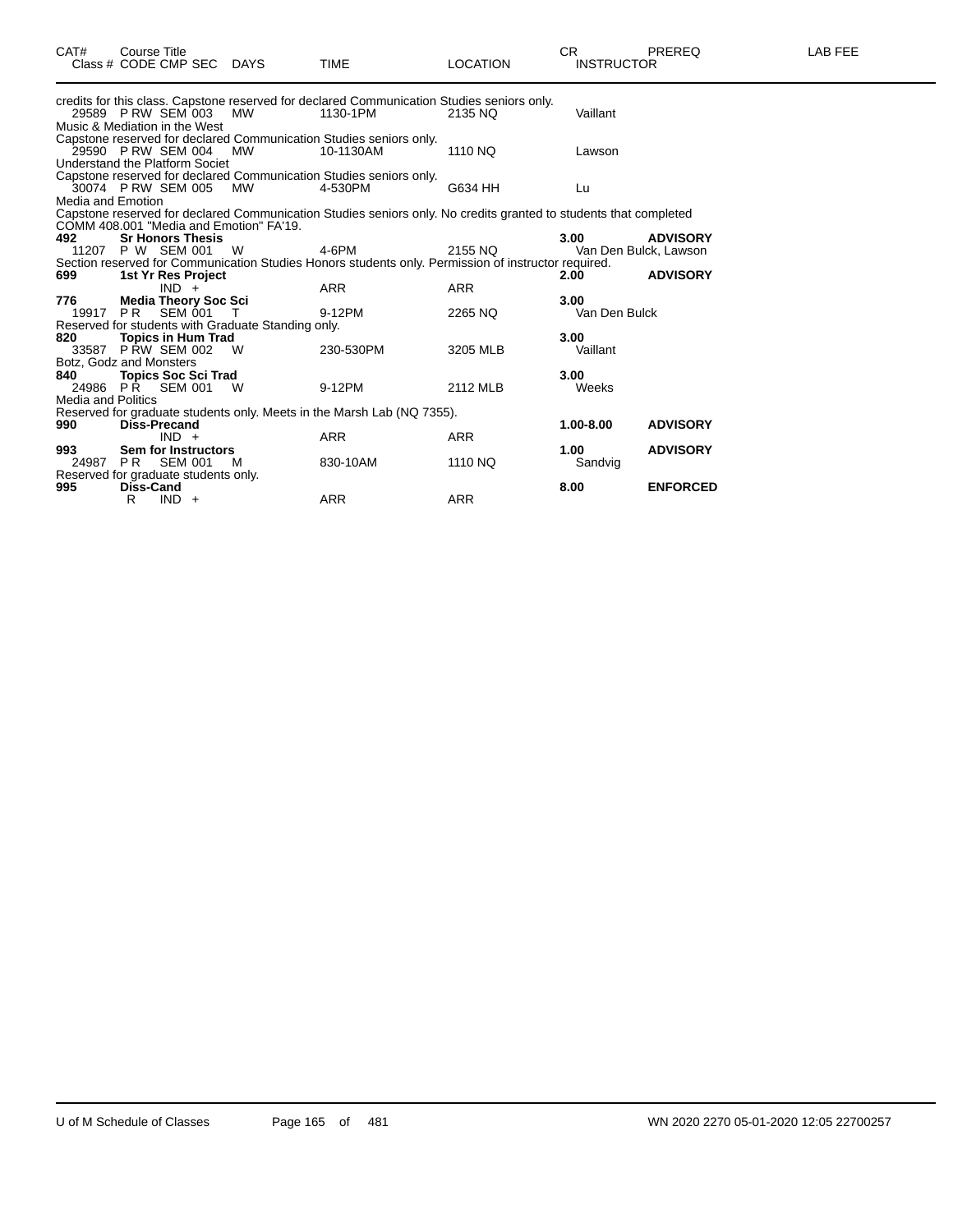| CAT# | Title<br>∴ourse      |      |      |          | Ωm<br>- UN        | PREREQ | . EEF<br>A <sub>R</sub> |
|------|----------------------|------|------|----------|-------------------|--------|-------------------------|
|      | Class # CODE CMP SEC | DAYS | TIME | LOCATION | <b>INSTRUCTOR</b> |        |                         |

# **Comparative Literature Program Comparative Literature (COMPLIT) 100 Global X 3.00**

| 100                              | Global X                                                                                                       |                       |                                                                                              |                                                | 3.00                                                 |                                    |
|----------------------------------|----------------------------------------------------------------------------------------------------------------|-----------------------|----------------------------------------------------------------------------------------------|------------------------------------------------|------------------------------------------------------|------------------------------------|
| 25090<br>33824<br>33825<br>33826 | A<br>LEC 001<br>DIS 002<br>PI W<br>DIS 003<br>PI W<br>PIW DIS 004                                              | F<br>TTH<br>TTH<br>WF | 10-11AM<br>12-1PM<br>4-5PM<br>12-1PM                                                         | LEC RM 2 MLB<br>210 WH<br>3021 EH<br>B684 SSWB | Paloff<br>Paloff<br>Aguayo, Paloff<br>Aguayo, Paloff |                                    |
| 122                              | <b>Writing World Lits</b><br>28174 PIW REC 001                                                                 | МW                    | 1-230PM                                                                                      | 2024 TISCH                                     | 4.00<br>Gaudyn                                       |                                    |
|                                  | Literature of the Fantastic<br>16582 PIW REC 002                                                               | WF                    | 830-10AM                                                                                     | 2024 TISCH                                     | Martin                                               |                                    |
|                                  | Writers Writing On Writing<br>18147 PIW REC 003                                                                | WF                    | 1130-1PM                                                                                     | 2024 TISCH                                     | Fertig                                               |                                    |
|                                  | Advertising & Argument in USA<br>19329 PIW REC 004                                                             | WF                    | 10-1130AM                                                                                    | 2024 TISCH                                     | Popovic                                              |                                    |
| Visualizing Politics             | 23386 PIW REC 006                                                                                              | МW                    | 230-4PM                                                                                      | 2024 TISCH                                     | Levin                                                |                                    |
|                                  | The Essay and Poetic Thinking<br>23718 PIW REC 007                                                             | TТH                   | 4-530PM                                                                                      | 2024 TISCH                                     | Clegg                                                |                                    |
|                                  | From Screen to Page<br>33742 PIW REC 008                                                                       | WF                    | 830-10AM                                                                                     | 2271 AH                                        | Naamneh                                              |                                    |
| 222                              | On Belonging and Home<br>Gt Bks in World Lit<br>29437 PIW REC 001<br>The Many Lives of Don Quixote             | TTH                   | 230-4PM                                                                                      | 3505 HH                                        | 3.00<br>Brown                                        |                                    |
| 241                              | <b>Topics Compar Lit</b><br>11213 PIW SEM 001                                                                  | TW                    | 10-1130AM                                                                                    | ARR                                            | 3.00<br>Zanotti                                      | <b>ADVISORY</b>                    |
|                                  | Law and/as Literature<br>33745 PIW SEM 002                                                                     | ттн                   | 10-1130AM                                                                                    | 2024 TISCH                                     | Diran                                                |                                    |
| 322.                             | Translating the Great Lakes<br><b>Translate World Lit</b><br>29441 PIW LEC 001                                 | TTH                   | 230-4PM                                                                                      | 2024 TISCH                                     | 3.00<br>Sales                                        |                                    |
| Translated Wor(I)ds              | 29442 PIW LEC 002                                                                                              | TTH                   | 4-530PM                                                                                      | 3356 MH                                        | Shammas                                              |                                    |
| 372                              | <b>Translating World Literatures</b><br>Lit and Identity<br>33681 PIW SEM 001<br>Stories of Multicult Identity | ттн                   | 4-530PM                                                                                      | 1509 NUB                                       | 3.00<br>Jallatyan                                    |                                    |
| 374                              | Lit and the Body<br>29444 PIW SEM 001<br>History of Writing-Book & Body                                        | TTH                   | 10-1130AM                                                                                    | <b>B814 EQ</b>                                 | 3.00<br><b>Brown</b>                                 |                                    |
| 376                              | Lit and Ideas<br>27196 PIW SEM 001<br>Women's Empowerment and Growth                                           | TTH                   | 1130-1PM                                                                                     | 2024 TISCH                                     | 3.00<br>Tsoffar                                      |                                    |
| 422                              | World Lit & Culture<br>33682 PIW SEM 001                                                                       | TTH                   | 1-230PM                                                                                      | 2024 TISCH                                     | 3.00<br>Sarlati                                      | <b>ADVISORY</b>                    |
| <b>Circulating Worlds</b><br>490 | <b>Cultural Studies</b><br>29445 PIW SEM 001                                                                   | TTH                   | 1-230PM                                                                                      | 3359 MH                                        | 3.00<br>Dickinson                                    | <b>ADVISORY</b>                    |
| 496                              | Multilingualism in Ger Lit&Flm<br><b>Honors Thesis</b><br>IR<br>$IND +$                                        |                       | ARR                                                                                          | ARR                                            | 3.00                                                 | <b>ADVISORY</b>                    |
| 498                              | <b>Directed Reading</b><br>IR<br>$IND +$                                                                       |                       | ARR                                                                                          | ARR                                            | 1.00-4.00                                            |                                    |
| 602<br>34168                     | <b>CompLit Prelim Prep2</b><br><b>SEM 001</b><br>PD.                                                           |                       | 11-2PM                                                                                       | 4211 AH                                        | 2.00<br>Merrill                                      |                                    |
| 630                              | <b>Special Topics</b><br>33829 PIW SEM 001                                                                     | W                     | 11-2PM                                                                                       | ARR                                            | 1.00-2.00<br>Merrill                                 | <b>ADVISORY</b>                    |
|                                  | Writing for Words w/o Borders<br>33830 P W SEM 002<br>Revising Work for Publication                            | W                     | Class meets in 2021 Tisch on: March 18, March 25, April 1, April 8, and April 15.<br>4-730PM | ARR                                            | Diran                                                |                                    |
| 680                              | Class meets 01/08/2020 to 02/26/2020 in Tisch 2021.<br><b>Capstone in CTS</b>                                  |                       |                                                                                              |                                                | 3.00                                                 |                                    |
| 698                              | $IND +$<br>D<br><b>Directed Reading</b>                                                                        |                       | ARR                                                                                          | ARR                                            | 1.00-4.00                                            | <b>ADVISORY</b>                    |
| 730                              | $IND +$<br>IR<br><b>Sem Lit Periods</b>                                                                        |                       | ARR                                                                                          | ARR                                            | 3.00                                                 | <b>ADVISORY</b>                    |
| 33924                            | PIW SEM 001<br>Partition in South & East Asia                                                                  | т                     | 2-515PM                                                                                      | 3205 MLB                                       | Merrill, Ryu                                         |                                    |
| 750<br>29938<br>760              | <b>Topics in Comp Lit</b><br>PIW SEM 001<br>Sem Lit & Arts                                                     | w                     | 1230-3PM                                                                                     | 7603 HH                                        | 3.00<br>Wingrove<br>3.00                             | <b>ADVISORY</b><br><b>ADVISORY</b> |
| 33858                            | PIW SEM 001<br>Political Powers of Art & Lit                                                                   | м                     | 10-1PM                                                                                       | 2024 TISCH                                     | Herwitz                                              |                                    |
| 780                              | <b>Sem in Translation</b><br>29494 PIRW SEM 001                                                                | TH                    | 1-4PM                                                                                        | 4155 LSA                                       | 3.00<br>Barzilai                                     | <b>ADVISORY, ENFORCED</b>          |

U of M Schedule of Classes Page 166 of 481 WN 2020 2270 05-01-2020 12:05 22700257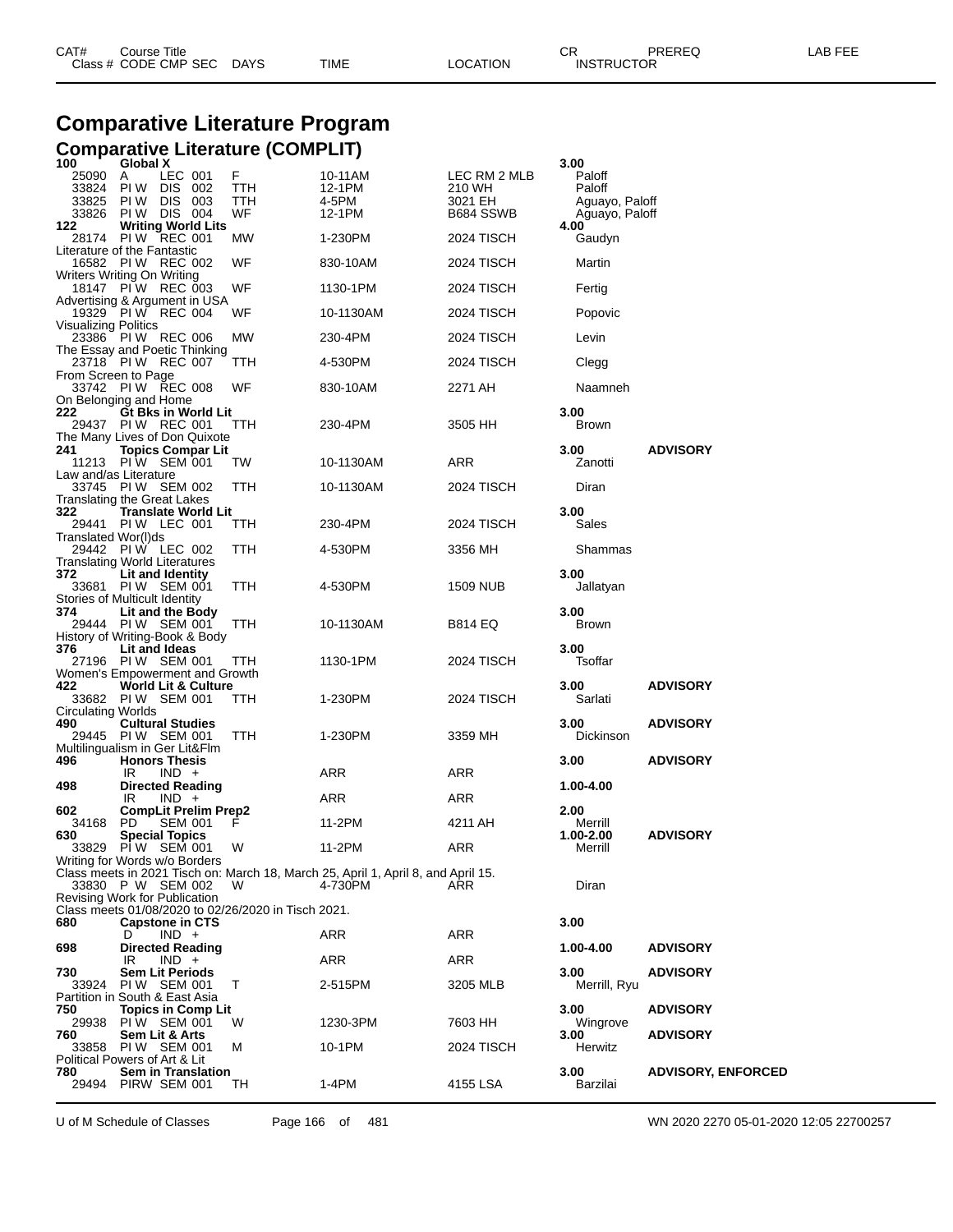| CAT#                         | Course Title<br>Class # CODE CMP SEC                                                                                                                                                   | DAYS | TIME                              | <b>LOCATION</b>                     | <b>CR</b><br><b>INSTRUCTOR</b>        | <b>PREREQ</b>                                         | LAB FEE |
|------------------------------|----------------------------------------------------------------------------------------------------------------------------------------------------------------------------------------|------|-----------------------------------|-------------------------------------|---------------------------------------|-------------------------------------------------------|---------|
| 790<br>29463<br>990<br>995   | Sacred Langs, Secular Trnsltns<br><b>Sem Literary Theory</b><br>PIW SEM 001<br>The Fiction of Biopolitics<br><b>Diss-Precand</b><br>$IND +$<br>D<br><b>Diss-Cand</b><br>$IND +$<br>DR. |      | 4-7PM<br><b>ARR</b><br><b>ARR</b> | 3440 MH<br><b>ARR</b><br><b>ARR</b> | 3.00<br>Traisnel<br>1.00-8.00<br>8.00 | <b>ADVISORY</b><br><b>ADVISORY</b><br><b>ENFORCED</b> |         |
| 501<br>29568<br>599<br>33827 | <b>Transcultural Studies (TCS)</b><br><b>Approaches to TCS I</b><br>$P W$ SEM 001<br><b>TCS Colloquium</b><br><b>SEM 001</b><br>PD.                                                    | W    | $3-6$ PM<br>5-7PM                 | 2401 MH<br>2104 MLB                 | 3.00<br>Porter<br>1.00<br>Jackson     | <b>ADVISORY</b>                                       |         |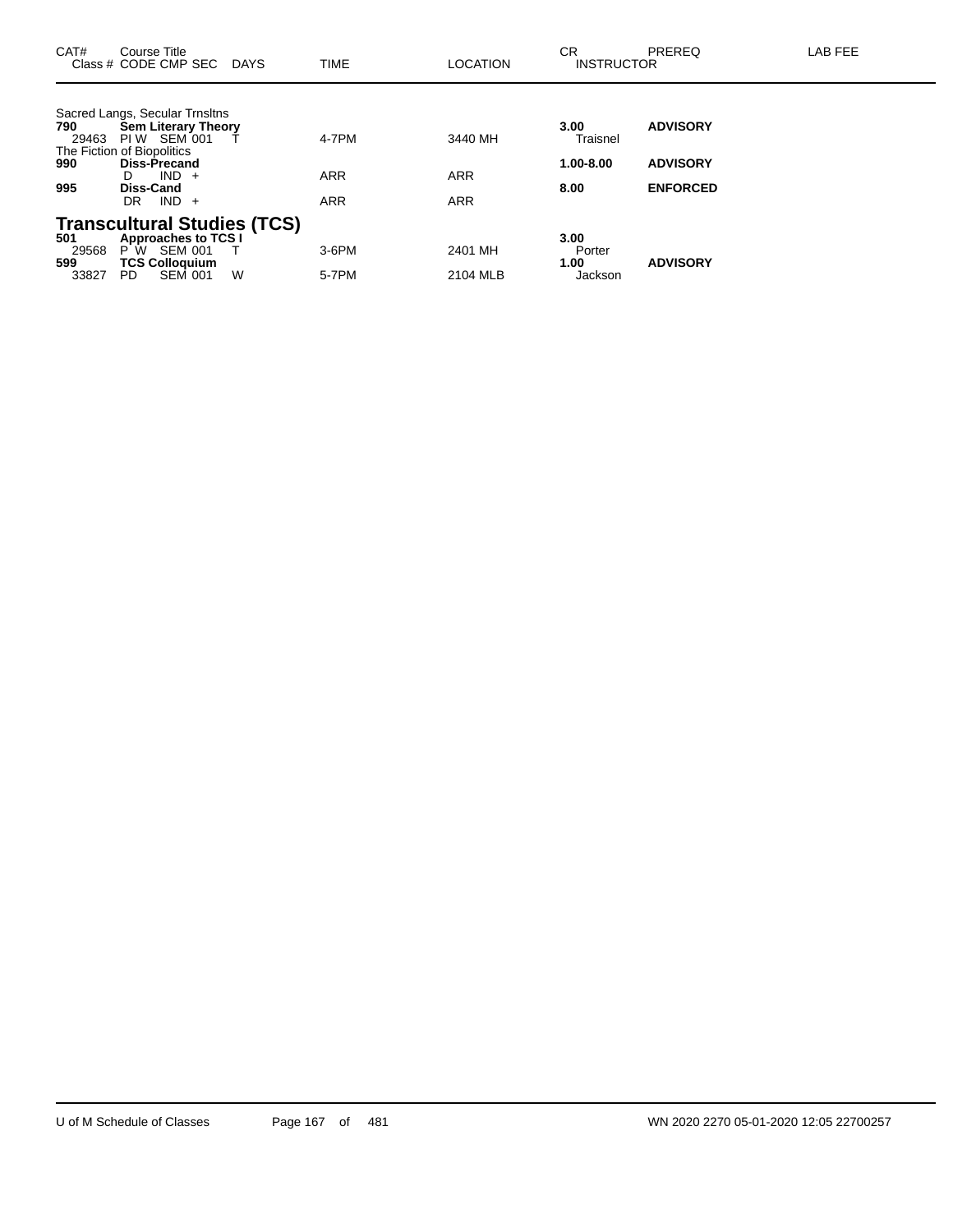# **Program Study of Complex Systems**

# **Complex Systems (CMPLXSYS) 250 Energy&Climate Chng 3.00**

| LIIGI YYAOIIIIIALG OIIIIY   |            |                   | J.VV                         |
|-----------------------------|------------|-------------------|------------------------------|
| P W LEC 001<br><b>MW</b>    | 10-1120AM  | <b>1120 WEILL</b> | Raimi, Beeler                |
| Ind Stdy Dir Reading        |            |                   | 1.00-3.00                    |
| IND +<br>D                  | <b>ARR</b> | <b>ARR</b>        |                              |
| <b>Evolution in Silico</b>  |            |                   | <b>ADVISORY</b><br>3.00      |
| LEC 001<br>P W<br>ттн       | 10-1130AM  | 755 WEISER        | Zaman                        |
| <b>Ecological Networks</b>  |            |                   | <b>ADVISORY</b><br>3.00      |
| P W<br>LEC 001<br><b>MW</b> | 1-230PM    | 755 WEISER        | Valdovinos                   |
| <b>Computer Modeling</b>    |            |                   | <b>ADVISORY</b><br>3.00      |
| ŤТH<br>LEC 001<br>P W       | 4-530PM    | 747 WEISER        | Eisenberg                    |
| Ind Study Cmplx Sys         |            |                   | <b>ADVISORY</b><br>1.00-3.00 |
| IND                         | ARR        | ARR               |                              |
|                             |            |                   |                              |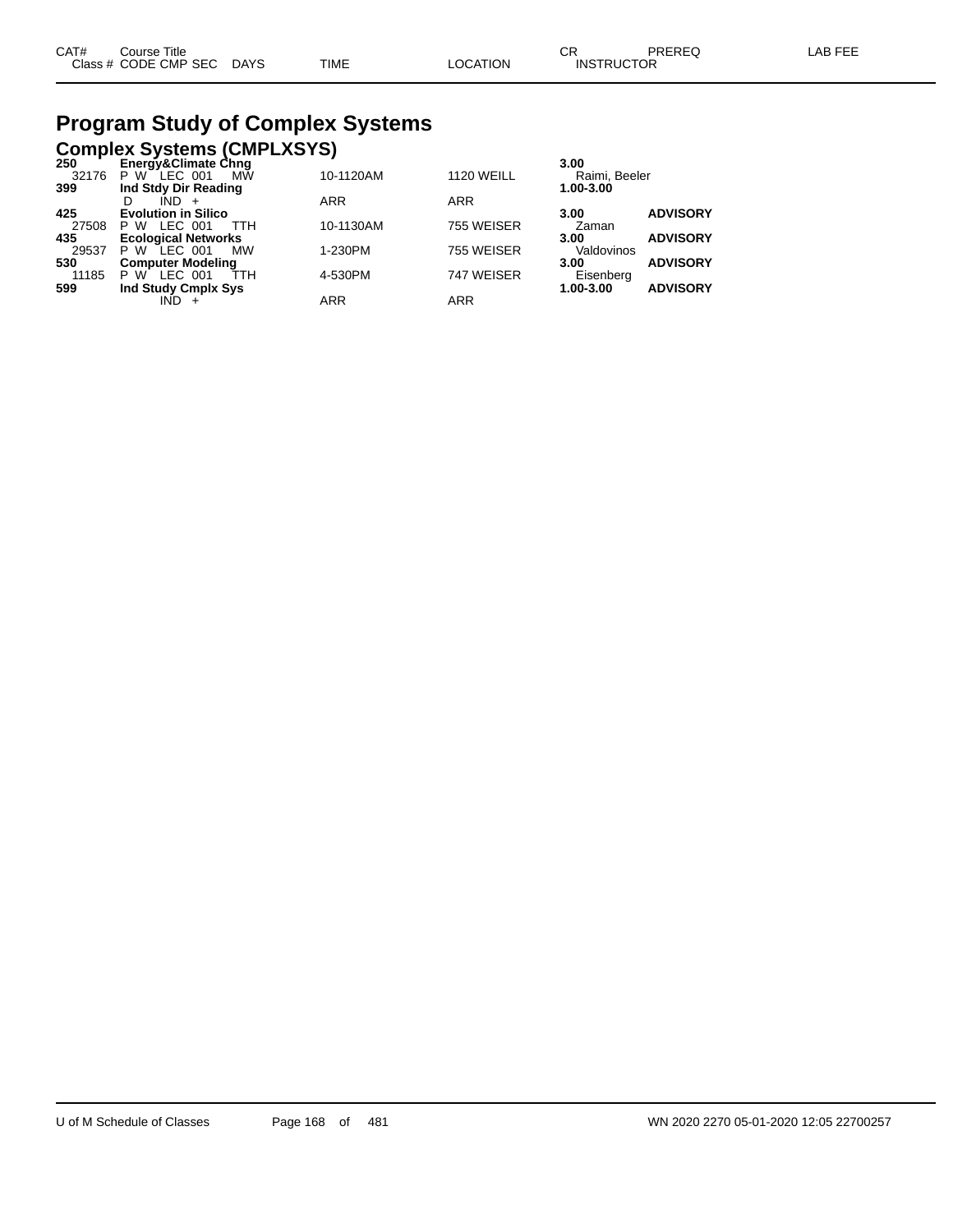| CAT# | ourse Titleٽ              |      |          | ∩⊓<br>◡ጙ          | PREREQ | LAB FEE |
|------|---------------------------|------|----------|-------------------|--------|---------|
|      | Class # CODE CMP SEC DAYS | TIME | LOCATION | <b>INSTRUCTOR</b> |        |         |

# **Comprehensive Studies Program**

|                              |    |                                                       | 3.00     | 45.00                                      |  |
|------------------------------|----|-------------------------------------------------------|----------|--------------------------------------------|--|
| SEM 001<br><b>PDR</b>        | MW | 10-1130AM                                             | G115 AH  | Winston                                    |  |
| <b>PDR</b><br><b>SEM 002</b> | MW | 1130-1PM                                              | 1437 MH  | Winston                                    |  |
|                              |    |                                                       |          | 1.00                                       |  |
| PDR LEC 001                  |    | 4-5PM                                                 | AUD C AH | Jason                                      |  |
| <b>PDR</b><br>LEC 002        | м  | 3-4PM                                                 | 1339 MH  | Fontenot                                   |  |
| <b>Read&amp;Writ Sem</b>     |    |                                                       |          | 4.00                                       |  |
| LEC 001<br><b>PDR</b>        | МW | 12-2PM                                                | G144 AH  | Navlor                                     |  |
|                              |    | <b>CSP Reading Sem</b><br><b>CSP: College Success</b> |          | <b>Comprehensive Studies Program (CSP)</b> |  |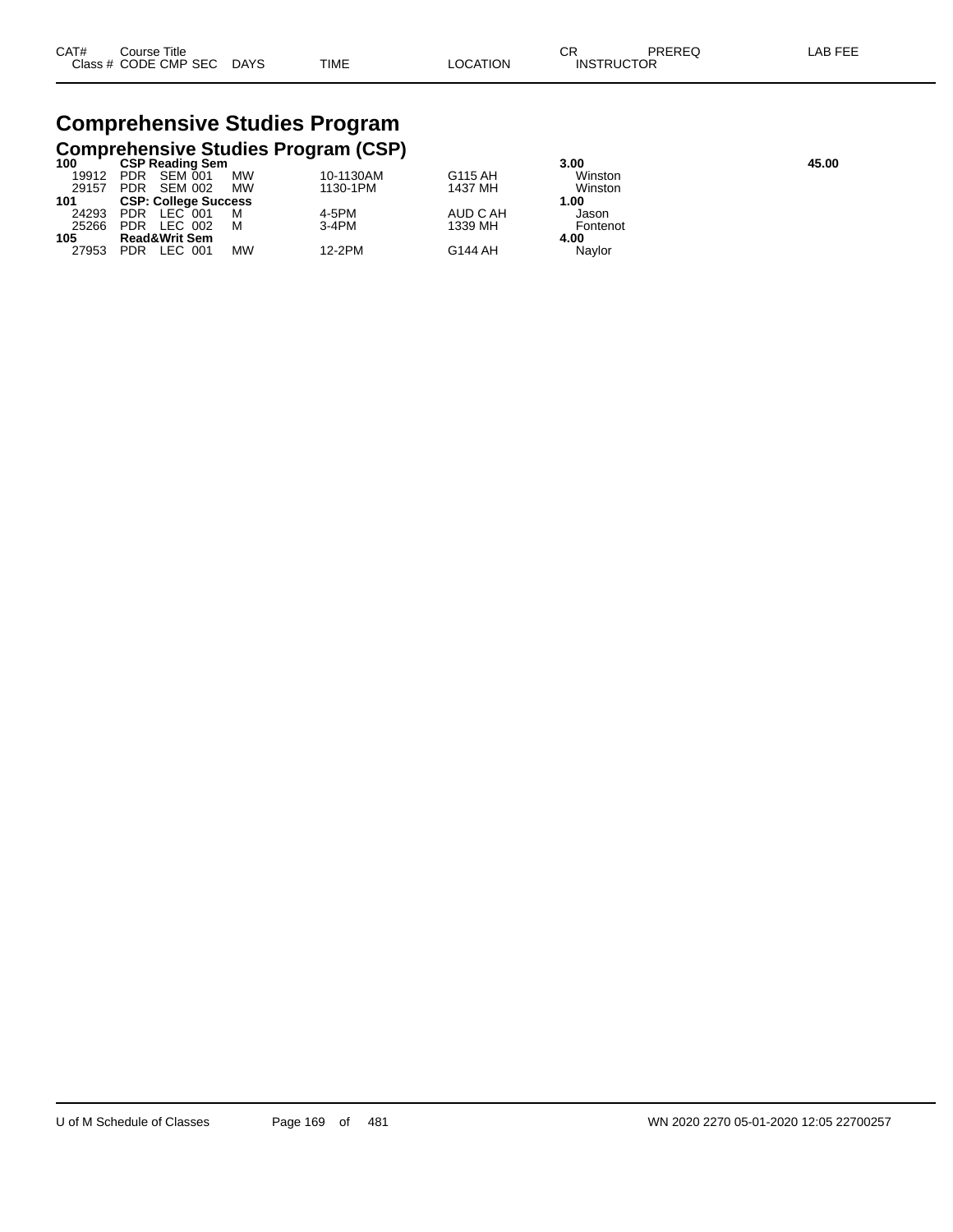# **English Language Institute English Language Institute (ELI)**

1. English for Academic Purposes courses for graduate students;

2. Language and teacher training courses for international GSIs;

3. Teacher training courses for students planning to teach ESL in local communities or abroad.

| 351          | <b>Second Lang Acquis</b>                                                        |        | For assistance in choosing an appropriate course, please go to the ELI Academic Advising website:<br>http://bit.ly/eliadvising or e-mail: eliadvisor@umich.edu to make an appointment to speak with an advisor.                                                             |           | 3.00             | <b>ADVISORY</b>        |
|--------------|----------------------------------------------------------------------------------|--------|-----------------------------------------------------------------------------------------------------------------------------------------------------------------------------------------------------------------------------------------------------------------------------|-----------|------------------|------------------------|
| 29860<br>390 | P W LEC 001<br><b>Comm Learn in ESL</b>                                          | ттн    | 230-4PM                                                                                                                                                                                                                                                                     | 3021 EH   | Guo<br>3.00      |                        |
|              | 18403 P W SEM 001                                                                | MW     | 1-230PM                                                                                                                                                                                                                                                                     | 1509 NUB  | Romano Gillette  |                        |
|              | Community Service and Language, Education and Culture<br>24200 P W SEM 002       | МW     | 10-1130AM                                                                                                                                                                                                                                                                   | 1060 EH   | Dyer             |                        |
| 391          | Community Service and Language, Education and Culture<br>Topics in ESL           |        |                                                                                                                                                                                                                                                                             |           | 3.00             |                        |
|              | 21269 P W LEC 001<br>Teach Engl 2nd Lang Internat                                | TTH    | 1-230PM                                                                                                                                                                                                                                                                     | 1096 EH   | Bogart           |                        |
| 395<br>31756 | <b>Teach ESL Mignt Comm</b><br>P W SEM 001                                       | TTH.   | 10-1130AM                                                                                                                                                                                                                                                                   | 5521 HH   | 3.00             | Des Jardins, Rodriguez |
| 399          | <b>Indiv Res Study</b><br>$IND +$<br>л.                                          |        | ARR                                                                                                                                                                                                                                                                         | ARR       | 1.00-4.00        | <b>ADVISORY</b>        |
| 502          | VS2-Acad Comm Semiar                                                             |        |                                                                                                                                                                                                                                                                             |           | 0.00             |                        |
| 27355<br>510 | LEC 001<br>PI.<br>Acad Rdg&Vocab Acq                                             | т      | 2-4PM                                                                                                                                                                                                                                                                       | ARR       | Danek<br>2.00    |                        |
|              | 22415 PRW LEC 001                                                                |        | ARR                                                                                                                                                                                                                                                                         | ARR       | Bogart           |                        |
|              |                                                                                  |        | PLEASE NOTE: This is an online course. Students start online then attend one required in-person class session.                                                                                                                                                              |           |                  |                        |
|              |                                                                                  |        | Contact the instructor <a href="mailto:pbogart@umich.edu">Pamela Bogart</a> with any questions.                                                                                                                                                                             |           |                  |                        |
| 512          | Spoken&Wrt Gram                                                                  |        |                                                                                                                                                                                                                                                                             |           | 1.00             |                        |
|              | 14281 P RW LEC 001                                                               | т      | 10-1130AM                                                                                                                                                                                                                                                                   | 1060 EH   | Colpaert         |                        |
|              | 24201 P W LEC 002                                                                | М      | 4-530PM                                                                                                                                                                                                                                                                     | 3433 EECS | Coleman          |                        |
| 521          | <b>Acad Writing I</b>                                                            |        |                                                                                                                                                                                                                                                                             |           | 1.00             |                        |
|              | 11390 P RW LEC 001                                                               |        | ARR                                                                                                                                                                                                                                                                         | ARR       | Coleman          |                        |
|              |                                                                                  |        | PLEASE NOTE: This is an online course. Students are required to attend one mandatory in-person class session on                                                                                                                                                             |           |                  |                        |
|              |                                                                                  |        | January 16th, from 4-6pm in 955 Weiser Hall. The rest of the work of this course will be completed asynchronously<br>online, with optional face-to-face group meetings and consultations with instructor. Contact the instructor <a< td=""><td></td><td></td><td></td></a<> |           |                  |                        |
|              |                                                                                  |        | href="mailto:kcolema@umich.edu">Katie Coleman with any questions.                                                                                                                                                                                                           |           |                  |                        |
|              | 11391 P RW LEC 002                                                               | W      | 4-530PM                                                                                                                                                                                                                                                                     | 3021 EH   | Colpaert         |                        |
|              | 16453 P RW LEC 003                                                               | TH.    | 4-530PM                                                                                                                                                                                                                                                                     | 1012 EECS | Dowling          |                        |
|              | Meets on North Campus.                                                           |        |                                                                                                                                                                                                                                                                             |           |                  |                        |
| 522          | <b>Res Paper Writing</b>                                                         |        |                                                                                                                                                                                                                                                                             |           | 2.00             |                        |
| 14611        | P RW LEC 001                                                                     | TH     | 2-4PM                                                                                                                                                                                                                                                                       | 1512 EQ   | Coleman          |                        |
|              | 22082 P RW LEC 002                                                               | F.     | 230-430PM                                                                                                                                                                                                                                                                   | 1060 EH   | Pingel           |                        |
| 532          | <b>Understand Spkn Eng</b>                                                       |        |                                                                                                                                                                                                                                                                             |           | 1.00             |                        |
|              | 31757 P W LEC 001<br>ELI 532 is a 10-week course. Class begins the week of 1/13. | м      | 4-530PM                                                                                                                                                                                                                                                                     | 1032 FXB  | Dowling          |                        |
| 533          | Inter List&Commun                                                                |        |                                                                                                                                                                                                                                                                             |           | 1.00             |                        |
|              | 11392 P RW LEC 001                                                               | м      | 10-1130AM                                                                                                                                                                                                                                                                   | 1866 EH   | Coleman          |                        |
|              | ELI 533 is a 10-week course. Class begins the week of 1/13.                      |        |                                                                                                                                                                                                                                                                             |           |                  |                        |
|              | 32412 P W LEC 002                                                                | т      | 530-7PM                                                                                                                                                                                                                                                                     | 2918 COOL | Romano Gillette  |                        |
|              | ELI 533 is a 10-week course. Class begins the week of 1/13.                      |        |                                                                                                                                                                                                                                                                             |           |                  |                        |
| 534          | Dis&Oral Argumentn                                                               |        |                                                                                                                                                                                                                                                                             |           | 1.00             |                        |
|              | 11394 P RW LEC 001                                                               | Τ      | 4-530PM                                                                                                                                                                                                                                                                     | 3088 EH   | Dowling          |                        |
| 24208        | PRW LEC 002                                                                      | W<br>т | 230-4PM                                                                                                                                                                                                                                                                     | 3866 EH   | Dowling          |                        |
| 37927<br>537 | PRW LEC 003<br><b>Pronunciation II</b>                                           |        | 4-530PM                                                                                                                                                                                                                                                                     | 1511 EQ   | Colpaert<br>1.00 |                        |
|              | 20352 P RW LEC 001                                                               | м      | 1-230PM                                                                                                                                                                                                                                                                     | 1060 EH   | Pingel           |                        |
|              | ELI 537 is a 10-week course. Class begins the week of 1/13.                      |        |                                                                                                                                                                                                                                                                             |           |                  |                        |
| 538          | <b>Pron in Context</b>                                                           |        |                                                                                                                                                                                                                                                                             |           | 1.00             |                        |
|              | 11393 P RW LEC 001                                                               | TH     | 4-530PM                                                                                                                                                                                                                                                                     | 1866 EH   | Pingel           |                        |
|              | ELI 538 is a 10-week course. Class begins the week of 1/13.                      |        |                                                                                                                                                                                                                                                                             |           |                  |                        |
|              | 15997 PRW LEC 002 W                                                              |        | 4-530PM                                                                                                                                                                                                                                                                     | 2333 MH   | Kato             |                        |
|              | ELI 538 is a 10-week course. Class begins the week of 1/13.                      |        |                                                                                                                                                                                                                                                                             |           |                  |                        |
| 539          | <b>Pronun GSI Contexts</b>                                                       |        |                                                                                                                                                                                                                                                                             |           | 1.00             |                        |
| 24295        | PIW LEC 001                                                                      | TTH    | 530-630PM                                                                                                                                                                                                                                                                   | ARR       | Imber            |                        |
|              | instructor is required.                                                          |        | ELI 539 is a 10-week course. Class begins the week of 1/13. This course is open to GSIs only. Permission of                                                                                                                                                                 |           |                  |                        |
| 544          | <b>Acad Presentations</b>                                                        |        |                                                                                                                                                                                                                                                                             |           | 2.00             |                        |
|              | 22414 PRW LEC 001                                                                | т      | 4-6PM                                                                                                                                                                                                                                                                       | 1866 EH   | McDonald         |                        |
| 561          | <b>Comm Eng Lang Pract</b>                                                       |        |                                                                                                                                                                                                                                                                             |           | 2.00             | <b>ENFORCED</b>        |
|              | 24298 PIRW LEC 001                                                               |        | 5-7PM                                                                                                                                                                                                                                                                       | 1096 EH   | Des Jardins      |                        |
|              |                                                                                  |        | Time/Date to be determined after the start of the course with student input. Contact the instructor for details and                                                                                                                                                         |           |                  |                        |
|              | for permission to enroll: desjardi@umich.edu                                     |        |                                                                                                                                                                                                                                                                             |           |                  |                        |
| 580          | Intro to GSI Work                                                                |        |                                                                                                                                                                                                                                                                             |           | 2.00             | <b>ADVISORY</b>        |
|              |                                                                                  |        | ELI 580 is a 10-week course which meets on North Campus. Class begins the week of 1/13.                                                                                                                                                                                     |           |                  |                        |

U of M Schedule of Classes Page 170 of 481 WN 2020 2270 05-01-2020 12:05 22700257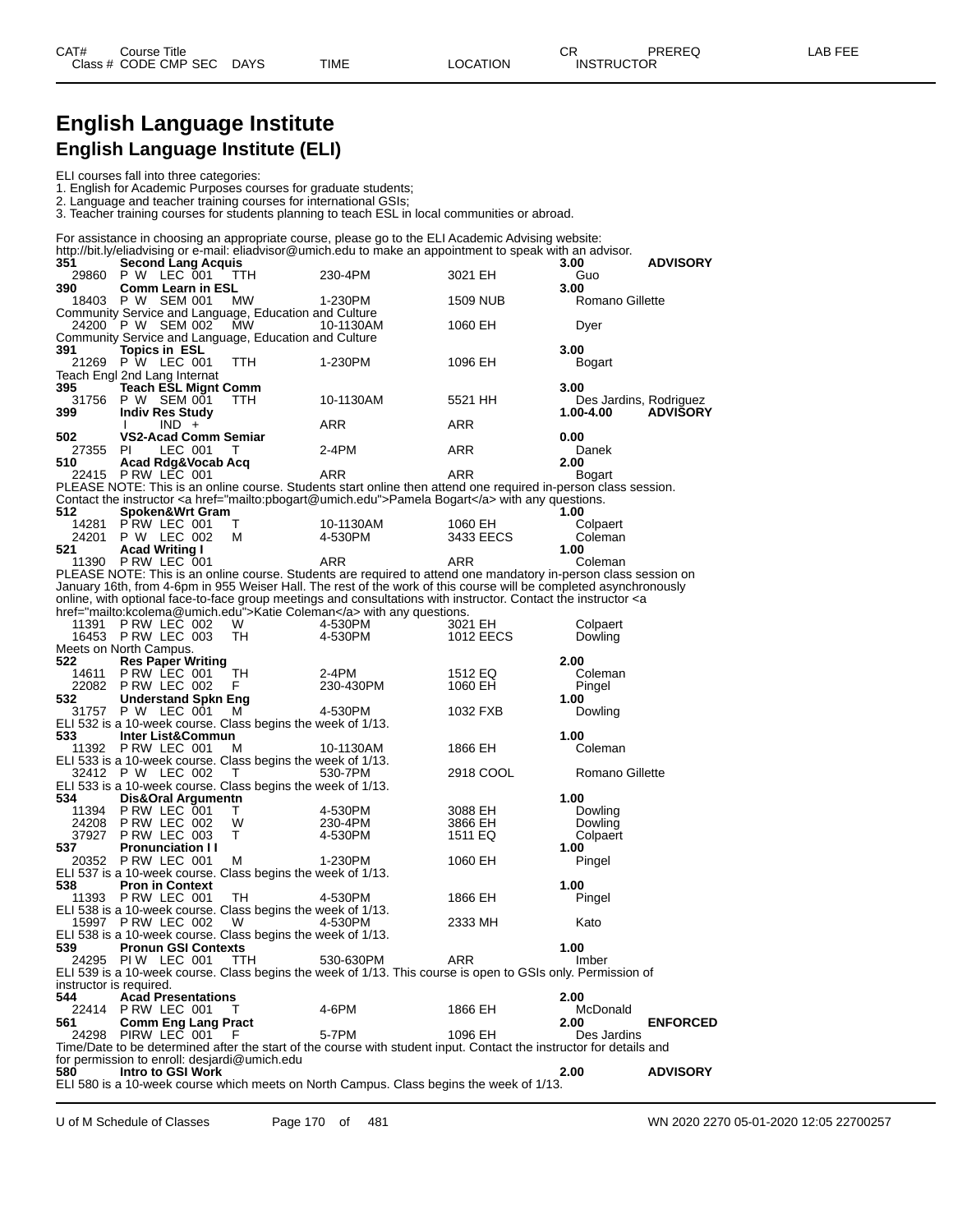| CAT#  | Course Title<br>Class # CODE CMP SEC DAYS                                    |            | <b>TIME</b> | <b>LOCATION</b>                                                                               | CR.<br><b>INSTRUCTOR</b> | <b>PREREQ</b>   | LAB FEE |
|-------|------------------------------------------------------------------------------|------------|-------------|-----------------------------------------------------------------------------------------------|--------------------------|-----------------|---------|
|       |                                                                              |            |             |                                                                                               |                          |                 |         |
| 16180 | PIRW LEC 001                                                                 | MW         | 4-530PM     | 2918 COOL                                                                                     | Romano Gillette          |                 |         |
| 584   | <b>GSI Sem&amp;Pract</b>                                                     |            |             |                                                                                               | 1.00                     | <b>ADVISORY</b> |         |
| 11395 | PIRW SEM 001                                                                 | F          | 4-530PM     | ARR                                                                                           | Imber                    |                 |         |
| 591   | <b>Teach ESL Overseas</b>                                                    |            |             |                                                                                               | 3.00                     | <b>ADVISORY</b> |         |
| 36401 | PIW SEM 001                                                                  | <b>TTH</b> | 1-230PM     | 1096 EH                                                                                       | Bogart                   |                 |         |
| 592   | <b>Topics in EAP</b>                                                         |            |             |                                                                                               | 1.00                     |                 |         |
| 27266 | <b>P W LEC 001</b>                                                           | W          | 4-530PM     | 1084 EH                                                                                       | Danek                    |                 |         |
|       | Comm for Quantitative Fields                                                 |            |             |                                                                                               |                          |                 |         |
| 599   | <b>Indiv Research</b>                                                        |            |             |                                                                                               | 1.00-3.00                |                 |         |
|       | $IND +$                                                                      |            | ARR         | ARR                                                                                           |                          |                 |         |
| 601   | <b>Speak Res Context</b>                                                     |            |             |                                                                                               | 2.00                     | <b>ADVISORY</b> |         |
| 22306 | PRW LEC 001                                                                  | TH         | 3-5PM       | 242 WH                                                                                        | Dyer                     |                 |         |
| 621   | Dis Wrt&Wrt Publ II                                                          |            |             |                                                                                               | 2.00                     | <b>ADVISORY</b> |         |
| 21718 | PIRW LEC 001                                                                 | W          | $2-4PM$     | 2353 MH                                                                                       | Feak                     |                 |         |
|       | Instructor permission required. Email cfeak@umich.edu to request permission. |            |             |                                                                                               |                          |                 |         |
| 994   | Teach: Lang, Cult, Ped                                                       |            |             |                                                                                               | 2.00                     | <b>ADVISORY</b> |         |
| 17113 | PIR<br>$LEC$ 001                                                             | -F         | 2-4PM       | 1401 MH                                                                                       |                          |                 |         |
| 994   | <b>Teach: Lang, Cult, Ped</b>                                                |            |             |                                                                                               | 2.00                     | <b>ADVISORY</b> |         |
|       | P <sub>R</sub><br>LEC 001                                                    | м          | 4-6PM       | 1448 MH                                                                                       | Feak                     |                 |         |
| 994   |                                                                              |            |             | ELI 994 is a 10-week course. The first class for all sections meets Friday, January 24, 2020. | 2.00                     | <b>ADVISORY</b> |         |
| 17114 | <b>Teach: Lang, Cult, Ped</b><br>$LEC$ 002<br><b>PIR</b>                     | - F        | 2-4PM       | 1448 MH                                                                                       |                          |                 |         |
| 994   | <b>Teach: Lang, Cult, Ped</b>                                                |            |             |                                                                                               | 2.00                     | <b>ADVISORY</b> |         |
|       | PR.<br>$LEC$ 002                                                             | - W        | 4-6PM       | 1448 MH                                                                                       | McDonald                 |                 |         |
|       |                                                                              |            |             | ELI 994 is a 10-week course. The first class for all sections meets Friday, January 24, 2020. |                          |                 |         |
| 994   | <b>Teach: Lang, Cult, Ped</b>                                                |            |             |                                                                                               | 2.00                     | <b>ADVISORY</b> |         |
| 37908 | $LEC$ 004<br>-PI                                                             | M          | 6-8PM       | ARR                                                                                           | Colpaert                 |                 |         |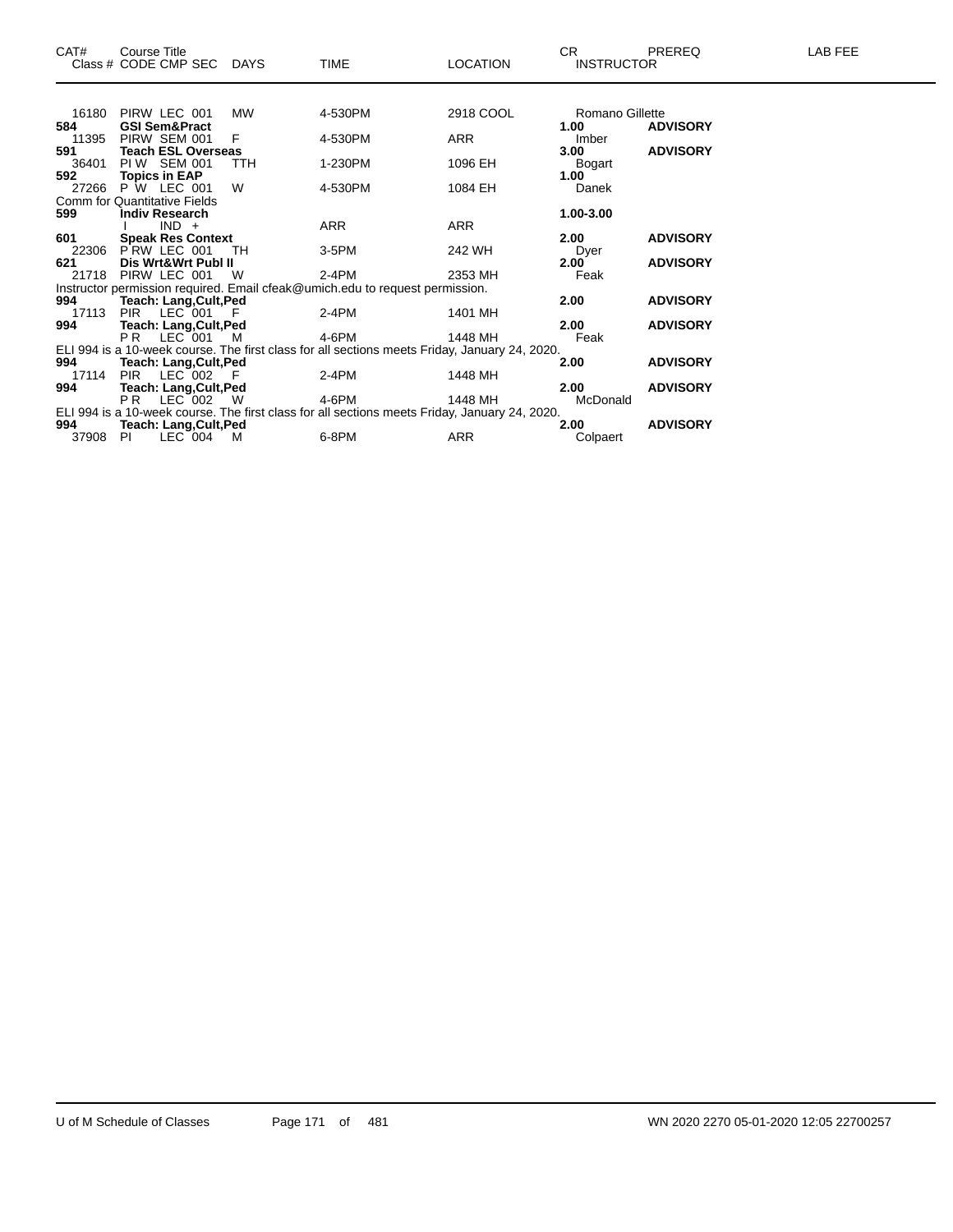## **English Language & Literature Dept English Language And Literature (ENGLISH)**

---A STUDENT WHO MISSES EITHER THE FIRST OR SECOND CLASS MEETING OF AN ENGLISH COURSE MAY BE DROPPED FROM THE COURSE FOR NON-ATTENDANCE. ---ALL STUDENTS MUST TAKE ACTION THROUGH THE REGISTRATION SYSTEM TO MAKE SURE THEIR OFFICIAL SCHEDULE OF COURSES

MATCHES THE COURSES THEY ARE ATTENDING.

| 124                                 |              | <b>Academic Writing&amp;Lit</b>               |                  |                       |                            | 4.00                  |
|-------------------------------------|--------------|-----------------------------------------------|------------------|-----------------------|----------------------------|-----------------------|
| 16133                               | PI W         | <b>REC 001</b>                                | ттн              | 830-10AM              | 2353 MH                    | Welsh                 |
| 16134                               | PI W         | <b>REC 002</b>                                | TTH              | 1-230PM               | 2475 MH                    | Tardio                |
| 11302                               |              | <b>PIW REC 003</b>                            | <b>MW</b>        | 1130-1PM              | 2454 MH                    | Van Cleve             |
| At Home In The World<br>11303       |              | PIW REC 004                                   | <b>MW</b>        | 1-230PM               | 2454 MH                    | Hixon                 |
| Adaptation as Literature            |              |                                               |                  |                       |                            |                       |
| 32234                               | PI W         | <b>REC 005</b>                                | <b>MW</b>        | 4-530PM               | 2454 MH                    | <b>Tessier</b>        |
| 11304                               | PI W         | <b>REC 006</b>                                | МW               | 1-230PM               | G634 HH                    | Dorman                |
| Literary Retellings                 |              |                                               |                  |                       |                            |                       |
| 11305                               |              | PIW REC 007                                   | TTH              | 10-1130AM             | 2469 MH                    | <b>Contreras Ruiz</b> |
|                                     |              | BeautyRaceGenderContempMedia                  |                  |                       |                            |                       |
| 17001                               | PI W         | <b>REC 008</b>                                | TTH              | 230-4PM               | 4199 AH                    | Ramsey                |
| 11306<br>16135                      | PI W<br>PI W | <b>REC 009</b><br><b>REC 010</b>              | МW<br>TTH        | 10-1130AM<br>1130-1PM | 4207 AH<br>2454 MH         | Geiger<br>Gillum      |
| 17002                               | PI W         | <b>REC 011</b>                                | <b>MW</b>        | 230-4PM               | 4199 AH                    | Davison               |
| 11307                               |              | <b>PIW REC 012</b>                            | TTH              | 10-1130AM             | 4207 AH                    | Berkley               |
| <b>Monsters and Beasts</b>          |              |                                               |                  |                       |                            |                       |
| 11308                               | PI W         | <b>REC 013</b>                                | TTH              | 1-230PM               | 2469 MH                    | Godfrey               |
| 28804                               | PI W         | <b>REC 014</b>                                | MW               | 1-230PM               | 3359 MH                    | Reese                 |
| 16602                               |              | <b>PIW REC 015</b>                            | МW               | 1130-1PM              | 3315 MH                    | Farrar                |
| <b>Political Narratives</b>         |              |                                               |                  |                       |                            |                       |
| 11309                               |              | <b>PIW REC 016</b>                            | <b>MW</b>        | 10-1130AM             | 2135 NQ                    | Sarpy                 |
| 16603                               |              | StoryGenealogyRaceAfricanAmLit<br>PIW REC 017 | TTH              | 4-530PM               | 2469 MH                    | Frasure               |
| 16604                               |              | PIW REC 018                                   | МW               | 230-4PM               | 2448 MH                    | Farrar                |
| <b>Political Narratives</b>         |              |                                               |                  |                       |                            |                       |
| 11310                               | PI W         | REC 019                                       | <b>MW</b>        | 230-4PM               | 3359 MH                    | Cobblah               |
| 16139                               | PI W         | <b>REC 020</b>                                | MWF              | 10-11AM               | 171 LORCH                  | Li                    |
| 16140                               | PI W         | <b>REC 021</b>                                | <b>MW</b>        | 10-1130AM             | 2454 MH                    | Welsh                 |
| 19842                               | PI W         | <b>REC 022</b>                                | <b>MWF</b>       | 9-10AM                | 4199 AH                    | Farrar                |
| <b>Sport Culture</b>                |              |                                               |                  |                       |                            |                       |
| 20355                               | PI W         | <b>REC 023</b>                                | TTH              | 1130-1PM              | 3440 MH                    | Fox                   |
| 20781<br><b>Monsters and Beasts</b> |              | PIW REC 024                                   | TTH              | 1130-1PM              | 2448 MH                    | <b>Berkley</b>        |
| 21389                               | PI W         | <b>REC 025</b>                                | <b>MW</b>        | 1130-1PM              | 2475 MH                    | Welsh                 |
| 21390                               |              | <b>PIW REC 026</b>                            | TTH              | 230-4PM               | 3314 MH                    | Bezirdzhyan           |
| 125                                 |              | Writing&Academic Inq                          |                  |                       |                            | 4.00                  |
| 17013                               | PI W         | REC 001                                       | MW               | 1130-1PM              | 5179 AH                    | Weinstein             |
| 11312                               | PI W         | <b>REC 002</b>                                | <b>MW</b>        | 10-1130AM             | 3315 MH                    | <b>Braun</b>          |
| 16141                               | PI W         | <b>REC 003</b>                                | ттн              | 830-10AM              | 2306 MH                    | cooper                |
| 11313                               |              | PIW REC 004                                   | MWF              | 12-1PM                | <b>B804 EQ</b>             | Wall                  |
| What Is College For?                |              |                                               |                  |                       |                            |                       |
| 11314                               |              | PIRW REC 005<br><b>PIW REC 006</b>            | TTH              | 4-530PM               | G023 WQ                    | Christman             |
| 11315<br>11316                      |              | PIW REC 007                                   | TTH<br><b>MW</b> | 1-230PM<br>1-230PM    | 2454 MH<br>4175 AH         | Lavigne<br>Bellamy    |
|                                     |              | The Conspiracy Theory as Text                 |                  |                       |                            |                       |
| 11317                               | PI W         | REC 008                                       | TTH              | 230-4PM               | 4207 AH                    | Kerwin                |
| Taking Up Space                     |              |                                               |                  |                       |                            |                       |
| 16143                               | PI W         | <b>REC 009</b>                                | <b>MW</b>        | 10-1130AM             | 2475 MH                    | <b>McCarty</b>        |
| 11318                               | PI W         | <b>REC 010</b>                                | TTH              | 530-7PM               | 2475 MH                    | Khleif                |
|                                     |              | Writing Music&Act of Creation                 |                  |                       |                            |                       |
| 11319                               | PI W<br>PI W | <b>REC 011</b>                                | MW               | 7-830PM               | 2401 MH                    | <b>Bruno</b>          |
| 16144<br>16145                      | PI W         | <b>REC 012</b><br><b>REC 013</b>              | МW<br><b>MW</b>  | 10-1130AM<br>1130-1PM | <b>1509 NUB</b><br>1060 EH | Duan                  |
| 11320                               | PI W         | <b>REC 014</b>                                | <b>MWF</b>       | 10-11AM               | 1505 EQ                    | Hughes<br>Rudewicz    |
| 11321                               | PI W         | <b>REC 015</b>                                | MW               | 1-230PM               | 1303 MH                    | Injam                 |
| 11322                               | PI W         | <b>REC 016</b>                                | MW               | 1130-1PM              | 3207 LSA                   | Mahoney               |
| 28805                               | PI W         | <b>REC 017</b>                                | МW               | 830-10AM              | 5179 AH                    | Godfrey               |
| 17003                               | PI W         | <b>REC 018</b>                                | MWF              | 9-10AM                | 2475 MH                    | Wall                  |
| What Is College For?                |              |                                               |                  |                       |                            |                       |
| 11323                               | PI W         | <b>REC 019</b>                                | <b>MWF</b>       | 12-1PM                | 3265 USB                   | Burch                 |
| 11324                               | PI W         | <b>REC 020</b>                                | <b>MWF</b>       | 10-11AM               | G128 AH                    | Wall                  |
| What Is College For?                | PI W         | <b>REC 021</b>                                | <b>MWF</b>       | 11-12PM               | 3265 USB                   | Holland               |
| 11325<br>11326                      | PI W         | <b>REC 022</b>                                | MW               | 230-4PM               | 2469 MH                    | Letunova              |
| 11327                               | PI W         | <b>REC 023</b>                                | TTH              | 1130-1PM              | 2469 MH                    | Peltier               |
| 11328                               | PI W         | <b>REC 024</b>                                | МW               | 4-530PM               | 2469 MH                    | Cruz Bento            |
| 11329                               | PI W         | <b>REC 025</b>                                | TTH              | 830-10AM              | 2454 MH                    | <b>Buckley</b>        |
| 11330                               | PI W         | <b>REC 026</b>                                | TTH              | 230-4PM               | 3315 MH                    | Smith                 |
|                                     |              |                                               |                  |                       |                            |                       |

U of M Schedule of Classes Page 172 of 481 WN 2020 2270 05-01-2020 12:05 22700257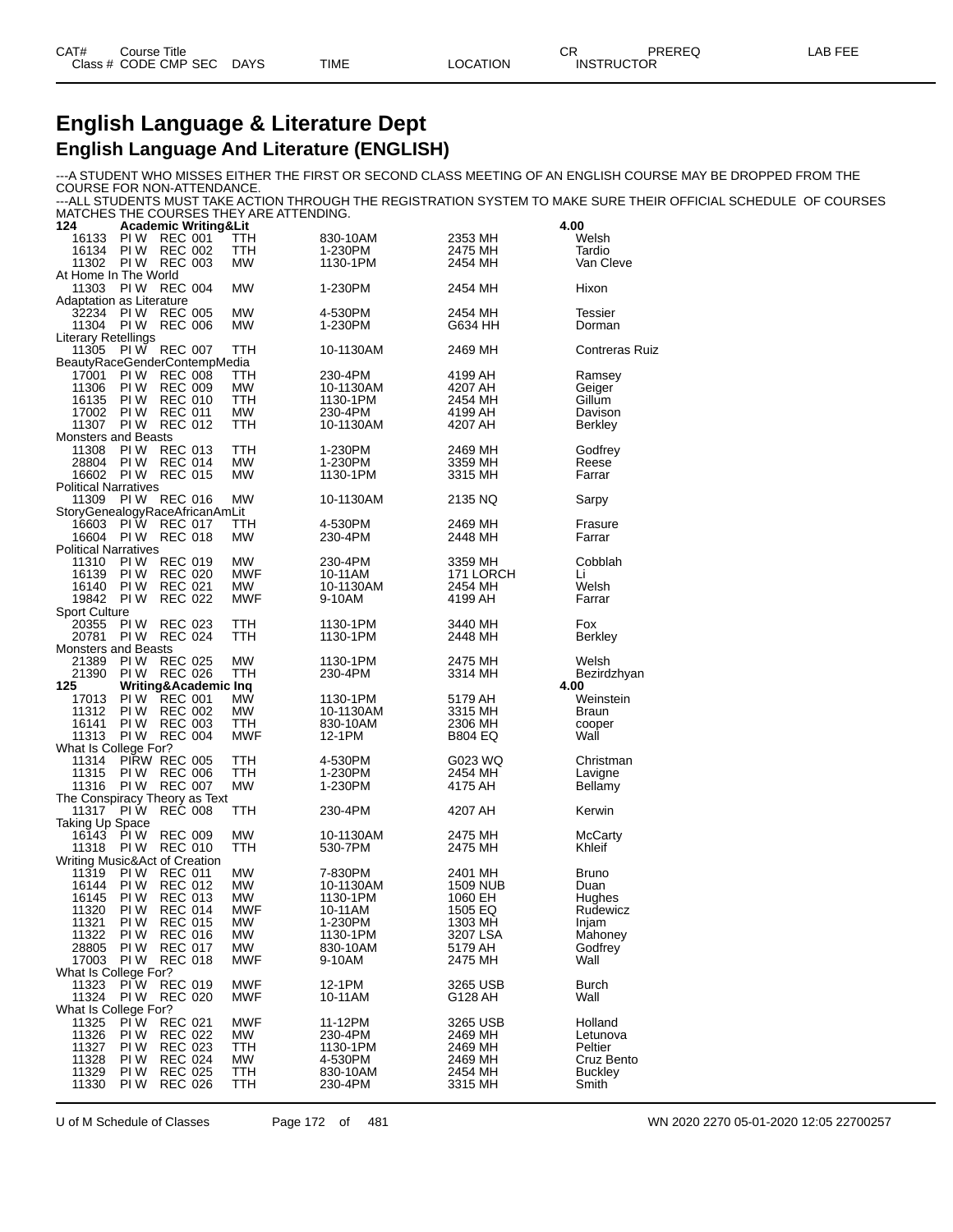| CAT#                                   |                           | <b>Course Title</b>              |                                                 |                        | CR.                                                                                                                          | PREREQ                 | LAB FEE |
|----------------------------------------|---------------------------|----------------------------------|-------------------------------------------------|------------------------|------------------------------------------------------------------------------------------------------------------------------|------------------------|---------|
|                                        | Class # CODE CMP SEC      |                                  | DAYS                                            | TIME                   | <b>LOCATION</b>                                                                                                              | <b>INSTRUCTOR</b>      |         |
|                                        |                           |                                  |                                                 |                        |                                                                                                                              |                        |         |
| 17004                                  | PI W                      | <b>REC 027</b>                   | TTH                                             | 830-10AM               | 2347 MH                                                                                                                      | Kingsland              |         |
| 11331                                  | PI W                      | <b>REC 028</b>                   | TTH                                             | 1130-1PM               | 171 LORCH                                                                                                                    | Duric                  |         |
| 11332                                  | PI W                      | <b>REC 029</b>                   | <b>MW</b>                                       | 1-230PM                | 2469 MH                                                                                                                      | Conway                 |         |
| Language, Rhetoric, and Power<br>28806 | PIW REC 030               |                                  | <b>MW</b>                                       | 1130-1PM               | 2469 MH                                                                                                                      | Sengupta               |         |
| 11333                                  | PI W                      | <b>REC 031</b>                   | <b>TTH</b>                                      | 230-4PM                | 3359 MH                                                                                                                      | Witherite              |         |
| 11311                                  | PI W                      | <b>REC 032</b>                   | TTH                                             | 1130-1PM               | 049 UMMA                                                                                                                     | Schutz                 |         |
| Media and Society                      | 11334 PIW                 | <b>REC 033</b>                   | TTH                                             | 230-4PM                | 2475 MH                                                                                                                      | Wilson                 |         |
| 11335                                  | <b>PIW REC 034</b>        |                                  | <b>MW</b>                                       | 4-530PM                | 1512 EQ                                                                                                                      | Bradley                |         |
| Writing & Resistance                   |                           |                                  |                                                 |                        |                                                                                                                              |                        |         |
| 11336 PDR REC 035                      |                           |                                  | <b>TTH</b>                                      | 10-1130AM              | 2275 NQ                                                                                                                      | Allen                  |         |
|                                        |                           |                                  | information at 764-9128 or csp-4info@umich.edu. |                        | This section is reserved for CSP students. Permission from a CSP advisor is required. Please contact CSP for more            |                        |         |
| 11337 PIR                              |                           | <b>REC 036</b>                   | TTH                                             | 1-230PM                | 1155 NQ                                                                                                                      | Allen                  |         |
|                                        |                           |                                  |                                                 |                        | This a CSP class section. Please contact CSP for more information at 764-9128 or csp-4info@umich.edu                         |                        |         |
| 11338<br>17005                         | PI W                      | PIW REC 037<br><b>REC 038</b>    | МW<br>TTH                                       | 230-4PM<br>10-1130AM   | 2454 MH<br>2475 MH                                                                                                           | Kubic<br>Glover        |         |
| 11339                                  | PI W                      | <b>REC 039</b>                   | <b>MW</b>                                       | 230-4PM                | 3440 MH                                                                                                                      | Janmohamed             |         |
| 11340                                  | PI W                      | <b>REC 040</b>                   | TTH                                             | 1-230PM                | 1511 EQ                                                                                                                      | Hoffman                |         |
| 11341                                  | PI W                      | <b>REC 041</b>                   | MW                                              | 10-1130AM              | 2469 MH                                                                                                                      | Hill                   |         |
| 16606                                  | PI W<br>11342 PIW REC 043 | <b>REC 042</b>                   | <b>TTH</b><br>TTH                               | 10-1130AM<br>10-1130AM | <b>B830 EQ</b><br>G128 AH                                                                                                    | Kotziers<br>Lynch      |         |
| What is Social Justice?                |                           |                                  |                                                 |                        |                                                                                                                              |                        |         |
|                                        | 11343 PIW REC 044         |                                  | МW                                              | 1130-1PM               | 4175 AH                                                                                                                      | Bellamy                |         |
| What is Empathy?                       | 11344 PIW REC 045         |                                  |                                                 |                        |                                                                                                                              |                        |         |
| Writing/Science/Fiction                |                           |                                  | МW                                              | 230-4PM                | 1303 MH                                                                                                                      | Soberano               |         |
| 17006                                  | <b>PIW REC 047</b>        |                                  | TTH                                             | 4-530PM                | 2475 MH                                                                                                                      | <b>Brockman</b>        |         |
| 16608                                  | <b>PIW REC 048</b>        |                                  | МW                                              | 830-10AM               | 4207 AH                                                                                                                      | Martins                |         |
|                                        | 28807 PIW REC 049         |                                  | <b>MW</b>                                       | 4-530PM                | 4211 AH                                                                                                                      | Kim-Butler             |         |
| Investigating the Law                  | 32413 PIW REC 050         |                                  | TTH                                             | 1-230PM                | 4175 AH                                                                                                                      | Neal                   |         |
|                                        | 32414 PIW                 | REC 051                          | МW                                              | 830-10AM               | 5180B AH                                                                                                                     | Bellamy                |         |
| The Digital Self                       |                           |                                  |                                                 |                        |                                                                                                                              |                        |         |
| 17007 PIW<br>17764                     | PI W                      | <b>REC 052</b><br><b>REC 053</b> | <b>MWF</b><br>MW                                | 1-2PM<br>4-530PM       | 2475 MH<br>3315 MH                                                                                                           | Burch<br>Almore        |         |
| 17765                                  | PI W                      | <b>REC 054</b>                   | <b>MWF</b>                                      | $1-2PM$                | 4207 AH                                                                                                                      | Holland                |         |
| 20511                                  | PI W                      | <b>REC 055</b>                   | TTH                                             | 1-230PM                | 4199 AH                                                                                                                      | <b>Byrdlong</b>        |         |
| What is Social Justice?                | 20512 PIW REC 056         |                                  | TTH                                             | 530-7PM                | 3359 MH                                                                                                                      | Lynch                  |         |
|                                        | 21391 PIW REC 057         |                                  | <b>MW</b>                                       | 4-530PM                | 3440 MH                                                                                                                      | Conway                 |         |
| Language, Rhetoric, and Power          |                           |                                  |                                                 |                        |                                                                                                                              |                        |         |
|                                        | 23705 PIW REC 058         |                                  | МW                                              | 1-230PM                | 2448 MH                                                                                                                      | Ward                   |         |
| <b>Writing Weird</b><br>23706          | PI W                      | <b>REC 059</b>                   | TTH                                             | 1-230PM                | G128 AH                                                                                                                      | Hagler                 |         |
| 23707                                  | PI W                      | <b>REC 060</b>                   | МW                                              | 10-1130AM              | 4211 AH                                                                                                                      | Moos                   |         |
| 23708                                  | PI W                      | <b>REC 061</b>                   | <b>TTH</b>                                      | 830-10AM               | 4207 AH                                                                                                                      | Calloway               |         |
| 23709<br>23710                         | PI W<br>PI W              | <b>REC 062</b><br><b>REC 063</b> | <b>TTH</b><br>TTH                               | 1130-1PM<br>4-530PM    | 4211 AH<br>3359 MH                                                                                                           | Christman<br>Philbrick |         |
| 23711                                  | PI W                      | <b>REC 064</b>                   | MW                                              | 230-4PM                | 2475 MH                                                                                                                      | Dugger                 |         |
|                                        | 23712 PIW REC 065         |                                  | <b>MW</b>                                       | 530-7PM                | 2475 MH                                                                                                                      | Mahoney                |         |
| ImageingCommunityMedia,Empathy         | 25382 PIW REC 066         |                                  | МW                                              | 1-230PM                | 4199 AH                                                                                                                      | Wilson                 |         |
| 25383                                  | PI W                      | <b>REC 067</b>                   | TTH                                             | 230-4PM                | 2469 MH                                                                                                                      | Ogden                  |         |
| 25384                                  | PI W                      | <b>REC 068</b>                   | TTH                                             | 1130-1PM               | 2135 NQ                                                                                                                      | Beauchamp              |         |
| 27954                                  | PI W                      | <b>REC 069</b>                   | TTH                                             | 4-530PM                | 2454 MH                                                                                                                      | Mahoney                |         |
| 28808<br>28809                         | PI W<br>PI W              | <b>REC 070</b><br><b>REC 071</b> | MWF<br><b>MWF</b>                               | 11-12PM<br>12-1PM      | G128 AH<br>G128 AH                                                                                                           | Moody<br>Moody         |         |
|                                        | 32415 PIW                 | <b>REC 072</b>                   | МW                                              | 1130-1PM               | 4199 AH                                                                                                                      | Mayorski               |         |
| Animals&Animality in Hum Exper         |                           |                                  |                                                 |                        |                                                                                                                              |                        |         |
| SurveillanceDetectionPolicing          | 32416 PIW REC 073         |                                  | TTH                                             | 1130-1PM               | 4207 AH                                                                                                                      | Karageorgos            |         |
|                                        | 28810 PIW REC 074         |                                  | TTH                                             | 10-1130AM              | 2448 MH                                                                                                                      | Balachander            |         |
| <b>Rural America</b>                   |                           |                                  |                                                 |                        |                                                                                                                              |                        |         |
|                                        | 28811 PIW REC 075         |                                  | TTH                                             | 1130-1PM               | 3315 MH                                                                                                                      | Duarte Caetano         |         |
| <b>Revolution and Violence</b>         | 28812 PIW REC 076         |                                  | TTH                                             | 1-230PM                | 4207 AH                                                                                                                      | Huang                  |         |
|                                        | 28813 PIW REC 077         |                                  | TTH                                             | 1-230PM                | 3315 MH                                                                                                                      | Nagy                   |         |
| ReadingandWritingMotherhood            |                           |                                  |                                                 |                        |                                                                                                                              |                        |         |
| 28814 PIW                              |                           | <b>REC 078</b>                   | TTH                                             | 230-4PM                | 4211 AH                                                                                                                      | Belle                  |         |
| 28815                                  | PI W<br>28816 PIW         | <b>REC 079</b><br><b>REC 080</b> | TTH<br><b>MWF</b>                               | 4-530PM<br>2-3PM       | G634 HH<br>G128 AH                                                                                                           | Schutz<br>Holland      |         |
| 33909                                  | PIR                       | <b>REC 081</b>                   | МW                                              | 830-10AM               | G444A MH                                                                                                                     | Ferszt                 |         |
|                                        |                           |                                  |                                                 |                        | This a CSP class section. Please contact CSP for more information at 764-9128 or csp-4info@umich.edu                         |                        |         |
|                                        | 33910 PDR REC 082         |                                  | МW                                              | 1130-1PM               | G449 MH<br>This section is reserved for CSP students. Permission from a CSP advisor is required. Please contact CSP for more | Ferszt                 |         |
|                                        |                           |                                  | information at 764-9128 or csp-4info@umich.edu  |                        |                                                                                                                              |                        |         |
|                                        | 34883 PIRW REC 083        |                                  | MW.                                             | 1-230PM                | 1413 COUZENS                                                                                                                 | Sidiki                 |         |

U of M Schedule of Classes Page 173 of 481 WN 2020 2270 05-01-2020 12:05 22700257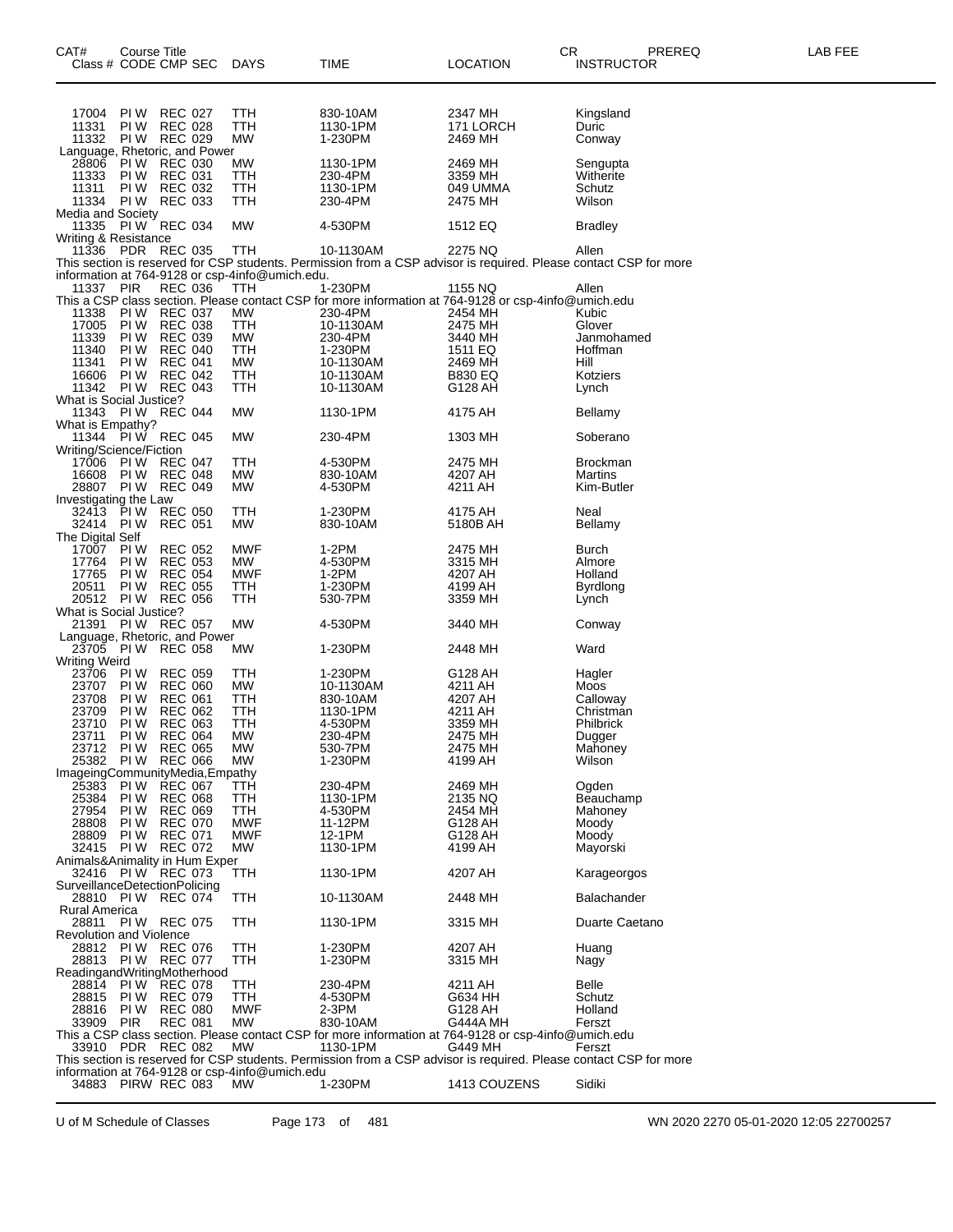| CAT#                          | Course Title<br>Class # CODE CMP SEC                                     | DAYS             | TIME                                                                                                                           | <b>LOCATION</b>            | CR.<br><b>INSTRUCTOR</b>     | PREREQ          | LAB FEE |
|-------------------------------|--------------------------------------------------------------------------|------------------|--------------------------------------------------------------------------------------------------------------------------------|----------------------------|------------------------------|-----------------|---------|
|                               | This class is reserved for students in HSSP.                             |                  |                                                                                                                                |                            |                              |                 |         |
|                               | 35512 PIW REC 084<br>35513 PIW REC 085                                   | МW<br>МW         | 230-4PM<br>530-7PM                                                                                                             | 3314 MH<br>3440 MH         | <b>Bruno</b><br><b>Bruno</b> |                 |         |
| 126                           | <b>Comm-Engaged Writ</b>                                                 |                  |                                                                                                                                |                            | 4.00                         |                 |         |
| 30267                         | PIW REC 001                                                              | TTH              | 1130-1PM                                                                                                                       | G144 AH                    | Romaine                      |                 |         |
| 140                           | 1st Yr Sem Lang&Lit<br>16126 PIRW SEM 001                                | MW               | 10-1130AM                                                                                                                      | 3347 MH                    | 3.00<br>Gregerson            | <b>ADVISORY</b> |         |
| <b>Imagining Paradise</b>     |                                                                          |                  |                                                                                                                                |                            |                              |                 |         |
|                               | 33206 PIRW SEM 002<br>Our Heroes: What's the Story?                      | МW               | 830-10AM                                                                                                                       | 3333 MH                    | Portnoy                      |                 |         |
| 33207 PIR                     | SEM 003                                                                  | TTH              | 1-230PM                                                                                                                        | 3460 MH                    | Nichols                      |                 |         |
| 150                           | Race in the Age of Trump<br>Art of the Story                             |                  |                                                                                                                                |                            | 3.00                         |                 |         |
| 29945                         | PIW LEC 001                                                              | МW               | 1130-1PM                                                                                                                       | 1359 MH                    | Crane                        |                 |         |
| 203                           | Intro Lang & Rhet<br>33210 PIW LEC 001                                   | МW               | 10-1130AM                                                                                                                      | 3437 MH                    | 3.00<br>Portnoy, Kennedy     |                 |         |
|                               | RhetDms-US Civil Rights Mymts                                            |                  |                                                                                                                                |                            |                              |                 |         |
| 221                           | <b>Lit&amp;Wrtg Out Classrm</b>                                          |                  |                                                                                                                                |                            | 3.00                         |                 |         |
|                               | 23314 PIW REC 001<br>PylcrafteLetterpressPrintWrit                       | T                | 12-4PM                                                                                                                         | <b>ARR</b>                 | Swanson                      |                 |         |
|                               | The instructor will email with the room location before the first day.   |                  |                                                                                                                                |                            |                              |                 |         |
|                               | 25449 PIW REC 002<br>Correspondence Course                               | MW.              | 10-1130AM                                                                                                                      | 1359 MH                    | Pinto                        |                 |         |
|                               | 25540 PIW REC 005                                                        | TTH              | 1-230PM                                                                                                                        | 4128 LSA                   | Delp                         |                 |         |
| 223                           | Writing the Waterscape<br><b>Creative Writing</b>                        |                  |                                                                                                                                |                            | 3.00                         |                 |         |
| 11345                         | PIW REC 001                                                              | TTH              | 10-1130AM                                                                                                                      | G449 MH                    | Rutty                        |                 |         |
| 11346<br>11347                | <b>PIW REC 002</b><br>PIRW REC 003                                       | TTH<br>MW        | 1-230PM<br>230-4PM                                                                                                             | 1060 EH                    | Bazile                       |                 |         |
|                               | Meets in Lloyd Hall with some seats reserved for LHSP students.          |                  |                                                                                                                                | 2060 ALH                   | Webster                      |                 |         |
| 11348                         | PIW REC 004                                                              | MW               | 830-10AM                                                                                                                       | 1460 MH                    | Rico                         |                 |         |
| 16160<br>11349                | PIRW REC 005<br><b>PIW REC 006</b>                                       | TTH<br>W         | 230-4PM<br>6-9PM                                                                                                               | G449 MH<br>2333 MH         | Lee<br>Swanson               |                 |         |
| 11350                         | <b>REC 007</b><br>PI W                                                   | MW               | 4-530PM                                                                                                                        | 3088 EH                    | Dark                         |                 |         |
| 16161<br>11351                | <b>REC 008</b><br>PI W<br><b>REC 009</b><br>PI W                         | MW<br>TTH        | 1-230PM<br>1-230PM                                                                                                             | G115 AH<br>471 LORCH       | Lane<br><b>Burnette</b>      |                 |         |
| 11352                         | <b>REC 010</b><br>PI W                                                   | TTH              | 830-10AM                                                                                                                       | 4211 AH                    | Schutz                       |                 |         |
| 11353                         | <b>REC 011</b><br>PI W                                                   | TTH              | 1130-1PM                                                                                                                       | 4175 AH                    | Lynch                        |                 |         |
| 11354                         | The Literature of Ideas<br><b>REC 012</b><br>PI W                        | TTH              | 530-7PM                                                                                                                        | 2347 MH                    | Christman                    |                 |         |
| 11355                         | <b>REC 013</b><br>PI W                                                   | <b>TTH</b>       | 1-230PM                                                                                                                        | 4211 AH                    | Altallal                     |                 |         |
| 11356<br>11357                | <b>REC 014</b><br>PI W<br><b>REC 015</b><br>PI W                         | MW<br><b>TTH</b> | 10-1130AM<br>4-530PM                                                                                                           | 3451 MH<br>3207 LSA        | Zilberman<br>Groopman        |                 |         |
| 11358                         | <b>REC 016</b><br>PI W                                                   | <b>MW</b>        | 1130-1PM                                                                                                                       | 1155 NQ                    | Duffett                      |                 |         |
| 225                           | <b>Acad Argumentation</b><br><b>REC 001</b><br>PI W                      |                  |                                                                                                                                | 3411 MH                    | 4.00                         | <b>ADVISORY</b> |         |
| 23007<br>23008                | <b>REC 003</b><br>PI W                                                   | MW<br>TTH        | 1130-1PM<br>230-4PM                                                                                                            | 3356 MH                    | Carlson<br>Karageorgos       |                 |         |
| 16162                         | <b>PIW REC 006</b>                                                       | MW               | 830-10AM                                                                                                                       | 1509 NUB                   | Kupetz                       |                 |         |
| 11359<br>11360                | PIW REC 007<br>PDRW REC 008                                              | MW<br>TTH        | 1-230PM<br>1130-1PM                                                                                                            | 5179 AH<br><b>1509 NUB</b> | Van Zanen<br>Taylor III      |                 |         |
|                               |                                                                          |                  | This section is reserved for CSP students. Permission from a CSP advisor is required. Please contact CSP for more              |                            |                              |                 |         |
| 11361                         | information at 764-9128 or csp-4info@umich.edu.<br>REC 009<br><b>PIR</b> | TTH              | 1-230PM                                                                                                                        | 1509 NUB                   | Tavlor III                   |                 |         |
|                               |                                                                          |                  | This section is reserved for CSP students. Permission from a CSP advisor is required. Please contact CSP for more              |                            |                              |                 |         |
|                               | information at 764-9128 or csp-4info@umich.edu.<br>11362 PDR REC 010     | MW               | 1130-1PM                                                                                                                       | 3448 MH                    | Tessier                      |                 |         |
|                               |                                                                          |                  | This section is reserved for CSP students. Permission from a CSP advisor is required. Please contact CSP for more              |                            |                              |                 |         |
|                               | information at 764-9128 or csp-4info@umich.edu.                          |                  |                                                                                                                                |                            |                              |                 |         |
|                               | 11363 PDR REC 011                                                        | MW               | 10-1130AM<br>This section is reserved for CSP students. Permission from a CSP advisor is required. Please contact CSP for more | 3207 LSA                   | Tessier                      |                 |         |
|                               | information at 764-9128 or csp-4info@umich.edu.                          |                  |                                                                                                                                |                            |                              |                 |         |
| 226                           | <b>Directed Writing</b><br>SD<br>$IND +$                                 |                  | ARR                                                                                                                            | ARR                        | 1.00-3.00                    |                 |         |
| 229                           | <b>Professional Writing</b>                                              |                  |                                                                                                                                |                            | 4.00                         | <b>ADVISORY</b> |         |
| 11365                         | <b>PIW REC 001</b>                                                       | MW               | 230-4PM                                                                                                                        | 1507 NUB                   | Moody                        |                 |         |
|                               | 17000 PIW REC 002<br>CritRhetCommunityFrameworks                         | MW.              | 1130-1PM                                                                                                                       | 1339 MH                    | Conway                       |                 |         |
| 230                           | <b>Short Story&amp;Novel</b>                                             |                  |                                                                                                                                |                            | 3.00                         |                 |         |
| 11366                         | PIRW REC 001<br><b>Experimenting with Time</b>                           | MW.              | 1130-1PM                                                                                                                       | <b>1507 NUB</b>            | Strout                       |                 |         |
|                               | 11367 PIRW REC 002                                                       | MW.              | 1-230PM                                                                                                                        | <b>1507 NUB</b>            | Cullinane                    |                 |         |
| Self-reflexive Fiction<br>232 |                                                                          |                  |                                                                                                                                |                            |                              |                 |         |
|                               | <b>Intro-Visual Cult</b><br>33255 PIW LEC 001                            | МW               | 1-230PM                                                                                                                        | 3463 MH                    | 3.00<br>Hartley              |                 |         |
|                               | Documented/Undocumented                                                  |                  |                                                                                                                                |                            |                              |                 |         |
| 244                           | Literary Journalism<br>33999 PIW LEC 001                                 | MW.              | 1-230PM                                                                                                                        | 4404 RAND                  | 3.00<br>Beer                 |                 |         |
|                               | <b>Great Lakes Writers Corps</b>                                         |                  |                                                                                                                                |                            |                              |                 |         |
| 245                           | <b>Intro Drama</b>                                                       |                  |                                                                                                                                |                            | 2.00-3.00                    |                 |         |
|                               |                                                                          |                  |                                                                                                                                |                            |                              |                 |         |

U of M Schedule of Classes Page 174 of 481 WN 2020 2270 05-01-2020 12:05 22700257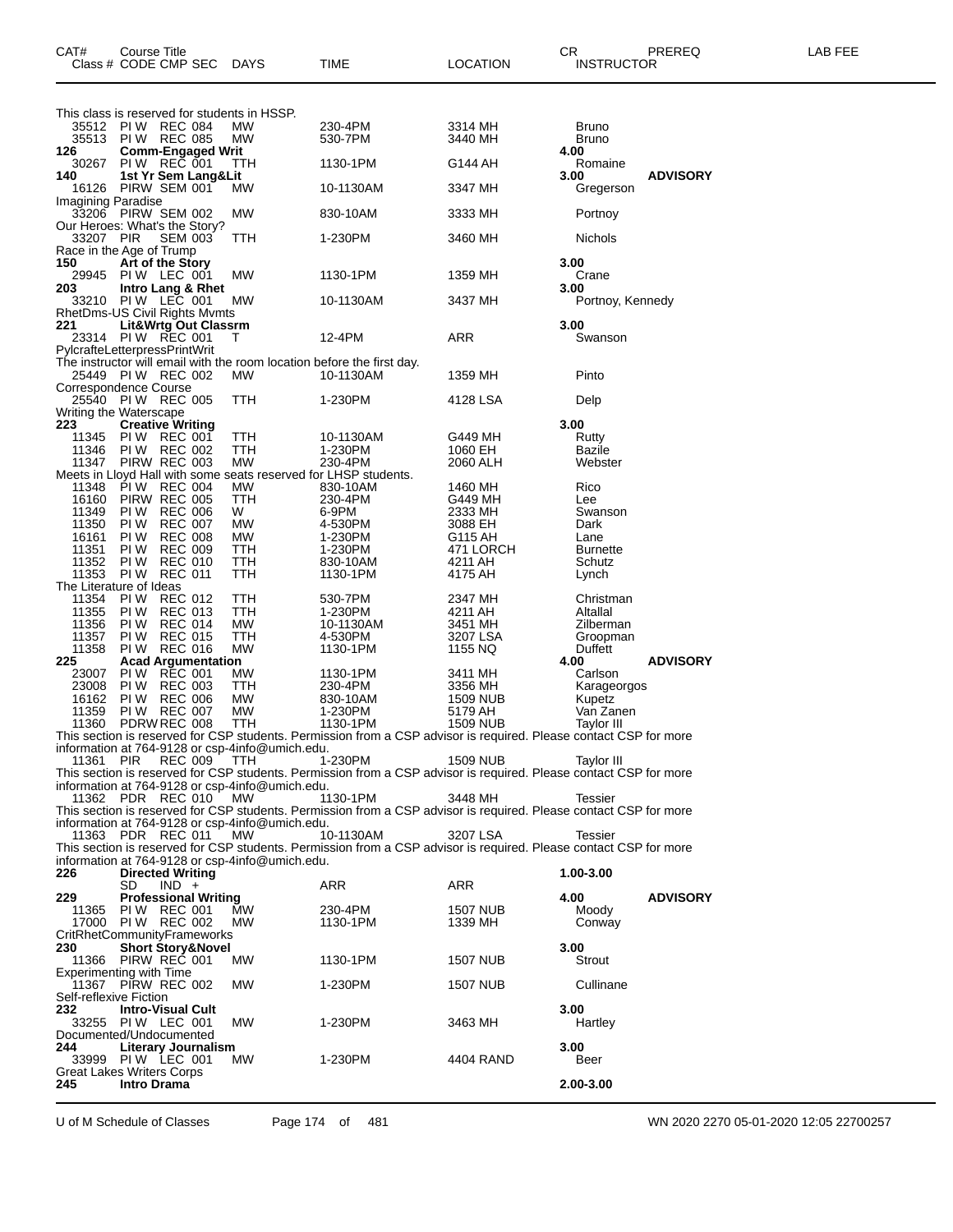| CAT#                                   | Course Title<br>Class # CODE CMP SEC DAYS                                                            |                 | <b>TIME</b>                   | <b>LOCATION</b>                  | CR.<br>PREREQ<br><b>INSTRUCTOR</b>                                          | LAB FEE |
|----------------------------------------|------------------------------------------------------------------------------------------------------|-----------------|-------------------------------|----------------------------------|-----------------------------------------------------------------------------|---------|
| 29386<br>258<br>27391                  | P W REC 001<br>The Bible as Lit<br>PIW LEC 001                                                       | МW<br>TTH       | 1130-1PM<br>1-230PM           | G115 AH<br>269 WEISER            | Westlake<br>3.00<br>Williams                                                |         |
| A Book of Books<br>270<br>33260<br>274 | Intro to Amer Lit<br>PIW LEC 001<br>Intr Afr-Am Lit                                                  | TTH             | 1130-1PM                      | B844 EH                          | 3.00<br>Lyons<br><b>ADVISORY</b><br>3.00                                    |         |
| 28984<br>285                           | P W LEC 001<br>Intr 20c Literature                                                                   | ттн             | 10-1130AM                     | 4404 RAND                        | <b>Boisseron</b><br>3.00                                                    |         |
| 33275<br>290                           | PIW LEC 001<br>What's new with the novel?                                                            | TTH             | 4-530PM                       | G160 AH                          | Davies                                                                      |         |
| The Gothic                             | Themes Lang & Lit<br>24992 PIW LEC 001                                                               | TTH             | 1130-1PM                      | 2336 MH                          | 3.00-4.00<br>Schey                                                          |         |
|                                        | 25247 PIW LEC 002<br>American Working-Class Lit                                                      | TTH             | 10-1130AM                     | 1280 LSA                         | <b>Brandolino</b>                                                           |         |
|                                        | 25461 PIW LEC 003<br>Coming-of-Age Literature                                                        | МW              | 1130-1PM                      | 1505 NUB                         | Buntin                                                                      |         |
| 29994<br>29995<br>29996<br>292         | A<br>LEC 010<br>P W DIS 011<br>P W DIS 012<br><b>Topics in Lit</b>                                   | TTH<br>F.<br>TН | 10-1130AM<br>10-11AM<br>4-5PM | 2022 STB<br>1469 MH<br>2062 PALM | Pinsker<br>Pinsker, Linial<br>Pinsker, Linial<br>2.00                       |         |
| 24993                                  | PIW LEC 001<br>The Afterlives of Beowulf                                                             | МW              | 2-4PM                         | G040 TISCH                       | <b>Brandolino</b>                                                           |         |
| 293                                    | 33278 P W LEC 002<br>The Afterlives of Beowulf<br><b>Great Works</b>                                 | МW              | 2-4PM                         | G040 TISCH                       | <b>Brandolino</b><br>2.00                                                   |         |
|                                        | 33281 PIW LEC 001<br>Art & Activism in Miller                                                        | TTH             | 4-6PM                         | 4175 AH                          | <b>Brater</b>                                                               |         |
|                                        | 33282 PIW LEC 002<br>The Big Deal about Beckett                                                      | Т               | 4-6PM                         | 4199 AH                          | <b>Brater</b>                                                               |         |
| 298                                    | Intro to Lit Studies<br>22348 PIW REC 001                                                            | ттн             | 230-4PM                       | 3427 MH                          | 3.00<br>Zemgulys                                                            |         |
|                                        | Destinations-Travel Narrative<br>24994 PIW REC 002<br>Contempry Michigan Narratives                  | МW              | 10-1130AM                     | 049 UMMA                         | Beer                                                                        |         |
|                                        | 11368 PIW REC 003<br>11369 PIW REC 004<br>Shakespeare's Caliban                                      | TTH<br>МW       | 1-230PM<br>1-230PM            | 2462 MH<br>1460 MH               | Najita<br>Santamarina                                                       |         |
| America in the World                   | 18384 PIW REC 005                                                                                    | МW              | 230-4PM                       | 049 UMMA                         | Bakara                                                                      |         |
| 299                                    | <b>Directed Study</b><br>SD<br>$IND +$                                                               |                 | ARR                           | ARR                              | 1.00-3.00                                                                   |         |
| 305<br>33289<br>33291<br>33292<br>308  | <b>Exploring Language</b><br>AI<br>LEC 001<br>PIW DIS 002<br>PIW DIS 003<br><b>History Engl Lang</b> | МW<br>F.<br>F   | 1130-1PM<br>10-11AM<br>12-1PM | 3330 MH<br>G144 AH<br>1339 MH    | <b>ADVISORY</b><br>4.00<br>Aull<br>Limlamai, Aull<br>Limlamai, Aull<br>3.00 |         |
| 24995<br>311                           | PIW LEC 001<br><b>Theater of Politics</b>                                                            | TTH             | 1130-1PM                      | 3333 MH                          | Toon<br>3.00                                                                | 100.00  |
| 313                                    | 37317 PD REC 001<br><b>Literary Studies</b>                                                          |                 | <b>ARR</b>                    | ARR                              | 3.00-4.00                                                                   |         |
| 313                                    | 16127 PIW LEC 001<br><b>Literary Studies</b>                                                         | F               | 1-3PM                         | ARR                              | 3.00-4.00                                                                   |         |
|                                        | P W LEC 001<br>P W LEC 001<br>P W LEC 001<br>ChildLit&InvntnModChildhood                             | F<br>F<br>ттн   | 1-3PM<br>1-3PM<br>1130-1PM    | ARR<br>ARR<br>3437 MH            | Makman, Mecklenburg                                                         |         |
| 313<br>Writing with Purpose            | <b>Literary Studies</b><br>34130 PIW LEC 002                                                         | Τ               | 530-830PM                     | 3448 MH                          | 3.00-4.00<br>Delp                                                           |         |
| 314                                    | <b>Gender/Sexuality Std</b><br>27395 PIW LEC 001<br>Queer of Color Lit and Culture                   | TТH             | 1130-1PM                      | 3330 MH                          | 2.00-4.00<br>Valella                                                        |         |
| 315<br>11371                           | Women&Literature<br>PIW REC 001<br>Black Feminist Poetry                                             | МW              | 1130-1PM                      | 1436 MH                          | 3.00<br>Murphy                                                              |         |
| 316                                    | <b>Disability Studies</b><br>33296 PIW LEC 001<br>Literary Disability Studies                        | МW              | 1-230PM                       | 3401 MH                          | 3.00<br>Kupetz                                                              |         |
| 317                                    | Literature&Culture<br>19787 PIW LEC 001                                                              | МW              | 10-1130AM                     | 3333 MH                          | 3.00<br>Sweeney, Bolotin                                                    | 438.00  |
|                                        | Clothing, Culture, Politics<br>22462 PIW LEC 002                                                     | МW              | 230-4PM                       | 1405 EQ                          | Schoenfeldt, Rossing, Mueller                                               |         |
|                                        | The Literature of Medicine<br>29093 PIW LEC 003<br>Af-Am Literary Modernism                          | ттн             | 10-1130AM                     | 4211 AH                          | Montero Roman                                                               |         |
| <b>Rust Belt Narratives</b>            | 33312 PIW LEC 004                                                                                    | ттн             | 4-530PM                       | 3333 MH                          | Chamberlin                                                                  |         |

U of M Schedule of Classes Page 175 of 481 WN 2020 2270 05-01-2020 12:05 22700257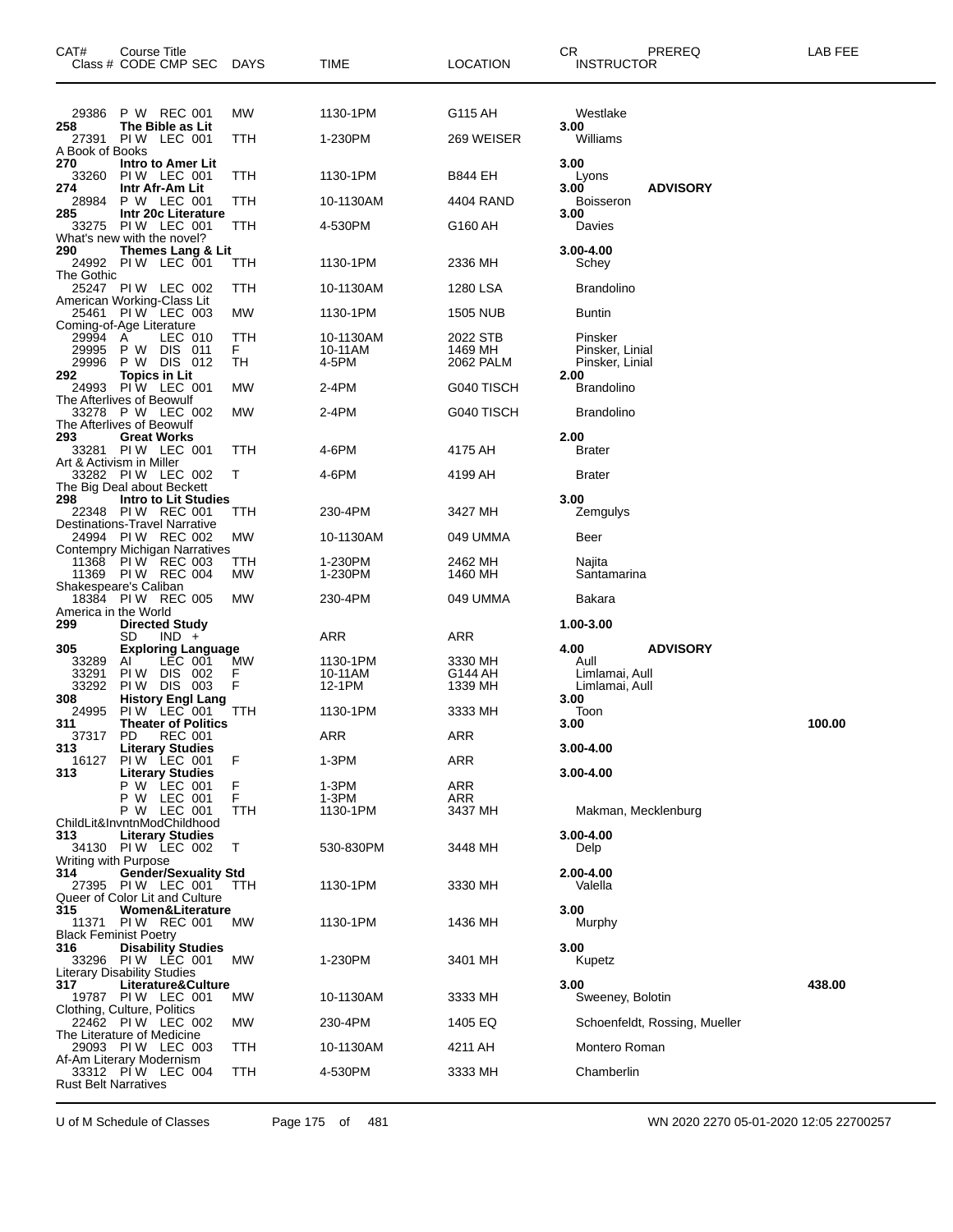| CAT#                          | Course Title<br>Class # CODE CMP SEC                          | <b>DAYS</b> | TIME                                                                                                                                                                                                                                | LOCATION             | CR<br><b>INSTRUCTOR</b> | <b>PREREQ</b>   | LAB FEE |
|-------------------------------|---------------------------------------------------------------|-------------|-------------------------------------------------------------------------------------------------------------------------------------------------------------------------------------------------------------------------------------|----------------------|-------------------------|-----------------|---------|
|                               |                                                               |             |                                                                                                                                                                                                                                     |                      |                         |                 |         |
| 318                           | Genre Studies<br>23060 PIW LEC 001                            | MW          | 1-230PM                                                                                                                                                                                                                             | 269 WEISER           | 3.00<br>Potter          |                 |         |
|                               | How to Live in a World on Fire<br>33317 PIW LEC 002           | MW          | 1130-1PM                                                                                                                                                                                                                            | G168 AH              | Hawes                   |                 |         |
| 33318 PI                      | SatireStage:Rest&18thCBritDram<br>LEC 003                     | TTH         | 10-1130AM                                                                                                                                                                                                                           | <b>1505 NUB</b>      | Coursey                 |                 |         |
| 319                           | Early Modern Drama<br>Lit&Social Change                       |             |                                                                                                                                                                                                                                     |                      | 3.00                    |                 |         |
| 27396                         | PIW LEC 001<br>Baldwin in the Time of #BLM                    | TTH         | 1-230PM                                                                                                                                                                                                                             | 3330 MH              | Tapia, Miller, Tolle    |                 |         |
| 320<br>27397                  | Lit & Environment<br>PIW LEC 001                              | MW          | 1-230PM                                                                                                                                                                                                                             | 3437 MH              | 3.00<br>Coyle           |                 |         |
| Ecocriticism<br>321           | <b>Internship</b>                                             |             |                                                                                                                                                                                                                                     |                      | 1.00                    | <b>ADVISORY</b> |         |
|                               | SD<br>$IND +$                                                 |             | ARR                                                                                                                                                                                                                                 | ARR                  |                         |                 |         |
| 322                           | <b>Community Journalism</b><br>30164 PIW SEM 001              | т           | 5-8PM                                                                                                                                                                                                                               | 2462 MH              | 3.00<br>Hinken          |                 |         |
|                               | The Art & Practice of Narrative                               |             | Interested students should add themselves to the course waitlist and then send an unofficial transcript and writing                                                                                                                 |                      |                         |                 |         |
|                               |                                                               |             | sample of no more than 15 double-spaced pp (pdf or word document) to Professor Hinken at hinkenm@umich.edu. To<br>receive priority consideration, students should submit these materials by 5pm on December 6. After this deadline, |                      |                         |                 |         |
| 323                           | <b>Creat Writ Fict</b>                                        |             | acceptance to the course will be on a case-by-case basis until the course is full.                                                                                                                                                  |                      | 3.00                    | <b>ADVISORY</b> |         |
| 11372                         | PIW SEM 001                                                   | м           | 4-7PM                                                                                                                                                                                                                               | 4207 AH              | O'Dowd                  |                 |         |
| 19788<br>22544                | PIW SEM 002<br>PIW SEM 003                                    | т<br>W      | 4-7PM<br>5-8PM                                                                                                                                                                                                                      | 4211 AH<br>4128 LSA  | O'Dowd<br>Habash        |                 |         |
| 324                           | <b>Creat Writ Poet</b>                                        |             |                                                                                                                                                                                                                                     |                      | 3.00                    | <b>ADVISORY</b> | 656.00  |
| 19330                         | PIW REC 001<br><b>Art of the Essay</b>                        | Τ           | 4-7PM                                                                                                                                                                                                                               | G463 MH              | Mattawa                 |                 |         |
| 325<br>11373                  | PI W<br><b>SEM 001</b>                                        | MW          | 1130-1PM                                                                                                                                                                                                                            | 4207 AH              | 3.00<br>Swanson         | <b>ADVISORY</b> |         |
| 11374                         | PI W<br><b>SEM 002</b>                                        | MW          | 230-4PM                                                                                                                                                                                                                             | 3411 MH              | Burch                   |                 |         |
| 11375<br>11376                | PI W<br><b>SEM 003</b><br><b>SEM 004</b><br>PI W              | TTH<br>TTH  | 230-4PM<br>4-530PM                                                                                                                                                                                                                  | 3451 MH<br>2333 MH   | Delp<br>Khleif          |                 |         |
|                               | CreativeNon-Fiction&Memoir                                    |             |                                                                                                                                                                                                                                     |                      |                         |                 |         |
| 11377                         | PI W<br><b>SEM 005</b>                                        | MW          | 830-10AM                                                                                                                                                                                                                            | G026 TISCH           | Karczynski              |                 |         |
| 17502<br>17503                | PI W<br><b>SEM 006</b><br>PI W<br><b>SEM 007</b>              | TTH<br>TTH  | 1-230PM<br>10-1130AM                                                                                                                                                                                                                | 3265 USB<br>049 UMMA | Cassel<br>Hinken        |                 |         |
| 17504                         | <b>SEM 008</b><br>PI W                                        | MW          | 1130-1PM                                                                                                                                                                                                                            | 3451 MH              | <b>Buckley</b>          |                 |         |
| 17505                         | PI W<br><b>SEM 009</b>                                        | <b>MW</b>   | 230-4PM                                                                                                                                                                                                                             | G463 MH              | Ward                    |                 |         |
| 17506                         | From One Disaster to the Next<br>PI W<br><b>SEM 010</b>       | TTH         | 1-230PM                                                                                                                                                                                                                             | 2175 NQ              | Pinto                   |                 |         |
| 22063                         | PI W<br><b>SEM 011</b>                                        | TTH         | 1-230PM                                                                                                                                                                                                                             | 1105 NQ              | Hinken                  |                 |         |
| 23732                         | <b>PIW SEM 012</b>                                            | MW          | 530-7PM                                                                                                                                                                                                                             | 3451 MH              | Ward                    |                 |         |
| 23733                         | From One Disaster to the Next<br><b>PIW SEM 013</b>           | TTH         | 10-1130AM                                                                                                                                                                                                                           | 3427 MH              | Pinto                   |                 |         |
| 30915                         | PIW SEM 014                                                   | MW          | 10-1130AM                                                                                                                                                                                                                           | 4199 AH              | Swanson                 |                 |         |
| 327                           | <b>Intermed Playwriting</b>                                   |             |                                                                                                                                                                                                                                     |                      | 2.00-3.00               | <b>ADVISORY</b> |         |
| 31457<br>332                  | PI.<br><b>SEM 001</b><br><b>Visual Culture</b>                | MW          | 330-5PM                                                                                                                                                                                                                             | B <sub>207</sub> WDC | Packard<br>3.00         |                 |         |
|                               | 27404 PIW LEC 001                                             | ттн         | 10-1130AM                                                                                                                                                                                                                           | 2245 NQ              | Nichols                 |                 |         |
| 335                           | Race and Visual Culture<br>Autobiography                      |             |                                                                                                                                                                                                                                     |                      | 3.00                    |                 |         |
|                               | 33567 PIW LEC 001                                             | MW          | 1130-1PM                                                                                                                                                                                                                            | 3333 MH              | Levy-Hussen             |                 |         |
| 340                           | <b>Contemp Narratives-Slavery</b><br><b>Studies in Poetry</b> |             |                                                                                                                                                                                                                                     |                      | 3.00                    |                 |         |
|                               | 21064 PIW SEM 001                                             | MW          | 1130-1PM                                                                                                                                                                                                                            | 1448 MH              | Schey                   |                 |         |
| Poetry and Poetics            |                                                               |             |                                                                                                                                                                                                                                     |                      |                         |                 |         |
|                               | 33320 PIW SEM 002<br>20thC American Poetic Cultures           | ттн         | 1-230PM                                                                                                                                                                                                                             | 1359 MH              | White                   |                 |         |
|                               | 33835 PIW SEM 003                                             | MW.         | 10-1130AM                                                                                                                                                                                                                           | 2437 MH              | Trevor                  |                 |         |
|                               | 17th Century English Poetry                                   |             |                                                                                                                                                                                                                                     |                      |                         |                 |         |
| 341<br>29096                  | Fantasy<br>PIW LEC 001                                        | ттн         | 230-4PM                                                                                                                                                                                                                             | 3437 MH              | 3.00<br>Makman          |                 |         |
| 342                           | <b>Science Fiction</b>                                        |             |                                                                                                                                                                                                                                     |                      | 3.00                    |                 |         |
| 33566                         | PIW LEC 001                                                   | MW          | 10-1130AM                                                                                                                                                                                                                           | 1460 MH              | Finch                   |                 |         |
| 344                           | 21st Century Science Fiction<br><b>Public Writing</b>         |             |                                                                                                                                                                                                                                     |                      | 3.00                    |                 |         |
|                               | 33669 PIW REC 001                                             | ттн         | 1-230PM                                                                                                                                                                                                                             | 1437 MH              | <b>Buckley</b>          |                 |         |
|                               | DigitalPublishing-EngCommunity                                |             | 9-12PM                                                                                                                                                                                                                              |                      |                         |                 |         |
| 346                           | 37070 P W REC 002<br><b>Performance Studies</b>               | TН          |                                                                                                                                                                                                                                     | 2244 USB             | Halpert, Askari<br>3.00 |                 |         |
| 33323<br><b>Public Poetry</b> | PIW REC 001                                                   | ттн         | 10-1130AM                                                                                                                                                                                                                           | 3333 MH              | Karageorgos             |                 |         |
| 349                           | Am Thtr-Drama                                                 |             |                                                                                                                                                                                                                                     |                      | 3.00                    |                 |         |
| 21840                         | <b>REC 001</b><br>P                                           | MW          | 1-230PM                                                                                                                                                                                                                             | G160 AH              | Westlake                |                 |         |
| 362<br>21065                  | <b>The American Novel</b><br>PIW LEC 001                      | ттн         | 230-4PM                                                                                                                                                                                                                             | 3333 MH              | 3.00<br>Miller          |                 |         |
|                               | 21st Century American Fiction                                 |             |                                                                                                                                                                                                                                     |                      |                         |                 |         |
| 364                           | <b>Contemporary Novel</b>                                     |             |                                                                                                                                                                                                                                     |                      | 3.00                    |                 |         |

U of M Schedule of Classes Page 176 of 481 WN 2020 2270 05-01-2020 12:05 22700257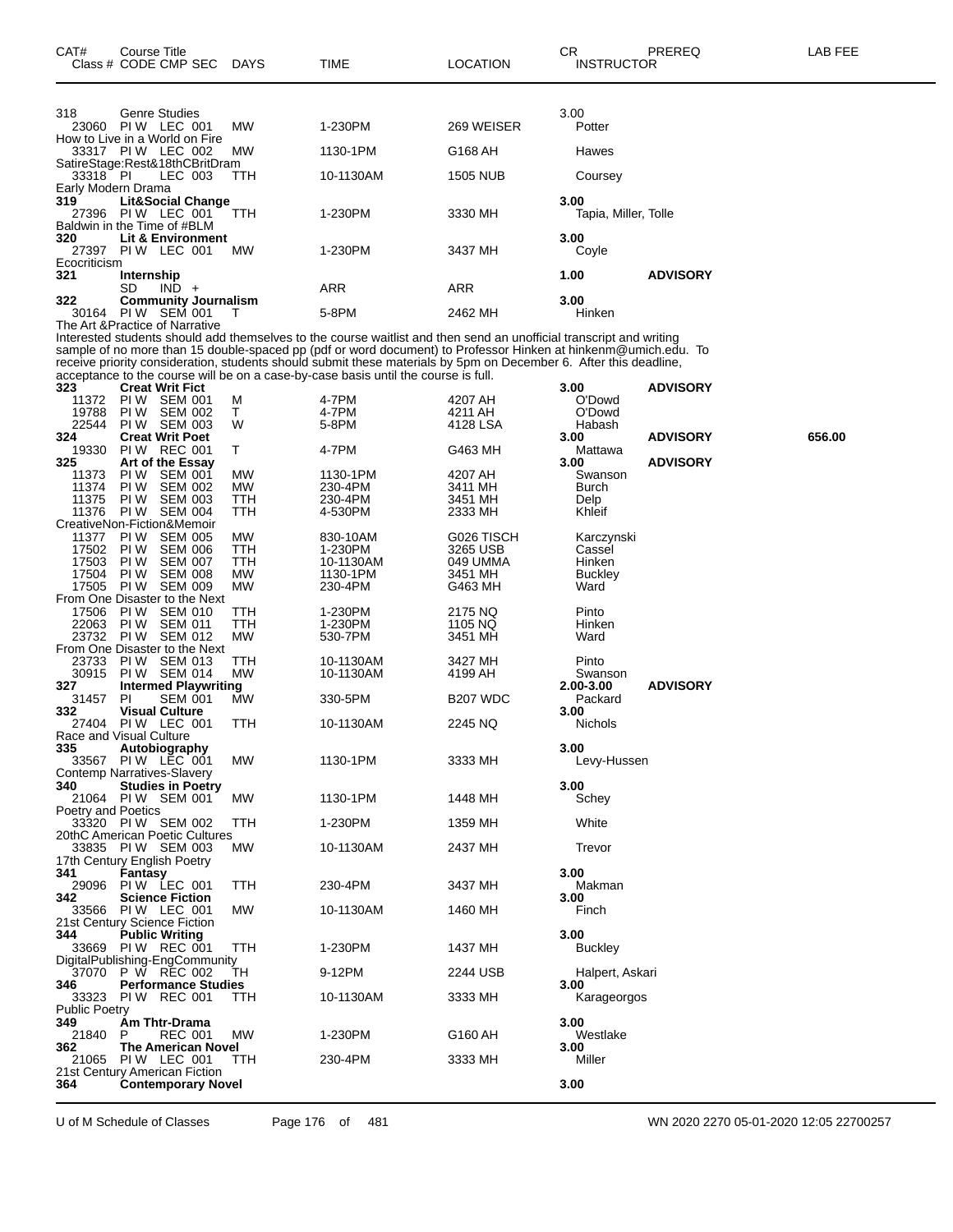| CAT#                            | <b>Course Title</b><br>Class # CODE CMP SEC                                     | DAYS       | TIME               | <b>LOCATION</b>       | <b>CR</b><br>PREREQ<br><b>INSTRUCTOR</b>  | LAB FEE |
|---------------------------------|---------------------------------------------------------------------------------|------------|--------------------|-----------------------|-------------------------------------------|---------|
| <b>Thrillers and Killers</b>    | 33327 PIW REC 001                                                               | TTH        | 1-230PM            | 1401 MH               | Byers, Henzy                              |         |
| 367<br>22358 AI                 | <b>Shakespeare Plays</b><br>LEC 001<br>ThePlaysofWmShakespeare                  | МW         | 1-230PM            | 3254 LSA              | 4.00<br>Trevor                            | 90.00   |
| 22359<br>24990                  | PIW DIS 002<br>PIW DIS 003                                                      | F<br>F     | 11-12PM<br>1-2PM   | G168 AH<br>G463 MH    | Lee, Trevor<br>Lee, Trevor                |         |
| 374                             | <b>African American Lit</b><br>27476 PIW REC 001<br>Race, Violence, and Justice | ттн        | 1-230PM            | 1436 MH               | 3.00<br>Santamarina                       |         |
| 378                             | <b>Muslim and Arab Lit</b><br>33708 PIW REC 001<br>Arab American Literature     | МW         | 1-230PM            | 271 WEISER            | 3.00<br>Mattawa                           |         |
| 379                             | Lit Afro Cul<br>27442 P W LEC 001                                               | MW         | 1130-1PM           | 3333 MH               | <b>ADVISORY</b><br>3.00<br>Levy-Hussen    |         |
| <b>Blk Writers Respond</b>      | Contemp Narratives of Slavery<br>33991 P W LEC 002                              | ттн        | 1-230PM            | 1436 MH               | Santamarina                               |         |
| 381                             | Asian-Am Lit<br>27414 PIW LEC 001<br>Asian American Lit & Cultr Prd             | TTH        | 1-230PM            | 1068 EH               | 3.00<br>Mendoza                           |         |
| 384                             | <b>Caribbean Lit</b><br>33330 PIW LEC 001<br>Caribbean Women Writers            | MW         | 10-1130AM          | 2062 PALM             | 3.00<br><b>ADVISORY</b><br>Khan           |         |
| 385                             | African Lit<br>35110 PIW LEC 001<br>Environments of African Lit                 | MW         | 230-4PM            | 3437 MH               | 3.00<br><b>ADVISORY</b><br>Hummel         |         |
| 388<br>26914<br>397             | <b>Pacif Lit&amp;Cult Stds</b><br>P W LEC 001<br><b>Honors Sem</b>              | ттн        | 10-1130AM          | 1469 MH               | 3.00<br>Najita<br><b>ADVISORY</b><br>3.00 |         |
| 19331                           | PIW SEM 001<br>Women in InternationalContexts                                   | TTH        | 10-1130AM          | 2407 MH               | Nair                                      |         |
| 403                             | <b>Lang/Rhet Studies</b><br>30179 PIW LEC 001<br>Rhetoric&Regicide-17th Century | МW         | 230-4PM            | 2325 MH               | 3.00<br>Hawes                             |         |
| 407                             | <b>Topics Lang &amp; Lit</b><br>19863 PIW SEM 001                               | ттн        | 230-4PM            | G168 AH               | 3.00<br>Knuth                             |         |
|                                 | Literature of the Midwest<br>27435 PIW SEM 002                                  | MW         | 1130-1PM           | 271 WEISER            | Bakara                                    |         |
| 33759 PI<br>Women Write History | Literature and Human Rights<br><b>SEM 003</b>                                   | MW         | 1130-1PM           | ARR                   | Ricco'                                    |         |
| 410<br>21593                    | <b>Middle English</b><br>PIW REC 001                                            | TTH        | 830-10AM           | 3333 MH               | 3.00<br>Toon                              |         |
| 411<br>29119                    | Art of the Film<br>PIW LEC 001                                                  | TTH        | 1-230PM            | G168 AH               | 3.00<br>Lahiri                            | 35.00   |
| 423                             | Indian Cinema: Bollywood<br><b>Adv Writing Fiction</b>                          |            |                    |                       | <b>ADVISORY</b><br>3.00                   |         |
| 11379<br>21076<br>424           | PIW SEM 001<br>PIW SEM 002<br><b>Adv Poetry Writing</b>                         | W<br>TН    | 4-7PM<br>6-9PM     | 4207 AH<br>G026 TISCH | O'Dowd<br>Davies<br>3.00                  |         |
| 18441<br>425                    | PIW SEM 001<br><b>Adv Essay Writing</b>                                         | M          | 4-7PM              | 4175 AH               | Harp<br>3.00<br><b>ADVISORY</b>           |         |
| 11380                           | PIW SEM 001<br>Literature, Writing, & Sports                                    | TTH        | 1-230PM            | ARR                   | Cicciarelli                               |         |
|                                 | 27436 PIW SEM 002<br>ImmersionWrtg: Truth, Fact, & Art                          | МW         | 1130-1PM           | 4211 AH               | Chamberlin                                |         |
|                                 | 27437 PIW SEM 003<br>ImmersionWrtg: Truth, Fact, & Art                          | <b>MW</b>  | 230-4PM            | 4211 AH               | Chamberlin                                |         |
| 426                             | <b>Directed Writing</b><br>SD<br>$IND +$                                        |            | ARR                | <b>ARR</b>            | 1.00-4.00<br><b>ADVISORY</b>              |         |
| 428<br>11381                    | <b>SeniorCreatWritTutor</b><br>PD W SEM 001                                     |            | ARR                | ARR                   | 3.00<br><b>ADVISORY</b><br>Kasischke      |         |
| 442<br>33335                    | <b>Studies in Poetry</b><br>PIW LEC 001<br>Taking L(it) Personally              | TTH        | 10-1130AM          | 2336 MH               | 3.00<br>White                             |         |
| 444<br>11382<br>11383           | Theat Hst II<br>P<br><b>REC 001</b><br>P<br>REC 002                             | MW.<br>TTH | 330-5PM<br>1-230PM | 2439 WDC<br>2439 WDC  | 3.00<br>Mbala Nkanga<br>Hughes            |         |
| 447                             | <b>Modern Drama</b><br>29122 PIW LEC 001<br>100 Years of American Drama         | TTH        | 230-4PM            | 4175 AH               | 3.00<br>Brater                            |         |
| 460                             | <b>Std in the Novel</b><br>33336 PIW SEM 001                                    | МW         | 1130-1PM           | 2436 MH               | 3.00<br>Habash                            |         |
| 461                             | Breaking Tradition ofthe Novel<br><b>Engl Romantic Lit</b><br>27438 PIW REC 001 | TTH        | 230-4PM            | 1359 MH               | 3.00<br>Schey                             |         |
| <b>Romantic Poetry</b><br>465   | <b>Chaucer</b>                                                                  |            |                    |                       | 3.00                                      |         |

U of M Schedule of Classes Page 177 of 481 WN 2020 2270 05-01-2020 12:05 22700257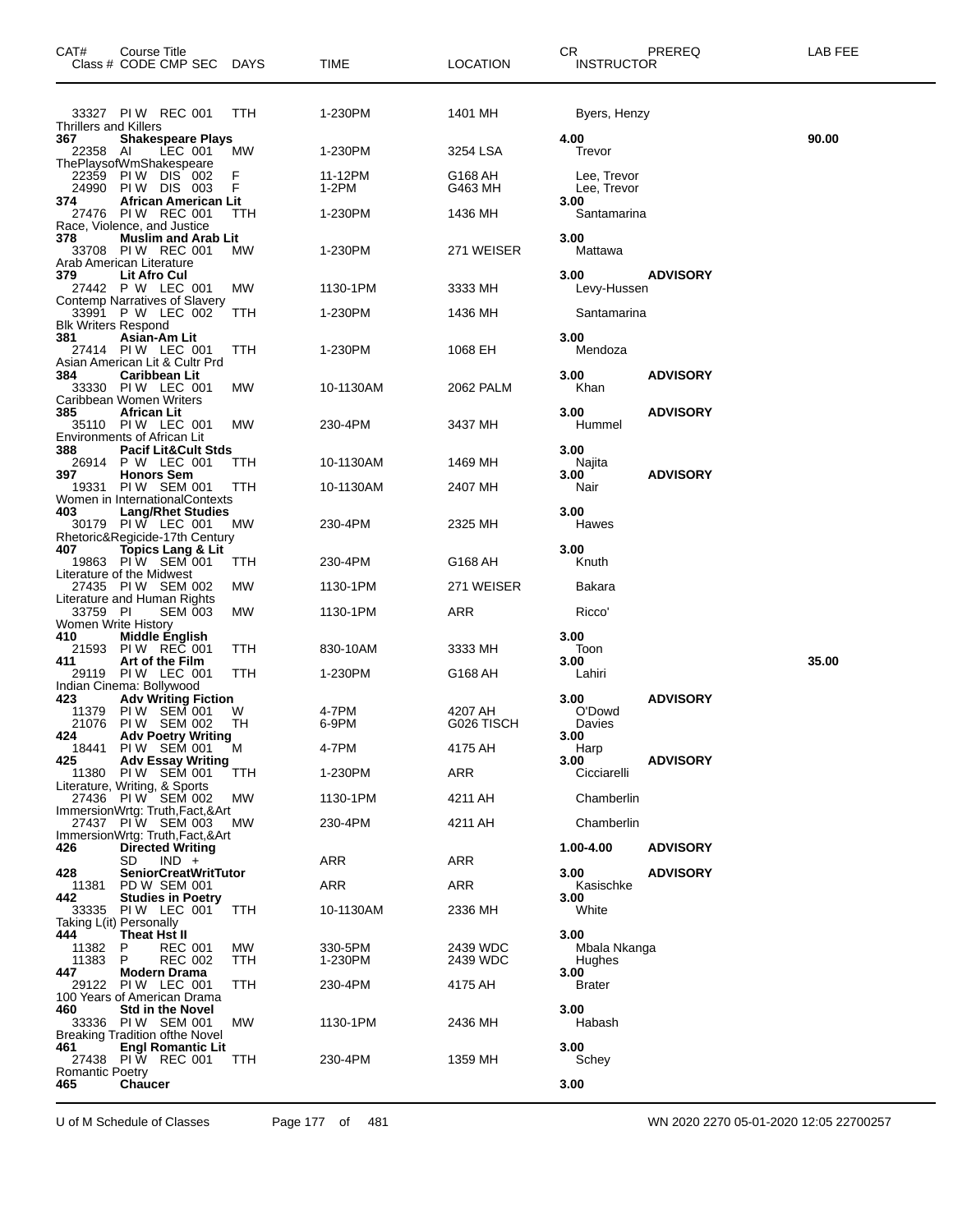| CAT#                           | Course Title<br>Class # CODE CMP SEC                        | <b>DAYS</b> | TIME       | <b>LOCATION</b> | CR.<br><b>INSTRUCTOR</b> | PREREQ          | <b>LAB FEE</b> |
|--------------------------------|-------------------------------------------------------------|-------------|------------|-----------------|--------------------------|-----------------|----------------|
|                                | 29132 PIW REC 001                                           | MW          | 1130-1PM   | 1084 EH         | Sanok                    |                 |                |
| 471                            | 19th C American Lit                                         |             |            |                 | 3.00                     |                 |                |
|                                | 33338 PIW REC 001<br>19C American Lit: Key Texts            | MW          | 10-1130AM  | 1448 MH         | Larson                   |                 |                |
| 472                            | 20th C American Lit                                         |             |            |                 | 3.00                     |                 |                |
|                                | 33339 PIW REC 001<br>Race & Ecological Catastrophe          | ттн         | 10-1130AM  | 1359 MH         | Cohen                    |                 |                |
| 490                            | <b>Hist Lit Crit&amp;Theory</b>                             |             |            |                 | 3.00                     |                 |                |
|                                | 29133 PIW REC 001<br>Rene Girard and Mimetic Theory         | ттн         | 230-4PM    | G144 AH         | Lyons                    |                 |                |
| 496                            | <b>Complete the Thesis</b>                                  |             |            |                 | 3.00                     | <b>ADVISORY</b> |                |
| 16248 PD<br><b>HONORS</b>      | <b>SEM 001</b>                                              | TTH         | 1-230PM    | 3356 MH         | Parrish                  |                 |                |
| 498                            | <b>Directed Teaching</b>                                    |             |            |                 | 3.00                     |                 |                |
| 499                            | SD<br>$IND +$<br><b>Directed Study</b>                      |             | ARR        | ARR             | 1.00-4.00                | <b>ADVISORY</b> |                |
|                                | SD<br>$IND +$                                               |             | <b>ARR</b> | <b>ARR</b>      |                          |                 |                |
| 503<br>21594                   | <b>Middle English</b><br>P R<br><b>REC 001</b>              | TTH         | 830-10AM   | 3333 MH         | 3.00<br>Toon             | <b>ADVISORY</b> |                |
| 528                            | <b>Disability Studies</b>                                   |             |            |                 | 1.00-3.00                | <b>ADVISORY</b> |                |
| 21084 PI<br>Disability/Culture | <b>SEM 001</b>                                              | TН          | 2-5PM      | G463 MH         | Kupetz                   |                 |                |
| 569                            | <b>Wksp Creatv Non-Fic</b>                                  |             |            |                 | 3.00                     | <b>ADVISORY</b> |                |
| Coincidence                    | 33340 PRW SEM 001                                           | ТH          | 10-1PM     | G463 MH         | Sloan                    |                 |                |
| 572                            | <b>Wkshp Write Fiction</b>                                  |             |            |                 | 6.00                     | <b>ADVISORY</b> |                |
| 575                            | 24998 PD W SEM 001<br><b>Wkshop Write Poetry</b>            |             | 530-830PM  | 4199 AH         | Buntin<br>6.00           | <b>ADVISORY</b> |                |
| 11386                          | PD W SEM 001                                                |             | 4-7PM      | 3315 MH         | Chakraborty              |                 |                |
| 577                            | Indi Stdy-Creat Wrt<br>SD<br>$IND +$                        |             | ARR        | ARR             | 1.00-3.00                | <b>ADVISORY</b> |                |
| 578                            | <b>Creative Writing</b>                                     |             |            |                 | 3.00                     | <b>ADVISORY</b> |                |
|                                | 29135 PDRW SEM 001<br>Writing The Short Novel               | M           | 530-830PM  | 3463 MH         | Byers                    |                 |                |
| 590                            | Indi Study MA Stu                                           |             |            |                 | 1.00-4.00                | <b>ADVISORY</b> |                |
| 627                            | $IND +$<br>SI<br><b>Critical Theories</b>                   |             | ARR        | ARR             | 3.00                     | <b>ADVISORY</b> |                |
|                                | 33342 P RW SEM 002                                          | т           | 4-7PM      | 3440 MH         | Traisnel                 |                 |                |
| 630                            | The Fiction of Biopolitics<br><b>Special Topics</b>         |             |            |                 | 3.00                     |                 |                |
|                                | 24030 PRW SEM 002                                           | MW          | 1130-1PM   | G421B MH        | Schoenfeldt              |                 |                |
| 637                            | The Sensational Renaissance<br><b>Studies in Novel</b>      |             |            |                 | 3.00                     | <b>ADVISORY</b> |                |
|                                | 33343 P RW SEM 001                                          | TTH         | 10-1130AM  | 1460 MH         | Blair                    |                 |                |
| 640                            | Photography and the Novel<br><b>Studies in Genre</b>        |             |            |                 | 3.00                     | <b>ADVISORY</b> |                |
|                                | 33344 PRW SEM 001                                           | W           | 4-7PM      | 2401 MH         | Cohen                    |                 |                |
| 641                            | Lit of Ecological Catastrophe<br><b>Topc Medievl Period</b> |             |            |                 | 3.00                     | <b>ADVISORY</b> |                |
|                                | 24263 P RW SEM 001                                          | м           | 4-7PM      | 2401 MH         | Sanok                    |                 |                |
| Medieval Romance<br>647        | <b>Victorian Period</b>                                     |             |            |                 | 3.00                     | <b>ADVISORY</b> |                |
|                                | 33345 P RW SEM 001<br>Class, Race, Gender                   | м           | 4-7PM      | G144 AH         | Hartley                  |                 |                |
| 649                            | <b>Topic Contemp Lit</b>                                    |             |            |                 | 3.00                     | <b>ADVISORY</b> |                |
|                                | 33346 PRW SEM 001<br>Contemporary Anglophone Lit            | TTH         | 1-230PM    | 4000 STB        | Nair                     |                 |                |
| 675                            | <b>Create Writing Proj</b>                                  |             |            |                 | 6.00                     | <b>ADVISORY</b> |                |
| 11387<br>799                   | PD W SEM 001<br><b>Departmental Collog</b>                  | W           | 530-830PM  | G449 MH         | Kumarasamy<br>3.00       | <b>ADVISORY</b> |                |
|                                | SD<br>$IND +$                                               |             | ARR        | ARR             |                          |                 |                |
| 811                            | <b>Literary Research</b><br>29138 P RW SEM 001              | TH          | 5-8PM      | 2104 MLB        | 3.00<br>Crane            | <b>ADVISORY</b> |                |
|                                | Law & Lit, Theory & Method                                  |             |            |                 |                          |                 |                |
| 831                            | The Study of Genre<br>33347 P RW SEM 001                    | TH.         | 5-8PM      | G463 MH         | 3.00<br>Lahiri           | <b>ADVISORY</b> |                |
|                                | Sound Studies & Lit Studies                                 |             |            |                 |                          |                 |                |
| 851                            | Sem:American Lit<br>33348 PRW SEM 001                       | <b>MW</b>   | 1-230PM    | 4000 STB        | 3.00<br>Larson           | <b>ADVISORY</b> |                |
|                                | American Poetry & Citizen Poet                              |             |            |                 |                          |                 |                |
| 990                            | Diss-Precand<br>SD<br>$IND +$                               |             | ARR        | ARR             | 1.00-8.00                | <b>ADVISORY</b> |                |
| 992                            | <b>Directed Study</b>                                       |             |            |                 | 1.00-3.00                | <b>ADVISORY</b> |                |
| 993                            | $IND +$<br>SD<br><b>G S I Training</b>                      |             | ARR        | ARR             | 1.00                     | <b>ADVISORY</b> |                |
| 26117                          | PD.<br><b>REC 001</b>                                       |             | ARR        | ARR             | Harp                     |                 |                |
| 995                            | Diss-Cand<br>$SDR$ IND $+$                                  |             | ARR        | ARR             | 8.00                     | <b>ENFORCED</b> |                |
|                                |                                                             |             |            |                 |                          |                 |                |

U of M Schedule of Classes Page 178 of 481 WN 2020 2270 05-01-2020 12:05 22700257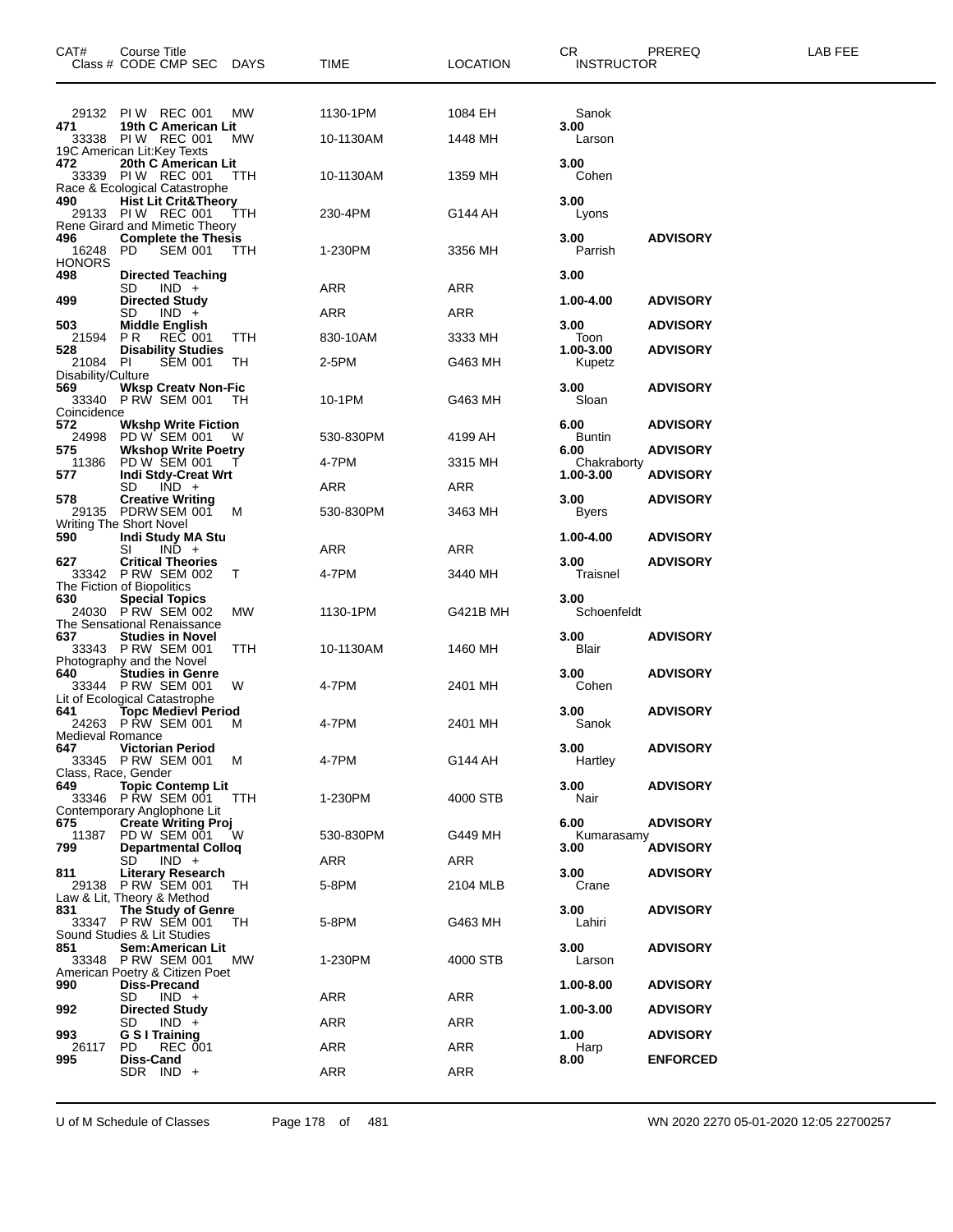## **Earth and Environmental Sciences**

|                           |                                                             |         | <b>Earth and Environmental Sciences (EARTH)</b>                                                       |                    |                      |                                                                                                                                              |                 |
|---------------------------|-------------------------------------------------------------|---------|-------------------------------------------------------------------------------------------------------|--------------------|----------------------|----------------------------------------------------------------------------------------------------------------------------------------------|-----------------|
| 100 —                     | <b>Coral Reefs</b>                                          |         | 32281 PIW LEC 001 TTH                                                                                 | 9-10AM             | <b>AUD A AH</b>      | 1.00<br>Arnaboldi                                                                                                                            |                 |
|                           |                                                             |         |                                                                                                       |                    |                      | Half-term minicourse. Meets January 08 thru February 25. Final Exam on February 20 unless otherwise arranged.                                |                 |
| 103 —                     | Early Drop/Add Deadline: January 21.<br>Dinosaurs&Othr Fail |         |                                                                                                       |                    |                      | 1.00                                                                                                                                         |                 |
|                           | 25297 P W LEC 002 TTH                                       |         |                                                                                                       | $2-3PM$            | 1800 CHEM            | Friedman                                                                                                                                     |                 |
| deadline March 23.        |                                                             |         |                                                                                                       |                    |                      | Half-term minicourse. Meets March 09 thru April 21. Final Exam on April 21 unless otherwise arranged. Drop/Add                               |                 |
| 104                       | Ice Ages-Past&Futur                                         |         |                                                                                                       |                    |                      | 1.00                                                                                                                                         |                 |
|                           |                                                             |         |                                                                                                       |                    |                      | 33882 P W LEC 001 TTH 2-3PM<br>Half-term minicourse. Meets January 08 thru February 25. Final Exam on February 20 unless otherwise arranged. |                 |
|                           | Early Drop/Add Deadline: January 21.                        |         |                                                                                                       | $3-4PM$            |                      |                                                                                                                                              |                 |
|                           | 33883 PIW LEC 002 TTH                                       |         |                                                                                                       |                    |                      | 1800 CHEM Robbins<br>Half-term minicourse. Meets March 09 thru April 21. Final Exam on April 21 unless otherwise arranged. Drop/Add          |                 |
| deadline March 23.<br>106 | <b>Earth &amp; Movies Mini</b>                              |         |                                                                                                       |                    |                      |                                                                                                                                              | 1.00 ADVISORY   |
|                           |                                                             |         | o Earlin & Movies Milli<br>28781 PIW LEC 002 TTH 12-1PM ARR                                           |                    |                      | Arnaboldi                                                                                                                                    |                 |
| deadline March 23.        |                                                             |         |                                                                                                       |                    |                      | Half-term minicourse. Meets March 09 thru April 21. Final Exam on April 21 unless otherwise arranged. Drop/Add                               |                 |
| 110                       | <b>Evolving Oceans</b>                                      |         |                                                                                                       |                    |                      | 1.00                                                                                                                                         |                 |
|                           |                                                             |         | 22269 PIW LEC 001 TTH 12-1PM                                                                          |                    | 1800 CHEM            | Arnaboldi<br>Half-term minicourse. Meets January 08 thru February 25. Final Exam on February 20 unless otherwise arranged.                   |                 |
|                           | Early Drop/Add Deadline: January 21.                        |         |                                                                                                       |                    |                      |                                                                                                                                              |                 |
| 113                       | <b>Planets and Moons</b>                                    |         | 22270 P W LEC 002 TTH 9-10AM                                                                          |                    | AUD A AH             | 1.00<br>Gleason                                                                                                                              |                 |
|                           |                                                             |         |                                                                                                       |                    |                      | Half-term minicourse. Meets March 09 thru April 21. Final Exam on April 21 unless otherwise arranged. Drop/Add                               |                 |
| deadline March 23.<br>114 | <b>Global Warming</b>                                       |         |                                                                                                       |                    |                      | 1.00                                                                                                                                         | ADVISORY        |
|                           |                                                             |         |                                                                                                       |                    |                      | 23968 P W LEC 001 TTH 3-4PM 3 1800 CHEM Gleason                                                                                              |                 |
|                           | Early Drop/Add Deadline: January 21.                        |         |                                                                                                       |                    |                      | Half-term minicourse. Meets January 08 thru February 25. Final Exam on February 20 unless otherwise arranged.                                |                 |
| 118 —                     | Intro Geology Lab                                           |         |                                                                                                       |                    |                      | 1.00                                                                                                                                         | <b>ADVISORY</b> |
|                           | 11411 P W LAB 001 M                                         |         | Students who register for EARTH 118 must also be enrolled in EARTH 119.                               | 2-4PM              | 2512 NUB             |                                                                                                                                              |                 |
|                           |                                                             |         | 11412 P W LAB 002 M 4-6PM                                                                             |                    | 2512 NUB             |                                                                                                                                              |                 |
|                           |                                                             |         | Students who register for EARTH 118 must also be enrolled in EARTH 119.<br>17513 P W LAB 003 M 9-11AM |                    | 2512 NUB             |                                                                                                                                              |                 |
|                           |                                                             |         | Students who register for EARTH 118 must also be enrolled in EARTH 119.                               |                    |                      |                                                                                                                                              |                 |
|                           |                                                             |         | 14283 P W LAB 004 W<br>Students who register for EARTH 118 must also be enrolled in EARTH 119.        | 9-11AM             | 2512 NUB             |                                                                                                                                              |                 |
|                           |                                                             |         | 16718 P W LAB 005 TH 12-2PM                                                                           |                    | 2512 NUB             |                                                                                                                                              |                 |
|                           |                                                             |         | Students who register for EARTH 118 must also be enrolled in EARTH 119.<br>19314 P W LAB 006 TH 2-4PM |                    | 2512 NUB             |                                                                                                                                              |                 |
|                           |                                                             |         | Students who register for EARTH 118 must also be enrolled in EARTH 119.                               |                    |                      |                                                                                                                                              |                 |
| 119<br>11413 A            | <b>Intro Geology</b>                                        | LEC 001 | MWF 11-12PM ARR                                                                                       |                    |                      | 4.00<br>Simon                                                                                                                                | <b>ADVISORY</b> |
|                           | in both EARTH 119 and 118.                                  |         |                                                                                                       |                    |                      | To enroll in the Intro Geology Lab, enroll in any section of EARTH 118. Students are strongly encouraged to enroll                           |                 |
|                           | 11414 P W DIS 010 M                                         |         |                                                                                                       | $3-4PM$            | 2504 NUB             |                                                                                                                                              |                 |
|                           |                                                             |         |                                                                                                       |                    |                      | To enroll in the Intro Geology Lab, enroll in any section of EARTH 118. Students are strongly encouraged to enroll                           |                 |
|                           | in both EARTH 119 and 118.<br>11415 P W DIS 011 TH          |         |                                                                                                       | 3-4PM              | 2504 NUB             |                                                                                                                                              |                 |
|                           | in both EARTH 119 and 118.                                  |         |                                                                                                       |                    |                      | To enroll in the Intro Geology Lab, enroll in any section of EARTH 118. Students are strongly encouraged to enroll                           |                 |
|                           |                                                             |         | 11416 P W DIS 012 M 4-5PM                                                                             |                    | 2504 NUB             |                                                                                                                                              |                 |
|                           | in both EARTH 119 and 118.                                  |         |                                                                                                       |                    |                      | To enroll in the Intro Geology Lab, enroll in any section of EARTH 118. Students are strongly encouraged to enroll                           |                 |
|                           | 11417 P W DIS 013                                           |         | T.                                                                                                    | 12-1PM             | 2504 NUB             |                                                                                                                                              |                 |
|                           | in both EARTH 119 and 118.                                  |         |                                                                                                       |                    |                      | To enroll in the Intro Geology Lab, enroll in any section of EARTH 118. Students are strongly encouraged to enroll                           |                 |
| 11418 P                   |                                                             | DIS 014 | TH                                                                                                    | 4-5PM              | 2504 NUB             |                                                                                                                                              |                 |
|                           | in both EARTH 119 and 118.                                  |         |                                                                                                       |                    |                      | To enroll in the Intro Geology Lab, enroll in any section of EARTH 118. Students are strongly encouraged to enroll                           |                 |
| 16717 P                   |                                                             | DIS 015 | TH                                                                                                    | 12-1PM             | 2504 NUB             |                                                                                                                                              |                 |
|                           | in both EARTH 119 and 118.                                  |         |                                                                                                       |                    |                      | To enroll in the Intro Geology Lab, enroll in any section of EARTH 118. Students are strongly encouraged to enroll                           |                 |
|                           | 17514 P W DIS 016                                           |         | F                                                                                                     | 10-11AM            | 2504 NUB             |                                                                                                                                              |                 |
|                           | in both EARTH 119 and 118.                                  |         |                                                                                                       |                    |                      | To enroll in the Intro Geology Lab, enroll in any section of EARTH 118. Students are strongly encouraged to enroll                           |                 |
| 120                       | <b>Geol National Parks</b>                                  |         |                                                                                                       |                    |                      | 4.00                                                                                                                                         |                 |
| 28769                     | AI<br>28773 PIW LAB 002                                     | LEC 001 | МW<br>т                                                                                               | 1130-1PM<br>12-2PM | 1528 NUB<br>2512 NUB | Gleason                                                                                                                                      |                 |
|                           | 28770 PIW LAB 003                                           |         | т                                                                                                     | 2-4PM              | 2512 NUB             |                                                                                                                                              |                 |
|                           | 28771 PIW LAB 004<br>28772 PIW LAB 005                      |         | Τ<br>TH                                                                                               | 4-6PM<br>4-6PM     | 2512 NUB<br>2512 NUB |                                                                                                                                              |                 |

U of M Schedule of Classes Page 179 of 481 WN 2020 2270 05-01-2020 12:05 22700257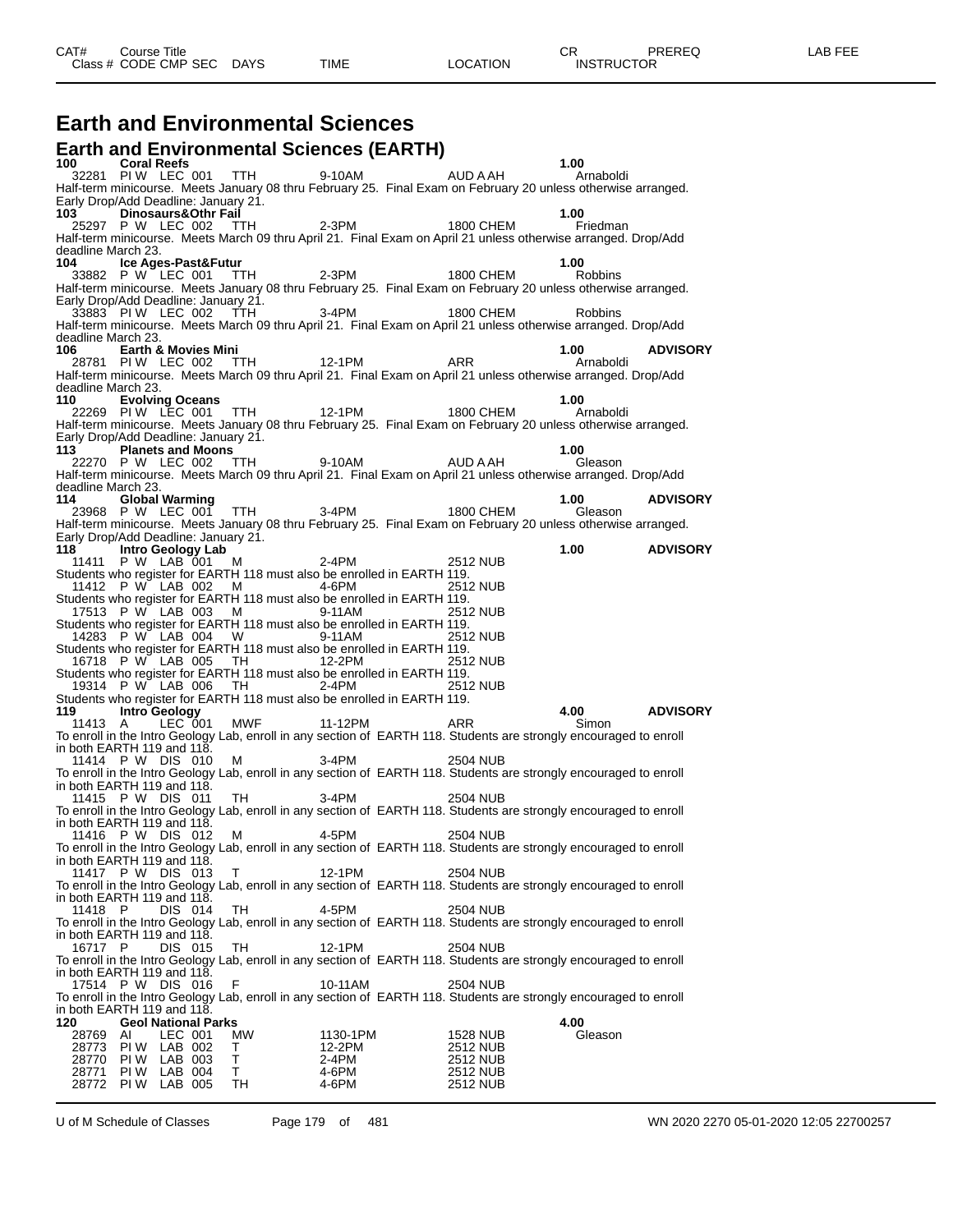| CAT#<br>Course Title<br>Class # CODE CMP SEC DAYS |                            | TIME    |                                | <b>LOCATION</b>                                    | CR.<br>PREREQ<br><b>INSTRUCTOR</b>                                                                                         |                      | LAB FEE                                    |                            |  |
|---------------------------------------------------|----------------------------|---------|--------------------------------|----------------------------------------------------|----------------------------------------------------------------------------------------------------------------------------|----------------------|--------------------------------------------|----------------------------|--|
| 33932 PIW LAB 006                                 |                            |         |                                | F                                                  | 9-11AM                                                                                                                     | 2512 NUB             |                                            |                            |  |
| 33933 PIW LAB 007<br>122.                         |                            |         | <b>Extreme Weather</b>         | F                                                  | 11-1PM                                                                                                                     | 2512 NUB             | 3.00                                       |                            |  |
| 17392 P<br>130                                    | <b>Phys World</b>          | LEC 001 |                                | <b>MWF</b>                                         | 10-11AM                                                                                                                    | AUD C AH             | Samson<br>4.00                             | <b>ADVISORY</b>            |  |
| 32317 AI<br>32318 PIW REC 002                     |                            | LEC 001 |                                | TTH                                                | 1130-1PM                                                                                                                   | 2520 NUB             | Spica                                      |                            |  |
| 32319 PIW REC 003                                 |                            |         |                                | W<br>М                                             | 1-2PM<br>12-1PM                                                                                                            | 2512 NUB<br>2512 NUB |                                            |                            |  |
| 131<br>32327 AI                                   | <b>Earth Chemistry</b>     | LEC 001 |                                | TTH                                                | 10-1130AM                                                                                                                  | 2520 NUB             | 4.00<br>Robbins                            |                            |  |
| 32328 PIW DIS 002                                 |                            |         |                                | TH                                                 | 1-2PM                                                                                                                      | <b>2516 NUB</b>      |                                            |                            |  |
| 32329 PIW DIS 003<br>32338 PI                     |                            | DIS 004 |                                | W<br>М                                             | 9-10AM<br>5-6PM                                                                                                            | 2516 NUB<br>2516 NUB |                                            |                            |  |
| 140<br>32315 P RW SEM 001                         |                            |         | <b>Climate &amp; the Media</b> | MW                                                 | 230-4PM                                                                                                                    | 3540 NUB             | 3.00<br><b>Bassis</b>                      | <b>ADVISORY</b>            |  |
|                                                   |                            |         |                                |                                                    | First Year Seminar. ONLY first year undergraduates may register.                                                           |                      |                                            |                            |  |
| 142<br>25029 PRW SEM 001 TTH                      |                            |         | <b>From Stars - Stones</b>     |                                                    | 4-530PM                                                                                                                    | 3540 NUB             | 3.00<br>Zhang                              | <b>ADVISORY</b>            |  |
| 144                                               |                            |         | <b>Climate and Humans</b>      |                                                    | First Year Seminar. ONLY first year undergraduates may register.                                                           |                      | 3.00                                       | <b>ADVISORY</b>            |  |
| 32282 PRW SEM 001 TTH                             |                            |         |                                |                                                    | 10-1130AM                                                                                                                  | 2512 NUB             | Cole                                       |                            |  |
| 148                                               |                            |         | <b>Environmental Geol</b>      |                                                    | First Year Seminar. ONLY first year undergraduates may register.                                                           |                      | 3.00                                       | <b>ADVISORY</b>            |  |
| 19313 PRW SEM 001 MW                              |                            |         |                                |                                                    | 1130-1PM<br>First Year Seminar. ONLY first year undergraduates may register.                                               | 3540 NUB             | Ruff                                       |                            |  |
| 151                                               |                            |         | Ice Ages:Past&Pres             |                                                    |                                                                                                                            |                      | 3.00                                       | <b>ADVISORY</b>            |  |
| 33875 PRW SEM 001 MW                              |                            |         |                                |                                                    | 10-1130AM<br>First Year Seminar. ONLY first year undergraduates may register.                                              | 3540 NUB             | <b>Robbins</b>                             |                            |  |
| 154<br>19781 PRW SEM 001 MW                       |                            |         | <b>Ocean Resources</b>         |                                                    | 1-230PM                                                                                                                    | 3540 NUB             | 3.00<br>Alt                                | <b>ADVISORY</b>            |  |
|                                                   |                            |         |                                |                                                    | First Year Seminar. ONLY first year undergraduates may register.                                                           |                      |                                            |                            |  |
| 156<br>20320 PRW SEM 001 TTH                      |                            |         | <b>Coral Reef Dynamics</b>     |                                                    | 10-1130AM                                                                                                                  | 3540 NUB             | 3.00<br>Arnaboldi                          |                            |  |
|                                                   |                            |         |                                |                                                    | First Year Seminar. ONLY first year undergraduates may register.                                                           |                      |                                            |                            |  |
| 172<br>16792 A W LEC 001                          |                            |         | <b>Climate &amp; Sustain</b>   | TTH                                                | 1-230PM                                                                                                                    | 2260 USB             | 4.00                                       | Arnaboldi, Wiley, Halperin |  |
| 16793 P W LAB 002<br>16794 P W LAB 003            |                            |         |                                | T.<br>$\mathsf T$                                  | 9-11AM<br>11-1PM                                                                                                           | 2302 SEB<br>2302 SEB | Arnaboldi, Halperin<br>Arnaboldi, Halperin |                            |  |
| 27462                                             | P W LAB 004                |         |                                | TH.                                                | 11-1PM                                                                                                                     | 2302 SEB             | Arnaboldi, Wiley                           |                            |  |
| 18890<br>205                                      | P W LAB 006                |         | <b>Earth: Dyn Planet</b>       | M                                                  | 2-4PM                                                                                                                      | 2302 SEB             | Arnaboldi, Wiley<br>2.00                   |                            |  |
| 21580<br>218                                      | P W LEC 001                |         | Intro Envir Sci Lab            | <b>TTH</b>                                         | 4-5PM                                                                                                                      | 1528 NUB             | Ruff<br>1.00                               | <b>ENFORCED</b>            |  |
| 33457 PRW LAB 002 W                               |                            |         |                                |                                                    | 12-2PM                                                                                                                     | 2516 NUB             |                                            |                            |  |
| 33458 P RW LAB 003                                |                            |         |                                | W                                                  | Students who register for EARTH 218 must also be enrolled in EARTH 219.<br>2-4PM                                           | 2516 NUB             |                                            |                            |  |
| 33459 PRW LAB 004 W                               |                            |         |                                | 4-6PM                                              | Students who register for EARTH 218 must also be enrolled in EARTH 219.                                                    | 2516 NUB             |                                            |                            |  |
|                                                   |                            |         |                                |                                                    | Students who register for EARTH 218 must also be enrolled in EARTH 219.                                                    |                      |                                            |                            |  |
| 33460 PRW LAB 005                                 |                            |         |                                | TH                                                 | 11-1 PM<br>Students who register for EARTH 218 must also be enrolled in EARTH 219.                                         | 2516 NUB             |                                            |                            |  |
| 219                                               |                            |         | <b>Intr Environ Science</b>    |                                                    |                                                                                                                            |                      | 3.00                                       |                            |  |
| 27491                                             | PRW LEC 001                |         |                                | TTH                                                | 230-4PM<br>To enroll in the Intro Environmental Science Lab, enroll in any section of EARTH 218. Students are strongly     | 1528 NUB             | <b>Dick</b>                                |                            |  |
| 222                                               | Intro Oceanog              |         |                                | encouraged to enroll in both EARTH 219 and 218.    |                                                                                                                            |                      | 3.00                                       |                            |  |
| 11419 PIW LEC 001                                 |                            |         |                                | MW                                                 | 1-230PM                                                                                                                    | AUD C AH             | Arbic                                      |                            |  |
|                                                   |                            |         |                                | enroll in both EARTH 222 and 223 in the same term. | To enroll in the Intro Oceanography Lab, enroll in any section of EARTH 223 Students are strongly encouraged to            |                      |                                            |                            |  |
| 223<br>11420 P W LAB 002                          | Intro Ocean Lab            |         |                                | T                                                  | $2-4PM$                                                                                                                    | <b>2516 NUB</b>      | 1.00                                       |                            |  |
|                                                   |                            |         |                                |                                                    | This class is closed to seniors until December 10. Students who register for EARTH 223 must also be enrolled in            |                      |                                            |                            |  |
| EARTH 222.<br>11421 P W LAB 003                   |                            |         |                                | т                                                  | 4-6PM                                                                                                                      | 2516 NUB             |                                            |                            |  |
| EARTH 222.                                        |                            |         |                                |                                                    | This class is closed to seniors until December 10. Students who register for EARTH 223 must also be enrolled in            |                      |                                            |                            |  |
| 11422 P W LAB 004                                 |                            |         |                                | TН                                                 | $2-4PM$<br>This class is closed to seniors until December 10. Students who register for EARTH 223 must also be enrolled in | 2516 NUB             |                                            |                            |  |
| EARTH 222.<br>16950 P W LAB 005                   |                            |         |                                | TН                                                 | 4-6PM                                                                                                                      | 2516 NUB             |                                            |                            |  |
| EARTH 222.                                        |                            |         |                                |                                                    | This class is closed to seniors until December 10. Students who register for EARTH 223 must also be enrolled in            |                      |                                            |                            |  |
| 230                                               |                            |         | <b>Nat &amp; Envir Hazards</b> |                                                    |                                                                                                                            |                      | 3.00                                       |                            |  |
| 28754<br>240                                      | P W LEC 001                |         | <b>Primitive Navigation</b>    | MW.                                                | 1130-1PM                                                                                                                   | 2520 NUB             | Hetland<br>4.00                            |                            |  |
| 33449                                             | AI                         | LEC 001 |                                | MW.                                                | 1-230PM                                                                                                                    | 2520 NUB             | Petersen                                   |                            |  |
| 33450<br>33451                                    | PIW LAB 002<br>PIW LAB 003 |         |                                | м<br>Τ                                             | 3-5PM<br>12-2PM                                                                                                            | 2516 NUB<br>2516 NUB |                                            |                            |  |
| 262                                               |                            |         | <b>Plants and People</b>       |                                                    |                                                                                                                            |                      | 3.00                                       |                            |  |

U of M Schedule of Classes Page 180 of 481 WN 2020 2270 05-01-2020 12:05 22700257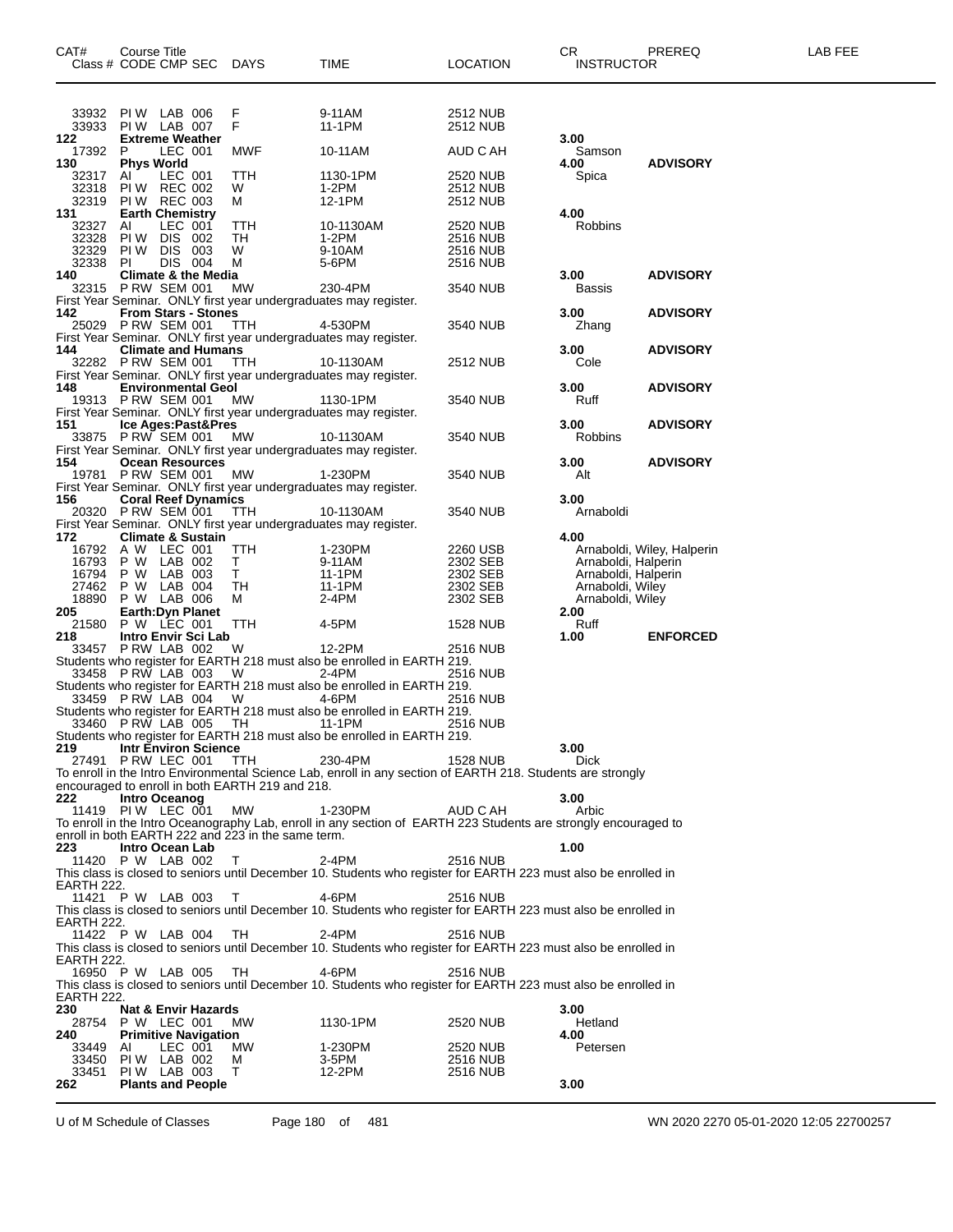| CAT#             | Course Title<br>Class # CODE CMP SEC DAYS              |            | <b>TIME</b>                                                                                                     | <b>LOCATION</b>                    | CR<br><b>INSTRUCTOR</b>  | PREREQ                    | LAB FEE |
|------------------|--------------------------------------------------------|------------|-----------------------------------------------------------------------------------------------------------------|------------------------------------|--------------------------|---------------------------|---------|
| 32387            | P W LEC 001                                            | MW         | 10-1130AM                                                                                                       | 2520 DANA                          | <b>Benedict</b>          |                           |         |
| 299              | Ind Study EARTH<br>$IND +$<br><b>SIR</b>               |            | ARR                                                                                                             | ARR                                | 1.00-6.00                |                           |         |
| 314              | <b>Applied Geophysics</b>                              |            |                                                                                                                 |                                    | 4.00                     | <b>ADVISORY, ENFORCED</b> |         |
| 32291<br>32292   | A R<br>LEC 001<br>P RW LAB 002                         | TTH<br>т   | 830-10AM<br>1-3PM                                                                                               | 2520 NUB<br><b>2520 NUB</b>        | Ritsema                  |                           |         |
| 32388<br>321     | P <sub>R</sub><br>LAB 003<br><b>Earth System Dynam</b> | TH         | 1-3PM                                                                                                           | 2520 NUB                           | 3.00                     | <b>ADVISORY</b>           |         |
| 17393            | $LEC$ 001<br>P                                         | <b>TTH</b> | 12-130PM                                                                                                        | 2246 CSRB                          | Jablonowski              |                           |         |
| 323<br>20172     | <b>Earth Sys Analysis</b><br>P<br>LEC 001              | MWF        | 1030-1230PM                                                                                                     | 134 NAME                           | 4.00<br>Payne            |                           |         |
| 20173            | LAB 002<br>S                                           | F          | 1030-1230PM                                                                                                     | 2230 CSRB                          | Payne                    |                           |         |
| 325<br>18686     | <b>Envr Geochem</b><br>A R<br>LEC 001                  | МW         | 1130-1PM                                                                                                        | <b>1518 NUB</b>                    | 4.00<br>Johnson          | <b>ENFORCED</b>           |         |
| 22931            | PRW LAB 002                                            | T.         | 3-6PM                                                                                                           | 3536 NUB                           |                          |                           |         |
| 22932<br>33466   | P RW LAB 003<br>PRW LAB 004                            | м<br>TН    | 3-6PM<br>3-6PM                                                                                                  | 3536 NUB<br>3536 NUB               |                          |                           |         |
| 331<br>21011     | <b>Climate Change</b><br>AR<br>LEC 001                 | TTH        | 1130-1PM                                                                                                        |                                    | 4.00                     | <b>ADVISORY</b>           |         |
| 21012            | P RW DIS<br>002                                        | Т          | 3-4PM                                                                                                           | 1528 NUB<br>5501 NUB               | Passey                   |                           |         |
| 21013            | P RW DIS<br>002<br>P RW DIS<br>003                     | Τ<br>Т     | 3-4PM<br>4-5PM                                                                                                  | 2504 NUB<br>5501 NUB               |                          |                           |         |
|                  | P RW DIS<br>003                                        | т          | 4-5PM                                                                                                           | 2504 NUB                           |                          |                           |         |
| 21015            | P RW DIS<br>004<br>P RW DIS<br>004                     | W<br>W     | 3-4PM<br>3-4PM                                                                                                  | 5501 NUB<br>2504 NUB               |                          |                           |         |
| 22594            | P RW DIS<br>005                                        | W          | 4-5PM                                                                                                           | 5501 NUB                           |                          |                           |         |
| 23177            | P RW DIS<br>005<br>PRW DIS<br>006                      | W<br>W     | 4-5PM<br>5-6PM                                                                                                  | <b>2504 NUB</b><br>5501 NUB        |                          |                           |         |
| 350              | P RW DIS 006<br><b>Atm Thermo</b>                      | W          | 5-6PM                                                                                                           | 2504 NUB                           | 3.00                     | <b>ENFORCED</b>           |         |
| 20171            | LEC 001<br>P R                                         | TTH        | 10-12PM                                                                                                         | 2236 CSRB                          | Keppel-Aleks             |                           |         |
| 351<br>21579     | <b>Earth Structure</b><br>AIR<br>LEC 001               | МW         | 10-1130AM                                                                                                       | 2520 NUB                           | 4.00<br>van der Pluijm   | <b>ADVISORY</b>           |         |
| 21582            | PIRW LAB 002                                           | м          | 3-6PM                                                                                                           | 3526 NUB                           |                          |                           |         |
| 22891<br>22738   | PIRW LAB 003<br>PIRW LAB 004                           | т<br>W     | 1-4PM<br>3-6PM                                                                                                  | 3526 NUB<br>3526 NUB               |                          |                           |         |
| 408              | <b>Intro GIS Earth Sci</b>                             |            |                                                                                                                 |                                    | 3.00                     | <b>ADVISORY, ENFORCED</b> |         |
| 22894<br>22895   | AR LEC 001<br>PRW LAB 002                              | МW<br>MW   | 12-1PM<br>1-3PM                                                                                                 | <b>1570 NUB</b><br><b>1570 NUB</b> | Niemi                    |                           |         |
| 411<br>28470     | <b>Cloud&amp;Precip Process</b><br>P<br>LEC 001        | MWF        | 130-230PM                                                                                                       | 134 NAME                           | 3.00<br>Adames-Corraliza | <b>ADVISORY</b>           |         |
| 412              | <b>Geochem Solid Earth</b>                             |            |                                                                                                                 |                                    | 4.00                     | <b>ENFORCED</b>           |         |
| 21578<br>22268   | LEC 001<br>AR.                                         | TTH<br>TH  | 10-1130AM<br>3-6PM                                                                                              | 2504 NUB<br>3530 NUB               | Lange                    |                           |         |
| 21581            | PRW LAB 002<br>PRW LAB 003                             | М          | 3-6PM                                                                                                           | 3530 NUB                           |                          |                           |         |
| 414<br>20170     | <b>Weather Systems</b><br>P<br>LEC 001                 | MWF        | 1230-130PM                                                                                                      | 2238 CSRB                          | 3.00<br>Marsik           | <b>ADVISORY</b>           |         |
| 418              | Paleontology                                           |            |                                                                                                                 |                                    | 3.00                     | <b>ADVISORY</b>           |         |
| 32286<br>419     | PIRW LEC 001<br><b>Paleontology Lab</b>                | TTH        | 10-1130AM                                                                                                       | 1110 BSB                           | Fisher<br>1.00           | <b>ADVISORY</b>           |         |
| 32287<br>427     | PIRW LAB 002 T<br><b>Appl Mineral</b>                  |            | 4-7PM                                                                                                           | 1110 BSB                           | 3.00                     | <b>ADVISORY</b>           |         |
| 28761            | PRW LEC 001                                            | <b>TTH</b> | 1-230PM                                                                                                         | 2504 NUB                           | <b>Becker</b>            |                           |         |
| 431<br>32294     | <b>Terrestrial Biomes</b><br>AR.<br>LEC 001            | МW         | 1-230PM                                                                                                         | 1110 BSB                           | 4.00<br>Smith            | <b>ENFORCED</b>           |         |
| 32297            | PRW LAB 002                                            | м          | 3-6PM                                                                                                           | 1110 BSB                           | Smith, Stein             |                           | ***_**  |
| 435<br>31965 PIR | Fld Stdy-Min&Petrol<br>LAB 055                         |            | 2-4PM                                                                                                           | <b>2520 NUB</b>                    | 1.00-3.00<br>Simon       | <b>ADVISORY</b>           |         |
|                  | Geology of the Dead Sea Rift                           |            | Required international field trip to Jordan and Israel during the Winter-term vacation 2020. Contact Prof. Adam |                                    |                          |                           |         |
|                  | Simon for more information.                            |            |                                                                                                                 |                                    |                          |                           |         |
| 436<br>19389 PIR | Fld Std-Strat&Paleo<br>LEC 015                         |            | ARR                                                                                                             | ARR                                | 1.00-2.00<br>Lohmann     | <b>ADVISORY</b>           |         |
| Geology of SW US |                                                        |            |                                                                                                                 |                                    |                          |                           |         |
| 446              | Paleoclimatology                                       |            | Field trip class for Spring trip. Destination TBD. Contact Prof. Lohmann for details.                           |                                    | 4.00                     | <b>ADVISORY</b>           |         |
| 28757            | A R<br>LEC 001                                         | MW         | 830-10AM                                                                                                        | 2504 NUB                           | Sheldon                  |                           |         |
| 28758<br>449     | PRW LAB 002<br><b>Marine Geology</b>                   | TH         | 4-6PM                                                                                                           | 5501 NUB                           | 3.00                     | <b>ADVISORY</b>           |         |
| 32280<br>451     | PIRW LEC 001<br><b>Int Struct Tectonics</b>            | TTH        | 1-230PM                                                                                                         | 3540 NUB                           | Alt<br>3.00              | <b>ADVISORY</b>           |         |
| 22259            | PIR<br>LEC 001                                         | МW         | 10-1130AM                                                                                                       | ARR                                | van der Pluijm           |                           |         |
| Sciences         |                                                        |            | Restricted to non-Earth majors, or first-year graduate students in the Department of Earth and Environmental    |                                    |                          |                           |         |
| 467              | <b>Stratigraphy &amp; Basin</b>                        |            |                                                                                                                 |                                    | 4.00                     | <b>ADVISORY, ENFORCED</b> |         |
| 25295<br>25296   | AR LEC 001<br>PRW LAB 002                              | TTH.<br>W  | 230-4PM<br>3-6PM                                                                                                | 3540 NUB<br>2512 NUB               | Levin                    |                           |         |
| 489              | <b>Geol Sci Honors</b>                                 |            |                                                                                                                 |                                    | 1.00-6.00                |                           |         |
|                  | $IND +$<br>SIR.                                        |            | ARR                                                                                                             | ARR                                |                          |                           |         |

U of M Schedule of Classes Page 181 of 481 WN 2020 2270 05-01-2020 12:05 22700257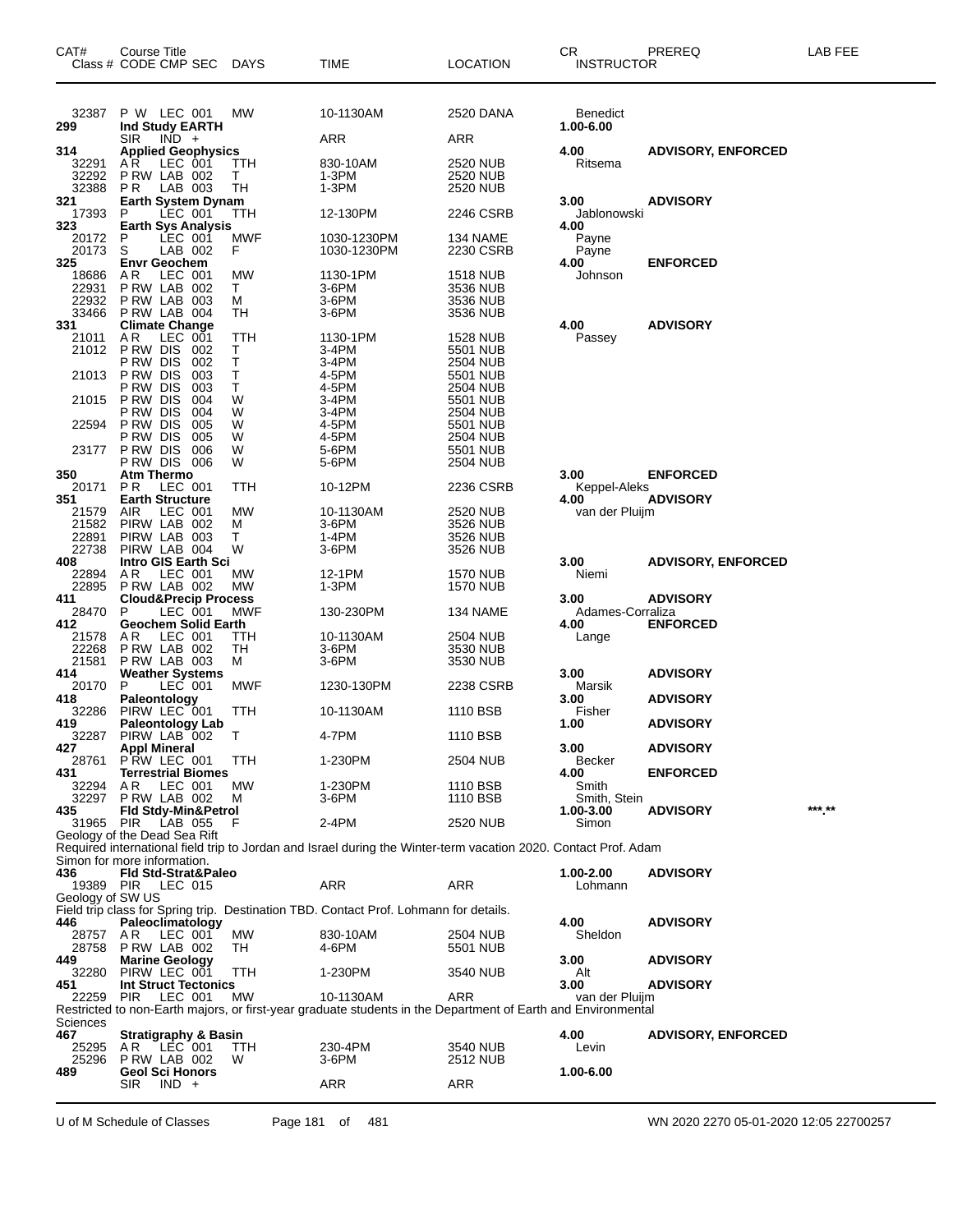| CAT#                 | Course Title<br>Class # CODE CMP SEC                                                     | <b>DAYS</b><br>TIME                                                                                            | <b>LOCATION</b>               | CR<br><b>INSTRUCTOR</b> | PREREQ                    | LAB FEE |
|----------------------|------------------------------------------------------------------------------------------|----------------------------------------------------------------------------------------------------------------|-------------------------------|-------------------------|---------------------------|---------|
| 490                  | Geol Honors<br>SIR<br>$IND +$                                                            | ARR                                                                                                            | ARR                           | 1.00-6.00               |                           |         |
| 494                  | <b>Experiential Learn</b>                                                                |                                                                                                                |                               | 1.00-4.00               | <b>ADVISORY</b>           |         |
| 495                  | <b>SIR</b><br>$IND +$<br><b>Research Methods NS</b>                                      | <b>ARR</b>                                                                                                     | ARR                           | 1.00                    |                           |         |
|                      | 22927 PRW LEC 001 F                                                                      | 12-2PM<br>Contact the Dept of Earth and Environmental Sciences to request permission to enroll in this course: | 2520 NUB                      | Niemi                   |                           |         |
|                      | MichiganEarth@umich.edu.                                                                 |                                                                                                                |                               |                         |                           |         |
| 496<br>21945<br>496  | <b>Topics Earth Env Sci</b><br><b>PIR</b><br>SEM 054<br>F<br><b>Topics Earth Env Sci</b> | 230-3PM                                                                                                        | 1110 BSB                      | 1.00<br>1.00            |                           |         |
|                      | РŔ<br><b>SEM 054</b><br>TН                                                               | 230-4PM                                                                                                        | 1110 BSB                      | Fisher                  |                           |         |
| Morphometrics<br>498 | <b>Research&amp;Spec Work</b>                                                            |                                                                                                                |                               | 1.00-6.00               |                           |         |
| 499                  | SIR<br>$IND +$<br><b>Research&amp;Spec Work</b>                                          | ARR                                                                                                            | ARR                           | 1.00-6.00               |                           |         |
|                      | SIR.<br>$IND +$                                                                          | ARR                                                                                                            | <b>ARR</b>                    |                         |                           |         |
| 525<br>32288         | <b>Tectonophysics</b><br>P RW LEC 001                                                    | TTH<br>830-10AM                                                                                                | <b>2504 NUB</b>               | 4.00<br>Hetland, Niemi  | <b>ADVISORY</b>           |         |
| 531<br>28581         | <b>Sem Geologic Prob</b><br>PDR SEM 063<br>F                                             | 10-11AM                                                                                                        | <b>2520 NUB</b>               | 1.00-3.00<br>Levin      | <b>ADVISORY</b>           |         |
| 532<br>28768         | <b>Sem Climate-Tect-Top</b><br>PDR SEM 050                                               | ARR                                                                                                            | ARR                           | 1.00-2.00<br>Sheldon    | <b>ADVISORY</b>           |         |
| 534<br>32335         | Sem Geophy-Tec-Stru<br>PR.<br><b>SEM 001</b><br>F                                        | 11-12PM                                                                                                        | 2520 NUB                      | 1.00-2.00<br>Ritsema    | <b>ADVISORY</b>           |         |
| 22186                | PDR SEM 099<br>F                                                                         | 10-11AM                                                                                                        | <b>ARR</b>                    | Ritsema                 |                           |         |
| 536<br>16790         | Sem Stratig-Paleo<br><b>P RW SEM 001</b><br>F                                            | 11-12PM                                                                                                        | 1110 BSB                      | 1.00<br>Friedman        | <b>ADVISORY</b>           |         |
| 541<br>35111         | <b>Sem Biogeochemistry</b><br><b>SEM 068</b><br><b>PIR</b>                               | ARR                                                                                                            | ARR                           | 2.00<br>Johnson         |                           |         |
| 542<br>30595         | <b>Sem Environ Geochem</b><br><b>PIR</b><br><b>SEM 057</b>                               | ARR                                                                                                            | <b>ARR</b>                    | 1.00-2.00<br>Cory       | <b>ADVISORY</b>           |         |
| 554                  | <b>Thermodyn &amp; Kinetics</b>                                                          |                                                                                                                |                               | 4.00                    | <b>ADVISORY</b>           |         |
| 32289<br>581         | PRW LEC 001<br><b>Aquatic Chemistry</b>                                                  | 1-3PM<br><b>MW</b>                                                                                             | 2504 NUB                      | Zhang, Li<br>3.00       | <b>ADVISORY, ENFORCED</b> |         |
| 21224                | <b>P RW LEC 001</b>                                                                      | MW<br>9-1030AM                                                                                                 | <b>1200 EECS</b>              | Hayes, Zhang            |                           |         |
| 21225                | LAB 002<br>F<br>AR.<br>LAB 002<br>F<br>A R                                               | 9-1030AM<br>9-1030AM                                                                                           | 2517 GGBL<br><b>1200 EECS</b> | Hayes, Zhang            |                           |         |
| 596                  | <b>Topics Earth Env Sci</b>                                                              |                                                                                                                |                               | 1.00-3.00               | <b>ENFORCED</b>           |         |
|                      | 33635 P RW LEC 001                                                                       | <b>MW</b><br>1130-1PM                                                                                          | 2024 DANA                     | Cardinale, Madden       |                           |         |
|                      | Meet-together with EAS 517 Conservation Biology<br>29775 PRW LEC 067<br>F                | 9-11AM                                                                                                         | 3540 NUB                      | Cole                    |                           |         |
|                      | <b>Communicating Your Science</b>                                                        |                                                                                                                |                               |                         |                           |         |
| 599                  | <b>Independent Study</b><br><b>SIR</b><br>$IND +$                                        | <b>ARR</b>                                                                                                     | <b>ARR</b>                    | 1.00-9.00               |                           |         |
| 709                  | <b>Thesis Res Am-Ms</b>                                                                  |                                                                                                                |                               | 1.00-6.00               | <b>ADVISORY</b>           |         |
| 929                  | <b>SIR</b><br>$IND +$<br>Investigations                                                  | ARR                                                                                                            | <b>ARR</b>                    | 1.00-6.00               | <b>ADVISORY</b>           |         |
|                      | $\overline{IND}$ +<br>SIR.                                                               | ARR                                                                                                            | ARR                           |                         |                           |         |
| 990                  | <b>Diss-Precand</b><br>$IND +$<br><b>SIR</b>                                             | ARR                                                                                                            | ARR                           | 8.00                    | <b>ADVISORY</b>           |         |
| 995                  | Diss-Cand                                                                                |                                                                                                                |                               | 8.00                    | <b>ENFORCED</b>           |         |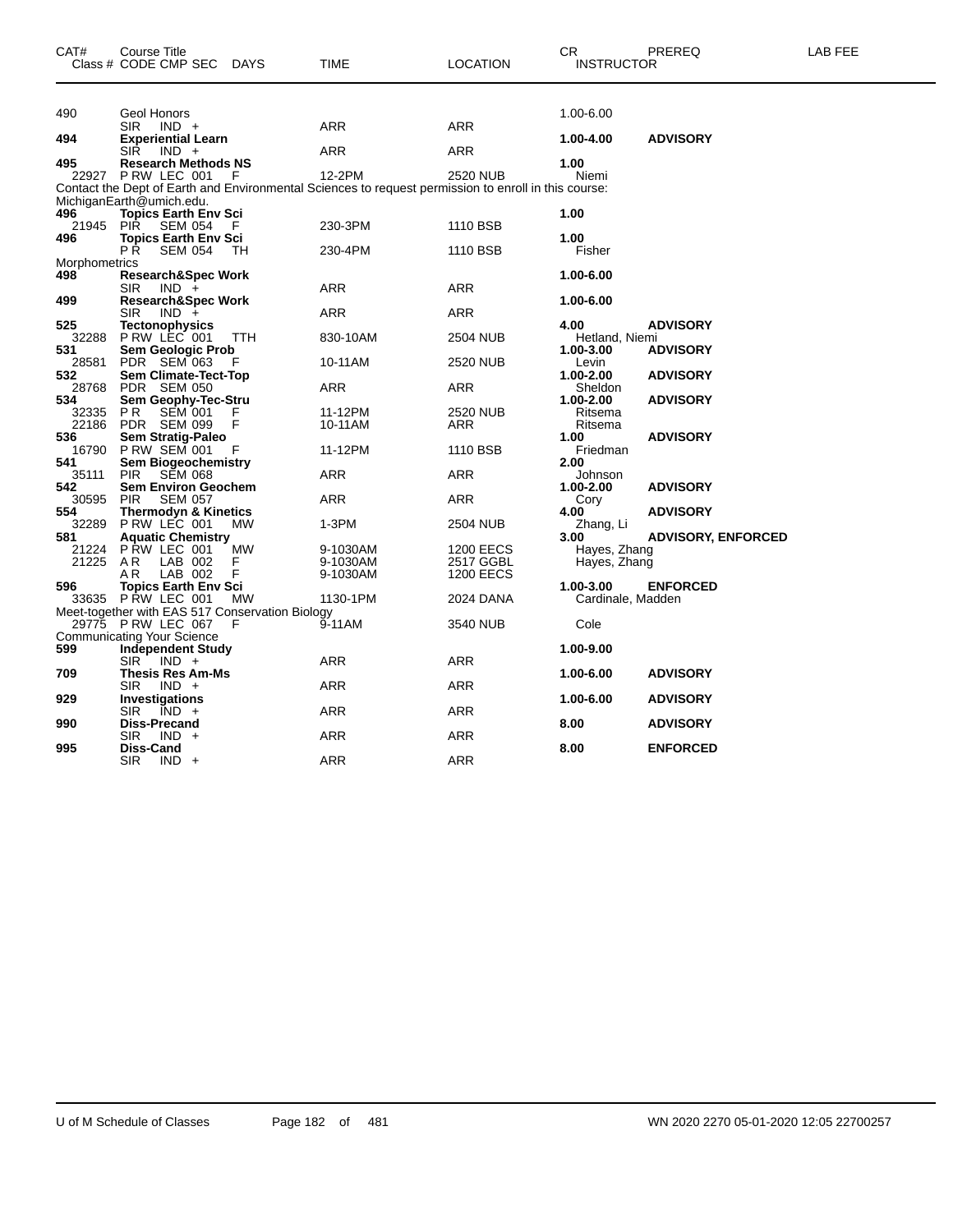### **Ecology & Evolutionary Biology Ecology and Evolutionary Biology (EEB)**

--FOR ADDITIONAL COURSES, PLEASE CHECK THE LISTINGS UNDER BIOLOGY AND MCDB (MOLECULAR, CELLULAR AND DEVELOPMENTAL

| BIOLOGY).<br>300   | <b>Undergrad Research</b>                                                                |            |                                                                                        |                        | 1.00-3.00                      | <b>ADVISORY</b>               |       |
|--------------------|------------------------------------------------------------------------------------------|------------|----------------------------------------------------------------------------------------|------------------------|--------------------------------|-------------------------------|-------|
|                    | $IND +$                                                                                  |            | <b>ARR</b>                                                                             | ARR                    |                                |                               |       |
| 362                | <b>Primate Evol Ecol</b>                                                                 |            |                                                                                        |                        | 4.00                           | <b>ADVISORY</b>               |       |
| 29186<br>29188     | LEC 001<br>A<br>$\mathsf{P}$<br>LAB 002                                                  | TTH<br>м   | 10-1130AM<br>$1-3PM$                                                                   | 418 WH<br>238A WH      | Marshall<br>Estrada            |                               |       |
| 29190 P            | LAB 003                                                                                  | м          | 3-5PM                                                                                  | 238A WH                | Estrada                        |                               |       |
| 390                | <b>Evolution</b>                                                                         |            |                                                                                        |                        | 3.00                           | <b>ADVISORY</b>               |       |
| 11029              | DISCUSSION SECTIONS BEGIN THE WEEK OF JANUARY 13.<br>AI<br>LEC 001                       | TTH        | 3-4PM                                                                                  | 1200 CHEM              | Winger                         |                               |       |
| 11030              | <b>PIW DIS 002</b>                                                                       | м          | 9-11AM                                                                                 | 3242 LSA               | Wacker                         |                               |       |
| 11033              | DIS 005<br>PI W                                                                          | W          | 9-11AM                                                                                 | 4128 LSA               | Wacker                         |                               |       |
| 15885              | DIS 006<br>PI W                                                                          | W          | 12-2PM                                                                                 | <b>B135 MLB</b>        | Grundler                       |                               |       |
| 15886<br>400       | DIS 007<br>PI W<br><b>Advanced Research</b>                                              | W          | 3-5PM                                                                                  | B <sub>115</sub> A MLB | Grundler<br>1.00-3.00          | <b>ADVISORY</b>               |       |
|                    | $IND +$                                                                                  |            | ARR                                                                                    | ARR                    |                                |                               |       |
| 401                | <b>Advanced Topics</b>                                                                   |            |                                                                                        |                        | 3.00                           | <b>ADVISORY</b>               |       |
|                    | 32225 PIW LEC 001<br>Protecting&Restoring Lakes                                          | TTH        | 830-10AM                                                                               | 3230 USB               | Lehman                         |                               |       |
|                    | 29919 PIW LEC 002                                                                        | TTH        | 4-530PM                                                                                | 3163 USB               | DuBay                          |                               |       |
|                    | Acad & Prof Writing in STEM                                                              |            |                                                                                        |                        |                                |                               |       |
|                    | 33837 PIW LEC 003                                                                        | TН<br>T.   | 4-530PM                                                                                | ARR<br>2104 MLB        |                                |                               |       |
|                    | P W LEC 003<br>Acad & Prof Writing in STEM                                               |            | 230-4PM                                                                                |                        | DuBay                          |                               |       |
|                    |                                                                                          |            | The Thursday session of EEB 401.003 will meet with EEB 401.002 in their assigned room. |                        |                                |                               |       |
| 410                | <b>EEB Capstone Seminar</b>                                                              |            | 230-4PM                                                                                |                        | 3.00                           | <b>ADVISORY, ENFORCED</b>     |       |
|                    | 28129 PIRW SEM 001<br>Registration will be permitted for graduating seniors in EEB only. | <b>TTH</b> |                                                                                        | 4151 USB               |                                | O'Foighil, Vandermeer, Vaidya |       |
| 413                | <b>Evol Found of Med</b>                                                                 |            |                                                                                        |                        | 3.00                           | <b>ADVISORY, ENFORCED</b>     |       |
|                    | 29674 PIRW LEC 001                                                                       | TTH        | 4-530PM                                                                                | 4151 USB               | Kondrashov                     |                               |       |
| 435                | <b>Ecological Networks</b><br>29565 P W LEC 001                                          | MW         | 1-230PM                                                                                | 755 WEISER             | 3.00<br>Valdovinos             | <b>ADVISORY</b>               |       |
| 446                | <b>Microbial Ecology</b>                                                                 |            |                                                                                        |                        | 3.00                           | <b>ADVISORY</b>               |       |
|                    | 28720 PIW LEC 001                                                                        | МW         | 10-1130AM                                                                              | 120 WH                 | Denef                          |                               |       |
| 451                | <b>Biol of Mammals</b><br>23985 AIW LEC 001                                              | TTH        | 1-230PM                                                                                | 1100 BSB               | 4.00<br>Tucker                 | <b>ADVISORY</b>               | 75.00 |
| 24034              | PIW LAB 002                                                                              | W          | 9-12PM                                                                                 | 1100 BSB               | Walsh                          |                               |       |
| 24035              | PIW LAB 003                                                                              | W          | 2-5PM                                                                                  | 1100 BSB               | Walsh                          |                               |       |
| 476<br>22557       | <b>Ecosystem Ecology</b><br>PIW LEC 001                                                  |            |                                                                                        |                        | 3.00                           | <b>ADVISORY</b>               |       |
| 487                | <b>Ecol of Fishes</b>                                                                    | ттн        | 10-1130AM                                                                              | 1518 NUB               | Zak, Allgeier<br>$3.00 - 4.00$ | <b>ADVISORY</b>               |       |
| 21698              | LEC 001<br>P                                                                             | MWF        | 10-11AM                                                                                | 1024 DANA              | Alofs, Lugten                  |                               |       |
| 21700              | A W LAB 002                                                                              | W          | 2-5PM                                                                                  | G556 DANA              | Alofs, Lugten                  |                               |       |
| 494                | 27102 P W LEC 003<br><b>Teaching Col Science</b>                                         | MWF        | 10-11AM                                                                                | 1024 DANA              | Alofs, Lugten<br>2.00          | <b>ADVISORY</b>               |       |
| 21616              | PIW LEC 001                                                                              | TTH        | 10-11AM                                                                                | 3163 USB               | Kurdziel                       |                               |       |
| 499                | <b>Research Ethics-Bio</b>                                                               |            |                                                                                        |                        | 1.00                           | <b>ADVISORY</b>               |       |
|                    | 24136 PIW SEM 001                                                                        | F          | 2-4PM<br>The first meeting of MCDB/EEB 499 will be held on January 17, 2020.           | 4152 USB               | Jakob                          |                               |       |
| 516                | <b>Princ Evolution</b>                                                                   |            |                                                                                        |                        | 4.00                           | <b>ADVISORY</b>               |       |
| 17444              | PIW LEC 001                                                                              | MW         | 230-4PM                                                                                | 2062 PALM              | Knowles                        |                               |       |
| 601                | <b>Investigate Biology</b><br>$IND +$                                                    |            | ARR                                                                                    | ARR                    | 1.00-8.00                      | <b>ADVISORY</b>               |       |
| 700                | <b>Advanced Studies</b>                                                                  |            |                                                                                        |                        | 1.00-8.00                      | <b>ADVISORY</b>               |       |
|                    | $IND +$                                                                                  |            | ARR                                                                                    | ARR                    |                                |                               |       |
| 730                | <b>Advanced Studies</b><br>IND +                                                         |            | ARR                                                                                    | ARR                    | 1.00-8.00                      | <b>ADVISORY</b>               |       |
| 755                | <b>Special Studies</b>                                                                   |            |                                                                                        |                        | 1.00-16.00                     | <b>ADVISORY</b>               |       |
|                    | $IND +$                                                                                  |            | ARR                                                                                    | ARR                    |                                |                               |       |
| 790                | <b>Masters Thesis</b><br>$IND +$                                                         |            | ARR                                                                                    | ARR                    | 1.00-8.00                      |                               |       |
| 800                | <b>Biology Seminar</b>                                                                   |            |                                                                                        |                        | 1.00                           | <b>ADVISORY</b>               |       |
| 11053              | <b>SEM 001</b><br>PI.                                                                    | F          | 9-10AM                                                                                 | 4153 USB               | Zhang                          |                               |       |
| Discussions in EEB | DEPARTMENTAL SEMINAR                                                                     |            |                                                                                        |                        |                                |                               |       |
| 801                | <b>Supervised Teaching</b>                                                               |            |                                                                                        |                        | 1.00                           | <b>ADVISORY</b>               |       |
|                    | 11054 PIW SEM 001                                                                        |            | 530-730PM                                                                              | 3230 USB               | Clark                          |                               |       |
|                    | Enrollment is for new Program in Biology GSIs only.                                      |            |                                                                                        |                        |                                |                               |       |
| 990                | Diss-Precand<br>$IND +$                                                                  |            | ARR                                                                                    | ARR                    | 1.00-8.00                      | <b>ADVISORY</b>               |       |
| 995                | Diss-Cand                                                                                |            |                                                                                        |                        | 8.00                           | <b>ENFORCED</b>               |       |
|                    | IR<br>$IND +$                                                                            |            | <b>ARR</b>                                                                             | ARR                    |                                |                               |       |
|                    |                                                                                          |            |                                                                                        |                        |                                |                               |       |

U of M Schedule of Classes Page 183 of 481 WN 2020 2270 05-01-2020 12:05 22700257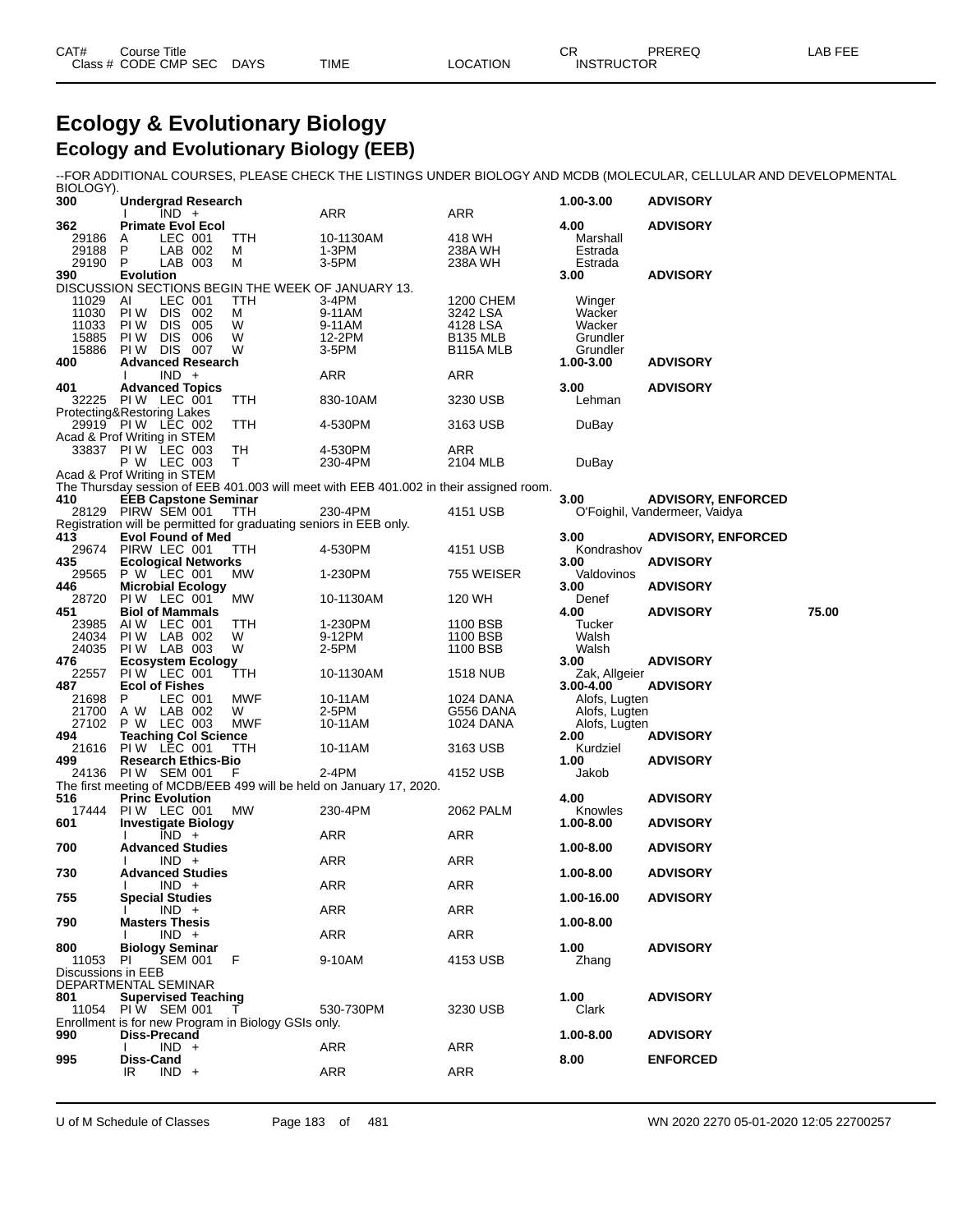| CAT# | ourse Titleٽ         |             |      |          | $\cap$<br>- UN    | PREREQ | LAB FEE |
|------|----------------------|-------------|------|----------|-------------------|--------|---------|
|      | Class # CODE CMP SEC | <b>DAYS</b> | TIME | LOCATION | <b>INSTRUCTOR</b> |        |         |

### **Economics Department**

| <b>Economics (ECON)</b><br><b>Principles Econ I</b><br>101<br>MW<br>11226 A IFC 100<br>Students will be auto-enrolled in Section 100 when they elect Sections 101-111.   | 10-1130AM | 140 LORCH             | 4.00<br>Stevenson | <b>ADVISORY</b> |
|--------------------------------------------------------------------------------------------------------------------------------------------------------------------------|-----------|-----------------------|-------------------|-----------------|
| This class has a scheduled evening midterms (2/10 & 3/16 8-10pm). If you will be unavailable to take this exam, you<br>should not register for this section of Econ 101. |           | $1 - 2 - 1 - 2 - 211$ |                   |                 |

| 11227 | P | <b>DIS</b> | 101 | M         | 1-230PM                                                                         | 173 LORCH       | Jayanti                |
|-------|---|------------|-----|-----------|---------------------------------------------------------------------------------|-----------------|------------------------|
| 27600 | Р | <b>DIS</b> | 102 | M         | 1-230PM                                                                         | 373 LORCH       | Lepage                 |
| 29496 | Р | DIS        | 103 |           | 830-10AM                                                                        | <b>B856 EQ</b>  | Fen                    |
| 11230 | Р | <b>DIS</b> | 104 |           | 830-10AM                                                                        | 142 LORCH       | Tojal Ramos dos Santos |
| 11231 | Р | DIS        | 105 |           | 1-230PM                                                                         | 173 LORCH       | Fen                    |
| 11232 | P | <b>DIS</b> | 106 | М         | 4-530PM                                                                         | 142 LORCH       | Lepage                 |
| 11233 | P | DIS        | 107 | м         | 1130-1PM                                                                        | 142 LORCH       | Javanti                |
| 11234 | P | <b>DIS</b> | 108 | М         | 230-4PM                                                                         | <b>2520 NUB</b> | Horton                 |
| 25242 | P | DIS        | 109 |           | 4-530PM                                                                         | 373 LORCH       | Tojal Ramos dos Santos |
| 11228 | Р | <b>DIS</b> | 110 |           | 230-4PM                                                                         | 173 LORCH       | Turner                 |
| 11229 | P | DIS        | 111 |           | 1130-1PM                                                                        | 173 LORCH       | Turner                 |
| 34295 | A | MID        | 199 | м         | 8-10PM                                                                          | ARR             |                        |
|       | А | MID        | 199 | м         | 8-10PM                                                                          | ARR             |                        |
| 11235 | A | LEC 200    |     | <b>MW</b> | 1130-1PM                                                                        | 140 LORCH       | Proulx                 |
|       |   |            |     |           | Students will be auto-enrolled in section 200 when they elect sections 201-211. |                 |                        |

 There will be three exams for this course: Wed Feb 12 6-8pm, Wed Mar 18 6-8pm, and the regularly scheduled final Fri Apr 24 4-6pm.

All exams must be taken on the assigned dates and times. If you cannot take these exams as scheduled, please register for an open section in another lecture of Econ 101.

| No overrides will be issued for this class. |  |
|---------------------------------------------|--|
|---------------------------------------------|--|

| 11236 | P | DIS.           | 201 | Т         | 830-10AM                                                                                                         | 373 LORCH  | Elayan Balague |
|-------|---|----------------|-----|-----------|------------------------------------------------------------------------------------------------------------------|------------|----------------|
| 11237 | P | DIS            | 202 | т         | 10-1130AM                                                                                                        | 373 LORCH  | Venyige        |
| 11238 | P | <b>DIS</b>     | 203 | М         | 1-230PM                                                                                                          | 142 LORCH  | Kulczycki      |
| 11239 | P | DIS            | 204 | Τ         | 1130-1PM                                                                                                         | 142 LORCH  | Elayan Balague |
| 11240 | P | <b>DIS</b>     | 205 | т         | 1-230PM                                                                                                          | 142 LORCH  | Wang           |
| 11241 | P | DIS            | 206 | Т         | 230-4PM                                                                                                          | 142 LORCH  | Teng           |
| 11242 | P | <b>DIS</b>     | 207 | Т         | 4-530PM                                                                                                          | 173 LORCH  | Teng           |
| 11243 | P | DIS            | 208 | М         | 4-530PM                                                                                                          | 173 LORCH  | Kulczycki      |
| 11245 | P | <b>DIS</b>     | 209 | М         | 4-530PM                                                                                                          | 373 LORCH  | Yu             |
| 11244 | P | <b>DIS</b>     | 210 | М         | 230-4PM                                                                                                          | 373 LORCH  | Yu             |
| 11246 | P | <b>DIS</b>     | 211 | М         | 230-4PM                                                                                                          | 142 LORCH  | Wang           |
| 34296 | A | MID            | 299 | W         | 6-8PM                                                                                                            | <b>ARR</b> |                |
|       | Α | <b>MID</b>     | 299 | W         | 6-8PM                                                                                                            | <b>ARR</b> |                |
| 11247 | A | <b>LEC 300</b> |     | TTH       | 10-1130AM                                                                                                        | 140 LORCH  | Dudley         |
|       |   |                |     |           | Students will be auto-enrolled in section 300 when they elect sections 301-311.                                  |            |                |
| 11248 | P | DIS 301        |     | TH        | 4-530PM                                                                                                          | 1448 MH    | Cheng          |
| 11250 | P | DIS.           | 302 | тн        | 4-530PM                                                                                                          | 1505 NUB   | Li             |
| 11251 | P | <b>DIS</b>     | 303 | F         | 1130-1PM                                                                                                         | 373 LORCH  | Huang          |
| 11249 | P | <b>DIS</b>     | 304 | F         | 1-230PM                                                                                                          | 373 LORCH  | Cui            |
| 11252 | P | DIS            | 305 | F         | 1-230PM                                                                                                          | 269 WEISER | Krishnan       |
| 11253 | P | <b>DIS</b>     | 306 | TН        | 1-230PM                                                                                                          | 142 LORCH  | Li             |
| 11254 | P | DIS            | 307 | F         | 230-4PM                                                                                                          | 142 LORCH  | Cui            |
| 11255 | P | DIS            | 308 | TН        | 1130-1PM                                                                                                         | 142 LORCH  | Thrasher       |
| 11256 | P | <b>DIS</b>     | 309 | TН        | 230-4PM                                                                                                          | 1437 MH    | Cheng          |
| 18606 | P | DIS            | 310 | F         | 830-10AM                                                                                                         | 173 LORCH  | Huang          |
| 18607 | P | DIS            | 311 | F         | 10-1130AM                                                                                                        | 373 LORCH  | Krishnan       |
| 11257 | A | <b>LEC 400</b> |     | <b>MW</b> | 230-4PM                                                                                                          | 140 LORCH  | Caldwell Jr    |
|       |   |                |     |           | Students will be auto-enrolled in section 400 when they elect sections 401-411. There will be three midterms for |            |                |

this course: Tuesday February 18, 8:10 - 9:40 PM; Thursday March 19, 8:10 - 9:40 PM; and Tuesday April 14, 8:10 - 9:40 PM. ALL exams will begin at 8:10 PM and must be taken on the assigned dates and times. If you cannot take these exams as scheduled, please register for an open section in another lecture of Econ 101. No exceptions will be made to these exam dates and times.

|       | No overrides will be issued for this class.                                     |                |     |            |           |                 |             |  |  |  |  |  |
|-------|---------------------------------------------------------------------------------|----------------|-----|------------|-----------|-----------------|-------------|--|--|--|--|--|
| 11258 | P                                                                               | <b>DIS</b>     | 401 | F          | 10-1130AM | <b>1518 NUB</b> | Bart        |  |  |  |  |  |
| 11259 | P                                                                               | DIS            | 402 | F          | 1-230PM   | 1405 EQ         | Beer        |  |  |  |  |  |
| 11260 | Р                                                                               | DIS            | 403 | TН         | 230-4PM   | 1469 MH         | Kosowsky    |  |  |  |  |  |
| 23750 | Р                                                                               | DIS            | 404 | TН         | 230-4PM   | 335 WH          | Bart        |  |  |  |  |  |
| 11261 | P                                                                               | DIS            | 405 | тн         | 1130-1PM  | 173 LORCH       | Garud       |  |  |  |  |  |
| 11262 | P                                                                               | DIS            | 406 | TН         | 4-530PM   | <b>B856 EQ</b>  | Garud       |  |  |  |  |  |
| 34297 | A                                                                               | MID.           | 499 | TН         | 8-10PM    | ARR             |             |  |  |  |  |  |
|       | А                                                                               | MID.           | 499 |            | 8-10PM    | ARR             |             |  |  |  |  |  |
|       | Α                                                                               | MID.           | 499 |            | 8-10PM    | <b>ARR</b>      |             |  |  |  |  |  |
| 22049 | A                                                                               | <b>LEC 500</b> |     | <b>TTH</b> | 1-230PM   | 140 LORCH       | Caldwell Jr |  |  |  |  |  |
|       | Students will be auto-enrolled in section 500 when they elect sections 501-511. |                |     |            |           |                 |             |  |  |  |  |  |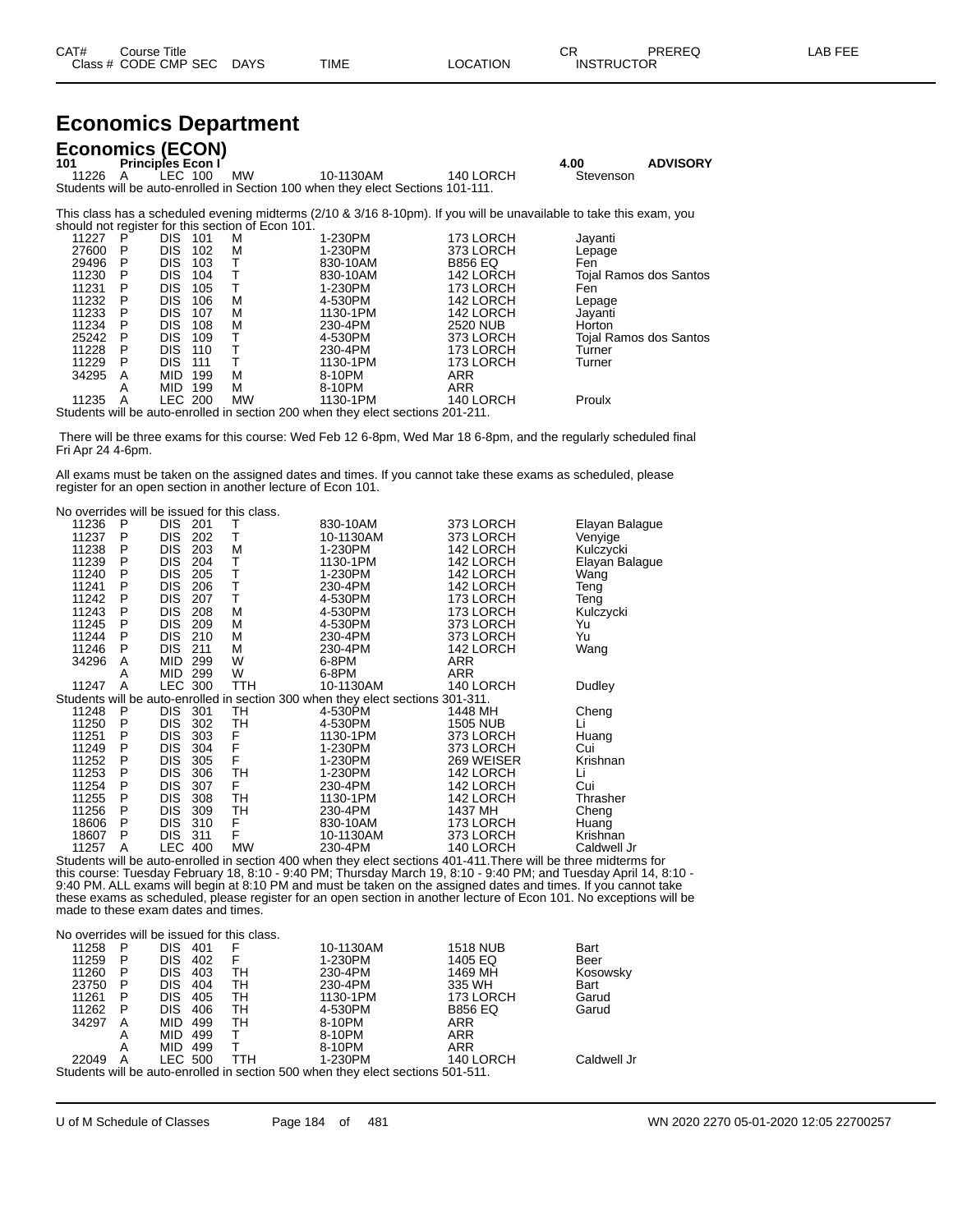| CAT#             | Title<br>Course |                  |      |        | ⌒冖<br>◡◠ | <b>PREREC</b><br>◝└      | $- -$<br>ΔP<br>-- |
|------------------|-----------------|------------------|------|--------|----------|--------------------------|-------------------|
| <b>.</b><br>assٽ | CODE CMP<br>SEC | DAYS<br>________ | TIME | ∩ATION |          | <b>INSTRUCTOR</b><br>___ |                   |

There will be three midterms for this course: Tuesday February 18, 8:10 - 9:40 PM; Thursday March 19, 8:10 - 9:40 PM; and Tuesday April 14, 8:10 - 9:40 PM. ALL exams will begin at 8:10 PM and must be taken on the assigned dates and times. If you cannot take these exams as scheduled, please register for an open section in another lecture of Econ 101. No exceptions will be made to these exam dates and times.

| No overrides will be issued for this class. |                                |                          |                           |                                                        |                                                                                                                   |                              |                           |                           |
|---------------------------------------------|--------------------------------|--------------------------|---------------------------|--------------------------------------------------------|-------------------------------------------------------------------------------------------------------------------|------------------------------|---------------------------|---------------------------|
| 22050                                       | - P                            | DIS -                    | 501                       | ТH                                                     | 230-4PM                                                                                                           | 142 LORCH                    | Lomonosov                 |                           |
| 25391                                       | P                              | DIS.                     | 502                       | TН                                                     | 230-4PM                                                                                                           | 120 WH                       | Yang                      |                           |
| 22052                                       | P                              | <b>DIS</b>               | 503                       | F                                                      | 1-230PM                                                                                                           | <b>1518 NUB</b>              | <b>Bimberg</b>            |                           |
| 22053                                       | P                              | <b>DIS</b>               | 504                       | F                                                      | 1-230PM                                                                                                           | 120 WH                       | Kosowsky                  |                           |
| 25389                                       | P<br>P                         | DIS.                     | 505                       | F<br>Ë.                                                | 230-4PM                                                                                                           | <b>1505 NUB</b>              | Bimberg                   |                           |
| 24344<br>25393                              | P                              | <b>DIS</b><br><b>DIS</b> | 506<br>507                |                                                        | 230-4PM                                                                                                           | <b>B856 EQ</b><br>1372 EH    | Beer                      |                           |
| 25390                                       | P                              | DIS.                     | 508                       | TН<br>TН                                               | 4-530PM<br>4-530PM                                                                                                | 1359 MH                      | Juarez<br>Tino            |                           |
| 22051                                       | P                              | DIS.                     | 509                       | TН                                                     | 4-530PM                                                                                                           | 2520 NUB                     | Yang                      |                           |
| 25392                                       | - P                            | <b>DIS</b>               | 510                       | TН                                                     | 530-7PM                                                                                                           | 173 LORCH                    | Tino                      |                           |
| 23807                                       | P                              | DIS 511                  |                           | TН                                                     | 530-7PM                                                                                                           | 142 LORCH                    | Juarez                    |                           |
| 34298                                       | Α                              | MID 599                  |                           | TН                                                     | 8-10PM                                                                                                            | ARR                          |                           |                           |
|                                             | Α                              | MID 599                  |                           | T.                                                     | 8-10PM                                                                                                            | ARR                          |                           |                           |
|                                             | Α                              | MID 599                  |                           | T.                                                     | 8-10PM                                                                                                            | ARR                          |                           |                           |
| 22502 AD                                    |                                | LEC 600                  |                           | MW                                                     | 1130-1PM                                                                                                          | 120 WH                       | Zamzow                    |                           |
|                                             |                                |                          |                           |                                                        | This section is reserved for CSP students. Permission from a CSP advisor is required. Please contact CSP for more |                              |                           |                           |
|                                             |                                |                          |                           | information at 764-9128 or csp-4info@umich.edu.        |                                                                                                                   |                              |                           |                           |
| 22503 PDR DIS 601                           |                                |                          |                           | F                                                      | 1130-1PM                                                                                                          | <b>1505 NUB</b>              | Zamzow                    |                           |
|                                             |                                |                          |                           | information at 764-9128 or csp-4info@umich.edu.        | This section is reserved for CSP students. Permission from a CSP advisor is required. Please contact CSP for more |                              |                           |                           |
| 102                                         |                                |                          | <b>Principles Econ II</b> |                                                        |                                                                                                                   |                              | 4.00                      | <b>ADVISORY</b>           |
| 11263 A                                     |                                | LEC 100                  |                           | TTH                                                    | 230-4PM                                                                                                           | 140 LORCH                    | Cho                       |                           |
|                                             |                                |                          |                           |                                                        | Students will be auto-enrolled in section 100 when they elect sections 101-112.                                   |                              |                           |                           |
|                                             |                                |                          |                           |                                                        |                                                                                                                   |                              |                           |                           |
|                                             |                                |                          |                           | There will be 2 evening exams: 2/12 & 3/18 from 6-8pm. |                                                                                                                   |                              |                           |                           |
| 11264                                       | P W                            | DIS.                     | 101                       |                                                        | 230-4PM                                                                                                           | 373 LORCH                    | Rao                       |                           |
| 11267                                       | P W                            | <b>DIS</b>               | 102                       | $\frac{F}{F}$                                          | 230-4PM                                                                                                           | 173 LORCH                    | Hasanbasri                |                           |
| 16981                                       | P W                            | <b>DIS</b>               | 103                       | F                                                      | 1-230PM                                                                                                           | 142 LORCH                    | Ranosova                  |                           |
| 11269                                       | P W                            | <b>DIS</b>               | 104                       |                                                        | 1-230PM                                                                                                           | 4404 RAND                    | Lee                       |                           |
| 26122                                       | P W                            | <b>DIS</b>               | 105                       |                                                        | 1-230PM                                                                                                           | 1505 NUB                     | Abourezk-Pinkstone        |                           |
| 11268                                       | P W                            | <b>DIS</b>               | 106                       |                                                        | 10-1130AM                                                                                                         | 4404 RAND                    | Lee                       |                           |
| 11266                                       | P RW                           | <b>DIS</b>               | 107                       | FFFFFF                                                 | 10-1130AM                                                                                                         | 142 LORCH                    | Cho                       |                           |
| 16982<br>11265                              | P W<br>P W                     | <b>DIS</b><br><b>DIS</b> | 108<br>109                | F                                                      | 830-10AM<br>1130-1PM                                                                                              | <b>1518 NUB</b><br>142 LORCH | Abourezk-Pinkstone<br>Rao |                           |
| 26121                                       | P W                            | <b>DIS</b>               | 110                       | TН                                                     | 4-530PM                                                                                                           | 142 LORCH                    | Ranosova                  |                           |
| 11270                                       | P W                            | <b>DIS</b>               | 111                       | TН                                                     | 4-530PM                                                                                                           | 373 LORCH                    | Serwer                    |                           |
| 29495                                       | P W                            | <b>DIS</b>               | 112                       | TН                                                     | 530-7PM                                                                                                           | 373 LORCH                    | Serwer                    |                           |
| 34299                                       | A                              | MID 199                  |                           | W                                                      | 6-8PM                                                                                                             | ARR                          |                           |                           |
|                                             | A                              | MID 199                  |                           | W                                                      | 6-8PM                                                                                                             | ARR                          |                           |                           |
| 11271                                       | A                              | <b>LEC 200</b>           |                           | <b>TTH</b>                                             | 1130-1PM                                                                                                          | 140 LORCH                    | Dudek                     |                           |
|                                             |                                |                          |                           |                                                        | Students will be auto-enrolled in section 200 when they elect sections 201-212.                                   |                              |                           |                           |
|                                             |                                |                          |                           |                                                        |                                                                                                                   |                              |                           |                           |
|                                             |                                |                          |                           |                                                        | There will be 2 evening exams: Feb 12 and March 18 from 8-10pm                                                    |                              |                           |                           |
| 13602                                       | P W                            | DIS                      | 201                       | $_{\rm F}^{\rm F}$                                     | 10-1130AM                                                                                                         | 173 LORCH                    | Ur Rehman                 |                           |
| 29976                                       | P W                            | <b>DIS</b>               | 202                       |                                                        | 10-1130AM                                                                                                         | <b>1505 NUB</b>              | Garrison                  |                           |
| 11273<br>11272                              | P RW DIS<br>P W                | <b>DIS</b>               | 203<br>204                | ТH<br>TН                                               | 1-230PM<br>230-4PM                                                                                                | 173 LORCH<br>373 LORCH       | Dudek<br>Palvolgyi        |                           |
| 11274                                       | P W                            | <b>DIS</b>               | 205                       | TН                                                     | 230-4PM                                                                                                           | 173 LORCH                    | Watson                    |                           |
| 27595                                       | P W                            | <b>DIS</b>               | 206                       | F.                                                     | 1-230PM                                                                                                           | <b>B856 EQ</b>               | Ersan                     |                           |
| 11275                                       | P W                            | <b>DIS</b>               | 207                       | F                                                      | 1-230PM                                                                                                           | 173 LORCH                    | Gupta                     |                           |
| 21396                                       | P W                            | <b>DIS</b>               | 208                       | F                                                      | 1-230PM                                                                                                           | 1372 EH                      | Garrison                  |                           |
| 11276                                       | P W                            | <b>DIS</b>               | 209                       | TH                                                     | 4-530PM                                                                                                           | 173 LORCH                    | Watson                    |                           |
| 21397                                       | P W                            | <b>DIS</b>               | 210                       | F                                                      | 230-4PM                                                                                                           | 1372 EH                      | Ersan                     |                           |
| 16754                                       | P W                            | <b>DIS</b>               | 211                       | F                                                      | 1130-1PM                                                                                                          | 173 LORCH                    | Palvolgyi                 |                           |
| 29975                                       | P W                            | DIS 212                  |                           | F                                                      | 830-10AM                                                                                                          | 268 WEISER                   | Gupta                     |                           |
| 34300                                       | A                              | MID 299                  |                           | W                                                      | 8-10PM                                                                                                            | ARR                          |                           |                           |
|                                             | A                              | MID 299                  |                           | W                                                      | 8-10PM                                                                                                            | ARR                          |                           |                           |
| 108                                         |                                |                          | <b>Intro Micro Wkshp</b>  |                                                        |                                                                                                                   |                              | 1.00                      | <b>ADVISORY, ENFORCED</b> |
| 20278<br><b>Personal Finance</b>            | PIRW SEM 001                   |                          |                           | F                                                      | 9-10AM                                                                                                            | 142 LORCH                    | Proulx                    |                           |
|                                             |                                |                          |                           |                                                        | This class requires concurrent enrollment in Econ 101. Students must enroll in Econ 101 to elect Econ 108. If at  |                              |                           |                           |
|                                             |                                |                          |                           |                                                        | any time Econ 101 is dropped, the student will also be withdrawn from Econ 108.                                   |                              |                           |                           |
| 208                                         |                                |                          | Inter Micro Workshop      |                                                        |                                                                                                                   |                              | 1.00                      | <b>ADVISORY</b>           |
| 25148 P W SEM 001                           |                                |                          |                           | F                                                      | 1-230PM                                                                                                           | 140 LORCH                    | Dudley                    |                           |
| Economics at Work                           |                                |                          |                           |                                                        |                                                                                                                   |                              |                           |                           |
| 251                                         | <b>Intr Stat&amp;Metric II</b> |                          |                           |                                                        |                                                                                                                   |                              | 4.00                      | <b>ENFORCED</b>           |
| 22697                                       | AR                             | LEC 100                  |                           | MW                                                     | 4-530PM                                                                                                           | 140 LORCH                    | Asenova                   |                           |
| 22698                                       | P RW DIS                       |                          | 101                       | TH                                                     | 4-5PM                                                                                                             | 1650 CHEM                    | Jain                      |                           |
| 22699                                       | P RW DIS                       |                          | 102                       | F.                                                     | $1-2PM$                                                                                                           | 2114 MLB                     | Liu                       |                           |
| 25151                                       | P RW DIS                       |                          | 103                       | TН                                                     | 5-6PM                                                                                                             | G040 TISCH                   | Jain                      |                           |
| 25152                                       | <b>PRWDIS</b>                  |                          | 104                       | F.                                                     | 10-11AM                                                                                                           | 1405 EQ                      | Liu                       |                           |
| 21060 AR                                    |                                | <b>LEC 200</b>           |                           | MW                                                     | 1130-1PM                                                                                                          | 1360 EH                      | Asenova                   |                           |
|                                             |                                |                          |                           |                                                        | Students will be auto-enrolled in section 200 when they elect sections 201-204.                                   |                              |                           |                           |
| 21061 PRW DIS 201                           |                                |                          |                           | TH                                                     | 4-5PM                                                                                                             | 1437 MH                      | <b>Brinatti</b>           |                           |

U of M Schedule of Classes Page 185 of 481 WN 2020 2270 05-01-2020 12:05 22700257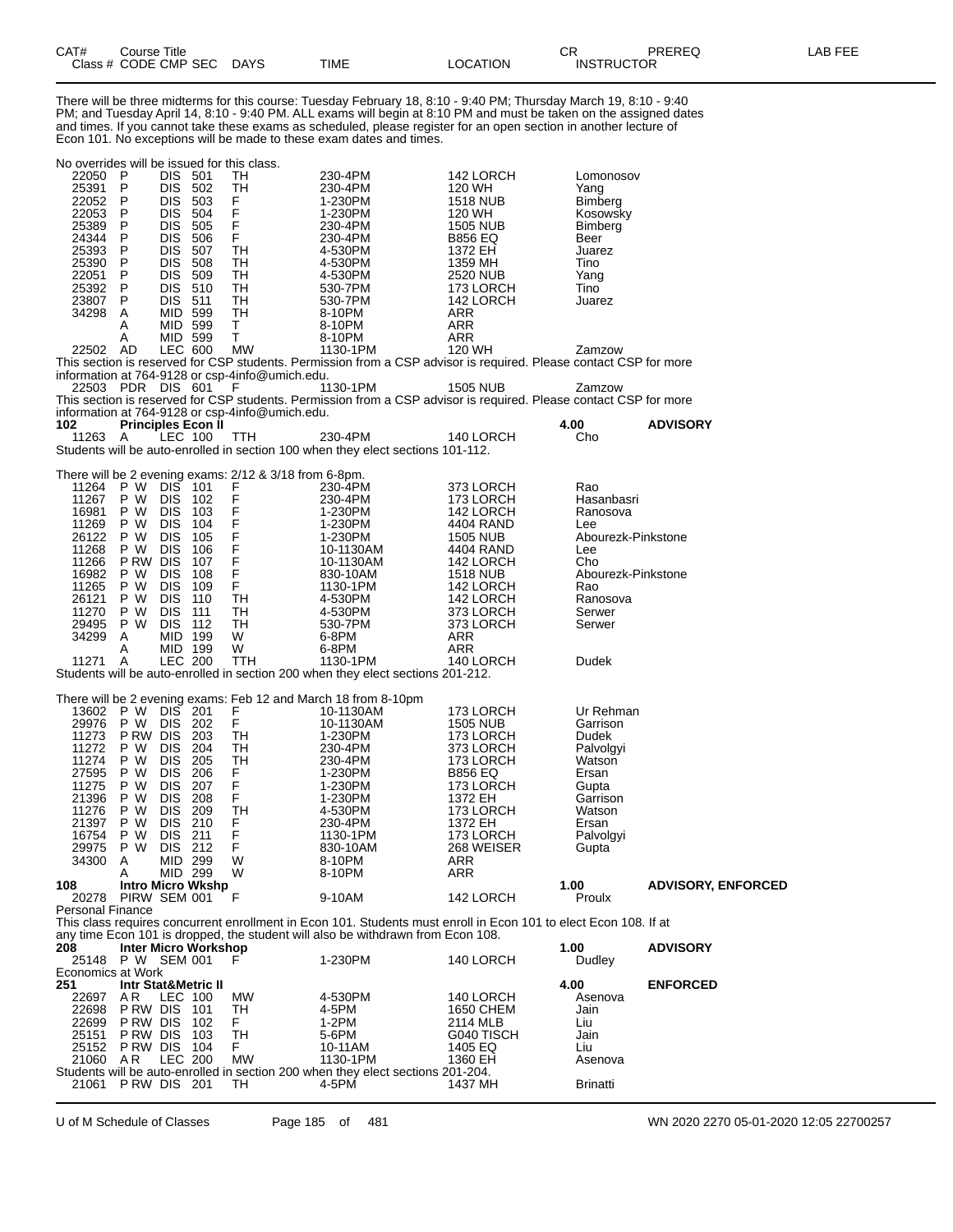| CAT#<br>Class # CODE CMP SEC    | Course Title                 |                    |                             | <b>DAYS</b> | TIME                                                                                                                          | LOCATION                     | <b>CR</b><br><b>INSTRUCTOR</b>   | PREREQ                    | LAB FEE |
|---------------------------------|------------------------------|--------------------|-----------------------------|-------------|-------------------------------------------------------------------------------------------------------------------------------|------------------------------|----------------------------------|---------------------------|---------|
| 21062                           | P RW DIS                     |                    | 202                         | F           | 1-2PM                                                                                                                         | 2336 MH                      | Foschi                           |                           |         |
| 25149<br>25150                  | P RW DIS<br>PRW DIS 204      |                    | 203                         | TН<br>F.    | 5-6PM<br>10-11AM                                                                                                              | 2336 MH<br>1084 EH           | <b>Brinatti</b><br>Foschi        |                           |         |
| 258                             |                              |                    | <b>Topics Data Analysis</b> |             |                                                                                                                               |                              | 3.00                             | <b>ENFORCED</b>           |         |
| 32564                           | P RW LEC 001                 |                    |                             | ттн         | 830-10AM                                                                                                                      | <b>1570 NUB</b>              | Hasanbasri                       |                           |         |
| 310<br>32054                    | P RW LEC 001                 |                    | <b>Money &amp; Banking</b>  | ттн         | 830-10AM                                                                                                                      | 140 LORCH                    | 3.00<br>Dudek                    | <b>ADVISORY, ENFORCED</b> |         |
| 320                             |                              |                    | <b>Survey-Labor Econ</b>    |             |                                                                                                                               |                              | 3.00                             | <b>ADVISORY, ENFORCED</b> |         |
| 24268                           | P RW LEC 001                 |                    |                             | MW          | 1130-1PM                                                                                                                      | 296 WEISER                   | Sedo                             |                           |         |
| 325<br>32055                    | P RW LEC 001                 |                    | <b>Econ of Education</b>    | MW          | 1-230PM                                                                                                                       | 120 WH                       | 3.00<br>Stevenson                | <b>ADVISORY, ENFORCED</b> |         |
| 327                             |                              |                    | <b>Economics Of Crime</b>   |             |                                                                                                                               |                              | 4.00                             | <b>ADVISORY, ENFORCED</b> |         |
| 32056                           | AR                           | LEC 001            |                             | МW          | 10-1130AM                                                                                                                     | 1401 MH                      | Heller                           |                           |         |
| 32599<br>32600                  | PRW DIS 002<br>PRW DIS 003   |                    |                             | F<br>F      | 9-10AM<br>11-12PM                                                                                                             | 373 LORCH<br>1084 EH         | Martin<br>Martin                 |                           |         |
| 340                             |                              |                    | <b>International Econ</b>   |             |                                                                                                                               |                              | 3.00                             | <b>ADVISORY, ENFORCED</b> |         |
| 32057                           | PRW LEC 001                  |                    |                             | MW          | 830-10AM                                                                                                                      | 1400 CHEM                    | <b>Bartelme</b>                  |                           |         |
| 395<br>18304 P RW LEC 001       |                              |                    | <b>Topics in Microecon</b>  | МW          |                                                                                                                               |                              | 1.50                             | <b>ADVISORY, ENFORCED</b> |         |
| Matching & Market Design        |                              |                    |                             |             | 4-530PM                                                                                                                       | <b>1528 NUB</b>              | Peralta                          |                           |         |
| 401                             |                              |                    | <b>Intermed Micro Thry</b>  |             |                                                                                                                               |                              | 4.00                             | <b>ADVISORY, ENFORCED</b> |         |
| 11277 AR                        |                              | LEC 001            |                             | МW          | 1-230PM<br>Students will be auto-enrolled in section 001 when they elect sections 002-013. Students must attend the following | AUD 3 MLB                    | Zamzow                           |                           |         |
| exams: 2/11 & 3/17 from 8-10pm. |                              |                    |                             |             |                                                                                                                               |                              |                                  |                           |         |
| 11278                           | PRW DIS 002                  |                    |                             | F           | 10-1130AM                                                                                                                     | 271 WEISER                   | Zamzow                           |                           |         |
| 11279<br>17864                  | P RW DIS<br>P RW DIS         |                    | 003<br>004                  | TН<br>TН    | 830-10AM<br>10-1130AM                                                                                                         | 271 WEISER<br>269 WEISER     | Radler<br>Radler                 |                           |         |
| 16093                           | P RW DIS                     |                    | 005                         | TН          | 10-1130AM                                                                                                                     | 142 LORCH                    | Chaikina                         |                           |         |
| 11280                           | P RW DIS                     |                    | 006                         | TН          | 1130-1PM                                                                                                                      | 1448 MH                      | Onyshchenko                      |                           |         |
| 11281<br>11282                  | P RW DIS<br>P RW DIS         |                    | 007<br>008                  | TH<br>TН    | 1130-1PM<br>830-10AM                                                                                                          | 4404 RAND<br>142 LORCH       | Lohawala<br>Onyshchenko          |                           |         |
| 24731                           | P RW DIS                     |                    | 009                         | TН          | 1-230PM                                                                                                                       | 1632 CHEM                    | Chaikina                         |                           |         |
| 24732                           | P RW DIS                     |                    | 010                         | TН          | 1-230PM                                                                                                                       | 1636 CHEM                    | Karol                            |                           |         |
| 28962<br>28963                  | P RW DIS<br>P RW DIS         |                    | 011<br>012                  | TН<br>TН    | 230-4PM<br>230-4PM                                                                                                            | <b>B852 EQ</b><br>271 WEISER | Laoprapassorn<br>Hsieh           |                           |         |
| 28964                           | P RW DIS                     |                    | 013                         | TН          | 10-1130AM                                                                                                                     | 373 LORCH                    | Mather                           |                           |         |
| 28965                           | P RW DIS                     |                    | 014                         | TН          | 4-530PM                                                                                                                       | 1339 MH                      | Lohawala                         |                           |         |
| 28966<br>28967                  | P RW DIS<br>P RW DIS         |                    | 015<br>016                  | TН<br>TH    | 4-530PM<br>4-530PM                                                                                                            | G168 AH<br>R2320 BUS         | Mather<br>Laoprapassorn          |                           |         |
| 28968                           | P RW DIS                     |                    | 017                         | TН          | 530-7PM                                                                                                                       | <b>1505 NUB</b>              | Hsieh                            |                           |         |
| 28969                           | P RW DIS                     |                    | 018                         | TH          | 530-7PM                                                                                                                       | 1372 EH                      | Karol                            |                           |         |
| 34292                           | AR.<br>A R                   | MID 099<br>MID 099 |                             | Τ<br>т      | 8-10PM<br>8-10PM                                                                                                              | ARR<br>ARR                   |                                  |                           |         |
| 402                             |                              |                    | <b>Intermed Macro Thry</b>  |             |                                                                                                                               |                              | 4.00                             | <b>ADVISORY, ENFORCED</b> |         |
| 11283                           | AR                           | LEC 001            |                             | <b>MW</b>   | 1-230PM                                                                                                                       | 140 LORCH                    | Cravino                          |                           |         |
|                                 |                              |                    |                             |             | Student will be auto-enrolled in section 001 when they elect sections 002-010.                                                |                              |                                  |                           |         |
|                                 |                              |                    |                             |             | Evening Midterm Exams will be held on the following dates: 2/13 & 3/19 from 8-10pm.                                           |                              |                                  |                           |         |
|                                 |                              |                    |                             |             | If you will be unable to attend any of the exams, please consider restructuring your schedule or drop the course as           |                              |                                  |                           |         |
| the exams are mandatory.        |                              |                    |                             |             |                                                                                                                               |                              |                                  |                           |         |
| 19841<br>11284                  | P RW DIS<br>P RW DIS         |                    | 002                         | F<br>TН     | 10-11AM<br>4-5PM                                                                                                              | 2024 DANA<br>3463 MH         | Lam                              |                           |         |
| 11285                           | P RW DIS                     |                    | 003<br>004                  | F.          | 9-10AM                                                                                                                        | 1068 EH                      | Yadav<br>Lam                     |                           |         |
| 11286                           | P RW DIS                     |                    | 005                         | TН          | $2-3PM$                                                                                                                       | 1405 EQ                      | Cravino                          |                           |         |
| 11287<br>11288                  | P RW DIS<br>P RW DIS         |                    | 006<br>007                  | F<br>F      | 3-4PM<br>$2-3PM$                                                                                                              | 120 WH<br>335 WH             | Rojas Olivares<br>Rojas Olivares |                           |         |
| 11289                           | P RW DIS                     |                    | 008                         | F           | $1-2PM$                                                                                                                       | 1359 MH                      | Olson                            |                           |         |
| 11290                           | P RW DIS                     |                    | 009                         | TН          | 12-1PM                                                                                                                        | 1230 USB                     | Yadav                            |                           |         |
| 17908<br>19440                  | PRW DIS 010<br>PRW DIS 011   |                    |                             | TН<br>TН    | 9-10AM<br>5-6PM                                                                                                               | 373 LORCH<br>B137 MLB        | Hambardzumyan<br>Olson           |                           |         |
| 409                             | <b>Game Theory</b>           |                    |                             |             |                                                                                                                               |                              | 4.00                             | <b>ADVISORY, ENFORCED</b> |         |
| 32060                           | AR.                          | LEC 001            |                             | MW          | 230-4PM                                                                                                                       | 1360 EH                      | Liu                              |                           |         |
| 32607<br>32608                  | P RW DIS 002<br>PRW DIS 003  |                    |                             | F<br>F      | 10-11AM                                                                                                                       | 120 WH                       | Zeng                             |                           |         |
| 412                             |                              |                    | <b>Topics in Macroecon</b>  |             | $1-2PM$                                                                                                                       | 180 TAP                      | Zeng<br>3.00                     | <b>ENFORCED</b>           |         |
| 32061                           | PRW LEC 001                  |                    |                             | TTH         | 230-4PM                                                                                                                       | 1449 MH                      | <b>Blanco</b>                    |                           |         |
| Global Imbalances & Gov Policy  |                              |                    |                             |             |                                                                                                                               |                              |                                  |                           |         |
| 421<br>24287                    | PRW LEC 001                  |                    | <b>Labor Economics I</b>    | TTH         | 4-530PM                                                                                                                       | B844 EH                      | 3.00<br>McCall                   | <b>ENFORCED</b>           |         |
| 432                             |                              |                    | Gov Reg of Industry         |             |                                                                                                                               |                              | 4.00                             | <b>ENFORCED</b>           |         |
| 28872                           | AR.                          | LEC 001            |                             | MW          | 4-530PM                                                                                                                       | 1202 SEB                     | <b>Brown</b>                     |                           |         |
| 29478<br>29479                  | PRW DIS 002<br>PRW DIS 003   |                    |                             | F<br>F      | $2-3PM$<br>3-4PM                                                                                                              | 1084 EH<br>4404 RAND         | Moran<br>Fernandez Ibanez        |                           |         |
| 33649                           | PRW DIS 004                  |                    |                             | F           | 9-10AM                                                                                                                        | <b>B856 EQ</b>               | Moran                            |                           |         |
| 33650                           | PRW DIS 005                  |                    |                             | F           | 11-12PM                                                                                                                       | <b>B856 EQ</b>               | Fernandez Ibanez                 |                           |         |
| 435<br>32062                    | <b>Financial Econ</b><br>AR. | LEC 001            |                             | TTH         | 230-4PM                                                                                                                       | <b>1120 WEILL</b>            | 4.00<br>Ottonello                | <b>ADVISORY, ENFORCED</b> |         |
| 32609 PRW DIS 002               |                              |                    |                             | F           | 3-4PM                                                                                                                         | 335 WH                       | Wagar                            |                           |         |
|                                 |                              |                    |                             |             |                                                                                                                               |                              |                                  |                           |         |

U of M Schedule of Classes Page 186 of 481 WN 2020 2270 05-01-2020 12:05 22700257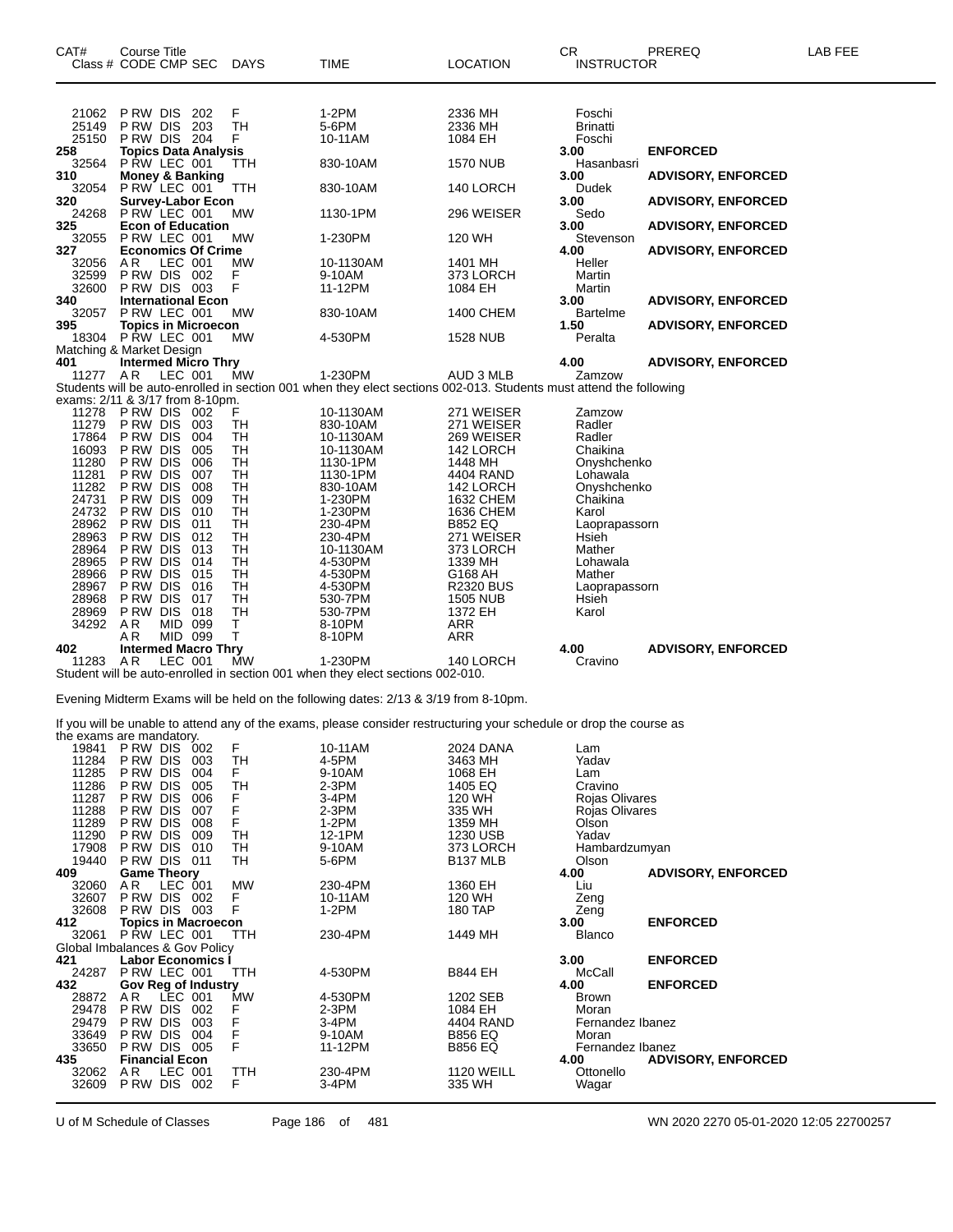| CAT#                                      | Course Title<br>Class # CODE CMP SEC                                 |                               |                          | <b>DAYS</b>      | TIME                                                                                       | <b>LOCATION</b>                           | CR<br><b>INSTRUCTOR</b>                        | PREREQ                    | LAB FEE |
|-------------------------------------------|----------------------------------------------------------------------|-------------------------------|--------------------------|------------------|--------------------------------------------------------------------------------------------|-------------------------------------------|------------------------------------------------|---------------------------|---------|
| 32610<br>32611<br>32612<br>37559          | P RW DIS<br>P RW DIS<br>P RW DIS<br>P RW DIS                         |                               | 003<br>004<br>005<br>006 | F<br>F<br>F<br>F | 9-10AM<br>11-12PM<br>1-2PM<br>9-10AM                                                       | 4404 RAND<br>335 WH<br>1469 MH<br>3333 MH | Markiewitz<br>Markiewitz<br>Wagar<br>Hegarty   |                           |         |
| 37560<br>441                              | P RW DIS 007<br><b>Inter Trade Theory</b>                            |                               |                          | F                | 11-12PM                                                                                    | 1469 MH                                   | Hegarty<br>3.00                                | <b>ENFORCED</b>           |         |
| 28873<br>442                              | P RW LEC 001<br><b>Interntl Finance</b>                              |                               |                          | TTH              | 1-230PM                                                                                    | 1360 EH                                   | Bartelme<br>4.00                               | <b>ENFORCED</b>           |         |
| 28874<br>28893                            | AR.<br>PRW DIS 002                                                   | LEC 001                       |                          | <b>MW</b><br>TH  | 530-7PM<br>4-5PM                                                                           | 296 WEISER<br>1469 MH                     | Sotelo<br>Espinoza Bardales                    |                           |         |
| 28894<br>451                              | PRW DIS 003<br><b>Inter Stat&amp;Metrics I</b>                       |                               |                          | TН               | 5-6PM                                                                                      | 1084 EH                                   | Espinoza Bardales<br>4.00                      | <b>ENFORCED</b>           |         |
| 11291<br>11292                            | AR<br>PRW DIS 002                                                    | LEC 001                       |                          | TTH<br>F         | 1130-1PM<br>10-11AM                                                                        | 1401 MH<br>335 WH                         | Hasanbasri<br>Kindsgrab                        |                           |         |
| 11293<br>452                              | PRW DIS 003<br><b>IntermStat&amp;MetricsII</b>                       |                               |                          | F                | $1-2PM$                                                                                    | 1448 MH                                   | Kindsgrab<br>4.00                              | <b>ENFORCED</b>           |         |
| 11294 AR                                  |                                                                      | LEC 001                       |                          | МW               | 830-10AM<br>Students will be auto-enrolled in section 001 when they elect section 002-003. | 1401 MH                                   | Hagemann                                       |                           |         |
| 485                                       | 21681 PRW DIS 002<br>21682 PRW DIS 003<br><b>Law &amp; Economics</b> |                               |                          | F<br>F           | 12-1PM<br>1-2PM                                                                            | 268 WEISER<br>3333 MH                     | Huppertz<br>Huppertz<br>3.00                   | <b>ENFORCED</b>           |         |
| 28876<br>36399<br>490                     | PIRW LEC 001<br>PIRW LEC 002<br><b>MicroEcon Topics</b>              |                               |                          | TTH<br>TTH       | 10-1130AM<br>4-530PM                                                                       | 3254 LSA<br>AUD C AH                      | Cho<br>Cho<br>3.00                             | <b>ADVISORY, ENFORCED</b> |         |
| 22610<br><b>Advanced Public Economics</b> | PRW LEC 001                                                          |                               |                          | TTH              | 10-1130AM                                                                                  | 296 WEISER                                | Craig                                          |                           |         |
| 492<br>28877<br>28895                     | <b>Capitalisms</b><br>AR.<br>PIRW DIS                                | LEC 001                       | 002                      | МW<br>F<br>F     | 10-1130AM<br>9-10AM                                                                        | 1528 NUB<br>271 WEISER                    | 4.00<br>Adams<br>Cao                           | <b>ENFORCED</b>           |         |
| 28896<br>28905                            | PIRW DIS<br>PIRW DIS 004                                             |                               | 003                      | F                | 11-12PM<br>1-2PM                                                                           | <b>B852 EQ</b><br>4088 EH                 | <b>Brosy</b><br>Cao                            |                           |         |
| 28906<br>494<br>27153                     | PIRW DIS 005<br><b>Ec Hist Topic</b><br>PRW LEC 001                  |                               |                          | F<br><b>MW</b>   | 3-4PM<br>230-4PM                                                                           | 271 WEISER<br>120 WH                      | Brosy<br>3.00<br>van Waijenburg                | <b>ENFORCED</b>           |         |
| <b>Global Economic History</b><br>495     | Seminar in Econ                                                      |                               |                          |                  |                                                                                            |                                           | 3.00                                           | <b>ADVISORY, ENFORCED</b> |         |
| How Tax Policy Affects the Eco            | 11295 PIRW SEM 001                                                   |                               |                          | <b>MW</b>        | 10-1130AM                                                                                  | 270 TAP                                   | Slemrod                                        |                           |         |
| Retirement:Incent,Dec,&Policy             | 19821 PIRW SEM 002                                                   |                               |                          | МW               | Students must apply for enrollment. Application available on Econ Dept website.<br>230-4PM | 171 LORCH                                 | Brown                                          |                           |         |
| 497                                       | <b>Econ Honors Seminar</b>                                           |                               |                          |                  | Students must apply for enrollment. Application available on Econ Dept website.            |                                           | 1.00                                           |                           |         |
| 28901 PR<br>498                           | <b>Honors Ind Research</b>                                           | <b>SEM 001</b>                |                          | TН               | 4-5PM                                                                                      | 1508 EQ                                   | Dominguez<br>1.00-4.00                         | <b>ADVISORY</b>           |         |
| 499                                       | <b>Individual Research</b>                                           | $IND +$                       |                          |                  | ARR                                                                                        | ARR                                       | 1.00-4.00                                      | <b>ADVISORY</b>           |         |
| 502                                       | <b>Appl Macroeconomics</b>                                           | $IND +$                       |                          |                  | ARR                                                                                        | ARR                                       | 4.00                                           | <b>ADVISORY</b>           |         |
| 13603<br>32601<br>32602                   | A<br>P R<br>P R                                                      | LEC 001<br>DIS 002<br>DIS 003 |                          | ттн<br>F<br>F    | 830-10AM<br>9-10AM<br>11-12PM                                                              | 296 WEISER<br><b>1505 NUB</b><br>120 WH   | Laitner<br>Wang<br>Wang                        |                           |         |
| 504<br>20323<br>32603                     | <b>Econometr MAE II</b><br>A<br>PR                                   | LEC 001<br>DIS 002            |                          | МW<br>F.         | 1-230PM<br>$1-2PM$                                                                         | <b>B844 EH</b><br>296 WEISER              | 4.00<br>Asenova<br>Haxhiu                      | <b>ADVISORY</b>           |         |
| 32604<br>598                              | P R<br><b>MAE</b> Internship                                         | DIS 003                       |                          | F                | 3-4PM                                                                                      | 269 WEISER<br><b>ARR</b>                  | Haxhiu<br>1.00                                 |                           |         |
| 599                                       | SI<br><b>Special Tutorial</b>                                        | $IND +$                       |                          |                  | ARR<br>ARR                                                                                 | ARR                                       | 1.00-3.00                                      | <b>ADVISORY</b>           |         |
| 607<br>18642                              | <b>Macroecon Theory II</b><br>A                                      | $IND +$<br>LEC 001            |                          | MW               | 830-10AM                                                                                   | 173 LORCH                                 | 3.00<br>House, Ottonello                       | <b>ADVISORY</b>           |         |
| 19028<br>612                              | PRW DIS 002<br><b>Stabilization Pol</b>                              |                               |                          | W                | 6-730PM                                                                                    | 173 LORCH<br>1060 EH                      | Verdugo Pedreros<br>3.00                       | <b>ADVISORY</b>           |         |
| 11296<br>619                              | PR.<br><b>Adv Theory I</b>                                           | LEC 001                       |                          | TTH              | 530-7PM                                                                                    |                                           | Ottonello, Shapiro<br>1.50                     | <b>ADVISORY</b>           |         |
| 32232<br>620<br>32233                     | PR.<br><b>Adv Theory II</b>                                          | LEC 001<br>LEC 001            |                          | TTH<br>TTH       | 4-530PM<br>4-530PM                                                                         | 1096 EH<br>1096 EH                        | <b>Borgers</b><br>1.50                         | <b>ADVISORY</b>           |         |
| 622<br>11297                              | PR.<br><b>Labor Economics II</b><br>P R                              | LEC 001                       |                          | TTH              | 830-10AM                                                                                   | 173 LORCH                                 | <b>Borgers</b><br>3.00<br>Brown, Mueller-Smith | <b>ADVISORY</b>           |         |
| 632<br>28878                              | <b>Industr Org&amp;Pub Pol</b><br>PR.                                | LEC 001                       |                          | TTH              | 230-4PM                                                                                    | 2218 SEB                                  | 3.00<br>Brown                                  | <b>ADVISORY</b>           |         |
| 642<br>19831                              | <b>Internati Finance</b><br>PR.                                      | LEC 001                       |                          | МW               | 230-4PM                                                                                    | 173 LORCH                                 | 3.00<br>Cravino, Sotelo                        | <b>ADVISORY</b>           |         |
| 666<br>16138                              | <b>Econ Dev&amp;Transitn II</b><br>PR.                               | LEC 001                       |                          | MW.              | 4-530PM                                                                                    | 471 LORCH                                 | 1.50<br>Heller                                 |                           |         |
| 671<br>32064                              | <b>Econometric Anlys I</b><br>AD                                     | LEC 001                       |                          | MW.              | 230-530PM                                                                                  | <b>1505 NUB</b>                           | 3.00<br>Ritov                                  | <b>ADVISORY</b>           |         |
|                                           |                                                                      |                               |                          |                  |                                                                                            |                                           |                                                |                           |         |

U of M Schedule of Classes Page 187 of 481 WN 2020 2270 05-01-2020 12:05 22700257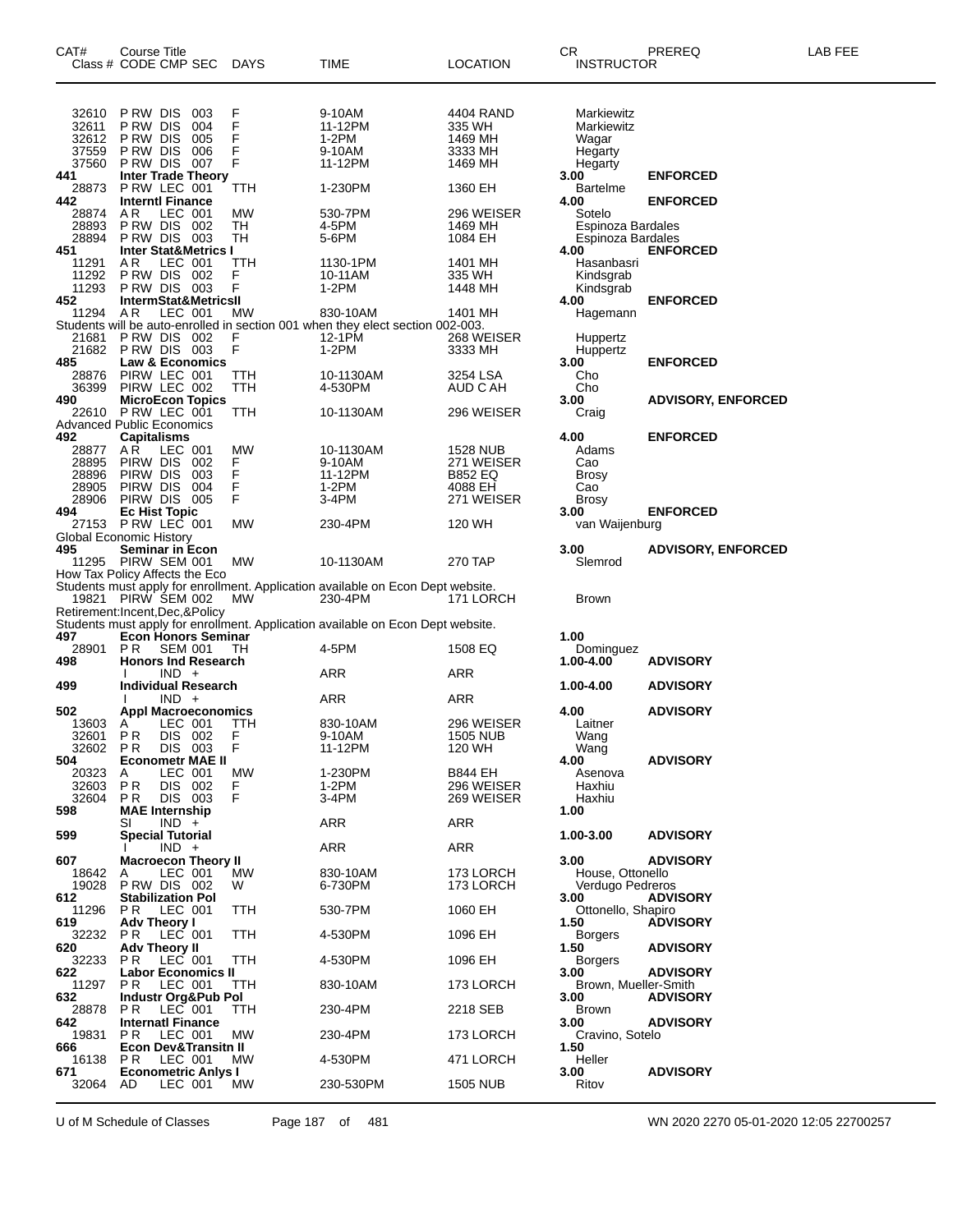|       |                            | ----    | .          |                                                                        |                 |                    |                 |
|-------|----------------------------|---------|------------|------------------------------------------------------------------------|-----------------|--------------------|-----------------|
|       |                            |         |            | Students are auto-enrolled in section 001 when they elect section 002. |                 |                    |                 |
| 32605 | DIS 002<br>PR              |         | <b>TTH</b> | 530-7PM                                                                | <b>1518 NUB</b> | Modenesi, Rowberry |                 |
| 676   | <b>Appl Macroeconometr</b> |         |            |                                                                        |                 | 3.00               | <b>ADVISORY</b> |
|       | 17426 PDR LEC 001          |         | МW         | 10-1130AM                                                              | 173 LORCH       | Leahy              |                 |
| 684   | <b>Government Revenues</b> |         |            |                                                                        |                 | 3.00               | <b>ADVISORY</b> |
| 16994 | <b>PR LEC 001</b>          |         | МW         | 1-230PM                                                                | 171 LORCH       | Craig, Hines Jr    |                 |
| 696   | Intro Research II          |         |            |                                                                        |                 | 3.00               | <b>ADVISORY</b> |
| 13605 | PR SEM 001                 |         | МW         | 830-10AM                                                               | 301 LORCH       | Levchenko, Bound   |                 |
| 700   | Research                   |         |            |                                                                        |                 | 1.00-6.00          | <b>ADVISORY</b> |
|       | $IND +$                    |         |            | <b>ARR</b>                                                             | <b>ARR</b>      |                    |                 |
| 741   | <b>Interdisc Prob Solv</b> |         |            |                                                                        |                 | 3.00               | <b>ADVISORY</b> |
| 10195 | PD.                        | LAB 001 | W          | 315-415PM                                                              | <b>ARR</b>      | Crane, Wu, Carr    |                 |
| 741   | <b>Interdisc Prob Solv</b> |         |            |                                                                        |                 | 3.00               | <b>ADVISORY</b> |
|       | Р                          | LAB 001 | W          | 430-630PM                                                              | 0220 JEFFRIES   |                    |                 |
|       |                            |         |            |                                                                        |                 |                    |                 |

Connected Vehicles Stdzn Diff

This class is an interdisciplinary problem solving class offered at the Law School through the Problem Solving Initiative (PSI). In the realm of connected and automated vehicles (CAVs), there are trade-offs between standardization, which enhances compatibility and interoperability, and differentiation. Students will consider which CAV features should be standardized (or differentiated), how quickly standardization should be pursued, and what role regulation should play in standardization. Student teams will incorporate ideas from law, engineering, information, business, and other fields to develop an innovative tool.

This class is open to all University of Michigan graduate and professional students. Please note: Non-Law students are responsible for checking with their own schools, colleges, or units to learn if a PSI class will count toward graduation or other departmental requirements.

Non-law graduate/professional students may apply for the course using the PSI application system (https://problemsolving.law.umich.edu/) November 4-18, 2019. After the initial application period, students seeking to apply can contact problemsolving@umich.edu.

| 741   | <b>Interdisc Prob Solv</b> |           |               | 3.00 | <b>ADVISORY</b>            |
|-------|----------------------------|-----------|---------------|------|----------------------------|
| 10202 | W<br>LAB 002<br>PD.        | 315-415PM | ARR           |      | Scarnecchia, Munro-Kramer, |
|       |                            |           |               | Carr |                            |
| 741   | <b>Interdisc Prob Solv</b> |           |               | 3.00 | <b>ADVISORY</b>            |
|       | W<br>LAB 002               | 430-630PM | 1025 JEFFRIES |      |                            |
|       |                            |           |               |      |                            |

Campus Sex. Misconduct Prev.

This class is an interdisciplinary problem solving class offered at the Law School through the Problem Solving Initiative (PSI). Campus sexual misconduct affects many students in the U.S., with health, social, economic, and academic consequences. Universities struggle to fashion effective policies and other responses in the face of external political, legal, and social pressure. In this class, multidisciplinary teams of students will explore solutions to campus sexual misconduct, drawing on knowledge and expertise from law, nursing, public policy, social work, public health, sociology, education, organizational studies, and other disciplines to develop a novel solution to the problem.

This class is open to all University of Michigan graduate and professional students. Please note: Non-Law students are responsible for checking with their own schools, colleges, or units to learn if a PSI class will count toward graduation or other departmental requirements.

Non-law graduate/professional students may apply for the course using the PSI application system (https://problemsolving.law.umich.edu/) November 4-18, 2019. After the initial application period, students seeking to apply can contact problemsolving@umich.edu.

| 741   | <b>Interdisc Prob Solv</b>    |           |               | <b>ADVISORY</b><br>3.00 |
|-------|-------------------------------|-----------|---------------|-------------------------|
| 10209 | PD LAB 003 T                  | 315-415PM | 0220 JEFFRIES | Mcquade, Carr, Schaub   |
| 741   | <b>Interdisc Prob Solv</b>    |           |               | <b>ADVISORY</b><br>3.00 |
|       | LAB 003 T                     | 430-630PM | 0220 JEFFRIES |                         |
|       | Info Privacy, Survl. Exposure |           |               |                         |

This class is an interdisciplinary problem solving class offered at the Law School through the Problem Solving Initiative (PSI). Today's information and communication technologies create opportunities for surveillance, tracking, and privacy infringements. Students will learn about privacy risks that a variety of exposure-sensitive populations face, including marginalized groups, immigrants, journalists, abuse survivors, and children. Multidisciplinary student teams will leverage insights from design thinking, law, information, public policy, and other disciplines to develop novel privacy solutions for such susceptible groups.

This class is open to all University of Michigan graduate and professional students. Please note: Non-Law students are responsible for checking with their own schools, colleges, or units to learn if a PSI class will count toward graduation or other departmental requirements.

Non-law graduate/professional students may apply for the course using the PSI application system (https://problemsolving.law.umich.edu/) November 4-18, 2019. After the initial application period, students seeking to apply can contact problemsolving@umich.edu.

| 741   | <b>Interdisc Prob Solv</b>     |           |               | <b>ADVISORY</b><br>3.00 |
|-------|--------------------------------|-----------|---------------|-------------------------|
| 10216 | W.<br>LAB 004<br>PD.           | 315-415PM | ARR           | Ratner, Hess, Carr      |
| 741   | <b>Interdisc Prob Solv</b>     |           |               | <b>ADVISORY</b><br>3.00 |
|       | - W<br>LAB 004                 | 430-630PM | 1070 JEFFRIES |                         |
|       | Hum Rghts Mineral Supply Chain |           |               |                         |

This class is an interdisciplinary problem solving class offered at the Law School through the Problem Solving Initiative (PSI). The extraction of minerals used to manufacture automobile components, including electric vehicle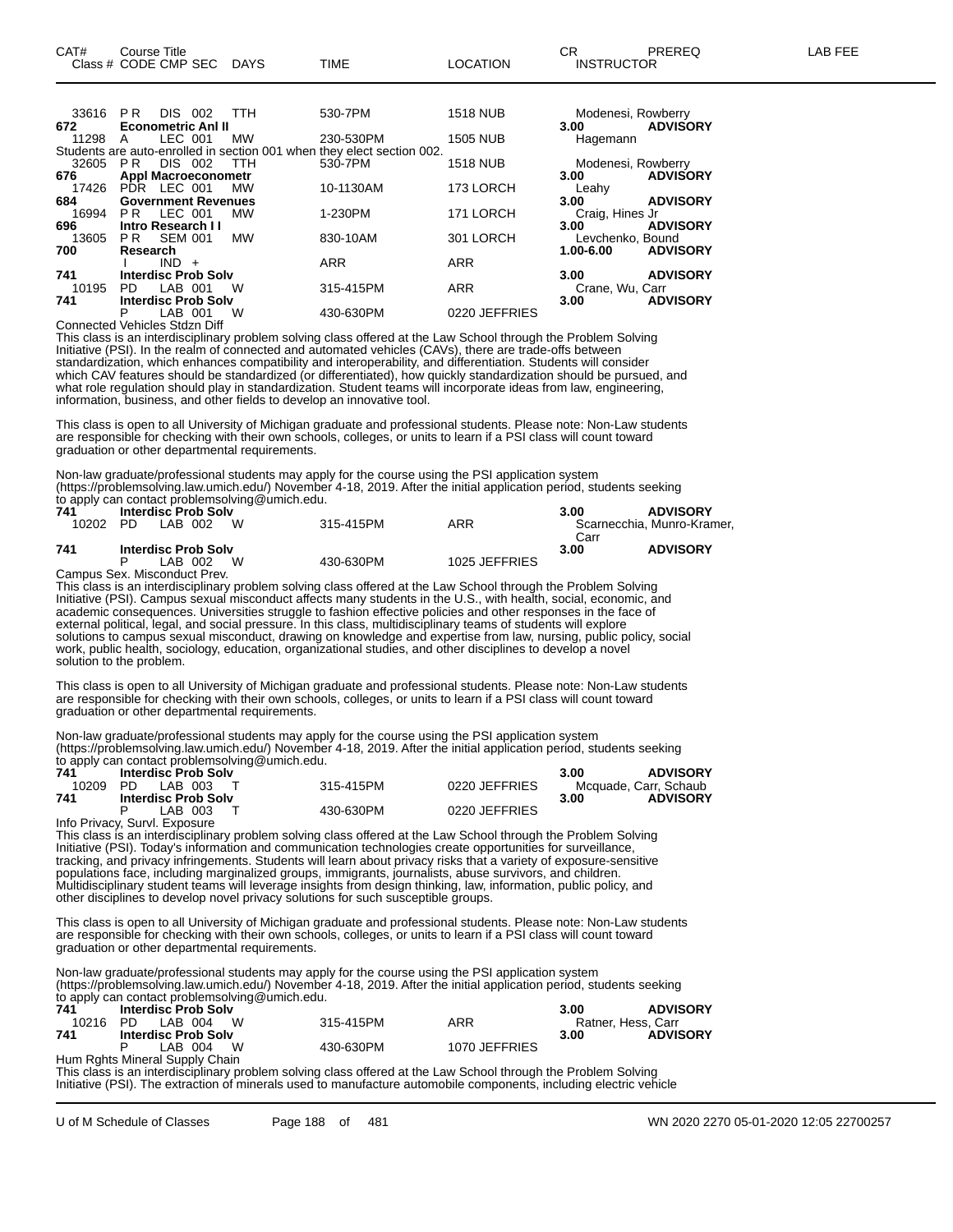| CAT# | Title<br>Course      |             |      |                 | ⌒冖<br>◡◠ | PREREQ            | ≀ FFF<br>ΔR. |
|------|----------------------|-------------|------|-----------------|----------|-------------------|--------------|
|      | Class # CODE CMP SEC | <b>DAYS</b> | TIME | <b>_OCATION</b> |          | <b>INSTRUCTOR</b> |              |

batteries, comes at a high cost. Multidisciplinary teams of students will study the human rights implications of this supply chain, and their research will be informed by auto industry, NGO, and stakeholder perspectives. Students will incorporate insights from international law, business, engineering, environmental sciences, technology, and other fields to develop a solution for industry to implement.

This class is open to all University of Michigan graduate and professional students. Please note: Non-Law students are responsible for checking with their own schools, colleges, or units to learn if a PSI class will count toward graduation or other departmental requirements.

Non-law graduate/professional students may apply for the course using the PSI application system (https://problemsolving.law.umich.edu/) November 4-18, 2019. After the initial application period, students seeking to apply can contact problemsolving@umich.edu.

| 741 | <b>Interdisc Prob Solv</b>     |           |               | <b>ADVISORY</b><br>3.00 |
|-----|--------------------------------|-----------|---------------|-------------------------|
|     | 31863 PD LAB 005 W             | 315-415PM | 1225 JEFFRIES | Bagley, Shaefer, Carr   |
| 741 | <b>Interdisc Prob Solv</b>     |           |               | <b>ADVISORY</b><br>3.00 |
|     | LAB 005 W                      | 430-630PM | 1225 JEFFRIES |                         |
|     | Challenges Deliver MI Soc Svcs |           |               |                         |

This class is an interdisciplinary problem solving class offered at the Law School through the Problem Solving Initiative (PSI). The federal government funds many crucial social services for the poor. However, individual states -- which are rarely the focus of policy debates about social services -- are usually responsible for overseeing the provision of those services. This course will focus on emerging challenges to the delivery of social services in Michigan, including Medicaid, food stamps, and TANF. Working closely with officials from the Michigan Department of Health and Human Services, students will devise potential solutions to problems with the administration of state benefits for vulnerable populations.

This class is open to all University of Michigan graduate and professional students. Please note: Non-Law students are responsible for checking with their own schools, colleges, or units to learn if a PSI class will count toward graduation or other departmental requirements.

Non-law graduate/professional students may apply for the course using the PSI application system (https://problemsolving.law.umich.edu/) November 4-18, 2019. After the initial application period, students seeking to apply can contact problemsolving@umich.edu.

| 751 <sup>11</sup> | <b>Computational Econ</b>        |            |            | 1.50          |                 |
|-------------------|----------------------------------|------------|------------|---------------|-----------------|
|                   | 32272 PR LEC 001<br>TTH          | 1130-1PM   | 1423 EQ    | <b>Blanco</b> |                 |
| 752               | AdvMathMethDynModel              |            |            | 1.50          | <b>ADVISORY</b> |
|                   | 32273 PR LEC 001 TTH             | 1130-1PM   | 1423 EQ    | <b>Blanco</b> |                 |
| 822               | <b>Seminar in Labor</b>          |            |            | 2.00          | <b>ADVISORY</b> |
| 27156             | <b>SEM 001</b><br>P <sub>2</sub> | <b>ARR</b> | <b>ARR</b> |               |                 |
| 832               | <b>Applied Micro</b>             |            |            | 2.00          | <b>ADVISORY</b> |
| 27154             | SEM 001<br>P.                    | <b>ARR</b> | <b>ARR</b> |               |                 |
| 842               | <b>Sem-Internatl Econ</b>        |            |            | 3.00          | <b>ADVISORY</b> |
| 27155             | <b>SEM 001</b><br>P.             | <b>ARR</b> | <b>ARR</b> |               |                 |
| 876               | <b>Quantitative Econ</b>         |            |            | 3.00          | <b>ADVISORY</b> |
| 38173             | <b>SEM 001</b><br>P.             | <b>ARR</b> | <b>ARR</b> |               |                 |
| 882               | <b>Public Finance</b>            |            |            | 2.00          | <b>ADVISORY</b> |
| 27158             | <b>SEM 001</b><br>P.             | <b>ARR</b> | <b>ARR</b> |               |                 |
| 899               | <b>Responsible Cond Res</b>      |            |            | 0.65          |                 |
| 23405             | <b>SEM 001</b><br>W<br>P.        | 1130-1PM   | 6050 ISR   | Anderson      |                 |
| 990               | <b>Diss-Precand</b>              |            |            | 1.00-8.00     | <b>ADVISORY</b> |
|                   | $IND +$                          | <b>ARR</b> | <b>ARR</b> |               |                 |
| 995               | <b>Diss-Cand</b>                 |            |            | 8.00          | <b>ENFORCED</b> |
|                   | $IND +$<br>R                     | <b>ARR</b> | <b>ARR</b> |               |                 |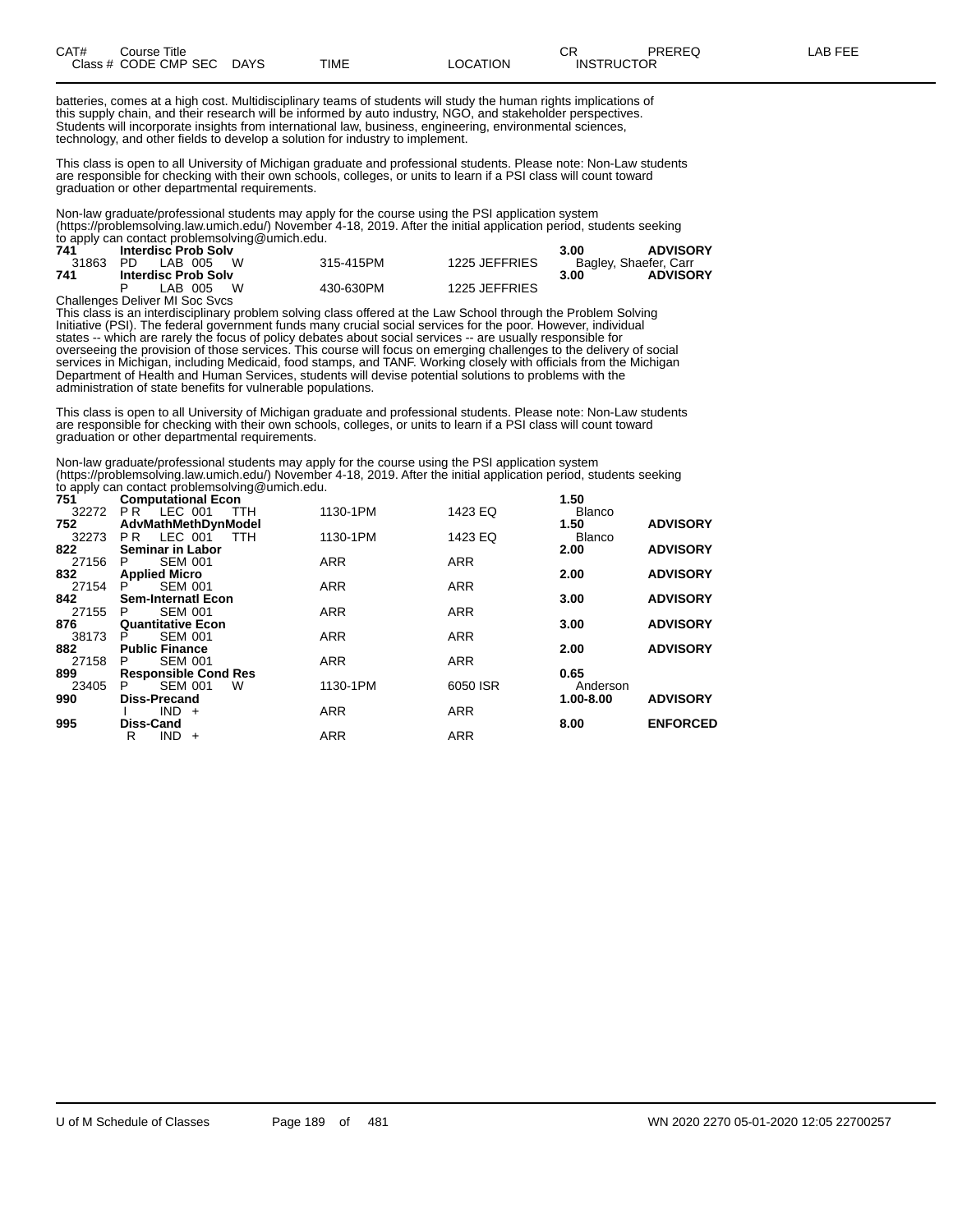## **LSA II: European Studies**

|     | <b>European Studies (EURO)</b> |           |
|-----|--------------------------------|-----------|
| 801 | <b>Directed Reading</b>        | 1.00-3.00 |

D IND + ARR ARR ARR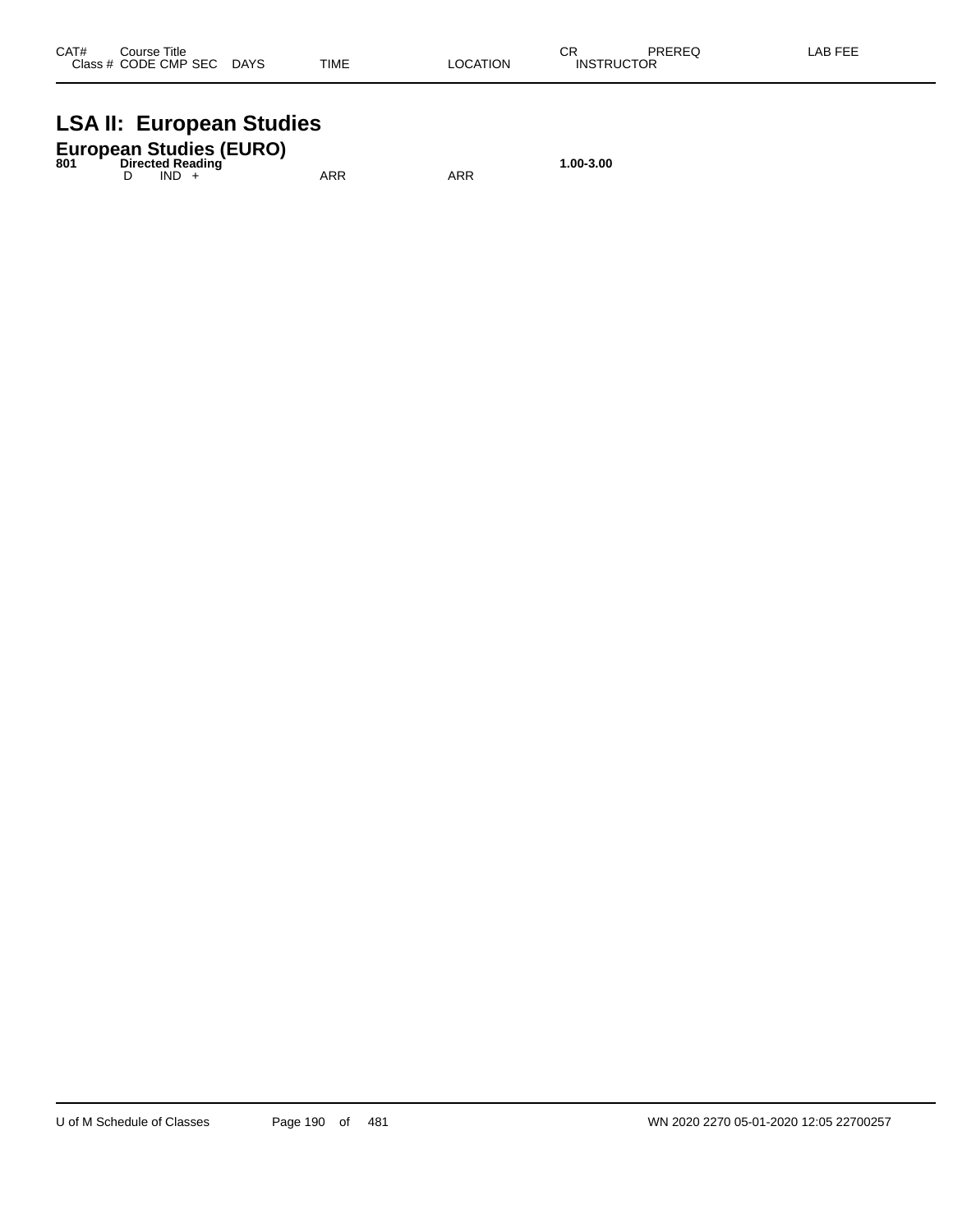| CAT# | Course Title              |             |          | СF                | PREREQ | LAB FEE |
|------|---------------------------|-------------|----------|-------------------|--------|---------|
|      | Class # CODE CMP SEC DAYS | <b>TIME</b> | LOCATION | <b>INSTRUCTOR</b> |        |         |
|      |                           |             |          |                   |        |         |

## **Exhibit Museum**

**Museum Methods (MUSMETH) 499 Independent Research 1.00-4.00 ADVISORY** I IND + ARR ARR ARR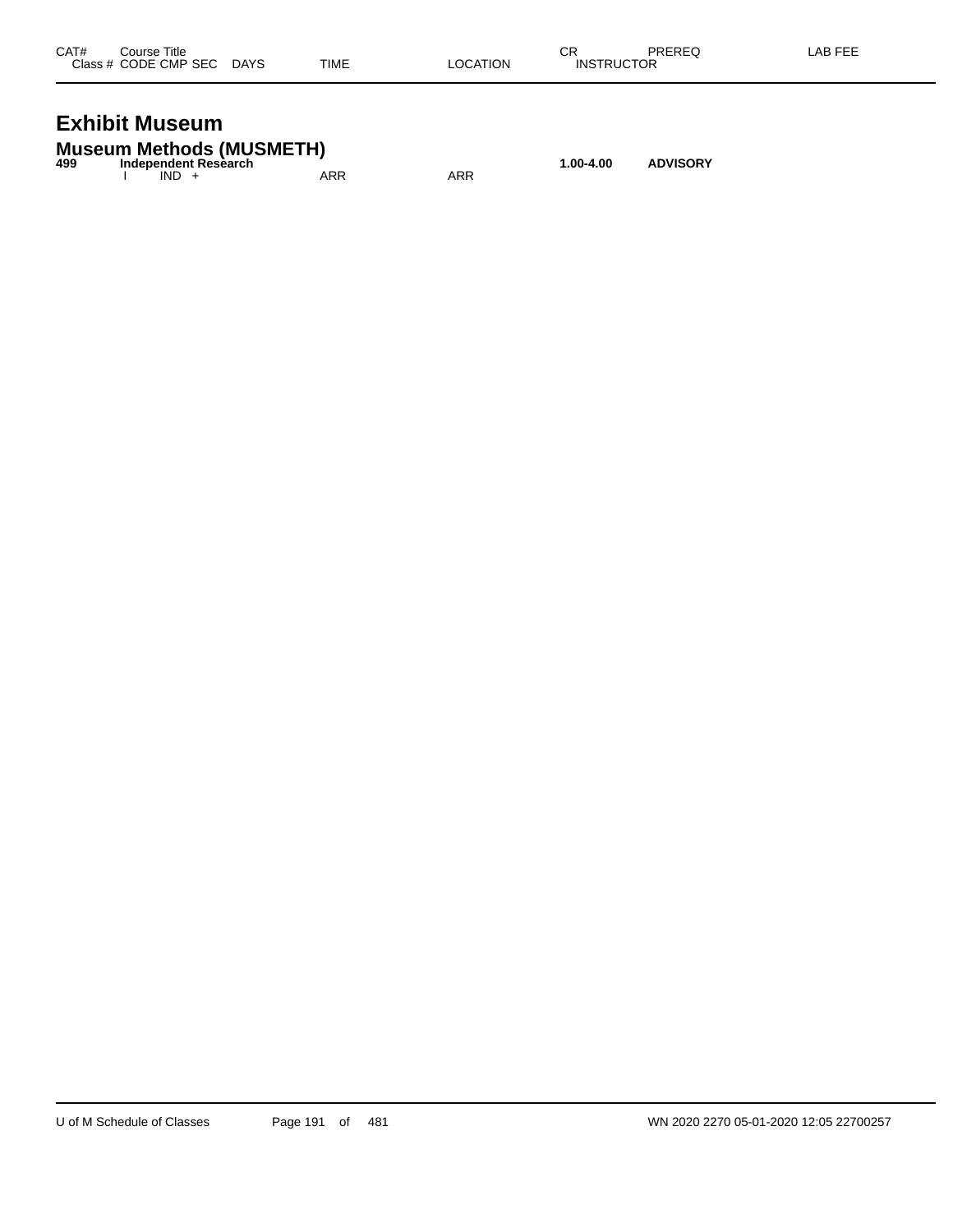| CAT# | Course Title              |             |                 | ◠г<br>◡⊓          | PREREQ | LAB FEE |
|------|---------------------------|-------------|-----------------|-------------------|--------|---------|
|      | Class # CODE CMP SEC DAYS | <b>TIME</b> | <b>LOCATION</b> | <b>INSTRUCTOR</b> |        |         |

#### **Film, Television, and Media Film, Television, and Media (FTVM)**

| .<br>150                         | ,,,,,,,,<br>Intro to FTVM                              | $1110$ $111$ $111$ |                    |                    | 4.00                   |                 | 50.00  |
|----------------------------------|--------------------------------------------------------|--------------------|--------------------|--------------------|------------------------|-----------------|--------|
| 17419                            | LEC 001<br>AI                                          | TTH                | 1-230PM            | ARR                | Solomon                |                 |        |
| 17420                            | Meets with RCHUMS 236<br>AI<br>LAB 002                 | Т                  | 4-7PM              | <b>ARR</b>         | Solomon                |                 |        |
| 17421                            | PI W<br><b>DIS</b><br>003                              | W                  | 9-10AM             | 4151 USB           | Shafer                 |                 |        |
| 17422                            | PI W<br><b>DIS</b><br>004                              | W                  | 9-10AM             | G168 AH            | Compton                |                 |        |
| 17423                            | PI W<br><b>DIS</b><br>005                              | W                  | 5-6PM              | 2114 MLB           | Elrod                  |                 |        |
| 17424                            | PI W<br><b>DIS</b><br>006                              | W                  | 10-11AM            | 3230 USB           | Shafer                 |                 |        |
| 17425<br>17587                   | PI W<br><b>DIS</b><br>007<br>008<br>PI W<br><b>DIS</b> | W<br>W             | 10-11AM<br>5-6PM   | G160 AH<br>2325 MH | Compton                |                 |        |
| 32103                            | PI W<br><b>DIS</b><br>009                              | W                  | 4-5PM              | 2114 MLB           | Chen<br>Elrod          |                 |        |
| 32104                            | PI W<br>DIS 010                                        | W                  | 4-5PM              | 2325 MH            | Chen                   |                 |        |
| 203                              | <b>Media Production I</b>                              |                    |                    |                    | 1.00                   |                 | 35.00  |
|                                  | 31996 PIW LEC 001                                      | TН                 | 2-4PM              | LEC RM 2 MLB       | Fanucchi               |                 |        |
|                                  | Active Viewing: Bad Movies                             |                    |                    |                    |                        |                 |        |
|                                  | 31997 PIW LEC 002                                      | T.                 | 1-3PM              | 1470 NQ            | Sarris                 |                 |        |
| 210                              | Writing TV Sketch Comedy<br><b>Intro to Screenwrtg</b> |                    |                    |                    | 3.00                   | <b>ADVISORY</b> | 35.00  |
| 20262                            | PI W<br>LEC 001                                        | MW                 | 10-1130AM          | 1105 NQ            | Tice                   |                 |        |
| 22307                            | PIW LEC 002                                            | MW                 | 4-530PM            | 1280 LSA           | Prasad                 |                 |        |
| 30819                            | PIW LEC 003                                            | MW                 | 4-530PM            | 2330 MH            | Tice                   |                 |        |
| 272                              | <b>Classical Film Thry</b>                             |                    |                    |                    | 3.00                   |                 | 35.00  |
| 17710                            | PI W<br>LEC 001                                        | <b>MW</b>          | 1130-1PM           | <b>ARR</b>         | Noble-Olson            |                 |        |
| 17711<br>17712                   | Al<br>LAB 002<br>LEC 003<br>PI W                       | м<br><b>MW</b>     | 4-630PM            | ARR<br>2330 MH     | Noble-Olson            |                 |        |
| 24108                            | LAB 004<br>AI                                          | т                  | 1-230PM<br>7-930PM | <b>ARR</b>         | Kligerman<br>Kligerman |                 |        |
| 290                              | Intro to Media Prod                                    |                    |                    |                    | 4.00                   | <b>ENFORCED</b> | 50.00  |
| 16187                            | PIRW LEC 001                                           | MW                 | 1-3PM              | 1105 NQ            | McNamara               |                 |        |
| 16188                            | PIRW LEC 002                                           | ттн                | 9-11AM             | 1175 NQ            | Marek                  |                 |        |
| 16189                            | PIRW LEC 003                                           | MW                 | 10-12PM            | 1470 NQ            | Sarris                 |                 |        |
| 16190                            | PIRW LEC 004                                           | <b>MW</b>          | 1-3PM              | 1175 NQ            | Fanucchi               |                 |        |
| 300                              | <b>Movie/Ser TV Prod I</b>                             |                    |                    |                    | 4.00                   | <b>ENFORCED</b> | 200.00 |
| 11396<br>303                     | PIRW LEC 001<br><b>Media Production II</b>             | TTH                | 10-12PM            | 1105 NQ            | Rayher<br>1.00         |                 | 35.00  |
|                                  | 32002 PIW LEC 001                                      | т                  | 4-6PM              | 1105 NQ            | Rayher                 |                 |        |
|                                  | Dir's and Showrunner's Vision                          |                    |                    |                    |                        |                 |        |
| 310                              | Scrn Wrtg I: Feature                                   |                    |                    |                    | 3.00                   | <b>ENFORCED</b> | 35.00  |
| 11397                            | PIRW LEC 001                                           | w                  | 6-9PM              | 1175 NQ            | Prasad                 |                 |        |
| 11398                            | PIRW LEC 002                                           | TH                 | 6-9PM              | 1175 NQ            | Thornton               |                 |        |
| 311<br>11399                     | <b>Writing TV I: Spec</b><br>PIRW LEC 001              | ТH                 | 1-4PM              | 5521 HH            | 3.00<br>Thornton       | <b>ENFORCED</b> | 50.00  |
| 314                              | <b>Polish Cinema</b>                                   |                    |                    |                    | 3.00                   |                 |        |
| 31933                            | LEC 001<br>Α                                           | TTH                | 4-530PM            | LEC RM 1 MLB       | Eagle                  |                 |        |
| 31934                            | PIW LAB 002                                            | W                  | 7-930PM            | ARR                | Eagle                  |                 |        |
| 316                              | <b>Screening Italian-Am</b>                            |                    |                    |                    | 3.00                   |                 | 35.00  |
| 27097                            | PIW LEC 001                                            | ттн                | 230-4PM            | 1175 NQ            | Bertellini             |                 |        |
| 27098                            | LAB 002<br>AI                                          | т                  | 7-10PM             | 1105 NQ            | Bertellini             |                 |        |
| 317<br>32003                     | <b>WOLV TV</b><br>LEC 001<br>PI                        | м                  | 4-8PM              | 1470 NQ            | 4.00<br>Sarris         |                 | 50.00  |
| 325                              | <b>New Line Cinema</b>                                 |                    |                    |                    | 3.00                   |                 | 50.00  |
| 32004                            | AI<br>LEC 001                                          | TTH                | 10-11AM            | LEC RM 2 MLB       | Herbert                |                 |        |
| 32005                            | AI<br>LAB 002                                          | W                  | 4-7PM              | ARR                | Herbert                |                 |        |
| 32006                            | <b>DIS</b><br>PI W<br>003                              | W                  | $2-3PM$            | 1185 NQ            | Donovan                |                 |        |
| 32007                            | <b>DIS 004</b><br>PI W                                 | W                  | 3-4PM              | 1105 NQ            | Donovan                |                 |        |
| 353                              | <b>Film: Post New Wave</b><br>LEC 001                  |                    | 4-5PM              | <b>ARR</b>         | 3.00                   | <b>ADVISORY</b> | 35.00  |
| 22308<br>22309                   | AI<br>LAB 002<br>Al                                    | <b>MW</b><br>M     | 5-730PM            | <b>ARR</b>         | Kligerman<br>Kligerman |                 |        |
| 22310                            | PI W<br><b>DIS</b><br>003                              | т                  | 9-10AM             | 1185 NQ            | Thompson               |                 |        |
| 22311                            | PI W<br><b>DIS</b><br>004                              | Т                  | 10-11AM            | 1185 NQ            | Thompson               |                 |        |
| 22312                            | PI W<br><b>DIS</b><br>005                              | т                  | 9-10AM             | 2114 MLB           | Lausch                 |                 |        |
| 22313                            | DIS 006<br>PI W                                        | т                  | 10-11AM            | 2437 MH            | Lausch                 |                 |        |
| 366                              | Film, TV&Pop Cult                                      |                    |                    |                    | 3.00                   |                 | 50.00  |
| 31838                            | PIW LEC 001<br>The Situation Comedy                    | м                  | 3-6PM              | 1105 NQ            | Rivero                 |                 |        |
|                                  | 32008 PIW LEC 002                                      | TTH                | 230-4PM            | 1105 NQ            | Mihailova              |                 |        |
| <b>Visual Effects</b>            |                                                        |                    |                    |                    |                        |                 |        |
| 32009 AI                         | LAB 003                                                | W                  | 4-630PM            | <b>ARR</b>         | Mihailova              |                 |        |
| <b>Visual Effects</b>            |                                                        |                    |                    |                    |                        |                 |        |
|                                  | 32010 PIW LEC 004                                      | TTH                | 1-230PM            | 3301 MLB           | Cohen                  |                 |        |
| God as a Plot Device             |                                                        |                    |                    |                    |                        |                 |        |
| 32011 AI<br>God as a Plot Device | LAB 005                                                | Т                  | 7-930PM            | 1175 NQ            | Cohen                  |                 |        |
|                                  | 34267 PIW LEC 006                                      | MW                 | 4-530PM            | LEC RM 1 MLB       | Kim                    |                 |        |
|                                  | Centennial of Korean Cinema                            |                    |                    |                    |                        |                 |        |
| 367                              | Digital Med & Ident                                    |                    |                    |                    | 3.00                   |                 | 35.00  |
|                                  |                                                        |                    |                    |                    |                        |                 |        |

U of M Schedule of Classes Page 192 of 481 WN 2020 2270 05-01-2020 12:05 22700257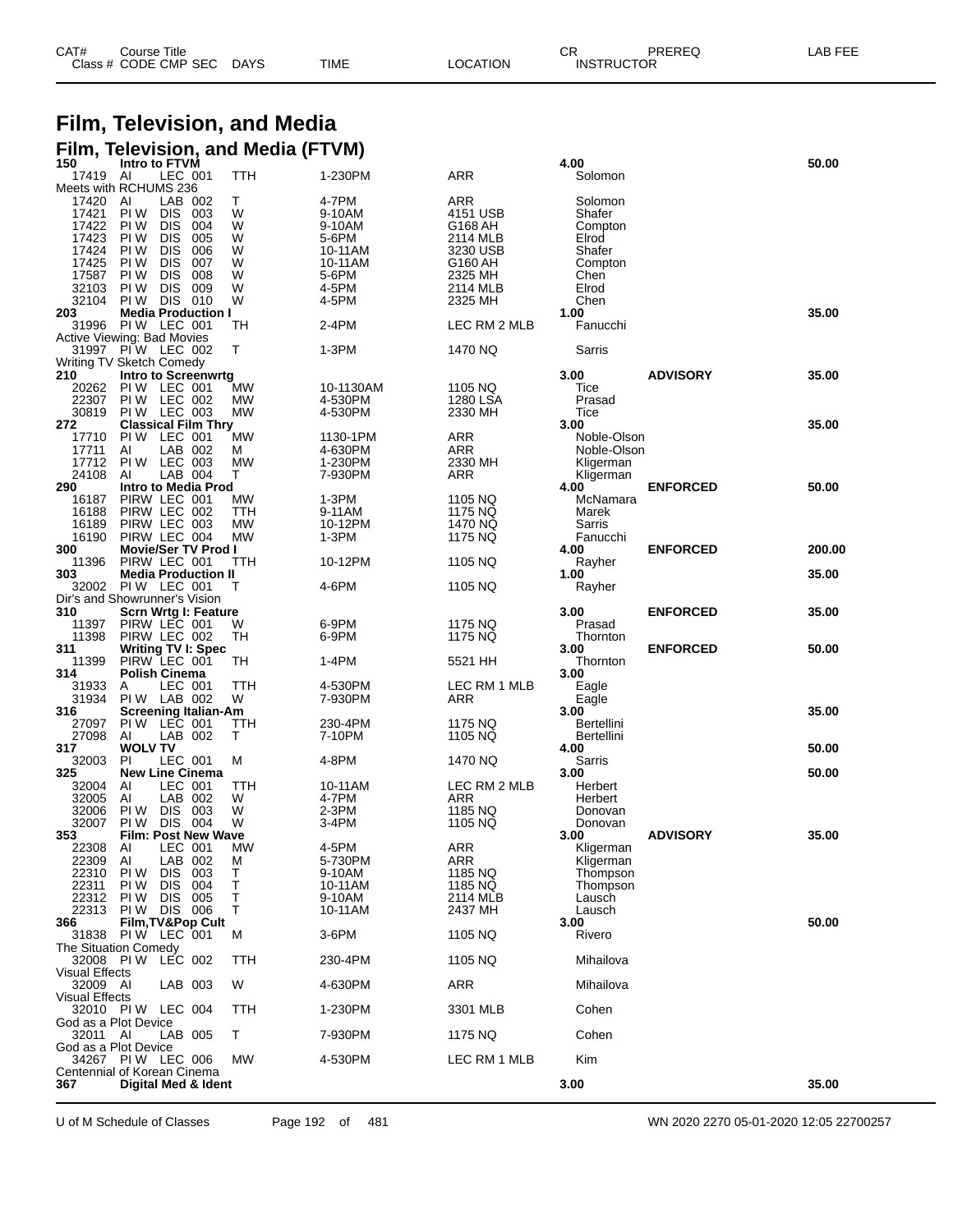| CAT#                  | Course Title<br>Class # CODE CMP SEC                                                | <b>DAYS</b> | TIME                 | <b>LOCATION</b>       | CR<br><b>INSTRUCTOR</b>          | PREREQ                                       | LAB FEE        |
|-----------------------|-------------------------------------------------------------------------------------|-------------|----------------------|-----------------------|----------------------------------|----------------------------------------------|----------------|
| 33994<br>33995<br>375 | PIW LEC 001<br>LAB 002<br>AI<br><b>T.V. Theory&amp;Crit</b>                         | MW<br>м     | 10-1130AM<br>4-630PM | 1185 NQ<br>ARR        | Murphy<br>Murphy<br>3.00         | <b>ADVISORY</b>                              | 35.00          |
| 18892<br>18893<br>376 | PIW LEC 001<br>LAB 002<br>AI<br><b>New Media Theory</b>                             | TTH<br>W    | 1-230PM<br>5-730PM   | 2114 MLB<br>ARR       | Kligerman<br>Kligerman<br>3.00   | <b>ADVISORY</b>                              | 35.00          |
| 17713<br>17714        | PIW LEC 001<br>LAB 002<br>AI                                                        | МW<br>м     | 1-230PM<br>630-9PM   | ARR<br>ARR            | Murphy<br>Murphy                 |                                              |                |
| 379<br>30148<br>391   | <b>Modern Jewish Photog</b><br>PD W REC 001<br><b>Editing Thry &amp; Prac</b>       | <b>MW</b>   | 4-530PM              | G580 DENT             | 3.00<br>Dash Moore<br>4.00       | <b>ENFORCED</b>                              | 50.00          |
| 33811<br>401          | PIRW LEC 001<br>Documentary II                                                      | ттн         | 2-4PM                | 2275 NQ               | Marek<br>4.00                    | <b>ENFORCED</b>                              | 50.00          |
| 32017                 | PIRW LEC 001<br>Direct Cinema Documentary                                           | МW          | 10-12PM              | 1175 NQ               | Nornes, McNamara                 |                                              |                |
| 404                   | <b>Topics in Med Pro II</b><br>27099 PIW LEC 001<br>Advanced Filmmaker Workshop     | F           | 10-2PM               | 1470 NQ               | 4.00<br>Hollison                 | <b>ADVISORY</b>                              | 50.00          |
| <b>Music Videos</b>   | 28788 PIW LEC 002                                                                   | <b>MW</b>   | 10-12PM              | 2275 NQ               | Fanucchi                         |                                              |                |
| 406<br>32019          | An & Dig Med Prac II<br>PIW LEC 001                                                 | т           | 4-8PM                | 2275 NO               | 4.00<br>McNamara                 | <b>ADVISORY</b>                              | 50.00          |
| 410<br>11401<br>411   | <b>Scrnwr II: Rewrite</b><br>PL<br>LEC 001<br>Wtg for TVII: Pilots                  | м           | 6-9PM                | 1105 NQ               | 3.00<br>Shere<br>3.00            | <b>ADVISORY</b><br><b>ADVISORY, ENFORCED</b> | 35.00<br>25.00 |
| 19392<br>423          | <b>PIR</b><br>LEC 001<br><b>Pract Screenwriter</b>                                  | т           | 1-4PM                | 2265 NQ               | Thornton<br>4.00                 | <b>ADVISORY</b>                              | 200.00         |
| 16597                 | PIW SEM 001                                                                         | F           | 1-5PM                | <b>ARR</b>            | Rayher, Burnstein                |                                              |                |
| 427<br>11402<br>435   | <b>Screenwriting III</b><br>LEC 001<br>PL                                           | W           | 7-10PM               | ARR                   | 3.00<br><b>Burnstein</b><br>3.00 | <b>ADVISORY</b><br><b>ADVISORY</b>           | 35.00          |
|                       | <b>Authorship &amp; Arch</b><br>26917 PIW LEC 001<br>Material Culture of the Movies | F           | 10-1PM               | 2275 NQ               | Solomon                          |                                              |                |
| 441                   | <b>National Screens</b><br>32020 PIW LEC 001                                        | TTH         | 10-1130AM            | G144 AH               | 3.00<br>Rai                      | <b>ADVISORY</b>                              | 50.00          |
| Global Media          | 33964 PIW LEC 002                                                                   | TTH         | 1-230PM              | G168 AH               | Lahiri                           |                                              |                |
| Pacific War Cinema    | Intro Indian Cinema: Bollywood<br>34265 PIW LEC 003                                 | TTH         | 4-530PM              | 140 LORCH             | Nornes                           |                                              |                |
| 455                   | <b>Topics in Film</b><br>17434 PIW LEC 001<br>Transnational Women's Cinema          | TTH         | 1-230PM              | 1175 NQ               | 3.00<br>Rai                      | <b>ADVISORY</b>                              | 35.00          |
| 461<br>32021          | <b>Feminist Flm Thr</b><br>PIW LEC 001                                              | TH          | 4-7PM                | 1185 NQ               | 3.00<br>Flinn                    | <b>ADVISORY</b>                              | 50.00          |
| 480                   | Internship<br>$IND +$                                                               |             | ARR                  | ARR                   | 2.00                             |                                              |                |
| 485<br>32023          | <b>The Global Screen</b><br>PIRW LEC 001                                            | TН          | 4-5PM                | 2022 STB              | 3.00                             | <b>ADVISORY, ENFORCED</b>                    | 35.00          |
| 485                   | <b>The Global Screen</b><br>P RW LEC 001                                            |             | 4-530PM              | 1175 NQ               | 3.00<br>von Moltke               | <b>ADVISORY, ENFORCED</b>                    | 35.00          |
| 495<br>22342          | Cinema and Migration<br><b>Sr Honors Seminar</b><br>PIW SEM 001                     | TH          | 4-6PM                | 1470 NQ               | 1.00-6.00<br>Hollison            |                                              |                |
| 499                   | <b>Independent Study</b><br>$IND +$                                                 |             | ARR                  | ARR                   | 1.00-4.00                        |                                              | 150.00         |
| 500                   | <b>Directed Study</b><br>$IND +$                                                    |             | ARR                  | ARR                   | 1.00-4.00                        |                                              |                |
| 602<br>28789<br>28790 | <b>FTVM Histor</b><br>PIW SEM 001<br>LAB 002<br>AI                                  | T.<br>TH    | 4-7PM<br>4-630PM     | <b>ARR</b><br>1105 NQ | 3.00<br>Bertellini<br>Bertellini | <b>ADVISORY</b>                              | 35.00          |
| 604<br>32026          | <b>Prospectus Writing</b><br><b>SEM 001</b><br>PI.                                  | W           | 10-1PM               | 2155 NQ               | 3.00<br>Gunckel                  |                                              |                |
| 990                   | Diss/Precand<br>$IND +$                                                             |             | ARR                  | ARR                   | 1.00-8.00                        | <b>ADVISORY</b>                              |                |
| 995                   | Diss-Cand<br>$IND +$<br>IR.                                                         |             | <b>ARR</b>           | ARR                   | 8.00                             | <b>ENFORCED</b>                              |                |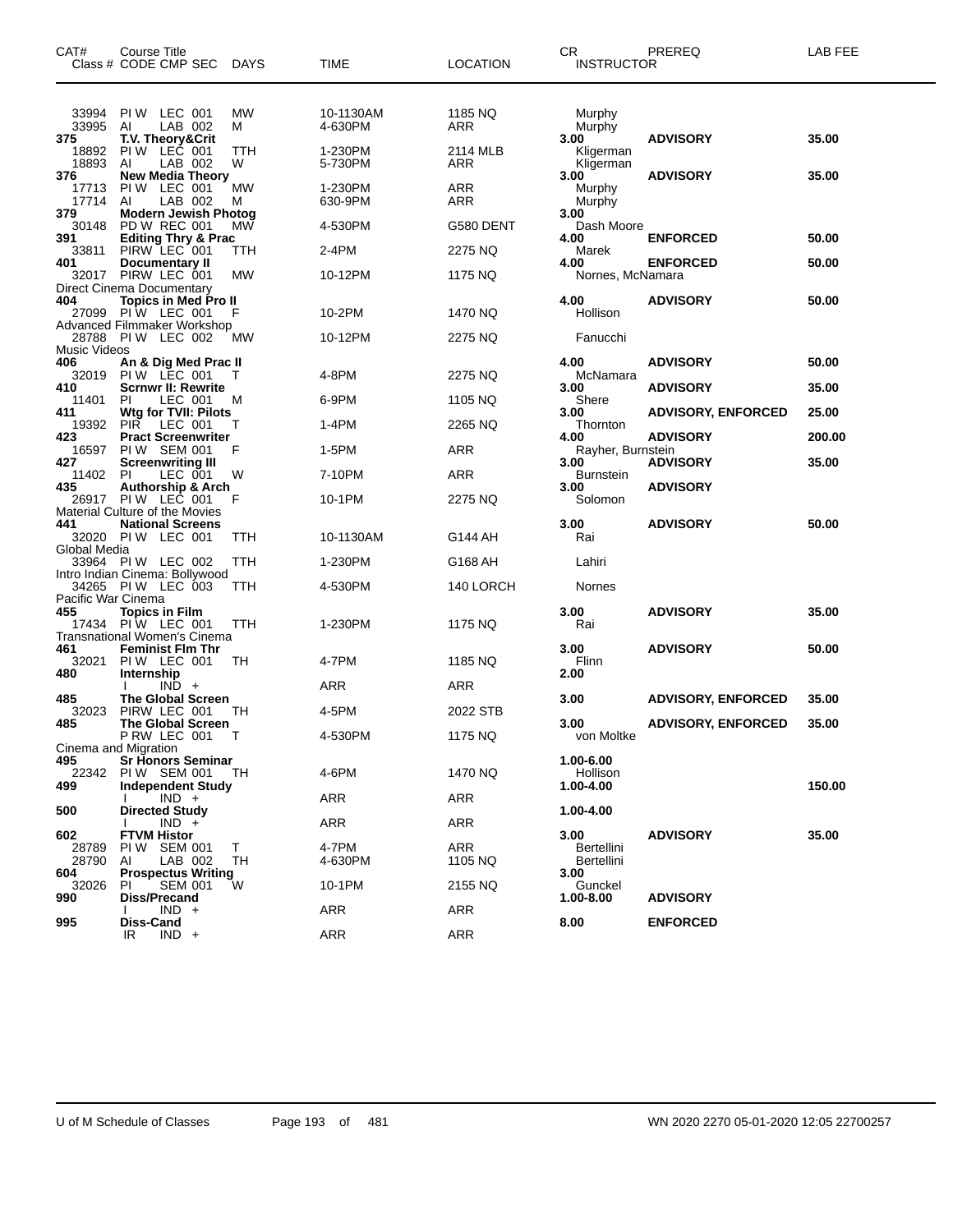|                | Germanic Languages & Lit Dept<br><b>Dutch (DUTCH)</b>                                                          |                              |                      |                      |                                |                                    |
|----------------|----------------------------------------------------------------------------------------------------------------|------------------------------|----------------------|----------------------|--------------------------------|------------------------------------|
| 112            | 2nd Spec Speak&Read                                                                                            |                              |                      |                      | 4.00                           | <b>ADVISORY</b>                    |
| 232            | 11220 P W REC 001<br><b>Second Year Dutch</b>                                                                  | <b>MTWTH</b>                 | 10-11AM              | B <sub>116</sub> MLB | Vicca<br>4.00                  | <b>ADVISORY</b>                    |
| 11221<br>339   | P W REC 001<br><b>Independent Study</b>                                                                        | <b>MTWTH</b>                 | 10-11AM              | 2330 MH              | Toebosch<br>2.00-4.00          |                                    |
| 351            | $IND +$<br>A. Frank in Context                                                                                 |                              | <b>ARR</b>           | <b>ARR</b>           | 3.00                           |                                    |
| 32031          | 22432 PIW SEM 001<br>PIW SEM 002                                                                               | TTH<br><b>MW</b>             | 1130-1PM<br>1130-1PM | 1280 LSA<br>1280 LSA | Toebosch<br>Toebosch           |                                    |
| 512<br>532     | 2nd Spec Speak&Read<br>11223 P W REC 001                                                                       | <b>MTWTH</b>                 | 10-11AM              | <b>B116 MLB</b>      | 4.00<br>Vicca                  | <b>ADVISORY</b>                    |
| 901            | <b>Second Year Dutch</b><br>11224 P W REC 001<br><b>Independ Grad Study</b>                                    | MTWTH                        | 10-11AM              | 2330 MH              | 4.00<br>Toebosch<br>2.00-4.00  | <b>ADVISORY</b><br><b>ADVISORY</b> |
|                | $IND +$                                                                                                        |                              | <b>ARR</b>           | ARR                  |                                |                                    |
|                | <b>German (GERMAN)</b>                                                                                         |                              |                      |                      |                                |                                    |
| 100<br>21736   | Intensive Elem Ger<br>A<br>LEC 001<br>21737 P W DIS 002                                                        | <b>MTTHF</b><br><b>MTTHF</b> | 11-12PM<br>$1-2PM$   | 1511 EQ<br>1512 EQ   | 8.00<br>Hegman Shier<br>Goertz |                                    |
| 101            | Elementary                                                                                                     |                              |                      |                      | 4.00                           | <b>ADVISORY</b>                    |
| 11429          | PIW REC 001                                                                                                    | <b>MTWTH</b>                 | 10-11AM              | <b>B118 MLB</b>      | Keener                         |                                    |
| 20562          | PI W<br><b>REC 002</b>                                                                                         | <b>MTWTH</b>                 | 9-10AM               | B <sub>118</sub> MLB | Keener                         |                                    |
| 11430<br>11431 | <b>PIW REC 003</b><br>PI W                                                                                     | <b>MTWTH</b>                 | 12-1PM               | 2104 MLB             | Rastalsky                      |                                    |
| 19391          | <b>REC 004</b><br>PI W<br><b>REC 005</b>                                                                       | <b>MTWTH</b><br><b>TTH</b>   | $1-2PM$<br>7-9PM     | 2112 MLB<br>2106 MLB | Measel<br>Tahir                |                                    |
| 23355          | <b>PIW REC 006</b>                                                                                             | <b>MTWTH</b>                 | 4-5PM                | 2106 MLB             | Measel                         |                                    |
| 102            | Elementary                                                                                                     |                              |                      |                      | 4.00                           | <b>ADVISORY</b>                    |
| 14194          | PIW REC 001                                                                                                    | <b>MTWTH</b>                 | 10-11AM              | <b>B120 MLB</b>      | <b>Brunssen</b>                |                                    |
| 14195          | PI W<br>REC 002                                                                                                | <b>MTWTH</b>                 | 12-1PM               | B <sub>120</sub> MLB | Irwin                          |                                    |
| 14196          | PI W<br><b>REC 003</b>                                                                                         | <b>MTWTH</b>                 | $1-2PM$              | 3310 MLB             | Maslyk                         |                                    |
|                | 14197 PIW REC 004                                                                                              | <b>TTH</b>                   | 7-9PM                | <b>B122 MLB</b>      | Williamson                     |                                    |
| 22076          | <b>PIW REC 005</b>                                                                                             | <b>MTWTH</b>                 | 9-10AM               | <b>B120 MLB</b>      | Sokol                          |                                    |
|                | 23364 PIW REC 007                                                                                              | <b>MTWTH</b>                 | $2-3PM$              | <b>B120 MLB</b>      | Karuc                          |                                    |
| 112            | 2nd Spec Read                                                                                                  |                              |                      |                      | 4.00                           | <b>ADVISORY</b>                    |
| 17882<br>128   | <b>PIW REC 001</b><br>1st Year Yiddish II                                                                      | <b>TWTHF</b>                 | 9-10AM               | 3310 MLB             | Dabak<br>4.00                  | <b>ADVISORY</b>                    |
| 29717          | P<br><b>REC 001</b>                                                                                            | F                            | $1-3PM$              | 4000 STB             |                                |                                    |
| 128            | 1st Year Yiddish II<br>REC 001                                                                                 | TTH                          | 230-330PM            | 5000 STB             | 4.00<br>Luchina                | <b>ADVISORY</b>                    |
| 180            | <b>First Year Seminar</b>                                                                                      |                              |                      |                      | 3.00                           | <b>ADVISORY</b>                    |
|                | 32032 P RW SEM 001                                                                                             | MW                           | 1130-1PM             | 1460 MH              | Spector                        |                                    |
|                | <b>Central European Cities</b>                                                                                 |                              |                      |                      |                                |                                    |
| 210            | <b>German Pronunciation</b>                                                                                    |                              |                      |                      | 1.00                           | <b>ADVISORY</b>                    |
|                | 37742 P W REC 002 W                                                                                            |                              | 5-7PM                | 2412 MLB             | Grzeskowiak                    |                                    |
| 22.R           | This class meets on the following Wednesdays: 2/26, 3/11, 3/18, 3/25, 4/1, 4/8, 4/15.<br>2nd Year Yiddish II T |                              |                      |                      | 4 በበ                           | <b>ADVISORY</b>                    |

CAT# Course Title Case CR PREREQ LAB FEE

Class # CODE CMP SEC DAYS TIME LOCATION INSTRUCTOR

| Central European Cities |   |                                       |              |                                                                                       |           |                  |                 |
|-------------------------|---|---------------------------------------|--------------|---------------------------------------------------------------------------------------|-----------|------------------|-----------------|
| 210                     |   | <b>German Pronunciation</b>           |              |                                                                                       |           | 1.00             | <b>ADVISORY</b> |
|                         |   | 37742 P W REC 002                     | <b>W</b>     | 5-7PM 2001                                                                            | 2412 MLB  | Grzeskowiak      |                 |
|                         |   |                                       |              | This class meets on the following Wednesdays: 2/26, 3/11, 3/18, 3/25, 4/1, 4/8, 4/15. |           |                  |                 |
| 228                     |   | 2nd Year Yiddish II                   |              |                                                                                       |           | 4.00             | <b>ADVISORY</b> |
| 29719 P                 |   | <b>REC 001</b>                        | <b>TH</b>    | 1-230PM                                                                               | 2108 MLB  |                  |                 |
| 228                     |   | 2nd Year Yiddish II                   |              |                                                                                       |           | 4.00             | <b>ADVISORY</b> |
|                         | P | <b>REC 001</b>                        | $\mathsf{T}$ | 1-230PM                                                                               | 2108 MLB  |                  |                 |
|                         | P | <b>REC 001</b>                        | м            | 1030-1130AM                                                                           | 3000 STB  | Luchina          |                 |
| 231                     |   | Second-Year                           |              |                                                                                       |           | 4.00             | <b>ADVISORY</b> |
|                         |   | 11432 PIW REC 001                     | <b>TWTHF</b> | 10-11AM                                                                               | 1033 DENT | Gell             |                 |
| 17949 PIW               |   | <b>REC 002</b>                        | <b>TWTHF</b> | 12-1PM                                                                                | 2202 MLB  | Marquardt        |                 |
| 11433 PIW               |   | <b>REC 003</b>                        | <b>TWTHF</b> | 1-2PM                                                                                 | 2202 MLB  | Marquardt        |                 |
|                         |   | 20806 PIW REC 004                     | <b>TWTHF</b> | 9-10AM                                                                                | 2135 NQ   | Gell             |                 |
| 232.                    |   | Second-Year                           |              |                                                                                       |           | 4.00             | <b>ADVISORY</b> |
|                         |   | 17946 PIW REC 001                     | <b>TWTHF</b> | 10-11AM                                                                               | 3310 MLB  | Dabak            |                 |
|                         |   | <b>Environment and Sustainability</b> |              |                                                                                       |           |                  |                 |
|                         |   | 11434 PIW REC 002                     | <b>MTWTH</b> | 4-5PM                                                                                 | 2412 MLB  | Grzeskowiak      |                 |
| Scientific German       |   |                                       |              |                                                                                       |           |                  |                 |
|                         |   | 11435 PIW REC 003                     | <b>TWTHF</b> | 12-1PM                                                                                | 3310 MLB  | <b>Breitfeld</b> |                 |
| Intro to German Film    |   |                                       |              |                                                                                       |           |                  |                 |
|                         |   | 11436 PIW REC 004                     | <b>TWTHF</b> | $1-2PM$                                                                               | 2135 NQ   | Ewing            |                 |
| Intro to German Film    |   |                                       |              |                                                                                       |           |                  |                 |
|                         |   | 11437 PIW REC 005                     | <b>TWTHF</b> | 9-10AM                                                                                | 2175 NQ   | Irwin            |                 |
|                         |   | German through Photography            |              |                                                                                       |           |                  |                 |
|                         |   | 16383 PIW REC 006                     | <b>TTH</b>   | 7-9PM                                                                                 | 2011 MLB  | Irwin            |                 |
|                         |   | Jacob&Wilhelm Grimm:Fairy Tale        |              |                                                                                       |           |                  |                 |
|                         |   | 23356 PIW REC 007                     | <b>MTWTH</b> | $2-3PM$                                                                               | 3310 MLB  | Grzeskowiak      |                 |
| German-Speaking Europe  |   |                                       |              |                                                                                       |           |                  |                 |
| 234                     |   | <b>German Grammar</b>                 |              |                                                                                       |           | 1.00             | <b>ADVISORY</b> |
| 29551                   |   | <b>PIW REC 001</b>                    | F            | 12-1PM                                                                                | 2104 MLB  | Dabak            |                 |
| 300 -                   |   | <b>Towards Fluency</b>                |              |                                                                                       |           | 4.00             | <b>ADVISORY</b> |
|                         |   | 16583 PIW REC 001                     | <b>MTTHF</b> | 12-1PM                                                                                | 2112 MLB  | Swennes          |                 |

U of M Schedule of Classes Page 194 of 481 WN 2020 2270 05-01-2020 12:05 22700257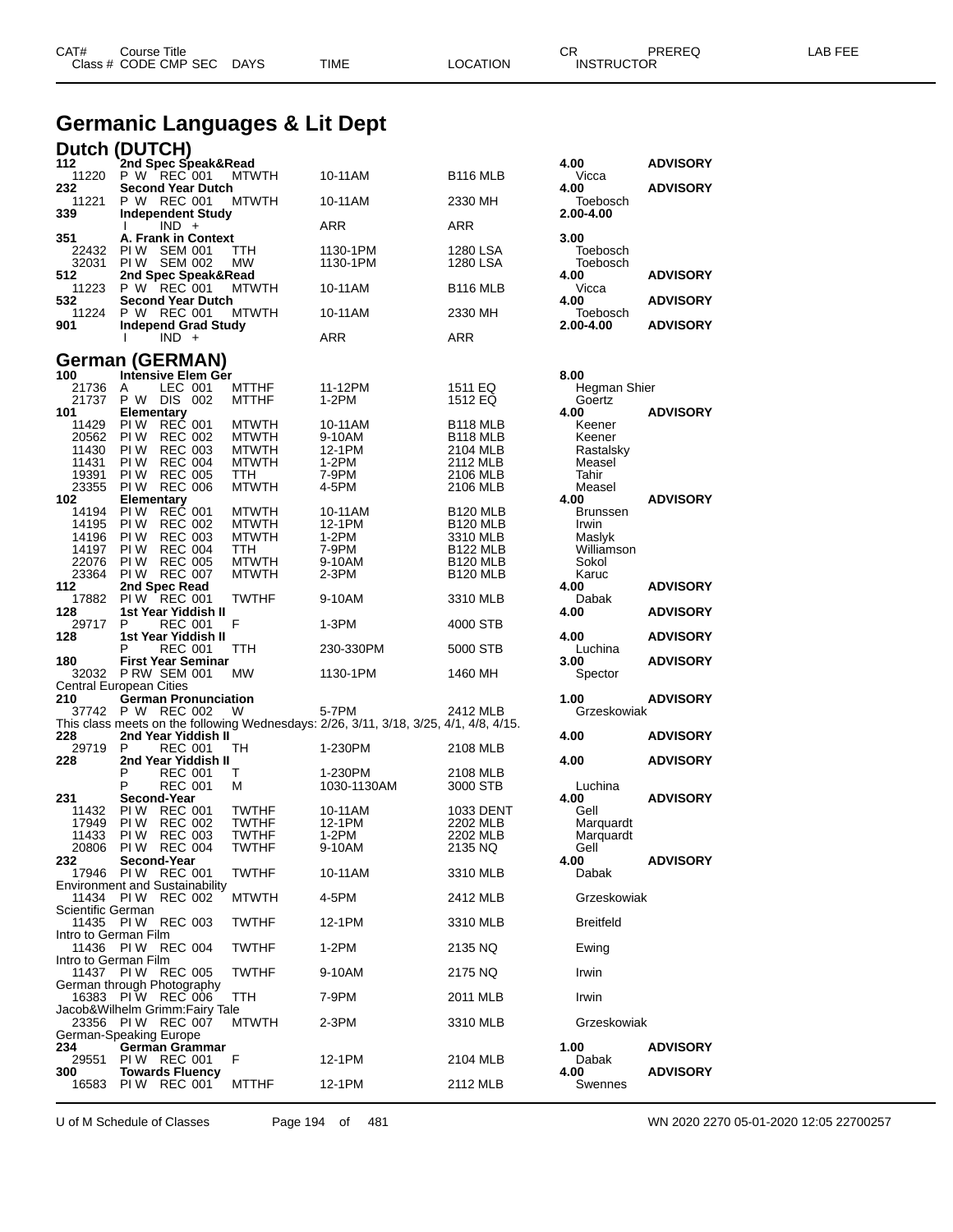| CAT#              | Course Title<br>Class # CODE CMP SEC                                  | DAYS        | TIME                                                                            | <b>LOCATION</b>                  | CR.<br><b>INSTRUCTOR</b>        | PREREQ                    | LAB FEE |
|-------------------|-----------------------------------------------------------------------|-------------|---------------------------------------------------------------------------------|----------------------------------|---------------------------------|---------------------------|---------|
| 303               | Ger Cult & Arts                                                       |             |                                                                                 |                                  | 3.00                            |                           |         |
|                   | 32034 PW SEM 001<br>Environmentalism&Ecocriticism                     | МW          | 230-4PM                                                                         | 2155 NQ                          | Ewing                           |                           |         |
|                   | 32367 P W SEM 002                                                     | MWF         | 9-10AM                                                                          | G115 AH                          | Uritescu-Lombard                |                           |         |
|                   | Food&Drink in Germ-Speak Cult<br>33969 P W SEM 003                    | МW          | 1-230PM                                                                         | 1469 MH                          | Toman                           |                           |         |
| 306               | Czech, German Jewish<br>Conversation                                  |             |                                                                                 |                                  | 1.00                            | <b>ADVISORY</b>           |         |
| 11438             | PIW REC 001<br>23152 PIW REC 002                                      | F<br>W      | 2-3PM<br>$3-4PM$                                                                | 3304 MLB<br>B <sub>109</sub> MLB | Swennes<br>Gell                 |                           |         |
| 312               | <b>Geographic Immersion</b>                                           |             |                                                                                 |                                  | 1.00-2.00                       | <b>ADVISORY</b>           |         |
|                   | 17867 PIW SEM 001                                                     | W           | 3-5PM<br>This course will take place every other Wednesday, starting on 1/8/20. | <b>B134 MLB</b>                  | <b>Dischler</b>                 |                           |         |
| 33921 PI          | <b>SEM 002</b>                                                        | W           | 3-5PM<br>This course will take place every other Wednesday, starting on 1/8/20. | ARR                              | <b>Dischler</b>                 |                           |         |
| 322               | <b>Origins Of Nazism</b>                                              |             |                                                                                 |                                  | 4.00                            |                           |         |
| 22945 A           | LEC 001<br>22946 PRW DIS 002                                          | TTH<br>TH   | 1130-1PM<br>1-2PM                                                               | AUD B AH<br>1469 MH              | Eley<br>Kaul                    |                           |         |
|                   | 22947 P W DIS 003                                                     | TH          | $1-2PM$                                                                         | G463 MH                          | Duranceau-Lapointe              |                           |         |
| 22948<br>22949    | P W<br>DIS 004<br>P W<br>DIS 005                                      | TН<br>TН    | 2-3PM<br>3-4PM                                                                  | 3401 MH<br>1339 MH               | Kaul<br>Mukherjee               |                           |         |
| 22950             | P W<br><b>DIS</b><br>006                                              | F.          | 10-11AM                                                                         | 3333 MH                          | Duranceau-Lapointe              |                           |         |
| 22951<br>25728    | DIS 007<br>P W<br>P W<br>DIS 009                                      | F<br>F      | 11-12PM<br>12-1PM                                                               | 1339 MH<br>1469 MH               | Duranceau-Lapointe<br>Mukherjee |                           |         |
| 326               | Interm German                                                         |             |                                                                                 |                                  | 3.00                            | <b>ADVISORY</b>           |         |
|                   | 11439 PIW REC 001<br>Contemporary German Society<br>22316 PIW REC 002 | MWF         | 10-11AM                                                                         | 2114 MLB                         | Rodena-Krasan                   |                           |         |
|                   | Germany and the Environment                                           | MWF         | $2-3PM$                                                                         | 2135 NQ                          | Rodena-Krasan                   |                           |         |
|                   | 11440 PIW REC 003<br>German for Engineers II                          | WF          | 1-230PM                                                                         | 3315 MH                          | Rastalsky                       |                           |         |
|                   | 14193 PIW REC 004<br>The Birth of Psychology                          | TTH         | 10-1130AM                                                                       | 1155 NQ                          | <b>Dischler</b>                 |                           |         |
| 17785<br>Soccer   | PIW REC 006                                                           | TTH         | 1-230PM                                                                         | 2271 AH                          | Federhofer                      |                           |         |
| 329               | <b>Independent Study</b>                                              |             |                                                                                 |                                  | 1.00-4.00                       |                           |         |
| 336               | $IND +$<br>German in Song                                             |             | ARR                                                                             | ARR                              | 3.00                            | <b>ADVISORY</b>           |         |
| 336               | 24248 PIW SEM 001<br>German in Song                                   | W           | 1-230PM                                                                         | 2412 MLB                         | 3.00                            | <b>ADVISORY</b>           |         |
| Songs of Munich   | P W SEM 001                                                           | м           | 1-230PM                                                                         | 806 BMT                          | Dischler                        |                           |         |
| 350               | <b>Business German</b><br>16142 P W REC 001                           | MWF         | 12-1PM                                                                          | 1650 CHEM                        | 3.00<br>Federhofer              | <b>ADVISORY</b>           |         |
| 358               | <b>Assistantship DSAA</b>                                             |             |                                                                                 |                                  | 1.00                            | <b>ADVISORY</b>           |         |
| 22433<br>386      | PIW SEM 001<br><b>Fairy Tales</b>                                     | F           | 8-9AM                                                                           | ARR                              | Rodena-Krasan<br>3.00           |                           |         |
| 32035<br>32042    | LEC 001<br>A<br>P W DIS 002                                           | TTH<br>TН   | 11-12PM<br>4-5PM                                                                | 182 WEISER<br>1624 CHEM          | Mills<br>Vaughan                |                           |         |
| 32043             | DIS 003<br>P W                                                        | F.          | 9-10AM                                                                          | 1155 NQ                          | Johnston-Weiss                  |                           |         |
| 32044             | P W<br><b>DIS</b><br>004                                              | F           | 12-1PM                                                                          | 2155 NQ                          | Gauld                           |                           |         |
| 32045<br>32046    | P W<br>DIS 005<br>P W DIS 006                                         | F<br>F      | 12-1PM<br>$2-3PM$                                                               | 1155 NQ<br>3310 MLB              | Johnston-Weiss<br>Vaughan       |                           |         |
| 32047             | P W DIS<br>007                                                        | $\mathsf F$ | 2-3PM                                                                           | 1155 NQ                          | Gauld                           |                           |         |
| 389<br>32573      | <b>AntiSemitism Ger Lit</b><br>PIRW SEM 001                           | MW          | 4-530PM                                                                         | 2448 MH                          | 3.00<br>Mills                   | <b>ADVISORY, ENFORCED</b> |         |
| 402               | 20C Ger Thought<br>17786 P W REC 001                                  | MW          | 10-1130AM                                                                       | 1152 SPH2                        | 3.00<br>Gailus                  |                           |         |
| 416               | <b>Sem German Studies</b><br>21612 PIW SEM 001                        | TTH.        | 1130-1PM                                                                        | B <sub>113</sub> MLB             | 3.00<br>Puff                    | <b>ADVISORY</b>           |         |
|                   | Working w/Images: Visual Art<br>28959 PIW SEM 002                     | TTH         | 1-230PM                                                                         | 2448 MH                          | von Moltke                      |                           |         |
|                   | Film & Media After Fascism<br><b>Adv German</b>                       |             |                                                                                 |                                  |                                 |                           |         |
| 426<br>16385      | PIW REC 001                                                           | ттн         | 230-4PM                                                                         | 1155 NQ                          | 3.00<br>Uritescu-Lombard        | <b>ADVISORY</b>           |         |
| 16775<br>430      | <b>PIW REC 002</b><br>Do Bus German                                   | <b>MWF</b>  | 12-1PM                                                                          | 1372 EH                          | Ewing<br>3.00                   | <b>ADVISORY</b>           |         |
| 11442<br>449      | PIW REC 001<br><b>Spec Topc Eng Trans</b>                             | <b>MWF</b>  | 9-10AM                                                                          | 3207 LSA                         | Swennes<br>3.00                 |                           |         |
| 27361             | P W REC 002                                                           | ттн         | 1-230PM                                                                         | 3359 MH                          | Dickinson                       |                           |         |
| 32051             | Multilingualism in Ger Lit&Flm<br>P W LEC 003                         | TH          | 4-5PM                                                                           | 2022 STB                         |                                 |                           |         |
|                   | P W LEC 003<br>Cinema & Migration                                     | T.          | 4-530PM                                                                         | 1175 NQ                          | von Moltke                      |                           |         |
| 470               | <b>Workshop in Translation</b><br>23168 P W SEM 001                   | TTH         | 4-530PM                                                                         | 3310 MLB                         | 3.00<br>Mills                   | <b>ADVISORY</b>           |         |
| 492.              | <b>Honors Proseminar</b>                                              |             |                                                                                 |                                  | 1.00-3.00                       | <b>ADVISORY</b>           |         |
| 11443<br>Research | PIRW SEM 001                                                          | F           | 4-7PM                                                                           | ARR                              | Weineck                         |                           |         |

U of M Schedule of Classes Page 195 of 481 WN 2020 2270 05-01-2020 12:05 22700257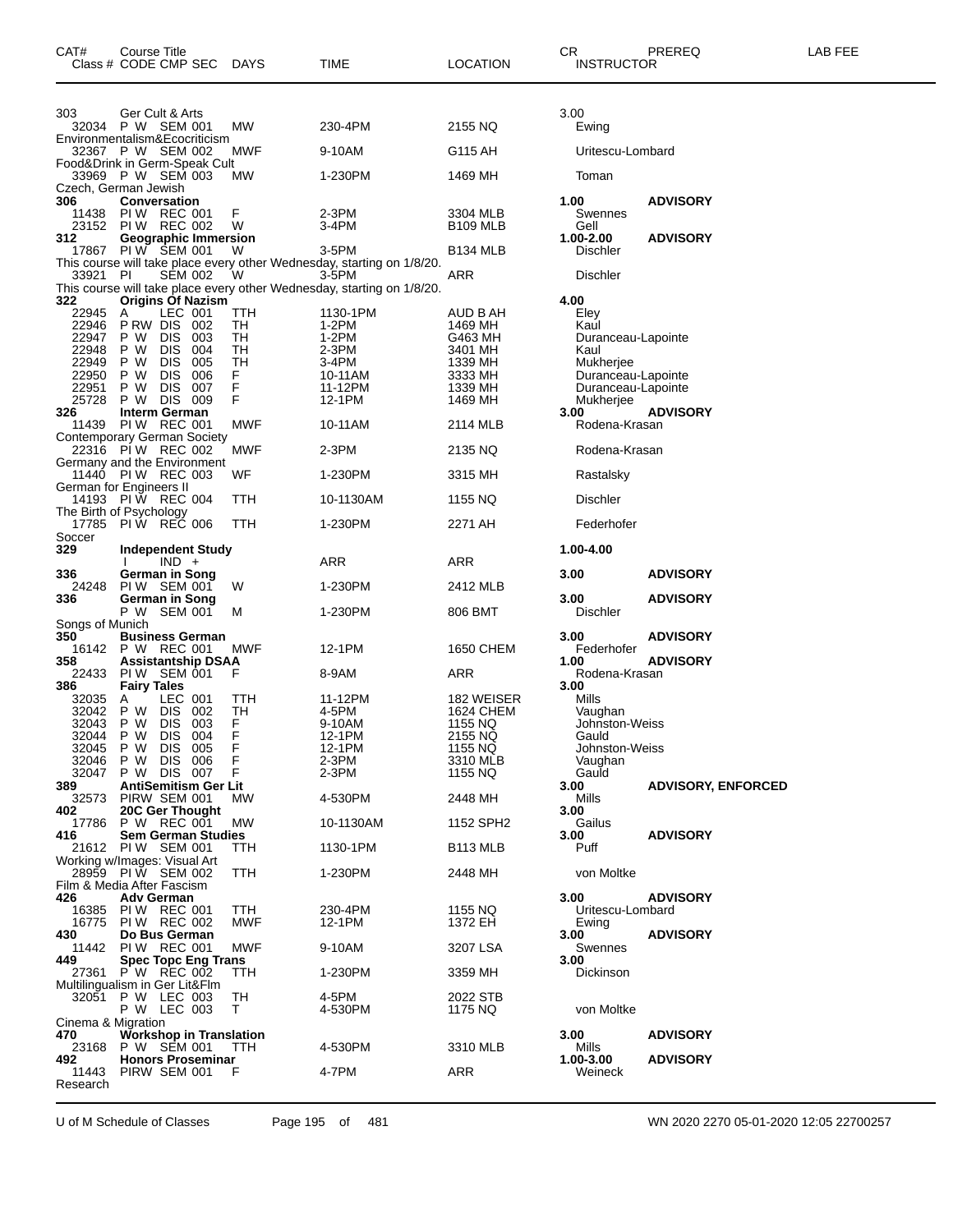| CAT#         | <b>Course Title</b>                               |              |             |                 | CR.               | <b>PREREQ</b>   | <b>LAB FEE</b> |
|--------------|---------------------------------------------------|--------------|-------------|-----------------|-------------------|-----------------|----------------|
|              | Class # CODE CMP SEC DAYS                         |              | <b>TIME</b> | <b>LOCATION</b> | <b>INSTRUCTOR</b> |                 |                |
|              |                                                   |              |             |                 |                   |                 |                |
| 505          | Middle English                                    |              |             |                 | 3.00              | <b>ADVISORY</b> |                |
| 34975<br>525 | <b>REC 001</b><br>P.<br><b>Advanced Writing</b>   | TTH          | 830-10AM    | 3333 MH         | Toon<br>1.00      | <b>ADVISORY</b> |                |
| 33709        | P W REC 001                                       |              | <b>ARR</b>  | <b>ARR</b>      | Weineck           |                 |                |
| 702          | <b>Textual and Visual</b>                         |              |             |                 | 3.00              |                 |                |
|              | 32053 P W SEM 001                                 | TH           | 3-6PM       | <b>ARR</b>      | Gailus            |                 |                |
|              | Modernism&theDiscourse of Life                    |              |             |                 |                   |                 |                |
| 732          | <b>Cultural/Historical</b>                        |              |             |                 | 3.00              |                 |                |
|              | 20605 P W SEM 001                                 | W            | $2-5PM$     | 3000 STB        | Dickinson         |                 |                |
| 825          | <b>Interrogating German Studies</b><br>Colloquium |              |             |                 | 3.00              | <b>ADVISORY</b> |                |
| 18324        | P W SEM 001                                       | - F          | $2-5PM$     | <b>ARR</b>      | Weineck           |                 |                |
| 902          | <b>Directed Reading</b>                           |              |             |                 | 1.00-8.00         | <b>ADVISORY</b> |                |
|              | $IND +$                                           |              | <b>ARR</b>  | <b>ARR</b>      |                   |                 |                |
| 990          | <b>Diss-Precand</b>                               |              |             |                 | 1.00-8.00         | <b>ADVISORY</b> |                |
|              | $IND +$                                           |              | <b>ARR</b>  | <b>ARR</b>      |                   |                 |                |
| 995          | <b>Diss-Cand</b><br>$IND +$<br>IR                 |              | <b>ARR</b>  | <b>ARR</b>      | 8.00              | <b>ENFORCED</b> |                |
|              |                                                   |              |             |                 |                   |                 |                |
|              | <b>Scandinavian (SCAND)</b>                       |              |             |                 |                   |                 |                |
| 104          | <b>Elementary Swedish</b>                         |              |             |                 | 4.00              | <b>ADVISORY</b> |                |
| 11870        | P W REC 001                                       | TTH          | 10-11AM     | 3315 MH         |                   |                 |                |
| 104          | <b>Elementary Swedish</b>                         |              |             |                 | 4.00              | <b>ADVISORY</b> |                |
|              | P W REC 001                                       | MW           | 10-11AM     | 3359 MH         | Gull              |                 |                |
| 234<br>14198 | 2nd Year Swedish<br><b>P W REC 001</b>            | <b>MTWTH</b> | 11-12PM     | 3310 MLB        | 4.00<br>Eriksson  | <b>ADVISORY</b> |                |
| 325          | <b>Third Year Swedish</b>                         |              |             |                 | 4.00              | <b>ENFORCED</b> |                |
| 25106        | <b>P RW REC 001</b>                               | <b>TTH</b>   | 9-11AM      | 2110 MLB        | Eriksson          |                 |                |
| 349          | <b>Independent Study</b>                          |              |             |                 | 1.00-4.00         |                 |                |
|              | $IND +$                                           |              | <b>ARR</b>  | ARR             |                   |                 |                |
| 351          | <b>Business Swedish</b>                           |              |             |                 | 3.00              | <b>ADVISORY</b> |                |
|              | $IND +$                                           |              | <b>ARR</b>  | <b>ARR</b>      |                   |                 |                |
| 442          | <b>Icelandic Saga</b>                             |              |             |                 | 3.00              | <b>ADVISORY</b> |                |
| 19458        | P W REC 001                                       | MWF          | $1-2PM$     | 1155 NQ         | Gull              |                 |                |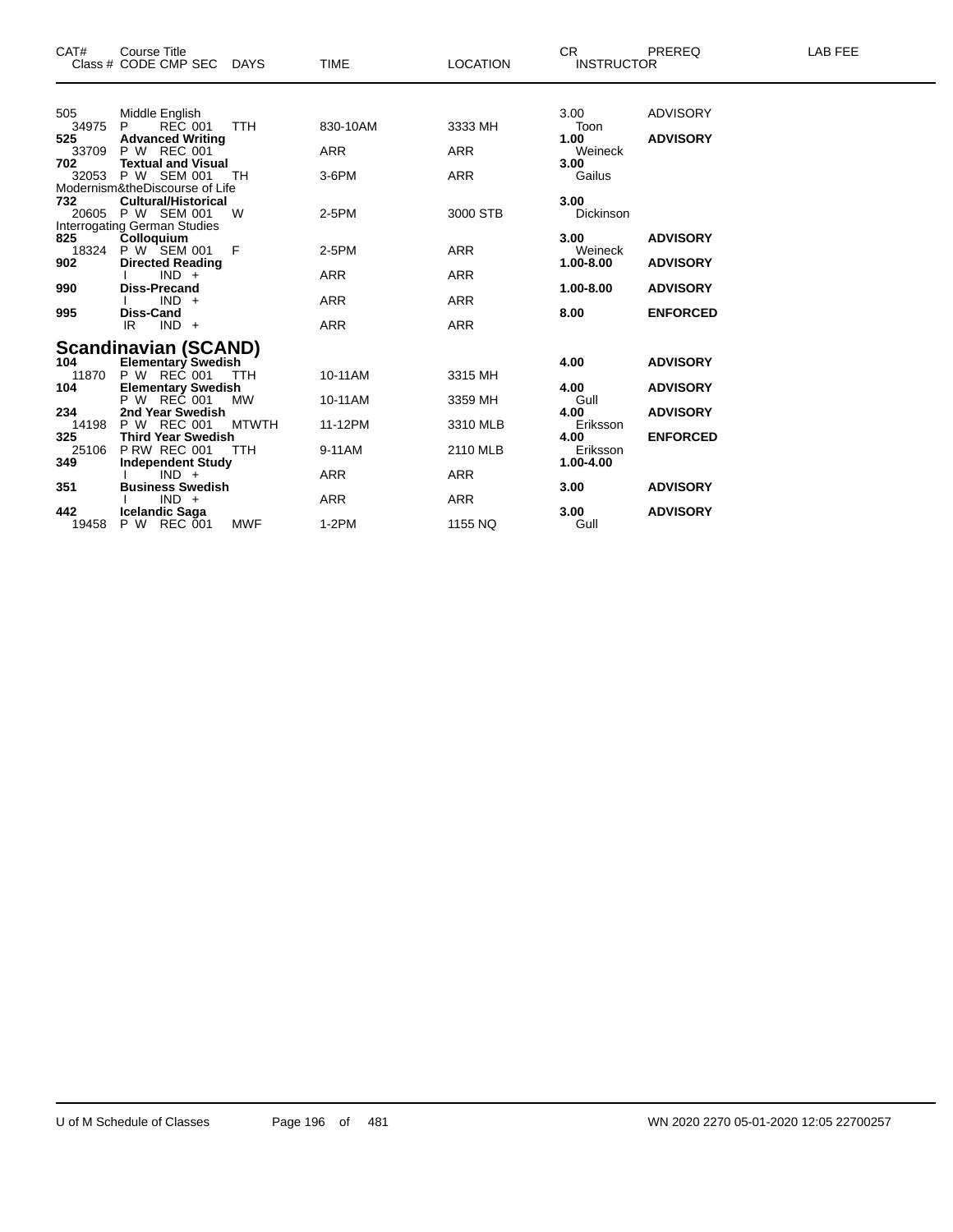| CAT# | Course Title              |      |          | Ωn<br>◡           | PREREQ | LAB FEE |
|------|---------------------------|------|----------|-------------------|--------|---------|
|      | Class # CODE CMP SEC DAYS | TIME | LOCATION | <b>INSTRUCTOR</b> |        |         |
|      |                           |      |          |                   |        |         |

#### **History Department History (HISTORY)**

--IT IS CRITICAL THAT STUDENTS ATTEND CLASSES FROM THE BEGINNING OF THE TERM. EVEN THOUGH STUDENTS MAY BE REGISTERED OFFICIALLY FOR A COURSE, THE DEPARTMENT MAY GIVE AWAY PLACES IN A COURSE IF STUDENTS DO NOT ATTEND THE FIRST TWO COURSE MEETINGS --ALL STUDENTS MUST TAKE ACTION THROUGH THE REGISTRATION PROCESS TO MAKE SURE THAT THEIR OFFICIAL COURSE SCHEDULES MATCH THE COURSES THEY ARE ATTENDING. --100 THRU 500 LEVEL 4 CREDIT HOUR COURSES ARE 4 CREDIT HOURS FOR UNDERGRADUATES ONLY. --SURVEY AND INTRODUCTORY COURSES ARE FOR FRESHMEN AND SOPHOMORES. --SURVEY COURSES REQUIRE BOTH LECTURE AND DISCUSSION SECTIONS. DISCUSSION SECTIONS DO NOT MEET UNTIL AFTER FIRST LECTURE. **History of Present 4.00** A LEC 001 TTH 10-1130AM ARR Kivelson, Spector P W DIS 002 TH 12-1PM 2436 MH Saad P W DIS 003 TH 1-2PM 2437 MH Saad P W DIS 005 F 12-1PM 2436 MH Saad **12-1PM** 2436 MH 31494 P W DIS 005 F 31494 P W DIS 005 F 31494 2436 MH 31494 P W DIS 005 F 312-1PM<br>195 **Writing of History** 830-10AM 320-10AM 326463 MH 3260 Bown P RW REC 001 MW 830-10AM G463 MH Bowman Travel Movement & Space P RW REC 002 MW 1130-1PM 049 UMMA Finkelberg Fashion and Modern Life P RW REC 003 WF 1130-1PM 1624 CHEM Laplant Enlightenment and Revolution<br>196 First Yr SS Semin **First Yr SS Seminar 3.00 ADVISORY** P RW SEM 001 MW 1130-1PM 2448 MH Sinha Revolutionary Nonviolence<br>197 **First Yr HU Ser First Yr HU Seminar 3.00 ADVISORY** P RW SEM 001 MW 4-530PM 4199 AH Freidin The Roman Family P RW SEM 002 T 3-6PM 171 LORCH Marwil Holocaust Documentary Films P RW SEM 003 TTH 530-7PM G449 MH Mills Journeys and Stories P RW SEM 004 MW 1130-1PM 1460 MH Spector Central European Cities<br>201 Rome **Rome 4.00** A LEC 001 TTH 230-4PM ARR Freidin P W DIS 002 T 4-5PM 2449 MH Goggin P W DIS 003 T 4-5PM 3302 MH Crocker P W DIS 004 W 10-11AM G026 TISCH Crocker P W DIS 006 W 12-1PM 2437 MH Crocker P W DIS 007 W 9-10AM 1436 MH Goggin 201512 P W DIS 007 W 9-10AM 1436 MH Goggin<br>202 **Doing History 3.00**<br>All sections of History 202 are reserved for History Majors. Please email Sheila (sheilaw) for seat avail sections of History 202 are reserved for History Majors. Please email Sheila (sheilaw) for seat availability.<br>21554 PIRW SEM 001 TTH 1130-1PM 1460 MH Ballinger PIRW SEM 001 TTH 1130-1PM 1460 MH Ballinger PIRW SEM 002 MW 230-4PM 1469 MH Wroblewski 28478 PIRW SEM 003 TTH 1-230PM G449 MH Glover<br>31495 PIRW SEM 004 MW 4-530PM 2024 TISCH Spoon PIRW SEM 004 MW 4-530PM 2024 TISCH Spooner **Intr Jpn Civilizatn 3.00** P W LEC 001 MW 1130-1PM G020 TMC Brightwell **Modern East Asia 4.00** A LEC 001 MW 10-1130AM LEC RM 1 MLB Cassel P W DIS 002 W 12-1PM 2412 MLB Zhang P W DIS 003 W 1-2PM 2402 MLB Zhang P W DIS 004 W 3-4PM 3460 MH Luo P W DIS 005 W 4-5PM 1401 MH Luo **World War I 4.00** AI LEC 001 TTH 230-4PM G127 AH Gaggio PI W DIS 002 TH 4-5PM 4211 AH Shahollari PI W DIS 003 F 11-12PM 1359 MH Shahollari PI W DIS 004 F 12-1PM 3333 MH Shahollari **Commu & Capit E Eur 4.00** A LEC 001 TTH 1130-1PM 260 WEISER Fehervary 25746 A LEC 001 TTH 1130-1PM 260 WEISER Fehervary<br>25751 PI DIS 002 TH 3-4PM 238A WH 25756 PI DIS 003 TH 4-5PM 238A WH Babic, Fehervary<br>25761 PI DIS 004 F 10-11AM 1507 NUB Deoanca, Feherv<br>25766 PI DIS 005 F 11-12PM PI DIS 004 F 10-11AM 1507 NUB Deoanca, Fehervary PI DIS 005 F 11-12PM 1024 DANA Deoanca, Fehervary **Intro Hist Anthro 3.00** PI LEC 001 MW 1-230PM 210 WH Frye **Topics in History/HU 3.00-4.00 PIW LEC 001** The U.S. & the Pacific World 31522 PIW LEC 002 TTH 1130-1PM G127 AH Langland, Clague Engaging Performance<br>27703 A LEC 003 TTH 10-1130AM 2022 STB Pinsker Jews in the Modern World

U of M Schedule of Classes Page 197 of 481 WN 2020 2270 05-01-2020 12:05 22700257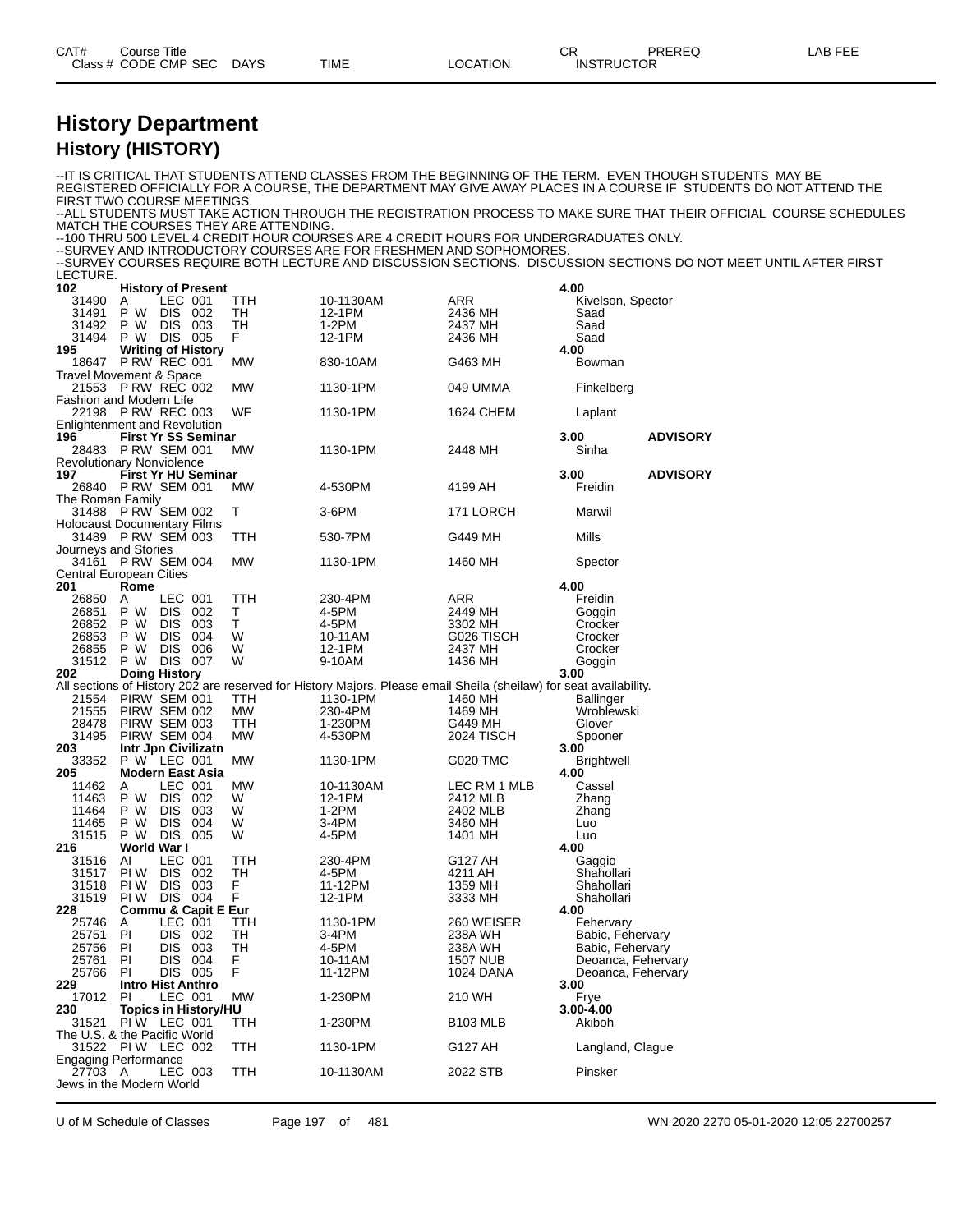| CAT#                                                                                                                                                           | Course Title<br>Class # CODE CMP SEC                                                                                     |                                                                                                                                                                                                                                                    |                                                                                                              | <b>DAYS</b>                                                              | <b>TIME</b>                                                                                                                                                                                | <b>LOCATION</b>                                                                                                                                                                                                                             | PREREQ<br>CR<br><b>INSTRUCTOR</b>                                                                                                                                                                  | LAB FEE |
|----------------------------------------------------------------------------------------------------------------------------------------------------------------|--------------------------------------------------------------------------------------------------------------------------|----------------------------------------------------------------------------------------------------------------------------------------------------------------------------------------------------------------------------------------------------|--------------------------------------------------------------------------------------------------------------|--------------------------------------------------------------------------|--------------------------------------------------------------------------------------------------------------------------------------------------------------------------------------------|---------------------------------------------------------------------------------------------------------------------------------------------------------------------------------------------------------------------------------------------|----------------------------------------------------------------------------------------------------------------------------------------------------------------------------------------------------|---------|
| 28074<br>28075<br>31715<br>War, Gend, Mascul, Violence                                                                                                         | P W<br>P W<br>Α                                                                                                          | <b>DIS</b><br>DIS 005<br>LEC 010                                                                                                                                                                                                                   | 004                                                                                                          | F<br>TH<br>TTH                                                           | 10-11AM<br>4-5PM<br>230-4PM                                                                                                                                                                | 1469 MH<br>2062 PALM<br>LEC RM 1 MLB                                                                                                                                                                                                        | Pinsker, Linial<br>Pinsker, Linial<br>Tonomura                                                                                                                                                     |         |
| 31912<br>31913<br>31914<br>31938                                                                                                                               | P W<br>P W<br>P W<br>A                                                                                                   | DIS 011<br>DIS 012<br>DIS 013<br>LEC 020                                                                                                                                                                                                           |                                                                                                              | T.<br>W<br>W<br>TTH                                                      | 4-5PM<br>9-10AM<br>10-11AM<br>830-10AM                                                                                                                                                     | 2436 MH<br>3460 MH<br><b>B109 MLB</b><br>G127 AH                                                                                                                                                                                            | Valedon-Trapote<br>Valedon-Trapote<br>Valedon-Trapote<br>Wroblewski                                                                                                                                |         |
| Sports in Society<br>31939<br>31940<br>31941<br>233                                                                                                            | P W<br>P W<br>P W                                                                                                        | <b>DIS</b><br>DIS 022<br>DIS 023                                                                                                                                                                                                                   | 021<br><b>STD:Syphilis to AIDS</b>                                                                           | TН<br>TН<br>TН                                                           | 10-11AM<br>12-1PM<br>$1-2PM$                                                                                                                                                               | G168 AH<br>3463 MH<br>3401 MH                                                                                                                                                                                                               | Espinosa II<br>Espinosa II<br>Espinosa II<br>4.00                                                                                                                                                  |         |
| 23969<br>26873<br>28588<br>234                                                                                                                                 | Α<br>P W<br>P W DIS 004                                                                                                  | LEC 001<br>DIS 003                                                                                                                                                                                                                                 | <b>History of Medicine</b>                                                                                   | TTH<br>W<br>W                                                            | 4-530PM<br>10-11AM<br>12-1PM                                                                                                                                                               | 3330 MH<br>3460 MH<br>2330 MH                                                                                                                                                                                                               | Kazanjian<br>Pettit<br>Pettit<br>4.00                                                                                                                                                              |         |
| 31523<br>31524<br>31525<br>31526<br>239                                                                                                                        | A<br>P W<br>P W<br>P W DIS 004                                                                                           | LEC 001<br><b>DIS</b><br><b>DIS</b>                                                                                                                                                                                                                | 002<br>003<br>World Before 1492                                                                              | МW<br>M<br>т<br>т                                                        | 230-4PM<br>4-5PM<br>11-12PM<br>12-1PM                                                                                                                                                      | 1400 CHEM<br>1401 MH<br>3314 MH<br>1448 MH                                                                                                                                                                                                  | Howell<br>Schenck<br>Schenck<br>Schenck<br>4.00                                                                                                                                                    |         |
| 31527<br>31528<br>31529<br>31530<br>244                                                                                                                        | ΑI<br>PI W<br>PI W<br>PIW DIS 004                                                                                        | LEC 001<br>DIS 002<br><b>DIS</b>                                                                                                                                                                                                                   | - 003<br>Arab-Israeli Conflic                                                                                | МW<br>W<br>TН<br>TН                                                      | 230-4PM<br>1-2PM<br>10-11AM<br>11-12PM                                                                                                                                                     | ARR<br>3347 MH<br>2449 MH<br>1437 MH                                                                                                                                                                                                        | Cipa<br>Kayarlar<br>Kayarlar<br>Kayarlar<br>4.00                                                                                                                                                   |         |
| 22199<br>22200<br>22201<br>22202<br>22203<br>22204<br>22205<br>22257<br>22726<br>22727<br>22728<br>22896<br>22897<br>26013<br>26014<br>28181<br>31496<br>36915 | A<br>P W<br>P W<br>P W<br>P W<br>P W<br>P W<br>P W<br>P W<br>P W<br>P W<br>P W<br>P W<br>P W<br>P W<br>P W<br>P W<br>P W | LEC 001<br><b>DIS</b><br><b>DIS</b><br><b>DIS</b><br><b>DIS</b><br><b>DIS</b><br><b>DIS</b><br><b>DIS</b><br><b>DIS</b><br><b>DIS</b><br><b>DIS</b><br><b>DIS</b><br><b>DIS</b><br><b>DIS</b><br><b>DIS</b><br><b>DIS</b><br><b>DIS</b><br>DIS 021 | 003<br>005<br>006<br>007<br>008<br>009<br>010<br>011<br>012<br>013<br>015<br>016<br>017<br>018<br>019<br>020 | TTH<br>FFFFF<br>F<br>W<br>W<br>W<br>W<br>W<br>W<br>W<br>W<br>W<br>W<br>F | 4-530PM<br>10-11AM<br>11-12PM<br>11-12PM<br>12-1PM<br>12-1PM<br>$1-2PM$<br>9-10AM<br>9-10AM<br>10-11AM<br>10-11AM<br>11-12PM<br>12-1PM<br>12-1PM<br>$1-2PM$<br>2-3PM<br>$1-2PM$<br>10-11AM | AUD 3 MLB<br>1448 MH<br>3463 MH<br>3437 MH<br>3463 MH<br>3437 MH<br>2436 MH<br>2330 MH<br>G160 AH<br><b>B101 MLB</b><br>2212 MLB<br><b>B135 MLB</b><br><b>B101 MLB</b><br>2212 MLB<br>1339 MH<br>B <sub>101</sub> MLB<br>2407 MH<br>3347 MH | Lieberman<br>Fraundorfer<br>Fraundorfer<br>Maldarella<br>Fraundorfer<br>Sadan<br>Sadan<br>Maldarella<br>Price<br>Maldarella<br>Price<br>Chan<br>Price<br>Chan<br>Chan<br>Mtotha<br>Mtotha<br>Sadan |         |
| 247<br>11479<br>16118<br>254<br>11461                                                                                                                          | <b>Modern Africa</b><br>AI<br>PIW DIS 002<br>P W LEC 001                                                                 | LEC 001                                                                                                                                                                                                                                            | Europe, 1648-Present                                                                                         | МW<br>W<br>TTH                                                           | 10-1130AM<br>12-1PM<br>10-1130AM                                                                                                                                                           | 3463 MH<br>373 LORCH<br>1436 MH                                                                                                                                                                                                             | 4.00<br>Poteet<br>3.00<br>Marwil                                                                                                                                                                   |         |
| Freshmen are welcome.<br>255                                                                                                                                   |                                                                                                                          |                                                                                                                                                                                                                                                    | <b>Mod India and S Asia</b>                                                                                  |                                                                          |                                                                                                                                                                                            |                                                                                                                                                                                                                                             | 4.00                                                                                                                                                                                               |         |
| 31531<br>31532<br>31533<br>261                                                                                                                                 | AI<br>PI W<br>PIW DIS 003                                                                                                | LEC 001<br>DIS 002                                                                                                                                                                                                                                 | U S 1865-Present                                                                                             | МW<br>TН<br>TH                                                           | 4-530PM<br>12-1PM<br>$1-2PM$                                                                                                                                                               | 3463 MH<br><b>B116 MLB</b><br>B116 MLB                                                                                                                                                                                                      | Sinha<br>Mace<br>Mace<br>4.00                                                                                                                                                                      |         |
| 11466<br><b>Issues in Race &amp; Ethnicity</b>                                                                                                                 | A                                                                                                                        | LEC 001                                                                                                                                                                                                                                            |                                                                                                              | МW                                                                       | 230-4PM                                                                                                                                                                                    | 1300 CHEM                                                                                                                                                                                                                                   | <b>Brick</b>                                                                                                                                                                                       |         |
| 11467<br>11468<br>11469<br>262                                                                                                                                 | P W<br>P W<br>P W DIS 004                                                                                                | DIS 002<br>DIS 003                                                                                                                                                                                                                                 | <b>The American South</b>                                                                                    | W<br>TH<br>TH                                                            | 4-5PM<br>9-10AM<br>10-11AM                                                                                                                                                                 | G040 TISCH<br>2185 NQ<br>2185 NQ                                                                                                                                                                                                            | <b>Brausch</b><br><b>Brausch</b><br><b>Brausch</b><br>4.00                                                                                                                                         |         |
| 22908<br>Hist of Race & Culture                                                                                                                                | A                                                                                                                        | LEC 001                                                                                                                                                                                                                                            |                                                                                                              | МW                                                                       | 1130-1PM                                                                                                                                                                                   | AUD A AH                                                                                                                                                                                                                                    | <b>Berrey</b>                                                                                                                                                                                      |         |
| 22909<br>22910<br>22911<br>22912<br>22913<br>22914<br>33795<br>33796                                                                                           | P W<br>P W<br>P W<br>P W<br>P W<br>P W<br>P W<br>P W                                                                     | <b>DIS</b><br><b>DIS</b><br><b>DIS</b><br><b>DIS</b><br><b>DIS</b><br><b>DIS</b><br><b>DIS 008</b><br>DIS 009                                                                                                                                      | 002<br>003<br>004<br>005<br>006<br>007                                                                       | M<br>M<br>т<br>т<br>Τ<br>т<br>т<br>М                                     | $1-2PM$<br>$1-2PM$<br>9-10AM<br>9-10AM<br>10-11AM<br>11-12PM<br>11-12PM<br>$2-3PM$                                                                                                         | G026 TISCH<br>2437 MH<br>G026 TISCH<br>2271 AH<br>5180B AH<br>1437 MH<br>3347 MH<br>1448 MH                                                                                                                                                 | Pazan<br>Mora<br>Varela Corredor<br>Pazan<br>Varela Corredor<br>Pazan<br>Mora<br>Mora                                                                                                              |         |
| 273<br>32551<br>275                                                                                                                                            | P W SEM 001<br>Af-Am Hst II                                                                                              |                                                                                                                                                                                                                                                    | <b>Anc Hist of Turkey</b>                                                                                    | MW                                                                       | 10-1130AM                                                                                                                                                                                  | 5000 STB                                                                                                                                                                                                                                    | 3.00<br><b>ADVISORY</b><br>Beckman<br><b>ADVISORY</b><br>3.00                                                                                                                                      |         |
| 31888<br>280                                                                                                                                                   | PIW LEC 001<br>Civil War Era                                                                                             |                                                                                                                                                                                                                                                    |                                                                                                              | TTH                                                                      | 10-1130AM                                                                                                                                                                                  | G115 AH                                                                                                                                                                                                                                     | Young<br>4.00                                                                                                                                                                                      |         |
| 31534<br>31535                                                                                                                                                 | A<br>P W DIS 002                                                                                                         | LEC 001                                                                                                                                                                                                                                            |                                                                                                              | МW<br>W                                                                  | 10-1130AM<br>12-1PM                                                                                                                                                                        | 3735 CCRB<br>3314 MH                                                                                                                                                                                                                        | Spooner<br>Swisher                                                                                                                                                                                 |         |

U of M Schedule of Classes Page 198 of 481 WN 2020 2270 05-01-2020 12:05 22700257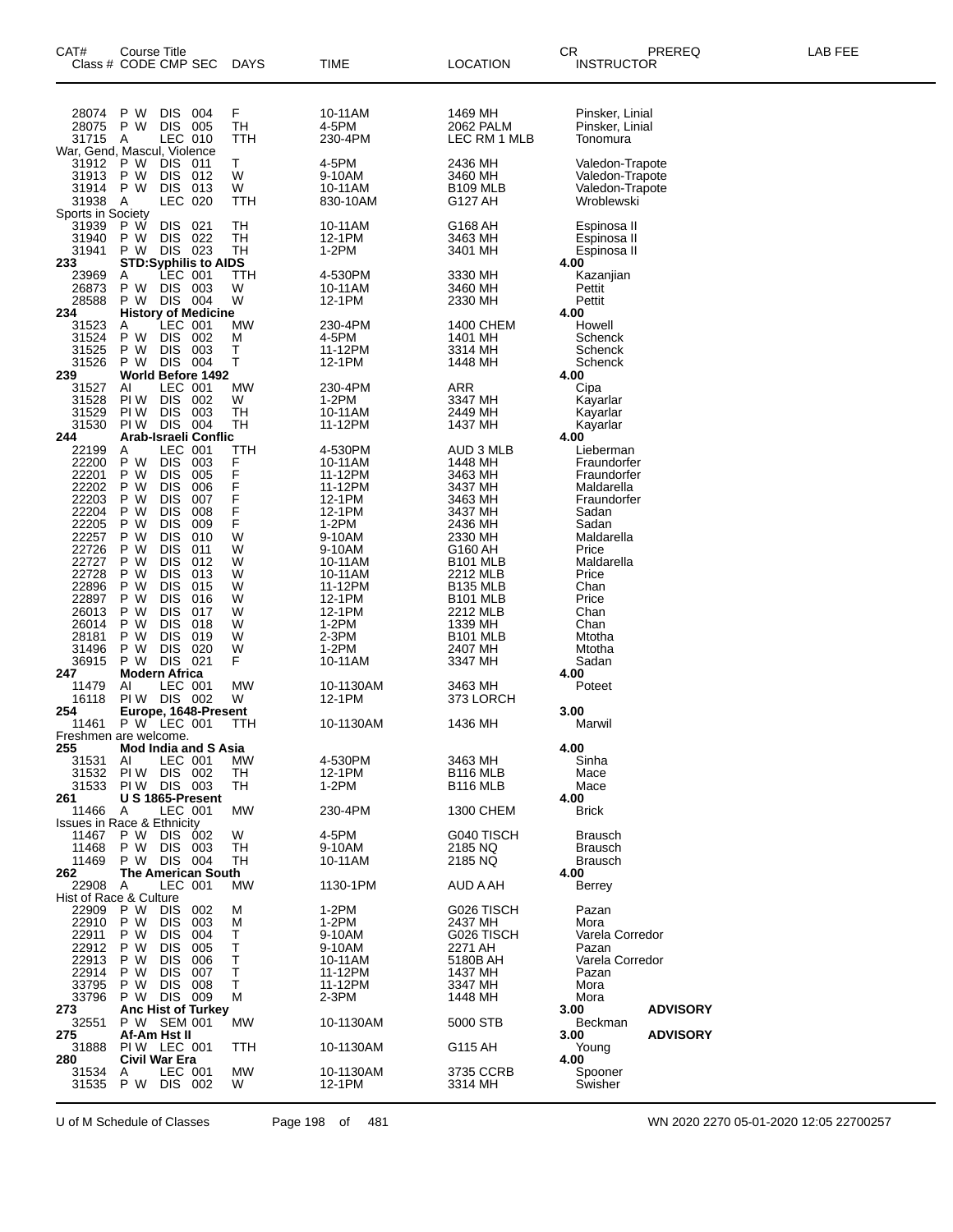| CAT#                                    | Course Title                          |                          |                               |             |                     |                            | CR<br>PREREQ                           | LAB FEE |
|-----------------------------------------|---------------------------------------|--------------------------|-------------------------------|-------------|---------------------|----------------------------|----------------------------------------|---------|
| Class # CODE CMP SEC                    |                                       |                          |                               | <b>DAYS</b> | TIME                | <b>LOCATION</b>            | <b>INSTRUCTOR</b>                      |         |
|                                         |                                       |                          |                               |             |                     |                            |                                        |         |
|                                         |                                       |                          |                               |             |                     |                            |                                        |         |
| 31536                                   | P W                                   | <b>DIS</b>               | 003                           | W           | 12-1PM              | 2462 MH                    | Waldman                                |         |
| 31537                                   | P W                                   | <b>DIS</b>               | 004                           | W           | 2-3PM               | <b>B109 MLB</b>            | Swisher                                |         |
| 31538                                   | P W                                   | DIS 005                  |                               | W           | 3-4PM               | 3448 MH                    | Waldman                                |         |
| 281                                     |                                       | LEC 001                  | <b>Become a Billionaire</b>   |             |                     |                            | 4.00                                   |         |
| 32576<br>32577                          | Ą<br>P W                              | <b>DIS</b>               | 002                           | TTH<br>т    | 10-1130AM<br>12-1PM | 1324 EH<br>1437 MH         | Hancock<br>Clayton                     |         |
| 32578                                   | P W                                   | <b>DIS</b>               | 003                           | Т           | 12-1PM              | 1507 NUB                   | Dillman-Hasso                          |         |
| 32579                                   | P W                                   | <b>DIS</b>               | 004                           | Ť           | 3-4PM               | 3448 MH                    | Dillman-Hasso                          |         |
| 32580                                   | P W                                   | <b>DIS</b>               | 005                           | T           | 4-5PM               | <b>B830 EQ</b>             | Dillman-Hasso                          |         |
| 32581                                   | P W                                   | <b>DIS</b>               | 006                           | W           | 9-10AM              | 1448 MH                    | Clayton                                |         |
| 32582                                   | P W                                   | <b>DIS</b>               | 007                           | W           | 10-11AM             | 1636 CHEM                  | Clayton                                |         |
| 36877                                   | P W<br>P W                            | <b>DIS</b><br><b>DIS</b> | 008                           | т<br>W      | 4-5PM               | 1632 CHEM                  | Donovan                                |         |
| 36878<br>37031                          | P W                                   | DIS 010                  | 009                           | W           | 9-10AM<br>10-11AM   | 1359 MH<br><b>B135 MLB</b> | Donovan<br>Donovan                     |         |
| 285                                     |                                       |                          | <b>Sci Tech Med&amp;Socty</b> |             |                     |                            | 4.00                                   |         |
| 22427                                   | S                                     | LEC 001                  |                               | <b>MW</b>   | 1130-1PM            | 1230 USB                   | Carson                                 |         |
| 22453                                   | P                                     |                          | DIS 002                       | TН          | 9-10AM              | 1423 EQ                    | Johnson, Carson                        |         |
| 22454                                   | P                                     | <b>DIS</b>               | 003                           | TН          | 2-3PM               | <b>B116 MLB</b>            | Johnson, Carson                        |         |
| 22455                                   | P                                     |                          | DIS 004                       | <b>TH</b>   | 12-1PM              | <b>B834 EQ</b>             | Johnson, Carson                        |         |
| 287<br>32583                            | P W LEC 001                           |                          | ErlyMod Spain&Portgl          | TTH         | 1-230PM             | A859 CHEM-TBLC             | 3.00<br>Mills                          |         |
| 291                                     |                                       |                          | <b>History of Happiness</b>   |             |                     |                            | 4.00                                   |         |
| 31539                                   | A                                     | LEC 001                  |                               | MW          | 4-530PM             | 1449 MH                    | Cole                                   |         |
| 31540                                   | P W                                   | <b>DIS</b>               | 002                           | TН          | 9-10AM              | G026 TISCH                 | Ren                                    |         |
| 31541                                   | P W                                   | DIS.                     | 003                           | <b>TH</b>   | 10-11AM             | 3411 MH                    | Ren                                    |         |
| 31542                                   | P W DIS 004                           |                          |                               | TН          | 12-1PM              | 1437 MH                    | Ren                                    |         |
| 305                                     |                                       |                          | <b>American Addictions</b>    |             |                     |                            | 4.00                                   |         |
| 28518                                   | AI                                    | LEC 001                  |                               | TTH         | 230-4PM             | 1060 BSB-TBL               | Cowles                                 |         |
| 28519<br>28520                          | PI W<br>PI W                          | <b>DIS</b><br><b>DIS</b> | 002<br>003                    | т<br>W      | 4-5PM<br>9-10AM     | 2455 MH<br>G144 AH         | Dalton<br>Dalton                       |         |
| 28521                                   | PI W                                  | <b>DIS</b>               | 004                           | W           | 10-11AM             | 2402 MLB                   | Sakayan                                |         |
| 30265                                   | PI W                                  | <b>DIS</b>               | 005                           | W           | 11-12PM             | 2212 MLB                   | Dalton                                 |         |
| 30266                                   | PI W                                  | <b>DIS</b>               | 006                           | W           | 12-1PM              | B <sub>134</sub> MLB       | Sakayan, Cowles                        |         |
| 33797                                   | PIW DIS 007                           |                          |                               | W           | 1-2PM               | 806 BMT                    | Sakayan                                |         |
| 307                                     |                                       |                          | <b>Ottoman History II</b>     |             |                     |                            | 3.00<br><b>ENFORCED</b>                |         |
| 29733                                   | P RW LEC 001                          |                          |                               | MW          | 1130-1PM            | 1105 NQ                    | Cipa                                   |         |
| 309<br>31552                            | <b>After Alexander</b><br>P W SEM 001 |                          |                               | TTH         | 1130-1PM            | 1436 MH                    | 3.00<br><b>ADVISORY</b><br>Moyer       |         |
| 313                                     |                                       |                          | <b>Rev France 1789-1900</b>   |             |                     |                            | 4.00                                   |         |
| 31574                                   | A                                     | LEC 001                  |                               | TTH         | 1-230PM             | 1449 MH                    | Cole                                   |         |
| 31575                                   | P W                                   | DIS                      | 002                           | т           | 3-4PM               | 3347 MH                    | Heydari                                |         |
| 31576                                   | P W                                   | <b>DIS</b>               | 003                           | W           | 9-10AM              | 2462 MH                    | Heydari                                |         |
| 31577                                   | P W DIS 004                           |                          |                               | W           | 10-11AM             | B <sub>124</sub> MLB       | Heydari                                |         |
| 315<br>31554                            | Al                                    | LEC 001                  | <b>Amer Constitut Hist</b>    | TTH         | 10-1130AM           | 1400 CHEM                  | <b>ADVISORY</b><br>4.00<br>Dowd, Scott |         |
| 31555                                   | PI W                                  | DIS.                     | 002                           | F           | 10-11AM             | 1359 MH                    | Koutsoukos Chalhoub                    |         |
| 31556                                   | PI W                                  | <b>DIS</b>               | 003                           | F           | 11-12PM             | G115 AH                    | Crutcher                               |         |
| 31557                                   | PI W                                  | <b>DIS</b>               | 004                           | <b>TH</b>   | 12-1PM              | 806 BMT                    | Crutcher                               |         |
| 31558                                   | PI W                                  | <b>DIS</b>               | 005                           | TH          | 1-2PM               | 3816 SSWB                  | Crutcher                               |         |
| 33798                                   | PI W                                  | <b>DIS</b>               | 006                           | <b>TH</b>   | 12-1PM              | 5521 HH                    | Koutsoukos Chalhoub                    |         |
| 33871                                   | PI W                                  | <b>DIS</b>               | 007                           | F           | 11-12PM             | 5179 AH                    | Koutsoukos Chalhoub                    |         |
| 316<br>31559                            | P W LEC 001                           |                          | <b>Medieval Women</b>         | TTH         | 830-10AM            | 3254 LSA                   | 3.00<br><b>ADVISORY</b><br>French      |         |
| 319                                     |                                       |                          | <b>Europe Since 1945</b>      |             |                     |                            | 4.00                                   |         |
| 31560                                   | A                                     | LEC 001                  |                               | <b>MW</b>   | 10-1130AM           | 1518 NUB                   | Folland                                |         |
| 31561                                   | P W                                   | DIS 002                  |                               | W           | 12-1PM              | 2114 MLB                   | Hershey                                |         |
| 31562                                   | P W DIS 003                           |                          |                               | W           | 1-2PM               | <b>B109 MLB</b>            | Hershey                                |         |
| 321                                     |                                       |                          | <b>Britain Since 1945</b>     |             |                     |                            | 3.00                                   |         |
| 23970<br>Britain: Film Fiction&Auto Bio | P W LEC 001                           |                          |                               | Т           | 10-1PM              | G026 TISCH                 | Israel                                 |         |
| 322                                     |                                       |                          | <b>Origins Of Nazism</b>      |             |                     |                            | 4.00                                   |         |
| 22915                                   | Α                                     | LEC 001                  |                               | TTH         | 1130-1PM            | AUD B AH                   | Eley                                   |         |
| 22916                                   | P W                                   | DIS.                     | 002                           | TН          | 1-2PM               | 1469 MH                    | Kaul                                   |         |
| 22917                                   | P W                                   | <b>DIS</b>               | 003                           | TН          | $1-2PM$             | G463 MH                    | Duranceau-Lapointe                     |         |
| 22918                                   | P W                                   | <b>DIS</b>               | 004                           | TН          | 2-3PM               | 3401 MH                    | Kaul                                   |         |
| 22919                                   | P W                                   | <b>DIS</b>               | 005                           | TН          | 3-4PM               | 1339 MH                    | Mukherjee                              |         |
| 22920<br>22921                          | P W<br>P W                            | <b>DIS</b><br><b>DIS</b> | 006<br>007                    |             | 10-11AM             | 3333 MH                    | Duranceau-Lapointe                     |         |
| 25726                                   | P W DIS 009                           |                          |                               | F<br>F<br>F | 11-12PM<br>12-1PM   | 1339 MH<br>1469 MH         | Duranceau-Lapointe<br>Mukherjee        |         |
| 325                                     |                                       |                          | Islam in South Asia           |             |                     |                            | 4.00                                   |         |
| 31652                                   | Al                                    | LEC 001                  |                               | TTH         | 1130-1PM            | ARR                        | Mir                                    |         |
| 31653                                   | PI W                                  | DIS 002                  |                               | Т           | $1-2PM$             | 3411 MH                    | Gupta, Mir                             |         |
| 31654                                   | PI                                    | DIS.                     | 003                           |             | ARR                 | ARR                        | Mir                                    |         |
| 33800                                   | PIW DIS 004                           |                          |                               | W           | 11-12PM             | 2462 MH                    | Gupta                                  |         |
| 328<br>23979 P W LEC 001                |                                       |                          | <b>HU History Topics</b>      | <b>MW</b>   |                     |                            | 3.00<br>Puff                           |         |
| The City in History                     |                                       |                          |                               |             | 1130-1PM            | <b>B830 EQ</b>             |                                        |         |
| 33822 P W LEC 002                       |                                       |                          |                               | TTH         | 230-4PM             | 1185 NQ                    | Hagen                                  |         |
| The Prophet Muhammad                    |                                       |                          |                               |             |                     |                            |                                        |         |
|                                         |                                       |                          |                               |             |                     |                            |                                        |         |

U of M Schedule of Classes Page 199 of 481 WN 2020 2270 05-01-2020 12:05 22700257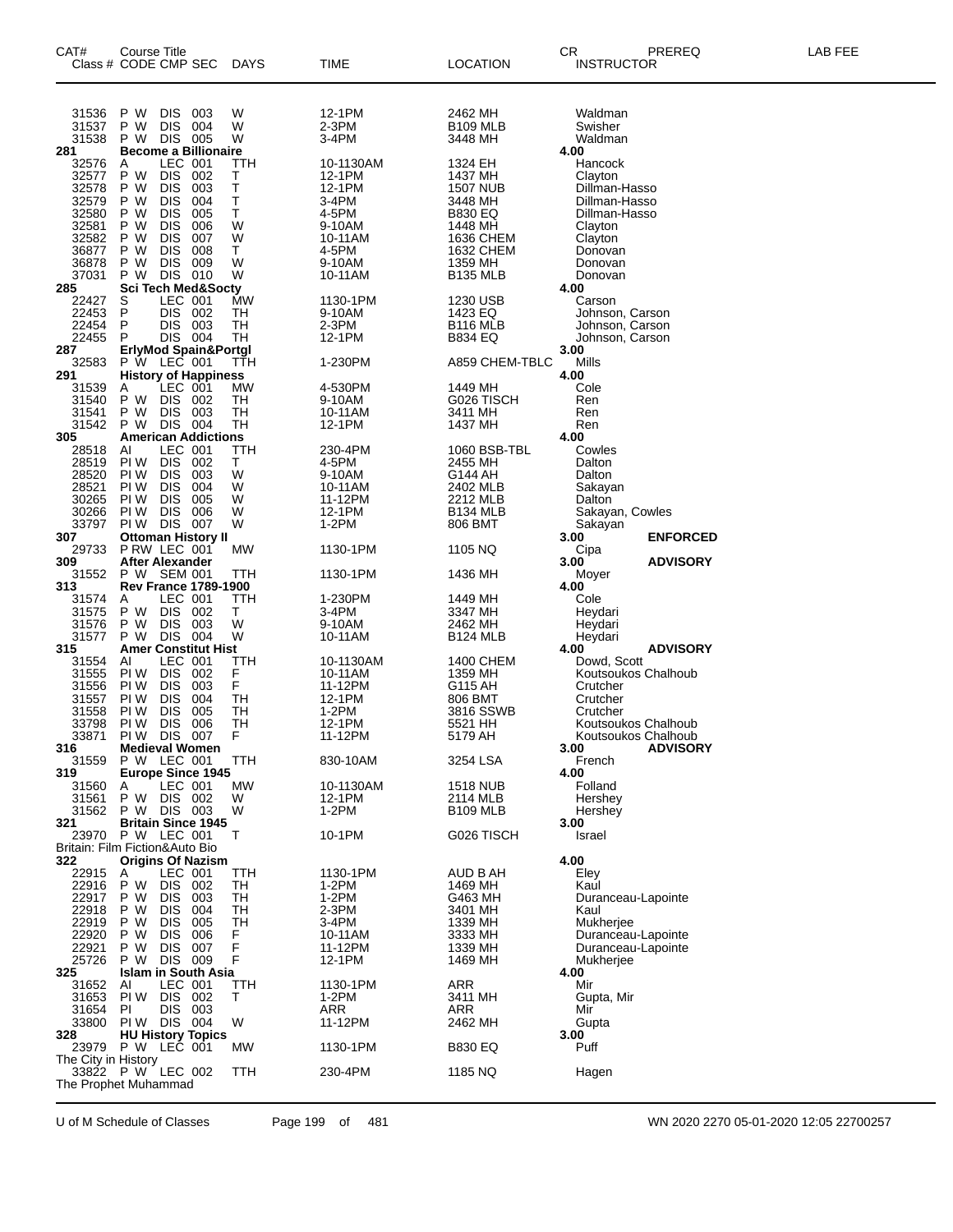| CAT#                    | <b>Course Title</b><br>Class # CODE CMP SEC                                    | <b>DAYS</b>   | <b>TIME</b>                                                                                                                                                                                  | <b>LOCATION</b>                          | CR.<br><b>INSTRUCTOR</b>   | PREREQ          | LAB FEE |
|-------------------------|--------------------------------------------------------------------------------|---------------|----------------------------------------------------------------------------------------------------------------------------------------------------------------------------------------------|------------------------------------------|----------------------------|-----------------|---------|
|                         | 33846 P W LEC 003<br>Jewish Life in Col N Africa                               | TTH           | 530-7PM                                                                                                                                                                                      | 2114 MLB                                 | Roby                       |                 |         |
|                         | 33848 P W LEC 004                                                              | WF            | 1130-1PM                                                                                                                                                                                     | 1245 NQ                                  | Hussein                    |                 |         |
| 329                     | Jews & Arabs in the Holy Land<br><b>SS History Topics</b><br>22206 P W LEC 001 | MW            | 4-530PM                                                                                                                                                                                      | 1507 EQ                                  | 3.00<br>Lynch              |                 |         |
| 331                     | Globalization & Global India<br><b>Poland in Mod World</b>                     |               |                                                                                                                                                                                              |                                          | 4.00                       |                 |         |
| 26881<br>26882<br>26884 | LEC 001<br>A<br>P W<br>DIS 002<br>P W<br><b>DIS</b><br>004                     | МW<br>F<br>TH | 4-530PM<br>11-12PM<br>$1-2PM$                                                                                                                                                                | <b>1200 CHEM</b><br>3330 MH<br>3752 SSWB | Porter-Szucs<br>Xu<br>Xu   |                 |         |
| 26885                   | DIS 005<br>P W                                                                 | TН            | $2-3PM$                                                                                                                                                                                      | <b>1507 NUB</b>                          | Xu                         |                 |         |
| 333<br>28456            | Literature/Empire<br>P W LEC 001                                               | МW            | 1130-1PM                                                                                                                                                                                     | 3254 LSA                                 | 3.00<br>Maiorova           |                 |         |
| 335<br>26886            | <b>Immigration Law</b><br>LEC 001<br>A                                         | МW            | 10-1130AM                                                                                                                                                                                    | 1060 BSB-TBL                             | 4.00<br>Garskof            |                 |         |
| 26887                   | DIS 002<br>P W                                                                 | W             | 12-1PM                                                                                                                                                                                       | 2402 MLB                                 | Helps                      |                 |         |
| 26888<br>26889          | DIS 003<br>P W<br>DIS 004<br>P W                                               | W<br>W        | 2-3PM<br>3-4PM                                                                                                                                                                               | 2212 MLB<br>2212 MLB                     | Helps<br>Helps             |                 |         |
| 340<br>31578            | <b>G Khan to Taliban</b><br>LEC 001<br>SI                                      | MW            | 1-230PM                                                                                                                                                                                      | 2260 USB                                 | 4.00<br>Northrop           |                 |         |
| 31579                   | <b>DIS</b><br>PI W<br>002                                                      | W             | $3-4PM$                                                                                                                                                                                      | <b>B103 MLB</b>                          | Smith                      |                 |         |
| 31580<br>31581          | <b>DIS</b><br>003<br>PI W<br><b>DIS</b><br>004<br>PI W                         | TН<br>TН      | 10-11AM<br>11-12PM                                                                                                                                                                           | 806 BMT<br>268 WEISER                    | Smith<br>Binboga           |                 |         |
| 31582<br>341            | DIS 005<br>PI W<br>Nations&Nationalism                                         | TН            | $1-2PM$                                                                                                                                                                                      | 2752 SSWB                                | Binboga<br>4.00            |                 |         |
| 31613                   | LEC 001<br>A                                                                   | MW            | 230-4PM                                                                                                                                                                                      | AUD C AH                                 | Suny                       |                 |         |
| 31614<br>31615          | P W<br><b>DIS</b><br>002<br><b>DIS</b><br>P W<br>003                           | W<br>TН       | 4-5PM<br>9-10AM                                                                                                                                                                              | 1245 NQ<br>2437 MH                       | Abkarian<br>Newhouse       |                 |         |
| 31616<br>31617          | <b>DIS</b><br>004<br>P W<br><b>DIS</b><br>005<br>P W                           | TН<br>F       | 10-11AM<br>11-12PM                                                                                                                                                                           | B770 SSWB<br>1437 MH                     | Abkarian<br>Newhouse       |                 |         |
| 31618                   | <b>DIS</b><br>P W<br>006                                                       | F             | $1-2PM$                                                                                                                                                                                      | 3437 MH                                  | Newhouse                   |                 |         |
| 36873<br>348            | DIS 007<br>P W<br><b>National Latin Amer</b>                                   | F             | $1-2PM$                                                                                                                                                                                      | G115 AH                                  | Abkarian<br>4.00           |                 |         |
| 17772<br>17773          | LEC 001<br>A<br>P W<br>DIS 002                                                 | MW<br>TН      | 4-530PM<br>10-11AM                                                                                                                                                                           | G127 AH<br>1185 NQ                       | Caulfield<br>Castillo Dona |                 |         |
| 17774                   | P W<br><b>DIS</b><br>003                                                       | TН            | 11-12PM                                                                                                                                                                                      | 1185 NQ                                  | Castillo Dona              |                 |         |
| 20186                   | P W DIS 004<br>Spanish Language Section                                        | TH            | 230-4PM                                                                                                                                                                                      | 2436 MH                                  | Espinoza                   |                 |         |
|                         |                                                                                |               | Section 004: Spanish-only section. Students interested in taking UC 390.001 for one additional credit should speak<br>with the GSI. Overrides for UC 390 will be issued after classes begin. |                                          |                            |                 |         |
| 352                     | <b>Imperial China</b>                                                          |               |                                                                                                                                                                                              |                                          | 3.00                       |                 |         |
| 23972<br>366            | P W LEC 001<br><b>Crime and Drugs</b>                                          | МW            | 4-530PM                                                                                                                                                                                      | 1460 MH                                  | Chang<br>4.00              |                 |         |
| 26962<br>26963          | LEC 001<br>A<br>P W<br>DIS 002                                                 | МW<br>TН      | 4-530PM<br>2-3PM                                                                                                                                                                             | A859 CHEM-TBLC<br>1339 MH                | Lassiter<br>Goodman        |                 |         |
| 26964                   | DIS 003<br>P W                                                                 | TH            | 3-4PM                                                                                                                                                                                        | 3448 MH                                  | Goodman                    |                 |         |
| 370<br>31620            | Queer Hist of the US<br>LEC 001<br>S                                           | МW            | 10-1130AM                                                                                                                                                                                    | 1280 LSA                                 | 4.00<br>Jones              |                 |         |
| 31621<br>31622          | P W<br>DIS 002<br>P W<br>DIS 003                                               | W<br>W        | 12-1PM<br>$1-2PM$                                                                                                                                                                            | B <sub>137</sub> MLB<br>1401 MH          | Sherley<br>Sherley         |                 |         |
| 373                     | U.S. West                                                                      |               |                                                                                                                                                                                              |                                          | 4.00                       |                 |         |
| 31623<br>31624          | LEC 001<br>A<br>P W<br>DIS.<br>002                                             | MW<br>W       | 1-230PM<br>3-4PM                                                                                                                                                                             | <b>1200 CHEM</b><br>2437 MH              | Mora<br>Wood               |                 |         |
| 31625<br>31626          | P W<br><b>DIS</b><br>003<br><b>DIS</b><br>004<br>P W                           | TН<br>TH      | 10-11AM<br>11-12PM                                                                                                                                                                           | 2437 MH<br>G168 AH                       | Wood<br>Wood               |                 |         |
| 376                     | <b>Epidemics</b>                                                               |               |                                                                                                                                                                                              |                                          | 4.00                       |                 |         |
| 24938<br>24939          | LEC 001<br>AI<br>DIS 003<br>PI W                                               | TTH<br>TH     | 1-230PM<br>3-4PM                                                                                                                                                                             | 3463 MH<br>2437 MH                       | Pernick<br>Playstead       |                 |         |
| 24940<br>379            | PIW DIS 004<br><b>Modern Jewish Photog</b>                                     | TН            | 4-5PM                                                                                                                                                                                        | 1401 MH                                  | Playstead<br>3.00          |                 |         |
| 30147                   | PD W REC 001                                                                   | MW            | 4-530PM                                                                                                                                                                                      | G580 DENT                                | Dash Moore                 |                 |         |
| 384<br>32480            | Antisemitism<br>PD W SEM 001                                                   | MW            | 230-4PM                                                                                                                                                                                      | 2114 MLB                                 | 3.00<br>Mays               |                 |         |
| 389<br>31690            | <b>Armenians in Turkey</b><br>P W LEC 001                                      | TTH           | 1-230PM                                                                                                                                                                                      | 2244 USB                                 | 3.00<br>Al-Rustom          |                 |         |
| 390                     | <b>Topics Mini-Course</b>                                                      |               |                                                                                                                                                                                              |                                          | 2.00                       |                 |         |
| 33869                   | PIW SEM 001<br>Environmental Activism at UM                                    | <b>MW</b>     | 3-5PM                                                                                                                                                                                        | ARR                                      | Woodbury                   |                 |         |
| 395                     | <b>Reading Course</b>                                                          |               | This class will meet in a room located within the MLB Media Center, 2001D.                                                                                                                   |                                          | 1.00-4.00                  | <b>ADVISORY</b> |         |
|                         | $\overline{IND}$ +                                                             |               | ARR                                                                                                                                                                                          | ARR                                      |                            |                 |         |
| 407<br>22923            | <b>Compar Hist Adv Sem</b><br>P W SEM 001                                      | T             | 4-7PM                                                                                                                                                                                        | 1110 NQ                                  | 3.00<br>Al-Rustom          |                 |         |
|                         | Violence and the Other<br>31701 P W SEM 002                                    | MW            | 10-1130AM                                                                                                                                                                                    | 5180B AH                                 | Wu                         |                 |         |
|                         | Hist of Med Disease & Body<br>31994 P W SEM 003                                | МW            | 10-1130AM                                                                                                                                                                                    | 1508 EQ                                  | Caulfield                  |                 |         |
|                         | Gend, Sex & Intl Hum Rights                                                    |               |                                                                                                                                                                                              |                                          |                            |                 |         |

U of M Schedule of Classes Page 200 of 481 WN 2020 2270 05-01-2020 12:05 22700257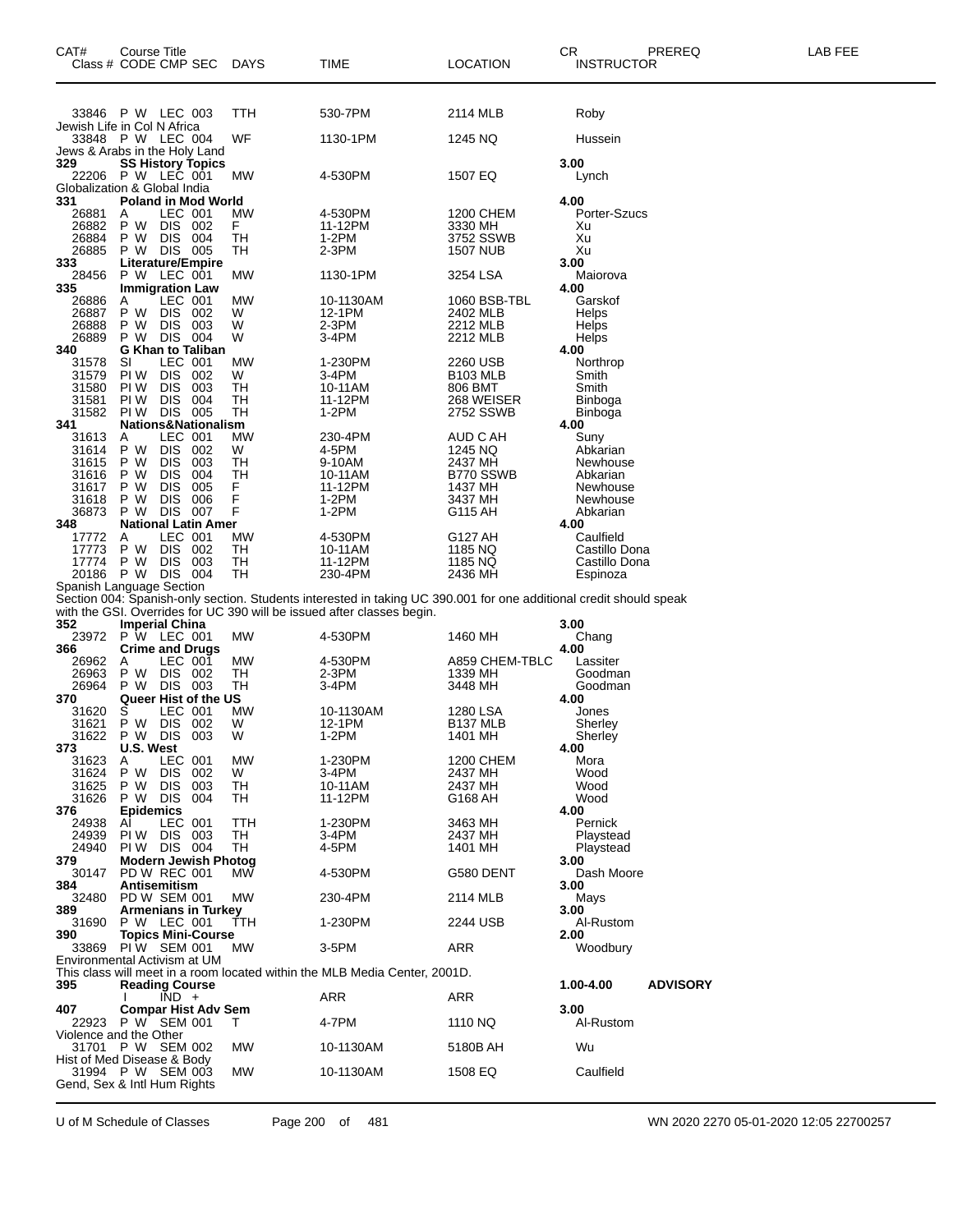| CAT#                                | Course Title<br>Class # CODE CMP SEC                                                                         | DAYS      | TIME                                                                                                                                                                                                                                                                                                                                            | LOCATION                        | СR<br>INSTRUCTOR          | PREREQ          | LAB FEE |
|-------------------------------------|--------------------------------------------------------------------------------------------------------------|-----------|-------------------------------------------------------------------------------------------------------------------------------------------------------------------------------------------------------------------------------------------------------------------------------------------------------------------------------------------------|---------------------------------|---------------------------|-----------------|---------|
| 417<br>17788                        | 20C Ger Thought<br>P W REC 001                                                                               | МW        | 10-1130AM                                                                                                                                                                                                                                                                                                                                       | 1152 SPH2                       | 3.00<br>Gailus<br>3.00    |                 |         |
| 424<br>32432                        | <b>Modern S Asia Topics</b><br>P<br><b>SEM 001</b><br>The City in South Asia                                 | т         | 4-7PM                                                                                                                                                                                                                                                                                                                                           | 3347 MH                         | Glover                    |                 |         |
| 432<br>31716                        | Med&Erly Mod Russia<br>P W LEC 001                                                                           | <b>MW</b> | 10-1130AM                                                                                                                                                                                                                                                                                                                                       | 1436 MH                         | 3.00<br>Kivelson          |                 |         |
| 436<br>33385                        | <b>Rome's Triumvirate</b><br>P W SEM 001                                                                     | МW        | 1-230PM                                                                                                                                                                                                                                                                                                                                         | ARR                             | 3.00<br>Schultz           | <b>ADVISORY</b> |         |
| 445<br>26960                        | <b>Topics In History</b><br>P W LEC 001<br>Writing Engl Revl:Rhetor&Reg                                      | МW        | 230-4PM                                                                                                                                                                                                                                                                                                                                         | 2325 MH                         | 3.00<br>Hawes             |                 |         |
| 446                                 | Soc Intel-Mod China<br>24291 P W LEC 001<br>Confucian Ethics in Mod China                                    | МW        | 1-230PM                                                                                                                                                                                                                                                                                                                                         | 2608 HH                         | 3.00<br>Chang             |                 |         |
| 447<br>33483                        | <b>Icelandic Saga</b><br>P W REC 001                                                                         | MWF       | 1-2PM                                                                                                                                                                                                                                                                                                                                           | 1155 NQ                         | 3.00<br>Gull              | <b>ADVISORY</b> |         |
| 454<br>31430                        | <b>Asians Amer Film&amp;TV</b><br>PIW LEC 001                                                                | МW        | 1-230PM                                                                                                                                                                                                                                                                                                                                         | <b>B116 MLB</b>                 | 3.00<br>Lawsin            |                 | 40.00   |
| 460                                 | <b>Colonial America</b><br>31736 P W SEM 001                                                                 | W         | 2-5PM                                                                                                                                                                                                                                                                                                                                           | 1339 MH                         | 3.00<br>Witgen            |                 |         |
| 468<br>32435                        | <b>US History Topics</b><br><b>P W LEC 002</b>                                                               | м         | 10-1PM                                                                                                                                                                                                                                                                                                                                          | 2155 NQ                         | 3.00<br>Dash Moore        |                 |         |
| <b>Black Sexualities</b>            | Jewish Cult in Amer 1945-Pres<br>33223 P W LEC 003                                                           | <b>MW</b> | 230-4PM                                                                                                                                                                                                                                                                                                                                         | G144 AH                         | Jones                     |                 |         |
| Jews at UM                          | 33823 P W LEC 004                                                                                            | т         | 2-5PM                                                                                                                                                                                                                                                                                                                                           | 2346 SEB                        | Goldman                   |                 |         |
| 481<br>Central Asia Today           | <b>Europe Hist Topics</b><br>31937 PIW LEC 002                                                               | МW        | 10-1130AM                                                                                                                                                                                                                                                                                                                                       | 2336 MH                         | 3.00<br>Northrop          |                 |         |
|                                     | 33251 P W LEC 003<br>Soviet Visual Cult: 1917-53                                                             | МW        | 530-7PM                                                                                                                                                                                                                                                                                                                                         | B134 MLB                        | Toman                     |                 |         |
| 491                                 | <b>HistoryLabs 2</b><br>31720 P W SEM 001<br>Great Lakes Environ History                                     | МW        | 1-230PM                                                                                                                                                                                                                                                                                                                                         | 2333 MH                         | 3.00<br>Selcer            |                 |         |
| 496                                 | <b>Hist Colloquium</b><br>11474 PDRW SEM 001<br><b>Disappearing Peoples</b><br>11475 PDRW SEM 002            | ттн<br>W  | All sections of 496: These courses fulfill the colloquium requirement for History Majors, and seats may be<br>restricted. Students missing the first class may be dropped for non-attendance. Students interested in a particular<br>section should contact Sheila (sheilaw@umich.edu) for seat availability or override.<br>10-1130AM<br>2-5PM | 2454 MH<br>242 WH               | 4.00<br>Poteet<br>Hancock | <b>ADVISORY</b> |         |
| The World of the Ship<br>497        | <b>Hist Colloguium</b><br>22448 PDRW SEM_001                                                                 | м         | 1-4PM                                                                                                                                                                                                                                                                                                                                           | G421B MH                        | 4.00<br>Cole              | <b>ADVISORY</b> |         |
|                                     | The History of Peace in Islam<br>25223 P RW SEM 002                                                          | МW        | 10-1130AM                                                                                                                                                                                                                                                                                                                                       | 4175 AH                         | Israel                    |                 |         |
| Walking Britain                     | 30006 PDRW SEM 003                                                                                           | Т         | 5-8PM                                                                                                                                                                                                                                                                                                                                           | ARR                             | Tonomura                  |                 |         |
| 498<br>11476 PD<br>11477 PD         | Christians in Land of Samurai<br>Jr Honors Colloq<br>SEM 001<br><b>SEM 002</b>                               | W<br>- W  | 9-12PM<br>The first class meeting on Wednesday, January 6 will meet in 1713 Haven Hall.<br>9-12PM                                                                                                                                                                                                                                               | B <sub>137</sub> MLB<br>2773 HH | 4.00<br>Moyer<br>Howell   | <b>ADVISORY</b> |         |
| 499                                 | <b>Sr Honors Colloquium</b>                                                                                  |           | The first class meeting on Wednesday, January 6 will meet in 2773 Haven Hall.                                                                                                                                                                                                                                                                   |                                 | 1.00-6.00                 | <b>ADVISORY</b> |         |
| 11478 PD<br>Writing a Thesis<br>558 | <b>SEM 001</b>                                                                                               | T         | 4-6PM                                                                                                                                                                                                                                                                                                                                           | 1469 MH                         | <b>Ballinger</b><br>3.00  |                 |         |
| 24961<br>594                        | <b>National Latin Amer</b><br>PRW LEC 001<br><b>Topics in History</b>                                        | <b>MW</b> | 4-530PM                                                                                                                                                                                                                                                                                                                                         | G127 AH                         | Caulfield<br>3.00         |                 |         |
|                                     | 32506 P W SEM 001<br>Violence and the Other                                                                  | $\top$    | 4-7PM                                                                                                                                                                                                                                                                                                                                           | 1110 NQ                         | Al-Rustom                 |                 |         |
| 611<br>22234 PR                     | Lit American Hist<br><b>REC 001</b>                                                                          | T         | 1-4PM                                                                                                                                                                                                                                                                                                                                           | G421B MH                        | 3.00<br>Mora              |                 |         |
| 619                                 | <b>Science Tech&amp;Med</b><br>21002 P RW REC 001                                                            | T         | 4-7PM                                                                                                                                                                                                                                                                                                                                           | G026 TISCH                      | 3.00<br>Selcer, Roberts   | <b>ADVISORY</b> |         |
| 642                                 | <b>PreMod European Hist</b><br>31738 P W REC 001<br>NEW CLASS TIME: This class is being changed to M 1-4 pm. | $\top$    | $1-4PM$                                                                                                                                                                                                                                                                                                                                         | G463 MH                         | 3.00<br>French            |                 |         |
| 648                                 | Sem-Anthro & Hist I<br>22452 P W SEM 001                                                                     | TH.       | 1-4PM                                                                                                                                                                                                                                                                                                                                           | 171 LORCH                       | 3.00<br>de la Cruz        | <b>ADVISORY</b> |         |
| 675<br>31907                        | <b>Theorizing Religion</b><br>P W SEM 001                                                                    |           | 10-1PM                                                                                                                                                                                                                                                                                                                                          | 1713 HH                         | 3.00<br>Johnson           |                 |         |
| 678                                 | <b>Modern South Asia</b><br>28585 P W REC 001                                                                | T         | 4-7PM                                                                                                                                                                                                                                                                                                                                           | 2773 HH                         | 3.00<br>Mir               |                 |         |
| 680                                 | Islam Hist in Indian Subcontnt<br><b>Colonial America</b>                                                    |           |                                                                                                                                                                                                                                                                                                                                                 |                                 | 3.00                      |                 |         |

U of M Schedule of Classes Page 201 of 481 WN 2020 2270 05-01-2020 12:05 22700257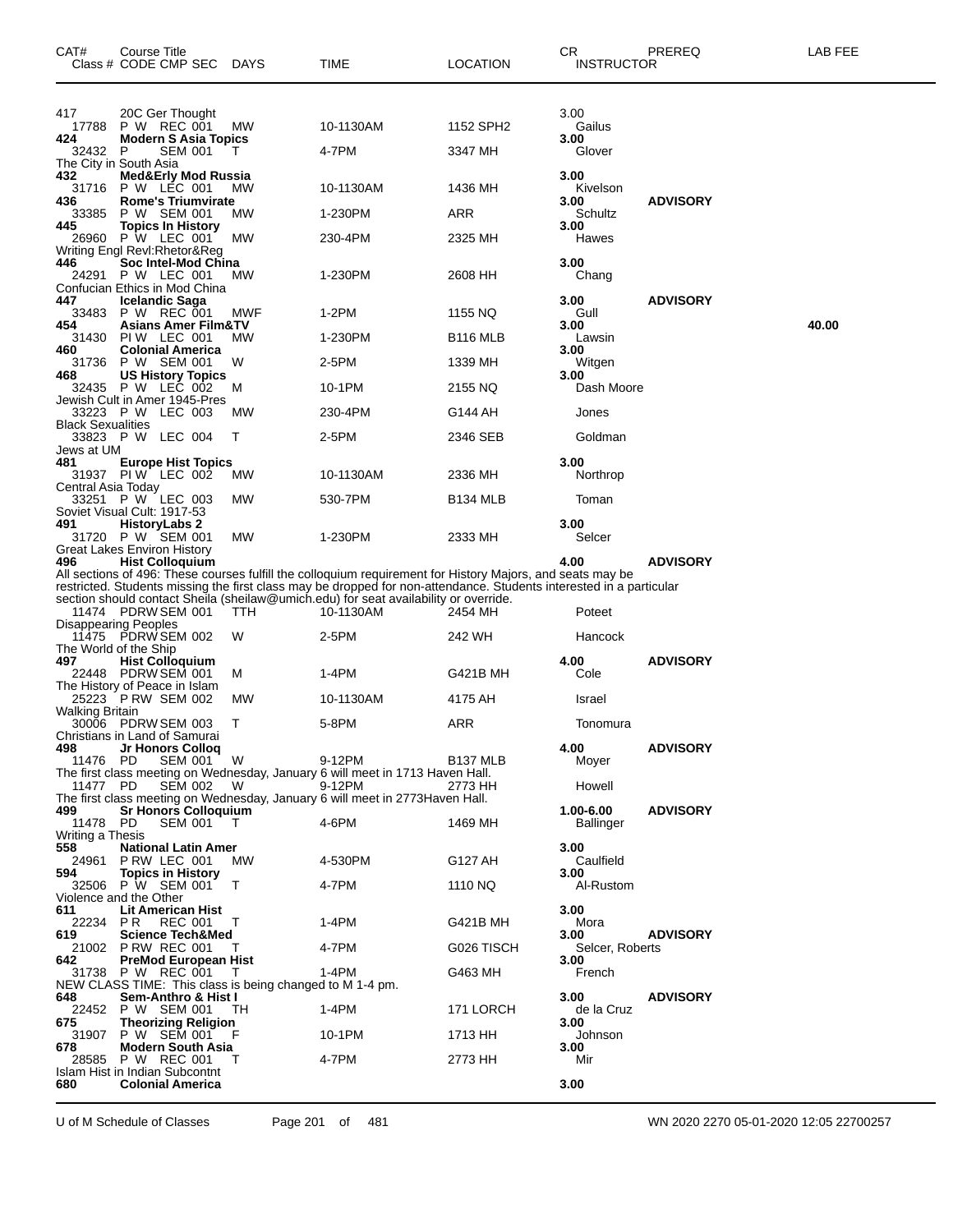| CAT#           | <b>Course Title</b><br>Class # CODE CMP SEC          | <b>DAYS</b> | TIME                                                                                                         | <b>LOCATION</b>                 | <b>CR</b><br><b>INSTRUCTOR</b> | PREREQ          | LAB FEE |
|----------------|------------------------------------------------------|-------------|--------------------------------------------------------------------------------------------------------------|---------------------------------|--------------------------------|-----------------|---------|
|                |                                                      |             |                                                                                                              |                                 |                                |                 |         |
| 31750<br>681   | P W REC 001<br><b>Hist of Amer Ed</b>                | M           | 1-4PM                                                                                                        | G449 MH                         | Witgen<br>3.00                 |                 |         |
| 31477          | P<br><b>REC 001</b>                                  | М           | $1-4PM$                                                                                                      | 4212 SEB                        | Bain                           |                 |         |
| 698            | <b>Topics in History</b>                             |             |                                                                                                              |                                 | 3.00                           | <b>ADVISORY</b> |         |
| 25165          | P W REC 001                                          | W           | 4-7PM                                                                                                        | 1185 NQ                         | Cole                           |                 |         |
|                | Emp & Citizen: France & N Afr                        |             |                                                                                                              |                                 |                                |                 |         |
|                | 25772 P W REC 002<br><b>Empires and Nations</b>      | TН          | 1-4PM                                                                                                        | 2104 MLB                        | Suny                           |                 |         |
|                | 32091 P W REC 003                                    | W           | 4-7PM                                                                                                        | 210 TAP                         | Young                          |                 |         |
|                | Readings in American Slavery                         |             |                                                                                                              |                                 |                                |                 |         |
|                | 33925 PRW REC 004                                    | W           | 410-610PM                                                                                                    | 1050 JEFFRIES                   | Santarosa                      |                 |         |
|                | Law&Hist:Econ Instit of Capit                        |             |                                                                                                              |                                 |                                |                 |         |
|                | 34177 P RW REC 005                                   | м           | 4-7PM                                                                                                        | 1713 HH                         | Tanielian                      |                 |         |
| 700            | Historiography of the Mod Mid<br>Independent Res Sem |             |                                                                                                              |                                 | 1.00-3.00                      | <b>ADVISORY</b> |         |
|                | I W<br>$IND +$                                       |             | ARR                                                                                                          | <b>ARR</b>                      |                                |                 |         |
| 715            | <b>Research Methods I</b>                            |             |                                                                                                              |                                 | 3.00                           | <b>ADVISORY</b> |         |
| 22934          | <b>P RW SEM 001</b>                                  | W           | $1-4PM$                                                                                                      | G449 MH                         | Gaggio                         |                 |         |
| 716            | Research Methods II                                  |             |                                                                                                              |                                 | 3.00                           | <b>ENFORCED</b> |         |
| 23974          | <b>P RW SEM 001</b>                                  | W           | 1-4PM                                                                                                        | 2773 HH                         | Juster                         |                 |         |
| 717            | <b>History Labs</b>                                  |             |                                                                                                              |                                 | 3.00                           |                 |         |
| 31740<br>31920 | P W SEM 001<br>P W SEM 002                           | м<br>F      | 4-7PM<br>2-5PM                                                                                               | G026 TISCH<br><b>2024 TISCH</b> | Countryman<br>Veidlinger, Chin |                 |         |
|                | U. S. Holocaust Mem Museum                           |             |                                                                                                              |                                 |                                |                 |         |
| 802            | <b>Reading Course</b>                                |             |                                                                                                              |                                 | 1.00-3.00                      | <b>ADVISORY</b> |         |
|                | $\overline{IND}$ +                                   |             | ARR                                                                                                          | <b>ARR</b>                      |                                |                 |         |
| 804            | <b>Read for Gen Exam</b>                             |             |                                                                                                              |                                 | 1.00-3.00                      | <b>ADVISORY</b> |         |
|                | $IND +$                                              |             | ARR                                                                                                          | ARR                             | 2.00                           |                 |         |
| 808<br>21576   | <b>History Pedagogy I</b><br>PD.<br><b>REC 001</b>   | - W         | 10-12PM                                                                                                      | 2504 NUB                        | Porter-Szucs                   |                 |         |
| 811            | <b>Teaching Practicum</b>                            |             |                                                                                                              |                                 | 1.00                           |                 |         |
|                | $\overline{IND}$ +<br>D                              |             | ARR                                                                                                          | <b>ARR</b>                      |                                |                 |         |
| 819            | <b>Advanced STS</b>                                  |             |                                                                                                              |                                 | 1.00-3.00                      | <b>ENFORCED</b> |         |
| 22930          | <b>P RW SEM 001</b>                                  | т           | 4-7PM                                                                                                        | G026 TISCH                      | Selcer, Roberts                |                 |         |
| 830            | <b>Anthro/Hist Workshop</b>                          |             |                                                                                                              |                                 | 1.00                           |                 |         |
| 17494<br>891   | PD<br><b>SEM 001</b><br><b>Diss Res/Writing Sem</b>  |             | 2-4PM                                                                                                        | 1014 TISCH                      | de la Cruz<br>3.00             |                 |         |
| 19765          | <b>SEM 001</b><br>PI.                                |             | <b>ARR</b>                                                                                                   | ARR                             | Cook                           |                 |         |
|                |                                                      |             | This course will meet in intervals, usually every two or three weeks (pending writing schedules). Interested |                                 |                                |                 |         |
|                |                                                      |             | students must contact the instructor (jwcook@umich.edu) for scheduled meeting information and permission to  |                                 |                                |                 |         |
| register.      |                                                      |             |                                                                                                              |                                 |                                |                 |         |
| 898            | <b>Dissertation Collog</b>                           |             |                                                                                                              |                                 | 1.00                           | <b>ADVISORY</b> |         |
| 11483          | PR.<br><b>SEM 001</b>                                |             | 4-6PM                                                                                                        | 2401 MH                         | Cowles                         |                 |         |
| 900            | Job Skills Colloquium<br><b>Prep for Prelims</b>     |             |                                                                                                              |                                 | 1.00-6.00                      |                 |         |
|                | $IND +$                                              |             | <b>ARR</b>                                                                                                   | ARR                             |                                |                 |         |
| 990            | <b>Diss-Precand</b>                                  |             |                                                                                                              |                                 | 1.00-8.00                      | <b>ADVISORY</b> |         |
|                | $IND +$                                              |             | ARR                                                                                                          | ARR                             |                                |                 |         |
| 995            | Diss-Cand                                            |             |                                                                                                              |                                 | 8.00                           | <b>ENFORCED</b> |         |
|                | IR<br>$IND +$                                        |             | <b>ARR</b>                                                                                                   | <b>ARR</b>                      |                                |                 |         |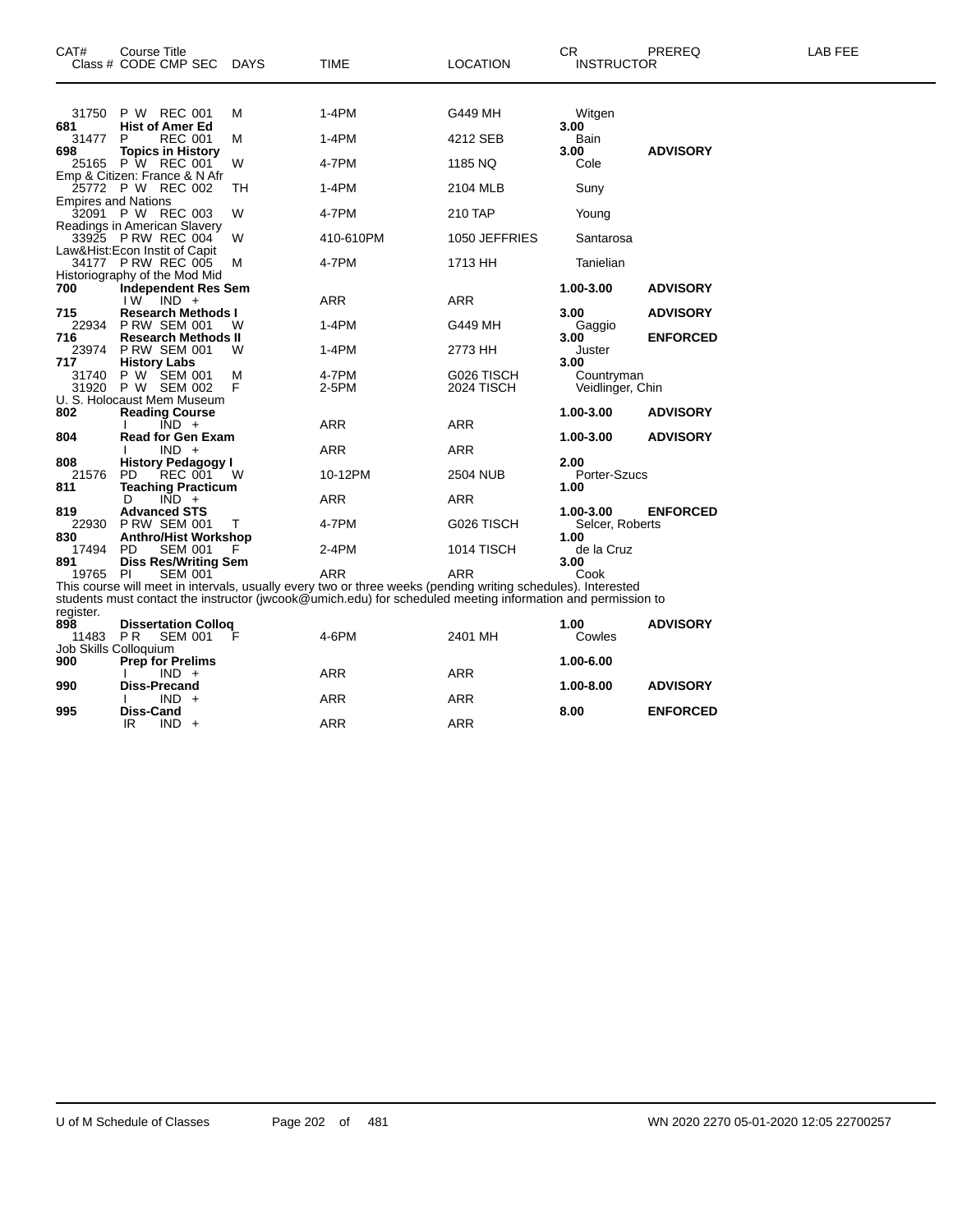| CAT# | Title<br>Courseٽ     |      |      |          | Ωm<br>ັບເ         | PREREQ | ----<br>AR<br>--- |
|------|----------------------|------|------|----------|-------------------|--------|-------------------|
|      | Class # CODE CMP SEC | DAYS | TIME | LOCATION | <b>INSTRUCTOR</b> |        |                   |

### **History Of Art Department History of Art (HISTART)**

#### NOTE - HISTORY OF ART DISCUSSION SECTIONS DO NOT MEET THE FIRST WEEK OF CLASSES.

| 194            | <b>First Year Seminar</b>                         |           |                   |                         | 3.00<br><b>ADVISORY</b> |
|----------------|---------------------------------------------------|-----------|-------------------|-------------------------|-------------------------|
| 31508          | PRW SEM 001<br>Medieval Castles/War & Peace       | MW.       | 230-4PM           | G026 TISCH              | Timmermann              |
|                | 27142 PIRW SEM 002                                | TTH       | 10-1130AM         | 2333 MH                 | Calvo-Quiros            |
|                | Latina/o Art and Aesthetics                       |           |                   |                         |                         |
| 208            | <b>Intro African Art</b>                          |           |                   |                         | 4.00                    |
| 32320          | LEC 001<br>S                                      | TTH       | 10-1130AM         | ARR                     | Miller. Nwafor          |
| 32321          | P W<br>DIS 002                                    | TH        | 12-1PM            | 130 TAP                 | Khandelwal              |
| 32322          | P W<br><b>DIS 003</b>                             | TН        | 3-4PM             | 130 TAP                 | Harvey                  |
| 32323          | 004<br>P W<br>DIS -                               | TН        | 4-5PM             | 130 TAP                 | Harvey                  |
| 32324          | P W<br>DIS -<br>005                               | F<br>F    | 10-11AM           | 180 TAP                 | Khandelwal              |
| 32325<br>32326 | <b>DIS</b><br>P W<br>006<br><b>DIS 007</b><br>P W | F         | 11-12PM<br>12-1PM | 180 TAP<br>180 TAP      | Khandelwal              |
| 210            | <b>Hist of Photography</b>                        |           |                   |                         | Harvey<br>4.00          |
| 28820          | S<br>LEC 001                                      | <b>MW</b> | 10-1130AM         | ARR                     | Biro                    |
| 28821          | P W<br>DIS<br>002                                 | W         | 12-1PM            | G026 TISCH              | Wheat                   |
| 28822          | P W<br>DIS<br>003                                 | W         | 1-2PM             | G026 TISCH              | Pounds                  |
| 28823          | P W<br>DIS 004                                    | W         | 4-5PM             | G026 TISCH              | Wheat                   |
| 28824          | P W<br><b>DIS</b><br>005                          | TН        | 10-11AM           | G026 TISCH              | Pounds                  |
| 28826          | <b>DIS 007</b><br>P W                             | F         | 11-12PM           | G026 TISCH              | Pounds                  |
| 212<br>33213   | <b>Understand Arch</b><br>LEC 001<br>Α            | MW        | 9-10AM            | 1449 MH                 | 3.00<br>Trandafirescu   |
| 33214          | P W<br><b>REC 002</b>                             | TН        | 9-10AM            | 2024 DANA               | Owolabi, Trandafirescu  |
| 33215          | P W<br><b>REC 003</b>                             | F         | 9-10AM            | 2520 NUB                | Nair, Trandafirescu     |
| 33216          | <b>REC 004</b><br>P W                             | F         | 10-11AM           | 1028 DANA               | Pekar, Trandafirescu    |
| 221            | <b>Intro Gk Arch</b>                              |           |                   |                         | 4.00                    |
| 27260          | LEC 001<br>A                                      | TTH       | 10-1130AM         | UMMA AUD                | <b>Nevett</b>           |
| 27261          | P W<br>DIS<br>002                                 | т         | 12-1PM            | 130 TAP                 | Nash                    |
| 27262          | P W<br>DIS -<br>003                               | W         | 1-2PM             | 2163 AH                 | Nash                    |
| 27263          | P W<br>DIS<br>004                                 | TН        | 9-10AM            | 2271 AH                 | Nash                    |
| 27264<br>27265 | P W<br><b>DIS</b><br>005<br>DIS -<br>P W<br>006   | W<br>W    | 11-12PM<br>4-5PM  | 2163 AH                 | Prosser                 |
| 272            | <b>Modern Art</b>                                 |           |                   | 130 TAP                 | Prosser<br>4.00         |
| 11486          | LEC 001<br>S                                      | TTH       | 1130-1PM          | ARR                     | Ward                    |
| 23962          | P W<br>DIS 002                                    | TH        | 1-2PM             | 130 TAP                 | Denison                 |
| 23963          | P W<br><b>DIS 003</b>                             | TH        | 2-3PM             | 130 TAP                 | Denison                 |
| 22187          | <b>DIS</b><br>004<br>P W                          | F         | 10-11AM           | 130 TAP                 | Volk                    |
| 27144          | P W<br>DIS.<br>005                                | F         | 11-12PM           | 130 TAP                 | Volk                    |
|                |                                                   |           |                   |                         |                         |
| 36983          | P W<br>DIS 006                                    | F         | 2-3PM             | 130 TAP                 | Volk                    |
| 294            | <b>Special Topics</b>                             |           |                   |                         | 3.00                    |
| 32406          | P W LEC 001                                       | МW        | 1130-1PM          | 180 TAP                 | Barham                  |
|                | Intro Ancient RomanVisual Cult                    |           |                   |                         |                         |
| 299            | <b>Experiential Study</b>                         |           |                   |                         | 1.00-3.00               |
| 342            | $IND +$<br><b>Reason/Passion 18thC</b>            |           | ARR               | ARR                     | <b>ADVISORY</b><br>3.00 |
| 20623          | P<br>LEC 001                                      | <b>MW</b> | 1-230PM           | 049 UMMA                | Willette                |
| 345            | <b>Medieval Arch</b>                              |           |                   |                         | 3.00                    |
| 23027          | P W LEC 001                                       | TTH       | 1130-1PM          | 180 TAP                 | Timmermann              |
| 351            | Michelangelo                                      |           |                   |                         | 3.00<br><b>ADVISORY</b> |
| 21009          | P W SEM 001                                       | TTH       | 4-530PM           | 049 UMMA                | Willette                |
| 355            | <b>MiraculousDiabolical</b>                       |           |                   |                         | 3.00                    |
| 28829          | <b>P W LEC 001</b>                                | TTH       | 1-230PM           | 180 TAP                 | Holmes                  |
| 358            | <b>Destruction of Art</b>                         |           |                   |                         | 3.00                    |
| 32246<br>370   | P W<br>SEM 001<br>RealismImpressionism            | TTH       | 4-530PM           | 210 TAP                 | Holmes<br>4.00          |
| 27671          | s w<br>LEC 001                                    | TTH       | 4-530PM           | G127 AH                 | Lay                     |
| 29868          | P W<br>DIS 002                                    | w         | 11-12PM           | G026 TISCH              | Eichengreen             |
| 29869          | P W<br>DIS 003                                    | TН        | 10-11AM           | 130 TAP                 | Eichengreen             |
| 29870          | DIS 004<br>P W                                    | TH        | 11-12PM           | 130 TAP                 | Eichengreen             |
| 371            | <b>Weimar Culture</b>                             |           |                   |                         | 3.00                    |
| 31837          | <b>SEM 001</b><br>P W                             | <b>MW</b> | 1-230PM           | 210 TAP                 | Biro                    |
| 382<br>32640   | <b>Egyptian Arch</b><br>LEC 001<br>A              | TTH       | 1-230PM           | LEC RM 1 MLB            | 4.00<br>Richards        |
| 32642          | P W<br>DIS -<br>002                               | F         | 11-12PM           | 1448 MH                 | Difabio                 |
| 32644          | P W<br>DIS.<br>003                                | Ë         | 12-1PM            | 2407 MH                 | Difabio                 |
| 32646          | P W<br>DIS 004                                    | F         | 2-3PM             | 1185 NQ                 | Difabio                 |
| 383            | <b>Modn Multi-Ethnc Art</b>                       |           |                   |                         | 4.00<br><b>ADVISORY</b> |
| 28831          | S<br>LEC 001                                      | MW        | 230-4PM           | <b>180 TAP</b>          | Kee                     |
| 31509          | P W<br>DIS 002                                    | TH        | 12-1PM            | G026 TISCH              | Praepipatmongkol        |
| 31510          | DIS 003<br>P W                                    | F         | 10-11AM           | G026 TISCH              | Praepipatmongkol        |
| 392            | <b>Contemp Japanese Art</b>                       |           |                   |                         | 4.00                    |
| 29016<br>29017 | S<br>LEC 001<br>P W<br>DIS 002                    | MW<br>М   | 1130-1PM<br>1-2PM | 1060 BSB-TBL<br>130 TAP | Carr<br>Dine            |

U of M Schedule of Classes Page 203 of 481 WN 2020 2270 05-01-2020 12:05 22700257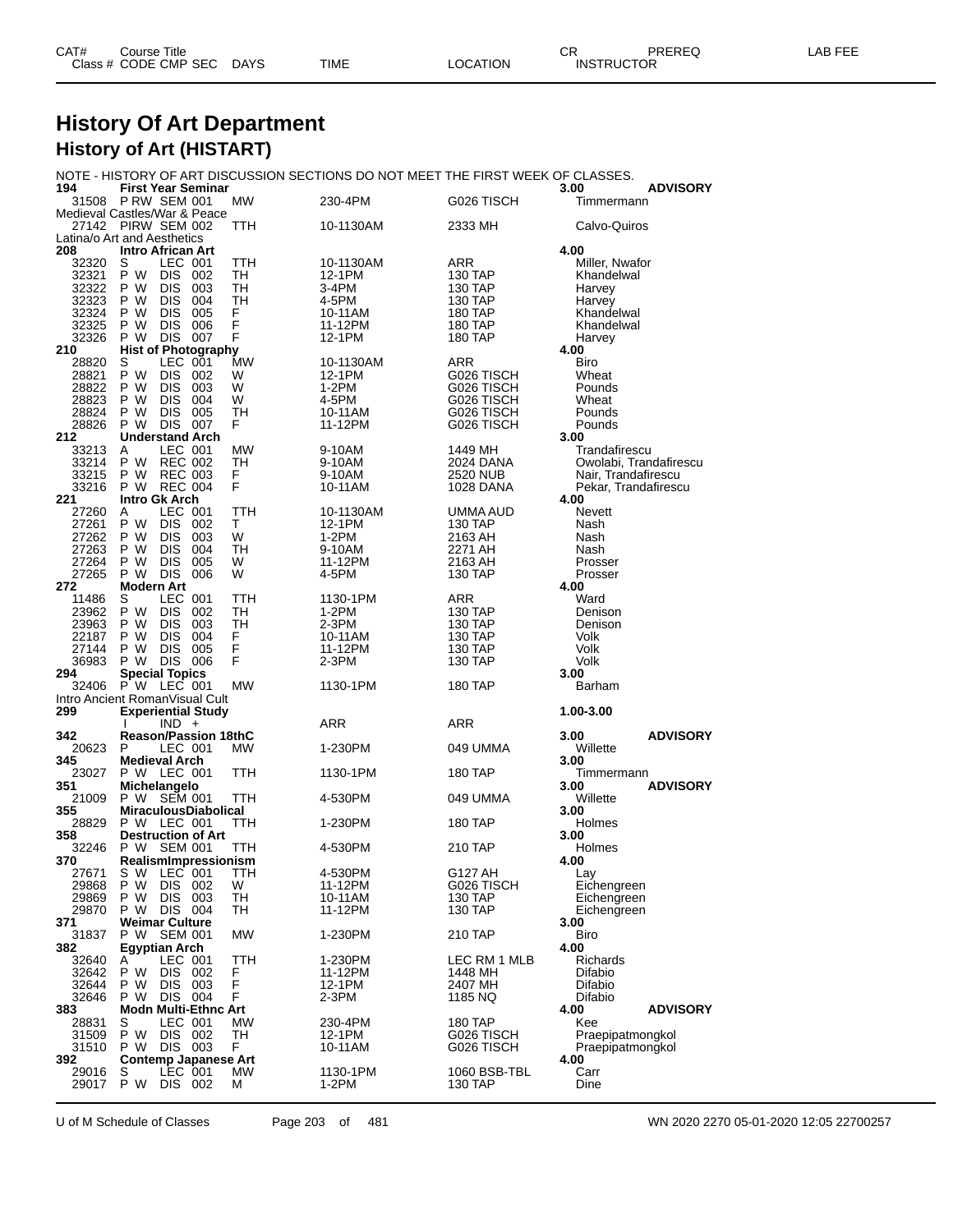| CAT#<br>Class # CODE CMP SEC DAYS                          | Course Title             |                                                |                               |                  | TIME                                   | <b>LOCATION</b>                          | CR<br><b>INSTRUCTOR</b>                                | PREREQ          | LAB FEE |
|------------------------------------------------------------|--------------------------|------------------------------------------------|-------------------------------|------------------|----------------------------------------|------------------------------------------|--------------------------------------------------------|-----------------|---------|
| 29018<br>29019<br>29020<br>29045<br>393                    | P W<br>P W<br>P W<br>P W | DIS 003<br><b>DIS</b><br><b>DIS</b><br>DIS 006 | 004<br>005                    | м<br>Т<br>т<br>W | 2-3PM<br>10-11AM<br>11-12PM<br>10-11AM | 130 TAP<br>130 TAP<br>130 TAP<br>130 TAP | Dine<br><b>Bernhaut</b><br><b>Bernhaut</b><br>Bernhaut |                 |         |
| 25020 P W SEM 002                                          |                          |                                                | <b>Undergrad Seminar</b>      | TTH              | 4-530PM                                | 180 TAP                                  | 3.00<br>Lopez Jr, Carr                                 |                 |         |
| Hyecho's Journey<br>23028 P W SEM 003                      |                          |                                                |                               | ттн              | 230-4PM                                | 270 TAP                                  | Ward                                                   |                 |         |
| Instagram and/as Art<br>30587 P W SEM 004                  |                          |                                                |                               | MW               | 4-530PM                                | <b>B830 EQ</b>                           | Crasnow                                                |                 |         |
| Palestinian Art<br>394                                     |                          |                                                | <b>Special Topics HU</b>      |                  |                                        |                                          | 3.00                                                   |                 |         |
| 11487 PW LEC 001<br>Heroes/Heroines/Sinners Bible          |                          |                                                |                               | TTH              | 10-1130AM                              | 180 TAP                                  | Perlove                                                |                 |         |
| 30055 P W LEC 002<br>Art Colonial Spanish Americas         |                          |                                                |                               | TTH              | 230-4PM                                | 180 TAP                                  | McMahon                                                |                 |         |
| 31553 P W LEC 003                                          |                          |                                                |                               | МW               | 1-230PM                                | 270 TAP                                  | Nwafor                                                 |                 |         |
| African Avant-Garde<br>399                                 |                          |                                                | <b>Independent Study</b>      |                  |                                        |                                          | 1.00-3.00                                              |                 |         |
| 406                                                        |                          | $IND +$<br><b>African Things</b>               |                               |                  | ARR                                    | ARR                                      | 3.00                                                   | <b>ADVISORY</b> |         |
| 32236<br>424                                               |                          | P W SEM 001                                    | <b>Arch-Roman Prov</b>        | TTH              | 1-230PM                                | 210 TAP                                  | Doris<br>3.00                                          | <b>ADVISORY</b> |         |
| 31894<br>476                                               | P                        | LEC 001<br><b>Urban Fragments</b>              |                               | TTH              | 1130-1PM                               | ARR                                      | Terrenato<br>3.00                                      |                 |         |
| 31511<br>489                                               |                          | P W SEM 001                                    |                               | TTH              | 1130-1PM                               | 210 TAP                                  | Leon<br>3.00                                           |                 |         |
| 27157                                                      | P W LEC 001              |                                                | <b>Topics Art&amp;Culture</b> | МW               | 530-7PM                                | B134 MLB                                 | Toman                                                  |                 |         |
| Soviet Visual Culture: 1917-53<br>490<br>31767 P W SEM 001 |                          | <b>Islamic Objects</b>                         |                               | TH.              | 1-4PM                                  | 049 UMMA                                 | 3.00<br>Gruber                                         | <b>ADVISORY</b> |         |
| Working with Objects                                       |                          |                                                |                               |                  |                                        |                                          |                                                        |                 |         |
| 497<br>24973 P W SEM 001                                   |                          |                                                | <b>Upper-Level Seminar</b>    | ттн              | 230-4PM                                | 210 TAP                                  | 3.00<br>Chanchani                                      | <b>ADVISORY</b> |         |
| CuratorialSem:ArtInstitChicago<br>28748 P W SEM 002        |                          |                                                |                               | F                | 1-4PM                                  | 210 TAP                                  | Gazda                                                  |                 |         |
| <b>Ancient Sculptural Environment</b><br>33279 P W SEM 004 |                          |                                                |                               | МW               | 1130-1PM                               | 210 TAP                                  | Crasnow                                                |                 |         |
| GndrSexualityContempIslamicArt<br>499                      |                          | <b>Honors Thesis</b>                           |                               |                  |                                        |                                          | 3.00                                                   | <b>ENFORCED</b> |         |
| 16949 PIRW SEM 001<br>Senior Thesis for Honor Students.    |                          |                                                |                               | м                | 4-7PM                                  | 130 TAP                                  | Lay                                                    |                 |         |
| 536<br>32237 P W SEM 001                                   |                          |                                                | <b>Hellen-Rom Sculp</b>       |                  | 1-4PM                                  | 210 TAP                                  | 3.00<br>Gazda                                          | <b>ADVISORY</b> |         |
| Ancient Sculptural Environment                             |                          |                                                |                               |                  |                                        |                                          |                                                        |                 |         |
| 600                                                        | SI                       | $IND +$                                        | <b>Independent Study</b>      |                  | ARR                                    | ARR                                      | 1.00-3.00                                              | <b>ADVISORY</b> |         |
| 689<br>19820 P W SEM 001                                   |                          |                                                | <b>SpcI Tpcs Hist Art</b>     | TTH              | 230-4PM                                | 210 TAP                                  | 3.00<br>Chanchani                                      | <b>ADVISORY</b> |         |
| CuratorialSem:ArtInstitChicago<br>20180 PIW SEM 002 TTH    |                          |                                                |                               |                  | 1130-1PM                               | 210 TAP                                  | Leon                                                   |                 |         |
| Urban Fragments: The Americas<br>28840 P W SEM 003         |                          |                                                |                               | TH.              | 1-4PM                                  | 049 UMMA                                 | Gruber                                                 |                 |         |
| Working with Objects<br>28841 P W SEM 004 MW               |                          |                                                |                               |                  |                                        | 210 TAP                                  |                                                        |                 |         |
| GndrSexualityContempIslamicArt                             |                          |                                                |                               |                  | 1130-1PM                               |                                          | Crasnow                                                |                 |         |
| 28842 PIW SEM 005<br>Hyecho's Journey                      |                          |                                                |                               | TTH              | 4-530PM                                | 180 TAP                                  | Lopez Jr, Carr                                         |                 |         |
| 855<br>29297                                               | P W SEM 001              |                                                | Prob Roman Arch               | - F              | 9-12PM                                 | ARR                                      | 3.00<br>Terrenato                                      | <b>ADVISORY</b> |         |
| 990                                                        | S .                      | <b>Diss-Precand</b><br>$IND +$                 |                               |                  | ARR                                    | ARR                                      | $1.00 - 8.00$                                          | <b>ADVISORY</b> |         |
| 995                                                        | Diss-Cand<br>S R         | $IND +$                                        |                               |                  | ARR                                    | ARR                                      | 8.00                                                   | <b>ENFORCED</b> |         |
|                                                            |                          |                                                |                               |                  |                                        |                                          |                                                        |                 |         |
| <b>Museums (MUSEUMS)</b><br>401<br>19763 P RW SEM 001      |                          |                                                | <b>Issues in Museums</b>      | TTH              | 230-4PM                                | G026 TISCH                               | 3.00<br>Silverman                                      | <b>ENFORCED</b> |         |
| Museum Work/Critical Practice<br>409                       |                          |                                                | <b>Museum Std Pract</b>       |                  |                                        |                                          | 3.00                                                   | <b>ENFORCED</b> |         |
|                                                            | R                        | $IND +$                                        |                               |                  | ARR                                    | ARR                                      |                                                        |                 |         |
| 498<br>32189 PW SEM 001                                    |                          |                                                | <b>Spec Museums Topics</b>    | <b>TTH</b>       | 230-4PM                                | 210 TAP                                  | 3.00<br>Chanchani                                      | <b>ADVISORY</b> |         |
| CuratorialSem:ArtInstitChicago<br>34887 P W SEM 002 MW     |                          |                                                |                               |                  | 1130-1PM                               | 130 TAP                                  | Hennebury                                              |                 |         |
| <b>Exhibition Design</b><br>499                            | SD                       | $IND +$                                        | <b>Ind Study Museums</b>      |                  | ARR                                    | ARR                                      | 1.00-4.00                                              | <b>ADVISORY</b> |         |
|                                                            |                          |                                                |                               |                  |                                        |                                          |                                                        |                 |         |

U of M Schedule of Classes Page 204 of 481 WN 2020 2270 05-01-2020 12:05 22700257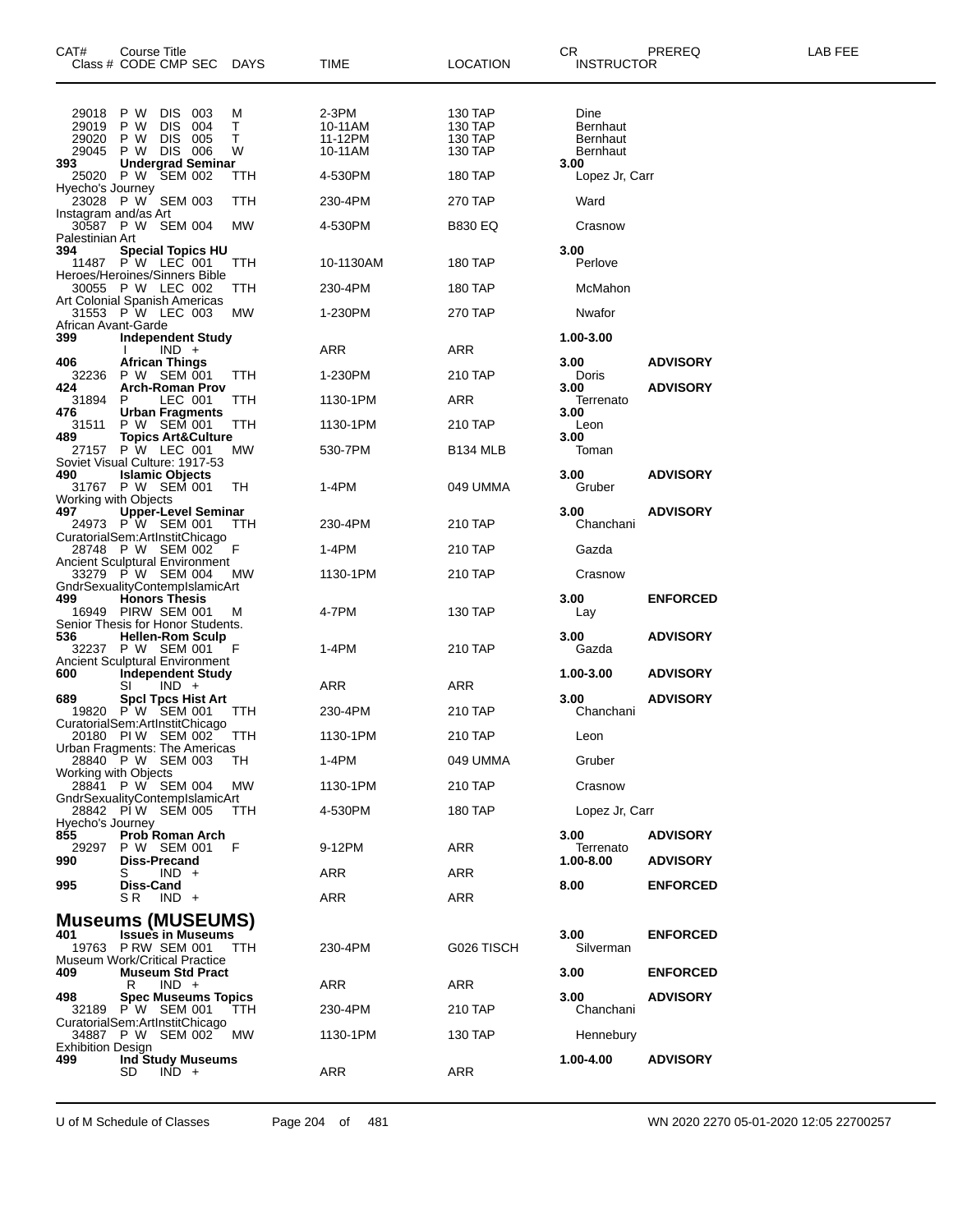### **Honors Program College Honors (HONORS)**

| 222<br><b>Hon Core QR2 NS</b>                                                                                           |            |           |              | 4.00                |       |
|-------------------------------------------------------------------------------------------------------------------------|------------|-----------|--------------|---------------------|-------|
| 29641 A<br>LEC 001                                                                                                      | TTH        | 1130-1PM  | 1360 EH      | Bell                |       |
| Are We Alone?                                                                                                           |            |           |              |                     |       |
| Students are auto-enrolled in lecture 001 when they elect one of discussions 002-009.                                   |            |           |              |                     |       |
| **Stephen Webb book-No cost access to this book is provided by the University of Michigan Library at:                   |            |           |              |                     |       |
| https://link-springer-com.proxy.lib.umich.edu/book/10.1007/978-3-319-13236-5?no-access=true                             |            |           |              |                     |       |
| 29644 PRW DIS 002 TH                                                                                                    |            | 9-10AM    | 4199 AH      | Marchyok, Bell      |       |
| Are We Alone?                                                                                                           |            |           |              |                     |       |
| Students are auto-enrolled in lecture 001 when they elect one of discussions 002-009.                                   |            |           |              |                     |       |
| 29646 PRW DIS 003                                                                                                       | TH.        | 10-11AM   | 4199 AH      | Sehrsweeney, Bell   |       |
| Are We Alone?                                                                                                           |            |           |              |                     |       |
| Students are auto-enrolled in lecture 001 when they elect one of discussions 002-009.                                   |            |           |              |                     |       |
| 29650 PRW DIS 004                                                                                                       | M          | 4-5PM     | G128 AH      | Sehrsweeney, Bell   |       |
| Are We Alone?                                                                                                           |            |           |              |                     |       |
| Students are auto-enrolled in lecture 001 when they elect one of discussions 002-009.                                   |            |           |              |                     |       |
| 29652 PRW DIS 005                                                                                                       | M          | 5-6PM     | 3353 MH      | Marchyok, Bell      |       |
| Are We Alone?                                                                                                           |            |           |              |                     |       |
|                                                                                                                         |            |           |              |                     |       |
| Students are auto-enrolled in lecture 001 when they elect one of discussions 002-009.                                   |            |           |              |                     |       |
| 29653 PRW DIS 006                                                                                                       | W          | 3-4PM     | 3353 MH      | Raheel, Bell        |       |
| Are We Alone?                                                                                                           |            |           |              |                     |       |
| Students are auto-enrolled in lecture 001 when they elect one of discussions 002-009.                                   |            |           |              |                     |       |
| 29655 PRW DIS 007                                                                                                       | W          | 4-5PM     | G128 AH      | Raheel, Bell        |       |
| Are We Alone?                                                                                                           |            |           |              |                     |       |
| Students are auto-enrolled in lecture 001 when they elect one of discussions 002-009.                                   |            |           |              |                     |       |
| 230<br><b>Honors Core SS</b>                                                                                            |            |           |              | 4.00                |       |
| LEC 001<br>24962 A                                                                                                      | TTH        | 1-230PM   | 2306 MH      | Hull                |       |
| The Corporation                                                                                                         |            |           |              |                     |       |
| Students are auto-enrolled in lecture 001 when they elect one of discussions 002-005.                                   |            |           |              |                     |       |
| 24963 PIRW DIS 002                                                                                                      | - TH       | 11-12PM   | 3359 MH      | Burke, Hull         |       |
| The Corporation                                                                                                         |            |           |              |                     |       |
| Students are auto-enrolled in lecture 001 when they elect one of discussions 002-005.                                   |            |           |              |                     |       |
| 24964 PIRW DIS 003                                                                                                      | TH         | 10-11AM   | 3314 MH      | Burke, Hull         |       |
| The Corporation                                                                                                         |            |           |              |                     |       |
| Students are auto-enrolled in lecture 001 when they elect one of discussions 002-005.                                   |            |           |              |                     |       |
| 24965 PIRW DIS 004                                                                                                      | - F        | 10-11AM   | 2401 MH      | Riggs-Bookman, Hull |       |
| The Corporation                                                                                                         |            |           |              |                     |       |
| Students are auto-enrolled in lecture 001 when they elect one of discussions 002-005.                                   |            |           |              |                     |       |
| 29710 PIRW DIS 005                                                                                                      | - F        | 11-12PM   | G421B MH     | Riggs-Bookman, Hull |       |
| The Corporation                                                                                                         |            |           |              |                     |       |
| Students are auto-enrolled in lecture 001 when they elect one of discussions 002-005.                                   |            |           |              |                     |       |
| 24979 A<br>LEC 010                                                                                                      | TTH        | 10-1130AM | 1250 USB     | Adunbi              |       |
| Violent Environments                                                                                                    |            |           |              |                     |       |
| Students are auto-enrolled in lecture 010 when they elect one of discussions 011-014.                                   |            |           |              |                     |       |
|                                                                                                                         |            |           |              |                     |       |
| 24980 PRW DIS 011                                                                                                       | м          | 3-4PM     | 2401 MH      | Wilder, Adunbi      |       |
| Violent Environments                                                                                                    |            |           |              |                     |       |
| Students are auto-enrolled in lecture 010 when they elect one of discussions 011-014.                                   |            |           |              |                     |       |
| 24981 PRW DIS 012                                                                                                       | M          | 4-5PM     | 2333 MH      | Wilder, Adunbi      |       |
| Violent Environments                                                                                                    |            |           |              |                     |       |
| Students are auto-enrolled in lecture 010 when they elect one of discussions 011-014.                                   |            |           |              |                     |       |
| 24982 PRW DIS 013                                                                                                       | - F        | 1-2PM     | G421B MH     | Krishnan, Adunbi    |       |
| <b>Violent Environments</b>                                                                                             |            |           |              |                     |       |
| Students are auto-enrolled in lecture 010 when they elect one of discussions 011-014.                                   |            |           |              |                     |       |
| <b>Honors Core NS</b><br>232                                                                                            |            |           |              | 4.00                |       |
| LEC 001<br>27042 A                                                                                                      | МW         | 2-3PM     | 1060 BSB-TBL | McNeil              |       |
| The Anthropocene                                                                                                        |            |           |              |                     |       |
| Students are auto-enrolled in lecture 001 when they elect one of discussions 002-005.                                   |            |           |              |                     |       |
| 27043 PRW DIS 002                                                                                                       | WF         | 9-10AM    | G449 MH      | Schaap, McNeil      |       |
| The Anthropocene                                                                                                        |            |           |              |                     |       |
| Students are auto-enrolled in lecture 001 when they elect one of discussions 002-005.                                   |            |           |              |                     |       |
| 27044 PRW DIS 003                                                                                                       | WF.        | 11-12PM   | 3440 MH      | Romero, McNeil      |       |
| The Anthropocene                                                                                                        |            |           |              |                     |       |
| Students are auto-enrolled in lecture 001 when they elect one of discussions 002-005.                                   |            |           |              |                     |       |
| 27045 PRW DIS 004                                                                                                       | WF         | 10-11AM   | 2347 MH      | Schaap, McNeil      |       |
| The Anthropocene                                                                                                        |            |           |              |                     |       |
| Students are auto-enrolled in lecture 001 when they elect one of discussions 002-005.                                   |            |           |              |                     |       |
| 32429 PRW DIS 005                                                                                                       | WF         | 12-1PM    | 3440 MH      | Romero, McNeil      |       |
|                                                                                                                         |            |           |              |                     |       |
| The Anthropocene                                                                                                        |            |           |              |                     |       |
| Students are auto-enrolled in lecture 001 when they elect one of discussions 002-005.                                   |            |           |              |                     |       |
| <b>Hon Core Writing HU</b><br>241                                                                                       |            |           |              | 4.00                | 50.00 |
| 32398<br>LEC 001<br>A                                                                                                   | <b>TTH</b> | 10-1130AM | 1401 MH      | Gunning             |       |
| Fall & Rise of American Empire                                                                                          |            |           |              |                     |       |
|                                                                                                                         |            |           |              |                     |       |
| Students are auto-enrolled in lecture 001 when they elect one of discussions 002-003.                                   |            |           |              |                     |       |
| 32400 PDRW DIS 002                                                                                                      | W          | 12-1PM    | G634 HH      | Na, Gunning         |       |
| Fall & Rise of American Empire<br>Students are auto-enrolled in lecture 001 when they elect one of discussions 002-003. |            |           |              |                     |       |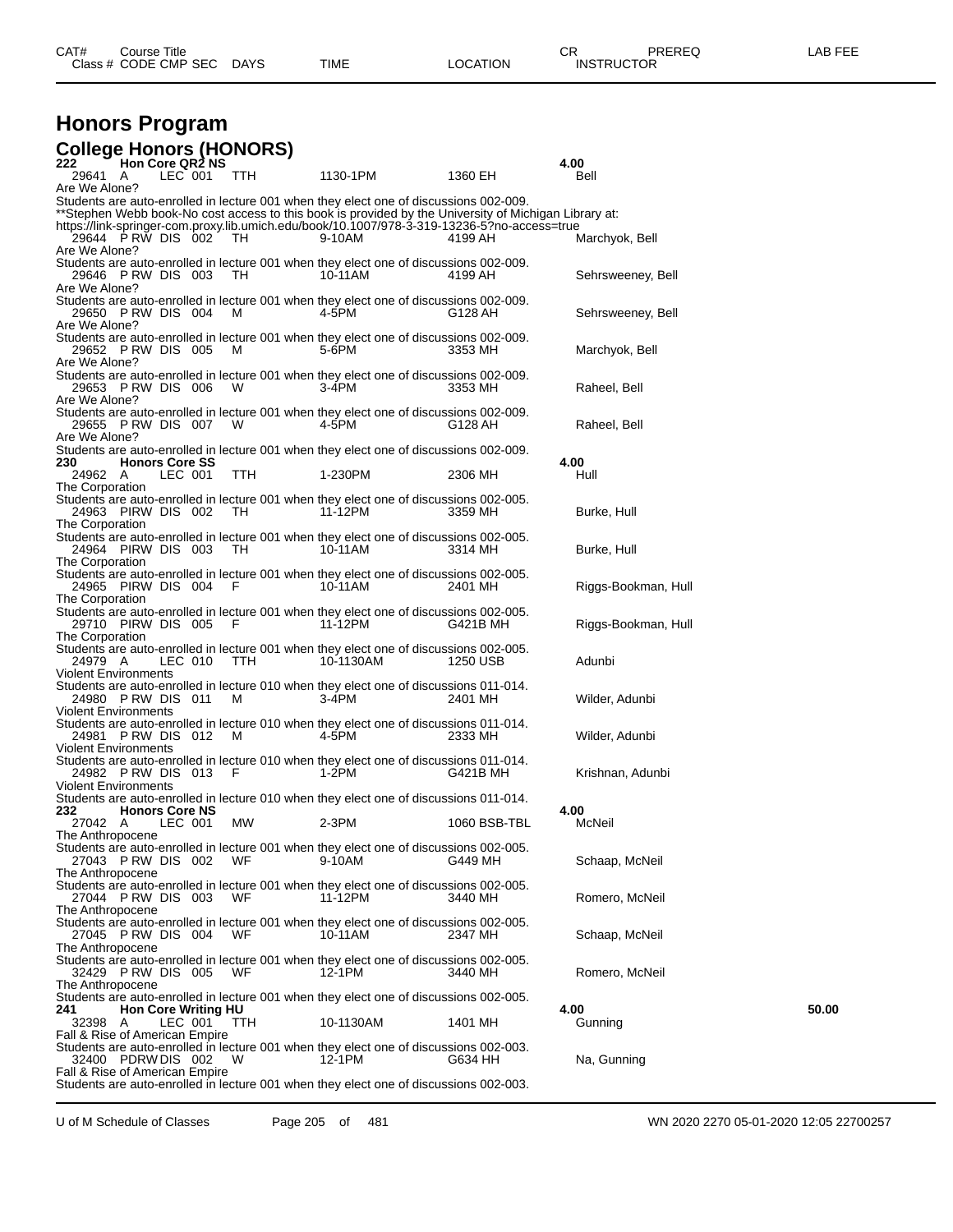| CAT#                     | Course Title<br>Class # CODE CMP SEC  | DAYS | <b>TIME</b> | LOCATION                                                                              | CR.<br><b>INSTRUCTOR</b> | <b>PREREQ</b>   | LAB FEE |
|--------------------------|---------------------------------------|------|-------------|---------------------------------------------------------------------------------------|--------------------------|-----------------|---------|
| 32401                    | PDRW DIS 003                          | - F  | 12-1PM      | G421B MH                                                                              | Baecker, Gunning         |                 |         |
|                          | Fall & Rise of American Empire        |      |             |                                                                                       |                          |                 |         |
|                          |                                       |      |             | Students are auto-enrolled in lecture 001 when they elect one of discussions 002-003. |                          |                 |         |
| 251                      | <b>Hon Seminar Hums</b>               |      |             |                                                                                       | 3.00                     | <b>ADVISORY</b> | 50.00   |
|                          | 24331 PIRW SEM 001                    | TTH  | 4-530PM     | 3448 MH                                                                               | Andre                    |                 |         |
| <b>Symphonic Century</b> |                                       |      |             |                                                                                       |                          |                 |         |
|                          | Meets with RCHUMS 356.001.            |      |             |                                                                                       |                          |                 |         |
|                          | This is NOT an Honors Core course.    |      |             |                                                                                       |                          |                 |         |
| 290                      | <b>Hnrs Intro Research</b>            |      |             |                                                                                       | 1.00-4.00                | <b>ADVISORY</b> |         |
| 291                      | $IND +$<br><b>Hnrs Intro Research</b> |      | <b>ARR</b>  | <b>ARR</b>                                                                            | 1.00-4.00                | <b>ADVISORY</b> |         |
|                          | $IND +$                               |      | <b>ARR</b>  | <b>ARR</b>                                                                            |                          |                 |         |
| 292                      | Intro Research                        |      |             |                                                                                       | 1.00-4.00                | <b>ADVISORY</b> |         |
|                          | $IND +$                               |      | <b>ARR</b>  | <b>ARR</b>                                                                            |                          |                 |         |
| 390                      | Jr Honors Research                    |      |             |                                                                                       | 1.00-4.00                | <b>ADVISORY</b> |         |
|                          | $IND +$                               |      | <b>ARR</b>  | <b>ARR</b>                                                                            |                          |                 |         |
| 490                      | <b>Sr Honors Research</b>             |      |             |                                                                                       | 1.00-4.00                | <b>ADVISORY</b> |         |
|                          | $IND +$                               |      | <b>ARR</b>  | <b>ARR</b>                                                                            |                          |                 |         |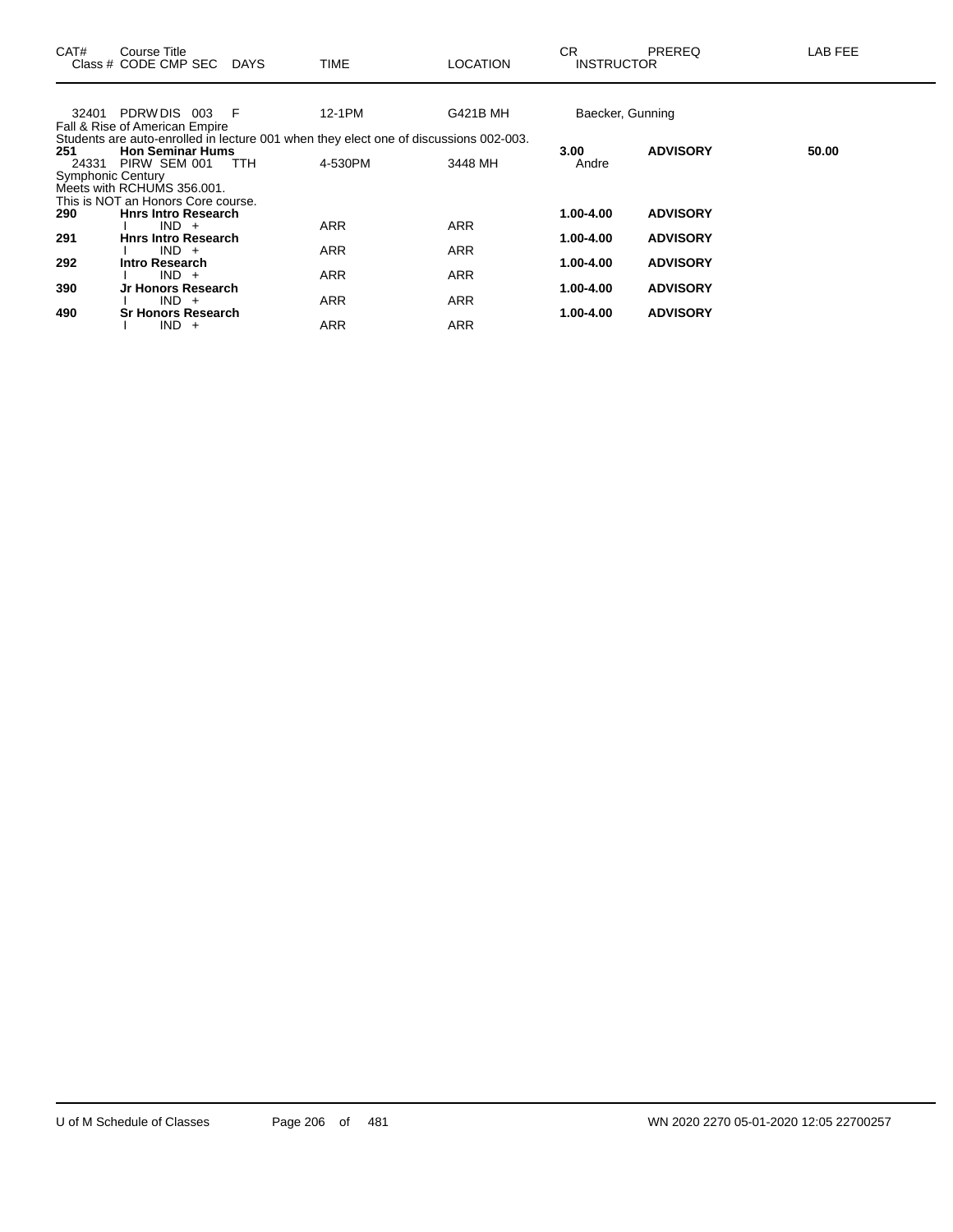| CAT# | Course Title         |      |      |          | ∼⊏<br>◡           | PREREQ | LAB FEE |
|------|----------------------|------|------|----------|-------------------|--------|---------|
|      | Class # CODE CMP SEC | DAYS | TIME | _OCATION | <b>INSTRUCTOR</b> |        |         |

## **Humanities Institute**

## **Institute For The Humanities (INSTHUM) 311 Topics Interdis Stu 1.00**

| 311                       | TODICS INTERGIS STU |   |                                                                   |          | 1.UU        |
|---------------------------|---------------------|---|-------------------------------------------------------------------|----------|-------------|
|                           | 30260 P W SEM 001   | W | $4 - 6$ PM                                                        | ARR      | Krugliak    |
| Provocations & Other Acts |                     |   |                                                                   |          |             |
|                           |                     |   | This mini-course will be offered on Wednesdays, 4-6 PM, 1/8-2/19. |          |             |
|                           | 30308 P W SEM 002 T |   | 2-4PM                                                             | 2228 SEB | Aniskiewicz |
| Hip-Hop in E Eur&Russia   |                     |   |                                                                   |          |             |
|                           |                     |   | This mini-course will be offered on Tuesdays, 2-4 PM, 3/10-4/21.  |          |             |
|                           | 33713 P W SEM 003   | M | 2-4PM                                                             | 7603 HH  | McDougall   |
| Saints & Sinners          |                     |   |                                                                   |          |             |
|                           |                     |   | This mini-course will be offered on Mondays, 2-4 PM, 1/13-3/9.    |          |             |
|                           |                     |   |                                                                   |          |             |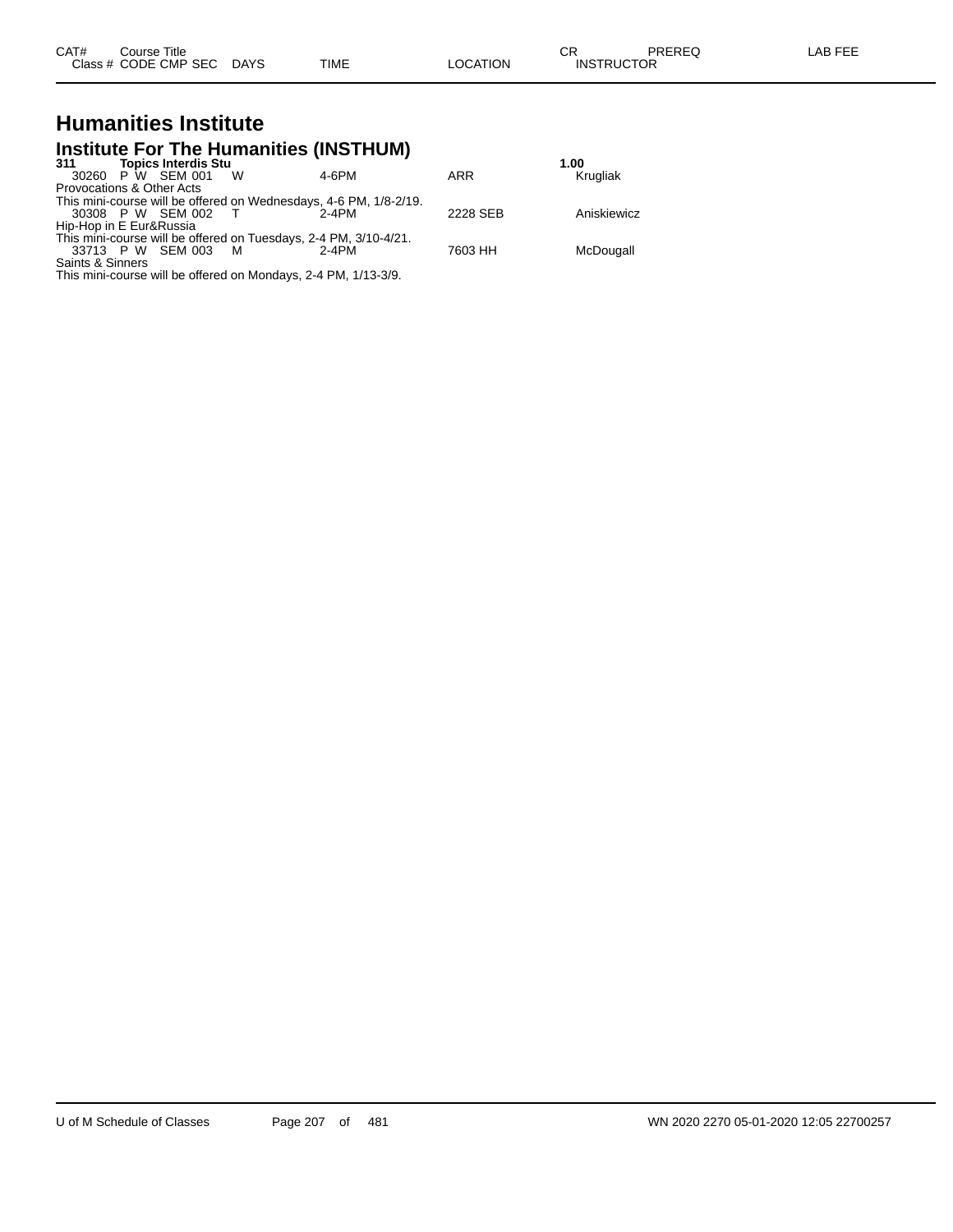| CAT# | Course Title              |      |                 | СR                | PREREQ | LAB FEE |
|------|---------------------------|------|-----------------|-------------------|--------|---------|
|      | Class # CODE CMP SEC DAYS | TIME | <b>LOCATION</b> | <b>INSTRUCTOR</b> |        |         |

## **International Institute**

## **International and Regional Studies (INTLRGN) 502 Research Design II 1.00**

| ວບ∠   |      | Research Design in          |       |            | 1.UU            |
|-------|------|-----------------------------|-------|------------|-----------------|
| 33294 | PD - | SEM 001                     | 6-8PM | 355 WEISER | Cassel, Pitcher |
| 600   |      | <b>MIRS Grad Colloquium</b> |       |            | 1.00            |
| 33298 | - PD | SEM 001                     | ARR   | ARR        | Cassel          |
|       |      |                             |       |            |                 |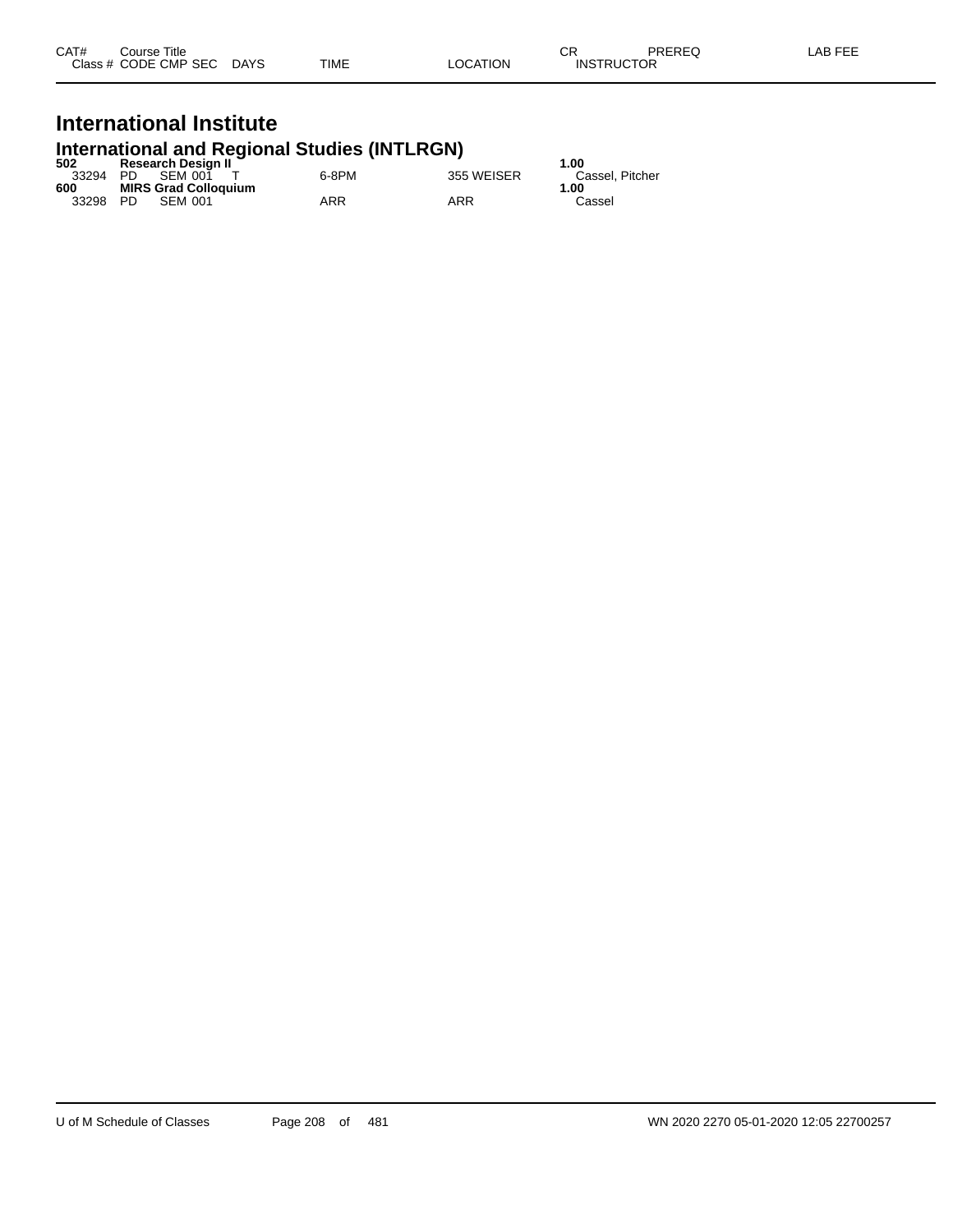|                            | <b>Judaic Studies Program</b>                             |             |                      |                                    |                                    |                 |  |  |  |
|----------------------------|-----------------------------------------------------------|-------------|----------------------|------------------------------------|------------------------------------|-----------------|--|--|--|
| 102                        | <b>Judaic Studies (JUDAIC)</b><br>1st Year Yiddish II     |             |                      |                                    |                                    |                 |  |  |  |
|                            | 29635 PD W REC 001                                        | F           | 1-3PM                | 4000 STB                           | 4.00                               | <b>ADVISORY</b> |  |  |  |
| 102                        | 1st Year Yiddish II<br>P W REC 001                        | TTH         | 230-330PM            | 5000 STB                           | 4.00<br>Luchina                    | <b>ADVISORY</b> |  |  |  |
| 150<br>32456               | Seminar in JS<br>PDR SEM 001                              | MW          | 830-10AM             | 1245 NQ                            | 3.00<br>Luchina                    | <b>ADVISORY</b> |  |  |  |
| 202                        | Voices of Jewish Ann Arbor                                |             |                      |                                    | 4.00                               |                 |  |  |  |
| 29637                      | 2nd Year Yiddish II<br><b>PD W REC 001</b>                | TН          | 1-230PM              | 2108 MLB                           |                                    | <b>ADVISORY</b> |  |  |  |
| 202                        | 2nd Year Yiddish II<br>P W REC 001                        | т           | 1-230PM              | 2108 MLB                           | 4.00                               | <b>ADVISORY</b> |  |  |  |
| 218                        | P W REC 001<br><b>HU Topics in Judaism</b>                | Μ           | 1030-1130AM          | 3000 STB                           | Luchina<br>3.00                    |                 |  |  |  |
|                            | 33993 PD W SEM 001<br><b>Arts/Cultures Central Europe</b> | МW          | 1-230PM              | 1469 MH                            | Toman                              |                 |  |  |  |
| 221                        | <b>Intmd Class Hebrw II</b>                               |             |                      |                                    | 3.00                               | <b>ADVISORY</b> |  |  |  |
| 32527<br>244               | P W REC 001<br>Arab-Israeli Conflic                       | TTH         | 1-230PM              | ARR                                | Schmidt<br>4.00                    |                 |  |  |  |
| 22209<br>22212             | LEC 001<br>Α<br>P W<br>DIS 003                            | TTH<br>F    | 4-530PM<br>10-11AM   | AUD 3 MLB<br>1448 MH               | Lieberman<br>Fraundorfer           |                 |  |  |  |
| 22215                      | <b>DIS</b><br>005<br>P W                                  |             | 11-12PM              | 3463 MH                            | Fraundorfer                        |                 |  |  |  |
| 22218<br>22221             | P W<br><b>DIS</b><br>006<br>P W<br><b>DIS</b><br>007      | F<br>F<br>F | 11-12PM<br>12-1PM    | 3437 MH<br>3463 MH                 | Maldarella<br>Fraundorfer          |                 |  |  |  |
| 22224<br>22227             | <b>DIS</b><br>008<br>P W<br>P W<br><b>DIS</b><br>009      | F<br>F      | 12-1PM<br>1-2PM      | 3437 MH<br>2436 MH                 | Sadan<br>Sadan                     |                 |  |  |  |
| 22262                      | <b>DIS</b><br>010<br>P W                                  | W           | 9-10AM               | 2330 MH                            | Maldarella                         |                 |  |  |  |
| 22731<br>22734             | P W<br><b>DIS</b><br>011<br>P W<br><b>DIS</b><br>012      | W<br>W      | 9-10AM<br>10-11AM    | G160 AH<br><b>B101 MLB</b>         | Price<br>Maldarella                |                 |  |  |  |
| 22737                      | P W<br><b>DIS</b><br>013                                  | W           | 10-11AM              | 2212 MLB                           | Price                              |                 |  |  |  |
| 22954<br>22957             | <b>DIS</b><br>P W<br>015<br>P W<br><b>DIS</b><br>016      | W<br>W      | 11-12PM<br>12-1PM    | <b>B135 MLB</b><br><b>B101 MLB</b> | Chan<br>Price                      |                 |  |  |  |
| 26017                      | P W<br><b>DIS</b><br>017                                  | W           | 12-1PM               | 2212 MLB                           | Chan                               |                 |  |  |  |
| 26020<br>28184             | <b>DIS</b><br>018<br>P W<br>P W<br><b>DIS</b><br>019      | W<br>W      | $1-2PM$<br>2-3PM     | 1339 MH<br><b>B101 MLB</b>         | Chan<br>Mtotha                     |                 |  |  |  |
| 31499<br>36932             | P W<br><b>DIS</b><br>020<br>DIS 021<br>P W                | W<br>F      | $1-2PM$<br>10-11AM   | 2407 MH<br>3347 MH                 | Mtotha<br>Sadan                    |                 |  |  |  |
| 253                        | <b>The Mediterranean</b>                                  |             |                      |                                    | 3.00                               |                 |  |  |  |
| 29123<br>29124             | PD W SEM 001<br>LEC 002<br>SD.                            | MW<br>F     | 12-1PM<br>12-1PM     | 2407 MH<br>LEC RM 2 MLB            | Mays<br>Mays, Abell, Szpiech       |                 |  |  |  |
| 258<br>27418               | The Bible as Lit<br><b>PIW LEC 001</b>                    | TTH         | 1-230PM              | 269 WEISER                         | 3.00<br>Williams                   |                 |  |  |  |
| A Book of Books            |                                                           |             |                      |                                    |                                    |                 |  |  |  |
| 281<br>27166               | Jews in Modern World<br>SD W LEC 001                      | TTH         | 10-1130AM            | 2022 STB                           | 4.00<br>Pinsker                    |                 |  |  |  |
| 27497<br>27498             | PD W DIS 002<br>PD W DIS 003                              | F.<br>TН    | 10-11AM<br>4-5PM     | 1469 MH                            | Pinsker, Linial<br>Pinsker, Linial |                 |  |  |  |
| 318                        | <b>HU Topics in Judaism</b>                               |             |                      | 2062 PALM                          | 3.00                               |                 |  |  |  |
| 29643                      | PD W REC 001<br>Jews&Arabs in the Holy Land               | WF          | 1130-1PM             | 1245 NQ                            | Hussein                            |                 |  |  |  |
|                            | 29893 PD W REC 002<br>Modern Q's & Biblical Answers       | <b>MW</b>   | 10-1130AM            | 1339 MH                            | Wollenberg                         |                 |  |  |  |
|                            | 33998 PD W REC 003                                        | TTH         | 10-1130AM            | 180 TAP                            | Perlove                            |                 |  |  |  |
| Hebrew Bible in Art<br>335 | Hist&Rel Judaism                                          |             |                      |                                    | 3.00                               |                 |  |  |  |
| The Jewish Child           | 32530 P W LEC 001                                         | МW          | 530-7PM              | G040 TISCH                         | Boccaccini                         |                 |  |  |  |
| 340                        | Jew Colnial N Africa                                      |             |                      |                                    | 3.00                               |                 |  |  |  |
| 27500<br>351               | PD W LEC 001<br>A. Frank in Context                       | TTH         | 530-7PM              | 2114 MLB                           | Roby<br>3.00                       |                 |  |  |  |
| 22555<br>32050             | PIW SEM 001<br>PIW SEM 002                                | TTH<br>МW   | 1130-1PM<br>1130-1PM | 1280 LSA<br>1280 LSA               | Toebosch<br>Toebosch               |                 |  |  |  |
| 373                        | <b>Israeli Cul&amp;Soc</b>                                |             |                      |                                    | 3.00                               |                 |  |  |  |
| 29722                      | P W LEC 001<br>Borders and Border Crossing                | TTH         | 230-4PM              | 2062 PALM                          | Pinsker                            |                 |  |  |  |
| 379<br>30142               | <b>Modern Jewish Photog</b><br>PD W REC 001               | МW          | 4-530PM              | G580 DENT                          | 3.00<br>Dash Moore                 |                 |  |  |  |
| 388<br>32431               | Antisemitism<br>PD W SEM 001                              | МW          | 230-4PM              | 2114 MLB                           | 3.00<br>Mays                       |                 |  |  |  |
| 417                        | <b>Topcs Judaic Studies</b>                               |             |                      |                                    | 3.00                               |                 |  |  |  |
| 33290                      | PD W SEM 002<br>American Jews Since 1945                  | м           | 10-1PM               | 2155 NQ                            | Dash Moore                         |                 |  |  |  |
| 33958                      | PD W SEM 003<br>Abraham Joshua Heschel                    | W           | 1-4PM                | <b>B122 MLB</b>                    | Ginsburg                           |                 |  |  |  |
| 432                        | Beg Yiddish 2-Grad                                        |             |                      |                                    | 4.00                               | <b>ADVISORY</b> |  |  |  |
| 30177                      | PD W REC 001                                              | F           | $1-3PM$              | 4000 STB                           |                                    |                 |  |  |  |

Class # CODE CMP SEC DAYS TIME LOCATION INSTRUCTOR

U of M Schedule of Classes Page 209 of 481 WN 2020 2270 05-01-2020 12:05 22700257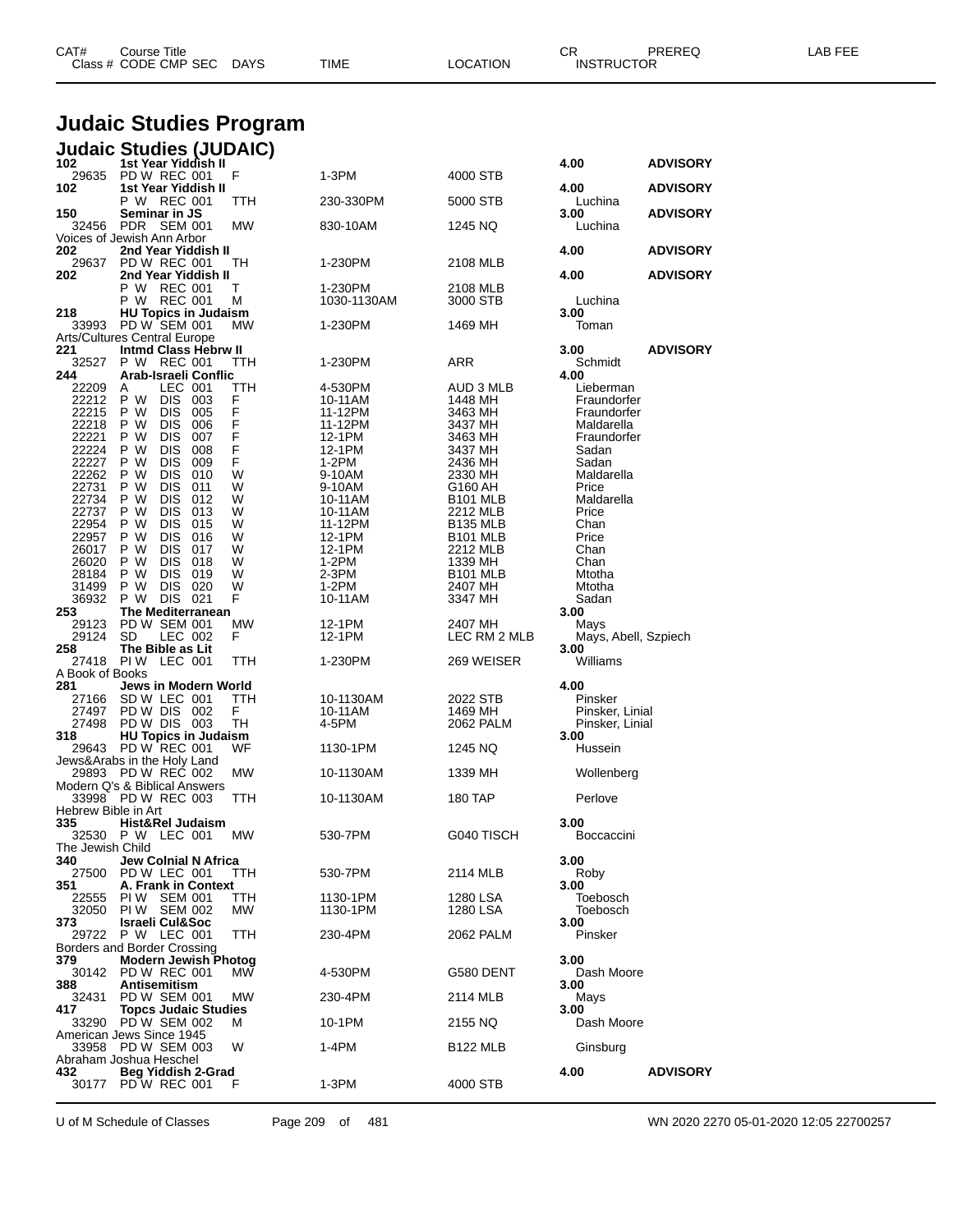| CAT#                | <b>Course Title</b><br>Class # CODE CMP SEC<br><b>DAYS</b>                    | <b>TIME</b>            | <b>LOCATION</b>      | <b>CR</b><br><b>INSTRUCTOR</b> | PREREQ          | <b>LAB FEE</b> |
|---------------------|-------------------------------------------------------------------------------|------------------------|----------------------|--------------------------------|-----------------|----------------|
|                     |                                                                               |                        |                      |                                |                 |                |
| 432                 | Beg Yiddish 2-Grad<br>P W REC 001<br>TTH                                      | 230-330PM              | 5000 STB             | 4.00<br>Luchina                | <b>ADVISORY</b> |                |
| 441<br>32457        | Jews at U-Michigan<br>PD W SEM 001<br>$\top$                                  | 2-5PM                  | 2346 SEB             | 3.00<br>Goldman                |                 |                |
| 468<br>32532        | <b>Jwsh Mystism</b><br>P W LEC 001<br>TTH                                     | 4-530PM                | 2427 MH              | 3.00<br>Ginsburg               |                 |                |
| 495<br>496          | <b>Independent Studies</b><br>$IND +$<br><b>Independent Studies</b>           | <b>ARR</b>             | <b>ARR</b>           | 1.00-3.00<br>1.00-3.00         |                 |                |
| 498                 | $IND +$<br><b>Senior Thesis</b>                                               | ARR                    | ARR                  | 3.00                           |                 |                |
| 532                 | $IND +$<br>Int Yiddish 2-Grad                                                 | <b>ARR</b>             | <b>ARR</b>           | 4.00                           | <b>ADVISORY</b> |                |
| 30017<br>532        | <b>PD W REC 001</b><br>TH<br>Int Yiddish 2-Grad                               | 1-230PM                | 2108 MLB             | 4.00                           | <b>ADVISORY</b> |                |
|                     | P W REC 001<br>т<br>P W REC 001<br>м                                          | 1-230PM<br>1030-1130AM | 2108 MLB<br>3000 STB | Luchina                        |                 |                |
| 601<br>21589<br>617 | <b>Intro Judaic Studies</b><br>PD W SEM 001<br>м<br><b>Judaic Grad Topics</b> | $1-4PM$                | 2110 MLB             | 4.00<br>Wollenberg<br>3.00     | <b>ADVISORY</b> |                |
|                     | 33293 PD W REC 001<br>TH.<br>Sacred Lang, Secul Translation                   | 1-4PM                  | 4155 LSA             | Barzilai                       |                 |                |
|                     | 31944 PD W REC 002<br>F<br>U. S. Holocaust Mem Museum                         | 2-5PM                  | 2024 TISCH           | Veidlinger, Chin               |                 |                |
|                     | 33295 PD W REC 003<br>w<br>Cartographies of Race                              | 4-7PM                  | <b>B122 MLB</b>      | Roby                           |                 |                |
| 890                 | <b>Judaic Diss Wrkshp</b><br>$IND +$<br>D                                     | <b>ARR</b>             | <b>ARR</b>           | 3.00                           |                 |                |
| 102                 | <b>Yiddish (YIDDISH)</b><br>1st Year Yiddish II                               |                        |                      | 4.00                           | <b>ADVISORY</b> |                |
| 29716<br>102        | P<br><b>REC 001</b><br>F<br>1st Year Yiddish II                               | 1-3PM                  | 4000 STB             | 4.00                           | <b>ADVISORY</b> |                |
| 202                 | <b>REC 001</b><br><b>TTH</b><br>2nd Year Yiddish II                           | 230-330PM              | 5000 STB             | Luchina<br>4.00                | <b>ADVISORY</b> |                |
| 29718<br>202        | <b>REC 001</b><br>TН<br>Р<br>2nd Year Yiddish II<br><b>REC 001</b><br>T.      | 1-230PM<br>1-230PM     | 2108 MLB<br>2108 MLB | 4.00                           | <b>ADVISORY</b> |                |
| 432                 | <b>REC 001</b><br>М<br><b>Beg Yiddish 2-Grad</b>                              | 1030-1130AM            | 3000 STB             | Luchina<br>4.00                | <b>ADVISORY</b> |                |
| 30015<br>432        | <b>REC 001</b><br>F<br><b>Beg Yiddish 2-Grad</b>                              | $1-3PM$                | 4000 STB             | 4.00                           | <b>ADVISORY</b> |                |
| 532                 | <b>REC 001</b><br>TTH<br>Int Yiddish 2-Grad                                   | 230-330PM              | 5000 STB             | Luchina<br>4.00                | <b>ADVISORY</b> |                |
| 30016<br>532        | <b>REC 001</b><br>TH<br>P<br>Int Yiddish 2-Grad                               | 1-230PM                | 2108 MLB             | 4.00                           | <b>ADVISORY</b> |                |
|                     | P<br><b>REC 001</b><br>T.<br>P<br><b>REC 001</b><br>М                         | 1-230PM<br>1030-1130AM | 2108 MLB<br>3000 STB | Luchina                        |                 |                |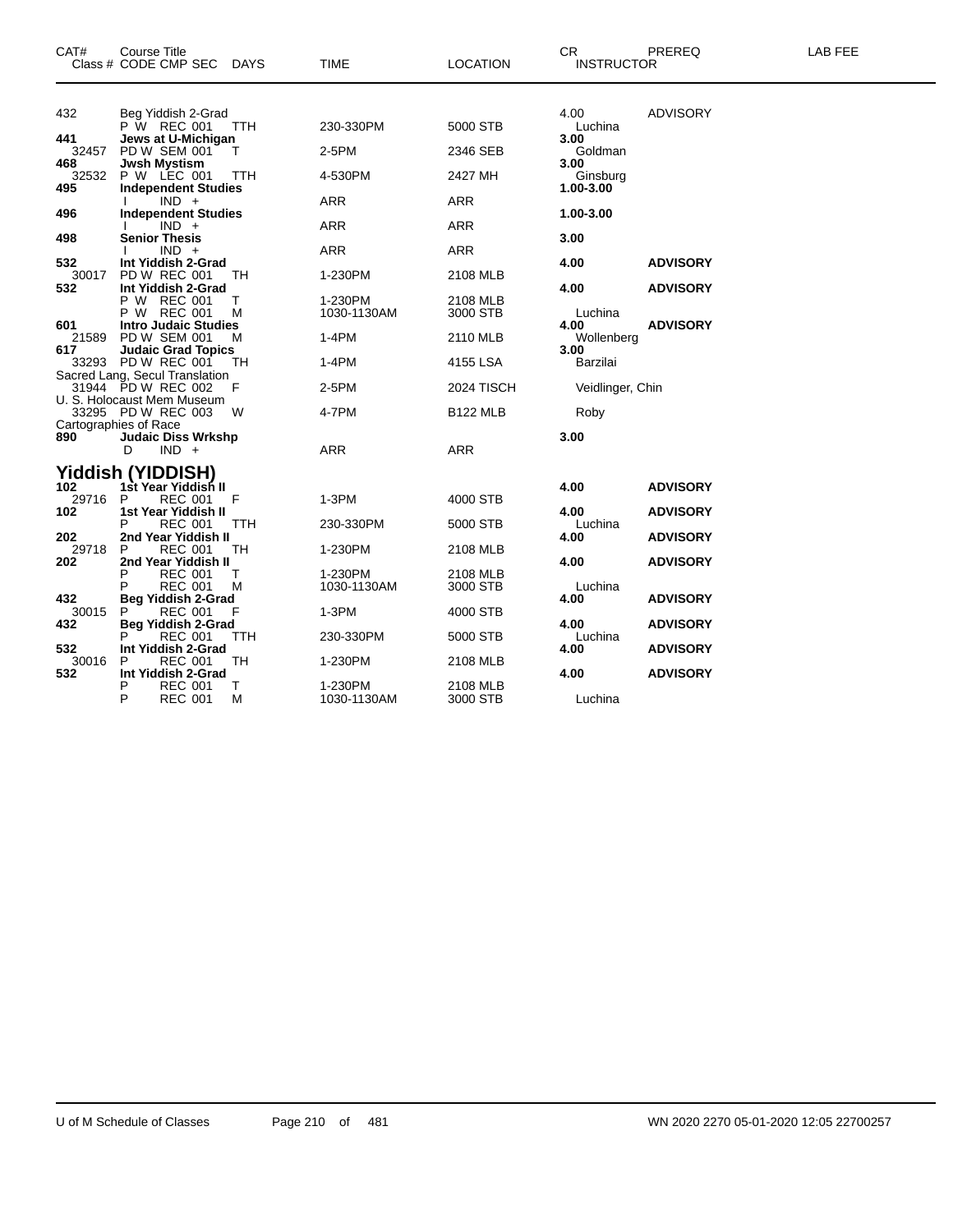# **College of Literature, Science, and the Arts**

| Geography (GEOG)                                                                                                                                                                                                                      |                  |                      |                                            |
|---------------------------------------------------------------------------------------------------------------------------------------------------------------------------------------------------------------------------------------|------------------|----------------------|--------------------------------------------|
| Climate & Sustain<br>111                                                                                                                                                                                                              |                  |                      | 4.00                                       |
| 17205 A W LEC 001<br>TTH                                                                                                                                                                                                              | 1-230PM          | 2260 USB             | Arnaboldi, Wiley, Halperin                 |
| 17206 P W LAB 002<br>T.<br>17207 P W LAB 003<br>Τ                                                                                                                                                                                     | 9-11AM<br>11-1PM | 2302 SEB<br>2302 SEB | Arnaboldi, Halperin<br>Arnaboldi, Halperin |
| 27463 P W LAB 004<br>TH                                                                                                                                                                                                               | 11-1 PM          | 2302 SEB             | Arnaboldi, Wiley                           |
| 18891 P W LAB 006<br>м                                                                                                                                                                                                                | 2-4PM            | 2302 SEB             | Arnaboldi, Wiley                           |
| 145<br>Int to Intnl Studies                                                                                                                                                                                                           |                  |                      | 3.00                                       |
| LEC 001<br>TTH.<br>19835 A                                                                                                                                                                                                            | 10-1130AM        | ARR                  | Marcum                                     |
| Please note that the discussion sections for this class will meet approximately 8 times during the Winter 2020                                                                                                                        |                  |                      |                                            |
| term, instead of the Thursday lecture. On days when discussion is held, lecture will not be. Dates will be noted on                                                                                                                   |                  |                      |                                            |
| the Winter 2020 syllabus. Questions regarding this class should be directed to is-advising@umich.edu.                                                                                                                                 |                  |                      |                                            |
| 19886 P W DIS 002<br>TH.                                                                                                                                                                                                              | 4-530PM          | 355 WEISER           | Noray                                      |
| Introduction to Inthl Studies                                                                                                                                                                                                         |                  |                      |                                            |
| Please note that the discussion sections for this class will meet approximately 8 times during the Winter 2020                                                                                                                        |                  |                      |                                            |
| term, instead of the Thursday lecture. On days when discussion is held, lecture will not be. Dates will be noted on                                                                                                                   |                  |                      |                                            |
| the Winter 2020 syllabus. Questions regarding this class should be directed to is-advising@umich.edu.<br>19887 P RW DIS 003<br>TH.                                                                                                    | 10-1130AM        | 455 WEISER           | Marcum                                     |
| Introduction to Inthl Studies                                                                                                                                                                                                         |                  |                      |                                            |
| This section is reserved for Honors students only. Please note that there is no time conflict between the lecture                                                                                                                     |                  |                      |                                            |
| and discussion. Discussion sections for this class will meet approximately 8 times during the Winter 2020 term,                                                                                                                       |                  |                      |                                            |
| instead of the Thursday lecture. On days when discussion is held, lecture will not be. Dates will be noted on the                                                                                                                     |                  |                      |                                            |
| Winter 2020 syllabus. Questions regarding this class should be directed to is-advising@umich.edu.                                                                                                                                     |                  |                      |                                            |
| 19888 P W DIS 004<br>TH.                                                                                                                                                                                                              | 830-10AM         | 355 WEISER           | Noray                                      |
| Introduction to Inthl Studies                                                                                                                                                                                                         |                  |                      |                                            |
| Please note that the discussion sections for this class will meet approximately 8 times during the Winter 2020                                                                                                                        |                  |                      |                                            |
| term, instead of the Thursday lecture. On days when discussion is held, lecture will not be. Dates will be noted on                                                                                                                   |                  |                      |                                            |
| the Winter 2020 syllabus. Questions regarding this class should be directed to is-advising@umich.edu.                                                                                                                                 |                  |                      |                                            |
| 19889 P W DIS 005<br>E                                                                                                                                                                                                                | 1-230PM          | 355 WEISER           | Cannon                                     |
| Introduction to Inthl Studies                                                                                                                                                                                                         |                  |                      |                                            |
| Please note that the discussion sections for this class will meet approximately 8 times during the Winter 2020<br>term, instead of the Thursday lecture. On days when discussion is held, lecture will not be. Dates will be noted on |                  |                      |                                            |
| the Winter 2020 syllabus. Questions regarding this class should be directed to is-advising@umich.edu.                                                                                                                                 |                  |                      |                                            |
| 19890 P W DIS 006<br>F                                                                                                                                                                                                                | 230-4PM          | 355 WEISER           | Thuringer                                  |
| Introduction to Inthl Studies                                                                                                                                                                                                         |                  |                      |                                            |
| Please note that the discussion sections for this class will meet approximately 8 times during the Winter 2020                                                                                                                        |                  |                      |                                            |
| term, instead of the Thursday lecture. On days when discussion is held, lecture will not be. Dates will be noted on                                                                                                                   |                  |                      |                                            |
| the Winter 2020 syllabus. Questions regarding this class should be directed to is-advising@umich.edu.                                                                                                                                 |                  |                      |                                            |
| 20508 P W DIS 007<br>F                                                                                                                                                                                                                | 4-530PM          | 355 WEISER           | Thuringer                                  |
| Introduction to Inthl Studies                                                                                                                                                                                                         |                  |                      |                                            |
| Please note that the discussion sections for this class will meet approximately 8 times during the Winter 2020                                                                                                                        |                  |                      |                                            |
| term, instead of the Thursday lecture. On days when discussion is held, lecture will not be. Dates will be noted on                                                                                                                   |                  |                      |                                            |
| the Winter 2020 syllabus. Questions regarding this class should be directed to is-advising@umich.edu.<br>20509 P W DIS 008<br>E                                                                                                       | 830-10AM         | 355 WEISER           | Noray                                      |
| Introduction to Inthl Studies                                                                                                                                                                                                         |                  |                      |                                            |
| Please note that the discussion sections for this class will meet approximately 8 times during the Winter 2020                                                                                                                        |                  |                      |                                            |
| term, instead of the Thursday lecture. On days when discussion is held, lecture will not be. Dates will be noted on                                                                                                                   |                  |                      |                                            |
| the Winter 2020 syllabus. Questions regarding this class should be directed to is-advising@umich.edu.                                                                                                                                 |                  |                      |                                            |
| 20801 P W DIS 009<br>F                                                                                                                                                                                                                | 1130-1PM         | 455 WEISER           | Cannon                                     |
| Introduction to Inthl Studies                                                                                                                                                                                                         |                  |                      |                                            |
| Please note that the discussion sections for this class will meet approximately 8 times during the Winter 2020                                                                                                                        |                  |                      |                                            |
| term, instead of the Thursday lecture. On days when discussion is held, lecture will not be. Dates will be noted on                                                                                                                   |                  |                      |                                            |
| the Winter 2020 syllabus. Questions regarding this class should be directed to is-advising@umich.edu.                                                                                                                                 |                  |                      |                                            |
| 20802 P W DIS 010<br>TH.<br>Introduction to Inthl Studies                                                                                                                                                                             | 430-6PM          | 455 WEISER           | <b>Brennen</b>                             |
| Please note that the discussion sections for this class will meet approximately 8 times during the Winter 2020                                                                                                                        |                  |                      |                                            |
| term, instead of the Thursday lecture. On days when discussion is held, lecture will not be. Dates will be noted on                                                                                                                   |                  |                      |                                            |
| the Winter 2020 syllabus. Questions regarding this class should be directed to is-advising @umich.edu.                                                                                                                                |                  |                      |                                            |
| 20854 PRW DIS 011<br>TH.                                                                                                                                                                                                              | 830-10AM         | 455 WEISER           | Cannon                                     |
| Introduction to Intnl Studies                                                                                                                                                                                                         |                  |                      |                                            |
| Please note that the discussion sections for this class will meet approximately 8 times during the Winter 2020                                                                                                                        |                  |                      |                                            |
| term, instead of the Thursday lecture. On days when discussion is held, lecture will not be. Dates will be noted on                                                                                                                   |                  |                      |                                            |
| the Winter 2020 syllabus. Questions regarding this class should be directed to is-advising@umich.edu.                                                                                                                                 |                  |                      |                                            |
| 20855 P W DIS 012<br>F                                                                                                                                                                                                                | 10-1130AM        | 455 WEISER           | <b>Brennen</b>                             |
| Introduction to Inthl Studies                                                                                                                                                                                                         |                  |                      |                                            |
| Please note that the discussion sections for this class will meet approximately 8 times during the Winter 2020                                                                                                                        |                  |                      |                                            |
| term, instead of the Thursday lecture. On days when discussion is held, lecture will not be. Dates will be noted on<br>the Winter 2020 syllabus. Questions regarding this class should be directed to is-advising @umich.edu.         |                  |                      |                                            |
| 591<br>Spec Wk Human Geog                                                                                                                                                                                                             |                  |                      | 2.00-3.00                                  |
| $IND +$                                                                                                                                                                                                                               | <b>ARR</b>       | <b>ARR</b>           |                                            |

U of M Schedule of Classes Page 211 of 481 WN 2020 2270 05-01-2020 12:05 22700257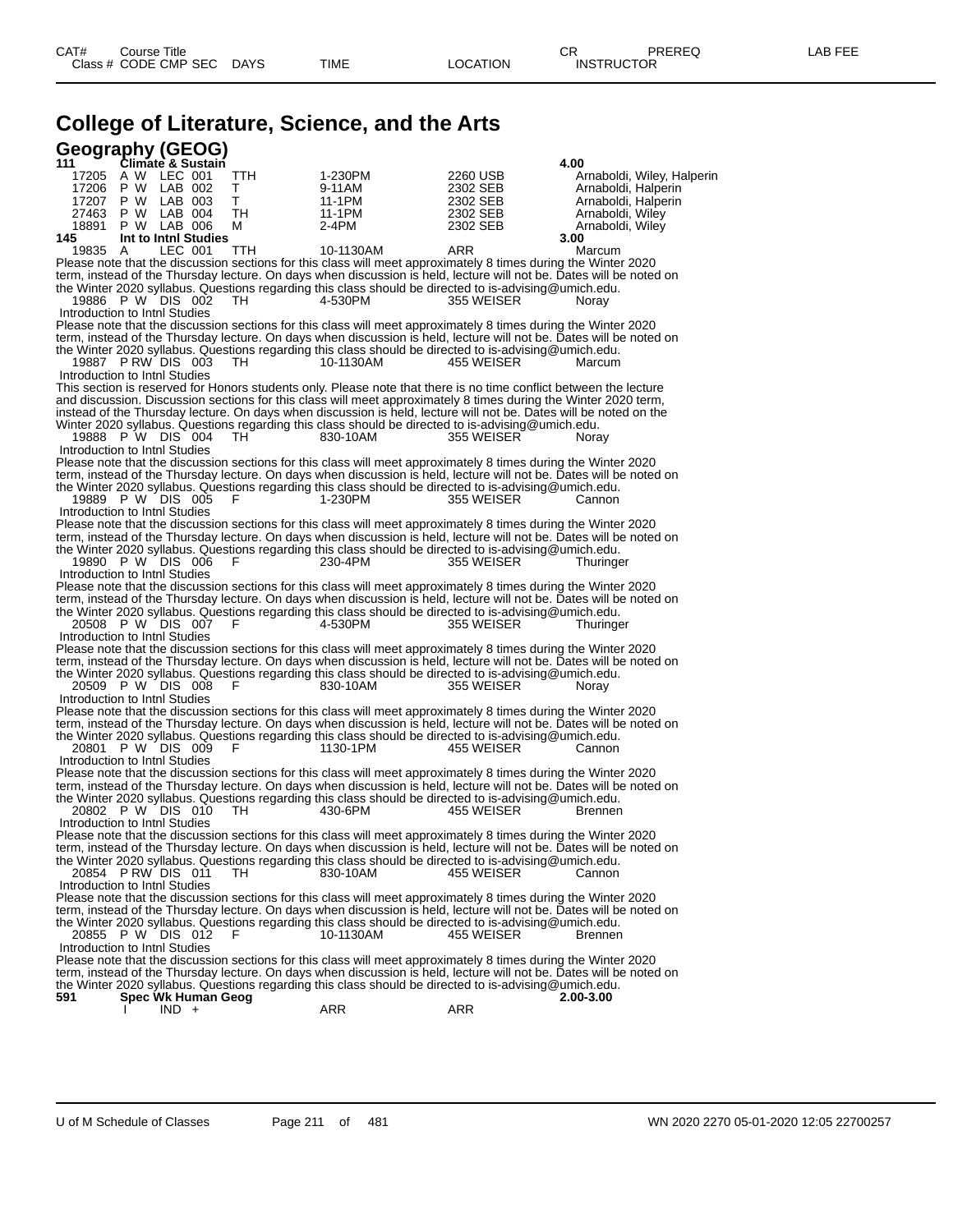| CAT# | Title<br>Course      |             |             |          | ~~<br>- UN        | <b>PREREC</b> | ----<br>ΔR<br>--- |
|------|----------------------|-------------|-------------|----------|-------------------|---------------|-------------------|
|      | Class # CODE CMP SEC | <b>DAYS</b> | <b>TIME</b> | ∟OCATION | <b>INSTRUCTOR</b> |               |                   |

# **LSA First Year Seminars**

| <b>Applied Liberal Arts (ALA)</b> |  |  |
|-----------------------------------|--|--|
|                                   |  |  |

|                 | <b>Guide - Liberal Arts</b>                                            | ,                  |                                                                      |                                                                                                                   |                      | 1.00-2.00                          | <b>ENFORCED</b>           |
|-----------------|------------------------------------------------------------------------|--------------------|----------------------------------------------------------------------|-------------------------------------------------------------------------------------------------------------------|----------------------|------------------------------------|---------------------------|
| 25405<br>30200  | P R<br>P R                                                             | LEC 001<br>LEC 002 | м<br>W                                                               | 6-7PM<br>5-7PM                                                                                                    | 2462 MH<br>2062 PALM | Hoffman<br>Hoffman                 |                           |
| 105             | <b>Digital Research</b>                                                |                    |                                                                      |                                                                                                                   |                      | 1.00                               |                           |
|                 | 19843 P RW LAB 001                                                     |                    |                                                                      | <b>ARR</b>                                                                                                        | ARR                  | Deeke                              |                           |
|                 | Res Meth in the Digitl Library<br>This section taught entirely online. |                    |                                                                      |                                                                                                                   |                      |                                    |                           |
|                 | 19844 PRW LAB 002                                                      |                    |                                                                      | ARR                                                                                                               | ARR                  | Peters                             |                           |
|                 | Res Meth in the Digitl Library                                         |                    |                                                                      |                                                                                                                   |                      |                                    |                           |
| 108             | This section taught entirely online.<br><b>STEM Success</b>            |                    |                                                                      |                                                                                                                   |                      | 1.00                               | <b>ADVISORY, ENFORCED</b> |
| 22476 PR        |                                                                        | <b>SEM 001</b>     | M                                                                    | 2-4PM                                                                                                             | 113 MOJO             | Turman                             |                           |
| 22477 PR        |                                                                        | <b>SEM 002</b>     | This class will meet every other Monday, starting January 13th.<br>т | 11-1PM                                                                                                            | 113 MOJO             | Turman                             |                           |
|                 |                                                                        |                    |                                                                      | This class will meet every other Tuesdday, starting January 14th.                                                 |                      |                                    |                           |
| 109<br>16254 PR | <b>Hith&amp;Hith Care II</b>                                           | LAB 001            | т                                                                    | 4-530PM                                                                                                           | 1060 BSB-TBL         | 3.00<br>Eickmeyer                  | <b>ADVISORY</b>           |
|                 |                                                                        |                    | Enrollment restricted to participants in HSSP.                       |                                                                                                                   |                      |                                    |                           |
| 17043           | ARW LEC 002                                                            |                    | TН                                                                   | 4-530PM                                                                                                           | ARR                  | Eickmeyer                          |                           |
| 115<br>25229    | <b>Finance Savvy Studnt</b><br>PRW LEC 001                             |                    | TН                                                                   | 4-5PM                                                                                                             | 2234 USB             | 1.00<br>Bhaumik                    | <b>ENFORCED</b>           |
| 25058           | PRW LEC 002                                                            |                    | W                                                                    | 4-5PM                                                                                                             | 3096 EH              | Mank                               |                           |
| 118             | Prog, Info & People                                                    | LEC 001            |                                                                      |                                                                                                                   |                      | 4.00                               |                           |
| 22867           | A                                                                      |                    | TН                                                                   | 230-4PM                                                                                                           | G005 DENT            | Martell, Jiang                     | Oney, Augustaitis, Zhao,  |
| 27364           | P W<br><b>DIS</b>                                                      | 002                | MW                                                                   | 830-10AM                                                                                                          | 1265 NQ              | Oney, Pandey                       |                           |
| 27464<br>23193  | P W<br><b>DIS</b><br><b>DIS</b><br>P W                                 | 003<br>004         | MW<br><b>MW</b>                                                      | 1130-1PM<br>10-1130AM                                                                                             | 1265 NQ<br>2011 MLB  | Oney, Augustaitis<br>Oney, Martell |                           |
| 22868           | P W<br><b>DIS</b>                                                      | 005                | MW                                                                   | 1-230PM                                                                                                           | 2346 SEB             | Oney, Zhao                         |                           |
| 24325<br>27363  | P W<br><b>DIS</b><br>DIS<br>P W                                        | 006<br>007         | MW<br>MW                                                             | 230-4PM<br>230-4PM                                                                                                | 2245 NQ<br>706 BMT   | Oney, Pandey<br>Oney, Martell      |                           |
| 22869           | <b>DIS</b><br>P W                                                      | 008                | TTH                                                                  | 10-1130AM                                                                                                         | 706 BMT              | Oney, Augustaitis                  |                           |
| 23687           | P W<br><b>DIS</b>                                                      | 009                | МW                                                                   | 4-530PM                                                                                                           | 2255 NQ              | Oney, Jiang                        |                           |
| 37889<br>122    | P<br><b>Intrgrp Dialogue</b>                                           | DIS 010            | МW                                                                   | 1130-1PM                                                                                                          | 2185 NQ              | Oney, Jiang<br>3.00                |                           |
| 18798           | <b>PI</b>                                                              | SEM 001            | W                                                                    | 3-5PM                                                                                                             | ARR                  |                                    |                           |
| 122             | <b>Intrgrp Dialogue</b><br>Р                                           | <b>SEM 001</b>     | W                                                                    | 230-530PM                                                                                                         | 170 WEISER           | 3.00<br>Hicks                      |                           |
|                 |                                                                        |                    |                                                                      | Interested students must fill out an online request at www.igr.umich.edu. Due to high demand, students who do not |                      |                                    |                           |
|                 |                                                                        |                    | contact Susmetha Baidya (e-mail: sbaidya@umich.edu).                 | attend the mass meeting on the first day of class will be dropped from the course. If you have questions, please  |                      |                                    |                           |
| 122             | Intrgrp Dialogue                                                       |                    |                                                                      |                                                                                                                   |                      | 3.00                               |                           |
| 18799<br>125    | <b>PI</b>                                                              | <b>SEM 002</b>     | W                                                                    | 230-530PM                                                                                                         | G023 WQ              |                                    |                           |
|                 |                                                                        |                    |                                                                      |                                                                                                                   |                      |                                    |                           |
| 25057           | <b>Internship Success</b><br>P W SEM 001                               |                    | М                                                                    | 530-730PM                                                                                                         | 1280 LSA             | 1.00<br>Silbert                    |                           |
| 25129           | P W SEM 002                                                            |                    | TН                                                                   | 530-730PM                                                                                                         | 1280 LSA             | Silbert                            |                           |
| 171             | <b>Make the Most of UM</b>                                             |                    | т                                                                    |                                                                                                                   |                      | 1.00                               |                           |
| 33940           | P R                                                                    | <b>SEM 001</b>     | This class will meet in East Quad, room B852.                        | 7-9PM                                                                                                             | ARR                  | Gurin                              |                           |
| 25429           | P R                                                                    | <b>SEM 002</b>     | Т                                                                    | 7-9PM                                                                                                             | ARR                  | Gurin                              |                           |
| 33941           | <b>PIR</b>                                                             | <b>SEM 003</b>     | This class will meet in South Quad, Game Room<br>Τ                   | 7-9PM                                                                                                             | ARR                  | Gurin                              |                           |
|                 | This class will meet in West Quad, G023.                               |                    |                                                                      |                                                                                                                   |                      |                                    |                           |
| 33942 PR        |                                                                        | <b>SEM 004</b>     | Т<br>This class will meet in Alice Lloyd, Room 2060                  | 7-9PM                                                                                                             | ARR                  | Gurin                              |                           |
| 25430 PR        |                                                                        | SEM 005            | W                                                                    | $1-3PM$                                                                                                           | <b>ARR</b>           | Gurin                              |                           |
| 25431           | This class will meet in West Quad, G027<br>P R                         | <b>SEM 006</b>     | W                                                                    | 6-8PM                                                                                                             | ARR                  | Gurin                              |                           |
|                 |                                                                        |                    | This class will meet in Baits II, Coman lounge                       |                                                                                                                   |                      |                                    |                           |
| 33943 PIR       |                                                                        | <b>SEM 007</b>     | W<br>This class will meet in Bursley, McGraham-Siwik lounge          | 6-8PM                                                                                                             | <b>ARR</b>           | Gurin                              |                           |
| 25432           | PIR                                                                    | <b>SEM 008</b>     | w                                                                    | 6-8PM                                                                                                             | <b>ARR</b>           | Gurin                              |                           |
| 25433 PR        |                                                                        | <b>SEM 009</b>     | This class will meet in Alice Lloyd, Living room<br>W                | 6-8PM                                                                                                             | ARR                  | Gurin                              |                           |
|                 | This class will meet in West Quad. G027.                               |                    |                                                                      |                                                                                                                   |                      |                                    |                           |
| 25434 PR        |                                                                        | <b>SEM 010</b>     | TН<br>This class will meet in Newberry, Audre Lorde lounge.          | 1-3PM                                                                                                             | <b>ARR</b>           | Gurin                              |                           |
| 33944           | - P R                                                                  | <b>SEM 011</b>     | TН                                                                   | 530-730PM                                                                                                         | <b>ARR</b>           | Gurin                              |                           |
| 25435 PIR       |                                                                        | <b>SEM 012</b>     | This class will meet in Markley, Sharangpani lounge<br>TH            | 530-730PM                                                                                                         | ARR                  | Gurin                              |                           |
|                 |                                                                        |                    | This class will meet in Couzens, Room 1417                           |                                                                                                                   |                      |                                    |                           |
| 33945 PR        | This class will meet in East Quad, B834                                | <b>SEM 013</b>     | TН                                                                   | 530-730PM                                                                                                         | ARR                  | Gurin                              |                           |
| 25823           | P R<br>This class will meet in West Quad, G023                         | <b>SEM 014</b>     | ТH                                                                   | 530-730PM                                                                                                         | <b>ARR</b>           | Gurin                              |                           |

U of M Schedule of Classes Page 212 of 481 WN 2020 2270 05-01-2020 12:05 22700257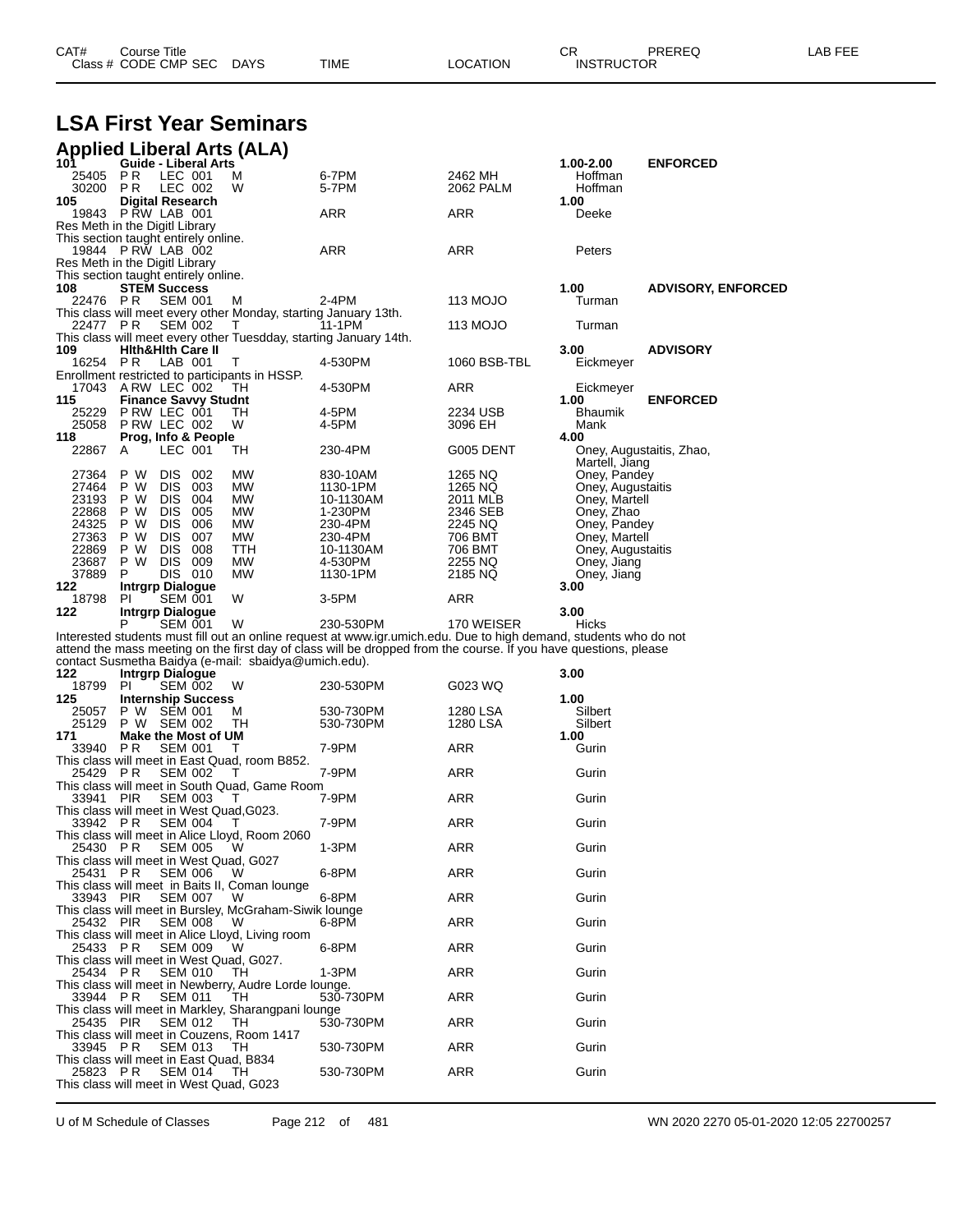| CAT#<br>Class # CODE CMP SEC                                                                                                                                | Course Title                        |                                                                          |                                                                                  | DAYS                                                                            | TIME                                                                                                                        | <b>LOCATION</b>                                                      | CR<br><b>INSTRUCTOR</b>                                              | PREREQ             | LAB FEE |
|-------------------------------------------------------------------------------------------------------------------------------------------------------------|-------------------------------------|--------------------------------------------------------------------------|----------------------------------------------------------------------------------|---------------------------------------------------------------------------------|-----------------------------------------------------------------------------------------------------------------------------|----------------------------------------------------------------------|----------------------------------------------------------------------|--------------------|---------|
| 175<br>31484<br>31485<br>31486<br>211<br>27786<br>212<br>28292                                                                                              | P R<br>P R<br><b>PR</b><br>PI<br>PI | <b>SEM 001</b><br><b>SEM 002</b><br><b>SEM 003</b><br>LEC 001<br>LEC 001 | BLI Leadership Lab<br><b>Addr Crit Gbl Issues</b><br><b>Faciltating Glob Eng</b> | M<br>т<br>W<br>F<br>This class will meet 6-9 pm the following dates (room TBD): | 7-9PM<br>6-8PM<br>4-6PM<br>1-230PM<br>ARR                                                                                   | 110 WEISER-TBL<br><b>B3560 BUS</b><br>1060 BSB-TBL<br>1005 WQ<br>ARR | 1.00<br>Haque<br>Haque<br>Haque<br>2.00<br>Peters<br>1.00<br>Wiseman | <b>ENFORCED</b>    |         |
| Friday, January 17<br>Friday-Sunday, January 24-26*<br>Friday, February 7<br>Friday, February 21<br>Friday, March 13<br>Friday, March 27<br>Friday, April 3 |                                     |                                                                          |                                                                                  |                                                                                 |                                                                                                                             |                                                                      |                                                                      |                    |         |
|                                                                                                                                                             |                                     |                                                                          |                                                                                  |                                                                                 | *On the weekend of January 24-26  Rising Peer Facilitators will attend a mandatory overnight retreat at an off              |                                                                      |                                                                      |                    |         |
| campus location.<br>220<br>25530 PIR                                                                                                                        | <b>Foundations IGR</b>              | <b>SEM 001</b>                                                           |                                                                                  | <b>TTH</b><br>ID. Permissions will be granted starting Dec. 1st.                | 1-230PM<br>Request permission at igrcourses@umich.edu. Please indicate course number, student name, umich email and student | G144 AH                                                              | 3.00<br>Kime                                                         | <b>ENFORCED</b>    |         |
| 28934 PIR                                                                                                                                                   |                                     | <b>SEM 002</b>                                                           |                                                                                  | ттн<br>ID. Permissions will be granted starting Dec. 1st.                       | 4-530PM<br>Request permission at igrcourses@umich.edu. Please indicate course number, student name, umich email and student | 2437 MH                                                              | Kime                                                                 |                    |         |
| 30781                                                                                                                                                       | <b>PIR</b>                          | <b>SEM 003</b>                                                           |                                                                                  | TTH                                                                             | 230-4PM                                                                                                                     | 4128 LSA                                                             | Hicks                                                                |                    |         |
| 223<br>27626                                                                                                                                                | AI                                  | LEC 001                                                                  | <b>Entrepreneur Crtivty</b>                                                      | МW                                                                              | 11-12PM                                                                                                                     | 182 WEISER                                                           | 3.00<br>Fretz                                                        |                    |         |
| 27627                                                                                                                                                       | PI W                                | <b>DIS</b>                                                               | -002                                                                             | F                                                                               | 12-1PM                                                                                                                      | G127 AH                                                              | Cutter                                                               |                    |         |
| 27628                                                                                                                                                       | PI W                                | <b>DIS</b>                                                               | 003                                                                              | F                                                                               | 1-2PM                                                                                                                       | G127 AH                                                              | Cutter                                                               |                    |         |
| 27629<br>27630                                                                                                                                              | PI W<br>PI W                        | <b>DIS</b><br><b>DIS</b>                                                 | 004<br>005                                                                       | F<br>F                                                                          | 12-1PM<br>1-2PM                                                                                                             | 1437 MH<br>1436 MH                                                   | Ghannam<br>Ghannam                                                   |                    |         |
| 27631                                                                                                                                                       | PI W                                | <b>DIS</b>                                                               | 006                                                                              | F                                                                               | 12-1PM                                                                                                                      | 1280 LSA                                                             | Habhab                                                               |                    |         |
| 27632                                                                                                                                                       | PI W                                | <b>DIS</b>                                                               | 007                                                                              | F                                                                               | 1-2PM                                                                                                                       | G040 TISCH                                                           | Habhab                                                               |                    |         |
| 27633                                                                                                                                                       | PI W                                | <b>DIS</b>                                                               | 008                                                                              | F                                                                               | 12-1PM                                                                                                                      | 3254 LSA                                                             | Newman                                                               |                    |         |
| 27634                                                                                                                                                       | PIW DIS                             |                                                                          | 009                                                                              | F                                                                               | 1-2PM                                                                                                                       | 1339 MH                                                              | Newman                                                               |                    |         |
| 225                                                                                                                                                         |                                     |                                                                          | <b>Undergrad Internship</b>                                                      |                                                                                 |                                                                                                                             |                                                                      | 1.00                                                                 |                    |         |
| 26025                                                                                                                                                       | PD                                  | SEM 001                                                                  |                                                                                  |                                                                                 | ARR                                                                                                                         | ARR                                                                  | Barron                                                               |                    |         |
| 27540                                                                                                                                                       | PD                                  |                                                                          | SEM 002                                                                          |                                                                                 | ARR                                                                                                                         | ARR                                                                  | <b>Barron</b>                                                        |                    |         |
| 240<br>28708 PRW LEC 001                                                                                                                                    |                                     |                                                                          | <b>Live Well in College</b>                                                      |                                                                                 |                                                                                                                             |                                                                      | 2.00                                                                 |                    |         |
|                                                                                                                                                             |                                     |                                                                          |                                                                                  | Τ<br>This class will meet in 0210 at University Health Service                  | 2-4PM                                                                                                                       | ARR                                                                  | Jansen                                                               |                    |         |
| 29470 PRW LEC 002                                                                                                                                           |                                     |                                                                          |                                                                                  | W                                                                               | 2-4PM                                                                                                                       | ARR                                                                  | Carbone                                                              |                    |         |
|                                                                                                                                                             |                                     |                                                                          |                                                                                  | This class will meet in 0210 at University Health Service                       |                                                                                                                             |                                                                      |                                                                      |                    |         |
| 256                                                                                                                                                         |                                     |                                                                          | <b>Innovator's Toolkit</b>                                                       |                                                                                 |                                                                                                                             |                                                                      | 3.00                                                                 |                    |         |
| 25459                                                                                                                                                       | <b>PIR</b>                          | LEC 001                                                                  |                                                                                  | МW                                                                              | 4-530PM                                                                                                                     | ARR                                                                  | Ludwig                                                               |                    |         |
| 260                                                                                                                                                         | <b>HU Topics in ALA</b>             |                                                                          |                                                                                  |                                                                                 |                                                                                                                             |                                                                      | 3.00                                                                 |                    |         |
| 25370<br><b>Engaging Performance</b>                                                                                                                        | PIW LEC 001                         |                                                                          |                                                                                  | TTH                                                                             | 1130-1PM                                                                                                                    | G127 AH                                                              | Langland, Claque                                                     |                    |         |
| 264                                                                                                                                                         | <b>ID Topics in ALA</b>             |                                                                          |                                                                                  |                                                                                 |                                                                                                                             |                                                                      | 3.00                                                                 |                    |         |
| 25404 P W LEC 002                                                                                                                                           |                                     |                                                                          |                                                                                  | МW                                                                              | 4-530PM                                                                                                                     | G160 AH                                                              | Finn                                                                 |                    |         |
| Much Depends on Dinner                                                                                                                                      |                                     |                                                                          |                                                                                  |                                                                                 |                                                                                                                             |                                                                      |                                                                      |                    |         |
| 270                                                                                                                                                         | <b>ALA Topics</b>                   |                                                                          |                                                                                  |                                                                                 |                                                                                                                             |                                                                      | 1.00                                                                 | <b>ENFORCED</b>    |         |
| 33936 PRW LEC 001                                                                                                                                           |                                     |                                                                          |                                                                                  | TH                                                                              | 3-5PM                                                                                                                       | A859 CHEM-TBLC                                                       | Oehrli                                                               |                    |         |
| Fake News, Lies, & Propaganda<br>25944 PIR                                                                                                                  |                                     | $LEC$ 004                                                                |                                                                                  |                                                                                 | 230-4PM                                                                                                                     | 3411 MH                                                              |                                                                      |                    |         |
| <b>ITK II: Innovative Environments</b>                                                                                                                      |                                     |                                                                          |                                                                                  | TTH                                                                             |                                                                                                                             |                                                                      | Ludwig                                                               |                    |         |
| 30154 PRW LEC 011                                                                                                                                           |                                     |                                                                          |                                                                                  | TН                                                                              | 1-2PM                                                                                                                       | 4088 EH                                                              |                                                                      | Bauer, Pando Zayas |         |
| <b>STEM Comm Physics Community</b>                                                                                                                          |                                     |                                                                          |                                                                                  |                                                                                 |                                                                                                                             |                                                                      |                                                                      |                    |         |
|                                                                                                                                                             |                                     |                                                                          |                                                                                  | For information, please go to the following site:                               |                                                                                                                             |                                                                      |                                                                      |                    |         |
|                                                                                                                                                             |                                     |                                                                          |                                                                                  | https://sites.google.com/umich.edu/stem-comm/home                               |                                                                                                                             |                                                                      |                                                                      |                    |         |
| 30155 PRW LEC 013<br><b>STEM Comm Chem Community</b>                                                                                                        |                                     |                                                                          |                                                                                  | W                                                                               | 12-1PM                                                                                                                      | 242 WH                                                               | Bauer, McNeil                                                        |                    |         |
|                                                                                                                                                             |                                     |                                                                          |                                                                                  | For information, please go to the following site:                               |                                                                                                                             |                                                                      |                                                                      |                    |         |
|                                                                                                                                                             |                                     |                                                                          |                                                                                  | https://sites.google.com/umich.edu/stem-comm/home                               |                                                                                                                             |                                                                      |                                                                      |                    |         |
| 290                                                                                                                                                         | <b>Public Speaking</b>              |                                                                          |                                                                                  |                                                                                 |                                                                                                                             |                                                                      | 3.00                                                                 |                    |         |
| 32541                                                                                                                                                       | A                                   | LEC 001                                                                  |                                                                                  | TTH                                                                             | 1130-1PM                                                                                                                    | LEC RM 1 MLB                                                         | Moshin                                                               |                    |         |
| 32542                                                                                                                                                       | P W                                 | DIS 002                                                                  |                                                                                  | F                                                                               | 10-11AM                                                                                                                     | 2135 NQ                                                              | Ngai                                                                 |                    |         |
| 32543                                                                                                                                                       | P W                                 | <b>DIS</b>                                                               | 003                                                                              | F                                                                               | 11-12PM                                                                                                                     | 2155 NQ                                                              | Ngai                                                                 |                    |         |
| 32544<br>32545                                                                                                                                              | P W<br>P W DIS 005                  | DIS 004                                                                  |                                                                                  | F<br>F                                                                          | 2-3PM<br>3-4PM                                                                                                              | 2114 MLB                                                             | Menon<br>Menon                                                       |                    |         |
| 291                                                                                                                                                         |                                     |                                                                          | <b>Public Speaking Work</b>                                                      |                                                                                 |                                                                                                                             | 1245 NQ                                                              | 3.00                                                                 |                    |         |
| 32546                                                                                                                                                       | P W LEC 001                         |                                                                          |                                                                                  | ттн                                                                             | 230-4PM                                                                                                                     | 2244 USB                                                             | Moshin                                                               |                    |         |
| 301                                                                                                                                                         | <b>Tours of the Past</b>            |                                                                          |                                                                                  |                                                                                 |                                                                                                                             |                                                                      | 1.00                                                                 |                    |         |
| 27483                                                                                                                                                       | P W LEC 001                         |                                                                          |                                                                                  | Т                                                                               | 3-4PM                                                                                                                       | 2155 NQ                                                              | Gibelyou                                                             |                    |         |
| 315                                                                                                                                                         | <b>Popular Science</b>              |                                                                          |                                                                                  |                                                                                 |                                                                                                                             |                                                                      | 3.00                                                                 |                    |         |
| 29668                                                                                                                                                       | PIW LEC 001                         |                                                                          |                                                                                  | TTH                                                                             | 10-1130AM                                                                                                                   | 1245 NQ                                                              | Gibelyou                                                             |                    |         |
|                                                                                                                                                             |                                     |                                                                          |                                                                                  |                                                                                 |                                                                                                                             |                                                                      |                                                                      |                    |         |

U of M Schedule of Classes Page 213 of 481 WN 2020 2270 05-01-2020 12:05 22700257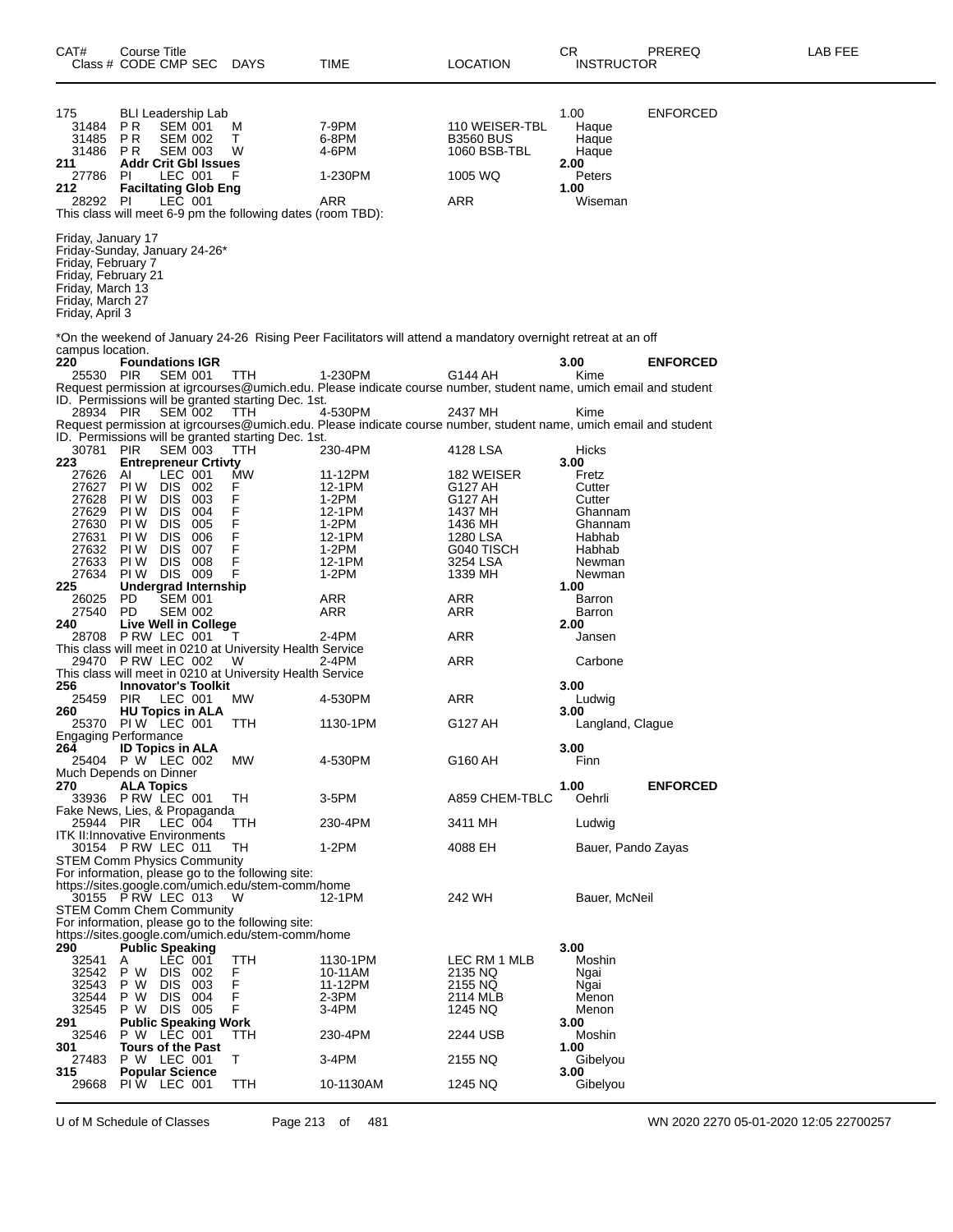| CAT#                                                                          | Course Title<br>Class # CODE CMP SEC DAYS                                                                                                                                                                                                                            |                                               | TIME                                                                                                                                                                                                                                                  | LOCATION                                                                                                   | CR<br><b>INSTRUCTOR</b>                                                                                                                                                                            | PREREQ                                                        | LAB FEE |
|-------------------------------------------------------------------------------|----------------------------------------------------------------------------------------------------------------------------------------------------------------------------------------------------------------------------------------------------------------------|-----------------------------------------------|-------------------------------------------------------------------------------------------------------------------------------------------------------------------------------------------------------------------------------------------------------|------------------------------------------------------------------------------------------------------------|----------------------------------------------------------------------------------------------------------------------------------------------------------------------------------------------------|---------------------------------------------------------------|---------|
| 320<br>28935<br>321<br>28936<br>322<br>28937                                  | <b>IGR Facilitation</b><br><b>SEM 001</b><br><b>PI</b><br><b>Dialog Prac</b><br>PI.<br>SEM 002<br><b>Advanced IGR Prac</b><br>LAB 001<br>PI.                                                                                                                         | MW<br>M                                       | 230-4PM<br>230-530PM<br>ARR                                                                                                                                                                                                                           | G160 AH<br>5179 AH<br>ARR                                                                                  | 3.00<br>Kime<br>4.00<br>Hicks<br>1.00-4.00<br>Hicks                                                                                                                                                | <b>ADVISORY</b><br><b>ADVISORY</b><br><b>ADVISORY</b>         |         |
| 323<br>325<br>29672<br>29673<br>350<br>27518<br>361                           | <b>IGR Directed Study</b><br>$IND +$<br>SI<br><b>Education to Work</b><br>P R<br><b>REC 001</b><br>P R<br><b>REC 002</b><br><b>Predicting Future</b><br>PIRW LEC 001<br><b>SS Topics in ALA</b>                                                                      | TH<br>м<br>ттн<br>МW                          | ARR<br>530-730PM<br>530-730PM<br>1-230PM<br>4-530PM                                                                                                                                                                                                   | ARR<br>1280 LSA<br>1280 LSA<br>2062 PALM<br>1372 EH                                                        | 1.00-4.00<br>1.00<br>Silbert<br>Silbert<br>3.00<br>Gibelyou<br>3.00                                                                                                                                | <b>ENFORCED</b>                                               |         |
| 421<br>19965<br>429<br>31812 PI<br>470                                        | 33813 PIW LEC 001<br>Mindfulness and Engaged Living<br><b>Creat Inclusive Comm</b><br>- PI<br><b>SEM 001</b><br><b>IGR Capstone</b><br><b>SEM 001</b><br><b>ALA Topics</b><br>29447 P RW LEC 002                                                                     | ттн<br>МW                                     | ARR<br>1-230PM<br>230-4PM                                                                                                                                                                                                                             | ARR<br>120 WH<br>1460 MH                                                                                   | Mahalingam<br>2.00<br>Gurin<br>3.00<br>Kaplowitz<br>3.00<br>Joque                                                                                                                                  | <b>ADVISORY</b><br><b>ENFORCED</b>                            |         |
| Data Visualization<br>471<br>25251 PI<br>472<br>25252 PI                      | <b>Lead Commun Building</b><br><b>SEM 001</b><br>This class will meet in Couzens 1417.<br><b>Adv Lead Facil Comm</b><br><b>SEM 001</b><br><b>University Courses (UC)</b>                                                                                             | $\top$<br>T                                   | 3-5PM<br>3-5PM                                                                                                                                                                                                                                        | ARR<br>ARR                                                                                                 | 1.00-3.00<br>Gurin<br>1.00-3.00<br>Gurin                                                                                                                                                           |                                                               |         |
| 101<br>16077<br>16078<br>16079<br>110<br>16291                                | Sea Pwr&Mar Affairs<br>P<br>LEC 001<br>LEC 002<br>P<br>LAB 003<br>A<br>Intr to Info Studies<br>LEC 001<br>A                                                                                                                                                          | МW<br>MW<br>W<br>ттн                          | 830-930AM<br>3-4PM<br>530-730AM<br>1130-1PM                                                                                                                                                                                                           | 2520 NUB<br>3096 EH<br>1300 CHEM<br>1020 SPH2                                                              | 2.00<br>Larson<br>Larson<br>Larson<br>4.00                                                                                                                                                         | Wallace, St Andrew, Endyke,<br>Haywood, Wiesenberger, Maxwell |         |
| 16292<br>16293<br>19591<br>19592<br>22033<br>22034<br>22321<br>22322<br>28190 | P W<br><b>DIS</b><br>002<br>P W<br><b>DIS</b><br>003<br><b>DIS</b><br>P W<br>004<br><b>DIS</b><br>005<br>P W<br><b>DIS</b><br>P W<br>006<br><b>DIS</b><br>007<br>P W<br><b>DIS</b><br>P W<br>008<br><b>DIS</b><br>009<br>P W<br>DIS 010<br>P W<br>1st Yr Soc Sci Sem | Τ<br>W<br>TН<br>W<br>W<br>W<br>T.<br>TН<br>T. | 3-4PM<br>9-10AM<br>10-11AM<br>3-4PM<br>11-12PM<br>11-12PM<br>4-5PM<br>930-1030AM<br>4-5PM                                                                                                                                                             | 049 UMMA<br>G311 DENT<br>G580 DENT<br>1255 NQ<br>1033 DENT<br>1046 DANA<br>G580 DENT<br>1265 NQ<br>2255 NQ | Wallace, St Andrew<br>Wallace, Endyke<br>Wallace, Maxwell<br>Wallace, Wiesenberger<br>Wallace, Haywood<br>Wallace, Endyke<br>Wallace, Wiesenberger<br>Wallace, Haywood<br>Wallace, Maxwell<br>3.00 |                                                               |         |
| 151<br>34311<br>154                                                           | P R<br><b>SEM 001</b><br>Healthcare Privilege&Community<br>This class will meet in West Quad G027.<br>1st Yr Interdisc Sem<br>29667 P RW SEM 001                                                                                                                     | TTH<br><b>MW</b>                              | 10-1130AM<br>1-230PM                                                                                                                                                                                                                                  | G027 WQ<br>G463 MH                                                                                         | Joiner<br>3.00<br>Finn                                                                                                                                                                             | <b>ADVISORY</b><br><b>ADVISORY</b>                            |         |
| Should we eat meat?<br>202<br>30718 P                                         | 27729 P RW SEM 002<br>Happiness and Health<br><b>Tm&amp;Ldrshp Basic II</b><br>LEC 001 TH                                                                                                                                                                            | <b>MW</b>                                     | 1-230PM<br>11-12PM<br>Students participating in Air Force ROTC need to register for the lab section. Please contact the department at                                                                                                                 | 1507 EQ<br>2229 SEB                                                                                        | Hassett<br>1.00<br>Wilkinson                                                                                                                                                                       | <b>ADVISORY</b>                                               |         |
| 30719 P<br>30720 S                                                            | 734-764-2403 with questions.<br>LEC 002<br>734-764-2403 with questions.<br>LAB 003<br>734-764-2403 with questions.                                                                                                                                                   | -F<br>TH                                      | 9-10AM<br>Students participating in Air Force ROTC need to register for the lab section. Please contact the department at<br>6-8AM<br>Students participating in Air Force ROTC need to register for the lab section. Please contact the department at | 1632 CHEM<br>1300 CHEM                                                                                     | Wilkinson<br>Penry                                                                                                                                                                                 |                                                               |         |
| 204<br>17873 P<br>17874 P<br>17875 A<br>23040 P<br>252                        | <b>Leadership Environs</b><br>LEC 001<br>LEC 002<br>LAB 003<br>LEC 004<br>Sophomore Seminar NS<br>30697 P RW LEC 001                                                                                                                                                 | TH<br>W<br>TH<br>F.<br><b>MW</b>              | 8-10AM<br>10-12PM<br>4-6PM<br>10-12PM<br>830-10AM                                                                                                                                                                                                     | <b>1509 NUB</b><br>ARR<br>ARR<br>ARR<br>4153 USB                                                           | 1.00<br>Moreno, Groller<br>Moreno, Groller<br>Moreno, Groller<br>Moreno, Groller<br>3.00<br>Flint                                                                                                  | <b>ADVISORY</b><br><b>ADVISORY</b>                            |         |
| 270                                                                           | Diagnosis of Human Diseases<br><b>UC Special Topics</b><br>23354 P RW LEC 010<br>Entrepreneurial Business Basic<br>25533 P RW LEC 011<br><b>Entrepreneurial Business Basic</b><br>26067 P RW LEC 012                                                                 | МW<br><b>MW</b><br>TTH                        | 10-1130AM<br>1130-1PM<br>1130-1PM                                                                                                                                                                                                                     | R <sub>1230</sub> BUS<br>R <sub>1230</sub> BUS<br><b>B3560 BUS</b>                                         | 3.00<br>Price<br>Price<br>Johnson                                                                                                                                                                  |                                                               |         |

U of M Schedule of Classes Page 214 of 481 WN 2020 2270 05-01-2020 12:05 22700257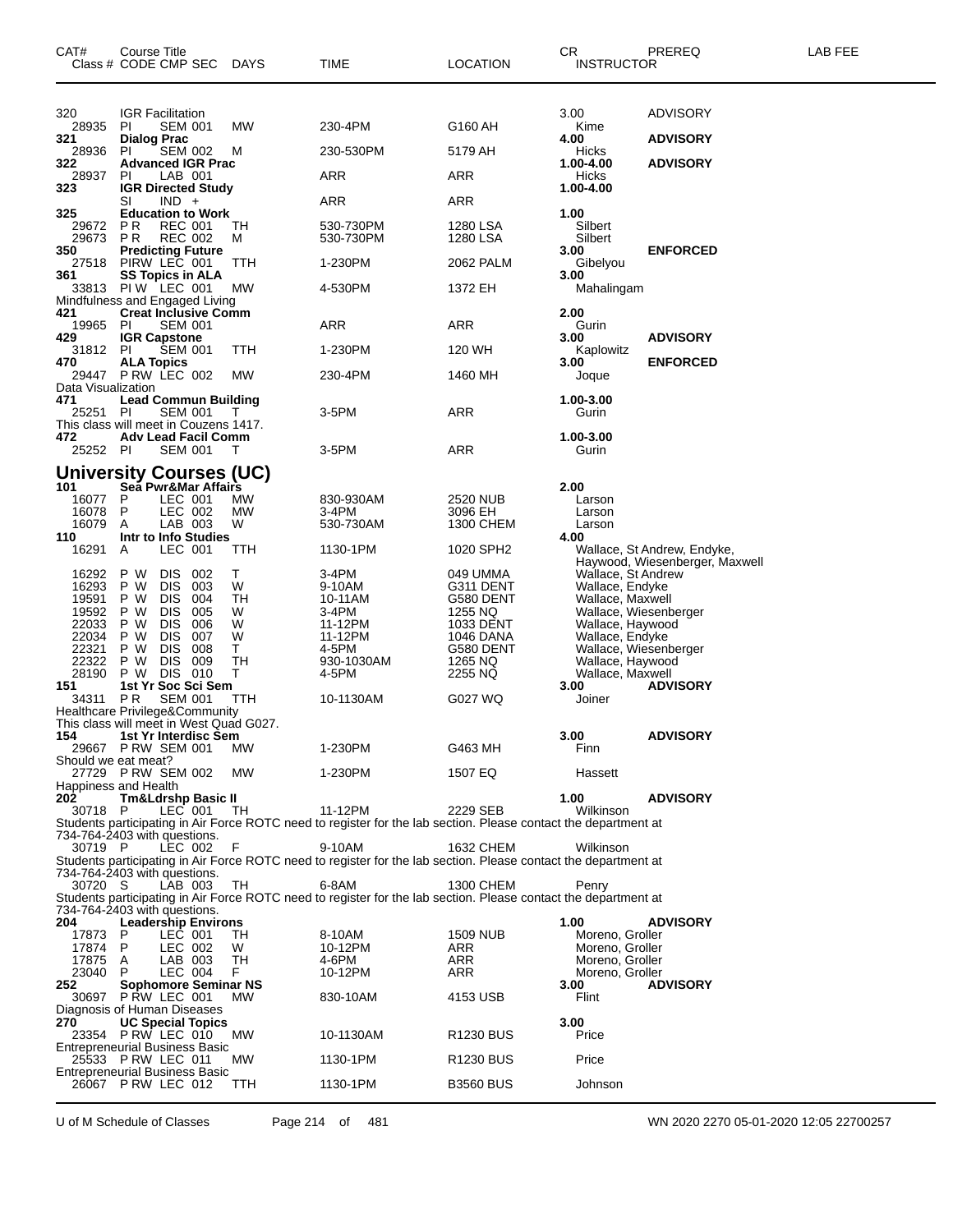| CAT#                     | <b>Course Title</b> |                                       |                 |             |                  | <b>CR</b>         | PREREQ                    | LAB FEE |
|--------------------------|---------------------|---------------------------------------|-----------------|-------------|------------------|-------------------|---------------------------|---------|
|                          |                     | Class # CODE CMP SEC DAYS             |                 | <b>TIME</b> | <b>LOCATION</b>  | <b>INSTRUCTOR</b> |                           |         |
|                          |                     |                                       |                 |             |                  |                   |                           |         |
|                          |                     | <b>Entrepreneurial Business Basic</b> |                 |             |                  |                   |                           |         |
| 280                      |                     | <b>Undergrad Research</b>             |                 |             |                  | 1.00-4.00         | <b>ADVISORY</b>           |         |
| 11991                    | PI                  | <b>REC 001</b>                        |                 | ARR         | <b>ARR</b>       | Ferrez            |                           |         |
| 11992                    | <b>PI</b>           | <b>REC 002</b>                        |                 | <b>ARR</b>  | <b>ARR</b>       | Ferrez            |                           |         |
| 12015                    | -PI                 | <b>REC 025</b>                        | $\top$          | 4-530PM     | 3265 USB         | Knox              |                           |         |
| 24497                    | PI                  | <b>REC 050</b>                        | T               | 6-730PM     | 2062 PALM        | Ferrez            |                           |         |
| 302                      |                     | <b>Lead Small Org II</b>              |                 |             |                  | 2.00              | <b>ADVISORY, ENFORCED</b> |         |
| 17825                    | <b>PR</b>           | LEC 001                               | Т               | 8-10AM      | <b>1624 CHEM</b> | Groller, Moreno   |                           |         |
| 17826                    | PR                  | LEC 002                               | т               | 8-10AM      | <b>ARR</b>       |                   |                           |         |
| 18696                    | A <sub>R</sub>      | LAB 003                               | TH              | 4-6PM       | <b>ARR</b>       | Groller, Moreno   |                           |         |
| 380                      |                     | <b>Resrch Communication</b>           |                 |             |                  | 1.00-4.00         | <b>ADVISORY</b>           |         |
| 28886                    | <b>PD</b>           | <b>SEM 001</b>                        |                 | 6-730PM     | 1360 EH          | Nemtanu           |                           |         |
| 28891                    | <b>PD</b>           | <b>SEM 002</b>                        | т               | 6-730PM     | <b>1628 CHEM</b> | Nemtanu           |                           |         |
| 34661                    | <b>PD</b>           | <b>SEM 003</b>                        | Τ               | 6-730PM     | <b>1632 CHEM</b> | Nemtanu           |                           |         |
| 34664                    | <b>PD</b>           | <b>SEM 004</b>                        | т               | 6-730PM     | 1636 CHEM        | Nemtanu           |                           |         |
| 390                      |                     | <b>Discipl Lang Study</b>             |                 |             |                  | 1.00              | <b>ADVISORY</b>           |         |
| 21841                    | <b>PD</b>           | REC 001                               |                 | <b>ARR</b>  | <b>ARR</b>       | Espinoza          |                           |         |
| Spanish Language Section |                     |                                       |                 |             |                  |                   |                           |         |
| 401                      |                     | Ldrshp & Mgt                          |                 |             |                  | 2.00              | <b>ADVISORY, ENFORCED</b> |         |
| 38542                    |                     | PDR DIS 001                           |                 | <b>ARR</b>  | <b>ARR</b>       | Dye               |                           |         |
| 402                      |                     | <b>Mil Prof&amp;Ethics</b>            |                 |             |                  | 2.00              | <b>ENFORCED</b>           |         |
| 13600                    | P <sub>R</sub>      | LEC 001                               | TH              | 8-10AM      | <b>1624 CHEM</b> | Dye, Moreno       |                           |         |
| 13601                    | <b>PR</b>           | LEC 002                               | T.<br><b>TH</b> | 1-3PM       | <b>ARR</b>       |                   |                           |         |
| 22009                    | AR                  | LAB 003                               |                 | 4-6PM       | <b>ARR</b>       | Dye               | <b>ADVISORY</b>           |         |
| 403                      | P                   | Leadership&Ethics<br><b>SEM 001</b>   | <b>MW</b>       | 830-10AM    | 1437 MH          | 3.00              |                           |         |
| 17694<br>20895           |                     | <b>SEM 003</b>                        |                 | 1-230PM     | 1028 DANA        | Getz              |                           |         |
| 17695                    | P                   | LAB 004                               | <b>MW</b><br>W  |             |                  | Getz              |                           |         |
|                          | Α                   | <b>Evol of Warfare</b>                |                 | 530-730AM   | <b>ARR</b>       | Getz<br>3.00      | <b>ADVISORY</b>           |         |
| 410<br>28499             | P                   | LEC 001                               | <b>TTH</b>      | 830-10AM    | 3540 NUB         | Kantaris          |                           |         |
| 31906                    | P                   | LEC 002                               | <b>TTH</b>      | 1-230PM     | 2218 SEB         |                   |                           |         |
| 500                      |                     |                                       |                 |             |                  | Kantaris<br>1.00  |                           |         |
| 17846                    | P                   | <b>Biomed Engr Sem</b><br>$LEC$ 001   | тн              | 4-5PM       | <b>1200 EECS</b> | <b>Baker</b>      |                           |         |
|                          |                     |                                       |                 |             |                  |                   |                           |         |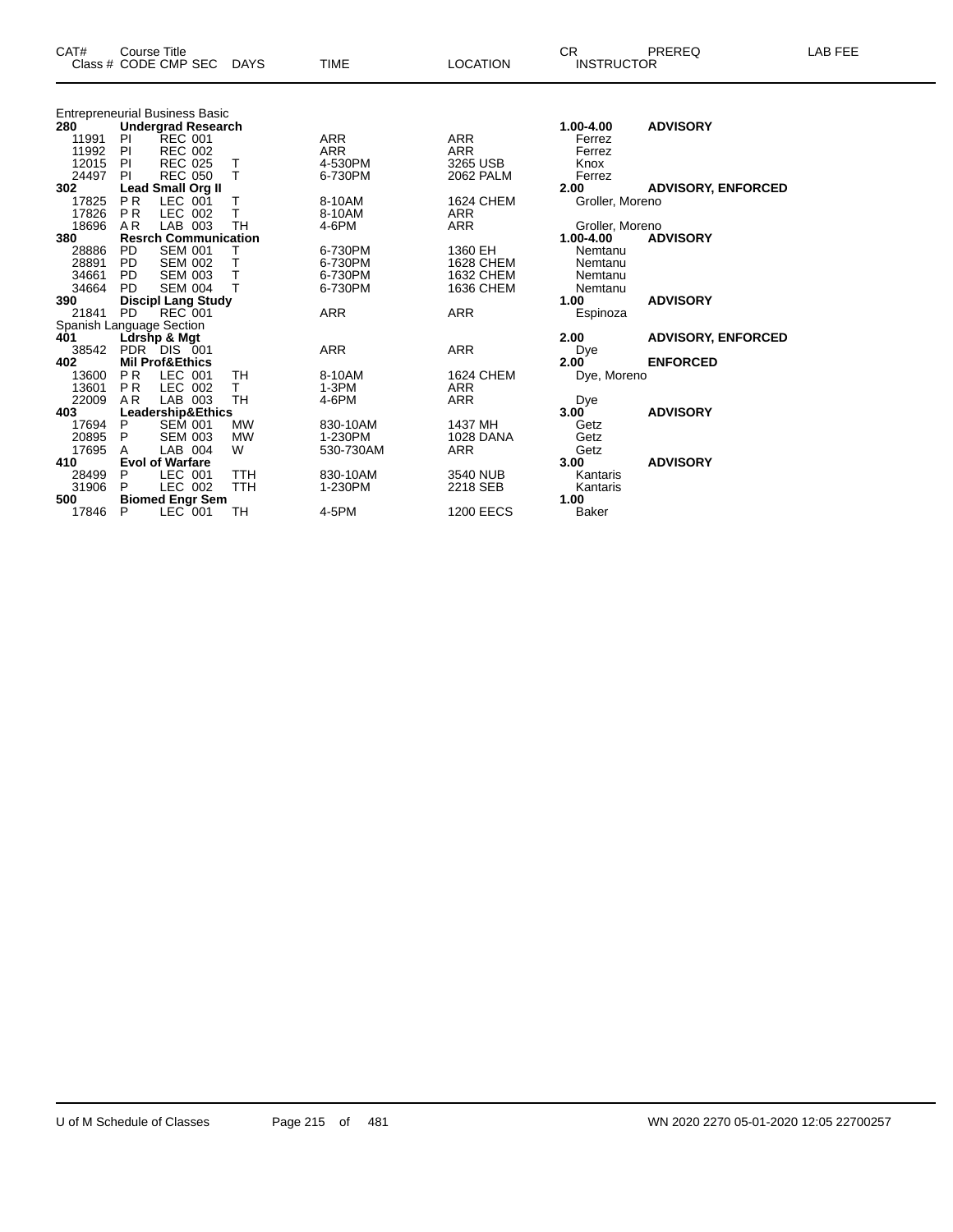## **LSA II: Chinese Studies**

|     | <b>Chinese Studies (CCS)</b> |     |     |               |                 |
|-----|------------------------------|-----|-----|---------------|-----------------|
| 591 | Ind St Chinese St            |     |     | $1.00 - 3.00$ | <b>ADVISORY</b> |
|     | $IND +$                      | ARR | ARR |               |                 |
| 799 | <b>MA Fin Proj Chin Std</b>  |     |     | 1.00-3.00     | <b>ADVISORY</b> |
|     | $IND +$                      | ARR | ARR |               |                 |

This is the MA thesis writing course for MA students in Chinese Studies. Student should contact a faculty member to act as thesis advisor.Then email mbartolo@umich.edu for permission to register.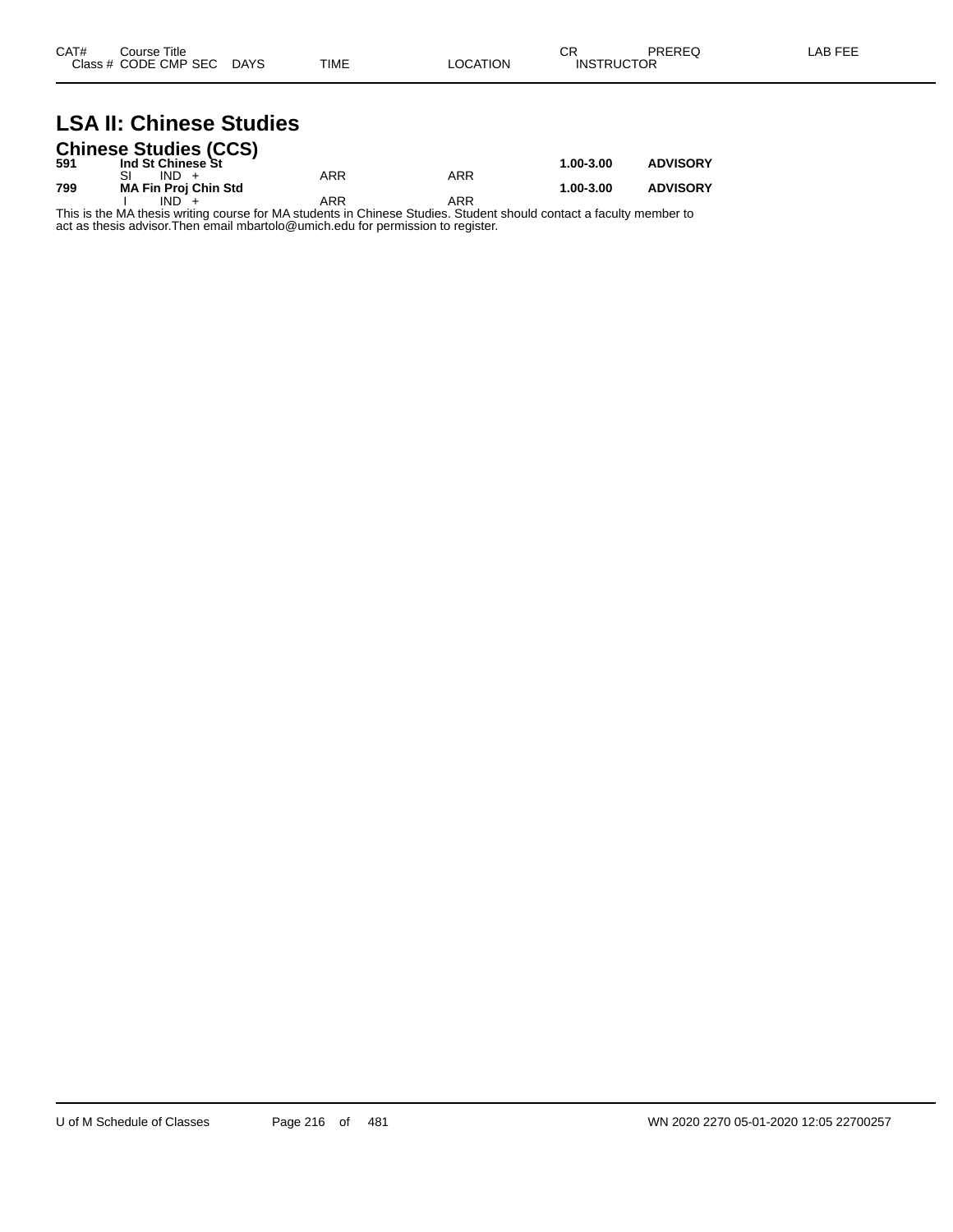| CAT# | Title<br>Course      |      |      |          | ⌒冖<br>- UN        | PREREQ | . EEF<br>A <sub>R</sub> |
|------|----------------------|------|------|----------|-------------------|--------|-------------------------|
|      | Class # CODE CMP SEC | DAYS | TIME | LOCATION | <b>INSTRUCTOR</b> |        |                         |

## **LSA II: Islamic Studies Program**

| <b>Islamic Studies (ISLAM)</b> |                               |                |                            |                                            |            |                  |                    |                 |
|--------------------------------|-------------------------------|----------------|----------------------------|--------------------------------------------|------------|------------------|--------------------|-----------------|
| 216                            | Intro Islam                   |                |                            |                                            |            |                  | 4.00               |                 |
| 25345                          | A                             | LEC 001        |                            | <b>MW</b>                                  | 1-230PM    | LEC RM 1 MLB     | Knysh              |                 |
| 25347                          | P W                           | DIS 002        |                            | F                                          | 10-11AM    | 2412 MLB         | Knysh              |                 |
| 315                            |                               |                | <b>Intro Arab Culture</b>  |                                            |            |                  | 4.00               |                 |
| 25350                          | Α                             | LEC 001        |                            | <b>MW</b>                                  | 12-1PM     | <b>1400 CHEM</b> | <b>Bardenstein</b> |                 |
| 25351                          | P W                           | <b>DIS</b>     | 002                        | <b>TTH</b>                                 | 9-10AM     | 268 WEISER       | Karizat            |                 |
| 25352                          | P W                           | <b>DIS</b>     | 003                        | <b>TTH</b>                                 | 12-1PM     | 1105 NQ          | Al-khersan         |                 |
| 25353                          | P W                           | <b>DIS</b>     | 004                        | <b>TTH</b>                                 | 2-3PM      | 2011 MLB         | Farghadani         |                 |
| 25354                          | P W                           | <b>DIS</b>     | 005                        | <b>TTH</b>                                 | 3-4PM      | <b>B116 MLB</b>  | Farghadani         |                 |
| 25355                          | P W                           | <b>DIS</b>     | 006                        | <b>TTH</b>                                 | 4-5PM      | 2175 NQ          | Eljamal            |                 |
| 25356                          | P W                           | <b>DIS</b>     | 007                        | <b>TTH</b>                                 | 5-6PM      | <b>B122 MLB</b>  | Eljamal            |                 |
| 33688                          | P W                           | DIS 008        |                            | <b>TTH</b>                                 | 10-11AM    | 271 WEISER       | Karizat            |                 |
| 320                            |                               |                | <b>Ottoman History II</b>  |                                            |            |                  | 3.00               | <b>ENFORCED</b> |
| 29734                          | PRW LEC 001                   |                |                            | <b>MW</b>                                  | 1130-1PM   | 1105 NQ          | Cipa               |                 |
| 323                            |                               |                | Proph Muhammad Islam       |                                            |            |                  | 3.00               |                 |
| 32534                          | P W LEC 001                   |                |                            | <b>TTH</b>                                 | 230-4PM    | 1185 NQ          | Hagen              |                 |
| 325                            |                               |                | <b>Islam in South Asia</b> |                                            |            |                  | 4.00               |                 |
| 31666                          | Al                            | LEC 001        |                            | <b>TTH</b>                                 | 1130-1PM   | ARR              | Mir                |                 |
| 31671                          | PI W                          | DIS 002        |                            | T                                          | $1-2PM$    | 3411 MH          | Gupta, Mir         |                 |
| 31676                          | <b>PI</b>                     | DIS.           | 003                        |                                            | <b>ARR</b> | <b>ARR</b>       | Mir                |                 |
| 33808                          | PI W                          | <b>DIS 004</b> |                            | W                                          | 11-12PM    | 2462 MH          | Gupta              |                 |
| 330                            |                               |                | <b>The Arabian Nights</b>  |                                            |            |                  | 3.00               |                 |
| 32535                          | P W LEC 001                   |                |                            | TTH                                        | 1130-1PM   | G040 TISCH       | Ali                |                 |
| 335                            | <b>Immigration Law</b>        |                |                            |                                            |            |                  | 4.00               |                 |
| 27034                          | A                             | LEC 001        |                            | <b>MW</b>                                  | 10-1130AM  | 1060 BSB-TBL     | Garskof            |                 |
| 27035 P W                      |                               | DIS 002        |                            | W                                          | 12-1PM     | 2402 MLB         | Helps              |                 |
| 27036                          | P W                           | DIS 003        |                            | W                                          | $2-3PM$    | 2212 MLB         | <b>Helps</b>       |                 |
| 27037                          | P W                           | DIS 004        |                            | W                                          | 3-4PM      | 2212 MLB         | <b>Helps</b>       |                 |
| 390                            | Topics in Islam               |                |                            |                                            |            |                  | 3.00               |                 |
| 33720 P W LEC 002              |                               |                |                            | <b>MW</b>                                  | 4-530PM    | <b>B830 EQ</b>   | Crasnow            |                 |
| Palestinian Art 1945-Present   |                               |                |                            |                                            |            |                  |                    |                 |
| 36901 P W LEC 003              |                               |                |                            | <b>MW</b>                                  | 10-1130AM  | 2336 MH          | Northrop           |                 |
| Central Asia Today             |                               |                |                            |                                            |            |                  |                    |                 |
|                                |                               |                |                            | This class meets in Mason Hall, Room 2336. |            |                  |                    |                 |
| 392                            |                               |                | <b>HU Topics in Islam</b>  |                                            |            |                  | 3.00               |                 |
| 30304                          | P                             | <b>SEM 001</b> |                            | <b>MW</b>                                  | 12-1PM     | <b>2504 NUB</b>  | Abell              |                 |
| 418                            | <b>Islam and Russia</b>       |                |                            |                                            |            |                  | 3.00               |                 |
| 32538                          | P W SEM 001                   |                |                            | <b>MW</b>                                  | 10-1130AM  | G449 MH          | Knysh              |                 |
| 430                            | P W SEM 001                   |                | <b>History of Arab Lit</b> |                                            |            |                  | 3.00               |                 |
| 25357<br>433                   |                               |                |                            | TTH                                        | 10-1130AM  | 2011 MLB         | Le Gassick<br>3.00 |                 |
| 29724                          | Mod Mid E Gend<br>P W LEC 001 |                |                            | <b>MW</b>                                  | 230-4PM    | 1110 NQ          |                    |                 |
|                                |                               |                |                            |                                            |            |                  | <b>Bardenstein</b> |                 |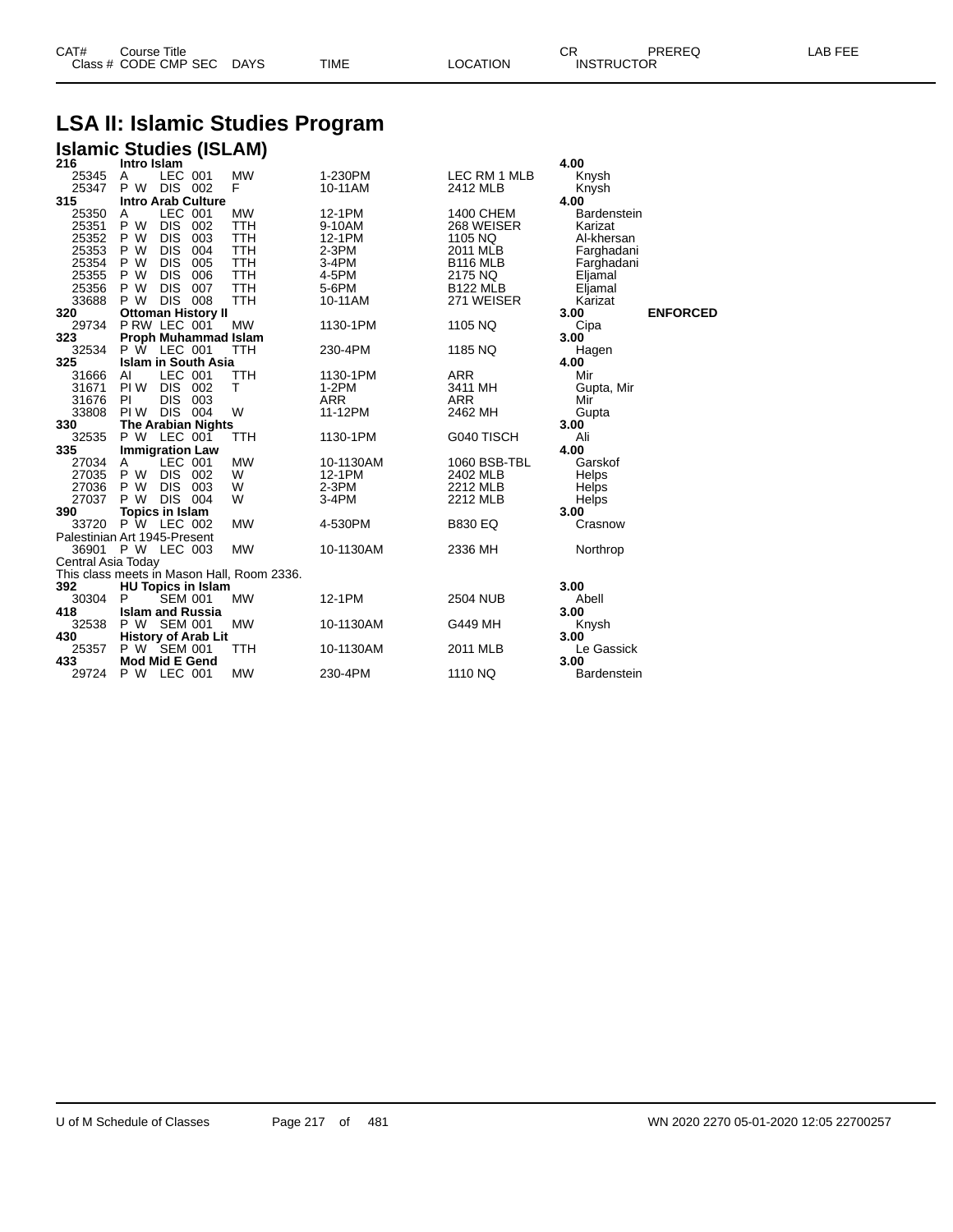| CAT#<br>Course Title |             |             |          | ⌒冖<br>◡ | PREREQ            | LAB FEE |
|----------------------|-------------|-------------|----------|---------|-------------------|---------|
| Class # CODE CMP SEC | <b>DAYS</b> | <b>TIME</b> | LOCATION |         | <b>INSTRUCTOR</b> |         |

## **LSA II: Japanese Studies**

|     | <b>Japanese Studies (CJS)</b> |            |            |               |                 |
|-----|-------------------------------|------------|------------|---------------|-----------------|
| 591 | Japan Indep Study             |            |            | 1.00-4.00     | <b>ADVISORY</b> |
|     |                               | ARR        | ARR        |               |                 |
| 592 | Ind Std Adv Jpn Lang          |            |            | 1.00-3.00     | <b>ADVISORY</b> |
|     | $IND +$                       | <b>ARR</b> | ARR        |               |                 |
| 799 | MA Essay Japan Std            |            |            | $1.00 - 6.00$ | <b>ADVISORY</b> |
|     | $IND +$                       | ARR        | <b>ARR</b> |               |                 |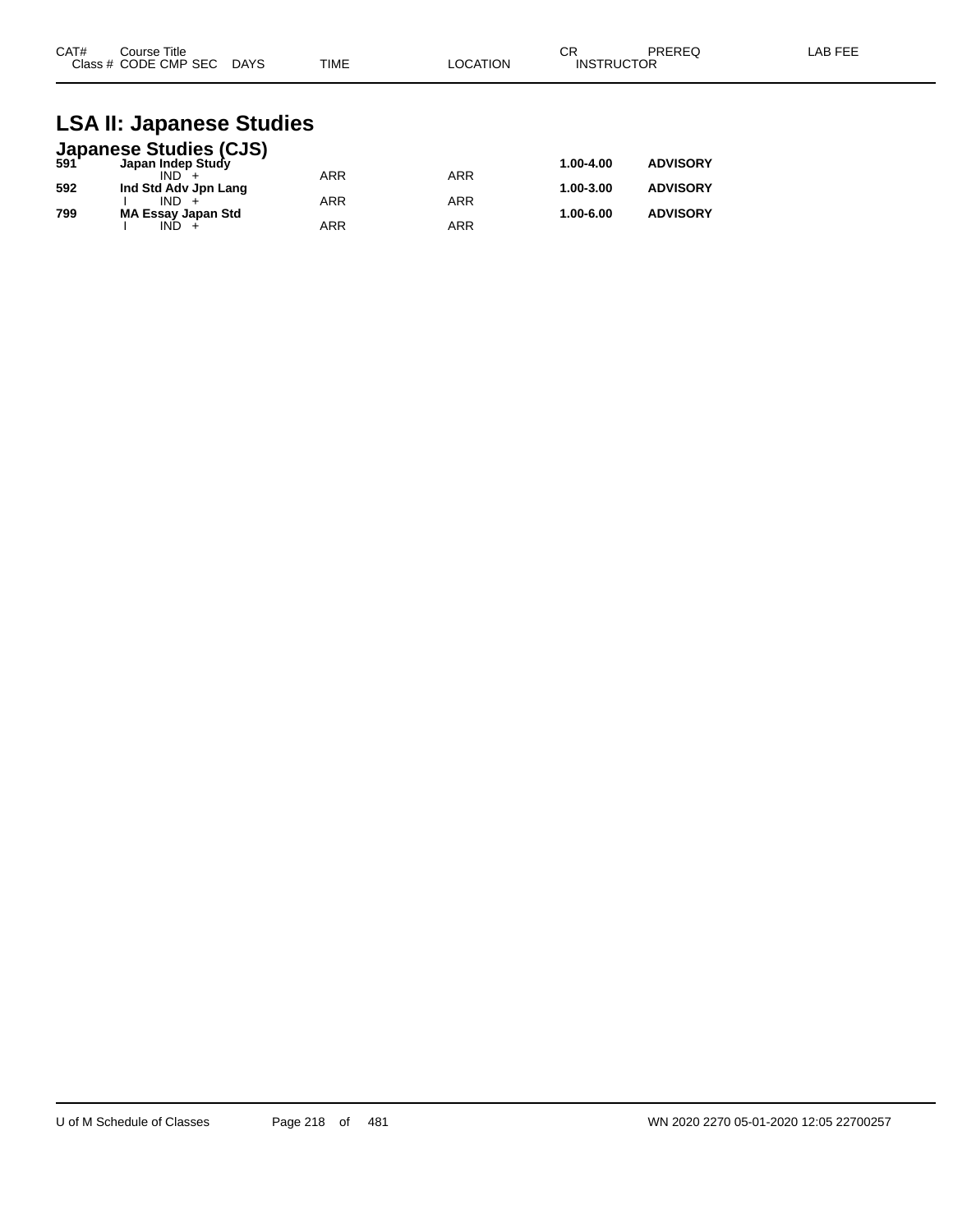| CAT# | ourse Titleٽ         |             |      |          | n.<br>◡⊓          | PREREQ | _AB FEE |
|------|----------------------|-------------|------|----------|-------------------|--------|---------|
|      | Class # CODE CMP SEC | <b>DAYS</b> | TIME | LOCATION | <b>INSTRUCTOR</b> |        |         |

### **LSA II: Latin American and Caribbean Studies Latin American And Caribbean Studies (LACS)**

|           |               |          |                                                                                                                                                                                                                                                                                                                                                                                                        |                                                                                                                                                                                                       |                                                                                                                                                                                                                                                                                                    | 3.00                                                                                                           |                                                                                                                                                                                                                                                                    |
|-----------|---------------|----------|--------------------------------------------------------------------------------------------------------------------------------------------------------------------------------------------------------------------------------------------------------------------------------------------------------------------------------------------------------------------------------------------------------|-------------------------------------------------------------------------------------------------------------------------------------------------------------------------------------------------------|----------------------------------------------------------------------------------------------------------------------------------------------------------------------------------------------------------------------------------------------------------------------------------------------------|----------------------------------------------------------------------------------------------------------------|--------------------------------------------------------------------------------------------------------------------------------------------------------------------------------------------------------------------------------------------------------------------|
|           |               |          |                                                                                                                                                                                                                                                                                                                                                                                                        |                                                                                                                                                                                                       |                                                                                                                                                                                                                                                                                                    |                                                                                                                |                                                                                                                                                                                                                                                                    |
|           |               |          |                                                                                                                                                                                                                                                                                                                                                                                                        |                                                                                                                                                                                                       |                                                                                                                                                                                                                                                                                                    |                                                                                                                |                                                                                                                                                                                                                                                                    |
|           |               |          |                                                                                                                                                                                                                                                                                                                                                                                                        |                                                                                                                                                                                                       |                                                                                                                                                                                                                                                                                                    |                                                                                                                |                                                                                                                                                                                                                                                                    |
|           |               |          |                                                                                                                                                                                                                                                                                                                                                                                                        |                                                                                                                                                                                                       |                                                                                                                                                                                                                                                                                                    |                                                                                                                |                                                                                                                                                                                                                                                                    |
|           |               |          |                                                                                                                                                                                                                                                                                                                                                                                                        |                                                                                                                                                                                                       |                                                                                                                                                                                                                                                                                                    |                                                                                                                | <b>ADVISORY</b>                                                                                                                                                                                                                                                    |
|           |               |          |                                                                                                                                                                                                                                                                                                                                                                                                        |                                                                                                                                                                                                       |                                                                                                                                                                                                                                                                                                    |                                                                                                                |                                                                                                                                                                                                                                                                    |
|           |               |          |                                                                                                                                                                                                                                                                                                                                                                                                        |                                                                                                                                                                                                       |                                                                                                                                                                                                                                                                                                    |                                                                                                                | <b>ENFORCED</b>                                                                                                                                                                                                                                                    |
|           |               |          | TTH.                                                                                                                                                                                                                                                                                                                                                                                                   |                                                                                                                                                                                                       | ARR                                                                                                                                                                                                                                                                                                | Tsai                                                                                                           |                                                                                                                                                                                                                                                                    |
|           |               |          |                                                                                                                                                                                                                                                                                                                                                                                                        |                                                                                                                                                                                                       |                                                                                                                                                                                                                                                                                                    |                                                                                                                |                                                                                                                                                                                                                                                                    |
|           |               |          |                                                                                                                                                                                                                                                                                                                                                                                                        |                                                                                                                                                                                                       |                                                                                                                                                                                                                                                                                                    | 4.00                                                                                                           | <b>ENFORCED</b>                                                                                                                                                                                                                                                    |
|           |               |          | TTH                                                                                                                                                                                                                                                                                                                                                                                                    |                                                                                                                                                                                                       | <b>ARR</b>                                                                                                                                                                                                                                                                                         | Tsai                                                                                                           |                                                                                                                                                                                                                                                                    |
|           |               |          |                                                                                                                                                                                                                                                                                                                                                                                                        |                                                                                                                                                                                                       |                                                                                                                                                                                                                                                                                                    |                                                                                                                |                                                                                                                                                                                                                                                                    |
|           |               |          |                                                                                                                                                                                                                                                                                                                                                                                                        |                                                                                                                                                                                                       |                                                                                                                                                                                                                                                                                                    | 4.00                                                                                                           | <b>ENFORCED</b>                                                                                                                                                                                                                                                    |
| 25196 PIR |               |          |                                                                                                                                                                                                                                                                                                                                                                                                        | ARR                                                                                                                                                                                                   |                                                                                                                                                                                                                                                                                                    | Tsai                                                                                                           |                                                                                                                                                                                                                                                                    |
|           |               |          |                                                                                                                                                                                                                                                                                                                                                                                                        |                                                                                                                                                                                                       |                                                                                                                                                                                                                                                                                                    |                                                                                                                |                                                                                                                                                                                                                                                                    |
|           |               |          |                                                                                                                                                                                                                                                                                                                                                                                                        |                                                                                                                                                                                                       |                                                                                                                                                                                                                                                                                                    |                                                                                                                | <b>ENFORCED</b>                                                                                                                                                                                                                                                    |
|           |               |          |                                                                                                                                                                                                                                                                                                                                                                                                        |                                                                                                                                                                                                       |                                                                                                                                                                                                                                                                                                    |                                                                                                                |                                                                                                                                                                                                                                                                    |
|           |               |          |                                                                                                                                                                                                                                                                                                                                                                                                        |                                                                                                                                                                                                       |                                                                                                                                                                                                                                                                                                    |                                                                                                                | <b>ENFORCED</b>                                                                                                                                                                                                                                                    |
|           |               |          |                                                                                                                                                                                                                                                                                                                                                                                                        |                                                                                                                                                                                                       |                                                                                                                                                                                                                                                                                                    |                                                                                                                |                                                                                                                                                                                                                                                                    |
|           |               |          |                                                                                                                                                                                                                                                                                                                                                                                                        |                                                                                                                                                                                                       |                                                                                                                                                                                                                                                                                                    |                                                                                                                | <b>ENFORCED</b>                                                                                                                                                                                                                                                    |
|           |               |          |                                                                                                                                                                                                                                                                                                                                                                                                        |                                                                                                                                                                                                       |                                                                                                                                                                                                                                                                                                    |                                                                                                                |                                                                                                                                                                                                                                                                    |
|           |               |          |                                                                                                                                                                                                                                                                                                                                                                                                        |                                                                                                                                                                                                       |                                                                                                                                                                                                                                                                                                    |                                                                                                                |                                                                                                                                                                                                                                                                    |
|           |               |          |                                                                                                                                                                                                                                                                                                                                                                                                        |                                                                                                                                                                                                       |                                                                                                                                                                                                                                                                                                    |                                                                                                                |                                                                                                                                                                                                                                                                    |
|           |               |          |                                                                                                                                                                                                                                                                                                                                                                                                        |                                                                                                                                                                                                       |                                                                                                                                                                                                                                                                                                    |                                                                                                                |                                                                                                                                                                                                                                                                    |
|           |               |          |                                                                                                                                                                                                                                                                                                                                                                                                        |                                                                                                                                                                                                       |                                                                                                                                                                                                                                                                                                    |                                                                                                                |                                                                                                                                                                                                                                                                    |
|           |               |          |                                                                                                                                                                                                                                                                                                                                                                                                        |                                                                                                                                                                                                       |                                                                                                                                                                                                                                                                                                    |                                                                                                                |                                                                                                                                                                                                                                                                    |
|           |               |          |                                                                                                                                                                                                                                                                                                                                                                                                        |                                                                                                                                                                                                       |                                                                                                                                                                                                                                                                                                    |                                                                                                                |                                                                                                                                                                                                                                                                    |
|           |               |          |                                                                                                                                                                                                                                                                                                                                                                                                        |                                                                                                                                                                                                       |                                                                                                                                                                                                                                                                                                    |                                                                                                                |                                                                                                                                                                                                                                                                    |
|           |               |          |                                                                                                                                                                                                                                                                                                                                                                                                        |                                                                                                                                                                                                       |                                                                                                                                                                                                                                                                                                    |                                                                                                                |                                                                                                                                                                                                                                                                    |
| 21393     | 31714 P<br>SD | 11535 PR | <b>SS LACS Topics</b><br>25313 P W LEC 001<br>Globalization in South America<br><b>Field Study</b><br>$IND +$<br><b>Comparative Ling</b><br>32647 P W LEC 001<br>Elem Nahuati II<br>25194 P RW REC 001<br><b>Inter Nahuati II</b><br>25195 P RW REC 001<br>Adv Nahuatl II<br><b>REC 001</b><br>Elem Quechua II<br>PRW REC 001<br>11534 P RW REC 001<br>Adv Quechua II<br>REC 001<br>LEC 001<br>$IND +$ | W<br><b>MW</b><br><b>TTH</b><br>Interm Quechua I I<br><b>MW</b><br>MW<br><b>LACS Mini-Course</b><br>W<br>Portuguese for the Professions<br>Portuguese minor requirements.<br><b>Independent Study</b> | 230-530PM<br>ARR<br>1-230PM<br>3-5PM<br>Class will held in the Language Resource Center in North Quad.<br>3-5PM<br>Class will held in the Language Resource Center in North Quad.<br>Class will held in the Language Resource Center in North Quad.<br>9-11AM<br>10-12PM<br>3-5PM<br>12-2PM<br>ARR | 355 WEISER<br>ARR<br>471 LORCH<br>ARR<br>2108 MLB<br>242 WH<br><b>B804 EQ</b><br><b>1508 NUB</b><br><b>ARR</b> | Tsai<br>1.00-4.00<br>3.00<br>Pires<br>4.00<br>4.00<br>Carlos Rios<br>4.00<br>Carlos Rios<br>4.00<br>Carlos Rios<br>1.00<br>Fila<br>Please note this class meets from March 9, 2020 through April 21, 2020. Winter 2020: This course counts toward the<br>1.00-3.00 |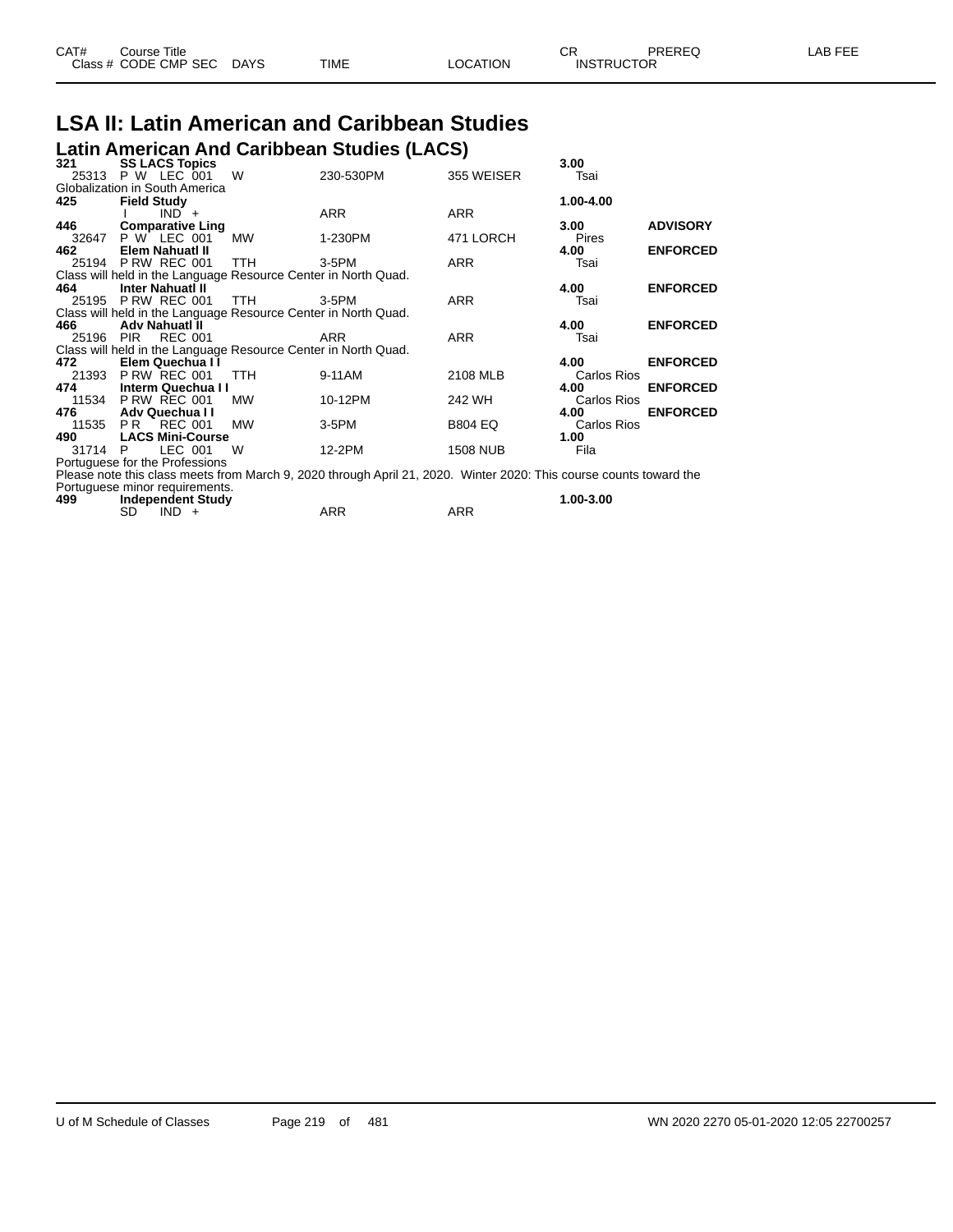| CAT# | Course Title         |             |      |          | Ωn<br>- UN        | PREREQ | _AB FEE |
|------|----------------------|-------------|------|----------|-------------------|--------|---------|
|      | Class # CODE CMP SEC | <b>DAYS</b> | TIME | LOCATION | <b>INSTRUCTOR</b> |        |         |

## **LSA II: Middle Eastern & North African Studies Middle Eastern And North African Studies (MENAS) 244 Arab-Israeli Conflic 4.00**

|      |            |            |                                                                                                                                                                                                      |                                                                                                                                            |                    | 4.vv                             |                                     |                |
|------|------------|------------|------------------------------------------------------------------------------------------------------------------------------------------------------------------------------------------------------|--------------------------------------------------------------------------------------------------------------------------------------------|--------------------|----------------------------------|-------------------------------------|----------------|
| A    |            |            | TTH                                                                                                                                                                                                  |                                                                                                                                            |                    | Lieberman                        |                                     |                |
| P W  | <b>DIS</b> | 003        | F                                                                                                                                                                                                    | 10-11AM                                                                                                                                    | 1448 MH            | Fraundorfer                      |                                     |                |
| P W  | <b>DIS</b> | 005        | F                                                                                                                                                                                                    | 11-12PM                                                                                                                                    | 3463 MH            | Fraundorfer                      |                                     |                |
| P W  | <b>DIS</b> | 006        | F                                                                                                                                                                                                    | 11-12PM                                                                                                                                    | 3437 MH            | Maldarella                       |                                     |                |
| P W  | <b>DIS</b> | 007        | F                                                                                                                                                                                                    | 12-1PM                                                                                                                                     | 3463 MH            | Fraundorfer                      |                                     |                |
| P W  | <b>DIS</b> | 008        | F                                                                                                                                                                                                    | 12-1PM                                                                                                                                     | 3437 MH            | Sadan                            |                                     |                |
| P W  | <b>DIS</b> | 009        | F                                                                                                                                                                                                    | $1-2PM$                                                                                                                                    | 2436 MH            | Sadan                            |                                     |                |
| P W  | <b>DIS</b> | 010        | W                                                                                                                                                                                                    | 9-10AM                                                                                                                                     | 2330 MH            | Maldarella                       |                                     |                |
| P W  | <b>DIS</b> | 011        | W                                                                                                                                                                                                    | 9-10AM                                                                                                                                     | G160 AH            | Price                            |                                     |                |
| P W  | <b>DIS</b> | 012        | W                                                                                                                                                                                                    | 10-11AM                                                                                                                                    | <b>B101 MLB</b>    | Maldarella                       |                                     |                |
|      | <b>DIS</b> | 013        | W                                                                                                                                                                                                    |                                                                                                                                            |                    | Price                            |                                     |                |
| P W  | <b>DIS</b> | 015        | W                                                                                                                                                                                                    | 11-12PM                                                                                                                                    | <b>B135 MLB</b>    | Chan                             |                                     |                |
| P W  | <b>DIS</b> | 016        | W                                                                                                                                                                                                    | 12-1PM                                                                                                                                     | <b>B101 MLB</b>    | Price                            |                                     |                |
| P W  | <b>DIS</b> | 017        | W                                                                                                                                                                                                    | 12-1PM                                                                                                                                     | 2212 MLB           |                                  |                                     |                |
| P W  | <b>DIS</b> | 018        | W                                                                                                                                                                                                    | $1-2PM$                                                                                                                                    | 1339 MH            | Chan                             |                                     |                |
| P W  | <b>DIS</b> | 019        | W                                                                                                                                                                                                    | 2-3PM                                                                                                                                      | <b>B101 MLB</b>    | Mtotha                           |                                     |                |
|      |            | 020        |                                                                                                                                                                                                      | $1-2PM$                                                                                                                                    |                    | Mtotha                           |                                     |                |
| P W  | <b>DIS</b> |            | F                                                                                                                                                                                                    | 10-11AM                                                                                                                                    | 3347 MH            | Sadan                            |                                     |                |
|      |            |            |                                                                                                                                                                                                      |                                                                                                                                            |                    | 3.00                             |                                     |                |
| P    |            |            | TTH                                                                                                                                                                                                  | 530-7PM                                                                                                                                    | 2114 MLB           |                                  |                                     |                |
|      |            |            |                                                                                                                                                                                                      |                                                                                                                                            |                    |                                  |                                     |                |
|      |            |            |                                                                                                                                                                                                      |                                                                                                                                            |                    | 4.00                             |                                     |                |
| SI   |            |            | <b>MW</b>                                                                                                                                                                                            | 1-230PM                                                                                                                                    | 2260 USB           |                                  |                                     |                |
| PI W | <b>DIS</b> |            | W                                                                                                                                                                                                    | 3-4PM                                                                                                                                      | <b>B103 MLB</b>    | Smith                            |                                     |                |
| PI W | <b>DIS</b> | 003        | TH                                                                                                                                                                                                   | 10-11AM                                                                                                                                    | 806 BMT            | Smith                            |                                     |                |
| PI W | <b>DIS</b> | 004        | TН                                                                                                                                                                                                   | 11-12PM                                                                                                                                    | 268 WEISER         |                                  |                                     |                |
| PI W | <b>DIS</b> |            | <b>TH</b>                                                                                                                                                                                            | $1-2PM$                                                                                                                                    | 2752 SSWB          | <b>Binboga</b>                   |                                     |                |
|      |            |            |                                                                                                                                                                                                      |                                                                                                                                            |                    | $1.00 - 3.00$                    |                                     | 30.00          |
| P W  |            |            | TTH                                                                                                                                                                                                  | 1-230PM                                                                                                                                    | G023 WQ            |                                  |                                     |                |
| P W  |            |            | TН                                                                                                                                                                                                   | 4-6PM                                                                                                                                      | 2225 SEB           | Stanzler                         |                                     |                |
|      |            |            |                                                                                                                                                                                                      |                                                                                                                                            |                    | 3.00                             |                                     | 30.00          |
|      |            |            | WF                                                                                                                                                                                                   | 1030-12PM                                                                                                                                  | 2225 SEB           | Stanzler                         |                                     |                |
|      |            |            |                                                                                                                                                                                                      |                                                                                                                                            |                    | 1.00-3.00                        | <b>ADVISORY</b>                     |                |
| SI   |            |            |                                                                                                                                                                                                      | <b>ARR</b>                                                                                                                                 | ARR                |                                  |                                     |                |
|      |            |            |                                                                                                                                                                                                      |                                                                                                                                            |                    | 3.00                             | <b>ADVISORY</b>                     |                |
|      |            |            |                                                                                                                                                                                                      | <b>ARR</b>                                                                                                                                 | ARR                |                                  |                                     |                |
|      | P W<br>P W | <b>DIS</b> | LEC 001<br>021<br>LEC 001<br>Jewish Colonial North Africa<br><b>G Khan to Taliban</b><br>LEC 001<br>002<br>005<br>LAB 001<br>LAB 002<br>P W LAB 001<br><b>Directed Reading</b><br>$IND +$<br>$IND +$ | ATAU-ISTACII UUITIIU<br>W<br><b>MENAS Topics in HU</b><br><b>Lrn Character Play</b><br>Arab-Israeli Conflic<br><b>MENAS Masters Thesis</b> | 4-530PM<br>10-11AM | AUD 3 MLB<br>2212 MLB<br>2407 MH | Chan<br>Roby<br>Northrop<br>Binboga | Stanzler, Fahy |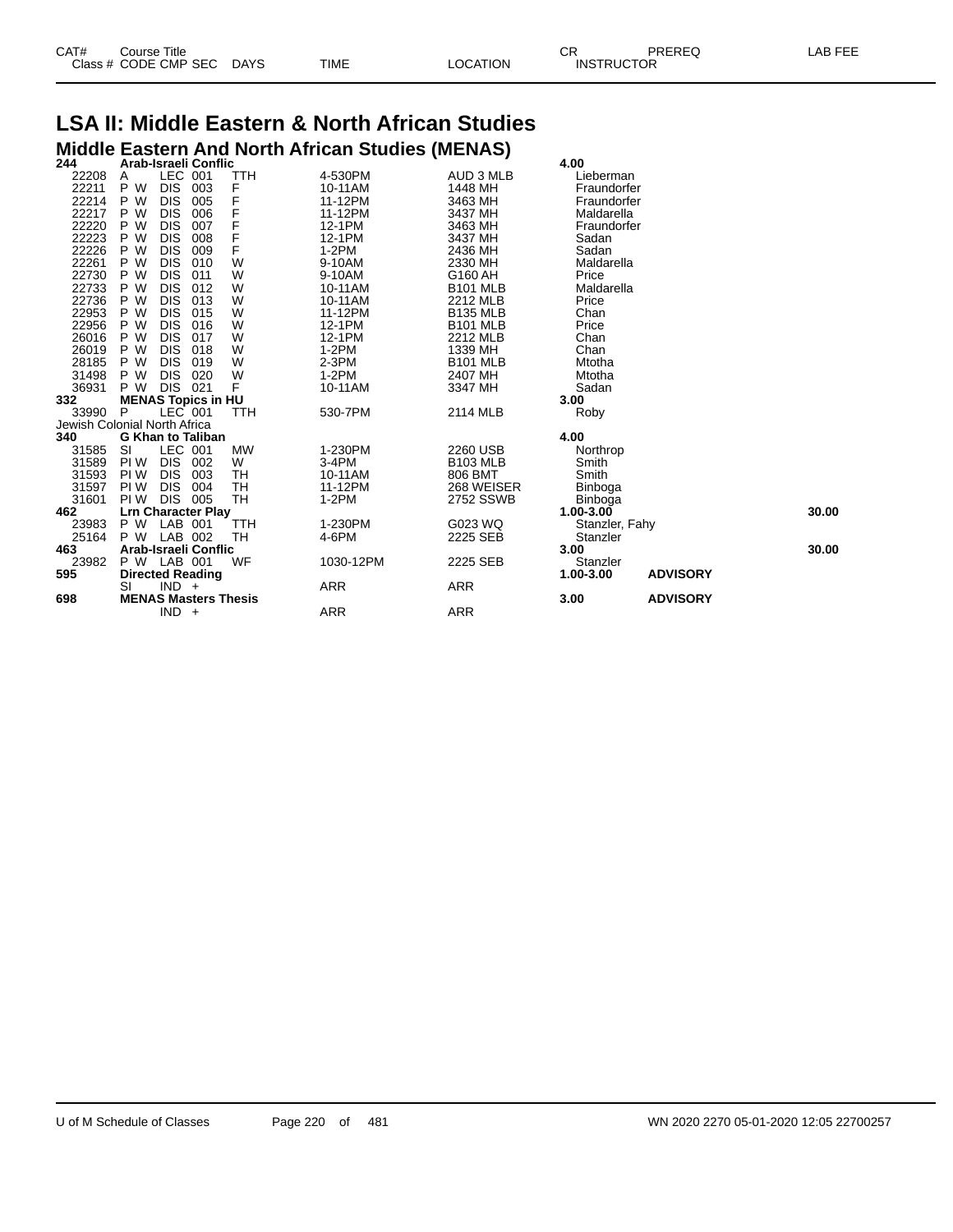| CAT# | ourse Titleٽ              |      |          | ∩⊓<br>◡ጙ          | PREREQ | LAB FEE |
|------|---------------------------|------|----------|-------------------|--------|---------|
|      | Class # CODE CMP SEC DAYS | TIME | LOCATION | <b>INSTRUCTOR</b> |        |         |

## **LSA II: Nam Center Korean Studies Program**

| 290   | Topics in Korèan Stu                          | <b>Korean Studies (KRSTD)</b> |         |                | 1.00  |                 |
|-------|-----------------------------------------------|-------------------------------|---------|----------------|-------|-----------------|
|       | 25243 PD LEC 001                              |                               | 530-7PM | ARR            | Walsh |                 |
| 472   | Nam UG Fellows Pro-Seminar<br>Nam Seminar. II |                               |         |                | 2.00  | <b>ADVISORY</b> |
| 29046 | PD.<br>SFM 001                                |                               | 530-7PM | 110 WEISER-TBL | Walsh |                 |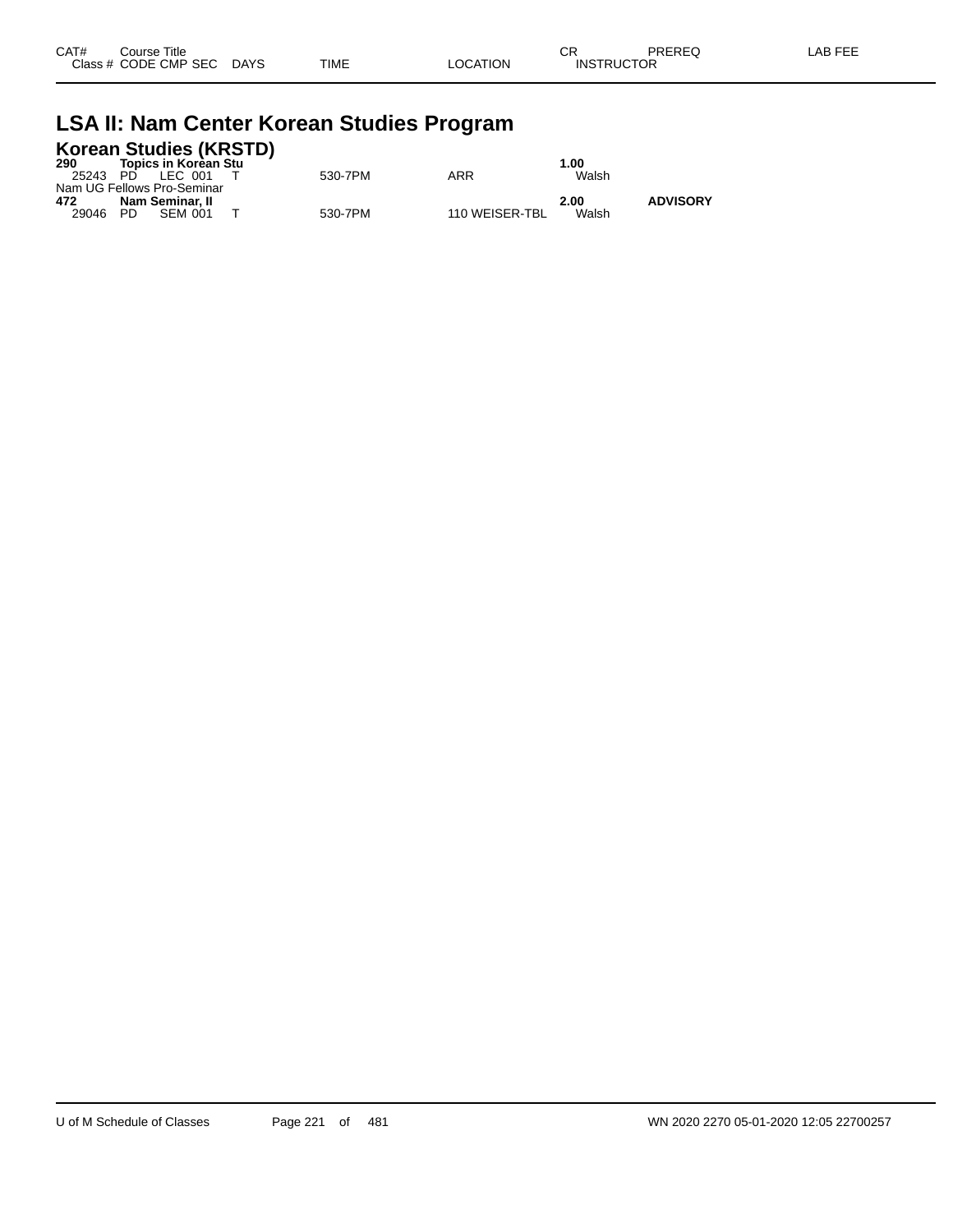| CAT# | Course Title         |             |      |          | ∩⊓<br>◡           | PREREQ | LAB FEE |
|------|----------------------|-------------|------|----------|-------------------|--------|---------|
|      | Class # CODE CMP SEC | <b>DAYS</b> | TIME | ∟OCATION | <b>INSTRUCTOR</b> |        |         |
|      |                      |             |      |          |                   |        |         |

## **LSA II: Russian, East European & Eurasian Studies**

|                               | <b>Russian, East European and Eurasian Studies (REEES)</b> |                                            |            |            |                 |                    |                 |  |  |  |
|-------------------------------|------------------------------------------------------------|--------------------------------------------|------------|------------|-----------------|--------------------|-----------------|--|--|--|
| 230                           |                                                            | <b>REES Topics in HU</b>                   |            |            |                 | 3.00               |                 |  |  |  |
| 37363                         |                                                            | P W LEC 001                                | TTH        | 4-530PM    | <b>1509 NUB</b> | Jallatyan          |                 |  |  |  |
| Stories of Multicult Identity |                                                            |                                            |            |            |                 |                    |                 |  |  |  |
| 301                           |                                                            | Dir Reading                                |            |            |                 | 1.00-3.00          |                 |  |  |  |
|                               | D                                                          | $IND^-$ +                                  |            | <b>ARR</b> | ARR             |                    |                 |  |  |  |
| 340                           |                                                            | <b>G Khan to Taliban</b>                   |            |            |                 | 4.00               |                 |  |  |  |
| 31586                         | SI                                                         | LEC 001                                    | <b>MW</b>  | 1-230PM    | 2260 USB        | Northrop           |                 |  |  |  |
| 31590                         | PI W                                                       | <b>DIS</b><br>002                          | W          | $3-4PM$    | <b>B103 MLB</b> | Smith              |                 |  |  |  |
| 31594                         | PI W                                                       | <b>DIS</b><br>003                          | TH         | 10-11AM    | 806 BMT         | Smith              |                 |  |  |  |
| 31598                         | PI W                                                       | <b>DIS</b><br>004                          | TH         | 11-12PM    | 268 WEISER      | Binboga            |                 |  |  |  |
| 31602                         | PI W                                                       | <b>DIS</b><br>005                          | TH         | $1-2PM$    | 2752 SSWB       | Binboga            |                 |  |  |  |
| 397                           |                                                            | <b>Commu &amp; Capit E Eur</b>             |            |            |                 | 4.00               |                 |  |  |  |
| 25745                         | A                                                          | LEC 001                                    | <b>TTH</b> | 1130-1PM   | 260 WEISER      | Fehervary          |                 |  |  |  |
| 25750                         | PI                                                         | <b>DIS</b><br>002                          | TH         | $3-4PM$    | 238A WH         | Babic, Fehervary   |                 |  |  |  |
| 25755                         | PI                                                         | <b>DIS</b><br>003                          | TH         | 4-5PM      | 238A WH         | Babic, Fehervary   |                 |  |  |  |
| 25760                         | PI                                                         | <b>DIS</b><br>004                          | F          | 10-11AM    | <b>1507 NUB</b> | Deoanca, Fehervary |                 |  |  |  |
| 25765                         | PI                                                         | DIS.<br>005                                | F          | 11-12PM    | 1024 DANA       | Deoanca, Fehervary |                 |  |  |  |
| 405                           |                                                            | <b>Topics in REEES</b>                     |            |            |                 | 3.00               |                 |  |  |  |
| 33287                         | P                                                          | <b>SEM 002</b>                             | <b>MW</b>  | 530-7PM    | <b>B134 MLB</b> | Toman              |                 |  |  |  |
| Soviet Visual Cult: 1917-53   |                                                            |                                            |            |            |                 |                    |                 |  |  |  |
| 33594                         | $\mathsf{P}$                                               | <b>SEM 003</b>                             | W          | 9-12PM     | 2407 MH         | Albats             |                 |  |  |  |
| Authoritarian Backsliding     |                                                            |                                            |            |            |                 |                    |                 |  |  |  |
| 418                           |                                                            | <b>Islam and Russia</b>                    |            |            |                 | 3.00               |                 |  |  |  |
| 32539                         | P W                                                        | <b>SEM 001</b>                             | <b>MW</b>  | 10-1130AM  | G449 MH         |                    |                 |  |  |  |
|                               |                                                            |                                            |            |            |                 | Knysh              | <b>ADVISORY</b> |  |  |  |
| 601<br>21091                  | P                                                          | <b>REEES Core Collog</b><br><b>SEM 001</b> | Ŵ          | 12-2PM     | <b>ARR</b>      | 1.00               |                 |  |  |  |
|                               |                                                            |                                            |            |            |                 | King               |                 |  |  |  |
| 799                           |                                                            | <b>Master's Thesis</b>                     |            |            |                 | 1.00-3.00          |                 |  |  |  |
|                               | D                                                          | $IND +$                                    |            | <b>ARR</b> | ARR             |                    |                 |  |  |  |
| 801                           |                                                            | <b>Directed Reading</b>                    |            |            |                 | 1.00-3.00          | <b>ADVISORY</b> |  |  |  |
|                               |                                                            | IND.<br>$+$                                |            | ARR        | <b>ARR</b>      |                    |                 |  |  |  |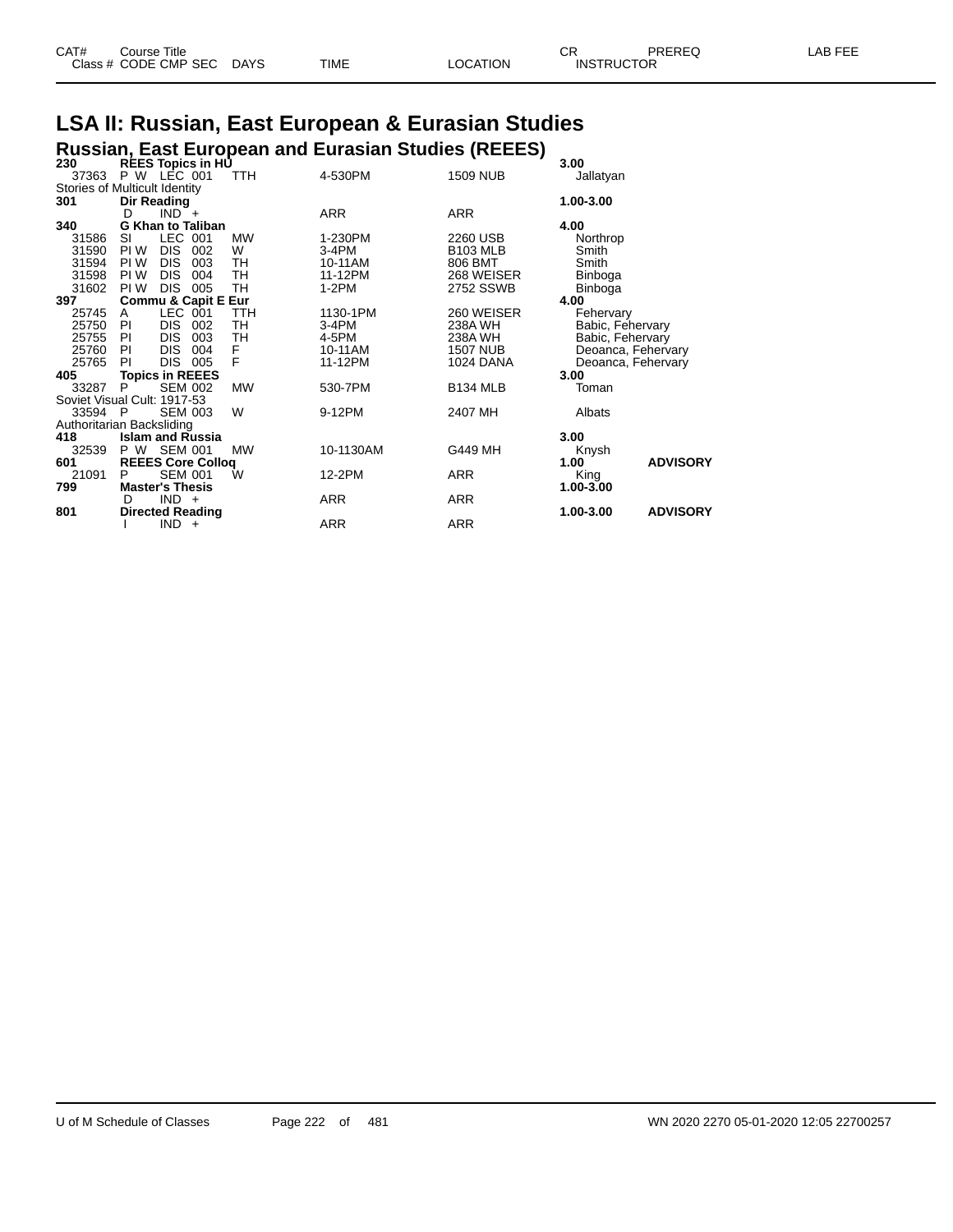| CAT# | Course Title<br>Class # CODE CMP SEC | <b>DAYS</b> | <b>TIME</b> | LOCATION | СF<br><b>INSTRUCTOR</b> | PREREQ | LAB FEE |
|------|--------------------------------------|-------------|-------------|----------|-------------------------|--------|---------|
|      |                                      |             |             |          |                         |        |         |

#### **LSA II: South Asian Studies South Asian Studies (SAS)**

|     | South Asian Studies (SAS) |     |     |           |                 |
|-----|---------------------------|-----|-----|-----------|-----------------|
| 698 | Indep Study: S Asia       |     |     | 1.00-3.00 | <b>ENFORCED</b> |
|     | $IND +$                   | ARR | ARR |           |                 |
| 798 | South Asia MA Essay       |     |     | 1.00-6.00 | <b>ADVISORY</b> |
|     | IND.                      | ARR | ARR |           |                 |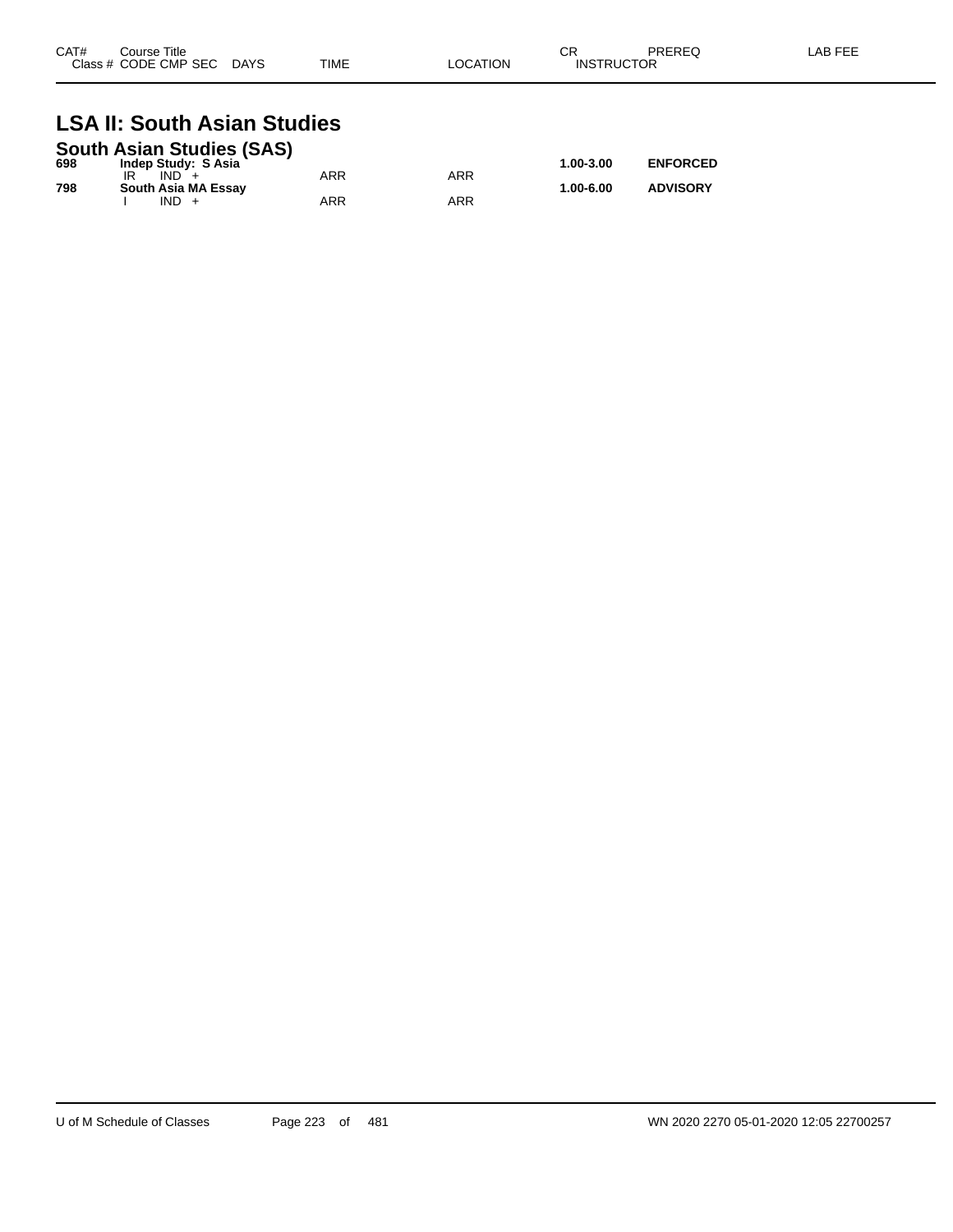| CAT# | Title<br>Course      |             |             |                | ~~                | PREREQ | AB FFF |
|------|----------------------|-------------|-------------|----------------|-------------------|--------|--------|
|      | Class # CODE CMP SEC | <b>DAYS</b> | <b>TIME</b> | <b>OCATION</b> | <b>INSTRUCTOR</b> |        |        |

## **LSA II: South East Asian Studies**

## **Southeast Asian Studies (SEAS) 347 Modern Thailand 3.00**

| -347  | MUUUTII HII MII AMU         |            |            | ง.บบ      |                 |
|-------|-----------------------------|------------|------------|-----------|-----------------|
| 33520 | SEM 001<br>P W<br>TTH       | 230-4PM    | 1245 NQ    | White     |                 |
| 354   | Govts&Pol S E Asia          |            |            | 3.00      | <b>ADVISORY</b> |
| 32382 | P W LEC 001<br>МW           | 230-4PM    | 2306 MH    | Hicken    |                 |
| 502   | <b>SEA MA Research Prep</b> |            |            | 1.00      |                 |
|       | SD.<br>$IND +$              | <b>ARR</b> | <b>ARR</b> |           |                 |
| 698   | <b>Indep Study: SE Asia</b> |            |            | 1.00-6.00 |                 |
|       | $IND +$                     | <b>ARR</b> | <b>ARR</b> |           |                 |
| 798   | <b>SE Asian MA Essay</b>    |            |            | 1.00-6.00 | <b>ADVISORY</b> |
|       | $IND +$<br>SI               | ARR        | <b>ARR</b> |           |                 |
|       |                             |            |            |           |                 |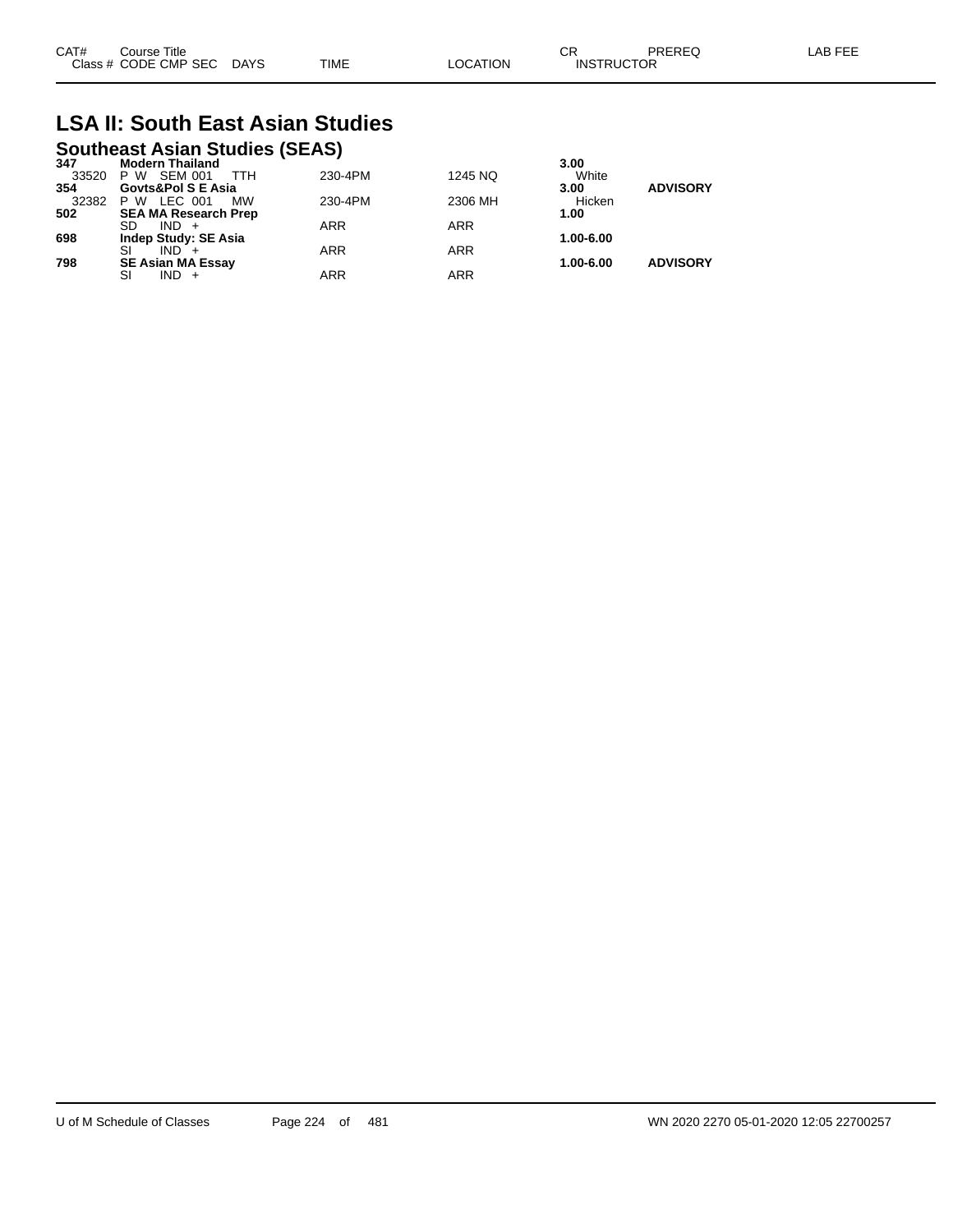## **LSA II: Prog in Internat'l & Comparative Studies International Studies (INTLSTD)**

**101 Int to Intnl Studies 3.00** 19836 A LEC 001 TTH 10-1130AM ARR Marcum Please note that the discussion sections for this class will meet approximately 8 times during the Winter 2020 term, instead of the Thursday lecture. On days when discussion is held, lecture will not be. Dates will be noted on the Winter 2020 syllabus. Questions regarding this class should be directed to is-advising@umich.edu. 19881 P W DIS 002 TH 4-530PM 355 WEISER Noray Introduction to Intnl Studies Please note that the discussion sections for this class will meet approximately 8 times during the Winter 2020 term, instead of the Thursday lecture. On days when discussion is held, lecture will not be. Dates will be noted on the Winter 2020 syllabus. Questions regarding this class should be directed to is-advising@umich.edu.<br>19882 P RW DIS 003 TH 10-1130AM 455 WEISER Marcum 19882 P RW DIS 003 Introduction to Intnl Studies This section is reserved for Honors students only. Please note that there is no time conflict between the lecture and discussion. Discussion sections for this class will meet approximately 8 times during the Winter 2020 term, instead of the Thursday lecture. On days when discussion is held, lecture will not be. Dates will be noted on the Winter 2020 syllabus. Questions regarding this class should be directed to is-advising@umich.edu. 19883 P W DIS 004 TH 830-10AM 355 WEISER Noray Introduction to Intnl Studies Please note that the discussion sections for this class will meet approximately 8 times during the Winter 2020 term, instead of the Thursday lecture. On days when discussion is held, lecture will not be. Dates will be noted on the Winter 2020 syllabus. Questions regarding this class should be directed to is-advising@umich.edu. 19884 P W DIS 005 F 1-230PM 355 WEISER Cannon Introduction to Intnl Studies Please note that the discussion sections for this class will meet approximately 8 times during the Winter 2020 term, instead of the Thursday lecture. On days when discussion is held, lecture will not be. Dates will be noted on the Winter 2020 syllabus. Questions regarding this class should be directed to is-advising@umich.edu. 19885 P W DIS 006 F 230-4PM 355 WEISER Thuringer Introduction to Intnl Studies Please note that the discussion sections for this class will meet approximately 8 times during the Winter 2020 term, instead of the Thursday lecture. On days when discussion is held, lecture will not be. Dates will be noted on the Winter 2020 syllabus. Questions regarding this class should be directed to is-advising@umich.edu. 20356 P W DIS 007 F 4-530PM 355 WEISER Thuringer Introduction to Intnl Studies Please note that the discussion sections for this class will meet approximately 8 times during the Winter 2020 term, instead of the Thursday lecture. On days when discussion is held, lecture will not be. Dates will be noted on the Winter 2020 syllabus. Questions regarding this class should be directed to is-advising@umich.edu. 20357 P W DIS 008 F 830-10AM 355 WEISER Noray Introduction to Intnl Studies Please note that the discussion sections for this class will meet approximately 8 times during the Winter 2020 term, instead of the Thursday lecture. On days when discussion is held, lecture will not be. Dates will be noted on the Winter 2020 syllabus. Questions regarding this class should be directed to is-advising@umich.edu. 20794 P W DIS 009 F 1130-1PM 455 WEISER Cannon Introduction to Intnl Studies Please note that the discussion sections for this class will meet approximately 8 times during the Winter 2020 term, instead of the Thursday lecture. On days when discussion is held, lecture will not be. Dates will be noted on the Winter 2020 syllabus. Questions regarding this class should be directed to is-advising@umich.edu. 20795 P W DIS 010 TH 430-6PM 455 WEISER Brennen Introduction to Intnl Studies Please note that the discussion sections for this class will meet approximately 8 times during the Winter 2020 term, instead of the Thursday lecture. On days when discussion is held, lecture will not be. Dates will be noted on the Winter 2020 syllabus. Questions regarding this class should be directed to is-advising@umich.edu. 20851 P W DIS 011 TH 830-10AM 455 WEISER Cannon Introduction to Intnl Studies Please note that the discussion sections for this class will meet approximately 8 times during the Winter 2020 term, instead of the Thursday lecture. On days when discussion is held, lecture will not be. Dates will be noted on the Winter 2020 syllabus. Questions regarding this class should be directed to is-advising@umich.edu. 20852 P W DIS 012 F 10-1130AM 455 WEISER Brennen Introduction to Intnl Studies Please note that the discussion sections for this class will meet approximately 8 times during the Winter 2020 term, instead of the Thursday lecture. On days when discussion is held, lecture will not be. Dates will be noted on the Winter 2020 syllabus. Questions regarding this class should be directed to is-advising@umich.edu.<br>301 Topics Int'l Studies **301 Topics Int'l Studies 4.00 ADVISORY** 21230 A R LEC 001 MW 1-230PM 1202 SEB Tanielian Human Rights: Hist & Practice 22188 P RW DIS 002 T 9-10AM 355 WEISER Johnson, Tanielian Human Rights: Hist & Practice 22189 P RW DIS 003 W 9-10AM 355 WEISER Harrison, Tanielian Human Rights: Hist & Practice 22190 P RW DIS 004 F 12-1PM 355 WEISER Johnson, Tanielian Human Rights: Hist & Practice 22191 P RW DIS 005 W 3-4PM 455 WEISER Harrison, Tanielian Human Rights: Hist & Practice 22192 P RW DIS 006 TH 12-1PM 455 WEISER Harrison, Tanielian Human Rights: Hist & Practice 22272 P RW DIS 007 T 3-4PM 455 WEISER Johnson, Tanielian

U of M Schedule of Classes Page 225 of 481 WN 2020 2270 05-01-2020 12:05 22700257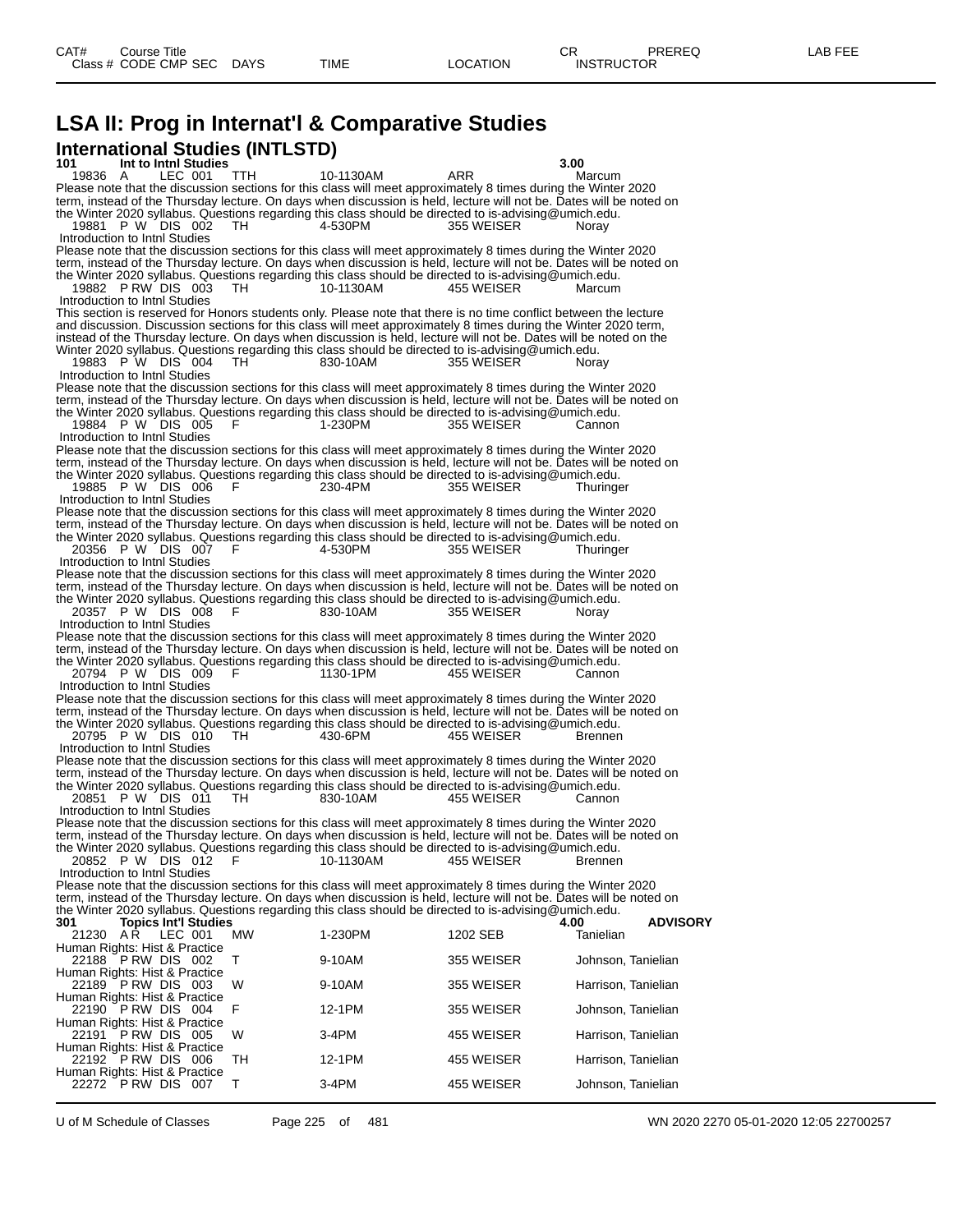| Human Rights: Hist & Practice<br>385<br>Intl Topics in SS<br>3.00-4.00<br><b>ADVISORY</b><br>25268 PRW LEC 001<br>230-530PM<br>W<br>355 WEISER<br>Tsai<br>Indigenous v Global S. America<br>33595 A<br>LEC 002<br>230-4PM<br>1401 MH<br>Nordaas<br>TTH<br>PolTerror: StateRepres HumRight |                           |
|-------------------------------------------------------------------------------------------------------------------------------------------------------------------------------------------------------------------------------------------------------------------------------------------|---------------------------|
|                                                                                                                                                                                                                                                                                           |                           |
|                                                                                                                                                                                                                                                                                           |                           |
|                                                                                                                                                                                                                                                                                           |                           |
| No credit given to students who completed INTLSTD 401/POLSCI 489: Political Terror: State Repression of Human                                                                                                                                                                             |                           |
| Rights.<br>4-5PM<br>33596 PRW DIS 003<br>TH.<br>1511 EQ<br>Joo                                                                                                                                                                                                                            |                           |
| PolTerror:StateRepres HumRight<br>33597 P RW DIS 004<br>5-6PM<br>1508 EQ<br>TH.<br>Joo                                                                                                                                                                                                    |                           |
| PolTerror: StateRepres HumRight<br>33598 P RW DIS 005<br>9-10AM<br>1624 CHEM<br>Joo                                                                                                                                                                                                       |                           |
| PolTerror:StateRepres HumRight<br>33876 PR<br>LEC 006<br>4-530PM<br>1507 EQ<br><b>MW</b><br>Lynch                                                                                                                                                                                         |                           |
| Globalization and Global India<br>34153 A<br>LEC 007<br>4-530PM<br>G127 AH<br>Caulfield<br><b>MW</b>                                                                                                                                                                                      |                           |
| National Period Latin America<br>34154 P<br>DIS 008<br>TH<br>1185 NQ<br>Castillo Dona<br>10-11AM                                                                                                                                                                                          |                           |
| National Period Latin America<br>34155 P<br><b>DIS 009</b><br>TH<br>11-12PM<br>1185 NQ<br>Castillo Dona                                                                                                                                                                                   |                           |
| National Period Latin America<br>34156 P<br>DIS 010<br>TH<br>230-4PM<br>2436 MH<br>Espinoza                                                                                                                                                                                               |                           |
| National Period Latin America<br>Section 010: Spanish-only section. Students interested in taking UC 390.001 for one additional credit should speak                                                                                                                                       |                           |
| with the GSI. Overrides for UC 390 will be issued after classes begin.<br><b>Directed Studies</b><br>391<br>1.00-4.00                                                                                                                                                                     |                           |
| $IND +$<br>ARR<br>ARR                                                                                                                                                                                                                                                                     |                           |
| <b>IS Advanced Seminar</b><br>3.00<br><b>ENFORCED</b><br>401<br>18453 P RW SEM 001<br>MW<br>10-1130AM<br>355 WEISER<br>Uehling                                                                                                                                                            |                           |
| People, Land, and Time<br>20354 P RW SEM 002<br>1-230PM<br>355 WEISER<br>MW<br>Uehling                                                                                                                                                                                                    |                           |
| People, Land, and Time<br>27017 PRW SEM 004<br>9-12PM<br>455 WEISER<br>Nordaas<br>T.                                                                                                                                                                                                      |                           |
| Sexual Violence and War<br>33923 PR<br>SEM 005<br>W<br>2-5PM<br>2407 MH<br>Davenport                                                                                                                                                                                                      |                           |
| <b>Consequences of Contention</b><br>32417 PR<br><b>SEM 006</b><br>МW<br>10-1130AM<br>5180B AH<br>Wu                                                                                                                                                                                      |                           |
| Hist of Med, Disease& Body<br>32419 PR<br><b>SEM 007</b><br>MW<br>10-1130AM<br>1508 EQ<br>Caulfield                                                                                                                                                                                       |                           |
| Sex & Gender in Intnl' HR Law<br>33629 P RW SEM 008<br>9-12PM<br>2407 MH<br>Albats<br>W.                                                                                                                                                                                                  |                           |
| Authoritarian Backsliding<br>33631 P RW SEM 009<br>4-530PM<br>3411 MH<br>Fariss<br>MW                                                                                                                                                                                                     |                           |
| Human Rights<br>25199 PRW SEM 010<br>MW<br>4-530PM<br>5180B AH<br>Manuel                                                                                                                                                                                                                  |                           |
| Women&War: Contemp&Hist Persp<br>33632 PRW SEM 011<br>W<br>9-12PM<br>Fariss<br>2265 NQ                                                                                                                                                                                                    |                           |
| Data Science Intl Studies<br>33633 P RW SEM 012<br>$3-6$ PM<br>806 BMT<br>W                                                                                                                                                                                                               |                           |
| Ding<br>Democratic Erosion                                                                                                                                                                                                                                                                |                           |
| Т<br>4-7PM<br>1110 NQ<br>Al-Rustom<br>33636 PR SEM 013<br>Violence and the Other                                                                                                                                                                                                          |                           |
| 33874 P RW SEM 014<br>1-230PM<br><b>2024 TISCH</b><br>Sarlati<br><b>TTH</b><br><b>Circulating Worlds</b>                                                                                                                                                                                  |                           |
| <b>INTLSTD Spec Topics</b><br>3.00<br>470<br>10-1130AM<br>2336 MH<br>Northrop<br>38060 P W LEC 001<br>MW.                                                                                                                                                                                 |                           |
| Central Asia Today<br><b>Directed Studies</b><br>3.00<br>491<br>ARR<br>ARR<br><b>SIR</b><br>$IND +$                                                                                                                                                                                       | <b>ADVISORY, ENFORCED</b> |
| 499<br><b>Senior Honors</b><br>3.00<br><b>ENFORCED</b><br>PDR SEM 001<br>F<br>10-12PM<br>355 WEISER<br>Marcum<br>21162                                                                                                                                                                    |                           |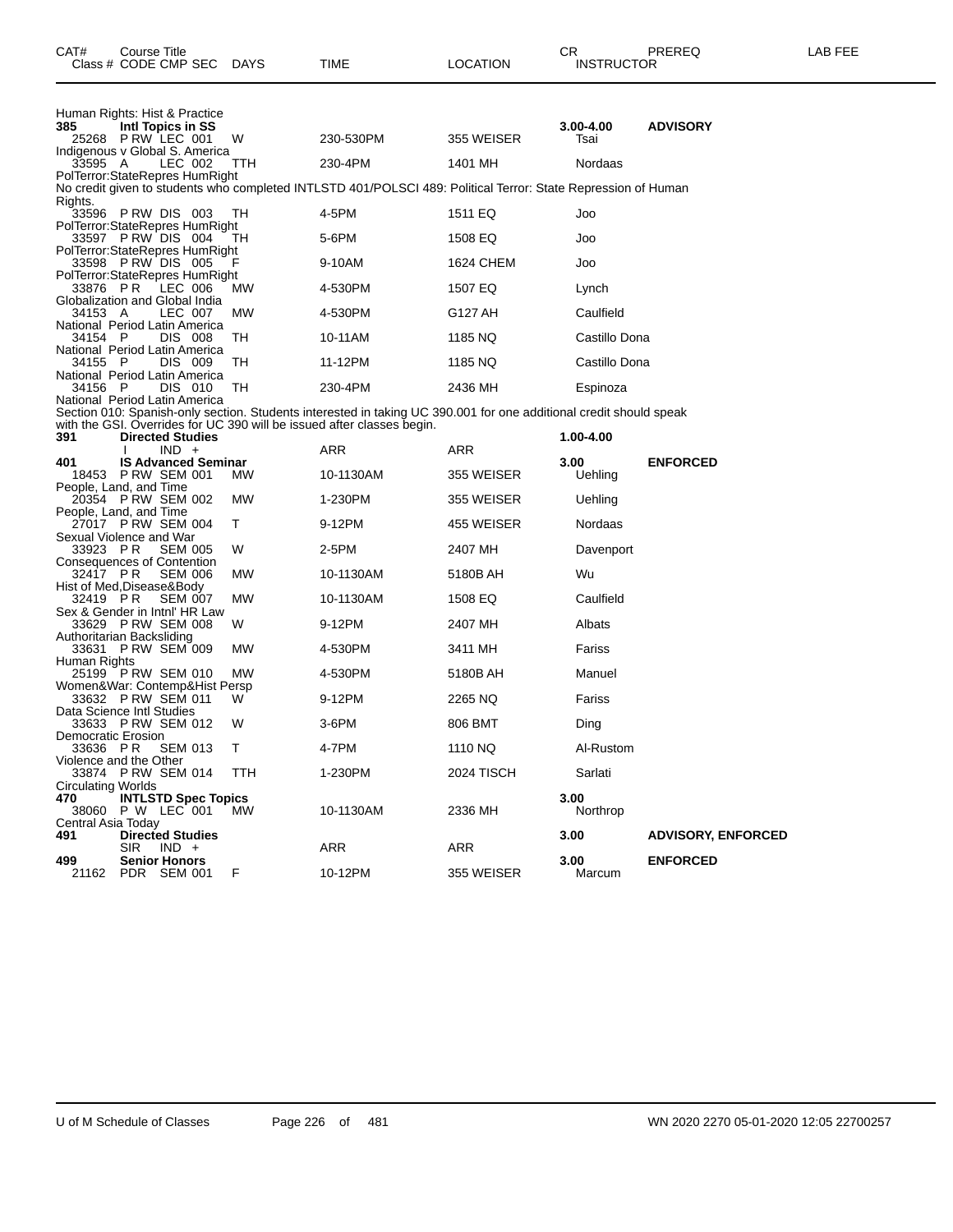| CAT# | Course Title              |             |          | ◠⊏                | PREREQ | LAB FEE |
|------|---------------------------|-------------|----------|-------------------|--------|---------|
|      | Class # CODE CMP SEC DAYS | <b>TIME</b> | LOCATION | <b>INSTRUCTOR</b> |        |         |

# **Lloyd Scholars for Writing and the Arts**

|                      | Lloyd Hall Scholars Program (LHSP) |            |           |                 |               |                 |
|----------------------|------------------------------------|------------|-----------|-----------------|---------------|-----------------|
| 140                  | <b>Arts &amp; Humanities</b>       |            |           |                 | 3.00          |                 |
|                      | 16245 P RW REC 001                 | - F        | 230-530PM | <b>ARR</b>      | Tucker        |                 |
|                      | Art in Public Spaces/FestiFool     |            |           |                 |               |                 |
|                      | 19006 P RW REC 002                 | TTH        | 6-8PM     | <b>B065 ALH</b> | <b>Tucker</b> |                 |
|                      | From Kansas to Munchkin Land       |            |           |                 |               |                 |
| 230                  | <b>Writing &amp; Arts II</b>       |            |           |                 | 3.00          | <b>ADVISORY</b> |
|                      | 18939 P RW REC 001                 | <b>TTH</b> | 10-1130AM | 2012 ALH        | Manis         |                 |
|                      | Playwright and the Dramaturg       |            |           |                 |               |                 |
|                      | 34109 P RW REC 002                 | MW         | 10-1130AM | 2012 ALH        | Beal          |                 |
|                      | Poetry, Magic, and Science         |            |           |                 |               |                 |
|                      | 19941 P RW REC 003                 | <b>TTH</b> | 1-230PM   | 2060 ALH        | Tell          |                 |
| The Children's Story |                                    |            |           |                 |               |                 |
|                      | 34110 P RW REC 004                 | <b>TTH</b> | 4-530PM   | 2012 ALH        | McDaniel      |                 |
|                      | Event Zero: Writing Into Mystery   |            |           |                 |               |                 |
|                      | 27641 P RW REC 005                 | <b>MW</b>  | 930-11AM  | <b>ARR</b>      | Silver        |                 |
| Writing in Motion    |                                    |            |           |                 |               |                 |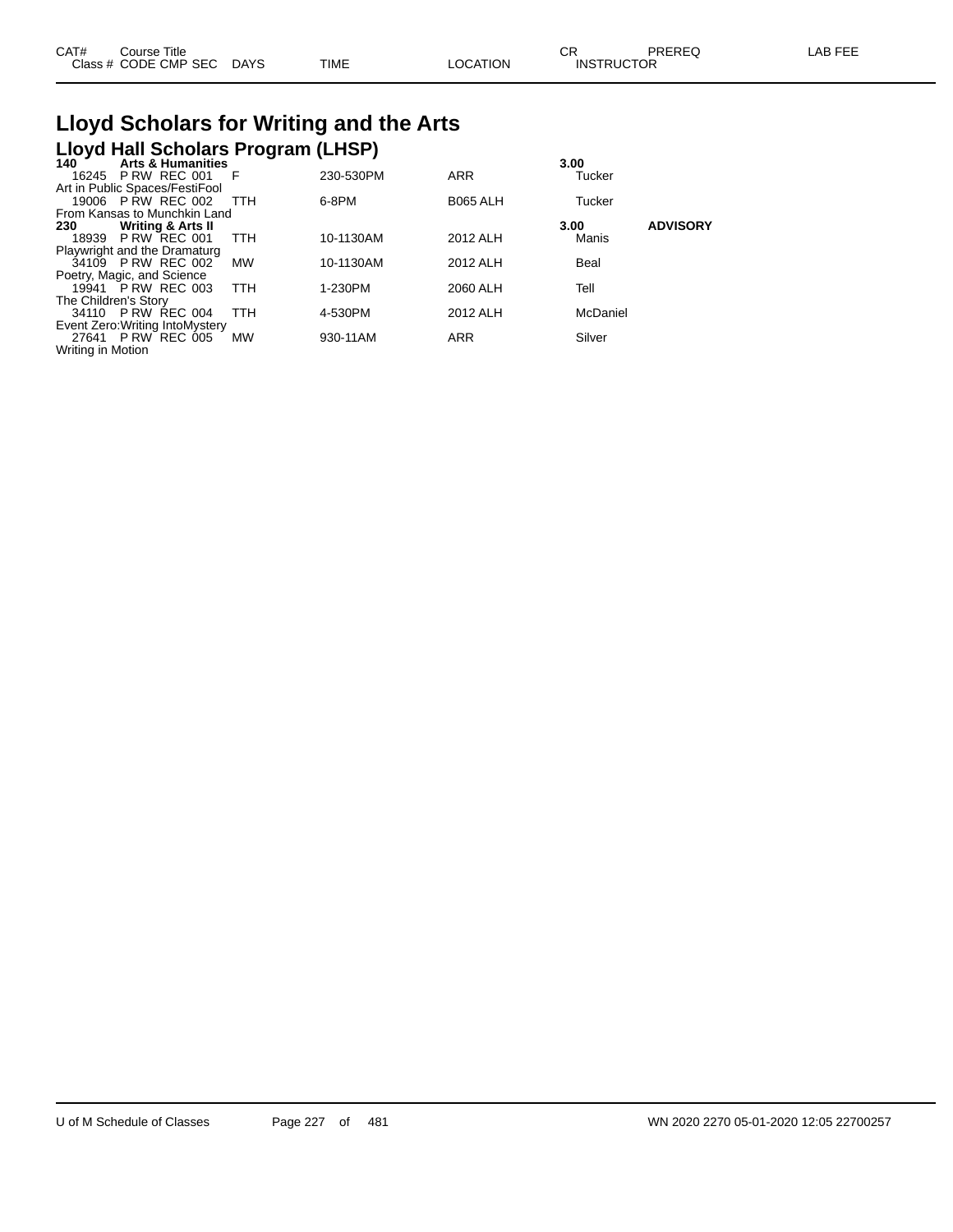| CAT# | ourse Titleٽ         |             |      |          | $\cap$<br>- UN    | PREREQ | LAB FEE |
|------|----------------------|-------------|------|----------|-------------------|--------|---------|
|      | Class # CODE CMP SEC | <b>DAYS</b> | TIME | LOCATION | <b>INSTRUCTOR</b> |        |         |

### **Department of Linguistics Cognitive Science (COGSCI)**

| 200                        | Intro to Cog Sci                         |           |                    |                             | 4.00                        | <b>ADVISORY</b> |
|----------------------------|------------------------------------------|-----------|--------------------|-----------------------------|-----------------------------|-----------------|
| 32072                      | LEC 001<br>S                             | TTH       | 1130-1PM           | 1324 EH                     | <b>Bollard</b>              |                 |
| 32073                      | P W<br>DIS -<br>002<br>P W               | F<br>F    | 9-10AM             | 955 WEISER                  | Jang                        |                 |
| 32074                      | DIS -<br>003<br>004<br>P W<br>DIS        | F         | 10-11AM<br>11-12PM | 955 WEISER                  | Jang                        |                 |
| 32075<br>32076             | P W<br>DIS<br>005                        | F         | 12-1PM             | 955 WEISER<br>955 WEISER    | Jang<br>Potts               |                 |
| 32077                      | DIS -<br>006<br>P W                      | F         | 1-2PM              | 955 WEISER                  | Zhu                         |                 |
| 32078                      | <b>DIS 007</b><br>P W                    | F         | 2-3PM              | 955 WEISER                  | Zhu                         |                 |
| 32079                      | P W<br>DIS 008                           | TН        | 2-3PM              | 955 WEISER                  | G                           |                 |
| 32080                      | P W<br>DIS 009                           | TН        | 3-4PM              | 955 WEISER                  | G                           |                 |
| 32081                      | P W<br>DIS 010                           | TН        | 4-5PM              | 955 WEISER                  | G                           |                 |
| 32082                      | P W<br>DIS 011                           | F         | 9-10AM             | <b>B830 EQ</b>              | Potts                       |                 |
| 32083                      | P W<br>DIS 012                           | F         | 10-11AM            | <b>B830 EQ</b>              | Potts                       |                 |
| 32084                      | P W<br>DIS 013                           | F         | 11-12PM            | 1405 EQ                     | Zhu                         |                 |
| 209                        | Lang and Human Mind                      |           |                    |                             | 4.00                        | <b>ENFORCED</b> |
| 33361<br>33363             | LEC 001<br>S R<br>PRW DIS 002            | TTH<br>TH | 1130-1PM<br>3-4PM  | AUD A AH<br>3401 MH         | Brennan<br>Akimenka         |                 |
| 33365                      | PRW DIS 003                              | TН        | 4-5PM              | 2346 SEB                    | Tung                        |                 |
| 33367                      | P RW DIS 004                             | TН        | 5-6PM              | B101 MLB                    | Akimenka                    |                 |
| 33369                      | P RW DIS<br>005                          | F         | 9-10AM             | 1448 MH                     | Tung                        |                 |
| 33371                      | P RW DIS<br>006                          | F         | 11-12PM            | <b>B3580 BUS</b>            | Tung                        |                 |
| 33373                      | PRW DIS 007                              | F         | 12-1PM             | 4212 SEB                    | Akimenka                    |                 |
| 301                        | <b>CogSci Special Topic</b>              |           |                    |                             | 3.00                        |                 |
| 32661                      | P RW LEC 001                             | <b>MW</b> | 1-230PM            | 955 WEISER                  | <b>Bollard</b>              |                 |
|                            | Topics in Moral Psychology               |           |                    |                             |                             |                 |
| 497                        | <b>Directed Rsch</b>                     |           |                    |                             | 1.00-3.00                   |                 |
| 498                        | D<br>$IND +$<br><b>COGSCI Ind Study</b>  |           | ARR                | ARR                         | 1.00-3.00                   |                 |
|                            | $IND +$<br>D                             |           | ARR                | ARR                         |                             |                 |
| 499                        | CogSci Honors Rsch                       |           |                    |                             | 3.00                        | <b>ADVISORY</b> |
|                            | D<br>$IND +$                             |           | ARR                | ARR                         |                             |                 |
|                            |                                          |           |                    |                             |                             |                 |
|                            | <b>Linguistics (LING)</b>                |           |                    |                             |                             |                 |
| 102                        | First Year Sem Hum                       |           |                    |                             | 3.00                        | <b>ADVISORY</b> |
| 22273                      | PRW SEM 001                              | TTH       | 1-230PM            | 473 LORCH                   | Meek                        |                 |
| Languages in Crisis<br>111 |                                          |           |                    |                             | 3.00                        |                 |
| 11538                      | Intro to Language<br>LEC 001<br>A        | <b>MW</b> | 12-1PM             | AUD 4 MLB                   | Keshet                      |                 |
| 11539                      | P W<br>DIS 002                           | F         | 9-10AM             | 130 TAP                     | Weissler                    |                 |
| 17373                      | 003<br>P W<br>DIS -                      | F         | 10-11AM            | 3330 MH                     | Wong Gonzales               |                 |
| 11540                      | DIS 004<br>P W                           | F         | 11-12PM            | 2752 SSWB                   | Sugimoto                    |                 |
| 11541                      | P W<br>DIS 005                           | F         | 9-10AM             | 1405 EQ                     | Kim                         |                 |
| 11542                      | P W<br>DIS<br>006                        | Ë         | 12-1PM             | 1567 NUB                    | Weissler                    |                 |
| 11543                      | P W<br>DIS 007                           | F         | 12-1PM             | 2340 SEB                    | Sugimoto                    |                 |
| 19419                      | P W<br>DIS 008                           | TН        | 3-4PM              | 2520 NUB                    | Wong Gonzales               |                 |
| 19420                      | P W<br>DIS 009                           | TН        | 5-6PM              | 2412 MLB                    | Kim                         |                 |
| 19421                      | P W<br>DIS 010                           | TH        | 4-5PM              | 2218 SEB                    | Weissler                    |                 |
| 20025<br>20026             | P W<br>DIS<br>011<br>P W<br>DIS 012      | TН<br>TН  | 4-5PM<br>5-6PM     | B830 EQ<br><b>1512 NUB</b>  | Sugimoto                    |                 |
| 22586                      | P W<br>DIS 013                           | TН        | 3-4PM              | 1507 NUB                    | <b>Wong Gonzales</b><br>Kim |                 |
| 114                        | A World of Words                         |           |                    |                             |                             |                 |
| 23033                      | P W LEC 001                              |           |                    |                             |                             |                 |
| 193                        |                                          |           |                    |                             | 3.00                        |                 |
| 29623                      | <b>SS Topics-Ling</b>                    | MW        | 1-230PM            | 1437 MH                     | Levinson<br>3.00            |                 |
|                            | PRW LEC 001                              | ттн       | 10-1130AM          | 471 LORCH                   | McNulty                     |                 |
|                            | Language Disorders                       |           |                    |                             |                             |                 |
| 209                        | <b>Lang and Human Mind</b>               |           |                    |                             | 4.00                        | <b>ENFORCED</b> |
| 33233                      | S R<br>LEC 001                           | TTH       | 1130-1PM           | AUD A AH                    | Brennan                     |                 |
| 33234                      | P RW DIS<br>002                          | TН        | 3-4PM              | 3401 MH                     | Akimenka                    |                 |
| 33235                      | P RW DIS<br>003                          | TН        | 4-5PM              | 2346 SEB                    | Tung                        |                 |
| 33236                      | P RW DIS<br>004<br>005                   | TН        | 5-6PM              | <b>B101 MLB</b>             | Akimenka                    |                 |
| 33237<br>33238             | P RW DIS<br>006<br>P RW DIS              | F.        | 9-10AM<br>11-12PM  | 1448 MH<br><b>B3580 BUS</b> | Tung<br>Tung                |                 |
| 33239                      | PRW DIS 007                              | F<br>F    | 12-1PM             | 4212 SEB                    | Akimenka                    |                 |
| 272                        | <b>Lang in Soc</b>                       |           |                    |                             | 4.00                        | <b>ADVISORY</b> |
| 11544                      | LEC 001<br>A                             | TTH       | 1130-1PM           | 296 WEISER                  | Lempert                     |                 |
| <b>Words Matter</b>        |                                          |           |                    |                             |                             |                 |
| 11545                      | 002<br><b>PI</b><br><b>DIS</b>           | т         | 3-4PM              | 373 LORCH                   | Usman                       |                 |
| 11546                      | <b>DIS</b><br>004<br>ΡI                  | W         | 1-2PM              | <b>1512 NUB</b>             | Usman                       |                 |
| 11547<br>313               | PI.<br>DIS 006                           | F         | 11-12PM            | 2346 SEB                    | Usman<br>3.00               |                 |
| 11548                      | <b>Sound Patterns</b><br>P W LEC 001     | <b>MW</b> | 1130-1PM           | 1469 MH                     | Sherwood                    | <b>ADVISORY</b> |
| 315                        | <b>Intro To Syntax</b>                   |           |                    |                             | 3.00                        | <b>ADVISORY</b> |
| 11549                      | PD W LEC 001                             | TTH       | 1-230PM            | 1280 LSA                    | Abner                       |                 |
| 316<br>17868               | <b>Aspects of Meaning</b><br>P W LEC 001 | TTH       | 10-1130AM          | 3401 MH                     | 3.00<br>Abney               | <b>ADVISORY</b> |

U of M Schedule of Classes Page 228 of 481 WN 2020 2270 05-01-2020 12:05 22700257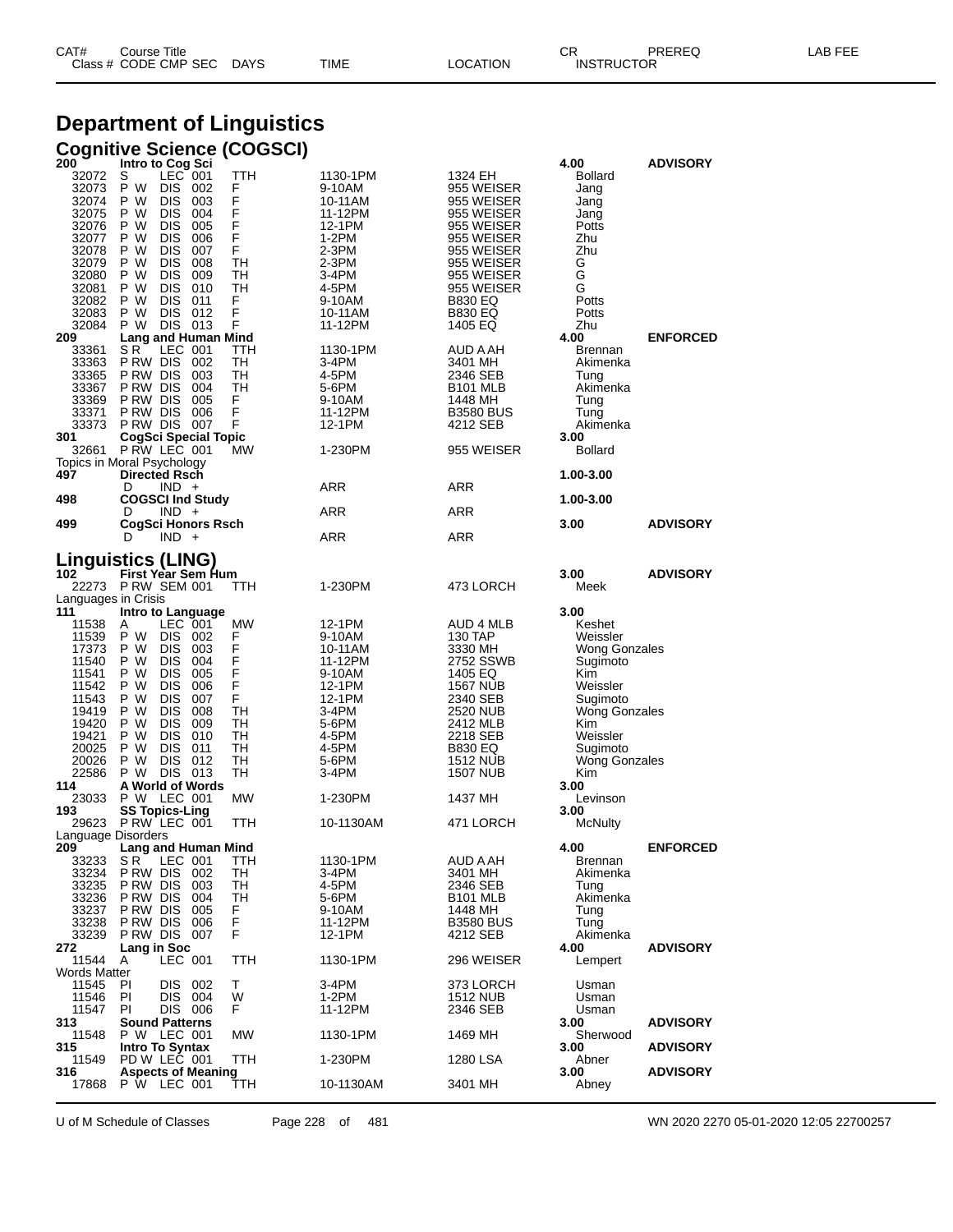| CAT#                                                               | Course Title<br>Class # CODE CMP SEC                                                                                                                                                    | DAYS                               | TIME                                                               | <b>LOCATION</b>                                                                              | CR<br><b>INSTRUCTOR</b>                                                              | PREREQ          | LAB FEE |
|--------------------------------------------------------------------|-----------------------------------------------------------------------------------------------------------------------------------------------------------------------------------------|------------------------------------|--------------------------------------------------------------------|----------------------------------------------------------------------------------------------|--------------------------------------------------------------------------------------|-----------------|---------|
| 317<br>33240                                                       | Lang and History<br>P W LEC 001                                                                                                                                                         | TTH                                | 4-530PM                                                            | 471 LORCH                                                                                    | 3.00<br>Baxter                                                                       | ADVISORY        |         |
| 347<br>21020<br>25084<br>25085<br>25086<br>27272                   | <b>Talking Minds</b><br>LEC 001<br>Α<br>P W<br><b>DIS</b><br>002<br><b>DIS</b><br>003<br>P W<br>004<br>P W<br><b>DIS</b><br><b>DIS</b><br>005<br>P W                                    | MW<br>TН<br>TH<br>F<br>F           | 9-10AM<br>4-5PM<br>5-6PM<br>9-10AM<br>10-11AM                      | 1202 SEB<br>2334 SEB<br><b>B103 MLB</b><br>1401 MH<br>ARR                                    | 3.00<br>Levinson<br>Chiang<br>Cheng<br>Chiang<br>Cheng                               | <b>ADVISORY</b> |         |
| 27273<br>27274<br>351<br>29859                                     | DIS 006<br>P W<br>DIS 007<br>P W<br><b>Second Lang Acquis</b><br>P W LEC 001                                                                                                            | F<br>F<br>TTH                      | 11-12PM<br>12-1PM<br>230-4PM                                       | 806 BMT<br>3556 DANA<br>3021 EH                                                              | Chiang<br>Cheng<br>3.00<br>Guo                                                       | <b>ADVISORY</b> |         |
| 352<br>33482                                                       | Develop-Lang<br>PIW LEC 001                                                                                                                                                             | TTH                                | 1130-1PM                                                           | 373 LORCH                                                                                    | 3.00<br>Gardner-Neblett                                                              | <b>ADVISORY</b> |         |
| 370<br>19405<br>19422<br>19423<br>19424<br>25091<br>29473<br>29474 | Lang&Discrim<br>LEC 001<br>A<br>P W<br><b>DIS</b><br>002<br><b>DIS</b><br>P W<br>003<br>004<br>P W<br><b>DIS</b><br><b>DIS</b><br>005<br>P W<br>DIS 006<br>P W<br><b>DIS 007</b><br>P W | TTH<br>F<br>F<br>F<br>F<br>TН<br>F | 3-4PM<br>10-11AM<br>11-12PM<br>12-1PM<br>12-1PM<br>5-6PM<br>9-10AM | ARR<br>G115 AH<br>1028 DANA<br><b>1220 WEILL</b><br>471 LORCH<br><b>B124 MLB</b><br>049 UMMA | 3.00<br>Namboodiripad<br>Canning<br>Wright<br>Canning<br>Wright<br>Canning<br>Wright |                 |         |
| 385<br>18844<br>390                                                | <b>Experiential Pract</b><br><b>SEM 001</b><br>PI.<br><b>Comm Learn in ESL</b>                                                                                                          |                                    | ARR                                                                | ARR                                                                                          | 1.00-6.00<br>McNulty<br>3.00                                                         | <b>ADVISORY</b> |         |
| 18404<br>24205<br>391                                              | P W SEM 001<br>P W SEM 002<br><b>Teach ESL Mignt Comm</b>                                                                                                                               | МW<br>MW                           | 1-230PM<br>10-1130AM                                               | <b>1509 NUB</b><br>1060 EH                                                                   | Romano Gillette<br>Dyer<br>3.00                                                      |                 |         |
| 31762<br>395                                                       | P W SEM 001<br><b>Individual Research</b>                                                                                                                                               | TTH                                | 10-1130AM                                                          | 5521 HH                                                                                      | Des Jardins, Rodriguez<br>1.00-4.00                                                  |                 |         |
| 413                                                                | $IND +$<br><b>Speech Science</b>                                                                                                                                                        |                                    | ARR                                                                | ARR                                                                                          | 3.00                                                                                 | <b>ENFORCED</b> |         |
| 446<br>32594                                                       | 23106 PRW LEC 001<br><b>Comparative Ling</b><br>PD W LEC 001                                                                                                                            | MW<br>MW                           | 4-530PM<br>1-230PM                                                 | 473 LORCH<br>471 LORCH                                                                       | <b>Bouavichith</b><br>3.00<br>Pires                                                  | <b>ADVISORY</b> |         |
| 471<br>33744                                                       | <b>Face-to-Face Interac</b><br><b>SEM 001</b><br>PI                                                                                                                                     | ттн                                | 230-4PM                                                            | 3088 EH                                                                                      | 3.00<br>Lempert                                                                      |                 |         |
| 473<br>31547                                                       | <b>Oral Narrative</b><br>P W SEM 001                                                                                                                                                    | TTH                                | 10-1130AM                                                          | 242 WH                                                                                       | 3.00                                                                                 | <b>ADVISORY</b> |         |
| 492                                                                | <b>Topics in Ling</b><br>25111 P W SEM 001<br>Experim Syntax: Meth&Div Appr                                                                                                             | TTH                                | 1130-1PM                                                           | 471 LORCH                                                                                    | 3.00<br>Namboodiripad                                                                |                 |         |
|                                                                    | 25114 P W SEM 002<br>Biology&Evolution of Language                                                                                                                                      | МW                                 | 530-7PM                                                            | 471 LORCH                                                                                    | Heath                                                                                |                 |         |
| 493                                                                | <b>Undergrad Reading</b><br>$IND +$                                                                                                                                                     |                                    | ARR                                                                | ARR                                                                                          | 1.00-3.00                                                                            | <b>ADVISORY</b> |         |
| 494                                                                | <b>Undergrad Reading</b><br>$IND +$                                                                                                                                                     |                                    | ARR                                                                | ARR                                                                                          | 1.00-3.00                                                                            | <b>ADVISORY</b> |         |
| 495                                                                | <b>Senior Honors Read</b><br>$IND +$                                                                                                                                                    |                                    | ARR                                                                | ARR                                                                                          | 1.00-3.00                                                                            | <b>ADVISORY</b> |         |
| 496                                                                | <b>Senior Honors Read</b><br>$IND +$                                                                                                                                                    |                                    | ARR                                                                | <b>ARR</b>                                                                                   | 1.00-3.00                                                                            | <b>ADVISORY</b> |         |
| 497                                                                | <b>Capstone Seminar</b><br>20329 P RW SEM 001                                                                                                                                           | TTH                                | 230-4PM                                                            | 473 LORCH                                                                                    | 3.00<br>Abney                                                                        | <b>ENFORCED</b> |         |
| Digitizing Languages<br>African Linguistics                        | 33248 PŘW SEM 002                                                                                                                                                                       | MW                                 | 1130-1PM                                                           | 471 LORCH                                                                                    | Heath                                                                                |                 |         |
| 516<br>780                                                         | Semantics&Pragmatic<br>11554 P W LEC 001<br><b>Interdis Sem Ling</b>                                                                                                                    | MW.                                | 230-4PM                                                            | 473 LORCH                                                                                    | 3.00<br>Keshet<br>3.00                                                               | <b>ADVISORY</b> |         |
|                                                                    | 27505 P W SEM 001<br>Sociophonetic Cognition                                                                                                                                            | $\mathsf{T}$                       | 4-7PM                                                              | 473 LORCH                                                                                    | Queen, Beddor                                                                        |                 |         |
| 792                                                                | <b>Linguistics Topics</b><br>25172 P W SEM 001<br>Experim Syntax: Meth&Div Appr                                                                                                         | <b>TTH</b>                         | 1130-1PM                                                           | 471 LORCH                                                                                    | 3.00<br>Namboodiripad                                                                | <b>ADVISORY</b> |         |
|                                                                    | 25173 P W SEM 002<br>Biology&Evolution of Language                                                                                                                                      | MW.                                | 530-7PM                                                            | 471 LORCH                                                                                    | Heath                                                                                |                 |         |
|                                                                    | 25174 PD W SEM 003<br><b>Comparative Linguistics</b>                                                                                                                                    | MW.                                | 1-230PM                                                            | 471 LORCH                                                                                    | Pires                                                                                |                 |         |
| 990                                                                | <b>Diss-Precand</b><br>$IND +$                                                                                                                                                          |                                    | ARR                                                                | ARR                                                                                          | 1.00-8.00                                                                            | <b>ADVISORY</b> |         |
| 995                                                                | Diss-Cand<br>IR<br>$IND +$                                                                                                                                                              |                                    | ARR                                                                | ARR                                                                                          | 8.00                                                                                 | <b>ENFORCED</b> |         |
| 997                                                                | Spec Res I & II<br>$IND +$                                                                                                                                                              |                                    | ARR                                                                | ARR                                                                                          | 1.00-6.00                                                                            | <b>ADVISORY</b> |         |

U of M Schedule of Classes Page 229 of 481 WN 2020 2270 05-01-2020 12:05 22700257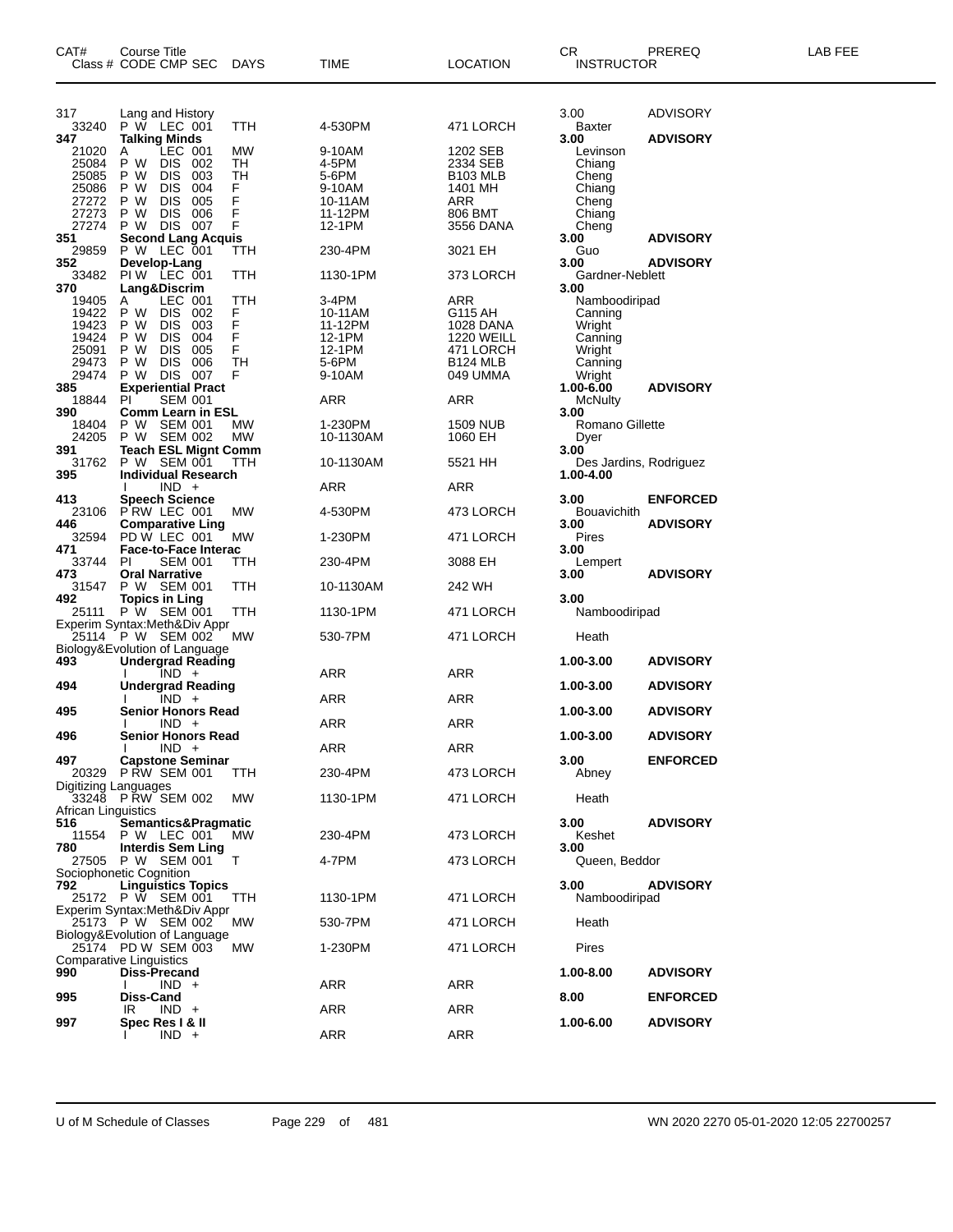| CAT# | Course Title              |      |          | $\cap$<br>◡◚      | PREREQ | LAB FEE |
|------|---------------------------|------|----------|-------------------|--------|---------|
|      | Class # CODE CMP SEC DAYS | TIME | ∟OCATION | <b>INSTRUCTOR</b> |        |         |

# **Macromolecular Sci & Engr Ctr**

|       | <b>Macromolecular Science (MACROMOL)</b> |            |            |                  |                |                 |        |
|-------|------------------------------------------|------------|------------|------------------|----------------|-----------------|--------|
| 512   | <b>Phys Polymers</b>                     |            |            |                  | 3.00           | <b>ADVISORY</b> |        |
| 20977 | LEC 001                                  | MW         | 430-6PM    | ARR              | Kim            |                 |        |
| 514   | <b>Comp Matris</b>                       |            |            |                  | 3.00           | <b>ENFORCED</b> |        |
| 18135 | PRW LEC 001                              | <b>TTH</b> | 10-1130AM  | ARR              | Sevener, Cheng |                 |        |
| 22519 | <b>LEC 881</b><br>PR.                    | <b>TTH</b> | 10-1130AM  | ARR              | Sevener        |                 |        |
| 518   | <b>Organometallic Chem</b>               |            |            |                  | 3.00           |                 |        |
| 20253 | P W LEC 001                              | <b>MWF</b> | $3-4PM$    | 1200 CHEM        | Sanford        |                 |        |
| 536   | <b>Macro Lab</b>                         |            |            |                  | 3.00           | <b>ADVISORY</b> | 110.00 |
| 34314 | LEC 100<br>A                             | T.         | 12-1PM     | 3021 EH          | Matzger        |                 |        |
| 34315 | LAB 110<br>P                             | <b>TTH</b> | 8-12PM     | 2411 CHEM        | Dodson         |                 |        |
| 538   | <b>Macromolecule</b>                     |            |            |                  | 3.00           | <b>ADVISORY</b> |        |
| 18392 | P W<br>LEC 100                           | <b>MWF</b> | 11-12PM    | <b>1210 CHEM</b> | Matzger        |                 |        |
| 559   | <b>Foundations Nano II</b>               |            |            |                  | 3.00           | <b>ADVISORY</b> |        |
| 31695 | LEC 001<br>P                             | MW         | 1230-2PM   | 1045 GGBL        | Laine          |                 |        |
| 690   | <b>Research Rotation</b>                 |            |            |                  | 3.00           | <b>ADVISORY</b> |        |
|       | $IND +$<br>S                             |            | ARR        | ARR              |                |                 |        |
| 790   | <b>Fac Acty Res Surv</b>                 |            |            |                  | 1.00           | <b>ADVISORY</b> |        |
| 11558 | <b>SEM 001</b><br>P                      |            | ARR        | ARR              | Kim            |                 |        |
| 800   | <b>Macromolecular Sem</b>                |            |            |                  | 2.00           | <b>ADVISORY</b> |        |
| 11559 | <b>SEM 001</b><br>P                      |            | <b>ARR</b> | <b>ARR</b>       | <b>Kim</b>     |                 |        |
| 890   | Intro Res Technique                      |            |            |                  | 1.00-8.00      | <b>ADVISORY</b> |        |
|       | SD<br>$IND +$                            |            | ARR        | <b>ARR</b>       |                |                 |        |
| 990   | <b>Diss-Precand</b>                      |            |            |                  | 1.00-8.00      | <b>ADVISORY</b> |        |
|       | $IND +$<br>SI                            |            | ARR        | ARR              |                |                 |        |
| 995   | Diss-Cand                                |            |            |                  | 8.00           | <b>ENFORCED</b> |        |
|       | SIR.<br>$IND +$                          |            | ARR        | ARR              |                |                 |        |
|       |                                          |            |            |                  |                |                 |        |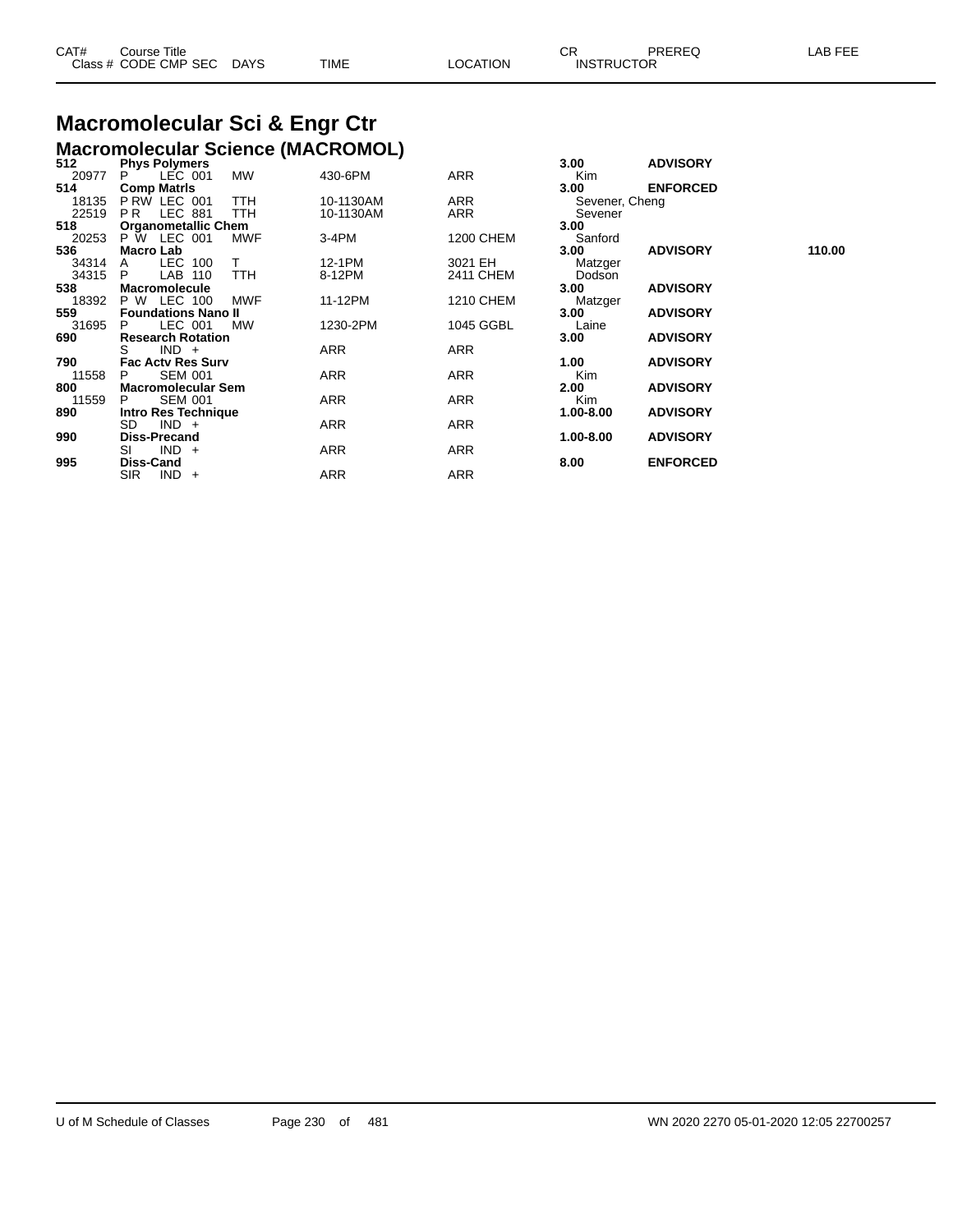| CAT#<br>Title<br>Course |             |      |          | ∼⊏<br>◡ | PREREQ            | LAB FEE |
|-------------------------|-------------|------|----------|---------|-------------------|---------|
| Class # CODE CMP SEC    | <b>DAYS</b> | TIME | LOCATION |         | <b>INSTRUCTOR</b> |         |

## **Mathematics Department**

## **Mathematics (MATH)**

|                                      |                                |                                                                        |                                                                                                     | INSTRUCTOR IN ADVANCE OF THEIR ABSENCE) OR THEY MAY BE DROPPED FROM THE CLASS.                                               |                 | ---MATH DEPARTMENT POLICY REQUIRES THAT STUDENTS ATTEND BOTH OF THE FIRST TWO CLASS MEETINGS (OR NOTIFY THE<br>---ALL STUDENTS MUST TAKE ACTION THROUGH THE REGISTRATION SYSTEM TO MAKE SURE THAT THEIR OFFICIAL SCHEDULE OF |
|--------------------------------------|--------------------------------|------------------------------------------------------------------------|-----------------------------------------------------------------------------------------------------|------------------------------------------------------------------------------------------------------------------------------|-----------------|------------------------------------------------------------------------------------------------------------------------------------------------------------------------------------------------------------------------------|
|                                      |                                | COURSES MATCHES THE COURSES THEY ARE ATTENDING.                        |                                                                                                     |                                                                                                                              |                 | ---MATHEMATICS DEPARTMENT POLICY LIMITS STUDENTS TO A MAXIMUM OF 4 CREDITS FOR COURSES NUMBERED BELOW 112.                                                                                                                   |
| 105<br>25218 P                       | Data, Fncns, Graphs<br>LEC 005 | MWTH                                                                   | 830-10AM                                                                                            | 2333 MH                                                                                                                      | 4.00<br>Lahn    |                                                                                                                                                                                                                              |
| 11564 P                              | LEC 022                        | MTTH                                                                   | Evening Exams TBA. Avoid scheduling classes that conflict with these times.<br>1130-1PM             | 2347 MH                                                                                                                      | Dong            |                                                                                                                                                                                                                              |
| 29745 P                              |                                |                                                                        | Evening Exams TBA. Avoid scheduling classes that conflict with these times.                         |                                                                                                                              |                 |                                                                                                                                                                                                                              |
|                                      | LEC 042                        | MTTH                                                                   | 10-1130AM<br>Evening Exams TBA. Avoid scheduling classes that conflict with these times.<br>4-530PM | 2347 MH                                                                                                                      | <b>Bennett</b>  |                                                                                                                                                                                                                              |
| 25219 P                              | LEC 052                        | MTTH                                                                   | Evening Exams TBA. Avoid scheduling classes that conflict with these times.                         | 2325 MH                                                                                                                      | Cardin          |                                                                                                                                                                                                                              |
| 29773 P                              | LEC 065                        | MWTH                                                                   | 1-230PM<br>Evening Exams TBA. Avoid scheduling classes that conflict with these times.              | 3411 MH                                                                                                                      | Keiser          |                                                                                                                                                                                                                              |
| 19900 PDR LEC 170                    |                                | <b>MWF</b><br>information at 764-9128 or csp-4info@umich.edu.          | 9-11AM                                                                                              | 2353 MH<br>This section is reserved for CSP students. Permission from a CSP advisor is required. Please contact CSP for more | Lande           |                                                                                                                                                                                                                              |
| 26101 PDR LEC 171                    |                                | MWF 1                                                                  | Evening Exams TBA. Avoid scheduling classes that conflict with these times.<br>11-1PM               | 2353 MH                                                                                                                      | Lande           |                                                                                                                                                                                                                              |
|                                      |                                | information at 764-9128 or csp-4info@umich.edu.                        |                                                                                                     | This section is reserved for CSP students. Permission from a CSP advisor is required. Please contact CSP for more            |                 |                                                                                                                                                                                                                              |
|                                      |                                |                                                                        | Evening Exams TBA. Avoid scheduling classes that conflict with these times.                         |                                                                                                                              |                 |                                                                                                                                                                                                                              |
| 34199 A<br>A                         | MID 199<br>MID 199             | T<br>T.                                                                | 6-8PM<br>6-8PM                                                                                      | ARR<br>ARR                                                                                                                   |                 |                                                                                                                                                                                                                              |
| 115<br>11565 PR<br>Evening Exams TBA | <b>Calculus I</b><br>LEC 001   | MWF                                                                    | 830-10AM                                                                                            | 2325 MH                                                                                                                      | 4.00<br>Maennel | <b>ADVISORY</b>                                                                                                                                                                                                              |
| 23704 P                              | LEC 002                        | Avoid scheduling classes that conflict with these times<br>MTTH        | 830-10AM                                                                                            | 2449 MH                                                                                                                      | Gordon          |                                                                                                                                                                                                                              |
| Evening Exams TBA                    |                                | Avoid scheduling classes that conflict with these times                |                                                                                                     |                                                                                                                              |                 |                                                                                                                                                                                                                              |
| 11571 P<br>P                         | LEC 003<br>LEC 003             | WF<br>T.                                                               | 830-10AM<br>830-10AM                                                                                | 2449 MH<br>2325 MH                                                                                                           | Ganapathy       |                                                                                                                                                                                                                              |
| Evening Exams TBA                    |                                |                                                                        |                                                                                                     |                                                                                                                              |                 |                                                                                                                                                                                                                              |
| 11568<br>- P                         | LEC 004                        | Avoid scheduling classes that conflict with these times<br>TН          | 830-10AM                                                                                            | 2325 MH                                                                                                                      |                 |                                                                                                                                                                                                                              |
| Evening Exams TBA                    | LEC 004                        | TF                                                                     | 830-10AM                                                                                            | 2455 MH                                                                                                                      | Stoll           |                                                                                                                                                                                                                              |
| 11576 P                              | LEC 005                        | Avoid scheduling classes that conflict with these times<br>MWTH        | 830-10AM                                                                                            | 2455 MH                                                                                                                      | Hotchkiss       |                                                                                                                                                                                                                              |
| Evening Exams TBA                    |                                | Avoid scheduling classes that conflict with these times                |                                                                                                     |                                                                                                                              |                 |                                                                                                                                                                                                                              |
| 24086 P<br>Evening Exams TBA         | LEC 006                        | MWF                                                                    | 830-10AM                                                                                            | 2427 MH                                                                                                                      | Huang           |                                                                                                                                                                                                                              |
| 27526 P                              | LEC 009                        | Avoid scheduling classes that conflict with these times<br><b>TTHF</b> | 830-10AM                                                                                            | 3460 MH                                                                                                                      | Tan             |                                                                                                                                                                                                                              |
| Evening Exams TBA                    |                                | Avoid scheduling classes that conflict with these times                |                                                                                                     |                                                                                                                              |                 |                                                                                                                                                                                                                              |
| 25237 P<br>Evening Exams TBA         | LEC 011                        | MWF                                                                    | 830-10AM                                                                                            | <b>B860G EH</b>                                                                                                              | D'Souza         |                                                                                                                                                                                                                              |
| 11569 P                              | LEC 021                        | Avoid scheduling classes that conflict with these times<br>MWF         | 10-1130AM                                                                                           | 2325 MH                                                                                                                      | Bhattacharyya   |                                                                                                                                                                                                                              |
| Evening Exams TBA                    |                                | Avoid scheduling classes that conflict with these times                |                                                                                                     |                                                                                                                              |                 |                                                                                                                                                                                                                              |
| 22369<br>P<br>P                      | LEC 023<br>LEC 023             | WF<br>T.                                                               | 10-1130AM<br>10-1130AM                                                                              | 2449 MH<br>2325 MH                                                                                                           | Weiss           |                                                                                                                                                                                                                              |
| Evening Exams TBA                    |                                | Avoid scheduling classes that conflict with these times                |                                                                                                     |                                                                                                                              |                 |                                                                                                                                                                                                                              |
| 22368 P<br>P                         | LEC 024<br>LEC 024             | TH<br>TF                                                               | 10-1130AM<br>10-1130AM                                                                              | 2325 MH<br>2455 MH                                                                                                           | Jiang           |                                                                                                                                                                                                                              |
| Evening Exams TBA                    |                                |                                                                        |                                                                                                     |                                                                                                                              |                 |                                                                                                                                                                                                                              |
| 11578 P<br>Evening Exams TBA         | LEC 025                        | Avoid scheduling classes that conflict with these times<br>MWTH        | 10-1130AM                                                                                           | 2455 MH                                                                                                                      | Wolf            |                                                                                                                                                                                                                              |
| 11582 P                              | LEC 026                        | Avoid scheduling classes that conflict with these times<br>MWF         | 10-1130AM                                                                                           | 2427 MH                                                                                                                      | Dong            |                                                                                                                                                                                                                              |
| Evening Exams TBA                    |                                | Avoid scheduling classes that conflict with these times                |                                                                                                     |                                                                                                                              |                 |                                                                                                                                                                                                                              |
| 25238 P<br>P                         | LEC 034<br>LEC 034             | F.<br>TTH                                                              | 10-1130AM<br>10-1130AM                                                                              | 2333 MH<br>2427 MH                                                                                                           | Kraisler        |                                                                                                                                                                                                                              |

U of M Schedule of Classes Page 231 of 481 WN 2020 2270 05-01-2020 12:05 22700257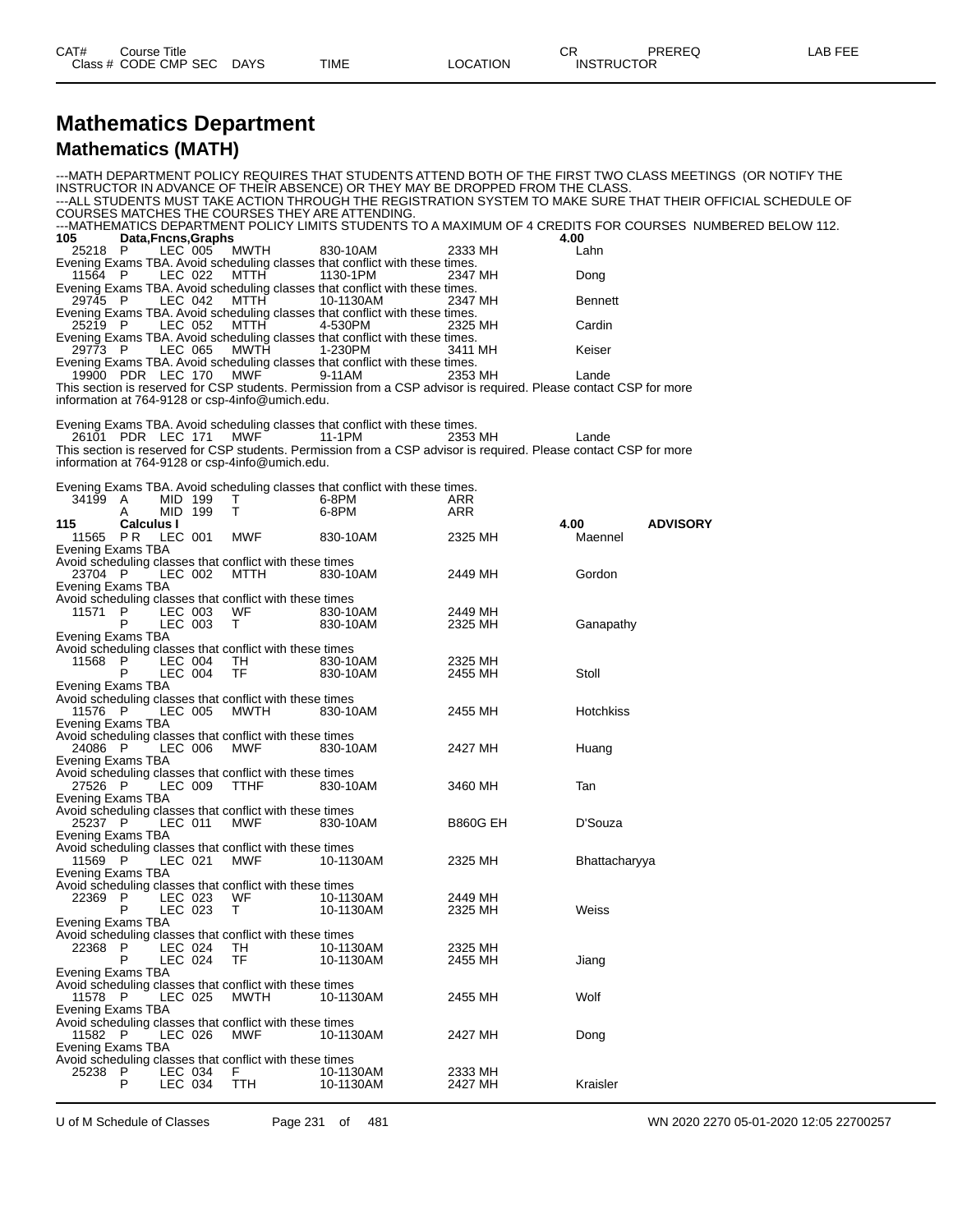| CAT#    | Course Title<br>Class # CODE CMP SEC              | <b>DAYS</b>                                                            | TIME                 | LOCATION           | CR<br>PREREQ<br><b>INSTRUCTOR</b> | LAB FEE |
|---------|---------------------------------------------------|------------------------------------------------------------------------|----------------------|--------------------|-----------------------------------|---------|
|         | Evening Exams TBA                                 |                                                                        |                      |                    |                                   |         |
| 11572 P | LEC 041                                           | Avoid scheduling classes that conflict with these times<br>MWF         | 1130-1PM             | 2325 MH            | Yilmaz                            |         |
| 11566 P | Evening Exams TBA<br>LEC 042                      | Avoid scheduling classes that conflict with these times<br>MTTH        | 1130-1PM             | 2449 MH            | Strahan                           |         |
|         | Evening Exams TBA                                 | Avoid scheduling classes that conflict with these times                |                      |                    |                                   |         |
| 11577 P | LEC 043<br>P<br>LEC 043<br>Evening Exams TBA      | WF.<br>T.                                                              | 1130-1PM<br>1130-1PM | 2449 MH<br>2325 MH | Weiss                             |         |
| 11574 P | LEC 044<br>P<br>LEC 044<br>Evening Exams TBA      | Avoid scheduling classes that conflict with these times<br>TH<br>TF    | 1130-1PM<br>1130-1PM | 2325 MH<br>2455 MH | Tripathi                          |         |
| 11581 P | LEC 045<br>Evening Exams TBA                      | Avoid scheduling classes that conflict with these times<br>MWTH        | 1130-1PM             | 2455 MH            | Wolf                              |         |
| 24088 P | LEC 047<br>Evening Exams TBA                      | Avoid scheduling classes that conflict with these times<br>мттн        | 1130-1PM             | 2437 MH            | Le                                |         |
| 25239   | P<br>LEC 049<br>LEC 049<br>Р<br>Evening Exams TBA | Avoid scheduling classes that conflict with these times<br>TH.<br>TF   | 1130-1PM<br>1130-1PM | 3411 MH<br>3302 MH | Gonzalez                          |         |
|         | LEC 061<br>11575 PR<br>Evening Exams TBA          | Avoid scheduling classes that conflict with these times<br>MWF         | 1-230PM              | 2325 MH            | Mayer                             |         |
| 11579 P | LEC 063<br>LEC 063<br>Evening Exams TBA           | Avoid scheduling classes that conflict with these times<br>WF<br>T.    | 1-230PM<br>1-230PM   | 2449 MH<br>2325 MH | <b>Neville</b>                    |         |
| 24085 P | LEC 064<br>P<br>LEC 064<br>Evening Exams TBA      | Avoid scheduling classes that conflict with these times<br>TH<br>TF    | 1-230PM<br>1-230PM   | 2325 MH<br>2455 MH | Olson                             |         |
| 17581 P | LEC 065<br>Evening Exams TBA                      | Avoid scheduling classes that conflict with these times<br>MWTH        | 1-230PM              | 2455 MH            | Li                                |         |
| 25240 P | LEC 067<br>Evening Exams TBA                      | Avoid scheduling classes that conflict with these times<br>мттн        | 1-230PM              | 3314 MH            | <b>Bolles</b>                     |         |
| 19033 P | LEC 070<br>Evening Exams TBA                      | Avoid scheduling classes that conflict with these times<br>MWTH        | 1-230PM              | 2436 MH            | Wang                              |         |
| 27939   | P<br>LEC 081<br>P<br>LEC 081<br>Evening Exams TBA | Avoid scheduling classes that conflict with these times<br>WF.<br>м    | 230-4PM<br>230-4PM   | 3427 MH<br>3451 MH | Silverman                         |         |
| 24083 P | LEC 082<br>Evening Exams TBA                      | Avoid scheduling classes that conflict with these times<br>MTTH        | 230-4PM              | 2449 MH            | Sun                               |         |
| 11567   | P<br>LEC 083<br>P<br>LEC 083<br>Evening Exams TBA | Avoid scheduling classes that conflict with these times<br>WF.<br>T.   | 230-4PM<br>230-4PM   | 2449 MH<br>2325 MH | Hong                              |         |
| 11580 P | LEC 084<br>P<br>LEC 084                           | Avoid scheduling classes that conflict with these times<br>TН<br>TF    | 230-4PM<br>230-4PM   | 2325 MH<br>2455 MH | Venkatesh                         |         |
| 11570 P | Evening Exams TBA<br>LEC 085                      | Avoid scheduling classes that conflict with these times<br>MWTH        | 230-4PM              | 2455 MH            | Zhao                              |         |
| 25241 P | Evening Exams TBA<br>LEC 086<br>Evening Exams TBA | Avoid scheduling classes that conflict with these times.<br><b>MWF</b> | 230-4PM              | 2427 MH            | Irmak                             |         |
| 29770 P | LEC 090<br>Evening Exams TBA                      | Avoid scheduling classes that conflict with these times<br>MWTH        | 4-530PM              | 2436 MH            | Jiang                             |         |
| 24089 P | LEC 099<br>Evening Exams TBA                      | Avoid scheduling classes that conflict with these times<br>MTH         | 6-8PM                | 2325 MH            | <b>Brosowsky</b>                  |         |
|         | 11573 PR<br><b>LEC 100</b><br>Evening Exams TBA   | Avoid scheduling classes that conflict with these times<br>MWTH        | 4-530PM              | 2455 MH            | Guo                               |         |
| 24084 P | LEC 102<br>Evening Exams TBA                      | Avoid scheduling classes that conflict with these times<br>мттн        | 4-530PM              | 3451 MH            | Zhang                             |         |
|         |                                                   | Avoid scheduling classes that conflict with these times                |                      |                    |                                   |         |

U of M Schedule of Classes Page 232 of 481 WN 2020 2270 05-01-2020 12:05 22700257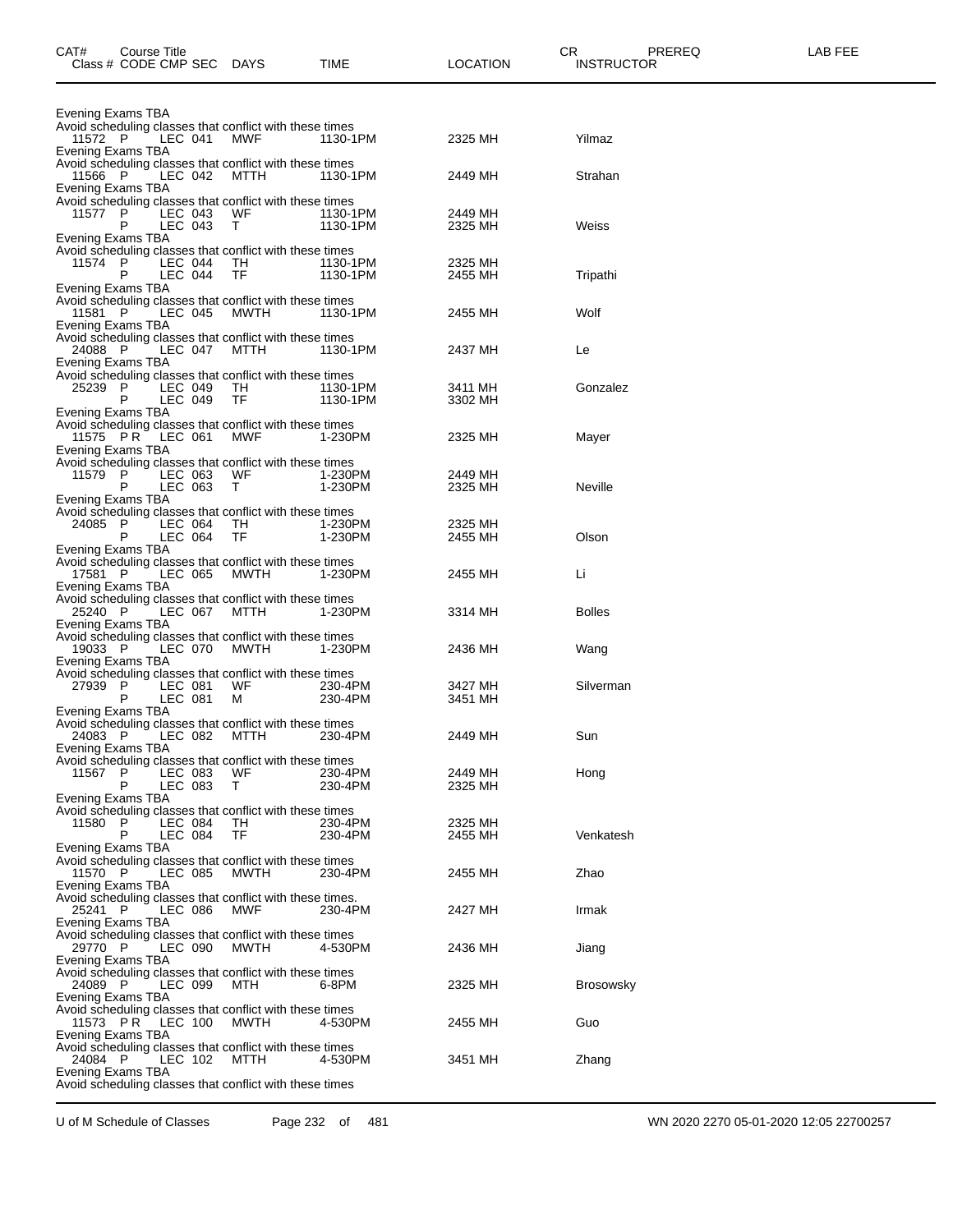| CAT#                                                     | Course Title<br>Class # CODE CMP SEC DAYS |                    |                                                                                                                                            | <b>TIME</b>                                                                                                                                                                                                                        | <b>LOCATION</b>            | CR<br><b>INSTRUCTOR</b> | PREREQ          | LAB FEE |
|----------------------------------------------------------|-------------------------------------------|--------------------|--------------------------------------------------------------------------------------------------------------------------------------------|------------------------------------------------------------------------------------------------------------------------------------------------------------------------------------------------------------------------------------|----------------------------|-------------------------|-----------------|---------|
| 25222 P<br>Evening Exams TBA                             |                                           | LEC 104            | MWTH                                                                                                                                       | 4-530PM                                                                                                                                                                                                                            | 2449 MH                    | Irvine                  |                 |         |
| 32658 P<br>29769 P<br>Evening Exams TBA                  |                                           | LEC 105<br>LEC 107 | Avoid scheduling classes that conflict with these times<br>MWTH<br>MTTH                                                                    | 4-530PM<br>4-530PM                                                                                                                                                                                                                 | 2347 MH<br>2353 MH         | Zell<br><b>Nellis</b>   |                 |         |
|                                                          | 11583 PDR LEC 170<br><b>PR LEC 170</b>    |                    | Avoid scheduling classes that conflict with these times<br>TTH<br>M                                                                        | 9-11AM<br>9-11AM<br>This section is reserved for CSP students. Permission from a CSP advisor is required. Please contact CSP for more                                                                                              | <b>B860G EH</b><br>3460 MH | Lee                     |                 |         |
| Evening Exams TBA                                        |                                           |                    | information at 764-9128 or csp-4info@umich.edu.                                                                                            |                                                                                                                                                                                                                                    |                            |                         |                 |         |
|                                                          | 11584 PDR LEC 171 F<br>PR LEC 171 TTH     |                    | Avoid scheduling classes that conflict with these times<br>information at 764-9128 or csp-4info@umich.edu.                                 | 11-1PM<br>11-1PM<br>This section is reserved for CSP students. Permission from a CSP advisor is required. Please contact CSP for more                                                                                              | 2437 MH<br><b>B860G EH</b> | Horvath                 |                 |         |
| Evening Exams TBA                                        | 11585 PDR LEC 172                         |                    | Avoid scheduling classes that conflict with these times<br>MWF<br>information at 764-9128 or csp-4info@umich.edu.                          | 11-1PM<br>This section is reserved for CSP students. Permission from a CSP advisor is required. Please contact CSP for more                                                                                                        | <b>B860G EH</b>            | Lee                     |                 |         |
| Evening Exams TBA<br>Evening Exams TBA                   | 11586 PR LEC 173                          |                    | Avoid scheduling classes that conflict with these times<br>MWF                                                                             | 1-3PM                                                                                                                                                                                                                              | 3356 MH                    | Khumbah                 |                 |         |
|                                                          | 18962 PR LEC 174                          |                    | Avoid scheduling classes that conflict with these times<br>MWF                                                                             | 1-3PM<br>This a CSP class section. Please contact CSP for more information at 764-9128 or csp-4info@umich.edu                                                                                                                      | <b>B860G EH</b>            | Lee                     |                 |         |
| Evening Exams TBA                                        | 23736 PDR LEC 175<br><b>PR LEC 175</b>    |                    | Avoid scheduling classes that conflict with these times<br>TTH<br>M                                                                        | 1-3PM<br>$1-3PM$                                                                                                                                                                                                                   | <b>B860G EH</b><br>2347 MH | Lee, Wolf               |                 |         |
|                                                          | 25310 PR LEC 176 MWF                      |                    | information at 764-9128 or csp-4info@umich.edu.                                                                                            | This section is reserved for CSP students. Permission from a CSP advisor is required. Please contact CSP for more<br>3-5PM<br>This a CSP class section. Please contact CSP for more information at 764-9128 or csp-4info@umich.edu | 3356 MH                    | Khumbah                 |                 |         |
| Evening Exams TBA                                        | 25311 PDR LEC 177<br>PR LEC 177 TTH       |                    | Avoid scheduling classes that conflict with these times<br>F.<br>information at 764-9128 or csp-4info@umich.edu.                           | 3-5PM<br>3-5PM<br>This section is reserved for CSP students. Permission from a CSP advisor is required. Please contact CSP for more                                                                                                | 2437 MH<br><b>B860G EH</b> | Horvath                 |                 |         |
| Evening Exams TBA                                        |                                           |                    | Avoid scheduling classes that conflict with these times<br>27430 PDR LEC 178 MWF 8-10AM<br>information at 764-9128 or csp-4info@umich.edu. | This section is reserved for CSP students. Permission from a CSP advisor is required. Please contact CSP for more                                                                                                                  | 3314 MH                    | Johnson                 |                 |         |
| Evening Exams TBA                                        | 27431 PDR LEC 179                         |                    | Avoid scheduling classes that conflict with these times<br>MWF<br>information at 764-9128 or csp-4info@umich.edu.                          | 10-12PM<br>This section is reserved for CSP students. Permission from a CSP advisor is required. Please contact CSP for more                                                                                                       | 3314 MH                    | Johnson                 |                 |         |
| Evening Exams TBA<br>34231 A                             | Α                                         | MID 199<br>MID 199 | Avoid scheduling classes that conflict with these timeses.<br>Τ<br>T.                                                                      | 8-10PM<br>8-10PM                                                                                                                                                                                                                   | ARR<br>ARR                 |                         |                 |         |
| 116<br>11587 P                                           | <b>Calculus II</b>                        | LEC 001            | MWF                                                                                                                                        | 830-10AM                                                                                                                                                                                                                           | 3411 MH                    | 4.00<br>Odesky          | <b>ADVISORY</b> |         |
| Evening Exams TBA<br>24096 P<br><b>Evening Exams TBA</b> |                                           | LEC 002            | Avoid scheduling classes that conflict with these times<br>MTTH                                                                            | 830-10AM                                                                                                                                                                                                                           | 3427 MH                    | Scheiwiller             |                 |         |
| 11598 P<br>Evening Exams TBA                             | P                                         | LEC 003<br>LEC 003 | Avoid scheduling classes that conflict with these times<br>WF.<br>T.                                                                       | 830-10AM<br>830-10AM                                                                                                                                                                                                               | 3427 MH<br>2427 MH         | Quinlan                 |                 |         |
| 25230 P<br>Evening Exams TBA                             | P                                         | LEC 004<br>LEC 004 | Avoid scheduling classes that conflict with these times<br>ТH<br>TF                                                                        | 830-10AM<br>830-10AM                                                                                                                                                                                                               | 2427 MH<br>3302 MH         | Cox                     |                 |         |

U of M Schedule of Classes Page 233 of 481 WN 2020 2270 05-01-2020 12:05 22700257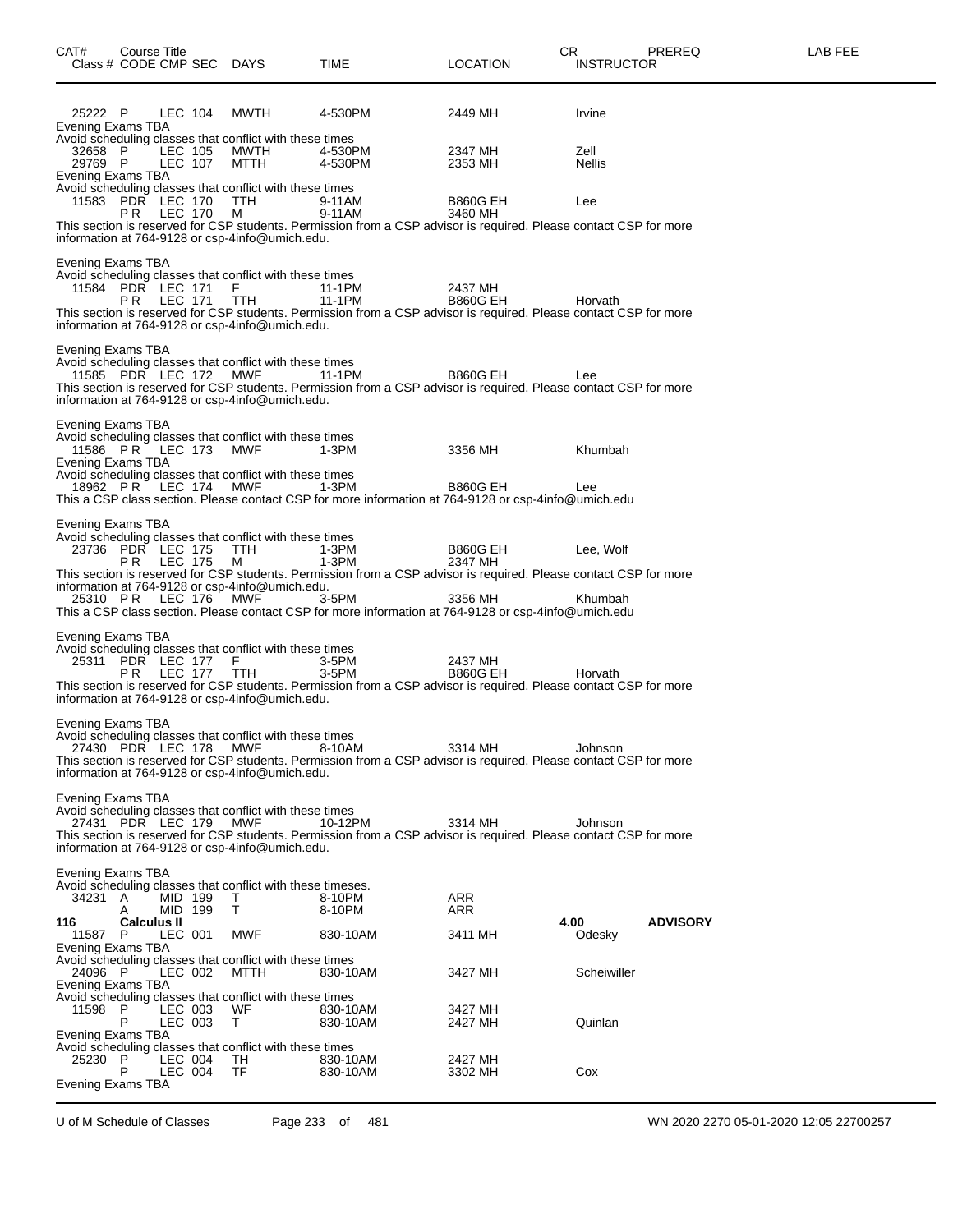| CAT#                                              | <b>Course Title</b><br>Class # CODE CMP SEC DAYS |                    |                                                                                                                            | TIME                   | CR<br><b>LOCATION</b> | PREREQ<br><b>INSTRUCTOR</b> | LAB FEE |
|---------------------------------------------------|--------------------------------------------------|--------------------|----------------------------------------------------------------------------------------------------------------------------|------------------------|-----------------------|-----------------------------|---------|
| 24097 P<br>Evening Exams TBA                      |                                                  | LEC 005            | Avoid scheduling classes that conflict with these times<br>MWTH                                                            | 830-10AM               | 3302 MH               | Khan                        |         |
| 11599 P<br>Evening Exams TBA                      |                                                  | LEC 006            | Avoid scheduling classes that conflict with these times<br>MWF                                                             | 830-10AM               | 2347 MH               | Knitter                     |         |
| 25231 P<br>Evening Exams TBA                      |                                                  | LEC 007            | Avoid scheduling classes that conflict with these times<br>MTTH                                                            | 830-10AM               | 3451 MH               | <b>Martinez Servellon</b>   |         |
| 11595                                             | - P<br>P                                         | LEC 008<br>LEC 008 | Avoid scheduling classes that conflict with these times.<br>WF<br>T.                                                       | 830-10AM<br>830-10AM   | 3451 MH<br>3411 MH    | Ruan                        |         |
| Evening Exams TBA<br>24312 P<br>Evening Exams TBA |                                                  | LEC 011            | Avoid scheduling classes that conflict with these times<br>MWF                                                             | 830-10AM               | 3448 MH               | Mukundan                    |         |
| 11597 P<br>Evening Exams TBA                      |                                                  | LEC 016            | Avoid scheduling classes that conflict with these times<br>MWF                                                             | 830-10AM               | 3356 MH               | Maass                       |         |
| 11589 P<br>Evening Exams TBA                      |                                                  | LEC 021            | Avoid scheduling classes that conflict with these times<br>MWF                                                             | 10-1130AM              | 3411 MH               | Mueller                     |         |
| 11588<br>Evening Exams TBA                        | P<br>P                                           | LEC 023<br>LEC 023 | Avoid scheduling classes that conflict with these times<br>WF<br>T.                                                        | 10-1130AM<br>10-1130AM | 3427 MH<br>3411 MH    | Nguyen                      |         |
| 24091 P<br>Evening Exams TBA                      |                                                  | LEC 024            | Avoid scheduling classes that conflict with these times<br><b>TTHF</b>                                                     | 10-1130AM              | 2436 MH               | Tsouvalas                   |         |
| 23099 P<br>Evening Exams TBA                      |                                                  | LEC 025            | Avoid scheduling classes that conflict with these times<br>MWTH                                                            | 10-1130AM              | 3302 MH               | <b>Boland</b>               |         |
| 11591 P<br>Evening Exams TBA                      |                                                  | LEC 026            | Avoid scheduling classes that conflict with these times<br>MWF                                                             | 10-1130AM              | 3356 MH               | Peterson                    |         |
| 25232 P<br>Evening Exams TBA                      | P                                                | LEC 029<br>LEC 029 | Avoid scheduling classes that conflict with these times<br>F.<br>TTH                                                       | 10-1130AM<br>10-1130AM | 3460 MH<br>3451 MH    | Stith                       |         |
| 11592 P<br>Evening Exams TBA                      |                                                  | LEC 041            | Avoid scheduling classes that conflict with these times<br>MWF                                                             | 1130-1PM               | 2427 MH               | Pande                       |         |
| 23101 P<br>Evening Exams TBA                      |                                                  | LEC 042            | Avoid scheduling classes that conflict with these times<br>мттн                                                            | 1130-1PM               | 3427 MH               | Sund                        |         |
| 11590<br><b>Evening Exams TBA</b>                 | P<br>P                                           | LEC 043<br>LEC 043 | Avoid scheduling classes that conflict with these times<br>WF<br>T.                                                        | 1130-1PM<br>1130-1PM   | 3427 MH<br>3411 MH    | Wawrykow                    |         |
| 25233                                             | -P<br>P                                          | LEC 044<br>LEC 044 | Avoid scheduling classes that conflict with these times<br>F.<br><b>TTH</b>                                                | 1130-1PM<br>1130-1PM   | 3460 MH<br>3451 MH    | Kubena                      |         |
| Evening Exams TBA<br>23102 P<br>Evening Exams TBA |                                                  | LEC 045            | Avoid scheduling classes that conflict with these times<br>MWTH                                                            | 1130-1PM               | 3302 MH               | Boland                      |         |
| 11596 P<br>Evening Exams TBA                      |                                                  | LEC 046            | Avoid scheduling classes that conflict with these times<br>MWF                                                             | 1130-1PM               | 3356 MH               | Peterson                    |         |
| 25236 P<br>Evening Exams TBA                      |                                                  | LEC 050            | Avoid scheduling classes that conflict with these times<br>MWTH                                                            | 1130-1PM               | 2333 MH               | Siddigi                     |         |
| 11594 P<br>Evening Exams TBA                      |                                                  | LEC 061            | Avoid scheduling classes that conflict with these times<br>MWF                                                             | 1-230PM                | 2427 MH               | Carlisle                    |         |
| 23103 P<br>Evening Exams TBA                      |                                                  | LEC 062            | Avoid scheduling classes that conflict with these times<br>MTTH<br>Avoid scheduling classes that conflict with these times | 1-230PM                | 3427 MH               | Wu                          |         |
| 24095 P<br><b>Evening Exams TBA</b>               | P                                                | LEC 064<br>LEC 064 | TH<br>TF                                                                                                                   | 1-230PM<br>1-230PM     | 2427 MH<br>3302 MH    | Mondal                      |         |
| 24090 P<br>Evening Exams TBA                      |                                                  | LEC 065            | Avoid scheduling classes that conflict with these times<br>MWTH                                                            | 1-230PM                | 3302 MH               | Ginsberg                    |         |
| 24098 P<br>Evening Exams TBA                      |                                                  | LEC 068            | Avoid scheduling classes that conflict with these times<br><b>TWF</b>                                                      | 1-230PM                | 2437 MH               | Shelah                      |         |
| 25234 P                                           |                                                  | LEC 069            | Avoid scheduling classes that conflict with these times<br>-F                                                              | 1-230PM                | 3460 MH               |                             |         |

U of M Schedule of Classes Page 234 of 481 WN 2020 2270 05-01-2020 12:05 22700257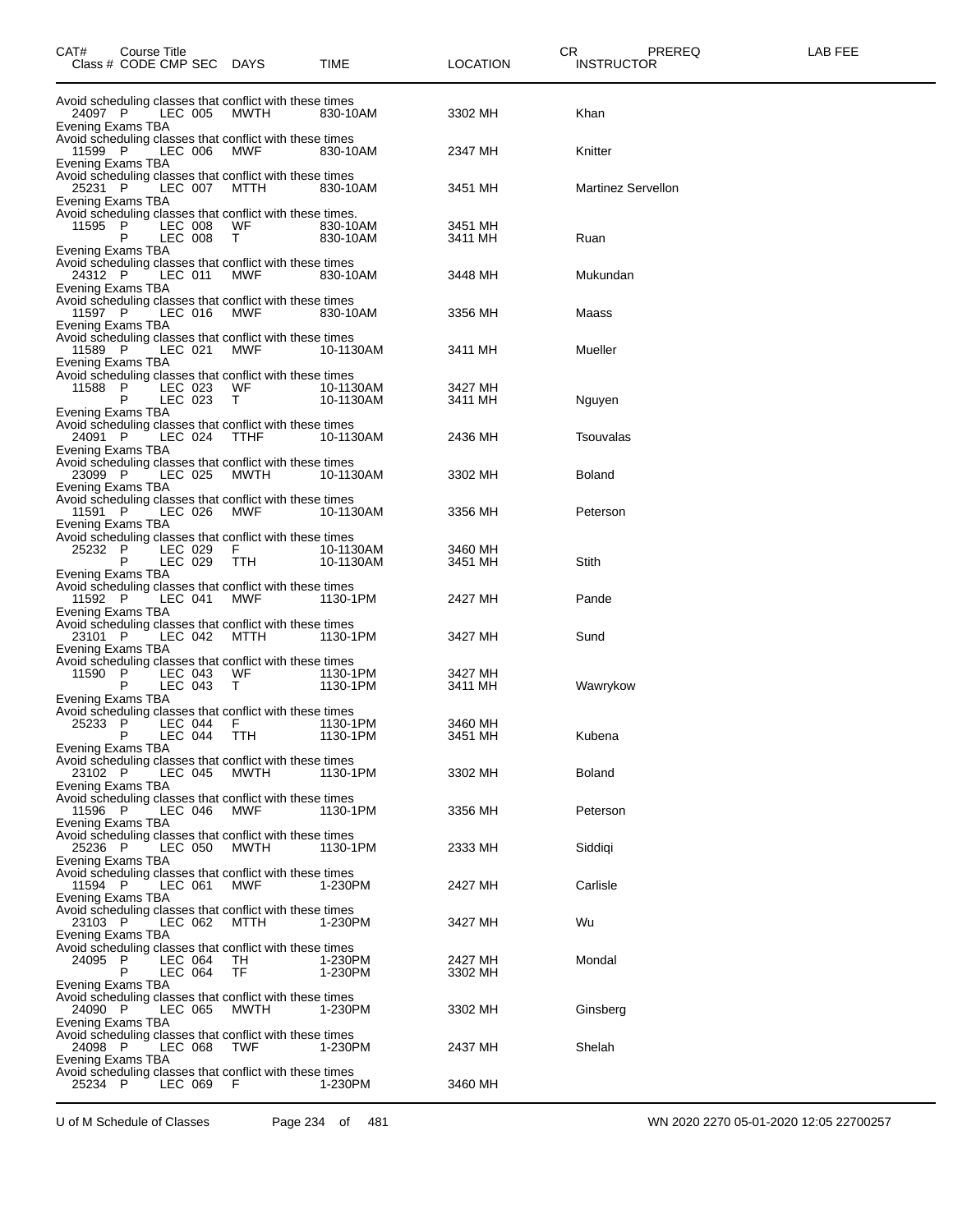| CAT#<br>Class # CODE CMP SEC DAYS                                   |   | Course Title                          |                             |                                                                                                            | TIME                                                                                                                                 | <b>LOCATION</b>    | CR. | <b>INSTRUCTOR</b>       | PREREQ                    | LAB FEE |
|---------------------------------------------------------------------|---|---------------------------------------|-----------------------------|------------------------------------------------------------------------------------------------------------|--------------------------------------------------------------------------------------------------------------------------------------|--------------------|-----|-------------------------|---------------------------|---------|
| Evening Exams TBA                                                   | P | LEC 069                               |                             | TTH                                                                                                        | 1-230PM                                                                                                                              | 3451 MH            |     | Kubena                  |                           |         |
|                                                                     |   |                                       |                             | Avoid scheduling classes that conflict with these times                                                    |                                                                                                                                      |                    |     |                         |                           |         |
| 23100 PD                                                            |   | LEC 084                               |                             | TH.                                                                                                        | 230-4PM                                                                                                                              | 2427 MH            |     |                         |                           |         |
| Evening Exams TBA                                                   | P | LEC 084                               |                             | TF                                                                                                         | 230-4PM                                                                                                                              | 3302 MH            |     | Arakelian               |                           |         |
| 24092 P                                                             |   | LEC 085                               |                             | Avoid scheduling classes that conflict with these times<br>MWTH                                            | 230-4PM                                                                                                                              | 3302 MH            |     | Chen                    |                           |         |
| Evening Exams TBA<br>25235 P                                        |   | LEC 090                               |                             | Avoid scheduling classes that conflict with these times<br>MWTH                                            | 230-4PM                                                                                                                              | 2333 MH            |     | Han                     |                           |         |
| Evening Exams TBA<br>11601 PR LEC 099                               |   |                                       |                             | Avoid scheduling classes that conflict with these times<br>TTH.                                            | 6-8PM                                                                                                                                | 2449 MH            |     | Song                    |                           |         |
| Evening Exams TBA<br>24093 P                                        |   | LEC 100                               |                             | Avoid scheduling classes that conflict with these times<br>MWTH                                            | 4-530PM                                                                                                                              | 3427 MH            |     | Vassilev                |                           |         |
| Evening Exams TBA<br>29746 P                                        |   | LEC 102                               |                             | Avoid scheduling classes that conflict with these times<br>MTTH                                            | 4-530PM                                                                                                                              | 3314 MH            |     | Riley                   |                           |         |
| Evening Exams TBA<br>24094 P                                        |   | LEC 105                               |                             | Avoid scheduling classes that conflict with these times<br>MWTH                                            | 4-530PM                                                                                                                              | 3302 MH            |     | Mohan                   |                           |         |
| Evening Exams TBA<br>29747 P                                        |   | LEC 122                               |                             | Avoid scheduling classes that conflict with these times<br>MTTH                                            | 530-7PM                                                                                                                              | 3314 MH            |     | Kailasa                 |                           |         |
| Evening Exams TBA                                                   |   |                                       |                             | Avoid scheduling classes that conflict with these times                                                    |                                                                                                                                      |                    |     |                         |                           |         |
| 16573 PDR LEC 170 MWF                                               |   |                                       |                             |                                                                                                            | 9-11AM                                                                                                                               | 1096 EH            |     | Lofton                  |                           |         |
|                                                                     |   |                                       |                             | information at 764-9128 or csp-4info@umich.edu.                                                            | This section is reserved for CSP students. Permission from a CSP advisor is required. Please contact CSP for more                    |                    |     |                         |                           |         |
| 11602 PDR LEC 171 MWF<br>Evening Exams TBA<br>25312 PDR LEC 172 MWF |   |                                       |                             | information at 764-9128 or csp-4info@umich.edu.<br>Avoid scheduling classes that conflict with these times | 11-1PM<br>This section is reserved for CSP students. Permission from a CSP advisor is required. Please contact CSP for more<br>1-3PM | 1096 EH<br>1096 EH |     | Lofton<br>Farokhrani    |                           |         |
|                                                                     |   |                                       |                             | information at 764-9128 or csp-4info@umich.edu.                                                            | This section is reserved for CSP students. Permission from a CSP advisor is required. Please contact CSP for more                    |                    |     |                         |                           |         |
| Evening Exams TBA<br>27432 PDR LEC 173 MWF                          |   |                                       |                             | Avoid scheduling classes that conflict with these times<br>information at 764-9128 or csp-4info@umich.edu. | 3-5PM<br>This section is reserved for CSP students. Permission from a CSP advisor is required. Please contact CSP for more           | 1096 EH            |     | Farokhrani              |                           |         |
|                                                                     |   |                                       |                             |                                                                                                            |                                                                                                                                      |                    |     |                         |                           |         |
| Evening Exams TBA<br>34235                                          | A | MID 199                               |                             | Avoid scheduling classes that conflict with these times<br>M                                               | 6-8PM                                                                                                                                | ARR                |     |                         |                           |         |
| 146<br>18327                                                        | Α | MID 199<br>PDR LAB 001                | <b>Houghton Calc Wkp II</b> | м<br><b>MW</b>                                                                                             | 6-8PM<br>3-5PM                                                                                                                       | ARR<br>2135 NQ     |     | 2.00<br>Conger          | <b>ADVISORY, ENFORCED</b> |         |
| This course meets in north quad<br>19527 PDR LAB 002                |   |                                       |                             | TTH                                                                                                        | 1-3PM                                                                                                                                | 2155 NQ            |     | Conger                  |                           |         |
| This course meets in north quad<br>147<br>11603                     |   | <b>Interest Theory</b><br>P W LEC 001 |                             |                                                                                                            |                                                                                                                                      |                    |     | 3.00                    | <b>ADVISORY</b>           |         |
| 176<br>19894 P W LEC 001                                            |   |                                       | <b>Explorations in Calc</b> | TTH<br><b>MTWTH</b>                                                                                        | 230-4PM<br>11-12PM                                                                                                                   | 3460 MH<br>3460 MH |     | Qiu<br>4.00<br>Weigandt | <b>ADVISORY</b>           |         |
| Expl in Top & Analysis<br>honors advisor/instructor required.       |   |                                       |                             |                                                                                                            | Students wishing to take this course should add themselves to the waitlist. Completion of 175 or permission of                       |                    |     |                         |                           |         |
| 186<br>21717 PD W LEC 001                                           |   | <b>Honors Calc II</b>                 |                             | MWF                                                                                                        | 230-4PM<br>Students wishing to take this course should add themselves to the waitlist. Completion of 185 or permission of            | 2436 MH            |     | 4.00<br>Weiss           | <b>ADVISORY</b>           |         |
| honors advisor/instructor required.                                 |   |                                       |                             |                                                                                                            |                                                                                                                                      |                    |     |                         |                           |         |
| 201<br>33971                                                        |   | P W LAB 001                           | <b>Math Writing Intro</b>   | мт                                                                                                         | 5-7PM                                                                                                                                | <b>B860 EH</b>     |     | 1.00<br>DeBacker        | <b>ADVISORY</b>           |         |
| 214<br>16575 P RW LEC 001<br>Evening Exams TBA.                     |   |                                       | App Linear Algebra          | TTH.                                                                                                       | 4-6PM                                                                                                                                | 2306 MH            |     | 4.00<br>Farre Puiggali  | <b>ADVISORY</b>           |         |
|                                                                     |   |                                       |                             | Avoid scheduling classes that conflict with these times.                                                   |                                                                                                                                      |                    |     |                         |                           |         |
|                                                                     |   |                                       |                             |                                                                                                            | Please note the restricted seats. For information about overrides, please contact the staff in IOE at                                |                    |     |                         |                           |         |

Please note the restric<br>wldobber@umich.edu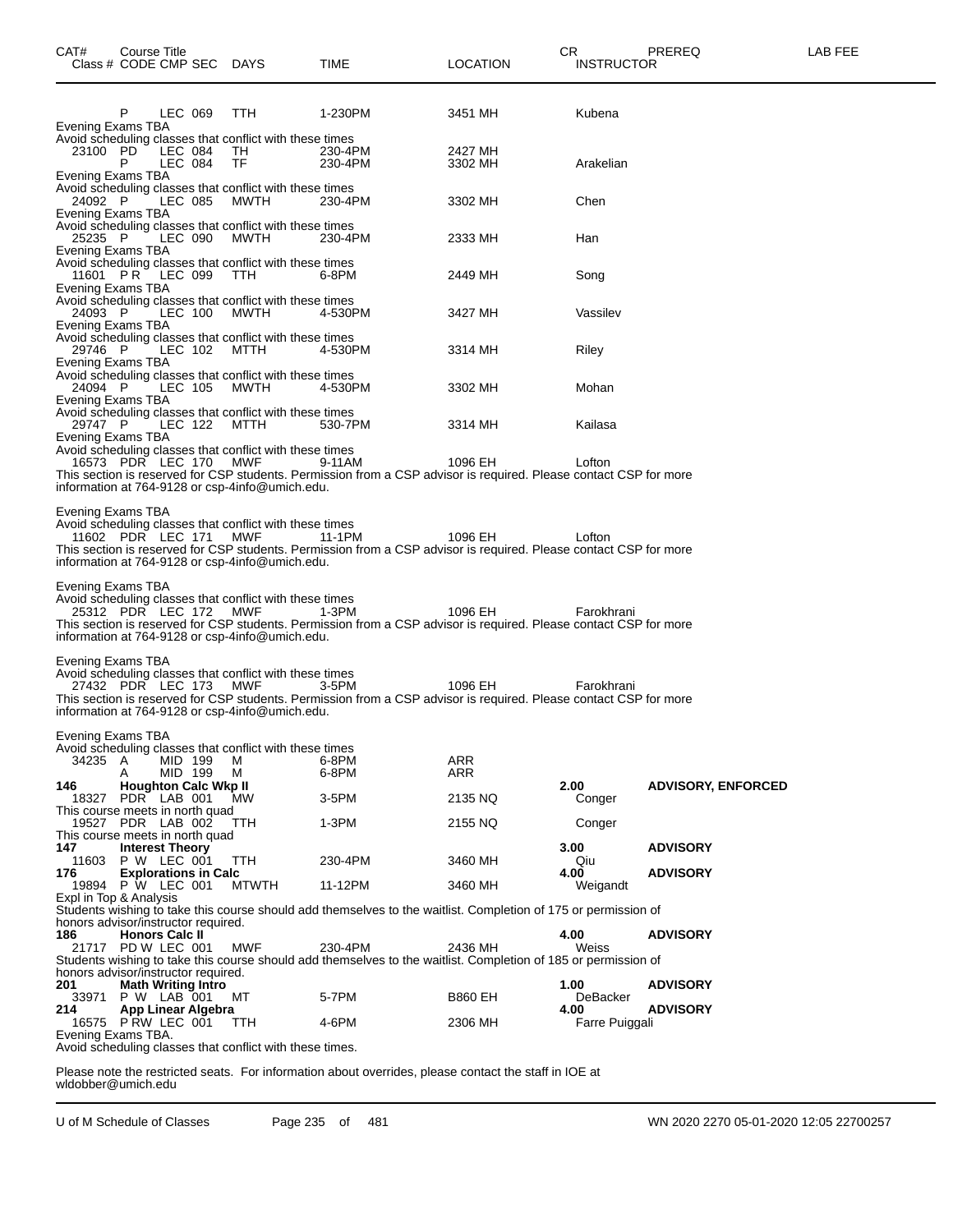| CAT#                     | Course Title<br>Class # CODE CMP SEC DAYS                       |                    |                                                                                        | TIME                                                                                                  | <b>LOCATION</b>      | CR<br><b>INSTRUCTOR</b> | PREREQ                                 | LAB FEE |
|--------------------------|-----------------------------------------------------------------|--------------------|----------------------------------------------------------------------------------------|-------------------------------------------------------------------------------------------------------|----------------------|-------------------------|----------------------------------------|---------|
|                          | 16576 P RW LEC 002<br><b>P RW LEC 002</b><br>Evening Exams TBA. |                    | T.<br>MWF<br>Avoid scheduling classes that conflict with these times.                  | $2-3PM$<br>2-3PM                                                                                      | 1640 CHEM<br>3330 MH | Zhang                   |                                        |         |
|                          | wldobber@umich.edu                                              |                    |                                                                                        | Please note the restricted seats. For information about overrides, please contact the staff in IOE at |                      |                         |                                        |         |
|                          | 19224 P RW LEC 003<br><b>P RW LEC 003</b><br>Evening Exams TBA. |                    | T.<br>MWF                                                                              | 3-4PM<br>3-4PM                                                                                        | 1640 CHEM<br>3330 MH | Liu                     |                                        |         |
|                          |                                                                 |                    | Avoid scheduling classes that conflict with these times.                               |                                                                                                       |                      |                         |                                        |         |
|                          | wldobber@umich.edu                                              |                    |                                                                                        | Please note the restricted seats. For information about overrides, please contact the staff in IOE at |                      |                         |                                        |         |
|                          | 26021 PRW LEC 004<br>Evening Exams TBA.                         |                    | MTWF<br>Avoid scheduling classes that conflict with these times.                       | 8-9AM                                                                                                 | A859 CHEM-TBLC       | Burns Jr                |                                        |         |
|                          |                                                                 |                    |                                                                                        | Please note the restricted seats. For information about overrides, please contact the staff in IOE at |                      |                         |                                        |         |
|                          | wldobber@umich.edu<br>29757 P RW LEC 005                        |                    | TTH.                                                                                   | 6-8PM                                                                                                 | 2306 MH              | Farre Puiggali          |                                        |         |
|                          | Evening Exams TBA.                                              |                    | Avoid scheduling classes that conflict with these times.                               |                                                                                                       |                      |                         |                                        |         |
|                          |                                                                 |                    |                                                                                        | Please note the restricted seats. For information about overrides, please contact the staff in IOE at |                      |                         |                                        |         |
|                          | wldobber@umich.edu<br>32552 P RW LEC 006                        |                    | MW                                                                                     | 6-8PM                                                                                                 | 1401 MH              | Li                      |                                        |         |
|                          | Evening Exams TBA.                                              |                    | Avoid scheduling classes that conflict with these times.                               |                                                                                                       |                      |                         |                                        |         |
|                          |                                                                 |                    |                                                                                        |                                                                                                       |                      |                         |                                        |         |
|                          | wldobber@umich.edu                                              |                    |                                                                                        | Please note the restricted seats. For information about overrides, please contact the staff in IOE at |                      |                         |                                        |         |
|                          | 34236 A W MID 199<br>A W MID 199                                |                    | W<br>т                                                                                 | 8-10PM<br>8-10PM                                                                                      | ARR<br>ARR           |                         |                                        |         |
| 215<br>11604 A           | <b>Multiv &amp; Vector Calc</b>                                 | LEC 020            | MWF                                                                                    | 9-10AM                                                                                                | 2260 USB             | 4.00<br>Garver          | <b>ADVISORY</b>                        |         |
| <b>Evening Exams TBA</b> |                                                                 |                    | Avoid scheduling classes that conflict with these times<br>11605 P W LAB 021 TH 10-11A | 10-11AM                                                                                               | <b>B737 EH</b>       | Guzman                  |                                        |         |
|                          | Evening Exams TBA                                               |                    | Avoid scheduling classes that conflict with these times<br>11606 P W LAB 022 TH 11-12F | 11-12PM                                                                                               | <b>B737 EH</b>       | Guzman                  |                                        |         |
|                          | Evening Exams TBA                                               |                    | Avoid scheduling classes that conflict with these times<br>11607 P W LAB 023 TH 3-4PM  | $3-4PM$                                                                                               | <b>B737 EH</b>       | Guzman                  |                                        |         |
|                          | Evening Exams TBA                                               |                    | Avoid scheduling classes that conflict with these times<br>11608 P W LAB 024 TH 4-5PM  | 4-5PM                                                                                                 | <b>B737 EH</b>       | Guzman                  |                                        |         |
| 34205 A                  | Evening Exams TBA                                               | MID 025            | Avoid scheduling classes that conflict with these times<br>TH                          | 6-8PM                                                                                                 | <b>ARR</b>           |                         |                                        |         |
| 11609 A                  | Α                                                               | MID 025<br>LEC 030 | TH.<br>MWF                                                                             | 6-8PM<br>10-11AM                                                                                      | ARR<br>2260 USB      | Garver                  |                                        |         |
|                          | Evening Exams TBA<br>11610 P W LAB 031                          |                    | Avoid scheduling classes that conflict with these times<br>$\top$                      | 10-11AM                                                                                               | <b>B737 EH</b>       | Krakoff                 |                                        |         |
|                          | Evening Exams TBA<br>11611 P W LAB 032                          |                    | Avoid scheduling classes that conflict with these times<br>$\top$                      | 11-12PM                                                                                               | <b>B737 EH</b>       | Krakoff                 |                                        |         |
|                          | Evening Exams TBA<br>11612 P W LAB 033                          |                    | Avoid scheduling classes that conflict with these times<br>$\top$                      | 3-4PM                                                                                                 | <b>B737 EH</b>       | Krakoff                 |                                        |         |
|                          | Evening Exams TBA<br>11613 P W LAB 034<br>Evening Exams TBA     |                    | Avoid scheduling classes that conflict with these times<br>$\top$                      | 4-5PM                                                                                                 | <b>B737 EH</b>       | Krakoff                 |                                        |         |
| 34207 A                  |                                                                 |                    | Avoid scheduling classes that conflict with these times                                |                                                                                                       | ARR                  |                         |                                        |         |
|                          | A                                                               | MID 035<br>MID 035 | TH<br>TН                                                                               | 6-8PM<br>6-8PM                                                                                        | ARR                  |                         |                                        |         |
| 11614 A                  | <b>Evening Exams TBA</b>                                        | LEC 040            | MWF                                                                                    | 11-12PM                                                                                               | 2260 USB             | Irmak                   |                                        |         |
|                          | 11615 P W LAB 041<br>Evening Exams TBA                          |                    | Avoid scheduling classes that conflict with these times<br>$\top$                      | 8-9AM                                                                                                 | <b>B737 EH</b>       | Jun                     |                                        |         |
|                          | 11616 P W LAB 042<br>Evening Exams TBA                          |                    | Avoid scheduling classes that conflict with these times<br>T                           | 9-10AM                                                                                                | <b>B737 EH</b>       | Jun                     |                                        |         |
|                          | 11617 P W LAB 043                                               |                    | Avoid scheduling classes that conflict with these times<br>T                           | $1-2PM$                                                                                               | <b>B737 EH</b>       | Jun                     |                                        |         |
|                          | U of M Schedule of Classes                                      |                    |                                                                                        | 481<br>Page 236 of                                                                                    |                      |                         | WN 2020 2270 05-01-2020 12:05 22700257 |         |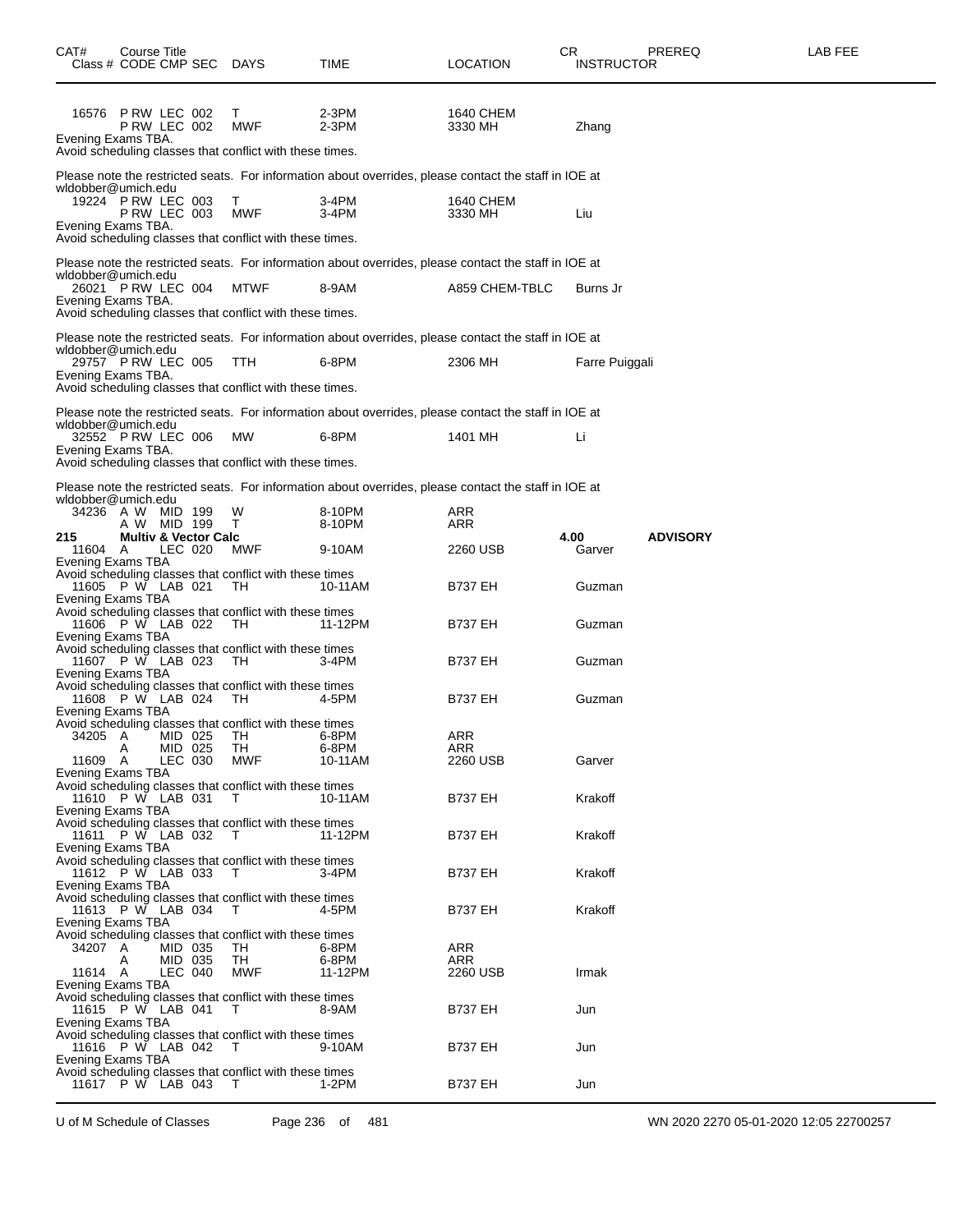| CAT#                                     |     | Course Title                | Class # CODE CMP SEC DAYS                                            | TIME             | <b>LOCATION</b>        | CR. | <b>INSTRUCTOR</b> | PREREQ                    | LAB FEE |
|------------------------------------------|-----|-----------------------------|----------------------------------------------------------------------|------------------|------------------------|-----|-------------------|---------------------------|---------|
| Evening Exams TBA                        |     |                             |                                                                      |                  |                        |     |                   |                           |         |
| 11618 P W LAB 044 T<br>Evening Exams TBA |     |                             | Avoid scheduling classes that conflict with these times              | $2-3PM$          | <b>B737 EH</b>         |     | Jun               |                           |         |
| 34209 A                                  |     | MID 045                     | Avoid scheduling classes that conflict with these times<br>TH.       | 6-8PM            | ARR                    |     |                   |                           |         |
| 11619 A<br>Evening Exams TBA             | Α   | MID 045<br>LEC 050          | TH<br>MWF                                                            | 6-8PM<br>12-1PM  | ARR<br>2260 USB        |     | Irmak             |                           |         |
| 11620 P W LAB 051<br>Evening Exams TBA   |     |                             | Avoid scheduling classes that conflict with these times<br>$\top$    | 8-9AM            | <b>B735 EH</b>         |     | Chen              |                           |         |
| 11621 P W LAB 052<br>Evening Exams TBA   |     |                             | Avoid scheduling classes that conflict with these times<br>$\top$    | 9-10AM           | <b>B735 EH</b>         |     | Chen              |                           |         |
| 11622 P W LAB 053<br>Evening Exams TBA   |     |                             | Avoid scheduling classes that conflict with these times<br>$\top$    | $1-2PM$          | <b>B735 EH</b>         |     | Chen              |                           |         |
| 11623 P W LAB 054<br>Evening Exams TBA   |     |                             | Avoid scheduling classes that conflict with these times<br>$\top$    | 2-3PM            | <b>B735 EH</b>         |     | Chen              |                           |         |
| 34210 A                                  |     | MID 055                     | Avoid scheduling classes that conflict with these times<br>TH        | 6-8PM            | ARR                    |     |                   |                           |         |
| 11624 A<br>Evening Exams TBA             | A   | MID 055<br>LEC 060          | TH<br>MWF                                                            | 6-8PM<br>1-2PM   | ARR<br><b>1528 NUB</b> |     | Kessenich         |                           |         |
| 11625 P W LAB 061<br>Evening Exams TBA   |     |                             | Avoid scheduling classes that conflict with these times<br>TH        | 8-9AM            | B735 EH                |     | Pinella           |                           |         |
| 11626 P W LAB 062<br>Evening Exams TBA   |     |                             | Avoid scheduling classes that conflict with these times<br>TH.       | 9-10AM           | B735 EH                |     | Pinella           |                           |         |
| 11627 P W LAB 063<br>Evening Exams TBA   |     |                             | Avoid scheduling classes that conflict with these times<br>TН        | 1-2PM            | B735 EH                |     | Pinella           |                           |         |
| 11628 P W LAB 064<br>Evening Exams TBA   |     |                             | Avoid scheduling classes that conflict with these times<br>TН        | 2-3PM            | B735 EH                |     | Pinella           |                           |         |
| 34212 A                                  | Α   | MID 065<br>MID 065          | Avoid scheduling classes that conflict with these times.<br>TH<br>TН | 6-8PM<br>6-8PM   | ARR<br>ARR             |     |                   |                           |         |
| 11629 A<br>Evening Exams TBA             |     | LEC 070                     | <b>MWF</b>                                                           | 2-3PM            | <b>1528 NUB</b>        |     | Kessenich         |                           |         |
| 11630 P W LAB 071 T<br>Evening Exams TBA |     |                             | Avoid scheduling classes that conflict with these times              | 10-11AM          | <b>B735 EH</b>         |     | Athanasouli       |                           |         |
| 11631 P W LAB 072<br>Evening Exams TBA   |     |                             | Avoid scheduling classes that conflict with these times<br>$\top$    | 11-12PM          | <b>B735 EH</b>         |     | Athanasouli       |                           |         |
| 11632 P W LAB 073 T<br>Evening Exams TBA |     |                             | Avoid scheduling classes that conflict with these times              | $3-4PM$          | <b>B735 EH</b>         |     | Athanasouli       |                           |         |
| 11633 P W LAB 074<br>Evening Exams TBA   |     |                             | Avoid scheduling classes that conflict with these times<br>$\top$    | 4-5PM            | <b>B735 EH</b>         |     | Athanasouli       |                           |         |
| 34213 A                                  | A   | MID 075<br>MID 075          | Avoid scheduling classes that conflict with these times<br>TH<br>TH  | 6-8PM<br>6-8PM   | ARR<br>ARR             |     |                   |                           |         |
| 216<br>16998 AR<br>Evening Exams TBA     |     | Intro Diff Equat<br>LEC 010 | MWF                                                                  | 8-9AM            | 260 WEISER             |     | 4.00<br>Prokhorov | <b>ADVISORY, ENFORCED</b> |         |
| 11634 P RW LAB 011<br>Evening Exams TBA  |     |                             | Avoid scheduling classes that conflict with these times<br>TH.       | 10-11AM          | <b>B745 EH</b>         |     | Gill              |                           |         |
| 11635 P RW LAB 012<br>Evening Exams TBA  |     |                             | Avoid scheduling classes that conflict with these times<br>- TH      | 11-12PM          | <b>B745 EH</b>         |     | Gill              |                           |         |
| 11636 P RW LAB 013                       |     |                             | Avoid scheduling classes that conflict with these times<br>- TH      | 3-4PM            | <b>B745 EH</b>         |     | Gill              |                           |         |
| Evening Exams TBA<br>11637 P RW LAB 014  |     |                             | Avoid scheduling classes that conflict with these times<br>TH.       | 4-5PM            | <b>B745 EH</b>         |     | Gill              |                           |         |
| Evening Exams TBA<br>34237 A R           | A R | MID 015<br>MID 015          | Avoid scheduling classes that conflict with these times<br>W<br>W    | 8-10PM<br>8-10PM | ARR<br>ARR             |     |                   |                           |         |
| 11638 AR<br>Evening Exams TBA            |     | LEC 020                     | MWF<br>Avoid scheduling classes that conflict with these times       | 9-10AM           | 260 WEISER             |     | Prokhorov         |                           |         |

U of M Schedule of Classes Page 237 of 481 WN 2020 2270 05-01-2020 12:05 22700257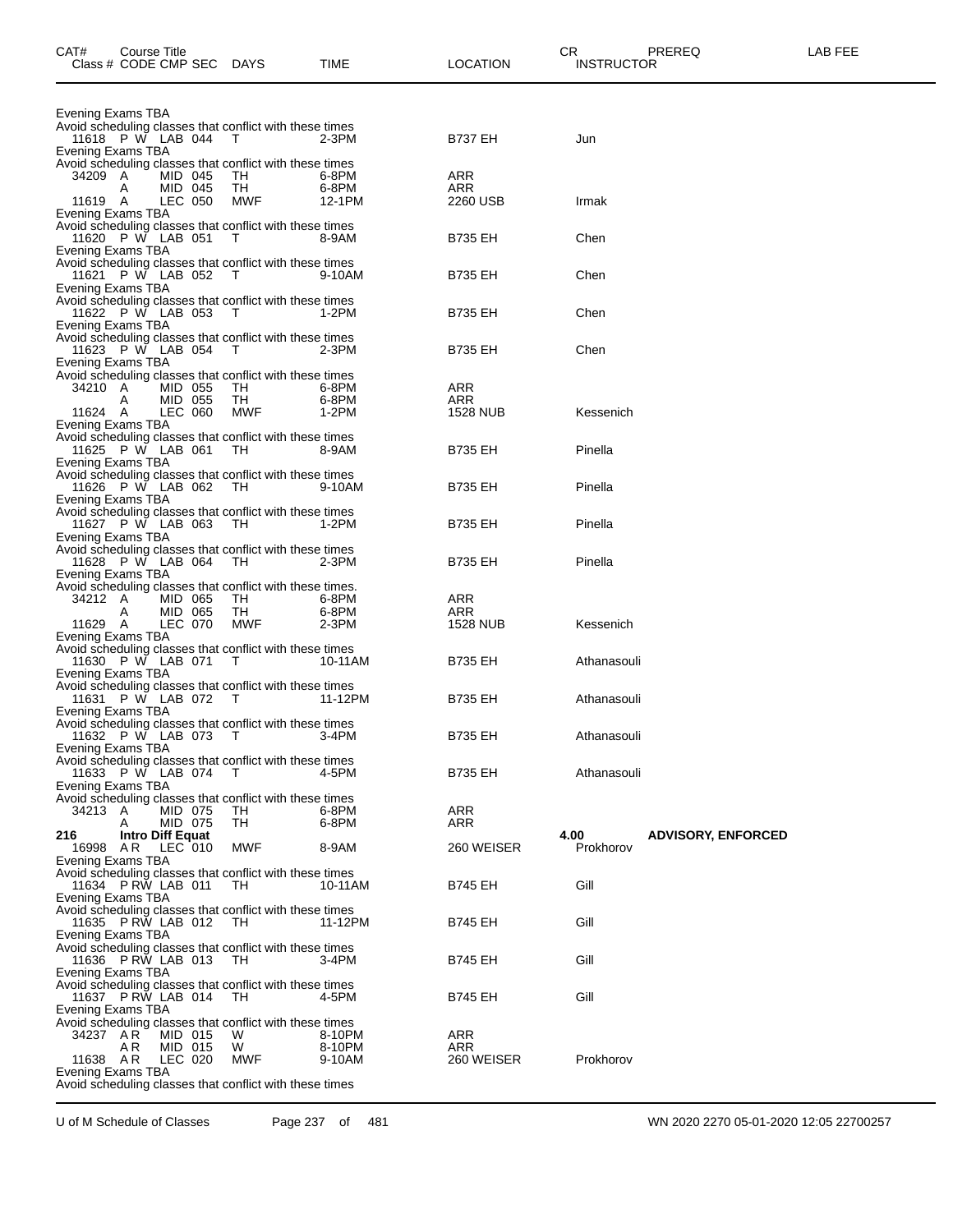| CAT#                                      | Course Title<br>Class # CODE CMP SEC DAYS |                               |                                                                                                                              | TIME                        | <b>LOCATION</b>                 | CR<br><b>INSTRUCTOR</b> | PREREQ          | LAB FEE |
|-------------------------------------------|-------------------------------------------|-------------------------------|------------------------------------------------------------------------------------------------------------------------------|-----------------------------|---------------------------------|-------------------------|-----------------|---------|
| Evening Exams TBA                         | 11639 P RW LAB 021                        |                               | Т                                                                                                                            | 8-9AM                       | <b>B745 EH</b>                  | Chen                    |                 |         |
| Evening Exams TBA                         | 11640 P RW LAB 022                        |                               | Avoid scheduling classes that conflict with these times<br>$\top$                                                            | 9-10AM                      | <b>B745 EH</b>                  | Chen                    |                 |         |
| Evening Exams TBA                         | 11641 P RW LAB 023                        |                               | Avoid scheduling classes that conflict with these times<br>$\top$                                                            | $1-2PM$                     | <b>B745 EH</b>                  | Chen                    |                 |         |
| Evening Exams TBA                         | 11642 P RW LAB 024                        |                               | Avoid scheduling classes that conflict with these times<br>$\top$                                                            | $2-3PM$                     | <b>B745 EH</b>                  | Chen                    |                 |         |
| 34238 AR<br>11643 AR<br>Evening Exams TBA | A R                                       | MID 025<br>MID 025<br>LEC 030 | Avoid scheduling classes that conflict with these times<br>W<br>W<br>MWF                                                     | 8-10PM<br>8-10PM<br>10-11AM | ARR<br>ARR<br>260 WEISER        | Norton                  |                 |         |
| Evening Exams TBA                         | 11644 PRW LAB 031                         |                               | Avoid scheduling classes that conflict with these times<br>$\top$                                                            | 10-11AM                     | <b>B745 EH</b>                  | Satpathy                |                 |         |
| Evening Exams TBA                         | 11645 P RW LAB 032                        |                               | Avoid scheduling classes that conflict with these times<br>$\top$                                                            | 11-12PM                     | <b>B745 EH</b>                  | Satpathy                |                 |         |
| Evening Exams TBA                         | 11646 P RW LAB 033                        |                               | Avoid scheduling classes that conflict with these times<br>$\top$<br>Avoid scheduling classes that conflict with these times | 5-6PM                       | <b>B745 EH</b>                  | Satpathy                |                 |         |
| Evening Exams TBA                         | 11647 P RW LAB 034                        |                               | $\top$<br>Avoid scheduling classes that conflict with these times                                                            | 4-5PM                       | <b>B745 EH</b>                  | Satpathy                |                 |         |
| 34239 AR<br>11648 AR<br>Evening Exams TBA | A R                                       | MID 035<br>MID 035<br>LEC 040 | W<br>W<br>MWF                                                                                                                | 8-10PM<br>8-10PM<br>11-12PM | ARR<br><b>ARR</b><br>260 WEISER | Norton                  |                 |         |
| Evening Exams TBA                         | 11649 PRW LAB 041                         |                               | Avoid scheduling classes that conflict with these times<br>TН                                                                | 10-11AM                     | <b>B743 EH</b>                  | Wakefield               |                 |         |
| Evening Exams TBA                         | 11650 P RW LAB 042                        |                               | Avoid scheduling classes that conflict with these times<br>TH                                                                | 11-12PM                     | B743 EH                         | Wakefield               |                 |         |
| Evening Exams TBA                         | 11651 P RW LAB 043                        |                               | Avoid scheduling classes that conflict with these times<br>TH                                                                | 5-6PM                       | <b>B745 EH</b>                  | Wakefield               |                 |         |
| Evening Exams TBA                         | 11652 P RW LAB 044                        |                               | Avoid scheduling classes that conflict with these times<br>TН<br>Avoid scheduling classes that conflict with these times     | 4-5PM                       | B743 EH                         | Wakefield               |                 |         |
| 34240 AR<br>11653 AR<br>Evening Exams TBA | ΑR                                        | MID 045<br>MID 045<br>LEC 050 | W<br>W<br>MWF                                                                                                                | 8-10PM<br>8-10PM<br>12-1PM  | ARR<br>ARR<br>260 WEISER        | Zhu                     |                 |         |
| Evening Exams TBA                         | 11654 P RW LAB 051                        |                               | Avoid scheduling classes that conflict with these times<br>T                                                                 | 8-9AM                       | B743 EH                         | Arce-Garro              |                 |         |
| Evening Exams TBA                         | 11655 P RW LAB 052                        |                               | Avoid scheduling classes that conflict with these times<br>T                                                                 | 9-10AM                      | <b>B743 EH</b>                  | Arce-Garro              |                 |         |
| Evening Exams TBA                         | 11656 P RW LAB 053                        |                               | Avoid scheduling classes that conflict with these times<br>$\top$<br>Avoid scheduling classes that conflict with these times | 1-2PM                       | <b>B743 EH</b>                  | Arce-Garro              |                 |         |
| Evening Exams TBA                         | 11657 P RW LAB 054                        |                               | T<br>Avoid scheduling classes that conflict with these times                                                                 | 2-3PM                       | <b>B743 EH</b>                  | Arce-Garro              |                 |         |
| 34241 AR<br>217                           | A R<br>Linear Algebra                     | MID 055<br>MID 055            | W<br>W                                                                                                                       | 8-10PM<br>8-10PM            | ARR<br>ARR                      | 4.00                    | <b>ADVISORY</b> |         |
| Evening Exams TBA                         | 11658 P W LEC 001                         |                               | MWF<br>Avoid scheduling classes that conflict with these times.                                                              | 830-10AM                    | <b>B735 EH</b>                  |                         |                 |         |
| Evening Exams TBA                         | 11659 P W LEC 002                         |                               | MWF<br>Avoid scheduling classes that conflict with these times.                                                              | 830-10AM                    | <b>B737 EH</b>                  |                         |                 |         |
| Evening Exams TBA                         | 15916 P W LEC 003                         |                               | MWF<br>Avoid scheduling classes that conflict with these times                                                               | 10-1130AM                   | <b>B737 EH</b>                  |                         |                 |         |
| Evening Exams TBA                         | 19581 P W LEC 004                         |                               | MWF<br>Avoid scheduling classes that conflict with these times                                                               | 10-1130AM                   | <b>B735 EH</b>                  |                         |                 |         |
|                                           | 21270 P W LEC 005                         |                               | MWF                                                                                                                          | 1130-1PM                    | B743 EH                         |                         |                 |         |

U of M Schedule of Classes Page 238 of 481 WN 2020 2270 05-01-2020 12:05 22700257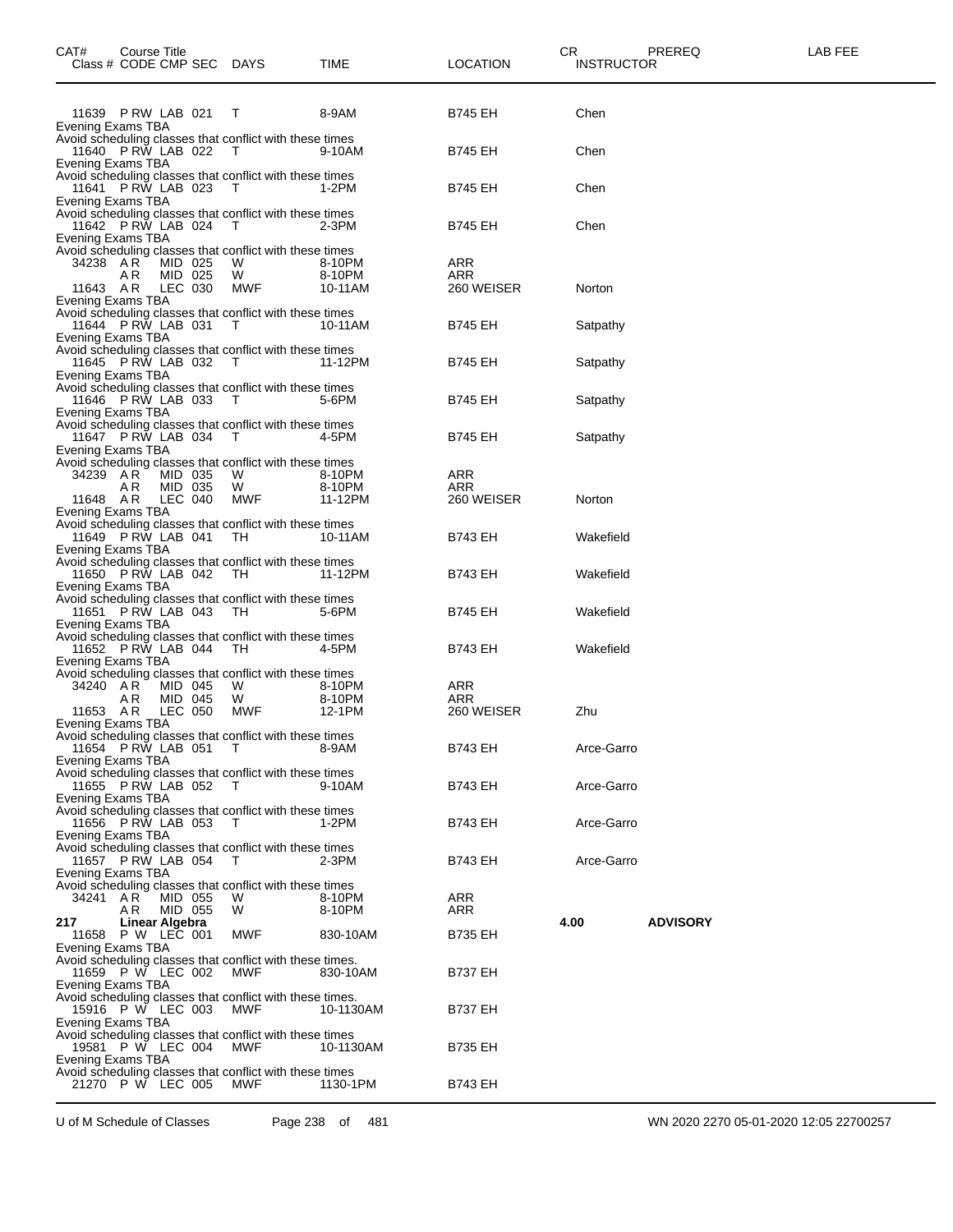| Evening Exams TBA |                                                      |                                                                       |                                                                                                                                                                                                                                          |                  |                       |                           |
|-------------------|------------------------------------------------------|-----------------------------------------------------------------------|------------------------------------------------------------------------------------------------------------------------------------------------------------------------------------------------------------------------------------------|------------------|-----------------------|---------------------------|
|                   |                                                      | Avoid scheduling classes that conflict with these times               |                                                                                                                                                                                                                                          |                  |                       |                           |
|                   | 21670 P W LEC 006                                    | <b>MWF</b>                                                            | 1130-1PM                                                                                                                                                                                                                                 | <b>B737 EH</b>   |                       |                           |
| Evening Exams TBA |                                                      |                                                                       |                                                                                                                                                                                                                                          |                  |                       |                           |
|                   | 24099 P W LEC 007                                    | Avoid scheduling classes that conflict with these times<br><b>MWF</b> | 1-230PM                                                                                                                                                                                                                                  | <b>B735 EH</b>   |                       |                           |
| Evening Exams TBA |                                                      |                                                                       |                                                                                                                                                                                                                                          |                  |                       |                           |
|                   |                                                      | Avoid scheduling classes that conflict with these times               |                                                                                                                                                                                                                                          |                  |                       |                           |
|                   | 24100 P W LEC 008                                    | <b>MWF</b>                                                            | 1-230PM                                                                                                                                                                                                                                  | <b>B737 EH</b>   |                       |                           |
| Evening Exams TBA |                                                      | Avoid scheduling classes that conflict with these times               |                                                                                                                                                                                                                                          |                  |                       |                           |
|                   | 24101 P W LEC 009                                    | <b>MWF</b>                                                            | 230-4PM                                                                                                                                                                                                                                  | <b>B735 EH</b>   |                       |                           |
| Evening Exams TBA |                                                      |                                                                       |                                                                                                                                                                                                                                          |                  |                       |                           |
|                   | 24102 P W LEC 010                                    | Avoid scheduling classes that conflict with these times               |                                                                                                                                                                                                                                          |                  |                       |                           |
| Evening Exams TBA |                                                      | <b>MWF</b>                                                            | 10-1130AM                                                                                                                                                                                                                                | <b>B743 EH</b>   |                       |                           |
|                   |                                                      | Avoid scheduling classes that conflict with these times               |                                                                                                                                                                                                                                          |                  |                       |                           |
|                   | 25175 P W LEC 011                                    | <b>MWF</b>                                                            | 1-230PM                                                                                                                                                                                                                                  | <b>B743 EH</b>   |                       |                           |
| Evening Exams TBA |                                                      |                                                                       |                                                                                                                                                                                                                                          |                  |                       |                           |
|                   | 27695 P W LEC 012                                    | Avoid scheduling classes that conflict with these times<br><b>MWF</b> | 230-4PM                                                                                                                                                                                                                                  | <b>B743 EH</b>   |                       |                           |
| Evening Exams TBA |                                                      |                                                                       |                                                                                                                                                                                                                                          |                  |                       |                           |
|                   |                                                      | Avoid scheduling classes that conflict with these times               |                                                                                                                                                                                                                                          |                  |                       |                           |
|                   | 29759 P W LEC 013                                    | <b>MWF</b>                                                            | 1130-1PM                                                                                                                                                                                                                                 | <b>B735 EH</b>   |                       |                           |
| Evening Exams TBA |                                                      | Avoid scheduling classes that conflict with these times               |                                                                                                                                                                                                                                          |                  |                       |                           |
|                   | 29760 P W LEC 014                                    | <b>MWF</b>                                                            | 230-4PM                                                                                                                                                                                                                                  | <b>B737 EH</b>   |                       |                           |
| Evening Exams TBA |                                                      |                                                                       |                                                                                                                                                                                                                                          |                  |                       |                           |
|                   | 29761 P W LEC 015                                    | Avoid scheduling classes that conflict with these times               |                                                                                                                                                                                                                                          |                  |                       |                           |
| Evening Exams TBA |                                                      | <b>MWF</b>                                                            | 830-10AM                                                                                                                                                                                                                                 | <b>B743 EH</b>   |                       |                           |
|                   |                                                      | Avoid scheduling classes that conflict with these times               |                                                                                                                                                                                                                                          |                  |                       |                           |
| 34242             | A<br>MID 099                                         | W                                                                     | 6-8PM                                                                                                                                                                                                                                    | ARR              |                       |                           |
|                   | MID 099                                              | W                                                                     | 6-8PM                                                                                                                                                                                                                                    | ARR              |                       |                           |
| 285               | <b>Honor Multiv&amp; Vector</b><br>25097 P W LEC 002 | <b>MWF</b>                                                            | 830-10AM                                                                                                                                                                                                                                 | 2437 MH          | 4.00<br>Guo           | <b>ADVISORY</b>           |
|                   |                                                      |                                                                       | Please add your name to the waitlist if you're interested in this section. Enrollment priority is given to                                                                                                                               |                  |                       |                           |
|                   |                                                      |                                                                       | students who have taken Math 186 or Math 176. Incoming freshmen must speak with an honors math advisor for                                                                                                                               |                  |                       |                           |
|                   | permission into Math 285.                            |                                                                       |                                                                                                                                                                                                                                          |                  |                       |                           |
| 286               | <b>Hnr Diff Equations</b><br>11660 P RW LEC 001      | MWF                                                                   | 10-11AM                                                                                                                                                                                                                                  | 4153 USB         | 3.00<br>Barannyk      | <b>ADVISORY, ENFORCED</b> |
|                   |                                                      |                                                                       |                                                                                                                                                                                                                                          |                  |                       |                           |
|                   |                                                      |                                                                       |                                                                                                                                                                                                                                          |                  |                       |                           |
|                   | honors advisor/instructor required.                  |                                                                       | Students wishing to take this course should add themselves to the waitlist. Completion of 285 or permission of                                                                                                                           |                  |                       |                           |
| 289               | <b>Problem Seminar</b>                               |                                                                       |                                                                                                                                                                                                                                          |                  | 1.00                  |                           |
|                   | 25463 P W SEM 001                                    | W                                                                     | 4-5PM                                                                                                                                                                                                                                    | 1866 EH          | Derksen               |                           |
| 296               | <b>Honors Math II</b>                                |                                                                       |                                                                                                                                                                                                                                          |                  | 4.00                  | <b>ADVISORY</b>           |
|                   | 11661 P W LEC 001                                    | MWF                                                                   | 230-4PM<br>Students in Math 295 (Fall term) should add to the wait list in order to receive an override. Others require                                                                                                                  | 3401 MH          | Koch                  |                           |
|                   | permission of an Honors advisor.                     |                                                                       |                                                                                                                                                                                                                                          |                  |                       |                           |
| 297.              | <b>Intro to Analysis</b>                             |                                                                       |                                                                                                                                                                                                                                          |                  | 4.00                  | <b>ENFORCED</b>           |
|                   | 27541 PRW LEC 001                                    | <b>MWF</b>                                                            | 1-230PM                                                                                                                                                                                                                                  | 3866 EH          | Schneider             |                           |
|                   |                                                      |                                                                       | Students interested in taking this course should add themselves to the waitlist and email the instructor to discuss<br>enrollment possibilities. Students will be expected to have done extremely well in Math 217.                      |                  |                       |                           |
| 310               | <b>Chance and Choice</b>                             |                                                                       |                                                                                                                                                                                                                                          |                  | 3.00                  | <b>ADVISORY</b>           |
|                   | 19545 P W LEC 001                                    | MW.                                                                   | 1-230PM                                                                                                                                                                                                                                  | 4096 EH          | Dunworth              |                           |
|                   | <b>Explorations in Randomness</b>                    |                                                                       |                                                                                                                                                                                                                                          |                  |                       |                           |
|                   |                                                      |                                                                       | Prerequisites- Sophomore standing and one previous university math course.<br>Permission through wait list only. Students are welcome to email the instructor directly to demonstrate interest in                                        |                  |                       |                           |
| the course.       |                                                      |                                                                       |                                                                                                                                                                                                                                          |                  |                       |                           |
| 316               | <b>Differential Equatn</b>                           |                                                                       |                                                                                                                                                                                                                                          |                  | 3.00                  | <b>ADVISORY, ENFORCED</b> |
|                   | 20062 P RW LEC 001                                   | MWF                                                                   | 1-2PM                                                                                                                                                                                                                                    | 3330 MH          | Silverman             |                           |
| 11662<br>30839    | P RW LEC 002<br>PRW LEC 003                          | <b>MWF</b><br>MWF                                                     | 2-3PM<br>3-4PM                                                                                                                                                                                                                           | 1650 CHEM<br>ARR | Cianci<br>Cianci      |                           |
| 333               | <b>Directed Tutoring</b>                             |                                                                       |                                                                                                                                                                                                                                          |                  | 1.00-3.00             | <b>ADVISORY</b>           |
| 11663             | LEC 001<br>PI.                                       |                                                                       | ARR                                                                                                                                                                                                                                      | <b>ARR</b>       |                       |                           |
| 351               | <b>Princ of Analysis</b>                             |                                                                       |                                                                                                                                                                                                                                          |                  | 3.00                  | <b>ADVISORY</b>           |
|                   | 16588 PD W LEC 001                                   | MW                                                                    | 1-230PM<br>Math 351 is for Sophomores and Juniors with Math 215 and 217. For permission, please add your name to the wait list                                                                                                           | <b>B745 EH</b>   | Page                  |                           |
|                   |                                                      |                                                                       | and email the instructor indicating your interest in the course, include a list of math classes you've taken thus                                                                                                                        |                  |                       |                           |
| far.              |                                                      |                                                                       |                                                                                                                                                                                                                                          |                  |                       |                           |
| 354               | <b>Fourier Analys&amp;Appl</b>                       |                                                                       |                                                                                                                                                                                                                                          |                  | 3.00                  | <b>ADVISORY, ENFORCED</b> |
| 25157<br>371      | PRW LEC 001<br><b>Num Meth Engr</b>                  | MWF                                                                   | 10-11AM                                                                                                                                                                                                                                  | 4096 EH          | <b>Bellis</b><br>3.00 | <b>ADVISORY</b>           |
| 20035             | P W LEC 001                                          | ттн                                                                   | 1030-12PM                                                                                                                                                                                                                                | 1024 FXB         | Saldanha Salvador     |                           |
| 11664             | P W LEC 002                                          | TTH                                                                   | 12-130PM                                                                                                                                                                                                                                 | <b>1008 EECS</b> | Saldanha Salvador     |                           |
| 389               | <b>Explore in Math Res</b>                           |                                                                       |                                                                                                                                                                                                                                          |                  | 3.00                  | <b>ADVISORY</b>           |
| 17801             | PD W LEC 001                                         | <b>MWF</b>                                                            | 5-7PM<br>To register for this course, please place yourself waiting list. Capacity is limited and instructor permission is<br>required. Reasonable familiarity with proofs shown by good performance at level of Math 217 or Math 295 is | <b>B735 EH</b>   | Lagarias, Boland      |                           |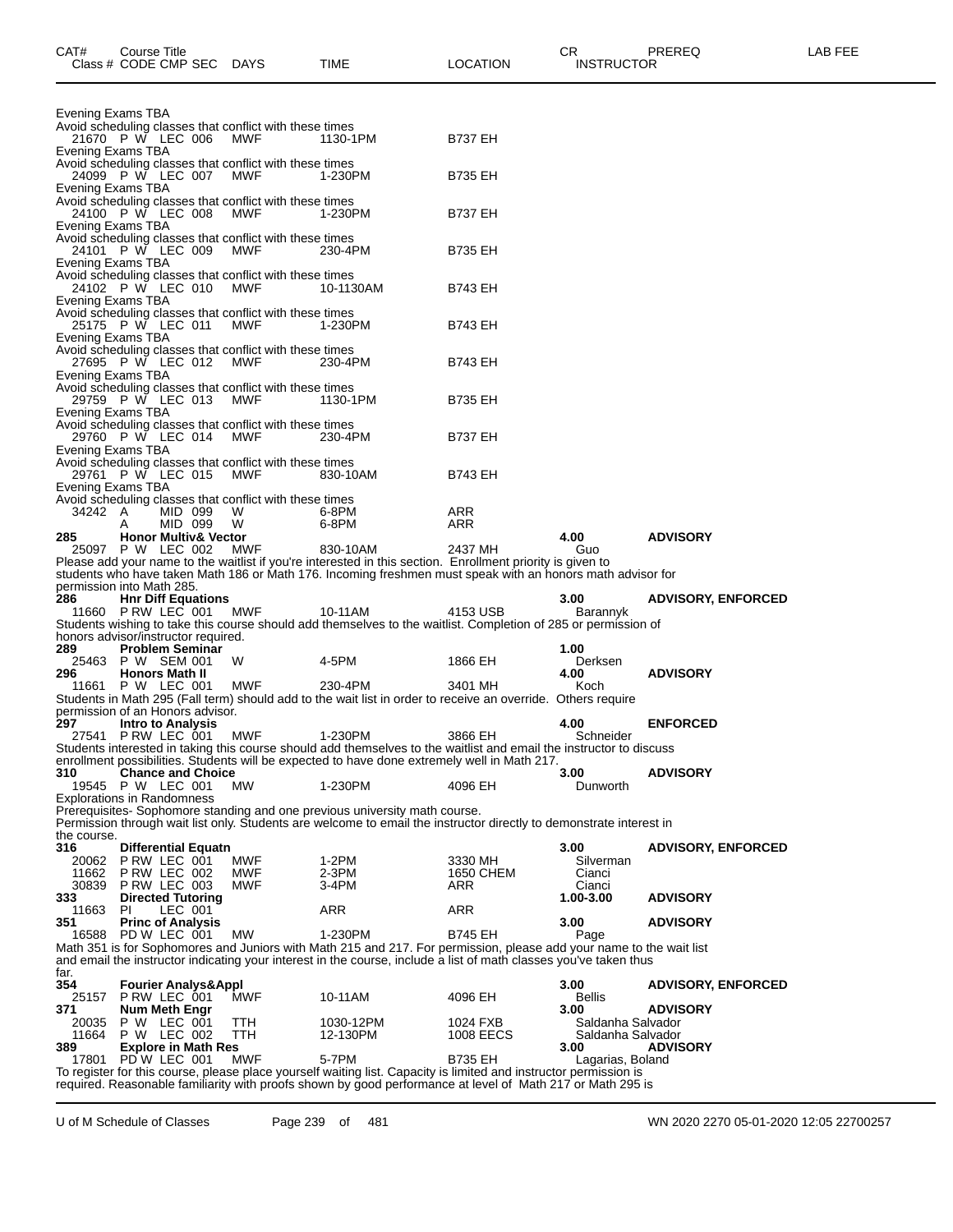| CAT#           | <b>Course Title</b><br>Class # CODE CMP SEC DAYS       |            | TIME                                                                                                                                                                                                                                                                                                                                        | LOCATION                  | CR<br><b>INSTRUCTOR</b> | PREREQ                    | LAB FEE |
|----------------|--------------------------------------------------------|------------|---------------------------------------------------------------------------------------------------------------------------------------------------------------------------------------------------------------------------------------------------------------------------------------------------------------------------------------------|---------------------------|-------------------------|---------------------------|---------|
|                | 17866 AD W LAB 002                                     | TTH        | expected. Students may contact the instructor by email to arrange interview to discuss suitability of course. In<br>your email please add a sentence or two about your background and interest in the course.<br>5-7PM<br>To register for this course, please place yourself waiting list. Capacity is limited and instructor permission is | B735 EH                   | Lagarias, Boland        |                           |         |
|                |                                                        |            | required. Reasonable familiarity with proofs shown by good performance at level of Math 217 or Math 295 is<br>expected. Students may contact the instructor by email to arrange interview to discuss suitability of course. In<br>your email please add a sentence or two about your background and interest in the course.                 |                           |                         |                           |         |
| 396            | <b>Honors Analysis II</b>                              |            |                                                                                                                                                                                                                                                                                                                                             |                           | 4.00                    | <b>ADVISORY</b>           |         |
| 11665<br>396   | PD W LEC 001<br><b>Honors Analysis II</b>              | F          | 230-4PM                                                                                                                                                                                                                                                                                                                                     | 3411 MH                   | 4.00                    | <b>ADVISORY</b>           |         |
|                | P W LEC 001                                            | MWF        | 230-4PM<br>Students in Math 395 (Fall term) should add to the wait list in order to receive an override. Completion of Math                                                                                                                                                                                                                 | 1436 MH                   | Spatzier                |                           |         |
|                |                                                        |            | 295 is required. Others will require the permission of an Honors advisor.                                                                                                                                                                                                                                                                   |                           |                         |                           |         |
| 399            | <b>Independent Reading</b><br>$IND +$                  |            | ARR                                                                                                                                                                                                                                                                                                                                         | ARR                       | 1.00-6.00               |                           |         |
| 404            | <b>Interm Diff Eqns</b>                                |            |                                                                                                                                                                                                                                                                                                                                             |                           | 3.00                    | <b>ADVISORY</b>           |         |
| 18150<br>412   | P W LEC 001<br><b>Intro Mod Algebra</b>                | TTH        | 1-230PM                                                                                                                                                                                                                                                                                                                                     | 2449 MH                   | Storey<br>3.00          | <b>ADVISORY</b>           |         |
| 16731          | P W LEC 001                                            | TTH        | 830-10AM                                                                                                                                                                                                                                                                                                                                    | 3448 MH                   | Elduque                 |                           |         |
| 11666          | P W LEC 002                                            | TTH        | 10-1130AM                                                                                                                                                                                                                                                                                                                                   | 3448 MH                   | Pechenik                |                           |         |
| 30779<br>36985 | LEC 003<br>P W<br>P W LEC 004                          | TTH<br>TTH | 1130-1PM<br>230-4PM                                                                                                                                                                                                                                                                                                                         | 3448 MH<br>2353 MH        | Winarski<br>Canton      |                           |         |
| 416            | <b>Theory Algorithms</b>                               |            |                                                                                                                                                                                                                                                                                                                                             |                           | 3.00                    | <b>ADVISORY</b>           |         |
| 27602          | P W LEC 001                                            | TTH        | 830-10AM                                                                                                                                                                                                                                                                                                                                    | 3096 EH                   | Norwood                 |                           |         |
| 417<br>11667   | Matrix Algebra I<br>P W LEC 001                        | MWF        | 10-11AM                                                                                                                                                                                                                                                                                                                                     | 4088 EH                   | 3.00<br>Kriz            | <b>ADVISORY</b>           |         |
| 11668          | P W LEC 002                                            | <b>MWF</b> | 12-1PM                                                                                                                                                                                                                                                                                                                                      | 1068 EH                   | Zydor                   |                           |         |
| 11669<br>419   | P W LEC 003<br>Lin Sp Matrx Thy                        | <b>MWF</b> | 1-2PM                                                                                                                                                                                                                                                                                                                                       | 1084 EH                   | Zydor<br>3.00           | <b>ADVISORY</b>           |         |
| 21653          | P W LEC 001                                            | TTH        | 830-10AM                                                                                                                                                                                                                                                                                                                                    | 2229 SEB                  | Bass                    |                           |         |
| 11670          | P W LEC 002                                            | TTH        | 12-130PM                                                                                                                                                                                                                                                                                                                                    | 1024 FXB                  | Zhang                   |                           |         |
| 423            | <b>Math of Finance</b><br>14333 P RW LEC 001           | TTH        | 830-10AM                                                                                                                                                                                                                                                                                                                                    | 1084 EH                   | 3.00<br>Bernhardt       | <b>ADVISORY</b>           |         |
|                |                                                        |            | Please add your name to the wait list. Priority is given to Actuarial and Financial Math majors                                                                                                                                                                                                                                             |                           |                         |                           |         |
|                | 22390 P W LEC 002                                      | TTH        | 1130-1PM<br>Please add your name to the wait list. Priority is given to Actuarial and Financial Math majors                                                                                                                                                                                                                                 | 2866 EH                   | Wu                      |                           |         |
|                | 24315 P W LEC 004                                      | TTH        | 10-1130AM                                                                                                                                                                                                                                                                                                                                   | 2866 EH                   | Bernhardt               |                           |         |
|                |                                                        |            | Please add your name to the wait list. Priority is given to Actuarial and Financial Math majors                                                                                                                                                                                                                                             |                           |                         |                           |         |
| 424<br>11671   | <b>Math Interest Theory</b><br>P W LEC 002             | TTH        | 1-230PM                                                                                                                                                                                                                                                                                                                                     | 1084 EH                   | 3.00<br>Natarajan       | <b>ADVISORY</b>           |         |
|                | Wait list preference given to Actuarial Math students. |            |                                                                                                                                                                                                                                                                                                                                             |                           |                         |                           |         |
| 425<br>11672   | Intro Probabil<br>P W LEC 001                          | MWF        | 8-9AM                                                                                                                                                                                                                                                                                                                                       | 1360 EH                   | 3.00<br>Minoccheri      | <b>ADVISORY</b>           |         |
| 21671          | P W<br>LEC 002                                         | MWF        | 10-11AM                                                                                                                                                                                                                                                                                                                                     | 1372 EH                   | Minoccheri              |                           |         |
| 11674          | LEC 003<br>P W                                         | TTH        | 10-1130AM                                                                                                                                                                                                                                                                                                                                   | 1640 CHEM                 | Fink                    |                           |         |
| 17097<br>11675 | LEC 004<br>P W<br><b>LEC 005</b><br>P W                | MWF<br>МW  | 12-1PM<br>230-4PM                                                                                                                                                                                                                                                                                                                           | <b>B844 EH</b><br>1401 MH | Cheng<br>Green          |                           |         |
| 11673          | <b>LEC 006</b><br>P W                                  | <b>MWF</b> | $2-3PM$                                                                                                                                                                                                                                                                                                                                     | 1250 USB                  | Chena                   |                           |         |
| 32553          | LEC 007<br>P W                                         | MW         | 4-530PM                                                                                                                                                                                                                                                                                                                                     | 1068 EH                   | Everlove                |                           |         |
| 429            | <b>Internship</b><br>S<br>$IND +$                      |            | ARR                                                                                                                                                                                                                                                                                                                                         | ARR                       | 1.00                    | <b>ADVISORY</b>           |         |
| 433            | <b>Intro Diff Geom</b>                                 |            |                                                                                                                                                                                                                                                                                                                                             |                           | 3.00                    | <b>ADVISORY</b>           |         |
| 21651<br>440   | P W LEC 001<br>Lab of Geometry                         | MWF        | 11-12PM                                                                                                                                                                                                                                                                                                                                     | 4088 EH                   | Le<br>3.00              |                           |         |
| 32482          | PIW LAB 001                                            | T          | 530-830PM                                                                                                                                                                                                                                                                                                                                   | B743 EH                   | Bray                    |                           |         |
| 450            | Adv Math Engrs I<br>P RW LEC 001                       |            |                                                                                                                                                                                                                                                                                                                                             |                           | 4.00                    | <b>ADVISORY, ENFORCED</b> |         |
| 11676<br>451   | <b>Adv Calculus I</b>                                  | TTH        | 830-1030AM                                                                                                                                                                                                                                                                                                                                  | 1680 IOE                  | Wen<br>3.00             | <b>ADVISORY</b>           |         |
| 11677          | P W LEC 001                                            | TTH        | 830-10AM                                                                                                                                                                                                                                                                                                                                    | 1372 EH                   | Patel                   |                           |         |
| 11678<br>22004 | P W LEC 002<br>P W LEC 003                             | TTH<br>MWF | 10-1130AM<br>12-1PM                                                                                                                                                                                                                                                                                                                         | 1084 EH<br>4096 EH        | Patel<br>Uribe-Ahumada  |                           |         |
| 452            | <b>Adv Calculus II</b>                                 |            |                                                                                                                                                                                                                                                                                                                                             |                           | 3.00                    | <b>ADVISORY</b>           |         |
| 19311<br>454   | P W LEC 001<br><b>Bndry Val Prob-Pde</b>               | <b>MWF</b> | 9-10AM                                                                                                                                                                                                                                                                                                                                      | 1372 EH                   | Liu<br>3.00             | <b>ADVISORY, ENFORCED</b> |         |
| 15966          | PRW LEC 001                                            | TTH        | 230-4PM                                                                                                                                                                                                                                                                                                                                     | 4088 EH                   | Edholm                  |                           |         |
| 11679          | P RW LEC 002                                           | TTH        | 1130-1PM                                                                                                                                                                                                                                                                                                                                    | 1084 EH                   | Edholm                  |                           |         |
| 462<br>23078   | <b>Math Models</b><br>P W LEC 001                      | F          | 11-12PM                                                                                                                                                                                                                                                                                                                                     | B745 EH                   | 3.00                    | <b>ADVISORY</b>           |         |
| 462            | <b>Math Models</b>                                     |            |                                                                                                                                                                                                                                                                                                                                             |                           | 3.00                    | <b>ADVISORY</b>           |         |
| 465            | P W LEC 001<br><b>Intro Combinatorics</b>              | MWF        | 11-12PM                                                                                                                                                                                                                                                                                                                                     | 2866 EH                   | Dunworth<br>3.00        | <b>ADVISORY</b>           |         |
|                | 22379 P W LEC 001                                      | TTH        | 230-4PM                                                                                                                                                                                                                                                                                                                                     | 3096 EH                   | Bibby                   |                           |         |
|                |                                                        |            | Enrollment for this class is managed through the waitlist. Please add yourself to the waitlist if you would like to                                                                                                                                                                                                                         |                           |                         |                           |         |
|                | 29357 P W LEC 002                                      | <b>TTH</b> | enroll. Permissions will be issued to students with the appropriate prerequisites as space allows.<br>4-530PM                                                                                                                                                                                                                               | 3096 EH                   | Bibby                   |                           |         |
|                |                                                        |            | Enrollment for this class is managed through the waitlist. Please add yourself to the waitlist if you would like to                                                                                                                                                                                                                         |                           |                         |                           |         |
| 471            | Intr Num Meth                                          |            | enroll. Permissions will be issued to students with the appropriate prerequisites as space allows.                                                                                                                                                                                                                                          |                           |                         | <b>ADVISORY</b>           |         |
|                | 11680 P W LEC 001                                      | <b>MWF</b> | 8-9AM                                                                                                                                                                                                                                                                                                                                       | 1084 EH                   | 3.00<br>Meng            |                           |         |
|                |                                                        |            | For waitlisted students: preference is given to Financial Math majors.                                                                                                                                                                                                                                                                      |                           |                         |                           |         |

U of M Schedule of Classes Page 240 of 481 WN 2020 2270 05-01-2020 12:05 22700257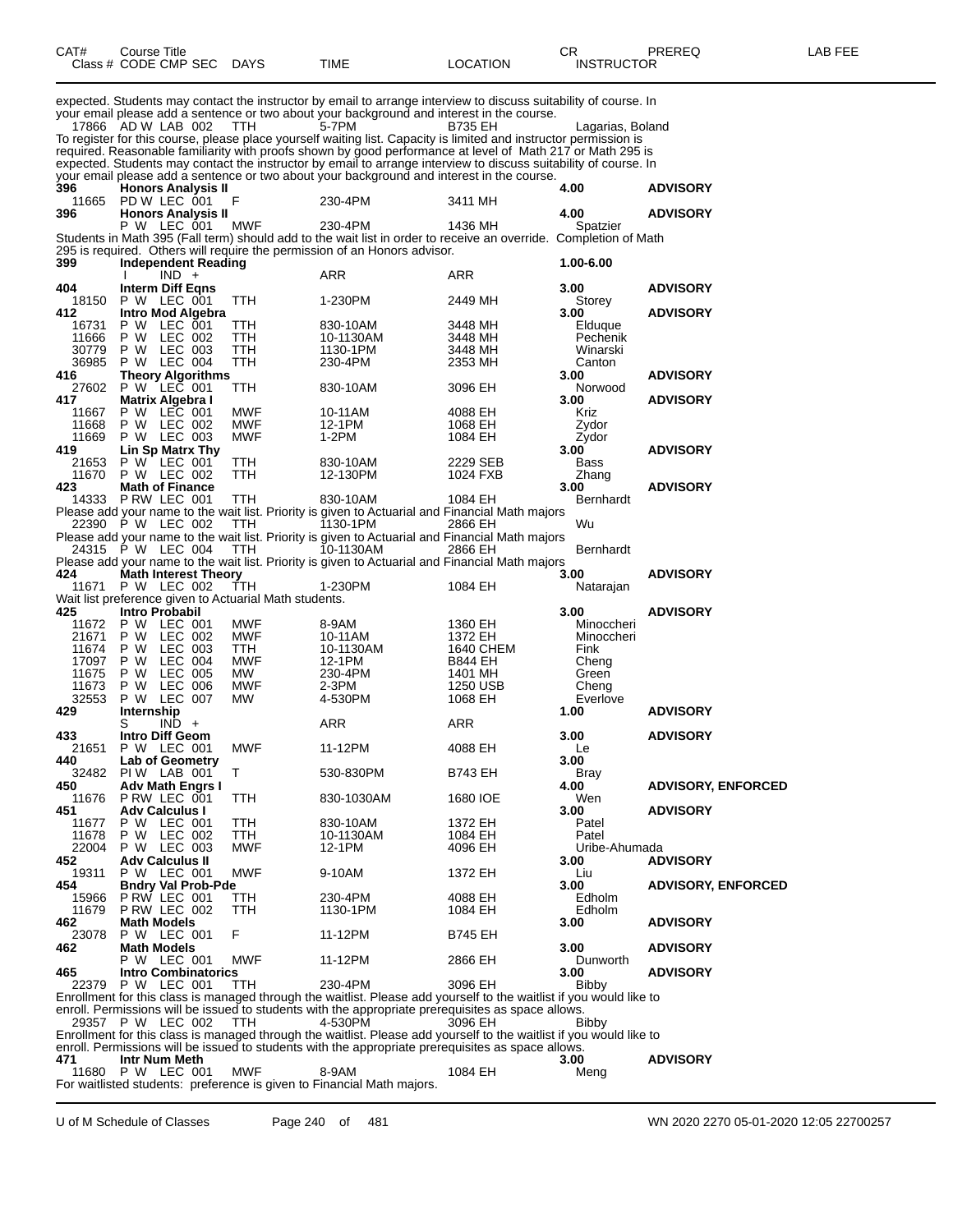|                                   | 11681 P W LEC 002                                                                   | MWF               | 9-10AM                                                                                                                       | 1084 EH             | Meng               |                                                                                                      |
|-----------------------------------|-------------------------------------------------------------------------------------|-------------------|------------------------------------------------------------------------------------------------------------------------------|---------------------|--------------------|------------------------------------------------------------------------------------------------------|
| 472                               | Num Meth Fin Appl                                                                   |                   | For waitlisted students: preference is given to Financial Math majors.                                                       |                     | 3.00               | <b>ADVISORY</b>                                                                                      |
|                                   | 23077 P W LEC 001 TTH<br>Wait list preference given to Financial Math Majors        |                   | 830-10AM                                                                                                                     | 2062 PALM           | Saplaouras         |                                                                                                      |
| 475                               | <b>Number Theory I</b><br>24082 P W LEC 001                                         | MW                | 10-1130AM                                                                                                                    | 296 WEISER          | 3.00<br>Koziol     | <b>ADVISORY</b>                                                                                      |
| 476                               | Comp Lab No Thy<br>29358 P W LEC 001                                                | <b>W</b>          | 5-6PM                                                                                                                        | <b>B745 EH</b>      | 1.00<br>Koziol     | <b>ADVISORY</b>                                                                                      |
| 489                               | Math Elem Mid Sch<br>33836 P RW LEC 001                                             | MW                | 12-130PM                                                                                                                     | 3460 MH             | 3.00<br>White      | <b>ENFORCED</b>                                                                                      |
|                                   | 11683 P RW LEC 002<br>Enforced Prerequisite - Math 385 or permission of instructor. | MW                | 130-3PM                                                                                                                      | 3460 MH             | White              |                                                                                                      |
| 494                               | Honors Algebra II<br>11685 P RW LEC 001                                             | TTH               | 10-1130AM                                                                                                                    | 3866 EH             | 3.00<br>Zieve      | <b>ENFORCED</b>                                                                                      |
| prerequisite.<br>499              | <b>Independent Reading</b>                                                          |                   | Please add yourself to the waitlist if you wish to register for this course. Math 493 is the enforced                        |                     | 1.00-4.00          | <b>ADVISORY</b>                                                                                      |
| 501                               | $SI$ $IND +$<br><b>AIM Student Sem</b>                                              |                   | ARR                                                                                                                          | ARR                 | 1.00               | <b>ADVISORY</b>                                                                                      |
| 501                               | 15967 PRW SEM 001 F<br><b>AIM Student Sem</b>                                       |                   | 1-2PM                                                                                                                        | 2866 EH             | Alben<br>1.00      | <b>ADVISORY</b>                                                                                      |
| 506                               | <b>P RW SEM 001</b><br><b>Analysis for Finance</b>                                  | F.                | 3-4PM                                                                                                                        | 1084 EH             | 3.00               | <b>ADVISORY</b>                                                                                      |
|                                   | 24052 PDRW LEC 001                                                                  | TTH               | 10-1130AM<br>Please add your name to the wait list. Priority is given to students in the Quantitative Finance Program.       | 120 WH              | Bayraktar          |                                                                                                      |
| 521                               | Life Contin II<br>19819 PRW LEC 001                                                 | TTH               | 10-1130AM                                                                                                                    | 2062 PALM           | 3.00<br>Natarajan  | <b>ENFORCED</b>                                                                                      |
| 524                               | Loss Models II                                                                      |                   | Math 520 with a grade of C- or above is the enforced pre-req for Math 521                                                    |                     | 3.00               | <b>ENFORCED</b>                                                                                      |
|                                   | 22974 PRW LEC 001                                                                   | TTH               | 830-10AM<br>ENROLLMENT FOR THIS COURSE IS BY WAIT-LIST ONLY. Waitlist preference will be given to students who took Math 523 |                     |                    |                                                                                                      |
| in F16.                           | 31950 PRW LEC 002 TTH                                                               |                   | 1-230PM                                                                                                                      | 271 WEISER          | Moore              |                                                                                                      |
| 525                               | <b>Probability Theory</b><br>11686 P W LEC 001 TTH                                  |                   | 10-1130AM                                                                                                                    | 1372 EH             | 3.00<br>Deng       | <b>ADVISORY</b>                                                                                      |
| graduate students                 |                                                                                     |                   | Please add yourself to the wait list if this section is full. Preference is given to Financial Math and AIM                  |                     |                    |                                                                                                      |
|                                   | 22740 P W LEC 002 TTH                                                               |                   | 1-230PM<br>Please add yourself to the wait list if this section is full. Preference is given to Financial Math and AIM       | 4096 EH             | Norwood            |                                                                                                      |
| graduate students<br>526          | <b>Disc Stoc Proc</b>                                                               |                   |                                                                                                                              |                     | 3.00               | <b>ADVISORY</b>                                                                                      |
|                                   | 11687 PRW LEC 001 TTH                                                               |                   | 830-10AM                                                                                                                     | 4088 EH             | Chakraborty        | FIN ENGINEERS, AIM AND ACTU/FIN MATH STUDENTS ONLY. STUDENTS SHOULD ADD THEMSELVES TO THE WAIT LIST. |
|                                   | 19309 P W LEC 002 TTH                                                               |                   | 10-1130AM                                                                                                                    | 4088 EH             | Chakraborty        | FIN ENGINEERS, AIM AND ACTU/FIN MATH STUDENTS ONLY. STUDENTS SHOULD ADD THEMSELVES TO THE WAITLIST.  |
|                                   | 24050 P W LEC 003                                                                   | $T$ TTH           | $1-230$ PM                                                                                                                   | <b>1505 NUB</b>     | Conlon             | FIN ENGINEERS, AIM AND ACTU/FIN MATH STUDENTS ONLY. STUDENTS SHOULD ADD THEMSELVES TO THE WAITLIST.  |
| 547                               | <b>Mathematics of Data</b><br>27902 P W LEC 001                                     | <b>TTH</b>        | 4-530PM                                                                                                                      | 1068 EH             | 3.00<br>Rajapakse  | <b>ADVISORY</b>                                                                                      |
| 550                               | Int Adpt Sys<br>27165 S W LEC 001                                                   |                   | ARR                                                                                                                          | ARR                 | 3.00               | <b>ADVISORY</b>                                                                                      |
| 555                               | <b>Complex Variables</b><br>11688 P W LEC 001                                       | МW                | 830-10AM                                                                                                                     | 4096 EH             | 3.00<br>Viswanath  | <b>ADVISORY</b>                                                                                      |
| 557                               | <b>Appl Asymp Analysis</b><br>16992 P W LEC 001                                     | TTH               | 1-230PM                                                                                                                      | 3088 EH             | 3.00<br>Krasny     | <b>ADVISORY</b>                                                                                      |
| <b>Asymptotic Analysis</b><br>561 | Linear Pro I                                                                        |                   |                                                                                                                              |                     | 3.00               | <b>ADVISORY</b>                                                                                      |
| 11689<br>562                      | P<br>LEC 001<br><b>Cont Optimum Methods</b>                                         | MW.               | 9-1030AM                                                                                                                     | 1680 IOE            | Jiang<br>3.00      | <b>ADVISORY</b>                                                                                      |
| 21668<br>566<br>21226             | P W LEC 001<br><b>Combinatiorial Theo</b><br>P W LEC 001                            | ттн<br><b>MWF</b> | 9-1030AM<br>11-12PM                                                                                                          | 1014 DOW<br>3866 EH | Saigal<br>3.00     | <b>ADVISORY</b>                                                                                      |
| 567                               | Algebraic Combinatorics<br><b>Intro Coding Theory</b>                               |                   |                                                                                                                              |                     | Stembridge<br>3.00 | <b>ADVISORY</b>                                                                                      |
| 21649<br>571                      | P W LEC 001<br>Num Lin Algebra                                                      | TTH               | 230-4PM                                                                                                                      | 1096 EH             | Zheng<br>3.00      | <b>ADVISORY</b>                                                                                      |
| 22389<br>33571                    | P W LEC 001<br>P W LEC 002                                                          | TTH<br>TTH        | 10-1130AM<br>830-10AM                                                                                                        | 4096 EH<br>4096 EH  | Borcea             |                                                                                                      |
| 572<br>11690                      | Num Mthd DE<br>P W LEC 001                                                          | TTH               | 1130-1PM                                                                                                                     | 3866 EH             | 3.00<br>Esedoglu   | <b>ADVISORY</b>                                                                                      |
| 574<br>23984                      | Fin Math II<br>P RW LEC 001                                                         | TTH               | 1130-1PM                                                                                                                     | 1068 EH             | 3.00<br>Norgilas   | <b>ADVISORY, ENFORCED</b>                                                                            |
| 575                               | Theory of Nos I                                                                     |                   | Please add your name to the waitlist. Preference is given to students in the Quantitative Finance Program.                   |                     | 1.00-3.00          | <b>ADVISORY</b>                                                                                      |
| 24051<br>582                      | P W LEC 001<br><b>Intro to Set Theory</b>                                           | TTH               | 10-1130AM                                                                                                                    | 1866 EH             | Prasanna<br>3.00   | <b>ADVISORY</b>                                                                                      |
| 18839<br>590                      | P W LEC 001<br>Intr to Topology                                                     | TTH               | 1-230PM                                                                                                                      | 3866 EH             | Cho<br>3.00        | <b>ADVISORY</b>                                                                                      |
|                                   |                                                                                     |                   |                                                                                                                              |                     |                    |                                                                                                      |

U of M Schedule of Classes Page 241 of 481 WN 2020 2270 05-01-2020 12:05 22700257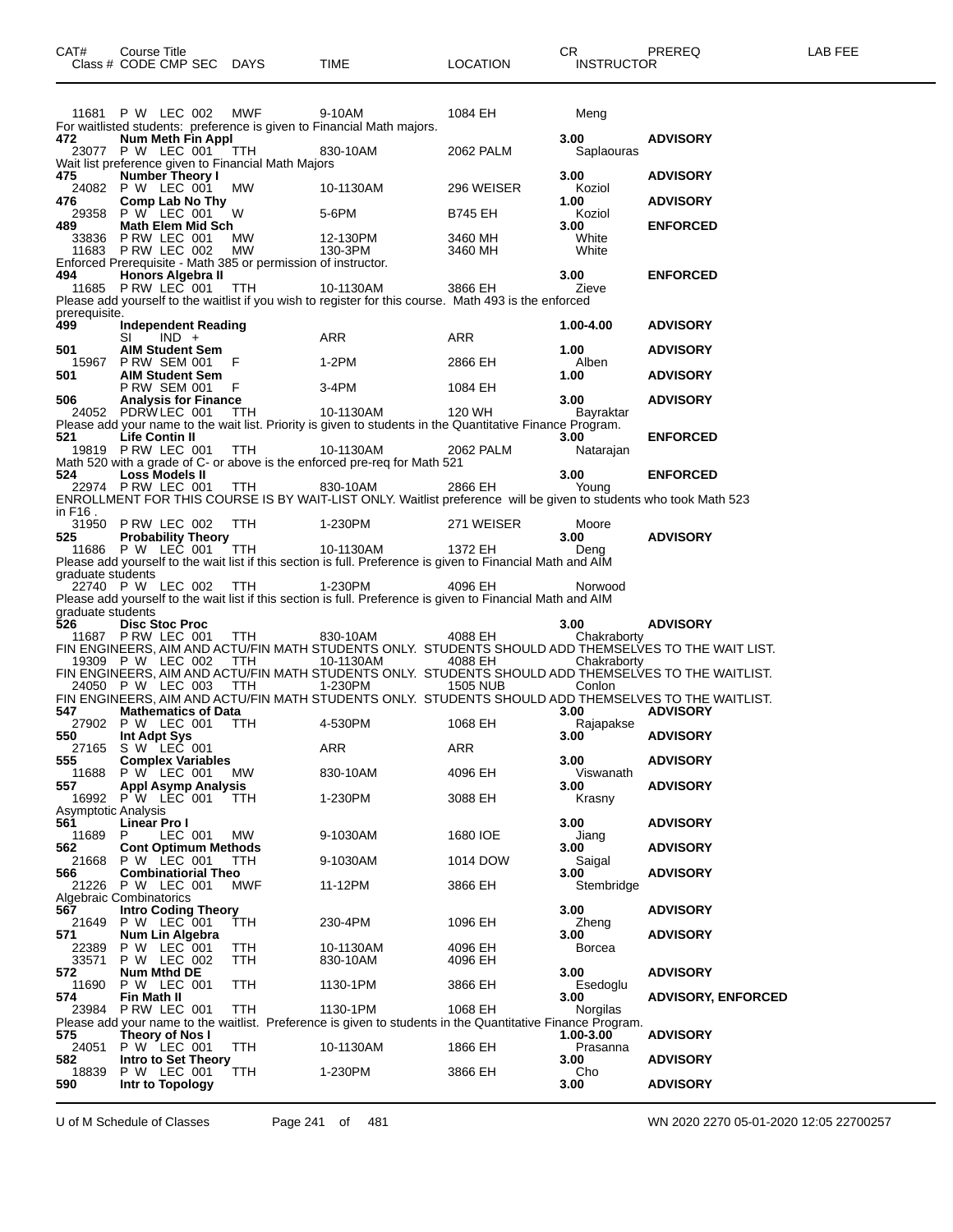| CAT#                             | <b>Course Title</b><br>Class # CODE CMP SEC DAYS                              |                          | TIME                                                                                                            | <b>LOCATION</b>    | CR.<br><b>INSTRUCTOR</b>          | PREREQ          | LAB FEE |
|----------------------------------|-------------------------------------------------------------------------------|--------------------------|-----------------------------------------------------------------------------------------------------------------|--------------------|-----------------------------------|-----------------|---------|
| 19818<br>37644<br>592            | P W LEC 001<br>LEC 002<br>P.<br>Intr Alg Topology                             | <b>MWF</b><br><b>MWF</b> | 12-1PM<br>12-1PM                                                                                                | 2306 MH<br>2306 MH | Heffers<br><b>Heffers</b><br>3.00 | <b>ADVISORY</b> |         |
| 11691<br>594                     | P W LEC 001                                                                   | MWF                      | 10-11AM                                                                                                         | 3096 EH            | Smith<br>3.00                     | <b>ADVISORY</b> |         |
|                                  | 4 <b>Algebra II</b><br>11692 P W LEC 001<br>Groups and Galois Theory          | <b>MWF</b>               | 2-3PM                                                                                                           | 2866 EH            | Speyer                            |                 |         |
| 597                              | <b>Analysis II</b><br>11693 PRW LEC 001                                       | <b>MWF</b>               | 11-12PM                                                                                                         | 3096 EH            | 3.00<br>Rudelson                  | <b>ADVISORY</b> |         |
|                                  |                                                                               |                          | Seats are reserved for Math Graduate students. Math undergrads and non-math grad students may add their name to |                    |                                   |                 |         |
|                                  | the wait-list once undergrad registration has begun.                          |                          |                                                                                                                 |                    |                                   |                 |         |
| 604                              | 32554 P W LEC 002<br><b>Complex Analysis II</b>                               | MWF                      | 9-10AM                                                                                                          | 2866 EH            | Rudelson<br>3.00                  | <b>ADVISORY</b> |         |
| 615                              | 31952 P W LEC 001<br><b>Commutative Alge II</b>                               | MWF                      | 11-12PM                                                                                                         | 4096 EH            | Barrett<br>3.00                   | <b>ADVISORY</b> |         |
|                                  | 19310 P W LEC 001<br>Multiplicities & Intgrl Clsre                            | MWF                      | 2-3PM                                                                                                           | 3088 EH            | Hochster                          |                 |         |
| 623                              | <b>ComputationI Finance</b>                                                   |                          |                                                                                                                 |                    | 3.00                              | <b>ADVISORY</b> |         |
|                                  | 31954 P W LEC 001                                                             | <b>TTH</b>               | 830-10AM<br>Please place yourself on the waitlist if you are interested in enrolling in this course.            | 3314 MH            | Guo                               |                 |         |
| 626<br>29931                     | Pro&Ran Pro II<br>P W LEC 001                                                 | TTH                      | 1130-1PM                                                                                                        | 4096 EH            | 3.00<br>Cohen                     | <b>ADVISORY</b> |         |
| 632                              | <b>Algebraic Geom II</b><br>11694 P W LEC 001                                 | TTH                      | 1130-1PM                                                                                                        | 3096 EH            | 3.00<br>Witaszek                  | <b>ADVISORY</b> |         |
| 635                              | <b>Differential Geom</b><br>22424 P W LEC 001                                 | MWF                      | $1-2PM$                                                                                                         | 3088 EH            | 3.00<br>Uribe-Ahumada             |                 |         |
| 636                              | <b>Topics Diff Geom</b>                                                       |                          |                                                                                                                 |                    | 3.00                              | <b>ADVISORY</b> |         |
| 650                              | 31955 P W LEC 001<br><b>Fourier Analysis</b>                                  | TTH                      | 10-1130AM                                                                                                       | 3096 EH            | Pixton<br>3.00                    | <b>ADVISORY</b> |         |
|                                  | 25102 P W LEC 001<br>Intro to Harmonic Analysis                               | <b>MW</b>                | 230-4PM                                                                                                         | 1437 MH            | Hani                              |                 |         |
| 651                              | 1 Topics Appl Math I<br>25103 P W LEC 001                                     | <b>TTH</b>               | 830-10AM                                                                                                        | 335 WH             | 3.00<br>Gilbert                   | <b>ADVISORY</b> |         |
| 654                              | Math&Algorithmic Aspects of ML<br>Intro Fluid Dynam<br>31957 P W LEC 001      | MW                       | 830-10AM                                                                                                        | 3096 EH            | 3.00<br>Doering                   | <b>ADVISORY</b> |         |
| 657                              | <b>Nonlin Part Diff Eq</b><br>25104 P W LEC 001                               | TTH                      | 230-4PM                                                                                                         | 2866 EH            | 3.00<br>Wu                        | <b>ADVISORY</b> |         |
| 669                              | <b>Combinatorial Theory</b><br>16568 P W LEC 001                              | TTH                      | 1-230PM                                                                                                         | 3096 EH            | 3.00<br>Barvinok                  | <b>ADVISORY</b> |         |
| 679                              | Combn, Geom & Compl of Int Pts<br><b>Elliptic Curves</b><br>25105 P W LEC 001 | <b>MWF</b>               | $1-2PM$                                                                                                         | 3096 EH            | 3.00<br>Hong                      | <b>ADVISORY</b> |         |
| 697                              | Intro to p-adic Hodge Theory                                                  |                          |                                                                                                                 |                    | 2.00-3.00                         |                 |         |
|                                  | <b>Topics in Topology</b><br>24049 P W LEC 001<br>Anosov representations      | MWF                      | 2-3PM                                                                                                           | 4088 EH            | Canary                            | <b>ADVISORY</b> |         |
| 700                              | Dir Read-Research<br>SI<br>$IND +$                                            |                          | ARR                                                                                                             | ARR                | 1.00-3.00                         | <b>ADVISORY</b> |         |
| 710<br>27601                     | <b>Topcs Mod Analys II</b><br>P W LEC 001                                     | <b>TTH</b>               | 1-230PM                                                                                                         | 2866 EH            | 3.00<br>Baik                      | <b>ADVISORY</b> |         |
| 715                              | Random Matrix Theory<br><b>Adv Topics-Algebra</b>                             |                          |                                                                                                                 |                    | 3.00                              | <b>ADVISORY</b> |         |
| 31960<br><b>Berkovich Spaces</b> | P W LEC 001                                                                   | MWF                      | 12-1PM                                                                                                          | 3866 EH            | Jonsson                           |                 |         |
| 732                              | Topics Alg Geom II                                                            |                          |                                                                                                                 |                    | 3.00                              | <b>ADVISORY</b> |         |
|                                  | 11695 P W LEC 001<br>Degeneracy Loci in Types A-D                             | TTH.                     | 1-230PM                                                                                                         | 1866 EH            | Fulton                            |                 |         |
| 775<br>31961                     | Number Theory<br>P W LEC 001                                                  | <b>MW</b>                | 10-1130AM                                                                                                       | 3088 EH            | 3.00<br>Ho                        | <b>ADVISORY</b> |         |
| 781                              | Distrib Arithmetic Invariants<br><b>Topics Math Logic</b>                     |                          |                                                                                                                 |                    | 3.00                              | <b>ADVISORY</b> |         |
|                                  | 31962 P W LEC 001                                                             | TTH                      | 10-1130AM                                                                                                       | 3088 EH            | Blass                             |                 |         |
| 797                              | Infinitary Combinatorics<br><b>Adv Topics Topology</b>                        |                          |                                                                                                                 |                    | 3.00                              | <b>ADVISORY</b> |         |
|                                  | 27900 P W LEC 001<br><b>Structured Homotopy Theory</b>                        | <b>MWF</b>               | 9-10AM                                                                                                          | 3866 EH            | Kriz                              |                 |         |
| 929                              | Internship<br>$IND +$<br>D                                                    |                          | ARR                                                                                                             | ARR                | 1.00                              |                 |         |
| 990                              | Diss-Precand<br>$IND +$<br>SI                                                 |                          | ARR                                                                                                             | ARR                | 1.00-8.00                         | <b>ADVISORY</b> |         |
| 995                              | Diss-Cand<br>S R<br>$IND +$                                                   |                          | ARR                                                                                                             | ARR                | 8.00                              | <b>ENFORCED</b> |         |
|                                  |                                                                               |                          |                                                                                                                 |                    |                                   |                 |         |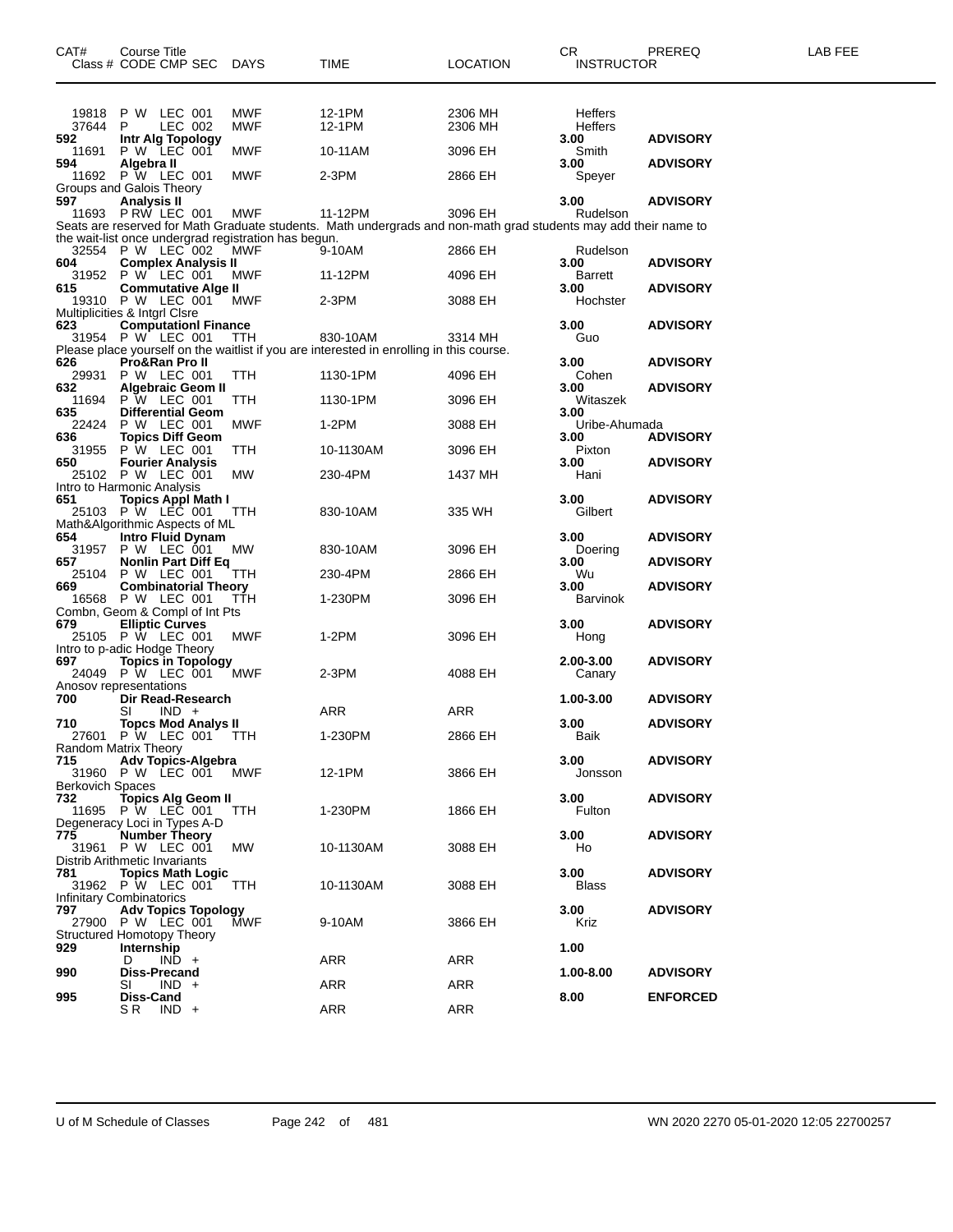| CAT# | Course Title              |      |          | СR                | PREREQ | LAB FEE |
|------|---------------------------|------|----------|-------------------|--------|---------|
|      | Class # CODE CMP SEC DAYS | TIME | LOCATION | <b>INSTRUCTOR</b> |        |         |

## **Medieval and Early Modern Studies Medieval and Early Modern Studies (MEMS) 316 Medieval Women 3.00 ADVISORY**

| JIV      | <b>INGUIGVAL INVILIGII</b>                                 |              |          |          | J.VV        | <b>ADVIJUNI</b> |       |
|----------|------------------------------------------------------------|--------------|----------|----------|-------------|-----------------|-------|
| 31563    | LEC 001<br>P W                                             | TTH          | 830-10AM | 3254 LSA | French      |                 |       |
| 325      | Islam in South Asia                                        |              |          |          | 4.00        |                 |       |
| 31665    | LEC 001<br>AL                                              | TTH          | 1130-1PM | ARR      | Mir         |                 |       |
| 31670    | PI W<br>DIS.<br>002                                        | т            | $1-2PM$  | 3411 MH  | Gupta, Mir  |                 |       |
| 31675    | DIS 003<br>PL                                              |              | ARR      | ARR      | Mir         |                 |       |
| 33807    | DIS 004<br>PI W                                            | W            | 11-12PM  | 2462 MH  | Gupta       |                 |       |
| 333      | <b>Dante's Div Comedy</b>                                  |              |          |          | 3.00        | <b>ADVISORY</b> |       |
| 31277    | PD W LEC 001                                               | TTH          | 1130-1PM | ARR      | Mallette    |                 |       |
| 345      | <b>Medieval Arch</b>                                       |              |          |          | 3.00        |                 |       |
| 23032    | P W LEC 001                                                | TTH          | 1130-1PM | 180 TAP  | Timmermann  |                 |       |
| 355      | <b>MiraculousDiabolical</b>                                |              |          |          | 3.00        |                 |       |
| 28834    | P W LEC 001                                                | TTH          | 1-230PM  | 180 TAP  | Holmes      |                 |       |
| 367      | <b>Shakespeare Plays</b>                                   |              |          |          | 4.00        |                 | 90.00 |
| 22361    | LEC 001<br>AL                                              | МW           | 1-230PM  | 3254 LSA | Trevor      |                 |       |
|          | ThePlaysofWmShakespeare                                    |              |          |          |             |                 |       |
|          | 22362 PIW DIS 002                                          | F            | 11-12PM  | G168 AH  | Lee, Trevor |                 |       |
| 24991    | PI W<br>DIS<br>003                                         |              | 1-2PM    | G463 MH  | Lee, Trevor |                 |       |
| 441      | <b>Postclassic Latin II</b>                                |              |          |          | 3.00        | <b>ADVISORY</b> |       |
| 31892    | LEC 001<br>P.                                              | <b>TTH</b>   | 1-230PM  | 7603 HH  | Markus      |                 |       |
| 442      | <b>Icelandic Saga</b>                                      |              |          |          | 3.00        | <b>ADVISORY</b> |       |
| 33484    | P W REC 001                                                | <b>MWF</b>   | $1-2PM$  | 1155 NQ  | Gull        |                 |       |
| 465      | <b>Chaucer</b>                                             |              |          |          | 3.00        |                 |       |
| 29140    | PIW REC 001                                                | MW           | 1130-1PM | 1084 EH  | Sanok       |                 |       |
| 490      | <b>Directed Readings</b>                                   |              |          |          | 1.00-4.00   | <b>ADVISORY</b> |       |
|          | $IND +$                                                    |              | ARR      | ARR      |             |                 |       |
| 611      | <b>Med&amp;EM Study Topics</b>                             |              |          |          | 3.00        |                 |       |
| 31739    | P W<br><b>SEM 001</b>                                      | $\mathbf{L}$ | 1-4PM    | G463 MH  | French      |                 |       |
| 34514    | P W<br><b>SEM 002</b>                                      | M            | 4-7PM    | 2401 MH  | Sanok       |                 |       |
| 898      | <b>Interdisc Diss Coll</b>                                 |              |          |          | 1.00-3.00   | <b>ADVISORY</b> |       |
| 17522 PD | <b>SEM 001</b>                                             | - F          | 10-12PM  | 2773 HH  | Timmermann  |                 |       |
|          | The meeting date and time will be set in consultation with |              |          |          |             |                 |       |

students enrolled in the course at the beginning of the term.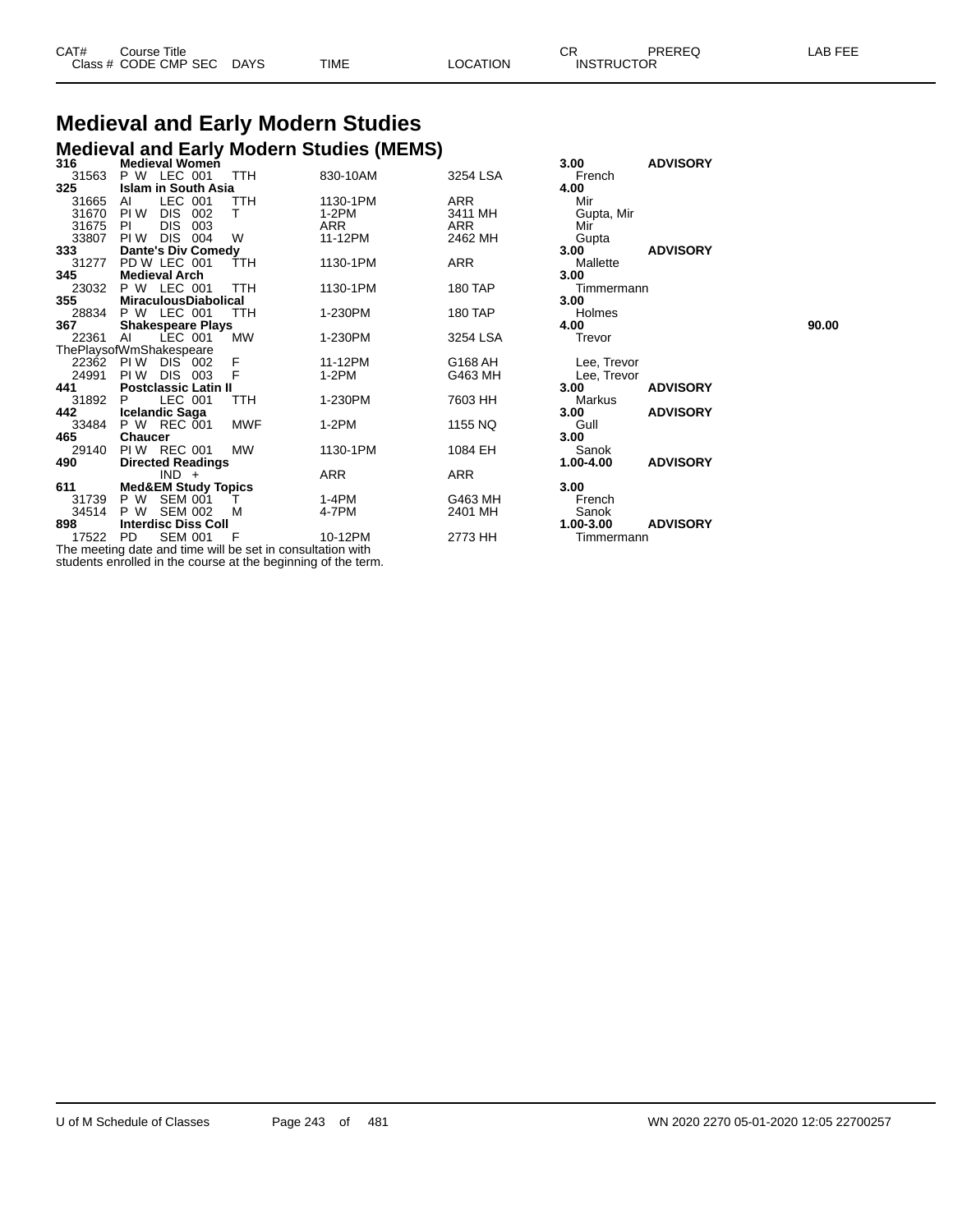|              | <b>Middle East Studies Department</b>                                       |                  |                        |                         |                           |  |
|--------------|-----------------------------------------------------------------------------|------------------|------------------------|-------------------------|---------------------------|--|
| 102          | <b>Arabic Language (ARABIC)</b><br><b>Elementary Arabic II</b>              |                  |                        | 5.00                    | <b>ADVISORY, ENFORCED</b> |  |
|              | 10966 PIRW REC 001<br>WF                                                    | 830-10AM         | 2022 STB               |                         |                           |  |
| 102          | <b>Elementary Arabic II</b><br>P RW REC 001<br>м                            | 8-10AM           | B <sub>116</sub> MLB   | 5.00<br>Vizthum         | <b>ADVISORY, ENFORCED</b> |  |
| 102          | Section 001 will focus on Levantine dialect.<br><b>Elementary Arabic II</b> |                  |                        | 5.00                    | <b>ADVISORY, ENFORCED</b> |  |
| 10967<br>102 | PIRW REC 002<br>WF                                                          | 830-10AM         | 1175 NQ                | 5.00                    | <b>ADVISORY, ENFORCED</b> |  |
|              | <b>Elementary Arabic II</b><br><b>P RW REC 002</b><br>M                     | 8-10AM           | B <sub>103</sub> MLB   | Beebani                 |                           |  |
| 102          | Section 002 will focus on Levantine dialect.<br><b>Elementary Arabic II</b> |                  |                        | 5.00                    | <b>ADVISORY, ENFORCED</b> |  |
| 10968<br>102 | PIRW REC 003<br>WF<br><b>Elementary Arabic II</b>                           | 1130-1PM         | 1509 NUB               | 5.00                    | <b>ADVISORY, ENFORCED</b> |  |
|              | <b>P RW REC 003</b><br>M                                                    | 11-1PM           | G040 TISCH             | Reading                 |                           |  |
| 102          | Section 003 will focus on Levantine dialect.<br><b>Elementary Arabic II</b> |                  |                        | 5.00                    | <b>ADVISORY, ENFORCED</b> |  |
| 27366<br>102 | PIRW REC 004<br>F<br><b>Elementary Arabic II</b>                            | 1-230PM          | 3540 NUB               | 5.00                    | <b>ADVISORY, ENFORCED</b> |  |
|              | P RW REC 004<br>w<br><b>P RW REC 004</b><br>M                               | 1-230PM<br>1-3PM | 1060 EH<br>5521 HH     | Reading                 |                           |  |
|              | Section 004 will focus on Egyptian dialect.                                 |                  |                        |                         |                           |  |
| 202<br>10971 | <b>Intermed Arabic II</b><br>PIRW REC 001<br>WF                             | 830-10AM         | 1105 NQ                | 5.00                    | <b>ADVISORY, ENFORCED</b> |  |
| 202          | <b>Intermed Arabic II</b><br><b>P RW REC 001</b><br>м                       | 8-10AM           | 2202 MLB               | 5.00<br>A Abbas         | <b>ADVISORY, ENFORCED</b> |  |
| 202          | Section 001 will focus on Eyptian dialect.<br><b>Intermed Arabic II</b>     |                  |                        | 5.00                    | <b>ADVISORY, ENFORCED</b> |  |
| 17827        | PIRW REC 002<br>F                                                           | 1130-1PM         | 1265 NQ                |                         |                           |  |
| 202          | <b>Intermed Arabic II</b><br><b>P RW REC 002</b><br>W                       | 1130-1PM         | 2334 SEB               | 5.00                    | <b>ADVISORY, ENFORCED</b> |  |
|              | <b>P RW REC 002</b><br>м<br>Section 002 will focus on Levantine dialect.    | 11-1PM           | B <sub>116</sub> MLB   | Beebani                 |                           |  |
| 202<br>18320 | <b>Intermed Arabic II</b><br>PIRW REC 003<br>WF                             | 230-4PM          | 2412 MLB               | 5.00                    | <b>ADVISORY, ENFORCED</b> |  |
| 202          | <b>Intermed Arabic II</b>                                                   |                  |                        | 5.00                    | <b>ADVISORY, ENFORCED</b> |  |
|              | <b>P RW REC 003</b><br>M<br>Section 003 will focus on Levantine dialect.    | 2-4PM            | B <sub>115</sub> A MLB | Alsayegh                |                           |  |
| 402<br>18650 | <b>Advanced Arabic II</b><br>PIRW REC 001<br>WF                             | 930-11AM         | 4217 MLB               | 5.00                    | <b>ADVISORY, ENFORCED</b> |  |
| 402          | <b>Advanced Arabic II</b><br>P RW REC 001<br>м                              | 9-11AM           | 4217 MLB               | 5.00<br>Hannouchi       | <b>ADVISORY, ENFORCED</b> |  |
| 402          | <b>Advanced Arabic II</b>                                                   |                  |                        | 5.00                    | <b>ADVISORY, ENFORCED</b> |  |
| 29867<br>402 | PIRW REC 002<br>WF<br><b>Advanced Arabic II</b>                             | 2-330PM          | 3301 MLB               | 5.00                    | <b>ADVISORY, ENFORCED</b> |  |
| 499          | <b>P RW REC 002</b><br>M<br>Ind Study in Arabic                             | 2-4PM            | 3301 MLB               | Hannouchi<br>1.00-4.00  |                           |  |
| 504          | $IND +$<br>D<br>Adv Arabic Media I                                          | ARR              | ARR                    | 4.00                    | <b>ENFORCED</b>           |  |
| 24451        | PIRW REC 001<br>WF                                                          | 12-2PM           | 2108 MLB               | Alsayegh                |                           |  |
| 506<br>32590 | <b>Arab Phono&amp;Morpho</b><br>PIRW LEC 001 TTH                            | 4-530PM          | 2265 NQ                | 3.00<br>Alhawary        | <b>ENFORCED</b>           |  |
| 509<br>32586 | <b>Arabic Sec Lang Acq</b><br>PIRW REC 001<br>TTH                           | 1-230PM          | 270 TAP                | 3.00<br>Alhawary        | <b>ENFORCED</b>           |  |
| 606<br>32591 | <b>Arabic Phono&amp;Morph</b><br>PIRW LEC 001<br>ттн                        | 4-530PM          | 2265 NQ                | 3.00<br>Alhawary        | <b>ENFORCED</b>           |  |
| 609          | <b>Arabic Sec Lang Acq</b>                                                  |                  |                        | 3.00                    |                           |  |
|              | 32588 PIW REC 001 TTH                                                       | 1-230PM          | 270 TAP                | Alhawary                |                           |  |
| 102          | Armenian Language (ARMENIAN)<br>West Armen II                               |                  |                        | 4.00                    | <b>ADVISORY</b>           |  |
| 29767<br>102 | PIW REC 001<br>W<br>West Armen II                                           | 9-10AM           | 3217 MLB               | 4.00                    | <b>ADVISORY</b>           |  |
|              | P W REC 001<br>МF                                                           | 9-1030AM         | 3217 MLB               | Pifer                   |                           |  |
| 202<br>33433 | <b>IM West Arm II</b><br>PIW REC 001<br>W                                   | 1-2PM            | 5000 STB               | 4.00                    | <b>ADVISORY</b>           |  |
| 202          | <b>IM West Arm II</b><br>P W REC 001<br>МF                                  | 1-230PM          | 3000 STB               | 4.00<br>Pifer           | <b>ADVISORY</b>           |  |
| 389<br>31692 | <b>Armenians in Turkey</b><br>P W LEC 001<br>TTH                            | 1-230PM          | 2244 USB               | 3.00<br>Al-Rustom       |                           |  |
| 401          | <b>Classical Armenian</b>                                                   |                  |                        | 4.00                    | <b>ADVISORY</b>           |  |
| 32514<br>499 | PIW SEM 001<br>TТH<br>Ind Study Armenian                                    | 230-4PM          | 3217 MLB               | Bardakjian<br>1.00-4.00 |                           |  |
|              | $IND +$<br>D<br>/1 IFRRF14/1                                                | ARR              | ARR                    |                         |                           |  |

CAT# Course Title Case CR PREREQ LAB FEE

Class # CODE CMP SEC DAYS TIME LOCATION INSTRUCTOR

## **Hebrew Language (HEBREW)**

U of M Schedule of Classes Page 244 of 481 WN 2020 2270 05-01-2020 12:05 22700257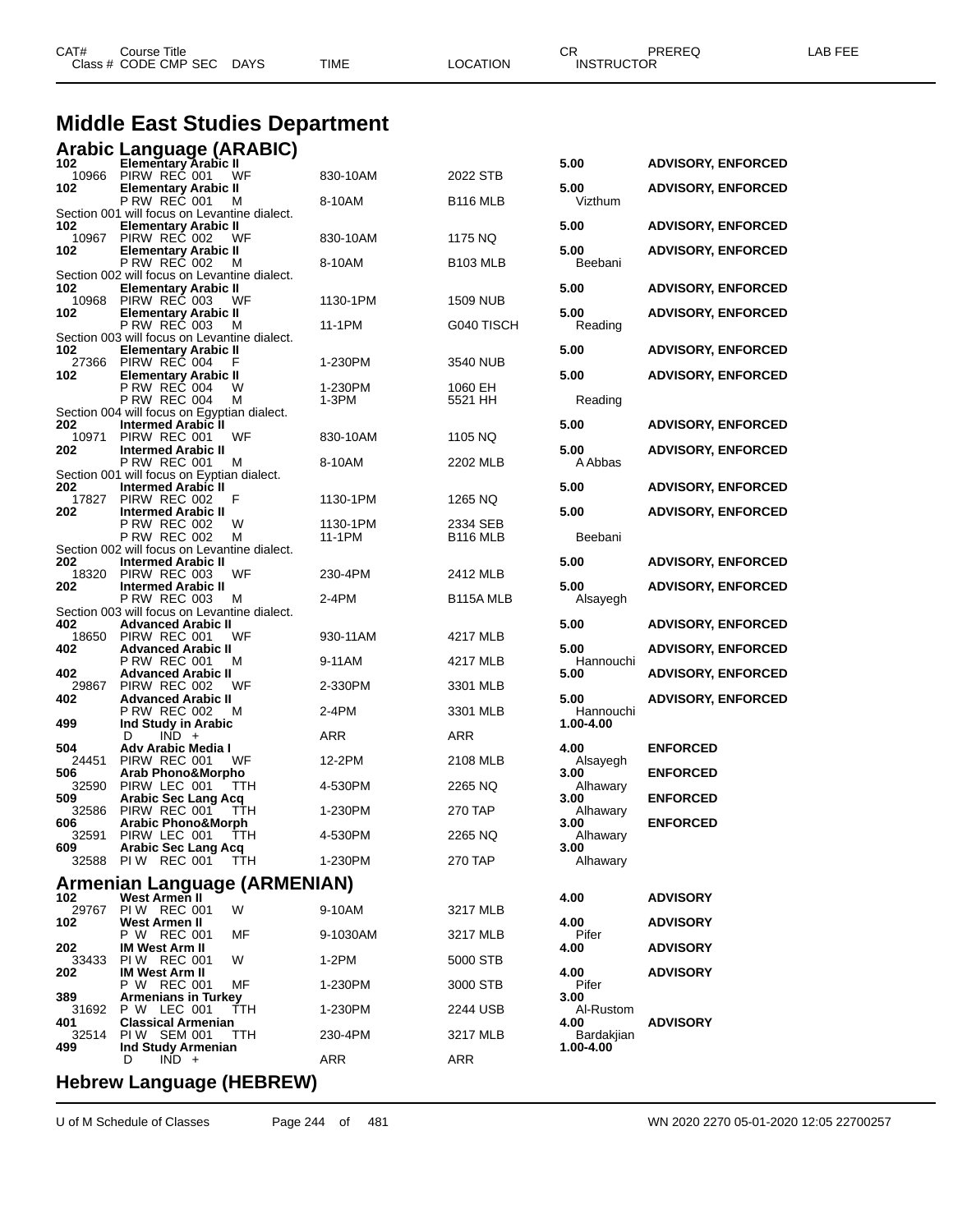| CAT#                   | <b>Course Title</b><br>Class # CODE CMP SEC            | <b>DAYS</b>   | TIME                                                                                                                  | LOCATION                     | <b>CR</b><br><b>INSTRUCTOR</b> | PREREQ          | <b>LAB FEE</b> |
|------------------------|--------------------------------------------------------|---------------|-----------------------------------------------------------------------------------------------------------------------|------------------------------|--------------------------------|-----------------|----------------|
|                        |                                                        |               |                                                                                                                       |                              |                                |                 |                |
| 102<br>19373           | Elem Hebrew II<br>PIRW REC 001                         | TTH           | 830-10AM                                                                                                              | 6000 STB                     | 5.00                           | <b>ENFORCED</b> |                |
| 102                    | Elem Hebrew II<br><b>P RW REC 001</b>                  | м             | 9-11AM                                                                                                                | 6000 STB                     | 5.00<br>Weizman                | <b>ENFORCED</b> |                |
| 102                    | Elem Hebrew II<br>PIRW REC 002                         |               |                                                                                                                       |                              | 5.00                           | <b>ENFORCED</b> |                |
| 11456<br>102           | Elem Hebrew II                                         | TTH           | 10-1130AM                                                                                                             | 6000 STB                     | 5.00                           | <b>ENFORCED</b> |                |
| 102                    | <b>P RW REC 002</b><br>Elem Hebrew II                  | м             | 11-1PM                                                                                                                | 6000 STB                     | Weizman<br>5.00                | <b>ENFORCED</b> |                |
| 11457<br>102           | PIRW REC 003<br>Elem Hebrew II                         | WTH           | 830-10AM                                                                                                              | 2114 MLB                     | 5.00                           | <b>ENFORCED</b> |                |
| 201                    | <b>P RW REC 003</b><br><b>Intermed Hebrew I</b>        | м             | 9-11AM                                                                                                                | 3304 MLB                     | Segal<br>5.00                  | <b>ENFORCED</b> |                |
| 27347<br>201           | PIRW REC 001<br><b>Intermed Hebrew I</b>               | TН            | 4-6PM                                                                                                                 | 3315 MH                      | 5.00                           | <b>ENFORCED</b> |                |
| 202                    | P RW REC 001<br><b>IM Mod Hebrew II</b>                | МW            | 4-530PM                                                                                                               | 3304 MLB                     | Aronson<br>5.00                | <b>ENFORCED</b> |                |
| 11458<br>202           | PIRW REC 001<br><b>IM Mod Hebrew II</b>                | TH            | 2-4PM                                                                                                                 | 3440 MH                      | 5.00                           | <b>ENFORCED</b> |                |
| 202                    | <b>P RW REC 001</b><br><b>IM Mod Hebrew II</b>         | МW            | 230-4PM                                                                                                               | 3304 MLB                     | Aronson<br>5.00                | <b>ENFORCED</b> |                |
| 11459                  | PIRW REC 002                                           | TTH           | 230-4PM                                                                                                               | 3353 MH                      |                                |                 |                |
| 202                    | <b>IM Mod Hebrew II</b><br><b>P RW REC 002</b>         | м             | 3-5PM                                                                                                                 | 3353 MH                      | 5.00<br>Hareven                | <b>ENFORCED</b> |                |
| 202<br>11460           | <b>IM Mod Hebrew II</b><br>PIRW REC 003                | ттн           | 1130-1PM                                                                                                              | 2401 MH                      | 5.00                           | <b>ENFORCED</b> |                |
| 202                    | <b>IM Mod Hebrew II</b><br><b>P RW REC 003</b>         | м             | 11-1PM                                                                                                                | 2401 MH                      | 5.00<br>Hareven                | <b>ENFORCED</b> |                |
| 302                    | <b>Advanced Hebrew II</b><br>18271 PIRW REC 001        | TTH           | 4-530PM                                                                                                               | 2108 MLB                     | 3.00<br>Segal                  | <b>ENFORCED</b> |                |
| 410                    | The Army in Israeli Culture<br><b>Topics: Hebrew</b>   |               |                                                                                                                       |                              | 3.00                           | <b>ADVISORY</b> |                |
|                        | 27346 PIW SEM 001<br>Ethics, Religion, and Medicine    | МW            | 10-1130AM                                                                                                             | ARR                          | Raz                            |                 |                |
| 499                    | Ind Study in Hebrew                                    |               |                                                                                                                       |                              | 1.00-4.00                      |                 |                |
| 502                    | $IND +$<br>D<br>Elem Hebrew II                         |               | ARR                                                                                                                   | ARR                          | 5.00                           | <b>ADVISORY</b> |                |
| 30474<br>502           | <b>PIW REC 001</b><br>Elem Hebrew II                   | TTH           | 10-1130AM                                                                                                             | 6000 STB                     | 5.00                           | <b>ADVISORY</b> |                |
|                        | P W REC 001                                            | м             | 11-1PM                                                                                                                | 6000 STB                     | Weizman                        |                 |                |
| 202                    | Middle East Languages (MELANG)<br>Intmd Class Hebrw II |               |                                                                                                                       |                              | 3.00                           | <b>ADVISORY</b> |                |
|                        | 32526 PIW REC 001                                      | TTH           | 1-230PM<br>TBA means that the instructor will arrange a mutually agreeable schedule of times/days with all registered | ARR                          | Schmidt                        |                 |                |
| students.<br>420       | Intro to Akkadian                                      |               |                                                                                                                       |                              | 3.00                           |                 |                |
| 32524                  | <b>PIW REC 001</b>                                     | MWF           | 9-10AM                                                                                                                | 5000 STB                     | Beckman                        |                 |                |
| 431                    | Intr Mid Egyptian II<br>25185 PIRW REC 001             | TTH.          | 3-430PM                                                                                                               | ARR                          | 3.00<br>Davis                  | <b>ENFORCED</b> |                |
| students.              |                                                        |               | TBA means that the instructor will arrange a mutually agreeable schedule of times/days with all registered            |                              |                                |                 |                |
| 451<br>30916           | Int CentAsian Lan II<br>PIRW REC 001                   | <b>MTWTHF</b> | 4-450PM                                                                                                               | ARR                          | 4.00<br>Northrop               | <b>ENFORCED</b> |                |
| Introductory Uyghur II |                                                        |               | Note: This course is conducted via live video-conferencing with Indiana University University. The class schedule     |                              |                                |                 |                |
|                        | at northrop@umich.edu.                                 |               | will follow IU, with the first class being Monday, January 13, 2020. For more information, contact Douglas Northrop   |                              |                                |                 |                |
| 499                    | Ind Stdy ME Language<br>$IND +$<br>D                   |               | ARR                                                                                                                   | ARR                          | 1.00-4.00                      |                 |                |
| 602                    | <b>Intrmd Class Heb</b>                                |               |                                                                                                                       |                              | 3.00                           | <b>ADVISORY</b> |                |
| 36299                  | PIW REC 001                                            | TTH           | 1-230PM                                                                                                               | ARR                          | Schmidt                        |                 |                |
| 216                    | Middle East Studies (MIDEAST)<br>Intro Islam           |               |                                                                                                                       |                              | 4.00                           |                 |                |
| 24286<br>24348         | LEC 001<br>A<br>P W DIS 002                            | MW<br>F       | 1-230PM<br>10-11AM                                                                                                    | LEC RM 1 MLB<br>2412 MLB     | Knysh<br>Knysh                 |                 |                |
| 218<br>33434           | Armenia Cult&Ethn<br>P W LEC 001                       | TTH           | 1130-1PM                                                                                                              | 1175 NQ                      | 3.00<br>Pifer                  |                 |                |
| 236<br>17794           | Int New Tstmnt<br>LEC 001<br>A                         | <b>MW</b>     | 230-4PM                                                                                                               | LEC RM 2 MLB                 | 4.00<br><b>Boccaccini</b>      |                 |                |
| 17795<br>17796         | DIS 002<br>P W<br>P W DIS 003                          | F<br>F        | 11-12PM<br>$1-2PM$                                                                                                    | <b>1230 WEILL</b><br>2271 AH | Ekiz<br>Ekiz                   |                 |                |
| 246                    | <b>Anc Hist of Turkey</b>                              |               |                                                                                                                       |                              | 3.00                           | <b>ADVISORY</b> |                |
| 32515<br>281           | P W SEM 001<br>Jews in Modern World                    | МW            | 10-1130AM                                                                                                             | 5000 STB                     | Beckman<br>4.00                |                 |                |
| 27167<br>27513         | S<br>LEC 001<br>P W<br>DIS 002                         | TTH<br>F.     | 10-1130AM<br>10-11AM                                                                                                  | 2022 STB<br>1469 MH          | Pinsker<br>Pinsker, Linial     |                 |                |
| 27515 PW               | DIS 003                                                | TН            | 4-5PM                                                                                                                 | 2062 PALM                    | Pinsker, Linial                |                 |                |

U of M Schedule of Classes Page 245 of 481 WN 2020 2270 05-01-2020 12:05 22700257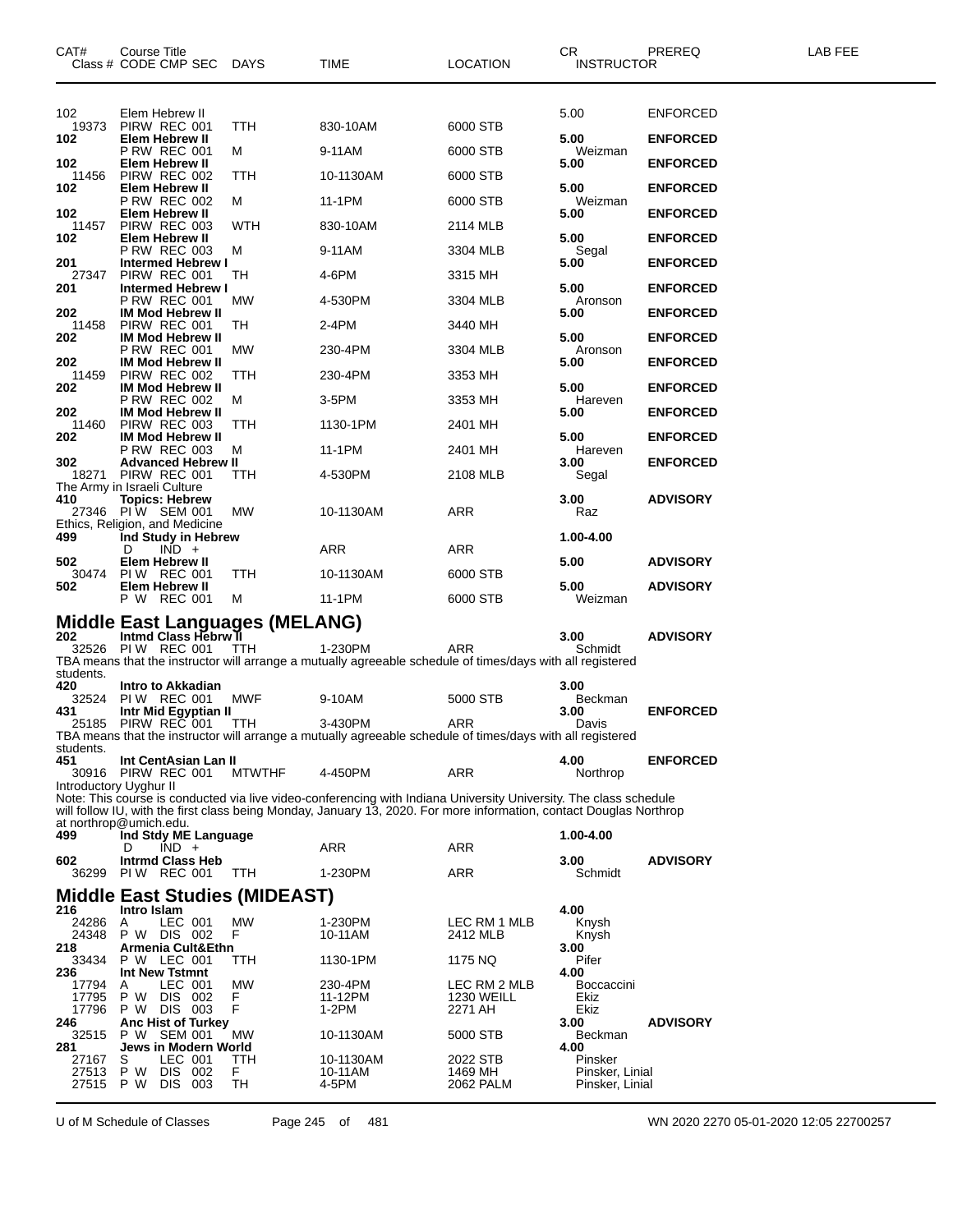| CAT#                   | <b>Course Title</b><br>Class # CODE CMP SEC                        |            | <b>DAYS</b> | TIME                                                                                                                | LOCATION                    | CR<br><b>INSTRUCTOR</b>   | PREREQ          | LAB FEE |
|------------------------|--------------------------------------------------------------------|------------|-------------|---------------------------------------------------------------------------------------------------------------------|-----------------------------|---------------------------|-----------------|---------|
| 284                    | Arab-Israeli Conflic                                               |            |             |                                                                                                                     |                             | 4.00                      |                 |         |
| 22207                  | LEC 001<br>A                                                       |            | ттн         | 4-530PM                                                                                                             | AUD 3 MLB                   | Lieberman                 |                 |         |
| 22210                  | P W<br>DIS 003<br><b>DIS</b>                                       |            | F<br>F      | 10-11AM<br>11-12PM                                                                                                  | 1448 MH                     | Fraundorfer               |                 |         |
| 22213<br>22216         | P W<br><b>DIS</b><br>P W                                           | 005<br>006 | F           | 11-12PM                                                                                                             | 3463 MH<br>3437 MH          | Fraundorfer<br>Maldarella |                 |         |
| 22219                  | P W<br><b>DIS</b>                                                  | 007        | F           | 12-1PM                                                                                                              | 3463 MH                     | Fraundorfer               |                 |         |
| 22222                  | <b>DIS</b><br>P W                                                  | 008        | F           | 12-1PM                                                                                                              | 3437 MH                     | Sadan                     |                 |         |
| 22225<br>22260         | <b>DIS</b><br>P W<br>P W<br><b>DIS</b>                             | 009<br>010 | F<br>W      | $1-2PM$<br>9-10AM                                                                                                   | 2436 MH<br>2330 MH          | Sadan<br>Maldarella       |                 |         |
| 22729                  | <b>DIS</b><br>P W                                                  | 011        | W           | 9-10AM                                                                                                              | G160 AH                     | Price                     |                 |         |
| 22732                  | <b>DIS</b><br>P W                                                  | 012        | W           | 10-11AM                                                                                                             | <b>B101 MLB</b>             | Maldarella                |                 |         |
| 22735<br>22952         | P W<br>DIS.<br><b>DIS</b><br>P W                                   | 013<br>015 | W<br>W      | 10-11AM<br>11-12PM                                                                                                  | 2212 MLB<br><b>B135 MLB</b> | Price<br>Chan             |                 |         |
| 22955                  | <b>DIS</b><br>P W                                                  | 016        | W           | 12-1PM                                                                                                              | <b>B101 MLB</b>             | Price                     |                 |         |
| 26015                  | P W<br>DIS.                                                        | 017        | W           | 12-1PM                                                                                                              | 2212 MLB                    | Chan                      |                 |         |
| 26018<br>28183         | <b>DIS</b><br>P W<br>DIS.<br>P W                                   | 018<br>019 | W<br>W      | 1-2PM<br>$2-3PM$                                                                                                    | 1339 MH<br><b>B101 MLB</b>  | Chan<br>Mtotha            |                 |         |
| 31497                  | DIS 020<br>P W                                                     |            | W           | $1-2PM$                                                                                                             | 2407 MH                     | Mtotha                    |                 |         |
| 36930                  | DIS 021<br>P W                                                     |            | F           | 10-11AM                                                                                                             | 3347 MH                     | Sadan                     |                 |         |
| 295<br>21764           | Sem in MidEast Stds<br><b>PRW SEM 001</b><br>Beyond Human in Islam |            | TTH         | 10-1130AM                                                                                                           | 2155 NQ                     | 3.00<br>Cross             | <b>ADVISORY</b> |         |
| Archaeology in Israel  | 27466 P RW SEM 002                                                 |            | TTH         | 1-230PM                                                                                                             | 1110 NQ                     | Eliav                     |                 |         |
|                        | 32523 P RW SEM 003                                                 |            | TTH         | 1130-1PM                                                                                                            | 2155 NQ                     | Schmidt                   |                 |         |
| The Book of Job<br>315 | <b>Intro Arab Culture</b>                                          |            |             |                                                                                                                     |                             | 4.00                      |                 |         |
| 10974                  | A<br>LEC 001                                                       |            | MW          | 12-1PM                                                                                                              | 1400 CHEM                   | <b>Bardenstein</b>        |                 |         |
| 16207<br>16208         | P W<br>DIS 002<br>P W<br>DIS 003                                   |            | TTH         | 9-10AM<br>12-1PM                                                                                                    | 268 WEISER                  | Karizat                   |                 |         |
| 16807                  | <b>DIS</b><br>P W                                                  | 004        | TTH<br>TTH  | 2-3PM                                                                                                               | 1105 NQ<br>2011 MLB         | Al-khersan<br>Farghadani  |                 |         |
| 16927                  | <b>DIS</b><br>P W                                                  | 005        | TTH         | 3-4PM                                                                                                               | <b>B116 MLB</b>             | Farghadani                |                 |         |
| 19202<br>19647         | DIS.<br>P W<br><b>DIS</b><br>P W                                   | 006<br>007 | TTH         | 4-5PM<br>5-6PM                                                                                                      | 2175 NQ<br><b>B122 MLB</b>  | Eljamal                   |                 |         |
| 33559                  | <b>DIS</b> 008<br>P W                                              |            | TTH<br>TTH  | 10-11AM                                                                                                             | 271 WEISER                  | Eljamal<br>Karizat        |                 |         |
| 320                    | <b>Ottoman History II</b>                                          |            |             |                                                                                                                     |                             | 3.00                      | <b>ENFORCED</b> |         |
| 29666                  | PRW LEC 001                                                        |            | MW          | 1130-1PM                                                                                                            | 1105 NQ                     | Cipa                      |                 |         |
| 323<br>32517           | Proph Muhammad Islam<br>P W LEC 001                                |            | TTH         | 230-4PM                                                                                                             | 1185 NQ                     | 3.00<br>Hagen             |                 |         |
| 330                    | <b>The Arabian Nights</b>                                          |            |             |                                                                                                                     |                             | 3.00                      |                 |         |
| 32513<br>335           | P W LEC 001<br>Hist&Rel Judaism                                    |            | TTH         | 1130-1PM                                                                                                            | G040 TISCH                  | Ali<br>3.00               |                 |         |
| 32522                  | P W LEC 001                                                        |            | MW          | 530-7PM                                                                                                             | G040 TISCH                  | Boccaccini                |                 |         |
| The Jewish Child       |                                                                    |            |             |                                                                                                                     |                             |                           |                 |         |
| 338                    | <b>Egyptian Arch</b>                                               |            |             |                                                                                                                     | LEC RM 1 MLB                | 4.00                      |                 |         |
| 32595<br>32596         | LEC 001<br>A<br>P W<br>DIS 002                                     |            | TTH<br>F    | 1-230PM<br>11-12PM                                                                                                  | 1448 MH                     | Richards<br>Difabio       |                 |         |
| 32597                  | P W<br>DIS 003                                                     |            | F           | 12-1PM                                                                                                              | 2407 MH                     | Difabio                   |                 |         |
| 32598                  | DIS 004<br>P W                                                     |            | F           | 2-3PM                                                                                                               | 1185 NQ                     | Difabio                   |                 |         |
| 340<br>31583           | <b>G Khan to Taliban</b><br>SI<br>LEC 001                          |            | MW          | 1-230PM                                                                                                             | 2260 USB                    | 4.00<br>Northrop          |                 |         |
| 31587                  | PI W<br>DIS.                                                       | 002        | w           | 3-4PM                                                                                                               | B <sub>103</sub> MLB        | Smith                     |                 |         |
| 31591                  | PI W<br>DIS 003<br>DIS 004                                         |            | TH          | 10-11AM                                                                                                             | 806 BMT                     | Smith                     |                 |         |
| 31595<br>31599         | PI W<br><b>PIW DIS 005</b>                                         |            | TН<br>TH    | 11-12PM<br>$1-2PM$                                                                                                  | 268 WEISER<br>2752 SSWB     | Binboga<br><b>Binboga</b> |                 |         |
| 341                    | <b>Sci/Tech Ancient ME</b>                                         |            |             |                                                                                                                     |                             | 3.00                      | <b>ADVISORY</b> |         |
| 29978                  | P W LEC 001                                                        |            | MW          | 1-230PM                                                                                                             | 1245 NQ                     | Davis                     |                 |         |
| 354<br>34183           | <b>Ancient Jerusalem</b><br>P W LEC 001                            |            | TH          | 4-7PM                                                                                                               | 2202 MLB                    | 3.00<br>Eliav             |                 |         |
| 356                    | <b>Israeli Cul&amp;Soc</b>                                         |            |             |                                                                                                                     |                             | 3.00                      |                 |         |
| 29690                  | P W LEC 001                                                        |            | TTH         | 230-4PM                                                                                                             | 2062 PALM                   | Pinsker                   |                 |         |
| 375                    | Borders and Border Crossing<br>Islam in South Asia                 |            |             |                                                                                                                     |                             | 4.00                      |                 |         |
| 31664                  | LEC 001<br>AI                                                      |            | TTH         | 1130-1PM                                                                                                            | ARR                         | Mir                       |                 |         |
| 31669                  | PIW DIS 002                                                        |            | т           | 1-2PM                                                                                                               | 3411 MH                     | Gupta, Mir                |                 |         |
| 31674<br>33806         | PI<br>PIW DIS 004                                                  | DIS 003    | W           | ARR<br>11-12PM                                                                                                      | ARR<br>2462 MH              | Mir<br>Gupta              |                 |         |
| 389                    | <b>Armenians in Turkey</b>                                         |            |             |                                                                                                                     |                             | 3.00                      |                 |         |
| 31693                  | P W LEC 001                                                        |            | TTH         | 1-230PM                                                                                                             | 2244 USB                    | Al-Rustom                 |                 |         |
| 391<br>25169           | <b>HU Topics: MES</b><br>P W SEM 001                               |            | WF          | 1130-1PM                                                                                                            | 1245 NQ                     | 3.00<br>Hussein           | <b>ADVISORY</b> |         |
| 27791                  | P W<br><b>SEM 002</b>                                              |            | MW          | 10-1130AM                                                                                                           | 1339 MH                     | Wollenberg                |                 |         |
| 33988                  | P W SEM 003                                                        |            | TTH         | 530-7PM                                                                                                             | 2114 MLB                    | Roby                      |                 |         |
| 418<br>32519           | <b>Islam and Russia</b><br>P W SEM 001                             |            | MW          | 10-1130AM                                                                                                           | G449 MH                     | 3.00<br>Knysh             |                 |         |
|                        |                                                                    |            |             | This course will be shared via synchronous videoconferencing with the University of Illinois as part of the Digital |                             |                           |                 |         |
|                        |                                                                    |            |             | Islamic Studies Curriculum. Students enroll at their home institution for 3 course credits. Visit bit.ly/2Xuyh05    |                             |                           |                 |         |
| 430                    | for course registration information.<br><b>History of Arab Lit</b> |            |             |                                                                                                                     |                             | 3.00                      |                 |         |
|                        |                                                                    |            |             |                                                                                                                     |                             |                           |                 |         |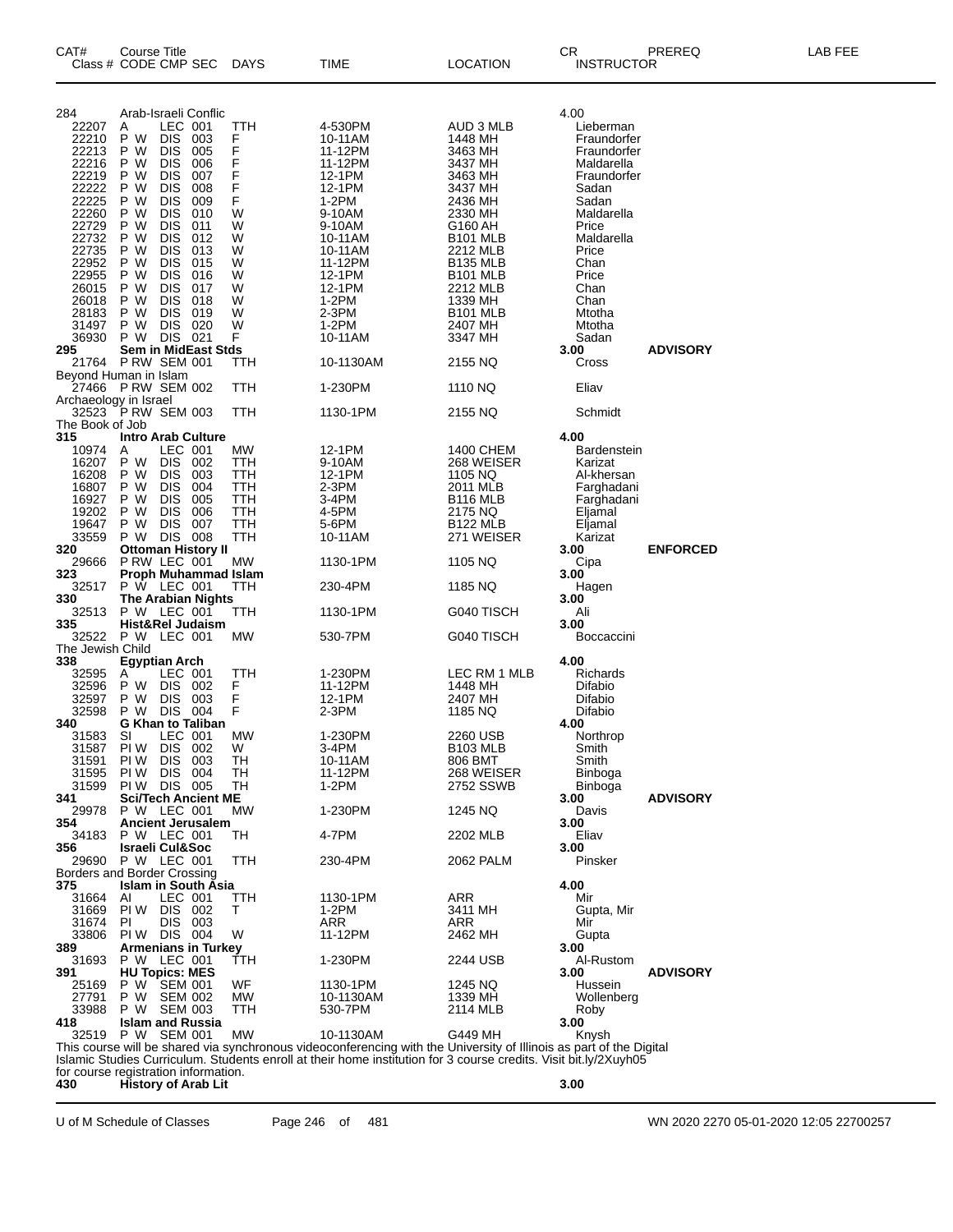| CAT#                  | Course Title<br>Class # CODE CMP SEC                                          | DAYS                         | TIME                                                                                                                      | <b>LOCATION</b>            | CR<br><b>INSTRUCTOR</b>      | PREREQ                                       | LAB FEE |
|-----------------------|-------------------------------------------------------------------------------|------------------------------|---------------------------------------------------------------------------------------------------------------------------|----------------------------|------------------------------|----------------------------------------------|---------|
| 10975<br>433          | P W SEM 001<br><b>Mod Mid E Gend</b>                                          | <b>TTH</b>                   | 10-1130AM                                                                                                                 | 2011 MLB                   | Le Gassick<br>3.00           |                                              |         |
| 29661                 | P W LEC 001                                                                   | МW                           | 230-4PM                                                                                                                   | 1110 NQ                    | <b>Bardenstein</b>           |                                              |         |
| 438<br>32521<br>445   | <b>Exhibit Anc Egypt</b><br>P W SEM 001<br>Sem Egyptian Hist                  | <b>TTH</b>                   | 4-530PM                                                                                                                   | 1155 NQ                    | 3.00<br>Wilfong<br>3.00      |                                              |         |
| 32520                 | P W SEM 001<br>Old Kingdom & 1st Intmd Period                                 | F                            | 9-12PM                                                                                                                    | 2011 MLB                   | Richards                     |                                              |         |
| 456<br>32516<br>490   | <b>Jwsh Mystism</b><br>P W LEC 001<br><b>Topics in MES</b>                    | TTH                          | 4-530PM                                                                                                                   | 2427 MH                    | 3.00<br>Ginsburg<br>3.00     |                                              |         |
| 25410                 | P W SEM 001<br>Life Abraham Joshua Heschel                                    | W                            | 1-4PM                                                                                                                     | <b>B122 MLB</b>            | Ginsburg                     |                                              |         |
| 498<br>499            | <b>Senior Honors Thesis</b><br>$IND +$<br>D<br>Ind Study in MES               |                              | ARR                                                                                                                       | ARR                        | 1.00-4.00<br>1.00-4.00       |                                              |         |
| 521                   | $IND +$<br>D<br><b>Mod Arabic Fiction</b>                                     |                              | ARR                                                                                                                       | ARR                        | 3.00                         | <b>ADVISORY</b>                              |         |
| 27384                 | P W LEC 001<br>(tleg@umich.edu) if you are interested in taking this course.  | Т                            | 430-730PM<br>This course is scheduled according to student availability. Please contact the instructor, Trevor Le Gassick | 4000 STB                   | Le Gassick                   |                                              |         |
| 590                   | <b>Topics in MES</b><br>29756 PRW LEC 001                                     | TH                           | 1-4PM<br>This course will run simultaneously (remotely) with the University of Chicago and Purdue University.             | 4155 LSA                   | 3.00<br>Barzilai             | <b>ADVISORY</b>                              |         |
| 595                   | 34002 P RW LEC 002<br>Sem in MES: Hist/Cul                                    | W                            | 4-7PM                                                                                                                     | <b>B122 MLB</b>            | Roby<br>3.00                 |                                              |         |
| Ottoman History II    | 36277 P W SEM 001                                                             | MW                           | 1130-1PM                                                                                                                  | 1105 NQ                    | Cipa                         |                                              |         |
| 620<br>30136<br>699   | <b>Modern Arab Authors</b><br><b>P RW SEM 001</b><br><b>Dir Grad Readings</b> | w                            | 4-7PM                                                                                                                     | 2265 NQ                    | 3.00<br>Shammas<br>1.00-6.00 | <b>ADVISORY, ENFORCED</b><br><b>ADVISORY</b> |         |
| 990                   | $IND +$<br>D<br><b>Diss Pre-Cand</b>                                          |                              | ARR                                                                                                                       | ARR                        | 1.00-8.00                    | <b>ADVISORY</b>                              |         |
| 995                   | $IND +$<br>D<br><b>Dissertation Res</b>                                       |                              | ARR                                                                                                                       | ARR                        | 8.00                         | <b>ENFORCED</b>                              |         |
|                       | DR<br>$IND +$                                                                 |                              | ARR                                                                                                                       | ARR                        |                              |                                              |         |
| 102                   | Persian Language (PERSIAN)<br>Elem Persian 1                                  |                              |                                                                                                                           |                            | 4.00                         | <b>ADVISORY</b>                              |         |
| 10969<br>29738<br>202 | PIW REC 001<br><b>PIW REC 002</b><br><b>Intermed Persian II</b>               | <b>MTWTH</b><br><b>MTWTH</b> | 9-10AM<br>$1-2PM$                                                                                                         | 3353 MH<br><b>B120 MLB</b> | Aghaei<br>Aghaei<br>4.00     |                                              |         |
| 10972                 | <b>PIW REC 001</b>                                                            | <b>MTWTH</b>                 | 10-11AM                                                                                                                   | 2401 MH                    | Aghaei                       | <b>ADVISORY</b>                              |         |
| 404<br>32525<br>499   | Poetry in Mod Iran<br>PIW SEM 001<br>Ind Study in Persian                     | TTH                          | 830-10AM                                                                                                                  | 5000 STB                   | 3.00<br>Cross<br>1.00-4.00   | <b>ADVISORY</b>                              |         |
|                       | $IND +$<br>D                                                                  |                              | ARR                                                                                                                       | ARR                        |                              |                                              |         |
|                       | Turkish Language (TURKISH)                                                    |                              |                                                                                                                           |                            |                              |                                              |         |
| 102<br>10970<br>202   | Elem Turkish 1<br>PIW REC 001<br><b>Intermed Turkish II</b>                   | <b>MTWTH</b>                 | 9-10AM                                                                                                                    | 3000 STB                   | 4.00<br>Sevinc<br>4.00       | <b>ADVISORY</b><br><b>ADVISORY</b>           |         |
| 10973<br>499          | PIW REC 001<br>Ind Study in Turkish                                           | <b>MTWTH</b>                 | 10-11AM                                                                                                                   | 3205 MLB                   | Sevinc<br>1.00-4.00          |                                              |         |
| 504                   | $IND +$<br>D<br><b>Mod Turkish Readings</b>                                   |                              | ARR                                                                                                                       | ARR                        | 3.00                         | <b>ADVISORY</b>                              |         |
| 24506                 | PIW REC 001                                                                   | MTH                          | 1130-1PM                                                                                                                  | ARR                        | Sevinc                       |                                              |         |

This course is scheduled according to students' availability. Please contact the instructor Nilay Sevinc (nsevinc@umich.edu) if you are interested in taking this course.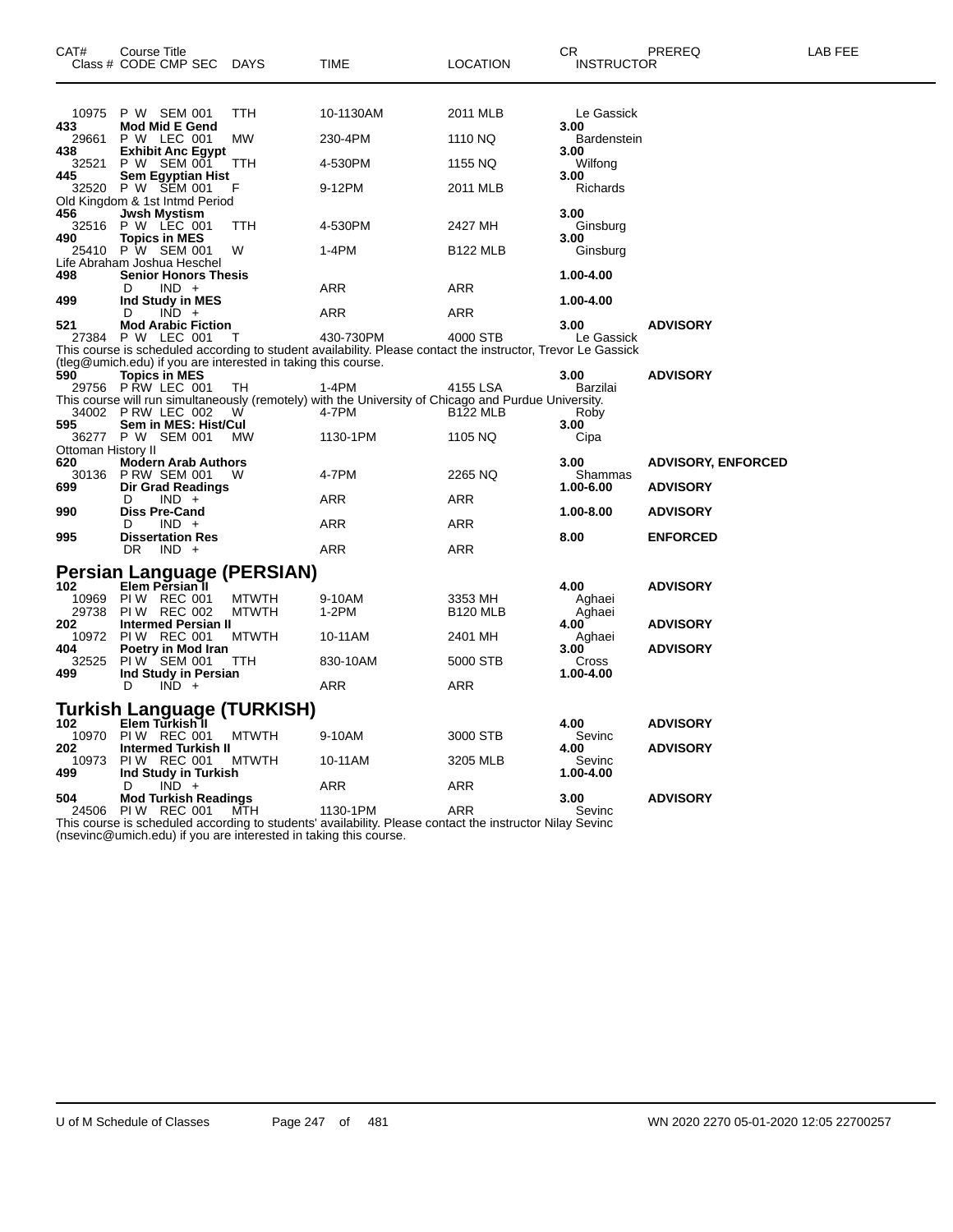## **Molecular, Cellular, and Developmental Biology Molecular, Cellular and Developmental Biology (MCDB)**

| 300               | <b>Undergrad Research</b><br>$IND +$       |                | <b>ARR</b>                                                                                                        | ARR              | 1.00-3.00          | --FOR ADDITIONAL COURSES, PLEASE CHECK THE LISTINGS UNDER BIOLOGY AND EEB (ECOLOGY AND EVOLUTIONARY BIOLOGY).<br><b>ADVISORY</b> |        |
|-------------------|--------------------------------------------|----------------|-------------------------------------------------------------------------------------------------------------------|------------------|--------------------|----------------------------------------------------------------------------------------------------------------------------------|--------|
| 306               | <b>Genetics Laboratory</b>                 |                |                                                                                                                   |                  | 3.00               | <b>ADVISORY, ENFORCED</b>                                                                                                        | 80.00  |
|                   |                                            |                |                                                                                                                   |                  |                    | --LABORATORY SECTIONS BEGIN ON MONDAY, JAN. 13. PLACES MUST BE CLAIMED AT THE BEGINNING OF THE FIRST LAB MEETING.                |        |
|                   |                                            |                | THREE HOURS PER WEEK AT IRREGULAR TIMES WILL BE REQUIRED IN ADDITION TO THE SCHEDULED LABS.                       |                  |                    |                                                                                                                                  |        |
|                   |                                            |                |                                                                                                                   |                  |                    |                                                                                                                                  |        |
|                   | 11020 AIRW LEC 001 F                       |                | 9-10AM                                                                                                            | AUD C AH         | Spillane           |                                                                                                                                  |        |
|                   | 11021 PIRW LAB 002 M                       |                | $1-4PM$                                                                                                           | 3131 USB         | Ertl               |                                                                                                                                  |        |
|                   |                                            |                | Labs are closed to adding or swapping after the first lecture meeting. Students should attend the desired section |                  |                    |                                                                                                                                  |        |
|                   | to request an override.                    |                |                                                                                                                   |                  |                    |                                                                                                                                  |        |
|                   | 11022 PIRW LAB 003 M                       |                | 1-4PM                                                                                                             | 3143 USB         | Obeid              |                                                                                                                                  |        |
|                   |                                            |                | Labs are closed to adding or swapping after the first lecture meeting. Students should attend the desired section |                  |                    |                                                                                                                                  |        |
|                   |                                            |                |                                                                                                                   |                  |                    |                                                                                                                                  |        |
|                   | to request an override.                    |                |                                                                                                                   |                  |                    |                                                                                                                                  |        |
|                   | 11023 PIRW LAB 004 T                       |                | 10-1PM                                                                                                            | 3131 USB         | Harikumar Sheela   |                                                                                                                                  |        |
|                   |                                            |                | Labs are closed to adding or swapping after the first lecture meeting. Students should attend the desired section |                  |                    |                                                                                                                                  |        |
|                   | to request an override.                    |                |                                                                                                                   |                  |                    |                                                                                                                                  |        |
|                   | 18714 PIRW LAB 005 T                       |                | 10-1PM                                                                                                            | 3143 USB         | Slade              |                                                                                                                                  |        |
|                   |                                            |                | Labs are closed to adding or swapping after the first lecture meeting. Students should attend the desired section |                  |                    |                                                                                                                                  |        |
|                   | to request an override.                    |                |                                                                                                                   |                  |                    |                                                                                                                                  |        |
| 310               | <b>Intro Biochemistry</b>                  |                |                                                                                                                   |                  | 4.00               | <b>ADVISORY, ENFORCED</b>                                                                                                        |        |
|                   |                                            |                |                                                                                                                   |                  |                    | --DISCUSSION SECTIONS BÉGIN THE WEEK OF JAN. 13. NO CREDIT FOR THIS COURSE IS GRANTED TO THOSE WHO HAVE COMPLETED                |        |
|                   |                                            |                |                                                                                                                   |                  |                    |                                                                                                                                  |        |
|                   | BIOLOGY 310 OR 311, OR BIOLCHEM 415.       |                |                                                                                                                   |                  |                    |                                                                                                                                  |        |
|                   | 11024 AIR LEC 001                          | TTH            | 4-530PM                                                                                                           | 1800 CHEM        |                    | Balazovich, Nandakumar                                                                                                           |        |
| 11025             | PIRW DIS 002                               | W              | 4-530PM                                                                                                           | 2234 USB         | Rai                |                                                                                                                                  |        |
| 11026             | PIRW DIS 003                               | W              | 4-530PM                                                                                                           | <b>1650 CHEM</b> | Hawkins            |                                                                                                                                  |        |
| 11027             | PIRW DIS<br>004                            | W              | 4-530PM                                                                                                           | 2462 MH          | Sethuraman         |                                                                                                                                  |        |
| 11028             | PIRW DIS<br>005                            | W              | 4-530PM                                                                                                           | 2336 MH          | Lau                |                                                                                                                                  |        |
| 27501             | PIRW DIS 006                               | W              | 4-530PM                                                                                                           | 1359 MH          | Yang               |                                                                                                                                  |        |
| 30003             | PIRW DIS<br>007                            | W              | 4-530PM                                                                                                           | 1436 MH          | Orban              |                                                                                                                                  |        |
|                   |                                            |                |                                                                                                                   |                  |                    |                                                                                                                                  |        |
| 34306             | PIRW DIS<br>008                            | W              | 530-7PM                                                                                                           | 4152 USB         | Acharya            |                                                                                                                                  |        |
| 16740             | PIRW DIS 009                               | F.             | 10-1130AM                                                                                                         | 4152 USB         | Orban              |                                                                                                                                  |        |
| 16591             | PIRW DIS<br>010                            | F              | 10-1130AM                                                                                                         | 4151 USB         | Acharya            |                                                                                                                                  |        |
| 27502             | PIRW DIS<br>011                            | F              | 10-1130AM                                                                                                         | 3448 MH          | Hawkins            |                                                                                                                                  |        |
|                   | 16592 PIRW DIS 012                         | F              | 10-1130AM                                                                                                         | 3230 USB         | Rai                |                                                                                                                                  |        |
| 30005             | PIRW DIS 013                               | $\overline{F}$ | 10-1130AM                                                                                                         | 1460 MH          | Yang               |                                                                                                                                  |        |
| 16593             | PIRW DIS 014                               | F              | 10-1130AM                                                                                                         | 2234 USB         | Sethuraman         |                                                                                                                                  |        |
| 17449             | PIRW DIS 015                               | F              | 1-230PM                                                                                                           | 3230 USB         | Rai                |                                                                                                                                  |        |
|                   | PIRW DIS 016                               | F              | 1-230PM                                                                                                           |                  |                    |                                                                                                                                  |        |
| 17450             |                                            |                |                                                                                                                   | 4153 USB         | Acharya            |                                                                                                                                  |        |
| 17451             | PIRW DIS 017                               | F              | 1-230PM                                                                                                           | 3448 MH          | Hawkins            |                                                                                                                                  |        |
|                   | 18452 PIRW DIS 018                         | F              | 1-230PM                                                                                                           | 3411 MH          | Yang               |                                                                                                                                  |        |
| 30004             | PIRW DIS 019                               | F              | 1-230PM                                                                                                           | 2330 MH          | Orban              |                                                                                                                                  |        |
| 27503             | PIRW DIS 020                               | F              | 1-230PM                                                                                                           | 1628 CHEM        | Sethuraman         |                                                                                                                                  |        |
| 321               | Plant Physiol Lec<br>PIRW LEC 001          |                |                                                                                                                   |                  | 3.00               | <b>ADVISORY, ENFORCED</b>                                                                                                        |        |
| 24031             |                                            | MW             | 10-1130AM                                                                                                         | 5179 AH          | Li                 |                                                                                                                                  |        |
| 360               | Neurobio. Research                         |                |                                                                                                                   |                  | 2.00-3.00          | <b>ENFORCED</b>                                                                                                                  |        |
|                   | IR<br>$IND +$                              |                | ARR                                                                                                               | ARR              |                    |                                                                                                                                  |        |
|                   |                                            |                |                                                                                                                   |                  |                    |                                                                                                                                  |        |
| 396               | <b>Science Outreach</b>                    |                |                                                                                                                   |                  | 3.00               | <b>ENFORCED</b>                                                                                                                  |        |
|                   | 34000 PIRW LEC 001                         | TTH            | 230-4PM                                                                                                           | 4153 USB         | Clark              |                                                                                                                                  |        |
| 397               | <b>Writing in Biology</b>                  |                |                                                                                                                   |                  | 3.00               | <b>ADVISORY</b>                                                                                                                  |        |
| 28733             | PIW LEC 001 TTH                            |                | 1130-1PM                                                                                                          | A859 CHEM-TBLC   | Olsen              |                                                                                                                                  |        |
| 400               | <b>Advanced Research</b>                   |                |                                                                                                                   |                  | 1.00-3.00          | <b>ADVISORY, ENFORCED</b>                                                                                                        |        |
|                   | $IND +$<br>IR                              |                | ARR                                                                                                               | ARR              |                    |                                                                                                                                  |        |
| 401               | <b>Advanced Topics</b>                     |                |                                                                                                                   |                  | 3.00               | <b>ADVISORY</b>                                                                                                                  |        |
|                   | 33851 PIW LEC 001                          | TTH            | 4-530PM                                                                                                           | 3230 USB         | Du                 |                                                                                                                                  |        |
| Cancer Immunology |                                            |                |                                                                                                                   |                  |                    |                                                                                                                                  |        |
|                   |                                            |                |                                                                                                                   |                  |                    |                                                                                                                                  |        |
|                   | 34717 PIW LEC 002 MW                       |                | 1-230PM                                                                                                           | 2062 PALM        | Arnold             |                                                                                                                                  |        |
|                   | Mech. of the Cellular World                |                |                                                                                                                   |                  |                    |                                                                                                                                  |        |
| 405               | <b>Molecular Develop</b>                   |                |                                                                                                                   |                  | 3.00               | <b>ENFORCED</b>                                                                                                                  |        |
| 32260             | PIRW LEC 001                               | <b>TTH</b>     | 1-230PM                                                                                                           | 4153 USB         | Schiefelbein       |                                                                                                                                  |        |
| 408               | <b>Genomic Biology</b>                     |                |                                                                                                                   |                  | 3.00               | <b>ENFORCED</b>                                                                                                                  |        |
| 32261             | PIRW LEC 001                               | TTH            | 10-1130AM                                                                                                         | <b>1628 CHEM</b> | Kumar              |                                                                                                                                  |        |
| 415               | <b>Microbial Genetics</b>                  |                |                                                                                                                   |                  | 3.00               | <b>ENFORCED</b>                                                                                                                  |        |
|                   |                                            |                |                                                                                                                   |                  |                    |                                                                                                                                  |        |
| 32262             | PIRW LEC 001                               | <b>MW</b>      | 830-10AM                                                                                                          | 2062 PALM        | Chapman            |                                                                                                                                  |        |
| 420               | <b>Struct Bio: Arc Life</b>                |                |                                                                                                                   |                  | 3.00               | <b>ADVISORY</b>                                                                                                                  |        |
| 30306             | LEC 001<br>P                               | TTH            | 10-1130AM                                                                                                         | 4153 USB         | Guerra             |                                                                                                                                  |        |
| 422               | <b>Brain Development</b>                   |                |                                                                                                                   |                  | 3.00               | <b>ENFORCED</b>                                                                                                                  |        |
| 20331             | PIRW LEC 001                               | MWF            | 11-12PM                                                                                                           | AUD 4 MLB        | Clowney, Collins   |                                                                                                                                  |        |
|                   | Introduction to Developmental Neurobiology |                |                                                                                                                   |                  |                    |                                                                                                                                  |        |
| 423               | Neurobiology Lab                           |                |                                                                                                                   |                  | 3.00               | <b>ADVISORY, ENFORCED</b>                                                                                                        | 175.00 |
| 17783             | PIRW LAB 001                               | МW             | 12-4PM                                                                                                            | 4118 USB         | Ameziane, Elkahlah |                                                                                                                                  |        |
| 17784             | PIRW LAB 002                               | TTH            | 12-4PM                                                                                                            | 4118 USB         | Ameziane, Hsu      |                                                                                                                                  |        |
|                   |                                            |                |                                                                                                                   |                  |                    |                                                                                                                                  |        |
| 424               | <b>Behav Neurobio Lab</b>                  |                |                                                                                                                   |                  | 2.00               | <b>ADVISORY, ENFORCED</b>                                                                                                        | 90.00  |
| 24033             | PIRW LAB 001                               | Τ              | 1-5PM                                                                                                             | 3123 USB         | Haenfler, Simons   |                                                                                                                                  |        |
| 24032             | PIRW LAB 002                               | TH             | 1-5PM                                                                                                             | 3123 USB         | Haenfler, Simons   |                                                                                                                                  |        |

U of M Schedule of Classes Page 248 of 481 WN 2020 2270 05-01-2020 12:05 22700257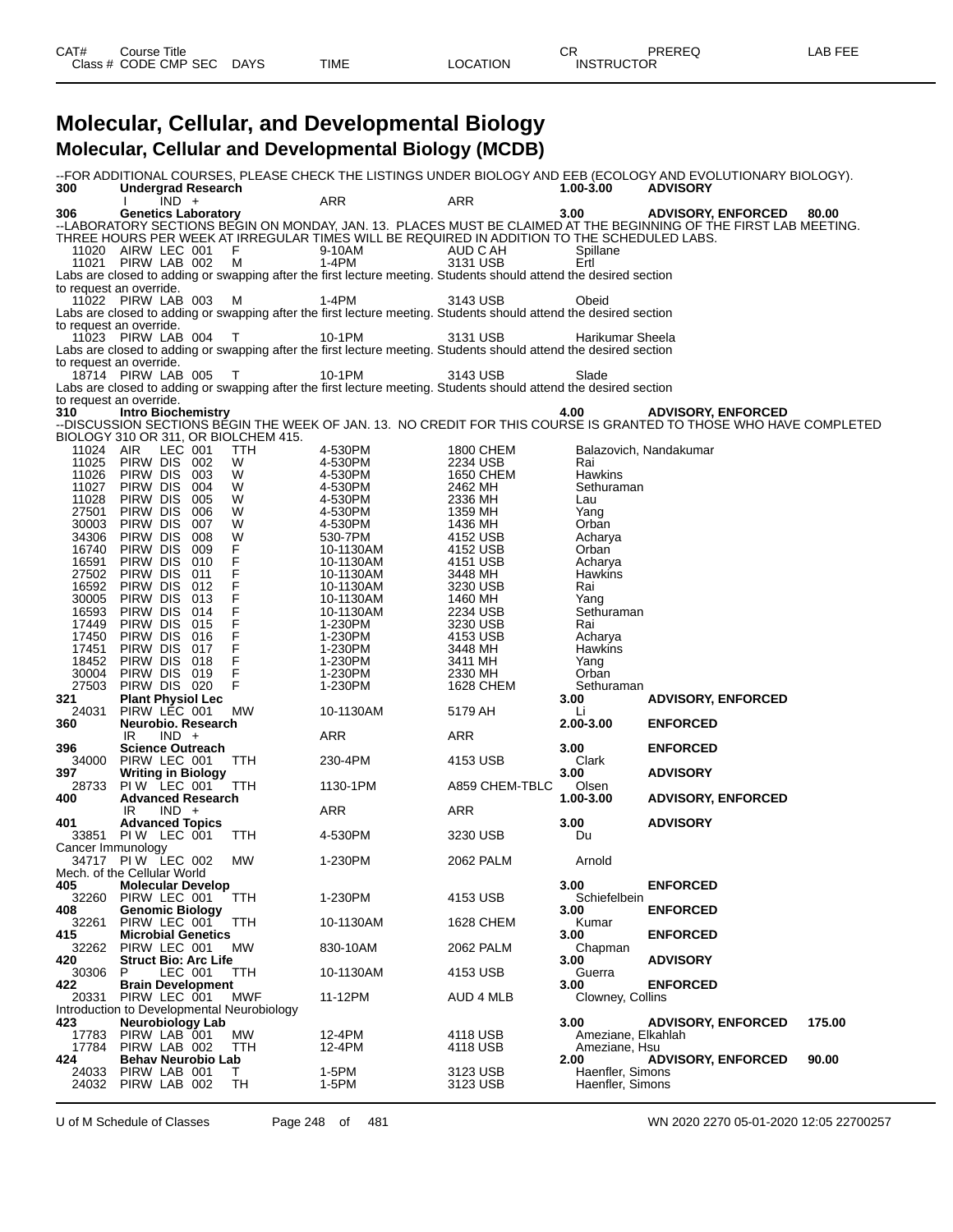| CAT#                                             | Course Title<br>Class # CODE CMP SEC            |                | <b>DAYS</b>                                         | TIME                                                                                                       | <b>LOCATION</b>       | CR<br><b>INSTRUCTOR</b>    | PREREQ                    | LAB FEE |
|--------------------------------------------------|-------------------------------------------------|----------------|-----------------------------------------------------|------------------------------------------------------------------------------------------------------------|-----------------------|----------------------------|---------------------------|---------|
|                                                  |                                                 |                |                                                     |                                                                                                            |                       |                            |                           |         |
| 426                                              |                                                 |                |                                                     |                                                                                                            |                       | 3.00                       | <b>ENFORCED</b>           |         |
| 32263                                            | Molec Endocrinology<br>PIRW LEC 001             |                | TTH                                                 | 230-4PM                                                                                                    | 1250 USB              | Duan                       |                           |         |
| 428                                              | <b>Cell Biology</b>                             |                |                                                     |                                                                                                            |                       | 4.00                       | <b>ENFORCED</b>           |         |
| 11035                                            | AIRW LEC 001                                    |                | MWF                                                 | 10-11AM                                                                                                    | 1210 CHEM             | Wang, Li                   |                           |         |
| 11036                                            | PIRW DIS 002                                    |                | м                                                   | EVENING EXAMS WILL BE GIVEN Mon Feb 3, 6-8 pm; Wed Feb 26, 6-8 pm; and Wed April 1, 6-8 pm.<br>2-330PM     | 2353 MH               | Venkatarangan              |                           |         |
| 11037                                            | PIRW DIS 003                                    |                | M                                                   | 330-5PM                                                                                                    | 3448 MH               | Venkatarangan              |                           |         |
| 11038                                            | PIRW DIS                                        | 004            | Τ                                                   | 2-330PM                                                                                                    | <b>1507 NUB</b>       | Ahat                       |                           |         |
| 11039                                            | PIRW DIS                                        | 005            | T.                                                  | 330-5PM                                                                                                    | <b>1507 NUB</b>       | Ahat                       |                           |         |
| 11040<br>11041                                   | PIRW DIS<br>PIRW DIS                            | 006<br>007     | м<br>T.                                             | 2-330PM<br>330-5PM                                                                                         | 2234 USB<br>1628 CHEM | Lewin Mejia<br>Lewin Mejia |                           |         |
| 34254                                            | AIR                                             | MID 099        | W                                                   | 6-8PM                                                                                                      | ARR                   |                            |                           |         |
|                                                  | AR                                              | MID 099        | W                                                   | 6-8PM                                                                                                      | <b>ARR</b>            |                            |                           |         |
| 429                                              | AR.<br><b>Cell&amp;Molec Biol Lab</b>           | MID 099        | М                                                   | 6-8PM                                                                                                      | <b>ARR</b>            | 3.00                       | <b>ADVISORY, ENFORCED</b> | 150.00  |
| 11042                                            | AIRW LEC 001                                    |                | F                                                   | 11-12PM                                                                                                    | 1230 USB              | Balazovich                 |                           |         |
| 11044                                            | PIRW LAB 002                                    |                | ттн                                                 | 9-12PM                                                                                                     | 3130 USB              | Mecham                     |                           |         |
| 11045                                            | PIRW LAB 003                                    |                | TTH                                                 | 1-4PM                                                                                                      | 3130 USB              | Jaffri                     |                           |         |
| 18706<br>433                                     | PIRW LAB 004<br><b>Plant Biochemistry</b>       |                | TTH                                                 | 6-9PM                                                                                                      | 3130 USB              | Slocum<br>3.00             | <b>ENFORCED</b>           |         |
| 27004                                            | PIRW LEC 001                                    |                | TTH                                                 | 230-4PM                                                                                                    | 3163 USB              | Pichersky                  |                           |         |
| 452                                              | The Visual System                               |                |                                                     |                                                                                                            |                       | 3.00                       | <b>ENFORCED</b>           |         |
| 29675                                            | PIRW LEC 001                                    |                | <b>MW</b>                                           | 4-530PM                                                                                                    | 2260 USB              | Wong                       |                           |         |
| 458<br>32264                                     | <b>Neuroepigenetics</b><br>PIRW LEC 001         |                | <b>TTH</b>                                          | 4-530PM                                                                                                    | 1460 MH               | 3.00<br>Dus                | <b>ENFORCED</b>           |         |
| 460                                              | <b>Adv Neuro Research</b>                       |                |                                                     |                                                                                                            |                       | 2.00-3.00                  | <b>ENFORCED</b>           |         |
|                                                  | IR                                              | $IND +$        |                                                     | ARR                                                                                                        | ARR                   |                            |                           |         |
| 461                                              | <b>Neuro Senior Thesis</b>                      |                |                                                     |                                                                                                            |                       | 1.00                       |                           |         |
| 494                                              | <b>Teaching Col Science</b>                     | $IND +$        |                                                     | <b>ARR</b>                                                                                                 | ARR                   | 2.00                       | <b>ADVISORY</b>           |         |
| 21617                                            | PIW LEC 001                                     |                | TTH                                                 | 10-11AM                                                                                                    | 3163 USB              | Kurdziel                   |                           |         |
| 499                                              | <b>Research Ethics-Bio</b>                      |                |                                                     |                                                                                                            |                       | 1.00                       | <b>ADVISORY</b>           |         |
|                                                  | 24135 PIW SEM 001                               |                | F                                                   | 2-4PM                                                                                                      | 4152 USB              | Jakob                      |                           |         |
| 526                                              | <b>Topics Cell Biology</b>                      |                |                                                     | The first meeting of MCDB/EEB 499 will be held on January 17, 2020.                                        |                       | 1.00                       |                           |         |
| 34593 PI                                         |                                                 | REC 001        | M                                                   | 11-1230PM                                                                                                  | ARR                   | Clark, DeSantis            |                           |         |
|                                                  |                                                 |                | MCDB 526 section 001 will meet with MCDB 528.002.   |                                                                                                            |                       |                            |                           |         |
| 528<br>34594                                     | <b>Exp Cell Biology</b><br>SD W LEC 001         |                | MWF                                                 | 10-11AM                                                                                                    | 1210 CHEM             | 4.00<br>Wang, Li           | <b>ADVISORY</b>           |         |
| 34595                                            | PD W DIS 002                                    |                | M                                                   | 11-1230PM                                                                                                  | 7603 HH               | Clark, DeSantis            |                           |         |
| 596                                              | <b>Science Outreach</b>                         |                |                                                     |                                                                                                            |                       | 3.00                       | <b>ADVISORY</b>           |         |
| 34003                                            | PIW LEC 001                                     |                | TTH                                                 | 230-4PM                                                                                                    | 4153 USB              | Clark                      |                           |         |
| 600<br>27005 PIR                                 | <b>Topics in MCDB</b>                           | <b>SEM 001</b> | M                                                   | 4-5PM                                                                                                      | ARR                   | 1.00<br>Csankovszki        | <b>ENFORCED</b>           |         |
| Gene Regulation                                  |                                                 |                |                                                     |                                                                                                            |                       |                            |                           |         |
| MCDB 600.001 will meet in 5150 BSB.              |                                                 |                |                                                     |                                                                                                            |                       |                            |                           |         |
| 37434 PIR                                        |                                                 | <b>SEM 002</b> | F                                                   | $1-2PM$                                                                                                    | ARR                   | Chang                      |                           |         |
| Intracellular Membranes                          |                                                 |                |                                                     | The first meeting for MCDB 600.002 will be held on Friday, January 17. MCDB 600.002 will meet in 3206 BSB. |                       |                            |                           |         |
| 37490 PIR                                        |                                                 | SEM 003        | - W                                                 | 3-4PM                                                                                                      | ARR                   | Stockbridge                |                           |         |
| Membrane protein struct&funct                    |                                                 |                |                                                     |                                                                                                            |                       |                            |                           |         |
| MCDB 600.003 will meet in 3150 BSB.<br>37648 PIR |                                                 | <b>SEM 005</b> | $\top$                                              | 930-1030AM                                                                                                 | ARR                   | Vecchiarelli               |                           |         |
| Microbial Physiology                             |                                                 |                |                                                     |                                                                                                            |                       |                            |                           |         |
| MCDB 600.005 will meet in 5150 BSB.              |                                                 |                |                                                     |                                                                                                            |                       |                            |                           |         |
| 700                                              | <b>Advanced Studies</b>                         |                |                                                     |                                                                                                            |                       | 1.00-8.00                  | <b>ADVISORY</b>           |         |
| 800                                              | <b>Biology Seminar</b>                          | $IND +$        |                                                     | ARR                                                                                                        | ARR                   | 1.00                       | <b>ADVISORY</b>           |         |
| 22018 PI                                         |                                                 | <b>SEM 001</b> | F                                                   | 12-130PM                                                                                                   | <b>ARR</b>            | Simmons                    |                           |         |
| Topics in Cell&Molec Biol                        |                                                 |                |                                                     |                                                                                                            |                       |                            |                           |         |
| DEPARTMENTAL SEMINAR                             |                                                 |                |                                                     |                                                                                                            |                       |                            |                           |         |
| 801                                              | <b>Supervised Teaching</b><br>16595 PIW SEM 001 |                |                                                     | 530-730PM                                                                                                  | 3230 USB              | 1.00<br>Clark              | <b>ADVISORY</b>           |         |
|                                                  |                                                 |                | Enrollment is for new Program in Biology GSIs ONLY. |                                                                                                            |                       |                            |                           |         |
| 990                                              | Diss-Precand                                    |                |                                                     |                                                                                                            |                       | 1.00-8.00                  | <b>ADVISORY</b>           |         |
|                                                  | Diss-Cand                                       | $IND +$        |                                                     | ARR                                                                                                        | ARR                   | 8.00                       |                           |         |
| 995                                              | IR                                              | $IND +$        |                                                     | <b>ARR</b>                                                                                                 | <b>ARR</b>            |                            | <b>ENFORCED</b>           |         |
|                                                  |                                                 |                |                                                     |                                                                                                            |                       |                            |                           |         |

U of M Schedule of Classes Page 249 of 481 WN 2020 2270 05-01-2020 12:05 22700257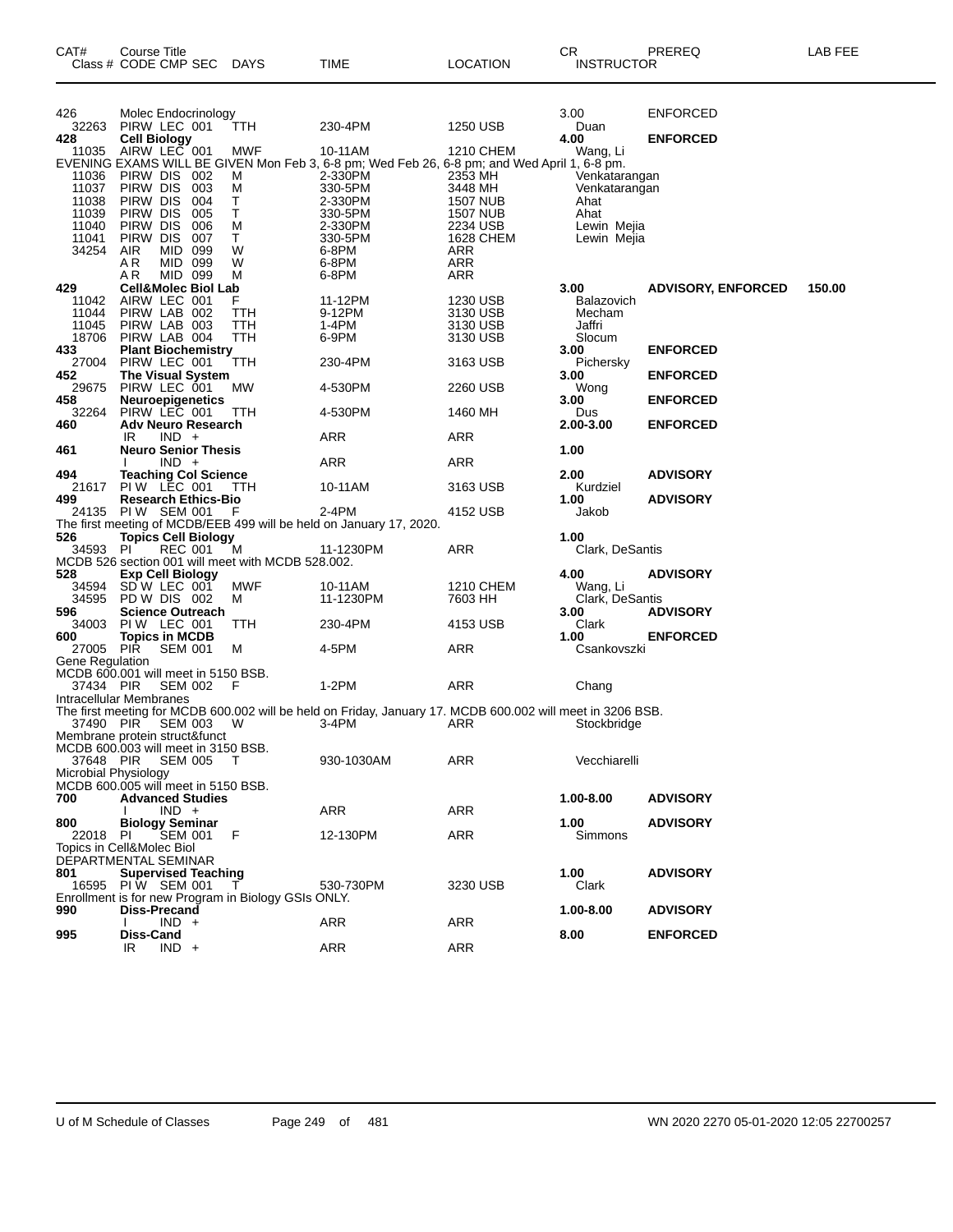# **Organizational Studies**

|                 | <b>Organizational Studies (ORGSTUDY)</b>                            |            |                                                                                                                      |                      |                                          |                                                 |       |
|-----------------|---------------------------------------------------------------------|------------|----------------------------------------------------------------------------------------------------------------------|----------------------|------------------------------------------|-------------------------------------------------|-------|
| 195             | <b>Special Topics</b><br>PRW SEM 001                                | <b>MW</b>  | 4-530PM                                                                                                              |                      | 3.00<br>Fein                             |                                                 |       |
| 33229           | Deviance: Sex, Drugs, & Stigma                                      |            |                                                                                                                      | 855 WEISER           |                                          |                                                 |       |
| 201             | Leadership                                                          |            |                                                                                                                      |                      | 4.00                                     |                                                 |       |
| 33241           | LEC 001<br>A                                                        | MW         | 10-1130AM                                                                                                            | 1400 CHEM            | Sweetman                                 |                                                 |       |
| 33242           | PRW DIS 002                                                         | F          | 9-10AM                                                                                                               | 855 WEISER           |                                          | Grimme, Sweetman, Pellegrini                    |       |
| 33243           | P RW DIS<br>003                                                     | F          | 10-11AM                                                                                                              | 296 WEISER           |                                          | Grimme, Sweetman, Pellegrini                    |       |
| 33244           | P RW DIS<br>004                                                     | F          | 11-12PM                                                                                                              | 296 WEISER           |                                          | Grimme, Sweetman, Pellegrini                    |       |
| 33245           | 005<br>P RW DIS                                                     | F          | $2-3PM$                                                                                                              | 855 WEISER           |                                          | Pellegrini, Sweetman, Grimme                    |       |
| 33246<br>33247  | P RW DIS<br>006<br>P RW DIS<br>007                                  | F<br>F     | 3-4PM<br>4-5PM                                                                                                       | 855 WEISER           |                                          | Pellegrini, Sweetman, Grimme                    |       |
| 205             | <b>Psych of Inequality</b>                                          |            |                                                                                                                      | 855 WEISER           | 3.00                                     | Pellegrini, Sweetman, Grimme<br><b>ADVISORY</b> |       |
|                 | 33227 P W LEC 001                                                   | TTH        | 1-230PM                                                                                                              | <b>1518 NUB</b>      | Ho, Lucchesi                             |                                                 |       |
|                 |                                                                     |            | Students will not get credit for this course if they have previously taken, or are concurrently enrolled in, OS      |                      |                                          |                                                 |       |
|                 | 205, OS 495, or Psych 487 with Arnold Ho.                           |            |                                                                                                                      |                      |                                          |                                                 |       |
| 208             | <b>Bus &amp; the Environ</b>                                        |            |                                                                                                                      |                      | 3.00                                     |                                                 |       |
| 22467           | A W LEC 001                                                         | MW         | 9-10AM                                                                                                               | AUD B AH             | Soderstrom                               |                                                 |       |
| 22468           | PRW DIS 002                                                         | TН         | 9-10AM                                                                                                               | 855 WEISER           | Owen, Soderstrom                         |                                                 |       |
| 22469           | P RW DIS<br>003                                                     | TН         | 10-11AM                                                                                                              | 855 WEISER           | Owen, Soderstrom                         |                                                 |       |
| 22470<br>23122  | P RW DIS<br>004<br>P RW<br><b>DIS</b><br>005                        | TН<br>TН   | $1-2PM$<br>2-3PM                                                                                                     | 5180B AH<br>5180B AH | Dailey, Soderstrom<br>Dailey, Soderstrom |                                                 |       |
| 23701           | P RW<br><b>DIS</b><br>006                                           | TН         | 3-4PM                                                                                                                | 855 WEISER           | Brinkerhoff, Soderstrom                  |                                                 |       |
| 24253           | P W<br><b>DIS</b><br>007                                            | F          | 10-11AM                                                                                                              | 855 WEISER           | Watts, Soderstrom                        |                                                 |       |
| 25286           | P W<br><b>DIS</b><br>008                                            | F          | 11-12PM                                                                                                              | 855 WEISER           | Brinkerhoff, Soderstrom                  |                                                 |       |
| 25542           | P W<br>DIS.<br>- 009                                                | F          | 12-1PM                                                                                                               | 855 WEISER           | Watts, Soderstrom                        |                                                 |       |
| 25543           | DIS.<br>010<br>P W                                                  | F          | $1-2PM$                                                                                                              | 855 WEISER           | Watts, Soderstrom                        |                                                 |       |
| 30520           | P W<br>DIS 011                                                      | TН         | 12-1PM                                                                                                               | 5180B AH             | Dailey, Soderstrom                       |                                                 |       |
| 295             | <b>SS Topics OrgStudies</b>                                         |            |                                                                                                                      |                      | 3.00                                     |                                                 |       |
| 33225           | P W LEC 001<br>Higher Education Organizations                       | <b>MW</b>  | 230-4PM                                                                                                              | G115 AH              | Popp Berman                              |                                                 |       |
|                 |                                                                     |            | Students will not get credit for this course if they have previously taken, or are concurrently enrolled in OS 495,  |                      |                                          |                                                 |       |
|                 | Higher Education Organizations, with Elizabeth Popp Berman.         |            |                                                                                                                      |                      |                                          |                                                 |       |
| 299             | Undergrad Internship                                                |            |                                                                                                                      |                      | 1.00                                     | <b>ADVISORY</b>                                 |       |
|                 | D<br>$IND +$                                                        |            | ARR                                                                                                                  | ARR                  |                                          |                                                 |       |
| 405             | <b>Negotiation</b>                                                  |            |                                                                                                                      |                      | 3.00                                     |                                                 | 28.00 |
| 29712           | PIRW SEM 001                                                        | MW         | 230-4PM                                                                                                              | 1068 EH              | Soderstrom, Agarwal                      |                                                 |       |
| 435             | <b>Strategic Org Change</b>                                         |            |                                                                                                                      |                      | 3.00                                     |                                                 |       |
| 33230           | P R<br><b>SEM 001</b>                                               |            | 4-7PM<br>Students will not get credit for this course if they have previously taken OS 495, Strategic Change through | 1250 USB             | Sweetman                                 |                                                 |       |
|                 | Managing Human Resources, with David Sweetman.                      |            |                                                                                                                      |                      |                                          |                                                 |       |
| 450             | <b>Tech Innovation</b>                                              |            |                                                                                                                      |                      | 3.00                                     |                                                 |       |
| 33226           | P R<br><b>SEM 001</b>                                               | <b>TTH</b> | 1130-1PM                                                                                                             | 855 WEISER           | Samford                                  |                                                 |       |
|                 |                                                                     |            | Students will not get credit for this course if they have previously taken OS 495, Technological Innovation, with    |                      |                                          |                                                 |       |
| Steven Samford. |                                                                     |            |                                                                                                                      |                      |                                          |                                                 |       |
| 490             | <b>Adv Research Team</b>                                            |            |                                                                                                                      |                      | 3.00                                     | <b>ADVISORY</b>                                 |       |
|                 | 29988 PIRW LAB 001<br>Adv Res-Intnl Coffee Markets                  | TH         | 4-7PM                                                                                                                | 855 WEISER           | Samford                                  |                                                 |       |
| 495             | <b>Special Topics</b>                                               |            |                                                                                                                      |                      | 3.00                                     |                                                 |       |
|                 | 25448 PRW SEM 001                                                   | <b>MW</b>  | 1130-1PM                                                                                                             | 855 WEISER           | Popp Berman                              |                                                 |       |
|                 | Higher Education Organizations                                      |            |                                                                                                                      |                      |                                          |                                                 |       |
|                 |                                                                     |            | Students will not get credit for this course if they have previously taken, or are concurrently enrolled in OS 295,  |                      |                                          |                                                 |       |
|                 | Higher Education Organizations, with Elizabeth Popp Berman.         |            |                                                                                                                      |                      |                                          |                                                 |       |
|                 | 24379 PRW SĒM 002                                                   | <b>TTH</b> | 1-230PM                                                                                                              | 855 WEISER           | Fein                                     |                                                 |       |
|                 | Organizational Culture                                              |            |                                                                                                                      |                      |                                          |                                                 |       |
| 497             | This section is now open to all students.<br><b>Sr Honors Res I</b> |            |                                                                                                                      |                      | 3.00-4.00                                | <b>ADVISORY</b>                                 |       |
|                 | D<br>$IND +$                                                        |            | <b>ARR</b>                                                                                                           | ARR                  |                                          |                                                 |       |
| 498             | <b>Sr Honors Res II</b>                                             |            |                                                                                                                      |                      | $3.00 - 4.00$                            | <b>ADVISORY</b>                                 |       |
|                 | SDR IND +                                                           |            | ARR                                                                                                                  | ARR                  |                                          |                                                 |       |
| 499             | <b>Independent Study</b>                                            |            |                                                                                                                      |                      | 1.00-4.00                                |                                                 |       |
|                 | $IND +$<br>D                                                        |            | <b>ARR</b>                                                                                                           | <b>ARR</b>           |                                          |                                                 |       |
|                 |                                                                     |            |                                                                                                                      |                      |                                          |                                                 |       |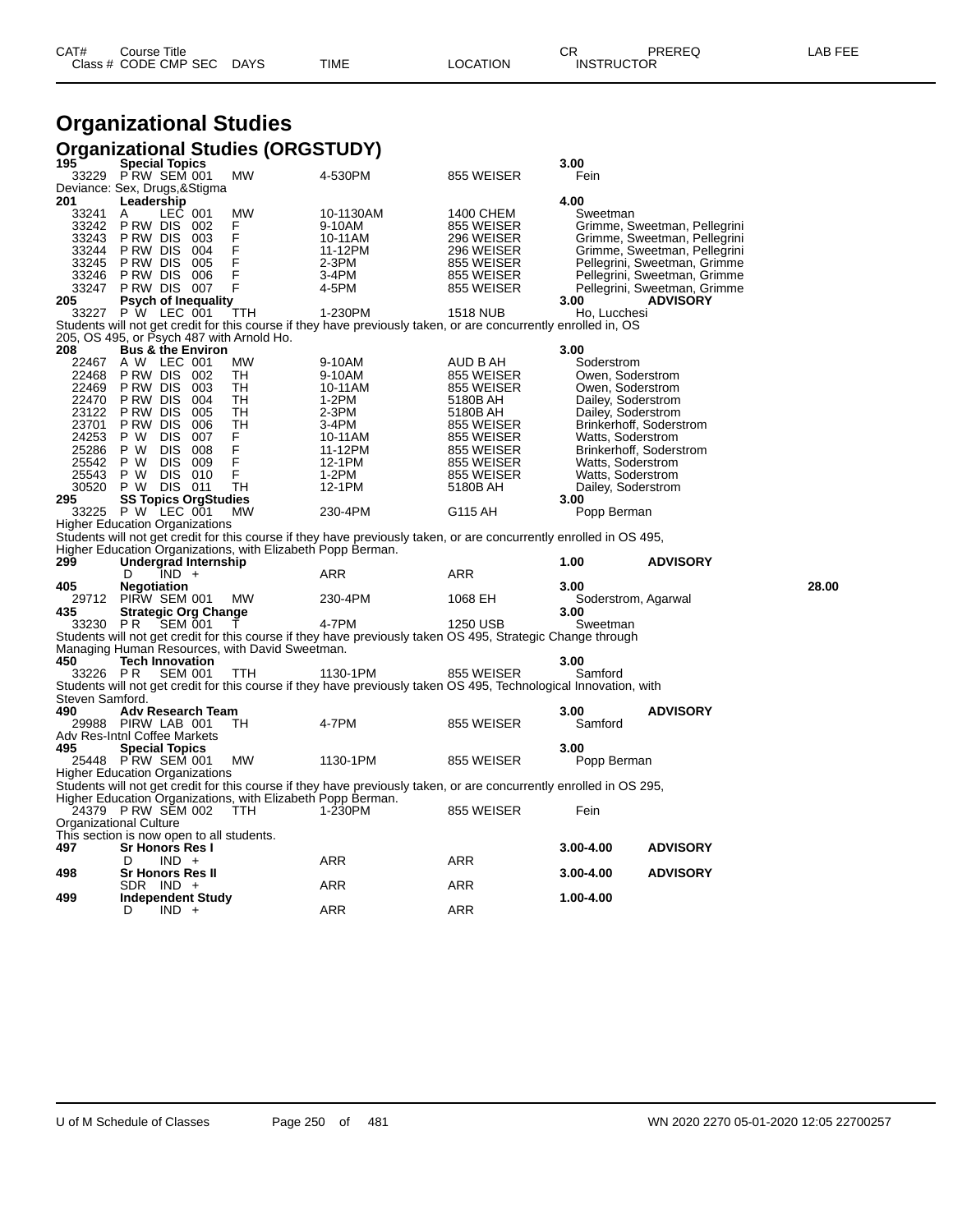| CAT# | Title<br>∴ourse            |             |      |          | Ωm<br>، اب                    | PREREC | $- - -$<br>ΔP<br>--- |
|------|----------------------------|-------------|------|----------|-------------------------------|--------|----------------------|
|      | Class # CODE CMP SEC<br>__ | <b>DAYS</b> | TIME | LOCATION | <b>INSTRUCTOR</b><br>________ |        |                      |

## **Philosophy Department**

## **Philosophy (PHIL)**

| 101            | Intro to Phil                               |            |                                                                                     |                             | 4.00                         |
|----------------|---------------------------------------------|------------|-------------------------------------------------------------------------------------|-----------------------------|------------------------------|
| 27598          | LEC 001<br>A                                | TTH        | 9-10AM                                                                              | AUD C AH                    | Fairchild                    |
| 27599          | Α<br>LEC 002<br>P W<br><b>DIS</b>           | TTH        | 9-10AM                                                                              | AUD C AH                    | Fairchild                    |
| 29171<br>29172 | 003<br>P RW DIS<br>004                      | TTH<br>TTH | 10-11AM<br>10-11AM                                                                  | 2271 AH<br>2271 AH          | Peruzzi<br>Peruzzi           |
| 29173          | P W<br><b>DIS</b><br>005                    | WF         | 1-2PM                                                                               | 3427 MH                     | McCulloch                    |
| 29174          | PRW DIS<br>006                              | WF         | 1-2PM                                                                               | 3427 MH                     | McCulloch                    |
| 29175          | <b>DIS</b><br>P W<br>007                    | TTH        | 10-11AM                                                                             | 2462 MH                     | McCulloch                    |
| 29176          | P RW DIS<br>008                             | TTH        | 10-11AM                                                                             | 2462 MH                     | McCulloch                    |
| 29177          | P W<br><b>DIS</b><br>009                    | WF         | 11-12PM                                                                             | 3401 MH                     | Peruzzi                      |
| 29178          | P RW DIS<br>010                             | WF         | 11-12PM                                                                             | 3401 MH                     | Peruzzi                      |
| 160            | <b>Moral Prin &amp; Prob</b>                |            |                                                                                     |                             | 4.00                         |
| 29194          | Α<br>LEC 001                                | <b>MW</b>  | 1-2PM                                                                               | 1640 CHEM                   | Railton                      |
| 29195          | Α<br>LEC 002                                | MW         | 1-2PM                                                                               | 1640 CHEM                   | Railton                      |
| 29196          | P W<br>DIS 003                              | MW         | 2-3PM                                                                               | 3347 MH                     | Shin                         |
| 29197<br>29198 | P RW DIS<br>004<br>P W<br><b>DIS</b><br>005 | MW<br>MW   | 2-3PM<br>4-5PM                                                                      | 3347 MH<br>1469 MH          | Shin<br>Shin                 |
| 29199          | P RW DIS<br>006                             | MW         | 4-5PM                                                                               | 1469 MH                     | Shin                         |
| 29200          | <b>DIS</b><br>P W<br>007                    | MW         | 2-3PM                                                                               | 3448 MH                     | Wong                         |
| 29201          | P RW DIS<br>008                             | MW         | 2-3PM                                                                               | 3448 MH                     | Wong                         |
| 29202          | P W<br><b>DIS</b><br>009                    | MW         | 3-4PM                                                                               | 5521 HH                     | Wong                         |
| 29203          | PRW DIS 010                                 | MW         | 3-4PM                                                                               | 5521 HH                     | Wong                         |
| 183            | <b>Critical Reasoning</b>                   |            |                                                                                     |                             | 3.00                         |
| 24269          | Α<br>LEC 001                                | MW         | 12-1PM                                                                              | AUD B AH                    | Edmonds                      |
|                |                                             |            | This course will not count as prereq for Philosophy major or minor or for PPE major |                             |                              |
| 29193          | LEC 002<br>A                                | <b>MW</b>  | 12-1PM                                                                              | AUD B AH                    | Edmonds                      |
| 29228          | P W<br>DIS 003                              | W          | 1-2PM                                                                               | 130 TAP                     | Lichtenstein                 |
| 29229          | P RW DIS<br>004                             | W          | 1-2PM                                                                               | 130 TAP                     | Lichtenstein                 |
| 29230          | P W<br>DIS<br>005                           | TН         | 12-1PM                                                                              | 2185 NQ                     | Lichtenstein                 |
| 29231<br>29232 | P RW DIS<br>006<br>P W<br><b>DIS</b>        | TН<br>F    | 12-1PM                                                                              | 2185 NQ                     | Lichtenstein                 |
| 29233          | 007<br>P RW DIS<br>008                      | F          | 1-2PM<br>1-2PM                                                                      | 1401 MH<br>1401 MH          | Lichtenstein<br>Lichtenstein |
| 29234          | P W<br><b>DIS</b><br>009                    | W          | 4-5PM                                                                               | 1632 CHEM                   | Lichtenstein                 |
| 29235          | PRW DIS<br>010                              | W          | 4-5PM                                                                               | 1632 CHEM                   | Lichtenstein                 |
| 29236          | <b>DIS</b><br>P W<br>011                    | W          | 5-6PM                                                                               | G144 AH                     | Lichtenstein                 |
| 29237          | P RW DIS<br>012                             | W          | 5-6PM                                                                               | G144 AH                     | Lichtenstein                 |
| 29238          | <b>DIS</b><br>P W<br>013                    | W          | 1-2PM                                                                               | <b>B124 MLB</b>             | Edmonds                      |
| 29239          | P RW DIS<br>014                             | W          | 1-2PM                                                                               | B <sub>124</sub> MLB        | Edmonds                      |
| 29240          | <b>DIS</b><br>P W<br>015                    | TН         | 4-5PM                                                                               | 2271 AH                     | Edmonds                      |
| 29241          | PRW DIS<br>016                              | TН         | 4-5PM                                                                               | 2271 AH                     | Edmonds                      |
| 29242          | <b>DIS</b><br>P W<br>017                    | TH         | 5-6PM                                                                               | 2271 AH                     | Edmonds                      |
| 29243          | P RW DIS<br>018                             | TН         | 5-6PM                                                                               | 2271 AH                     | Edmonds                      |
| 29244<br>29245 | <b>DIS</b><br>P W<br>019<br>P RW DIS<br>020 | W<br>W     | 4-5PM                                                                               | 4404 RAND                   | Edmonds<br>Edmonds           |
| 29246          | P W<br><b>DIS</b><br>021                    | F          | 4-5PM<br>2-3PM                                                                      | 4404 RAND<br>ARR            | Lichtenstein                 |
| 29247          | P RW DIS<br>022                             | F          | 2-3PM                                                                               | ARR                         | Lichtenstein                 |
| 29248          | <b>DIS</b><br>P W<br>023                    | W          | 5-6PM                                                                               | G168 AH                     | Edmonds                      |
| 29249          | PRW DIS 024                                 | W          | 5-6PM                                                                               | G168 AH                     | Edmonds                      |
| 196            | <b>First Year Seminar</b>                   |            |                                                                                     |                             | <b>ADVISORY</b><br>3.00      |
| 32200          | <b>P RW SEM 001</b>                         | МW         | 10-1130AM                                                                           | 2271 AH                     | Maitra                       |
|                | Misogyny and Dehumanization                 |            |                                                                                     |                             |                              |
| 250            | <b>Changing the World</b>                   |            |                                                                                     |                             | 4.00                         |
| 29886          | LEC 001<br>A                                | МW         | 1130-1PM                                                                            | UMMA AUD                    | Manley                       |
| 29887          | Α<br>LEC 002                                | МW<br>W    | 1130-1PM                                                                            | UMMA AUD                    | Manley                       |
| 29888<br>31685 | P W<br><b>DIS</b><br>003<br>P RW DIS<br>004 | W          | 4-5PM<br>4-5PM                                                                      | 120 WH<br>120 WH            | McNamara<br>McNamara         |
| 31686          | P W<br><b>DIS</b><br>005                    | w          | 5-6PM                                                                               | 1339 MH                     | McNamara                     |
| 33452          | P RW DIS<br>006                             | W          | 5-6PM                                                                               | 1339 MH                     | McNamara                     |
| 33453          | P W<br><b>DIS</b><br>007                    | W          | 4-5PM                                                                               | 335 WH                      | Blackwell                    |
| 33454          | P RW DIS<br>008                             | W          | 4-5PM                                                                               | 335 WH                      | Blackwell                    |
| 33455          | P W DIS<br>009                              | W          | 5-6PM                                                                               | 1469 MH                     | Blackwell                    |
| 33456          | PRW DIS 010                                 | W          | 5-6PM                                                                               | 1469 MH                     | Blackwell                    |
| 262            | Intro to Religion                           |            |                                                                                     |                             | 4.00                         |
| 29218          | Α<br>LEC 001                                | <b>MW</b>  | 4-530PM                                                                             | 3437 MH                     | Ozbey                        |
| 29219          | P W<br>DIS 002                              | F          | 11-12PM                                                                             | <b>ARR</b>                  | Kelley                       |
| 263            | <b>Chinese Philosophy</b>                   |            |                                                                                     |                             | 4.00                         |
| 29624<br>33353 | LEC 001<br>Α<br>P W<br>DIS 002              | TTH<br>F   | 230-4PM<br>9-10AM                                                                   | 3254 LSA<br><b>B103 MLB</b> | Ozbey<br>Yiu                 |
| 33354          | P W DIS 003                                 | F          | 11-12PM                                                                             | 1033 DENT                   | Yiu                          |
| 288            | <b>Ancient Phil</b>                         |            |                                                                                     |                             | 4.00                         |
| 32201          | LEC 001<br>Α                                | TTH        | 230-4PM                                                                             | 3463 MH                     | Tuozzo                       |
| 32202          | P W<br>DIS 002                              | F          | 10-11AM                                                                             | 2271 AH                     | Ngaserin Ng                  |
| 32203          | P W DIS 003                                 | F          | 11-12PM                                                                             | 2271 AH                     | Ngaserin Ng                  |
| 303            | <b>Intro Symbol Logic</b>                   |            |                                                                                     |                             | 4.00                         |
| 27320          | A<br>LEC 001                                | МW         | 230-4PM                                                                             | 2260 USB                    | Tappenden                    |
|                |                                             |            |                                                                                     |                             |                              |

U of M Schedule of Classes Page 251 of 481 WN 2020 2270 05-01-2020 12:05 22700257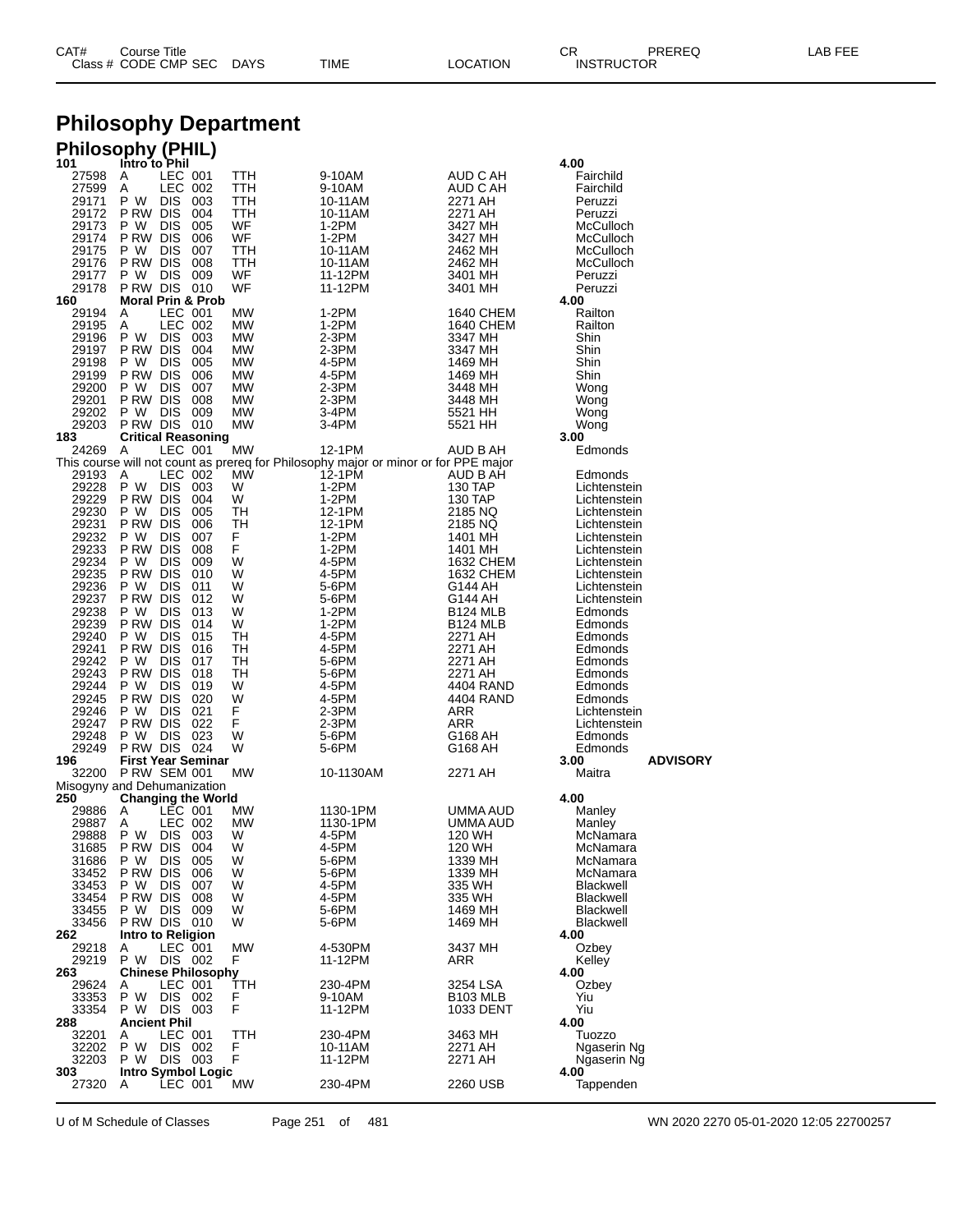| CAT#                                                        | Course Title<br>Class # CODE CMP SEC                                                                                                                                       | DAYS                                          | TIME                                                               | <b>LOCATION</b>                                                                 | CR<br><b>INSTRUCTOR</b>                                                                  | PREREQ          | LAB FEE |
|-------------------------------------------------------------|----------------------------------------------------------------------------------------------------------------------------------------------------------------------------|-----------------------------------------------|--------------------------------------------------------------------|---------------------------------------------------------------------------------|------------------------------------------------------------------------------------------|-----------------|---------|
| 27321<br>27322<br>27323                                     | P W<br><b>DIS</b><br>002<br><b>DIS</b><br>P W<br>003<br>DIS 004<br>P W                                                                                                     | F<br>F<br>TН                                  | 10-11AM<br>11-12PM<br>10-11AM                                      | 2330 MH<br>3347 MH<br>3460 MH                                                   | Sun<br>Sun<br>Tappenden                                                                  |                 |         |
| 340<br>24355<br>24358<br>25107<br>25108<br>27302            | <b>Mind &amp; Machine</b><br>LEC 001<br>Α<br>DIS 002<br>P W<br>003<br>P W<br><b>DIS</b><br><b>DIS</b><br>004<br>P W<br>DIS 005<br>P W                                      | TTH<br>T.<br>W<br>F<br>F                      | 230-4PM<br>4-5PM<br>3-4PM<br>11-12PM<br>1-2PM                      | UMMA AUD<br>2271 AH<br>2462 MH<br>5180B AH<br>G160 AH                           | 4.00<br>Munroe<br>Hariman<br>Hariman<br>Hardy<br>Hardy                                   |                 |         |
| 345<br>29221<br>29222<br>355                                | Language & Mind<br>LEC 001<br>AR<br>PRW DIS 002<br><b>Contemp Moral Prob</b>                                                                                               | MW<br>м                                       | 1130-1PM<br>1-2PM                                                  | 3463 MH<br>5180B AH                                                             | 4.00<br>Lormand<br>Lormand<br>4.00                                                       | <b>ENFORCED</b> |         |
| 19823<br>19824<br>19825<br>27305<br>27306<br>27307<br>27308 | LEC 001<br>A<br>DIS 002<br>P W<br><b>DIS</b><br>P W<br>003<br><b>DIS</b><br>P W<br>004<br><b>DIS</b><br>P W<br>005<br><b>DIS</b><br>006<br>P W<br><b>DIS</b><br>P W<br>007 | ттн<br>TTH<br>TTH<br>TTH<br>TTH<br>TTH<br>TTH | $1-2PM$<br>2-3PM<br>2-3PM<br>3-4PM<br>4-5PM<br>4-5PM<br>5-6PM      | 1400 CHEM<br>3448 MH<br>3347 MH<br>4404 RAND<br>4404 RAND<br>2462 MH<br>5521 HH | Lowe<br>Zhou<br>Gray<br>Zhou<br>Gray<br>Patwardhan<br>Patwardhan                         |                 |         |
| 361<br>29305<br>29306<br>29307<br>37815<br>37816<br>376     | <b>Ethics</b><br>LEC 001<br>AR.<br>P RW DIS<br>002<br>P RW DIS<br>003<br>P RW DIS<br>004<br>PRW DIS 005<br><b>Environmental Ethics</b>                                     | TTH<br>WF<br>TTH<br>ттн<br>WF                 | 12-1PM<br>$1-2PM$<br>4-5PM<br>4-5PM<br>11-12PM                     | 2260 USB<br>2462 MH<br>3460 MH<br>4096 EH<br>4153 USB                           | 4.00<br>Harmon<br>Duindam<br>Duindam<br>Sottil de Aguinaga<br>Sottil de Aguinaga<br>3.00 | <b>ENFORCED</b> |         |
| 22175<br>22176<br>22177<br>22178<br>399                     | A W<br>LEC 001<br>DIS 002<br>P W<br>DIS 003<br>P W<br>DIS 004<br>P W<br><b>Independent Studies</b>                                                                         | TTH<br>F.<br>TН<br>TН                         | 10-1130AM<br>11-12PM<br>4-5PM<br>5-6PM                             | 1040 DANA<br>1046 DANA<br>3556 DANA<br>1024 DANA                                | Bouma, Blair<br>Bouma, Blair<br>Bouma, Blair<br>Bouma, Blair<br>1.00-4.00                | <b>ADVISORY</b> |         |
| 440                                                         | $IND +$<br><b>Philosophy of Film</b>                                                                                                                                       |                                               | ARR                                                                | ARR                                                                             | 3.00                                                                                     | <b>ADVISORY</b> |         |
| 29468<br>446                                                | P W LEC 001<br><b>SPLang</b>                                                                                                                                               | Т                                             | 10-1PM                                                             | G168 AH                                                                         | Herwitz<br>3.00                                                                          | <b>ENFORCED</b> |         |
| 32205                                                       | <b>P RW SEM 001</b><br><b>Phil Cognition</b>                                                                                                                               | MW                                            | 1-230PM                                                            | ARR                                                                             | Maitra                                                                                   |                 |         |
| 450<br>29304                                                | P W LEC 001                                                                                                                                                                | MW                                            | 4-530PM                                                            | 2271 AH                                                                         | 3.00<br>Lormand                                                                          | <b>ADVISORY</b> |         |
| 458                                                         | <b>Phil of Kant</b><br>27326 PDRW LEC 001                                                                                                                                  | МW                                            | 230-4PM                                                            | 2271 AH                                                                         | 3.00<br>Sethi                                                                            | <b>ENFORCED</b> |         |
|                                                             | PHIL 289 also satisfies the prereq for PHIL 458.                                                                                                                           |                                               | Contact phil-ug-coord@umich.edu to obtain override for the course. |                                                                                 |                                                                                          |                 |         |
| 467<br>32207                                                | Enlightenment<br>PRW LEC 001                                                                                                                                               | МW                                            | 1130-1PM                                                           | 2271 AH                                                                         | 3.00<br>Tappenden                                                                        | <b>ENFORCED</b> |         |
| 475<br>23139                                                | Topic in 20th C Phil<br>PRW LEC 001                                                                                                                                        | <b>MW</b>                                     | 10-1130AM                                                          | 1152 SPH2                                                                       | 3.00<br>Gailus                                                                           | <b>ENFORCED</b> |         |
| 499                                                         | <b>Senior Honors</b><br>$IND +$                                                                                                                                            |                                               | ARR                                                                | ARR                                                                             | 3.00                                                                                     | <b>ADVISORY</b> |         |
| 511<br>31755                                                | <b>Phil Social Science</b><br>-P<br>SEM 001                                                                                                                                | M                                             | 6-9PM                                                              | 4155 LSA                                                                        | 3.00<br>Little                                                                           | <b>ADVISORY</b> |         |
| 574                                                         | <b>Top in Norm Ethics</b><br>33575 PRW LEC 001                                                                                                                             | M                                             | 4-630PM                                                            | 1164 AH                                                                         | 3.00<br>Anderson                                                                         | <b>ADVISORY</b> |         |
|                                                             | Moral Communication and Repair                                                                                                                                             |                                               |                                                                    |                                                                                 |                                                                                          |                 |         |
| 590<br>30918<br>24743<br>31077                              | <b>Grad Intensive Study</b><br>PIRW DIS 006<br><b>PIR</b><br>DIS 011<br>DIS 052<br>PI                                                                                      | F                                             | 9-10AM<br>8-9AM<br>ARR                                             | 1164 AH<br>1164 AH<br>ARR                                                       | 1.00-3.00<br>Tappenden                                                                   |                 |         |
| 596                                                         | <b>Reading Course</b><br>$\overline{IND}$ +                                                                                                                                |                                               | ARR                                                                | ARR                                                                             | 3.00                                                                                     | <b>ADVISORY</b> |         |
| 598                                                         | Ind Lit Survey<br>$IND +$                                                                                                                                                  |                                               | ARR                                                                | ARR                                                                             | 3.00                                                                                     | <b>ADVISORY</b> |         |
| 599                                                         | <b>Doss Reading</b><br>$IND +$                                                                                                                                             |                                               | ARR                                                                | ARR                                                                             | 3.00                                                                                     | <b>ADVISORY</b> |         |
| 600                                                         | <b>Advanced Studies</b><br>$IND +$                                                                                                                                         |                                               | ARR                                                                | ARR                                                                             | 3.00                                                                                     | <b>ADVISORY</b> |         |
| 601<br>33464                                                | <b>Theory-Knowledge</b><br>P RW SEM 001                                                                                                                                    | Τ                                             |                                                                    | 1164 AH                                                                         | 3.00<br>Weatherson                                                                       | <b>ADVISORY</b> |         |
| 610                                                         | <b>Sem Hist of Phil</b>                                                                                                                                                    |                                               | 4-630PM                                                            |                                                                                 | 3.00                                                                                     | <b>ADVISORY</b> |         |
| 32209<br>640                                                | PR.<br><b>SEM 001</b><br><b>Ethics</b>                                                                                                                                     | F                                             | 12-230PM                                                           | 1164 AH                                                                         | Tuozzo<br>3.00                                                                           | <b>ENFORCED</b> |         |
| 32211<br>990                                                | <b>SEM 002</b><br>PR.<br><b>Diss-Precand</b>                                                                                                                               | TH                                            | 4-630PM                                                            | 1164 AH                                                                         | <b>Buss</b><br>1.00-8.00                                                                 | <b>ADVISORY</b> |         |
| 991                                                         | $IND +$<br>Ι.<br><b>RCRS</b>                                                                                                                                               |                                               | ARR                                                                | ARR                                                                             | 1.00                                                                                     |                 |         |
| 24040<br>995                                                | <b>SEM 001</b><br>PD<br>Diss-Cand                                                                                                                                          |                                               | ARR                                                                | ARR                                                                             | 8.00                                                                                     | <b>ENFORCED</b> |         |
|                                                             | $IND +$<br>IR                                                                                                                                                              |                                               | ARR                                                                | ARR                                                                             |                                                                                          |                 |         |

U of M Schedule of Classes Page 252 of 481 WN 2020 2270 05-01-2020 12:05 22700257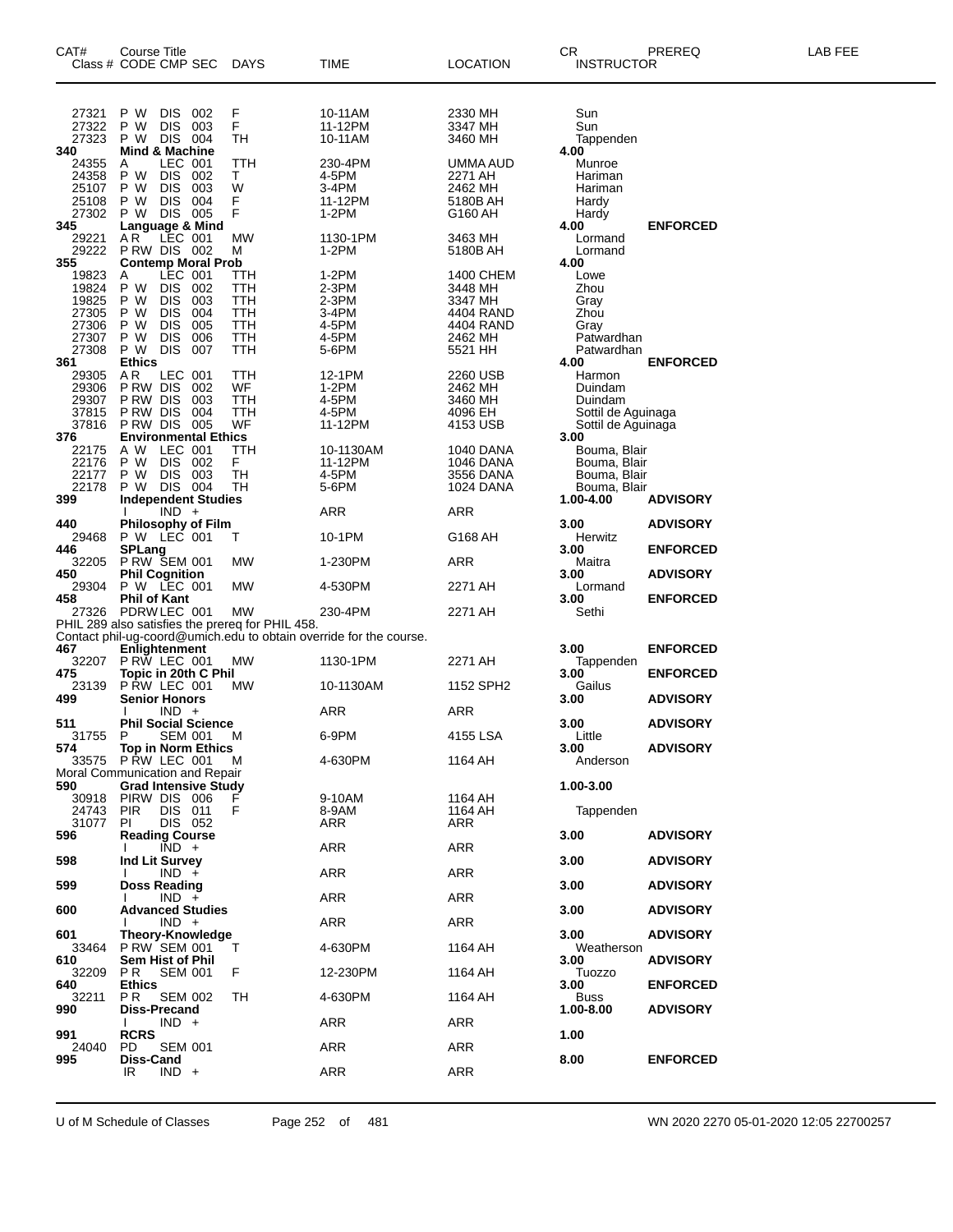| CAT#         | Course Title<br>Class # CODE CMP SEC DAYS      |     | TIME    | LOCATION   | CR<br><b>INSTRUCTOR</b> | <b>PREREQ</b>             | LAB FEE |
|--------------|------------------------------------------------|-----|---------|------------|-------------------------|---------------------------|---------|
|              | Philosophy, Politics and Economics (PPE)       |     |         |            |                         |                           |         |
| 300          | Intro Poli Econ                                |     |         |            | 4.00                    | <b>ADVISORY</b>           |         |
| 21337        | LEC 001<br>A                                   | ттн | 10-11AM | 3463 MH    | Lowe                    |                           |         |
| 21338        | P W<br>002<br>DIS.                             | TTH | 11-12PM | 2271 AH    | Holloway                |                           |         |
| 21613<br>400 | P W<br>DIS.<br>003<br><b>Political Economy</b> | TTH | 12-1PM  | 3460 MH    | Holloway<br>3.00        | <b>ADVISORY, ENFORCED</b> |         |
| Liberalism   |                                                |     |         |            |                         |                           |         |
| 24266        | <b>P RW SEM 001</b>                            | TTH | 230-4PM | 2271 AH    | Lowe                    |                           |         |
| 402          | <b>PPE Hnrs Thesis</b>                         |     |         |            | 1.00-3.00               | <b>ADVISORY</b>           |         |
|              | $IND +$                                        |     | ARR     | <b>ARR</b> |                         |                           |         |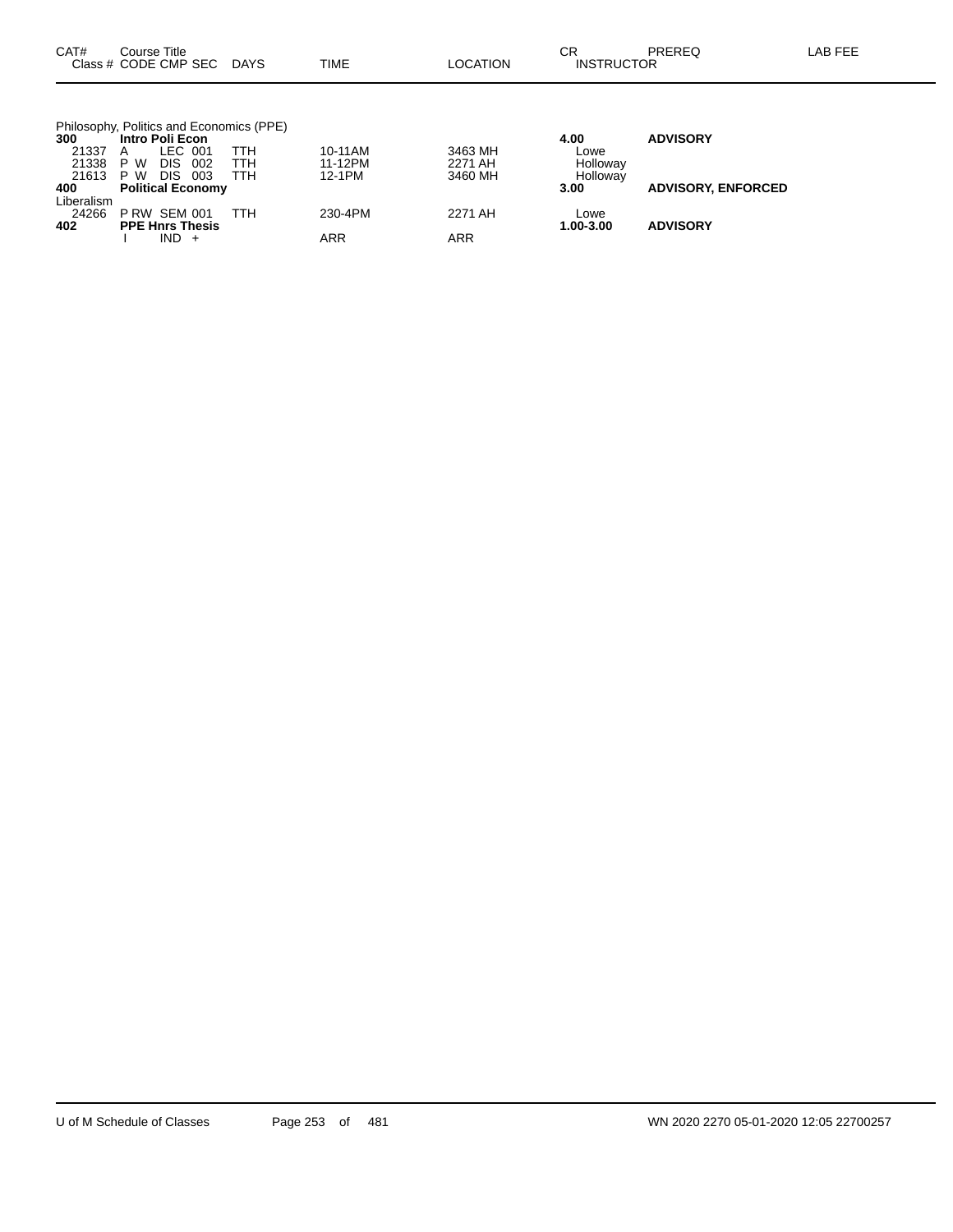| CAT# | Title<br>Course      |      |      |          | Ωm<br>- UN        | PREREQ | ----<br>AR<br>--- |
|------|----------------------|------|------|----------|-------------------|--------|-------------------|
|      | Class # CODE CMP SEC | DAYS | TIME | LOCATION | <b>INSTRUCTOR</b> |        |                   |

--A STUDENT WHO DOES NOT ATTEND THE FIRST MEETING OF A BIOLOGY, CHEMISTRY, OR PHYSICS LABORATORY MAY BE DROPPED

### **Physics Department Physics (PHYSICS)**

FROM THE COURSE FOR NON-ATTENDANCE. ALL STUDENTS MUST TAKE ACTION THROUGH THE REGISTRATION SYSTEM TO MAKE SURE THAT THEIR OFFICIAL SCHEDULE OF COURSES MATCHES THE COURSES THEY ARE ATTENDING. **106 Everyday Physics 3.00 25.00** 11713 P W LEC 001 MW 9-1030AM 268 WEISER Raithel, Fernandes Martins 11714 P W LEC 002 MW 1030-12PM 268 WEISER Raithel, Dominguez **115 Principles of Phys 2.00** 23286 PD W LEC 001 MTWTH 6-7PM 4404 RAND Tomasch **119 Phys World 4.00 ADVISORY** 32358 AI LEC 001 TTH 1130-1PM 2520 NUB Spica 32360 PI W REC 002 W 1-2PM 2512 NUB 32362 PIW REC 003 M 12-1PM 2512 NUB<br>121 Physics Arch Design **121 Physics Arch Design 5.00 ADVISORY 25.00** 21740 PD W LEC 001 MW 3-5PM 268 WEISER Tomasch, Paranjape 31945 A LAB 002 W 5-7PM 268 WEISER P<br>122 DNA Double Helix 3.00 **122 DNA Double Helix 3.00 90.00** 30084 P W SEM 001 TTH 4-530PM 120 WH Penner-Hahn **135 Phys Life Science I 135 Phys Life Science I 135 4.00 4.00 4.00 4.00 ADVISORY 4.00 4.00 4.00 4.00 4.00 4.00 4.00 4.00 4.00 4.00 4.00 4.00 4.00 4.00 4.00 4.00 4.00 4** 20340 P W LEC 001 MTTHF 2-3PM 170 WEISER Lau Students should elect PHYSICS 136 as the corresponding lab. 20343 P W LEC 002 MTTHF 3-4PM 170 WEISER Lau Students should elect PHYSICS 136 as the corresponding lab. 21170 PDR LEC 003 MTWTHF 2-3PM 268 WEISER Melnichuk This section is reserved for CSP students. Permission from a CSP advisor is required to enroll. Please contact CSP for more information at 764-9128 or csp-4info@umich.edu. Students should elect PHYSICS 136 as the corresponding lab. 34255 A MID 010 TH 6-8PM ARR A MID 010 TH 6-8PM ARR A MID 010 TH 6-8PM ARR This is the corresponding evening exam component for PHYSICS 135, section 001. Students from this section will be auto-enrolled to ensure that this time remains available in their schedules. The course will have three evening exams in the term.<br>34613 A 34613 A MID 020 TH 6-8PM ARR A MID 020 TH 6-8PM ARR A MID 020 TH 6-8PM ARR This is the corresponding evening exam component for PHYSICS 135, section 002. Students from this section will be auto-enrolled to ensure that this time remains available in their schedules. The course will have three evening exams in the term.<br>34614 A 34614 A MID 030 TH 6-8PM ARR A MID 030 TH 6-8PM ARR A MID 030 TH 6-8PM ARR This is the corresponding evening exam component for PHYSICS 135, section 003. Students from this section will be auto-enrolled to ensure that this time remains available in their schedules. The course will have three evening exams in the term. **136 Life Sciences Lab I 1.00 ADVISORY 25.00** 30470 PI W LAB 010 T 8-10AM 1261 RAND Lydick 30471 PI W LAB 011 T 10-12PM 1261 RAND Amidei 20546 PI W LAB 012 T 1-3PM 1261 RAND Purz 20547 PI W LAB 013 T 3-5PM 1261 RAND Purz 20548 PI W LAB 014 T 5-7PM 1261 RAND Mitchell Please make sure that your lab section does not conflict with an evening exam for another course. 20549 PI W LAB 015 T 7-9PM 1261 RAND Mitchell Please make sure that your lab section does not conflict with an evening exam for another course.<br>20550 PI W LAB 020 W 8-10AM 1261 RAND Aguillard<br>20551 PI W LAB 021 W 10-12PM 1261 RAND Robinsor 20550 PI W LAB 020 W 8-10AM 1261 RAND Aguillard 20551 PIW LAB 021 W 10-12PM 1261 RAND Robinson<br>20552 PI W LAB 022 W 1-3PM 1261 RAND Ortiz Tavarez 20552 PIW LAB 022 W 1-3PM 1261 RAND Ortiz<br>20553 PIW LAB 023 W 3-5PM 1261 RAND Hanif<br>26008 PIW LAB 024 W 5-7PM 1261 RAND Hanif 20553 PIW LAB 023 W 3-5PM 1261 RAND Hanif<br>26008 PIW LAB 024 W 5-7PM 1261 RAND Hanif 1261 RAND Please make sure that your lab section does not conflict with an evening exam for another course.<br>26009 PI W LAB 025 W 7-9PM 1261 RAND Ort Ortiz Tavarez Please make sure that your lab section does not conflict with an evening exam for another course.<br>20554 PI W LAB 030 TH 8-10AM 1261 RAND Lydick 20554 PI W LAB 030 TH 8-10AM 1261 RAND Lydick 20555 PI W LAB 031 TH 10-12PM 1261 RAND Napier 20556 PI W LAB 032 TH 1-3PM 1261 RAND Simpson 20557 PI W LAB 033 TH 3-5PM 1261 RAND Simpson 20558 PI W LAB 040 F 8-10AM 1261 RAND Aguillard .<br>20559 PIW LAB 041 F 10-12PM 1261 RAND Robins<br>22014 PIW LAB 042 F 1-3PM 1261 RAND Napier 22014 PI W LAB 042 F 1-3PM 1261 RAND Napier 34133 PI W LAB 043 F 3-5PM 1261 RAND Napier

**140 General Physics I 4.00 ADVISORY**

Students should elect PHYSICS 141 as the corresponding LAB section

20345 PI W LEC 001 MTWTH 9-10AM 182 WEISER Popov

20346 PIW LEC 002 MTWTH 10-11AM 182 WEISER Popov

U of M Schedule of Classes Page 254 of 481 WN 2020 2270 05-01-2020 12:05 22700257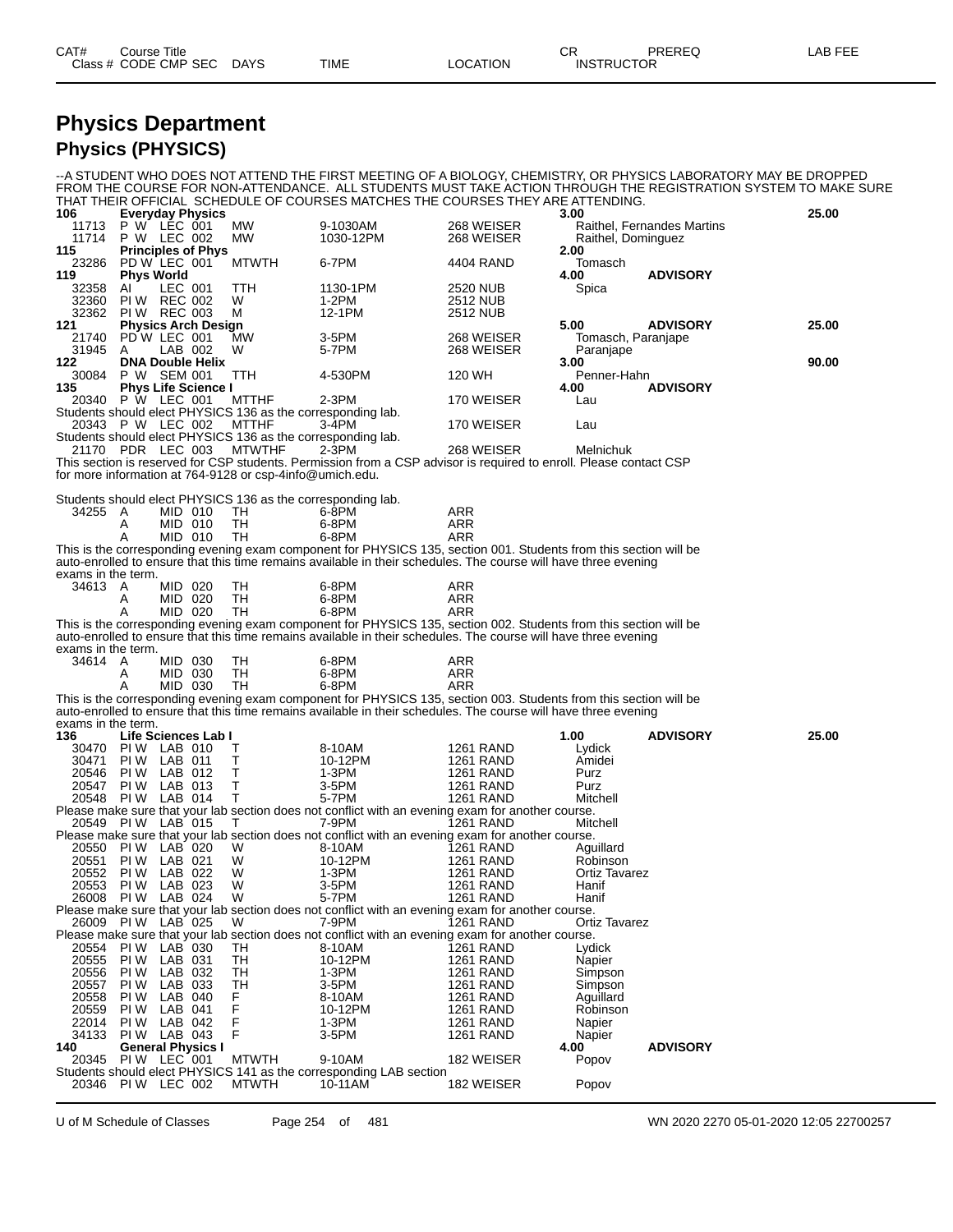| CAT#                          | Course Title                     |                    |                         | Class # CODE CMP SEC DAYS | TIME                                                                                                            | <b>LOCATION</b>                      | CR.<br>PREREQ<br><b>INSTRUCTOR</b>                                                                                              | LAB FEE |
|-------------------------------|----------------------------------|--------------------|-------------------------|---------------------------|-----------------------------------------------------------------------------------------------------------------|--------------------------------------|---------------------------------------------------------------------------------------------------------------------------------|---------|
|                               | 20347 P W LEC 003                |                    |                         | TTH                       | Students should elect PHYSICS 141 as the corresponding LAB section<br>8-10AM                                    | 1060 BSB-TBL                         | Pando Zayas, Kerber                                                                                                             |         |
| 21171                         | PIRW LEC 004                     |                    |                         | <b>TTH</b>                | Students should elect PHYSICS 141 as the corresponding LAB section<br>10-12PM                                   | 1060 BSB-TBL                         | Huterer, Kerber                                                                                                                 |         |
|                               |                                  |                    |                         |                           | Students should elect PHYSICS 141 as the corresponding LAB section                                              |                                      |                                                                                                                                 |         |
|                               |                                  |                    |                         | 31946 PDR LEC 005 MTWTHF  | 1-2PM                                                                                                           | 268 WEISER                           | Melnichuk<br>This section is reserved for CSP students. Permission from a CSP advisor is required to enroll. Please contact CSP |         |
|                               |                                  |                    |                         |                           | for more information at 764-9128 or csp-4info@umich.edu.                                                        |                                      |                                                                                                                                 |         |
| 34382 A                       |                                  |                    |                         |                           | Students should elect PHYSICS 141 as the corresponding lab.<br>6-10PM                                           |                                      |                                                                                                                                 |         |
|                               | A                                |                    | MID 010<br>MID 010      | TH<br>TH                  | 6-10PM                                                                                                          | ARR<br>ARR                           |                                                                                                                                 |         |
|                               | Α                                |                    | MID 010                 | TH                        | 6-10PM                                                                                                          | <b>ARR</b>                           | This is the corresponding evening exam component for PHYSICS 140, section 001. Students from this section will be               |         |
|                               |                                  |                    |                         |                           | auto-enrolled to ensure that this time remains available in their schedules. The course will have three evening |                                      |                                                                                                                                 |         |
| exams in the term.<br>34615 A |                                  |                    | MID 020                 | TH                        | 6-10PM                                                                                                          | ARR                                  |                                                                                                                                 |         |
|                               | A<br>A                           |                    | MID 020<br>MID 020      | TH<br>TH                  | 6-10PM<br>6-10PM                                                                                                | ARR<br><b>ARR</b>                    |                                                                                                                                 |         |
|                               |                                  |                    |                         |                           |                                                                                                                 |                                      | This is the corresponding evening exam component for PHYSICS 140, section 002. Students from this section will be               |         |
| exams in the term.            |                                  |                    |                         |                           | auto-enrolled to ensure that this time remains available in their schedules. The course will have three evening |                                      |                                                                                                                                 |         |
| 34616 A                       | A                                |                    | MID 030<br>MID 030      | TH<br>TH                  | 6-10PM<br>6-10PM                                                                                                | ARR<br>ARR                           |                                                                                                                                 |         |
|                               | A                                |                    | MID 030                 | TH                        | 6-10PM                                                                                                          | <b>ARR</b>                           |                                                                                                                                 |         |
|                               |                                  |                    |                         |                           | auto-enrolled to ensure that this time remains available in their schedules. The course will have three evening |                                      | This is the corresponding evening exam component for PHYSICS 140, section 003. Students from this section will be               |         |
| exams in the term.<br>34617 A |                                  |                    | MID 040                 | TH.                       | 6-10PM                                                                                                          | ARR                                  |                                                                                                                                 |         |
|                               | A                                |                    | MID 040                 | TH                        | 6-10PM                                                                                                          | ARR                                  |                                                                                                                                 |         |
|                               | A                                |                    | MID 040                 | TH                        | 6-10PM                                                                                                          | <b>ARR</b>                           | This is the corresponding evening exam component for PHYSICS 140, section 004. Students from this section will be               |         |
| exams in the term.            |                                  |                    |                         |                           | auto-enrolled to ensure that this time remains available in their schedules. The course will have three evening |                                      |                                                                                                                                 |         |
| 34618 A                       |                                  |                    | MID 050                 | TH.                       | 6-10PM                                                                                                          | ARR                                  |                                                                                                                                 |         |
|                               | A<br>A                           |                    | MID 050<br>MID 050      | TH<br><b>TH</b>           | 6-10PM<br>6-10PM                                                                                                | ARR<br><b>ARR</b>                    |                                                                                                                                 |         |
|                               |                                  |                    |                         |                           | auto-enrolled to ensure that this time remains available in their schedules. The course will have three evening |                                      | This is the corresponding evening exam component for PHYSICS 140, section 005. Students from this section will be               |         |
| exams in the term.<br>141     |                                  |                    | <b>Elementary Lab I</b> |                           |                                                                                                                 |                                      | 1.00                                                                                                                            | 25.00   |
| 11715<br>11716                | PIW LAB 011<br>PIW LAB 012       |                    |                         | Т<br>Т                    | 10-12PM<br>1-3PM                                                                                                | 1221 RAND<br><b>1221 RAND</b>        | <b>Batalden</b><br>Perez                                                                                                        |         |
| 11717                         | PI W<br>PIW LAB 014              | LAB 013            |                         | Т                         | 3-5PM                                                                                                           | <b>1221 RAND</b>                     | Chan                                                                                                                            |         |
| 11718                         |                                  |                    |                         | Т                         | 5-7PM<br>Please make sure that your lab section does not conflict with an evening exam for another course.      | <b>1221 RAND</b>                     | Zheng                                                                                                                           |         |
|                               | 17938 PIW LAB 015                |                    |                         | T.                        | 7-9PM<br>Please make sure that your lab section does not conflict with an evening exam for another course.      | <b>1221 RAND</b>                     | Zheng                                                                                                                           |         |
| 17985                         | PI W                             | LAB 020            |                         | W                         | 8-10AM                                                                                                          | 1221 RAND                            | Wang                                                                                                                            |         |
| 11719<br>11720                | PI W<br>PIW LAB 022              | LAB 021            |                         | W<br>W                    | 10-12PM<br>1-3PM                                                                                                | <b>1221 RAND</b><br>1221 RAND        | Perez<br>Zheng                                                                                                                  |         |
| 11721                         | PIW LAB 023<br>11722 PIW LAB 024 |                    |                         | w<br>W                    | 3-5PM<br>5-7PM                                                                                                  | 1221 RAND<br><b>1221 RAND</b>        | Zheng<br>Wan                                                                                                                    |         |
|                               |                                  |                    |                         |                           | Please make sure that your lab section does not conflict with an evening exam for another course.               |                                      |                                                                                                                                 |         |
| 11732                         | PIW LAB 025                      |                    |                         | W                         | 7-9PM<br>Please make sure that your lab section does not conflict with an evening exam for another course.      | <b>1221 RAND</b>                     | Wan                                                                                                                             |         |
| 11723<br>11724                | PI W<br>PI W                     | LAB 030<br>LAB 031 |                         | TН<br>TН                  | 8-10AM<br>10-12PM                                                                                               | 1221 RAND<br><b>1221 RAND</b>        | Noorali<br>Zhang                                                                                                                |         |
| 11725                         | PI W                             |                    | LAB 032                 | TН                        | 1-3PM                                                                                                           | <b>1221 RAND</b>                     | Mendoza Serrano                                                                                                                 |         |
| 18903<br>18904                | PI W<br>PI W                     |                    | LAB 033<br>LAB 040      | TH<br>F                   | 3-5PM<br>8-10AM                                                                                                 | <b>1221 RAND</b><br><b>1221 RAND</b> | Chan<br>Wang                                                                                                                    |         |
| 18488<br>11726                | PI W<br>PI W                     |                    | LAB 041<br>LAB 042      | F<br>F                    | 10-12PM<br>1-3PM                                                                                                | <b>1221 RAND</b><br><b>1221 RAND</b> | Wang<br>Mendoza Serrano                                                                                                         |         |
| 11727                         | PI W                             |                    | LAB 043                 | F                         | 3-5PM                                                                                                           | <b>1221 RAND</b>                     | Noorali                                                                                                                         |         |
| 21611<br>27970                | PI W<br>PI W                     |                    | LAB 060<br>LAB 061      | т<br>Τ                    | 8-10AM<br>10-12PM                                                                                               | <b>1224 RAND</b><br><b>1224 RAND</b> | Guo<br>Zhang                                                                                                                    |         |
| 19174                         | PI W                             |                    | LAB 062                 | Т                         | 1-3PM                                                                                                           | <b>1224 RAND</b>                     | Batalden                                                                                                                        |         |
| 11728<br>11729                | PI W<br>PI W                     | LAB 063            | LAB 064                 | Τ<br>т                    | 3-5PM<br>5-7PM                                                                                                  | <b>1224 RAND</b><br><b>1224 RAND</b> | Hills<br>Guo                                                                                                                    |         |
| 11730                         | PI W                             | LAB 082            |                         | TН                        | Please make sure that your lab section does not conflict with an evening exam for another course.<br>1-3PM      | <b>1224 RAND</b>                     | Hills                                                                                                                           |         |
| 11731                         | PI W                             |                    | LAB 083                 | TH                        | 3-5PM                                                                                                           | <b>1224 RAND</b>                     | Wang                                                                                                                            |         |
| 11733<br>11734                | PI W<br>PI W                     | LAB 091            | LAB 090                 | F<br>F                    | 8-10AM<br>10-12PM                                                                                               | <b>1224 RAND</b><br><b>1224 RAND</b> | Saskowski<br>Saskowski                                                                                                          |         |
| 34134<br>160                  | PI W                             | LAB 092            | <b>Honors Physics I</b> | F                         | 1-3PM                                                                                                           | <b>1224 RAND</b>                     | <b>Hills</b><br><b>ADVISORY</b><br>4.00                                                                                         |         |
| 17752                         | P W LEC 001                      |                    |                         | TTH                       | 12-1PM                                                                                                          | 182 WEISER                           |                                                                                                                                 |         |

**160 Honors Physics I 4.00 ADVISORY** P W LEC 001 MW 12-1PM 269 WEISER Merlin, Day

U of M Schedule of Classes Page 255 of 481 WN 2020 2270 05-01-2020 12:05 22700257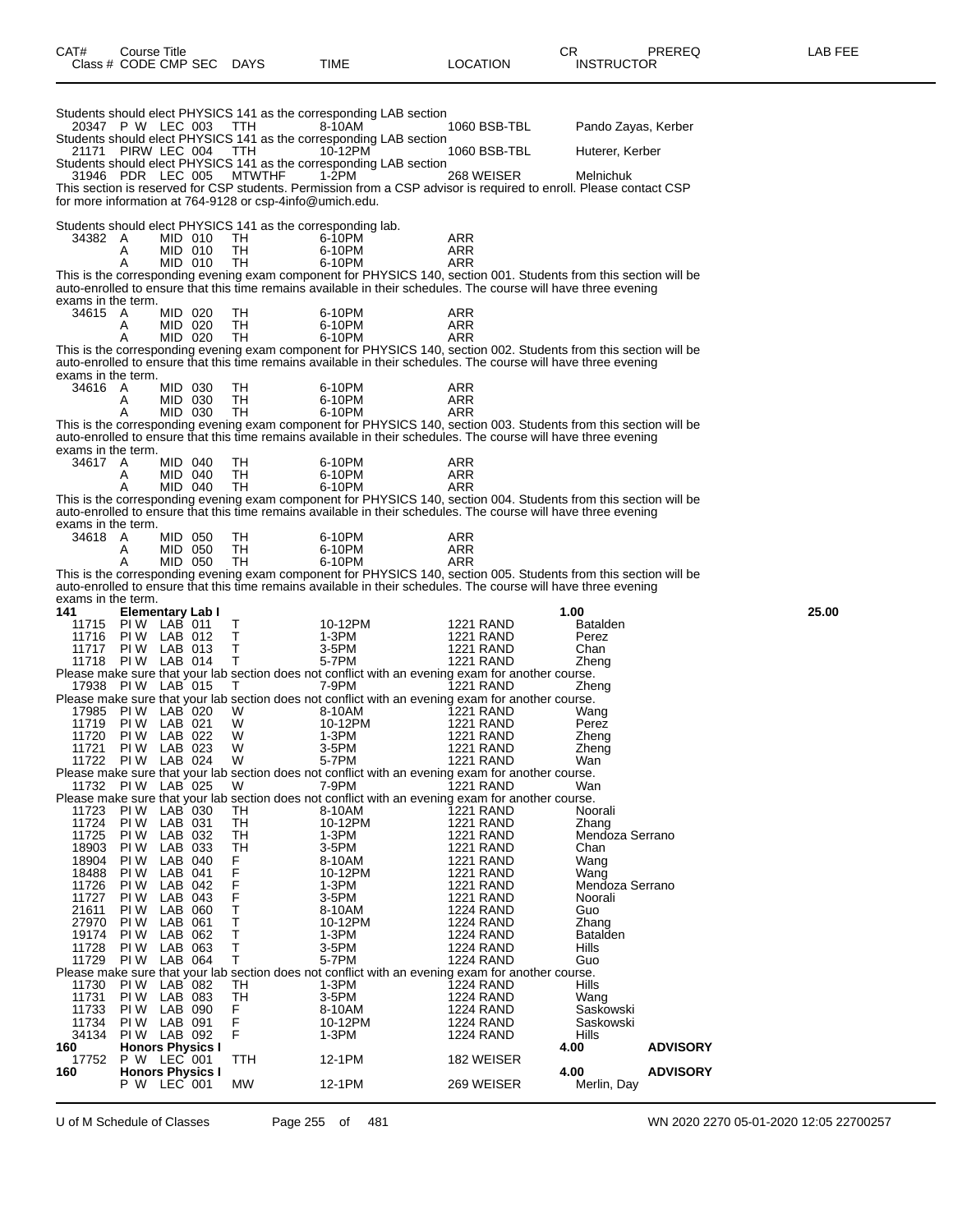| CAT#               | Course Title<br>Class # CODE CMP SEC |                    |                             | <b>DAYS</b>                                                                 | TIME                                                                                                              | LOCATION                             | CR<br><b>INSTRUCTOR</b>      | PREREQ          | LAB FEE |
|--------------------|--------------------------------------|--------------------|-----------------------------|-----------------------------------------------------------------------------|-------------------------------------------------------------------------------------------------------------------|--------------------------------------|------------------------------|-----------------|---------|
|                    |                                      |                    |                             |                                                                             | Students should elect PHYSICS 161 as the corresponding LAB section.                                               |                                      |                              |                 |         |
| 161<br>18301       | PIW LAB 001                          |                    | <b>Honors Mechanics Lab</b> | W                                                                           | 2-5PM                                                                                                             | <b>1224 RAND</b>                     | 1.00<br>Kleinhenz            | <b>ADVISORY</b> | 25.00   |
| 210                | <b>Energy</b>                        |                    |                             |                                                                             |                                                                                                                   |                                      | 3.00                         |                 |         |
| 31947              | PIW LEC 001                          |                    |                             | TTH                                                                         | 4-530PM                                                                                                           | 182 WEISER                           | Tarle                        |                 |         |
| 235                |                                      |                    | <b>Phy Life Sciences II</b> |                                                                             |                                                                                                                   |                                      | 4.00                         | <b>ADVISORY</b> |         |
| 20339              | P W LEC 001                          |                    |                             | <b>MTTHF</b><br>Students should elect PHYSICS 236 as the corresponding lab. | 12-1PM                                                                                                            | 170 WEISER                           | Eckhause                     |                 |         |
|                    | 20344 P W LEC 002                    |                    |                             | <b>MTTHF</b>                                                                | 1-2PM                                                                                                             | 170 WEISER                           | Eckhause                     |                 |         |
|                    |                                      |                    |                             | Students should elect PHYSICS 236 as the corresponding lab.                 |                                                                                                                   |                                      |                              |                 |         |
| 34256              | A                                    | MID 010            |                             | TН                                                                          | 8-10PM                                                                                                            | ARR                                  |                              |                 |         |
|                    | A<br>Α                               | MID 010<br>MID 010 |                             | TН<br>TH                                                                    | 8-10PM<br>8-10PM                                                                                                  | ARR<br>ARR                           |                              |                 |         |
|                    |                                      |                    |                             |                                                                             | This is the corresponding evening exam component for PHYSICS 240, section 001. Students from this section will be |                                      |                              |                 |         |
|                    |                                      |                    |                             |                                                                             | auto-enrolled to ensure that this time remains available in their schedules. The course will have three evening   |                                      |                              |                 |         |
| exams in the term. |                                      |                    |                             |                                                                             |                                                                                                                   |                                      |                              |                 |         |
| 35051 A<br>236     |                                      | MID 020            | Life Sciences Lab II        |                                                                             | ARR                                                                                                               | ARR                                  | 1.00                         | <b>ADVISORY</b> | 25.00   |
| 20517              | PIW LAB 010                          |                    |                             | т                                                                           | 8-10AM                                                                                                            | <b>1412 RAND</b>                     | Tsai                         |                 |         |
| 20518              | PI W                                 | LAB 011            |                             | т                                                                           | 10-12PM                                                                                                           | <b>1412 RAND</b>                     | Shangase                     |                 |         |
| 20519              | PIW LAB 012                          |                    |                             | т<br>Τ                                                                      | 1-3PM                                                                                                             | <b>1412 RAND</b>                     | Li                           |                 |         |
| 20520<br>20521     | <b>PIW LAB 013</b><br>PIW LAB 014    |                    |                             | т                                                                           | 3-5PM<br>5-7PM                                                                                                    | <b>1412 RAND</b><br><b>1412 RAND</b> | Sessa<br>Dash                |                 |         |
|                    |                                      |                    |                             |                                                                             | Please make sure your lab does not conflict with an evening exam for another course.                              |                                      |                              |                 |         |
|                    | 20522 PIW LAB 015                    |                    |                             | Т                                                                           | 7-9PM                                                                                                             | 1412 RAND                            | Dash                         |                 |         |
|                    |                                      |                    |                             |                                                                             | Please make sure your lab does not conflict with an evening exam for another course.                              |                                      |                              |                 |         |
| 20523<br>20524     | PI W<br>PIW LAB 021                  | LAB 020            |                             | W<br>W                                                                      | 8-10AM<br>10-12PM                                                                                                 | 1412 RAND<br>1412 RAND               | Cheng<br>Shangase            |                 |         |
| 20525              | PI W                                 | LAB 022            |                             | W                                                                           | 1-3PM                                                                                                             | 1412 RAND                            | Hollowed                     |                 |         |
| 20526              | PIW LAB 023                          |                    |                             | W                                                                           | 3-5PM                                                                                                             | 1412 RAND                            | Hollowed                     |                 |         |
|                    | 28162 PIW LAB 024                    |                    |                             | W                                                                           | 5-7PM                                                                                                             | 1412 RAND                            | Robinson                     |                 |         |
| 20527              | PI W                                 | LAB 030            |                             | TН                                                                          | Please make sure your lab does not conflict with an evening exam for another course.<br>8-10AM                    | 1412 RAND                            | Cheng                        |                 |         |
| 20528              | PIW LAB 031                          |                    |                             | <b>TH</b>                                                                   | 10-12PM                                                                                                           | 1412 RAND                            | Shangase                     |                 |         |
| 20529              | PI W                                 | LAB 032            |                             | TН                                                                          | 1-3PM                                                                                                             | 1412 RAND                            | Kyriacou                     |                 |         |
| 20530              | <b>PIW LAB 033</b>                   |                    |                             | TН                                                                          | 3-5PM                                                                                                             | 1412 RAND                            | Kyriacou                     |                 |         |
| 20531              | PIW LAB 034                          |                    |                             | <b>TH</b>                                                                   | 5-7PM<br>Please make sure your lab does not conflict with an evening exam for another course.                     | 1412 RAND                            | Robinson                     |                 |         |
| 20532              | PI W                                 | LAB 040            |                             | F                                                                           | 8-10AM                                                                                                            | 1412 RAND                            | Shangase                     |                 |         |
| 20533              | PIW LAB 041                          |                    |                             | F                                                                           | 10-12PM                                                                                                           | 1412 RAND                            | Li                           |                 |         |
| 20534              | PIW LAB 042                          |                    |                             | F                                                                           | 1-3PM                                                                                                             | <b>1412 RAND</b>                     | Sessa                        |                 |         |
| 20535<br>240       | PIW LAB 043                          |                    | General Physics II          | F                                                                           | 3-5PM                                                                                                             | <b>1412 RAND</b>                     | Tsai<br>4.00                 | <b>ADVISORY</b> |         |
|                    | 20332 PIW LEC 001                    |                    |                             | <b>MTWTH</b>                                                                | 9-10AM                                                                                                            | 170 WEISER                           | Winn                         |                 |         |
|                    |                                      |                    |                             | Students should elect PHYSICS 241 as the corresponding lab.                 |                                                                                                                   |                                      |                              |                 |         |
|                    | 20333 PIW LEC 002                    |                    |                             | <b>MTWTH</b>                                                                | 10-11AM                                                                                                           | 170 WEISER                           | Winn                         |                 |         |
|                    | 24289 PIW LEC 003                    |                    |                             | Students should elect PHYSICS 241 as the corresponding lab.<br><b>MTWTH</b> | 11-12PM                                                                                                           | 170 WEISER                           | Lubensky                     |                 |         |
|                    |                                      |                    |                             | Students should elect PHYSICS 241 as the corresponding lab.                 |                                                                                                                   |                                      |                              |                 |         |
| 241                |                                      |                    | Elementary Lab II           |                                                                             |                                                                                                                   |                                      | 1.00                         | <b>ADVISORY</b> | 25.00   |
| 11735              | <b>PIW LAB 010</b>                   |                    |                             | Т                                                                           | 8-10AM                                                                                                            | <b>1209 RAND</b>                     | Lee                          |                 |         |
| 11736<br>11737     | PI W<br>PI W                         | LAB 011<br>LAB 012 |                             | T<br>Т                                                                      | 10-12PM<br>1-3PM                                                                                                  | 1209 RAND<br>1209 RAND               | McCusker<br>Zhang            |                 |         |
| 11738              | PIW LAB 013                          |                    |                             | Τ                                                                           | 3-5PM                                                                                                             | <b>1209 RAND</b>                     | Zhang                        |                 |         |
|                    | 28246 PIW LAB 014                    |                    |                             | Τ                                                                           | 5-7PM                                                                                                             | <b>1209 RAND</b>                     | Garcia                       |                 |         |
| 11739              |                                      |                    |                             | TH                                                                          | Please make sure your lab does not conflict with an evening exam for another course.<br>1-3PM                     | <b>1209 RAND</b>                     |                              |                 |         |
|                    | PIW LAB 032<br>11741 PIW LAB 034     |                    |                             | TH                                                                          | 5-7PM                                                                                                             | <b>1209 RAND</b>                     | Zhang<br>Park                |                 |         |
|                    |                                      |                    |                             |                                                                             | Please make sure your lab does not conflict with an evening exam for another course.                              |                                      |                              |                 |         |
| 11742              | PI W                                 | LAB 040            |                             | F                                                                           | 8-10AM                                                                                                            | <b>1209 RAND</b>                     | Ma                           |                 |         |
| 11743              | PIW LAB 041                          |                    |                             | F<br>F                                                                      | 10-12PM                                                                                                           | <b>1209 RAND</b>                     | Ma                           |                 |         |
| 11744<br>16364     | PIW LAB 042<br>PI W                  | LAB 061            |                             | Τ                                                                           | 1-3PM<br>10-12PM                                                                                                  | <b>1209 RAND</b><br>1233 RAND        | <b>Black</b><br><b>Black</b> |                 |         |
| 16365              | PI W                                 | LAB 062            |                             | т                                                                           | 1-3PM                                                                                                             | <b>1233 RAND</b>                     | Park                         |                 |         |
| 16366              | PIW LAB 063                          |                    |                             | т                                                                           | 3-5PM                                                                                                             | 1233 RAND                            | Garcia                       |                 |         |
|                    | 27961 PIW LAB 064                    |                    |                             | т                                                                           | 5-7PM                                                                                                             | 1233 RAND                            | Chahrour                     |                 |         |
| 16589              | <b>PIW LAB 070</b>                   |                    |                             | W                                                                           | Please make sure your lab does not conflict with an evening exam for another course.<br>8-10AM                    | 1233 RAND                            | Ma                           |                 |         |
| 30469              | PIW LAB 071                          |                    |                             | W                                                                           | 10-12PM                                                                                                           | 1233 RAND                            | <b>Black</b>                 |                 |         |
| 16434              | <b>PIW LAB 072</b>                   |                    |                             | W                                                                           | 1-3PM                                                                                                             | <b>1233 RAND</b>                     | McCusker                     |                 |         |
| 16435              | PIW LAB 073                          |                    |                             | W                                                                           | 3-5PM                                                                                                             | 1233 RAND                            | Ma                           |                 |         |
| 21195              | PIW LAB 074                          |                    |                             | W                                                                           | 5-7PM<br>Please make sure your lab does not conflict with an evening exam for another course.                     | <b>1233 RAND</b>                     | Chahrour                     |                 |         |
| 30468              | PIW LAB 080                          |                    |                             | TН                                                                          | 8-10AM                                                                                                            | 1233 RAND                            | Lee                          |                 |         |
| 34164              | PIW LAB 081                          |                    |                             | TН                                                                          | 10-12PM                                                                                                           | <b>1233 RAND</b>                     | <b>Black</b>                 |                 |         |
| 34166              | PIW LAB 083                          |                    |                             | TН                                                                          | $3-5$ PM                                                                                                          | 1233 RAND                            | Zhang                        |                 |         |
| 260<br>11745       | P W LEC 001                          |                    | <b>Honors Physics II</b>    | W                                                                           | 12-1PM                                                                                                            | 170 WEISER                           | 4.00                         | <b>ADVISORY</b> |         |
| 260                |                                      |                    | <b>Honors Physics II</b>    |                                                                             |                                                                                                                   |                                      | 4.00                         | <b>ADVISORY</b> |         |
|                    |                                      |                    |                             |                                                                             |                                                                                                                   |                                      |                              |                 |         |

U of M Schedule of Classes Page 256 of 481 WN 2020 2270 05-01-2020 12:05 22700257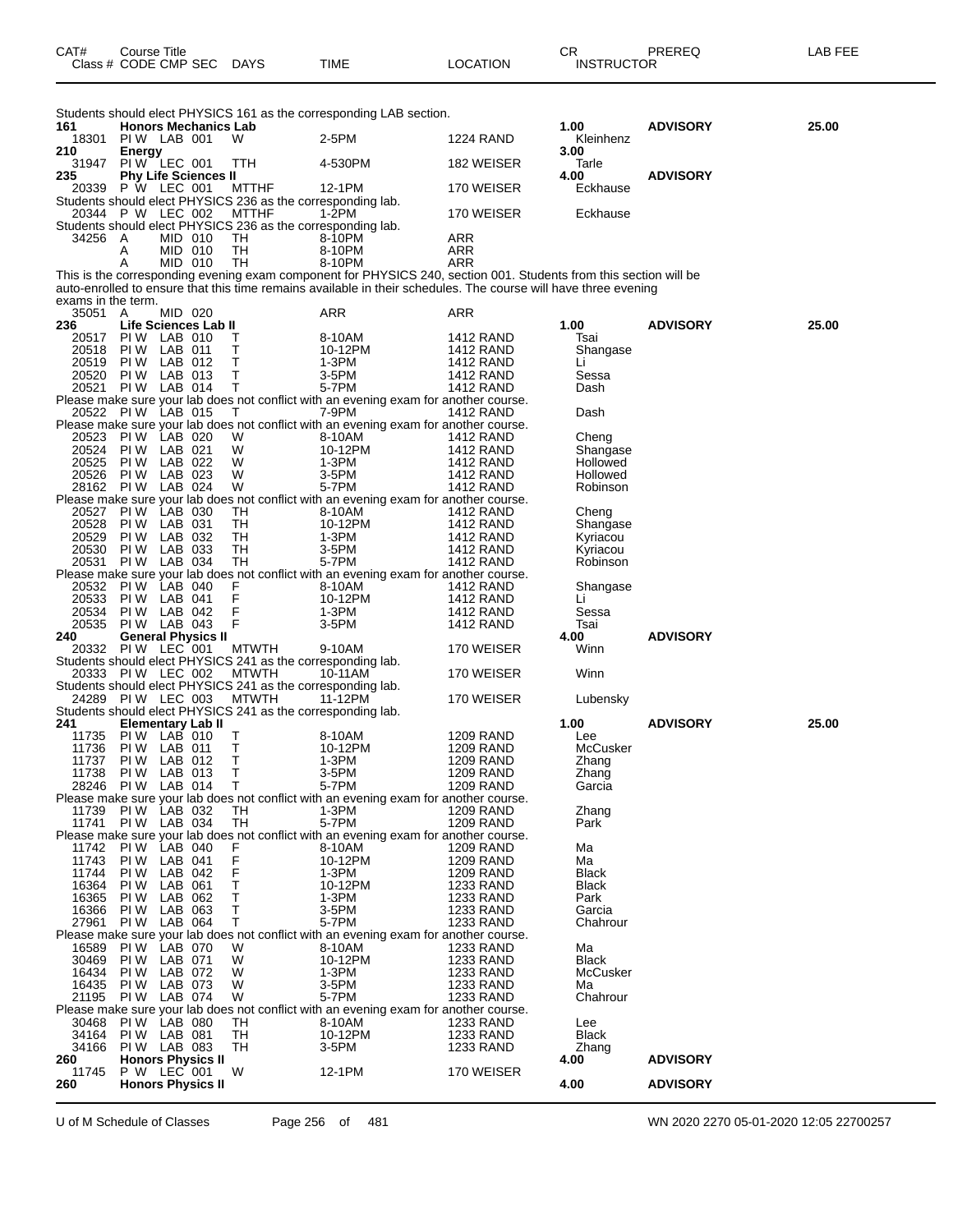| CAT#           | Course Title<br>Class # CODE CMP SEC         | <b>DAYS</b> | TIME                                                                                             | <b>LOCATION</b>        | CR.<br><b>INSTRUCTOR</b>             | PREREQ                    | LAB FEE |
|----------------|----------------------------------------------|-------------|--------------------------------------------------------------------------------------------------|------------------------|--------------------------------------|---------------------------|---------|
|                | P W LEC 001                                  | <b>TTHF</b> | 12-1PM                                                                                           | 269 WEISER             | Gerdes, Avestruz, Bates              |                           |         |
|                |                                              |             | Students should elect PHYSICS 261 as the corresponding Lab section for the course.               |                        |                                      |                           |         |
| 261<br>18302   | <b>Honors E&amp;M Lab</b><br>PIW LAB 001     | W           | 1-4PM                                                                                            | 1209 RAND              | 1.00<br>Lorenzon                     | <b>ADVISORY</b>           | 25.00   |
| 20898          | PIW LAB 002                                  | W           | 4-7PM                                                                                            | <b>1209 RAND</b>       | Hipsley                              |                           |         |
| 37106          |                                              | W           | Please make sure that your lab does not conflict with evening exams for other courses.<br>9-12PM |                        |                                      |                           |         |
| 288            | PIW LAB 003<br><b>Physics of Music</b>       |             |                                                                                                  | 1209 RAND              | Li<br>3.00                           |                           |         |
| 29912          | PIW LEC 001                                  | МW          | 230-4PM                                                                                          | 182 WEISER             | Newman                               |                           |         |
| 290<br>19013   | <b>Physics Body&amp;Mind</b><br>P RW LEC 001 | МW          | 230-4PM                                                                                          | 269 WEISER             | 3.00<br>Zochowski                    | <b>ADVISORY, ENFORCED</b> |         |
| 340<br>11746   | <b>Waves Heat Light</b><br>PRW LEC 001       | TTH         | 230-4PM                                                                                          | 260 WEISER             | 3.00<br>Qian, Zhao                   | <b>ADVISORY, ENFORCED</b> |         |
| 351            | <b>Meth Theoretical I</b>                    |             |                                                                                                  |                        | 3.00                                 | <b>ADVISORY</b>           |         |
| 21057<br>360   | P W LEC 001<br><b>Honors Physics III</b>     | TTH         | 4-530PM                                                                                          | 260 WEISER             | Deegan, Zhou<br>4.00                 | <b>ADVISORY, ENFORCED</b> |         |
| 22180          | A R<br>LEC 001                               | MWF         | 9-10AM                                                                                           | 269 WEISER             | Schwarz                              |                           |         |
| 29908<br>29909 | PRW DIS 002<br>PRW DIS 003                   | F<br>F      | 12-1PM<br>$2-3PM$                                                                                | 1866 EH<br>1624 CHEM   | Hong<br>Hong                         |                           |         |
| 390            | <b>Intro Modern Phys</b>                     |             |                                                                                                  |                        | 3.00                                 | <b>ADVISORY, ENFORCED</b> |         |
| 11747<br>391   | P RW LEC 001<br><b>Modern Physics Lab</b>    | <b>MWF</b>  | 11-12PM                                                                                          | <b>B844 EH</b>         | Spitz<br>2.00                        | <b>ADVISORY, ENFORCED</b> | 35.00   |
| 24022          | PRW LAB 001                                  | M           | 1-4PM                                                                                            | 4265 RAND              | Sih                                  |                           |         |
| 24023<br>24024 | PRW LAB 002<br>PRW LAB 003                   | Т<br>W      | 1-4PM<br>1-4PM                                                                                   | 4265 RAND<br>4265 RAND | Akerlof, Gong<br>Ogilvie, Gong       |                           |         |
| 24025          | P RW LAB 004                                 | TН          | 1-4PM                                                                                            | 4265 RAND              | Riles, Ezroura                       |                           |         |
| 26028<br>401   | PRW LAB 005<br><b>Intermed Mechanics</b>     | TН          | 9-12PM                                                                                           | 4265 RAND              | Uher, Ezroura<br>4.00                | <b>ADVISORY, ENFORCED</b> |         |
| 11748          | A R<br>LEC 001                               | ттн         | 10-1130AM                                                                                        | 340 WH                 | Safdi                                |                           |         |
| 25154          | PRW DIS 002<br>PRW DIS 003                   | F<br>F      | 12-1PM                                                                                           | 335 WH                 | Dong                                 |                           |         |
| 27030<br>405   | <b>Intermed Elec-Mag</b>                     |             | 10-11AM                                                                                          | 1632 CHEM              | Dong<br>4.00                         | <b>ADVISORY, ENFORCED</b> |         |
| 11749          | AR<br>LEC 001                                | TTH         | 4-530PM                                                                                          | <b>1518 NUB</b>        | Zhao                                 |                           |         |
| 25155<br>27031 | PRW DIS 002<br>PRW DIS 003                   | W<br>W      | 5-6PM<br>6-7PM                                                                                   | 335 WH<br>335 WH       | Herderschee<br>Herderschee           |                           |         |
| 406            | <b>Stat&amp;Thermal Phys</b>                 |             |                                                                                                  |                        | 4.00                                 | <b>ENFORCED</b>           |         |
| 11750<br>25153 | A R<br>LEC 001<br>P RW DIS 002               | MW<br>F     | 10-1130AM<br>8-9AM                                                                               | 4404 RAND<br>4404 RAND | Mao<br>Li                            |                           |         |
| 29935          | PRW DIS 003                                  | F           | 9-10AM                                                                                           | 1628 CHEM              | Li                                   |                           |         |
| 411<br>17776   | <b>Intro Comp Physics</b><br>P W LEC 001     | TTH         | 4-530PM                                                                                          | 1200 CHEM              | 3.00<br>Zhu, Yu                      | <b>ADVISORY</b>           |         |
| 415            | <b>Undergrad Research</b><br>$IND +$         |             | ARR                                                                                              | ARR                    | 1.00-6.00                            |                           |         |
| 417            | <b>Dyn Proc Biophys</b>                      |             |                                                                                                  |                        | 3.00                                 | <b>ADVISORY</b>           |         |
| 17775<br>420   | P W LEC 001<br><b>Phys for Educators</b>     | TTH         | 1-230PM                                                                                          | 4404 RAND              | <b>Meiners</b><br>3.00               | <b>ADVISORY</b>           | 25.00   |
| 11752          | PRW LEC 001                                  | ттн         | 3-430PM                                                                                          | 268 WEISER             | Li, Bennion                          |                           |         |
| 16358<br>430   | PRW LEC 002<br><b>Medical Physics</b>        | TTH         | 430-6PM                                                                                          | 268 WEISER             | Li. Bennion<br>3.00                  | <b>ADVISORY</b>           |         |
| 31244          | P W LEC 001                                  | МW          | 830-10AM                                                                                         | 3230 USB               | Ivanova                              |                           |         |
| 433<br>31771 P | <b>Biocomplexity</b><br>LEC 001              | <b>MW</b>   | 10-1130AM                                                                                        | 142 LORCH              | 3.00<br>Wood                         | <b>ADVISORY</b>           |         |
| 441            | <b>Advanced Lab I</b>                        |             |                                                                                                  |                        | 3.00                                 | <b>ENFORCED</b>           | 25.00   |
| 17980<br>24318 | PRW LAB 001<br>PRW LAB 003                   | м<br>TH     | 1-5PM<br>1-5PM                                                                                   | 4288 RAND<br>4288 RAND | Torres-Isea, Barnes<br>Kuzmich, Paik |                           |         |
| 442            | <b>Advanced Lab II</b>                       |             |                                                                                                  |                        | 3.00                                 | <b>ENFORCED</b>           | 25.00   |
| 11753<br>19516 | PRW LAB 001<br>PRW LAB 003                   | м<br>TН     | 1-5PM<br>1-5PM                                                                                   | 4288 RAND<br>4288 RAND | Torres-Isea, Barnes<br>Kuzmich, Paik |                           |         |
| 450            | Lab Tech in BIOPHYS                          |             |                                                                                                  |                        | 3.00                                 | <b>ADVISORY</b>           | 125.00  |
| 22406<br>453   | PD.<br>LAB 001<br><b>Quantum Mechanics</b>   | MW          | $1-3PM$                                                                                          | 3034 CHEM              | Yang<br>4.00                         | <b>ADVISORY, ENFORCED</b> |         |
| 11755          | A R<br>LEC 001                               | MW          | 10-1130AM                                                                                        | 335 WH                 | Elvang                               |                           |         |
| 25156<br>27032 | PIRW DIS 002<br>PIRW DIS 003                 | м<br>м      | 4-5PM<br>5-6PM                                                                                   | 4404 RAND<br>4404 RAND | Johnson<br>Johnson                   |                           |         |
| 457            | Particles&Cosmology                          |             |                                                                                                  |                        | 3.00                                 | <b>ENFORCED</b>           |         |
| 11756<br>460   | P RW LEC 001<br>Quantum Mech II              | ŴF          | 1130-1PM                                                                                         | 4404 RAND              | Zhou<br>3.00                         | <b>ENFORCED</b>           |         |
| 11757          | P RW LEC 001                                 | TTH         | 1130-1PM                                                                                         | 335 WH                 | Sun, Steinberg                       |                           |         |
| 463<br>11758   | <b>Intro Solid State</b><br>PRW LEC 001      | МW          | 230-4PM                                                                                          | 335 WH                 | 3.00<br>Deng                         | <b>ENFORCED</b>           |         |
| 489<br>29913   | <b>Physics of Music II</b>                   | MW          | 230-4PM                                                                                          | 182 WEISER             | 3.00<br>Newman                       | <b>ADVISORY</b>           |         |
| 496            | PIW LEC 001<br><b>Senior Thesis I</b>        |             |                                                                                                  |                        | 2.00-3.00                            | <b>ADVISORY</b>           |         |
| 497            | $IND +$<br><b>Senior Thesis II</b>           |             | <b>ARR</b>                                                                                       | ARR                    | 2.00-3.00                            | <b>ADVISORY</b>           |         |
|                | $IND +$                                      |             | <b>ARR</b>                                                                                       | <b>ARR</b>             |                                      |                           |         |
| 498            | Intr Res-Honors Stu<br>$IND +$               |             | ARR                                                                                              | ARR                    | 2.00-3.00                            | <b>ADVISORY</b>           |         |
| 499            | Intr Res-Honors Stu                          |             |                                                                                                  |                        | 2.00-3.00                            | <b>ADVISORY</b>           |         |

U of M Schedule of Classes Page 257 of 481 WN 2020 2270 05-01-2020 12:05 22700257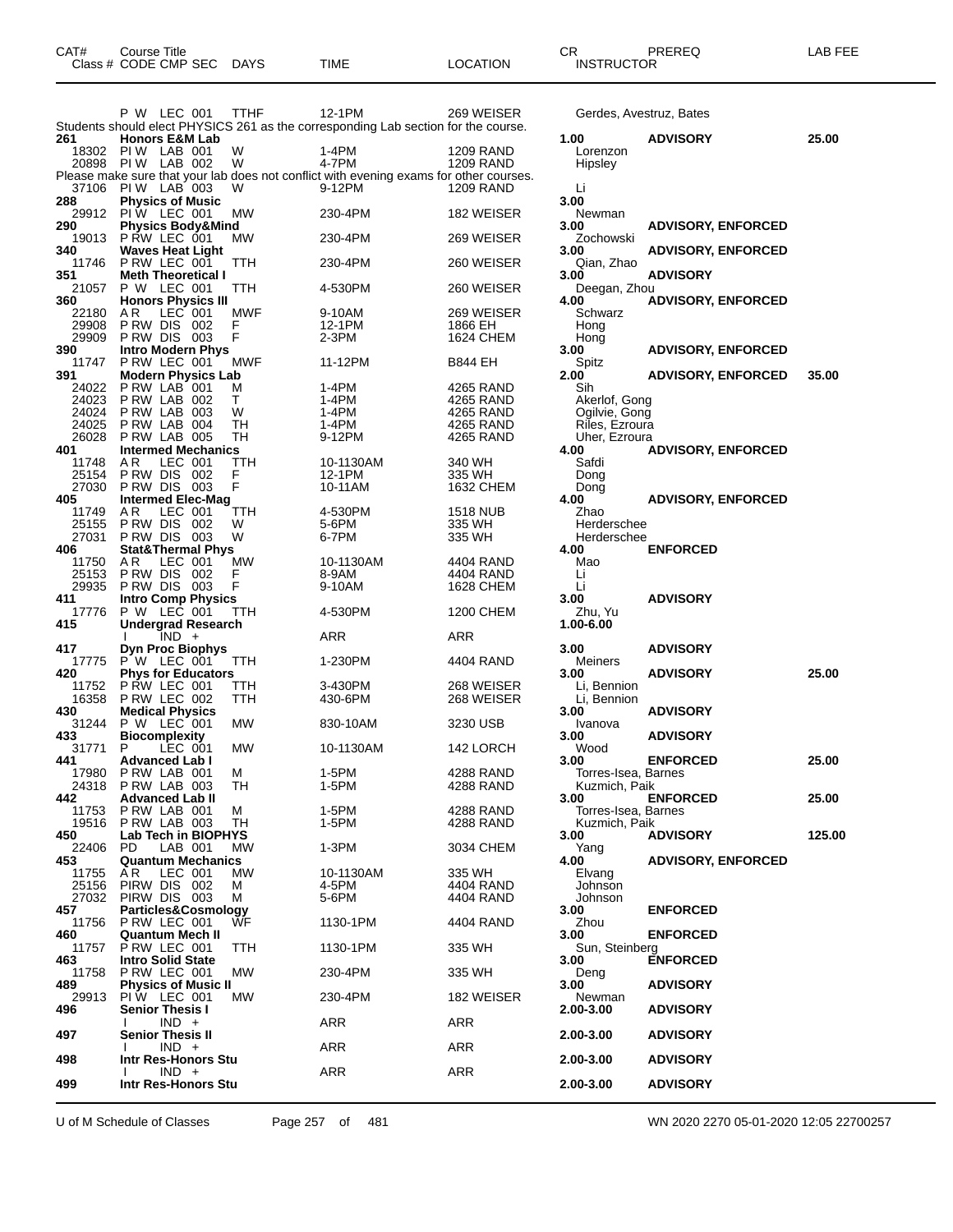| CAT#  | <b>Course Title</b><br>Class # CODE CMP SEC DAYS |            | <b>TIME</b>                                                                  | <b>LOCATION</b>  | CR.<br><b>INSTRUCTOR</b> | <b>PREREQ</b>   | LAB FEE |
|-------|--------------------------------------------------|------------|------------------------------------------------------------------------------|------------------|--------------------------|-----------------|---------|
|       |                                                  |            |                                                                              |                  |                          |                 |         |
|       | $IND +$                                          |            | <b>ARR</b>                                                                   | <b>ARR</b>       |                          |                 |         |
| 501   | <b>First Yr Mini-Collog</b>                      |            |                                                                              |                  | 1.00                     | <b>ADVISORY</b> |         |
| 16543 | PRW LEC 001                                      |            | $1-2PM$                                                                      | 335 WH           | Sih                      |                 |         |
| 506   | Elec&Magnetism II                                |            |                                                                              |                  | 3.00                     | <b>ADVISORY</b> |         |
| 11763 | P RW LEC 001                                     | <b>TTH</b> | 1130-1PM                                                                     | 340 WH           | Liu, Girodias            |                 |         |
| 507   | <b>Theoretical Mech</b>                          |            |                                                                              |                  | 3.00                     | <b>ADVISORY</b> |         |
| 31948 | P W LEC 001                                      | <b>MW</b>  | 230-4PM                                                                      | 1866 EH          | Schotland                |                 |         |
| 512   | <b>Adv Quantum Mech II</b>                       |            |                                                                              |                  | 3.00                     | <b>ADVISORY</b> |         |
| 11764 | PRW LEC 001                                      | MW         | 10-1130AM                                                                    | 340 WH           | Pierce, Yang             |                 |         |
| 515   | <b>Supervised Research</b>                       |            |                                                                              |                  | 4.00-6.00                | <b>ADVISORY</b> |         |
| 520   | $IND +$                                          |            | ARR                                                                          | ARR              |                          |                 |         |
|       | <b>Condensed Matter</b>                          |            |                                                                              |                  | 3.00                     | <b>ADVISORY</b> |         |
| 521   | 21059 P W LEC 001                                | TTH        | 1-230PM                                                                      | 335 WH           | Gull, Li<br>3.00         | <b>ADVISORY</b> |         |
|       | <b>Elem Particl Phy I</b><br>11766 P W LEC 001   | <b>MW</b>  | 230-4PM                                                                      | 4404 RAND        | Wells                    |                 |         |
| 523   | <b>Quan Field Thry II</b>                        |            |                                                                              |                  | 3.00                     | <b>ADVISORY</b> |         |
|       | 16542 P RW LEC 001                               | <b>MW</b>  | 1-230PM                                                                      | 335 WH           | Larsen, Zeng             |                 |         |
| 525   | <b>Cosmo I Early Univer</b>                      |            |                                                                              |                  | 3.00                     | <b>ADVISORY</b> |         |
| 22458 | P W LEC 001                                      | WF         | 1130-1PM                                                                     | 210 WH           | Adams                    |                 |         |
| 542   | <b>Quantum Opt</b>                               |            |                                                                              |                  | 3.00                     | <b>ADVISORY</b> |         |
| 11767 | P W LEC 001                                      | <b>TTH</b> | 10-1130AM                                                                    | 2166 DOW         | Rand                     |                 |         |
| 621   | <b>Quantum Thry-Fields</b>                       |            |                                                                              |                  | 3.00                     | <b>ADVISORY</b> |         |
| 31949 | <b>P W LEC 001</b>                               | <b>MW</b>  | 1130-1PM                                                                     | 1866 EH          | Akhoury                  |                 |         |
| 651   | Lasers                                           |            |                                                                              |                  | 3.00                     | <b>ADVISORY</b> |         |
| 18635 | <b>P W LEC 001</b>                               | <b>MW</b>  | 1030-12PM                                                                    | <b>1012 EECS</b> | Galvanauskas             |                 |         |
|       |                                                  |            | "Section 881 in only for students in Integrated Microsystems Degree Program" |                  |                          |                 |         |
| 20729 | LEC 881<br><b>P</b>                              | <b>MW</b>  | 1030-12PM                                                                    | <b>ARR</b>       |                          |                 |         |
| 715   | <b>Special Prob-Grad</b>                         |            |                                                                              |                  | 1.00-6.00                | <b>ADVISORY</b> |         |
|       | $IND +$                                          |            | <b>ARR</b>                                                                   | <b>ARR</b>       |                          |                 |         |
| 990   | <b>Diss-Precand</b>                              |            |                                                                              |                  | 1.00-8.00                | <b>ADVISORY</b> |         |
|       | $IND +$<br>D                                     |            | <b>ARR</b>                                                                   | ARR              |                          |                 |         |
| 993   | G S I Training                                   |            |                                                                              |                  | 1.00                     | <b>ADVISORY</b> |         |
| 11768 | PD.<br>LEC 001                                   |            | <b>ARR</b>                                                                   | ARR              | Lorenzon, Amidei         |                 |         |
| 995   | <b>Diss-Cand</b>                                 |            |                                                                              |                  | 8.00                     | <b>ENFORCED</b> |         |
|       | DR<br>$IND +$                                    |            | <b>ARR</b>                                                                   | <b>ARR</b>       |                          |                 |         |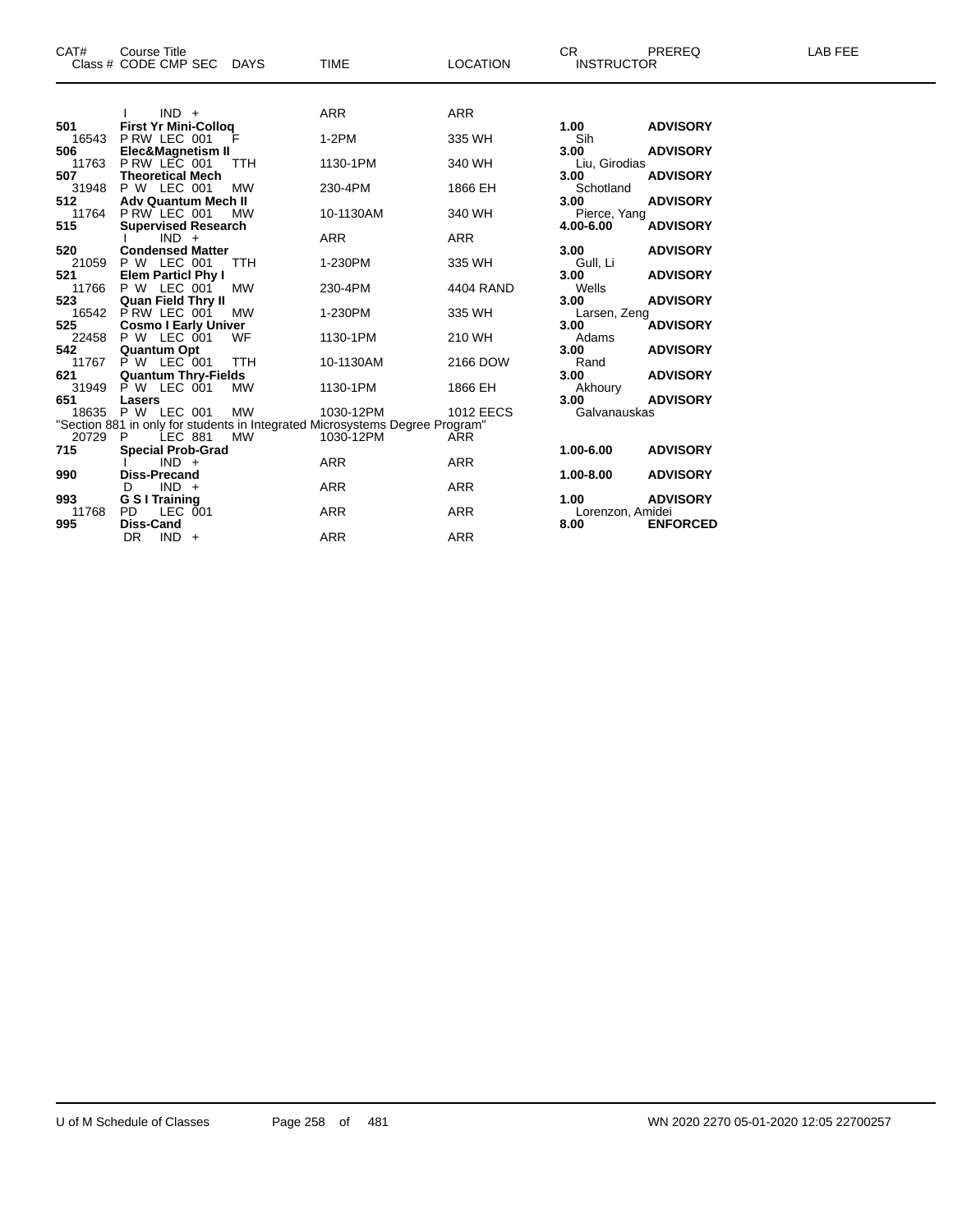| CAT# | Title<br>Course      |             |             |          | ∩⊓<br>◡г          | PREREQ | LAB FEF |
|------|----------------------|-------------|-------------|----------|-------------------|--------|---------|
|      | Class # CODE CMP SEC | <b>DAYS</b> | <b>TIME</b> | LOCATION | <b>INSTRUCTOR</b> |        |         |

# **Program in the Environment**

|       | <b>Environment (ENVIRON)</b>    |            |           |                  |                       |                        |       |
|-------|---------------------------------|------------|-----------|------------------|-----------------------|------------------------|-------|
| 228   | Intro Envir Sci Lab             |            |           |                  | 1.00                  | <b>ENFORCED</b>        |       |
| 33521 | P RW LAB<br>002                 | W          | 12-2PM    | <b>2516 NUB</b>  |                       |                        |       |
| 33522 | LAB<br>P RW<br>003              | W          | $2-4PM$   | <b>2516 NUB</b>  |                       |                        |       |
| 33523 | P RW LAB<br>004                 | W          | 4-6PM     | <b>2516 NUB</b>  |                       |                        |       |
| 33524 | P RW LAB<br>005                 | TН         | 11-1PM    | <b>2516 NUB</b>  |                       |                        |       |
| 411   | <b>Principles of GIS</b>        |            |           |                  | 4.00                  | <b>ADVISORY</b>        |       |
| 33217 | LEC 001<br>A                    | <b>TTH</b> | 1-230PM   | <b>1040 DANA</b> | Carter                |                        |       |
| 33218 | W<br>P.<br>LAB<br>002           |            | $3-6$ PM  | 3325 DANA        | Carter, Chamanara     |                        |       |
| 33219 | LAB<br>W<br>P<br>003            |            | 630-930PM | 3325 DANA        | Carter, Kucera        |                        |       |
| 33220 | LAB<br>P.<br>W<br>004           | W          | 6-9PM     | 3325 DANA        | Carter, Kucera        |                        |       |
| 37276 | P W<br>LAB<br>005               | TН         | 6-9PM     | 3325 DANA        | Carter, Chamanara     |                        |       |
| 438   | <b>Wildlife Ecol &amp; Mgmt</b> |            |           |                  | 3.00                  | <b>ADVISORY</b>        |       |
| 31647 | LEC 001<br>A W                  | TTH        | 12-1PM    | <b>1046 DANA</b> | Foufopoulos           |                        |       |
| 31648 | P W<br>LAB<br>002               | F          | 9-12PM    | 2520 DANA        | Foufopoulos, Carlberg |                        |       |
| 441   | <b>Remote Sensing</b>           |            |           |                  | 4.00                  |                        | 50.00 |
| 33221 | LEC.<br>A W<br>001              | <b>MW</b>  | 1-230PM   | 2024 DANA        |                       | Bergen, Cordero-Sancho |       |
| 33222 | P.<br><b>LAB</b><br>W<br>002    | W          | 3-5PM     | 3325 DANA        | Bergen, Barnett       |                        |       |
| 34728 | W<br>LAB<br>P<br>003            | тн         | 10-12PM   | 3325 DANA        | Bergen, Barnett       |                        |       |
|       |                                 |            |           |                  |                       |                        |       |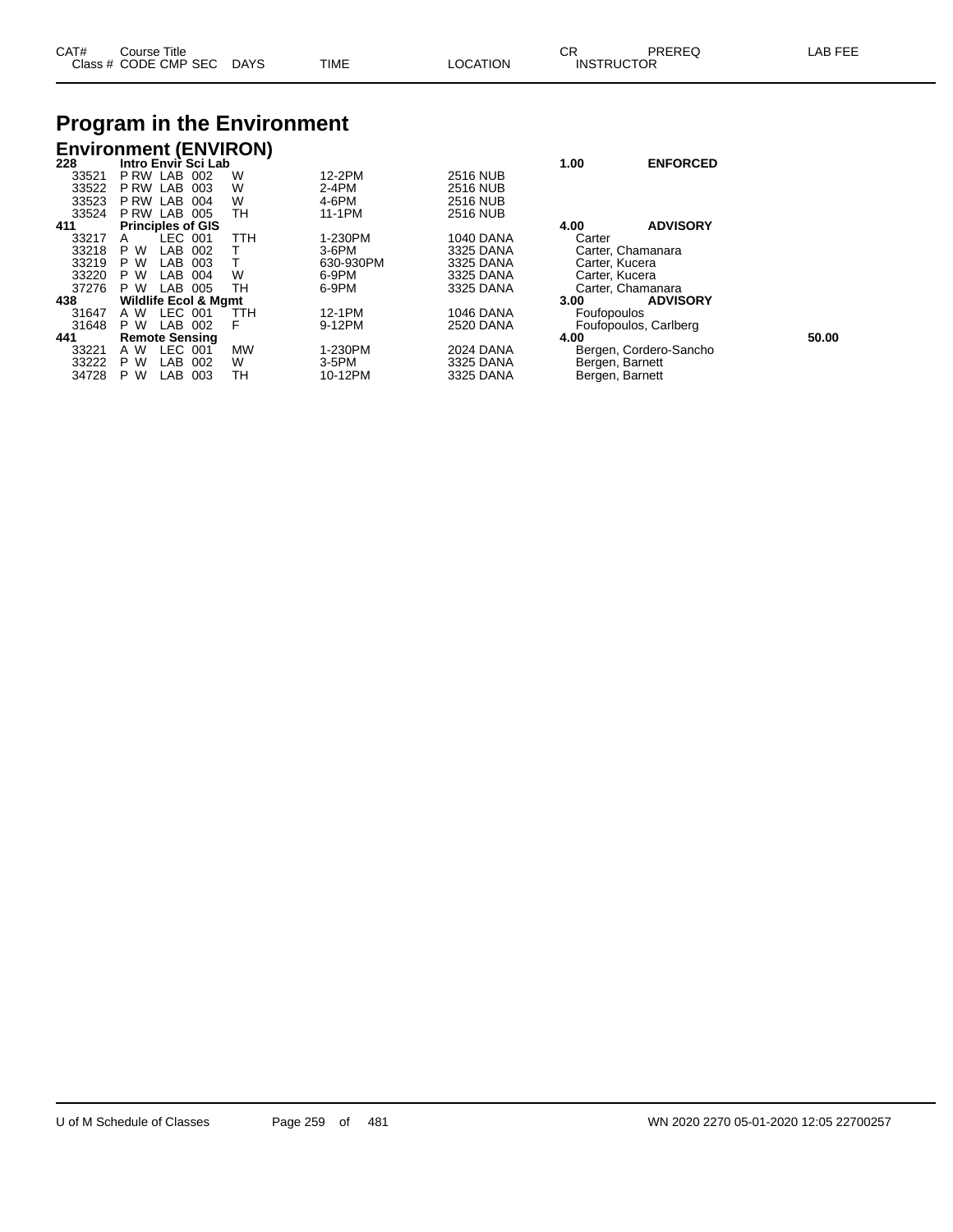| CAT# | Title<br>Courseٽ     |      |      |          | Ωm<br><b>UN</b>   | PREREQ | ----<br>ΔR.<br>--- |
|------|----------------------|------|------|----------|-------------------|--------|--------------------|
|      | Class # CODE CMP SEC | DAYS | TIME | LOCATION | <b>INSTRUCTOR</b> |        |                    |

# **Political Science Department**

| <b>Political Science (POLSCI)</b> |                                      |                          |             |           |                                                                     |                     |                            |                 |
|-----------------------------------|--------------------------------------|--------------------------|-------------|-----------|---------------------------------------------------------------------|---------------------|----------------------------|-----------------|
| 101                               | Intro Pol Theory                     |                          |             |           | STUDENTS ARE AUTO-ENROLLED IN LECTURE WHEN THEY ELECT A DISCUSSION. |                     | 4.00                       | <b>ADVISORY</b> |
| 14190                             | A                                    | LEC 001                  |             | TTH       | 10-1130AM                                                           | AUD B AH            | Disch                      |                 |
| 14289                             | PD W DIS 002                         |                          |             | М         | 4-5PM                                                               | 3866 EH             | Rieck                      |                 |
| 14290                             | PD W DIS                             |                          | - 003       | F         | 9-10AM                                                              | ARR                 | Fleischmann                |                 |
| 14291                             | PD W DIS<br>PD W DIS                 |                          | 004<br>005  | F<br>М    | 12-1PM                                                              | 1508 EQ             | Fleischmann                |                 |
| 14292<br>15914                    | PD W DIS                             |                          | - 006       | F         | 6-7PM<br>12-1PM                                                     | ARR<br>3540 NUB     | Mekawi<br>Mekawi           |                 |
| 15915                             | PD W DIS                             |                          | 007         | F         | 11-12PM                                                             | 1508 EQ             | Fleischmann                |                 |
| 20033                             | PD W DIS                             |                          | 008         | М         | 4-5PM                                                               | 3310 MLB            | Lykins                     |                 |
| 20034                             | PD W DIS                             |                          | - 009       | M         | 9-10AM                                                              | 2024 TISCH          | Lykins                     |                 |
| 20258                             | PD W DIS                             |                          | 010         | F         | 11-12PM                                                             | 1866 EH             | Mekawi                     |                 |
| 20785                             | PD W DIS                             |                          | 011         | М         | 5-6PM                                                               | 2462 MH             | Lykins                     |                 |
| 20786<br>20787                    | PD W DIS<br>PD W DIS 013             |                          | - 012       | F<br>М    | 9-10AM<br>5-6PM                                                     | 1437 MH<br>3356 MH  | Rieck<br>Rieck             |                 |
| 111                               | <b>Intro Amer Politics</b>           |                          |             |           |                                                                     |                     | 4.00                       | <b>ADVISORY</b> |
|                                   |                                      |                          |             |           | STUDENTS ARE AUTO-ENROLLED IN LECTURE WHEN THEY ELECT A DISCUSSION. |                     |                            |                 |
| 11771                             | Α                                    | LEC 001                  |             | МW        | 10-1130AM                                                           | 1040 DANA           | Kollman                    |                 |
| 17384                             | P W                                  | DIS 002                  |             | F<br>F    | 11-12PM                                                             | 3451 MH             | Henninger                  |                 |
| 11772                             | P W                                  | <b>DIS</b>               | 003         |           | 12-1PM                                                              | 2333 MH             | Carr                       |                 |
| 11773<br>11774                    | P W<br>P W                           | <b>DIS</b><br><b>DIS</b> | 004<br>005  | F<br>F    | 10-11AM                                                             | 3451 MH             | Henninger                  |                 |
| 11775                             | P W                                  | <b>DIS</b>               | - 006       | TН        | 12-1PM<br>5-6PM                                                     | 3451 MH<br>1505 EQ  | Henninger<br>Hudgins       |                 |
| 11776                             | P W                                  | <b>DIS</b>               | 007         | TН        | 6-7PM                                                               | 3451 MH             | Hudgins                    |                 |
| 11777                             | P W                                  | <b>DIS</b>               | 008         | F         | 9-10AM                                                              | 2333 MH             | Hudgins                    |                 |
| 11778                             | P W                                  | DIS 009                  |             | F         | $2-3PM$                                                             | 7603 HH             | Carr                       |                 |
| 140                               | <b>Intr Compar Politic</b>           |                          |             |           |                                                                     |                     | 4.00                       | <b>ADVISORY</b> |
|                                   |                                      |                          |             |           | STUDENTS ARE AUTO-ENROLLED IN LECTURE WHEN THEY ELECT A DISCUSSION. |                     |                            |                 |
| 11779                             | A                                    | LEC 001                  |             | <b>MW</b> | 1-230PM                                                             | AUD D AH            | Markovits                  |                 |
| 11780<br>11781                    | P W<br>P W                           | DIS.<br><b>DIS</b>       | -002<br>003 | F<br>F    | 12-1PM<br>9-10AM                                                    | 5179 AH<br>5180B AH | Morse<br>Morse             |                 |
| 11782                             | P W                                  | <b>DIS</b>               | 004         | TН        | 4-5PM                                                               | 5179 AH             | Morse                      |                 |
| 11783                             | P W                                  | <b>DIS</b>               | 005         | TН        | 3-4PM                                                               | 5180B AH            | Burt                       |                 |
| 24989                             | P W                                  | <b>DIS</b>               | 006         | W         | 6-7PM                                                               | 3347 MH             | Burt                       |                 |
| 25984                             | P W                                  | <b>DIS 007</b>           |             | W         | 4-5PM                                                               | 3347 MH             | Burt                       |                 |
| 160                               | <b>Intro World Politic</b>           |                          |             |           |                                                                     |                     | 4.00                       |                 |
|                                   |                                      |                          |             |           | STUDENTS ARE AUTO-ENROLLED IN LECTURE WHEN THEY ELECT A DISCUSSION. |                     |                            |                 |
| 11784<br>11785                    | A<br>P W                             | LEC 001<br>DIS 002       |             | MW<br>М   | 10-1130AM<br>6-7PM                                                  | AUD B AH<br>3347 MH | Baker<br>Chaudhari         |                 |
| 11786                             | P W                                  | DIS.                     | 003         | М         | 1-2PM                                                               | 2462 MH             | Jones                      |                 |
| 11787                             | P W                                  | <b>DIS</b>               | - 005       | М         | 3-4PM                                                               | 3347 MH             | Chaudhari                  |                 |
| 11788                             | P W                                  | <b>DIS</b>               | 006         | М         | 4-5PM                                                               | 1339 MH             | Chaudhari                  |                 |
| 11789                             | P W                                  | <b>DIS</b>               | 008         | Т         | 11-12PM                                                             | 5180B AH            | Jones                      |                 |
| 16658                             | P W                                  | DIS 009                  |             | Т         | 4-5PM                                                               | 3427 MH             | Jones                      |                 |
| 307                               | <b>Amer Pol Thot: Late</b>           |                          |             | МW        |                                                                     |                     | 4.00                       | <b>ADVISORY</b> |
| 32330<br>32331                    | A<br>P W                             | LEC 001<br>DIS 002       |             | F         | 1-230PM<br>9-10AM                                                   | G127 AH<br>3347 MH  | Manuel<br>Campbell         |                 |
| 32332                             | P W                                  | <b>DIS</b>               | 003         | F         | 10-11AM                                                             | 5521 HH             | Campbell                   |                 |
| 32333                             | P W                                  | DIS 004                  |             | F         | 1-2PM                                                               | 5179 AH             | Campbell                   |                 |
| 318                               | Am Constitution Pol                  |                          |             |           |                                                                     |                     | 3.00                       | <b>ADVISORY</b> |
| 29011                             | PD W LEC 001                         |                          |             | WF        | 1140-110PM                                                          | 132 HUTCH           | Zeisberg                   |                 |
| 323                               | <b>Water Law &amp; Policy</b>        |                          |             |           |                                                                     |                     | 3.00                       | <b>ADVISORY</b> |
| 30087<br>333                      | P W LEC 001                          |                          |             | TTH       | 1130-1PM                                                            | <b>1518 NUB</b>     | Coyle<br>3.00              | <b>ADVISORY</b> |
| 29091                             | Comp Elect&Reform<br>PI W            | REC 001                  |             | МW        | 10-1130AM                                                           | A859 CHEM-TBLC      | Hicken                     |                 |
| 334                               | <b>Commu &amp; Capit E Eur</b>       |                          |             |           |                                                                     |                     | 4.00                       |                 |
| 25747                             | A                                    | LEC 001                  |             | TTH       | 1130-1PM                                                            | 260 WEISER          | Fehervary                  |                 |
| 25752                             | PI                                   | DIS 002                  |             | TН        | 3-4PM                                                               | 238A WH             | Babic, Fehervary           |                 |
| 25757                             | ΡI                                   | DIS 003                  |             | TH        | 4-5PM                                                               | 238A WH             | Babic, Fehervary           |                 |
| 25762                             | ΡI                                   | DIS .                    | 004         | F         | 10-11AM                                                             | <b>1507 NUB</b>     | Deoanca, Fehervary         |                 |
| 25767<br>338                      | ΡI<br><b>Constitution&amp;Courts</b> | DIS 005                  |             | F         | 11-12PM                                                             | <b>1024 DANA</b>    | Deoanca, Fehervary<br>3.00 |                 |
| 32375                             | P W REC 001                          |                          |             | <b>MW</b> | 4-530PM                                                             | 3460 MH             | Peel                       |                 |
| 348                               | <b>Pol Econ Developmt</b>            |                          |             |           |                                                                     |                     | 3.00                       |                 |
| 23201                             | P W LEC 001                          |                          |             | MW        | 4-530PM                                                             | 3330 MH             | Slater                     |                 |
| 354                               | Govts&Pol S E Asia                   |                          |             |           |                                                                     |                     | 3.00                       | <b>ADVISORY</b> |
| 32376                             | P W LEC 001                          |                          |             | <b>MW</b> | 230-4PM                                                             | 2306 MH             | Hicken                     |                 |
| 364                               | <b>Publ Internati Law</b>            |                          |             |           |                                                                     |                     | 3.00                       | <b>ADVISORY</b> |
| 32434<br>369                      | PIW REC 001<br>Intl Economic Rel     |                          |             | <b>MW</b> | 10-1130AM                                                           | ARR                 | Koremenos<br>4.00          | <b>ADVISORY</b> |
| 34366                             | A W                                  | LEC 001                  |             | <b>MW</b> | 4-530PM                                                             | G322 DENT           | Onder                      |                 |
| 34367                             | P W                                  | DIS 002                  |             | W         | 1-2PM                                                               | 2212 MLB            | Jackson                    |                 |
| 34368                             | P W                                  | DIS 003                  |             | W         | 10-11AM                                                             | G040 TISCH          | Jackson                    |                 |
| 34369                             | P W                                  | DIS 004                  |             | W         | 9-10AM                                                              | 2336 MH             | Jackson                    |                 |
| 381                               | <b>Pol Science Research</b>          |                          |             |           |                                                                     |                     | 3.00                       |                 |

U of M Schedule of Classes Page 260 of 481 WN 2020 2270 05-01-2020 12:05 22700257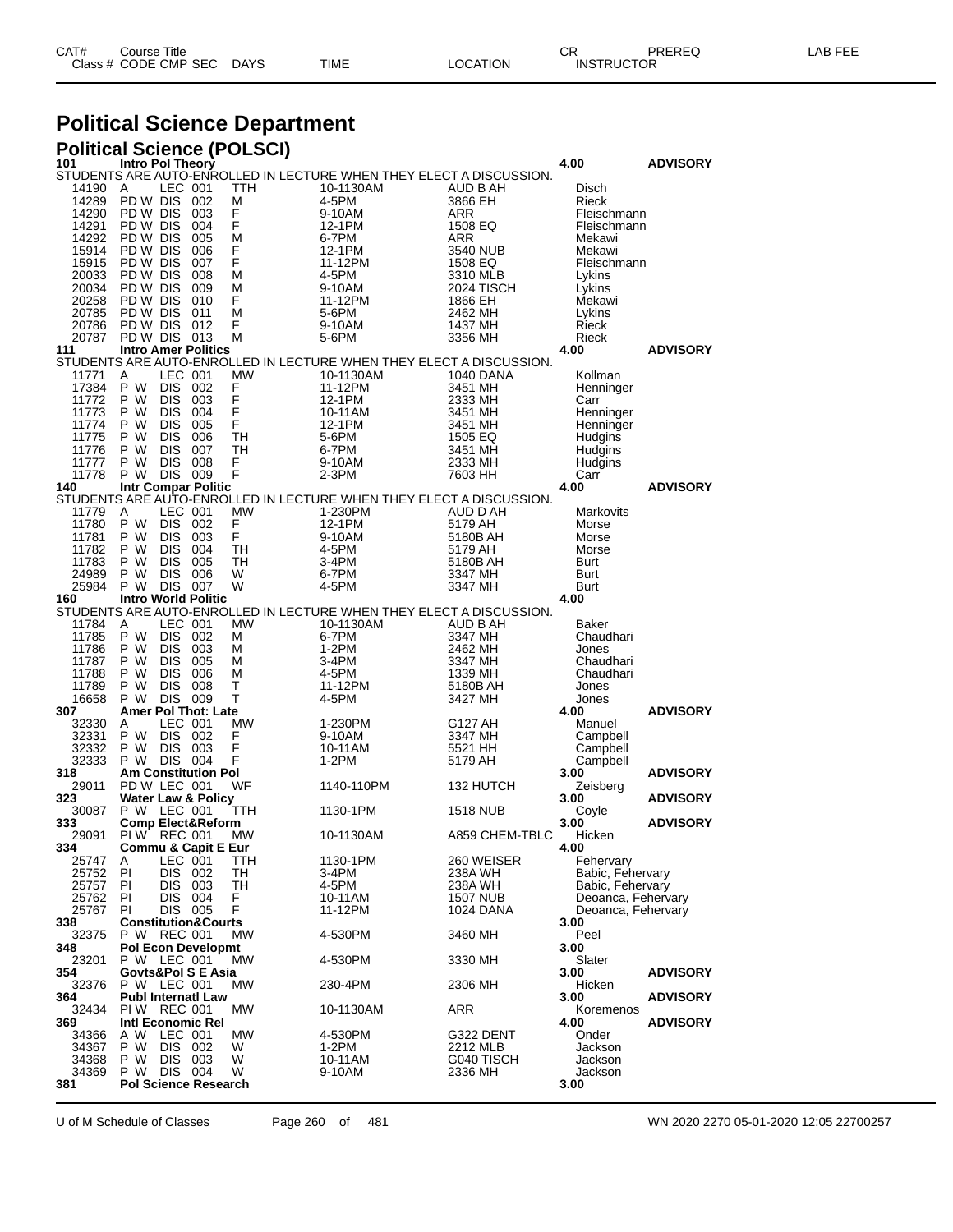| CAT#<br>Class # CODE CMP SEC DAYS                                               | Course Title                          |                                               |            |           | TIME                                                                                      | LOCATION                                                                                                           | CR.<br><b>INSTRUCTOR</b> | PREREQ          | LAB FEE |
|---------------------------------------------------------------------------------|---------------------------------------|-----------------------------------------------|------------|-----------|-------------------------------------------------------------------------------------------|--------------------------------------------------------------------------------------------------------------------|--------------------------|-----------------|---------|
| 24929<br>383                                                                    | P W REC 001                           | Pol Sci Rsrch Opp<br>$IND +$                  |            | TTH       | 230-4PM<br>ARR                                                                            | 110 WEISER-TBL<br>ARR                                                                                              | Jones<br>1.00-3.00       |                 |         |
| 384                                                                             |                                       | <b>Directed Studies</b>                       |            |           |                                                                                           |                                                                                                                    | 1.00-3.00                |                 |         |
|                                                                                 |                                       | $IND +$                                       |            |           | ARR                                                                                       | ARR<br>This is an Independent Study course reserved for students who have received permission from the instructor. |                          |                 |         |
| 389<br>24148                                                                    | <b>Topics</b><br>P W REC 001          |                                               |            | TTH       | 1-230PM                                                                                   | G127 AH                                                                                                            | 3.00-4.00<br>Rivers      | <b>ADVISORY</b> |         |
| Congress and the Presidency<br>27023 P W REC 005                                |                                       |                                               |            | TTH       | 1130-1PM                                                                                  | UMMA AUD                                                                                                           | Ang                      |                 |         |
| China's Rising Global Role<br>32436 P W REC 009                                 |                                       |                                               |            | МW        | 230-4PM                                                                                   | 1449 MH                                                                                                            | Adside III               |                 |         |
| PresidencyCases&Controversies                                                   |                                       |                                               |            |           |                                                                                           |                                                                                                                    |                          |                 |         |
| 32452 P W REC 012<br>Political Law and Election Law                             |                                       |                                               |            | MW.       | 1-230PM                                                                                   | 1449 MH                                                                                                            | Chen                     |                 |         |
| 32453 P W REC 013<br>Race & Ethnicity in U.S.                                   |                                       |                                               |            | МW        | 10-1130AM                                                                                 | 3448 MH                                                                                                            | Ocampo                   |                 |         |
| 33416 P W REC 014<br>Law and Political Theory                                   |                                       |                                               |            | MW        | 1130-1PM                                                                                  | G127 AH                                                                                                            | Peel                     |                 |         |
| 33417 P W REC 015                                                               |                                       |                                               |            | ттн       | 230-4PM                                                                                   | G115 AH                                                                                                            | Inglehart                |                 |         |
| Is Democracy Dying?<br>34521 P W REC 016<br><b>Economic Statecraft Politics</b> |                                       |                                               |            | TTH       | 4-530PM                                                                                   | G144 AH                                                                                                            | Onder                    |                 |         |
| 36904 PI                                                                        |                                       | <b>REC 017</b>                                |            | T.        | 1-2PM                                                                                     | ARR                                                                                                                |                          |                 |         |
| 27982 A                                                                         | P                                     | <b>REC 017</b><br>LEC 040                     |            | МW<br>TTH | $1-2PM$<br>230-4PM                                                                        | 1866 EH<br>1401 MH                                                                                                 | Koremenos<br>Nordaas     |                 |         |
| State Repression of Hum Rights<br>27984 P W DIS 041                             |                                       |                                               |            | TН        | 4-5PM                                                                                     | 1511 EQ                                                                                                            | Joo                      |                 |         |
| State Repression of Hum Rights                                                  |                                       |                                               |            |           |                                                                                           |                                                                                                                    |                          |                 |         |
| 27985 P W DIS 042<br>State Repression of Hum Rights                             |                                       |                                               |            | TH        | 5-6PM                                                                                     | 1508 EQ                                                                                                            | Joo                      |                 |         |
| 27986 PW DIS 043<br>State Repression of Hum Rights                              |                                       |                                               |            | F         | 9-10AM                                                                                    | 1624 CHEM                                                                                                          | Joo                      |                 |         |
| 32565 A                                                                         |                                       | LEC 044                                       |            | MW.       | 230-4PM                                                                                   | G127 AH                                                                                                            | Mickey                   |                 |         |
| How Stable is U.S. Democracy?<br>32569 P W DIS 045                              |                                       |                                               |            | TН        | 4-5PM                                                                                     | 4128 LSA                                                                                                           | Zaw                      |                 |         |
| How Stable is U.S. Democracy?<br>32570 P W DIS 046                              |                                       |                                               |            | TН        | 5-6PM                                                                                     | 4128 LSA                                                                                                           | Zaw                      |                 |         |
| How Stable is U.S. Democracy?<br>32571 P W DIS 047                              |                                       |                                               |            | F         | 10-11AM                                                                                   | G449 MH                                                                                                            | Quintanilla              |                 |         |
| How Stable is U.S. Democracy?<br>32572 P W DIS 048                              |                                       |                                               |            |           |                                                                                           |                                                                                                                    |                          |                 |         |
| How Stable is U.S. Democracy?                                                   |                                       |                                               |            | F         | 11-12PM                                                                                   | G449 MH                                                                                                            | Quintanilla              |                 |         |
| 397<br>31631                                                                    | Nations&Nationalism<br>A              | LEC 001                                       |            | MW.       | 230-4PM                                                                                   | AUD C AH                                                                                                           | 4.00<br>Suny             |                 |         |
| 31632                                                                           | P W                                   | DIS 002                                       |            | W         | 4-5PM                                                                                     | 1245 NQ                                                                                                            | Abkarian                 |                 |         |
| 31633<br>31634                                                                  | P W<br>P W                            | <b>DIS</b><br><b>DIS</b>                      | 003<br>004 | TН<br>TН  | 9-10AM<br>10-11AM                                                                         | 2437 MH<br>B770 SSWB                                                                                               | Newhouse<br>Abkarian     |                 |         |
| 31635                                                                           | P W                                   | <b>DIS</b>                                    | 005        | F         | 11-12PM                                                                                   | 1437 MH                                                                                                            | Newhouse                 |                 |         |
| 31636<br>36874                                                                  | P W<br>P W                            | <b>DIS</b><br><b>DIS</b>                      | 006<br>007 | F<br>F    | $1-2PM$<br>1-2PM                                                                          | 3437 MH<br>G115 AH                                                                                                 | Newhouse<br>Abkarian     |                 |         |
| 399                                                                             | Adv Internship                        |                                               |            |           |                                                                                           |                                                                                                                    | 3.00                     | <b>ADVISORY</b> |         |
| 19542 PI                                                                        |                                       | <b>SEM 001</b>                                |            |           | ARR<br>This class will be meeting once a month at a day/time that works for all students. | ARR                                                                                                                | Horner                   |                 |         |
| 401                                                                             |                                       | <b>Fm Pol Theory</b>                          |            |           |                                                                                           |                                                                                                                    | 3.00                     | <b>ADVISORY</b> |         |
| 27356<br>402                                                                    | PIW LEC 001<br><b>Lib&amp;Critics</b> |                                               |            | MW        | 4-530PM                                                                                   | G115 AH                                                                                                            | Wingrove<br>3.00         | <b>ADVISORY</b> |         |
| 24930                                                                           | P W REC 001                           |                                               |            | MW        | 1130-1PM                                                                                  | ARR                                                                                                                | Tyler                    |                 |         |
| 406<br>32454                                                                    | P W REC 001                           | <b>Democrat Theory</b>                        |            | TTH       | 230-4PM                                                                                   | 1460 MH                                                                                                            | 3.00<br>Disch            | <b>ADVISORY</b> |         |
| 435<br>32455                                                                    | PL                                    | <b>ResearchisraelPalest</b><br><b>SEM 001</b> |            | W         | $1-3PM$                                                                                   | 5521 HH                                                                                                            | 3.00<br><b>Tessler</b>   |                 |         |
| 489<br>25586 P W REC 001                                                        |                                       | Adv Tpcs in Pol Sci                           |            | T.        | 9-12PM                                                                                    | 455 WEISER                                                                                                         | 3.00<br>Nordaas          | <b>ADVISORY</b> |         |
| Sexual Violence and War                                                         |                                       |                                               |            |           |                                                                                           |                                                                                                                    |                          |                 |         |
| 27724 P W REC 004<br>The James Scott Retrospective                              |                                       |                                               |            | W         | 9-12PM                                                                                    | 2202 MLB                                                                                                           | Davenport                |                 |         |
| 28067 PRW LEC 005<br>Consequences of Contention                                 |                                       |                                               |            | W         | 2-5PM                                                                                     | 2407 MH                                                                                                            | Davenport                |                 |         |
| 32616 P W LEC 007<br>Computational Pol Sci                                      |                                       |                                               |            | TTH       | 830-10AM                                                                                  | G463 MH                                                                                                            | Shiraito                 |                 |         |
| 32617 P W LEC 008                                                               |                                       |                                               |            | W         | 3-6PM                                                                                     | 806 BMT                                                                                                            | Ding                     |                 |         |
| Democratic Erosion<br>32619 P W LEC 009                                         |                                       |                                               |            | W         | 9-12PM                                                                                    | 2407 MH                                                                                                            | Albats                   |                 |         |
| Authoritarian Backsliding<br>34632 P W LEC 010                                  |                                       |                                               |            | MW        | 230-4PM                                                                                   | 3463 MH                                                                                                            | Baker                    |                 |         |
| Internat Political Economy                                                      |                                       |                                               |            |           |                                                                                           |                                                                                                                    |                          |                 |         |
| 491<br>38370 PI                                                                 | <b>MIW Advanced Topics</b>            | <b>SEM 003</b>                                |            |           | ARR                                                                                       | ARR                                                                                                                | 3.00                     | <b>ADVISORY</b> |         |

U of M Schedule of Classes Page 261 of 481 WN 2020 2270 05-01-2020 12:05 22700257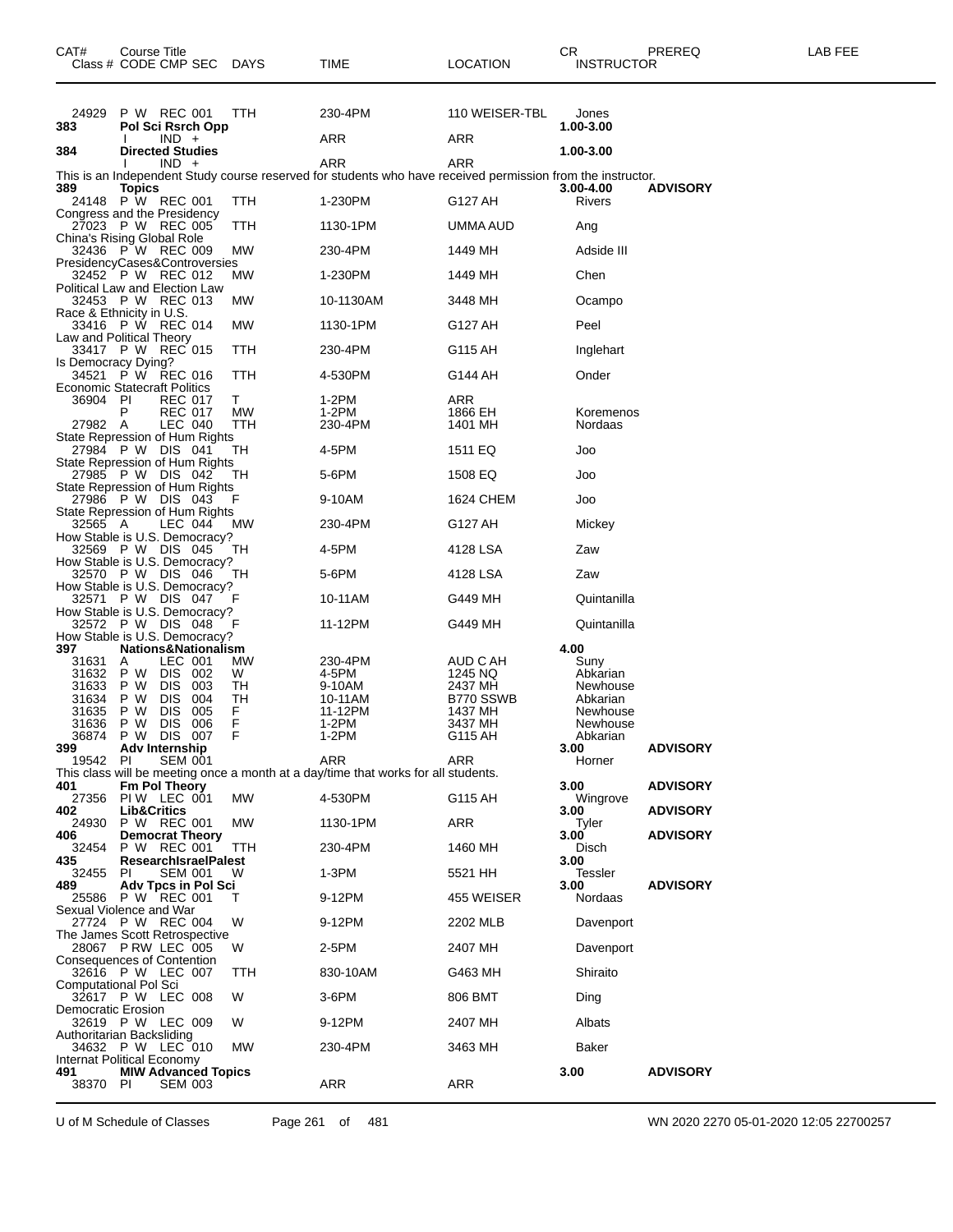| CAT#                                     | Course Title<br>Class # CODE CMP SEC DAYS                                                                                    |           | <b>TIME</b>                                                                               | LOCATION                 | CR.<br><b>INSTRUCTOR</b> | PREREQ                    | LAB FEE |
|------------------------------------------|------------------------------------------------------------------------------------------------------------------------------|-----------|-------------------------------------------------------------------------------------------|--------------------------|--------------------------|---------------------------|---------|
| 38371<br>492<br>38372<br>38373           | PI<br><b>SEM 004</b><br><b>MIW Advanced Topics</b><br><b>PI</b><br><b>SEM 002</b><br>PI.<br><b>SEM 003</b>                   |           | ARR<br><b>ARR</b><br>ARR                                                                  | ARR<br><b>ARR</b><br>ARR | 3.00                     | <b>ADVISORY</b>           |         |
| 494                                      | <b>Ug-Senior Honors</b>                                                                                                      |           |                                                                                           |                          | 4.00                     | <b>ADVISORY</b>           |         |
| 11790<br>495                             | <b>SEM 001</b><br>PI.<br><b>Ug-Pol Theory</b>                                                                                | Т         | 1-3PM                                                                                     | 3401 MH                  | Min<br>3.00              | <b>ENFORCED</b>           |         |
| 11791                                    | PIRW SEM 001<br>Women&War: Contemp& HistPersp                                                                                | МW        | 4-530PM                                                                                   | 5180B AH                 | Manuel                   |                           |         |
| 496                                      | POLSCI 306 and 401 will satisfy the prerequisite<br>Ug-Sem Amer Gov&Pol<br>14332 P W SEM 001<br>Are Americans Good Citizens? | TН        | 9-12PM                                                                                    | 3347 MH                  | 3.00<br><b>Brader</b>    | <b>ADVISORY</b>           |         |
| 498                                      | Ug-Sem Interntl Pol<br>32622 P W SEM 001                                                                                     | W         | 9-12PM                                                                                    | 2265 NQ                  | 3.00<br>Fariss           | <b>ADVISORY</b>           |         |
| Data Science                             | 32623 P W SEM 002                                                                                                            | MW        | 4-530PM                                                                                   | 3411 MH                  | Fariss                   |                           |         |
| Human Rights<br>499<br>27009             | <b>SurveyDesign&amp;Analys</b><br>P W SEM 001                                                                                | МW        | 10-1130AM                                                                                 | 2175 NQ                  | 3.00<br>Valentino        |                           |         |
| 514<br>23370                             | <b>Computer Usage</b><br>P RW REC 001                                                                                        | F         | 10-11AM                                                                                   | 7603 HH                  | 2.00<br>Kuzushima        | <b>ADVISORY</b>           |         |
| 619<br>32486                             | Afram&Pol Rac<br>P W SEM 001                                                                                                 | W         | 2-5PM                                                                                     | 3451 MH                  | 3.00<br>Hutchings        | <b>ADVISORY</b>           |         |
| 629<br>27011                             | <b>Amer Pol Inst</b><br><b>P RW SEM 001</b>                                                                                  | Τ         | 9-12PM                                                                                    | 4199 AH                  | 3.00<br>Shipan           | <b>ADVISORY, ENFORCED</b> |         |
| 630<br>27013                             | <b>Prosem Publ Opinion</b><br>P W SEM 001                                                                                    | м         | 9-12PM                                                                                    | 4155 LSA                 | 3.00<br><b>Brader</b>    | ADVISORY                  |         |
| 662<br>32396                             | Intl Pol Econ<br><b>P RW SEM 001</b>                                                                                         | т         | 10-12PM                                                                                   | 2353 MH                  | 1.50<br>Osgood           | <b>ADVISORY</b>           |         |
| 664<br>32397                             | <b>Intl State</b><br><b>P RW SEM 001</b>                                                                                     | Т         | 10-12PM                                                                                   | 2353 MH                  | 1.50<br>Dincecco         | <b>ADVISORY</b>           |         |
| 681<br>16585                             | <b>Intermed Game Theory</b><br>ARW LEC 001<br>23399 PRW DIS 002                                                              | TTH<br>TН | 4-530PM<br>STUDENTS ARE AUTO-ENROLLED IN LECTURE WHEN THEY ELECT A DISCUSSION.<br>12-1PM  | 7603 HH<br>7603 HH       | 3.00<br>Morrow<br>Liu    | <b>ADVISORY</b>           |         |
| 688                                      | <b>Selected Topics</b><br>21001 P W SEM 001<br>Race&Colony Mod Pol Thought                                                   | М         | 11-2PM                                                                                    | 3242 LSA                 | 3.00<br>Temin            | <b>ADVISORY</b>           |         |
| 32405                                    | 22439 P W SEM 002<br>- P<br><b>SEM 003</b><br>Autocracy and Democracy                                                        | W<br>W    | 9-12PM<br>930-12PM                                                                        | 2202 MLB<br>7603 HH      | Davenport<br>Ding        |                           |         |
| 691                                      | <b>Directed Reading</b><br>$IND +$                                                                                           |           | ARR                                                                                       | ARR                      | 1.00-6.00                | <b>ADVISORY</b>           |         |
| 692                                      | <b>Directed Reading</b><br>$IND +$<br>D                                                                                      |           | ARR                                                                                       | ARR                      | 1.00-6.00                | <b>ADVISORY</b>           |         |
| 699<br>11792 AR                          | <b>Stat Methods Res II</b><br>LEC 001<br>23400 PRW DIS 002                                                                   | ттн<br>F  | 230-4PM<br>STUDENTS ARE AUTO-ENROLLED IN LECTURE WHEN THEY ELECT A DISCUSSION.<br>11-12PM | 7603 HH<br>7603 HH       | 4.00<br>Quinn<br>Yu      | <b>ADVISORY</b>           |         |
| 703<br>32402 PI<br>Textual (After) Lives | <b>Approaches Pol Thry</b><br><b>SEM 001</b>                                                                                 | w         | 1230-3PM                                                                                  | 7603 HH                  | 3.00<br>Wingrove         | <b>ADVISORY</b>           |         |
| 734                                      | Pub Pol Pse<br>23960 PRW SEM 001<br>Prereg: graduate standing                                                                | TH        | 1-4PM                                                                                     | 2328 SEB                 | 3.00<br>Rodriguez        | <b>ADVISORY</b>           |         |
| 798<br>29400<br>30282                    | <b>Adv Top Quant Method</b><br>A W SEM 001<br>P W DIS 002                                                                    | MW<br>W   | 4-530PM<br>6-7PM                                                                          | 1437 MH<br>G463 MH       | 4.00<br>Shiraito<br>Kim  | <b>ADVISORY</b>           |         |
| 892                                      | <b>Directed Research</b><br>$IND +$<br>IR                                                                                    |           | ARR                                                                                       | ARR                      | 1.00-6.00                | <b>ADVISORY</b>           |         |
| 990                                      | Diss-Precand<br>$IND +$<br>IR                                                                                                |           | ARR                                                                                       | ARR                      | 1.00-8.00                | <b>ADVISORY</b>           |         |
| 993<br>21975                             | G S I Training<br>P W SEM 001                                                                                                | F         | 12-2PM                                                                                    | 7603 HH                  | 1.00<br>Mickey           | <b>ADVISORY</b>           |         |
| 995                                      | Diss-Cand<br>$IND +$<br>IR.                                                                                                  |           | ARR                                                                                       | ARR                      | 8.00                     | <b>ENFORCED</b>           |         |

U of M Schedule of Classes Page 262 of 481 WN 2020 2270 05-01-2020 12:05 22700257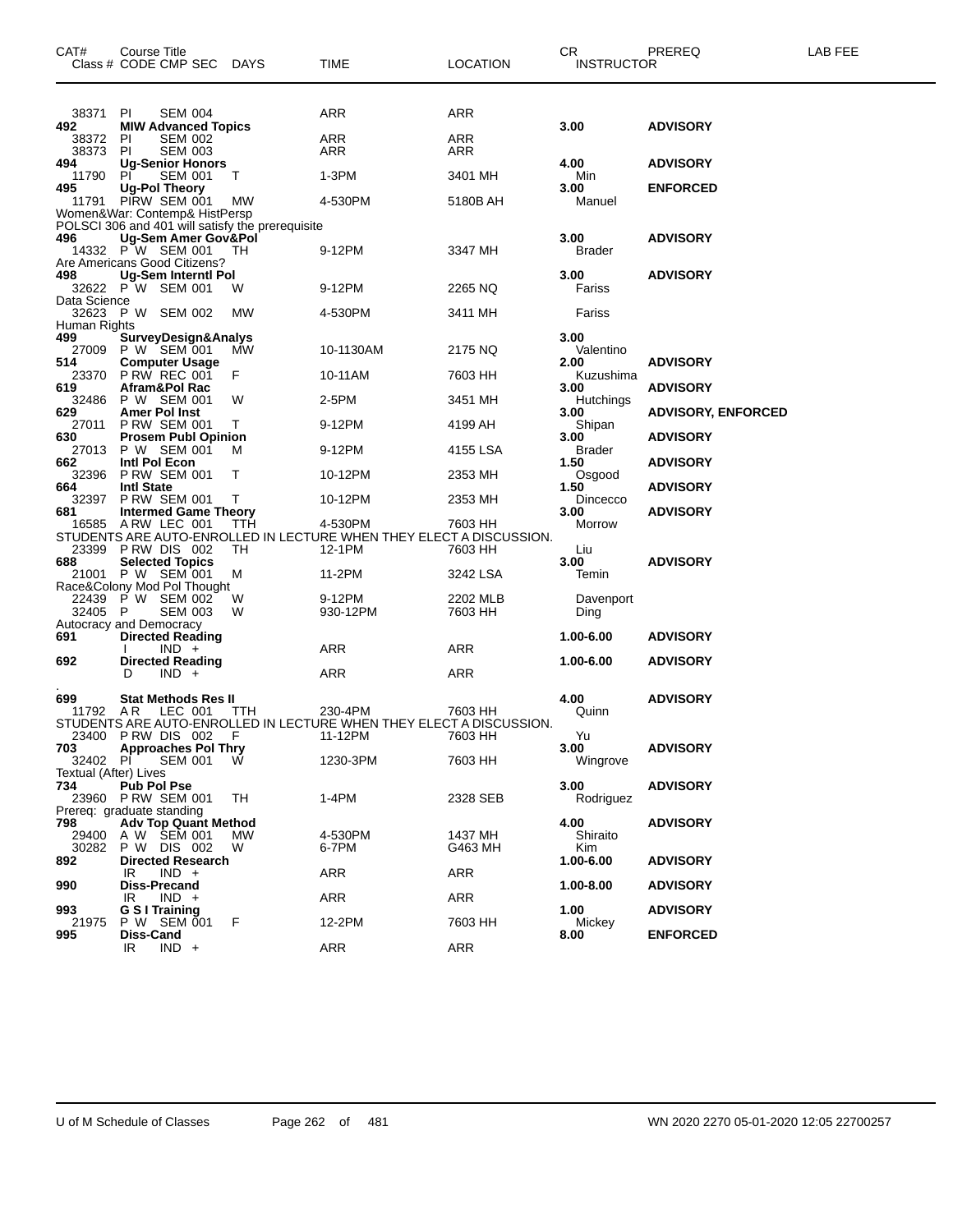### **Psychology Department Psychology (PSYCH)**

--IT IS CRITICAL THAT STUDENTS ATTEND CLASSES FROM THE BEGINNING OF THE TERM. EVEN THOUGH STUDENTS ARE REGISTERED OFFICIALLY FOR A COURSE, THE DEPARTMENT MAY REQUEST THAT THEY BE DISENROLLED IF THEY DO NOT ATTEND INITIAL CLASSES.

| 111                                                        | Intro to Psych             |                |            |           |                                                                                                          |                           | 4.00            |                 |
|------------------------------------------------------------|----------------------------|----------------|------------|-----------|----------------------------------------------------------------------------------------------------------|---------------------------|-----------------|-----------------|
| 33262                                                      | Al                         | LEC 001        |            | МW        | 4-530PM                                                                                                  | AUD 4 MLB                 | <b>Buvinger</b> |                 |
| 33263 PIW DIS 002                                          |                            |                |            | TH        | 12-1PM                                                                                                   | 3816 SSWB                 | Novak           |                 |
| 33264 PIRW DIS<br>33265                                    | Pirw Dis                   |                | 003<br>004 | TH<br>W   | 4-5PM<br>6-7PM                                                                                           | <b>B247 EH</b><br>1372 EH | Lucas<br>Novak  |                 |
| 33266 PIW DIS 005                                          |                            |                |            | TH        | 8-9AM                                                                                                    | B834 EQ                   | Lucas           |                 |
| 33267                                                      | Pirw dis                   |                | 006        | TH        | 9-10AM                                                                                                   | <b>B834 EQ</b>            | Abtahi          |                 |
| 33268 PIW DIS                                              |                            |                | 007        | TH        | 5-6PM                                                                                                    | 3460 MH                   | Novak           |                 |
| 33269 PIW DIS                                              |                            |                | 008        | F         | 9-10AM                                                                                                   | 4088 EH                   | Abtahi          |                 |
| 33270 PIRW DIS                                             |                            |                | 009        | F         | 10-11AM                                                                                                  | G127 AH                   | Parnarouskis    |                 |
| 33271                                                      | Pirw dis                   |                | 010        | F         | 11-12PM                                                                                                  | G127 AH                   | Abtahi          |                 |
| 33272 PIRW DIS 011                                         |                            |                |            | F         | 12-1PM                                                                                                   | 4088 EH                   | Lucas           |                 |
| 33273 PIRW DIS 012                                         |                            |                |            | F         | 1-2PM                                                                                                    | 1632 CHEM                 | Parnarouskis    |                 |
| 33274 PIRW DIS 013                                         |                            |                |            | F         | 2-3PM                                                                                                    | 4096 EH                   | Parnarouskis    |                 |
| 11796 AI                                                   |                            | LEC 030        |            | TTH       | 1130-1PM                                                                                                 | AUD 4 MLB                 | Hoeffner        |                 |
|                                                            |                            |                |            |           | Students are auto-enrolled in Lec 030 when they elect a Dis 031-042.                                     |                           |                 |                 |
| 29857 PIRW DIS 031                                         |                            |                |            | м         | $12 - 1$ PM                                                                                              | <b>B834 EQ</b>            | Barron          |                 |
| 18111 PIRW DIS 032                                         |                            |                |            | M         | 4-5PM<br>All sections meet from the 1st day of class, even if they occur before the 1st lecture.         | 4088 EH                   | Barron          |                 |
| 11797 PIRW DIS 033                                         |                            |                |            | - M       | 5-6PM                                                                                                    | 268 WEISER                | Barron          |                 |
|                                                            |                            |                |            |           | All sections meet from the 1st day of class, even if they occur before the 1st lecture.                  |                           |                 |                 |
| 16173 PIW DIS 034                                          |                            |                |            | M         | 6-7PM                                                                                                    | 271 WEISER                | Lee             |                 |
|                                                            |                            |                |            |           | All sections meet from the 1st day of class, even if they occur before the 1st lecture.                  |                           |                 |                 |
| 11798 PIRW DIS 035                                         |                            |                |            | TH.       | 5-6PM                                                                                                    | G026 TISCH                | Lee             |                 |
|                                                            |                            |                |            |           | All sections meet from the 1st day of class, even if they occur before the 1st lecture.                  |                           |                 |                 |
| 11801 PIRW DIS 036                                         |                            |                |            | TH        | 6-7PM                                                                                                    | 268 WEISER                | Fellowes        |                 |
|                                                            |                            |                |            |           | All sections meet from the 1st day of class, even if they occur before the 1st lecture.                  |                           |                 |                 |
| 11800 PIRW DIS 037                                         |                            |                |            | - F       | 9-10AM                                                                                                   | 4096 EH                   | Liu             |                 |
|                                                            |                            |                |            |           | All sections meet from the 1st day of class, even if they occur before the 1st lecture.                  |                           |                 |                 |
| 11799 PIRW DIS 038                                         |                            |                |            | F         | 10-11AM                                                                                                  | 1449 MH                   | Fellowes        |                 |
|                                                            |                            |                |            |           | All sections meet from the 1st day of class, even if they occur before the 1st lecture.                  |                           |                 |                 |
| 18679 PIRW DIS 039                                         |                            |                |            | - F       | 11-12PM                                                                                                  | 1449 MH                   | Fellowes        |                 |
| 18680 PIW DIS 040                                          |                            |                |            | - F       | All sections meet from the 1st day of class, even if they occur before the 1st lecture.<br>12-1PM        |                           |                 |                 |
|                                                            |                            |                |            |           | All sections meet from the 1st day of class, even if they occur before the 1st lecture.                  | <b>B830 EQ</b>            | Liu             |                 |
| 20341 PIW DIS 041                                          |                            |                |            | F         | 1-2PM                                                                                                    | 3463 MH                   | Lee             |                 |
|                                                            |                            |                |            |           | All sections meet from the 1st day of class, even if they occur before the 1st lecture.                  |                           |                 |                 |
| 20342 PIRW DIS 042                                         |                            |                |            | - F       | 11-12PM                                                                                                  | <b>B247 EH</b>            | Liu             |                 |
|                                                            |                            |                |            |           | All sections meet from the 1st day of class, even if they occur before the 1st lecture.                  |                           |                 |                 |
| 17763 PRW LEC 060                                          |                            |                |            | TTH       | 10-12PM                                                                                                  | 1800 CHEM                 | Schreier        |                 |
|                                                            |                            |                |            |           | LECTURE 060 - Students interested in this Lecture, register for LEC 111-060 only. There is no associated |                           |                 |                 |
| discussion section.                                        |                            |                |            |           |                                                                                                          |                           |                 |                 |
| 112                                                        | <b>Psy as Natl Science</b> |                |            |           |                                                                                                          |                           | 4.00            |                 |
| 20982 AI                                                   |                            | LEC 001        |            | MW        | 230-4PM                                                                                                  | AUD 3 MLB                 | Malley          |                 |
|                                                            |                            |                |            |           | Students are auto-enrolled in Lec 001 when they elect a Dis 002-019.                                     |                           |                 |                 |
|                                                            |                            |                |            |           |                                                                                                          |                           |                 |                 |
|                                                            |                            |                |            |           | All sections meet from the 1st day of class, even if they occur before the 1st lecture.                  |                           |                 |                 |
| 20983 PIW DIS 002                                          |                            |                |            | TH        | Psych 112 meets the Intro Psych prereq for the Psychology and BCN Majors.<br>8-9AM                       | <b>B844 EH</b>            | Delacey         |                 |
| 20984 PIRW DIS 003                                         |                            |                |            | TH        | 9-10AM                                                                                                   | <b>B830 EQ</b>            | Delacey         |                 |
| 20985 PIRW DIS 004                                         |                            |                |            | TH        | 12-1PM                                                                                                   | G168 AH                   | Sutherland      |                 |
| 20986                                                      | PIRW DIS 005               |                |            | TH        | 5-6PM                                                                                                    | <b>B830 EQ</b>            | Davidson        |                 |
| 20987                                                      | PIRW DIS 006               |                |            | TH        | 6-7PM                                                                                                    | 271 WEISER                | Davidson        |                 |
| 20988                                                      | Pirw dis                   |                | 007        | F         | 8-9AM                                                                                                    | 271 WEISER                | Sutherland      |                 |
| 20989                                                      | PIW DIS                    |                | 008        | F         | 9-10AM                                                                                                   | 3096 EH                   | Delacey         |                 |
| 20990                                                      | Pirw dis                   |                | 009        | F         | 10-11AM                                                                                                  | 2752 SSWB                 | Climes          |                 |
| 20991                                                      | PIRW DIS 010               |                |            | F         | 11-12PM                                                                                                  | 269 WEISER                | Climes          |                 |
| 20992                                                      | PIRW DIS 011               |                |            | F         | 12-1PM                                                                                                   | 271 WEISER                | Climes          |                 |
| 20993                                                      | Pirw Dis                   |                | 012        | F         | 1-2PM                                                                                                    | 4096 EH                   | Davidson        |                 |
| 20994                                                      | PIRW DIS 013               |                |            | F         | 2-3PM                                                                                                    | 271 WEISER                | Sutherland      |                 |
| 120                                                        | Sem in Psy-Soc Sci         |                |            |           |                                                                                                          |                           | 3.00            | <b>ADVISORY</b> |
| 33284 PIRW SEM 002                                         |                            |                |            | MW        | 1130-1PM                                                                                                 | 3021 EH                   | Rabinowitz      |                 |
| <b>Psych Perspectives of Politics</b><br>33285 PRW SEM 003 |                            |                |            | <b>MW</b> |                                                                                                          |                           |                 |                 |
| Emeraina Adulthood                                         |                            |                |            |           | 1-230PM                                                                                                  | 3021 EH                   | Jodl            |                 |
| 29787 PIRW SEM 007                                         |                            |                |            | м         | 3-6PM                                                                                                    | 3242 LSA                  | Ybarra          |                 |
| Meaningful Leadership                                      |                            |                |            |           |                                                                                                          |                           |                 |                 |
| 121                                                        | Sem in Psy-Nat Sci         |                |            |           |                                                                                                          |                           | 3.00            | <b>ADVISORY</b> |
| 34637 P RW SEM 001                                         |                            |                |            | <b>MW</b> | 4-530PM                                                                                                  | 1511 EQ                   | Lustig          |                 |
| Using Cog NS to Help in Colleg                             |                            |                |            |           |                                                                                                          |                           |                 |                 |
| 122                                                        | <b>Intrgrp Dialogue</b>    |                |            |           |                                                                                                          |                           | 3.00            |                 |
| 18848 PI                                                   |                            | <b>SEM 001</b> |            | W         | 230-530PM                                                                                                | 170 WEISER                | Hicks           |                 |
|                                                            |                            |                |            |           |                                                                                                          |                           |                 |                 |

U of M Schedule of Classes Page 263 of 481 WN 2020 2270 05-01-2020 12:05 22700257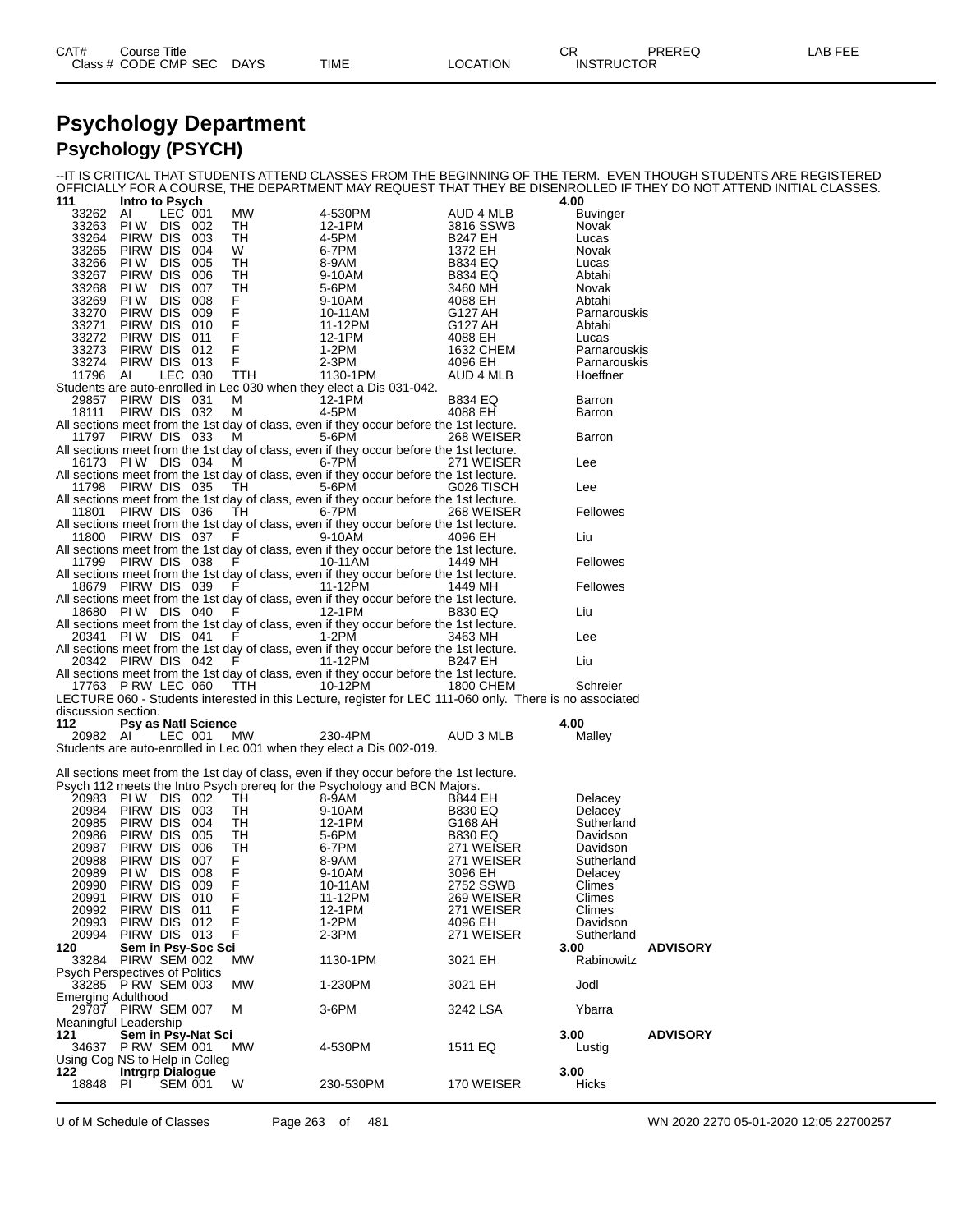| CAT#                   | Course Title<br>Class # CODE CMP SEC                                          |                                  | <b>DAYS</b>                                               | TIME                                                                                                                                                                                                                                           | <b>LOCATION</b>                        | CR<br><b>INSTRUCTOR</b> | PREREQ                    | LAB FEE |
|------------------------|-------------------------------------------------------------------------------|----------------------------------|-----------------------------------------------------------|------------------------------------------------------------------------------------------------------------------------------------------------------------------------------------------------------------------------------------------------|----------------------------------------|-------------------------|---------------------------|---------|
| 122                    | Intrgrp Dialogue<br>P                                                         | <b>SEM 001</b>                   | W                                                         | 3-5PM<br>Interested students must fill out an online request at www.igr.umich.edu. Due to high demand, students who do not<br>attend the mass meeting on the first day of class will be dropped from the course. If you have questions, please | <b>ARR</b>                             | 3.00                    |                           |         |
| 122<br>18850           | <b>Intrgrp Dialogue</b><br>PL                                                 | SEM 002                          | contact Susmetha Baidya (e-mail: sbaidya@umich.edu).<br>W | 230-530PM                                                                                                                                                                                                                                      | G023 WQ                                | 3.00                    |                           |         |
| 200                    | Ind Psych Issues<br>$IND +$                                                   |                                  |                                                           | ARR                                                                                                                                                                                                                                            | ARR                                    | 1.00-4.00               | <b>ADVISORY</b>           |         |
| 211                    | <b>Project Outreach</b><br>11802 PIW SEM 001                                  |                                  | T                                                         | 4-6PM                                                                                                                                                                                                                                          | 296 WEISER                             | 3.00<br>Hurley          | <b>ADVISORY</b>           | 20.00   |
|                        | Work with Preschl Children<br>11803 P W SEM 002                               |                                  | $\top$                                                    | http://sites.lsa.umich.edu/projectoutreach/. Email questions to project.outreach@umich.edu.<br>4-6PM                                                                                                                                           | 269 WEISER                             | DeMarco                 |                           |         |
|                        | Mind, Music & Community<br>11804 PIW SEM 003<br>Juvenile and Criminal Justice |                                  | TH.                                                       | http://sites.lsa.umich.edu/projectoutreach/ . Email questions to project.outreach@umich.edu .<br>4-6PM                                                                                                                                         | 296 WEISER                             | Wells                   |                           |         |
|                        |                                                                               |                                  | UPDATE: 1/3/2019 - 211-005 no longer requires Flu Shots.  |                                                                                                                                                                                                                                                |                                        |                         |                           |         |
|                        | 11805 P W SEM 004<br>Health, Illness and Society                              |                                  | TH.                                                       | http://sites.lsa.umich.edu/projectoutreach/ . Email questions to project.outreach@umich.edu.<br>4-6PM                                                                                                                                          | 269 WEISER                             | Wagner                  |                           |         |
|                        | 11806 P W SEM 005<br>Using Your Psychology Degree                             |                                  | W                                                         | http://sites.lsa.umich.edu/projectoutreach/. Email questions to project.outreach@umich.edu.<br>4-6PM                                                                                                                                           | 269 WEISER                             | Smith                   |                           |         |
|                        |                                                                               |                                  |                                                           | UPDATE: 1/3/2019 - 211-005 no longer requires TB Test or Flu Shots.                                                                                                                                                                            |                                        |                         |                           |         |
| 213                    | <b>Foundations IGR</b>                                                        |                                  |                                                           | http://sites.lsa.umich.edu/projectoutreach/ . Email questions to project.outreach@umich.edu.                                                                                                                                                   |                                        | 3.00                    | <b>ENFORCED</b>           |         |
| 29467 PIR<br>28953 PIR |                                                                               | <b>SEM 001</b><br><b>SEM 002</b> | TTH<br>TTH                                                | 1-230PM<br>4-530PM<br>Request permission at igrcourses@umich.edu. Please indicate course number, student name, umich email and student                                                                                                         | G144 AH<br>2437 MH                     | Kime<br>Kime            |                           |         |
| 30798 PIR              |                                                                               | <b>SEM 003</b>                   | ID. Permissions will be granted starting Dec. 1st.<br>TTH | 230-4PM                                                                                                                                                                                                                                        | 4128 LSA                               | Hicks                   |                           |         |
| 220<br>24341 AI        | <b>Intro Biopsych</b>                                                         | LEC 001                          | TTH                                                       | 1-230PM                                                                                                                                                                                                                                        | <b>B844 EH</b>                         | 4.00<br>Cummings        |                           |         |
|                        |                                                                               |                                  |                                                           | Psych 220 is introduction to behavioral neuroscience for students not intending to major in BCN or Neuroscience.<br>Psychology majors should register for Psych 220 instead of Psych 230.                                                      |                                        |                         |                           |         |
|                        |                                                                               |                                  |                                                           | All sections meet from the 1st day of class, even if they occur before the 1st lecture.                                                                                                                                                        |                                        |                         |                           |         |
| 24607<br>24608         | 24606 PIW DIS 002<br>PIW DIS 003<br>PIW DIS 004                               |                                  | W<br>W                                                    | 11-12PM<br>12-1PM                                                                                                                                                                                                                              | <b>B856 EQ</b><br>142 LORCH<br>2866 EH | Suri<br>Suri            |                           |         |
| 223                    | <b>Entrepreneur Crtivty</b>                                                   |                                  | W                                                         | 3-4PM                                                                                                                                                                                                                                          |                                        | Suri<br>3.00            | <b>ENFORCED</b>           |         |
| 27554                  | AIR.                                                                          | LEC 001                          | МW                                                        | 11-12PM<br>All sections meet from the 1st day of class, even if they occur before the 1st lecture.                                                                                                                                             | 182 WEISER                             | Fretz                   |                           |         |
| 27555<br>27556         | PIRW DIS 002<br>PIRW DIS 003                                                  |                                  | F<br>F                                                    | 12-1PM<br>1-2PM                                                                                                                                                                                                                                | G127 AH<br>G127 AH                     | Cutter<br>Cutter        |                           |         |
| 27557<br>27558         | PIRW DIS 004<br>PIRW DIS 005                                                  |                                  | F<br>F                                                    | 12-1PM<br>1-2PM                                                                                                                                                                                                                                | 1437 MH<br>1436 MH                     | Ghannam<br>Ghannam      |                           |         |
| 27559                  | PIRW DIS                                                                      | 006                              | F                                                         | 12-1PM                                                                                                                                                                                                                                         | 1280 LSA                               | Habhab                  |                           |         |
| 27560<br>27561         | PIRW DIS 007<br>PIRW DIS 008                                                  |                                  | F<br>F                                                    | $1-2PM$<br>12-1PM                                                                                                                                                                                                                              | G040 TISCH<br>3254 LSA                 | Habhab<br>Newman        |                           |         |
| 27562                  | PIRW DIS 009                                                                  |                                  | F                                                         | $1-2PM$                                                                                                                                                                                                                                        | 1339 MH                                | Newman                  |                           |         |
| 226                    | <b>UG Psych Research</b><br>$IND +$                                           |                                  |                                                           | ARR                                                                                                                                                                                                                                            | ARR                                    | 1.00-4.00               |                           |         |
| 230                    | Intro Behav Neurosci<br>should be sent to psych.saa@umich.edu.                |                                  |                                                           | Students are auto-enrolled in Lec 001 when they elect a Dis 002-018. Do not contact the instructor. Inquiries                                                                                                                                  |                                        | 4.00                    | <b>ADVISORY, ENFORCED</b> |         |
| 11810 AR               | LEC 001<br>25264 PRW DIS 002                                                  |                                  | MW<br>W                                                   | 1130-1PM<br>$3-4PM$                                                                                                                                                                                                                            | 1324 EH<br><b>B852 EQ</b>              | Rothschild<br>Gonzalez  |                           |         |
|                        | 25265 PRW DIS 003                                                             |                                  | W                                                         | All sections meet from the 1st day of class, even if they occur before the 1st lecture.<br>4-5PM                                                                                                                                               | 173 LORCH                              | Turner                  |                           |         |
| 11811                  | PRW DIS 004                                                                   |                                  | W                                                         | All sections meet from the 1st day of class, even if they occur before the 1st lecture.<br>5-6PM                                                                                                                                               | 1423 EQ                                | Turner                  |                           |         |
|                        | 11812 PRW DIS 005                                                             |                                  | W                                                         | All sections meet from the 1st day of class, even if they occur before the 1st lecture.<br>6-7PM                                                                                                                                               | 1060 EH                                | Siu                     |                           |         |
|                        | 11813 PRW DIS 006                                                             |                                  | TH                                                        | All sections meet from the 1st day of class, even if they occur before the 1st lecture.<br>8-9AM                                                                                                                                               | 3866 EH                                | Popov                   |                           |         |
|                        | 11814 PRW DIS 007                                                             |                                  | TH.                                                       | All sections meet from the 1st day of class, even if they occur before the 1st lecture.<br>9-10AM                                                                                                                                              | <b>B804 EQ</b>                         | Popov                   |                           |         |
|                        | 11815 PRW DIS 008                                                             |                                  | TH.                                                       | All sections meet from the 1st day of class, even if they occur before the 1st lecture.<br>12-1PM                                                                                                                                              | 1804 SSWB                              | Kumar                   |                           |         |
|                        | 11816 PRW DIS 009                                                             |                                  | TH                                                        | All sections meet from the 1st day of class, even if they occur before the 1st lecture.<br>5-6PM<br>All sections meet from the 1st day of class, even if they occur before the 1st lecture.                                                    | 2212 MLB                               | Popov                   |                           |         |
|                        | 11817 PRW DIS 010                                                             |                                  | TH.                                                       | 6-7PM<br>All sections meet from the 1st day of class, even if they occur before the 1st lecture.                                                                                                                                               | 1084 EH                                | Wang                    |                           |         |

U of M Schedule of Classes Page 264 of 481 WN 2020 2270 05-01-2020 12:05 22700257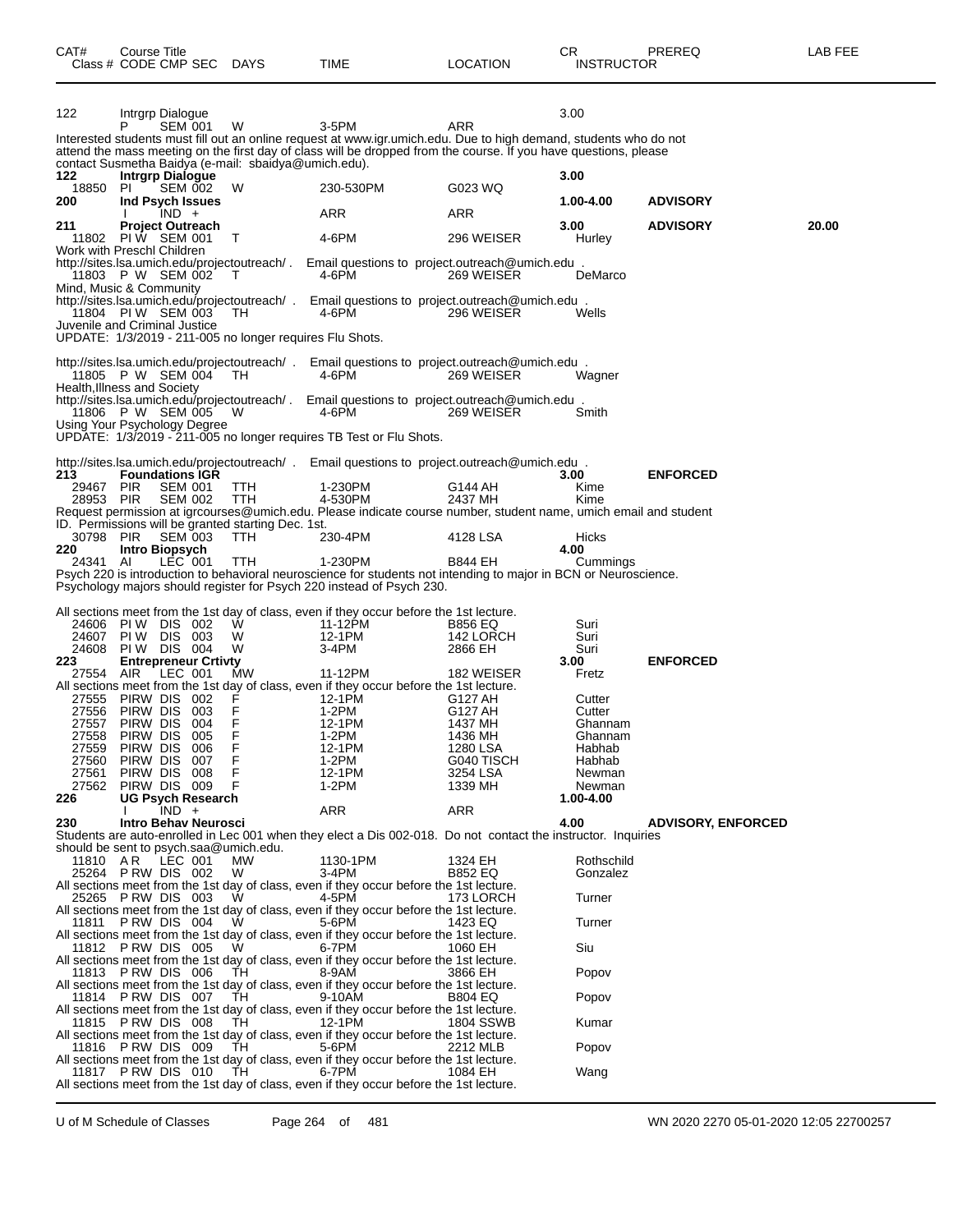|                                        | 11818 PRW DIS 011     |           |                     | F           |                                | 8-9AM    |                                                                                         | 3021 EH        |                 | Painter                                                                                                       |                 |  |
|----------------------------------------|-----------------------|-----------|---------------------|-------------|--------------------------------|----------|-----------------------------------------------------------------------------------------|----------------|-----------------|---------------------------------------------------------------------------------------------------------------|-----------------|--|
|                                        |                       |           |                     |             |                                |          | All sections meet from the 1st day of class, even if they occur before the 1st lecture. |                |                 |                                                                                                               |                 |  |
|                                        | 14594 PRW DIS 012     |           |                     |             | in Fig. 1999. The state of the | 9-10AM   |                                                                                         | 3021 EH        |                 | Painter                                                                                                       |                 |  |
|                                        | 14595 PRW DIS 013     |           |                     | TH          |                                | 1-2PM    | All sections meet from the 1st day of class, even if they occur before the 1st lecture. | <b>B247 EH</b> |                 | Whalen                                                                                                        |                 |  |
|                                        |                       |           |                     |             |                                |          | All sections meet from the 1st day of class, even if they occur before the 1st lecture. |                |                 |                                                                                                               |                 |  |
|                                        | 24388 PRW DIS 014     |           |                     | TH          |                                | 7-8PM    |                                                                                         | 3021 EH        |                 | Turner                                                                                                        |                 |  |
|                                        |                       |           |                     |             |                                |          | All sections meet from the 1st day of class, even if they occur before the 1st lecture. |                |                 |                                                                                                               |                 |  |
|                                        | 24389 PRW DIS 015     |           |                     | F.          |                                | 12-1PM   |                                                                                         | 3021 EH        |                 | Siu                                                                                                           |                 |  |
|                                        |                       |           |                     |             |                                |          | All sections meet from the 1st day of class, even if they occur before the 1st lecture. |                |                 |                                                                                                               |                 |  |
|                                        | 33532 PRW DIS 016     |           |                     | F           |                                | 1-2PM    |                                                                                         | 3021 EH        |                 | Siu                                                                                                           |                 |  |
|                                        | 33533 PRW DIS 017     |           |                     | $\mathsf F$ |                                | 2-3PM    |                                                                                         | 3021 EH        |                 | Painter                                                                                                       |                 |  |
| 240                                    |                       |           | Intro to Cog Psych  |             |                                |          |                                                                                         |                |                 | 4.00                                                                                                          | <b>ENFORCED</b> |  |
| 11819                                  | AIR                   | $LEC$ 001 |                     | TTH.        |                                | 230-4PM  |                                                                                         | 1324 EH        |                 | Lee                                                                                                           |                 |  |
|                                        |                       |           |                     |             |                                |          |                                                                                         |                |                 | Students are auto-enrolled in Lec 001 when they elect a Dis 002-013. Do not contact the instructor. Inquiries |                 |  |
| should be sent to psych.saa@umich.edu. |                       |           |                     |             |                                |          |                                                                                         |                |                 |                                                                                                               |                 |  |
|                                        | 21556 PIRW DIS 002    |           |                     | M           |                                | 9-10AM   |                                                                                         | 1423 EQ        |                 | Cantwell                                                                                                      |                 |  |
|                                        |                       |           |                     |             |                                |          | All sections meet from the 1st day of class, even if they occur before the 1st lecture. |                |                 |                                                                                                               |                 |  |
|                                        | 21557 PIRW DIS 003    |           |                     | M           |                                | 11-12PM  |                                                                                         |                | 269 WEISER      | Quirk                                                                                                         |                 |  |
|                                        |                       |           |                     |             |                                |          | All sections meet from the 1st day of class, even if they occur before the 1st lecture. |                |                 |                                                                                                               |                 |  |
|                                        | 21558 PIRW DIS 004    |           |                     | M           |                                | 5-6PM    |                                                                                         | 1096 EH        |                 | Adkins                                                                                                        |                 |  |
|                                        |                       |           |                     |             |                                |          | All sections meet from the 1st day of class, even if they occur before the 1st lecture. |                |                 |                                                                                                               |                 |  |
|                                        | 25306 PIRW DIS 005    |           |                     | M           |                                | 6-7PM    |                                                                                         | 1096 EH        |                 | Adkins                                                                                                        |                 |  |
|                                        | 21559 PIRW DIS 006    |           |                     | T           |                                | 11-12PM  | All sections meet from the 1st day of class, even if they occur before the 1st lecture. |                | 268 WEISER      | Nguyen                                                                                                        |                 |  |
|                                        |                       |           |                     |             |                                |          | All sections meet from the 1st day of class, even if they occur before the 1st lecture. |                |                 |                                                                                                               |                 |  |
|                                        | 21560 PIRW DIS 007    |           |                     |             | $\top$ and $\top$              | 9-10AM   |                                                                                         | 1096 EH        |                 | Joshi                                                                                                         |                 |  |
|                                        |                       |           |                     |             |                                |          | All sections meet from the 1st day of class, even if they occur before the 1st lecture. |                |                 |                                                                                                               |                 |  |
|                                        | 21561 PIRW DIS 008    |           |                     | F           |                                | 8-9AM    |                                                                                         | <b>B834 EQ</b> |                 | Joshi                                                                                                         |                 |  |
|                                        |                       |           |                     |             |                                |          | All sections meet from the 1st day of class, even if they occur before the 1st lecture. |                |                 |                                                                                                               |                 |  |
|                                        | 21562 PIRW DIS 009    |           |                     | - F         |                                | 9-10AM   |                                                                                         | <b>B834 EQ</b> |                 | Joshi                                                                                                         |                 |  |
|                                        |                       |           |                     |             |                                |          | All sections meet from the 1st day of class, even if they occur before the 1st lecture. |                |                 |                                                                                                               |                 |  |
|                                        | 21563 PIRW DIS 010    |           |                     |             | F. Grant                       | 10-11AM  |                                                                                         | 1423 EQ        |                 | Walls                                                                                                         |                 |  |
|                                        |                       |           |                     |             |                                |          | All sections meet from the 1st day of class, even if they occur before the 1st lecture. |                |                 |                                                                                                               |                 |  |
|                                        | 21564 PIRW DIS 011    |           |                     | F           |                                | 11-12PM  |                                                                                         | 1423 EQ        |                 | Cantwell                                                                                                      |                 |  |
|                                        |                       |           |                     |             |                                |          | All sections meet from the 1st day of class, even if they occur before the 1st lecture. |                |                 |                                                                                                               |                 |  |
|                                        | 21565 PIRW DIS 012    |           |                     | - F         |                                | 12-1PM   |                                                                                         | 1423 EQ        |                 | Cantwell                                                                                                      |                 |  |
|                                        |                       |           |                     |             |                                |          | All sections meet from the 1st day of class, even if they occur before the 1st lecture. |                |                 |                                                                                                               |                 |  |
|                                        | 21566 PIRW DIS 013    |           |                     | F           |                                | $1-2PM$  |                                                                                         | <b>B834 EQ</b> |                 | Stanley                                                                                                       |                 |  |
|                                        |                       |           |                     |             |                                |          | All sections meet from the 1st day of class, even if they occur before the 1st lecture. |                |                 |                                                                                                               |                 |  |
| 33529                                  | PIRW DIS 014          |           |                     | M           |                                | 3-4PM    |                                                                                         | 2866 EH        |                 | Adkins                                                                                                        |                 |  |
|                                        | 33530 PIRW DIS 015    |           |                     | F           |                                | 11-12PM  |                                                                                         | <b>B830 EQ</b> |                 | Stanley                                                                                                       |                 |  |
| 33531                                  | PIRW DIS 016          |           |                     | F           |                                | 12-1PM   |                                                                                         | 1405 EQ        |                 | Stanley                                                                                                       |                 |  |
| 29799 AIR                              |                       | LEC 020   |                     | TTH         |                                | 1-230PM  |                                                                                         | 1324 EH        |                 | Polk                                                                                                          |                 |  |
|                                        |                       |           |                     |             |                                |          |                                                                                         |                |                 | Students are auto-enrolled in Lec 020 when they elect a Dis 021-035. Do not contact the instructor. Inquiries |                 |  |
| should be sent to psych.saa@umich.edu. | 29800 PIRW DIS 021    |           |                     |             |                                | 9-10AM   |                                                                                         |                |                 | Fansher                                                                                                       |                 |  |
|                                        |                       |           |                     | M           |                                |          | All sections meet from the 1st day of class, even if they occur before the 1st lecture. | 3021 EH        |                 |                                                                                                               |                 |  |
|                                        | 29801 PIRW DIS 022    |           |                     | M           |                                | 10-11AM  |                                                                                         | <b>B834 EQ</b> |                 | Fansher                                                                                                       |                 |  |
|                                        |                       |           |                     |             |                                |          | All sections meet from the 1st day of class, even if they occur before the 1st lecture. |                |                 |                                                                                                               |                 |  |
|                                        | 29802 PIRW DIS 023    |           |                     | M           |                                | 4-5PM    |                                                                                         | 3021 EH        |                 | Cheng                                                                                                         |                 |  |
|                                        |                       |           |                     |             |                                |          | All sections meet from the 1st day of class, even if they occur before the 1st lecture. |                |                 |                                                                                                               |                 |  |
|                                        | 29803 PIRW DIS 024 M  |           |                     |             |                                | 5-6PM    |                                                                                         | 1084 EH        |                 | Cheng                                                                                                         |                 |  |
|                                        |                       |           |                     |             |                                |          | All sections meet from the 1st day of class, even if they occur before the 1st lecture  |                |                 |                                                                                                               |                 |  |
|                                        | 29804 PIRW DIS 025 TH |           |                     |             |                                | 4-5PM    |                                                                                         | 2135 NQ        |                 | Ahn                                                                                                           |                 |  |
|                                        |                       |           |                     |             |                                |          | All sections meet from the 1st day of class, even if they occur before the 1st lecture. |                |                 |                                                                                                               |                 |  |
|                                        | 29805 PIRW DIS 026    |           |                     | TH.         |                                | 5-6PM    |                                                                                         |                | 2402 MLB        | Ahn                                                                                                           |                 |  |
|                                        |                       |           |                     |             |                                |          | All sections meet from the 1st day of class, even if they occur before the 1st lecture. |                |                 |                                                                                                               |                 |  |
|                                        | 29806 PIRW DIS 027    |           |                     | - F         |                                | 8-9AM    |                                                                                         | 2866 EH        |                 | <b>McGatlin</b>                                                                                               |                 |  |
|                                        |                       |           |                     |             |                                |          | All sections meet from the 1st day of class, even if they occur before the 1st lecture. |                |                 |                                                                                                               |                 |  |
|                                        | 29807 PIRW DIS 028    |           |                     | -F          |                                | 9-10AM   |                                                                                         | 1469 MH        |                 | Ahn                                                                                                           |                 |  |
|                                        |                       |           |                     |             |                                |          | All sections meet from the 1st day of class, even if they occur before the 1st lecture. |                |                 |                                                                                                               |                 |  |
|                                        | 29808 PIRW DIS 029    |           |                     |             |                                | 10-11AM  |                                                                                         |                | 471 LORCH       | Xie                                                                                                           |                 |  |
|                                        |                       |           |                     |             |                                |          | All sections meet from the 1st day of class, even if they occur before the 1st lecture. |                |                 |                                                                                                               |                 |  |
|                                        | 29809 PIRW DIS 030    |           |                     |             | $F \sim 1$                     | 11-12PM  |                                                                                         | 4128 LSA       |                 | Jung                                                                                                          |                 |  |
|                                        |                       |           |                     |             |                                |          | All sections meet from the 1st day of class, even if they occur before the 1st lecture. |                |                 |                                                                                                               |                 |  |
|                                        | 29810 PIRW DIS 031    |           |                     | F           |                                | 12-1PM   | All sections meet from the 1st day of class, even if they occur before the 1st lecture. | G463 MH        |                 | Jung                                                                                                          |                 |  |
| 29811                                  | PIRW DIS 032          |           |                     |             |                                | 1-2PM    |                                                                                         |                | 2024 TISCH      | Jung                                                                                                          |                 |  |
|                                        |                       |           |                     |             |                                |          | All sections meet from the 1st day of class, even if they occur before the 1st lecture. |                |                 |                                                                                                               |                 |  |
| 33525                                  | PIRW DIS 033          |           |                     | м           |                                | 6-7PM    |                                                                                         | 1372 EH        |                 | Cheng                                                                                                         |                 |  |
| 33526                                  | PIRW DIS 034          |           |                     | М           |                                | 11-12PM  |                                                                                         | <b>B834 EQ</b> |                 | Fansher                                                                                                       |                 |  |
| 33527                                  | PIRW DIS 035          |           |                     | F           |                                | 11-12PM  |                                                                                         | 3207 LSA       |                 | Martell                                                                                                       |                 |  |
| 33528                                  | PIRW DIS 036          |           |                     | F           |                                | 12-1PM   |                                                                                         | 3207 LSA       |                 | Vernooij                                                                                                      |                 |  |
| 242                                    |                       |           | Lang and Human Mind |             |                                |          |                                                                                         |                |                 | 4.00                                                                                                          | <b>ENFORCED</b> |  |
| 33360                                  | SR.                   | LEC 001   |                     | TTH         |                                | 1130-1PM |                                                                                         |                | AUD A AH        | <b>Brennan</b>                                                                                                |                 |  |
| 33362                                  | PRW DIS 002           |           |                     | TH          |                                | 3-4PM    |                                                                                         | 3401 MH        |                 | Akimenka                                                                                                      |                 |  |
| 33364                                  | PRW DIS 003           |           |                     | TH          |                                | 4-5PM    |                                                                                         |                | 2346 SEB        | Tung                                                                                                          |                 |  |
| 33366                                  | PRW DIS 004           |           |                     | TН          |                                | 5-6PM    |                                                                                         |                | <b>B101 MLB</b> | Akimenka                                                                                                      |                 |  |

Class # CODE CMP SEC DAYS TIME LOCATION INSTRUCTOR

U of M Schedule of Classes Page 265 of 481 WN 2020 2270 05-01-2020 12:05 22700257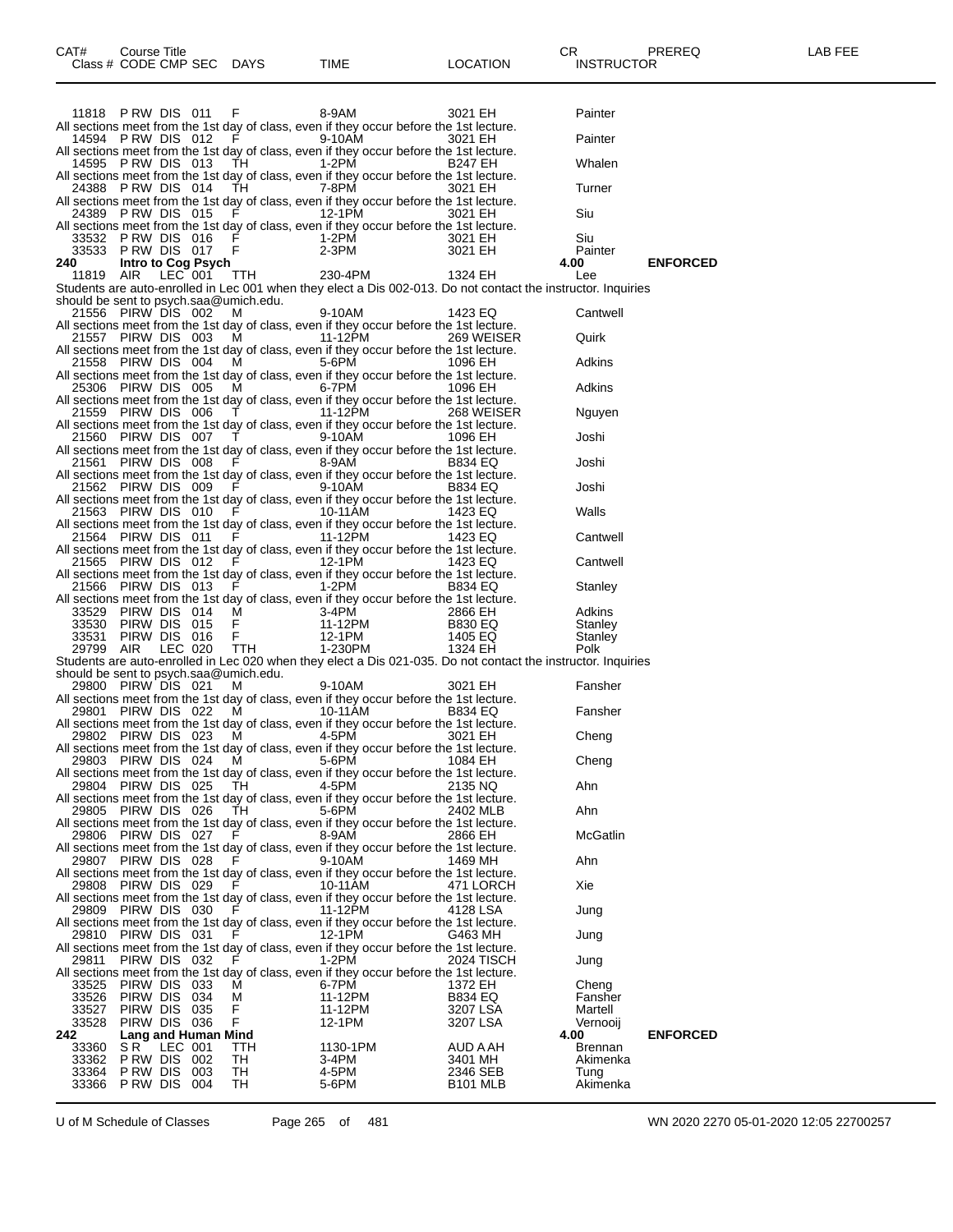| CAT#<br>Class # CODE CMP SEC DAYS                                 | Course Title                 |         |         |                                                                                                                                                                                                                                           | <b>TIME</b>                                                                                          | <b>LOCATION</b>                         | CR<br>PREREQ<br><b>INSTRUCTOR</b>                                                                                            | LAB FEE |
|-------------------------------------------------------------------|------------------------------|---------|---------|-------------------------------------------------------------------------------------------------------------------------------------------------------------------------------------------------------------------------------------------|------------------------------------------------------------------------------------------------------|-----------------------------------------|------------------------------------------------------------------------------------------------------------------------------|---------|
| 33368<br>33370 PRW DIS 006<br>33372 PRW DIS 007                   | PRW DIS 005                  |         |         | $\frac{F}{F}$<br>$-F$                                                                                                                                                                                                                     | 9-10AM<br>11-12PM<br>12-1PM                                                                          | 1448 MH<br><b>B3580 BUS</b><br>4212 SEB | Tung<br>Tung<br>Akimenka                                                                                                     |         |
| 250<br>11821 AIR                                                  | <b>Intro Dev Psych</b>       | LEC 001 |         | MW                                                                                                                                                                                                                                        | 10-1130AM<br>Students are auto-enrolled in Lec 001 when they elect a Dis 002-015.                    | 1324 EH                                 | <b>ENFORCED</b><br>4.00<br>Jodl                                                                                              |         |
| 11822 PIRW DIS 002                                                |                              |         |         | W                                                                                                                                                                                                                                         | 4-5PM<br>All sections meet from the 1st day of class, even if they occur before the 1st lecture.     | <b>B852 EQ</b>                          | Huang                                                                                                                        |         |
| 11823 PIRW DIS 003                                                |                              |         |         | W.                                                                                                                                                                                                                                        | 5-6PM                                                                                                | <b>B852 EQ</b>                          | Huang                                                                                                                        |         |
| 11824 PIRW DIS 004                                                |                              |         |         | W                                                                                                                                                                                                                                         | All sections meet from the 1st day of class, even if they occur before the 1st lecture.<br>6-7PM     | 269 WEISER                              | Yu                                                                                                                           |         |
| 11825 PIRW DIS 005                                                |                              |         |         | TH                                                                                                                                                                                                                                        | All sections meet from the 1st day of class, even if they occur before the 1st lecture.<br>8-9AM     | 1060 EH                                 | Esqueda                                                                                                                      |         |
|                                                                   |                              |         |         | TH                                                                                                                                                                                                                                        | All sections meet from the 1st day of class, even if they occur before the 1st lecture.<br>9-10AM    |                                         | Nickerson                                                                                                                    |         |
| 11826 PIRW DIS 006                                                |                              |         |         |                                                                                                                                                                                                                                           | All sections meet from the 1st day of class, even if they occur before the 1st lecture.              | 3021 EH                                 |                                                                                                                              |         |
| 25307 PIRW DIS 007                                                |                              |         |         | TH                                                                                                                                                                                                                                        | 12-1PM<br>All sections meet from the 1st day of class, even if they occur before the 1st lecture.    | 3356 MH                                 | Nickerson                                                                                                                    |         |
| 11827 PIRW DIS 008                                                |                              |         |         | F.                                                                                                                                                                                                                                        | 8-9AM<br>All sections meet from the 1st day of class, even if they occur before the 1st lecture.     | 210 WH                                  | Montoro                                                                                                                      |         |
|                                                                   |                              |         |         | 11828 PIRW DIS 009 F                                                                                                                                                                                                                      | 9-10AM                                                                                               | 210 WH                                  | Montoro                                                                                                                      |         |
| 11829                                                             | PIRW DIS 010                 |         |         | $F = 1$                                                                                                                                                                                                                                   | All sections meet from the 1st day of class, even if they occur before the 1st lecture.<br>10-11AM   | 210 WH                                  | Montoro                                                                                                                      |         |
| 11830 PIRW DIS 011                                                |                              |         |         | <b>F</b> P                                                                                                                                                                                                                                | All sections meet from the 1st day of class, even if they occur before the 1st lecture.<br>11-12PM   | B <sub>118</sub> MLB                    | Miller-Tejada                                                                                                                |         |
|                                                                   |                              |         |         |                                                                                                                                                                                                                                           | All sections meet from the 1st day of class, even if they occur before the 1st lecture.              |                                         |                                                                                                                              |         |
|                                                                   |                              |         |         | 11831 PIRW DIS 012 F                                                                                                                                                                                                                      | 12-1PM<br>All sections meet from the 1st day of class, even if they occur before the 1st lecture.    | B <sub>118</sub> MLB                    | Miller-Tejada                                                                                                                |         |
| 11832 PIRW DIS 013                                                |                              |         |         | $F = 1$                                                                                                                                                                                                                                   | 1-2PM<br>All sections meet from the 1st day of class, even if they occur before the 1st lecture.     | B <sub>118</sub> MLB                    | Miller-Tejada                                                                                                                |         |
| 33654 PIRW DIS 014                                                |                              |         |         | $\top$                                                                                                                                                                                                                                    | 3-4PM                                                                                                | <b>B804 EQ</b>                          | Nickerson                                                                                                                    |         |
| 33655 PIRW DIS 015<br>33656                                       | PIRW DIS 016                 |         |         | T<br>T                                                                                                                                                                                                                                    | 4-5PM<br>5-6PM<br>5-6PM                                                                              | <b>B804 EQ</b><br><b>B804 EQ</b>        | Suarez<br>Park                                                                                                               |         |
| 33657<br>18112 AIR                                                | PIRW DIS 017                 |         | LEC 020 | T<br><b>MW</b>                                                                                                                                                                                                                            | 6-7PM<br>4-530PM                                                                                     | 269 WEISER<br>1324 EH                   | Huang<br>Warneken                                                                                                            |         |
|                                                                   |                              |         |         |                                                                                                                                                                                                                                           | Students are auto-enrolled in Lec 020 when they elect a Dis 021-032.                                 |                                         |                                                                                                                              |         |
| 18232 PIRW DIS 021                                                |                              |         |         | T                                                                                                                                                                                                                                         | 6-7PM<br>All sections meet from the 1st day of class, even if they occur before the 1st lecture.     | 1096 EH                                 | Frolich                                                                                                                      |         |
| 18234 PIRW DIS 022                                                |                              |         |         |                                                                                                                                                                                                                                           | TH 12-1PM<br>All sections meet from the 1st day of class, even if they occur before the 1st lecture. | 1507 NUB                                | McKellar                                                                                                                     |         |
| 18235 PIRW DIS 023                                                |                              |         |         | W                                                                                                                                                                                                                                         | 6-7PM<br>All sections meet from the 1st day of class, even if they occur before the 1st lecture.     | 1096 EH                                 | Frolich                                                                                                                      |         |
| 18236 PIRW DIS 024                                                |                              |         |         | F.                                                                                                                                                                                                                                        | 10-11AM                                                                                              | 1401 MH                                 | Bae                                                                                                                          |         |
| 18237 PIRW DIS 025                                                |                              |         |         | $\mathbf{T}$ and $\mathbf{r}$                                                                                                                                                                                                             | All sections meet from the 1st day of class, even if they occur before the 1st lecture.<br>3-4PM     | 120 WH                                  | Hardi                                                                                                                        |         |
| 18238 PIRW DIS 026                                                |                              |         |         | F <sub>ranc</sub> e de la propincia de la propincia de la propincia de la propincia de la propincia de la propincia de la propincia de la propincia de la propincia de la propincia de la propincia de la propincia de la propincia de la | All sections meet from the 1st day of class, even if they occur before the 1st lecture.<br>12-1PM    | B247 EH                                 | Bae                                                                                                                          |         |
|                                                                   |                              |         |         |                                                                                                                                                                                                                                           | All sections meet from the 1st day of class, even if they occur before the 1st lecture.              |                                         |                                                                                                                              |         |
| 18700 PIRW DIS 027                                                |                              |         |         | T                                                                                                                                                                                                                                         | 5-6PM<br>All sections meet from the 1st day of class, even if they occur before the 1st lecture.     | 1084 EH                                 | Cross                                                                                                                        |         |
| 18701 PIRW DIS 028                                                |                              |         |         | TH TH                                                                                                                                                                                                                                     | 9-10AM<br>All sections meet from the 1st day of class, even if they occur before the 1st lecture.    | 1096 EH                                 | McKellar                                                                                                                     |         |
| 18702 PIRW DIS 029                                                |                              |         |         | TH                                                                                                                                                                                                                                        | 5-6PM<br>All sections meet from the 1st day of class, even if they occur before the 1st lecture.     | <b>1508 NUB</b>                         | Cross                                                                                                                        |         |
| 18703 PIRW DIS 030                                                |                              |         |         | E and the state of the state of the state of the state of the state of the state of the state of the state of the state of the state of the state of the state of the state of the state of the state of the state of the stat            | 11-12PM                                                                                              | 3752 SSWB                               | Benson                                                                                                                       |         |
| 18704 PIRW DIS 031                                                |                              |         |         | F                                                                                                                                                                                                                                         | All sections meet from the 1st day of class, even if they occur before the 1st lecture.<br>1-2PM     | B247 EH                                 | Bae                                                                                                                          |         |
| 18705 PIRW DIS 032                                                |                              |         |         | TH.                                                                                                                                                                                                                                       | All sections meet from the 1st day of class, even if they occur before the 1st lecture.<br>6-7PM     | 1096 EH                                 | Frolich                                                                                                                      |         |
|                                                                   |                              |         |         |                                                                                                                                                                                                                                           | All sections meet from the 1st day of class, even if they occur before the 1st lecture.              |                                         |                                                                                                                              |         |
| 33658<br>33659                                                    | PIRW DIS 033<br>PIRW DIS 034 |         |         | F.<br>TH                                                                                                                                                                                                                                  | 9-10AM<br>1-2PM                                                                                      | 1423 EQ<br><b>1507 NUB</b>              | Cross<br>McKellar                                                                                                            |         |
| 33660<br>21123 AIR                                                | PIRW DIS 035                 |         | LEC 050 | TH<br>МW                                                                                                                                                                                                                                  | 4-5PM<br>4-530PM                                                                                     | <b>B834 EQ</b><br>1324 EH               | Simmons<br>Warneken                                                                                                          |         |
|                                                                   |                              |         |         |                                                                                                                                                                                                                                           |                                                                                                      |                                         | Lecture 250-050 and Sections 051-065 are for current U of M Nursing Students ONLY. Nursing Students: Register for            |         |
| Dis 051-065 to be auto-enrolled in Lec 050.<br>21124 PIRW DIS 051 |                              |         |         | Τ                                                                                                                                                                                                                                         | 6-7PM                                                                                                | 1096 EH                                 | Frolich                                                                                                                      |         |
| Dis 051-065 to be auto-enrolled in Lec 050.                       |                              |         |         |                                                                                                                                                                                                                                           |                                                                                                      |                                         | Lecture 250-050 and Sections 051-065 are for current U of M Nursing Students ONLY. Nursing Students: Register for            |         |
| 21125 PIRW DIS 052                                                |                              |         |         | TН                                                                                                                                                                                                                                        | 12-1PM                                                                                               | <b>1507 NUB</b>                         | McKellar                                                                                                                     |         |
| Dis 051-065 to be auto-enrolled in Lec 050.                       |                              |         |         |                                                                                                                                                                                                                                           |                                                                                                      |                                         | Lecture 250-050 and Sections 051-065 are for current U of M Nursing Students ONLY. Nursing Students: Register for            |         |
| 21126 PIRW DIS 053                                                |                              |         |         | W                                                                                                                                                                                                                                         | 6-7PM                                                                                                | 1096 EH                                 | Frolich<br>Lecture 250-050 and Sections 051-065 are for current U of M Nursing Students ONLY. Nursing Students: Register for |         |
| Dis 051-065 to be auto-enrolled in Lec 050.<br>21127 PIRW DIS 054 |                              |         |         | F                                                                                                                                                                                                                                         | 10-11AM                                                                                              | 1401 MH                                 | Bae                                                                                                                          |         |
|                                                                   |                              |         |         |                                                                                                                                                                                                                                           |                                                                                                      |                                         | Lecture 250-050 and Sections 051-065 are for current U of M Nursing Students ONLY. Nursing Students: Register for            |         |
| Dis 051-065 to be auto-enrolled in Lec 050.<br>21128 PIRW DIS 055 |                              |         |         | T                                                                                                                                                                                                                                         | $3-4PM$                                                                                              | 120 WH                                  | Hardi                                                                                                                        |         |
|                                                                   |                              |         |         |                                                                                                                                                                                                                                           |                                                                                                      |                                         |                                                                                                                              |         |

U of M Schedule of Classes Page 266 of 481 WN 2020 2270 05-01-2020 12:05 22700257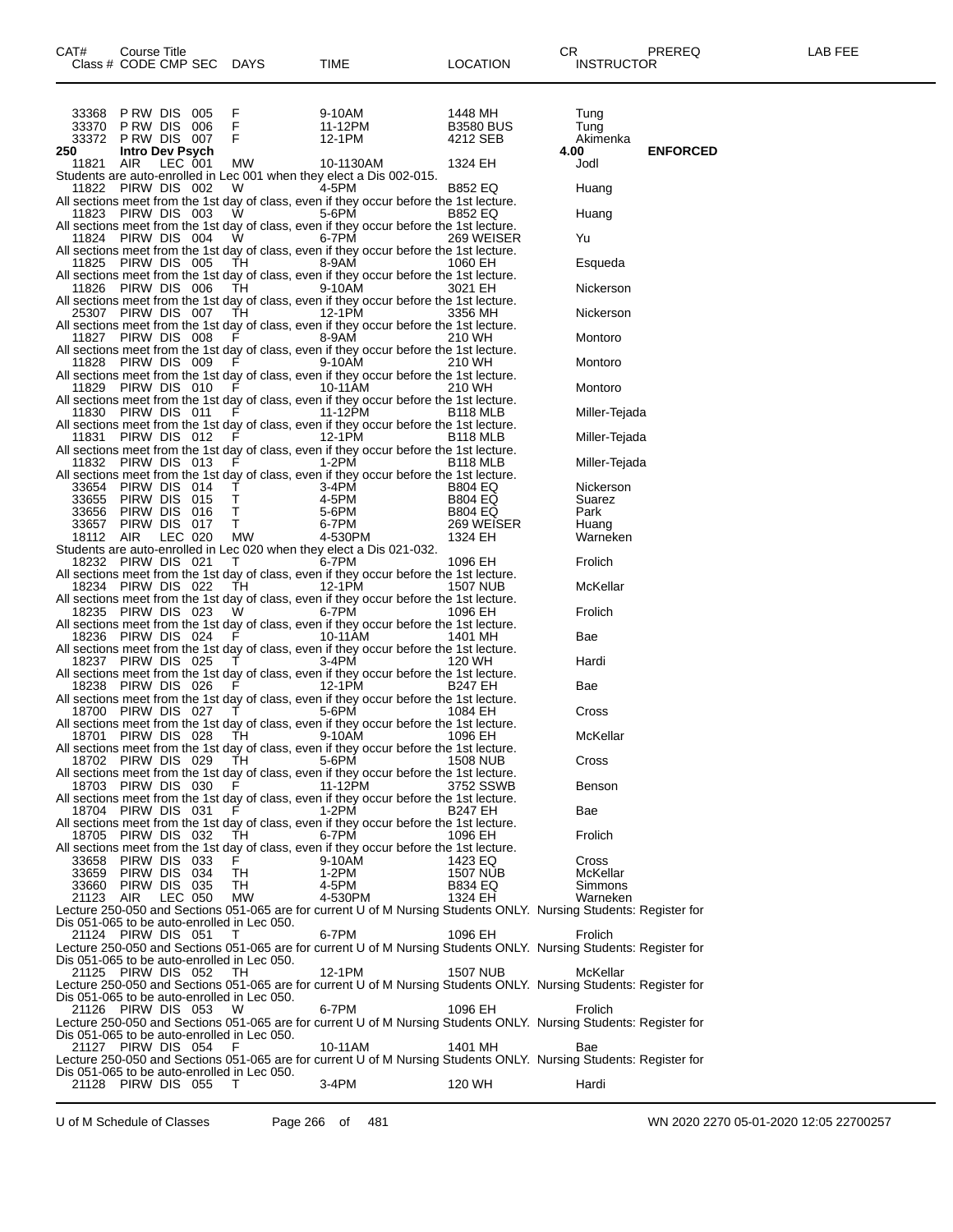|                                                     |                                          |         |            |                                                                                                     |                                                                                                                                                                                                                                                                                        |                                                                                                                                                                                                                                      | Lecture 250-050 and Sections 051-065 are for current U of M Nursing Students ONLY. Nursing Students: Register for |                 |
|-----------------------------------------------------|------------------------------------------|---------|------------|-----------------------------------------------------------------------------------------------------|----------------------------------------------------------------------------------------------------------------------------------------------------------------------------------------------------------------------------------------------------------------------------------------|--------------------------------------------------------------------------------------------------------------------------------------------------------------------------------------------------------------------------------------|-------------------------------------------------------------------------------------------------------------------|-----------------|
|                                                     | 21129 PIRW DIS 056 F                     |         |            | Dis 051-065 to be auto-enrolled in Lec 050.                                                         | 12-1PM                                                                                                                                                                                                                                                                                 | <b>B247 EH</b>                                                                                                                                                                                                                       | Bae                                                                                                               |                 |
|                                                     |                                          |         |            |                                                                                                     |                                                                                                                                                                                                                                                                                        |                                                                                                                                                                                                                                      | Lecture 250-050 and Sections 051-065 are for current U of M Nursing Students ONLY. Nursing Students: Register for |                 |
|                                                     | 21130 PIRW DIS 057 T                     |         |            | Dis 051-065 to be auto-enrolled in Lec 050.                                                         | 5-6PM                                                                                                                                                                                                                                                                                  | 1084 EH                                                                                                                                                                                                                              | Cross                                                                                                             |                 |
|                                                     |                                          |         |            |                                                                                                     |                                                                                                                                                                                                                                                                                        |                                                                                                                                                                                                                                      | Lecture 250-050 and Sections 051-065 are for current U of M Nursing Students ONLY. Nursing Students: Register for |                 |
|                                                     | 21131 PIRW DIS 058 TH                    |         |            | Dis 051-065 to be auto-enrolled in Lec 050.                                                         | 9-10AM                                                                                                                                                                                                                                                                                 | 1096 EH                                                                                                                                                                                                                              | McKellar                                                                                                          |                 |
|                                                     |                                          |         |            |                                                                                                     |                                                                                                                                                                                                                                                                                        |                                                                                                                                                                                                                                      | Lecture 250-050 and Sections 051-065 are for current U of M Nursing Students ONLY. Nursing Students: Register for |                 |
|                                                     | 21132 PIRW DIS 059 TH                    |         |            | Dis 051-065 to be auto-enrolled in Lec 050.                                                         | 5-6PM                                                                                                                                                                                                                                                                                  | <b>1508 NUB</b>                                                                                                                                                                                                                      | Cross                                                                                                             |                 |
|                                                     |                                          |         |            |                                                                                                     |                                                                                                                                                                                                                                                                                        |                                                                                                                                                                                                                                      | Lecture 250-050 and Sections 051-065 are for current U of M Nursing Students ONLY. Nursing Students: Register for |                 |
|                                                     | 21133 PIRW DIS 060 F                     |         |            | Dis 051-065 to be auto-enrolled in Lec 050.                                                         | 11-12PM                                                                                                                                                                                                                                                                                | 3752 SSWB                                                                                                                                                                                                                            | Benson                                                                                                            |                 |
|                                                     |                                          |         |            |                                                                                                     |                                                                                                                                                                                                                                                                                        |                                                                                                                                                                                                                                      | Lecture 250-050 and Sections 051-065 are for current U of M Nursing Students ONLY. Nursing Students: Register for |                 |
|                                                     | 21134 PIRW DIS 061 F                     |         |            | Dis 051-065 to be auto-enrolled in Lec 050.                                                         | $1-2PM$                                                                                                                                                                                                                                                                                | B247 EH                                                                                                                                                                                                                              | Bae                                                                                                               |                 |
|                                                     |                                          |         |            |                                                                                                     |                                                                                                                                                                                                                                                                                        |                                                                                                                                                                                                                                      | Lecture 250-050 and Sections 051-065 are for current U of M Nursing Students ONLY. Nursing Students: Register for |                 |
|                                                     | 21135 PIRW DIS 062 TH                    |         |            | Dis 051-065 to be auto-enrolled in Lec 050.                                                         | 6-7PM                                                                                                                                                                                                                                                                                  | 1096 EH                                                                                                                                                                                                                              | Frolich                                                                                                           |                 |
|                                                     |                                          |         |            |                                                                                                     |                                                                                                                                                                                                                                                                                        |                                                                                                                                                                                                                                      | Lecture 250-050 and Sections 051-065 are for current U of M Nursing Students ONLY. Nursing Students: Register for |                 |
|                                                     |                                          |         |            | Dis 051-065 to be auto-enrolled in Lec 050.                                                         |                                                                                                                                                                                                                                                                                        |                                                                                                                                                                                                                                      | Cross                                                                                                             |                 |
|                                                     |                                          |         |            |                                                                                                     |                                                                                                                                                                                                                                                                                        |                                                                                                                                                                                                                                      | McKellar                                                                                                          |                 |
|                                                     |                                          |         |            |                                                                                                     |                                                                                                                                                                                                                                                                                        | 1423 EQ Cr<br>1507 NUB M<br>B834 EQ Sii<br><b>4.00</b>                                                                                                                                                                               | Simmons                                                                                                           |                 |
|                                                     |                                          |         |            |                                                                                                     |                                                                                                                                                                                                                                                                                        | 34268 PIRW DIS 063 F<br>34268 PIRW DIS 063 F<br>34269 PIRW DIS 064 TH<br>34270 PIRW DIS 065 TH<br>34270 PIRW DIS 065 TH<br>34270 PIRW DIS 065 TH<br>4-5PM B834 EQ<br>270 Intro to Psychopath<br>27563 AIR LEC 001 MW 1-230PM 1324 EH | Hyde                                                                                                              | <b>ENFORCED</b> |
|                                                     |                                          |         |            |                                                                                                     |                                                                                                                                                                                                                                                                                        |                                                                                                                                                                                                                                      | Students are auto-enrolled in Lec 001 when they elect a Dis 002-016. All sections meet from the 1st day of class, |                 |
|                                                     |                                          |         |            | even if they occur before the 1st lecture.                                                          |                                                                                                                                                                                                                                                                                        |                                                                                                                                                                                                                                      |                                                                                                                   |                 |
|                                                     | 27564 PIRW DIS 002<br>27565 PIRW DIS 003 |         |            | T                                                                                                   |                                                                                                                                                                                                                                                                                        |                                                                                                                                                                                                                                      | <b>Rios</b><br>Westerman                                                                                          |                 |
|                                                     | 33405 PIRW DIS 004                       |         |            |                                                                                                     |                                                                                                                                                                                                                                                                                        |                                                                                                                                                                                                                                      | Andrews                                                                                                           |                 |
|                                                     | 27566 PIRW DIS 005                       |         |            | $\begin{array}{c}\n\mathsf{I} \\ \mathsf{I} \\ \mathsf{I} \\ \mathsf{V} \\ \mathsf{W}\n\end{array}$ | 9-10AM<br>2-3PM<br>2-3PM<br>4-5PM<br>5-6PM<br>5-6PM<br>9-10AM<br>10-11AM<br>10-11AM<br>12-1PM<br>2-3PM<br>3-4PM<br>11-12PM<br>10-11AM<br>10-11AM<br>10-11AM<br>12-1PM<br>2-3PM<br>3-4PM<br>10-11AM<br>12-1PM<br>12-1PM<br>12-1PM<br>12-1PM<br>12-1PM<br>12-1PM<br>12-1PM<br>12-1PM<br> |                                                                                                                                                                                                                                      | Cleary                                                                                                            |                 |
|                                                     | 27567 PIRW DIS 006                       |         |            |                                                                                                     |                                                                                                                                                                                                                                                                                        |                                                                                                                                                                                                                                      | Cleary                                                                                                            |                 |
|                                                     | 27568 PIRW DIS 007<br>27569 PIRW DIS 008 |         |            | W                                                                                                   |                                                                                                                                                                                                                                                                                        |                                                                                                                                                                                                                                      | Taylor-Cavelier<br><b>Taylor-Cavelier</b>                                                                         |                 |
|                                                     | 27570 PIRW DIS 009                       |         |            | TH                                                                                                  |                                                                                                                                                                                                                                                                                        |                                                                                                                                                                                                                                      | <b>Rios</b>                                                                                                       |                 |
|                                                     | 33406 PIRW DIS 010                       |         |            | TH                                                                                                  |                                                                                                                                                                                                                                                                                        |                                                                                                                                                                                                                                      | Rios                                                                                                              |                 |
| 27571                                               | PIRW DIS 011<br>27572 PIRW DIS 012       |         |            | TH<br>TH                                                                                            |                                                                                                                                                                                                                                                                                        |                                                                                                                                                                                                                                      | Menkes<br>Taylor-Cavelier                                                                                         |                 |
|                                                     | 27573 PIRW DIS 013                       |         |            | TH                                                                                                  |                                                                                                                                                                                                                                                                                        |                                                                                                                                                                                                                                      | Morris                                                                                                            |                 |
|                                                     | 33543 PIRW DIS 014                       |         |            |                                                                                                     |                                                                                                                                                                                                                                                                                        |                                                                                                                                                                                                                                      | Tomlinson                                                                                                         |                 |
|                                                     | 33544 PIRW DIS 015                       |         |            |                                                                                                     |                                                                                                                                                                                                                                                                                        |                                                                                                                                                                                                                                      | Tomlinson                                                                                                         |                 |
|                                                     | 33545 PIRW DIS 016<br>33546 PIRW DIS 017 |         |            |                                                                                                     |                                                                                                                                                                                                                                                                                        |                                                                                                                                                                                                                                      | Tomlinson<br>Lee                                                                                                  |                 |
|                                                     | 33547 PIRW DIS 018                       |         |            | ᅚ<br>ᅚ<br>ᄁᄔ                                                                                        |                                                                                                                                                                                                                                                                                        |                                                                                                                                                                                                                                      | Cleary                                                                                                            |                 |
|                                                     | 33408 PIRW LEC 020                       |         |            |                                                                                                     |                                                                                                                                                                                                                                                                                        |                                                                                                                                                                                                                                      | Lopez-Duran                                                                                                       |                 |
| 280 — 1                                             | Intro Social Psych                       |         |            |                                                                                                     |                                                                                                                                                                                                                                                                                        | Winter 2020: Psych 270-020 is lecture only (there are no discussion sections for this class).                                                                                                                                        | 4.00                                                                                                              | <b>ENFORCED</b> |
|                                                     | 11836 AIR LEC 001 MW                     |         |            |                                                                                                     | 230-4PM                                                                                                                                                                                                                                                                                | 1324 EH                                                                                                                                                                                                                              | Ackerman                                                                                                          |                 |
|                                                     |                                          |         |            |                                                                                                     |                                                                                                                                                                                                                                                                                        |                                                                                                                                                                                                                                      | Students are auto-enrolled in Lec 001 when they elect a Dis 002-017. All sections meet from the 1st day of class, |                 |
| even if they occur before the 1st lecture.          |                                          |         |            |                                                                                                     |                                                                                                                                                                                                                                                                                        |                                                                                                                                                                                                                                      |                                                                                                                   |                 |
| 11838                                               | 11837 PIRW DIS 002<br>PIRW DIS 003       |         |            | T.<br>Τ                                                                                             | 8-9AM<br>9-10AM                                                                                                                                                                                                                                                                        | 3866 EH<br>271 WEISER                                                                                                                                                                                                                | Choi<br>Fine                                                                                                      |                 |
| 11839                                               | PIRW DIS 004                             |         |            | Т                                                                                                   | 11-12PM                                                                                                                                                                                                                                                                                | <b>B856 EQ</b>                                                                                                                                                                                                                       | Fine                                                                                                              |                 |
| 11840                                               | PIRW DIS                                 |         | 005        | Т                                                                                                   | 2-3PM                                                                                                                                                                                                                                                                                  | 1405 EQ                                                                                                                                                                                                                              | Fine                                                                                                              |                 |
| 11841<br>11842                                      | PIRW DIS<br>PIRW DIS                     |         | 006<br>007 | т<br>т                                                                                              | 3-4PM<br>5-6PM                                                                                                                                                                                                                                                                         | 1405 EQ<br><b>B834 EQ</b>                                                                                                                                                                                                            | Aleibar<br>Choi                                                                                                   |                 |
| 11843                                               | Pirw Dis                                 |         | 008        | т                                                                                                   | 6-7PM                                                                                                                                                                                                                                                                                  | 1507 NUB                                                                                                                                                                                                                             | Choi                                                                                                              |                 |
| 20176                                               | Pirw Dis                                 |         | 010        | TН                                                                                                  | 12-1PM                                                                                                                                                                                                                                                                                 | 3021 EH                                                                                                                                                                                                                              | Vossoughi                                                                                                         |                 |
| 20177                                               | PIRW DIS                                 |         | 011        | TH                                                                                                  | 3-4PM                                                                                                                                                                                                                                                                                  | 2135 NQ                                                                                                                                                                                                                              | Munoz-Salgado                                                                                                     |                 |
| 22644<br>33534                                      | Pirw Dis<br>PIRW DIS 014                 |         | 013        | F<br>F                                                                                              | 9-10AM<br>10-11AM                                                                                                                                                                                                                                                                      | <b>B804 EQ</b><br>3207 LSA                                                                                                                                                                                                           | Melani<br>Bartz                                                                                                   |                 |
| 33535                                               | PIRW DIS                                 |         | 015        | F<br>F                                                                                              | 11-12PM                                                                                                                                                                                                                                                                                | 2135 NQ                                                                                                                                                                                                                              | Melani                                                                                                            |                 |
| 33536                                               | PIRW DIS 016                             |         |            |                                                                                                     | 12-1PM                                                                                                                                                                                                                                                                                 | 2135 NQ                                                                                                                                                                                                                              | Melani                                                                                                            |                 |
| 33537<br>33538                                      | PIRW DIS 017<br>PIRW DIS 018             |         |            | F<br>т                                                                                              | 1-2PM<br>4-5PM                                                                                                                                                                                                                                                                         | <b>B804 EQ</b><br>4128 LSA                                                                                                                                                                                                           | Vossoughi<br>Vossoughi                                                                                            |                 |
| 290                                                 | <b>Intro Psych Persn</b>                 |         |            |                                                                                                     |                                                                                                                                                                                                                                                                                        |                                                                                                                                                                                                                                      | 4.00                                                                                                              | <b>ENFORCED</b> |
| 29815                                               | A R                                      | LEC 001 |            | TTH                                                                                                 | 230-4PM                                                                                                                                                                                                                                                                                | 1202 SEB                                                                                                                                                                                                                             | Durkee                                                                                                            |                 |
|                                                     |                                          |         |            |                                                                                                     |                                                                                                                                                                                                                                                                                        |                                                                                                                                                                                                                                      | Students are auto-enrolled in Lec 001 when they elect a Dis 002-010. All sections meet from the 1st day of class, |                 |
| even if they occur before the 1st lecture.<br>29816 | <b>P RW DIS 002</b>                      |         |            | W                                                                                                   | 9-10AM                                                                                                                                                                                                                                                                                 | 3021 EH                                                                                                                                                                                                                              | Chandarlis                                                                                                        |                 |
| 29817                                               | P RW DIS                                 |         | 003        | W                                                                                                   | 11-12PM                                                                                                                                                                                                                                                                                | 1508 NUB                                                                                                                                                                                                                             | Chang                                                                                                             |                 |
| 29818                                               | P RW DIS                                 |         | 004        | W                                                                                                   | 12-1PM                                                                                                                                                                                                                                                                                 | 4128 LSA                                                                                                                                                                                                                             | Perkins                                                                                                           |                 |
| 29819<br>29820                                      | P RW DIS<br>P RW DIS                     |         | 005<br>006 | W<br>W                                                                                              | 3-4PM<br>4-5PM                                                                                                                                                                                                                                                                         | 4088 EH<br>1423 EQ                                                                                                                                                                                                                   | Parra<br>Perkins                                                                                                  |                 |
| 29821                                               | P RW DIS                                 |         | 007        | W                                                                                                   | 5-6PM                                                                                                                                                                                                                                                                                  | B804 EQ                                                                                                                                                                                                                              | Perkins                                                                                                           |                 |
| 33539                                               | PRW DIS 008                              |         |            | TН                                                                                                  | 10-11AM                                                                                                                                                                                                                                                                                | 3356 MH                                                                                                                                                                                                                              | Chandarlis                                                                                                        |                 |

U of M Schedule of Classes Page 267 of 481 WN 2020 2270 05-01-2020 12:05 22700257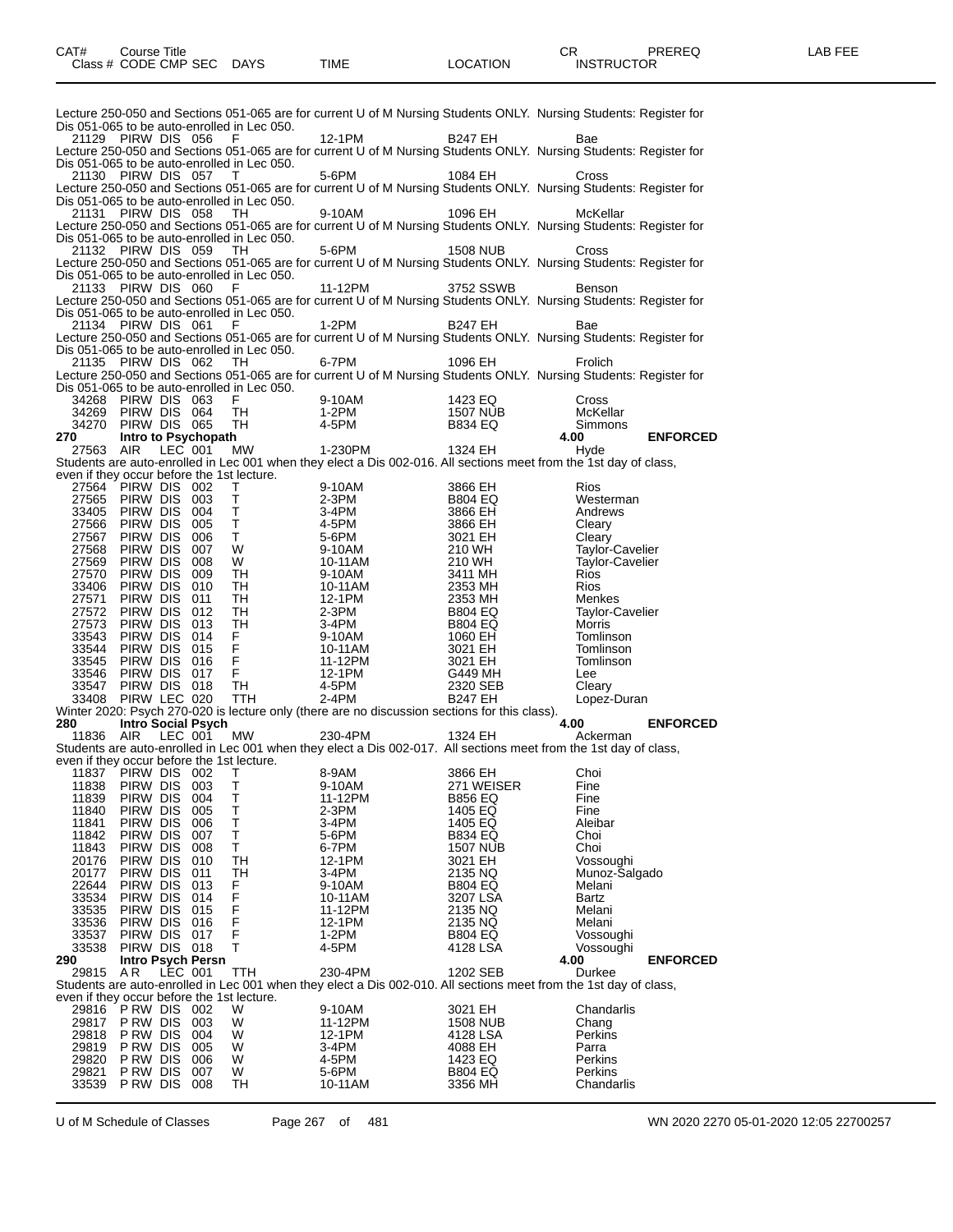| 33540                                               | PRW DIS 009                  |         |                                                 | TH.                                         | 11-12PM                                                                                                                                                                                                             | 3356 MH                     | Chandarlis         |                 |       |
|-----------------------------------------------------|------------------------------|---------|-------------------------------------------------|---------------------------------------------|---------------------------------------------------------------------------------------------------------------------------------------------------------------------------------------------------------------------|-----------------------------|--------------------|-----------------|-------|
| 291<br>23130                                        | AIR                          | LEC 001 |                                                 | <b>Psych Women&amp;Gender</b><br>TTH        | 10-1130AM                                                                                                                                                                                                           | 1360 EH                     | 4.00<br>Settles    | <b>ENFORCED</b> |       |
|                                                     |                              |         |                                                 |                                             | Students are auto-enrolled in Lec 001 when they elect a Dis 002-007. All sections meet from the 1st day of class,                                                                                                   |                             |                    |                 |       |
| even if they occur before the 1st lecture.<br>23132 | PIRW DIS 002                 |         |                                                 | Τ                                           | 3-4PM                                                                                                                                                                                                               | 335 WH                      | Kiebler            |                 |       |
| 23133                                               | PIRW DIS 003                 |         |                                                 | Т                                           | 4-5PM                                                                                                                                                                                                               | 4088 EH                     | Kiebler            |                 |       |
| 23134<br>23135                                      | PIRW DIS 004<br>PIRW DIS 005 |         |                                                 | Т<br>W                                      | 5-6PM<br>9-10AM                                                                                                                                                                                                     | <b>1508 NUB</b><br>1512 NUB | Kiebler<br>McGhee  |                 |       |
| 23137                                               | PIRW DIS 006                 |         |                                                 | W                                           | 12-1PM                                                                                                                                                                                                              | <b>B856 EQ</b>              | McGhee             |                 |       |
| 23136 PIRW DIS 007<br>297                           |                              |         | <b>Promo Equity&amp;Inclus</b>                  | W                                           | 4-5PM                                                                                                                                                                                                               | 373 LORCH                   | McGhee<br>3.00     |                 |       |
| 33554                                               | P W LEC 001                  |         |                                                 | МW                                          | 10-1130AM                                                                                                                                                                                                           | <b>B247 EH</b>              | Stewart            |                 |       |
| 303<br>16986                                        | AIR                          |         | <b>Res Methods in Psych</b><br>LEC 001          | м                                           | 4-530PM                                                                                                                                                                                                             | 170 WEISER                  | 3.00<br>Rabinowitz | <b>ENFORCED</b> |       |
| Research                                            |                              |         |                                                 |                                             |                                                                                                                                                                                                                     |                             |                    |                 |       |
|                                                     |                              |         |                                                 |                                             | Students are auto-enrolled in Lec 001 when they elect a Dis 002-013.                                                                                                                                                |                             |                    |                 |       |
|                                                     |                              |         |                                                 |                                             | All sections meet from the 1st day of class, even if they occur before the 1st lecture.                                                                                                                             |                             |                    |                 |       |
| 16987 PIRW LAB 002<br>Research                      |                              |         |                                                 | T                                           | 830-10AM                                                                                                                                                                                                            | 1060 EH                     | Douglas            |                 |       |
|                                                     |                              |         |                                                 |                                             | Attend 1st day of lab sections even if they occur before the first lecture.                                                                                                                                         |                             |                    |                 |       |
| 22428 PIRW LAB 003<br>Research                      |                              |         |                                                 | $\top$                                      | 1130-1PM                                                                                                                                                                                                            | 1060 EH                     | Douglas            |                 |       |
|                                                     |                              |         |                                                 |                                             | Attend 1st day of lab sections even if they occur before the first lecture.                                                                                                                                         |                             |                    |                 |       |
| 16988 PIRW LAB 004                                  |                              |         |                                                 | - F                                         | 1-230PM                                                                                                                                                                                                             | 1060 EH                     | Arroyo             |                 |       |
| Research                                            |                              |         |                                                 |                                             | Attend 1st day of lab sections even if they occur before the first lecture.                                                                                                                                         |                             |                    |                 |       |
| 16989 PIRW LAB 005                                  |                              |         |                                                 | - W                                         | 4-530PM                                                                                                                                                                                                             | 1060 EH                     | Seifeldin          |                 |       |
| Research                                            |                              |         |                                                 |                                             | Attend 1st day of lab sections even if they occur before the first lecture.                                                                                                                                         |                             |                    |                 |       |
| 16990 PIRW LAB 006                                  |                              |         |                                                 | T                                           | 4-530PM                                                                                                                                                                                                             | 1060 EH                     | Merrell            |                 |       |
| Research                                            |                              |         |                                                 |                                             | Attend 1st day of lab sections even if they occur before the first lecture.                                                                                                                                         |                             |                    |                 |       |
| 16991 PIRW LAB 007                                  |                              |         |                                                 | TH                                          | 1130-1PM                                                                                                                                                                                                            | 1060 EH                     | Stilwell           |                 |       |
| Research                                            |                              |         |                                                 |                                             | Attend 1st day of lab sections even if they occur before the first lecture.                                                                                                                                         |                             |                    |                 |       |
| 17455 PIRW LAB 008                                  |                              |         |                                                 | TH.                                         | 230-4PM                                                                                                                                                                                                             | 1060 EH                     | Stilwell           |                 |       |
| Research                                            |                              |         |                                                 |                                             | Attend 1st day of lab sections even if they occur before the first lecture.                                                                                                                                         |                             |                    |                 |       |
| 21090 PIRW LAB 009                                  |                              |         |                                                 | TH.                                         | 4-530PM                                                                                                                                                                                                             | 1060 EH                     | Merrell            |                 |       |
| Research                                            |                              |         |                                                 |                                             | Attend 1st day of lab sections even if they occur before the first lecture.                                                                                                                                         |                             |                    |                 |       |
| 27574 PIRW LAB 010                                  |                              |         |                                                 | - F                                         | 1130-1PM                                                                                                                                                                                                            | 1060 EH                     | Arroyo             |                 |       |
| Research                                            |                              |         |                                                 |                                             | Attend 1st day of lab sections even if they occur before the first lecture.                                                                                                                                         |                             |                    |                 |       |
| 23403 PIRW LAB 011                                  |                              |         |                                                 | - F                                         | 10-1130AM                                                                                                                                                                                                           | 1060 EH                     | Seifeldin          |                 |       |
| Research                                            |                              |         |                                                 |                                             | Attend 1st day of lab sections even if they occur before the first lecture.                                                                                                                                         |                             |                    |                 |       |
| 304                                                 |                              |         | day or rap USS.<br>Teaching&Leading<br>AR 001 T |                                             |                                                                                                                                                                                                                     |                             | 2.00-4.00          | <b>ADVISORY</b> | 40.00 |
| 22513 PI<br>Michigan Mentorship Program             |                              |         |                                                 |                                             | 7-830PM                                                                                                                                                                                                             | <b>B247 EH</b>              | Quart              |                 |       |
|                                                     |                              |         |                                                 |                                             | Students will need to have previously taken one of the following courses: Psych 240, 250, 270, or 280.                                                                                                              |                             |                    |                 |       |
| 36953 PI                                            |                              |         | LAB 233                                         |                                             | ARR<br>6-7PM                                                                                                                                                                                                        | ARR                         | Miller             |                 |       |
| 19875 PI<br>Group Leading                           |                              |         | LAB 471                                         | Т                                           |                                                                                                                                                                                                                     | B247 EH                     | Quart              |                 |       |
| 305                                                 |                              |         | <b>Psych Practicum</b><br>LAB 010               |                                             |                                                                                                                                                                                                                     |                             | 1.00-4.00          | <b>ADVISORY</b> | 30.00 |
| 22558 PI<br>Alcohol&Other Behav-Commun II           |                              |         |                                                 | TH                                          | 4-5PM                                                                                                                                                                                                               | ARR                         | Hicks              |                 |       |
|                                                     |                              |         |                                                 |                                             | Interested applicants should contact: Angela Galka, anti@med.umich.edu, 734-232-3352. The class meets in the Rachel                                                                                                 |                             |                    |                 |       |
| 30088 PI                                            |                              | LAB 661 |                                                 | Upjohn Building (Department of Psychiatry). | ARR                                                                                                                                                                                                                 | ARR                         | Wierba             |                 |       |
| Peer Group Leaders                                  |                              |         |                                                 |                                             |                                                                                                                                                                                                                     |                             |                    |                 |       |
| 306<br>11807                                        | <b>Group Leading</b><br>-PL  |         | LAB 001                                         | Т                                           | 6-730PM                                                                                                                                                                                                             | 171 LORCH                   | 3.00<br>Hurley     | <b>ADVISORY</b> |       |
|                                                     |                              |         |                                                 |                                             | Interested students need to fill out an application at http://sites.lsa.umich.edu/projectoutreach/. Send your                                                                                                       |                             |                    |                 |       |
| project.outreach@umich.edu                          |                              |         |                                                 |                                             | completed application to the GSI of the Psych 211 section you're interested in. Email questions to                                                                                                                  |                             |                    |                 |       |
| 21362 PI                                            |                              |         | LAB 002                                         | Т                                           | 6-730PM                                                                                                                                                                                                             | <b>1508 NUB</b>             | DeMarco            |                 |       |
|                                                     |                              |         |                                                 |                                             | Interested students need to fill out an application at http://sites.lsa.umich.edu/projectoutreach/. Send your<br>completed application to the GSI of the Psych 211 section you're interested in. Email questions to |                             |                    |                 |       |
| project.outreach@umich.edu                          |                              |         |                                                 |                                             |                                                                                                                                                                                                                     |                             |                    |                 |       |
| 21363 PI                                            |                              |         | LAB 003                                         | TH                                          | 6-730PM<br>Interested students need to fill out an application at http://sites.lsa.umich.edu/projectoutreach/. Send your                                                                                            | 171 LORCH                   | Wells              |                 |       |
|                                                     |                              |         |                                                 |                                             | completed application to the GSI of the Psych 211 section you're interested in. Email questions to                                                                                                                  |                             |                    |                 |       |
| project.outreach@umich.edu<br>21364 PI              |                              |         | LAB 004                                         | TH                                          | 6-730PM                                                                                                                                                                                                             | <b>1508 NUB</b>             | Wagner             |                 |       |
|                                                     |                              |         |                                                 |                                             | Interested students need to fill out an application at http://sites.lsa.umich.edu/projectoutreach/. Send your                                                                                                       |                             |                    |                 |       |
|                                                     |                              |         |                                                 |                                             | completed application to the GSI of the Psych 211 section you're interested in. Email questions to                                                                                                                  |                             |                    |                 |       |

U of M Schedule of Classes Page 268 of 481 WN 2020 2270 05-01-2020 12:05 22700257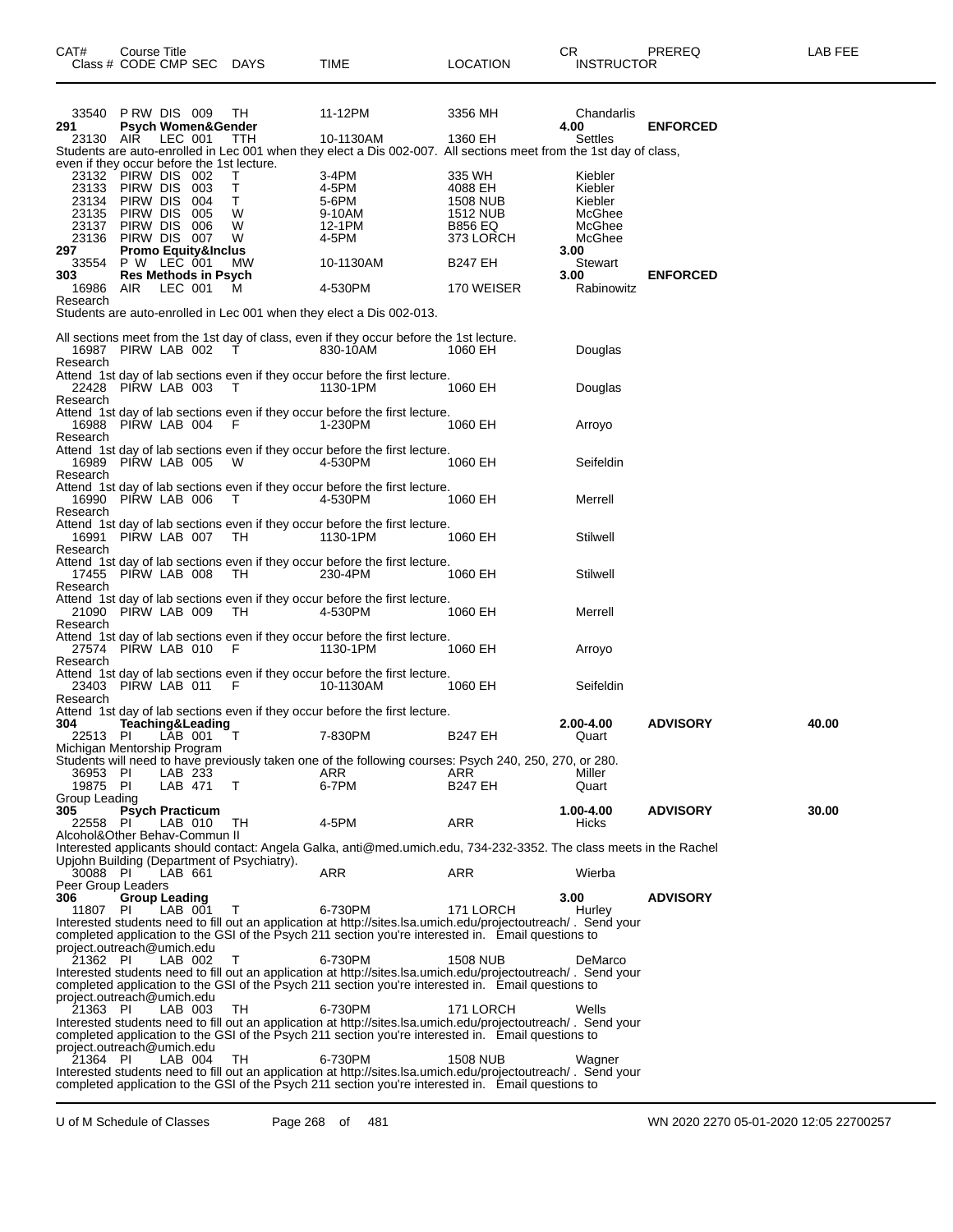| CAT#                                   | <b>Course Title</b>  | Class # CODE CMP SEC                           | <b>DAYS</b>                                      | TIME                                                                                                                                                                                                                           | LOCATION                    | СR<br><b>INSTRUCTOR</b>   | PREREQ                    | LAB FEE |
|----------------------------------------|----------------------|------------------------------------------------|--------------------------------------------------|--------------------------------------------------------------------------------------------------------------------------------------------------------------------------------------------------------------------------------|-----------------------------|---------------------------|---------------------------|---------|
| project.outreach@umich.edu<br>21365 PI |                      | LAB 005                                        | W                                                | 6-730PM<br>Interested students need to fill out an application at http://sites.lsa.umich.edu/projectoutreach/. Send your<br>completed application to the GSI of the Psych 211 section you're interested in. Email questions to | 1084 EH                     | Smith                     |                           |         |
| project.outreach@umich.edu<br>307      |                      | <b>Directed Experience</b>                     |                                                  |                                                                                                                                                                                                                                |                             | 3.00-4.00                 | <b>ADVISORY</b>           |         |
|                                        |                      |                                                |                                                  | For registration information call 734-647-7144 or email judymc@umich.edu                                                                                                                                                       |                             |                           |                           |         |
| 11808 PI                               |                      | LAB 001                                        |                                                  | ARR                                                                                                                                                                                                                            | ARR                         | <b>Boster</b>             |                           |         |
| Practicum in Child Dev & Care          |                      | <b>Peer Advising Pract</b>                     |                                                  |                                                                                                                                                                                                                                |                             | 3.00                      |                           |         |
| 308                                    |                      |                                                |                                                  | Winter 2020 application are being accepted on a rolling basis until all positions are filled. Apply online at:                                                                                                                 |                             |                           | <b>ADVISORY</b>           |         |
|                                        |                      |                                                |                                                  | https://lsa.umich.edu/psych/undergraduates/advising/peer-advising.html                                                                                                                                                         |                             |                           |                           |         |
|                                        |                      |                                                |                                                  |                                                                                                                                                                                                                                |                             |                           |                           |         |
| 11809                                  | PI.                  | LAB 001                                        | Mandatory Training Tuesday 1/8/2019, 12-5pm<br>Τ | 3-5PM                                                                                                                                                                                                                          | 3254 EH                     | Wierba                    |                           |         |
| 310                                    |                      | <b>IGR Facilitation</b>                        |                                                  |                                                                                                                                                                                                                                |                             | 3.00                      | <b>ADVISORY</b>           |         |
| 28946                                  | <b>PI</b>            | <b>SEM 001</b>                                 | МW                                               | 230-4PM                                                                                                                                                                                                                        | G160 AH                     | Kime                      |                           |         |
| 311<br>28948                           | Dialog Prac<br>PI.   | <b>SEM 002</b>                                 | М                                                | 230-530PM                                                                                                                                                                                                                      | 5179 AH                     | 4.00<br>Hicks             | <b>ADVISORY</b>           |         |
| 316                                    | Wrl Blk Chid         |                                                |                                                  |                                                                                                                                                                                                                                |                             | 3.00                      | <b>ADVISORY</b>           |         |
| 30350                                  |                      | P W LEC 001                                    | ттн                                              | 10-1130AM                                                                                                                                                                                                                      | B247 EH                     | McLoyd                    |                           |         |
| 321<br>28690                           | AI                   | <b>American Addictions</b><br>LEC 001          | ттн                                              | 230-4PM                                                                                                                                                                                                                        | 1060 BSB-TBL                | 4.00<br>Cowles            |                           |         |
| 28691                                  | PI W                 | DIS 002                                        | T.                                               | 4-5PM                                                                                                                                                                                                                          | 2455 MH                     | Dalton                    |                           |         |
| 28692                                  | PI W                 | <b>DIS</b><br>- 003                            | W                                                | 9-10AM                                                                                                                                                                                                                         | G144 AH                     | Dalton                    |                           |         |
| 28693                                  | PI W                 | <b>DIS</b><br>004                              | W<br>W                                           | 10-11AM                                                                                                                                                                                                                        | 2402 MLB                    | Sakayan                   |                           |         |
| 30284<br>30285                         | PI W<br>PI W         | <b>DIS</b><br>- 005<br>DIS 006                 | W                                                | 11-12PM<br>12-1PM                                                                                                                                                                                                              | 2212 MLB<br><b>B134 MLB</b> | Dalton<br>Sakayan, Cowles |                           |         |
| 33810                                  |                      | PIW DIS 007                                    | w                                                | $1-2PM$                                                                                                                                                                                                                        | 806 BMT                     | Sakayan                   |                           |         |
| 322                                    |                      | <b>Fld Prac Res Nat Sci</b>                    |                                                  |                                                                                                                                                                                                                                |                             | 1.00-4.00                 | <b>ADVISORY</b>           |         |
| Research                               | SI                   | $IND +$                                        |                                                  | ARR                                                                                                                                                                                                                            | ARR                         |                           |                           |         |
| 324                                    |                      | <b>Advanced IGR Prac</b>                       |                                                  |                                                                                                                                                                                                                                |                             | 1.00-4.00                 | <b>ADVISORY</b>           |         |
| 28950                                  | PL                   | LAB 001                                        |                                                  | ARR                                                                                                                                                                                                                            | ARR                         | Hicks                     |                           |         |
| 325<br>25422                           |                      | <b>Detroit Initiative</b><br>PIRW LAB 001      | ттн                                              | 1130-1PM                                                                                                                                                                                                                       | 1005 WQ                     | 4.00<br>Carter            | <b>ADVISORY</b>           | 125.00  |
| Empowering Fam&Comm                    |                      |                                                |                                                  |                                                                                                                                                                                                                                |                             |                           |                           |         |
| 326                                    |                      | Dir Res Psych/NS                               |                                                  |                                                                                                                                                                                                                                |                             | 1.00-4.00                 | <b>ADVISORY</b>           |         |
| 330                                    |                      | $IND +$                                        |                                                  | ARR                                                                                                                                                                                                                            | ARR                         | 3.00                      | <b>ENFORCED</b>           |         |
| 27575                                  |                      | <b>Topics in Biopsych</b><br>PIRW SEM 001      | MW                                               | 230-4PM                                                                                                                                                                                                                        | 1084 EH                     | Ahmed                     |                           |         |
| Intro to Neural Circuits               |                      |                                                |                                                  |                                                                                                                                                                                                                                |                             |                           |                           |         |
| 335                                    |                      | Evol & Animal Behav                            |                                                  |                                                                                                                                                                                                                                |                             | 4.00                      | <b>ENFORCED</b>           |         |
| 33429<br>336                           |                      | PIRW LEC 001<br><b>Drugs of Abuse</b>          | МW                                               | 10-1130AM                                                                                                                                                                                                                      | 1084 EH                     | Rosati<br>3.00            | <b>ADVISORY, ENFORCED</b> |         |
| 11847                                  |                      | PRW LEC 001                                    | ттн                                              | 4-530PM                                                                                                                                                                                                                        | 1324 EH                     | Robinson                  |                           |         |
|                                        |                      |                                                |                                                  | If you do not meet the prereq for this course, please request an override by emailing psych.saa@umich.edu. Specify                                                                                                             |                             |                           |                           |         |
| 337                                    |                      | Hormones&Behavior                              |                                                  | the following in your request: Psych 336-001; your UMID #, and your uniqname.                                                                                                                                                  |                             | 3.00                      | <b>ENFORCED</b>           |         |
| 17443                                  |                      | PIRW LEC 001                                   | МW                                               | 1130-1PM                                                                                                                                                                                                                       | 110 WEISER-TBL              | Cummings                  |                           |         |
| 339                                    |                      | <b>Biopsy Cooperation</b>                      |                                                  |                                                                                                                                                                                                                                |                             | 3.00                      | <b>ENFORCED</b>           |         |
| 27577<br>340                           |                      | P RW LAB 001<br><b>Topic Cog&amp;Cog Neuro</b> | TTH                                              | 1-230PM                                                                                                                                                                                                                        | 373 LORCH                   | Aragona<br>3.00           | <b>ENFORCED</b>           |         |
| 33950                                  |                      | PIRW LEC 001                                   | MW                                               | 1-230PM                                                                                                                                                                                                                        | B852 EQ                     | Perkins                   |                           |         |
| <b>Educational Neuroscience</b>        |                      |                                                |                                                  |                                                                                                                                                                                                                                |                             |                           |                           |         |
| 341<br>11820                           |                      | Adv Lab Cog Psych<br>PIRW LAB 001              | WF                                               | 1-230PM                                                                                                                                                                                                                        | B254 EH                     | 3.00<br>Hoeffner          | <b>ENFORCED</b>           |         |
| Research                               |                      |                                                |                                                  |                                                                                                                                                                                                                                |                             |                           |                           |         |
| 344                                    |                      | <b>Second Lang Acquis</b>                      |                                                  |                                                                                                                                                                                                                                |                             | 3.00                      | <b>ADVISORY</b>           |         |
| 29826<br>347                           | <b>Perception</b>    | PRW LEC 001                                    | TTH                                              | 230-4PM                                                                                                                                                                                                                        | 3021 EH                     | Guo<br>3.00               | <b>ENFORCED</b>           |         |
| 22614                                  |                      | PIRW LEC 001                                   | MW                                               | 1-230PM                                                                                                                                                                                                                        | <b>1505 NUB</b>             | Snodgrass                 |                           |         |
| 33461                                  |                      | PIRW LEC 002                                   | MW                                               | 4-530PM                                                                                                                                                                                                                        | 296 WEISER                  | Snodgrass                 |                           |         |
| 348<br>29830                           |                      | <b>Psych of Thinking</b><br>P RW LEC 001       | <b>MWF</b>                                       | 10-11AM                                                                                                                                                                                                                        | 269 WEISER                  | 3.00<br>Isbell            | <b>ENFORCED</b>           |         |
| 349                                    | <b>Talking Minds</b> |                                                |                                                  |                                                                                                                                                                                                                                |                             | 3.00                      | <b>ADVISORY</b>           |         |
| 21021                                  | A                    | LEC 001                                        | MW                                               | 9-10AM                                                                                                                                                                                                                         | 1202 SEB                    | Levinson                  |                           |         |
| 25087                                  | P W                  | DIS.<br>002                                    | TH                                               | 4-5PM                                                                                                                                                                                                                          | 2334 SEB                    | Chiang                    |                           |         |
| 25088<br>25089                         | P W<br>P W           | <b>DIS</b><br>003<br><b>DIS</b><br>004         | TН<br>F.                                         | 5-6PM<br>9-10AM                                                                                                                                                                                                                | <b>B103 MLB</b><br>1401 MH  | Cheng<br>Chiang           |                           |         |
| 27276                                  | P W                  | DIS.<br>005                                    | F                                                | 10-11AM                                                                                                                                                                                                                        | ARR                         | Cheng                     |                           |         |
| 27277                                  | P W                  | DIS 006                                        | F                                                | 11-12PM                                                                                                                                                                                                                        | 806 BMT                     | Chiang                    |                           |         |
| 27278<br>351                           |                      | P W DIS 007<br>Developmental Lab               | F                                                | 12-1PM                                                                                                                                                                                                                         | 3556 DANA                   | Cheng<br>3.00             | <b>ENFORCED</b>           |         |
| 11833                                  | AIR.                 | LEC 001                                        | Т                                                | 10-1130AM                                                                                                                                                                                                                      | 269 WEISER                  | <b>Buvinger</b>           |                           |         |
| Research                               |                      |                                                |                                                  |                                                                                                                                                                                                                                |                             |                           |                           |         |
|                                        |                      |                                                |                                                  | Students are auto-enrolled in Lec 001 when they elect a Dis 002-004.                                                                                                                                                           |                             |                           |                           |         |

All sections meet from the 1st day of class, even if they occur before the 1st lecture.

P RW LAB 002 TH 10-1130AM 1060 EH Costa

U of M Schedule of Classes Page 269 of 481 WN 2020 2270 05-01-2020 12:05 22700257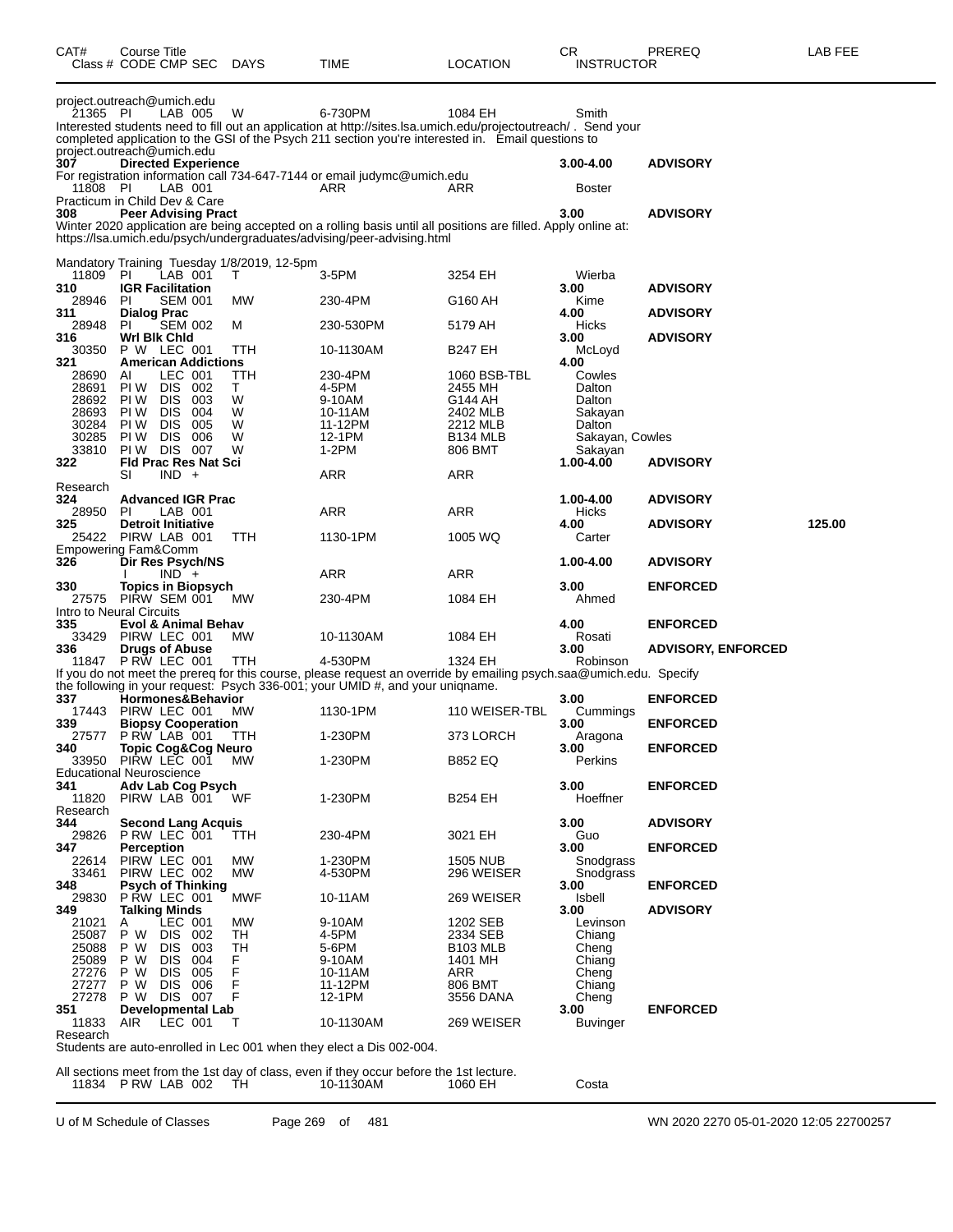|                   | Class # CODE CMP SEC                                                           | <b>DAYS</b> | TIME                                                                                                                                                                                                                                    | LOCATION                      | INSTRUCTOR                         |                           |
|-------------------|--------------------------------------------------------------------------------|-------------|-----------------------------------------------------------------------------------------------------------------------------------------------------------------------------------------------------------------------------------------|-------------------------------|------------------------------------|---------------------------|
|                   |                                                                                |             |                                                                                                                                                                                                                                         |                               |                                    |                           |
| Research          |                                                                                |             |                                                                                                                                                                                                                                         |                               |                                    |                           |
|                   |                                                                                |             | All sections meet from the 1st day of class, even if they occur before the 1st lecture.                                                                                                                                                 |                               |                                    |                           |
| 11835<br>Research | PRW LAB 003                                                                    | TH          | 10-1130AM                                                                                                                                                                                                                               | 4128 LSA                      | Probst                             |                           |
|                   |                                                                                |             | All sections meet from the 1st day of class, even if they occur before the 1st lecture.                                                                                                                                                 |                               |                                    |                           |
| 352<br>33463      | Develop-Lang<br>PIRW LEC 001                                                   | TTH.        | 1130-1PM                                                                                                                                                                                                                                | 373 LORCH                     | 3.00<br>Gardner-Neblett            | <b>ADVISORY</b>           |
| 353               | <b>Social Development</b>                                                      |             |                                                                                                                                                                                                                                         |                               | 3.00                               | <b>ADVISORY</b>           |
| 355               | 27578 PRW LEC 001<br><b>Cognitive Develop</b>                                  | MW          | 830-10AM                                                                                                                                                                                                                                | AUD D AH                      | Schreier<br>3.00                   | <b>ADVISORY</b>           |
| 27579             | PRW LEC 001<br><b>Psych of Adolescence</b>                                     | TTH         | 230-4PM                                                                                                                                                                                                                                 | 1068 EH                       | Isbell                             |                           |
| 358               | 27553 P RW LEC 001                                                             | TTH.        | 1-230PM                                                                                                                                                                                                                                 | 1202 SEB                      | 3.00<br>Keating                    | <b>ENFORCED</b>           |
| 362               | <b>Psy Env Stewardship</b><br>A W LEC 001                                      | MW          | 1-230PM                                                                                                                                                                                                                                 |                               | 3.00                               |                           |
| 17136<br>17719    | P W DIS 002                                                                    | T.          | 3-4PM                                                                                                                                                                                                                                   | 1040 DANA<br>3038 DANA        | De Young<br>De Young, Acharya      |                           |
| 17720             | P W<br>DIS 003                                                                 | TН          | 3-4PM                                                                                                                                                                                                                                   | 1024 DANA                     | De Young, Acharya                  |                           |
| 17721<br>18898    | <b>DIS</b><br>004<br>P<br>DIS.<br>005<br>P W                                   | М<br>T.     | 5-6PM<br>9-10AM                                                                                                                                                                                                                         | <b>1046 DANA</b><br>3556 DANA | De Young, Clark<br>De Young, Clark |                           |
| 18900             | <b>DIS</b><br>006<br>P W                                                       | TН          | 9-10AM                                                                                                                                                                                                                                  | 3556 DANA                     | De Young, Clark                    |                           |
| 19947<br>371      | P W DIS 007<br>Adv Lab Psychopath                                              | W           | 5-6PM                                                                                                                                                                                                                                   | 1046 DANA                     | De Young, Acharya<br>3.00          | <b>ADVISORY, ENFORCED</b> |
| 33465             | P RW LAB 001                                                                   | ттн         | 1130-1PM                                                                                                                                                                                                                                | 1505 NUB                      | Jonovich                           |                           |
| Research<br>373   | Child&AdolPsychopath                                                           |             |                                                                                                                                                                                                                                         |                               | 3.00                               | <b>ENFORCED</b>           |
| 33467             | P RW LEC 001                                                                   | MW.         | 10-1130AM                                                                                                                                                                                                                               | 373 LORCH                     | Olson                              |                           |
| 390               | <b>Topics in P&amp;SC</b><br>29832 PIRW LEC 001                                | <b>MW</b>   | 4-530PM                                                                                                                                                                                                                                 | 1372 EH                       | 3.00<br>Mahalingam                 | <b>ENFORCED</b>           |
|                   | Mindfulness & Engaged Living                                                   |             |                                                                                                                                                                                                                                         |                               |                                    |                           |
|                   |                                                                                |             | Psych 390-001 Students who do not meet the prereq: IF you have previously taken Introductory Psychology (eg, Psych<br>111 or Psych 112), you may email call or come in for an override (734-764-2580; Psych SAA Office 1343 East Hall). |                               |                                    |                           |
| 393               | <b>Political Psych</b>                                                         |             |                                                                                                                                                                                                                                         |                               | 3.00                               | <b>ADVISORY</b>           |
| 24381             | LEC 001<br>A<br>24382 P W DIS 002                                              | TTH<br>W    | 1-2PM<br>12-1PM                                                                                                                                                                                                                         | 260 WEISER<br>1512 NUB        | Rabinowitz<br>Davis                |                           |
| 24383             | DIS 003<br>P W                                                                 | W           | 1-2PM                                                                                                                                                                                                                                   | 1518 NUB                      | Davis                              |                           |
| 33468<br>401      | P W DIS 004<br><b>Special Problems</b>                                         | W           | 3-4PM                                                                                                                                                                                                                                   | 4096 EH                       | Davis<br>1.00-4.00                 | <b>ENFORCED</b>           |
|                   | 24353 PIRW SEM 001                                                             | МW          | 1130-1PM                                                                                                                                                                                                                                | <b>B247 EH</b>                | Malley                             |                           |
|                   | <b>Religion and Spirituality</b><br>23490 P RW SEM 004                         | <b>MW</b>   | 1130-1PM                                                                                                                                                                                                                                | 1405 EQ                       | Holden                             |                           |
|                   | Intro to Forensic Psych                                                        |             |                                                                                                                                                                                                                                         |                               |                                    |                           |
|                   | 27580 PDRW SEM 006<br>The Science of Happiness                                 | <b>MW</b>   | 1-230PM                                                                                                                                                                                                                                 | 1280 LSA                      | Gohar                              |                           |
|                   |                                                                                |             | Psych 401-006 - The Science of Happiness: This class is NOT available to students who have previously taken Psych                                                                                                                       |                               |                                    |                           |
|                   | 314 or Psych 476 Positive Psychology.                                          |             |                                                                                                                                                                                                                                         |                               |                                    |                           |
|                   |                                                                                |             | If you are interested in Psych 401-006, please fill out the form below                                                                                                                                                                  |                               |                                    |                           |
|                   | http://myumi.ch/JWDE9 (copy and paste link into new tab)<br>27644 PIRW SEM 009 | м           | $3-6$ PM                                                                                                                                                                                                                                | 271 WEISER                    | Conley                             |                           |
|                   | Adv Research in Sexuality<br>33917 P RW SEM 010                                | м           | 1-4PM                                                                                                                                                                                                                                   | <b>B247 EH</b>                | Grower                             |                           |
| The Ideal Woman   |                                                                                |             |                                                                                                                                                                                                                                         |                               |                                    |                           |
|                   | 27582 PRW SEM 011<br>Soc Psych of Empathic Process                             | MW          | 10-1130AM                                                                                                                                                                                                                               | 3021 EH                       | Berg                               |                           |
|                   | 24384 P RW SEM 012                                                             | TTH         | 10-1130AM                                                                                                                                                                                                                               | <b>1804 SSWB</b>              | Beischel                           |                           |
| Queer Psychology  | 27583 PRW SEM 013                                                              | TTH         | 230-4PM                                                                                                                                                                                                                                 | 1511 EQ                       | Gainsburg                          |                           |
|                   | Psych of (Effective) Altruism                                                  |             |                                                                                                                                                                                                                                         |                               |                                    |                           |
|                   | 27584 P RW SEM 014<br>Innov Methodologies in Soc Psy                           | TTH         | 1130-1PM                                                                                                                                                                                                                                | 1866 EH                       | Yu                                 |                           |
|                   | 24385 P RW SEM 015                                                             | TH          | 2-5PM                                                                                                                                                                                                                                   | ARR                           | Wang                               |                           |
|                   | Forces that Shape Culture                                                      |             | Psych 401-015 meets in the Pillsbury Room, East Hall for Winter 2020. Take elevator off of Church Street entrance                                                                                                                       |                               |                                    |                           |
|                   | to floor "4M". Elevator opens up directly to classroom.                        |             |                                                                                                                                                                                                                                         |                               |                                    |                           |
|                   | 27585 P RW SEM 016<br>Trauma&Intim Partner Violence                            | W           | 1-4PM                                                                                                                                                                                                                                   | <b>B247 EH</b>                | Stein                              |                           |
|                   | 33555 P RW SEM 017                                                             | W           | 4-7PM                                                                                                                                                                                                                                   | 3254 EH                       | Ip                                 |                           |
| 404               | Multicultur Prspec Child Dev<br><b>Field Practicum</b>                         |             |                                                                                                                                                                                                                                         |                               | 1.00-4.00                          | <b>ADVISORY</b>           |
|                   | $IND +$<br>SI                                                                  |             | ARR                                                                                                                                                                                                                                     | ARR                           |                                    |                           |
| 405               | <b>Pract Univ Setting</b><br>$IND +$<br>SI                                     |             | <b>ARR</b>                                                                                                                                                                                                                              | ARR                           | 1.00-4.00                          | <b>ADVISORY</b>           |
| 411               | <b>IGR Capstone</b>                                                            |             |                                                                                                                                                                                                                                         |                               | 3.00                               | <b>ADVISORY</b>           |
| 31835<br>413      | SEM 001<br>PI.<br><b>History Modern Psych</b>                                  | <b>TTH</b>  | 1-230PM                                                                                                                                                                                                                                 | 120 WH                        | Kaplowitz<br>3.00                  | <b>ENFORCED</b>           |
| 24369             | PIRW LEC 001                                                                   | <b>TTH</b>  | 10-12PM                                                                                                                                                                                                                                 | 3021 EH                       | Pachella                           |                           |
| 420               | <b>Adv Reading NS</b><br>$IND +$<br>SI                                         |             | ARR                                                                                                                                                                                                                                     | ARR                           | 1.00-4.00                          | <b>ADVISORY</b>           |
| 421               | <b>Adv Reading Soc Sci</b>                                                     |             |                                                                                                                                                                                                                                         |                               | 1.00-4.00                          | <b>ADVISORY</b>           |

CAT# Course Title Case CR PREREQ LAB FEE

U of M Schedule of Classes Page 270 of 481 WN 2020 2270 05-01-2020 12:05 22700257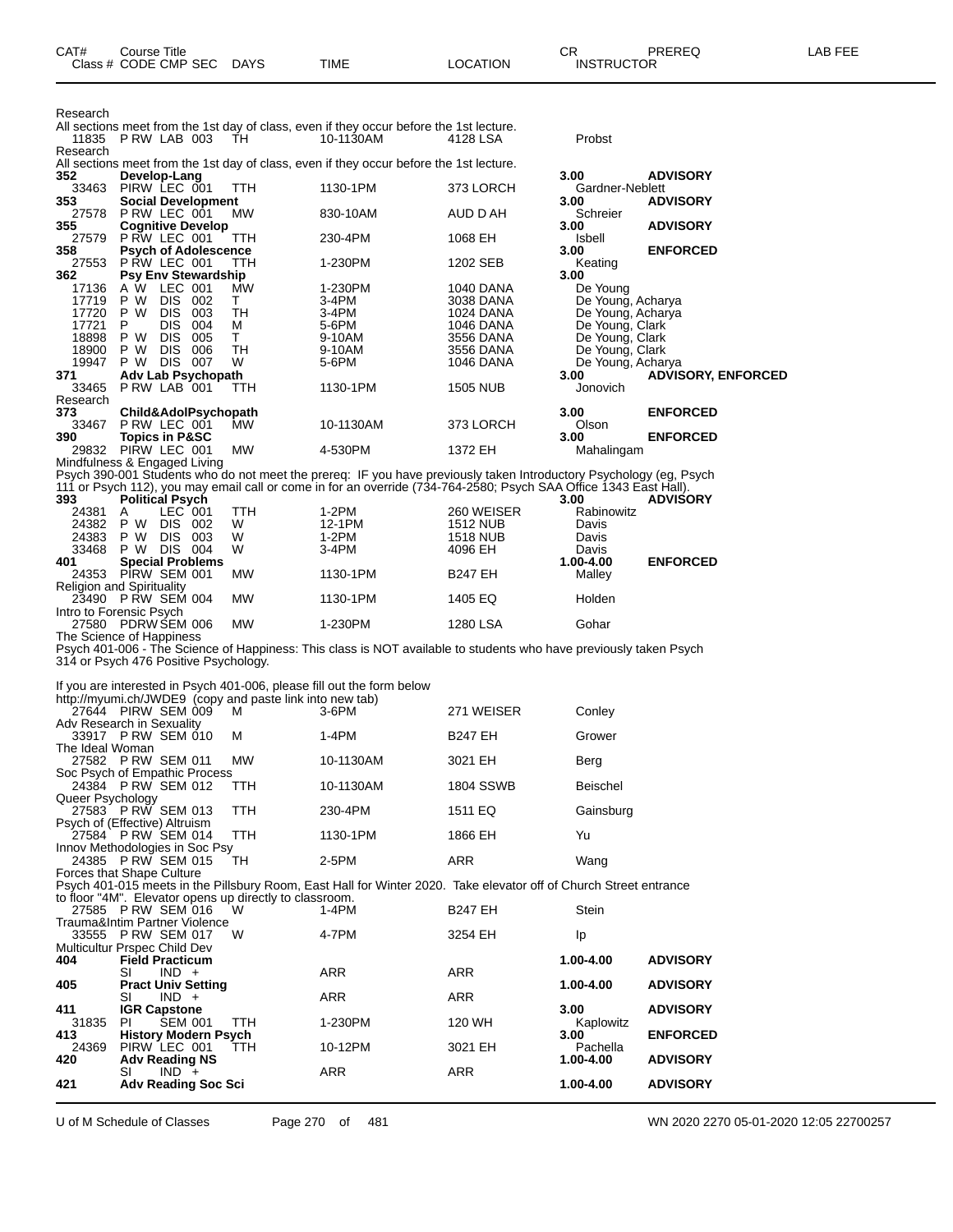| CAT#                                    | Course Title<br>Class # CODE CMP SEC DAYS                                                                                                                                                                             |              | TIME                                                                                                              | <b>LOCATION</b>                          | СR<br><b>INSTRUCTOR</b>                              | PREREQ                    | LAB FEE |
|-----------------------------------------|-----------------------------------------------------------------------------------------------------------------------------------------------------------------------------------------------------------------------|--------------|-------------------------------------------------------------------------------------------------------------------|------------------------------------------|------------------------------------------------------|---------------------------|---------|
| 422                                     | SI<br>$IND +$<br><b>Adv Research NS</b><br>SI<br>$IND +$                                                                                                                                                              |              | ARR<br>ARR                                                                                                        | ARR<br>ARR                               | 1.00-4.00                                            | <b>ADVISORY</b>           |         |
| Research<br>423                         | Adv Res Soc Sci<br>$IND +$                                                                                                                                                                                            |              | ARR                                                                                                               | ARR                                      | 3.00-4.00                                            | <b>ADVISORY</b>           |         |
| 424<br>16388<br>Research                | Sr Hon Res I Nat Sci<br>AI<br><b>SEM 001</b>                                                                                                                                                                          | -F           | 10-1130AM                                                                                                         | ARR                                      | 2.00-4.00<br>Shah                                    | <b>ADVISORY</b>           |         |
| 426<br>11850                            | 424-001 Meets in 1068 East Hall. Winter 2020.<br>Sr Hon Res II Nat Sc<br><b>SEM 001</b><br>AI                                                                                                                         | F            | 10-1130AM                                                                                                         | 1068 EH                                  | 2.00-4.00<br>Shah                                    | <b>ADVISORY</b>           |         |
| Research<br>428                         | <b>Sr Thesis Res I</b><br>$IND +$<br>SD                                                                                                                                                                               | F            | 10-1130AM                                                                                                         | ARR                                      | 2.00-4.00                                            | <b>ADVISORY</b>           |         |
| Research                                | Psych 428-001 meets in 1068EH. Winter 2020.                                                                                                                                                                           |              |                                                                                                                   |                                          |                                                      |                           |         |
| 429<br>27911 AD<br>Research             | <b>Sr Thesis Res II</b><br><b>SEM 001</b>                                                                                                                                                                             | F            | 10-1130AM                                                                                                         | <b>ARR</b>                               | 2.00-4.00<br>Shah                                    | <b>ADVISORY</b>           |         |
| 430                                     | Psych 429-001 meets in 1068EH. Winter 2020.<br><b>Topics in Biopsych</b><br>24354 P RW SEM 001<br>Mammalian Social Behavior                                                                                           | <b>TTH</b>   | 10-1130AM                                                                                                         | 1068 EH                                  | 3.00<br>Dantzer                                      | <b>ENFORCED</b>           |         |
|                                         | 29840 PIRW SEM 002<br>The Developing Brain                                                                                                                                                                            | MW           | 830-10AM                                                                                                          | 1068 EH                                  | Cummings                                             |                           |         |
|                                         | 30316 PRW SEM 003<br>Biopsychology of Motivation                                                                                                                                                                      | МW           | 1130-1PM                                                                                                          | 173 LORCH                                | Aragona                                              |                           |         |
| 432                                     | AdvTop Evol&Comp Psy<br>27587 P RW SEM 001<br>Evolution & Human Nature                                                                                                                                                | Τ            | 3-6PM                                                                                                             | 1512 EQ                                  | 3.00<br>Rosati                                       | <b>ENFORCED</b>           |         |
|                                         | 734-467-2580) to receive an override if a seat is open:<br>Psych 330-002 (Human Cognitive Evolution)<br>Psych 338/Anthrbio 368 (Social Behavior of Primates I)<br>Psych 439/Anthrbio 468 (Evolutionary Endocrinology) |              | Interested students who have taken one of the following may call or come into the Psych SAA Office (1343 EH,      |                                          |                                                      |                           |         |
| 436                                     | Sleep: Brain & Behav<br>33475 PRW SEM 001                                                                                                                                                                             | <b>TTH</b>   | 230-4PM                                                                                                           | 1084 EH                                  | 3.00<br>Eban-Rothschild                              | <b>ENFORCED</b>           |         |
| 440                                     | <b>Adv Topic Cog Neuro</b><br>33476 P RW SEM 001                                                                                                                                                                      | <b>MW</b>    | 1-230PM                                                                                                           | <b>B856 EQ</b>                           | 3.00<br>Isbell                                       | <b>ENFORCED</b>           |         |
| Learning & Memory                       | 36940 PIRW SEM 002                                                                                                                                                                                                    | <b>TTH</b>   | 1130-1PM                                                                                                          | 3254 LSA                                 | Perkins                                              |                           |         |
|                                         | Dev Neurosci of Traum & Stress                                                                                                                                                                                        |              | Students that have taken Psych 430-004 in Fall 2019 cannot receive credit for Psych 440-002 in Winter 2020.       |                                          |                                                      |                           |         |
| 446                                     | Altruism<br>29843 PIRW SEM 001                                                                                                                                                                                        | <b>TTH</b>   | 1-230PM                                                                                                           | 1372 EH                                  | 3.00<br>Preston                                      | <b>ENFORCED</b>           |         |
| 447                                     | <b>Current Topics CCN</b><br>30089 PIRW SEM 001                                                                                                                                                                       | TTH          | 1130-1PM                                                                                                          | 1372 EH                                  | 3.00<br>Snodgrass                                    | <b>ENFORCED</b>           |         |
|                                         | Consciousness & Cognition<br>36938 PRW SEM 002                                                                                                                                                                        | M            | Psych 447-001 counts as an advanced course for BCN or a upper level elective for Psych.<br>4-630PM                | ARR                                      | Meyer                                                |                           |         |
|                                         | Cog & Psy Neursci of Amer Hist<br>to floor "4M." Elevator opens up directly to classroom.                                                                                                                             |              | Psych 447-002 meets in the Pillsbury Room, East Hall for Winter 2020. Take elevator off of Church Street entrance |                                          |                                                      |                           |         |
| 449<br>33477                            | <b>Decision Processes</b><br>A W LEC 001                                                                                                                                                                              | MW           | 1130-1PM                                                                                                          | 1401 MH                                  | 3.00<br>Michal                                       | <b>ADVISORY</b>           |         |
| 33541<br>33542                          | PRW DIS 002<br>PRW DIS 003                                                                                                                                                                                            | F<br>F       | 10-11AM<br>11-12PM                                                                                                | 268 WEISER<br>268 WEISER                 | Smith<br>Smith                                       |                           |         |
| 456<br>29844                            | Human Infancy<br>PIRW LEC 001                                                                                                                                                                                         | TTH          | 230-4PM                                                                                                           | <b>B856 EQ</b>                           | 3.00<br>Volling                                      | <b>ADVISORY</b>           |         |
| 457                                     | <b>Curr Topic Dev Psych</b><br>23001 PIRW SEM 002                                                                                                                                                                     | <b>MW</b>    | 230-4PM                                                                                                           | 1280 LSA                                 | 3.00<br>Miller                                       | <b>ADVISORY, ENFORCED</b> |         |
| 467                                     | Res Meth Educ Set: Global Crse<br><b>Curr Topic Org Psych</b><br>25285 PIRW SEM 001                                                                                                                                   | TTH          | 830-10AM                                                                                                          | 269 WEISER                               | 3.00<br>Kira                                         | <b>ADVISORY, ENFORCED</b> |         |
| 474<br>33478                            | Positive Organizational Psycho<br><b>Intro Behav Therapy</b><br>PIRW LEC 001                                                                                                                                          | TTH          | 830-10AM                                                                                                          | 1068 EH                                  | 3.00<br>Chang                                        | <b>ENFORCED</b>           |         |
| 475<br>29846                            | <b>Traumatic Stress</b><br>PIRW SEM 001                                                                                                                                                                               | м            | 1-4PM                                                                                                             | 1372 EH                                  | 3.00<br>Graham-Bermann                               | <b>ENFORCED</b>           |         |
| 488<br>32249<br>32251<br>32253          | <b>Soc of Deviance</b><br>S W LEC 001<br>P W<br>DIS 002<br>003<br>P W<br>DIS.                                                                                                                                         | МW<br>W<br>W | 10-1130AM<br>12-1PM<br>$3-4PM$                                                                                    | 1449 MH<br><b>B116 MLB</b><br>3254 LSA   | 4.00<br>McGann<br>Anderson<br>Anderson               | <b>ADVISORY</b>           |         |
| 32255<br>519<br>21950<br>24593<br>36322 | P W<br>DIS 004<br><b>Supervised Research</b><br><b>SEM 001</b><br>AI<br>PI<br>LAB 073<br>LAB 077<br>P.                                                                                                                | W<br>м       | 4-5PM<br>9-11AM<br>ARR<br><b>ARR</b>                                                                              | 3254 LSA<br>2058 EH<br>ARR<br><b>ARR</b> | Anderson<br>3.00<br>Shah<br>Gearhardt<br>Lopez-Duran |                           |         |

U of M Schedule of Classes Page 271 of 481 WN 2020 2270 05-01-2020 12:05 22700257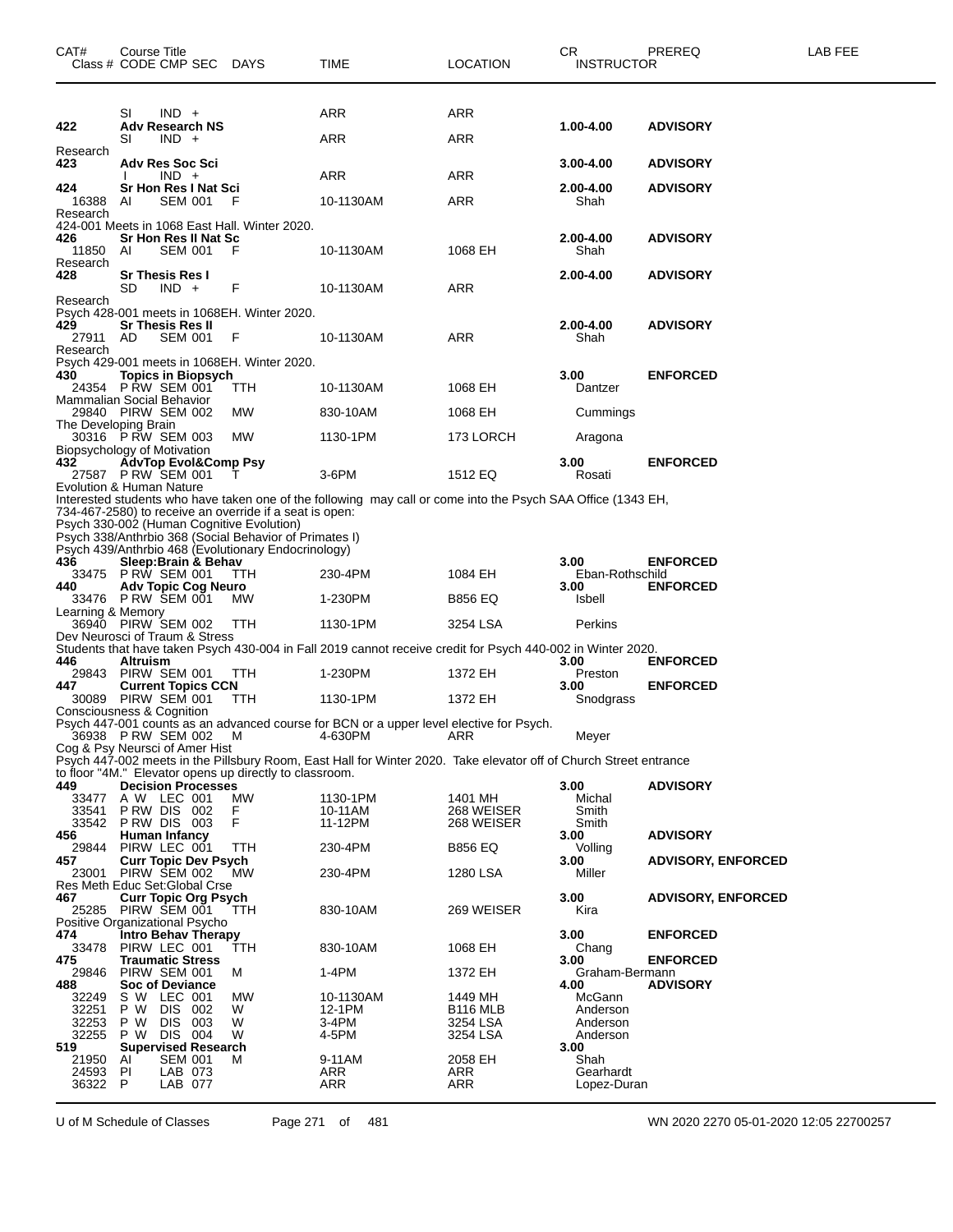| CAT#<br>Class # CODE CMP SEC                                                                                                                 | Course Title                                                                           |                                                                                                                                                                              |                                                            | DAYS         | TIME                                                                                                                                                                | LOCATION                                                                                                                          | CR.<br><b>INSTRUCTOR</b>                                                                                                                                         | PREREQ                                                                                                                                               | <b>LAB FEE</b> |
|----------------------------------------------------------------------------------------------------------------------------------------------|----------------------------------------------------------------------------------------|------------------------------------------------------------------------------------------------------------------------------------------------------------------------------|------------------------------------------------------------|--------------|---------------------------------------------------------------------------------------------------------------------------------------------------------------------|-----------------------------------------------------------------------------------------------------------------------------------|------------------------------------------------------------------------------------------------------------------------------------------------------------------|------------------------------------------------------------------------------------------------------------------------------------------------------|----------------|
| 25900<br>36323<br>21951<br>25901<br>25902<br>30596<br>28058<br>24594<br>28060<br>36324<br>25903<br>28059<br>36325<br>36326<br>28057<br>36327 | PI<br>P<br>PI<br>PI<br>PI<br>PI<br>PI<br>P<br>PI<br>P<br>PI<br>PI<br>P<br>P<br>PI<br>P | LAB 080<br>LAB 082<br>LAB 157<br>LAB 159<br>LAB 265<br>LAB 352<br>LAB 361<br>LAB 363<br>LAB 419<br>LAB 461<br>LAB 473<br>LAB 510<br>LAB 514<br>LAB 541<br>LAB 548<br>LAB 667 |                                                            |              | ARR<br><b>ARR</b><br>ARR<br>ARR<br><b>ARR</b><br>ARR<br><b>ARR</b><br><b>ARR</b><br>ARR<br>ARR<br><b>ARR</b><br>ARR<br>ARR<br><b>ARR</b><br>ARR<br>ARR              | ARR<br><b>ARR</b><br>ARR<br>ARR<br><b>ARR</b><br>ARR<br>ARR<br>ARR<br>ARR<br>ARR<br>ARR<br>ARR<br>ARR<br><b>ARR</b><br>ARR<br>ARR | Earl<br>Dunning<br>Kovelman<br>Yates<br>Antonucci<br>Olson<br>Stewart<br>Ellsworth<br>Zhang<br>Ceballo<br>Polk<br>Chang<br>Shah<br>Morrison<br>Keating<br>Conley |                                                                                                                                                      |                |
| 532<br>23288                                                                                                                                 | P R                                                                                    | LEC 001                                                                                                                                                                      | <b>Mammal Reprod Physio</b>                                | ттн          | 130-3PM                                                                                                                                                             | <b>ARR</b>                                                                                                                        | 4.00                                                                                                                                                             | <b>ADVISORY, ENFORCED</b><br>Elias, Bakulski, Berman, Else,<br>Hammoud, Kinnear, Smith,<br>Moravek, Mueller, Oakley,<br>Rainey, Randolph Jr, Moenter |                |
| 534<br>33479<br>539<br>33376<br>609<br>36037 PŘ                                                                                              | <b>Animal Cognition</b><br><b>P RW SEM 001</b><br><b>Grant-Writing</b><br>P W SEM 001  | <b>SEM 001</b>                                                                                                                                                               | <b>Psych Teach Academy</b>                                 | W<br>Τ<br>T  | 1-4PM<br>4-7PM<br>1-1AM                                                                                                                                             | 1372 EH<br>270 TAP<br>ARR                                                                                                         | 3.00<br>Bergman<br>3.00<br>Rosenbaum<br>1.00<br>Kross                                                                                                            | <b>ADVISORY</b>                                                                                                                                      |                |
| 614<br>20915<br>619                                                                                                                          | P RW LEC 001<br>SI                                                                     | $IND +$                                                                                                                                                                      | <b>Adv Stat Methods</b><br><b>Supervised Research</b>      | - ттн        | 9-11AM<br>ARR                                                                                                                                                       | Psych 609-001 will meet in EHB247 on January 28, March 17 and April 14, 2020 in Winter 2020.<br>B844 EH<br>ARR                    | 4.00<br>Gonzalez<br>1.00-4.00                                                                                                                                    | <b>ADVISORY</b><br><b>ADVISORY</b>                                                                                                                   |                |
| 644<br>33584<br>672<br>20998<br>687<br>11851                                                                                                 | PR.<br>P RW LEC 001<br><b>Applied Sampling</b><br>PD.                                  | LEC 001<br>SEM 001                                                                                                                                                           | Comp Model Cogn<br><b>Interv&amp;Clin Ethics</b>           | М<br>TН<br>W | 4-7PM<br>$1-3PM$<br>9-1130AM                                                                                                                                        | 955 WEISER<br>2234 EH<br>G300 PERRY                                                                                               | 3.00<br>Lewis<br>3.00<br>Deldin<br>3.00<br>Si, West                                                                                                              | <b>ADVISORY</b><br><b>ADVISORY</b>                                                                                                                   |                |
| Methods of Survey Sampling<br>706<br>711                                                                                                     | <b>Tutorial Reading</b><br>SI                                                          | $IND +$                                                                                                                                                                      | <b>Quest Design &amp; Eval</b>                             |              | ARR                                                                                                                                                                 | ARR                                                                                                                               | 1.00-4.00<br>3.00                                                                                                                                                | <b>ADVISORY</b><br><b>ADVISORY</b>                                                                                                                   |                |
| 17457<br>719<br>723                                                                                                                          | PD<br>SI                                                                               | <b>SEM 001</b><br>$IND +$                                                                                                                                                    | <b>Supervised Research</b><br><b>Hum Dev&amp;Schooling</b> | Т            | 1-3PM<br>ARR                                                                                                                                                        | ARR<br>ARR                                                                                                                        | Yan<br>1.00-5.00<br>3.00                                                                                                                                         | <b>ADVISORY</b><br><b>ADVISORY, ENFORCED</b>                                                                                                         |                |
| 24494<br>Meets with Psych 958-008.<br>730<br>25292 PRW SEM 001                                                                               | P R<br>Sem in Biopsych                                                                 | <b>SEM 001</b>                                                                                                                                                               |                                                            |              | 1-4PM<br>ARR                                                                                                                                                        | 2328 SEB<br>ARR                                                                                                                   | Carter<br>1.00<br>Tronson                                                                                                                                        |                                                                                                                                                      |                |
| Journal Club<br>731<br>27588<br>731                                                                                                          | PR LEC 001<br>P R                                                                      | LEC 001                                                                                                                                                                      | <b>Physiological Psych</b><br><b>Physiological Psych</b>   | - W<br>TTH   | 5-6PM<br>4-530PM                                                                                                                                                    | ARR<br>ARR                                                                                                                        | 3.00<br>Robinson<br>3.00                                                                                                                                         | <b>ADVISORY</b><br><b>ADVISORY</b>                                                                                                                   |                |
| Drugs of Abuse<br>733<br>27899 PR<br><b>Advanced Neural Circuits</b>                                                                         |                                                                                        | <b>SEM 001</b>                                                                                                                                                               | Sem in Neuroscience                                        | <b>MW</b>    | 230-4PM                                                                                                                                                             | Psych 731 meets TTH 4-530pm in 1324EH. The class meets Wednesdays 5-6pm EH4464.<br>ARR                                            | 3.00<br>Ahmed                                                                                                                                                    |                                                                                                                                                      |                |
| on an additional one hour meeting time.<br>743<br>35517                                                                                      | PD.                                                                                    | LEC 001                                                                                                                                                                      | Human Learn-Memory                                         |              | ARR                                                                                                                                                                 | Psych 733-001 meets in EH1084 with Psych 330-001 for Winter 2020. After registration, Psych 733 Class will decide<br>ARR          | 3.00<br>Lustig                                                                                                                                                   | <b>ADVISORY</b>                                                                                                                                      |                |
| 745<br>33481<br>759<br>11852                                                                                                                 | PR.<br>PR.                                                                             | LEC 001<br>SEM 001                                                                                                                                                           | <b>Psych of Language</b><br><b>Developmental Psych</b>     | w<br>м       | 3-6PM<br>1-3PM                                                                                                                                                      | 2238 EH<br>ARR<br>Psych 759-001 meets in the Pillsbury Room, East Hall. Take the elevator on the Psych side of EH, Church St.     | 3.00<br><b>Boland</b><br>2.00<br>Volling                                                                                                                         | <b>ADVISORY</b><br><b>ADVISORY</b>                                                                                                                   |                |
| 771<br>22500 PR                                                                                                                              |                                                                                        | <b>SEM 001</b>                                                                                                                                                               | Top Clin Sci & Pract                                       | TН           | entrance, up to floor 4M. Doors open directly into classroom. Winter 2020.<br>11-12PM<br>entrance, up to floor 4M. Doors open directly into classroom. Winter 2020. | ARR<br>Psych 771-001 meets in the Pillsbury Room, East Hall. Take the elevator on the Psych side of EH, Church St.                | 1.00<br>Deldin                                                                                                                                                   |                                                                                                                                                      |                |
| 778<br>24449<br>786<br>33585<br>788                                                                                                          | P RW LEC 001<br><b>Res Des-Soc Psy</b><br>PR.                                          | LEC 001                                                                                                                                                                      | <b>Psych Assessment II</b><br>Attitude&Soc Judge           | TTH<br>TTH   | 430-6PM<br>1130-1PM                                                                                                                                                 | 2238 EH<br>3254 EH                                                                                                                | 4.00<br>Lopez-Duran<br>3.00<br>Dunning<br>3.00                                                                                                                   | <b>ADVISORY</b><br><b>ADVISORY</b>                                                                                                                   |                |

U of M Schedule of Classes Page 272 of 481 WN 2020 2270 05-01-2020 12:05 22700257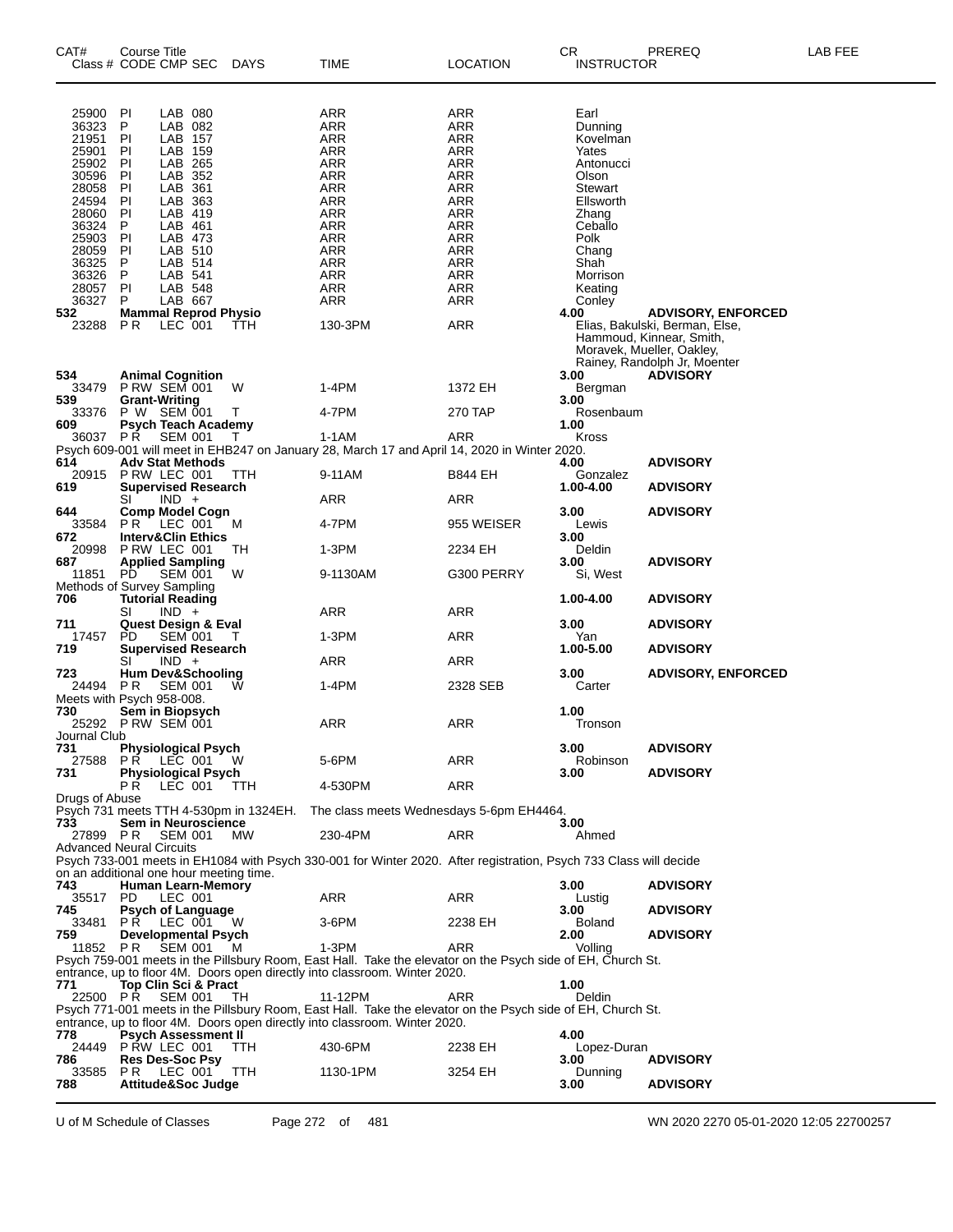| 33556<br>808            | PR.<br>LEC 001<br><b>Special Seminar</b>      |                | <b>MW</b>                                   | 230-4PM                                                                                                                                                                                                                       | 3021 EH    | Earl<br>1.00-4.00       | <b>ADVISORY</b> |
|-------------------------|-----------------------------------------------|----------------|---------------------------------------------|-------------------------------------------------------------------------------------------------------------------------------------------------------------------------------------------------------------------------------|------------|-------------------------|-----------------|
|                         | 25308 PRW SEM 001                             |                | т                                           | $3-6$ PM                                                                                                                                                                                                                      | ARR        | Seifert                 |                 |
|                         | Science of Design Thinking                    |                |                                             | Psych 808-001 meets in the Pillsbury Room, East Hall. Take the elevator on the Psych side of EH, Church St.                                                                                                                   |            |                         |                 |
|                         | 24716 PRW SEM 003                             |                | F                                           | entrance, up to floor 4M. Doors open directly into classroom. Winter 2020.<br>130-3PM                                                                                                                                         | R0220 BUS  | Westphal                |                 |
| 34638 PR                | Sem in Organizational Studies                 | <b>SEM 004</b> | т                                           | 4-530PM                                                                                                                                                                                                                       | ARR        | Lustig                  |                 |
|                         | Neuroimaging Initiative                       |                | Psych 808-004 meets in EH4464. Winter 2020. |                                                                                                                                                                                                                               |            |                         |                 |
| 30092 PR                | Integrative Theory Formation                  | <b>SEM 005</b> | м                                           | 12-3PM                                                                                                                                                                                                                        | 2058 EH    | Preston                 |                 |
| 30621                   | P R<br>Positiv Psych in Urban Context         | <b>SEM 007</b> | W                                           | 1-4PM                                                                                                                                                                                                                         | 2234 EH    | Mattis                  |                 |
| 36883 PI                |                                               | <b>SEM 009</b> | MW                                          | 4-530PM                                                                                                                                                                                                                       | ARR        | Mahalingam              |                 |
| 21250 PR                | Mindfulness & Engaged Living                  | <b>SEM 010</b> |                                             | Psych 808-009 meets with Psych 390-001 in EH1372. 808-009 will also meet for an additional hour, time TBA.<br>ARR                                                                                                             | ARR        | Antonucci               |                 |
| LIFE                    | 808-010 meets in ISR<br>30268 PDR SEM 011     |                | TTH                                         | 10-1130AM                                                                                                                                                                                                                     | 3254 EH    | Kail                    |                 |
| Writing Workshop        |                                               |                |                                             |                                                                                                                                                                                                                               |            |                         |                 |
|                         |                                               |                |                                             | Psych 808-011 Writing Workshop, is for undergrads currently in the Psych Honors Program, and current Psych AMDP<br>students ONLY. Psych Honors and AMDP students, for permission to register please contact kayfry@umich.edu. |            |                         |                 |
| 809                     | Logic&Meth Res                                |                |                                             | Class only meets on these dates in Winter 2020: January 14, 16, 21, 23, 28, 30, as well as Feb 4, 6.                                                                                                                          |            | 3.00                    | <b>ADVISORY</b> |
| 20686<br>819            | PD.<br><b>Supervised Research</b>             | <b>SEM 001</b> | F                                           | 830-11AM                                                                                                                                                                                                                      | 1750 SPH1  | 1.00-4.00               | <b>ADVISORY</b> |
|                         | $IND +$<br>SI<br><b>Adv Sem Neuroscience</b>  |                |                                             | ARR                                                                                                                                                                                                                           | ARR        |                         |                 |
| 833<br>27589 PR         |                                               | <b>SEM 001</b> | TTH.                                        | 230-4PM                                                                                                                                                                                                                       | ARR        | 3.00<br>Eban-Rothschild |                 |
| EH2234.                 | Sleep: Brain & Behavior                       |                |                                             | Psych 833-001 meets in EH1084 with Psych 436-001 for Winter 2020. The class will also meet on Friday at 10 a.m. in                                                                                                            |            |                         |                 |
|                         | instructor at adae@umich.edu.                 |                |                                             | Grad students from other Departments or Undergrads interested in registering for Psych 833 should contact the                                                                                                                 |            |                         |                 |
| 854                     | <b>Prsnity:Res Techniq</b>                    |                |                                             |                                                                                                                                                                                                                               |            | 3.00                    | <b>ADVISORY</b> |
| 37536<br>858            | ΡI<br><b>Current Iss Dev Psy</b>              | <b>SEM 001</b> |                                             | 10-1PM                                                                                                                                                                                                                        | 2238 EH    | Conley<br>2.00-4.00     | <b>ADVISORY</b> |
| 33549<br>862            | PR.<br>LEC 001<br>Sem Ed Psy                  |                | W                                           | 12-3PM                                                                                                                                                                                                                        | 3254 EH    | Davis-Kean<br>3.00      | <b>ADVISORY</b> |
| 25294<br>873            | P R<br><b>Psychotherapy Lab II</b>            | <b>SEM 001</b> | TH.                                         | 1-4PM                                                                                                                                                                                                                         | 2225 SEB   | Ryan<br>3.00            | <b>ENFORCED</b> |
| 24478                   | P R<br>LAB 001                                |                | W                                           | 9-12PM                                                                                                                                                                                                                        | 2234 EH    | Jonovich                |                 |
| 876<br>30601            | <b>Pract Clinical Psych</b><br>P R<br>LAB 001 |                |                                             | ARR                                                                                                                                                                                                                           | ARR        | 2.00<br>Deldin          |                 |
| 877<br>33550            | <b>Psychopth Lifesp I</b><br>РŔ               | <b>SEM 001</b> | Τ                                           | 11-2PM                                                                                                                                                                                                                        | 2058 EH    | 3.00<br>Olson           | <b>ADVISORY</b> |
| 878<br>33551            | <b>Psychopth Lifesp II</b><br>P R             | LEC 001        | M                                           | 10-1PM                                                                                                                                                                                                                        | ARR        | 3.00<br>Gearhardt       | <b>ADVISORY</b> |
|                         |                                               |                |                                             | Psych 878-001 meets in the Pillsbury Room, East Hall. Take the elevator on the Psych side of EH, Church St.                                                                                                                   |            |                         |                 |
| 958                     |                                               |                |                                             | entrance, up to floor 4M. Doors open directly into classroom. Winter 2020.                                                                                                                                                    |            |                         |                 |
| 25394 PR                | Special Sem Developm<br><b>SEM 003</b>        |                | м                                           | 10-1130AM                                                                                                                                                                                                                     | 2234 EH    | 1.00<br>Monk            | <b>ADVISORY</b> |
|                         |                                               |                |                                             |                                                                                                                                                                                                                               |            |                         |                 |
|                         | Development Training Grant                    |                |                                             |                                                                                                                                                                                                                               |            |                         |                 |
| 978<br>30660 PIR        | <b>Special Seminar</b>                        | <b>SEM 370</b> | М                                           | 12-3PM                                                                                                                                                                                                                        | ARR        | 3.00<br>Graham-Bermann  | <b>ADVISORY</b> |
| <b>Traumatic Stress</b> |                                               |                |                                             | Psych 978-370 meets in EH 2234 at 12:00 p.m. Class meets with Psych 475-001 in EH1372 at 1:00 p.m. Winter 2020.                                                                                                               |            |                         |                 |
| 988<br>23003 PR         | Sem Soc Psy                                   | <b>SEM 002</b> | TTH                                         | 9-11AM                                                                                                                                                                                                                        | B844 EH    | 1.00-5.00<br>Gonzalez   | <b>ADVISORY</b> |
| 33552 PR                | <b>Adv Statistical Methods</b>                | <b>SEM 004</b> | W                                           | 130-3PM                                                                                                                                                                                                                       | ARR        | Kross                   |                 |
| Outplacement            |                                               |                | Winter 2020: Psych 988-004 meets in EH4464. |                                                                                                                                                                                                                               |            |                         |                 |
| 990                     | Diss-Precand                                  |                |                                             |                                                                                                                                                                                                                               |            | 8.00                    | <b>ADVISORY</b> |
| 995                     | SI<br>$IND +$<br>Diss-Cand<br>$IND +$<br>IR   |                |                                             | ARR<br>ARR                                                                                                                                                                                                                    | ARR<br>ARR | 8.00                    | <b>ENFORCED</b> |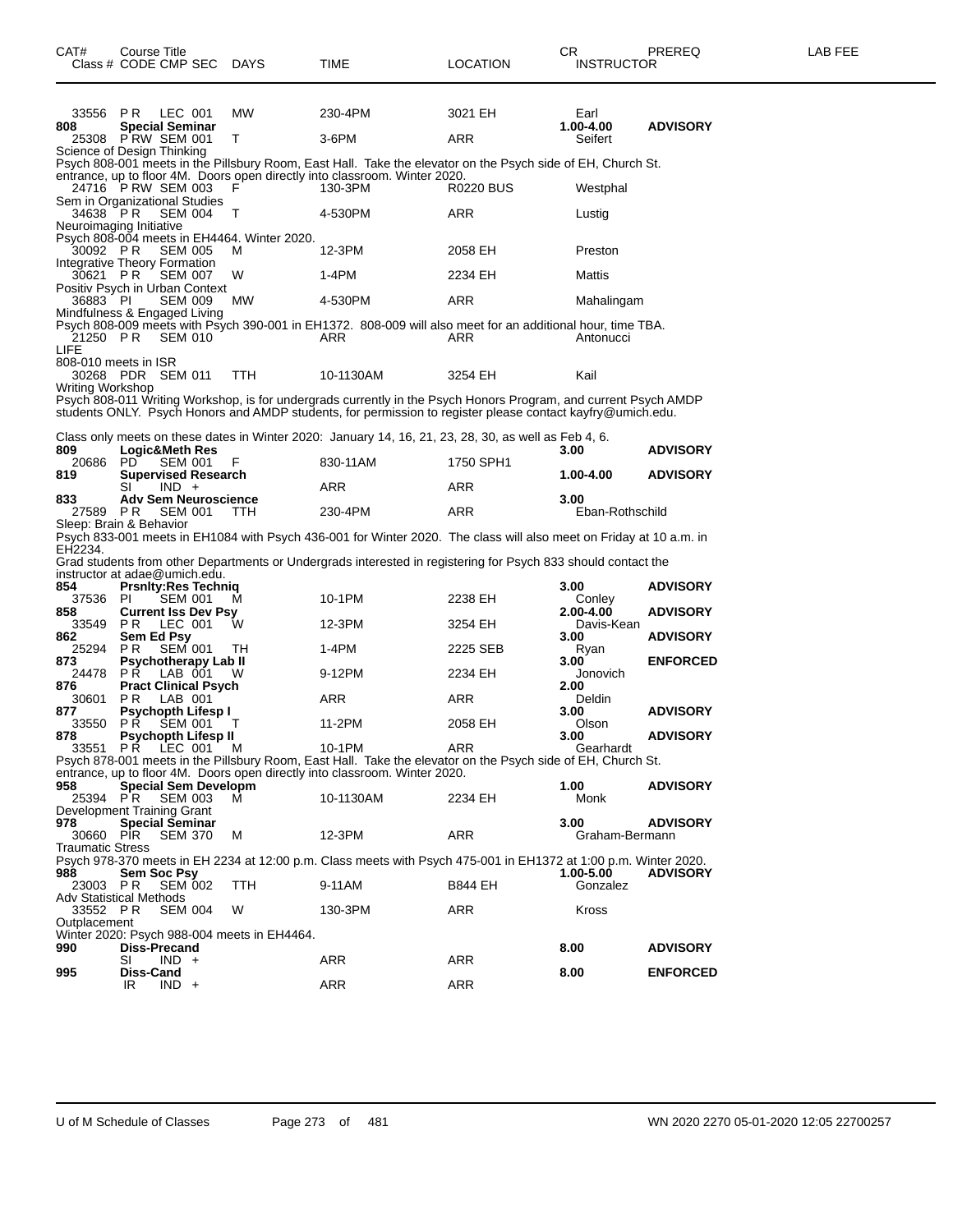| CAT# | Title<br>Course      |             |      |         | rг<br>◡           | PREREQ | AR EEI |
|------|----------------------|-------------|------|---------|-------------------|--------|--------|
|      | Class # CODE CMP SEC | <b>DAYS</b> | TIME | OCATION | <b>INSTRUCTOR</b> |        |        |

### **College of L S A Residential College**

|         | <b>Humanities (RCHUMS)</b>                 |           |                   |                       |                 |
|---------|--------------------------------------------|-----------|-------------------|-----------------------|-----------------|
| 303     | Int Indonesian Orch                        |           |                   | $1.00 - 2.00$         | <b>ADVISORY</b> |
| 23478 P | W<br>LAB 001                               | 430-6PM   | <b>1320 MOORE</b> |                       |                 |
| 303     | Int Indonesian Orch<br>LAB 001<br>D<br>ттн | 445-630PM | <b>1320 MOORE</b> | 1.00-2.00<br>Appleton | <b>ADVISORY</b> |
|         | <b>Interdivisional (RCIDIV)</b>            |           |                   |                       |                 |
| 341     | <b>Sci/Tech Ancient ME</b>                 |           |                   | 3.00                  | <b>ADVISORY</b> |
| 30307   | LEC 001<br>P W<br><b>MW</b>                | 1-230PM   | 1245 NQ           | Davis                 |                 |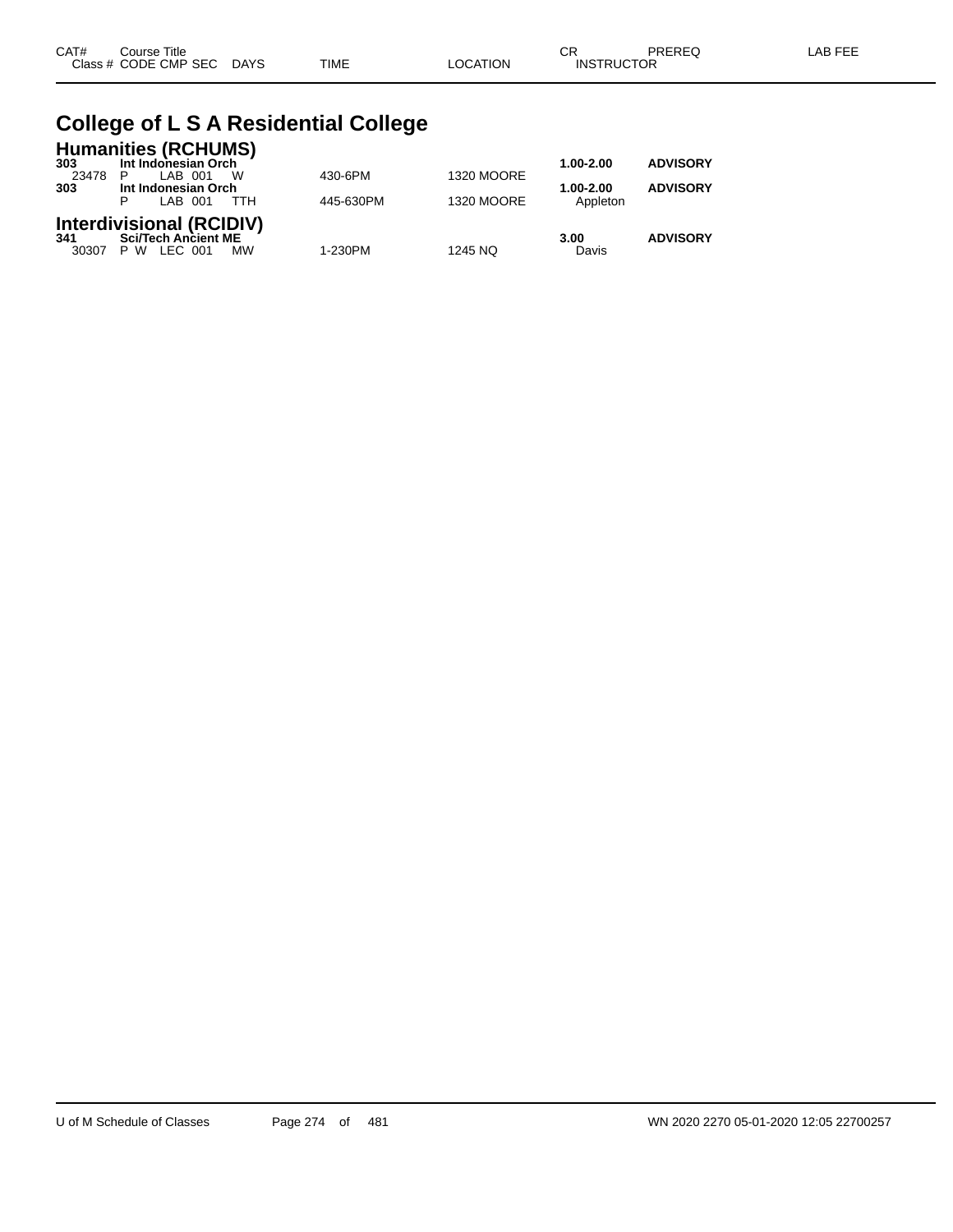| CAT# | Course Title              |      |          | СR                | PREREQ | LAB FEE |
|------|---------------------------|------|----------|-------------------|--------|---------|
|      | Class # CODE CMP SEC DAYS | TIME | LOCATION | <b>INSTRUCTOR</b> |        |         |

# **Studies In Religion**

|                          | <b>Religion (RELIGION)</b>                     |           |                |                       |                   |                 |
|--------------------------|------------------------------------------------|-----------|----------------|-----------------------|-------------------|-----------------|
| 204                      | Intro Islam                                    |           |                |                       | 4.00              |                 |
| 25344                    | LEC 001<br>A                                   | <b>MW</b> | 1-230PM        | LEC RM 1 MLB          | Knysh             |                 |
| 25346<br>211             | P W DIS 002                                    | F         | 10-11AM        | 2412 MLB              | Knysh             |                 |
| 32528                    | <b>Intmd Class Hebrw II</b><br>P W REC 001     | ттн       | 1-230PM        | ARR                   | 3.00<br>Schmidt   | <b>ADVISORY</b> |
| 231                      | <b>Intro Tibet Buddhism</b>                    |           |                |                       | 4.00              |                 |
| 33489                    | LEC 001<br>A                                   | TTH       | 1-230PM        | G005 DENT             | Lopez Jr          |                 |
| 33490                    | DIS 002<br>P W                                 | F         | 10-11AM        | B <sub>113</sub> MLB  | Haynie            |                 |
| 33491                    | DIS 003<br>P W                                 | F         | 11-12PM        | B <sub>113</sub> MLB  | Haynie            |                 |
| 33492                    | P W<br>DIS 004                                 | F         | 1-2PM          | G026 TISCH            | Khare             |                 |
| 33493                    | <b>DIS 005</b><br>P W                          | F         | 12-1PM         | G026 TISCH            | Khare             |                 |
| 236                      | <b>Int New Tstmnt</b>                          |           |                |                       | 4.00              |                 |
| 17805                    | LEC 001<br>A                                   | <b>MW</b> | 230-4PM        | LEC RM 2 MLB          | <b>Boccaccini</b> |                 |
| 17806                    | P W<br>DIS 002                                 | F         | 11-12PM        | <b>1230 WEILL</b>     | Ekiz              |                 |
| 17807                    | P W<br>DIS 003                                 | F         | 1-2PM          | 2271 AH               | Ekiz              |                 |
| 258                      | The Bible as Lit<br>PIW LEC 001                |           |                |                       | 3.00              |                 |
| 27417<br>A Book of Books |                                                | TTH       | 1-230PM        | 269 WEISER            | Williams          |                 |
| 262                      | Intro to Religion                              |           |                |                       | 4.00              |                 |
| 29251                    | LEC 001<br>A                                   | <b>MW</b> | 4-530PM        | 3437 MH               | Ozbey             |                 |
| 29252                    | P W DIS 002                                    | F         | 11-12PM        | ARR                   | Kelley            |                 |
| 319                      | <b>Japanese Spirits</b>                        |           |                |                       | 3.00              | <b>ADVISORY</b> |
| 33379                    | P W SEM 001                                    | TTH       | 230-4PM        | 1110 NQ               | Auerback          |                 |
| 323                      | <b>Zen Buddhism</b>                            |           |                |                       | 4.00              |                 |
| 27338                    | LEC 001<br>A                                   | <b>MW</b> | 1130-1PM       | 1020 SPH2             | Ahn               |                 |
| 27543                    | P W<br>DIS 002                                 | F         | 9-10AM         | 2202 MLB              | Mosiniak          |                 |
| 27544                    | P W<br>DIS.<br>003                             | F         | 10-11AM        | 3401 MH               | Chen              |                 |
| 27545                    | DIS.<br>004<br>P W                             | F         | 11-12PM        | 3254 LSA              | Chen              |                 |
| 27546                    | P W<br>DIS 005                                 | F<br>F    | 12-1PM         | 3448 MH               | Mosiniak          |                 |
| 27547<br>27548           | <b>DIS</b><br>P W<br>006<br>007<br>P W<br>DIS. | F         | 1-2PM<br>2-3PM | B115A MLB<br>2202 MLB | Suk<br>Suk        |                 |
| 29950                    | P W<br>DIS 008                                 | F         | 3-4PM          | 2202 MLB              | Suk               |                 |
| 30818                    | P W<br><b>DIS 009</b>                          | F         | 1-2PM          | 049 UMMA              | Mosiniak          |                 |
| 325                      | <b>Islam in South Asia</b>                     |           |                |                       | 4.00              |                 |
| 31663                    | LEC 001<br>AI                                  | TTH       | 1130-1PM       | ARR                   | Mir               |                 |
| 31668                    | DIS 002<br>PI W                                | т         | $1-2PM$        | 3411 MH               | Gupta, Mir        |                 |
| 31673                    | DIS 003<br>PI                                  |           | ARR            | ARR                   | Mir               |                 |
| 33805                    | PIW DIS 004                                    | W         | 11-12PM        | 2462 MH               | Gupta             |                 |
| 328                      | Theravada Buddhism                             |           |                |                       | 3.00              |                 |
| 33516                    | P W LEC 001                                    | MW        | 4-530PM        | 2437 MH               | White             |                 |
| 330                      | <b>The Arabian Nights</b>                      |           |                |                       | 3.00              |                 |
| 32537                    | P W LEC 001                                    | TTH       | 1130-1PM       | G040 TISCH            | Ali<br>3.00       |                 |
| 353<br>34186             | <b>Ancient Jerusalem</b><br>P W LEC 001        | тн        | 4-7PM          | 2202 MLB              | Eliav             |                 |
| 359                      | Hist&Rel Judaism                               |           |                |                       | 3.00              |                 |
| 32529                    | P W LEC 001                                    | <b>MW</b> | 530-7PM        | G040 TISCH            | Boccaccini        |                 |
| The Jewish Child         |                                                |           |                |                       |                   |                 |
| 387                      | <b>Independent Study</b>                       |           |                |                       | 1.00-3.00         | <b>ADVISORY</b> |
|                          | $IND +$                                        |           | ARR            | ARR                   |                   |                 |
| 469                      | <b>Jwsh Mystism</b>                            |           |                |                       | 3.00              |                 |
| 32533                    | P W LEC 001                                    | TTH       | 4-530PM        | 2427 MH               | Ginsburg          |                 |
| 487                      | <b>Independent Study</b>                       |           |                |                       | 1.00-3.00         | <b>ADVISORY</b> |
|                          | $IND +$                                        |           | ARR            | ARR                   |                   |                 |
| 497                      | <b>Sr Honors Thesis</b>                        |           |                |                       | 1.00-6.00         | <b>ADVISORY</b> |
|                          | $IND +$<br>I.                                  |           | ARR            | <b>ARR</b>            |                   |                 |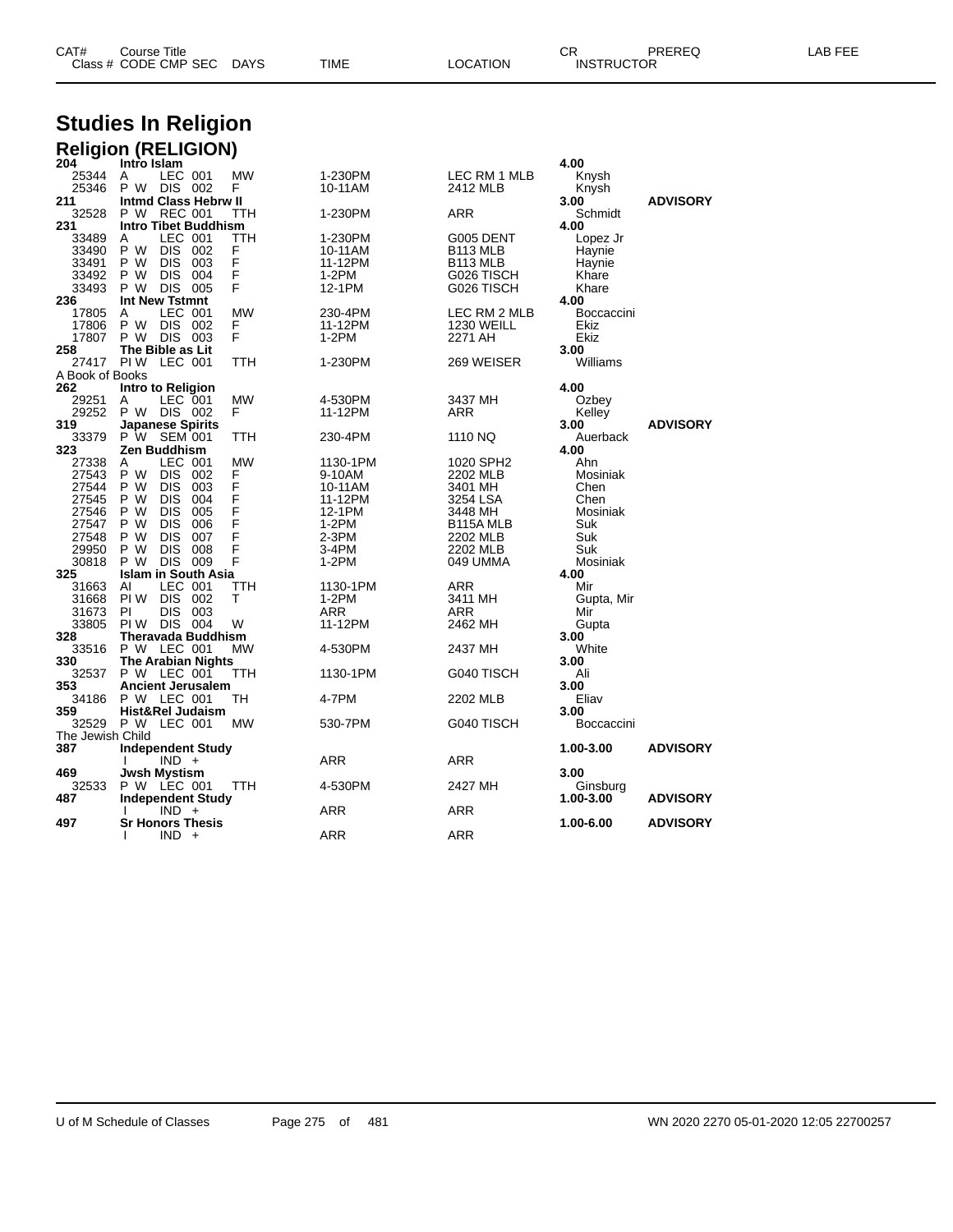### **Romance Languages Department**

| 405            | <b>Catalan (CATALAN)</b><br><b>Advanced Catalan</b>                    |                                                                                                                            |                                                                                                                                                                                                                                                                                                                                                                                                                                                                               |                                 | 3.00                                       | <b>ENFORCED</b>           |
|----------------|------------------------------------------------------------------------|----------------------------------------------------------------------------------------------------------------------------|-------------------------------------------------------------------------------------------------------------------------------------------------------------------------------------------------------------------------------------------------------------------------------------------------------------------------------------------------------------------------------------------------------------------------------------------------------------------------------|---------------------------------|--------------------------------------------|---------------------------|
|                | 31352 PDRW REC 001                                                     | TTH                                                                                                                        | 10-1130AM                                                                                                                                                                                                                                                                                                                                                                                                                                                                     | <b>ARR</b>                      | Coll Ramirez                               |                           |
|                | <b>French (FRENCH)</b>                                                 |                                                                                                                            |                                                                                                                                                                                                                                                                                                                                                                                                                                                                               |                                 |                                            |                           |
|                | Placement test dates are online at:<br>--OVERRIDE REQUEST INFORMATION: |                                                                                                                            | --DROP POLICY: A student who misses either of the first two meetings of any course offered by the Department of<br>Romance Languages may be dropped from the course for non-attendance.<br>--PLACEMENT TEST. Students with any previous study of French must take the French placement test before enrolling.<br>www.lsa.umich.edu/rll/undergraduate/languageplacement/languageplacementtests.<br>This does not apply to students enrolling in French graduate-level courses. |                                 |                                            |                           |
| 100            | <b>Intensive Elem</b>                                                  | www.lsa.umich.edu/rll/langinstruct/overrides.html                                                                          |                                                                                                                                                                                                                                                                                                                                                                                                                                                                               |                                 | 8.00                                       | <b>ADVISORY, ENFORCED</b> |
|                | 33748 PDRW REC 001                                                     | <b>MTTHF</b>                                                                                                               | 9-11AM                                                                                                                                                                                                                                                                                                                                                                                                                                                                        | ARR                             | <b>Beuerlein</b>                           |                           |
| 101            | <b>Elementary</b><br>24015 PDRW REC 002                                | <b>MTTHF</b>                                                                                                               | 9-10AM<br>For students with no previous study or by placement. Students with any previous study of French or prior<br>instruction in French must take the placement test before enrolling. Students with any prior French experience<br>that do not take the placement exam and self enroll in French 101 will be dropped from French 101.                                                                                                                                    | ARR                             | 4.00<br>Hendrickson                        | <b>ADVISORY, ENFORCED</b> |
|                |                                                                        |                                                                                                                            | The textbook Portails can be purchased through the online bookstore or directly from the publisher at                                                                                                                                                                                                                                                                                                                                                                         |                                 |                                            |                           |
|                | 24016 PDRW REC 004                                                     | http://vistahigherlearning.com/store/umichigan.htm.<br><b>MTTHF</b>                                                        | 11-12PM<br>For students with no previous study or by placement. Students with any previous study of French or prior<br>instruction in French must take the placement test before enrolling. Students with any prior French experience<br>that do not take the placement exam and self enroll in French 101 will be dropped from French 101.<br>The textbook Portails can be purchased through the online bookstore or directly from the publisher at                          | ARR                             | Mileski                                    |                           |
| 102            | <b>Elementary</b>                                                      | http://vistahigherlearning.com/store/umichigan.htm.                                                                        |                                                                                                                                                                                                                                                                                                                                                                                                                                                                               |                                 | 4.00                                       | <b>ENFORCED</b>           |
|                | 11404 PDRW REC 001<br>21596 PDRW REC 003                               | <b>MTTHF</b><br>http://vistahigherlearning.com/store/umichigan.htm.<br><b>MTTHF</b>                                        | 8-9AM<br>The textbook Portails can be purchased through the online bookstore or directly from the publisher at<br>9-10AM                                                                                                                                                                                                                                                                                                                                                      | <b>ARR</b><br>ARR               | Ames<br>McCrea                             |                           |
|                | 31272 PDRW REC 005                                                     | http://vistahigherlearning.com/store/umichigan.htm.<br><b>MTTHF</b>                                                        | The textbook Portails can be purchased through the online bookstore or directly from the publisher at<br>10-11AM<br>The textbook Portails can be purchased through the online bookstore or directly from the publisher at                                                                                                                                                                                                                                                     | ARR                             | McCrea                                     |                           |
|                | 31273 PDRW REC 007                                                     | http://vistahigherlearning.com/store/umichigan.htm.<br><b>MTTHF</b><br>http://vistahigherlearning.com/store/umichigan.htm. | 12-1PM<br>The textbook Portails can be purchased through the online bookstore or directly from the publisher at                                                                                                                                                                                                                                                                                                                                                               | <b>ARR</b>                      | McCrea                                     |                           |
|                | 30019 PDRW REC 009                                                     | <b>MTTHF</b><br>http://vistahigherlearning.com/store/umichigan.htm.                                                        | 2-3PM<br>The textbook Portails can be purchased through the online bookstore or directly from the publisher at                                                                                                                                                                                                                                                                                                                                                                | <b>ARR</b>                      | Mileski                                    |                           |
|                | 31274 PDRW REC 011                                                     | <b>MTTHF</b><br>http://vistahigherlearning.com/store/umichigan.htm.                                                        | 4-5PM<br>The textbook Portails can be purchased through the online bookstore or directly from the publisher at                                                                                                                                                                                                                                                                                                                                                                | <b>ARR</b>                      | Mileski                                    |                           |
| 103            | <b>Elementary Review</b><br>28933 PDRW REC 001                         | <b>MTTHF</b>                                                                                                               | 8-9AM                                                                                                                                                                                                                                                                                                                                                                                                                                                                         | ARR                             | 4.00<br>Kreps                              | <b>ENFORCED</b>           |
|                |                                                                        | http://vistahigherlearning.com/store/umichigan.htm.                                                                        | The textbook Portails can be purchased through the online bookstore or directly from the publisher at                                                                                                                                                                                                                                                                                                                                                                         |                                 |                                            |                           |
|                | 19767 PDRW REC 002                                                     | <b>MTTHF</b><br>http://vistahigherlearning.com/store/umichigan.htm.                                                        | 9-10AM<br>The textbook Portails can be purchased through the online bookstore or directly from the publisher at                                                                                                                                                                                                                                                                                                                                                               | ARR                             | Kreps                                      |                           |
|                | 16931 PDRW REC 003                                                     | <b>MTTHF</b><br>http://vistahigherlearning.com/store/umichigan.htm.                                                        | 10-11AM<br>The textbook Portails can be purchased through the online bookstore or directly from the publisher at                                                                                                                                                                                                                                                                                                                                                              | ARR                             | Ames                                       |                           |
|                | 31275 PDRW REC 009                                                     | MTTHF<br>http://vistahigherlearning.com/store/umichigan.htm.                                                               | 12-1PM<br>The textbook Portails can be purchased through the online bookstore or directly from the publisher at                                                                                                                                                                                                                                                                                                                                                               | ARR                             | Ames                                       |                           |
|                | 24017 PDRW REC 015                                                     | <b>MTTHF</b><br>http://vistahigherlearning.com/store/umichigan.htm.                                                        | 3-4PM<br>The textbook Portails can be purchased through the online bookstore or directly from the publisher at                                                                                                                                                                                                                                                                                                                                                                | ARR                             | Wester-Murphy                              |                           |
|                | 28606 PDRW REC 017                                                     | MTTHF<br>http://vistahigherlearning.com/store/umichigan.htm.                                                               | 4-5PM<br>The textbook Portails can be purchased through the online bookstore or directly from the publisher at                                                                                                                                                                                                                                                                                                                                                                | ARR                             | Wester-Murphy                              |                           |
| 113            | <b>Accel Rdg French</b><br>22983 PD W REC 001                          | TTH                                                                                                                        | 9-11AM                                                                                                                                                                                                                                                                                                                                                                                                                                                                        | <b>ARR</b>                      | 4.00<br>Gabaron                            |                           |
| 231            | <b>Second Year</b>                                                     |                                                                                                                            |                                                                                                                                                                                                                                                                                                                                                                                                                                                                               |                                 | 4.00                                       | <b>ENFORCED</b>           |
| 21597<br>24018 | PDRW REC 001<br>PDRW REC 002<br>16946 PDRW REC 003                     | <b>MTTHF</b><br><b>MTTHF</b><br><b>MTTHF</b>                                                                               | 8-9AM<br>9-10AM<br>9-10AM                                                                                                                                                                                                                                                                                                                                                                                                                                                     | ARR<br><b>ARR</b><br><b>ARR</b> | Renoux<br><b>Butler-Borruat</b><br>Kolekar |                           |

30056 PDRW REC 004 MTTHF 10-11AM ARR Butler-Borruat

U of M Schedule of Classes Page 276 of 481 WN 2020 2270 05-01-2020 12:05 22700257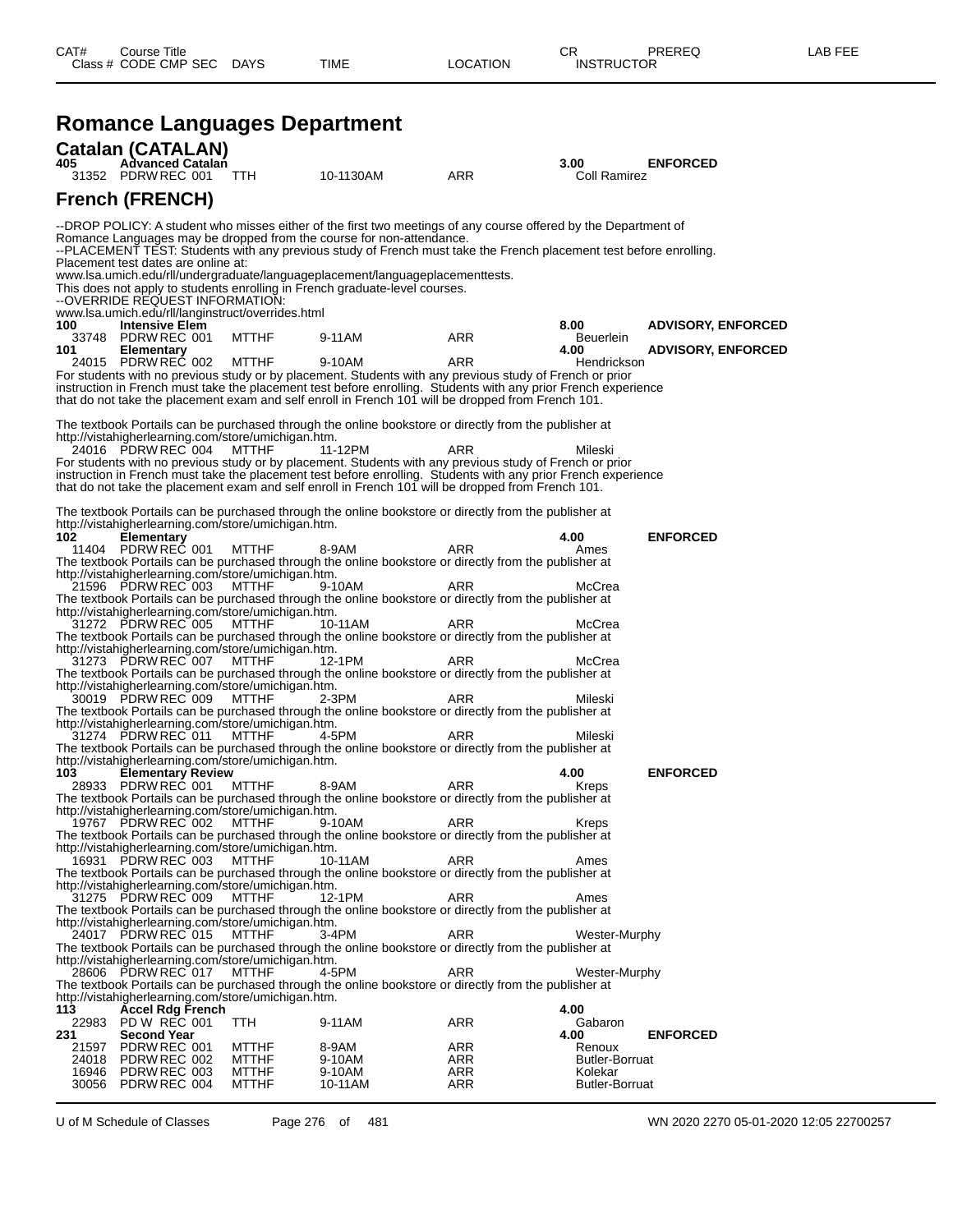| 11405<br>PDRW REC 007<br><b>MTTHF</b><br>11-12PM<br>ARR<br>Meyer<br>23188<br>PDRW REC 008<br>12-1PM<br>Kolekar<br><b>MTTHF</b><br>ARR<br>$1-2PM$<br>29680<br>PDRW REC 012<br>TTH<br>2011 MLB<br><b>P RW REC 012</b><br>MF<br>1-2PM<br>ARR<br>Kreps<br>PDRW REC 013<br>$2-3PM$<br><b>ARR</b><br>23189<br><b>MTTHF</b><br>Butler-Borruat<br>3-4PM<br>16932<br>PDRW REC 015<br>ARR<br><b>MTTHF</b><br>Gordon<br>21715<br>PDRW REC 017<br><b>MTTHF</b><br>4-5PM<br>ARR<br>Gordon<br>31419<br>PDRW REC 018<br>4-5PM<br>ARR<br><b>MTTHF</b><br>Kurtz<br><b>Second Year</b><br>232<br><b>ENFORCED</b><br>4.00<br>PDRW REC 001<br><b>ARR</b><br>28607<br>8-9AM<br>Allen<br><b>MTTHF</b><br>11406<br>PDRW REC 003<br><b>MTTHF</b><br>ARR<br>9-10AM<br>VanDoren<br>24019<br>PDRW REC 004<br><b>MTTHF</b><br>9-10AM<br>ARR<br>Foster<br>27224<br>PDRW REC 006<br>ARR<br>VanDoren<br><b>MTTHF</b><br>10-11AM<br>PDRW REC 009<br><b>ARR</b><br>31420<br><b>MTTHF</b><br>11-12PM<br>Gustan-Grant<br>32637 PDRW REC 010<br><b>MTTHF</b><br>11-12PM<br>ARR<br>Foster<br>The Art of War<br>topic section: The Art of War<br>22984<br>PDRW REC 012<br>12-1PM<br>ARR<br>VanDoren<br><b>MTTHF</b><br>16933<br>PDRW REC 015<br><b>MTTHF</b><br>1-2PM<br>ARR<br>Sullivan<br>16934<br>PDRW REC 019<br>$2-3PM$<br><b>ARR</b><br><b>MTTHF</b><br>Foster<br>3-4PM<br>16935<br>PDRW REC 021<br><b>MTTHF</b><br>ARR<br>Gustan-Grant<br>24020 PDRW REC 022<br><b>MTTHF</b><br>ARR<br>3-4PM<br>Gabaron<br><b>French Comics</b><br>topic section: French Comics<br>PDRW REC 023<br>16936<br>4-5PM<br>ARR<br>Sullivan<br><b>MTTHF</b><br>4-5PM<br>30152<br>PDRW REC 025<br>ARR<br>Gustan-Grant<br><b>MTTHF</b><br>235<br><b>Advanced French</b><br>3.00<br><b>ADVISORY, ENFORCED</b><br>16937 PDRW REC 003<br>MWF<br>11-12PM<br>ARR<br>Viers<br>Sociopolitical/Multicul Issues<br>ARR<br>17891 PDRW REC 005<br>1-2PM<br>Viers<br>MWF<br>Sociopolitical/Multicul Issues<br>$2-3PM$<br>18389 PDRW REC 006<br>MWF<br>ARR<br>Viers<br>Sociopolitical/Multicul Issues<br>270<br><b>Fr Lit&amp;Culture</b><br>3.00<br><b>ENFORCED</b><br>31254 PDRW REC 001<br>ARR<br>TTH<br>830-10AM<br>Meyer<br>France during German Occup<br>26077 PDRW REC 002<br>ARR<br>TTH<br>10-1130AM<br>Wester-Murphy<br>L'expression francaise Maghreb<br>272<br>35.00<br><b>Fr Film&amp;Culture</b><br>3.00<br><b>ENFORCED</b><br>28796 PDRW REC 001<br>MWF<br>9-10AM<br>ARR<br>Gabaron<br><b>Screening Quebec</b><br>31256 PDRW REC 002<br>MW<br>ARR<br>Hoffmann<br>1-230PM<br>The Algerian War in Film/ Lit<br>274<br>3.00<br><b>ENFORCED</b><br>Societies&Culture<br>29431 PDRW REC 001<br>1130-1PM<br>ARR<br>ттн<br><b>Beuerlein</b><br>Le pouvoir des langues<br>PDRW REC 002<br>31255<br>TTH<br>1-230PM<br>ARR<br>Gabaron<br>Medical I<br>333<br><b>French Phonetics</b><br>3.00<br><b>ENFORCED</b><br>4-530PM<br><b>ARR</b><br>28646<br>PDRW REC 001<br>Hendrickson<br>TTH<br>344<br><b>Rev France 1789-1900</b><br>4.00<br>31603<br>Α<br>LEC 001<br>TTH<br>1-230PM<br>1449 MH<br>Cole<br>3-4PM<br>31604<br>P W<br>DIS 002<br>3347 MH<br>Heydari<br>T.<br>P W<br>DIS 003<br>9-10AM<br>31605<br>W<br>2462 MH<br>Heydari<br>P W<br>DIS 004<br>10-11AM<br><b>B124 MLB</b><br>31606<br>W<br>Heydari<br>RealismImpressionism<br>346<br>4.00<br>s w<br>LEC 001<br>4-530PM<br>G127 AH<br>28457<br>ттн<br>Lay<br>29959<br>P W<br>DIS 002<br>11-12PM<br>W<br>G026 TISCH<br>Eichengreen<br>P W<br>DIS 003<br>TН<br>29960<br>10-11AM<br>130 TAP<br>Eichengreen<br>P W DIS 004<br>130 TAP<br>29961<br>TН<br>11-12PM<br>Eichengreen<br>350<br><b>Topics Fr Studies</b><br>3.00<br><b>ENFORCED</b><br>PDRW REC 001<br>1130-1PM<br>ARR<br>31257<br>TTH<br>Caron<br>Waiting<br>31260 PDRW REC 003<br>ARR<br>MW<br>230-4PM<br>Kolekar<br>Les courtisanes au 19e siecle<br>Winter 2020 French 350.003 topic: Mises a mort! Le Sort dramatique des courtisanes au 19eme siecle.<br>360<br>French Asia Pacific<br>3.00<br><b>ENFORCED</b><br>ARR<br>Hoffmann<br>28647 PDRW SEM 001<br>МW<br>10-1130AM<br>Fr Pacific Artif Paradise<br>369<br>Modern Lit&Cult<br>3.00<br><b>ENFORCED</b><br>PDRW REC 001<br>1130-1PM<br>ARR<br>31741<br>МW<br>Uritescu-Lombard<br>Self-Reflect Lang, Lit, Film<br><b>Prob Society</b><br>3.00<br>374<br><b>ENFORCED</b><br>31258 PDRW REC 001<br>ARR<br>TTH<br>230-4PM<br>Caron<br>"Unequal Lives"<br>399<br><b>Independent Study</b><br>1.00-3.00<br><b>ENFORCED</b><br>ARR<br>ARR<br>DR.<br>IND +<br>3.00<br><b>Readings in Transl</b><br><b>ENFORCED</b><br>444<br>33952 PDRW LEC 001<br>ARR<br>10-1130AM<br>Arnall<br>TTH | CAT# | Course Title<br>Class # CODE CMP SEC | <b>DAYS</b> | TIME | <b>LOCATION</b> | <b>CR</b><br><b>INSTRUCTOR</b> | PREREQ | <b>LAB FEE</b> |
|--------------------------------------------------------------------------------------------------------------------------------------------------------------------------------------------------------------------------------------------------------------------------------------------------------------------------------------------------------------------------------------------------------------------------------------------------------------------------------------------------------------------------------------------------------------------------------------------------------------------------------------------------------------------------------------------------------------------------------------------------------------------------------------------------------------------------------------------------------------------------------------------------------------------------------------------------------------------------------------------------------------------------------------------------------------------------------------------------------------------------------------------------------------------------------------------------------------------------------------------------------------------------------------------------------------------------------------------------------------------------------------------------------------------------------------------------------------------------------------------------------------------------------------------------------------------------------------------------------------------------------------------------------------------------------------------------------------------------------------------------------------------------------------------------------------------------------------------------------------------------------------------------------------------------------------------------------------------------------------------------------------------------------------------------------------------------------------------------------------------------------------------------------------------------------------------------------------------------------------------------------------------------------------------------------------------------------------------------------------------------------------------------------------------------------------------------------------------------------------------------------------------------------------------------------------------------------------------------------------------------------------------------------------------------------------------------------------------------------------------------------------------------------------------------------------------------------------------------------------------------------------------------------------------------------------------------------------------------------------------------------------------------------------------------------------------------------------------------------------------------------------------------------------------------------------------------------------------------------------------------------------------------------------------------------------------------------------------------------------------------------------------------------------------------------------------------------------------------------------------------------------------------------------------------------------------------------------------------------------------------------------------------------------------------------------------------------------------------------------------------------------------------------------------------------------------------------------------------------------------------------------------------------------------------------------------------------------------------------------------------------------------------------------------------------------------------------------------------------------------------------------------------------------------------------------------------------------------------------------------------------------------------------------------------------------------------------------------------------------------------------------------------------------------------------------------------------------------------------------------------------------------------------------------------------------------------------------|------|--------------------------------------|-------------|------|-----------------|--------------------------------|--------|----------------|
|                                                                                                                                                                                                                                                                                                                                                                                                                                                                                                                                                                                                                                                                                                                                                                                                                                                                                                                                                                                                                                                                                                                                                                                                                                                                                                                                                                                                                                                                                                                                                                                                                                                                                                                                                                                                                                                                                                                                                                                                                                                                                                                                                                                                                                                                                                                                                                                                                                                                                                                                                                                                                                                                                                                                                                                                                                                                                                                                                                                                                                                                                                                                                                                                                                                                                                                                                                                                                                                                                                                                                                                                                                                                                                                                                                                                                                                                                                                                                                                                                                                                                                                                                                                                                                                                                                                                                                                                                                                                                                                                                                                      |      |                                      |             |      |                 |                                |        |                |
|                                                                                                                                                                                                                                                                                                                                                                                                                                                                                                                                                                                                                                                                                                                                                                                                                                                                                                                                                                                                                                                                                                                                                                                                                                                                                                                                                                                                                                                                                                                                                                                                                                                                                                                                                                                                                                                                                                                                                                                                                                                                                                                                                                                                                                                                                                                                                                                                                                                                                                                                                                                                                                                                                                                                                                                                                                                                                                                                                                                                                                                                                                                                                                                                                                                                                                                                                                                                                                                                                                                                                                                                                                                                                                                                                                                                                                                                                                                                                                                                                                                                                                                                                                                                                                                                                                                                                                                                                                                                                                                                                                                      |      |                                      |             |      |                 |                                |        |                |
|                                                                                                                                                                                                                                                                                                                                                                                                                                                                                                                                                                                                                                                                                                                                                                                                                                                                                                                                                                                                                                                                                                                                                                                                                                                                                                                                                                                                                                                                                                                                                                                                                                                                                                                                                                                                                                                                                                                                                                                                                                                                                                                                                                                                                                                                                                                                                                                                                                                                                                                                                                                                                                                                                                                                                                                                                                                                                                                                                                                                                                                                                                                                                                                                                                                                                                                                                                                                                                                                                                                                                                                                                                                                                                                                                                                                                                                                                                                                                                                                                                                                                                                                                                                                                                                                                                                                                                                                                                                                                                                                                                                      |      |                                      |             |      |                 |                                |        |                |
|                                                                                                                                                                                                                                                                                                                                                                                                                                                                                                                                                                                                                                                                                                                                                                                                                                                                                                                                                                                                                                                                                                                                                                                                                                                                                                                                                                                                                                                                                                                                                                                                                                                                                                                                                                                                                                                                                                                                                                                                                                                                                                                                                                                                                                                                                                                                                                                                                                                                                                                                                                                                                                                                                                                                                                                                                                                                                                                                                                                                                                                                                                                                                                                                                                                                                                                                                                                                                                                                                                                                                                                                                                                                                                                                                                                                                                                                                                                                                                                                                                                                                                                                                                                                                                                                                                                                                                                                                                                                                                                                                                                      |      |                                      |             |      |                 |                                |        |                |
|                                                                                                                                                                                                                                                                                                                                                                                                                                                                                                                                                                                                                                                                                                                                                                                                                                                                                                                                                                                                                                                                                                                                                                                                                                                                                                                                                                                                                                                                                                                                                                                                                                                                                                                                                                                                                                                                                                                                                                                                                                                                                                                                                                                                                                                                                                                                                                                                                                                                                                                                                                                                                                                                                                                                                                                                                                                                                                                                                                                                                                                                                                                                                                                                                                                                                                                                                                                                                                                                                                                                                                                                                                                                                                                                                                                                                                                                                                                                                                                                                                                                                                                                                                                                                                                                                                                                                                                                                                                                                                                                                                                      |      |                                      |             |      |                 |                                |        |                |
|                                                                                                                                                                                                                                                                                                                                                                                                                                                                                                                                                                                                                                                                                                                                                                                                                                                                                                                                                                                                                                                                                                                                                                                                                                                                                                                                                                                                                                                                                                                                                                                                                                                                                                                                                                                                                                                                                                                                                                                                                                                                                                                                                                                                                                                                                                                                                                                                                                                                                                                                                                                                                                                                                                                                                                                                                                                                                                                                                                                                                                                                                                                                                                                                                                                                                                                                                                                                                                                                                                                                                                                                                                                                                                                                                                                                                                                                                                                                                                                                                                                                                                                                                                                                                                                                                                                                                                                                                                                                                                                                                                                      |      |                                      |             |      |                 |                                |        |                |
|                                                                                                                                                                                                                                                                                                                                                                                                                                                                                                                                                                                                                                                                                                                                                                                                                                                                                                                                                                                                                                                                                                                                                                                                                                                                                                                                                                                                                                                                                                                                                                                                                                                                                                                                                                                                                                                                                                                                                                                                                                                                                                                                                                                                                                                                                                                                                                                                                                                                                                                                                                                                                                                                                                                                                                                                                                                                                                                                                                                                                                                                                                                                                                                                                                                                                                                                                                                                                                                                                                                                                                                                                                                                                                                                                                                                                                                                                                                                                                                                                                                                                                                                                                                                                                                                                                                                                                                                                                                                                                                                                                                      |      |                                      |             |      |                 |                                |        |                |
|                                                                                                                                                                                                                                                                                                                                                                                                                                                                                                                                                                                                                                                                                                                                                                                                                                                                                                                                                                                                                                                                                                                                                                                                                                                                                                                                                                                                                                                                                                                                                                                                                                                                                                                                                                                                                                                                                                                                                                                                                                                                                                                                                                                                                                                                                                                                                                                                                                                                                                                                                                                                                                                                                                                                                                                                                                                                                                                                                                                                                                                                                                                                                                                                                                                                                                                                                                                                                                                                                                                                                                                                                                                                                                                                                                                                                                                                                                                                                                                                                                                                                                                                                                                                                                                                                                                                                                                                                                                                                                                                                                                      |      |                                      |             |      |                 |                                |        |                |
|                                                                                                                                                                                                                                                                                                                                                                                                                                                                                                                                                                                                                                                                                                                                                                                                                                                                                                                                                                                                                                                                                                                                                                                                                                                                                                                                                                                                                                                                                                                                                                                                                                                                                                                                                                                                                                                                                                                                                                                                                                                                                                                                                                                                                                                                                                                                                                                                                                                                                                                                                                                                                                                                                                                                                                                                                                                                                                                                                                                                                                                                                                                                                                                                                                                                                                                                                                                                                                                                                                                                                                                                                                                                                                                                                                                                                                                                                                                                                                                                                                                                                                                                                                                                                                                                                                                                                                                                                                                                                                                                                                                      |      |                                      |             |      |                 |                                |        |                |
|                                                                                                                                                                                                                                                                                                                                                                                                                                                                                                                                                                                                                                                                                                                                                                                                                                                                                                                                                                                                                                                                                                                                                                                                                                                                                                                                                                                                                                                                                                                                                                                                                                                                                                                                                                                                                                                                                                                                                                                                                                                                                                                                                                                                                                                                                                                                                                                                                                                                                                                                                                                                                                                                                                                                                                                                                                                                                                                                                                                                                                                                                                                                                                                                                                                                                                                                                                                                                                                                                                                                                                                                                                                                                                                                                                                                                                                                                                                                                                                                                                                                                                                                                                                                                                                                                                                                                                                                                                                                                                                                                                                      |      |                                      |             |      |                 |                                |        |                |
|                                                                                                                                                                                                                                                                                                                                                                                                                                                                                                                                                                                                                                                                                                                                                                                                                                                                                                                                                                                                                                                                                                                                                                                                                                                                                                                                                                                                                                                                                                                                                                                                                                                                                                                                                                                                                                                                                                                                                                                                                                                                                                                                                                                                                                                                                                                                                                                                                                                                                                                                                                                                                                                                                                                                                                                                                                                                                                                                                                                                                                                                                                                                                                                                                                                                                                                                                                                                                                                                                                                                                                                                                                                                                                                                                                                                                                                                                                                                                                                                                                                                                                                                                                                                                                                                                                                                                                                                                                                                                                                                                                                      |      |                                      |             |      |                 |                                |        |                |
|                                                                                                                                                                                                                                                                                                                                                                                                                                                                                                                                                                                                                                                                                                                                                                                                                                                                                                                                                                                                                                                                                                                                                                                                                                                                                                                                                                                                                                                                                                                                                                                                                                                                                                                                                                                                                                                                                                                                                                                                                                                                                                                                                                                                                                                                                                                                                                                                                                                                                                                                                                                                                                                                                                                                                                                                                                                                                                                                                                                                                                                                                                                                                                                                                                                                                                                                                                                                                                                                                                                                                                                                                                                                                                                                                                                                                                                                                                                                                                                                                                                                                                                                                                                                                                                                                                                                                                                                                                                                                                                                                                                      |      |                                      |             |      |                 |                                |        |                |
|                                                                                                                                                                                                                                                                                                                                                                                                                                                                                                                                                                                                                                                                                                                                                                                                                                                                                                                                                                                                                                                                                                                                                                                                                                                                                                                                                                                                                                                                                                                                                                                                                                                                                                                                                                                                                                                                                                                                                                                                                                                                                                                                                                                                                                                                                                                                                                                                                                                                                                                                                                                                                                                                                                                                                                                                                                                                                                                                                                                                                                                                                                                                                                                                                                                                                                                                                                                                                                                                                                                                                                                                                                                                                                                                                                                                                                                                                                                                                                                                                                                                                                                                                                                                                                                                                                                                                                                                                                                                                                                                                                                      |      |                                      |             |      |                 |                                |        |                |
|                                                                                                                                                                                                                                                                                                                                                                                                                                                                                                                                                                                                                                                                                                                                                                                                                                                                                                                                                                                                                                                                                                                                                                                                                                                                                                                                                                                                                                                                                                                                                                                                                                                                                                                                                                                                                                                                                                                                                                                                                                                                                                                                                                                                                                                                                                                                                                                                                                                                                                                                                                                                                                                                                                                                                                                                                                                                                                                                                                                                                                                                                                                                                                                                                                                                                                                                                                                                                                                                                                                                                                                                                                                                                                                                                                                                                                                                                                                                                                                                                                                                                                                                                                                                                                                                                                                                                                                                                                                                                                                                                                                      |      |                                      |             |      |                 |                                |        |                |
|                                                                                                                                                                                                                                                                                                                                                                                                                                                                                                                                                                                                                                                                                                                                                                                                                                                                                                                                                                                                                                                                                                                                                                                                                                                                                                                                                                                                                                                                                                                                                                                                                                                                                                                                                                                                                                                                                                                                                                                                                                                                                                                                                                                                                                                                                                                                                                                                                                                                                                                                                                                                                                                                                                                                                                                                                                                                                                                                                                                                                                                                                                                                                                                                                                                                                                                                                                                                                                                                                                                                                                                                                                                                                                                                                                                                                                                                                                                                                                                                                                                                                                                                                                                                                                                                                                                                                                                                                                                                                                                                                                                      |      |                                      |             |      |                 |                                |        |                |
|                                                                                                                                                                                                                                                                                                                                                                                                                                                                                                                                                                                                                                                                                                                                                                                                                                                                                                                                                                                                                                                                                                                                                                                                                                                                                                                                                                                                                                                                                                                                                                                                                                                                                                                                                                                                                                                                                                                                                                                                                                                                                                                                                                                                                                                                                                                                                                                                                                                                                                                                                                                                                                                                                                                                                                                                                                                                                                                                                                                                                                                                                                                                                                                                                                                                                                                                                                                                                                                                                                                                                                                                                                                                                                                                                                                                                                                                                                                                                                                                                                                                                                                                                                                                                                                                                                                                                                                                                                                                                                                                                                                      |      |                                      |             |      |                 |                                |        |                |
|                                                                                                                                                                                                                                                                                                                                                                                                                                                                                                                                                                                                                                                                                                                                                                                                                                                                                                                                                                                                                                                                                                                                                                                                                                                                                                                                                                                                                                                                                                                                                                                                                                                                                                                                                                                                                                                                                                                                                                                                                                                                                                                                                                                                                                                                                                                                                                                                                                                                                                                                                                                                                                                                                                                                                                                                                                                                                                                                                                                                                                                                                                                                                                                                                                                                                                                                                                                                                                                                                                                                                                                                                                                                                                                                                                                                                                                                                                                                                                                                                                                                                                                                                                                                                                                                                                                                                                                                                                                                                                                                                                                      |      |                                      |             |      |                 |                                |        |                |
|                                                                                                                                                                                                                                                                                                                                                                                                                                                                                                                                                                                                                                                                                                                                                                                                                                                                                                                                                                                                                                                                                                                                                                                                                                                                                                                                                                                                                                                                                                                                                                                                                                                                                                                                                                                                                                                                                                                                                                                                                                                                                                                                                                                                                                                                                                                                                                                                                                                                                                                                                                                                                                                                                                                                                                                                                                                                                                                                                                                                                                                                                                                                                                                                                                                                                                                                                                                                                                                                                                                                                                                                                                                                                                                                                                                                                                                                                                                                                                                                                                                                                                                                                                                                                                                                                                                                                                                                                                                                                                                                                                                      |      |                                      |             |      |                 |                                |        |                |
|                                                                                                                                                                                                                                                                                                                                                                                                                                                                                                                                                                                                                                                                                                                                                                                                                                                                                                                                                                                                                                                                                                                                                                                                                                                                                                                                                                                                                                                                                                                                                                                                                                                                                                                                                                                                                                                                                                                                                                                                                                                                                                                                                                                                                                                                                                                                                                                                                                                                                                                                                                                                                                                                                                                                                                                                                                                                                                                                                                                                                                                                                                                                                                                                                                                                                                                                                                                                                                                                                                                                                                                                                                                                                                                                                                                                                                                                                                                                                                                                                                                                                                                                                                                                                                                                                                                                                                                                                                                                                                                                                                                      |      |                                      |             |      |                 |                                |        |                |
|                                                                                                                                                                                                                                                                                                                                                                                                                                                                                                                                                                                                                                                                                                                                                                                                                                                                                                                                                                                                                                                                                                                                                                                                                                                                                                                                                                                                                                                                                                                                                                                                                                                                                                                                                                                                                                                                                                                                                                                                                                                                                                                                                                                                                                                                                                                                                                                                                                                                                                                                                                                                                                                                                                                                                                                                                                                                                                                                                                                                                                                                                                                                                                                                                                                                                                                                                                                                                                                                                                                                                                                                                                                                                                                                                                                                                                                                                                                                                                                                                                                                                                                                                                                                                                                                                                                                                                                                                                                                                                                                                                                      |      |                                      |             |      |                 |                                |        |                |
|                                                                                                                                                                                                                                                                                                                                                                                                                                                                                                                                                                                                                                                                                                                                                                                                                                                                                                                                                                                                                                                                                                                                                                                                                                                                                                                                                                                                                                                                                                                                                                                                                                                                                                                                                                                                                                                                                                                                                                                                                                                                                                                                                                                                                                                                                                                                                                                                                                                                                                                                                                                                                                                                                                                                                                                                                                                                                                                                                                                                                                                                                                                                                                                                                                                                                                                                                                                                                                                                                                                                                                                                                                                                                                                                                                                                                                                                                                                                                                                                                                                                                                                                                                                                                                                                                                                                                                                                                                                                                                                                                                                      |      |                                      |             |      |                 |                                |        |                |
|                                                                                                                                                                                                                                                                                                                                                                                                                                                                                                                                                                                                                                                                                                                                                                                                                                                                                                                                                                                                                                                                                                                                                                                                                                                                                                                                                                                                                                                                                                                                                                                                                                                                                                                                                                                                                                                                                                                                                                                                                                                                                                                                                                                                                                                                                                                                                                                                                                                                                                                                                                                                                                                                                                                                                                                                                                                                                                                                                                                                                                                                                                                                                                                                                                                                                                                                                                                                                                                                                                                                                                                                                                                                                                                                                                                                                                                                                                                                                                                                                                                                                                                                                                                                                                                                                                                                                                                                                                                                                                                                                                                      |      |                                      |             |      |                 |                                |        |                |
|                                                                                                                                                                                                                                                                                                                                                                                                                                                                                                                                                                                                                                                                                                                                                                                                                                                                                                                                                                                                                                                                                                                                                                                                                                                                                                                                                                                                                                                                                                                                                                                                                                                                                                                                                                                                                                                                                                                                                                                                                                                                                                                                                                                                                                                                                                                                                                                                                                                                                                                                                                                                                                                                                                                                                                                                                                                                                                                                                                                                                                                                                                                                                                                                                                                                                                                                                                                                                                                                                                                                                                                                                                                                                                                                                                                                                                                                                                                                                                                                                                                                                                                                                                                                                                                                                                                                                                                                                                                                                                                                                                                      |      |                                      |             |      |                 |                                |        |                |
|                                                                                                                                                                                                                                                                                                                                                                                                                                                                                                                                                                                                                                                                                                                                                                                                                                                                                                                                                                                                                                                                                                                                                                                                                                                                                                                                                                                                                                                                                                                                                                                                                                                                                                                                                                                                                                                                                                                                                                                                                                                                                                                                                                                                                                                                                                                                                                                                                                                                                                                                                                                                                                                                                                                                                                                                                                                                                                                                                                                                                                                                                                                                                                                                                                                                                                                                                                                                                                                                                                                                                                                                                                                                                                                                                                                                                                                                                                                                                                                                                                                                                                                                                                                                                                                                                                                                                                                                                                                                                                                                                                                      |      |                                      |             |      |                 |                                |        |                |
|                                                                                                                                                                                                                                                                                                                                                                                                                                                                                                                                                                                                                                                                                                                                                                                                                                                                                                                                                                                                                                                                                                                                                                                                                                                                                                                                                                                                                                                                                                                                                                                                                                                                                                                                                                                                                                                                                                                                                                                                                                                                                                                                                                                                                                                                                                                                                                                                                                                                                                                                                                                                                                                                                                                                                                                                                                                                                                                                                                                                                                                                                                                                                                                                                                                                                                                                                                                                                                                                                                                                                                                                                                                                                                                                                                                                                                                                                                                                                                                                                                                                                                                                                                                                                                                                                                                                                                                                                                                                                                                                                                                      |      |                                      |             |      |                 |                                |        |                |
|                                                                                                                                                                                                                                                                                                                                                                                                                                                                                                                                                                                                                                                                                                                                                                                                                                                                                                                                                                                                                                                                                                                                                                                                                                                                                                                                                                                                                                                                                                                                                                                                                                                                                                                                                                                                                                                                                                                                                                                                                                                                                                                                                                                                                                                                                                                                                                                                                                                                                                                                                                                                                                                                                                                                                                                                                                                                                                                                                                                                                                                                                                                                                                                                                                                                                                                                                                                                                                                                                                                                                                                                                                                                                                                                                                                                                                                                                                                                                                                                                                                                                                                                                                                                                                                                                                                                                                                                                                                                                                                                                                                      |      |                                      |             |      |                 |                                |        |                |
|                                                                                                                                                                                                                                                                                                                                                                                                                                                                                                                                                                                                                                                                                                                                                                                                                                                                                                                                                                                                                                                                                                                                                                                                                                                                                                                                                                                                                                                                                                                                                                                                                                                                                                                                                                                                                                                                                                                                                                                                                                                                                                                                                                                                                                                                                                                                                                                                                                                                                                                                                                                                                                                                                                                                                                                                                                                                                                                                                                                                                                                                                                                                                                                                                                                                                                                                                                                                                                                                                                                                                                                                                                                                                                                                                                                                                                                                                                                                                                                                                                                                                                                                                                                                                                                                                                                                                                                                                                                                                                                                                                                      |      |                                      |             |      |                 |                                |        |                |
|                                                                                                                                                                                                                                                                                                                                                                                                                                                                                                                                                                                                                                                                                                                                                                                                                                                                                                                                                                                                                                                                                                                                                                                                                                                                                                                                                                                                                                                                                                                                                                                                                                                                                                                                                                                                                                                                                                                                                                                                                                                                                                                                                                                                                                                                                                                                                                                                                                                                                                                                                                                                                                                                                                                                                                                                                                                                                                                                                                                                                                                                                                                                                                                                                                                                                                                                                                                                                                                                                                                                                                                                                                                                                                                                                                                                                                                                                                                                                                                                                                                                                                                                                                                                                                                                                                                                                                                                                                                                                                                                                                                      |      |                                      |             |      |                 |                                |        |                |
|                                                                                                                                                                                                                                                                                                                                                                                                                                                                                                                                                                                                                                                                                                                                                                                                                                                                                                                                                                                                                                                                                                                                                                                                                                                                                                                                                                                                                                                                                                                                                                                                                                                                                                                                                                                                                                                                                                                                                                                                                                                                                                                                                                                                                                                                                                                                                                                                                                                                                                                                                                                                                                                                                                                                                                                                                                                                                                                                                                                                                                                                                                                                                                                                                                                                                                                                                                                                                                                                                                                                                                                                                                                                                                                                                                                                                                                                                                                                                                                                                                                                                                                                                                                                                                                                                                                                                                                                                                                                                                                                                                                      |      |                                      |             |      |                 |                                |        |                |
|                                                                                                                                                                                                                                                                                                                                                                                                                                                                                                                                                                                                                                                                                                                                                                                                                                                                                                                                                                                                                                                                                                                                                                                                                                                                                                                                                                                                                                                                                                                                                                                                                                                                                                                                                                                                                                                                                                                                                                                                                                                                                                                                                                                                                                                                                                                                                                                                                                                                                                                                                                                                                                                                                                                                                                                                                                                                                                                                                                                                                                                                                                                                                                                                                                                                                                                                                                                                                                                                                                                                                                                                                                                                                                                                                                                                                                                                                                                                                                                                                                                                                                                                                                                                                                                                                                                                                                                                                                                                                                                                                                                      |      |                                      |             |      |                 |                                |        |                |
|                                                                                                                                                                                                                                                                                                                                                                                                                                                                                                                                                                                                                                                                                                                                                                                                                                                                                                                                                                                                                                                                                                                                                                                                                                                                                                                                                                                                                                                                                                                                                                                                                                                                                                                                                                                                                                                                                                                                                                                                                                                                                                                                                                                                                                                                                                                                                                                                                                                                                                                                                                                                                                                                                                                                                                                                                                                                                                                                                                                                                                                                                                                                                                                                                                                                                                                                                                                                                                                                                                                                                                                                                                                                                                                                                                                                                                                                                                                                                                                                                                                                                                                                                                                                                                                                                                                                                                                                                                                                                                                                                                                      |      |                                      |             |      |                 |                                |        |                |
|                                                                                                                                                                                                                                                                                                                                                                                                                                                                                                                                                                                                                                                                                                                                                                                                                                                                                                                                                                                                                                                                                                                                                                                                                                                                                                                                                                                                                                                                                                                                                                                                                                                                                                                                                                                                                                                                                                                                                                                                                                                                                                                                                                                                                                                                                                                                                                                                                                                                                                                                                                                                                                                                                                                                                                                                                                                                                                                                                                                                                                                                                                                                                                                                                                                                                                                                                                                                                                                                                                                                                                                                                                                                                                                                                                                                                                                                                                                                                                                                                                                                                                                                                                                                                                                                                                                                                                                                                                                                                                                                                                                      |      |                                      |             |      |                 |                                |        |                |
|                                                                                                                                                                                                                                                                                                                                                                                                                                                                                                                                                                                                                                                                                                                                                                                                                                                                                                                                                                                                                                                                                                                                                                                                                                                                                                                                                                                                                                                                                                                                                                                                                                                                                                                                                                                                                                                                                                                                                                                                                                                                                                                                                                                                                                                                                                                                                                                                                                                                                                                                                                                                                                                                                                                                                                                                                                                                                                                                                                                                                                                                                                                                                                                                                                                                                                                                                                                                                                                                                                                                                                                                                                                                                                                                                                                                                                                                                                                                                                                                                                                                                                                                                                                                                                                                                                                                                                                                                                                                                                                                                                                      |      |                                      |             |      |                 |                                |        |                |
|                                                                                                                                                                                                                                                                                                                                                                                                                                                                                                                                                                                                                                                                                                                                                                                                                                                                                                                                                                                                                                                                                                                                                                                                                                                                                                                                                                                                                                                                                                                                                                                                                                                                                                                                                                                                                                                                                                                                                                                                                                                                                                                                                                                                                                                                                                                                                                                                                                                                                                                                                                                                                                                                                                                                                                                                                                                                                                                                                                                                                                                                                                                                                                                                                                                                                                                                                                                                                                                                                                                                                                                                                                                                                                                                                                                                                                                                                                                                                                                                                                                                                                                                                                                                                                                                                                                                                                                                                                                                                                                                                                                      |      |                                      |             |      |                 |                                |        |                |
|                                                                                                                                                                                                                                                                                                                                                                                                                                                                                                                                                                                                                                                                                                                                                                                                                                                                                                                                                                                                                                                                                                                                                                                                                                                                                                                                                                                                                                                                                                                                                                                                                                                                                                                                                                                                                                                                                                                                                                                                                                                                                                                                                                                                                                                                                                                                                                                                                                                                                                                                                                                                                                                                                                                                                                                                                                                                                                                                                                                                                                                                                                                                                                                                                                                                                                                                                                                                                                                                                                                                                                                                                                                                                                                                                                                                                                                                                                                                                                                                                                                                                                                                                                                                                                                                                                                                                                                                                                                                                                                                                                                      |      |                                      |             |      |                 |                                |        |                |
|                                                                                                                                                                                                                                                                                                                                                                                                                                                                                                                                                                                                                                                                                                                                                                                                                                                                                                                                                                                                                                                                                                                                                                                                                                                                                                                                                                                                                                                                                                                                                                                                                                                                                                                                                                                                                                                                                                                                                                                                                                                                                                                                                                                                                                                                                                                                                                                                                                                                                                                                                                                                                                                                                                                                                                                                                                                                                                                                                                                                                                                                                                                                                                                                                                                                                                                                                                                                                                                                                                                                                                                                                                                                                                                                                                                                                                                                                                                                                                                                                                                                                                                                                                                                                                                                                                                                                                                                                                                                                                                                                                                      |      |                                      |             |      |                 |                                |        |                |
|                                                                                                                                                                                                                                                                                                                                                                                                                                                                                                                                                                                                                                                                                                                                                                                                                                                                                                                                                                                                                                                                                                                                                                                                                                                                                                                                                                                                                                                                                                                                                                                                                                                                                                                                                                                                                                                                                                                                                                                                                                                                                                                                                                                                                                                                                                                                                                                                                                                                                                                                                                                                                                                                                                                                                                                                                                                                                                                                                                                                                                                                                                                                                                                                                                                                                                                                                                                                                                                                                                                                                                                                                                                                                                                                                                                                                                                                                                                                                                                                                                                                                                                                                                                                                                                                                                                                                                                                                                                                                                                                                                                      |      |                                      |             |      |                 |                                |        |                |
|                                                                                                                                                                                                                                                                                                                                                                                                                                                                                                                                                                                                                                                                                                                                                                                                                                                                                                                                                                                                                                                                                                                                                                                                                                                                                                                                                                                                                                                                                                                                                                                                                                                                                                                                                                                                                                                                                                                                                                                                                                                                                                                                                                                                                                                                                                                                                                                                                                                                                                                                                                                                                                                                                                                                                                                                                                                                                                                                                                                                                                                                                                                                                                                                                                                                                                                                                                                                                                                                                                                                                                                                                                                                                                                                                                                                                                                                                                                                                                                                                                                                                                                                                                                                                                                                                                                                                                                                                                                                                                                                                                                      |      |                                      |             |      |                 |                                |        |                |
|                                                                                                                                                                                                                                                                                                                                                                                                                                                                                                                                                                                                                                                                                                                                                                                                                                                                                                                                                                                                                                                                                                                                                                                                                                                                                                                                                                                                                                                                                                                                                                                                                                                                                                                                                                                                                                                                                                                                                                                                                                                                                                                                                                                                                                                                                                                                                                                                                                                                                                                                                                                                                                                                                                                                                                                                                                                                                                                                                                                                                                                                                                                                                                                                                                                                                                                                                                                                                                                                                                                                                                                                                                                                                                                                                                                                                                                                                                                                                                                                                                                                                                                                                                                                                                                                                                                                                                                                                                                                                                                                                                                      |      |                                      |             |      |                 |                                |        |                |
|                                                                                                                                                                                                                                                                                                                                                                                                                                                                                                                                                                                                                                                                                                                                                                                                                                                                                                                                                                                                                                                                                                                                                                                                                                                                                                                                                                                                                                                                                                                                                                                                                                                                                                                                                                                                                                                                                                                                                                                                                                                                                                                                                                                                                                                                                                                                                                                                                                                                                                                                                                                                                                                                                                                                                                                                                                                                                                                                                                                                                                                                                                                                                                                                                                                                                                                                                                                                                                                                                                                                                                                                                                                                                                                                                                                                                                                                                                                                                                                                                                                                                                                                                                                                                                                                                                                                                                                                                                                                                                                                                                                      |      |                                      |             |      |                 |                                |        |                |
|                                                                                                                                                                                                                                                                                                                                                                                                                                                                                                                                                                                                                                                                                                                                                                                                                                                                                                                                                                                                                                                                                                                                                                                                                                                                                                                                                                                                                                                                                                                                                                                                                                                                                                                                                                                                                                                                                                                                                                                                                                                                                                                                                                                                                                                                                                                                                                                                                                                                                                                                                                                                                                                                                                                                                                                                                                                                                                                                                                                                                                                                                                                                                                                                                                                                                                                                                                                                                                                                                                                                                                                                                                                                                                                                                                                                                                                                                                                                                                                                                                                                                                                                                                                                                                                                                                                                                                                                                                                                                                                                                                                      |      |                                      |             |      |                 |                                |        |                |
|                                                                                                                                                                                                                                                                                                                                                                                                                                                                                                                                                                                                                                                                                                                                                                                                                                                                                                                                                                                                                                                                                                                                                                                                                                                                                                                                                                                                                                                                                                                                                                                                                                                                                                                                                                                                                                                                                                                                                                                                                                                                                                                                                                                                                                                                                                                                                                                                                                                                                                                                                                                                                                                                                                                                                                                                                                                                                                                                                                                                                                                                                                                                                                                                                                                                                                                                                                                                                                                                                                                                                                                                                                                                                                                                                                                                                                                                                                                                                                                                                                                                                                                                                                                                                                                                                                                                                                                                                                                                                                                                                                                      |      |                                      |             |      |                 |                                |        |                |
|                                                                                                                                                                                                                                                                                                                                                                                                                                                                                                                                                                                                                                                                                                                                                                                                                                                                                                                                                                                                                                                                                                                                                                                                                                                                                                                                                                                                                                                                                                                                                                                                                                                                                                                                                                                                                                                                                                                                                                                                                                                                                                                                                                                                                                                                                                                                                                                                                                                                                                                                                                                                                                                                                                                                                                                                                                                                                                                                                                                                                                                                                                                                                                                                                                                                                                                                                                                                                                                                                                                                                                                                                                                                                                                                                                                                                                                                                                                                                                                                                                                                                                                                                                                                                                                                                                                                                                                                                                                                                                                                                                                      |      |                                      |             |      |                 |                                |        |                |
|                                                                                                                                                                                                                                                                                                                                                                                                                                                                                                                                                                                                                                                                                                                                                                                                                                                                                                                                                                                                                                                                                                                                                                                                                                                                                                                                                                                                                                                                                                                                                                                                                                                                                                                                                                                                                                                                                                                                                                                                                                                                                                                                                                                                                                                                                                                                                                                                                                                                                                                                                                                                                                                                                                                                                                                                                                                                                                                                                                                                                                                                                                                                                                                                                                                                                                                                                                                                                                                                                                                                                                                                                                                                                                                                                                                                                                                                                                                                                                                                                                                                                                                                                                                                                                                                                                                                                                                                                                                                                                                                                                                      |      |                                      |             |      |                 |                                |        |                |
|                                                                                                                                                                                                                                                                                                                                                                                                                                                                                                                                                                                                                                                                                                                                                                                                                                                                                                                                                                                                                                                                                                                                                                                                                                                                                                                                                                                                                                                                                                                                                                                                                                                                                                                                                                                                                                                                                                                                                                                                                                                                                                                                                                                                                                                                                                                                                                                                                                                                                                                                                                                                                                                                                                                                                                                                                                                                                                                                                                                                                                                                                                                                                                                                                                                                                                                                                                                                                                                                                                                                                                                                                                                                                                                                                                                                                                                                                                                                                                                                                                                                                                                                                                                                                                                                                                                                                                                                                                                                                                                                                                                      |      |                                      |             |      |                 |                                |        |                |
|                                                                                                                                                                                                                                                                                                                                                                                                                                                                                                                                                                                                                                                                                                                                                                                                                                                                                                                                                                                                                                                                                                                                                                                                                                                                                                                                                                                                                                                                                                                                                                                                                                                                                                                                                                                                                                                                                                                                                                                                                                                                                                                                                                                                                                                                                                                                                                                                                                                                                                                                                                                                                                                                                                                                                                                                                                                                                                                                                                                                                                                                                                                                                                                                                                                                                                                                                                                                                                                                                                                                                                                                                                                                                                                                                                                                                                                                                                                                                                                                                                                                                                                                                                                                                                                                                                                                                                                                                                                                                                                                                                                      |      |                                      |             |      |                 |                                |        |                |
|                                                                                                                                                                                                                                                                                                                                                                                                                                                                                                                                                                                                                                                                                                                                                                                                                                                                                                                                                                                                                                                                                                                                                                                                                                                                                                                                                                                                                                                                                                                                                                                                                                                                                                                                                                                                                                                                                                                                                                                                                                                                                                                                                                                                                                                                                                                                                                                                                                                                                                                                                                                                                                                                                                                                                                                                                                                                                                                                                                                                                                                                                                                                                                                                                                                                                                                                                                                                                                                                                                                                                                                                                                                                                                                                                                                                                                                                                                                                                                                                                                                                                                                                                                                                                                                                                                                                                                                                                                                                                                                                                                                      |      |                                      |             |      |                 |                                |        |                |
|                                                                                                                                                                                                                                                                                                                                                                                                                                                                                                                                                                                                                                                                                                                                                                                                                                                                                                                                                                                                                                                                                                                                                                                                                                                                                                                                                                                                                                                                                                                                                                                                                                                                                                                                                                                                                                                                                                                                                                                                                                                                                                                                                                                                                                                                                                                                                                                                                                                                                                                                                                                                                                                                                                                                                                                                                                                                                                                                                                                                                                                                                                                                                                                                                                                                                                                                                                                                                                                                                                                                                                                                                                                                                                                                                                                                                                                                                                                                                                                                                                                                                                                                                                                                                                                                                                                                                                                                                                                                                                                                                                                      |      |                                      |             |      |                 |                                |        |                |
|                                                                                                                                                                                                                                                                                                                                                                                                                                                                                                                                                                                                                                                                                                                                                                                                                                                                                                                                                                                                                                                                                                                                                                                                                                                                                                                                                                                                                                                                                                                                                                                                                                                                                                                                                                                                                                                                                                                                                                                                                                                                                                                                                                                                                                                                                                                                                                                                                                                                                                                                                                                                                                                                                                                                                                                                                                                                                                                                                                                                                                                                                                                                                                                                                                                                                                                                                                                                                                                                                                                                                                                                                                                                                                                                                                                                                                                                                                                                                                                                                                                                                                                                                                                                                                                                                                                                                                                                                                                                                                                                                                                      |      |                                      |             |      |                 |                                |        |                |
|                                                                                                                                                                                                                                                                                                                                                                                                                                                                                                                                                                                                                                                                                                                                                                                                                                                                                                                                                                                                                                                                                                                                                                                                                                                                                                                                                                                                                                                                                                                                                                                                                                                                                                                                                                                                                                                                                                                                                                                                                                                                                                                                                                                                                                                                                                                                                                                                                                                                                                                                                                                                                                                                                                                                                                                                                                                                                                                                                                                                                                                                                                                                                                                                                                                                                                                                                                                                                                                                                                                                                                                                                                                                                                                                                                                                                                                                                                                                                                                                                                                                                                                                                                                                                                                                                                                                                                                                                                                                                                                                                                                      |      |                                      |             |      |                 |                                |        |                |
|                                                                                                                                                                                                                                                                                                                                                                                                                                                                                                                                                                                                                                                                                                                                                                                                                                                                                                                                                                                                                                                                                                                                                                                                                                                                                                                                                                                                                                                                                                                                                                                                                                                                                                                                                                                                                                                                                                                                                                                                                                                                                                                                                                                                                                                                                                                                                                                                                                                                                                                                                                                                                                                                                                                                                                                                                                                                                                                                                                                                                                                                                                                                                                                                                                                                                                                                                                                                                                                                                                                                                                                                                                                                                                                                                                                                                                                                                                                                                                                                                                                                                                                                                                                                                                                                                                                                                                                                                                                                                                                                                                                      |      |                                      |             |      |                 |                                |        |                |
|                                                                                                                                                                                                                                                                                                                                                                                                                                                                                                                                                                                                                                                                                                                                                                                                                                                                                                                                                                                                                                                                                                                                                                                                                                                                                                                                                                                                                                                                                                                                                                                                                                                                                                                                                                                                                                                                                                                                                                                                                                                                                                                                                                                                                                                                                                                                                                                                                                                                                                                                                                                                                                                                                                                                                                                                                                                                                                                                                                                                                                                                                                                                                                                                                                                                                                                                                                                                                                                                                                                                                                                                                                                                                                                                                                                                                                                                                                                                                                                                                                                                                                                                                                                                                                                                                                                                                                                                                                                                                                                                                                                      |      |                                      |             |      |                 |                                |        |                |
|                                                                                                                                                                                                                                                                                                                                                                                                                                                                                                                                                                                                                                                                                                                                                                                                                                                                                                                                                                                                                                                                                                                                                                                                                                                                                                                                                                                                                                                                                                                                                                                                                                                                                                                                                                                                                                                                                                                                                                                                                                                                                                                                                                                                                                                                                                                                                                                                                                                                                                                                                                                                                                                                                                                                                                                                                                                                                                                                                                                                                                                                                                                                                                                                                                                                                                                                                                                                                                                                                                                                                                                                                                                                                                                                                                                                                                                                                                                                                                                                                                                                                                                                                                                                                                                                                                                                                                                                                                                                                                                                                                                      |      |                                      |             |      |                 |                                |        |                |
|                                                                                                                                                                                                                                                                                                                                                                                                                                                                                                                                                                                                                                                                                                                                                                                                                                                                                                                                                                                                                                                                                                                                                                                                                                                                                                                                                                                                                                                                                                                                                                                                                                                                                                                                                                                                                                                                                                                                                                                                                                                                                                                                                                                                                                                                                                                                                                                                                                                                                                                                                                                                                                                                                                                                                                                                                                                                                                                                                                                                                                                                                                                                                                                                                                                                                                                                                                                                                                                                                                                                                                                                                                                                                                                                                                                                                                                                                                                                                                                                                                                                                                                                                                                                                                                                                                                                                                                                                                                                                                                                                                                      |      |                                      |             |      |                 |                                |        |                |
|                                                                                                                                                                                                                                                                                                                                                                                                                                                                                                                                                                                                                                                                                                                                                                                                                                                                                                                                                                                                                                                                                                                                                                                                                                                                                                                                                                                                                                                                                                                                                                                                                                                                                                                                                                                                                                                                                                                                                                                                                                                                                                                                                                                                                                                                                                                                                                                                                                                                                                                                                                                                                                                                                                                                                                                                                                                                                                                                                                                                                                                                                                                                                                                                                                                                                                                                                                                                                                                                                                                                                                                                                                                                                                                                                                                                                                                                                                                                                                                                                                                                                                                                                                                                                                                                                                                                                                                                                                                                                                                                                                                      |      |                                      |             |      |                 |                                |        |                |
|                                                                                                                                                                                                                                                                                                                                                                                                                                                                                                                                                                                                                                                                                                                                                                                                                                                                                                                                                                                                                                                                                                                                                                                                                                                                                                                                                                                                                                                                                                                                                                                                                                                                                                                                                                                                                                                                                                                                                                                                                                                                                                                                                                                                                                                                                                                                                                                                                                                                                                                                                                                                                                                                                                                                                                                                                                                                                                                                                                                                                                                                                                                                                                                                                                                                                                                                                                                                                                                                                                                                                                                                                                                                                                                                                                                                                                                                                                                                                                                                                                                                                                                                                                                                                                                                                                                                                                                                                                                                                                                                                                                      |      |                                      |             |      |                 |                                |        |                |
|                                                                                                                                                                                                                                                                                                                                                                                                                                                                                                                                                                                                                                                                                                                                                                                                                                                                                                                                                                                                                                                                                                                                                                                                                                                                                                                                                                                                                                                                                                                                                                                                                                                                                                                                                                                                                                                                                                                                                                                                                                                                                                                                                                                                                                                                                                                                                                                                                                                                                                                                                                                                                                                                                                                                                                                                                                                                                                                                                                                                                                                                                                                                                                                                                                                                                                                                                                                                                                                                                                                                                                                                                                                                                                                                                                                                                                                                                                                                                                                                                                                                                                                                                                                                                                                                                                                                                                                                                                                                                                                                                                                      |      |                                      |             |      |                 |                                |        |                |
|                                                                                                                                                                                                                                                                                                                                                                                                                                                                                                                                                                                                                                                                                                                                                                                                                                                                                                                                                                                                                                                                                                                                                                                                                                                                                                                                                                                                                                                                                                                                                                                                                                                                                                                                                                                                                                                                                                                                                                                                                                                                                                                                                                                                                                                                                                                                                                                                                                                                                                                                                                                                                                                                                                                                                                                                                                                                                                                                                                                                                                                                                                                                                                                                                                                                                                                                                                                                                                                                                                                                                                                                                                                                                                                                                                                                                                                                                                                                                                                                                                                                                                                                                                                                                                                                                                                                                                                                                                                                                                                                                                                      |      |                                      |             |      |                 |                                |        |                |
|                                                                                                                                                                                                                                                                                                                                                                                                                                                                                                                                                                                                                                                                                                                                                                                                                                                                                                                                                                                                                                                                                                                                                                                                                                                                                                                                                                                                                                                                                                                                                                                                                                                                                                                                                                                                                                                                                                                                                                                                                                                                                                                                                                                                                                                                                                                                                                                                                                                                                                                                                                                                                                                                                                                                                                                                                                                                                                                                                                                                                                                                                                                                                                                                                                                                                                                                                                                                                                                                                                                                                                                                                                                                                                                                                                                                                                                                                                                                                                                                                                                                                                                                                                                                                                                                                                                                                                                                                                                                                                                                                                                      |      |                                      |             |      |                 |                                |        |                |
|                                                                                                                                                                                                                                                                                                                                                                                                                                                                                                                                                                                                                                                                                                                                                                                                                                                                                                                                                                                                                                                                                                                                                                                                                                                                                                                                                                                                                                                                                                                                                                                                                                                                                                                                                                                                                                                                                                                                                                                                                                                                                                                                                                                                                                                                                                                                                                                                                                                                                                                                                                                                                                                                                                                                                                                                                                                                                                                                                                                                                                                                                                                                                                                                                                                                                                                                                                                                                                                                                                                                                                                                                                                                                                                                                                                                                                                                                                                                                                                                                                                                                                                                                                                                                                                                                                                                                                                                                                                                                                                                                                                      |      |                                      |             |      |                 |                                |        |                |
|                                                                                                                                                                                                                                                                                                                                                                                                                                                                                                                                                                                                                                                                                                                                                                                                                                                                                                                                                                                                                                                                                                                                                                                                                                                                                                                                                                                                                                                                                                                                                                                                                                                                                                                                                                                                                                                                                                                                                                                                                                                                                                                                                                                                                                                                                                                                                                                                                                                                                                                                                                                                                                                                                                                                                                                                                                                                                                                                                                                                                                                                                                                                                                                                                                                                                                                                                                                                                                                                                                                                                                                                                                                                                                                                                                                                                                                                                                                                                                                                                                                                                                                                                                                                                                                                                                                                                                                                                                                                                                                                                                                      |      |                                      |             |      |                 |                                |        |                |
|                                                                                                                                                                                                                                                                                                                                                                                                                                                                                                                                                                                                                                                                                                                                                                                                                                                                                                                                                                                                                                                                                                                                                                                                                                                                                                                                                                                                                                                                                                                                                                                                                                                                                                                                                                                                                                                                                                                                                                                                                                                                                                                                                                                                                                                                                                                                                                                                                                                                                                                                                                                                                                                                                                                                                                                                                                                                                                                                                                                                                                                                                                                                                                                                                                                                                                                                                                                                                                                                                                                                                                                                                                                                                                                                                                                                                                                                                                                                                                                                                                                                                                                                                                                                                                                                                                                                                                                                                                                                                                                                                                                      |      |                                      |             |      |                 |                                |        |                |
|                                                                                                                                                                                                                                                                                                                                                                                                                                                                                                                                                                                                                                                                                                                                                                                                                                                                                                                                                                                                                                                                                                                                                                                                                                                                                                                                                                                                                                                                                                                                                                                                                                                                                                                                                                                                                                                                                                                                                                                                                                                                                                                                                                                                                                                                                                                                                                                                                                                                                                                                                                                                                                                                                                                                                                                                                                                                                                                                                                                                                                                                                                                                                                                                                                                                                                                                                                                                                                                                                                                                                                                                                                                                                                                                                                                                                                                                                                                                                                                                                                                                                                                                                                                                                                                                                                                                                                                                                                                                                                                                                                                      |      |                                      |             |      |                 |                                |        |                |
|                                                                                                                                                                                                                                                                                                                                                                                                                                                                                                                                                                                                                                                                                                                                                                                                                                                                                                                                                                                                                                                                                                                                                                                                                                                                                                                                                                                                                                                                                                                                                                                                                                                                                                                                                                                                                                                                                                                                                                                                                                                                                                                                                                                                                                                                                                                                                                                                                                                                                                                                                                                                                                                                                                                                                                                                                                                                                                                                                                                                                                                                                                                                                                                                                                                                                                                                                                                                                                                                                                                                                                                                                                                                                                                                                                                                                                                                                                                                                                                                                                                                                                                                                                                                                                                                                                                                                                                                                                                                                                                                                                                      |      |                                      |             |      |                 |                                |        |                |
|                                                                                                                                                                                                                                                                                                                                                                                                                                                                                                                                                                                                                                                                                                                                                                                                                                                                                                                                                                                                                                                                                                                                                                                                                                                                                                                                                                                                                                                                                                                                                                                                                                                                                                                                                                                                                                                                                                                                                                                                                                                                                                                                                                                                                                                                                                                                                                                                                                                                                                                                                                                                                                                                                                                                                                                                                                                                                                                                                                                                                                                                                                                                                                                                                                                                                                                                                                                                                                                                                                                                                                                                                                                                                                                                                                                                                                                                                                                                                                                                                                                                                                                                                                                                                                                                                                                                                                                                                                                                                                                                                                                      |      |                                      |             |      |                 |                                |        |                |

U of M Schedule of Classes Page 277 of 481 WN 2020 2270 05-01-2020 12:05 22700257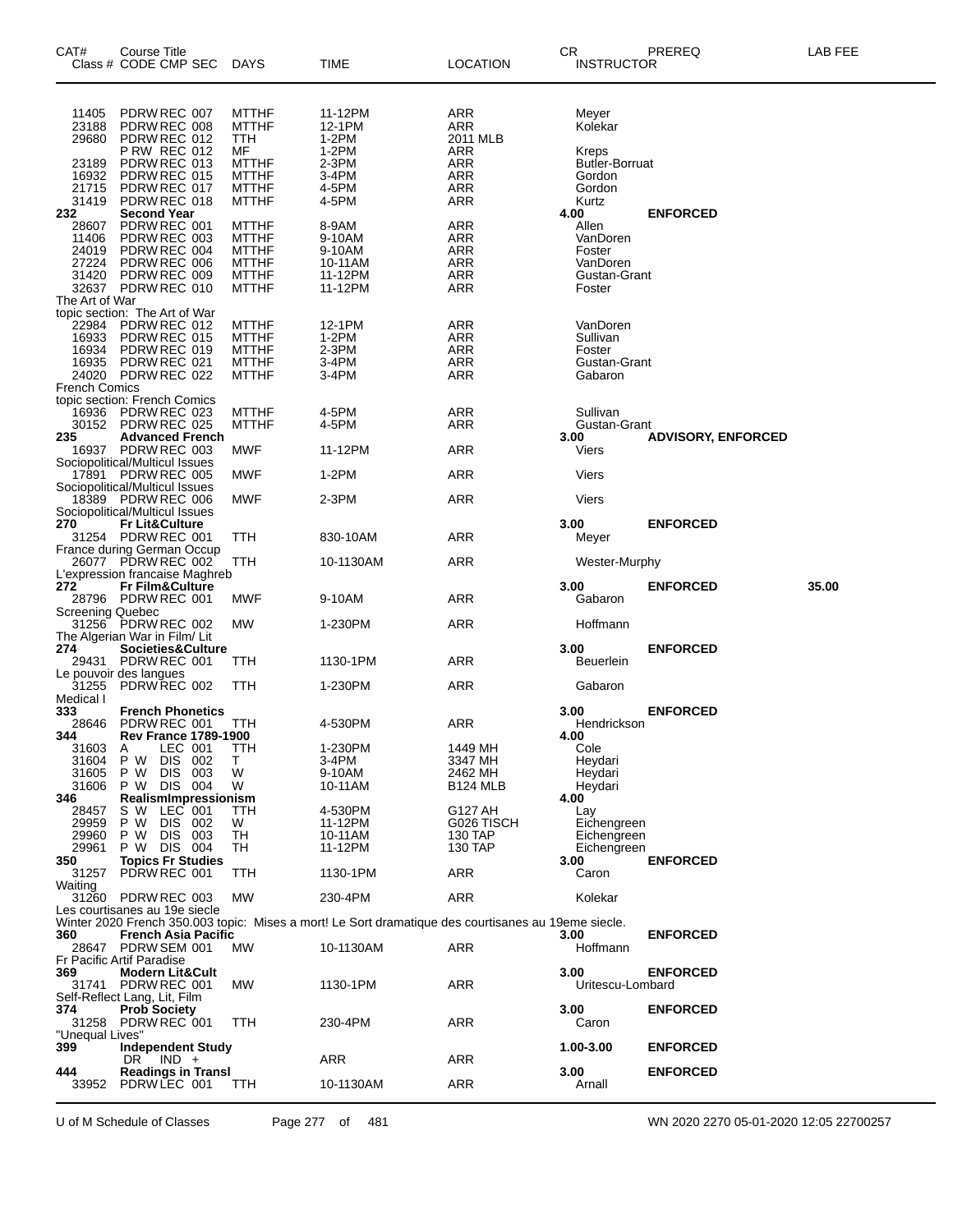|       | <b>Comparative Marxism</b>    |            |            |           |                           |
|-------|-------------------------------|------------|------------|-----------|---------------------------|
| 492   | <b>Senior Honors</b>          |            |            | 3.00      | <b>ADVISORY, ENFORCED</b> |
|       | $IND +$<br>DR                 | <b>ARR</b> | <b>ARR</b> |           |                           |
| 655   | 19 Century Lit                |            |            | 3.00      | <b>ADVISORY</b>           |
| 28651 | PIRW SEM 001<br>м             | 1-4PM      | <b>ARR</b> | Hannoosh  |                           |
|       | Symbolist Poetry in the World |            |            |           |                           |
| 899   | <b>Independent Study</b>      |            |            | 1.00-3.00 | <b>ADVISORY</b>           |
|       | IR<br>$IND +$                 | <b>ARR</b> | <b>ARR</b> |           |                           |
| 990   | <b>Diss-Precand</b>           |            |            | 6.00      | <b>ADVISORY</b>           |
|       | $IND +$<br>IR                 | <b>ARR</b> | <b>ARR</b> |           |                           |
| 995   | Diss-Cand                     |            |            | 8.00      | <b>ENFORCED</b>           |
|       | $IND +$<br>IR                 | <b>ARR</b> | <b>ARR</b> |           |                           |
|       |                               |            |            |           |                           |

### **Italian (ITALIAN)**

--DROP POLICY: A student who misses either of the first two meetings of any course offered by the Department of Romance Languages may be dropped from the course for non-attendance.

--PLACEMENT TEST: Students with any previous study of Italian must take the Italian placement test before

enrolling. Placement test dates are online at: www.lsa.umich.edu/rll/undergraduate/languageplacement/languageplacementtests.

--OVERRIDE REQUEST INFORMATION:

|                        | www.lsa.umich.edu/rll/langinstruct/overrides.html   |              |                                                                                              |            |                    |                           |       |
|------------------------|-----------------------------------------------------|--------------|----------------------------------------------------------------------------------------------|------------|--------------------|---------------------------|-------|
| 101                    | <b>Elementary</b>                                   |              |                                                                                              |            | 4.00               | <b>ADVISORY, ENFORCED</b> |       |
| 19768                  | PDRW REC 003                                        | <b>MTTHF</b> | 9-10AM                                                                                       | ARR        | Carter             |                           |       |
| 27720                  | PDRW REC 007                                        | <b>MTTHF</b> | $3-4PM$                                                                                      | ARR        | Mosciatti          |                           |       |
| 29025                  | PDRW REC 009                                        | <b>MTTHF</b> | 4-5PM                                                                                        | ARR        | Mosciatti          |                           |       |
| 102                    | <b>Elementary</b>                                   |              |                                                                                              |            | 4.00               | <b>ADVISORY, ENFORCED</b> |       |
| 11501                  | PDRW REC 001                                        | <b>MTTHF</b> | 8-9AM                                                                                        | ARR        | Liu                |                           |       |
| 31421                  | PDRW REC 002                                        | <b>MTTHF</b> | 9-10AM                                                                                       | ARR        | Rodriguez Santiago |                           |       |
| 16938                  | PDRW REC 003                                        | <b>MTTHF</b> | 10-11AM                                                                                      | ARR        | Rodriguez Mojica   |                           |       |
| 11502                  | PDRW REC 005                                        | <b>MTTHF</b> | 11-12PM                                                                                      | ARR        | Garrido Baez       |                           |       |
| 11503                  | PDRW REC 007                                        | <b>MTTHF</b> | 12-1PM                                                                                       | ARR        | Mosciatti          |                           |       |
| 16939                  | PDRW REC 011                                        | <b>TTH</b>   | $1-2PM$                                                                                      | 2275 NQ    |                    |                           |       |
|                        |                                                     |              |                                                                                              |            |                    |                           |       |
|                        | <b>P RW REC 011</b>                                 | MF           | $1-2PM$                                                                                      | ARR        | Audiberti          |                           |       |
| 231                    | <b>Second Year</b>                                  |              |                                                                                              |            | 4.00               | <b>ENFORCED</b>           |       |
|                        | 31422 PDRW REC 001                                  | MTTHF        | 10-11AM                                                                                      | ARR        | Garrido Baez       |                           |       |
|                        |                                                     |              | The textbook can be purchased through the online bookstore or directly from the publisher at |            |                    |                           |       |
|                        | http://vistahigherlearning.com/store/umichigan.htm. |              |                                                                                              |            |                    |                           |       |
|                        | 18755 PDRW REC 003                                  | <b>MTTHF</b> | 12-1PM                                                                                       | ARR        | Lasker-Ferretti    |                           |       |
|                        |                                                     |              | The textbook can be purchased through the online bookstore or directly from the publisher at |            |                    |                           |       |
|                        | http://vistahigherlearning.com/store/umichigan.htm. |              |                                                                                              |            |                    |                           |       |
| 232                    | <b>Second Year Cont</b>                             |              |                                                                                              |            | 4.00               | <b>ENFORCED</b>           |       |
|                        | 29050 PDRW REC 002                                  | <b>MTTHF</b> | 9-10AM                                                                                       | <b>ARR</b> | Garrido Baez       |                           |       |
|                        |                                                     |              | The textbook can be purchased through the online bookstore or directly from the publisher at |            |                    |                           |       |
|                        | http://vistahigherlearning.com/store/umichigan.htm. |              |                                                                                              |            |                    |                           |       |
|                        | 18753 PDRW REC 009                                  | MTTHF        | 1-2PM                                                                                        | ARR        | Lasker-Ferretti    |                           |       |
| Italian Comics         |                                                     |              |                                                                                              |            |                    |                           |       |
|                        |                                                     |              |                                                                                              |            |                    |                           |       |
|                        |                                                     |              | The textbook can be purchased through the online bookstore or directly from the publisher at |            |                    |                           |       |
|                        | http://vistahigherlearning.com/store/umichigan.htm. |              |                                                                                              |            |                    |                           |       |
|                        | 18754 PDRW REC 011                                  | <b>MTTHF</b> | 2-3PM                                                                                        | ARR        | Audiberti          |                           |       |
|                        |                                                     |              | The textbook can be purchased through the online bookstore or directly from the publisher at |            |                    |                           |       |
|                        | http://vistahigherlearning.com/store/umichigan.htm. |              |                                                                                              |            |                    |                           |       |
|                        | 28604 PDRW REC 014                                  | <b>MTTHF</b> | 4-5PM                                                                                        | ARR        | Audiberti          |                           |       |
|                        |                                                     |              | The textbook can be purchased through the online bookstore or directly from the publisher at |            |                    |                           |       |
|                        | http://vistahigherlearning.com/store/umichigan.htm. |              |                                                                                              |            |                    |                           |       |
| 316                    | <b>Screening Italian-Am</b>                         |              |                                                                                              |            | 3.00               |                           | 35.00 |
|                        | 27100 PIW LEC 001                                   | <b>TTH</b>   | 230-4PM                                                                                      | 1175 NQ    | Bertellini         |                           |       |
| 27101                  | LAB 002<br>AI                                       | т            | 7-10PM                                                                                       | 1105 NQ    | Bertellini         |                           |       |
| 333                    | <b>Dante's Div Comedy</b>                           |              |                                                                                              |            | 3.00               | <b>ADVISORY</b>           |       |
|                        | 31265 PD W LEC 001                                  | TTH          | 1130-1PM                                                                                     | ARR        | Mallette           |                           |       |
| 374                    | <b>Topics Ital Studies</b>                          |              |                                                                                              |            | 3.00               | <b>ADVISORY</b>           |       |
|                        | 32438 PD W REC 001                                  | MW           | 230-4PM                                                                                      | ARR        | Ricco'             |                           |       |
| Youth Culture in Italy |                                                     |              |                                                                                              |            |                    |                           |       |
|                        |                                                     |              |                                                                                              |            | 3.00               |                           |       |
| 410                    | <b>Ital-Span Speakers</b>                           |              |                                                                                              |            |                    | <b>ADVISORY</b>           |       |
| 28669                  | PD W REC 001                                        | <b>MWF</b>   | 9-10AM                                                                                       | <b>ARR</b> | Rodriguez Mojica   |                           |       |
| 415                    | <b>Topics Ital Studies</b>                          |              |                                                                                              |            | 3.00               |                           |       |
|                        | 32066 PD W REC 001                                  | MW           | 1130-1PM                                                                                     | <b>ARR</b> | Ricco'             |                           |       |
| Women Write History    |                                                     |              |                                                                                              |            |                    |                           |       |
| 491                    | <b>Sr Honors Thesis</b>                             |              |                                                                                              |            | 3.00               | <b>ADVISORY</b>           |       |
|                        | $IND +$<br>D                                        |              | <b>ARR</b>                                                                                   | <b>ARR</b> |                    |                           |       |
| 499                    | <b>Adv Indep Study</b>                              |              |                                                                                              |            | 1.00-3.00          | <b>ADVISORY</b>           |       |
|                        | $IND +$<br>D                                        |              | ARR                                                                                          | <b>ARR</b> |                    |                           |       |
| 533                    | <b>Dante's Comedy</b>                               |              |                                                                                              |            | 3.00               | <b>ADVISORY</b>           |       |
| 31266                  | PDRW SEM 001                                        | TTH          | 1130-1PM                                                                                     | ARR        | Mallette           |                           |       |
| 635                    | <b>Independent Study</b>                            |              |                                                                                              |            | 1.00-3.00          |                           |       |
|                        | $IND +$                                             |              | ARR                                                                                          | ARR        |                    |                           |       |
| 735                    | <b>Independent Study</b>                            |              |                                                                                              |            | 1.00-3.00          |                           |       |
|                        | $IND +$                                             |              | ARR                                                                                          | <b>ARR</b> |                    |                           |       |
| 895                    | <b>Independent Study</b>                            |              |                                                                                              |            | 1.00-3.00          |                           |       |
|                        |                                                     |              |                                                                                              |            |                    |                           |       |

U of M Schedule of Classes Page 278 of 481 WN 2020 2270 05-01-2020 12:05 22700257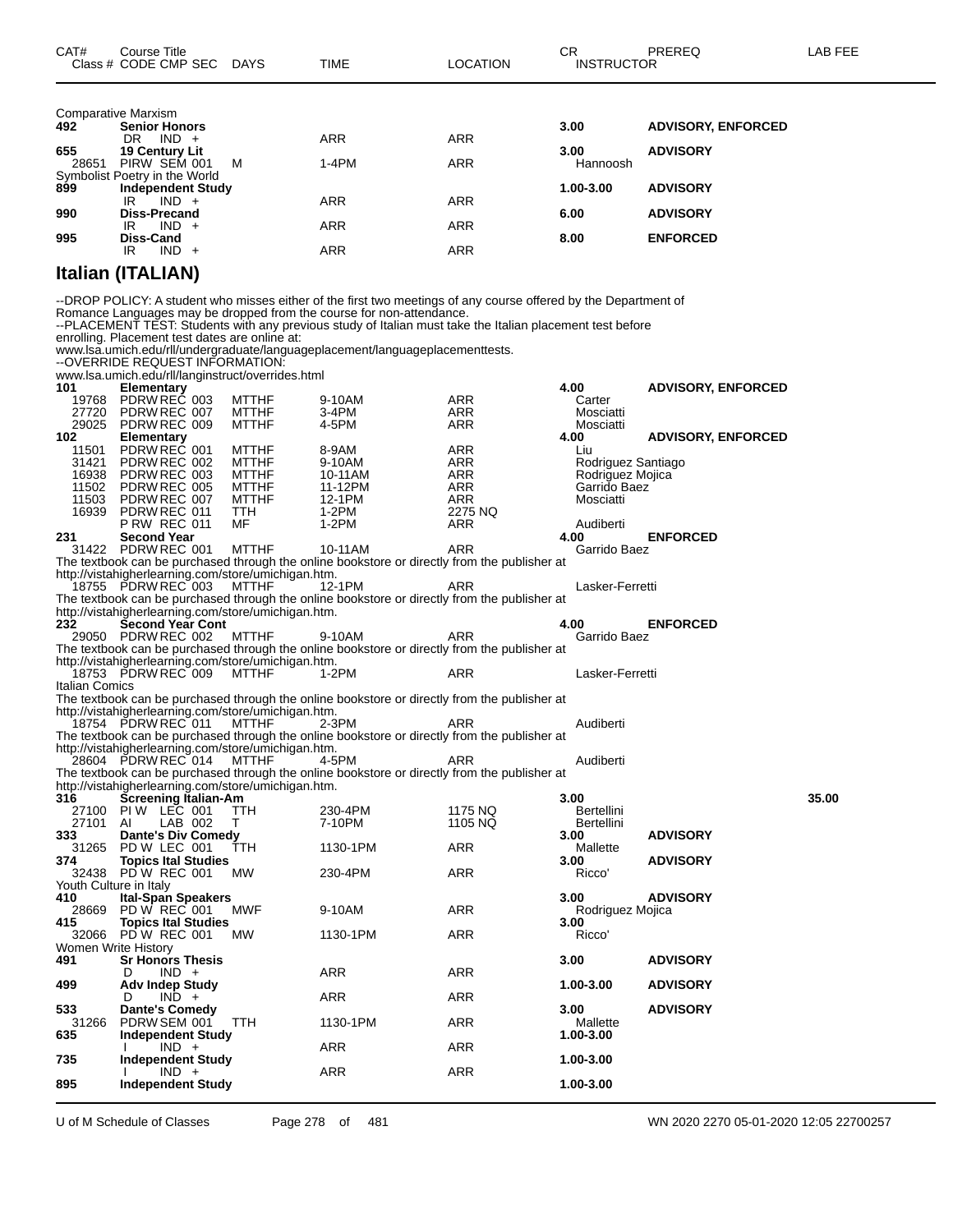| CAT#                  | Course Title<br>Class # CODE CMP SEC                                                                                                   | DAYS                | TIME                                                                                                                                                                                                                                                                                                                                                                                  | LOCATION        | СR<br><b>INSTRUCTOR</b>        | PREREQ                                                                  | LAB FEE |
|-----------------------|----------------------------------------------------------------------------------------------------------------------------------------|---------------------|---------------------------------------------------------------------------------------------------------------------------------------------------------------------------------------------------------------------------------------------------------------------------------------------------------------------------------------------------------------------------------------|-----------------|--------------------------------|-------------------------------------------------------------------------|---------|
| 990<br>995            | $IND +$<br>D<br>Diss-Precand<br>$IND +$<br>Diss-Cand                                                                                   |                     | ARR<br>ARR                                                                                                                                                                                                                                                                                                                                                                            | ARR<br>ARR      | 6.00<br>8.00                   | <b>ADVISORY</b><br><b>ENFORCED</b>                                      |         |
| 102                   | IR<br>$IND +$<br><b>Portuguese (PORTUG)</b><br><b>Elementary</b>                                                                       |                     | ARR                                                                                                                                                                                                                                                                                                                                                                                   | ARR             | 4.00                           | <b>ADVISORY, ENFORCED</b>                                               |         |
| 11795<br>232          | PDRW REC 001<br>Second-Year                                                                                                            | <b>MTTHF</b>        | 10-11AM                                                                                                                                                                                                                                                                                                                                                                               | ARR             | 4.00                           | Segarra Costaguta Mattos<br><b>ADVISORY, ENFORCED</b>                   |         |
| 19857<br>280<br>27128 | PDRW REC 001<br><b>Port Rom Lang Spkrs</b><br>PDRW REC 003                                                                             | <b>MTTHF</b><br>TTH | 11-12PM<br>1-230PM                                                                                                                                                                                                                                                                                                                                                                    | ARR<br>ARR      | 3.00                           | Segarra Costaguta Mattos<br><b>ENFORCED</b><br>Segarra Costaguta Mattos |         |
| 342<br>31253          | Cult, Pwr, Pol Brazil<br>PD W SEM 001                                                                                                  | TTH                 | 230-4PM                                                                                                                                                                                                                                                                                                                                                                               | ARR             | 3.00<br>Langland               | <b>ADVISORY</b>                                                         |         |
| 350                   | <b>Independent Study</b><br>$IND +$<br>D                                                                                               |                     | ARR                                                                                                                                                                                                                                                                                                                                                                                   | ARR             | 1.00-3.00                      | <b>ADVISORY</b>                                                         |         |
| 635                   | <b>Independent Study</b><br>$IND +$<br>D                                                                                               |                     | ARR                                                                                                                                                                                                                                                                                                                                                                                   | ARR             | 1.00-3.00                      | <b>ADVISORY</b>                                                         |         |
| 253                   | The Mediterranean                                                                                                                      |                     | <b>Romance Languages and Literatures (ROMLANG)</b>                                                                                                                                                                                                                                                                                                                                    |                 | 3.00                           |                                                                         |         |
|                       | 31378 PD W SEM 001<br>Jews, Christians, and Muslims                                                                                    | МW                  | 12-1PM                                                                                                                                                                                                                                                                                                                                                                                | ARR             | Szpiech                        |                                                                         |         |
| course.               |                                                                                                                                        |                     | note: Monday & Wednesday class meetings of Spanish 373.001/RomLang 253.001 are conducted in Spanish. Friday<br>lecture is conducted in English. This class counts toward the Spanish major/minor as a 279-399-level elective                                                                                                                                                          |                 |                                |                                                                         |         |
| 31379<br>400          | LEC 002<br>AD<br><b>Topics in Rom Lang</b>                                                                                             | F                   | 12-1PM                                                                                                                                                                                                                                                                                                                                                                                | LEC RM 2 MLB    | Mays, Abell, Szpiech<br>1.00   |                                                                         |         |
|                       | 32000 P W REC 001<br>Portuguese for the Professions                                                                                    | w                   | 12-2PM                                                                                                                                                                                                                                                                                                                                                                                | <b>1508 NUB</b> | Fila                           |                                                                         |         |
| 492                   | <b>Senior Honors</b><br>$IND +$<br>D                                                                                                   |                     | Winter 2020: This course counts toward the Portuguese minor requirements.<br>ARR                                                                                                                                                                                                                                                                                                      | ARR             | 3.00                           | <b>ADVISORY</b>                                                         |         |
|                       | <b>Romance Linguistics (ROMLING)</b>                                                                                                   |                     |                                                                                                                                                                                                                                                                                                                                                                                       |                 |                                |                                                                         |         |
| 298<br>31354          | Intro Spanish Ling<br>PDRW LEC 001                                                                                                     | TTH                 | 1130-1PM                                                                                                                                                                                                                                                                                                                                                                              | 120 WH          | 3.00<br>Goetz                  | <b>ENFORCED</b>                                                         |         |
| 31355<br>410          | PDRW LEC 002<br>Sp Phonetics/Phonolo                                                                                                   | <b>TTH</b>          | 230-4PM                                                                                                                                                                                                                                                                                                                                                                               | ARR             | Roosevelt<br>3.00              | <b>ENFORCED</b>                                                         |         |
| 31386<br>31770<br>413 | PDRW REC 001<br>PDRW REC 002                                                                                                           | МW<br>MW            | 230-4PM<br>4-530PM                                                                                                                                                                                                                                                                                                                                                                    | ARR<br>ARR      | Henriksen<br>Henriksen<br>3.00 |                                                                         |         |
| 31383<br>31385        | <b>Teaching Spanish</b><br>PDRW LEC 001<br>PDRW LEC 002                                                                                | MW<br>MW            | 1-230PM<br>4-530PM                                                                                                                                                                                                                                                                                                                                                                    | ARR<br>ARR      | Garcia-Amaya<br>Garcia-Amaya   | <b>ADVISORY, ENFORCED</b>                                               |         |
| 415<br>28710<br>28711 | <b>Probs Translation</b><br>PDRW LEC 002<br>PDRW LEC 003                                                                               | ттн<br>TTH          | 830-10AM<br>1130-1PM                                                                                                                                                                                                                                                                                                                                                                  | ARR             | 3.00<br>Gallego                | <b>ADVISORY, ENFORCED</b>                                               |         |
| 487                   | <b>Studies Hisp Ling</b><br>28714 PDRW REC 001                                                                                         | МW                  | 10-1130AM                                                                                                                                                                                                                                                                                                                                                                             | ARR<br>ARR      | Gallego<br>3.00<br>Satterfield | <b>ADVISORY, ENFORCED</b>                                               |         |
| Mock Spanish<br>990   | Diss-Precand                                                                                                                           |                     |                                                                                                                                                                                                                                                                                                                                                                                       |                 | 6.00                           | <b>ADVISORY</b>                                                         |         |
| 995                   | IR<br>$IND +$<br>Diss-Cand<br>IR.<br>$IND +$                                                                                           |                     | ARR<br>ARR                                                                                                                                                                                                                                                                                                                                                                            | ARR<br>ARR      | 8.00                           | <b>ENFORCED</b>                                                         |         |
|                       | <b>Spanish (SPANISH)</b>                                                                                                               |                     |                                                                                                                                                                                                                                                                                                                                                                                       |                 |                                |                                                                         |         |
|                       | enrolling. Placement test dates are online at:<br>--OVERRIDE REQUEST INFORMATION:<br>www.lsa.umich.edu/rll/langinstruct/overrides.html |                     | --DROP POLICY: A student who misses either of the first two meetings of any course offered by the Department of<br>Romance Languages may be dropped from the course for non-attendance.<br>--PLACEMENT TEST: Students with any previous study of Spanish must take the Spanish placement test before<br>www.lsa.umich.edu/rll/undergraduate/languageplacement/languageplacementtests. |                 |                                |                                                                         |         |
| 100                   | <b>Intensive Elem Span</b><br>20770 PDRW REC 003                                                                                       | MTTHF               | $2-4PM$<br>Please note the schedule change for this section: W20 Spanish 100.003 will meet MTThF 2-4 pm.                                                                                                                                                                                                                                                                              | ARR             | 8.00<br>Primorac               | <b>ADVISORY, ENFORCED</b>                                               |         |
|                       | http://vistahigherlearning.com/store/umichigan.htm.                                                                                    |                     | The textbook can be purchased through the online bookstore or directly from the publisher at                                                                                                                                                                                                                                                                                          |                 |                                |                                                                         |         |
| 101                   | <b>Elementary</b><br>26029 PDRW REC 001                                                                                                | MTTHF               | 9-10AM<br>For students with no previous study or by placement. Students with any previous study of Spanish or prior<br>instruction in Spanish must take the placement test before enrolling. Students with any prior experience that do<br>not take the placement exam and self-enroll in Spanish 101 will be dropped from Spanish 101.                                               | ARR             | 4.00<br>Worden                 | <b>ADVISORY, ENFORCED</b>                                               |         |
|                       |                                                                                                                                        |                     | Access to the required online program Contrase?a can be purchased through the online bookstore or directly from                                                                                                                                                                                                                                                                       |                 |                                |                                                                         |         |

www.lingrolearning.com. To access Contrase?a you will also need a Course ID, which your instructor will provide in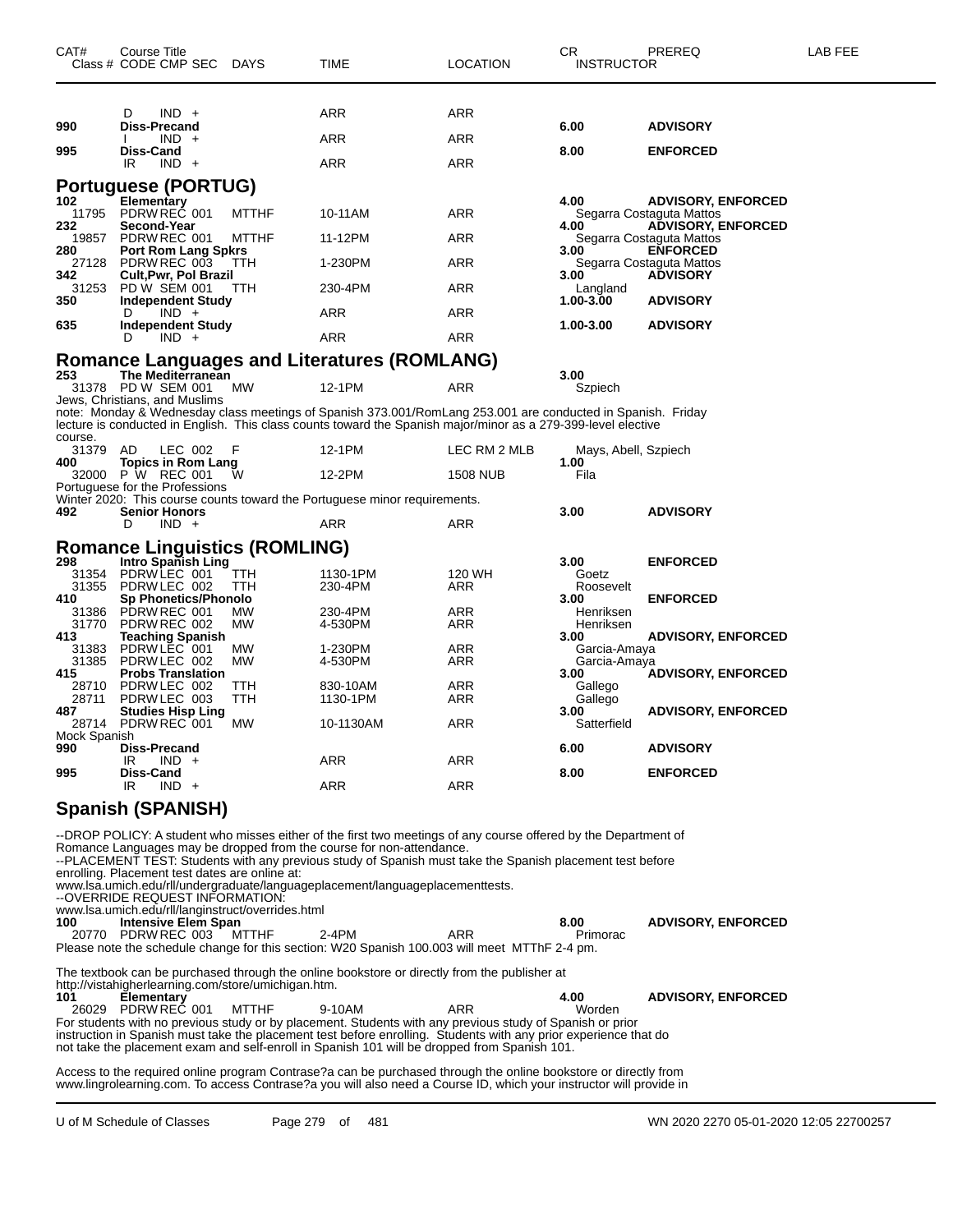| CAT#                    | Course Title<br>Class # CODE CMP SEC           |  | DAYS                                                                                                                | TIME                                                                                                                                                                                                                                                                                                                                     | <b>LOCATION</b> | CR.<br><b>INSTRUCTOR</b>          | PREREQ                    | LAB FEE |
|-------------------------|------------------------------------------------|--|---------------------------------------------------------------------------------------------------------------------|------------------------------------------------------------------------------------------------------------------------------------------------------------------------------------------------------------------------------------------------------------------------------------------------------------------------------------------|-----------------|-----------------------------------|---------------------------|---------|
| class.                  | 30784 PDRW REC 002                             |  | <b>MTTHF</b>                                                                                                        | $1-2PM$<br>For students with no previous study or by placement. Students with any previous study of Spanish or prior<br>instruction in Spanish must take the placement test before enrolling. Students with any prior experience that do<br>not take the placement exam and self-enroll in Spanish 101 will be dropped from Spanish 101. | <b>ARR</b>      | Perez                             |                           |         |
| class.                  |                                                |  |                                                                                                                     | Access to the required online program Contrase?a can be purchased through the online bookstore or directly from<br>www.lingrolearning.com. To access Contrase?a you will also need a Course ID, which your instructor will provide in                                                                                                    |                 |                                   |                           |         |
|                         | 29678 PDRW REC 003                             |  | <b>MTTHF</b>                                                                                                        | $3-4PM$<br>For students with no previous study or by placement. Students with any previous study of Spanish or prior<br>instruction in Spanish must take the placement test before enrolling. Students with any prior experience that do<br>not take the placement exam and self-enroll in Spanish 101 will be dropped from Spanish 101. | ARR             | Perez                             |                           |         |
| class.                  |                                                |  |                                                                                                                     | Access to the required online program Contrase?a can be purchased through the online bookstore or directly from<br>www.lingrolearning.com. To access Contrase?a you will also need a Course ID, which your instructor will provide in                                                                                                    |                 |                                   |                           |         |
|                         | 29679 PDRW REC 005                             |  | <b>MTTHF</b>                                                                                                        | 4-5PM<br>For students with no previous study or by placement. Students with any previous study of Spanish or prior<br>instruction in Spanish must take the placement test before enrolling. Students with any prior experience that do<br>not take the placement exam and self-enroll in Spanish 101 will be dropped from Spanish 101.   | ARR             | Perez                             |                           |         |
|                         |                                                |  |                                                                                                                     | Access to the required online program Contrase?a can be purchased through the online bookstore or directly from<br>www.lingrolearning.com. To access Contrase?a you will also need a Course ID, which your instructor will provide in                                                                                                    |                 |                                   |                           |         |
| class.<br>102<br>class. | <b>Elementary</b><br>30021 PDRW REC 002        |  | MTTHF                                                                                                               | 9-10AM<br>Access to the required online program Contrase?a can be purchased through the online bookstore or directly from<br>www.lingrolearning.com. To access Contrase?a you will also need a Course ID, which your instructor will provide in                                                                                          | ARR             | 4.00<br>Fernandez-Garcia          | <b>ENFORCED</b>           |         |
| class.                  | 24967 PDRW REC 003                             |  | <b>MTTHF</b>                                                                                                        | 9-10AM<br>Access to the required online program Contrase?a can be purchased through the online bookstore or directly from<br>www.lingrolearning.com. To access Contrase?a you will also need a Course ID, which your instructor will provide in                                                                                          | ARR             | Cardenas                          |                           |         |
| class.                  | 20351 PDRW REC 004                             |  | <b>MTTHF</b>                                                                                                        | 10-11AM<br>Access to the required online program Contrase?a can be purchased through the online bookstore or directly from<br>www.lingrolearning.com. To access Contrase?a you will also need a Course ID, which your instructor will provide in                                                                                         | ARR             | Fernandez-Garcia                  |                           |         |
| class.                  | 27055 PDRW REC 007                             |  | <b>MTTHF</b>                                                                                                        | 11-12PM<br>Access to the required online program Contrase?a can be purchased through the online bookstore or directly from<br>www.lingrolearning.com. To access Contrase?a you will also need a Course ID, which your instructor will provide in                                                                                         | ARR             | Fernandez-Garcia                  |                           |         |
|                         | 27049 PDRW REC 009                             |  | <b>MTTHF</b>                                                                                                        | 12-1PM<br>Access to the required online program Contrase?a can be purchased through the online bookstore or directly from<br>www.lingrolearning.com. To access Contrase?a you will also need a Course ID, which your instructor will provide in                                                                                          | ARR             | Kumar                             |                           |         |
| class.<br>class.        | 22978 PDRW REC 014                             |  | <b>MTTHF</b>                                                                                                        | $3-4PM$<br>Access to the required online program Contrase?a can be purchased through the online bookstore or directly from<br>www.lingrolearning.com. To access Contrase?a you will also need a Course ID, which your instructor will provide in                                                                                         | ARR             | Orecchio                          |                           |         |
| class.                  | 22979 PDRW REC 015                             |  | MTTHF                                                                                                               | 4-5PM<br>Access to the required online program Contrase?a can be purchased through the online bookstore or directly from<br>www.lingrolearning.com. To access Contrase?a you will also need a Course ID, which your instructor will provide in                                                                                           | ARR             | Orecchio                          |                           |         |
| 22996                   | PDR REC 020                                    |  | <b>MTTHF</b><br>information at 764-9128 or csp-4info@umich.edu.                                                     | 1130-1PM<br>This section is reserved for CSP students. Permission from a CSP advisor is required. Please contact CSP for more                                                                                                                                                                                                            | ARR             | Piper                             |                           |         |
| class.                  |                                                |  |                                                                                                                     | Access to the required online program Contrase?a can be purchased through the online bookstore or directly from<br>www.lingrolearning.com. To access Contrase?a you will also need a Course ID, which your instructor will provide in                                                                                                    |                 |                                   |                           |         |
| 103                     | <b>Review-Elementary</b><br>31268 PDRW REC 002 |  | <b>MTTHF</b>                                                                                                        | 8-9AM<br>The textbook can be purchased through the online bookstore or directly from the publisher at                                                                                                                                                                                                                                    | ARR             | 4.00<br><b>Stiasny Carruthers</b> | <b>ADVISORY, ENFORCED</b> |         |
|                         | 23390 PDRW REC 004                             |  | http://vistahigherlearning.com/store/umichigan.htm.<br>MTTHF                                                        | 9-10AM<br>The textbook can be purchased through the online bookstore or directly from the publisher at                                                                                                                                                                                                                                   | <b>ARR</b>      | Moya Perez                        |                           |         |
|                         | 21710 PDRW REC 005                             |  | http://vistahigherlearning.com/store/umichigan.htm.<br>MTTHF                                                        | 9-10AM<br>The textbook can be purchased through the online bookstore or directly from the publisher at                                                                                                                                                                                                                                   | ARR             | <b>Stiasny Carruthers</b>         |                           |         |
|                         | 23991 PDRW REC 006                             |  | http://vistahigherlearning.com/store/umichigan.htm.<br>MTTHF                                                        | 10-11AM<br>The textbook can be purchased through the online bookstore or directly from the publisher at                                                                                                                                                                                                                                  | <b>ARR</b>      | Lee                               |                           |         |
|                         | 23992 PDRW REC 007                             |  | http://vistahigherlearning.com/store/umichigan.htm.<br>MTTHF                                                        | 11-12PM<br>The textbook can be purchased through the online bookstore or directly from the publisher at                                                                                                                                                                                                                                  | <b>ARR</b>      | <b>Stiasny Carruthers</b>         |                           |         |
|                         | 24968 PDRW REC 008                             |  | http://vistahigherlearning.com/store/umichigan.htm.<br>MTTHF<br>http://vistahigherlearning.com/store/umichigan.htm. | 12-1PM<br>The textbook can be purchased through the online bookstore or directly from the publisher at                                                                                                                                                                                                                                   | <b>ARR</b>      | Rivas-Murillo                     |                           |         |

U of M Schedule of Classes Page 280 of 481 WN 2020 2270 05-01-2020 12:05 22700257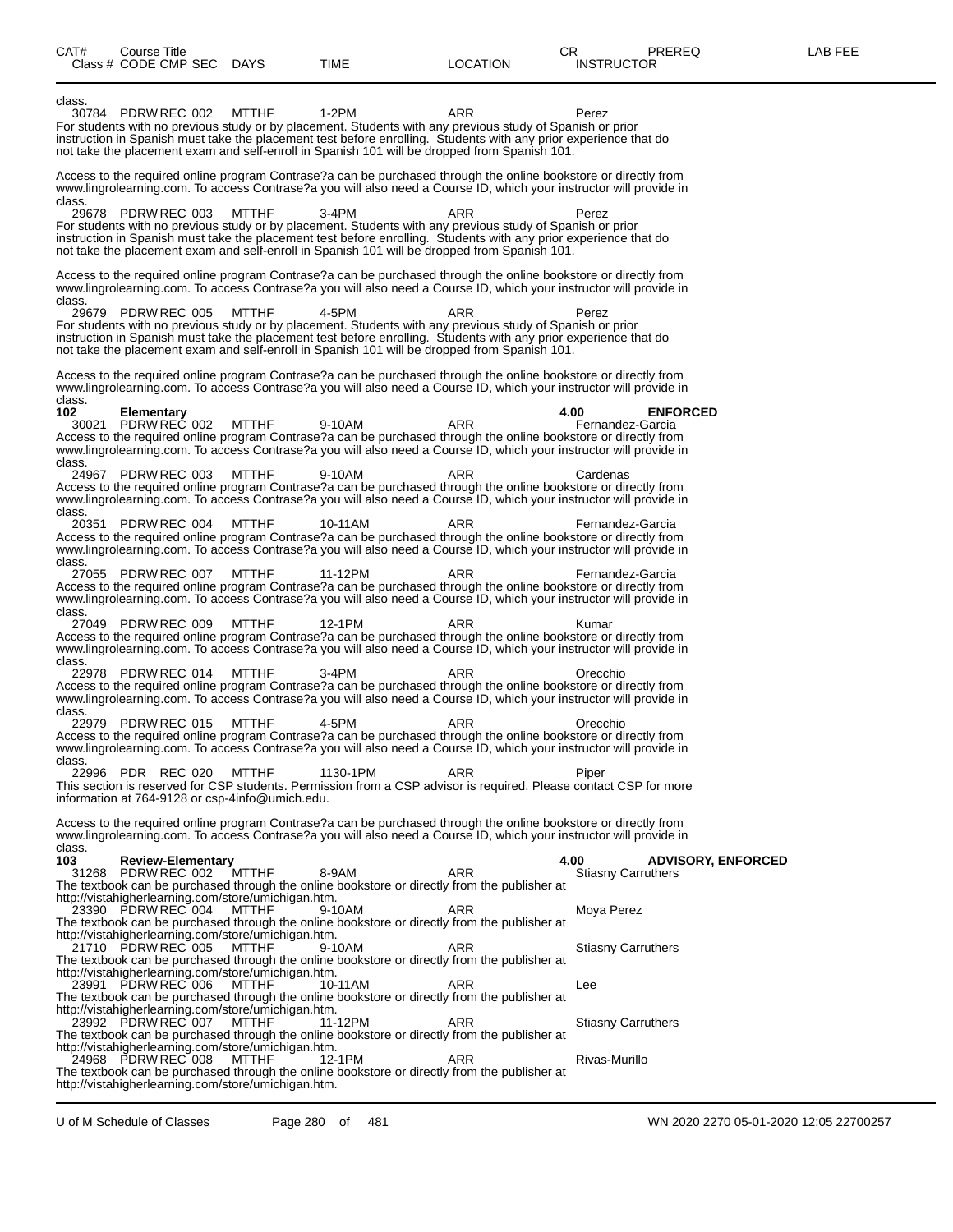| CAT#<br>Course Title<br>Class # CODE CMP SEC | <b>DAYS</b> | <b>TIME</b> | _OCATION | ∼⊏<br>◡ጙ<br><b>INSTRUCTOR</b> | <b>PREREQ</b> | . EEF<br>ΔR |
|----------------------------------------------|-------------|-------------|----------|-------------------------------|---------------|-------------|
|                                              |             |             |          |                               |               |             |

| 30825 PDRW REC 009        |                     |                           | TTH.                                                                | 12-1PM  | 2011 MLB                                                                                                  |                      |                 |
|---------------------------|---------------------|---------------------------|---------------------------------------------------------------------|---------|-----------------------------------------------------------------------------------------------------------|----------------------|-----------------|
|                           | <b>P RW REC 009</b> |                           | MF                                                                  | 12-1PM  | ARR<br>The textbook can be purchased through the online bookstore or directly from the publisher at       | Pradenas Alvarez     |                 |
|                           |                     |                           | http://vistahigherlearning.com/store/umichigan.htm.                 |         |                                                                                                           |                      |                 |
| 23993 PDRW REC 010        |                     |                           | MTTHF                                                               | 1-2PM   | ARR                                                                                                       | Anaya-Ortega         |                 |
|                           |                     |                           |                                                                     |         | The textbook can be purchased through the online bookstore or directly from the publisher at              |                      |                 |
| 22997 PDRW REC 011        |                     |                           | http://vistahigherlearning.com/store/umichigan.htm.<br>MTTHF        | 2-3PM   | ARR                                                                                                       | Anaya-Ortega         |                 |
|                           |                     |                           |                                                                     |         | The textbook can be purchased through the online bookstore or directly from the publisher at              |                      |                 |
|                           |                     |                           | http://vistahigherlearning.com/store/umichigan.htm.                 |         |                                                                                                           |                      |                 |
| 27050 PDRW REC 012        |                     |                           | MTTHF                                                               | 3-4PM   | ARR                                                                                                       | Anaya-Ortega         |                 |
|                           |                     |                           | http://vistahigherlearning.com/store/umichigan.htm.                 |         | The textbook can be purchased through the online bookstore or directly from the publisher at              |                      |                 |
| 23994 PDRW REC 014        |                     |                           | MTTHF                                                               | 4-5PM   | ARR                                                                                                       | Flores               |                 |
|                           |                     |                           |                                                                     |         | The textbook can be purchased through the online bookstore or directly from the publisher at              |                      |                 |
|                           |                     |                           | http://vistahigherlearning.com/store/umichigan.htm.                 |         |                                                                                                           |                      |                 |
| 22998 PDR REC 020         |                     |                           | MTTHF                                                               | 1-230PM | ARR<br>This is a CSP section. Please contact CSP for more information at 764-9128 or csp-4info@umich.edu. | Piper                |                 |
|                           |                     |                           |                                                                     |         |                                                                                                           |                      |                 |
|                           |                     |                           |                                                                     |         | The textbook can be purchased through the online bookstore or directly from the publisher at              |                      |                 |
|                           |                     |                           | http://vistahigherlearning.com/store/umichigan.htm.                 |         |                                                                                                           |                      |                 |
| 230<br>36884 PDRW REC 001 |                     | <b>Intensive 2nd Year</b> | <b>MTTHF</b>                                                        | 8-10AM  | ARR                                                                                                       | 8.00<br>Hessenthaler | <b>ENFORCED</b> |
|                           |                     |                           |                                                                     |         | The textbook can be purchased through the online bookstore or directly from the publisher at              |                      |                 |
|                           |                     |                           | http://vistahigherlearning.com/store/umichigan.htm.                 |         |                                                                                                           |                      |                 |
| 36916 PDRW REC 002        |                     |                           | MTTHF                                                               | 1-3PM   | ARR                                                                                                       | Purdy                |                 |
|                           |                     |                           |                                                                     |         | The textbook can be purchased through the online bookstore or directly from the publisher at              |                      |                 |
| 23183 PDRW REC 003        |                     |                           | http://vistahigherlearning.com/store/umichigan.htm.<br>MTTHF 1-3PM  |         | ARR                                                                                                       | Rivas-Murillo        |                 |
|                           |                     |                           |                                                                     |         | The textbook can be purchased through the online bookstore or directly from the publisher at              |                      |                 |
|                           |                     |                           | http://vistahigherlearning.com/store/umichigan.htm.                 |         |                                                                                                           |                      |                 |
| 231 — 1                   |                     | <b>Second Year Span</b>   |                                                                     |         |                                                                                                           | 4.00                 | <b>ENFORCED</b> |
| 16941 PDRW REC 001        |                     |                           | MTTHF                                                               | 8-9AM   | ARR                                                                                                       | Beiza                |                 |
|                           |                     |                           | http://vistahigherlearning.com/store/umichigan.htm.                 |         | The textbook can be purchased through the online bookstore or directly from the publisher at              |                      |                 |
| 23184 PDRW REC 002        |                     |                           | MTTHF                                                               | 8-9AM   | ARR                                                                                                       | Purdy                |                 |
|                           |                     |                           |                                                                     |         | The textbook can be purchased through the online bookstore or directly from the publisher at              |                      |                 |
|                           |                     |                           | http://vistahigherlearning.com/store/umichigan.htm.                 |         |                                                                                                           |                      |                 |
| 16942 PDRW REC 003        |                     |                           | MTTHF                                                               | 8-9AM   | ARR                                                                                                       | Harrell              |                 |
|                           |                     |                           | http://vistahigherlearning.com/store/umichigan.htm.                 |         | The textbook can be purchased through the online bookstore or directly from the publisher at              |                      |                 |
| 21150 PDRW REC 004        |                     |                           | MTTHF                                                               | 9-10AM  | ARR                                                                                                       | Beiza                |                 |
|                           |                     |                           |                                                                     |         | The textbook can be purchased through the online bookstore or directly from the publisher at              |                      |                 |
|                           |                     |                           | http://vistahigherlearning.com/store/umichigan.htm.                 |         |                                                                                                           |                      |                 |
| 30095 PDRW REC 005        |                     |                           | MTTHF                                                               | 9-10AM  | ARR<br>The textbook can be purchased through the online bookstore or directly from the publisher at       | De La Torre          |                 |
|                           |                     |                           | http://vistahigherlearning.com/store/umichigan.htm.                 |         |                                                                                                           |                      |                 |
| 29541 PDRW REC 006        |                     |                           | MTTHF                                                               | 9-10AM  | ARR                                                                                                       | Harrell              |                 |
|                           |                     |                           |                                                                     |         | The textbook can be purchased through the online bookstore or directly from the publisher at              |                      |                 |
|                           |                     |                           | http://vistahigherlearning.com/store/umichigan.htm.                 |         |                                                                                                           |                      |                 |
| 19741 PDRW REC 008        |                     |                           | MTTHF                                                               | 10-11AM | ARR<br>The textbook can be purchased through the online bookstore or directly from the publisher at       | Liburdi              |                 |
|                           |                     |                           | http://vistahigherlearning.com/store/umichigan.htm.                 |         |                                                                                                           |                      |                 |
| 31423 PDRW REC 009        |                     |                           | MTTHF                                                               |         |                                                                                                           |                      |                 |
|                           |                     |                           |                                                                     | 10-11AM | ARR                                                                                                       | De La Torre          |                 |
|                           |                     |                           |                                                                     |         | The textbook can be purchased through the online bookstore or directly from the publisher at              |                      |                 |
|                           |                     |                           | http://vistahigherlearning.com/store/umichigan.htm.                 |         |                                                                                                           |                      |                 |
|                           | 31424 PDRW REC 010  |                           | <b>MTTHF</b>                                                        | 10-11AM | ARR                                                                                                       | Martinelli           |                 |
|                           |                     |                           |                                                                     |         | The textbook can be purchased through the online bookstore or directly from the publisher at              |                      |                 |
| 19742 PDRW REC 011        |                     |                           | http://vistahigherlearning.com/store/umichigan.htm.<br><b>MTTHF</b> | 11-12PM | ARR                                                                                                       | Harrell              |                 |
|                           |                     |                           |                                                                     |         | The textbook can be purchased through the online bookstore or directly from the publisher at              |                      |                 |
|                           |                     |                           | http://vistahigherlearning.com/store/umichigan.htm.                 |         |                                                                                                           |                      |                 |
| 29749 PDRW REC 012        |                     |                           | <b>MTTHF</b>                                                        | 11-12PM | ARR                                                                                                       | Beiza                |                 |
|                           |                     |                           |                                                                     |         | The textbook can be purchased through the online bookstore or directly from the publisher at              |                      |                 |
| 11907                     | PDRW REC 013        |                           | http://vistahigherlearning.com/store/umichigan.htm.<br><b>MTTHF</b> | 11-12PM | ARR                                                                                                       | Hessenthaler         |                 |
|                           |                     |                           |                                                                     |         | The textbook can be purchased through the online bookstore or directly from the publisher at              |                      |                 |
|                           |                     |                           | http://vistahigherlearning.com/store/umichigan.htm.                 |         |                                                                                                           |                      |                 |
| 16943 PDRW REC 017        |                     |                           | <b>MTTHF</b>                                                        | 12-1PM  | ARR                                                                                                       | Liburdi              |                 |
|                           |                     |                           |                                                                     |         | The textbook can be purchased through the online bookstore or directly from the publisher at              |                      |                 |
| 23185 PDRW REC 018        |                     |                           | http://vistahigherlearning.com/store/umichigan.htm.<br><b>MTTHF</b> | 12-1PM  | ARR                                                                                                       | Aguayo Borquez       |                 |
|                           |                     |                           |                                                                     |         | The textbook can be purchased through the online bookstore or directly from the publisher at              |                      |                 |
|                           |                     |                           | http://vistahigherlearning.com/store/umichigan.htm.                 |         |                                                                                                           |                      |                 |
| 28605                     | PDRW REC 019        |                           | <b>MTTHF</b>                                                        | 12-1PM  | ARR                                                                                                       | De La Torre          |                 |
|                           |                     |                           |                                                                     |         | The textbook can be purchased through the online bookstore or directly from the publisher at              |                      |                 |
| 31270 PDRW REC 022        |                     |                           | http://vistahigherlearning.com/store/umichigan.htm.<br><b>MTTHF</b> | 1-2PM   | ARR                                                                                                       | Liburdi              |                 |

U of M Schedule of Classes Page 281 of 481 WN 2020 2270 05-01-2020 12:05 22700257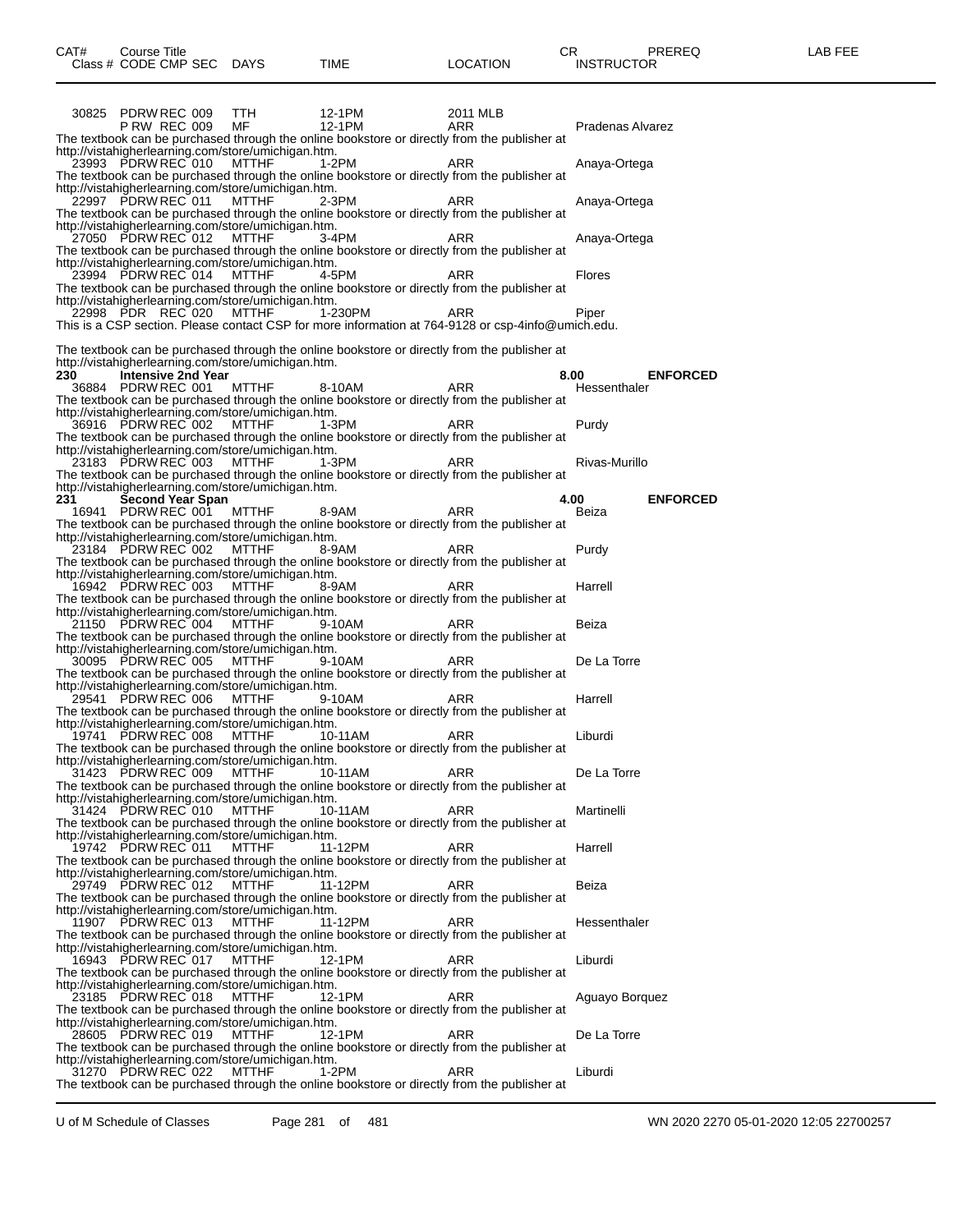| CAT#                        | Course Title       | Class # CODE CMP SEC DAYS                |                                                              | TIME                                                                                                                                                                                           | <b>LOCATION</b> | CR.<br>PREREQ<br><b>INSTRUCTOR</b>    | LAB FEE |
|-----------------------------|--------------------|------------------------------------------|--------------------------------------------------------------|------------------------------------------------------------------------------------------------------------------------------------------------------------------------------------------------|-----------------|---------------------------------------|---------|
|                             |                    |                                          | http://vistahigherlearning.com/store/umichigan.htm.          |                                                                                                                                                                                                |                 |                                       |         |
|                             |                    | 16944 PDRW REC 023                       | MTTHF<br>http://vistahigherlearning.com/store/umichigan.htm. | 1-2PM<br>The textbook can be purchased through the online bookstore or directly from the publisher at                                                                                          | ARR             | Hartson                               |         |
|                             |                    | 22276 PDRW REC 024                       | MTTHF<br>http://vistahigherlearning.com/store/umichigan.htm. | 1-2PM<br>The textbook can be purchased through the online bookstore or directly from the publisher at                                                                                          | ARR             | Nagl                                  |         |
|                             |                    | 19416 PDRW REC 028                       | MTTHF<br>http://vistahigherlearning.com/store/umichigan.htm. | 2-3PM<br>The textbook can be purchased through the online bookstore or directly from the publisher at                                                                                          | ARR             | O'Connor                              |         |
|                             |                    | 22277 PDRW REC 029                       | MTTHF<br>http://vistahigherlearning.com/store/umichigan.htm. | 2-3PM<br>The textbook can be purchased through the online bookstore or directly from the publisher at                                                                                          | ARR             | Hartson                               |         |
|                             |                    | 23186 PDRW REC 032                       | MTTHF                                                        | 3-4PM<br>The textbook can be purchased through the online bookstore or directly from the publisher at                                                                                          | ARR             | O'Connor                              |         |
|                             |                    | 16164 PDRW REC 033                       | http://vistahigherlearning.com/store/umichigan.htm.<br>MTTHF | 3-4PM<br>The textbook can be purchased through the online bookstore or directly from the publisher at                                                                                          | ARR             | Nagl                                  |         |
|                             |                    | 23995 PDRW REC 036                       | http://vistahigherlearning.com/store/umichigan.htm.<br>MTTHF | 4-5PM<br>The textbook can be purchased through the online bookstore or directly from the publisher at                                                                                          | ARR             | O'Connor                              |         |
|                             |                    | 27051 PDRW REC 038                       | http://vistahigherlearning.com/store/umichigan.htm.<br>MTTHF | 4-5PM<br>The textbook can be purchased through the online bookstore or directly from the publisher at                                                                                          | ARR             | Nagl                                  |         |
|                             |                    | 31269 PDRW REC 040                       | http://vistahigherlearning.com/store/umichigan.htm.<br>MTTHF | 4-5PM<br>The textbook can be purchased through the online bookstore or directly from the publisher at                                                                                          | ARR             | Severs                                |         |
| 232                         |                    | <b>Second Year Span</b>                  | http://vistahigherlearning.com/store/umichigan.htm.          |                                                                                                                                                                                                |                 | 4.00<br><b>ADVISORY, ENFORCED</b>     |         |
|                             | 11908 PDRW REC 001 |                                          | MTTHF                                                        | 8-9AM                                                                                                                                                                                          | ARR             | Gutierrez Chavarria                   |         |
|                             |                    | 24971 PDRW REC 002                       | MTTHF                                                        | 8-9AM                                                                                                                                                                                          | <b>ARR</b>      | Mc Alister II                         |         |
|                             |                    | Hispanic World Through Food              | topic section: The Hispanic World Through Food.              |                                                                                                                                                                                                |                 |                                       |         |
|                             |                    |                                          |                                                              | Access to the required online materials for this course can be purchased through the online bookstore or directly                                                                              |                 |                                       |         |
|                             |                    |                                          |                                                              | from the publisher at http://vistahigherlearning.com/store/umichigan.htm.                                                                                                                      |                 |                                       |         |
| Hispanic World Through Food |                    | 22980 PDRW REC 003                       | MTTHF                                                        | 9-10AM                                                                                                                                                                                         | ARR             | Mc Alister II                         |         |
|                             |                    |                                          | topic section: The Hispanic World Through Food.              |                                                                                                                                                                                                |                 |                                       |         |
|                             |                    |                                          |                                                              | Access to the required online materials for this course can be purchased through the online bookstore or directly                                                                              |                 |                                       |         |
|                             |                    |                                          |                                                              | from the publisher at http://vistahigherlearning.com/store/umichigan.htm.                                                                                                                      |                 |                                       |         |
|                             |                    | 20353 PDRW REC 004<br>21151 PDRW REC 005 | MTTHF<br>MTTHF                                               | 9-10AM<br>9-10AM                                                                                                                                                                               | ARR<br>ARR      | Galvan-Santibanez<br>Telleria-Suinaga |         |
|                             |                    | 21921 PDRW REC 006                       | MTTHF                                                        | 9-10AM                                                                                                                                                                                         | ARR             | Santoro Riccardi                      |         |
|                             |                    | 19837 PDRW REC 007                       | MTTHF                                                        | 10-11AM                                                                                                                                                                                        | ARR             | Iglesias Garrido                      |         |
|                             |                    | 23391 PDRW REC 008                       | MTTHF                                                        | 10-11AM                                                                                                                                                                                        | ARR             | Ramos Silgado                         |         |
|                             |                    | LGBTQA in the Hispanic World             |                                                              | topic section: LGBTQA in the Hispanic World: Artistic and Cultural Manifestations.                                                                                                             |                 |                                       |         |
|                             |                    |                                          |                                                              |                                                                                                                                                                                                |                 |                                       |         |
|                             |                    |                                          |                                                              | Access to the required online materials for this course can be purchased through the online bookstore or directly<br>from the publisher at http://vistahigherlearning.com/store/umichigan.htm. |                 |                                       |         |
| 19838                       |                    | PDRW REC 009                             | <b>MTTHF</b>                                                 | 10-11AM                                                                                                                                                                                        | ARR             | Telleria-Suinaga                      |         |
| 23392                       |                    | PDRW REC 010                             | <b>MTTHF</b>                                                 | 10-11AM                                                                                                                                                                                        | ARR             | Oliva-Fiori                           |         |
| 11909                       |                    | PDRW REC 011                             | <b>MTTHF</b>                                                 | 11-12PM                                                                                                                                                                                        | ARR             | Iglesias Garrido                      |         |
| Hispanic World Through Food |                    | 20792 PDRW REC 012                       | <b>MTTHF</b>                                                 | 11-12PM                                                                                                                                                                                        | ARR             | Mc Alister II                         |         |
|                             |                    |                                          | topic section: The Hispanic World Through Food.              |                                                                                                                                                                                                |                 |                                       |         |
|                             |                    |                                          |                                                              | Access to the required online materials for this course can be purchased through the online bookstore or directly                                                                              |                 |                                       |         |
|                             |                    |                                          |                                                              | from the publisher at http://vistahigherlearning.com/store/umichigan.htm.                                                                                                                      |                 |                                       |         |
|                             |                    | 24970 PDRW REC 013                       | F                                                            | 11-12PM                                                                                                                                                                                        | 1500 NQ-LRC     |                                       |         |
| Conozcamos Argentina!       |                    | <b>P RW REC 013</b>                      | MTTH                                                         | 11-12PM                                                                                                                                                                                        | ARR             | Gonzalez                              |         |
|                             |                    |                                          | Please note, this class meets in the LRC Mac Lab on Fridays. | topic section: !Conozcamos Argentina! An Imaginary Trip Through Literature.                                                                                                                    |                 |                                       |         |
|                             |                    |                                          |                                                              | Access to the required online materials for this course can be purchased through the online bookstore or directly                                                                              |                 |                                       |         |
|                             |                    | 24007 PDRW REC 014                       | MTTHF                                                        | from the publisher at http://vistahigherlearning.com/store/umichigan.htm.<br>11-12PM                                                                                                           | ARR             | Forrester                             |         |
|                             |                    | 22019 PDRW REC 015                       | MTTHF                                                        | 11-12PM                                                                                                                                                                                        | ARR             | Santoro Riccardi                      |         |
|                             |                    | 20791 PDRW REC 016                       | MTTHF                                                        | 12-1PM                                                                                                                                                                                         | ARR             | Galvan-Santibanez                     |         |
|                             |                    | 24008 PDRW REC 017                       | <b>MTTHF</b>                                                 | 12-1PM                                                                                                                                                                                         | ARR             | Ramos Silgado                         |         |
|                             |                    | LGBTQA in the Hispanic World             |                                                              | topic section: LGBTQA in the Hispanic World: Artistic and Cultural Manifestations.                                                                                                             |                 |                                       |         |
|                             |                    |                                          |                                                              | Access to the required online materials for this course can be purchased through the online bookstore or directly                                                                              |                 |                                       |         |
|                             |                    |                                          |                                                              | from the publisher at http://vistahigherlearning.com/store/umichigan.htm.                                                                                                                      |                 |                                       |         |
|                             |                    | 19962 PDRW REC 018                       | <b>MTTHF</b>                                                 | 12-1PM                                                                                                                                                                                         | ARR             | Telleria-Suinaga                      |         |
|                             |                    | 24009 PDRW REC 019                       | <b>MTTHF</b>                                                 | 12-1PM                                                                                                                                                                                         | ARR             | Roosevelt                             |         |
|                             |                    |                                          |                                                              |                                                                                                                                                                                                |                 |                                       |         |

U of M Schedule of Classes Page 282 of 481 WN 2020 2270 05-01-2020 12:05 22700257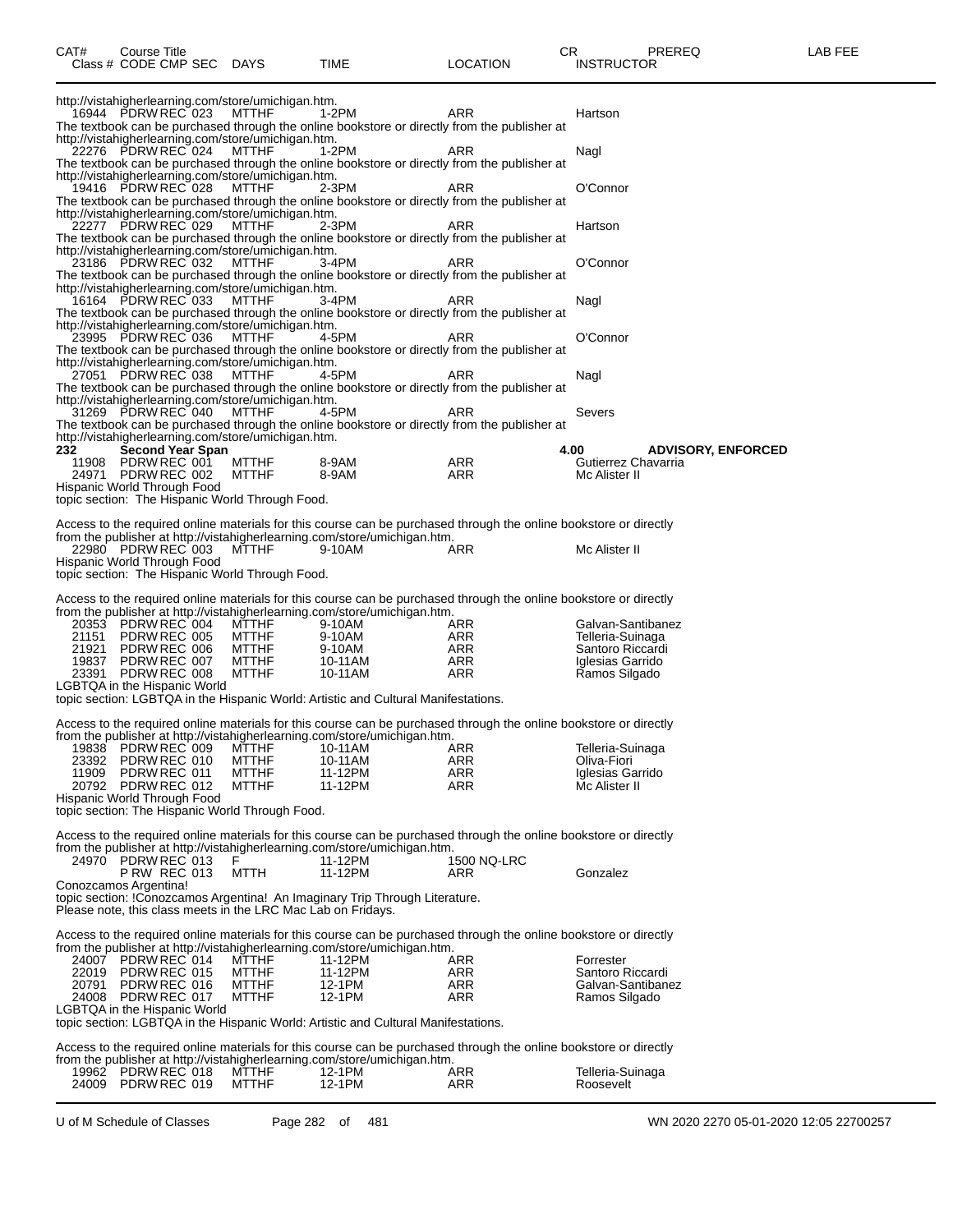| CAT#              | Course Title                                                 |                              |                                                                                                                                                                                                |                               | CR<br>PREREQ                                   | LAB FEE |
|-------------------|--------------------------------------------------------------|------------------------------|------------------------------------------------------------------------------------------------------------------------------------------------------------------------------------------------|-------------------------------|------------------------------------------------|---------|
|                   | Class # CODE CMP SEC                                         | DAYS                         | TIME                                                                                                                                                                                           | <b>LOCATION</b>               | <b>INSTRUCTOR</b>                              |         |
|                   |                                                              |                              |                                                                                                                                                                                                |                               |                                                |         |
|                   |                                                              |                              |                                                                                                                                                                                                |                               |                                                |         |
| 22741             | PDRW REC 020<br>11910 PDRW REC 021                           | <b>MTTHF</b><br><b>MTTHF</b> | 1-2PM<br>1-2PM                                                                                                                                                                                 | ARR<br>ARR                    | Forrester<br>Ramos Silgado                     |         |
|                   | <b>LGBTQA</b> in the Hispanic World                          |                              |                                                                                                                                                                                                |                               |                                                |         |
|                   |                                                              |                              | topic section: LGBTQA in the Hispanic World: Artistic and Cultural Manifestations.                                                                                                             |                               |                                                |         |
|                   |                                                              |                              | Access to the required online materials for this course can be purchased through the online bookstore or directly                                                                              |                               |                                                |         |
|                   | 22020 PDRW REC 022                                           | F                            | from the publisher at http://vistahigherlearning.com/store/umichigan.htm.<br>1-2PM                                                                                                             | 1500 NQ-LRC                   |                                                |         |
|                   | <b>P RW REC 022</b>                                          | MTTH                         | $1-2PM$                                                                                                                                                                                        | ARR                           | Gonzalez                                       |         |
|                   | Conozcamos Argentina!                                        |                              |                                                                                                                                                                                                |                               |                                                |         |
|                   | Please note, this class meets in the LRC Mac Lab on Fridays. |                              | topic section: !Conozcamos Argentina! An Imaginary Trip Through Literature.                                                                                                                    |                               |                                                |         |
|                   |                                                              |                              |                                                                                                                                                                                                |                               |                                                |         |
|                   |                                                              |                              | Access to the required online materials for this course can be purchased through the online bookstore or directly<br>from the publisher at http://vistahigherlearning.com/store/umichigan.htm. |                               |                                                |         |
|                   | 24010 PDRW REC 024                                           | MTTHF                        | 1-2PM                                                                                                                                                                                          | ARR                           | Roosevelt                                      |         |
|                   | 21922 PDRW REC 025<br>24011 PDRW REC 026                     | <b>MTTHF</b><br><b>MTTHF</b> | $2-3PM$<br>$2-3PM$                                                                                                                                                                             | ARR<br><b>ARR</b>             | Galvan-Santibanez<br>Calixto                   |         |
|                   | Artefactos y patrimonio cult                                 |                              |                                                                                                                                                                                                |                               |                                                |         |
|                   | topic section: Artefactos y Patrimonio Cultural.             |                              |                                                                                                                                                                                                |                               |                                                |         |
|                   |                                                              |                              | Access to the required online materials for this course can be purchased through the online bookstore or directly                                                                              |                               |                                                |         |
|                   | 24969 PDRW REC 027                                           | F                            | from the publisher at http://vistahigherlearning.com/store/umichigan.htm.<br>2-3PM                                                                                                             | 1500 NQ-LRC                   |                                                |         |
|                   | <b>P RW REC 027</b>                                          | MTTH                         | $2-3PM$                                                                                                                                                                                        | ARR                           | Gonzalez                                       |         |
|                   | Conozcamos Argentina!                                        |                              |                                                                                                                                                                                                |                               |                                                |         |
|                   | Please note, this class meets in the LRC Mac Lab on Fridays. |                              | topic section: !Conozcamos Argentina! An Imaginary Trip Through Literature.                                                                                                                    |                               |                                                |         |
|                   |                                                              |                              |                                                                                                                                                                                                |                               |                                                |         |
|                   |                                                              |                              | Access to the required online materials for this course can be purchased through the online bookstore or directly<br>from the publisher at http://vistahigherlearning.com/store/umichigan.htm. |                               |                                                |         |
|                   | 21923 PDRW REC 028                                           | <b>MTTHF</b>                 | 2-3PM                                                                                                                                                                                          | ARR                           | Fernandez Rodriguez                            |         |
|                   | 11911 PDRW REC 029<br>24012 PDRW REC 030                     | <b>MTTHF</b><br>MTTHF        | 3-4PM<br>3-4PM                                                                                                                                                                                 | <b>ARR</b><br>ARR             | Montes<br>Calixto                              |         |
|                   | Artefactos y patrimonio cult                                 |                              |                                                                                                                                                                                                |                               |                                                |         |
|                   | topic section: Artefactos y Patrimonio Cultural.             |                              |                                                                                                                                                                                                |                               |                                                |         |
|                   |                                                              |                              | Access to the required online materials for this course can be purchased through the online bookstore or directly                                                                              |                               |                                                |         |
|                   |                                                              |                              | from the publisher at http://vistahigherlearning.com/store/umichigan.htm.                                                                                                                      |                               |                                                |         |
|                   | 11912 PDRW REC 031<br>21595 PDRW REC 032                     | <b>MTTHF</b><br><b>MTTHF</b> | 3-4PM<br>3-4PM                                                                                                                                                                                 | ARR<br><b>ARR</b>             | Fernandez Rodriguez<br>Campos Gonzalez         |         |
|                   | 16945 PDRW REC 033                                           | MTTHF                        | 4-5PM                                                                                                                                                                                          | ARR                           | Stark                                          |         |
|                   | 24013 PDRW REC 034<br>Artefactos y patrimonio cult           | <b>MTTHF</b>                 | 4-5PM                                                                                                                                                                                          | ARR                           | Calixto                                        |         |
|                   | topic section: Artefactos y Patrimonio Cultural.             |                              |                                                                                                                                                                                                |                               |                                                |         |
|                   |                                                              |                              | Access to the required online materials for this course can be purchased through the online bookstore or directly                                                                              |                               |                                                |         |
|                   |                                                              |                              | from the publisher at http://vistahigherlearning.com/store/umichigan.htm.                                                                                                                      |                               |                                                |         |
|                   | 24014 PDRW REC 035<br>28170 PDRW REC 036                     | <b>MTTHF</b><br><b>MTTHF</b> | 4-5PM<br>4-5PM                                                                                                                                                                                 | ARR<br>ARR                    | Fernandez Rodriguez<br>Hansen                  |         |
| 31711             | PDRW REC 037                                                 | <b>MTTHF</b>                 | 8-9AM                                                                                                                                                                                          | <b>ARR</b>                    | Iglesias Garrido                               |         |
| 31336             | PDRW REC 038                                                 | <b>MTTHF</b>                 | 8-9AM                                                                                                                                                                                          | ARR                           | Forrester                                      |         |
| 29051<br>30792    | PDRW REC 040<br>PDRW REC 042                                 | <b>MTTHF</b><br><b>MTTHF</b> | 9-10AM<br>9-10AM                                                                                                                                                                               | ARR<br><b>ARR</b>             | Oliva-Fiori<br>Montes                          |         |
| 36959             | PDRW REC 043                                                 | F.                           | 12-1PM                                                                                                                                                                                         | 3315 MH                       |                                                |         |
| 30793             | <b>P RW REC 043</b><br>PDRW REC 044                          | <b>MTTH</b><br><b>MTTHF</b>  | 12-1PM<br>12-1PM                                                                                                                                                                               | ARR<br><b>ARR</b>             | Campos Gonzalez<br>Oliva-Fiori                 |         |
| 31710             | PDRW REC 045                                                 | <b>MTTHF</b>                 | 12-1PM                                                                                                                                                                                         | <b>ARR</b>                    | Montes                                         |         |
| 30794             | PDRW REC 046<br><b>P RW REC 046</b>                          | TTH<br>MF                    | $1-2PM$<br>$1-2PM$                                                                                                                                                                             | B <sub>115</sub> A MLB<br>ARR | Santoro Riccardi                               |         |
| 31337             | PDRW REC 050                                                 | <b>MTTHF</b>                 | 4-5PM                                                                                                                                                                                          | <b>ARR</b>                    | Sanchez Gumiel                                 |         |
| 277<br>27054      | Rdg, Grammar, & Comp<br>PDRW REC 001                         | <b>MWF</b>                   | 8-9AM                                                                                                                                                                                          | B111 MLB                      | <b>ADVISORY, ENFORCED</b><br>3.00<br>Moutinou  |         |
| 31446             | PDRW REC 002                                                 | MWF                          | 8-9AM                                                                                                                                                                                          | ARR                           | Rama                                           |         |
| 30022<br>21052    | PDRW REC 004<br>PDRW REC 007                                 | <b>MWF</b><br>MWF            | 9-10AM<br>9-10AM                                                                                                                                                                               | 3330 MH<br><b>B111 MLB</b>    | Rama<br>Moutinou                               |         |
| 27052             | PDRW REC 009                                                 | <b>MWF</b>                   | 10-11AM                                                                                                                                                                                        | B <sub>111</sub> MLB          | Moutinou                                       |         |
| 21053             | PDRW REC 012                                                 | <b>MWF</b>                   | 11-12PM                                                                                                                                                                                        | B <sub>111</sub> MLB          | Rama                                           |         |
| 21054<br>24021    | PDRW REC 015<br>PDRW REC 016                                 | MWF<br><b>MWF</b>            | 12-1PM<br>12-1PM                                                                                                                                                                               | <b>ARR</b><br><b>ARR</b>      | Larrotiz<br>Nunez                              |         |
| 21055             | PDRW REC 020                                                 | <b>MWF</b>                   | $1-2PM$                                                                                                                                                                                        | <b>ARR</b>                    | Larrotiz                                       |         |
| 21056<br>27053    | PDRW REC 024<br>PDRW REC 026                                 | MWF<br><b>MWF</b>            | $2-3PM$<br>3-4PM                                                                                                                                                                               | <b>ARR</b><br><b>ARR</b>      | Lavin<br>Lavin                                 |         |
| 22982             | PDRW REC 028                                                 | MWF                          | 4-5PM                                                                                                                                                                                          | <b>ARR</b>                    | Lavin                                          |         |
| 30096<br>280      | PDRW REC 030<br><b>Conv Sp/LAm Film</b>                      | MWF                          | 4-5PM                                                                                                                                                                                          | <b>ARR</b>                    | Kreimerman Esquerre<br>3.00<br><b>ENFORCED</b> |         |
| 30761             | PDRW REC 001                                                 | TTH                          | 830-10AM                                                                                                                                                                                       | <b>ARR</b>                    | Noverr                                         |         |
| Cine y television |                                                              |                              |                                                                                                                                                                                                |                               |                                                |         |
| 32501             | PDRW REC 002                                                 | TTH                          | 10-1130AM                                                                                                                                                                                      | <b>ARR</b>                    | Noverr                                         |         |

U of M Schedule of Classes Page 283 of 481 WN 2020 2270 05-01-2020 12:05 22700257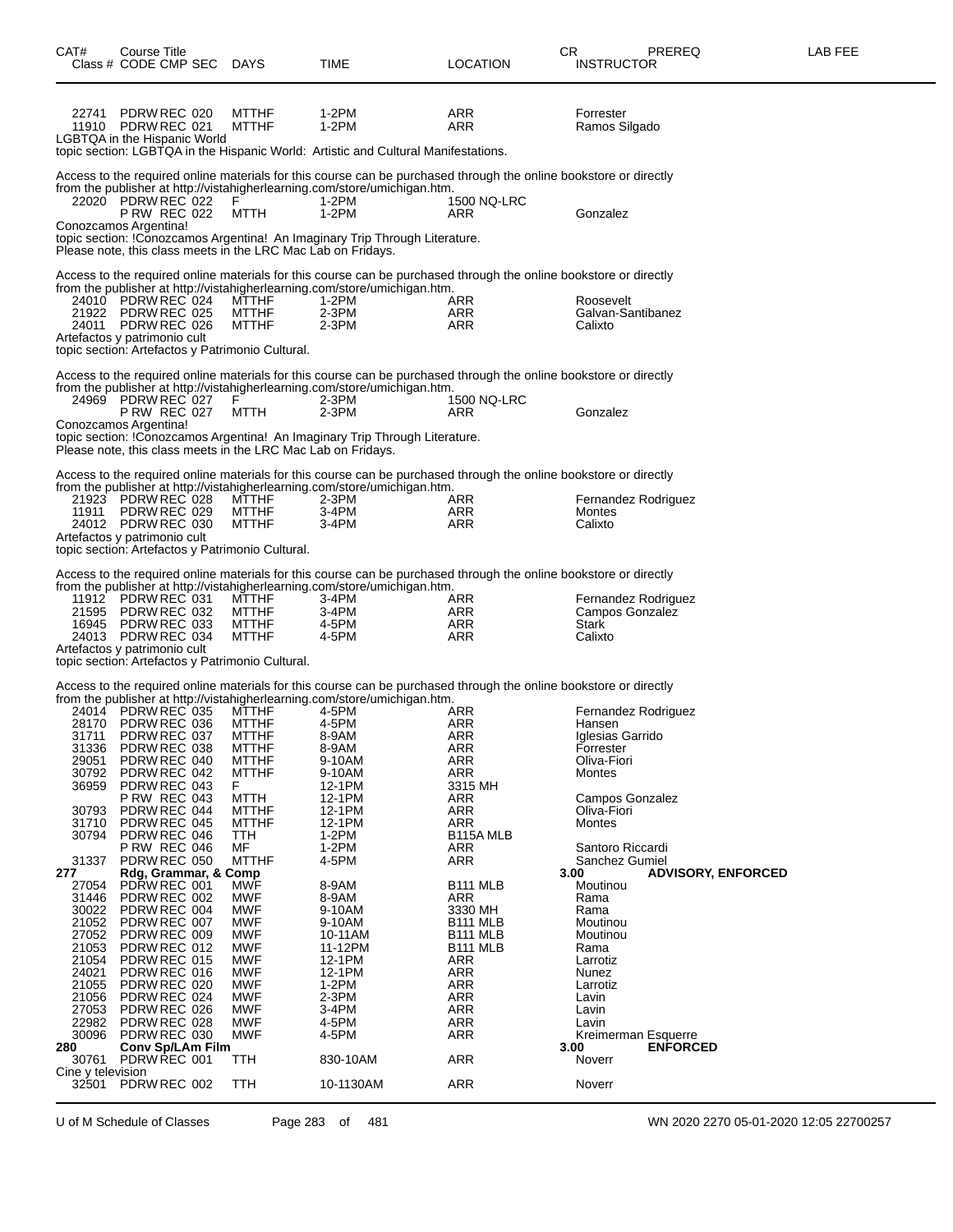| CAT#                              | Course Title<br>Class # CODE CMP SEC                                                     | <b>DAYS</b>       | TIME                                                                                                        | <b>LOCATION</b> | CR<br><b>INSTRUCTOR</b>                       | PREREQ                                                                            | LAB FEE |
|-----------------------------------|------------------------------------------------------------------------------------------|-------------------|-------------------------------------------------------------------------------------------------------------|-----------------|-----------------------------------------------|-----------------------------------------------------------------------------------|---------|
| Cine y television                 | 28682 PDRW REC 003                                                                       | MWF               | 9-10AM                                                                                                      | ARR             | Ndaw                                          |                                                                                   |         |
|                                   | Espana y sus migraciones                                                                 |                   |                                                                                                             |                 |                                               |                                                                                   |         |
| Miradas desde abajo               | 22013 PDRW REC 005                                                                       | MWF               | 12-1PM                                                                                                      | ARR             | Choi                                          |                                                                                   |         |
|                                   | 31338 PDRW REC 006<br>Panorama del cine de Espana                                        | MWF               | 3-4PM                                                                                                       | ARR             | McAdams                                       |                                                                                   |         |
|                                   | 31339 PDRW REC 009<br>Realismo/melodrama mundo hisp                                      | MWF               | 4-5PM                                                                                                       | ARR             | Ruiz Mendoza                                  |                                                                                   |         |
| 283<br>26863<br>Medical           | <b>Sp-Professions</b><br>PDRW REC 001                                                    | TTH               | 830-10AM                                                                                                    | ARR             | 3.00<br>Dorantes                              | <b>ENFORCED</b>                                                                   |         |
| 22258                             | PDRW REC 003                                                                             | TTH               | 10-1130AM                                                                                                   | ARR             | Dorantes                                      |                                                                                   |         |
| <b>Business</b><br>31340<br>Legal | PDRW REC 005                                                                             | TTH               | 1130-1PM                                                                                                    | ARR             |                                               | De Entrambasaguas-Monsell                                                         |         |
| 287<br>26877<br>21217<br>289      | Written Expression<br>PDRW REC 001<br>PDRW REC 003<br>Intro to Translation               | МW<br>ттн         | 230-4PM<br>1-230PM                                                                                          | ARR<br>ARR      | 3.00<br>Larrotiz<br>Gallego<br>3.00           | <b>ENFORCED</b><br><b>ENFORCED</b>                                                |         |
| 21735<br>28685                    | PDRW REC 001<br>PDRW REC 003                                                             | MW<br>MW          | 830-10AM<br>10-1130AM                                                                                       | ARR<br>ARR      | Pollard<br>Pollard                            |                                                                                   |         |
| 295                               | <b>Intro Lit Cultr Arts</b>                                                              |                   |                                                                                                             |                 | 3.00                                          | <b>ENFORCED</b>                                                                   |         |
| 28694<br>24271                    | PDRW REC 001<br>PDRW REC 002                                                             | MWF<br>MWF        | 9-10AM<br>10-11AM                                                                                           | ARR<br>ARR      | Walz, Freire Hermida<br>Pensa, Freire Hermida |                                                                                   |         |
| 32510                             | PDRW REC 006                                                                             | <b>MWF</b>        | $1-2PM$                                                                                                     | ARR             | Hermida                                       | Martinez-Acacio Alonso, Freire                                                    |         |
| 28695<br>31444<br>296             | PDRW REC 007<br>PDRW REC 011<br><b>Spec Topics Lit&amp;Cul</b>                           | MWF<br><b>MWF</b> | $2-3PM$<br>4-5PM                                                                                            | ARR<br>ARR      | 3.00                                          | Huerta Bravo, Freire Hermida<br>Hernandez-Vogt, Freire Hermida<br><b>ENFORCED</b> |         |
| 26864                             | PDRW REC 001                                                                             | MWF               | 12-1PM                                                                                                      | <b>ARR</b>      | <b>Martinez Alvarez</b>                       |                                                                                   |         |
| 298<br>31342<br>31343             | transgresiones en el teatro<br><b>Intro Spanish Ling</b><br>PDRW LEC 001<br>PDRW LEC 002 | TTH<br>TTH        | 1130-1PM<br>230-4PM                                                                                         | 120 WH<br>ARR   | 3.00<br>Goetz<br>Roosevelt                    | <b>ENFORCED</b>                                                                   |         |
| 299                               | Intro Internship                                                                         |                   |                                                                                                             |                 | 3.00                                          | <b>ENFORCED</b>                                                                   |         |
| 328                               | R<br>$IND +$<br><b>Hispanic Pop Culture</b>                                              |                   | ARR                                                                                                         | ARR             | 3.00                                          | <b>ENFORCED</b>                                                                   |         |
|                                   | 28698 PDRW REC 001<br><b>Cultures Contemporary Spain</b>                                 | MW                | 830-10AM                                                                                                    | ARR             | Freire Hermida                                |                                                                                   |         |
|                                   | 31344 PDRW REC 002<br><b>Cultures Contemporary Spain</b>                                 | МW                | 1130-1PM                                                                                                    | ARR             | Freire Hermida                                |                                                                                   |         |
| 332                               | Narrty Lat Am Spain<br>31346 PDRW REC 001                                                | <b>MW</b>         | 1130-1PM                                                                                                    | ARR             | 3.00<br>Sabau Fernandez                       | <b>ENFORCED</b>                                                                   |         |
|                                   | Short Narrative in Latin Amer                                                            |                   |                                                                                                             |                 |                                               |                                                                                   |         |
|                                   | 26878 PDRW REC 002<br>Borges y sus mundos                                                | TTH               | 1130-1PM                                                                                                    | ARR             | Jenckes                                       |                                                                                   |         |
| 337                               | <b>Poetry Workshop</b><br>31347 PDRW REC 001                                             | MW                | 230-4PM                                                                                                     | ARR             | 3.00<br>Highfill                              | <b>ENFORCED</b>                                                                   |         |
|                                   | Lorca in NY, Borges/Buenos Air                                                           |                   |                                                                                                             |                 |                                               |                                                                                   |         |
| 339                               | Sp Cult before 19th<br>33965 PDRW REC 001 MW                                             |                   | 1-230PM                                                                                                     | ARR             | 3.00<br>Nunez                                 | <b>ENFORCED</b>                                                                   |         |
| 340                               | Others in Early Mod Hisp World<br><b>Contemp Spain Cult</b>                              |                   |                                                                                                             |                 | 3.00                                          | <b>ENFORCED</b>                                                                   |         |
|                                   | 31350 PDRW REC 001<br>Cult & Crisis in Present Spain                                     | TTH               | 4-530PM                                                                                                     | <b>ARR</b>      | Calatayud Fernandez                           |                                                                                   |         |
| 342                               | <b>Contemp Lat Am Cult</b>                                                               |                   |                                                                                                             |                 | 3.00                                          | <b>ENFORCED</b>                                                                   |         |
| 27759<br>350                      | PDRW REC 001<br>Independent Study                                                        | MW.               | 10-1130AM                                                                                                   | <b>ARR</b>      | Russo<br>1.00-3.00                            | <b>ADVISORY</b>                                                                   |         |
| 372                               | $IND +$<br>D<br>Survey Span Lit II                                                       |                   | ARR                                                                                                         | ARR             | 3.00                                          | <b>ENFORCED</b>                                                                   |         |
| 33208<br>33209<br>373             | PDRW REC 001<br>PDRW REC 002<br><b>Topics Hisp Studies</b>                               | TTH<br>TTH        | 10-1130AM<br>230-4PM                                                                                        | ARR<br>ARR      | 3.00                                          | De Entrambasaguas-Monsell<br>De Entrambasaguas-Monsell<br><b>ENFORCED</b>         |         |
|                                   | 31348 PDRW SEM 001                                                                       | MW                | 12-1PM                                                                                                      | <b>ARR</b>      | Szpiech                                       |                                                                                   |         |
|                                   | Jews, Christians, and Muslims                                                            |                   | note: Monday & Wednesday class meetings of Spanish 373.001/RomLang 253.001 are conducted in Spanish. Friday |                 |                                               |                                                                                   |         |
|                                   | lecture is conducted in English.<br>31381 ADR LEC 002                                    | F                 | 12-1PM                                                                                                      | LEC RM 2 MLB    | Mays, Abell, Szpiech                          |                                                                                   |         |
|                                   | Jews, Christians, and Muslims<br>31380 PDRW REC 003                                      | МW                | 1-230PM                                                                                                     | ARR             | Satterfield                                   |                                                                                   |         |
|                                   | Biling Spanish-Speaking World                                                            |                   |                                                                                                             |                 |                                               |                                                                                   |         |
|                                   | 33870 PDRW REC 004<br>Ethnography, Lit & Movies                                          | TTH               | 230-4PM                                                                                                     | ARR             | Rodriguez                                     |                                                                                   |         |
|                                   | 33962 PDRW REC 005<br>Write, Paint, Film, &Think                                         | TTH               | 830-10AM                                                                                                    | ARR             | Fridman                                       |                                                                                   |         |
| 375                               | <b>Islam-Sephardic Cult</b><br>31349 PDRW REC 001<br>From the Cid to Cide Hamete         | MW.               | 10-1130AM                                                                                                   | ARR             | 3.00<br>Szpiech                               | <b>ENFORCED</b>                                                                   |         |

U of M Schedule of Classes Page 284 of 481 WN 2020 2270 05-01-2020 12:05 22700257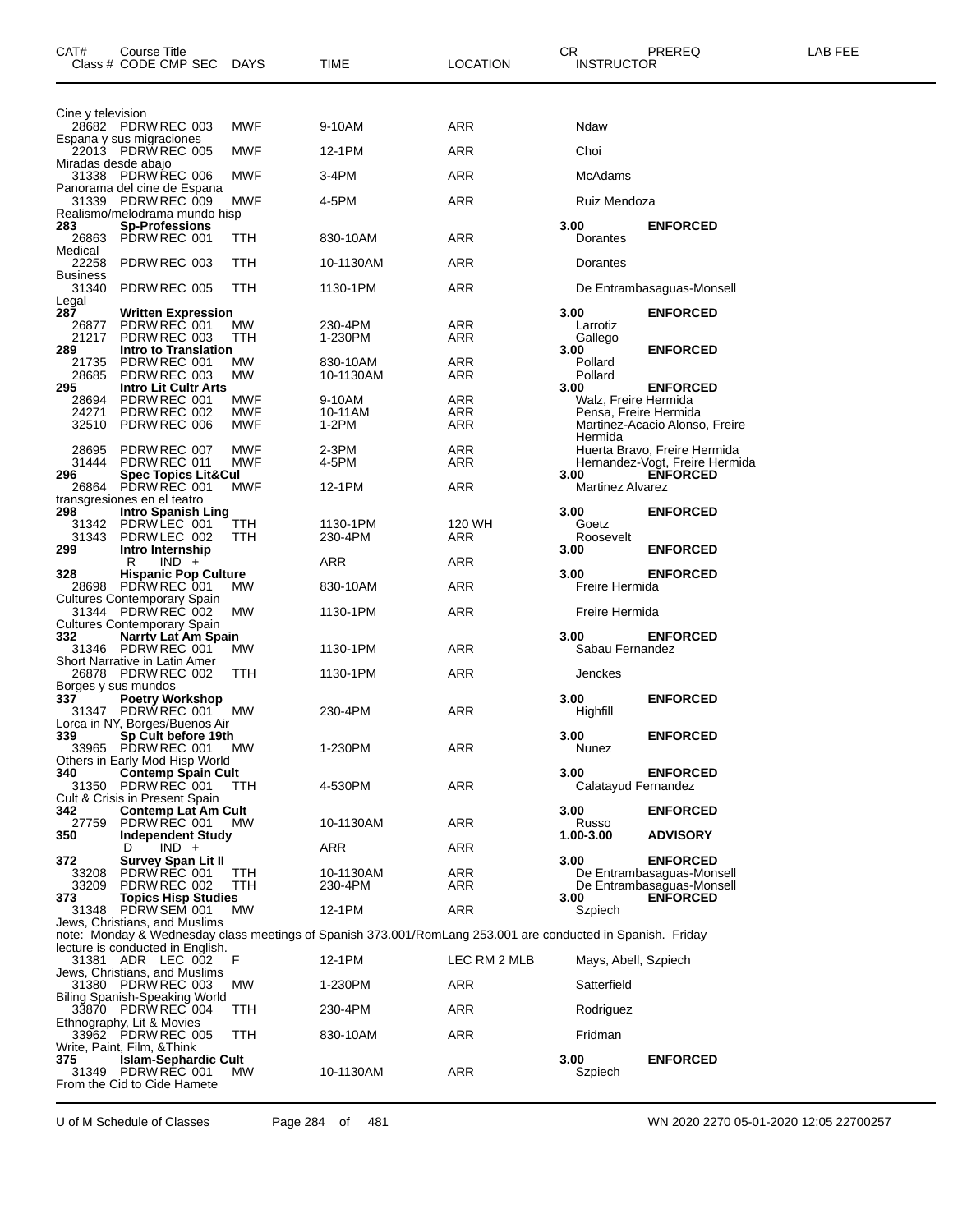| CAT#                       | Course Title<br>Class # CODE CMP SEC                                                            | <b>DAYS</b> | TIME                                                                                                              | <b>LOCATION</b>   | CR.<br><b>INSTRUCTOR</b>             | PREREQ                             | LAB FEE |
|----------------------------|-------------------------------------------------------------------------------------------------|-------------|-------------------------------------------------------------------------------------------------------------------|-------------------|--------------------------------------|------------------------------------|---------|
| 405<br>31356<br>410        | Advanced Catalan<br>PDRW REC 001<br><b>Sp Phonetics/Phonolo</b>                                 | TTH         | 10-1130AM                                                                                                         | ARR               | 3.00<br>Coll Ramirez<br>3.00         | <b>ENFORCED</b><br><b>ENFORCED</b> |         |
| 31357<br>31768             | PDRW REC 001<br>PDRW REC 002                                                                    | MW<br>МW    | 230-4PM<br>4-530PM                                                                                                | ARR<br>ARR        | Henriksen<br>Henriksen               |                                    |         |
| 413<br>31358<br>31359      | <b>Teaching Spanish</b><br>PDRW LEC 001<br>PDRW LEC 002                                         | MW<br>МW    | 1-230PM<br>4-530PM                                                                                                | ARR<br>ARR        | 3.00<br>Garcia-Amaya<br>Garcia-Amaya | <b>ADVISORY, ENFORCED</b>          |         |
| 415<br>27241<br>28701      | <b>Probs Translation</b><br>PDRW LEC 002<br>PDRW LEC 003                                        | ттн<br>TTH  | 830-10AM<br>1130-1PM                                                                                              | ARR<br>ARR        | 3.00<br>Gallego<br>Gallego           | <b>ADVISORY, ENFORCED</b>          |         |
| 420<br>31360<br>425        | Lat Amer Film<br>PDRW REC 001<br>L-Am/Span Theater                                              | MW          | 1-230PM                                                                                                           | ARR               | 3.00<br>Villalobos Ruminott<br>3.00  | <b>ENFORCED</b><br><b>ENFORCED</b> | 35.00   |
| 31361                      | PDRW LEC 001<br>Theater & Politics in LATAM                                                     | МW          | 230-4PM                                                                                                           | ARR               | Sabau Fernandez                      |                                    |         |
| 426                        | <b>Film Genres</b><br>28703 PDRW REC 001<br>IntroContempTransnatHispCinema                      | МW          | 830-10AM                                                                                                          | ARR               | 3.00<br>Russo                        | <b>ENFORCED</b>                    |         |
| 428                        | Internship<br>DR<br>$IND +$                                                                     |             | ARR                                                                                                               | ARR               | 3.00                                 | <b>ENFORCED</b>                    |         |
| 430                        | <b>Adv Stds Hisp Cult</b><br>31362 PDRW LEC 001<br>Changing Roles Lit/Cult LATAM                | TTH         | 230-4PM                                                                                                           | ARR               | 3.00<br>Jenckes                      | <b>ENFORCED</b>                    |         |
| 432                        | <b>Gender &amp; Sexuality</b><br>27758 PDRW REC 001                                             | TTH         | 1-230PM                                                                                                           | ARR               | 3.00<br>Calatayud Fernandez          | <b>ENFORCED</b>                    |         |
| 435                        | Feminist Struggles in Spain<br><b>Independent Study</b><br>DR<br>$IND +$                        |             | ARR                                                                                                               | ARR               | 1.00-3.00                            | <b>ENFORCED</b>                    |         |
| 439<br>28743               | Soc Mvmts LAm Sp<br>PDRW REC 001                                                                | TTH         | 1130-1PM                                                                                                          | ARR               | 3.00<br>Fridman                      | <b>ENFORCED</b>                    |         |
| 444<br>31363<br>445        | <b>Nations Hisp World</b><br>PDRW REC 001<br><b>Romance Studies</b>                             | МW          | 1130-1PM                                                                                                          | ARR               | 3.00<br>Villalobos Ruminott<br>3.00  | <b>ENFORCED</b><br><b>ADVISORY</b> |         |
| <b>Comparative Marxism</b> | 32503 PD W REC 001                                                                              | TTH         | 10-1130AM                                                                                                         | <b>ARR</b>        | Arnall                               |                                    |         |
| 447                        | Spanish 445 meets-with French 444 in Winter 2020.<br><b>The Archive</b><br>28704 PDRW REC 001   | МW          | 1130-1PM                                                                                                          | ARR               | 3.00<br>Highfill                     | <b>ENFORCED</b>                    |         |
| 456                        | Sp Civil War & Activism at UM<br>Golden Age<br>31364 PDRW REC 001                               | МW          | 1-230PM                                                                                                           | ARR               | 3.00<br>Garcia Santo-Tomas           | <b>ENFORCED</b>                    |         |
| 470                        | Rethinking the Classics<br><b>Colonial Latin-Amer</b>                                           |             |                                                                                                                   |                   | 3.00                                 | <b>ENFORCED</b>                    |         |
| 472                        | 28846 PDRW REC 001<br>First Images of the Americas<br><b>Indigenous Societies</b>               | TTH         | 4-530PM                                                                                                           | ARR               | Verdesio<br>3.00                     | <b>ENFORCED</b>                    |         |
|                            | 31365 PDRW LEC 001<br>Indigenous Peoples of the Amer                                            | TТH         | 230-4PM                                                                                                           | ARR               | Verdesio                             |                                    |         |
| 474<br>Fragmentos Urbanos  | <b>Cities and Spaces</b><br>31367 PDRW REC 002 TTH                                              |             | 1-230PM                                                                                                           | <b>ARR</b>        | 3.00<br>Leon                         | <b>ENFORCED</b>                    |         |
| 485                        | <b>Case Studies</b><br>28847 PDRW REC 001<br>Life and Films of Luis Bunuel                      | TTH         | 10-1130AM                                                                                                         | ARR               | 3.00<br>Moreiras-Menor               | <b>ENFORCED</b>                    |         |
| 487<br>Mock Spanish        | <b>Studies Hisp Ling</b><br>26880 PDRW REC 001                                                  | MW.         | 10-1130AM                                                                                                         | ARR               | 3.00<br>Satterfield                  | <b>ADVISORY, ENFORCED</b>          |         |
| 488                        | <b>Topics Lit/Hist/Cult</b><br>28751 PDRW REC 001<br>Novelas Ejemplares de Cervante             | MW.         | 10-1130AM                                                                                                         | ARR               | 3.00<br>Garcia Santo-Tomas           | <b>ENFORCED</b>                    |         |
|                            | 31369 PDRW REC 007<br>Indigenous Peoples' Struggles                                             | <b>TTH</b>  | 1-230PM                                                                                                           | <b>ARR</b>        | Rodriguez                            |                                    |         |
| 491                        | <b>Senior Honors</b>                                                                            |             | Please note the change in schedule for this Winter 2020 Spanish 488.007 class: it will meet Tues/Thurs 1-2:30 pm. |                   | 3.00                                 | <b>ADVISORY</b>                    |         |
| 492                        | D<br>$IND +$<br><b>Senior Honors</b><br>$IND +$<br>D                                            |             | ARR<br>ARR                                                                                                        | ARR<br><b>ARR</b> | 3.00                                 | <b>ADVISORY</b>                    |         |
| 635                        | <b>Independent Study</b><br>$IND +$                                                             |             | ARR                                                                                                               | ARR               | 1.00-3.00                            | <b>ADVISORY</b>                    |         |
| 824<br>31725               | <b>Culture&amp;the State</b><br>PIRW SEM 001                                                    | W           | 2-5PM                                                                                                             | ARR               | 3.00<br>Williams                     | <b>ADVISORY</b>                    |         |
| 855                        | On Anxiety and Experience<br><b>Spec Topics Sem</b><br>31418 PIRW SEM 001                       | TН          | 1-4PM                                                                                                             | ARR               | 3.00<br>Arnall                       | <b>ADVISORY</b>                    |         |
| 881                        | Marxism from Marx to Marcos<br>Theory&Culture<br>31416 PIRW SEM 001<br>Psychoanalysis and Image | T.          | 1-4PM                                                                                                             | ARR               | 3.00<br>Moreiras-Menor               | <b>ADVISORY</b>                    |         |

U of M Schedule of Classes Page 285 of 481 WN 2020 2270 05-01-2020 12:05 22700257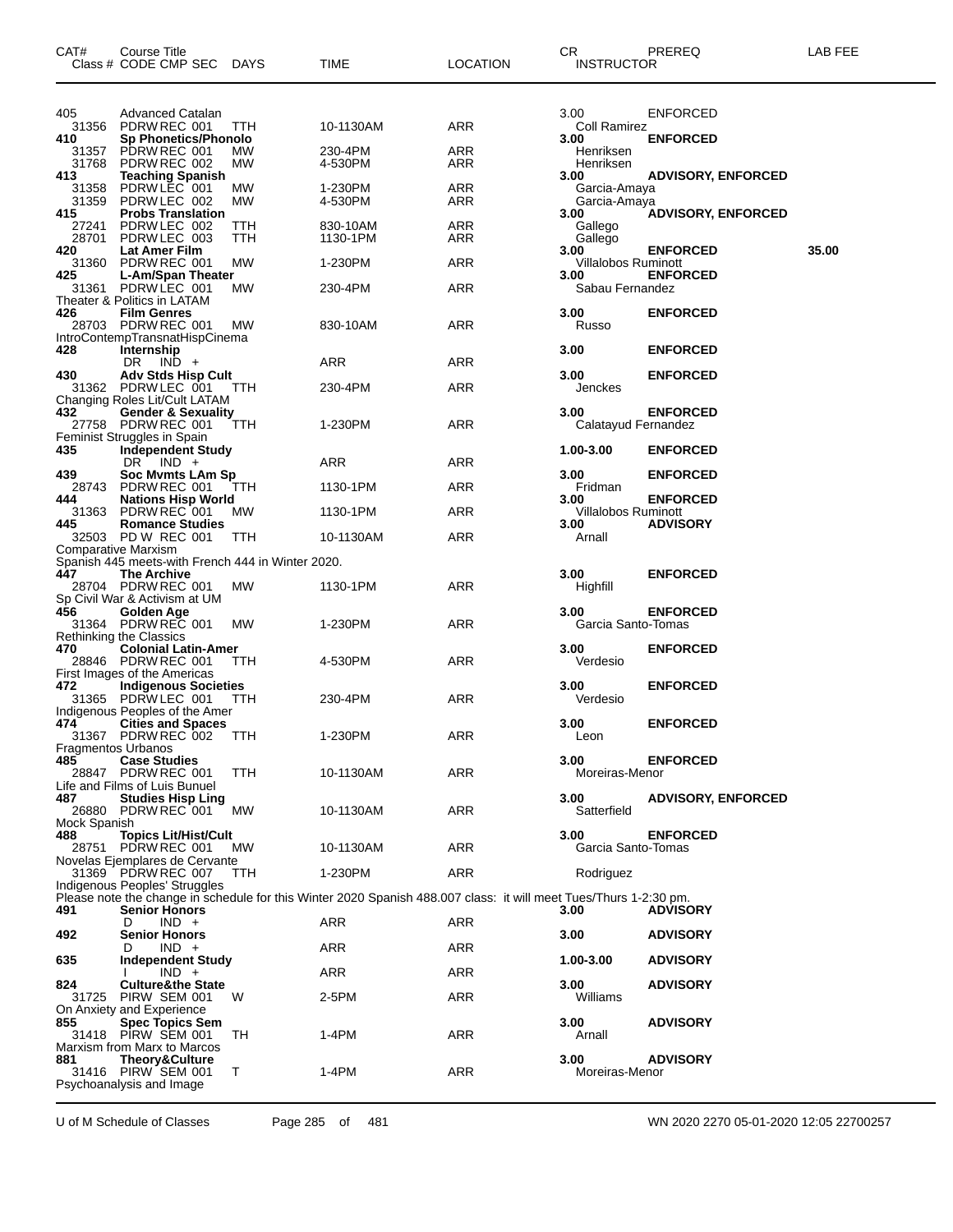| CAT# | Course Title<br>Class # CODE CMP SEC DAYS             | TIME              | LOCATION                 | СR<br><b>INSTRUCTOR</b> | PREREQ          | LAB FEE |
|------|-------------------------------------------------------|-------------------|--------------------------|-------------------------|-----------------|---------|
| 895  | Independent Study                                     |                   |                          | 1.00-3.00               | ADVISORY        |         |
| 990  | $IND +$<br>IR<br><b>Diss-Precand</b><br>$IND +$<br>IR | ARR<br><b>ARR</b> | <b>ARR</b><br><b>ARR</b> | 6.00                    | <b>ADVISORY</b> |         |
| 995  | Diss-Cand<br>$IND +$<br>IR                            | ARR               | <b>ARR</b>               | 8.00                    | <b>ENFORCED</b> |         |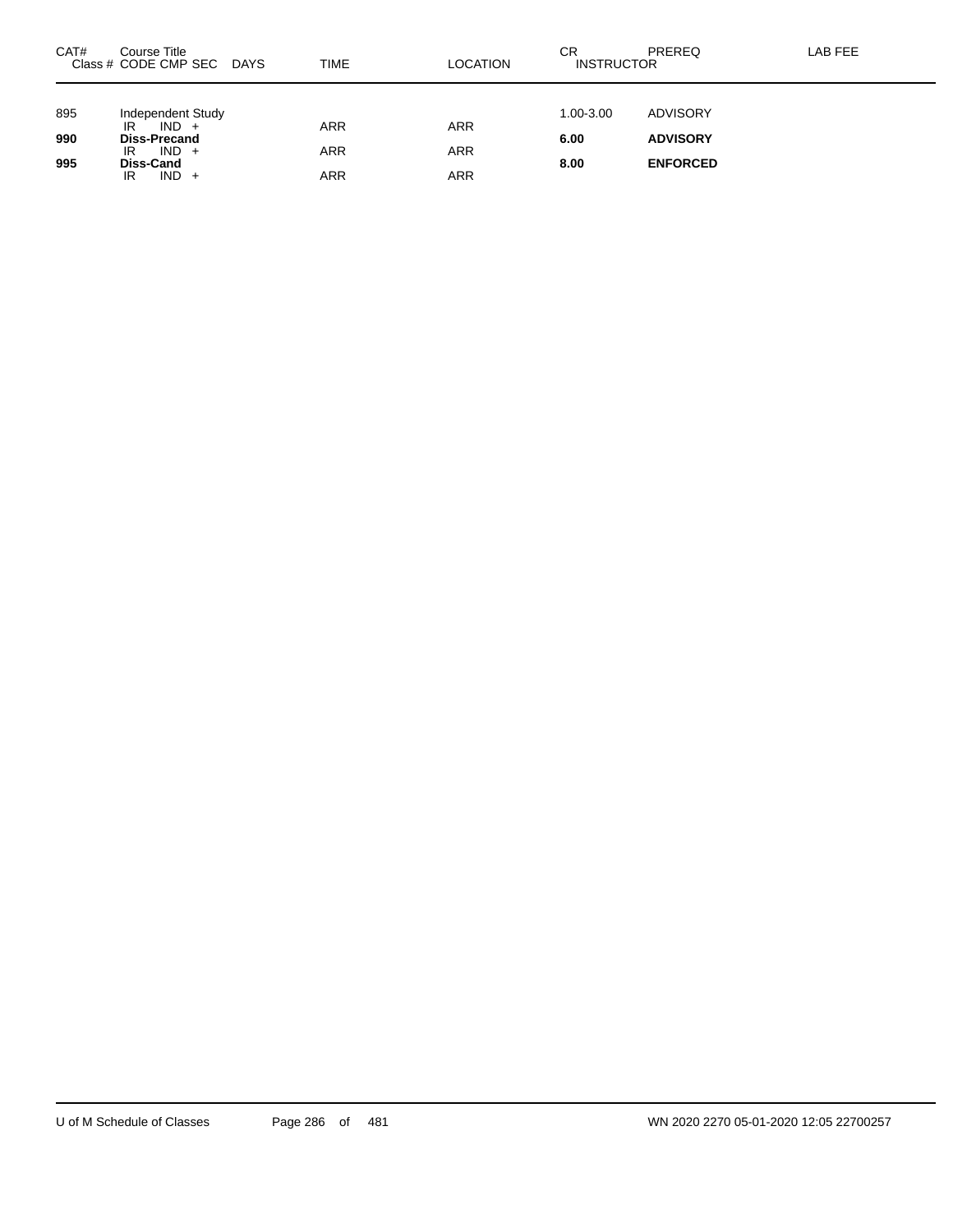### **Sweetland Center for Writing Gayle Morris Sweetland Center for Writing (WRITING)**

| 100                        |            | <b>Practice of Writing</b>                                         |                                                 | יין פיייייי יש ישוושש שווי                                                                                           |                    | 3.00            |                 |
|----------------------------|------------|--------------------------------------------------------------------|-------------------------------------------------|----------------------------------------------------------------------------------------------------------------------|--------------------|-----------------|-----------------|
|                            |            | 18690 PIW REC 001                                                  | <b>MW</b>                                       | $2-3PM$                                                                                                              | 1155 NQ            | <b>Babcock</b>  |                 |
|                            |            |                                                                    |                                                 | <p>Writing 100 is designed to help students of all levels improve their writing, but is best suited to those who</p> |                    |                 |                 |
|                            |            | reason for enrolling in Writing 100.                               |                                                 | have yet to fulfill the First-Year Writing Requirement. Upper-level students should have a compelling academic       |                    |                 |                 |
|                            |            |                                                                    |                                                 |                                                                                                                      |                    |                 |                 |
|                            |            |                                                                    |                                                 | <p>Normal waitlist procedures apply for students who attend the first two classes. Students who wish to join</p>     |                    |                 |                 |
|                            |            |                                                                    |                                                 | Writing 100 after the first two class sessions must email the instructor to set up a meeting to discuss enrolling.   |                    |                 |                 |
|                            |            |                                                                    |                                                 | Based on this discussion, the student and instructor will then make a determination on whether or not it is          |                    |                 |                 |
| 200                        |            | appropriate for the student to enroll.<br><b>Dig Media Writing</b> |                                                 |                                                                                                                      |                    | 3.00            |                 |
| 19495                      |            | P W SEM 001                                                        | MW.                                             | 10-1130AM                                                                                                            | 2230 USB           | Hetzel          |                 |
| Non-Profit                 |            |                                                                    |                                                 |                                                                                                                      |                    |                 |                 |
|                            |            | 22485 P W SEM 002                                                  | TTH                                             | 1130-1PM                                                                                                             | 2230 USB           | Li              |                 |
| Technical Writing          |            |                                                                    |                                                 |                                                                                                                      |                    |                 |                 |
| The Art of the Photo Essay |            | 29604 PW SEM 003                                                   | TTH.                                            | 230-4PM                                                                                                              | 2230 USB           | Karczynski      |                 |
| 201                        |            | Dig Media Wrtg Mini                                                |                                                 |                                                                                                                      |                    | 1.00            |                 |
|                            |            | 25206 P W SEM 001                                                  | F                                               | $1-3PM$                                                                                                              | G437 MH            | Beal            |                 |
| <b>Fake News</b>           |            |                                                                    |                                                 |                                                                                                                      |                    |                 |                 |
|                            |            |                                                                    |                                                 | This class meets 01/10 to 02/21. As per Sweetland policy, students cannot add a mini course after the second class   |                    |                 |                 |
| meeting (01/16).           |            | 29608 PW SEM 002                                                   | F                                               | $1-3PM$                                                                                                              | ARR                | Beal            |                 |
| The Rhetoric of Blogging   |            |                                                                    |                                                 |                                                                                                                      |                    |                 |                 |
|                            |            |                                                                    |                                                 | This class meets 02/28 to 04/17. As per Sweetland policy, students cannot add a mini course after the second class   |                    |                 |                 |
| meeting (03/12).           |            |                                                                    |                                                 |                                                                                                                      |                    |                 |                 |
|                            |            | 29610 PW SEM 003                                                   | F                                               | 11-1PM                                                                                                               | 2230 USB           | Tell            |                 |
| <b>Collecting Stories</b>  |            |                                                                    |                                                 |                                                                                                                      |                    |                 |                 |
| meeting (03/12).           |            |                                                                    |                                                 | This class meets 02/28 to 04/17. As per Sweetland policy, students cannot add a mini course after the second class   |                    |                 |                 |
| 220                        |            | <b>Writing Minor Intro</b>                                         |                                                 |                                                                                                                      |                    | 3.00            |                 |
| 21684                      | PD.        | SEM 001                                                            | TTH.                                            | 230-4PM                                                                                                              | 1303 MH            | <b>Brancho</b>  |                 |
| 21685 PD                   |            | <b>SEM 002</b>                                                     | <b>TTH</b>                                      | 10-1130AM                                                                                                            | 2230 USB           | <b>Babcock</b>  |                 |
| 229                        |            | <b>Editing &amp; Style</b>                                         |                                                 |                                                                                                                      |                    | 1.00            |                 |
| 32629 PI                   |            | <b>SEM 001</b>                                                     | м                                               | $3-5$ PM<br>This course is open to UNDERGRADUATES only. Meets 03/09 through 04/20.                                   | 1135 NQ            | Li              |                 |
|                            |            |                                                                    |                                                 |                                                                                                                      |                    |                 |                 |
|                            |            |                                                                    |                                                 | Students hoping to add Writing 229 after the term starts must seek permission from the instructor.                   |                    |                 |                 |
| 300                        |            | <b>Sem Peer Consulting</b>                                         |                                                 |                                                                                                                      |                    | 3.00            | <b>ADVISORY</b> |
| 22418 PD<br>301            |            | <b>SEM 001</b><br><b>Prac Peer Consulting</b>                      | MW                                              | 830-10AM                                                                                                             | 1155 NQ            | Modey<br>1.00   | <b>ENFORCED</b> |
|                            |            | 11300 PDR SEM 001                                                  | W                                               | 4-5PM                                                                                                                | 2160 SHAPIRO       | Modey           |                 |
|                            |            | Meets in 2160 Shapiro Library                                      |                                                 |                                                                                                                      |                    |                 |                 |
| 305                        |            | <b>MWrite Fellows</b>                                              |                                                 |                                                                                                                      |                    | 1.00            |                 |
| 27029                      | PD.        | <b>SEM 001</b>                                                     | F                                               | 9-10AM                                                                                                               | ARR                | Cassel          |                 |
| 27465 PD<br>340            |            | <b>SEM 002</b>                                                     | W                                               | 4-5PM                                                                                                                | 2022 STB           | Sano            |                 |
|                            |            | <b>Adv Intl Comm</b><br>25220 PRW SEM 001                          | F                                               | 11-12PM                                                                                                              | 1135 NQ            | 1.00<br>Li      |                 |
|                            |            |                                                                    | Writing 340 is for undergraduate students only. |                                                                                                                      |                    |                 |                 |
| 350                        |            | <b>Upper-Lvl Wrtg</b>                                              |                                                 |                                                                                                                      |                    | 1.00            | <b>ADVISORY</b> |
|                            |            | 21795 P W SEM 001                                                  | W                                               | 11-12PM                                                                                                              | 1636 CHEM          | Cicciarelli     |                 |
| 405                        |            | <b>Contemporary Topics</b><br>29620 PRW SEM 001                    | MW                                              | 230-4PM                                                                                                              | G634 HH            | 3.00<br>Nichols | <b>ENFORCED</b> |
|                            |            | "White Trash" & Rural America                                      |                                                 |                                                                                                                      |                    |                 |                 |
| 410                        |            | <b>Quant Analys &amp; Wrtng</b>                                    |                                                 |                                                                                                                      |                    | 3.00            | <b>ADVISORY</b> |
| 24321                      |            | PRW SEM 001 TTH                                                    |                                                 | 830-10AM                                                                                                             | 4128 LSA           | Sano            |                 |
|                            |            | <b>Understanding Water Crises</b>                                  |                                                 |                                                                                                                      |                    |                 |                 |
| 420                        |            | <b>Writing Capstone</b>                                            |                                                 |                                                                                                                      |                    | 3.00            | <b>ADVISORY</b> |
| 23140<br>23141             | PD.<br>PD. | <b>SEM 001</b><br><b>SEM 002</b>                                   | TTH<br>TTH                                      | 4-530PM<br>1130-1PM                                                                                                  | 1303 MH<br>2175 NQ | Manis<br>Hetzel |                 |
| 23142                      | <b>PD</b>  | <b>SEM 003</b>                                                     | <b>MW</b>                                       | 4-530PM                                                                                                              | 1155 NQ            | McDaniel        |                 |
| 630                        |            | <b>Adv Grad Writing</b>                                            |                                                 |                                                                                                                      |                    | 1.00            | <b>ADVISORY</b> |
| 19428                      | <b>PDR</b> | <b>SEM 001</b>                                                     | т                                               | 11-12PM                                                                                                              | 1185 NQ            | Sessolo         |                 |
| 22619                      | <b>PDR</b> | <b>SEM 002</b>                                                     | т                                               | 11-12PM                                                                                                              | 1632 CHEM          | <b>Brancho</b>  |                 |
| 631<br>29621               | PDR        | <b>Dissertation Writing</b><br>SEM 001                             |                                                 | 9-10AM                                                                                                               | 2155 NQ            | 1.00<br>Sessolo |                 |
| 993                        |            | <b>Teaching Writing</b>                                            |                                                 |                                                                                                                      |                    | 1.00            |                 |
| 11301                      | PD         | <b>SEM 001</b>                                                     | т                                               | 4-5PM                                                                                                                | 1185 NQ            | Cicciarelli     |                 |
|                            |            | This class begins on January 14th.                                 |                                                 |                                                                                                                      |                    |                 |                 |

18106 PD SEM 002 W 9-10AM 1185 NQ Cicciarelli This class begins on January 15th.

U of M Schedule of Classes Page 287 of 481 WN 2020 2270 05-01-2020 12:05 22700257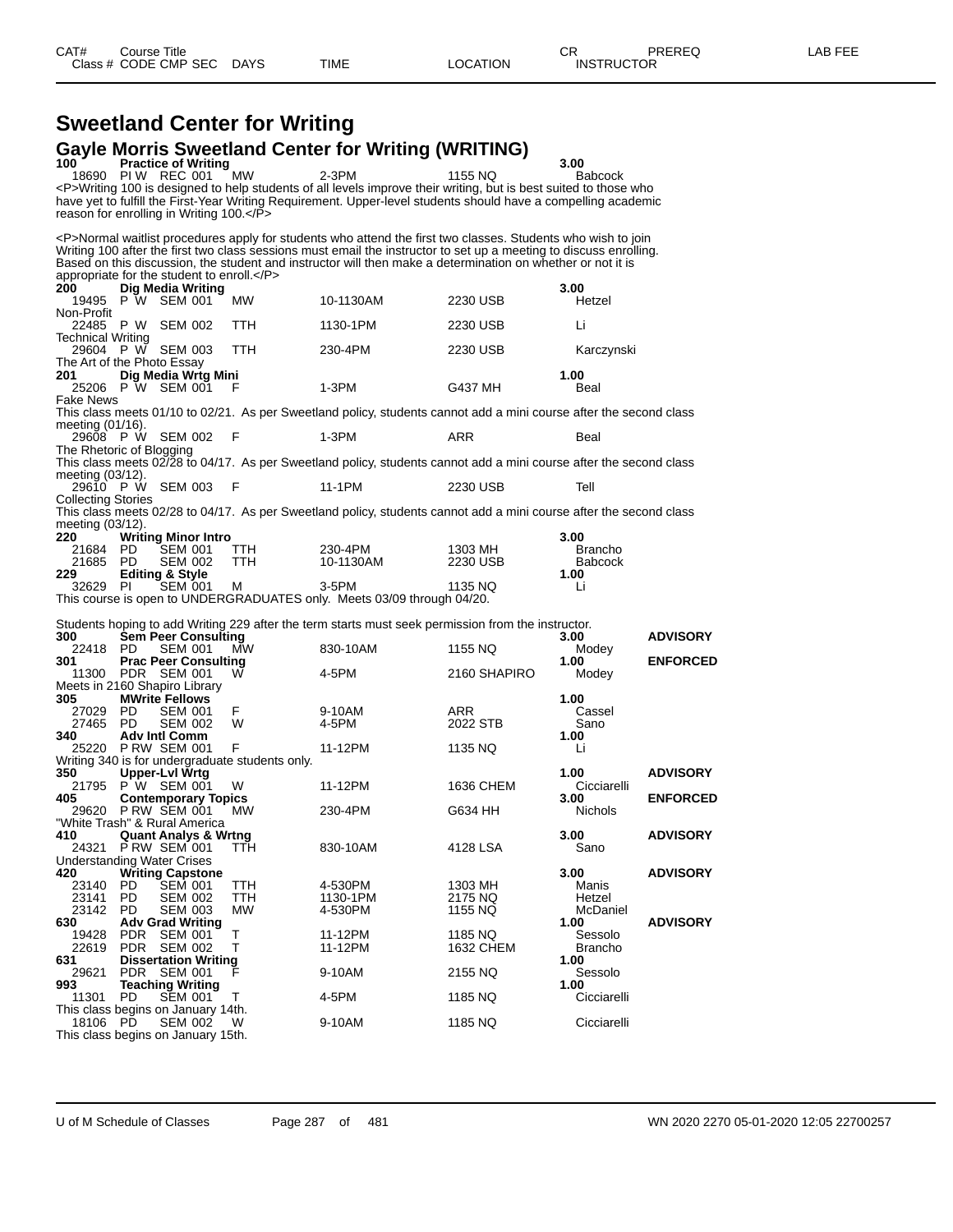| CAT# | Title<br>Course      |      |      |          | Ωn<br>◡∩          | PREREQ | . EEF<br>AR. |
|------|----------------------|------|------|----------|-------------------|--------|--------------|
|      | Class # CODE CMP SEC | DAYS | TIME | LOCATION | <b>INSTRUCTOR</b> |        |              |

## **SRC-PSM Graduate Program**

|                      | <b>Survey Methodology (SURVMETH)</b>                                    |                              |                                                                                                                |            |                     |                 |       |
|----------------------|-------------------------------------------------------------------------|------------------------------|----------------------------------------------------------------------------------------------------------------|------------|---------------------|-----------------|-------|
| 605                  | <b>Web Survey Design</b>                                                |                              |                                                                                                                |            | 3.00                | <b>ADVISORY</b> | 50.00 |
| 35712 PD             | LEC <sup>-</sup> 101<br>Design Implement Web Surveys                    | $\overline{\phantom{a}}$ TTH | 4-515PM                                                                                                        | <b>ARR</b> | Conrad, Antoun      |                 |       |
|                      |                                                                         |                              | Contact Survey Methodology for permission to enroll: michpsm. isr@umich.edu                                    |            |                     |                 |       |
| 617                  | <b>Sampling Theory</b>                                                  |                              |                                                                                                                |            | 3.00                | <b>ADVISORY</b> |       |
|                      | 23180 P W LEC 001                                                       | МW                           | 830-10AM                                                                                                       | ARR        | Dempsey             |                 |       |
| 622                  | <b>Fund Data Collect II</b>                                             |                              |                                                                                                                |            | 3.00                | <b>ADVISORY</b> |       |
| 27783 PD             | LEC 101                                                                 | M                            | 330-630PM                                                                                                      | ARR        | Conrad, Antoun      |                 |       |
|                      | Fund. Data Collection II                                                |                              | Department consent required. Please contact the Program in Survey Methodology (michpsm.isr@umich.edu)          |            |                     |                 |       |
| 625                  | <b>Applied Sampling</b>                                                 |                              |                                                                                                                |            | 3.00                | <b>ADVISORY</b> |       |
|                      | 16772 PDR SEM 001                                                       | W                            | 9-1130AM                                                                                                       | G300 PERRY | Si, West            |                 |       |
|                      | Methods of Survey Sampling                                              |                              |                                                                                                                |            |                     |                 |       |
|                      |                                                                         |                              | Department consent required. Please contact the Program in Survey Methodology (michpsm.isr@umich.edu)          |            |                     |                 |       |
| 630                  | <b>Quest Design &amp; Eval</b>                                          |                              |                                                                                                                |            | 3.00                | <b>ADVISORY</b> |       |
|                      | 17447 PDR SEM 001                                                       | T                            | 1-3PM<br>Department consent required. Please contact the Program in Survey Methodology (michpsm.isr@umich.edu) | ARR        | Yan                 |                 |       |
| 670                  | Design Seminar I                                                        |                              |                                                                                                                |            | 3.00                | <b>ADVISORY</b> |       |
| 24398 PD             | <b>SEM 101</b>                                                          | T.                           | 10-1230PM                                                                                                      | <b>ARR</b> | Lepkowski, Traugott |                 |       |
|                      |                                                                         |                              | Department consent required. Please contact the Program in Survey Methodology (michpsm.isr@umich.edu)          |            |                     |                 |       |
| 686                  | <b>Stat Modeling II</b>                                                 |                              |                                                                                                                |            | 3.00                | <b>ADVISORY</b> |       |
| 18151 PD             | LEC 001                                                                 | W                            | 5-730PM                                                                                                        | <b>ARR</b> | Lewis               |                 |       |
| 699                  | <b>Directed Research</b>                                                |                              | Department consent required. Please contact the Program in Survey Methodology (michpsm.isr@umich.edu)          |            | 1.00-3.00           | <b>ADVISORY</b> |       |
|                      | $IND +$<br>D                                                            |                              | ARR                                                                                                            | ARR        |                     |                 |       |
| 701                  | An Cmplx Sam Srv Dat                                                    |                              |                                                                                                                |            | 3.00                | <b>ADVISORY</b> |       |
| 30242 PD             | SEM 001                                                                 | TH                           | 1-345PM                                                                                                        | G300 PERRY | Li                  |                 |       |
|                      |                                                                         |                              | Contact Michigan Program in Survey Methodology for information or registration for this course                 |            |                     |                 |       |
|                      | michpsm.isr@umich.edu                                                   |                              |                                                                                                                |            |                     |                 |       |
| 721                  | <b>Tot Surv Err Qual II</b>                                             |                              | 9-1130AM                                                                                                       |            | 2.00                | <b>ADVISORY</b> |       |
|                      | 17757 PDR SEM 001                                                       | TH.                          | Department consent required. Please contact the Program in Survey Methodology (michpsm.isr@umich.edu)          | G300 PERRY | Lee                 |                 |       |
| 742                  | <b>Inference Cmplx Samp</b>                                             |                              |                                                                                                                |            | 3.00                | <b>ADVISORY</b> |       |
|                      | 16967 PDR SEM 001                                                       | T                            | 1-230PM                                                                                                        | ARR        | Fay III             |                 |       |
|                      |                                                                         |                              | Department consent required. Please contact the Program in Survey Methodology (michpsm.isr@umich.edu)          |            |                     |                 |       |
| 744                  | <b>Topics Surv Methods</b>                                              |                              |                                                                                                                |            | 3.00                | <b>ADVISORY</b> |       |
|                      | 16968 PDR LEC 001                                                       | TН                           | 2-3PM                                                                                                          | <b>ARR</b> | Li                  |                 |       |
|                      |                                                                         |                              | Department consent required. Please contact the Program in Survey Methodology (michpsm.isr@umich.edu)          |            |                     |                 |       |
| 745<br>33905 PD      | <b>Practical Tools</b><br>LEC 101                                       | W                            | 1030-12PM                                                                                                      | ARR        | 3.00<br>Lee         | <b>ADVISORY</b> |       |
| 760                  | <b>Survey Management</b>                                                |                              |                                                                                                                |            | 3.00                | <b>ADVISORY</b> |       |
| 33906                | PD.<br><b>SEM 101</b>                                                   | M                            | 10-1230PM                                                                                                      | ARR        | Wagner              |                 |       |
| 891                  | <b>Doctoral Seminar II</b>                                              |                              |                                                                                                                |            | 3.00                | <b>ADVISORY</b> |       |
|                      | 16969 PDR SEM 001                                                       | <b>W</b>                     | 2-430PM                                                                                                        | ARR        | West, Abraham       |                 |       |
|                      | Survey Methodology Doctoral Students Only.                              |                              |                                                                                                                |            |                     |                 |       |
| 895                  | <b>Special Seminars</b>                                                 |                              |                                                                                                                |            | 1.00-3.00           | <b>ADVISORY</b> |       |
| 30243 PD<br>30407 PD | <b>SEM 001</b><br><b>SEM 002</b>                                        | - F                          | ARR<br>1-330PM                                                                                                 | ARR<br>ARR | Li                  |                 |       |
|                      | Complex Samples Public Health                                           |                              |                                                                                                                |            |                     |                 |       |
|                      |                                                                         |                              | Statistical Methods for Analysis of Complex Samples in Public Health                                           |            |                     |                 |       |
|                      |                                                                         |                              | Contact Michigan Program in Survey Methodology for additional information or for registration permission       |            |                     |                 |       |
|                      | michpsm.isr@umich.edu                                                   |                              |                                                                                                                |            |                     |                 |       |
| 30408 PD             | SEM 003 T                                                               |                              | 930-12PM                                                                                                       | ARR        | Lahiri              |                 |       |
|                      | Small Area Estimation                                                   |                              |                                                                                                                |            |                     |                 |       |
|                      | michpsm.isr@umich.edu                                                   |                              | Contact Michigan Program in Survey Methodology for additional information or for registration permission       |            |                     |                 |       |
| 899                  | <b>Directed Research</b>                                                |                              |                                                                                                                |            | 1.00-3.00           | <b>ADVISORY</b> |       |
|                      | $IND +$<br>DR.                                                          |                              | <b>ARR</b>                                                                                                     | ARR        |                     |                 |       |
|                      | Michigan Program in Survey Methodology Students Only                    |                              |                                                                                                                |            |                     |                 |       |
| 990                  | Diss-Precand                                                            |                              |                                                                                                                |            | 1.00-8.00           | <b>ADVISORY</b> |       |
|                      | $IND +$<br>D                                                            |                              | <b>ARR</b>                                                                                                     | <b>ARR</b> |                     |                 |       |
|                      | Michigan Program in Survey Methodology Students Only                    |                              |                                                                                                                |            |                     |                 |       |
| 995                  | Diss-Cand                                                               |                              |                                                                                                                |            | 8.00                | <b>ENFORCED</b> |       |
|                      | DR.<br>$IND +$<br>Michigan Program in Survey Methodology Students Only. |                              | ARR                                                                                                            | ARR        |                     |                 |       |
|                      |                                                                         |                              |                                                                                                                |            |                     |                 |       |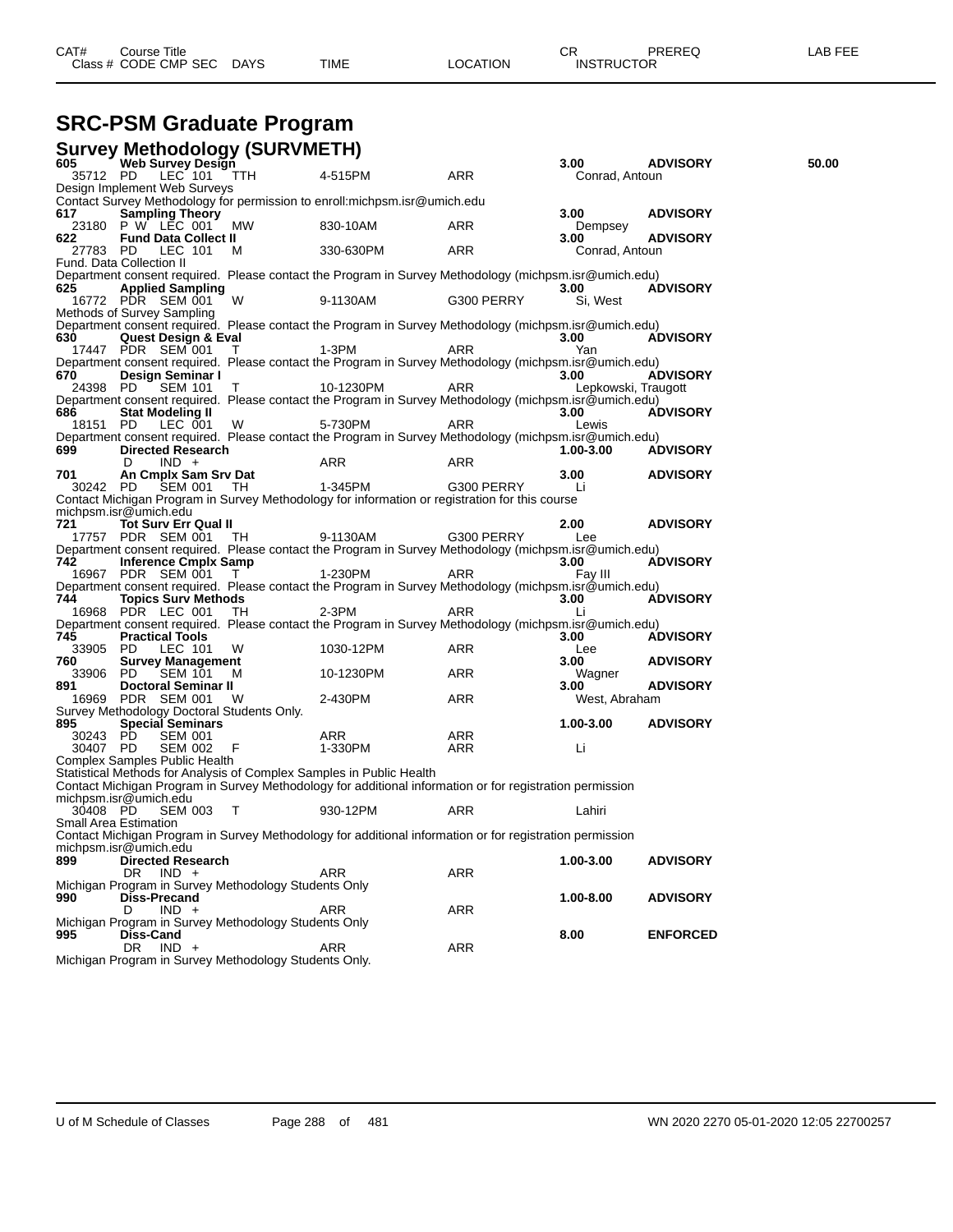|                           | <b>Slavic Languages &amp; Lit Dept</b>                                              |                             |                                   |                            |                                    |
|---------------------------|-------------------------------------------------------------------------------------|-----------------------------|-----------------------------------|----------------------------|------------------------------------|
| 132                       | <b>Bosnian/Croatian/Serbian (BCS)</b><br><b>First-Year BCS II</b>                   |                             |                                   | 4.00                       | <b>ADVISORY</b>                    |
| 22989                     | P W REC 001<br><b>MTWTH</b>                                                         | 12-1PM                      | 3304 MLB                          | Rosic                      |                                    |
| 232<br>24296              | Second-Year BCS II<br><b>P RW REC 001</b><br><b>MTWTH</b>                           | $1-2PM$                     | 3304 MLB                          | 4.00<br>Rosic              | <b>ENFORCED</b>                    |
| 439                       | Dir Read of BCS<br>$IND +$                                                          | <b>ARR</b>                  | ARR                               | 1.00-4.00                  |                                    |
| 532                       | <b>First-Year BCS II</b><br>23448 P RW REC 001<br>MTWTH                             | 12-1PM                      | 3304 MLB                          | 4.00<br>Rosic              | <b>ENFORCED</b>                    |
| 534<br>24297<br>654       | Second-Year BCS II<br><b>P RW REC 001</b><br><b>MTWTH</b><br><b>Superv Read Lit</b> | $1-2PM$                     | 3304 MLB                          | 4.00<br>Rosic<br>1.00-4.00 | <b>ENFORCED</b><br><b>ADVISORY</b> |
|                           | $IND +$                                                                             | ARR                         | ARR                               |                            |                                    |
|                           | Czech (CZECH)                                                                       |                             |                                   |                            |                                    |
| 242<br>27300              | Second Year Czech<br>P W REC 001<br><b>MW</b>                                       | 230-430PM                   | 4317 MLB                          | 4.00<br>Pasek              | <b>ADVISORY</b>                    |
| 480                       | <b>Superv Czech Read</b><br>$IND +$                                                 | ARR                         | <b>ARR</b>                        | 1.00-4.00                  |                                    |
| 544<br>27301              | Second-Year Czech II<br><b>P RW REC 001</b><br>MW                                   | 230-430PM                   | 4317 MLB                          | 4.00<br>Pasek              | <b>ENFORCED</b>                    |
|                           | <b>Polish (POLISH)</b>                                                              |                             |                                   |                            |                                    |
| 122                       | 1st Yr Polish<br>11769 P W REC 001<br><b>MTWTH</b>                                  | 10-11AM                     | 4000 STB                          | 4.00<br>Westwalewicz       | <b>ADVISORY</b>                    |
| Polish Your Humor!<br>222 | 2nd Yr Polish                                                                       |                             |                                   | 4.00                       | <b>ADVISORY</b>                    |
| <b>Carrot Fields</b>      | 27309 P W REC 001<br><b>MTWTH</b>                                                   | 1-2PM                       | 3319 MLB                          | Westwalewicz               |                                    |
| 314<br>31925              | <b>Polish Cinema</b><br>LEC 001<br>TTH<br>A                                         | 4-530PM                     | LEC RM 1 MLB                      | 3.00<br>Eagle              |                                    |
| 31926<br>322              | <b>PIW LAB 002</b><br>W<br><b>Third Year Polish</b>                                 | 7-930PM                     | ARR                               | Eagle<br>3.00              | <b>ADVISORY</b>                    |
|                           | 11770 P W REC 001<br>TTH<br>Polish your America! Trolls                             | 530-7PM                     | 2110 MLB                          | Pasek                      |                                    |
| 331                       | <b>Poland in Mod World</b>                                                          |                             |                                   | 4.00                       |                                    |
| 26892<br>26893<br>26895   | LEC 001<br>MW<br>A<br>P W DIS 002<br>F.<br>P W DIS 004<br>TH                        | 4-530PM<br>11-12PM<br>1-2PM | 1200 CHEM<br>3330 MH<br>3752 SSWB | Porter-Szucs<br>Xu<br>Xu   |                                    |
| 26896                     | P W DIS 005<br>TН                                                                   | 2-3PM                       | <b>1507 NUB</b>                   | Xu                         |                                    |
| 450                       | <b>Directed Reading</b>                                                             |                             |                                   | 1.00-4.00                  | <b>ADVISORY</b>                    |
| 492                       | $IND +$<br><b>Senior Honors</b>                                                     | ARR                         | <b>ARR</b>                        | 3.00                       | <b>ADVISORY</b>                    |
|                           | $IND +$                                                                             | ARR                         | ARR                               |                            |                                    |
| 562.<br>21066             | <b>First-Year Polish II</b><br><b>P RW REC 001</b><br>MTWTH                         | 10-11AM                     | 4000 STB                          | 4.00<br>Westwalewicz       | <b>ENFORCED</b>                    |
| 564                       | Second-Yr Polish II                                                                 |                             |                                   | 4.00                       | <b>ENFORCED</b>                    |
| 27310<br>566              | <b>P RW REC 001</b><br><b>MTWTH</b><br><b>Third-Year Polish II</b>                  | 1-2PM                       | 3319 MLB                          | Westwalewicz<br>3.00       | <b>ENFORCED</b>                    |
|                           | 21067 P RW REC 001<br>ттн                                                           | 530-7PM                     | 2110 MLB                          | Pasek                      |                                    |

CAT# Course Title Case CR PREREQ LAB FEE

Class # CODE CMP SEC DAYS TIME LOCATION INSTRUCTOR

#### **Russian (RUSSIAN)**

| 102          | <b>First Year</b>                         |               | ---ALL NON-LANGUAGE COURSES TAUGHT IN ENGLISH, EXCEPT WHERE NOTED. |                  | 5.00               | <b>ENFORCED</b> |
|--------------|-------------------------------------------|---------------|--------------------------------------------------------------------|------------------|--------------------|-----------------|
| 17161        | <b>P RW REC 001</b>                       | TTH.          | 10-11AM                                                            | 268 WEISER       |                    |                 |
| 102          | <b>First Year</b>                         |               |                                                                    |                  | 5.00               | <b>ENFORCED</b> |
| 102          | <b>P RW REC 001</b><br><b>First Year</b>  | <b>MWF</b>    | 10-11AM                                                            | <b>1804 SSWB</b> | Fort<br>5.00       | <b>ENFORCED</b> |
| 11859        | <b>P RW REC 002</b>                       | <b>MTWTHF</b> | 12-1PM                                                             | 4151 USB         | Ruiz               |                 |
| 202          | <b>Second Year</b>                        |               |                                                                    |                  | 4.00               | <b>ENFORCED</b> |
| 24300        | <b>P RW REC 001</b>                       | <b>TTH</b>    | 10-11AM                                                            | 1110 NQ          |                    |                 |
| 202          | <b>Second Year</b><br><b>P RW REC 001</b> | MF            | 10-11AM                                                            | 2346 SEB         | 4.00<br>Bondarenko | <b>ENFORCED</b> |
| 202          | <b>Second Year</b>                        |               |                                                                    |                  | 4.00               | <b>ENFORCED</b> |
| 11860        | <b>P RW REC 002</b>                       | <b>MTTHF</b>  | 12-1PM                                                             | 1185 NQ          | Martin             |                 |
| 203          | Int 2nd Yr                                |               |                                                                    |                  | 8.00               | <b>ENFORCED</b> |
| 11861        | LEC 001<br>AR.<br><b>P RW REC 002</b>     | MTTHF         | 12-1PM                                                             | 1512 EQ          | Makin              |                 |
| 16567<br>225 | <b>Russian Heritage II</b>                | <b>MTTHF</b>  | 11-12PM                                                            | 1512 EQ          | Makin<br>3.00      | <b>ADVISORY</b> |
| 21592        | <b>P W REC 001</b>                        | <b>TWTH</b>   | 9-10AM                                                             | 3304 MLB         | Shkolnik           |                 |
| 231          | <b>Russ Cul&amp;Soc</b>                   |               |                                                                    |                  | 3.00               |                 |
| 32439        | <b>P W LEC 001</b>                        | МW            | 4-530PM                                                            | <b>1518 NUB</b>  | Fort               |                 |
| 302          | <b>Third Year Russian</b>                 |               |                                                                    |                  | 4.00               | <b>ENFORCED</b> |
|              |                                           |               |                                                                    |                  |                    |                 |

**Direct Read Pol Lit 1.00-4.00 ADVISORY**

I IND + ARR ARR ARR

U of M Schedule of Classes Page 289 of 481 WN 2020 2270 05-01-2020 12:05 22700257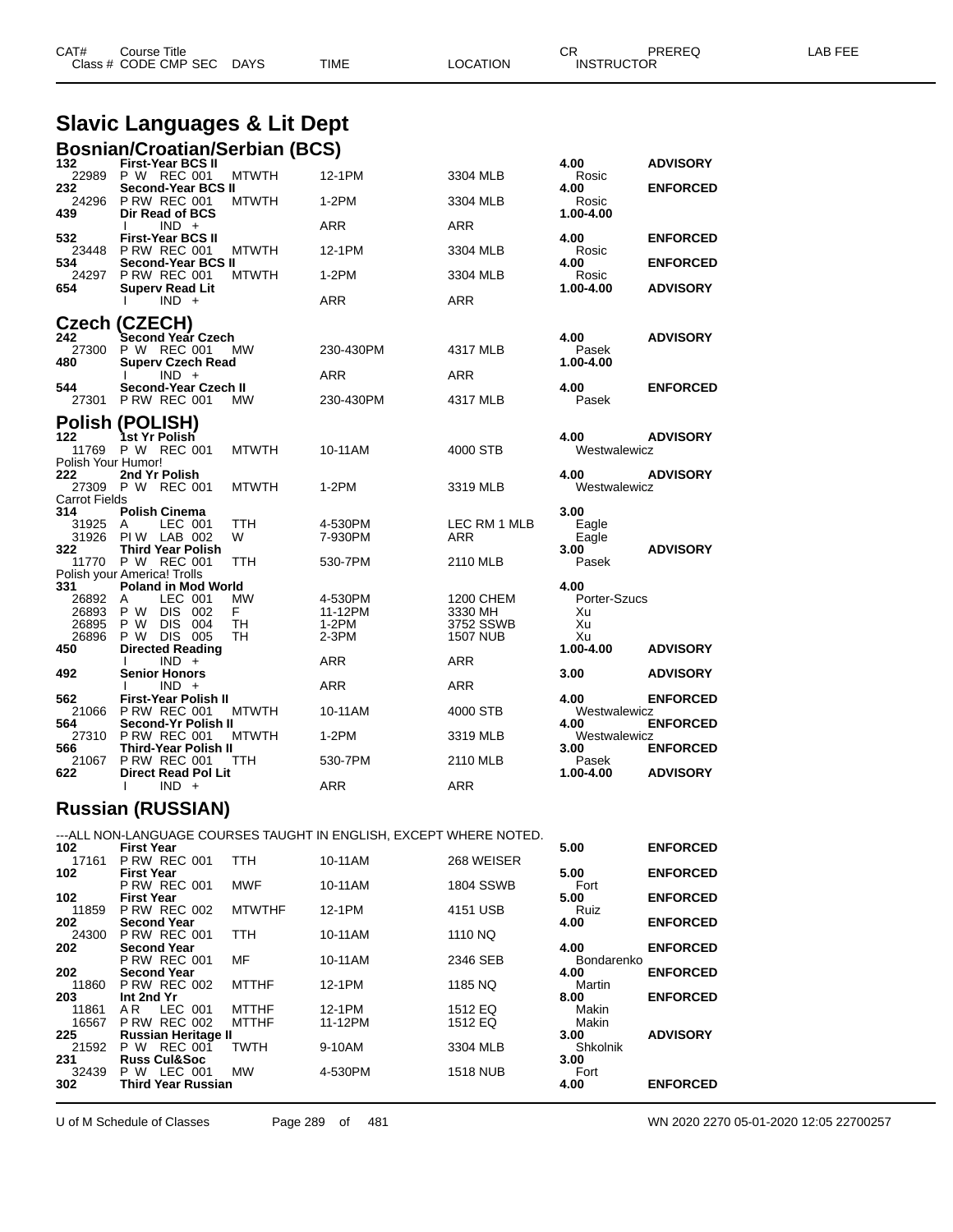| CAT#                    | Course Title<br>Class # CODE CMP SEC DAYS                |                 | <b>TIME</b>                                                                                          | <b>LOCATION</b>      | CR.<br><b>INSTRUCTOR</b>           | PREREQ          | LAB FEE |
|-------------------------|----------------------------------------------------------|-----------------|------------------------------------------------------------------------------------------------------|----------------------|------------------------------------|-----------------|---------|
| 11862<br>333            | PRW REC 001<br><b>Sport in Russia</b>                    | <b>TWTHF</b>    | 10-11AM                                                                                              | 3304 MLB             | Shkolnik<br>3.00                   |                 |         |
| 25320                   | LEC 001<br>A                                             | <b>TTH</b>      | 1-2PM                                                                                                | 1250 USB             | Makin                              |                 |         |
| 25321<br>25322          | P W<br>DIS 002<br>P W DIS 003                            | F.<br>F         | 10-11AM<br>11-12PM                                                                                   | 1185 NQ<br>1185 NQ   | Marciniak<br>Marciniak             |                 |         |
| 375<br>24378            | <b>Literature/Empire</b><br>P W LEC 001                  | <b>MW</b>       | 1130-1PM                                                                                             | 3254 LSA             | 3.00<br>Maiorova                   |                 |         |
| 402                     | <b>Fourth Year Russian</b>                               |                 |                                                                                                      |                      | 4.00                               | <b>ADVISORY</b> |         |
| 11864<br>402            | P W REC 001<br><b>Fourth Year Russian</b>                | F               | 9-10AM                                                                                               | 3304 MLB             | 4.00                               | <b>ADVISORY</b> |         |
| 418                     | P W REC 001<br><b>Islam and Russia</b>                   | TTH             | 1130-1PM                                                                                             | 1265 NQ              | Shkolnik<br>3.00                   |                 |         |
| 32540<br>430            | P W SEM 001<br><b>Supervised Reading</b>                 | МW              | 10-1130AM                                                                                            | G449 MH              | Knysh<br>1.00-4.00                 | <b>ADVISORY</b> |         |
|                         | $IND +$                                                  |                 | ARR                                                                                                  | ARR                  |                                    |                 |         |
| 475                     | <b>New Russian Poetry</b><br>32162 P W LEC 001           | ŤTH             | 230-4PM                                                                                              | 3304 MLB             | 3.00<br>Makin                      | <b>ADVISORY</b> |         |
| 492                     | <b>Senior Honors</b>                                     |                 | Course is taught in English but requires a reading knowledge of Russian (equivalent to Russian 302). |                      | 3.00                               | <b>ADVISORY</b> |         |
|                         | $IND +$                                                  |                 | ARR                                                                                                  | ARR                  |                                    |                 |         |
| 499                     | <b>Adv Sem Russian</b><br>20326 P W REC 001              | TTH             | 4-530PM                                                                                              | 3304 MLB             | 3.00<br>Aizman                     | <b>ADVISORY</b> |         |
|                         | Russian History Through Film                             |                 |                                                                                                      |                      |                                    |                 |         |
| 512                     | First-Yr Russian II                                      |                 | All class discussions, readings, and most assignments are in Russian.                                |                      | 5.00                               | <b>ENFORCED</b> |         |
| 21070<br>512            | PRW REC 001<br>First-Yr Russian II                       | TTH             | 10-11AM                                                                                              | 268 WEISER           | 5.00                               | <b>ENFORCED</b> |         |
|                         | <b>P RW REC 001</b>                                      | MWF             | 10-11AM                                                                                              | 1804 SSWB            | Fort                               |                 |         |
| 512                     | First-Yr Russian II<br>21071 PRW REC 002                 | <b>MTWTHF</b>   | 12-1PM                                                                                               | 4151 USB             | 5.00<br>Ruiz                       | <b>ENFORCED</b> |         |
| 514                     | Second-Yr Russian II                                     |                 |                                                                                                      |                      | 4.00                               | <b>ENFORCED</b> |         |
| 21072<br>514            | PRW REC 001<br>Second-Yr Russian II                      | TTH             | 10-11AM                                                                                              | 1110 NQ              | 4.00                               | <b>ENFORCED</b> |         |
| 514                     | <b>P RW REC 001</b><br>Second-Yr Russian II              | МF              | 10-11AM                                                                                              | 2346 SEB             | Bondarenko<br>4.00                 | <b>ENFORCED</b> |         |
|                         | 24709 PRW REC 002                                        | <b>MTTHF</b>    | 12-1PM                                                                                               | 1185 NQ              | Martin                             |                 |         |
| 516<br>21073            | Third-Yr Russian II<br><b>P RW REC 001</b>               | TWTHF           | 10-11AM                                                                                              | 3304 MLB             | 4.00<br>Shkolnik                   | <b>ENFORCED</b> |         |
| 518                     | <b>Fourth-Yr Russian II</b><br>21074 PRW REC 001         | F               | 9-10AM                                                                                               | 3304 MLB             | 4.00                               | <b>ENFORCED</b> |         |
| 518                     | <b>Fourth-Yr Russian II</b>                              |                 |                                                                                                      |                      | 4.00                               | <b>ENFORCED</b> |         |
| 520                     | <b>P RW REC 001</b><br>Fifth-Year Russian                | TTH             | 1130-1PM                                                                                             | 1265 NQ              | Shkolnik<br>4.00                   | <b>ENFORCED</b> |         |
| 19390<br>520            | PIRW REC 001<br><b>Fifth-Year Russian</b>                | W               | 3-5PM                                                                                                | 3265 USB             | 4.00                               | <b>ENFORCED</b> |         |
|                         | <b>P RW REC 001</b>                                      | M               | 3-5PM                                                                                                | 3163 USB             | Bondarenko                         |                 |         |
| 525<br>24674            | <b>Inten Second Yr Russ</b><br>P <sub>R</sub><br>LEC 001 | MTTHF           | 12-1PM                                                                                               | 1512 EQ              | 8.00<br>Makin                      | <b>ENFORCED</b> |         |
| 24675                   | <b>REC 002</b><br>AR.<br><b>Russian Heritage II</b>      | <b>MTTHF</b>    | 11-12PM                                                                                              | 1512 EQ              | Makin                              | <b>ADVISORY</b> |         |
| 526<br>25986            | P W REC 001                                              | <b>TWTH</b>     | 9-10AM                                                                                               | 3304 MLB             | 3.00<br>Shkolnik                   |                 |         |
| 575<br>25375            | Literature/Empire<br>P W LEC 001                         | МW              | 1130-1PM                                                                                             | 3254 LSA             | 3.00<br>Maiorova                   |                 |         |
| 652                     | Superv Read Lit                                          |                 |                                                                                                      |                      | 1.00-4.00                          | <b>ADVISORY</b> |         |
| 852                     | $IND +$<br>I.<br>19th C Literature                       |                 | ARR                                                                                                  | ARR                  | 3.00                               | <b>ADVISORY</b> |         |
| 32163<br>990            | P W LEC 001<br><b>Diss-Precand</b>                       | - F             | 3-6PM                                                                                                | ARR                  | Maiorova<br>1.00-8.00              | <b>ADVISORY</b> |         |
|                         | $IND +$                                                  |                 | ARR                                                                                                  | ARR                  |                                    |                 |         |
| 995                     | Diss-Cand<br>IR<br>$IND +$                               |                 | ARR                                                                                                  | ARR                  | 8.00                               | <b>ENFORCED</b> |         |
|                         | <b>Slavic (SLAVIC)</b>                                   |                 |                                                                                                      |                      |                                    |                 |         |
| 150                     | First Year Seminar                                       |                 |                                                                                                      |                      | 3.00                               | <b>ADVISORY</b> |         |
|                         | 22274 P RW SEM 001<br>Gipsy Kings?! Peripheral Cult      | <b>MW</b>       | 4-530PM                                                                                              | 3540 NUB             | Pasek                              |                 |         |
|                         | 32426 P RW SEM 002                                       | МW              | 530-7PM                                                                                              | <b>1507 NUB</b>      | Fort                               |                 |         |
| Taste of Eurasia<br>225 | <b>Art&amp;Cul Cent Eur</b>                              |                 |                                                                                                      |                      | 3.00                               |                 |         |
|                         | 32164 PIW LEC 001<br>Czech, German Jewish                | МW              | 1-230PM                                                                                              | 1469 MH              | Toman                              |                 |         |
| 260                     | <b>Directed Reading</b>                                  |                 |                                                                                                      |                      | 1.00-4.00                          |                 |         |
| 281                     | $IND +$<br>Jews in Modern World                          |                 | ARR                                                                                                  | ARR                  | 4.00                               |                 |         |
| 27168                   | S<br>LEC 001                                             | TTH             | 10-1130AM                                                                                            | 2022 STB             | Pinsker                            |                 |         |
| 27514<br>27516          | P W DIS 002<br>P W DIS 003                               | F.<br><b>TH</b> | 10-11AM<br>4-5PM                                                                                     | 1469 MH<br>2062 PALM | Pinsker, Linial<br>Pinsker, Linial |                 |         |
| 290<br>20095            | <b>Studies E Euro Cult</b><br>PIW LEC 001                | T               | 4-6PM                                                                                                | AUD D AH             | 1.00<br>Westwalewicz               |                 |         |
|                         |                                                          |                 |                                                                                                      |                      |                                    |                 |         |

U of M Schedule of Classes Page 290 of 481 WN 2020 2270 05-01-2020 12:05 22700257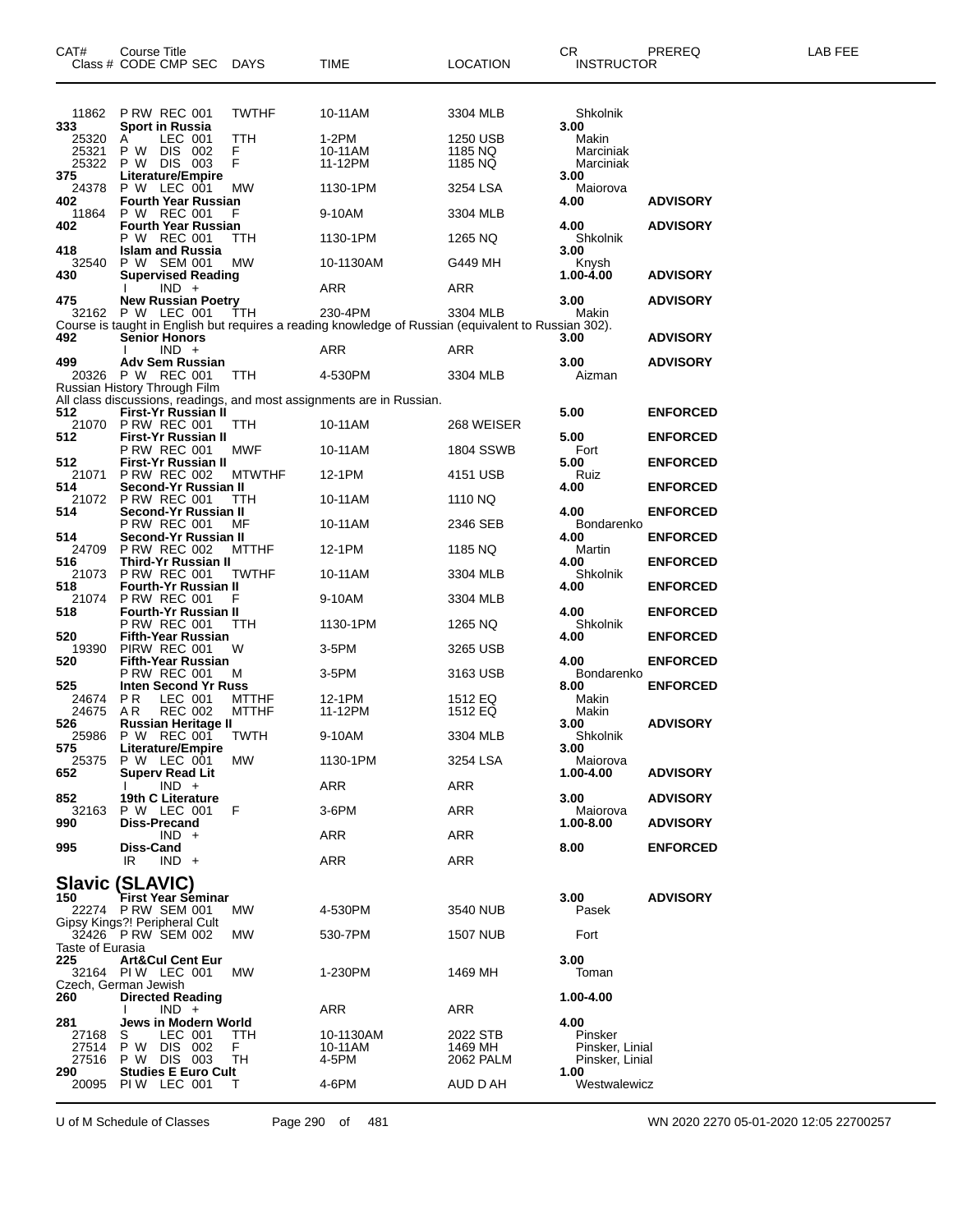| CAT#                                                    | Course Title<br>Class # CODE CMP SEC DAYS                                                                                                       |                                | <b>TIME</b>                                                  | <b>LOCATION</b>                                                  | CR<br><b>INSTRUCTOR</b>                                                                                            | PREREQ          | LAB FEE |
|---------------------------------------------------------|-------------------------------------------------------------------------------------------------------------------------------------------------|--------------------------------|--------------------------------------------------------------|------------------------------------------------------------------|--------------------------------------------------------------------------------------------------------------------|-----------------|---------|
|                                                         | Rock Kills Communism                                                                                                                            |                                |                                                              |                                                                  |                                                                                                                    |                 |         |
|                                                         | Meets 1st 7 wks: 1/14, 1/21, 1/28, 2/4, 2/11, 2/18, 2/25.<br>33714 PIW LEC 002<br>Hip Hop in E Euro & Russia                                    | T.                             | 2-4PM                                                        | 2228 SEB                                                         | Aniskiewicz                                                                                                        |                 |         |
|                                                         | Meets 2nd 7 wks: 3/10, 3/17, 3/24, 3/31, 4/7, 4/14, 4/21.<br>22808 PIW LEC 003<br>Revolution in the Attic                                       | T.                             | 4-6PM                                                        | AUD D AH                                                         | Westwalewicz                                                                                                       |                 |         |
| <b>Russian Folk Tales</b>                               | Meets 2nd 7 wks: 3/10, 3/17, 3/24, 3/31, 4/7, 4/14, 4/21.<br>27913 PIW LEC 004                                                                  | T.                             | 4-6PM                                                        | 1300 CHEM                                                        | Makin                                                                                                              |                 |         |
| 312                                                     | Meets 2nd 7 wks: 3/10, 3/17, 3/24, 3/31, 4/7, 4/14, 4/21.<br><b>Cnt Eur Cinema</b>                                                              |                                |                                                              |                                                                  | 3.00                                                                                                               | <b>ADVISORY</b> | 50.00   |
| 14214<br>11872<br>14280<br>16163<br>16552<br>22301      | LEC 001<br>A<br>LAB 002<br>A<br>PI W<br><b>DIS</b><br>-003<br><b>DIS</b><br>004<br>PI W<br>PI W<br>DIS 005<br><b>PIW DIS 006</b>                | TTH<br>W<br>TН<br>F.<br>F<br>F | $2-3PM$<br>730-10PM<br>3-4PM<br>$2-3PM$<br>12-1PM<br>$1-2PM$ | 1400 CHEM<br>AUD A AH<br>1400 CHEM<br>1437 MH<br>ARR<br>1437 MH  | Eagle<br>Eagle<br>Eagle<br>Paige<br>van Doren<br>Wagner                                                            |                 |         |
| 315                                                     | <b>Field Work</b><br>$IND +$                                                                                                                    |                                | ARR                                                          | ARR                                                              | 1.00-3.00                                                                                                          | <b>ADVISORY</b> |         |
| 397<br>25748<br>25753<br>25758<br>25763<br>25768<br>450 | <b>Commu &amp; Capit E Eur</b><br>LEC 001<br>A<br>DIS 002<br>-PI<br>DIS 003<br>PI<br>DIS 004<br>ΡI<br>DIS 005<br>ΡI<br><b>Directed Readings</b> | TTH<br>TН<br>TН<br>F.<br>F     | 1130-1PM<br>3-4PM<br>4-5PM<br>10-11AM<br>11-12PM             | 260 WEISER<br>238A WH<br>238A WH<br><b>1507 NUB</b><br>1024 DANA | 4.00<br>Fehervary<br>Babic, Fehervary<br>Babic, Fehervary<br>Deoanca, Fehervary<br>Deoanca, Fehervary<br>1.00-4.00 |                 |         |
| 470                                                     | $IND +$<br><b>Culture of E Europe</b>                                                                                                           |                                | ARR                                                          | ARR                                                              | 3.00                                                                                                               |                 |         |
| 28491                                                   | P W LEC 001                                                                                                                                     | MW                             | 530-7PM                                                      | B <sub>134</sub> MLB                                             | Toman                                                                                                              |                 |         |
|                                                         | Soviet Visual Cult: 1917-53<br>33762 PIW LEC 002<br>Czech Poetry in Song                                                                        | МF                             | 1130-1PM                                                     | 2058 MOORE                                                       | Cheek                                                                                                              |                 |         |
| 500<br>31928                                            | <b>Teach Slavic Lang</b><br>P<br>LEC 001                                                                                                        | F                              | 8-9AM                                                        | 3205 MLB                                                         | 3.00                                                                                                               | <b>ADVISORY</b> |         |
| 500                                                     | <b>Teach Slavic Lang</b><br>LEC 001<br>P                                                                                                        | W                              | $1-3PM$                                                      | 4217 MLB                                                         | 3.00<br>Rogovyk                                                                                                    | <b>ADVISORY</b> |         |
| 549<br>28902                                            | <b>Research Methods</b><br>P W SEM 001                                                                                                          | м                              | 12-2PM                                                       | ARR                                                              | 2.00<br>Paloff                                                                                                     | <b>ADVISORY</b> |         |
| 565<br>32165<br>Bakhtin                                 | <b>E Euro Lit Theories</b><br><b>SEM 001</b><br>P                                                                                               | м                              | 2-3PM                                                        | <b>ARR</b>                                                       | 1.00<br>Paloff                                                                                                     | <b>ADVISORY</b> |         |
| 662                                                     | <b>Directed Reading</b><br>$IND +$                                                                                                              |                                | ARR                                                          | ARR                                                              | 1.00-4.00                                                                                                          | <b>ADVISORY</b> |         |
|                                                         | Ukrainian (UKR)                                                                                                                                 |                                |                                                              |                                                                  |                                                                                                                    |                 |         |
| 152<br>21077                                            | 1st Year Ukráinian<br>P W REC 001                                                                                                               | <b>MTWTH</b>                   | 12-1PM                                                       | 3205 MLB                                                         | 4.00<br>Bondarenko                                                                                                 | <b>ADVISORY</b> |         |
| 252                                                     | 2nd Year Ukrainian<br>27328 PRW REC 001                                                                                                         | <b>MTWTH</b>                   | 12-1PM                                                       | 3205 MLB                                                         | 4.00<br>Bondarenko                                                                                                 | <b>ENFORCED</b> |         |
| 352                                                     | 3rd Year UKR II<br>28493 PRW REC 001<br>Ukrainian for Russian Speakers                                                                          | TTH                            | 230-4PM                                                      | 3301 MLB                                                         | 3.00<br>Rogovyk                                                                                                    | <b>ENFORCED</b> |         |
| 421                                                     | Dir Reading UKR Lit<br>$IND^-$ +                                                                                                                |                                | ARR                                                          | ARR                                                              | 1.00-4.00                                                                                                          | <b>ADVISORY</b> |         |
| 450                                                     | Internship-Ukraine<br>$IND +$                                                                                                                   |                                | ARR                                                          | ARR                                                              | 1.00                                                                                                               | <b>ADVISORY</b> |         |
| 552<br>21078                                            | <b>First-Year UKR II</b><br><b>P RW REC 001</b>                                                                                                 | <b>MTWTH</b>                   | 12-1PM                                                       | 3205 MLB                                                         | 4.00<br>Bondarenko                                                                                                 | <b>ENFORCED</b> |         |
| 554<br>27329                                            | Second-Year UKR II<br><b>P RW REC 001</b>                                                                                                       | <b>MTWTH</b>                   | 12-1PM                                                       | 3205 MLB                                                         | 4.00<br>Bondarenko                                                                                                 | <b>ENFORCED</b> |         |
| 556<br>30548                                            | <b>Third-Year UKR II</b><br><b>P RW REC 001</b>                                                                                                 | <b>TTH</b>                     | 230-4PM                                                      | 3301 MLB                                                         | 3.00<br>Rogovyk                                                                                                    | <b>ENFORCED</b> |         |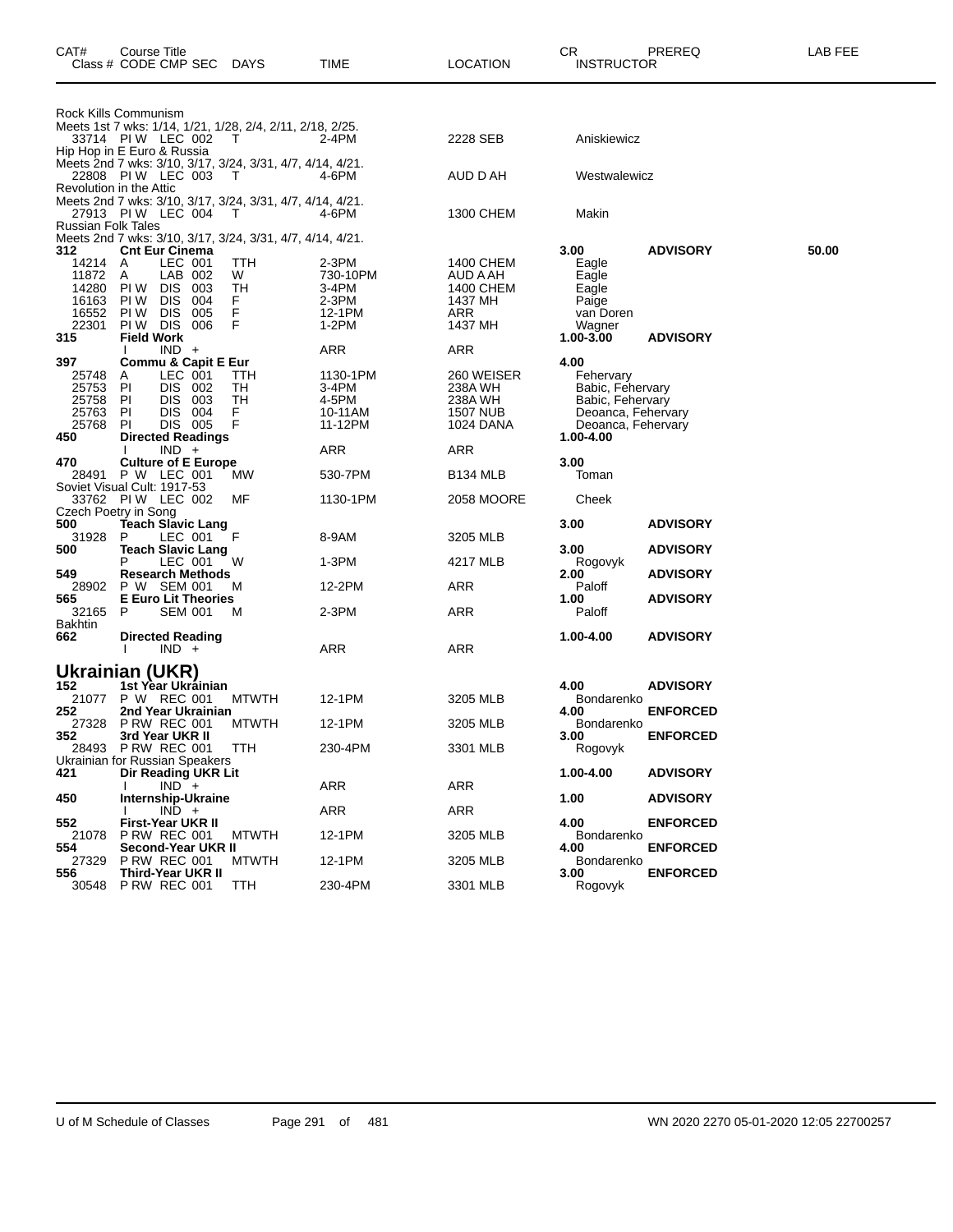| CAT# | Title<br>Course      |      |             |          | rг<br>◡           | PREREQ |  |
|------|----------------------|------|-------------|----------|-------------------|--------|--|
|      | Class # CODE CMP SEC | DAYS | <b>TIME</b> | LOCATION | <b>INSTRUCTOR</b> |        |  |

#### **Sociology Department Sociology (SOC)**

|                                                |                                |                |                           |                |                                                                                  |                      |                  | IT IS CRITICAL THAT STUDENTS ATTEND CLASSES FROM THE BEGINNING OF THE TERM. EVEN THOUGH STUDENTS MAY BE-<br>REGISTERED OFFICIALLY FOR A COURSE. THE DEPARTMENT MAY GIVE AWAY PLACES IN A COURSE IF STUDENTS DO NOT ATTEND THE |
|------------------------------------------------|--------------------------------|----------------|---------------------------|----------------|----------------------------------------------------------------------------------|----------------------|------------------|-------------------------------------------------------------------------------------------------------------------------------------------------------------------------------------------------------------------------------|
| FIRST TWO COURSE MEETINGS.                     |                                |                |                           |                |                                                                                  |                      |                  | --TO ASSIST THE STUDENT IN SELECTING COURSES, PAST COURSE SYLLABI ARE AVAILABLE AT: www.lsa.umich.edu/soc/syllabi.                                                                                                            |
| 100                                            | Intro to Sociology             |                |                           |                |                                                                                  |                      | 4.00             | <b>ADVISORY, ENFORCED</b>                                                                                                                                                                                                     |
| 11873 A RW LEC 001                             |                                |                |                           | TTH            | Section 002-013 are automatically enrolled in lecture section 001<br>1-230PM     | AUD 4 MLB            | Jansen           |                                                                                                                                                                                                                               |
| 11874 PRW DIS 002                              |                                |                |                           | TH             | 3-4PM                                                                            | 3242 LSA             | Kornberg         |                                                                                                                                                                                                                               |
| 20179 PRW DIS 003                              |                                |                |                           | TH.            | Section 002-013 are automatically enrolled in lecture section 001<br>4-5PM       | 3242 LSA             | Kornberg         |                                                                                                                                                                                                                               |
|                                                |                                |                |                           |                | Section 002-013 are automatically enrolled in lecture section 001                |                      |                  |                                                                                                                                                                                                                               |
| 11875 PRW DIS 004                              |                                |                |                           | TH.            | 5-6PM<br>Section 002-013 are automatically enrolled in lecture section 001       | 3242 LSA             | Kornberg         |                                                                                                                                                                                                                               |
| 24173 PRW DIS 007 F                            |                                |                |                           |                | 8-9AM                                                                            | 3242 LSA             | Goodyear         |                                                                                                                                                                                                                               |
| 24174 PRW DIS 008                              |                                |                |                           | F              | Section 002-013 are automatically enrolled in lecture section 001<br>9-10AM      | 3242 LSA             | Goodyear         |                                                                                                                                                                                                                               |
| 24175 PRW DIS 009                              |                                |                |                           | F              | Section 002-013 are automatically enrolled in lecture section 001<br>10-11AM     | 3242 LSA             | Goodyear         |                                                                                                                                                                                                                               |
|                                                |                                |                |                           |                | Section 002-013 are automatically enrolled in lecture section 001                |                      |                  |                                                                                                                                                                                                                               |
| 27280 PRW DIS 010                              |                                |                |                           | $-F$           | 11-12PM<br>Section 002-013 are automatically enrolled in lecture section 001     | 3242 LSA             | Bilik            |                                                                                                                                                                                                                               |
| 32117 PRW DIS 011                              |                                |                |                           | F              | 12-1PM                                                                           | 3242 LSA             | Bilik            |                                                                                                                                                                                                                               |
| 32118 PRW DIS 012<br>16983 ADR LEC 020         |                                |                |                           | F<br><b>MW</b> | 1-2PM<br>10-1130AM                                                               | 3242 LSA<br>AUD A AH | Bilik<br>McGinn  |                                                                                                                                                                                                                               |
| 27281 PDRWDIS 021                              |                                |                |                           | - W            | STUDENTS ARE AUTO-ENROLLED IN LEC 020 WHEN THEY ELECT ONE DIS 021-032.<br>12-1PM | 3242 LSA             | Rollend          |                                                                                                                                                                                                                               |
|                                                |                                |                |                           |                | STUDENTS ARE AUTO-ENROLLED IN LEC 020 WHEN THEY ELECT ONE DIS 021-032.           |                      |                  |                                                                                                                                                                                                                               |
| 24177 PDRWDIS 022                              |                                |                |                           | W.             | 1-2PM<br>STUDENTS ARE AUTO-ENROLLED IN LEC 020 WHEN THEY ELECT ONE DIS 021-032.  | 3242 LSA             | Rollend          |                                                                                                                                                                                                                               |
| 24176 PDRWDIS 023                              |                                |                |                           | w              | 2-3PM                                                                            | 3242 LSA             | Rollend          |                                                                                                                                                                                                                               |
| 20805 PDRW DIS 024                             |                                |                |                           | <b>W</b>       | STUDENTS ARE AUTO-ENROLLED IN LEC 020 WHEN THEY ELECT ONE DIS 021-032.<br>3-4PM  | 3242 LSA             | Adams            |                                                                                                                                                                                                                               |
|                                                |                                |                |                           |                | STUDENTS ARE AUTO-ENROLLED IN LEC 020 WHEN THEY ELECT ONE DIS 021-032.           |                      |                  |                                                                                                                                                                                                                               |
| 27282 PDRWDIS 025                              |                                |                |                           | W.             | 4-5PM<br>STUDENTS ARE AUTO-ENROLLED IN LEC 020 WHEN THEY ELECT ONE DIS 021-032.  | 3242 LSA             | Adams            |                                                                                                                                                                                                                               |
| 27283 PDR DIS 026                              |                                |                |                           | w              | 5-6PM<br>STUDENTS ARE AUTO-ENROLLED IN LEC 020 WHEN THEY ELECT ONE DIS 021-032.  | 3242 LSA             | Adams            |                                                                                                                                                                                                                               |
| 30207 PDR DIS 028                              |                                |                |                           | TH             | 8-9AM                                                                            | 3242 LSA             | Vittum           |                                                                                                                                                                                                                               |
| 30208 PDRW DIS 029<br>32120                    | PDRW DIS 030                   |                |                           | TH<br>TH       | 12-1PM<br>1-2PM                                                                  | 3242 LSA<br>3242 LSA | Vittum<br>Vittum |                                                                                                                                                                                                                               |
| 102<br>16984 ADRW LEC 001                      | <b>Intro Soc: Topics</b>       |                |                           |                |                                                                                  |                      | 4.00             | <b>ADVISORY, ENFORCED</b>                                                                                                                                                                                                     |
| Sports and Society                             |                                |                |                           | TTH            | 1130-1PM                                                                         | AUD C AH             | Ybarra           |                                                                                                                                                                                                                               |
| 22363 PDRW DIS 002                             |                                |                |                           | - TH           | STUDENTS ARE AUTO-ENROLLED IN LEC 001 WHEN THEY ELECT ONE DIS 002-004.<br>3-4PM  | 2407 MH              | James            |                                                                                                                                                                                                                               |
| Sports and Society                             |                                |                |                           |                |                                                                                  |                      |                  |                                                                                                                                                                                                                               |
| 16985 PDRW DIS 003                             |                                |                |                           | TH             | STUDENTS ARE AUTO-ENROLLED IN LEC 001 WHEN THEY ELECT ONE DIS 002-011.<br>4-5PM  | 1250 USB             | James            |                                                                                                                                                                                                                               |
| Sports and Society                             |                                |                |                           |                |                                                                                  |                      |                  |                                                                                                                                                                                                                               |
| 25179 PDRWDIS 004                              |                                |                |                           | TH             | STUDENTS ARE AUTO-ENROLLED IN LEC 001 WHEN THEY ELECT ONE DIS 002-011.<br>5-6PM  | 2462 MH              | James            |                                                                                                                                                                                                                               |
| Sports and Society<br>25180 PDRW DIS 005       |                                |                |                           | F              | 11-12PM                                                                          | 2336 MH              | Wampler          |                                                                                                                                                                                                                               |
| Sports and Society                             |                                |                |                           |                |                                                                                  |                      |                  |                                                                                                                                                                                                                               |
| 25181 PDRWDIS 006<br>Sports and Society        |                                |                |                           | - F            | 12-1PM                                                                           | 1448 MH              | Cope             |                                                                                                                                                                                                                               |
| 25182 PDRWDIS 007<br>Sports and Society        |                                |                |                           | F              | 12-1PM                                                                           | 2336 MH              | Wampler          |                                                                                                                                                                                                                               |
| 30533 PDRW DIS 008                             |                                |                |                           | F              | 2-3PM                                                                            | 2347 MH              | Cope             |                                                                                                                                                                                                                               |
| Sports and Society<br>32124 AR                 |                                | LEC 030        |                           | МW             | 10-1130AM                                                                        | 2306 MH              | Kelley           |                                                                                                                                                                                                                               |
| <b>Health and Medicine</b><br>32128 PR         |                                | DIS 031        |                           | TН             | 12-1PM                                                                           | 4212 SEB             | Ozor             |                                                                                                                                                                                                                               |
| <b>Health and Medicine</b>                     |                                |                |                           |                |                                                                                  |                      |                  |                                                                                                                                                                                                                               |
| 32129 PR<br><b>Health and Medicine</b>         |                                | DIS 032        |                           | TН             | $2-3PM$                                                                          | 2437 MH              | Ozor             |                                                                                                                                                                                                                               |
| 32130 PR                                       |                                | DIS 033        |                           | TН             | 5-6PM                                                                            | 2407 MH              | Ozor             |                                                                                                                                                                                                                               |
| <b>Health and Medicine</b><br>105              |                                |                | <b>First Year Seminar</b> |                |                                                                                  |                      | 3.00             | <b>ADVISORY</b>                                                                                                                                                                                                               |
| 29070 P RW SEM 001<br>Sociological Imagination |                                |                |                           | <b>MW</b>      | 4-530PM                                                                          | 3207 LSA             | Ybarra           |                                                                                                                                                                                                                               |
| 122                                            | <b>Intrgrp Dialogue</b>        |                |                           |                |                                                                                  |                      | 3.00             |                                                                                                                                                                                                                               |
| 18849<br>122                                   | PI.<br><b>Intrgrp Dialogue</b> | <b>SEM 001</b> |                           | W              | 230-530PM                                                                        | 170 WEISER           | Hicks<br>3.00    |                                                                                                                                                                                                                               |

U of M Schedule of Classes Page 292 of 481 WN 2020 2270 05-01-2020 12:05 22700257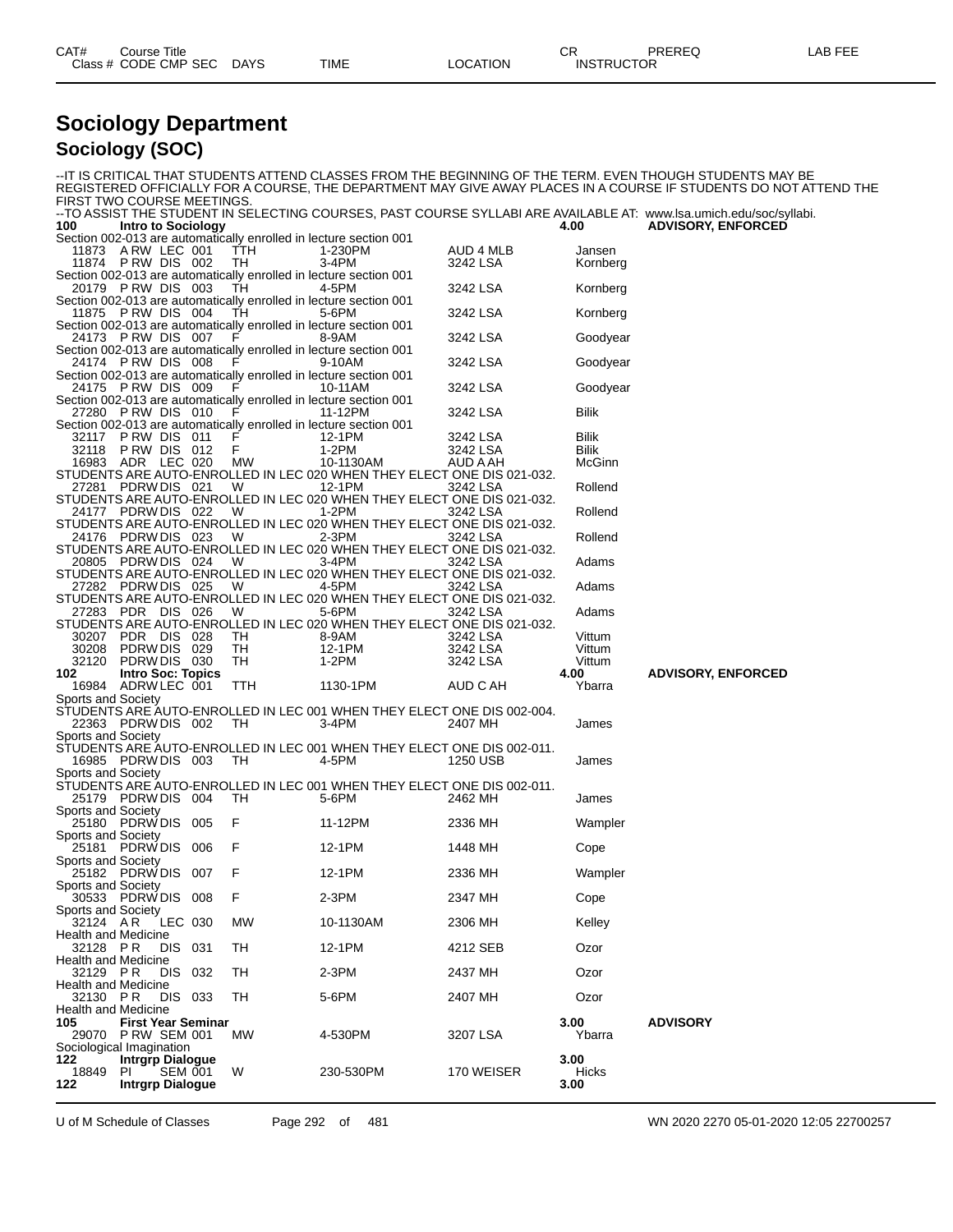|                                                              | P                                    | <b>SEM 001</b>                   |                          | W                                                        | 3-5PM<br>Interested students must fill out an online request at www.igr.umich.edu. Due to high demand, students who do not | ARR                             |                      |                 |        |
|--------------------------------------------------------------|--------------------------------------|----------------------------------|--------------------------|----------------------------------------------------------|----------------------------------------------------------------------------------------------------------------------------|---------------------------------|----------------------|-----------------|--------|
|                                                              |                                      |                                  |                          |                                                          | attend the mass meeting on the first day of class will be dropped from the course. If you have questions, please           |                                 |                      |                 |        |
| 122                                                          | <b>Intrgrp Dialogue</b>              |                                  |                          | contact Susmetha Baidya (e-mail: sbaidya@umich.edu).     |                                                                                                                            |                                 | 3.00                 |                 |        |
| 18851<br>210                                                 | PI.<br><b>SocSci Statistics</b>      | <b>SEM 002</b>                   |                          | W                                                        | 230-530PM                                                                                                                  | G023 WQ                         | 4.00                 |                 |        |
|                                                              |                                      |                                  |                          |                                                          | STUDENTS ARE AUTO-ENROLLED IN LECTURE WHEN THEY ELECT A LAB.                                                               |                                 |                      |                 |        |
| 11877 A W LEC 001<br>28113                                   | P W LAB 002                          |                                  |                          | TTH<br>F                                                 | 1-2PM<br>9-11AM                                                                                                            | LEC RM 2 MLB<br><b>G444C MH</b> | Zhou<br>Rao          |                 |        |
| 11878 P W LAB 003                                            |                                      |                                  |                          | $\mathsf F$                                              | 11-1PM                                                                                                                     | G444B MH                        | Rao                  |                 |        |
|                                                              |                                      |                                  |                          |                                                          | STUDENTS ARE AUTO-ENROLLED IN LECTURE WHEN THEY ELECT A LAB.                                                               |                                 | Schurr               |                 |        |
| 11879                                                        | P W LAB 004                          |                                  |                          | F                                                        | 1-3PM<br>STUDENTS ARE AUTO-ENROLLED IN LECTURE WHEN THEY ELECT A LAB.                                                      | G444B MH                        |                      |                 |        |
| 32140                                                        | P W                                  | LAB 005                          |                          | TH                                                       | 2-4PM                                                                                                                      | 2302 SEB                        | Oh                   |                 |        |
| 32141<br>32139 A W                                           | P W                                  | LAB 006<br>LEC 020               |                          | TH<br><b>MW</b>                                          | 4-6PM<br>2-3PM                                                                                                             | 2275 NQ<br>G390 DENT            | Oh<br><b>Bloome</b>  |                 |        |
| Data Analysis                                                |                                      |                                  |                          |                                                          |                                                                                                                            |                                 |                      |                 |        |
| 16250 P W LAB 021<br>Data Analysis                           |                                      |                                  |                          | F                                                        | 10-12PM                                                                                                                    | G444A MH                        | Yeh                  |                 |        |
|                                                              |                                      |                                  |                          |                                                          | STUDENTS ARE AUTO-ENROLLED IN LECTURE WHEN THEY ELECT A LAB.                                                               |                                 |                      |                 |        |
| 21400 P W LAB 022                                            |                                      |                                  |                          | - F                                                      | 12-2PM                                                                                                                     | G444A MH                        | Nunna                |                 |        |
| Data Analysis                                                |                                      |                                  |                          |                                                          | STUDENTS ARE AUTO-ENROLLED IN LECTURE WHEN THEY ELECT A LAB.                                                               |                                 |                      |                 |        |
| 28121 P W LAB 023                                            |                                      |                                  |                          | F                                                        | 1-3PM                                                                                                                      | G444C MH                        | Galan                |                 |        |
| Data Analysis<br>32142 PW                                    |                                      | LAB 024                          |                          | W                                                        | $3-5$ PM                                                                                                                   | 2302 SEB                        | Yeh                  |                 |        |
| Data Analysis                                                |                                      |                                  |                          |                                                          |                                                                                                                            |                                 |                      |                 |        |
| 32143 PW                                                     |                                      | LAB 025                          |                          | W                                                        | 5-7PM                                                                                                                      | 2275 NQ                         | Nunna                |                 |        |
| Data Analysis<br>36954 P                                     |                                      | LAB 026                          |                          | F                                                        | 11-1PM                                                                                                                     | <b>G444C MH</b>                 | Galan                |                 |        |
| Data Analysis                                                |                                      |                                  |                          |                                                          |                                                                                                                            |                                 |                      |                 |        |
| 216<br>31917                                                 | <b>Thinking Class</b><br>P W SEM 001 |                                  |                          | MW                                                       | 230-4PM                                                                                                                    | 2330 MH                         | 3.00<br><b>Hubbs</b> |                 |        |
| 218                                                          | <b>Foundations IGR</b>               |                                  |                          |                                                          |                                                                                                                            |                                 | 3.00                 | <b>ENFORCED</b> |        |
| 25531<br>28952 PIR                                           | <b>PIR</b>                           | <b>SEM 001</b><br><b>SEM 002</b> |                          | TTH<br><b>TTH</b>                                        | 1-230PM<br>4-530PM                                                                                                         | G144 AH<br>2437 MH              | Kime<br>Kime         |                 |        |
|                                                              |                                      |                                  |                          |                                                          | Request permission at igrcourses@umich.edu. Please indicate course number, student name, umich email and student           |                                 |                      |                 |        |
|                                                              |                                      |                                  |                          | ID. Permissions will be granted starting Dec. 1st.       |                                                                                                                            |                                 |                      |                 |        |
| 30797 PIR<br>220                                             | <b>Political Econ</b>                | <b>SEM 003</b>                   |                          | TTH                                                      | 230-4PM                                                                                                                    | 4128 LSA                        | Hicks<br>4.00        |                 |        |
| 33349                                                        | P W SEM 001                          |                                  |                          | МW                                                       | 230-4PM                                                                                                                    | <b>B856 EQ</b>                  | Lynch                |                 |        |
| 225<br>27176                                                 | AD.                                  | LEC 001                          | <b>Project Community</b> | т                                                        | 1-230PM                                                                                                                    | 1005 WQ                         | 4.00<br>Christensen  |                 | 100.00 |
| 27177 PDRW DIS 002                                           |                                      |                                  |                          | TH                                                       | 11-12PM                                                                                                                    | 3242 LSA                        | Casanova             |                 |        |
| ED: Ann Arbor Public Schools<br>Ann Arbor Public Schools     |                                      |                                  |                          |                                                          |                                                                                                                            |                                 |                      |                 |        |
| 30382 PD W DIS 003                                           |                                      |                                  |                          | TH                                                       | 11-12PM                                                                                                                    | 3242 LSA                        | Casanova             |                 |        |
| <b>ED: Brilliant Detroit</b>                                 |                                      |                                  |                          |                                                          | Brilliant Detroit (Must be willing to drive or carpool to Detroit, Driver's license highly recommended)                    |                                 |                      |                 |        |
| 33398 PD W DIS 004                                           |                                      |                                  |                          | TH                                                       | 11-12PM                                                                                                                    | 3242 LSA                        | Casanova             |                 |        |
|                                                              |                                      |                                  |                          |                                                          | Downtown Boxing Gym Youth Program (Must be willing to drive or carpool to Detroit, Driver's license highly                 |                                 |                      |                 |        |
| recommended)<br>27286 PD                                     |                                      | DIS 005                          |                          | TH                                                       | 11-12PM                                                                                                                    | 3242 LSA                        | Casanova             |                 |        |
| Ed: Latino Family Services                                   |                                      |                                  |                          |                                                          |                                                                                                                            |                                 |                      |                 |        |
| 27287 PDRW DIS 006                                           |                                      |                                  |                          | TH.                                                      | Latino Family Services (Must be willing to drive or carpool to Detroit, Driver's license highly recommended)<br>11-12PM    | 3242 LSA                        | Casanova             |                 |        |
| ED: Mentor to Youth                                          |                                      |                                  |                          |                                                          |                                                                                                                            |                                 |                      |                 |        |
| Mentor <sub>2Youth</sub><br>27288 PD W DIS 007               |                                      |                                  |                          | TH                                                       | 10-11AM                                                                                                                    | 4155 LSA                        | Casanova             |                 |        |
| PH: Jewish Family Services                                   |                                      |                                  |                          |                                                          |                                                                                                                            |                                 |                      |                 |        |
| Jewish Family Services                                       |                                      |                                  |                          |                                                          |                                                                                                                            |                                 |                      |                 |        |
| 33400 PDRW DIS 008<br>Dawn Farm-Spera Recovery Center        |                                      |                                  |                          | TH                                                       | 10-11AM                                                                                                                    | 4155 LSA                        | Casanova             |                 |        |
| 27289 PDRW DIS 009                                           |                                      |                                  |                          | TH.                                                      | 11-12PM                                                                                                                    | 3242 LSA                        | Casanova             |                 |        |
| Avalon Housing<br>33399 PD W DIS 010                         |                                      |                                  |                          | TН                                                       | 10-11AM                                                                                                                    | 4155 LSA                        | Casanova             |                 |        |
|                                                              |                                      |                                  |                          | U-M Psychiatry Clinic-Zero to Thrive (Override Required) |                                                                                                                            |                                 |                      |                 |        |
| 27290 PDR DIS 011                                            |                                      |                                  |                          | TH                                                       | 11-12PM                                                                                                                    | 3242 LSA                        | Casanova             |                 |        |
| Ed: Peace Neighborhood Center<br>Peace Neighborhood Center   |                                      |                                  |                          |                                                          |                                                                                                                            |                                 |                      |                 |        |
| 27291 PDR DIS 012                                            |                                      |                                  |                          | TН                                                       | 11-12PM                                                                                                                    | 3242 LSA                        | Casanova             |                 |        |
| ED: 826Michigan<br>826michigan                               |                                      |                                  |                          |                                                          |                                                                                                                            |                                 |                      |                 |        |
| 27292 PD W DIS 014                                           |                                      |                                  |                          | TH.                                                      | 10-11AM                                                                                                                    | 4155 LSA                        | Casanova             |                 |        |
| PH: Unified HIV Health&Beyond<br>UNIFIED-HIV Health & Beyond |                                      |                                  |                          |                                                          |                                                                                                                            |                                 |                      |                 |        |
| 27293 PDRW DIS 015                                           |                                      |                                  |                          | TН                                                       | 10-11AM                                                                                                                    | 3207 LSA                        | Kemp                 |                 |        |
| PH: Shelter Assoc of Washtenaw                               |                                      |                                  |                          |                                                          |                                                                                                                            |                                 |                      |                 |        |

U of M Schedule of Classes Page 293 of 481 WN 2020 2270 05-01-2020 12:05 22700257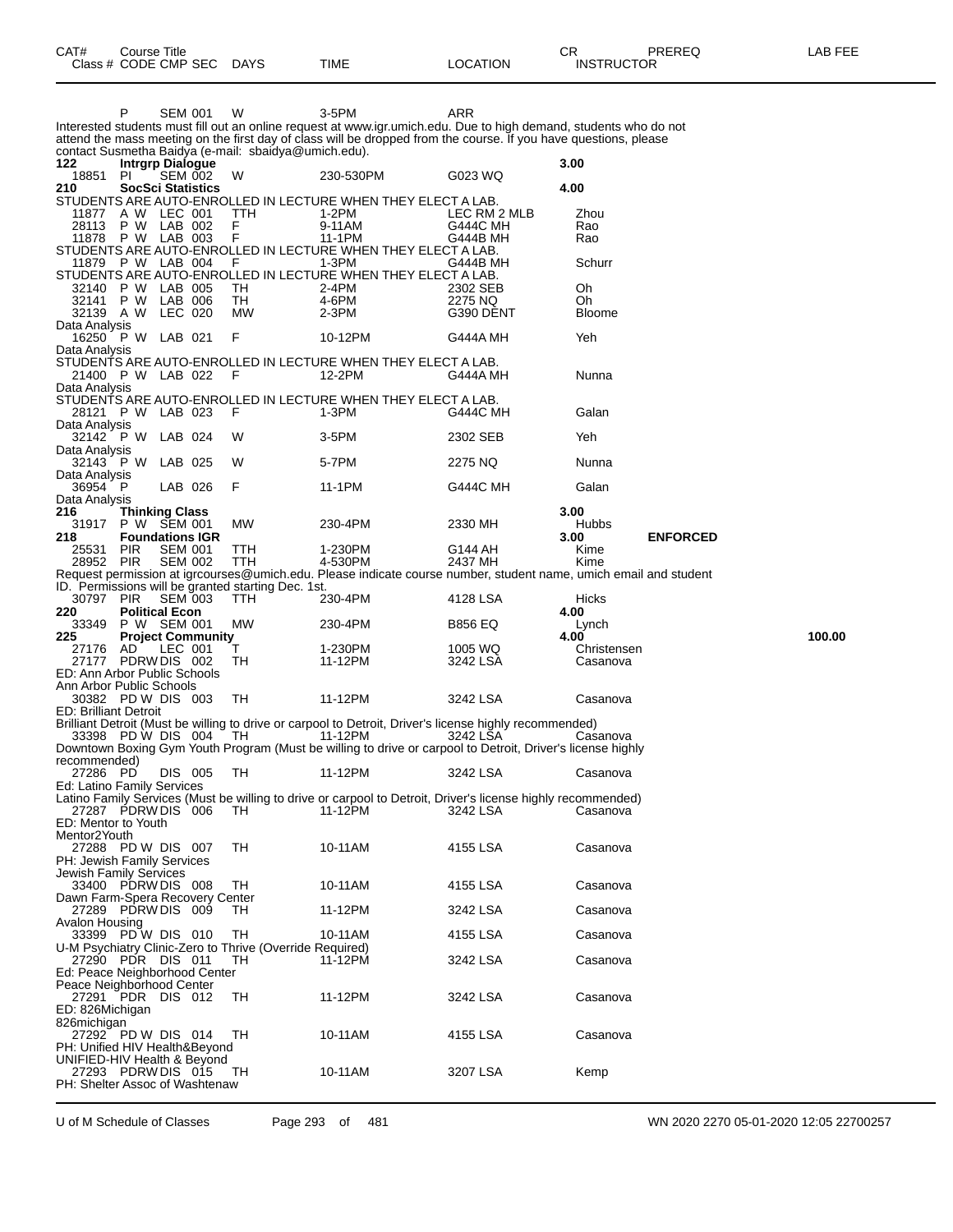| CAT#                                       | Course Title<br>Class # CODE CMP SEC          |                       |            | DAYS                                            | TIME                                                                           | <b>LOCATION</b>                                                                                              | CR<br><b>INSTRUCTOR</b>                  | PREREQ                    | LAB FEE |
|--------------------------------------------|-----------------------------------------------|-----------------------|------------|-------------------------------------------------|--------------------------------------------------------------------------------|--------------------------------------------------------------------------------------------------------------|------------------------------------------|---------------------------|---------|
|                                            |                                               |                       |            |                                                 |                                                                                |                                                                                                              |                                          |                           |         |
|                                            |                                               |                       |            | Shelter Association of Washtenaw/Food Gatherers |                                                                                |                                                                                                              |                                          |                           |         |
| 27294 PD<br>PH: Health Ambassadors         |                                               | DIS 016               |            | TH.                                             | 10-11AM                                                                        | 3207 LSA                                                                                                     | Kemp                                     |                           |         |
| <b>Project Healthy Schools</b><br>33401 PD |                                               | DIS 017               |            | TH                                              | 10-11AM                                                                        | 4155 LSA                                                                                                     | Casanova                                 |                           |         |
| Hope Clinic (Override Required)            |                                               |                       |            |                                                 |                                                                                |                                                                                                              |                                          |                           |         |
| 27295 PD<br>CJ: Prison-Creative Writing    |                                               | DIS 018               |            | TH                                              | 11-12PM                                                                        | 3207 LSA                                                                                                     | Kemp                                     |                           |         |
| Gus Harrison Prison (Override Required)    |                                               |                       |            |                                                 |                                                                                |                                                                                                              |                                          |                           |         |
| CJ: Jail(M&W)-Creative Writing             | 27296 PD W DIS 019                            |                       |            | - TH                                            | 11-12PM                                                                        | 3207 LSA                                                                                                     | Kemp                                     |                           |         |
| 27297 PD                                   |                                               | DIS 020               |            | TH                                              | Washtenaw County Jail - Creative Writing (Override Required)<br>11-12PM        | 3207 LSA                                                                                                     | Kemp                                     |                           |         |
| CJ: Jail(M&W)-Art Workshop                 |                                               |                       |            | Washtenaw County Jail - Art (Override Required) |                                                                                |                                                                                                              |                                          |                           |         |
| 33402 PD                                   |                                               | DIS 021               |            | TH                                              | 10-11AM                                                                        | 3207 LSA                                                                                                     | Kemp                                     |                           |         |
| 242                                        | <b>Social Class Exper</b>                     |                       |            |                                                 |                                                                                | Alternatives for Girls (Must be willing to drive or carpool to Detroit, Driver's license highly recommended) | 3.00                                     |                           |         |
| 270                                        | 32153 PDRWLEC 001<br>Gender & the Law         |                       |            | TTH                                             | 1-230PM                                                                        | 3254 LSA                                                                                                     | Lang<br>4.00                             |                           |         |
| 24081                                      | A                                             | LEC 001               |            | <b>TTH</b>                                      | 4-5PM                                                                          | AUD B AH                                                                                                     | Peterson                                 |                           |         |
| 24144                                      | PIW DIS 002<br>P W                            | <b>DIS</b>            | 002        | м<br>м                                          | 4-6PM<br>4-6PM                                                                 | 180 TAP<br>269 WEISER                                                                                        |                                          |                           |         |
| 24145                                      | PI W                                          | DIS 003               |            | F<br>F                                          | 10-12PM                                                                        | 1105 NQ                                                                                                      |                                          |                           |         |
| 24146<br>24147                             | PI W<br>PI W                                  | DIS 004<br><b>DIS</b> | 005        | F                                               | 10-12PM<br>12-2PM                                                              | 1175 NQ<br>1175 NQ                                                                                           |                                          |                           |         |
| 28903<br>28904                             | PI W<br><b>PIW DIS 007</b>                    | <b>DIS 006</b>        |            | F<br>M                                          | 12-2PM<br>4-6PM                                                                | 130 TAP<br>1436 MH                                                                                           |                                          |                           |         |
| 300                                        | <b>Principles&amp;Problems</b><br>PDRWLEC 001 |                       |            |                                                 |                                                                                |                                                                                                              | 3.00                                     |                           |         |
| 25004<br>302                               | Intro Soc: Hith&Soc                           |                       |            | ттн                                             | 1130-1PM                                                                       | 1449 MH                                                                                                      | McGinn<br>4.00                           |                           |         |
| 25005<br>25006                             | A<br>PRW DIS 002                              | LEC 001               |            | TTH<br>TH                                       | 1-230PM<br>4-5PM                                                               | AUD D AH<br>806 BMT                                                                                          | Sullivan<br><b>Waller-Bey</b>            |                           |         |
| 25007                                      | PRW DIS 003                                   |                       |            | TН                                              | 5-6PM                                                                          | 1469 MH                                                                                                      | <b>Waller-Bey</b>                        |                           |         |
| 32173<br>25008                             | P RW DIS<br>P R                               | <b>DIS</b>            | 004<br>005 | F.<br>F                                         | 12-1PM<br>8-9AM                                                                | G168 AH<br>3347 MH                                                                                           | Macias<br>Macias                         |                           |         |
| 25188<br>25189                             | P R<br><b>PR</b>                              | DIS 006<br>DIS 007    |            | F<br>F                                          | 9-10AM<br>$2-3PM$                                                              | 1460 MH<br>5180B AH                                                                                          | <b>Waller-Bey</b><br>Macias              |                           |         |
| 303                                        | Race&Ethnicity                                |                       |            |                                                 |                                                                                |                                                                                                              | 4.00                                     | <b>ADVISORY</b>           |         |
| 26859<br>26860                             | A<br>P                                        | LEC 001<br>DIS 002    |            | <b>MW</b><br>W                                  | 1130-1PM<br>4-5PM                                                              | 1449 MH<br>G144 AH                                                                                           | Mahan<br>Tucker-Shabazz                  |                           |         |
| 26861<br>26862                             | P<br>P                                        | <b>DIS</b><br>DIS 004 | 003        | W<br>W                                          | 5-6PM<br>6-7PM                                                                 | 3401 MH<br>3448 MH                                                                                           | Tucker-Shabazz<br>Tucker-Shabazz         |                           |         |
| 304                                        | <b>Amer Immigration</b>                       |                       |            |                                                 |                                                                                |                                                                                                              | 4.00                                     | <b>ADVISORY</b>           |         |
| 32135<br>32136                             | s w<br>P W                                    | LEC 001<br>DIS 002    |            | <b>TTH</b><br>W                                 | 10-1130AM<br>9-10AM                                                            | G020 TMC<br>3242 LSA                                                                                         | Pedraza<br>McAuliffe                     |                           |         |
| 32137<br>32138                             | P W<br>P W                                    | DIS 003<br>DIS 004    |            | W<br>W                                          | 10-11AM<br>11-12PM                                                             | 3242 LSA<br>3242 LSA                                                                                         | McAuliffe<br>McAuliffe                   |                           |         |
| 305                                        | <b>Intro Soc Theory</b>                       |                       |            |                                                 |                                                                                |                                                                                                              | 4.00                                     | <b>ADVISORY</b>           |         |
| 17703 AD                                   |                                               | LEC 001               |            | <b>TTH</b>                                      | 4-530PM<br>STUDENTS ARE AUTO-ENROLLED IN LECTURE WHEN THEY ELECT A DISCUSSION. | 3254 LSA                                                                                                     | McGinn                                   |                           |         |
| 21022 PR                                   |                                               |                       | DIS 002 F  |                                                 | 9-10AM<br>STUDENTS ARE AUTO-ENROLLED IN LECTURE WHEN THEY ELECT A DISCUSSION.  | 4128 LSA                                                                                                     | Hawks Jr                                 |                           |         |
| 19188 PR                                   |                                               | DIS 003               |            | - F                                             | 12-1PM<br>STUDENTS ARE AUTO-ENROLLED IN LECTURE WHEN THEY ELECT A DISCUSSION.  | 4128 LSA                                                                                                     | Hawks Jr                                 |                           |         |
| 19187 PR                                   |                                               | DIS 004               |            | - F                                             | $2-3PM$                                                                        | 4128 LSA                                                                                                     | Hawks Jr                                 |                           |         |
| 310                                        | <b>Socio Res Methods</b>                      |                       |            |                                                 | STUDENTS ARE AUTO-ENROLLED IN LECTURE WHEN THEY ELECT A DISCUSSION.            |                                                                                                              | 4.00                                     | <b>ADVISORY, ENFORCED</b> |         |
|                                            |                                               | LEC 001               |            | <b>TTH</b>                                      | STUDENTS ARE AUTO-ENROLLED IN LECTURE WHEN THEY ELECT A DISCUSSION.<br>230-4PM | AUD C AH                                                                                                     | Ybarra                                   |                           |         |
| 11880 AR                                   | 32174 PRW DIS 002                             |                       |            | F                                               | 9-10AM                                                                         | 4155 LSA                                                                                                     | Johnson                                  |                           |         |
|                                            | 11881 PRW DIS 003                             |                       |            | F                                               | 10-11AM<br>STUDENTS ARE AUTO-ENROLLED IN LECTURE WHEN THEY ELECT A DISCUSSION. | 4155 LSA                                                                                                     | Johnson                                  |                           |         |
|                                            | 11882 P RW DIS 004                            |                       |            | F                                               | 12-1PM                                                                         | 4155 LSA                                                                                                     | Johnson                                  |                           |         |
|                                            | 11883 PRW DIS 005                             |                       |            | TН                                              | STUDENTS ARE AUTO-ENROLLED IN LECTURE WHEN THEY ELECT A DISCUSSION.<br>4-5PM   | 4155 LSA                                                                                                     | Marshall                                 |                           |         |
|                                            | 25190 PRW DIS 006                             |                       |            | TH                                              | STUDENTS ARE AUTO-ENROLLED IN LECTURE WHEN THEY ELECT A DISCUSSION.<br>5-6PM   | 4155 LSA                                                                                                     | Marshall                                 |                           |         |
| 313                                        | Soc Sci Theory I                              |                       |            |                                                 |                                                                                |                                                                                                              | 4.00                                     | <b>ADVISORY</b>           |         |
| 25053<br>317                               | -P<br><b>Commu &amp; Capit E Eur</b>          | <b>SEM 001</b>        |            | WF                                              | 10-12PM                                                                        | <b>B834 EQ</b>                                                                                               | Robinson<br>4.00                         |                           |         |
| 25749<br>25754                             | A<br>PI                                       | LEC 001<br>DIS 002    |            | TTH<br>TH                                       | 1130-1PM<br>3-4PM                                                              | 260 WEISER<br>238A WH                                                                                        | Fehervary<br>Babic, Fehervary            |                           |         |
| 25759                                      | <b>PI</b>                                     | DIS.                  | 003        | TH                                              | 4-5PM                                                                          | 238A WH                                                                                                      | Babic, Fehervary                         |                           |         |
| 25764<br>25769                             | PI<br>PI                                      | DIS 004<br>DIS 005    |            | F.<br>F                                         | 10-11AM<br>11-12PM                                                             | <b>1507 NUB</b><br>1024 DANA                                                                                 | Deoanca, Fehervary<br>Deoanca, Fehervary |                           |         |
| 320<br>28947                               | <b>IGR Facilitation</b><br>PI                 | <b>SEM 001</b>        |            | MW                                              | 230-4PM                                                                        | G160 AH                                                                                                      | 3.00<br>Kime                             | <b>ADVISORY</b>           |         |
| 321                                        | <b>Dialog Prac</b>                            |                       |            |                                                 |                                                                                |                                                                                                              | 4.00                                     | <b>ADVISORY</b>           |         |
|                                            |                                               |                       |            |                                                 |                                                                                |                                                                                                              |                                          |                           |         |

U of M Schedule of Classes Page 294 of 481 WN 2020 2270 05-01-2020 12:05 22700257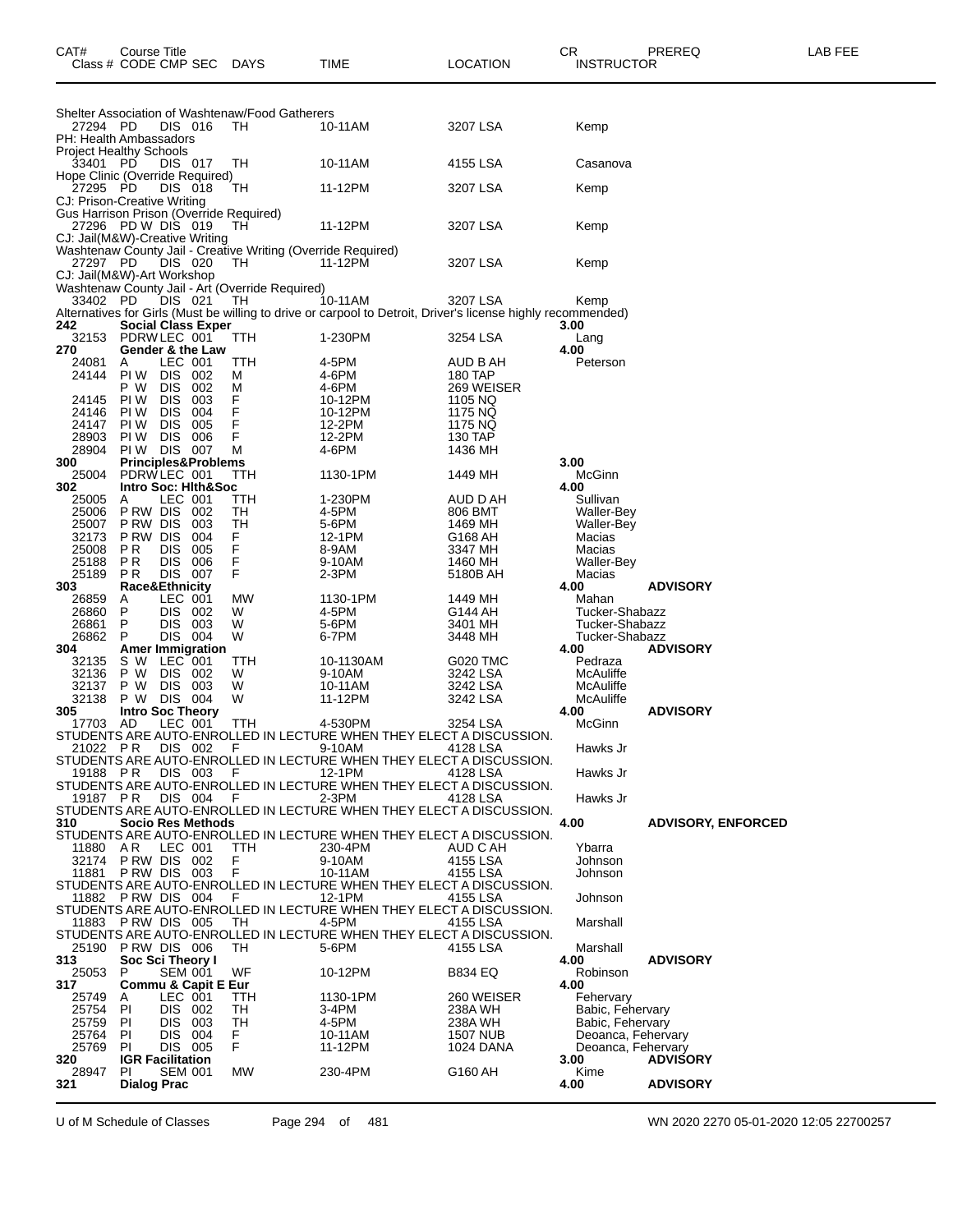| 28949<br>PI<br><b>SEM 002</b><br>230-530PM<br>5179 AH<br>Hicks<br>м<br>1.00-4.00<br>324<br><b>Advanced IGR Prac</b><br><b>ADVISORY</b><br>LAB 001<br>ARR<br>28951<br>PI.<br>ARR<br>Hicks<br>325<br><b>Project Com Adv Prac</b><br>4.00<br><b>ADVISORY</b><br>100.00<br>29647<br><b>SEM 001</b><br>2-4PM<br>3207 LSA<br>Christensen<br>PI<br>W<br>The Politics of Data<br>3.00<br>331<br>P W LEC 001<br>Neidert<br>29073<br>MW<br>4-530PM<br>G444A MH<br><b>Urban Inequality</b><br>335<br>4.00<br><b>ADVISORY</b><br>A W<br>LEC 001<br>MW<br>Zelner<br>29074<br>230-4PM<br>1640 CHEM<br>29353<br><b>DIS</b><br>P W<br>002<br>W<br>6-7PM<br>3242 LSA<br>Malcolm<br><b>DIS</b><br>29351<br>4-5PM<br>2062 PALM<br>P W<br>003<br>W<br>Week<br>29352<br><b>DIS</b><br>Week<br>P W<br>004<br>W<br>5-6PM<br>1401 MH<br>30767<br>P W<br><b>DIS</b><br>005<br>W<br>5-6PM<br>3254 LSA<br>Malcolm<br>P W DIS 006<br>34279<br>TH<br>3207 LSA<br>Malcolm<br>9-10AM<br><b>Soc of Families</b><br><b>ADVISORY</b><br>344<br>4.00<br>LEC 001<br>SD<br>TTH<br>10-1130AM<br>G127 AH<br>Smock<br>32131<br>DIS 003<br><b>PD</b><br>F<br>F<br>32133<br>12-1PM<br>1436 MH<br>Wisner<br>DIS 004<br>32134<br><b>PD</b><br>2-3PM<br>3347 MH<br>Wisner<br>346<br>Soc of the Body<br><b>ADVISORY</b><br>3.00<br>P W LEC 001<br>McGann<br>32186<br>TTH<br>1130-1PM<br>1469 MH<br>75.00<br><b>U.N. Human Rights</b><br>4.00<br><b>ADVISORY</b><br>350<br>LEC 001<br>TTH<br>230-4PM<br>29077<br>1280 LSA<br>Tsutsui<br>A<br>DIS 002<br>29453<br>F<br>P<br>9-10AM<br>G026 TISCH<br>Jones<br>F<br>DIS 003<br>29456<br>P<br>10-11AM<br>2407 MH<br>Jones<br>4.00<br><b>ADVISORY</b><br>368<br>Criminology<br>STUDENTS ARE AUTO ENROLLED IN LECTURE WHEN THEY ELECT A DISCUSSION.<br>16586 A<br>LEC 001<br>MW<br>1-230PM<br>McGann<br>1210 CHEM<br>Crime, Power, and Criminality<br>10-11AM<br>21663 P<br>DIS 002<br>F<br>2437 MH<br><b>T'arhesi</b><br>STUDENTS ARE AUTO ENROLLED IN LECTURE WHEN THEY ELECT A DISCUSSION.<br>DIS 003<br>11-12PM<br>16587 P<br>1436 MH<br><b>T'arhesi</b><br>F<br>STUDENTS ARE AUTO ENROLLED IN LECTURE WHEN THEY ELECT A DISCUSSION.<br>DIS 004<br>22391 P<br>- F<br>12-1PM<br>1359 MH<br><b>T'arhesi</b><br>STUDENTS ARE AUTO ENROLLED IN LECTURE WHEN THEY ELECT A DISCUSSION.<br>4-5PM<br>24277 P<br>DIS 005<br>W<br>3401 MH<br>Baik<br>24278<br>DIS 006<br>W<br>5-6PM<br>3314 MH<br>Baik<br>- P<br>28122<br>DIS 007<br>Baik<br>P<br>W<br>6-7PM<br>2462 MH<br>391<br><b>Soc in Practice</b><br>3.00<br><b>ADVISORY</b><br>29649<br>P W LEC 001<br>TTH<br>530-7PM<br>Ellman<br>1401 MH<br>Justice in Action<br>394<br><b>Undergrad Research</b><br>1.00-4.00<br>ARR<br>$IND +$<br>ARR<br>395<br><b>Independent Study</b><br>1.00-4.00<br><b>ADVISORY</b><br>ARR<br>ARR<br>$IND +$<br>D<br>396<br>UG Internship<br>1.00<br><b>ADVISORY</b><br>$IND +$<br>ARR<br><b>ARR</b><br>D<br><b>SOUL II</b><br>398<br>2.00<br><b>ENFORCED</b><br>ARR<br>29648<br>PDR SEM 001<br>ARR<br>Sullivan<br>428<br><b>ADVISORY</b><br><b>Contemporary China</b><br>3.00<br>32229<br>P.<br>LEC 001<br>10-1130AM<br>G040 TISCH<br>TTH<br>Xu<br>Women, Ineq, Work<br><b>ADVISORY</b><br>451<br>3.00<br>29079 PD W SEM 001<br>4096 EH<br>230-4PM<br>TTH<br>Smock<br>458<br><b>Soc of Education</b><br>3.00<br><b>ADVISORY</b><br>32230<br>PRW LEC 001<br>MW<br>1-230PM<br>1005 WQ<br>Schoem<br>465<br><b>Soc of Deviance</b><br>4.00<br><b>ADVISORY</b><br>S W LEC 001<br><b>MW</b><br>32238<br>McGann<br>10-1130AM<br>1449 MH<br>32239<br>P W<br>DIS 002<br>W<br>12-1PM<br>B <sub>116</sub> MLB<br>Anderson<br><b>DIS 003</b><br>3-4PM<br>32240<br>P W<br>W<br>Anderson<br>3254 LSA<br>32241<br>P W DIS 004<br>4-5PM<br>3254 LSA<br>Anderson<br>W<br><b>Crime/Just in Prison</b><br><b>ADVISORY, ENFORCED</b><br>100.00<br>468<br>3.00<br><b>SEM 001</b><br><b>ARR</b><br>37088<br>PR.<br>6-830PM<br>Morenoff<br>м<br><b>IGR Capstone</b><br>3.00<br><b>ADVISORY</b><br>471<br>31836<br>PI<br><b>SEM 001</b><br>1-230PM<br>120 WH<br>Kaplowitz<br>ттн<br>476<br><b>Sociology of Bioethics</b><br>3.00<br><b>ADVISORY</b><br><b>P RW LEC 001</b><br>Kelley<br>22970<br>TTH<br>830-10AM<br>G115 AH<br>Death & Dying<br>4.00<br><b>ADVISORY</b><br>477<br>LEC 001<br>MW<br>1-230PM<br>1405 EQ<br>32242<br>S<br>Livne<br>P<br>DIS 002<br>32244<br>$2-3PM$<br>1448 MH<br>Shapiro<br>TН<br>32245<br>P<br>DIS 003<br>TH<br>3-4PM<br>Shapiro<br>1448 MH<br>495<br><b>Topics in Sociology</b><br>3.00<br><b>ADVISORY</b><br>22971 P<br>LEC 001<br>830-10AM<br>ттн<br>1460 MH<br>Byrd<br>Drugs & Society<br>29634 P W LEC 002<br>TTH<br>1-230PM<br>G115 AH<br>Kelley<br>Reproductive Health & Justice<br>27642 P W LEC 003<br>1130-1PM<br>4128 LSA<br><b>Boutyline</b><br><b>TTH</b><br><b>Culture and Cognition</b><br>28096 PIR LEC 004<br>W<br>330-10PM<br>ARR<br>Pickus<br>Inside Out<br><b>ENFORCED</b><br>497<br><b>Proposal Writing</b><br>3.00 | CAT# | Course Title | Class # CODE CMP SEC DAYS | <b>TIME</b> | <b>LOCATION</b> | CR<br><b>INSTRUCTOR</b> | PREREQ | LAB FEE |
|------------------------------------------------------------------------------------------------------------------------------------------------------------------------------------------------------------------------------------------------------------------------------------------------------------------------------------------------------------------------------------------------------------------------------------------------------------------------------------------------------------------------------------------------------------------------------------------------------------------------------------------------------------------------------------------------------------------------------------------------------------------------------------------------------------------------------------------------------------------------------------------------------------------------------------------------------------------------------------------------------------------------------------------------------------------------------------------------------------------------------------------------------------------------------------------------------------------------------------------------------------------------------------------------------------------------------------------------------------------------------------------------------------------------------------------------------------------------------------------------------------------------------------------------------------------------------------------------------------------------------------------------------------------------------------------------------------------------------------------------------------------------------------------------------------------------------------------------------------------------------------------------------------------------------------------------------------------------------------------------------------------------------------------------------------------------------------------------------------------------------------------------------------------------------------------------------------------------------------------------------------------------------------------------------------------------------------------------------------------------------------------------------------------------------------------------------------------------------------------------------------------------------------------------------------------------------------------------------------------------------------------------------------------------------------------------------------------------------------------------------------------------------------------------------------------------------------------------------------------------------------------------------------------------------------------------------------------------------------------------------------------------------------------------------------------------------------------------------------------------------------------------------------------------------------------------------------------------------------------------------------------------------------------------------------------------------------------------------------------------------------------------------------------------------------------------------------------------------------------------------------------------------------------------------------------------------------------------------------------------------------------------------------------------------------------------------------------------------------------------------------------------------------------------------------------------------------------------------------------------------------------------------------------------------------------------------------------------------------------------------------------------------------------------------------------------------------------------------------------------------------------------------------------------------------------------------------------------------------------------------------------------------------------------------------------------------------------------------------------------------------------------------------------------------------------------------------------------------------------------------------------------------------------------------------------------------------------------------------------------------------------------------------------------------------------------------------------------------------------------------------------------------------------------------------------------------------------------------------------------------------------------------------------------|------|--------------|---------------------------|-------------|-----------------|-------------------------|--------|---------|
|                                                                                                                                                                                                                                                                                                                                                                                                                                                                                                                                                                                                                                                                                                                                                                                                                                                                                                                                                                                                                                                                                                                                                                                                                                                                                                                                                                                                                                                                                                                                                                                                                                                                                                                                                                                                                                                                                                                                                                                                                                                                                                                                                                                                                                                                                                                                                                                                                                                                                                                                                                                                                                                                                                                                                                                                                                                                                                                                                                                                                                                                                                                                                                                                                                                                                                                                                                                                                                                                                                                                                                                                                                                                                                                                                                                                                                                                                                                                                                                                                                                                                                                                                                                                                                                                                                                                                                                                                                                                                                                                                                                                                                                                                                                                                                                                                                                                                                                        |      |              |                           |             |                 |                         |        |         |
|                                                                                                                                                                                                                                                                                                                                                                                                                                                                                                                                                                                                                                                                                                                                                                                                                                                                                                                                                                                                                                                                                                                                                                                                                                                                                                                                                                                                                                                                                                                                                                                                                                                                                                                                                                                                                                                                                                                                                                                                                                                                                                                                                                                                                                                                                                                                                                                                                                                                                                                                                                                                                                                                                                                                                                                                                                                                                                                                                                                                                                                                                                                                                                                                                                                                                                                                                                                                                                                                                                                                                                                                                                                                                                                                                                                                                                                                                                                                                                                                                                                                                                                                                                                                                                                                                                                                                                                                                                                                                                                                                                                                                                                                                                                                                                                                                                                                                                                        |      |              |                           |             |                 |                         |        |         |
|                                                                                                                                                                                                                                                                                                                                                                                                                                                                                                                                                                                                                                                                                                                                                                                                                                                                                                                                                                                                                                                                                                                                                                                                                                                                                                                                                                                                                                                                                                                                                                                                                                                                                                                                                                                                                                                                                                                                                                                                                                                                                                                                                                                                                                                                                                                                                                                                                                                                                                                                                                                                                                                                                                                                                                                                                                                                                                                                                                                                                                                                                                                                                                                                                                                                                                                                                                                                                                                                                                                                                                                                                                                                                                                                                                                                                                                                                                                                                                                                                                                                                                                                                                                                                                                                                                                                                                                                                                                                                                                                                                                                                                                                                                                                                                                                                                                                                                                        |      |              |                           |             |                 |                         |        |         |
|                                                                                                                                                                                                                                                                                                                                                                                                                                                                                                                                                                                                                                                                                                                                                                                                                                                                                                                                                                                                                                                                                                                                                                                                                                                                                                                                                                                                                                                                                                                                                                                                                                                                                                                                                                                                                                                                                                                                                                                                                                                                                                                                                                                                                                                                                                                                                                                                                                                                                                                                                                                                                                                                                                                                                                                                                                                                                                                                                                                                                                                                                                                                                                                                                                                                                                                                                                                                                                                                                                                                                                                                                                                                                                                                                                                                                                                                                                                                                                                                                                                                                                                                                                                                                                                                                                                                                                                                                                                                                                                                                                                                                                                                                                                                                                                                                                                                                                                        |      |              |                           |             |                 |                         |        |         |
|                                                                                                                                                                                                                                                                                                                                                                                                                                                                                                                                                                                                                                                                                                                                                                                                                                                                                                                                                                                                                                                                                                                                                                                                                                                                                                                                                                                                                                                                                                                                                                                                                                                                                                                                                                                                                                                                                                                                                                                                                                                                                                                                                                                                                                                                                                                                                                                                                                                                                                                                                                                                                                                                                                                                                                                                                                                                                                                                                                                                                                                                                                                                                                                                                                                                                                                                                                                                                                                                                                                                                                                                                                                                                                                                                                                                                                                                                                                                                                                                                                                                                                                                                                                                                                                                                                                                                                                                                                                                                                                                                                                                                                                                                                                                                                                                                                                                                                                        |      |              |                           |             |                 |                         |        |         |
|                                                                                                                                                                                                                                                                                                                                                                                                                                                                                                                                                                                                                                                                                                                                                                                                                                                                                                                                                                                                                                                                                                                                                                                                                                                                                                                                                                                                                                                                                                                                                                                                                                                                                                                                                                                                                                                                                                                                                                                                                                                                                                                                                                                                                                                                                                                                                                                                                                                                                                                                                                                                                                                                                                                                                                                                                                                                                                                                                                                                                                                                                                                                                                                                                                                                                                                                                                                                                                                                                                                                                                                                                                                                                                                                                                                                                                                                                                                                                                                                                                                                                                                                                                                                                                                                                                                                                                                                                                                                                                                                                                                                                                                                                                                                                                                                                                                                                                                        |      |              |                           |             |                 |                         |        |         |
|                                                                                                                                                                                                                                                                                                                                                                                                                                                                                                                                                                                                                                                                                                                                                                                                                                                                                                                                                                                                                                                                                                                                                                                                                                                                                                                                                                                                                                                                                                                                                                                                                                                                                                                                                                                                                                                                                                                                                                                                                                                                                                                                                                                                                                                                                                                                                                                                                                                                                                                                                                                                                                                                                                                                                                                                                                                                                                                                                                                                                                                                                                                                                                                                                                                                                                                                                                                                                                                                                                                                                                                                                                                                                                                                                                                                                                                                                                                                                                                                                                                                                                                                                                                                                                                                                                                                                                                                                                                                                                                                                                                                                                                                                                                                                                                                                                                                                                                        |      |              |                           |             |                 |                         |        |         |
|                                                                                                                                                                                                                                                                                                                                                                                                                                                                                                                                                                                                                                                                                                                                                                                                                                                                                                                                                                                                                                                                                                                                                                                                                                                                                                                                                                                                                                                                                                                                                                                                                                                                                                                                                                                                                                                                                                                                                                                                                                                                                                                                                                                                                                                                                                                                                                                                                                                                                                                                                                                                                                                                                                                                                                                                                                                                                                                                                                                                                                                                                                                                                                                                                                                                                                                                                                                                                                                                                                                                                                                                                                                                                                                                                                                                                                                                                                                                                                                                                                                                                                                                                                                                                                                                                                                                                                                                                                                                                                                                                                                                                                                                                                                                                                                                                                                                                                                        |      |              |                           |             |                 |                         |        |         |
|                                                                                                                                                                                                                                                                                                                                                                                                                                                                                                                                                                                                                                                                                                                                                                                                                                                                                                                                                                                                                                                                                                                                                                                                                                                                                                                                                                                                                                                                                                                                                                                                                                                                                                                                                                                                                                                                                                                                                                                                                                                                                                                                                                                                                                                                                                                                                                                                                                                                                                                                                                                                                                                                                                                                                                                                                                                                                                                                                                                                                                                                                                                                                                                                                                                                                                                                                                                                                                                                                                                                                                                                                                                                                                                                                                                                                                                                                                                                                                                                                                                                                                                                                                                                                                                                                                                                                                                                                                                                                                                                                                                                                                                                                                                                                                                                                                                                                                                        |      |              |                           |             |                 |                         |        |         |
|                                                                                                                                                                                                                                                                                                                                                                                                                                                                                                                                                                                                                                                                                                                                                                                                                                                                                                                                                                                                                                                                                                                                                                                                                                                                                                                                                                                                                                                                                                                                                                                                                                                                                                                                                                                                                                                                                                                                                                                                                                                                                                                                                                                                                                                                                                                                                                                                                                                                                                                                                                                                                                                                                                                                                                                                                                                                                                                                                                                                                                                                                                                                                                                                                                                                                                                                                                                                                                                                                                                                                                                                                                                                                                                                                                                                                                                                                                                                                                                                                                                                                                                                                                                                                                                                                                                                                                                                                                                                                                                                                                                                                                                                                                                                                                                                                                                                                                                        |      |              |                           |             |                 |                         |        |         |
|                                                                                                                                                                                                                                                                                                                                                                                                                                                                                                                                                                                                                                                                                                                                                                                                                                                                                                                                                                                                                                                                                                                                                                                                                                                                                                                                                                                                                                                                                                                                                                                                                                                                                                                                                                                                                                                                                                                                                                                                                                                                                                                                                                                                                                                                                                                                                                                                                                                                                                                                                                                                                                                                                                                                                                                                                                                                                                                                                                                                                                                                                                                                                                                                                                                                                                                                                                                                                                                                                                                                                                                                                                                                                                                                                                                                                                                                                                                                                                                                                                                                                                                                                                                                                                                                                                                                                                                                                                                                                                                                                                                                                                                                                                                                                                                                                                                                                                                        |      |              |                           |             |                 |                         |        |         |
|                                                                                                                                                                                                                                                                                                                                                                                                                                                                                                                                                                                                                                                                                                                                                                                                                                                                                                                                                                                                                                                                                                                                                                                                                                                                                                                                                                                                                                                                                                                                                                                                                                                                                                                                                                                                                                                                                                                                                                                                                                                                                                                                                                                                                                                                                                                                                                                                                                                                                                                                                                                                                                                                                                                                                                                                                                                                                                                                                                                                                                                                                                                                                                                                                                                                                                                                                                                                                                                                                                                                                                                                                                                                                                                                                                                                                                                                                                                                                                                                                                                                                                                                                                                                                                                                                                                                                                                                                                                                                                                                                                                                                                                                                                                                                                                                                                                                                                                        |      |              |                           |             |                 |                         |        |         |
|                                                                                                                                                                                                                                                                                                                                                                                                                                                                                                                                                                                                                                                                                                                                                                                                                                                                                                                                                                                                                                                                                                                                                                                                                                                                                                                                                                                                                                                                                                                                                                                                                                                                                                                                                                                                                                                                                                                                                                                                                                                                                                                                                                                                                                                                                                                                                                                                                                                                                                                                                                                                                                                                                                                                                                                                                                                                                                                                                                                                                                                                                                                                                                                                                                                                                                                                                                                                                                                                                                                                                                                                                                                                                                                                                                                                                                                                                                                                                                                                                                                                                                                                                                                                                                                                                                                                                                                                                                                                                                                                                                                                                                                                                                                                                                                                                                                                                                                        |      |              |                           |             |                 |                         |        |         |
|                                                                                                                                                                                                                                                                                                                                                                                                                                                                                                                                                                                                                                                                                                                                                                                                                                                                                                                                                                                                                                                                                                                                                                                                                                                                                                                                                                                                                                                                                                                                                                                                                                                                                                                                                                                                                                                                                                                                                                                                                                                                                                                                                                                                                                                                                                                                                                                                                                                                                                                                                                                                                                                                                                                                                                                                                                                                                                                                                                                                                                                                                                                                                                                                                                                                                                                                                                                                                                                                                                                                                                                                                                                                                                                                                                                                                                                                                                                                                                                                                                                                                                                                                                                                                                                                                                                                                                                                                                                                                                                                                                                                                                                                                                                                                                                                                                                                                                                        |      |              |                           |             |                 |                         |        |         |
|                                                                                                                                                                                                                                                                                                                                                                                                                                                                                                                                                                                                                                                                                                                                                                                                                                                                                                                                                                                                                                                                                                                                                                                                                                                                                                                                                                                                                                                                                                                                                                                                                                                                                                                                                                                                                                                                                                                                                                                                                                                                                                                                                                                                                                                                                                                                                                                                                                                                                                                                                                                                                                                                                                                                                                                                                                                                                                                                                                                                                                                                                                                                                                                                                                                                                                                                                                                                                                                                                                                                                                                                                                                                                                                                                                                                                                                                                                                                                                                                                                                                                                                                                                                                                                                                                                                                                                                                                                                                                                                                                                                                                                                                                                                                                                                                                                                                                                                        |      |              |                           |             |                 |                         |        |         |
|                                                                                                                                                                                                                                                                                                                                                                                                                                                                                                                                                                                                                                                                                                                                                                                                                                                                                                                                                                                                                                                                                                                                                                                                                                                                                                                                                                                                                                                                                                                                                                                                                                                                                                                                                                                                                                                                                                                                                                                                                                                                                                                                                                                                                                                                                                                                                                                                                                                                                                                                                                                                                                                                                                                                                                                                                                                                                                                                                                                                                                                                                                                                                                                                                                                                                                                                                                                                                                                                                                                                                                                                                                                                                                                                                                                                                                                                                                                                                                                                                                                                                                                                                                                                                                                                                                                                                                                                                                                                                                                                                                                                                                                                                                                                                                                                                                                                                                                        |      |              |                           |             |                 |                         |        |         |
|                                                                                                                                                                                                                                                                                                                                                                                                                                                                                                                                                                                                                                                                                                                                                                                                                                                                                                                                                                                                                                                                                                                                                                                                                                                                                                                                                                                                                                                                                                                                                                                                                                                                                                                                                                                                                                                                                                                                                                                                                                                                                                                                                                                                                                                                                                                                                                                                                                                                                                                                                                                                                                                                                                                                                                                                                                                                                                                                                                                                                                                                                                                                                                                                                                                                                                                                                                                                                                                                                                                                                                                                                                                                                                                                                                                                                                                                                                                                                                                                                                                                                                                                                                                                                                                                                                                                                                                                                                                                                                                                                                                                                                                                                                                                                                                                                                                                                                                        |      |              |                           |             |                 |                         |        |         |
|                                                                                                                                                                                                                                                                                                                                                                                                                                                                                                                                                                                                                                                                                                                                                                                                                                                                                                                                                                                                                                                                                                                                                                                                                                                                                                                                                                                                                                                                                                                                                                                                                                                                                                                                                                                                                                                                                                                                                                                                                                                                                                                                                                                                                                                                                                                                                                                                                                                                                                                                                                                                                                                                                                                                                                                                                                                                                                                                                                                                                                                                                                                                                                                                                                                                                                                                                                                                                                                                                                                                                                                                                                                                                                                                                                                                                                                                                                                                                                                                                                                                                                                                                                                                                                                                                                                                                                                                                                                                                                                                                                                                                                                                                                                                                                                                                                                                                                                        |      |              |                           |             |                 |                         |        |         |
|                                                                                                                                                                                                                                                                                                                                                                                                                                                                                                                                                                                                                                                                                                                                                                                                                                                                                                                                                                                                                                                                                                                                                                                                                                                                                                                                                                                                                                                                                                                                                                                                                                                                                                                                                                                                                                                                                                                                                                                                                                                                                                                                                                                                                                                                                                                                                                                                                                                                                                                                                                                                                                                                                                                                                                                                                                                                                                                                                                                                                                                                                                                                                                                                                                                                                                                                                                                                                                                                                                                                                                                                                                                                                                                                                                                                                                                                                                                                                                                                                                                                                                                                                                                                                                                                                                                                                                                                                                                                                                                                                                                                                                                                                                                                                                                                                                                                                                                        |      |              |                           |             |                 |                         |        |         |
|                                                                                                                                                                                                                                                                                                                                                                                                                                                                                                                                                                                                                                                                                                                                                                                                                                                                                                                                                                                                                                                                                                                                                                                                                                                                                                                                                                                                                                                                                                                                                                                                                                                                                                                                                                                                                                                                                                                                                                                                                                                                                                                                                                                                                                                                                                                                                                                                                                                                                                                                                                                                                                                                                                                                                                                                                                                                                                                                                                                                                                                                                                                                                                                                                                                                                                                                                                                                                                                                                                                                                                                                                                                                                                                                                                                                                                                                                                                                                                                                                                                                                                                                                                                                                                                                                                                                                                                                                                                                                                                                                                                                                                                                                                                                                                                                                                                                                                                        |      |              |                           |             |                 |                         |        |         |
|                                                                                                                                                                                                                                                                                                                                                                                                                                                                                                                                                                                                                                                                                                                                                                                                                                                                                                                                                                                                                                                                                                                                                                                                                                                                                                                                                                                                                                                                                                                                                                                                                                                                                                                                                                                                                                                                                                                                                                                                                                                                                                                                                                                                                                                                                                                                                                                                                                                                                                                                                                                                                                                                                                                                                                                                                                                                                                                                                                                                                                                                                                                                                                                                                                                                                                                                                                                                                                                                                                                                                                                                                                                                                                                                                                                                                                                                                                                                                                                                                                                                                                                                                                                                                                                                                                                                                                                                                                                                                                                                                                                                                                                                                                                                                                                                                                                                                                                        |      |              |                           |             |                 |                         |        |         |
|                                                                                                                                                                                                                                                                                                                                                                                                                                                                                                                                                                                                                                                                                                                                                                                                                                                                                                                                                                                                                                                                                                                                                                                                                                                                                                                                                                                                                                                                                                                                                                                                                                                                                                                                                                                                                                                                                                                                                                                                                                                                                                                                                                                                                                                                                                                                                                                                                                                                                                                                                                                                                                                                                                                                                                                                                                                                                                                                                                                                                                                                                                                                                                                                                                                                                                                                                                                                                                                                                                                                                                                                                                                                                                                                                                                                                                                                                                                                                                                                                                                                                                                                                                                                                                                                                                                                                                                                                                                                                                                                                                                                                                                                                                                                                                                                                                                                                                                        |      |              |                           |             |                 |                         |        |         |
|                                                                                                                                                                                                                                                                                                                                                                                                                                                                                                                                                                                                                                                                                                                                                                                                                                                                                                                                                                                                                                                                                                                                                                                                                                                                                                                                                                                                                                                                                                                                                                                                                                                                                                                                                                                                                                                                                                                                                                                                                                                                                                                                                                                                                                                                                                                                                                                                                                                                                                                                                                                                                                                                                                                                                                                                                                                                                                                                                                                                                                                                                                                                                                                                                                                                                                                                                                                                                                                                                                                                                                                                                                                                                                                                                                                                                                                                                                                                                                                                                                                                                                                                                                                                                                                                                                                                                                                                                                                                                                                                                                                                                                                                                                                                                                                                                                                                                                                        |      |              |                           |             |                 |                         |        |         |
|                                                                                                                                                                                                                                                                                                                                                                                                                                                                                                                                                                                                                                                                                                                                                                                                                                                                                                                                                                                                                                                                                                                                                                                                                                                                                                                                                                                                                                                                                                                                                                                                                                                                                                                                                                                                                                                                                                                                                                                                                                                                                                                                                                                                                                                                                                                                                                                                                                                                                                                                                                                                                                                                                                                                                                                                                                                                                                                                                                                                                                                                                                                                                                                                                                                                                                                                                                                                                                                                                                                                                                                                                                                                                                                                                                                                                                                                                                                                                                                                                                                                                                                                                                                                                                                                                                                                                                                                                                                                                                                                                                                                                                                                                                                                                                                                                                                                                                                        |      |              |                           |             |                 |                         |        |         |
|                                                                                                                                                                                                                                                                                                                                                                                                                                                                                                                                                                                                                                                                                                                                                                                                                                                                                                                                                                                                                                                                                                                                                                                                                                                                                                                                                                                                                                                                                                                                                                                                                                                                                                                                                                                                                                                                                                                                                                                                                                                                                                                                                                                                                                                                                                                                                                                                                                                                                                                                                                                                                                                                                                                                                                                                                                                                                                                                                                                                                                                                                                                                                                                                                                                                                                                                                                                                                                                                                                                                                                                                                                                                                                                                                                                                                                                                                                                                                                                                                                                                                                                                                                                                                                                                                                                                                                                                                                                                                                                                                                                                                                                                                                                                                                                                                                                                                                                        |      |              |                           |             |                 |                         |        |         |
|                                                                                                                                                                                                                                                                                                                                                                                                                                                                                                                                                                                                                                                                                                                                                                                                                                                                                                                                                                                                                                                                                                                                                                                                                                                                                                                                                                                                                                                                                                                                                                                                                                                                                                                                                                                                                                                                                                                                                                                                                                                                                                                                                                                                                                                                                                                                                                                                                                                                                                                                                                                                                                                                                                                                                                                                                                                                                                                                                                                                                                                                                                                                                                                                                                                                                                                                                                                                                                                                                                                                                                                                                                                                                                                                                                                                                                                                                                                                                                                                                                                                                                                                                                                                                                                                                                                                                                                                                                                                                                                                                                                                                                                                                                                                                                                                                                                                                                                        |      |              |                           |             |                 |                         |        |         |
|                                                                                                                                                                                                                                                                                                                                                                                                                                                                                                                                                                                                                                                                                                                                                                                                                                                                                                                                                                                                                                                                                                                                                                                                                                                                                                                                                                                                                                                                                                                                                                                                                                                                                                                                                                                                                                                                                                                                                                                                                                                                                                                                                                                                                                                                                                                                                                                                                                                                                                                                                                                                                                                                                                                                                                                                                                                                                                                                                                                                                                                                                                                                                                                                                                                                                                                                                                                                                                                                                                                                                                                                                                                                                                                                                                                                                                                                                                                                                                                                                                                                                                                                                                                                                                                                                                                                                                                                                                                                                                                                                                                                                                                                                                                                                                                                                                                                                                                        |      |              |                           |             |                 |                         |        |         |
|                                                                                                                                                                                                                                                                                                                                                                                                                                                                                                                                                                                                                                                                                                                                                                                                                                                                                                                                                                                                                                                                                                                                                                                                                                                                                                                                                                                                                                                                                                                                                                                                                                                                                                                                                                                                                                                                                                                                                                                                                                                                                                                                                                                                                                                                                                                                                                                                                                                                                                                                                                                                                                                                                                                                                                                                                                                                                                                                                                                                                                                                                                                                                                                                                                                                                                                                                                                                                                                                                                                                                                                                                                                                                                                                                                                                                                                                                                                                                                                                                                                                                                                                                                                                                                                                                                                                                                                                                                                                                                                                                                                                                                                                                                                                                                                                                                                                                                                        |      |              |                           |             |                 |                         |        |         |
|                                                                                                                                                                                                                                                                                                                                                                                                                                                                                                                                                                                                                                                                                                                                                                                                                                                                                                                                                                                                                                                                                                                                                                                                                                                                                                                                                                                                                                                                                                                                                                                                                                                                                                                                                                                                                                                                                                                                                                                                                                                                                                                                                                                                                                                                                                                                                                                                                                                                                                                                                                                                                                                                                                                                                                                                                                                                                                                                                                                                                                                                                                                                                                                                                                                                                                                                                                                                                                                                                                                                                                                                                                                                                                                                                                                                                                                                                                                                                                                                                                                                                                                                                                                                                                                                                                                                                                                                                                                                                                                                                                                                                                                                                                                                                                                                                                                                                                                        |      |              |                           |             |                 |                         |        |         |
|                                                                                                                                                                                                                                                                                                                                                                                                                                                                                                                                                                                                                                                                                                                                                                                                                                                                                                                                                                                                                                                                                                                                                                                                                                                                                                                                                                                                                                                                                                                                                                                                                                                                                                                                                                                                                                                                                                                                                                                                                                                                                                                                                                                                                                                                                                                                                                                                                                                                                                                                                                                                                                                                                                                                                                                                                                                                                                                                                                                                                                                                                                                                                                                                                                                                                                                                                                                                                                                                                                                                                                                                                                                                                                                                                                                                                                                                                                                                                                                                                                                                                                                                                                                                                                                                                                                                                                                                                                                                                                                                                                                                                                                                                                                                                                                                                                                                                                                        |      |              |                           |             |                 |                         |        |         |
|                                                                                                                                                                                                                                                                                                                                                                                                                                                                                                                                                                                                                                                                                                                                                                                                                                                                                                                                                                                                                                                                                                                                                                                                                                                                                                                                                                                                                                                                                                                                                                                                                                                                                                                                                                                                                                                                                                                                                                                                                                                                                                                                                                                                                                                                                                                                                                                                                                                                                                                                                                                                                                                                                                                                                                                                                                                                                                                                                                                                                                                                                                                                                                                                                                                                                                                                                                                                                                                                                                                                                                                                                                                                                                                                                                                                                                                                                                                                                                                                                                                                                                                                                                                                                                                                                                                                                                                                                                                                                                                                                                                                                                                                                                                                                                                                                                                                                                                        |      |              |                           |             |                 |                         |        |         |
|                                                                                                                                                                                                                                                                                                                                                                                                                                                                                                                                                                                                                                                                                                                                                                                                                                                                                                                                                                                                                                                                                                                                                                                                                                                                                                                                                                                                                                                                                                                                                                                                                                                                                                                                                                                                                                                                                                                                                                                                                                                                                                                                                                                                                                                                                                                                                                                                                                                                                                                                                                                                                                                                                                                                                                                                                                                                                                                                                                                                                                                                                                                                                                                                                                                                                                                                                                                                                                                                                                                                                                                                                                                                                                                                                                                                                                                                                                                                                                                                                                                                                                                                                                                                                                                                                                                                                                                                                                                                                                                                                                                                                                                                                                                                                                                                                                                                                                                        |      |              |                           |             |                 |                         |        |         |
|                                                                                                                                                                                                                                                                                                                                                                                                                                                                                                                                                                                                                                                                                                                                                                                                                                                                                                                                                                                                                                                                                                                                                                                                                                                                                                                                                                                                                                                                                                                                                                                                                                                                                                                                                                                                                                                                                                                                                                                                                                                                                                                                                                                                                                                                                                                                                                                                                                                                                                                                                                                                                                                                                                                                                                                                                                                                                                                                                                                                                                                                                                                                                                                                                                                                                                                                                                                                                                                                                                                                                                                                                                                                                                                                                                                                                                                                                                                                                                                                                                                                                                                                                                                                                                                                                                                                                                                                                                                                                                                                                                                                                                                                                                                                                                                                                                                                                                                        |      |              |                           |             |                 |                         |        |         |
|                                                                                                                                                                                                                                                                                                                                                                                                                                                                                                                                                                                                                                                                                                                                                                                                                                                                                                                                                                                                                                                                                                                                                                                                                                                                                                                                                                                                                                                                                                                                                                                                                                                                                                                                                                                                                                                                                                                                                                                                                                                                                                                                                                                                                                                                                                                                                                                                                                                                                                                                                                                                                                                                                                                                                                                                                                                                                                                                                                                                                                                                                                                                                                                                                                                                                                                                                                                                                                                                                                                                                                                                                                                                                                                                                                                                                                                                                                                                                                                                                                                                                                                                                                                                                                                                                                                                                                                                                                                                                                                                                                                                                                                                                                                                                                                                                                                                                                                        |      |              |                           |             |                 |                         |        |         |
|                                                                                                                                                                                                                                                                                                                                                                                                                                                                                                                                                                                                                                                                                                                                                                                                                                                                                                                                                                                                                                                                                                                                                                                                                                                                                                                                                                                                                                                                                                                                                                                                                                                                                                                                                                                                                                                                                                                                                                                                                                                                                                                                                                                                                                                                                                                                                                                                                                                                                                                                                                                                                                                                                                                                                                                                                                                                                                                                                                                                                                                                                                                                                                                                                                                                                                                                                                                                                                                                                                                                                                                                                                                                                                                                                                                                                                                                                                                                                                                                                                                                                                                                                                                                                                                                                                                                                                                                                                                                                                                                                                                                                                                                                                                                                                                                                                                                                                                        |      |              |                           |             |                 |                         |        |         |
|                                                                                                                                                                                                                                                                                                                                                                                                                                                                                                                                                                                                                                                                                                                                                                                                                                                                                                                                                                                                                                                                                                                                                                                                                                                                                                                                                                                                                                                                                                                                                                                                                                                                                                                                                                                                                                                                                                                                                                                                                                                                                                                                                                                                                                                                                                                                                                                                                                                                                                                                                                                                                                                                                                                                                                                                                                                                                                                                                                                                                                                                                                                                                                                                                                                                                                                                                                                                                                                                                                                                                                                                                                                                                                                                                                                                                                                                                                                                                                                                                                                                                                                                                                                                                                                                                                                                                                                                                                                                                                                                                                                                                                                                                                                                                                                                                                                                                                                        |      |              |                           |             |                 |                         |        |         |
|                                                                                                                                                                                                                                                                                                                                                                                                                                                                                                                                                                                                                                                                                                                                                                                                                                                                                                                                                                                                                                                                                                                                                                                                                                                                                                                                                                                                                                                                                                                                                                                                                                                                                                                                                                                                                                                                                                                                                                                                                                                                                                                                                                                                                                                                                                                                                                                                                                                                                                                                                                                                                                                                                                                                                                                                                                                                                                                                                                                                                                                                                                                                                                                                                                                                                                                                                                                                                                                                                                                                                                                                                                                                                                                                                                                                                                                                                                                                                                                                                                                                                                                                                                                                                                                                                                                                                                                                                                                                                                                                                                                                                                                                                                                                                                                                                                                                                                                        |      |              |                           |             |                 |                         |        |         |
|                                                                                                                                                                                                                                                                                                                                                                                                                                                                                                                                                                                                                                                                                                                                                                                                                                                                                                                                                                                                                                                                                                                                                                                                                                                                                                                                                                                                                                                                                                                                                                                                                                                                                                                                                                                                                                                                                                                                                                                                                                                                                                                                                                                                                                                                                                                                                                                                                                                                                                                                                                                                                                                                                                                                                                                                                                                                                                                                                                                                                                                                                                                                                                                                                                                                                                                                                                                                                                                                                                                                                                                                                                                                                                                                                                                                                                                                                                                                                                                                                                                                                                                                                                                                                                                                                                                                                                                                                                                                                                                                                                                                                                                                                                                                                                                                                                                                                                                        |      |              |                           |             |                 |                         |        |         |
|                                                                                                                                                                                                                                                                                                                                                                                                                                                                                                                                                                                                                                                                                                                                                                                                                                                                                                                                                                                                                                                                                                                                                                                                                                                                                                                                                                                                                                                                                                                                                                                                                                                                                                                                                                                                                                                                                                                                                                                                                                                                                                                                                                                                                                                                                                                                                                                                                                                                                                                                                                                                                                                                                                                                                                                                                                                                                                                                                                                                                                                                                                                                                                                                                                                                                                                                                                                                                                                                                                                                                                                                                                                                                                                                                                                                                                                                                                                                                                                                                                                                                                                                                                                                                                                                                                                                                                                                                                                                                                                                                                                                                                                                                                                                                                                                                                                                                                                        |      |              |                           |             |                 |                         |        |         |
|                                                                                                                                                                                                                                                                                                                                                                                                                                                                                                                                                                                                                                                                                                                                                                                                                                                                                                                                                                                                                                                                                                                                                                                                                                                                                                                                                                                                                                                                                                                                                                                                                                                                                                                                                                                                                                                                                                                                                                                                                                                                                                                                                                                                                                                                                                                                                                                                                                                                                                                                                                                                                                                                                                                                                                                                                                                                                                                                                                                                                                                                                                                                                                                                                                                                                                                                                                                                                                                                                                                                                                                                                                                                                                                                                                                                                                                                                                                                                                                                                                                                                                                                                                                                                                                                                                                                                                                                                                                                                                                                                                                                                                                                                                                                                                                                                                                                                                                        |      |              |                           |             |                 |                         |        |         |
|                                                                                                                                                                                                                                                                                                                                                                                                                                                                                                                                                                                                                                                                                                                                                                                                                                                                                                                                                                                                                                                                                                                                                                                                                                                                                                                                                                                                                                                                                                                                                                                                                                                                                                                                                                                                                                                                                                                                                                                                                                                                                                                                                                                                                                                                                                                                                                                                                                                                                                                                                                                                                                                                                                                                                                                                                                                                                                                                                                                                                                                                                                                                                                                                                                                                                                                                                                                                                                                                                                                                                                                                                                                                                                                                                                                                                                                                                                                                                                                                                                                                                                                                                                                                                                                                                                                                                                                                                                                                                                                                                                                                                                                                                                                                                                                                                                                                                                                        |      |              |                           |             |                 |                         |        |         |
|                                                                                                                                                                                                                                                                                                                                                                                                                                                                                                                                                                                                                                                                                                                                                                                                                                                                                                                                                                                                                                                                                                                                                                                                                                                                                                                                                                                                                                                                                                                                                                                                                                                                                                                                                                                                                                                                                                                                                                                                                                                                                                                                                                                                                                                                                                                                                                                                                                                                                                                                                                                                                                                                                                                                                                                                                                                                                                                                                                                                                                                                                                                                                                                                                                                                                                                                                                                                                                                                                                                                                                                                                                                                                                                                                                                                                                                                                                                                                                                                                                                                                                                                                                                                                                                                                                                                                                                                                                                                                                                                                                                                                                                                                                                                                                                                                                                                                                                        |      |              |                           |             |                 |                         |        |         |
|                                                                                                                                                                                                                                                                                                                                                                                                                                                                                                                                                                                                                                                                                                                                                                                                                                                                                                                                                                                                                                                                                                                                                                                                                                                                                                                                                                                                                                                                                                                                                                                                                                                                                                                                                                                                                                                                                                                                                                                                                                                                                                                                                                                                                                                                                                                                                                                                                                                                                                                                                                                                                                                                                                                                                                                                                                                                                                                                                                                                                                                                                                                                                                                                                                                                                                                                                                                                                                                                                                                                                                                                                                                                                                                                                                                                                                                                                                                                                                                                                                                                                                                                                                                                                                                                                                                                                                                                                                                                                                                                                                                                                                                                                                                                                                                                                                                                                                                        |      |              |                           |             |                 |                         |        |         |
|                                                                                                                                                                                                                                                                                                                                                                                                                                                                                                                                                                                                                                                                                                                                                                                                                                                                                                                                                                                                                                                                                                                                                                                                                                                                                                                                                                                                                                                                                                                                                                                                                                                                                                                                                                                                                                                                                                                                                                                                                                                                                                                                                                                                                                                                                                                                                                                                                                                                                                                                                                                                                                                                                                                                                                                                                                                                                                                                                                                                                                                                                                                                                                                                                                                                                                                                                                                                                                                                                                                                                                                                                                                                                                                                                                                                                                                                                                                                                                                                                                                                                                                                                                                                                                                                                                                                                                                                                                                                                                                                                                                                                                                                                                                                                                                                                                                                                                                        |      |              |                           |             |                 |                         |        |         |
|                                                                                                                                                                                                                                                                                                                                                                                                                                                                                                                                                                                                                                                                                                                                                                                                                                                                                                                                                                                                                                                                                                                                                                                                                                                                                                                                                                                                                                                                                                                                                                                                                                                                                                                                                                                                                                                                                                                                                                                                                                                                                                                                                                                                                                                                                                                                                                                                                                                                                                                                                                                                                                                                                                                                                                                                                                                                                                                                                                                                                                                                                                                                                                                                                                                                                                                                                                                                                                                                                                                                                                                                                                                                                                                                                                                                                                                                                                                                                                                                                                                                                                                                                                                                                                                                                                                                                                                                                                                                                                                                                                                                                                                                                                                                                                                                                                                                                                                        |      |              |                           |             |                 |                         |        |         |
|                                                                                                                                                                                                                                                                                                                                                                                                                                                                                                                                                                                                                                                                                                                                                                                                                                                                                                                                                                                                                                                                                                                                                                                                                                                                                                                                                                                                                                                                                                                                                                                                                                                                                                                                                                                                                                                                                                                                                                                                                                                                                                                                                                                                                                                                                                                                                                                                                                                                                                                                                                                                                                                                                                                                                                                                                                                                                                                                                                                                                                                                                                                                                                                                                                                                                                                                                                                                                                                                                                                                                                                                                                                                                                                                                                                                                                                                                                                                                                                                                                                                                                                                                                                                                                                                                                                                                                                                                                                                                                                                                                                                                                                                                                                                                                                                                                                                                                                        |      |              |                           |             |                 |                         |        |         |
|                                                                                                                                                                                                                                                                                                                                                                                                                                                                                                                                                                                                                                                                                                                                                                                                                                                                                                                                                                                                                                                                                                                                                                                                                                                                                                                                                                                                                                                                                                                                                                                                                                                                                                                                                                                                                                                                                                                                                                                                                                                                                                                                                                                                                                                                                                                                                                                                                                                                                                                                                                                                                                                                                                                                                                                                                                                                                                                                                                                                                                                                                                                                                                                                                                                                                                                                                                                                                                                                                                                                                                                                                                                                                                                                                                                                                                                                                                                                                                                                                                                                                                                                                                                                                                                                                                                                                                                                                                                                                                                                                                                                                                                                                                                                                                                                                                                                                                                        |      |              |                           |             |                 |                         |        |         |
|                                                                                                                                                                                                                                                                                                                                                                                                                                                                                                                                                                                                                                                                                                                                                                                                                                                                                                                                                                                                                                                                                                                                                                                                                                                                                                                                                                                                                                                                                                                                                                                                                                                                                                                                                                                                                                                                                                                                                                                                                                                                                                                                                                                                                                                                                                                                                                                                                                                                                                                                                                                                                                                                                                                                                                                                                                                                                                                                                                                                                                                                                                                                                                                                                                                                                                                                                                                                                                                                                                                                                                                                                                                                                                                                                                                                                                                                                                                                                                                                                                                                                                                                                                                                                                                                                                                                                                                                                                                                                                                                                                                                                                                                                                                                                                                                                                                                                                                        |      |              |                           |             |                 |                         |        |         |
|                                                                                                                                                                                                                                                                                                                                                                                                                                                                                                                                                                                                                                                                                                                                                                                                                                                                                                                                                                                                                                                                                                                                                                                                                                                                                                                                                                                                                                                                                                                                                                                                                                                                                                                                                                                                                                                                                                                                                                                                                                                                                                                                                                                                                                                                                                                                                                                                                                                                                                                                                                                                                                                                                                                                                                                                                                                                                                                                                                                                                                                                                                                                                                                                                                                                                                                                                                                                                                                                                                                                                                                                                                                                                                                                                                                                                                                                                                                                                                                                                                                                                                                                                                                                                                                                                                                                                                                                                                                                                                                                                                                                                                                                                                                                                                                                                                                                                                                        |      |              |                           |             |                 |                         |        |         |
|                                                                                                                                                                                                                                                                                                                                                                                                                                                                                                                                                                                                                                                                                                                                                                                                                                                                                                                                                                                                                                                                                                                                                                                                                                                                                                                                                                                                                                                                                                                                                                                                                                                                                                                                                                                                                                                                                                                                                                                                                                                                                                                                                                                                                                                                                                                                                                                                                                                                                                                                                                                                                                                                                                                                                                                                                                                                                                                                                                                                                                                                                                                                                                                                                                                                                                                                                                                                                                                                                                                                                                                                                                                                                                                                                                                                                                                                                                                                                                                                                                                                                                                                                                                                                                                                                                                                                                                                                                                                                                                                                                                                                                                                                                                                                                                                                                                                                                                        |      |              |                           |             |                 |                         |        |         |
|                                                                                                                                                                                                                                                                                                                                                                                                                                                                                                                                                                                                                                                                                                                                                                                                                                                                                                                                                                                                                                                                                                                                                                                                                                                                                                                                                                                                                                                                                                                                                                                                                                                                                                                                                                                                                                                                                                                                                                                                                                                                                                                                                                                                                                                                                                                                                                                                                                                                                                                                                                                                                                                                                                                                                                                                                                                                                                                                                                                                                                                                                                                                                                                                                                                                                                                                                                                                                                                                                                                                                                                                                                                                                                                                                                                                                                                                                                                                                                                                                                                                                                                                                                                                                                                                                                                                                                                                                                                                                                                                                                                                                                                                                                                                                                                                                                                                                                                        |      |              |                           |             |                 |                         |        |         |
|                                                                                                                                                                                                                                                                                                                                                                                                                                                                                                                                                                                                                                                                                                                                                                                                                                                                                                                                                                                                                                                                                                                                                                                                                                                                                                                                                                                                                                                                                                                                                                                                                                                                                                                                                                                                                                                                                                                                                                                                                                                                                                                                                                                                                                                                                                                                                                                                                                                                                                                                                                                                                                                                                                                                                                                                                                                                                                                                                                                                                                                                                                                                                                                                                                                                                                                                                                                                                                                                                                                                                                                                                                                                                                                                                                                                                                                                                                                                                                                                                                                                                                                                                                                                                                                                                                                                                                                                                                                                                                                                                                                                                                                                                                                                                                                                                                                                                                                        |      |              |                           |             |                 |                         |        |         |

U of M Schedule of Classes Page 295 of 481 WN 2020 2270 05-01-2020 12:05 22700257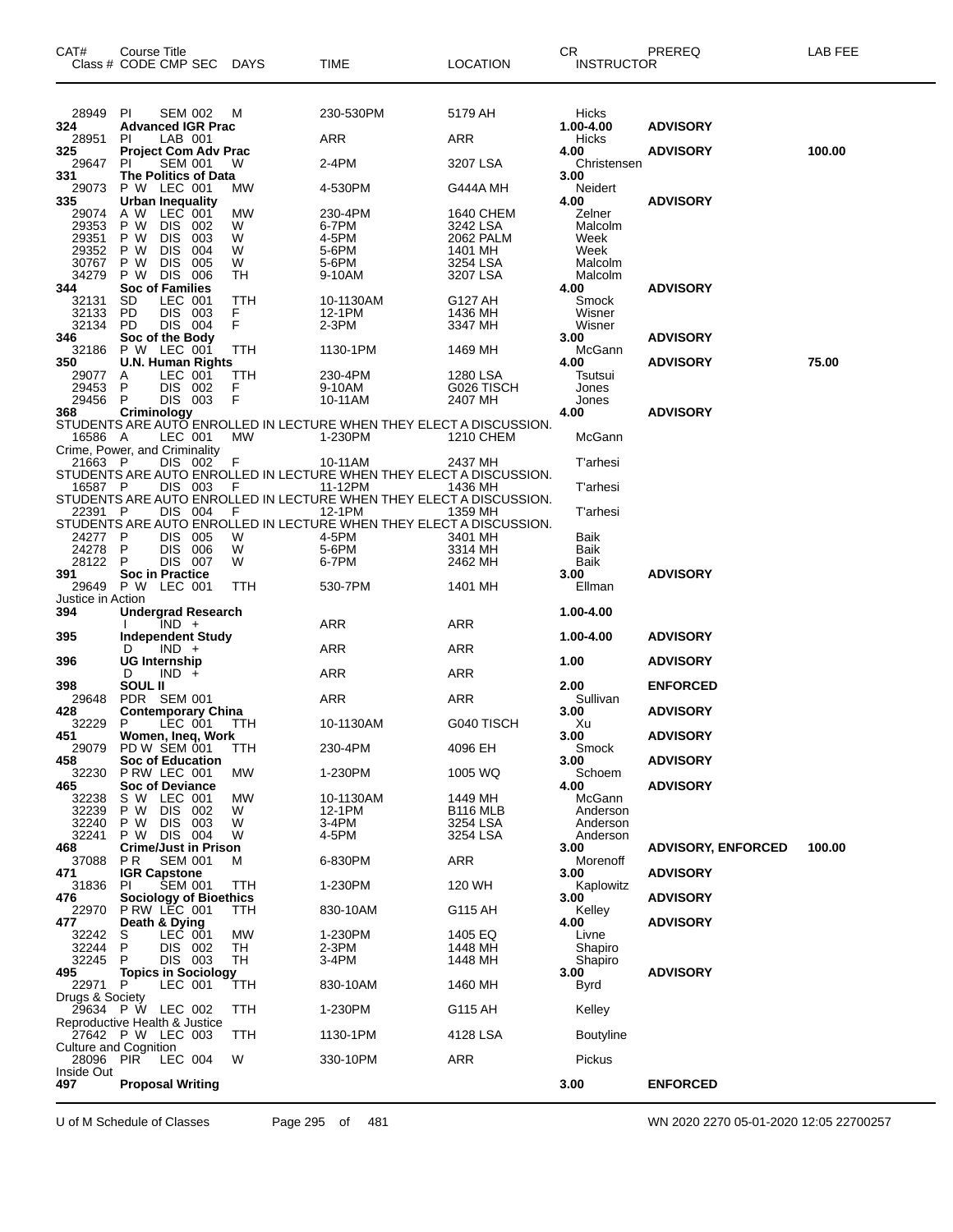| CAT#                                            | <b>Course Title</b> | Class # CODE CMP SEC DAYS                              |            | <b>TIME</b>                                                                              | <b>LOCATION</b>      | CR<br><b>INSTRUCTOR</b>  | PREREQ          | LAB FEE |
|-------------------------------------------------|---------------------|--------------------------------------------------------|------------|------------------------------------------------------------------------------------------|----------------------|--------------------------|-----------------|---------|
| 19764 PIR                                       |                     | <b>SEM 001</b>                                         | M          | 1-3PM<br>Students must be admitted into the Sociology Honors Program in order to enroll. | 2104 MLB             | Anspach                  |                 |         |
| 499<br>11885 PIR                                |                     | <b>Thesis Writing</b><br><b>SEM 001</b>                | м          | 10-12PM                                                                                  | 4128 LSA             | 3.00<br>Best             | <b>ENFORCED</b> |         |
| 503                                             |                     | Race, Ethn, & Imm                                      |            |                                                                                          |                      | 3.00                     |                 |         |
| 22972<br>506                                    | P                   | <b>SEM 001</b><br>Theory & Practice                    | W          | 2-5PM                                                                                    | 4128 LSA             | Kim<br>4.00              | <b>ADVISORY</b> |         |
| 14201 PR<br>508                                 |                     | <b>SEM 001</b><br><b>Phil Social Science</b>           | TTH        | 12-2PM                                                                                   | 3207 LSA             | Gocek<br>3.00            | <b>ADVISORY</b> |         |
| 31748<br>575                                    | PR.                 | <b>SEM 001</b><br><b>Health &amp; Health Care</b>      | м          | 6-9PM                                                                                    | 4155 LSA             | Little<br>3.00           |                 |         |
| 29082 PR                                        |                     | SEM 001                                                | TH         | 4-7PM                                                                                    | ARR                  | Anspach                  |                 |         |
| 580<br>21089 PI                                 |                     | <b>Disability Studies</b><br><b>SEM 001</b>            | TH         | 2-5PM                                                                                    | G463 MH              | 1.00-3.00<br>Kupetz      | <b>ADVISORY</b> |         |
| Disability/Culture<br>595<br>20995 PR           |                     | <b>Topics in Sociology</b><br><b>SEM 001</b>           | М          | 12-3PM                                                                                   | 4128 LSA             | 3.00<br><b>Boutyline</b> |                 |         |
| <b>Culture and Cognition</b><br>29549 PR        |                     | <b>SEM 002</b>                                         | м          | 4-7PM                                                                                    | 4128 LSA             | Murphy                   |                 |         |
| 31056 PIR                                       |                     | Urban and Community Sociology<br><b>SEM 003</b>        | W          | 330-10PM                                                                                 | ARR                  | Pickus                   |                 |         |
| Inside Out<br>37992 PD                          |                     | <b>SEM 004</b>                                         | TTH        | 830-10AM                                                                                 | G115 AH              | Kelley                   |                 |         |
| Sociology of Bioethics                          |                     |                                                        |            |                                                                                          |                      | 4.00                     |                 |         |
| 610<br>14202 A                                  |                     | <b>Statistical Meth</b><br>LEC 001<br>11886 PR LAB 002 | TTH<br>F.  | STUDENTS ARE AUTO-ENROLLED IN LECTURE WHEN THEY ELECT A DISCUSSION.<br>9-11AM<br>11-1PM  | 3242 LSA<br>4260 LSA | Mizruchi<br>Eno          | <b>ADVISORY</b> |         |
| 612                                             |                     | <b>Applied Sampling</b><br>11887 PDR SEM 001           | W          | 9-1130AM                                                                                 | G300 PERRY           | 3.00<br>Si, West         | <b>ADVISORY</b> |         |
| Methods of Survey Sampling                      |                     |                                                        |            |                                                                                          |                      |                          |                 |         |
| 630                                             |                     | Res Meths Pop-Ecol<br>21628 PR LEC 001                 | <b>MW</b>  | 230-4PM                                                                                  | 1624 CHEM            | 3.00<br>Anderson         | <b>ADVISORY</b> |         |
| Demographic Methods<br>695                      |                     | <b>Directed Research</b>                               |            |                                                                                          |                      | 1.00-6.00                | <b>ADVISORY</b> |         |
| 696                                             |                     | $IND +$<br><b>Directed Reading</b>                     |            | ARR                                                                                      | ARR                  | 1.00-6.00                | <b>ADVISORY</b> |         |
| 711                                             |                     | $IND +$<br><b>Quest Design &amp; Eval</b>              |            | ARR                                                                                      | ARR                  | 3.00                     | <b>ADVISORY</b> |         |
| 17458                                           | PD.                 | <b>SEM 001</b>                                         | $\top$     | 1-3PM                                                                                    | ARR                  | Yan                      |                 |         |
| 717<br>23178                                    |                     | <b>Sampling Theory</b><br>P W LEC 001                  | MW         | 830-10AM                                                                                 | ARR                  | 3.00<br>Dempsey          | <b>ADVISORY</b> |         |
| 786<br>33686 P                                  |                     | Res Des-Soc Psy<br>LEC 001                             | <b>TTH</b> | 1130-1PM                                                                                 | 3254 EH              | 3.00<br>Dunning          | <b>ADVISORY</b> |         |
| 800<br>27183 P                                  |                     | <b>Research Workshop</b><br><b>SEM 001</b>             |            | ARR                                                                                      | ARR                  | 1.00<br>Livne            |                 |         |
| Health and Science<br>805                       |                     | <b>Wkshp in Soc Theory</b>                             |            |                                                                                          |                      | 1.00                     |                 |         |
| 25099                                           | P.                  | <b>SEM 001</b>                                         |            | ARR                                                                                      | ARR                  | Gocek                    |                 |         |
| 815                                             |                     | <b>Wkshp in Econ&amp;Orgs</b><br>20359 PR SEM 001 T    |            | 1-1AM                                                                                    | ARR                  | 1.00<br>Krippner         | <b>ADVISORY</b> |         |
| 830<br>20674                                    | PR                  | Wkshp Ineq Dem Fam<br>SEM 001                          | W          | 1-1AM                                                                                    | ARR                  | 1.00<br><b>Bloome</b>    |                 |         |
| 835<br>25100                                    | P.                  | Wkshp in Urban Soc<br><b>SEM 001</b>                   |            | ARR                                                                                      | ARR                  | 1.00<br>Murphy           |                 |         |
| 847<br>20419                                    |                     | <b>Wkshp Gender&amp;Sex</b><br>P RW SEM 001            | - W        | $1-1AM$                                                                                  | ARR                  | 1.00<br>Cech             |                 |         |
| 861                                             | P.                  | <b>Wkshp Soc Mvmts&amp;Pro</b>                         |            |                                                                                          |                      | 1.00                     |                 |         |
| 25101<br>875                                    |                     | <b>SEM 001</b><br>WkshpMedAgingSciHlth                 |            | ARR                                                                                      | ARR                  | Gaston<br>1.00-3.00      |                 |         |
| 27240<br>899                                    | P                   | <b>SEM 001</b><br><b>Responsible Cond Res</b>          |            | ARR                                                                                      | ARR                  | 0.65                     |                 |         |
| 23404<br>988                                    | P                   | <b>SEM 001</b><br>Sem Soc Psy                          | W          | 1130-1PM                                                                                 | 6050 ISR             | Anderson<br>1.00-5.00    | <b>ADVISORY</b> |         |
| 23006<br><b>Adv Statistical Methods</b>         | PR                  | <b>SEM 002</b>                                         | TTH        | 9-11AM                                                                                   | B844 EH              | Gonzalez                 |                 |         |
| 33553                                           | P                   | <b>SEM 004</b>                                         | W          | 130-3PM                                                                                  | ARR                  | Kross                    |                 |         |
| 990                                             | D                   | Diss-Precand<br>$IND +$                                |            | ARR                                                                                      | ARR                  | 1.00-8.00                | <b>ADVISORY</b> |         |
| 993<br>11891                                    | PR.                 | <b>Gr Stu Instr Train</b><br>LEC 001                   | W          | 11-1PM                                                                                   | 4155 LSA             | 1.00<br>Murphy, Hess     | <b>ADVISORY</b> |         |
| *Time May Change*<br>995<br>DOCTORAL CANDIDATE. | Diss-Cand<br>DR.    | $IND +$                                                |            | ARR                                                                                      | ARR                  | 8.00                     | <b>ENFORCED</b> |         |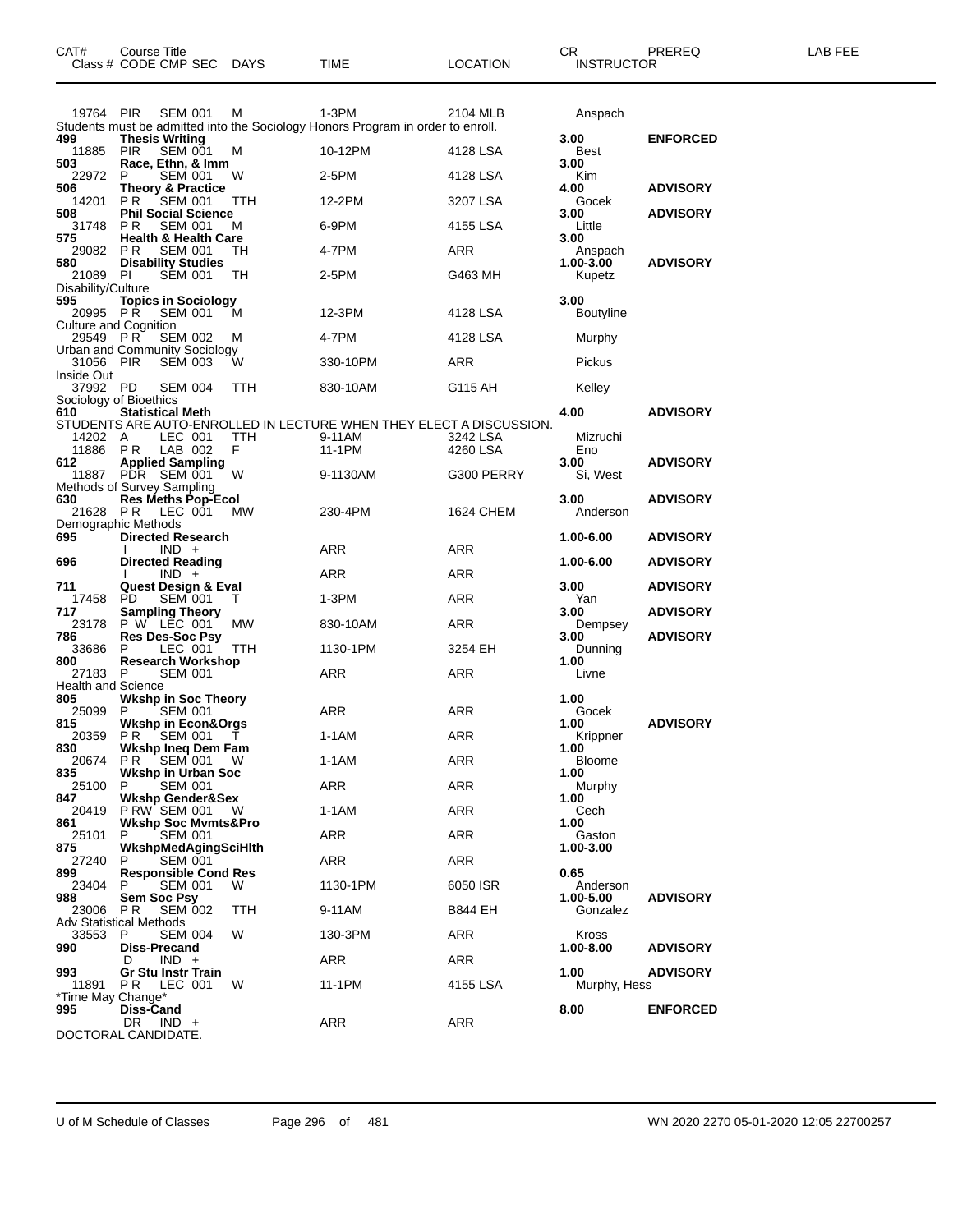| CAT# | Title<br>Course      |      |      |                 | CR | <b>PREREQ</b>     | <b>FFF</b><br>_AB |
|------|----------------------|------|------|-----------------|----|-------------------|-------------------|
|      | Class # CODE CMP SEC | DAYS | TIME | <b>LOCATION</b> |    | <b>INSTRUCTOR</b> |                   |

#### **Statistics Department Data Science (DATASCI)**

|       | <b>Pata Obionoo (DAMAOOI)</b> |            |           |                 |                 |                             |
|-------|-------------------------------|------------|-----------|-----------------|-----------------|-----------------------------|
| 306   | <b>Stat Computing</b>         |            |           |                 | 4.00            | <b>ENFORCED</b>             |
| 33512 | AR.<br>LEC.<br>001            | <b>MW</b>  | 10-1130AM | 1202 SEB        | Tewari          |                             |
| 33513 | LAB<br>P RW<br>002            | м          | 4-530PM   | <b>B760 EH</b>  | Fan             |                             |
| 33514 | P RW<br>LAB<br>003            |            | 10-1130AM | <b>B760 EH</b>  | Jin             |                             |
| 33515 | LAB<br>P RW<br>004            | W          | 830-10AM  | <b>1570 NUB</b> | <b>Dilber</b>   |                             |
| 406   | <b>Computational Method</b>   |            |           |                 | 3.00            | <b>ADVISORY</b>             |
| 33487 | LEC 001<br>P W                | <b>TTH</b> | 4-530PM   | 1449 MH         | Fredrickson, Li |                             |
| 413   | <b>Appl Regression</b>        |            |           |                 | 4.00            | <b>ENFORCED</b>             |
| 33508 | LEC 001<br>AR.                | <b>MW</b>  | 1130-1PM  | <b>ARR</b>      | Errickson       |                             |
| 33509 | P RW<br>LAB<br>002            | TН         | 230-4PM   | <b>B760 EH</b>  | Manzo           |                             |
| 33510 | P RW<br>LAB<br>003            | W          | 230-4PM   | <b>B760 EH</b>  | Spence          |                             |
| 33511 | P RW LAB<br>004               | W          | 530-7PM   | <b>B760 EH</b>  | Ouyang          |                             |
| 415   | Data Mining                   |            |           |                 | 4.00            | <b>ADVISORY</b>             |
| 33496 | $LEC$ 001<br>A                | TTH        | 1130-1PM  | 1202 SEB        | Zhu             |                             |
| 33497 | <b>DIS</b><br>P W<br>002      | F          | 830-10AM  | <b>B760 EH</b>  | Luers           |                             |
| 33498 | P W<br><b>DIS</b><br>003      | F          | 1-230PM   | <b>B760 EH</b>  | Huang           |                             |
| 33499 | P W<br><b>DIS</b><br>004      | F          | 230-4PM   | <b>B760 EH</b>  | Zhou            |                             |
| 485   | <b>Capstone Seminar</b>       |            |           |                 | 3.00            | <b>ADVISORY</b>             |
| 33503 | PD W LEC<br>001               | <b>MW</b>  | 10-1130AM | 1360 EH         |                 | Hansen, Fiore, Wu, Lycurgus |
|       |                               |            |           |                 |                 |                             |

#### **Statistics (STATS)**

---IT IS CRITICAL THAT STUDENTS ATTEND CLASSES FROM THE BEGINNING OF THE TERM. EVEN THOUGH STUDENTS MAY BE REGISTERED OFFICIALLY FOR A COURSE, THE DEPARTMENT MAY GIVE AWAY PLACES IN A COURSE IF STUDENTS DO NOT ATTEND THE FIRST TWO COURSE MEETINGS. ---ALL STUDENTS MUST TAKE ACTION THROUGH THE REGISTRATION SYSTEM TO MAKE SURE THAT THEIR OFFICIAL SCHEDULE OF COURSES MATCHES THE COURSES THEY ARE ATTENDING. **250 Intr Stat&Data Anlys 4.00** 11917 S LEC 001 TTH 1130-1PM AUD 3 MLB Gunderson When selecting a lab section, please note there are 68 lab sections which number to section 074. Please contact statsugradprogram@umich.edu with questions. Winter 2020 exams: Exam 1: Thu, Feb 20, 6-7:30 pm Exam 2: Thu, Apr 2, 6-7:30 pm Final: Thu, April 23, 7:30 - 9:30 PM 11918 S LEC 002 TTH 830-10AM AUD 3 MLB Gunderson When selecting a lab section, please note there are 68 lab sections which number to section 074. Please contact statsugradprogram@umich.edu with questions. Winter 2020 exams: Exam 1: Thu, Feb 20, 6-7:30 pm Exam 2: Thu, Apr 2, 6-7:30 pm Final: Thu, April 23, 7:30 - 9:30 PM 11919 S LEC 003 MWF 10-11AM AUD 3 MLB Romero When selecting a lab section, please note there are 68 lab sections which number to section 074. Please contact statsugradprogram@umich.edu with questions. Winter 2020 exams: Exam 1: Thu, Feb 20, 6-7:30 pm Exam 2: Thu, Apr 2, 6-7:30 pm Final: Thu, April 23, 7:30 - 9:30 PM LEC 004 TTH 10-1130AM AUD 4 MLB Hsing When selecting a lab section, please note there are 68 lab sections which number to section 074. Please contact statsugradprogram@umich.edu with questions. Winter 2020 exams: Exam 1: Thu, Feb 20, 6-7:30 pm Exam 2: Thu, Apr 2, 6-7:30 pm Final: Thu, April 23, 7:30 - 9:30 PM 11921 S LEC 006 MWF 12-1PM AUD 3 MLB Romero When selecting a lab section, please note there are 68 lab sections which number to section 074. Please contact statsugradprogram@umich.edu with questions. Winter 2020 exams: Exam 1: Thu, Feb 20, 6-7:30 pm Exam 2: Thu, Apr 2, 6-7:30 pm Final: Thu, April 23, 7:30 - 9:30 PM 11922 P W LAB 007 M 830-10AM 2244 USB Deeke

You MUST bring your own laptop to this lab section. Please contact statsugprogram@umich.edu if you have any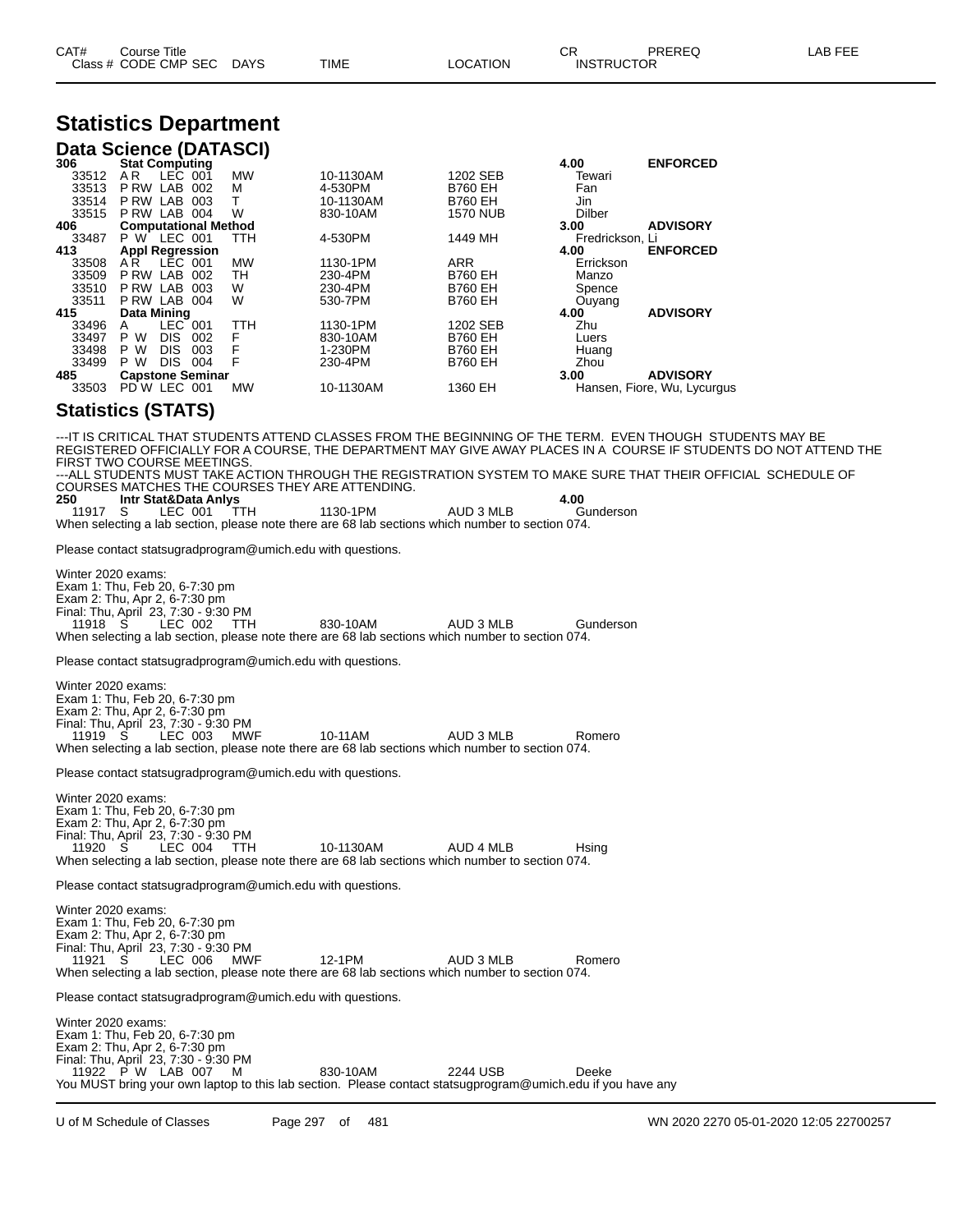| questions. Chromebooks will NOT work in this lab.                                                                                                                                                                                                                                                                                                                                                                                                                                                                                                       |           |                 |                   |
|---------------------------------------------------------------------------------------------------------------------------------------------------------------------------------------------------------------------------------------------------------------------------------------------------------------------------------------------------------------------------------------------------------------------------------------------------------------------------------------------------------------------------------------------------------|-----------|-----------------|-------------------|
| Winter 2020 exams:<br>Exam 1: Thu, Feb 20, 6-7:30 pm<br>Exam 2: Thu, Apr 2, 6-7:30 pm<br>Final: Thu, April 23, 7:30 - 9:30 PM<br>11923 P W LAB 008 M<br>Winter 2020 exams:<br>Exam 1: Thu, Feb 20, 6-7:30 pm                                                                                                                                                                                                                                                                                                                                            | 830-10AM  | G444C MH        | Elias             |
| Exam 2: Thu, Apr 2, 6-7:30 pm<br>Final: Thu, April 23, 7:30 - 9:30 PM<br>11924 P RW LAB 009<br>M<br>This lab is a CSP lab. CSP sections are scheduled for more hours per week than a routine section of the same<br>course. Some of that time is devoted to workshop activities, e.g., problem solving, practice tests, review of<br>assignments and instruction in learning skills. There is also provision for more individual instruction in the f<br>of additional office hours, instructor conferences, appointments with a Course Assistant, etc. | 1-3PM     | G444A MH        | Romero            |
| Winter 2020 exams:                                                                                                                                                                                                                                                                                                                                                                                                                                                                                                                                      |           |                 |                   |
| Exam 1: Thu, Feb 20, 6-7:30 pm<br>Exam 2: Thu, Apr 2, 6-7:30 pm<br>Final: Thu, April 23, 7:30 - 9:30 PM<br>11925 P W LAB 010 M<br>Winter 2020 exams:<br>Exam 1: Thu, Feb 20, 6-7:30 pm                                                                                                                                                                                                                                                                                                                                                                  | 10-1130AM | G444C MH        | Fontaine          |
| Exam 2: Thu, Apr 2, 6-7:30 pm<br>Final: Thu, April 23, 7:30 - 9:30 PM<br>11926 P W LAB 011<br>M<br>Winter 2020 exams:<br>Exam 1: Thu, Feb 20, 6-7:30 pm                                                                                                                                                                                                                                                                                                                                                                                                 | 1130-1PM  | G444B MH        | Li                |
| Exam 2: Thu, Apr 2, 6-7:30 pm<br>Final: Thu, April 23, 7:30 - 9:30 PM<br>11927 P W LAB 012<br>M<br>Winter 2020 exams:<br>Exam 1: Thu, Feb 20, 6-7:30 pm                                                                                                                                                                                                                                                                                                                                                                                                 | 1130-1PM  | G444C MH        | <b>DiGiovanni</b> |
| Exam 2: Thu, Apr 2, 6-7:30 pm<br>Final: Thu, April 23, 7:30 - 9:30 PM<br>11928 P W LAB 013<br>M<br>Winter 2020 exams:<br>Exam 1: Thu, Feb 20, 6-7:30 pm                                                                                                                                                                                                                                                                                                                                                                                                 | 1-230PM   | G444B MH        | Nagaraj           |
| Exam 2: Thu, Apr 2, 6-7:30 pm<br>Final: Thu, April 23, 7:30 - 9:30 PM<br>11929 PW LAB 014 M<br>Winter 2020 exams:<br>Exam 1: Thu, Feb 20, 6-7:30 pm                                                                                                                                                                                                                                                                                                                                                                                                     | 1-230PM   | G444C MH        | Deeke             |
| Exam 2: Thu, Apr 2, 6-7:30 pm<br>Final: Thu, April 23, 7:30 - 9:30 PM<br>11930 P W LAB 015<br>M<br>Winter 2020 exams:<br>Exam 1: Thu, Feb 20, 6-7:30 pm<br>Exam 2: Thu, Apr 2, 6-7:30 pm                                                                                                                                                                                                                                                                                                                                                                | 230-4PM   | G444B MH        | Nagaraj           |
| Final: Thu, April 23, 7:30 - 9:30 PM<br>11931 P W LAB 016<br>M<br>Winter 2020 exams:<br>Exam 1: Thu, Feb 20, 6-7:30 pm                                                                                                                                                                                                                                                                                                                                                                                                                                  | 230-4PM   | G444C MH        | Deeke             |
| Exam 2: Thu, Apr 2, 6-7:30 pm<br>Final: Thu, April 23, 7:30 - 9:30 PM<br>11932 PRW LAB 017<br>W<br>Winter 2020 exams:<br>Exam 1: Thu, Feb 20, 6-7:30 pm                                                                                                                                                                                                                                                                                                                                                                                                 | 830-10AM  | B760 EH         | Fontaine          |
| Exam 2: Thu, Apr 2, 6-7:30 pm<br>Final: Thu, April 23, 7:30 - 9:30 PM<br>11933 P W LAB 018<br>м<br>Winter 2020 exams:<br>Exam 1: Thu, Feb 20, 6-7:30 pm                                                                                                                                                                                                                                                                                                                                                                                                 | 4-530PM   | G444C MH        | <b>Bennett</b>    |
| Exam 2: Thu, Apr 2, 6-7:30 pm<br>Final: Thu, April 23, 7:30 - 9:30 PM<br>11934 P W LAB 019<br>M<br>Winter 2020 exams:<br>Exam 1: Thu, Feb 20, 6-7:30 pm                                                                                                                                                                                                                                                                                                                                                                                                 | 530-7PM   | G444B MH        | Seewald           |
| Exam 2: Thu, Apr 2, 6-7:30 pm<br>Final: Thu, April 23, 7:30 - 9:30 PM<br>11935 P W LAB 020<br>M<br>Winter 2020 exams:<br>Exam 1: Thu, Feb 20, 6-7:30 pm                                                                                                                                                                                                                                                                                                                                                                                                 | 530-7PM   | <b>G444C MH</b> | Liu               |
| Exam 2: Thu, Apr 2, 6-7:30 pm<br>Final: Thu, April 23, 7:30 - 9:30 PM<br>11936 P W LAB 021<br>т<br>Winter 2020 exams:<br>Exam 1: Thu, Feb 20, 6-7:30 pm<br>Exam 2: Thu, Apr 2, 6-7:30 pm                                                                                                                                                                                                                                                                                                                                                                | 830-10AM  | G444B MH        | Tran              |
|                                                                                                                                                                                                                                                                                                                                                                                                                                                                                                                                                         |           |                 |                   |

U of M Schedule of Classes Page 298 of 481 WN 2020 2270 05-01-2020 12:05 22700257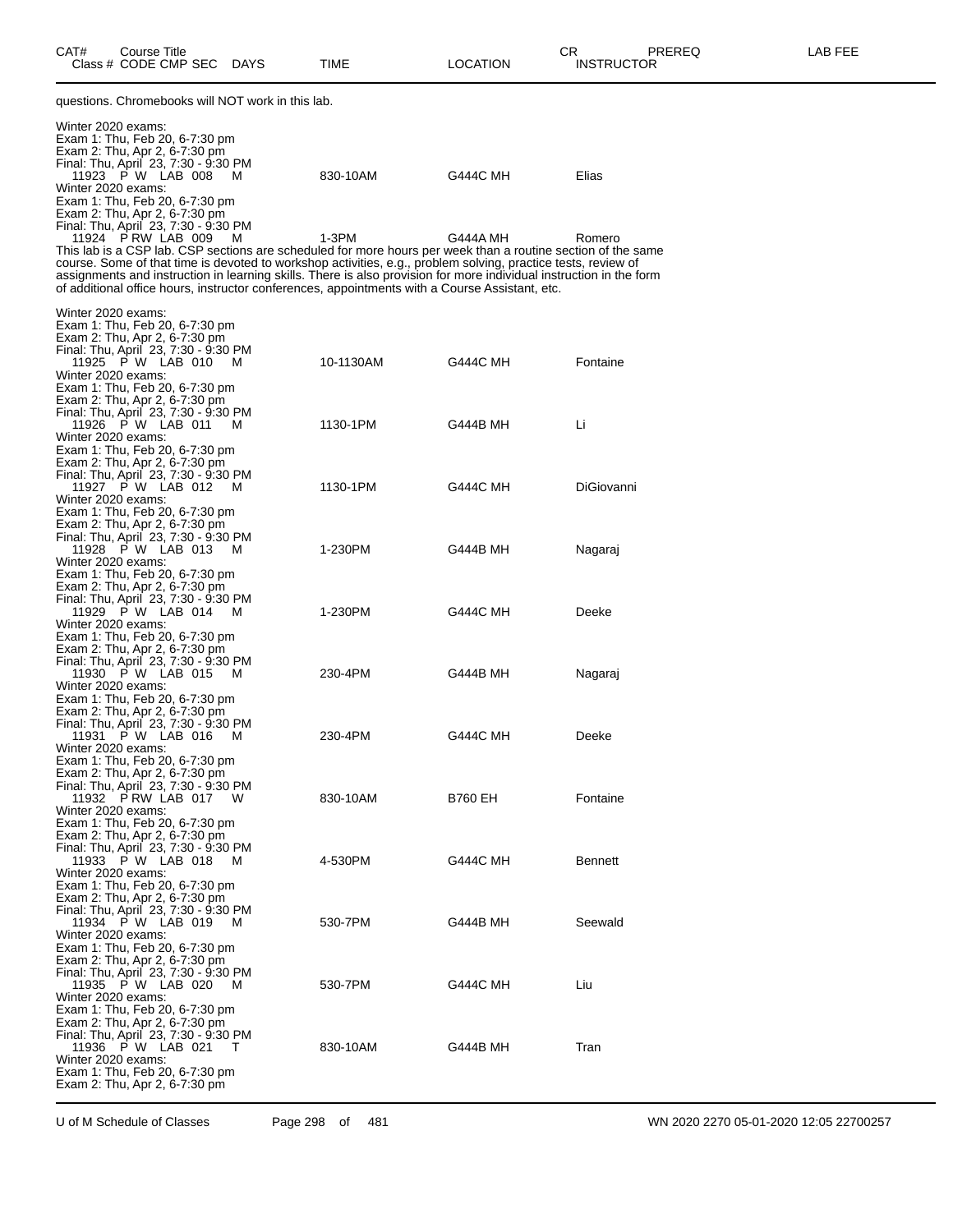| CAT#                                     | Course Title<br>Class # CODE CMP SEC DAYS                                                                                      |                                                          | TIME                                                                                                                    | CR<br><b>LOCATION</b> | PREREQ<br><b>INSTRUCTOR</b> | LAB FEE |
|------------------------------------------|--------------------------------------------------------------------------------------------------------------------------------|----------------------------------------------------------|-------------------------------------------------------------------------------------------------------------------------|-----------------------|-----------------------------|---------|
| 11937 P<br>Winter 2020 exams:            | Final: Thu, April 23, 7:30 - 9:30 PM<br>LAB 022<br>Exam 1: Thu, Feb 20, 6-7:30 pm                                              | $\top$                                                   | 830-10AM                                                                                                                | <b>G444C MH</b>       |                             |         |
| Winter 2020 exams:                       | Exam 2: Thu, Apr 2, 6-7:30 pm<br>Final: Thu, April 23, 7:30 - 9:30 PM<br>11938 P W LAB 023 T<br>Exam 1: Thu, Feb 20, 6-7:30 pm |                                                          | 10-1130AM                                                                                                               | G444B MH              | Nagaraj                     |         |
| Winter 2020 exams:                       | Exam 2: Thu, Apr 2, 6-7:30 pm<br>Final: Thu, April 23, 7:30 - 9:30 PM<br>11939 P W LAB 024 T<br>Exam 1: Thu, Feb 20, 6-7:30 pm |                                                          | 10-1130AM                                                                                                               | <b>G444C MH</b>       | Aloisi                      |         |
| Winter 2020 exams:                       | Exam 2: Thu, Apr 2, 6-7:30 pm<br>Final: Thu, April 23, 7:30 - 9:30 PM<br>11940 P W LAB 025<br>Exam 1: Thu, Feb 20, 6-7:30 pm   | T                                                        | 1130-1PM                                                                                                                | G444B MH              | Nagaraj                     |         |
| Winter 2020 exams:                       | Exam 2: Thu, Apr 2, 6-7:30 pm<br>Final: Thu, April 23, 7:30 - 9:30 PM<br>11941 P W LAB 026 T<br>Exam 1: Thu, Feb 20, 6-7:30 pm |                                                          | 1130-1PM                                                                                                                | <b>B760 EH</b>        | Hembree                     |         |
| Winter 2020 exams:                       | Exam 2: Thu, Apr 2, 6-7:30 pm<br>Final: Thu, April 23, 7:30 - 9:30 PM<br>11942 P W LAB 027 T<br>Exam 1: Thu, Feb 20, 6-7:30 pm |                                                          | 1-230PM                                                                                                                 | G444B MH              | Marwah                      |         |
| Winter 2020 exams:                       | Exam 2: Thu, Apr 2, 6-7:30 pm<br>Final: Thu, April 23, 7:30 - 9:30 PM<br>11943 P W LAB 028<br>Exam 1: Thu, Feb 20, 6-7:30 pm   | $\top$                                                   | 1-230PM                                                                                                                 | <b>G444C MH</b>       | Wang                        |         |
| Winter 2020 exams:                       | Exam 2: Thu, Apr 2, 6-7:30 pm<br>Final: Thu, April 23, 7:30 - 9:30 PM<br>11944 P W LAB 029 T<br>Exam 1: Thu, Feb 20, 6-7:30 pm |                                                          | 230-4PM                                                                                                                 | G444B MH              | Nagaraj                     |         |
| Winter 2020 exams:                       | Exam 2: Thu, Apr 2, 6-7:30 pm<br>Final: Thu, April 23, 7:30 - 9:30 PM<br>11945 P W LAB 030 T<br>Exam 1: Thu, Feb 20, 6-7:30 pm |                                                          | 230-4PM                                                                                                                 | <b>G444C MH</b>       | Aloisi                      |         |
| Winter 2020 exams:                       | Exam 2: Thu, Apr 2, 6-7:30 pm<br>Final: Thu, April 23, 7:30 - 9:30 PM<br>11946 P W LAB 031 T<br>Exam 1: Thu, Feb 20, 6-7:30 pm |                                                          | 4-530PM                                                                                                                 | G444B MH              | Luan                        |         |
| Winter 2020 exams:                       | Exam 2: Thu, Apr 2, 6-7:30 pm<br>Final: Thu, April 23, 7:30 - 9:30 PM<br>11947 P W LAB 032<br>Exam 1: Thu, Feb 20, 6-7:30 pm   | - T                                                      | 4-530PM                                                                                                                 | <b>G444C MH</b>       | <b>Bennett</b>              |         |
| Winter 2020 exams:                       | Exam 2: Thu, Apr 2, 6-7:30 pm<br>Final: Thu, April 23, 7:30 - 9:30 PM<br>11948 P W LAB 033 T<br>Exam 1: Thu, Feb 20, 6-7:30 pm |                                                          | 530-7PM                                                                                                                 | G444B MH              | Luan                        |         |
| 11949 P<br>Winter 2020 exams:            | Exam 2: Thu, Apr 2, 6-7:30 pm<br>Final: Thu, April 23, 7:30 - 9:30 PM<br>LAB 034                                               | $\top$                                                   | 530-7PM                                                                                                                 | <b>G444C MH</b>       |                             |         |
|                                          | Exam 1: Thu, Feb 20, 6-7:30 pm<br>Exam 2: Thu, Apr 2, 6-7:30 pm<br>Final: Thu, April 23, 7:30 - 9:30 PM<br>11950 P W LAB 035   | - W<br>questions. Chromebooks will NOT work in this lab. | 830-10AM<br>You MUST bring your own laptop to this lab section. Please contact statsugprogram@umich.edu if you have any | 2244 USB              |                             |         |
| Winter 2020 exams:<br>Winter 2020 exams: | Exam 1: Thu, Feb 20, 6-7:30 pm<br>Exam 2: Thu, Apr 2, 6-7:30 pm<br>Final: Thu, April 23, 7:30 - 9:30 PM<br>11951 P W LAB 036   | W                                                        | 830-10AM                                                                                                                | <b>G444C MH</b>       | Elias                       |         |
|                                          | Exam 1: Thu, Feb 20, 6-7:30 pm<br>Exam 2: Thu, Apr 2, 6-7:30 pm<br>Final: Thu, April 23, 7:30 - 9:30 PM<br>11952 P W LAB 037   | W                                                        | 10-1130AM                                                                                                               | G444B MH              | Nagaraj                     |         |

U of M Schedule of Classes Page 299 of 481 WN 2020 2270 05-01-2020 12:05 22700257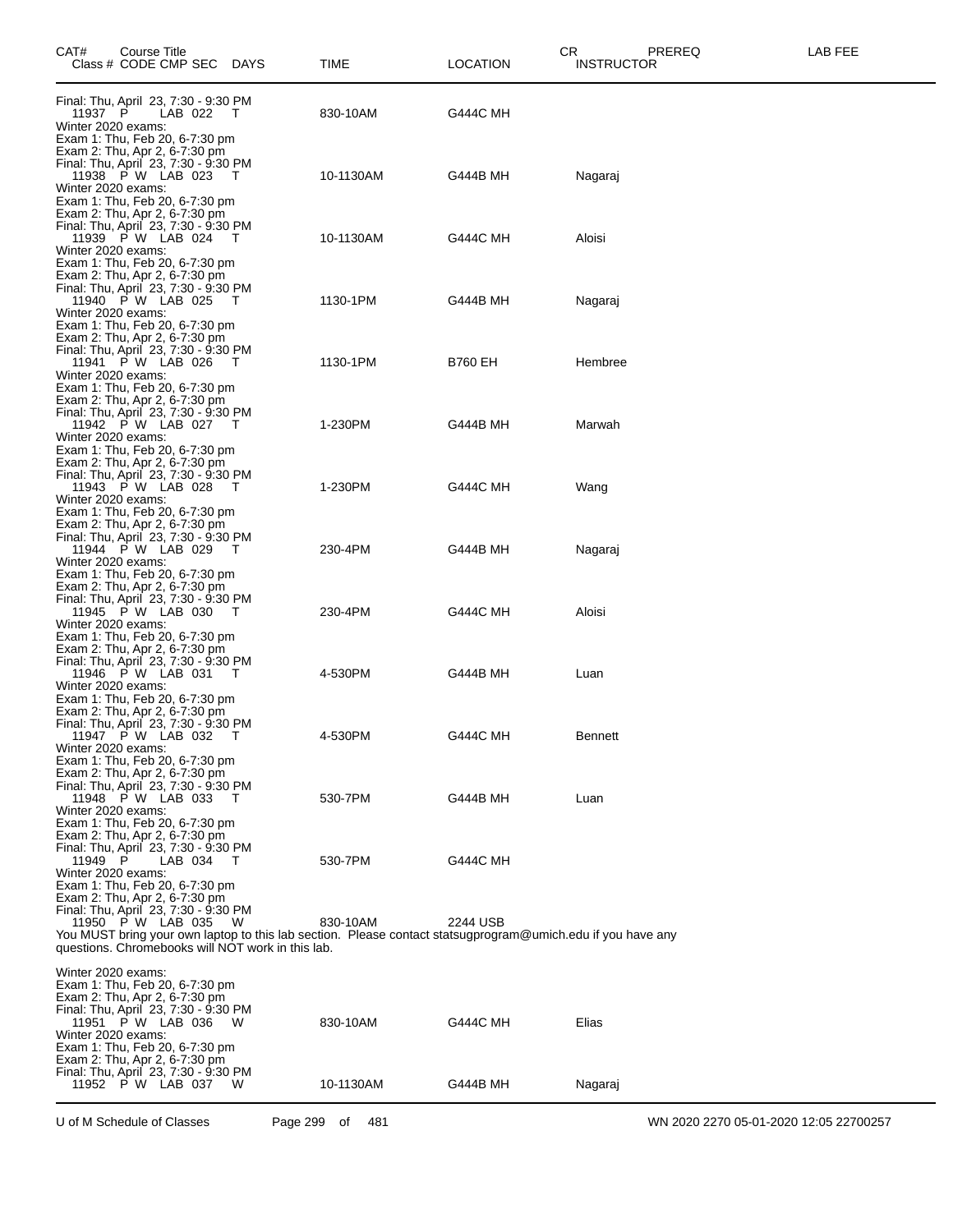| CAT#                          | Course Title<br>Class # CODE CMP SEC                                                                                                       |           | DAYS                                                        | TIME                                                                                                                     | СR<br><b>LOCATION</b> | PREREQ<br><b>INSTRUCTOR</b> | LAB FEE |
|-------------------------------|--------------------------------------------------------------------------------------------------------------------------------------------|-----------|-------------------------------------------------------------|--------------------------------------------------------------------------------------------------------------------------|-----------------------|-----------------------------|---------|
| Winter 2020 exams:            |                                                                                                                                            |           |                                                             |                                                                                                                          |                       |                             |         |
| Winter 2020 exams:            | Exam 1: Thu, Feb 20, 6-7:30 pm<br>Exam 2: Thu, Apr 2, 6-7:30 pm<br>Final: Thu, April 23, 7:30 - 9:30 PM<br>11953 P W LAB 038               |           | - W                                                         | 10-1130AM                                                                                                                | <b>G444C MH</b>       | Elias                       |         |
| Winter 2020 exams:            | Exam 1: Thu, Feb 20, 6-7:30 pm<br>Exam 2: Thu, Apr 2, 6-7:30 pm<br>Final: Thu, April 23, 7:30 - 9:30 PM<br>11954 P W LAB 039               |           | <b>W</b>                                                    | 1130-1PM                                                                                                                 | G444B MH              | Nagaraj                     |         |
| Winter 2020 exams:            | Exam 1: Thu, Feb 20, 6-7:30 pm<br>Exam 2: Thu, Apr 2, 6-7:30 pm<br>Final: Thu, April 23, 7:30 - 9:30 PM<br>11955 P W LAB 040 W             |           |                                                             | 1130-1PM                                                                                                                 | <b>G444C MH</b>       | Koo                         |         |
| Winter 2020 exams:            | Exam 1: Thu, Feb 20, 6-7:30 pm<br>Exam 2: Thu, Apr 2, 6-7:30 pm<br>Final: Thu, April 23, 7:30 - 9:30 PM<br>11956 P W LAB 041 W             |           |                                                             | 1-230PM                                                                                                                  | G444B MH              | Koo                         |         |
| Winter 2020 exams:            | Exam 1: Thu, Feb 20, 6-7:30 pm<br>Exam 2: Thu, Apr 2, 6-7:30 pm<br>Final: Thu, April 23, 7:30 - 9:30 PM<br>11957 P W LAB 042               |           | <b>W</b>                                                    | 1-230PM                                                                                                                  | <b>G444C MH</b>       | Marwah                      |         |
| Winter 2020 exams:            | Exam 1: Thu, Feb 20, 6-7:30 pm<br>Exam 2: Thu, Apr 2, 6-7:30 pm<br>Final: Thu, April 23, 7:30 - 9:30 PM<br>16418 P W LAB 043 W             |           |                                                             | 230-4PM                                                                                                                  | G444B MH              | Hembree                     |         |
| Winter 2020 exams:            | Exam 1: Thu, Feb 20, 6-7:30 pm<br>Exam 2: Thu, Apr 2, 6-7:30 pm<br>Final: Thu, April 23, 7:30 - 9:30 PM<br>16624 P W LAB 044 W             |           |                                                             | 230-4PM                                                                                                                  | <b>G444C MH</b>       | Deeke                       |         |
| Winter 2020 exams:            | Exam 1: Thu, Feb 20, 6-7:30 pm<br>Exam 2: Thu, Apr 2, 6-7:30 pm<br>Final: Thu, April 23, 7:30 - 9:30 PM<br>16625 P W LAB 045               |           | - W                                                         | 4-530PM                                                                                                                  | <b>G444C MH</b>       | Liu                         |         |
| Winter 2020 exams:            | Exam 1: Thu, Feb 20, 6-7:30 pm<br>Exam 2: Thu, Apr 2, 6-7:30 pm<br>Final: Thu, April 23, 7:30 - 9:30 PM<br>16780 PRW LAB 046 W             |           |                                                             | 10-1130AM                                                                                                                | <b>B760 EH</b>        | Jin                         |         |
| 17049 P<br>Winter 2020 exams: | Exam 1: Thu, Feb 20, 6-7:30 pm<br>Exam 2: Thu, Apr 2, 6-7:30 pm<br>Final: Thu, April  23, 7:30 - 9:30 PM<br>Exam 1: Thu, Feb 20, 6-7:30 pm | LAB 047 W |                                                             | 530-7PM                                                                                                                  | G444B MH              |                             |         |
| Winter 2020 exams:            | Exam 2: Thu, Apr 2, 6-7:30 pm<br>Final: Thu, April 23, 7:30 - 9:30 PM<br>17050 P W LAB 048<br>Exam 1: Thu, Feb 20, 6-7:30 pm               |           | - W                                                         | 530-7PM                                                                                                                  | <b>G444C MH</b>       | Wang                        |         |
| Winter 2020 exams:            | Exam 2: Thu, Apr 2, 6-7:30 pm<br>Final: Thu, April 23, 7:30 - 9:30 PM<br>17847 P W LAB 049<br>Exam 1: Thu, Feb 20, 6-7:30 pm               |           | M                                                           | 530-7PM                                                                                                                  | <b>B760 EH</b>        |                             |         |
|                               | Exam 2: Thu, Apr 2, 6-7:30 pm<br>Final: Thu, April 23, 7:30 - 9:30 PM<br>17848 P W LAB 050                                                 |           | $\top$<br>questions. Chromebooks will NOT work in this lab. | 10-1130AM<br>You MUST bring your own laptop to this lab section. Please contact statsugprogram@umich.edu if you have any | 2244 USB              | Rulkowski                   |         |
| Winter 2020 exams:            | Exam 1: Thu, Feb 20, 6-7:30 pm                                                                                                             |           |                                                             |                                                                                                                          |                       |                             |         |
| Winter 2020 exams:            | Exam 2: Thu, Apr 2, 6-7:30 pm<br>Final: Thu, April 23, 7:30 - 9:30 PM<br>17849 P W LAB 051<br>Exam 1: Thu, Feb 20, 6-7:30 pm               |           | M                                                           | 830-10AM                                                                                                                 | <b>B760 EH</b>        | Rulkowski                   |         |
| Winter 2020 exams:            | Exam 2: Thu, Apr 2, 6-7:30 pm<br>Final: Thu, April 23, 7:30 - 9:30 PM<br>17850 PRW LAB 052                                                 |           | $\top$                                                      | 1-230PM                                                                                                                  | <b>B760 EH</b>        | Hembree                     |         |

U of M Schedule of Classes Page 300 of 481 WN 2020 2270 05-01-2020 12:05 22700257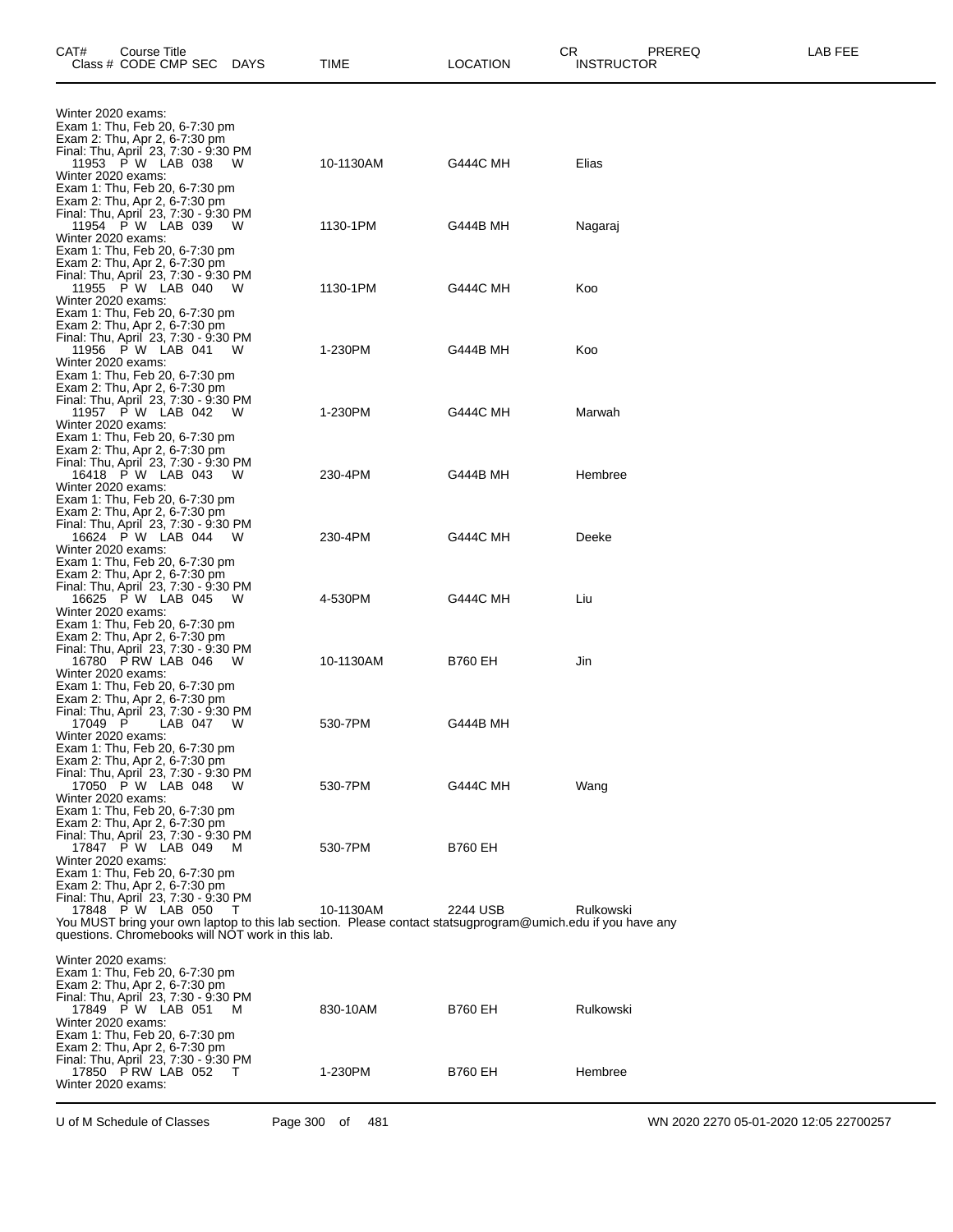| CAT#                                                | Course Title<br>Class # CODE CMP SEC                                                                                                                            |           | <b>DAYS</b>                                              | <b>TIME</b>                                                                                                              | CR<br>LOCATION | PREREQ<br><b>INSTRUCTOR</b> | LAB FEE |
|-----------------------------------------------------|-----------------------------------------------------------------------------------------------------------------------------------------------------------------|-----------|----------------------------------------------------------|--------------------------------------------------------------------------------------------------------------------------|----------------|-----------------------------|---------|
| Winter 2020 exams:                                  | Exam 1: Thu, Feb 20, 6-7:30 pm<br>Exam 2: Thu, Apr 2, 6-7:30 pm<br>Final: Thu, April 23, 7:30 - 9:30 PM<br>17851 P RW LAB 053<br>Exam 1: Thu, Feb 20, 6-7:30 pm |           | - T                                                      | 4-530PM                                                                                                                  | <b>B760 EH</b> | Rulkowski                   |         |
| Winter 2020 exams:                                  | Exam 2: Thu, Apr 2, 6-7:30 pm<br>Final: Thu, April 23, 7:30 - 9:30 PM<br>17852 P W LAB 054<br>Exam 1: Thu, Feb 20, 6-7:30 pm                                    |           | M                                                        | 10-1130AM                                                                                                                | G444B MH       | Li                          |         |
| Winter 2020 exams:                                  | Exam 2: Thu, Apr 2, 6-7:30 pm<br>Final: Thu, April 23, 7:30 - 9:30 PM<br>17853 P W LAB 055 T<br>Exam 1: Thu, Feb 20, 6-7:30 pm                                  |           |                                                          | 530-7PM                                                                                                                  | <b>B760 EH</b> | Jin                         |         |
|                                                     | Exam 2: Thu, Apr 2, 6-7:30 pm<br>Final: Thu, April 23, 7:30 - 9:30 PM<br>17854 P W LAB 056                                                                      |           | - T<br>questions. Chromebooks will NOT work in this lab. | 1130-1PM<br>You MUST bring your own laptop to this lab section. Please contact statsugprogram@umich.edu if you have any  | 2244 USB       | Rulkowski                   |         |
| Winter 2020 exams:                                  |                                                                                                                                                                 |           |                                                          |                                                                                                                          |                |                             |         |
| Winter 2020 exams:                                  | Exam 1: Thu, Feb 20, 6-7:30 pm<br>Exam 2: Thu, Apr 2, 6-7:30 pm<br>Final: Thu, April 23, 7:30 - 9:30 PM<br>19413 P W LAB 057 T                                  |           |                                                          | 230-4PM                                                                                                                  | <b>B760 EH</b> | Hembree                     |         |
| Winter 2020 exams:                                  | Exam 1: Thu, Feb 20, 6-7:30 pm<br>Exam 2: Thu, Apr 2, 6-7:30 pm<br>Final: Thu, April 23, 7:30 - 9:30 PM<br>19467 P W LAB 058 T                                  |           |                                                          | 830-10AM                                                                                                                 | B760 EH        | Hernandez-Montenegro        |         |
| 19468 P<br>Winter 2020 exams:                       | Exam 1: Thu, Feb 20, 6-7:30 pm<br>Exam 2: Thu, Apr 2, 6-7:30 pm<br>Final: Thu, April 23, 7:30 - 9:30 PM<br>LAB 059                                              |           | M                                                        | 7-830PM                                                                                                                  | B760 EH        | Zanaj                       |         |
| 19469 P<br>Winter 2020 exams:                       | Exam 1: Thu, Feb 20, 6-7:30 pm<br>Exam 2: Thu, Apr 2, 6-7:30 pm<br>Final: Thu, April 23, 7:30 - 9:30 PM<br>LAB 060<br>Exam 1: Thu, Feb 20, 6-7:30 pm            |           | $\top$                                                   | 7-830PM                                                                                                                  | <b>B760 EH</b> |                             |         |
| Winter 2020 exams:                                  | Exam 2: Thu, Apr 2, 6-7:30 pm<br>Final: Thu, April 23, 7:30 - 9:30 PM<br>22025 P W LAB 061 W<br>Exam 1: Thu, Feb 20, 6-7:30 pm                                  |           |                                                          | 7-830PM                                                                                                                  | B760 EH        | Zanaj                       |         |
| 22026 P<br>Winter 2020 exams:                       | Exam 2: Thu, Apr 2, 6-7:30 pm<br>Final: Thu, April 23, 7:30 - 9:30 PM<br>LAB 062                                                                                |           | M                                                        | 830-10AM                                                                                                                 | G444B MH       |                             |         |
|                                                     | Exam 1: Thu, Feb 20, 6-7:30 pm<br>Exam 2: Thu, Apr 2, 6-7:30 pm<br>Final: Thu, April 23, 7:30 - 9:30 PM<br>22027 P W LAB 063                                    |           | M<br>questions. Chromebooks will NOT work in this lab.   | 10-1130AM<br>You MUST bring your own laptop to this lab section. Please contact statsugprogram@umich.edu if you have any | 2244 USB       | Millek                      |         |
| Winter 2020 exams:<br>22028 P                       | Exam 1: Thu, Feb 20, 6-7:30 pm<br>Exam 2: Thu, Apr 2, 6-7:30 pm<br>Final: Thu, April 23, 7:30 - 9:30 PM                                                         | LAB 064 T | questions. Chromebooks will NOT work in this lab.        | 830-10AM<br>You MUST bring your own laptop to this lab section. Please contact statsugprogram@umich.edu if you have any  | 2244 USB       |                             |         |
| Winter 2020 exams:<br>22029 P<br>Winter 2020 exams: | Exam 1: Thu, Feb 20, 6-7:30 pm<br>Exam 2: Thu, Apr 2, 6-7:30 pm<br>Final: Thu, April 23, 7:30 - 9:30 PM                                                         | LAB 065 W |                                                          | 830-10AM                                                                                                                 | G444B MH       |                             |         |
|                                                     | Exam 1: Thu, Feb 20, 6-7:30 pm<br>Exam 2: Thu, Apr 2, 6-7:30 pm<br>Final: Thu, April 23, 7:30 - 9:30 PM<br>22030 P W LAB 066                                    |           | W<br>questions. Chromebooks will NOT work in this lab.   | 10-1130AM<br>You MUST bring your own laptop to this lab section. Please contact statsugprogram@umich.edu if you have any | 2244 USB       | Hembree                     |         |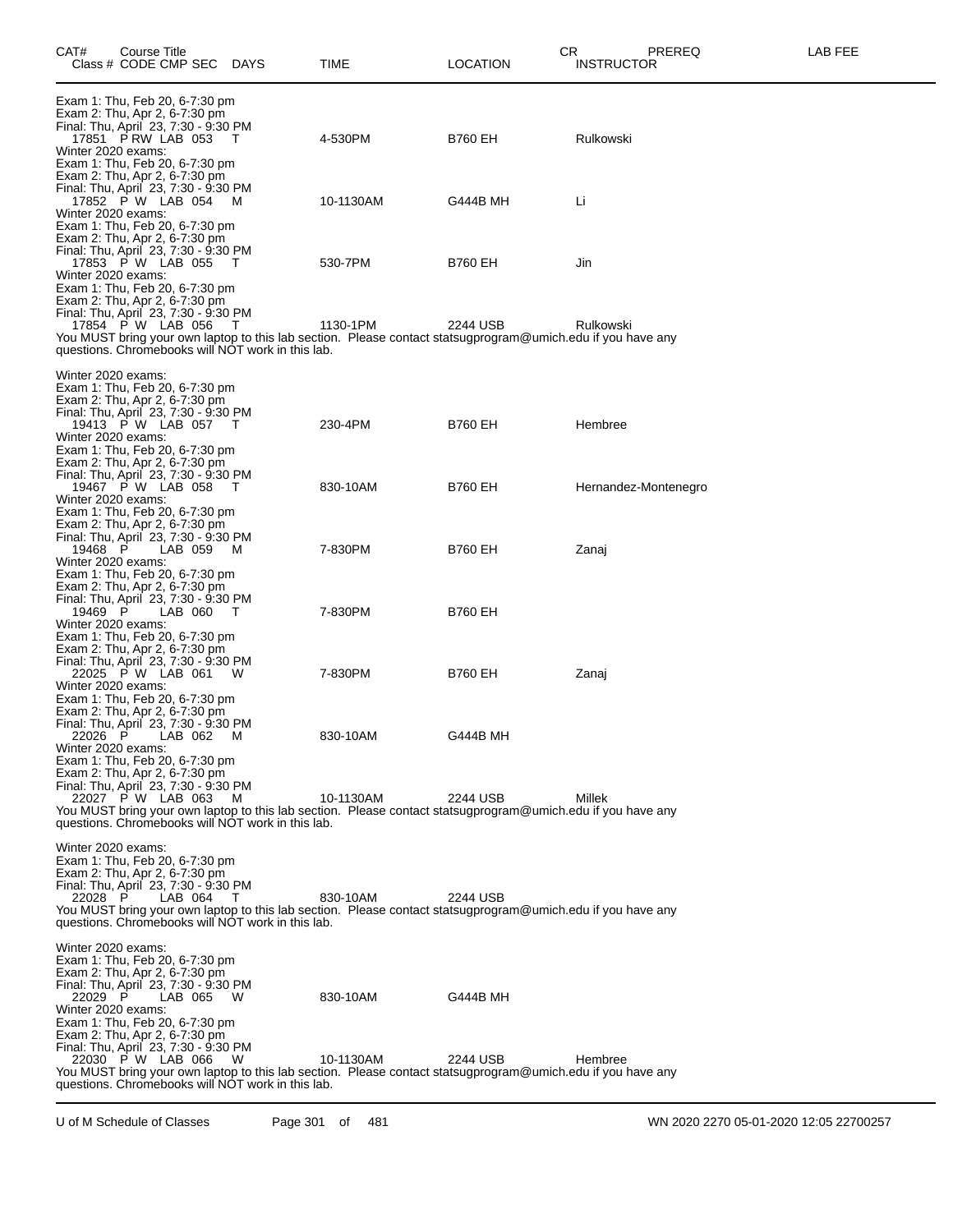| Winter 2020 exams:<br>Exam 1: Thu, Feb 20, 6-7:30 pm<br>Exam 2: Thu, Apr 2, 6-7:30 pm<br>Final: Thu, April 23, 7:30 - 9:30 PM<br>22037 P W LAB 067                                                                                          |                                      |         |                                                 | M<br>questions. Chromebooks will NOT work in this lab. | 1130-1PM<br>You MUST bring your own laptop to this lab section. Please contact statsugprogram@umich.edu if you have any                                                                                                                | 2244 USB                                    | Millek                                              |  |
|---------------------------------------------------------------------------------------------------------------------------------------------------------------------------------------------------------------------------------------------|--------------------------------------|---------|-------------------------------------------------|--------------------------------------------------------|----------------------------------------------------------------------------------------------------------------------------------------------------------------------------------------------------------------------------------------|---------------------------------------------|-----------------------------------------------------|--|
| Winter 2020 exams:<br>Exam 1: Thu, Feb 20, 6-7:30 pm<br>Exam 2: Thu, Apr 2, 6-7:30 pm<br>Final: Thu, April 23, 7:30 - 9:30 PM<br>22038 P W LAB 068                                                                                          |                                      |         |                                                 | W<br>questions. Chromebooks will NOT work in this lab. | 1130-1PM<br>You MUST bring your own laptop to this lab section. Please contact statsugprogram@umich.edu if you have any                                                                                                                | 2244 USB                                    | Hembree                                             |  |
| Winter 2020 exams:<br>Exam 1: Thu, Feb 20, 6-7:30 pm<br>Exam 2: Thu, Apr 2, 6-7:30 pm<br>Final: Thu, April 23, 7:30 - 9:30 PM<br>23688 PRW LAB 069<br>Winter 2020 exams:<br>Exam 1: Thu, Feb 20, 6-7:30 pm<br>Exam 2: Thu, Apr 2, 6-7:30 pm |                                      |         |                                                 | M                                                      | 10-1130AM                                                                                                                                                                                                                              | <b>B760 EH</b>                              | Seewald                                             |  |
| Final: Thu, April 23, 7:30 - 9:30 PM<br>23689 P W LAB 070<br>Winter 2020 exams:<br>Exam 1: Thu, Feb 20, 6-7:30 pm                                                                                                                           |                                      |         |                                                 | M                                                      | 230-4PM                                                                                                                                                                                                                                | <b>B760 EH</b>                              | Hembree                                             |  |
| Exam 2: Thu, Apr 2, 6-7:30 pm<br>Final: Thu, April 23, 7:30 - 9:30 PM<br>23690 P<br>Winter 2020 exams:<br>Exam 1: Thu, Feb 20, 6-7:30 pm                                                                                                    |                                      |         | LAB 071                                         | т                                                      | 1130-1PM                                                                                                                                                                                                                               | <b>ARR</b>                                  |                                                     |  |
| Exam 2: Thu, Apr 2, 6-7:30 pm<br>Final: Thu, April 23, 7:30 - 9:30 PM<br>23691 P W LAB 072<br>Winter 2020 exams:<br>Exam 1: Thu, Feb 20, 6-7:30 pm                                                                                          |                                      |         |                                                 | - W                                                    | 4-530PM                                                                                                                                                                                                                                | G444B MH                                    | Hernandez-Montenegro                                |  |
| Exam 2: Thu, Apr 2, 6-7:30 pm<br>Final: Thu, April 23, 7:30 - 9:30 PM<br>23703 P W LAB 073<br>Winter 2020 exams:<br>Exam 1: Thu, Feb 20, 6-7:30 pm                                                                                          |                                      |         |                                                 | M                                                      | 4-530PM                                                                                                                                                                                                                                | G444B MH                                    | Seewald                                             |  |
| Exam 2: Thu, Apr 2, 6-7:30 pm<br>Final: Thu, April 23, 7:30 - 9:30 PM<br>23760 P RW LAB 074<br>Winter 2020 exams:<br>Exam 1: Thu, Feb 20, 6-7:30 pm                                                                                         |                                      |         |                                                 | м                                                      | 1130-1PM                                                                                                                                                                                                                               | <b>B760 EH</b>                              | Tran                                                |  |
| Exam 2: Thu, Apr 2, 6-7:30 pm<br>Final: Thu, April 23, 7:30 - 9:30 PM<br>34257 A<br>280                                                                                                                                                     | A                                    |         | MID 099<br>MID 099<br><b>Honors Intro Stats</b> | TH.<br>TH                                              | 6-730PM<br>6-730PM                                                                                                                                                                                                                     | ARR<br>ARR                                  | 4.00<br><b>ADVISORY</b>                             |  |
| 32389<br>32390<br>32391<br>299                                                                                                                                                                                                              | A<br>P W LAB 002<br>P W LAB 003<br>D | $IND +$ | LEC 001<br>Undergrad Internship                 | TTH<br>W<br>W                                          | 830-10AM<br>1130-1PM<br>1-230PM<br>ARR                                                                                                                                                                                                 | 1360 EH<br><b>B760 EH</b><br>B760 EH<br>ARR | Gagnon Bartsch<br>Walker<br><b>Billiard</b><br>1.00 |  |
| 306                                                                                                                                                                                                                                         | <b>Stat Computing</b>                |         |                                                 |                                                        |                                                                                                                                                                                                                                        |                                             | 4.00<br><b>ENFORCED</b>                             |  |
| 27104 AR                                                                                                                                                                                                                                    |                                      |         | LEC 001                                         | <b>MW</b>                                              | 10-1130AM<br>The Department of Statistics must allow students who are in its programs the opportunity to register for Statistics                                                                                                       | 1202 SEB                                    | Tewari                                              |  |
| 27140 P RW LAB 002                                                                                                                                                                                                                          |                                      |         |                                                 | M                                                      | classes prior to removing reserved seats. Any remaining seats will be taken off of reserve on December 2, 2019.<br>Instructors in the Statistics Department do not manage their waitlists and do not issue overrides.<br>4-530PM       | B760 EH                                     | Fan                                                 |  |
|                                                                                                                                                                                                                                             |                                      |         |                                                 |                                                        | The Department of Statistics must allow students who are in its programs the opportunity to register for Statistics<br>classes prior to removing reserved seats. Any remaining seats will be taken off of reserve on December 2, 2019. |                                             |                                                     |  |
| 27141 PRW LAB 003                                                                                                                                                                                                                           |                                      |         |                                                 | Τ                                                      | Instructors in the Statistics Department do not manage their waitlists and do not issue overrides.<br>10-1130AM<br>The Department of Statistics must allow students who are in its programs the opportunity to register for Statistics | <b>B760 EH</b>                              | Jin                                                 |  |
| 27105 P RW LAB 004                                                                                                                                                                                                                          |                                      |         |                                                 | W                                                      | classes prior to removing reserved seats. Any remaining seats will be taken off of reserve on December 2, 2019.<br>Instructors in the Statistics Department do not manage their waitlists and do not issue overrides.<br>830-10AM      | 1570 NUB                                    | Dilber                                              |  |
|                                                                                                                                                                                                                                             |                                      |         |                                                 |                                                        | The Department of Statistics must allow students who are in its programs the opportunity to register for Statistics<br>classes prior to removing reserved seats. Any remaining seats will be taken off of reserve on December 2, 2019. |                                             |                                                     |  |
| 401                                                                                                                                                                                                                                         | Appl Stat Meth II                    |         |                                                 |                                                        | Instructors in the Statistics Department do not manage their waitlists and do not issue overrides.                                                                                                                                     |                                             | <b>ADVISORY</b><br>4.00                             |  |
|                                                                                                                                                                                                                                             |                                      |         |                                                 |                                                        | STATS 401 LABS DO NOT MEET UNTIL AFTER THE FIRST LECTURE MEETS.                                                                                                                                                                        |                                             |                                                     |  |
|                                                                                                                                                                                                                                             |                                      |         |                                                 |                                                        | The Department of Statistics must allow students who are in its programs the opportunity to register for Statistics<br>classes prior to removing reserved seats. Any remaining seats will be taken off of reserve on December 9, 2019. |                                             |                                                     |  |

U of M Schedule of Classes Page 302 of 481 WN 2020 2270 05-01-2020 12:05 22700257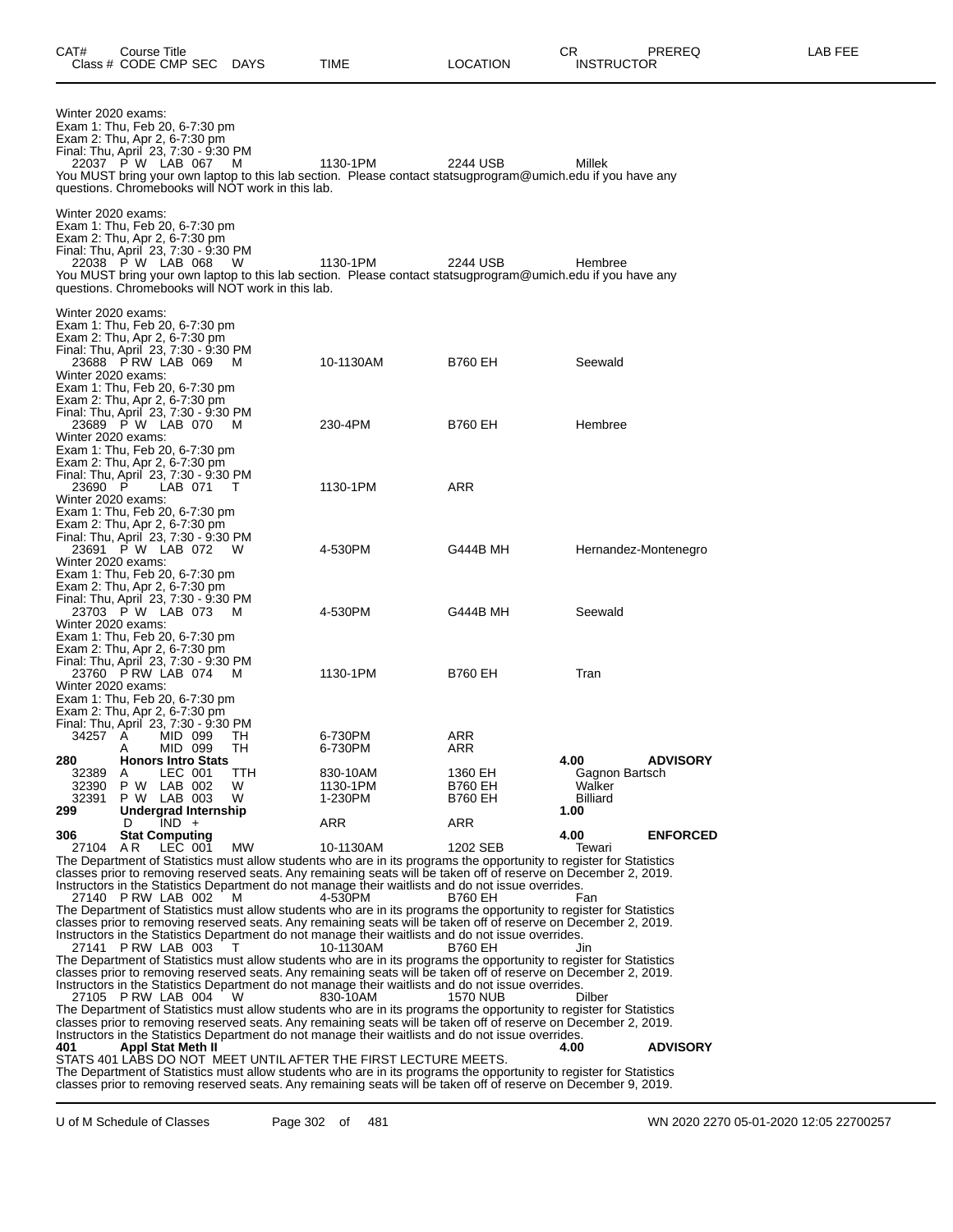| CAT#                             | Course Title<br>Class # CODE CMP SEC DAYS                             |                    |                                                                                              | TIME                                                                                                                                                                                                                                                                                                                                                                                                                                                                                                                                                                                                        | <b>LOCATION</b>                                   | CR<br><b>INSTRUCTOR</b>                 | PREREQ          | LAB FEE |
|----------------------------------|-----------------------------------------------------------------------|--------------------|----------------------------------------------------------------------------------------------|-------------------------------------------------------------------------------------------------------------------------------------------------------------------------------------------------------------------------------------------------------------------------------------------------------------------------------------------------------------------------------------------------------------------------------------------------------------------------------------------------------------------------------------------------------------------------------------------------------------|---------------------------------------------------|-----------------------------------------|-----------------|---------|
| 11958 S                          | 22021 P RW LAB 004<br>11959 P RW LAB 005                              | LEC 001            | MW<br>TH<br>TH.                                                                              | Instructors in the Statistics Department do not manage their waitlists and do not issue overrides.<br>1-230PM<br>1130-1PM<br>The Department of Statistics must allow students who are in its programs the opportunity to register for Statistics<br>classes prior to removing reserved seats. Any remaining seats will be taken off of reserve on December 9, 2019.<br>Instructors in the Statistics Department do not manage their waitlists and do not issue overrides.<br>1-230PM<br>The Department of Statistics must allow students who are in its programs the opportunity to register for Statistics | 1360 EH<br><b>B760 EH</b><br><b>B760 EH</b>       | Rulkowski<br>Vagg<br>Loffredo           |                 |         |
| 406                              | <b>Computational Method</b><br>27107 PRW LEC 001                      |                    | ттн                                                                                          | classes prior to removing reserved seats. Any remaining seats will be taken off of reserve on December 9, 2019.<br>Instructors in the Statistics Department do not manage their waitlists and do not issue overrides.<br>4-530PM                                                                                                                                                                                                                                                                                                                                                                            | 1449 MH                                           | 3.00<br>Fredrickson, Li                 | <b>ADVISORY</b> |         |
| 412                              | <b>Intro Prob Stat</b><br>11960 P RW LEC 001                          |                    | MW                                                                                           | The Department of Statistics must allow students who are in its programs the opportunity to register for Statistics<br>classes prior to removing reserved seats. Any remaining seats will be taken off of reserve on December 9, 2019.<br>Instructors in the Statistics Department do not manage their waitlists and do not issue overrides.<br>830-10AM                                                                                                                                                                                                                                                    | AUD A AH                                          | 3.00<br>Miller                          | <b>ADVISORY</b> |         |
|                                  |                                                                       |                    | Exam 1 and Exam 2 will be given druing lecture.<br>There will be a common evening exam time. | The Department of Statistics must allow students who are in its programs the opportunity to register for Statistics<br>classes prior to removing reserved seats. Any remaining seats will be taken off of reserve on December 9, 2019.                                                                                                                                                                                                                                                                                                                                                                      |                                                   |                                         |                 |         |
|                                  | 29575 PRW LEC 002 TTH                                                 |                    | Exam 1 and Exam 2 will be given druing lecture.<br>There will be a common evening exam time. | Instructors in the Statistics Department do not manage their waitlists and do not issue overrides.<br>830-10AM                                                                                                                                                                                                                                                                                                                                                                                                                                                                                              | AUD B AH                                          | Miller                                  |                 |         |
|                                  | 32395 PRW LEC 003                                                     |                    | TTH                                                                                          | The Department of Statistics must allow students who are in its programs the opportunity to register for Statistics<br>classes prior to removing reserved seats. Any remaining seats will be taken off of reserve on December 9, 2019.<br>Instructors in the Statistics Department do not manage their waitlists and do not issue overrides.<br>230-4PM<br>The Department of Statistics must allow students who are in its programs the opportunity to register for Statistics                                                                                                                              | 296 WEISER                                        | Fink, Mondal                            |                 |         |
| 413                              | <b>Appl Regression</b><br>24916 AR LEC 001                            |                    | MW.                                                                                          | classes prior to removing reserved seats. Any remaining seats will be taken off of reserve on December 9, 2019.<br>Instructors in the Statistics Department do not manage their waitlists and do not issue overrides.<br>1130-1PM                                                                                                                                                                                                                                                                                                                                                                           | ARR                                               | 4.00<br>Errickson                       | <b>ENFORCED</b> |         |
|                                  | 24917 PRW LAB 002                                                     |                    | TH                                                                                           | The Department of Statistics must allow students who are in its programs the opportunity to register for Statistics<br>classes prior to removing reserved seats. Any remaining seats will be taken off of reserve on December 9, 2019.<br>Instructors in the Statistics Department do not manage their waitlists and do not issue overrides.<br>230-4PM                                                                                                                                                                                                                                                     | <b>B760 EH</b>                                    | Manzo                                   |                 |         |
|                                  | 24918 P RW LAB 003                                                    |                    | W                                                                                            | The Department of Statistics must allow students who are in its programs the opportunity to register for Statistics<br>classes prior to removing reserved seats. Any remaining seats will be taken off of reserve on December 9, 2019.<br>Instructors in the Statistics Department do not manage their waitlists and do not issue overrides.<br>230-4PM<br>The Department of Statistics must allow students who are in its programs the opportunity to register for Statistics                                                                                                                              | <b>B760 EH</b>                                    | Spence                                  |                 |         |
|                                  | 27110 PRW LAB 004                                                     |                    | W.                                                                                           | classes prior to removing reserved seats. Any remaining seats will be taken off of reserve on December 9, 2019.<br>Instructors in the Statistics Department do not manage their waitlists and do not issue overrides.<br>530-7PM<br>The Department of Statistics must allow students who are in its programs the opportunity to register for Statistics                                                                                                                                                                                                                                                     | <b>B760 EH</b>                                    | Ouyang                                  |                 |         |
| 415<br>19008 A                   | Data Mining                                                           | LEC 001 TTH        |                                                                                              | classes prior to removing reserved seats. Any remaining seats will be taken off of reserve on December 9, 2019.<br>Instructors in the Statistics Department do not manage their waitlists and do not issue overrides.<br>1130-1PM                                                                                                                                                                                                                                                                                                                                                                           | 1202 SEB                                          | 4.00<br>Zhu                             | <b>ADVISORY</b> |         |
|                                  | 19014 PRW DIS 002                                                     |                    | - F                                                                                          | The Department of Statistics must allow students who are in its programs the opportunity to register for Statistics<br>classes prior to removing reserved seats. Any remaining seats will be taken off of reserve on December 9, 2019.<br>Instructors in the Statistics Department do not manage their waitlists and do not issue overrides.<br>830-10AM                                                                                                                                                                                                                                                    | <b>B760 EH</b>                                    | Luers                                   |                 |         |
|                                  | 23692 PRW DIS 003                                                     |                    | -F                                                                                           | The Department of Statistics must allow students who are in its programs the opportunity to register for Statistics<br>classes prior to removing reserved seats. Any remaining seats will be taken off of reserve on December 9, 2019.<br>Instructors in the Statistics Department do not manage their waitlists and do not issue overrides.<br>1-230PM<br>The Department of Statistics must allow students who are in its programs the opportunity to register for Statistics                                                                                                                              | B760 EH                                           | Huang                                   |                 |         |
|                                  | 25372 PRW DIS 004                                                     |                    | E                                                                                            | classes prior to removing reserved seats. Any remaining seats will be taken off of reserve on December 9, 2019.<br>Instructors in the Statistics Department do not manage their waitlists and do not issue overrides.<br>230-4PM<br>The Department of Statistics must allow students who are in its programs the opportunity to register for Statistics                                                                                                                                                                                                                                                     | B760 EH                                           | Zhou                                    |                 |         |
| 425<br>11961                     | Intro Probabil<br>P W LEC 001                                         |                    | MWF                                                                                          | classes prior to removing reserved seats. Any remaining seats will be taken off of reserve on December 9, 2019.<br>Instructors in the Statistics Department do not manage their waitlists and do not issue overrides.<br>8-9AM                                                                                                                                                                                                                                                                                                                                                                              | 1360 EH                                           | 3.00<br>Minoccheri                      | <b>ADVISORY</b> |         |
| 23352<br>11963<br>17098<br>11964 | P W LEC 002<br>P W<br>P W<br>P W LEC 005                              | LEC 003<br>LEC 004 | <b>MWF</b><br>TTH<br>MWF<br>MW                                                               | 10-11AM<br>10-1130AM<br>12-1PM<br>230-4PM                                                                                                                                                                                                                                                                                                                                                                                                                                                                                                                                                                   | 1372 EH<br>1640 CHEM<br><b>B844 EH</b><br>1401 MH | Minoccheri<br>Fink<br>Cheng<br>Green    |                 |         |
| 11962<br>32574<br>426            | P W LEC 006<br>P W LEC 007<br>Intro to Theo Stat<br>23105 PRW LEC 001 |                    | MWF<br>МW<br>МW                                                                              | $2-3PM$<br>4-530PM<br>230-4PM<br>The Department of Statistics must allow students who are in its programs the opportunity to register for Statistics                                                                                                                                                                                                                                                                                                                                                                                                                                                        | 1250 USB<br>1068 EH<br>1202 SEB                   | Cheng<br>Everlove<br>3.00<br>Fink, Jiao | <b>ENFORCED</b> |         |
| 430                              | <b>Applied Probability</b>                                            |                    |                                                                                              | classes prior to removing reserved seats. Any remaining seats will be taken off of reserve on December 9, 2019.<br>Instructors in the Statistics Department do not manage their waitlists and do not issue overrides.                                                                                                                                                                                                                                                                                                                                                                                       |                                                   | 3.00                                    | <b>ADVISORY</b> |         |

U of M Schedule of Classes Page 303 of 481 WN 2020 2270 05-01-2020 12:05 22700257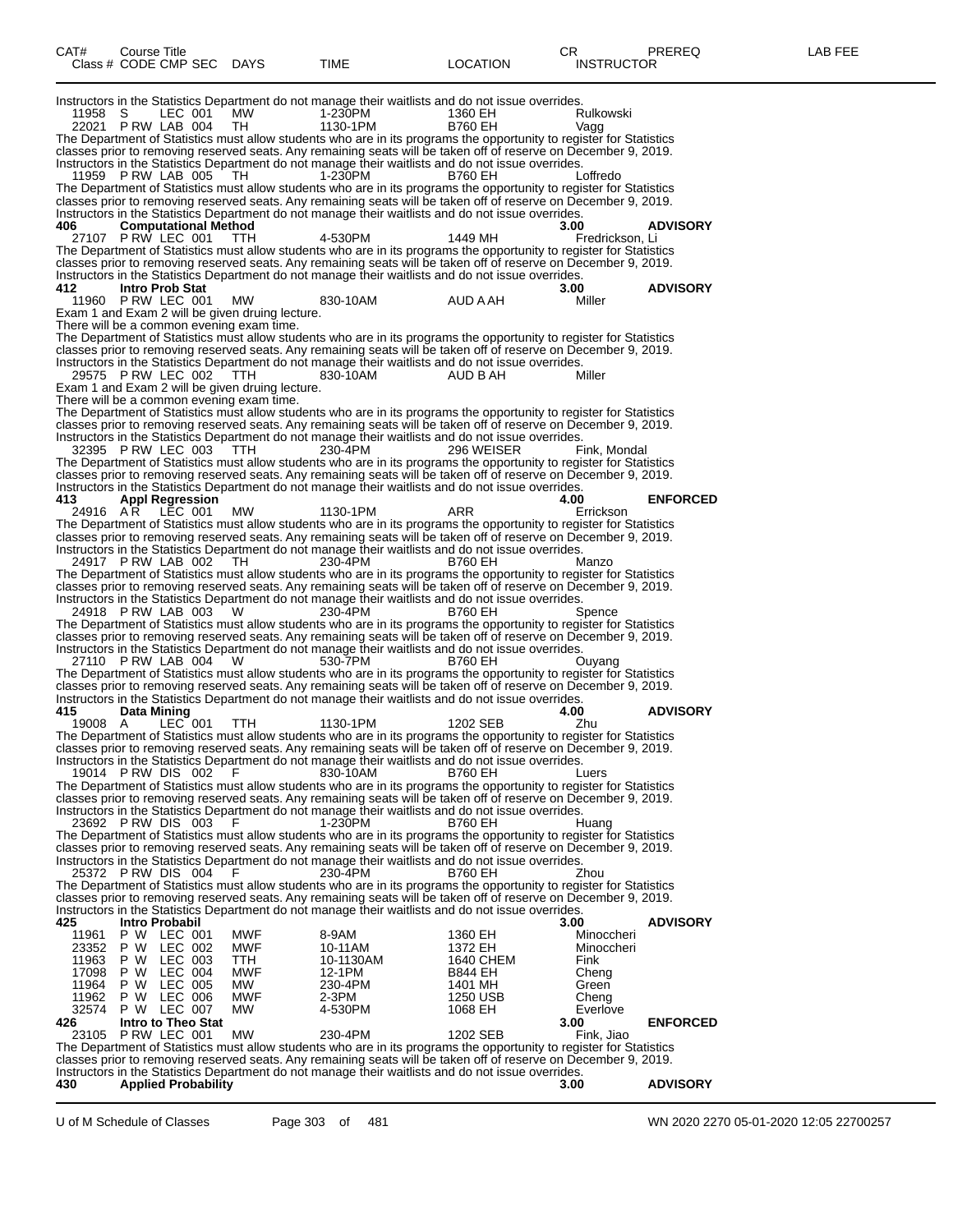|                       | 27118 P RW LEC 001                                    | WF               | 830-10AM<br>The Department of Statistics must allow students who are in its programs the opportunity to register for Statistics<br>classes prior to removing reserved seats. Any remaining seats will be taken off of reserve on December 9, 2019.                                                                                            | 120 WH                      | Lodhia, Maity               |                                                                                                                  |
|-----------------------|-------------------------------------------------------|------------------|-----------------------------------------------------------------------------------------------------------------------------------------------------------------------------------------------------------------------------------------------------------------------------------------------------------------------------------------------|-----------------------------|-----------------------------|------------------------------------------------------------------------------------------------------------------|
| 449.                  | <b>Topics in Biostat</b><br>26076 PRW LEC 002         | TTH              | Instructors in the Statistics Department do not manage their waitlists and do not issue overrides.<br>830-10AM                                                                                                                                                                                                                                | 1230 USB                    | 3.00<br>Green, Xu           | <b>ADVISORY</b>                                                                                                  |
|                       |                                                       |                  | The Department of Statistics must allow students who are in its programs the opportunity to register for Statistics<br>classes prior to removing reserved seats. Any remaining seats will be taken off of reserve on December 9, 2019.                                                                                                        |                             |                             |                                                                                                                  |
|                       | 29617 PRW LEC 003                                     | WF               | Instructors in the Statistics Department do not manage their waitlists and do not issue overrides.<br>830-10AM                                                                                                                                                                                                                                | B844 EH                     | Green                       |                                                                                                                  |
|                       |                                                       |                  | The Department of Statistics must allow students who are in its programs the opportunity to register for Statistics<br>classes prior to removing reserved seats. Any remaining seats will be taken off of reserve on December 9, 2019.                                                                                                        |                             |                             |                                                                                                                  |
| 480<br>17445 AR       | <b>Survey Sampling</b><br>LEC 001                     | <b>MW</b>        | Instructors in the Statistics Department do not manage their waitlists and do not issue overrides.<br>230-4PM                                                                                                                                                                                                                                 | <b>B844 EH</b>              | 4.00<br>Mebane Jr           | <b>ENFORCED</b>                                                                                                  |
|                       |                                                       |                  | The Department of Statistics must allow students who are in its programs the opportunity to register for Statistics<br>classes prior to removing reserved seats. Any remaining seats will be taken off of reserve on December 9, 2019.                                                                                                        |                             |                             |                                                                                                                  |
|                       | 17446 PRW LAB 002                                     | TH.              | Instructors in the Statistics Department do not manage their waitlists and do not issue overrides.<br>4-530PM                                                                                                                                                                                                                                 | B760 EH                     | Gupta                       |                                                                                                                  |
|                       |                                                       |                  | The Department of Statistics must allow students who are in its programs the opportunity to register for Statistics<br>classes prior to removing reserved seats. Any remaining seats will be taken off of reserve on December 9, 2019.                                                                                                        |                             |                             |                                                                                                                  |
|                       | 22719 PRW LAB 003                                     | TH.              | Instructors in the Statistics Department do not manage their waitlists and do not issue overrides.<br>830-10AM<br>The Department of Statistics must allow students who are in its programs the opportunity to register for Statistics                                                                                                         | <b>B760 EH</b>              | Mann                        |                                                                                                                  |
|                       |                                                       |                  | classes prior to removing reserved seats. Any remaining seats will be taken off of reserve on December 9, 2019.<br>Instructors in the Statistics Department do not manage their waitlists and do not issue overrides.                                                                                                                         |                             |                             |                                                                                                                  |
| 485                   | <b>Capstone Seminar</b><br>24294 PD W LEC 001 MW      |                  | 10-1130AM                                                                                                                                                                                                                                                                                                                                     | 1360 EH                     | 3.00                        | <b>ADVISORY</b><br>Hansen, Wu, Fiore, Lycurgus                                                                   |
| Science.              |                                                       |                  | Overrides are issued to qualified students who need this course to complete their major in Statistics or Data                                                                                                                                                                                                                                 |                             |                             |                                                                                                                  |
| 489<br>499            | Ind Study in Stat<br>$IND +$<br><b>Honors Seminar</b> |                  | ARR                                                                                                                                                                                                                                                                                                                                           | ARR                         | 1.00-4.00<br>2.00-3.00      | <b>ADVISORY</b>                                                                                                  |
| 503                   | $IND +$<br><b>Stats Learning II</b>                   |                  | ARR                                                                                                                                                                                                                                                                                                                                           | ARR                         | 4.00                        | <b>ADVISORY</b>                                                                                                  |
|                       | 19378 P RW LEC 001                                    | MW.              | 830-10AM<br>The Department of Statistics must allow students who are in its programs the opportunity to register for Statistics                                                                                                                                                                                                               | 1324 EH                     | Zhu                         |                                                                                                                  |
|                       |                                                       |                  | classes prior to removing reserved seats. Any remaining seats will be taken off of reserve after waitlist<br>evaluation. Instructors in the Statistics Department do not manage their waitlists and do not issue overrides.                                                                                                                   |                             |                             |                                                                                                                  |
| 25418 A               | LAB 002                                               | F                | 1130-1PM<br>The Department of Statistics must allow students who are in its programs the opportunity to register for Statistics<br>classes prior to removing reserved seats. Any remaining seats will be taken off of reserve after waitlist                                                                                                  | 1360 EH                     |                             |                                                                                                                  |
| 505                   | <b>Econometric Anlys I</b>                            |                  | evaluation. Instructors in the Statistics Department do not manage their waitlists and do not issue overrides.                                                                                                                                                                                                                                |                             | 3.00                        | <b>ADVISORY</b>                                                                                                  |
| 33684 AD<br>33685 P   | LEC 001<br>DIS 002                                    | <b>MW</b><br>TTH | 230-530PM<br>530-7PM                                                                                                                                                                                                                                                                                                                          | 1505 NUB<br><b>1518 NUB</b> | Ritov<br>Modenesi, Rowberry |                                                                                                                  |
| 507                   | Data Sci in Python<br>29598 P RW LEC 001              | - F              | 2-5PM<br>The Department of Statistics must allow students who are in its programs the opportunity to register for Statistics                                                                                                                                                                                                                  | 182 WEISER                  | 3.00<br>Regier, Iao         | <b>ADVISORY</b>                                                                                                  |
|                       |                                                       |                  | classes prior to removing reserved seats. Any remaining seats will be taken off of reserve on December 18, 2019.<br>Instructors in the Statistics Department do not manage their waitlists and do not issue overrides.                                                                                                                        |                             |                             |                                                                                                                  |
| 509                   | <b>Stats for Fin Data</b><br>21626 P RW LEC 001       | MW.              | 4-530PM                                                                                                                                                                                                                                                                                                                                       | 260 WEISER                  | 3.00<br>Thelen              | <b>ADVISORY</b>                                                                                                  |
|                       |                                                       |                  | The Department of Statistics must allow students who are in its programs the opportunity to register for Statistics<br>classes prior to removing reserved seats. Any remaining seats will be taken off of reserve on December 18, 2019.                                                                                                       |                             |                             |                                                                                                                  |
| 511                   | <b>Stat Inference</b><br>32430 P RW LEC 001           | МW               | Instructors in the Statistics Department do not manage their waitlists and do not issue overrides.<br>10-1130AM                                                                                                                                                                                                                               | 3330 MH                     | 3.00<br>Tan                 | <b>ENFORCED</b>                                                                                                  |
|                       |                                                       |                  | The Department of Statistics must allow students who are in its programs the opportunity to register for Statistics<br>classes prior to removing reserved seats. Any remaining seats will be taken off of reserve on December 18, 2019.                                                                                                       |                             |                             |                                                                                                                  |
|                       | 24919 P RW LEC 002                                    | MW               | Instructors in the Statistics Department do not manage their waitlists and do not issue overrides.<br>1-230PM                                                                                                                                                                                                                                 | 2022 STB                    | He                          |                                                                                                                  |
|                       |                                                       |                  | The Department of Statistics must allow students who are in its programs the opportunity to register for Statistics<br>classes prior to removing reserved seats. Any remaining seats will be taken off of reserve on December 18, 2019.<br>Instructors in the Statistics Department do not manage their waitlists and do not issue overrides. |                             |                             |                                                                                                                  |
| 513                   | <b>Regress&amp;Data Analys</b><br>29587 P W LEC 001   | MF               | 830-10AM                                                                                                                                                                                                                                                                                                                                      | 296 WEISER                  | 3.00<br>Yu                  | <b>ADVISORY</b>                                                                                                  |
| 525<br>11967          | <b>Probability Theory</b><br>P W LEC 001              | TTH              | 10-1130AM                                                                                                                                                                                                                                                                                                                                     | 1372 EH                     | 3.00<br>Deng                | <b>ADVISORY</b>                                                                                                  |
| 22748<br>526<br>11968 | P W LEC 002<br><b>Disc Stoc Proc</b><br>PRW LEC 001   | <b>TTH</b>       | 1-230PM                                                                                                                                                                                                                                                                                                                                       | 4096 EH                     | Norwood<br>3.00             | <b>ADVISORY</b>                                                                                                  |
|                       | HOUR OF EACH MEETING IS OPTIONAL.                     | <b>TTH</b>       | 830-10AM                                                                                                                                                                                                                                                                                                                                      | 4088 EH                     | Chakraborty                 | FIN ENGINEERS, AIM AND ACTU/FIN MATH STUDENTS ONLY. STUDENTS SHOULD ADD THEMSELVES TO THE WAITLIST. THE LAST 1/2 |
|                       | 19312 P W LEC 002                                     | TTH              | 10-1130AM                                                                                                                                                                                                                                                                                                                                     | 4088 EH                     | Chakraborty                 | FIN ENGINEERS, AIM AND ACTU/FIN MATH STUDENTS ONLY. STUDENTS SHOULD ADD THEMSELVES TO THE WAITLIST.              |
| 531                   | 24053 P W LEC 003<br><b>Analysis Time Series</b>      | TTH              | 1-230PM                                                                                                                                                                                                                                                                                                                                       | <b>1505 NUB</b>             | Conlon<br>3.00              | <b>ADVISORY</b>                                                                                                  |
|                       | 32399 P RW LEC 001                                    | TTH              | 10-1130AM                                                                                                                                                                                                                                                                                                                                     | 1202 SEB                    | Ionides                     |                                                                                                                  |
|                       | U of M Schedule of Classes                            |                  | Page 304 of<br>481                                                                                                                                                                                                                                                                                                                            |                             |                             | WN 2020 2270 05-01-2020 12:05 22700257                                                                           |

CAT# Course Title Case CR PREREQ LAB FEE

Class # CODE CMP SEC DAYS TIME LOCATION INSTRUCTOR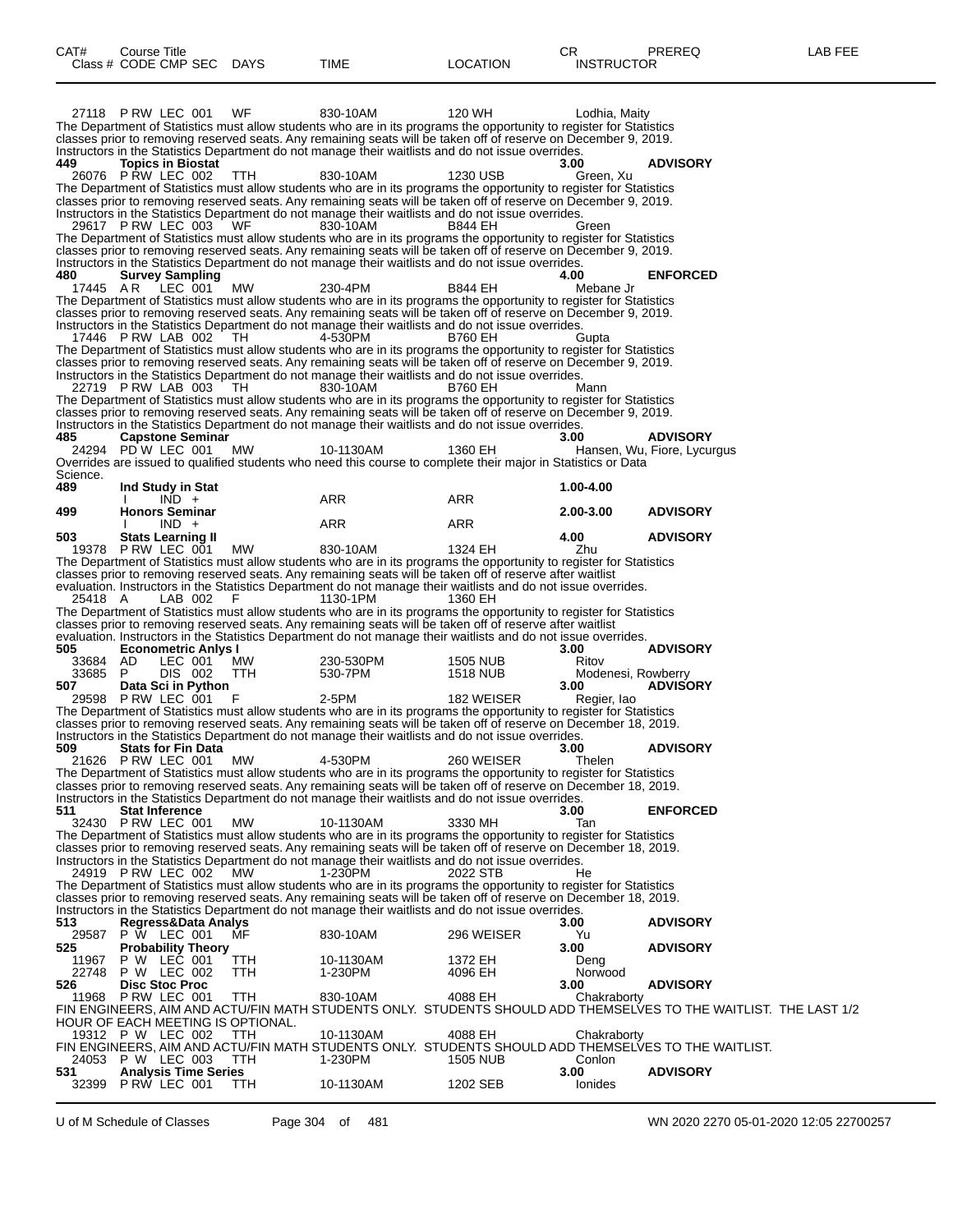The Department of Statistics must allow students who are in its programs the opportunity to register for Statistics classes prior to removing reserved seats. Any remaining seats will be taken off of reserve on December 18, 2019. Instructors in the Statistics Department do not manage their waitlists and do not issue overrides.

| 545          | Mol Gen&Epigen Data                              |            | monucions in the Glabolcs Department do not manage their wallists and do not issue overnues.                                                                                                                           |                | 3.00              | <b>ADVISORY</b> |
|--------------|--------------------------------------------------|------------|------------------------------------------------------------------------------------------------------------------------------------------------------------------------------------------------------------------------|----------------|-------------------|-----------------|
|              | 20620 PIW LEC 001                                | ΤF         | 1130-1PM                                                                                                                                                                                                               | 2062 PALM      | Parker, Tsoi      |                 |
| 547          | <b>Mathematics of Data</b>                       |            |                                                                                                                                                                                                                        |                | 3.00              | <b>ADVISORY</b> |
|              | 27906 P W LEC 001                                | ттн        | 4-530PM                                                                                                                                                                                                                | 1068 EH        | Rajapakse         |                 |
| 551          | <b>Bayesian Modeling</b>                         |            |                                                                                                                                                                                                                        |                | 3.00              | <b>ADVISORY</b> |
|              | 27119 P RW LEC 001                               | <b>MW</b>  | 230-4PM                                                                                                                                                                                                                | 1230 USB       | Chen              |                 |
|              |                                                  |            | The Department of Statistics must allow students who are in its programs the opportunity to register for Statistics                                                                                                    |                |                   |                 |
|              |                                                  |            | classes prior to removing reserved seats. Any remaining seats will be taken off of reserve on December 18, 2019.<br>Instructors in the Statistics Department do not manage their waitlists and do not issue overrides. |                |                   |                 |
| 560          | Nonpar Stat                                      |            |                                                                                                                                                                                                                        |                | 3.00              | <b>ADVISORY</b> |
|              | 32381 P W LEC 001                                | TTH        | 10-1130AM                                                                                                                                                                                                              | 1170 SPH2      |                   |                 |
| 580          | <b>Sampling Theory</b>                           |            |                                                                                                                                                                                                                        |                | 3.00              | <b>ADVISORY</b> |
|              | 23179 P W LEC 001                                | MW         | 830-10AM                                                                                                                                                                                                               | ARR            | Dempsey           |                 |
| 601          | <b>Anl Multivr Cat Data</b>                      |            |                                                                                                                                                                                                                        |                | 4.00              | <b>ADVISORY</b> |
|              | 18273 P RW LEC 001                               | <b>MW</b>  | 230-4PM                                                                                                                                                                                                                | 1518 NUB       | Xu                |                 |
|              |                                                  |            | The Department of Statistics must allow students who are in its programs the opportunity to register for Statistics                                                                                                    |                |                   |                 |
|              |                                                  |            | classes prior to removing reserved seats. Any remaining seats will be taken off of reserve on December 18, 2019.                                                                                                       |                |                   |                 |
|              |                                                  |            | Instructors in the Statistics Department do not manage their waitlists and do not issue overrides.                                                                                                                     |                |                   |                 |
| 23037 S      | LAB 002                                          | TH.        | 530-7PM                                                                                                                                                                                                                | B760 EH        |                   |                 |
|              |                                                  |            | The Department of Statistics must allow students who are in its programs the opportunity to register for Statistics                                                                                                    |                |                   |                 |
|              |                                                  |            | classes prior to removing reserved seats. Any remaining seats will be taken off of reserve on December 18, 2019.                                                                                                       |                |                   |                 |
|              |                                                  |            | Instructors in the Statistics Department do not manage their waitlists and do not issue overrides.                                                                                                                     |                |                   |                 |
| 605          | Adv Top Mod Data Anl                             |            |                                                                                                                                                                                                                        |                | 3.00              | <b>ADVISORY</b> |
|              | 32403 PRW LEC 001                                | <b>MW</b>  | 10-1130AM                                                                                                                                                                                                              | 1405 EQ        | Panigrahi         |                 |
|              |                                                  |            | The Department of Statistics must allow students who are in its programs the opportunity to register for Statistics                                                                                                    |                |                   |                 |
|              |                                                  |            | classes prior to removing reserved seats. Any remaining seats will be taken off of reserve on December 18, 2019.                                                                                                       |                |                   |                 |
| 606          |                                                  |            | Instructors in the Statistics Department do not manage their waitlists and do not issue overrides.                                                                                                                     |                | 3.00              | <b>ADVISORY</b> |
|              | <b>Comp Optim Meth Stat</b><br>32404 PRW LEC 001 | TH.        | 230-530PM                                                                                                                                                                                                              | ARR            | Sun               |                 |
|              |                                                  |            | The Department of Statistics must allow students who are in its programs the opportunity to register for Statistics                                                                                                    |                |                   |                 |
|              |                                                  |            | classes prior to removing reserved seats. Any remaining seats will be taken off of reserve on December 18, 2019.                                                                                                       |                |                   |                 |
|              |                                                  |            | Instructors in the Statistics Department do not manage their waitlists and do not issue overrides.                                                                                                                     |                |                   |                 |
| 611          | <b>Large Sample Theory</b>                       |            |                                                                                                                                                                                                                        |                | 3.00              | <b>ADVISORY</b> |
| 11966        | PRW LEC 001                                      | TTH        | 830-10AM                                                                                                                                                                                                               | 120 WH         | Keener            |                 |
|              |                                                  |            | The Department of Statistics must allow students who are in its programs the opportunity to register for Statistics                                                                                                    |                |                   |                 |
|              |                                                  |            | classes prior to removing reserved seats. Any remaining seats will be taken off of reserve on December 18, 2019.                                                                                                       |                |                   |                 |
|              |                                                  |            | Instructors in the Statistics Department do not manage their waitlists and do not issue overrides.                                                                                                                     |                |                   |                 |
| 620          | App Prob Stoch Model                             |            |                                                                                                                                                                                                                        |                | 3.00              | <b>ADVISORY</b> |
|              | 23104 PRW LEC 001                                | TTH        | 1130-1PM                                                                                                                                                                                                               | 271 WEISER     | Stoev             |                 |
|              |                                                  |            | The Department of Statistics must allow students who are in its programs the opportunity to register for Statistics                                                                                                    |                |                   |                 |
|              |                                                  |            | classes prior to removing reserved seats. Any remaining seats will be taken off of reserve on December 18, 2019.                                                                                                       |                |                   |                 |
|              |                                                  |            | Instructors in the Statistics Department do not manage their waitlists and do not issue overrides.                                                                                                                     |                |                   |                 |
| 626          | Pro&Ran Pro II                                   | <b>TTH</b> | 1130-1PM                                                                                                                                                                                                               |                | 3.00              | <b>ADVISORY</b> |
| 701          | 29949 P W LEC 001                                |            |                                                                                                                                                                                                                        | 4096 EH        | Cohen<br>1.50     | <b>ADVISORY</b> |
|              | <b>Topics Appl Stat II</b><br>32410 PRW LEC 001  | <b>TTH</b> | 10-1130AM                                                                                                                                                                                                              | 210 TAP        | Hansen            |                 |
|              |                                                  |            | The Department of Statistics must allow students who are in its programs the opportunity to register for Statistics                                                                                                    |                |                   |                 |
|              |                                                  |            | classes prior to removing reserved seats. Any remaining seats will be taken off of reserve on December 18, 2019.                                                                                                       |                |                   |                 |
|              |                                                  |            | Instructors in the Statistics Department do not manage their waitlists and do not issue overrides.                                                                                                                     |                |                   |                 |
| 711          | <b>Topics Theo Stat II</b>                       |            |                                                                                                                                                                                                                        |                | 1.50              | <b>ADVISORY</b> |
|              | 32411 PRW LEC 001                                | w          | 4-7PM                                                                                                                                                                                                                  | ARR            | <b>Baneriee</b>   |                 |
|              |                                                  |            | The Department of Statistics must allow students who are in its programs the opportunity to register for Statistics                                                                                                    |                |                   |                 |
|              |                                                  |            | classes prior to removing reserved seats. Any remaining seats will be taken off of reserve on December 18, 2019.                                                                                                       |                |                   |                 |
|              |                                                  |            | Instructors in the Statistics Department do not manage their waitlists and do not issue overrides.                                                                                                                     |                |                   |                 |
| 750          | <b>Directed Reading</b>                          |            |                                                                                                                                                                                                                        |                | 1.00-6.00         | <b>ADVISORY</b> |
|              | $IND +$                                          |            | ARR                                                                                                                                                                                                                    | ARR            |                   |                 |
| 809          | <b>Sem-Applied Stat</b>                          |            |                                                                                                                                                                                                                        |                | 1.00              | <b>ADVISORY</b> |
| 19379        | <b>PR SEM 001</b>                                | F          | 1130-1PM                                                                                                                                                                                                               | ARR            | Stoev             |                 |
| 990          | <b>Diss-Precand</b>                              |            |                                                                                                                                                                                                                        |                | 1.00-8.00         | <b>ADVISORY</b> |
|              | $IND +$<br>I.                                    |            | <b>ARR</b>                                                                                                                                                                                                             | <b>ARR</b>     |                   |                 |
| 993<br>11970 | <b>G S I Training</b><br>PD<br><b>REC 001</b>    | TH         | 230-4PM                                                                                                                                                                                                                | <b>B810 EQ</b> | 1.00<br>Gunderson | <b>ADVISORY</b> |
| 995          | Diss-Cand                                        |            |                                                                                                                                                                                                                        |                | 8.00              | <b>ENFORCED</b> |
|              | IR<br>$IND +$                                    |            | ARR                                                                                                                                                                                                                    | <b>ARR</b>     |                   |                 |
| 998          | <b>Indpdnt Intern Stats</b>                      |            |                                                                                                                                                                                                                        |                | 1.00              |                 |
|              | $IND +$                                          |            | <b>ARR</b>                                                                                                                                                                                                             | ARR            |                   |                 |
|              |                                                  |            |                                                                                                                                                                                                                        |                |                   |                 |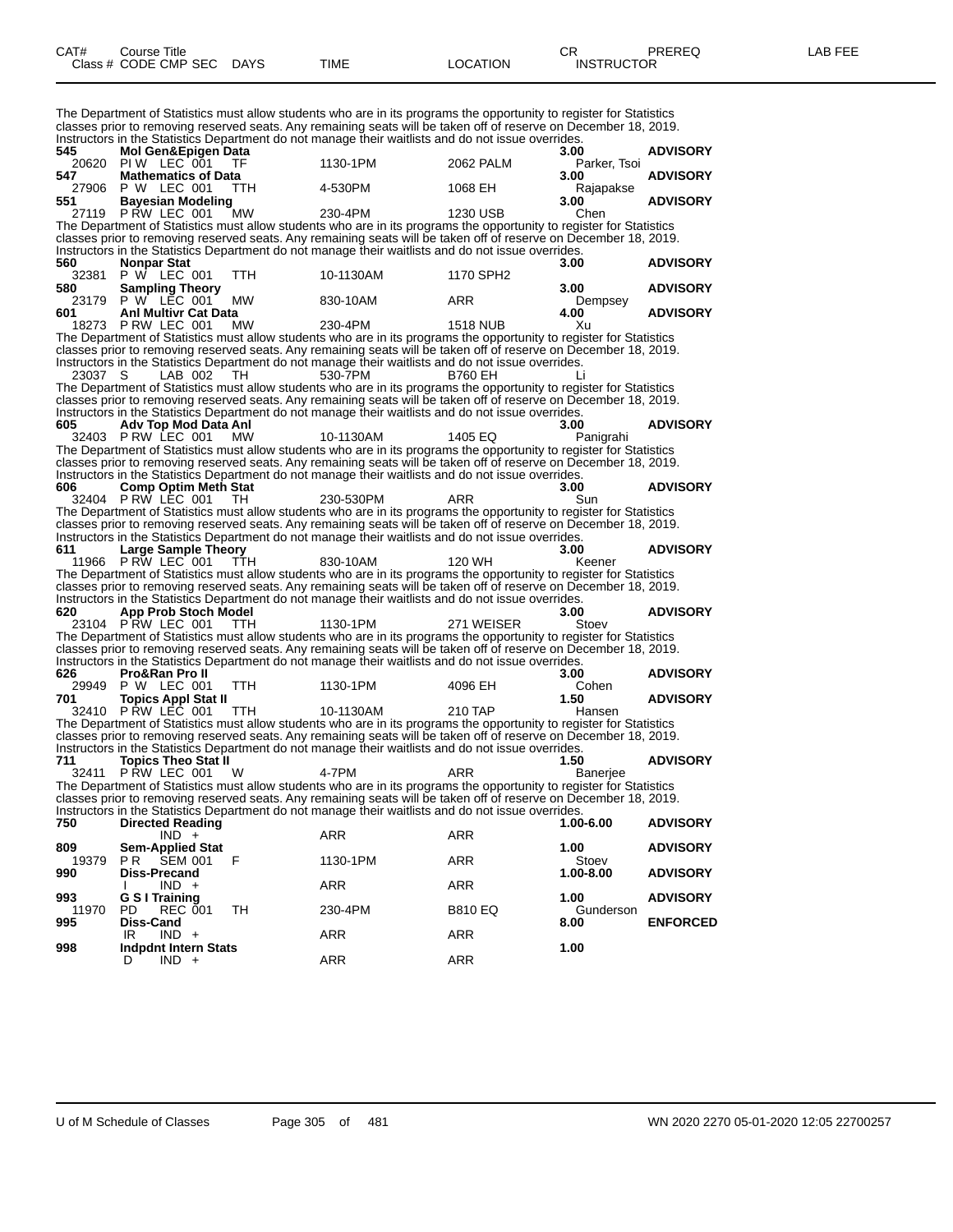|              | Class # CODE CMP SEC<br>DAYS                    | TIME       | LOCATION   | <b>INSTRUCTOR</b> |                 |  |
|--------------|-------------------------------------------------|------------|------------|-------------------|-----------------|--|
|              |                                                 |            |            |                   |                 |  |
|              | <b>Office of International Programs</b>         |            |            |                   |                 |  |
|              | <b>Study Abroad (STDABRD)</b>                   |            |            |                   |                 |  |
| 235<br>24570 | Uni Granada ES<br>P<br>LEC 001                  | ARR        | ARR        | 1.00-15.00        | <b>ADVISORY</b> |  |
| 236<br>27930 | <b>UAB Intl Bus&amp;Hum ES</b><br>P<br>LEC 001  | <b>ARR</b> | ARR        | 1.00-15.00        |                 |  |
| 257<br>25658 | Fudan Uni CN<br>LEC 001<br>P                    | ARR        | ARR        | 1.00-15.00        |                 |  |
| 275<br>38355 | <b>GIb Intrcultr Exp UG</b><br>PD<br>LEC 001    | ARR        | ARR        | 2.00              |                 |  |
| 292<br>36126 | Intl Relatns-AIX FR<br>P<br>LEC 001             | <b>ARR</b> | <b>ARR</b> | 1.00-15.00        |                 |  |
| 295          | Sciences Po Reims FR                            |            |            | 1.00-15.00        |                 |  |
| 27932<br>301 | P<br>LEC 001<br>Arabc-Intrn Amman JO            | ARR        | ARR        | 1.00-15.00        |                 |  |
| 30556<br>303 | P<br>LEC 001<br><b>Environ Studies CR</b>       | ARR        | ARR        | 1.00-15.00        | <b>ADVISORY</b> |  |
| 17737<br>304 | LEC 001<br>P<br>Int Arabic Amman JO             | ARR        | ARR        | 1.00-15.00        | <b>ADVISORY</b> |  |
| 22523<br>305 | LEC 001<br>P<br>Language&Culture MA             | ARR        | ARR        | 1.00-15.00        |                 |  |
| 22524<br>306 | P<br>LEC 001                                    | ARR        | ARR        | 1.00-15.00        | <b>ADVISORY</b> |  |
| 17562        | Adv Lang & Cult ES<br>P<br>LEC 001              | <b>ARR</b> | <b>ARR</b> |                   |                 |  |
| 308<br>17738 | EcoQuest NZ<br>LEC 001<br>P                     | ARR        | ARR        | 1.00-15.00        |                 |  |
| 309<br>25659 | <b>Frontiers Abrd NZ</b><br>LEC 001<br>P        | ARR        | ARR        | 1.00-15.00        |                 |  |
| 310<br>17886 | <b>FrenAfricnStudies SN</b><br>LEC 001<br>P     | ARR        | ARR        | 1.00-15.00        | <b>ADVISORY</b> |  |
| 315<br>25660 | WildlifeMgmt Std TZ<br>P<br>LEC 001             | ARR        | ARR        | 1.00-15.00        |                 |  |
| 320          | <b>Marine Resrc Std TC</b>                      |            |            | 1.00-15.00        |                 |  |
| 25661<br>325 | P<br>LEC 001<br><b>Chinese Studies CN</b>       | ARR        | ARR        | 1.00-15.00        |                 |  |
| 30560<br>330 | LEC 001<br>P<br>Budapest, Hungary               | <b>ARR</b> | <b>ARR</b> | 1.00-15.00        |                 |  |
| 24571<br>332 | LEC 001<br>P<br><b>UPCES Charles Uni CZ</b>     | ARR        | ARR        | 1.00-15.00        |                 |  |
| 16738<br>336 | LEC 001<br>P<br><b>CIEE Prague-AcdYr CZ</b>     | ARR        | ARR        | 1.00-15.00        |                 |  |
| 27941<br>339 | LEC 001<br>Р                                    | ARR        | ARR        |                   |                 |  |
| 30561        | Peac&CnflSt RS/XK/BA<br>LEC 001<br>P            | ARR        | ARR        | 1.00-15.00        |                 |  |
| 340<br>19475 | <b>ColgYrAth LibArt GR</b><br>P<br>LEC 001      | ARR        | ARR        | 1.00-15.00        |                 |  |
| 345<br>11972 | Uni Tuebingen DE<br>P<br>LEC 001                | ARR        | ARR        | 1.00-15.00        | <b>ADVISORY</b> |  |
| 346<br>11973 | AdvRusnLang&Cultr RU<br>LEC 001<br>P            | ARR        | ARR        | 1.00-15.00        | <b>ADVISORY</b> |  |
| 349<br>11974 | Lang&Cul Hikone JP<br>P.<br>LEC 001             | <b>ARR</b> | ARR        | 1.00-15.00        | <b>ADVISORY</b> |  |
| 351          | Uni Freiburg DE                                 |            |            | 1.00-15.00        | <b>ADVISORY</b> |  |
| 11975<br>352 | P<br>LEC 001<br><b>National Uni SG</b>          | <b>ARR</b> | ARR        | 1.00-15.00        |                 |  |
| 18499<br>353 | P<br>LEC 001<br><b>Classical Studies IT</b>     | ARR        | ARR        | 1.00-15.00        |                 |  |
| 11976<br>354 | P<br>LEC 001<br><b>BerlinMtroStudies DE</b>     | ARR        | ARR        | 1.00-15.00        |                 |  |
| 24572<br>355 | LEC 001<br>P<br>Adv Fr Lang Paris FR            | <b>ARR</b> | ARR        | 1.00-15.00        | <b>ADVISORY</b> |  |
| 21971<br>356 | LEC 001<br>P                                    | <b>ARR</b> | ARR        | 1.00-15.00        |                 |  |
| 36127        | <b>Trop Isld Biodiv PA</b><br>P<br>LEC 001      | ARR        | ARR        |                   |                 |  |
| 358<br>30618 | <b>Consrvtn&amp;DevIpStd KH</b><br>LEC 001<br>P | <b>ARR</b> | ARR        | 1.00-15.00        | <b>ADVISORY</b> |  |
| 360<br>36128 | <b>Climate Studies CL</b><br>P<br>LEC 001       | <b>ARR</b> | ARR        | 1.00-15.00        |                 |  |
| 362<br>11977 | Int Russian Lang RU<br>P<br>LEC 001             | ARR        | ARR        | 1.00-15.00        | <b>ADVISORY</b> |  |
| 363          | <b>Liberal Arts CL</b><br>P                     | <b>ARR</b> | ARR        | 1.00-15.00        | <b>ADVISORY</b> |  |
| 11978<br>364 | LEC 001<br>Uni Sussex UK                        |            |            | 1.00-15.00        |                 |  |
| 11979<br>365 | LEC 001<br>P<br><b>Dev&amp;Globalization TH</b> | ARR        | ARR        | 1.00-15.00        |                 |  |
| 20010<br>369 | P<br>LEC 001<br>Lang & Culture IN               | ARR        | ARR        | 1.00-15.00        |                 |  |
|              |                                                 |            |            |                   |                 |  |

CAT# Course Title Case CR PREREQ LAB FEE

U of M Schedule of Classes Page 306 of 481 WN 2020 2270 05-01-2020 12:05 22700257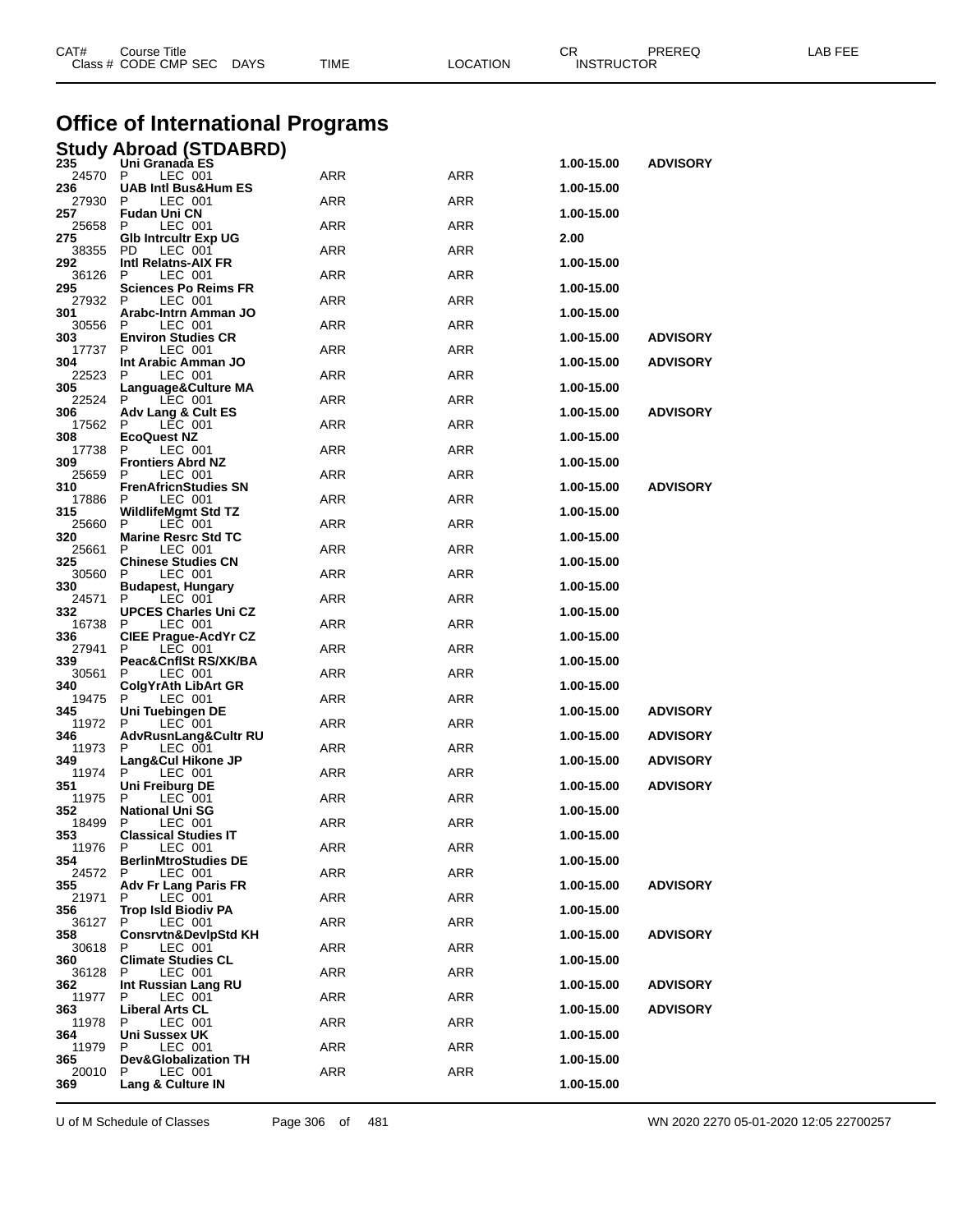| CAT#         | <b>Course Title</b><br>Class # CODE CMP SEC<br><b>DAYS</b> | TIME       | <b>LOCATION</b> | CR.<br><b>PREREQ</b><br><b>INSTRUCTOR</b> | LAB FEE |
|--------------|------------------------------------------------------------|------------|-----------------|-------------------------------------------|---------|
| 30562        | P<br>LEC 001                                               | ARR        | ARR             |                                           |         |
| 370<br>36129 | <b>SustnbDev Studies TH</b><br>LEC 001<br>P                | ARR        | ARR             | 1.00-15.00                                |         |
| 372<br>25662 | <b>Developmt Studies VN</b><br>P<br>LEC 001                | ARR        | ARR             | 1.00-15.00                                |         |
| 373<br>36130 | <b>Environmntl Stud BT</b><br>LEC 001<br>P                 | ARR        | ARR             | 1.00-15.00                                |         |
| 381<br>21350 | Uni Bologna IT<br>LEC 001<br>P                             | ARR        | ARR             | <b>ADVISORY</b><br>1.00-15.00             |         |
| 382<br>21394 | Lang&Culture IT<br>LEC 001<br>P                            | ARR        | ARR             | 1.00-15.00                                |         |
| 383<br>21292 | Lang&Cult Rome IT<br>P<br>LEC 001                          | ARR        | ARR             | 1.00-15.00                                |         |
| 400          | Amsterdam SocSci NL<br>P                                   |            |                 | 1.00-15.00                                |         |
| 27933<br>401 | LEC 001<br>Copenhagen DK                                   | ARR        | ARR             | 1.00-15.00                                |         |
| 24573<br>402 | P<br>LEC 001<br>Biod&Devel-Amazon PE                       | ARR        | ARR             | 1.00-15.00<br><b>ADVISORY</b>             |         |
| 30564<br>404 | LEC 001<br>P<br>IntiDevipmt-Quito EC                       | ARR        | ARR             | <b>ADVISORY</b><br>1.00-15.00             |         |
| 30565<br>405 | LEC 001<br>P<br>Sao Paulo BR                               | ARR        | ARR             | 1.00-15.00                                |         |
| 24660<br>430 | LEC 001<br>P<br><b>Bnk,Fnc,SocRsp CH/GR</b>                | ARR        | ARR             | 1.00-15.00                                |         |
| 27934<br>432 | LEC 001<br>P<br>GibHith&DevPol CH/MA                       | ARR        | ARR             | 1.00-15.00                                |         |
| 27935<br>433 | LEC 001<br>P<br><b>IntSt&amp;MDipl CH/BE/FR</b>            | ARR        | ARR             | 1.00-15.00                                |         |
| 27936<br>438 | P<br>LEC 001<br>Hith&Com BR/IN/ZA/US                       | ARR        | ARR             | 1.00-15.00                                |         |
| 27937<br>439 | P<br>LEC 001<br><b>Hith&amp;Com AR/ZA/VN/US</b>            | ARR        | ARR             | 1.00-15.00                                |         |
| 27938<br>440 | LEC 001<br>P<br>UnivCollegeDublin IE                       | ARR        | ARR             | 1.00-15.00                                |         |
| 25663<br>446 | P<br>LEC 001<br>Ghana-in21stC GH                           | ARR        | ARR             | 1.00-15.00                                |         |
| 30566<br>450 | LEC 001<br>P                                               | ARR        | ARR             | 1.00-15.00                                |         |
| 36131        | Pembrk, Cambridge UK<br>P<br>LEC 001                       | ARR        | ARR             |                                           |         |
| 451<br>21972 | <b>Hertford Oxford UK</b><br>P<br>LEC 001                  | ARR        | ARR             | 1.00-15.00                                |         |
| 456<br>11981 | Lond Schl Econ UK<br>P<br>LEC 001                          | ARR        | ARR             | 1.00-15.00                                |         |
| 458<br>11982 | Uni St Andrews UK<br>P<br>LEC 001                          | ARR        | ARR             | 1.00-15.00                                |         |
| 460<br>24574 | <b>Stockholm SE</b><br>LEC 001<br>P                        | ARR        | ARR             | 1.00-15.00                                |         |
| 461<br>11983 | Uni Uppsala SE<br>P<br>LEC 001                             | ARR        | ARR             | 1.00-15.00                                |         |
| 462<br>19476 | Uni Stockholm SE<br>P<br>LEC 001                           | ARR        | <b>ARR</b>      | 1.00-15.00                                |         |
| 463<br>11984 | <b>Cent Euro Studies PL</b><br>LEC 001<br>P                | ARR        | <b>ARR</b>      | 1.00-15.00                                |         |
| 466<br>21293 | Uni Kyushu JP<br>P<br>LEC 001                              | ARR        | ARR             | 1.00-15.00                                |         |
| 468<br>11985 | Uni New S Wales AU<br>LEC 001<br>P                         | <b>ARR</b> | ARR             | 1.00-15.00                                |         |
| 480<br>23022 | Uni Kings UK<br>LEC 001<br>P                               | <b>ARR</b> | ARR             | 1.00-15.00                                |         |
| 481<br>11986 | Queen Mary UK<br>P<br>LEC 001                              | <b>ARR</b> | ARR             | 1.00-15.00                                |         |
| 483          | UniCollege London UK<br>P                                  |            | ARR             | 1.00-15.00                                |         |
| 11987<br>486 | LEC 001<br><b>Sciences Po Paris FR</b>                     | ARR        |                 | <b>ADVISORY</b><br>1.00-15.00             |         |
| 15908<br>487 | LEC 001<br>P<br>Uni Cape Town ZA                           | <b>ARR</b> | ARR             | 1.00-15.00                                |         |
| 11988<br>489 | P<br>LEC 001<br>Uni Melbourne AU                           | ARR        | ARR             | 1.00-15.00                                |         |
| 11989<br>490 | LEC 001<br>P<br><b>HealthCulture&amp;Dev ZA</b>            | <b>ARR</b> | ARR             | 1.00-15.00                                |         |
| 36132<br>494 | LEC 001<br>P<br>Lng&Cultr BuenArs AR                       | <b>ARR</b> | ARR             | 1.00-15.00                                |         |
| 20764<br>496 | LEC 001<br>P<br><b>Adv Spanish AR</b>                      | ARR        | ARR             | <b>ADVISORY</b><br>1.00-15.00             |         |
| 21973        | P<br>LEC 001                                               | <b>ARR</b> | ARR             |                                           |         |

U of M Schedule of Classes Page 307 of 481 WN 2020 2270 05-01-2020 12:05 22700257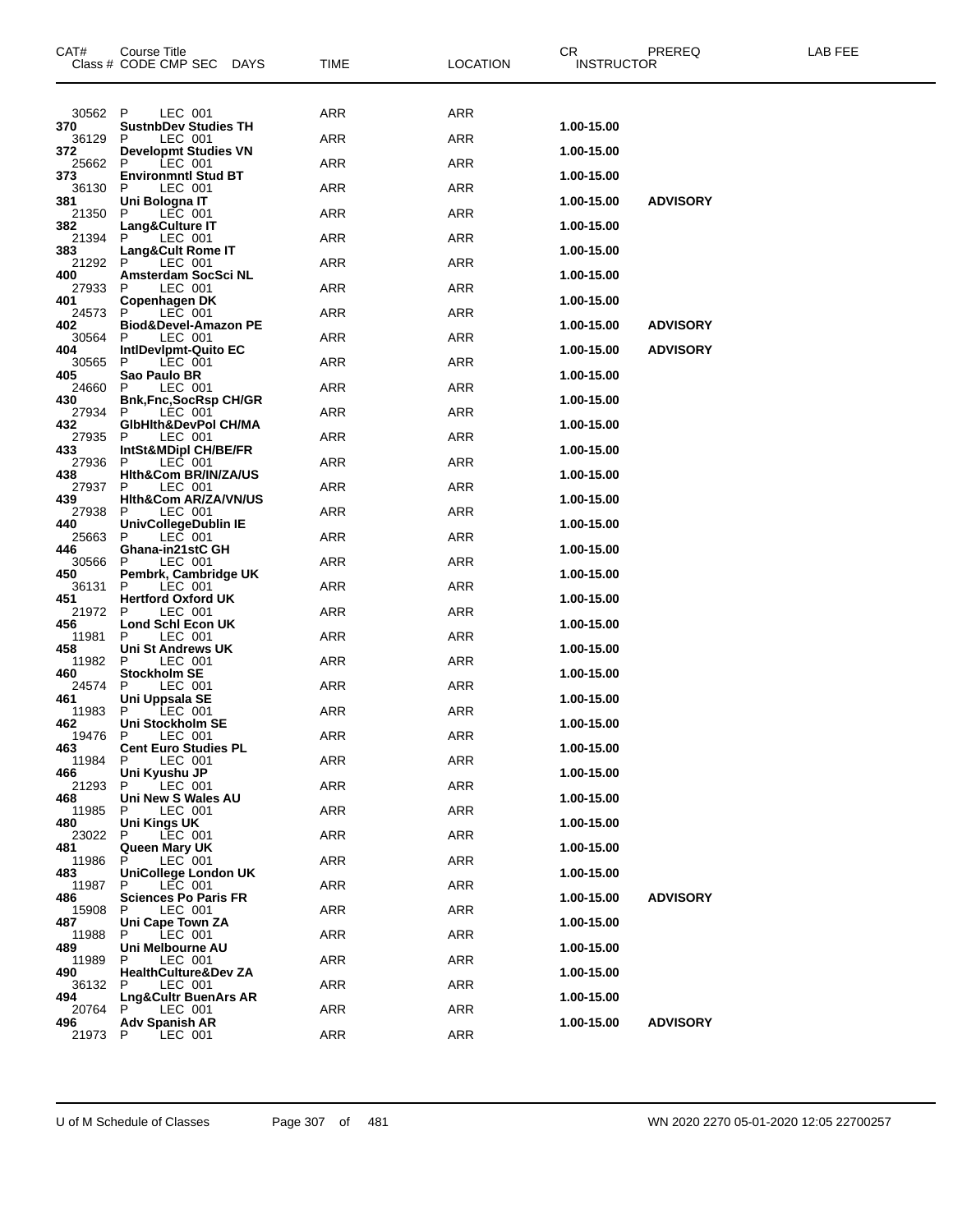| CAT# | Course Title              |             |          | СR                | PREREQ | <b>LAB FEE</b> |
|------|---------------------------|-------------|----------|-------------------|--------|----------------|
|      | Class # CODE CMP SEC DAYS | <b>TIME</b> | LOCATION | <b>INSTRUCTOR</b> |        |                |

#### **Women's Studies Department Womens Studies (WOMENSTD)**

A STUDENT WHO MISSES EITHER OF THE FIRST TWO MEETINGS OF ANY COURSE OFFERED BY THE WOMEN'S STUDIES DEPARTMENT MAY BE DROPPED FROM THE COURSE FOR NON-ATTENDANCE.

| 150            | DE DIVOIT LDT INOIN THE COUNSET ON NON-ALTENDANCE.<br>Sem Women&Gender |            |                                                                     |                      | 3.00            | <b>ADVISORY</b> | 30.00 |
|----------------|------------------------------------------------------------------------|------------|---------------------------------------------------------------------|----------------------|-----------------|-----------------|-------|
|                | 24279 PIRW SEM 002                                                     | MW.        | 1-230PM                                                             | 2271 AH              | Larson          |                 |       |
|                | Gender and Transgender                                                 |            |                                                                     |                      |                 |                 |       |
|                | Meets with AMCULT 103.003                                              |            |                                                                     |                      |                 |                 |       |
| 31911 PR       | <b>SEM 003</b>                                                         | МW         | 230-4PM                                                             | B <sub>113</sub> MLB | Lawsin          |                 |       |
|                | 20thC Writing byWomen of Color                                         |            |                                                                     |                      |                 |                 |       |
|                | 31964 PIRW SEM 004                                                     | <b>MW</b>  | 4-530PM                                                             | G449 MH              | Purkiss         |                 |       |
|                | Race/Gender/Recreation                                                 |            |                                                                     |                      |                 |                 |       |
| 151            | <b>Sem Women&amp;Gender</b>                                            |            |                                                                     |                      | 3.00            | <b>ADVISORY</b> |       |
| 26953          | PRW SEM 001                                                            | w          | 2-5PM                                                               | <b>B135 MLB</b>      | Wang            |                 |       |
| 213            | <b>Global Feminist Activists</b><br><b>Top Gender Hums</b>             |            |                                                                     |                      | 4.00            |                 |       |
|                | 28194 A W LEC 001                                                      | TTH        | 230-4PM                                                             | LEC RM 1 MLB         | Tonomura        |                 |       |
|                | War, Gend, Mascul, Violence                                            |            |                                                                     |                      |                 |                 |       |
| 32518          | P W<br>DIS 002                                                         | Т          | 4-5PM                                                               | 2436 MH              | Valedon-Trapote |                 |       |
| 32592          | P W DIS<br>- 003                                                       | W          | 9-10AM                                                              | 3460 MH              | Valedon-Trapote |                 |       |
| 32593          | P W DIS 004                                                            | W          | 10-11AM                                                             | <b>B109 MLB</b>      | Valedon-Trapote |                 |       |
| 216            | <b>Thinking Class</b>                                                  |            |                                                                     |                      | 3.00            |                 |       |
|                | 31916 P W SEM 001                                                      | MW         | 230-4PM                                                             | 2330 MH              | <b>Hubbs</b>    |                 |       |
| 220            | Women's Hith                                                           |            |                                                                     |                      | 3.00            |                 |       |
|                |                                                                        |            | STUDENTS ARE AUTO-ENROLLED IN LECTURE WHEN THEY ELECT A DISCUSSION. |                      |                 |                 |       |
| 12023          | LEC 001<br>A                                                           | W          | 530-730PM                                                           | AUD 3 MLB            | Gabriel         |                 |       |
| 12024          | <b>DIS</b><br>P W<br>002                                               | TН         | 12-1PM                                                              | G115 AH              |                 |                 |       |
| 12025          | <b>DIS</b><br>P W<br>003                                               | F.         | 12-1PM                                                              | 2271 AH              |                 |                 |       |
| 12026          | P W<br><b>DIS</b><br>004                                               | TН         | $2-3PM$                                                             | 2202 MLB             |                 |                 |       |
| 12027          | 005<br>P W<br><b>DIS</b>                                               | F.         | 11-12PM                                                             | 2407 MH              | Gabriel         |                 |       |
| 12028          | P W<br><b>DIS</b><br>006                                               | TН         | 4-5PM                                                               | <b>B109 MLB</b>      |                 |                 |       |
| 12029          | P W<br><b>DIS</b><br>007                                               | TН         | 3-4PM                                                               | 2202 MLB             |                 |                 |       |
| 12030          | 008<br>P W<br><b>DIS</b>                                               | F.         | 10-11AM                                                             | 2336 MH              |                 |                 |       |
| 12031          | <b>DIS</b><br>P W<br>009                                               | F          | 11-12PM                                                             | G160 AH              |                 |                 |       |
| 12032          | P W<br><b>DIS</b><br>010                                               | W          | 730-830PM                                                           | 2202 MLB             |                 |                 |       |
| 12033          | P W<br><b>DIS</b><br>011                                               | ТH         | 5-6PM                                                               | B <sub>109</sub> MLB |                 |                 |       |
| 12034          | <b>DIS</b><br>P W<br>012                                               | W          | 730-830PM                                                           | <b>B103 MLB</b>      |                 |                 |       |
| 12035<br>20254 | P W<br><b>DIS</b><br>013<br><b>DIS</b><br>014                          | TН<br>F.   | 5-6PM                                                               | <b>B135 MLB</b>      |                 |                 |       |
| 20255          | P W<br><b>DIS</b><br>P W<br>015                                        | TH         | 11-12PM<br>9-10AM                                                   | 3333 MH<br>2202 MLB  |                 |                 |       |
| 20256          | DIS 016<br>P W                                                         | F          | 12-1PM                                                              | G160 AH              |                 |                 |       |
| 34302          | MID 099<br>A                                                           |            | ARR                                                                 | ARR                  |                 |                 |       |
| 240            | <b>Intro Women Stdy</b>                                                |            |                                                                     |                      | 4.00            |                 |       |
|                |                                                                        |            | STUDENTS ARE AUTO-ENROLLED IN LECTURE WHEN THEY ELECT A DISCUSSION. |                      |                 |                 |       |
| 12036 A        | LEC 001                                                                | МW         | 2-3PM                                                               | AUD B AH             | Alexy           |                 |       |
| 12037          | <b>DIS</b><br>P W<br>002                                               | W          | 4-6PM                                                               | <b>B109 MLB</b>      |                 |                 |       |
| 24401          | P W<br><b>DIS</b><br>003                                               | TН         | 8-10AM                                                              | 2448 MH              |                 |                 |       |
| 12038          | P W<br><b>DIS</b><br>004                                               | ТH         | 4-6PM                                                               | 2401 MH              |                 |                 |       |
| 12039          | <b>DIS</b><br>P W<br>005                                               | F          | 10-12PM                                                             | 3359 MH              |                 |                 |       |
| 12040          | P W<br><b>DIS</b><br>006                                               | F          | 12-2PM                                                              | G634 HH              |                 |                 |       |
| 12041          | P W<br><b>DIS</b><br>007                                               | W          | 4-6PM                                                               | <b>B101 MLB</b>      |                 |                 |       |
| 12042          | P W<br><b>DIS</b><br>008                                               | TН         | 4-6PM                                                               | 3353 MH              |                 |                 |       |
| 12043          | P W<br><b>DIS</b><br>009                                               | F.         | 10-12PM                                                             | 2475 MH              |                 |                 |       |
| 24402          | P W<br><b>DIS</b><br>010                                               | F          | 12-2PM                                                              | 3304 MLB             |                 |                 |       |
| 12044          | <b>DIS</b><br>P W<br>011                                               | W          | 4-6PM                                                               | 2212 MLB             |                 |                 |       |
| 27088          | P RW DIS<br>012                                                        | W          | 4-6PM                                                               | 2402 MLB             |                 |                 |       |
| 28854          | P W<br><b>DIS</b><br>013                                               | ТH         | 4-6PM                                                               | 2448 MH              |                 |                 |       |
| 28855          | P W<br><b>DIS</b><br>014                                               | F<br>F     | 10-12PM                                                             | 2448 MH              |                 |                 |       |
| 28856<br>28857 | P W<br><b>DIS</b><br>015<br>P W<br>DIS 016                             | ТH         | 12-2PM<br>4-6PM                                                     | 1105 NQ<br>3440 MH   |                 |                 |       |
| 28858          | P W DIS<br>017                                                         | F          | 10-12PM                                                             | 2265 NQ              |                 |                 |       |
| 28859          | 018<br>P W<br><b>DIS</b>                                               | F          | 10-12PM                                                             | 2454 MH              |                 |                 |       |
| 28860          | P W DIS 019                                                            | W          | 4-6PM                                                               | 3353 MH              |                 |                 |       |
| 243            | Latinas in U S                                                         |            |                                                                     |                      | 3.00            |                 |       |
| 31425          | PIW LEC 001                                                            | TTH        | 230-4PM                                                             | 1436 MH              | Calvo-Quiros    |                 |       |
| 245            | Intro LGBTQ+ Studies                                                   |            |                                                                     |                      | 4.00            |                 |       |
| 27136          | LEC 001<br>A                                                           | MW         | 10-11AM                                                             | 2022 STB             | <b>Hubbs</b>    |                 |       |
| 27137          | P W<br>DIS 002                                                         | W          | 4-6PM                                                               | B <sub>137</sub> MLB |                 |                 |       |
| 27138          | P W DIS 003                                                            | TН         | 4-6PM                                                               | 1175 NQ              |                 |                 |       |
| 258            | <b>Topic Interdis WS</b>                                               |            |                                                                     |                      | 3.00            |                 |       |
|                | 29579 PIRW SEM 001                                                     | <b>MW</b>  | 4-530PM                                                             | 2202 MLB             | <b>Bolivar</b>  |                 |       |
|                | Intro to Transgender Studies                                           |            |                                                                     |                      |                 |                 |       |
| 270            | Gender & the Law                                                       |            |                                                                     |                      | 4.00            |                 |       |
| 24079          | LEC 001<br>A                                                           | <b>TTH</b> | 4-5PM                                                               | AUD B AH             | Peterson        |                 |       |
| 24140          | PIW DIS 002                                                            | м          | 4-6PM                                                               | 269 WEISER           |                 |                 |       |
|                | P W DIS 002                                                            | М          | 4-6PM                                                               | 180 TAP              |                 |                 |       |

U of M Schedule of Classes Page 308 of 481 WN 2020 2270 05-01-2020 12:05 22700257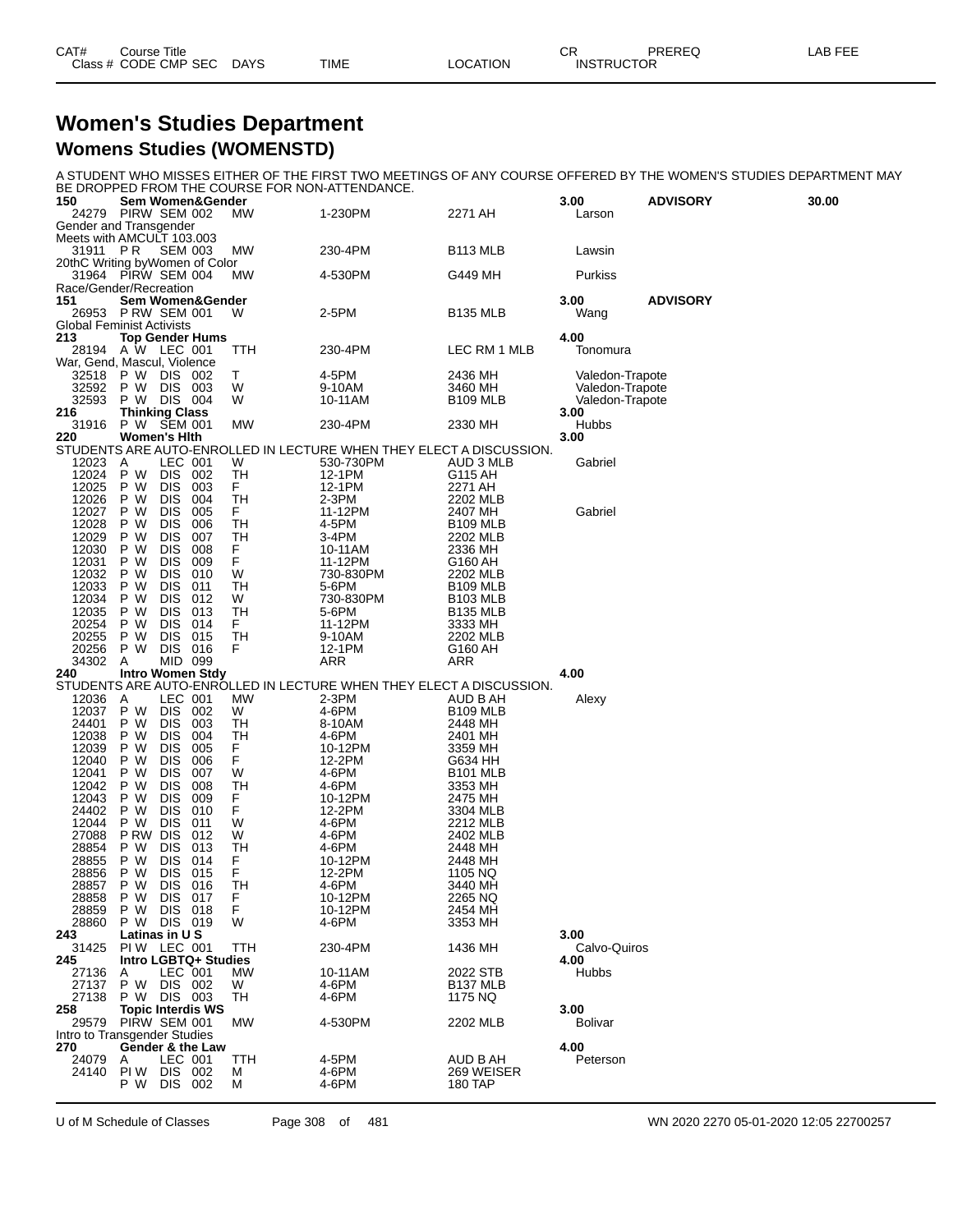24141 PIW DIS 003 F 10-12PM 1105 NQ<br>24142 PIW DIS 004 F 10-12PM 1175 NQ 24142 PI W DIS 004 F 10-12PM 1175 NQ 24143 PI W DIS 005 F 12-2PM 1175 NQ 28899 PI W DIS 006 F 12-2PM 130 TAP 28900 PI W DIS 007 M 4-6PM 1436 MH **291 Psych Women&Gender 4.00 ENFORCED** 23143 AIR LEC 001 TTH 10-1130AM 1360 EH Settles If you've taken Psych 112 or WS 220 and need an override into an open seat, contact the Psych SAA Office at 734-764-2580. Be prepared to use your override and register at the time you call (have computer with you). Open M-F 8am-5pm 23144 PIRW DIS 002 T 3-4PM 335 WH Kiebler If you've taken Psych 112 or WS 220 and need an override into an open seat, contact the Psych SAA Office at 734-764-2580. Be prepared to use your override and register at the time you call (have computer with you). Open M-F 8am-5pm 23145 PIRW DIS 003 T 4-5PM 4088 EH Kiebler If you've taken Psych 112 or WS 220 and need an override into an open seat, contact the Psych SAA Office at 734-764-2580. Be prepared to use your override and register at the time you call (have computer with you). Open M-F 8am-5pm 23146 PIRW DIS 004 T 5-6PM 1508 NUB Kiebler If you've taken Psych 112 or WS 220 and need an override into an open seat, contact the Psych SAA Office at 734-764-2580. Be prepared to use your override and register at the time you call (have computer with you). Open M-F 8am-5pm<br>23147 PIRW DIS 005 23147 PIRW DIS 005 W 9-10AM 1512 NUB McGhee If you've taken Psych 112 or WS 220 and need an override into an open seat, contact the Psych SAA Office at 734-764-2580. Be prepared to use your override and register at the time you call (have computer with you). Open M-F 8am-5pm<br>23148 PIRW DIS 006 23148 PIRW DIS 006 W 12-1PM B856 EQ McGhee If you've taken Psych 112 or WS 220 and need an override into an open seat, contact the Psych SAA Office at 734-764-2580. Be prepared to use your override and register at the time you call (have computer with you). Open M-F 8am-5pm<br>23149 PIRW DIS 007 23149 PIRW DIS 007 W 4-5PM 373 LORCH McGhee If you've taken Psych 112 or WS 220 and need an override into an open seat, contact the Psych SAA Office at 734-764-2580. Be prepared to use your override and register at the time you call (have computer with you). Open M-F 8am-5pm<br>297 Pro **297 Promo Equity&Inclus 3.00** 33699 P W LEC 001 MW 10-1130AM B247 EH Stewart **304 Gender&Immigr 3.00**  $PI W$  SEM  $001$ Refugees of Unjust Worlds<br>313 **Top Gender Hu 313 Top Gender Hums 3.00** 23200 P RW LEC 001 Women & Well-Being in Lit 25546 PI W LEC 002 TTH 10-1130AM 180 TAP Perlove Heroes/Heroines/Sinners Bible **314 Gender/Sexuality Std 3.00** 27421 PI W LEC 001 TTH 1130-1PM 3330 MH Valella Queer of Color Lit and Culture **315 Women&Literature 3.00** 12045 PIW REC 001 Black Feminist Poetry<br>316 **Medieval 316 Medieval Women 3.00 ADVISORY** 31564 P W LEC 001 TTH 830-10AM 3254 LSA French **322 Black FeministHealth 3.00 ADVISORY** 31963 P W SEM 001 MW 1-230PM 2114 MLB Purkiss **330 Feminist Thought 3.00 ENFORCED** 22284 P RW SEM 001 MW 230-4PM 2202 MLB Tsoffar 32444 P RW SEM 002 TTH 1-230PM B113 MLB Dhar **331 Theory Gender Health 3.00 ENFORCED** 25260 P RW SEM 001 TTH 10-1130AM G239 LANE Dumes **342 Topics Gender&Health 3.00 ADVISORY** 29288 P W SEM 001 MW 230-4PM B116 MLB Gabriel Behavior, Science & Gender<br>343 **Gndr Race Ethn 343 Gndr Race Ethnic US 3.00 ADVISORY** Tapia, Tolle, Miller Baldwin in the Time of #BLM<br>344 **Topic Gender&C 344 Topic Gender&Culture 3.00 ADVISORY** 29881 PI W SEM 001 MW 10-1130AM 3333 MH Sweeney, Bolotin Clothing, Culture, Politics<br>345 **Topic Gender 345 Topic Gender Global 3.00 ADVISORY** 27348 P RW SEM 001 MW 4-530PM 1175 NQ Dhar Sexual Violence and the State<br>351 Leading Feminism **351 Leading Feminism 4.00 ADVISORY** 25417 P W SEM 001 W 1-4PM 3333 MH Welch Leading Feminism<br>363 Asian I **363 Asian Pacif Am Wmn 3.00** 28608 P W LEC 001 MW 10-1130AM G168 AH Lawsin **365 Gender Global Health 1-230PM CONSIGNEY 3.00 ADVISORY 28593** P W SEM 001 TTH **1-230PM G160 AH Fadialia** 28593 P W SEM 001 TTH 1-230PM G160 AH Fade C160 AH Fade CHS CHS 4.00 **370 Queer Hist of the US 4.00**

Class # CODE CMP SEC DAYS TIME LOCATION INSTRUCTOR

U of M Schedule of Classes Page 309 of 481 WN 2020 2270 05-01-2020 12:05 22700257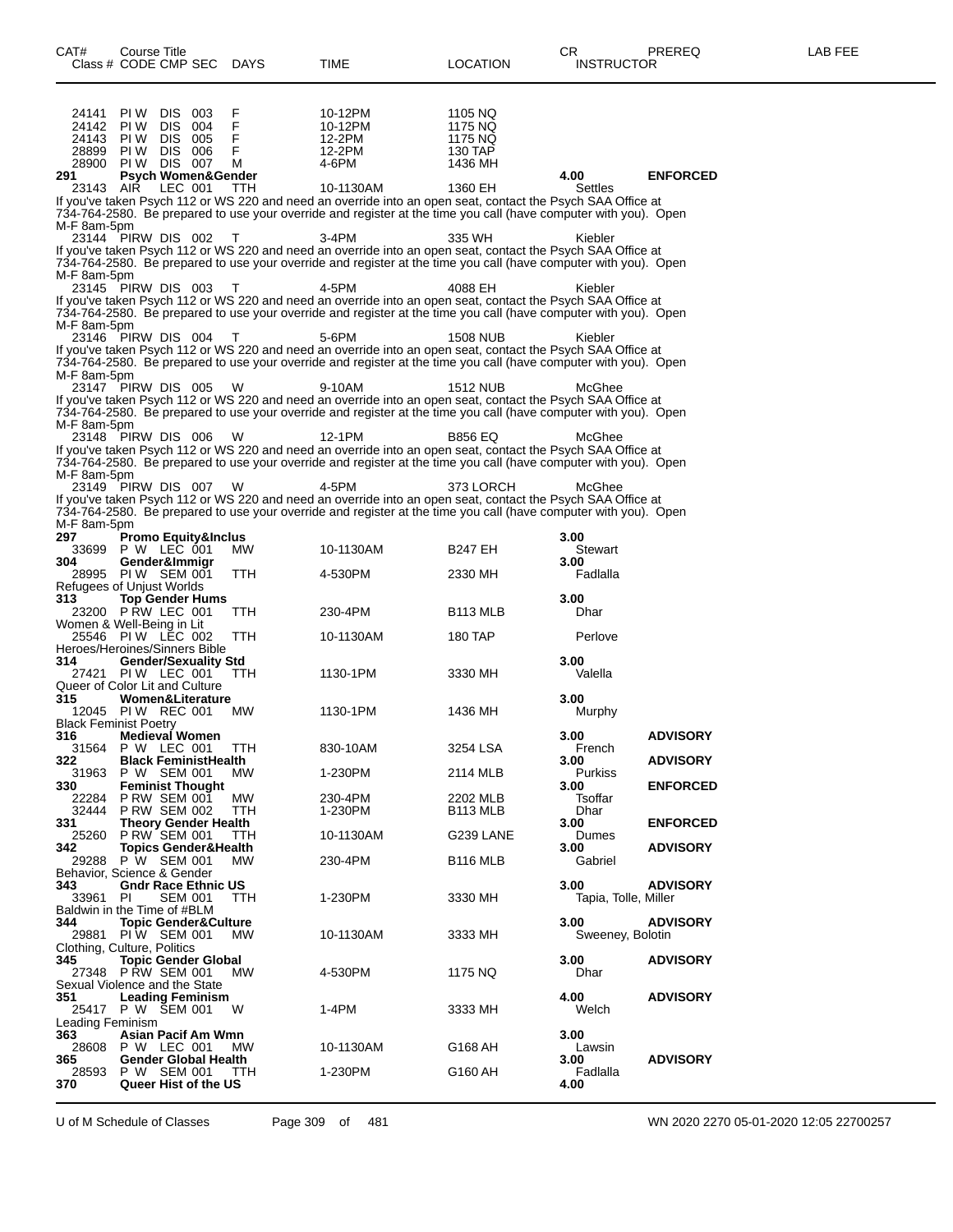| CAT#                      | Course Title<br>Class # CODE CMP SEC                         | <b>DAYS</b> | TIME                                                                                                                                                                                                             | <b>LOCATION</b>                  | CR<br><b>INSTRUCTOR</b>   | PREREQ          | LAB FEE |
|---------------------------|--------------------------------------------------------------|-------------|------------------------------------------------------------------------------------------------------------------------------------------------------------------------------------------------------------------|----------------------------------|---------------------------|-----------------|---------|
|                           |                                                              |             |                                                                                                                                                                                                                  |                                  |                           |                 |         |
| 31638                     | LEC 001<br>S                                                 | MW          | 10-1130AM                                                                                                                                                                                                        | 1280 LSA                         | Jones                     |                 |         |
| 31640<br>31642            | P W DIS 002<br>P W DIS 003                                   | W<br>W      | 12-1PM<br>$1-2PM$                                                                                                                                                                                                | B <sub>137</sub> MLB<br>1401 MH  | Sherley<br>Sherley        |                 |         |
| 384                       | <b>Independent Research</b>                                  |             |                                                                                                                                                                                                                  |                                  | $1.00 - 3.00$             | <b>ADVISORY</b> |         |
| 385                       | $IND +$<br>D<br><b>Directed Reading</b>                      |             | ARR                                                                                                                                                                                                              | ARR                              | 1.00-3.00                 | <b>ADVISORY</b> |         |
|                           | $IND +$                                                      |             | ARR                                                                                                                                                                                                              | ARR                              |                           |                 |         |
| 389                       | <b>Junior Honors Sem</b><br>17782 PD W SEM 001               | W           | 4-7PM                                                                                                                                                                                                            | G239 LANE                        | 3.00<br>Fernandes         |                 |         |
|                           | Meets with AC 398-001.                                       |             |                                                                                                                                                                                                                  |                                  |                           |                 |         |
|                           | class. Honors applications are due on Monday, Nov. 12, 2018. |             | Students who have been admitted to the Women's Studies honors program will be given overrides to enroll in this                                                                                                  |                                  |                           |                 |         |
| 400                       | <b>Reproductive Health</b><br>LEC 001                        |             |                                                                                                                                                                                                                  |                                  | 3.00                      | <b>ADVISORY</b> |         |
| 12046<br>12047            | A<br>DIS 002<br>P W                                          | м<br>M      | 9-11AM<br>11-12PM                                                                                                                                                                                                | G322 DENT<br>3401 MH             | Johnson, Harris<br>Rovin  |                 |         |
| 12048<br>17374            | <b>DIS</b><br>P W<br>003<br>DIS 004<br>P W                   | W<br>F      | 10-11AM<br>10-11AM                                                                                                                                                                                               | B <sub>134</sub> MLB<br>2022 STB | Hall<br>Hall              |                 |         |
| 17375                     | DIS 005<br>P W                                               | F           | 11-12PM                                                                                                                                                                                                          | 2022 STB                         | Rovin                     |                 |         |
| 404<br>28717              | <b>GenderBased Violence</b><br><b>SEM 001</b><br>P           | TH          | 1-3PM                                                                                                                                                                                                            | 2000 426NIB                      | 2.00-3.00<br>Munro-Kramer |                 |         |
| 410                       | <b>Reproductive Justice</b>                                  |             |                                                                                                                                                                                                                  |                                  | 3.00                      | <b>ADVISORY</b> |         |
| 27479<br>422              | P RW SEM 001<br>Fm Pol Theory                                | TTH         | 1-230PM                                                                                                                                                                                                          | 2336 MH                          | Peterson<br>3.00          | <b>ADVISORY</b> |         |
|                           | 27362 PIW LEC 001                                            | MW          | 4-530PM                                                                                                                                                                                                          | G115 AH                          | Wingrove                  |                 |         |
| 431                       | <b>Advanced Top LGBTQ</b><br>32095 P W SEM 001               | МW          | 230-4PM                                                                                                                                                                                                          | G144 AH                          | 3.00<br>Jones             | <b>ADVISORY</b> |         |
| <b>Black Sexualities</b>  |                                                              |             |                                                                                                                                                                                                                  |                                  |                           |                 |         |
| What is Marriage?         | 32349 P W SEM 002                                            | W           | 4-7PM                                                                                                                                                                                                            | ARR                              | Rubin                     |                 |         |
|                           | 33794 P W SEM 003                                            | TTH         | 10-1130AM                                                                                                                                                                                                        | <b>1804 SSWB</b>                 | <b>Beischel</b>           |                 |         |
| Queer Psychology<br>432   | <b>Adv Gender&amp;Health</b>                                 |             |                                                                                                                                                                                                                  |                                  | 3.00                      | <b>ADVISORY</b> |         |
|                           | 31908 P W SEM 001<br>Gender & Contested Illness              | ттн         | 1-230PM                                                                                                                                                                                                          | 2330 MH                          | Dumes                     |                 |         |
|                           | 31915 P W SEM 002                                            | TTH         | 230-4PM                                                                                                                                                                                                          | 2114 MLB                         | Wu                        |                 |         |
| 434                       | E Asia: Contemp & Hist Persp<br><b>Adv Gender Culture</b>    |             |                                                                                                                                                                                                                  |                                  | 3.00                      | <b>ADVISORY</b> |         |
|                           | 24532 PRW SEM 001                                            | MW.         | 1130-1PM                                                                                                                                                                                                         | ARR                              | Ricco'                    |                 |         |
| Women Write History       | Meets with ENG 403.001                                       |             |                                                                                                                                                                                                                  |                                  |                           |                 |         |
|                           | 30187 P W SEM 003                                            | F           | 9-12PM                                                                                                                                                                                                           | LEC RM 1 MLB                     | <b>Brissey</b>            |                 |         |
| Screendance<br>435        | <b>Adv Gender Global</b>                                     |             |                                                                                                                                                                                                                  |                                  | 3.00                      | <b>ADVISORY</b> |         |
|                           | 32511 P W SEM 001                                            | МW          | 10-1130AM                                                                                                                                                                                                        | 1508 EQ                          | Caulfield                 |                 |         |
|                           | Sexuality Gen Inter Hum Rights<br>36879 P W LEC 002          | TTH         | 1-230PM                                                                                                                                                                                                          | 1175 NQ                          | Rai                       |                 |         |
| 36880                     | Transnational Women's Cinema<br>DIS 003<br>S                 |             | ARR                                                                                                                                                                                                              | ARR                              |                           |                 |         |
| 442                       | Senior Honors Sem II                                         |             |                                                                                                                                                                                                                  |                                  | 1.00                      |                 |         |
| 19395<br>446              | PD.<br>SEM 001<br>Sex and the City                           | F           | 10-11AM                                                                                                                                                                                                          | G239 LANE                        | Mendoza<br>3.00           | <b>ADVISORY</b> |         |
| 31551                     | PIW SEM 001                                                  | <b>TTH</b>  | 230-4PM                                                                                                                                                                                                          | 210 WH                           | Rubin                     |                 |         |
| 451<br>29107              | Women, Ineq, Work<br>PD W SEM 001                            | TTH         | 230-4PM                                                                                                                                                                                                          | 4096 EH                          | 3.00<br>Smock             | <b>ADVISORY</b> |         |
| 461                       | <b>Feminist Flm Thr</b>                                      |             |                                                                                                                                                                                                                  |                                  | 3.00                      | <b>ADVISORY</b> | 50.00   |
| 32027<br>465              | PIW LEC 001<br><b>Soc of Deviance</b>                        | TH          | 4-7PM                                                                                                                                                                                                            | 1185 NQ                          | Flinn<br>4.00             | <b>ADVISORY</b> |         |
| 32250                     | S W LEC 001                                                  | MW<br>W     | 10-1130AM                                                                                                                                                                                                        | 1449 MH                          | McGann                    |                 |         |
| 32252<br>32254            | P W<br>DIS 002<br>P W<br>DIS 003                             | W           | 12-1PM<br>3-4PM                                                                                                                                                                                                  | <b>B116 MLB</b><br>3254 LSA      | Anderson<br>Anderson      |                 |         |
| 32256<br>490              | P W DIS 004<br><b>Honors Thesis</b>                          | W           | 4-5PM                                                                                                                                                                                                            | 3254 LSA                         | Anderson<br>3.00          |                 |         |
|                           | $IND +$                                                      |             | ARR                                                                                                                                                                                                              | ARR                              |                           |                 |         |
| 491                       | <b>Honors Thesis</b><br>$IND +$                              |             | ARR                                                                                                                                                                                                              | ARR                              | 3.00                      |                 |         |
| 496                       | <b>Mod Mid E Gend</b>                                        |             |                                                                                                                                                                                                                  |                                  | 3.00                      |                 |         |
| 29723<br>502              | P W LEC 001<br><b>Intro to Fac Res</b>                       | MW          | 230-4PM                                                                                                                                                                                                          | 1110 NQ                          | Bardenstein<br>1.00       | <b>ENFORCED</b> |         |
| 26079                     | PDR SEM 001                                                  | TH          | 230-4PM                                                                                                                                                                                                          | G239 LANE                        | Traub                     |                 |         |
|                           |                                                              |             | This course is open primarily to first- and second-year Women's Studies doctoral students, by permission of the<br>department. Other Women's Studies PhD students may enroll, with permission of the department. |                                  |                           |                 |         |
| 530                       | <b>Theory Feminism</b>                                       |             |                                                                                                                                                                                                                  |                                  | 3.00                      | <b>ADVISORY</b> |         |
| 580                       | 17435 PDR SEM 001<br><b>Independent Study</b>                | Т           | 2-5PM                                                                                                                                                                                                            | G239 LANE                        | McCracken<br>1.00-3.00    | <b>ADVISORY</b> |         |
| 590                       | $IND +$<br><b>Disability Studies</b>                         |             | ARR                                                                                                                                                                                                              | ARR                              | 1.00-3.00                 | <b>ADVISORY</b> |         |
| 21088                     | PI<br><b>SEM 001</b>                                         | TН          | 2-5PM                                                                                                                                                                                                            | G463 MH                          | Kupetz                    |                 |         |
| Disability/Culture<br>690 | <b>Directed Readings</b>                                     |             |                                                                                                                                                                                                                  |                                  | 1.00-3.00                 | <b>ADVISORY</b> |         |
|                           |                                                              |             |                                                                                                                                                                                                                  |                                  |                           |                 |         |

U of M Schedule of Classes Page 310 of 481 WN 2020 2270 05-01-2020 12:05 22700257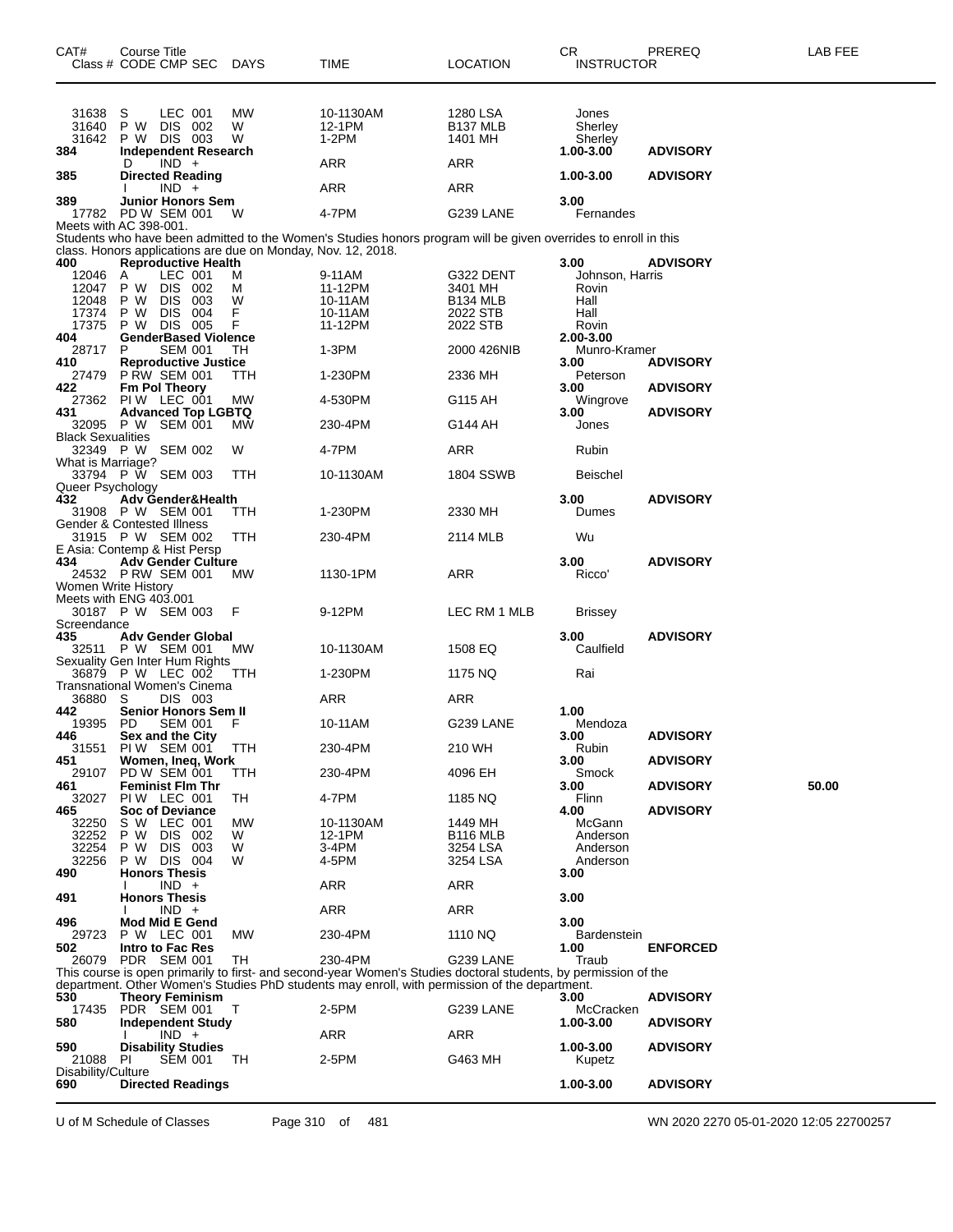| CAT#  | Course Title<br>Class # CODE CMP SEC DAYS                                                         |   | <b>TIME</b> | <b>LOCATION</b> | CR.<br><b>INSTRUCTOR</b> | <b>PREREQ</b>   | LAB FEE |
|-------|---------------------------------------------------------------------------------------------------|---|-------------|-----------------|--------------------------|-----------------|---------|
| 698   | $IND +$                                                                                           |   | <b>ARR</b>  | <b>ARR</b>      | 3.00                     | <b>ADVISORY</b> |         |
| 21249 | <b>Special Seminar</b><br>PRW SEM 002<br>Urban Rep & the Gendered Gaze<br>Graduate students only. | W | 830-1130AM  | <b>ARR</b>      | Roddier                  |                 |         |
| 890   | <b>Advanced Research</b>                                                                          |   |             |                 | 1.00-3.00                | <b>ADVISORY</b> |         |
| 891   | $IND +$<br>Jt Ph.D Adv Res                                                                        |   | <b>ARR</b>  | <b>ARR</b>      | 3.00                     | <b>ADVISORY</b> |         |
| 892   | $IND +$<br><b>Advanced Research</b>                                                               |   | <b>ARR</b>  | <b>ARR</b>      | 3.00                     | <b>ADVISORY</b> |         |
|       | $IND +$                                                                                           |   | <b>ARR</b>  | <b>ARR</b>      |                          |                 |         |
| 990   | <b>Diss Pre-Cand</b>                                                                              |   |             |                 | 1.00-8.00                | <b>ADVISORY</b> |         |
| 995   | $IND +$<br><b>Diss Cand</b>                                                                       |   | ARR         | <b>ARR</b>      | 8.00                     | <b>ENFORCED</b> |         |
|       | $IND +$<br>IR                                                                                     |   | <b>ARR</b>  | <b>ARR</b>      |                          |                 |         |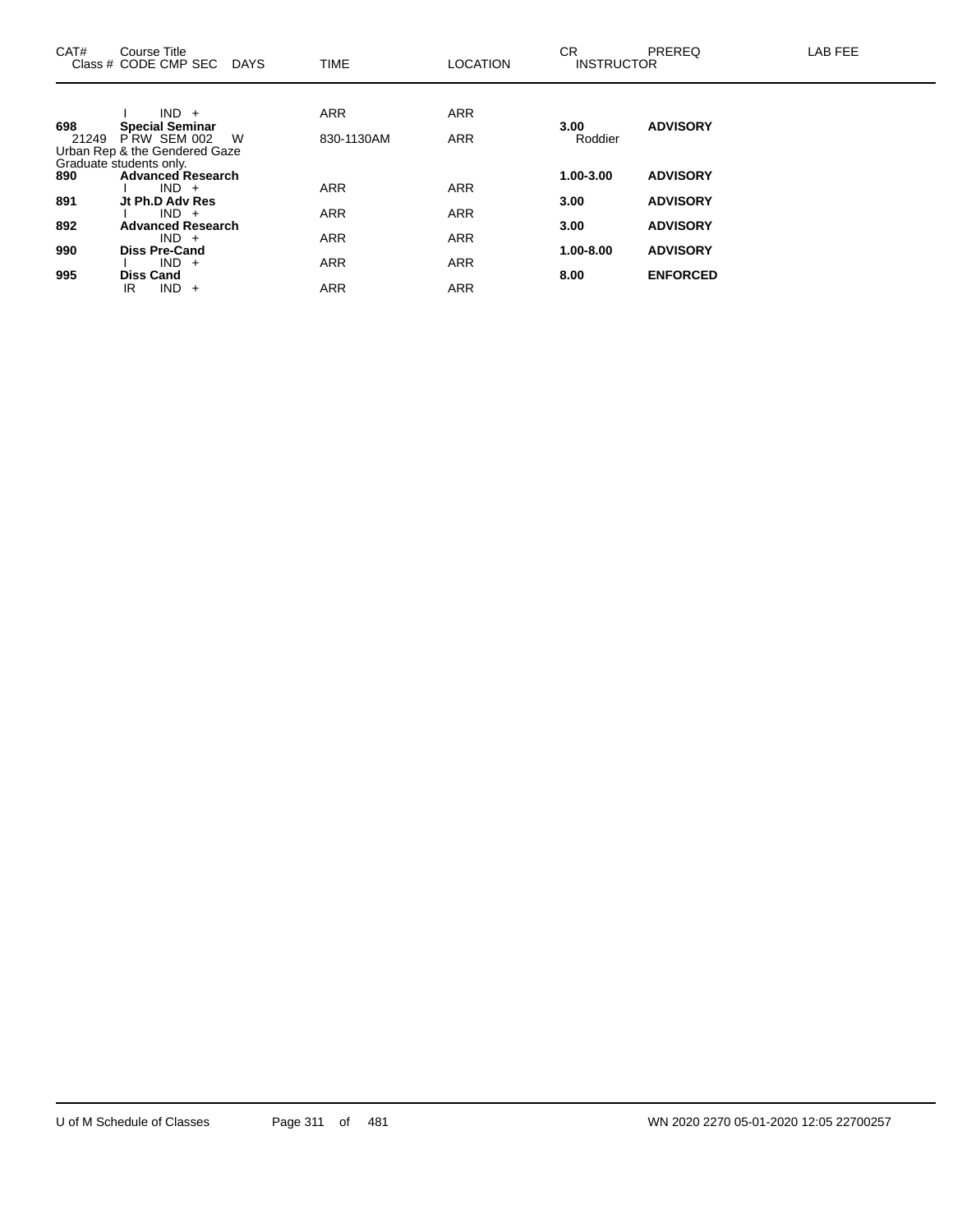### **Medicine Division of Anatomical Science**

| 403<br>19353 | <b>Anatomy (ANATOMY)</b><br>Hum Anat:Struc&Funct<br>LEC 001<br><b>MWF</b><br>PR. | 10-12PM    | <b>NLH MSC2</b> | 5.00<br>Sullivan, Barnosky, Kingston, |
|--------------|----------------------------------------------------------------------------------|------------|-----------------|---------------------------------------|
|              |                                                                                  |            |                 | Orczykowski                           |
|              | Formerly MEDADM/BIOMED 403                                                       |            |                 |                                       |
| 498          | <b>U G Anatomy Research I</b>                                                    |            |                 | 1.00-16.00                            |
|              | $IND +$                                                                          | <b>ARR</b> | <b>ARR</b>      |                                       |
| 499          | <b>UG Anat Research II</b>                                                       |            |                 | 1.00-16.00                            |
|              | $IND +$                                                                          | <b>ARR</b> | <b>ARR</b>      |                                       |
| 504          | <b>Cell Biotech</b>                                                              |            |                 | <b>ADVISORY</b><br>3.00               |
| 26908        | <b>P W LEC 001</b><br><b>MW</b>                                                  | 12-130PM   | <b>ARR</b>      | Putnam                                |
| 510          | <b>Anat Teaching Exp</b>                                                         |            |                 | <b>ADVISORY</b><br>2.00               |
| 25777        | $LAB$ $001$<br>PI                                                                | <b>ARR</b> | <b>ARR</b>      | Orczykowski, Kingston, Fox,           |
|              |                                                                                  |            |                 | Brzezinski, Sullivan,                 |
|              |                                                                                  |            |                 | Barnosky, Alsup                       |
| 541          | <b>Mammal Reprod Physio</b>                                                      |            |                 | <b>ADVISORY, ENFORCED</b><br>4.00     |
| 23287        | LEC 001<br>P <sub>R</sub><br>ттн                                                 | 130-3PM    | <b>ARR</b>      | Elias, Bakulski, Berman, Else,        |
|              |                                                                                  |            |                 | Hammoud, Kinnear, Smith,              |

Moravek, Mueller, Oakley, Rainey, Randolph Jr, Moenter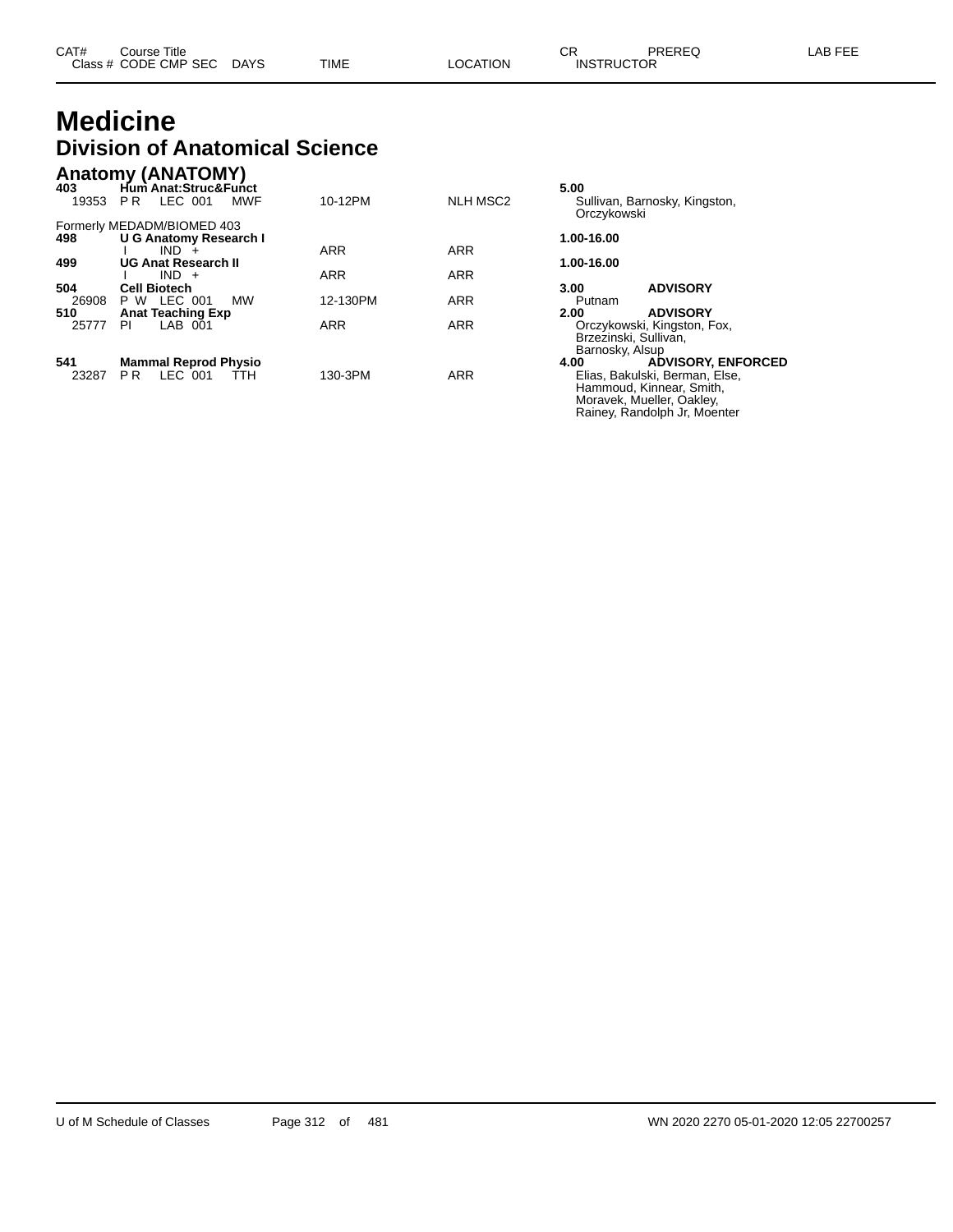| CAT#      | Title<br>Course |                        |             |             | ⌒г<br>◡                     | <b>DDEDEC</b><br>- - - | AR EEE |
|-----------|-----------------|------------------------|-------------|-------------|-----------------------------|------------------------|--------|
| Class $#$ | CODE CMP SEC    | <b>DAYS</b><br>_______ | <b>TIME</b> | ATION:<br>Œ | <b>UCTOR</b><br>INS.<br>RIK | ____                   |        |
|           |                 |                        |             |             |                             |                        |        |

## **Anesthesiology Department**

|       | <b>Anesthesia (ANESTH)</b> |     |     |            |                 |
|-------|----------------------------|-----|-----|------------|-----------------|
| 499   | Ug Research                |     |     | 1.00-16.00 | <b>ADVISORY</b> |
|       | $IND +$                    | ARR | ARR |            |                 |
| 599   | <b>Pd Anes Rotatn</b>      |     |     | 2.00       | <b>ADVISORY</b> |
| 12054 | P<br>LAB 001               | ARR | ARR | Grewal     |                 |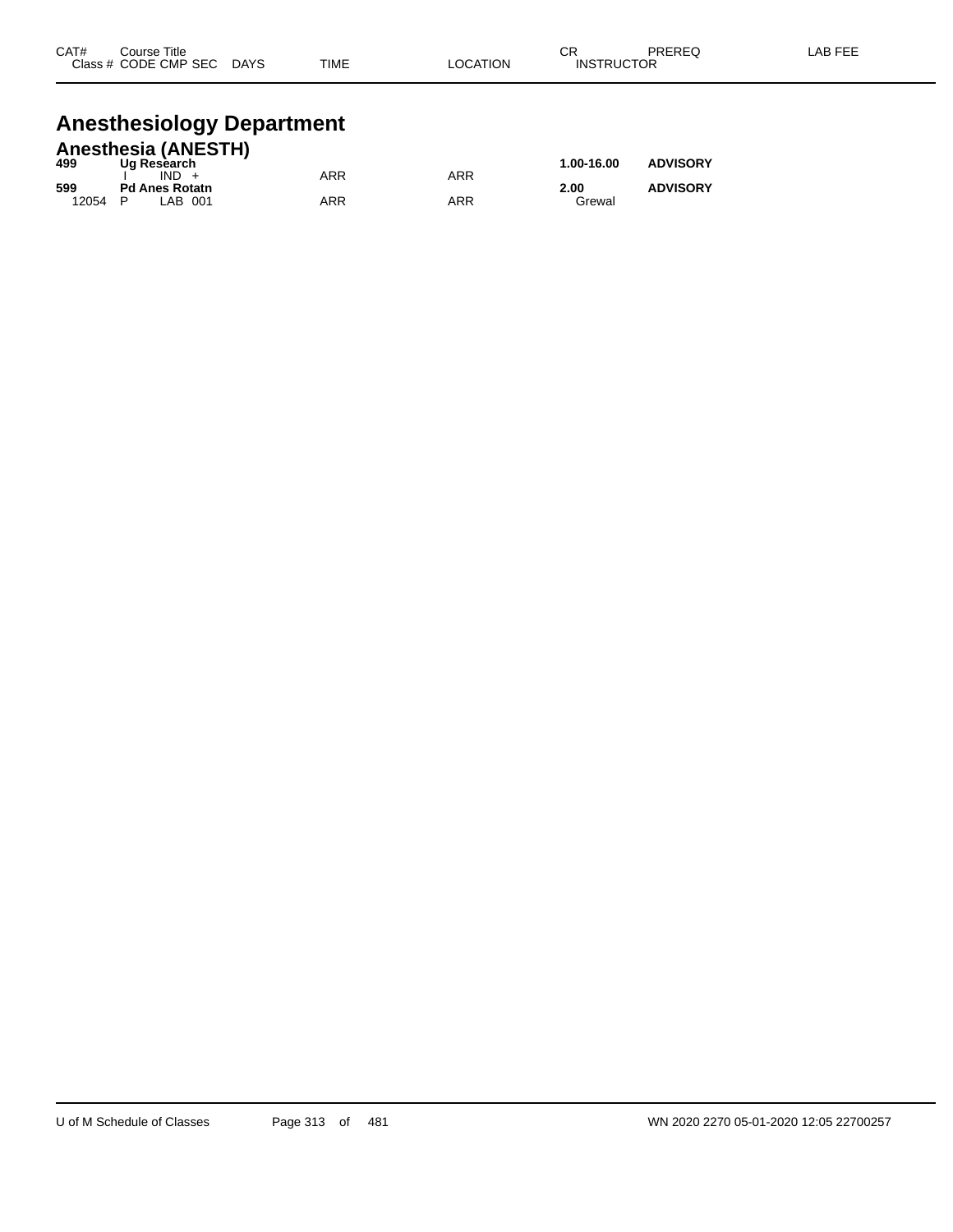| CAT#  | <b>Course Title</b><br>Class # CODE CMP SEC DAYS  |            | <b>TIME</b>                                                                                              | <b>LOCATION</b> | CR<br><b>INSTRUCTOR</b> | PREREQ                    | LAB FEE |
|-------|---------------------------------------------------|------------|----------------------------------------------------------------------------------------------------------|-----------------|-------------------------|---------------------------|---------|
|       | <b>Bioinformatics</b>                             |            |                                                                                                          |                 |                         |                           |         |
|       | <b>Bioinformatics (BIOINF)</b>                    |            |                                                                                                          |                 |                         |                           |         |
| 520   | <b>Computat Systems Bio</b>                       |            |                                                                                                          |                 | 3.00                    | <b>ADVISORY</b>           |         |
| 19994 | LEC 001<br>P                                      | TH.        | 9-11AM                                                                                                   | 7745 MSC2       |                         |                           |         |
| 520   | <b>Computat Systems Bio</b>                       |            |                                                                                                          |                 | 3.00                    | <b>ADVISORY</b>           |         |
| 524   | LEC 001<br><b>Found BIOINF</b>                    | T          | 9-10AM                                                                                                   | 7745 MSC2       | Beard<br>3.00           |                           |         |
|       | 25627 P W LEC 001                                 | TTH        | 230-4PM                                                                                                  | <b>B844 EH</b>  |                         | Freddolino, Mitrea, Guest |         |
|       | Students must provide their own laptop for class. |            |                                                                                                          |                 |                         |                           |         |
|       | If questions, contact the instructor.             |            |                                                                                                          |                 |                         |                           |         |
| 525   | <b>BI Foundations</b>                             |            |                                                                                                          |                 | 1.00                    |                           |         |
|       | 19485 PIW LEC 010                                 | TTH        | 230-4PM                                                                                                  | <b>ARR</b>      | Guest, Freddolino       |                           |         |
|       | Intr Prog&Explor Data Analysis                    |            |                                                                                                          |                 |                         |                           |         |
|       | 20716 PIW LEC 020                                 | - ттн      | Students must provide their own laptop for class. Class meets in EH B844.<br>230-4PM                     | ARR             | Mitrea                  |                           |         |
|       | Introduction to Statistics                        |            |                                                                                                          |                 |                         |                           |         |
|       |                                                   |            | Students must provide their own laptop for class. Class meets in EH B844.                                |                 |                         |                           |         |
|       | 20717 PIW LEC 030 TTH                             |            | 230-4PM                                                                                                  | ARR             | Freddolino              |                           |         |
|       | Bioinformatics&Systems Biology                    |            |                                                                                                          |                 |                         |                           |         |
| 529   | <b>BIOINF Cncpt &amp; Alg</b>                     |            | Students must provide their own laptop for class. Class meets in EH B844.                                |                 | 3.00                    | <b>ADVISORY</b>           |         |
|       | 30398 PIR<br>LEC 001                              | <b>MW</b>  | 1-230PM                                                                                                  | 4151 USB        | Mills, Boyle            |                           |         |
| 545   | Mol Gen&Epigen Data                               |            |                                                                                                          |                 | 3.00                    | <b>ADVISORY</b>           |         |
| 20621 | PIW LEC 001                                       | - TF       | 1130-1PM                                                                                                 | 2062 PALM       | Parker, Tsoi            |                           |         |
| 547   | <b>Mathematics of Data</b>                        |            |                                                                                                          |                 | 3.00                    | <b>ADVISORY</b>           |         |
|       | 27907 P W LEC 001                                 | <b>TTH</b> | 4-530PM                                                                                                  | 1068 EH         | Rajapakse               |                           |         |
| 580   | <b>Intro Sig Proc</b><br>27371 PIRW LEC 001       | WF         | 830-10AM                                                                                                 | 1650 CHEM       | 3.00<br>Najarian        | <b>ENFORCED</b>           |         |
|       | lab meets bi-weekly beginning 2nd week of term.   |            |                                                                                                          |                 |                         |                           |         |
|       | 27372 SIRW LAB 002 F                              |            | 10-11AM                                                                                                  | <b>1567 NUB</b> | Najarian                |                           |         |
|       | lab meets bi-weekly beginning 2nd week of term.   |            |                                                                                                          |                 |                         |                           |         |
| 598   | <b>Independent Reading</b>                        |            |                                                                                                          |                 | 3.00-6.00               |                           |         |
| 599   | $IND +$                                           |            | ARR                                                                                                      | ARR             | 1.00-8.00               |                           |         |
|       | <b>Directed Research</b><br>$IND +$<br>D          |            | ARR                                                                                                      | ARR             |                         |                           |         |
| 602   | <b>Bioinf Journal Club</b>                        |            |                                                                                                          |                 | 1.00                    | <b>ADVISORY</b>           |         |
|       | 16580 PR<br><b>SEM 001</b>                        | M          | 12-1PM                                                                                                   | 2062 PALM       | Bankhead III, Welch     |                           |         |
|       | Must be taken prior to 603.                       |            |                                                                                                          |                 |                         |                           |         |
|       |                                                   |            | NOTE: attendance at review sessions mandatory. Review sessions are ~ every 3 weeks. Day/time TBD         |                 |                         |                           |         |
| 603   | <b>Bioinf JC</b><br>25555 PDRW DIS 001            | м          | 12-1PM                                                                                                   | 2062 PALM       | 1.00                    | <b>ENFORCED</b>           |         |
|       |                                                   |            | Attendance at review sessions is mandatory. Sessions occur ~ 3 weeks. Wednesdays, 11:30 a.m. - 1:00 p.m. |                 | Bankhead III, Welch     |                           |         |
| 665   | <b>Statist Popul Genet</b>                        |            |                                                                                                          |                 | 3.00                    |                           |         |
| 32386 | P.<br>LEC 001                                     | MW         | 230-4PM                                                                                                  | 4318 SPH2       | Zoellner                |                           |         |
| 890   | <b>Res Intro</b>                                  |            |                                                                                                          |                 | 1.00-8.00               |                           |         |
|       | $IND +$                                           |            | ARR                                                                                                      | <b>ARR</b>      |                         |                           |         |
| 990   | Diss Research / Prec<br>$IND +$<br>D              |            | ARR                                                                                                      | <b>ARR</b>      | 1.00-8.00               | <b>ADVISORY</b>           |         |
|       |                                                   |            |                                                                                                          |                 |                         |                           |         |

**995 Diss-Cand Res 8.00 ENFORCED**

DR IND + ARR ARR ARR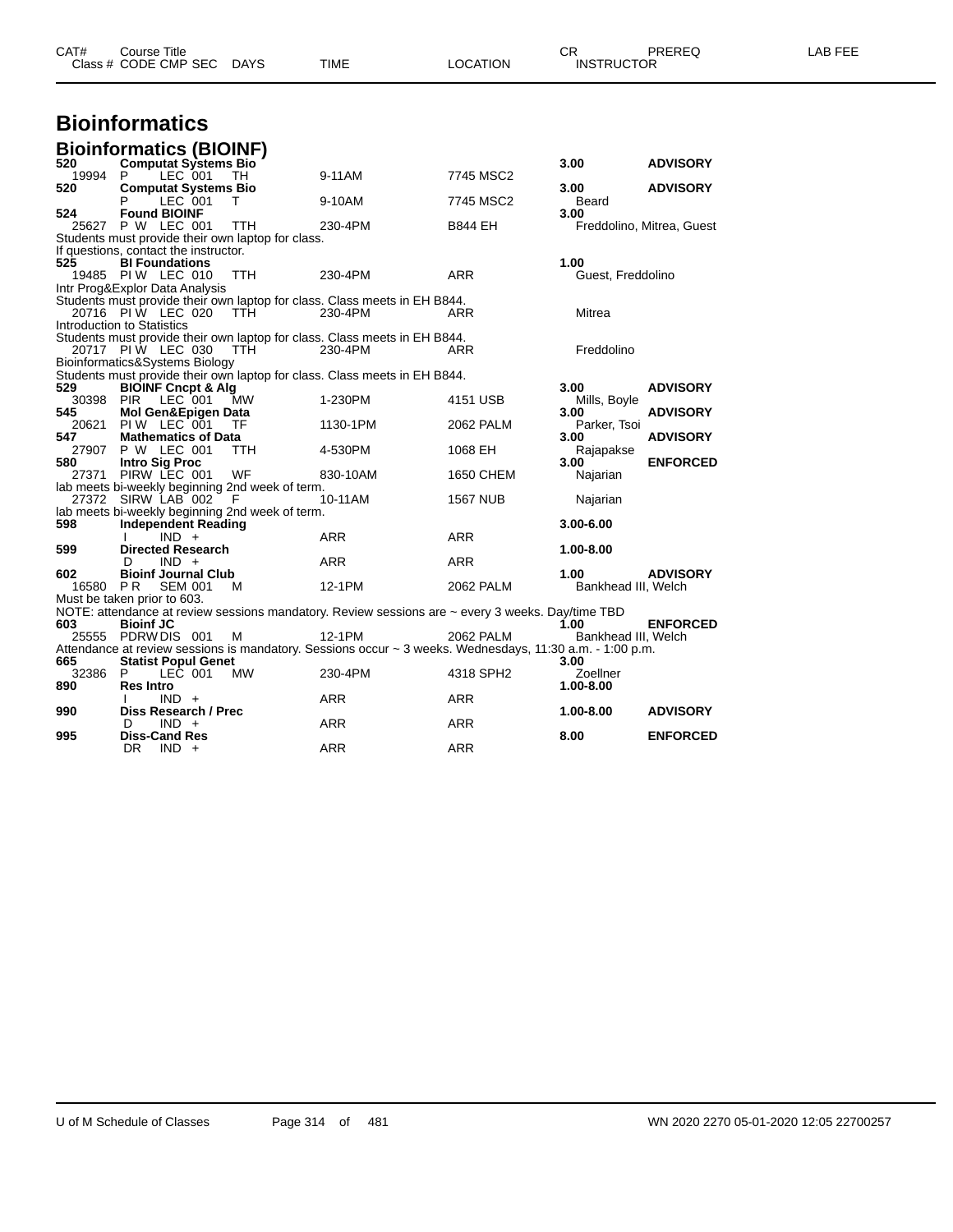| CAT# | Title<br>Course      |      |      |          | ∩n<br>◡ጙ | <b>PREREC</b>     | LAB FEF<br>--- |
|------|----------------------|------|------|----------|----------|-------------------|----------------|
|      | Class # CODE CMP SEC | DAYS | TIME | LOCATION |          | <b>INSTRUCTOR</b> |                |

## **Biological Chemistry Departmen**

|                                  |                |                                 |                            |                             | <b>Biological Chemistry (BIOLCHEM)</b>                                                                    |                                |                 |                                |        |
|----------------------------------|----------------|---------------------------------|----------------------------|-----------------------------|-----------------------------------------------------------------------------------------------------------|--------------------------------|-----------------|--------------------------------|--------|
| 298                              |                |                                 | <b>UG Research Biochem</b> |                             |                                                                                                           |                                | 1.00-4.00       | <b>ADVISORY</b>                |        |
|                                  |                | $IND +$                         |                            |                             | <b>ARR</b>                                                                                                | <b>ARR</b>                     |                 |                                |        |
| 398                              |                |                                 |                            | <b>UG Research BIOLCHEM</b> |                                                                                                           |                                | 1.00-4.00       | <b>ADVISORY</b>                |        |
|                                  |                | $IND +$                         |                            |                             | ARR                                                                                                       | <b>ARR</b>                     |                 |                                |        |
| 403                              |                |                                 | <b>Skills of Scientist</b> |                             |                                                                                                           |                                | 3.00            |                                |        |
| 30318<br>Class Meets 3340 MSRB 3 |                | PD W LEC 001                    |                            | <b>MW</b>                   | 230-4PM                                                                                                   | <b>ARR</b>                     | Nichols         |                                |        |
| 415                              |                | Intro Biochem                   |                            |                             |                                                                                                           |                                | 4.00            | <b>ADVISORY</b>                |        |
|                                  |                | LEC 001                         |                            | <b>MWF</b>                  |                                                                                                           |                                |                 |                                |        |
| 18645                            | P              |                                 |                            |                             | 9-10AM                                                                                                    | 140 LORCH<br>2710 FSSC         |                 | Ninfa, Nichols, Saper, Lamanna |        |
| 30218                            | S<br>-S        | <b>DIS</b>                      | DIS 002                    | $\frac{1}{T}$               | 10-11AM                                                                                                   |                                | Lamanna         |                                |        |
| 30219                            | - S            | <b>DIS</b>                      | 003                        |                             | 11-12PM<br>$1-2PM$                                                                                        | 2710 FSSC                      | Lamanna         |                                |        |
| 30220                            |                |                                 | 004                        | T<br>$\mathsf{T}$           |                                                                                                           | 2710 FSSC                      | Lamanna         |                                |        |
| 30221<br>416                     |                |                                 | DIS 005                    |                             | $2-3PM$                                                                                                   | 2710 FSSC                      | Lamanna         |                                | 125.00 |
| 23055                            |                | PD W LAB 001                    | Intro Biochem Lab          |                             | 1-3PM                                                                                                     |                                | 3.00            | <b>ADVISORY</b>                |        |
|                                  |                |                                 |                            | <b>MW</b>                   |                                                                                                           | 3034 CHEM                      | Yang            |                                |        |
| 451<br>21702                     |                | Adv Biochem I<br><b>LEC 200</b> |                            | <b>MWF</b>                  | 10-11AM                                                                                                   | 1250 USB                       | 4.00<br>Koutmos | <b>ADVISORY</b>                |        |
|                                  | A              | DIS 201                         |                            |                             |                                                                                                           |                                |                 |                                |        |
| 21703<br>21704                   | P.             | <b>DIS 202</b>                  |                            | T.                          | <b>ARR</b><br>4-5PM                                                                                       | <b>ARR</b>                     | Miller          |                                |        |
| 21705                            | P W<br>P W     | <b>DIS</b>                      | 203                        | <b>TH</b>                   | $3-4PM$                                                                                                   | <b>1624 CHEM</b><br>2155 NQ    | Miller          |                                |        |
|                                  |                |                                 |                            |                             |                                                                                                           |                                |                 |                                |        |
| 21706                            | P              | <b>DIS</b>                      | 204                        |                             | ARR                                                                                                       | <b>ARR</b>                     |                 |                                |        |
| 21707<br>21708                   | P.<br>P W      | <b>DIS</b><br><b>DIS 206</b>    | 205                        | $\mathsf{T}$                | <b>ARR</b>                                                                                                | <b>ARR</b><br><b>1624 CHEM</b> | Miller          |                                |        |
|                                  |                | <b>Adv Biochem II</b>           |                            |                             | 3-4PM                                                                                                     |                                |                 | <b>ENFORCED</b>                |        |
| 452<br>12056                     | SR.            | LEC 100                         |                            | <b>MWF</b>                  | 9-10AM                                                                                                    | <b>NLH MSC2</b>                | 4.00<br>Trievel |                                |        |
| 12057                            | PR.            | DIS .                           | 101                        | T.                          | 11-12PM                                                                                                   | 2903 THSL                      |                 |                                |        |
| 12058                            | P <sub>R</sub> | <b>DIS</b>                      | 102                        | <b>TH</b>                   |                                                                                                           | 2903 THSL                      |                 |                                |        |
| 12059                            | PR.            |                                 | DIS 103                    | T                           | 10-11AM<br>$1-2PM$                                                                                        |                                |                 |                                |        |
| 499                              |                |                                 | <b>Biochem Res for Ug</b>  |                             |                                                                                                           | 5915 BUHL                      | 1.00-6.00       | <b>ADVISORY</b>                |        |
|                                  | IR.            | $IND +$                         |                            |                             | ARR                                                                                                       | ARR                            |                 |                                |        |
| 502                              |                |                                 | <b>Chemical Biology II</b> |                             |                                                                                                           |                                | 3.00            | <b>ADVISORY</b>                |        |
| 18653                            | PD.            |                                 | <b>SEM 001</b>             | <b>TTH</b>                  | 9-11AM                                                                                                    | 1200 CHEM                      | Grembecka       | Wang, Cierpicki, Nagorny,      |        |
|                                  |                |                                 |                            |                             | Contact ChemicalBiology@umich.edu for registration inquiries.                                             |                                |                 |                                |        |
| 27446 PD                         |                |                                 | <b>SEM 002</b>             | TTH                         | 9-11AM                                                                                                    | <b>1200 CHEM</b>               |                 | Wang, Cierpicki, Nagorny,      |        |
|                                  |                |                                 |                            |                             | Section 002 is for Cancer Chemical Biology MS students. Section 001 is for Chemical Biology PhD students. |                                | Grembecka       |                                |        |

Contact ChemicalBiology@umich.edu for registration inquiries.

| 503          | Contact CriennicalBlorogy @unlichtedu for registration inquiries.<br><b>Skills of Scientist</b> |              |                                                                            |            | 3.00                |                                |        |
|--------------|-------------------------------------------------------------------------------------------------|--------------|----------------------------------------------------------------------------|------------|---------------------|--------------------------------|--------|
|              | 30319 PD W LEC 001                                                                              | <b>MW</b>    | 230-4PM                                                                    | <b>ARR</b> | <b>Nichols</b>      |                                |        |
|              | Class meets 3340 MSRB 3                                                                         |              |                                                                            |            |                     |                                |        |
| 504          | <b>Cell Biotech</b>                                                                             |              |                                                                            |            | 3.00                | <b>ADVISORY</b>                |        |
| 26909        | P W LEC 001                                                                                     | <b>MW</b>    | 12-130PM                                                                   | <b>ARR</b> | Putnam              |                                |        |
| 515          | Intro Biochem                                                                                   |              |                                                                            |            | 4.00                | <b>ADVISORY, ENFORCED</b>      |        |
| 18646        | PRW LEC 001                                                                                     | <b>MWF</b>   | 9-10AM                                                                     | 140 LORCH  |                     | Ninfa, Lamanna, Saper, Nichols |        |
| 30231        | SR.<br>DIS.<br>002                                                                              | Τ            | 10-11AM                                                                    | 2710 FSSC  | Lamanna             |                                |        |
| 30232        | SR<br><b>DIS</b><br>003                                                                         | т            | 11-12PM                                                                    | 2710 FSSC  | Lamanna             |                                |        |
| 30233        | <b>DIS</b><br>S R<br>004                                                                        | $\mathsf{T}$ | $1-2PM$                                                                    | 2710 FSSC  | Lamanna             |                                |        |
| 30234        | <b>SR</b><br>DIS 005                                                                            | T.           | $2-3PM$                                                                    | 2710 FSSC  | Lamanna             |                                |        |
| 516          | Intro Biochem Lab                                                                               |              |                                                                            |            | 3.00                | <b>ADVISORY</b>                | 125.00 |
| 23056        | PD W LAB 001                                                                                    | MW           | $1-3PM$                                                                    | 3034 CHEM  | Yang                |                                |        |
| 528          | <b>Biol&amp;Chem Enzymes</b>                                                                    |              |                                                                            |            | 2.00                | <b>ADVISORY</b>                |        |
|              | 19974 P W LEC 001                                                                               | MWF          | 10-11AM                                                                    | 1650 CHEM  | Marsh               |                                |        |
|              | This course meets for the first half of the term: 1/4/17-2/20/17.                               |              |                                                                            |            |                     |                                |        |
| 552          | <b>Biochem MD Scientist</b>                                                                     |              |                                                                            |            | 2.00                |                                |        |
| 29001        | - PD<br>DIS 001                                                                                 | MW           | 3-5PM                                                                      | <b>ARR</b> | O'Brien             |                                |        |
|              |                                                                                                 |              | CLASS MEETS 6225 THSL EXCEPT ON APRIL 6TH WHEN IT MEETS IN 2817 MED SCI 2. |            |                     |                                |        |
| 597          | <b>Critical Analysis</b>                                                                        |              |                                                                            |            | 3.00                |                                |        |
| 12062        | P W LEC 001                                                                                     | <b>MW</b>    | 2-330PM                                                                    | <b>ARR</b> | Kwok, Saper, Cheng, |                                |        |
|              |                                                                                                 |              |                                                                            |            | Fleischhacker       |                                |        |
|              | THIS CLASS MEETS IN 2813 THSL.                                                                  |              |                                                                            |            |                     |                                |        |
| 600          | Intro Bio Research                                                                              |              |                                                                            |            | $1.00 - 8.00$       | <b>ADVISORY</b>                |        |
|              | $IND +$<br>IR.                                                                                  |              | <b>ARR</b>                                                                 | <b>ARR</b> |                     |                                |        |
| 603          | <b>Lit Review&amp;Analysis</b>                                                                  |              |                                                                            |            | 1.00-3.00           | <b>ADVISORY</b>                |        |
|              | $IND +$<br>D                                                                                    |              | <b>ARR</b>                                                                 | <b>ARR</b> |                     |                                |        |
| 631          | <b>Gen Prog Sem</b>                                                                             |              |                                                                            |            | 1.00                | <b>ADVISORY</b>                |        |
| 12064        | <b>SEM 001</b><br>PD.                                                                           | M            | 1-230PM                                                                    | 4917 BUHL  | Moran, Antonellis   |                                |        |
| 640<br>22567 | <b>Regulatory RNA</b><br>P W<br>LEC 001                                                         | F            | $1-3PM$                                                                    | 2062 PALM  | 2.00                |                                |        |
|              | Kinetics&Mechanism                                                                              |              |                                                                            |            | Goldman, Turner     | <b>ADVISORY</b>                |        |
| 673<br>18284 | <b>P W LEC 001</b>                                                                              | <b>MWF</b>   | 11-12PM                                                                    | 1632 CHEM  | 3.00<br>Palfey      |                                |        |
|              | This class meets in 6311 Medical Science I.                                                     |              |                                                                            |            |                     |                                |        |
| 675          | <b>Membranes&amp;Organelles</b>                                                                 |              |                                                                            |            | 2.00                | <b>ADVISORY</b>                |        |
|              |                                                                                                 |              |                                                                            |            |                     |                                |        |

U of M Schedule of Classes Page 315 of 481 WN 2020 2270 05-01-2020 12:05 22700257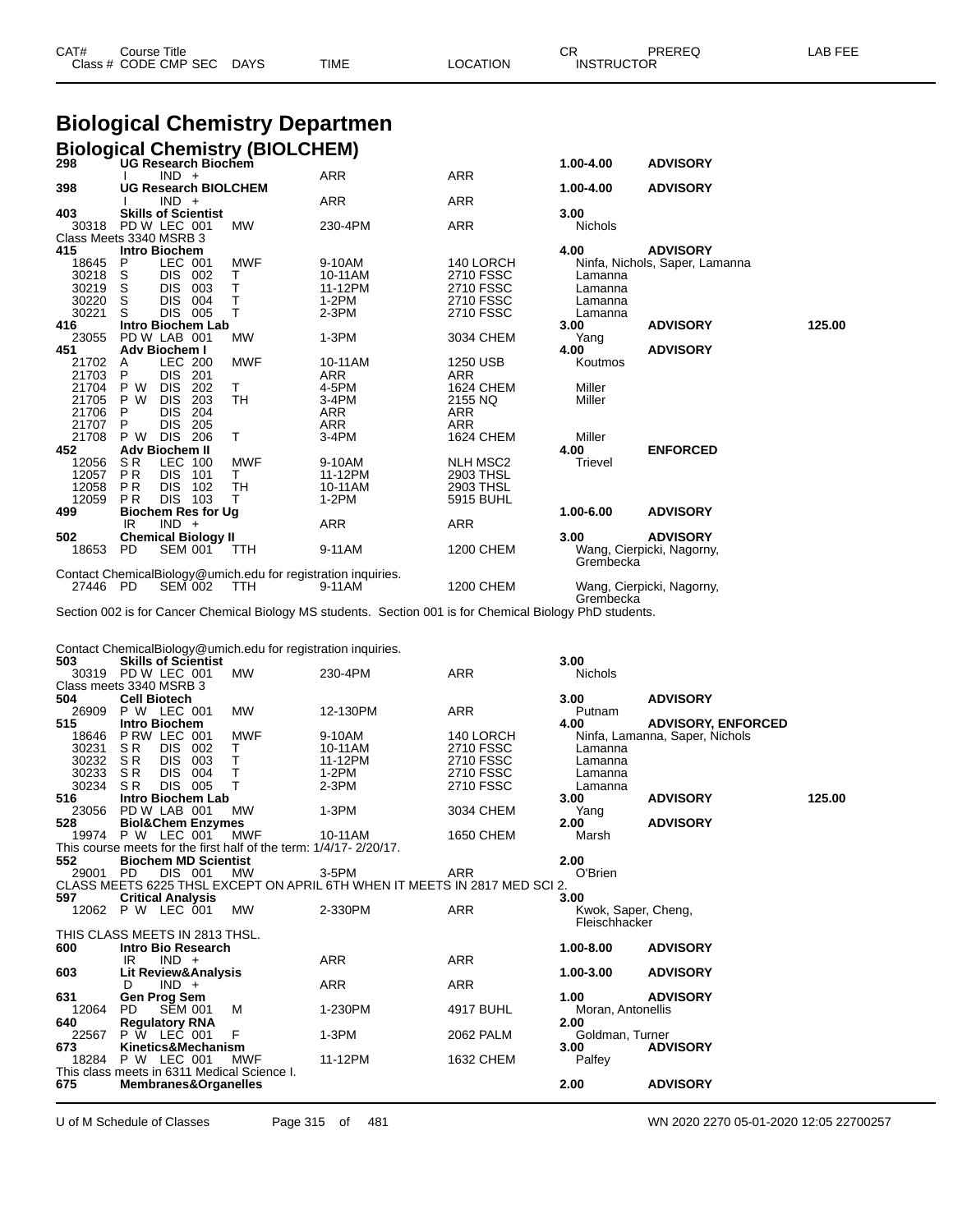| 32509 |                     | PRW LEC 001                | <b>W</b>                         | 4-6PM      | ARR                                                                                            | Fuller    |                         |
|-------|---------------------|----------------------------|----------------------------------|------------|------------------------------------------------------------------------------------------------|-----------|-------------------------|
| 711   |                     | <b>Graduate Sem</b>        |                                  |            | CLASS MEETS MOSTLY IN 6000 THSL. ALSO MEETS IN 3813/3817 MS 2 ON SOME DATES - CHECK SYLLABUS.  | 1.00      | <b>ADVISORY</b>         |
| 12065 | -PI                 | <b>SEM 001</b>             | TH                               | 12-1PM     | ARR                                                                                            |           | Ragsdale, Galban, Ninfa |
|       |                     |                            | CLASS MEETS IN 2710 FURSTENBERG. |            |                                                                                                |           |                         |
| 712   |                     | <b>Biolchem Sem Series</b> |                                  |            |                                                                                                | 1.00      |                         |
| 24396 | PD.                 | <b>SEM 001</b>             |                                  | 12-1PM     | ARR                                                                                            | Voitek    |                         |
|       |                     |                            |                                  |            | Seminars Typically Meet in the North Lecture Hall Med Sci II. Refer to weekly email reminders. |           |                         |
| 800   |                     | <b>Biochem Res-Med Stu</b> |                                  |            |                                                                                                | 1.00-6.00 | <b>ADVISORY</b>         |
|       |                     | $IND +$                    |                                  | <b>ARR</b> | <b>ARR</b>                                                                                     |           |                         |
| 990   | <b>Diss-Precand</b> |                            |                                  |            |                                                                                                | 1.00-8.00 | <b>ADVISORY</b>         |
|       |                     | $IND +$                    |                                  | <b>ARR</b> | <b>ARR</b>                                                                                     |           |                         |
| 995   | Diss-Cand           |                            |                                  |            |                                                                                                | 8.00      | <b>ENFORCED</b>         |
|       | IR                  | IND                        |                                  | <b>ARR</b> | <b>ARR</b>                                                                                     |           |                         |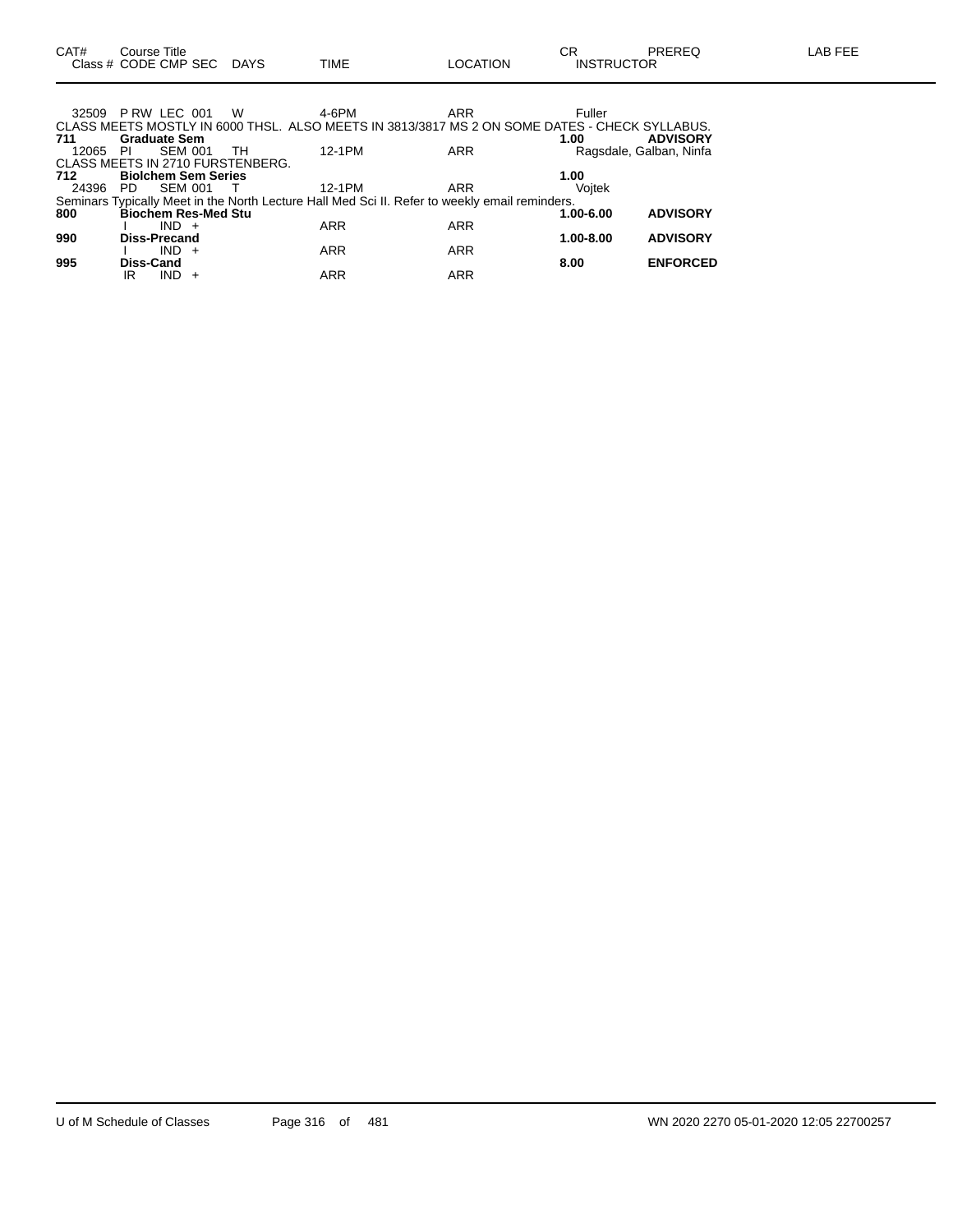### **Program in Biomedical Sciences**

|                              |                           |                | <b>Biomedical Sciences (PIBS)</b>             |                                                                                                                 |            |             |                 |
|------------------------------|---------------------------|----------------|-----------------------------------------------|-----------------------------------------------------------------------------------------------------------------|------------|-------------|-----------------|
| 504                          | <b>Rigor in Research</b>  |                |                                               |                                                                                                                 |            | 1.00        |                 |
| 30622 P                      |                           | DIS 001        |                                               | 1-3AM                                                                                                           | ARR        | Barolo      |                 |
|                              |                           |                |                                               | This class will be taught several times over the course of the semester, much like PIBS 503, students will only |            |             |                 |
|                              |                           |                |                                               | need to attend one session. Sessions will be posted for sign up after January 4th.                              |            |             |                 |
| 600                          | <b>Biomed Sci Ind Std</b> |                |                                               |                                                                                                                 |            | 1.00-8.00   | <b>ADVISORY</b> |
|                              |                           | $IND +$        |                                               | ARR                                                                                                             | <b>ARR</b> |             |                 |
| 722                          | <b>Manuscript Writing</b> |                |                                               |                                                                                                                 |            | 2.00        |                 |
| 30899                        | - P                       | LEC 001        | W                                             | 3-430PM                                                                                                         | 5370 THSL  | Puthenveedu |                 |
|                              |                           |                | 2020 Class meets in Taubman Library room 5370 |                                                                                                                 |            |             |                 |
| 800                          | <b>PIBS Seminar</b>       |                |                                               |                                                                                                                 |            | 1.00        |                 |
| 21742 PR                     |                           | <b>SEM 001</b> |                                               | 4-5PM                                                                                                           | <b>ARR</b> | Barolo      |                 |
| class held in NLH Med Sci II |                           |                |                                               |                                                                                                                 |            |             |                 |

This course is for first year PIBS students only. Class will be held in NLH Med Sci II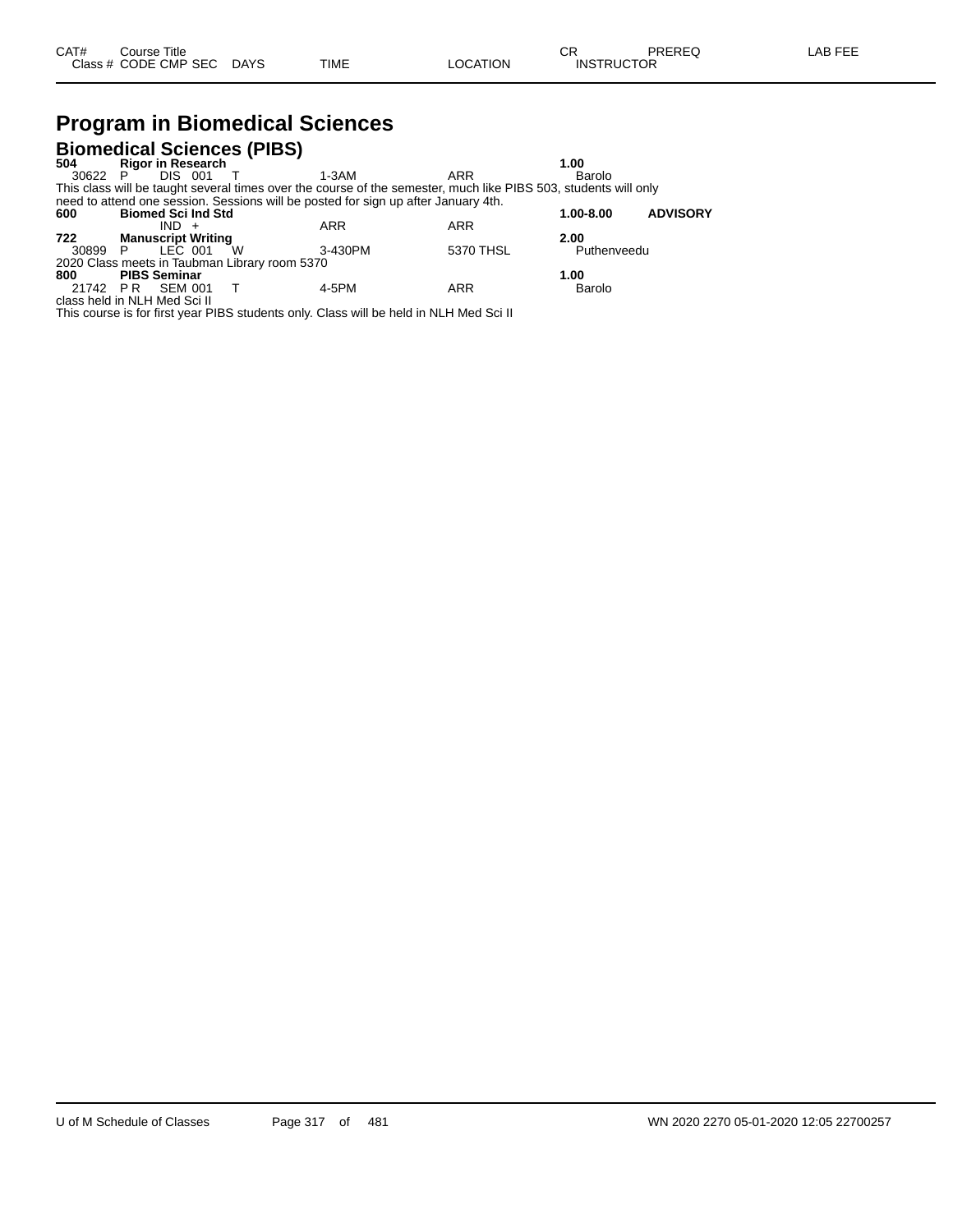| CAT# | Course Title              |      |          | ~~                | PREREQ | LAB FEE |
|------|---------------------------|------|----------|-------------------|--------|---------|
|      | Class # CODE CMP SEC DAYS | TIME | LOCATION | <b>INSTRUCTOR</b> |        |         |

## **Cancer Biology Graduate Program**

|         | <b>Cancer Biology (CANCBIO)</b><br>554 The Sci of Cancer |            |                  |                     |                           |
|---------|----------------------------------------------------------|------------|------------------|---------------------|---------------------------|
|         |                                                          |            |                  | 4.00                | <b>ADVISORY, ENFORCED</b> |
| 21301   | LEC 001<br>PR.<br>TTH                                    | 10-12PM    | <b>2901 THSL</b> | Canman              |                           |
| 599     | <b>Grad Independ Res</b>                                 |            |                  | 1.00-8.00           |                           |
|         | $IND +$                                                  | <b>ARR</b> | <b>ARR</b>       |                     |                           |
| 800     | <b>Cancer Biol Sem</b>                                   |            |                  | 1.00                |                           |
| 21366 P | <b>SEM 001</b><br>W                                      | 4-5PM      | 2903 THSL        | Crawford, Lyssiotis |                           |
|         | Course takes place in 2903 THSL                          |            |                  |                     |                           |
| 990     | <b>Pre-Cand Diss Res</b>                                 |            |                  | $1.00 - 8.00$       | <b>ADVISORY</b>           |
|         | $IND +$                                                  | <b>ARR</b> | <b>ARR</b>       |                     |                           |
| 995     | Cand Diss Res                                            |            |                  | 8.00                |                           |
|         | $IND +$                                                  | ARR        | <b>ARR</b>       |                     |                           |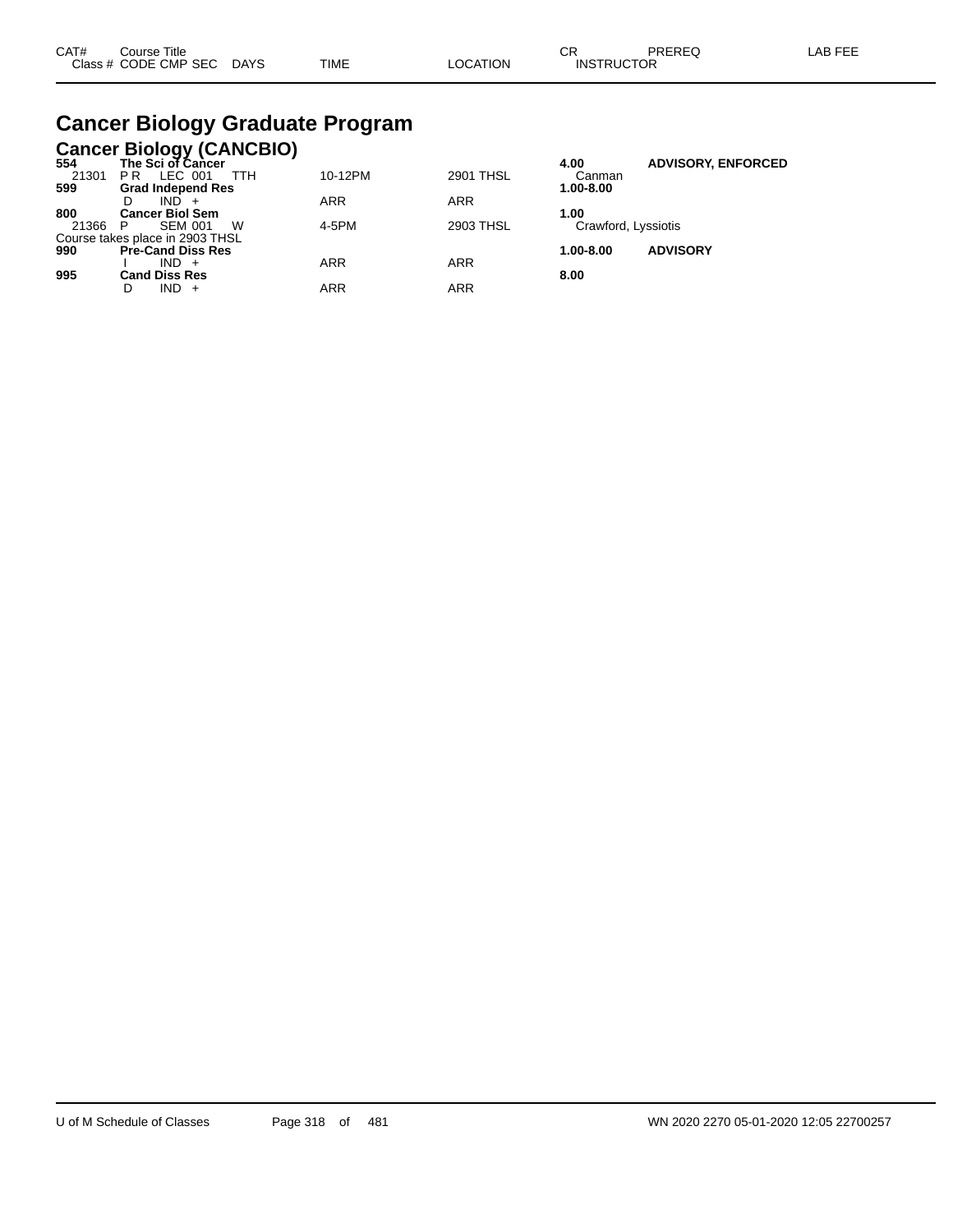# **Cell and Developmental Biology**

|       |                            |                |                          |           | <b>Cell and Developmental Biology (CDB)</b>                       |            |               |                          |
|-------|----------------------------|----------------|--------------------------|-----------|-------------------------------------------------------------------|------------|---------------|--------------------------|
| 450   | Intro to Histology         |                |                          |           |                                                                   |            | 4.00          | <b>ENFORCED</b>          |
| 20187 | PR                         | $LEC$ 001      |                          | MTH       | 4-6PM                                                             | <b>ARR</b> |               | Hortsch, Nabeshima, Kemp |
|       |                            |                |                          |           | Through the Looking Glass ? From Stem Cells to Tissues and Organs |            |               |                          |
| 516   | <b>Histol Allied Scien</b> |                |                          |           |                                                                   |            | 4.00          | <b>ADVISORY</b>          |
| 14526 | SD.                        | LEC 001        |                          | MW        | $1-2PM$                                                           | <b>ARR</b> | Kim           |                          |
| 14527 | PDR LAB 002                |                |                          | <b>MW</b> | 2-5PM                                                             | <b>ARR</b> | Kim           |                          |
| 550   | <b>Histology</b>           |                |                          |           |                                                                   |            | 4.00          |                          |
| 14528 | PR                         | LEC 001        |                          | MTH       | 4-6PM                                                             | <b>ARR</b> |               | Hortsch, Nabeshima, Kemp |
| 598   |                            |                | <b>Directed Readings</b> |           |                                                                   |            | $1.00 - 4.00$ | <b>ADVISORY</b>          |
|       |                            | $IND +$        |                          |           | <b>ARR</b>                                                        | <b>ARR</b> |               |                          |
| 599   |                            |                | <b>Directed Research</b> |           |                                                                   |            | $1.00 - 8.00$ | <b>ADVISORY</b>          |
|       |                            | $IND +$        |                          |           | <b>ARR</b>                                                        | <b>ARR</b> |               |                          |
| 801   |                            |                | <b>Graduate Seminar</b>  |           |                                                                   |            | 1.00          |                          |
| 14636 | P                          | <b>SEM 001</b> |                          |           | 12-1PM                                                            | <b>ARR</b> | Giger, Hug    |                          |
| 990   | <b>Diss Pre-Cand</b>       |                |                          |           |                                                                   |            | $1.00 - 8.00$ | <b>ADVISORY</b>          |
|       |                            | IND.           | $+$                      |           | <b>ARR</b>                                                        | <b>ARR</b> |               |                          |
| 995   | <b>Diss-Cand</b>           |                |                          |           |                                                                   |            | 8.00          | <b>ENFORCED</b>          |
|       | IR                         | <b>IND</b>     | $+$                      |           | <b>ARR</b>                                                        | <b>ARR</b> |               |                          |

| 4.00                       | <b>ENFORCED</b><br>Hortsch, Nabeshima, Kemp |
|----------------------------|---------------------------------------------|
| 4.00<br>Kim<br>Kim<br>4.00 | <b>ADVISORY</b>                             |
| $1.00 - 4.00$              | Hortsch, Nabeshima, Kemp<br><b>ADVISORY</b> |
| $1.00 - 8.00$              | <b>ADVISORY</b>                             |
| 1.00                       |                                             |
| Giger, Hug<br>1.00-8.00    | <b>ADVISORY</b>                             |
| 8.00                       | <b>ENFORCED</b>                             |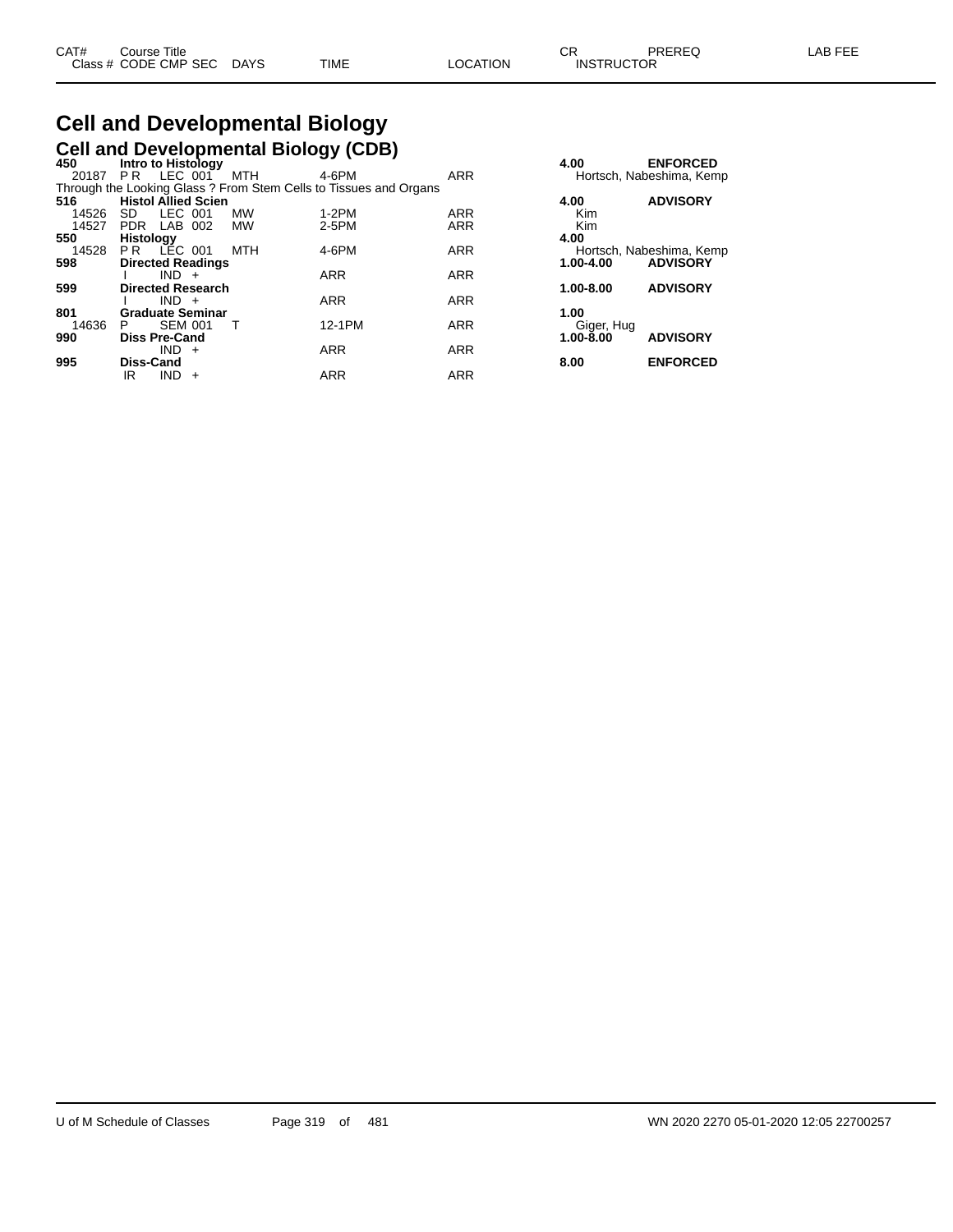#### **Cellular and Molecular Biology Cellular And Molecular Biology (CMBIOL)**

| 599   | <b>Non-Diss Research</b> |                                                                                 |            |            | $1.00 - 8.00$ | <b>ADVISORY</b> |
|-------|--------------------------|---------------------------------------------------------------------------------|------------|------------|---------------|-----------------|
|       | $IND +$                  |                                                                                 | <b>ARR</b> | <b>ARR</b> |               |                 |
| 630   | Genetics                 |                                                                                 |            |            | 1.00          | <b>ADVISORY</b> |
| 12070 | LEC 001<br>PD.           |                                                                                 | <b>ARR</b> | ARR        | Moran, Fuller |                 |
|       |                          | MUST BE A PIBS, CMB, OR GENETICS TRAINING GRANT STUDENT TO REGISTER!            |            |            |               |                 |
|       |                          | Winter 2015: "Manipulating Genomes: Applications for Basic Science and Disease" |            |            |               |                 |
| 850   | Seminar                  |                                                                                 |            |            | 1.00-2.00     |                 |
| 12071 | <b>SEM 021</b><br>P      |                                                                                 | <b>ARR</b> | ARR        | Fuller        |                 |
| 990   | <b>Diss-Precand</b>      |                                                                                 |            |            | 1.00-8.00     | <b>ADVISORY</b> |
|       | $IND +$                  |                                                                                 | <b>ARR</b> | <b>ARR</b> |               |                 |
| 995   | Diss-Cand                |                                                                                 |            |            | 8.00          | <b>ENFORCED</b> |
|       | IND<br>IR                |                                                                                 | <b>ARR</b> | <b>ARR</b> |               |                 |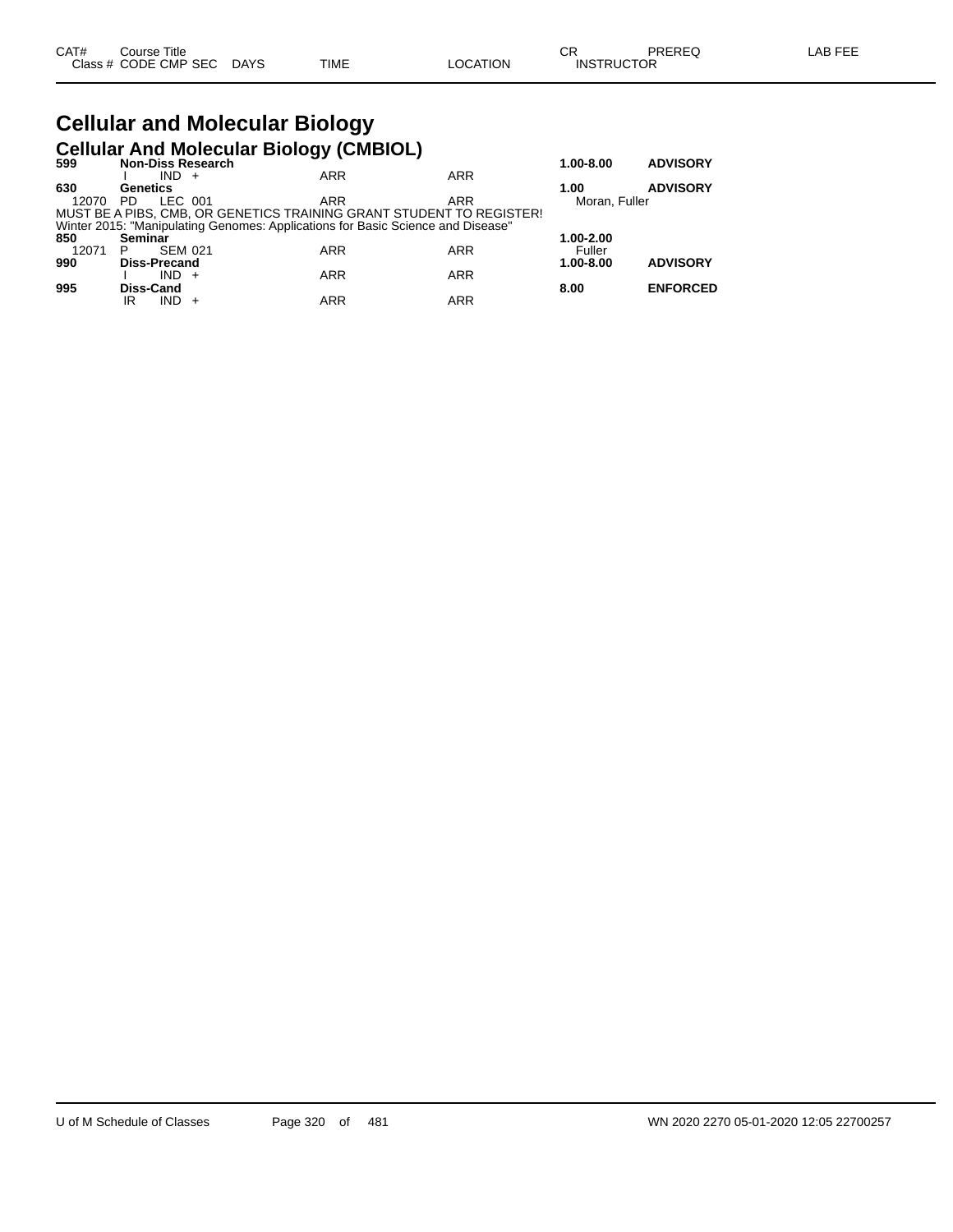| CAT#<br>Course Title<br>Class # CODE CMP SEC | <b>DAYS</b> | <b>TIME</b> | LOCATION | СR<br><b>INSTRUCTOR</b> | <b>PREREQ</b> | LAB FEE |
|----------------------------------------------|-------------|-------------|----------|-------------------------|---------------|---------|
|                                              |             |             |          |                         |               |         |

#### **Dermatology Department**

|     | <b>Dermatology (DERM)</b> |            |            |               |                 |
|-----|---------------------------|------------|------------|---------------|-----------------|
| 499 | U G Derm Research         |            |            | 1.00-16.00    |                 |
|     | $IND +$                   | ARR        | <b>ARR</b> |               |                 |
| 544 | <b>Biochemical Res</b>    |            |            | 1.00-16.00    |                 |
|     | ۱W<br>$IND +$             | <b>ARR</b> | <b>ARR</b> |               |                 |
| 599 | <b>Clinical Research</b>  |            |            | $2.00 - 8.00$ | <b>ADVISORY</b> |
|     | IND                       | ARR        | ARR        |               |                 |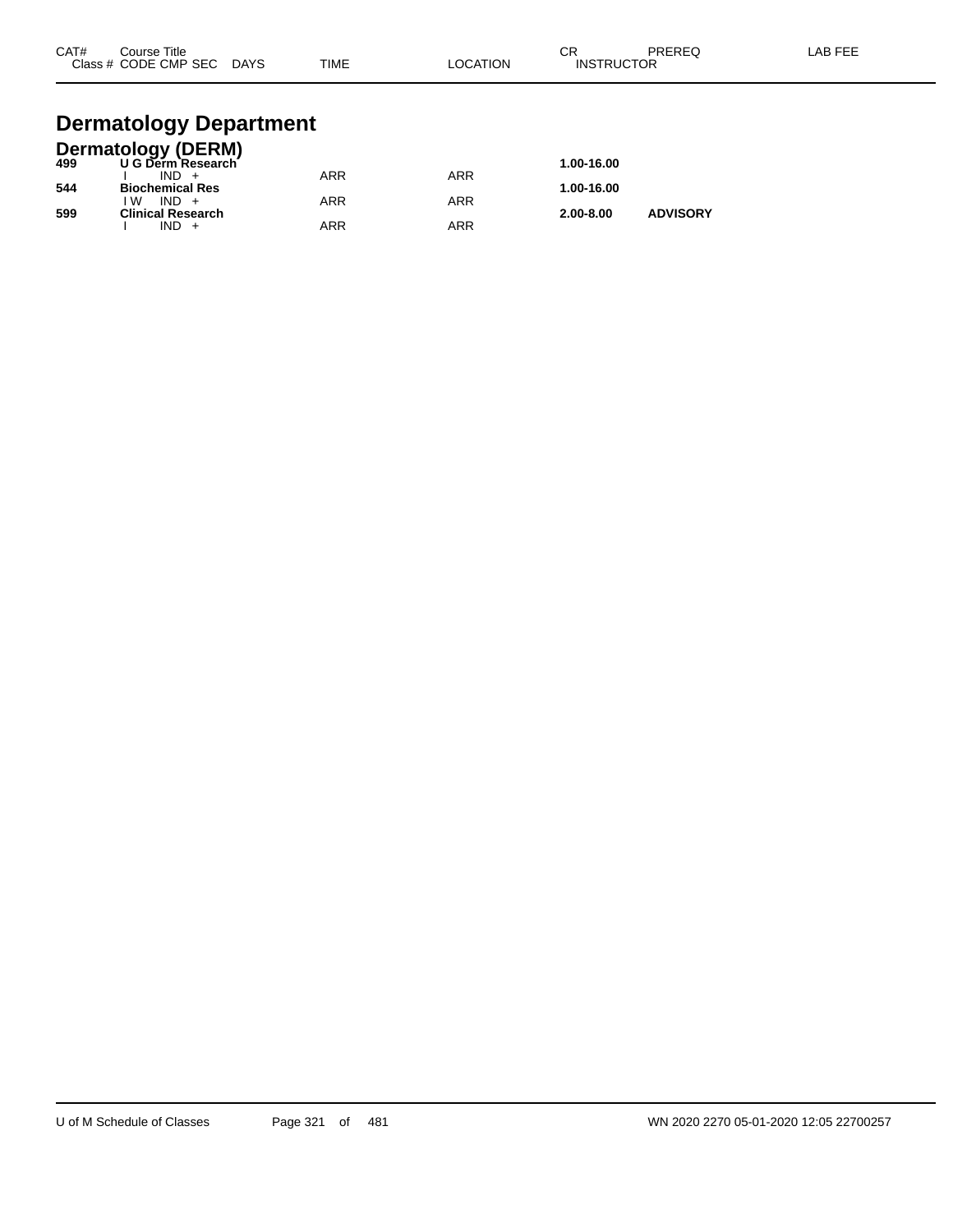#### **Human Genetics Department**

|                       | Human Genetics (HUMGEN)                                                       |            |                                                                                                                 |            |                                                                              |                                                                                          |
|-----------------------|-------------------------------------------------------------------------------|------------|-----------------------------------------------------------------------------------------------------------------|------------|------------------------------------------------------------------------------|------------------------------------------------------------------------------------------|
| 480<br>22547<br>500   | <b>Neurodevel Disorders</b><br>PRW LEC 001<br>Ug Res-Human Gen                | <b>TTH</b> | 1-230PM                                                                                                         | 6215 THSL  | 3.00<br>Bielas, Kwan, Iwase<br>1.00-6.00                                     | <b>ADVISORY, ENFC</b><br><b>ADVISORY</b>                                                 |
|                       | I W<br>$IND +$                                                                |            | <b>ARR</b>                                                                                                      | ARR        |                                                                              |                                                                                          |
| 542<br>12078          | <b>Molec Basis HG Dis</b><br>P<br>LEC 001                                     | <b>MWF</b> | 9-10AM                                                                                                          | 5915 BUHL  | 3.00<br>Moran, Gagliano Taliun,                                              | <b>ADVISORY</b><br>Antonellis, Kohrman, Glover,<br>Yashar, Parker, Sekiguchi             |
| 551<br>23981          | <b>Comp Genomics</b><br>P.<br>LEC 001                                         | TTH.       | 10-1130AM                                                                                                       | ARR        | 3.00                                                                         | <b>ADVISORY</b><br>Kidd, Kitzman, Mills, Smith                                           |
| 580<br>23401<br>630   | <b>Neurodevel Disorders</b><br>P<br>LEC 001<br>Genetics                       | TTH        | 1-230PM                                                                                                         | 6215 THSL  | 3.00<br>Bielas, Kwan, Iwase<br>1.00                                          | <b>ADVISORY</b>                                                                          |
| public.               |                                                                               |            | Must be a PIBS, CMB, or Genetics Training Program student to register for this course. Seminars are open to the |            |                                                                              |                                                                                          |
| 12079<br>631          | LEC 001<br>PD.<br><b>Gen Prog Sem</b>                                         |            | ARR                                                                                                             | ARR        | Moran, Fuller<br>1.00                                                        | <b>ADVISORY</b>                                                                          |
| 12080                 | - PD<br><b>SEM 001</b><br>Must be a Genetics Training Grant student to enroll | М          | 1-230PM                                                                                                         | 4917 BUHL  | Moran, Antonellis                                                            |                                                                                          |
| 643<br>17171          | <b>Res - GC Skills II</b><br><b>SEM 001</b><br>P                              | W          | 10-11AM                                                                                                         | ARR        | 1.00<br>Ellingrod                                                            | <b>ADVISORY</b><br>Yashar, Rosenzweig, Loup,                                             |
| 644                   | <b>Interdisciplin Care</b>                                                    |            | Must be enrolled in the Genetic Counseling program or have permission of instructor                             |            | 1.00                                                                         | <b>ADVISORY</b>                                                                          |
| 12081 P               | LEC 001                                                                       | W          | $3-5$ PM                                                                                                        | ARR        | Glassford, Wafer, Fisher                                                     | O'Connor, Omark, Lipinski,                                                               |
| 645                   | <b>Cancer Genetics</b>                                                        |            | Must be enrolled in the Genetic Counseling program or have permission of instructor                             |            | 2.00                                                                         | <b>ADVISORY</b>                                                                          |
| 17170 PD              | <b>SEM 001</b>                                                                | F          | $1-3PM$                                                                                                         | ARR        | Marvin, Milliron, Jacobs,                                                    | Evans, Osborne, Murad, Austin.<br>Hulswit, Alameddine, Hipp                              |
|                       |                                                                               |            | Must be enrolled in the Genetic Counseling program or have permission of instructor                             |            |                                                                              |                                                                                          |
| 646<br>17169 P        | <b>App Clin Genet</b><br>SEM 001                                              | W          | 3-5PM                                                                                                           | ARR        | 1.00<br>Uhlmann, Hipp, Marvin                                                | <b>ADVISORY</b>                                                                          |
| 647                   | <b>ANATGCP</b>                                                                |            | Must be enrolled in the Genetic Counseling program or have permission of instructor                             |            | 2.00                                                                         | <b>ADVISORY, ENFC</b>                                                                    |
| 21989 PR<br>6225 THSL | <b>SEM 001</b>                                                                | MWF        | 8-9AM                                                                                                           | ARR        |                                                                              | Morse, Stein, Marvin, Yashar                                                             |
| 648<br>17916 P<br>651 | <b>GC Sem II:Int Skills</b><br>SEM 001<br><b>Medical Genetics II</b>          | F          | 10-12PM                                                                                                         | ARR        | 3.00<br>Yashar, Marvin, Sheldon<br>1.00                                      | <b>ADVISORY</b><br><b>ADVISORY</b>                                                       |
| 17917                 | P.<br><b>SEM 001</b>                                                          | т          | 130-3PM                                                                                                         | ARR        |                                                                              | Yashar, Simon, Ginsburg,<br>Quinonez, Glover, Else, Todd,<br>Hu, Helms, Marks, De Vries, |
| 652<br>17918 P        | <b>GC Sem IV: Prof Dev</b><br><b>SEM 001</b>                                  | W          | $1-3PM$                                                                                                         | <b>ARR</b> | Keegan<br>3.00<br>Hamlington                                                 | <b>ADVISORY</b><br>Yashar, Marvin, Uhlmann, Hipp,<br>Huang, Mattison, Landeros,          |
| 659<br>17172 P        | <b>Gene Couns Cin Intrn</b><br>LEC 001                                        |            | <b>ARR</b>                                                                                                      | ARR        | $1.00 - 3.00$<br>Yashar, Marvin                                              | <b>ADVISORY</b>                                                                          |
| 665                   | <b>Statist Popul Genet</b>                                                    |            | Must be enrolled in the Genetic Counseling program or have permission of instructor                             |            | 3.00                                                                         |                                                                                          |
| 32385<br>800          | P<br>LEC 001<br><b>Research-Non Phd</b>                                       | <b>MW</b>  | 230-4PM                                                                                                         | 4318 SPH2  | Zoellner<br>1.00-16.00                                                       | <b>ADVISORY</b>                                                                          |
|                       | $IND +$                                                                       |            | ARR                                                                                                             | ARR        |                                                                              | <b>ADVISORY</b>                                                                          |
| 803<br>22346          | <b>Adv Topics Genetics</b><br>P<br>SEM 001                                    | w          | 3-5PM                                                                                                           | ARR        | 2.00<br>Innis, Bielas, Kalantry,<br>Saunders, Kidd, Mueller,<br>Mills, Iwase | Keegan, Kitzman, Hammoud,                                                                |
| 822<br>12083          | Student Sem<br>P W SEM 001                                                    | W          | 12-1PM                                                                                                          | 5915 BUHL  | 1.00<br>Kitzman, Bielas, Meisler,                                            | <b>ADVISORY</b><br>Robins, Kohrman, Burke,<br>Camper, Hammoud, Parker                    |
| 990                   | <b>Diss-Precand</b><br>$IND +$<br>I.                                          |            | ARR                                                                                                             | ARR        | 1.00-8.00                                                                    | <b>ADVISORY</b>                                                                          |
| 995                   | Diss-Cand<br>$IND +$<br>IR                                                    |            | <b>ARR</b>                                                                                                      | ARR        | 8.00                                                                         | <b>ENFORCED</b>                                                                          |

**ADVISORY, ENFORCED<br>, Iwase<br><b>ADVISORY** bhrman, Glover, Moran, Gagliano Taliun, ano ranan,<br>er, Sekiguchi<br>**ADVISORY** n, Mills, Smith nzweig, Loup, nark, Lipinski, afer, Fisher ns noon:<br>on, Jacobs,<br>rne, Murad, Austin, eddine, Hipp **647 ANATGCP 2.00 ADVISORY, ENFORCED** Marvin, Yashar nutroom:<br>
in, Sheldon<br> **ADVISORY** Quinonez, Glover, Else, Todd, Hu, Helms, Marks, De Vries, Huang, Mattison, Landeros, Keegan, Kitzman, Hammoud, Saunders, Kidd, Mueller, as, Meisler, $\dot{\ }$ as, *meises,*<br>nmoud, Parker<br>**ADVISORY**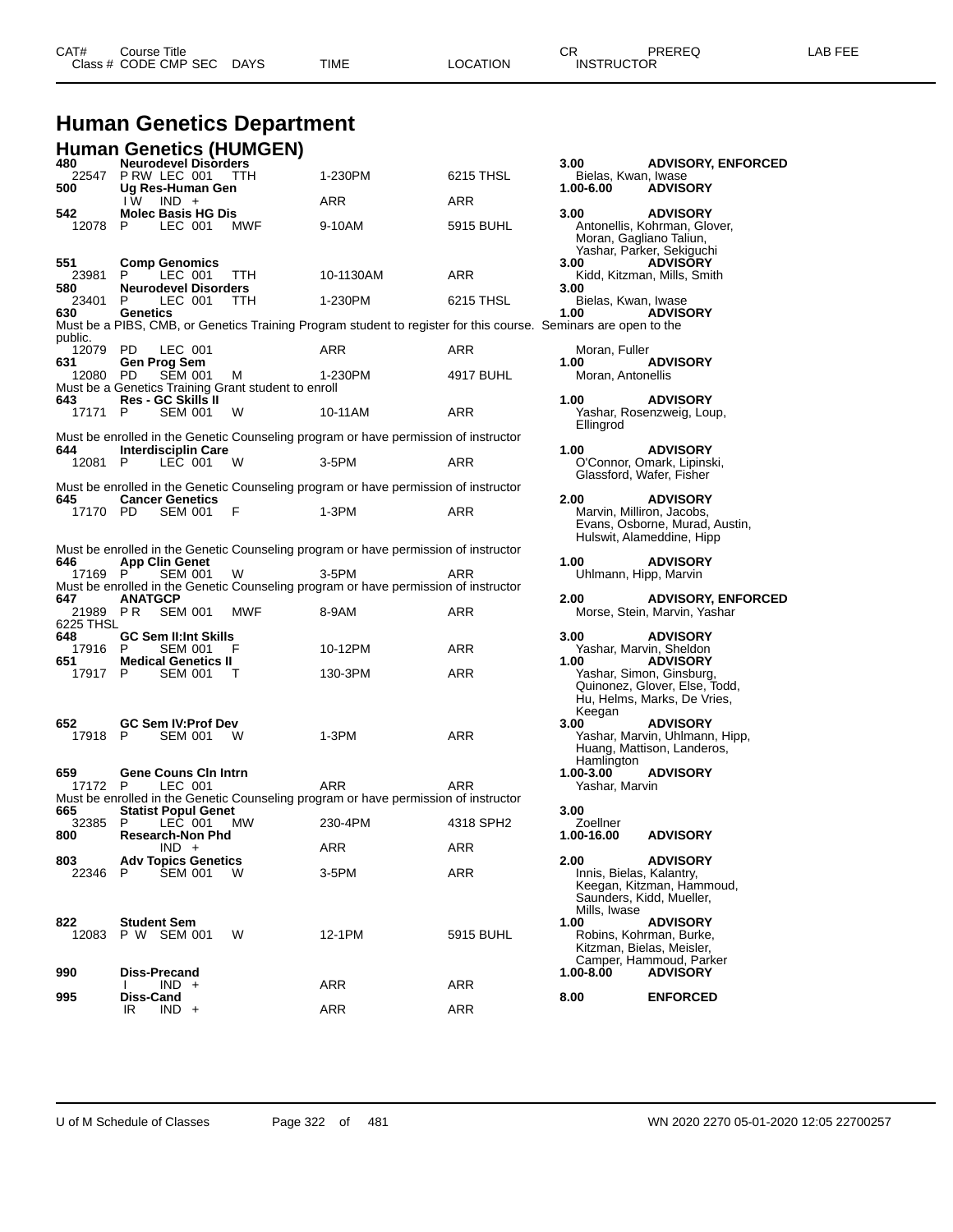| CAT# | Course Title              |      |          | Ωn<br>∪۲          | PREREQ | LAB FEE |
|------|---------------------------|------|----------|-------------------|--------|---------|
|      | Class # CODE CMP SEC DAYS | TIME | LOCATION | <b>INSTRUCTOR</b> |        |         |

## **Int Med-General Medicine Health and Health Care Research (HHCR) 701 Res Hlth&Soc 2 3.00 ADVISORY**

| , , , | was inductive L               |            |            | .<br><b>APTIVORT</b>    |
|-------|-------------------------------|------------|------------|-------------------------|
| 18025 | <b>SEM 001</b><br>TH<br>PI    | 130-430PM  | <b>ARR</b> | Howell, Heisler         |
| 711   | <b>Res Des&amp;Analysis 2</b> |            |            | <b>ADVISORY</b><br>3.00 |
| 18026 | <b>SEM 001</b><br>PI.<br>w    | 830-1130AM | <b>ARR</b> | Hayward                 |
| 721   | Lab Res Meth&Analy 2          |            |            | <b>ADVISORY</b><br>2.00 |
| 18027 | LAB 001<br><b>PI</b><br>W     | 2-5PM      | <b>ARR</b> | Havward                 |
| 731   | <b>Lead&amp;Career Dev 2</b>  |            |            | <b>ADVISORY</b><br>1.00 |
| 18028 | LEC 001<br>PI.<br>- тн        | 11-1230PM  | <b>ARR</b> | Chang                   |
| 741   | H Care Del Fin Pol 2          |            |            | <b>ADVISORY</b><br>3.00 |
| 18029 | LEC 001<br>PI                 | 9-12PM     | <b>ARR</b> | Hayward, Iwashyna       |
| 751   | <b>Research Practica 2</b>    |            |            | <b>ADVISORY</b><br>4.00 |
|       | $IND +$                       | ARR        | <b>ARR</b> |                         |
|       |                               |            |            |                         |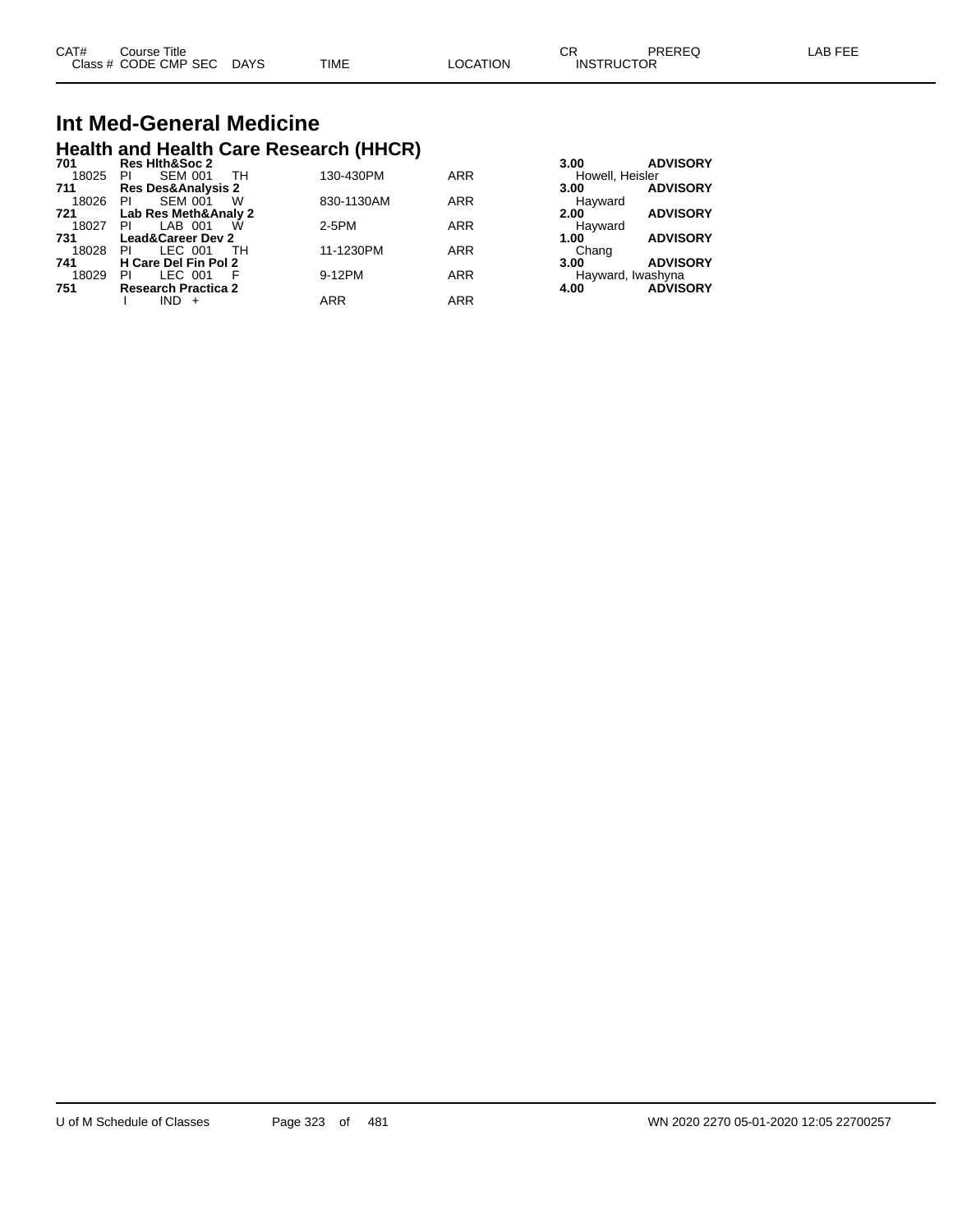| Class # CODE CMP SEC DAYS |                                                               | TIME    | LOCATION   |               | <b>INSTRUCTOR</b>         |  |  |
|---------------------------|---------------------------------------------------------------|---------|------------|---------------|---------------------------|--|--|
|                           | <b>Internal Medicine Department</b>                           |         |            |               |                           |  |  |
|                           |                                                               |         |            |               |                           |  |  |
|                           | <b>Internal Medicine (INTMED)</b><br>300 UG Micrbiol Research |         |            | 2.00-4.00     | <b>ENFORCED</b>           |  |  |
|                           | $IND +$<br>IR                                                 | ARR     | ARR        |               |                           |  |  |
| 400                       | <b>Adv UG Micro Res</b>                                       |         |            | 3.00-4.00     | <b>ENFORCED</b>           |  |  |
|                           | $IND +$<br>IR                                                 | ARR     | ARR        |               |                           |  |  |
| 499                       | Ug Int Med Res<br>$IND +$                                     | ARR     | <b>ARR</b> | 1.00-16.00    |                           |  |  |
| 541                       | <b>Transl Immunology</b>                                      |         |            | 2.00          | <b>ADVISORY, ENFORCED</b> |  |  |
| 34774                     | <b>SIR</b><br>LEC 001<br><b>TTH</b>                           | 1-230PM | ARR        | Moore         |                           |  |  |
| 35459                     | DIS 002<br><b>PIR</b><br>W                                    | 130-3PM | ARR        | Moore         |                           |  |  |
| 599                       | <b>Clinical Research</b>                                      |         |            | 2.00-8.00     | <b>ADVISORY</b>           |  |  |
|                           | $IND +$<br>I W                                                | ARR     | ARR        |               |                           |  |  |
| 603<br>19287              | <b>HIt Series Research</b><br><b>SEM 001</b><br>P             | 4-6PM   | ARR        | 2.00          | <b>ADVISORY</b>           |  |  |
| 605                       | <b>Mentored Clin Res</b>                                      |         |            | 1.00-4.00     | <b>ADVISORY</b>           |  |  |
| 15395                     | LAB 001<br>P.                                                 | ARR     | ARR        | Holinstat     |                           |  |  |
| 606                       | <b>Clinical Res Sem</b>                                       |         |            | 2.00          | <b>ADVISORY</b>           |  |  |
| 16891                     | <b>SEM 001</b>                                                | ARR     | ARR        | Murphy        |                           |  |  |
| 607                       | Clin Res Symposia                                             |         |            | 1.00-2.00     | <b>ADVISORY</b>           |  |  |
| 16892                     | <b>SEM 001</b>                                                | ARR     | ARR        |               |                           |  |  |
| 608<br>19308              | <b>Clinical Res Sem</b><br><b>SEM 001</b><br>м<br>P           | 4-6PM   | ARR        | 1.00          | <b>ADVISORY</b>           |  |  |
| 611                       | <b>Intro Clin Res Meth</b>                                    |         |            | Goold<br>2.00 | <b>ADVISORY</b>           |  |  |
| 16058                     | DIS 001<br>P<br>TН                                            | 4-6PM   | ARR        |               |                           |  |  |
| 16059                     | LEC 002<br>TН<br>Α                                            | 4-6PM   | ARR        | Goold         |                           |  |  |
| 16060                     | TН<br><b>SEM 003</b><br>A                                     | 4-6PM   | ARR        | Goold         |                           |  |  |

CAT# Course Title Case CR PREREQ LAB FEE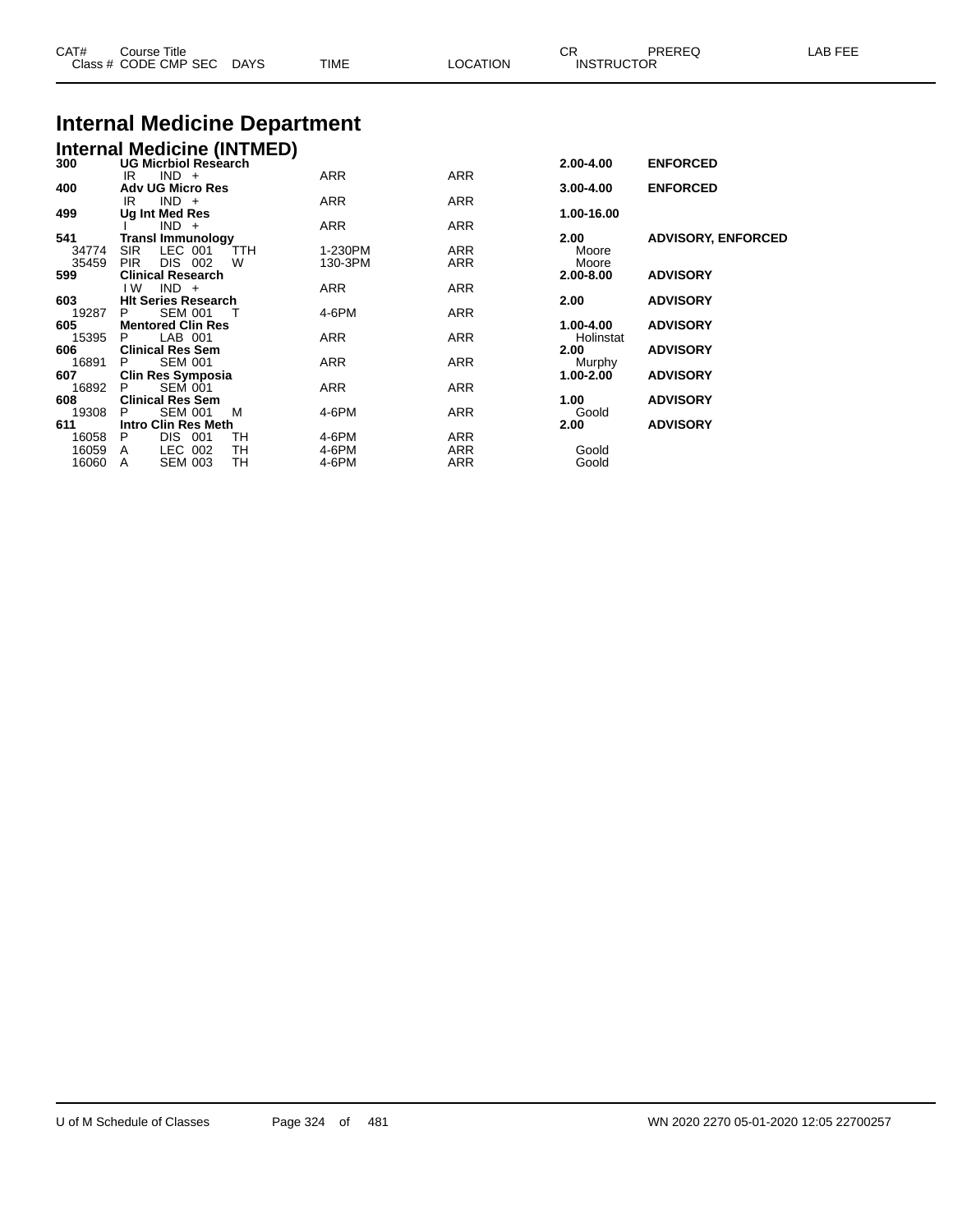## **Department of Learning Health Sciences**

**Learning Health Sciences (LHS) 600 Precis Hlth Sem 0.50-1.00**

|     | 33435 PD            |                  | <b>SEM 001</b>               |                                    | <b>ARR</b>                                                                       | <b>ARR</b> | Piatt             |                 |
|-----|---------------------|------------------|------------------------------|------------------------------------|----------------------------------------------------------------------------------|------------|-------------------|-----------------|
|     | 610                 |                  | <b>Expl Data Anlys Hith</b>  |                                    |                                                                                  |            | 3.00              | <b>ADVISORY</b> |
|     | 29613 S W LEC 001   |                  |                              |                                    | <b>ARR</b>                                                                       | ARR        | Singh, Vydiswaran |                 |
|     |                     |                  |                              |                                    | Winter 2020 courses are being taught remotely for the remainder of the semester. |            |                   |                 |
|     | 29614 P W DIS 002   |                  |                              | F                                  | 10-1130AM                                                                        | ARR        | Singh, Hosseini   |                 |
|     |                     |                  |                              |                                    | Winter 2020 courses are being taught remotely for the remainder of the semester. |            |                   |                 |
|     | 29615 P W DIS 003 F |                  |                              |                                    | 1-230PM                                                                          | ARR        | Singh, Hosseini   |                 |
|     |                     |                  |                              |                                    | Winter 2020 courses are being taught remotely for the remainder of the semester. |            |                   |                 |
|     | 611                 |                  | Knowl Repres&Mgt Hit         |                                    |                                                                                  |            | 3.00              | <b>ADVISORY</b> |
|     | 25374 P             |                  | LEC 001                      | W.                                 | $1-4PM$                                                                          | ARR        | Landis-Lewis      |                 |
|     |                     |                  |                              |                                    | Winter 2020 courses are being taught remotely for the remainder of the semester. |            |                   |                 |
|     | 671                 |                  | <b>Policy&amp;Ethics LHS</b> |                                    |                                                                                  |            | 3.00              | <b>ENFORCED</b> |
|     | 26844 PR SEM 001    |                  |                              | W                                  | 9-12PM                                                                           | <b>ARR</b> | De Vries          |                 |
|     |                     |                  |                              |                                    | Winter 2020 courses are being taught remotely for the remainder of the semester. |            |                   |                 |
|     | 712                 |                  | <b>NLP on Health Data</b>    |                                    |                                                                                  |            | 3.00              | <b>ADVISORY</b> |
|     | 25628 P             |                  | LEC 001                      | M                                  | 1-4PM                                                                            | <b>ARR</b> | Vydiswaran, Yu    |                 |
|     |                     |                  |                              |                                    | Winter 2020 courses are being taught remotely for the remainder of the semester. |            |                   |                 |
|     | 750                 |                  | <b>Hith Inf Sem 2</b>        |                                    |                                                                                  |            | 2.00              | <b>ENFORCED</b> |
|     | 28102 PDR SEM 001   |                  |                              | <b>W</b>                           | 1230-230PM                                                                       | <b>ARR</b> | Platt             |                 |
|     |                     |                  |                              |                                    | Winter 2020 courses are being taught remotely for the remainder of the semester. |            |                   |                 |
|     | 791                 |                  | <b>Independent Study</b>     |                                    |                                                                                  |            | 1.00-6.00         |                 |
|     |                     | SI               | $IND +$                      |                                    | <b>ARR</b>                                                                       | <b>ARR</b> |                   |                 |
|     | 990                 |                  | <b>Diss Pre-Cand</b>         |                                    |                                                                                  |            | 1.00-8.00         | <b>ADVISORY</b> |
|     |                     | S                | $IND +$                      |                                    | <b>ARR</b>                                                                       | <b>ARR</b> |                   |                 |
|     | 995                 | <b>Diss-Cand</b> |                              |                                    |                                                                                  |            | 8.00              | <b>ADVISORY</b> |
|     |                     | S                | $IND +$                      |                                    | <b>ARR</b>                                                                       | <b>ARR</b> |                   |                 |
|     |                     |                  |                              |                                    |                                                                                  |            |                   |                 |
|     |                     |                  |                              | <b>Medical Education (MEDEDUC)</b> |                                                                                  |            |                   |                 |
|     | 499                 |                  | <b>UG Med Educ Res</b>       |                                    |                                                                                  |            | 1.00-16.00        |                 |
|     |                     |                  | $IND +$                      |                                    | <b>ARR</b>                                                                       | <b>ARR</b> |                   |                 |
|     | 599                 |                  | <b>Med Educ Research</b>     |                                    |                                                                                  |            | 2.00-8.00         |                 |
|     |                     |                  | $IND +$                      |                                    | <b>ARR</b>                                                                       | <b>ARR</b> |                   |                 |
|     | 650                 |                  | <b>MHPE Ed Prof Act. 1</b>   |                                    |                                                                                  |            | 6.00              | <b>ENFORCED</b> |
|     |                     | R                | $IND +$                      |                                    | <b>ARR</b>                                                                       | <b>ARR</b> |                   |                 |
|     | 655                 |                  | <b>MHPE Ed Prof Act. 2</b>   |                                    |                                                                                  |            | 6.00              | <b>ENFORCED</b> |
|     |                     | R                | $IND +$                      |                                    | <b>ARR</b>                                                                       | <b>ARR</b> |                   |                 |
|     | 660                 |                  | <b>MHPE Ed Prof Act. 3</b>   |                                    |                                                                                  |            | 6.00              | <b>ENFORCED</b> |
|     |                     | R                | $IND +$                      |                                    | <b>ARR</b>                                                                       | <b>ARR</b> |                   |                 |
|     | 665                 |                  | <b>MHPE Ed Prof Act. 4</b>   |                                    |                                                                                  |            | 6.00              | <b>ENFORCED</b> |
|     |                     | R.               | $IND +$                      |                                    | <b>ARR</b>                                                                       | <b>ARR</b> |                   |                 |
|     | 670                 |                  | <b>MHPE Ed Prof Act. 5</b>   |                                    |                                                                                  |            | 6.00              | <b>ENFORCED</b> |
|     |                     | R                | $IND +$                      |                                    | <b>ARR</b>                                                                       | <b>ARR</b> |                   |                 |
| 675 |                     |                  | <b>MHPE Ed Prof Act. 6</b>   |                                    |                                                                                  |            | 6.00              | <b>ENFORCED</b> |
|     |                     | R                | $IND +$                      |                                    | <b>ARR</b>                                                                       | <b>ARR</b> |                   |                 |
| 695 |                     |                  | <b>MHPE Capstone</b>         |                                    |                                                                                  |            | 1.00-9.00         | <b>ENFORCED</b> |
|     |                     | R                | $IND +$                      |                                    | <b>ARR</b>                                                                       | <b>ARR</b> |                   |                 |
|     |                     |                  |                              |                                    |                                                                                  |            |                   |                 |

| 0.50-1.00<br>Piatt<br>3.00<br>Singh, Vydiswaran<br>Singh, Hosseini | <b>ADVISORY</b> |
|--------------------------------------------------------------------|-----------------|
| Singh, Hosseini                                                    |                 |
| 3.00<br>Landis-Lewis                                               | <b>ADVISORY</b> |
| 3.00<br>De Vries                                                   | <b>ENFORCED</b> |
| 3.00<br>Vydiswaran, Yu                                             | <b>ADVISORY</b> |
| 2.00<br>Platt                                                      | <b>ENFORCED</b> |
| 1.00-6.00                                                          |                 |
| 1.00-8.00                                                          | <b>ADVISORY</b> |
| 8.00                                                               | <b>ADVISORY</b> |
| 1.00-16.00<br>2.00-8.00                                            |                 |
| 6.00                                                               | <b>ENFORCED</b> |
| 6.00                                                               | <b>ENFORCED</b> |
| 6.00                                                               | <b>ENFORCED</b> |
| 6.00                                                               | <b>ENFORCED</b> |
| 6.00                                                               | <b>ENFORCED</b> |
| 6.00                                                               | <b>ENFORCED</b> |
| 1.00-9.00                                                          | <b>ENFORCED</b> |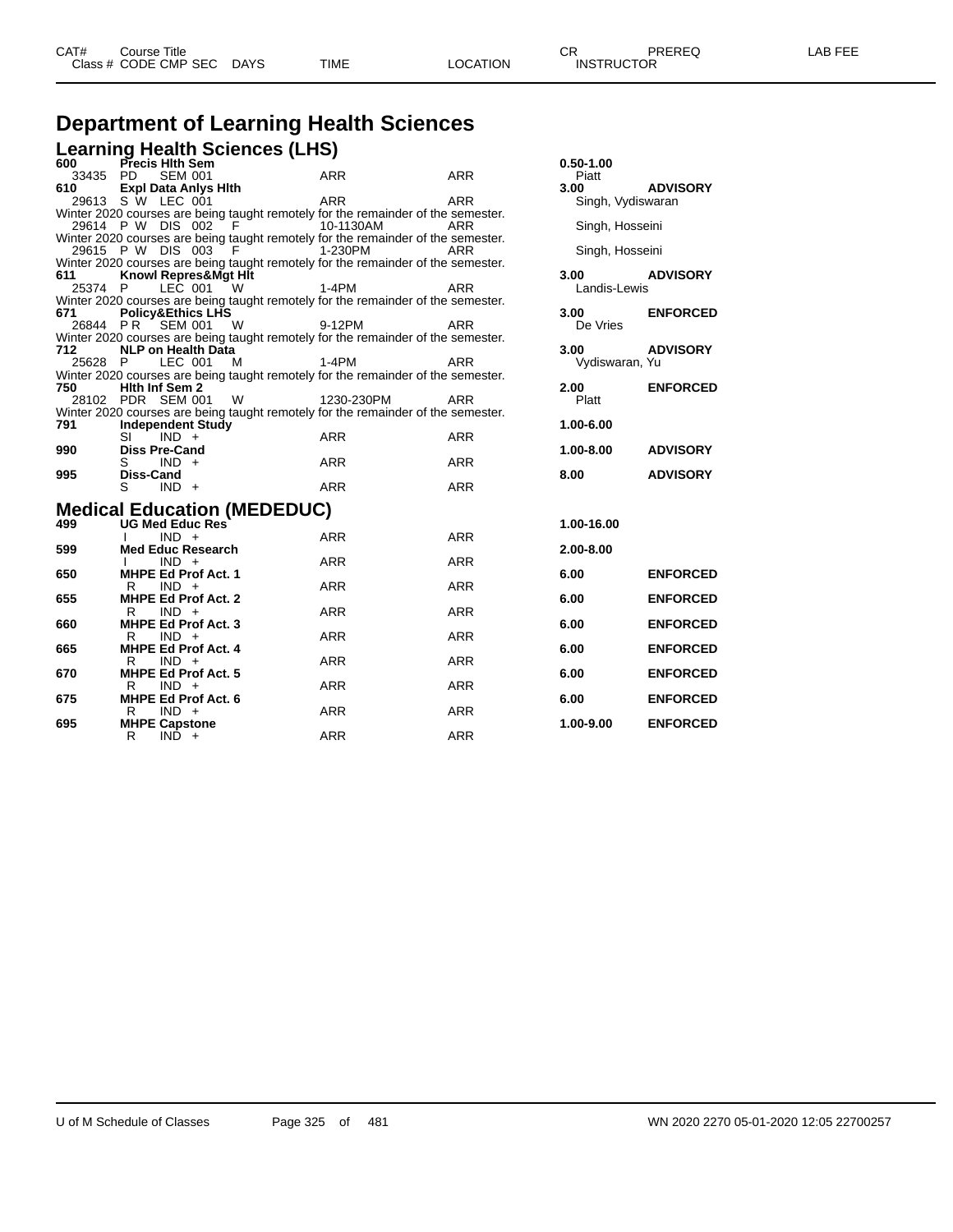## **Mary H. Weiser Food Allergy Center**

|     | <b>Immunology, Health and Society (IHS)</b> |  |         |           |           |                 |  |  |  |
|-----|---------------------------------------------|--|---------|-----------|-----------|-----------------|--|--|--|
| 340 | <b>Germs Asthm Fd Alray</b>                 |  |         |           | 3.00      | <b>ADVISORY</b> |  |  |  |
|     | 30020 P W LEC 001 TTH                       |  | 230-4PM | 3040 CCRB | Huffnagle |                 |  |  |  |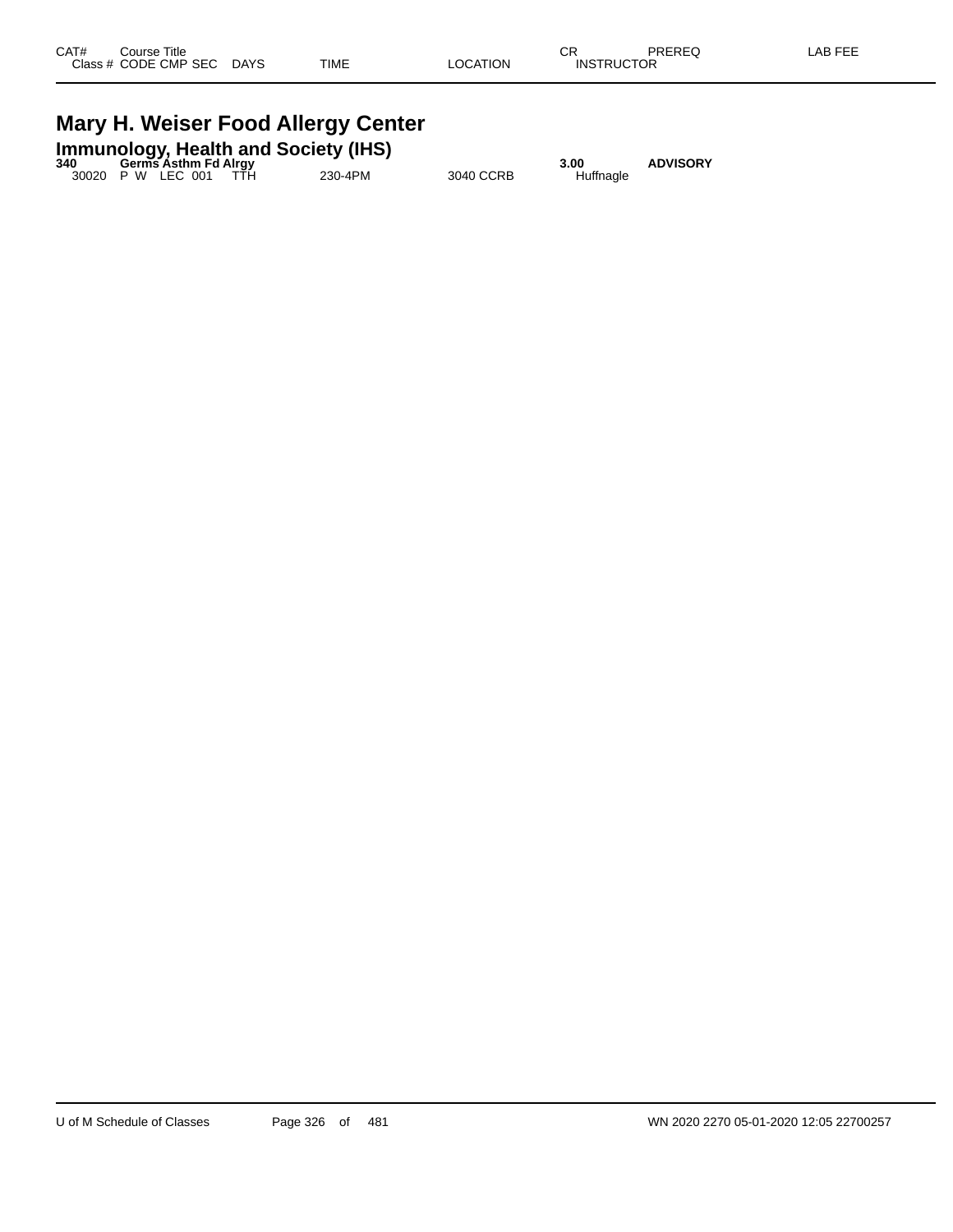| CAT#<br>Course Title  | Class # CODE CMP SEC DAYS                                              | <b>TIME</b> | <b>LOCATION</b> | СR<br><b>PREREQ</b><br><b>INSTRUCTOR</b> | LAB FEE |
|-----------------------|------------------------------------------------------------------------|-------------|-----------------|------------------------------------------|---------|
| <b>Medical School</b> | <b>Emergency Medicine (EMERGMED)</b><br>599 Clinical Research Elective |             |                 | 2.00-8.00                                |         |
|                       | $IND +$                                                                | <b>ARR</b>  | <b>ARR</b>      |                                          |         |
|                       | <b>Family Medicine (FAMMED)</b><br>499 Ug Fam Med Res                  |             |                 | 1.00-16.00                               |         |

I IND + ARR ARR ARR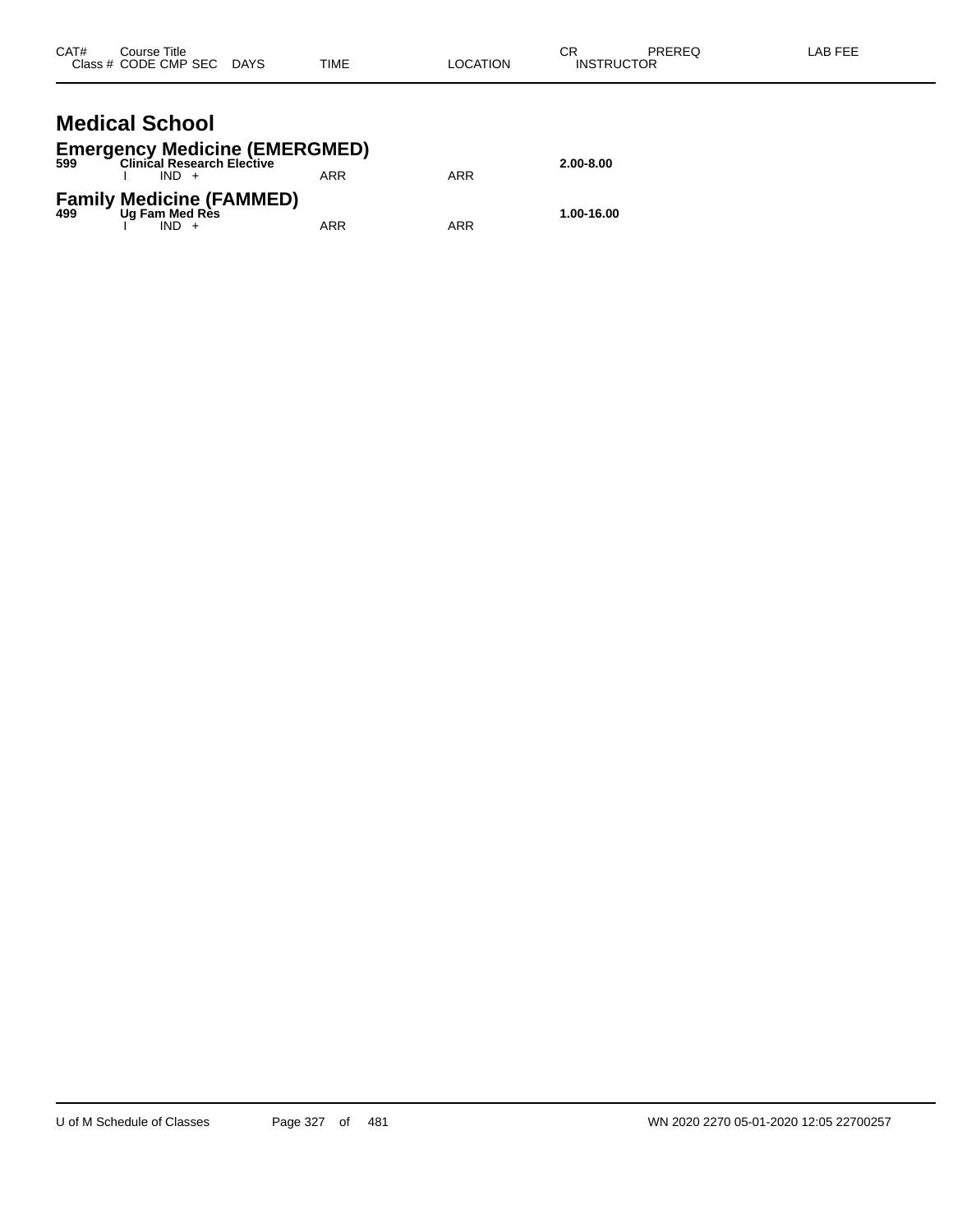| CAT# | Course Title         |             |             |          | СR                | PREREC | AB FFF |
|------|----------------------|-------------|-------------|----------|-------------------|--------|--------|
|      | Class # CODE CMP SEC | <b>DAYS</b> | <b>TIME</b> | ∟OCATION | <b>INSTRUCTOR</b> |        |        |

#### **Medical School Administration Immunology (IMMUNO)**

|       | IMMUNOIOGY (IMMUNO)             |            |            |                     |                 |
|-------|---------------------------------|------------|------------|---------------------|-----------------|
| 599   | Grad Ind Research               |            |            | 1.00-8.00           | <b>ADVISORY</b> |
|       | $IND +$<br>D                    | <b>ARR</b> | <b>ARR</b> |                     |                 |
| 815   | <b>Immun Journal Club</b>       |            |            | 1.00                |                 |
| 14191 | <b>SEM 001</b><br>w<br>P        | 12-1PM     | 5330 MSC1  | Huffnagle, Raghavan |                 |
| 850   | <b>Res Collog</b>               |            |            | 2.00                | <b>ADVISORY</b> |
| 14192 | W<br>DIS 1<br>P W<br>001        | 130-430PM  | <b>ARR</b> |                     |                 |
|       | Experimental Immunology         |            |            |                     |                 |
|       | course takes place in A515 BSRB |            |            |                     |                 |
| 990   | <b>Pre-Cand Diss</b>            |            |            | 1.00-8.00           |                 |
|       | $IND +$<br>D                    | ARR        | <b>ARR</b> |                     |                 |
| 995   | Diss-Cand                       |            |            | 8.00                | <b>ENFORCED</b> |
|       | <b>IND</b><br>DR<br>$+$         | ARR        | <b>ARR</b> |                     |                 |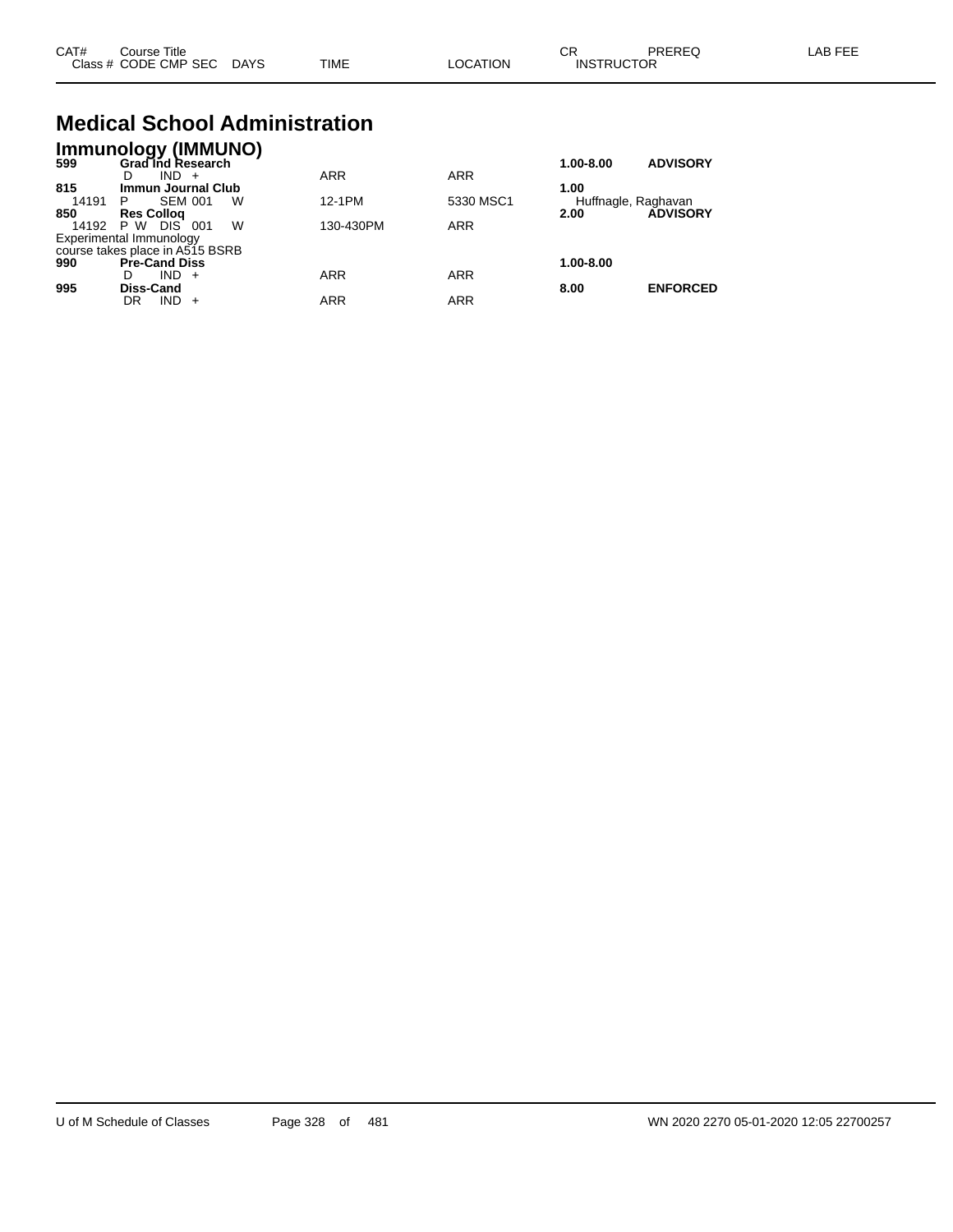# **Medical School**

## **Inteflex Medical School (INFLXMED) 401 Clinical Studies 3.00**

| 40 I  | <b>UIIIIU</b> di Studies |        |     | J.UU    |
|-------|--------------------------|--------|-----|---------|
| 12085 | LEC 001                  | 9-12PM | ARR | Stanlev |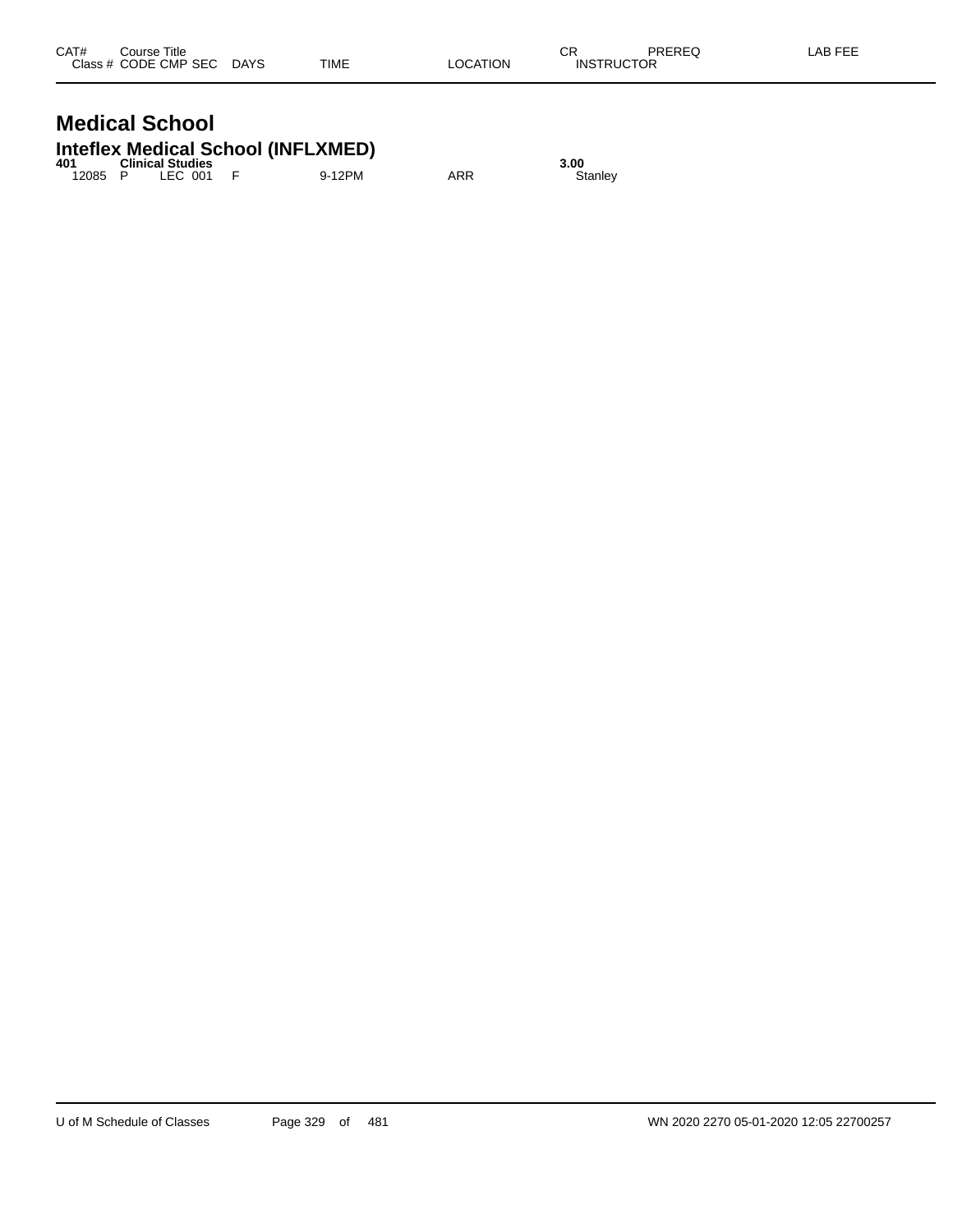| CAT# | Course Title              |      |          | СR                | PREREQ | LAB FEE |
|------|---------------------------|------|----------|-------------------|--------|---------|
|      | Class # CODE CMP SEC DAYS | TIME | LOCATION | <b>INSTRUCTOR</b> |        |         |

### **Medical School Administration Medical School Administration (MEDADM)**

| 505 | <b>Human Gross-Dent</b> |                     |    |       | 4.00-7.00 | <b>ADVISORY</b> |  |
|-----|-------------------------|---------------------|----|-------|-----------|-----------------|--|
|     |                         | 15927 PR LEC 001 MW |    | 1-2PM | ARR       | Cortright       |  |
|     |                         | 15928 SR LAB 002    | MW | 2-5PM | ARR       | Cortright       |  |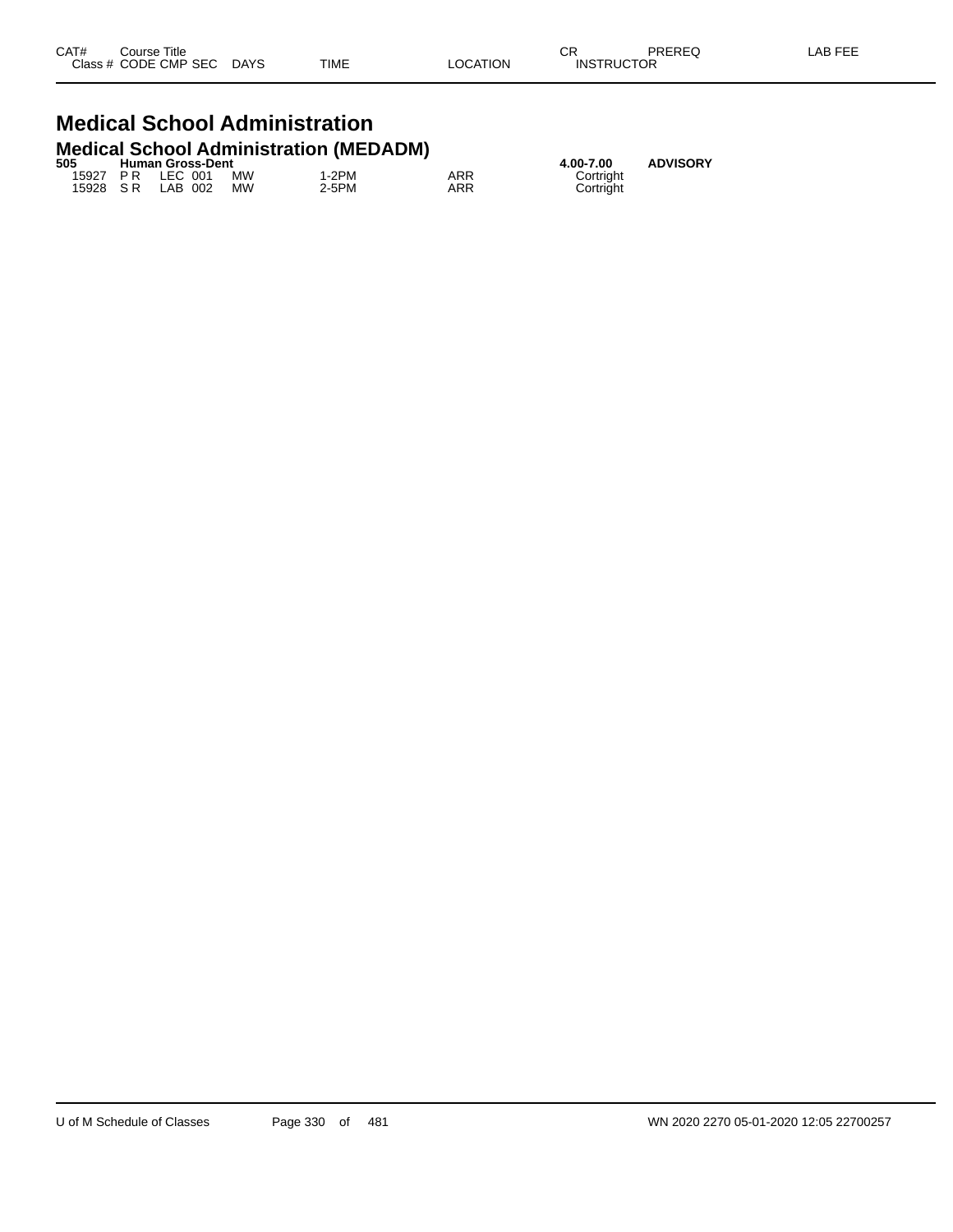| CAT# | Course Title              |             |          | ∩⊓<br>◡           | PREREQ | _AB FEE |
|------|---------------------------|-------------|----------|-------------------|--------|---------|
|      | Class # CODE CMP SEC DAYS | <b>TIME</b> | LOCATION | <b>INSTRUCTOR</b> |        |         |
|      |                           |             |          |                   |        |         |

#### **Medical School Radiology (RADIOL)**

| <b>Radiology (RADIOL)</b><br>499 Ug Radiology Research |     |     |
|--------------------------------------------------------|-----|-----|
|                                                        |     |     |
| IND.                                                   | ARR | ARR |

**499 Ug Radiology Research 1.00-16.00**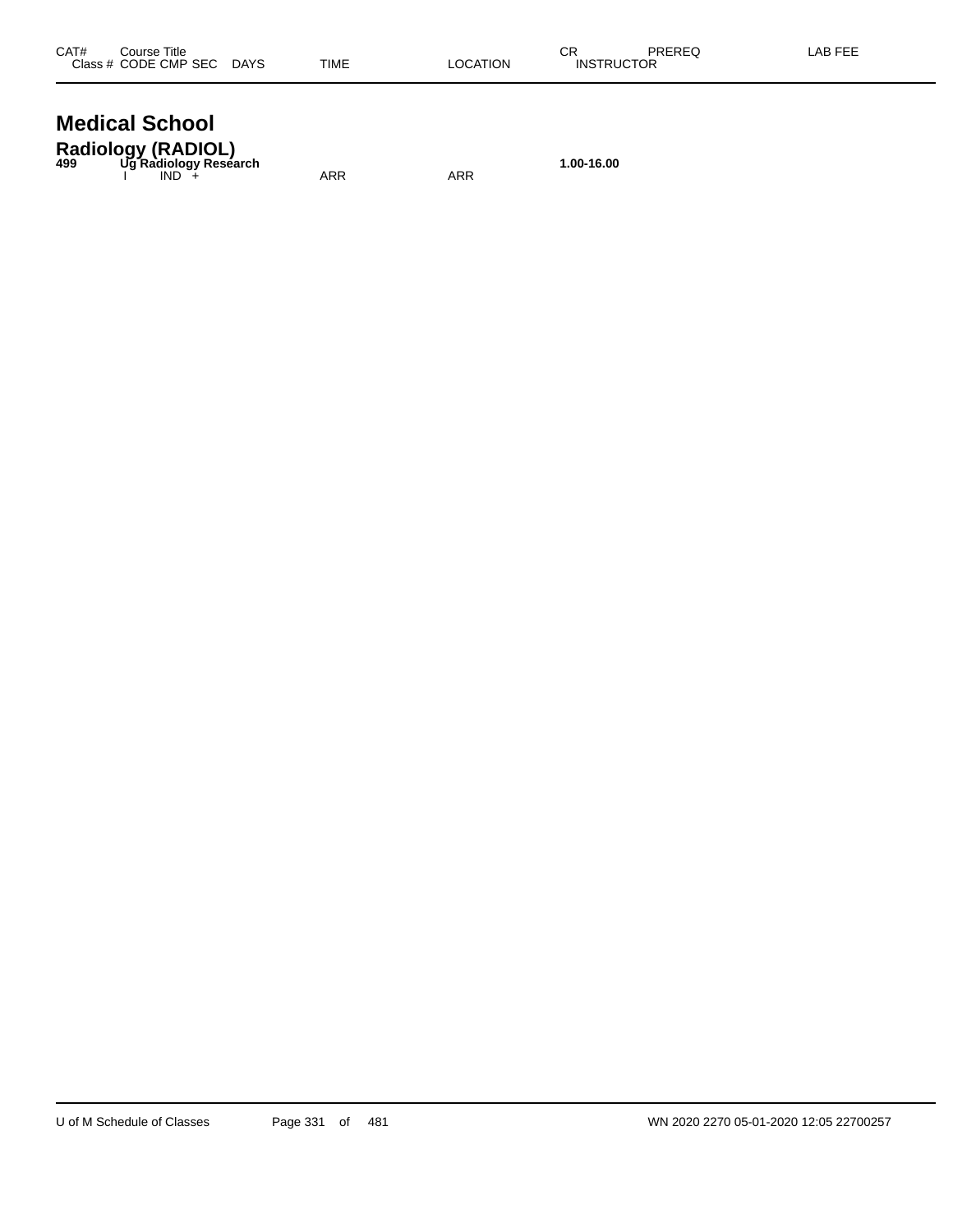**Microbiology And Immunology**

| 299             | Microbiology (MICRBIOL)<br>Intro to Research                                                                       |            |                 | 2.00-3.00                        |                                                                             |
|-----------------|--------------------------------------------------------------------------------------------------------------------|------------|-----------------|----------------------------------|-----------------------------------------------------------------------------|
|                 | $IND +$<br>I.                                                                                                      | <b>ARR</b> | <b>ARR</b>      |                                  |                                                                             |
| 350<br>12089    | <b>Intro Lab-Med Micro</b><br>P<br>LAB 001<br>тн                                                                   | 10-12PM    | ARR             | 1.00<br>Lawrence, Cerqueira,     | <b>ADVISORY</b><br>Huynh, Schnizlein, Atindaana,<br>Rivera-Cuevas, Campbell |
|                 | Meets in Furstenberg Student Study Center Labs.<br>Near Taubman Medical Library and Medical Science II- 2nd floor. |            |                 |                                  |                                                                             |
| 399             | Ug Research                                                                                                        |            |                 | 1.00-8.00                        | <b>ADVISORY, ENFORCED</b>                                                   |
| 405             | Ŕ<br>$IND +$<br><b>Med Microbio &amp; ID</b>                                                                       | <b>ARR</b> | ARR             | 3.00                             |                                                                             |
| 25414           | P<br>LEC 001<br>TН                                                                                                 | 9-10AM     | <b>NLH MSC2</b> |                                  |                                                                             |
| 405             | <b>Med Microbio &amp; ID</b><br>P<br>LEC 001<br>т                                                                  | 9-11AM     | NLH MSC2        | 3.00<br>Telesnitsky, Valesano    | Sandkvist, Photenhauer, Eaton,                                              |
|                 | Discussion section is a review section and attendance is optional                                                  |            |                 |                                  |                                                                             |
| 405<br>28107    | <b>Med Microbio &amp; ID</b><br>S<br>DIS 003<br>т                                                                  | 11-12PM    | <b>ARR</b>      | 3.00<br>Weakland                 | Sandkvist, Wobus, Eaton,                                                    |
| 415             | <b>Virology</b>                                                                                                    |            |                 | 3.00                             | <b>ADVISORY</b>                                                             |
| 30274<br>430    | LEC 001<br><b>MW</b><br>P                                                                                          | 230-4PM    | 5623 MSC2       | Spindler, Ono, Moore<br>3.00     | <b>ADVISORY</b>                                                             |
| 20249           | <b>Microbial Symbiosis</b><br>$LEC$ 001<br>P<br><b>MW</b>                                                          | 10-1130AM  | 5623 MSC2       | Martens, Koropatkin              |                                                                             |
| 440<br>17439 PR | Human Immunology<br>LEC 001<br>TTH                                                                                 | 1-230PM    | 1230 USB        | 3.00<br>Moore                    | <b>ADVISORY</b>                                                             |
|                 | Graduate students must register for MICRBIOL 540 to receive graduate-level credit.                                 |            |                 |                                  |                                                                             |
| 450             | <b>Glob Impact:Fieldwrk</b><br>21533 PDR DIS 001                                                                   | <b>ARR</b> | ARR             | 2.00-3.00<br>Fuller              | <b>ENFORCED</b>                                                             |
| 504             | <b>Cell Biotech</b>                                                                                                |            |                 | 3.00                             | <b>ADVISORY</b>                                                             |
| 26910<br>540    | P W LEC 001<br><b>MW</b><br><b>Immunology</b>                                                                      | 12-130PM   | ARR             | Putnam<br>3.00                   |                                                                             |
| 25415           | <b>TTH</b><br>LEC 001<br>A                                                                                         | 1-230PM    | 1230 USB        | Moore                            |                                                                             |
| 25774           | <b>PR</b><br>DIS<br>002<br>М                                                                                       | 5-6PM      | 5623 MSC2       | Moore                            |                                                                             |
| 25775<br>599    | P <sub>R</sub><br>DIS 003<br>т<br><b>Grad Independ Res</b>                                                         | 5-6PM      | 5623 MSC2       | Moore<br>1.00-8.00               | <b>ADVISORY</b>                                                             |
|                 | $IND +$<br>I.                                                                                                      | ARR        | ARR             |                                  |                                                                             |
| 607             | Micro Pathogene I                                                                                                  |            |                 | 3.00                             | <b>ADVISORY</b>                                                             |
| 12092 PR        | LEC 001<br><b>MW</b><br>MEETS JAN 6 - FEB 5, 2004.                                                                 | 10-1130AM  | 5613 MSC2       |                                  | Carruthers, Pearson, O'Riordan                                              |
| 612             | <b>Microb Informatics</b>                                                                                          |            |                 | 1.00                             | <b>ADVISORY</b>                                                             |
| 24666 PI        | LEC 001                                                                                                            | ARR        | ARR             | Snitkin                          |                                                                             |
| 28207 P         | Sect. 1 Snitkin from 2/28-3/2 in Furstenberg 2710 from 9:00AM to 5:00PM<br>LEC 002                                 | ARR        | ARR             | Schloss                          |                                                                             |
|                 | Sect. 2 Schloss from 4/18-4/20 in Furstenberg 2748 from 9:00AM to 5:00PM                                           |            |                 |                                  |                                                                             |
| 615             | Viral Pathogen I                                                                                                   |            |                 | 2.00                             | <b>ADVISORY</b>                                                             |
| 20999<br>619    | $LEC$ 001<br>F<br>P<br><b>Special Topics M&amp;I</b>                                                               | 10-1130AM  | 5623 MSC2       | Wobus, Lauring, Tai<br>1.00      | <b>ADVISORY</b>                                                             |
| 20691           | P<br>LEC 001                                                                                                       | <b>ARR</b> | ARR             |                                  |                                                                             |
| 631             | Gen Prog Sem                                                                                                       |            |                 | 1.00                             | <b>ADVISORY</b>                                                             |
| 12093<br>812    | <b>SEM 001</b><br><b>PD</b><br>м<br>Seminar                                                                        | 1-230PM    | 4917 BUHL       | Moran, Antonellis<br>1.00        | <b>ADVISORY</b>                                                             |
| 12094           | F<br>P <sub>R</sub><br><b>SEM 001</b>                                                                              | 12-1PM     | 5623 MSC2       | Moore                            |                                                                             |
| 813             | <b>Science in Clinics</b>                                                                                          |            |                 | 1.00                             | <b>ADVISORY</b>                                                             |
| 12095<br>990    | <b>SEM 001</b><br>P<br>Diss-Precand                                                                                | <b>ARR</b> | <b>ARR</b>      | Carruthers, Lauring<br>1.00-8.00 | <b>ADVISORY</b>                                                             |
|                 | $IND +$<br>I.                                                                                                      | ARR        | ARR             |                                  |                                                                             |
| 995             | Diss-Cand<br>IR<br>$IND +$                                                                                         | <b>ARR</b> | <b>ARR</b>      | 8.00                             | <b>ENFORCED</b>                                                             |

| 1.00<br>Lawrence, Cerqueira,     | <b>ADVISORY</b><br>Huynh, Schnizlein, Atindaana,<br>Rivera-Cuevas, Campbell |
|----------------------------------|-----------------------------------------------------------------------------|
| 1.00-8.00                        | <b>ADVISORY, ENFOR</b>                                                      |
| 3.00                             |                                                                             |
| 3.00<br>Telesnitsky, Valesano    | Sandkvist, Photenhauer, Eaton,                                              |
| 3.00                             |                                                                             |
| Weakland                         | Sandkvist, Wobus, Eaton,                                                    |
| 3.00<br>Spindler, Ono, Moore     | <b>ADVISORY</b>                                                             |
| 3.00                             | <b>ADVISORY</b>                                                             |
| Martens, Koropatkin<br>3.00      | <b>ADVISORY</b>                                                             |
| Moore                            |                                                                             |
| 2.00-3.00                        | <b>ENFORCED</b>                                                             |
| Fuller<br>3.00                   | <b>ADVISORY</b>                                                             |
| Putnam<br>3.00                   |                                                                             |
| Moore                            |                                                                             |
| Moore<br>Moore                   |                                                                             |
| 1.00-8.00                        | <b>ADVISORY</b>                                                             |
| 3.00                             | <b>ADVISORY</b><br>Carruthers, Pearson, O'Riordan                           |
| 1.00<br>Snitkin                  | <b>ADVISORY</b>                                                             |
| Schloss                          |                                                                             |
| 2.00                             | <b>ADVISORY</b>                                                             |
| Wobus, Lauring, Tai<br>1.00      | <b>ADVISORY</b>                                                             |
| 1.00                             | <b>ADVISORY</b>                                                             |
| Moran, Antonellis                |                                                                             |
| 1.00<br>Moore                    | <b>ADVISORY</b>                                                             |
| 1.00                             | <b>ADVISORY</b>                                                             |
| Carruthers, Lauring<br>1.00-8.00 | <b>ADVIŠORY</b>                                                             |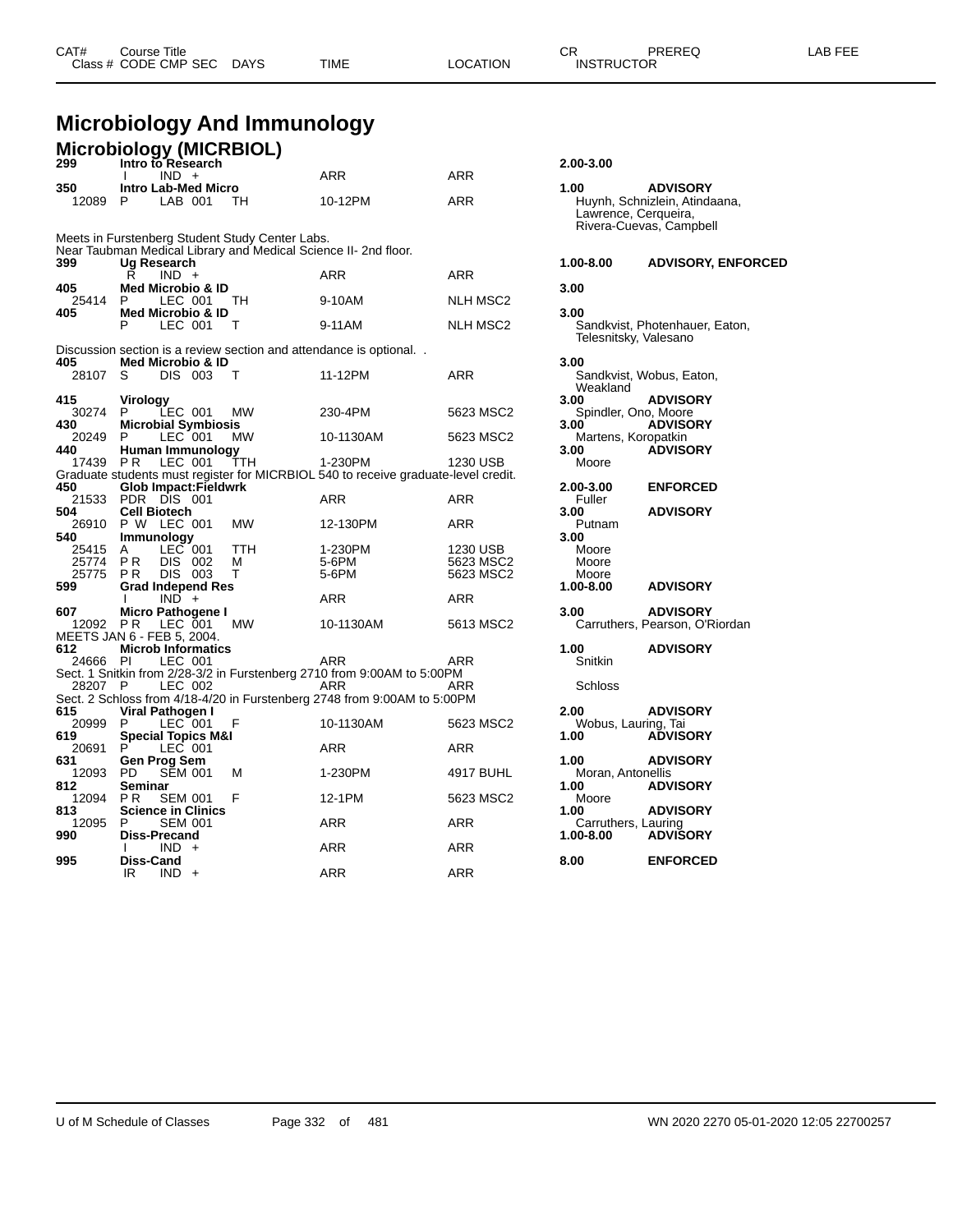| CAT#         | Course Title<br>Class # CODE CMP SEC DAYS                  | <b>TIME</b> | LOCATION   | CR<br><b>INSTRUCTOR</b> | <b>PREREQ</b>   | LAB FEE |
|--------------|------------------------------------------------------------|-------------|------------|-------------------------|-----------------|---------|
|              | <b>Neurology Department</b>                                |             |            |                         |                 |         |
| 499          | <b>Neurology (NEUROL)</b><br>Ug Neurol Res<br>$IND +$<br>Ŵ | <b>ARR</b>  | <b>ARR</b> | 1.00-16.00              |                 |         |
| 599          | <b>Clinical Research</b><br>$IND +$                        | <b>ARR</b>  | <b>ARR</b> | 2.00-8.00               | <b>ADVISORY</b> |         |
| 781<br>12100 | Research<br>LAB 001<br>P                                   | <b>ARR</b>  | <b>ARR</b> | 1.00-4.00               | <b>ADVISORY</b> |         |
| 782          | Research                                                   |             |            | 1.00-16.00              | <b>ADVISORY</b> |         |

D IND + ARR ARR ARR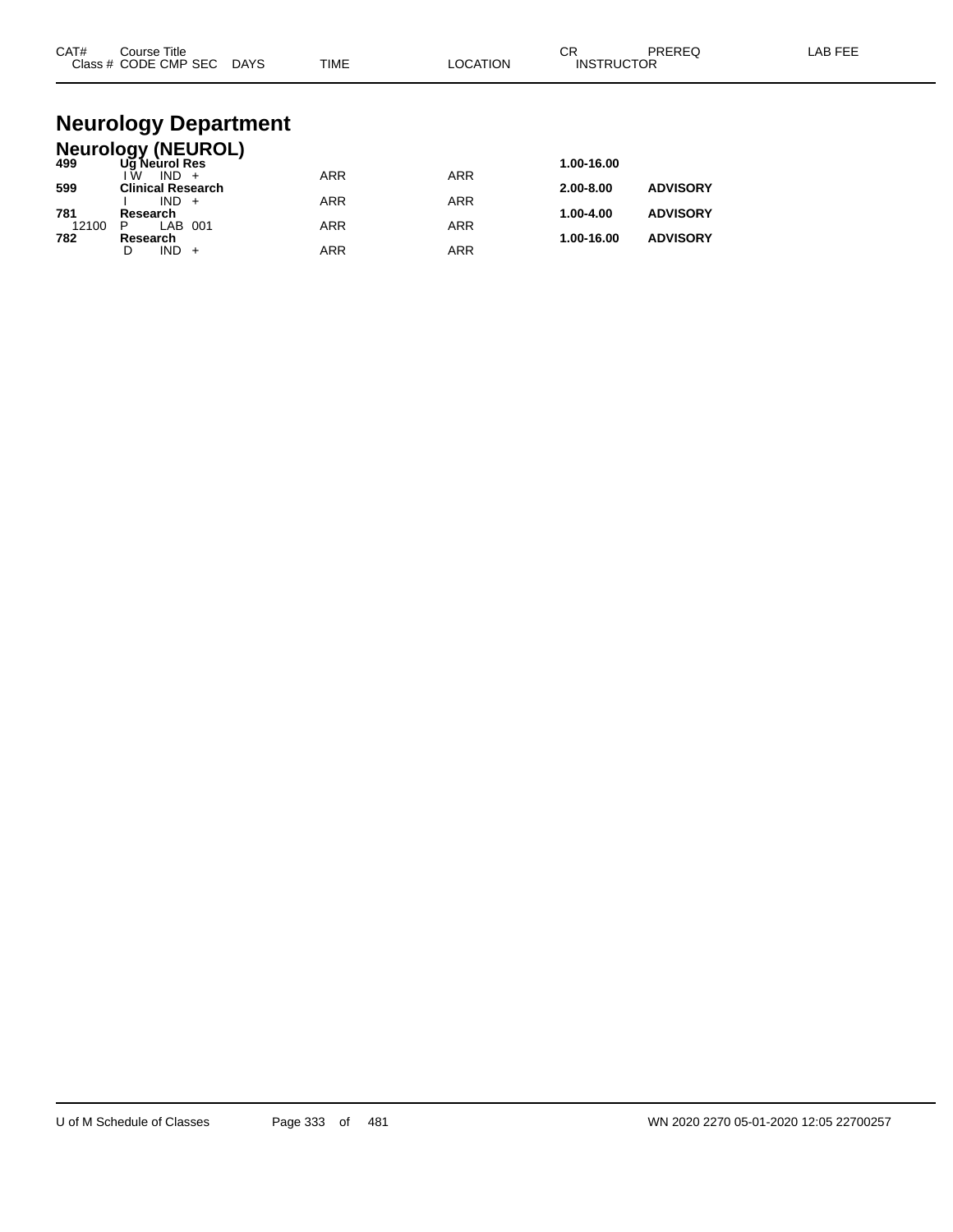# **Center For Neuroscience**

|          | <b>Neuroscience (NEUROSCI)</b>                                     |             |                                                                                                                     |            |                 |                           |
|----------|--------------------------------------------------------------------|-------------|---------------------------------------------------------------------------------------------------------------------|------------|-----------------|---------------------------|
| 470      | Human Neuroanatomy                                                 |             |                                                                                                                     |            | 4.00            | <b>ADVISORY</b>           |
| 24251 A  | LEC 001                                                            | <b>TTH</b>  | 230-4PM                                                                                                             | 2260 USB   | Thompson        |                           |
|          |                                                                    |             | Please note that if you have not met the required or advisory prerequisite for this course you may still be able to |            |                 |                           |
|          | register, please email the course director for an override.        |             |                                                                                                                     |            |                 |                           |
|          |                                                                    |             | Human Neuroanatomy --- This course focuses on key structural aspects of the human brain with an emphasis on         |            |                 |                           |
|          |                                                                    |             | function. We will make heavy use of clinical case studies largely in small working groups to uncover how and why    |            |                 |                           |
|          |                                                                    |             | symptoms linked to neurological disorders exist. For these case studies, 3-dimensional visualization tools and      |            |                 |                           |
|          |                                                                    |             | hands-on examination and limited dissections of human brains will be used to highlight the elegant anatomical       |            |                 |                           |
|          | relationships of sensory, motor, emotional, and cognitive systems. |             |                                                                                                                     |            |                 |                           |
| 33710 P  | LAB 002                                                            | т           | 4-5PM                                                                                                               | 4130 USB   | Thompson        |                           |
| 33711    | LAB 003<br>P.                                                      | <b>TH</b>   | 4-5PM                                                                                                               | 4130 USB   | Thompson        |                           |
| 525      | Intro to Pain, Neuro                                               |             |                                                                                                                     |            | 3.00            | <b>ADVISORY, ENFORCED</b> |
| 33911    | LEC 001<br>PR                                                      | WF          | 10-1130AM                                                                                                           | 4130 USB   | Harte, Harris   |                           |
| 602      | <b>Princ Neurosc II</b>                                            |             |                                                                                                                     |            | 3.00            | <b>ADVISORY</b>           |
| 12103    | <b>PD</b><br><b>SEM 001</b>                                        | <b>TTH</b>  | 10-12PM                                                                                                             | 4151 USB   | Aton, Seasholtz |                           |
| 602      | <b>Princ Neurosc II</b>                                            |             |                                                                                                                     |            | 3.00            | <b>ADVISORY</b>           |
|          | <b>SEM 001</b><br>P                                                | м           | 10-12PM                                                                                                             | 4130 USB   |                 |                           |
|          | January 10 to Feb 12 for Sensory 614                               |             |                                                                                                                     |            |                 |                           |
|          |                                                                    |             | February 14 to March 25 for Behavioral and Cognitive Neuroscience 615                                               |            |                 |                           |
| 614      | March 26 to April 23 for Neuropathology                            |             |                                                                                                                     |            | 1.00            | <b>ADVISORY</b>           |
| 12104 PD | <b>Sensory&amp;Systems NS</b><br><b>SEM 001</b>                    | MTTH        | 10-12PM                                                                                                             | <b>ARR</b> | Fort. Aton      |                           |
|          |                                                                    |             | This class meets together with Neurosci 602, Monday 10 to 12 in 4130 USB and Tuesday/Thursday 10 to 12 in 4151 USB  |            |                 |                           |
| 615      | Cog & Behav Neurosci                                               |             |                                                                                                                     |            | 1.00            | <b>ADVISORY</b>           |
| 12105 PI | <b>SEM 001</b>                                                     | MTTH        | 10-12PM                                                                                                             | <b>ARR</b> | Tronson, Aton   |                           |
|          |                                                                    |             | This class meets together with Neurosci 602, Monday 10 to 12 in 4130 USB and Tuesday/Thursday 10 to 12 in 4151 USB  |            |                 |                           |
| 616      | <b>Translational NS</b>                                            |             |                                                                                                                     |            | 1.00            | <b>ADVISORY</b>           |
| 12106 PI | <b>SEM 001</b>                                                     | <b>MTTH</b> | 10-12PM                                                                                                             | <b>ARR</b> | Barmada, Aton   |                           |
|          |                                                                    |             | This class meets together with Neurosci 602, Monday 10 to 12 in 4130 USB and Tuesday/Thursday 10 to 12 in 4151 USB  |            |                 |                           |
| 700      | Neurosci Sem                                                       |             |                                                                                                                     |            | 1.00            | <b>ADVISORY</b>           |
| 19533    | PD.<br><b>SEM 001</b>                                              | м           | 4-6PM                                                                                                               | 1230 USB   | Aton            |                           |
| 800      | <b>Neurosci Res Method</b>                                         |             |                                                                                                                     |            | 1.00-9.00       | <b>ADVISORY</b>           |
|          | $IND +$<br>D.                                                      |             | <b>ARR</b>                                                                                                          | <b>ARR</b> |                 |                           |
| 801      | <b>Neurosci Res Method</b>                                         |             |                                                                                                                     |            | 1.00-9.00       | <b>ADVISORY</b>           |
|          | $IND +$<br>D                                                       |             | <b>ARR</b>                                                                                                          | ARR        |                 |                           |
| 990      | <b>Diss-Precand</b>                                                |             |                                                                                                                     |            | 1.00-8.00       | <b>ADVISORY</b>           |
|          | $IND +$<br>D                                                       |             | <b>ARR</b>                                                                                                          | <b>ARR</b> |                 |                           |
| 995      | <b>Diss-Cand</b>                                                   |             |                                                                                                                     |            | 8.00            | <b>ENFORCED</b>           |
|          | IR<br>$IND +$                                                      |             | <b>ARR</b>                                                                                                          | <b>ARR</b> |                 |                           |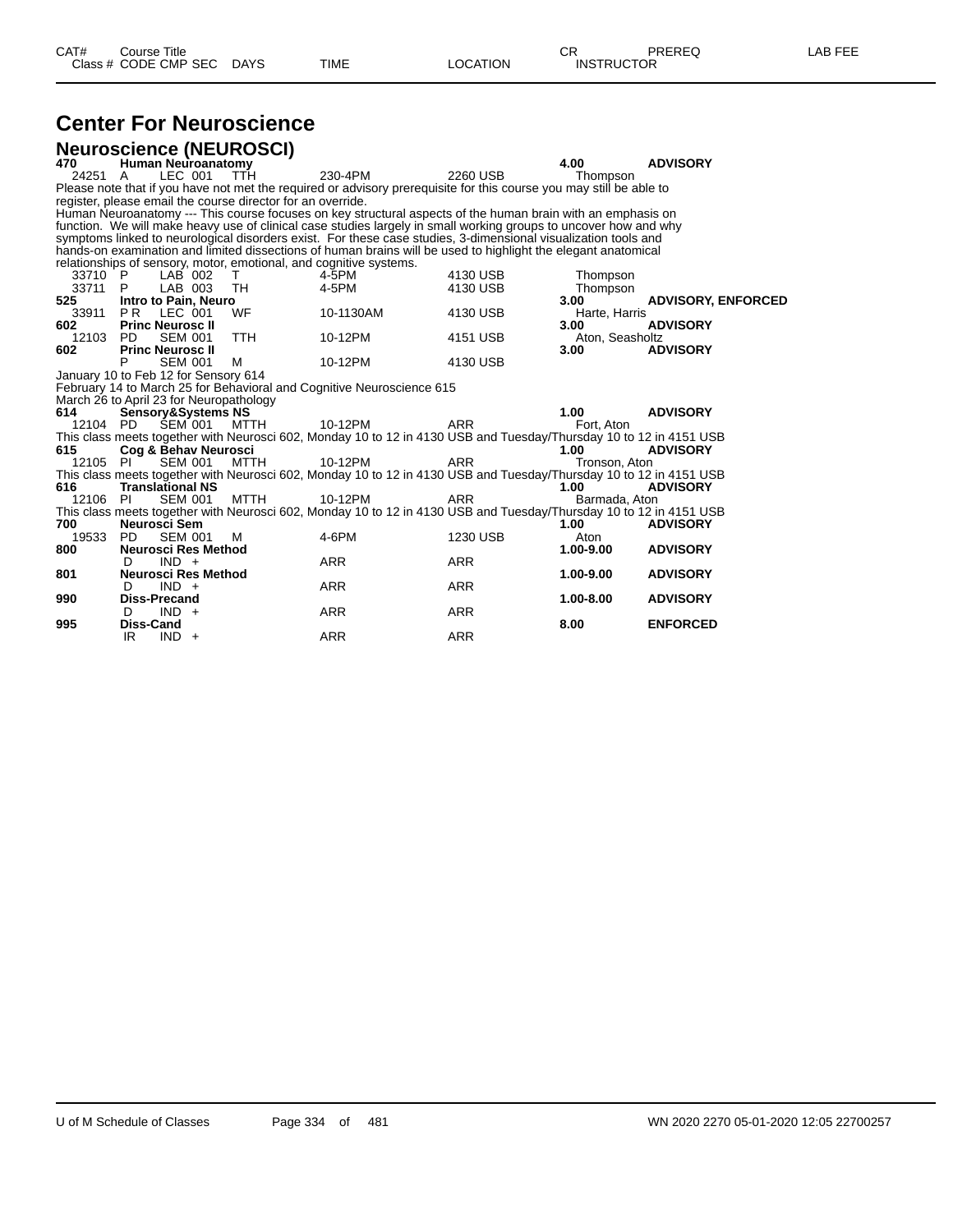## **Neurosurgery**

**Neurosurgery (NEUSURG) 499 UG Neurosurg Res 1.00-16.00**

I IND + ARR ARR ARR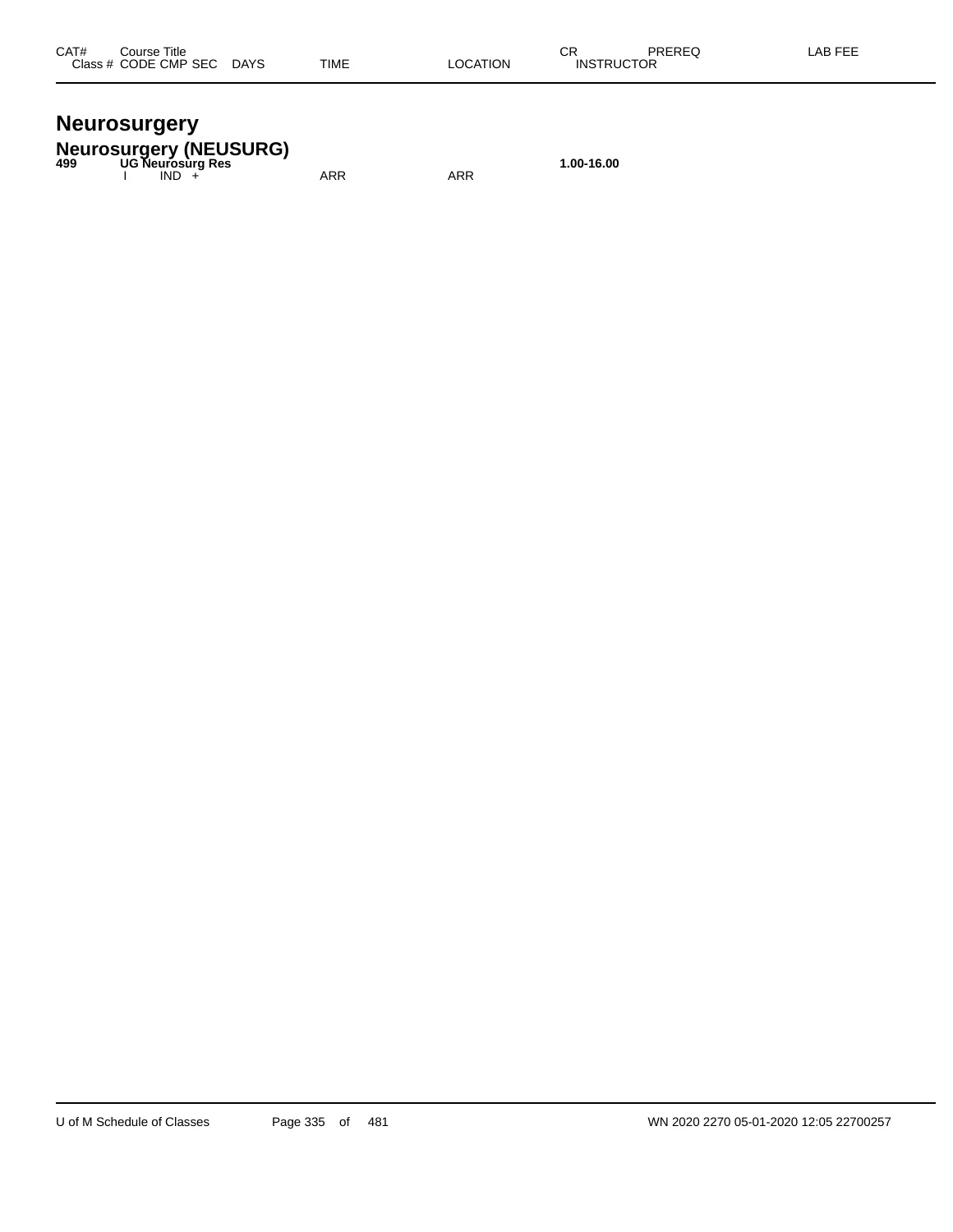#### **Obstetrics And Gynecology Dept**<br>Obstetrics and Gynecology (OBSTGYN **Obstetrics and Gynecology (OBSTGYN)**

| 499 | <b>ODSIGITIES AND OVERCOIOGY (ODSTOTIV)</b><br>U G Ob-Gyn Research |     |     | 1.00-16.00    |                 |
|-----|--------------------------------------------------------------------|-----|-----|---------------|-----------------|
|     | IND.                                                               | ARR | ARR |               |                 |
| 599 | <b>Clinical Research</b><br>$IND +$                                | ARR | ARR | $2.00 - 8.00$ | <b>ADVISORY</b> |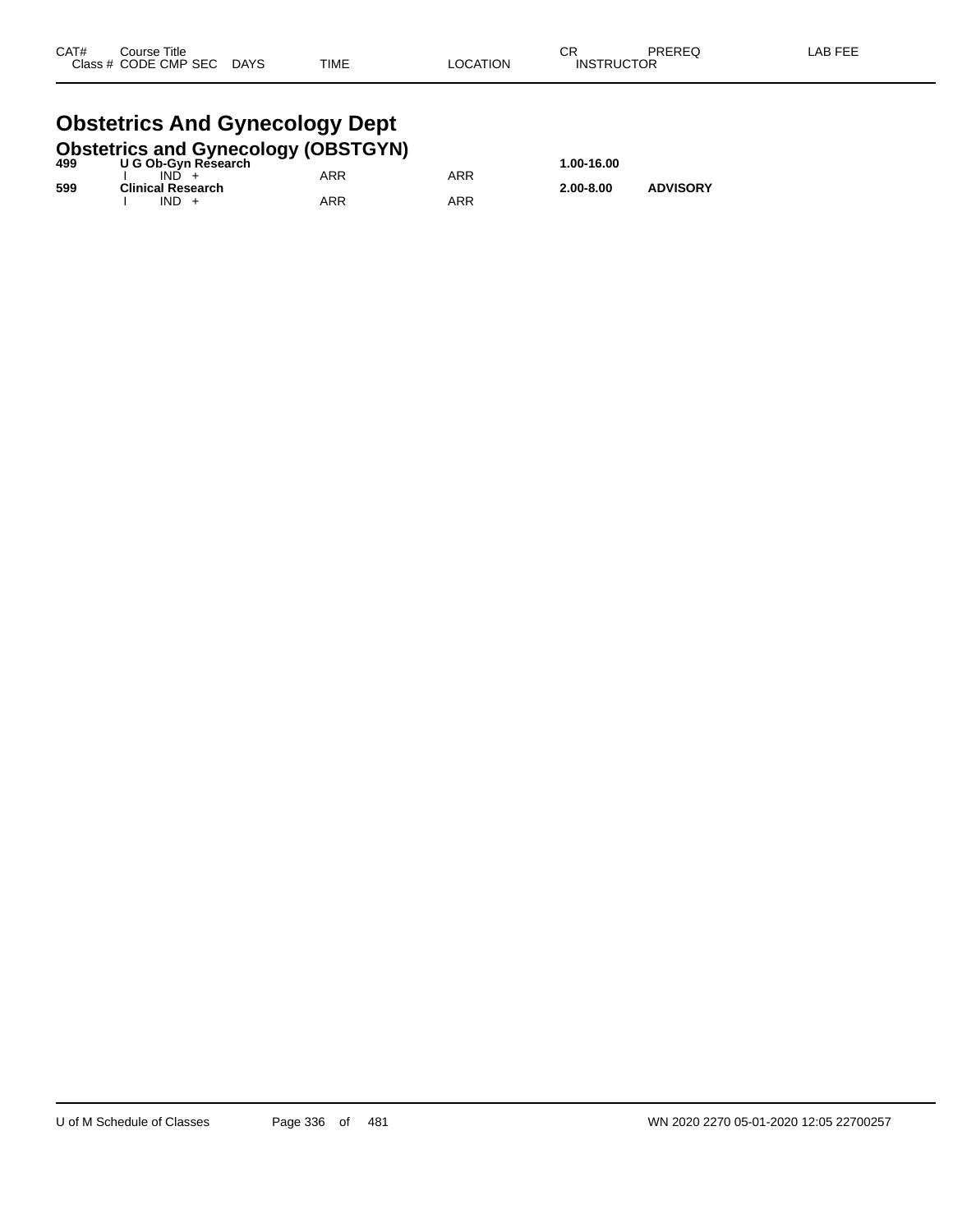| CAT# | ourse Titleٽ              |             |          | СR                | PREREQ | LAB FEE |
|------|---------------------------|-------------|----------|-------------------|--------|---------|
|      | Class # CODE CMP SEC DAYS | <b>TIME</b> | LOCATION | <b>INSTRUCTOR</b> |        |         |
|      |                           |             |          |                   |        |         |

# **Ophthalmology Department**

|     | <b>Ophthalmology (OPHTH)</b><br>499 U G Ophthy Research |            |            |               |                 |
|-----|---------------------------------------------------------|------------|------------|---------------|-----------------|
|     | U G Ophthy Research                                     |            |            | 1.00-16.00    |                 |
|     | $IND +$                                                 | <b>ARR</b> | <b>ARR</b> |               |                 |
| 599 | <b>Clinical Research</b>                                |            |            | $2.00 - 8.00$ | <b>ADVISORY</b> |
|     | $IND +$                                                 | <b>ARR</b> | <b>ARR</b> |               |                 |
| 725 | Embryology                                              |            |            | 1.00-4.00     |                 |
|     | $IND +$                                                 | <b>ARR</b> | <b>ARR</b> |               |                 |
| 800 | <b>Refract-Musc Balanc</b>                              |            |            | 1.00-4.00     | <b>ADVISORY</b> |
|     | $IND +$<br>IR                                           | <b>ARR</b> | <b>ARR</b> |               |                 |
| 801 | <b>Instruments</b><br>$IND +$<br>IR                     | <b>ARR</b> | <b>ARR</b> | 1.00-4.00     | <b>ADVISORY</b> |
| 802 | <b>Medical</b>                                          |            |            | 1.00-4.00     | <b>ADVISORY</b> |
|     | $IND +$<br>IR                                           | <b>ARR</b> | <b>ARR</b> |               |                 |
| 803 | <b>Surgery</b>                                          |            |            | 1.00-4.00     | <b>ADVISORY</b> |
|     | IND.<br>IR<br>$+$                                       | <b>ARR</b> | <b>ARR</b> |               |                 |
| 807 | <b>Ocular Pharmacology</b>                              |            |            | 1.00          | <b>ADVISORY</b> |
|     | IND.<br>$+$                                             | <b>ARR</b> | <b>ARR</b> |               |                 |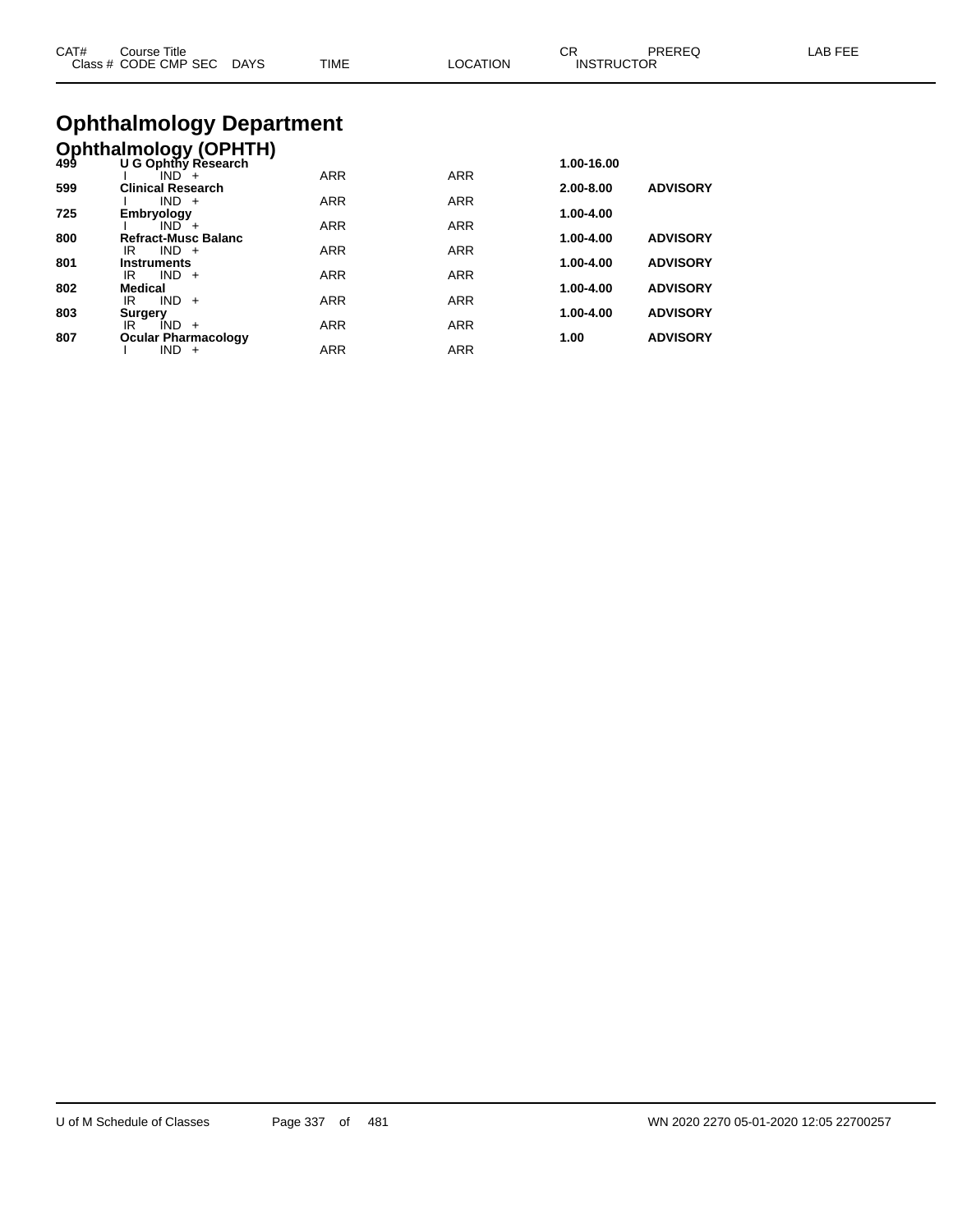| CAT# | Course Title              |             |          | ⌒冖                | PREREQ | LAB FEE |
|------|---------------------------|-------------|----------|-------------------|--------|---------|
|      | Class # CODE CMP SEC DAYS | <b>TIME</b> | LOCATION | <b>INSTRUCTOR</b> |        |         |
|      |                           |             |          |                   |        |         |

## **Otorhinolaryngology Department**

|     | <b>Otorhinolaryngology (OTO)</b><br>499 U G Oto Research |            |     |               |                 |
|-----|----------------------------------------------------------|------------|-----|---------------|-----------------|
|     |                                                          |            |     | 1.00-16.00    |                 |
|     | $IND +$                                                  | <b>ARR</b> | ARR |               |                 |
| 599 | <b>Clinical Research</b>                                 |            |     | $2.00 - 8.00$ | <b>ADVISORY</b> |
|     | $IND +$                                                  | ARR        | ARR |               |                 |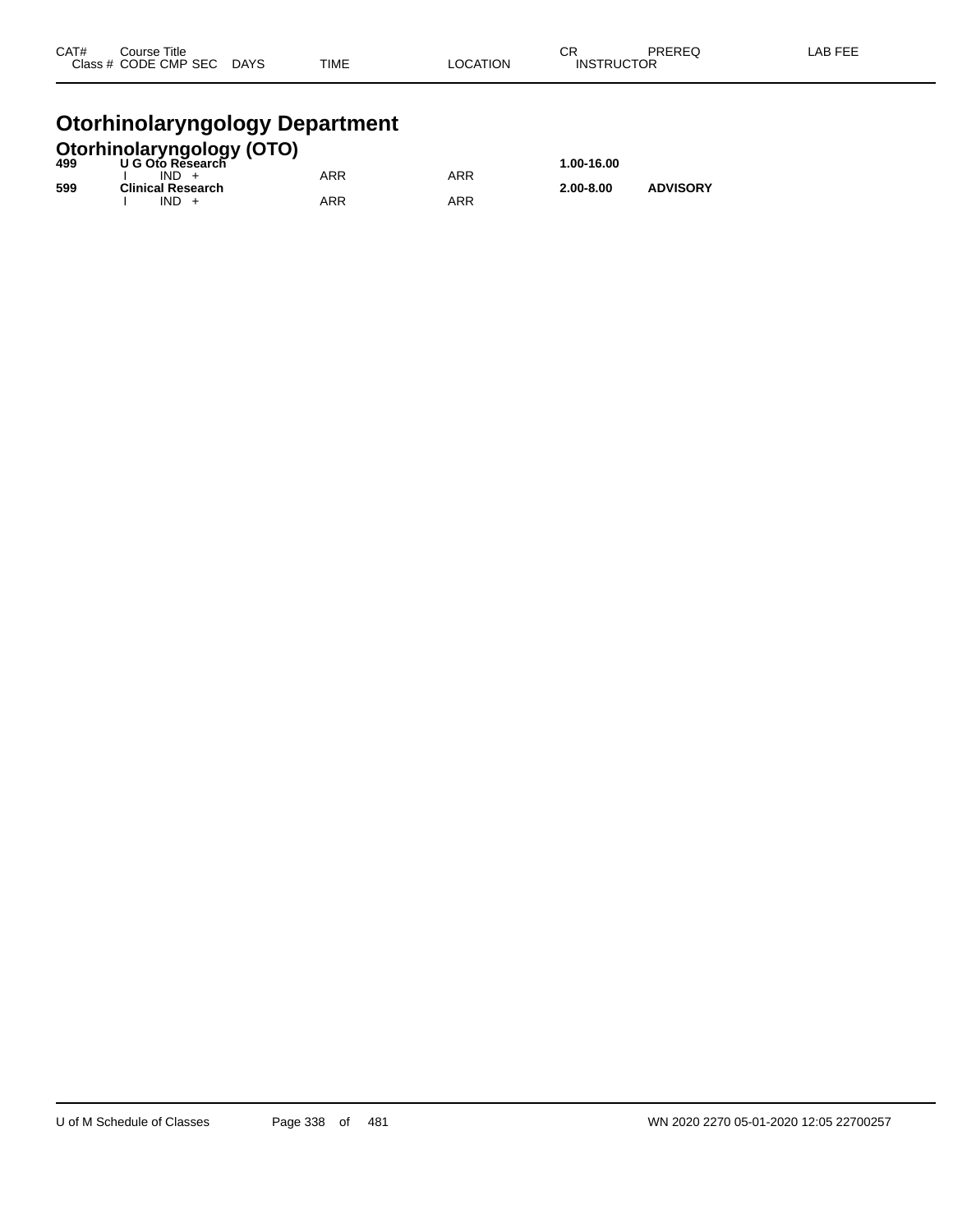| CAT# | Course Title              |      |          | ◡ॸ                | PREREQ | ∟AB FEE |
|------|---------------------------|------|----------|-------------------|--------|---------|
|      | Class # CODE CMP SEC DAYS | TIME | LOCATION | <b>INSTRUCTOR</b> |        |         |

## **Pathology Department**

|             | Pathology (PATH)                                                                                          |            |            |               |                 |
|-------------|-----------------------------------------------------------------------------------------------------------|------------|------------|---------------|-----------------|
| 499         | Clinical Research                                                                                         |            |            | 2.00-6.00     |                 |
|             | $IND +$                                                                                                   | <b>ARR</b> | <b>ARR</b> |               |                 |
| 581         | <b>Tiss.Cell&amp;Mole Dis</b>                                                                             |            |            | 3.00          | <b>ADVISORY</b> |
| 12127       | LEC 001<br><b>MW</b><br>PD.                                                                               | 245-4PM    | <b>ARR</b> | Lombard, Ryan |                 |
|             | For permission to register please e-mail the instructor at davidlom@umich.edu with your previous relevant |            |            |               |                 |
| coursework. |                                                                                                           |            |            |               |                 |
| 599         | <b>Non-Diss Research</b>                                                                                  |            |            | 1.00-8.00     |                 |
|             | $IND +$                                                                                                   | <b>ARR</b> | <b>ARR</b> |               |                 |
| 699         | Ind Ug Research                                                                                           |            |            | 1.00-9.00     | <b>ADVISORY</b> |
|             | $DW^TIND +$                                                                                               | <b>ARR</b> | <b>ARR</b> |               |                 |
| 850         | <b>Res Colloq Exp Path</b>                                                                                |            |            | 1.00          | <b>ADVISORY</b> |
| 12130       | <b>DIS 001</b><br>P <sub>R</sub><br>- F                                                                   | 12-1PM     | <b>ARR</b> | Lombard       |                 |
| 920         | <b>Research in Path</b>                                                                                   |            |            | 1.00-6.00     | <b>ADVISORY</b> |
|             | $IND +$                                                                                                   | <b>ARR</b> | <b>ARR</b> |               |                 |
| 990         | <b>Pre-Cand Diss Res</b>                                                                                  |            |            | 1.00-8.00     | <b>ADVISORY</b> |
|             | $IND +$                                                                                                   | <b>ARR</b> | <b>ARR</b> |               |                 |
| 995         | <b>Cand Diss Research</b>                                                                                 |            |            | 8.00          | <b>ENFORCED</b> |
|             | <b>IND</b><br>IR<br>$+$                                                                                   | <b>ARR</b> | <b>ARR</b> |               |                 |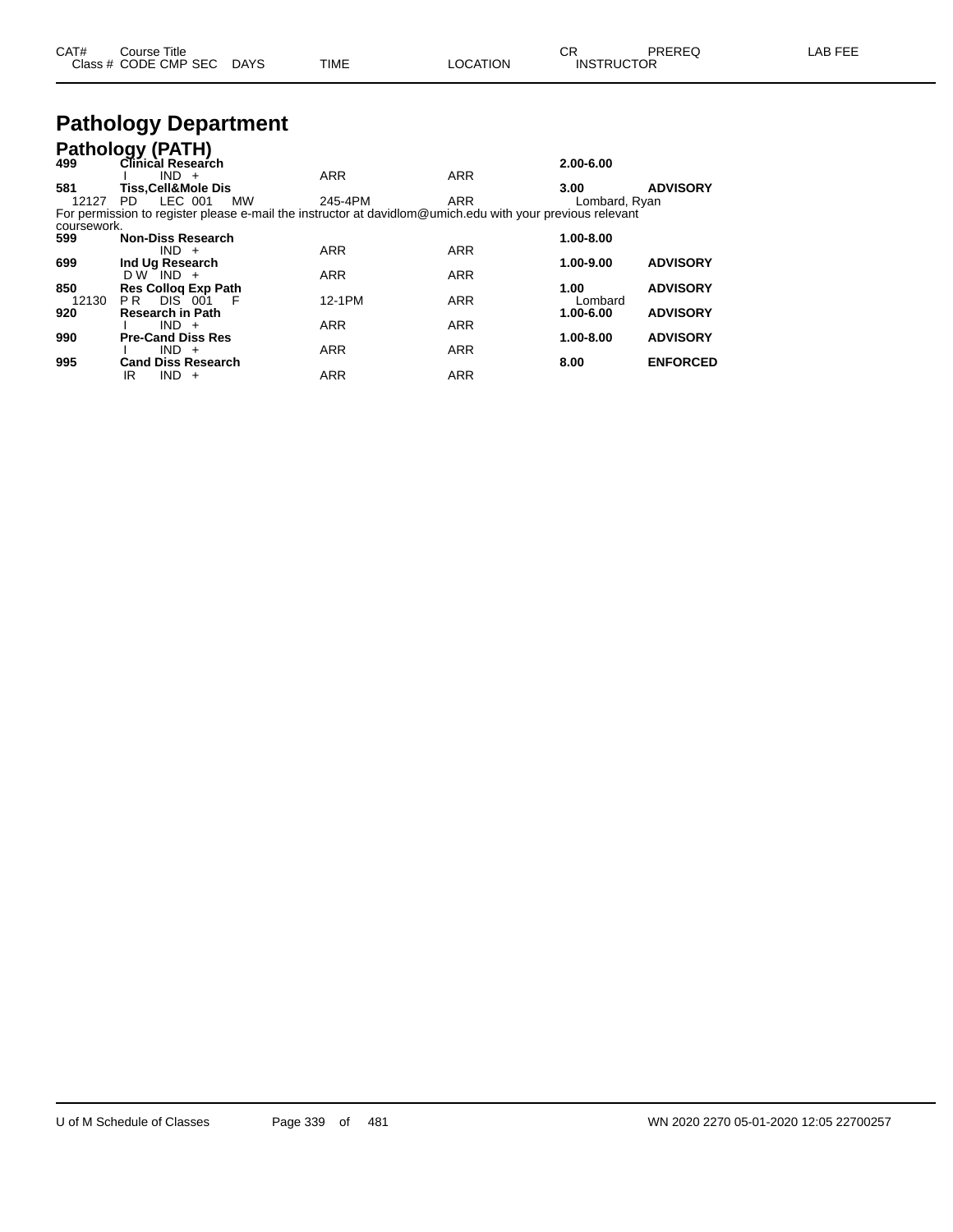| CAT# | Course Title              |             |          | CR                | PREREQ | -AB FEE |
|------|---------------------------|-------------|----------|-------------------|--------|---------|
|      | Class # CODE CMP SEC DAYS | <b>TIME</b> | LOCATION | <b>INSTRUCTOR</b> |        |         |

### **Pediatrics & Comm Diseases Dep**

|     | <b>Pediatrics (PEDIAT)</b> |     |     |               |                 |
|-----|----------------------------|-----|-----|---------------|-----------------|
| 499 | U G Peds Research          |     |     | 1.00-16.00    |                 |
|     | $IND +$                    | ARR | ARR |               |                 |
| 599 | <b>Clinical Research</b>   |     |     | $2.00 - 8.00$ | <b>ADVISORY</b> |
|     | $IND +$                    | ARR | ARR |               |                 |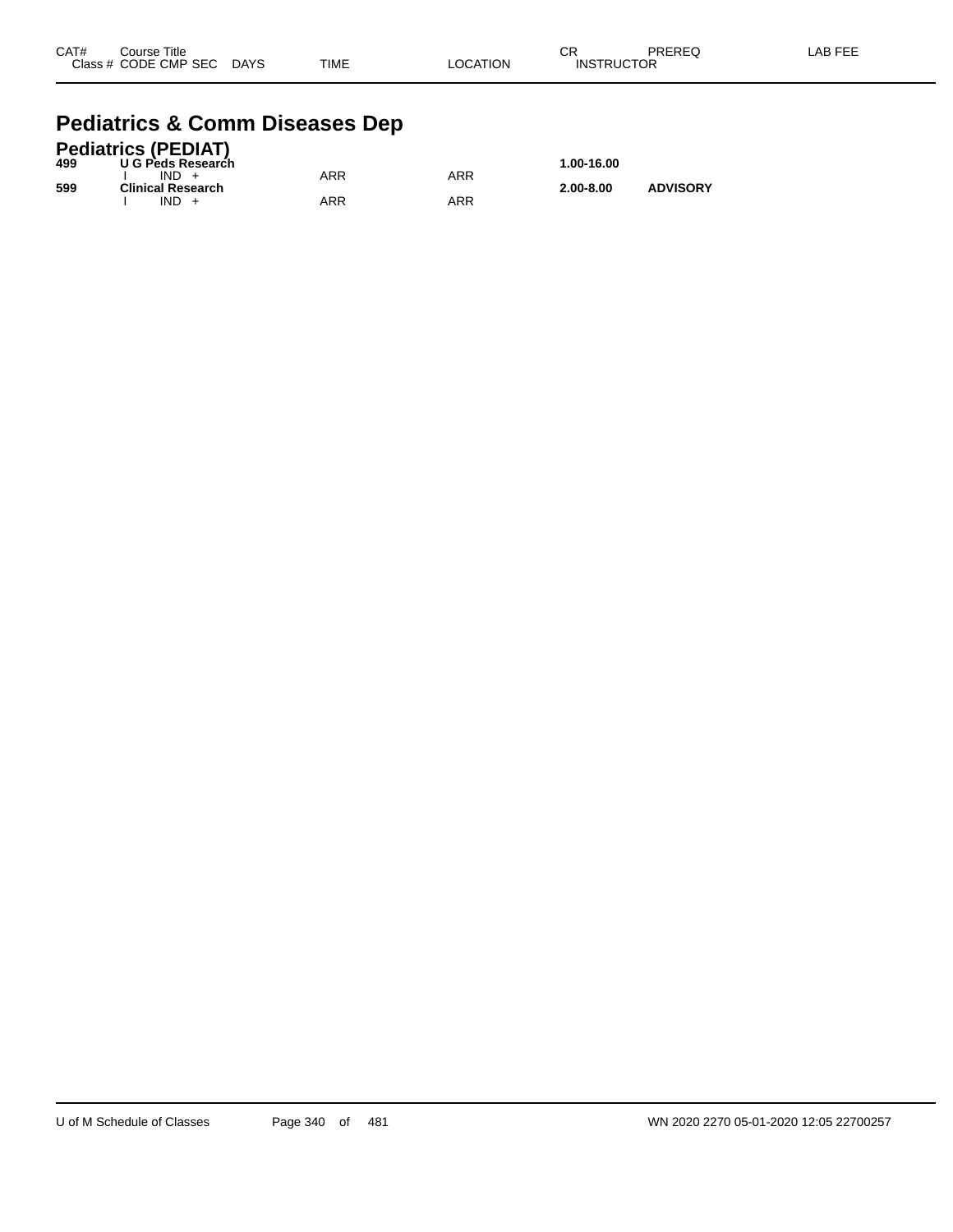| CAT# | Title<br>∴ourse      |             |      |          | ⌒冖<br>◡                     | PREREC | ---<br>ΔR<br>--- |
|------|----------------------|-------------|------|----------|-----------------------------|--------|------------------|
|      | Class # CODE CMP SEC | <b>DAYS</b> | TIME | _OCATION | TRUCTOR<br>INS <sup>-</sup> |        |                  |

# **Pharmacology Department**

|    |                                                                                                                       |                                                                                                             |                                                                                                                                                                                                                                                                                                                                                                |                                                                                                                                                                                                                                                                                                                                                                                                                                                                                                        |                                                                                                                                                                                                                    | 3.00                                                                                                                                                                                                    | <b>ADVISORY</b>                                                                                                                                                                                                                                                                                                                                                                                                                                                                                                                                                                                                                                                                                                                                                                                                                                                                                                |
|----|-----------------------------------------------------------------------------------------------------------------------|-------------------------------------------------------------------------------------------------------------|----------------------------------------------------------------------------------------------------------------------------------------------------------------------------------------------------------------------------------------------------------------------------------------------------------------------------------------------------------------|--------------------------------------------------------------------------------------------------------------------------------------------------------------------------------------------------------------------------------------------------------------------------------------------------------------------------------------------------------------------------------------------------------------------------------------------------------------------------------------------------------|--------------------------------------------------------------------------------------------------------------------------------------------------------------------------------------------------------------------|---------------------------------------------------------------------------------------------------------------------------------------------------------------------------------------------------------|----------------------------------------------------------------------------------------------------------------------------------------------------------------------------------------------------------------------------------------------------------------------------------------------------------------------------------------------------------------------------------------------------------------------------------------------------------------------------------------------------------------------------------------------------------------------------------------------------------------------------------------------------------------------------------------------------------------------------------------------------------------------------------------------------------------------------------------------------------------------------------------------------------------|
|    |                                                                                                                       |                                                                                                             | TTH.                                                                                                                                                                                                                                                                                                                                                           | 10-1130AM                                                                                                                                                                                                                                                                                                                                                                                                                                                                                              | ARR                                                                                                                                                                                                                |                                                                                                                                                                                                         | Jutkiewicz, Lee, Denomme                                                                                                                                                                                                                                                                                                                                                                                                                                                                                                                                                                                                                                                                                                                                                                                                                                                                                       |
|    |                                                                                                                       |                                                                                                             |                                                                                                                                                                                                                                                                                                                                                                |                                                                                                                                                                                                                                                                                                                                                                                                                                                                                                        |                                                                                                                                                                                                                    |                                                                                                                                                                                                         |                                                                                                                                                                                                                                                                                                                                                                                                                                                                                                                                                                                                                                                                                                                                                                                                                                                                                                                |
|    |                                                                                                                       |                                                                                                             | <b>TTH</b>                                                                                                                                                                                                                                                                                                                                                     | 10-1130AM                                                                                                                                                                                                                                                                                                                                                                                                                                                                                              | <b>ARR</b>                                                                                                                                                                                                         |                                                                                                                                                                                                         | Jutkiewicz, Burgos, O'Malley,                                                                                                                                                                                                                                                                                                                                                                                                                                                                                                                                                                                                                                                                                                                                                                                                                                                                                  |
|    |                                                                                                                       |                                                                                                             |                                                                                                                                                                                                                                                                                                                                                                |                                                                                                                                                                                                                                                                                                                                                                                                                                                                                                        |                                                                                                                                                                                                                    |                                                                                                                                                                                                         | <b>ADVISORY</b>                                                                                                                                                                                                                                                                                                                                                                                                                                                                                                                                                                                                                                                                                                                                                                                                                                                                                                |
|    |                                                                                                                       |                                                                                                             | TTH.                                                                                                                                                                                                                                                                                                                                                           | 9-11AM                                                                                                                                                                                                                                                                                                                                                                                                                                                                                                 | <b>1200 CHEM</b>                                                                                                                                                                                                   | Grembecka                                                                                                                                                                                               | Wang, Cierpicki, Nagorny,                                                                                                                                                                                                                                                                                                                                                                                                                                                                                                                                                                                                                                                                                                                                                                                                                                                                                      |
|    |                                                                                                                       |                                                                                                             |                                                                                                                                                                                                                                                                                                                                                                |                                                                                                                                                                                                                                                                                                                                                                                                                                                                                                        |                                                                                                                                                                                                                    |                                                                                                                                                                                                         |                                                                                                                                                                                                                                                                                                                                                                                                                                                                                                                                                                                                                                                                                                                                                                                                                                                                                                                |
|    |                                                                                                                       |                                                                                                             | TTH.                                                                                                                                                                                                                                                                                                                                                           | 9-11AM                                                                                                                                                                                                                                                                                                                                                                                                                                                                                                 |                                                                                                                                                                                                                    |                                                                                                                                                                                                         | Wang, Cierpicki, Nagorny,                                                                                                                                                                                                                                                                                                                                                                                                                                                                                                                                                                                                                                                                                                                                                                                                                                                                                      |
|    |                                                                                                                       |                                                                                                             |                                                                                                                                                                                                                                                                                                                                                                |                                                                                                                                                                                                                                                                                                                                                                                                                                                                                                        |                                                                                                                                                                                                                    |                                                                                                                                                                                                         |                                                                                                                                                                                                                                                                                                                                                                                                                                                                                                                                                                                                                                                                                                                                                                                                                                                                                                                |
|    |                                                                                                                       |                                                                                                             |                                                                                                                                                                                                                                                                                                                                                                |                                                                                                                                                                                                                                                                                                                                                                                                                                                                                                        |                                                                                                                                                                                                                    |                                                                                                                                                                                                         |                                                                                                                                                                                                                                                                                                                                                                                                                                                                                                                                                                                                                                                                                                                                                                                                                                                                                                                |
|    |                                                                                                                       |                                                                                                             |                                                                                                                                                                                                                                                                                                                                                                |                                                                                                                                                                                                                                                                                                                                                                                                                                                                                                        |                                                                                                                                                                                                                    |                                                                                                                                                                                                         |                                                                                                                                                                                                                                                                                                                                                                                                                                                                                                                                                                                                                                                                                                                                                                                                                                                                                                                |
|    |                                                                                                                       |                                                                                                             |                                                                                                                                                                                                                                                                                                                                                                |                                                                                                                                                                                                                                                                                                                                                                                                                                                                                                        |                                                                                                                                                                                                                    |                                                                                                                                                                                                         | <b>ADVISORY</b>                                                                                                                                                                                                                                                                                                                                                                                                                                                                                                                                                                                                                                                                                                                                                                                                                                                                                                |
| D  | $IND +$                                                                                                               |                                                                                                             |                                                                                                                                                                                                                                                                                                                                                                | <b>ARR</b>                                                                                                                                                                                                                                                                                                                                                                                                                                                                                             | <b>ARR</b>                                                                                                                                                                                                         |                                                                                                                                                                                                         |                                                                                                                                                                                                                                                                                                                                                                                                                                                                                                                                                                                                                                                                                                                                                                                                                                                                                                                |
|    |                                                                                                                       |                                                                                                             |                                                                                                                                                                                                                                                                                                                                                                |                                                                                                                                                                                                                                                                                                                                                                                                                                                                                                        |                                                                                                                                                                                                                    | 1.00                                                                                                                                                                                                    | <b>ADVISORY</b>                                                                                                                                                                                                                                                                                                                                                                                                                                                                                                                                                                                                                                                                                                                                                                                                                                                                                                |
| P. |                                                                                                                       |                                                                                                             | м                                                                                                                                                                                                                                                                                                                                                              | 430-530PM                                                                                                                                                                                                                                                                                                                                                                                                                                                                                              |                                                                                                                                                                                                                    |                                                                                                                                                                                                         |                                                                                                                                                                                                                                                                                                                                                                                                                                                                                                                                                                                                                                                                                                                                                                                                                                                                                                                |
|    |                                                                                                                       |                                                                                                             |                                                                                                                                                                                                                                                                                                                                                                |                                                                                                                                                                                                                                                                                                                                                                                                                                                                                                        |                                                                                                                                                                                                                    |                                                                                                                                                                                                         |                                                                                                                                                                                                                                                                                                                                                                                                                                                                                                                                                                                                                                                                                                                                                                                                                                                                                                                |
|    |                                                                                                                       |                                                                                                             |                                                                                                                                                                                                                                                                                                                                                                |                                                                                                                                                                                                                                                                                                                                                                                                                                                                                                        |                                                                                                                                                                                                                    |                                                                                                                                                                                                         |                                                                                                                                                                                                                                                                                                                                                                                                                                                                                                                                                                                                                                                                                                                                                                                                                                                                                                                |
|    |                                                                                                                       |                                                                                                             |                                                                                                                                                                                                                                                                                                                                                                |                                                                                                                                                                                                                                                                                                                                                                                                                                                                                                        |                                                                                                                                                                                                                    |                                                                                                                                                                                                         |                                                                                                                                                                                                                                                                                                                                                                                                                                                                                                                                                                                                                                                                                                                                                                                                                                                                                                                |
|    |                                                                                                                       |                                                                                                             |                                                                                                                                                                                                                                                                                                                                                                |                                                                                                                                                                                                                                                                                                                                                                                                                                                                                                        |                                                                                                                                                                                                                    |                                                                                                                                                                                                         |                                                                                                                                                                                                                                                                                                                                                                                                                                                                                                                                                                                                                                                                                                                                                                                                                                                                                                                |
|    |                                                                                                                       |                                                                                                             |                                                                                                                                                                                                                                                                                                                                                                |                                                                                                                                                                                                                                                                                                                                                                                                                                                                                                        |                                                                                                                                                                                                                    |                                                                                                                                                                                                         |                                                                                                                                                                                                                                                                                                                                                                                                                                                                                                                                                                                                                                                                                                                                                                                                                                                                                                                |
|    |                                                                                                                       |                                                                                                             |                                                                                                                                                                                                                                                                                                                                                                |                                                                                                                                                                                                                                                                                                                                                                                                                                                                                                        |                                                                                                                                                                                                                    |                                                                                                                                                                                                         | <b>ADVISORY</b>                                                                                                                                                                                                                                                                                                                                                                                                                                                                                                                                                                                                                                                                                                                                                                                                                                                                                                |
|    |                                                                                                                       |                                                                                                             |                                                                                                                                                                                                                                                                                                                                                                | $1-3PM$                                                                                                                                                                                                                                                                                                                                                                                                                                                                                                |                                                                                                                                                                                                                    |                                                                                                                                                                                                         |                                                                                                                                                                                                                                                                                                                                                                                                                                                                                                                                                                                                                                                                                                                                                                                                                                                                                                                |
|    |                                                                                                                       |                                                                                                             |                                                                                                                                                                                                                                                                                                                                                                |                                                                                                                                                                                                                                                                                                                                                                                                                                                                                                        |                                                                                                                                                                                                                    |                                                                                                                                                                                                         |                                                                                                                                                                                                                                                                                                                                                                                                                                                                                                                                                                                                                                                                                                                                                                                                                                                                                                                |
|    |                                                                                                                       |                                                                                                             |                                                                                                                                                                                                                                                                                                                                                                |                                                                                                                                                                                                                                                                                                                                                                                                                                                                                                        |                                                                                                                                                                                                                    | 2.00                                                                                                                                                                                                    | <b>ADVISORY</b>                                                                                                                                                                                                                                                                                                                                                                                                                                                                                                                                                                                                                                                                                                                                                                                                                                                                                                |
|    |                                                                                                                       |                                                                                                             | <b>TTH</b>                                                                                                                                                                                                                                                                                                                                                     | 10-1215PM                                                                                                                                                                                                                                                                                                                                                                                                                                                                                              | <b>ARR</b>                                                                                                                                                                                                         |                                                                                                                                                                                                         |                                                                                                                                                                                                                                                                                                                                                                                                                                                                                                                                                                                                                                                                                                                                                                                                                                                                                                                |
|    |                                                                                                                       |                                                                                                             |                                                                                                                                                                                                                                                                                                                                                                |                                                                                                                                                                                                                                                                                                                                                                                                                                                                                                        |                                                                                                                                                                                                                    |                                                                                                                                                                                                         |                                                                                                                                                                                                                                                                                                                                                                                                                                                                                                                                                                                                                                                                                                                                                                                                                                                                                                                |
|    |                                                                                                                       |                                                                                                             |                                                                                                                                                                                                                                                                                                                                                                |                                                                                                                                                                                                                                                                                                                                                                                                                                                                                                        |                                                                                                                                                                                                                    |                                                                                                                                                                                                         | <b>ADVISORY</b>                                                                                                                                                                                                                                                                                                                                                                                                                                                                                                                                                                                                                                                                                                                                                                                                                                                                                                |
|    |                                                                                                                       |                                                                                                             |                                                                                                                                                                                                                                                                                                                                                                |                                                                                                                                                                                                                                                                                                                                                                                                                                                                                                        |                                                                                                                                                                                                                    |                                                                                                                                                                                                         |                                                                                                                                                                                                                                                                                                                                                                                                                                                                                                                                                                                                                                                                                                                                                                                                                                                                                                                |
|    |                                                                                                                       |                                                                                                             |                                                                                                                                                                                                                                                                                                                                                                |                                                                                                                                                                                                                                                                                                                                                                                                                                                                                                        |                                                                                                                                                                                                                    |                                                                                                                                                                                                         |                                                                                                                                                                                                                                                                                                                                                                                                                                                                                                                                                                                                                                                                                                                                                                                                                                                                                                                |
|    |                                                                                                                       |                                                                                                             |                                                                                                                                                                                                                                                                                                                                                                |                                                                                                                                                                                                                                                                                                                                                                                                                                                                                                        |                                                                                                                                                                                                                    |                                                                                                                                                                                                         | <b>ADVISORY</b>                                                                                                                                                                                                                                                                                                                                                                                                                                                                                                                                                                                                                                                                                                                                                                                                                                                                                                |
|    |                                                                                                                       |                                                                                                             |                                                                                                                                                                                                                                                                                                                                                                |                                                                                                                                                                                                                                                                                                                                                                                                                                                                                                        |                                                                                                                                                                                                                    |                                                                                                                                                                                                         |                                                                                                                                                                                                                                                                                                                                                                                                                                                                                                                                                                                                                                                                                                                                                                                                                                                                                                                |
|    |                                                                                                                       |                                                                                                             |                                                                                                                                                                                                                                                                                                                                                                |                                                                                                                                                                                                                                                                                                                                                                                                                                                                                                        |                                                                                                                                                                                                                    |                                                                                                                                                                                                         | <b>ADVISORY</b>                                                                                                                                                                                                                                                                                                                                                                                                                                                                                                                                                                                                                                                                                                                                                                                                                                                                                                |
|    |                                                                                                                       |                                                                                                             |                                                                                                                                                                                                                                                                                                                                                                |                                                                                                                                                                                                                                                                                                                                                                                                                                                                                                        |                                                                                                                                                                                                                    |                                                                                                                                                                                                         |                                                                                                                                                                                                                                                                                                                                                                                                                                                                                                                                                                                                                                                                                                                                                                                                                                                                                                                |
|    |                                                                                                                       |                                                                                                             |                                                                                                                                                                                                                                                                                                                                                                |                                                                                                                                                                                                                                                                                                                                                                                                                                                                                                        |                                                                                                                                                                                                                    | $0.50 - 1.00$                                                                                                                                                                                           | <b>ADVISORY</b>                                                                                                                                                                                                                                                                                                                                                                                                                                                                                                                                                                                                                                                                                                                                                                                                                                                                                                |
|    |                                                                                                                       |                                                                                                             | F                                                                                                                                                                                                                                                                                                                                                              | 12-1PM                                                                                                                                                                                                                                                                                                                                                                                                                                                                                                 | ARR                                                                                                                                                                                                                |                                                                                                                                                                                                         |                                                                                                                                                                                                                                                                                                                                                                                                                                                                                                                                                                                                                                                                                                                                                                                                                                                                                                                |
|    |                                                                                                                       |                                                                                                             |                                                                                                                                                                                                                                                                                                                                                                |                                                                                                                                                                                                                                                                                                                                                                                                                                                                                                        |                                                                                                                                                                                                                    |                                                                                                                                                                                                         |                                                                                                                                                                                                                                                                                                                                                                                                                                                                                                                                                                                                                                                                                                                                                                                                                                                                                                                |
|    |                                                                                                                       |                                                                                                             |                                                                                                                                                                                                                                                                                                                                                                |                                                                                                                                                                                                                                                                                                                                                                                                                                                                                                        |                                                                                                                                                                                                                    |                                                                                                                                                                                                         |                                                                                                                                                                                                                                                                                                                                                                                                                                                                                                                                                                                                                                                                                                                                                                                                                                                                                                                |
|    |                                                                                                                       |                                                                                                             |                                                                                                                                                                                                                                                                                                                                                                |                                                                                                                                                                                                                                                                                                                                                                                                                                                                                                        |                                                                                                                                                                                                                    |                                                                                                                                                                                                         |                                                                                                                                                                                                                                                                                                                                                                                                                                                                                                                                                                                                                                                                                                                                                                                                                                                                                                                |
|    |                                                                                                                       |                                                                                                             |                                                                                                                                                                                                                                                                                                                                                                |                                                                                                                                                                                                                                                                                                                                                                                                                                                                                                        |                                                                                                                                                                                                                    |                                                                                                                                                                                                         |                                                                                                                                                                                                                                                                                                                                                                                                                                                                                                                                                                                                                                                                                                                                                                                                                                                                                                                |
|    |                                                                                                                       |                                                                                                             |                                                                                                                                                                                                                                                                                                                                                                |                                                                                                                                                                                                                                                                                                                                                                                                                                                                                                        |                                                                                                                                                                                                                    |                                                                                                                                                                                                         |                                                                                                                                                                                                                                                                                                                                                                                                                                                                                                                                                                                                                                                                                                                                                                                                                                                                                                                |
|    |                                                                                                                       |                                                                                                             |                                                                                                                                                                                                                                                                                                                                                                |                                                                                                                                                                                                                                                                                                                                                                                                                                                                                                        |                                                                                                                                                                                                                    |                                                                                                                                                                                                         | <b>ADVISORY</b>                                                                                                                                                                                                                                                                                                                                                                                                                                                                                                                                                                                                                                                                                                                                                                                                                                                                                                |
|    |                                                                                                                       |                                                                                                             |                                                                                                                                                                                                                                                                                                                                                                |                                                                                                                                                                                                                                                                                                                                                                                                                                                                                                        |                                                                                                                                                                                                                    |                                                                                                                                                                                                         |                                                                                                                                                                                                                                                                                                                                                                                                                                                                                                                                                                                                                                                                                                                                                                                                                                                                                                                |
|    |                                                                                                                       |                                                                                                             |                                                                                                                                                                                                                                                                                                                                                                |                                                                                                                                                                                                                                                                                                                                                                                                                                                                                                        |                                                                                                                                                                                                                    |                                                                                                                                                                                                         | <b>ENFORCED</b>                                                                                                                                                                                                                                                                                                                                                                                                                                                                                                                                                                                                                                                                                                                                                                                                                                                                                                |
| R  | IND.<br>$+$                                                                                                           |                                                                                                             |                                                                                                                                                                                                                                                                                                                                                                | ARR                                                                                                                                                                                                                                                                                                                                                                                                                                                                                                    | ARR                                                                                                                                                                                                                |                                                                                                                                                                                                         |                                                                                                                                                                                                                                                                                                                                                                                                                                                                                                                                                                                                                                                                                                                                                                                                                                                                                                                |
|    | 18654 PD<br>27447 PD<br>22457 P<br>22456 P<br>23117<br>P.<br>24048 P<br>12137<br><b>PD</b><br>12138 P<br>19583 P<br>P | place in 5915 Buhl<br>$IND +$<br>WLH-3697 Med Sci II.<br><b>Diss-Precand</b><br>$IND +$<br><b>Diss-Cand</b> | <b>New Medications</b><br>24476 P W LEC 001<br>31846 P W LEC 002<br><b>SEM 001</b><br><b>SEM 002</b><br><b>SEM 001</b><br>Second Monday of the month<br><b>SEM 001</b><br><b>Mol Neurophar</b><br><b>SEM 001</b><br>SEM 001<br><b>SEM 001</b><br><b>Gen Prog Sem</b><br><b>SEM 001</b><br><b>Special Topics</b><br><b>SEM 001</b><br><b>SEM 002</b><br>LEC 001 | <b>Pharmacology (PHRMACOL)</b><br><b>Chemical Biology II</b><br><b>Independent Study</b><br>Collab Proj Phrm Sci<br>will fall on the first Monday, 2/3.<br><b>MS Degree Research</b><br>For Pharmacology MS degree students ONLY.<br>Sem-Antimicr&Cancer<br><b>MW</b><br>This class will meet in 2739 FSSC<br>This class will meet in 2901 THSL.<br><b>Sem-Cardiovas Pharm</b><br>TTH<br>This class will meet in 2901 THSL<br><b>Sem Endocrine Pharm</b><br>TTH<br>М<br><b>Manuscript Writing</b><br>W | Contact ChemicalBiology@umich.edu for registration inquiries.<br>Contact ChemicalBiology@umich.edu for registration inquiries.<br><b>ARR</b><br>130-330PM<br>930-1130AM<br>1-230PM<br>ARR<br>3-430PM<br><b>ARR</b> | 1200 CHEM<br><b>ARR</b><br>ARR<br><b>ARR</b><br><b>ARR</b><br><b>ARR</b><br>4917 BUHL<br>ARR<br>This section is for only first-year PIBS students with an interest in Pharmacology.<br>5370 THSL<br>ARR | This class will meet in 3813/17 Med Sci II, except 3/10 which will take place in 2903 THSL and 4/7 which will take<br>Courtney<br>3.00<br>Grembecka<br>Section 002 is for Cancer Chemical Biology MS students. Section 001 is for Chemical Biology PhD students.<br>1.00-8.00<br>Gnegy, Scott, Osawa<br>This course is limited to students appointed to the PSTP training grant. Meets in 2813 Med Sci II. February class<br>1.00-8.00<br>2.00<br>Canman, Parent<br>Ferrario, Gnegy<br>2.00<br>Satin, Jones<br>2.00<br>Iniguez-Lluhi, Auchus<br>This class will meet in 6235 THSL, except 4/7 which will be in 5350 THSL and 4/9 which will be in 3753 Med Sci II<br>1.00<br>Moran, Antonellis<br>Fisher, Pratt, Osawa<br>For Pharmacology Graduate Students only. This class will meet in 2901 THSL, except 1/24 and 1/31 which will be in<br>Traynor, Fisher<br>2.00<br>Puthenveedu<br>$1.00 - 8.00$<br>8.00 |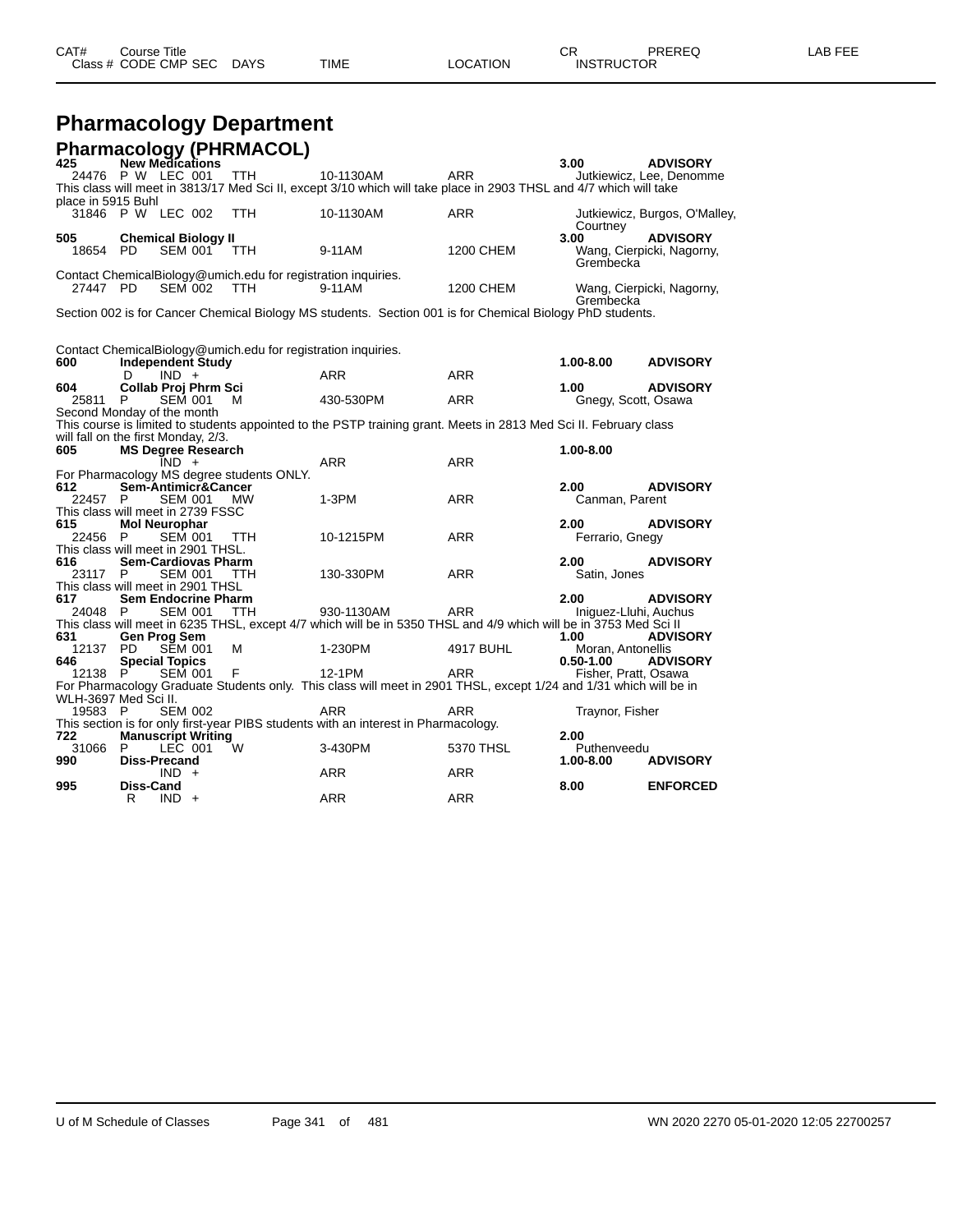## **Physical Medicine & Rehab Dept**

|                    |                           |                |                                |    | <b>Physical Medicine &amp; Rehabilitation (PMR)</b>                         |                                                                                                          |           |                 |
|--------------------|---------------------------|----------------|--------------------------------|----|-----------------------------------------------------------------------------|----------------------------------------------------------------------------------------------------------|-----------|-----------------|
| 499                |                           |                | <b>Undergrad Research</b>      |    |                                                                             |                                                                                                          | 1.00-6.00 |                 |
|                    |                           | IND +          |                                |    | <b>ARR</b>                                                                  | <b>ARR</b>                                                                                               |           |                 |
| 510                |                           |                | Disab&Rehab Methods            |    |                                                                             |                                                                                                          | 2.00-4.00 | <b>ADVISORY</b> |
| 17590              | PI.                       | LEC 001        |                                |    | <b>ARR</b>                                                                  | <b>ARR</b>                                                                                               | Hurvitz   |                 |
| 539                |                           |                | <b>Eng&amp;Tec CIn Interns</b> |    |                                                                             |                                                                                                          | 8.00      | <b>ADVISORY</b> |
|                    |                           | $IND +$        |                                |    | <b>ARR</b>                                                                  | <b>ARR</b>                                                                                               |           |                 |
| 570                |                           |                | <b>Human Subjects Exp</b>      |    |                                                                             |                                                                                                          | 1.00      |                 |
| 28135              | - PI                      | <b>SEM 001</b> |                                |    | <b>ARR</b>                                                                  | ARR                                                                                                      | Krishnan  |                 |
|                    |                           |                |                                |    |                                                                             | *Please note - this class will need a minimum of 10 students to run. Time will be mutually arranged with |           |                 |
|                    |                           |                |                                |    | instructor. Please email mouli@umich.edu with your interest in the course.* |                                                                                                          |           |                 |
| 580                | <b>Disability Studies</b> |                |                                |    |                                                                             |                                                                                                          | 1.00-3.00 | <b>ADVISORY</b> |
| 21086              | PI                        | <b>SEM 001</b> |                                | TH | 2-5PM                                                                       | G463 MH                                                                                                  | Kupetz    |                 |
| Disability/Culture |                           |                |                                |    |                                                                             |                                                                                                          |           |                 |
| 590                | <b>Special Topics</b>     |                |                                |    |                                                                             |                                                                                                          | 1.00-8.00 |                 |
|                    |                           | $IND +$        |                                |    | <b>ARR</b>                                                                  | <b>ARR</b>                                                                                               |           |                 |
| 599                | <b>Clinical Research</b>  |                |                                |    |                                                                             |                                                                                                          | 1.00-8.00 |                 |
|                    |                           | IND.           | $+$                            |    | <b>ARR</b>                                                                  | <b>ARR</b>                                                                                               |           |                 |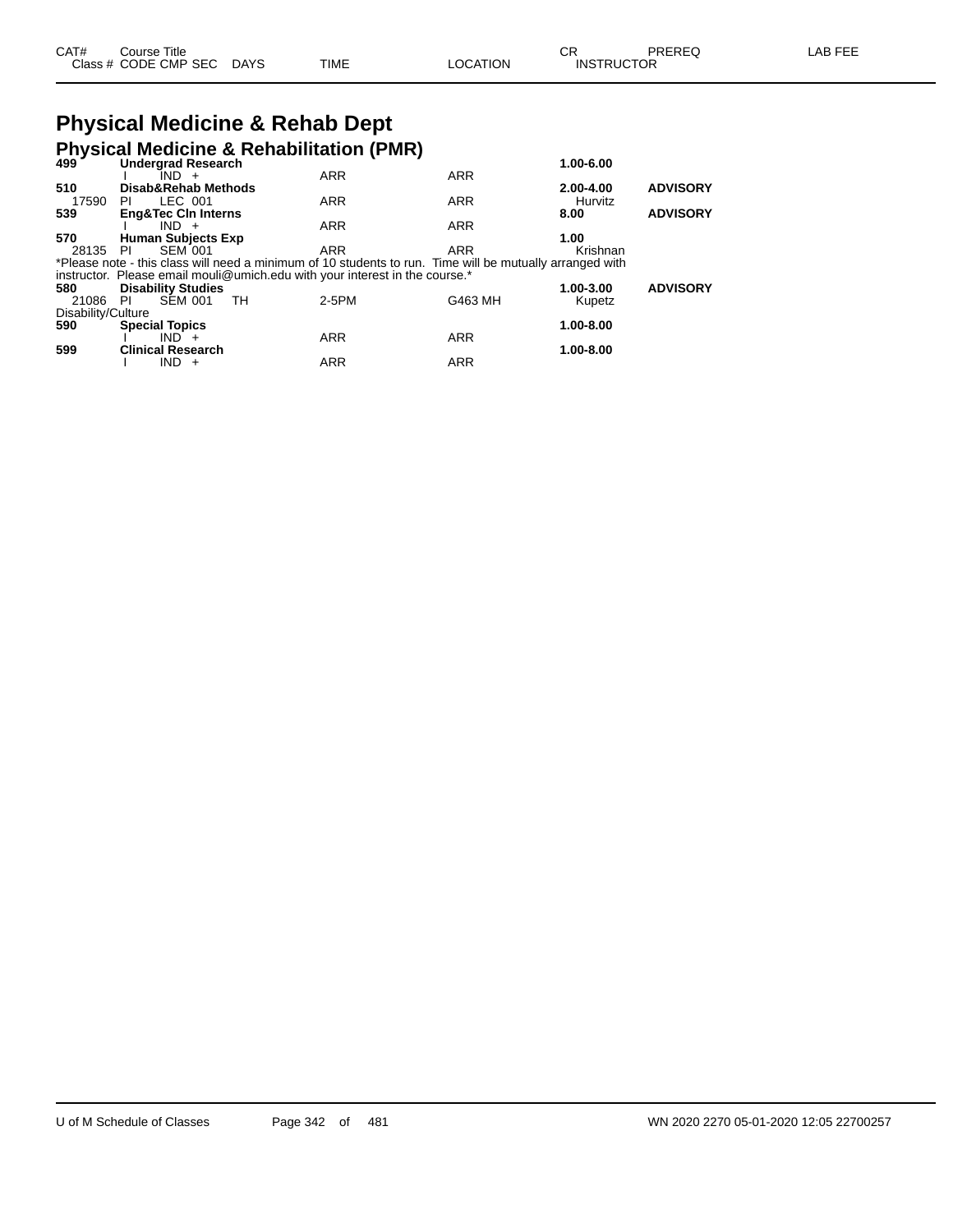## **Physiology Department**

|                | Physiology (PHYSIOL)                                    |                                                     |                                                                                                                    |                   |                             |                                                            |        |
|----------------|---------------------------------------------------------|-----------------------------------------------------|--------------------------------------------------------------------------------------------------------------------|-------------------|-----------------------------|------------------------------------------------------------|--------|
| 201            | Human Physiol<br>19384 A W LEC 001                      | MWF                                                 | 10-1130AM                                                                                                          | ARR               | 4.00<br>Rust                | <b>ADVISORY</b>                                            |        |
| 19385          | DIS 002<br>P W                                          | TH                                                  | 9-10AM                                                                                                             | ARR               | Rust, Clawson               |                                                            |        |
| 19386          | P W<br>DIS 003                                          | TН                                                  | 9-10AM                                                                                                             | ARR               | Rust, Mao                   |                                                            |        |
| 19388          | P W<br>DIS 005                                          | TH                                                  | 3-4PM                                                                                                              | ARR               | Rust, Herrera               |                                                            |        |
| 19595<br>20816 | DIS 006<br>P W<br>P W<br>DIS 007                        | TH<br>F.                                            | 3-4PM<br>9-10AM                                                                                                    | <b>ARR</b><br>ARR | Rust, Holme<br>Rust, Gibson |                                                            |        |
| 24706 PW       | DIS 008                                                 | F                                                   | 9-10AM                                                                                                             | ARR               | Rust, Glynos                |                                                            |        |
| 306            | <b>Problems</b>                                         |                                                     |                                                                                                                    |                   | 1.00-4.00                   | <b>ADVISORY</b>                                            |        |
|                | $IND +$                                                 |                                                     | ARR                                                                                                                | ARR               |                             |                                                            |        |
| 404            | <b>Hum Physiol Lab</b><br>21228 P RW LAB 001            | T                                                   | 1030-1230PM                                                                                                        | ARR               | 2.00<br>Houchin             | <b>ENFORCED</b>                                            | 110.00 |
|                | ** Class will meet in 3797 Med Sci II.**                |                                                     |                                                                                                                    |                   |                             |                                                            |        |
|                |                                                         |                                                     | If they have not completed the pre-requisites, students MUST be concurrently enrolled in Physiology 201 or         |                   |                             |                                                            |        |
|                |                                                         | preferred section number and UMID number.           | Physiology 502. Concurrently enrolled students must contact Folake Graves (fograves@med.umich.edu) with their      |                   |                             |                                                            |        |
|                | 21229 PRW LAB 002                                       |                                                     | 1-3PM                                                                                                              | ARR               | Houchin                     |                                                            |        |
|                | **Class will meet in 3797 Med Sci II.**                 |                                                     |                                                                                                                    |                   |                             |                                                            |        |
|                |                                                         |                                                     | If they have not completed the pre-requisites, students MUST be concurrently enrolled in Physiology 201 or         |                   |                             |                                                            |        |
|                |                                                         | preferred section number and UMID number.           | Physiology 502. Concurrently enrolled students must contact Folake Graves (fograves@med.umich.edu) with their      |                   |                             |                                                            |        |
|                | 21755 P RW LAB 003                                      | w                                                   | 12-2PM                                                                                                             | ARR               | Houchin                     |                                                            |        |
|                | ** Class will meet in 3797 Med Sci II.**                |                                                     |                                                                                                                    |                   |                             |                                                            |        |
|                |                                                         |                                                     | If they have not completed the pre-requisites, students MUST be concurrently enrolled in Physiology 201 or         |                   |                             |                                                            |        |
|                |                                                         | preferred section number and UMID number.           | Physiology 502. Concurrently enrolled students must contact Folake Graves (fograves@med.umich.edu) with their      |                   |                             |                                                            |        |
|                | 21757 P RW LAB 004                                      | TН                                                  | 1030-1230PM                                                                                                        | ARR               | Houchin                     |                                                            |        |
|                | ** Class will meet in 3797 Med Sci II.**                |                                                     |                                                                                                                    |                   |                             |                                                            |        |
|                |                                                         |                                                     | If they have not completed the pre-requisites, students MUST be concurrently enrolled in Physiology 201 or         |                   |                             |                                                            |        |
|                |                                                         | preferred section number and UMID number.           | Physiology 502. Concurrently enrolled students must contact Folake Graves (fograves@med.umich.edu) with their      |                   |                             |                                                            |        |
|                | 21758 P RW LAB 005                                      | TН                                                  | 1-3PM                                                                                                              | ARR               | Houchin                     |                                                            |        |
|                | **Class will meet in 3797 Med Sci II.**                 |                                                     |                                                                                                                    |                   |                             |                                                            |        |
|                |                                                         |                                                     | If they have not completed the pre-requisites, students MUST be concurrently enrolled in Physiology 201 or         |                   |                             |                                                            |        |
|                |                                                         | preferred section number and UMID number.           | Physiology 502. Concurrently enrolled students must contact Folake Graves (fograves@med.umich.edu) with their      |                   |                             |                                                            |        |
| 405            | <b>Research Problems</b>                                |                                                     |                                                                                                                    |                   | 1.00-4.00                   |                                                            |        |
|                | $IND +$                                                 |                                                     | ARR                                                                                                                | ARR               |                             |                                                            |        |
| 415<br>25821 S | <b>Methods in Biology</b><br>LEC 001                    | M                                                   | 10-11AM                                                                                                            | <b>ARR</b>        | 1.00-2.00<br>Shah           |                                                            |        |
|                | This is a 2.0 unit course for the full term.            |                                                     |                                                                                                                    |                   |                             |                                                            |        |
|                |                                                         | **Class will be held in 3797 Medical Science II.**  |                                                                                                                    |                   |                             |                                                            |        |
|                |                                                         |                                                     | If you are interested in the 1 credit half term, please contact Folake Graves (fograves@med.umich.edu).            | ARR               |                             |                                                            |        |
| 25824 P        | LAB 002<br>This is a 2.0 unit course for the full term. | M                                                   | 11-1PM                                                                                                             |                   | Shah, Das                   |                                                            |        |
|                |                                                         | ** Class will be held in 3797 Medical Science II.** |                                                                                                                    |                   |                             |                                                            |        |
|                |                                                         |                                                     | If you are interested in the 1 credit half term, please contact Folake Graves (fograves@med.umich.edu).            |                   |                             |                                                            |        |
| 510            | Systems&Integrative<br>26935 PIRW LEC 001               | MWF                                                 | 9-1030AM                                                                                                           | 7745 MSC2         | 4.50                        | <b>ADVISORY</b><br>Moenter, Shah, Michele                  |        |
| 512            | <b>Neuro/Endocr Physiol</b>                             |                                                     |                                                                                                                    |                   | 1.50                        | <b>ADVISORY</b>                                            |        |
|                | 27974 PIRW LEC 001                                      | MWF                                                 | 9-1030AM                                                                                                           | ARR               |                             |                                                            |        |
|                |                                                         |                                                     | Class meets with Physiol 510 in 7745 Med Sci II (MWF)9-10:30am                                                     |                   |                             |                                                            |        |
| 513            | <b>CPR Sys Physiol</b><br>27975 PIRW LEC 001            | MWF                                                 | 9-1030AM                                                                                                           | ARR               | 1.50                        | <b>ADVISORY</b>                                            |        |
|                |                                                         |                                                     | Class meets with Physiology 510 in 7745 Med Sci II (MWF) 9 - 10:30am                                               |                   |                             |                                                            |        |
| 514            | <b>Nutrients/GI Physiol</b>                             |                                                     |                                                                                                                    |                   | 1.50                        | <b>ADVISORY</b>                                            |        |
|                | 27976 PIRW LEC 001                                      | MWF                                                 | 9-1030AM<br>Class meets with Physiol 510 in 7745 Med Sci II (MWF) 9 - 10:30 am                                     | ARR               | Shah, Qi                    |                                                            |        |
| 520            | <b>Computat Systems Bio</b>                             |                                                     |                                                                                                                    |                   | 3.00                        | <b>ADVISORY</b>                                            |        |
| 19992 P        | LEC 001                                                 | TH.                                                 | 9-11AM                                                                                                             | 7745 MSC2         |                             |                                                            |        |
| 520            | <b>Computat Systems Bio</b>                             |                                                     |                                                                                                                    |                   | 3.00                        | <b>ADVISORY</b>                                            |        |
| 541            | LEC 001<br><b>Mammal Reprod Physio</b>                  |                                                     | 9-10AM                                                                                                             | 7745 MSC2         | Beard<br>4.00               | <b>ADVISORY, ENFORCED</b>                                  |        |
| 22556          | PR.<br>LEC 001                                          | TTH                                                 | 130-3PM                                                                                                            | ARR               |                             | Elias, Rainey, Moenter, Smith,                             |        |
|                |                                                         |                                                     |                                                                                                                    |                   |                             | Oakley, Else, Bakulski,                                    |        |
|                |                                                         |                                                     |                                                                                                                    |                   |                             | Hammoud, Moravek, Mueller,<br>Kinnear, Berman, Randolph Jr |        |
|                |                                                         |                                                     | For undergraduate students only: If you have not yet successfully completed MCDB 310, MCDB 311 or BIOLCHEM 415 you |                   |                             |                                                            |        |
|                | may not be prepared for this course.                    |                                                     |                                                                                                                    |                   |                             |                                                            |        |
|                |                                                         |                                                     | If you haven't completed the above courses and intend on enrolling, PLEASE CONTACT Dr. Elias.                      |                   |                             |                                                            |        |
| 545            | <b>Metab Respon to Exer</b><br>29450 P W LEC 001        | м                                                   | 3-6PM                                                                                                              | 3100 OBL          | 3.00<br>Cartee              | <b>ADVISORY</b>                                            |        |
| 555            | <b>Method and Logic</b>                                 |                                                     |                                                                                                                    |                   | 3.00                        |                                                            |        |
| 12144          | PRW LEC 001                                             | MWF                                                 | 11-12PM                                                                                                            | 7745 MSC2         |                             | Antonetti, Pletcher, Shah,                                 |        |
|                |                                                         |                                                     |                                                                                                                    |                   | Leiser, Barolo, Myers       |                                                            |        |

U of M Schedule of Classes Page 343 of 481 WN 2020 2270 05-01-2020 12:05 22700257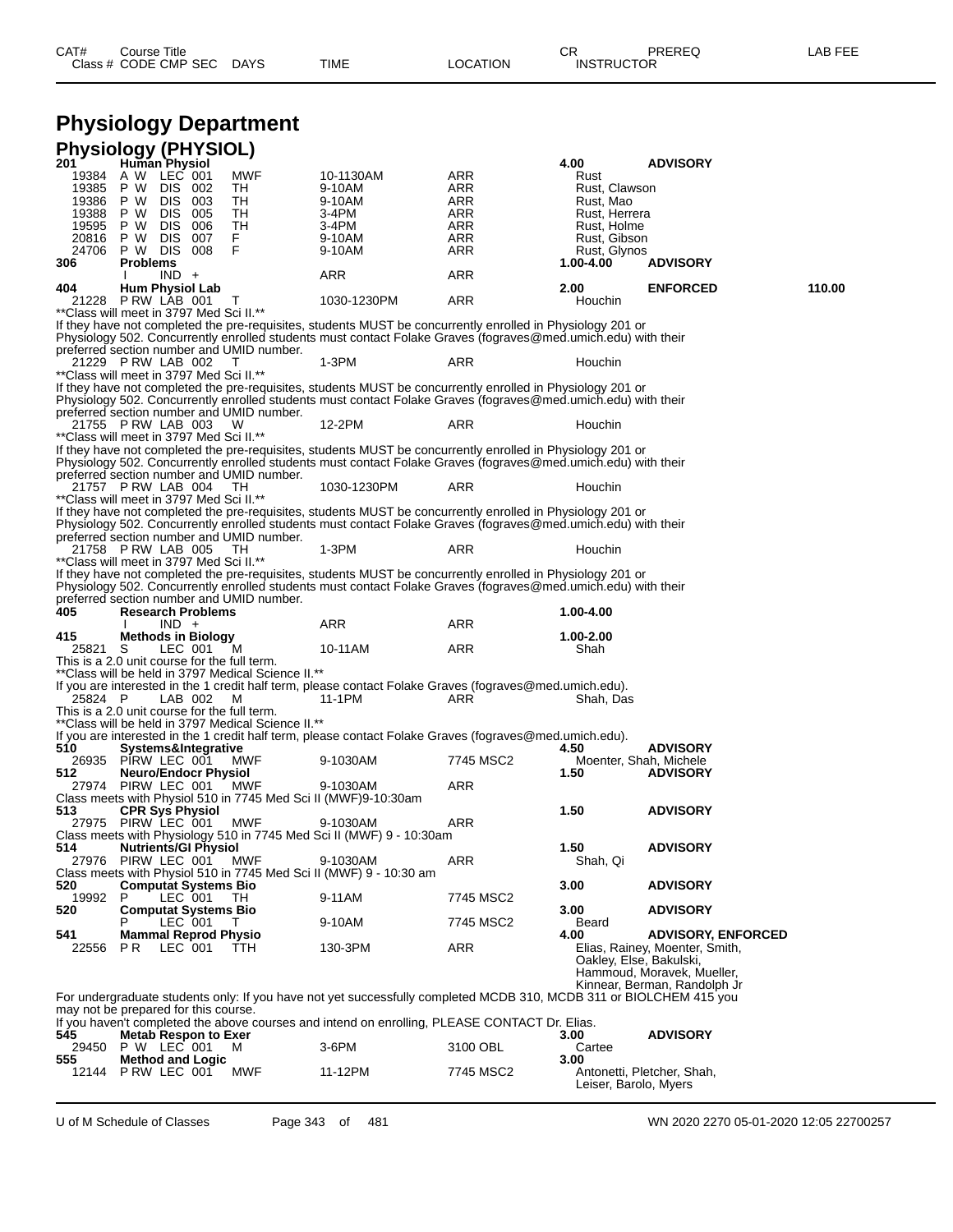|                                     | Class # CODE CMP SEC DAYS                                          |            | TIME                                                                                   | LOCATION   | <b>INSTRUCTOR</b>          |                                                                                                        |
|-------------------------------------|--------------------------------------------------------------------|------------|----------------------------------------------------------------------------------------|------------|----------------------------|--------------------------------------------------------------------------------------------------------|
| 592<br>21196                        | Int Neuro<br>LEC 001<br><b>PI</b>                                  | <b>MWF</b> | 1-230PM                                                                                | ARR        | 4.00<br>Brown, Rivera      | <b>ADVISORY</b>                                                                                        |
| 599                                 | <b>Grad Ind Research</b><br>$IND +$                                |            | **Enrollment is limited to students from the MS Program in Physiology.**<br><b>ARR</b> | <b>ARR</b> | $1.00 - 8.00$              | <b>ADVISORY</b>                                                                                        |
| 602<br>603                          | <b>Meth Res Physiology</b><br>$IND +$                              |            | <b>ARR</b>                                                                             | <b>ARR</b> | $2.00 - 6.00$<br>2.00-6.00 | <b>ADVISORY</b>                                                                                        |
| 605                                 | <b>Meth Res Physiology</b><br>$IND +$<br><b>MS Seminar Physiol</b> |            | <b>ARR</b>                                                                             | <b>ARR</b> | 1.00                       | <b>ADVISORY</b>                                                                                        |
| 21286<br>Class location TBA.<br>606 | <b>SEM 001</b><br>PD.<br><b>Current Topics</b>                     | W          | 3-4PM                                                                                  | <b>ARR</b> | Oakley<br>1.00             | <b>ADVISORY</b>                                                                                        |
| 12147 P                             | LEC 001<br>Class meets in 7745 MS II                               | м          | 4-5PM                                                                                  | 7745 MSC2  | Shah                       |                                                                                                        |
| 610                                 | <b>Patho &amp; Trans Phys</b><br>21289 PIR LEC 001                 | TTH        | 10-12PM                                                                                | <b>ARR</b> | 4.00<br>Weiner, Rainey     | <b>ENFORCED</b><br>Brown, Rust, Michele,<br>Anumonwo, Larkin, Shah, Saba,<br>Crawford, Burant, Oakley, |
| 699                                 | <b>Direct Reading-Phys</b><br>$IND +$                              |            | <b>ARR</b>                                                                             | <b>ARR</b> | 1.00-4.00                  |                                                                                                        |
| 702                                 | <b>Physio MS Res Proj</b><br>$IND +$                               |            | <b>ARR</b>                                                                             | ARR        | 3.00-8.00                  |                                                                                                        |
| 990<br>995                          | Diss-Precand<br>$IND +$<br>Diss-Cand                               |            | <b>ARR</b>                                                                             | <b>ARR</b> | 1.00-8.00<br>8.00          | <b>ADVISORY</b><br><b>ENFORCED</b>                                                                     |
|                                     | $IND +$<br>IR                                                      |            | ARR                                                                                    | <b>ARR</b> |                            |                                                                                                        |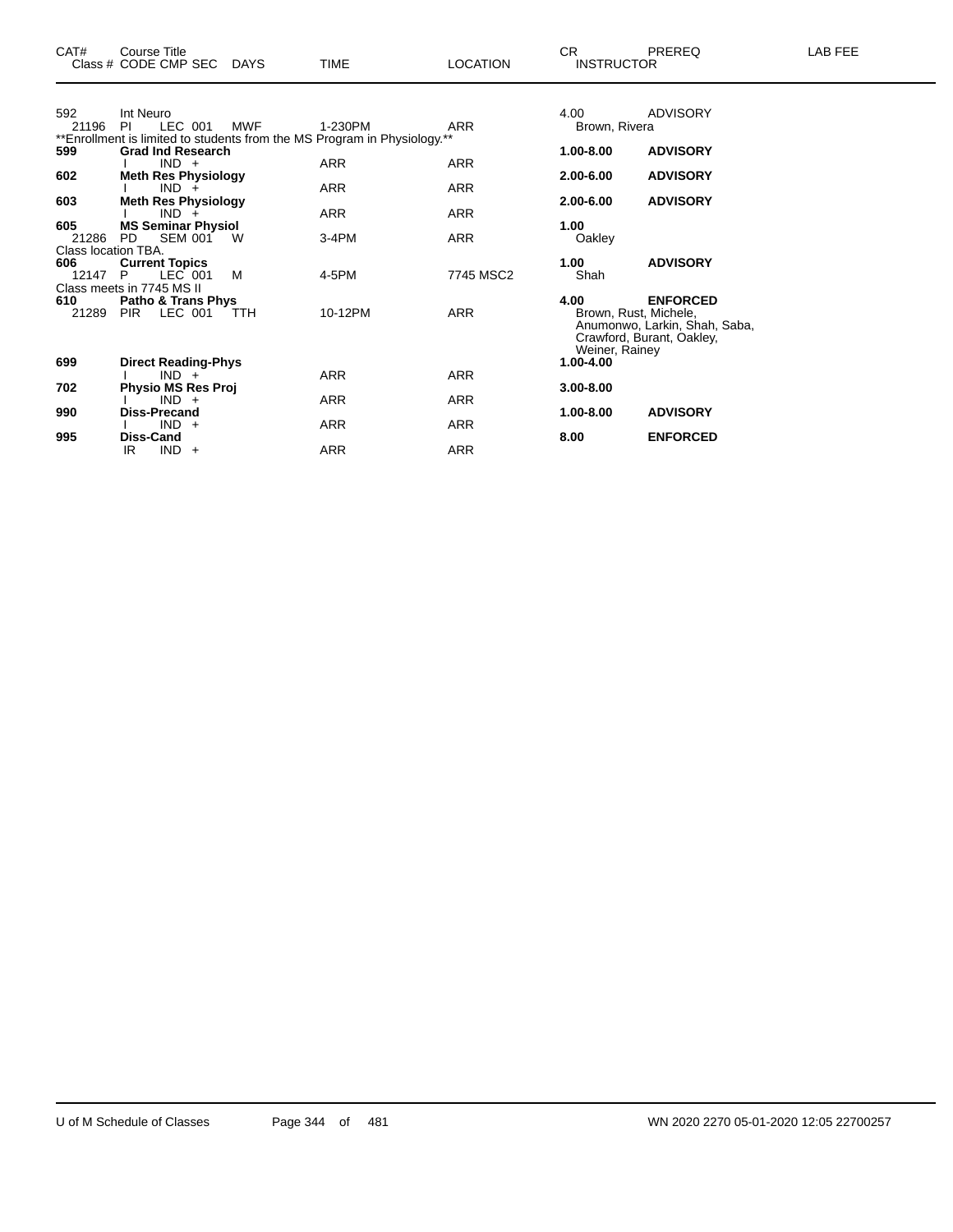| CAT# | Title<br>Course      |             |      |         | rг<br>◡           | PREREQ | AR EEI |
|------|----------------------|-------------|------|---------|-------------------|--------|--------|
|      | Class # CODE CMP SEC | <b>DAYS</b> | TIME | OCATION | <b>INSTRUCTOR</b> |        |        |

### **PreMedical PostBaccalaureate Program Post-Baccalaureate Premedical Program (MEDPREP)**

| 401                                  | <b>Fnds Physicians - 1</b>  |         |   |                                                   |            | 1.00    | <b>ADVISORY</b> | *** ** |
|--------------------------------------|-----------------------------|---------|---|---------------------------------------------------|------------|---------|-----------------|--------|
| 38736 P                              |                             | DIS 101 |   | 5-7PM                                             | ARR        | Wishart |                 |        |
| Fnds Aspiring Physicians IV          |                             |         |   |                                                   |            |         |                 |        |
| 404                                  | <b>Fnds Physicians - IV</b> |         |   |                                                   |            | 1.00    | <b>ADVISORY</b> |        |
| 24720 PR                             |                             | DIS 001 | w | 5-7PM                                             | <b>ARR</b> | Wishart |                 |        |
| <b>Fndns for Aspiring Physicians</b> |                             |         |   |                                                   |            |         |                 |        |
|                                      |                             |         |   | Will meet in 2960 Taubman Health Sciences Library |            |         |                 |        |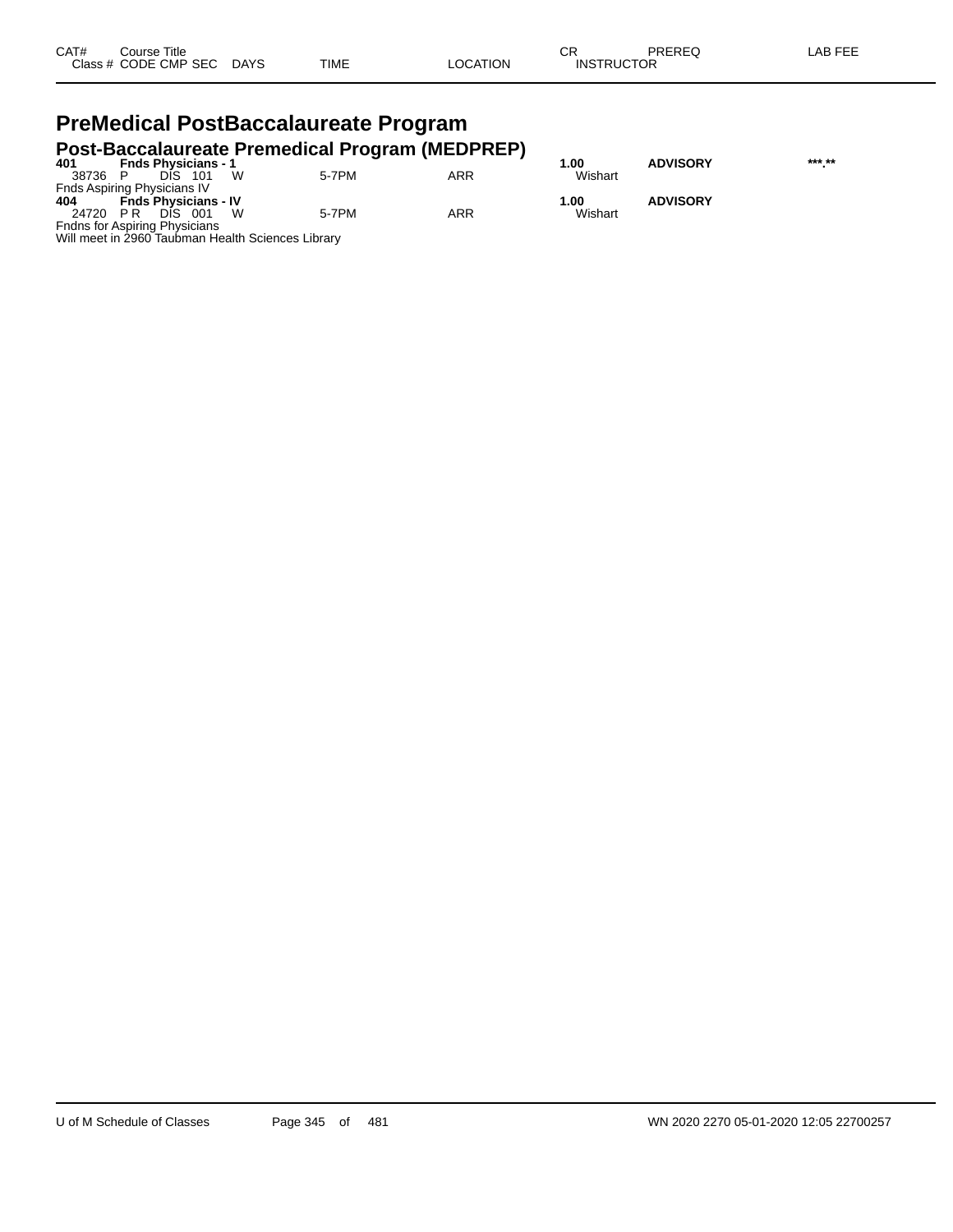| CAT# | Course Title         |             |             |          | ⌒г<br>◡∩          | PREREQ | .AB FEE |
|------|----------------------|-------------|-------------|----------|-------------------|--------|---------|
|      | Class # CODE CMP SEC | <b>DAYS</b> | <b>TIME</b> | LOCATION | <b>INSTRUCTOR</b> |        |         |
|      |                      |             |             |          |                   |        |         |

## **Psychiatry Department**

|     | <b>Psychiatry (PSYCHIAT)</b><br>499 U G Psychiat Res |     |     |               |                 |  |
|-----|------------------------------------------------------|-----|-----|---------------|-----------------|--|
|     |                                                      |     |     | 1.00-16.00    |                 |  |
|     | IND.                                                 | ARR | ARR |               |                 |  |
| 599 | <b>Clinical Research</b>                             |     |     | $2.00 - 8.00$ | <b>ADVISORY</b> |  |
|     | $IND +$                                              | ARR | ARR |               |                 |  |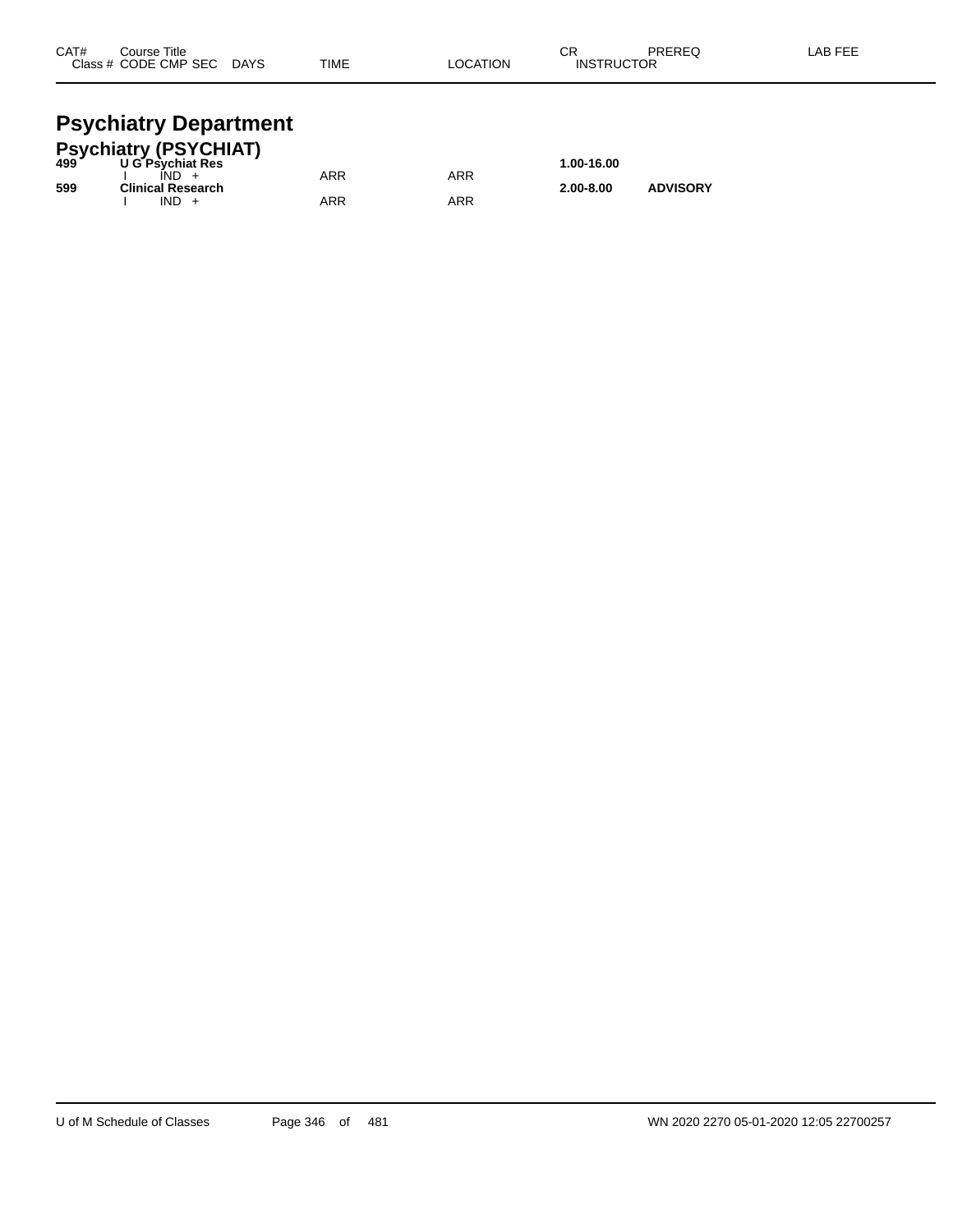| CAT# | Course Title<br>Class # CODE CMP SEC | <b>DAYS</b> | <b>TIME</b> | <b>LOCATION</b> | ◠◻<br>۱۷۱۰ -<br><b>INSTRUCTOR</b> | PREREQ | <b>AB FEF</b> |
|------|--------------------------------------|-------------|-------------|-----------------|-----------------------------------|--------|---------------|
|      |                                      |             |             |                 |                                   |        |               |

## **Surgery Department**

|     | <b>Surgery (SURGERY)</b> |     |     |               |                 |  |
|-----|--------------------------|-----|-----|---------------|-----------------|--|
| 499 | Ug Surgery Research      |     |     | 1.00-16.00    |                 |  |
|     |                          | ARR | ARR |               |                 |  |
| 599 | <b>Clinical Research</b> |     |     | $2.00 - 8.00$ | <b>ADVISORY</b> |  |
|     | $IND +$                  | ARR | ARR |               |                 |  |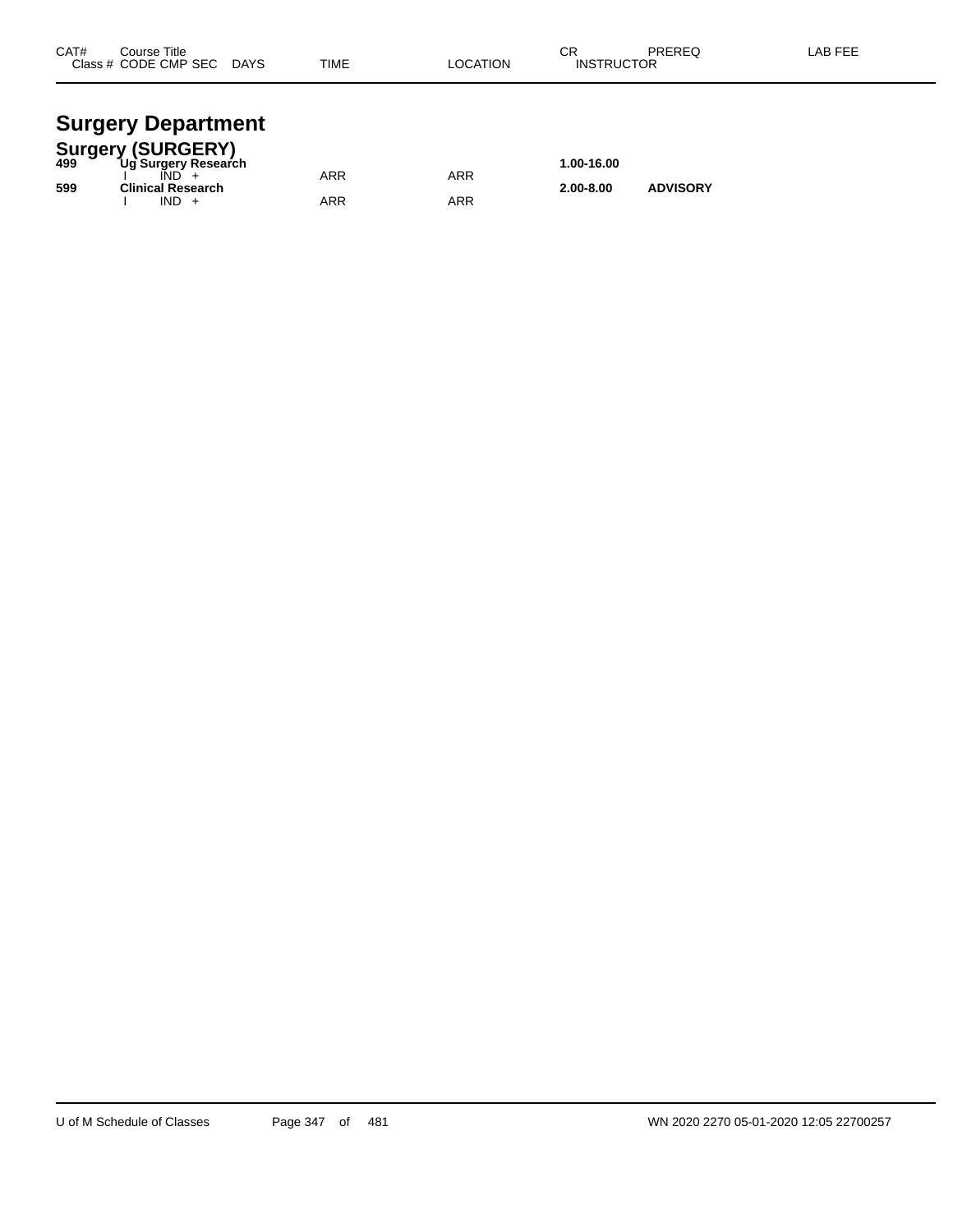| <b>Urology Surgery</b>                     |           |
|--------------------------------------------|-----------|
| Urology (UROLOGY)<br>599 Clinical Research |           |
|                                            | 2.00-8.00 |

I IND + ARR ARR ARR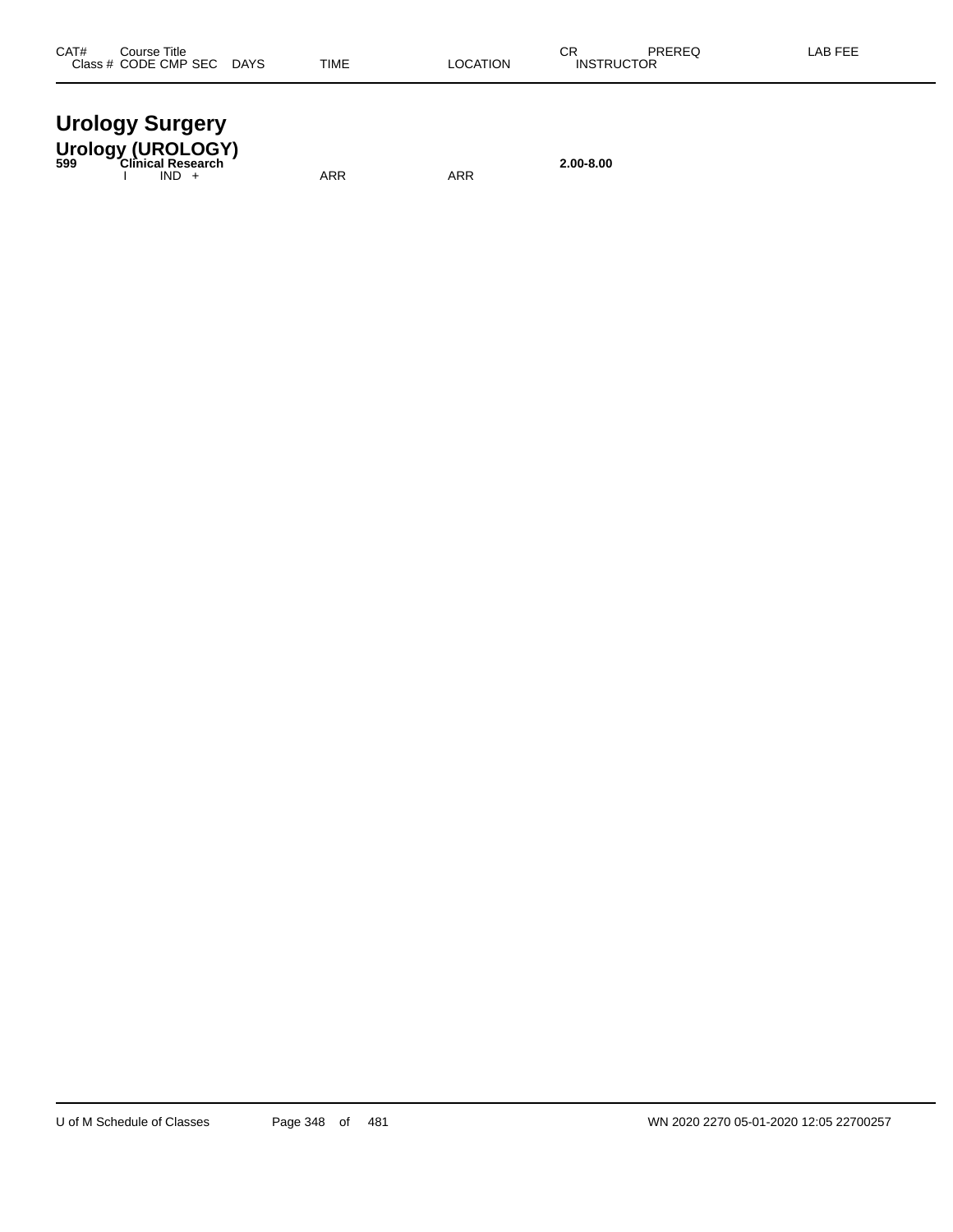## **Music, Theatre & Dance**

--Performance Instruction in the School of Music (Individual Studio Assignment in Music Performance): All students requesting performance instruction must apply online at

https://smtd.umich.edu/current-students-2/policies-procedures/academic-procedures/#mfw-accordion-action-11, click on the 'students' tab and then click on the 'online individual studio assignment in music performance' form. Do not register until you have received an email verifying placement in a studio.

## **Department Of Dance**

#### **Dance (DANCE)**

| 100                 |     | Intro to Dance |                                                 |         |                | 1.00   | <b>ADVISORY</b> |
|---------------------|-----|----------------|-------------------------------------------------|---------|----------------|--------|-----------------|
| 20193               | P W | LAB 001        | <b>MW</b>                                       | 9-10AM  | DANCE STUDIO A | Beck   |                 |
| Modern              |     |                |                                                 |         |                |        |                 |
|                     |     |                | Taught by dance students enrolled in DANCE 482. |         |                |        |                 |
| 20475 P W LAB 002   |     |                | <b>MW</b>                                       | 9-10AM  | DANCE STUDIO B | Biza   |                 |
| Congolese           |     |                |                                                 |         |                |        |                 |
| 20476 P W           |     | LAB 003        | <b>MW</b>                                       | 11-12PM | DANCE STUDIO D | Wang   |                 |
| <b>Ballet</b>       |     |                |                                                 |         |                |        |                 |
| 20477               | P W | LAB 004        | <b>MW</b>                                       | 4-5PM   | DANCE STUDIO B | Wang   |                 |
| Chinese Folk        |     |                |                                                 |         |                |        |                 |
| 20478 P W           |     | LAB 005        | <b>MW</b>                                       | 4-5PM   | DANCE STUDIO A | Taylor |                 |
| West African        |     |                |                                                 |         |                |        |                 |
| Course Description: |     |                |                                                 |         |                |        |                 |

In this course, we will uncover the history, context, and techniques of several West-African rhythms and dances that derive from the African civilizations associated with the people of modern-day Ghana, Guinea, Mali, and Senegal. Throughout the semester we will focus on the polyrhythmic nature of the dances, songs, rhythms, folklore traditions, customs, and music. Together as we journey throughout the entirety of this course, we will grow to develop a deeper understanding and appreciation of West-African music, dance, and culture.

#### Objectives and Learning Outcomes:

Students will gain integrated skills in West-African music, dance performance, and creativity through an influential and holistic learning experience.

Students will learn the importance of this dance genre as an ancient communication system rooted in the relationship between the drummer and the dancer.

Students will learn the basic fundamental techniques of West-African music and dance forms.

Students will acquire analytical, interpretative, evaluative, appreciative, and critical skills relating to West-African music, dance, and culture.

Students will develop collaborative skills needed for teamwork, community building, and social harmony. 20479 P W LAB 006 MW 5-6PM DANCE STUDIO A Rosario Hip Hop

This is a beginning level dance course that will introduce students to the street dance style of hip-hop. This course will focus on the performance and exhibition aspects of the technique. We will touch on the history of hip-hop culture and discuss influences within the genre of music and dance. Freestyle and creativity are fundamental parts of hip-hop. Dancers will be asked to practice freestyling and to exercise their creativity as

they learn choreography.<br>20480 P W LAB 007 MW 5-6PM DANCE STUDIO B Taylor West African

Course Description:

In this course, we will uncover the history, context, and techniques of several West-African rhythms and dances that derive from the African civilizations associated with the people of modern-day Ghana, Guinea, Mali, and Senegal. Throughout the semester we will focus on the polyrhythmic nature of the dances, songs, rhythms, folklore traditions, customs, and music. Together as we journey throughout the entirety of this course, we will grow to develop a deeper understanding and appreciation of West-African music, dance, and culture.

Objectives and Learning Outcomes:

Students will gain integrated skills in West-African music, dance performance, and creativity through an influential and holistic learning experience.

Students will learn the importance of this dance genre as an ancient communication system rooted in the relationship between the drummer and the dancer.

Students will learn the basic fundamental techniques of West-African music and dance forms.

Students will acquire analytical, interpretative, evaluative, appreciative, and critical skills relating to West-African music, dance, and culture.

Students will develop collaborative skills needed for teamwork, community building, and social harmony. 20481 P W LAB 008 MW 11-12PM DANCE STUDIO A Lin Intro to Funk Styles

Funk styles in street dance culture was inspired by funk music, a genre developed by James Brown and George Clinton in the 1960s. This class will introduce students to West Coast Funk Styles including Boogaloo, Locking, Popping, Waving, Gliding, Strobing, Animation, Robotting, and Tutting. Through videos, readings, and physical practice,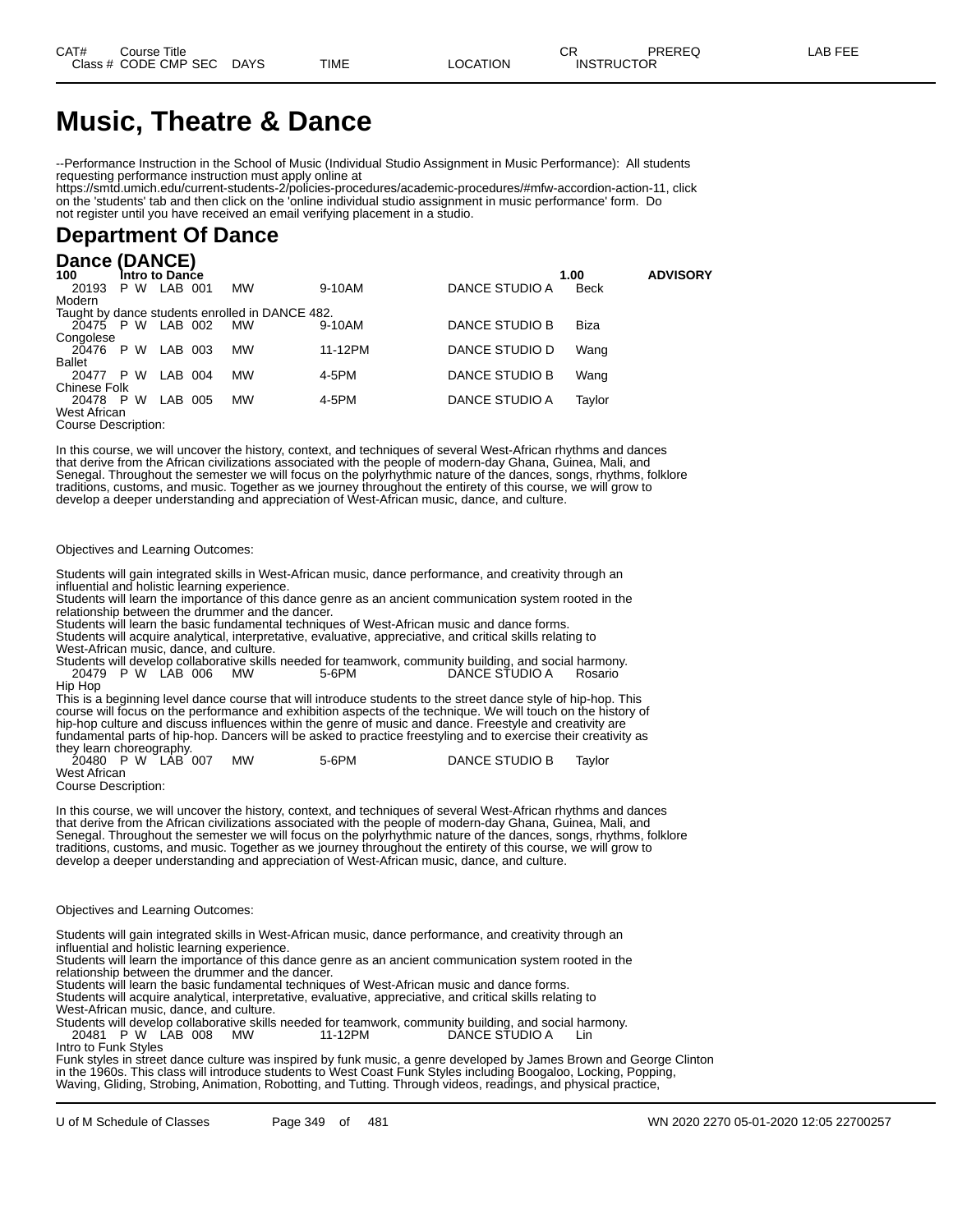| CAT#<br>ourse Titleٽ |             |      |                 | ∼⊡<br>◡ጙ          | PREREQ | AB FEE |
|----------------------|-------------|------|-----------------|-------------------|--------|--------|
| Class # CODE CMP SEC | <b>DAYS</b> | TIME | <b>LOCATION</b> | <b>INSTRUCTOR</b> |        |        |

| CAT#<br>Class # CODE CMP SEC                             | Course Title                          |         |                             | <b>DAYS</b>                                     | TIME                                                                                                                                                                                                                                | <b>LOCATION</b>       | СR<br><b>INSTRUCTOR</b>   | PREREQ          |
|----------------------------------------------------------|---------------------------------------|---------|-----------------------------|-------------------------------------------------|-------------------------------------------------------------------------------------------------------------------------------------------------------------------------------------------------------------------------------------|-----------------------|---------------------------|-----------------|
| culture.                                                 |                                       |         |                             |                                                 | students will learn the history and movement of various funk styles to understand their impact on popular dance                                                                                                                     |                       |                           |                 |
| 20482 P W LAB 009<br>Movement Improvisation              |                                       |         |                             | TTH                                             | 9-10AM                                                                                                                                                                                                                              | DANCE STUDIO A        | Peters                    |                 |
|                                                          |                                       |         |                             |                                                 | Movement Improvisation is an introduction to various concepts and approaches in improvisational dance. From games                                                                                                                   |                       |                           |                 |
|                                                          |                                       |         |                             |                                                 | to specific movement tasks, we will work together to unlock new ways of allowing our body to move and respond in<br>the moment, to surprise ourselves, and to take chances. We will discover our own styles and learn what holds us |                       |                           |                 |
|                                                          |                                       |         |                             |                                                 | back, discovering a creative process that can be applied well beyond the dance studio. No dance experience                                                                                                                          |                       |                           |                 |
| required, just a willingness to try!<br>20483 PW LAB 010 |                                       |         |                             | TTH                                             | 9-10AM                                                                                                                                                                                                                              | DANCE STUDIO B        | <b>Brading</b>            |                 |
| Modern                                                   |                                       |         |                             |                                                 | The Limon technique is based upon the movement style and philosophy of theater developed by modern dance pioneers,                                                                                                                  |                       |                           |                 |
|                                                          |                                       |         |                             |                                                 | Doris Humphrey and Charles Weidman. We will use Limon principles to find freedom in our joints, connection to the                                                                                                                   |                       |                           |                 |
|                                                          |                                       |         |                             |                                                 | earth, suspension in the body, and texture in movement. Using the concepts of weight, breath and suspension, we<br>will explore the movement of our unique bodies in community. We will have space for repeating exercises and      |                       |                           |                 |
|                                                          |                                       |         |                             |                                                 | discussing movement, allowing students to grow into the material presented. We will complement our studio practice                                                                                                                  |                       |                           |                 |
|                                                          |                                       |         |                             |                                                 | with short reading and writing assignments and end the semester by creating and sharing our work in a final                                                                                                                         |                       |                           |                 |
| showing.<br>20484                                        | P W                                   | LAB 011 |                             | TTH                                             | 4-5PM                                                                                                                                                                                                                               | DANCE STUDIO A        | Davis                     |                 |
| Stiletto Jazz                                            |                                       |         |                             |                                                 |                                                                                                                                                                                                                                     |                       |                           |                 |
| 20645 P W<br>Modern                                      |                                       | LAB 012 |                             | TTH                                             | 4-5PM                                                                                                                                                                                                                               | DANCE STUDIO D        | West                      |                 |
|                                                          |                                       |         |                             | Taught by dance students enrolled in DANCE 482. |                                                                                                                                                                                                                                     |                       |                           |                 |
| 20675<br>Ballet                                          | <b>P W LAB 013</b>                    |         |                             | TTH                                             | 5-6PM                                                                                                                                                                                                                               | DANCE STUDIO A        | Chacon Arias              |                 |
| 21297 P W LAB 014                                        |                                       |         |                             | F                                               | 10-12PM                                                                                                                                                                                                                             | DANCE STUDIO B        | Davis                     |                 |
| Intro Choreography/Composition<br>30411 PW LAB 015       |                                       |         |                             | F                                               | $1-3PM$                                                                                                                                                                                                                             | DANCE STUDIO D        | Rosario                   |                 |
| <b>Essence of Groove</b>                                 |                                       |         |                             |                                                 |                                                                                                                                                                                                                                     |                       |                           |                 |
|                                                          |                                       |         |                             |                                                 | This course will explore the nature of movement in spaces inspired by rhythm and expression of emotion.                                                                                                                             |                       |                           |                 |
|                                                          |                                       |         |                             |                                                 | Improvisation will play a big role as we display identity and individuality through dance. The definitions of<br>groove and groovin? have evolved over time. We will take a look at the origin of the term, aspects of groove that  |                       |                           |                 |
|                                                          |                                       |         |                             |                                                 | stayed the same, and what has been lost. Movement and music will have roots in jazz, soul, funk, disco, house, and                                                                                                                  |                       |                           |                 |
| they learn choreography.                                 |                                       |         |                             |                                                 | urban jazz. Dancers will be asked to explore movement through improvisation and to exercise their creativity as                                                                                                                     |                       |                           |                 |
| 102                                                      | <b>Modern Dance I</b>                 |         |                             |                                                 |                                                                                                                                                                                                                                     |                       | 1.00                      | <b>ENFORCED</b> |
| 20194                                                    | PDRWLAB 001                           |         |                             | TTH                                             | 12-130PM                                                                                                                                                                                                                            | DANCE STUDIO D        | Peters                    |                 |
| 104<br>20195                                             | <b>Modern Dance I</b><br>PD W LAB 001 |         |                             | MW                                              | 12-130PM                                                                                                                                                                                                                            | DANCE STUDIO A        | 1.00<br>Spieser-Schneider | <b>ADVISORY</b> |
| 112                                                      | <b>Ballet I</b>                       |         |                             |                                                 |                                                                                                                                                                                                                                     |                       | 1.00                      | <b>ADVISORY</b> |
| 20196<br>114                                             | PD W LAB 001<br><b>Ballet I</b>       |         |                             | TTH                                             | 10-1130AM                                                                                                                                                                                                                           | DANCE STUDIO D        | Rice<br>1.00              |                 |
| 20804                                                    | PD W LAB 001                          |         |                             | <b>MW</b>                                       | 2-330PM                                                                                                                                                                                                                             | DANCE STUDIO D        | Rice                      |                 |
| 122<br>20606                                             | PD W LAB 001                          |         | <b>First-Year Repertory</b> | MW                                              | 6-7PM                                                                                                                                                                                                                               | DANCE STUDIO A        | 1.00<br>Matijas-Mecca     | <b>ADVISORY</b> |
| Joel VM Rep                                              |                                       |         |                             |                                                 |                                                                                                                                                                                                                                     |                       |                           |                 |
| 21271                                                    | PD W LAB 002                          |         |                             | MW                                              | 7-8PM                                                                                                                                                                                                                               | DANCE STUDIO A        | Matijas-Mecca             |                 |
| Carlos PG Rep<br>28088                                   | -PD                                   | LAB 003 |                             | TTH                                             | 6-7PM                                                                                                                                                                                                                               | DANCE STUDIO A        | DeJesus                   |                 |
| Ron DJ Rep                                               |                                       |         |                             |                                                 |                                                                                                                                                                                                                                     |                       |                           |                 |
| 30421<br>Rosie Rep                                       | PD                                    | LAB 004 |                             | TTH                                             | 7-8PM                                                                                                                                                                                                                               | DANCE STUDIO A        | Matijas-Mecca             |                 |
| 34305                                                    | PD                                    | LAB 005 |                             | TTH                                             | 6-8PM                                                                                                                                                                                                                               | DANCE STUDIO D        | Hopper, Matijas-Mecca     |                 |
| 38606                                                    | PD                                    | LAB 006 |                             |                                                 | ARR                                                                                                                                                                                                                                 | ARR                   | Matijas-Mecca             |                 |
| Al's Thesis Rep<br>126                                   | <b>FYTC</b>                           |         |                             |                                                 |                                                                                                                                                                                                                                     |                       | 2.00                      |                 |
| 20197                                                    | PD W LAB 001                          |         |                             | F                                               | 330-630PM                                                                                                                                                                                                                           | DANCE STUDIO D        |                           |                 |
| 126                                                      | <b>FYTC</b><br>P W LAB 001            |         |                             | <b>MW</b>                                       | 4-6PM                                                                                                                                                                                                                               | DANCE STUDIO D        | 2.00<br>Wilson            |                 |
| 128<br>19919                                             | First-Year Lab<br>PD W LAB 001        |         |                             | F                                               | 10-12PM                                                                                                                                                                                                                             | DANCE STUDIO D        | 1.00<br>West              | <b>ADVISORY</b> |
| Ballet<br>19920                                          | PD W LAB 002                          |         |                             | F                                               | 1-3PM                                                                                                                                                                                                                               | <b>DANCE STUDIO A</b> | <b>Brading</b>            |                 |

Contemporary

Using Humphrey/Limon principles as an underlying base, we will take a somatic and investigative approach to our contemporary dance practice. We will contemplate problem-solving for our specific bodies and finding the next level of our dancing while respecting the safety and wellbeing of the mind and body. We will experiment with yoga and other practices of mindfulness to discover what serves us in the dance space. During the semester we will be making personal tool boxes to be used across a wide range of movement and support students in university dance life and beyond. This class will be largely participation based and complemented with writing and reflection assignments concerning forms of contemporary dance and our own personal practice.

| 19921 PD W LAB 003                   | 1-3PM   | DANCE STUDIO B | Rush |
|--------------------------------------|---------|----------------|------|
| Improvisation                        |         |                |      |
| 20486 PD W LAB 004                   | 10-12PM | DANCE STUDIO A | Lin  |
| <b>Constructed Lines and Service</b> |         |                |      |

Commercial Hip Hop

Through readings, videos, discussion, reflection, and physical practice, this course will address issues around race, privilege, and access in the commercialization of hip hop dance. We will learn the history and evolution of hip hop dance, learn hip hop dance terminology and techniques, and apply them in choreography. During class, we will also work on retention and execution of choreography, the art of freestyling and expression, audience engagement, and performing for the camera. Students will be required to attend one hip hop dance event/battle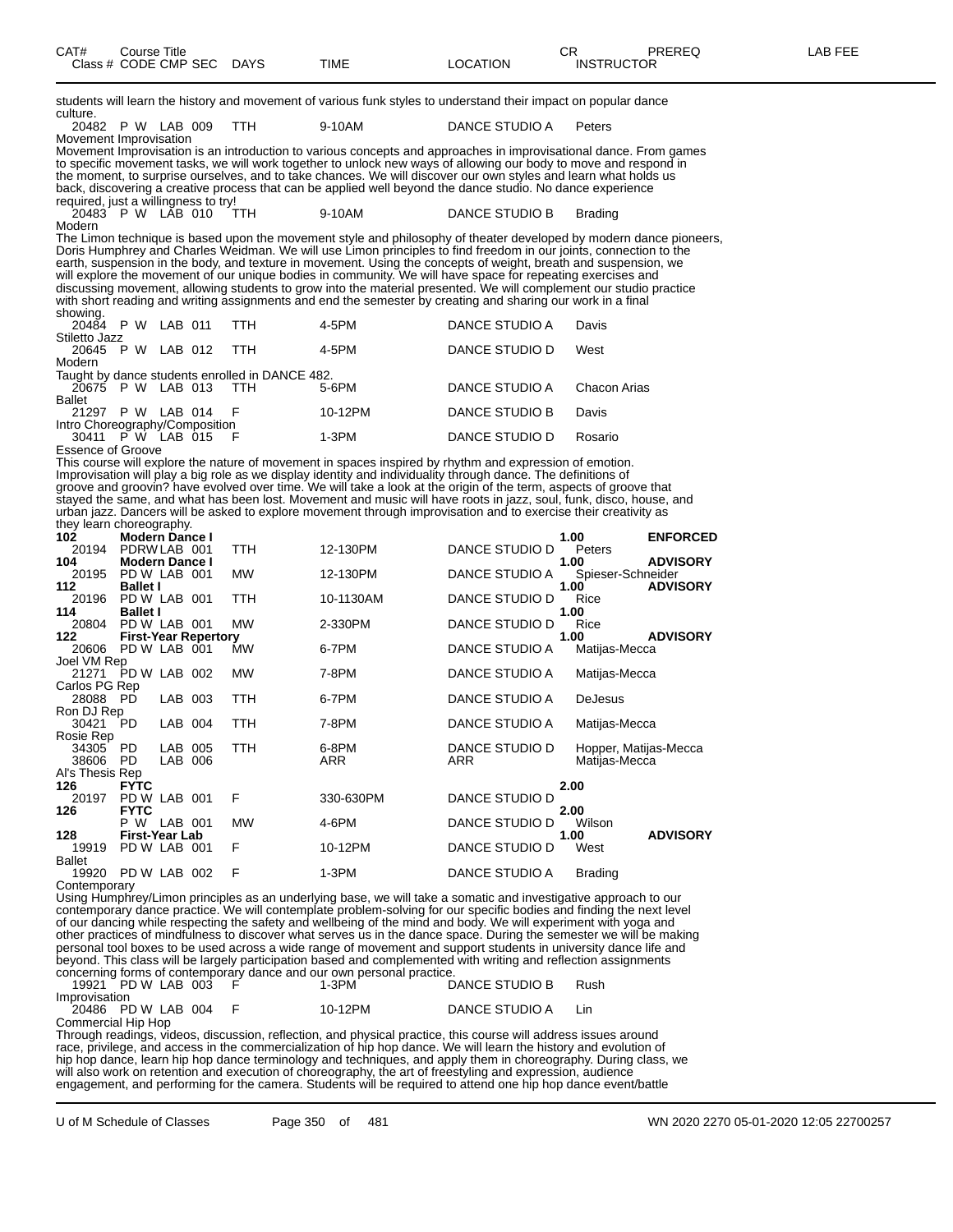| CAT# | Course Title<br>Class # CODE CMP SEC DAYS                                                          |            | TIME  | LOCATION       | СR<br><b>INSTRUCTOR</b> | PREREQ | LAB FEE |
|------|----------------------------------------------------------------------------------------------------|------------|-------|----------------|-------------------------|--------|---------|
|      | outside of class time to gain greater understanding of hip hop culture.<br>LAB 005<br>PD.<br>30422 | <b>TTH</b> | 4-5PM | DANCE STUDIO A | Davis                   |        |         |

30423 PD W LAB 006 F 1-3PM DANCE STUDIO D Rosario 30424 PD W LAB 007 Functional Training Lab The functional training class helps to provide you with the strength, stability, and mobility you need to thrive in your dance life. You use basic functional movement patterns like pushing, pulling, hinging, squatting, rotating, carrying and gait patterns?walking and running?every day. Functional training utilizes exercises that improve your movement proficiency in these primary patterns to give you an edge so you can achieve your goals safely and with good health. Working on specific muscle groups will prepare you to have a better muscle respond in your Dance Tech

| Classes.     |                    |         |           |       |                |        |
|--------------|--------------------|---------|-----------|-------|----------------|--------|
|              | 30425 PD W LAB 008 |         | <b>MW</b> | 4-5PM | DANCE STUDIO B | Wang   |
| 30888 PD     |                    | LAB 009 | МW        | 5-6PM | DANCE STUDIO B | Tavlor |
| West-African |                    |         |           |       |                |        |

Course Description:

In this course, we will uncover the history, context, and techniques of several West-African rhythms and dances that derive from the African civilizations associated with the people of modern-day Ghana, Guinea, Mali, and Senegal. Throughout the semester we will focus on the polyrhythmic nature of the dances, songs, rhythms, folklore traditions, customs, and music. Together as we journey throughout the entirety of this course, we will grow to develop a deeper understanding and appreciation of West-African music, dance, and culture.

Objectives and Learning Outcomes:

Students will gain integrated skills in West-African music, dance performance, and creativity through an influential and holistic learning experience.

Students will learn the importance of this dance genre as an ancient communication system rooted in the relationship between the drummer and the dancer.

Students will learn the basic fundamental techniques of West-African music and dance forms.

Students will acquire analytical, interpretative, evaluative, appreciative, and critical skills relating to West-African music, dance, and culture.

Students will develop collaborative skills needed for teamwork, community building, and social harmony. 36405 PD LAB 010 F 10-12PM DANCE STUDIO B Davis

Intro Choreography/Composition<br>36945 PD LAB 011 F 3-5PM DANCE STUDIO A Torijano

Modern Lab

Bienvenidos! (Welcome)! Start your weekend on Friday afternoon at 3:00 pm dancing to the sounds of Latin American music such as Mambo, Merengue, Bolero, and Salsa; mixed with contemporary dance styles. Learn about the origins of these rich musical styles. Broaden your knowledge and find new ways to identify with South American and Central American music, poetry, literature and the visual arts. In this lab class, I will choreograph

works especially for all of you, also I will encourage you to participate with ideas and perhaps to create materials that potentially could be included for the final presentation.

|                    |                        |         |                            |           | materials that potentially could be included for the illial presentation. |                |                       |                 |
|--------------------|------------------------|---------|----------------------------|-----------|---------------------------------------------------------------------------|----------------|-----------------------|-----------------|
| 132                | Dance Comp 2           |         |                            |           |                                                                           |                | 2.00                  | <b>ADVISORY</b> |
| 20198              | PD W LAB 001           |         |                            | TTH.      | 2-330PM                                                                   | DANCE STUDIO A | <b>Brissey</b>        |                 |
| 202                | <b>Modern Dance II</b> |         |                            |           |                                                                           |                | 1.00                  | <b>ADVISORY</b> |
| 20199              | PD W LAB 001           |         |                            | TTH       | 12-130PM                                                                  | DANCE STUDIO D | Peters                |                 |
| 204                | <b>Modern Dance II</b> |         |                            |           |                                                                           |                | 1.00                  | <b>ADVISORY</b> |
| 20200              | PD W LAB 001           |         |                            | MW        | 12-130PM                                                                  | DANCE STUDIO A | Spieser-Schneider     |                 |
| 212                | <b>Ballet II</b>       |         |                            |           |                                                                           |                | 1.00                  | <b>ADVISORY</b> |
| 20201              | PD W LAB 001           |         |                            | TTH       | 10-1130AM                                                                 | DANCE STUDIO B | <b>Beck</b>           |                 |
| 214                | <b>Ballet II</b>       |         |                            |           |                                                                           |                | 1.00                  | <b>ADVISORY</b> |
| 20202              | PD W LAB 001           |         |                            | <b>MW</b> | 2-330PM                                                                   | DANCE STUDIO B | <b>Beck</b>           |                 |
| 222                |                        |         | <b>Sophomore Repertory</b> |           |                                                                           |                | 1.00                  | <b>ADVISORY</b> |
| 20203              | PD W LAB 001           |         |                            | <b>MW</b> | 6-7PM                                                                     | DANCE STUDIO A | Matijas-Mecca         |                 |
| Joel VM Rep        |                        |         |                            |           |                                                                           |                |                       |                 |
| 20543 PD W LAB 002 |                        |         |                            | <b>MW</b> | 7-8PM                                                                     | DANCE STUDIO A | Matijas-Mecca         |                 |
| Carlos PG Rep      |                        |         |                            |           |                                                                           |                |                       |                 |
| 28089 PD           |                        | LAB 003 |                            | TTH       | 6-7PM                                                                     | DANCE STUDIO A | <b>DeJesus</b>        |                 |
| Ron DJ Rep         |                        |         |                            |           |                                                                           |                |                       |                 |
| 30428 PD           |                        | LAB 004 |                            | TTH       | 7-8PM                                                                     | DANCE STUDIO A | Matijas-Mecca         |                 |
| Rosie Rep          |                        |         |                            |           |                                                                           |                |                       |                 |
| 34560              | PD.                    | LAB 005 |                            | TTH       | 6-8PM                                                                     | DANCE STUDIO D | Hopper, Matijas-Mecca |                 |
| 228                | Sophomore Lab          |         |                            |           |                                                                           |                | 1.00                  | <b>ADVISORY</b> |
| 19922              | PD W LAB 001           |         |                            | F         | 10-12PM                                                                   | DANCE STUDIO D | West                  |                 |
| Ballet             |                        |         |                            |           |                                                                           |                |                       |                 |
| 19923              | PD W LAB               |         | 002                        | F         | $1-3PM$                                                                   | DANCE STUDIO A | <b>Brading</b>        |                 |

**Contemporary** 

Using Humphrey/Limon principles as an underlying base, we will take a somatic and investigative approach to our contemporary dance practice. We will contemplate problem-solving for our specific bodies and finding the next level of our dancing while respecting the safety and wellbeing of the mind and body. We will experiment with yoga and other practices of mindfulness to discover what serves us in the dance space. During the semester we will be making personal tool boxes to be used across a wide range of movement and support students in university dance life and beyond. This class will be largely participation based and complemented with writing and reflection assignments concerning forms of contemporary dance and our own personal practice.

19924 PD W LAB 003 F 1-3PM DANCE STUDIO B Rush Improvisation

20487 PD W LAB 004 F 10-12PM DANCE STUDIO A Lin Commercial Hip Hop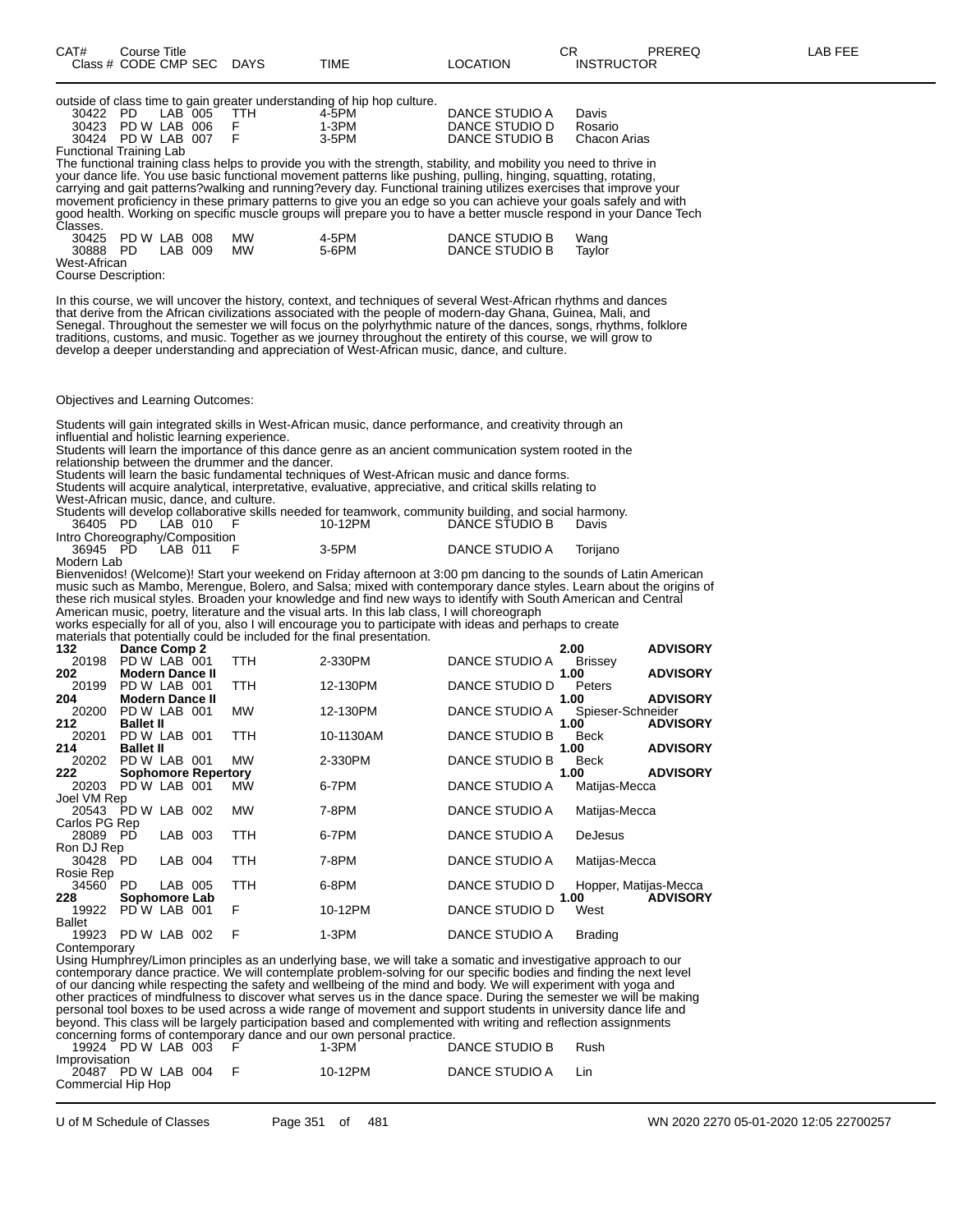Through readings, videos, discussion, reflection, and physical practice, this course will address issues around race, privilege, and access in the commercialization of hip hop dance. We will learn the history and evolution of hip hop dance, learn hip hop dance terminology and techniques, and apply them in choreography. During class, we will also work on retention and execution of choreography, the art of freestyling and expression, audience engagement, and performing for the camera. Students will be required to attend one hip hop dance event/battle outside of class time to gain greater understanding of hip hop culture.

|                         |                      |  | advanced at all and the same discussion all accountants of the the contents. |                |              |
|-------------------------|----------------------|--|------------------------------------------------------------------------------|----------------|--------------|
|                         | 30435 PD LAB 005 TTH |  | 4-5PM                                                                        | DANCE STUDIO A | Davis        |
| 30436 PD                | IAB 006 F            |  | 1-3PM                                                                        | DANCE STUDIO D | Rosario      |
|                         | 30437 PD LAB 007 F   |  | 3-5PM                                                                        | DANCE STUDIO B | Chacon Arias |
| Functional Training Lab |                      |  |                                                                              |                |              |

The functional training class helps to provide you with the strength, stability, and mobility you need to thrive in your dance life. You use basic functional movement patterns like pushing, pulling, hinging, squatting, rotating, carrying and gait patterns?walking and running?every day. Functional training utilizes exercises that improve your movement proficiency in these primary patterns to give you an edge so you can achieve your goals safely and with good health. Working on specific muscle groups will prepare you to have a better muscle respond in your Dance Tech Classes.

| 30438 PD     | LAB 008 | <b>MW</b> | 4-5PM | DANCE STUDIO B | Wang   |
|--------------|---------|-----------|-------|----------------|--------|
| 30889 PD     | LAB 009 | <b>MW</b> | 5-6PM | DANCE STUDIO B | Tavlor |
| West-African |         |           |       |                |        |

Course Description:

In this course, we will uncover the history, context, and techniques of several West-African rhythms and dances that derive from the African civilizations associated with the people of modern-day Ghana, Guinea, Mali, and Senegal. Throughout the semester we will focus on the polyrhythmic nature of the dances, songs, rhythms, folklore traditions, customs, and music. Together as we journey throughout the entirety of this course, we will grow to develop a deeper understanding and appreciation of West-African music, dance, and culture.

#### Objectives and Learning Outcomes:

Students will gain integrated skills in West-African music, dance performance, and creativity through an influential and holistic learning experience.

Students will learn the importance of this dance genre as an ancient communication system rooted in the relationship between the drummer and the dancer.

Students will learn the basic fundamental techniques of West-African music and dance forms. Students will acquire analytical, interpretative, evaluative, appreciative, and critical skills relating to

West-African music, dance, and culture

| <u>WESTANIYAN MUSIY, YANGE, ANG GUNUG, </u> |  |  |          |                                                                                                         |          |
|---------------------------------------------|--|--|----------|---------------------------------------------------------------------------------------------------------|----------|
|                                             |  |  |          | Students will develop collaborative skills needed for teamwork, community building, and social harmony. |          |
| 36406 PD LAB 010 F                          |  |  | 10-12PM  | DANCE STUDIO B                                                                                          | Davis    |
| Intro Choreography/Composition              |  |  |          |                                                                                                         |          |
| 36946 PD LAB 011 F                          |  |  | $3-5$ PM | DANCE STUDIO A                                                                                          | Toriiano |

Modern Lab Bienvenidos! (Welcome)! Start your weekend on Friday afternoon at 3:00 pm dancing to the sounds of Latin American music such as Mambo, Merengue, Bolero, and Salsa; mixed with contemporary dance styles. Learn about the origins of these rich musical styles. Broaden your knowledge and find new ways to identify with South American and Central American music, poetry, literature and the visual arts. In this lab class, I will choreograph works especially for all of you, also I will encourage you to participate with ideas and perhaps to create

materials that potentially could be included for the final presentation.

|                    |                         |         |                          |            | materials that potentially could be included for the illial presentation. |                |                       |                 |
|--------------------|-------------------------|---------|--------------------------|------------|---------------------------------------------------------------------------|----------------|-----------------------|-----------------|
| 232                | Dance Comp 4            |         |                          |            |                                                                           |                | 2.00                  | <b>ADVISORY</b> |
| 20502              | PD W LAB 001            |         |                          | TTH        | 2-330PM                                                                   | DANCE STUDIO D | Chavasse              |                 |
| 246                | <b>Dev Music Dance</b>  |         |                          |            |                                                                           |                | 3.00                  |                 |
| 25317              | PIW LEC 001             |         |                          | <b>MW</b>  | 830-10AM                                                                  | 506 BMT        | Matijas-Mecca         |                 |
| 262                |                         |         | <b>Congolese Dance I</b> |            |                                                                           |                | 1.00                  |                 |
| 20492              | P W LAB 001             |         |                          | TTH        | 4-530PM                                                                   | DANCE STUDIO B | Biza                  |                 |
| 302                | <b>Modern Dance III</b> |         |                          |            |                                                                           |                | 1.00                  | <b>ADVISORY</b> |
| 20501              | PD W LAB 001            |         |                          | <b>TTH</b> | 10-1130AM                                                                 | DANCE STUDIO A | <b>Bascom</b>         |                 |
| 30442              | PD W LAB 002            |         |                          | <b>TTH</b> | 12-130PM                                                                  | DANCE STUDIO A | Frazier               |                 |
| Hip Hop            |                         |         |                          |            |                                                                           |                |                       |                 |
| 304                | <b>Modern Dance III</b> |         |                          |            |                                                                           |                | 1.00                  | <b>ADVISORY</b> |
| 20495              | PD W LAB 001            |         |                          | <b>MW</b>  | 2-330PM                                                                   | DANCE STUDIO A | Godboldo              |                 |
| 312                | <b>Ballet III</b>       |         |                          |            |                                                                           |                | 1.00                  | <b>ADVISORY</b> |
| 20485              | PD W LAB 001            |         |                          | TTH        | 830-10AM                                                                  | DANCE STUDIO D | Jelinkova             |                 |
| 314                | <b>Ballet III</b>       |         |                          |            |                                                                           |                | 1.00                  | <b>ADVISORY</b> |
| 20607              | PD W LAB 001            |         |                          | <b>MW</b>  | 12-130PM                                                                  | DANCE STUDIO D | West                  |                 |
| 322                | <b>Junior Repertory</b> |         |                          |            |                                                                           |                | 1.00                  | <b>ADVISORY</b> |
| 20490              | PD W LAB 001            |         |                          | <b>MW</b>  | 6-7PM                                                                     | DANCE STUDIO A | Matijas-Mecca         |                 |
| Joel VM Rep        |                         |         |                          |            |                                                                           |                |                       |                 |
| 22526              | PD W LAB 002            |         |                          | <b>MW</b>  | 7-8PM                                                                     | DANCE STUDIO A | Matijas-Mecca         |                 |
| Carlos PG Rep      |                         |         |                          |            |                                                                           |                |                       |                 |
| 28090 PD W LAB 003 |                         |         |                          | <b>TTH</b> | 6-7PM                                                                     | DANCE STUDIO A | DeJesus               |                 |
| Ron DJ Rep         |                         |         |                          |            |                                                                           |                |                       |                 |
| 28419              | PD W LAB 004            |         |                          | TTH        | 7-8PM                                                                     | DANCE STUDIO A | Matijas-Mecca         |                 |
| Rosie Rep          |                         |         |                          |            |                                                                           |                |                       |                 |
| 34563 PD           |                         | LAB 005 |                          | TTH        | 6-8PM                                                                     | DANCE STUDIO D | Hopper, Matijas-Mecca |                 |
| 38081              | PD.                     | LAB     | 006                      |            | <b>ARR</b>                                                                | <b>ARR</b>     | Matijas-Mecca         |                 |
| LJ's Rep           |                         |         |                          |            |                                                                           |                |                       |                 |
| 328                | <b>Junior Lab</b>       |         |                          |            |                                                                           |                | 1.00                  | <b>ADVISORY</b> |
| 19925              | PD W LAB 001            |         |                          | F          | 10-12PM                                                                   | DANCE STUDIO D | West                  |                 |
|                    |                         |         |                          |            |                                                                           |                |                       |                 |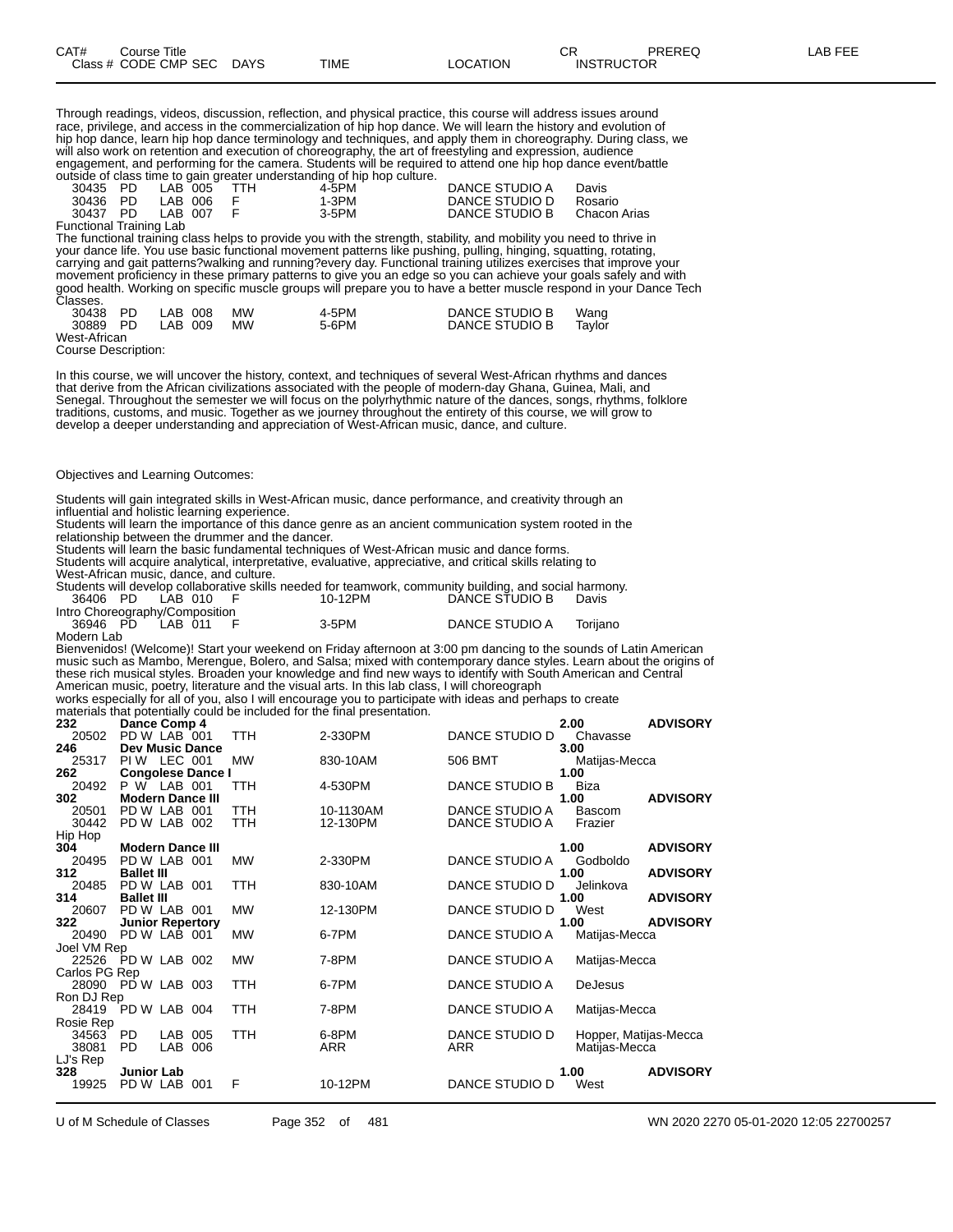| Ballet<br>19926 PD W LAB 002                  |         | F                                                | 1-3PM                                                                                                               | DANCE STUDIO A                   | <b>Brading</b>                                                                                                      |
|-----------------------------------------------|---------|--------------------------------------------------|---------------------------------------------------------------------------------------------------------------------|----------------------------------|---------------------------------------------------------------------------------------------------------------------|
| Contemporary                                  |         |                                                  |                                                                                                                     |                                  |                                                                                                                     |
|                                               |         |                                                  | Using Humphrey/Limon principles as an underlying base, we will take a somatic and investigative approach to our     |                                  |                                                                                                                     |
|                                               |         |                                                  |                                                                                                                     |                                  | contemporary dance practice. We will contemplate problem-solving for our specific bodies and finding the next level |
|                                               |         |                                                  | of our dancing while respecting the safety and wellbeing of the mind and body. We will experiment with yoga and     |                                  |                                                                                                                     |
|                                               |         |                                                  |                                                                                                                     |                                  | other practices of mindfulness to discover what serves us in the dance space. During the semester we will be making |
|                                               |         |                                                  |                                                                                                                     |                                  | personal tool boxes to be used across a wide range of movement and support students in university dance life and    |
|                                               |         |                                                  | beyond. This class will be largely participation based and complemented with writing and reflection assignments     |                                  |                                                                                                                     |
|                                               |         |                                                  | concerning forms of contemporary dance and our own personal practice.                                               |                                  |                                                                                                                     |
| 19927 PD W LAB 003                            |         | F.                                               | 1-3PM                                                                                                               | DANCE STUDIO B                   | Rush                                                                                                                |
| Improvisation                                 |         |                                                  |                                                                                                                     |                                  |                                                                                                                     |
| 20488 PD W LAB 004                            |         | F                                                | 10-12PM                                                                                                             | DANCE STUDIO A                   | Lin                                                                                                                 |
| Commercial Hip Hop                            |         |                                                  |                                                                                                                     |                                  |                                                                                                                     |
|                                               |         |                                                  | Through readings, videos, discussion, reflection, and physical practice, this course will address issues around     |                                  |                                                                                                                     |
|                                               |         |                                                  | race, privilege, and access in the commercialization of hip hop dance. We will learn the history and evolution of   |                                  |                                                                                                                     |
|                                               |         |                                                  |                                                                                                                     |                                  | hip hop dance, learn hip hop dance terminology and techniques, and apply them in choreography. During class, we     |
|                                               |         |                                                  | will also work on retention and execution of choreography, the art of freestyling and expression, audience          |                                  |                                                                                                                     |
|                                               |         |                                                  | engagement, and performing for the camera. Students will be required to attend one hip hop dance event/battle       |                                  |                                                                                                                     |
|                                               |         |                                                  | outside of class time to gain greater understanding of hip hop culture.                                             |                                  |                                                                                                                     |
| 30443 PD W LAB 005                            |         | <b>TTH</b>                                       | 4-5PM                                                                                                               | DANCE STUDIO A                   | Davis                                                                                                               |
| 30444 PD W LAB 006<br>30445 PD W LAB 007      |         | F<br>F                                           | 1-3PM<br>3-5PM                                                                                                      | DANCE STUDIO D<br>DANCE STUDIO B | Rosario<br>Chacon Arias                                                                                             |
| Functional Training Lab                       |         |                                                  |                                                                                                                     |                                  |                                                                                                                     |
|                                               |         |                                                  | The functional training class helps to provide you with the strength, stability, and mobility you need to thrive in |                                  |                                                                                                                     |
|                                               |         |                                                  | your dance life. You use basic functional movement patterns like pushing, pulling, hinging, squatting, rotating,    |                                  |                                                                                                                     |
|                                               |         |                                                  | carrying and gait patterns?walking and running?every day. Functional training utilizes exercises that improve your  |                                  |                                                                                                                     |
|                                               |         |                                                  |                                                                                                                     |                                  | movement proficiency in these primary patterns to give you an edge so you can achieve your goals safely and with    |
|                                               |         |                                                  |                                                                                                                     |                                  | good health. Working on specific muscle groups will prepare you to have a better muscle respond in your Dance Tech  |
| Classes.                                      |         |                                                  |                                                                                                                     |                                  |                                                                                                                     |
| 30446 PD W LAB 008                            |         | MW.                                              | 4-5PM                                                                                                               | DANCE STUDIO B                   | Wang                                                                                                                |
| 30890 PD                                      | LAB 009 | MW.                                              | 5-6PM                                                                                                               | DANCE STUDIO B                   | Taylor                                                                                                              |
| West-African                                  |         |                                                  |                                                                                                                     |                                  |                                                                                                                     |
| <b>Course Description:</b>                    |         |                                                  |                                                                                                                     |                                  |                                                                                                                     |
|                                               |         |                                                  | In this course, we will uncover the history, context, and techniques of several West-African rhythms and dances     |                                  |                                                                                                                     |
|                                               |         |                                                  | that derive from the African civilizations associated with the people of modern-day Ghana, Guinea, Mali, and        |                                  |                                                                                                                     |
|                                               |         |                                                  |                                                                                                                     |                                  | Senegal. Throughout the semester we will focus on the polyrhythmic nature of the dances, songs, rhythms, folklore   |
|                                               |         |                                                  | traditions, customs, and music. Together as we journey throughout the entirety of this course, we will grow to      |                                  |                                                                                                                     |
|                                               |         |                                                  | develop a deeper understanding and appreciation of West-African music, dance, and culture.                          |                                  |                                                                                                                     |
|                                               |         |                                                  |                                                                                                                     |                                  |                                                                                                                     |
|                                               |         |                                                  |                                                                                                                     |                                  |                                                                                                                     |
|                                               |         |                                                  |                                                                                                                     |                                  |                                                                                                                     |
| Objectives and Learning Outcomes:             |         |                                                  |                                                                                                                     |                                  |                                                                                                                     |
|                                               |         |                                                  | Students will gain integrated skills in West-African music, dance performance, and creativity through an            |                                  |                                                                                                                     |
| influential and holistic learning experience. |         |                                                  |                                                                                                                     |                                  |                                                                                                                     |
|                                               |         |                                                  | Students will learn the importance of this dance genre as an ancient communication system rooted in the             |                                  |                                                                                                                     |
|                                               |         | relationship between the drummer and the dancer. |                                                                                                                     |                                  |                                                                                                                     |
|                                               |         |                                                  | Students will learn the basic fundamental techniques of West-African music and dance forms.                         |                                  |                                                                                                                     |
|                                               |         |                                                  | Students will acquire analytical, interpretative, evaluative, appreciative, and critical skills relating to         |                                  |                                                                                                                     |
| West-African music, dance, and culture.       |         |                                                  |                                                                                                                     |                                  |                                                                                                                     |
|                                               |         |                                                  | Students will develop collaborative skills needed for teamwork, community building, and social harmony.             |                                  |                                                                                                                     |
| 36407 PD                                      | LAB 010 | F                                                | 10-12PM                                                                                                             | DANCE STUDIO B                   | Davis                                                                                                               |
| Intro Choreography/Composition                |         |                                                  |                                                                                                                     |                                  |                                                                                                                     |
| 36948 PD                                      | LAB 011 | F                                                | $3-5$ PM                                                                                                            | DANCE STUDIO A                   | Torijano                                                                                                            |
| Modern Lab                                    |         |                                                  |                                                                                                                     |                                  |                                                                                                                     |
|                                               |         |                                                  |                                                                                                                     |                                  | Bienvenidos! (Welcome)! Start your weekend on Friday afternoon at 3:00 pm dancing to the sounds of Latin American   |
|                                               |         |                                                  |                                                                                                                     |                                  | music such as Mambo, Merengue, Bolero, and Salsa; mixed with contemporary dance styles. Learn about the origins of  |
|                                               |         |                                                  | these rich musical styles. Broaden your knowledge and find new ways to identify with South American and Central     |                                  |                                                                                                                     |

American music, poetry, literature and the visual arts. In this lab class, I will choreograph works especially for all of you, also I will encourage you to participate with ideas and perhaps to create

materials that potentially could be included for the final presentation.

| 342                           | <b>World Dance</b>        |           |            |                                                                    |                | 3.00     |
|-------------------------------|---------------------------|-----------|------------|--------------------------------------------------------------------|----------------|----------|
| 30472 P                       |                           | LEC 001   | <b>MW</b>  | 10-1130AM                                                          | <b>B830 EQ</b> | Genne    |
|                               |                           |           |            | This class is a meet-together with RCHUMS 235 and meets in B830EQ. |                |          |
| 347                           | <b>Dancing Cities</b>     |           |            |                                                                    |                | 3.00     |
| 33949                         | PL                        | LEC 001   | <b>MW</b>  | 12-130PM                                                           | 2265 NQ        | Kane     |
| 348                           | <b>Africanist Trad</b>    |           |            |                                                                    |                | 3.00     |
| 20493 PD W LEC 001            |                           |           | MW         | 10-1130AM                                                          | DANCE STUDIO B | Wilson   |
| 372                           | <b>Dance Production</b>   |           |            |                                                                    |                | 2.00     |
| 20500 PD W LEC 001            |                           |           | <b>TTH</b> | 2-330PM                                                            | DANCE STUDIO C | Cole     |
| 391                           | <b>Thesis Project Lab</b> |           |            |                                                                    |                | 1.00     |
| 24508                         | - PD                      | $LAB$ 001 |            | <b>ARR</b>                                                         | <b>ARR</b>     | Gonzalez |
| Alexandria Davis' Rep         |                           |           |            |                                                                    |                |          |
| 30558                         | PD.                       | LAB 002   |            | <b>ARR</b>                                                         | <b>ARR</b>     | Kane     |
| 30557 PD                      |                           | LAB 003   |            | <b>ARR</b>                                                         | <b>ARR</b>     | Chavasse |
| Jen Peters' & Sherry Lin Reps |                           |           |            |                                                                    |                |          |
| 30559                         | - PD                      | LAB 004   |            | <b>ARR</b>                                                         | <b>ARR</b>     | Croft    |
|                               |                           |           |            |                                                                    |                |          |

U of M Schedule of Classes Page 353 of 481 WN 2020 2270 05-01-2020 12:05 22700257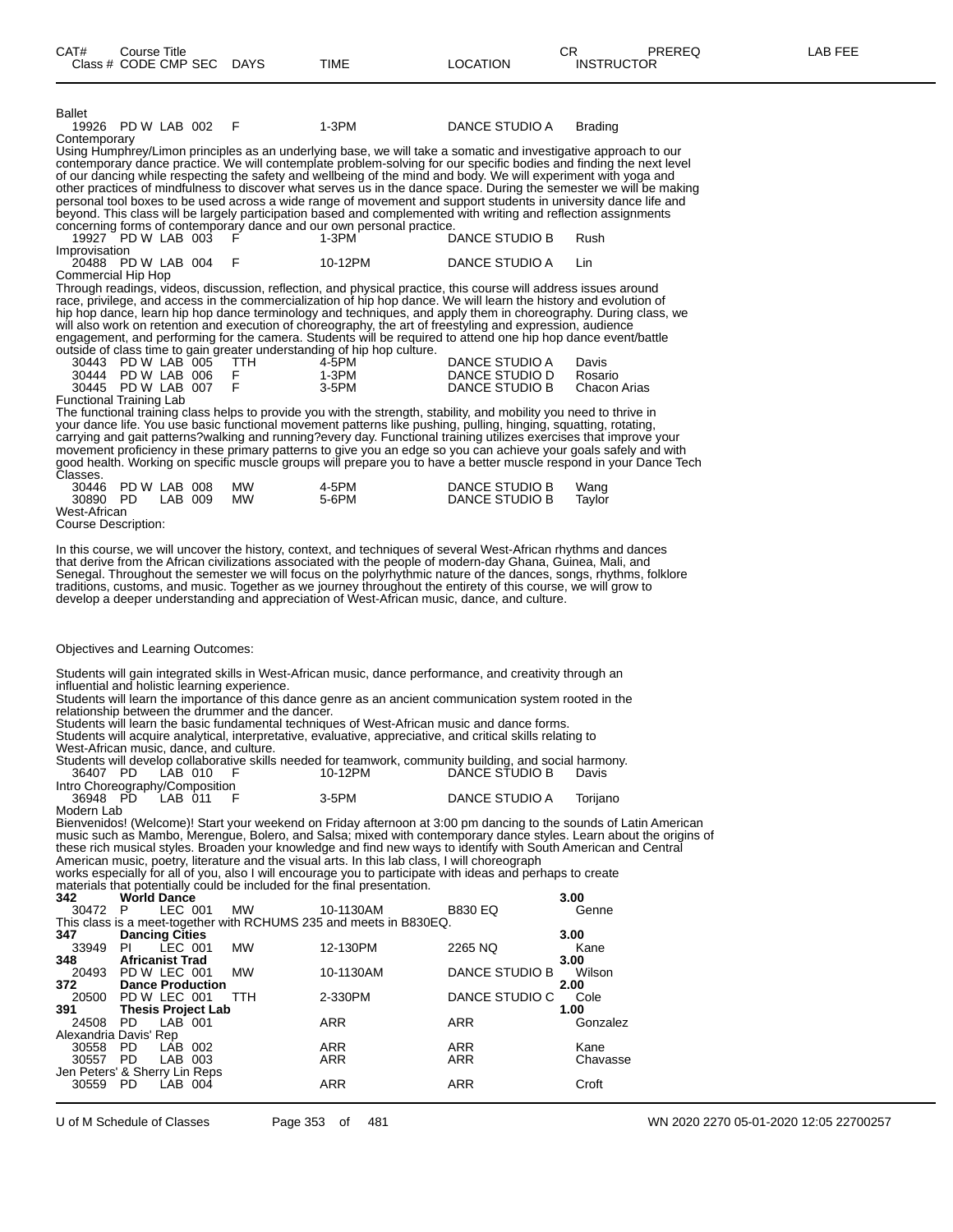| CAT#<br>Class # CODE CMP SEC DAYS | Course Title                           |         |            | <b>TIME</b> | <b>LOCATION</b> | <b>CR</b> | <b>INSTRUCTOR</b> | PREREQ                | LAB FEE |
|-----------------------------------|----------------------------------------|---------|------------|-------------|-----------------|-----------|-------------------|-----------------------|---------|
|                                   |                                        |         |            |             |                 |           |                   |                       |         |
| 38522 PD                          |                                        | LAB 005 |            | ARR         | ARR             |           | <b>Brissey</b>    |                       |         |
| Mario's Rep                       |                                        |         |            |             |                 |           |                   |                       |         |
| 38727 PD                          |                                        | LAB 006 |            | <b>ARR</b>  | ARR             |           | <b>Bascom</b>     |                       |         |
| Megan's Thesis Rep                |                                        |         |            |             |                 |           |                   |                       |         |
| 402<br>20499                      | <b>Modern Dance IV</b><br>PD W LAB 001 |         | <b>TTH</b> | 10-1130AM   | DANCE STUDIO A  | 1.00      | <b>Bascom</b>     | <b>ADVISORY</b>       |         |
| 30447                             | PD W LAB 002                           |         | <b>TTH</b> | 12-130PM    | DANCE STUDIO A  |           | Frazier           |                       |         |
| Hip Hop                           |                                        |         |            |             |                 |           |                   |                       |         |
| 404                               | <b>Modern Dance IV</b>                 |         |            |             |                 | 1.00      |                   | <b>ADVISORY</b>       |         |
| 20494                             | PD W LAB 001                           |         | <b>MW</b>  | 2-330PM     | DANCE STUDIO A  |           | Godboldo          |                       |         |
| 412                               | <b>Ballet IV</b>                       |         |            |             |                 | 1.00      |                   | <b>ADVISORY</b>       |         |
| 20498                             | PD W LAB 001                           |         | <b>TTH</b> | 830-10AM    | DANCE STUDIO D  |           | Jelinkova         |                       |         |
| 414                               | <b>Ballet IV</b>                       |         |            |             |                 | 1.00      |                   | <b>ADVISORY</b>       |         |
| 20497                             | PD W LAB 001                           |         | <b>MW</b>  | 12-130PM    | DANCE STUDIO D  | West      |                   |                       |         |
| 422                               | <b>Senior Repertory</b>                |         |            |             |                 | 1.00      |                   | <b>ADVISORY</b>       |         |
| 20491                             | PD W LAB 001                           |         | <b>MW</b>  | 6-7PM       | DANCE STUDIO A  |           | Matijas-Mecca     |                       |         |
| Joel VM Rep<br>20544 PD W LAB 002 |                                        |         | <b>MW</b>  | 7-8PM       | DANCE STUDIO A  |           | Matijas-Mecca     |                       |         |
| Carlos PG Rep                     |                                        |         |            |             |                 |           |                   |                       |         |
| 28091 PD W LAB 003                |                                        |         | TTH        | 6-7PM       | DANCE STUDIO A  |           | <b>DeJesus</b>    |                       |         |
| Ron DJ Rep                        |                                        |         |            |             |                 |           |                   |                       |         |
| 30448 PD W LAB 004                |                                        |         | <b>TTH</b> | 7-8PM       | DANCE STUDIO A  |           | Matijas-Mecca     |                       |         |
| Rosie Rep                         |                                        |         |            |             |                 |           |                   |                       |         |
| 34623                             | PD.                                    | LAB 005 | <b>TTH</b> | 6-8PM       | DANCE STUDIO D  |           |                   | Hopper, Matijas-Mecca |         |
| 428                               | <b>Senior Lab</b>                      |         |            |             |                 | 1.00      |                   | <b>ADVISORY</b>       |         |
| 19928                             | PD W LAB 001                           |         | F          | 10-12PM     | DANCE STUDIO D  | West      |                   |                       |         |
| Ballet                            |                                        |         |            |             |                 |           |                   |                       |         |
| 19929                             | PD W LAB 002                           |         | F          | $1-3PM$     | DANCE STUDIO A  |           | <b>Brading</b>    |                       |         |

Contemporary

Using Humphrey/Limon principles as an underlying base, we will take a somatic and investigative approach to our contemporary dance practice. We will contemplate problem-solving for our specific bodies and finding the next level of our dancing while respecting the safety and wellbeing of the mind and body. We will experiment with yoga and other practices of mindfulness to discover what serves us in the dance space. During the semester we will be making personal tool boxes to be used across a wide range of movement and support students in university dance life and beyond. This class will be largely participation based and complemented with writing and reflection assignments concerning forms of contemporary dance and our own personal practice.

19930 PD W LAB 003 F 1-3PM DANCE STUDIO B Rush Improvisation 20489 PD W LAB 004 F 10-12PM DANCE STUDIO A Lin Commercial Hip Hop

Through readings, videos, discussion, reflection, and physical practice, this course will address issues around race, privilege, and access in the commercialization of hip hop dance. We will learn the history and evolution of hip hop dance, learn hip hop dance terminology and techniques, and apply them in choreography. During class, we will also work on retention and execution of choreography, the art of freestyling and expression, audience engagement, and performing for the camera. Students will be required to attend one hip hop dance event/battle outside of class time to gain greater understanding of hip hop culture.

|                        |  | atonao or olaco timo to gain groator amaorotamang or mp mop caltarol |                |              |
|------------------------|--|----------------------------------------------------------------------|----------------|--------------|
| 30449 PD W LAB 005 TTH |  | 4-5PM                                                                | DANCE STUDIO A | Davis        |
| 30450 PD W LAB 006     |  | 1-3PM                                                                | DANCE STUDIO D | Rosario      |
| 30451 PD W LAB 007     |  | 3-5PM                                                                | DANCE STUDIO B | Chacon Arias |
|                        |  |                                                                      |                |              |

Functional Training Lab

The functional training class helps to provide you with the strength, stability, and mobility you need to thrive in your dance life. You use basic functional movement patterns like pushing, pulling, hinging, squatting, rotating, carrying and gait patterns?walking and running?every day. Functional training utilizes exercises that improve your movement proficiency in these primary patterns to give you an edge so you can achieve your goals safely and with good health. Working on specific muscle groups will prepare you to have a better muscle respond in your Dance Tech Classes.

| 30452 PD W LAB 008 MW |  |      | 4-5PM | DANCE STUDIO B | Wang   |  |
|-----------------------|--|------|-------|----------------|--------|--|
| 30891 PD LAB 009      |  | MW M | 5-6PM | DANCE STUDIO B | Taylor |  |
| Wast African          |  |      |       |                |        |  |

West-African Course Description:

In this course, we will uncover the history, context, and techniques of several West-African rhythms and dances that derive from the African civilizations associated with the people of modern-day Ghana, Guinea, Mali, and Senegal. Throughout the semester we will focus on the polyrhythmic nature of the dances, songs, rhythms, folklore traditions, customs, and music. Together as we journey throughout the entirety of this course, we will grow to develop a deeper understanding and appreciation of West-African music, dance, and culture.

Objectives and Learning Outcomes:

Students will gain integrated skills in West-African music, dance performance, and creativity through an influential and holistic learning experience.

Students will learn the importance of this dance genre as an ancient communication system rooted in the relationship between the drummer and the dancer.

Students will learn the basic fundamental techniques of West-African music and dance forms. Students will acquire analytical, interpretative, evaluative, appreciative, and critical skills relating to West-African music, dance, and culture.

Students will develop collaborative skills needed for teamwork, community building, and social harmony.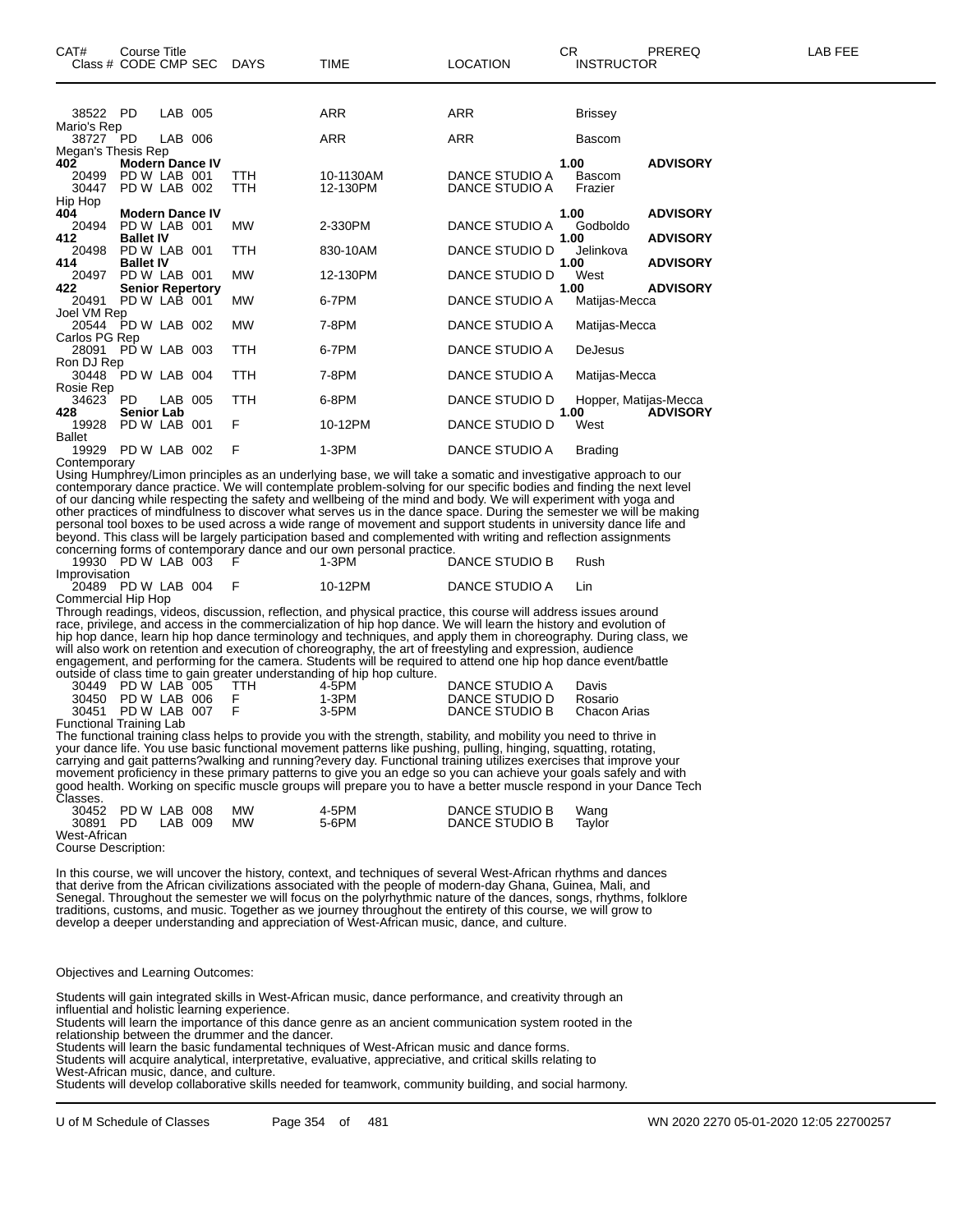| CAT#<br>Class # CODE CMP SEC DAYS                                                                                                               | Course Title                                                                                                                                                 |                                                                                                                                             |                        | TIME                                                                                                                                                                                                                                                                                                                                                                                                                                                                                                                                                                                                                                                                                                                                                                                                                                                                                                                                                                                                                                                                                                                                                                                                                                                                                  | <b>LOCATION</b>                                                                                                                | CR<br><b>INSTRUCTOR</b>                                                                                                                                                 | PREREQ                             | LAB FEE |
|-------------------------------------------------------------------------------------------------------------------------------------------------|--------------------------------------------------------------------------------------------------------------------------------------------------------------|---------------------------------------------------------------------------------------------------------------------------------------------|------------------------|---------------------------------------------------------------------------------------------------------------------------------------------------------------------------------------------------------------------------------------------------------------------------------------------------------------------------------------------------------------------------------------------------------------------------------------------------------------------------------------------------------------------------------------------------------------------------------------------------------------------------------------------------------------------------------------------------------------------------------------------------------------------------------------------------------------------------------------------------------------------------------------------------------------------------------------------------------------------------------------------------------------------------------------------------------------------------------------------------------------------------------------------------------------------------------------------------------------------------------------------------------------------------------------|--------------------------------------------------------------------------------------------------------------------------------|-------------------------------------------------------------------------------------------------------------------------------------------------------------------------|------------------------------------|---------|
| 36408 PD                                                                                                                                        |                                                                                                                                                              | LAB 010                                                                                                                                     | F                      | 10-12PM                                                                                                                                                                                                                                                                                                                                                                                                                                                                                                                                                                                                                                                                                                                                                                                                                                                                                                                                                                                                                                                                                                                                                                                                                                                                               | DANCE STUDIO B                                                                                                                 | Davis                                                                                                                                                                   |                                    |         |
| Intro Choreography/Composition<br>36949 PD                                                                                                      |                                                                                                                                                              | LAB 011                                                                                                                                     | - F                    | $3-5$ PM                                                                                                                                                                                                                                                                                                                                                                                                                                                                                                                                                                                                                                                                                                                                                                                                                                                                                                                                                                                                                                                                                                                                                                                                                                                                              | DANCE STUDIO A                                                                                                                 | Torijano                                                                                                                                                                |                                    |         |
| Modern Lab<br>442                                                                                                                               | Screendance                                                                                                                                                  |                                                                                                                                             |                        | Bienvenidos! (Welcome)! Start your weekend on Friday afternoon at 3:00 pm dancing to the sounds of Latin American<br>music such as Mambo, Merengue, Bolero, and Salsa; mixed with contemporary dance styles. Learn about the origins of<br>these rich musical styles. Broaden your knowledge and find new ways to identify with South American and Central<br>American music, poetry, literature and the visual arts. In this lab class, I will choreograph<br>works especially for all of you, also I will encourage you to participate with ideas and perhaps to create<br>materials that potentially could be included for the final presentation.                                                                                                                                                                                                                                                                                                                                                                                                                                                                                                                                                                                                                                 |                                                                                                                                | 3.00                                                                                                                                                                    |                                    |         |
| 20516 PD W LEC 001                                                                                                                              |                                                                                                                                                              |                                                                                                                                             | F                      | 9-12PM                                                                                                                                                                                                                                                                                                                                                                                                                                                                                                                                                                                                                                                                                                                                                                                                                                                                                                                                                                                                                                                                                                                                                                                                                                                                                | LEC RM 1 MLB                                                                                                                   | <b>Brissey</b>                                                                                                                                                          |                                    |         |
| 482                                                                                                                                             | <b>Teaching Methods</b>                                                                                                                                      |                                                                                                                                             |                        | This course examines the creative potential of integrating choreography and technology through projects in<br>experimental video, social media and the internet, interactive performance, improvisation, and sound design.<br>Supplemental screenings and readings will provide historical and theoretical context to inspire new possibilities<br>for pursuing mediated choreographic practices. We will broadly consider the term "choreography" to research the<br>ways in which bodies and information move through time and space via a multitude of technological infrastructures.<br>We will discuss what becomes identified as "technology" and the social, political, and ecological consequences of<br>engaging with these systems. Critical attention will be given to the relationship between technology and<br>visibility, specifically in regard to race, gender, sexuality, class, and ability. Through what labor do<br>technological systems come into the world and who benefits from their being here? Each student will write a<br>treatment for a final project of their own design which can take shape in a variety of forms: video, essay, live<br>performance, etc. As a class, we will organize a public event to share final projects with the community. |                                                                                                                                | 3.00                                                                                                                                                                    | <b>ENFORCED</b>                    |         |
| 20277 PDRW LEC 001<br>Dance 482.001 will meet in Studio A                                                                                       |                                                                                                                                                              |                                                                                                                                             | <b>MW</b>              | 9-11AM                                                                                                                                                                                                                                                                                                                                                                                                                                                                                                                                                                                                                                                                                                                                                                                                                                                                                                                                                                                                                                                                                                                                                                                                                                                                                | ARR                                                                                                                            | Beck                                                                                                                                                                    |                                    |         |
| 34625 PDR LEC 002                                                                                                                               |                                                                                                                                                              |                                                                                                                                             | <b>TTH</b>             | 4-6PM                                                                                                                                                                                                                                                                                                                                                                                                                                                                                                                                                                                                                                                                                                                                                                                                                                                                                                                                                                                                                                                                                                                                                                                                                                                                                 | ARR                                                                                                                            | West                                                                                                                                                                    |                                    |         |
| Dance 482.002 will meet in Studio A.<br>494                                                                                                     | <b>Senior Concert</b>                                                                                                                                        |                                                                                                                                             |                        |                                                                                                                                                                                                                                                                                                                                                                                                                                                                                                                                                                                                                                                                                                                                                                                                                                                                                                                                                                                                                                                                                                                                                                                                                                                                                       |                                                                                                                                | 4.00                                                                                                                                                                    | <b>ADVISORY</b>                    |         |
| 21304 PD W LAB 001<br>30456 PD                                                                                                                  |                                                                                                                                                              | LAB 002                                                                                                                                     | M<br>м                 | 9-10AM<br>4-5PM                                                                                                                                                                                                                                                                                                                                                                                                                                                                                                                                                                                                                                                                                                                                                                                                                                                                                                                                                                                                                                                                                                                                                                                                                                                                       | DANCE STUDIO C<br>ARR                                                                                                          | Cole<br>Cole                                                                                                                                                            |                                    |         |
| 496                                                                                                                                             | <b>Special Topics</b>                                                                                                                                        |                                                                                                                                             |                        | DANCE 494.002 will be held in Mary Cole's office - Room 3501 in the dance building.                                                                                                                                                                                                                                                                                                                                                                                                                                                                                                                                                                                                                                                                                                                                                                                                                                                                                                                                                                                                                                                                                                                                                                                                   |                                                                                                                                | 1.00-3.00                                                                                                                                                               |                                    |         |
| 34630 PI<br>Therapeutic Kinesiology                                                                                                             |                                                                                                                                                              | LEC 001                                                                                                                                     | <b>TTH</b>             | 830-10AM                                                                                                                                                                                                                                                                                                                                                                                                                                                                                                                                                                                                                                                                                                                                                                                                                                                                                                                                                                                                                                                                                                                                                                                                                                                                              | DANCE STUDIO C                                                                                                                 | Neslund                                                                                                                                                                 |                                    |         |
| conditions that limit physical performance.                                                                                                     |                                                                                                                                                              |                                                                                                                                             |                        | provides fundamental theories, applications, and personal experiences necessary for a comprehensive understanding<br>of relationships between fitness, physical activity, health and well-being. The study of body mass regulation<br>including the understanding of food, digestion, metabolism, and different intervention strategies such as a diet<br>and exercise are also addressed, while students will learn assessment principles and techniques. The course seeks<br>to increase student understanding of human physiology during exercise under environments and physiological                                                                                                                                                                                                                                                                                                                                                                                                                                                                                                                                                                                                                                                                                             |                                                                                                                                |                                                                                                                                                                         |                                    |         |
| 497                                                                                                                                             | <b>Independent Study</b><br>D                                                                                                                                | $IND +$                                                                                                                                     |                        | ARR                                                                                                                                                                                                                                                                                                                                                                                                                                                                                                                                                                                                                                                                                                                                                                                                                                                                                                                                                                                                                                                                                                                                                                                                                                                                                   | ARR                                                                                                                            | 1.00-3.00                                                                                                                                                               | <b>ADVISORY</b>                    |         |
| 498<br>20205<br>20660<br>20661<br>20662<br>20663<br>20664<br>20665<br>20666<br>20667<br>502<br>34629<br>505<br>27801<br>27802<br>27803<br>27804 | <b>Field Experience</b><br>PD.<br>PD<br>PD.<br>PD<br>PD<br><b>PD</b><br>PD<br>PD<br>PD.<br>RIA 2<br>PDR LEC 001<br>RIA <sub>3</sub><br>PD.<br>PD<br>PD<br>PD | LAB 001<br>LAB 002<br>LAB 003<br>LAB 004<br>LAB 005<br>LAB 006<br>LAB 007<br>LAB 008<br>LAB 009<br>LEC 002<br>LEC 003<br>LEC 004<br>LEC 005 | MW                     | ARR<br>ARR<br>ARR<br>ARR<br><b>ARR</b><br><b>ARR</b><br>ARR<br>ARR<br>ARR<br>9-1030AM<br>ARR<br><b>ARR</b><br><b>ARR</b><br><b>ARR</b>                                                                                                                                                                                                                                                                                                                                                                                                                                                                                                                                                                                                                                                                                                                                                                                                                                                                                                                                                                                                                                                                                                                                                | ARR<br>ARR<br>ARR<br>ARR<br><b>ARR</b><br><b>ARR</b><br>ARR<br>ARR<br>ARR<br>DANCE STUDIO D<br>ARR<br>ARR<br>ARR<br><b>ARR</b> | 1.00-3.00<br>Wilson<br>Matijas-Mecca<br>Deyoung Jr<br>Chavasse<br>Torijano<br>Rice<br>Cole<br>Fogel<br>3.00<br>Kane<br>1.00<br>Kane<br>Wilson<br>Chavasse<br>Deyoung Jr | <b>ADVISORY</b><br><b>ENFORCED</b> |         |
| 27805<br>27806<br>511<br>19918<br>20505<br>21310<br><b>Ballet</b>                                                                               | PD<br>PD.<br><b>Ballet</b><br>PD W LAB 001<br>PD W LAB 002<br>PD W LAB 003                                                                                   | LEC 006<br><b>LEC 007</b>                                                                                                                   | MW<br>TTH<br>F.        | <b>ARR</b><br>ARR<br>12-130PM<br>830-10AM<br>10-12PM                                                                                                                                                                                                                                                                                                                                                                                                                                                                                                                                                                                                                                                                                                                                                                                                                                                                                                                                                                                                                                                                                                                                                                                                                                  | ARR<br>ARR<br>DANCE STUDIO D<br>DANCE STUDIO D<br>DANCE STUDIO D                                                               | Croft<br>Sparling<br>1.00<br>West<br>Jelinkova<br>West                                                                                                                  | <b>ADVISORY</b>                    |         |
| 36621<br>513                                                                                                                                    | PD.<br><b>Modern Dance</b>                                                                                                                                   | LAB 006                                                                                                                                     | <b>MW</b>              | 2-330PM                                                                                                                                                                                                                                                                                                                                                                                                                                                                                                                                                                                                                                                                                                                                                                                                                                                                                                                                                                                                                                                                                                                                                                                                                                                                               | ARR                                                                                                                            | Rice<br>1.00                                                                                                                                                            | <b>ADVISORY</b>                    |         |
| 13093<br>20503<br>21308<br>Modern Lab                                                                                                           | PDRW LAB 001<br>PD W LAB 002<br>PD                                                                                                                           | LAB 003                                                                                                                                     | <b>MW</b><br>TTH<br>F. | 2-330PM<br>10-1130AM<br>3-5PM                                                                                                                                                                                                                                                                                                                                                                                                                                                                                                                                                                                                                                                                                                                                                                                                                                                                                                                                                                                                                                                                                                                                                                                                                                                         | DANCE STUDIO A<br>DANCE STUDIO A<br>DANCE STUDIO A                                                                             | Godboldo<br>Bascom<br>Torijano                                                                                                                                          |                                    |         |
| 28077<br>Hip Hop                                                                                                                                | PD W LAB 004                                                                                                                                                 |                                                                                                                                             | TTH                    | 12-130PM                                                                                                                                                                                                                                                                                                                                                                                                                                                                                                                                                                                                                                                                                                                                                                                                                                                                                                                                                                                                                                                                                                                                                                                                                                                                              | DANCE STUDIO A                                                                                                                 | Frazier                                                                                                                                                                 |                                    |         |
| 519                                                                                                                                             | <b>IS: Dance Technique</b><br>D                                                                                                                              | $IND +$                                                                                                                                     |                        | ARR                                                                                                                                                                                                                                                                                                                                                                                                                                                                                                                                                                                                                                                                                                                                                                                                                                                                                                                                                                                                                                                                                                                                                                                                                                                                                   | <b>ARR</b>                                                                                                                     | 1.00-3.00                                                                                                                                                               |                                    |         |

U of M Schedule of Classes Page 355 of 481 WN 2020 2270 05-01-2020 12:05 22700257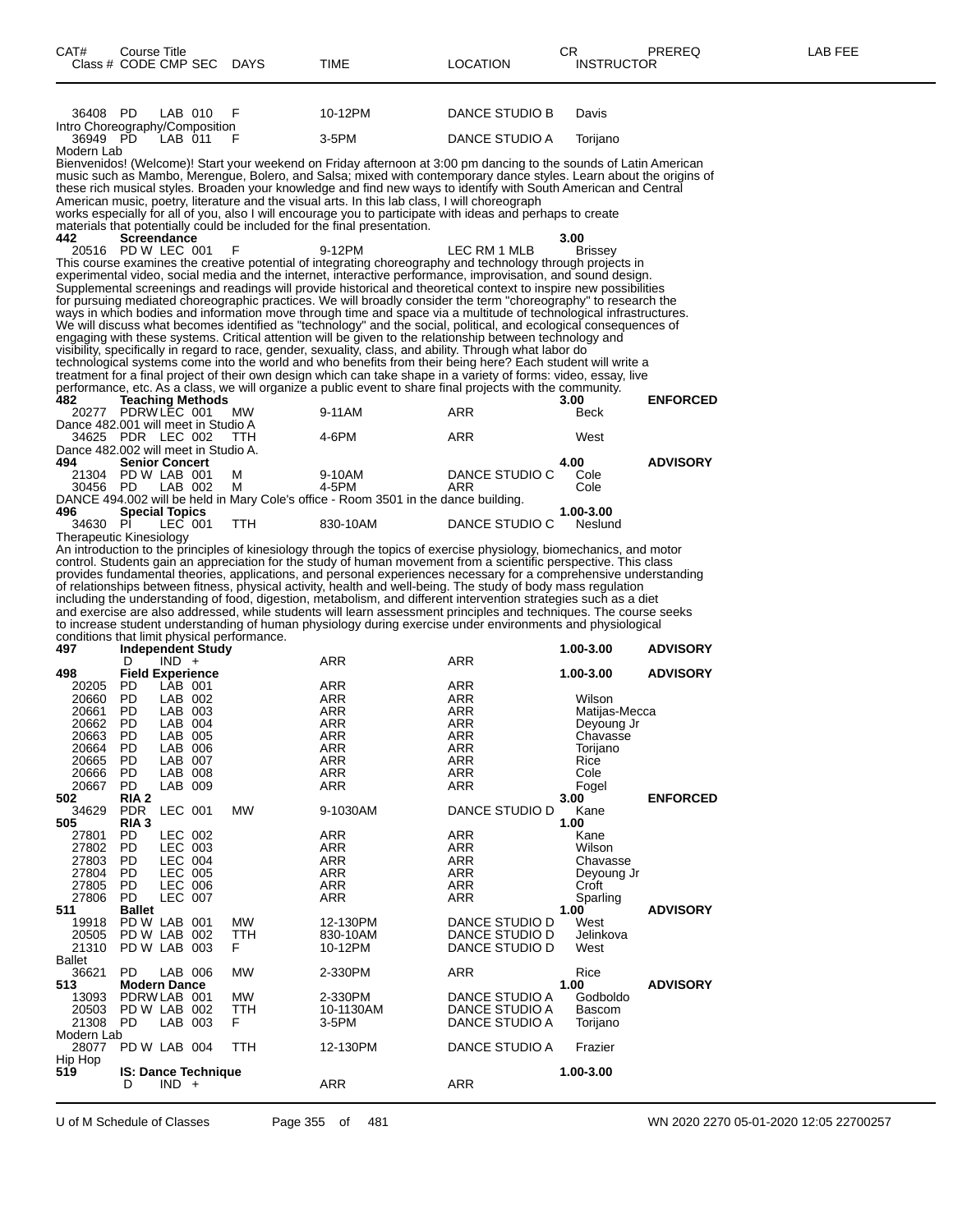| CAT#<br>Class # CODE CMP SEC                       | Course Title                  |                           |                             | DAYS       | <b>TIME</b>                                                                                                                                                                                                                   | LOCATION                         | СR<br>PREREQ<br>LAB FEE<br><b>INSTRUCTOR</b>                                                                       |  |
|----------------------------------------------------|-------------------------------|---------------------------|-----------------------------|------------|-------------------------------------------------------------------------------------------------------------------------------------------------------------------------------------------------------------------------------|----------------------------------|--------------------------------------------------------------------------------------------------------------------|--|
|                                                    |                               |                           |                             |            |                                                                                                                                                                                                                               |                                  |                                                                                                                    |  |
| 521<br>19931                                       | UDC<br>PD W LAB 001           |                           |                             | MW         | 6-7PM                                                                                                                                                                                                                         | DANCE STUDIO A                   | 1.00<br><b>ADVISORY</b><br>Matijas-Mecca                                                                           |  |
| Joel VM Rep<br>20545 PD W LAB 002<br>Carlos PG Rep |                               |                           |                             | MW         | 7-8PM                                                                                                                                                                                                                         | DANCE STUDIO A                   | Matijas-Mecca                                                                                                      |  |
| 28240 PD<br>Ron DJ Rep                             |                               | LAB 003                   |                             | TTH        | 6-7PM                                                                                                                                                                                                                         | DANCE STUDIO A                   | DeJesus                                                                                                            |  |
| 30457<br>Rosie Rep                                 | PD                            | LAB 004                   |                             | TTH        | 7-8PM                                                                                                                                                                                                                         | DANCE STUDIO A                   | Matijas-Mecca                                                                                                      |  |
| 34631<br>529                                       | PD<br>IS: Perform/Rep         | LAB 005                   |                             | ттн        | 6-8PM                                                                                                                                                                                                                         | DANCE STUDIO D                   | Hopper, Matijas-Mecca<br>1.00-3.00                                                                                 |  |
| 532                                                | D                             | $IND +$                   | <b>Graduate Performance</b> |            | ARR                                                                                                                                                                                                                           | ARR                              | 1.00                                                                                                               |  |
| 34636<br>538                                       | PD.                           | LAB 001                   | <b>FE: Choreography</b>     | ттн        | 12-130PM                                                                                                                                                                                                                      | DANCE STUDIO B                   | Chavasse, Brissey<br>1.00-3.00                                                                                     |  |
| 20108                                              | PD                            | LAB 001                   |                             |            | ARR                                                                                                                                                                                                                           | ARR                              | Fogel                                                                                                              |  |
| 20166<br>28422                                     | <b>PD</b><br>PD               | LAB 002<br>LAB 003        |                             |            | ARR<br>ARR                                                                                                                                                                                                                    | ARR<br>ARR                       | Kane<br>Croft                                                                                                      |  |
| 539                                                | IS: Choreography<br>D         | $IND +$                   |                             |            | ARR                                                                                                                                                                                                                           | ARR                              | 1.00-3.00                                                                                                          |  |
| 542<br>19858                                       | Screendance 1<br>PD W LEC 001 |                           |                             | F          | 9-12PM                                                                                                                                                                                                                        | LEC RM 1 MLB                     | 3.00<br><b>Brissey</b>                                                                                             |  |
|                                                    |                               |                           |                             |            | This course examines the creative potential of integrating choreography and technology through projects in<br>experimental video, social media and the internet, interactive performance, improvisation, and sound design.    |                                  |                                                                                                                    |  |
|                                                    |                               |                           |                             |            | Supplemental screenings and readings will provide historical and theoretical context to inspire new possibilities                                                                                                             |                                  |                                                                                                                    |  |
|                                                    |                               |                           |                             |            | for pursuing mediated choreographic practices. We will broadly consider the term ?choreography? to research the                                                                                                               |                                  | ways in which bodies and information move through time and space via a multitude of technological infrastructures. |  |
|                                                    |                               |                           |                             |            |                                                                                                                                                                                                                               |                                  | We will discuss what becomes identified as ?technology? and the social, political, and ecological consequences of  |  |
|                                                    |                               |                           |                             |            | engaging with these systems. Critical attention will be given to the relationship between technology and<br>visibility, specifically in regard to race, gender, sexuality, class, and ability. Through what labor do          |                                  |                                                                                                                    |  |
|                                                    |                               |                           |                             |            | technological systems come into the world and who benefits from their being here? Each student will write a                                                                                                                   |                                  |                                                                                                                    |  |
|                                                    |                               |                           |                             |            | treatment for a final project of their own design which can take shape in a variety of forms: video, essay, live<br>performance, etc. As a class, we will organize a public event to share final projects with the community. |                                  |                                                                                                                    |  |
| 559                                                | <b>IS: Dance Science</b><br>D | $IND +$                   |                             |            | ARR                                                                                                                                                                                                                           | ARR                              | 1.00-3.00                                                                                                          |  |
| 564<br>30473                                       | <b>Balanchine</b><br>P        | LEC 001                   |                             |            | ARR                                                                                                                                                                                                                           | ARR                              | 3.00                                                                                                               |  |
| 569                                                | <b>IS: Cultures</b><br>D      | $IND +$                   |                             |            | ARR                                                                                                                                                                                                                           | ARR                              | 1.00-3.00                                                                                                          |  |
| 572                                                | PD W LEC 001                  |                           | <b>Pedagogy:Composition</b> |            | 4-5PM                                                                                                                                                                                                                         | DANCE STUDIO C                   | 3.00                                                                                                               |  |
| 20126<br>579                                       |                               |                           | <b>IS: Dance Education</b>  | - ттн      |                                                                                                                                                                                                                               |                                  | Chavasse<br>1.00-3.00                                                                                              |  |
| 595                                                | D<br>Thesis 1: SRP            | $IND +$                   |                             |            | ARR                                                                                                                                                                                                                           | ARR                              | 2.00<br><b>ENFORCED</b>                                                                                            |  |
| 19809<br>31085                                     | PDR.<br>PDR.                  | SEM 001<br><b>SEM 002</b> |                             |            | ARR<br>ARR                                                                                                                                                                                                                    | ARR<br>ARR                       | Kane<br>Chavasse                                                                                                   |  |
| 31086                                              | <b>PDR</b>                    | SEM 003                   |                             |            | ARR                                                                                                                                                                                                                           | ARR                              | Croft                                                                                                              |  |
| 36795<br>611                                       | PDR SEM 004<br><b>Ballet</b>  |                           |                             |            | ARR                                                                                                                                                                                                                           | ARR                              | <b>Brissey</b><br>1.00                                                                                             |  |
| 20206                                              | PD W LAB 001                  |                           |                             | МW         | 12-130PM                                                                                                                                                                                                                      | DANCE STUDIO D                   | West                                                                                                               |  |
| 20506<br>21311                                     | PD W LAB 002<br>PD W LAB 003  |                           |                             | ттн<br>F   | 830-10AM<br>10-12PM                                                                                                                                                                                                           | DANCE STUDIO D<br>DANCE STUDIO D | Jelinkova<br>West                                                                                                  |  |
| Ballet<br>37938                                    | PD                            | LAB 004                   |                             | TTH        | 10-1130AM                                                                                                                                                                                                                     | <b>ARR</b>                       | Rice                                                                                                               |  |
| 613                                                |                               |                           | <b>Contemporary Dance</b>   |            |                                                                                                                                                                                                                               |                                  | 1.00<br>Godboldo                                                                                                   |  |
| 20207<br>20504                                     | PD W LAB 001<br>PD W LAB 002  |                           |                             | МW<br>TTH  | 2-330PM<br>10-1130AM                                                                                                                                                                                                          | DANCE STUDIO A<br>DANCE STUDIO A | <b>Bascom</b>                                                                                                      |  |
| 21309 PD<br>Modern Lab                             |                               | LAB 003                   |                             | F          | 3-5PM                                                                                                                                                                                                                         | DANCE STUDIO A                   | Torijano                                                                                                           |  |
| 30464                                              | PD W LAB 004                  |                           |                             | TTH        | 12-130PM                                                                                                                                                                                                                      | DANCE STUDIO A                   | Frazier                                                                                                            |  |
| Hip Hop<br>619                                     |                               |                           | <b>IS: Dance Technique</b>  |            |                                                                                                                                                                                                                               |                                  | 1.00-3.00                                                                                                          |  |
| 621                                                | D<br><b>UDC</b>               | $IND +$                   |                             |            | <b>ARR</b>                                                                                                                                                                                                                    | <b>ARR</b>                       | 1.00-2.00<br><b>ADVISORY</b>                                                                                       |  |
| 20208<br>Joel VM Rep                               | PD W LAB 001                  |                           |                             | MW         | 6-7PM                                                                                                                                                                                                                         | DANCE STUDIO A                   | Matijas-Mecca                                                                                                      |  |
| 22527<br>Carlos PG Rep                             | PD W LAB 002                  |                           |                             | <b>MW</b>  | 7-8PM                                                                                                                                                                                                                         | DANCE STUDIO A                   | Matijas-Mecca                                                                                                      |  |
| 30465 PD<br>Ron DJ Rep                             |                               | LAB 003                   |                             | <b>TTH</b> | 6-7PM                                                                                                                                                                                                                         | DANCE STUDIO A                   | <b>DeJesus</b>                                                                                                     |  |
| 30466<br>Rosie Rep                                 | PD                            | LAB 004                   |                             | TTH        | 7-8PM                                                                                                                                                                                                                         | DANCE STUDIO A                   | Matijas-Mecca                                                                                                      |  |
| 34634<br>629                                       | PD<br>IS: Perform/Rep         | LAB 005                   |                             | TTH        | 6-8PM                                                                                                                                                                                                                         | DANCE STUDIO D                   | Hopper, Matijas-Mecca<br>1.00-3.00                                                                                 |  |
| 638                                                | D                             | $IND +$                   | <b>FE: Choreography</b>     |            | <b>ARR</b>                                                                                                                                                                                                                    | ARR                              | 1.00-3.00                                                                                                          |  |
| 21344                                              | PD                            | LAB 001                   |                             |            | ARR                                                                                                                                                                                                                           | ARR                              |                                                                                                                    |  |
| 30613<br>30692                                     | PD<br>PD                      | LAB 002<br>LAB 003        |                             |            | ARR<br>ARR                                                                                                                                                                                                                    | ARR<br>ARR                       | <b>Brissey</b><br>Croft                                                                                            |  |
|                                                    |                               |                           |                             |            |                                                                                                                                                                                                                               |                                  |                                                                                                                    |  |

U of M Schedule of Classes Page 356 of 481 WN 2020 2270 05-01-2020 12:05 22700257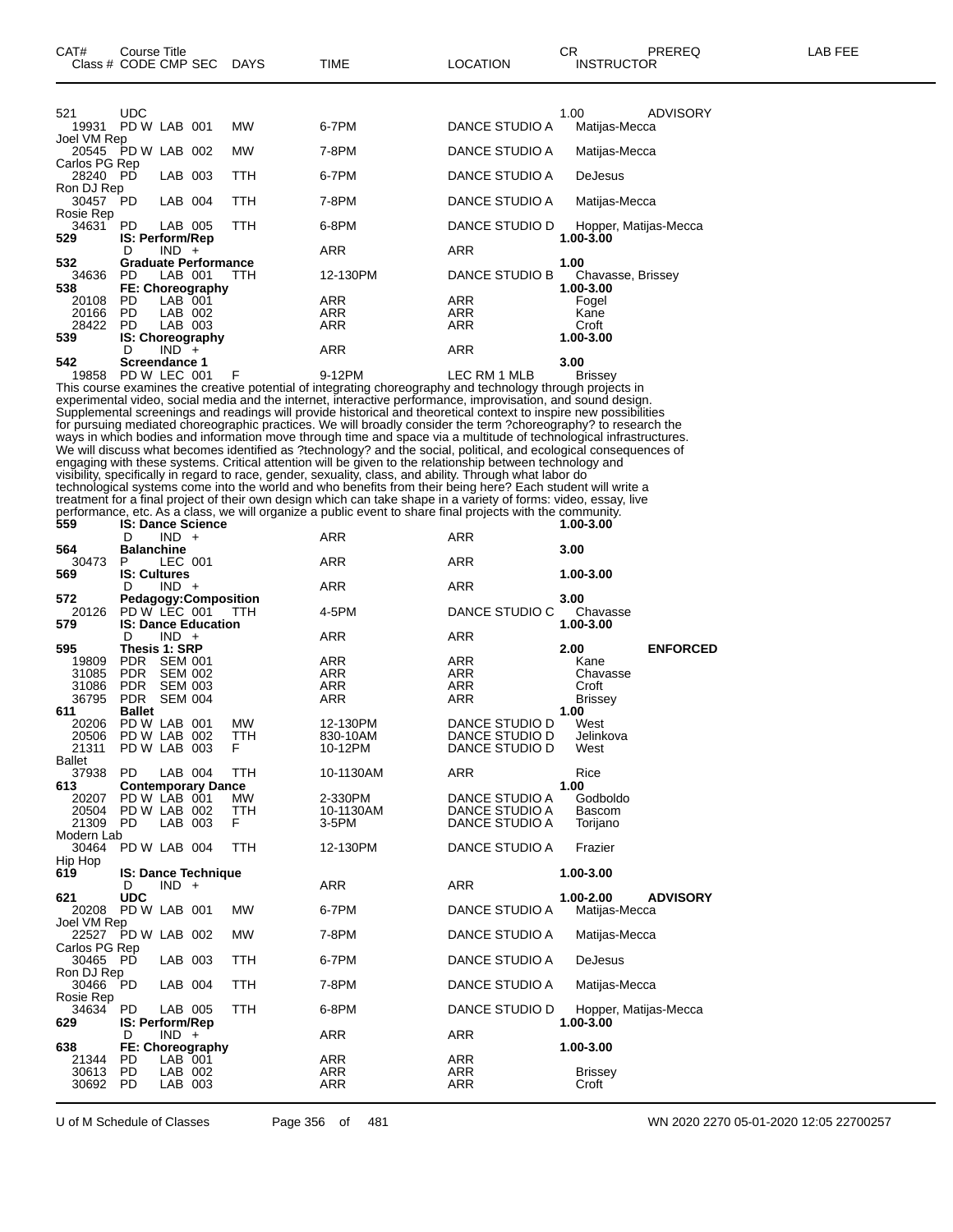| CAT#         | <b>Course Title</b><br>Class # CODE CMP SEC DAYS | <b>TIME</b>                                                                                                                                                                                                                           | <b>LOCATION</b> | CR.<br>PREREQ<br><b>INSTRUCTOR</b> | LAB FEE |
|--------------|--------------------------------------------------|---------------------------------------------------------------------------------------------------------------------------------------------------------------------------------------------------------------------------------------|-----------------|------------------------------------|---------|
|              |                                                  |                                                                                                                                                                                                                                       |                 |                                    |         |
| 38422<br>639 | PD.<br>LAB 004<br>IS: Choreography               | ARR                                                                                                                                                                                                                                   | ARR             | Chavasse<br>1.00-3.00              |         |
|              | $IND^-$ +<br>D                                   | <b>ARR</b>                                                                                                                                                                                                                            | <b>ARR</b>      |                                    |         |
| 642          | Screendance 2                                    |                                                                                                                                                                                                                                       |                 | 3.00                               |         |
| 20496        | PD W LAB 001                                     | 9-12PM<br>F                                                                                                                                                                                                                           | LEC RM 1 MLB    | <b>Brissey</b>                     |         |
|              |                                                  | This course examines the creative potential of integrating choreography and technology through projects in                                                                                                                            |                 |                                    |         |
|              |                                                  | experimental video, social media and the internet, interactive performance, improvisation, and sound design.                                                                                                                          |                 |                                    |         |
|              |                                                  | Supplemental screenings and readings will provide historical and theoretical context to inspire new possibilities                                                                                                                     |                 |                                    |         |
|              |                                                  | for pursuing mediated choreographic practices. We will broadly consider the term ?choreography? to research the<br>ways in which bodies and information move through time and space via a multitude of technological infrastructures. |                 |                                    |         |
|              |                                                  | We will discuss what becomes identified as ?technology? and the social, political, and ecological consequences of                                                                                                                     |                 |                                    |         |
|              |                                                  | engaging with these systems. Critical attention will be given to the relationship between technology and                                                                                                                              |                 |                                    |         |
|              |                                                  | visibility, specifically in regard to race, gender, sexuality, class, and ability. Through what labor do                                                                                                                              |                 |                                    |         |
|              |                                                  | technological systems come into the world and who benefits from their being here? Each student will write a                                                                                                                           |                 |                                    |         |
|              |                                                  | treatment for a final project of their own design which can take shape in a variety of forms: video, essay, live                                                                                                                      |                 |                                    |         |
|              |                                                  | performance, etc. As a class, we will organize a public event to share final projects with the community.                                                                                                                             |                 |                                    |         |
| 643<br>22601 | Screendance 2<br>LAB 001<br>PD.                  | ARR                                                                                                                                                                                                                                   | ARR             | 2.00-4.00                          |         |
| 648          | <b>FE: Screendance</b>                           |                                                                                                                                                                                                                                       |                 | 1.00-3.00                          |         |
| 23730        | PD.<br>LAB 614                                   | <b>ARR</b>                                                                                                                                                                                                                            | ARR             |                                    |         |
| 649          | <b>IS: Screendance</b>                           |                                                                                                                                                                                                                                       |                 | 1.00-3.00                          |         |
|              | $IND +$<br>D                                     | <b>ARR</b>                                                                                                                                                                                                                            | <b>ARR</b>      |                                    |         |
| 669          | <b>IS: Dance History</b>                         |                                                                                                                                                                                                                                       |                 | 1.00-3.00                          |         |
|              | $IND +$<br>D                                     | ARR                                                                                                                                                                                                                                   | ARR             |                                    |         |
| 695          | <b>Thesis 2: Proposal</b><br>D.                  |                                                                                                                                                                                                                                       |                 | 2.00                               |         |
| 699          | $IND +$<br>Thesis 3: Project                     | <b>ARR</b>                                                                                                                                                                                                                            | <b>ARR</b>      | 6.00                               |         |
|              | $IND +$<br>D                                     | <b>ARR</b>                                                                                                                                                                                                                            | <b>ARR</b>      |                                    |         |
|              |                                                  |                                                                                                                                                                                                                                       |                 |                                    |         |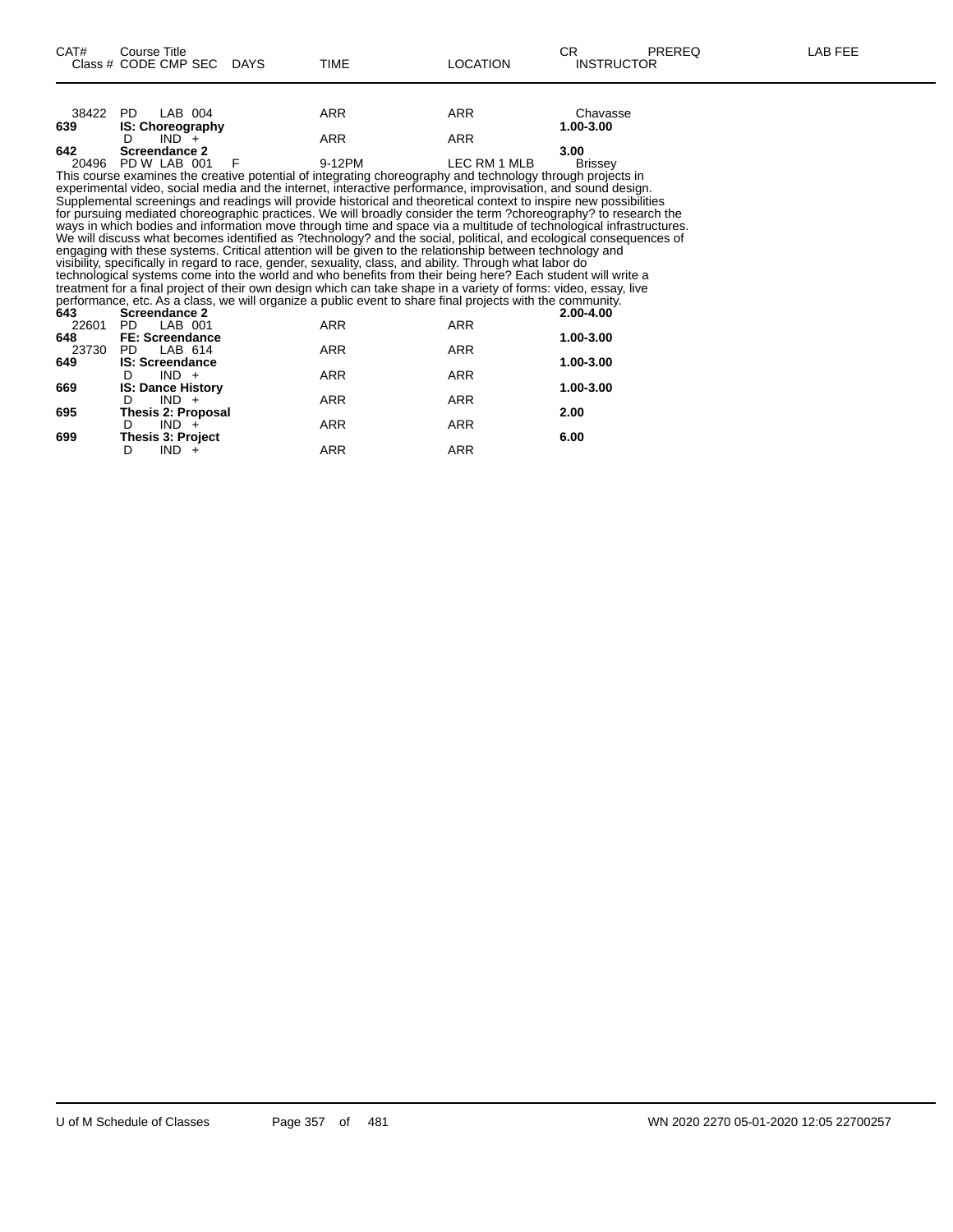### **School of Music, Theatre and Dance Arts Administration (ARTSADMN)**

| 385          | <b>Perform Arts Mgmt</b>                            |            |                                                                                                                                                                                                                                     |                      | 2.00                                                                                                               |
|--------------|-----------------------------------------------------|------------|-------------------------------------------------------------------------------------------------------------------------------------------------------------------------------------------------------------------------------------|----------------------|--------------------------------------------------------------------------------------------------------------------|
|              | 13275 P W REC 001                                   |            | 10-12PM                                                                                                                                                                                                                             | B <sub>207</sub> WDC | Michelon                                                                                                           |
| 406<br>24284 | <b>Special Topics</b><br>LEC 001<br>P.              | Т          | 1030-130PM                                                                                                                                                                                                                          | 2443 WDC             | 1.00-3.00<br>Dworkin, Kuuskoski                                                                                    |
|              | Arts Leadership Forum                               |            | This course is designed to provide access to the greatest leaders from the fields of performing arts, arts                                                                                                                          |                      |                                                                                                                    |
|              |                                                     |            | administration, arts leadership and philanthropy. Students will have the opportunity for multi-faceted in-depth                                                                                                                     |                      |                                                                                                                    |
|              |                                                     |            | engagement and reflection. The premise of the class is to ignite learning through inspiration from and role<br>modeling by successful leaders and direct mentorship. Students will meet with the visitor for a facilitated          |                      |                                                                                                                    |
|              |                                                     |            |                                                                                                                                                                                                                                     |                      | interactive experience and conversation, engage each speaker in a facilitated Q and A and process the materials in |
|              |                                                     |            | an interactive group discussion. Students will also write response pieces to each speaker, providing their own                                                                                                                      |                      |                                                                                                                    |
|              |                                                     |            | perspectives and takeaways from the absorbed material. Finally, as the final project, students will present a                                                                                                                       |                      | mini-lecture, engage in a peer Q and A and provide critical feedback. The response papers will be submitted after  |
|              |                                                     |            | each visit. Each visitor may also assign a reading for the preparatory discussion, and possibly, for the visit                                                                                                                      |                      |                                                                                                                    |
| itself.      |                                                     |            |                                                                                                                                                                                                                                     |                      |                                                                                                                    |
| 29301 P      | LEC 002<br>IDEA: Inclu/Div in Educ Artists          | TH         | 1230-230PM                                                                                                                                                                                                                          | ARR                  | Dworkin                                                                                                            |
|              |                                                     |            |                                                                                                                                                                                                                                     |                      | Students will participate in SphinxConnect, shadow Sphinx staff and plan webinars and other post-conference work,  |
|              |                                                     |            | gain an inside view on DEI work, and reflect on how DEI practices may be relevant to their careers.                                                                                                                                 |                      |                                                                                                                    |
| 34715 P      | LEC 003<br>Art/Social Action: CommPerform           | м          | 630-830PM                                                                                                                                                                                                                           | 2044 MOORE           | Arthur                                                                                                             |
|              |                                                     |            | What are the tools needed to harness the power of the performing arts to impact social change? How do theatre,                                                                                                                      |                      |                                                                                                                    |
|              |                                                     |            | dance, music and interdisciplinary art forms offer critical sites for transforming cultural and social structures                                                                                                                   |                      |                                                                                                                    |
|              |                                                     |            | within society? This course will explore a wide range of performance-based methods that serve as a catalyst for                                                                                                                     |                      | change. If you have ever wanted to learn more about specific social justice principles and how to incorporate them |
|              | into your work, this is the course is for you       |            |                                                                                                                                                                                                                                     |                      |                                                                                                                    |
| 426          | <b>Arts Fundraising</b>                             |            |                                                                                                                                                                                                                                     |                      | 2.00                                                                                                               |
| 428          | 21220 P W LEC 001<br><b>Arts Leadership</b>         | MW         | 430-530PM                                                                                                                                                                                                                           | 2443 WDC             | Poggi<br>1.00                                                                                                      |
| 29302 P      | LEC 001                                             | т          | 630-830PM                                                                                                                                                                                                                           | 2044 MOORE           | Fischer                                                                                                            |
| 431          | <b>Running Arts Orgs</b>                            |            |                                                                                                                                                                                                                                     |                      | 1.00                                                                                                               |
| 27603 P      | LEC 001                                             | W          | 630-830PM<br>Class meetings in 2020: 1/8, 1/22, 1/29, 2/5, 2/12, 2/19, 3/11, and an intensive from 9:00 am - 12:00 pm on 2/15                                                                                                       | 2044 MOORE           | Landry                                                                                                             |
| 433          | <b>Media Tech Careers</b>                           |            |                                                                                                                                                                                                                                     |                      | 1.00                                                                                                               |
| 27605        | LEC 001<br>P.                                       | TH.        | 630-830PM                                                                                                                                                                                                                           | 378 SM               | LeBoeuf                                                                                                            |
| 450          | <b>Arts Entrep Essntls</b><br>27609 P W LEC 001     | Т          | 230-530PM                                                                                                                                                                                                                           | 2443 WDC             | 3.00<br>Dworkin                                                                                                    |
|              |                                                     |            | Arts Entrepreneurship Essentials is a comprehensive journey that begins with developing one?s mindset of                                                                                                                            |                      |                                                                                                                    |
|              |                                                     |            | conceiving, vetting and formulating an idea and then implementing them into successful, sustainable creative                                                                                                                        |                      |                                                                                                                    |
|              |                                                     |            | ventures. Students will have the opportunity to explore entrepreneurship through the prism of their own arts or<br>life focus and specialization. Required texts, coupled with class lectures, collaborative projects and engaged   |                      |                                                                                                                    |
|              |                                                     |            | discussions are designed to help develop the core skillsets necessary to awaken and develop young creative                                                                                                                          |                      |                                                                                                                    |
|              |                                                     |            | entrepreneurs. As a practicing arts and social entrepreneur having founded several successful, ongoing creative                                                                                                                     |                      |                                                                                                                    |
|              |                                                     |            | initiatives and organizations, Professor Dworkin will introduce a unique and practical course informed by his own<br>life experiences, including building a thriving non-profit with a 5 million dollar annual budget and a 20-year |                      |                                                                                                                    |
|              |                                                     |            | track record. As an overall philosophy, this course demystifies entrepreneurship and illustrates how an authentic                                                                                                                   |                      |                                                                                                                    |
|              |                                                     |            | passion and commitment to creativity and learning serve as key pillars for a successful, fulfilling life. The                                                                                                                       |                      |                                                                                                                    |
|              | formulate and make the case for a creative venture. |            | final Capstone Project will tie together the material covered in all modules, showcasing each student?s ability to                                                                                                                  |                      |                                                                                                                    |
| 472          | <b>Business of Music</b>                            |            |                                                                                                                                                                                                                                     |                      | 3.00                                                                                                               |
| 23421<br>493 | P W LEC 001                                         | <b>TTH</b> | 1-230PM                                                                                                                                                                                                                             | <b>1350 MOORE</b>    | Kuuskoski, Best<br>1.00-3.00                                                                                       |
|              | <b>Special Projects</b><br>$IND +$                  |            | ARR                                                                                                                                                                                                                                 | ARR                  |                                                                                                                    |
| 495          | <b>EXCELerator Projects</b>                         |            |                                                                                                                                                                                                                                     |                      | 1.00-3.00                                                                                                          |
|              | Ι.<br>$IND +$                                       |            | ARR                                                                                                                                                                                                                                 | ARR                  |                                                                                                                    |
| 497          | <b>Community Service</b><br>$IND +$                 |            | ARR                                                                                                                                                                                                                                 | ARR                  | 1.00-3.00                                                                                                          |
| 506          | <b>Special Topics</b>                               |            |                                                                                                                                                                                                                                     |                      | 1.00-3.00                                                                                                          |
| 24285        | LEC 001<br>Р<br>Arts Leadership Forum               | Т          | 1030-130PM                                                                                                                                                                                                                          | 2443 WDC             | Dworkin, Kuuskoski                                                                                                 |
|              |                                                     |            | This course is designed to provide access to the greatest leaders from the fields of performing arts, arts                                                                                                                          |                      |                                                                                                                    |
|              |                                                     |            | administration, arts leadership and philanthropy. Students will have the opportunity for multi-faceted in-depth                                                                                                                     |                      |                                                                                                                    |
|              |                                                     |            | engagement and reflection. The premise of the class is to ignite learning through inspiration from and role<br>modeling by successful leaders and direct mentorship. Students will meet with the visitor for a facilitated          |                      |                                                                                                                    |
|              |                                                     |            |                                                                                                                                                                                                                                     |                      | interactive experience and conversation, engage each speaker in a facilitated Q and A and process the materials in |
|              |                                                     |            | an interactive group discussion. Students will also write response pieces to each speaker, providing their own                                                                                                                      |                      |                                                                                                                    |
|              |                                                     |            | perspectives and takeaways from the absorbed material. Finally, as the final project, students will present a                                                                                                                       |                      | mini-lecture, engage in a peer Q and A and provide critical feedback. The response papers will be submitted after  |
|              |                                                     |            | each visit. Each visitor may also assign a reading for the preparatory discussion, and possibly, for the visit                                                                                                                      |                      |                                                                                                                    |
|              |                                                     |            |                                                                                                                                                                                                                                     |                      |                                                                                                                    |

itself.<br>28045 P LEC 002 TH 1230-230PM ARR Dworkin

IDEA:Inclu/Div in Educ Artists

Students will participate in SphinxConnect, shadow Sphinx staff and plan webinars and other post-conference work, gain an inside view on DEI work, and reflect on how DEI practices may be relevant to their careers.

U of M Schedule of Classes Page 358 of 481 WN 2020 2270 05-01-2020 12:05 22700257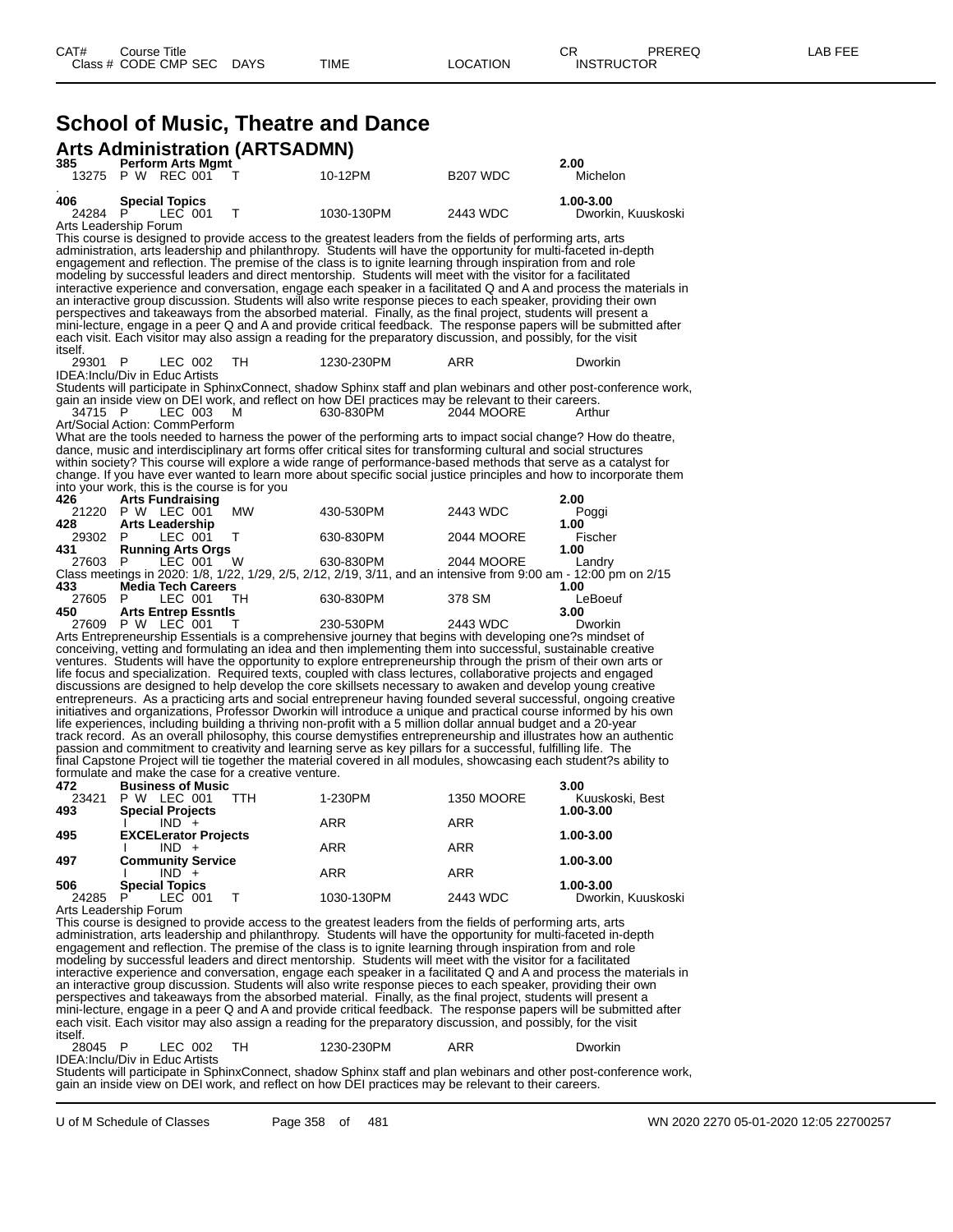| CAT# | Course Title                         |             |      |          | CD.<br>◡⊓         | PREREQ | -AB FEE |
|------|--------------------------------------|-------------|------|----------|-------------------|--------|---------|
|      | Class # $CODE$ CMP SEC $\rightarrow$ | <b>DAYS</b> | TIME | LOCATION | <b>INSTRUCTOR</b> |        |         |
|      |                                      |             |      |          |                   |        |         |

34716 P LEC 003 M 630-830PM 2044 MOORE Arthur Art/Social Action: CommPerform What are the tools needed to harness the power of the performing arts to impact social change? How do theatre, dance, music and interdisciplinary art forms offer critical sites for transforming cultural and social structures within society? This course will explore a wide range of performance-based methods that serve as a catalyst for

change. If you have ever wanted to learn more about specific social justice principles and how to incorporate them into your work, this is the course is for you<br>526 **Fundraising Arts 526 Fundraising Arts 2.00**

| 27942     | PI                         | LEC 001 | <b>MW</b> | 430-530PM                                                                                                        | 2443 WDC        | Poggi   |
|-----------|----------------------------|---------|-----------|------------------------------------------------------------------------------------------------------------------|-----------------|---------|
| 528       | <b>Arts Leadership</b>     |         |           |                                                                                                                  |                 | 1.00    |
| 29303     | P                          | LEC 001 |           | 630-830PM                                                                                                        | 2044 MOORE      | Fischer |
| 531       | <b>Running Arts Orgs</b>   |         |           |                                                                                                                  |                 | 1.00    |
| 27604 P   |                            | LEC 001 | W         | 630-830PM                                                                                                        | 2044 MOORE      | Landry  |
|           |                            |         |           | Class meetings in 2020: 1/8, 1/22, 1/29, 2/5, 2/12, 2/19, 3/11, and an intensive from 9:00 am - 12:00 pm on 2/15 |                 |         |
| 533       | <b>Media Tech Careers</b>  |         |           |                                                                                                                  |                 | 1.00    |
| 27606 P   |                            | LEC 001 | - TH      | 630-830PM                                                                                                        | 378 SM          | LeBoeuf |
| 535       | <b>Producing Theatre</b>   |         |           |                                                                                                                  |                 | 3.00    |
| 27943     | PI                         | LEC 001 | МW        | 130-3PM                                                                                                          | <b>B207 WDC</b> | Poggi   |
| 550       | <b>Arts Entrep Essntls</b> |         |           |                                                                                                                  |                 | 3.00    |
| 27610 P W |                            | LEC 001 |           | 230-530PM                                                                                                        | 2443 WDC        | Dworkin |

Arts Entrepreneurship Essentials is a comprehensive journey that begins with developing one?s mindset of conceiving, vetting and formulating an idea and then implementing them into successful, sustainable creative ventures. Students will have the opportunity to explore entrepreneurship through the prism of their own arts or life focus and specialization. Required texts, coupled with class lectures, collaborative projects and engaged discussions are designed to help develop the core skillsets necessary to awaken and develop young creative entrepreneurs. As a practicing arts and social entrepreneur having founded several successful, ongoing creative initiatives and organizations, Professor Dworkin will introduce a unique and practical course informed by his own life experiences, including building a thriving non-profit with a 5 million dollar annual budget and a 20-year track record. As an overall philosophy, this course demystifies entrepreneurship and illustrates how an authentic passion and commitment to creativity and learning serve as key pillars for a successful, fulfilling life. The final Capstone Project will tie together the material covered in all modules, showcasing each student?s ability to formulate and make the case for a creative venture.

| 572   | <b>Business of Music</b>    |            |                   | 3.00            |
|-------|-----------------------------|------------|-------------------|-----------------|
| 23422 | W<br>LEC 001<br>P<br>TTH    | 1-230PM    | <b>1350 MOORE</b> | Kuuskoski, Best |
| 593   | <b>Special Projects</b>     |            |                   | 1.00-3.00       |
|       |                             | <b>ARR</b> | ARR               |                 |
| 595   | <b>EXCELerator Projects</b> |            |                   | 1.00-3.00       |
|       | $IND +$                     | <b>ARR</b> | <b>ARR</b>        |                 |
| 597   | <b>Community Service</b>    |            |                   | 1.00-3.00       |
|       | $IND +$                     | ARR        | ARR               |                 |
|       |                             |            |                   |                 |

## **Baroque Cello (BARCELLO)**

### **Bassoon (BASSOON)**

### Carillon (CARILLON)

| 150                            |                                               | $\mathbf{v}$ u m $\mathbf{v}$ n messin<br><b>Performance</b> |        |                         |                              | 2.00                       |  |  |  |  |  |
|--------------------------------|-----------------------------------------------|--------------------------------------------------------------|--------|-------------------------|------------------------------|----------------------------|--|--|--|--|--|
|                                |                                               | $IND +$                                                      |        | ARR                     | <b>ARR</b>                   |                            |  |  |  |  |  |
| 500                            |                                               | <b>Performances</b><br>$IND +$                               |        | <b>ARR</b>              | <b>ARR</b>                   | 1.00-4.00                  |  |  |  |  |  |
| Cello (CELLO)                  |                                               |                                                              |        |                         |                              |                            |  |  |  |  |  |
| 150                            | Performance                                   |                                                              |        |                         |                              | 2.00                       |  |  |  |  |  |
|                                |                                               | IND.<br>$+$                                                  |        | <b>ARR</b>              | <b>ARR</b>                   |                            |  |  |  |  |  |
| 450<br>37417<br>12268          | ΡI<br>PI                                      | <b>Performance Lab</b><br>LAB 155<br>LAB<br>178              | TН     | <b>ARR</b><br>230-330PM | ARR<br>1380 SM               | 1.00<br>Pierce, Kim, Aaron |  |  |  |  |  |
|                                | P<br>P                                        | LAB<br>178<br>LAB<br>178                                     | т<br>т | 230-430PM<br>230-430PM  | <b>1340 MOORE</b><br>1380 SM | Aaron                      |  |  |  |  |  |
| 33736<br>500                   | PI<br>LAB<br>TTH<br>181<br><b>Performance</b> |                                                              |        | 230-430PM               | 2058 MOORE                   | Eldan<br>2.00-6.00         |  |  |  |  |  |
|                                | IR                                            | $IND +$                                                      |        | <b>ARR</b>              | <b>ARR</b>                   |                            |  |  |  |  |  |
| 550                            | <b>Performance Lab</b>                        |                                                              |        |                         |                              | 1.00                       |  |  |  |  |  |
| 37419<br>21325                 | PL<br>PI                                      | LAB 155<br>LAB.<br>178                                       | TН     | <b>ARR</b><br>230-330PM | ARR<br>1380 SM               | Pierce, Kim, Aaron         |  |  |  |  |  |
|                                | Ρ<br>P                                        | LAB<br>178<br>LAB<br>178                                     | т<br>т | 230-430PM<br>230-430PM  | <b>1340 MOORE</b><br>1380 SM | Aaron                      |  |  |  |  |  |
| 33737                          | PI                                            | LAB<br>181                                                   | TTH    | 230-430PM               | 2058 MOORE                   | Eldan                      |  |  |  |  |  |
| <b>Chamber Music (CHAMBER)</b> |                                               |                                                              |        |                         |                              |                            |  |  |  |  |  |

#### **410 Chamber Music 1.00-2.00** 29310 PI LAB 001 MTH 7-830PM 1350 MOORE Albert<br>470 Chamber Collective 1.00-2.00 **470 Chamber Collective 1.00-2.00 ADVISORY** 830-930AM This course will meet in 2257 Moore<br>510 **Chamber Music 510 Chamber Music 1.00-2.00** 29316 PI LAB 001 MTH 7-830PM 1350 MOORE Albert<br>570 Chamber Collective 1.00-2.00 **570 Chamber Collective 1.00-2.00 ADVISORY** 29317 PI LAB 001 TH 830-930AM ARR Albert

U of M Schedule of Classes Page 359 of 481 WN 2020 2270 05-01-2020 12:05 22700257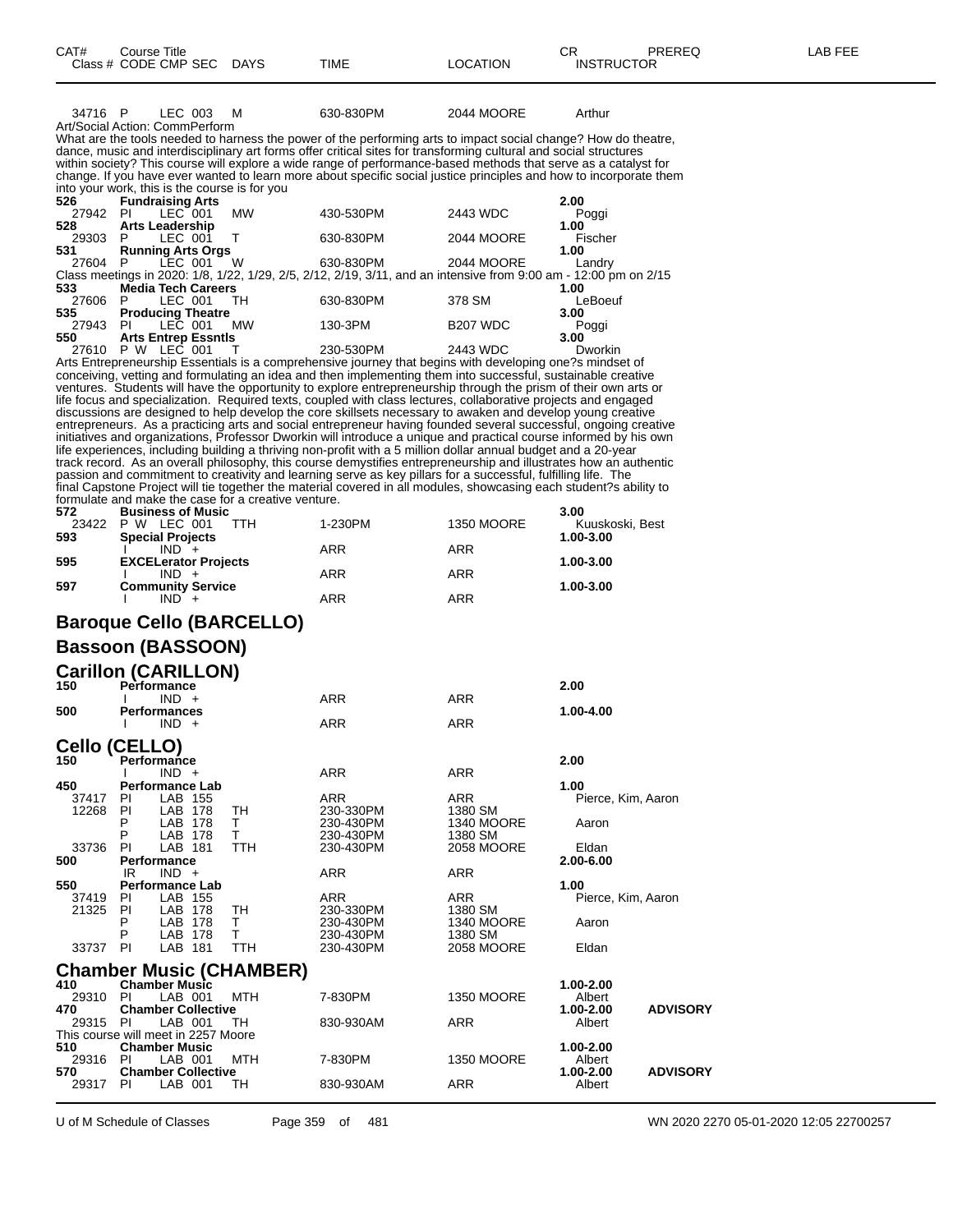| CAT#           | Course Title<br>Class # CODE CMP SEC                       | <b>DAYS</b>                                           | TIME                                                                                             | <b>LOCATION</b>   | CR<br><b>INSTRUCTOR</b> | PREREQ          | LAB FEE |
|----------------|------------------------------------------------------------|-------------------------------------------------------|--------------------------------------------------------------------------------------------------|-------------------|-------------------------|-----------------|---------|
|                | This course will meet in 2257 Moore                        |                                                       |                                                                                                  |                   |                         |                 |         |
|                | <b>Clarinet (CLARINET)</b>                                 |                                                       |                                                                                                  |                   |                         |                 |         |
| 111<br>26159   | <b>Performance</b><br><b>REC 001</b><br>PL                 |                                                       | ARR                                                                                              | ARR               | 2.00                    |                 |         |
| 150            | <b>Performance</b>                                         |                                                       |                                                                                                  |                   | 2.00                    |                 |         |
|                | $IND +$                                                    |                                                       | ARR                                                                                              | ARR               |                         |                 |         |
| 222            | <b>Composition (COMP)</b><br>Composition                   |                                                       |                                                                                                  |                   | 3.00                    | <b>ADVISORY</b> |         |
| 13052          | P<br>LEC 001                                               | <b>WTHF</b>                                           | $2-3PM$                                                                                          | 806 BMT           | Etezady                 |                 |         |
| 416<br>13057   | <b>Sem Electron Mus</b><br>PIRW SEM 001                    | TН                                                    | 430-6PM                                                                                          | ARR               | 2.00<br>Santos          | <b>ENFORCED</b> |         |
| 422            | <b>Creative Comp</b>                                       | Class meets in Duderstadt Center: EMS A & B           |                                                                                                  |                   | 3.00                    | <b>ADVISORY</b> |         |
| 13058          | PRW LEC 001                                                | $\top$                                                | 130-330PM                                                                                        | 1378 SM           | Sheng                   |                 |         |
| 426            | <b>Adv Composition</b><br>$IND +$                          |                                                       | ARR                                                                                              | ARR               | 2.00-4.00               | <b>ADVISORY</b> |         |
| 450<br>13064   | <b>Undergrad Seminar</b><br>PR -<br>SEM 001                | F                                                     | 330-530PM                                                                                        | 2044 MOORE        | 1.00<br>Etezady         | <b>ADVISORY</b> |         |
| 516            | <b>Sem Electron Mus</b>                                    |                                                       |                                                                                                  |                   | 2.00                    | <b>ENFORCED</b> |         |
| 13065          | PIRW SEM 001                                               | TH<br>Class meets in Duderstadt Center: EMS A & B     | 430-6PM                                                                                          | ARR               | Santos                  |                 |         |
| 526            | <b>Adv Stdy Elec Mus</b>                                   |                                                       |                                                                                                  |                   | 2.00-4.00               | <b>ENFORCED</b> |         |
|                | 13068 PIRW SEM 001                                         | - TH<br>Class meets in Duderstadt Center: EMS A & B   | 430-6PM                                                                                          | ARR               | Santos                  |                 |         |
| 550<br>13071   | <b>Seminar in Comp</b><br>P<br>LEC 001                     | F                                                     | 330-530PM                                                                                        | 2058 MOORE        | 2.00<br>Kuster          | <b>ADVISORY</b> |         |
| 850<br>13073 P | <b>Adv Sem in Comp</b><br>LEC 001                          | - F                                                   | 330-530PM                                                                                        | 2058 MOORE        | 2.00<br>Kuster          | <b>ADVISORY</b> |         |
|                |                                                            |                                                       |                                                                                                  |                   |                         |                 |         |
| 315            | <b>Conducting (CONDUCT)</b><br><b>Elem Conducting</b>      |                                                       |                                                                                                  |                   | 2.00                    |                 |         |
| 22350<br>315   | P<br>REC 001<br><b>Elem Conducting</b>                     | МW                                                    | 930-1030AM                                                                                       | 1380 SM           | 2.00                    |                 |         |
|                | <b>REC 001</b><br>P                                        | <b>MWF</b>                                            | 930-1030AM                                                                                       | 1374 SM           | Frey                    |                 |         |
| 316<br>13079   | <b>Elem Conducting</b><br>P<br>REC 001                     | <b>MWF</b>                                            | 930-1030AM                                                                                       | <b>1320 MOORE</b> | 2.00<br>Snyder          |                 |         |
| 316            | <b>Elem Conducting</b><br>P<br><b>REC 001</b>              | <b>MWF</b>                                            | 930-1030AM                                                                                       | 1378 SM           | 2.00                    |                 |         |
| Instrumental   |                                                            |                                                       |                                                                                                  |                   |                         |                 |         |
| 316            | Wind & Percussion Majors.<br><b>Elem Conducting</b>        |                                                       |                                                                                                  |                   | 2.00                    |                 |         |
| 13080<br>316   | P<br>REC 003<br><b>Elem Conducting</b>                     | TH                                                    | 230-4PM                                                                                          | 202 STRNS         | 2.00                    |                 |         |
|                | P<br><b>REC 003</b>                                        | <b>TTH</b>                                            | 230-4PM                                                                                          | 201 STRNS         | Stover                  |                 |         |
| Choral         |                                                            | Choral, General Music, and Organ-Church Music Majors. |                                                                                                  |                   |                         |                 |         |
| 416<br>22351   | <b>Advanced Instrumntl</b><br>LAB 001<br>P                 | - TH                                                  | 1030-1230PM                                                                                      | 1374 SM           | 2.00<br>Snyder          |                 |         |
| 455            | <b>Band Reh Techniques</b>                                 |                                                       |                                                                                                  |                   | 2.00                    | <b>ENFORCED</b> |         |
| 24391<br>501   | LAB 001<br><b>PIR</b><br><b>Sem-Orch Conducting</b>        |                                                       | ARR                                                                                              | ARR               | Pasquale<br>2.00-4.00   |                 |         |
| 13081<br>502   | ΡI<br><b>SEM 001</b><br>Dir Perf-Orch Cond                 | TTH                                                   | 1230-230PM                                                                                       | <b>1340 MOORE</b> | Kiesler<br>2.00         |                 |         |
| 13082          | SEM 001<br>PI                                              | T                                                     | 1-1AM                                                                                            | ARR               | Kiesler                 |                 |         |
| 503<br>13083   | <b>Band&amp;Wind Ens Cond</b><br>P<br><b>SEM 001</b>       | TTH                                                   | 230-430PM                                                                                        | 1374 SM           | 2.00-4.00<br>Haithcock  |                 |         |
| 504<br>13084   | Dir Perf Band&Wind<br><b>SEM 001</b><br>P                  |                                                       | ARR                                                                                              | ARR               | 2.00<br>Haithcock       |                 |         |
| 505            | <b>Sem Choral Conduct</b>                                  |                                                       |                                                                                                  |                   | 2.00-4.00               |                 |         |
| 13085<br>505   | P<br>SEM 001<br><b>Sem Choral Conduct</b>                  | TTH                                                   | 1230-230PM                                                                                       | ARR               | 2.00-4.00               |                 |         |
|                | <b>SEM 001</b><br>Р                                        | M                                                     | 230-430PM<br>Tuesday & Thursday classes meet in Stamps Auditorium with Orpheus Singers (ENS 470) | 2044 MOORE        | Rogers Jr               |                 |         |
| 506<br>13086   | Dir Perf Chorl Cond<br>P<br><b>SEM 001</b>                 |                                                       | ARR                                                                                              | ARR               | 2.00                    |                 |         |
| 510            | <b>Aural Skill-Conductr</b>                                |                                                       |                                                                                                  |                   | Rogers Jr<br>2.00       | <b>ADVISORY</b> |         |
| 16204<br>601   | <b>SEM 001</b><br>P<br>Orch-Opera Repertoi                 |                                                       | ARR                                                                                              | ARR               | Petty<br>2.00           | <b>ADVISORY</b> |         |
| 13087<br>602   | PI.<br>SEM 001<br><b>Wind Ens-Band Reper</b>               | <b>TTH</b>                                            | 1230-230PM                                                                                       | <b>1340 MOORE</b> | Kiesler<br>2.00         | <b>ADVISORY</b> |         |
| 13088          | <b>SEM 001</b><br>P R                                      | TТH                                                   | 230-430PM                                                                                        | ARR               | Haithcock               |                 |         |
| 603            | Meets in 1374 with CONDUCT 503<br><b>Choral Repertoire</b> |                                                       |                                                                                                  |                   | 2.00                    | <b>ADVISORY</b> |         |
| 24103 PI       | <b>SEM 001</b>                                             | - T                                                   | 1030-1230PM                                                                                      | 2038 MOORE        | Rogers Jr               |                 |         |
|                | Double Bass (DBLBASS)                                      |                                                       |                                                                                                  |                   |                         |                 |         |
| 150            | Performance                                                |                                                       |                                                                                                  |                   | 2.00                    |                 |         |

U of M Schedule of Classes Page 360 of 481 WN 2020 2270 05-01-2020 12:05 22700257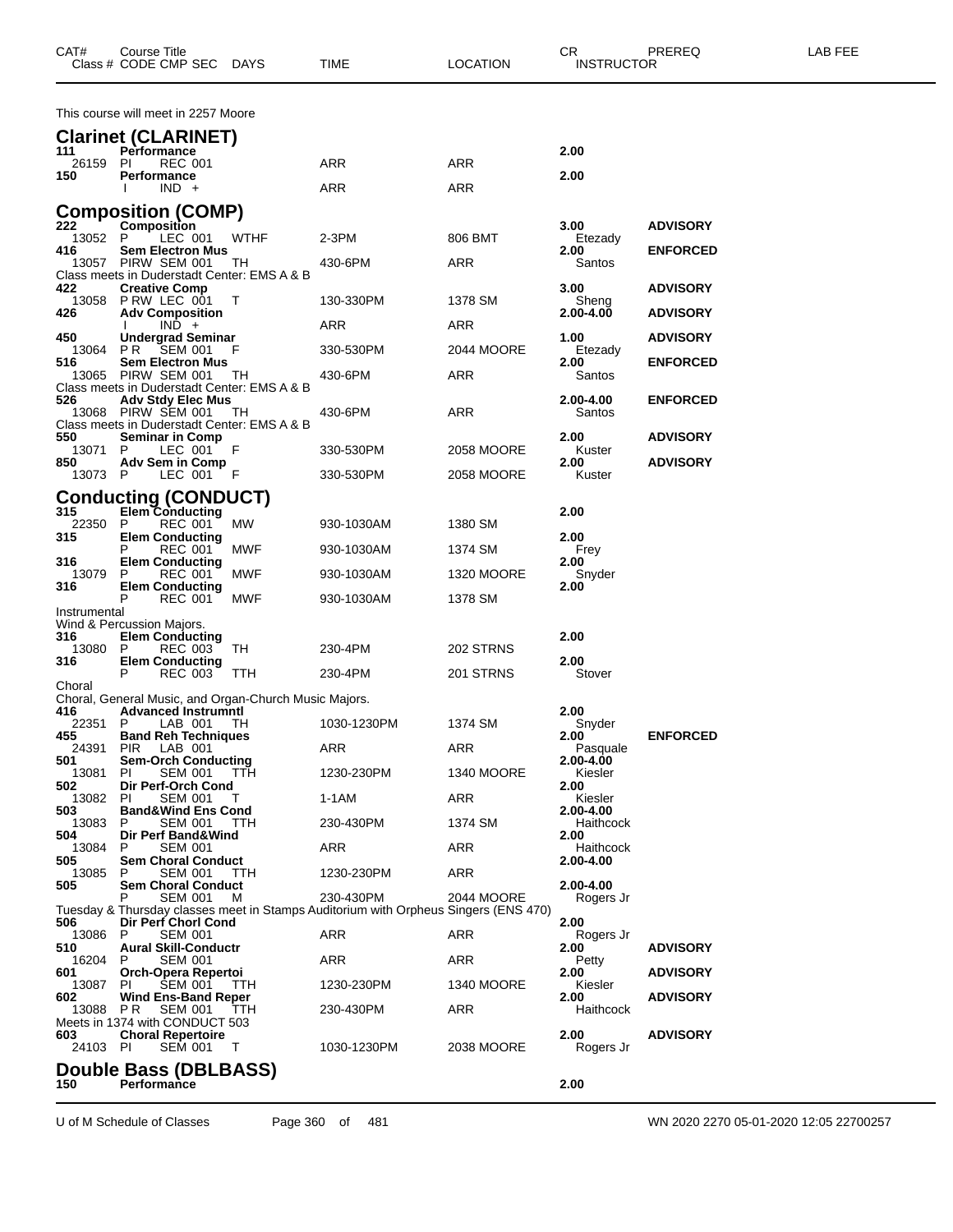| CAT#                                  | Course Title<br>Class # CODE CMP SEC DAYS                            |            | TIME                                                                                                       | <b>LOCATION</b>   | CR.<br><b>INSTRUCTOR</b>         | PREREQ                             | <b>LAB FEE</b> |
|---------------------------------------|----------------------------------------------------------------------|------------|------------------------------------------------------------------------------------------------------------|-------------------|----------------------------------|------------------------------------|----------------|
|                                       | $IND +$<br>IW.                                                       |            | ARR                                                                                                        | ARR               |                                  |                                    |                |
| 450<br>25117 PI                       | <b>Performance Lab</b><br>LAB 176                                    |            | ARR                                                                                                        | <b>ARR</b>        | 1.00<br>Dimoff                   |                                    |                |
| 550                                   | <b>Performance Lab</b>                                               |            |                                                                                                            |                   | 1.00                             |                                    |                |
| 25118                                 | LAB 176<br>P.                                                        |            | ARR                                                                                                        | ARR               | Dimoff                           |                                    |                |
| 551<br>31280 P<br>Meets in 2059 Moore | <b>Early Music (EARLYMUS)</b><br><b>Basso Continuo II</b><br>LEC 001 | TTH        | 430-530PM                                                                                                  | <b>ARR</b>        | 2.00<br>Gascho                   | <b>ADVISORY</b>                    |                |
|                                       | Ensemble (ENS)                                                       |            |                                                                                                            |                   |                                  |                                    |                |
| 181<br>13094                          | <b>St Read Skills-Pno</b><br><b>REC 001</b><br><b>PIR</b>            |            | 230-430PM                                                                                                  | 361 MOORE         | 2.00<br>Collier                  | <b>ADVISORY</b>                    |                |
| 307<br>33877                          | Int Indonesian Orch<br>P<br>LAB 001                                  | W          | 430-6PM                                                                                                    | <b>1320 MOORE</b> | 1.00-2.00                        |                                    |                |
| 307                                   | Int Indonesian Orch<br>LAB 001                                       | TTH        | 445-630PM                                                                                                  | <b>1320 MOORE</b> | 1.00-2.00<br>Appleton            |                                    |                |
| 325<br>27704                          | <b>Orch Rep-Strings</b><br>LAB 001<br>- P                            | м          | 430-630PM                                                                                                  | 2058 MOORE        | 1.00-2.00<br>Dimoff              |                                    |                |
| Double Bass<br>13095 P<br>Viola       | LAB 003                                                              | м          | 6-7PM                                                                                                      | 2020 MOORE        | Coade                            |                                    |                |
| 21606 P                               | LAB 005                                                              | Т          | 230-330PM                                                                                                  | <b>ARR</b>        | Schotten                         |                                    |                |
| Viola                                 | Meets in 3042 Moore.                                                 |            |                                                                                                            |                   |                                  |                                    |                |
| 326<br>13096                          | Orc Repertoire-Harp<br>P R<br>LAB 001                                |            | ARR                                                                                                        | ARR               | 2.00<br>Holland                  |                                    |                |
| 335                                   | <b>String Quartet</b>                                                |            |                                                                                                            |                   | 1.00-2.00                        |                                    |                |
| 13097 PIR<br>31278                    | LAB 001<br>LAB 002<br>PI                                             |            | ARR<br>ARR                                                                                                 | ARR<br>ARR        | Votapek<br>Jennings              |                                    |                |
| 31279                                 | PI<br>LAB 003                                                        |            | ARR                                                                                                        | <b>ARR</b>        | Albert                           |                                    |                |
| 344<br>13098 P                        | <b>Univ Campus Orch</b><br>LAB 001                                   | W          | 7-930PM                                                                                                    | 1380 SM           | 1.00<br>Weinberg                 | <b>ADVISORY</b>                    |                |
|                                       | Campus Symphony Orchestra                                            |            |                                                                                                            |                   |                                  |                                    |                |
| information                           |                                                                      |            | Audition Required. Please see http://smtd.umich.edu/current_students/perf_opps/orchestras.htm for audition |                   |                                  |                                    |                |
| 13099 P                               | LAB 002<br>Campus Philharmonia Orchestra                             | W          | 7-930PM                                                                                                    | 1320 MOORE        | Stabilito Garcia                 |                                    |                |
|                                       |                                                                      |            | Audition Required. Please see http://smtd.umich.edu/current_students/perf_opps/orchestras.htm for audition |                   |                                  |                                    |                |
| information<br>345<br>13100 PR        | Univ Orchestras<br>LAB 001                                           | MWF        | 1030-1230PM                                                                                                | 1380 SM           | $1.00 - 2.00$<br>Kiesler, Ulintz | <b>ADVISORY</b>                    |                |
| 14147 <sup>P</sup>                    | University Symphony Orchestra<br>LAB 002                             |            |                                                                                                            |                   |                                  |                                    |                |
|                                       | University Philharmonia Orch                                         | MWF        | 1030-1230PM                                                                                                | <b>1320 MOORE</b> | Slywotzky                        |                                    |                |
| 346<br>13101 P                        | <b>Campus Band</b><br>LAB 001<br>Campus "University" Band            | МW         | 445-615PM                                                                                                  | 101 REVELLI       | 1.00<br>Pasquale                 | <b>ADVISORY</b>                    |                |
| 22584 P                               | LAB 002                                                              | МW         | 630-745PM                                                                                                  | 101 REVELLI       | Frey                             |                                    |                |
| Campus "Blue" Band<br>22585 P         | LAB 003<br>Campus "Maize" Band                                       | W          | 8-10PM                                                                                                     | 101 REVELLI       | Frey, Pasquale                   |                                    |                |
| 24542 P                               | LAB 004                                                              |            | <b>ARR</b>                                                                                                 | <b>ARR</b>        | Frey                             |                                    |                |
| 347<br>13102 PR                       | Campus Chamber Winds<br>Univ Band<br>LAB 001                         | <b>MWF</b> | 230-430PM                                                                                                  | 1380 SM           | 1.00-2.00<br>Haithcock           | <b>ADVISORY</b>                    |                |
| Symphony Band<br>$13103$ PR           | LAB 002                                                              | MWF        | 1230-230PM                                                                                                 | 1380 SM           | Snyder                           |                                    |                |
| Concert Band<br>348<br>13104 P        | <b>Marching Band</b><br>LAB 001                                      | Τ          | 7-815PM                                                                                                    | <b>ARR</b>        | 1.00-2.00<br>Frey                | <b>ADVISORY</b>                    | 125.00         |
| Basketball Band<br>20628 P            | LAB 002                                                              | TH         | 630-830PM                                                                                                  | ARR               | Pasquale                         |                                    |                |
| Hockey Band                           |                                                                      |            |                                                                                                            |                   |                                  |                                    |                |
| 26108 P<br>Winterguard                | LAB 003                                                              |            | ARR                                                                                                        | <b>ARR</b>        | Noble-Pruett                     |                                    |                |
| 26107 P<br>Drum Line Tech             | LAB 004                                                              |            | ARR                                                                                                        | ARR               | Ricotta                          |                                    |                |
| 349<br>13105 PR<br>350                | <b>Univ Choir</b><br>LAB 001<br>Univ Chamber Choir                   | <b>MWF</b> | 1-230PM                                                                                                    | 1320 MOORE        | 1.00-2.00<br>Stover<br>1.00-2.00 | <b>ADVISORY</b><br><b>ADVISORY</b> |                |
| 13106                                 | PR.<br>LAB 001                                                       | MWF        | 1-230PM                                                                                                    | 1360 MOORE        | Rogers Jr                        |                                    |                |
| 351<br>13107<br>351                   | <b>Arts Chorale</b><br>LAB 001<br>P<br><b>Arts Chorale</b>           | TTH        | 4-6PM                                                                                                      | AUD 4 MLB         | 1.00<br>Kobayashi<br>1.00        | <b>ADVISORY</b><br><b>ADVISORY</b> |                |
| 352                                   | LAB 001                                                              | TTH        | 4-6PM                                                                                                      | 506 BMT           | 1.00                             | <b>ADVISORY</b>                    |                |
| 13108                                 | <b>Opera Chorus</b><br>LAB 001<br>P                                  |            | ARR                                                                                                        | ARR               | Rogers Jr, Kemper                |                                    |                |

U of M Schedule of Classes Page 361 of 481 WN 2020 2270 05-01-2020 12:05 22700257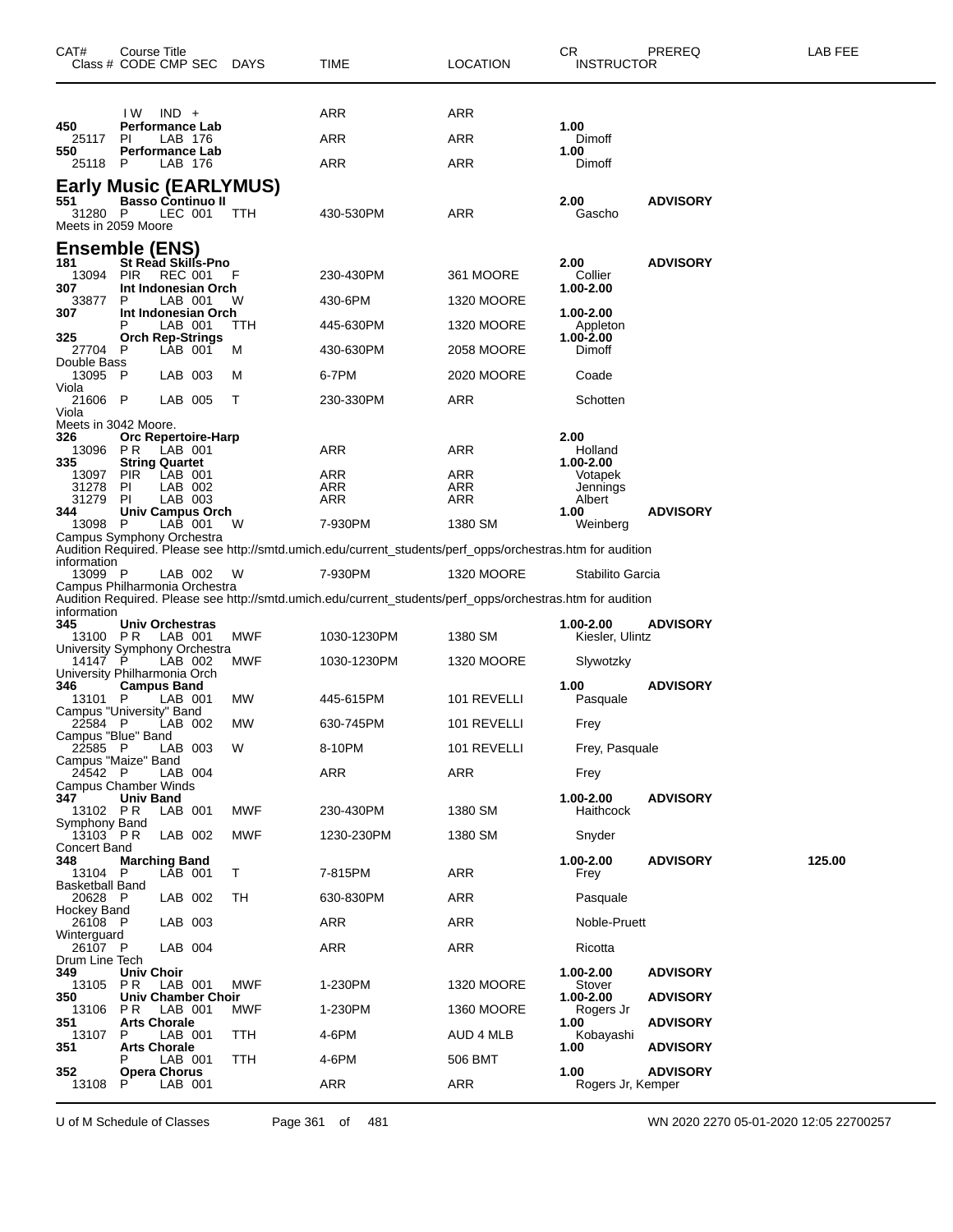| CAT#<br>Class # CODE CMP SEC          | Course Title                 |                    |                             | DAYS        | TIME                                                                                                        | <b>LOCATION</b>          | CR<br><b>INSTRUCTOR</b>        | <b>PREREQ</b>   | LAB FEE |
|---------------------------------------|------------------------------|--------------------|-----------------------------|-------------|-------------------------------------------------------------------------------------------------------------|--------------------------|--------------------------------|-----------------|---------|
| 353                                   | Mens Glee Club               |                    |                             |             |                                                                                                             |                          | 1.00                           | <b>ADVISORY</b> |         |
| 13109<br>353                          | P<br><b>Mens Glee Club</b>   | LAB 001            |                             | SU          | 6-8PM                                                                                                       | AUD 4 MLB                | 1.00                           | <b>ADVISORY</b> |         |
| 354                                   |                              | LAB 001            | Univ Choral Union           | TH          | 7-930PM                                                                                                     | AUD 4 MLB                | Stover<br>1.00                 | <b>ADVISORY</b> |         |
| 13110<br>354                          | P                            | LAB 001            | <b>Univ Choral Union</b>    | м           | 630-10PM                                                                                                    | AUD 4 MLB                | Hanoian<br>1.00                | <b>ADVISORY</b> |         |
|                                       |                              | LAB 001            |                             | м           | 630-10PM                                                                                                    | LEC RM 1 MLB             |                                |                 |         |
| 356<br>13111                          | P                            | LAB 001            | <b>Womens Glee Club</b>     | SU          | 630-10PM                                                                                                    | LEC RM 1 MLB             | 1.00                           | <b>ADVISORY</b> |         |
| 356                                   | Р                            | LAB 001            | <b>Womens Glee Club</b>     | SU          | 630-10PM                                                                                                    | AUD 3 MLB                | 1.00                           | <b>ADVISORY</b> |         |
| 360                                   | P                            | LAB 001            | <b>Campus Jazz Ensemble</b> | TH          | 630-10PM                                                                                                    | LEC RM 1 MLB             | Skadsem<br>1.00                |                 |         |
| 21266<br>400                          | P                            | LAB 001            | <b>Early Mus Ensemble</b>   | TH.         | 8-10PM                                                                                                      | 1320 MOORE               | Wood, Wilson<br>1.00-2.00      | <b>ADVISORY</b> |         |
| 13113 P<br>Baroque Chamber Orchestra  |                              | LAB 002            |                             | <b>TTH</b>  | 1130-1PM                                                                                                    | 1320 MOORE               | Berofsky, Gascho               |                 |         |
| 31285<br>407                          | P                            | LAB 003            | Int Indonesian Orch         |             | ARR                                                                                                         | ARR                      | Gascho<br>1.00-2.00            | <b>ADVISORY</b> |         |
| 13115                                 | P                            | LAB 001            |                             | W           | 430-6PM                                                                                                     | 1320 MOORE               |                                |                 |         |
| 407                                   | Ρ                            | LAB 001            | Int Indonesian Orch         | TTH         | 445-630PM                                                                                                   | 1320 MOORE               | 1.00-2.00<br>Appleton          | <b>ADVISORY</b> |         |
| intermediate level.                   |                              |                    |                             |             | Students need only attend 2 of 3 class sessions per week. Beginning students are permitted to enroll in the |                          |                                |                 |         |
| 460<br>13116                          | <b>Jazz Ensemble</b><br>P    | LAB 001            |                             | <b>TTH</b>  | 230-430PM                                                                                                   | <b>1320 MOORE</b>        | 1.00-2.00<br>Rowe              | <b>ADVISORY</b> |         |
| 13117                                 | P<br>P                       | LAB 002<br>LAB 002 |                             | F.<br>МW    | 230-430PM<br>230-430PM                                                                                      | ARR<br>1320 MOORE        | Wilson                         |                 |         |
| Jazz Lab Ensemble<br>461              |                              |                    | <b>Small Woodwind Ens</b>   |             |                                                                                                             |                          | 1.00-2.00                      |                 |         |
| 13118<br>461                          | <b>PI</b>                    | LAB 001            | <b>Small Woodwind Ens</b>   | ТH          | 430-530PM                                                                                                   | ARR                      |                                |                 |         |
|                                       | Р                            | LAB 001<br>LAB 001 |                             | TН          | 7-830PM                                                                                                     | ARR                      | 1.00-2.00                      |                 |         |
| 461                                   | P                            |                    | <b>Small Woodwind Ens</b>   | Τ           | 330-430PM                                                                                                   | ARR                      | King III<br>$1.00 - 2.00$      |                 |         |
| 22119<br>27285                        | PI<br>P.                     | LAB 002<br>LAB 003 |                             | W           | 630-830PM<br>ARR                                                                                            | ARR<br>ARR               | McAllister<br>Ambrose King     |                 |         |
| 31286                                 | PI                           | LAB 004            |                             | TH          | 7-830PM                                                                                                     | ARR                      | <b>Burrow</b>                  |                 |         |
| 31287<br>31288                        | PI<br>PI                     | LAB 005<br>LAB 006 |                             | TH<br>TН    | 7-830PM<br>7-830PM                                                                                          | ARR<br>ARR               | Lyman<br>Porter                |                 |         |
| 38231                                 | PI                           | LAB 007            |                             |             | ARR                                                                                                         | ARR                      | Gilbert                        |                 |         |
| 462<br>13119                          | A                            | LEC 001            | <b>Chamber Jazz Ens</b>     | м           | 6-8PM                                                                                                       | 1320 MOORE               | 1.00-2.00<br>Milne             | <b>ADVISORY</b> |         |
| 462                                   | Α                            | LEC 001            | <b>Chamber Jazz Ens</b>     | м           | 8-930PM                                                                                                     | ARR                      | 1.00-2.00                      | <b>ADVISORY</b> |         |
|                                       | Α                            | LEC 001            |                             | <b>MTWF</b> | 430-6PM<br>Each ensemble will be assigned one lab time after ensembles are formed. Jazz majors only.        | ARR                      |                                |                 |         |
| 462                                   | -P                           |                    | <b>Chamber Jazz Ens</b>     |             | 3-430PM                                                                                                     |                          | 1.00-2.00                      | <b>ADVISORY</b> |         |
| 37790<br>37791 P                      |                              | LAB 002<br>LAB 003 |                             | M<br>м      | 430-6PM                                                                                                     | ARR<br>ARR               | Dobbins, Milne<br>Hurst, Milne |                 |         |
| 37792                                 | P                            | LAB 004            |                             | Т           | 430-6PM                                                                                                     | ARR                      | Hurst, Milne                   |                 |         |
| 37793<br>37794                        | P<br>P                       | LAB 005<br>LAB 006 |                             | Т<br>M      | 430-6PM<br>430-6PM                                                                                          | <b>ARR</b><br><b>ARR</b> | Hayden, Milne<br>Hayden, Milne |                 |         |
| 37795                                 | P                            | LAB 007            |                             | W           | 430-6PM                                                                                                     | <b>ARR</b>               | Milne                          |                 |         |
| 37796                                 | P                            | LAB 008            |                             | TН          | 6-9PM                                                                                                       | ARR                      | Milne                          |                 |         |
| 463<br>13120                          | <b>Small Brass Ens</b><br>PI | LAB 001            |                             | TH          | 430-530PM                                                                                                   | 1350 MOORE               | 1.00-2.00                      |                 |         |
| 463                                   | <b>Small Brass Ens</b>       |                    |                             |             |                                                                                                             |                          | 1.00-2.00                      |                 |         |
|                                       |                              | LAB 001            |                             | TH          | 7-830PM                                                                                                     | ARR                      |                                |                 |         |
| 463                                   | P<br><b>Small Brass Ens</b>  | LAB 001            |                             | T.          | 330-430PM                                                                                                   | <b>1215 MOORE</b>        | Campbell<br>1.00-2.00          |                 |         |
| 27700                                 | PI                           | LAB 002            |                             |             | ARR                                                                                                         | <b>ARR</b>               | Unsworth                       |                 |         |
| 13121<br>Trombone Ensemble            | P                            | LAB 003            |                             | TH          | 1030-1130AM                                                                                                 | <b>STAMPS</b>            | Jackson                        |                 |         |
| 13122 P                               |                              | LAB 004            |                             | Т           | 430-630PM                                                                                                   | <b>STAMPS</b>            | Kaenzig                        |                 |         |
| Euphonium & Tuba Ensemble<br>22522 PI |                              | LAB 005            |                             |             | <b>ARR</b>                                                                                                  | <b>ARR</b>               | Campbell                       |                 |         |
| <b>Trumpet Ensemble</b>               |                              |                    |                             |             |                                                                                                             |                          |                                |                 |         |
| 31289                                 | PI<br>PI                     | LAB 006<br>LAB 007 |                             | TН<br>TН    | 7-830PM<br>7-830PM                                                                                          | ARR<br><b>ARR</b>        | Kennedy<br>Unsworth            |                 |         |
| 31290<br>31291                        | PI                           | LAB 008            |                             | TН          | 7-830PM                                                                                                     | <b>ARR</b>               | Jackson                        |                 |         |
| 31292                                 | PI                           | LAB 009            |                             | TН          | 7-830PM                                                                                                     | <b>ARR</b>               | Kaenzig                        |                 |         |
| 38518                                 | PI                           | LAB 010            |                             |             | ARR                                                                                                         | <b>ARR</b>               | Ross                           |                 |         |
| 465<br>13123                          | P R                          | LAB 001            | <b>Small Percuss Ens</b>    | TTH         | 1230-230PM                                                                                                  | 1380 SM                  | 1.00-2.00<br>Perkins, Gould    |                 |         |
| 20709                                 | P <sub>R</sub>               | LAB 002            |                             | TH          | 430-530PM                                                                                                   | ARR                      |                                |                 |         |
|                                       | ΡR<br>P R                    | LAB 002            |                             | Τ           | 430-530PM<br>7-10PM                                                                                         | 1380 SM                  |                                |                 |         |
|                                       |                              | LAB 002            |                             | M           |                                                                                                             | 1380 SM                  | McCall, Urena Gonzalez         |                 |         |

U of M Schedule of Classes Page 362 of 481 WN 2020 2270 05-01-2020 12:05 22700257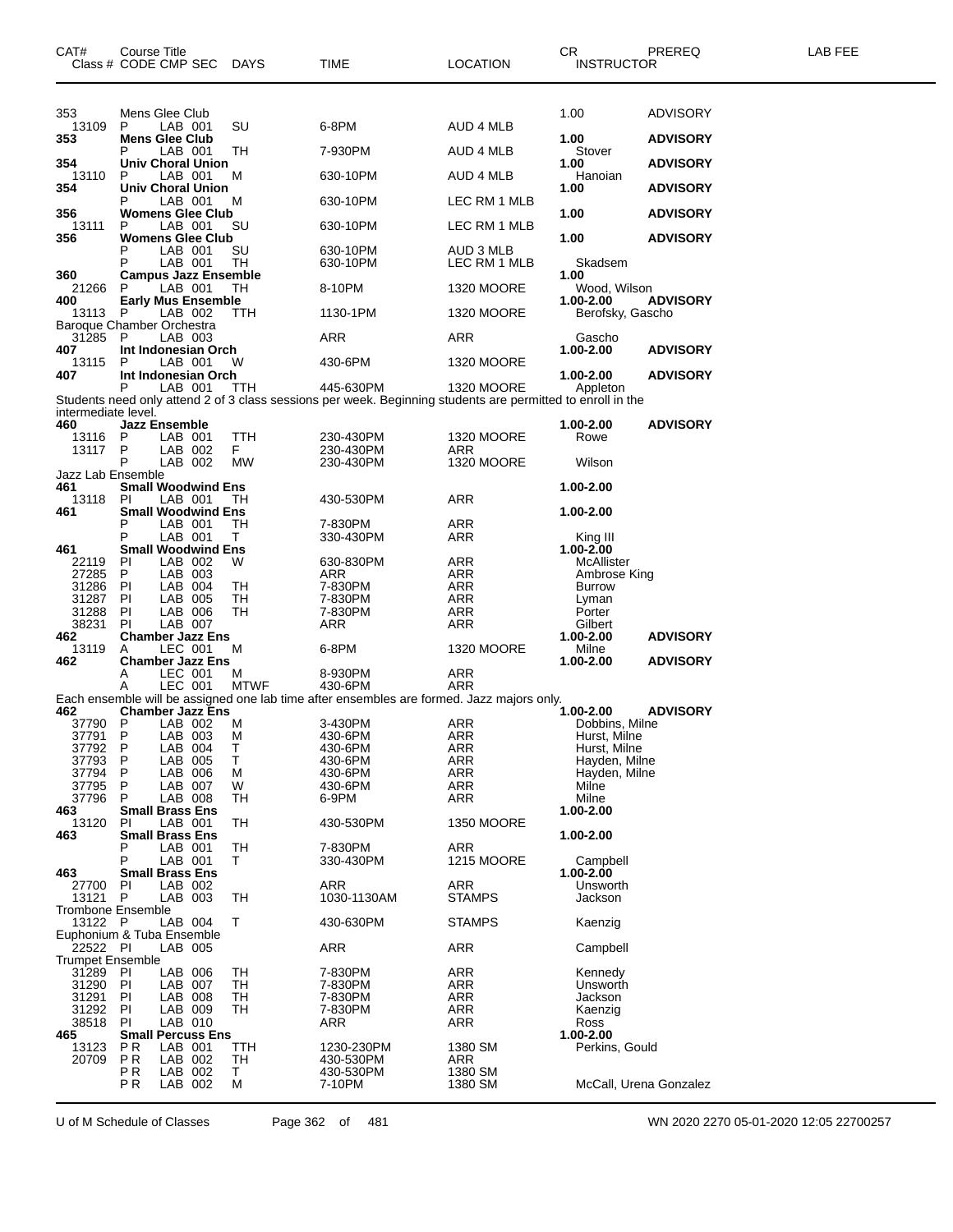| CAT#                                      | <b>Course Title</b><br>Class # CODE CMP SEC |                    | DAYS                                                         | TIME                                                  | <b>LOCATION</b>           | CR<br><b>INSTRUCTOR</b> | PREREQ          | LAB FEE |
|-------------------------------------------|---------------------------------------------|--------------------|--------------------------------------------------------------|-------------------------------------------------------|---------------------------|-------------------------|-----------------|---------|
| Samba/MidEastern Percuss                  | <b>Piano Chamber Mus</b>                    |                    |                                                              |                                                       |                           | 1.00-2.00               |                 |         |
| 466<br>13124 PI                           |                                             | LAB 001            |                                                              | ARR                                                   | ARR                       | Cheng                   | <b>ADVISORY</b> |         |
| 466                                       | <b>Piano Chamber Mus</b>                    |                    |                                                              |                                                       |                           | 1.00-2.00               | <b>ADVISORY</b> |         |
| 466                                       | <b>Piano Chamber Mus</b>                    | LAB 001            | TН                                                           | 7-830PM                                               | ARR                       | 1.00-2.00               | <b>ADVISORY</b> |         |
| 31293                                     | PI                                          | LAB 002            |                                                              | ARR                                                   | ARR                       | Albert                  |                 |         |
| 31294                                     | PI                                          | LAB 003            |                                                              | ARR                                                   | ARR                       | Harding                 |                 |         |
| 31295<br>31296                            | PI<br>PI                                    | LAB 004<br>LAB 005 |                                                              | <b>ARR</b><br><b>ARR</b>                              | <b>ARR</b><br><b>ARR</b>  | Votapek<br>King III     |                 |         |
| 38223                                     | PI                                          | LAB 006            |                                                              | <b>ARR</b>                                            | <b>ARR</b>                | Eldan                   |                 |         |
| 38224<br>38225                            | PI<br>PI                                    | LAB 007<br>LAB 008 |                                                              | <b>ARR</b><br><b>ARR</b>                              | <b>ARR</b><br><b>ARR</b>  | Lyman                   |                 |         |
| 38226                                     | <b>PI</b>                                   | LAB 009            |                                                              | ARR                                                   | ARR                       | Jennings<br>Porter      |                 |         |
| 467                                       | <b>Creative Arts Orch</b>                   |                    |                                                              |                                                       |                           | 1.00-2.00               | <b>ADVISORY</b> |         |
| 13125<br>469                              | <b>PI</b><br><b>Orch Rep Winds&amp;Perc</b> | LAB 001            | TH                                                           | 530-730PM                                             | 1380 SM                   | Kirschenmann<br>1.00    | <b>ADVISORY</b> |         |
| 18536                                     | <b>PI</b>                                   | LAB 003            | TTH                                                          | 1230-230PM                                            | 1340 MOORE                | Kiesler                 |                 |         |
| 470<br>16617                              | <b>Orpheus Singers</b>                      | LEC 001            |                                                              |                                                       | <b>STAMPS</b>             | 1.00-2.00               | <b>ADVISORY</b> |         |
| 475                                       | PI<br><b>Contemp Direct Ens</b>             |                    | TTH                                                          | 1230-230PM                                            |                           | Rogers Jr<br>1.00-2.00  | <b>ADVISORY</b> |         |
| 13126                                     | PI.                                         | LAB 001            | <b>TTH</b>                                                   | 1030-1230PM                                           | 1380 SM                   | Slywotzky               |                 |         |
| 480                                       | <b>Mixed Chamber Music</b>                  |                    |                                                              | RACKHAM STUDENTS ELECT MUSIC PERFORMANCE 882 INSTEAD. |                           | 1.00-2.00               |                 |         |
| 17579                                     | PI                                          | LEC 001            | TН                                                           | 7-830PM                                               | ARR                       | King III                |                 |         |
| 31297<br>31298                            | -PI<br>PI                                   | LEC 002<br>LEC 003 |                                                              | <b>ARR</b><br><b>ARR</b>                              | ARR<br><b>ARR</b>         | Albert<br>Dimoff        |                 |         |
| 23737                                     | PI                                          | <b>LEC 004</b>     |                                                              | <b>ARR</b>                                            | <b>ARR</b>                | Eldan                   |                 |         |
| 38232                                     | PI                                          | <b>LEC 006</b>     |                                                              | ARR                                                   | ARR                       | Holland                 |                 |         |
| 481<br>13127 P                            | <b>Piano Accompanying</b>                   | <b>REC 001</b>     |                                                              | ARR                                                   | ARR                       | 2.00<br>Collier         |                 |         |
| Meets in SM 1374 with ENS 581             |                                             |                    |                                                              |                                                       |                           |                         |                 |         |
| 525<br>27705 P                            | <b>Orch Rep-Strings</b>                     | LAB 001            | м                                                            | 430-630PM                                             | <b>2058 MOORE</b>         | 1.00-2.00<br>Dimoff     | <b>ADVISORY</b> |         |
| Double Bass                               |                                             |                    |                                                              |                                                       |                           |                         |                 |         |
| 13128 P<br>Viola                          |                                             | LAB 003            | м                                                            | 6-7PM                                                 | 2020 MOORE                | Coade                   |                 |         |
| 21607 P                                   |                                             | LAB 005            | Т                                                            | 230-330PM                                             | ARR                       | Schotten                |                 |         |
| Viola<br>Meets in 3042 Moore              |                                             |                    |                                                              |                                                       |                           |                         |                 |         |
| 526                                       | <b>Orc Repertoir-Harp</b>                   |                    |                                                              |                                                       |                           | 2.00                    | <b>ADVISORY</b> |         |
| 13129 PR<br>535                           |                                             | LAB 001            |                                                              | ARR                                                   | ARR                       | Holland<br>1.00-2.00    |                 |         |
|                                           | <b>String Quartet</b>                       |                    | Priority given to students based on graduation requirements. |                                                       |                           |                         | <b>ADVISORY</b> |         |
| 13130                                     | - PI                                        | LAB 001            |                                                              | ARR                                                   | ARR                       | Votapek                 |                 |         |
| 31299<br>31300                            | PI<br>PI                                    | LAB 002<br>LAB 003 |                                                              | ARR<br>ARR                                            | ARR<br>ARR                | Jennings<br>Albert      |                 |         |
| 540                                       | Pno Accom&Chamb Mus                         |                    |                                                              |                                                       |                           | 2.00-6.00               | <b>ADVISORY</b> |         |
| 13131                                     | P                                           | <b>REC 001</b>     | MM piano chamber music and accompanying majors only.         | ARR                                                   | ARR                       | Katz                    |                 |         |
| 545                                       | Univ Orchestras                             |                    |                                                              |                                                       |                           | 1.00-2.00               | <b>ADVISORY</b> |         |
| 13132 PR<br>University Symphony Orchestra |                                             | LAB 001            | <b>MWF</b>                                                   | 1030-1230PM                                           | 1380 SM                   | Kiesler, Ulintz         |                 |         |
| 14148                                     | - P                                         | LAB 002            | MWF                                                          | 1030-1230PM                                           | 1320 MOORE                | Slywotzky               |                 |         |
| University Philharmonia Orch<br>547       | <b>University Band</b>                      |                    |                                                              |                                                       |                           | 1.00-2.00               | <b>ADVISORY</b> |         |
| 13133 PR                                  |                                             | LAB 001            | MWF                                                          | 230-430PM                                             | 1380 SM                   | Haithcock               |                 |         |
| Symphony Band<br>$13134$ PR               |                                             | LAB 002            | MWF                                                          | 1230-230PM                                            | 1380 SM                   | Snyder                  |                 |         |
| <b>Concert Band</b>                       |                                             |                    |                                                              |                                                       |                           |                         |                 |         |
| 549                                       | <b>University Choir</b>                     |                    |                                                              |                                                       |                           | 1.00-2.00               | <b>ADVISORY</b> |         |
| 13135<br>550                              | P R<br>Univ Chamber Choir                   | LAB 001            | MWF                                                          | 1-230PM                                               | <b>1320 MOORE</b>         | Stover<br>1.00-2.00     | <b>ADVISORY</b> |         |
| 13136                                     | P R                                         | LAB 001            | MWF                                                          | 1-230PM                                               | 1360 MOORE                | Rogers Jr               |                 |         |
| 553<br>22676                              | <b>Mens Glee Club</b><br>P                  | LAB 001            | SU                                                           | 6-8PM                                                 | AUD 4 MLB                 | 1.00                    |                 |         |
| 553                                       | <b>Mens Glee Club</b>                       | LAB 001            | TН                                                           | 7-930PM                                               | AUD 4 MLB                 | 1.00<br>Stover          |                 |         |
| 554                                       | Univ Choral Union                           |                    |                                                              |                                                       |                           | 1.00                    |                 |         |
| 17346<br>554                              | P<br><b>Univ Choral Union</b>               | LAB 001            | M                                                            | 630-10PM                                              | AUD 4 MLB                 | Hanoian<br>1.00         |                 |         |
|                                           |                                             | LAB 001            | м                                                            | 630-10PM                                              | LEC RM 1 MLB              |                         |                 |         |
| 556<br>22675                              | <b>Womens Glee Club</b><br>P                | LAB 001            | SU                                                           | 630-10PM                                              | LEC RM 1 MLB              | 1.00                    | <b>ADVISORY</b> |         |
| 556                                       | <b>Womens Glee Club</b>                     |                    |                                                              |                                                       |                           | 1.00                    | <b>ADVISORY</b> |         |
|                                           | P<br>Р                                      | LAB 001<br>LAB 001 | SU<br>TН                                                     | 630-10PM<br>630-10PM                                  | AUD 3 MLB<br>LEC RM 1 MLB | Skadsem                 |                 |         |
| 560                                       | <b>Jazz Ensemble</b>                        |                    |                                                              |                                                       |                           | 1.00-2.00               | <b>ADVISORY</b> |         |
| 22811                                     | PI                                          | LAB 001            | TTH                                                          | 230-430PM                                             | 1320 MOORE                | Rowe                    |                 |         |

U of M Schedule of Classes Page 363 of 481 WN 2020 2270 05-01-2020 12:05 22700257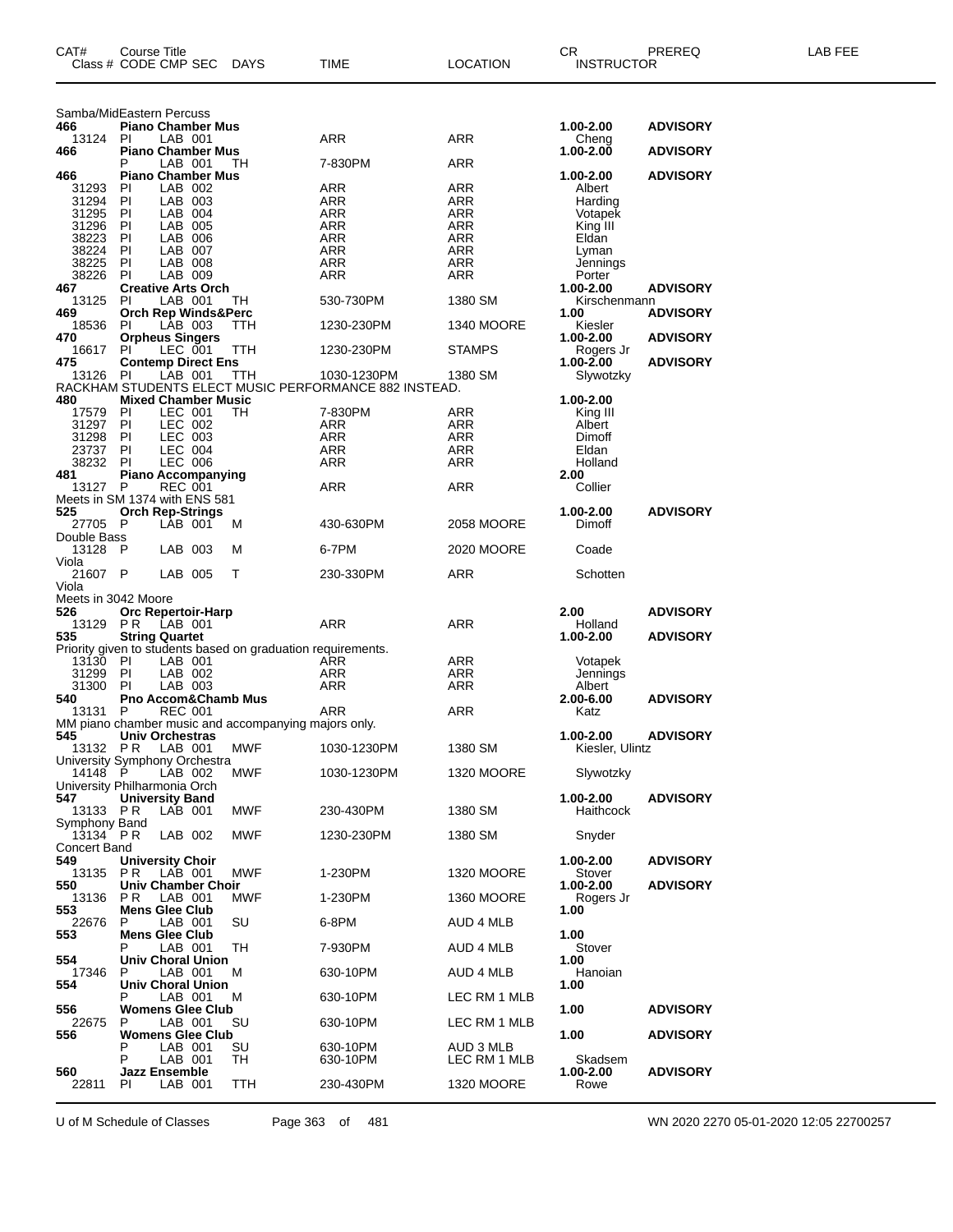| CAT#                     | <b>Course Title</b><br>Class # CODE CMP SEC DAYS |            | <b>TIME</b>                                                                                                    | <b>LOCATION</b>   | <b>CR</b><br><b>INSTRUCTOR</b> | PREREQ          | LAB FEE |
|--------------------------|--------------------------------------------------|------------|----------------------------------------------------------------------------------------------------------------|-------------------|--------------------------------|-----------------|---------|
| 22812                    | PI<br>LAB 002                                    | F          | 230-430PM                                                                                                      | ARR               |                                |                 |         |
|                          | P<br>LAB 002                                     | <b>MW</b>  | 230-430PM                                                                                                      | <b>1320 MOORE</b> | Wilson                         |                 |         |
| Jazz Lab Ensemble<br>566 | <b>Piano Chamber Mus</b>                         |            |                                                                                                                |                   | 1.00-2.00                      |                 |         |
| 15944                    | LAB 001<br><b>PI</b>                             |            | <b>ARR</b>                                                                                                     | <b>ARR</b>        | Cheng                          |                 |         |
| 566                      | <b>Piano Chamber Mus</b>                         |            |                                                                                                                |                   | 1.00-2.00                      |                 |         |
|                          | LAB 001<br>Р                                     | TH         | 7-830PM                                                                                                        | <b>ARR</b>        |                                |                 |         |
| 566                      | <b>Piano Chamber Mus</b>                         |            |                                                                                                                |                   | 1.00-2.00                      |                 |         |
| 31301                    | LAB 002<br>PI                                    |            | ARR                                                                                                            | ARR               | Albert                         |                 |         |
| 31302<br>31303           | P<br>LAB 003<br>PI<br>LAB 004                    |            | <b>ARR</b><br>ARR                                                                                              | <b>ARR</b><br>ARR | Harding                        |                 |         |
| 31304                    | PI<br>LAB 005                                    |            | ARR                                                                                                            | <b>ARR</b>        | Votapek<br>King III            |                 |         |
| 38227                    | PI<br>LAB 006                                    |            | <b>ARR</b>                                                                                                     | <b>ARR</b>        | Eldan                          |                 |         |
| 38228                    | PI<br>LAB 007                                    |            | ARR                                                                                                            | <b>ARR</b>        | Lyman                          |                 |         |
| 38229                    | PI<br>LAB 008                                    |            | <b>ARR</b>                                                                                                     | <b>ARR</b>        | Jennings                       |                 |         |
| 38230                    | PI<br>LAB 009                                    |            | ARR                                                                                                            | ARR               | Porter                         |                 |         |
| 569                      | Orc Rep Winds&Perc                               |            |                                                                                                                |                   | 1.00                           | <b>ADVISORY</b> |         |
| 16764                    | PI<br>LAB 003                                    | TTH        | 1230-230PM                                                                                                     | <b>1340 MOORE</b> | Kiesler                        |                 |         |
| 580                      | <b>Mixed Chamber Music</b>                       |            |                                                                                                                |                   | 1.00-2.00                      | <b>ADVISORY</b> |         |
| 13137                    | <b>PIR</b><br>LAB 001                            |            | <b>ARR</b>                                                                                                     | <b>ARR</b>        | King III                       |                 |         |
| 580                      | <b>Mixed Chamber Music</b><br>LAB 001<br>PR.     | TH         | 7-830PM                                                                                                        | ARR               | 1.00-2.00                      | <b>ADVISORY</b> |         |
| 580                      | <b>Mixed Chamber Music</b>                       |            |                                                                                                                |                   | 1.00-2.00                      | <b>ADVISORY</b> |         |
| 31305                    | LAB 002<br>PI                                    |            | ARR                                                                                                            | <b>ARR</b>        | Albert                         |                 |         |
| 31306                    | PI<br>LAB 003                                    |            | ARR                                                                                                            | ARR               | Dimoff                         |                 |         |
| 23865                    | LAB 004<br>PI                                    |            | ARR                                                                                                            | ARR               | Eldan                          |                 |         |
| 23877                    | PI<br>LAB 005                                    |            | ARR                                                                                                            | ARR               | Campbell                       |                 |         |
| 38233                    | PI<br>LAB 006                                    |            | ARR                                                                                                            | ARR               | Holland                        |                 |         |
| 581                      | Piano Acc&Duo Rep                                |            |                                                                                                                |                   | 2.00-4.00                      | <b>ADVISORY</b> |         |
| 13138                    | $\mathsf{P}$<br><b>REC 001</b>                   |            | 430-630PM                                                                                                      | 1374 SM           | Collier                        |                 |         |
|                          | Meets in 1374 SM with ENS 481                    |            |                                                                                                                |                   |                                |                 |         |
|                          | Euphonium-Baritone (EUPHBARI)                    |            |                                                                                                                |                   |                                |                 |         |
| 500                      | Performance                                      |            |                                                                                                                |                   | 2.00-6.00                      |                 |         |
|                          | IR.<br>$IND +$                                   |            | <b>ARR</b>                                                                                                     | <b>ARR</b>        |                                |                 |         |
|                          |                                                  |            |                                                                                                                |                   |                                |                 |         |
|                          | <b>Flute (FLUTE)</b>                             |            |                                                                                                                |                   |                                |                 |         |
| 150                      | Performance<br>$IND +$                           |            |                                                                                                                |                   | 2.00                           |                 |         |
| 500                      | Performance                                      |            | ARR                                                                                                            | ARR               | 2.00-6.00                      |                 |         |
|                          | IR.<br>$IND +$                                   |            | <b>ARR</b>                                                                                                     | ARR               |                                |                 |         |
|                          |                                                  |            |                                                                                                                |                   |                                |                 |         |
|                          | <b>Fortepiano (FPIANO)</b>                       |            |                                                                                                                |                   |                                |                 |         |
| 100                      | Performance                                      |            |                                                                                                                |                   | 2.00                           |                 |         |
| 31003 PI                 | LEC 102                                          |            | <b>ARR</b>                                                                                                     | <b>ARR</b>        | Bengtson                       |                 |         |
|                          | <b>French Horn (FRENHORN)</b>                    |            |                                                                                                                |                   |                                |                 |         |
| 111                      | Performance                                      |            |                                                                                                                |                   | 2.00                           |                 |         |
| 26060                    | PI.<br><b>REC 001</b>                            |            | <b>ARR</b>                                                                                                     | <b>ARR</b>        |                                |                 |         |
| 150                      | Performance                                      |            |                                                                                                                |                   | 2.00                           |                 |         |
|                          | $IND +$                                          |            | ARR                                                                                                            | <b>ARR</b>        |                                |                 |         |
| 500                      | Performance                                      |            |                                                                                                                |                   | 2.00-6.00                      |                 |         |
|                          | IR<br>$IND +$                                    |            | <b>ARR</b>                                                                                                     | <b>ARR</b>        |                                |                 |         |
|                          | (GUITAR)                                         |            |                                                                                                                |                   |                                |                 |         |
| Guıtar<br>111            | Performance                                      |            |                                                                                                                |                   | 2.00                           | <b>ADVISORY</b> |         |
|                          | 24541 P W REC 001                                | <b>TTH</b> | 1230-130PM                                                                                                     | 202 STRNS         | Rivkin                         |                 |         |
| <b>Beginning Guitar</b>  |                                                  |            |                                                                                                                |                   |                                |                 |         |
|                          |                                                  |            | Guitar 111 is a course is for beginners - those who have never played guitar. If you                           |                   |                                |                 |         |
|                          |                                                  |            | do not own a guitar one will be provided for you to use during the semester. Students with more than a year of |                   |                                |                 |         |

playing experience should not register for the course.

The purpose of GUITAR 111 is to help students develop their guitar skills, with a primary focus on using the guitar as an accompaniment instrument. Right Hand skills covered will include finger picking, flat picking, and a variety of strumming patterns. Left Hand skills will include open chords, barre chords, melody chords, and basic scale patterns. Introduction to reading of standard music notation, guitar tablature, and chord symbols will be covered. Other topics that will be presented include improvisation, playing by ear, and using the capo for transposition.

| Harp (HARP) |                        |    |            |                   |         |
|-------------|------------------------|----|------------|-------------------|---------|
| 150         | Performance            |    |            |                   | 2.00    |
|             | $IND +$                |    | <b>ARR</b> | <b>ARR</b>        |         |
| 450         | <b>Performance Lab</b> |    |            |                   | 1.00    |
| 12541       | LAB 161<br>ΡI          | TН | 430-630PM  | 1370 SM           |         |
| 450         | <b>Performance Lab</b> |    |            |                   | 1.00    |
|             | LAB 161<br>Р           |    | 230-430PM  | <b>1340 MOORE</b> | Holland |
| 550         | <b>Performance Lab</b> |    |            |                   | 1.00    |
| 21326       | LAB 161<br>ΡI          | TH | 430-630PM  | 1370 SM           |         |
| 550         | <b>Performance Lab</b> |    |            |                   | 1.00    |
|             | LAB 161<br>P           |    | 230-430PM  | <b>1340 MOORE</b> | Holland |
|             |                        |    |            |                   |         |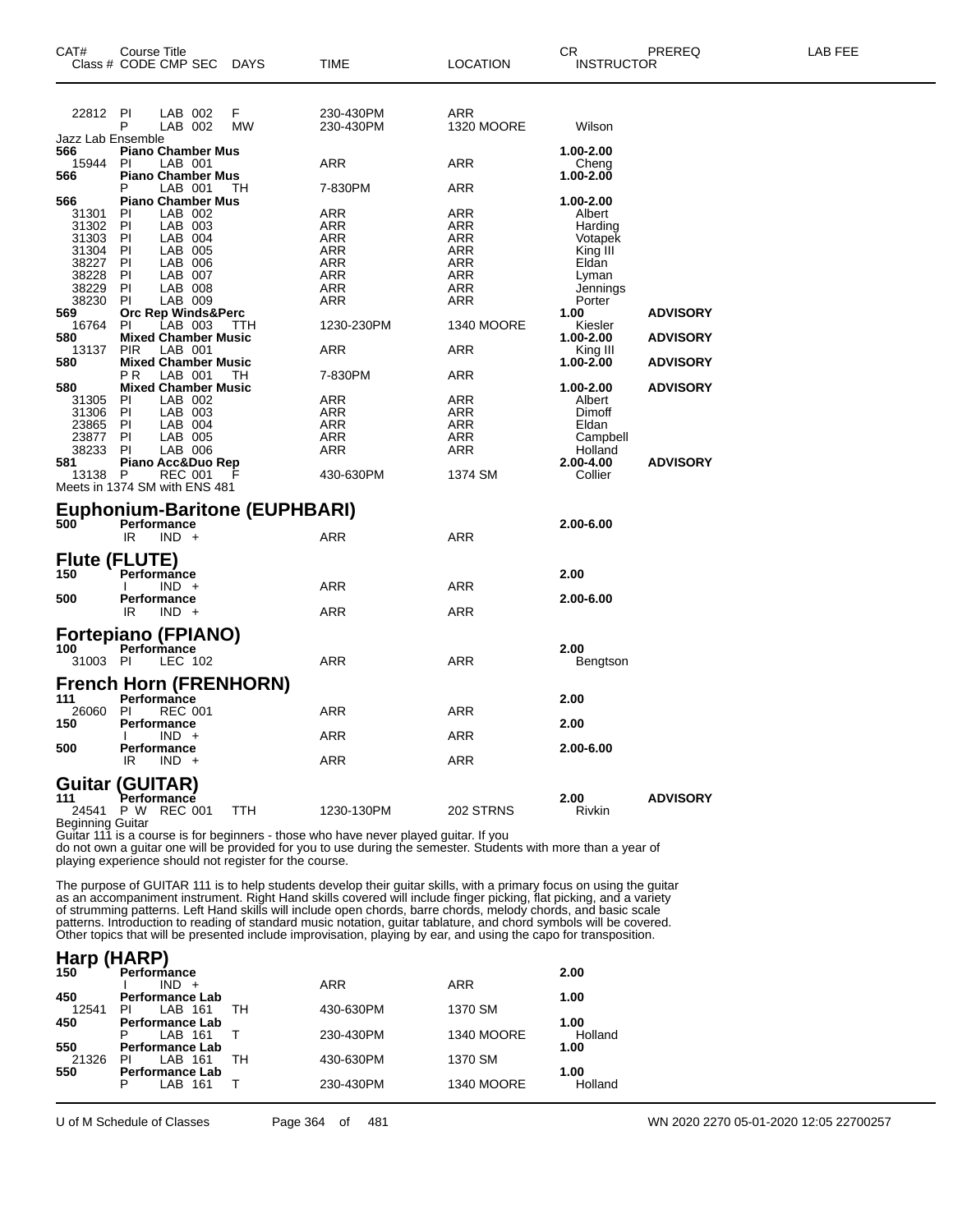| Jazz & Improvisational Studies (JAZZ) |                   |                             |     |            |            |           |                    |
|---------------------------------------|-------------------|-----------------------------|-----|------------|------------|-----------|--------------------|
| 113                                   | <b>Jazz Piano</b> |                             |     |            |            | 1.00      |                    |
| 27701                                 | PI                | LAB 001                     | w   | 930-1030AM | <b>ARR</b> | Rowe      |                    |
| 221                                   |                   | <b>Basic Musicianshp II</b> |     |            |            | 3.00      | <b>ADVISORY</b>    |
| 16618                                 | PI                | LEC 001                     | TTH | 830-1030AM | 2058 MOORE |           | Kirschenmann, Wood |
| 450                                   |                   | <b>Contmplaty Prac Sem</b>  |     |            |            | 2.00      | <b>ADVISORY</b>    |
| 16751                                 | PI                | <b>SEM 001</b>              |     | <b>ARR</b> | ARR        | Travers   |                    |
| Online offering                       |                   |                             |     |            |            |           |                    |
| 20003                                 | PI                | <b>SEM 002</b>              | TH  | 430-630PM  | 202 STRNS  | Travers   |                    |
| 25121                                 | PI                | <b>SEM 003</b>              | TН  | 630-830PM  | 202 STRNS  | Travers   |                    |
| 454                                   |                   | <b>Special Topics</b>       |     |            |            | 1.00-2.00 |                    |
| 25964                                 | Р                 | LEC 002                     |     | 930-1030AM | 1378 SM    | Okazaki   |                    |

Fund Rhythm B

This is a companion course to "Fundamentals of Rhythm A: the grid," but does not require this course as a prerequisite. "Fundamentals of Rhythm A" explored rhythms on human made grid systems such as even pulses, quantized subdivisions, metric cycles and song forms. This course will look at rhythms that more generally fall "off the grid" or "in the cracks." This includes rhythms of speech, gesture, and rhythms of the natural world. In musical applications, we will look at the some of the varieties of experience that fall into the category of "feel," including groove, flow, pocket and swing. As in the first semester course, students will not bring instruments to class. All work will be done with singing and clapping in order to developing, hearing, memory, and internalization 33996 PI LEC 003 ARR ARR Travers Online PI LEC 004 T 430-630PM 2032 MOORE Sarath Integral Jazz Mysticism

| Integral Jazz Mysticism    |                  |                                |                                                     |             |            |               |                 |
|----------------------------|------------------|--------------------------------|-----------------------------------------------------|-------------|------------|---------------|-----------------|
| 37102                      | PL               | LEC 005                        |                                                     | <b>ARR</b>  | <b>ARR</b> | Travers       |                 |
| 455                        |                  | <b>Creat&amp;Consciousness</b> |                                                     |             |            | 2.00          | <b>ADVISORY</b> |
| 22349                      | -PI              | LEC 002                        | W                                                   | 630-830PM   | 202 STRNS  | Travers       |                 |
| 37474                      | - PI             | LEC 003                        | TН                                                  | 5-7PM       | 201 STRNS  | Sarath        |                 |
| <b>Black Music Matters</b> |                  |                                |                                                     |             |            |               |                 |
| 462.                       |                  | <b>Jazz Trom Ens</b>           |                                                     |             |            | 1.00-2.00     |                 |
| 31573                      | PI.              | LAB 001                        |                                                     | <b>ARR</b>  | <b>ARR</b> | Wilson        |                 |
| 465                        | <b>Ind Study</b> |                                |                                                     |             |            | 1.00-3.00     |                 |
|                            | IR               | $IND +$                        |                                                     | <b>ARR</b>  | <b>ARR</b> |               |                 |
| 467                        |                  | Jazz Improvistn II             |                                                     |             |            | 3.00          | <b>ENFORCED</b> |
| 13150                      |                  | PIR LAB 001                    | <b>TTH</b>                                          | 1230-130PM  | 1370 SM    | Rowe          |                 |
| 472                        |                  | Jazz Improvisatn IV            |                                                     |             |            | 3.00          | <b>ADVISORY</b> |
| 13151                      | P.               | LAB 001                        | <b>TTH</b>                                          | 130-230PM   | 1370 SM    | <b>Bishop</b> |                 |
| 479.                       |                  | <b>Jazz Arranging II</b>       |                                                     |             |            | 2.00          | <b>ADVISORY</b> |
| 22508                      | P.               | LEC 001                        | <b>MW</b>                                           | 1230-230PM  | <b>ARR</b> | Wilson        |                 |
|                            |                  |                                | Class to meet in Duderstadt Center, Training Room 3 |             |            |               |                 |
| 480                        |                  | <b>Career Devel-Jazz</b>       |                                                     |             |            | 2.00          | <b>ADVISORY</b> |
| 21598                      | P                | LEC 001                        | м                                                   | 1030-1230PM | 3219 MOORE | Lucas         |                 |
| Inner Business of Music    |                  |                                |                                                     |             |            |               |                 |
| 550                        |                  | <b>Contemplaty Prac Sem</b>    |                                                     |             |            | 2.00          |                 |
| 22796                      | PI               | <b>SEM 001</b>                 |                                                     | <b>ARR</b>  | ARR        | Travers       |                 |
| 22797                      | <b>PI</b>        | <b>SEM 002</b>                 | TH                                                  | 430-630PM   | 202 STRNS  | Travers       |                 |
| 25122                      | <b>PI</b>        | <b>SEM 003</b>                 | TH                                                  | 630-830PM   | 202 STRNS  | Travers       |                 |
| 554                        |                  | <b>Jazz Special Topics</b>     |                                                     |             |            | 2.00          |                 |
| 22800                      | ΡI               | <b>SEM 001</b>                 | W                                                   | 430-630PM   | 202 STRNS  | Travers       |                 |

 P SEM 002 T 930-1030AM 1378 SM Okazaki This is a companion course to "Fundamentals of Rhythm A: the grid," but does not require this course as a prerequisite. "Fundamentals of Rhythm A" explored rhythms on human made grid systems such as even pulses, quantized subdivisions, metric cycles and song forms. This course will look at rhythms that more generally fall "off the grid" or "in the cracks." This includes rhythms of speech, gesture, and rhythms of the natural world. In musical applications, we will look at the some of the varieties of experience that fall into the category of "feel," including groove, flow, pocket and swing. As in the first semester course, students will not bring instruments to class. All work will be done with singing and clapping in order to developing, hearing, memory, and internalization 33997 PI SEM 003 ARR ARR Travers

| <b>00001</b><br>36580 PI   | . .            | טטט ויו∟ט<br>SEM 004 T         |            | , , , , ,<br>430-630PM | , , , , ,<br>2032 MOORE | <br>Sarath     |                 |
|----------------------------|----------------|--------------------------------|------------|------------------------|-------------------------|----------------|-----------------|
| Integral Jazz Mysticism    |                |                                |            |                        |                         |                |                 |
| 37103                      | - PI           | <b>SEM 005</b>                 |            | <b>ARR</b>             | <b>ARR</b>              | <b>Travers</b> |                 |
| 555                        |                | <b>Creat&amp;Consciousness</b> |            |                        |                         | 2.00           |                 |
| 22815                      | - PI           | LEC 002                        | W          | 630-830PM              | 202 STRNS               | Travers        |                 |
| 37475 PI                   |                | LEC 003                        | TН         | 5-7PM                  | 201 STRNS               | Sarath         |                 |
| <b>Black Music Matters</b> |                |                                |            |                        |                         |                |                 |
| 567                        | Jazz Improv II |                                |            |                        |                         | 3.00           |                 |
| 22843                      | PI             | LAB 001                        | <b>TTH</b> | 1230-130PM             | 1370 SM                 | Rowe           |                 |
| 572                        |                | Jazz Improv IV                 |            |                        |                         | 3.00           | <b>ADVISORY</b> |
| 22813                      | PL             | LAB 001                        | <b>TTH</b> | 130-230PM              | 1370 SM                 | <b>Bishop</b>  |                 |
| 577                        |                | Adv Jazz Improv                |            |                        |                         | 2.00           | <b>ADVISORY</b> |
| 13154                      | <b>PIR</b>     | LAB 001                        | м          | 12-2PM                 | 201 STRNS               | Sarath         |                 |
| 580                        |                | <b>Career Devel-Jazz</b>       |            |                        |                         | 2.00           |                 |
| 22814 PI                   |                | LEC 001                        | M          | 1030-1230PM            | 3219 MOORE              | Lucas          |                 |
| Inner Business of Music    |                |                                |            |                        |                         |                |                 |
|                            |                |                                |            |                        |                         |                |                 |

### **Music Education (MUSED)**

| 111   | __________<br>Art of Mus Teach | __ |           |            | 2.00        |  |
|-------|--------------------------------|----|-----------|------------|-------------|--|
| 20318 | ∟EC<br>001                     |    | 230-230PM | 2038 MOORE | Fitzpatrick |  |
|       |                                |    |           |            |             |  |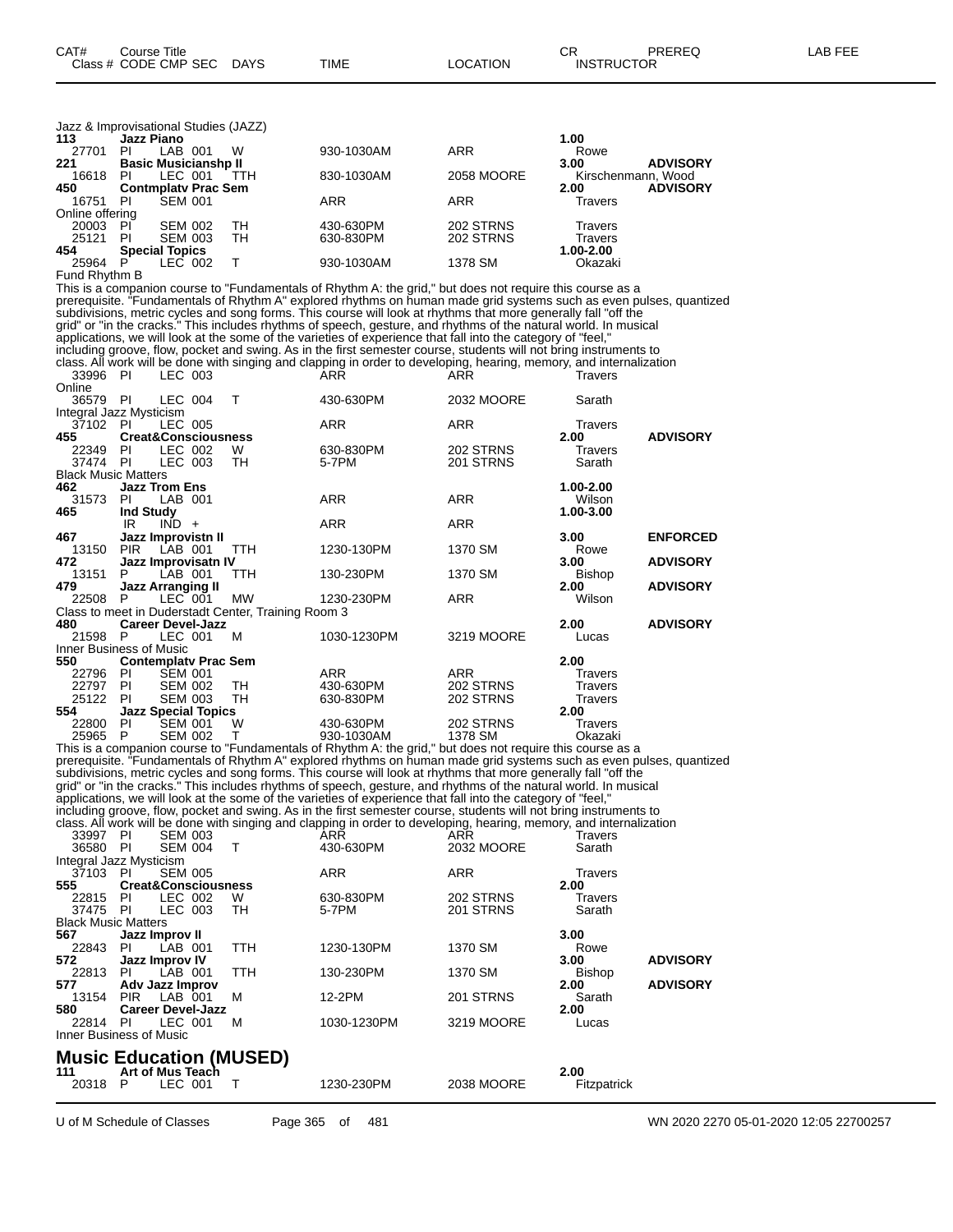| CAT#                                 | Course Title<br>Class # CODE CMP SEC DAYS                              |               | TIME                                                                                                               | <b>LOCATION</b>                 | CR.<br><b>INSTRUCTOR</b>             | PREREQ          | LAB FEE |
|--------------------------------------|------------------------------------------------------------------------|---------------|--------------------------------------------------------------------------------------------------------------------|---------------------------------|--------------------------------------|-----------------|---------|
| 121<br>21160<br>202                  | Tech for Music Ed<br>P R<br>LAB 001<br><b>Tch Str Instr II</b>         | м             | 5-7PM                                                                                                              | 378 SM                          | 1.00<br>Rodriguez<br>1.00            | ENFORCED        |         |
| 13155                                | P R<br><b>REC 001</b>                                                  | ттн           | 8-930AM                                                                                                            | 2038 MOORE                      | Hopkins                              |                 |         |
| 202                                  | <b>Tch Str Instr II</b><br><b>REC 001</b><br>P R                       | TTH           | 8-930AM                                                                                                            | 2044 MOORE                      | 1.00                                 |                 |         |
| 203<br>19866                         | <b>Tch Woodwind Instr</b><br><b>REC 001</b><br>P                       | ттн           | 1030-1230PM                                                                                                        | 2058 MOORE                      | 1.00                                 |                 |         |
| 203                                  | <b>Tch Woodwind Instr</b><br><b>REC 001</b><br>Р                       | ттн           | 1030-1230PM                                                                                                        | 2044 MOORE                      | 1.00<br>Conway                       |                 |         |
| 205<br>21624                         | <b>Tch Brass Instr</b><br><b>REC 001</b><br>P                          | TTH           | 1030-1230PM                                                                                                        | 2044 MOORE                      | 1.00<br>Conway                       |                 |         |
| 205                                  | <b>Tch Brass Instr</b><br><b>REC 001</b>                               | ттн           | 1030-1230PM                                                                                                        | 2058 MOORE                      | 1.00                                 |                 |         |
| 207<br>13156                         | <b>Tch Percuss Instr</b><br><b>REC 001</b><br>P R                      | MWF           | 830-930AM                                                                                                          | 1380 SM                         | 1.00<br>Salgado, Fitzpatrick         |                 |         |
| 320<br>17905                         | <b>Vocal Methods</b><br>LEC 002<br>P                                   | WF            |                                                                                                                    | ARR                             | 1.00<br>Skadsem                      |                 |         |
|                                      | Class to meet in Stearns Room 201                                      |               | 930-1030AM                                                                                                         |                                 |                                      |                 |         |
| 340<br>13157                         | <b>Choral Tech Meth Sec</b><br>P<br>LEC 001                            | MWF           | 930-1130AM                                                                                                         | 2038 MOORE                      | 2.00<br>Skadsem                      | <b>ADVISORY</b> |         |
| 340                                  | <b>Choral Tech Meth Sec</b><br>P<br>LEC 001                            | MWF           | 830-930AM                                                                                                          | 2038 MOORE                      | 2.00                                 | <b>ADVISORY</b> |         |
| 342                                  | <b>Teach Gen Mus Sec</b>                                               |               | Elected concurrently and meets with MUSED 349, section 003.                                                        |                                 | 2.00                                 | <b>ADVISORY</b> |         |
| 31307<br>370                         | P<br>LEC 001<br><b>Funda Tch Str Instr</b>                             | ттн           | 1030-1230PM                                                                                                        | 201 STRNS                       | Rodriguez<br>2.00                    | <b>ADVISORY</b> |         |
| 25123<br>370                         | Р<br>LEC 001<br><b>Funda Tch Str Instr</b>                             | т             | 1230-230PM                                                                                                         | 2058 MOORE                      | 2.00                                 | <b>ADVISORY</b> |         |
|                                      | LEC 001                                                                | МW            | 8-9AM                                                                                                              | ARR                             | Hopkins                              |                 |         |
| 371<br>25124                         | <b>Elem Band Methods</b><br>LEC 001<br>P                               | ТH            | 1230-230PM                                                                                                         | 2058 MOORE                      | 2.00<br>Conway                       | <b>ADVISORY</b> |         |
| 371                                  | <b>Elem Band Methods</b><br>LEC 001                                    | ттн           | 930-1030AM                                                                                                         | ARR                             | 2.00                                 | <b>ADVISORY</b> |         |
| 408<br>29332                         | <b>Tch Elem Music</b><br><b>REC 001</b><br>P                           | ТH            | 5-8PM                                                                                                              | 2320 SEB                        | 3.00<br>Collins, McCarthy            |                 |         |
| 490                                  | <b>Spec Proj&amp;Readings</b><br>$IND +$                               |               | ARR                                                                                                                | ARR                             | 1.00-4.00                            | <b>ADVISORY</b> |         |
| 495<br>25125                         | <b>Student Teaching</b><br>P R<br>LAB 001                              |               | ARR                                                                                                                | ARR                             | 7.00-11.00<br>McCarthy               | <b>ADVISORY</b> |         |
| 496<br>25126                         | Seminar<br>PR.<br><b>SEM 001</b>                                       | Т             | 530-730PM                                                                                                          | 1374 SM                         | 1.00<br>McCarthy                     | <b>ADVISORY</b> |         |
| 503<br>33839                         | Tchg & Lrng in Arts<br>LAB 001<br>P                                    | W             | 930-1130AM                                                                                                         | 3219 MOORE                      | 3.00                                 |                 |         |
| 504                                  | <b>Special Course</b>                                                  |               |                                                                                                                    |                                 | Fitzpatrick<br>3.00                  |                 |         |
| 31309                                | P<br>LEC 001<br>Hst Res Mused: Voices from Marg                        | W             | 2-530PM                                                                                                            | 3213 MOORE                      | McCarthy                             |                 |         |
| 507<br>21622                         | <b>Field Studies Mus Ed</b><br><b>PI</b><br>LEC 003                    |               | ARR                                                                                                                | ARR                             | 1.00-3.00<br>Hopkins                 |                 |         |
| 18386<br>18385 PI                    | <b>LEC 004</b><br>PI<br>LEC 005                                        |               | ARR<br>ARR                                                                                                         | ARR<br>ARR                      | Conway, Hopkins<br>Skadsem, Hopkins  |                 |         |
| 21623 PI<br>509                      | LEC 006<br><b>Spec Proj&amp;Readings</b>                               |               | ARR                                                                                                                | ARR                             | Rodriguez, Hopkins<br>1.00-4.00      | <b>ADVISORY</b> |         |
| 516                                  | $IND +$<br>SI<br><b>Mus Ed Final Pres</b>                              |               | ARR                                                                                                                | ARR                             | 2.00-3.00                            |                 |         |
| 800                                  | $IND +$<br>Res Des in Mus Ed I                                         |               | ARR                                                                                                                | ARR                             | 3.00                                 |                 |         |
| 31311                                | <b>SEM 001</b>                                                         |               | 230-530PM                                                                                                          | 3219 MOORE                      | Conway                               |                 |         |
| 804<br>33739                         | <b>Spec Topics Mus Ed</b><br><b>SEM 001</b>                            | W             | 2-530PM                                                                                                            | 3213 MOORE                      | 3.00<br>McCarthy                     |                 |         |
| 807<br>17508                         | <b>Research Sem Mus Ed</b><br>P.<br><b>SEM 001</b>                     | W             | 1130-1230PM                                                                                                        | 3219 MOORE                      | 1.00-4.00<br>Fitzpatrick             |                 |         |
| Meets in 2235 Moore<br>881           | <b>Special Readings</b>                                                |               |                                                                                                                    |                                 | 1.00-6.00                            | <b>ADVISORY</b> |         |
| 990                                  | $IND +$<br>Diss-Precand                                                |               | ARR                                                                                                                | ARR                             | 1.00-8.00                            | <b>ADVISORY</b> |         |
| 995                                  | $IND +$<br>Diss-Cand                                                   |               | ARR                                                                                                                | ARR                             | 8.00                                 | <b>ENFORCED</b> |         |
|                                      | $IND +$<br>IR                                                          |               | ARR                                                                                                                | <b>ARR</b>                      |                                      |                 |         |
| 122                                  | <b>Musicology (MUSICOL)</b><br>Intro World Music<br>19368 P RW LEC 001 | TTH           | 10-1130AM                                                                                                          | LEC RM 1 MLB                    | 3.00<br>Kaur                         | <b>ADVISORY</b> |         |
|                                      | permitted after the first week of classes.                             |               | Attendance is required at the first class meeting, or you may be removed from the course. Registration will not be |                                 |                                      |                 |         |
| 123<br>31312 S<br>31313 P<br>31314 P | <b>Intro Popular Music</b><br>LEC 001<br>DIS 002<br>DIS 003            | MWF<br>м<br>Т | 2-3PM<br>4-5PM<br>2-3PM                                                                                            | AUD 4 MLB<br>806 BMT<br>806 BMT | 4.00<br>Garrett<br>West<br>Sukumaran |                 |         |
|                                      |                                                                        |               |                                                                                                                    |                                 |                                      |                 |         |

U of M Schedule of Classes Page 366 of 481 WN 2020 2270 05-01-2020 12:05 22700257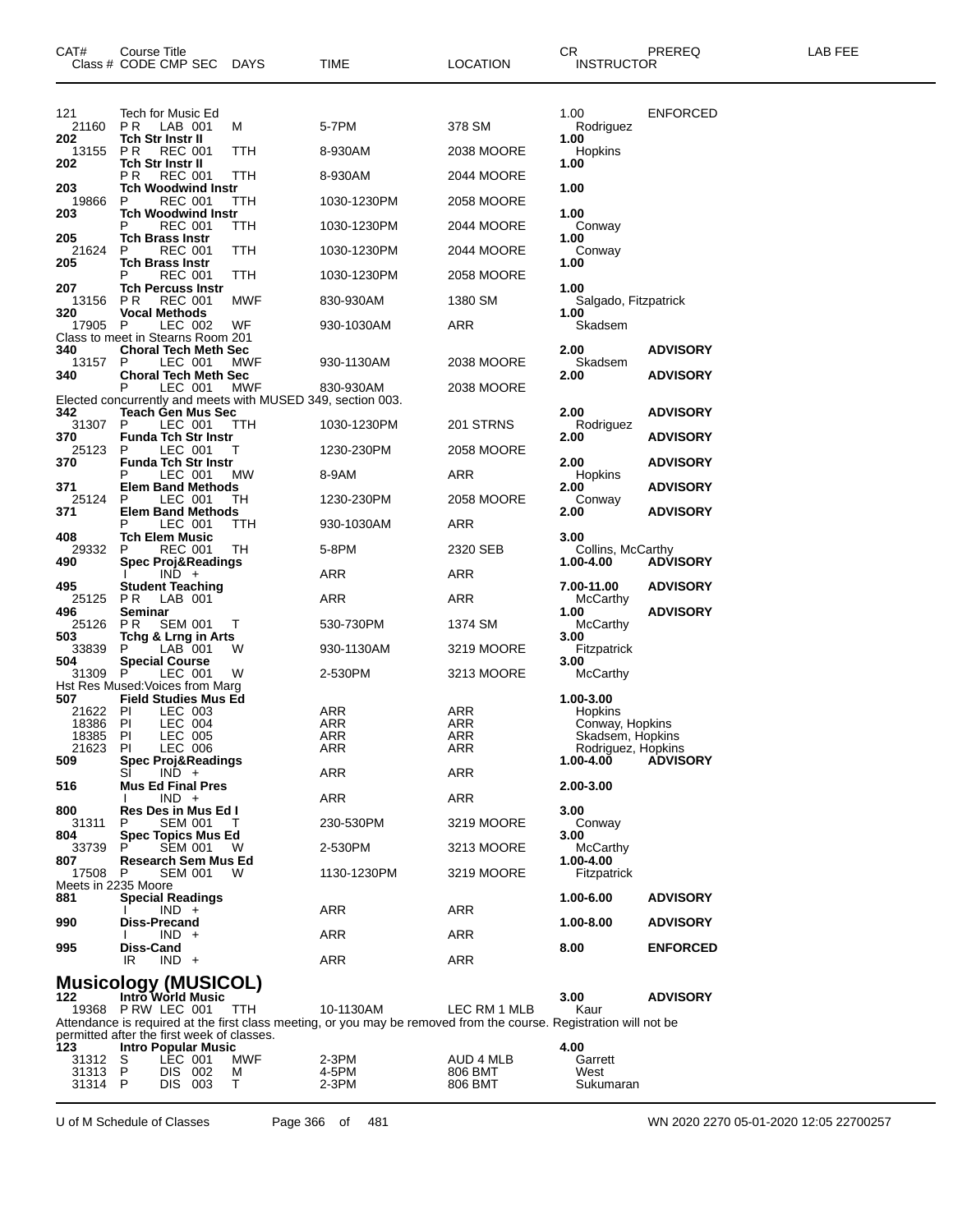| CAT#                                                               | Course Title                                                       | Class # CODE CMP SEC                                                                                                              | DAYS                                                     | TIME                                                                                                                                                                 | <b>LOCATION</b>                                                                                    | CR<br><b>INSTRUCTOR</b>                                                                           | PREREQ          | LAB FEE |
|--------------------------------------------------------------------|--------------------------------------------------------------------|-----------------------------------------------------------------------------------------------------------------------------------|----------------------------------------------------------|----------------------------------------------------------------------------------------------------------------------------------------------------------------------|----------------------------------------------------------------------------------------------------|---------------------------------------------------------------------------------------------------|-----------------|---------|
| 31315<br>31316<br>31317<br>31318<br>31319<br>31320<br>31321        | P<br>P<br>P<br>P<br>P<br>P<br>P                                    | <b>DIS</b><br>004<br>DIS.<br>005<br>DIS.<br>006<br>007<br><b>DIS</b><br><b>DIS</b><br>008<br>DIS.<br>009<br>DIS 010               | Т<br>$\sf T$<br>T<br>W<br>Τ<br>м<br>T.                   | 10-11AM<br>4-5PM<br>11-12PM<br>11-12PM<br>3-4PM<br>3-4PM<br>9-10AM                                                                                                   | 806 BMT<br>806 BMT<br>806 BMT<br>706 BMT<br>806 BMT<br>806 BMT<br>806 BMT                          | Nissen<br>Sukumaran<br>Nissen<br>West<br>Sukumaran<br>West<br>Nissen                              |                 |         |
| 130<br>31322<br>140                                                | Opera!                                                             | PW LEC 001<br><b>History of Music</b>                                                                                             | TTH                                                      | 1130-1PM                                                                                                                                                             | <b>1350 MOORE</b>                                                                                  | 3.00<br>Stein<br>2.00                                                                             | <b>ADVISORY</b> |         |
| 13159<br>13160<br>13161<br>13162<br>13163<br>13164<br>13165        | A<br>PR<br><b>PR</b><br><b>PR</b><br>PR.<br>PR<br>PR               | LEC 001<br>DIS 002<br><b>DIS</b><br>003<br>DIS 004<br><b>DIS</b><br>005<br><b>DIS</b><br>006<br>DIS.<br>007                       | <b>MW</b><br>F<br>F<br>TH<br>TH<br>F<br>F                | Students are auto-enrolled in lecture when they elect a discussion.<br>930-1030AM<br>130-230PM<br>130-230PM<br>930-1030AM<br>1030-1130AM<br>830-930AM<br>930-1030AM  | <b>1340 MOORE</b><br>2044 MOORE<br>2038 MOORE<br>1374 SM<br>2038 MOORE<br>2020 MOORE<br>2026 MOORE | Clague<br>Zhu<br>Jones<br>Castillo Rodriguez<br>Castillo Rodriguez<br>Jones<br>Castillo Rodriguez |                 |         |
| 13166<br>16002<br>13167<br>240                                     | PR.<br>PR<br>PR                                                    | <b>DIS</b><br>008<br><b>DIS</b><br>009<br>DIS 010<br><b>History of Music</b>                                                      | TH<br>$_{F}^{F}$                                         | 930-1030AM<br>930-1030AM<br>930-1030AM                                                                                                                               | 2038 MOORE<br>1370 SM<br>2044 MOORE                                                                | Zhu<br>Zhu<br>Jones<br>2.00                                                                       | <b>ADVISORY</b> |         |
| 13168<br>13169<br>13170<br>13171<br>17076<br>14149<br>15903<br>306 | AR<br>PR<br><b>PR</b><br><b>PR</b><br>PR.<br>PR.<br>P <sub>R</sub> | LEC 001<br>DIS 002<br>003<br>DIS.<br>DIS 004<br>005<br><b>DIS</b><br><b>DIS</b><br>006<br><b>DIS 007</b><br><b>Special Course</b> | <b>MW</b><br>F.<br>TH<br>F<br>F<br>F<br><b>TH</b>        | Students are auto-enrolled in lecture when they elect a discussion.<br>830-930AM<br>830-930AM<br>930-1030AM<br>830-930AM<br>930-1030AM<br>1030-1130AM<br>1030-1130AM | <b>1340 MOORE</b><br>1374 SM<br>1370 SM<br>1370 SM<br>3213 MOORE<br>2026 MOORE<br>1370 SM          | Whiting<br>Franzen<br>Franzen<br>Heinlein<br>Heinlein<br>Heinlein<br>Franzen<br>3.00              | <b>ADVISORY</b> |         |
| 31323<br>The Amplified Guitar                                      | P.                                                                 | LEC 001                                                                                                                           | МW                                                       | 10-1130AM                                                                                                                                                            | 806 BMT                                                                                            | <b>Borders</b>                                                                                    |                 |         |
| 346                                                                |                                                                    | 6 History of Music<br>13172 PRW LEC 001                                                                                           | <b>MW</b>                                                | 1-230PM                                                                                                                                                              | 506 BMT                                                                                            | 3.00<br>Mengozzi                                                                                  | <b>ADVISORY</b> |         |
| 29968 P<br><b>Science Fiction Film Music</b>                       |                                                                    | Western Music 1750 to present<br>LEC 002                                                                                          | TTH                                                      | 3-430PM                                                                                                                                                              | <b>STAMPS</b>                                                                                      | Getman                                                                                            |                 |         |
| 33937 P<br>405                                                     |                                                                    | LEC 003<br><b>Special Course</b>                                                                                                  | TTH                                                      | 1130-1PM                                                                                                                                                             | <b>1350 MOORE</b>                                                                                  | Stein<br>3.00                                                                                     | <b>ADVISORY</b> |         |
| 22182 P                                                            |                                                                    | LEC 001<br>Classical Music of North India                                                                                         | TTH                                                      | 1-230PM                                                                                                                                                              | 706 BMT                                                                                            | Kaur                                                                                              |                 |         |
| 406                                                                |                                                                    | <b>Special Course</b>                                                                                                             |                                                          | Registration will not be permitted after the first week of classes.                                                                                                  |                                                                                                    | 3.00                                                                                              |                 |         |
| 19785 P<br>The Amplified Guitar                                    |                                                                    | LEC 001                                                                                                                           | <b>MW</b>                                                | 10-1130AM                                                                                                                                                            | 806 BMT                                                                                            | <b>Borders</b>                                                                                    |                 |         |
| 407<br>27964 P                                                     |                                                                    | <b>Special Course</b><br>LEC 001                                                                                                  | TTH                                                      | 10-1130AM                                                                                                                                                            | 3213 MOORE                                                                                         | 3.00<br>Fulcher                                                                                   | <b>ADVISORY</b> |         |
| 25127 P<br>Latinx Music in the US                                  |                                                                    | Debussy: Contexts&Contemporar<br>LEC 002                                                                                          | <b>TTH</b>                                               | 10-1130AM                                                                                                                                                            | 506 BMT                                                                                            | Velasquez                                                                                         |                 |         |
| 408<br>23014 P                                                     |                                                                    | <b>Special Course</b><br>LEC 001                                                                                                  | <b>TTH</b>                                               | 230-4PM                                                                                                                                                              | 2020 MOORE                                                                                         | 3.00<br>Lam                                                                                       | <b>ADVISORY</b> |         |
| <b>Chinese Music Theatre</b><br>29359 P                            |                                                                    | LEC 002                                                                                                                           | МW                                                       | 1-230PM                                                                                                                                                              | 2044 MOORE                                                                                         | Whiting                                                                                           |                 |         |
| Beethoven's Sonatas<br>417<br>31324<br>481                         | P.                                                                 | <b>History of Jazz</b><br>LEC 001<br><b>Special Projects</b>                                                                      | МW                                                       | 1-230PM                                                                                                                                                              | 706 BMT                                                                                            | 3.00<br><b>Borders</b><br>1.00-4.00                                                               | <b>ADVISORY</b> |         |
| 502                                                                |                                                                    | $IND +$<br><b>Res Techniques</b>                                                                                                  |                                                          | ARR                                                                                                                                                                  | ARR                                                                                                | 3.00                                                                                              | <b>ADVISORY</b> |         |
| 13173 PIR<br>505                                                   |                                                                    | SEM 001<br><b>Special Course</b>                                                                                                  | Practical Bibliographical and Research Techniques<br>MW. | 10-1130AM                                                                                                                                                            | 3213 MOORE                                                                                         | Mengozzi<br>3.00                                                                                  | <b>ADVISORY</b> |         |
| 22183 P                                                            |                                                                    | LEC 001<br>Classical Music of North India                                                                                         | <b>TTH</b>                                               | 1-230PM                                                                                                                                                              | 706 BMT                                                                                            | Kaur                                                                                              |                 |         |
| 506<br>19786 P                                                     |                                                                    | <b>Special Course</b><br>LEC 001                                                                                                  | <b>TTH</b>                                               | Registration will not be permitted after the first week of classes.<br>230-4PM                                                                                       | 3213 MOORE                                                                                         | 3.00<br>Stein                                                                                     | <b>ADVISORY</b> |         |
| The Castrato<br>507<br>18845 P                                     |                                                                    | <b>Special Course</b><br>LEC 001                                                                                                  | TTH                                                      | 10-1130AM                                                                                                                                                            | 3213 MOORE                                                                                         | 3.00<br>Fulcher                                                                                   | <b>ADVISORY</b> |         |
| 25131 P                                                            |                                                                    | Debussy: Contexts&Contemporar<br>LEC 002                                                                                          | <b>TTH</b>                                               | 10-1130AM                                                                                                                                                            | 506 BMT                                                                                            | Velasquez                                                                                         |                 |         |
| Latinx Music in the US<br>508                                      |                                                                    | <b>Special Course</b>                                                                                                             |                                                          |                                                                                                                                                                      |                                                                                                    | 3.00                                                                                              | <b>ADVISORY</b> |         |
| 23013 P<br><b>Chinese Music Theatre</b>                            |                                                                    | LEC 001                                                                                                                           | TTH                                                      | 230-4PM                                                                                                                                                              | 2020 MOORE                                                                                         | Lam                                                                                               |                 |         |
| 29360 P                                                            |                                                                    | LEC 002                                                                                                                           | МW                                                       | 1-230PM                                                                                                                                                              | 2044 MOORE                                                                                         | Whiting                                                                                           |                 |         |

U of M Schedule of Classes Page 367 of 481 WN 2020 2270 05-01-2020 12:05 22700257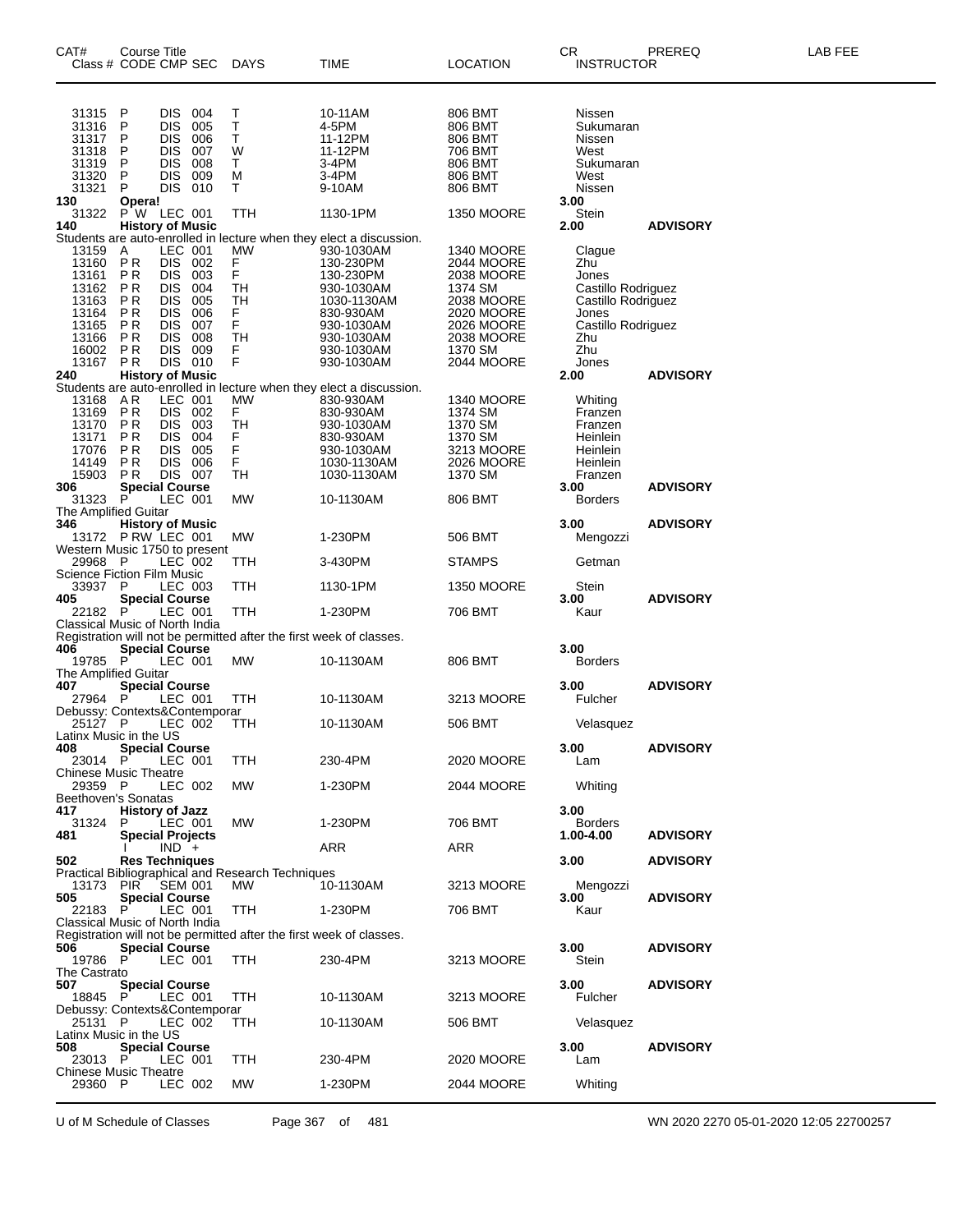| CAT# | Course Title<br>Class # CODE CMP SEC | <b>DAYS</b> | <b>TIME</b> | <b>_OCATION</b> | ⌒冖<br>- UN<br><b>INSTRUCTOR</b> | PREREQ | _AB FEF |
|------|--------------------------------------|-------------|-------------|-----------------|---------------------------------|--------|---------|
|------|--------------------------------------|-------------|-------------|-----------------|---------------------------------|--------|---------|

|              | Beethoven's Sonatas                        |           |            |            |                |                 |
|--------------|--------------------------------------------|-----------|------------|------------|----------------|-----------------|
| 517          | <b>History of Jazz</b>                     |           |            |            | 3.00           | <b>ADVISORY</b> |
| 31326        | LEC 001<br>P                               | <b>MW</b> | 1-230PM    | 706 BMT    | <b>Borders</b> |                 |
| 581          | <b>Special Projects</b>                    |           |            |            | 1.00-4.00      | <b>ADVISORY</b> |
|              | $IND +$                                    |           | <b>ARR</b> | <b>ARR</b> |                |                 |
| 591          | <b>Musicol Thesis</b>                      |           |            |            | 2.00-6.00      | <b>ADVISORY</b> |
| 643          | $IND +$<br>IR<br><b>Mus of the Baroque</b> |           | ARR        | ARR        | 2.00-3.00      | <b>ADVISORY</b> |
| 31328        | <b>SEM 001</b><br>P                        | TTH       | 230-4PM    | 3213 MOORE | <b>Stein</b>   |                 |
| The Castrato |                                            |           |            |            |                |                 |
| 647          | 20th C Music                               |           |            |            | 3.00           | <b>ADVISORY</b> |
| 29361        | P.<br><b>SEM 001</b>                       | TTH       | 1-230PM    | 3213 MOORE | Fulcher        |                 |
|              | Totalitarian/Authoritarian Mus             |           |            |            |                |                 |
| 649          | <b>St Asian Mus: Chin</b>                  |           |            |            | 3.00           | <b>ADVISORY</b> |
| 31329        | LEC 001<br>- PI                            | TTH       | 1130-1PM   | 3213 MOORE | Lam            |                 |
|              | Mus Perf & Discursive Prac                 |           |            |            |                |                 |
| 650<br>30119 | Music of U S<br><b>SEM 001</b><br>P.       | <b>MW</b> | 1130-1PM   | 2020 MOORE | 3.00           | <b>ADVISORY</b> |
|              | Popular Music Studies                      |           |            |            | Garrett        |                 |
| 881          | <b>Special Readings</b>                    |           |            |            | 2.00-6.00      | <b>ADVISORY</b> |
|              | $IND +$                                    |           | <b>ARR</b> | <b>ARR</b> |                |                 |
| 900          | <b>Preliminary Exam</b>                    |           |            |            | 1.00           |                 |
|              | $IND +$                                    |           | <b>ARR</b> | <b>ARR</b> |                |                 |
| 990          | <b>Diss-Precand</b>                        |           |            |            | 1.00-8.00      | <b>ADVISORY</b> |
|              | $IND +$                                    |           | <b>ARR</b> | <b>ARR</b> |                |                 |
| 995          | Diss-Cand                                  |           |            |            | 8.00           | <b>ENFORCED</b> |
|              | $IND +$<br>IR                              |           | ARR        | <b>ARR</b> |                |                 |
|              |                                            |           |            |            |                |                 |

### **Music Performance (MUSPERF)**

NOTE - STUDENTS ELECTING COURSES NUMBERED 591, 891, 990, AND 995 MUST FILL OUT APPLICATION FOR INSTRUCTION IN MUSIC PERFORMANCE AT 2277 SCHOOL OF MUSIC DURING REGISTRATION.

| 200                         | <b>Special Course</b> |          |         | $2.00 - 3.00$    |
|-----------------------------|-----------------------|----------|---------|------------------|
|                             | 22581 P LEC 001       | 1130-1PM | G127 AH | Langland, Clague |
| <b>Engaging Performance</b> |                       |          |         |                  |

This course connects undergraduate students directly to the touring, world-class artists who perform music, theater, and dance on the U-M campus. Students will attend live performances, talk with the artists and the arts administrators who help get them here, and explore how the performing arts are an integral part of our lives and the world at large. Class will include lectures (including some by guests and visiting artists), weekly discussion sections, required attendance at evening performances, interactive classroom activities, weekly readings, reaction papers about the performances, and group presentations and/or performances from students in class.

Students will attend live performances of:

Urban Bush Women's Hair & Other Stories

Underground Railroad Game, a daring new theatre work about race in the United States;

singer-songwriter Gabriel Kahane's new song cycle Book of Travelers;

an opera in concert production of the Gershwins' Porgy and Bess;

Company Wang Ramirez's Borderline, a contemporary dance work fusing cultures and styles;

a concert at the Michigan Theater capturing the blues tradition in the Piedmont region of the United States;

the dance-theatre work of Nederlands Dans Theater

legendary jazz pianist Chick Corea with the Lincoln Center Orchestra

These performances constitute the course's primary 'textbook' and the full package of tickets is available to students enrolled in the course for the dramatically reduced rate of \$120. Engaging Performance is made possible through a grant from the Andrew W. Mellon Foundation and a partnership between the University of Michigan and the University Musical Society (UMS)

| 291   | <b>Independent Study</b>  |                     |            | 1.00-4.00  |
|-------|---------------------------|---------------------|------------|------------|
|       | $IND +$                   | ARR                 | <b>ARR</b> |            |
| 300   | Video Game Music          |                     |            | 2.00       |
| 24482 | LEC 001<br>P.             | 4-5PM<br><b>TTH</b> | UMMA AUD   | Thompson   |
| 391   | <b>Independent Study</b>  |                     |            | 1.00-4.00  |
|       | $IND +$                   | <b>ARR</b>          | <b>ARR</b> |            |
| 401   | <b>Curr Practical Exp</b> |                     |            | 1.00       |
| 23495 | LEC 002<br>PI.            | <b>ARR</b>          | <b>ARR</b> | Goosman    |
| 19598 | LEC 003<br>PI             | ARR                 | <b>ARR</b> | Lusmann    |
| 23792 | LEC 004<br>PI             | <b>ARR</b>          | <b>ARR</b> | Kibbie     |
| 24861 | LEC 005<br>PI             | ARR                 | ARR        | Chambers   |
| 19725 | LEC 006<br>PI             | ARR                 | ARR        | Skelton    |
| 23470 | LEC 007<br>PI             | <b>ARR</b>          | <b>ARR</b> | Corey      |
| 24761 | LEC 008<br>PI             | ARR                 | ARR        | Harding    |
| 26115 | LEC 009<br>PI             | <b>ARR</b>          | ARR        | Greene     |
| 22173 | LEC 010<br>PI             | ARR                 | ARR        | Wagner     |
| 22824 | LEC 011<br>PI             | <b>ARR</b>          | <b>ARR</b> | Aaron      |
| 22165 | LEC 012<br>PI             | <b>ARR</b>          | <b>ARR</b> | Washington |
| 23751 | LEC 013<br>PI             | <b>ARR</b>          | <b>ARR</b> | Halen      |
| 24834 | <b>LEC 014</b><br>PI      | ARR                 | <b>ARR</b> | Cantor     |
| 26236 | LEC 015<br>ΡI             | <b>ARR</b>          | <b>ARR</b> | Jackson    |
| 26269 | LEC 016<br>PI             | <b>ARR</b>          | ARR        | Katz       |
|       |                           |                     |            |            |

U of M Schedule of Classes Page 368 of 481 WN 2020 2270 05-01-2020 12:05 22700257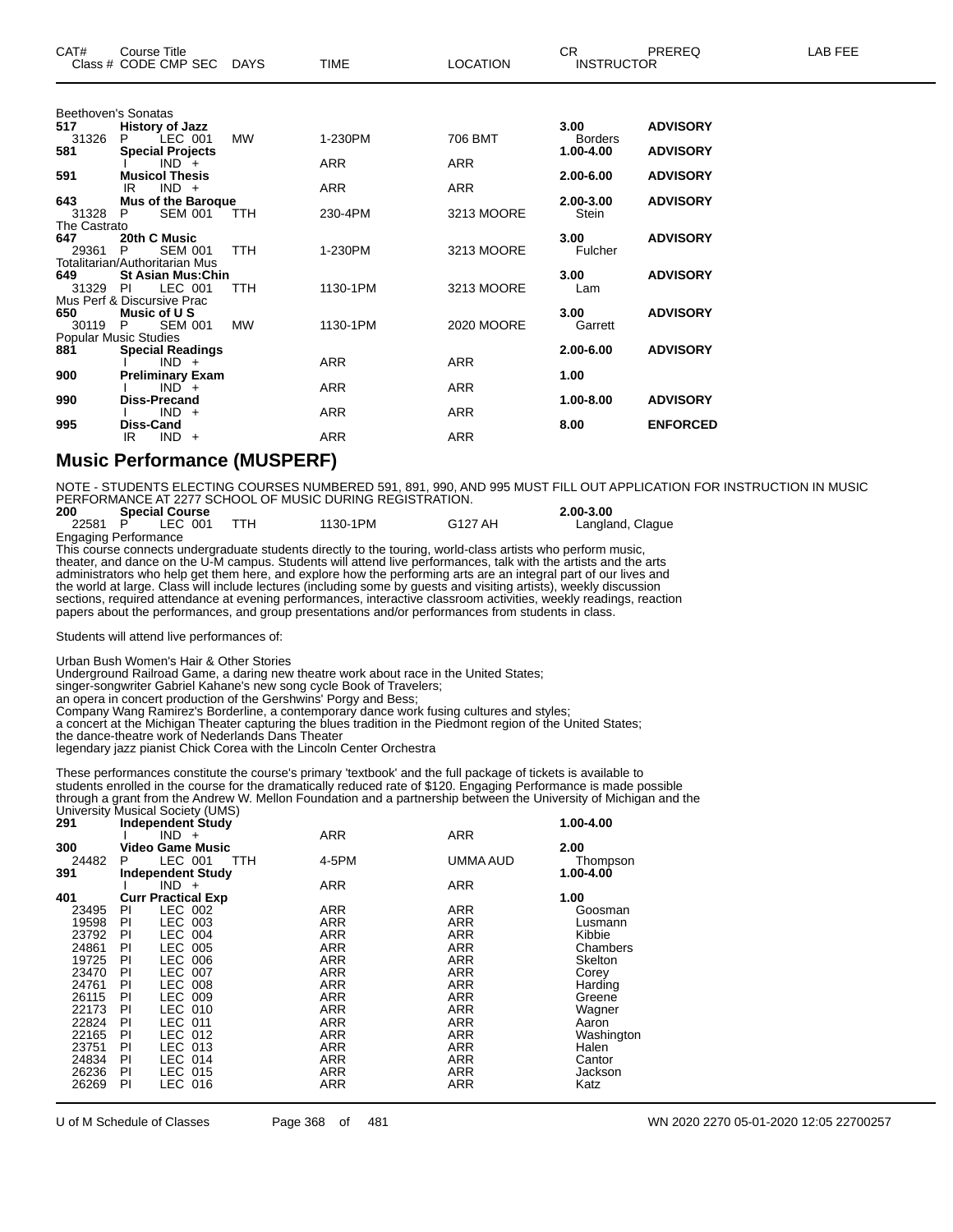| CAT#                                                               | <b>Course Title</b><br>Class # CODE CMP SEC DAYS                                                                                                                      |            | TIME                                                                      | <b>LOCATION</b>                                                    | CR<br><b>INSTRUCTOR</b>                                                   | PREREQ          | LAB FEE |
|--------------------------------------------------------------------|-----------------------------------------------------------------------------------------------------------------------------------------------------------------------|------------|---------------------------------------------------------------------------|--------------------------------------------------------------------|---------------------------------------------------------------------------|-----------------|---------|
| 31075<br>30920<br>31135<br>31034<br>31082<br>26486<br>26282<br>440 | LEC 017<br>PI<br>LEC 026<br>PI<br>PI<br>LEC 030<br>PI<br>LEC 157<br><b>LEC 163</b><br>ΡI<br>PI<br><b>LEC 172</b><br>PI<br>LEC 293<br><b>Senior Recital</b><br>$IND +$ |            | ARR<br>ARR<br>ARR<br><b>ARR</b><br><b>ARR</b><br><b>ARR</b><br><b>ARR</b> | ARR<br>ARR<br>ARR<br><b>ARR</b><br>ARR<br><b>ARR</b><br><b>ARR</b> | Hahn<br>Kiesler<br>Sarath<br>Belen<br>Coade<br>Berofsky<br>Porter<br>0.00 |                 |         |
| 491                                                                | <b>Independent Study</b>                                                                                                                                              |            | ARR                                                                       | ARR                                                                | 1.00-4.00                                                                 |                 |         |
| 540                                                                | $IND +$<br><b>Masters Recital</b>                                                                                                                                     |            | ARR                                                                       | ARR                                                                | 0.00                                                                      |                 |         |
| 541                                                                | $IND +$<br><b>Mstr Chamber Recital</b>                                                                                                                                |            | ARR                                                                       | ARR                                                                | 0.00                                                                      |                 |         |
| 550                                                                | $IND +$<br><b>Performance Seminar</b>                                                                                                                                 |            | ARR                                                                       | ARR                                                                | 1.00                                                                      | <b>ADVISORY</b> |         |
| 21926<br>21927<br>28282<br>21928<br>21929<br>21930<br>38508        | PI<br><b>SEM 161</b><br>PI<br><b>SEM 162</b><br>ΡI<br><b>SEM 163</b><br>ΡI<br><b>SEM 164</b><br>PI<br><b>SEM 172</b><br>ΡI<br><b>SEM 178</b><br>ΡI<br><b>SEM 181</b>  |            | ARR<br><b>ARR</b><br><b>ARR</b><br>ARR<br><b>ARR</b><br><b>ARR</b><br>ARR | ARR<br>ARR<br><b>ARR</b><br>ARR<br><b>ARR</b><br><b>ARR</b><br>ARR | Holland<br>Schotten<br>Coade<br>Jennings<br>Berofsky<br>Aaron<br>Eldan    |                 |         |
| 21931<br>591                                                       | <b>SEM 232</b><br>PI.<br><b>Directed Perform</b>                                                                                                                      |            | ARR                                                                       | ARR                                                                | Halen<br>2.00-4.00                                                        | <b>ADVISORY</b> |         |
| 640                                                                | $IND +$<br>IR<br><b>Specialist Recital</b>                                                                                                                            |            | ARR                                                                       | ARR                                                                | 0.00                                                                      |                 |         |
| 781<br>13182<br><b>Strings</b>                                     | $IND +$<br><b>Prof&amp;Acad Developmt</b><br>P R<br><b>SEM 001</b>                                                                                                    | F          | ARR<br>930-1130AM                                                         | ARR<br>3219 MOORE                                                  | 1.00-4.00<br>Eldan                                                        | <b>ADVISORY</b> |         |
| Dates per instructor                                               |                                                                                                                                                                       |            |                                                                           |                                                                    |                                                                           |                 |         |
| 24729 P<br>Piano Accompanying                                      | <b>SEM 002</b>                                                                                                                                                        |            | ARR                                                                       | ARR                                                                | Katz                                                                      |                 |         |
| 27312 P<br>Piano                                                   | <b>SEM 005</b>                                                                                                                                                        | Т          | 7-9PM                                                                     | 2038 MOORE                                                         | Gascho                                                                    |                 |         |
| 13183 P<br>Voice                                                   | <b>SEM 006</b>                                                                                                                                                        |            | ARR                                                                       | ARR                                                                | Helton                                                                    |                 |         |
| 30903<br>13184<br>Winds & Percussion                               | P<br><b>SEM 007</b><br>P<br><b>SEM 008</b>                                                                                                                            | W          | ARR<br>1230-130PM                                                         | ARR<br>3213 MOORE                                                  | <b>Burrow</b>                                                             |                 |         |
| 800                                                                | <b>Chamber Music</b><br>$IND +$<br>IR                                                                                                                                 |            | ARR                                                                       | ARR                                                                | 1.00-4.00                                                                 | <b>ADVISORY</b> |         |
| 881                                                                | <b>Large Ensemble</b>                                                                                                                                                 |            |                                                                           |                                                                    | 1.00-4.00                                                                 | <b>ADVISORY</b> |         |
| 882                                                                | $IND +$<br>IR<br><b>Contemp Direct Ens</b>                                                                                                                            |            | ARR                                                                       | ARR                                                                | 1.00-2.00                                                                 | <b>ADVISORY</b> |         |
| 13187<br>883                                                       | <b>SEM 001</b><br><b>PIR</b><br><b>Pno Chamber Mus&amp;Acc</b>                                                                                                        | TTH        | 1030-1230PM                                                               | 1380 SM                                                            | Slywotzky<br>2.00-6.00                                                    | <b>ADVISORY</b> |         |
| 900                                                                | $IND +$<br>IR<br><b>Preliminary Exam</b>                                                                                                                              |            | ARR                                                                       | ARR                                                                | 1.00                                                                      |                 |         |
|                                                                    | IR<br>$IND^+$                                                                                                                                                         |            | ARR                                                                       | ARR                                                                |                                                                           |                 |         |
| 990                                                                | Diss-Precand<br>$IND +$<br>IR                                                                                                                                         |            | ARR                                                                       | ARR                                                                | 1.00-8.00                                                                 | <b>ADVISORY</b> |         |
| 995                                                                | Diss-Cand<br>$IND +$<br>IR                                                                                                                                            |            | ARR                                                                       | <b>ARR</b>                                                         | 8.00                                                                      | <b>ENFORCED</b> |         |
|                                                                    | <b>Musical Theatre (MUSTHTRE)</b>                                                                                                                                     |            |                                                                           |                                                                    |                                                                           |                 |         |
| 124                                                                | <b>Ballet Mus Thea II</b><br>13193 PIR LAB 001 F                                                                                                                      |            | 9-1030AM                                                                  | POWER REHEARSAL RM                                                 | 2.00                                                                      | <b>ADVISORY</b> |         |
| 124                                                                | <b>Ballet Mus Thea II</b>                                                                                                                                             |            |                                                                           |                                                                    | 2.00                                                                      | <b>ADVISORY</b> |         |
| 134                                                                | P R<br>LAB 001<br><b>Intro Mus Thtre II</b>                                                                                                                           | МW         | 9-1030AM                                                                  | 1455 WDC                                                           | Goodrich, DeJesus<br>2.00                                                 | <b>ADVISORY</b> |         |
| 13194<br>152                                                       | PIR<br>LAB 001<br><b>Tap Dance II</b>                                                                                                                                 | <b>TTH</b> | 430-545PM                                                                 | 2044 MOORE                                                         | Wagner<br>1.00                                                            | <b>ADVISORY</b> |         |
| 13195                                                              | PIR<br>LAB 001<br><b>Ind Study</b>                                                                                                                                    | <b>TTH</b> | 915-1045AM                                                                | 1455 WDC                                                           | Randazzo                                                                  |                 |         |
| 207                                                                | $IND +$                                                                                                                                                               |            | ARR                                                                       | ARR                                                                | 1.00-3.00                                                                 | <b>ADVISORY</b> |         |
| 236<br>13197 PI<br>13198                                           | <b>Performance II</b><br>LAB 001<br>PI<br>LAB 002                                                                                                                     | МW<br>МW   | 1230-230PM<br>230-430PM                                                   | 1455 WDC<br>1455 WDC                                               | 3.00 <sub>1</sub><br>Madama, DeBord<br>Madama, DeBord                     | <b>ADVISORY</b> |         |
| 254<br>13199                                                       | Dance Styles II<br>PIR<br>LAB 001                                                                                                                                     | <b>TTH</b> | 11-1230PM                                                                 | POWER REHEARSAL <b>Redesus</b>                                     | 1.00                                                                      | <b>ADVISORY</b> |         |
| 280<br>13200 PI                                                    | <b>Prod Performance</b><br>LAB 001                                                                                                                                    |            | ARR                                                                       | ARR                                                                | 1.00-3.00<br>Cardinal                                                     | <b>ADVISORY</b> |         |
| <b>Being Alive</b><br>13201 PI                                     | LAB 002                                                                                                                                                               |            | ARR                                                                       | ARR                                                                | DeBord, Goodrich                                                          |                 |         |
| MY ONE AND ONLY                                                    |                                                                                                                                                                       |            |                                                                           |                                                                    |                                                                           |                 |         |
| 22592 PI<br>Music Literacy                                         | LAB 003                                                                                                                                                               | $\top$     | 11-1230PM                                                                 | 2439 WDC                                                           | Walker                                                                    |                 |         |

U of M Schedule of Classes Page 369 of 481 WN 2020 2270 05-01-2020 12:05 22700257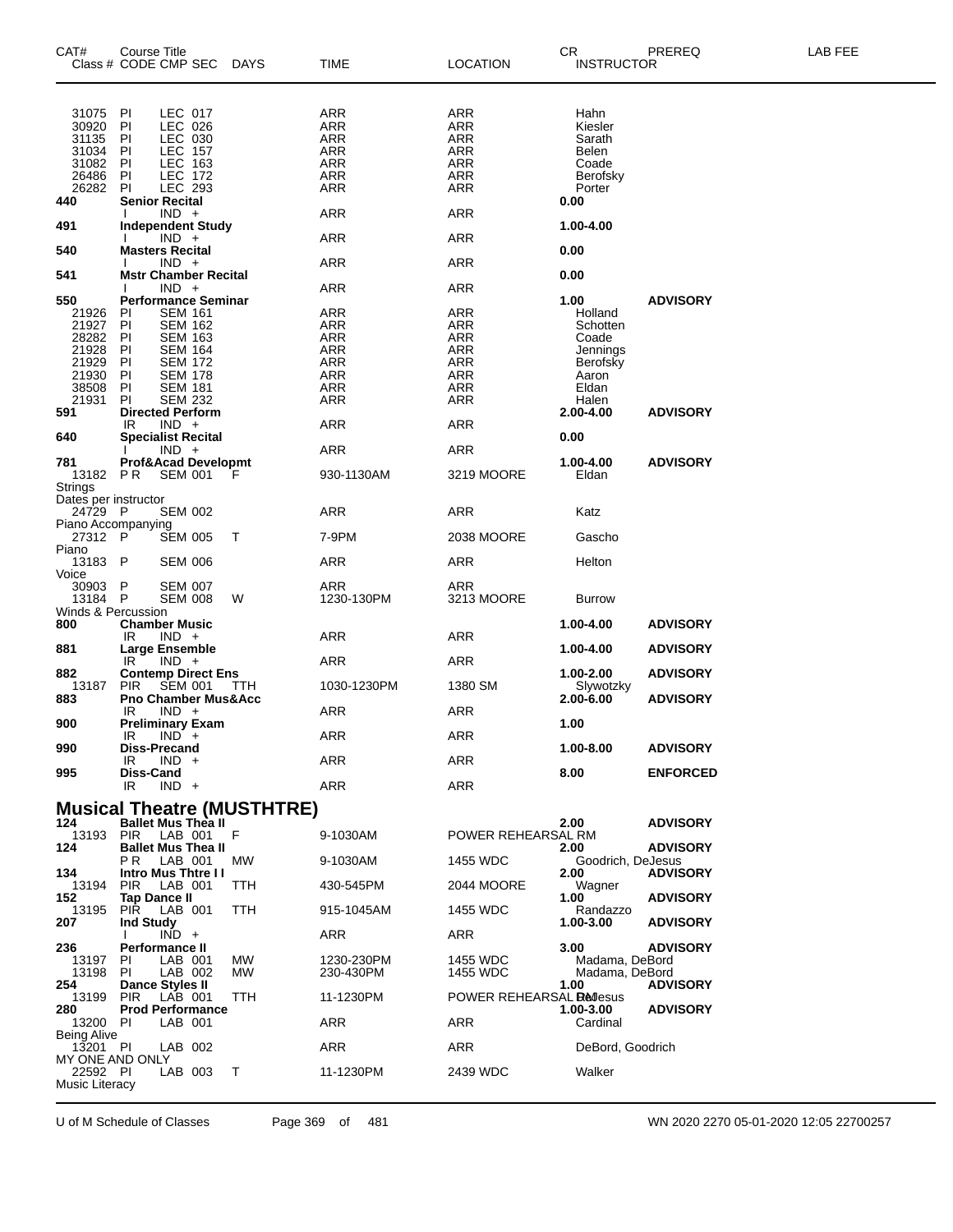| CAT#                           | Course Title<br>Class # CODE CMP SEC DAYS               |                     | <b>TIME</b>          | <b>LOCATION</b>                        | CR.<br><b>INSTRUCTOR</b>   | PREREQ          | LAB FEE |
|--------------------------------|---------------------------------------------------------|---------------------|----------------------|----------------------------------------|----------------------------|-----------------|---------|
| 28328                          | PI<br>LAB 004                                           |                     | ARR                  | ARR                                    | Cardinal                   |                 |         |
| 324<br>17520                   | <b>Ballet Mus Thea IV</b><br>PIR<br>LAB 001             | TTH                 | 915-1045AM           | POWER REHEARSAL <b>Redesus</b>         | 1.00                       | <b>ADVISORY</b> |         |
| 336<br>35866                   | <b>Performance IV</b><br>LAB 001<br>PI.                 | TTH                 | 1-3PM                | 1455 WDC                               | 3.00<br>Goodrich, Westphal | <b>ADVISORY</b> |         |
| 352<br>34721                   | <b>Tap Dance IV</b><br>LAB 001<br>PI.                   | TTH                 | 11-1230PM            | 1455 WDC                               | 1.00<br>Randazzo           | <b>ADVISORY</b> |         |
| 354<br>13202 PIR               | <b>Dance Styles IV</b><br>LAB 001                       | MW                  | 12-130PM             | POWER REHEARSAL Mayer                  | 1.00                       | <b>ADVISORY</b> |         |
| 360                            | <b>MT Song Rep</b>                                      |                     |                      |                                        | 2.00                       | <b>ENFORCED</b> |         |
| 36612<br>407                   | PIR LAB 001<br><b>Independent Study</b>                 |                     | <b>ARR</b>           | <b>ARR</b>                             | Westphal<br>1.00-3.00      | <b>ADVISORY</b> |         |
| 424                            | $IND +$<br><b>Ballet MT VI</b>                          |                     | ARR                  | ARR                                    | 1.00                       | <b>ENFORCED</b> |         |
| 21322 PIR<br>436               | LAB 001<br><b>Performance VI</b>                        | MW.                 | 1030-12PM            | POWER REHEARSAL MEMover                | 3.00                       | <b>ADVISORY</b> |         |
| 13204<br>442                   | <b>PI</b><br>LAB 001<br><b>Hist Musical Theatr</b>      | TTH                 | 1-3PM                | POWER REHEARSAL Modama, Walker         | 3.00                       | <b>ADVISORY</b> |         |
| 13205 PIR<br>1940 - PRESENT.   | LAB 001                                                 | ттн                 | 3-430PM              | 2044 MOORE                             | Wagner                     |                 |         |
| 443<br>20918                   | Choreography<br>LAB 001<br>-PI                          |                     | ARR                  | ARR                                    | 2.00<br>Goodrich           | <b>ADVISORY</b> |         |
| 450                            | <b>Dance Workshop</b>                                   |                     |                      |                                        | 1.00                       | <b>ADVISORY</b> |         |
| 13206 PI<br>18899              | LAB 001<br><b>PI</b><br>LAB 002                         | F<br>F              | 1230-6PM<br>1030-6PM | POWER REHEARSAL Boodrich<br>1455 WDC   | Goodrich                   |                 |         |
| 458<br>38440                   | <b>MT Capstone Project</b><br>SEM 001<br>PIR            |                     | ARR                  | ARR                                    | 3.00<br>Walker             | <b>ENFORCED</b> |         |
| 480<br>13207 PI                | <b>Prod Performance</b><br>LAB 001                      |                     | ARR                  | <b>ARR</b>                             | 1.00-3.00<br>Cardinal      | <b>ADVISORY</b> |         |
| <b>BEING ALIVE</b><br>13208 PI | LAB 002                                                 |                     | ARR                  | ARR                                    | DeBord, Goodrich           |                 |         |
| MY ONE AND ONLY<br>24352 PI    | LAB 003                                                 | Τ                   | 1130-1250PM          | ARR                                    | Walker                     |                 |         |
| <b>Music Literacy</b><br>28329 | <b>PI</b><br>LAB 004                                    |                     | ARR                  | ARR                                    | Cardinal                   |                 |         |
| 496<br>13209 PI                | <b>Senior Showcase</b><br>LAB 001                       |                     | ARR                  | ARR                                    | 1.00<br>Cardinal, DeBord   | <b>ADVISORY</b> |         |
|                                | Oboe (OBOE)                                             |                     |                      |                                        |                            |                 |         |
| 111                            | Performánce                                             |                     |                      |                                        | 2.00                       |                 |         |
| 26151<br>150                   | <b>REC 001</b><br>P<br>Performance                      |                     | ARR                  | <b>ARR</b>                             | 2.00                       |                 |         |
| 500                            | $IND +$<br>Performance                                  |                     | ARR                  | <b>ARR</b>                             | 2.00-6.00                  |                 |         |
|                                | $IND +$<br>IR                                           |                     | ARR                  | ARR                                    |                            |                 |         |
| Opera<br>341                   | (OPERA)<br>`Opera Workshop I                            |                     |                      |                                        | 2.00                       | <b>ADVISORY</b> |         |
| 18692<br>451                   | PIR<br>LAB 001<br>Opera Workshop II                     | <b>MW</b>           | 230-430PM            | <b>1360 MOORE</b>                      | Preisser<br>2.00           | <b>ADVISORY</b> |         |
| 13211<br>455                   | PIR LAB 001 TTH<br><b>Repertory &amp; Prod</b>          |                     | 1030-1230PM          | <b>1360 MOORE</b>                      | Ozawa<br>2.00-4.00         |                 |         |
| 13212 PR<br>34007 P            | LÁB 001<br>LAB 002                                      | <b>MTTHF</b><br>TTH | 430-7PM<br>230-430PM | <b>1360 MOORE</b><br><b>1360 MOORE</b> | Preisser<br>Preisser       |                 |         |
| 541                            | Opera Workshop I<br>LAB 001                             |                     |                      |                                        | 2.00                       | <b>ADVISORY</b> |         |
| 13213<br>551                   | PIR.<br>Opera Workshop II                               | <b>TTH</b>          | 1230-230PM           | <b>1360 MOORE</b>                      | Ozawa<br>2.00              | <b>ADVISORY</b> |         |
| 13214<br>555                   | LAB 001<br>PIR<br>Repertory&Productn                    | <b>TTH</b>          | 1030-1230PM          | <b>1360 MOORE</b>                      | Ozawa<br>2.00-4.00         | <b>ADVISORY</b> |         |
| 13215 PR<br>34008              | LAB 001<br>- P<br>LAB 002                               | <b>MTTHF</b><br>TTH | 430-7PM<br>230-430PM | 1360 MOORE<br><b>1360 MOORE</b>        | Preisser<br>Preisser       |                 |         |
|                                | Organ (ORGAN)                                           |                     |                      |                                        |                            |                 |         |
| 150                            | Performance<br>$IND +$<br>IW.                           |                     | ARR                  | ARR                                    | 2.00                       |                 |         |
| 500                            | Performance<br>$IND +$<br>IR                            |                     | ARR                  | ARR                                    | 2.00-6.00                  |                 |         |
|                                | <b>Organ Literature (ORGANLIT)</b>                      |                     |                      |                                        |                            |                 |         |
| 482<br>31281                   | Org Lit 1750-Pres<br>LEC 001 W<br>P.                    |                     | 230-430PM            | 2102 MOORE                             | 2.00<br>Kibbie             |                 |         |
| 582                            | Org Lit 1750-Pres<br>P.                                 |                     |                      |                                        | 2.00                       | <b>ADVISORY</b> |         |
| 31282<br>782                   | LEC 001<br>Early Mus Keyboard                           | - W                 | 230-430PM            | 2102 MOORE                             | Kibbie<br>2.00             |                 |         |
|                                | $IND +$                                                 |                     | ARR                  | ARR                                    |                            |                 |         |
| 100                            | Performing Arts & Technology (PAT)<br>Res&Scholarship I |                     |                      |                                        | 1.00-3.00                  | <b>ADVISORY</b> |         |
|                                | 25921 P W LEC 002                                       |                     | ARR                  | ARR                                    | Granzow                    |                 |         |

U of M Schedule of Classes Page 370 of 481 WN 2020 2270 05-01-2020 12:05 22700257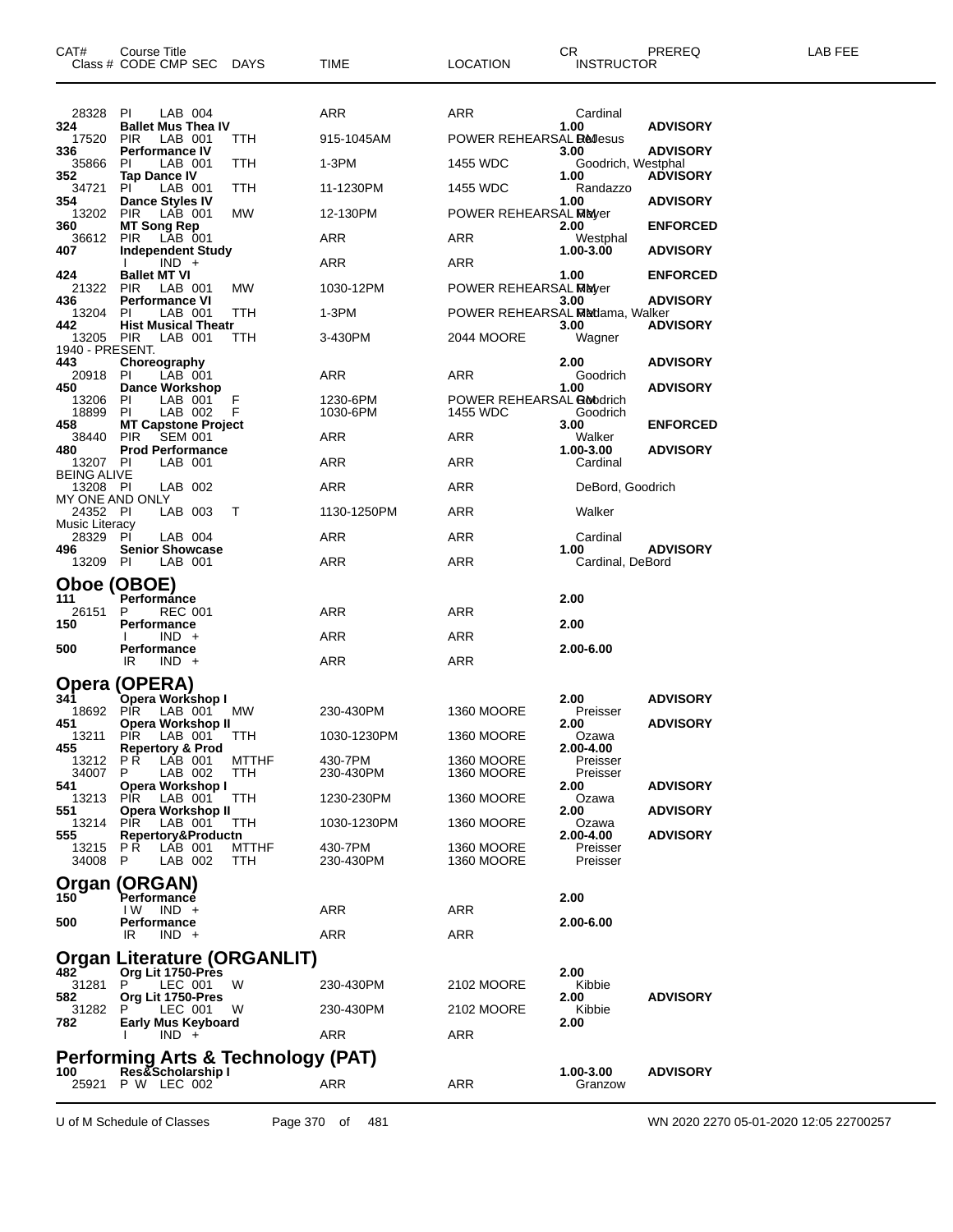| CAT#           | Course Title<br>Class # CODE CMP SEC              |                    | DAYS                                                 | TIME                                                                                                                                                                                 | <b>LOCATION</b>   | CR<br><b>INSTRUCTOR</b>     | PREREQ                    | LAB FEE |
|----------------|---------------------------------------------------|--------------------|------------------------------------------------------|--------------------------------------------------------------------------------------------------------------------------------------------------------------------------------------|-------------------|-----------------------------|---------------------------|---------|
| 20611          | P W                                               | LEC 003            |                                                      | ARR                                                                                                                                                                                  | ARR               | Rush                        |                           |         |
| 19577          | P W                                               | LEC 004            |                                                      | ARR                                                                                                                                                                                  | ARR               | Kirshner                    |                           |         |
| 21041          | P W                                               | LEC 005            |                                                      | ARR                                                                                                                                                                                  | <b>ARR</b>        | Gurevich                    |                           |         |
| 21042<br>27173 | P W<br>P W LEC 331                                | LEC 006            | W                                                    | 5-6PM<br>ARR                                                                                                                                                                         | ARR<br>ARR        | O'Modhrain, Ulintz<br>Camci |                           |         |
| 102            | <b>Acoustics Psycho</b>                           |                    |                                                      |                                                                                                                                                                                      |                   | 3.00                        |                           |         |
| 19435          | P W LEC 001                                       |                    | МW                                                   | 1230-2PM                                                                                                                                                                             | 376 SM            | O'Modhrain, Ulintz          |                           |         |
| 200            | Intro Elec Mus Prod                               |                    |                                                      |                                                                                                                                                                                      |                   | 3.00                        |                           |         |
| 29364<br>29365 | P W<br>P W                                        | LEC 001<br>LEC 002 | МW<br>МW                                             | 9-1030AM<br>1230-2PM                                                                                                                                                                 | 378 SM<br>378 SM  | Hill Jr<br>Dooley           |                           |         |
| 29366          | P W                                               | LEC 003            | ттн                                                  | 130-3PM                                                                                                                                                                              | 378 SM            | Edwards                     |                           |         |
| 29367          | P W LEC 004                                       |                    | TTH                                                  | 3-430PM                                                                                                                                                                              | 378 SM            | Edwards                     |                           |         |
| 201            | Intro to Comp Mus                                 |                    |                                                      |                                                                                                                                                                                      |                   | 3.00                        | <b>ADVISORY</b>           |         |
|                | 17079 P W LEC 001                                 |                    | ттн                                                  | 1030-12PM<br>All approved students will receive overrides for PAT 201 in late Fall.                                                                                                  | 378 SM            | Edwards                     |                           |         |
| 202            | <b>Computer Music</b>                             |                    |                                                      |                                                                                                                                                                                      |                   | 3.00                        | <b>ADVISORY</b>           |         |
| 13216          | P W LEC 001                                       |                    | TTH                                                  | 9-1030AM                                                                                                                                                                             | 378 SM            | Santos                      |                           |         |
| 16758          | P W LEC 002                                       |                    | MW                                                   | 1030-12PM                                                                                                                                                                            | 378 SM            | Dooley                      |                           |         |
| 204<br>27313   | <b>Creat Coding for Mus</b><br>P W LEC 001        |                    | МW                                                   | 330-5PM                                                                                                                                                                              | 378 SM            | 3.00<br>Ozcan               |                           |         |
| 27314          | P W LEC 002                                       |                    | <b>TTH</b>                                           | 430-6PM                                                                                                                                                                              | 378 SM            | Camci                       |                           |         |
| 280            | <b>Sound Reinforcement</b>                        |                    |                                                      |                                                                                                                                                                                      |                   | 1.00                        | <b>ADVISORY</b>           |         |
| 25822          | PIW LAB 001                                       |                    | м                                                    | 1-230PM                                                                                                                                                                              | 3213 MOORE        | Arnett                      |                           |         |
| 300            | <b>Res&amp;Scholarship II</b>                     |                    |                                                      |                                                                                                                                                                                      |                   | 1.00-3.00                   | <b>ADVISORY</b>           |         |
| 25922<br>20613 | P W<br>P W                                        | LEC 002<br>LEC 003 |                                                      | ARR<br>ARR                                                                                                                                                                           | ARR<br>ARR        | Granzow<br>Rush             |                           |         |
| 21044          | P W                                               | LEC 004            |                                                      | ARR                                                                                                                                                                                  | ARR               | Kirshner                    |                           |         |
| 20614          | P W                                               | LEC 005            |                                                      | ARR                                                                                                                                                                                  | ARR               | Gurevich                    |                           |         |
| 21043          | P W                                               | LEC 006            | W                                                    | 5-6PM                                                                                                                                                                                | ARR               | O'Modhrain                  |                           |         |
| 27174<br>305   | P W<br><b>Video Game Music</b>                    | LEC 331            |                                                      | ARR                                                                                                                                                                                  | <b>ARR</b>        | Camci<br>2.00               |                           |         |
| 25191          | P                                                 | LEC 001            | TTH                                                  | 4-5PM                                                                                                                                                                                | UMMA AUD          | Thompson                    |                           |         |
| 332            | Sound Record Prod II                              |                    |                                                      |                                                                                                                                                                                      |                   | 3.00                        | <b>ENFORCED</b>           |         |
|                | 13217 A RW LEC 001                                |                    | TTH                                                  | 130-3PM                                                                                                                                                                              | 376 SM            | Camci                       |                           |         |
|                | 14163 P RW LAB 002                                |                    | T.                                                   | 430-630PM<br>Course to meet in the Audio Studio located in the Duderstadt Center                                                                                                     | ARR               | Camci                       |                           |         |
|                |                                                   |                    |                                                      | All approved students on the wait list will receive an override at the end of the fall semester.                                                                                     |                   |                             |                           |         |
|                | 14164 P RW LAB 003                                |                    | T                                                    | 630-830PM                                                                                                                                                                            | ARR               | Camci                       |                           |         |
|                | 14165 P RW LAB 004                                |                    | TH                                                   | Course to meet in the Audio Studio located in the Duderstadt Center<br>All approved students on the wait list will receive an override at the end of the fall semester.<br>430-630PM | ARR               | Camci                       |                           |         |
|                |                                                   |                    |                                                      | Course to meet in the Audio Studio located in the Duderstadt Center                                                                                                                  |                   |                             |                           |         |
|                |                                                   |                    |                                                      | All approved students on the wait list will receive an override at the end of the fall semester.                                                                                     |                   |                             |                           |         |
|                | 14166 P RW LAB 005                                |                    | TH                                                   | 630-830PM                                                                                                                                                                            | ARR               | Camci                       |                           |         |
|                |                                                   |                    |                                                      | Course to meet in the Audio Studio located in the Duderstadt Center<br>All approved students on the wait list will receive an override at the end of the fall semester.              |                   |                             |                           |         |
| 380            | <b>Sound for Thtre</b>                            |                    |                                                      |                                                                                                                                                                                      |                   | 2.00                        | <b>ADVISORY</b>           |         |
|                | 17490 P W LAB 001                                 |                    |                                                      | ARR                                                                                                                                                                                  | ARR               | Reynolds III                |                           |         |
|                |                                                   |                    |                                                      | All approved students on the wait list will receive an override at the end of the fall semester.                                                                                     |                   |                             |                           |         |
| 400<br>27392 P | <b>PAT Seminar</b>                                | SEM 001            | F                                                    | 230-4PM                                                                                                                                                                              | <b>1350 MOORE</b> | 0.50<br>Granzow             |                           |         |
| 407            | <b>Direct Indiv Stdy</b>                          |                    |                                                      |                                                                                                                                                                                      |                   | 1.00-3.00                   | <b>ADVISORY</b>           |         |
|                | $IND +$<br>IR                                     |                    |                                                      | ARR                                                                                                                                                                                  | ARR               |                             |                           |         |
| 412            | <b>Digital Mus Ensemble</b>                       |                    |                                                      |                                                                                                                                                                                      |                   | 2.00                        |                           |         |
| 19808          | P W LEC 001<br>24639 P W LEC 002                  |                    | MW.                                                  | 1030-1230PM<br>ARR                                                                                                                                                                   | 376 SM<br>ARR     | Rush<br>Rush                |                           |         |
| Design Lab     |                                                   |                    |                                                      |                                                                                                                                                                                      |                   |                             |                           |         |
|                |                                                   |                    |                                                      | MUST be elected concurrently with section PAT 412, section 001.                                                                                                                      |                   |                             |                           |         |
| 413.           | <b>Elec Chamb Mus</b>                             |                    |                                                      |                                                                                                                                                                                      |                   | 2.00                        | <b>ADVISORY</b>           |         |
| 19437<br>413   | P W LEC 001<br><b>Elec Chamb Mus</b>              |                    | TTH                                                  | 12-130PM                                                                                                                                                                             | 376 SM            | Gurevich<br>2.00            | <b>ADVISORY</b>           |         |
|                | P W LEC 001                                       |                    | TTH                                                  | 12-130PM                                                                                                                                                                             | 378 SM            |                             |                           |         |
| 422            | <b>Tech Ear Tr Crt Lstn</b>                       |                    |                                                      |                                                                                                                                                                                      |                   | 3.00                        |                           |         |
| 29369          | P W LEC 001                                       |                    | МW                                                   | 9-1030AM                                                                                                                                                                             | ARR               | Corey                       |                           |         |
| 432            | <b>Studio Production II</b><br>19438 P RW LEC 001 |                    | TH                                                   | 6-9PM                                                                                                                                                                                | 376 SM            | 3.00<br>Edwards             | <b>ENFORCED</b>           |         |
|                |                                                   |                    | Class to meet in the Audio Studio, Duderstadt Center |                                                                                                                                                                                      |                   |                             |                           |         |
| 442            | Mus & Snd for Film                                |                    |                                                      |                                                                                                                                                                                      |                   | 3.00                        | <b>ADVISORY</b>           |         |
| 16179          | P W LEC 001                                       |                    | MW.                                                  | 2-330PM                                                                                                                                                                              | 378 SM            | Kirshner                    |                           |         |
| 451<br>34662   | Int Media Des I<br>P RW LEC 001                   |                    | TTH                                                  | 3-430PM                                                                                                                                                                              | 376 SM            | 3.00<br>Gurevich            | <b>ADVISORY, ENFORCED</b> |         |
| 454            | <b>Dig Fab Acoustics</b>                          |                    |                                                      |                                                                                                                                                                                      |                   | 3.00                        |                           |         |
|                | 31330 P W LEC 001                                 |                    | TTH                                                  | 430-6PM                                                                                                                                                                              | 376 SM            | Granzow                     |                           |         |
| 461            | <b>Performance Systems</b>                        |                    |                                                      |                                                                                                                                                                                      |                   | 3.00                        | <b>ADVISORY, ENFORCED</b> |         |
| 31331          | PRW LEC 001<br><b>Business of Music</b>           |                    | TTH                                                  | 1030-12PM                                                                                                                                                                            | 376 SM            | Granzow<br>3.00             |                           |         |
| 472<br>19436   | P W LEC 001                                       |                    | TTH                                                  | 1-230PM                                                                                                                                                                              | <b>1350 MOORE</b> | Kuuskoski, Best             |                           |         |
| 481            | <b>Independent Stds</b>                           |                    |                                                      |                                                                                                                                                                                      |                   | 1.00-4.00                   | <b>ADVISORY</b>           |         |
|                | $IND +$                                           |                    |                                                      | ARR                                                                                                                                                                                  | ARR               |                             |                           |         |

U of M Schedule of Classes Page 371 of 481 WN 2020 2270 05-01-2020 12:05 22700257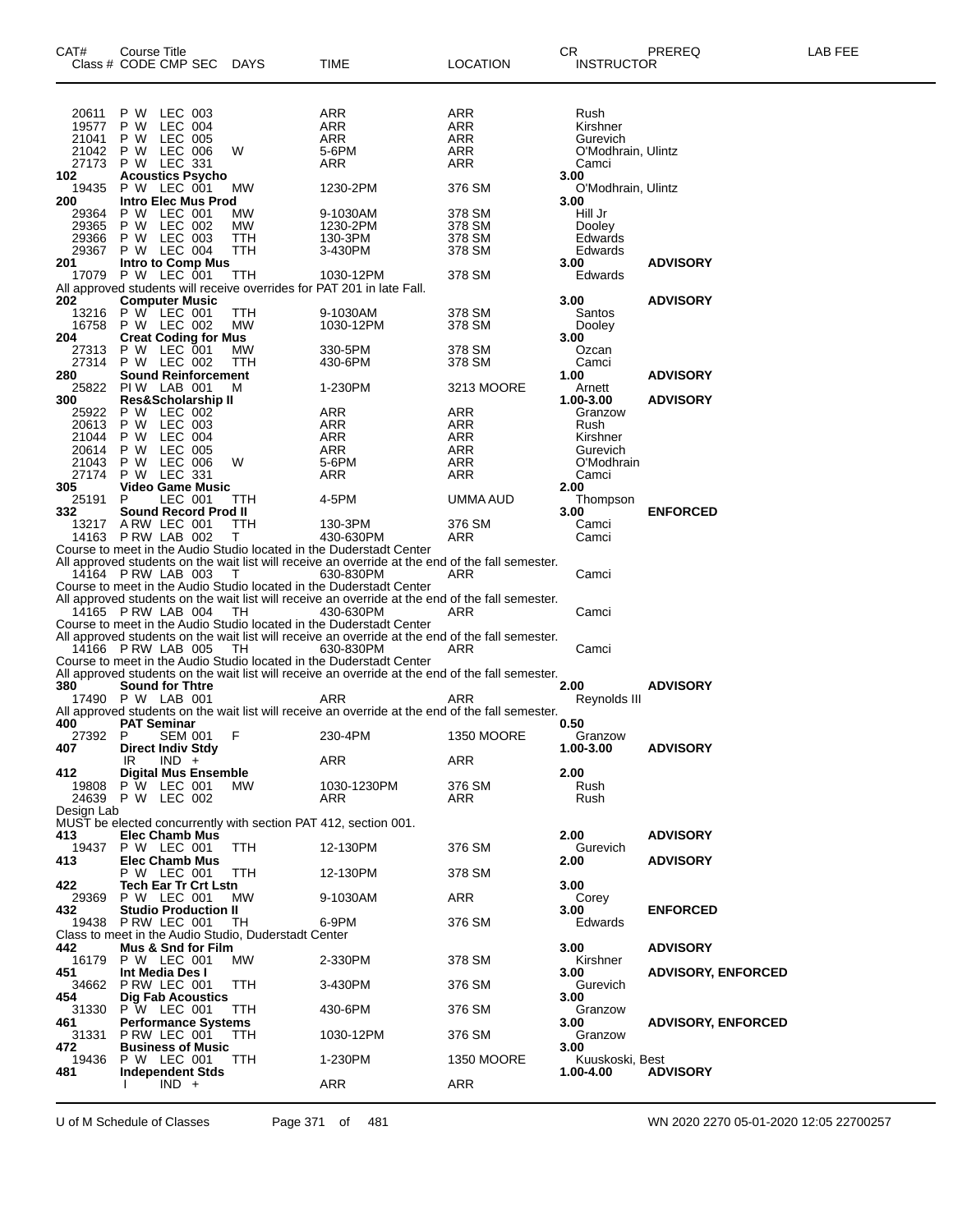| 490                 |      | Sr Thesis Seminar         |    |            |            | 1.00-3.00          | ADVISORY |
|---------------------|------|---------------------------|----|------------|------------|--------------------|----------|
| 14171               | PI W | LEC 001                   | м  | 130-3PM    | <b>ARR</b> | Corey              |          |
| MEETS IN MOORE 0370 |      |                           |    |            |            |                    |          |
| 24798               | PI   | <b>SEM 002</b>            |    | ARR        | <b>ARR</b> | Granzow            |          |
| 20616               | PI   | <b>SEM 003</b>            |    | <b>ARR</b> | <b>ARR</b> | Rush               |          |
| 20617               | PI   | <b>SEM 004</b>            | TH | 2-330PM    | <b>ARR</b> | Kirshner           |          |
| 20618               | PI   | <b>SEM 005</b>            |    | ARR        | <b>ARR</b> | Santos             |          |
| 20619               | PI   | <b>SEM 006</b>            |    | <b>ARR</b> | <b>ARR</b> | Gurevich           |          |
| 21147               | PI   | <b>SEM 007</b>            | W  | 5-6PM      | <b>ARR</b> | O'Modhrain, Ulintz |          |
| 25137               | PI   | <b>SEM 008</b>            |    | <b>ARR</b> | <b>ARR</b> | Dooley             |          |
| 27175               | PI   | <b>SEM 331</b>            |    | ARR        | ARR        | Camci              |          |
| 498                 |      | <b>Special Topics PAT</b> |    |            |            | 1.00               |          |
| 27613               | P    | _EC-<br>001               | тн | 630-830PM  | 378 SM     | _eBoeuf            |          |

Media Technology Careers

This course explores how today's leading technology companies bring products to market and how artists, musicians, composers, engineers, business and computer science students might contribute and become part of these companies. Topics include best practices to department functions. Online resources offer insights into real, working companies. Instructor will visit campus to meet with students.

This course explores how today's leading technology companies bring products to market and how artists, musicians, composers, engineers, business and computer science students might contribute and become part of these companies. Topics include best practices to department functions. Online resources offer insights into real, working companies. Instructor will visit campus to meet with students.

| 500                        | <b>Intro Elec Mus Prod</b>                                                                            |            |                                                                              |                   | 3.00                 |                 |  |  |
|----------------------------|-------------------------------------------------------------------------------------------------------|------------|------------------------------------------------------------------------------|-------------------|----------------------|-----------------|--|--|
| 30905                      | P W LEC 001                                                                                           | <b>MW</b>  | 9-1030AM                                                                     | 378 SM            | Hill Jr              |                 |  |  |
| 30906                      | P W<br>LEC 002                                                                                        | <b>MW</b>  | 1230-2PM                                                                     | 378 SM            | Dooley               |                 |  |  |
| 30907                      | P W<br>LEC 003                                                                                        | <b>TTH</b> | 130-3PM                                                                      | 378 SM            | Edwards              |                 |  |  |
| 30908                      | P W LEC 004                                                                                           | <b>TTH</b> | 3-430PM                                                                      | 378 SM            | Edwards              |                 |  |  |
| 501                        | Intr to Computer Mus                                                                                  |            |                                                                              |                   | 3.00                 | <b>ADVISORY</b> |  |  |
| 23840                      | PIW LEC 001                                                                                           | <b>TTH</b> | 1030-12PM                                                                    | 378 SM            | Edwards              |                 |  |  |
| 502                        | <b>Special Course</b>                                                                                 |            |                                                                              |                   | 2.00                 |                 |  |  |
|                            | 28052 PIW LEC 001                                                                                     | <b>TTH</b> | 9-1030AM                                                                     | 378 SM            | Santos               |                 |  |  |
|                            | 28055 PIW LEC 002                                                                                     | <b>MW</b>  | 1030-12PM                                                                    | 378 SM            | Dooley               |                 |  |  |
| 507                        | <b>Direct Indiv Study</b>                                                                             |            |                                                                              |                   | 1.00-3.00            | <b>ADVISORY</b> |  |  |
|                            | IR.<br>$IND +$                                                                                        |            | <b>ARR</b>                                                                   | ARR               |                      |                 |  |  |
| 511                        | Engin App Media Tech                                                                                  |            |                                                                              |                   | 3.00                 |                 |  |  |
|                            | 30383 P W SEM 001                                                                                     | W          | 3-6PM                                                                        | 376 SM            | O'Modhrain, Ulintz   |                 |  |  |
| 513                        | <b>Interdisc Collab II</b>                                                                            |            |                                                                              |                   | 1.00-3.00            |                 |  |  |
|                            | 19026 P W SEM 001                                                                                     | MW         | 1030-1230PM                                                                  | 376 SM            | Rush                 |                 |  |  |
|                            | Class to meet in the Dance Building, Studio B                                                         |            |                                                                              |                   |                      |                 |  |  |
|                            | 24684 P W SEM 002                                                                                     |            | ARR                                                                          | <b>ARR</b>        | Rush                 |                 |  |  |
| Design Lab                 |                                                                                                       |            |                                                                              |                   |                      |                 |  |  |
|                            |                                                                                                       |            | PAT 513, section 002 MUST be elected concurrently with PAT 513, section 001. |                   |                      |                 |  |  |
| 522                        | <b>Tech Ear Tr Crt Lstn</b>                                                                           |            |                                                                              |                   | 3.00                 | <b>ADVISORY</b> |  |  |
|                            | 29370 P W LEC 001                                                                                     | <b>MW</b>  | 9-1030AM                                                                     | ARR               | Corey                |                 |  |  |
| 532                        | <b>Studio Production II</b>                                                                           |            |                                                                              |                   | 3.00                 | <b>ADVISORY</b> |  |  |
|                            | 21148 P W LEC 001                                                                                     | <b>TH</b>  | 6-9PM                                                                        | 376 SM            | Edwards              |                 |  |  |
|                            |                                                                                                       |            |                                                                              |                   |                      |                 |  |  |
| 542                        | Class to meet in the Audio Studio, Duderstadt Center<br>3.00<br>Mus & Snd for Film<br><b>ADVISORY</b> |            |                                                                              |                   |                      |                 |  |  |
|                            | 17078 P W LEC 001                                                                                     | <b>MW</b>  | 2-330PM                                                                      | 378 SM            | Kirshner             |                 |  |  |
| 551                        | Int Media Des I                                                                                       |            |                                                                              |                   | 3.00                 | <b>ADVISORY</b> |  |  |
|                            | 34663 P W LEC 001                                                                                     | <b>TTH</b> | 3-430PM                                                                      | 376 SM            | Gurevich             |                 |  |  |
| 554                        |                                                                                                       |            |                                                                              |                   | 3.00                 |                 |  |  |
|                            | <b>Dig Fab Acoustics</b><br>P W LEC 001                                                               |            |                                                                              |                   |                      |                 |  |  |
| 31571<br>555               | <b>Elec Chamb Mus</b>                                                                                 | TTH.       | 430-6PM                                                                      | 376 SM            | Granzow<br>1.00-3.00 |                 |  |  |
|                            |                                                                                                       |            |                                                                              |                   |                      |                 |  |  |
| 22701                      | <b>P W LEC 001</b>                                                                                    | TTH.       | 12-130PM                                                                     | 376 SM            | Gurevich             |                 |  |  |
| 555                        | <b>Elec Chamb Mus</b>                                                                                 |            |                                                                              |                   | 1.00-3.00            |                 |  |  |
|                            | P W LEC 001                                                                                           | TTH        | 12-130PM                                                                     | 378 SM            |                      |                 |  |  |
| 555                        | <b>Elec Chamb Mus</b>                                                                                 |            |                                                                              |                   | 1.00-3.00            |                 |  |  |
|                            | 24693 P W LEC 002                                                                                     |            | <b>ARR</b>                                                                   | <b>ARR</b>        | Gurevich             |                 |  |  |
| <b>Optional Laboratory</b> |                                                                                                       |            |                                                                              |                   |                      |                 |  |  |
|                            |                                                                                                       |            | PAT 555 section 002 MUST be elected concurrently with PAT 555 section 001.   |                   |                      |                 |  |  |
| 561                        | <b>Perf Systems</b>                                                                                   |            |                                                                              |                   | 3.00                 | <b>ADVISORY</b> |  |  |
|                            | 31332 P W LEC 001                                                                                     | TTH        | 1030-12PM                                                                    | 376 SM            | Granzow              |                 |  |  |
| 572                        | <b>Business of Music</b>                                                                              |            |                                                                              |                   | 3.00                 | <b>ADVISORY</b> |  |  |
| 17869                      | P W LEC 001                                                                                           | <b>TTH</b> | 1-230PM                                                                      | <b>1350 MOORE</b> | Kuuskoski, Best      |                 |  |  |
| 581                        | Independ Std                                                                                          |            |                                                                              |                   | 1.00-4.00            | <b>ADVISORY</b> |  |  |
|                            | $IND +$<br>Ι.                                                                                         |            | <b>ARR</b>                                                                   | <b>ARR</b>        |                      |                 |  |  |
| 590                        | Thesis                                                                                                |            |                                                                              |                   | 1.00-9.00            |                 |  |  |
|                            | <b>SI</b><br>$IND +$                                                                                  |            | <b>ARR</b>                                                                   | <b>ARR</b>        |                      |                 |  |  |
|                            | MA Media Arts Students Only                                                                           |            |                                                                              |                   |                      |                 |  |  |
| 598                        | <b>Special Topic in PAT</b>                                                                           |            |                                                                              |                   | 1.00                 |                 |  |  |
| 27614 P                    | LEC 001                                                                                               | TH         | 630-830PM                                                                    | 378 SM            | LeBoeuf              |                 |  |  |
|                            |                                                                                                       |            |                                                                              |                   |                      |                 |  |  |

Media Technology Careers

This course explores how today's leading technology companies bring products to market and how artists, musicians, composers, engineers, business and computer science students might contribute and become part of these companies. Topics include best practices to department functions. Online resources offer insights into real, working

companies. Instructor will visit campus to meet with students.

This course explores how today's leading technology companies bring products to market and how artists, musicians,

composers, engineers, business and computer science students might contribute and become part of these companies.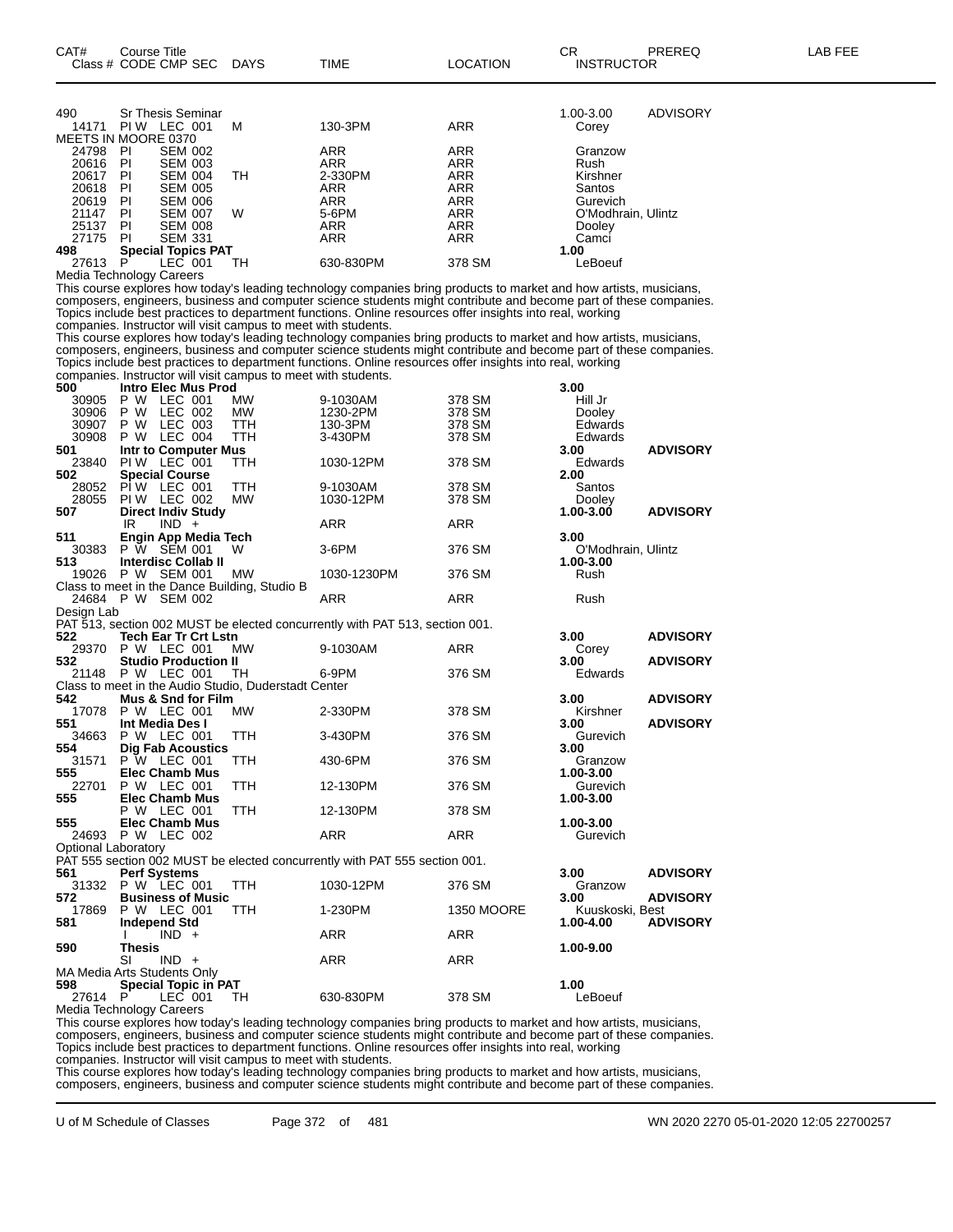| CAT# | Course Title         |             |      |          | Ωn<br>- UN        | PREREQ | _AB FEE |
|------|----------------------|-------------|------|----------|-------------------|--------|---------|
|      | Class # CODE CMP SEC | <b>DAYS</b> | TIME | LOCATION | <b>INSTRUCTOR</b> |        |         |

Topics include best practices to department functions. Online resources offer insights into real, working companies. Instructor will visit campus to meet with students.

| 139                     | $\cdots$<br>Performance                             |                              |                                                                                                            |                    | 2.00-4.00         |                 |
|-------------------------|-----------------------------------------------------|------------------------------|------------------------------------------------------------------------------------------------------------|--------------------|-------------------|-----------------|
| 140                     | IR<br>$IND +$<br>Performance                        |                              | ARR                                                                                                        | ARR                | 2.00-4.00         |                 |
| 239                     | IR<br>$IND +$<br><b>Performance</b>                 |                              | ARR                                                                                                        | ARR                | 2.00-4.00         |                 |
| 240                     | IR.<br>$IND +$<br>Performance                       |                              | ARR                                                                                                        | <b>ARR</b>         | 2.00-4.00         |                 |
|                         | IR<br>$IND +$                                       |                              | ARR                                                                                                        | ARR                |                   |                 |
| 339                     | Performance<br>$IND +$<br>IR                        |                              | ARR                                                                                                        | ARR                | 2.00-6.00         |                 |
| 424                     | Performance<br>$IND +$                              |                              | ARR                                                                                                        | <b>ARR</b>         | 2.00-4.00         |                 |
| 500                     | Performance<br>IR<br>$IND +$                        |                              | <b>ARR</b>                                                                                                 | <b>ARR</b>         | 2.00-6.00         |                 |
|                         |                                                     |                              |                                                                                                            |                    |                   |                 |
| 110                     | Piano (PIANO)<br>Performance                        |                              |                                                                                                            |                    | 2.00              |                 |
| SMTD Majors Only        | 12708 P W REC 001                                   | <b>MTWTH</b>                 | 930-1030AM                                                                                                 | 61 SM              | Cho               |                 |
|                         | 30835 P W REC 002                                   | <b>MTWTH</b>                 | 130-230PM                                                                                                  | 361 MOORE          | Santoso           |                 |
| <b>SMTD Majors Only</b> | 34214 P W REC 003                                   | MW                           | 830-930AM                                                                                                  | 61 SM              | Solomonick        |                 |
|                         | Non-SMTD Majors Only<br>34215 P W REC 004           | MW                           | 930-1030AM                                                                                                 | 361 MOORE          | Wang              |                 |
|                         | Non-SMTD Majors Only<br>34216 P W REC 005           | TTH                          | 930-1030AM                                                                                                 | 361 MOORE          | Coppola           |                 |
|                         | Non-SMTD Majors Only<br>34217 P W REC 006           | MW                           | 330-430PM                                                                                                  | 61 SM              | Wong              |                 |
|                         | Non-SMTD Majors Only                                |                              |                                                                                                            |                    |                   |                 |
|                         | 34218 P W REC 007<br>Non-SMTD Majors Only           | TTH                          | 330-430PM                                                                                                  | 61 SM              | Wong              |                 |
|                         | 34219 PW REC 008<br>Non-SMTD Majors Only            | MW                           | 330-430PM                                                                                                  | 361 MOORE          | Kim               |                 |
|                         | 34220 P W REC 012<br>Non-SMTD Majors Only           | МW                           | 430-530PM                                                                                                  | 361 MOORE          | Lee               |                 |
| 34221                   | P W REC 013                                         | TTH                          | 430-530PM                                                                                                  | 361 MOORE          | Lee               |                 |
|                         | Non-SMTD Majors Only<br>34222 P W REC 014           | TTH                          | 430-530PM                                                                                                  | 61 SM              | Gwak              |                 |
|                         | Non-SMTD Majors Only<br>34223 P W REC 015           | МW                           | 830-930AM                                                                                                  | 363 SM             | Kim               |                 |
|                         | Non-SMTD Majors Only<br>34224 P W REC 016           | TTH                          | 830-930AM                                                                                                  | 61 SM              | Kim               |                 |
|                         | Non-SMTD Majors Only                                |                              |                                                                                                            |                    |                   |                 |
|                         | 34225 P W REC 017<br>Non-SMTD Majors Only           | MW                           | 1030-1130AM                                                                                                | 363 SM             | Freeman           |                 |
| 111                     | Performance<br>15925 P RW REC 001                   | <b>MTWTH</b>                 | 1030-1130AM                                                                                                | 361 MOORE          | 2.00<br>Ren       |                 |
| <b>SMTD Majors Only</b> | 16387 P W REC 002                                   | <b>MTWTH</b>                 | 1230-130PM                                                                                                 | 361 MOORE          | Wong              |                 |
| <b>SMTD Majors Only</b> | 22352 P W REC 003                                   | MW                           | 830-930AM                                                                                                  | 361 MOORE          | Kim               |                 |
|                         | Non-SMTD Majors Only                                |                              |                                                                                                            |                    |                   |                 |
|                         | 34228 P W REC 004<br>Non-SMTD Majors Only           | TTH                          | 830-930AM                                                                                                  | 361 MOORE          | Solomonick        |                 |
|                         | 34229 P W REC 005<br>Non-SMTD Majors Only           | ттн                          | 330-430PM                                                                                                  | 361 MOORE          | Liu               |                 |
| 112<br>12709            | Performance<br><b>P RW REC 001</b>                  | <b>MTWTH</b>                 | 1030-1130AM                                                                                                | 61 SM              | 2.00<br>Sahin     | <b>ADVISORY</b> |
| 12710                   | P W<br><b>REC 002</b>                               | <b>MWTHF</b>                 | 1130-1230PM                                                                                                | 61 SM              | Wan               |                 |
| 12711                   | P W<br><b>REC 003</b><br><b>MUSIC THEATRE ONLY.</b> | <b>MTWTH</b>                 | 1230-130PM                                                                                                 | 61 SM              | Santoso           |                 |
| 12712<br>12713          | P W<br><b>REC 004</b><br>P W<br><b>REC 005</b>      | <b>MTWTH</b><br><b>MTWTH</b> | 1230-130PM<br>130-230PM                                                                                    | 363 SM<br>61 SM    | Yang<br>Kasman    |                 |
| 12714<br>12715          | P W<br><b>REC 006</b><br>P W<br><b>REC 007</b>      | <b>MTWTH</b><br><b>MTWTH</b> | 230-330PM<br>230-330PM                                                                                     | 61 SM<br>361 MOORE | Chang<br>Kim      |                 |
| 113                     | Performance                                         |                              |                                                                                                            |                    | 2.00              | <b>ADVISORY</b> |
| 34232<br>114            | P W REC 001<br>Performance                          |                              | ARR                                                                                                        | ARR                | Howell<br>2.00    | <b>ADVISORY</b> |
| 12717<br>37639          | <b>P RW REC 001</b><br><b>P RW REC 002</b>          |                              | ARR<br>ARR                                                                                                 | ARR<br>ARR         | Howell<br>Freeman |                 |
| 150                     | <b>Performance</b><br>$IND +$<br>L                  |                              | ARR                                                                                                        | ARR                | 2.00              |                 |
|                         | NON SCHOOL OF MUSIC ONLY--APPLICATIONS ONLINE ON    |                              | https://smtd.umich.edu/current-students-2/policies-procedures/academic-procedures/#mfw-accordion-action-11 |                    |                   |                 |
| 205                     | Performance                                         |                              |                                                                                                            |                    | 2.00              | <b>ADVISORY</b> |
| 17104                   | P W<br><b>REC 001</b>                               |                              | ARR                                                                                                        | ARR                | Howell            |                 |

U of M Schedule of Classes Page 373 of 481 WN 2020 2270 05-01-2020 12:05 22700257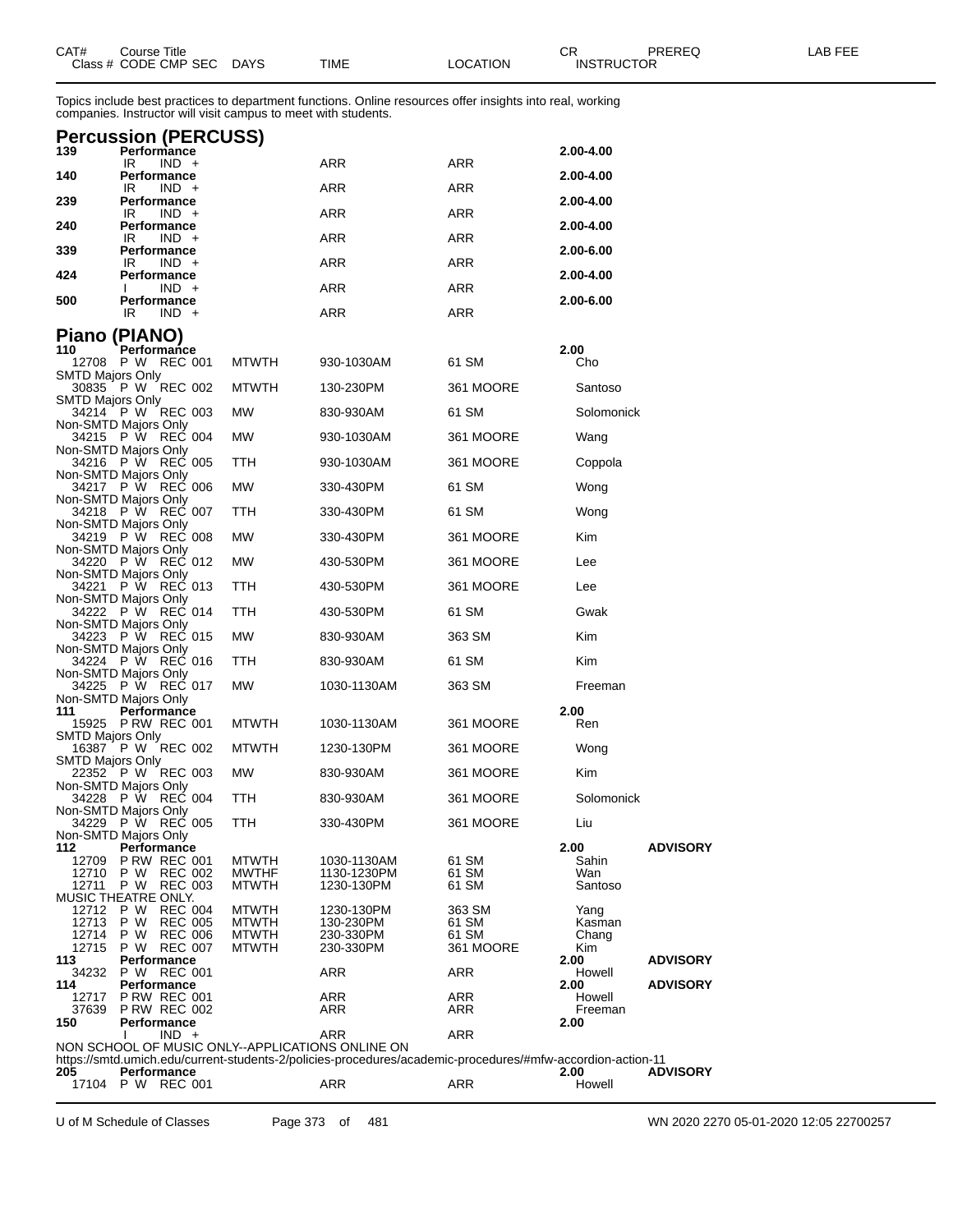| CAT#                             | Course Title<br>Class # CODE CMP SEC DAYS                         |                          | TIME                                                                                                       | <b>LOCATION</b>                                      | CR<br><b>INSTRUCTOR</b>                   | PREREQ          | LAB FEE |
|----------------------------------|-------------------------------------------------------------------|--------------------------|------------------------------------------------------------------------------------------------------------|------------------------------------------------------|-------------------------------------------|-----------------|---------|
| 460<br>19914 P<br>500            | Piano Forum<br>LAB 001<br>Performance                             | $\top$                   | 1130-1230PM                                                                                                | 1340 MOORE                                           | 1.00<br>Bengtson<br>2.00-6.00             |                 |         |
|                                  | $IND +$<br>IR<br>NON SCHOOL OF MUSIC ONLY--APPLICATIONS ONLINE ON |                          | ARR                                                                                                        | ARR                                                  |                                           |                 |         |
|                                  |                                                                   |                          | https://smtd.umich.edu/current-students-2/policies-procedures/academic-procedures/#mfw-accordion-action-11 |                                                      |                                           |                 |         |
| 402                              | <b>Practicum Pno Tech</b>                                         |                          | Piano Literature and Pedagogy (PIANOLP)                                                                    |                                                      | 3.00                                      | <b>ADVISORY</b> |         |
| 37402                            | REC 001<br>P                                                      | TTH.                     | 130-230PM                                                                                                  | ARR                                                  | Grijalva                                  |                 |         |
| 465                              | Ind Std Piano Tech<br>$IND +$<br>IR                               |                          | ARR                                                                                                        | ARR                                                  | 2.00                                      | <b>ADVISORY</b> |         |
| 488<br>31333                     | Lit Piano Adv Stu<br><b>SEM 001</b><br>P                          | <b>TTH</b>               | 230-330PM                                                                                                  | 2032 MOORE                                           | 1.00-2.00<br>Bengtson                     | <b>ADVISORY</b> |         |
| 502<br>37403                     | <b>Pract Pno Tech</b><br>LAB 001<br>P                             | <b>TTH</b>               | 130-230PM                                                                                                  | ARR                                                  | 3.00<br>Grijalva                          | <b>ADVISORY</b> |         |
| 565                              | Ind Std Pno Tech                                                  |                          |                                                                                                            |                                                      | 2.00                                      | <b>ADVISORY</b> |         |
| 582                              | $IND +$<br>IR<br>Pedag Intermd-Adv                                |                          | ARR                                                                                                        | ARR                                                  | 3.00                                      | <b>ADVISORY</b> |         |
| 31334 PI<br>584                  | <b>SEM 001</b><br><b>Supervised Teaching</b>                      | <b>MW</b>                | 130-3PM                                                                                                    | ARR                                                  | Ellis<br>3.00                             | <b>ADVISORY</b> |         |
| 13221<br>587                     | PIRW REC 001<br><b>Tech Vocal Coaching</b>                        |                          | ARR                                                                                                        | ARR                                                  | Ellis<br>3.00                             | <b>ADVISORY</b> |         |
| 25725                            | -PI<br><b>SEM 001</b>                                             | МW                       | 930-1130AM                                                                                                 | 2026 MOORE                                           | Katz                                      |                 |         |
| 592<br>31335 P                   | <b>Fantas &amp; Variations</b><br>LAB 001                         | <b>TTH</b>               | 130-230PM                                                                                                  | 2032 MOORE                                           | 2.00<br>Bengtson                          |                 |         |
|                                  | Sacred Music (SACREDMU)                                           |                          |                                                                                                            |                                                      |                                           |                 |         |
| 490<br>34170 PR                  | <b>Improvisation II</b><br><b>REC 001</b>                         | $\mathsf{T}$             | 5-630PM                                                                                                    | 2110 MOORE                                           | 2.00<br>Owolabi                           | <b>ENFORCED</b> |         |
| 585                              | <b>Blend Worship Mus</b>                                          |                          |                                                                                                            |                                                      | 2.00                                      | <b>ADVISORY</b> |         |
| 31284 P<br>590                   | <b>REC 001</b><br><b>Improvisation II</b>                         | W                        | 430-6PM                                                                                                    | 2110 MOORE                                           | Owolabi<br>2.00                           | <b>ADVISORY</b> |         |
| 31283 P                          | LEC 001                                                           | Τ                        | 5-630PM                                                                                                    | 2110 MOORE                                           | Owolabi                                   |                 |         |
| 150                              | Saxophone (SAX)<br><b>Performance</b>                             |                          |                                                                                                            |                                                      | 2.00                                      |                 |         |
|                                  | $IND +$                                                           |                          | ARR                                                                                                        | ARR                                                  |                                           |                 |         |
|                                  | <b>Study Exchange (STDEXCH)</b>                                   |                          |                                                                                                            |                                                      |                                           |                 |         |
| 301<br>22142 PI                  | <b>Sibelius Acad Perf</b><br><b>REC 001</b>                       |                          | ARR                                                                                                        | ARR                                                  | 1.00-4.00                                 |                 |         |
| 302<br>22143 PI                  | <b>Sibelius Acad Ens</b><br><b>REC 001</b>                        |                          | ARR                                                                                                        | ARR                                                  | 1.00-4.00                                 |                 |         |
| 303                              | <b>Sibelius Acad Sem</b>                                          |                          |                                                                                                            |                                                      | 1.00-4.00                                 |                 |         |
| 22144<br>304                     | <b>REC 001</b><br>PI<br><b>Sibelius Acad Ind</b>                  |                          | ARR                                                                                                        | ARR                                                  | 1.00-4.00                                 |                 |         |
| 22145<br>311                     | <b>REC 001</b><br>- PI<br><b>Freiburg Univ Perf</b>               |                          | ARR                                                                                                        | ARR                                                  | 1.00-4.00                                 |                 |         |
| 22146 PI<br>312                  | <b>REC 001</b><br><b>Freiburg Univ Ens</b>                        |                          | ARR                                                                                                        | ARR                                                  | 1.00-4.00                                 |                 |         |
| 22147                            | - PI<br><b>REC 001</b>                                            |                          | ARR                                                                                                        | ARR                                                  |                                           |                 |         |
| 313<br>22148                     | <b>Freiburg Univ Sem</b><br><b>REC 001</b><br>PI.                 |                          | ARR                                                                                                        | ARR                                                  | 1.00-4.00                                 |                 |         |
| 314<br>22149                     | <b>Freiburg Univ Ind</b><br><b>REC 001</b><br>PI.                 |                          | ARR                                                                                                        | ARR                                                  | 1.00-4.00                                 |                 |         |
| 321<br>22150                     | <b>Queen's Univ Perf</b><br><b>REC 001</b><br>PI.                 |                          | ARR                                                                                                        | ARR                                                  | 1.00-4.00                                 |                 |         |
| 322                              | <b>Queen's Univ Ens</b>                                           |                          |                                                                                                            |                                                      | 1.00-4.00                                 |                 |         |
| 22151<br>323                     | PI<br><b>REC 001</b><br>Queen's Univ Sem                          |                          | ARR                                                                                                        | ARR                                                  | 1.00-4.00                                 |                 |         |
| 22152<br>324                     | <b>REC 001</b><br>PI<br>Queen's Univ Ind                          |                          | ARR                                                                                                        | ARR                                                  | 1.00-4.00                                 |                 |         |
| 22153<br>331                     | <b>REC 001</b><br>PI.<br><b>Paris Conserv Perf</b>                |                          | ARR                                                                                                        | ARR                                                  | 1.00-4.00                                 |                 |         |
| 22154                            | <b>REC 001</b><br>PI.                                             |                          | ARR                                                                                                        | ARR                                                  |                                           |                 |         |
| 332<br>22155                     | <b>Paris Conserv Ens</b><br><b>REC 001</b><br>PI                  |                          | ARR                                                                                                        | ARR                                                  | 1.00-4.00                                 |                 |         |
| 333<br>22156                     | <b>Paris Conserv Sem</b><br><b>REC 001</b><br>PI.                 |                          | ARR                                                                                                        | ARR                                                  | 1.00-4.00                                 |                 |         |
| 334<br>22157                     | <b>Paris Conserv Ind</b><br>PI<br><b>REC 001</b>                  |                          | ARR                                                                                                        | ARR                                                  | 1.00-4.00                                 |                 |         |
|                                  |                                                                   |                          |                                                                                                            |                                                      |                                           |                 |         |
| 140                              | <b>Theory (THEORY)</b><br>Bmus Aural Sk II                        |                          |                                                                                                            |                                                      | 1.00                                      | <b>ENFORCED</b> |         |
| 13300<br>13301<br>13302<br>13303 | PRW LAB 001<br>PRW LAB 002<br>PRW LAB 003<br>PIRW LAB 004         | TTH<br>ттн<br>TTH<br>TTH | 930-1030AM<br>130-230PM<br>830-930AM<br>830-930AM                                                          | 2032 MOORE<br>2026 MOORE<br>2020 MOORE<br>2032 MOORE | Mueller<br>Nelson<br>Mueller<br>van Geest |                 |         |

U of M Schedule of Classes Page 374 of 481 WN 2020 2270 05-01-2020 12:05 22700257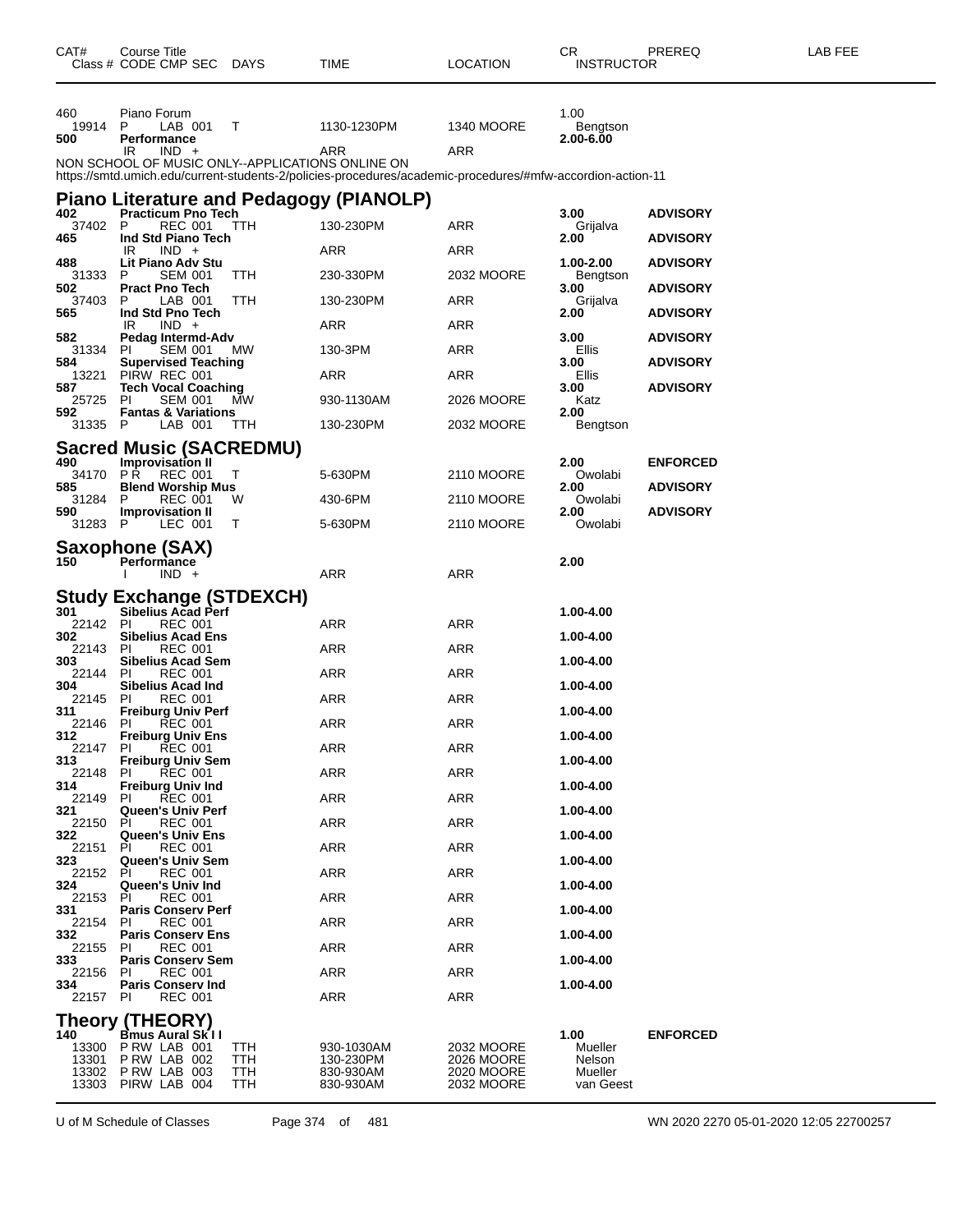| CAT#              | Course Title<br>Class # CODE CMP SEC | <b>DAYS</b>              | TIME                                                      | LOCATION                        | CR<br><b>INSTRUCTOR</b> | PREREQ                    | LAB FEE |
|-------------------|--------------------------------------|--------------------------|-----------------------------------------------------------|---------------------------------|-------------------------|---------------------------|---------|
| Accelerated       |                                      |                          |                                                           |                                 |                         |                           |         |
|                   | <b>Accelerated Students Only</b>     |                          |                                                           |                                 |                         |                           |         |
| 13304             | P RW LAB 005                         | <b>TTH</b>               | 1030-1130AM                                               | 2032 MOORE                      | Kropf                   |                           |         |
| 13305             | PRW LAB 006                          | TTH                      | 1030-1130AM                                               | 2026 MOORE                      | Sherwood-Gabrielson     |                           |         |
| 13306             | P RW LAB 007                         | TTH                      | 1130-1230PM                                               | 2032 MOORE                      | Kropf                   |                           |         |
| 13307             | PRW LAB 009                          | <b>TTH</b>               | 1230-130PM                                                | 2032 MOORE                      | Nelson                  |                           |         |
| 150               | <b>Bmus Wrtg Sk II</b>               |                          |                                                           |                                 | 2.00                    | <b>ENFORCED</b>           |         |
| 13308             | PIRW LEC 001                         | MWF                      | 830-930AM                                                 | 2044 MOORE                      | Martin                  |                           |         |
| Accelerated       |                                      |                          |                                                           |                                 |                         |                           |         |
| Accelerated       | <b>PR</b>                            | <b>MWF</b>               |                                                           |                                 | Hall                    |                           |         |
| 29752<br>13309    | LEC 002                              | <b>MWF</b>               | 830-930AM                                                 | 2032 MOORE                      |                         |                           |         |
|                   | <b>P RW LEC 003</b><br>P RW LEC 004  |                          | 830-930AM                                                 | 2026 MOORE                      | Devries                 |                           |         |
| 19415             |                                      | <b>MWF</b>               | 1130-1230PM                                               | 2032 MOORE                      | Martin                  |                           |         |
| 19872<br>25985    | PIRW LEC 005                         | <b>MWF</b><br><b>MWF</b> | 730-930AM                                                 | <b>2058 MOORE</b><br>2038 MOORE | Arthur                  |                           |         |
|                   | PRW LEC 006                          |                          | 1130-1230PM                                               |                                 | Everett                 |                           |         |
| 27317             | <b>LEC 007</b><br>P <sub>R</sub>     | <b>MWF</b>               | 1030-1130AM                                               | 2032 MOORE                      | Heneghan                |                           |         |
| 212               | <b>Basic Th at Keybd</b>             |                          |                                                           |                                 | 2.00                    | <b>ENFORCED</b>           |         |
| 13310             | P RW REC 001                         | TTH                      | 930-1030AM                                                | 363 SM                          | van Geest               |                           |         |
| 236               | <b>Intr Mus Analysis</b>             |                          |                                                           |                                 | 3.00                    | <b>ENFORCED</b>           |         |
| 17416             | ARW LEC 001                          | MW                       | 330-430PM                                                 | 2038 MOORE                      | Fournier                |                           |         |
| 17417             | PRW LAB 002                          | TTH                      | 230-330PM                                                 | 2026 MOORE                      | Tsui                    |                           |         |
| 17418             | PRW LAB 003                          | TTH                      | 330-430PM                                                 | 2026 MOORE                      | Tsui                    |                           |         |
| 238               | <b>Intro Music Analysis</b>          |                          |                                                           |                                 | 3.00                    | <b>ENFORCED</b>           |         |
| 13311             | ARW LEC 001                          | ттн                      | $1-2PM$                                                   | 506 BMT                         | Mukherji                |                           |         |
|                   |                                      |                          | STUDENTS ELECTING LEC 004 MUST ALSO ELECT LAB 005 OR 006. |                                 |                         |                           |         |
| 13312             | P RW LAB 002                         | F                        | 11-12PM                                                   | 506 BMT                         | Dundee                  |                           |         |
| 13313             | PRW LAB 003                          | F                        | 12-1PM                                                    | 506 BMT                         | Dundee                  |                           |         |
| 34980             | <b>PR</b><br>LAB 004                 | F                        | $1-2PM$                                                   | 506 BMT                         | Dundee                  |                           |         |
| 239               | <b>Bmus Aural Sk III</b>             |                          |                                                           |                                 | 1.00                    | <b>ENFORCED</b>           |         |
| 30037             | LEC 002<br>P R                       | TTH                      | 930-1030AM                                                | 2044 MOORE                      | Petty                   |                           |         |
| 240               | <b>Bmus Aural Sk IV</b>              |                          |                                                           |                                 | 1.00                    | <b>ENFORCED</b>           |         |
| 23817             | LAB 001<br>P R                       | TTH                      | 1130-1230PM                                               | 2026 MOORE                      | Sussman                 |                           |         |
| 13314             | PRW LAB 003                          | ттн                      | 830-930AM                                                 | 2026 MOORE                      | Tran                    |                           |         |
| 13315             | P RW LAB 004                         | <b>TTH</b>               | 930-1030AM                                                | 2026 MOORE                      | Tran                    |                           |         |
| 27318             | LAB 005<br>ΡR                        | TTH                      | 1230-130PM                                                | 2044 MOORE                      | Sherwood-Gabrielson     |                           |         |
| 13316             | PRW LAB 006                          | TTH                      | 1030-1130AM                                               | 2020 MOORE                      | Sussman                 |                           |         |
| 250               | <b>Bmus Wrtg Sk IV</b>               |                          |                                                           |                                 | 2.00                    | <b>ENFORCED</b>           |         |
| 13317             | P RW LEC 001                         | MWF                      | 930-1030AM                                                | 2020 MOORE                      | Schoenfeld              |                           |         |
| 19594             | P RW LEC 002                         | <b>MWF</b>               | 1130-1230PM                                               | <b>2044 MOORE</b>               | Knoedler                |                           |         |
| 27702             | ΡR<br>LEC 003                        | <b>MWF</b>               | 930-1030AM                                                | 2032 MOORE                      | Knoedler                |                           |         |
| 407               | <b>Directed Indiv Stdy</b>           |                          |                                                           |                                 | 2.00-4.00               | <b>ADVISORY</b>           |         |
|                   | IRW IND $+$                          |                          | ARR                                                       | ARR                             |                         |                           |         |
| 430               | <b>Adv Anl Tonal Music</b>           |                          |                                                           |                                 | 3.00                    | <b>ENFORCED</b>           |         |
| 17073             | P RW LEC 001                         | МW                       | 1-230PM                                                   | 2038 MOORE                      | Rusch                   |                           |         |
| 433               | <b>Analys 20C Mod Music</b>          |                          |                                                           |                                 | 3.00                    | <b>ADVISORY, ENFORCED</b> |         |
| 24229             | PRW LEC 001                          | <b>MW</b>                | 230-4PM                                                   | 2020 MOORE                      | Heneghan                |                           |         |
| 436               | <b>Analytical Hist Jazz</b>          |                          |                                                           |                                 | 3.00                    | <b>ADVISORY, ENFORCED</b> |         |
| 31500             | P R<br>LEC 001                       | TTH                      | 11-1230PM                                                 | 1378 SM                         | Smith                   |                           |         |
| 443               | <b>18C Counterpoint II</b>           |                          |                                                           |                                 | 3.00                    | <b>ENFORCED</b>           |         |
| 13319             | PIRW REC 001                         | F                        | 1-4PM                                                     | 3213 MOORE                      | Petty                   |                           |         |
| 455               | <b>Orchestration II</b>              |                          |                                                           |                                 | 3.00                    | <b>ENFORCED</b>           |         |
| 31501             | ΡR<br>LEC 001                        | <b>MWF</b>               | 1130-1230PM                                               | 2026 MOORE                      | Schoenfeld              |                           |         |
| 460               | <b>Special Courses</b>               |                          |                                                           |                                 | 3.00                    | <b>ENFORCED</b>           |         |
|                   | 25142 PRW LEC 002                    | TTH                      | 3-430PM                                                   | 2038 MOORE                      | Mukherji                |                           |         |
| Musicolinguistics |                                      |                          |                                                           |                                 |                         |                           |         |
| 24230 PR          | LEC 003                              | MW                       | 230-4PM                                                   | 2032 MOORE                      | Vojcic                  |                           |         |
| Got Rhythm        |                                      |                          |                                                           |                                 |                         |                           |         |

"Music," Henry Wadsworth Longfellow once said, "is the universal language of humankind." Indeed, the belief that there is something language-like about music has long fascinated not only poets like Longfellow, but also scientists, philosophers, and thinkers from a variety of other backgrounds not to mention linguists and music theorists. This course builds on this age-old interest from an interdisciplinary perspective, to see how music and language are related, and how they are also different. So we will explore, for example, how music and language function in different cultural contexts, as described by anthropologists, and how they evolved, and allow us to think, express and be creative, as philosophers, psychologists and biologists have discussed and in the process, we will explore things as diverse as birdsongs and Beethoven symphonies, fractals and Neanderthal flutes, and grunge rhythms and the music of New Guinea. To help us ground our comparison of music and language, we will learn some linguistics too?within a framework known as generative linguistics, developed by linguists like Noam Chomsky and we will see how this perspective suggests that music and language might actually be identical. Graduate students elect Theory 560.

| 31502 PR | LEC 004                         | TTH | 1-230PM   | 2020 MOORE | Rush     |                           |
|----------|---------------------------------|-----|-----------|------------|----------|---------------------------|
|          | Post-Mod Analys: Four Crazies   |     |           |            |          |                           |
| 461      | <b>Analysis-Tonal Mus</b>       |     |           |            | 2.00     |                           |
| 24231    | LEC 001                         | MW  | 830-930AM | 2020 MOORE | Fournier |                           |
| 532      | <b>Schenk Theory&amp;Anl II</b> |     |           |            | 3.00     | <b>ADVISORY</b>           |
| 24232 PI | LEC 001                         | МW  | 1-230PM   | 2026 MOORE | Everett  |                           |
| 533      | <b>Analysis of Mod Mus</b>      |     |           |            | 3.00     | <b>ADVISORY, ENFORCED</b> |
| 31503    | PR<br>REC 001                   | MW  | 10-1130AM | 2044 MOORE | Vojcic   |                           |
| 537      | <b>Prosem Anal Music</b>        |     |           |            | 3.00     | <b>ADVISORY, ENFORCED</b> |
| 17461    | PIRW SEM 001                    | мw  | 1-230PM   | 2032 MOORE | Petty    |                           |
|          |                                 |     |           |            |          |                           |

U of M Schedule of Classes Page 375 of 481 WN 2020 2270 05-01-2020 12:05 22700257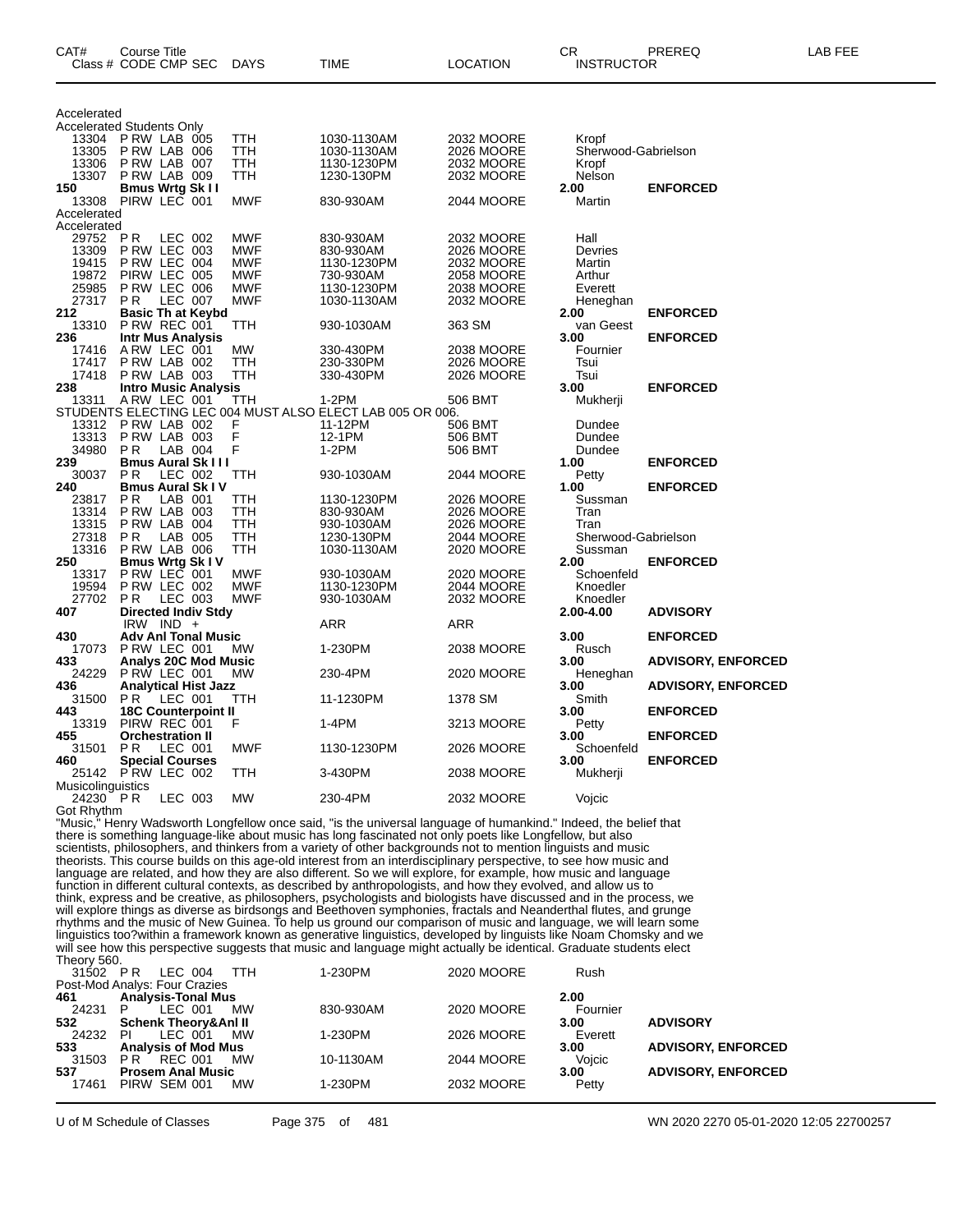| 543                      | 18th C Counterpoint    |         |           |         |                                                                                                                                                  | 3.00     | ADVISORY        |
|--------------------------|------------------------|---------|-----------|---------|--------------------------------------------------------------------------------------------------------------------------------------------------|----------|-----------------|
| 13321                    | PIRW REC 001           |         |           | 1-4PM   | 3213 MOORE                                                                                                                                       | Petty    |                 |
| 560                      | <b>Special Studies</b> |         |           |         |                                                                                                                                                  | 3.00     | <b>ENFORCED</b> |
| 25143 PRW LEC 002        |                        |         | TTH       | 3-430PM | 2038 MOORE                                                                                                                                       | Mukherji |                 |
| <b>Musicolinguistics</b> |                        |         |           |         |                                                                                                                                                  |          |                 |
| 24233 PR                 |                        | LEC 003 | <b>MW</b> | 230-4PM | 2032 MOORE                                                                                                                                       | Voicic   |                 |
| Got Rhythm               |                        |         |           |         |                                                                                                                                                  |          |                 |
|                          |                        |         |           |         | MA Accele Mille com AAL decoration of a fellence and a control of the company of the company of Milled and the above A delegated and the College |          |                 |

"Music," Henry Wadsworth Longfellow once said, "is the universal language of humankind." Indeed, the belief that there is something language-like about music has long fascinated not only poets like Longfellow, but also scientists, philosophers, and thinkers from a variety of other backgrounds not to mention linguists and music theorists. This course builds on this age-old interest from an interdisciplinary perspective, to see how music and language are related, and how they are also different. So we will explore, for example, how music and language function in different cultural contexts, as described by anthropologists, and how they evolved, and allow us to think, express and be creative, as philosophers, psychologists and biologists have discussed and in the process, we will explore things as diverse as birdsongs and Beethoven symphonies, fractals and Neanderthal flutes, and grunge rhythms and the music of New Guinea. To help us ground our comparison of music and language, we will learn some linguistics too?within a framework known as generative linguistics, developed by linguists like Noam Chomsky and we will see how this perspective suggests that music and language might actually be identical. Graduate students elect Theory 560.

| 34398 PR | LEC 004<br>TTH                | 1-230PM    | 2020 MOORE    | Rush            |                 |
|----------|-------------------------------|------------|---------------|-----------------|-----------------|
|          | Post-Mod Analys: Four Crazies |            |               |                 |                 |
| 570      | <b>Directed Indiv Study</b>   |            | $1.00 - 4.00$ | <b>ADVISORY</b> |                 |
|          | $IND +$                       | <b>ARR</b> | <b>ARR</b>    |                 |                 |
| 721      | 20c Thry Tonal Mus            |            |               | 3.00            | <b>ADVISORY</b> |
| 31504    | <b>SEM 001</b><br>PL<br>- F   | $1-4PM$    | 3219 MOORE    | Rusch           |                 |
| 807      | <b>Research Project</b>       |            |               | 2.00-4.00       | <b>ADVISORY</b> |
|          | $IND +$                       | <b>ARR</b> | <b>ARR</b>    |                 |                 |
| 900      | <b>Preliminary Exam</b>       |            |               | 1.00            |                 |
|          | $IND +$                       | <b>ARR</b> | <b>ARR</b>    |                 |                 |
| 990      | Diss-Precand                  |            |               | 1.00-8.00       | <b>ADVISORY</b> |
|          | $IND +$                       | <b>ARR</b> | <b>ARR</b>    |                 |                 |
| 995      | <b>Diss-Cand</b>              |            |               | 8.00            | <b>ENFORCED</b> |
|          | $IND +$<br>IR.                | <b>ARR</b> | <b>ARR</b>    |                 |                 |
|          |                               |            |               |                 |                 |
|          | <b>Trombone (TROMBONE)</b>    |            |               |                 |                 |
| 219      | Performance                   |            |               | 2.00-4.00       |                 |
|          | $IND +$<br>IR                 | <b>ARR</b> | <b>ARR</b>    |                 |                 |
|          |                               |            |               |                 |                 |
|          | <b>Trumpet-Cornet (TRUM)</b>  |            |               |                 |                 |

### **Tuba (TUBA)**

#### **Viola (VIOLA)**

|                        | $\mathbf{v}$                                    |              |                                                                   |                   |           |                 |
|------------------------|-------------------------------------------------|--------------|-------------------------------------------------------------------|-------------------|-----------|-----------------|
| 111                    | Performánce                                     |              |                                                                   |                   | 1.00-2.00 |                 |
|                        | $IND +$                                         |              | ARR                                                               | <b>ARR</b>        |           |                 |
| 150                    | <b>Performance</b>                              |              |                                                                   |                   | 2.00      |                 |
| 450                    | $IND +$                                         |              | ARR                                                               | <b>ARR</b>        | 1.00      |                 |
| 12956                  | <b>Performance Lab</b><br>LAB 162<br><b>PIR</b> | TH           | 230-430PM                                                         | 1378 SM           |           |                 |
| 450                    | Performance Lab                                 |              |                                                                   |                   | 1.00      |                 |
|                        | P <sub>R</sub><br>LAB 162                       | Τ            | 230-430PM                                                         | <b>1340 MOORE</b> | Schotten  |                 |
|                        | P <sub>R</sub><br>LAB 162                       | Т            | 330-430PM                                                         | 1378 SM           |           |                 |
|                        |                                                 |              | Meets in Britton (1340 SM) on select Tuesdays for String Showcase |                   |           |                 |
| 450                    | <b>Performance Lab</b>                          |              |                                                                   |                   | 1.00      |                 |
| 21316                  | <b>PIR</b><br>LAB 163                           | $\mathsf{T}$ | 230-430PM                                                         | <b>1340 MOORE</b> |           |                 |
| 450                    | <b>Performance Lab</b>                          |              |                                                                   |                   | 1.00      |                 |
|                        | P <sub>R</sub><br>LAB 163                       | м            | 730-930PM                                                         | 2020 MOORE        | Coade     |                 |
| <b>String Showcase</b> |                                                 |              |                                                                   |                   |           |                 |
|                        |                                                 |              | Meets in Britton (1340 SM) on select Tuesdays for String Showcase |                   |           |                 |
| 500                    | <b>Performance</b>                              |              |                                                                   |                   | 2.00-6.00 |                 |
|                        | IR<br>$IND +$                                   |              | ARR                                                               | <b>ARR</b>        |           |                 |
| 550                    | <b>Performance Lab</b>                          |              |                                                                   |                   | 1.00      |                 |
| 21327                  | LAB 162<br>PI                                   | TH           | 230-430PM                                                         | 1378 SM           |           |                 |
| 550                    | <b>Performance Lab</b>                          |              |                                                                   |                   | 1.00      |                 |
|                        | LAB 162<br>Ρ                                    | Τ            | 230-430PM                                                         | <b>1340 MOORE</b> | Schotten  |                 |
|                        | P<br>LAB 162                                    | T            | 330-430PM                                                         | 1378 SM           |           |                 |
| 550                    | <b>Performance Lab</b>                          |              |                                                                   |                   | 1.00      |                 |
| 21328<br>550           | LAB 163<br>PI                                   | $\mathsf{T}$ | 230-430PM                                                         | <b>1340 MOORE</b> | 1.00      |                 |
|                        | <b>Performance Lab</b><br>P<br>LAB 163          | м            | 730-930PM                                                         | 2020 MOORE        | Coade     |                 |
| <b>String Showcase</b> |                                                 |              |                                                                   |                   |           |                 |
|                        |                                                 |              |                                                                   |                   |           |                 |
|                        | <b>Violin (VIOLIN)</b>                          |              |                                                                   |                   |           |                 |
| 111                    | <b>Performance</b>                              |              |                                                                   |                   | 2.00      | <b>ADVISORY</b> |
|                        | $IND +$                                         |              | ARR                                                               | <b>ARR</b>        |           |                 |
| 150                    | Performance                                     |              |                                                                   |                   | 2.00      |                 |
|                        | $IND +$                                         |              | <b>ARR</b>                                                        | <b>ARR</b>        |           |                 |
| 450                    | <b>Performance Lab</b>                          |              |                                                                   |                   | 1.00      |                 |
| 23446                  | LAB 157<br>PI.                                  | TH           | 430-630PM                                                         | 1374 SM           | Belen     |                 |
|                        |                                                 |              |                                                                   |                   |           |                 |

U of M Schedule of Classes Page 376 of 481 WN 2020 2270 05-01-2020 12:05 22700257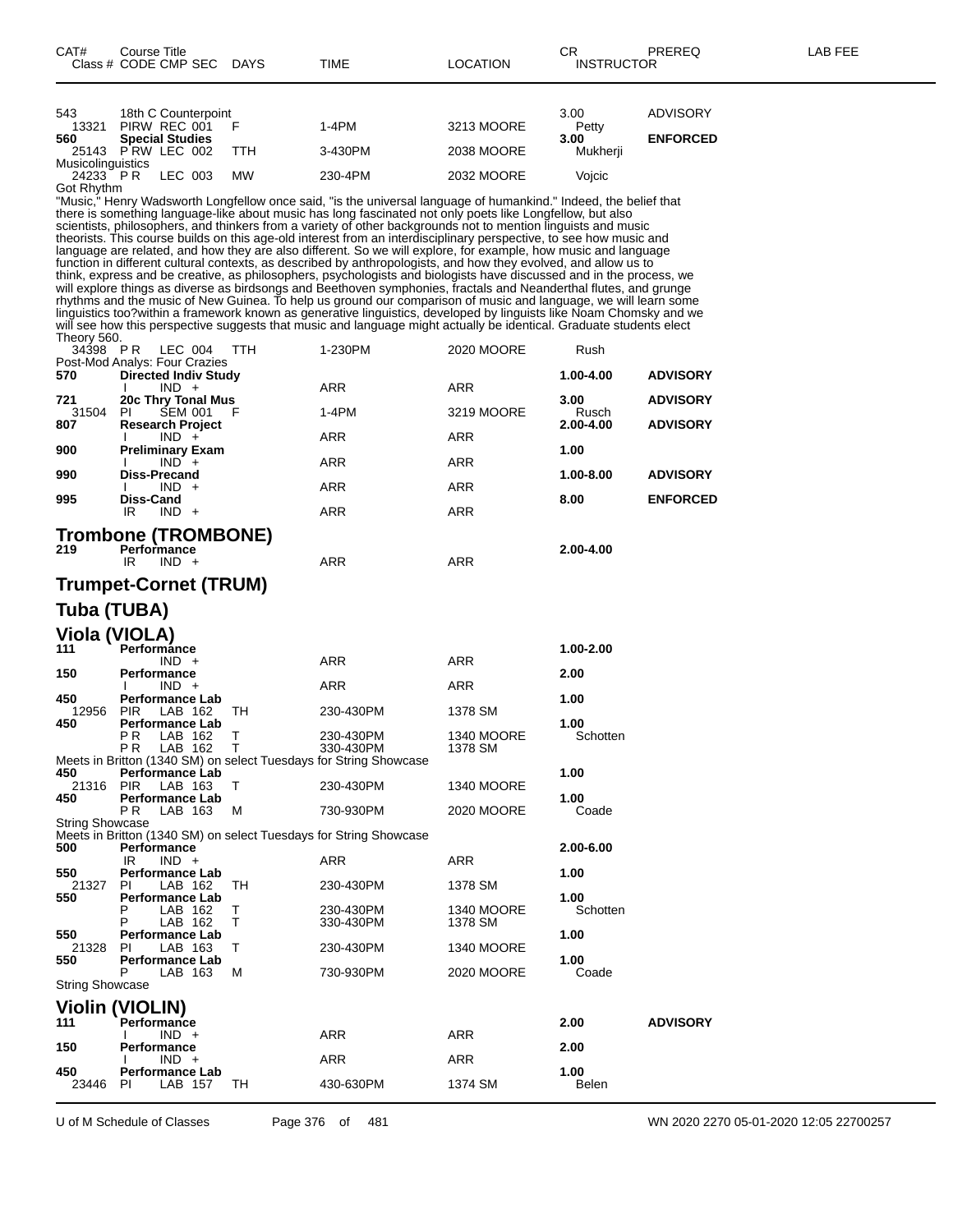| CAT#                       | Course Title<br>Class # CODE CMP SEC                   | <b>DAYS</b> | <b>TIME</b> | <b>LOCATION</b>   | <b>CR</b><br><b>INSTRUCTOR</b> | PREREQ          | LAB FEE |
|----------------------------|--------------------------------------------------------|-------------|-------------|-------------------|--------------------------------|-----------------|---------|
| 450                        | Performance Lab<br>LAB 157                             | Τ           | 230-430PM   | <b>1340 MOORE</b> | 1.00                           |                 |         |
| 450<br>13000               | Performance Lab<br>LAB 164<br>PI                       | Τ           | 230-430PM   | <b>1340 MOORE</b> | 1.00<br>Jennings               |                 |         |
| 450                        | Performance Lab<br>LAB 164                             | Τ           | 430-630PM   | 1370 SM           | 1.00                           |                 |         |
| 450<br>16690               | <b>Performance Lab</b><br>LAB 172<br>PI                | TН          | 230-430PM   | <b>1340 MOORE</b> | 1.00<br>Berofsky               |                 |         |
| 450                        | <b>Performance Lab</b><br>LAB 172<br>Р                 | Т           | 230-430PM   | <b>1340 MOORE</b> | 1.00                           |                 |         |
| 450                        | Performance Lab                                        |             |             |                   | 1.00                           |                 |         |
| 21600<br>450               | LAB 232<br>PI<br><b>Performance Lab</b>                | Τ           | 230-430PM   | <b>1340 MOORE</b> | 1.00                           |                 |         |
| String Showcase            | LAB 232<br>P                                           | M           | 5-7PM       | 1380 SM           | Halen                          |                 |         |
| 460<br>20765 P             | <b>Viola for Violin</b><br>SEM 001                     | W           | 530-630PM   | ARR               | 1.00<br>Schotten               |                 |         |
| Meets in 3042 Moore<br>500 | Performance                                            |             |             |                   | 2.00                           |                 |         |
| 550                        | IR<br>$IND +$<br><b>Performance Lab</b>                |             | ARR         | ARR               | 1.00                           |                 |         |
| 24611<br>550               | LAB 157<br>P<br>Performance Lab                        | TН          | 430-630PM   | <b>ARR</b>        | 1.00                           |                 |         |
| 550                        | LAB 157<br><b>Performance Lab</b>                      | Τ           | 230-430PM   | <b>ARR</b>        | Belen<br>1.00                  |                 |         |
| 21330                      | LAB 164<br>ΡI                                          | Т           | 230-430PM   | <b>1340 MOORE</b> | Jennings                       |                 |         |
| 550                        | <b>Performance Lab</b><br>LAB 164<br>Р                 | Τ           | 430-630PM   | 1370 SM           | 1.00                           |                 |         |
| 550<br>21331               | Performance Lab<br>LAB 172<br>ΡI                       | TН          | 230-430PM   | <b>1340 MOORE</b> | 1.00<br>Berofsky               |                 |         |
| 550                        | <b>Performance Lab</b><br>LAB 172                      | Τ           | 230-430PM   | <b>1340 MOORE</b> | 1.00                           |                 |         |
| 550<br>21601               | <b>Performance Lab</b><br>LAB 232<br>PI                | T           | 230-430PM   | <b>1340 MOORE</b> | 1.00                           |                 |         |
| 550                        | <b>Performance Lab</b><br>P<br>LAB 232                 | M           | 5-7PM       | 1380 SM           | 1.00<br>Halen                  |                 |         |
| <b>String Showcase</b>     |                                                        |             |             |                   |                                |                 |         |
| 100                        | <b>Voice (VOICE)</b><br>Performance                    |             |             |                   | 2.00-6.00                      |                 |         |
| 111                        | IR<br>$IND +$<br>Performance                           |             | ARR         | <b>ARR</b>        | 1.00-2.00                      |                 |         |
| 30901                      | <b>REC 001</b><br>P                                    | TTH         | 1130-1230PM | 1370 SM           | Beucher                        |                 |         |
| 112                        | Performance<br>$IND +$                                 |             | <b>ARR</b>  | <b>ARR</b>        | 2.00                           |                 |         |
| 150                        | Performance<br>$IND +$                                 |             | ARR         | ARR               | 2.00                           |                 |         |
| 239                        | <b>Performance</b><br>IR<br>$IND +$                    |             | ARR         | <b>ARR</b>        | 4.00                           |                 |         |
| 500                        | Performance<br>IR<br>$IND +$                           |             | ARR         | ARR               | 2.00-6.00                      |                 |         |
| 640                        | Performance<br>IR<br>$IND +$                           |             | ARR         | ARR               | 4.00-6.00                      |                 |         |
|                            | <b>Voice Literature (VOICELIT)</b>                     |             |             |                   |                                |                 |         |
| 200                        | <b>Basic Lyric Diction</b><br>17112 P W LEC 001        | TTH         | 130-230PM   | 2044 MOORE        | 1.00<br>Eden                   |                 |         |
| 202                        | <b>Basic Ger Diction</b>                               |             |             |                   | 1.00-2.00<br>Cheek             | <b>ADVISORY</b> |         |
| 203                        | 13326 P RW SEM 001<br><b>Basic Fren Diction</b>        | MWF         | 1030-1130AM | 2058 MOORE        | 1.00-2.00                      | <b>ADVISORY</b> |         |
| 29378<br>368               | LEC 001<br>P.<br><b>Special Projects</b>               | MWF         | 930-1030AM  | 2058 MOORE        | McGrew, Cheek<br>1.00-3.00     |                 |         |
| 388                        | $IND +$<br><b>Intro-Vocal Lit</b>                      |             | ARR         | ARR               | 1.00-2.00                      |                 |         |
| 33755<br>410               | <b>REC 002</b><br>PI<br>Afr Amer Art Song              | МF          | 1130-1PM    | 2058 MOORE        | Cheek<br>2.00                  | <b>ADVISORY</b> |         |
| 27449<br>440               | PIW LAB 001<br><b>Rep Prep</b>                         | W           | 230-430PM   | 2026 MOORE        | Toppin<br>1.00-2.00            |                 |         |
| 450                        | $IND +$<br><b>Vocal Chamber Music</b>                  |             | ARR         | ARR               | 1.00-2.00                      | <b>ADVISORY</b> |         |
| 23420<br>491               | LEC 001<br>PL<br><b>Interpr of Songs</b>               | <b>TTH</b>  | 1230-130PM  | 1374 SM           | Herseth<br>3.00                | <b>ADVISORY</b> |         |
| 25367                      | LEC 001<br>PL                                          | TTH         | 230-430PM   | 1350 MOORE        | Katz                           |                 |         |
| 504<br>33756               | <b>Vocal Lit</b><br>PI.<br>LEC 001                     | MF          | 1130-1PM    | 2058 MOORE        | 3.00<br>Cheek                  |                 |         |
| 506<br>13327               | <b>Ger&amp;Engl Lyric Dictn</b><br><b>SEM 001</b><br>P | MWF         | 1030-1130AM | 2058 MOORE        | 2.00<br>Cheek                  | <b>ADVISORY</b> |         |
| 507<br>29379               | <b>Fren Diction Singer</b><br>P<br>LEC 001             | MWF         | 930-1030AM  | 2058 MOORE        | 2.00<br>McGrew, Cheek          | <b>ADVISORY</b> |         |

U of M Schedule of Classes Page 377 of 481 WN 2020 2270 05-01-2020 12:05 22700257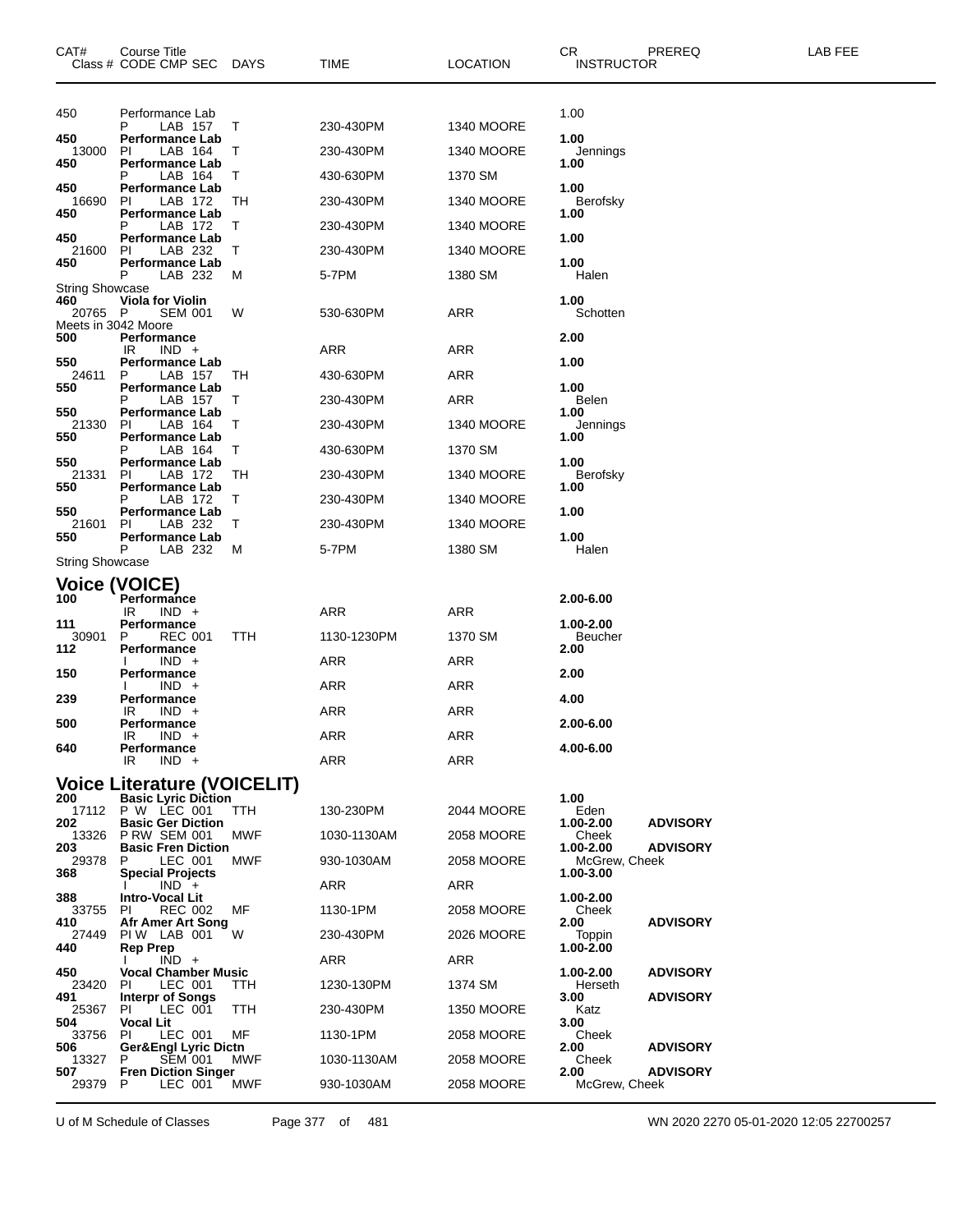| CAT#                                                                                                  | Course Title<br>Class # CODE CMP SEC                                                                                                                                                                                                                                                                                      | <b>DAYS</b>                                           | <b>TIME</b>                                                                                                                         | <b>LOCATION</b>                                                                         | <b>CR</b><br><b>INSTRUCTOR</b>                                                                                          | <b>PREREQ</b>                                         | LAB FEE |
|-------------------------------------------------------------------------------------------------------|---------------------------------------------------------------------------------------------------------------------------------------------------------------------------------------------------------------------------------------------------------------------------------------------------------------------------|-------------------------------------------------------|-------------------------------------------------------------------------------------------------------------------------------------|-----------------------------------------------------------------------------------------|-------------------------------------------------------------------------------------------------------------------------|-------------------------------------------------------|---------|
| 510<br>27450<br>520<br>13328<br>540<br>568<br>592<br>25368                                            | Afr Amer Art Song<br>PIW LAB 001<br><b>Teaching Voice II</b><br><b>REC 001</b><br><b>Rep Prep</b><br>$IND +$<br><b>Independent Study</b><br>$IND +$<br>IR<br><b>Interpretatn-Songs</b><br>LEC 001<br>PL                                                                                                                   | W<br><b>TTH</b><br><b>TTH</b>                         | 230-430PM<br>130-230PM<br><b>ARR</b><br><b>ARR</b><br>230-430PM                                                                     | 2026 MOORE<br>1374 SM<br><b>ARR</b><br><b>ARR</b><br><b>1350 MOORE</b>                  | 2.00<br>Toppin<br>2.00<br>Mannino<br>1.00-2.00<br>1.00-3.00<br>3.00<br>Katz                                             | <b>ADVISORY</b><br><b>ADVISORY</b><br><b>ADVISORY</b> |         |
| 640<br>891                                                                                            | <b>Rep Prep</b><br>$IND +$<br>Rep Prep<br>$IND +$                                                                                                                                                                                                                                                                         |                                                       | <b>ARR</b><br><b>ARR</b>                                                                                                            | <b>ARR</b><br><b>ARR</b>                                                                | 1.00-2.00<br>1.00-2.00                                                                                                  |                                                       |         |
| 200<br>29407<br>220<br>29410<br>412<br>29412<br>29413<br>500<br>29409<br>512<br>29414<br>29415<br>520 | <b>Wellness Perf Artist</b><br><b>REC 001</b><br>P<br><b>Alexander Tech Intro</b><br>PRW REC 001<br><b>Yoga Performers</b><br><b>P RW REC 001</b><br><b>P RW REC 002</b><br><b>Wellness Perf Artist</b><br><b>REC 001</b><br><b>Yoga Performers</b><br><b>P RW REC 001</b><br><b>P RW REC 002</b><br>Alexander Tech Intro | F<br><b>TTH</b><br><b>MW</b><br>т<br>TTH<br><b>MW</b> | <b>Wellness for Performing Arts (WELLNESS)</b><br>10-1130AM<br>230-330PM<br>9-10AM<br>830-930AM<br>10-1130AM<br>9-10AM<br>830-930AM | 202 STRNS<br>202 STRNS<br>202 STRNS<br>202 STRNS<br>202 STRNS<br>202 STRNS<br>202 STRNS | 1.00<br>Savvidou<br>1.00<br>Obrecht<br>1.00<br>Matuza<br>Matuza<br>1.00<br>Savvidou<br>1.00<br>Matuza<br>Matuza<br>1.00 |                                                       |         |

P RW REC 001 F 230-330PM 202 STRNS Obrecht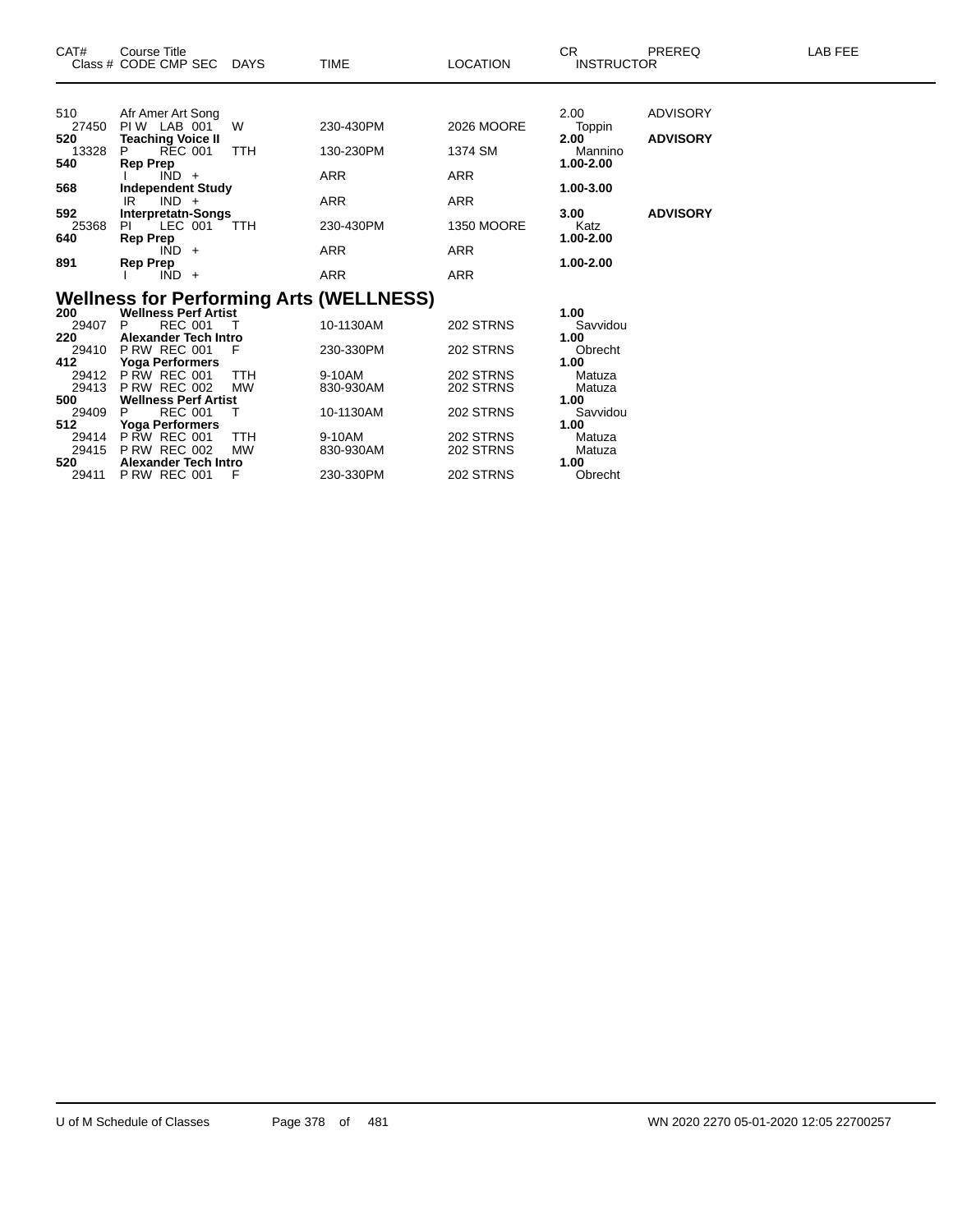| CAT# | Title<br>∴ourse      |                 |      |                  | Ωm<br><b>UN</b> | PREREQ            | ---<br>AR.<br>--- |
|------|----------------------|-----------------|------|------------------|-----------------|-------------------|-------------------|
|      | Class # CODE CMP SEC | DAYS<br>_______ | TIME | LOCATION<br>____ |                 | <b>INSTRUCTOR</b> |                   |

## **Theatre And Drama**

|                                       |                                  |                    | <b>Theatre &amp; Drama (THTREMUS)</b>         |                                                                                                                              |                          |                         |                 |
|---------------------------------------|----------------------------------|--------------------|-----------------------------------------------|------------------------------------------------------------------------------------------------------------------------------|--------------------------|-------------------------|-----------------|
| 101                                   | Intro to Acting I                |                    |                                               |                                                                                                                              |                          | 3.00                    | <b>ADVISORY</b> |
|                                       | 23039 PIW REC 001                |                    | MW                                            | $3-5PM$<br>Students need to register on the wait list and attend the first two classes before they will be considered for an | 1435 WDC                 | Traister                |                 |
| override for the course.              |                                  |                    |                                               |                                                                                                                              |                          |                         |                 |
|                                       | 25281 PIW REC 002                |                    | TTH                                           | $3-5PM$                                                                                                                      | <b>B222 WDC</b>          | Kassabova               |                 |
|                                       |                                  |                    |                                               | Students need to register on the wait list and attend the first two classes before they will be considered for an            |                          |                         |                 |
| override for the course.<br>102       | Intro to Acting II               |                    |                                               |                                                                                                                              |                          | 3.00                    | <b>ADVISORY</b> |
|                                       | 13222 PIW REC 001                |                    | <b>MW</b>                                     | 1-3PM                                                                                                                        | 1435 WDC                 | Gomez                   |                 |
| override for the course.              |                                  |                    |                                               | Students need to register on the wait list and attend the first three classes before they will be considered for an          |                          |                         |                 |
| 110                                   | <b>Intro Acting Camera</b>       |                    |                                               |                                                                                                                              |                          | 3.00                    | <b>ADVISORY</b> |
| 19472                                 | PI.                              | REC 001            | МW                                            | 130-330PM                                                                                                                    | 2415 WDC                 | Maylie                  |                 |
| 182<br>27477                          | <b>Acting II</b><br><b>PI</b>    | <b>REC 003</b>     | MW                                            |                                                                                                                              |                          | 3.00<br>Packard         | <b>ADVISORY</b> |
| <b>BFA Musical Theatre</b>            |                                  |                    |                                               | 1030-1230PM                                                                                                                  | 1415 WDC                 |                         |                 |
| 211                                   | <b>Intro Drama</b>               |                    |                                               |                                                                                                                              |                          | 2.00-3.00               |                 |
| 29329                                 | P W REC 001                      |                    | MW                                            | 1130-1PM                                                                                                                     | G115 AH                  | Westlake                |                 |
| 240                                   | Intro to Design                  |                    | This class is intended for non-theatre majors |                                                                                                                              |                          | 3.00                    | <b>ADVISORY</b> |
| 14208                                 | PIRW REC 001                     |                    | MW                                            | 10-12PM                                                                                                                      | 2239 WDC                 | Murphy                  |                 |
| 245<br>13224 PI                       | Intro Stage Managmt              | <b>REC 001</b>     | MW.                                           | 12-1PM                                                                                                                       | 2443 WDC                 | 2.00-3.00<br>Uffner     | <b>ADVISORY</b> |
| Meets in Conference Room on 2nd floor |                                  |                    |                                               |                                                                                                                              |                          |                         |                 |
| 250                                   | Intro Tech Tht Prac              |                    |                                               |                                                                                                                              |                          | 3.00                    |                 |
|                                       | P W LEC 001                      |                    |                                               | Students must elect either lecture section 001 or lecture 002 PLUS a lab section (003-007).                                  |                          |                         |                 |
| 13225<br>13226                        | S W LAB 003                      |                    | TTH<br>MW                                     | 930-11AM<br>$1-3PM$                                                                                                          | 2439 WDC<br><b>ARR</b>   | Decker<br>Decker        |                 |
| 13227                                 | S W                              | LAB 004            | MW                                            | $3-5$ PM                                                                                                                     | ARR                      | Decker                  |                 |
| 13228                                 | S W                              | LAB 005            | TTH                                           | 1-3PM                                                                                                                        | <b>ARR</b>               | Decker                  |                 |
| 13229<br>13230                        | S W<br>S W LAB 007               | LAB 006            | TTH<br>F                                      | 3-5PM<br>1-5PM                                                                                                               | ARR<br>ARR               | Decker<br>Decker        |                 |
| 251                                   | <b>Practicum I</b>               |                    |                                               |                                                                                                                              |                          | 1.00                    |                 |
| 13231                                 | P W LAB 001                      |                    |                                               | ARR                                                                                                                          | ARR                      | Uffner                  |                 |
| 25976<br>252                          | PI<br><b>Prod Practicum II</b>   | LAB 002            |                                               | ARR                                                                                                                          | ARR                      | Berg<br>1.00            | <b>ADVISORY</b> |
| 13232                                 | PI                               | LAB 003            |                                               | ARR                                                                                                                          | ARR                      | Mountain                |                 |
| 13233                                 | PI                               | LAB 005            |                                               | ARR                                                                                                                          | ARR                      | Hahn                    |                 |
| 16559<br>14353                        | - PI<br>-PI                      | LAB 007<br>LAB 008 |                                               | ARR<br>ARR                                                                                                                   | <b>ARR</b><br>ARR        | Myers<br>Auletti        |                 |
| 13234                                 | - Pl                             | LAB 012            |                                               | ARR                                                                                                                          | ARR                      | Uffner                  |                 |
| 22744                                 | PI                               | LAB 013            |                                               | ARR                                                                                                                          | ARR                      | Drone                   |                 |
| 13235<br>13236                        | PI<br>PI                         | LAB 018<br>LAB 025 |                                               | ARR<br>ARR                                                                                                                   | ARR<br>ARR               | Murphy<br>Lindsay       |                 |
| 13237                                 | PI                               | LAB 026            |                                               | ARR                                                                                                                          | ARR                      | Bacon                   |                 |
| 13238                                 | PI                               | LAB 028            |                                               | ARR                                                                                                                          | ARR                      | Reynolds III            |                 |
| 18912<br>13239                        | PI<br>PI                         | LAB 030<br>LAB 031 |                                               | ARR<br>ARR                                                                                                                   | ARR<br>ARR               | <b>Brinker</b><br>Berg  |                 |
| 20774                                 | PI                               | LAB 037            |                                               | ARR                                                                                                                          | ARR                      | Wagner                  |                 |
| 21353                                 | ΡI                               | LAB 038            |                                               | ARR                                                                                                                          | ARR                      | Edwards                 |                 |
| 256<br>18318                          | Lighting Design I<br>P W REC 001 |                    | ттн                                           | 10-1130AM                                                                                                                    | 2413 WDC                 | 3.00<br>Murphy          | <b>ADVISORY</b> |
| 261                                   | <b>Practicum III</b>             |                    |                                               |                                                                                                                              |                          | 1.00                    | <b>ADVISORY</b> |
| 13240                                 | PI                               | LAB 003            |                                               | ARR                                                                                                                          | ARR                      | Mountain                |                 |
| 13241<br>16560                        | - PI<br>PI                       | LAB 005<br>LAB 007 |                                               | ARR<br>ARR                                                                                                                   | ARR<br>ARR               | Hann<br>Myers           |                 |
| 14357                                 | PI                               | LAB 008            |                                               | ARR                                                                                                                          | ARR                      | Auletti                 |                 |
| 38552                                 | PI                               | LAB 010            |                                               | <b>ARR</b>                                                                                                                   | <b>ARR</b>               | Decker                  |                 |
| 13242<br>22743                        | PI<br>PI                         | LAB 012<br>LAB 013 |                                               | ARR<br>ARR                                                                                                                   | ARR<br><b>ARR</b>        | Uffner<br>Drone         |                 |
| 13243                                 | ΡI                               | LAB 018            |                                               | <b>ARR</b>                                                                                                                   | <b>ARR</b>               | Murphy                  |                 |
| 13244                                 | ΡI                               | LAB 025            |                                               | ARR                                                                                                                          | ARR                      | Lindsay                 |                 |
| 13245<br>18913                        | ΡI<br>ΡI                         | LAB 028<br>LAB 030 |                                               | ARR<br><b>ARR</b>                                                                                                            | <b>ARR</b><br><b>ARR</b> | Reynolds III<br>Brinker |                 |
| 13246                                 | ΡI                               | LAB 031            |                                               | ARR                                                                                                                          | ARR                      | Berg                    |                 |
| 28337                                 | PI                               | LAB 032            |                                               | ARR                                                                                                                          | <b>ARR</b>               | Edwards                 |                 |
| 262<br>13247                          | <b>Practicum IV</b><br>ΡI        | LAB 003            |                                               | <b>ARR</b>                                                                                                                   | <b>ARR</b>               | 1.00<br>Mountain        | <b>ADVISORY</b> |
| 13248                                 | ΡI                               | LAB 005            |                                               | ARR                                                                                                                          | <b>ARR</b>               | Hahn                    |                 |
| 16561                                 | ΡI                               | LAB 007            |                                               | ARR                                                                                                                          | ARR                      | Myers                   |                 |
| 14359<br>13249                        | <b>PI</b><br>ΡI                  | LAB 008<br>LAB 012 |                                               | ARR<br>ARR                                                                                                                   | ARR<br><b>ARR</b>        | Auletti<br>Uffner       |                 |
| 22747                                 | ΡI                               | LAB 013            |                                               | <b>ARR</b>                                                                                                                   | ARR                      | Drone                   |                 |
| 13250                                 | ΡI                               | LAB 018            |                                               | ARR                                                                                                                          | ARR                      | Murphy                  |                 |
| 13251                                 | PI                               | LAB 025            |                                               | <b>ARR</b>                                                                                                                   | <b>ARR</b>               | Lindsay                 |                 |

U of M Schedule of Classes Page 379 of 481 WN 2020 2270 05-01-2020 12:05 22700257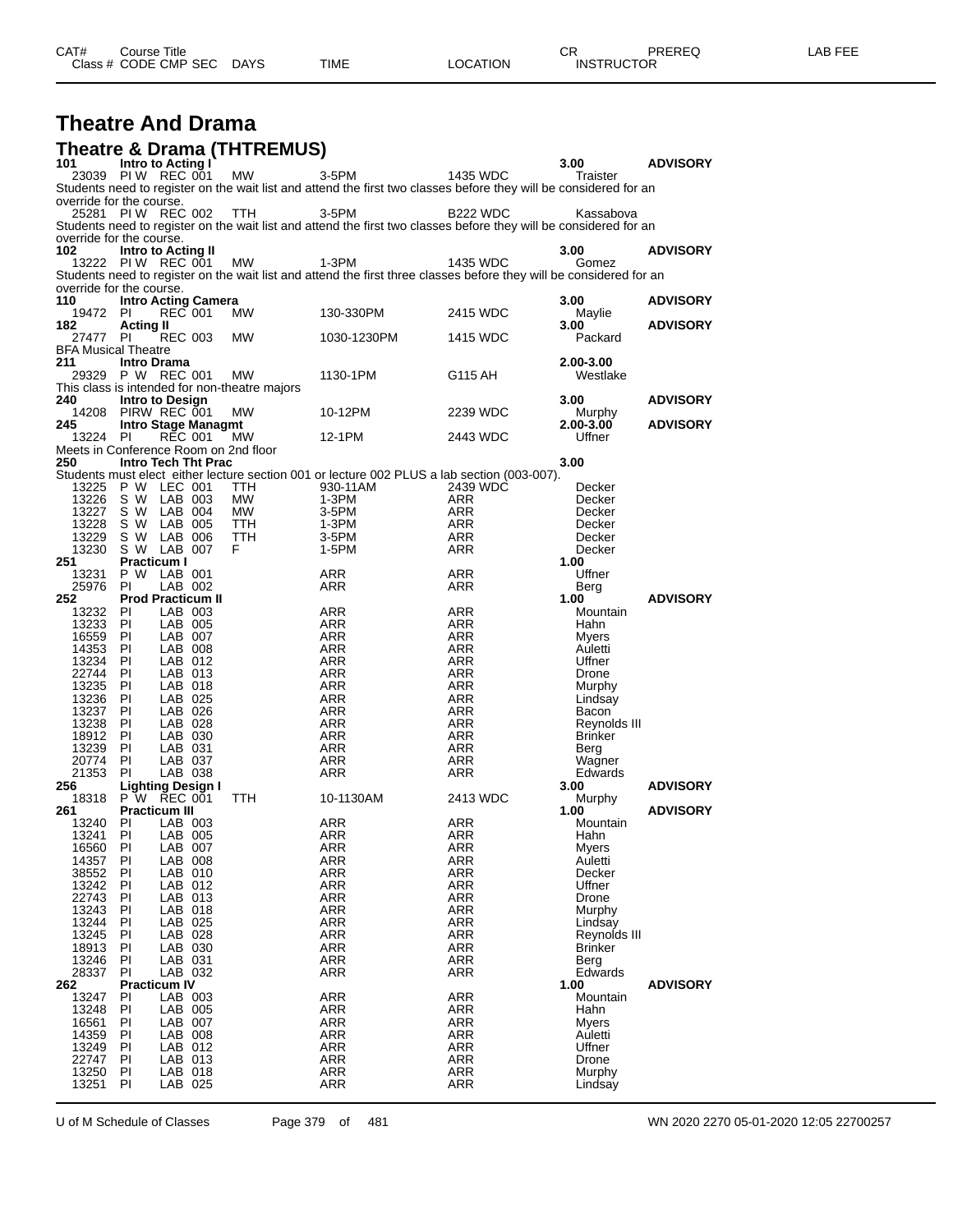| CAT#                   | Course Title<br>Class # CODE CMP SEC       |                    | <b>DAYS</b>                                                  | TIME                                                                                                          | <b>LOCATION</b>          | CR<br><b>INSTRUCTOR</b>        | PREREQ                    | LAB FEE |
|------------------------|--------------------------------------------|--------------------|--------------------------------------------------------------|---------------------------------------------------------------------------------------------------------------|--------------------------|--------------------------------|---------------------------|---------|
| 13252                  | PI                                         | LAB 028            |                                                              | ARR                                                                                                           | ARR                      | Reynolds III                   |                           |         |
| 18914<br>13253         | PI<br>PI                                   | LAB 030<br>LAB 031 |                                                              | <b>ARR</b><br>ARR                                                                                             | ARR<br>ARR               | <b>Brinker</b><br>Berg         |                           |         |
| 270<br>14209           | Costume Design I<br>PI                     | <b>REC 001</b>     | MW.                                                          | 10-12PM                                                                                                       | 2233 WDC                 | 3.00<br>Myers                  | <b>ADVISORY</b>           |         |
| 36783<br>271           | PI<br>Movement II                          | <b>REC 002</b>     | MW                                                           | 330-530PM                                                                                                     | 2233 WDC                 | Myers<br>2.00                  | <b>ADVISORY</b>           |         |
| 25282<br>274           | <b>PR</b><br><b>Stage Combat I</b>         | <b>REC 001</b>     | TTH                                                          | 9-11AM                                                                                                        | 1435 WDC                 | Kassabova<br>2.00              | <b>ADVISORY</b>           |         |
| 25280<br>283           | <b>PIR</b><br><b>Script Analysis</b>       | <b>REC 001</b>     | MW                                                           | 9-11AM                                                                                                        | 1435 WDC                 | Traister<br>2.00               |                           |         |
| 27478<br>291           | <b>PIR</b><br>Voice II                     | LEC 001            | F                                                            | 2-4PM                                                                                                         | 2439 WDC                 | Mbala Nkanga<br>3.00           | <b>ADVISORY</b>           |         |
| 29322<br>322           | <b>PIR</b><br><b>Theat Hst II</b>          | <b>REC 001</b>     | TTH                                                          | 11-1PM                                                                                                        | 1415 WDC                 | Danford<br>3.00                |                           |         |
| 13256<br>13257         | P W REC 001<br>P W REC 002                 |                    | MW<br>TTH                                                    | 330-5PM<br>1-230PM                                                                                            | 2439 WDC<br>2439 WDC     | Mbala Nkanga<br>Hughes         |                           |         |
| 323<br>21838           | Am Thtr-Drama<br>P                         | <b>REC 001</b>     | MW                                                           | 1-230PM                                                                                                       | G160 AH                  | 3.00<br>Westlake               |                           |         |
| 324                    | <b>Community Practicum</b><br>PIR          | <b>REC 001</b>     |                                                              | ARR                                                                                                           | ARR                      | 3.00                           | <b>ADVISORY, ENFORCED</b> |         |
| 30626                  |                                            |                    |                                                              | The course will meet for 5 two-hour sessions during the Winter 2020 term and for 2 weeks in Cuernavaca Mexico |                          | Gonzalez, Erickson             |                           |         |
| 325                    | <b>Contemp Am Th&amp;Drama</b>             |                    |                                                              | during the Spring 2020 term. There is a fee if accepted into the program.                                     |                          | 3.00                           |                           |         |
| 29600<br>327           | P<br><b>Intermed Playwriting</b>           | <b>REC 001</b>     | <b>MW</b>                                                    | 1-230PM                                                                                                       | 2439 WDC                 | Hooker<br>2.00-3.00            | <b>ADVISORY</b>           |         |
| 31456<br>328           | PI<br><b>Theater of Politics</b>           | <b>SEM 001</b>     | МW                                                           | 330-5PM                                                                                                       | B <sub>207</sub> WDC     | Packard<br>3.00                |                           | 100.00  |
| 37357<br>335           | PD.<br><b>Thtre&amp;Incarceration</b>      | <b>REC 001</b>     |                                                              | ARR                                                                                                           | <b>ARR</b>               | 3.00                           |                           | 75.00   |
| 24447<br>340           | PI<br><b>Devising Theatre</b>              | <b>REC 001</b>     | т                                                            | 230-530PM                                                                                                     | 2439 WDC                 | Pickus<br>3.00                 | <b>ADVISORY</b>           |         |
| 34158<br>345           | P<br><b>Stage Mgmt Plays</b>               | <b>REC 001</b>     | F                                                            | 1030-130PM                                                                                                    | B <sub>222</sub> WDC     | Hooker<br>2.00-6.00            | <b>ADVISORY</b>           |         |
| 13259<br>350           | PI.<br><b>Scenic Constructn I</b>          | LÀB 001            |                                                              | ARR                                                                                                           | ARR                      | Uffner<br>3.00                 | <b>ADVISORY</b>           |         |
| 20014<br>351           | <b>PI</b><br><b>Practicum V</b>            | <b>REC 001</b>     |                                                              | ARR                                                                                                           | ARR                      | Lindsay<br>1.00-3.00           | <b>ADVISORY</b>           |         |
| 13260<br>13261         | PI<br><b>PI</b>                            | LAB 003<br>LAB 005 |                                                              | ARR<br>ARR                                                                                                    | ARR<br>ARR               | Mountain<br>Hahn               |                           |         |
| 16563                  | PI                                         | LAB 007            |                                                              | <b>ARR</b>                                                                                                    | ARR                      | Myers                          |                           |         |
| 14360<br>38446         | PI<br><b>PI</b>                            | LAB 008<br>LAB 010 |                                                              | ARR<br><b>ARR</b>                                                                                             | <b>ARR</b><br><b>ARR</b> | Auletti<br>Decker              |                           |         |
| 13262                  | PI                                         | LAB 012            |                                                              | <b>ARR</b>                                                                                                    | ARR                      | Uffner                         |                           |         |
| 22746                  | PI                                         | LAB 013            |                                                              | ARR                                                                                                           | <b>ARR</b>               | Drone                          |                           |         |
| 13263<br>13264         | PI<br>PI                                   | LAB 018<br>LAB 025 |                                                              | ARR<br><b>ARR</b>                                                                                             | <b>ARR</b><br>ARR        | Murphy<br>Lindsay              |                           |         |
| 13265                  | PI                                         | LAB 028            |                                                              | ARR                                                                                                           | ARR                      | Reynolds III                   |                           |         |
| 18915                  | PI                                         | LAB 030            |                                                              | ARR                                                                                                           | ARR                      | <b>Brinker</b>                 |                           |         |
| 13266<br>352           | PI<br><b>Practicum VI</b>                  | LAB 031            |                                                              | ARR                                                                                                           | ARR                      | Berg<br>1.00-3.00              | <b>ADVISORY</b>           |         |
| 13267                  | PI                                         | LAB 003            |                                                              | ARR                                                                                                           | ARR                      | Mountain                       |                           |         |
| 13268                  | PI                                         | LAB 005            |                                                              | <b>ARR</b>                                                                                                    | ARR                      | Hahn                           |                           |         |
| 16564                  | PI                                         | LAB 007            |                                                              | ARR                                                                                                           | <b>ARR</b>               | <b>M</b> vers                  |                           |         |
| 14361<br>13269         | PI<br>PI                                   | LAB 008<br>LAB 012 |                                                              | ARR<br><b>ARR</b>                                                                                             | <b>ARR</b><br>ARR        | Auletti<br>Uffner              |                           |         |
| 22745                  | PI                                         | LAB 013            |                                                              | ARR                                                                                                           | <b>ARR</b>               | Drone                          |                           |         |
| 13270                  | PI                                         | LAB 018            |                                                              | <b>ARR</b>                                                                                                    | <b>ARR</b>               | Murphy                         |                           |         |
| 13271                  | PI                                         | LAB 025            |                                                              | <b>ARR</b>                                                                                                    | ARR                      | Lindsay                        |                           |         |
| 13272<br>18916         | -PI<br>-PI                                 | LAB 028<br>LAB 030 |                                                              | ARR<br>ARR                                                                                                    | <b>ARR</b><br><b>ARR</b> | Reynolds III<br><b>Brinker</b> |                           |         |
| 13273                  | -PI                                        | LAB 031            |                                                              | ARR                                                                                                           | ARR                      | Berg                           |                           |         |
| 353                    | <b>Sound for Theatre</b>                   |                    |                                                              |                                                                                                               |                          | 2.00                           | <b>ADVISORY</b>           |         |
|                        | 23402 PIW LAB 001                          |                    | F                                                            | 230-530PM                                                                                                     | <b>B206 WDC</b>          | Reynolds III                   |                           |         |
| 360                    | Scene Design II                            |                    |                                                              |                                                                                                               |                          | 3.00                           | <b>ADVISORY</b>           |         |
| 25600<br>385           | PI.<br><b>Perform Arts Mgmt</b>            | <b>REC 001</b>     | TTH                                                          | 1230-2PM                                                                                                      | 2239 WDC                 | Mountain<br>2.00               |                           |         |
| 26843                  | P W REC 001                                |                    | T                                                            | 10-12PM                                                                                                       | B <sub>207</sub> WDC     | Michelon                       |                           |         |
| 387<br>22125           | Studio I<br>-PI                            | LAB 002            |                                                              | ARR                                                                                                           | <b>ARR</b>               | 2.00<br>Tulip                  | <b>ADVISORY</b>           |         |
|                        |                                            |                    | This section is intended for Directors and InterArts majors. |                                                                                                               |                          |                                |                           |         |
| 388                    | Studio II                                  |                    |                                                              |                                                                                                               |                          | 2.00                           | <b>ADVISORY</b>           |         |
| 22648<br>395           | <b>PI</b><br><b>Stage Dialects</b>         | LAB 002            |                                                              | ARR                                                                                                           | <b>ARR</b>               | Tulip<br>3.00                  | <b>ADVISORY</b>           |         |
| 399                    | 31455 PR REC 001<br><b>Topics in Drama</b> |                    | MW.                                                          | 11-1PM                                                                                                        | 1435 WDC                 | Danford<br>1.00-4.00           |                           |         |
| <b>HIp Hop Theatre</b> | 24292 P W REC 001                          |                    | TTH                                                          | 1-230PM                                                                                                       | 2415 WDC                 | Casas                          |                           |         |
|                        |                                            |                    |                                                              |                                                                                                               |                          |                                |                           |         |

U of M Schedule of Classes Page 380 of 481 WN 2020 2270 05-01-2020 12:05 22700257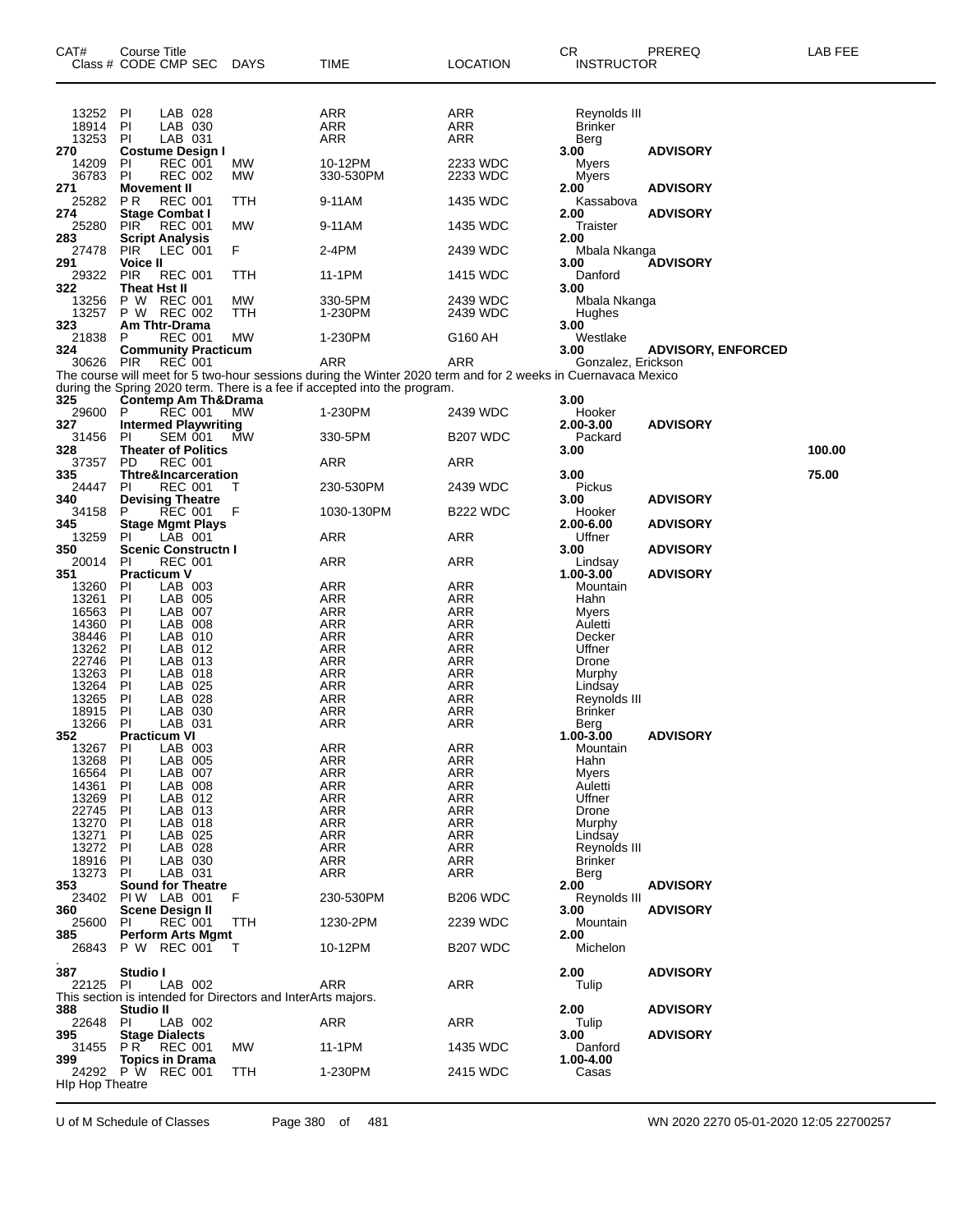|                                         |                            |                                                |                                              | WRITING THE SOLO PIECE FOR PERFORMERS & NONPERFORMERS                    |                                |                       |                 |       |
|-----------------------------------------|----------------------------|------------------------------------------------|----------------------------------------------|--------------------------------------------------------------------------|--------------------------------|-----------------------|-----------------|-------|
|                                         |                            | 27482 PIW REC 003                              | МW                                           | 1-3PM                                                                    | 1415 WDC                       | Kassabova             |                 |       |
| meet with WS 313                        |                            |                                                |                                              |                                                                          |                                |                       |                 |       |
| 30314 P<br><b>BTA Forum</b>             |                            | <b>REC 004</b>                                 | TH                                           | 230-430PM                                                                | B <sub>207</sub> WDC           | Hughes                |                 |       |
|                                         |                            | 31453 P W REC 006                              | <b>MW</b>                                    | 11-1230PM                                                                | <b>B222 WDC</b>                | Eaton                 |                 |       |
| Women in Shakespeare                    |                            |                                                |                                              |                                                                          |                                |                       |                 |       |
| 19522 P                                 |                            | <b>SEM 007</b>                                 |                                              | ARR                                                                      | ARR                            |                       |                 |       |
| 19579 PI                                | P                          | <b>SEM 008</b><br><b>SEM 008</b>               | <b>MWF</b><br><b>MWF</b>                     | 1-3PM<br>1-3PM                                                           | <b>B423 EQ</b><br>KEENE AUD EQ | Mendeloff             |                 |       |
|                                         |                            |                                                | class meets in Keene Aud with RCHUMS 482.001 |                                                                          |                                |                       |                 |       |
| 31454 P                                 |                            | <b>REC 009</b>                                 | F.                                           | 9-12PM                                                                   | 2415 WDC                       | Traister              |                 |       |
|                                         |                            | 25626 P W REC 012                              | TTH                                          | 230-4PM                                                                  | ARR                            | <b>Brater</b>         |                 |       |
| 100 Years of American Drama<br>33974 PI |                            | <b>REC 013</b>                                 | T.                                           | 530-730PM                                                                | 2058 MOORE                     | Kemper                |                 |       |
| Out of the Blue Choir                   |                            |                                                |                                              |                                                                          |                                |                       |                 |       |
| 33975 PI                                |                            | <b>REC 014</b>                                 |                                              | <b>ARR</b>                                                               | ARR                            | <b>Burk</b>           |                 |       |
| Prison Vocal Workshop                   |                            |                                                |                                              |                                                                          |                                |                       |                 |       |
| 400                                     |                            | <b>Directed Reading</b><br>$IND +$             |                                              | <b>ARR</b>                                                               | ARR                            | 1.00-3.00             | <b>ADVISORY</b> |       |
| 401                                     |                            | <b>Independent Study</b>                       |                                              |                                                                          |                                | 1.00-3.00             | <b>ADVISORY</b> |       |
|                                         |                            | $IND +$                                        |                                              | ARR                                                                      | <b>ARR</b>                     |                       |                 |       |
| 403                                     |                            | D & P Seminar                                  |                                              |                                                                          |                                | 1.00                  | <b>ADVISORY</b> |       |
| 21339 P                                 |                            | REC 001 F                                      |                                              | 12-130PM<br>Class meets with THTREMUS 404 in 2439 Walgreen Drama Center. | 2439 WDC                       | Decker                |                 |       |
| 404                                     |                            | D & P Seminar                                  |                                              |                                                                          |                                | 1.00                  | <b>ADVISORY</b> |       |
| 20700 P                                 |                            | <b>REC 001</b>                                 | - F                                          | 12-130PM                                                                 | 2439 WDC                       | Decker                |                 |       |
| 417                                     |                            | <b>Theatre Internship</b>                      |                                              |                                                                          |                                | 1.00-3.00             | <b>ADVISORY</b> |       |
|                                         |                            | $IND +$                                        |                                              | ARR                                                                      | ARR                            |                       |                 |       |
| 426                                     |                            | <b>Arts Fundraising</b><br>26242 P W LEC 001   | МW                                           | 430-530PM                                                                | 2443 WDC                       | 2.00<br>Poggi         |                 |       |
| 429                                     |                            | <b>Playwr Production</b>                       |                                              |                                                                          |                                | 3.00                  | <b>ADVISORY</b> |       |
| 33634 PI                                |                            | <b>REC 001</b>                                 | F.                                           | 12-3PM                                                                   | 2415 WDC                       | Casas                 |                 |       |
| 435                                     |                            | <b>Producing Amer Thtre</b>                    |                                              |                                                                          | <b>B207 WDC</b>                | 3.00                  | <b>ADVISORY</b> |       |
| 443                                     |                            | 18399 P W REC 001<br><b>Directing Colloq I</b> | <b>MW</b>                                    | 130-3PM                                                                  |                                | Poggi<br>1.00         | <b>ADVISORY</b> |       |
| 21260                                   | PI                         | <b>REC 001</b>                                 |                                              | ARR                                                                      | ARR                            | Tulip                 |                 |       |
| 445                                     |                            | <b>Stage Mgt: Mus/Opera</b>                    |                                              |                                                                          |                                | 2.00-6.00             | <b>ADVISORY</b> |       |
| 13280<br>446                            | -PI                        | LAB 001<br><b>Adv Stage Management</b>         |                                              | <b>ARR</b>                                                               | ARR                            | Uffner                |                 |       |
|                                         |                            |                                                |                                              |                                                                          |                                |                       |                 |       |
|                                         |                            |                                                |                                              |                                                                          |                                | 3.00                  | <b>ADVISORY</b> |       |
| 24408<br>451                            | PI<br><b>Practicum VII</b> | <b>REC 001</b>                                 | <b>MW</b>                                    | 130-3PM                                                                  | 2443 WDC                       | Uffner<br>2.00-3.00   | <b>ADVISORY</b> |       |
| 13281                                   | PI                         | LAB 003                                        |                                              | ARR                                                                      | <b>ARR</b>                     | Mountain              |                 |       |
| 13282 PI                                |                            | LAB 005                                        |                                              | ARR                                                                      | ARR                            | Hahn                  |                 |       |
| 16565 PI                                |                            | LAB 007                                        |                                              | ARR                                                                      | ARR                            | Myers                 |                 |       |
| 14362                                   | P.                         | LAB 008                                        |                                              | <b>ARR</b>                                                               | <b>ARR</b>                     | Auletti               |                 |       |
| 13283                                   | PI                         | LAB 012<br>13284 PIW LAB 018                   |                                              | <b>ARR</b><br>ARR                                                        | ARR<br>ARR                     | Uffner<br>Murphy      |                 |       |
| 13285                                   | PI                         | LAB 025                                        |                                              | <b>ARR</b>                                                               | <b>ARR</b>                     | Lindsay               |                 |       |
| 13286 PI                                |                            | LAB 028                                        |                                              | <b>ARR</b>                                                               | ARR                            | Reynolds III          |                 |       |
| 18917 PI<br>13287                       | -PI                        | LAB 030<br>LAB 031                             |                                              | ARR                                                                      | ARR                            | <b>Brinker</b>        |                 |       |
| 28338                                   | -PI                        | LAB 032                                        |                                              | <b>ARR</b><br><b>ARR</b>                                                 | ARR<br>ARR                     | Berg<br>Edwards       |                 |       |
| 456                                     |                            | <b>Lighting Design III</b>                     |                                              |                                                                          |                                | 3.00                  | <b>ADVISORY</b> |       |
| 21943                                   | P                          | LEC 001                                        | <b>TTH</b>                                   | 1130-1PM                                                                 | 2413 WDC                       | Murphy                |                 |       |
| 461<br>13288                            | PI                         | <b>Practicum VIII</b><br>LAB 003               |                                              | <b>ARR</b>                                                               | <b>ARR</b>                     | 2.00-3.00<br>Mountain | <b>ADVISORY</b> |       |
| 13289                                   | PI                         | LAB 005                                        |                                              | ARR                                                                      | <b>ARR</b>                     | Hahn                  |                 |       |
| 16566                                   | PI                         | LAB 007                                        |                                              | ARR                                                                      | ARR                            | <b>Myers</b>          |                 |       |
| 14363                                   | PI                         | LAB 008                                        |                                              | ARR                                                                      | ARR                            | Auletti               |                 |       |
| 13290                                   | PI<br>PI                   | LAB 012<br>LAB 018                             |                                              | ARR<br><b>ARR</b>                                                        | <b>ARR</b><br>ARR              | Uffner<br>Murphy      |                 |       |
| 13291<br>13292                          | PI                         | LAB 025                                        |                                              | ARR                                                                      | ARR                            | Lindsay               |                 |       |
| 13293                                   | PI                         | LAB 028                                        |                                              | ARR                                                                      | <b>ARR</b>                     | Reynolds III          |                 |       |
| 18918                                   | PI<br>-PI                  | LAB 030                                        |                                              | <b>ARR</b>                                                               | ARR                            | <b>Brinker</b>        |                 |       |
| 13294<br>463                            | Intro to CAD               | LAB 031                                        |                                              | ARR                                                                      | ARR                            | Berg<br>3.00          | <b>ADVISORY</b> |       |
| 21243                                   | PI                         | <b>REC 001</b>                                 | TTH                                          | 230-4PM                                                                  | 2239 WDC                       | Mountain              |                 |       |
| 464                                     |                            | <b>Sc Paint for Theatr</b>                     |                                              |                                                                          |                                | 3.00                  | <b>ADVISORY</b> | 75.00 |
| 18319 PI                                |                            | LAB 001                                        | ттн                                          | 10-12PM                                                                  | POWER CNTR                     | Auletti               |                 |       |
| 466                                     |                            | <b>History of Decor</b>                        |                                              | Class meets with Thtremus 564 in the Power Center Scene Shop.            |                                | 3.00                  | <b>ADVISORY</b> |       |
| 33625 P                                 |                            | LEC 001                                        | <b>MW</b>                                    | 3-430PM                                                                  | 2443 WDC                       | Decker                |                 |       |
| 470                                     |                            | <b>Costume Design III</b>                      |                                              |                                                                          |                                | 3.00                  | <b>ADVISORY</b> |       |
| 27670<br>476                            | PI.                        | LAB 001                                        | TTH                                          | 130-3PM                                                                  | 2233 WDC                       | Hahn                  |                 |       |
| 33627                                   | -PI                        | <b>Costume Crafts</b><br>LAB 001               | МW                                           | 1-3PM                                                                    | 2233 WDC                       | 3.00<br>Myers         | <b>ADVISORY</b> | 60.00 |
| 482<br>27480                            | P R                        | <b>Acting VIII: Showcase</b><br><b>REC 001</b> | TTH                                          | 330-530PM                                                                | 1415 WDC                       | 3.00<br>Lindsay       | <b>ADVISORY</b> |       |

U of M Schedule of Classes Page 381 of 481 WN 2020 2270 05-01-2020 12:05 22700257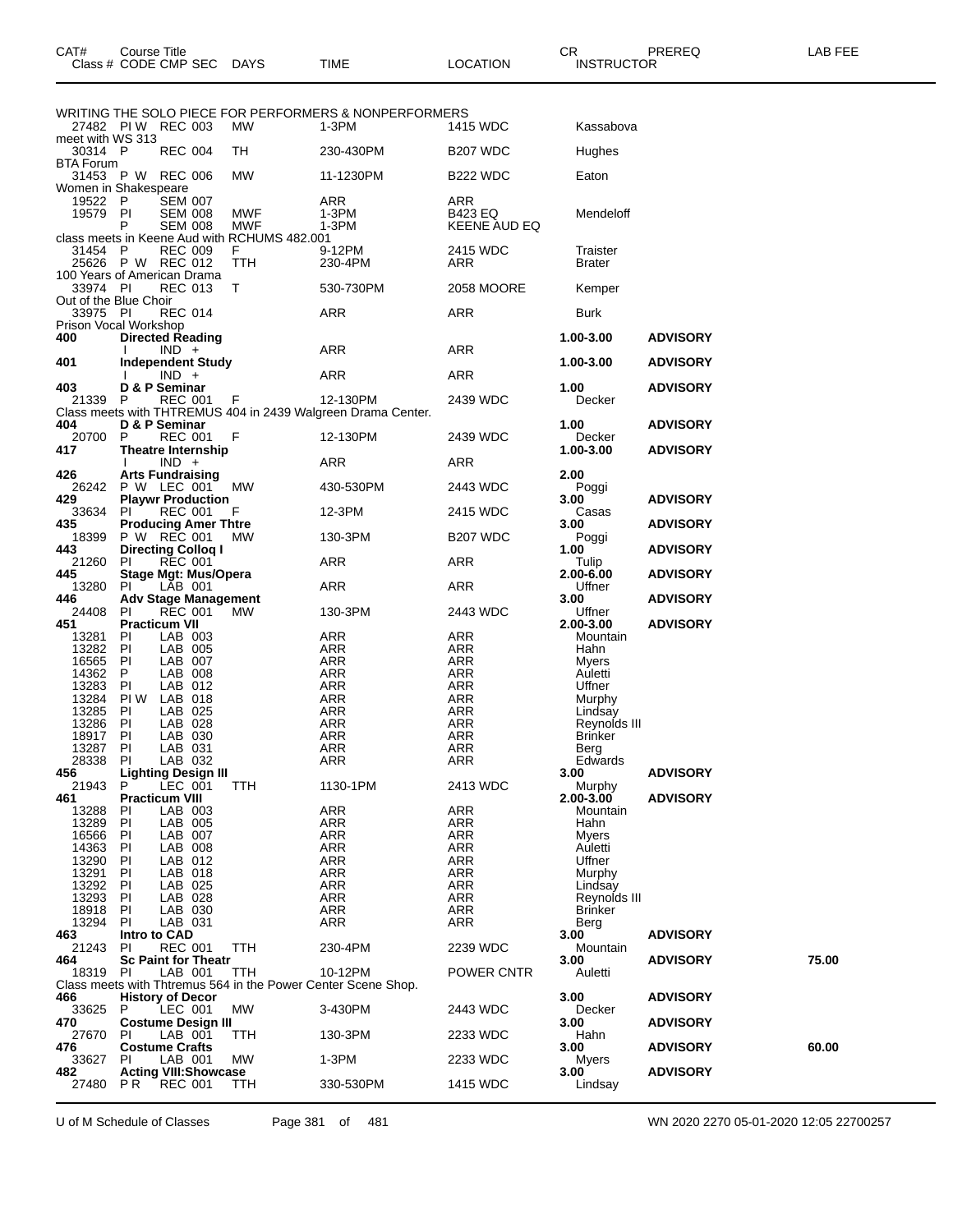| CAT#    | <b>Course Title</b>                                           |        |                                                            |                 | <b>CR</b>         | PREREQ          | LAB FEE |
|---------|---------------------------------------------------------------|--------|------------------------------------------------------------|-----------------|-------------------|-----------------|---------|
|         | Class # CODE CMP SEC DAYS                                     |        | <b>TIME</b>                                                | <b>LOCATION</b> | <b>INSTRUCTOR</b> |                 |         |
|         |                                                               |        |                                                            |                 |                   |                 |         |
| 495     | Uber-Practicum                                                |        |                                                            |                 | 1.00-6.00         | ADVISORY        |         |
| 17155   | LAB 003<br>P                                                  |        | ARR                                                        | ARR             | Mountain          |                 |         |
| 17803   | LAB 005<br>P                                                  |        | <b>ARR</b>                                                 | <b>ARR</b>      | Hahn              |                 |         |
| 19127   | LAB 012<br>P.                                                 |        | ARR                                                        | ARR             | Uffner            |                 |         |
| 21403   | PI<br>LAB 015                                                 |        | ARR                                                        | <b>ARR</b>      | Poggi             |                 |         |
| 20744   | PI<br>LAB 018                                                 |        | <b>ARR</b>                                                 | <b>ARR</b>      | Murphy            |                 |         |
| 22062   | LAB 088<br>P.                                                 |        | <b>ARR</b>                                                 | ARR             | Westlake          |                 |         |
| 505     | Sp Wk Th Prod&Perf                                            |        |                                                            |                 | 1.00-6.00         | <b>ADVISORY</b> |         |
|         | $IND +$                                                       |        | ARR                                                        | <b>ARR</b>      |                   |                 |         |
| 516     | <b>Playwrit Ind Study</b>                                     |        |                                                            |                 | 1.00-3.00         | <b>ADVISORY</b> |         |
|         | $IND +$                                                       |        | ARR                                                        | ARR             |                   |                 |         |
| 522     | <b>Thtr Hist&amp;Theory II</b>                                |        |                                                            |                 | 3.00              | <b>ADVISORY</b> |         |
| 13298   | <b>REC 001</b><br>P                                           | MW     | 330-5PM                                                    | 2439 WDC        | Mbala Nkanga      |                 |         |
| 13299   | <b>REC 002</b><br>P.                                          | TTH    | 1-230PM                                                    | 2439 WDC        | Hughes            |                 |         |
| 535     | <b>Thtre&amp;Incarceration</b>                                |        |                                                            |                 | 3.00              |                 |         |
| 36400   | <b>REC 001</b><br>P                                           | T      | 230-530PM                                                  | ARR             | Pickus            |                 |         |
| 560     | <b>Scene Design IV</b>                                        |        |                                                            |                 | 3.00              | <b>ADVISORY</b> |         |
| 28000   | LAB 001<br>PI                                                 | W      | $1-3PM$                                                    | 2239 WDC        | Mountain          |                 |         |
| 564     | <b>Adv Scenic Painting</b>                                    |        |                                                            |                 | 3.00              | <b>ADVISORY</b> | 75.00   |
| 17456   | PI<br>LAB 001                                                 | ŤTH    | 10-12PM                                                    | POWER CNTR      | Auletti           |                 |         |
|         | Class meets with Thtremus 464 in the Power Center Scene Shop. |        |                                                            |                 |                   |                 |         |
| 570     | <b>Costume Design IV</b>                                      |        |                                                            |                 | 3.00              | <b>ADVISORY</b> |         |
| 28073 P | LAB 001 TTH                                                   |        | 10-1130AM                                                  | <b>ARR</b>      | Hahn              |                 |         |
|         |                                                               |        | Meets in Walgreen Drama Center room 2233 with THTREMUS 470 |                 |                   |                 |         |
| 647     | <b>Intro Perf Studies</b>                                     |        |                                                            |                 | 3.00              | <b>ADVISORY</b> |         |
| 23010   | PIW REC 001                                                   | $\top$ | 6-9PM                                                      | <b>B207 WDC</b> | Mbala Nkanga      |                 |         |
| 720     | Ind Stdy Thtr Hist                                            |        |                                                            |                 | 1.00-6.00         | <b>ADVISORY</b> |         |
|         | $IND +$                                                       |        | ARR                                                        | ARR             |                   |                 |         |
| 995     | <b>Diss-Cand</b>                                              |        |                                                            |                 | 8.00              | <b>ENFORCED</b> |         |
|         | $IND +$<br>IR.                                                |        | <b>ARR</b>                                                 | <b>ARR</b>      |                   |                 |         |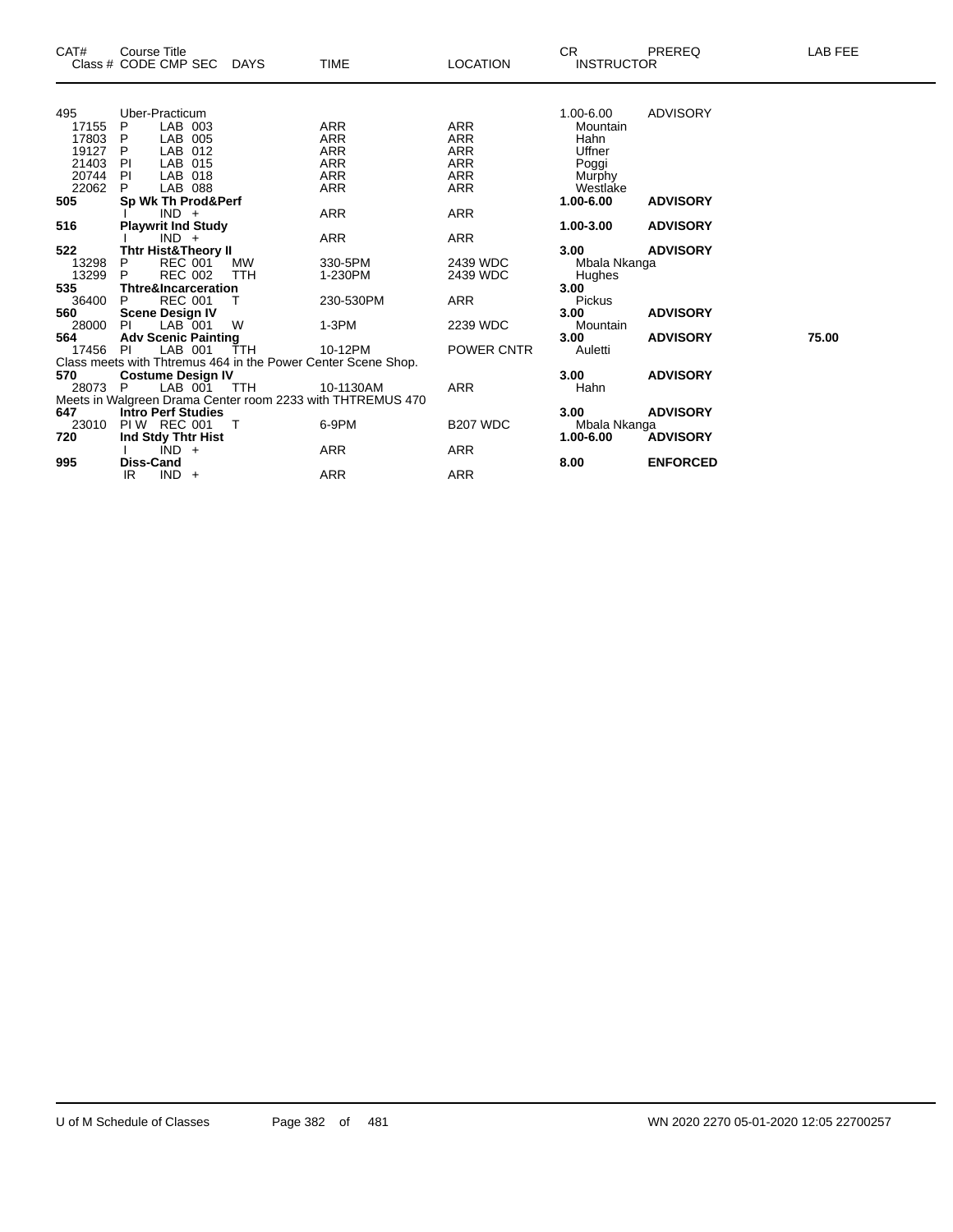| Class # CODE CMP SEC                                                                                                                                                                                                                     | <b>DAYS</b> | TIME                                                                                                                                                                                                                       | LOCATION      | INSTRUCTOR                 |                            |
|------------------------------------------------------------------------------------------------------------------------------------------------------------------------------------------------------------------------------------------|-------------|----------------------------------------------------------------------------------------------------------------------------------------------------------------------------------------------------------------------------|---------------|----------------------------|----------------------------|
|                                                                                                                                                                                                                                          |             |                                                                                                                                                                                                                            |               |                            |                            |
| <b>Nursing</b>                                                                                                                                                                                                                           |             |                                                                                                                                                                                                                            |               |                            |                            |
| <b>School Of Nursing</b>                                                                                                                                                                                                                 |             |                                                                                                                                                                                                                            |               |                            |                            |
| <b>Health Sciences (HS)</b>                                                                                                                                                                                                              |             |                                                                                                                                                                                                                            |               |                            |                            |
| Expl Palliative Care                                                                                                                                                                                                                     |             |                                                                                                                                                                                                                            |               | 2.00                       |                            |
| 29004<br>SEM 001<br>P<br><b>GenderBased Violence</b>                                                                                                                                                                                     | TH          | 430-630PM                                                                                                                                                                                                                  | 1000 426NIB   | Harden, Mason<br>2.00-3.00 |                            |
| 28716 P<br>SEM 001                                                                                                                                                                                                                       | TH          | 1-3PM                                                                                                                                                                                                                      | 2000 426NIB   | Munro-Kramer               |                            |
| <b>Expl Palliative Care</b><br>29005 P<br><b>SEM 001</b>                                                                                                                                                                                 | TH          | 430-630PM                                                                                                                                                                                                                  | 1000 426NIB   | 2.00<br>Harden, Mason      |                            |
| <b>Team-Based Decisions</b>                                                                                                                                                                                                              |             |                                                                                                                                                                                                                            |               | 2.00                       |                            |
| REC 001<br>23395<br>P<br>Registration is limited to Pharmacy, Social Work, Dentistry, Medical, and Nursing students who are eligible to                                                                                                  | W           | $3-5$ PM                                                                                                                                                                                                                   | 1000 426NIB   |                            | Pardee, Saint Arnault      |
| enroll. Students will be assigned to an interdisciplinary group that will rotate between different building across<br>campus. An email notifying students about their the group and room assignments for the first class meeting will be |             |                                                                                                                                                                                                                            |               |                            |                            |
| sent from the School of Pharmacy before class begins.                                                                                                                                                                                    |             |                                                                                                                                                                                                                            |               |                            |                            |
| <b>Healthcare Theatre</b><br>33930<br>P<br>DIS 001                                                                                                                                                                                       | TH          | $1-4PM$                                                                                                                                                                                                                    | 1240 426NIB   | 3.00<br>Lee                |                            |
| <b>Health Informatics</b>                                                                                                                                                                                                                |             |                                                                                                                                                                                                                            |               | 3.00                       |                            |
| LEC 001<br>31843 P<br>HS 510 will meet on January 9, February 6, March 12, and April 2 in 2184 400NIB.                                                                                                                                   | TH.         | $1-4PM$                                                                                                                                                                                                                    | ARR           | Abbott                     |                            |
| <b>Trauma Basics</b>                                                                                                                                                                                                                     |             |                                                                                                                                                                                                                            |               | 1.00                       |                            |
| 30763 PDR SEM 001                                                                                                                                                                                                                        |             | ARR<br>This course is available only to Nursing, Social Work, and Education students. Nursing students must request                                                                                                        | ARR           | Herrenkohl                 |                            |
|                                                                                                                                                                                                                                          |             | enrollment under HS 540. SW students must enroll under SW 540, and education students must enroll under EDUC 540.                                                                                                          |               |                            |                            |
| permission to enroll in HS 540:                                                                                                                                                                                                          |             | This course is by departmental consent only. Nursing students should complete the following form to request                                                                                                                |               |                            |                            |
|                                                                                                                                                                                                                                          |             | https://docs.google.com/forms/d/e/1FAIpQLScT82Vb6ej-x4G2T21O7uRtS9kPUZP2WpDb0OHZ3IU3YLzvLA/viewform.                                                                                                                       |               |                            |                            |
| This is a hybrid course, which means that you will have a combination of web-based class sessions and face-to-face<br>class sessions. This course will meet in person, in class on February 22, and all pre-learning work must be        |             |                                                                                                                                                                                                                            |               |                            |                            |
| complete prior to this required session.<br><b>Trauma Systems</b>                                                                                                                                                                        |             |                                                                                                                                                                                                                            |               | 1.00                       | <b>ENFORCED</b>            |
| 32086 PR<br><b>SEM 001</b>                                                                                                                                                                                                               |             | ARR                                                                                                                                                                                                                        | <b>ARR</b>    | Seng                       |                            |
| HS 542 meets together with SW 542 and EDUC 542. The course will meet in person for a one-day workshop on Saturday,<br>February 15 from 8am-5pm in 426 North Ingalls Building room 1000. Please refer to Canvas or contact the course     |             |                                                                                                                                                                                                                            |               |                            |                            |
| instructor for the additional required class assignments that must be completed outside of the in-person meeting.                                                                                                                        |             |                                                                                                                                                                                                                            |               |                            |                            |
| <b>Interdisc Prob Solv</b><br>LAB 001<br>31899 PD                                                                                                                                                                                        | W           | 315-415PM                                                                                                                                                                                                                  | ARR           | 3.00<br>Crane, Wu, Carr    | <b>ADVISORY</b>            |
| <b>Interdisc Prob Solv</b>                                                                                                                                                                                                               |             |                                                                                                                                                                                                                            |               | 3.00                       | <b>ADVISORY</b>            |
| P<br>LAB 001 W<br>Connected Vehicles Stdzn Diff                                                                                                                                                                                          |             | 430-630PM                                                                                                                                                                                                                  | 0220 JEFFRIES |                            |                            |
|                                                                                                                                                                                                                                          |             | This class is an interdisciplinary problem solving class offered at the Law School through the Problem Solving                                                                                                             |               |                            |                            |
|                                                                                                                                                                                                                                          |             | Initiative (PSI). In the realm of connected and automated vehicles (CAVs), there are trade-offs between<br>standardization, which enhances compatibility and interoperability, and differentiation. Students will consider |               |                            |                            |
| which CAV features should be standardized (or differentiated), how quickly standardization should be pursued, and                                                                                                                        |             |                                                                                                                                                                                                                            |               |                            |                            |
| what role regulation should play in standardization. Student teams will incorporate ideas from law, engineering,<br>information, business, and other fields to develop an innovative tool.                                               |             |                                                                                                                                                                                                                            |               |                            |                            |
|                                                                                                                                                                                                                                          |             |                                                                                                                                                                                                                            |               |                            |                            |
| This class is open to all University of Michigan graduate and professional students. Please note: Non-Law students<br>are responsible for checking with their own schools, colleges, or units to learn if a PSI class will count toward  |             |                                                                                                                                                                                                                            |               |                            |                            |
| graduation or other departmental requirements.                                                                                                                                                                                           |             |                                                                                                                                                                                                                            |               |                            |                            |
| Non-law graduate/professional students may apply for the course using the PSI application system                                                                                                                                         |             |                                                                                                                                                                                                                            |               |                            |                            |
| (https://problemsolving.law.umich.edu/) November 4-18, 2019. After the initial application period, students seeking<br>to apply can contact problemsolving@umich.edu.                                                                    |             |                                                                                                                                                                                                                            |               |                            |                            |
| <b>Interdisc Prob Solv</b>                                                                                                                                                                                                               |             |                                                                                                                                                                                                                            |               | 3.00                       | <b>ADVISORY</b>            |
| PD.<br>LAB 002<br>31900                                                                                                                                                                                                                  | <b>W</b>    | 315-415PM                                                                                                                                                                                                                  | <b>ARR</b>    | Carr                       | Scarnecchia, Munro-Kramer, |
| <b>Interdisc Prob Solv</b><br>P<br>LAB 002                                                                                                                                                                                               | W           | 430-630PM                                                                                                                                                                                                                  | 1025 JEFFRIES | 3.00                       | <b>ADVISORY</b>            |
| Campus Sex. Misconduct Prev.                                                                                                                                                                                                             |             |                                                                                                                                                                                                                            |               |                            |                            |
| This class is an interdisciplinary problem solving class offered at the Law School through the Problem Solving<br>Initiative (PSI). Campus sexual misconduct affects many students in the U.S., with health, social, economic, and       |             |                                                                                                                                                                                                                            |               |                            |                            |
| academic consequences. Universities struggle to fashion effective policies and other responses in the face of                                                                                                                            |             |                                                                                                                                                                                                                            |               |                            |                            |
| external political, legal, and social pressure. In this class, multidisciplinary teams of students will explore<br>solutions to campus sexual misconduct, drawing on knowledge and expertise from law, nursing, public policy, social    |             |                                                                                                                                                                                                                            |               |                            |                            |
| work, public health, sociology, education, organizational studies, and other disciplines to develop a novel                                                                                                                              |             |                                                                                                                                                                                                                            |               |                            |                            |
| solution to the problem.                                                                                                                                                                                                                 |             |                                                                                                                                                                                                                            |               |                            |                            |
| This class is open to all University of Michigan graduate and professional students. Please note: Non-Law students                                                                                                                       |             |                                                                                                                                                                                                                            |               |                            |                            |
| are responsible for checking with their own schools, colleges, or units to learn if a PSI class will count toward<br>graduation or other departmental requirements.                                                                      |             |                                                                                                                                                                                                                            |               |                            |                            |
|                                                                                                                                                                                                                                          |             |                                                                                                                                                                                                                            |               |                            |                            |
|                                                                                                                                                                                                                                          |             | Non-law graduate/professional students may apply for the course using the PSI application system                                                                                                                           |               |                            |                            |

(https://problemsolving.law.umich.edu/) November 4-18, 2019. After the initial application period, students seeking to apply can contact problemsolving@umich.edu. **741 Interdisc Prob Solv 3.00 ADVISORY**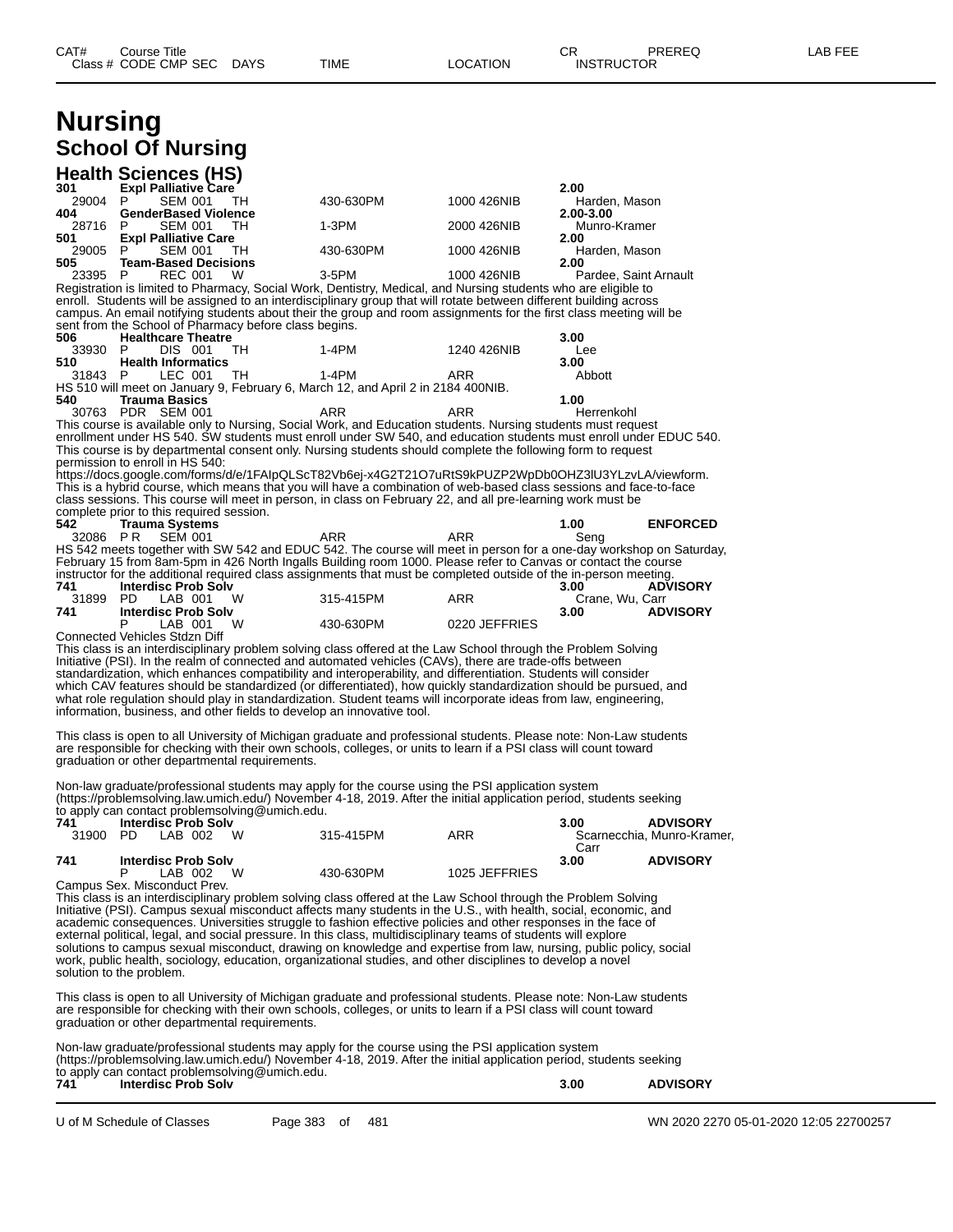| 31901 PD<br>741      | <b>Interdisc Prob Solv</b>                    | LAB 003 T                |                                                              | 315-415PM                                                                                                                                                                                                                                                                                                                                                                                                                                                                                                                                                                                                                                                                                            | 0220 JEFFRIES              | Mcquade, Carr, Schaub         |                            |        |
|----------------------|-----------------------------------------------|--------------------------|--------------------------------------------------------------|------------------------------------------------------------------------------------------------------------------------------------------------------------------------------------------------------------------------------------------------------------------------------------------------------------------------------------------------------------------------------------------------------------------------------------------------------------------------------------------------------------------------------------------------------------------------------------------------------------------------------------------------------------------------------------------------------|----------------------------|-------------------------------|----------------------------|--------|
|                      | LAB 003                                       |                          | $\top$                                                       | 430-630PM                                                                                                                                                                                                                                                                                                                                                                                                                                                                                                                                                                                                                                                                                            | 0220 JEFFRIES              | 3.00                          | <b>ADVISORY</b>            |        |
|                      | Info Privacy, Survl. Exposure                 |                          |                                                              | This class is an interdisciplinary problem solving class offered at the Law School through the Problem Solving<br>Initiative (PSI). Today's information and communication technologies create opportunities for surveillance,<br>tracking, and privacy infringements. Students will learn about privacy risks that a variety of exposure-sensitive<br>populations face, including marginalized groups, immigrants, journalists, abuse survivors, and children.<br>Multidisciplinary student teams will leverage insights from design thinking, law, information, public policy, and<br>other disciplines to develop novel privacy solutions for such susceptible groups.                             |                            |                               |                            |        |
|                      |                                               |                          | graduation or other departmental requirements.               | This class is open to all University of Michigan graduate and professional students. Please note: Non-Law students<br>are responsible for checking with their own schools, colleges, or units to learn if a PSI class will count toward                                                                                                                                                                                                                                                                                                                                                                                                                                                              |                            |                               |                            |        |
| 741                  | <b>Interdisc Prob Solv</b>                    |                          | to apply can contact problemsolving@umich.edu.               | Non-law graduate/professional students may apply for the course using the PSI application system<br>(https://problemsolving.law.umich.edu/) November 4-18, 2019. After the initial application period, students seeking                                                                                                                                                                                                                                                                                                                                                                                                                                                                              |                            | 3.00                          | <b>ADVISORY</b>            |        |
| 31902 PD<br>741      | LAB 004 W<br><b>Interdisc Prob Solv</b>       |                          |                                                              | 315-415PM                                                                                                                                                                                                                                                                                                                                                                                                                                                                                                                                                                                                                                                                                            | ARR                        | Ratner, Hess, Carr<br>3.00    | <b>ADVISORY</b>            |        |
|                      | P<br>Hum Rghts Mineral Supply Chain           | LAB 004 W                |                                                              | 430-630PM                                                                                                                                                                                                                                                                                                                                                                                                                                                                                                                                                                                                                                                                                            | 1070 JEFFRIES              |                               |                            |        |
|                      |                                               |                          |                                                              | This class is an interdisciplinary problem solving class offered at the Law School through the Problem Solving<br>Initiative (PSI). The extraction of minerals used to manufacture automobile components, including electric vehicle<br>batteries, comes at a high cost. Multidisciplinary teams of students will study the human rights implications of<br>this supply chain, and their research will be informed by auto industry, NGO, and stakeholder perspectives.<br>Students will incorporate insights from international law, business, engineering, environmental sciences,<br>technology, and other fields to develop a solution for industry to implement.                                |                            |                               |                            |        |
|                      |                                               |                          | graduation or other departmental requirements.               | This class is open to all University of Michigan graduate and professional students. Please note: Non-Law students<br>are responsible for checking with their own schools, colleges, or units to learn if a PSI class will count toward                                                                                                                                                                                                                                                                                                                                                                                                                                                              |                            |                               |                            |        |
|                      |                                               |                          | to apply can contact problemsolving@umich.edu.               | Non-law graduate/professional students may apply for the course using the PSI application system<br>(https://problemsolving.law.umich.edu/) November 4-18, 2019. After the initial application period, students seeking                                                                                                                                                                                                                                                                                                                                                                                                                                                                              |                            |                               |                            |        |
| 741<br>31903 PD      | <b>Interdisc Prob Solv</b>                    | LAB 005 W                |                                                              | 315-415PM 1225 JEFFRIES                                                                                                                                                                                                                                                                                                                                                                                                                                                                                                                                                                                                                                                                              |                            | 3.00<br>Bagley, Shaefer, Carr | <b>ADVISORY</b>            |        |
| 741                  | <b>Interdisc Prob Solv</b><br>P               | LAB 005 W                |                                                              | 430-630PM                                                                                                                                                                                                                                                                                                                                                                                                                                                                                                                                                                                                                                                                                            | 1225 JEFFRIES              | 3.00                          | <b>ADVISORY</b>            |        |
|                      | Challenges Deliver MI Soc Svcs                |                          | administration of state benefits for vulnerable populations. | This class is an interdisciplinary problem solving class offered at the Law School through the Problem Solving<br>Initiative (PSI). The federal government funds many crucial social services for the poor. However, individual<br>states -- which are rarely the focus of policy debates about social services -- are usually responsible for<br>overseeing the provision of those services. This course will focus on emerging challenges to the delivery of social<br>services in Michigan, including Medicaid, food stamps, and TANF. Working closely with officials from the Michigan<br>Department of Health and Human Services, students will devise potential solutions to problems with the |                            |                               |                            |        |
|                      |                                               |                          | graduation or other departmental requirements.               | This class is open to all University of Michigan graduate and professional students. Please note: Non-Law students<br>are responsible for checking with their own schools, colleges, or units to learn if a PSI class will count toward                                                                                                                                                                                                                                                                                                                                                                                                                                                              |                            |                               |                            |        |
|                      |                                               |                          | to apply can contact problemsolving@umich.edu.               | Non-law graduate/professional students may apply for the course using the PSI application system<br>(https://problemsolving.law.umich.edu/) November 4-18, 2019. After the initial application period, students seeking                                                                                                                                                                                                                                                                                                                                                                                                                                                                              |                            |                               |                            |        |
| 852<br>23206         | <b>Linear Modeling</b><br>$LAB$ 00 $2$<br>PI  |                          | W                                                            | 3-4PM                                                                                                                                                                                                                                                                                                                                                                                                                                                                                                                                                                                                                                                                                                | 1184 400NIB                | 4.00<br>Hoffman               | <b>ADVISORY</b>            |        |
| 23205                | S<br>S                                        | LEC B001 W<br>LEC B001 M |                                                              | $2-3PM$<br>8-10AM                                                                                                                                                                                                                                                                                                                                                                                                                                                                                                                                                                                                                                                                                    | 1184 400NIB<br>1184 400NIB | Hoffman                       |                            |        |
| 889<br>32098 PR      | <b>InterventionResearch</b><br><b>SEM 001</b> |                          | Τ                                                            | 2-5PM                                                                                                                                                                                                                                                                                                                                                                                                                                                                                                                                                                                                                                                                                                | 2184 400NIB                | 3.00<br>Darbes                | <b>ENFORCED</b>            |        |
|                      | <b>Nursing (NURS)</b>                         |                          |                                                              |                                                                                                                                                                                                                                                                                                                                                                                                                                                                                                                                                                                                                                                                                                      |                            |                               |                            |        |
| 194                  | <b>Context of Care I</b>                      |                          |                                                              |                                                                                                                                                                                                                                                                                                                                                                                                                                                                                                                                                                                                                                                                                                      |                            | 3.00                          |                            |        |
| 29308 PR<br>196      | LEC 001<br>Comm, Grps, & Teams                |                          | T                                                            | $1-4PM$<br>Students will sign up to complete 12 hours of community experience. NURS 194 will meet in 2250 426NIB on all dates<br>except January 21. Class will meet in the 300 NIB Auditorium on January 21.                                                                                                                                                                                                                                                                                                                                                                                                                                                                                         | <b>ARR</b>                 | 2.00                          | Policicchio. Saint Arnault |        |
| 29309                | PR.<br>LEC 001                                |                          | TH                                                           | 8-10AM                                                                                                                                                                                                                                                                                                                                                                                                                                                                                                                                                                                                                                                                                               | 2250 426NIB                | Strobbe                       | <b>ADVISORY</b>            | 100.00 |
| 210<br>18633 PR      | <b>Hum Anat&amp;Phys Body</b><br>LEC 001      |                          | МW                                                           | 8-1030AM                                                                                                                                                                                                                                                                                                                                                                                                                                                                                                                                                                                                                                                                                             | 2250 426NIB                | 5.00<br>Petrosyan             |                            |        |
| 211                  | Anat & Phys Lab                               |                          |                                                              | Students outside the School of Nursing should complete this survey:<br>https://umich.qualtrics.com/jfe/form/SV_erNAHG7EOn2M56d for permission to enroll. Please email<br>UMSN-UndergradAdmissions@med.umich.edu if you have any questions. Prerequisite: Biochemistry 212 or equivalent.                                                                                                                                                                                                                                                                                                                                                                                                             |                            | 1.00                          | <b>ENFORCED</b>            |        |
| 30097 PR<br>30098 PR | LAB 002<br>LAB 003                            |                          | F<br>$\overline{F}$                                          | 8-9AM<br>830-930AM                                                                                                                                                                                                                                                                                                                                                                                                                                                                                                                                                                                                                                                                                   | ARR<br>ARR                 | Petrosyan<br>Petrosyan        |                            |        |
|                      |                                               |                          |                                                              |                                                                                                                                                                                                                                                                                                                                                                                                                                                                                                                                                                                                                                                                                                      |                            |                               |                            |        |

U of M Schedule of Classes Page 384 of 481 WN 2020 2270 05-01-2020 12:05 22700257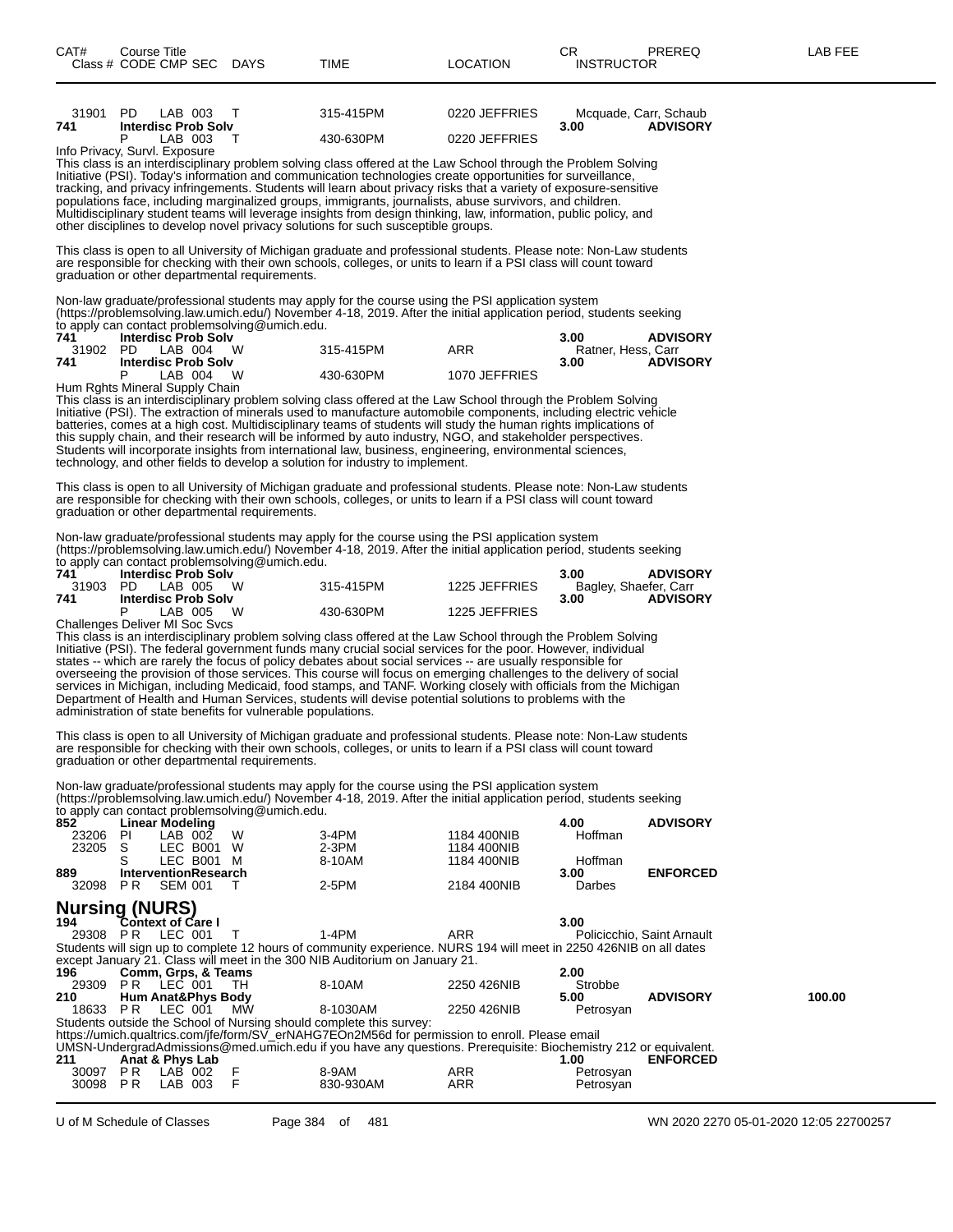| CAT#                                                                                                              | <b>Course Title</b><br>Class # CODE CMP SEC                                           |                                                                                                                                                                   |                                                                                  | <b>DAYS</b>                                                   | TIME                                                                                                                                 | <b>LOCATION</b>                                                                                                                                                            | СR<br><b>INSTRUCTOR</b>                                                                              | PREREQ                                                                                                       | LAB FEE |
|-------------------------------------------------------------------------------------------------------------------|---------------------------------------------------------------------------------------|-------------------------------------------------------------------------------------------------------------------------------------------------------------------|----------------------------------------------------------------------------------|---------------------------------------------------------------|--------------------------------------------------------------------------------------------------------------------------------------|----------------------------------------------------------------------------------------------------------------------------------------------------------------------------|------------------------------------------------------------------------------------------------------|--------------------------------------------------------------------------------------------------------------|---------|
| 30099<br>30100<br>30101<br>30102<br>30103<br>30104<br>30105<br>30106                                              | P <sub>R</sub><br>P <sub>R</sub><br>P R<br>P R<br>P R<br>P R<br>P R<br>P <sub>R</sub> | LAB 004<br>LAB<br>LAB<br>LAB<br>LAB<br>LAB<br>LAB<br>LAB                                                                                                          | 005<br>006<br>007<br>008<br>009<br>010<br>011                                    | F<br>F<br>F<br>F<br>F<br>F<br>F<br>F                          | 9-10AM<br>930-1030AM<br>10-11AM<br>1030-1130AM<br>11-12PM<br>1130-1230PM<br>12-1PM<br>1230-130PM                                     | ARR<br>ARR<br>ARR<br>ARR<br>ARR<br>ARR<br>ARR<br>ARR                                                                                                                       | Petrosyan<br>Petrosyan<br>Petrosyan<br>Petrosyan<br>Petrosyan<br>Petrosyan<br>Petrosyan<br>Petrosyan |                                                                                                              |         |
| 30107<br>30108<br>30109<br>30110<br>30111<br>30112<br>30113<br>30114                                              | P R<br>P R<br>P R<br>P R<br>P R<br>P <sub>R</sub><br>P R<br>P R                       | LAB 012<br>LAB<br>LAB<br>LAB 015<br>LAB<br>LAB<br>LAB 018<br>LAB 019                                                                                              | 013<br>014<br>016<br>017                                                         | F<br>F<br>F<br>F<br>F<br>F<br>F<br>F                          | 8-9AM<br>830-930AM<br>9-10AM<br>930-1030AM<br>10-11AM<br>1030-1130AM<br>11-12PM<br>1130-1230PM                                       | ARR<br>ARR<br>ARR<br>ARR<br>ARR<br>ARR<br>ARR<br>ARR                                                                                                                       | Petrosyan<br>Petrosyan<br>Petrosyan<br>Petrosyan<br>Petrosyan<br>Petrosyan<br>Petrosyan<br>Petrosyan |                                                                                                              |         |
| 30115<br>30116<br>30874<br>33768<br>33769<br>33770<br>218<br>29311                                                | P R<br>P R<br>P R<br>P <sub>R</sub><br>P R<br>P R<br><b>Applied Statistics</b><br>PR. | LAB 020<br>LAB 021<br>LAB 022<br>LAB 023<br>LAB 024<br>LAB 025<br>LEC 001                                                                                         |                                                                                  | F<br>F<br>F<br>F<br>F<br>F<br>TTH                             | 12-1PM<br>1230-130PM<br>1-2PM<br>130-230PM<br>$1-2PM$<br>130-230PM<br>1030-12PM                                                      | ARR<br>ARR<br>ARR<br>ARR<br>ARR<br>ARR<br>SN AUD                                                                                                                           | Petrosyan<br>Petrosyan<br>Petrosyan<br>Petrosyan<br>Petrosyan<br>Petrosyan<br>3.00<br>Peitzmeier     |                                                                                                              |         |
| 220<br>13339<br>13340<br>13341<br>13342                                                                           | <b>Women's Hith</b><br>A<br>P W<br>P W<br>P W                                         | LEC 001<br><b>DIS</b><br><b>DIS</b><br><b>DIS</b>                                                                                                                 | 002<br>003<br>004                                                                | W<br>TН<br>F<br>TH                                            | 530-730PM<br>12-1PM<br>12-1PM<br>2-3PM                                                                                               | AUD 3 MLB<br>G115 AH<br>2271 AH<br>2202 MLB                                                                                                                                | 3.00<br>Gabriel                                                                                      | STUDENTS ARE AUTO-ENROLLED IN LECTURE WHEN THEY ELECT A DISCUSSION. OPEN TO BUT NOT LIMITED TO CEW STUDENTS. |         |
| 13343<br>13344<br>13345<br>13346<br>13347<br>13348<br>13349<br>13350<br>13351<br>20259<br>20260<br>20261<br>34318 | P W<br>P W<br>P W<br>P W<br>P W<br>P W<br>P W<br>P W<br>P W<br>P W<br>P W<br>P W<br>A | <b>DIS</b><br><b>DIS</b><br><b>DIS</b><br><b>DIS</b><br><b>DIS</b><br><b>DIS</b><br><b>DIS</b><br><b>DIS</b><br><b>DIS</b><br>DIS<br>DIS<br><b>DIS</b><br>MID 099 | 005<br>006<br>007<br>008<br>009<br>010<br>011<br>012<br>013<br>014<br>015<br>016 | F<br>TН<br>TН<br>F<br>F<br>W<br>TН<br>W<br>TН<br>F<br>TН<br>F | 11-12PM<br>4-5PM<br>3-4PM<br>10-11AM<br>11-12PM<br>730-830PM<br>5-6PM<br>730-830PM<br>5-6PM<br>11-12PM<br>9-10AM<br>12-1PM<br>ARR    | 2407 MH<br><b>B109 MLB</b><br>2202 MLB<br>2336 MH<br>G160 AH<br>2202 MLB<br><b>B109 MLB</b><br><b>B103 MLB</b><br><b>B135 MLB</b><br>3333 MH<br>2202 MLB<br>G160 AH<br>ARR | Gabriel                                                                                              |                                                                                                              |         |
| 238<br>31777                                                                                                      | <b>Culture of Health</b><br><b>PR</b>                                                 | LEC 001                                                                                                                                                           |                                                                                  | W                                                             | 130-430PM                                                                                                                            | 2250 426NIB                                                                                                                                                                | 3.00<br>Mutumba                                                                                      | <b>ENFORCED</b>                                                                                              |         |
| 240                                                                                                               | Pharm                                                                                 |                                                                                                                                                                   |                                                                                  |                                                               |                                                                                                                                      |                                                                                                                                                                            | 4.00                                                                                                 | <b>ADVISORY, ENFORCED</b>                                                                                    |         |
| 24407<br>244                                                                                                      | P <sub>R</sub><br><b>Eval Data &amp; Evidence</b>                                     | LEC 001                                                                                                                                                           |                                                                                  | МW                                                            | 11-1PM                                                                                                                               | 2250 426NIB                                                                                                                                                                | Holden, Prochnow<br>3.00                                                                             | <b>ENFORCED</b>                                                                                              |         |
| 31778<br>262                                                                                                      | P R<br>Ther Nurs Care I Lec                                                           | LEC 001                                                                                                                                                           |                                                                                  | M                                                             | 130-430PM                                                                                                                            | 2250 426NIB                                                                                                                                                                | Saslow, Anderson<br>3.00                                                                             | <b>ENFORCED</b>                                                                                              |         |
| 31779<br>295 —                                                                                                    | P R<br><b>Honors Seminar</b>                                                          | LEC 001                                                                                                                                                           |                                                                                  | J.                                                            | 830-1130AM                                                                                                                           | 2250 426NIB                                                                                                                                                                | Shakoor, Accurso<br>1.00                                                                             | <b>ADVISORY</b>                                                                                              |         |
| 352                                                                                                               | 13352 PR SEM 001 T<br><b>Reproductive Health</b><br>16547 PR LEC 001                  |                                                                                                                                                                   |                                                                                  | M                                                             | 1230-130PM<br>Registration is restricted to sophomore-level honors students. This two-hour seminar course meets every week.<br>4-7PM | 3156 400NIB<br>2000 426NIB                                                                                                                                                 | Mutumba<br>3.00<br>Antilla                                                                           | <b>ADVISORY</b>                                                                                              | 200.00  |
| 354                                                                                                               | <b>Child Health&amp;Illness</b>                                                       |                                                                                                                                                                   |                                                                                  |                                                               | NURS 352 requires registration for one PNE between PNE 301 and PNE 310.                                                              |                                                                                                                                                                            | 5.00                                                                                                 |                                                                                                              | 200.00  |
| 356                                                                                                               | 16548 PR LEC 001 TH<br><b>Adult Hith&amp;Illness</b>                                  |                                                                                                                                                                   |                                                                                  |                                                               | 1130-430PM<br>NURS 354 requires registration for one PNE between PNE 326 and PNE 335.                                                | 1000 426NIB                                                                                                                                                                | Duffy, Voepel-Lewis<br>5.00                                                                          | ADVISORY                                                                                                     | 200.00  |
|                                                                                                                   | 16550 PR LEC 001 W                                                                    |                                                                                                                                                                   |                                                                                  |                                                               | 12-5PM<br>NURS 356 requires registration for one PNE between PNE 351 and PNE 364.                                                    | 2000 426NIB                                                                                                                                                                | Ferguson, Brough                                                                                     |                                                                                                              |         |
| 358                                                                                                               | <b>Mental Hith&amp;Illness</b><br>16549 PR LEC 001 W                                  |                                                                                                                                                                   |                                                                                  |                                                               | 8-11AM<br>NURS 358 requires registration for one PNE between PNE 376 and PNE 385.                                                    | 2000 426NIB                                                                                                                                                                | 3.00<br>Strobbe                                                                                      | <b>ADVISORY</b>                                                                                              |         |
| 395<br>19901 P<br>421                                                                                             | <b>Hon Dir Research</b>                                                               |                                                                                                                                                                   | SEM 001 M                                                                        | Registration is restricted to junior-level honors students.   | 2-4PM                                                                                                                                | 3152 400NIB                                                                                                                                                                | 2.00<br>Kahle<br>2.00                                                                                | <b>ADVISORY</b>                                                                                              |         |
| 20631 P                                                                                                           | Persp in Global Hith                                                                  |                                                                                                                                                                   | LEC 001 TH                                                                       |                                                               | 6-8PM                                                                                                                                | 2000 426NIB                                                                                                                                                                | Eagle                                                                                                | <b>ADVISORY</b>                                                                                              |         |
| 454<br>16975 AR                                                                                                   | Leadership&Mngmt<br>16976 PR CLN 002                                                  |                                                                                                                                                                   | LEC 001 M                                                                        |                                                               | 9-11AM<br>ARR<br>This is a precepted clinical course. Students will follow the preceptor's work schedule.                            | 2000 426NIB<br>ARR                                                                                                                                                         | 5.00<br>Shuman<br>Umberfield                                                                         | <b>ADVISORY</b>                                                                                              |         |
|                                                                                                                   | 16977 PR CLN 003                                                                      |                                                                                                                                                                   |                                                                                  | <b>Example 2</b> ARR                                          | This is a precepted clinical course. Students will follow the preceptor's work schedule.                                             | ARR                                                                                                                                                                        | Aebersold                                                                                            |                                                                                                              |         |
|                                                                                                                   | 16978 PR CLN 004                                                                      |                                                                                                                                                                   |                                                                                  |                                                               | ARR<br>This is a precepted clinical course. Students will follow the preceptor's work schedule.                                      | ARR                                                                                                                                                                        | Jiang                                                                                                |                                                                                                              |         |

U of M Schedule of Classes Page 385 of 481 WN 2020 2270 05-01-2020 12:05 22700257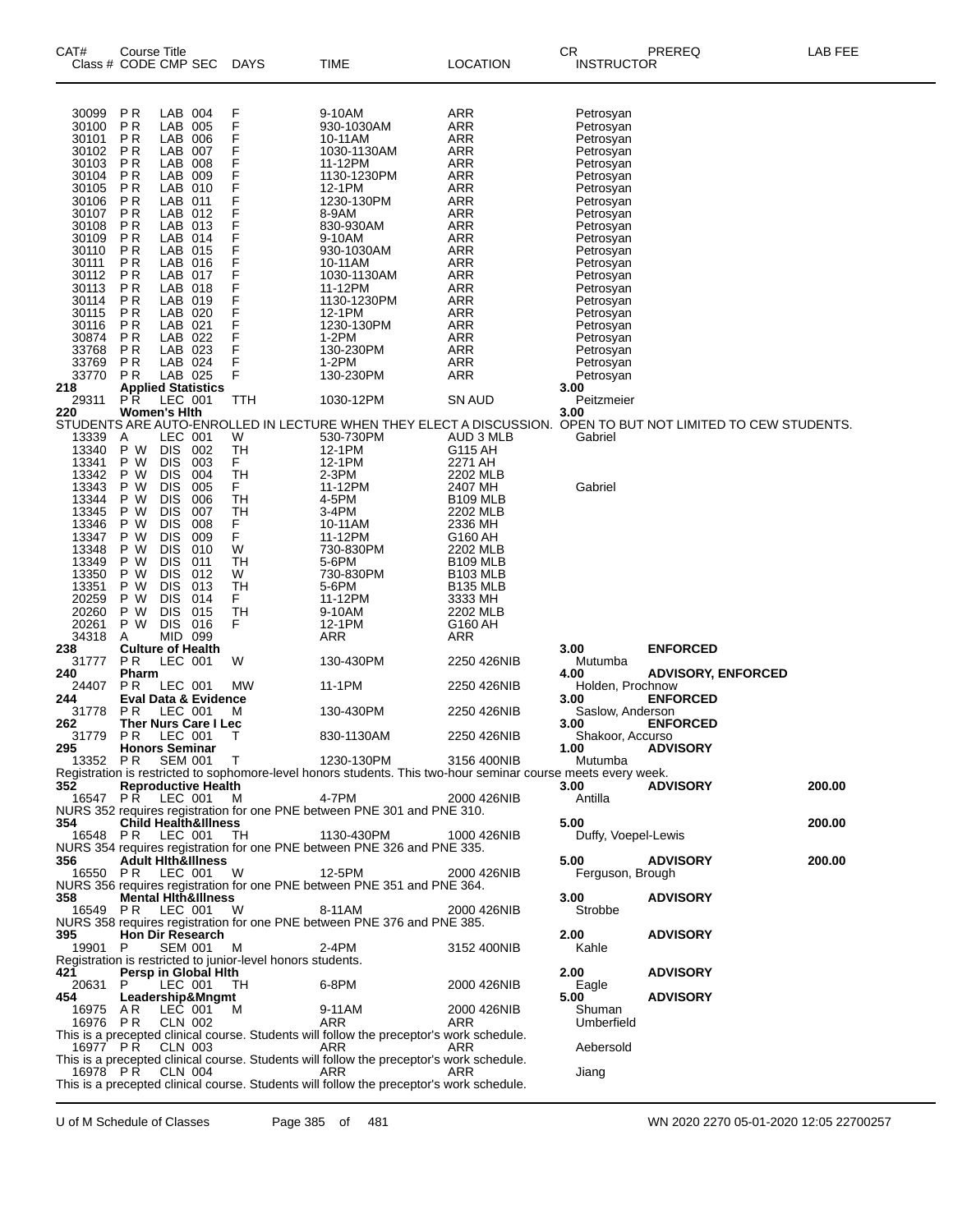| CAT# | Course Title         |             |      |                 | ⌒冖<br>◡           | <b>PREREQ</b> | AR FFF |
|------|----------------------|-------------|------|-----------------|-------------------|---------------|--------|
|      | Class # CODE CMP SEC | <b>DAYS</b> | TIME | <b>LOCATION</b> | <b>INSTRUCTOR</b> |               |        |
|      |                      |             |      |                 |                   |               |        |

| 16979 PR CLN 005                   |                    |                                            |                                       |                                                            | ARR                                                                                                                          | ARR                        | Schoville               |                           |        |
|------------------------------------|--------------------|--------------------------------------------|---------------------------------------|------------------------------------------------------------|------------------------------------------------------------------------------------------------------------------------------|----------------------------|-------------------------|---------------------------|--------|
| 25197 PR                           |                    | <b>CLN 006</b>                             |                                       |                                                            | This is a precepted clinical course. Students will follow the preceptor's work schedule.<br>ARR                              | ARR                        | Schoville               |                           |        |
|                                    |                    |                                            |                                       |                                                            | This is a precepted clinical course. Students will follow the preceptor's work schedule.                                     |                            |                         |                           |        |
| 25198 PR CLN 007                   |                    |                                            |                                       |                                                            | ARR                                                                                                                          | ARR                        | Umberfield              |                           |        |
|                                    |                    |                                            |                                       |                                                            | This is a precepted clinical course. Students will follow the preceptor's work schedule.                                     |                            |                         |                           |        |
| 26109 AR<br>26110 AR               |                    | <b>DIS 008</b><br>DIS 009                  | M<br>M                                | 11-12PM                                                    | ی ان دی دی دی دی است.<br>11-12PM<br>11-12PM                                                                                  | 3156 400NIB<br>1191 400NIB | Umberfield<br>Aebersold |                           |        |
| 26111 AR                           |                    | DIS 010                                    | M                                     |                                                            |                                                                                                                              | 3151 400NIB                | Jiang                   |                           |        |
| 26112 AR                           |                    | DIS 011                                    | M                                     |                                                            | 11-12PM<br>11-12PM<br>12-1PM<br>12-1PM                                                                                       | 2184 400NIB                | Schoville               |                           |        |
| 26113                              | AR                 | DIS 012                                    | M                                     |                                                            |                                                                                                                              | 2184 400NIB                | Schoville               |                           |        |
| 26114 AR<br>456                    |                    | DIS 013                                    | <b>M</b><br><b>Community Hith Nsg</b> |                                                            |                                                                                                                              | 3156 400NIB                | Umberfield<br>2.00      | <b>ADVISORY</b>           | 75.00  |
| 16980 PR                           |                    | LEC 001                                    | T                                     |                                                            | 9-11AM                                                                                                                       | 2000 426NIB                | Stoddard                |                           |        |
| 457                                |                    |                                            | <b>Care- Complex Needs</b>            |                                                            |                                                                                                                              |                            | 2.00                    | <b>ENFORCED</b>           | 100.00 |
| 21046 PR                           |                    |                                            | LEC 001 TH                            |                                                            | 8-12PM                                                                                                                       | 2000 426NIB                | Price                   |                           |        |
| 459                                |                    |                                            | <b>Care-Complex Needs 2</b>           | N457 will be taught in the first half of the winter term.  |                                                                                                                              |                            | 2.00                    |                           | 50.00  |
| 21047 PR LEC 001                   |                    |                                            | TH                                    |                                                            | 8-12PM 2000 426NIB                                                                                                           |                            | Price                   |                           |        |
|                                    |                    |                                            |                                       | N459 will be taught in the second half of the winter term. |                                                                                                                              |                            |                         |                           |        |
| 495                                |                    | <b>Honors Project</b>                      |                                       |                                                            |                                                                                                                              |                            | 1.00-4.00               | <b>ADVISORY</b>           |        |
| 499                                |                    | $1$ IND +<br><b>Independent Study</b>      |                                       |                                                            | ARR                                                                                                                          | ARR                        | 1.00-5.00               | <b>ADVISORY</b>           |        |
|                                    |                    | $IND +$                                    |                                       |                                                            | ARR                                                                                                                          | ARR                        |                         |                           |        |
| 500 000                            |                    | <b>Models &amp; Theories</b>               |                                       |                                                            |                                                                                                                              |                            | 4.00                    | <b>ENFORCED</b>           |        |
|                                    |                    |                                            |                                       | 31842 PR SEM 001 F 8-12PM                                  |                                                                                                                              | ARR                        | Gultekin                |                           |        |
| 527                                |                    |                                            | <b>Prom Optimal Models</b>            |                                                            | NURS 500 will meet on January 10, February 7, March 13, and April 3 in 2250 426NIB.                                          |                            | 3.00                    |                           |        |
| 23115 P LEC 001 F                  |                    |                                            |                                       |                                                            | 9-12PM                                                                                                                       | ARR                        | Robinson-Lane           |                           |        |
|                                    |                    |                                            |                                       |                                                            | NURS 527 will meet on January 10, February 7, March 13, and April 3 in 2000 426NIB.                                          |                            |                         |                           |        |
| 529                                |                    |                                            | Sci & Analy Adv Prac                  | $1-4PM$                                                    |                                                                                                                              |                            | 3.00                    | <b>ENFORCED</b>           |        |
| 23116 PR LEC 001 F                 |                    |                                            |                                       |                                                            | NURS 529 will meet on January 10, February 7, March 13, and April 3 in 2250 426NIB.                                          | ARR                        | Miller                  |                           |        |
| 533                                |                    |                                            | <b>Str Res &amp; Ops Ldrshp</b>       |                                                            |                                                                                                                              |                            | 3.00                    |                           |        |
|                                    |                    |                                            | 32085 P LEC 001 F                     |                                                            | 8-11AM                                                                                                                       | ARR                        | Medvec                  |                           |        |
|                                    |                    |                                            |                                       |                                                            | NURS 533 will meet on January 10, February 7, March 13, and April 3 in 1250 426NIB.                                          |                            |                         |                           |        |
| 539<br>23209 PR LEC 001 TH         |                    |                                            | <b>Qual Sci&amp;Perf Analyt</b>       |                                                            | 8-11AM                                                                                                                       | ARR                        | 3.00<br>Aebersold       | <b>ENFORCED</b>           |        |
|                                    |                    |                                            |                                       |                                                            | NURS 539 will meet on January 9, February 6, March 12, and April 2 in 3151 400NIB.                                           |                            |                         |                           |        |
| 541                                |                    |                                            | <b>CDMI: ACPNP Wellness</b>           |                                                            |                                                                                                                              |                            | 3.00                    | <b>ENFORCED</b>           |        |
| 25213 PR LEC 001 W<br>550          |                    |                                            |                                       |                                                            | $11-2PM$                                                                                                                     | 3156 400NIB                | Gultekin                |                           |        |
| 25214 PR LEC 001 TH                |                    |                                            | <b>Acute Illness ACPNP</b>            |                                                            | $9-12$ PM                                                                                                                    | 3156 400NIB                | 2.00<br>Nelson          | <b>ENFORCED</b>           |        |
| 561 — 1                            |                    |                                            | <b>Childbearing Woman</b>             |                                                            |                                                                                                                              |                            | 1.00                    | <b>ENFORCED</b>           |        |
| 25825 PR LEC 001 W                 |                    |                                            |                                       |                                                            | 1-4PM                                                                                                                        | ARR                        | Roosevelt               |                           |        |
| 566                                |                    | Adv Primary Care I                         |                                       |                                                            | NURS 561 will meet on February 5 and February 19 from 1pm-4pm in 1191 400NIB.                                                |                            | 3.00                    | <b>ADVISORY</b>           | 200.00 |
| 25205 P                            |                    | LEC 001                                    | TH                                    |                                                            | 8-11AM                                                                                                                       | 1000 426NIB                | Bigelow                 |                           |        |
| 571                                |                    |                                            | <b>Adv NMW Practicum</b>              |                                                            |                                                                                                                              |                            | 2.00                    | <b>ENFORCED</b>           |        |
| 25209 PR CLN 001                   |                    |                                            |                                       |                                                            | ARR                                                                                                                          | ARR                        | Roosevelt               |                           |        |
| 26955 PR<br>32087 PR               |                    | CLN 002<br><b>CLN 003</b>                  |                                       |                                                            | ARR<br>ARR                                                                                                                   | ARR<br>ARR                 | Roosevelt<br>Drummond   |                           |        |
| 573                                |                    |                                            | <b>AGACNP Nrs Thry I</b>              |                                                            |                                                                                                                              |                            | 4.00                    | <b>ENFORCED</b>           | 200.00 |
| 25210 PR                           |                    | LEC 001                                    | TH                                    | 8-12PM                                                     |                                                                                                                              | 1240 426NIB                | Franklin, Struble       |                           |        |
| 579                                |                    | <b>AGAPN Clin Prac II</b>                  |                                       |                                                            |                                                                                                                              |                            | 3.00                    | <b>ADVISORY, ENFORCED</b> |        |
| 20215 AR                           |                    | SEM 001                                    | TH.                                   |                                                            | 1-5PM<br>N579 will meet on January 16, January 30, February 13, February 27, March 19, April 9, and April 16 in 1250 426NIB. | ARR                        | Franklin                |                           |        |
| 21049                              | P R                | CLN 002                                    |                                       |                                                            | ARR                                                                                                                          | ARR                        | Mason                   |                           |        |
| 26956                              | ΡR                 | CLN 003                                    |                                       |                                                            | ARR                                                                                                                          | ARR                        | Franklin                |                           |        |
| 26957                              | P R                | <b>CLN 004</b>                             |                                       |                                                            | ARR                                                                                                                          | ARR                        | Timmerman               |                           |        |
| 28672<br>593                       | P R                | CLN 005<br><b>FNP Practicum I</b>          |                                       |                                                            | ARR                                                                                                                          | ARR                        | Blush<br>3.00           | <b>ENFORCED</b>           |        |
| 27010                              | P R                | CLN 001                                    |                                       |                                                            | ARR                                                                                                                          | ARR                        | Darling-Fisher          |                           |        |
| 27015                              | P R                | <b>CLN 002</b>                             |                                       |                                                            | <b>ARR</b>                                                                                                                   | <b>ARR</b>                 | Artymovich              |                           |        |
| 32088                              | P R                | <b>CLN 003</b>                             |                                       |                                                            | ARR                                                                                                                          | ARR                        | <b>Bigelow</b>          |                           |        |
| 638<br>28388                       | AR                 | <b>Acute Peds Cin II</b><br><b>SEM 001</b> | TH                                    |                                                            | 8-11AM                                                                                                                       | <b>ARR</b>                 | 4.00<br>Corwin          | <b>ENFORCED</b>           |        |
|                                    |                    |                                            |                                       |                                                            | NURS 638 will meet in 3151 400NIB from 8am-11am on January 16, February 13, March 19, and April 9.                           |                            |                         |                           |        |
|                                    |                    |                                            |                                       |                                                            |                                                                                                                              |                            |                         |                           |        |
|                                    |                    |                                            |                                       |                                                            | NURS 638 will also meet in the CLC on February 13 from 12pm-4pm, March 17 from 7am-7pm, April 8 from 7am-7pm, and            |                            |                         |                           |        |
| April 15 from 7am-7pm.<br>28389 PR |                    | CLN 002                                    |                                       |                                                            | ARR                                                                                                                          | ARR                        | Corwin                  |                           |        |
| 642                                |                    |                                            | Global Health Ldrshp                  |                                                            |                                                                                                                              |                            | 2.00                    | <b>ADVISORY</b>           |        |
| 32089                              | P                  | LEC 001                                    | TH                                    |                                                            | 5-7PM                                                                                                                        | <b>ARR</b>                 | Stoddard                |                           |        |
|                                    |                    |                                            |                                       |                                                            | NURS 539 will meet on January 9, February 6, March 12, and April 2 in 3151 400NIB.                                           |                            |                         |                           |        |
| 677<br>13356                       | Midwifery I V<br>P | CLN 001                                    |                                       | <b>WTHF</b>                                                | 830-430PM                                                                                                                    | <b>ARR</b>                 | 5.00<br>Zielinski       | <b>ADVISORY</b>           |        |
|                                    |                    |                                            |                                       |                                                            | NURS 677 will meet from 8:30am-4:30pm on January 8, January 15, January 16, January 17, April 22, April 23, and              |                            |                         |                           |        |
|                                    |                    |                                            |                                       |                                                            | April 24 in 3152 400NIB. NURS 677 will also meet from 8:30am-12:30pm on January 10 in 3152 400NIB and from                   |                            |                         |                           |        |

U of M Schedule of Classes Page 386 of 481 WN 2020 2270 05-01-2020 12:05 22700257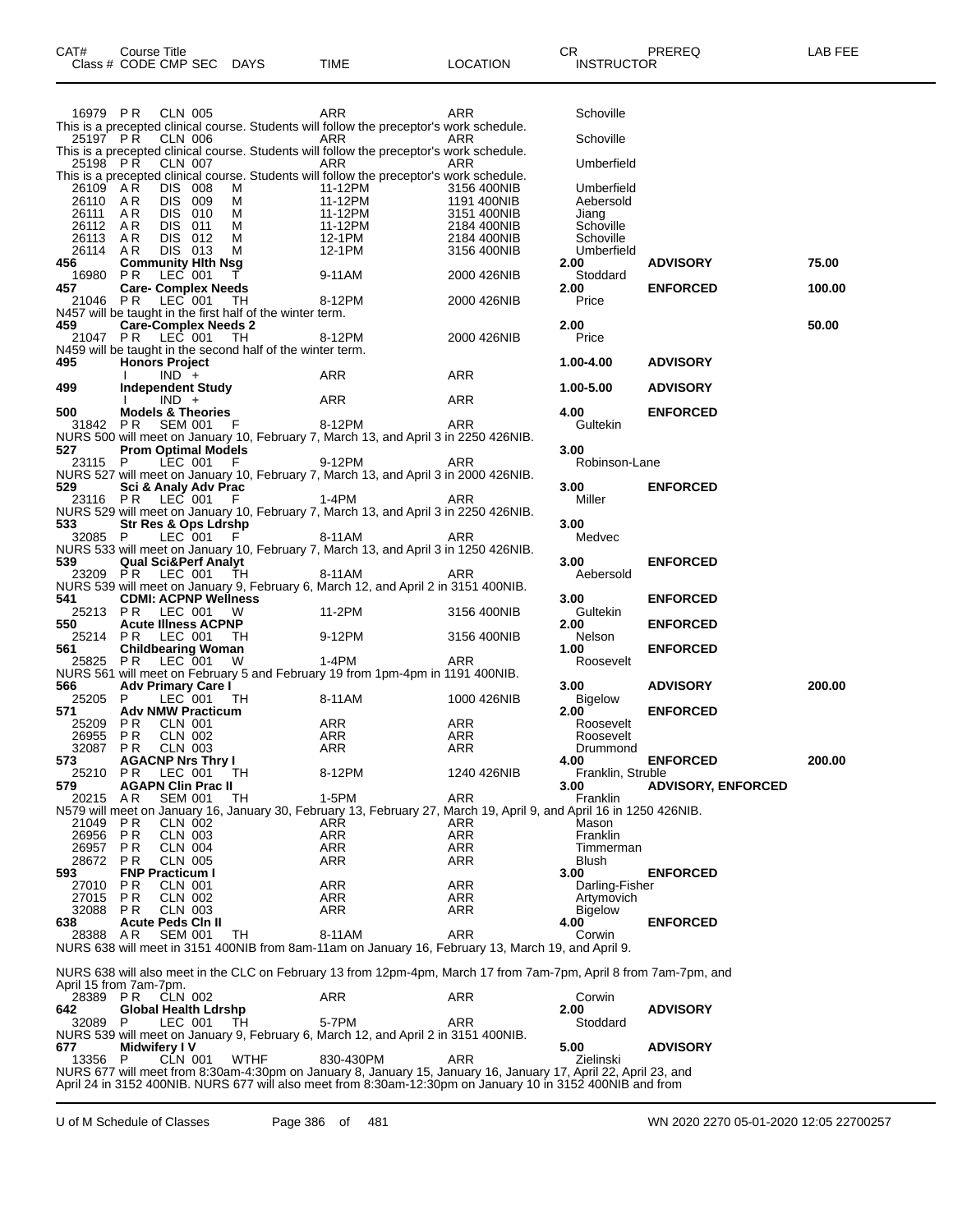| CAT#            | Course Title<br>Class # CODE CMP SEC DAYS          |                                  |                                                                | TIME                                                                                        | <b>LOCATION</b> | CR<br><b>INSTRUCTOR</b>      | PREREQ          | LAB FEE |
|-----------------|----------------------------------------------------|----------------------------------|----------------------------------------------------------------|---------------------------------------------------------------------------------------------|-----------------|------------------------------|-----------------|---------|
| 25211           | P                                                  | CLN 002                          | 8:30am-4:30pm on April 21 in 1240 426NIB.<br><b>WTHF</b>       | 830-430PM                                                                                   | ARR             | Zielinski, Drummond          |                 |         |
| 695             | <b>Selected Topics</b>                             |                                  |                                                                |                                                                                             |                 | $0.50 - 4.00$                |                 |         |
| 697             | <b>Independent Studies</b>                         | $IND +$                          |                                                                | ARR                                                                                         | <b>ARR</b>      | 1.00-4.00                    |                 |         |
|                 |                                                    | $IND +$                          |                                                                | ARR                                                                                         | ARR             |                              |                 |         |
| 699             | <b>Nrs Scholarly Proj</b>                          | $IND +$                          |                                                                | ARR                                                                                         | ARR             | 1.00-8.00                    |                 |         |
| 781<br>25212    | <b>Leadership Immersion</b><br>P                   | CLN 001                          | - F                                                            | 9-11AM                                                                                      | ARR             | 2.00<br>Abbott               |                 |         |
|                 |                                                    |                                  |                                                                | N781 will meet on January 10, February 7, March 13, and April 3 in 3156 400NIB.             |                 |                              |                 |         |
| 795             | <b>Spec Topics Nursing</b>                         | $IND +$                          |                                                                | ARR                                                                                         | ARR             | 1.00-3.00                    | <b>ADVISORY</b> |         |
| 797             | <b>Independent Study</b>                           | $IND +$                          |                                                                | ARR                                                                                         | ARR             | 1.00-3.00                    | <b>ADVISORY</b> |         |
| 804             | <b>Research Synthesis</b>                          |                                  |                                                                |                                                                                             |                 | 2.00                         |                 |         |
| 32097<br>816    | P<br><b>Policy Analysis</b>                        | <b>SEM 001</b>                   | W                                                              | 9-11AM                                                                                      | 2184 400NIB     | Miller<br>3.00               | <b>ADVISORY</b> |         |
| 28675           | PI.                                                | <b>SEM 001</b>                   | - F                                                            | 8-11AM<br>N816 will meet on January 10, February 7, March 13, and April 3 in 2184 400NIB.   | ARR             | Anderson                     |                 |         |
| 832             | <b>Effect Resource Mgmt</b>                        |                                  |                                                                |                                                                                             |                 | 3.00                         |                 |         |
| 26958 P         |                                                    | LEC 001                          | TH                                                             | 1-4PM<br>NURS 832 will meet on January 9, February 6, March 12, and April 2 in 1250 426NIB. | ARR             | Aebersold                    |                 |         |
| 857             | <b>Res&amp;Prof Dev Sem II</b><br>29006 PR SEM 001 |                                  |                                                                | 10-11AM                                                                                     | 2184 400NIB     | 1.00<br><b>Saint Arnault</b> | <b>ENFORCED</b> |         |
| 883             | <b>Topics Bio-Behavior</b>                         |                                  | $\top$                                                         |                                                                                             |                 | 3.00                         | <b>ADVISORY</b> |         |
| 884             | <b>Topic HIt Promotion</b>                         | $IND +$                          |                                                                | ARR                                                                                         | ARR             | 3.00                         | <b>ADVISORY</b> |         |
|                 |                                                    | $IND +$                          |                                                                | ARR                                                                                         | ARR             |                              |                 |         |
| 885             | <b>Topics in Nurs Sys</b>                          | $IND +$                          |                                                                | ARR                                                                                         | ARR             | 3.00                         | <b>ADVISORY</b> |         |
| 886             | <b>Topics in Wom Health</b>                        | $IND +$                          |                                                                | <b>ARR</b>                                                                                  | ARR             | 3.00                         | <b>ADVISORY</b> |         |
| 891             | <b>Research Focus II</b><br>P                      |                                  |                                                                |                                                                                             |                 | 3.00                         |                 |         |
| 24500<br>37523  | P                                                  | <b>SEM 030</b><br><b>SEM 051</b> |                                                                | ARR<br>ARR                                                                                  | ARR<br>ARR      | Titler<br>Seng               |                 |         |
| 900<br>28676    | Seminar on Research<br>PI.                         | <b>SEM 001</b>                   | TH                                                             | 9-12PM                                                                                      | ARR             | 3.00<br>Kusunoki             | <b>ADVISORY</b> |         |
|                 |                                                    |                                  |                                                                | NURS 900 will meet on January 9, February 6, March 12, and April 2 in 1250 426NIB.          |                 |                              |                 |         |
| 950<br>27750    | <b>DNP Residency</b><br>-PI                        | LAB 203                          | - F                                                            | 12-2PM                                                                                      | ARR             | 1.00-6.00<br>Pardee          | <b>ADVISORY</b> |         |
| 955             | <b>Scholarly Project</b>                           |                                  |                                                                | NURS 950 will meet on January 10, February 7, March 13, and April 3 in 3156 400NIB.         |                 | 1.00-6.00                    | <b>ADVISORY</b> |         |
|                 |                                                    | $IND +$                          |                                                                | ARR                                                                                         | ARR             |                              |                 |         |
| 965<br>27949    | <b>Capstone Res&amp;Sem II</b><br>A R              | LEC 001                          | TH                                                             | 9-11AM                                                                                      | ARR             | 4.00<br>Pardee               | <b>ENFORCED</b> |         |
| 27971           | PR                                                 | CLN 002                          |                                                                | NURS 965 groups will meet in 1180 400NIB, 1184 400NIB, 1191 400NIB, and 2184 400NIB.<br>ARR | ARR             | Arring                       |                 |         |
| 28677           | P R                                                | CLN 003                          |                                                                | ARR                                                                                         | ARR             | Anderson                     |                 |         |
| 28678<br>32099  | P R<br>P R                                         | <b>CLN 004</b><br><b>CLN 005</b> |                                                                | ARR<br>ARR                                                                                  | ARR<br>ARR      | Blush<br>Duffy               |                 |         |
| 990             | Diss-Precand                                       | $IND +$                          |                                                                | ARR                                                                                         | ARR             | 1.00-8.00                    | <b>ADVISORY</b> |         |
| 995             | Diss-Cand                                          |                                  |                                                                |                                                                                             |                 | 8.00                         | <b>ENFORCED</b> |         |
|                 | IR                                                 | $IND +$                          |                                                                | <b>ARR</b>                                                                                  | <b>ARR</b>      |                              |                 |         |
| 201             | Ther Nurs Care I CIn                               |                                  | <b>Professional Nursing Education (PNE)</b>                    |                                                                                             |                 | 4.00                         | <b>ENFORCED</b> | 200.00  |
| 31780           | <b>PR CLN 001</b>                                  |                                  |                                                                | 2-1030PM                                                                                    | 6A UM HOSP      | Shakoor                      |                 |         |
| 202<br>31781    | <b>Ther Nurs Care I Cin</b><br>P R                 | CLN 001                          |                                                                | 2-1030PM                                                                                    | 6B UM HOSP      | 4.00<br>George               | <b>ENFORCED</b> | 200.00  |
| 203<br>31782 PR | Ther Nurs Care I Cin                               | CLN 001                          | Т                                                              | 2-1030PM                                                                                    | ARR             | 4.00<br>Keune                | <b>ENFORCED</b> | 200.00  |
|                 |                                                    |                                  | The clinical location for PNE 203 will be St. Joseph Mercy 4E. |                                                                                             |                 |                              |                 |         |
| 204<br>31783    | Ther Nurs Care I Cln<br><b>PR CLN 001</b>          |                                  | - TH                                                           | 630-3PM                                                                                     | 5A UM HOSP      | 4.00<br>Shakoor              | <b>ENFORCED</b> | 200.00  |
| 205<br>31784    | Ther Nurs Care I Cln<br>P <sub>R</sub>             | <b>CLN 001</b>                   | TН                                                             | 630-3PM                                                                                     | 5B UM HOSP      | 4.00<br><b>Buslawski</b>     | <b>ENFORCED</b> | 200.00  |
| 206<br>31785    | Ther Nurs Care I Cin                               |                                  |                                                                |                                                                                             |                 | 4.00                         | <b>ENFORCED</b> | 200.00  |
| 207             | P R<br>Ther Nurs Care I Cln                        | CLN 001                          | TН                                                             | 630-3PM                                                                                     | 8C UM HOSP      | Wintermeyer-Pingel<br>4.00   | <b>ENFORCED</b> | 200.00  |
| 31786<br>208    | PR.<br>Ther Nurs Care I Cln                        | CLN 001                          | TН                                                             | 630-3PM                                                                                     | 6A UM HOSP      | Meserve<br>4.00              | <b>ENFORCED</b> | 200.00  |
| 31787           | P R                                                | <b>CLN 001</b>                   | TН                                                             | 630-3PM                                                                                     | 6B UM HOSP      | Marsack                      |                 |         |
| 209<br>31788    | Ther Nurs Care I CIn<br>P R                        | CLN 001                          | TН                                                             | 630-3PM                                                                                     | 6C UM HOSP      | 4.00<br>Wagner               | <b>ENFORCED</b> | 200.00  |
| 210<br>31789 PR | Ther Nurs Care I Cln                               | CLN 001                          | ТH                                                             | 630-3PM                                                                                     | UM HOSP         | 4.00<br>George               | <b>ENFORCED</b> | 200.00  |
|                 |                                                    |                                  | The clinical location for PNE 210 will be UM Hospital 7A.      |                                                                                             |                 |                              |                 |         |
| 211             | <b>Ther Nurs Care I Cin</b>                        |                                  |                                                                |                                                                                             |                 | 4.00                         | <b>ENFORCED</b> | 200.00  |

U of M Schedule of Classes Page 387 of 481 WN 2020 2270 05-01-2020 12:05 22700257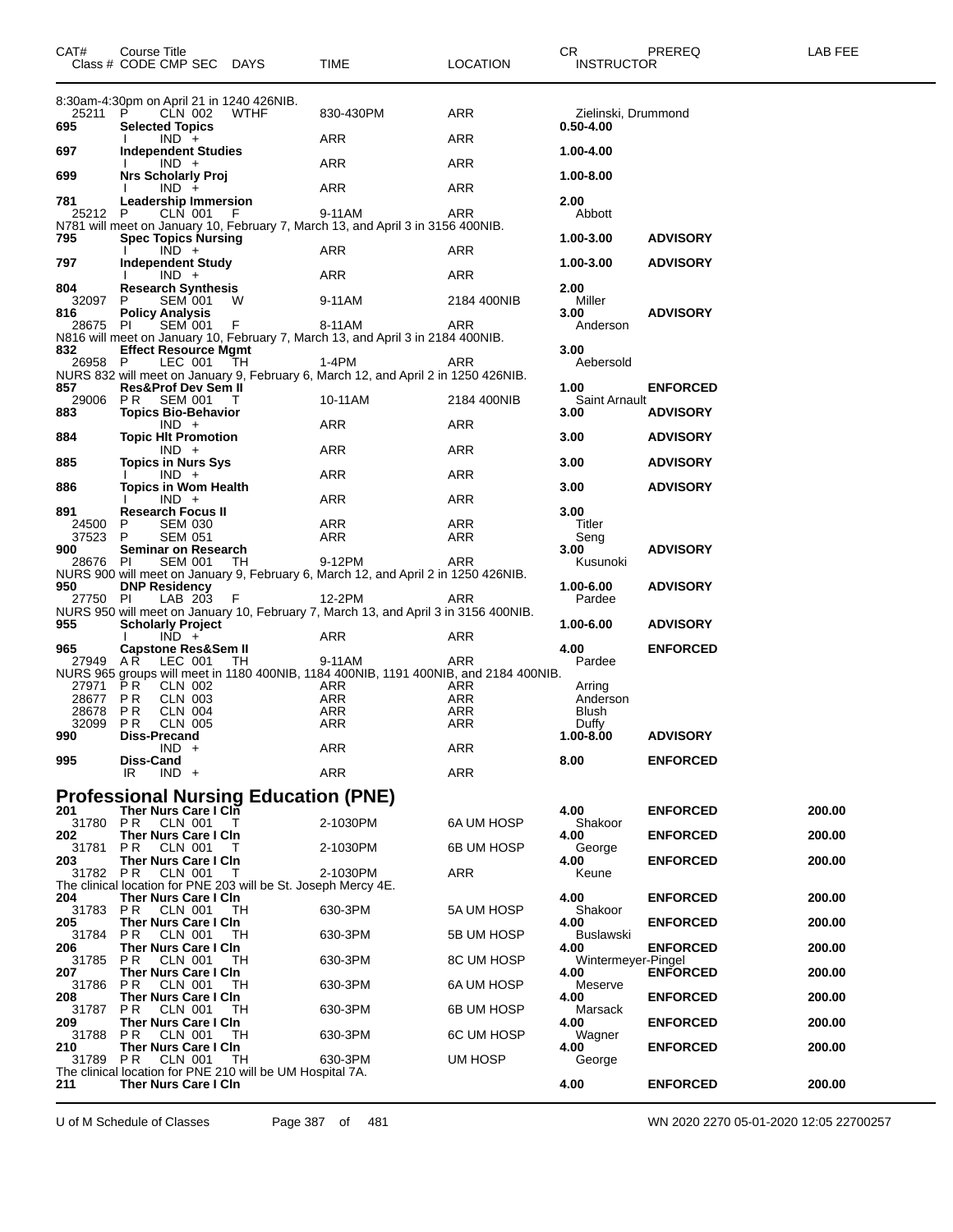| CAT# | Title<br>Course i         |      |          | ◠◻<br>◡ጙ          | PREREQ | LAB FEE |
|------|---------------------------|------|----------|-------------------|--------|---------|
|      | Class # CODE CMP SEC DAYS | TIME | LOCATION | <b>INSTRUCTOR</b> |        |         |
|      |                           |      |          |                   |        |         |

|                 | 31790 PR CLN 001 TH                                               |   | 630-3PM<br>The clinical location for PNE 211 will be the Ann Arbor Veteran's Hospital 6S.                                                                                                                                      | VETERANSHOSP         | Accurso                    |                 |        |
|-----------------|-------------------------------------------------------------------|---|--------------------------------------------------------------------------------------------------------------------------------------------------------------------------------------------------------------------------------|----------------------|----------------------------|-----------------|--------|
| 212             | Ther Nurs Care I CIn<br>31791 PR CLN 001 TH                       |   | 3-11PM                                                                                                                                                                                                                         | VETERANSHOSP DeLaney | 4.00                       | <b>ENFORCED</b> | 200.00 |
| 213             | Ther Nurs Care I CIn<br>31792 PR CLN 001 TH                       |   | The clinical location for PNE 212 will be the Ann Arbor Veteran's Hospital 6S.<br>3-11PM                                                                                                                                       | VETERANSHOSP Binguit | 4.00                       | <b>ENFORCED</b> | 200.00 |
| 214             | Ther Nurs Care I Cin                                              |   | The clinical location for PNE 213 will be the Ann Arbor Veteran's Hospital 5E.                                                                                                                                                 |                      | 4.00                       | <b>ENFORCED</b> | 200.00 |
| 215             | 31793 PR CLN 001 F<br>Ther Nurs Care I CIn<br>31794 PR CLN 001 F  |   | 630-3PM                                                                                                                                                                                                                        | 5A UM HOSP           | Sara<br>4.00               | <b>ENFORCED</b> | 200.00 |
| 216             | Ther Nurs Care I CIn                                              |   | 630-3PM                                                                                                                                                                                                                        | 5B UM HOSP           | Chiampi<br>4.00            | <b>ENFORCED</b> | 200.00 |
| 217             | 31795 PR CLN 001<br>Ther Nurs Care I CIn                          |   | 630-3PM                                                                                                                                                                                                                        | 8C UM HOSP           | Wintermeyer-Pingel<br>4.00 | <b>ENFORCED</b> | 200.00 |
| 218             | 31796 PR CLN 001 F<br>Ther Nurs Care I CIn                        |   | 630-3PM                                                                                                                                                                                                                        | 6A UM HOSP           | Meserve<br>4.00            | <b>ENFORCED</b> | 200.00 |
| 219             | 31797 PR CLN 001 F<br>Ther Nurs Care I CIn                        |   | 630-3PM<br>630-3PM                                                                                                                                                                                                             | 6B UM HOSP           | Marsack<br>4.00            | <b>ENFORCED</b> | 200.00 |
| 220 — 10        | 31798 PR CLN 001<br>Ther Nurs Care I CIn                          | F |                                                                                                                                                                                                                                | 6C UM HOSP           | Baty<br>4.00               | <b>ENFORCED</b> | 200.00 |
|                 |                                                                   |   | 220 Ther Nurs Care I Cin<br>31799 PR CLN 001 F 630-3PM UM HOSP<br>The clinical location for PNE 220 will be UM Hospital 7A.                                                                                                    |                      | George                     |                 |        |
| 221 —           | Ther Nurs Care I Cin<br>31800 PR CLN 001 F                        |   | 3-11PM VETERANSHOSP DeLaney<br>The clinical location for PNE 221 will be the Ann Arbor Veteran's Hospital 6S.                                                                                                                  |                      | 4.00                       | <b>ENFORCED</b> | 200.00 |
| 222             | Ther Nurs Care I Cin                                              |   |                                                                                                                                                                                                                                |                      | 4.00                       | <b>ENFORCED</b> | 200.00 |
|                 | 31801 PR CLN 001 F                                                |   | 7-330PM VETERANSHOSP Jacob                                                                                                                                                                                                     |                      |                            |                 |        |
|                 |                                                                   |   | The clinical location for PNE 222 will be the Ann Arbor Veteran's Hospital 5E.<br>223 Ther Nurs Care I Cln<br>33801 PR CLN 001 F 2-1030PM ARR Keune<br>The clinical location for PNE 223 will be St. Joseph Mercy 4E.          |                      |                            | <b>ENFORCED</b> | 200.00 |
| 301 —           | <b>Repr Health Cln</b>                                            |   |                                                                                                                                                                                                                                |                      | 4.00                       |                 | 200.00 |
|                 |                                                                   |   | 23213 PR CLN 001 F<br>PNE 301 will meet during the first half of the term. Students will attend SIMS on Wednesdays from 8am-2pm. This PNE                                                                                      |                      |                            |                 |        |
|                 | requires registration for NURS 352.<br>302 Repr Health Cln        |   |                                                                                                                                                                                                                                |                      | 4.00                       |                 | 200.00 |
|                 |                                                                   |   | PNE 302 will meet during the second half of the term. Students will attend SIMS on Wednesdays from 8am-2pm. This                                                                                                               |                      |                            |                 |        |
| 303 —           | PNE requires registration for NURS 352.<br><b>Repr Health Cin</b> |   |                                                                                                                                                                                                                                |                      | 4.00                       |                 | 200.00 |
|                 |                                                                   |   | 23216 PR CLN 001 T 7-3PM WOMEN'S HOSP<br>PNE 303 will meet during the first half of the term. Students will attend SIMS on Mondays from 8am-2pm. This PNE                                                                      |                      | Murtha                     |                 |        |
| 304             | requires registration for NURS 352.<br><b>Repr Health Cln</b>     |   |                                                                                                                                                                                                                                |                      | 4.00                       |                 | 200.00 |
|                 | 23217 PR CLN 001                                                  |   | T T T 7-3PM T A T 3-3PM T T T 5-3PM T 3-3PM T T 5-3PM T 3-3PM 5-10SP T 3-20<br>PNE 304 will meet during the second half of the term. Students will attend SIMS on Mondays from 8am-2pm. This PNE                               |                      | Murtha                     |                 |        |
|                 | requires registration for NURS 352.<br>305 Repr Health Cln        |   |                                                                                                                                                                                                                                |                      | 4.00                       |                 | 200.00 |
|                 | 23218 PR CLN 001                                                  | W | 7-3PM WOMEN'S HOSP Bradshaw<br>PNE 305 will meet during the first half of the term. Students will attend SIMS on Tuesdays from 8am-2pm. This PNE                                                                               |                      |                            |                 |        |
| 306             | requires registration for NURS 352.<br><b>Repr Health Cin</b>     |   |                                                                                                                                                                                                                                |                      | 4.00                       |                 | 200.00 |
|                 | 23219 PR CLN 001                                                  |   | W 7-3PM WOMEN'S HOSP Bradshaw<br>PNE 306 will meet during the second half of the term. Students will attend SIMS on Tuesdays from 8am-2pm. This PNE                                                                            |                      |                            |                 |        |
|                 | requires registration for NURS 352.                               |   |                                                                                                                                                                                                                                |                      |                            |                 |        |
| 307<br>23220    | Repr Health Cln<br>PR.<br>CLN 001                                 | м | 7-3PM                                                                                                                                                                                                                          | WOMEN'S HOSP         | 4.00<br><b>Buslawski</b>   |                 | 200.00 |
|                 | requires registration for NURS 352.                               |   | PNE 307 will meet during the first half of the term. Students will attend SIMS on Tuesdays from 8am-2pm. This PNE                                                                                                              |                      |                            |                 |        |
| 308<br>24538 PR | <b>Repr Health Cin</b><br>CLN 001                                 | м | 7-3PM                                                                                                                                                                                                                          | WOMEN'S HOSP         | 4.00<br>Buslawski          |                 | 200.00 |
|                 | requires registration for NURS 352.                               |   | PNE 308 will meet during the second half of the term. Students will attend SIMS on Tuesdays from 8am-2pm. This PNE                                                                                                             |                      |                            |                 |        |
| 309<br>25225 PR | Repr Health Cln<br>CLN 001                                        |   | ARR                                                                                                                                                                                                                            | ARR                  | 4.00<br>Antilla            |                 |        |
|                 |                                                                   |   | The clinical location for PNE 309 will be Henry Ford Health System - West Bloomfield Hospital. PNE 309 will meet<br>during the first half of the term. Students will attend SIMS on Wednesdays from 8am-2pm. This PNE requires |                      |                            |                 |        |
| 310             | registration for NURS 352.<br><b>Repr Health Cin</b>              |   |                                                                                                                                                                                                                                |                      | 4.00                       |                 |        |
| 24549 PR        | CLN 001                                                           |   | ARR<br>The clinical location for PNE 310 will be Henry Ford Health System - West Bloomfield Hospital. PNE 309 will meet                                                                                                        | ARR                  | Antilla                    |                 |        |
|                 | registration for NURS 352.                                        |   | during the second half of the term. Students will attend SIMS on Wednesdays from 8am-2pm. This PNE requires                                                                                                                    |                      |                            |                 |        |
| 326<br>23223 PR | <b>Child Hith&amp;Illn Cin</b><br>CLN 001                         | T | 630-7PM                                                                                                                                                                                                                        | <b>ARR</b>           | 4.00<br>Russell            |                 | 200.00 |
|                 |                                                                   |   | The clinical location for PNE 326 will be 11W Mott. PNE 326 will meet during the first half of the term. Students<br>will attend SIMS on Wednesdays from 8am-4pm. This PNE requires registration for NURS 354.                 |                      |                            |                 |        |
| 327             | <b>Child Hith&amp;Illn Cin</b>                                    |   |                                                                                                                                                                                                                                |                      | 4.00                       |                 | 200.00 |

U of M Schedule of Classes Page 388 of 481 WN 2020 2270 05-01-2020 12:05 22700257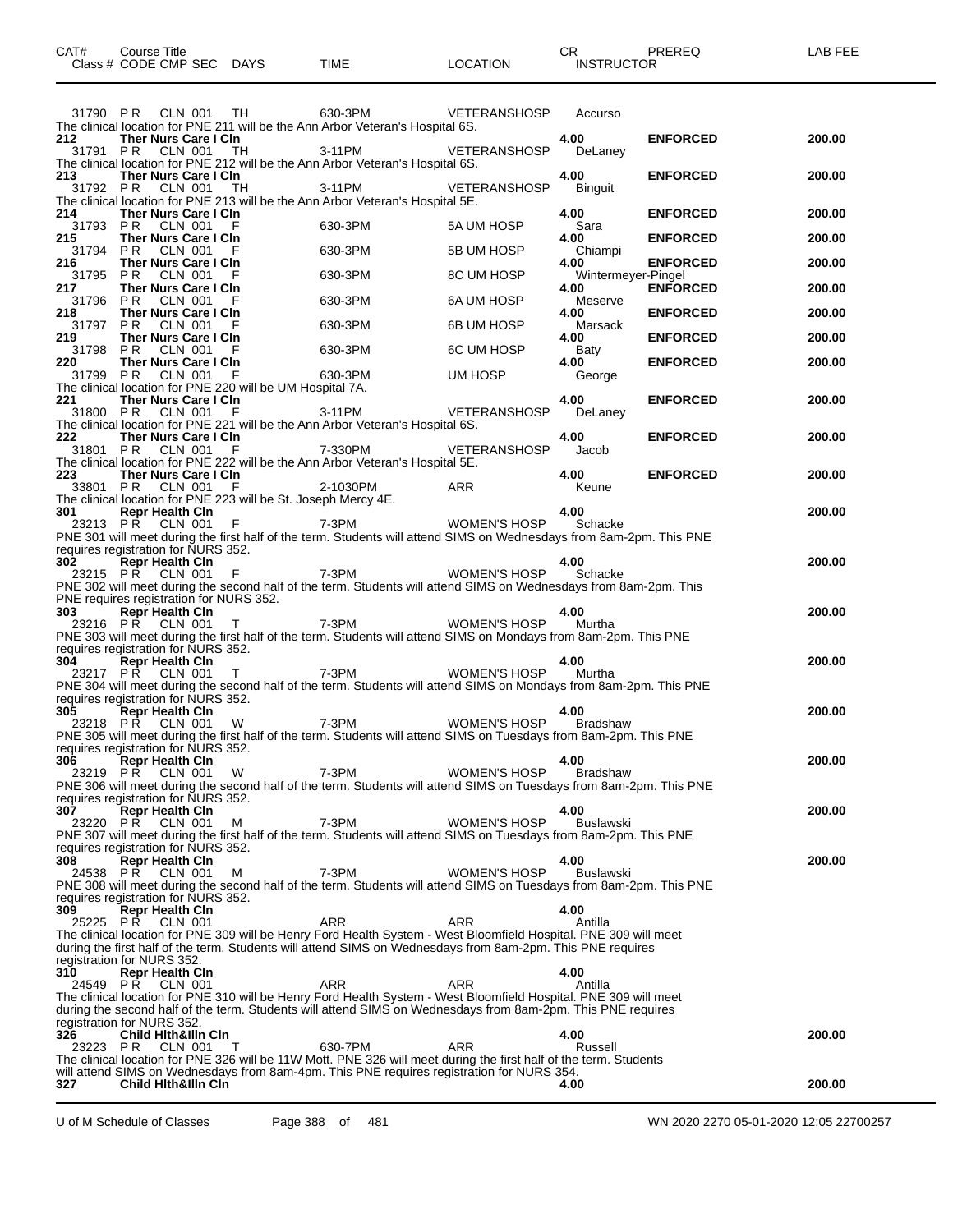| CAT#            | Course Title<br>Class # CODE CMP SEC DAYS                    |            | TIME                                                                                                                                                                                                                        | <b>LOCATION</b> | PREREQ<br>CR.<br><b>INSTRUCTOR</b> | LAB FEE |
|-----------------|--------------------------------------------------------------|------------|-----------------------------------------------------------------------------------------------------------------------------------------------------------------------------------------------------------------------------|-----------------|------------------------------------|---------|
|                 |                                                              |            |                                                                                                                                                                                                                             |                 |                                    |         |
| 23224 PR        | CLN 001                                                      | т          | 630-7PM                                                                                                                                                                                                                     | ARR             | Fraser                             |         |
|                 |                                                              |            | The clinical location for PNE 327 will be 11W Mott. PNE 327 will meet during the second half of the term. Students<br>will attend SIMS on Wednesdays from 8am-4pm. This PNE requires registration for NURS 354.             |                 |                                    |         |
| 328<br>23225 PR | <b>Child Hith&amp;illn Cin</b><br>CLN 001                    | Т          | 630-7PM                                                                                                                                                                                                                     | ARR             | 4.00<br><b>DiClemente</b>          | 200.00  |
|                 |                                                              |            | The clinical location for PNE 328 will be 12E Mott. PNE 328 will meet during the first half of the term. Students<br>will attend SIMS on Wednesdays from 8am-4pm. This PNE requires registration for NURS 354.              |                 |                                    |         |
| 329<br>23226 PR | <b>Child Hith&amp;illn Cin</b><br>CLN 001                    | т          | 630-7PM                                                                                                                                                                                                                     | <b>ARR</b>      | 4.00<br><b>DiClemente</b>          | 200.00  |
|                 |                                                              |            | The clinical location for PNE 329 will be 12E Mott. PNE 329 will meet during the second half of the term. Students                                                                                                          |                 |                                    |         |
| 330             | Child Hith&illn Cin                                          |            | will attend SIMS on Wednesdays from 8am-4pm. This PNE requires registration for NURS 354.                                                                                                                                   |                 | 4.00                               | 200.00  |
| 23228 PR        | CLN 001                                                      | W          | 630-7PM<br>The clinical location for PNE 330 will be 12E Mott. PNE 330 will meet during the first half of the term. Students                                                                                                | ARR             | Ursuy                              |         |
| 331             | Child Hith&illn Cin                                          |            | will attend SIMS on Tuesdays from 8am-4pm. This PNE requires registration for NURS 354.                                                                                                                                     |                 | 4.00                               | 200.00  |
| 23229 PR        | CLN 001                                                      | W          | 630-7PM<br>The clinical location for PNE 331 will be 12E Mott. PNE 331 will meet during the second half of the term. Students                                                                                               | ARR             | Ursuy                              |         |
| 332             | <b>Child Hith&amp;illn Cin</b>                               |            | will attend SIMS on Tuesdays from 8am-4pm. This PNE requires registration for NURS 354.                                                                                                                                     |                 | 4.00                               | 200.00  |
| 25226 PR        | CLN 001                                                      | W          | 630-7PM<br>The clinical location for PNE 332 will be 12W Mott. PNE 332 will meet during the first half of the term. Students                                                                                                | ARR             | Pruett                             |         |
| 333             | Child Hith&illn Cin                                          |            | will attend SIMS on Tuesdays from 8am-4pm. This PNE requires registration for NURS 354.                                                                                                                                     |                 | 4.00                               | 200.00  |
| 24521 PR        | CLN 001                                                      | W          | 630-7PM                                                                                                                                                                                                                     | ARR             | Pruett                             |         |
|                 |                                                              |            | The clinical location for PNE 333 will be 12W Mott. PNE 333 will meet during the second half of the term. Students<br>will attend SIMS on Tuesdays from 8am-4pm. This PNE requires registration for NURS 354.               |                 |                                    |         |
| 334<br>24522 PR | <b>Child Hith&amp;III Cin</b><br>CLN 001                     | T          | 630-7PM                                                                                                                                                                                                                     | ARR             | 4.00<br>Ratliff                    |         |
|                 |                                                              |            | The clinical location for PNE 334 will be 12W Mott. PNE 334 will meet during the first half of the term. Students<br>will attend SIMS on Wednesdays from 8am-4pm. This PNE requires registration for NURS 354.              |                 |                                    |         |
| 335<br>24523 PR | <b>Child Hith&amp;IllCin</b><br>CLN 001                      | T          | 630-7PM                                                                                                                                                                                                                     | ARR             | 4.00<br>Ratliff                    |         |
|                 |                                                              |            | The clinical location for PNE 335 will be 12W Mott. PNE 335 will meet during the second half of the term. Students<br>will attend SIMS on Wednesdays from 8am-4pm. This PNE requires registration for NURS 354.             |                 |                                    |         |
| 351<br>23232 PR | <b>Adult Hith&amp;illn Cin</b><br>CLN 001                    | <b>TTH</b> | 630-430PM                                                                                                                                                                                                                   | 4A UM HOSP      | 4.00<br>Cofield                    |         |
|                 |                                                              |            | PNE 351 will meet during the first half of the term. Students will attend two SIMS on Friday dates that are TBD.<br>The date for blitz is TBD. This PNE requires registration for NURS 356.                                 |                 |                                    |         |
| 353<br>23233 PR | <b>Adult Hith&amp;illn Cin</b><br>CLN 001                    | <b>TTH</b> | 630-430PM                                                                                                                                                                                                                   | 4A UM HOSP      | 4.00<br>Cofield                    |         |
|                 |                                                              |            | PNE 353 will meet during the second half of the term. Students will attend two SIMS on Friday dates that are TBD.                                                                                                           |                 |                                    |         |
| 355             | <b>Adult Hith&amp;illn Cin</b>                               |            | The date for blitz is TBD. This PNE requires registration for NURS 356.                                                                                                                                                     |                 | 4.00                               |         |
| 23234 PR        | CLN 001                                                      | TTH        | 630-430PM<br>The clinical location for PNE 355 will be UM Hospital 4B. PNE 355 will meet during the first half of the term.                                                                                                 | UM HOSP         | Prochnow                           |         |
|                 | registration for NURS 356.                                   |            | Students will attend two SIMS on Friday dates that are TBD. The date for blitz is TBD. This PNE requires                                                                                                                    |                 |                                    |         |
| 357<br>23235 PR | <b>Adult Hith&amp;illn Cin</b><br>CLN 001                    | <b>TTH</b> | 630-430PM                                                                                                                                                                                                                   | UM HOSP         | 4.00<br>Leech                      |         |
|                 |                                                              |            | The clinical location for PNE 357 will be UM Hospital 4B. PNE 357 will meet during the second half of the term.<br>Students will attend two SIMS on Friday dates that are TBD. The date for blitz is TBD. This PNE requires |                 |                                    |         |
| 359             | registration for NURS 356.<br><b>Adult Hith&amp;ilin Cin</b> |            |                                                                                                                                                                                                                             |                 | 4.00                               |         |
| 23236 PR        | <b>CLN 001</b>                                               | TTH        | 630-430PM<br>The clinical location for PNE 359 will be UM Hospital 7B. PNE 359 will meet during the first half of the term.                                                                                                 | UM HOSP         | Jones. Ferauson                    |         |
|                 | registration for NURS 356.                                   |            | Students will attend two SIMS on Friday dates that are TBD. The date for blitz is TBD. This PNE requires                                                                                                                    |                 |                                    |         |
| 360             | <b>Adult Hith&amp;IIIn Cin</b>                               |            | 630-430PM                                                                                                                                                                                                                   | UM HOSP         | 4.00                               |         |
| 23237 PR        | CLN 001                                                      | <b>TTH</b> | The clinical location for PNE 360 will be UM Hospital 7B. PNE 359 will meet during the second half of the term.                                                                                                             |                 | Ferguson                           |         |
|                 | registration for NURS 356.                                   |            | Students will attend two SIMS on Friday dates that are TBD. The date for blitz is TBD. This PNE requires                                                                                                                    |                 |                                    |         |
| 361<br>23238 PR | <b>Adult Hith&amp;illn Cin</b><br>CLN 001                    | <b>TTH</b> | 630-430PM                                                                                                                                                                                                                   | 8B UM HOSP      | 4.00<br>Harden, Yee                |         |
|                 |                                                              |            | PNE 361 will meet during the first half of the term. Students will attend two SIMS on Friday dates that are TBD.<br>The date for blitz is TBD. This PNE requires registration for NURS 356.                                 |                 |                                    |         |
| 362<br>24524 PR | <b>Adult Hith&amp;Illn Cin</b><br>CLN 001                    | TTH        | 630-430PM                                                                                                                                                                                                                   | 8B UM HOSP      | 4.00<br>Harden, Yee                |         |
|                 |                                                              |            | PNE 362 will meet during the second half of the term. Students will attend two SIMS on Friday dates that are TBD.<br>The date for blitz is TBD. This PNE requires registration for NURS 356.                                |                 |                                    |         |
| 363<br>24525 PR | <b>Adult Hith&amp;illn Cin</b><br>CLN 001                    | TTH        | 630-430PM                                                                                                                                                                                                                   | 5C UM HOSP      | 4.00<br>Lopes                      |         |
|                 |                                                              |            | PNE 363 will meet during the first half of the term. Students will attend two SIMS on Friday dates that are TBD.<br>The date for blitz is TBD. This PNE requires registration for NURS 356.                                 |                 |                                    |         |
| 364             | Adult Hith&Illn Cin                                          |            |                                                                                                                                                                                                                             |                 | 4.00                               |         |
| 24526 PR        | CLN 001                                                      | <b>TTH</b> | 630-430PM<br>PNE 364 will meet during the second half of the term. Students will attend two SIMS on Friday dates that are TBD.                                                                                              | 5C UM HOSP      | Lopes                              |         |
|                 |                                                              |            | The date for blitz is TBD. This PNE requires registration for NURS 356.                                                                                                                                                     |                 |                                    |         |

U of M Schedule of Classes Page 389 of 481 WN 2020 2270 05-01-2020 12:05 22700257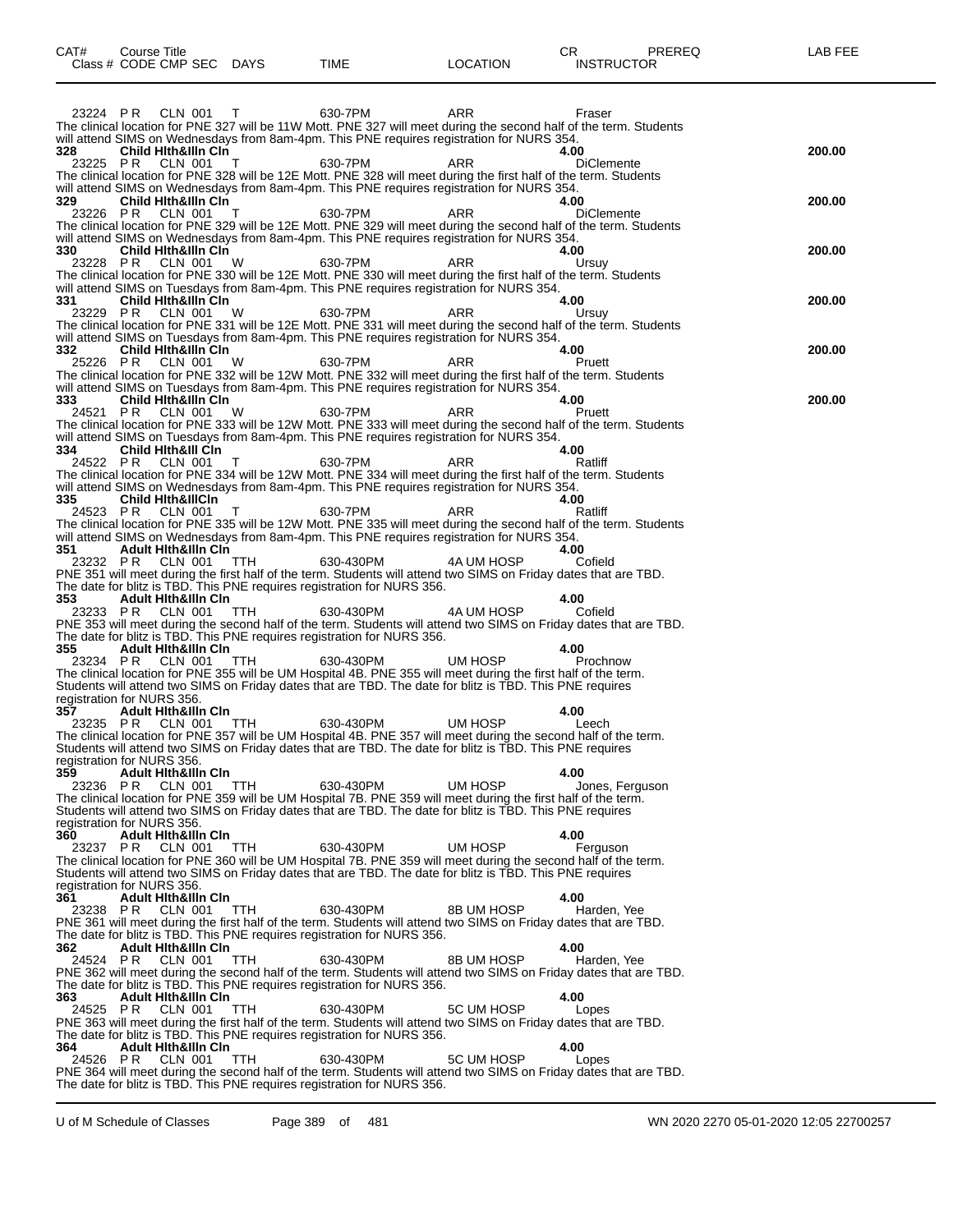376 Mental Hlth&Illn Cln 4.00 23240 P R CLN 001 MT 630-330PM UM HOSP Sullivan The clinical location for PNE 376 will be UM Hospital 9C/8ECAP. PNE 376 will meet during the first half of the term. Students will attend SIMS on Mondays from 2pm-6pm. This PNE requires registration for NURS 358.<br>377 **Mental Hith&IIIn Cin 377 Mental Hlth&Illn Cln 4.00** 23241 P R CLN 001 MT 630-330PM UM HOSP Sullivan The clinical location for PNE 377 will be UM Hospital 9C/8ECAP. PNE 377 will meet during the second half of the term. Students will attend SIMS on Mondays from 2pm-6pm. This PNE requires registration for NURS 358.<br>378 **Mental Hith&IIIn Cin 378 Mental Hlth&Illn Cln 4.00** 23242 P R CLN 001 MT 2-11PM UM HOSP Massarelli The clinical location for PNE 378 will be UM Hospital 9C/8ECAP. PNE 378 will meet during the first half of the term. Students will attend SIMS on Mondays from 8am-12pm. This PNE requires registration for NURS 358.<br>379 Mental Hith&IIIn Cin **379 Mental Hlth&Illn Cln 4.00** 23243 P R CLN 001 MT 2-11PM UM HOSP Massarelli The clinical location for PNE 379 will be UM Hospital 9C/8ECAP. PNE 376 will meet during the second half of the term. Students will attend SIMS on Mondays from 8am-12pm. This PNE requires registration for NURS 358. **380 Mental Hlth&Illn Cln 4.00** 23244 PR CLN 001 THF 630-330PM UM HOSP Hortsch The clinical location for PNE 380 will be UM Hospital 9C/8ECAP from 1/16/20 through 1/31/20 and community experiences from 2/6/20 through 2/21/20. PNE 376 will meet during the first half of the term. Students will attend SIMS on Thursdays from 2pm-6pm. This PNE requires registration for NURS 358. **381 Mental Hlth&Illn Cln 4.00** 23245 P R CLN 001 THF 630-330PM UM HOSP Hortsch The clinical location for PNE 381 will be UM Hospital 9C/8ECAP from 3/12/20 through 3/27/20 and community experiences from 4/2/20 through 4/17/20. PNE 381 will meet during the second half of the term. Students will attend SIMS on Thursdays from 2pm-6pm. This PNE requires registration for NURS 358. **382 Mental Hlth&Illn Cln 4.00** 23246 P R CLN 001 THF 2-11PM UM HOSP Edick The clinical location for PNE 382 will be UM Hospital 9C/8ECAP. PNE 382 will meet during the first half of the term. Students will attend SIMS on Thursdays from 8am-12pm. This PNE requires registration for NURS 358. **383 Mental Hlth&Ill Cln 4.00** 24527 P R CLN 001 THF 2-11PM UM HOSP Edick The clinical location for PNE 383 will be UM Hospital 9C/8ECAP. PNE 383 will meet during the second half of the term. Students will attend SIMS on Thursdays from 8am-12pm. This PNE requires registration for NURS 358. **384 Mental Hlth&Illn Cln 4.00** 24539 PR CLN 001 THF 630-330PM UM HOSP Charania The clinical location for PNE 384 will be community experiences from 1/16/20 through 1/31/20 and UM Hospital 9C/8ECAP from 2/6/20 through 2/21/20. PNE 384 will meet during the first half of the term. Students will attend SIMS on Tuesdays from 1pm-5pm. This PNE requires registration for NURS 358.<br>385 **Mental Hith&Illn Cin 5 Mental Hith&Illn Cin**<br>
24540 PR CLN 001 THF 630-330PM UM HOSP Charania 24540 P R CLN 001 THF 630-330PM UM HOSP Charania The clinical location for PNE 385 will be community experiences from 3/12/20 through 3/27/20 and UM Hospital 9C/8ECAP from 4/2/20 through 4/17/20. PNE 385 will meet during the second half of the term. Students will attend SIMS on Tuesdays from 1pm-5pm. This PNE requires registration for NURS 358.<br>401 **Community Nurse CIn 401 Community Nurse Cln 6.00 75.00** 23248 P.R CLN 001 TH 830-430PM ARR **401 Community Nurse Cln 6.00 75.00** P R CLN 001 T 12-5PM 1180 400NIB Pence, Smith The clinical locations for PNE 401 include Ann Arbor, Plymouth, Brighton, and Michigan Medicine MVN. **402 Community Nurse Cln 6.00 75.00** 23249 P.R CLN 001 W 8-5PM ARR **402 Community Nurse Cln 6.00 75.00** P R CLN 001 M 12-5PM 1180 400NIB Policicchio The clinical locations for PNE 402 include Project Healthy, Botswana video conference, and American Indian Center video conference.<br>403 **Comn 403 Community Nurse Cln 6.00** 23935 P.R CLN 001 TH 9-6PM ARR **403 Community Nurse Cln 6.00** P R CLN 001 T 12-5PM 1184 400NIB Foley The clinical location for PNE 403 is the Washtenaw County Health Department. **404 Community Nurse Cln 6.00 75.00** CLN 001 W **404 Community Nurse Cln 6.00 75.00** P R CLN 001 M 12-5PM 1184 400NIB Pence The clinical location for PNE 404 is the Washtenaw County Health Department. **406 Community Nurse Cln 6.00 75.00** 23251 P.R CLN 001 W 8-5PM ARR **406 Community Nurse Cln 6.00 75.00** P R CLN 001 M 12-5PM 1191 400NIB Tillman-Meakins The clinical locations for PNE 406 include Ypsi Head Start, MOW, and India video conference. **407 Community Nurse Cln 6.00 75.00** CLN 001 W **407 Community Nurse Cln 6.00 75.00** P R CLN 001 M 12-5PM 3151 400NIB Doman The clinical location for PNE 407 is PACE.<br>408 **Community Nurse CIn 408 Community Nurse Cln 6.00 75.00** 25916 P R CLN 001 TH<br>408 Community Nurse Cln **408 Community Nurse Cln 6.00 75.00** P R CLN 001 T 12-5PM 1191 400NIB Doman

U of M Schedule of Classes Page 390 of 481 WN 2020 2270 05-01-2020 12:05 22700257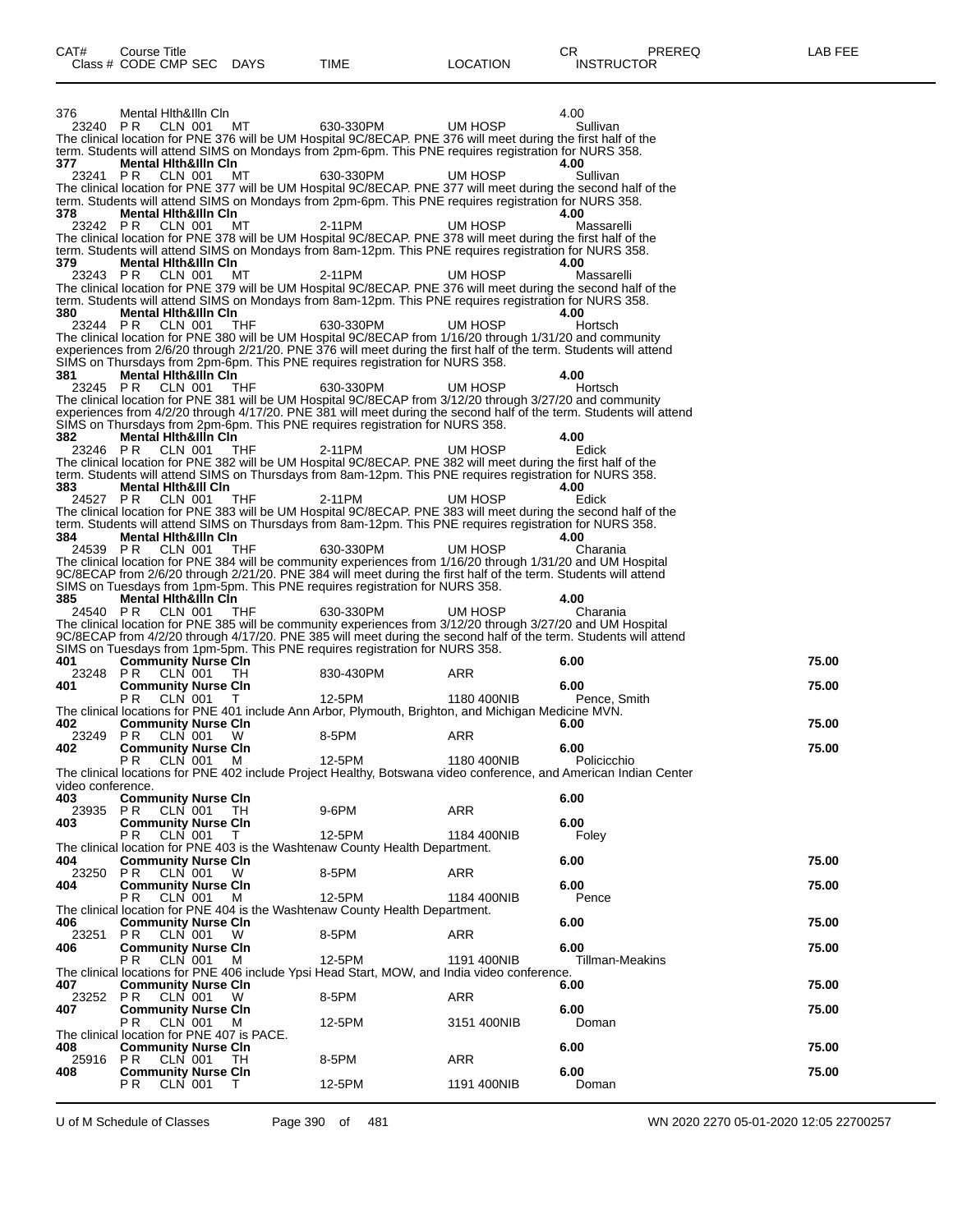| CAT#           | Course Title<br>Class # CODE CMP SEC DAYS                                              |      | <b>TIME</b>                                                                                                              | <b>LOCATION</b> | CR<br><b>INSTRUCTOR</b> | PREREQ | LAB FEE |
|----------------|----------------------------------------------------------------------------------------|------|--------------------------------------------------------------------------------------------------------------------------|-----------------|-------------------------|--------|---------|
|                |                                                                                        |      | The clinical location for PNE 408 is the Chelsea Retirement Communities (Glazier).                                       |                 |                         |        |         |
| 409            | <b>Community Nurse CIn</b><br>25917 PR CLN 001                                         | - TH | 8-5PM                                                                                                                    | ARR             | 6.00                    |        | 75.00   |
| 409            | <b>Community Nurse CIn</b>                                                             |      |                                                                                                                          |                 | 6.00                    |        | 75.00   |
|                | PR.<br>CLN 001 T                                                                       |      | 12-5PM                                                                                                                   | 3151 400NIB     | Young Miller            |        |         |
| 410            | The clinical locations for PNE 409 include Flint sites.<br><b>Community Nurse CIn</b>  |      |                                                                                                                          |                 | 6.00                    |        | 75.00   |
| 25918 PR       | CLN 001                                                                                | - TH | 8-5PM                                                                                                                    | <b>ARR</b>      |                         |        |         |
| 410            | <b>Community Nurse CIn</b>                                                             |      |                                                                                                                          |                 | 6.00                    |        | 75.00   |
|                | P <sub>R</sub><br>CLN 001<br>The clinical locations for PNE 410 include Jackson sites. | T    | 12-5PM                                                                                                                   | 3152 400NIB     | Smith                   |        |         |
| 426            | <b>Care-Complex Cin I</b>                                                              |      |                                                                                                                          |                 | 4.00                    |        | 100.00  |
| 23254 P        | <b>CLN 001</b>                                                                         |      | <b>ARR</b>                                                                                                               | <b>ARR</b>      | Lopes                   |        |         |
|                |                                                                                        |      | This is a precepted clinical course. Students will follow the preceptor's work schedule. Students will attend one        |                 |                         |        |         |
| 427            | SIM on a Monday date that is TBD.<br><b>Care-Complex Cin I</b>                         |      |                                                                                                                          |                 | 4.00                    |        | 100.00  |
| 23255 P        | CLN 001                                                                                |      | ARR                                                                                                                      | <b>ARR</b>      | Marsack                 |        |         |
|                |                                                                                        |      | This is a precepted clinical course. Students will follow the preceptor's work schedule. Students will attend one        |                 |                         |        |         |
|                | SIM on a Monday date that is TBD.                                                      |      |                                                                                                                          |                 |                         |        |         |
| 428<br>23256 P | Care-Complex Cin I<br>CLN 001                                                          |      | ARR                                                                                                                      | <b>ARR</b>      | 4.00<br>Price           |        | 100.00  |
|                |                                                                                        |      | This is a precepted clinical course. Students will follow the preceptor's work schedule. Students will attend one        |                 |                         |        |         |
|                | SIM on a Monday date that is TBD.                                                      |      |                                                                                                                          |                 |                         |        |         |
| 429            | Care-Complex Cin I                                                                     |      |                                                                                                                          |                 | 4.00                    |        | 100.00  |
| 23257 P        | CLN 001                                                                                |      | ARR<br>This is a precepted clinical course. Students will follow the preceptor's work schedule. Students will attend one | <b>ARR</b>      | Cherara                 |        |         |
|                | SIM on a Monday date that is TBD.                                                      |      |                                                                                                                          |                 |                         |        |         |
| 430            | <b>Care-Complex Cin I</b>                                                              |      |                                                                                                                          |                 | 4.00                    |        | 100.00  |
| 23258 P        | $CLN$ 001                                                                              |      | ARR                                                                                                                      | <b>ARR</b>      | Chiampi                 |        |         |
|                |                                                                                        |      | This is a precepted clinical course. Students will follow the preceptor's work schedule. Students will attend one        |                 |                         |        |         |
| 431            | SIM on a Monday date that is TBD.<br>Care-Complex Cin I                                |      |                                                                                                                          |                 | 4.00                    |        | 100.00  |
| 23259 P        | CLN 001                                                                                |      | ARR                                                                                                                      | <b>ARR</b>      | Harden                  |        |         |
|                |                                                                                        |      | This is a precepted clinical course. Students will follow the preceptor's work schedule. Students will attend one        |                 |                         |        |         |
|                | SIM on a Monday date that is TBD.                                                      |      |                                                                                                                          |                 |                         |        |         |
| 432<br>23260 P | Care-Complex Cin I<br>CLN 001                                                          |      | ARR                                                                                                                      | <b>ARR</b>      | 4.00<br><b>Brough</b>   |        | 100.00  |
|                |                                                                                        |      | This is a precepted clinical course. Students will follow the preceptor's work schedule. Students will attend one        |                 |                         |        |         |
|                | SIM on a Monday date that is TBD.                                                      |      |                                                                                                                          |                 |                         |        |         |
| 433            | <b>Care-Complex Cin I</b>                                                              |      |                                                                                                                          |                 | 4.00                    |        | 100.00  |
| 23261 P        | CLN 001                                                                                |      | ARR<br>This is a precepted clinical course. Students will follow the preceptor's work schedule. Students will attend one | <b>ARR</b>      | Prochnow                |        |         |
|                | SIM on a Monday date that is TBD.                                                      |      |                                                                                                                          |                 |                         |        |         |
| 434            | Care-Complex Cin I                                                                     |      |                                                                                                                          |                 | 4.00                    |        | 100.00  |
| 23262 P        | CLN 001                                                                                |      | ARR                                                                                                                      | ARR             | <b>Brough</b>           |        |         |
|                | SIM on a Monday date that is TBD.                                                      |      | This is a precepted clinical course. Students will follow the preceptor's work schedule. Students will attend one        |                 |                         |        |         |
| 435            | Care-Complex Cin I                                                                     |      |                                                                                                                          |                 | 4.00                    |        | 100.00  |
| 23263 P        | <b>CLN 001</b>                                                                         |      | ARR                                                                                                                      | <b>ARR</b>      | Fraser                  |        |         |
|                |                                                                                        |      | This is a precepted clinical course. Students will follow the preceptor's work schedule. Students will attend one        |                 |                         |        |         |
|                | SIM on a Monday date that is TBD.                                                      |      |                                                                                                                          |                 |                         |        |         |
| 437<br>23265 P | <b>Care-Complex Cin I</b><br>CLN 001                                                   |      | ARR                                                                                                                      | ARR             | 4.00<br>Bathish         |        | 100.00  |
|                |                                                                                        |      | This is a precepted clinical course. Students will follow the preceptor's work schedule. Students will attend one        |                 |                         |        |         |
|                | SIM on a Monday date that is TBD.                                                      |      |                                                                                                                          |                 |                         |        |         |
| 438<br>23266   | <b>Care-Complex Cin I</b><br>CLN 001<br>P                                              |      | ARR                                                                                                                      | ARR             | 4.00<br>Russell         |        | 100.00  |
|                |                                                                                        |      | This is a precepted clinical course. Students will follow the preceptor's work schedule. Students will attend one        |                 |                         |        |         |
|                | SIM on a Monday date that is TBD.                                                      |      |                                                                                                                          |                 |                         |        |         |
| 439            | <b>Care-Complex Cin I</b>                                                              |      |                                                                                                                          |                 | 4.00                    |        | 100.00  |
| 35909 P        | <b>CLN 001</b>                                                                         |      | ARR<br>This is a precepted clinical course. Students will follow the preceptor's work schedule. Students will attend one | ARR             | Duffy                   |        |         |
|                | SIM on a Monday date that is TBD.                                                      |      |                                                                                                                          |                 |                         |        |         |
| 440            | <b>Care-Complex Cin I</b>                                                              |      |                                                                                                                          |                 | 4.00                    |        | 100.00  |
| 30162 P        | CLN 001                                                                                |      | ARR                                                                                                                      | ARR             | Ratliff                 |        |         |
|                |                                                                                        |      | This is a precepted clinical course. Students will follow the preceptor's work schedule. Students will attend one        |                 |                         |        |         |
| 442            | SIM on a Monday date that is TBD.<br><b>Care-Complex Cin I</b>                         |      |                                                                                                                          |                 | 4.00                    |        | 100.00  |
| 35911          | <b>CLN 001</b><br>P                                                                    |      | ARR                                                                                                                      | ARR             | <b>DiClemente</b>       |        |         |
|                |                                                                                        |      | This is a precepted clinical course. Students will follow the preceptor's work schedule. Students will attend one        |                 |                         |        |         |
|                | SIM on a Monday date that is TBD.                                                      |      |                                                                                                                          |                 |                         |        |         |
| 451<br>23268 P | <b>Care-Complex Cin II</b><br><b>CLN 001</b>                                           |      | ARR                                                                                                                      | ARR             | 5.00<br>Lopes           |        | 50.00   |
|                |                                                                                        |      | This is a precepted clinical course. Students will follow the preceptor's work schedule. Students will attend one        |                 |                         |        |         |
|                | SIM on a Monday date that is TBD.                                                      |      |                                                                                                                          |                 |                         |        |         |
| 452            | <b>Care-Complex Cin II</b>                                                             |      |                                                                                                                          |                 | 5.00                    |        | 50.00   |
| 23269 P        | CLN 001                                                                                |      | ARR<br>This is a precepted clinical course. Students will follow the preceptor's work schedule. Students will attend one | ARR             | Marsack                 |        |         |
|                | SIM on a Monday date that is TBD.                                                      |      |                                                                                                                          |                 |                         |        |         |

U of M Schedule of Classes Page 391 of 481 WN 2020 2270 05-01-2020 12:05 22700257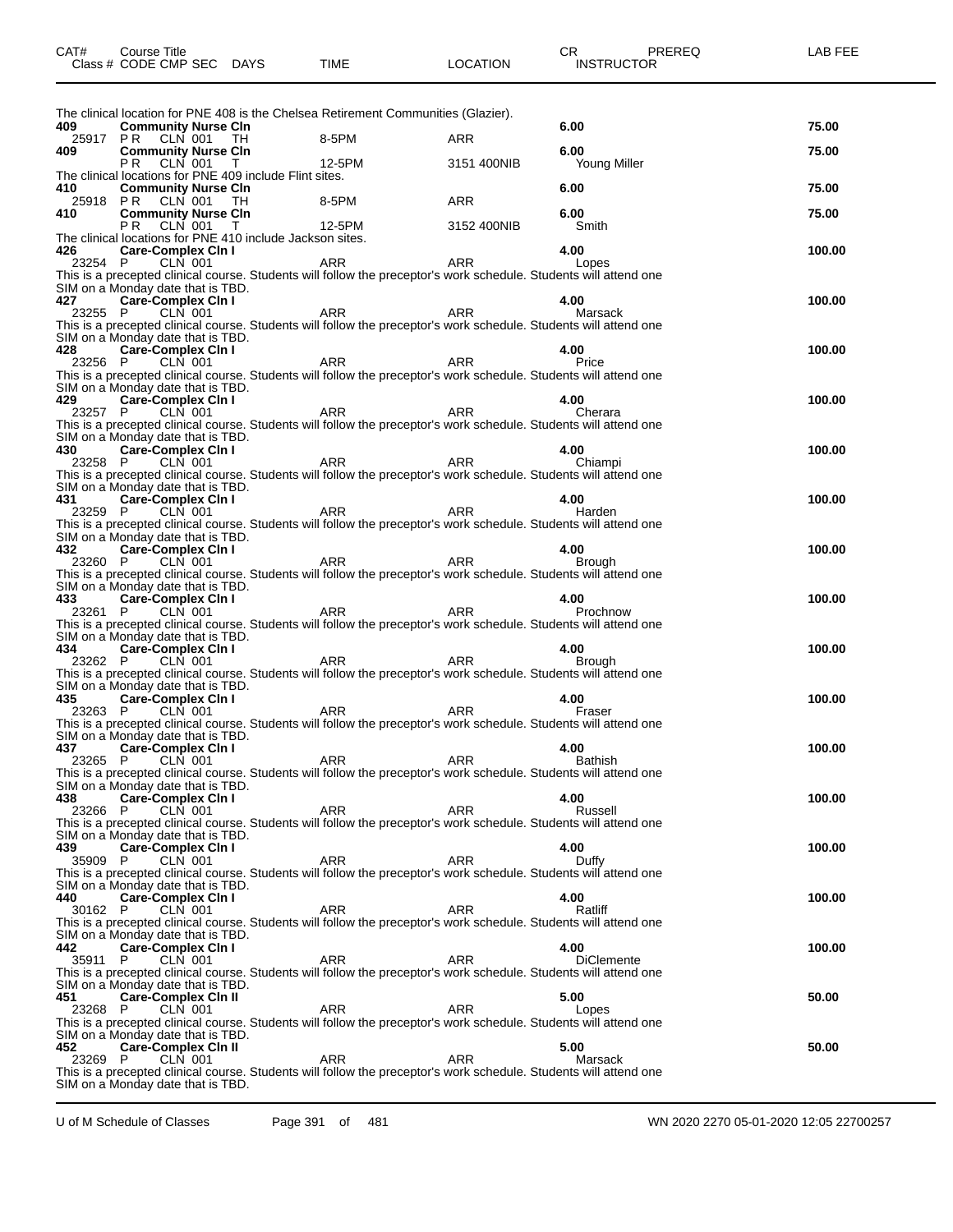| CAT#    | Course Title<br>Class # CODE CMP SEC DAYS                       | <b>TIME</b>                                                                                                                     | <b>LOCATION</b> | PREREQ<br>CR.<br><b>INSTRUCTOR</b> | LAB FEE |
|---------|-----------------------------------------------------------------|---------------------------------------------------------------------------------------------------------------------------------|-----------------|------------------------------------|---------|
| 453     | Care-Complex Cln II                                             |                                                                                                                                 |                 | 5.00                               | 50.00   |
| 23270 P | CLN 001                                                         | ARR                                                                                                                             | <b>ARR</b>      | Price                              |         |
|         |                                                                 | This is a precepted clinical course. Students will follow the preceptor's work schedule. Students will attend one               |                 |                                    |         |
|         | SIM on a Monday date that is TBD.                               |                                                                                                                                 |                 |                                    |         |
| 455     | Care-Complex Cin II                                             |                                                                                                                                 |                 | 5.00                               | 50.00   |
| 23271 P | $CLN$ 001                                                       | <b>ARR</b>                                                                                                                      | <b>ARR</b>      | Cherara                            |         |
|         |                                                                 | This is a precepted clinical course. Students will follow the preceptor's work schedule. Students will attend one               |                 |                                    |         |
| 458     | SIM on a Monday date that is TBD.                               |                                                                                                                                 |                 |                                    |         |
| 23272 P | <b>Care-Complex Cin II</b><br>CLN 001                           | ARR                                                                                                                             | <b>ARR</b>      | 5.00<br>Chiampi                    | 50.00   |
|         |                                                                 | This is a precepted clinical course. Students will follow the preceptor's work schedule. Students will attend one               |                 |                                    |         |
|         | SIM on a Monday date that is TBD.                               |                                                                                                                                 |                 |                                    |         |
| 460     | <b>Care-Complex Cin II</b>                                      |                                                                                                                                 |                 | 5.00                               | 50.00   |
| 35912 P | CLN 001                                                         | ARR                                                                                                                             | <b>ARR</b>      | Harden                             |         |
|         |                                                                 | This is a precepted clinical course. Students will follow the preceptor's work schedule. Students will attend one               |                 |                                    |         |
|         | SIM on a Monday date that is TBD.                               |                                                                                                                                 |                 |                                    |         |
| 461     | <b>Care-Complex Cin II</b>                                      |                                                                                                                                 |                 | 5.00                               | 50.00   |
| 23273 P | CLN 001                                                         | <b>ARR</b>                                                                                                                      | <b>ARR</b>      | <b>Brough</b>                      |         |
|         | SIM on a Monday date that is TBD.                               | This is a precepted clinical course. Students will follow the preceptor's work schedule. Students will attend one               |                 |                                    |         |
| 462     |                                                                 |                                                                                                                                 |                 | 5.00                               | 50.00   |
| 23274 P | Care-Complex Cin II<br>P CLN 001                                | ARR                                                                                                                             | ARR             | Prochnow                           |         |
|         |                                                                 | This is a precepted clinical course. Students will follow the preceptor's work schedule. Students will attend one               |                 |                                    |         |
|         | SIM on a Monday date that is TBD.                               |                                                                                                                                 |                 |                                    |         |
| 463     | Care-Complex Cin II                                             |                                                                                                                                 |                 | 5.00                               | 50.00   |
| 23275 P | CLN 001                                                         | <b>ARR</b>                                                                                                                      | <b>ARR</b>      | <b>Brough</b>                      |         |
|         |                                                                 | This is a precepted clinical course. Students will follow the preceptor's work schedule. Students will attend one               |                 |                                    |         |
|         | SIM on a Monday date that is TBD.                               |                                                                                                                                 |                 |                                    |         |
| 464     | Care-Complex Cin II<br>CLN 001                                  | ARR                                                                                                                             | <b>ARR</b>      | 5.00                               | 50.00   |
| 23276 P |                                                                 | This is a precepted clinical course. Students will follow the preceptor's work schedule. Students will attend one               |                 | Fraser                             |         |
|         | SIM on a Monday date that is TBD.                               |                                                                                                                                 |                 |                                    |         |
| 465     | <b>Care-Complex Cin II</b>                                      |                                                                                                                                 |                 | 5.00                               | 50.00   |
| 23277 P | CLN 001                                                         | ARR                                                                                                                             | <b>ARR</b>      | <b>Bathish</b>                     |         |
|         |                                                                 | This is a precepted clinical course. Students will follow the preceptor's work schedule. Students will attend one               |                 |                                    |         |
|         | SIM on a Monday date that is TBD.                               |                                                                                                                                 |                 |                                    |         |
| 467     | Care-Complex Cin II                                             |                                                                                                                                 |                 | 5.00                               | 50.00   |
| 35913 P | CLN 001                                                         | ARR                                                                                                                             | ARR             | Russell                            |         |
|         |                                                                 | This is a precepted clinical course. Students will follow the preceptor's work schedule. Students will attend one               |                 |                                    |         |
| 468     | SIM on a Monday date that is TBD.<br><b>Care-Complex Cin II</b> |                                                                                                                                 |                 | 5.00                               | 50.00   |
| 23279 P | CLN 001                                                         | ARR                                                                                                                             | ARR             | Duffy                              |         |
|         |                                                                 | This is a precepted clinical course. Students will follow the preceptor's work schedule. Students will attend one               |                 |                                    |         |
|         | SIM on a Monday date that is TBD.                               |                                                                                                                                 |                 |                                    |         |
| 469     | <b>Care-Complex Cin II</b>                                      |                                                                                                                                 |                 | 5.00                               | 50.00   |
| 30165 P | CLN 001                                                         | <b>ARR</b>                                                                                                                      | <b>ARR</b>      | Ratliff                            |         |
|         |                                                                 | This is a precepted clinical course. Students will follow the preceptor's work schedule. Students will attend one               |                 |                                    |         |
|         | SIM on a Monday date that is TBD.                               |                                                                                                                                 |                 |                                    |         |
| 471     | <b>Care-Complex Cin II</b>                                      |                                                                                                                                 |                 | 5.00                               | 50.00   |
| 30167 P | CLN 001                                                         | <b>ARR</b><br>This is a precepted clinical course. Students will follow the preceptor's work schedule. Students will attend one | <b>ARR</b>      | <b>DiClemente</b>                  |         |
|         | SIM on a Monday date that is TBD.                               |                                                                                                                                 |                 |                                    |         |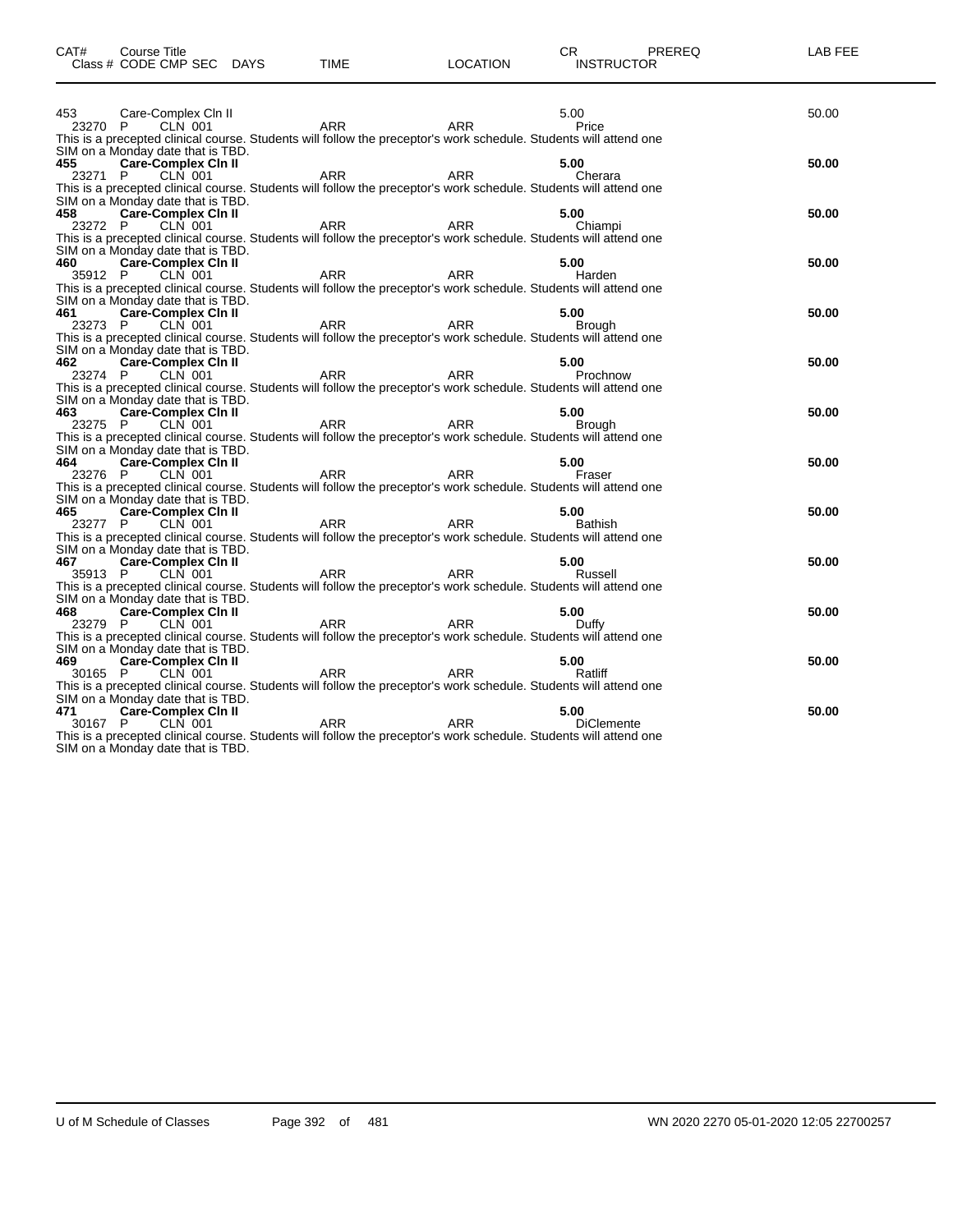## **Officer Education Programs Air Force Officer Education Pg**

#### **Air Force Officer Education Program (AERO) 102 USAF Heritage II 1.00** 28954 P LEC 001 TH 10-11AM 2229 SEB Wilkinson Students participating in Air Force ROTC need to register for the lab section. Please contact the department at 734-764-2403 with questions. 13574 P LEC 002 F 8-9AM 1632 CHEM Wilkinson Students participating in Air Force ROTC need to register for the lab section. Please contact the department at 734-764-2403 with questions. 13575 A LAB 005 TH 6-8AM 1300 CHEM Penry Students participating in Air Force ROTC need to register for the lab section. Please contact the department at 734-764-2403 with questions. **202 Tm&Ldrshp Basic II 1.00 ADVISORY** 30708 P LEC 001 TH 11-12PM 2229 SEB Wilkinson Students participating in Air Force ROTC need to register for the lab section. Please contact the department at 734-764-2403 with questions. 30709 P LEC 002 F 9-10AM 1632 CHEM Wilkinson Students participating in Air Force ROTC need to register for the lab section. Please contact the department at 734-764-2403 with questions.<br>30710 S LAB 003 30710 S LAB 003 TH 6-8AM 1300 CHEM Penry Students participating in Air Force ROTC need to register for the lab section. Please contact the department at 734-764-2403 with questions.<br>311 Leadership & Co **311 Leadership & Comm II 3.00 ADVISORY** 13576 P SEM 001 TH 12-3PM 1624 CHEM Penry Students participating in Air Force ROTC need to register for the lab section. Please contact the department at 734-764-2403 with questions. 13577 P SEM 002 F 9-12PM 3315 MH Penry Students participating in Air Force ROTC need to register for the lab section. Please contact the department at 734-764-2403 with questions. 13578 A LAB 003 TH 6-8AM 1300 CHEM Penry Students participating in Air Force ROTC need to register for the lab section. Please contact the department at 734-764-2403 with questions<br>**411 Prep for USAF** *A* **4317 MLB 3.00 <b>ENFORCED**<br>
PR SEM 001 TH 11-2PM 4317 MLB Graham 13579 P R SEM 001 Students participating in Air Force ROTC need to register for the lab section. Please contact the department at 734-764-2403 with questions. 13580 PR SEM 002 F 9-12PM B120 MLB Graham Students participating in Air Force ROTC need to register for the lab section. Please contact the department at 734-764-2403 with questions. 13581 A R LAB 003 TH 6-8AM 1300 CHEM Penry Students participating in Air Force ROTC need to register for the lab section. Please contact the department at 734-764-2403 with questions.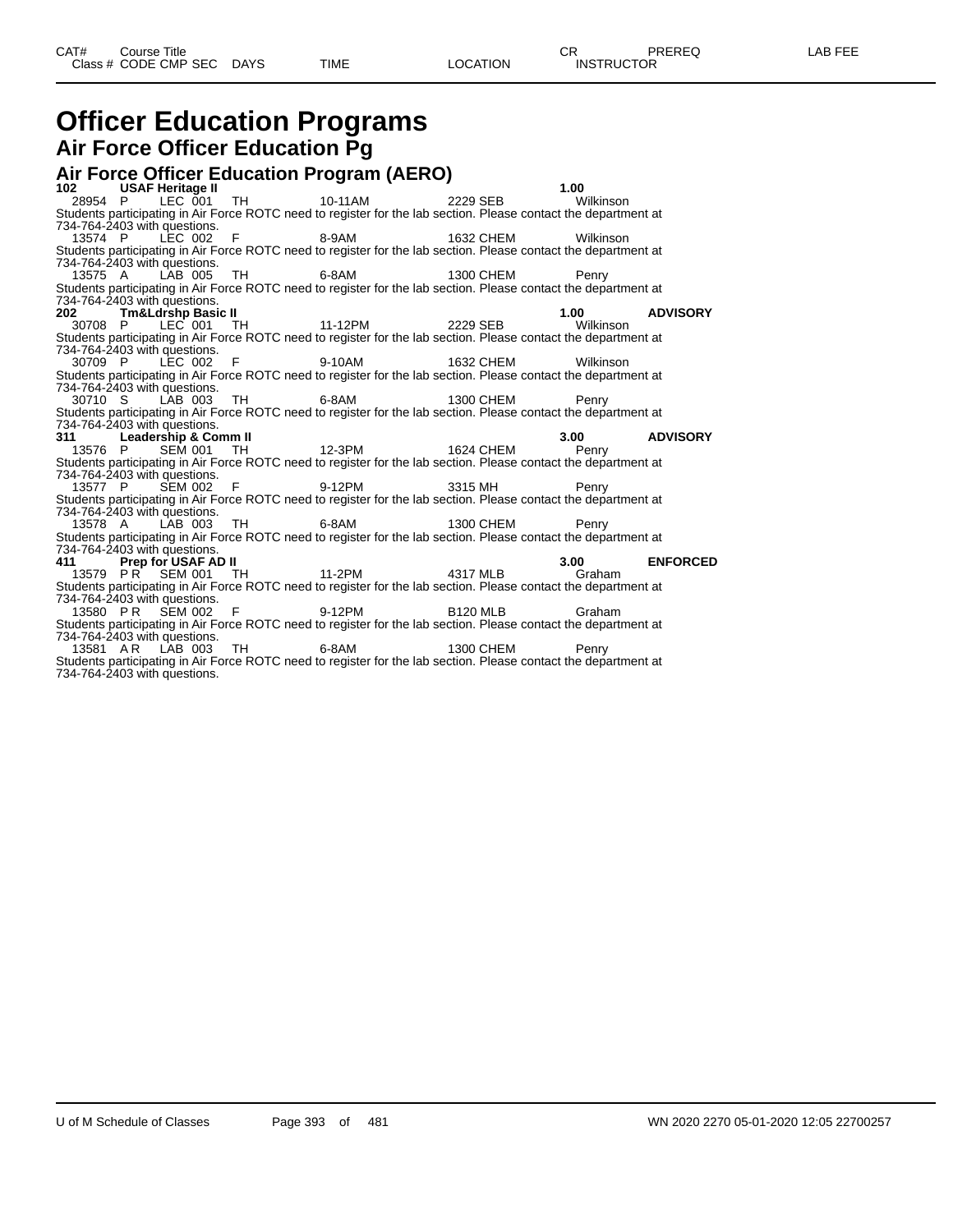| CAT# | Course Title         |             |      |          | ⌒冖                | PREREQ | _AB<br>. |
|------|----------------------|-------------|------|----------|-------------------|--------|----------|
|      | Class # CODE CMP SEC | <b>DAYS</b> | TIME | LOCATION | <b>INSTRUCTOR</b> |        |          |

## **Army Officer Education Program**

| <b>Military Science (MILSCI)</b> |                |                            |    |            |                  |                   |                           |  |  |
|----------------------------------|----------------|----------------------------|----|------------|------------------|-------------------|---------------------------|--|--|
| 102                              |                | Intro Leadership           |    |            |                  | 1.00              |                           |  |  |
| 13582                            | P              | $LEC$ 001                  |    | 8-9AM      | 2175 NQ          | Kositz            |                           |  |  |
| 18694                            | P              | LEC 002                    | Т  | 8-9AM      | ARR              | Groller           |                           |  |  |
| 13583                            | A              | LAB 003                    | TH | 4-6PM      | G390 DENT        | Groller           |                           |  |  |
| 202                              |                | <b>Leadership Environs</b> |    |            |                  | 1.00              | <b>ADVISORY</b>           |  |  |
| 13584                            | P              | LEC 001                    | TН | 8-10AM     | <b>1509 NUB</b>  | Moreno, Groller   |                           |  |  |
| 13585                            | P              | LEC 002                    | W  | 10-12PM    | <b>ARR</b>       | Moreno, Groller   |                           |  |  |
| 13586                            | A              | LAB 003                    | TН | 4-6PM      | ARR              | Moreno, Groller   |                           |  |  |
| 23038                            | P              | LEC 004                    | F  | 10-12PM    | <b>ARR</b>       | Moreno, Groller   |                           |  |  |
| 302                              |                | <b>Lead Small Org II</b>   |    |            |                  | 2.00              | <b>ADVISORY, ENFORCED</b> |  |  |
| 13587                            | P <sub>R</sub> | LEC 001                    |    | 8-10AM     | <b>1624 CHEM</b> | Groller, Moreno   |                           |  |  |
| 13588                            | P R            | LEC 002                    | т  | 8-10AM     | <b>ARR</b>       |                   |                           |  |  |
| 18695                            | AR.            | LAB 003                    | TН | 4-6PM      | <b>ARR</b>       | Groller, Moreno   |                           |  |  |
| 401                              |                | Ldrshp & Mgt               |    |            |                  | 2.00              | <b>ADVISORY, ENFORCED</b> |  |  |
| 38513                            |                | PDR DIS 001                |    | ARR        | <b>ARR</b>       | Dye               |                           |  |  |
| 402                              |                | <b>Mil Prof&amp;Ethics</b> |    |            |                  | 2.00 <sup>7</sup> | <b>ENFORCED</b>           |  |  |
| 13589                            | P <sub>R</sub> | LEC 001                    | TН | 8-10AM     | <b>1624 CHEM</b> | Dye, Moreno       |                           |  |  |
| 13590                            | P R            | LEC 002                    | T. | 1-3PM      | <b>ARR</b>       |                   |                           |  |  |
| 22008                            | AR.            | LAB 003                    | тн | 4-6PM      | <b>ARR</b>       | Dye               |                           |  |  |
| 499                              |                | Ind Stdy-Dir Rdg           |    |            |                  | 1.00-4.00         |                           |  |  |
|                                  | ١W             | $IND +$                    |    | <b>ARR</b> | <b>ARR</b>       |                   |                           |  |  |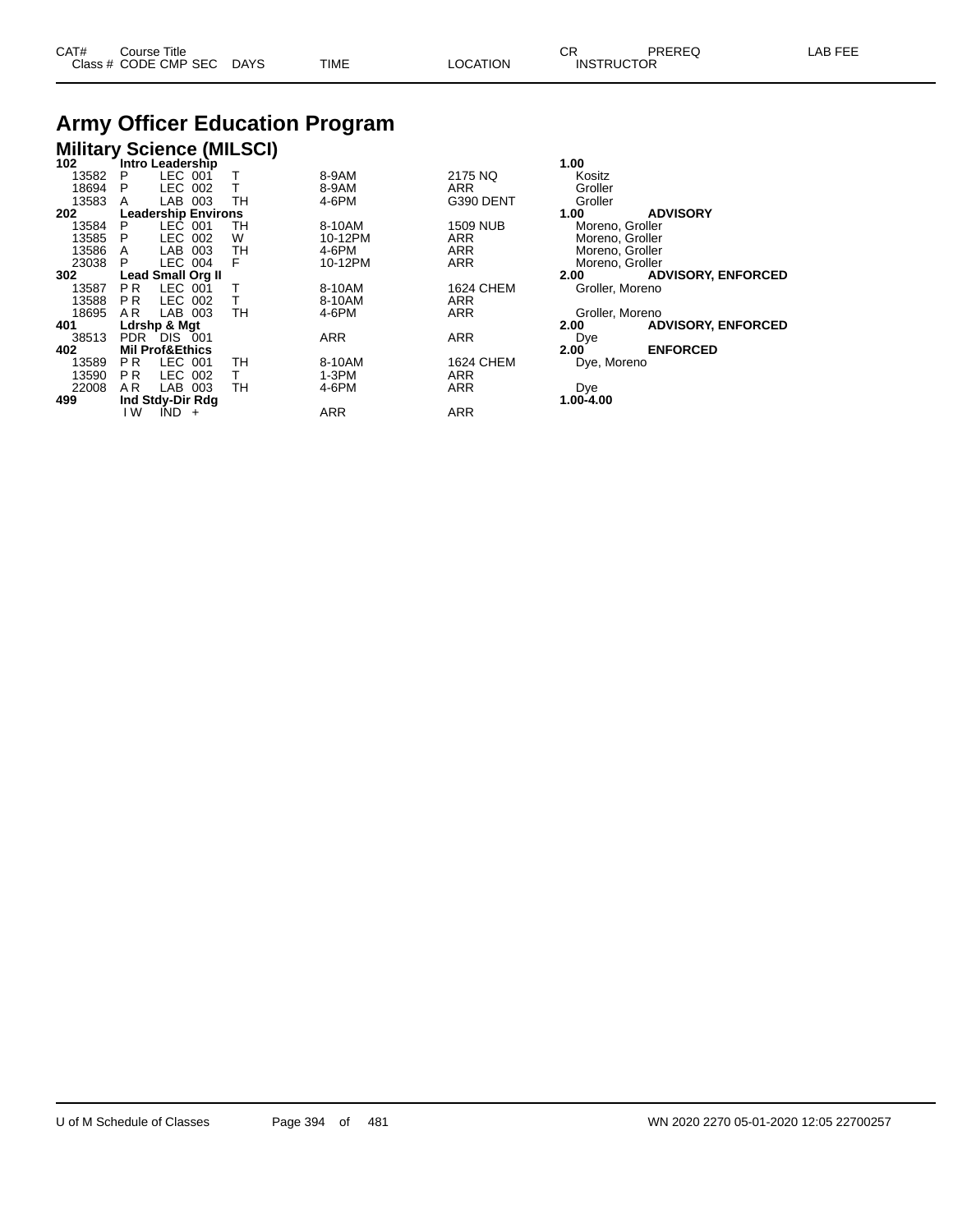| CAT# | Course Title<br>Class # CODE CMP SEC | <b>DAYS</b> | TIME | LOCATION | СR<br><b>INSTRUCTOR</b> | PREREQ | LAB FEF |
|------|--------------------------------------|-------------|------|----------|-------------------------|--------|---------|
|      |                                      |             |      |          |                         |        |         |

# **Navy Officer Education Program**

| <b>Naval Science (NAVSCI)</b>                                      |           |                            |                           |                 |
|--------------------------------------------------------------------|-----------|----------------------------|---------------------------|-----------------|
| Sea Pwr&Màr Affairs<br>102                                         |           |                            | 2.00                      |                 |
| LEC 001<br>13591<br>MW<br>P                                        | 830-930AM | <b>2520 NUB</b>            | Larson                    |                 |
| Non-ROTC students do not attend the labs.                          |           |                            |                           |                 |
| 13592 P W LEC 002<br>MW                                            | $3-4PM$   | 3096 EH                    | Larson                    |                 |
| Non-ROTC students do not attend the labs.                          |           |                            |                           |                 |
| LAB 003<br>W<br>13593 A                                            | 530-730AM | 1300 CHEM                  | Larson                    |                 |
| Non-ROTC students do not attend the labs.                          |           |                            |                           |                 |
| Elec Sens Sys<br>202                                               |           |                            | 3.00                      | <b>ADVISORY</b> |
| 13594 P W LEC 001<br><b>MW</b>                                     | 830-10AM  | 3540 NUB                   | Arsenault                 |                 |
| Non-ROTC students do not attend the labs.                          |           |                            |                           |                 |
| 17408 A W LAB 003 W                                                | 530-730AM | <b>ARR</b>                 | Arsenault                 |                 |
| Non-ROTC students do not attend the labs.                          |           |                            |                           |                 |
| <b>Navigation</b><br>301                                           |           |                            | 3.00                      |                 |
| LEC 001<br>17541<br>P.<br><b>MW</b>                                | 10-1130AM | 3021 PALM-PLAZA RONDOMITIS |                           |                 |
| Non-ROTC students do not attend the labs.                          |           |                            |                           |                 |
| LAB 003<br>W<br>17549 A                                            | 530-730AM | <b>ARR</b>                 | Norris                    |                 |
| Non-ROTC students do not attend the labs.                          |           |                            |                           |                 |
| 402<br>Leadership&Ethics<br><b>SEM 001</b><br>13595 P<br><b>MW</b> | 830-10AM  | 1437 MH                    | 3.00 <sub>1</sub><br>Getz | <b>ADVISORY</b> |
| Non-ROTC students do not attend the labs.                          |           |                            |                           |                 |
| <b>SEM 003</b><br><b>MW</b><br>20857 P                             | 1-230PM   | <b>1028 DANA</b>           | Getz                      |                 |
| Non-ROTC students do not attend the labs.                          |           |                            |                           |                 |
| LAB 004<br>W<br>13596<br>A                                         | 530-730AM | <b>ARR</b>                 | Getz                      |                 |
| Non-ROTC students do not attend the labs.                          |           |                            |                           |                 |
| <b>Evol of Warfare</b><br>410                                      |           |                            | 3.00                      | <b>ADVISORY</b> |
| LEC 001<br>28498<br>- P<br>TTH                                     | 830-10AM  | 3540 NUB                   | Kantaris                  |                 |
| LEC 002<br><b>TTH</b><br>31898 P                                   | 1-230PM   | 2218 SEB                   | Kantaris                  |                 |
|                                                                    |           |                            |                           |                 |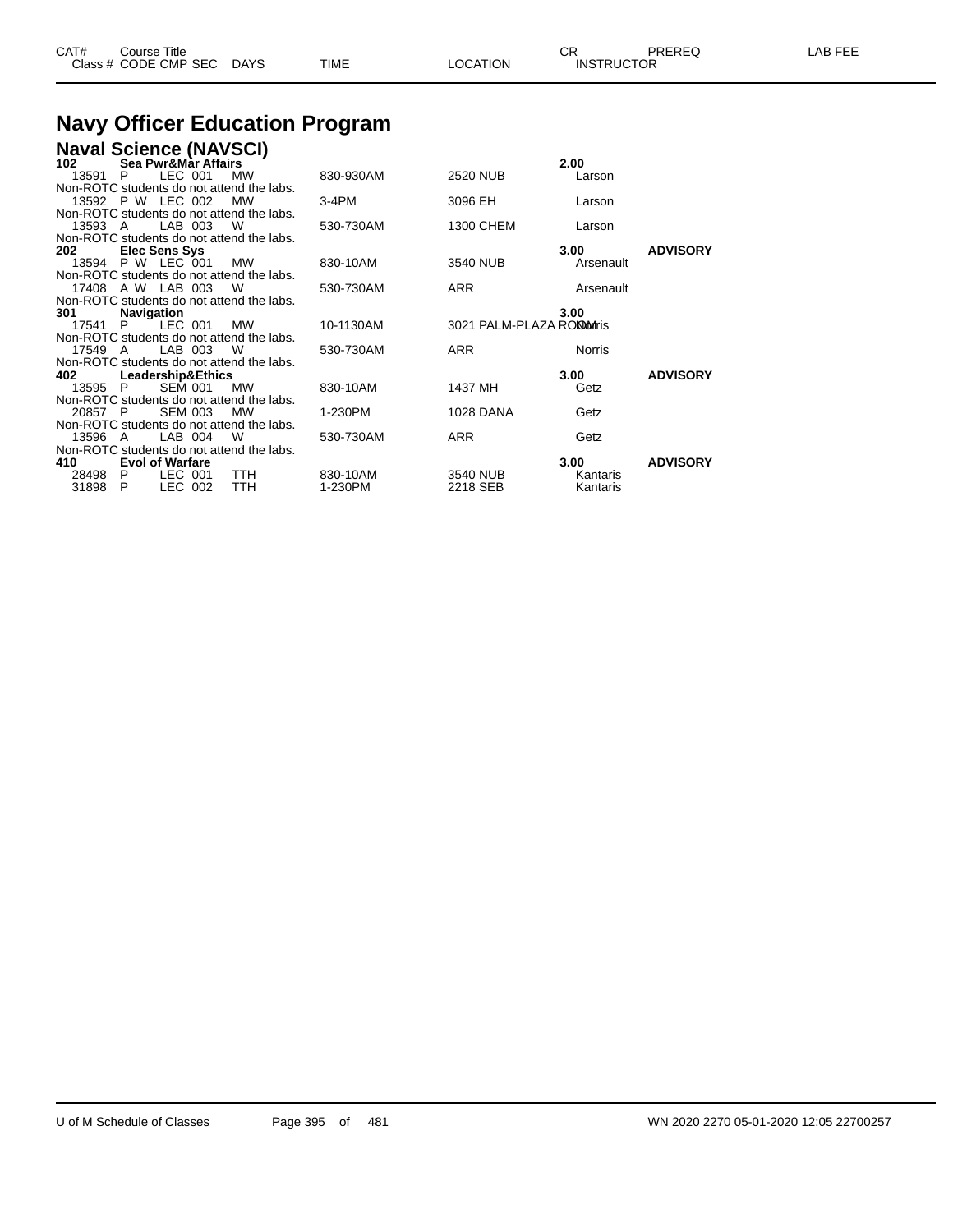| CAT# | Course Title              |      |          | ∩⊓<br>- UN        | PREREQ | -AB FEE |
|------|---------------------------|------|----------|-------------------|--------|---------|
|      | Class # CODE CMP SEC DAYS | TIME | LOCATION | <b>INSTRUCTOR</b> |        |         |

## **Pharmacy College Of Pharmacy**

## **Clinical Pharmacy Translational Science (CPTS) 802 Grant Proposal II 2.00 ADVISORY**

| 802                         |                     | Grant Proposal II           |                                                                 |                                                                        |                  | 2.00           | <b>ADVISORY</b>           |
|-----------------------------|---------------------|-----------------------------|-----------------------------------------------------------------|------------------------------------------------------------------------|------------------|----------------|---------------------------|
| 30226                       | P.                  | LEC 001 T                   |                                                                 | 2-4PM                                                                  | ARR              | Dorsch, Zhu    |                           |
|                             |                     |                             |                                                                 | This class will meet in room 3066 in the College of Pharmacy Building. |                  |                |                           |
| 822                         |                     | Pharmacogenomics            |                                                                 |                                                                        |                  | 3.00           |                           |
| 30227                       | P.                  | $LEC$ 001                   | <b>MWF</b>                                                      | 11-12PM                                                                | ARR              | Luzum          |                           |
| 832                         |                     | <b>Pharmacy Informatics</b> |                                                                 |                                                                        |                  | 3.00           | <b>ADVISORY</b>           |
| 30228                       | P.                  | <b>SEM 001</b>              | TН                                                              | 1-4PM                                                                  | ARR              | Dorsch, Lester |                           |
| 850                         |                     | <b>Clin Pharm Seminar</b>   |                                                                 |                                                                        |                  | 1.00           | <b>ADVISORY</b>           |
| 29962                       |                     | <b>SEM 001</b>              | м                                                               | 12-130PM                                                               | <b>1567 NUB</b>  | Coe            |                           |
| 990                         | <b>Diss-Precand</b> |                             |                                                                 |                                                                        |                  | $1.00 - 8.00$  | <b>ADVISORY</b>           |
|                             |                     | $IND +$                     |                                                                 | ARR                                                                    | ARR              |                |                           |
| 995                         | <b>Diss-Cand</b>    |                             |                                                                 |                                                                        |                  | 8.00           | <b>ENFORCED</b>           |
|                             | R                   | $IND +$                     |                                                                 | <b>ARR</b>                                                             | <b>ARR</b>       |                |                           |
|                             |                     |                             |                                                                 |                                                                        |                  |                |                           |
|                             |                     |                             | <b>Medicinal Chemistry (MEDCHEM)</b>                            |                                                                        |                  |                |                           |
| 310                         |                     | <b>Princ Drug Action</b>    |                                                                 |                                                                        |                  | 3.00           | <b>ENFORCED</b>           |
|                             | 27352 P RW LEC 001  |                             | W                                                               | 230-4PM                                                                | ARR              |                |                           |
| 310                         |                     | <b>Princ Drug Action</b>    |                                                                 |                                                                        |                  | 3.00           | <b>ENFORCED</b>           |
|                             |                     | P RW LEC 001                | м                                                               | 230-4PM                                                                | ARR              | Scott          |                           |
|                             |                     |                             | Course prerequisite- Biochemistry with a grade of C- or higher. |                                                                        |                  |                |                           |
| 410                         |                     | <b>BSPS Laboratory</b>      |                                                                 |                                                                        |                  | 3.00           | <b>ADVISORY, ENFORCED</b> |
| 30251                       | PDR LEC 001         |                             | W                                                               | 12-130PM                                                               | ARR              | Cernak         |                           |
| BSPS senior students only.  |                     |                             |                                                                 |                                                                        |                  |                |                           |
| 30252 AR                    |                     | LAB 002                     | $\top$                                                          | 4-7PM                                                                  | ARR              |                |                           |
| <b>BSPS Senior Students</b> |                     |                             |                                                                 |                                                                        |                  |                |                           |
| 470                         |                     | <b>UG Research Med Chem</b> |                                                                 |                                                                        |                  | 1.00-6.00      |                           |
|                             | SD                  | $IND +$                     |                                                                 | ARR                                                                    | ARR              |                |                           |
| 502                         |                     | <b>Chemical Biology II</b>  |                                                                 |                                                                        |                  | 3.00           | <b>ADVISORY</b>           |
| 18651                       | PD.                 | SEM 001                     | TTH                                                             | 9-11AM                                                                 | 1200 CHEM        |                | Wang, Cierpicki, Nagorny, |
|                             |                     |                             |                                                                 |                                                                        |                  | Grembecka      |                           |
|                             |                     |                             | Contact ChemicalBiology@umich.edu for registration inquiries.   |                                                                        |                  |                |                           |
| 27444 PD                    |                     | <b>SEM 002</b>              | TTH                                                             | 9-11AM                                                                 | <b>1200 CHEM</b> |                | Wang, Cierpicki, Nagorny, |

Grembecka Section 002 is for Cancer Chemical Biology MS students. Section 001 is for Chemical Biology PhD students.

Contact ChemicalBiology@umich.edu for registration inquiries.

| 510           | Princ of Drug Act II                                | ັ              |                                                        |                                                                     |                 | 4.00          | <b>ADVISORY</b> |  |
|---------------|-----------------------------------------------------|----------------|--------------------------------------------------------|---------------------------------------------------------------------|-----------------|---------------|-----------------|--|
| 20542         | PD.                                                 | LEC 001        | WF                                                     | 10-1130AM                                                           | <b>ARR</b>      | Garcia        |                 |  |
| 25718 AD      |                                                     | DIS 002        | м                                                      | 10-12PM                                                             | <b>ARR</b>      | Beleh         |                 |  |
| 528           | <b>Biol&amp;Chem Enzymes</b>                        |                |                                                        |                                                                     |                 | 2.00          | <b>ADVISORY</b> |  |
| 19976         | <b>P W LEC 001</b>                                  |                | <b>MWF</b>                                             | 10-11AM                                                             | 1650 CHEM       | Marsh         |                 |  |
|               |                                                     |                |                                                        | This course meets for the first half of the term: 1/8/13 - 2/24/14. |                 |               |                 |  |
| 534           | <b>Comput Principles</b>                            |                |                                                        |                                                                     |                 | 3.00          | <b>ADVISORY</b> |  |
| 31897         | P.                                                  | LEC 001 TTH    |                                                        | 12-2PM                                                              | <b>1570 NUB</b> | Carlson       |                 |  |
| 570           | Research                                            |                |                                                        |                                                                     |                 | 1.00-6.00     | <b>ADVISORY</b> |  |
|               | D.                                                  | $IND +$        |                                                        | <b>ARR</b>                                                          | <b>ARR</b>      |               |                 |  |
| 573           | <b>Investig Med Chem</b>                            |                |                                                        |                                                                     |                 | 1.00-6.00     | <b>ADVISORY</b> |  |
|               | D                                                   | $IND +$        |                                                        | <b>ARR</b>                                                          | <b>ARR</b>      |               |                 |  |
| 610           | <b>Princ of Drug Act IV</b>                         |                |                                                        |                                                                     |                 | 4.00          | <b>ADVISORY</b> |  |
| 21146         | PD.                                                 | LEC 001        | <b>MW</b>                                              | 8-930AM                                                             | <b>ARR</b>      | Carlson       |                 |  |
| 21602         | AD.                                                 | <b>DIS 002</b> | F                                                      | 8-10AM                                                              | <b>ARR</b>      | Beleh         |                 |  |
| 617           | <b>Exploring Pharmacy</b>                           |                |                                                        |                                                                     |                 | 2.00          | <b>ADVISORY</b> |  |
|               | 21158 P W LEC 001                                   |                | м                                                      | 430-530PM                                                           | <b>ARR</b>      | Beleh         |                 |  |
|               |                                                     |                | Second and third year Pharmacy students or permission. |                                                                     |                 |               |                 |  |
| 21159 A       |                                                     | DIS 002        | TH.                                                    | 11-1PM                                                              | <b>ARR</b>      |               |                 |  |
| 660           | <b>RCRS</b>                                         |                |                                                        |                                                                     |                 | 0.50          |                 |  |
|               |                                                     |                | Meets monthly, see CANVAS site for class schedule.     |                                                                     |                 |               |                 |  |
| 21163 PD      |                                                     | REC 001 W      |                                                        | 5-7PM                                                               | <b>ARR</b>      | Garner, Lee   |                 |  |
| 719           | <b>Research Data Analy</b>                          |                |                                                        |                                                                     |                 | 2.00          |                 |  |
|               | SD.                                                 | $IND +$        |                                                        | <b>ARR</b>                                                          | <b>ARR</b>      |               |                 |  |
| Research Data |                                                     |                |                                                        |                                                                     |                 |               |                 |  |
| 741           | <b>Res Proposal Defense</b>                         |                |                                                        |                                                                     |                 | 1.00          | <b>ENFORCED</b> |  |
| 25014         | PDR REC 001                                         |                |                                                        | <b>ARR</b>                                                          | <b>ARR</b>      | Sexton, Scott |                 |  |
| 840           | <b>Seminar-Med Chem</b>                             |                |                                                        |                                                                     |                 | 1.00          | <b>ADVISORY</b> |  |
| 24966         | <b>PD</b>                                           | <b>SEM 001</b> | <b>TTH</b>                                             | 4-530PM                                                             | <b>2548 NUB</b> |               |                 |  |
| 990           | <b>Diss-Precand</b><br>1.00-8.00<br><b>ADVISORY</b> |                |                                                        |                                                                     |                 |               |                 |  |
|               | D.                                                  | $IND +$        |                                                        | <b>ARR</b>                                                          | <b>ARR</b>      |               |                 |  |
| 995           | <b>Diss-Cand</b>                                    |                |                                                        |                                                                     |                 | 8.00          | <b>ENFORCED</b> |  |
|               | $DR$ $IND$ +                                        |                |                                                        | <b>ARR</b>                                                          | <b>ARR</b>      |               |                 |  |
|               |                                                     |                |                                                        |                                                                     |                 |               |                 |  |
|               | <b>Pharmacy (PHARMACY)</b>                          |                |                                                        |                                                                     |                 |               |                 |  |
| 212           | Pharma Research                                     |                |                                                        |                                                                     |                 | 1.00          |                 |  |

U of M Schedule of Classes Page 396 of 481 WN 2020 2270 05-01-2020 12:05 22700257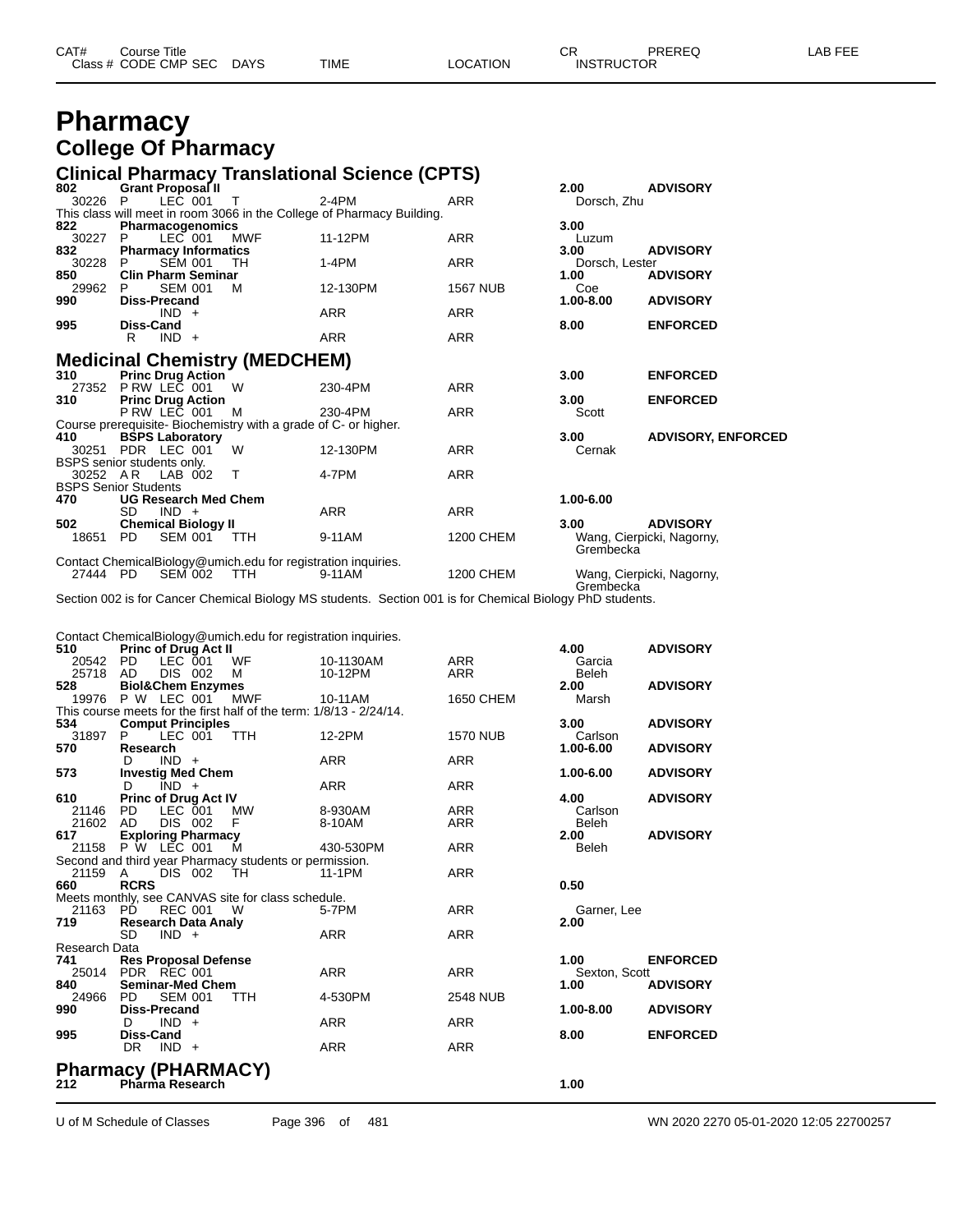| 27351           | PRW LEC 001                                        | TH.     | 12-1PM                                                                                                                   | ARR               | Luzum                   |                 |
|-----------------|----------------------------------------------------|---------|--------------------------------------------------------------------------------------------------------------------------|-------------------|-------------------------|-----------------|
| 217             | <b>Intro Precision Hith</b>                        |         |                                                                                                                          |                   | 1.00                    |                 |
| 30250           | PRW LEC 001                                        | м       | 12-1PM                                                                                                                   | ARR               | Ellingrod               |                 |
| 299             | <b>Ug Curr Practical</b><br>$IND +$<br>D           |         | ARR                                                                                                                      | ARR               | 1.00                    |                 |
| 312             | <b>Clin and Res Ethics</b>                         |         |                                                                                                                          |                   | 1.00                    |                 |
| 27350           | PRW LEC 001                                        | W       | 5-6PM                                                                                                                    | ARR               | Hertz                   |                 |
| 470             | <b>UG Research Pharmacy</b>                        |         |                                                                                                                          |                   | 1.00-6.00               |                 |
|                 | SD<br>$IND +$                                      |         | ARR                                                                                                                      | <b>ARR</b>        |                         |                 |
| 503             | <b>Service - Hith Prof</b>                         |         |                                                                                                                          |                   | 2.00                    |                 |
| 21152           | PDR REC 001                                        | W       | 3-5PM<br>The course description can be found at: https://pharmacy.umich.edu/service.                                     | ARR               | Farris                  |                 |
|                 |                                                    |         | Note that permission is required to register for this course. Pharmacy 503, PubHlth 503, Social Work 573, Kines          |                   |                         |                 |
|                 |                                                    |         | 581, and MoveSci 481 are cross listed courses. If you would like to register, please send a request (including your      |                   |                         |                 |
|                 | student ID#) to: ServiceForHealth@umich.edu.       |         |                                                                                                                          |                   |                         |                 |
| 507             | <b>Prof Well-Being</b>                             |         |                                                                                                                          |                   | 2.00                    |                 |
| 33792 PD<br>512 | LEC 001<br><b>Self-Care</b>                        | М       | 230-430PM                                                                                                                | ARR               | Bostwick, Mason<br>4.00 | <b>ADVISORY</b> |
| 20275           | AD<br>DIS 001                                      | MTH     | 1-230PM                                                                                                                  | ARR               | Vordenberg              |                 |
| 23418           | LAB 002<br><b>PD</b>                               | т       | 8-11AM                                                                                                                   | ARR               |                         |                 |
| 514             | <b>Pharm Prac Skills II</b>                        |         |                                                                                                                          |                   | 3.00                    | <b>ADVISORY</b> |
| 20274           | <b>PD</b><br><b>REC 001</b>                        | тн      | 1130-1230PM                                                                                                              | ARR               |                         |                 |
| 514             | <b>Pharm Prac Skills II</b><br><b>REC 001</b><br>P | т       | 1-3PM                                                                                                                    | ARR               | 3.00<br>Regal           | <b>ADVISORY</b> |
| 516             | <b>Hith Care Systems I</b>                         |         |                                                                                                                          |                   | 1.50                    |                 |
| 17051           | LEC 001<br><b>PD</b>                               | TН      | 10-1130AM                                                                                                                | ARR               | Erickson                |                 |
| 527             | <b>Personal Phinance</b>                           |         |                                                                                                                          |                   | 1.00                    |                 |
| 33740           | <b>P W LEC 001</b><br>First 7 week session course  | т       | 3-5PM                                                                                                                    | 1400 CHEM         | Mueller                 |                 |
| 537             | <b>Managed Care Pharm</b>                          |         |                                                                                                                          |                   | 2.00                    |                 |
| 33741           | P W LEC 001                                        | TН      | 3-5PM                                                                                                                    | ARR               | Erickson                |                 |
| 570             | Research                                           |         |                                                                                                                          |                   | 1.00-6.00               | <b>ADVISORY</b> |
|                 | SD<br>$IND +$                                      |         | ARR                                                                                                                      | ARR               |                         |                 |
| 603<br>17799    | <b>Community IPPE</b><br>LAB 001<br>PD.            | т       | 8-5PM                                                                                                                    | ARR               | 2.00<br>Walker          | <b>ADVISORY</b> |
| 17800           | PD.<br>LAB 002                                     | TH      | 8-5PM                                                                                                                    | ARR               | Walker                  |                 |
| 611             | <b>Life Long Learning 2</b>                        |         |                                                                                                                          |                   | 0.50                    |                 |
| 21264           | <b>PD</b><br>LAB 001                               |         | ARR                                                                                                                      | <b>ARR</b>        | <b>Bostwick</b>         |                 |
| 612<br>13367    | Therap Prob Solv II<br><b>PDR</b><br>LEC 001       | F       | 2-330PM                                                                                                                  | ARR               | 4.00                    | <b>ADVISORY</b> |
| 612             | <b>Therap Prob Solv II</b>                         |         |                                                                                                                          |                   | 4.00                    | <b>ADVISORY</b> |
|                 | P R<br>LEC 001                                     | м       | 3-430PM                                                                                                                  | ARR               | Klein                   |                 |
| 612             | <b>Therap Prob Solv II</b>                         |         |                                                                                                                          |                   | 4.00                    | <b>ADVISORY</b> |
| 21603<br>613    | LAB 002<br>AD<br><b>Ambulatory Care IPPE</b>       | W       | 1-4PM                                                                                                                    | ARR               | 0.50                    | <b>ADVISORY</b> |
| 29381           | PD.<br>LAB 001                                     | т       | 8-12PM                                                                                                                   | ARR               | Walker, Thompson        |                 |
| 29382           | <b>PD</b><br>LAB 002                               | т       | 1-5PM                                                                                                                    | ARR               | Walker, Thompson        |                 |
| 29383           | PD.<br>LAB 003                                     | TН      | 8-12PM                                                                                                                   | ARR               | Walker, Thompson        |                 |
| 29384           | <b>PD</b><br>LAB 004                               | TН      | 1-5PM                                                                                                                    | ARR               | Walker, Thompson        |                 |
| 614<br>17394    | <b>Res&amp;Problem Solving</b><br>PDR LEC 001      | W       | 930-11AM                                                                                                                 | ARR               | 3.00<br>Stringer        | <b>ADVISORY</b> |
| 614             | <b>Res&amp;Problem Solving</b>                     |         |                                                                                                                          |                   | 3.00                    | <b>ADVISORY</b> |
|                 | P R<br>LEC 001                                     | M       | 130-3PM                                                                                                                  | ARR               |                         |                 |
| 616             | <b>Hith-Sys Pharm Pract</b>                        |         |                                                                                                                          |                   | 2.00                    |                 |
| 21142<br>21143  | PD<br>LEC 001<br>AD<br>DIS 002                     | М<br>F. | 930-1030AM<br>12-2PM                                                                                                     | ARR<br>ARR        | Clark                   |                 |
| 621             | Pharmacotherapeu II                                |         |                                                                                                                          |                   | 4.00                    | <b>ADVISORY</b> |
| 13369           | P<br>LEC 001                                       | TH      | 1230-430PM                                                                                                               | 2250 426NIB       | Walker                  |                 |
| 647             | <b>Intro Clin Trials</b>                           |         |                                                                                                                          |                   | 2.00                    | <b>ADVISORY</b> |
| 25253           | A W LEC 001                                        |         | ARR<br>Lectures are online. Discussion (in-class meeting) is required and will meet on Tuesday from 10:30 am - 12:30 pm. | ARR               | Ellingrod, Hertz        |                 |
|                 |                                                    |         | Students will be automatically enrolled in the online lecture upon registration of the discussion.                       |                   |                         |                 |
| 25254 P         | DIS 002                                            |         | 1030-1230PM                                                                                                              | ARR               | Hertz, Ellingrod        |                 |
|                 |                                                    |         | Lectures are online. Discussion (in-class meeting) is required and will meet on Tuesday from 10:30 am - 12:30 pm.        |                   |                         |                 |
| 703             | <b>Health Sys/Hosp IPPE</b>                        |         | Students will be automatically enrolled in the online lecture upon registration of the discussion.                       |                   | 2.00                    | <b>ADVISORY</b> |
| 19816           | PD.<br>LAB 001                                     | т       | 8-5PM                                                                                                                    | ARR               | Walker                  |                 |
| 19817 PD        | LAB 002                                            | TН      | 8-5PM                                                                                                                    | ARR               | Walker                  |                 |
| 711<br>21619    | Life Long Learning 3                               |         |                                                                                                                          |                   | 0.50                    | <b>ADVISORY</b> |
| 712             | <b>PD</b><br>LAB 001<br><b>Therap Prob Solv IV</b> |         | ARR                                                                                                                      | ARR               | <b>Bostwick</b><br>4.00 | <b>ADVISORY</b> |
| 13368           | PDR LEC 001                                        | WF      | 8-930AM                                                                                                                  | ARR               | Park                    |                 |
| 21604 AD        | LAB 002                                            | м       | 8-11AM                                                                                                                   | ARR               | Mohammad                |                 |
| 713             | <b>Direct Care IPPE</b>                            |         |                                                                                                                          |                   | 1.00                    | <b>ADVISORY</b> |
| 19810<br>19811  | PD.<br>LAB 003<br><b>PD</b><br>LAB 004             | М<br>т  | 1-5PM<br>8-12PM                                                                                                          | ARR<br><b>ARR</b> | Walker<br>Walker        |                 |
| 19812           | <b>PD</b><br>LAB 005                               | т       | 10-230PM                                                                                                                 | ARR               | Walker                  |                 |
| 19813           | LAB 006<br>PD.                                     | W       | 10-230PM                                                                                                                 | <b>ARR</b>        | Walker                  |                 |
| 19815           | PD.<br>LAB 008                                     | TН      | 10-230PM                                                                                                                 | ARR               | Walker                  |                 |

U of M Schedule of Classes Page 397 of 481 WN 2020 2270 05-01-2020 12:05 22700257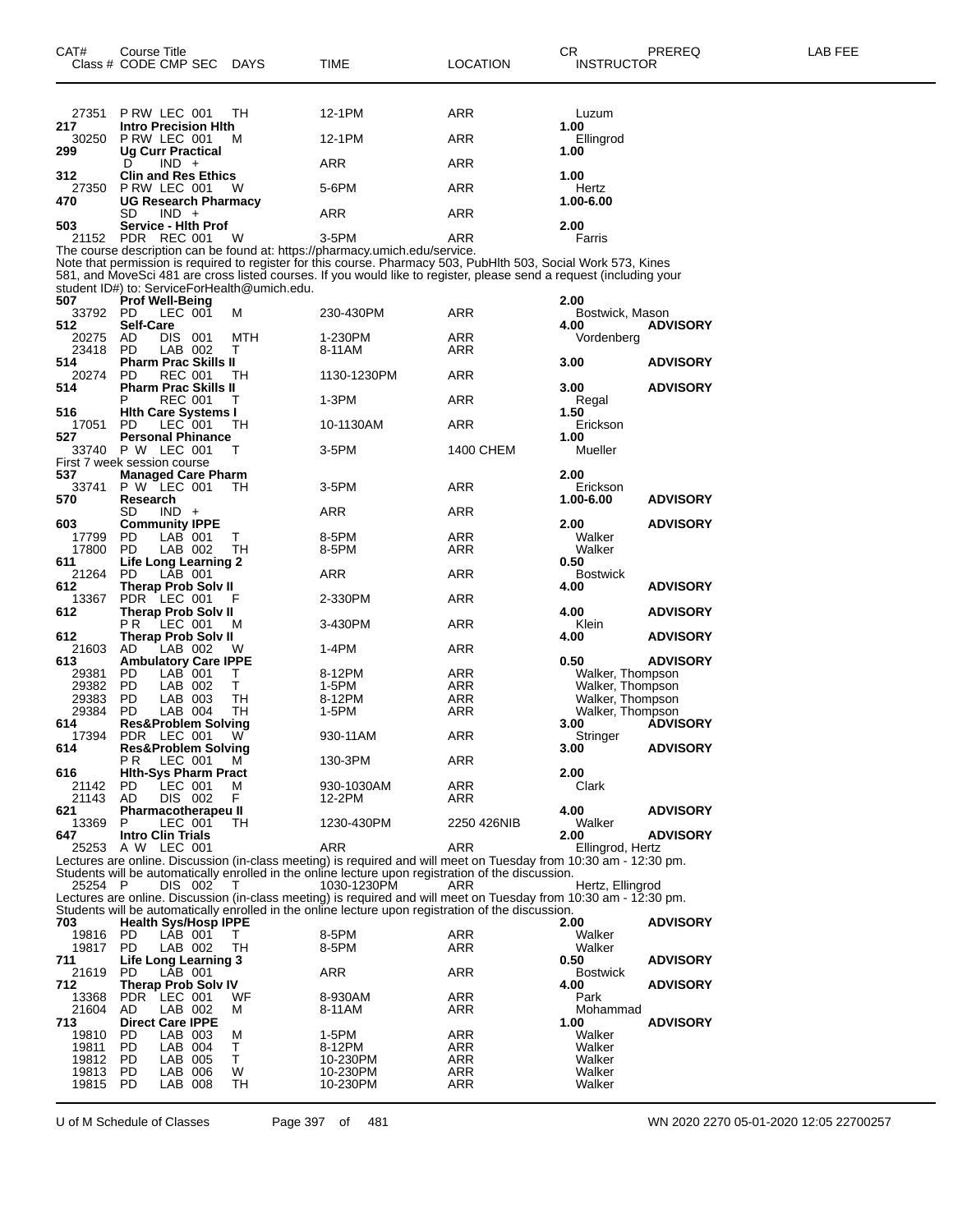| CAT#                 | Course Title<br>Class # CODE CMP SEC DAYS             |                                                                 | TIME                                                                                                                                                                                                                                    | <b>LOCATION</b> | CR<br><b>INSTRUCTOR</b> | PREREQ          | LAB FEE |
|----------------------|-------------------------------------------------------|-----------------------------------------------------------------|-----------------------------------------------------------------------------------------------------------------------------------------------------------------------------------------------------------------------------------------|-----------------|-------------------------|-----------------|---------|
|                      |                                                       |                                                                 |                                                                                                                                                                                                                                         |                 |                         |                 |         |
| 30007 PD<br>714      | LAB 009<br><b>Team-Based Decisions</b>                | T                                                               | 1-5PM                                                                                                                                                                                                                                   | ARR             | Walker<br>2.00          |                 |         |
|                      | 22988 PDR LEC 001                                     | W                                                               | 3-5PM                                                                                                                                                                                                                                   | ARR             | Sweet                   |                 |         |
|                      |                                                       |                                                                 | Registration is limited to Pharmacy, Social Work, Dentistry, Medical, and Nursing students who are eligible to                                                                                                                          |                 |                         |                 |         |
|                      |                                                       |                                                                 | enroll. Students will be assigned to an interdisciplinary group that will rotate between different buildings                                                                                                                            |                 |                         |                 |         |
|                      |                                                       |                                                                 | across campus. An email notifying students about their the group and room assignments will be sent before the                                                                                                                           |                 |                         |                 |         |
| first class meeting. |                                                       |                                                                 |                                                                                                                                                                                                                                         |                 |                         |                 |         |
| 716<br>21605         | <b>Pharmacy Law</b><br>PD.<br>LEC 001                 | F                                                               | 930-1130AM                                                                                                                                                                                                                              | ARR             | 2.00<br>Erickson        | <b>ADVISORY</b> |         |
| 719                  | Research Data Analy                                   |                                                                 |                                                                                                                                                                                                                                         |                 | 2.00                    |                 |         |
|                      | SD<br>$IND +$                                         |                                                                 | ARR                                                                                                                                                                                                                                     | ARR             |                         |                 |         |
| Research Data        |                                                       |                                                                 |                                                                                                                                                                                                                                         |                 |                         |                 |         |
| 727                  | <b>Career/Prof Develop</b>                            |                                                                 |                                                                                                                                                                                                                                         |                 | 2.00                    | <b>ADVISORY</b> |         |
| 17106 PR             | DIS 001                                               |                                                                 | 1-3PM<br>Third year Pharmacy students and College of Pharmacy Graduate Students (MedChem, PharmSci, CPTS).                                                                                                                              | ARR             | Kraft                   |                 |         |
| 731                  | Life Long Learning 4                                  |                                                                 |                                                                                                                                                                                                                                         |                 | 0.50                    |                 |         |
| 22320                | PD.<br>LAB 001                                        |                                                                 | ARR                                                                                                                                                                                                                                     | ARR             | <b>Bostwick</b>         |                 |         |
| 733                  | <b>Pharm Prac Skills IV</b>                           |                                                                 |                                                                                                                                                                                                                                         |                 | 2.00                    | <b>ADVISORY</b> |         |
| 25289                | PD.<br><b>REC 001</b>                                 | м                                                               | 1-3PM                                                                                                                                                                                                                                   | ARR             | Smith                   |                 |         |
| 25290 PD             | REC 002                                               | Students must present UMID card for building access.<br>- W     | $1-3PM$                                                                                                                                                                                                                                 | ARR             | Smith                   |                 |         |
|                      |                                                       | Students must present UMID card for building access.            |                                                                                                                                                                                                                                         |                 |                         |                 |         |
| 739                  | <b>Phrm Inv Rsrch Rprt</b>                            |                                                                 |                                                                                                                                                                                                                                         |                 | 1.00                    | <b>ADVISORY</b> |         |
|                      | $IND +$<br>D                                          |                                                                 | ARR                                                                                                                                                                                                                                     | ARR             |                         |                 |         |
| 767                  | <b>Intro Critical Care</b>                            |                                                                 |                                                                                                                                                                                                                                         |                 | 2.00                    | <b>ADVISORY</b> |         |
|                      | 18672 P W LEC 001                                     | $\top$                                                          | 8-10AM                                                                                                                                                                                                                                  | ARR             | Farina                  |                 |         |
| 793                  | Third year Pharmacy students.<br>Adv Pharm Prac Exp 7 |                                                                 |                                                                                                                                                                                                                                         |                 | 4.00                    | <b>ADVISORY</b> |         |
| 15665 PD             | LAB 001                                               |                                                                 | ARR                                                                                                                                                                                                                                     | ARR             | Walker                  |                 |         |
| 794                  | Adv Pharm Prac Exp 8                                  |                                                                 |                                                                                                                                                                                                                                         |                 | 4.00                    | <b>ADVISORY</b> |         |
| 15672 PD             | LAB 001                                               |                                                                 | ARR                                                                                                                                                                                                                                     | ARR             | Walker                  |                 |         |
| 795                  | Adv Pharm Prac Exp 9                                  |                                                                 |                                                                                                                                                                                                                                         |                 | 4.00                    | <b>ADVISORY</b> |         |
| 19402                | PD.<br>LAB 001                                        |                                                                 | ARR                                                                                                                                                                                                                                     | ARR             | Walker                  |                 |         |
| 799<br>22267 PD      | <b>Curr Practical Prict</b><br><b>SEM 001</b>         |                                                                 | ARR                                                                                                                                                                                                                                     | ARR             | 1.00<br>Mueller         |                 |         |
|                      |                                                       |                                                                 |                                                                                                                                                                                                                                         |                 |                         |                 |         |
|                      |                                                       | <b>Pharmaceutical Sciences (PHARMSCI)</b>                       |                                                                                                                                                                                                                                         |                 |                         |                 |         |
| 101                  | Intro to Drug Dev                                     |                                                                 |                                                                                                                                                                                                                                         |                 | 2.00                    | <b>ADVISORY</b> |         |
| 25248                | PRW LEC 001                                           | TTH                                                             | 3-4PM                                                                                                                                                                                                                                   | ARR             | Lee                     |                 |         |
| 211                  | <b>MDDP-II</b>                                        |                                                                 |                                                                                                                                                                                                                                         |                 | 1.00                    | <b>ENFORCED</b> |         |
|                      | 27349 PRW LEC 001                                     | T<br>Completion/concurrent enrollment in PharmSci 101 required. | 12-1PM                                                                                                                                                                                                                                  | ARR             | Amidon                  |                 |         |
| 402                  | <b>UG Seminar PharmSci</b>                            |                                                                 |                                                                                                                                                                                                                                         |                 | 1.00                    |                 |         |
|                      | 30000 PDR SEM 001                                     | M                                                               | 4-5PM                                                                                                                                                                                                                                   | ARR             | Amidon                  |                 |         |
|                      |                                                       |                                                                 | This course is open to students entering their final year in the BSPS program. Students will be required to attend                                                                                                                      |                 |                         |                 |         |
|                      |                                                       |                                                                 | winter term seminars offered by the Department of Clinical Pharmacy, Medicinal Chemistry, and Pharmaceutical                                                                                                                            |                 |                         |                 |         |
|                      |                                                       |                                                                 | Sciences (other program related seminars with permission). Please see Department websites for seminar schedules.<br>Additional information regarding the number of seminars students will be required to attend will be provided at the |                 |                         |                 |         |
|                      |                                                       |                                                                 | first class session. In person class meetings will be held on 1/13, 2/17, and 3/16.                                                                                                                                                     |                 |                         |                 |         |
| 420                  | <b>Medicinal Cannabis</b>                             |                                                                 |                                                                                                                                                                                                                                         |                 | 2.00                    | <b>ENFORCED</b> |         |
| 30290 PR             | LEC 001                                               | F                                                               | 2-4PM                                                                                                                                                                                                                                   | ARR             | Rosania                 |                 |         |
|                      |                                                       |                                                                 | Junior or Senior standing or permission from the instructor. Completion of Chemistry 210, 211, Biology 172                                                                                                                              |                 |                         |                 |         |
| required.<br>470     | <b>UG Research PharmSci</b>                           |                                                                 |                                                                                                                                                                                                                                         |                 | 1.00-6.00               |                 |         |
|                      | D<br>$IND +$                                          |                                                                 | <b>ARR</b>                                                                                                                                                                                                                              | ARR             |                         |                 |         |
| 499                  | <b>BSPS Selected Topics</b>                           |                                                                 |                                                                                                                                                                                                                                         |                 | 1.00                    | <b>ADVISORY</b> |         |
| 30229                | LEC 001<br>- PD                                       | <b>TTH</b>                                                      | 3-4PM                                                                                                                                                                                                                                   | ARR             | Lee                     |                 |         |
|                      | Molecules to Drugs & Product I                        |                                                                 |                                                                                                                                                                                                                                         |                 |                         |                 |         |
|                      |                                                       |                                                                 | This class will meet with PharmSci 1010 beginning Tuesday March 10, 2020.                                                                                                                                                               |                 |                         |                 |         |
| 518<br>16973         | <b>Dispersed/Solid Form</b><br>LEC 001<br>PD.         | MTH                                                             | 830-10AM                                                                                                                                                                                                                                | ARR             | 3.00<br>Schwendeman     | <b>ADVISORY</b> |         |
| 568                  | Investigations                                        |                                                                 |                                                                                                                                                                                                                                         |                 | 1.00-6.00               | <b>ADVISORY</b> |         |
|                      | $IND +$                                               |                                                                 | ARR                                                                                                                                                                                                                                     | ARR             |                         |                 |         |
| 570                  | Research                                              |                                                                 |                                                                                                                                                                                                                                         |                 | 1.00-6.00               | <b>ADVISORY</b> |         |
|                      | $IND +$<br>D                                          |                                                                 | ARR                                                                                                                                                                                                                                     | ARR             |                         |                 |         |
| 707                  | <b>Solids</b>                                         |                                                                 |                                                                                                                                                                                                                                         |                 | 2.00                    | <b>ADVISORY</b> |         |
| 32144                | LEC 001<br>P.                                         | TH.                                                             | 4-6PM<br>Undergraduate Senior Standing or Graduate Student Standing. PharmSci 701, Chem 463, or equivalent recommended.                                                                                                                 | <b>ARR</b>      | Rodriauez-Hornedo       |                 |         |
| 717                  | <b>Biopharm Eng</b>                                   |                                                                 |                                                                                                                                                                                                                                         |                 | 3.00                    | <b>ADVISORY</b> |         |
| 28048                | LEC 001<br>P.                                         | $\top$                                                          | 530-830PM                                                                                                                                                                                                                               | 1017 DOW        | Tessier                 |                 |         |
| 718                  | Biopharm&Pharmacogen                                  |                                                                 |                                                                                                                                                                                                                                         |                 | 2.00                    |                 |         |
| 21618                | LEC 001<br>PD.                                        | F                                                               | 1130-1230PM                                                                                                                                                                                                                             | ARR             |                         |                 |         |
| 718                  | Biopharm&Pharmacogen                                  |                                                                 |                                                                                                                                                                                                                                         |                 | 2.00                    |                 |         |
| 719                  | LEC 001<br><b>Research Data Analy</b>                 | м                                                               | 11-12PM                                                                                                                                                                                                                                 | ARR             | Pasternak, Sun<br>2.00  |                 |         |
|                      | SD<br>$IND +$                                         |                                                                 | <b>ARR</b>                                                                                                                                                                                                                              | ARR             |                         |                 |         |
| Research Data        |                                                       |                                                                 |                                                                                                                                                                                                                                         |                 |                         |                 |         |
| 838                  | Sem in Pharmsci                                       |                                                                 |                                                                                                                                                                                                                                         |                 | 1.00                    | <b>ADVISORY</b> |         |
| 13364                | <b>SEM 001</b><br>P.                                  | W                                                               | 4-5PM                                                                                                                                                                                                                                   | 2548 NUB        | Cheng                   |                 |         |
|                      |                                                       |                                                                 |                                                                                                                                                                                                                                         |                 |                         |                 |         |

U of M Schedule of Classes Page 398 of 481 WN 2020 2270 05-01-2020 12:05 22700257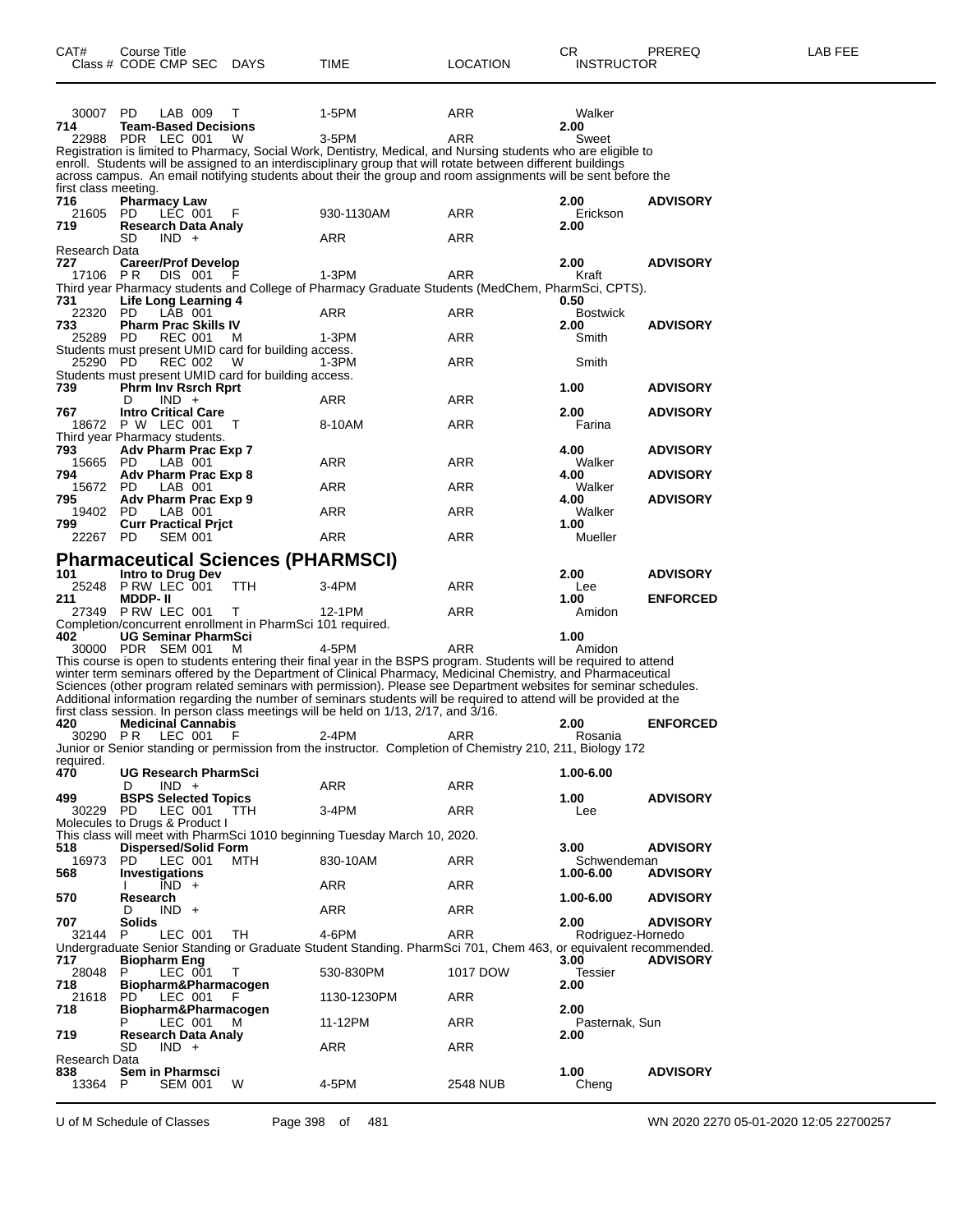| CAT#       | Course Title<br>Class # CODE CMP SEC DAYS                    | TIME       | LOCATION   | СR<br><b>INSTRUCTOR</b> | PREREQ                             | LAB FEE |
|------------|--------------------------------------------------------------|------------|------------|-------------------------|------------------------------------|---------|
| 990<br>995 | Diss-Precand<br>$IND +$<br><b>Diss-Cand</b><br>$IND +$<br>IR | ARR<br>ARR | ARR<br>ARR | $1.00 - 8.00$<br>8.00   | <b>ADVISORY</b><br><b>ENFORCED</b> |         |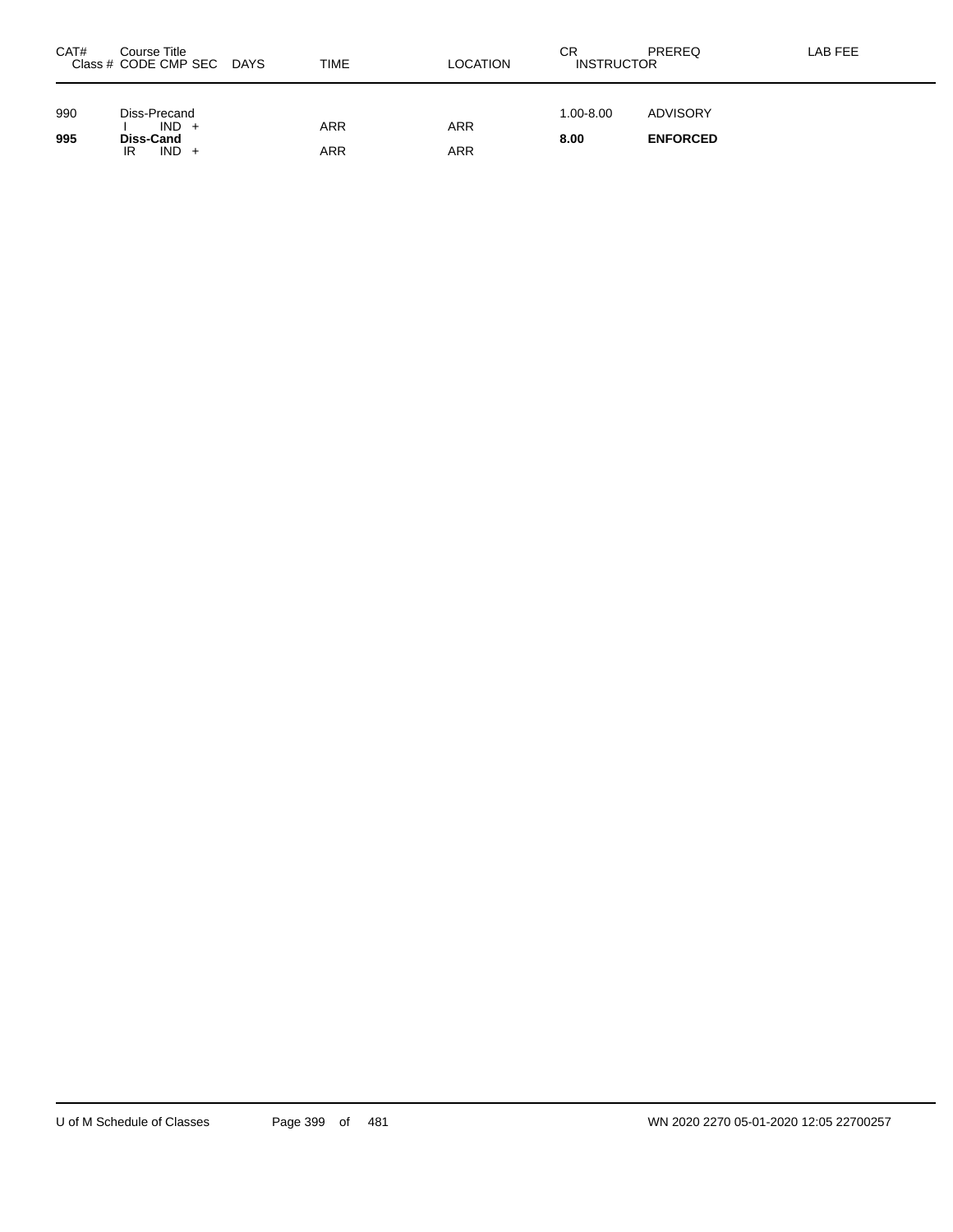| CAT# | Title<br>∴ourse      |      |      |          | Ωm<br><b>UN</b> | PREREC            | ---<br>ΔR<br>--- |
|------|----------------------|------|------|----------|-----------------|-------------------|------------------|
|      | Class # CODE CMP SEC | DAYS | TIME | LOCATION |                 | <b>INSTRUCTOR</b> |                  |

# **Public Health Biostatistics Department**

|                              | <b>Biostatistics (BIOSTAT)</b>                  |            |                                                                                                               |                                                  |                                                        |                           |
|------------------------------|-------------------------------------------------|------------|---------------------------------------------------------------------------------------------------------------|--------------------------------------------------|--------------------------------------------------------|---------------------------|
| 449                          | <b>Topics in Biostat</b>                        |            |                                                                                                               |                                                  | 3.00                                                   | <b>ADVISORY</b>           |
| 26084<br>29625               | P W LEC 002<br>P W LEC 003                      | TTH<br>WF  | 830-10AM<br>830-10AM                                                                                          | 1230 USB<br><b>B844 EH</b>                       | Green, Xu<br>Green                                     |                           |
| 502                          | <b>Regression Analysis</b>                      |            |                                                                                                               |                                                  | 3.00                                                   | <b>ENFORCED</b>           |
| 18283                        | A R<br>LEC 001                                  | МW         | 830-10AM                                                                                                      | 1755 SPH1                                        | Han                                                    |                           |
| 18322                        | P R<br>LAB 003                                  | W          | 5-6PM                                                                                                         | SPH <sub>2</sub> G <sub>442</sub> A              | Choi, Han                                              |                           |
| 511                          | <b>Computer Packages</b>                        |            |                                                                                                               |                                                  | 4.00                                                   | <b>ADVISORY</b>           |
| 32392                        | LEC 333<br>PD.                                  |            | <b>ARR</b>                                                                                                    | ARR                                              | Tilea, He                                              |                           |
| 512                          | <b>Analyzing Clustered</b><br>21294 PRW LEC 001 |            |                                                                                                               |                                                  | 3.00                                                   | <b>ADVISORY, ENFORCED</b> |
| n                            |                                                 | TTH        | 10-1130AM                                                                                                     | 1112 SPH2                                        | Welch, Plegue                                          |                           |
| 522                          | <b>Biostat Analysis HIt</b>                     |            |                                                                                                               |                                                  | 3.00                                                   | <b>ENFORCED</b>           |
|                              | STUDENTS MUST ELECT LAB AND LECTURE SECTIONS.   |            |                                                                                                               |                                                  |                                                        |                           |
| 13372 AR                     | LEC 001                                         | TTH        | 830-10AM                                                                                                      | 1020 SPH2                                        | Kim                                                    |                           |
| 13373                        | LAB 002<br>P R                                  | М          | 9-10AM                                                                                                        | SPH <sub>2</sub> G442A                           | Chen, Kim                                              |                           |
| 13374<br>13375               | PR<br>LAB 003<br>LAB 004<br>P R                 | м<br>T.    | 4-5PM<br>5-6PM                                                                                                | SPH <sub>2</sub> G442A<br>SPH <sub>2</sub> G442A | Wang, Kim<br>Kim                                       |                           |
| 13376                        | P R<br>LAB 005                                  | W          | 4-5PM                                                                                                         | SPH <sub>2</sub> G442A                           | Wang, Kim                                              |                           |
| 18533                        | PR<br>LAB 006                                   | TН         | 430-530PM                                                                                                     | SPH <sub>2</sub> G442C                           | Chen, Kim                                              |                           |
| 18534                        | P <sub>R</sub><br>LAB 007                       | F.         | 8-9AM                                                                                                         | SPH <sub>2</sub> G442A                           | Xian, Kim                                              |                           |
| 21789                        | P R<br>LAB 008                                  | т          | 5-6PM                                                                                                         | SPH <sub>2</sub> G442C                           | Xian, Kim                                              |                           |
| 558                          | <b>Clinical Trials</b>                          |            |                                                                                                               |                                                  | 3.00                                                   | <b>ADVISORY</b>           |
| 32393<br>578                 | PD<br>LEC 333<br><b>Practical Training</b>      |            | <b>ARR</b>                                                                                                    | ARR                                              | Murray<br>1.00-4.00                                    |                           |
|                              | $IND +$                                         |            | <b>ARR</b>                                                                                                    | <b>ARR</b>                                       |                                                        |                           |
| 602                          | <b>Biostat Inference</b>                        |            |                                                                                                               |                                                  | 4.00                                                   | <b>ADVISORY</b>           |
|                              |                                                 |            | Contact Nicole Fenech (fenechn@umich.edu) or Fatma Nedjari (fned@umich.edu) to obtain permission - if needed. |                                                  |                                                        |                           |
| 13377                        | P RW LEC 001                                    | ттн        | 1-3PM                                                                                                         | 1690 SPH1A                                       | Zhang, Brennan                                         |                           |
| 610                          | <b>Readings in Biostat</b>                      |            |                                                                                                               |                                                  | 1.00-4.00                                              | <b>ADVISORY</b>           |
| 617                          | $IND +$<br>D<br><b>Sampling Theory</b>          |            | ARR                                                                                                           | ARR                                              | 3.00                                                   | <b>ADVISORY</b>           |
|                              | 23160 P W LEC 001                               | МW         | 830-10AM                                                                                                      | ARR                                              | Dempsey                                                |                           |
|                              | Class will meet in 1070 ISR                     |            |                                                                                                               |                                                  |                                                        |                           |
| 620                          | Intro Health Data Sc                            |            |                                                                                                               |                                                  | 3.00                                                   | <b>ENFORCED</b>           |
| 33844                        | P R<br>LEC 001                                  | ттн        | 830-10AM                                                                                                      | 1755 SPH1                                        | Kang, Song, Wang                                       |                           |
| 626                          | <b>ML for Health Sci</b>                        |            |                                                                                                               |                                                  | 3.00                                                   | <b>ADVISORY, ENFORCED</b> |
| 34195<br>646                 | <b>PIR</b><br>LEC 001<br>Mol Gen&Epigen Data    | МW         | 830-10AM                                                                                                      | 3755 SPH1                                        | Wen, Wang<br>3.00                                      | <b>ADVISORY</b>           |
| 20585                        | PIW LEC 001                                     | TF         | 1130-1PM                                                                                                      | 2062 PALM                                        | Parker, Tsoi                                           |                           |
| 651                          | App Stat II: Lin Reg                            |            |                                                                                                               |                                                  | 3.00                                                   | <b>ADVISORY</b>           |
| 13378                        | P R<br>LEC 001                                  | MW         | 1-230PM                                                                                                       | 1655 SPH1A                                       |                                                        | Baladandayuthapani, Guide |
| 665                          | <b>Statist Popul Genet</b><br>LEC 001           |            |                                                                                                               |                                                  | 3.00                                                   |                           |
| 32377<br>685                 | P<br>Nonpar Stat                                | МW         | 230-4PM                                                                                                       | 4318 SPH2                                        | Zoellner<br>3.00                                       | <b>ADVISORY</b>           |
| 32379                        | P W LEC 001                                     | TTH        | 10-1130AM                                                                                                     | 1170 SPH2                                        |                                                        |                           |
| 695                          | <b>Anal Categorical</b>                         |            |                                                                                                               |                                                  | 3.00                                                   | <b>ADVISORY</b>           |
| 29126                        | PRW LEC 001                                     | МW         | 1130-1PM                                                                                                      | 1755 SPH1                                        | Song                                                   |                           |
| 699                          | <b>Anal Biostat Invest</b>                      |            |                                                                                                               |                                                  | 4.00                                                   | <b>ADVISORY</b>           |
| 13379                        | <b>PR</b><br>LEC 001<br>P <sub>R</sub>          | TТH<br>TTH | 1-3PM                                                                                                         | 1755 SPH1                                        | Taylor, Elliott                                        |                           |
| 25158<br>23126               | LEC 002<br>LEC 003<br>P R                       | TTH        | $1-3PM$<br>$1-3PM$                                                                                            | 2750 SPH1<br>3755 SPH1                           | Elliott, Taylor, Boonstra<br>Taylor, Boonstra, Elliott |                           |
| 800                          | <b>Seminar in Biostat</b>                       |            |                                                                                                               |                                                  | 0.50                                                   | <b>ENFORCED</b>           |
| 16148                        | P R<br><b>SEM 001</b>                           | TH         | 3-5PM                                                                                                         | 1690 SPH1A                                       | Han                                                    |                           |
| 802                          | <b>Advanced Infer II</b>                        |            |                                                                                                               |                                                  | 3.00                                                   | <b>ENFORCED</b>           |
|                              | 24217 PR LEC 001                                | MW         | 10-1130AM                                                                                                     | 1170 SPH2                                        | Sen                                                    |                           |
|                              | course instructor for an override.              |            | Only Biostatistics students should be able to register directly. All non-Biostats students should e-mail the  |                                                  |                                                        |                           |
| 820                          | <b>Readings in Biostat</b>                      |            |                                                                                                               |                                                  | 1.00-4.00                                              | <b>ADVISORY</b>           |
|                              | $\overline{IND}$ +<br>IR                        |            | <b>ARR</b>                                                                                                    | <b>ARR</b>                                       |                                                        |                           |
| 830                          | <b>Adv Topics Biostat</b>                       |            |                                                                                                               |                                                  | 1.00-4.00                                              |                           |
| 22447                        | <b>PR</b><br><b>SEM 001</b>                     | т          | 12-3PM                                                                                                        | 1170 SPH2                                        | Shi                                                    |                           |
| Analysis of EMR              |                                                 |            |                                                                                                               |                                                  |                                                        |                           |
| 32380 PIR                    | <b>SEM 002</b>                                  | MW         | 1-230PM                                                                                                       | 2695 SPH1A                                       | Kang                                                   |                           |
| <b>Advanced Bayes</b><br>865 | <b>Adv Stat Populat Gen</b>                     |            |                                                                                                               |                                                  | 3.00                                                   | <b>ADVISORY</b>           |
| 32378                        | LEC 001<br>P                                    | MW.        | 230-4PM                                                                                                       | 4318 SPH2                                        | Zoellner                                               |                           |
| 875                          | <b>Adv Topic-Surv Anal</b>                      |            |                                                                                                               |                                                  | 3.00                                                   | <b>ADVISORY</b>           |
| 29130                        | LEC 001<br>P                                    | TTH        | 830-10AM                                                                                                      | 1170 SPH2                                        | Murray                                                 |                           |
| 881                          | <b>Causal Inference</b>                         |            |                                                                                                               |                                                  | 3.00                                                   | <b>ENFORCED</b>           |
| 33847<br>990                 | <b>PIR</b><br>LEC 001<br>Diss-Precand           | TTH        | 1130-1PM                                                                                                      | 4318 SPH2                                        | Wang<br>1.00-8.00                                      | <b>ADVISORY</b>           |
|                              | $IND +$                                         |            | ARR                                                                                                           | ARR                                              |                                                        |                           |
| 995                          | Diss-Cand                                       |            |                                                                                                               |                                                  | 8.00                                                   | <b>ENFORCED</b>           |
|                              |                                                 |            |                                                                                                               |                                                  |                                                        |                           |

U of M Schedule of Classes Page 400 of 481 WN 2020 2270 05-01-2020 12:05 22700257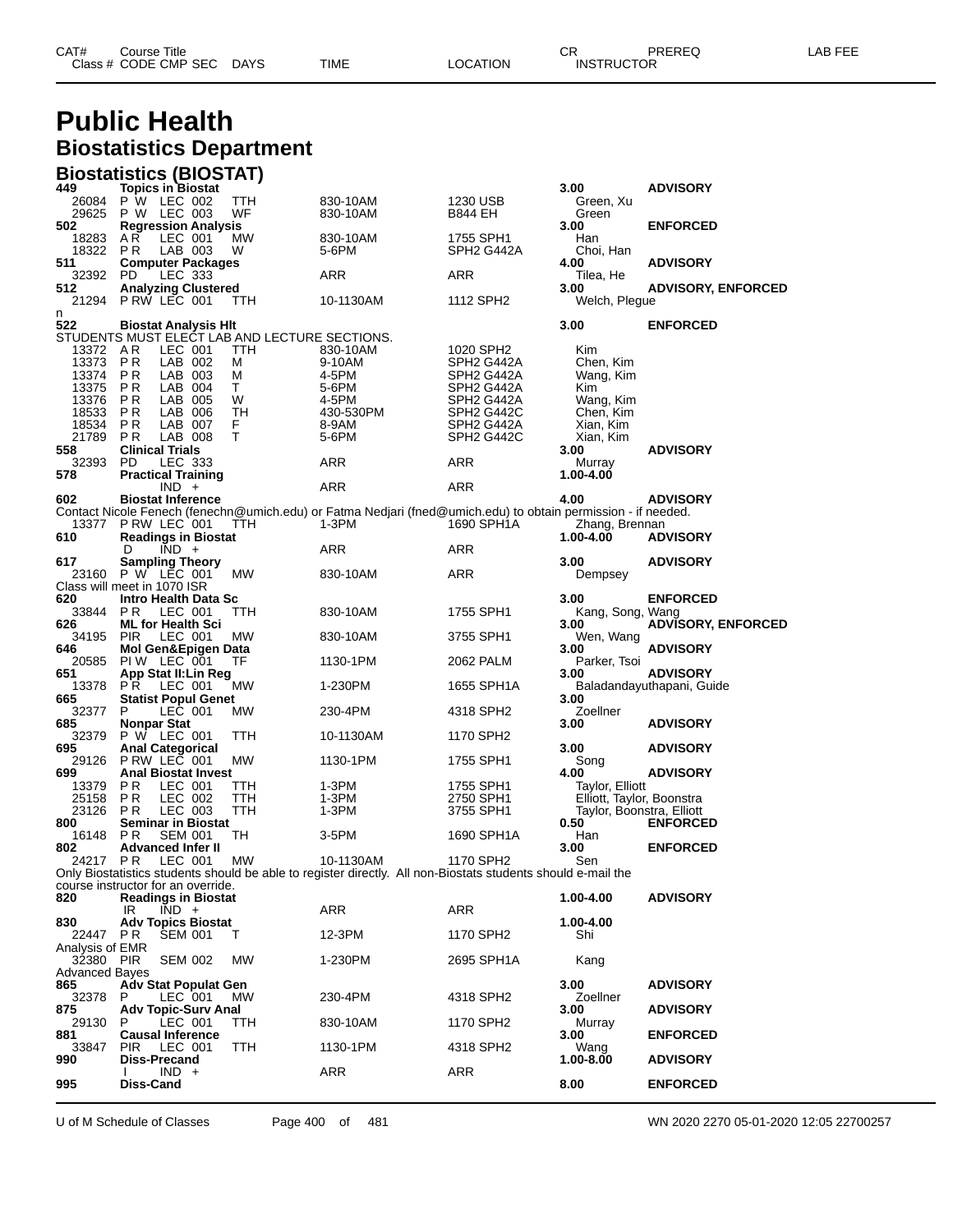| CAT# | Course Title<br>Class # CODE CMP SEC | <b>DAYS</b> | <b>TIME</b> | <b>LOCATION</b> | СR<br><b>INSTRUCTOR</b> | <b>PREREQ</b> | LAB FEE |
|------|--------------------------------------|-------------|-------------|-----------------|-------------------------|---------------|---------|
|      |                                      |             |             |                 |                         |               |         |

IR IND + ARR ARR ARR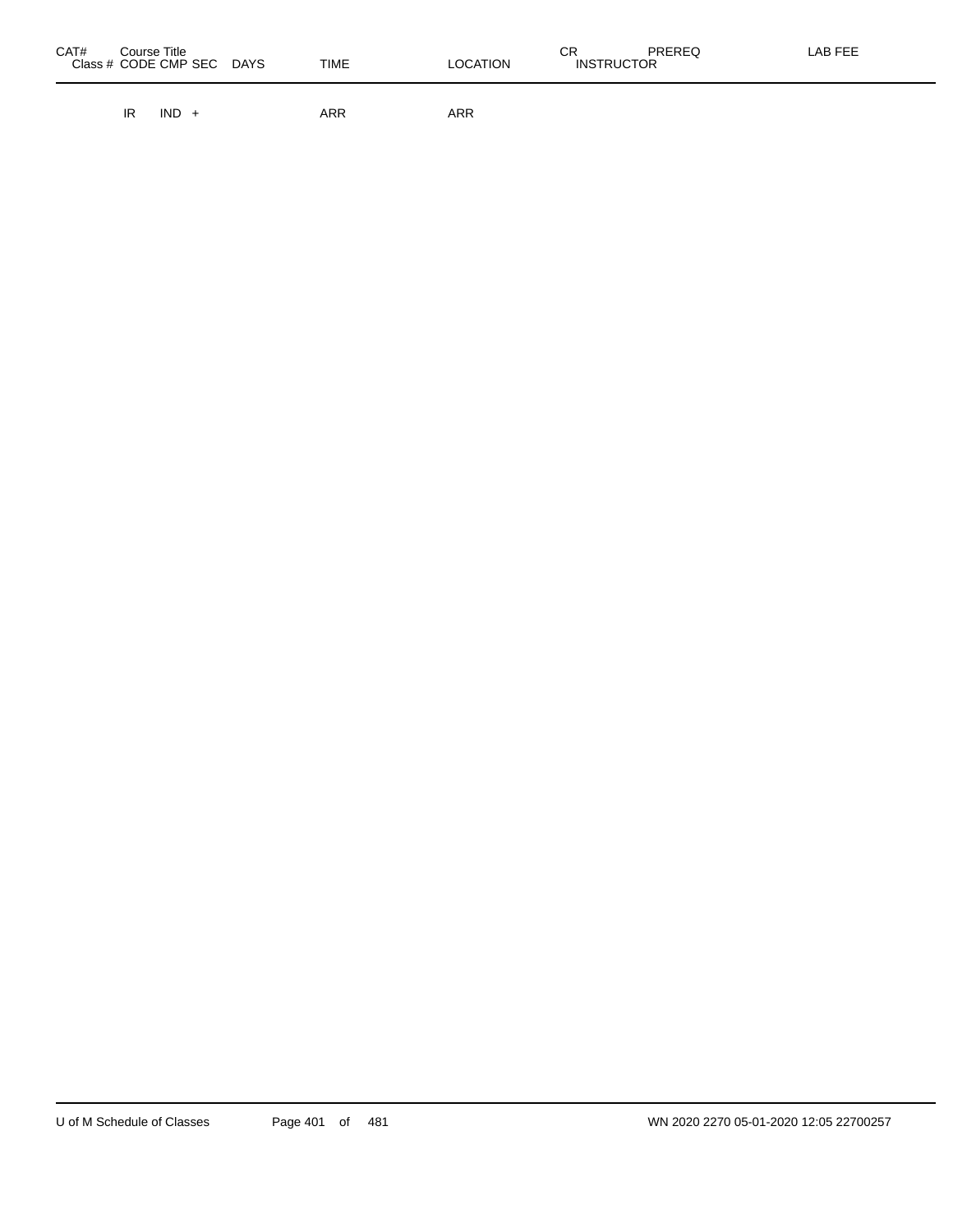| CAT# | Title<br>Course i    |             |      |          | ∩⊓<br>◡ጙ          | PREREQ | LAB FEE<br>. |
|------|----------------------|-------------|------|----------|-------------------|--------|--------------|
|      | Class # CODE CMP SEC | <b>DAYS</b> | TIME | LOCATION | <b>INSTRUCTOR</b> |        |              |

# **Environmental Health Sciences**

|              | <b>Environmental Health Sciences (EHS)</b> |            |            |                  |                  |                           |
|--------------|--------------------------------------------|------------|------------|------------------|------------------|---------------------------|
| 504          | <b>Genes&amp;the Envir</b>                 |            |            |                  | 2.00             |                           |
| 29277        | P<br><b>SEM 001</b>                        | W          | 3-5PM      | 1112 SPH2        | Rozek            |                           |
| 576          | <b>Biological Agents</b>                   |            |            |                  | 2.00             | <b>ADVISORY</b>           |
| 27365        | P<br>LEC 001                               | W          | 1-3PM      | 1690 SPH1A       | Xi               |                           |
| 578          | <b>Practical Training</b>                  |            |            |                  | 1.00-4.00        |                           |
|              | $IND +$<br>D                               |            | ARR        | ARR              |                  |                           |
| 588          | <b>Environ Law</b>                         |            |            |                  | 3.00             |                           |
| 18097        | A W<br>LEC 001                             | MW         | 1130-1PM   | 1040 DANA        | Hall, Nelson     |                           |
| 18108        | P W<br>DIS 002                             | F.         | $1-2PM$    | 1046 DANA        | Hall, Nelson     |                           |
| 18110        | P W<br><b>DIS</b><br>003                   | TН         | 4-5PM      | <b>1028 DANA</b> | Hall, Nelson     |                           |
| 19566        | P W DIS 004                                | W          | 4-5PM      | <b>1046 DANA</b> | Hall, Nelson     |                           |
| 603          | Occ Env Disease                            |            |            |                  | 3.00             |                           |
| 24042        | PR.<br>LEC 001                             | TTH        | 330-5PM    | 3755 SPH1        | Robins, Delano   |                           |
| 608          | Occ & Env Epid                             |            |            |                  | 3.00<br>Handal   | <b>ADVISORY</b>           |
| 22440<br>617 | P W LEC 001<br><b>Phytochem Tox Nutr</b>   | W          | 1-4PM      | 2610 SPH1A       | 2.00             | <b>ADVISORY</b>           |
| 32266        | P<br>LEC 001                               | т          | 3-5PM      | 1123 SPH2        | Harris           |                           |
| 653          | <b>Env Samp Analys Lab</b>                 |            |            |                  | 3.00             | <b>ADVISORY</b>           |
| 17400        | LAB 001<br>P R                             | - F        | 830-1130AM | 6048 SPH2        |                  |                           |
| 653          | <b>Env Samp Analys Lab</b>                 |            |            |                  | 3.00             | <b>ADVISORY</b>           |
|              | P <sub>R</sub><br>LAB 001                  | w          | 3-5PM      | 6048 SPH2        | Zellers, Sen     |                           |
| 654          | <b>Exp Airborne Contam</b>                 |            |            |                  | 3.00             | <b>ADVISORY</b>           |
| 32267        | P<br>LEC 001                               | м          | 2-5PM      | 1112 SPH2        | Grubb            |                           |
| 655          | <b>Human Exposure Analy</b>                |            |            |                  | 3.00             | <b>ADVISORY, ENFORCED</b> |
| 32268        | PDRWLEC 001                                | MW         | 830-10AM   | 2615 SPH1A       | Neitzel          |                           |
| 657          | <b>Adv Exposure Assess</b>                 |            |            |                  | 3.00             | <b>ADVISORY</b>           |
| 32269        | LEC 001<br>P                               | ттн        | 1030-12PM  | 2610 SPH1A       | Meeker           |                           |
| 660          | <b>Env Epigenetics</b>                     |            |            |                  | 2.00             |                           |
| 25082        | P<br>LEC 001                               | TH         | 1-3PM      | 1750 SPH1        | Svoboda          |                           |
| 668          | <b>Prof Sem Occu Hith</b>                  |            |            |                  | 1.00             |                           |
| 13385        | P R<br><b>SEM 001</b>                      | F          | $1-2PM$    | 1690 SPH1A       | <b>Batterman</b> |                           |
| 670          | <b>OEE Applications</b>                    |            |            |                  | 3.00             | <b>ADVISORY</b>           |
|              | $IND +$                                    |            | ARR        | ARR              |                  |                           |
| 674          | <b>Health Risk Modeling</b>                |            |            |                  | 3.00             | <b>ADVISORY</b>           |
| 32270        | P<br>LEC 001                               | <b>TTH</b> | 330-5PM    | 2690 SPH1A       | Jolliet          |                           |
| 675          | Data Anal Env Epid                         |            |            |                  | 3.00             | <b>ADVISORY</b>           |
| 19578<br>688 | P W LEC 001<br><b>Prof Devel EHS I</b>     | F          | 9-12PM     | 2615 SPH1A       | Park<br>0.50     |                           |
| 29279        | P<br><b>SEM 001</b>                        | TН         | 12-1PM     | 1112 SPH2        | Robins           |                           |
| 697          | <b>Readings</b>                            |            |            |                  | 1.00-3.00        | <b>ADVISORY</b>           |
|              | IR<br>$IND +$                              |            | ARR        | ARR              |                  |                           |
| 698          | Research                                   |            |            |                  | 1.00-6.00        | <b>ADVISORY</b>           |
|              | IR<br>$IND +$                              |            | ARR        | ARR              |                  |                           |
| 699          | <b>Masters Thesis</b>                      |            |            |                  | 1.00             | <b>ADVISORY</b>           |
|              | $IND +$<br>IR                              |            | ARR        | ARR              |                  |                           |
| 796          | <b>Special Topics EHS</b>                  |            |            |                  | 1.00-3.00        |                           |
| 22792        | P<br><b>SEM 002</b>                        |            | ARR        | ARR              | Rozek            |                           |
|              | Environmental Carcinogenesis               |            |            |                  |                  |                           |
| 28396 P      | <b>SEM 004</b>                             | т          | 1-3PM      | 2695 SPH1A       | Dvonch           |                           |
|              | Environmental Health Policy                |            |            |                  |                  |                           |
| 869          | <b>Doctoral Sem</b>                        |            |            |                  | 1.00             | <b>ADVISORY</b>           |
| 17832        | P<br><b>SEM 001</b>                        | т          | 12-130PM   | 1112 SPH2        | Harris           |                           |
| 899          | <b>Adv Research</b>                        |            |            |                  | 1.00-6.00        | <b>ADVISORY</b>           |
|              | IR<br>$IND +$                              |            | ARR        | ARR              |                  |                           |
| 990          | Diss-Precand                               |            |            |                  | 1.00-8.00        | <b>ADVISORY</b>           |
|              | IR<br>$IND +$                              |            | ARR        | ARR              |                  |                           |
| 995          | Diss-Cand                                  |            | ARR        | ARR              | 8.00             | <b>ENFORCED</b>           |
|              | IR<br>$IND +$                              |            |            |                  |                  |                           |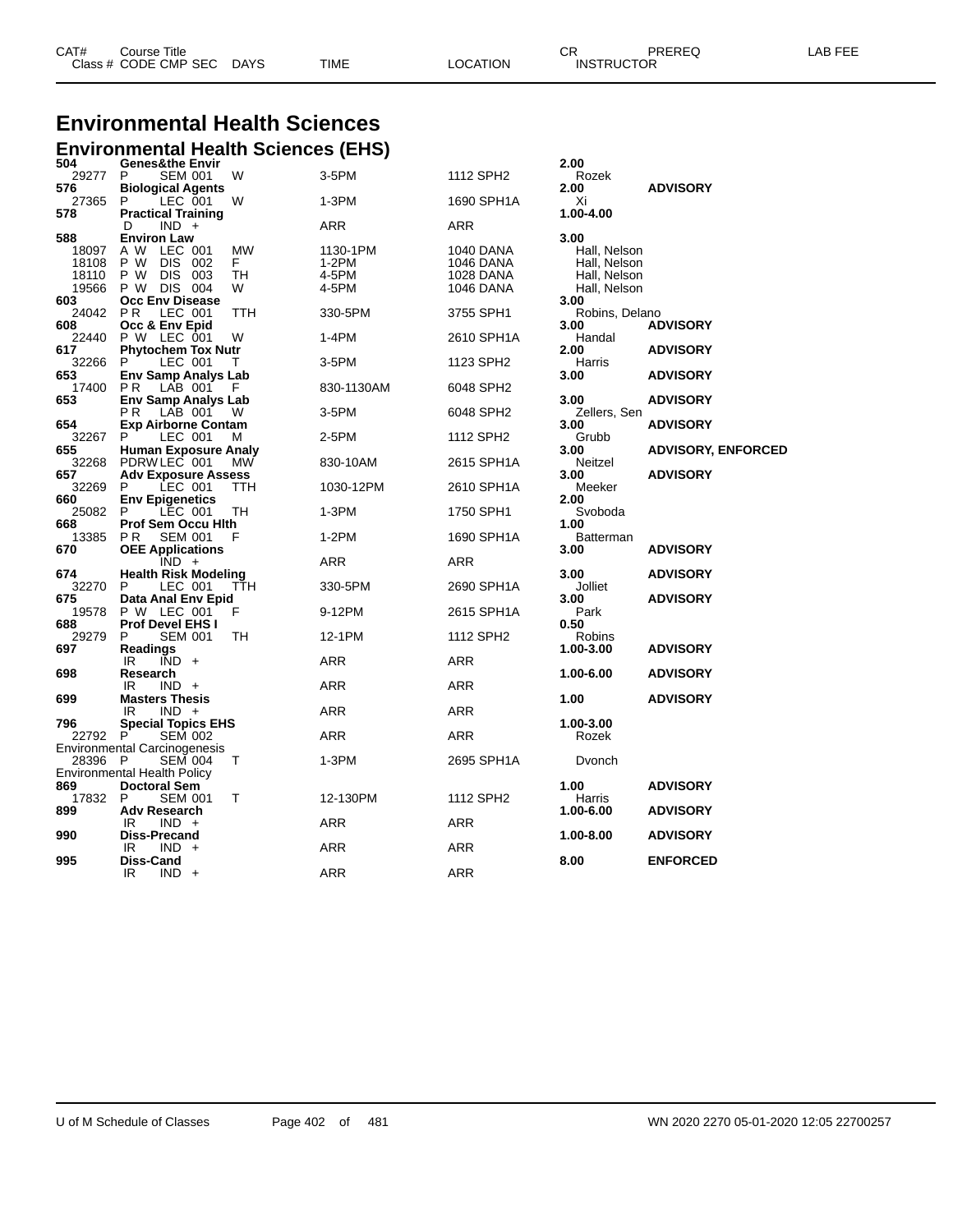|                       | <b>Epidemiology Department</b>                                |                |                          |                              |                           |  |  |  |  |  |
|-----------------------|---------------------------------------------------------------|----------------|--------------------------|------------------------------|---------------------------|--|--|--|--|--|
| 299                   | <b>Epidemiology (EPID)</b><br>Independent Research            |                |                          | 1.00-3.00                    |                           |  |  |  |  |  |
|                       | $IND +$                                                       | ARR            | ARR                      |                              |                           |  |  |  |  |  |
| 399                   | Independent Research<br>R<br>$IND +$                          | ARR            | <b>ARR</b>               | 1.00-3.00                    | <b>ADVISORY, ENFORCED</b> |  |  |  |  |  |
| 460<br>22443          | Intro to Bact Path<br>PRW LEC 001<br>TTH                      | 830-10AM       | 1152 SPH2                | 3.00<br>Marrs                | <b>ADVISORY, ENFORCED</b> |  |  |  |  |  |
| 507                   | <b>Microbial Control</b>                                      |                |                          | 3.00                         | <b>ADVISORY</b>           |  |  |  |  |  |
| 29448<br>513          | TTH<br>P.<br>LEC 001<br><b>Vaccines in Pub Hith</b>           | 10-1130AM      | 1122 SPH2                | Rickard<br>3.00              | <b>ADVISORY, ENFORCED</b> |  |  |  |  |  |
| 516                   | 27972 PDR LEC 001<br>ттн<br><b>Genetics in Epid</b>           | 10-1130AM      | 4318 SPH2                | Yang<br>4.00                 | <b>ADVISORY</b>           |  |  |  |  |  |
| 13393<br>516          | PRW LEC 001<br>TН<br><b>Genetics in Epid</b>                  | $3-5$ PM       | 2615 SPH1A               | 4.00                         | <b>ADVISORY</b>           |  |  |  |  |  |
|                       | PRW LEC 001<br>T.                                             | 3-5PM          | G020 SPH2                | Smith                        |                           |  |  |  |  |  |
| 521<br>28348<br>28380 | GIS<br>PRW LEC 001<br>W<br>TН<br>PRW LEC 002                  | 1-3PM<br>1-3PM | 1123 SPH2<br>1123 SPH2   | 1.00<br>Larson<br>Larson     | <b>ENFORCED</b>           |  |  |  |  |  |
| 525<br>17600          | <b>Cinci Diagn Microbio</b><br>P R<br>LEC 001<br>МW           | 430-6PM        | 1122 SPH2                | 3.00<br>Robinson-Dunn        | <b>ADVISORY, ENFORCED</b> |  |  |  |  |  |
| 531                   | <b>Epidemiol Capstone</b>                                     |                |                          | 1.00                         | <b>ADVISORY</b>           |  |  |  |  |  |
| 30050<br>546          | P<br>LEC 001<br><b>Adv Virology</b>                           | ARR            | ARR                      | August<br>2.00-6.00          | <b>ADVISORY</b>           |  |  |  |  |  |
| 560                   | IR<br>$IND +$<br>Mech Bacteria Patho                          | ARR            | ARR                      | 3.00                         | <b>ADVISORY</b>           |  |  |  |  |  |
| 30461                 | P<br>LEC 001<br>TTH<br>Will meet in 1152 SPH2                 | 830-10AM       | <b>ARR</b>               | Marrs                        |                           |  |  |  |  |  |
| 562                   | <b>Adv Bacteriol Lab</b>                                      |                |                          | 2.00-6.00                    | <b>ADVISORY</b>           |  |  |  |  |  |
| 565                   | IR<br>$IND +$<br><b>Res Hosp&amp;Molecular</b>                | ARR            | <b>ARR</b>               | 1.00-6.00                    | <b>ADVISORY</b>           |  |  |  |  |  |
| 578                   | DR<br>$IND +$<br><b>Practical Training</b>                    | 1130-1PM       | ARR                      | 1.00                         |                           |  |  |  |  |  |
| 582                   | S<br>$IND +$<br><b>Molecular Epid</b>                         | ARR            | ARR                      | 3.00                         | <b>ADVISORY, ENFORCED</b> |  |  |  |  |  |
| 19474<br>602          | P R<br>LEC 001<br>MW<br><b>EPID Methods II</b>                | 830-10AM       | 1170 SPH2                | Foxman<br>4.00               | <b>ADVISORY, ENFORCED</b> |  |  |  |  |  |
| 23713                 | AR.<br>LEC 001<br>F                                           | 1-3PM          | 1755 SPH1                | Baylin, Shieu, Andrus        |                           |  |  |  |  |  |
| 23714<br>23715        | F<br>PRW LAB 002<br>F<br>LAB 003<br>P R                       | 3-5PM<br>3-5PM | SPH2 G442A<br>SPH2 G442C | Shieu<br>Andrus              |                           |  |  |  |  |  |
| 23716                 | P R<br>LAB 004<br>M                                           | 1-3PM          | SPH2 G442A               | Shieu                        |                           |  |  |  |  |  |
| 23717<br>603          | P R<br>LAB 005<br>м<br><b>Prof Development</b>                | 1-3PM          | SPH <sub>2</sub> G442C   | Andrus<br>1.00               |                           |  |  |  |  |  |
| 23451<br>604          | <b>SEM 001</b><br>P<br>Τ<br><b>Applications of EPID</b>       | 12-1PM         | 1755 SPH1                | Power, Wilhelmi<br>1.00-4.00 | <b>ADVISORY</b>           |  |  |  |  |  |
|                       | $IND +$                                                       | ARR            | ARR                      |                              |                           |  |  |  |  |  |
| 607<br>21713          | <b>Communicable Disease</b><br>P R<br>LEC 001<br><b>MW</b>    | 1-230PM        | 1152 SPH2                | 3.00<br>Power                |                           |  |  |  |  |  |
| 608<br>22445          | Occ & Env Epid<br>P W LEC 001<br>W                            | 1-4PM          | 2610 SPH1A               | 3.00<br>Handal               | <b>ADVISORY</b>           |  |  |  |  |  |
| 617<br>31726          | Soc Epi 2-PH Dtrmnts<br>P<br>LEC 001<br>TН                    | 3-6PM          | G020 SPH2                | 3.00<br>Kobayashi            | <b>ADVISORY</b>           |  |  |  |  |  |
| 621                   | <b>Cancer Epidemiology</b>                                    | 3-430PM        | 1112 SPH2                | 3.00                         | <b>ADVISORY, ENFORCED</b> |  |  |  |  |  |
| 624                   | 17017 PR LEC 001<br>TTH<br><b>Readings in Epid</b>            |                |                          | Mondul<br>1.00-3.00          | <b>ADVISORY</b>           |  |  |  |  |  |
| 625                   | $IND +$<br><b>Chronic Dis Nutrit</b>                          | ARR            | ARR                      | 3.00                         | <b>ENFORCED</b>           |  |  |  |  |  |
| 25161<br>634          | P R<br>LEC 001<br>МW<br><b>ID Trans Modeling</b>              | 10-1130AM      | 2695 SPH1A               | Baylin<br>3.00               | <b>ENFORCED</b>           |  |  |  |  |  |
| 18456<br>634          | LEC 001<br>W<br>PR.<br><b>ID Trans Modeling</b>               | 1130-1PM       | 2615 SPH1A               | 3.00                         | <b>ENFORCED</b>           |  |  |  |  |  |
|                       | LEC 001<br>P R<br>M                                           | 1130-1PM       | 1123 SPH2                | Eisenberg                    |                           |  |  |  |  |  |
| 636<br>32505          | <b>Cancer Modeling</b><br>P R<br>LEC 001<br>TTH               | 830-10AM       | SPH2 G442A               | 3.00<br>Meza, Jeon           | <b>ADVISORY, ENFORCED</b> |  |  |  |  |  |
| 641<br>23738          | <b>Measurement/Design</b><br>P R<br>LAB 001                   | 10-12PM        | 1152 SPH2                | 1.00<br>Peng                 | <b>ENFORCED</b>           |  |  |  |  |  |
| 23739<br>642          | LAB 002<br>т<br>P R<br><b>Sampling &amp; Power</b>            | 10-12PM        | 1152 SPH2                | Mendes de Leon, Peng<br>1.00 | <b>ENFORCED</b>           |  |  |  |  |  |
| 23506                 | LEC 001<br>т<br>PR.                                           | 10-12PM        | G020 SPH2                | Park, Peng                   |                           |  |  |  |  |  |
| 23507<br>664          | т<br>PR.<br>LEC 002<br><b>EPID Field Methods</b>              | 10-12PM        | G020 SPH2                | Park, Peng<br>2.00           | <b>ADVISORY</b>           |  |  |  |  |  |
| 17153<br>665          | PR.<br>LEC 001<br>м<br><b>Res Sem Intrnl Hit</b>              | 930-1130AM     | 4332 SPH2                | Handal<br>2.00               | <b>ADVISORY</b>           |  |  |  |  |  |
| 13397<br>666          | PR.<br><b>SEM 001</b><br>м<br><b>Health&amp;Socioecon Dev</b> | 8-10AM         | 4318 SPH2                | Meza<br>3.00                 | <b>ADVISORY</b>           |  |  |  |  |  |
| 24204                 | P W SEM 001<br>W                                              | 230-530PM      | 2690 SPH1A               | Stein                        |                           |  |  |  |  |  |

Class # CODE CMP SEC DAYS TIME LOCATION INSTRUCTOR

**Epid Data Analysis/R 1.00 ADVISORY, ENFORCED**

U of M Schedule of Classes Page 403 of 481 WN 2020 2270 05-01-2020 12:05 22700257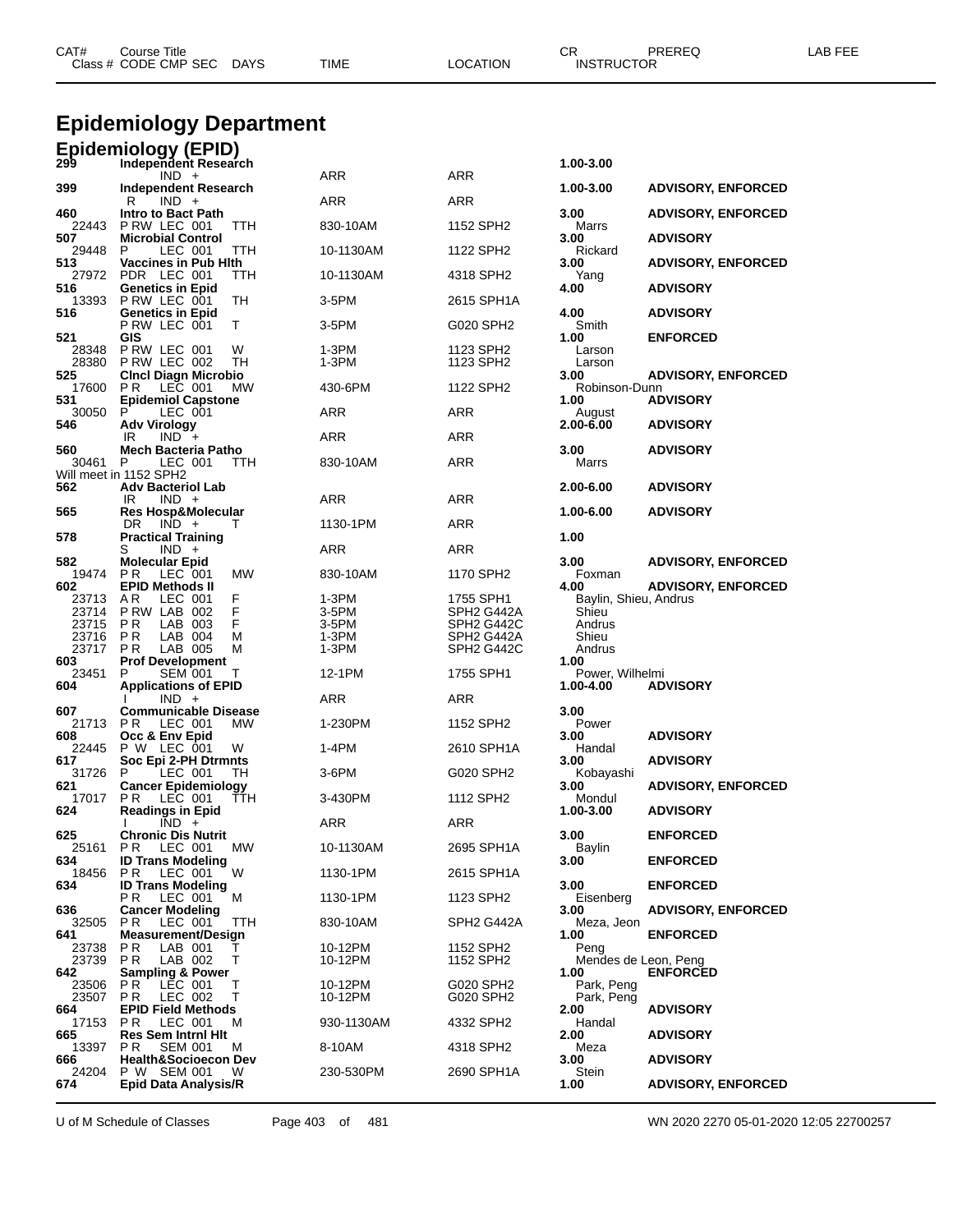| CAT#                     | Course Title<br>Class # CODE CMP SEC DAYS                              |          | <b>TIME</b>          | <b>LOCATION</b>          | CR.<br><b>INSTRUCTOR</b> | <b>PREREQ</b>                                          | LAB FEE |
|--------------------------|------------------------------------------------------------------------|----------|----------------------|--------------------------|--------------------------|--------------------------------------------------------|---------|
|                          | 26239 P RW LEC 001                                                     | W        | $1-3PM$              | 2615 SPH1A               | Bakulski                 |                                                        |         |
| 26246<br>26247           | PRW LEC 002<br><b>P RW LEC 003</b>                                     | TH<br>т  | $1-3PM$<br>$2-4PM$   | 2615 SPH1A<br>2615 SPH1A | Bakulski<br>Bakulski     |                                                        |         |
| 675<br>679               | Data Anal Env Epid<br>20712 PRW LEC 001<br><b>Epid Psych Sub Disor</b> | - F      | 9-12PM               | 2615 SPH1A               | 3.00<br>Park<br>3.00     | <b>ADVISORY</b><br><b>ADVISORY</b>                     |         |
| 27299<br>680             | $P W$ LEC 001<br>Hosp EPID I                                           | W        | 230-530PM            | G020 SPH2                | Mezuk<br>3.00            | <b>ADVISORY</b>                                        |         |
| 21714<br>684<br>28214 PR | LEC 001<br><b>Spatial Epidemiology</b><br>LEC 001                      | F<br>ŤŤH | 9-12PM<br>130-3PM    | 1122 SPH2<br>2610 SPH1A  | Yang<br>3.00<br>Zelner   | <b>ENFORCED</b>                                        |         |
| 824<br>24550 PIR<br>825  | <b>Adv Epid Methods</b><br>LEC 098<br><b>Grant Writing</b>             | M        | 10-1PM               | 2750 SPH1                | 3.00<br>Villamor<br>3.00 | <b>ADVISORY, ENFORCED</b><br><b>ADVISORY, ENFORCED</b> |         |
| 34197<br>889             | <b>SEM 001</b><br><b>PIR</b><br><b>RCRS Predoctoral Sem</b>            | W        | 9-12PM               | 1138 SPH2                | Mendes de Leon<br>1.00   |                                                        |         |
| 23508<br>890             | <b>SEM 001</b><br>P.<br>Doct Sem in Epid<br>$IND +$                    | TН       | 12-1PM<br><b>ARR</b> | 3755 SPH1<br><b>ARR</b>  | Pearce<br>$1.00 - 2.00$  | <b>ADVISORY</b>                                        |         |
| 891<br>970               | <b>Adv Readings Epid</b><br>IR.<br>$IND +$                             |          | <b>ARR</b>           | <b>ARR</b>               | 2.00<br>2.00-8.00        | <b>ADVISORY</b><br><b>ADVISORY</b>                     |         |
| 974                      | <b>Research Epid</b><br>$IND +$<br><b>Res Epid Science</b>             |          | <b>ARR</b>           | <b>ARR</b>               | 2.00-6.00                | <b>ADVISORY</b>                                        |         |
| 990                      | IR<br>$IND +$<br><b>Diss-Precand</b><br>$IND +$<br>IR.                 |          | <b>ARR</b><br>ARR    | <b>ARR</b><br><b>ARR</b> | 1.00-8.00                | <b>ADVISORY</b>                                        |         |
| 995                      | Diss-Cand<br>$IND +$<br>IR                                             |          | <b>ARR</b>           | <b>ARR</b>               | 8.00                     | <b>ENFORCED</b>                                        |         |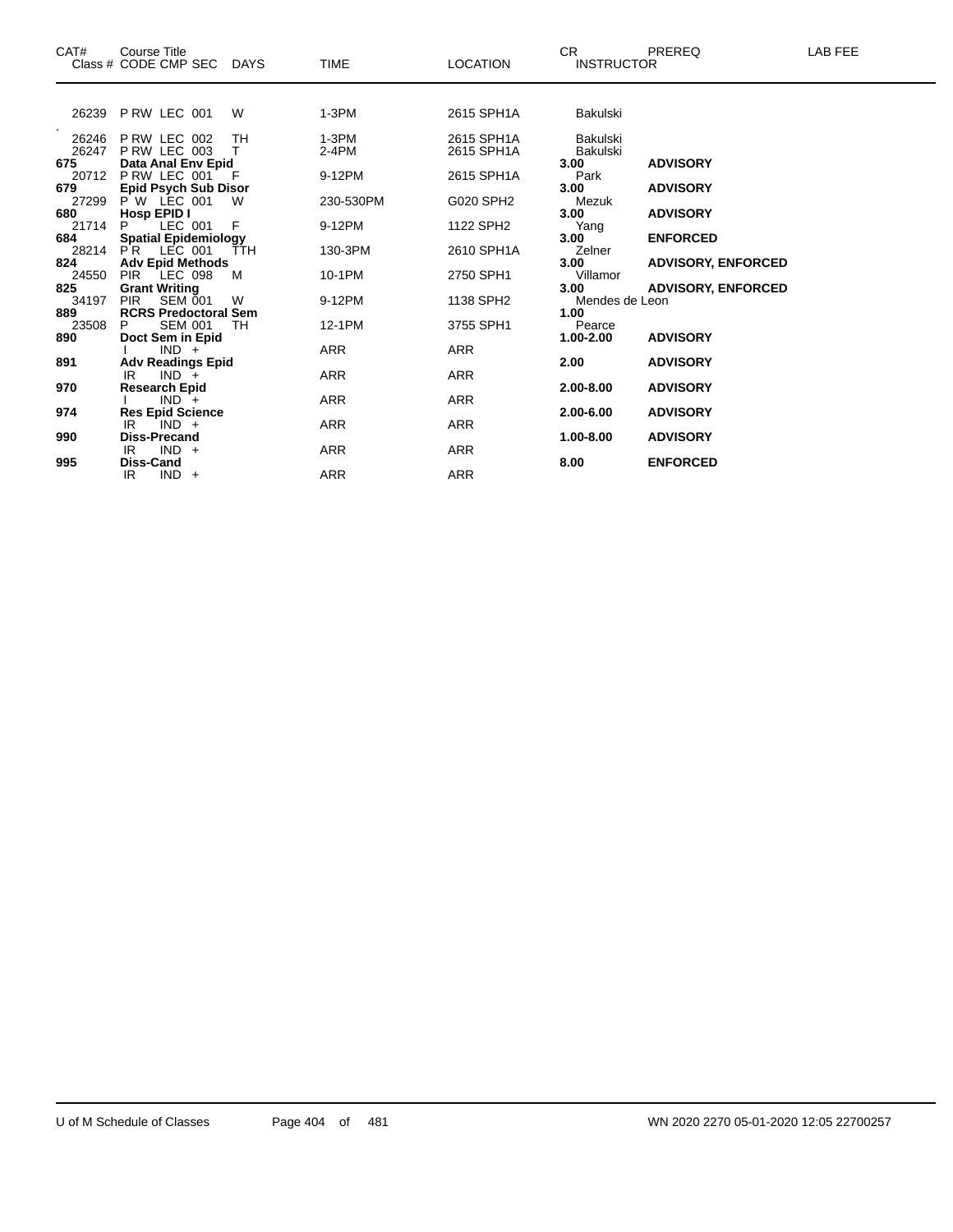### **Health Management And Policy Health Management And Policy (HMP)**

| 542                   | <b>Cst Ut AnI&amp;Clin Res</b>                                                                                                                    |            |                       | 3.00             |                           |
|-----------------------|---------------------------------------------------------------------------------------------------------------------------------------------------|------------|-----------------------|------------------|---------------------------|
| 20031                 | LEC 333<br>PD.                                                                                                                                    | <b>ARR</b> | <b>ARR</b>            | Saltzman         |                           |
| 553                   | Data Management                                                                                                                                   |            |                       | 3.00             |                           |
| 24479                 | P W LEC 001<br>TH                                                                                                                                 | 530-830PM  | <b>R0210 BUS</b>      | Divecha          |                           |
| 601                   | <b>Healthcare Quality</b>                                                                                                                         |            |                       | 3.00             | <b>ENFORCED</b>           |
| 13409                 | <b>TH</b><br><b>PR</b><br>LEC 001                                                                                                                 | 1130-1PM   | 1755 SPH1             |                  |                           |
| 601                   | <b>Healthcare Quality</b>                                                                                                                         |            |                       | 3.00             | <b>ENFORCED</b>           |
|                       | P <sub>R</sub><br>LEC 001<br>$\top$                                                                                                               | 1130-1PM   | 3755 SPH1             | Ryan, Falkenbach |                           |
| 601                   | <b>Healthcare Quality</b>                                                                                                                         |            |                       | 3.00             | <b>ENFORCED</b>           |
| 30577                 | PDR LEC 003                                                                                                                                       | <b>ARR</b> | <b>ARR</b>            | Joshi            |                           |
|                       | Reduced credit program students only                                                                                                              |            |                       |                  |                           |
|                       | 29408 PDR LEC 777                                                                                                                                 | <b>ARR</b> | <b>ARR</b>            | Joshi            |                           |
|                       | HMP Executive Masters Students only.                                                                                                              |            |                       |                  |                           |
| 603                   | <b>Managing Health Care</b>                                                                                                                       |            |                       | 3.00             | <b>ADVISORY</b>           |
| 13411                 | P RW LEC 001<br>- F                                                                                                                               | 9-12PM     | 1152 SPH2             | Stead            |                           |
| 606                   | Mgt Acctg H C Admin                                                                                                                               |            |                       | 3.00             | <b>ADVISORY</b>           |
| 27184                 | <b>P</b> W LEC 001<br>TН                                                                                                                          | 10-1130AM  | <b>ARR</b>            |                  |                           |
| 606                   | Mgt Acctg H C Admin                                                                                                                               |            |                       | 3.00             | <b>ADVISORY</b>           |
|                       | <b>P</b> W LEC 001<br>т                                                                                                                           | 10-1130AM  | 1655 SPH1A            | Singh            |                           |
|                       | This course will meet in 1655 SPH1 on most Thursdays.                                                                                             |            |                       |                  |                           |
|                       | On the following Thursdays the course will meet in G020 SPH2: January 9th, February 6th, February 13th, March 12th,<br>March 26th, and April 9th. |            |                       |                  |                           |
| 609                   | <b>Spc Tps Corp Finance</b>                                                                                                                       |            |                       | 3.00             | <b>ADVISORY, ENFORCED</b> |
|                       | 27185 PR SEM 001                                                                                                                                  | <b>ARR</b> | <b>ARR</b>            | Grazier          |                           |
|                       | Designed for MPH and MHSA students in HMP wishing to learn or review financial management skills at their own pace                                |            |                       |                  |                           |
|                       | in a supportive, collaborative environment. Prerequisites are HMP graduate standing and a course in or knowledge of                               |            |                       |                  |                           |
| financial accounting. |                                                                                                                                                   |            |                       |                  |                           |
| 611                   | <b>Popultn Hith Infmtcs</b>                                                                                                                       |            |                       | 3.00             | <b>ENFORCED</b>           |
| 23520                 | P RW LEC 001<br>W                                                                                                                                 | 4-7PM      | 3755 SPH1             | Dombkowski       |                           |
| 619                   | <b>Health Pol Process</b>                                                                                                                         |            |                       | 3.00             | <b>ADVISORY</b>           |
| 32449                 | LEC 001<br>P.<br>W                                                                                                                                | 130-3PM    | 1112 SPH <sub>2</sub> |                  |                           |
| 619                   | <b>Health Pol Process</b>                                                                                                                         |            |                       | 3.00             | <b>ADVISORY</b>           |
|                       | LEC 001<br>P<br>м                                                                                                                                 | 130-3PM    | 2610 SPH1A            | Jarman           |                           |
| 620                   | <b>Professional Develop</b>                                                                                                                       |            |                       | 1.00             |                           |
| 28624                 | <b>PR</b><br><b>DIS 001</b><br>F                                                                                                                  | 12-130PM   | 3755 SPH1             | Killaly          |                           |
| 622                   | <b>Qualitative Methods</b>                                                                                                                        |            |                       | 3.00             |                           |
| 32450                 | LEC 001<br>P<br>TН                                                                                                                                | 3-6PM      | 1122 SPH2             | Jarman           |                           |
| 624                   | <b>Health Policy in Dev</b>                                                                                                                       |            |                       | 3.00             | <b>ADVISORY</b>           |

22449 P W LEC 001 W 3-6PM 1152 SPH2 Maffioli<br>
626 Race,Eth,Cult,Policy 3.00 **Race,Eth,Cult,Policy 3.00 ENFORCED** 32451 P R SEM 001 T 3-6PM 1138 SPH2 Creary **Hlth Ins&Paymnt Syst 3.00 ENFORCED** P RW LEC 001 TH 9-12PM 1123 SPH2 Grazier

Second year standing in HMP required. Must have completed HMP 600 and HMP 660 at minimum. PDR LEC 777 ARR ARR Grazier

Section 777 is for HMP Executive Masters Program students only. **Meas & Monit Pop Hlt 3.00**

This course will meet in the HMP N. Conference Room on 1/12/17 and 3/16/17. All other dates, this course will meet

| in M1170 SPH II                      |                        |                |                               |        |                                                                                |            |                   |                 |
|--------------------------------------|------------------------|----------------|-------------------------------|--------|--------------------------------------------------------------------------------|------------|-------------------|-----------------|
| 25462                                | P <sub>R</sub>         | LEC 001        |                               | MW     | 10-1130AM                                                                      | 1122 SPH2  | Mehta             |                 |
| 639 —                                |                        |                | <b>Immigration &amp; Heal</b> |        |                                                                                |            | 3.00 <sub>1</sub> |                 |
| 29885                                | PR SEM 001             |                |                               | - F    | 9-12PM                                                                         | 1123 SPH2  | Mehta             |                 |
| 643                                  | <b>Managing People</b> |                |                               |        |                                                                                |            | 3.00              | <b>ENFORCED</b> |
| 28622 P RW LEC 001                   |                        |                |                               | $\top$ | 9-12PM                                                                         | 2695 SPH1A | Dotson            |                 |
| 646 —                                | <b>Leadership Dev</b>  |                |                               |        |                                                                                |            | 1.50              | <b>ADVISORY</b> |
| 30580 P                              |                        | <b>SEM 001</b> |                               | м      | $3-6$ PM                                                                       | 2610 SPH1A | Mackenzie         |                 |
| 652 —                                | <b>Health Law</b>      |                |                               |        |                                                                                |            | 3.00              | <b>ADVISORY</b> |
| 30578 PDR LEC 001                    |                        |                |                               |        | <b>ARR</b>                                                                     | ARR        | Marcus            |                 |
| Reduced credit program students only |                        |                |                               |        |                                                                                |            |                   |                 |
| 29404 PD LEC 777                     |                        |                |                               |        | <b>ARR</b>                                                                     | ARR        | Marcus            |                 |
| HMP Executive Masters students only. |                        |                |                               |        |                                                                                |            |                   |                 |
| 653                                  |                        |                | <b>Law&amp;Public Health</b>  |        |                                                                                |            | 3.00              | <b>ADVISORY</b> |
| 25176 P RW SEM 001                   |                        |                |                               | M      | 3-6PM                                                                          | 1152 SPH2  | <b>Hendricks</b>  |                 |
| 660 — 10                             |                        |                | <b>Economics of HMP I</b>     |        |                                                                                |            | 3.00              | <b>ADVISORY</b> |
| 28623 PR                             |                        | <b>SEM 001</b> |                               | MW     | 830-10AM                                                                       | 1655 SPH1A | Hirth, Parker     |                 |
| 661 Mgmt in Health Info              |                        |                |                               |        |                                                                                |            | 3.00              | <b>ADVISORY</b> |
| 29069 P W SEM 001                    |                        |                |                               | $\top$ | 430-730PM                                                                      | 1255 NQ    | King, Brown       |                 |
| 662 — 10                             |                        |                | <b>Econ Hith Mgt Policy</b>   |        |                                                                                |            | 4.00              |                 |
| 30579 PDR LEC 001                    |                        |                |                               |        | <b>ARR</b>                                                                     | ARR        | Hirth, Maffioli   |                 |
| Reduced credit program only          |                        |                |                               |        |                                                                                |            |                   |                 |
| 22617 PD LEC 777                     |                        |                |                               |        | ARR                                                                            | <b>ARR</b> | Hirth, Maffioli   |                 |
|                                      |                        |                |                               |        | This course section is reserved for students in the Executive Masters program. |            |                   |                 |
| 677                                  |                        |                | <b>Health Care Organiza</b>   |        |                                                                                |            | 3.00              | <b>ADVISORY</b> |
| 35572                                | P.                     | LEC 001        |                               | MW     | 1130-1PM                                                                       | 4332 SPH2  | Liang             |                 |

U of M Schedule of Classes Page 405 of 481 WN 2020 2270 05-01-2020 12:05 22700257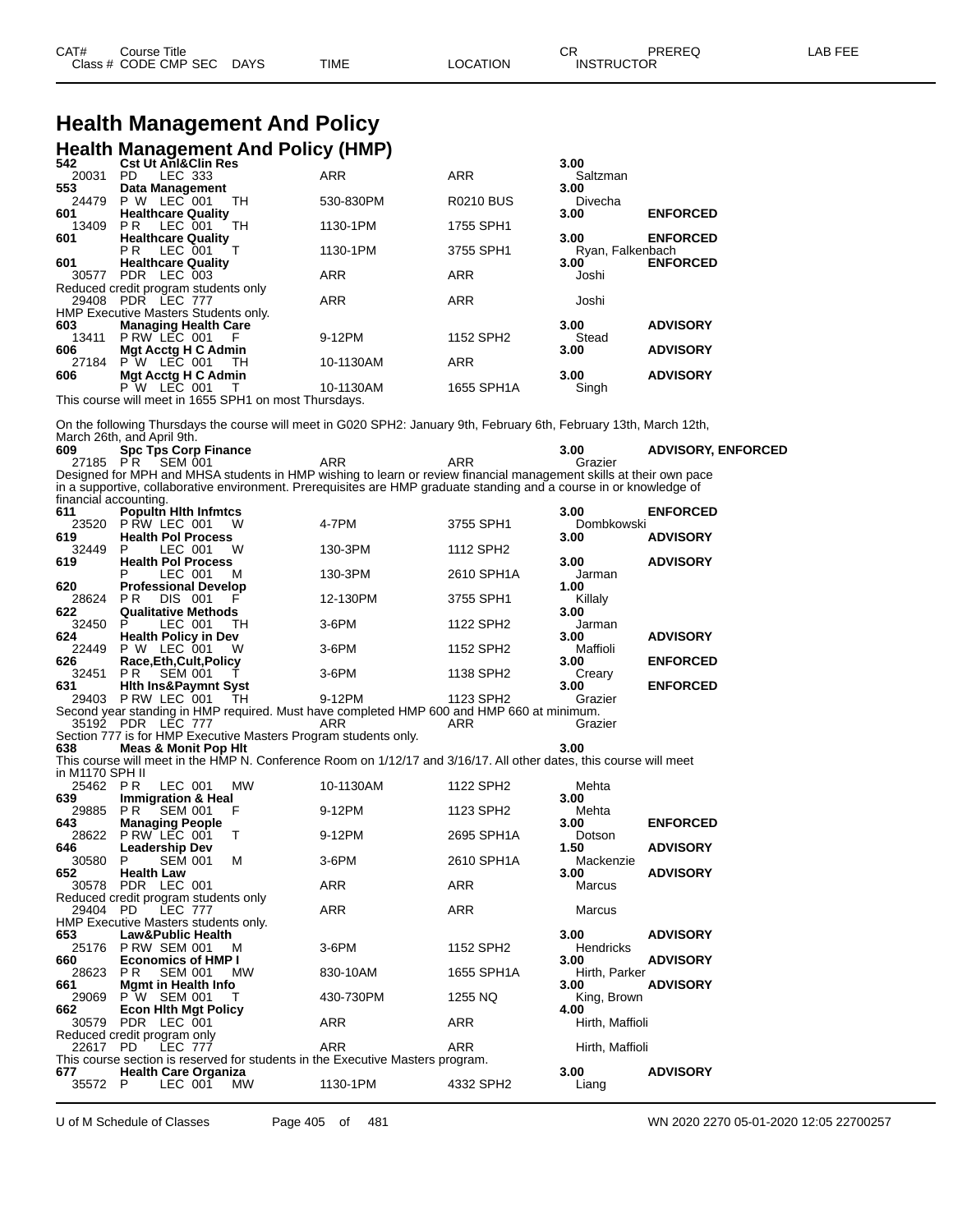| CAT#                  | <b>Course Title</b><br>Class # CODE CMP SEC DAYS                                        |           | <b>TIME</b>                                                                                                          | <b>LOCATION</b>                 | CR.<br><b>INSTRUCTOR</b>   | PREREQ                                    | LAB FEE |
|-----------------------|-----------------------------------------------------------------------------------------|-----------|----------------------------------------------------------------------------------------------------------------------|---------------------------------|----------------------------|-------------------------------------------|---------|
| 680<br>23492 P        | Special Topics HMP<br>SEM 001<br><b>Virtual Alumni Series</b>                           | $\top$    | $1-1AM$                                                                                                              | <b>ARR</b>                      | 1.00-2.00<br>Lee           |                                           |         |
|                       | 24223 PR SEM 002<br>Lean-Six Sigma Greenbelt                                            |           | Class meets virtually for most Mondays in the winter semester, from 6-7 pm ET via BlueJeans.<br><b>ARR</b>           | <b>ARR</b>                      | Hammett                    |                                           |         |
| 682<br>13412 PR       | Case Stdy Hit Serv<br><b>SEM 001</b>                                                    | W         | $1-4PM$                                                                                                              | 3755 SPH1                       | 3.00<br>Barringer          | <b>ADVISORY</b><br>Comstock, La Jeunesse, |         |
| 27179 PD              | <b>SEM 777</b>                                                                          |           | <b>ARR</b><br>This course section is reserved for students in the Executive Masters program.                         | <b>ARR</b>                      | Hess                       |                                           |         |
| 685<br>27193 P<br>686 | <b>Politics of PH Pol</b><br>LEC 001<br><b>Environmental Policy</b>                     | MW        | 1130-1PM                                                                                                             | 2695 SPH1A                      | 3.00<br>Jarman<br>3.00     | <b>ADVISORY</b><br><b>ADVISORY</b>        |         |
| 31993<br>690          | P W SEM 001<br><b>Readings</b><br>$\overline{IND}$ +                                    | TTH       | 1-220PM<br><b>ARR</b>                                                                                                | <b>1230 WEILL</b><br><b>ARR</b> | Rabe<br>1.00-4.00          | <b>ADVISORY</b>                           |         |
| 804<br>35190          | Seminar in HSSR II<br>LEC 001<br>PL                                                     | - W       | 11-1PM                                                                                                               | <b>ARR</b>                      | 1.00<br>Greer, Jarman      |                                           |         |
| 805<br>21218 PD       | Seminar in HSSR III<br><b>SEM 001</b><br>Course will be held in rm 3610, SPH Tower.     | W         | 11-1PM                                                                                                               | 1750 SPH1                       | 1.00<br>Hutton, Prosser    |                                           |         |
| 809                   | Logic&Meth Res<br>20684 PD SEM 001                                                      | - F       | 830-11AM                                                                                                             | 1750 SPH1                       | 3.00                       | <b>ADVISORY</b>                           |         |
| 815                   | Class will be held in rm 3610 SPH Tower.<br><b>Readings</b><br>$\overline{IND}$ +<br>IR |           | <b>ARR</b>                                                                                                           | <b>ARR</b>                      | 1.00-4.00                  | <b>ADVISORY</b>                           |         |
| 826<br>24119          | <b>Appl Econ Hith Serv</b><br><b>SEM 001</b><br>PI.                                     | - F       | 11-12PM                                                                                                              | 1750 SPH1                       | 3.00                       | <b>ADVISORY</b>                           |         |
| 826                   | <b>Appl Econ Hith Serv</b><br><b>SEM 001</b>                                            | <b>MW</b> | 830-10AM<br>In addition to the Monday/Wednesday class meetings there is a practice set session on Fridays 11am-12pm. | 1750 SPH1                       | 3.00<br>Norton             | <b>ADVISORY</b>                           |         |
| 827<br>31935<br>833   | <b>Adv Sem Hith Econ</b><br>P<br><b>SEM 001</b><br><b>Research Topics</b>               |           | <b>ARR</b>                                                                                                           | <b>ARR</b>                      | 3.00<br>McCullough<br>3.00 | <b>ADVISORY</b><br><b>ADVISORY</b>        |         |
| 835                   | $IND +$<br><b>Research Practicum</b>                                                    |           | <b>ARR</b>                                                                                                           | ARR                             | $3.00 - 6.00$              | <b>ADVISORY</b>                           |         |
| 990                   | $IND +$<br>IR<br><b>Diss-Precand</b><br>$IND +$<br>IR                                   |           | <b>ARR</b><br><b>ARR</b>                                                                                             | <b>ARR</b><br><b>ARR</b>        | 1.00-8.00                  | <b>ADVISORY</b>                           |         |
| 995                   | Diss-Cand<br>IR.<br>$IND +$                                                             |           | <b>ARR</b>                                                                                                           | <b>ARR</b>                      | 8.00                       | <b>ENFORCED</b>                           |         |
|                       |                                                                                         |           |                                                                                                                      |                                 |                            |                                           |         |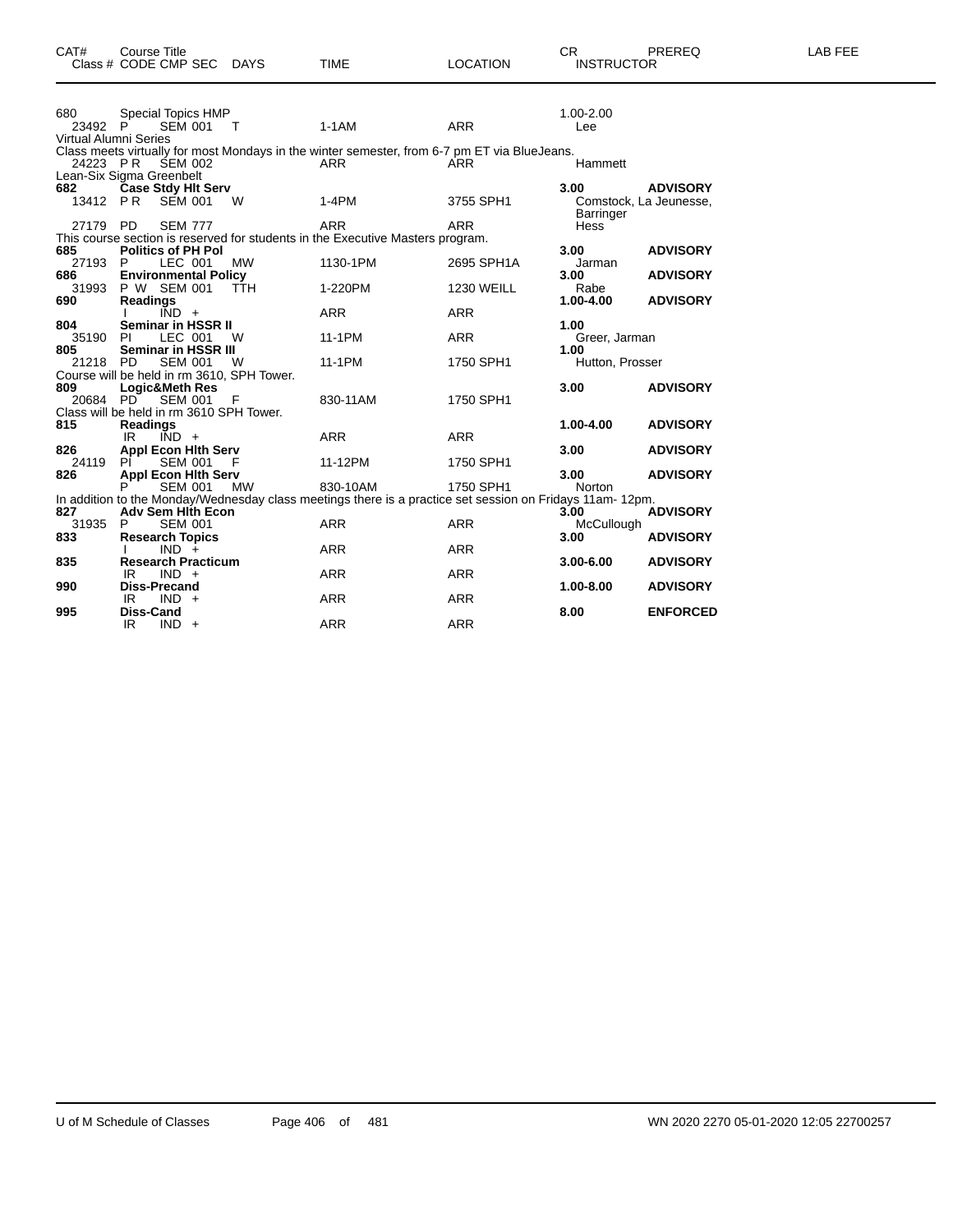| CAT# | Course Title         |             |      |          | ∩г                | PREREQ | LAB FEE |
|------|----------------------|-------------|------|----------|-------------------|--------|---------|
|      | Class # CODE CMP SEC | <b>DAYS</b> | TIME | LOCATION | <b>INSTRUCTOR</b> |        |         |

# **Health Behavior & Health Education Department Health Behavior And Health Education (HBEHED)**

| 578          | <b>Practical Projects</b>                               |            |                | 1.00-3.00               |                           |
|--------------|---------------------------------------------------------|------------|----------------|-------------------------|---------------------------|
|              | $IND +$<br>D                                            | ARR        | ARR            |                         |                           |
| 608          | <b>Hithy Cities Int Sem</b>                             |            |                | 1.00                    |                           |
| 30049<br>613 | <b>SEM 001</b><br>PI.<br>TН                             | 4-7PM      | 2227 A&AB      | Kinder<br>3.00          |                           |
| 32171        | <b>Racial/Ethnic Dispar</b><br><b>P RW SEM 001</b><br>T | 4-7PM      | 1152 SPH2      | Patel                   |                           |
| 614          | <b>Women Health&amp;Reprod</b>                          |            |                | 3.00-4.00               | <b>ADVISORY</b>           |
| 29161        | <b>P RW SEM 001</b>                                     | 9-12PM     | 2750 SPH1      | Geronimus               |                           |
| 615          | <b>Sexual Health Promot</b>                             |            |                | 3.00                    | <b>ADVISORY</b>           |
| 32191        | P W SEM 001<br>W                                        | 230-530PM  | 2695 SPH1A     | Harper                  |                           |
| 617          | <b>Global Public Health</b>                             |            |                | 3.00                    |                           |
| 29163<br>621 | <b>P RW SEM 001</b><br>TTH<br>Sem Beh Res Meth Ph       | 3-430PM    | 2610 SPH1A     | King<br>3.00            | <b>ADVISORY</b>           |
| 29164        | PDR SEM 001<br>W                                        | 1130-230PM | 2690 SPH1A     | Amico                   |                           |
| 624          | <b>Need Assessment Meth</b>                             |            |                | 3.00                    |                           |
| 32194        | P W LEC 001<br>мw                                       | 830-10AM   | 2695 SPH1A     | Schmidt                 |                           |
| 625          | <b>Research Hith Behav</b>                              |            |                | 1.00-4.00               | <b>ADVISORY</b>           |
|              | $IND +$                                                 | ARR        | ARR            |                         |                           |
| 629<br>26905 | <b>Families&amp;Health</b><br>PRW LEC 001<br>TН         | 4-7PM      | 1123 SPH2      | 3.00<br>Chatters        | <b>ADVISORY</b>           |
| 630          | Aging&Health Behav                                      |            |                | 3.00                    | <b>ADVISORY, ENFORCED</b> |
| 32197        | PRW SEM 001<br>W                                        | 1130-230PM | 1122 SPH2      | Ramsay                  |                           |
| 631          | Proj Mgmt Pub Hith                                      |            |                | 3.00                    | <b>ENFORCED</b>           |
| 32198        | PRW LEC 001<br>TH                                       | 12-3PM     | 1122 SPH2      | Beck                    |                           |
| 638<br>19236 | <b>Qualitative Methods</b><br>PDR LEC 001<br>ттн        | 5-630PM    | 2750 SPH1      | 3.00<br>King            | <b>ADVISORY</b>           |
| 641          | Mat&Meth Health Ed                                      |            |                | 3.00                    | <b>ADVISORY</b>           |
| 13403        | PIRW LEC 001                                            | 9-12PM     | 3755 SPH1      | Patel                   |                           |
| 644          | <b>Readings H Beh-Educ</b>                              |            |                | 1.00-6.00               | <b>ADVISORY</b>           |
|              | $IND +$<br>IR                                           | ARR        | <b>ARR</b>     |                         |                           |
| 645          | Urban Health                                            |            |                | 3.00                    |                           |
| 32206<br>651 | PRW LEC 001<br>МW<br><b>Program Development</b>         | 830-10AM   | 2610 SPH1A     | Mehdipanah<br>3.00      | <b>ADVISORY, ENFORCED</b> |
| 13405        | P R<br>LEC 001<br>м                                     | 12-3PM     | 3755 SPH1      | Lopez, Doshi, Nisbeth   |                           |
|              |                                                         |            |                |                         |                           |
| 654          | <b>Consumer Hith Inform</b>                             |            |                | 3.00                    |                           |
| 27232        | P W LEC 001<br>м                                        | 530-830PM  | A859 CHEM-TBLC | Williams, Canon         |                           |
| 34169<br>661 | P W LEC 101<br>M                                        | 530-830PM  | ARR            | Williams, Canon<br>3.00 |                           |
| 20560        | <b>Sticky Health Comm</b><br>PRW LEC 001<br>ттн         | 830-10AM   | 3755 SPH1      | Zikmund-Fisher          |                           |
| 665          | mHealth for Behavior                                    |            |                | 3.00                    |                           |
| 32275        | P W LEC 001<br>TTH                                      | 830-10AM   | G020 SPH2      | Piette                  |                           |
| 671          | <b>Motivatni Intvw PH</b>                               |            |                | 3.00                    | <b>ADVISORY</b>           |
| 17156        | P R<br><b>SEM 001</b><br>M                              | 10-1PM     | 2610 SPH1A     | Resnicow                |                           |
| 677<br>34198 | Health Imp of Immig<br>P W DIS 001                      | 12-3PM     | 2610 SPH1A     | 3.00<br>Lopez           |                           |
| 700          | <b>Quant Methods HBHE</b>                               |            |                | 3.00                    | <b>ADVISORY</b>           |
| 24129        | <b>PDR</b><br>LEC 001<br>TTH                            | 10-1130AM  | 2615 SPH1A     | Heinze                  |                           |
| 733          | <b>Comm-Based Par Res</b>                               |            |                | 3.00                    | <b>ADVISORY</b>           |
| 29168        | <b>PIR</b><br>LEC 001<br>W                              | 230-530PM  | 2750 SPH1      | Israel                  |                           |
| 733          | <b>Comm-Based Par Res</b><br>ΡR<br>LEC 001<br>W         | 230-530PM  | 2758 SPH1      | 3.00                    | <b>ADVISORY</b>           |
| 885          | <b>Health Education Mod</b>                             |            |                | 3.00                    | <b>ENFORCED</b>           |
| 32276        | <b>PR</b><br>LEC 001<br>F                               | 9-12PM     | 2758 SPH1      | Schulz                  |                           |
| 886          | Theory-driven Int                                       |            |                | 3.00                    |                           |
| 32277        | P R<br>LEC 001<br>т                                     | 12-3PM     | 2758 SPH1      | Gamarel                 |                           |
| 900          | Research                                                |            |                | 2.00-6.00               | <b>ADVISORY</b>           |
| 990          | IR<br>$IND +$<br>Diss-Precand                           | ARR        | ARR            | 1.00-8.00               | <b>ADVISORY</b>           |
|              | <b>IND</b><br>IR<br>$\ddot{}$                           | ARR        | ARR            |                         |                           |
| 995          | Diss-Cand                                               |            |                | 8.00                    | <b>ENFORCED</b>           |
|              | IR<br>$IND +$                                           | ARR        | ARR            |                         |                           |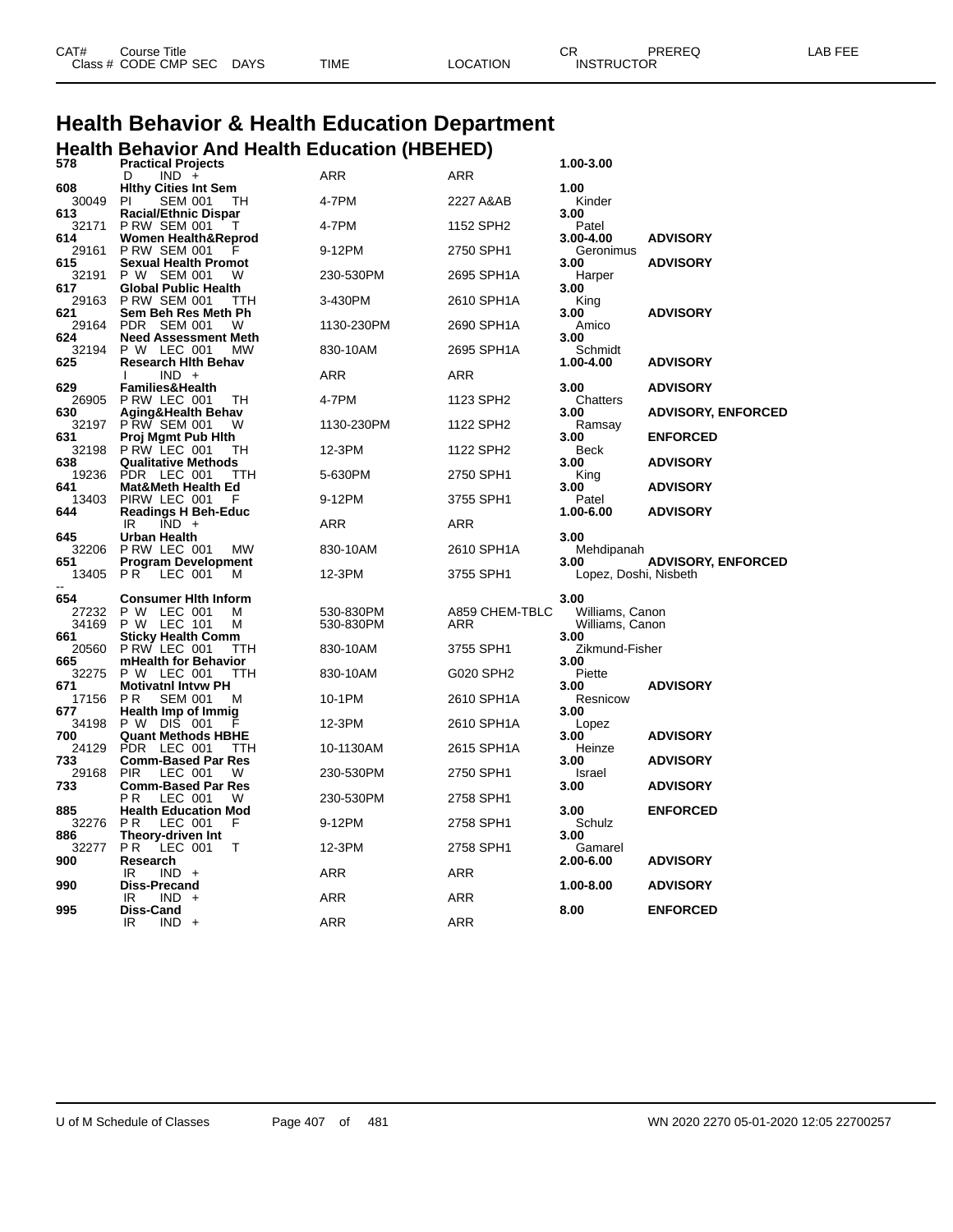| <b>Nutritional Sciences</b> |                                                                                  |           |                  |                          |                                            |                           |
|-----------------------------|----------------------------------------------------------------------------------|-----------|------------------|--------------------------|--------------------------------------------|---------------------------|
|                             |                                                                                  |           |                  |                          |                                            |                           |
| 510                         | <b>Nutritional Sciences (NUTR)</b><br><b>Nutrition Life Cycle</b>                |           |                  |                          | 3.00                                       | <b>ADVISORY</b>           |
| 24239 AR                    | LEC 001                                                                          | <b>MW</b> | 9-10AM           | 1690 SPH1A               | Anderson                                   |                           |
| 24240 PR                    | Meeting in room 2610 SPH I<br>DIS 002                                            | TН        | 8-9AM            | 2610 SPH1A               | Gersten                                    |                           |
| 24241<br>25927 PR           | Meeting in room 2610 SPH I<br><b>PR</b><br>DIS 003<br>DIS 004                    | TН<br>F.  | 9-10AM<br>9-10AM | 2610 SPH1A<br>2610 SPH1A | Gersten<br>Gersten                         |                           |
| 30828                       | Meeting in room 4332 SPH II<br>P R<br>DIS 005<br>Meeting in room 2690 SPH I      | TН        | 10-11AM          | 1152 SPH2                | Gersten                                    |                           |
| 518<br>34274                | <b>FoodLiteracy for All</b><br>P<br><b>SEM 001</b>                               | т         | 630-8PM          | AUD B AH                 | 2.00<br>Leung, Fitzgerald,<br>Curran-Howes |                           |
|                             | This course will meet in Angell Hall Auditorium B                                |           |                  |                          |                                            |                           |
| 540<br>13383                | <b>Maternal&amp;Chid Nutr</b><br>PR.<br>LEC 001                                  | F         | 830-1030AM       | G020 SPH2                | 2.00<br>Cole                               |                           |
| 585<br>22657                | <b>Food Service Mgt</b><br>P R<br>LEC 001                                        | м         | 5-7PM            | G020 SPH2                | 2.00<br>Ramos                              | <b>ENFORCED</b>           |
| 620<br>30581                | Multivariate Nutr<br>LEC 001<br>P R                                              | TTH       | 830-10AM         | 2615 SPH1A               | 3.00<br>Ruiz-Narvaez                       | <b>ENFORCED</b>           |
| 626<br>25300                | <b>Chronic Dis Nutrit</b><br>LEC 001<br>P                                        | МW        | 10-1130AM        | 2695 SPH1A               | 3.00<br>Baylin                             |                           |
| 631<br>13384                | <b>Vitamins &amp; Minerals</b><br>LEC 001<br>P R                                 | MW        | 1130-1PM         | 1152 SPH <sub>2</sub>    | 3.00<br>Seo, Glinter                       | <b>ADVISORY</b>           |
| 633<br>25075                | Eval Glob Nutr Prog<br>PR.<br>LEC 001                                            | TTH       | 10-1130AM        | 4332 SPH2                | 3.00<br>Jones                              | <b>ADVISORY</b>           |
| 637<br>18401                | <b>Med Nutrition Th II</b><br>LEC 001<br>P                                       | F         | 1030-1230PM      | 1112 SPH <sub>2</sub>    | 2.00<br>Han-Markey                         | <b>ADVISORY</b>           |
| 639<br>27269                | <b>Pathophys of Obesity</b><br>LEC 001<br>P R                                    | ттн       | 10-1130AM        | 1690 SPH1A               | 3.00<br>Mancuso, Cousineau                 | <b>ENFORCED</b>           |
| 646<br>22442                | <b>Nutrition Counseling</b><br><b>P RW SEM 001</b>                               | м         | 1-4PM            | 1122 SPH2                | 3.00<br>Sonneville                         | <b>ADVISORY, ENFORCED</b> |
| 651<br>24510                | <b>Phys Act Nutr</b><br>P RW LEC 001                                             | MW        | 830-10AM         | 1152 SPH2                | 3.00<br>Bodary, Mancuso                    |                           |
| 660                         | W20- This course Meets-Together with KINESLGY 513.002.<br><b>Env Epigenetics</b> |           |                  |                          | 2.00                                       |                           |
| 27192<br>688                | P<br>LEC 001<br><b>Nutrition Seminar</b>                                         | TН        | $1-3PM$          | 1750 SPH1                | Svoboda<br>1.00                            |                           |
| 24184<br>698                | P<br>SEM 001<br><b>Research in NUTR</b>                                          | w         | 3-430PM          | 1755 SPH1                | Seo<br>1.00-6.00                           |                           |
| 699                         | $IND +$<br>D<br><b>NUTR MS</b>                                                   |           | ARR              | ARR                      | 1.00                                       |                           |
| 701                         | $IND +$<br>D<br><b>Res Methods Nutr</b>                                          |           | ARR              | ARR                      | 2.00                                       |                           |
| 34201<br>796                | P R<br>LEC 001<br><b>Special Topics in NS</b>                                    | Т         | 2-4PM            | 1122 SPH2                | Leung<br>1.00-4.00                         |                           |
| 869                         | D<br>$IND +$<br><b>Innovations Nutr Res</b>                                      |           | ARR              | ARR                      | 1.00                                       | <b>ENFORCED</b>           |
| 24186                       | This course is meeting in G840 SPH I<br>PDR LEC 001                              | M         | 4-5PM            | ARR                      | Bauer                                      |                           |
| 899                         | <b>Advanced Research NS</b><br>DR<br>$IND +$                                     |           | ARR              | ARR                      | 1.00-4.00                                  | <b>ENFORCED</b>           |
| 990                         | <b>PreCand Dis Research</b><br>DR.<br>$IND +$                                    |           | ARR              | <b>ARR</b>               | 1.00-8.00                                  | <b>ENFORCED</b>           |
| 995                         | <b>DissertationResearch</b><br>DR<br>$IND +$                                     |           | ARR              | ARR                      | 8.00                                       | <b>ENFORCED</b>           |

Class # CODE CMP SEC DAYS TIME LOCATION INSTRUCTOR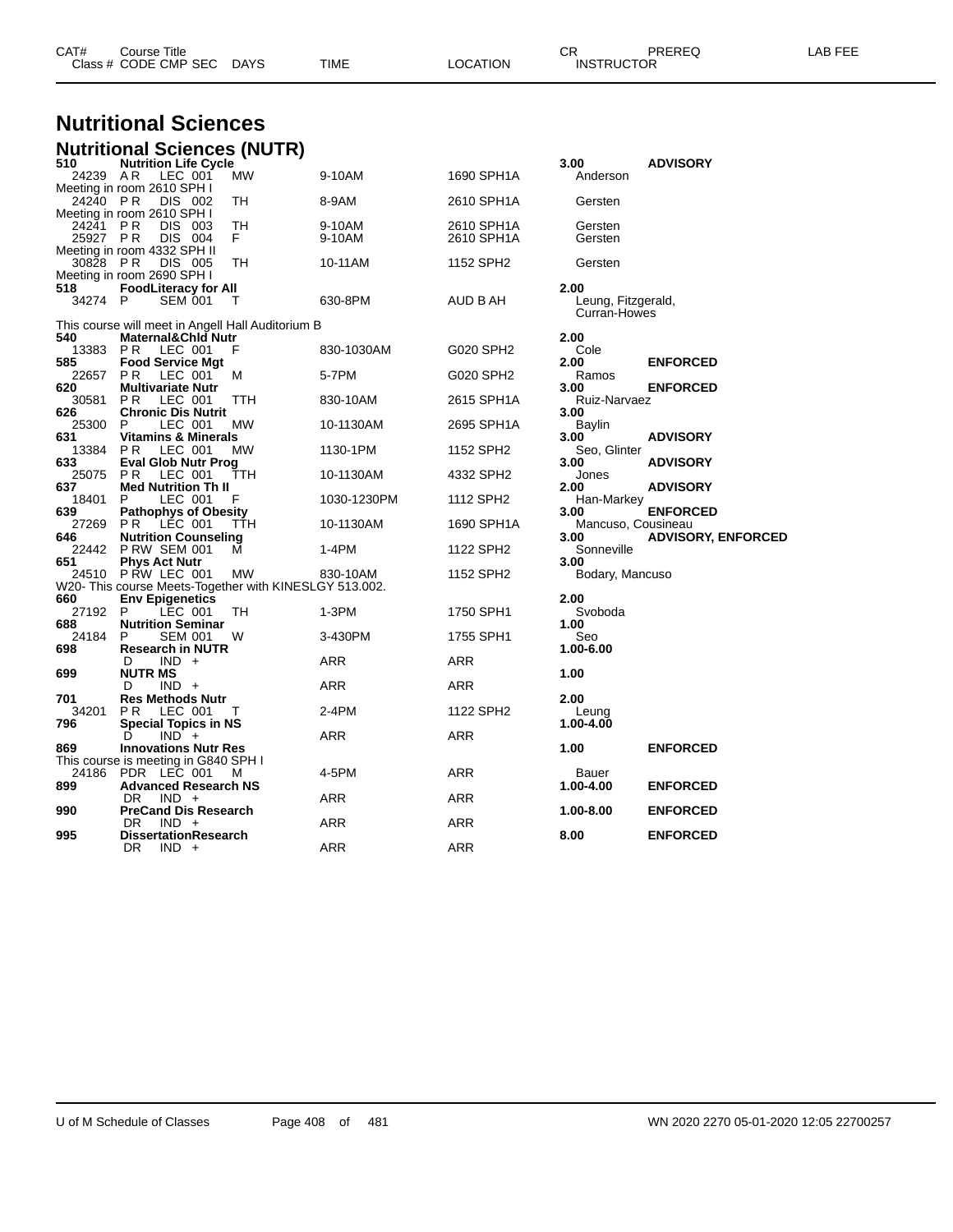| CAT# | Title<br>تourse      |             |             |          | ~~<br>- UN        | PREREQ | LAB FEF |
|------|----------------------|-------------|-------------|----------|-------------------|--------|---------|
|      | Class # CODE CMP SEC | <b>DAYS</b> | <b>TIME</b> | _OCATION | <b>INSTRUCTOR</b> |        |         |

## **School Of Public Health Public Health (PUBHLTH)**

| 200               | <b>Health &amp; Society</b>                       |         |                                                           |                                                                                                                                  |                          | 4.00                               |                                             |
|-------------------|---------------------------------------------------|---------|-----------------------------------------------------------|----------------------------------------------------------------------------------------------------------------------------------|--------------------------|------------------------------------|---------------------------------------------|
| 27387             | A<br>here: https://tinyurl.com/PH200              | LEC 001 | W                                                         | 4-5PM<br>The winter term offering is a blended learning course. For more information about the course and registration, see      | ARR                      | Kennedy                            |                                             |
|                   |                                                   |         | For registration questions, contact Jillian McConville:   |                                                                                                                                  |                          |                                    |                                             |
| imcconv@umich.edu | 27388 PRW DIS 002<br>27475 PRW DIS 003            |         | TH<br>TН                                                  | 830-10AM<br>10-1130AM                                                                                                            | 2750 SPH1<br>2750 SPH1   | Lapehn<br>Lapehn                   |                                             |
| 27473             | 27474 PRW DIS 004<br>PRW DIS 005                  |         | TH<br>TH                                                  | 1130-1PM<br>1-230PM                                                                                                              | 2750 SPH1<br>4318 SPH2   | Lapehn<br>Paschall                 |                                             |
| 27472             | PRW DIS 006                                       |         | TH                                                        | 3-430PM                                                                                                                          | 4318 SPH2                | Carter                             |                                             |
| 27471<br>28109    | PRW DIS 007<br>PRW DIS 008                        |         | TH<br>F.                                                  | 430-6PM<br>10-1130AM                                                                                                             | 2610 SPH1A<br>2610 SPH1A | Carter<br>Carter                   |                                             |
| 28110             | PRW DIS 009                                       |         | F                                                         | 1130-1PM                                                                                                                         | 4332 SPH2                | Paschall                           |                                             |
| 28111<br>308      | PRW DIS 010<br><b>Black American Hith</b>         |         | F                                                         | 1-230PM                                                                                                                          | 4332 SPH2                | Paschall<br>3.00                   | <b>ADVISORY</b>                             |
|                   |                                                   |         |                                                           | For registration questions, contact Jillian McConville, jmcconv@umich.edu.                                                       |                          |                                    |                                             |
|                   | students until 12/06/19.                          |         |                                                           | Public health undergraduates are given priority access to enroll in this course, enrollment is restricted to these               |                          |                                    |                                             |
|                   | 30400 PRW DIS 001                                 |         | т                                                         | $3-6$ PM                                                                                                                         | 1655 SPH1A               | Anderson                           |                                             |
| 309               | <b>Hunger in America</b>                          |         | This course will be held in 978 North Ingalls Building.   |                                                                                                                                  |                          | 3.00                               |                                             |
|                   |                                                   |         |                                                           | For registration questions, contact Jillian McConville, jmcconv@umich.edu.                                                       |                          |                                    |                                             |
| 310               | 34202 P RW LEC 001<br><b>Nutrition Life Cycle</b> |         | т                                                         | 2-5PM                                                                                                                            | ARR                      | Bauer, Aaronson<br>3.00            | <b>ADVISORY</b>                             |
|                   | 24244 ARW LEC 001                                 |         | МW                                                        | For registration questions, contact Jillian McConville at imcconv@umich.edu.<br>9-10AM                                           | 1690 SPH1A               | Anderson                           |                                             |
|                   | 24245 PRW DIS 002                                 |         | TH                                                        | 8-9AM                                                                                                                            | 2610 SPH1A               | Gersten                            |                                             |
|                   | This section is closed.<br>24246 PRW DIS 003      |         | TН                                                        | 9-10AM                                                                                                                           | 2610 SPH1A               | Gersten                            |                                             |
|                   | 24663 PRW DIS 004                                 |         | F.                                                        | 9-10AM                                                                                                                           | 2610 SPH1A               | Gersten                            |                                             |
| 313.              | 30780 P RW DIS 005<br>LGBTQ+ Health Promot        |         | TH                                                        | 10-11AM                                                                                                                          | 1152 SPH2                | Gersten<br>3.00                    | <b>ADVISORY</b>                             |
|                   |                                                   |         |                                                           | For registration questions, contact Jillian McConville at jmcconv@umich.edu.                                                     |                          |                                    |                                             |
|                   | students until 12/06/19.                          |         |                                                           | Public health undergraduates are given priority access to enroll in this course, enrollment is restricted to these               |                          |                                    |                                             |
|                   | 34596 PDRW LEC 001                                |         | TTH.                                                      | 10-1130AM                                                                                                                        | 2690 SPH1A               | Harper                             |                                             |
| 314.              | <b>PUBHLTH Pop Culture</b>                        |         |                                                           | For registration questions, contact Jillian McConville, imcconv@umich.edu.                                                       |                          | 2.00                               | <b>ADVISORY</b>                             |
|                   |                                                   |         |                                                           |                                                                                                                                  |                          |                                    |                                             |
|                   | students until 12/06/19.<br>34203 P RW SEM 001    |         | W                                                         | Public health undergraduates are given priority access to enroll in this course, enrollment is restricted to these<br>1230-230PM | G020 SPH2                | Youatt                             |                                             |
| 318               | <b>FoodLiteracy for All</b>                       |         |                                                           |                                                                                                                                  |                          | 2.00                               |                                             |
|                   | 34273 P RW SEM 001                                |         | т                                                         | 630-8PM                                                                                                                          | AUD B AH                 | Leung, Fitzgerald,<br>Curran-Howes |                                             |
|                   |                                                   |         | This course will meet in Angell Hall Auditorium B.        |                                                                                                                                  |                          |                                    |                                             |
| 382               | <b>Pop Health Determ</b>                          |         |                                                           | For registration questions, contact Jillian McConville at jmcconv@umich.edu.                                                     |                          | 3.00                               | <b>ENFORCED</b>                             |
|                   | jmcconv@umich.edu.                                |         | For registration questions, contact Jillian McConville at |                                                                                                                                  |                          |                                    |                                             |
|                   | 27735 P RW LEC 001                                |         |                                                           | Students planning to apply to the public health major should not enroll in this course.                                          |                          |                                    |                                             |
| 383               | Data Driven PubHlth                               |         | МW                                                        | 1030-12PM                                                                                                                        | 1690 SPH1A               | 4.00                               | Mehdipanah, Cooper, Zhou<br><b>ENFORCED</b> |
|                   | imcconv@umich.edu.                                |         | For registration questions, contact Jillian McConville at |                                                                                                                                  |                          |                                    |                                             |
|                   | students until 12/06/19.                          |         |                                                           | Public health undergraduates are given priority access to enroll in this course, enrollment is restricted to these               |                          |                                    |                                             |
|                   |                                                   |         |                                                           | Students planning to apply to the public health major should not enroll in this course.                                          |                          |                                    |                                             |
|                   | 27736 ARW LEC 001<br>27800 PRW LAB 002            |         | TTH<br>TH                                                 | 1130-1PM<br>230-330PM                                                                                                            | 1690 SPH1A<br>4332 SPH2  | Zawistowski<br>Liu                 |                                             |
| 27836             | PRW LAB 003                                       |         | TН                                                        | 130-230PM                                                                                                                        | 4332 SPH2                | Liu                                |                                             |
| 27837             | PRW LAB 004<br>27838 P RW LAB 005                 |         | TН<br>TH                                                  | 330-430PM<br>430-530PM                                                                                                           | 4332 SPH2<br>4332 SPH2   | Hu<br>Hu                           |                                             |
| 402               | <b>Change Hith Behavior</b>                       |         |                                                           |                                                                                                                                  |                          | 3.00                               | <b>ENFORCED</b>                             |
|                   |                                                   |         |                                                           | For registration questions, contact Jillian McConville at jmcconv@umich.edu.                                                     |                          |                                    |                                             |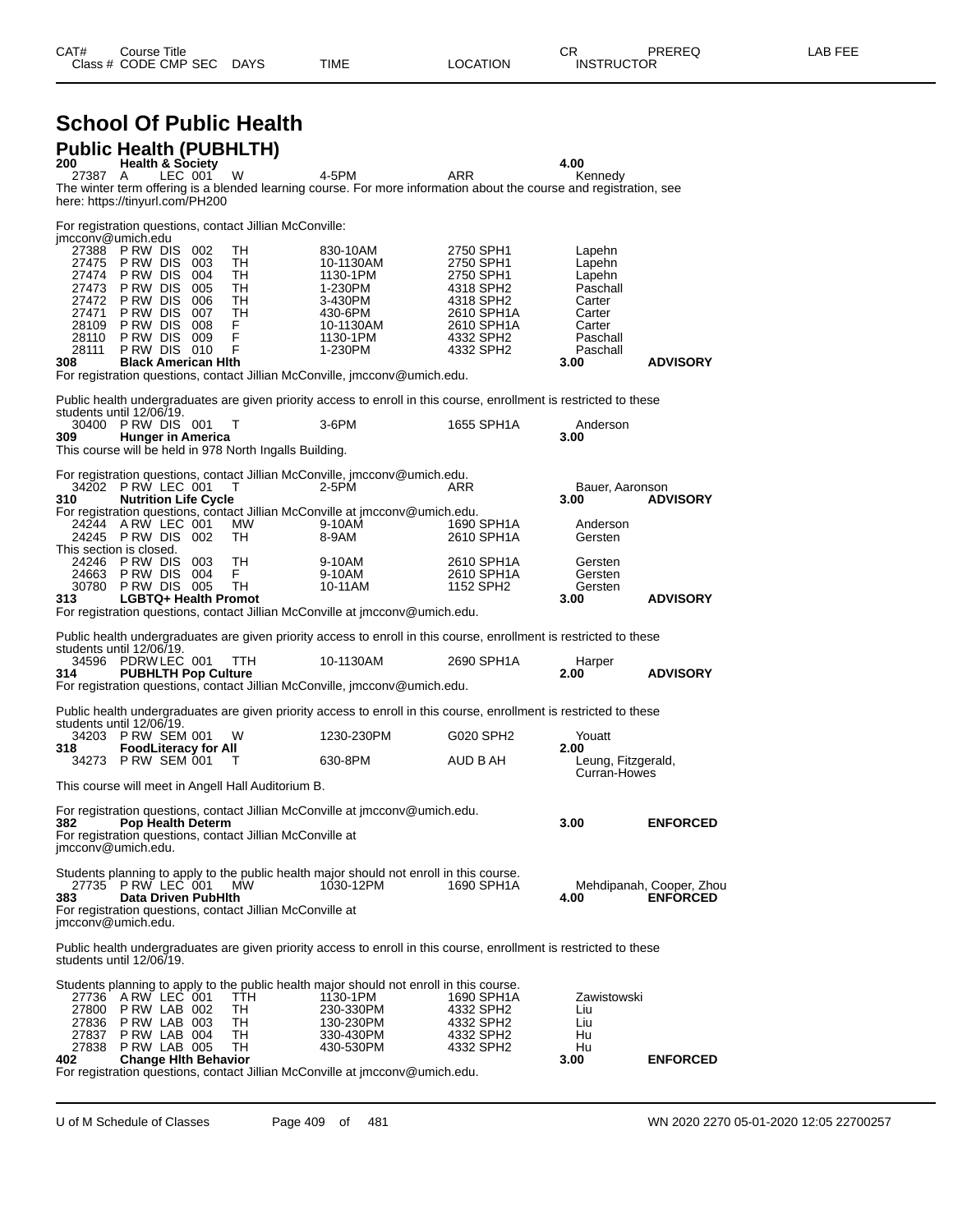| CAT#                                      | Course Title<br>Class # CODE CMP SEC DAYS |                    |                             |                                                           | TIME                                                                                                                                                                                                                            | <b>LOCATION</b>        | СR<br><b>INSTRUCTOR</b>  | PREREQ                                                | LAB FEE |
|-------------------------------------------|-------------------------------------------|--------------------|-----------------------------|-----------------------------------------------------------|---------------------------------------------------------------------------------------------------------------------------------------------------------------------------------------------------------------------------------|------------------------|--------------------------|-------------------------------------------------------|---------|
| students until 12/06/19.                  |                                           |                    |                             |                                                           | Public health undergraduates are given priority access to enroll in this course, enrollment is restricted to these                                                                                                              |                        |                          |                                                       |         |
|                                           | 33253 PRW SEM 001                         |                    |                             | ттн                                                       | 12-130PM                                                                                                                                                                                                                        | 4332 SPH2              | Piette                   |                                                       |         |
| 410                                       |                                           |                    | <b>PubHealth Advocacy</b>   |                                                           | For registration questions, contact Jillian McConville at jmcconv@umich.edu.                                                                                                                                                    |                        | 3.00                     | <b>ENFORCED</b>                                       |         |
|                                           |                                           |                    |                             |                                                           |                                                                                                                                                                                                                                 |                        |                          |                                                       |         |
|                                           |                                           |                    |                             |                                                           | Public health undergraduates are given priority access to enroll in this course, enrollment is restricted to these                                                                                                              |                        |                          |                                                       |         |
| students until 12/06/19.                  | 29936 P RW SEM 001                        |                    |                             | W                                                         | $1-4PM$                                                                                                                                                                                                                         | 1170 SPH2              | Wolfson                  |                                                       |         |
| 413                                       |                                           |                    | <b>Vaccines in Pub Hith</b> |                                                           |                                                                                                                                                                                                                                 |                        | 3.00                     | <b>ADVISORY, ENFORCED</b>                             |         |
| 27988                                     | PDR LEC 001                               |                    |                             | TTH                                                       | For registration questions, contact Jillian McConville at jmcconv@umich.edu.<br>10-1130AM                                                                                                                                       | 4318 SPH2              | Yang                     |                                                       |         |
| 460                                       |                                           |                    | Intro to Bact Path          |                                                           |                                                                                                                                                                                                                                 |                        | 3.00                     | <b>ADVISORY</b>                                       |         |
|                                           | 27722 PRW LEC 001                         |                    |                             | TTH                                                       | 830-10AM<br>Enforced prerequisite courses: PUBHLTH 370 or BIOLOGY 207, AND PUBHLTH 311 or BIOLOGY 305.                                                                                                                          | 1152 SPH2              | Marrs                    |                                                       |         |
|                                           |                                           |                    |                             |                                                           |                                                                                                                                                                                                                                 |                        |                          |                                                       |         |
|                                           |                                           |                    |                             |                                                           | Students who have completed the prerequisite courses should contact Jillian McConville:                                                                                                                                         |                        |                          |                                                       |         |
| jmcconv@umich.edu for an override.<br>477 |                                           |                    | <b>Readings in PUBHLTH</b>  |                                                           |                                                                                                                                                                                                                                 |                        | 1.00-3.00                |                                                       |         |
|                                           |                                           | $IND +$            |                             |                                                           | ARR                                                                                                                                                                                                                             | ARR                    |                          |                                                       |         |
| 478                                       |                                           | $IND +$            | <b>PracticalProjects PH</b> |                                                           | ARR                                                                                                                                                                                                                             | ARR                    | 1.00-3.00                |                                                       |         |
| 479                                       |                                           |                    | Indepen Research PH         |                                                           |                                                                                                                                                                                                                                 |                        | 1.00-3.00                |                                                       |         |
|                                           | D                                         | $IND +$            |                             |                                                           | ARR                                                                                                                                                                                                                             | ARR                    |                          |                                                       |         |
| 482                                       |                                           |                    | <b>Writing Pub Health</b>   | For registration questions, contact Jillian McConville at |                                                                                                                                                                                                                                 |                        | 3.00                     | <b>ENFORCED</b>                                       |         |
| imcconv@umich.edu.                        |                                           |                    |                             |                                                           |                                                                                                                                                                                                                                 |                        |                          |                                                       |         |
| 30046<br>503                              | P R                                       | LEC 001            | Service - Hith Prof         | MW                                                        | 1030-12PM                                                                                                                                                                                                                       | 1655 SPH1A             | 2.00                     | August, Khan, El Habbal                               |         |
| 28010                                     | PD.                                       |                    | <b>REC 001</b>              | W                                                         | 3-5PM                                                                                                                                                                                                                           | ARR                    | Farris                   |                                                       |         |
|                                           |                                           |                    |                             |                                                           | The course description can be found at: https://pharmacy.umich.edu/service.<br>Note that permission is required to register for this course. Pharmacy 503, PubHlth 503, and Social Work 573, Kines                              |                        |                          |                                                       |         |
|                                           |                                           |                    |                             |                                                           | 581, and MoveSci 481 are cross listed courses. If you would like to register, please send a request (including your                                                                                                             |                        |                          |                                                       |         |
|                                           |                                           |                    |                             | student ID#) to: ServiceForHealth@umich.edu.              |                                                                                                                                                                                                                                 |                        |                          |                                                       |         |
| 510<br>33724                              | Communication<br>PR.                      | <b>LEC 555</b>     |                             | TH                                                        | 7-830PM                                                                                                                                                                                                                         | ARR                    | 1.00<br>Zikmund-Fisher   |                                                       |         |
| 511                                       | <b>Nutr Pub Health</b>                    |                    |                             |                                                           |                                                                                                                                                                                                                                 |                        | 2.00                     |                                                       |         |
| 33734<br>33749                            | A<br>PD.                                  | LEC 001<br>DIS 002 |                             | TН<br>TH                                                  | 1-2PM<br>1-3PM                                                                                                                                                                                                                  | 1020 SPH2<br>1152 SPH2 | Peterson, Leung          | Peterson, Leung, Borton                               |         |
| 33750                                     | PD.                                       | DIS 003            |                             | TН                                                        | 1-3PM                                                                                                                                                                                                                           | G020 SPH2              | Peterson, Leung, Lo      |                                                       |         |
| 33751<br>33752                            | PD.<br>PD.                                | DIS.<br>DIS 005    | 004                         | TН<br>TH                                                  | 1-3PM<br>1-3PM                                                                                                                                                                                                                  | 1112 SPH2<br>1170 SPH2 |                          | Peterson, Leung, Zamora<br>Peterson, Leung, Linxwiler |         |
| 512                                       |                                           |                    | Prin Epid Pub Hith          |                                                           |                                                                                                                                                                                                                                 |                        | 3.00                     | <b>ADVISORY</b>                                       |         |
| 29693                                     | PDR LEC 001                               |                    |                             | TTH                                                       | 10-1130AM                                                                                                                                                                                                                       | 3755 SPH1              |                          | Mezuk, Buxton, Allgood,                               |         |
| 513                                       |                                           |                    | <b>PUBHLTH Sys Pol Mgt</b>  |                                                           |                                                                                                                                                                                                                                 |                        | Kalesnikava<br>3.00      |                                                       |         |
| 29985                                     | A                                         | LEC 001            |                             | МW                                                        | 10-1130AM                                                                                                                                                                                                                       | 1020 SPH2              | Rubyan, Moore-Petinak,   |                                                       |         |
|                                           | 34561 PRW DIS 002                         |                    |                             |                                                           | ARR                                                                                                                                                                                                                             | ARR                    | Avancena<br>Rubyan       |                                                       |         |
|                                           |                                           |                    |                             |                                                           | At the conclusion of the semester students will engage in a required unique windshield tour of Detroit and a site                                                                                                               |                        |                          |                                                       |         |
|                                           |                                           |                    |                             |                                                           | visit to CHASS, the agency that is partnering with our course. The site visit is scheduled for April 3, 2020.<br>There will be two trips to Detroit on April 3. Section 002 is scheduled from 9:00 AM - 1:00 PM. This required  |                        |                          |                                                       |         |
|                                           |                                           |                    |                             |                                                           | trip to Detroit on April 3 is the only required Friday session. All other course sessions will take place from                                                                                                                  |                        |                          |                                                       |         |
|                                           | 34562 PRW DIS 003                         |                    |                             | 10:00 AM - 11:30 AM Monday and Wednesday.                 | ARR                                                                                                                                                                                                                             | ARR                    | Rubyan                   |                                                       |         |
|                                           |                                           |                    |                             |                                                           | At the conclusion of the semester students will engage in a reguired unique windshield tour of Detroit and a site                                                                                                               |                        |                          |                                                       |         |
|                                           |                                           |                    |                             |                                                           | visit to CHASS, the agency that is partnering with our course. The site visit is scheduled for April 3, 2020.                                                                                                                   |                        |                          |                                                       |         |
|                                           |                                           |                    |                             |                                                           | There will be two trips to Detroit on April 3. Section 003 is scheduled from 1:00 PM - 5:00 PM. This required<br>trip to Detroit on April 3 is the only required Friday session. All other course sessions will take place from |                        |                          |                                                       |         |
|                                           |                                           |                    |                             | 10:00 AM - 11:30 AM Monday and Wednesday.                 |                                                                                                                                                                                                                                 |                        |                          |                                                       |         |
| 33718 PR<br>514                           |                                           | LEC 555            | <b>Pub Hith Sci Environ</b> | W                                                         | 7-830PM                                                                                                                                                                                                                         | ARR                    | Rubyan<br>2.00           |                                                       |         |
| 33730                                     | P                                         | LEC 001            |                             | т                                                         | $1-3PM$                                                                                                                                                                                                                         | 1020 SPH2              | Neitzel, Laffoon, Walsh, |                                                       |         |
| 33731                                     | P R                                       | <b>LEC 555</b>     |                             | T                                                         | 7-830PM                                                                                                                                                                                                                         | ARR                    | Nystrom<br>Neitzel       |                                                       |         |
| 515                                       |                                           |                    | <b>Population Health</b>    |                                                           |                                                                                                                                                                                                                                 |                        | 3.00                     | <b>ADVISORY, ENFORCED</b>                             |         |
| 33732                                     | P R                                       | <b>LEC 555</b>     |                             | W                                                         | 7-830PM                                                                                                                                                                                                                         | ARR                    | Kardia                   |                                                       |         |
| 516<br>34208                              | PDR LEC 001                               |                    | <b>Leadership IP Pract</b>  | м                                                         | 1-3PM                                                                                                                                                                                                                           | 1755 SPH1              | 1.00<br>Beck, Balto      |                                                       |         |
| 34211                                     | PR.                                       | LEC 002            |                             | м                                                         | 1-3PM                                                                                                                                                                                                                           | G020 SPH2              | Beck, Balto              |                                                       |         |
| 615<br>30531                              | <b>PH</b> in Action<br>P W SEM 002        |                    |                             | м                                                         | 4-6PM                                                                                                                                                                                                                           | 2690 SPH1A             | 2.00<br>Thomas           |                                                       |         |
|                                           |                                           |                    |                             |                                                           | Public Health in Action: National --- An intensive course to prepare students for a culminating week-long                                                                                                                       |                        |                          |                                                       |         |
|                                           |                                           |                    |                             |                                                           | practice-based experience designed to address existing and emerging public health priorities as defined by the<br>respective communities and their academic partners.  Študents will be engaged directly with communities in    |                        |                          |                                                       |         |
|                                           |                                           |                    |                             |                                                           | Mississippi and exposed to the contextual, cultural, political and economic factors impacting rural health. This                                                                                                                |                        |                          |                                                       |         |
|                                           |                                           |                    |                             |                                                           | field experience will occur May 10-16, 2020. Students will work directly with census data to build organizational                                                                                                               |                        |                          |                                                       |         |
| 616                                       | PH in Action: Int                         |                    |                             |                                                           | capacity. This course is open to SPH undergraduates and graduates.                                                                                                                                                              |                        | 2.00                     |                                                       |         |
| 33857                                     | PI                                        | <b>SEM 001</b>     |                             | M                                                         | 4-6PM                                                                                                                                                                                                                           | 2758 SPH1              | Thomas                   |                                                       |         |
|                                           |                                           |                    |                             |                                                           |                                                                                                                                                                                                                                 |                        |                          |                                                       |         |

U of M Schedule of Classes Page 410 of 481 WN 2020 2270 05-01-2020 12:05 22700257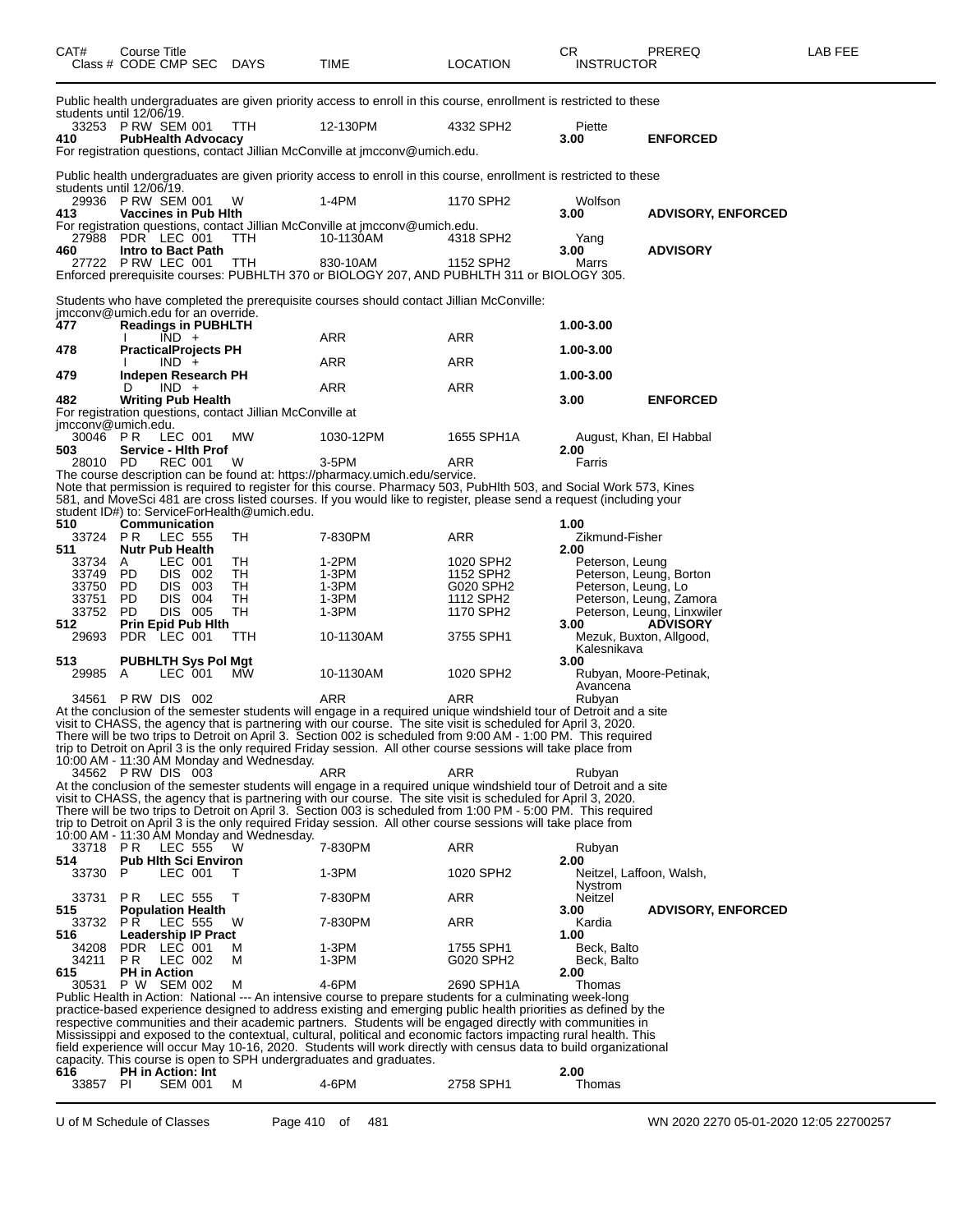This course is open to second year SPH graduate students only. The Grenada field experience portion of this course will occur February 29-March 7, 2020 which will overlap with the spring break period.

| 741   | <b>Interdisc Prob Solv</b>    |           |               | 3.00            | <b>ADVISORY</b> |
|-------|-------------------------------|-----------|---------------|-----------------|-----------------|
| 10197 | <b>W</b><br>LAB 001<br>PD.    | 315-415PM | ARR           | Crane, Wu. Carr |                 |
| 741   | <b>Interdisc Prob Solv</b>    |           |               | 3.00            | <b>ADVISORY</b> |
|       | W<br>LAB 001                  | 430-630PM | 0220 JEFFRIES |                 |                 |
|       | Connected Vehicles Stdzn Diff |           |               |                 |                 |

This class is an interdisciplinary problem solving class offered at the Law School through the Problem Solving Initiative (PSI). In the realm of connected and automated vehicles (CAVs), there are trade-offs between standardization, which enhances compatibility and interoperability, and differentiation. Students will consider which CAV features should be standardized (or differentiated), how quickly standardization should be pursued, and what role regulation should play in standardization. Student teams will incorporate ideas from law, engineering, information, business, and other fields to develop an innovative tool.

This class is open to all University of Michigan graduate and professional students. Please note: Non-Law students are responsible for checking with their own schools, colleges, or units to learn if a PSI class will count toward graduation or other departmental requirements.

Non-law graduate/professional students may apply for the course using the PSI application system (https://problemsolving.law.umich.edu/) November 4-18, 2019. After the initial application period, students seeking to apply can contact problemsolving@umich.edu.

| 741   | <b>Interdisc Prob Solv</b>   |           |               | 3.00 | <b>ADVISORY</b>            |
|-------|------------------------------|-----------|---------------|------|----------------------------|
| 10204 | W<br>PD.<br>LAB 002          | 315-415PM | ARR           |      | Scarnecchia, Munro-Kramer, |
|       |                              |           |               | Carr |                            |
| 741   | <b>Interdisc Prob Solv</b>   |           |               | 3.00 | <b>ADVISORY</b>            |
|       | W<br>IAB 002                 | 430-630PM | 1025 JEFFRIES |      |                            |
|       | Campus Sex. Misconduct Prev. |           |               |      |                            |

This class is an interdisciplinary problem solving class offered at the Law School through the Problem Solving Initiative (PSI). Campus sexual misconduct affects many students in the U.S., with health, social, economic, and academic consequences. Universities struggle to fashion effective policies and other responses in the face of external political, legal, and social pressure. In this class, multidisciplinary teams of students will explore solutions to campus sexual misconduct, drawing on knowledge and expertise from law, nursing, public policy, social work, public health, sociology, education, organizational studies, and other disciplines to develop a novel solution to the problem.

This class is open to all University of Michigan graduate and professional students. Please note: Non-Law students are responsible for checking with their own schools, colleges, or units to learn if a PSI class will count toward graduation or other departmental requirements.

Non-law graduate/professional students may apply for the course using the PSI application system (https://problemsolving.law.umich.edu/) November 4-18, 2019. After the initial application period, students seeking to apply can contact problemsolving@umich.edu.

|       | $10.9$ apply ball believed propressioning $\sim$ all normon over |           |               |                         |
|-------|------------------------------------------------------------------|-----------|---------------|-------------------------|
| 741   | <b>Interdisc Prob Solv</b>                                       |           |               | <b>ADVISORY</b><br>3.00 |
| 10211 | PD LAB 003                                                       | 315-415PM | 0220 JEFFRIES | Mcquade, Carr, Schaub   |
| 741   | <b>Interdisc Prob Solv</b>                                       |           |               | <b>ADVISORY</b><br>3.00 |
|       | LAB 003                                                          | 430-630PM | 0220 JEFFRIES |                         |
|       | Info Privacy, Survl. Exposure                                    |           |               |                         |

This class is an interdisciplinary problem solving class offered at the Law School through the Problem Solving Initiative (PSI). Today's information and communication technologies create opportunities for surveillance, tracking, and privacy infringements. Students will learn about privacy risks that a variety of exposure-sensitive populations face, including marginalized groups, immigrants, journalists, abuse survivors, and children. Multidisciplinary student teams will leverage insights from design thinking, law, information, public policy, and other disciplines to develop novel privacy solutions for such susceptible groups.

This class is open to all University of Michigan graduate and professional students. Please note: Non-Law students are responsible for checking with their own schools, colleges, or units to learn if a PSI class will count toward graduation or other departmental requirements.

Non-law graduate/professional students may apply for the course using the PSI application system (https://problemsolving.law.umich.edu/) November 4-18, 2019. After the initial application period, students seeking to apply can contact problemsolving@umich.edu.

| 741 | <b>Interdisc Prob Solv</b>                                                                                                                                                                                                                                                                                                         |           |               | <b>ADVISORY</b><br>3.00 |
|-----|------------------------------------------------------------------------------------------------------------------------------------------------------------------------------------------------------------------------------------------------------------------------------------------------------------------------------------|-----------|---------------|-------------------------|
|     | 10218 PD LAB 004 W                                                                                                                                                                                                                                                                                                                 | 315-415PM | ARR           | Ratner, Hess, Carr      |
| 741 | <b>Interdisc Prob Solv</b>                                                                                                                                                                                                                                                                                                         |           |               | <b>ADVISORY</b><br>3.00 |
|     | <b>W</b><br>LAB 004                                                                                                                                                                                                                                                                                                                | 430-630PM | 1070 JEFFRIES |                         |
|     | $\mathbf{r}$ $\mathbf{r}$ $\mathbf{r}$ $\mathbf{r}$ $\mathbf{r}$ $\mathbf{r}$ $\mathbf{r}$ $\mathbf{r}$ $\mathbf{r}$ $\mathbf{r}$ $\mathbf{r}$ $\mathbf{r}$ $\mathbf{r}$ $\mathbf{r}$ $\mathbf{r}$ $\mathbf{r}$ $\mathbf{r}$ $\mathbf{r}$ $\mathbf{r}$ $\mathbf{r}$ $\mathbf{r}$ $\mathbf{r}$ $\mathbf{r}$ $\mathbf{r}$ $\mathbf{$ |           |               |                         |

Hum Rghts Mineral Supply Chain

This class is an interdisciplinary problem solving class offered at the Law School through the Problem Solving Initiative (PSI). The extraction of minerals used to manufacture automobile components, including electric vehicle batteries, comes at a high cost. Multidisciplinary teams of students will study the human rights implications of this supply chain, and their research will be informed by auto industry, NGO, and stakeholder perspectives. Students will incorporate insights from international law, business, engineering, environmental sciences, technology, and other fields to develop a solution for industry to implement.

This class is open to all University of Michigan graduate and professional students. Please note: Non-Law students are responsible for checking with their own schools, colleges, or units to learn if a PSI class will count toward graduation or other departmental requirements.

Non-law graduate/professional students may apply for the course using the PSI application system (https://problemsolving.law.umich.edu/) November 4-18, 2019. After the initial application period, students seeking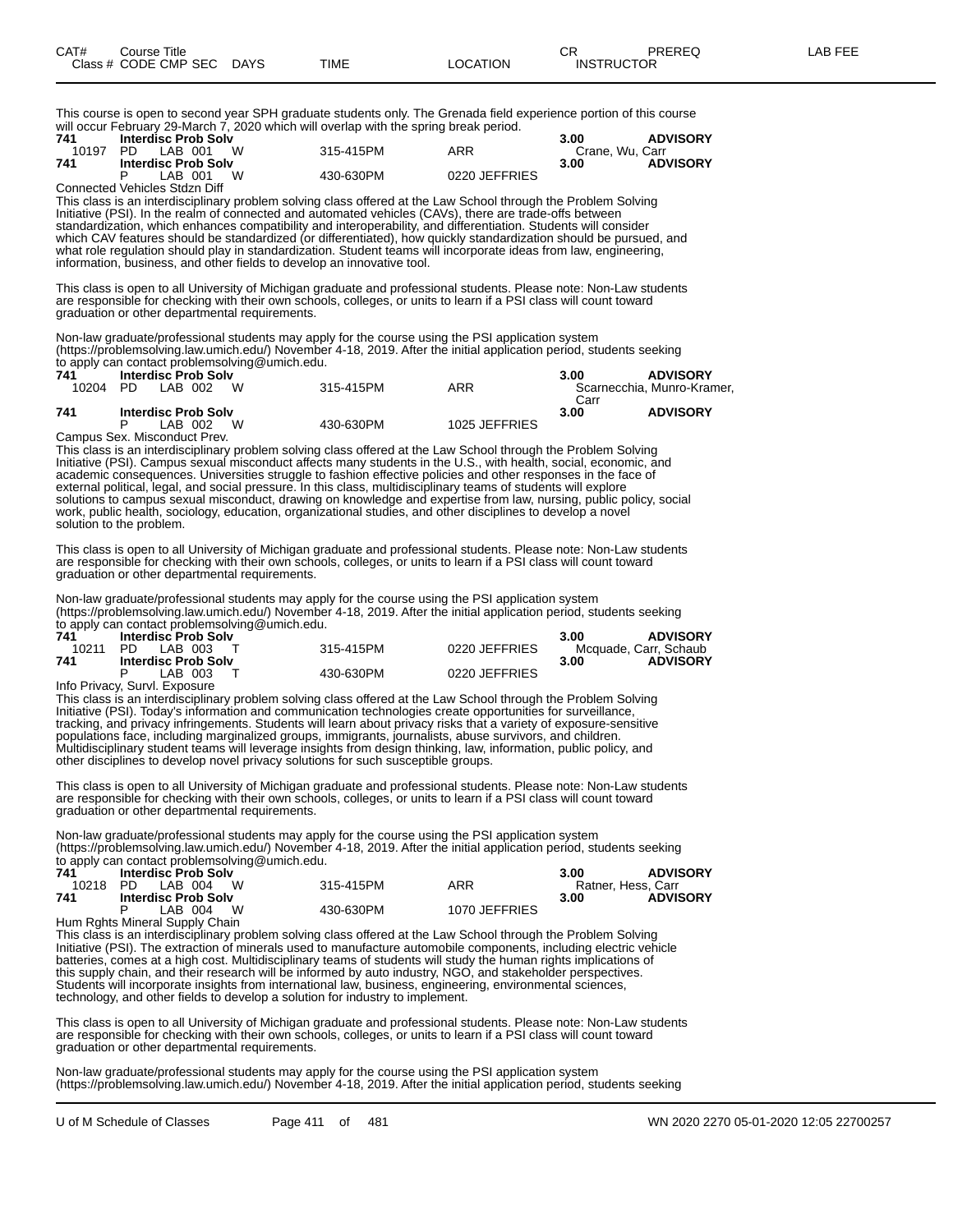| to apply can contact problemsolving@umich.edu. |                                |           |               |                         |  |  |  |  |
|------------------------------------------------|--------------------------------|-----------|---------------|-------------------------|--|--|--|--|
| 741                                            | <b>Interdisc Prob Solv</b>     |           |               | <b>ADVISORY</b><br>3.00 |  |  |  |  |
| 31865                                          | LAB 005 W<br>PD.               | 315-415PM | 1225 JEFFRIES | Bagley, Shaefer, Carr   |  |  |  |  |
| 741                                            | <b>Interdisc Prob Solv</b>     |           |               | <b>ADVISORY</b><br>3.00 |  |  |  |  |
|                                                | LAB 005 W                      | 430-630PM | 1225 JEFFRIES |                         |  |  |  |  |
|                                                | Challenges Deliver MI Soc Svcs |           |               |                         |  |  |  |  |

This class is an interdisciplinary problem solving class offered at the Law School through the Problem Solving Initiative (PSI). The federal government funds many crucial social services for the poor. However, individual states -- which are rarely the focus of policy debates about social services -- are usually responsible for overseeing the provision of those services. This course will focus on emerging challenges to the delivery of social services in Michigan, including Medicaid, food stamps, and TANF. Working closely with officials from the Michigan Department of Health and Human Services, students will devise potential solutions to problems with the administration of state benefits for vulnerable populations.

This class is open to all University of Michigan graduate and professional students. Please note: Non-Law students are responsible for checking with their own schools, colleges, or units to learn if a PSI class will count toward graduation or other departmental requirements.

Non-law graduate/professional students may apply for the course using the PSI application system (https://problemsolving.law.umich.edu/) November 4-18, 2019. After the initial application period, students seeking to apply can contact problemsolving@umich.edu.

| 796 | <b>PH Special Topics</b>       |     |     | 1.00-5.00 |
|-----|--------------------------------|-----|-----|-----------|
|     | 28311 PI SEM 001               | ARR | ARR | Sankaran  |
|     | Adv Problem Solving Initiative |     |     |           |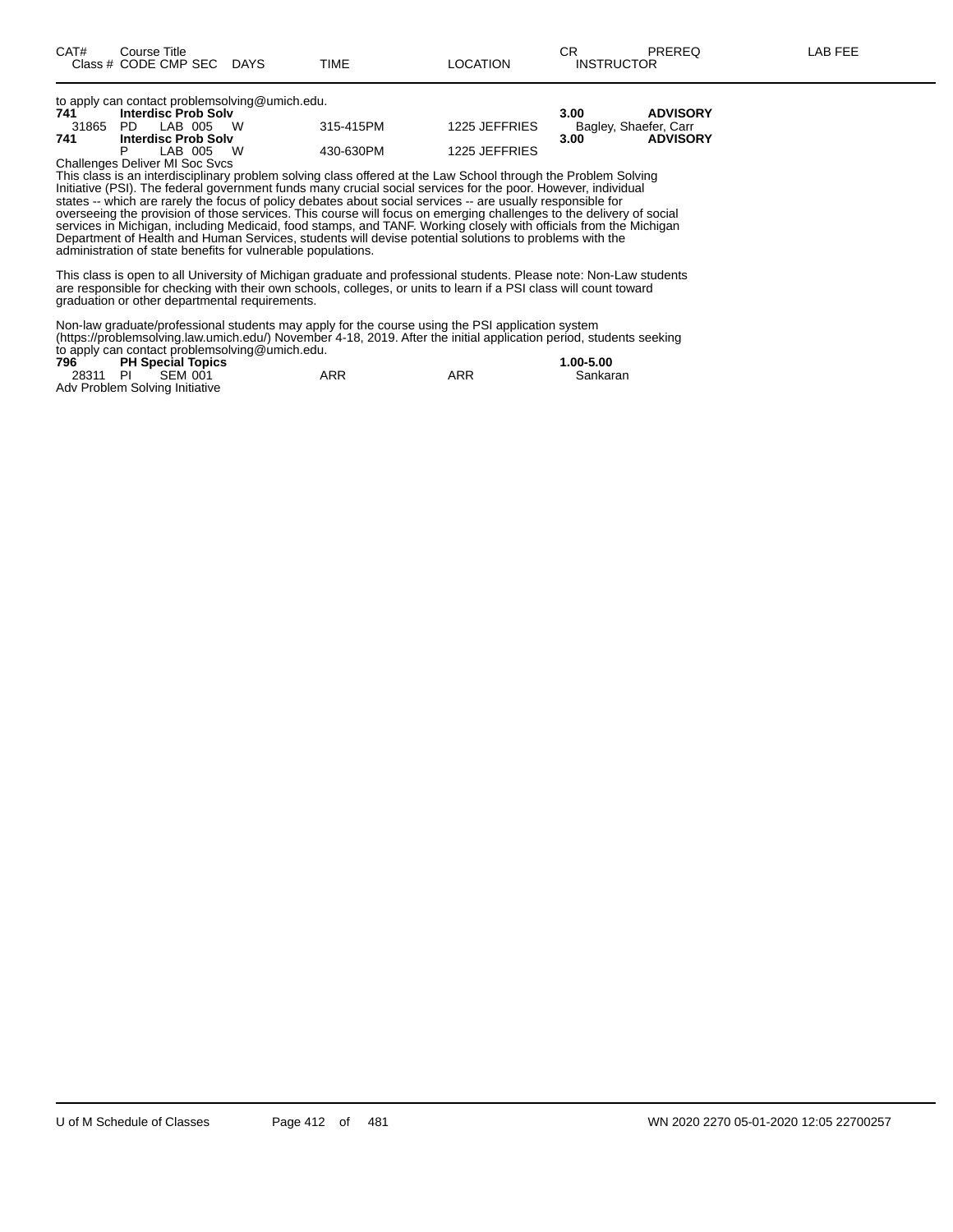# **Public Policy School Of Public Policy**

### **Public Policy (PUBPOL)**

| 210   | <b>Health &amp; Society</b>    |         |              |           |            | 4.00          |
|-------|--------------------------------|---------|--------------|-----------|------------|---------------|
| 27422 | Α                              | LEC 001 | W            | 4-5PM     | <b>ARR</b> | Kennedy       |
| 27423 | <b>DIS</b><br>W<br>P           | 002     | TН           | 830-10AM  | 2750 SPH1  | Lapehn        |
| 27486 | W<br><b>DIS</b><br>P           | 003     | тн           | 10-1130AM | 2750 SPH1  | Lapehn        |
| 27487 | W<br><b>DIS</b><br>P           | 004     | тн           | 1130-1PM  | 2750 SPH1  | Lapehn        |
| 27488 | P W<br><b>DIS</b>              | 005     | TН           | 1-230PM   | 4318 SPH2  | Paschall      |
| 27489 | W<br><b>DIS</b><br>P.          | 006     | TН           | 3-430PM   | 4318 SPH2  | Carter        |
| 27490 | <b>DIS</b><br>P RW             | 007     | TН           | 430-6PM   | 2610 SPH1A | Carter        |
| 28115 | <b>DIS</b><br>P RW             | 008     | F            | 10-1130AM | 2610 SPH1A | Carter        |
| 28116 | P RW<br><b>DIS</b>             | 009     | F            | 1130-1PM  | 4332 SPH2  | Paschall      |
| 28117 | PRW DIS 010                    |         | F            | 1-230PM   | 4332 SPH2  | Paschall      |
| 250   | <b>Energy&amp;Climate Chng</b> |         |              |           |            | 3.00          |
| 00155 | <b>D DIAL LEO 004</b>          |         | <b>BALAI</b> | 10.110011 | 1100111111 | Detail Dealer |

32155 P RW LEC 001 MW 10-1120AM 1120 WEILL Raimi, Beeler Greenhouse gas emissions associated with energy use are the leading cause of global climate change, and they are growing. The challenge of sharply reducing emissions while continuing to provide energy to a growing population is an enormous global challenge, one that policymakers have not yet solved.

This course will provide an introduction to the global energy system and its role in climate change, with a focus on the United States. It will begin with a review major energy technologies, the markets in which they operate, and how both have changed over time. It will then turn to the fundamentals of climate change, with a basic overview of the science, the economic principles that can guide policymaking to reduce emissions, and key social dynamics that shape policies and markets. We will then turn to the real-world application of public policies at the international and national level, developing an understanding of how these policies are designed along with their effectiveness.

The course will conclude with a series of case studies on potential approaches to addressing the interconnected spheres of energy and climate. Case studies will focus on the sometimes difficult trade-offs that arise in trying to prevent the worst impacts of climate change while provide the energy that underpins the global economy. We will examine the political, economic, technological, and psychological aspects of pursuing alternative approaches to

achieve these interconnected goals.<br>300 Persuasive Policy Wr **300 Persuasive Policy Wr 3.00** 25721 P RW SEM 001 TTH 10-1120AM 1210 WEILL Chimera This course, structured as a seminar and writing workshop, intensively develops students' persuasive writing and critical reading skills through abundant practice and feedback. Weekly writing assignments and exercises will focus on every stage of the writing process, from brainstorming and research through drafting and revision, in three vital areas of political writing: the short opinion piece, the policy memorandum, and the polemical essay. We will read and analyze a wide variety of examples from traditional print and online media, from journalistic, government, and academic sources. We will also explore ethical considerations of policy writing, considering the ways in which our rhetorical choices, tone, word choice, even syntax construct our subjects and frame contentious issues for target audiences.<br>313 Envir

**313 Environ Mgmt&Policy 1.50** 33565 P RW LEC 001 W 830-950AM 1210 WEILL Rabe This 1.5 credit module will introduce students to the roles that governmental agencies play in environmental protection at the federal and state levels in the United States. It will review the historical evolution of such entities as the Environmental Protection Agency and Department of Interior as well as their state-level counterparts and explore how they address such issues as working across jurisdictional boundaries and environmental media of air, water, and land. Moreover, cases will be examined to study such issues as political control of agency staff and operations as well as response to legislative mandates to measure and advance performance. The module will allow students to select a case study for review in a short paper that will be presented at the end of the term.

**413 Prof and Lead Dev 1.00** 24222 P R SEM 001 F 830-220PM 1210 WEILL Scheerer Pathways to Prof. Success

\*\*\*Course meets in person on January 31 and February 7 only.\*\*\*

\*Non-Ford students can enroll Ford elective courses beginning December 5.\*

The goal of this course is to enhance the students' ability to bring about the individual and organizational changes they want to see. This course begins by addressing (1) what effective managers really do and (2) why some high-potential managers succeed while others fail. As effective managers know, the ability to develop and manage relationships with others is critical to a manager's success. This course is based on three foundations: The first focuses on developing self-awareness. After all, managing relationships depends first and foremost on knowledge of individual personal strengths and weaknesses and the impact of these strengths and weaknesses on others. The second foundation focuses on developing an understanding of others. The third foundation focuses on managing specific types of relationships on the job-those with subordinates, peers, and bosses. **418 Facilitating Dialogue 3.00**

33623 P RW SEM 001 TH 4-650PM 1230 WEILL Henry \*Non-Ford students can enroll Ford elective courses beginning December 5.\*

This is a course in facilitating complex and difficult dialogic moments of engagement in the social, professional and institutional spheres of the public arena. Its purpose is to provide the possibility for actual engagement with tense social issues and phenomena bedeviling complex societies. It will briefly explore the historical and theoretical contexts, which give rise to sometimes painful and traumatic moments that filter in and color what may otherwise be perceived as simplistic conversations and interactions. It will introduce students?regardless of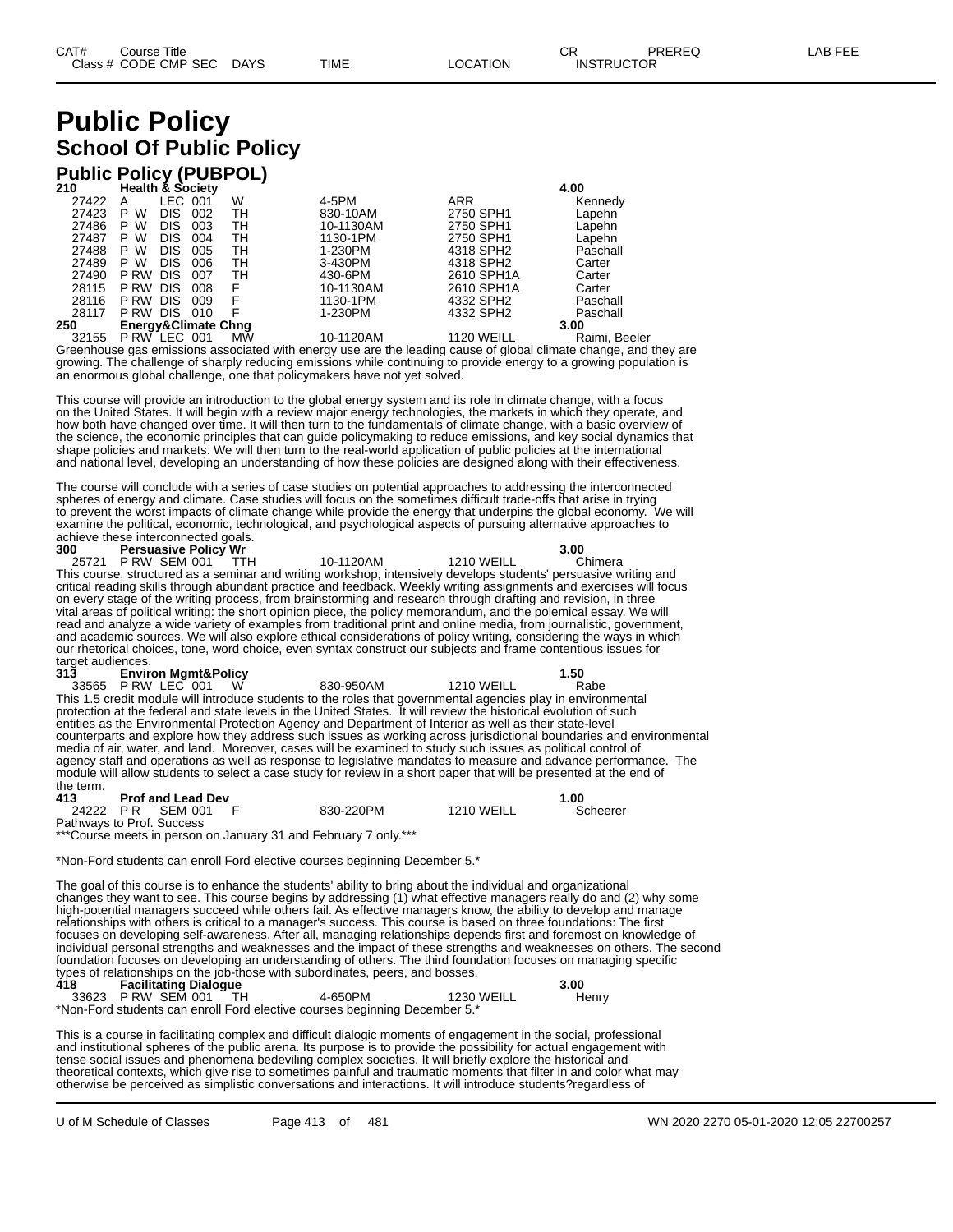| CAT# | Course Title         |             |      |          | ⌒冖<br>◡⊓          | PREREQ | AR FFF |
|------|----------------------|-------------|------|----------|-------------------|--------|--------|
|      | Class # CODE CMP SEC | <b>DAYS</b> | TIME | LOCATION | <b>INSTRUCTOR</b> |        |        |

perceived color, gender, class, or ethnicidentity categorization?to the necessity for transcending their subject locations. In order to facilitate, mediate, and engage in trans-formative moments of learning, dialogue, leadership and communal capacity building with due regard of difference and the respect of mutuality.<br>423 **Pol Campaign Strateg** 

**423 Pol Campaign Strateg 3.00** 22398 P RW LEC 001 T 530-820PM 1110 WEILL Alper This course will introduce you to the art and science of political campaigning. Topics to be covered include a heavy emphasis on political communications, including speeches and debates, crafting and framing a message, earned media, paid media, digital and social media, voter contact, and field.

PubPol 423 will also examine campaign planning and management, polling and research, identifying, targeting and turning out voters, coalitions and interest groups, budgeting and fundraising, the political environment and Get Out The Vote efforts.

| 428   | <b>Contemporary China</b>   |            |                                                                            |            | 3.00        | <b>ADVISORY</b> |
|-------|-----------------------------|------------|----------------------------------------------------------------------------|------------|-------------|-----------------|
| 32258 | LEC 001<br>P                | <b>TTH</b> | 10-1130AM                                                                  | G040 TISCH | Xu          |                 |
| 447   | <b>Excel for PubPol</b>     |            |                                                                            |            | 1.50        |                 |
|       | 32156 PRW LAB 001 TTH       |            | 230-350PM                                                                  | 3117 WEILL | Worthington |                 |
|       |                             |            | *Non-Ford students can enroll Ford elective courses beginning December 5.* |            |             |                 |
| 456 — | <b>Local Gov: Opp Activ</b> |            |                                                                            |            | 3.00        | <b>ENFORCED</b> |
|       | 34395 P RW LEC 001 TTH      |            | 230-350PM                                                                  | 1210 WEILL | Hieftie     |                 |
|       |                             |            | *Non-Ford students can enroll Ford elective courses beginning December 5.* |            |             |                 |

Taught by John Hieftje, former Mayor of Ann Arbor.

Cities are leading the fight against climate change. Around the world they are experiencing the devastating effects as hurricanes intensify, sea levels rise, ?heat islands? multiply and storm water systems are overwhelmed, along with city budgets. And yet, people are flocking to cities to experience their booming economies, plentiful jobs and exciting cultural communities. But for every successful city, there is a downside as gentrification spreads and all but the wealthy are forced to move further out as housing prices rise. The need for better transportation into and within cities has never been greater. Our federal government offers no help. In response a new generation of activists are pushing elected leaders to respond. This class will hear directly from activists, state and local elected leaders and top professionals in their field. Finally, students will develop and host the first debate of the 2020 campaign for Ann Arbor City Council.

**467 STATA for PubPol 1.50** 29325 P RW LAB 001 \*Non-Ford students can enroll Ford elective courses beginning December 5.\*

This course is an introduction to programming and working in STATA, a core statistical program in the social sciences. In a variety of fields, STATA remains the baseline program for analysis, data management, and visualization. In this class, students will learn workflow management in STATA, data import, manipulation, and managements, and fundamentals of analysis in the software environment. At its conclusion, students should be ready to begin using STATA in their own analysis and to move forward through self-study.

This course covers basics of STATA?s command, object, memory, and interface fundamentals, data import and management, creation of basic statistical summaries, linear regression and regression diagnostics, analysis for binary and categorical outcomes, and basics of time series and panel data analysis. The course is graded credit/no credit (pass/fail), with weekly review ?tasks? in STATA. Students in the class are not expected to have prior knowledge or experience in STATA, but a baseline knowledge of statistical concepts is highly recommended. **474 Values & Ethics 3.00**

| 28838 P RW LEC 001    | <b>MW</b> | 230-350PM | 1220 WEILL | Rohde |
|-----------------------|-----------|-----------|------------|-------|
| Science Policy        |           |           |            |       |
| Topic: Science Policy |           |           |            |       |

Science and technology intersect with many areas of public policy. Think of concerns about government surveillance and data privacy, the debates over climate change mitigation policies, the economic and social challenges posed automation, and religious and ethical concerns about the implications of human gene editing. This course examines competing approaches to bringing science and technology to bear on the public good. It will familiarize you both with the central role that science and technology play in contemporary policy while acquainting you with a set a concepts and approaches for reasoning and writing about the normative challenges that operate in public policy. Topics may include: automation and the future of work, AI and national security, climate change mitigation policies, human gene editing, health care access, and water security. No background in science or technology is necessary.

| 31978 P RW LEC 002                                      | <b>MW</b> | 1-220PM | 1210 WEILL | Morse |
|---------------------------------------------------------|-----------|---------|------------|-------|
| Lying & Public Policy<br>Topic: Lying and Public Policy |           |         |            |       |
|                                                         |           |         |            |       |

Topic: Lying and Public Policy

Lying has been getting a lot of attention lately and for good reason. Democracies demand the truthful exchange of information between rulers and the ruled, as well as a healthy media to inform the public on matters related to government and policy. Lying therefore poses a legitimate threat to the political stability of our nation. And yet despite the current ubiquity of terms like "post-truth" and "alternative facts", lying is not a twenty-first century cultural or political aberration, lying permeates the social fabric, playing a significant role in our daily conversations with others and with ourselves. As research has shown, we lie (frequently) to avoid social embarrassment or hurting the feelings of others, or to manipulate situations for our own gain. Political philosophers like Plato and, most notoriously, Machiavelli, have argued that lying is an essential tactic in the ruler's toolkit, used to preserve social cohesion or persuade the public to agree with a policy that, in the ruler's opinion, may be for the social good. Lying can also be necessary to protect the minorities from exploitation or oppression. In this values and ethics course, we will read broadly in literature, philosophy, history, and politics, and we'll watch a few films and TV shows as well in order to determine when, if ever, lying is justified, and we will apply these lessons learned to examine important policy topics of our own era. Possible topics include: the creation and cultivation of national myths, passing, propaganda, diplomacy, fake news, advertising, and the extent to which lying compromises government services such as entitlement programs, voting,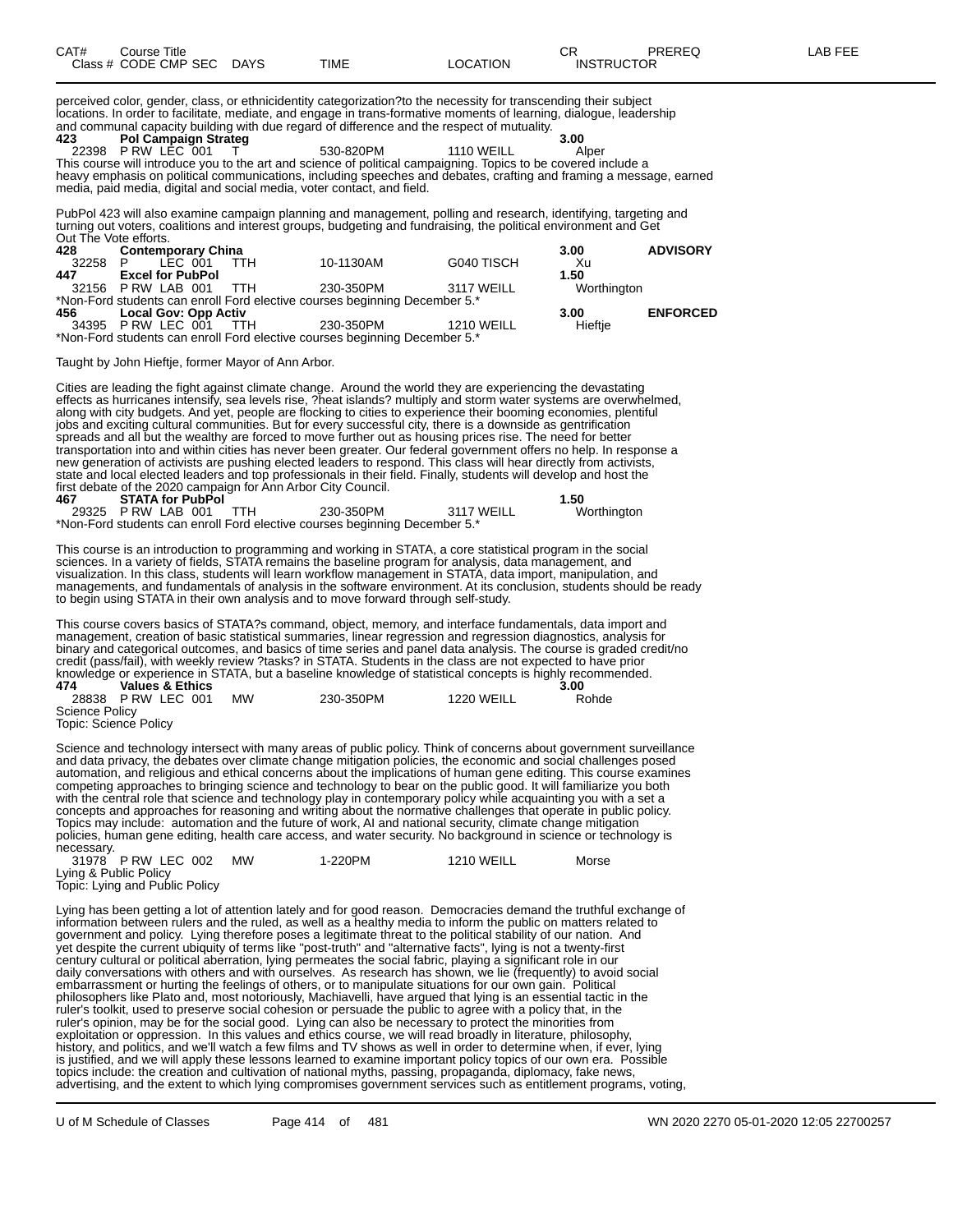| CAT#                                                    | Course Title |                                               | Class # CODE CMP SEC DAYS | TIME                                                                              | LOCATION                                                                                                                                                                                                                                                                                                                                                                                                                                                                                                                                                                                                                                                                                                                                                                                            | CR<br>PREREQ<br><b>INSTRUCTOR</b>                                                                                                                                                                                                                                                                                                                                                                                                                                                                                                                                                                             | LAB FEE |
|---------------------------------------------------------|--------------|-----------------------------------------------|---------------------------|-----------------------------------------------------------------------------------|-----------------------------------------------------------------------------------------------------------------------------------------------------------------------------------------------------------------------------------------------------------------------------------------------------------------------------------------------------------------------------------------------------------------------------------------------------------------------------------------------------------------------------------------------------------------------------------------------------------------------------------------------------------------------------------------------------------------------------------------------------------------------------------------------------|---------------------------------------------------------------------------------------------------------------------------------------------------------------------------------------------------------------------------------------------------------------------------------------------------------------------------------------------------------------------------------------------------------------------------------------------------------------------------------------------------------------------------------------------------------------------------------------------------------------|---------|
| and the police.<br>Philanthropy<br>Topics: Philanthropy |              | 32157 P RW LEC 003                            | <b>TTH</b>                | 10-1120AM                                                                         | <b>1120 WEILL</b>                                                                                                                                                                                                                                                                                                                                                                                                                                                                                                                                                                                                                                                                                                                                                                                   | Tompkins-Stange                                                                                                                                                                                                                                                                                                                                                                                                                                                                                                                                                                                               |         |
|                                                         |              |                                               |                           |                                                                                   | Private philanthropic foundations in the U.S. are fundamentally private organizations that operate within the<br>public arena, and have long played central roles in advancing social change and shaping.                                                                                                                                                                                                                                                                                                                                                                                                                                                                                                                                                                                           |                                                                                                                                                                                                                                                                                                                                                                                                                                                                                                                                                                                                               |         |
| 475<br>GreatDepressGreatRecess                          |              | <b>Topics in Pub Pol</b><br>29054 PRW SEM 001 | TTH.                      | 10-1120AM                                                                         | <b>1230 WEILL</b>                                                                                                                                                                                                                                                                                                                                                                                                                                                                                                                                                                                                                                                                                                                                                                                   | 1.50<br>Hausman                                                                                                                                                                                                                                                                                                                                                                                                                                                                                                                                                                                               |         |
|                                                         |              |                                               |                           | Topics: From the Great Depression to the Great Recession                          |                                                                                                                                                                                                                                                                                                                                                                                                                                                                                                                                                                                                                                                                                                                                                                                                     |                                                                                                                                                                                                                                                                                                                                                                                                                                                                                                                                                                                                               |         |
|                                                         |              |                                               |                           | *Non-Ford students can enroll Ford elective courses beginning December 5.*        |                                                                                                                                                                                                                                                                                                                                                                                                                                                                                                                                                                                                                                                                                                                                                                                                     |                                                                                                                                                                                                                                                                                                                                                                                                                                                                                                                                                                                                               |         |
| Recession.                                              |              |                                               |                           |                                                                                   | through the lens of history. Students will apply analytical tools to understand the consequences of monetary,<br>fiscal and financial market policy in the Great Depression, in Japan after 1990, and in the current Great                                                                                                                                                                                                                                                                                                                                                                                                                                                                                                                                                                          | Since the 2008 financial crisis, developed countries have suffered high unemployment and slow growth. What are<br>options for policymakers in this environment? This course will analyze central issues in macroeconomic policymaking                                                                                                                                                                                                                                                                                                                                                                         |         |
| Gov Reg Ind & Envir                                     |              | 32158 PRW SEM 002                             | MW                        | 4-520PM                                                                           | <b>1210 WEILL</b>                                                                                                                                                                                                                                                                                                                                                                                                                                                                                                                                                                                                                                                                                                                                                                                   | Hausman                                                                                                                                                                                                                                                                                                                                                                                                                                                                                                                                                                                                       |         |
|                                                         |              |                                               |                           | Topic: Government Regulation of Industry & the Environment                        |                                                                                                                                                                                                                                                                                                                                                                                                                                                                                                                                                                                                                                                                                                                                                                                                     |                                                                                                                                                                                                                                                                                                                                                                                                                                                                                                                                                                                                               |         |
|                                                         |              |                                               |                           | *Non-Ford students can enroll Ford elective courses beginning December 5.*        |                                                                                                                                                                                                                                                                                                                                                                                                                                                                                                                                                                                                                                                                                                                                                                                                     |                                                                                                                                                                                                                                                                                                                                                                                                                                                                                                                                                                                                               |         |
| of microeconomics.                                      |              |                                               |                           |                                                                                   | and electricity. Examples of policies analyzed include pollution taxes, renewable energy subsidies, efficiency                                                                                                                                                                                                                                                                                                                                                                                                                                                                                                                                                                                                                                                                                      | This course examines environmental and energy policies. We discuss the sources of environmental problems and what<br>regulations are available to remedy these problems. We also cover energy markets, including fossil fuel extraction<br>standards, cap-and-trade programs, and electricity deregulation. Throughout the course, we discuss concepts such as<br>externalizations, valuation of the environment, and cost-benefit analysis. The course presumes some prior knowledge                                                                                                                         |         |
|                                                         |              | 32159 PRW SEM 003<br><b>P RW SEM 003</b>      | TH.<br>TTH.               | 4-650PM<br>1130-1250PM                                                            | 3117 WEILL<br><b>1230 WEILL</b>                                                                                                                                                                                                                                                                                                                                                                                                                                                                                                                                                                                                                                                                                                                                                                     | Farley, Neidert                                                                                                                                                                                                                                                                                                                                                                                                                                                                                                                                                                                               |         |
| Politics of 2020 Census                                 |              |                                               |                           | Topics: Moving Power and Money: The Politics of the 2020 Census                   |                                                                                                                                                                                                                                                                                                                                                                                                                                                                                                                                                                                                                                                                                                                                                                                                     |                                                                                                                                                                                                                                                                                                                                                                                                                                                                                                                                                                                                               |         |
|                                                         |              |                                               |                           | *Non-Ford students can enroll Ford elective courses beginning December 5.*        |                                                                                                                                                                                                                                                                                                                                                                                                                                                                                                                                                                                                                                                                                                                                                                                                     |                                                                                                                                                                                                                                                                                                                                                                                                                                                                                                                                                                                                               |         |
|                                                         |              |                                               |                           | Course meets in 1230 Weill Hall on March 10, 12, 17,19, 24.                       |                                                                                                                                                                                                                                                                                                                                                                                                                                                                                                                                                                                                                                                                                                                                                                                                     |                                                                                                                                                                                                                                                                                                                                                                                                                                                                                                                                                                                                               |         |
|                                                         |              |                                               |                           | Census Lab meets in 3117 Weill Hall on March 12 and March 19 only.                |                                                                                                                                                                                                                                                                                                                                                                                                                                                                                                                                                                                                                                                                                                                                                                                                     |                                                                                                                                                                                                                                                                                                                                                                                                                                                                                                                                                                                                               |         |
| to employ.                                              |              |                                               |                           |                                                                                   | The United States has had the longest continuing history of census taking in the world. It is in our Constitution<br>distribute funds. The census is inherently political because of the redistribution of power and not surprisingly                                                                                                                                                                                                                                                                                                                                                                                                                                                                                                                                                               | with the express purpose of redistributing power across the states every decade. It is also used to geographically<br>there have been controversies over time including who and where people should be counted, differential undercount<br>of the population, confidentiality of responses, and what census methodology is appropriate for the Census Bureau                                                                                                                                                                                                                                                  |         |
| Campaign Finance Reform                                 |              | 32562 PRW SEM 004                             | <b>MW</b>                 | 1-220PM                                                                           | <b>1230 WEILL</b>                                                                                                                                                                                                                                                                                                                                                                                                                                                                                                                                                                                                                                                                                                                                                                                   | Hall                                                                                                                                                                                                                                                                                                                                                                                                                                                                                                                                                                                                          |         |
| Topics: Campaign Finance Reform                         |              |                                               |                           |                                                                                   |                                                                                                                                                                                                                                                                                                                                                                                                                                                                                                                                                                                                                                                                                                                                                                                                     |                                                                                                                                                                                                                                                                                                                                                                                                                                                                                                                                                                                                               |         |
|                                                         |              |                                               |                           | *Non-Ford students can enroll Ford elective courses beginning December 5.*        |                                                                                                                                                                                                                                                                                                                                                                                                                                                                                                                                                                                                                                                                                                                                                                                                     |                                                                                                                                                                                                                                                                                                                                                                                                                                                                                                                                                                                                               |         |
| 480                                                     |              |                                               | Global Engag Seminar      |                                                                                   | PACs and "dark money" organizations unfettered by federal regulation. Spending in many state elections has<br>at the federal level. We then examine critically the basic claims used to justify campaign finance regulations.<br>What is the social scientific evidence that spending, by candidates or independent groups, influences election<br>outcomes? What is the evidence that contributions influence elected officials post-election? What is the case<br>of free speech? In the second half of the course, we will consider the constitutional and practical merits of<br>campaign finance policy in a particular state or locality and write policy briefs to public officials on how to<br>improve their campaign finance system, then defend their recommendations in a public forum. | Federal election spending from all sources has doubled over the last twenty years and the 2018 election continued<br>the trend. Campaign spending in the midterms exceeded \$5 billion for the first time, much of it coming from Super<br>followed this trend. But is that a bad thing? We will begin the course by reviewing the campaign finance system<br>against regulation? Do restrictions on campaign contributions and spending violate the First Amendment protection<br>various campaign finance proposals at the local, state, and federal level. Students will work in teams to evaluate<br>3.00 |         |
| Costa Rica Trip                                         |              | 27621 PDRW SEM 001                            | MW                        | 1130-1250PM                                                                       | <b>1220 WEILL</b>                                                                                                                                                                                                                                                                                                                                                                                                                                                                                                                                                                                                                                                                                                                                                                                   | Collins                                                                                                                                                                                                                                                                                                                                                                                                                                                                                                                                                                                                       |         |
|                                                         |              |                                               |                           | produce short, formal policy reports that account for country-specific condition. | non-US context. (Costa Rica will be the initial focus and location of the study tour but the country may vary in<br>subsequent year.) Student will study a small number of contemporary policy problems in light of the country's<br>specific political, economic, historical and cultural context. The winter break study tour will provide students an<br>opportunity to discuss the policy issues with local stakeholders. Upon return, students will work in groups to                                                                                                                                                                                                                                                                                                                          | This advanced seminar challenges public policy majors to consider how policy issues are framed and addressed in a<br>The country to be studied will be selected by faculty leading the Global Engagement seminar. Approximately 15 Ford<br>School undergraduate students will be selected to practice in the course, on the basis of application forms to be                                                                                                                                                                                                                                                  |         |

submitted early in the fall semester. Priority is accorded to students with a strong interest in international affairs and/or limited previous experience with travel and study outside the US. There is a modest program fee to help offset experiences of the study tour; need based financial assistance may be available.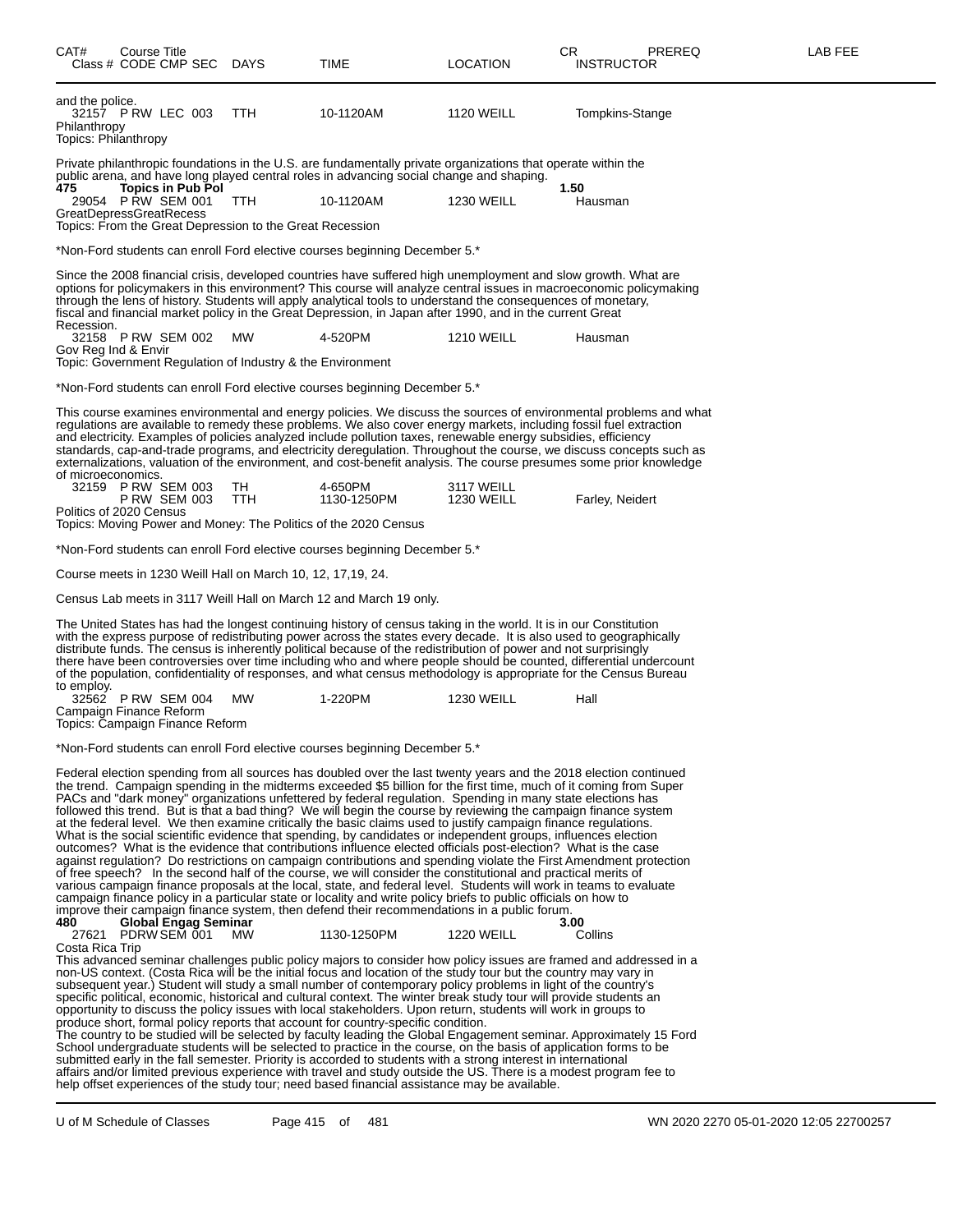|--|--|

| 490                      | Independent Study<br>$IND +$ |     | ARR     | ARR               | $1.00 - 4.00$ |
|--------------------------|------------------------------|-----|---------|-------------------|---------------|
| 495                      | <b>Policy Seminar</b>        |     |         |                   | 4.00          |
| 18707                    | PDRW SEM 001                 | ттн | 1-220PM | <b>1210 WEILL</b> | Raimi         |
| <b>Irrational Actors</b> |                              |     |         |                   |               |

PUBPOL 495 (Policy Seminar) is for students currently enrolled in the Public Policy Undergraduate Program only, no exceptions. Enrollment is by permission only.

Classic economics is based on the idea of rational actors, people making decisions that maximize their own utility based on their preferences. However, most psychological models of behavior don't assume that people are particularly rational. Some even claim that the vast majority of our decisions are not based on conscious preferences and deliberate choices, but are instead influenced by factors that are invisible to us. For example, why is that people who are desperately trying to save money end up splurging on unnecessary purchases? How is that people who don't think of themselves as racist and even go out of their way to reject racist beliefs can still act in biased ways against racial minorities? Why is it so often the case that the arguments we remember best are the ones that happen to fit with our existing beliefs?

Many psychological and behavioral economic models have been created to explain the myriad ways that people act irrationally. In this policy seminar, we will examine some of the ways in which people are predictably irrational and the implications of this irrationality for policy. We will review research from behavioral economics and psychology to explore how factors such as heuristics, implicit attitudes, social norms, self-serving biases, and emotions can shape our decisions often in ways we're not even aware of.

This course will place these recent trends in context by studying the 20th century economic history of the U.S., Europe, and Japan. We will examine (1) the origins of modern economic growth in the 19th century and the forces that increased growth in the 20th century; (2) the tremendous economic disruption of the Great Depression; (3) the growth success of the 1950s and 1960s; and (4) the cyclical and structural economic problems faced by the U.S., Europe, and Japan since 1973. The focus of this course will be on the economics of these events and the responses of economic policymakers. But we will also look to history and political science for alternative perspectives. 19409 PDRW SEM 002 TTH 1-220PM 1220 WEILL Henry

Apology, Peace, Reparations

PUBPOL 495 (Policy Seminar) is for students currently enrolled in the Public Policy Undergraduate Program only, no exceptions. Enrollment is by permission only.

How do nations founded through political conflict and extreme social traumas come to systemic terms with the evolution of discourses on human rights after 1948? What has been the role of transitional justice mechanisms such as truth commissions and public apologies in shaping reparative frameworks as part of the post conflict nation's quest for greater social cohesion after the legal recognition of such historical conflicts? What are the psycho-social, socio-cultural, political and economic challenges faced by democratic nations who have previously experienced colonization and extended periods of administrative violence?

This comparative public policy seminar will explore the currency of transitional justice mechanisms, reparative processes and public apologies that have come about through long, complex and ongoing civic struggles for indigenous rights in South Africa, New Zealand, Australia, Canada and the USA. The questions of equality, justice and rights so central to democratic nationhood are not so easily settled once a nation has been officially inaugurated. Such questions are a constant part of what is at stake in the political, social, economic, and moral context of public policy during the post conflict phases of democratic consolidation. This course will address how our ability as future leaders, policy analysts and policymakers may be improved by developing a deeper understanding of the complex nature and discourse on human rights and the politics of nationhood. It will informed by an ongoing reflection of our proximity as leaders to violence and our responsibility as policy makers to the ongoing public engagement with the 'unfinished business' of history making.

28464 PDRW SEM 003 MW 1-220PM 1220 WEILL Hausman Energy & Climate

PUBPOL 495 (Policy Seminar) is for students currently enrolled in the Public Policy Undergraduate Program only, no exceptions. Enrollment is by permission only.

The climate is changing at an unprecedented rate, with implications for human well-being around the world. This course will explore how different energy sectors (including coal, oil, and natural gas) contribute to climate change. We will discuss and analyze the incentives faced and decision-making by consumers and firms. We?ll delve into theories of when and how government can or should regulate these sectors.

| 510         | <b>Politics of Pub Pol</b> |           |                   | 3.00            |
|-------------|----------------------------|-----------|-------------------|-----------------|
|             | 25275 PDRW REC 001         | 10-1120AM | <b>1110 WEILL</b> | Hanson, Pudimat |
| Comparative |                            |           |                   |                 |

This is a core course restricted to Ford School students only. Registration is by permission only.

This section of 510 focuses on political strategy and policy processes in comparative perspective. Students will learn how national and regional contexts shape governing institutions, political cultures, stakeholders and strategies, and will develop tools to inform and influence policymaking given these differences. Overall, the course trains students: a) to analyze critically and in-depth the political dimensions of pressing policy issues; b) to engage in issue advocacy from grassroots mobilization to lobbying across national contexts; c) to develop a nuanced understanding of different including opposing interests in the policy process; d) to understand the policymaking environments of countries in Europe, Asia, and Africa, in comparative perspective with the United States; e) to work in teams; and f) to improve written and communication skills. 27425 PDRW REC 002 TTH 1-220PM 2215 WEILL Kabo U.S.

This is a core course restricted to Ford School students only. Registration is by permission only.

This section of 510 aims to help students better understand policy analysis and the political environment within a context of American domestic politics at the national level. By the end of the course, students will understand the political environment in which policy specialists operate: the participants who shape policy within particular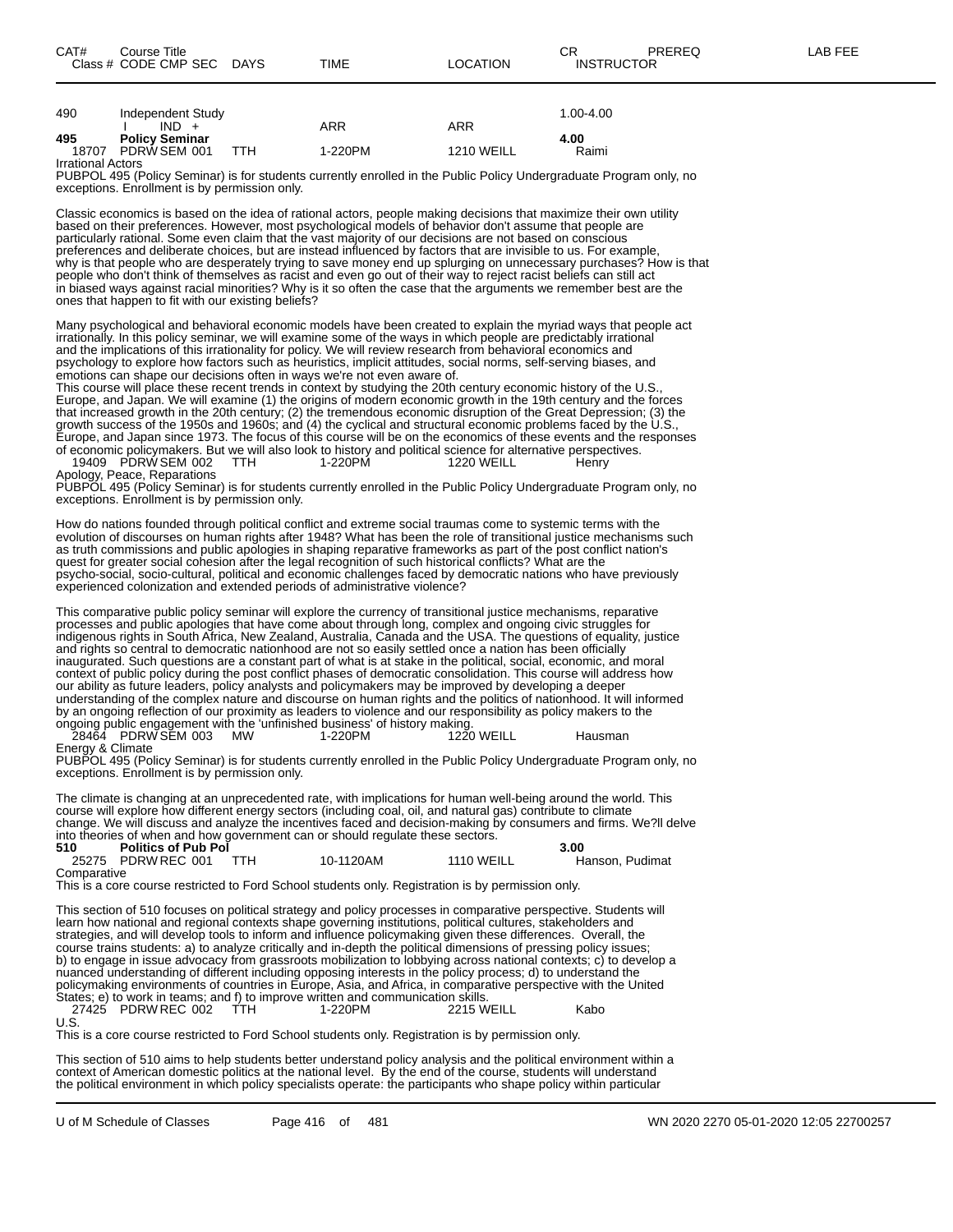| CAT# | .<br>Course Title<br>Class # CODE CMP SEC | <b>DAYS</b> | TIME | LOCATION | ⌒冖<br>◡<br><b>INSTRUCTOR</b> | PREREQ | , FEE<br>AR |
|------|-------------------------------------------|-------------|------|----------|------------------------------|--------|-------------|
|      |                                           |             |      |          |                              |        |             |

domains; the ways in which they perceive problems and solutions; the information, interests, and ideologies likely to govern their actions; the strategies they use; and the institutional arrangements and processes that shape their behavior and constrain their decisions. A final but important purpose of the course is to build written and oral communication skills.

| 511 | <b>Bus in Democracy</b>     |            |                                                                                     |                   | 1.50      |                 |
|-----|-----------------------------|------------|-------------------------------------------------------------------------------------|-------------------|-----------|-----------------|
|     | 33700 PIW REC 001           | <b>TTH</b> | 850-1020AM                                                                          | <b>R1210 BUS</b>  | Hoffman   |                 |
|     | 34626 PIW REC 451           | <b>TTH</b> | 850-1020AM                                                                          | ARR               | Hoffman   |                 |
| 521 | <b>Intro Policy Writing</b> |            |                                                                                     |                   | 0.50      |                 |
|     | 21763 PRW SEM 001           | w          | 230-350PM                                                                           | <b>2120 WEILL</b> | Spencer   |                 |
|     | 25934 P RW SEM 002 TH       |            | 1-220PM                                                                             | 2120 WEILL        | Chimera   |                 |
|     | 29464 P RW SEM 003          | - F        | 10-1120AM                                                                           | 2120 WEILL        | Ralph     |                 |
| 542 | <b>Intni Financial Pol</b>  |            |                                                                                     |                   | 3.00      | <b>ADVISORY</b> |
|     | 28474 PRW LEC 001           | <b>TTH</b> | 10-1120AM                                                                           | <b>1220 WEILL</b> | Dominguez |                 |
|     |                             |            | $*$ Nian Fand atu danta ana annall Fand alaatiya aayyaan kaniinatan Baaanakan O $*$ |                   |           |                 |

Non-Ford students can enroll Ford elective courses beginning December 2.

This course provides an overview of international financial economics, developing analytic tools and concepts that can be used to analyze world economic policy debates. It covers the international implications of macroeconomic policies, international monetary arrangements and institutions, and stabilization programs for developing countries. The course will be structured around the tools (models) of open economy macroeconomics, using primarily graphs, and occasionally equations. However, motivation for these tools and examples of their use will always be taken from current and recent real-world macroeconomics events and conditions. This course presumes prior knowledge of intermediate microeconomics and graduate standing. Course assignments will include problem sets that involve short essays, data collection and analysis, and problem solving, and a group project that involves an assessment of the macroeconomic performance and problems in a particular country.

| 558     | <b>Economic Analysis</b>    |            |                                                                                                                     |                   | 3.00 | <b>ADVISORY, ENFORCED</b> |  |
|---------|-----------------------------|------------|---------------------------------------------------------------------------------------------------------------------|-------------------|------|---------------------------|--|
|         | 32161 A RW LEC 001          | <b>MW</b>  | 230-350PM                                                                                                           | 1110 WEILL        |      | Stange, Fletcher          |  |
|         |                             |            | A continuation of PubPol 555 (Micro A), this course will deepen students? understanding of key economic concepts    |                   |      |                           |  |
|         |                             |            | and principles and ? importantly ? apply them to the practice of policy analysis. Students will thus gain applied   |                   |      |                           |  |
|         |                             |            | policy analysis skills through an economic lens, focusing on the efficiency and equity consequences of resource     |                   |      |                           |  |
|         |                             |            | allocation, regulation, and other policy interventions. We will develop and hone an array of tools, including       |                   |      |                           |  |
|         |                             |            | graphical analysis, cost-benefit and cost-effectiveness analysis, sensitivity analysis, and different approaches to |                   |      |                           |  |
|         |                             |            | valuation. We will apply these tools to specific applications in a handful of public policy domains including the   |                   |      |                           |  |
|         |                             |            | environment, early childhood and education, labor markets, trade, crime, and transportation. Throughout, the course |                   |      |                           |  |
|         |                             |            | will focus on the skills and approaches that public policy professionals use in practice. In fact, we?ll see        |                   |      |                           |  |
|         |                             |            | several examples of economic analysis being done by or used by our own Ford alumni!                                 |                   |      |                           |  |
| 24303   | PRW DIS 002 F               |            | 230-350PM                                                                                                           | <b>1110 WEILL</b> |      | Stange, Fletcher          |  |
| 563 — 1 | <b>Environmental Policy</b> |            |                                                                                                                     |                   | 3.00 | <b>ADVISORY</b>           |  |
|         | 31979 PRW SFM 001           | <b>TTH</b> | 1-220PM                                                                                                             | 1230 WFILL        | Rabe |                           |  |

\*Non-Ford students can enroll Ford elective courses beginning December 2.\*

This course will consider the capacity of North American political institutions to shape effective environmental protection policies, devoting primary emphasis to the United States but also examining Canada and Mexico. It will consider all governmental levels but be particularly attentive to the evolving role of American state governments, including questions of cross-border governance and relations between the federal government and non-US authorities. **564 Gov Reg Ind & Envir 3.00** 31980 P RW LEC 001

This course examines environmental and energy policies. We discuss the sources of environmental problems and what regulations are available to remedy these problems. We also cover energy markets, including fossil fuel extraction and electricity. Examples of policies analyzed include pollution taxes, renewable energy subsidies, efficiency standards, cap-and-trade programs, and electricity deregulation. Throughout the course, we discuss concepts such as externalizations, valuation of the environment, and cost-benefit analysis. The course presumes some prior knowledge of microeconomics.

| 568 | <b>STATA Practicum</b>                                  |            |                                                                                                                     |                   | 3.00        |                           |
|-----|---------------------------------------------------------|------------|---------------------------------------------------------------------------------------------------------------------|-------------------|-------------|---------------------------|
|     | 32512 PRW LAB 001 F                                     |            | 9-1150AM                                                                                                            | 3117 WEILL        | Worthington |                           |
|     |                                                         |            | This course will provide students with a practical hands-on instruction in the analysis of survey data using the    |                   |             |                           |
|     |                                                         |            | statistical package Stata. Students will learn how to investigate a variety of public policy issues using data from |                   |             |                           |
|     | the U.S. as well as several developing countries        |            |                                                                                                                     |                   |             |                           |
| 571 | <b>Appl Econometr</b>                                   |            |                                                                                                                     |                   | 3.00        | <b>ADVISORY, ENFORCED</b> |
|     | 28465 PRW LEC 001                                       | <b>TTH</b> | 230-350PM                                                                                                           | <b>1230 WEILL</b> | Hanson      |                           |
|     | Prerequisite: B- or better in PubPol 639 or equivalent. |            |                                                                                                                     |                   |             |                           |

Students will understand how to design, execute, and interpret the results from advanced estimation techniques beyond the standard OLS model. Topics will include models for binary and categorical dependent variables, instrumental variables, selection models, regression discontinuity models, survival/duration models, time-series analysis, panel and time-series-cross-sectional models.<br>575 Tax Policy&Business **575 Tax Policy&Business 1.50 ADVISORY** 36563 PI W REC 001 MW 830-10AM R1230 BUS Slemrod

|                     | 36563 PIW REC 001          | <b>MW</b> | 830-10AM  | R1230 BUS         | Slemrod         |                 |
|---------------------|----------------------------|-----------|-----------|-------------------|-----------------|-----------------|
| 580                 | <b>Values &amp; Ethics</b> |           |           |                   | 3.00            | <b>ADVISORY</b> |
|                     |                            |           |           |                   |                 |                 |
|                     | 11496 P RW LEC 001         | <b>MW</b> | 10-1120AM | <b>1210 WEILL</b> | Ciorciari, Sims |                 |
| International focus |                            |           |           |                   |                 |                 |

This is a core course restricted to Ford School students only.

This course seeks to make students sensitive to and articulate about the ways in which moral and political values come into play in the American policy process, particularly as they affect non-elected public officials who work in a world shaped by politics. Topics covered include the tensions between ethics and politics, an introduction to various moral theories that figure in contemporary policy debates, a consideration of the principal values that animate American politics, and issues and dilemmas in professional ethics. The course addresses issues that affect international as well as U.S. policy and politics.

<sup>\*</sup>Non-Ford students can enroll Ford elective courses beginning December 2.\*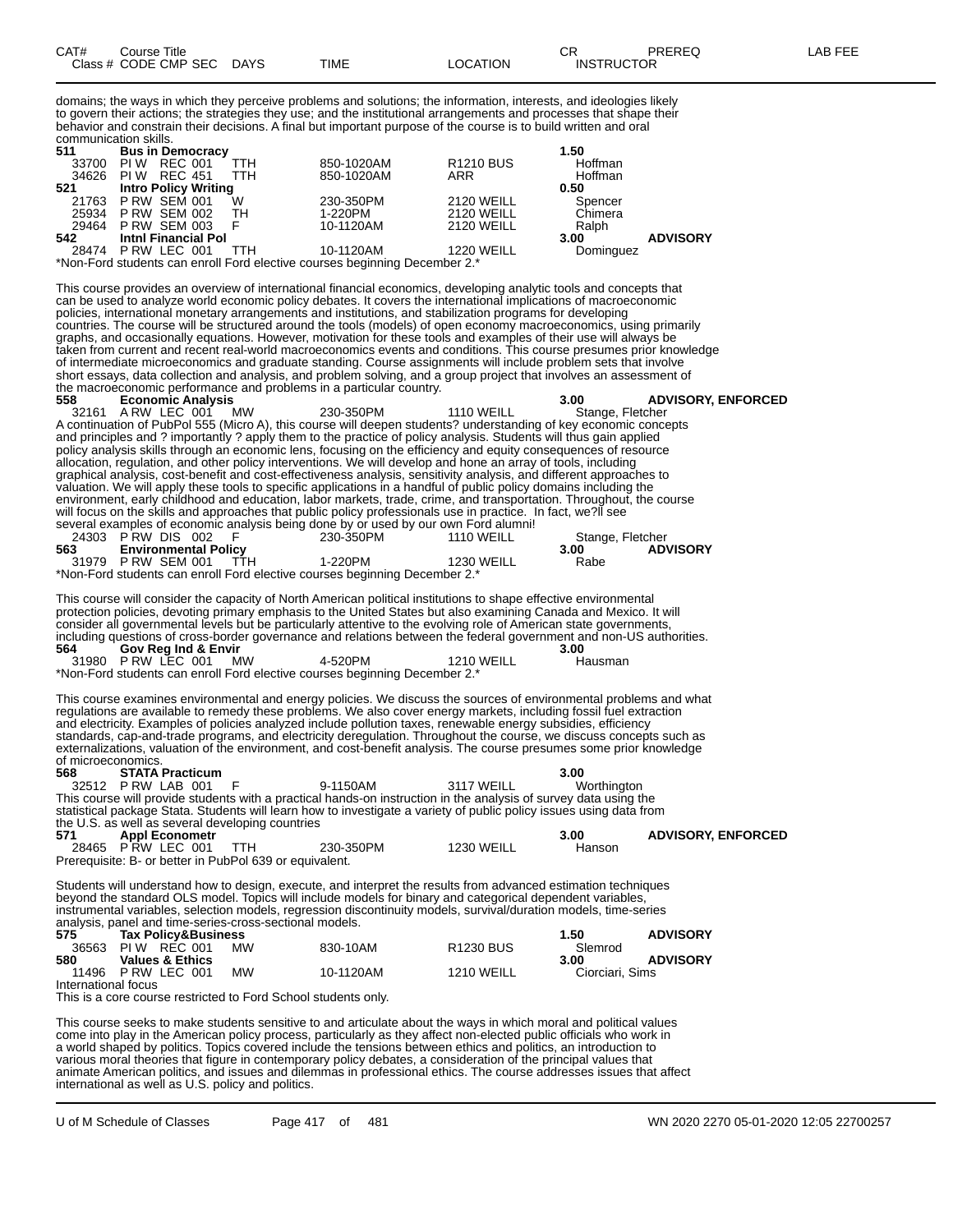| 31981 P RW LEC 002 MW |  | 230-350PM                                                      | 1210 WEILL | <b>Thacher, Mitchell</b> |
|-----------------------|--|----------------------------------------------------------------|------------|--------------------------|
|                       |  |                                                                |            |                          |
|                       |  | This is a core course restricted to Ford School students only. |            |                          |
|                       |  |                                                                |            |                          |

This course seeks to make students sensitive to and articulate about the ways in which moral and political values come into play in the American policy process, particularly as they affect non-elected public officials who work in a world shaped by politics. Topics covered include the tensions between ethics and politics, an introduction to various moral theories that figure in contemporary policy debates, a consideration of the principal values that animate American politics, and issues and dilemmas in professional ethics. The course addresses issues that affect international as well as U.S. policy and politics.

|     |     |                                                   | $m$ . $m$ . $m$ . $m$ . $m$ . $m$ . $m$ . $m$ . $m$ . $m$ . $m$ . $m$ . $m$ . $m$ . $m$ . $m$ . $m$ . $m$ . $m$ . $m$ . $m$ . $m$ . $m$ . $m$ . $m$ . $m$ . $m$ . $m$ . $m$ . $m$ . $m$ . $m$ . $m$ . $m$ . $m$ . $m$ . $m$ . |                                                                                                         |                   |               |
|-----|-----|---------------------------------------------------|-------------------------------------------------------------------------------------------------------------------------------------------------------------------------------------------------------------------------------|---------------------------------------------------------------------------------------------------------|-------------------|---------------|
|     | 586 | <b>Performance Mgmt</b><br>28480 P RW SEM 001 TTH |                                                                                                                                                                                                                               | 230-350PM                                                                                               | <b>1220 WEILL</b> | 1.50<br>Silva |
|     |     |                                                   |                                                                                                                                                                                                                               |                                                                                                         |                   |               |
|     |     | 28481 P RW SEM 002                                | - ттн                                                                                                                                                                                                                         | 530-650PM                                                                                               | <b>1210 WEILL</b> | Silva         |
| 587 |     | <b>Public Management</b>                          |                                                                                                                                                                                                                               |                                                                                                         |                   | 1.50          |
|     |     | 25278 PRW SEM 001                                 |                                                                                                                                                                                                                               | 4-650PM                                                                                                 | <b>1220 WEILL</b> | Meadows       |
|     |     | Leadership Within the 3rd Sec                     |                                                                                                                                                                                                                               | Terricha de l'Indentità Marcadella III (la Federal del dictato del Federal de La Federal del Caractería |                   |               |
|     |     |                                                   |                                                                                                                                                                                                                               |                                                                                                         |                   |               |

Taught by Phyllis Meadows, Senior Fellow, Health, The Kresge Foundation.

\*Non-Ford students can enroll Ford elective courses beginning December 2.\*

This course will focus on understanding opportunities and building skills for leadership and management within and across the non-profit and governmental sectors. The course will expose students to exemplary leaders and organizations focusing on the design and delivery of health and human services. Over the course of seven weeks, students will have the opportunity to explore methods and approaches for leading cross-sector partnerships and for managing issues in governance, relationships, politics, planning, and financing. This course will provide a blend of short lectures, case-studies and practice opportunities in leading and management. This course is especially designed for students who aspire to be on the cutting edge of leadership in the future.

25277 P RW SEM 002 M 4-650PM 3240 WEILL Webb Strategic Comm for Advocacy

Taught by Ali Webb, Founder and Principal, Ali Webb Strategies.

This course will introduce students to a range of communication strategies to move public policy forward in public policy areas from climate change to public education, health reform to anti-poverty efforts. For new public policy to emerge, policy experts must learn skills to translate their analytical content to the public audiences that ultimately decide the fate of reform. Class members will examine policy reform from the strategic communications perspective including understanding audiences, identifying partners, developing key messages, storytelling, media relations, delivering the messages through effective channels and measuring impact. Students will develop policy advocacy campaigns which demonstrate the interplay between strategic, effective, targeted communications and

achieving and sustaining policy change.<br>28973 P RW SEM 003 TTH

28973 P RW SEM 003 TTH 4-520PM 1210 WEILL Walsh

Fundraising Strategies for Non Taught by Katherine (Kat) Walsh, director of student engagement and director of diversity, equity, and inclusion initiatives, U-M Office of University Development (OUD).

\*Non-Ford students can enroll Ford elective courses beginning December 2.\*

Social change cannot occur without an infusion of financial resources particularly as the public service sector does not have the financial capital to invest in solving every pressing social issue. Fundraising promotes a culture of possibility --- it?s the intersection of personal passions and organizational needs. Increasing your knowledge of industry best practices and gaining fundraising skills are critical to your success in social impact work. This mini-course serves as an opportunity to engage theory in practice (praxis) through the study of fundraising for nonprofit organizations in the United States. We will learn about fundraising history, principles, best practices, and shortfalls through guest lectures from industry leaders, readings, self-reflection, group dialogue, and an applied learning project. This year's applied learning project involves Food Gatherers, a local nonprofit in Ann Arbor.

28974 P RW SEM 004 T 530-720PM 1230 WEILL Hajra Policy & Manage in Nonprofit

Taught by Neel Hajra, the President & CEO at the Ann Arbor Area Community Foundation.

\*Non-Ford students can enroll Ford elective courses beginning December 2.\*

The nonprofit sector has emerged as one of the cornerstones of American society, and yet remains very much a work in progress. The "third sector" faces unique and evolving pressures in areas such as social enterprise, philanthropy, mission focus, performance measurement, sector blur, and more. In our class we will examine how some of these broad issues intersect with the day to day operation of nonprofit organizations. By considering sector tensions from a management perspective, ultimately we will each develop our own informed view on the appropriate role and function of the nonprofit sector within society. Future policy makers and nonprofit managers alike will enhance their ability to formulate positions on policy issues that impact the sector. 31982 P RW SEM 005 TTH 10-1120AM 1230 WEILL Raimi

Working in Diverse Orgs

The workforce of the 21st century is increasingly diverse. Productive managers cannot afford to ignore this diversity, and can benefit greatly from it. Yet we are often nervous about discussing and embracing issues of diversity, equity, and inclusion and many otherwise strong leaders are blind to the ways their own biases might affect their teams. In this module, students will learn about potential blind spots such as unconscious bias and its effects on employee hiring and retention, how the desire to avoid negative emotions might get in the way of productive management, and the dangers of groupthink, as well as learning strategies to avoid or address these problems. The readings will draw on empirical research from social psychology and organizational behavior, as well as real-world examples of diversity issues in the workplace.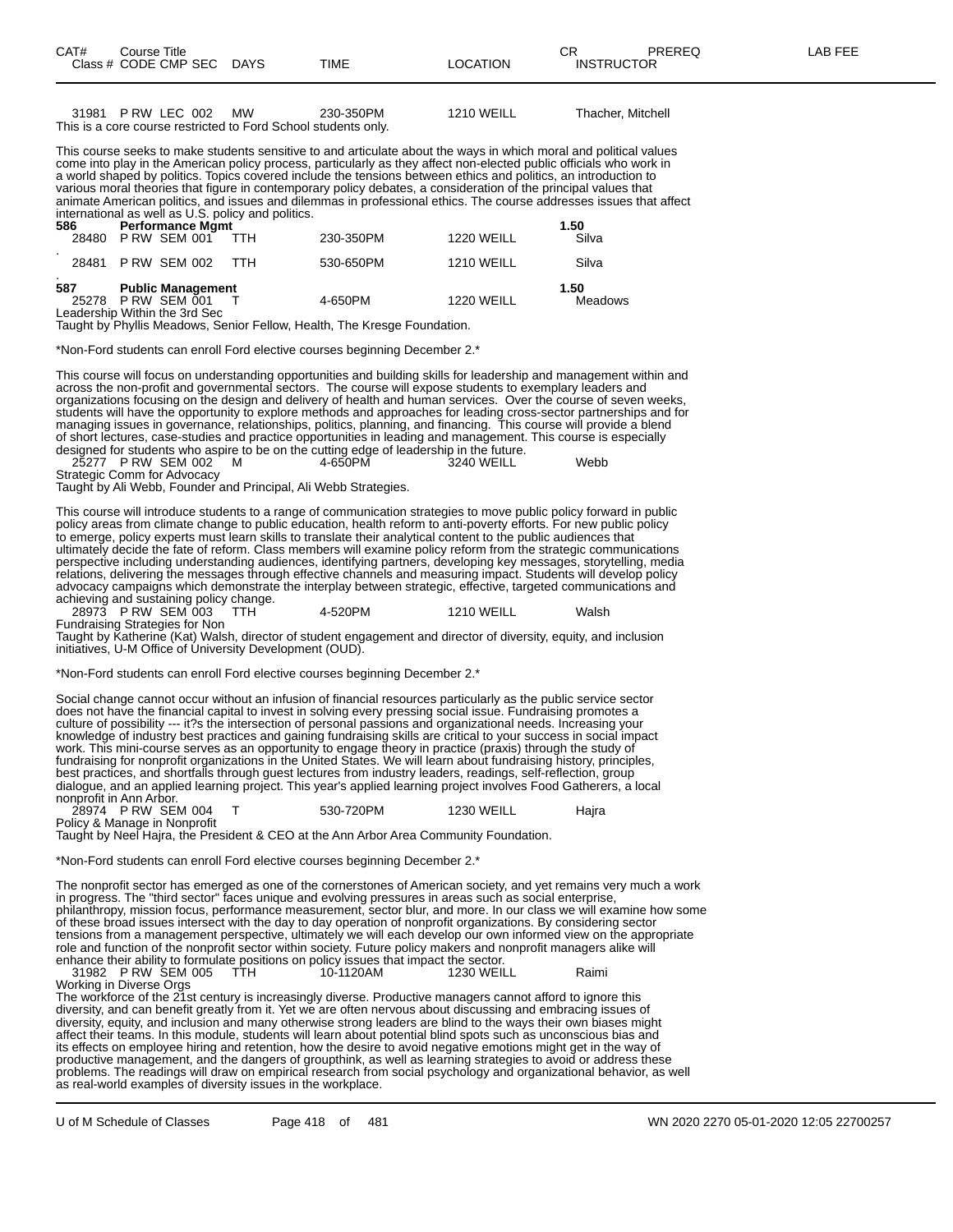| CAT#                            | Course Title<br>Class # CODE CMP SEC DAYS                                                 |                                                               | <b>TIME</b>                                                                                                                                                                                                                                                                                                                                                                                                                                                                                                                                                                              | LOCATION          | CR.<br><b>INSTRUCTOR</b> | PREREQ                    | LAB FEE |
|---------------------------------|-------------------------------------------------------------------------------------------|---------------------------------------------------------------|------------------------------------------------------------------------------------------------------------------------------------------------------------------------------------------------------------------------------------------------------------------------------------------------------------------------------------------------------------------------------------------------------------------------------------------------------------------------------------------------------------------------------------------------------------------------------------------|-------------------|--------------------------|---------------------------|---------|
| 590                             | MPA Mgmt&Leadership<br>31983 P RW LEC 001<br>This course is limited to MPA students only. | M                                                             | 4-650PM                                                                                                                                                                                                                                                                                                                                                                                                                                                                                                                                                                                  | <b>1220 WEILL</b> | 3.00<br>Hills II         | <b>ENFORCED</b>           |         |
| 600                             | <b>Directed Reading</b><br>$IND +$                                                        |                                                               | ARR                                                                                                                                                                                                                                                                                                                                                                                                                                                                                                                                                                                      | ARR               | 0.50-3.00                | <b>ADVISORY</b>           |         |
| 621                             | Peacebuilding<br>31984 P RW REC 001                                                       | МW                                                            | 230-350PM<br>*Non-Ford students can enroll Ford elective courses beginning December 2.*                                                                                                                                                                                                                                                                                                                                                                                                                                                                                                  | <b>1230 WEILL</b> | 3.00<br>Ciorciari        | <b>ADVISORY</b>           |         |
|                                 |                                                                                           | economic reconstruction, and transitional justice.            | This course will examine how the U.S. and other international actors seek to help pacify, stabilize, and rebuild<br>societies embroiled or emerging from war. We will review some major problems faced by conflict-ridden societies and<br>use case studies to examine specific aspects of "peacebuilding" in more detail: forging settlements, peacekeeping,                                                                                                                                                                                                                            |                   |                          |                           |         |
| 633                             | <b>Qual Methods</b><br>31985 P RW REC 001                                                 | W                                                             | 830-1120AM<br>*Non-Ford students can enroll Ford elective courses beginning December 2.*                                                                                                                                                                                                                                                                                                                                                                                                                                                                                                 | <b>1230 WEILL</b> | 3.00<br>Parthasarathy    |                           |         |
|                                 |                                                                                           | emphasis on observational and interview-based research.       | This course serves as an introduction to qualitative methods for MPP/MPA students. While we will examine a range of<br>qualitative methodological approaches, the course's core focus will be on the case study method, with special                                                                                                                                                                                                                                                                                                                                                     |                   |                          |                           |         |
| 638                             | <b>Integ Polcy Exercise</b><br>11497 P RW SEM 001                                         | This course will be held January 10-11, 2020.                 | ARR                                                                                                                                                                                                                                                                                                                                                                                                                                                                                                                                                                                      | ARR               | 1.00<br>Smith            | <b>ADVISORY</b>           |         |
|                                 | involved. Topics vary each year.                                                          |                                                               | The Integrated Policy Exercise provides students with a week long opportunity to work intensively on a policy<br>issue. All students participate as part of a team representing different constituencies with an interest in the<br>problem being studied. Working in groups of 7 to 10, students are assigned a role such as lobbying firm or<br>political operative, or economic group. Groups prepare a political strategy to achieve their clients' objectives<br>and to develop policy positions for their group. The week culminates in a negotiation process among all the groups |                   |                          |                           |         |
| 639                             | Quant Prgm Eval<br>31706 PRW DIS 001                                                      | - F                                                           | 10-1120AM<br>*Non-Ford students can enroll Ford elective courses beginning December 2.*                                                                                                                                                                                                                                                                                                                                                                                                                                                                                                  | <b>1120 WEILL</b> | 3.00<br>Tiwari           | <b>ADVISORY, ENFORCED</b> |         |
| development.                    |                                                                                           |                                                               | This course introduces students to multiple regression analysis and other tools of causal inference and program<br>evaluation. The course will focus on applying these tools to real data on various policy topics. Applications will<br>be drawn from a range of policy areas including education, welfare, employment, health, environment, and economic                                                                                                                                                                                                                               |                   |                          |                           |         |
| Augmented                       | 31708 PDRW DIS 002                                                                        | - F                                                           | 1-220PM                                                                                                                                                                                                                                                                                                                                                                                                                                                                                                                                                                                  | <b>1110 WEILL</b> | Posont                   |                           |         |
|                                 | 19880 A RW LEC 101                                                                        | MW                                                            | *Non-Ford students can enroll Ford elective courses beginning December 2.*<br>1-220PM<br>This course introduces students to multiple regression analysis and other tools of causal inference and program<br>evaluation. The course will focus on applying these tools to real data on various policy topics. Applications will<br>be drawn from a range of policy areas including education, welfare, employment, health, environment, and economic                                                                                                                                      | <b>1120 WEILL</b> | Neggers, Tiwari          |                           |         |
| development.                    | 31705 ADRW LEC 102                                                                        | MW                                                            | 1-220PM                                                                                                                                                                                                                                                                                                                                                                                                                                                                                                                                                                                  | <b>1110 WEILL</b> | Dynarski, Posont         |                           |         |
| <b>Augmented Section</b><br>647 | <b>Excel for PubPol</b><br>27761 PRW LAB 001                                              | <b>TTH</b>                                                    | 230-350PM<br>*Non-Ford students can enroll Ford elective courses beginning December 2.*                                                                                                                                                                                                                                                                                                                                                                                                                                                                                                  | 3117 WEILL        | 1.50<br>Worthington      |                           |         |
|                                 | aspects of the program in that setting.                                                   |                                                               | This course is an accelerated introduction to a variety of Public Policy research and analysis-related skills in<br>the Microsoft Excel environment. This course is designed to familiarize students with core skills in data access,<br>manipulation, analysis, and presentation using Excel (and Excel-like alternatives). Spreadsheet programs remain an<br>important part of professional life, and this course will prepare students for basic and intermediate use of                                                                                                              |                   |                          |                           |         |
|                                 |                                                                                           | familiarity with basic concepts of statistics is recommended. | This course covers data import, formatting, and management. Analysis topics include: producing tables (including<br>summarization), visualizations, varieties of statistical analysis (ANOVA, regression, etc.). The course is graded<br>credit/no credit (pass/fail), with weekly review ?tasks? in Excel. No prior knowledge of Excel is expected, but                                                                                                                                                                                                                                 |                   |                          |                           |         |
| 650                             | Intr to Science&Tech<br>19414 P RW LEC 001                                                | M                                                             | 830-1120AM<br>*Non-Ford students can enroll Ford elective courses beginning December 2.*                                                                                                                                                                                                                                                                                                                                                                                                                                                                                                 | <b>1230 WEILL</b> | 3.00<br>Rohde            | <b>ADVISORY</b>           |         |
|                                 |                                                                                           |                                                               | Drawing on an interdisciplinary social science literature, this course introduces theories and methodologies for<br>science and technology policy analysis and familiarizes students with the landscape of science and technology<br>policymaking in the US and abroad. No scientific background is required.                                                                                                                                                                                                                                                                            |                   |                          |                           |         |
| 674<br><b>IEDP Course</b>       | <b>Ec&amp;Soc Emerg Mrk Ec</b><br>15392 PDRW SEM 001                                      | T                                                             | 4-650PM                                                                                                                                                                                                                                                                                                                                                                                                                                                                                                                                                                                  | <b>1220 WEILL</b> | 1.50<br>Waltz            | <b>ADVISORY</b>           |         |
|                                 | of Public Policy. It will be in two parts.                                                |                                                               | This course developed from an initiative of the International Policy Students Association (IPSA) at the Ford School                                                                                                                                                                                                                                                                                                                                                                                                                                                                      |                   |                          |                           |         |
|                                 |                                                                                           | Section 1: Traditional Class Format (1.5 credits)             | This seven-week, 1.5-credit course focuses on the evolution of a given country's economic, political and social<br>institutions and policies, beginning with the historical origins of the country. Students examine why the country<br>embarked on the development strategies in different periods and what the consequences of those strategies were. The                                                                                                                                                                                                                              |                   |                          |                           |         |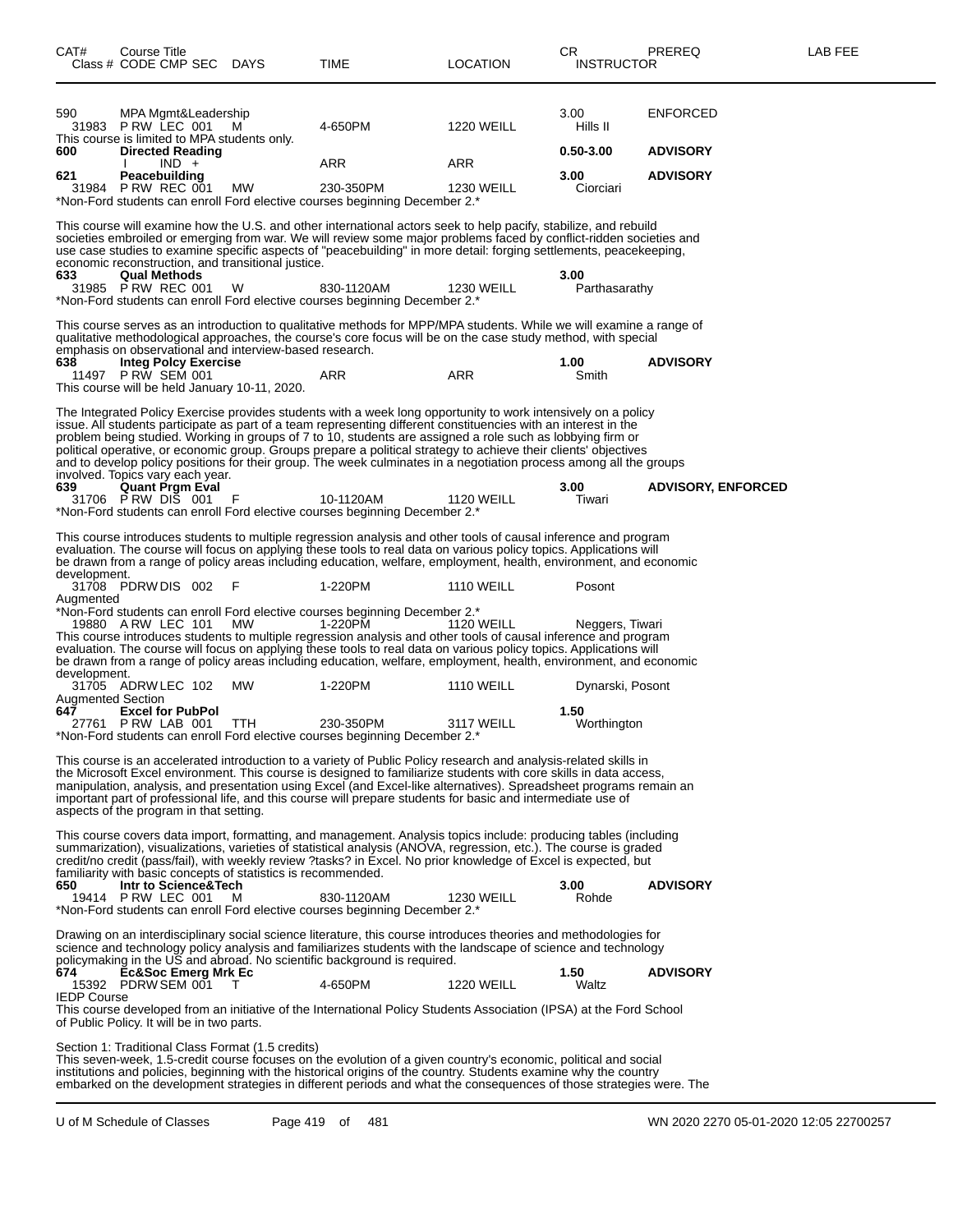| CAT# | Title<br>∴ourse            |                       |      |          | ⌒冖<br><b>UN</b>             | PREREC<br>ヽ∟◡ | ----<br>ΔR<br>--- |
|------|----------------------------|-----------------------|------|----------|-----------------------------|---------------|-------------------|
|      | Class # CODE CMP SEC<br>__ | <b>DAYS</b><br>$\sim$ | TIME | _OCATION | TRUCTOR<br>INS <sup>-</sup> |               |                   |

course will progress to the current period and examine the pressing policy issues facing the country today and how the leaders are dealing with those problems given the internal and external constraints. The country to be studied will be selected in the early part of the previous fall term by the group of students who applied and were selected by IPSA and the faculty advisor for the study tour.

During the seven-weeks, students who will be participating in the second part of the course (the country tour) will choose topics to study and to be further discussed with policy makers in the country. They will also organize meetings with the relevant individuals in the country.

#### Part 2: Country Tour (1.5 credits)

This course is limited to approximately 20 students who are selected by IPSA and a faculty advisor during the previous fall semester. Those students who have completed PUBPOL674-001 and participated in organizing the trip (including fund raising), will travel to the chosen country during the U-M Spring Break and meet with individuals from a variety of institutions, based on their interests developed in the seven-week course. Upon their return, they will be expected to write a report and to produce web-site material and other deliverables for the Ford School in order to receive credit. 15393 PDRW SEM 002 ARR ARR Waltz

Enrollment by permission only - students selected through IEDP application process.

This course developed from an initiative of the International Policy Students Association (IPSA) at the Ford School of Public Policy. It will be in two parts.

#### Section 1: Traditional Class Format (1.5 credits)

This seven-week, 1.5-credit course focuses on the evolution of a given country's economic, political and social institutions and policies, beginning with the historical origins of the country. Students examine why the country embarked on the development strategies in different periods and what the consequences of those strategies were. The course will progress to the current period and examine the pressing policy issues facing the country today and how the leaders are dealing with those problems given the internal and external constraints. The country to be studied will be selected in the early part of the previous fall term by the group of students who applied and were selected by IPSA and the faculty advisor for the study tour.

During the seven-weeks, students who will be participating in the second part of the course (the country tour) will choose topics to study and to be further discussed with policy makers in the country. They will also organize meetings with the relevant individuals in the country.

#### Part 2: Country Tour (1.5 credits)

This course is limited to approximately 20 students who are selected by IPSA and a faculty advisor during the previous fall semester. Those students who have completed PUBPOL674-001 and participated in organizing the trip (including fund raising), will travel to the chosen country during the U-M Spring Break and meet with individuals from a variety of institutions, based on their interests developed in the seven-week course. Upon their return, they will be expected to write a report and to produce web-site material and other deliverables for the Ford School in order to receive credit.

|     | 31092 PDR SEM 003                                                          | ARR     | ARR        | Waltz |                 |
|-----|----------------------------------------------------------------------------|---------|------------|-------|-----------------|
|     | <b>IEDP Leadership only</b>                                                |         |            |       |                 |
|     | <b>IEDP Leadership Only</b>                                                |         |            |       |                 |
| 676 | Intl Pol of Pov&Dev                                                        |         |            | 3.00  | <b>ADVISORY</b> |
|     | 31987 PRW SEM 001<br>- ттн                                                 | 1-220PM | 1120 WFILL | Waltz |                 |
|     | *Non-Ford students can enroll Ford elective courses beginning December 2.* |         |            |       |                 |

This course examines alternative approaches to the study of poverty and development. Attention is directed primarily to problems confronted in the global South, with some comparative perspective on Western industrialized countries. Policy choices are considered in view of the opportunities offered and constraints imposed by aid agencies and international organizations. This course provides a graduate-level, policy-oriented introduction to issues and problems in the area of international development. It exposes students contending approaches to international development/poverty, with the intent of helping them think critically and inspect the assumptions that underlie the various studies. A substantial portion of the course will be spent looking at questions surrounding politics and policies of bilateral and multilateral aid programs.

| 700   | <b>Directed Research</b>      |           |               | 1.00-6.00       | <b>ADVISORY</b> |
|-------|-------------------------------|-----------|---------------|-----------------|-----------------|
|       | $IND +$                       | ARR       | ARR           |                 |                 |
| 710   | <b>Interdisc Prob Solv</b>    |           |               | 3.00            | <b>ADVISORY</b> |
| 10196 | W<br>PD.<br>LAB 001           | 315-415PM | ARR           | Crane, Wu. Carr |                 |
| 710   | <b>Interdisc Prob Solv</b>    |           |               | 3.00            | <b>ADVISORY</b> |
|       | W<br>LAB 001                  | 430-630PM | 0220 JEFFRIES |                 |                 |
|       | Connected Vehicles Stdzn Diff |           |               |                 |                 |

This class is an interdisciplinary problem solving class offered at the Law School through the Problem Solving Initiative (PSI). In the realm of connected and automated vehicles (CAVs), there are trade-offs between standardization, which enhances compatibility and interoperability, and differentiation. Students will consider which CAV features should be standardized (or differentiated), how quickly standardization should be pursued, and what role regulation should play in standardization. Student teams will incorporate ideas from law, engineering, information, business, and other fields to develop an innovative tool.

This class is open to all University of Michigan graduate and professional students. Please note: Non-Law students are responsible for checking with their own schools, colleges, or units to learn if a PSI class will count toward graduation or other departmental requirements.

Non-law graduate/professional students may apply for the course using the PSI application system (https://problemsolving.law.umich.edu/) November 4-18, 2019. After the initial application period, students seeking to apply can contact problemsolving@umich.edu.

| 710 i | <b>Interdisc Prob Solv</b> |           |     | 3.00 | <b>ADVISORY</b>            |
|-------|----------------------------|-----------|-----|------|----------------------------|
| 10203 | <b>PD</b><br>.AB<br>002    | 315-415PM | ARR |      | Scarnecchia, Munro-Kramer. |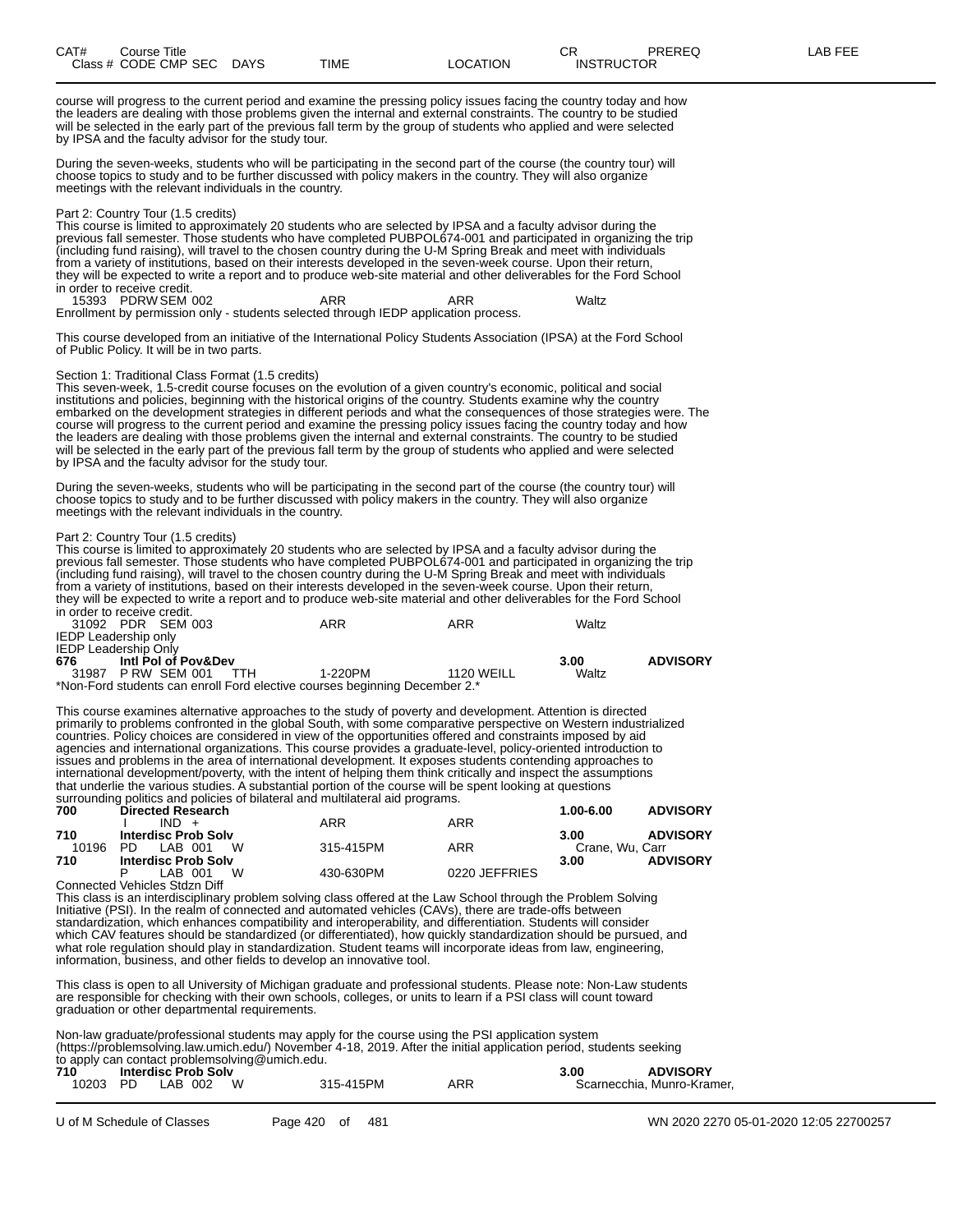| CAT#                   | Course Title<br>Class # CODE CMP SEC DAYS                                                 |     | <b>TIME</b>                                                                                                                                                                                                                                                                                                                                                                                                                                                                                                                                                                                                                                                                                                 | <b>LOCATION</b> | CR.<br><b>INSTRUCTOR</b>              | <b>PREREQ</b>                            | LAB FEE |
|------------------------|-------------------------------------------------------------------------------------------|-----|-------------------------------------------------------------------------------------------------------------------------------------------------------------------------------------------------------------------------------------------------------------------------------------------------------------------------------------------------------------------------------------------------------------------------------------------------------------------------------------------------------------------------------------------------------------------------------------------------------------------------------------------------------------------------------------------------------------|-----------------|---------------------------------------|------------------------------------------|---------|
| 710                    | <b>Interdisc Prob Solv</b><br>LAB 002 W<br>Р                                              |     | 430-630PM                                                                                                                                                                                                                                                                                                                                                                                                                                                                                                                                                                                                                                                                                                   | 1025 JEFFRIES   | Carr<br>3.00                          | <b>ADVISORY</b>                          |         |
|                        | Campus Sex. Misconduct Prev.<br>solution to the problem.                                  |     | This class is an interdisciplinary problem solving class offered at the Law School through the Problem Solving<br>Initiative (PSI). Campus sexual misconduct affects many students in the U.S., with health, social, economic, and<br>academic consequences. Universities struggle to fashion effective policies and other responses in the face of<br>external political, legal, and social pressure. In this class, multidisciplinary teams of students will explore<br>solutions to campus sexual misconduct, drawing on knowledge and expertise from law, nursing, public policy, social<br>work, public health, sociology, education, organizational studies, and other disciplines to develop a novel |                 |                                       |                                          |         |
|                        | graduation or other departmental requirements.                                            |     | This class is open to all University of Michigan graduate and professional students. Please note: Non-Law students<br>are responsible for checking with their own schools, colleges, or units to learn if a PSI class will count toward                                                                                                                                                                                                                                                                                                                                                                                                                                                                     |                 |                                       |                                          |         |
| 710<br>10210 PD        | to apply can contact problemsolving@umich.edu.<br><b>Interdisc Prob Solv</b><br>LAB 003 T |     | Non-law graduate/professional students may apply for the course using the PSI application system<br>(https://problemsolving.law.umich.edu/) November 4-18, 2019. After the initial application period, students seeking<br>315-415PM                                                                                                                                                                                                                                                                                                                                                                                                                                                                        | 0220 JEFFRIES   | 3.00                                  | <b>ADVISORY</b><br>Mcquade, Carr, Schaub |         |
| 710                    | <b>Interdisc Prob Solv</b><br>P<br>LAB 003                                                | T   | 430-630PM                                                                                                                                                                                                                                                                                                                                                                                                                                                                                                                                                                                                                                                                                                   | 0220 JEFFRIES   | 3.00                                  | <b>ADVISORY</b>                          |         |
|                        | Info Privacy, Survl. Exposure                                                             |     | This class is an interdisciplinary problem solving class offered at the Law School through the Problem Solving<br>Initiative (PSI). Today's information and communication technologies create opportunities for surveillance,<br>tracking, and privacy infringements. Students will learn about privacy risks that a variety of exposure-sensitive<br>populations face, including marginalized groups, immigrants, journalists, abuse survivors, and children.<br>Multidisciplinary student teams will leverage insights from design thinking, law, information, public policy, and<br>other disciplines to develop novel privacy solutions for such susceptible groups.                                    |                 |                                       |                                          |         |
|                        | graduation or other departmental requirements.                                            |     | This class is open to all University of Michigan graduate and professional students. Please note: Non-Law students<br>are responsible for checking with their own schools, colleges, or units to learn if a PSI class will count toward                                                                                                                                                                                                                                                                                                                                                                                                                                                                     |                 |                                       |                                          |         |
|                        | to apply can contact problemsolving@umich.edu.                                            |     | Non-law graduate/professional students may apply for the course using the PSI application system<br>(https://problemsolving.law.umich.edu/) November 4-18, 2019. After the initial application period, students seeking                                                                                                                                                                                                                                                                                                                                                                                                                                                                                     |                 |                                       |                                          |         |
| 710<br>10217 PD<br>710 | <b>Interdisc Prob Solv</b><br>LAB 004 W<br><b>Interdisc Prob Solv</b>                     |     | 315-415PM                                                                                                                                                                                                                                                                                                                                                                                                                                                                                                                                                                                                                                                                                                   | ARR             | 3.00<br>Ratner, Hess, Carr<br>3.00    | <b>ADVISORY</b><br><b>ADVISORY</b>       |         |
|                        | LAB 004 W<br>Hum Rghts Mineral Supply Chain                                               |     | 430-630PM                                                                                                                                                                                                                                                                                                                                                                                                                                                                                                                                                                                                                                                                                                   | 1070 JEFFRIES   |                                       |                                          |         |
|                        |                                                                                           |     | This class is an interdisciplinary problem solving class offered at the Law School through the Problem Solving<br>Initiative (PSI). The extraction of minerals used to manufacture automobile components, including electric vehicle<br>batteries, comes at a high cost. Multidisciplinary teams of students will study the human rights implications of<br>this supply chain, and their research will be informed by auto industry, NGO, and stakeholder perspectives.<br>Students will incorporate insights from international law, business, engineering, environmental sciences,<br>technology, and other fields to develop a solution for industry to implement.                                       |                 |                                       |                                          |         |
|                        | graduation or other departmental requirements.                                            |     | This class is open to all University of Michigan graduate and professional students. Please note: Non-Law students<br>are responsible for checking with their own schools, colleges, or units to learn if a PSI class will count toward                                                                                                                                                                                                                                                                                                                                                                                                                                                                     |                 |                                       |                                          |         |
|                        | to apply can contact problemsolving@umich.edu.                                            |     | Non-law graduate/professional students may apply for the course using the PSI application system<br>(https://problemsolving.law.umich.edu/) November 4-18, 2019. After the initial application period, students seeking                                                                                                                                                                                                                                                                                                                                                                                                                                                                                     |                 |                                       |                                          |         |
| 710<br>31864<br>710    | <b>Interdisc Prob Solv</b><br>PD.<br>LAB 005<br><b>Interdisc Prob Solv</b>                | w   | 315-415PM                                                                                                                                                                                                                                                                                                                                                                                                                                                                                                                                                                                                                                                                                                   | 1225 JEFFRIES   | 3.00<br>Bagley, Shaefer, Carr<br>3.00 | <b>ADVISORY</b><br><b>ADVISORY</b>       |         |
|                        | P<br>LAB 005<br>Challenges Deliver MI Soc Svcs                                            | - W | 430-630PM<br>This class is an interdisciplinary problem solving class offered at the Law School through the Problem Solving<br>Initiative (PSI). The federal government funds many crucial social services for the poor. However, individual                                                                                                                                                                                                                                                                                                                                                                                                                                                                | 1225 JEFFRIES   |                                       |                                          |         |
|                        |                                                                                           |     | states -- which are rarely the focus of policy debates about social services -- are usually responsible for<br>overseeing the provision of those services. This course will focus on emerging challenges to the delivery of social<br>services in Michigan, including Medicaid, food stamps, and TANE Working closely with officials from the Mi                                                                                                                                                                                                                                                                                                                                                            |                 |                                       |                                          |         |

services in Michigan, including Medicaid, food stamps, and TANF. Working closely with officials from the Michigan Department of Health and Human Services, students will devise potential solutions to problems with the administration of state benefits for vulnerable populations.

This class is open to all University of Michigan graduate and professional students. Please note: Non-Law students are responsible for checking with their own schools, colleges, or units to learn if a PSI class will count toward graduation or other departmental requirements.

Non-law graduate/professional students may apply for the course using the PSI application system (https://problemsolving.law.umich.edu/) November 4-18, 2019. After the initial application period, students seeking to apply can contact problemsolving@umich.edu.

| 713 | <b>Causal Infer Postsec</b> |           |                                                                            |                   | 3.00             | <b>ADVISORY, ENFORCED</b> |
|-----|-----------------------------|-----------|----------------------------------------------------------------------------|-------------------|------------------|---------------------------|
|     | 25283 P RW SEM 001          | <b>MW</b> | 10-1120AM                                                                  | <b>1220 WEILL</b> | Dynarski, Stange |                           |
|     |                             |           | *Non-Ford students can enroll Ford elective courses beginning December 2.* |                   |                  |                           |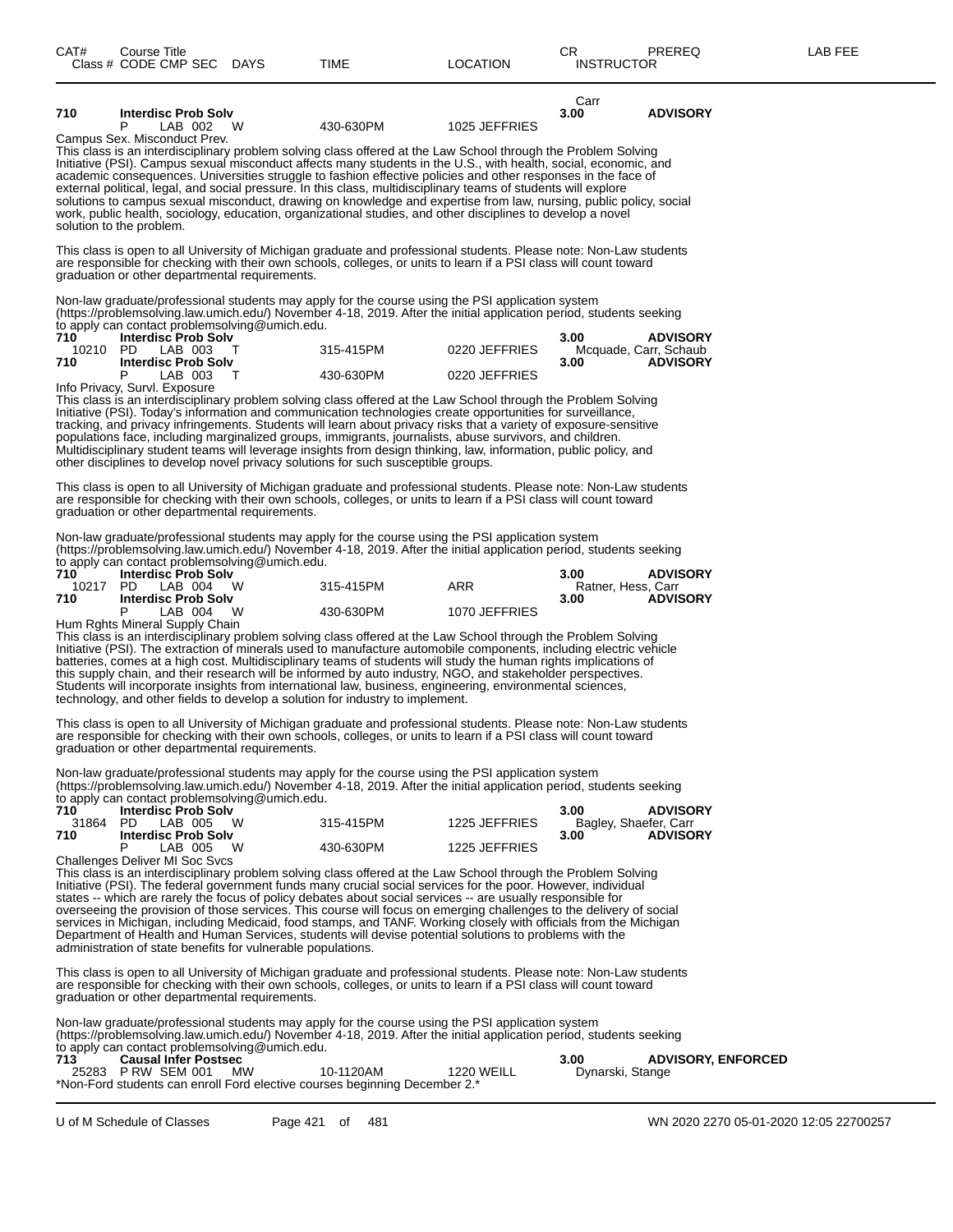| CAT# | Course Title<br>Class # CODE CMP SEC DAYS | TIME | LOCATION | PREREQ<br>$\cap$<br>◡<br><b>INSTRUCTOR</b> | -AB FEE |
|------|-------------------------------------------|------|----------|--------------------------------------------|---------|
|      |                                           |      |          |                                            |         |

This course focuses on rigorous evaluation of policies and interventions related to postsecondary education. Evaluations will be discussed in the context of the current and historical landscape. Specific topics will include financial aid, college quality, persistence and labor market returns. Methods include matching, regression discontinuity, randomized trials and instrumental variables. This course is intended for PhD students early in their dissertation phase, as well as for advanced masters students who plan to work with empirical research in a professional setting.<br>**715** Pub Bud **715 Pub Budget&Fin Plan 3.00 ADVISORY**  $P$  RW LEC 001 MW \*Non-Ford students can enroll Ford elective courses beginning December 2.\* Budgeting and financial planning impacts nearly all aspects of organizational life in the public service arena. Indeed, few politicians and administrators are ever successful in accomplishing their goals without significant knowledge (or even mastery) of the budgeting process. This course focuses on understanding the theoretical foundations and hands-on applications related to budgeting. The course is organized into four major themes: (1) budget process and policy reform; (2) operating and capital budget development; (3) planning and program analysis; and (4) performance management. The course will utilize examples and exercises related to federal, state and local, and nonprofit organizations. In addition, the instructor periodically relies on speakers that are practitioner and consultants that work in the budgeting field.<br>716 **Intro Chinese Policy 716 Intro Chinese Policy 1.50 ADVISORY** 20720 P RW SEM 001 W 4-650PM 1230 WEILL Lin Intro to Chinese Policy \*Non-Ford students can enroll Ford elective courses beginning December 2.\* This first portion of the course, held in Ann Arbor, will introduce students to China and its policy and economic environments. Drawing on the expertise of Ford School faculty and outside guests, each class will focus on a different policy area. Themes will include (but are not limited to): 1) Government and civil society (including the Beijing bureaucracy, local politics, and the role of advocacy groups); 2) Economic development (including business, the emergence of a middle class, and rural development projects); 3) Environmental issues (including the Three Gorges Dam, pollution problems, and "green" energy projects); and 4) US/China relations (including Chinese perceptions of the west, international security issues such as Taiwan, and trade).<br>20721 PDRW SEM 002 ARR ARR ARR Lin China Trip Enrollment by permission only - students selected through China Trip application process. Open to Ford School students only<br>718 F **718 Facilitating Dialog 3.00** 33624 P RW SEM 001 TH 4-650PM 1230 WEILL Henry \*Non-Ford students can enroll Ford elective courses beginning December 2.\* This is a course in facilitating complex and difficult dialogic moments of engagement in the social, professional and institutional spheres of the public arena. Its purpose is to provide the possibility for actual engagement with tense social issues and phenomena bedeviling complex societies. It will briefly explore the historical and theoretical contexts, which give rise to sometimes painful and traumatic moments that filter in and color what may otherwise be perceived as simplistic conversations and interactions. It will introduce students?regardless of perceived color, gender, class, or ethnicidentity categorization?to the necessity for transcending their subject locations. In order to facilitate, mediate, and engage in trans-formative moments of learning, dialogue, leadership and communal capacity building with due regard of difference and the respect of mutuality. **725 MPA Capstone 5.00** 31988 PDR SEM 001 MW 1130-1250PM 1230 WEILL Lantz 36614 P SEM 002 ARR ARR ARR **727 Hist of Reparations 127 <b>Hist of Reparations 3.00**<br> **32507** P RW LEC 001 M **4-650PM 1230** WEILL **Lewis** 32507 P RW LEC 001 M 4-650PM 1230 WEILL Lewis History, Reparations and Polic \*Non-Ford students can enroll Ford elective courses beginning December 2.\* Through the use of case studies, we will explore the history and social conditions that have spurred the call for reparations in the United States. The course will begin with an overview of the contemporary calls for reparations, which have generally been led by African American legislators, policy makers, activists and journalists. But as you will learn in this course, other communities and groups have aligned themselves with a call for reparations at various times, often driven by specific historical events. Moreover, as you will read and we will discuss, the call for reparations is not limited to the United States. As a matter of social policy, some of the earliest claims followed the emancipation of nearly 4 million formerly enslaved African Americans. But the idea of reparations also included Native Americans who saw their lands claimed as they were sent first to the Indian territories in Oklahoma and ultimately reservations across the country. Here

we must confront the question of sovereignty and the use and some may say abuse of treaties. Both the case studies of Native Alaskans and Japanese Americans add additional texture to the history of the battle for reparations in the United States.

To widen the lens a bit so that we can better understand the American story, we will take brief looks at Germany and South Africa as well.

Ultimately, we will return to today's public debates and ask and discuss whether there is a public policy case for reparations for African Americans. If so, which people of African descent? What should be the contours of the reparation?

| <b>Teparation!</b><br><b>Pub Pol Pse</b><br>732<br>23959 P RW SEM 001                | тн | 1-4PM     | 2328 SEB          | 3.00<br>Rodriguez | <b>ADVISORY</b> |
|--------------------------------------------------------------------------------------|----|-----------|-------------------|-------------------|-----------------|
| Prereg: graduate standing<br>735<br><b>Prof and Lead Dev</b><br>PRW SEM 001<br>18149 |    | 830-220PM | <b>1210 WEILL</b> | 1.00<br>Scheerer  | <b>ADVISORY</b> |

U of M Schedule of Classes Page 422 of 481 WN 2020 2270 05-01-2020 12:05 22700257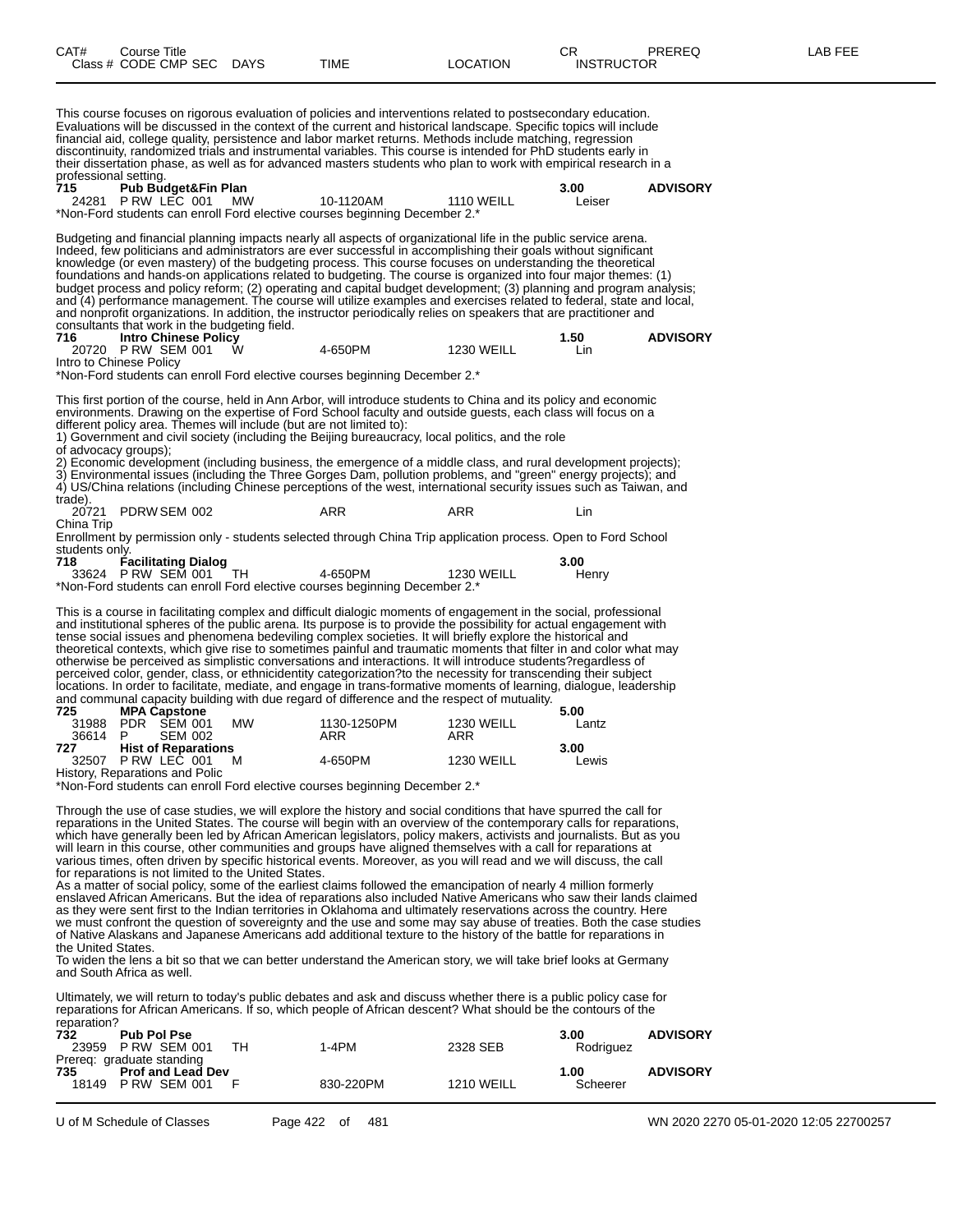Course meets on March 13 and March 20

\*Non-Ford students can enroll Ford elective courses beginning December 2.\*

The goal of this course is to enhance the students' ability to bring about the individual and organizational changes they want to see. This course begins by addressing (1) what effective managers really do and (2) why some high-potential managers succeed while others fail. As effective managers know, the ability to develop and manage relationships with others is critical to a manager's success. This course is based on three foundations: The first focuses on developing self-awareness. After all, managing relationships depends first and foremost on knowledge of<br>individual personal strengths and weaknesses and the impact of these strengths and weaknesses on others. Th individual personal strengths and weaknesses and the impact of these strengths and weaknesses on others. The second foundation focuses on developing an understanding of others. The third foundation focuses on managing specific types of relationships on the job-those with subordinates, peers, and bosses.

**740 Leadershp Assessment 0.50 ADVISORY** 32504 PIRW SEM 001 W 4-550PM 1220 WEILL Lantz The Ford School defines leadership as the behavioral process of having a positive influence on others, organizations and communications. This short course will meet 4 times, during which students will have the opportunity to take 1 or 2 different types of leadership assessments and then use them for self reflection and personal planning. The purpose of this course is to provide students the opportunity to take a moment to assess their current leadership traits and strengths, and create a tailored plan for building leadership goals and skills into the future.

Course will meet in person on the following dates:

Wednesday, January 15 Wednesday, January 22 Wednesday, January 29 Wednesday, February 5 **741 Pr Fin&Glo Mkt 3.00 ADVISORY** 31989 P RW SEM 001 TTH 830-950AM 1220 WEILL Hausman \*Non-Ford students can enroll Ford elective courses beginning December 2.\*

Finance is fundamental to many public policy questions. When the financial sector works well, it transfers resources from savers to borrowers, allowing individuals to save and businesses to invest. But when the financial sector works badly, resources are misallocated and financial crises threaten the entire economy. This course provides an overview of financial markets and institutions, and then considers the causes, consequences, and possibly policy responses to financial crises.

| 744 | <b>Econ of Publ Sect</b> |                                                                            |            | 3.00      | <b>ADVISORY</b> |
|-----|--------------------------|----------------------------------------------------------------------------|------------|-----------|-----------------|
|     | 31990 P RW LEC 001 TTH   | 830-950AM                                                                  | 1230 WEILL | Stevenson |                 |
|     |                          | *Non-Ford students can enroll Ford elective courses beginning December 2.* |            |           |                 |

This is a course on how economists think about government revenue and government expenditures ? how governments raise and spend public money. Public Finance is a subfield of microeconomics. In the course, we will begin by delving more deeply into rationales for government intervention in the market, including public goods, externalities, and equity. We will then use the tools of economics to analyze a number of important public policy issues, such as public health insurance, social security, and anti-poverty programs. The second part of the course will cover tax policy, and we will explore how the burden of taxation is distributed, how taxes affect the economic behavior of individuals and firms, and options to reform the tax system. The course will cover the theory of public finance in depth, but the ultimate aim will always be to apply the concepts to real world policies and programs. Toward that end, we will spend substantial time both inside and outside of the classroom applying the concepts and reviewing existing empirical evidence. The course focuses on the US, but we will discuss comparisons with other countries from time to time.

| 746 | <b>Welfare Policy</b> |           |           |                   | 3.00    | <b>ADVISORY</b> |
|-----|-----------------------|-----------|-----------|-------------------|---------|-----------------|
|     | 28477 P RW LEC 001    | <b>MW</b> | 830-950AM | <b>1120 WEILL</b> | Shaefer |                 |
|     | Social Welfare Policy |           |           |                   |         |                 |

\*Non-Ford students can enroll Ford elective courses beginning December 2.\*

This course examines U.S. social welfare programs and policies targeting the nonelderly poor, emphasizing what we know from social science research about the strengths and weaknesses and the intended and unintended effects of these policies. The course begins by addressing basic questions about the measurement and incidence of poverty in the U.S., and then surveys the scope of current social welfare programs. What does it mean to be poor in the U.S. today? How do the extent of poverty and income inequality and the scope of social welfare programs in the U.S. compare to those in other industrialized countries? A primary focus will be to explore changes to public provision for poor families that were adopted during the 1990s, including expansions of refundable tax credits, changes to the Supplemental Nutrition Assistance Program (formerly the Food Stamp Program) and public health insurance for children, and the 1996 welfare reform. A final segment of the course will examine how policies not primarily targeting poverty can nevertheless greatly impact disadvantaged families. This conversation will be embedded in work being conducted in Detroit by Poverty Solutions faculty experts. Course assignments include a policy analysis research paper in two parts (with a problem analysis and solution analysis), and a final examination.<br>1.50-3.00 1.50-3.00 **750 Special Topics 1.50-3.00 ADVISORY** 32166 P RW LEC 001 F 9-1150AM 1220 WEILL Harris

Intro to FinTech

Topic: Introduction to Financial Technology and the Future of Financial Services

\*Non-Ford students can enroll Ford elective courses beginning December 2.\*

Throughout history, financial services has played a vital role in the global economy, and similarly, technology has been an integral part of financial services. Although the combination of financial services and technology isn?t new, the advent of mobile technologies along with a post-financial crisis world have led to a financial technology, or fintech, revolution. New products and services have emerged, causing financial services to look very different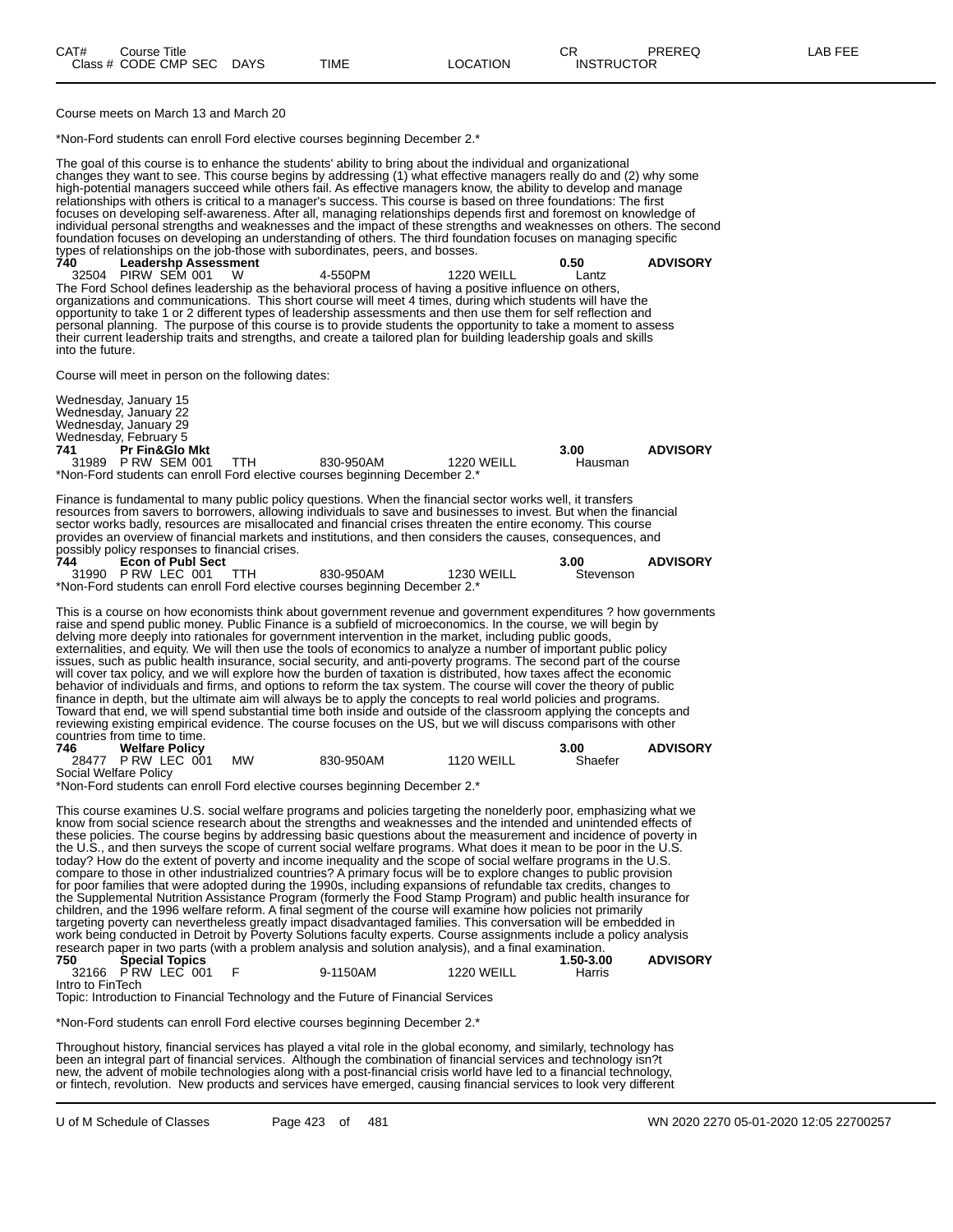| CAT#       | <b>Course Title</b><br>Class # CODE CMP SEC DAYS                                                               |            | <b>TIME</b>                                                                                                                                                                                                                                                                                                                                                                                                                                                                                                                                                                                                                                                                                                                                                                                                              | <b>LOCATION</b>   | <b>CR</b><br><b>INSTRUCTOR</b> | PREREQ | <b>LAB FEE</b> |
|------------|----------------------------------------------------------------------------------------------------------------|------------|--------------------------------------------------------------------------------------------------------------------------------------------------------------------------------------------------------------------------------------------------------------------------------------------------------------------------------------------------------------------------------------------------------------------------------------------------------------------------------------------------------------------------------------------------------------------------------------------------------------------------------------------------------------------------------------------------------------------------------------------------------------------------------------------------------------------------|-------------------|--------------------------------|--------|----------------|
|            | 29631 P RW LEC 002<br>FinTech Entrepreneurship<br>Topic: FinTech Entrepreneurship                              | TH.        | than it did 10, or even four, years ago. But fintech is still a relatively new industry, and many questions remain<br>about the benefits and the risks of fintech, how it will impact incumbent institutions and systems, what it will<br>mean for consumers, and how governments should view these developments. How are recent technological advances<br>different than past innovations? How is technology changing financial services today and how will it change the<br>industry in the future? What impact does this change have on stakeholders, including consumers? What are the<br>benefits and risks of this change? This course will examine these questions and others.<br>530-650PM                                                                                                                       | 1220 WEILL        | Harris                         |        |                |
|            |                                                                                                                |            | *Non-Ford students can enroll Ford elective courses beginning December 2.*                                                                                                                                                                                                                                                                                                                                                                                                                                                                                                                                                                                                                                                                                                                                               |                   |                                |        |                |
|            | 28707 PRW LEC 003<br><b>GreatDepressGreatRecess</b><br>Topic: From the Great Depression to the Great Recession | <b>TTH</b> | Total global fintech investment increased from \$50.8 billion in 2017 to a full \$111.8 billion in 2018, according to<br>KPMG?s The Pulse of Fintech, and there are no signs that growth in this sector will slow down. What are the latest<br>trends in fintech and how do innovators, entrepreneurs, and other stakeholders see the space developing? Beyond<br>the general trends, how do fintech entrepreneurs, incumbents, and investors identify and assess opportunities in<br>fintech? And what does the lifecycle of a fintech company? from ideation, to investment, to growth and maybe<br>acquisition ? look like? This course will provide a strong foundation for those with a working level of knowledge<br>in fintech and who are interested in starting or investing in fintech companies.<br>10-1120AM | <b>1230 WEILL</b> | Hausman                        |        |                |
|            |                                                                                                                |            | *Non-Ford students can enroll Ford elective courses beginning December 2.*                                                                                                                                                                                                                                                                                                                                                                                                                                                                                                                                                                                                                                                                                                                                               |                   |                                |        |                |
| Recession. |                                                                                                                |            | Since the 2008 financial crisis, developed countries have suffered high unemployment and slow growth. What are<br>options for policymakers in this environment? This course will analyze central issues in macroeconomic policymaking<br>through the lens of history. Students will apply analytical tools to understand the consequences of monetary,<br>fiscal and financial market policy in the Great Depression, in Japan after 1990, and in the current Great                                                                                                                                                                                                                                                                                                                                                      |                   |                                |        |                |
|            | 28975 P RW LEC 004<br>Health Insur Reform US<br>Topic: Health Insurance Reform in the U.S.                     | W          | 4-650PM                                                                                                                                                                                                                                                                                                                                                                                                                                                                                                                                                                                                                                                                                                                                                                                                                  | <b>1230 WEILL</b> | Udow-Phillips                  |        |                |
|            |                                                                                                                |            | *Non-Ford students can enroll Ford elective courses beginning December 2.*                                                                                                                                                                                                                                                                                                                                                                                                                                                                                                                                                                                                                                                                                                                                               |                   |                                |        |                |
|            |                                                                                                                |            |                                                                                                                                                                                                                                                                                                                                                                                                                                                                                                                                                                                                                                                                                                                                                                                                                          |                   |                                |        |                |

Taught by Marianne Udow-Phillips, the Executive Director of the Center for Healthcare Research & Transformation (CHRT) at the University of Michigan.

This course will explore the history, structure and politics around health insurance in the U.S. The course will include policy analyses of health insurance with a focus on the underlying policy, political and philosophical issues related surrounding the financing reform debate in private health insurance, Medicaid and Medicare. In addition, the course will provide an overview of the basic features of private health insurance: from rating and underwriting practices, to operational challenges and requirements, to cost and quality controls. Some comparison will also be provided to international systems as a means for better understanding the unique aspects of the American system.

| 29053 P RW LEC 005<br><b>TTH</b>               | 230-350PM | 1110 WEILL | Hampshire |
|------------------------------------------------|-----------|------------|-----------|
| Smrt Citi Future Mobility                      |           |            |           |
| Topic: Smart Cities and the Future of Mobility |           |            |           |

\*Non-Ford students can enroll Ford elective courses beginning December 2.\*

What are smart cities? What makes them smart? Are they equitable and accessible? The aim of this hands-on applied policy course is to introduce students to smart cities and the rapidly evolving mobility ecosystem. The transportation/mobility system is a major component of a smart city. Hence, this course will focus on the rise of the new mobility ecosystem which includes micro-transit, autonomous vehicles, ride-hailing, bike-sharing, car-sharing, electric scooters, smart parking, etc.

The course will take a people centered approach to the technology, management and policy analysis for smart cities and the mobility ecosystem. We will take a critical approach that is concerned with ethics, values, human development and equity. The course features guest lectures from experts in smart cities and the new mobility space. Additionally, the students will participate in applied hands-on real world policy projects. This course welcomes students from across the university. To achieve the learning objectives of this course students will participate in class discussions, complete short weekly reflections on the readings, and conduct a final project. 32167 P RW LEC 006 W 4-650PM 1220 WEILL Sanders

Diversity in Higher Ed

Topic: Diversity Initiatives in Higher Education

\*Non-Ford students can enroll Ford elective courses beginning December 2.\*

The Diversity Initiatives in Higher Education course will provide graduate students with insight into policy issues related to diversity and inclusion efforts at public institutions in the United States. This course will expose students to a range of topical issues related to strategic and policy approaches to diversity in higher education and provide consideration for leadership who orchestrate organizational change. The course will provide students with a framework for examining organizational change initiatives such as the role of vision and mission in organizations, values conflict, and stakeholder management.

Students will engage with these issues through course readings, class discussions, and reflection on personal leadership behaviors. In addition, students will interact with personnel leading organizational change at the University of Michigan by analyzing current campus policies and strategic and policy responses to challenges they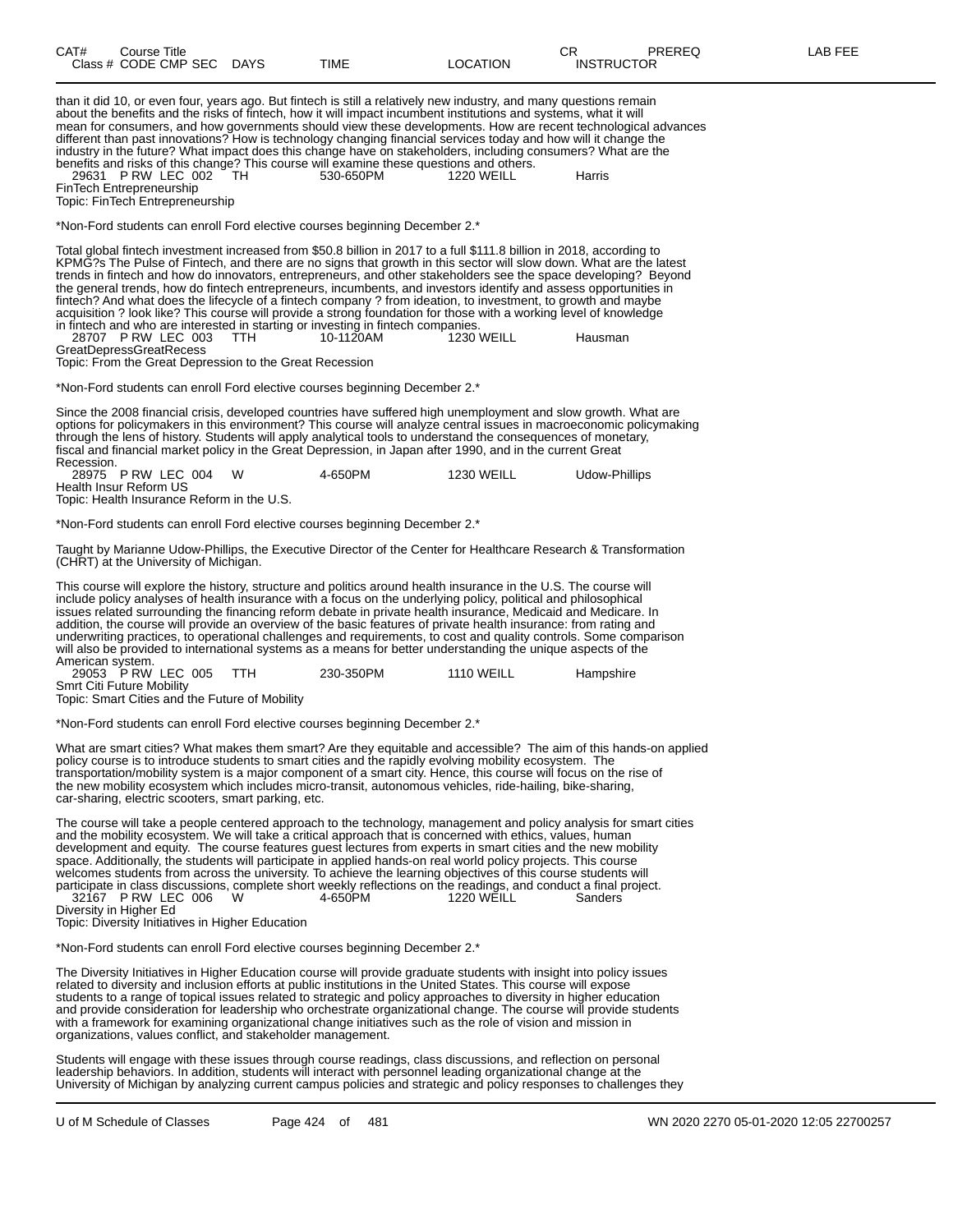| CAT#                                 | <b>Course Title</b><br>Class # CODE CMP SEC DAYS                                                                     |            | <b>TIME</b>                                                                                                                                                                                                                                                                                                                                                                                                                                                                                                                                                     | <b>LOCATION</b>                 | CR.<br><b>PREREQ</b><br><b>INSTRUCTOR</b>                                                                                                                                                                                                             | LAB FEE |
|--------------------------------------|----------------------------------------------------------------------------------------------------------------------|------------|-----------------------------------------------------------------------------------------------------------------------------------------------------------------------------------------------------------------------------------------------------------------------------------------------------------------------------------------------------------------------------------------------------------------------------------------------------------------------------------------------------------------------------------------------------------------|---------------------------------|-------------------------------------------------------------------------------------------------------------------------------------------------------------------------------------------------------------------------------------------------------|---------|
| face.<br><b>Exercising Influence</b> | 32170 PRW LEC 007                                                                                                    | TTH        | 230-350PM<br>Topic: Exercising Influence: Corporate, Governmental, and NGO Diplomacy                                                                                                                                                                                                                                                                                                                                                                                                                                                                            | <b>1220 WEILL</b>               | Boucher, Brehm                                                                                                                                                                                                                                        |         |
|                                      |                                                                                                                      |            | *Non-Ford students can enroll Ford elective courses beginning December 2.*                                                                                                                                                                                                                                                                                                                                                                                                                                                                                      |                                 |                                                                                                                                                                                                                                                       |         |
|                                      | provide briefings and answer questions during class.<br>32408 P RW LEC 008<br>PRW LEC 008<br>Politics of 2020 Census | TH.<br>TTH | civil society influence each other to shape foreign policy outcomes. We will take up six big international issues,<br>role-play the interactions, discuss the issue and players in detail, and identify potential solutions to the<br>craft strategies, identify allies and obstacles, how to advocate effectively to gain support with a view to<br>resolving issues in the real world. In addition to the instructors, we will invite knowledgeable outsiders to<br>4-650PM<br>1130-1250PM<br>Topics: Moving Power and Money: The Politics of the 2020 Census | 3117 WEILL<br><b>1230 WEILL</b> | The course is designed to explore through readings, exercises and discussion how governments, corporations and<br>problem and how they might be reached. The goal is to understand how to work major foreign policy issues, how to<br>Farley, Neidert |         |
|                                      |                                                                                                                      |            | *Non-Ford students can enroll Ford elective courses beginning December 2.*                                                                                                                                                                                                                                                                                                                                                                                                                                                                                      |                                 |                                                                                                                                                                                                                                                       |         |
|                                      | Course meets on March 10, 12, 17,19, 24.                                                                             |            |                                                                                                                                                                                                                                                                                                                                                                                                                                                                                                                                                                 |                                 |                                                                                                                                                                                                                                                       |         |
|                                      | Census Lab meets: March 12 and March 19 only.                                                                        |            |                                                                                                                                                                                                                                                                                                                                                                                                                                                                                                                                                                 |                                 |                                                                                                                                                                                                                                                       |         |
| to employ.                           |                                                                                                                      |            | The United States has had the longest continuing history of census taking in the world. It is in our Constitution<br>with the express purpose of redistributing power across the states every decade. It is also used to geographically<br>distribute funds. The census is inherently political because of the redistribution of power and not surprisingly                                                                                                                                                                                                     |                                 | there have been controversies over time including who and where people should be counted, differential undercount<br>of the population, confidentiality of responses, and what census methodology is appropriate for the Census Bureau                |         |
|                                      |                                                                                                                      |            | This course will cover the history of census procedures, questions, apportionment, and controversies, with a<br>particular focus on the 2020 Census. The course will consist of 5 lectures and 2 labs.                                                                                                                                                                                                                                                                                                                                                          |                                 |                                                                                                                                                                                                                                                       |         |
|                                      | 32561 P RW LEC 009<br>Campaign Finance Reform<br>Topic: Campaign Finance Reform                                      | MW.        | presented in the lectures. No statistical expertise or programming ability is required for the course.<br>1-220PM                                                                                                                                                                                                                                                                                                                                                                                                                                               | <b>1230 WEILL</b>               | The grade in the class will be based on assignments completed during the labs and a short 2-page policy brief based<br>on content covered in the lectures/labs. The lab assignments will use data from the Census Bureau to explore issues<br>Hall    |         |
|                                      |                                                                                                                      |            | *Non-Ford students can enroll Ford elective courses beginning December 2.*                                                                                                                                                                                                                                                                                                                                                                                                                                                                                      |                                 |                                                                                                                                                                                                                                                       |         |
|                                      |                                                                                                                      |            | RACs and "dark money" organizations unfettered by federal requision. Spending in many state elections has                                                                                                                                                                                                                                                                                                                                                                                                                                                       |                                 | Federal election spending from all sources has doubled over the last twenty years and the 2018 election continued<br>the trend. Campaign spending in the midterms exceeded \$5 billion for the first time, much of it coming from Super               |         |

PACs and "dark money" organizations unfettered by federal regulation. Spending in many state elections has followed this trend. But is that a bad thing? We will begin the course by reviewing the campaign finance system at the federal level. We then examine critically the basic claims used to justify campaign finance regulations. What is the social scientific evidence that spending, by candidates or independent groups, influences election outcomes? What is the evidence that contributions influence elected officials post-election? What is the case against regulation? Do restrictions on campaign contributions and spending violate the First Amendment protection of free speech? In the second half of the course, we will consider the constitutional and practical merits of various campaign finance proposals at the local, state, and federal level. Students will work in teams to evaluate campaign finance policy in a particular state or locality and write policy briefs to public officials on how to improve their campaign finance system, then defend their recommendations in a public forum.

**754 Res Sem Sci Tech PP 1.00-3.00** 17493 P RW SEM 001 W 130-3PM 220 CHRYS Duderstadt, Graff \*\*Section -001 is a one credit course requiring attendance at the seminar from 1:30 to 3:00 in room 220 Chrysler.

\*\*Section -002 is a three credit course requiring both attendance at the seminar and attendance at a discussion session from 12:30 to 1:30 (151 Chrysler), as well as a term project.

The aim of this course is to introduce students to topical issues in science and technology policy. The course will meet weekly for a formal seminar. Those currently in the science policymaking arena as well as experts in applied science policy research will be invited to campus to participate as seminar speakers. By interacting with those active in science policy circles, it is hoped that students will gain a real appreciation for the processes and underpinnings of current national science policy.

The course will be offered as a 1 credit seminar course and as a 3 credit seminar/discussion course. Students enrolled in the 3 credit course will also take part in discussion sessions to follow-up the seminar presentations, as arranged by the instructor. In addition, these students will be expected to write a term paper on one of the issues covered in the seminars and give a brief presentation late in the term.

Students enrolled in the Science, Technology, and Public Policy (STPP) Graduate Certificate Program must take this course for 3 credits. 19025 P RW SEM 002 W 130-3PM ARR

P RW SEM 002 W 1230-130PM 151 CHRYS Duderstadt, Graff \*\*Section -001 is a one credit course requiring attendance at the seminar from 1:30 to 3:00.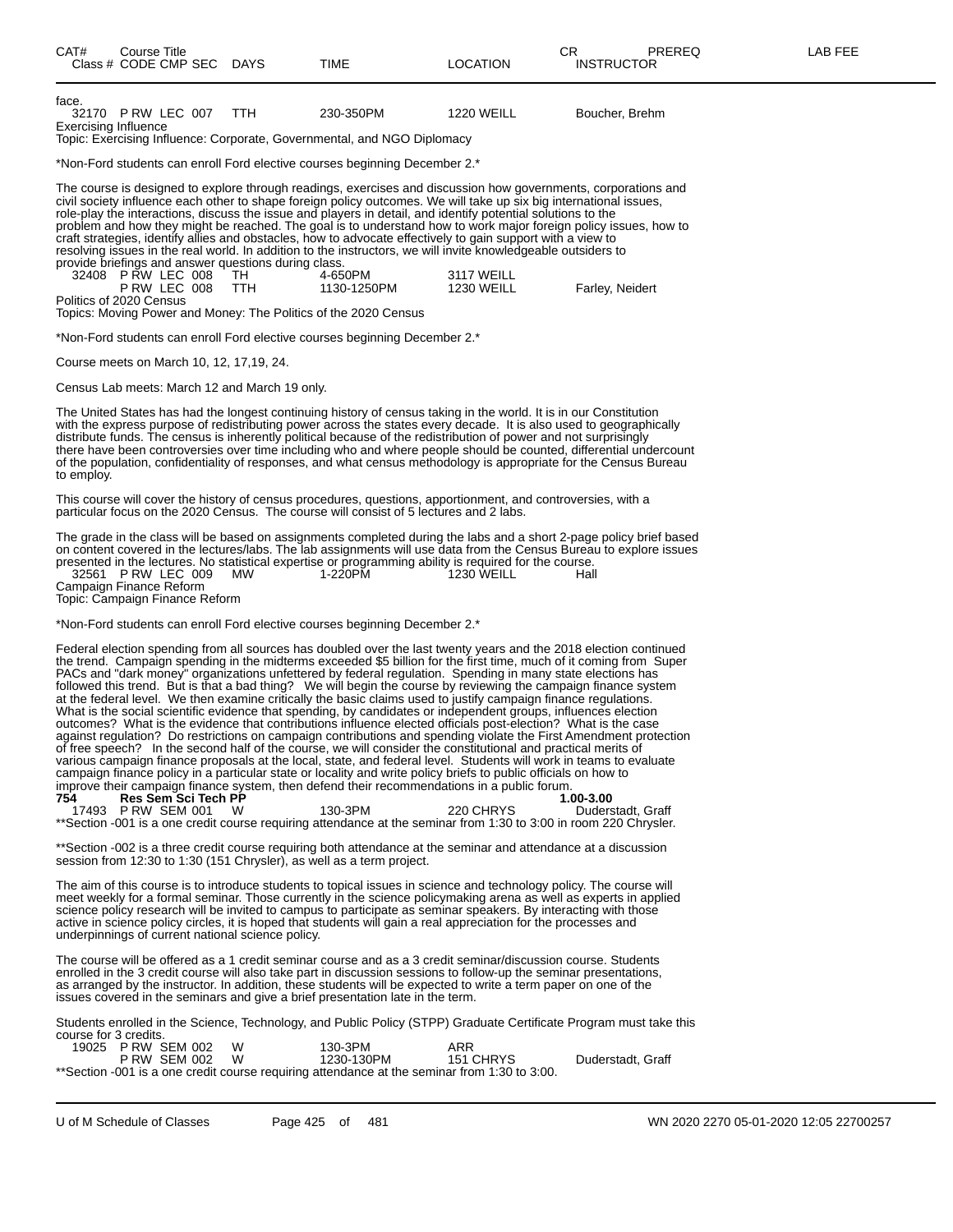| CAT# | Title<br>Course      |             |      |                | ⌒冖<br>◡◠          | <b>PREREQ</b> | ----<br>ΔR.<br>노니니 |
|------|----------------------|-------------|------|----------------|-------------------|---------------|--------------------|
|      | Class # CODE CMP SEC | <b>DAYS</b> | TIME | <b>OCATION</b> | <b>INSTRUCTOR</b> |               |                    |

\*\*Section -002 is a three credit course requiring both attendance at the seminar and attendance at a discussion session from 12:30 to 1:30, as well as a term project.

The aim of this course is to introduce students to topical issues in science and technology policy. The course will meet weekly for a formal seminar. Those currently in the science policymaking arena as well as experts in applied science policy research will be invited to campus to participate as seminar speakers. By interacting with those active in science policy circles, it is hoped that students will gain a real appreciation for the processes and underpinnings of current national science policy.

The course will be offered as a 1 credit seminar course and as a 3 credit seminar/discussion course. Students enrolled in the 3 credit course will also take part in discussion sessions to follow-up the seminar presentations, as arranged by the instructor. In addition, these students will be expected to write a term paper on one of the issues covered in the seminars and give a brief presentation late in the term.

Students enrolled in the Science, Technology, and Public Policy (STPP) Graduate Certificate Program must take this course for 3 credits.

| 756 | <b>Local Gov:Opp Activ</b> |                                                                            |            | 3.00    |
|-----|----------------------------|----------------------------------------------------------------------------|------------|---------|
|     | 34394 P RW LEC 001 TTH     | 230-350PM                                                                  | 1210 WEILL | Hieftje |
|     |                            | *Non-Ford students can enroll Ford elective courses beginning December 2.* |            |         |

Taught by John Hieftje, former Mayor of Ann Arbor.

Cities are leading the fight against climate change. Around the world they are experiencing the devastating effects as hurricanes intensify, sea levels rise, ?heat islands? multiply and storm water systems are overwhelmed, along with city budgets. And yet, people are flocking to cities to experience their booming economies, plentiful jobs and exciting cultural communities. But for every successful city, there is a downside as gentrification spreads and all but the wealthy are forced to move further out as housing prices rise. The need for better transportation into and within cities has never been greater. Our federal government offers no help. In response a new generation of activists are pushing elected leaders to respond. This class will hear directly from activists, state and local elected leaders and top professionals in their field. Finally, students will develop and host the first debate of the 2020 campaign for Ann Arbor City Council.

| 778<br>28620 | <b>Proj Skills Wkshp</b><br>PRW SEM 001                                              | 830-950AM  | <b>1110 WEILL</b> | 1.00<br>Morenoff |                 |
|--------------|--------------------------------------------------------------------------------------|------------|-------------------|------------------|-----------------|
| 810<br>17055 | <b>Policy Research Sem</b><br>PRW SEM 001                                            | 1-220PM    | 3240 WEILL        | 1.00<br>Leahy    | <b>ADVISORY</b> |
| 830<br>21267 | Open to PhD students only.<br><b>Immersion Research</b><br><b>SEM 001</b><br>PR<br>E | 1-220PM    | <b>ARR</b>        | 1.00<br>Leahy    |                 |
| 990          | Open to PhD students only.<br><b>Diss-Precand</b><br>$IND +$                         | <b>ARR</b> | <b>ARR</b>        | 1.00-8.00        | <b>ADVISORY</b> |
| 995          | Diss-Cand<br>$IND +$<br>DR                                                           | ARR        | <b>ARR</b>        | 8.00             | <b>ENFORCED</b> |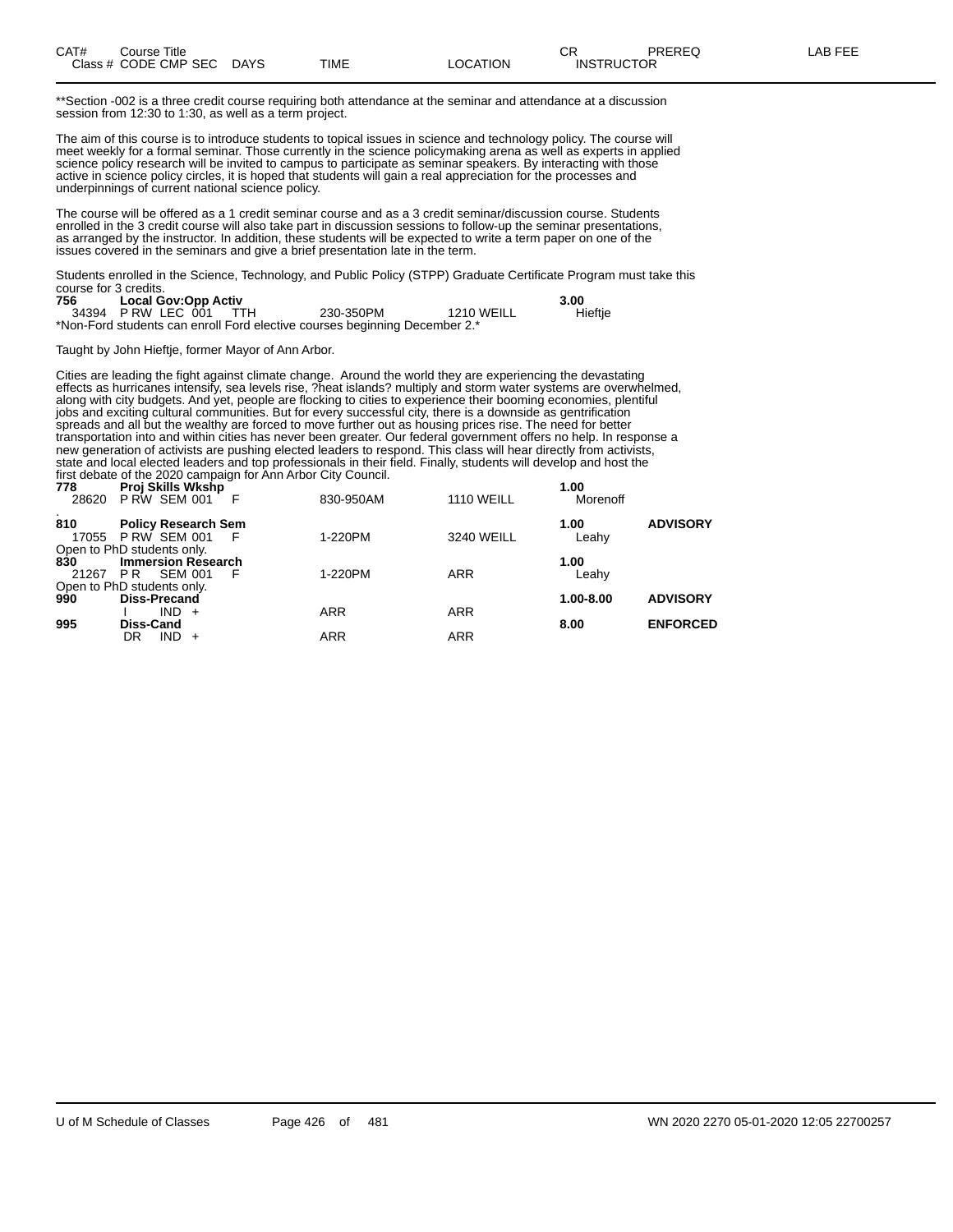| CAT#                                     | Course Title      | Class # CODE CMP SEC                                                                                                                                        | DAYS                                                                         | TIME                                                                                                                                                                                                                                             | LOCATION               | CR.<br><b>INSTRUCTOR</b>                 | PREREQ                                                | LAB FEE |
|------------------------------------------|-------------------|-------------------------------------------------------------------------------------------------------------------------------------------------------------|------------------------------------------------------------------------------|--------------------------------------------------------------------------------------------------------------------------------------------------------------------------------------------------------------------------------------------------|------------------------|------------------------------------------|-------------------------------------------------------|---------|
| <b>Rackham</b>                           |                   | <b>Graduate School</b>                                                                                                                                      |                                                                              |                                                                                                                                                                                                                                                  |                        |                                          |                                                       |         |
| 502                                      |                   | Chemical Biology II<br>17733 PDR SEM 001                                                                                                                    | <b>Chemical Biology (CHEMBIO)</b><br>TTH                                     | 9-11AM                                                                                                                                                                                                                                           | 1200 CHEM              | 3.00<br>Grembecka                        | <b>ADVISORY</b><br>Wang, Nagorny, Cierpicki,          |         |
| only.                                    |                   |                                                                                                                                                             |                                                                              | Contact ChemicalBiology@umich.edu for registration inquiries after December 1st. This course is for PhD students                                                                                                                                 |                        |                                          |                                                       |         |
| 27441 PD                                 |                   | <b>SEM 002</b>                                                                                                                                              | Contact ChemicalBiology@umich.edu for registration inquiries.<br><b>TTH</b>  | 9-11AM                                                                                                                                                                                                                                           | 1200 CHEM              | Cierpicki                                | Wang, Nagorny, Grembecka,                             |         |
| 512                                      |                   | <b>MS Chem Bio II</b><br>28848 PR LEC 001                                                                                                                   | <b>TTH</b><br>This course is intended for Chemical Biology MS students only. | Section 002 not offered. PhD students should register for Section 001.<br>9-11AM                                                                                                                                                                 | ARR                    | 5.00<br>lliff                            | <b>ADVISORY</b>                                       |         |
|                                          |                   |                                                                                                                                                             |                                                                              | CHEMBIO 512 lectures will meet together with CHEMBIO 502 in 1200 CHEM on T and TH 9-11AM.                                                                                                                                                        |                        |                                          |                                                       |         |
| 1028 DANA).<br>28849 A                   |                   | DIS 002                                                                                                                                                     | -F<br>This course is intended for Chemical Biology MS students only.         | Registering for this lecture section will auto-enroll a discussion section (CHEMBIO 512 002) on F 11-12pm (location<br>11-12PM                                                                                                                   | <b>1006 DANA</b>       | lliff                                    |                                                       |         |
|                                          |                   |                                                                                                                                                             |                                                                              | CHEMBIO 512 lectures will meet together with CHEMBIO 502 in 1200 CHEM on T and TH 9-11AM.                                                                                                                                                        |                        |                                          |                                                       |         |
| (location 1028 DANA).<br>599<br>17735 PR |                   | <b>Research Rotation</b><br>LAB 001                                                                                                                         |                                                                              | Registering for the lecture section will auto-enroll this discussion section (CHEMBIO 512 002) on F 11-12pm<br>ARR                                                                                                                               | ARR                    | 1.00-6.00                                |                                                       |         |
| 602<br>17734 PR                          |                   | 18643 PDR LAB 002<br>18644 PDR LAB 003<br><b>Critical Analysis II</b><br><b>SEM 001</b>                                                                     | Register for section 001 for a full semester rotation.<br>м                  | ARR<br>Register for section 002 for a January - February half semester rotation.<br>ARR<br>Register for section 003 for a March-April half semester rotation.<br>$3-4PM$<br>This course is available to Chemical Biology graduate students only. | ARR<br>ARR<br>4151 USB | 1.00-2.00<br>Palfey                      |                                                       |         |
| 22545                                    | PD                | <b>SEM 002</b>                                                                                                                                              | м                                                                            | 3-4PM                                                                                                                                                                                                                                            | 4151 USB               | Palfey                                   |                                                       |         |
| 990<br>995                               | SD.<br>Diss-Cand  | <b>Diss-Precand</b><br>$IND +$<br>SDR IND +                                                                                                                 |                                                                              | ARR<br>ARR                                                                                                                                                                                                                                       | ARR<br>ARR             | 1.00-8.00<br>8.00                        | <b>ENFORCED</b>                                       |         |
| 602.<br>22870 PD<br>609<br>611           | D                 | <b>Museum Studies (MSP)</b><br><b>Museum Proseminar 2</b><br><b>SEM 001</b><br><b>Museum Practicum</b><br>$IND +$<br><b>MSP Reading/Research</b><br>$IND +$ | <b>MW</b>                                                                    | 6-730PM<br>ARR<br><b>ARR</b>                                                                                                                                                                                                                     | 049 UMMA<br>ARR<br>ARR | 3.00<br>Taylor<br>1.00-6.00<br>1.00-3.00 | <b>ADVISORY</b><br><b>ADVISORY</b><br><b>ADVISORY</b> |         |
|                                          |                   |                                                                                                                                                             |                                                                              | <b>Rackham Graduate School (RACKHAM)</b>                                                                                                                                                                                                         |                        |                                          |                                                       |         |
| 525<br>25094<br>571                      | <b>Humanities</b> | P W SEM 001<br><b>Interdisc Sem</b>                                                                                                                         | TH                                                                           | 4-7PM                                                                                                                                                                                                                                            | ARR                    | 3.00<br>Alcock, Courant<br>1.00          | <b>ADVISORY</b>                                       |         |
| 24977<br>580<br>21079                    | P<br>PL           | <b>SEM 001</b><br><b>Disability Studies</b><br><b>SEM 001</b>                                                                                               | TН                                                                           | ARR<br>2-5PM                                                                                                                                                                                                                                     | <b>ARR</b><br>G463 MH  | Cowles<br>1.00-3.00<br>Kupetz            | <b>ADVISORY</b>                                       |         |
| Disability/Culture<br>619<br>21003       |                   | <b>Science Tech&amp;Med</b><br>PRW REC 001                                                                                                                  | т                                                                            | 4-7PM                                                                                                                                                                                                                                            | G026 TISCH             | 3.00<br>Selcer, Roberts                  | <b>ADVISORY</b>                                       |         |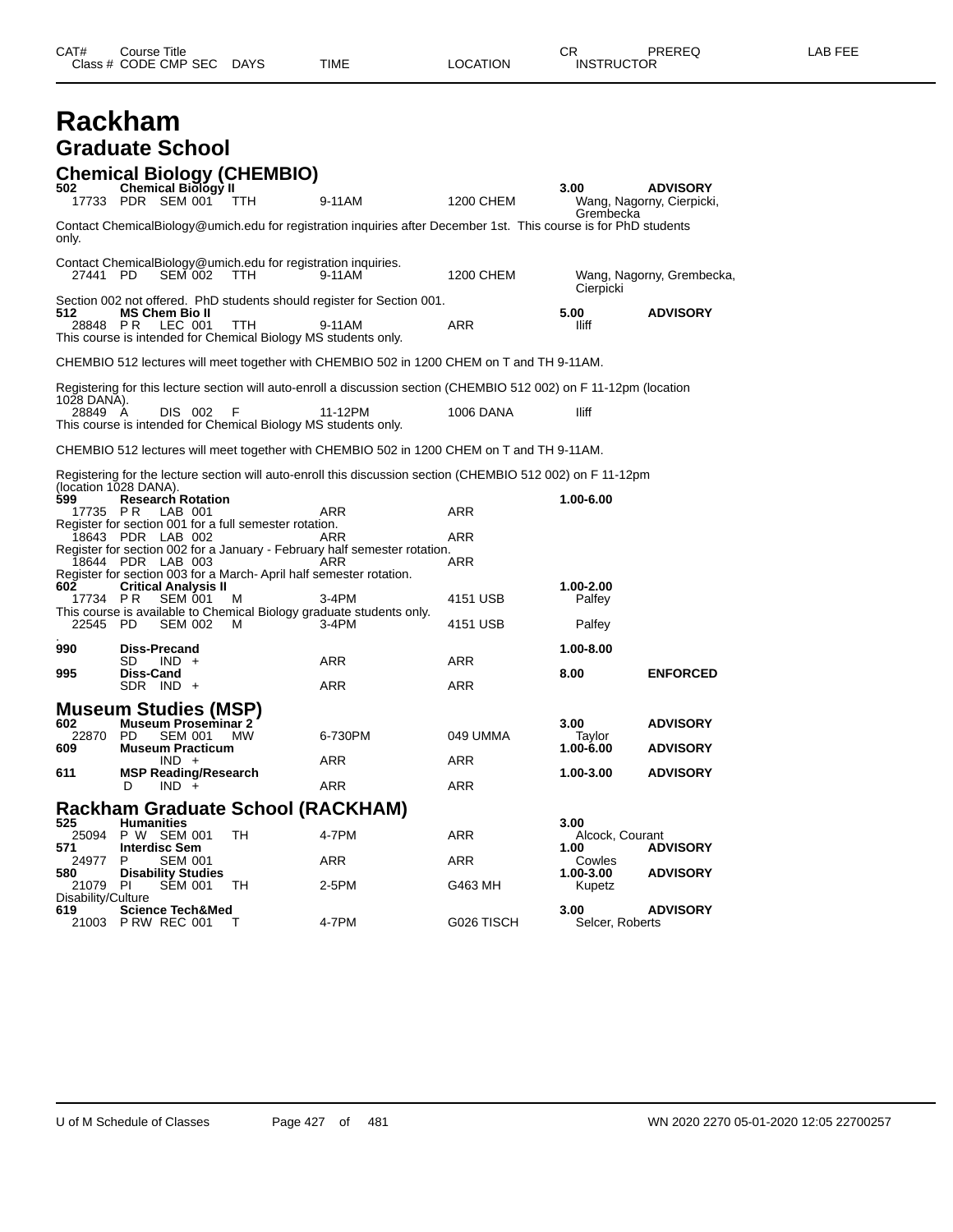# **Ross School of Business**

FRESHMEN MAY NOT ELECT ANY BUSINESS COURSES. 500 LEVEL COURSES OR ABOVE REQUIRE GRADUATE STANDING.

# **School of Business Administration**

| <b>Accounting (ACC)</b> |  |
|-------------------------|--|
|                         |  |

| 301            | <b>Managerial Acctg</b>                                                                    |            |                                                                                                                               |                                                | 3.00                 | <b>ADVISORY</b>           | 70.00 |
|----------------|--------------------------------------------------------------------------------------------|------------|-------------------------------------------------------------------------------------------------------------------------------|------------------------------------------------|----------------------|---------------------------|-------|
| 10342<br>10341 | P<br><b>REC 001</b><br>P<br><b>REC 002</b>                                                 | TTH<br>TTH | 10-1130AM<br>1130-1PM                                                                                                         | <b>R2210 BUS</b><br>R <sub>1240</sub> BUS      | Oswald<br>Oswald     |                           |       |
| 10343          | <b>REC 003</b><br>P                                                                        | TTH        | 4-530PM                                                                                                                       | <b>R2210 BUS</b>                               | Kama                 |                           |       |
| 10344          | P<br><b>REC 004</b>                                                                        | TTH        | 830-10AM                                                                                                                      | <b>R2210 BUS</b>                               | Oswald               |                           |       |
| 10345          | P<br><b>REC 005</b>                                                                        | TTH        | 230-4PM                                                                                                                       | <b>R2210 BUS</b>                               | Drogt                |                           |       |
| 10346          | <b>REC 006</b><br>P                                                                        | TTH        | 1-230PM                                                                                                                       | <b>R2210 BUS</b>                               | Drogt                |                           |       |
| 23942          | P<br><b>REC 007</b>                                                                        | TTH        | 1-230PM                                                                                                                       | R <sub>1240</sub> BUS                          | Kama                 |                           |       |
| 24911          | P<br><b>REC 008</b>                                                                        | TTH        | 1130-1PM                                                                                                                      | <b>R2210 BUS</b>                               | Drogt                |                           |       |
| 23944<br>23943 | <b>P RW REC 009</b><br><b>P RW REC 010</b>                                                 | TTH<br>TTH | 1130-1PM<br>1-230PM                                                                                                           | <b>R2230 BUS</b><br><b>R2230 BUS</b>           | Williams<br>Williams |                           |       |
| 23988          | <b>P RW REC 310</b>                                                                        | TTH        | 1-230PM                                                                                                                       | <b>R2230 BUS</b>                               | Williams             |                           |       |
| 23989          | <b>P RW REC 319</b>                                                                        | TTH        | 1130-1PM                                                                                                                      | <b>R2230 BUS</b>                               | Williams             |                           |       |
| 312            | <b>Inter Financ Acctg</b>                                                                  |            |                                                                                                                               |                                                | 3.00                 | <b>ADVISORY, ENFORCED</b> | 63.00 |
| 26939          | <b>P RW REC 001</b>                                                                        | W          | 1-230PM                                                                                                                       | <b>B3560 BUS</b>                               |                      |                           |       |
| 312            | <b>Inter Financ Acctg</b>                                                                  |            |                                                                                                                               |                                                | 3.00                 | <b>ADVISORY, ENFORCED</b> | 63.00 |
|                | P RW REC 001<br><b>P RW REC 001</b>                                                        | МW         | 1-230PM<br>1-230PM                                                                                                            | <b>R0420 BUS</b>                               | Ball                 |                           |       |
|                | <b>P RW REC 001</b>                                                                        | MW<br>MW   | 1-230PM                                                                                                                       | R <sub>1210</sub> BUS<br>R <sub>1210</sub> BUS |                      |                           |       |
| 312            | <b>Inter Financ Acctg</b>                                                                  |            |                                                                                                                               |                                                | 3.00                 | <b>ADVISORY, ENFORCED</b> | 63.00 |
| 10347          | <b>P RW REC 002</b>                                                                        | W          | 230-4PM                                                                                                                       | <b>B3560 BUS</b>                               |                      |                           |       |
| 312            | <b>Inter Financ Acctg</b>                                                                  |            |                                                                                                                               |                                                | 3.00                 | <b>ADVISORY, ENFORCED</b> | 63.00 |
|                | <b>P RW REC 002</b>                                                                        | МW         | 230-4PM                                                                                                                       | <b>R0420 BUS</b>                               | Ball                 |                           |       |
|                | <b>P RW REC 002</b>                                                                        | MW         | 230-4PM                                                                                                                       | R <sub>1210</sub> BUS                          |                      |                           |       |
| 312            | <b>P RW REC 002</b><br><b>Inter Financ Acctg</b>                                           | MW         | 230-4PM                                                                                                                       | R <sub>1210</sub> BUS                          | 3.00                 |                           | 63.00 |
| 26940          | <b>P RW REC 311</b>                                                                        | W          | 1-230PM                                                                                                                       | <b>B3560 BUS</b>                               |                      | <b>ADVISORY, ENFORCED</b> |       |
| 312            | <b>Inter Financ Acctg</b>                                                                  |            |                                                                                                                               |                                                | 3.00                 | <b>ADVISORY, ENFORCED</b> | 63.00 |
|                | P RW REC 311                                                                               | МW         | 1-230PM                                                                                                                       | <b>R0420 BUS</b>                               | Ball                 |                           |       |
|                | <b>P RW REC 311</b>                                                                        | МW         | 1-230PM                                                                                                                       | R <sub>1210</sub> BUS                          |                      |                           |       |
|                | <b>P RW REC 311</b>                                                                        | MW         | 1-230PM                                                                                                                       | R <sub>1210</sub> BUS                          |                      |                           |       |
| 312            | <b>Inter Financ Acctg</b>                                                                  |            |                                                                                                                               |                                                | 3.00                 | <b>ADVISORY, ENFORCED</b> | 63.00 |
| 24356<br>312   | <b>P RW REC 312</b><br><b>Inter Financ Acctg</b>                                           | W          | 230-4PM                                                                                                                       | <b>B3560 BUS</b>                               | 3.00                 | <b>ADVISORY, ENFORCED</b> | 63.00 |
|                | <b>P RW REC 312</b>                                                                        | MW         | 230-4PM                                                                                                                       | R <sub>1210</sub> BUS                          |                      |                           |       |
|                | <b>P RW REC 312</b>                                                                        | MW         | 230-4PM                                                                                                                       | R <sub>1210</sub> BUS                          |                      |                           |       |
|                | <b>P RW REC 312</b>                                                                        | MW         | 230-4PM                                                                                                                       | <b>R0420 BUS</b>                               | Ball                 |                           |       |
| 315            | <b>Cost Accounting</b>                                                                     |            |                                                                                                                               |                                                |                      |                           |       |
|                |                                                                                            |            |                                                                                                                               |                                                | 3.00                 | <b>ADVISORY</b>           | 78.00 |
| 18116          | <b>P RW REC 001</b>                                                                        | MW         | 230-4PM                                                                                                                       | R <sub>1240</sub> BUS                          | Nagar                |                           |       |
| 24359          | <b>P RW REC 311</b>                                                                        | МW         | 230-4PM                                                                                                                       | R <sub>1240</sub> BUS                          | Nagar                |                           |       |
| 336            | <b>Maize and Blue Fund</b>                                                                 |            |                                                                                                                               |                                                | 1.50                 | <b>ADVISORY</b>           |       |
| 20189          | PI<br><b>REC 001</b>                                                                       | Τ          | 630-930PM                                                                                                                     | <b>R0400 BUS</b>                               | Dittmar              |                           |       |
| 338            | ACC 336.001 meets with FIN 336.001 and ACC/FIN 726.001.<br><b>Maize &amp; Blue Fund SR</b> |            |                                                                                                                               |                                                | 1.50                 | <b>ADVISORY</b>           |       |
| 21655          | PI<br><b>REC 001</b>                                                                       | Т          | 630-930PM                                                                                                                     | ARR                                            | Dittmar              |                           |       |
|                |                                                                                            |            | ACC 338.001 is cross-listed with FIN 338.001 and meets with ACC/FIN 728.001.                                                  |                                                |                      |                           |       |
| 20190 PI       | <b>REC 002</b>                                                                             | $\top$     | 630-930PM                                                                                                                     | <b>R0400 BUS</b>                               | Dittmar              |                           |       |
|                |                                                                                            |            | ACC 338.002 is cross-listed with FIN 338.002 and meets with ACC/FIN 728.002                                                   |                                                |                      |                           |       |
| 399            | <b>Indep Study Project</b>                                                                 |            |                                                                                                                               |                                                | 1.00-3.00            | <b>ADVISORY</b>           |       |
| 418            | $IND +$                                                                                    |            | ARR                                                                                                                           | ARR                                            | 3.00                 |                           |       |
| 10348          | <b>Fin Statmnt Analysis</b><br><b>P RW REC 001</b>                                         | МW         | 1-230PM                                                                                                                       | <b>R2230 BUS</b>                               | Lehavy               | <b>ADVISORY</b>           |       |
| 26046          | P R<br><b>REC 002</b>                                                                      |            | ARR                                                                                                                           | ARR                                            |                      |                           |       |
| 471            | <b>Accounting Principle</b>                                                                |            |                                                                                                                               |                                                | 3.00                 | <b>ADVISORY, ENFORCED</b> | 63.00 |
|                | 10350 P RW REC 001                                                                         | МW         | 1-230PM                                                                                                                       | <b>R1230 BUS</b>                               | Williams             |                           |       |
|                |                                                                                            |            | ACC 471 is reserved for non-Business school students with junior standing or above. Students cannot receive credit            |                                                |                      |                           |       |
|                | for both ACC 300 and ACC 471.                                                              |            |                                                                                                                               |                                                |                      |                           |       |
|                | 10351 P RW REC 002                                                                         | МW         | 230-4PM<br>ACC 471 is reserved for non-Business school students with junior standing or above. Students cannot receive credit | R <sub>1230</sub> BUS                          | Williams             |                           |       |
|                | for both ACC 300 and ACC 471.                                                              |            |                                                                                                                               |                                                |                      |                           |       |
|                | 10352 P RW REC 003                                                                         | - W        | 630-930PM                                                                                                                     | <b>R1230 BUS</b>                               | Shao                 |                           |       |
|                |                                                                                            |            | ACC 471 is reserved for non-Business school students with junior standing or above. Students cannot receive credit            |                                                |                      |                           |       |
|                | for both ACC 300 and ACC 471.                                                              |            |                                                                                                                               |                                                |                      |                           |       |
|                | 22903 PRW REC 311                                                                          | MW         | 1-230PM                                                                                                                       | <b>R1230 BUS</b>                               | Williams             |                           |       |
|                | students cannot receive credit for both ACC 300 and ACC 471.                               |            | ACC 471 Section 010 meets with Section 001 and is only open to Minor in Business students. Please note that                   |                                                |                      |                           |       |
|                | 22904 PRW REC 312                                                                          | MW         | 230-4PM                                                                                                                       | R <sub>1230</sub> BUS                          | Williams             |                           |       |
|                |                                                                                            |            | ACC 471 Section 020 meets with Section 002 and is only open to Minor in Business students. Please note that                   |                                                |                      |                           |       |
|                | students cannot receive credit for both ACC 300 and ACC 471.<br>22905 P RW REC 313         | W          | 630-930PM                                                                                                                     | R <sub>1230</sub> BUS                          | Shao                 |                           |       |

U of M Schedule of Classes Page 428 of 481 WN 2020 2270 05-01-2020 12:05 22700257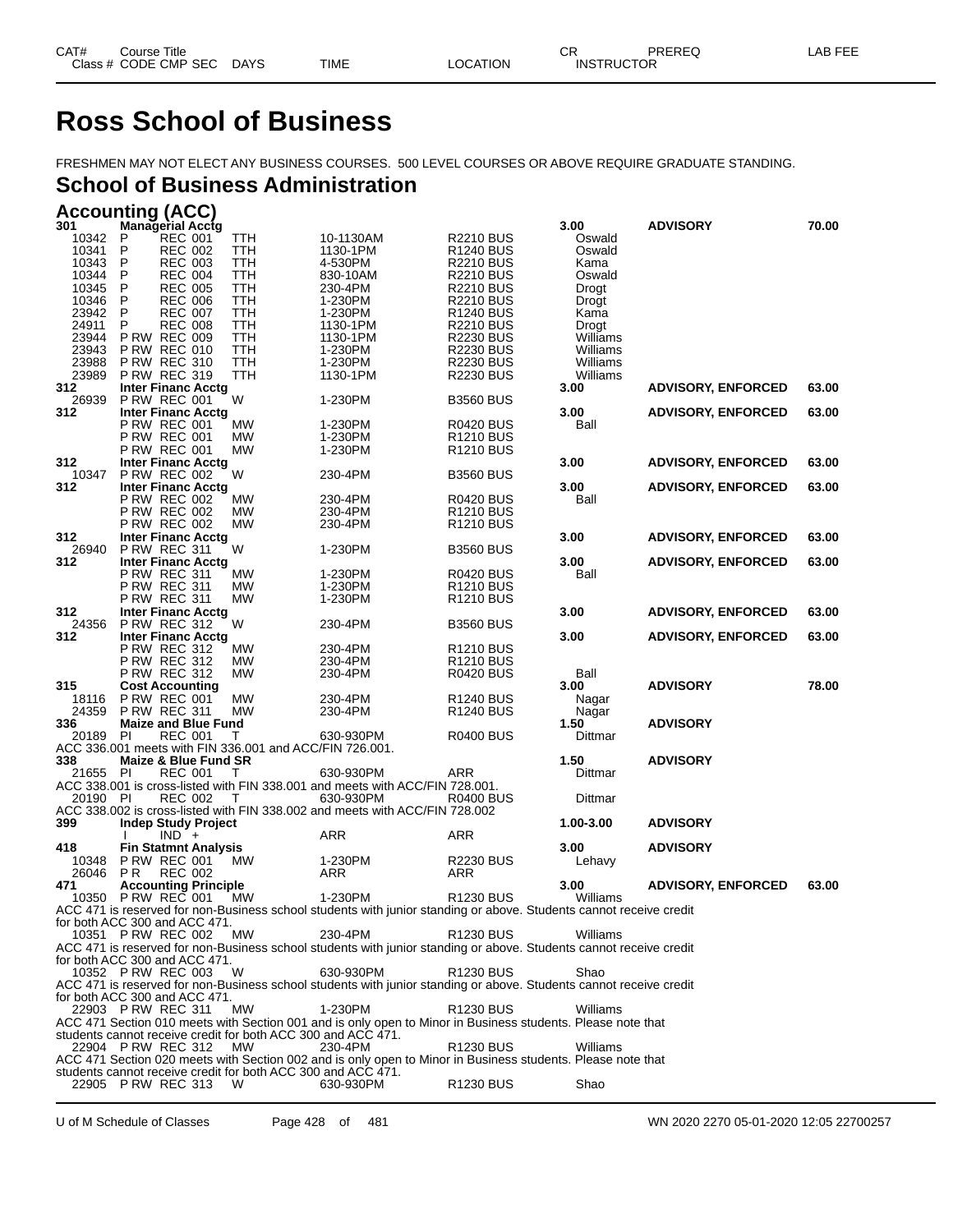|                 |                     |                                                           |                                                              | ACC 471 Section 030 meets with Section 003 and is only open to Minor in Business students. Please note that                |                                    |                     |                           |
|-----------------|---------------------|-----------------------------------------------------------|--------------------------------------------------------------|----------------------------------------------------------------------------------------------------------------------------|------------------------------------|---------------------|---------------------------|
| 551             |                     | <b>Prin Managerial Acc</b>                                | students cannot receive credit for both ACC 300 and ACC 471. |                                                                                                                            |                                    | 3.00                | <b>ENFORCED</b>           |
| 10353           |                     | PIRW REC 451                                              | м                                                            | 630-930PM                                                                                                                  | <b>R2210 BUS</b>                   | Nagar               |                           |
| 552<br>16905    | <b>PIR</b>          | <b>Management Acctg</b><br><b>REC 001</b>                 | МW                                                           | 850-1020AM                                                                                                                 | R <sub>1210</sub> BUS              | 1.50<br>Omartian    | <b>ENFORCED</b>           |
| 16906           | <b>PIR</b>          | <b>REC 002</b>                                            | МW                                                           | 1240-210PM                                                                                                                 | <b>R1210 BUS</b>                   | Omartian            |                           |
| 558<br>22872 PR |                     | <b>Cost Meas &amp; Control</b><br><b>REC 001</b>          | МW                                                           | 8-1020AM                                                                                                                   | <b>R2210 BUS</b>                   | 2.25<br>Oswald      | <b>ENFORCED</b>           |
|                 |                     |                                                           |                                                              | This course is reserved for students in the Master of Management program.                                                  |                                    |                     |                           |
| 564             |                     | <b>Corp Fin Reporting</b>                                 |                                                              |                                                                                                                            |                                    | 2.25                | <b>ADVISORY</b>           |
| 18117<br>19745  |                     | PIRW REC 001<br>PIRW REC 002                              | TTH<br>TTH                                                   | 1020-1240PM<br>210-430PM                                                                                                   | R0220 BUS<br><b>R0220 BUS</b>      | Ball<br>Ball        |                           |
| 565             |                     | <b>Financial Instrument</b>                               |                                                              |                                                                                                                            |                                    | 2.25                | <b>ADVISORY</b>           |
| 24121           |                     | <b>P RW REC 001</b>                                       | МW                                                           | 8-1020AM                                                                                                                   | ARR                                | Shakespeare         |                           |
|                 |                     | 24120 PRW REC 002                                         | MW                                                           | Section 002 meets with Section 020. Seats in Section 020 are reserved exclusively for MAcc students.<br>8-1020AM           | R0210 BUS                          | Shakespeare         |                           |
|                 |                     |                                                           |                                                              | Section 001 meets with Section 010. Seats in Section 010 are reserved exclusively for MAcc students.                       |                                    |                     |                           |
| 591<br>17083 PI |                     | <b>Principles of Acctg</b><br><b>REC 001</b>              |                                                              | ARR                                                                                                                        | ARR                                | 2.25<br>Williams    | <b>ADVISORY</b>           |
|                 |                     |                                                           | This course is reserved for Global MBA students only.        |                                                                                                                            |                                    |                     |                           |
| 620             |                     | <b>Federal Taxation II</b>                                |                                                              |                                                                                                                            |                                    | 2.25                | <b>ADVISORY</b>           |
|                 |                     | 10354 PIRW REC 001<br>Section 001 meets with Section 451  | MW                                                           | 210-430PM                                                                                                                  | <b>R2210 BUS</b>                   | Desimpelare         |                           |
|                 |                     | 25302 PIRW REC 451                                        | MW                                                           | 210-430PM                                                                                                                  | <b>R2210 BUS</b>                   | Desimpelare         |                           |
|                 |                     | Section 001 meets with Section 451                        |                                                              |                                                                                                                            |                                    |                     |                           |
| 625<br>10355    |                     | <b>Adv Financial Acctg</b><br>PIRW REC 001                | МW                                                           | 1020-1240PM                                                                                                                | <b>R2220 BUS</b>                   | 2.25<br>Desimpelare | <b>ADVISORY</b>           |
| 10356           |                     | PIRW REC 002                                              | <b>MW</b>                                                    | 210-430PM                                                                                                                  | <b>R2220 BUS</b>                   | Desimpelare         |                           |
| 630             |                     | Auditing&Assurance                                        |                                                              |                                                                                                                            |                                    | 1.50                | <b>ADVISORY</b>           |
| 18616 PI        |                     | <b>REC 001</b>                                            | TTH                                                          | 850-1020AM<br>ACC 630.001 is continued from the prior Fall B half-term and is only open to students who complete the Fall  | <b>B0570 BUS</b>                   | Criste              |                           |
| portion.        |                     |                                                           |                                                              |                                                                                                                            |                                    |                     |                           |
| 24122 PI        |                     | <b>REC 002</b>                                            | <b>TTH</b>                                                   | 1020-1150AM                                                                                                                | <b>B0570 BUS</b>                   | Criste              |                           |
| portion.        |                     |                                                           |                                                              | ACC 630.002 is continued from the prior Fall B half-term and is only open to students who complete the Fall                |                                    |                     |                           |
| 640             |                     | <b>Internal Control Sys</b>                               |                                                              |                                                                                                                            |                                    | 1.50                | <b>ADVISORY</b>           |
|                 |                     | 18118 PIRW REC 001                                        | MW.                                                          | 1240-210PM                                                                                                                 | <b>R2220 BUS</b>                   | Nagar               |                           |
|                 |                     | Section 001 meets with Section 451<br>25303 PIRW REC 451  | MW                                                           | 1240-210PM                                                                                                                 | <b>R2220 BUS</b>                   | Nagar               |                           |
|                 |                     | Section 001 meets with Section 451                        |                                                              |                                                                                                                            |                                    |                     |                           |
| 650             | <b>Cost Systems</b> |                                                           |                                                              |                                                                                                                            |                                    | 1.50                | <b>ADVISORY</b>           |
|                 |                     | 18120 PIRW REC 001<br>Section 001 meets with Section 451. | MW                                                           | 1240-210PM                                                                                                                 | <b>R2220 BUS</b>                   | Nagar               |                           |
|                 |                     | 25327 PIRW REC 451                                        | МW                                                           | 1240-210PM                                                                                                                 | <b>R2220 BUS</b>                   | Nagar               |                           |
| 651             |                     | <b>Foundations of Tech</b>                                |                                                              | Section 001 meets with Section 451. Section 451 is reserved for Evening MBA students.                                      |                                    | 0.50                |                           |
| 31103           |                     | PIRW REC 001                                              | TH                                                           | 630-930PM                                                                                                                  | <b>R2210 BUS</b>                   | Nagar               |                           |
| 711             |                     | <b>Fin Stmt Analysis I</b>                                |                                                              |                                                                                                                            |                                    | 2.25                | <b>ADVISORY, ENFORCED</b> |
| 19746<br>19747  |                     | PIRW REC 001<br>PIRW REC 002                              | MW.<br>MW                                                    | 8-1020AM<br>1020-1240PM                                                                                                    | R1220 BUS<br>R <sub>1220</sub> BUS | Yu<br>Yu            |                           |
| 713             |                     | <b>Fin Stmt Analysis II</b>                               |                                                              |                                                                                                                            |                                    | 2.25                | <b>ADVISORY, ENFORCED</b> |
|                 |                     | 19749 PIRW REC 001                                        | MW                                                           | 1020-1240PM                                                                                                                | R0220 BUS                          | Lehavy              |                           |
|                 |                     | Section 001 meets with Section 451.<br>19748 PIRW REC 002 | МW                                                           | 1020-1240PM                                                                                                                | <b>R0220 BUS</b>                   | Lehavy              |                           |
|                 |                     | Section 001 meets with Section 451.                       |                                                              |                                                                                                                            |                                    |                     |                           |
|                 |                     | 27143 PIRW REC 451                                        | MW                                                           | 1020-1240PM                                                                                                                | <b>R0220 BUS</b>                   | Lehavy              |                           |
|                 |                     | 25329 PIRW REC 452                                        | МW                                                           | Section 001 meets with Section 451. Seats in Section 451 are reserved exclusively for Evening MBA students.<br>1020-1240PM | <b>R0220 BUS</b>                   | Lehavy              |                           |
|                 |                     |                                                           |                                                              | Section 001 meets with Section 451. Section 451 is reserved for Evening MBA students.                                      |                                    |                     |                           |
| 726             | PI                  | <b>Maize and Blue Fund</b><br><b>REC 001</b>              |                                                              | 630-930PM                                                                                                                  | ARR                                | 1.50                | <b>ADVISORY</b>           |
| 20209           |                     |                                                           | T                                                            | ACC 726.001 is cross-listed with FIN 726.001 and meets with ACC 336.001/FIN 336.001.                                       |                                    | Dittmar             |                           |
| 728             |                     | Maize & Blue Fund SR                                      |                                                              |                                                                                                                            |                                    | 1.50                | <b>ADVISORY</b>           |
| 21654           | PI                  | <b>REC 001</b>                                            | - T                                                          | 630-930PM<br>ACC 728.001 is cross-listed with FIN 728.001 and meets with ACC 338.001/ FIN 338.001.                         | ARR                                | Dittmar             |                           |
| 20210 PI        |                     | <b>REC 002</b>                                            | т                                                            | 630-930PM                                                                                                                  | ARR                                | Dittmar             |                           |
|                 |                     |                                                           |                                                              | ACC 728.002 is cross-listed with FIN 728.002 and meets with ACC 338.002/ FIN 338.002.                                      |                                    |                     |                           |
| 750             |                     | <b>Indep Study Project</b><br>$IND +$                     |                                                              | ARR                                                                                                                        | ARR                                | 1.00-3.00           | <b>ADVISORY</b>           |
| 899             |                     | <b>Sem Acctg Issues</b>                                   |                                                              |                                                                                                                            |                                    | 3.00                | <b>ADVISORY</b>           |
| 28507           |                     | <b>P RW SEM 001</b>                                       |                                                              | ARR                                                                                                                        | ARR                                | Williams            |                           |
| 900             |                     | <b>Special Research</b><br>$IND +$                        |                                                              | ARR                                                                                                                        | <b>ARR</b>                         | 1.00-6.00           |                           |
| 990             | <b>Diss-Precand</b> |                                                           |                                                              |                                                                                                                            |                                    | 1.00-8.00           | <b>ADVISORY</b>           |
|                 |                     | $IND +$                                                   |                                                              | ARR                                                                                                                        | ARR                                |                     |                           |
| 995             | Diss-Cand<br>IR.    | $IND +$                                                   |                                                              | ARR                                                                                                                        | ARR                                | 8.00                | <b>ENFORCED</b>           |
|                 |                     |                                                           |                                                              |                                                                                                                            |                                    |                     |                           |

U of M Schedule of Classes Page 429 of 481 WN 2020 2270 05-01-2020 12:05 22700257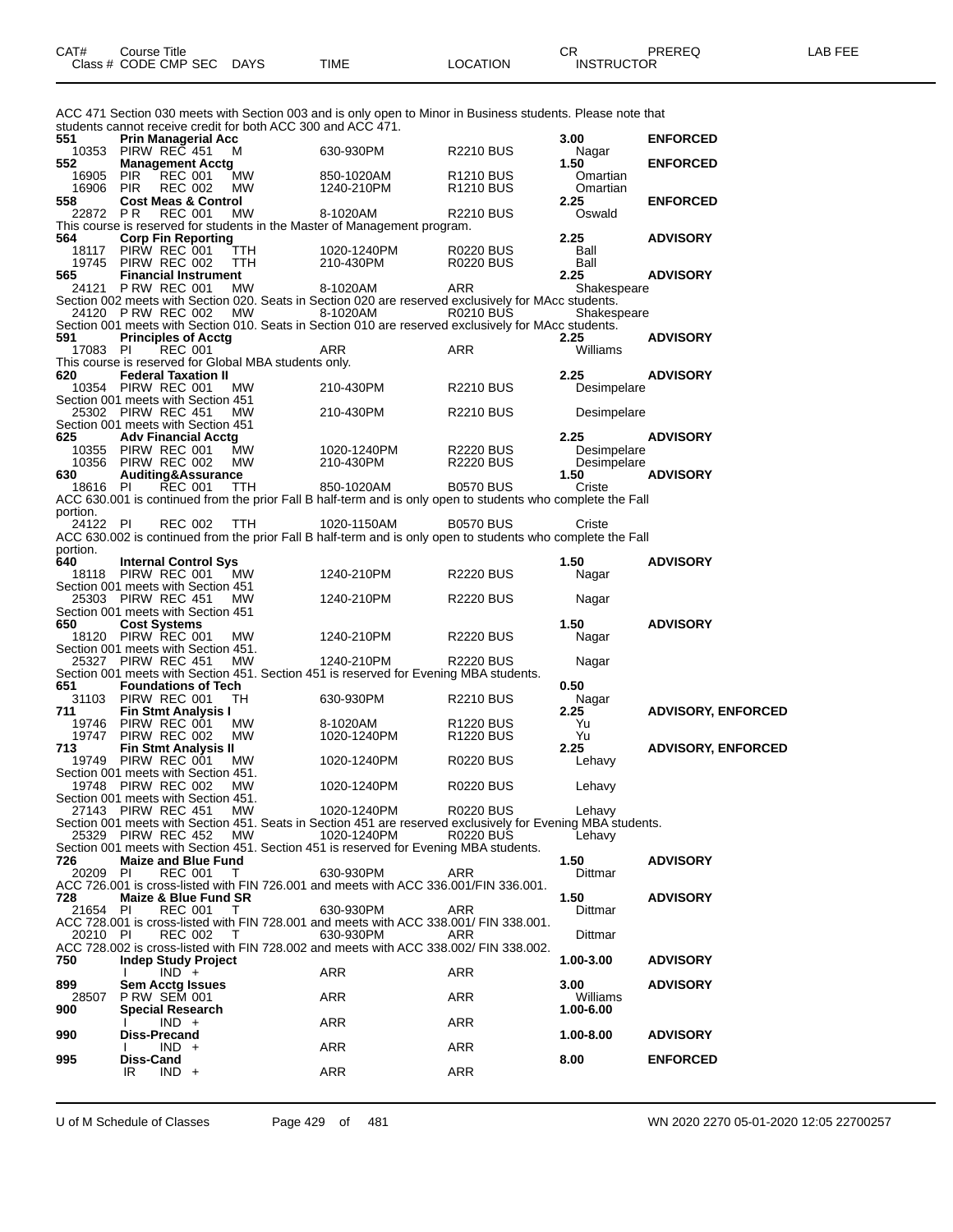| CAT# | Course Title              |      |                 | ∼⊏<br>◡⊓          | PREREQ | -AB FEE |
|------|---------------------------|------|-----------------|-------------------|--------|---------|
|      | Class # CODE CMP SEC DAYS | TIME | <b>LOCATION</b> | <b>INSTRUCTOR</b> |        |         |

| <b>Business Administration (BA)</b>        |                          |                                                    |                                                  |                                                                                                                                                                                              |                                      |                             |                 |       |
|--------------------------------------------|--------------------------|----------------------------------------------------|--------------------------------------------------|----------------------------------------------------------------------------------------------------------------------------------------------------------------------------------------------|--------------------------------------|-----------------------------|-----------------|-------|
| 100<br>24974                               | Intro to Ross<br>P       | <b>REC 001</b>                                     | Τ                                                | 830-10AM                                                                                                                                                                                     | <b>B1570 BUS</b>                     | 1.00<br>Wooten              |                 | 47.00 |
| 24975                                      | P                        | <b>REC 002</b>                                     | т                                                | 10-1130AM                                                                                                                                                                                    | <b>B1570 BUS</b>                     | Wooten                      |                 |       |
| 27132<br>27133                             | P<br>P                   | <b>REC 003</b><br><b>REC 004</b>                   | W<br>W                                           | 830-10AM<br>10-1130AM                                                                                                                                                                        | <b>B0570 BUS</b><br><b>B0570 BUS</b> | Wooten<br>Orhun             |                 |       |
| 28494                                      | P                        | <b>REC 005</b>                                     | TН                                               | 830-10AM                                                                                                                                                                                     | <b>B1570 BUS</b>                     | Orhun                       |                 |       |
| 28495                                      | P                        | <b>REC 006</b>                                     | TН                                               | 10-1130AM                                                                                                                                                                                    | <b>B1570 BUS</b>                     | Orhun                       |                 |       |
| 28496<br>28497                             | P<br>P                   | <b>REC 007</b><br><b>REC 008</b>                   | TH<br>TН                                         | 4-530PM<br>530-7PM                                                                                                                                                                           | <b>B0570 BUS</b><br><b>B0570 BUS</b> | Bishara<br>Bishara          |                 |       |
| 101                                        |                          | <b>Development Seminar</b>                         |                                                  |                                                                                                                                                                                              |                                      | 1.00                        | <b>ADVISORY</b> |       |
| 25437                                      | ΡI                       | SEM 002                                            | F.                                               | 1-230PM                                                                                                                                                                                      | <b>B3560 BUS</b>                     | Wooten                      |                 |       |
| 25438<br>225                               | PI<br><b>ABIS</b>        | <b>SEM 004</b>                                     | F                                                | 1-230PM                                                                                                                                                                                      | <b>B3570 BUS</b>                     | Todd<br>1.00                |                 |       |
| 28093                                      | P R                      | <b>REC 001</b>                                     |                                                  | ARR                                                                                                                                                                                          | ARR                                  | Shark                       |                 |       |
|                                            |                          |                                                    |                                                  | This class is reserved for BBA Sophomores. Current BBA Freshmen will need instructor permission to enroll.                                                                                   |                                      |                             |                 |       |
| 31091<br>310                               | PR.                      | <b>REC 002</b><br><b>Cross-Cultural Bus</b>        |                                                  | ARR                                                                                                                                                                                          | ARR                                  | Shark<br>3.00               |                 |       |
| 33920                                      |                          | <b>P RW REC 001</b>                                | w                                                | 830-1130AM                                                                                                                                                                                   | <b>B3560 BUS</b>                     | <b>Branch</b>               |                 |       |
| 325                                        | ABIS                     |                                                    |                                                  |                                                                                                                                                                                              |                                      | 1.00                        |                 |       |
| 28094<br>31093                             | <b>PR</b><br>P R         | <b>REC 001</b><br><b>REC 002</b>                   |                                                  | ARR<br>ARR                                                                                                                                                                                   | ARR<br>ARR                           | Shark<br>Shark              |                 |       |
| 399                                        |                          | <b>Indep Study Project</b>                         |                                                  |                                                                                                                                                                                              |                                      | 1.00-3.00                   |                 |       |
|                                            |                          | $IND +$                                            |                                                  | ARR                                                                                                                                                                                          | ARR                                  |                             |                 |       |
| 425<br>24567                               | PI                       | <b>Global Practicum</b><br>REC 616                 | <b>MW</b>                                        | 8-10AM                                                                                                                                                                                       | <b>B3570 BUS</b>                     | 3.00<br>Wainright           | <b>ADVISORY</b> |       |
| Iceland                                    |                          |                                                    |                                                  |                                                                                                                                                                                              |                                      |                             |                 |       |
|                                            |                          |                                                    |                                                  | Program: International Trade in Morocco. Registration for BA/BUSABRD 425 requires approval through the Ross Global<br>Initiatives office. Please contact Global Initiatives for information. |                                      |                             |                 |       |
| 32479 PI                                   |                          | REC 623                                            | F.                                               | 1130-1PM                                                                                                                                                                                     | <b>B0560 BUS</b>                     |                             |                 |       |
|                                            | P                        | <b>REC 623</b>                                     | W                                                | 1130-1PM                                                                                                                                                                                     | <b>B0570 BUS</b>                     | Tasoluk, St John            |                 |       |
| Luxury Branding<br>453                     |                          | <b>Capstone MAP</b>                                |                                                  |                                                                                                                                                                                              |                                      |                             | <b>ADVISORY</b> |       |
| 24580                                      |                          | PIRW REC 001                                       | TTH                                              | 10-1130AM                                                                                                                                                                                    | R2310 BUS                            | 3.00<br>James               |                 |       |
| 26145                                      |                          | PIRW REC 002                                       | TTH                                              | 1130-1PM                                                                                                                                                                                     | ARR                                  | James                       |                 |       |
| 26144<br>26146                             | PI<br>PI                 | <b>REC 004</b><br><b>REC 005</b>                   | TTH<br>TTH                                       | 10-1130AM<br>10-1130AM                                                                                                                                                                       | <b>B2560 BUS</b><br><b>B3560 BUS</b> | Menon<br>Lewis              |                 |       |
| 26147                                      | PI.                      | <b>REC 006</b>                                     | TTH                                              | 10-1130AM                                                                                                                                                                                    | <b>B3570 BUS</b>                     | Mueller                     |                 |       |
| 28247                                      | <b>PIR</b>               | <b>REC 007</b>                                     | TTH                                              | 10-1130AM                                                                                                                                                                                    | <b>R0420 BUS</b>                     | Johnson                     |                 |       |
| 28248<br>28249                             | <b>PIR</b><br><b>PIR</b> | <b>REC 008</b><br><b>REC 009</b>                   | TTH<br>TTH                                       | 1130-1PM<br>1130-1PM                                                                                                                                                                         | <b>B1570 BUS</b><br>ARR              | Mueller<br>Lewis            |                 |       |
| 28250                                      | <b>PIR</b>               | <b>REC 010</b>                                     | TTH                                              | 1130-1PM                                                                                                                                                                                     | ARR                                  | Gupta                       |                 |       |
| 455                                        | LBLE                     |                                                    |                                                  |                                                                                                                                                                                              |                                      | 3.00                        |                 |       |
| 28004<br>457                               | PI<br><b>LBLE</b>        | LAB 001                                            | ттн                                              | 830-10AM                                                                                                                                                                                     | ARR                                  | Barger<br>3.00              |                 |       |
| 27234                                      | <b>PI</b>                | LAB 001                                            | ттн                                              | 830-10AM                                                                                                                                                                                     | ARR                                  | Barger                      |                 |       |
| 480                                        |                          | <b>Senior Thesis</b>                               |                                                  |                                                                                                                                                                                              |                                      | 3.00                        | <b>ADVISORY</b> |       |
| 22772<br>499                               | <b>PI</b>                | <b>SEM 001</b><br>Do Bus German                    | W                                                | 1-230PM                                                                                                                                                                                      | <b>B2560 BUS</b>                     | Tasoluk<br>3.00             | <b>ADVISORY</b> |       |
| 10361                                      |                          | PIRW REC 001                                       | MWF                                              | 9-10AM                                                                                                                                                                                       | 3207 LSA                             | Swennes                     |                 |       |
| 523<br>Section 001 meets with Section 451. |                          | <b>Comp Hith Cr Strat</b>                          |                                                  |                                                                                                                                                                                              |                                      | 2.25                        |                 |       |
| 17517                                      |                          | PIRW REC 001                                       | ттн                                              | 210-430PM                                                                                                                                                                                    | <b>R0230 BUS</b>                     | Butz                        |                 |       |
|                                            |                          | 25330 PIRW REC 451                                 | TTH                                              | 210-430PM                                                                                                                                                                                    | <b>R0230 BUS</b>                     | Butz                        |                 |       |
| 525                                        | <b>ABIS</b>              |                                                    |                                                  | Section 001 meets with Section 451. Section 451 is reserved for Evening MBA students.                                                                                                        |                                      | 1.00                        |                 |       |
| 28003 PR                                   |                          | <b>REC 001</b>                                     |                                                  | <b>ARR</b>                                                                                                                                                                                   | <b>ARR</b>                           | Shark                       |                 |       |
| 30849                                      | PR                       | <b>REC 002</b>                                     |                                                  | <b>ARR</b>                                                                                                                                                                                   | ARR                                  | Shark                       |                 |       |
| 30850<br>534                               | PR.                      | <b>REC 003</b><br><b>Leadership Residency</b>      |                                                  | ARR                                                                                                                                                                                          | ARR                                  | Shark<br>3.00               |                 | 64.00 |
|                                            |                          | 34122 PRW REC 801                                  | M                                                | 8-930PM                                                                                                                                                                                      | <b>ARR</b>                           | Spreitzer, Erwin            |                 |       |
| 534                                        |                          | <b>Leadership Residency</b><br><b>P RW REC 801</b> |                                                  |                                                                                                                                                                                              | <b>ARR</b>                           | 3.00                        |                 | 64.00 |
| 553                                        |                          | <b>Multidisc Act Proj</b>                          | M                                                | 8-930PM                                                                                                                                                                                      |                                      | 7.50                        | <b>ADVISORY</b> |       |
| 16921                                      | P                        | <b>SEM 001</b>                                     |                                                  | ARR                                                                                                                                                                                          | <b>ARR</b>                           | Barger                      |                 |       |
| 591<br>19893                               | Map I<br>PI              | <b>REC 001</b>                                     |                                                  | ARR                                                                                                                                                                                          | <b>ARR</b>                           | 7.50<br>Duenyas, Rogers     | <b>ADVISORY</b> |       |
|                                            |                          |                                                    | BA 591 is reserved for Global MBA students only. |                                                                                                                                                                                              |                                      |                             |                 |       |
| 605                                        |                          | <b>Green Development</b>                           |                                                  |                                                                                                                                                                                              |                                      | 3.00                        |                 |       |
| 657                                        | <b>LBLE</b>              | 31998 PIRW REC 001                                 | МW                                               | 1130-1PM                                                                                                                                                                                     | 1028 DANA                            | Reames, Karthikeyan<br>3.00 |                 |       |
| 27227                                      | PI.                      | LAB 001                                            | <b>TTH</b>                                       | 830-10AM                                                                                                                                                                                     | <b>B1580 BUS</b>                     |                             |                 |       |
| 657                                        | LBLE                     |                                                    |                                                  |                                                                                                                                                                                              |                                      | 3.00                        |                 |       |
|                                            | Р<br>P                   | LAB 001<br>LAB 001                                 | ттн<br>TTH                                       | 830-10AM<br>830-10AM                                                                                                                                                                         | <b>B1560 BUS</b><br><b>B1580 BUS</b> | Barger                      |                 |       |
| 670                                        |                          | +Impact Studio                                     |                                                  |                                                                                                                                                                                              |                                      | 4.50                        |                 | 47.00 |
| 31918<br>670                               | PL                       | <b>REC 001</b><br>+Impact Studio                   | м                                                | 1020-12PM                                                                                                                                                                                    | ARR                                  | 4.50                        |                 | 47.00 |
|                                            |                          |                                                    |                                                  |                                                                                                                                                                                              |                                      |                             |                 |       |

U of M Schedule of Classes Page 430 of 481 WN 2020 2270 05-01-2020 12:05 22700257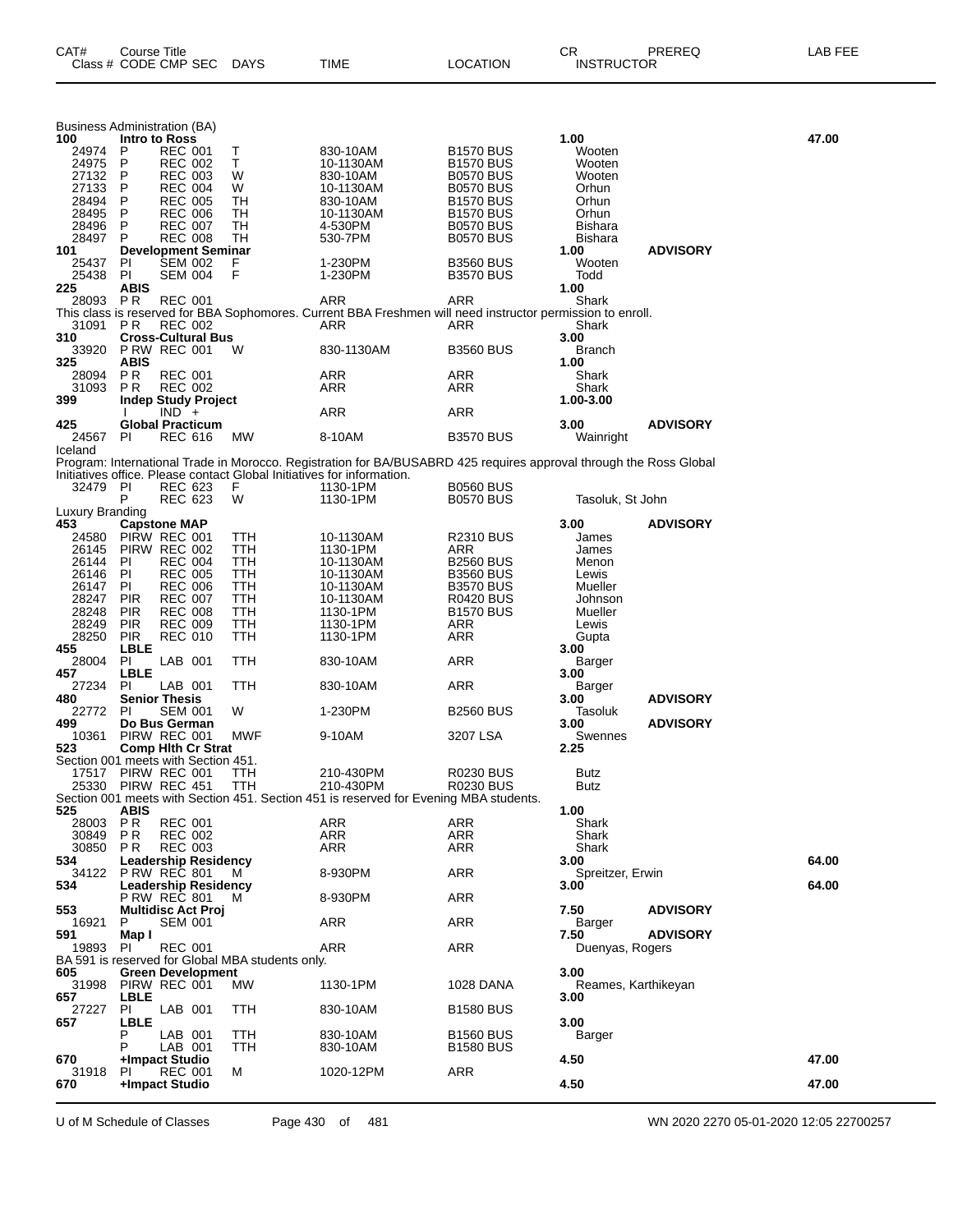| CAT#             | Course Title<br>Class # CODE CMP SEC                                                                                                                                                                                                       | <b>DAYS</b>                                        | TIME                                                                                                                                         | <b>LOCATION</b>                                                                                                                                                           | CR<br><b>INSTRUCTOR</b>  | PREREQ          | LAB FEE |
|------------------|--------------------------------------------------------------------------------------------------------------------------------------------------------------------------------------------------------------------------------------------|----------------------------------------------------|----------------------------------------------------------------------------------------------------------------------------------------------|---------------------------------------------------------------------------------------------------------------------------------------------------------------------------|--------------------------|-----------------|---------|
|                  | P<br><b>REC 001</b><br><b>REC 001</b><br>P                                                                                                                                                                                                 | м<br>м                                             | 1020-12PM<br>8-1020AM<br>Class will meet on Mondays in B3580 from 8am-10:20am and will reconvene in the +Impact studio from 10:30am to 12pm. | <b>B3580 BUS</b><br><b>B3580 BUS</b>                                                                                                                                      | Sanchez-Burks            |                 |         |
| 685<br>21664     | <b>Internati Bus Immers</b><br>PI<br><b>REC 601</b><br>Healthcare in Emerging Markets                                                                                                                                                      | м                                                  | 630-930PM                                                                                                                                    | <b>B0570 BUS</b>                                                                                                                                                          | 3.00<br>Clyde            | <b>ADVISORY</b> |         |
|                  |                                                                                                                                                                                                                                            |                                                    | Students will travel to the specified country over spring break to interview relevant stakeholders.                                          |                                                                                                                                                                           |                          |                 |         |
|                  |                                                                                                                                                                                                                                            |                                                    | The course is open by application only and enrollment is limited to 25 students.                                                             |                                                                                                                                                                           |                          |                 |         |
|                  | encouraged to attend the Info Session.                                                                                                                                                                                                     |                                                    | Information Session for this class on Tuesday, October 31 5:30-6:30 pm in Ross 2240. Those interested are strongly                           |                                                                                                                                                                           |                          |                 |         |
| 750              | Please see the following site for more information<br><b>Indep Study Project</b>                                                                                                                                                           |                                                    | http://www.bus.umich.edu/CourseManagement/ViewCourseDescriptions.asp?course=685&dept=BA&term=W16                                             |                                                                                                                                                                           | 1.00-3.00                | <b>ADVISORY</b> |         |
| 830              | $IND +$<br><b>Teach'g Fundamentals</b>                                                                                                                                                                                                     |                                                    | ARR                                                                                                                                          | ARR                                                                                                                                                                       | 0.50                     | <b>ADVISORY</b> |         |
| 18119            | <b>SEM 001</b><br>PI.                                                                                                                                                                                                                      | SA                                                 | 10-12PM                                                                                                                                      | R0210 BUS                                                                                                                                                                 |                          |                 |         |
| 830              | <b>Teach'g Fundamentals</b><br>Р<br><b>SEM 001</b><br>P<br><b>SEM 001</b><br>P<br><b>SEM 001</b><br>Ρ<br><b>SEM 001</b><br>P<br><b>SEM 001</b><br>P<br><b>SEM 001</b><br>Ρ<br><b>SEM 001</b><br>P<br><b>SEM 001</b><br>P<br><b>SEM 001</b> | SА<br>SА<br>SА<br>SА<br>SА<br>SА<br>SА<br>SА<br>TН | 10-230PM<br>10-230PM<br>10-230PM<br>10-230PM<br>10-230PM<br>10-230PM<br>10-230PM<br>10-230PM<br>10-12PM                                      | <b>R0220 BUS</b><br><b>R0220 BUS</b><br>R0230 BUS<br><b>R0240 BUS</b><br><b>R0420 BUS</b><br><b>R0210 BUS</b><br><b>R0230 BUS</b><br><b>R0420 BUS</b><br><b>R0210 BUS</b> | 0.50<br>Feldman, Jones   | <b>ADVISORY</b> |         |
| 831              | Р<br><b>SEM 001</b><br><b>Teaching Practicum</b>                                                                                                                                                                                           | W                                                  | 6-8PM                                                                                                                                        | <b>B1580 BUS</b>                                                                                                                                                          | 1.00                     | <b>ADVISORY</b> |         |
| 19789            | <b>SEM 001</b><br>ΡI                                                                                                                                                                                                                       | TН                                                 | 1-330PM                                                                                                                                      | <b>B3560 BUS</b>                                                                                                                                                          | 1.00                     | <b>ADVISORY</b> |         |
| 831              | <b>Teaching Practicum</b><br>P<br><b>SEM 001</b>                                                                                                                                                                                           | т                                                  | 1-330PM                                                                                                                                      | <b>B3560 BUS</b>                                                                                                                                                          | Feldman, Jones           |                 |         |
|                  | P<br><b>SEM 001</b><br><b>SEM 001</b>                                                                                                                                                                                                      | т<br>м                                             | 1-5PM<br>12-4PM                                                                                                                              | ARR<br><b>R0210 BUS</b>                                                                                                                                                   |                          |                 |         |
| 850<br>21591     | <b>Empirical Res Meth</b><br>PIRW SEM 001                                                                                                                                                                                                  | W                                                  | 9-12PM                                                                                                                                       | <b>R5020 BUS</b>                                                                                                                                                          | 1.50<br>Rider            | <b>ADVISORY</b> |         |
| 870              | <b>Res Meth Beh&amp;Soc Sci</b><br>21790 PIW SEM 001                                                                                                                                                                                       | м                                                  | 830-1130AM                                                                                                                                   | <b>B0570 BUS</b>                                                                                                                                                          | 3.00<br>Bagozzi          | <b>ADVISORY</b> |         |
|                  | Open to all PhD students, Ross and non-Ross.<br><b>Business Communication (BCOM)</b>                                                                                                                                                       |                                                    |                                                                                                                                              |                                                                                                                                                                           |                          |                 |         |
| 250              | <b>Intro Bus Communctn</b>                                                                                                                                                                                                                 |                                                    |                                                                                                                                              |                                                                                                                                                                           | 1.50                     |                 |         |
| 25023 P<br>25025 | REC 001<br><b>REC 002</b><br>$\mathsf{P}$                                                                                                                                                                                                  | м<br>м                                             | 10-1130AM<br>1130-1PM                                                                                                                        | <b>R0420 BUS</b><br><b>R0420 BUS</b>                                                                                                                                      | Crawford<br>Schantz      |                 |         |
| 21574 P          | <b>REC 003</b>                                                                                                                                                                                                                             | м                                                  | 1130-1PM                                                                                                                                     | <b>R2320 BUS</b>                                                                                                                                                          | Kotzian                  |                 |         |
| 27129<br>20213   | P<br><b>REC 004</b><br><b>REC 005</b><br>P                                                                                                                                                                                                 | м<br>м                                             | 1-230PM<br>230-4PM                                                                                                                           | <b>R2320 BUS</b><br>R2320 BUS                                                                                                                                             | Morrow<br>Morrow         |                 |         |
| 18122            | P<br><b>REC 006</b>                                                                                                                                                                                                                        | Т                                                  | 10-1130AM                                                                                                                                    | <b>R2320 BUS</b>                                                                                                                                                          | Schantz                  |                 |         |
| 18124<br>18123   | P<br><b>REC 007</b><br>P<br><b>REC 008</b>                                                                                                                                                                                                 | т<br>Т                                             | 1130-1PM<br>1130-1PM                                                                                                                         | R2310 BUS<br><b>R2320 BUS</b>                                                                                                                                             | Hinesly<br>Galifianakis  |                 |         |
| 21572            | P<br><b>REC 009</b>                                                                                                                                                                                                                        | Т                                                  | 230-4PM                                                                                                                                      | <b>R2320 BUS</b>                                                                                                                                                          | Crawford                 |                 |         |
| 27130<br>25024   | P<br><b>REC 010</b><br><b>REC 011</b><br>P                                                                                                                                                                                                 | W<br>W                                             | 10-1130AM<br>10-1130AM                                                                                                                       | <b>R2320 BUS</b><br><b>R0420 BUS</b>                                                                                                                                      | Mueller<br>Kotzian       |                 |         |
| 24211            | P<br><b>REC 012</b>                                                                                                                                                                                                                        | W                                                  | 1-230PM                                                                                                                                      | R2320 BUS                                                                                                                                                                 | Klionsky                 |                 |         |
| 22525<br>18125   | P<br><b>REC 013</b><br><b>REC 014</b><br>P                                                                                                                                                                                                 | W<br>TН                                            | 230-4PM<br>830-10AM                                                                                                                          | R2320 BUS<br><b>R2320 BUS</b>                                                                                                                                             | Schantz<br>James         |                 |         |
| 24212            | P<br><b>REC 015</b>                                                                                                                                                                                                                        | TН                                                 | 10-1130AM                                                                                                                                    | <b>R2320 BUS</b>                                                                                                                                                          | Kotzian                  |                 |         |
| 18126<br>25026   | P<br><b>REC 016</b><br><b>REC 017</b><br>P                                                                                                                                                                                                 | TН<br>TН                                           | 1130-1PM<br>1-230PM                                                                                                                          | <b>R2320 BUS</b><br><b>R2320 BUS</b>                                                                                                                                      | Klionsky<br>Galifianakis |                 |         |
| 18127            | P<br><b>REC 020</b>                                                                                                                                                                                                                        | м                                                  | 10-1130AM                                                                                                                                    | <b>R2320 BUS</b>                                                                                                                                                          | Kotzian                  |                 |         |
| 25022            | P<br>REC 021                                                                                                                                                                                                                               | Τ                                                  | 1-230PM                                                                                                                                      | R2320 BUS                                                                                                                                                                 | Hinesly                  |                 |         |
| 27131<br>21573   | <b>REC 022</b><br>P<br>P<br><b>REC 023</b>                                                                                                                                                                                                 | W<br>TН                                            | 1130-1PM<br>230-4PM                                                                                                                          | <b>R0420 BUS</b><br><b>R2320 BUS</b>                                                                                                                                      | Mueller<br>Galifianakis  |                 |         |
| 329              | <b>Social Media</b>                                                                                                                                                                                                                        |                                                    |                                                                                                                                              |                                                                                                                                                                           | 3.00                     |                 | 53.00   |
| 24413<br>36100   | <b>P RW REC 001</b><br><b>P RW REC 311</b>                                                                                                                                                                                                 | МW<br>MW                                           | 230-4PM<br>230-4PM                                                                                                                           | <b>R2310 BUS</b><br>R2310 BUS                                                                                                                                             | Hinesly<br>Hinesly       |                 |         |
| 369              | <b>Eff Bus Presentation</b>                                                                                                                                                                                                                |                                                    |                                                                                                                                              |                                                                                                                                                                           | 3.00                     |                 |         |
| 24656<br>26149   | <b>P RW REC 001</b><br><b>P RW REC 002</b>                                                                                                                                                                                                 | МW<br>TTH                                          | 1-230PM<br>10-1130AM                                                                                                                         | R2310 BUS<br>R1240 BUS                                                                                                                                                    | Hinesly<br>Crawford      |                 |         |
| 36158            | <b>P RW REC 311</b>                                                                                                                                                                                                                        | МW                                                 | 1-230PM                                                                                                                                      | R2310 BUS                                                                                                                                                                 | Hinesly                  |                 |         |
| 36159<br>399     | <b>P RW REC 312</b><br><b>Independent Study</b>                                                                                                                                                                                            | TTH                                                | 10-1130AM                                                                                                                                    | <b>R1240 BUS</b>                                                                                                                                                          | Crawford<br>1.00-3.00    |                 |         |
|                  | $IND +$                                                                                                                                                                                                                                    |                                                    | <b>ARR</b>                                                                                                                                   | ARR                                                                                                                                                                       |                          |                 |         |
| 522              | <b>Managerial Writing</b>                                                                                                                                                                                                                  | <b>MW</b>                                          |                                                                                                                                              |                                                                                                                                                                           | 1.50                     | <b>ENFORCED</b> | 26.00   |
| 29075            | PIRW REC 001<br>16902 PIRW REC 002<br>Section 001 meets with Section 451.                                                                                                                                                                  | МW                                                 | 830-10AM<br>1240-210PM                                                                                                                       | R2320 BUS<br><b>B3560 BUS</b>                                                                                                                                             | Galifianakis<br>Crawford |                 |         |

U of M Schedule of Classes Page 431 of 481 WN 2020 2270 05-01-2020 12:05 22700257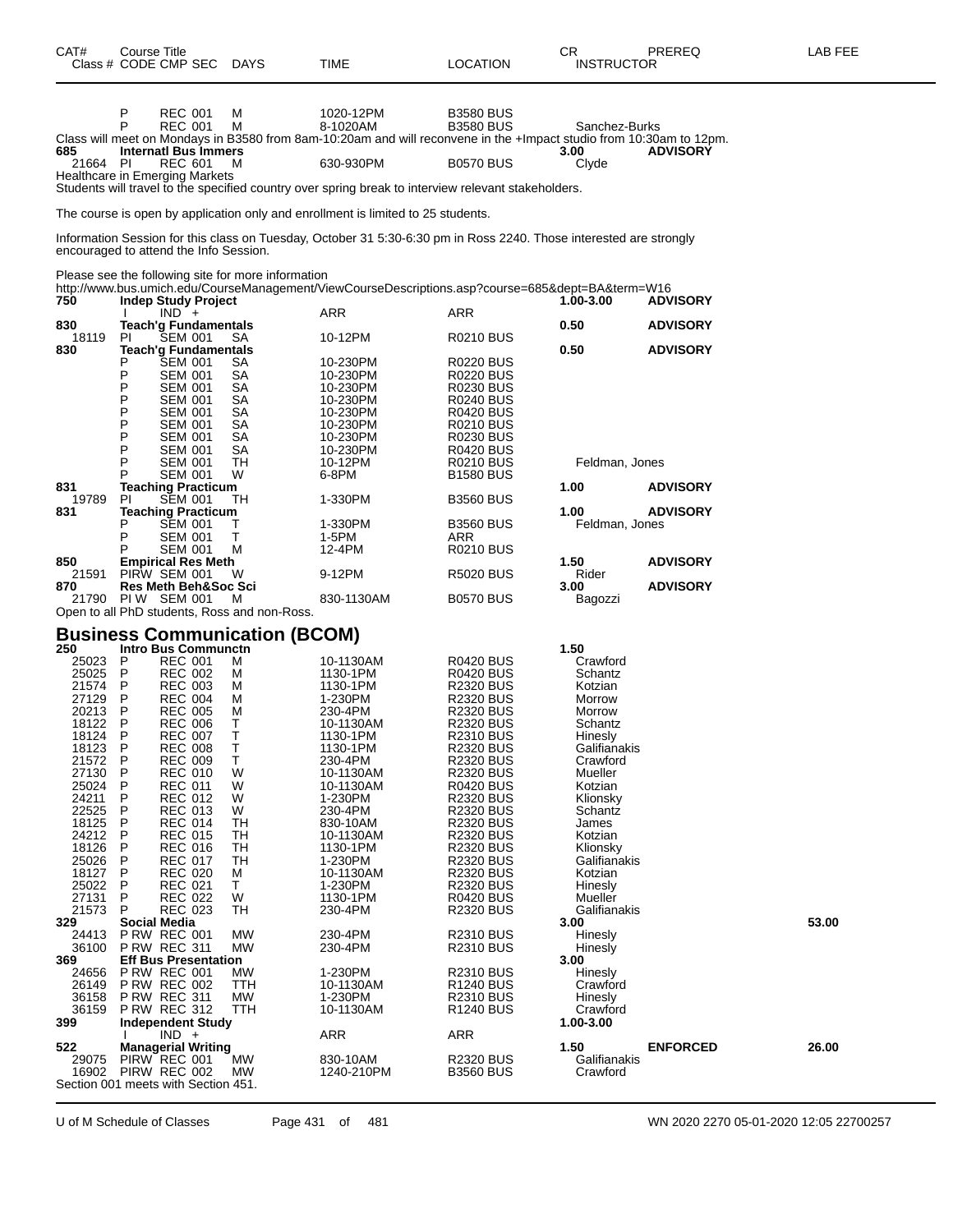| CAT#           | Course Title<br>Class # CODE CMP SEC DAYS                         |                |                                                  | TIME                                                                                                                       | <b>LOCATION</b>                      | CR<br><b>INSTRUCTOR</b> | PREREQ                    | LAB FEE |
|----------------|-------------------------------------------------------------------|----------------|--------------------------------------------------|----------------------------------------------------------------------------------------------------------------------------|--------------------------------------|-------------------------|---------------------------|---------|
|                | 22289 PIRW REC 451                                                |                | MW.                                              | 1240-210PM                                                                                                                 | <b>B3560 BUS</b>                     | Crawford                |                           |         |
| 524            | Section 001 meets with Section 451.<br><b>Persuasive Mgt Comm</b> |                |                                                  |                                                                                                                            |                                      | 1.50                    |                           |         |
|                | 31057 PIRW REC 001                                                |                | W                                                | 630-930PM                                                                                                                  | <b>R2210 BUS</b>                     | Zimmerman               |                           |         |
|                | 17761 PIRW REC 002                                                |                | TTH                                              | 1240-210PM                                                                                                                 | <b>B3580 BUS</b>                     | Zimmerman               |                           |         |
|                |                                                                   |                |                                                  | Prior to Fall 2014, this course was offered under the LHC subject area.                                                    |                                      |                         |                           |         |
|                | 22249 PIRW REC 451                                                |                | W                                                | 630-930PM<br>Prior to Fall 2014, this course was offered under the LHC subject area.                                       | <b>R2210 BUS</b>                     | Zimmerman               |                           |         |
| 561            | <b>Mgmt Presentations</b>                                         |                |                                                  |                                                                                                                            |                                      | 1.50                    |                           |         |
|                | 16903 PIRW REC 001                                                |                | МW                                               | 210-340PM                                                                                                                  | <b>B3560 BUS</b>                     | Kotzian                 |                           |         |
|                |                                                                   |                |                                                  | Prior to Fall 2014, this course was offered under the LHC subject area.                                                    |                                      |                         |                           |         |
|                | 16916 PIRW REC 002                                                |                | M                                                | 630-930PM                                                                                                                  | <b>R2320 BUS</b>                     | Kotzian                 |                           |         |
|                | 16904 PIRW REC 451                                                |                | <b>M</b>                                         | BCOM 561.002 meets with BCOM 561.451. Prior to Fall 2014, this course was offered under the LHC subject area.<br>630-930PM | <b>R2320 BUS</b>                     | Kotzian                 |                           |         |
|                |                                                                   |                |                                                  | BCOM 561.451 meets with BCOM 561.002. Prior to Fall 2014, this course was offered under the LHC subject area.              |                                      |                         |                           |         |
| 594            | <b>Written Manag Comm</b>                                         |                |                                                  |                                                                                                                            |                                      | 1.50                    | <b>ADVISORY, ENFORCED</b> |         |
| 17081 PIR      |                                                                   | REC 001        |                                                  | ARR                                                                                                                        | ARR                                  | Young, Pawlik           |                           |         |
| subject area.  |                                                                   |                |                                                  | This course is reserved for Global MBA students only. Prior to Fall 2014, this course was offered under the LHC            |                                      |                         |                           |         |
| 595            | <b>Oral Comm Mgmt</b>                                             |                |                                                  |                                                                                                                            |                                      | 1.50                    | <b>ADVISORY, ENFORCED</b> |         |
|                | 17082 PIR REC 001                                                 |                |                                                  | ARR                                                                                                                        | ARR                                  | Young, Pawlik           |                           |         |
| subject area.  |                                                                   |                |                                                  | This course is reserved for Global MBA students only. Prior to Fall 2014, this course was offered under the LHC            |                                      |                         |                           |         |
| 750            | Independent Study                                                 |                |                                                  |                                                                                                                            |                                      | 1.00-3.00               |                           |         |
|                |                                                                   | $IND +$        |                                                  | ARR                                                                                                                        | ARR                                  |                         |                           |         |
|                |                                                                   |                |                                                  | <b>Business Economics And Public Policy (BE)</b>                                                                           |                                      |                         |                           |         |
| 300            | <b>Applied Economics</b>                                          |                |                                                  |                                                                                                                            |                                      | 3.00                    | <b>ADVISORY</b>           |         |
|                | 21568 PRW REC 002                                                 |                | <b>TTH</b>                                       | 10-1130AM                                                                                                                  | R0210 BUS                            | Masten, Feldman         |                           |         |
|                | 21567 P RW REC 003                                                |                | <b>TTH</b>                                       | 1130-1PM                                                                                                                   | <b>R0210 BUS</b>                     | Masten, Feldman         |                           |         |
| 399            | <b>Indep Study Project</b>                                        | $IND +$        |                                                  |                                                                                                                            |                                      | 1.00-3.00               | <b>ADVISORY</b>           |         |
| 410            | <b>Business Forecasting</b>                                       |                |                                                  | ARR                                                                                                                        | ARR                                  | 3.00                    |                           |         |
| 29003          | <b>P RW REC 001</b>                                               |                | MW.                                              | 1130-1PM                                                                                                                   | <b>B3570 BUS</b>                     | Thapar                  |                           |         |
| 435            | <b>Behav Con/Behav OM</b>                                         |                |                                                  |                                                                                                                            |                                      | 3.00                    |                           | 25.00   |
| 33383<br>33384 | <b>P RW REC 001</b><br><b>P RW REC 331</b>                        |                | TTH<br><b>TTH</b>                                | 1130-1PM<br>1130-1PM                                                                                                       | <b>B3570 BUS</b><br><b>B3570 BUS</b> | Leider<br>Leider        |                           |         |
| 533            | <b>Applied Microecon</b>                                          |                |                                                  |                                                                                                                            |                                      | 2.25                    | <b>ENFORCED</b>           |         |
| 34127          | PIRW REC 451                                                      |                | м                                                | 6-730PM                                                                                                                    | ARR                                  | Shwayder                |                           |         |
| 533            | <b>Applied Microecon</b>                                          |                |                                                  |                                                                                                                            |                                      | 2.25                    | <b>ENFORCED</b>           |         |
|                | <b>P RW REC 451</b><br><b>P RW REC 451</b>                        |                | M<br>м                                           | 6-730PM<br>6-730PM                                                                                                         | ARR<br>ARR                           |                         |                           |         |
|                | <b>P RW REC 451</b>                                               |                | M                                                | 6-730PM                                                                                                                    | ARR                                  |                         |                           |         |
| 533            | <b>Applied Microecon</b>                                          |                |                                                  |                                                                                                                            |                                      | 2.25                    | <b>ENFORCED</b>           |         |
| 34129<br>533   | PIRW REC 452<br><b>Applied Microecon</b>                          |                | м                                                | 8-930PM                                                                                                                    | ARR                                  | Shwayder<br>2.25        | <b>ENFORCED</b>           |         |
|                | <b>PRW REC 452</b>                                                |                | M                                                | 8-930PM                                                                                                                    | ARR                                  |                         |                           |         |
|                | <b>P RW REC 452</b>                                               |                | M                                                | 8-930PM                                                                                                                    | ARR                                  |                         |                           |         |
| 533            | <b>P RW REC 452</b>                                               |                | M                                                | 8-930PM                                                                                                                    | ARR                                  | 2.25                    | <b>ENFORCED</b>           |         |
|                | <b>Applied Microecon</b><br>31803 PIRW REC 801                    |                | M                                                | 6-730PM                                                                                                                    | ARR                                  |                         |                           |         |
| 533            | <b>Applied Microecon</b>                                          |                |                                                  |                                                                                                                            |                                      | 2.25                    | <b>ENFORCED</b>           |         |
|                | P RW REC 801                                                      |                | м                                                | 6-730PM                                                                                                                    | <b>ARR</b>                           |                         |                           |         |
|                | <b>P RW REC 801</b><br><b>P RW REC 801</b>                        |                | м<br>м                                           | 6-730PM<br>6-730PM                                                                                                         | ARR<br><b>ARR</b>                    | Shwayder                |                           |         |
| 533            | <b>Applied Microecon</b>                                          |                |                                                  |                                                                                                                            |                                      | 2.25                    | <b>ENFORCED</b>           |         |
| 33973          | PIRW REC 802                                                      |                | м                                                | 8-930PM                                                                                                                    | <b>ARR</b>                           |                         |                           |         |
| 533            | <b>Applied Microecon</b><br><b>P RW REC 802</b>                   |                | м                                                | 8-930PM                                                                                                                    | <b>ARR</b>                           | 2.25                    | <b>ENFORCED</b>           |         |
|                | <b>P RW REC 802</b>                                               |                | м                                                | 8-930PM                                                                                                                    | ARR                                  |                         |                           |         |
|                | <b>P RW REC 802</b>                                               |                | м                                                | 8-930PM                                                                                                                    | <b>ARR</b>                           | Shwayder                |                           |         |
| 562            | <b>Growth Stbl Macro Ec</b>                                       |                |                                                  |                                                                                                                            | <b>R0230 BUS</b>                     | 2.25                    | <b>ADVISORY, ENFORCED</b> |         |
| 21608          | PIRW REC 001<br>Section 001 meets with Section 451.               |                | ттн                                              | 8-1020AM                                                                                                                   |                                      | Shwayder                |                           |         |
| 25331          | PIRW REC 451                                                      |                | TTH                                              | 8-1020AM                                                                                                                   | <b>R0230 BUS</b>                     | Shwayder                |                           |         |
|                |                                                                   |                |                                                  | Section 001 meets with Section 451. Section 451 is reserved for Evening MBA students.                                      |                                      |                         |                           |         |
| 570<br>31804   | <b>Tax Policy&amp;Business</b><br>PIRW REC 001                    |                | <b>MW</b>                                        | 830-10AM                                                                                                                   | R <sub>1230</sub> BUS                | 1.50<br>Slemrod         | <b>ADVISORY</b>           |         |
| 580            | <b>Compet Tact&amp;Policy</b>                                     |                |                                                  |                                                                                                                            |                                      | 2.25                    | <b>ADVISORY, ENFORCED</b> |         |
|                | 22244 PIRW REC 001                                                |                | TTH                                              | 1020-1240PM                                                                                                                | <b>R0220 BUS</b>                     | Shwayder                |                           |         |
|                | Section 001 meets with Section 451.<br>25332 PIRW REC 451         |                | TTH                                              | 1020-1240PM                                                                                                                | <b>R0220 BUS</b>                     | Shwayder                |                           |         |
|                |                                                                   |                |                                                  | Section 001 meets with Section 451. Section 451 is reserved for Evening MBA students.                                      |                                      |                         |                           |         |
| 591            | <b>Applied Microecon</b>                                          |                |                                                  |                                                                                                                            |                                      | 2.25                    | <b>ADVISORY</b>           |         |
| 21570          | PI                                                                | <b>REC 001</b> | BE 591 is reserved for Global MBA students only. | ARR                                                                                                                        | ARR                                  | Buchmueller             |                           |         |
| 619            | <b>Incentive &amp; Prodctv</b>                                    |                |                                                  |                                                                                                                            |                                      | 2.25                    |                           |         |
| 28509          | PIRW REC 001                                                      |                | <b>TTH</b>                                       | 1020-1240PM                                                                                                                | <b>B1560 BUS</b>                     | Sivadasan               |                           |         |
|                | 30213 PIRW REC 002                                                |                | TTH                                              | 230-450PM                                                                                                                  | <b>R2230 BUS</b>                     | Sivadasan               |                           |         |

U of M Schedule of Classes Page 432 of 481 WN 2020 2270 05-01-2020 12:05 22700257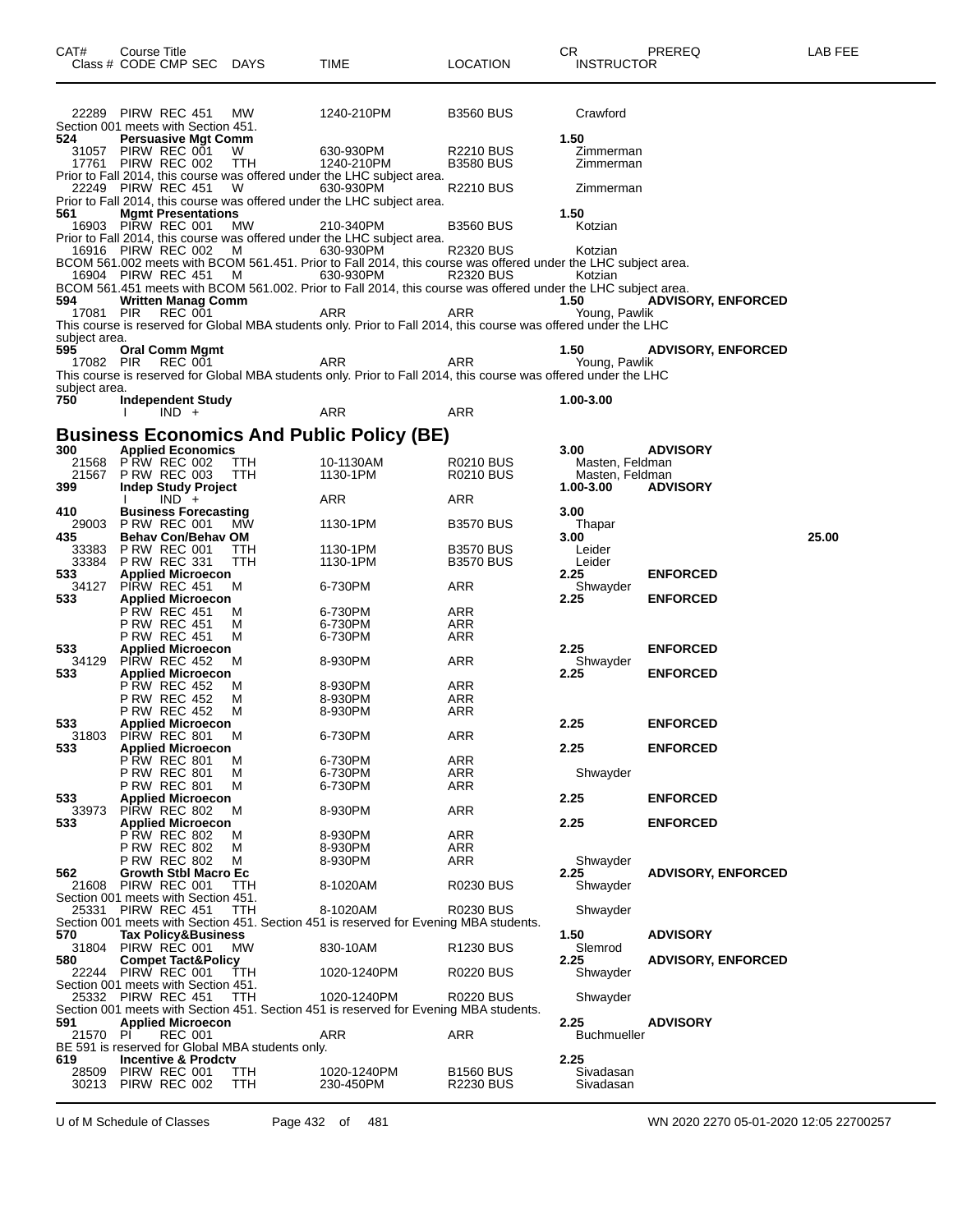|              | Class # CODE CMP SEC                                                        | DAYS       | TIME                                                                                                                                                                                                                 | <b>LOCATION</b>       | <b>INSTRUCTOR</b>  |                           |        |
|--------------|-----------------------------------------------------------------------------|------------|----------------------------------------------------------------------------------------------------------------------------------------------------------------------------------------------------------------------|-----------------------|--------------------|---------------------------|--------|
|              |                                                                             |            |                                                                                                                                                                                                                      |                       |                    |                           |        |
|              | Section 451 meets with Section 002.<br>30364 PIRW REC 451                   | TTH        | 230-450PM                                                                                                                                                                                                            | <b>ARR</b>            | Sivadasan          |                           |        |
|              |                                                                             |            | Section 451 meets with Section 002. Seats in this section are reserved for Evening MBA students.                                                                                                                     |                       |                    |                           |        |
| 635<br>30403 | <b>Behav Econ/Behav OM</b><br>PIRW REC 001                                  | МW         | 210-430PM                                                                                                                                                                                                            | <b>R0210 BUS</b>      | 2.25<br>Leider     |                           | 66.00  |
| 30404        | PIRW REC 451                                                                | MW         | 210-430PM                                                                                                                                                                                                            | ARR                   | Leider             |                           |        |
| 688          | <b>Hith Pol Residential</b>                                                 |            |                                                                                                                                                                                                                      |                       | 3.00               |                           |        |
| 29060        | <b>PIR</b><br><b>SEM 001</b>                                                |            | ARR<br>BE 688.001 is an off-site course taught in Washington, D.C. Winter 2020 session dates are May 4-8, 2020.                                                                                                      | ARR                   | <b>Buchmueller</b> |                           |        |
| 750          | <b>Indep Study Project</b>                                                  |            |                                                                                                                                                                                                                      |                       | 1.00-3.00          | <b>ADVISORY</b>           |        |
| 889          | $IND +$<br><b>Topics in BE III</b>                                          |            | ARR                                                                                                                                                                                                                  | ARR                   | 1.50               | <b>ADVISORY</b>           |        |
| 17828        | <b>P RW SEM 001</b>                                                         |            | ARR                                                                                                                                                                                                                  | ARR                   | Masten             |                           |        |
| 900          | <b>Special Research</b><br>$IND +$                                          |            | ARR                                                                                                                                                                                                                  | ARR                   | 1.00-6.00          | <b>ADVISORY</b>           |        |
| 990          | Diss-Precand                                                                |            |                                                                                                                                                                                                                      |                       | 1.00-8.00          | <b>ADVISORY</b>           |        |
|              | $IND +$                                                                     |            | ARR                                                                                                                                                                                                                  | ARR                   |                    |                           |        |
| 995          | Diss-Cand<br>IR<br>$IND +$                                                  |            | ARR                                                                                                                                                                                                                  | ARR                   | 8.00               | <b>ENFORCED</b>           |        |
|              |                                                                             |            |                                                                                                                                                                                                                      |                       |                    |                           |        |
| 306          | <b>Business Law (BL)</b><br>Legal Aspt Mgmt&Fin                             |            |                                                                                                                                                                                                                      |                       | 3.00               | <b>ADVISORY</b>           |        |
|              | 10372 PRW REC 001                                                           | МW         | 1130-1PM                                                                                                                                                                                                             | R <sub>1240</sub> BUS | Rogala             |                           |        |
| 399          | <b>Independent Study</b><br>$IND +$                                         |            | ARR                                                                                                                                                                                                                  | ARR                   | $1.00 - 3.00$      |                           |        |
| 404          | <b>Entrepreneurship Law</b>                                                 |            |                                                                                                                                                                                                                      |                       | 3.00               | <b>ENFORCED</b>           | 47.00  |
| 407          | 29035 PRW REC 001                                                           | TTH        | 1-230PM                                                                                                                                                                                                              | <b>R0240 BUS</b>      | Schipani<br>3.00   | <b>ENFORCED</b>           | 129.00 |
| 24914        | Fin & Bnkg Law<br><b>P RW REC 001</b>                                       | MW         | 10-1130AM                                                                                                                                                                                                            | <b>R2310 BUS</b>      | Kress              |                           |        |
| 31805        | <b>P RW REC 002</b>                                                         | MW         | 1130-1PM                                                                                                                                                                                                             | <b>R2310 BUS</b>      | <b>Kress</b>       |                           |        |
| 411<br>29967 | <b>CrossCult Neg&amp;Resol</b><br><b>REC 618</b><br><b>PIR</b>              | T.         | 4-6PM                                                                                                                                                                                                                | <b>R0210 BUS</b>      | 3.00<br>Schipani   | <b>ENFORCED</b>           |        |
| 413          | <b>Law of Marketing</b>                                                     |            |                                                                                                                                                                                                                      |                       | 3.00               | <b>ENFORCED</b>           |        |
| 25030<br>482 | PRW REC 001<br><b>Real Est Law</b>                                          | MW         | 1-230PM                                                                                                                                                                                                              | <b>R1240 BUS</b>      | Rogala<br>3.00     | <b>ADVISORY</b>           |        |
|              | 17085 P RW REC 001                                                          | TTH        | 4-530PM                                                                                                                                                                                                              | R1230 BUS             | Schloff            |                           |        |
|              |                                                                             |            | BL 482 (for undergraduates) meets with BL 582.001/BL 582.451 (for MBA & MAcc students) and follows the Graduate<br>Business calendar. Students cannot receive credit for taking both courses. No JDs or JD-students. |                       |                    |                           |        |
|              | 36101 PRW REC 311                                                           | TTH        | 4-530PM                                                                                                                                                                                                              | R1230 BUS             | Schloff            |                           |        |
| 488          | P RW RLU J.<br>Bus&Public Policy<br>PEM 001 T                               |            | 530-730PM                                                                                                                                                                                                            | <b>B2560 BUS</b>      | 3.00               |                           | 600.00 |
| 17865 PI     |                                                                             |            | Students must apply to attend BL 488 through the BBA program office. Although students register in Winter term,                                                                                                      |                       | Bishara            |                           |        |
|              | class sessions are held in early May.                                       |            |                                                                                                                                                                                                                      |                       |                    |                           |        |
| 504          | <b>Legal Asp Entrepshp</b><br>24125 PIRW REC 001                            | TTH        | 1020-1240PM                                                                                                                                                                                                          | <b>R0240 BUS</b>      | 2.25<br>Schipani   | <b>ADVISORY</b>           | 44.00  |
|              |                                                                             |            | BL 504 is cross-listed with ES 504. Section 001 meets with Section 451.                                                                                                                                              |                       |                    |                           |        |
|              | 25333 PIRW REC 451                                                          | TTH        | 1020-1240PM<br>BL 504 is cross-listed with ES 504. Section 001 meets with Section 451. Section 451 is reserved for Evening MBA                                                                                       | ARR                   | Schipani           |                           |        |
|              | students, 2019: This class meets in R0240.                                  |            |                                                                                                                                                                                                                      |                       |                    |                           |        |
| 507          | Fin & Banking Law<br>24915 PIRW REC 001 T                                   |            | 630-930PM                                                                                                                                                                                                            | <b>R1240 BUS</b>      | 1.50<br>Kress      | <b>ADVISORY</b>           | 49.00  |
|              | No JD students. Section 001 meets with Section 451.                         |            |                                                                                                                                                                                                                      |                       |                    |                           |        |
|              | 25144 PIRW REC 451 I<br>No JD students. Section 001 meets with Section 451. |            | 630-930PM                                                                                                                                                                                                            | <b>R1240 BUS</b>      | Kress              |                           |        |
| 513          | Law of Marketing                                                            |            |                                                                                                                                                                                                                      |                       | 1.50               | <b>ADVISORY, ENFORCED</b> |        |
|              | 27126 PIRW REC 001<br>Section 001 meets with Section 451.                   | TTH        | 850-1020AM                                                                                                                                                                                                           | <b>R0240 BUS</b>      | Rogala             |                           |        |
|              | 27127 PIRW REC 451                                                          | <b>TTH</b> | 850-1020AM                                                                                                                                                                                                           | <b>R0240 BUS</b>      | Rogala             |                           |        |
|              |                                                                             |            | Section 001 meets with Section 451. Section 451 is reserved exclusively for Evening MBA students.                                                                                                                    |                       |                    |                           |        |
| 517<br>24126 | Law of Bus Org<br>PIRW REC 001                                              | MW         | 1020-1240PM                                                                                                                                                                                                          | <b>B0560 BUS</b>      | 2.25<br>Schipani   | <b>ADVISORY, ENFORCED</b> |        |
|              | 24127 PIRW REC 002                                                          | MW         | 210-430PM                                                                                                                                                                                                            | <b>R0220 BUS</b>      | Schipani           |                           |        |
|              | Section 002 meets with Section 451.<br>25334 PIRW REC 451                   | MW         | 210-430PM                                                                                                                                                                                                            | <b>R0220 BUS</b>      | Schipani           |                           |        |
|              |                                                                             |            | Section 002 meets with Section 451. Section 451 is reserved for Evening MBA students.                                                                                                                                |                       |                    |                           |        |
| 555          | <b>Ethics &amp; Negotiation</b><br>24486 PIRW REC 001                       | TTH        | 1020-1240PM                                                                                                                                                                                                          | <b>R0240 BUS</b>      | 3.00<br>Hess       |                           |        |
|              |                                                                             |            | Students who have taken BL 310 or BL 510 should not enroll in BL 555.                                                                                                                                                |                       |                    |                           |        |
| 557          | Legal & Ethical Envt                                                        |            |                                                                                                                                                                                                                      |                       | 1.50               |                           |        |
| 22875        | PIR REC 001                                                                 | <b>TTH</b> | 1-230PM<br>Seats in this course are reserved for students in the Master of Management program.                                                                                                                       | <b>R0210 BUS</b>      | Rogala             |                           |        |
| 582          | <b>Real Estate Law</b>                                                      |            |                                                                                                                                                                                                                      |                       | 3.00               | <b>ADVISORY</b>           |        |
|              | 17144 PIRW REC 001                                                          | <b>TTH</b> | 4-530PM<br>BL 582.001 (for MBA & MAcc students) meets with BL 582.451 and BL 482.001 (for undergraduate students). Students                                                                                          | R <sub>1230</sub> BUS | Schloff            |                           |        |
|              |                                                                             |            | can not receive credit for taking both courses. No JDs or JD-students.                                                                                                                                               |                       |                    |                           |        |
|              | 17145 PIRW REC 451                                                          | TTH        | 4-530PM<br>BL 582.451 (for MBA & MAcc students) meets with BL 582.001 and BL 482.001 (for undergraduate students). Students                                                                                          | R <sub>1230</sub> BUS | Schloff            |                           |        |
|              |                                                                             |            | can not receive credit for taking both courses. No JDs or JD-students.                                                                                                                                               |                       |                    |                           |        |
| 688          | <b>Washington Campus</b>                                                    |            |                                                                                                                                                                                                                      |                       | 3.00               |                           |        |

CAT# Course Title Case CR PREREQ LAB FEE

U of M Schedule of Classes Page 433 of 481 WN 2020 2270 05-01-2020 12:05 22700257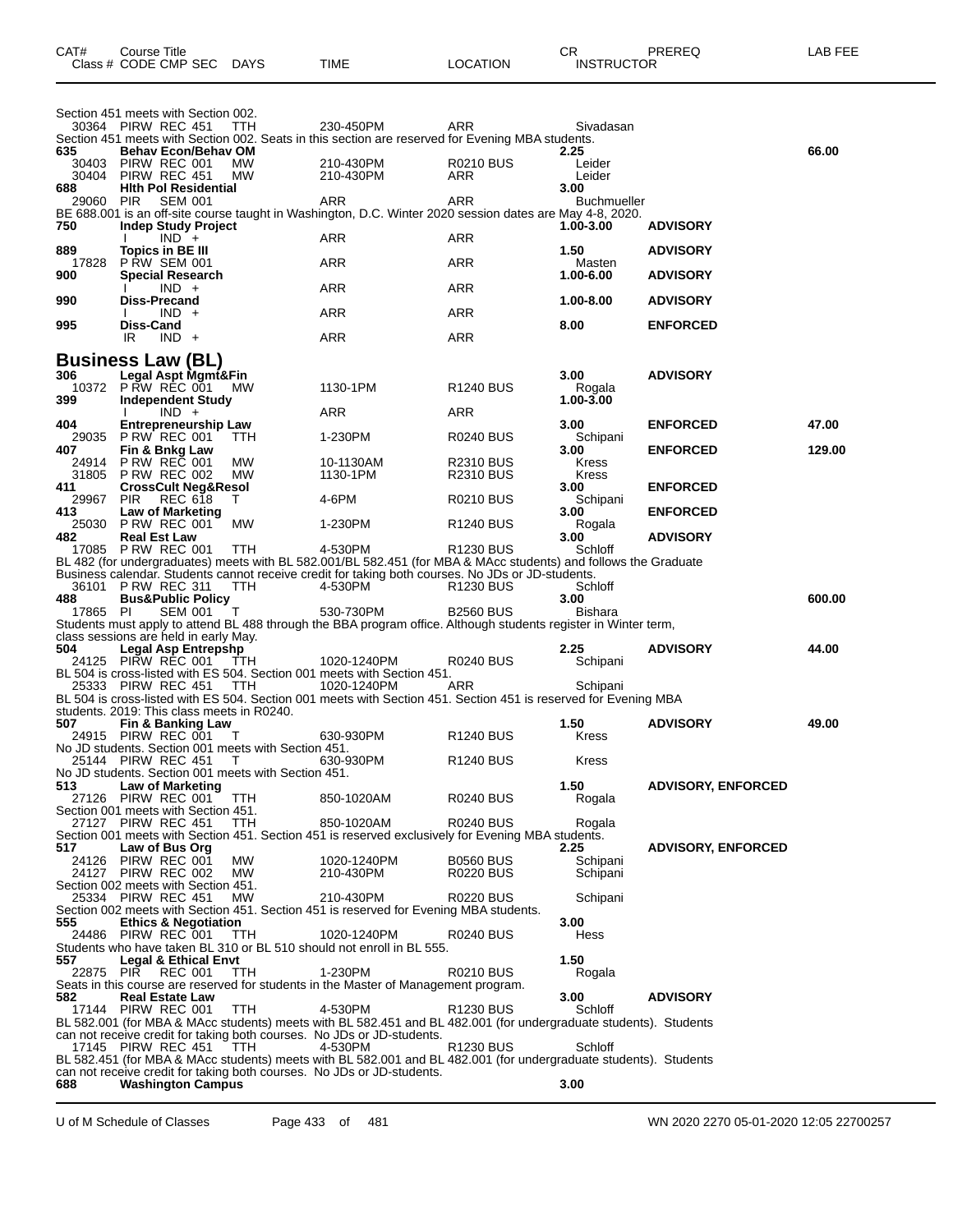16700 PI SEM 001 ARR ARR Kress

Business and the Public Policy

| BL 688 is an off-site course taught in Washington, D.C. Only selected students receive permission to register. For<br>more information, contact rossgradacadadvising@umich.edu.                                                                                                          |            |            |              |
|------------------------------------------------------------------------------------------------------------------------------------------------------------------------------------------------------------------------------------------------------------------------------------------|------------|------------|--------------|
| Session dates: January 6-10, 2020<br>37550 PI<br><b>SEM 002</b><br>Business and the Public Policy<br>BL 688 is an off-site course taught in Washington, D.C. Only selected students receive permission to register. For<br>more information, contact rossgradacadadvising@umich.edu.     | <b>ARR</b> | <b>ARR</b> | <b>Kress</b> |
| Session dates: March 2-6, 2020<br>19782 PI<br><b>SEM 003</b><br>Business and the Public Policy<br>BL 688 is an off-site course taught in Washington, D.C. Only selected students receive permission to register. For<br>more information, contact rossgradacadadvising@umich.edu.        | <b>ARR</b> | <b>ARR</b> | <b>Kress</b> |
| Session dates: March 9-13, 2020<br><b>SEM 004</b><br>19783 PI<br>Business and the Public Policy<br>BL 688 is an off-site course taught in Washington, D.C. Only selected students receive permission to register. For<br>more information, contact rossgradacadadvising@umich.edu.       | <b>ARR</b> | <b>ARR</b> | <b>Kress</b> |
| Session dates:March 16?20, 2020<br><b>SEM 005</b><br>22765 PI<br>Business and the Public Policy<br>BL 688 is an off-site course taught in Washington, D.C. Only selected students receive permission to register. For<br>more information, contact rossgradacadadvising@umich.edu.       | <b>ARR</b> | <b>ARR</b> | <b>Kress</b> |
| Session dates: May 11?15, 2020<br>37541 PI<br><b>SEM 006</b><br>Business and the Public Policy<br>BL 688 is an off-site course taught in Washington, D.C. Only selected students receive permission to register. For<br>more information, contact rossgradacadadvising@umich.edu.        | <b>ARR</b> | <b>ARR</b> | <b>Kress</b> |
| Session Dates: May 18?22, 2020<br><b>SEM 451</b><br>16701 PI<br>Business and the Public Policy<br>BL 688 is an off-site course taught in Washington, D.C. Only selected students receive permission to register. For<br>more information, contact rossgradacadadvising@umich.edu.        | <b>ARR</b> | <b>ARR</b> | <b>Kress</b> |
| Session dates: January 6-10, 2020<br><b>SEM 452</b><br>37551 PI<br>Business and the Public Policy<br>BL 688 is an off-site course taught in Washington, D.C. Only selected students receive permission to register. For<br>more information, contact rossgradacadadvising@umich.edu.     | <b>ARR</b> | <b>ARR</b> | <b>Kress</b> |
| Session dates: March 2-6, 2020<br><b>SEM 453</b><br>19784 PI<br>Business and the Public Policy<br>BL 688 is an off-site course taught in Washington, D.C. Only selected students receive permission to register. For<br>more information, contact rossgradacadadvising@umich.edu.        | <b>ARR</b> | <b>ARR</b> | <b>Kress</b> |
| Session dates: March 9-13, 2020<br><b>SEM 454</b><br>20134 PI<br>Business and the Public Policy<br>BL 688 is an off-site course taught in Washington, D.C. Only selected students receive permission to register. For<br>more information, contact rossgradacadadvising@umich.edu.       | <b>ARR</b> | <b>ARR</b> | <b>Kress</b> |
| Session dates: March 16?20, 2020<br>22766 PI<br><b>SEM 455</b><br>Business and the Public Policy<br>BL 688 is an off-site course taught in Washington, D.C. Only selected students receive permission to register. For<br>more information, contact rossgradacadadvising@umich.edu.      | ARR        | ARR        | Kress        |
| Session dates: May 11?15, 2020<br>37542 PI<br><b>SEM 456</b><br><b>Business and the Public Policy</b><br>BL 688 is an off-site course taught in Washington, D.C. Only selected students receive permission to register. For<br>more information, contact rossgradacadadvising@umich.edu. | <b>ARR</b> | <b>ARR</b> | <b>Kress</b> |
| Session Dates: May 18?22, 2020                                                                                                                                                                                                                                                           |            |            |              |

|          | Session Dates: May 18?22, 2020 |     |     |              |
|----------|--------------------------------|-----|-----|--------------|
| 27151 PI | SEM 998                        | ARR | ARR | <b>Kress</b> |
|          | Business and the Public Policy |     |     |              |
| 27150 PI | SEM 999                        | ARR | ARR | <b>Kress</b> |
|          | Business and the Public Policy |     |     |              |
| 750      | <b>Independent Study</b>       |     |     | 1.00-3.00    |
|          |                                | ARR | ARR |              |
|          |                                |     |     |              |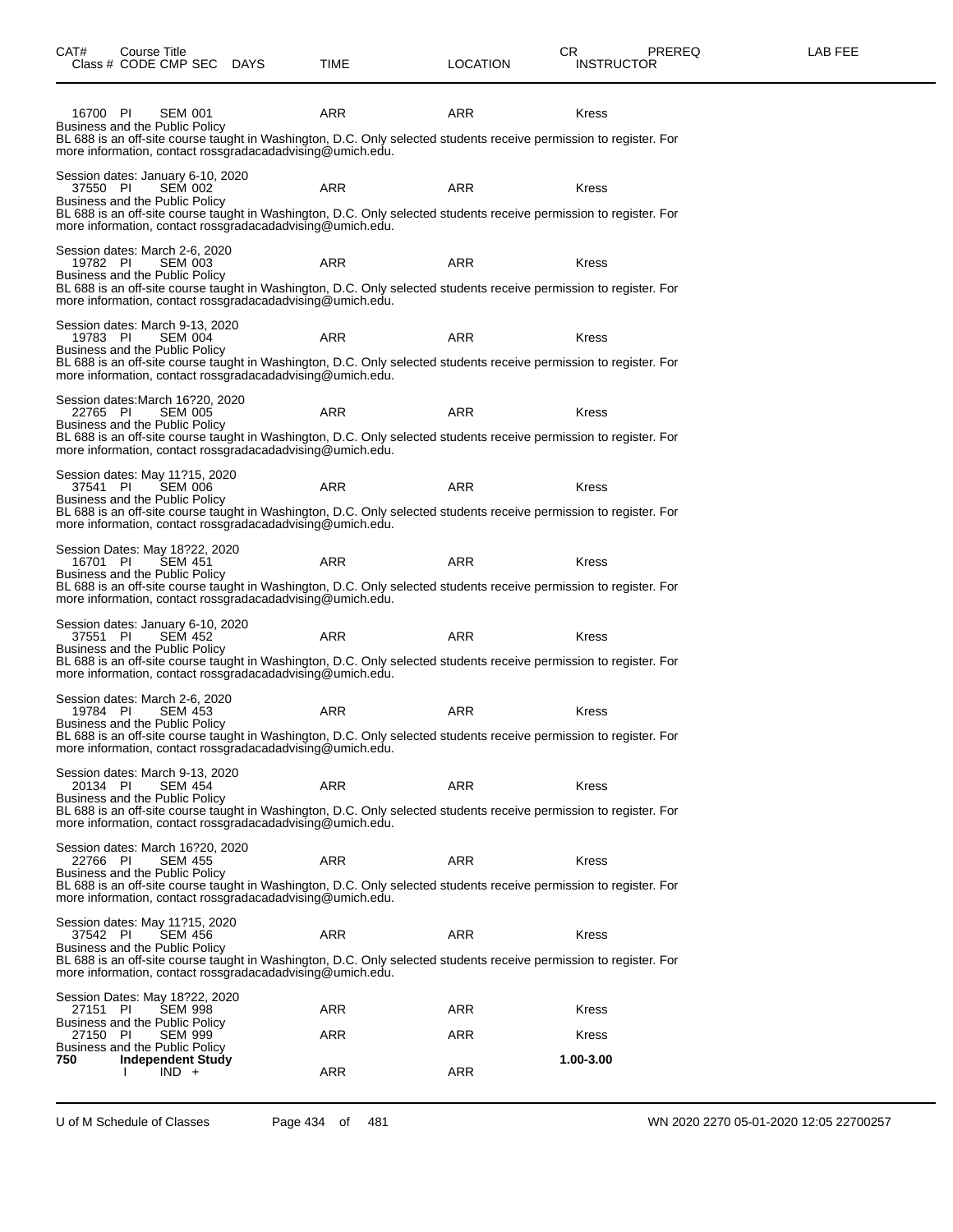| Business Abroad (BUSABRD)<br>320<br><b>Study Abroad</b>                  |                                                                                                                                              |            |                  | 3.00                                   | <b>ADVISORY</b>                                                           |
|--------------------------------------------------------------------------|----------------------------------------------------------------------------------------------------------------------------------------------|------------|------------------|----------------------------------------|---------------------------------------------------------------------------|
| 24847 PD<br>Corporate Strategy in China                                  | <b>MTWTH</b><br>REC 605<br>Program: Corporate Strategy in China & Hong Kong. Registration for BUSABRD/STRATEGY 320 requires approval through | 4-8PM      | <b>B3580 BUS</b> | Wu                                     |                                                                           |
| the Ross Global Initiatives office.                                      |                                                                                                                                              |            |                  |                                        |                                                                           |
| 401<br>24424 PDR REC 601<br>26285 PR<br>Latin Amer Bus Env: Argentina    | <b>Gbl Sem Ex Buenos Ai</b><br><b>REC 602</b>                                                                                                | ARR<br>ARR | ARR<br>ARR       | 1.00-12.00                             | <b>ENFORCED</b><br>Patterson, Wiggins-Gawlik<br>Patterson, Wiggins-Gawlik |
| 26286 PR<br>Entrepren: Art of Creative Bus                               | Latin American Business Environments: The Case of Argentina<br><b>REC 603</b>                                                                | ARR        | ARR              |                                        | Patterson, Wiggins-Gawlik                                                 |
| 26287 PR<br>Comm & Global Competence                                     | Entrepreneurship: The Art of Creative Business<br><b>REC 604</b>                                                                             | ARR        | ARR              |                                        | Patterson, Wiggins-Gawlik                                                 |
| Communication & Global Competence<br>26288 PR<br>International Marketing | <b>REC 605</b>                                                                                                                               | ARR        | ARR              |                                        | Patterson, Wiggins-Gawlik                                                 |
| 26289 PR<br>Beginning Spanish I                                          | <b>REC 606</b>                                                                                                                               | ARR        | ARR              |                                        | Patterson, Wiggins-Gawlik                                                 |
| 26290 PR<br>Culture- Food & Wine Argentina                               | <b>REC 607</b>                                                                                                                               | ARR        | ARR              |                                        | Patterson, Wiggins-Gawlik                                                 |
| 26291 PR<br>Intermediate Spanish I                                       | <b>REC 608</b>                                                                                                                               | ARR        | ARR              |                                        | Patterson, Wiggins-Gawlik                                                 |
| 26292 PR<br>Spanish for Business                                         | <b>REC 609</b>                                                                                                                               | ARR        | ARR              |                                        | Patterson, Wiggins-Gawlik                                                 |
| 26293 PR<br>Culture & Civiliza'n Argentina                               | <b>REC 610</b>                                                                                                                               | <b>ARR</b> | ARR              |                                        | Patterson, Wiggins-Gawlik                                                 |
| 26294 PR<br>Beginning Spanish II                                         | <b>REC 611</b>                                                                                                                               | ARR        | ARR              |                                        | Patterson, Wiggins-Gawlik                                                 |
| 26295 PR<br>Adv Conversational Spanish                                   | <b>REC 612</b>                                                                                                                               | ARR        | <b>ARR</b>       |                                        | Patterson, Wiggins-Gawlik                                                 |
| 26296 PR<br>Gay Buenos Aires                                             | Advanced Conversational Spanish: Daily & Practical Uses<br><b>REC 613</b>                                                                    | ARR        | ARR              |                                        | Patterson, Wiggins-Gawlik                                                 |
| 26603 PR<br>Contemp. History of Argentina                                | Gay Buenos Aires: Gender, Sexuality and the City<br><b>REC 614</b>                                                                           | ARR        | ARR              |                                        | Patterson, Wiggins-Gawlik                                                 |
| Contemporary History of Argentina<br>26604 PR                            | <b>REC 615</b>                                                                                                                               | ARR        | ARR              |                                        | Patterson, Wiggins-Gawlik                                                 |
| Business & Marketing of Sport<br>402                                     | Show Me the Money: The Business and Marketing of Sport<br>GIb Sem Ex IES Emerg                                                               |            |                  | 0.50-20.00                             | <b>ENFORCED</b>                                                           |
| 34624 PDR REC 601                                                        |                                                                                                                                              | ARR        | <b>ARR</b>       | Patterson                              |                                                                           |
| 403<br>30772 PDR REC 601                                                 | Gbl Sem Ex Univ Sydn                                                                                                                         | ARR        | ARR              | 12.00<br>Patterson, Usmani             | <b>ENFORCED</b>                                                           |
| 404<br>PDR REC 601<br>33301                                              | Glb Sem Ex IES Vienn                                                                                                                         | ARR        | ARR              | 0.50-20.50<br>Patterson                | <b>ENFORCED</b>                                                           |
| 406                                                                      | <b>Gbl Sem Ex IES Shang</b>                                                                                                                  |            |                  | 1.00-12.00                             | <b>ENFORCED</b>                                                           |
| PDR REC 601<br>24425                                                     |                                                                                                                                              | ARR        | ARR              | Patterson, Usmani                      |                                                                           |
| 26297 PR<br>Shanghai History                                             | <b>REC 602</b>                                                                                                                               | ARR        | ARR              | Patterson, Usmani                      |                                                                           |
| 26300<br>P R<br>Marketing Placement in China                             | <b>REC 603</b>                                                                                                                               | ARR        | ARR              | Patterson, Usmani                      |                                                                           |
| 26301 PR REC 604<br><b>Business Culture in China</b>                     |                                                                                                                                              | ARR        | ARR              | Patterson, Usmani                      |                                                                           |
| 26302 PR<br>Chinese Lang: Novice Abroad                                  | REC 605                                                                                                                                      | ARR        | ARR              | Patterson, Usmani                      |                                                                           |
| 26303 PR                                                                 | Chinese Language in Context: Novice Abroad I<br><b>REC 606</b>                                                                               | ARR        | ARR              | Patterson, Usmani                      |                                                                           |
| Global Supply Chain Management<br>26304 PR                               | <b>REC 607</b>                                                                                                                               | ARR        | ARR              | Patterson, Usmani                      |                                                                           |
| Chinese Lang: Emerging Ind Abr                                           | Chinese Language in Context: Emerging Independent Abroad I                                                                                   |            |                  |                                        |                                                                           |
| 407                                                                      | <b>Gbl Sem Ex Tsinghua</b>                                                                                                                   |            |                  | 1.00-12.00                             | <b>ENFORCED</b>                                                           |
| 24426 PDR REC 601<br>26305 PR                                            | <b>REC 602</b>                                                                                                                               | ARR<br>ARR | ARR<br>ARR       | Patterson, Usmani<br>Patterson, Usmani |                                                                           |
| <b>Business Communication</b><br>26306 PR                                | <b>REC 603</b>                                                                                                                               | ARR        | ARR              | Patterson, Usmani                      |                                                                           |
| Corporate Strategy Management<br>26307 PR                                | <b>REC 604</b>                                                                                                                               | ARR        | ARR              | Patterson, Usmani                      |                                                                           |
| Corporate Finance<br>26308 PR                                            | <b>REC 605</b>                                                                                                                               | ARR        | ARR              | Patterson, Usmani                      |                                                                           |
| Information Resource Mgmt<br>Information Resource Management<br>26309 PR | <b>REC 606</b>                                                                                                                               | ARR        | ARR              | Patterson, Usmani                      |                                                                           |
| Human-Computer Interaction                                               |                                                                                                                                              |            |                  |                                        |                                                                           |

U of M Schedule of Classes Page 435 of 481 WN 2020 2270 05-01-2020 12:05 22700257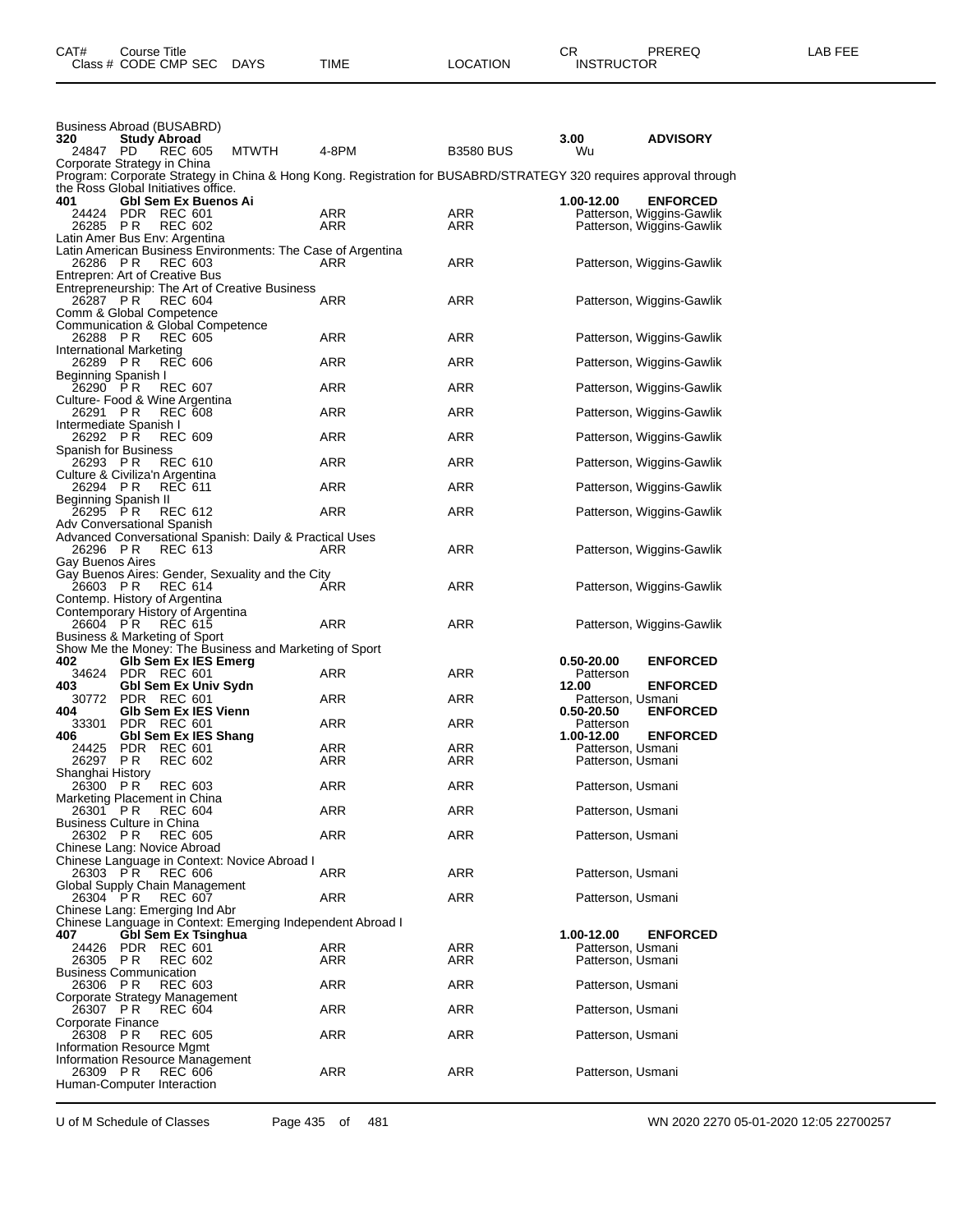| CAT#                                                                       | Course Title | Class # CODE CMP SEC                      | DAYS                                                             | TIME                                                                                                               | <b>LOCATION</b>  | CR.<br><b>INSTRUCTOR</b>       | PREREQ          | LAB FEE |
|----------------------------------------------------------------------------|--------------|-------------------------------------------|------------------------------------------------------------------|--------------------------------------------------------------------------------------------------------------------|------------------|--------------------------------|-----------------|---------|
| 26605 PR<br><b>Management Information Systems</b>                          |              | <b>REC 607</b>                            |                                                                  | ARR                                                                                                                | ARR              | Patterson, Usmani              |                 |         |
| 26606 PR                                                                   |              | <b>REC 608</b>                            |                                                                  | ARR                                                                                                                | <b>ARR</b>       | Patterson, Usmani              |                 |         |
| Intermediate Chinese I<br>411<br>27270 PIR                                 |              | <b>CrossCult Neg&amp;Resol</b><br>REC 618 | $\top$                                                           | 4-6PM                                                                                                              | <b>R0210 BUS</b> | 3.00<br>Schipani<br>1.00-12.00 | <b>ENFORCED</b> |         |
| 412<br>24427                                                               |              | <b>Gbl Sem Ex Prague</b><br>PDR REC 601   |                                                                  | ARR                                                                                                                | ARR              | Patterson                      | <b>ENFORCED</b> |         |
| 26283 PR<br>Computer Graphic & Typesetting                                 |              | <b>REC 602</b>                            |                                                                  | ARR                                                                                                                | ARR              | Patterson                      |                 |         |
| 26284 PR<br>Int'l Negotiation Strategies                                   |              | <b>REC 603</b>                            |                                                                  | ARR                                                                                                                | ARR              | Patterson                      |                 |         |
| Int'l Business Operations                                                  |              | 26310 PR REC 604                          | International Negotiation Strategies: Techniques and Simulations | ARR                                                                                                                | ARR              | Patterson                      |                 |         |
| International Business Operations<br>26311 PR<br><b>Business Ethics</b>    |              | <b>REC 605</b>                            |                                                                  | ARR                                                                                                                | ARR              | Patterson                      |                 |         |
| 26312 PR                                                                   |              | <b>REC 606</b>                            |                                                                  | ARR                                                                                                                | ARR              | Patterson                      |                 |         |
| Organizational Design<br>26313 PR                                          |              | <b>REC 607</b>                            |                                                                  | ARR                                                                                                                | <b>ARR</b>       | Patterson                      |                 |         |
| Economics of Life<br>26314 PR                                              |              | <b>REC 608</b>                            |                                                                  | ARR                                                                                                                | ARR              | Patterson                      |                 |         |
| <b>Operations Research</b><br>26315 PR                                     |              | <b>REC 609</b>                            |                                                                  | <b>ARR</b>                                                                                                         | ARR              | Patterson                      |                 |         |
| Doing Business: Russian Market                                             |              |                                           | Doing Business on Russian Market - in English                    |                                                                                                                    |                  |                                |                 |         |
| 26316 PR<br>Society & Politics-Latin Amer                                  |              | REC 610                                   |                                                                  | ARR                                                                                                                | ARR              | Patterson                      |                 |         |
| 26317 PR<br>Econ & Pol Hist Europe 20th ce                                 |              | <b>REC 611</b>                            | Society and Politics in Latin America - in English               | ARR                                                                                                                | ARR              | Patterson                      |                 |         |
| 26318 PR                                                                   |              | REC 612                                   |                                                                  | Economic and Political History of Europe in the 20th Century (1918-1991)<br>ARR                                    | ARR              | Patterson                      |                 |         |
| Econ Hist: Cold War & Beyond<br>26319 PR                                   |              | <b>REC 613</b>                            |                                                                  | Chapters in Economic History: From Division to Cooperation: West and East Europe in the Cold War and Beyond<br>ARR | ARR              | Patterson                      |                 |         |
| Brand & Position in Int'l Mkts<br>26607 PR                                 |              | <b>REC 614</b>                            |                                                                  | ARR                                                                                                                | ARR              | Patterson                      |                 |         |
| America: Indep. to Fin. Crisis<br>26608 PR                                 |              | REC 615                                   | America: Independence to Financial Crisis                        | ARR                                                                                                                | ARR              | Patterson                      |                 |         |
| <b>Basic Czech for Foreigners</b><br>26609 PR                              |              | REC 616                                   |                                                                  | ARR                                                                                                                | ARR              | Patterson                      |                 |         |
| Insurance Industry<br>26610 PR                                             |              | <b>REC 617</b>                            |                                                                  | ARR                                                                                                                | ARR              | Patterson                      |                 |         |
| Int'l Financial Management<br>International Financial Managment            |              |                                           |                                                                  |                                                                                                                    |                  |                                |                 |         |
| 26611 PR<br>Quality of Working Life                                        |              | REC 618                                   |                                                                  | ARR                                                                                                                | ARR              | Patterson                      |                 |         |
| 26612 PR<br>Global Consumer Behavior                                       |              | <b>REC 619</b>                            |                                                                  | ARR                                                                                                                | <b>ARR</b>       | Patterson                      |                 |         |
| 26613 PR<br>Globalization & Econ Effects                                   |              | <b>REC 620</b>                            |                                                                  | <b>ARR</b>                                                                                                         | <b>ARR</b>       | Patterson                      |                 |         |
| 26614 PR<br>Comput. Data Sci. & Analytics                                  |              | REC 621                                   | Globalization + Its Economic and Social Effects                  | ARR                                                                                                                | <b>ARR</b>       | Patterson                      |                 |         |
| 26615 PR<br><b>Basics of Project Management</b>                            |              | REC 622                                   | Computation for data science and analytics                       | ARR                                                                                                                | ARR              | Patterson                      |                 |         |
| Basics of Project Management<br>26616 PR<br>Kafka to Havel: Intro to Hist. |              | REC 623                                   |                                                                  | ARR                                                                                                                | ARR              | Patterson                      |                 |         |
| 26617 PR                                                                   |              | <b>REC 624</b>                            |                                                                  | From Kafka to Havel: Introduction into History and Culture of Czech Lands<br>ARR                                   | ARR              | Patterson                      |                 |         |
| Lean Six Sigma<br>26618 PR                                                 |              | <b>REC 625</b>                            |                                                                  | ARR                                                                                                                | ARR              | Patterson                      |                 |         |
| Intro China's Hist & Culture<br>26619 PR<br>Essen. of Marketing Research   |              | REC 626                                   | Introduction to China's History and Culture                      | ARR                                                                                                                | ARR              | Patterson                      |                 |         |
| <b>Essentials of Marketing Research</b><br>26620 PR                        |              | <b>REC 627</b>                            |                                                                  | ARR                                                                                                                | ARR              | Patterson                      |                 |         |
| Intermodal Transportation<br>26621 PR                                      |              | <b>REC 628</b>                            |                                                                  | ARR                                                                                                                | ARR              | Patterson                      |                 |         |
| Int'l Trade for Exch. Students                                             |              |                                           | International Trade for Exchange Students                        |                                                                                                                    |                  |                                |                 |         |
| 26622 PR<br>Financial Reg. & Risk Mgmt                                     |              | REC 629                                   |                                                                  | ARR                                                                                                                | ARR              | Patterson                      |                 |         |

U of M Schedule of Classes Page 436 of 481 WN 2020 2270 05-01-2020 12:05 22700257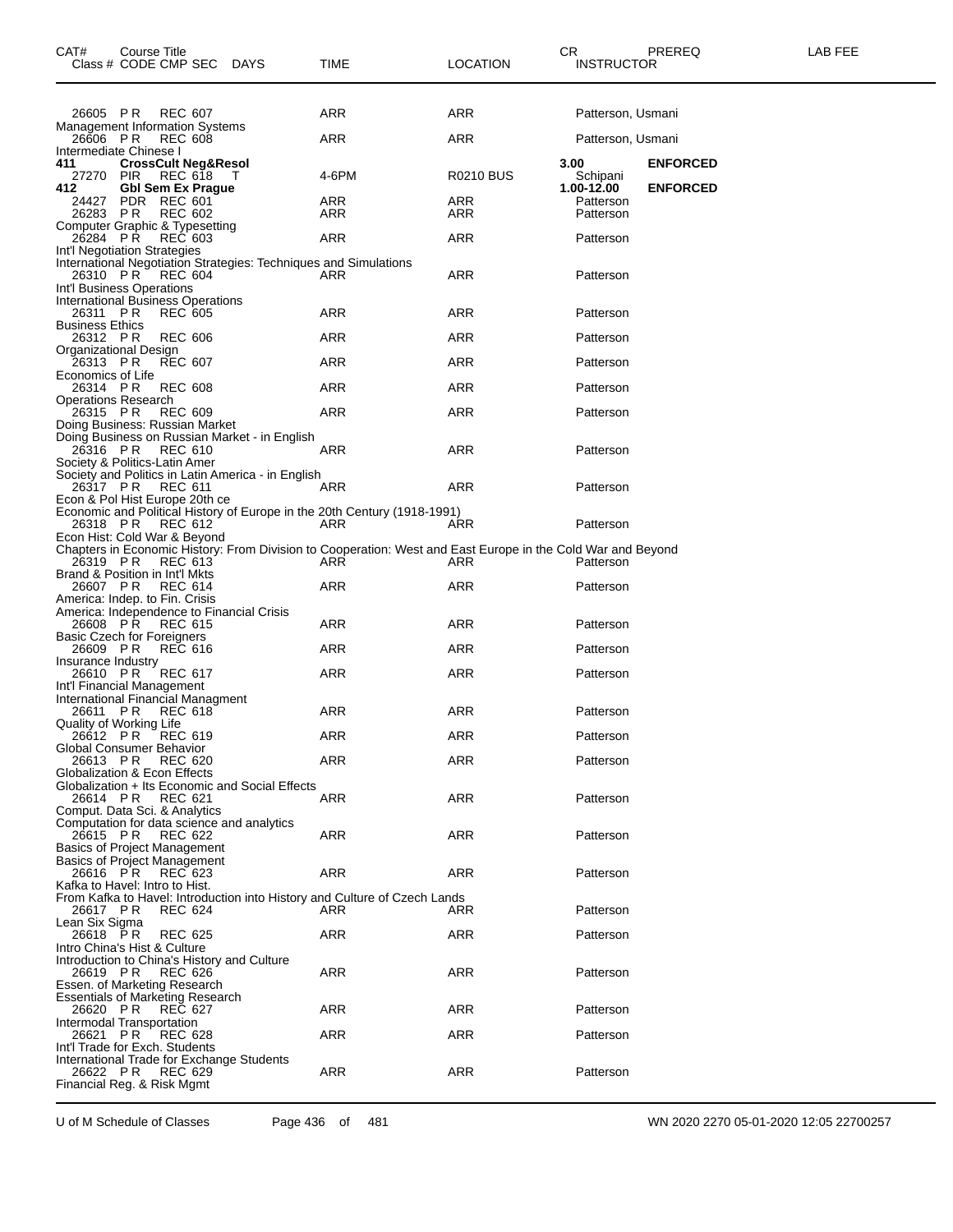| Class # CODE CMP SEC<br>DAYS                                                                 | TIME       | LOCATION   | <b>INSTRUCTOR</b>       |                 |  |
|----------------------------------------------------------------------------------------------|------------|------------|-------------------------|-----------------|--|
|                                                                                              |            |            |                         |                 |  |
| Financial Regulation and Risk Management                                                     |            |            |                         |                 |  |
| 26623 PR<br>REC 630<br>Int'l Transport & Boarding                                            | ARR        | ARR        | Patterson               |                 |  |
| International Transport and Boarding                                                         |            |            |                         |                 |  |
| 26624 PR<br>REC 631<br>From Empire to 21st Cent. Brit                                        | ARR        | ARR        | Patterson               |                 |  |
| From Empire to Twenty-First Century Britain                                                  |            |            |                         |                 |  |
| 26625 PR<br><b>REC 632</b><br>Finan. Report IFRS & US GAAP                                   | ARR        | ARR        | Patterson               |                 |  |
| Financial Reporting under IFRS and US GAAP - Basic Concepts (English)<br>26626 PR<br>REC 633 | ARR        | ARR        | Patterson               |                 |  |
| <b>Model United Nations</b>                                                                  |            |            |                         |                 |  |
| 26627 PR<br><b>REC 634</b><br>Marketing & Business Policy                                    | ARR        | ARR        | Patterson               |                 |  |
| <b>REC 635</b><br>26628 PR                                                                   | ARR        | ARR        | Patterson               |                 |  |
| Con. Culture, Marketing& Media<br>Consumer Culture, Marketing and Media                      |            |            |                         |                 |  |
| 26629 PR<br><b>REC 636</b><br>Psychology in Organizations                                    | ARR        | ARR        | Patterson               |                 |  |
| 413<br><b>Gbl Sem Ex CEA Pragu</b>                                                           |            |            | 1.00-12.00              | <b>ENFORCED</b> |  |
| 28039 PIR<br><b>REC 601</b><br><b>REC 602</b><br>28175<br>PIR                                | ARR<br>ARR | ARR<br>ARR | Patterson<br>Patterson  |                 |  |
| <b>Glb Sem Ex Copenhage</b><br>417                                                           |            |            | 1.00-12.00              | <b>ENFORCED</b> |  |
| PDR REC 601<br>24428<br>26320 PR<br><b>REC 602</b>                                           | ARR<br>ARR | ARR<br>ARR | Patterson<br>Patterson  |                 |  |
| International Management<br>26321 PR<br><b>REC 603</b>                                       | ARR        | ARR        | Patterson               |                 |  |
| Foreign Policy of the EU                                                                     |            |            |                         |                 |  |
| 26322 PR<br><b>REC 604</b><br>Internat'l Bus Strat (assignm)                                 | ARR        | ARR        | Patterson               |                 |  |
| 26323 PR<br><b>REC 605</b>                                                                   | ARR        | ARR        | Patterson               |                 |  |
| Visual Communication<br>26324 PR<br><b>REC 606</b>                                           | ARR        | ARR        | Patterson               |                 |  |
| Danish - Integrated Skills<br>26325 PR<br><b>REC 607</b>                                     | ARR        | ARR        | Patterson               |                 |  |
| Intro to Sustainable Business                                                                |            |            |                         |                 |  |
| 26326 PR<br>REC 608<br>Global Entrepren & Innovation                                         | ARR        | ARR        | Patterson               |                 |  |
| 26327 PR<br><b>REC 609</b><br><b>Negotiation &amp; Conflict Mgmt</b>                         | ARR        | ARR        | Patterson               |                 |  |
| 26328 PR<br><b>REC 610</b>                                                                   | ARR        | ARR        | Patterson               |                 |  |
| <b>Communicating Across Cultures</b><br>26329 PR<br><b>REC 611</b>                           | ARR        | ARR        | Patterson               |                 |  |
| <b>Understanding Globalization</b>                                                           |            |            |                         |                 |  |
| 26330 PR<br><b>REC 612</b><br><b>Industrial Organizat Analysis</b>                           | ARR        | ARR        | Patterson               |                 |  |
| 26331 PR<br>REC 613<br>Language of Negotiations                                              | ARR        | ARR        | Patterson               |                 |  |
| 26332 PR<br><b>REC 614</b>                                                                   | ARR        | ARR        | Patterson               |                 |  |
| Retail Marketing<br>26333 PR<br><b>REC 615</b>                                               | ARR        | ARR        | Patterson               |                 |  |
| Marketing<br>26334 PR REC 616                                                                | ARR        | ARR        | Patterson               |                 |  |
| Internat'l Bus Strategy (exam)                                                               |            |            |                         |                 |  |
| 26630 PR<br>REC 617<br>Consu Behavior & Qual Method                                          | ARR        | ARR        | Patterson               |                 |  |
| 26631 PR<br><b>REC 618</b>                                                                   | ARR        | ARR        | Patterson               |                 |  |
| <b>Emerging Markets - Socieities</b><br>Emerging Markets - Societies in Transition           |            |            |                         |                 |  |
| 26632 PR<br><b>REC 619</b><br>Quantitative Bus Research                                      | ARR        | ARR        | Patterson               |                 |  |
| Quantitative Business Research                                                               |            |            |                         |                 |  |
| <b>REC 620</b><br>26633 PR<br>Riga - Copenhagen Urban Challen                                | ARR        | ARR        | Patterson               |                 |  |
| Riga - Copenhagen Urban Challenge<br>26634 PR                                                | ARR        | ARR        | Patterson               |                 |  |
| REC 621<br>Comm & Knowledge Mgmt                                                             |            |            |                         |                 |  |
| 26635 PR<br><b>REC 622</b><br>Leadership Communication                                       | ARR        | ARR        | Patterson               |                 |  |
| Leadership Communication: Theory and Practise                                                |            |            |                         |                 |  |
| 26636 PR<br><b>REC 623</b><br>Principles of Int'l Marketing                                  | ARR        | ARR        | Patterson               |                 |  |
| 26637 PR<br><b>REC 624</b><br>Theories of Contemp Soc II                                     | ARR        | ARR        | Patterson               |                 |  |
| Theories of Contemporary Society II                                                          |            |            |                         |                 |  |
| 422<br><b>Gbl Sem Ex Aalto</b><br>24429 PDR REC 601                                          | ARR        | ARR        | 0.50-12.00<br>Patterson | <b>ENFORCED</b> |  |
| 26335 PR<br><b>REC 602</b>                                                                   | ARR        | ARR        | Patterson               |                 |  |
| <b>Business &amp; Society</b>                                                                |            |            |                         |                 |  |

CAT# Course Title Case CR PREREQ LAB FEE

U of M Schedule of Classes Page 437 of 481 WN 2020 2270 05-01-2020 12:05 22700257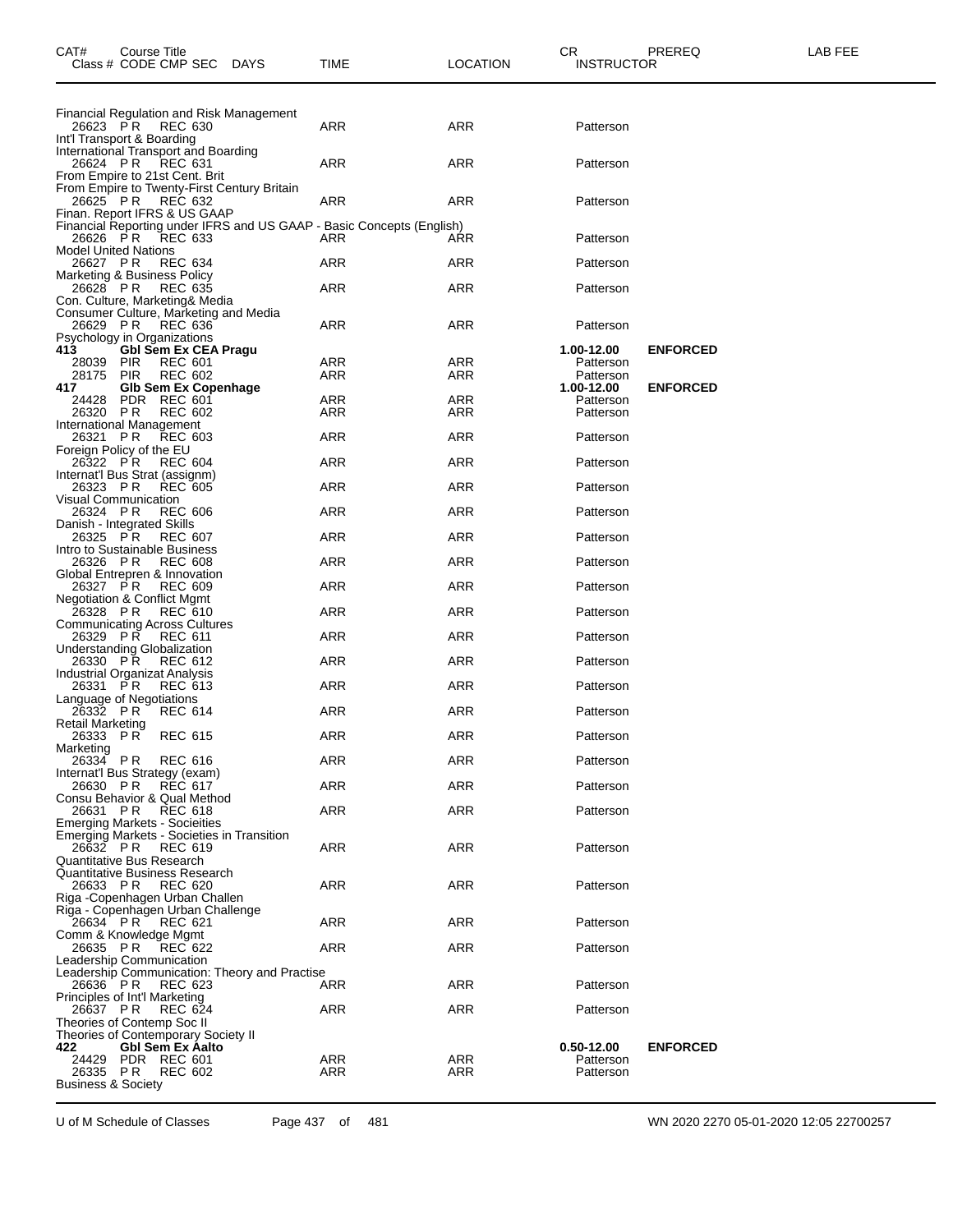| CAT#<br>Class # CODE CMP SEC                                                        | Course Title            |                |                             | DAYS                                                | TIME                                                                                                               | <b>LOCATION</b>  | CR<br>INSTRUCTOR        | PREREQ          | <b>LAB FEE</b> |
|-------------------------------------------------------------------------------------|-------------------------|----------------|-----------------------------|-----------------------------------------------------|--------------------------------------------------------------------------------------------------------------------|------------------|-------------------------|-----------------|----------------|
| 26336 PR                                                                            |                         | <b>REC 603</b> |                             |                                                     | ARR                                                                                                                | ARR              | Patterson               |                 |                |
| Customer Experience Mgmt<br>26337 PR                                                |                         | <b>REC 604</b> |                             |                                                     | ARR                                                                                                                | <b>ARR</b>       | Patterson               |                 |                |
| Entrepren & Innovation Mgmt<br>26338 PR                                             |                         | <b>REC 605</b> |                             |                                                     | ARR                                                                                                                | ARR              | Patterson               |                 |                |
| Digital Marketing                                                                   |                         |                |                             |                                                     |                                                                                                                    |                  |                         |                 |                |
| 26339 PR<br><b>Business &amp; Intercultural Comm</b>                                |                         | <b>REC 606</b> |                             |                                                     | ARR                                                                                                                | <b>ARR</b>       | Patterson               |                 |                |
| 26340 PR<br>Get to Know Finland                                                     |                         | <b>REC 607</b> |                             |                                                     | ARR                                                                                                                | <b>ARR</b>       | Patterson               |                 |                |
| 26638 PR<br>Services Marketing                                                      |                         | <b>REC 608</b> |                             |                                                     | ARR                                                                                                                | <b>ARR</b>       | Patterson               |                 |                |
| 26639 PR<br>What to Desgin                                                          |                         | <b>REC 609</b> |                             |                                                     | ARR                                                                                                                | <b>ARR</b>       | Patterson               |                 |                |
| 26640 PR<br>Intro Mgmt & Sustainable Bus                                            |                         | <b>REC 610</b> |                             |                                                     | ARR                                                                                                                | <b>ARR</b>       | Patterson               |                 |                |
| 26641 PR<br>Capston: Product & Brand Mgmt                                           |                         | REC 611        |                             | Introduction to Management and Sustainable Business | ARR                                                                                                                | <b>ARR</b>       | Patterson               |                 |                |
| 26642 PR<br>Interdis Product Develop                                                |                         | <b>REC 612</b> |                             | Capston: Product and Brand Management               | ARR                                                                                                                | <b>ARR</b>       | Patterson               |                 |                |
| Interdisciplinary Product Development<br>26643 PR<br>Global Online Collab Team Mgmt |                         | REC 613        |                             |                                                     | ARR                                                                                                                | <b>ARR</b>       | Patterson               |                 |                |
| 26644 PR                                                                            |                         | <b>REC 614</b> |                             | Global Online Collaboration and Team Management     | ARR                                                                                                                | <b>ARR</b>       | Patterson               |                 |                |
| Design & Culture<br>425<br>23053 PI                                                 | <b>Global Practicum</b> | REC 616        |                             | МW                                                  | 8-10AM                                                                                                             | <b>B3570 BUS</b> | 3.00<br>Wainright       | <b>ADVISORY</b> |                |
| Iceland                                                                             |                         |                |                             |                                                     | Program: International Trade in Morocco. Registration for BA/BUSABRD 425 requires approval through the Ross Global |                  |                         |                 |                |
| 32433 PI                                                                            |                         | <b>REC 623</b> |                             | F                                                   | Initiatives office. Please contact Global Initiatives for information.<br>1130-1PM                                 | <b>B0560 BUS</b> |                         |                 |                |
| Luxury Branding                                                                     | P                       | REC 623        |                             | W                                                   | 1130-1PM                                                                                                           | <b>B0570 BUS</b> | Tasoluk, St John        |                 |                |
| 428<br>24430 PDR REC 601                                                            |                         |                | <b>Gbl Sem Ex HEC Manag</b> |                                                     | ARR                                                                                                                | ARR              | 1.00-20.00<br>Patterson | <b>ENFORCED</b> |                |
| 26298 PR                                                                            |                         | <b>REC 602</b> |                             |                                                     | ARR                                                                                                                | ARR              | Patterson               |                 |                |
| Innovation & Entrepreneurship<br>26299 PR                                           |                         | <b>REC 603</b> |                             |                                                     | ARR                                                                                                                | <b>ARR</b>       | Patterson               |                 |                |
| Lead Orgs: Design, Power, Cult<br>26341 PR                                          |                         | REC 604        |                             |                                                     | ARR                                                                                                                | <b>ARR</b>       | Patterson               |                 |                |
| Strategy<br>26342 PR                                                                |                         | <b>REC 605</b> |                             |                                                     | ARR                                                                                                                | <b>ARR</b>       | Patterson               |                 |                |
| Sports Marketing<br>26343 PR                                                        |                         | <b>REC 606</b> |                             |                                                     | ARR                                                                                                                | ARR              | Patterson               |                 |                |
| Mergers & Acquis: Fin Analysis<br>26344 PR                                          |                         | <b>REC 607</b> |                             |                                                     | ARR                                                                                                                | <b>ARR</b>       | Patterson               |                 |                |
| Inside Venture Capital<br>26345 PR                                                  |                         | <b>REC 608</b> |                             |                                                     | ARR                                                                                                                | <b>ARR</b>       | Patterson               |                 |                |
| Global Team Leadership<br>26346 PR                                                  |                         | <b>REC 609</b> |                             |                                                     | ARR                                                                                                                | <b>ARR</b>       | Patterson               |                 |                |
| Tech, Clim Change, & Energy<br>26347 PR                                             |                         | REC 610        |                             |                                                     | ARR                                                                                                                | ARR              | Patterson               |                 |                |
| <b>EU Competition Law</b><br>26348 PR                                               |                         | REC 611        |                             |                                                     | ARR                                                                                                                | ARR              | Patterson               |                 |                |
| Strategy Implementation<br>26349 PR                                                 |                         | <b>REC 612</b> |                             |                                                     | ARR                                                                                                                | <b>ARR</b>       | Patterson               |                 |                |
| Gafanomics<br>26350 PR                                                              |                         | REC 613        |                             |                                                     | ARR                                                                                                                | ARR              | Patterson               |                 |                |
| Analyz Risk - Frontier Markets<br>26351 PR                                          |                         | <b>REC 614</b> |                             |                                                     | ARR                                                                                                                | ARR              | Patterson               |                 |                |
| Introduction to Geopolitics<br>26352 PR                                             |                         | <b>REC 615</b> |                             |                                                     | ARR                                                                                                                | <b>ARR</b>       | Patterson               |                 |                |
| Intro to Fashion Management                                                         |                         |                |                             |                                                     |                                                                                                                    |                  |                         |                 |                |
| 26353 PR<br><b>Globalization &amp; Conflict: Risk</b>                               |                         | <b>REC 616</b> |                             |                                                     | ARR                                                                                                                | ARR              | Patterson               |                 |                |
| 26354 PR<br>International Marketing                                                 |                         | REC 617        |                             |                                                     | ARR                                                                                                                | ARR              | Patterson               |                 |                |
| 26355 PR<br>Francais GR 08 B1                                                       |                         | <b>REC 618</b> |                             |                                                     | ARR                                                                                                                | <b>ARR</b>       | Patterson               |                 |                |
| 26356 PR<br>Investment Banking                                                      |                         | <b>REC 619</b> |                             |                                                     | ARR                                                                                                                | ARR              | Patterson               |                 |                |
| 26357 PR<br>Francais GR 07 A2                                                       |                         | <b>REC 620</b> |                             |                                                     | ARR                                                                                                                | ARR              | Patterson               |                 |                |
| 26358 PR<br>Study of French Society                                                 |                         | <b>REC 621</b> |                             |                                                     | ARR                                                                                                                | ARR              | Patterson               |                 |                |
| 26656 PR                                                                            |                         | <b>REC 622</b> |                             |                                                     | ARR                                                                                                                | ARR              | Patterson               |                 |                |

U of M Schedule of Classes Page 438 of 481 WN 2020 2270 05-01-2020 12:05 22700257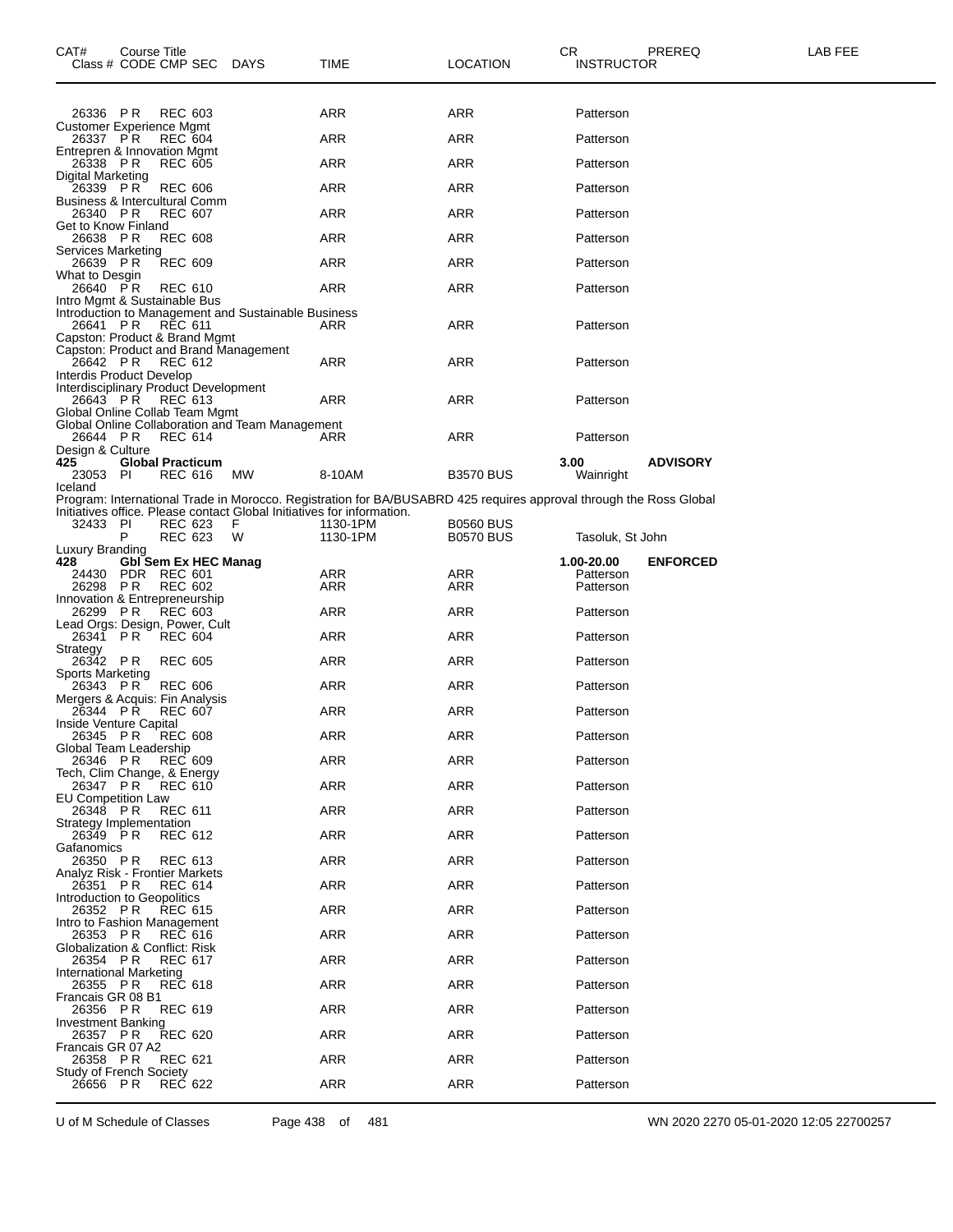| CAT#                                                | Course Title | Class # CODE CMP SEC DAYS              |                                                  | TIME                                                                      | <b>LOCATION</b>  | CR.<br><b>INSTRUCTOR</b> | PREREQ          | LAB FEE |
|-----------------------------------------------------|--------------|----------------------------------------|--------------------------------------------------|---------------------------------------------------------------------------|------------------|--------------------------|-----------------|---------|
|                                                     |              |                                        |                                                  |                                                                           |                  |                          |                 |         |
| <b>Ethics and Sustainability</b><br>26657 PR        |              | REC 623                                |                                                  | <b>ARR</b>                                                                | ARR              | Patterson                |                 |         |
| French Language Course                              |              | 26658 PR REC 624                       |                                                  | <b>ARR</b>                                                                | ARR              | Patterson                |                 |         |
| Digital Management<br>26659 PR                      |              | <b>REC 625</b>                         |                                                  | <b>ARR</b>                                                                | ARR              | Patterson                |                 |         |
| Marketing<br>26660 PR                               |              | REC 626                                |                                                  | ARR                                                                       | ARR              | Patterson                |                 |         |
| <b>Business Performance Managemen</b><br>26661 PR   |              | <b>REC 627</b>                         |                                                  | ARR                                                                       | ARR              | Patterson                |                 |         |
| <b>Climate Change Economics</b><br>26662 PŘ         |              |                                        |                                                  |                                                                           |                  |                          |                 |         |
| Leading Change: Winning Hearts                      |              | REC 628                                |                                                  | ARR                                                                       | ARR              | Patterson                |                 |         |
| 26663 PŘ                                            |              | REC 629                                | Leading Change: Winning Hearts and Minds         | ARR                                                                       | ARR              | Patterson                |                 |         |
| Real Strategic HR Mgmt<br>26664 PR                  |              | RĔC 630                                |                                                  | ARR                                                                       | <b>ARR</b>       | Patterson                |                 |         |
| MOOC: Re-Invent w/Odyssey                           |              |                                        | MOOC: Re-Invent Your Business Model with Odyssey |                                                                           |                  |                          |                 |         |
| 26665 PR<br>Economics of Religion                   |              | <b>REC 631</b>                         |                                                  | ARR                                                                       | ARR              | Patterson                |                 |         |
| 26666 PR<br>Methods Philosophical Analysis          |              | REC 632                                |                                                  | ARR                                                                       | ARR              | Patterson                |                 |         |
| 26667 PR                                            |              | REC 633                                |                                                  | ARR                                                                       | ARR              | Patterson                |                 |         |
| Strat Consult in Middle East                        |              |                                        |                                                  | Strategy Consulting and Private Equity in the Middle East & North Aftrica |                  |                          |                 |         |
| 429<br>30855 PD                                     |              | FinTech Global Immer<br>REC 601        | <b>MW</b>                                        | 830-10AM                                                                  | <b>B1560 BUS</b> | 3.00<br>Wu, Dittmar      |                 |         |
| 433<br>24431                                        |              | <b>GbI Sem Ex Essec</b><br>PDR REC 601 |                                                  | ARR                                                                       | ARR              | 1.00-12.00<br>Patterson  | <b>ENFORCED</b> |         |
| 26359 PR<br>Law & Economics                         |              | <b>REC 602</b>                         |                                                  | ARR                                                                       | ARR              | Patterson                |                 |         |
| 26360 PR<br>Geopolitics                             |              | <b>REC 603</b>                         |                                                  | ARR                                                                       | ARR              | Patterson                |                 |         |
| 26361 PR<br>International Negotiation               |              | <b>REC 604</b>                         |                                                  | ARR                                                                       | <b>ARR</b>       | Patterson                |                 |         |
| Human Resource Management                           |              | 26362 PR REC 605                       |                                                  | ARR                                                                       | ARR              | Patterson                |                 |         |
| 26363 PR<br>Intercultural Marketing                 |              | <b>REC 606</b>                         |                                                  | ARR                                                                       | <b>ARR</b>       | Patterson                |                 |         |
| 26364 PR                                            |              | <b>REC 607</b>                         |                                                  | <b>ARR</b>                                                                | ARR              | Patterson                |                 |         |
| Web-Marketing<br>26365 PR                           |              | <b>REC 608</b>                         |                                                  | ARR                                                                       | ARR              | Patterson                |                 |         |
| <b>BtoB Marketing Strategies</b><br>26366 PŘ        |              | <b>REC 609</b>                         |                                                  | <b>ARR</b>                                                                | <b>ARR</b>       | Patterson                |                 |         |
| <b>French Civilization &amp; Europe</b><br>26367 PR |              | <b>REC 610</b>                         |                                                  | ARR                                                                       | ARR              | Patterson                |                 |         |
| Operation & CSR<br>26368 PR                         |              | <b>REC 611</b>                         |                                                  | ARR                                                                       | ARR              | Patterson                |                 |         |
| <b>Purchasing Management</b>                        |              | 26369 PR REC 612                       |                                                  | ARR                                                                       | ARR              | Patterson                |                 |         |
| <b>Advanced French</b><br>26370 PR                  |              | <b>REC 613</b>                         |                                                  | ARR                                                                       | ARR              | Patterson                |                 |         |
| <b>French Civilization</b><br>26371 PR              |              | <b>REC 614</b>                         |                                                  | ARR                                                                       | ARR              | Patterson                |                 |         |
| <b>Beginners French</b><br>26645 PR                 |              | <b>REC 615</b>                         |                                                  | <b>ARR</b>                                                                | ARR              | Patterson                |                 |         |
| <b>International Marketing</b><br>26646 PR          |              | <b>REC 616</b>                         |                                                  | ARR                                                                       | ARR              | Patterson                |                 |         |
| Portfolio Management                                |              |                                        |                                                  |                                                                           |                  |                          |                 |         |
| 26647 PR<br>Entrepreneurial II                      |              | <b>REC 617</b>                         |                                                  | ARR                                                                       | ARR              | Patterson                |                 |         |
| 26648 PR<br><b>Financial Markets</b>                |              | <b>REC 618</b>                         |                                                  | ARR                                                                       | ARR              | Patterson                |                 |         |
| 26649 PR<br>E-Business                              |              | <b>REC 619</b>                         |                                                  | ARR                                                                       | ARR              | Patterson                |                 |         |
| 26650 PR<br><b>Marketing Clients</b>                |              | <b>REC 620</b>                         |                                                  | ARR                                                                       | ARR              | Patterson                |                 |         |
| 26651 PR<br><b>International Trade</b>              |              | <b>REC 621</b>                         |                                                  | ARR                                                                       | ARR              | Patterson                |                 |         |
| 26652 PR<br>Supply Chain Management                 |              | <b>REC 622</b>                         |                                                  | ARR                                                                       | ARR              | Patterson                |                 |         |
| 26653 PR<br>People & Organizations                  |              | <b>REC 623</b>                         |                                                  | ARR                                                                       | ARR              | Patterson                |                 |         |
| 26654 PR                                            |              | <b>REC 624</b>                         |                                                  | ARR                                                                       | ARR              | Patterson                |                 |         |
| Globalization & Trade<br>26655 PR                   |              | <b>REC 625</b>                         |                                                  | ARR                                                                       | ARR              | Patterson                |                 |         |
| Sustainable Development<br>438                      |              | <b>Gbl Sem Ex WHU-Otto</b>             |                                                  |                                                                           |                  | 1.00-20.00               | <b>ENFORCED</b> |         |

U of M Schedule of Classes Page 439 of 481 WN 2020 2270 05-01-2020 12:05 22700257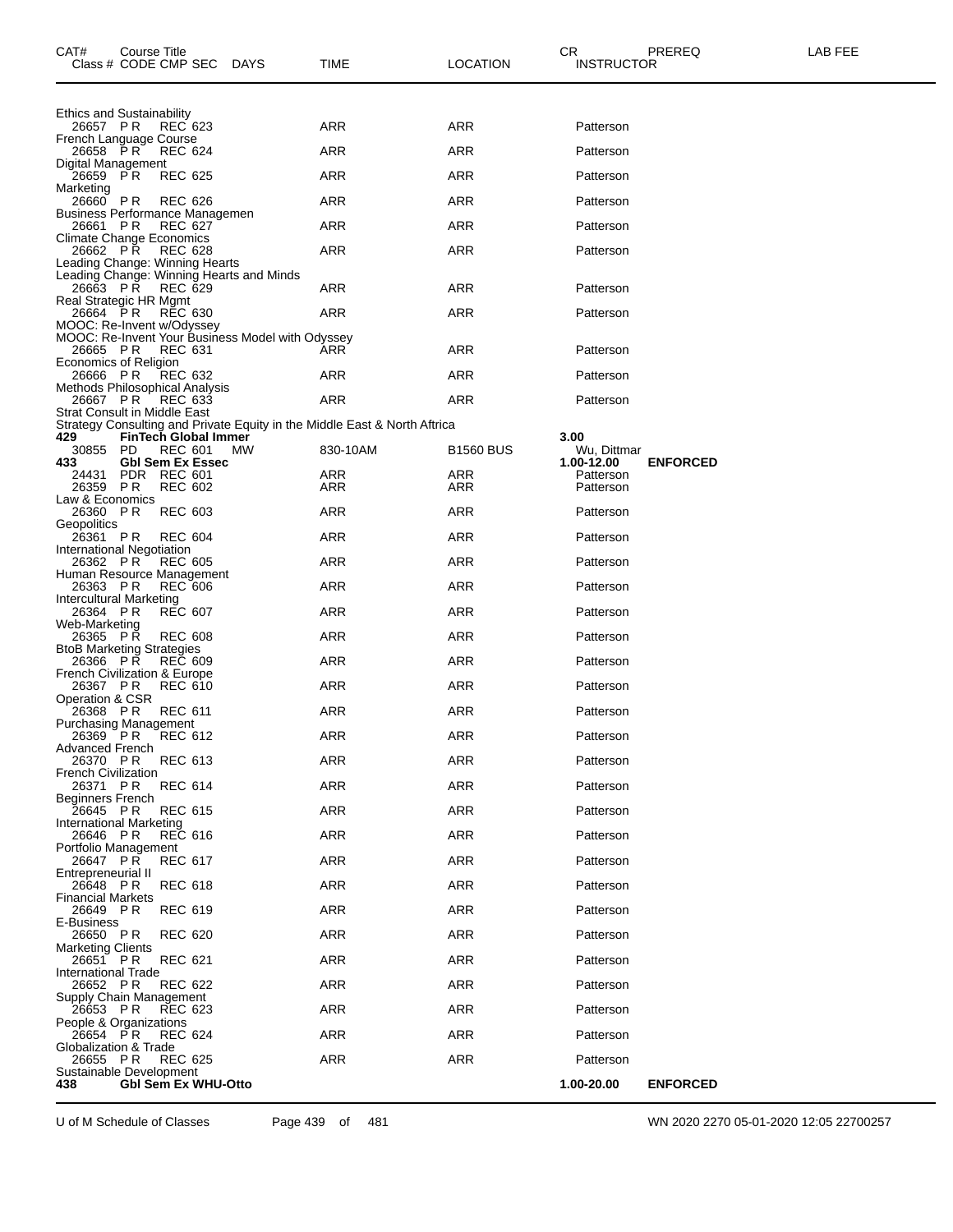| 24432 PDR<br><b>REC 601</b><br>ARR<br>ARR<br>Patterson<br>ARR<br>26372 PR<br>REC 602<br>ARR<br>Patterson<br><b>Financial Statements Analysis</b><br><b>ARR</b><br><b>ARR</b><br>26373 PR<br><b>REC 603</b><br>Patterson<br>Asset Management |  |
|---------------------------------------------------------------------------------------------------------------------------------------------------------------------------------------------------------------------------------------------|--|
|                                                                                                                                                                                                                                             |  |
|                                                                                                                                                                                                                                             |  |
|                                                                                                                                                                                                                                             |  |
| 26374 PR<br><b>REC 604</b><br>ARR<br>ARR<br>Patterson<br><b>Brand Management</b>                                                                                                                                                            |  |
| 26375 PR<br><b>REC 605</b><br>ARR<br>ARR<br>Patterson<br>Venture Capital Organizations                                                                                                                                                      |  |
| 26376 PR<br><b>ARR</b><br><b>ARR</b><br><b>REC 606</b><br>Patterson<br><b>Creating Social Value</b>                                                                                                                                         |  |
| 26377 PR<br><b>REC 607</b><br>ARR<br>ARR<br>Patterson<br>International Management                                                                                                                                                           |  |
| 26378 PR<br>ARR<br>ARR<br><b>REC 608</b><br>Patterson<br>Market Research Methods                                                                                                                                                            |  |
| <b>ARR</b><br><b>ARR</b><br>26379 PR<br><b>REC 609</b><br>Patterson<br>Dev Bus Models Global Sports                                                                                                                                         |  |
| 26380 PR<br><b>REC 610</b><br>ARR<br>ARR<br>Patterson<br><b>Investment Banking</b>                                                                                                                                                          |  |
| 26381 PR<br><b>REC 611</b><br>ARR<br>ARR<br>Patterson<br>Competing on Innovation                                                                                                                                                            |  |
| <b>ARR</b><br>26382 PR<br><b>REC 612</b><br>ARR<br>Patterson<br><b>Negotiations-Internat Contexts</b>                                                                                                                                       |  |
| 26383 PR<br><b>REC 613</b><br>ARR<br>ARR<br>Patterson<br>Organizational Change                                                                                                                                                              |  |
| 26384 PR<br>ARR<br>ARR<br>REC 614<br>Patterson<br>Ethics: Business Ethics                                                                                                                                                                   |  |
| <b>ARR</b><br>26385 PR<br><b>REC 615</b><br>ARR<br>Patterson<br>Develop Novel Business Models                                                                                                                                               |  |
| 26386 PR<br><b>REC 616</b><br>ARR<br>ARR<br>Patterson<br><b>Creating Entrepre Mindsets</b>                                                                                                                                                  |  |
| 26387 PR<br>ARR<br>ARR<br>REC 617<br>Patterson<br><b>Foundations of Finance</b>                                                                                                                                                             |  |
| 26388 PR<br><b>ARR</b><br><b>ARR</b><br><b>REC 618</b><br>Patterson                                                                                                                                                                         |  |
| Germany in Europe<br>26668 PR<br><b>REC 619</b><br>ARR<br>ARR<br>Patterson                                                                                                                                                                  |  |
| Digital Marketing<br>26669 PR<br><b>REC 620</b><br>ARR<br>ARR<br>Patterson                                                                                                                                                                  |  |
| <b>Business Information Systems I</b><br><b>ARR</b><br><b>ARR</b><br>26670 PR<br><b>REC 621</b><br>Patterson                                                                                                                                |  |
| <b>Business Info Systems II</b><br>26671 PR<br><b>REC 622</b><br>ARR<br>ARR<br>Patterson                                                                                                                                                    |  |
| International Accounting<br>26672 PR<br>ARR<br>ARR<br>REC 623<br>Patterson                                                                                                                                                                  |  |
| <b>Sports Economics</b><br><b>REC 624</b><br><b>ARR</b><br>26673 PR<br>ARR<br>Patterson                                                                                                                                                     |  |
| Seminar in Banking<br>26674 PR<br><b>REC 625</b><br>ARR<br>ARR<br>Patterson                                                                                                                                                                 |  |
| Omnichannel Retail Marketing<br>26675 PR<br>ARR<br>ARR<br>REC 626<br>Patterson                                                                                                                                                              |  |
| Trading & Realtime Data Interp<br>Seminar "Trading and Realtime Data Interpretation"                                                                                                                                                        |  |
| 26676 PR<br>ARR<br>REC 627<br>ARR<br>Patterson<br>Managing The Family Business                                                                                                                                                              |  |
| 26677 PR<br><b>ARR</b><br><b>ARR</b><br><b>REC 628</b><br>Patterson<br>Sustainable Olympics                                                                                                                                                 |  |
| Sustainable Olympics: Oxymoron or reality?<br>26678 PR<br><b>ARR</b><br>REC 629<br>ARR<br>Patterson                                                                                                                                         |  |
| <b>Interdep Decision Making</b><br>Interdependent Decision Making & Coordination                                                                                                                                                            |  |
| 26679 PR<br><b>REC 630</b><br>ARR<br>ARR<br>Patterson<br>Prod & Serv Operations Mgmt                                                                                                                                                        |  |
| <b>Production &amp; Service Operations Management</b><br>ARR<br><b>ARR</b><br>26680 PR<br><b>REC 631</b><br>Patterson                                                                                                                       |  |
| <b>Real Options</b><br>Gbl Sem Ex HK Sci Tc<br>1.00-12.00<br><b>ENFORCED</b><br>443                                                                                                                                                         |  |
| ARR<br>Patterson, Usmani<br>PDR<br><b>REC 601</b><br>ARR<br>24433<br>26389 PR<br><b>REC 602</b><br>ARR<br>ARR<br>Patterson, Usmani                                                                                                          |  |
| Cultures & Values<br>26390 PR<br><b>REC 603</b><br><b>ARR</b><br><b>ARR</b><br>Patterson, Usmani                                                                                                                                            |  |
| <b>Bus Ethics &amp; Social Responsib</b><br><b>ARR</b><br>26391 PR<br>ARR<br>Patterson, Usmani<br><b>REC 604</b>                                                                                                                            |  |
| <b>Environmental Bus Strategies</b><br><b>ARR</b><br>26392 PR<br>ARR<br>Patterson, Usmani<br><b>REC 605</b>                                                                                                                                 |  |
| Strategic Management in China                                                                                                                                                                                                               |  |
| <b>ARR</b><br><b>ARR</b><br>26393 PR<br>Patterson, Usmani<br><b>REC 606</b><br>Marketing & Society                                                                                                                                          |  |
| <b>ARR</b><br>26394 PR<br><b>REC 607</b><br>ARR<br>Patterson, Usmani<br><b>China-United States Relations</b>                                                                                                                                |  |

U of M Schedule of Classes Page 440 of 481 WN 2020 2270 05-01-2020 12:05 22700257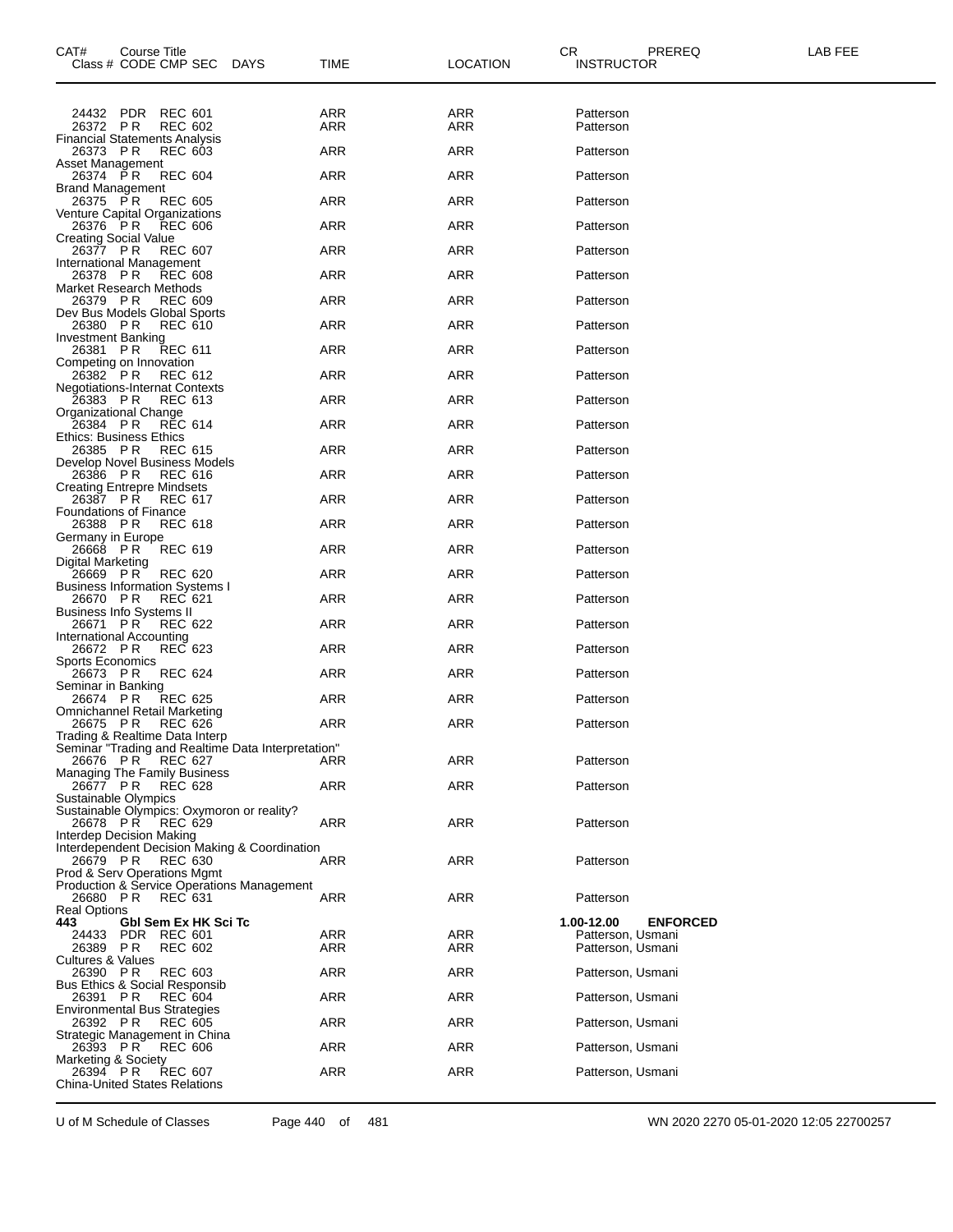| CAT#                                                | Course Title<br>Class # CODE CMP SEC DAYS  |                |                                                            | TIME       | <b>LOCATION</b> | CR<br><b>INSTRUCTOR</b>                | PREREQ          | LAB FEE |
|-----------------------------------------------------|--------------------------------------------|----------------|------------------------------------------------------------|------------|-----------------|----------------------------------------|-----------------|---------|
|                                                     |                                            |                |                                                            |            |                 |                                        |                 |         |
| 26395 PR<br>Advanced Financial Management           |                                            | <b>REC 608</b> |                                                            | ARR        | ARR             | Patterson, Usmani                      |                 |         |
| 26396 PR<br>Deal Making Asia & Emerg Mkts           |                                            | <b>REC 609</b> |                                                            | ARR        | <b>ARR</b>      | Patterson, Usmani                      |                 |         |
| 26397 PR                                            |                                            | <b>REC 610</b> |                                                            | ARR        | ARR             | Patterson, Usmani                      |                 |         |
| China's Development Hist&Comp<br>26398 PR           |                                            | REC 611        |                                                            | ARR        | ARR             | Patterson, Usmani                      |                 |         |
| Before Mao: Chinese Society<br>26399 PR             |                                            | REC 612        |                                                            | ARR        | ARR             | Patterson, Usmani                      |                 |         |
| Retailing<br>26683 PR                               |                                            | <b>REC 613</b> |                                                            | ARR        | ARR             | Patterson, Usmani                      |                 |         |
| Consumer Behavior<br>26684 PR                       |                                            | <b>REC 614</b> |                                                            | ARR        | ARR             | Patterson, Usmani                      |                 |         |
| <b>Management Consulting</b><br>26685 PR            |                                            | REC 615        |                                                            | ARR        | ARR             | Patterson, Usmani                      |                 |         |
| Developing the Leader<br>26686 PR                   |                                            | REC 616        |                                                            | ARR        | ARR             | Patterson, Usmani                      |                 |         |
| Traps & Pitfalls in Judgement                       |                                            |                |                                                            |            |                 |                                        |                 |         |
| 26687 PR                                            |                                            | REC 617        | Traps and Pitfalls in Judgement and Decision Making        | ARR        | ARR             | Patterson, Usmani                      |                 |         |
| <b>Business Innovation w/Social</b><br>444          | <b>Gbl Sem Ex China HK</b>                 |                |                                                            |            |                 | 1.00-20.00                             | <b>ENFORCED</b> |         |
| 24434<br>26400 PR                                   | PDR REC 601                                | <b>REC 602</b> |                                                            | ARR<br>ARR | ARR<br>ARR      | Patterson, Usmani<br>Patterson, Usmani |                 |         |
| Seminar in Political Theory<br>26401 PR             |                                            | <b>REC 603</b> |                                                            | ARR        | ARR             | Patterson, Usmani                      |                 |         |
| Human Resource Management<br>26402 PR               |                                            | <b>REC 604</b> |                                                            | ARR        | ARR             | Patterson, Usmani                      |                 |         |
| Intro International Business<br>26403 PR            |                                            | <b>REC 605</b> |                                                            | ARR        | ARR             | Patterson, Usmani                      |                 |         |
| Integrated Mktg Communication<br>26404 PR           |                                            | <b>REC 606</b> |                                                            | ARR        | ARR             | Patterson, Usmani                      |                 |         |
| Business and China<br>26405 PR                      |                                            | <b>REC 607</b> |                                                            | ARR        | ARR             | Patterson, Usmani                      |                 |         |
| Consumer Behaviour<br>26406 PR                      |                                            | <b>REC 608</b> |                                                            | ARR        | ARR             | Patterson, Usmani                      |                 |         |
| Fund Mgmt & Asset Allocation<br>26407 PR            |                                            | <b>REC 609</b> |                                                            | ARR        | ARR             | Patterson, Usmani                      |                 |         |
| <b>Business Policy &amp; Strategy</b>               |                                            |                |                                                            |            |                 |                                        |                 |         |
| 26408 PR<br>Marketing in China                      |                                            | <b>REC 610</b> |                                                            | ARR        | ARR             | Patterson, Usmani                      |                 |         |
| 26681 PR<br>Financial Markets                       |                                            | <b>REC 612</b> |                                                            | ARR        | ARR             | Patterson, Usmani                      |                 |         |
| 26682 PR<br>People and Cultures of SE Asia          |                                            | <b>REC 613</b> |                                                            | ARR        | ARR             | Patterson, Usmani                      |                 |         |
| People and Cultures of Southeast Asia<br>26838 PR   |                                            | <b>REC 614</b> |                                                            | ARR        | ARR             | Patterson, Usmani                      |                 |         |
| Mergers & Acquisitions<br>26839 PR                  |                                            | <b>REC 615</b> |                                                            | ARR        | ARR             | Patterson, Usmani                      |                 |         |
| Cases in Corporate Finance<br>446                   | <b>Gbl Sem Ex Reykjavik</b>                |                |                                                            |            |                 | 0.50-20.00                             | <b>ENFORCED</b> |         |
| 28040 PDR<br>28176                                  | PDR REC 602                                | <b>REC 601</b> |                                                            | ARR<br>ARR | ARR<br>ARR      | Patterson<br>Patterson                 |                 |         |
| 448<br>28041                                        | <b>Gbl Sem Ex UCD Quinn</b><br>PDR REC 601 |                |                                                            | ARR        | <b>ARR</b>      | 0.50-20.00<br>St John, Patterson       | <b>ENFORCED</b> |         |
| 28177<br>449                                        | PDR REC 602<br><b>Gbl Sem Ex Tel Aviv</b>  |                |                                                            | ARR        | ARR             | St John. Patterson<br>1.00-20.00       | <b>ENFORCED</b> |         |
| 24435                                               | PDR REC 601                                |                |                                                            | ARR        | <b>ARR</b>      | Patterson, Usmani                      |                 |         |
| 26409<br>Intensive Hebrew Studies                   | P R                                        | <b>REC 602</b> |                                                            | ARR        | <b>ARR</b>      | Patterson, Usmani                      |                 |         |
| 26410 PR<br>Entrepreneurship from A to Z            |                                            | <b>REC 603</b> |                                                            | ARR        | <b>ARR</b>      | Patterson, Usmani                      |                 |         |
| 26411 PR<br>Foundations - Entrepreneurship          |                                            | <b>REC 604</b> |                                                            | ARR        | <b>ARR</b>      | Patterson, Usmani                      |                 |         |
| 26412 PR<br><b>Innovation Theory &amp; Practice</b> |                                            | <b>REC 605</b> |                                                            | ARR        | <b>ARR</b>      | Patterson, Usmani                      |                 |         |
| 26413 PR<br><b>Business Ethics</b>                  |                                            | <b>REC 606</b> |                                                            | ARR        | ARR             | Patterson, Usmani                      |                 |         |
| 26414 PR<br>Israel & the Environment                |                                            | <b>REC 607</b> |                                                            | ARR        | <b>ARR</b>      | Patterson, Usmani                      |                 |         |
| 26415 PR<br>100 Years: History in Tel Aviv          |                                            | <b>REC 608</b> |                                                            | <b>ARR</b> | <b>ARR</b>      | Patterson, Usmani                      |                 |         |
| 26688 PR                                            |                                            | <b>REC 609</b> | One Hundred Years: History and Memory in Tel Aviv-Jaffa    | ARR        | <b>ARR</b>      | Patterson, Usmani                      |                 |         |
| Struggle for Palestine                              |                                            |                | Struggle for Palestine: Roots of the Arab Israeli Conflict |            |                 |                                        |                 |         |
| 454<br>24436 PDR                                    | Gbl Sem Ex Luigi Boc                       | REC 601        |                                                            | ARR        | ARR             | 1.00-20.00<br>Patterson                | <b>ENFORCED</b> |         |
| 26416 PR                                            |                                            | <b>REC 602</b> |                                                            | ARR        | ARR             | Patterson                              |                 |         |

U of M Schedule of Classes Page 441 of 481 WN 2020 2270 05-01-2020 12:05 22700257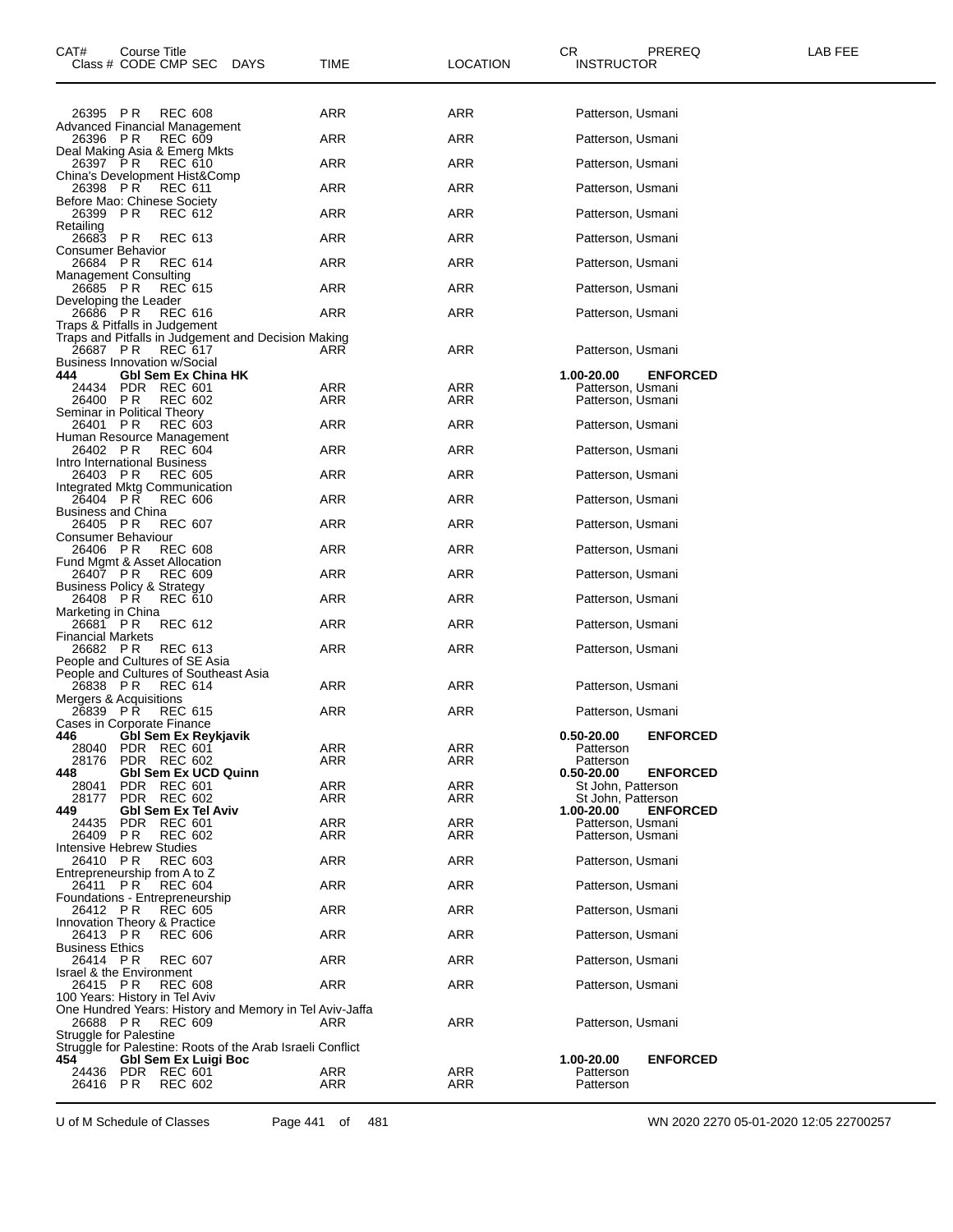| Class # CODE CMP SEC<br><b>DAYS</b>                                                                                            | TIME       | LOCATION   | <b>INSTRUCTOR</b>             |
|--------------------------------------------------------------------------------------------------------------------------------|------------|------------|-------------------------------|
|                                                                                                                                |            |            |                               |
| <b>Business Strategy</b><br><b>REC 603</b><br>26417 PR                                                                         | ARR        | ARR        | Patterson                     |
| Corporate Finance<br>26418 PR<br><b>REC 604</b>                                                                                | ARR        | ARR        | Patterson                     |
| New Products & Product Mgmt<br>New Products & Product Management                                                               |            |            |                               |
| <b>REC 605</b><br>26419 PR                                                                                                     | ARR        | ARR        | Patterson                     |
| Sharing Economy & Smart Cities<br>Sharing Economy & Smart Cities: Managing New Value Propositions for Business and Governments |            |            |                               |
| 26420 PR REC 606<br>Management - Fashion Companies                                                                             | ARR        | ARR        | Patterson                     |
| Management of Fashion Companies<br><b>REC 607</b><br>26421 PR                                                                  | ARR        | ARR        | Patterson                     |
| Intro to E-Mktg & E-Commerce<br>Introduction to E-Marketing & E-Commerce                                                       |            |            |                               |
| <b>REC 608</b><br>26422 PR                                                                                                     | <b>ARR</b> | ARR        | Patterson                     |
| Digital Disruption & Entrepren<br>Digital Disruption & Entrepreneurship                                                        |            |            |                               |
| 26423 PR<br><b>REC 609</b><br>Intro to Management Consulting                                                                   | ARR        | ARR        | Patterson                     |
| Introduction to Management Consulting                                                                                          |            |            |                               |
| 26424 PR<br><b>REC 610</b><br>Social Theory & Cinema                                                                           | ARR        | ARR        | Patterson                     |
| Method, Critique, and Research in Artistic Disciplines II - Module II (Social Theory and Cinema)<br>26425 PR<br><b>REC 611</b> | <b>ARR</b> | <b>ARR</b> | Patterson                     |
| <b>Fashion Customer Web Empower</b><br>Fashion Customer Web Empowerment Index                                                  |            |            |                               |
| <b>REC 612</b><br>26426 PR                                                                                                     | ARR        | ARR        | Patterson                     |
| <b>User Generated Culture</b><br>User Generated Culture & Cultural Crimes                                                      |            |            |                               |
| 26427 PR<br><b>REC 613</b><br>Global History                                                                                   | <b>ARR</b> | ARR        | Patterson                     |
| 26428 PR<br><b>REC 614</b><br>Transf Cultural Sector & Art                                                                     | ARR        | ARR        | Patterson                     |
| The Transformation of Cultural Sector & Art Market: Critical Issues and Cases                                                  |            |            |                               |
| 26429 PR<br><b>REC 615</b><br>Sustainability- Local Products                                                                   | ARR        | ARR        | Patterson                     |
| The Sustainability of Local Productions in a Global World<br>26689 PR<br>REC 616                                               | ARR        | ARR        | Patterson                     |
| Diversity Mgmt & Policy<br>26690 PR<br><b>REC 617</b>                                                                          | ARR        | ARR        | Patterson                     |
| <b>Fundamentals Computer Science</b>                                                                                           |            |            |                               |
| 26691 PR<br><b>REC 618</b><br>Policies for Art & Culture                                                                       | ARR        | ARR        | Patterson                     |
| 26692 PR<br><b>REC 619</b><br><b>Financial Economics</b>                                                                       | ARR        | ARR        | Patterson                     |
| <b>REC 620</b><br>26693 PR<br><b>Managing Creativity</b>                                                                       | ARR        | ARR        | Patterson                     |
| 26694 PR<br><b>REC 621</b>                                                                                                     | ARR        | ARR        | Patterson                     |
| Macroecon & World Econ<br>26695 PR<br>REC 622                                                                                  | ARR        | ARR        | Patterson                     |
| Int'l Business + Mgmt<br>26696 PR REC 623                                                                                      | ARR        | ARR        | Patterson                     |
| Int'l Business + Strategy<br>26697 PR<br><b>REC 624</b>                                                                        | ARR        | ARR        | Patterson                     |
| Psychology of Marketing                                                                                                        |            |            |                               |
| 26698 PR<br><b>REC 625</b><br>Intermed Financial Accounting                                                                    | ARR        | ARR        | Patterson                     |
| Intermediate Financial Accounting<br>26699 PR<br>REC 626                                                                       | ARR        | ARR        | Patterson                     |
| <b>International Relations</b><br>26700 PR<br><b>REC 627</b>                                                                   | ARR        | ARR        | Patterson                     |
| Mgmt of Comp & Inno in Tech                                                                                                    |            |            |                               |
| Management of Competition and innovation in High-Tech<br>26701 PR<br><b>REC 628</b>                                            | ARR        | ARR        | Patterson                     |
| Climate Change Economics<br>26702 PR<br><b>REC 629</b>                                                                         | <b>ARR</b> | ARR        | Patterson                     |
| Econ of Institution & Culture<br>26703 PR<br><b>REC 630</b>                                                                    | ARR        | ARR        | Patterson                     |
| Method & Research in Arts                                                                                                      |            |            |                               |
| 26704 PR<br><b>REC 631</b><br>Competitive Strategy                                                                             | ARR        | ARR        | Patterson                     |
| <b>REC 632</b><br>26705 PR<br>International Demography                                                                         | ARR        | ARR        | Patterson                     |
| Gbl Sem Ex Padova<br>455                                                                                                       | ARR        | ARR        | 1.00-20.00<br><b>ENFORCED</b> |
| PDR REC 601<br>24437<br>26430 PR<br><b>REC 602</b>                                                                             | ARR        | ARR        | Patterson<br>Patterson        |
| International Corp Governance<br>International Corporate Governance                                                            |            |            |                               |

U of M Schedule of Classes Page 442 of 481 WN 2020 2270 05-01-2020 12:05 22700257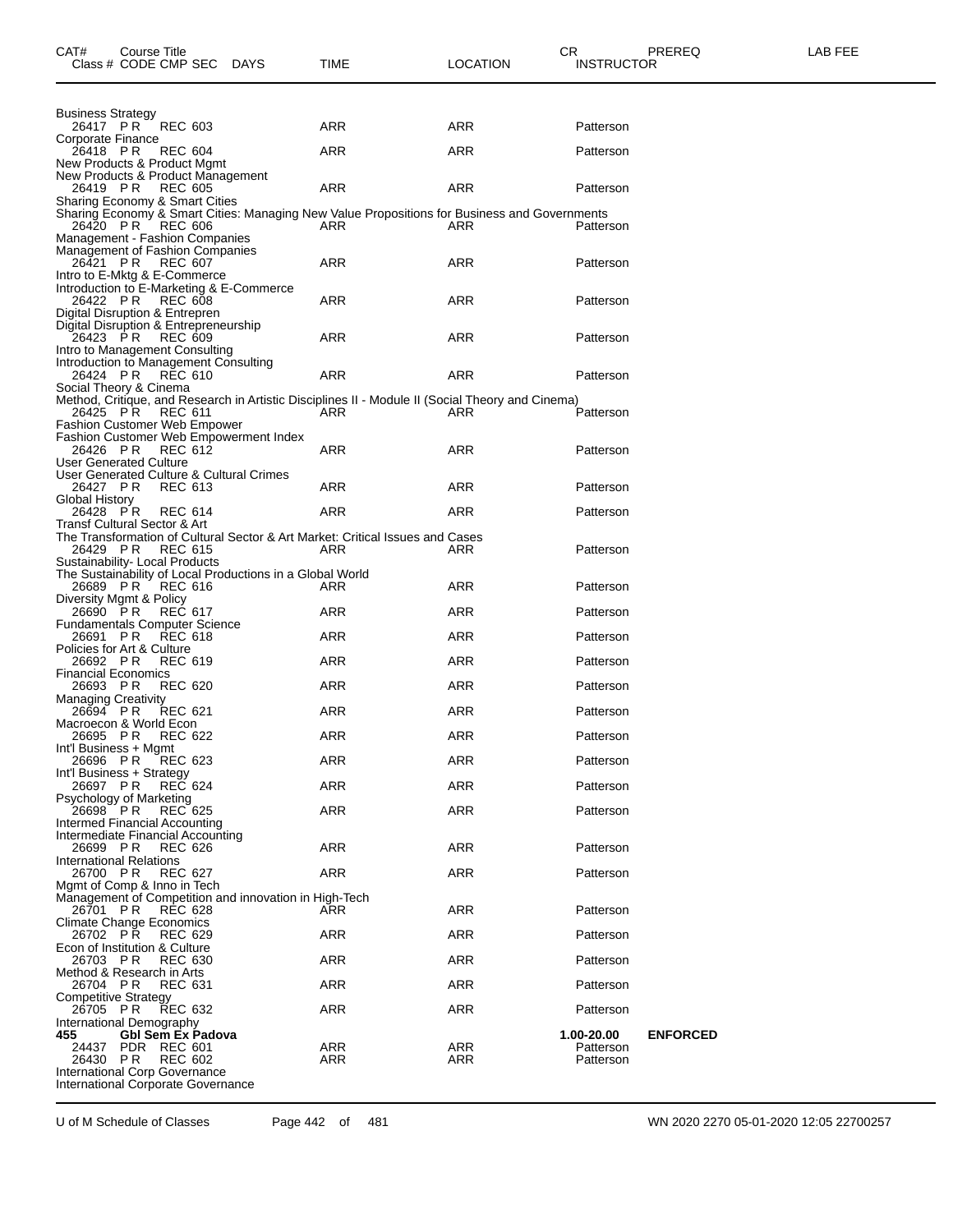| CAT#                                           | Course Title | Class # CODE CMP SEC DAYS                                       |                                                        | TIME       | <b>LOCATION</b> | CR<br><b>INSTRUCTOR</b> | PREREQ          | LAB FEE |
|------------------------------------------------|--------------|-----------------------------------------------------------------|--------------------------------------------------------|------------|-----------------|-------------------------|-----------------|---------|
|                                                |              | 26431 PR REC 603                                                |                                                        | ARR        | ARR             | Patterson               |                 |         |
|                                                |              | HR Mgmt - International Firms                                   | Human Resource Management for International Firms      |            |                 |                         |                 |         |
| 26432 PR<br>International Taxation Law         |              | REC 604                                                         |                                                        | ARR        | ARR             | Patterson               |                 |         |
| 26433 PR                                       |              | <b>REC 605</b>                                                  |                                                        | <b>ARR</b> | <b>ARR</b>      | Patterson               |                 |         |
| Stage<br>26434 PR                              |              | <b>REC 606</b>                                                  |                                                        | <b>ARR</b> | <b>ARR</b>      | Patterson               |                 |         |
| Development Economics<br>26435 PR              |              | <b>REC 607</b>                                                  |                                                        | ARR        | ARR             | Patterson               |                 |         |
| <b>Economic Policy</b><br>26706 PR             |              | <b>REC 608</b>                                                  |                                                        | ARR        | ARR             | Patterson               |                 |         |
| Environmental Econ & Policy                    |              |                                                                 |                                                        |            |                 |                         |                 |         |
|                                                |              | <b>Environmental Economics and Policy</b><br>26707 PR REC 609   |                                                        | ARR        | ARR             | Patterson               |                 |         |
| <b>International Business</b><br>460           |              | <b>GbI Sem Ex Rotterdam</b>                                     |                                                        |            |                 | 1.00-20.00              | <b>ENFORCED</b> |         |
|                                                |              | 24438 PDR REC 601                                               |                                                        | ARR        | ARR             | Patterson               |                 |         |
| 26436 PR                                       |              | <b>REC 602</b><br>Internat'l Bus - The Dutch Way                |                                                        | <b>ARR</b> | ARR             | Patterson               |                 |         |
| 26437 PR                                       |              | International Business - The Dutch Way<br>REC 603               |                                                        | ARR        | ARR             | Patterson               |                 |         |
| <b>Management Accounting</b>                   |              |                                                                 |                                                        |            |                 |                         |                 |         |
| 26438 PR<br>Strategic Management               |              | <b>REC 604</b>                                                  |                                                        | ARR        | <b>ARR</b>      | Patterson               |                 |         |
| 26439 PR                                       |              | REC 605<br>Human Resource Management                            |                                                        | <b>ARR</b> | <b>ARR</b>      | Patterson               |                 |         |
|                                                |              | 26440 PR REC 606                                                |                                                        | ARR        | ARR             | Patterson               |                 |         |
| <b>Foundations of Business Law</b><br>26441 PR |              | <b>REC 607</b>                                                  |                                                        | <b>ARR</b> | <b>ARR</b>      | Patterson               |                 |         |
| <b>Business Info Management</b><br>26442 PR    |              | REC 608                                                         |                                                        | <b>ARR</b> | <b>ARR</b>      | Patterson               |                 |         |
| Cross Cultural Management<br>26443 PR          |              | <b>REC 609</b>                                                  |                                                        | <b>ARR</b> | <b>ARR</b>      | Patterson               |                 |         |
| <b>International Business</b><br>26444 PR      |              | <b>REC 610</b>                                                  |                                                        | <b>ARR</b> | <b>ARR</b>      | Patterson               |                 |         |
| Digital Media Analysis<br>26708 PR             |              | <b>REC 611</b>                                                  |                                                        | ARR        | <b>ARR</b>      | Patterson               |                 |         |
| Microeconomics & Markets                       |              |                                                                 |                                                        |            |                 |                         |                 |         |
| 26709 PR                                       |              | REC 612<br>Migration, Ctzenshp & Identity                       |                                                        | ARR        | ARR             | Patterson               |                 |         |
| 462                                            |              | <b>Gbl Sem Ex Norw Econ</b>                                     | Migration, Citizenship, and Identity in Global History |            |                 | 0.50-20.00              | <b>ENFORCED</b> |         |
|                                                |              | 26056 PDR REC 601<br>26710 PDR REC 602                          |                                                        | ARR        | ARR<br>ARR      | Patterson               |                 |         |
| <b>Management Consulting</b>                   |              |                                                                 |                                                        | ARR        |                 | Patterson               |                 |         |
| <b>Accounting Ethics</b>                       |              | 26711 PDR REC 603                                               |                                                        | ARR        | ARR             | Patterson               |                 |         |
|                                                |              | 26712 PDR REC 604<br>Hist Develop Modern Business               |                                                        | ARR        | ARR             | Patterson               |                 |         |
|                                                |              |                                                                 | Historical Development of Modern Business              |            |                 |                         |                 |         |
| Value- Creation Thru Service                   |              | 26713 PDR REC 605                                               |                                                        | ARR        | <b>ARR</b>      | Patterson               |                 |         |
| 463                                            |              | Value - Creation Through Service<br><b>Gbl Sem Ex Warsaw Ec</b> |                                                        |            |                 | 0.50-20.00              | <b>ENFORCED</b> |         |
| 28099<br>465                                   |              | PDR REC 601<br><b>Gbl Sem Ex Singapore</b>                      |                                                        | <b>ARR</b> | ARR             | Patterson<br>1.00-20.00 | <b>ENFORCED</b> |         |
| 24439                                          |              | PDR REC 601                                                     |                                                        | ARR        | ARR             | Patterson, Usmani       |                 |         |
| 26445 PR                                       |              | <b>REC 602</b><br>S'pore&Asean: Geoecon & Geopol                |                                                        | ARR        | ARR             | Patterson, Usmani       |                 |         |
| 26446 PR<br><b>Chinese Tradition</b>           |              | <b>REC 603</b>                                                  |                                                        | ARR        | <b>ARR</b>      | Patterson, Usmani       |                 |         |
| 26447 PR                                       |              | <b>REC 604</b>                                                  |                                                        | ARR        | <b>ARR</b>      | Patterson, Usmani       |                 |         |
| <b>Financial Markets</b><br>26448 PR           |              | <b>REC 605</b>                                                  |                                                        | ARR        | <b>ARR</b>      | Patterson, Usmani       |                 |         |
| Financial Risk Management<br>26449 PR          |              | <b>REC 606</b>                                                  |                                                        | ARR        | <b>ARR</b>      | Patterson, Usmani       |                 |         |
|                                                |              | Purchasing & Materials Mgmt<br><b>REC 607</b>                   |                                                        | <b>ARR</b> | <b>ARR</b>      | Patterson, Usmani       |                 |         |
| 26450 PR<br>Consumer Behaviour                 |              |                                                                 |                                                        |            |                 |                         |                 |         |
| 26451 PR<br>Leadership & Ethics                |              | <b>REC 608</b>                                                  |                                                        | ARR        | <b>ARR</b>      | Patterson, Usmani       |                 |         |
| 26452 PR<br>Entrepreneurial Marketing          |              | <b>REC 609</b>                                                  |                                                        | ARR        | <b>ARR</b>      | Patterson, Usmani       |                 |         |
| 26453 PR<br>The Theatre Experience             |              | <b>REC 610</b>                                                  |                                                        | ARR        | <b>ARR</b>      | Patterson, Usmani       |                 |         |
| 26454 PR                                       |              | <b>REC 611</b>                                                  |                                                        | ARR        | <b>ARR</b>      | Patterson, Usmani       |                 |         |
| <b>Plants and Society</b><br>26455 PR          |              | <b>REC 612</b>                                                  |                                                        | <b>ARR</b> | <b>ARR</b>      | Patterson, Usmani       |                 |         |
|                                                |              |                                                                 |                                                        |            |                 |                         |                 |         |

U of M Schedule of Classes Page 443 of 481 WN 2020 2270 05-01-2020 12:05 22700257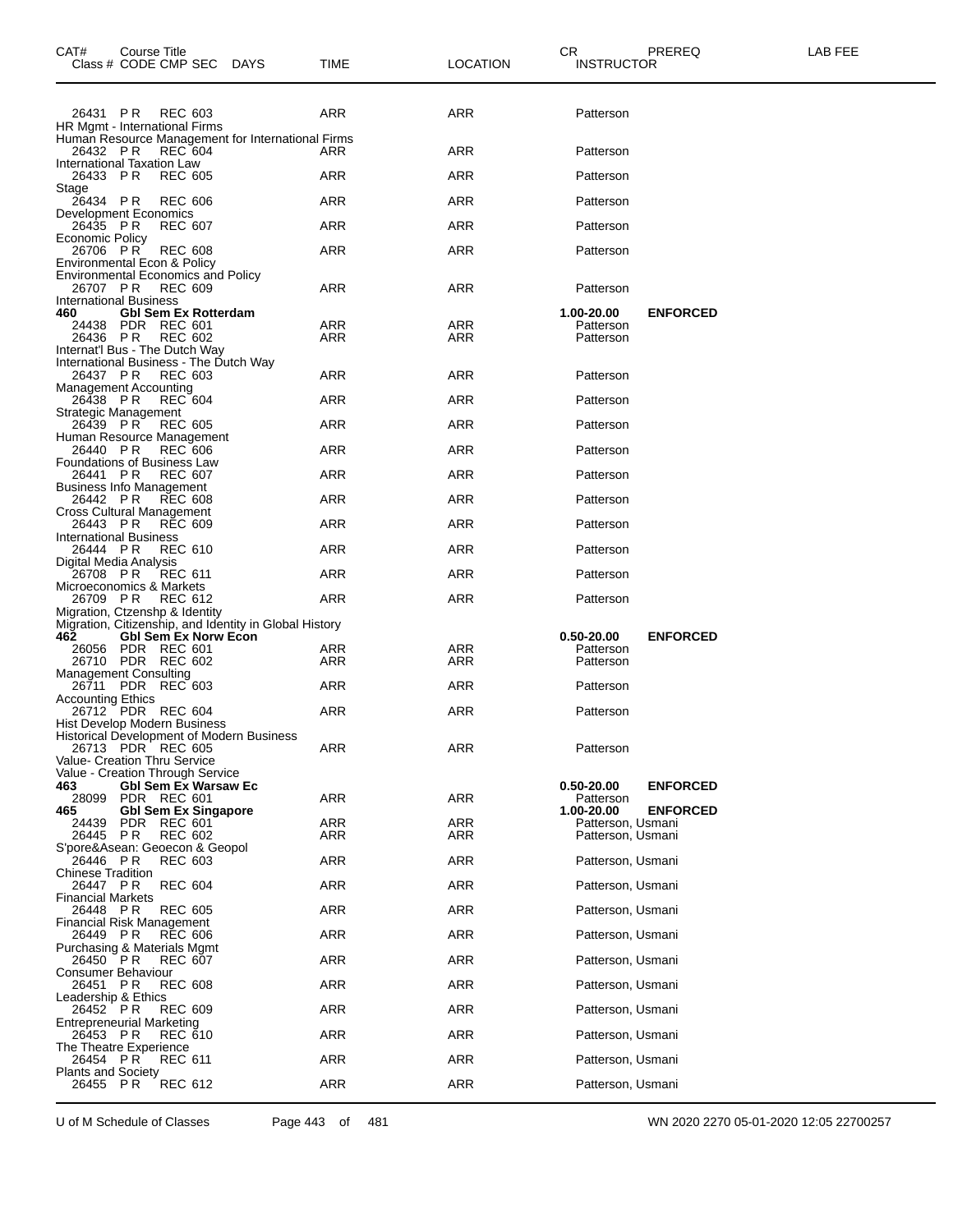| CAT#                                                | Course Title | Class # CODE CMP SEC                                        | DAYS                                          | TIME       | LOCATION   | CR.<br><b>INSTRUCTOR</b>        | PREREQ                                                 | LAB FEE |
|-----------------------------------------------------|--------------|-------------------------------------------------------------|-----------------------------------------------|------------|------------|---------------------------------|--------------------------------------------------------|---------|
| Reason and Persuasion<br>26456 PR                   |              | <b>REC 613</b>                                              |                                               | ARR        | ARR        | Patterson, Usmani               |                                                        |         |
| Promotional Management                              |              |                                                             |                                               |            |            |                                 |                                                        |         |
| 26457 PR                                            |              | REC 614<br>Mktg Analysis & Decision Mkng                    |                                               | ARR        | <b>ARR</b> | Patterson, Usmani               |                                                        |         |
| 26714 PR                                            |              | <b>REC 615</b><br>Product and Brand Marketing               |                                               | <b>ARR</b> | ARR        | Patterson, Usmani               |                                                        |         |
| 26715 PR<br>Macro & Int'l Economics                 |              | <b>REC 616</b>                                              |                                               | ARR        | <b>ARR</b> | Patterson, Usmani               |                                                        |         |
| 26716 PR                                            |              | <b>REC 617</b>                                              |                                               | ARR        | ARR        | Patterson, Usmani               |                                                        |         |
| Strategic Management<br>26717 PR                    |              | REC 618                                                     |                                               | ARR        | <b>ARR</b> | Patterson, Usmani               |                                                        |         |
| Entrepreneurship<br>26718 PR                        |              | REC 619                                                     |                                               | ARR        | ARR        | Patterson, Usmani               |                                                        |         |
| 26719 PR                                            |              | Asian Markets & Marketing Mgmt<br><b>REC 620</b>            |                                               | ARR        | ARR        | Patterson, Usmani               |                                                        |         |
| Chinese Music<br>26720 PR                           |              | <b>REC 621</b>                                              |                                               | <b>ARR</b> | ARR        | Patterson, Usmani               |                                                        |         |
| Chinese I<br>26721 PR                               |              | <b>REC 622</b>                                              |                                               | ARR        | ARR        | Patterson, Usmani               |                                                        |         |
|                                                     |              | Invstmnt Analysis & Port Mgmt                               | Investment Analysis and Portfolio Management  |            |            |                                 |                                                        |         |
| 26722 PR                                            |              | REC 623                                                     |                                               | ARR        | ARR        | Patterson, Usmani               |                                                        |         |
| Mkt Analysis & Dec. Marking                         |              | Marketing Analysis & Decision Marking                       |                                               |            |            |                                 |                                                        |         |
| 26723 PR<br>Organisational Effectiveness            |              | <b>REC 624</b>                                              |                                               | ARR        | ARR        | Patterson, Usmani               |                                                        |         |
| 26724 PR<br>469                                     |              | <b>REC 625</b><br>Glb Sem Ex CIEE Sevi                      |                                               | ARR        | ARR        | Patterson, Usmani<br>0.50-20.50 | <b>ENFORCED</b>                                        |         |
| 470                                                 |              | 33302 PDR REC 601<br><b>Gbl Sem Ex IE Busine</b>            |                                               | <b>ARR</b> | <b>ARR</b> | Patterson<br>1.00-20.00         | <b>ENFORCED</b>                                        |         |
| 24440<br>26458 PR                                   |              | PDR REC 601<br><b>REC 602</b>                               |                                               | ARR<br>ARR | ARR<br>ARR |                                 | Patterson, Wiggins-Gawlik<br>Patterson, Wiggins-Gawlik |         |
|                                                     |              | Entrepreneurship & Innovation                               |                                               | ARR        | ARR        |                                 |                                                        |         |
| 26459 PR                                            |              | REC 603<br>Entrepreneurship Do-It-Yo'self                   |                                               |            |            |                                 | Patterson, Wiggins-Gawlik                              |         |
| 26460 PR                                            |              | <b>REC 604</b><br>Optimizing Mktg Strat Big Data            |                                               | ARR        | ARR        |                                 | Patterson, Wiggins-Gawlik                              |         |
| 26461 PR<br>East Europe After Berlin Wall           |              | <b>REC 605</b>                                              |                                               | <b>ARR</b> | ARR        |                                 | Patterson, Wiggins-Gawlik                              |         |
| 26462 PR                                            |              | <b>REC 606</b><br>Corporate Diplomacy & Protocol            |                                               | ARR        | ARR        |                                 | Patterson, Wiggins-Gawlik                              |         |
| 26463 PR<br>Business and Law in China               |              | <b>REC 607</b>                                              |                                               | ARR        | ARR        |                                 | Patterson, Wiggins-Gawlik                              |         |
| 26464 PR<br>Spanish 2.2                             |              | <b>REC 608</b>                                              |                                               | ARR        | ARR        |                                 | Patterson, Wiggins-Gawlik                              |         |
| 26465 PR                                            |              | <b>REC 609</b><br>Entrepreneurship in Emerg Mkts            |                                               | ARR        | ARR        |                                 | Patterson, Wiggins-Gawlik                              |         |
| 26466 PR                                            |              | <b>REC 610</b>                                              |                                               | ARR        | ARR        |                                 | Patterson, Wiggins-Gawlik                              |         |
| Social Entrepreneurship<br>26467 PR                 |              | REC 611                                                     |                                               | <b>ARR</b> | <b>ARR</b> |                                 | Patterson, Wiggins-Gawlik                              |         |
| Social Entrepreneurship<br>26468 PR                 |              | REC 612                                                     |                                               | <b>ARR</b> | ARR        |                                 | Patterson, Wiggins-Gawlik                              |         |
| 26469 PR                                            |              | Financial Modeling with Excel<br><b>REC 613</b>             |                                               | <b>ARR</b> | <b>ARR</b> |                                 | Patterson, Wiggins-Gawlik                              |         |
| Gender and Development<br>26470 PR                  |              | REC 614                                                     |                                               | <b>ARR</b> | ARR        |                                 | Patterson, Wiggins-Gawlik                              |         |
| 26471 PR                                            |              | Interdiscipl Persp: Org Theory<br>REC 615                   |                                               | <b>ARR</b> | ARR        |                                 | Patterson, Wiggins-Gawlik                              |         |
| 26472 PR                                            |              | Consumer Insights & Mkt Strat<br><b>REC 616</b>             |                                               | <b>ARR</b> | ARR        |                                 | Patterson, Wiggins-Gawlik                              |         |
| <b>Advertising &amp; Creative Strat</b><br>26473 PR |              | REC 617                                                     |                                               | <b>ARR</b> | ARR        |                                 | Patterson, Wiggins-Gawlik                              |         |
| Digital Marketing                                   |              |                                                             |                                               |            |            |                                 |                                                        |         |
| 26474 PR<br>Retailing                               |              | <b>REC 618</b>                                              |                                               | <b>ARR</b> | ARR        |                                 | Patterson, Wiggins-Gawlik                              |         |
| 26475 PR<br>Global Outsourcing Strategy             |              | <b>REC 619</b>                                              |                                               | ARR        | <b>ARR</b> |                                 | Patterson, Wiggins-Gawlik                              |         |
| 26769 PR<br>Breakthrough Innovation                 |              | <b>REC 620</b>                                              |                                               | <b>ARR</b> | ARR        |                                 | Patterson, Wiggins-Gawlik                              |         |
| 26770 PR                                            |              | REC 621<br>Business Intelligence Start-Up                   |                                               | <b>ARR</b> | ARR        |                                 | Patterson, Wiggins-Gawlik                              |         |
| 26771 PR                                            |              | <b>Business Intelligence for Startups</b><br><b>REC 622</b> |                                               | <b>ARR</b> | ARR        |                                 | Patterson, Wiggins-Gawlik                              |         |
| Mgmt Control for Start-Ups                          |              |                                                             |                                               | <b>ARR</b> |            |                                 |                                                        |         |
| 26772 PR<br>Cross-Border M&A                        |              | <b>REC 623</b>                                              |                                               |            | ARR        |                                 | Patterson, Wiggins-Gawlik                              |         |
| 26773 PR                                            |              | <b>REC 624</b>                                              | Cross-Border M&A: Value, Motivation, Pitfalls | ARR        | ARR        |                                 | Patterson, Wiggins-Gawlik                              |         |

U of M Schedule of Classes Page 444 of 481 WN 2020 2270 05-01-2020 12:05 22700257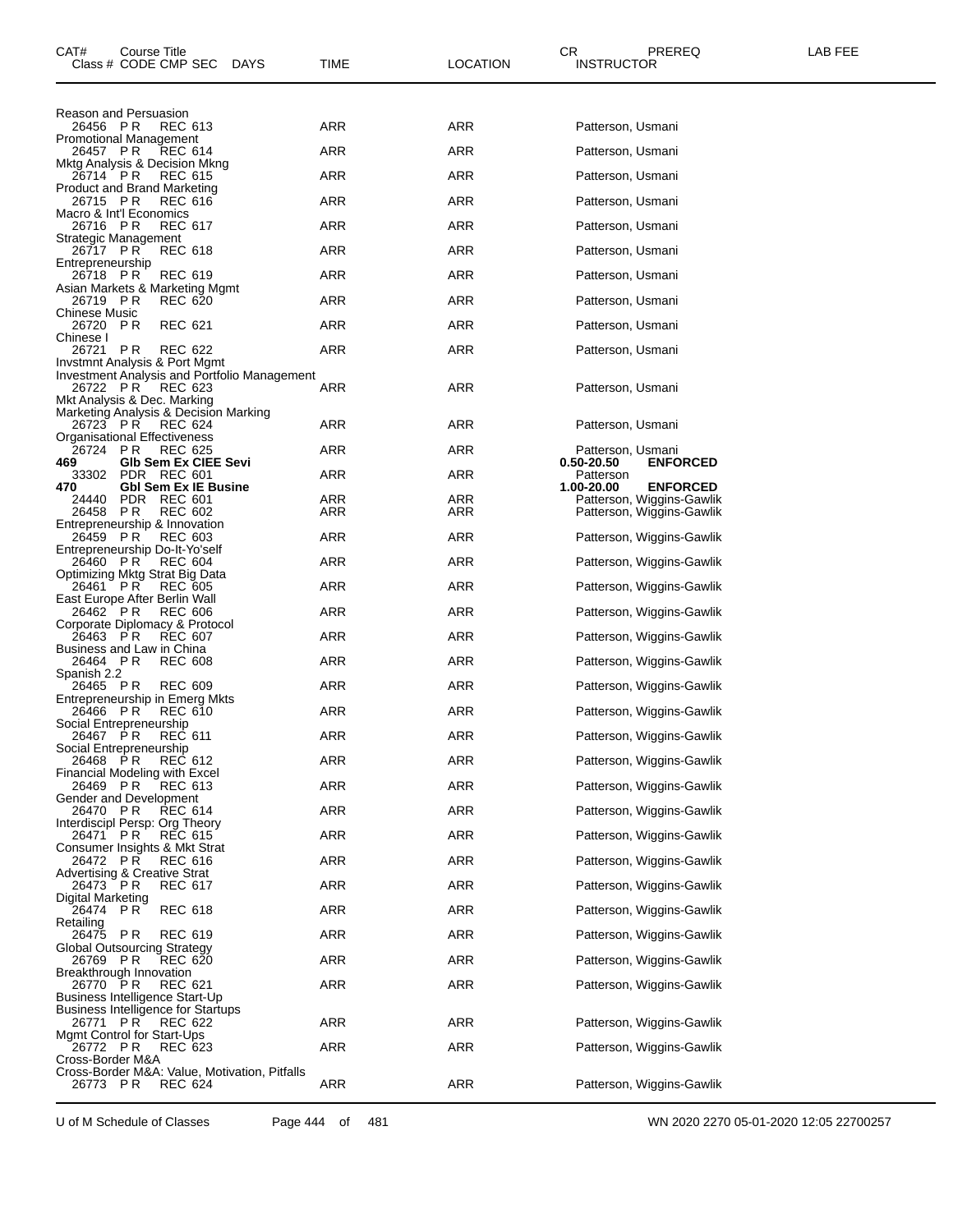| CAT#                                                                        | Course Title | Class # CODE CMP SEC             | DAYS                                              | TIME       | <b>LOCATION</b> | CR<br>PREREQ<br><b>INSTRUCTOR</b>                                                                                   | LAB FEE |
|-----------------------------------------------------------------------------|--------------|----------------------------------|---------------------------------------------------|------------|-----------------|---------------------------------------------------------------------------------------------------------------------|---------|
| Digital Business                                                            |              |                                  |                                                   |            |                 |                                                                                                                     |         |
| 26774 PR<br>Product and Brand Management                                    |              | <b>REC 625</b>                   |                                                   | ARR        | ARR             | Patterson, Wiggins-Gawlik                                                                                           |         |
| 26775 PR<br><b>Product and Brand Management</b>                             |              | <b>REC 626</b>                   |                                                   | ARR        | ARR             | Patterson, Wiggins-Gawlik                                                                                           |         |
| 26776 PR                                                                    |              | <b>REC 627</b>                   |                                                   | ARR        | ARR             | Patterson, Wiggins-Gawlik                                                                                           |         |
| Explor New Frontiers Big Data<br>Exploring New Frontiers of Big Data        |              |                                  |                                                   |            |                 |                                                                                                                     |         |
| 26777 PR<br>Financial Markets Unplugged                                     |              | <b>REC 628</b>                   |                                                   | ARR        | ARR             | Patterson, Wiggins-Gawlik                                                                                           |         |
| 26778 PR<br>Art, Politics, and Power                                        |              | REC 629                          |                                                   | ARR        | ARR             | Patterson, Wiggins-Gawlik                                                                                           |         |
| 26779 PR                                                                    |              | <b>REC 630</b>                   |                                                   | ARR        | ARR             | Patterson, Wiggins-Gawlik                                                                                           |         |
| Financial Reporting & Analysis<br>26780 PR                                  |              | <b>REC 631</b>                   |                                                   | ARR        | ARR             | Patterson, Wiggins-Gawlik                                                                                           |         |
| Intro Gamification & Behavior<br>26781 PR<br>Financial Assets, Mkt, & Tools |              | <b>REC 632</b>                   | Introduction to Gamification & Behavior Mangement | ARR        | ARR             | Patterson, Wiggins-Gawlik                                                                                           |         |
|                                                                             |              |                                  | Topics in Financial Assets, Markets, and Tools    | ARR        | ARR             |                                                                                                                     |         |
| 26782 PR<br><b>Technology New Ventures</b>                                  |              | <b>REC 633</b>                   |                                                   |            |                 | Patterson, Wiggins-Gawlik                                                                                           |         |
| 26783 PR<br>Retailing                                                       |              | <b>REC 634</b>                   |                                                   | ARR        | ARR             | Patterson, Wiggins-Gawlik                                                                                           |         |
| 26784<br>26785 PR                                                           | <b>PR</b>    | <b>REC 635</b><br><b>REC 636</b> |                                                   | ARR<br>ARR | ARR<br>ARR      | Patterson, Wiggins-Gawlik<br>Patterson, Wiggins-Gawlik                                                              |         |
| Spanish for Business                                                        |              | <b>REC 637</b>                   |                                                   | ARR        | <b>ARR</b>      |                                                                                                                     |         |
| 26786 PR<br><b>Structural Marketing</b>                                     |              |                                  |                                                   |            |                 | Patterson, Wiggins-Gawlik                                                                                           |         |
| 26787 PR<br>Advanced Web Coding                                             |              | <b>REC 638</b>                   |                                                   | ARR        | ARR             | Patterson, Wiggins-Gawlik                                                                                           |         |
| 26788 PR<br>Topics in Int'l Finance                                         |              | <b>REC 639</b>                   |                                                   | ARR        | ARR             | Patterson, Wiggins-Gawlik                                                                                           |         |
| 26789 PR<br>Intro to Gamification                                           |              | <b>REC 640</b>                   |                                                   | ARR        | ARR             | Patterson, Wiggins-Gawlik                                                                                           |         |
| 26790 PR                                                                    |              | <b>REC 641</b>                   |                                                   | ARR        | ARR             | Patterson, Wiggins-Gawlik                                                                                           |         |
| Unplugged: Marketing Workshop<br>26791                                      | P R          | <b>REC 642</b>                   |                                                   | ARR        | ARR             | Patterson, Wiggins-Gawlik                                                                                           |         |
| 26792 PR<br><b>Structural Marketing</b>                                     |              | <b>REC 643</b>                   |                                                   | ARR        | ARR             | Patterson, Wiggins-Gawlik                                                                                           |         |
| 26793 PR<br>**EU After Brexit                                               |              | <b>REC 644</b>                   |                                                   | ARR        | ARR             | Patterson, Wiggins-Gawlik                                                                                           |         |
| hours.                                                                      |              |                                  |                                                   |            |                 | 5. This class translates to .5 UM credits. If a student/students elect this class, submit CARF to update credits to |         |
| 471                                                                         |              | Gbl Sem Ex Navarra               |                                                   |            |                 | 1.00-20.00<br><b>ENFORCED</b>                                                                                       |         |
| 24441<br>26476 PR                                                           | PDR          | <b>REC 601</b><br><b>REC 602</b> |                                                   | ARR<br>ARR | ARR<br>ARR      | Patterson, Wiggins-Gawlik<br>Patterson, Wiggins-Gawlik                                                              |         |
| <b>Business Ethics</b><br>26477 PR                                          |              | <b>REC 603</b>                   |                                                   | ARR        | ARR             | Patterson, Wiggins-Gawlik                                                                                           |         |
| Doing Business in Africa<br>26478 PR                                        |              | <b>REC 604</b>                   |                                                   | ARR        | <b>ARR</b>      | Patterson, Wiggins-Gawlik                                                                                           |         |
| Marketing Management                                                        |              |                                  |                                                   |            |                 |                                                                                                                     |         |
| 26479 PR<br>Visual Arts Management                                          |              | <b>REC 605</b>                   |                                                   | <b>ARR</b> | ARR             | Patterson, Wiggins-Gawlik                                                                                           |         |
| 26480 PR<br><b>Business Policy</b>                                          |              | <b>REC 606</b>                   |                                                   | ARR        | ARR             | Patterson, Wiggins-Gawlik                                                                                           |         |
| 26481 PR<br>Negotiation                                                     |              | <b>REC 607</b>                   |                                                   | ARR        | ARR             | Patterson, Wiggins-Gawlik                                                                                           |         |
| 26482 PR<br>Lending Ops & Invest Instrumen                                  |              | <b>REC 608</b>                   |                                                   | ARR        | ARR             | Patterson, Wiggins-Gawlik                                                                                           |         |
| 26483 PR                                                                    |              | <b>REC 609</b>                   |                                                   | <b>ARR</b> | ARR             | Patterson, Wiggins-Gawlik                                                                                           |         |
| European and Spanish Economy<br>26484 PR                                    |              | <b>REC 610</b>                   |                                                   | ARR        | ARR             | Patterson, Wiggins-Gawlik                                                                                           |         |
| Internat'l Financial Reporting<br>26485                                     | P R          | REC 611                          |                                                   | ARR        | ARR             | Patterson, Wiggins-Gawlik                                                                                           |         |
| Money, Banking & Financial Mkt<br>26794 PR                                  |              | REC 612                          |                                                   | <b>ARR</b> | ARR             | Patterson, Wiggins-Gawlik                                                                                           |         |
| Brand and Leadership                                                        |              |                                  |                                                   |            |                 |                                                                                                                     |         |
| 26795 PR<br>Sociology                                                       |              | <b>REC 613</b>                   |                                                   | ARR        | ARR             | Patterson, Wiggins-Gawlik                                                                                           |         |
| 26796 PR<br>Strategies in Fashion Comm                                      |              | <b>REC 614</b>                   |                                                   | ARR        | ARR             | Patterson, Wiggins-Gawlik                                                                                           |         |
| 26797 PR<br>Classic Characters in Eng Lit                                   |              | REC 615                          |                                                   | ARR        | ARR             | Patterson, Wiggins-Gawlik                                                                                           |         |
|                                                                             |              |                                  | Classic Characters in English Literature          |            |                 |                                                                                                                     |         |
| 472<br>24442                                                                |              | PDR REC 601                      | <b>GbI Sem Ex ESADE Bus</b>                       | ARR        | ARR             | 1.00-20.00<br><b>ENFORCED</b><br>Patterson, Wiggins-Gawlik                                                          |         |
| 26487<br>TCO: Motivation, Values, Commt                                     | PR           | <b>REC 602</b>                   |                                                   | ARR        | ARR             | Patterson, Wiggins-Gawlik                                                                                           |         |

U of M Schedule of Classes Page 445 of 481 WN 2020 2270 05-01-2020 12:05 22700257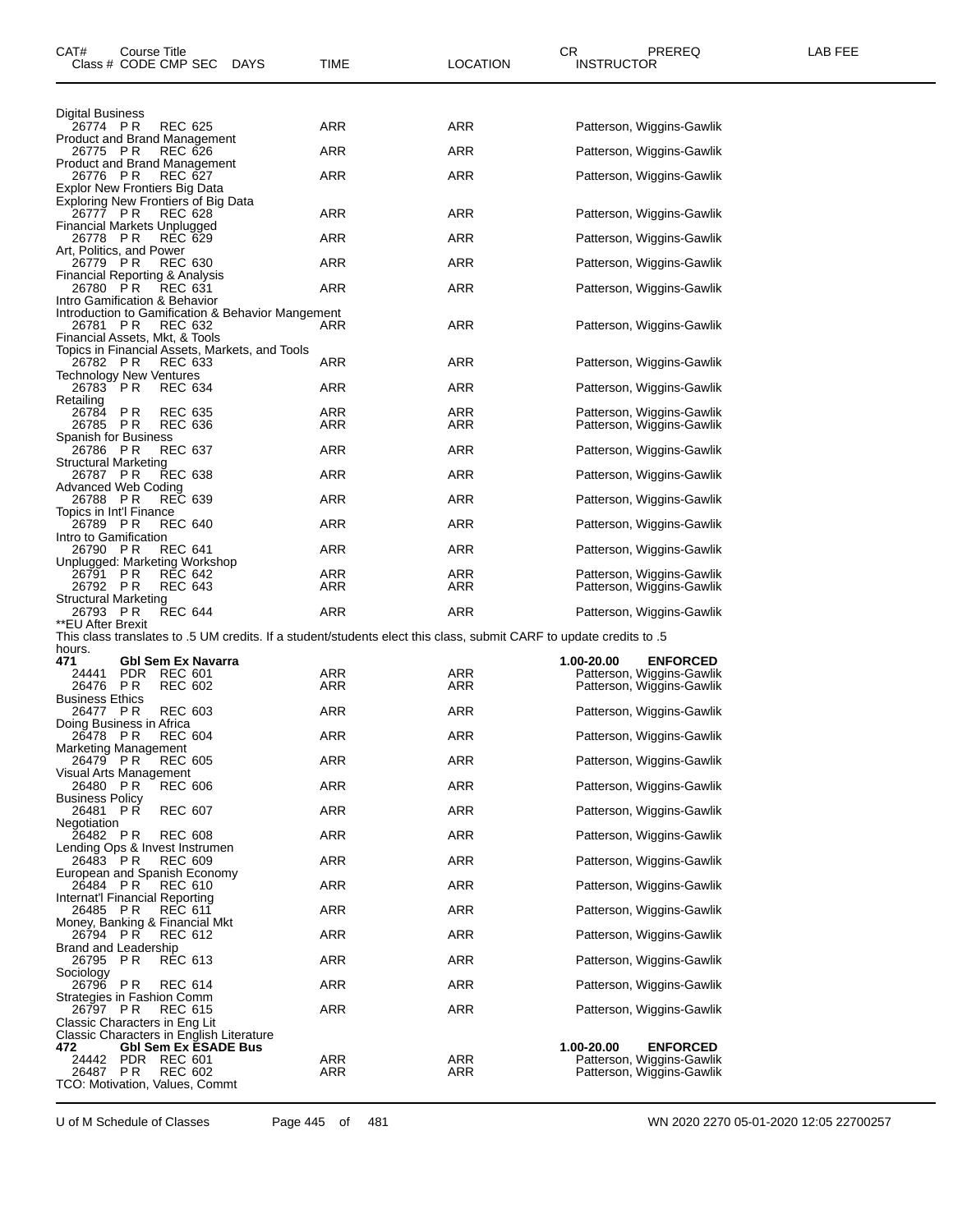| CAT#                                                                 | Course Title<br>Class # CODE CMP SEC |                           | <b>DAYS</b> | TIME                                                               | LOCATION   | CR.<br><b>INSTRUCTOR</b> | PREREQ                                                 | LAB FEE |
|----------------------------------------------------------------------|--------------------------------------|---------------------------|-------------|--------------------------------------------------------------------|------------|--------------------------|--------------------------------------------------------|---------|
| 26488                                                                | PR                                   | REC 603                   |             | ARR                                                                | ARR        |                          | Patterson, Wiggins-Gawlik                              |         |
| CMP: Implementing Strategy<br>26489 PR                               |                                      | <b>REC 604</b>            |             | <b>ARR</b>                                                         | <b>ARR</b> |                          | Patterson, Wiggins-Gawlik                              |         |
| GSI: Mobile Apps Programming<br>26490 PR                             |                                      | <b>REC 605</b>            |             | <b>ARR</b>                                                         | ARR        |                          | Patterson, Wiggins-Gawlik                              |         |
| Project Management<br>26491 PR                                       |                                      | <b>REC 606</b>            |             | ARR                                                                | <b>ARR</b> |                          | Patterson, Wiggins-Gawlik                              |         |
| Spain & Catalunya: Recent Hist<br>26492 PR                           |                                      | <b>REC 607</b>            |             | <b>ARR</b>                                                         | <b>ARR</b> |                          | Patterson, Wiggins-Gawlik                              |         |
| CIM: Business Writing<br>26493 PR                                    |                                      | <b>REC 608</b>            |             | ARR                                                                | <b>ARR</b> |                          |                                                        |         |
| Marketing: Strategy to Action                                        |                                      |                           |             |                                                                    |            |                          | Patterson, Wiggins-Gawlik                              |         |
| 26494 PR<br>EEO: Sustainab., Bus. & Values                           |                                      | <b>REC 609</b>            |             | <b>ARR</b>                                                         | ARR        |                          | Patterson, Wiggins-Gawlik                              |         |
| 26495 PR<br>ISM: Modern Research Technique                           |                                      | <b>REC 610</b>            |             | <b>ARR</b>                                                         | <b>ARR</b> |                          | Patterson, Wiggins-Gawlik                              |         |
| 26496 PR<br>TDP: Business Across Cultures                            |                                      | <b>REC 611</b>            |             | <b>ARR</b>                                                         | ARR        |                          | Patterson, Wiggins-Gawlik                              |         |
| 26497 PR<br>Entrpren New Venture Creation                            |                                      | <b>REC 612</b>            |             | ARR                                                                | <b>ARR</b> |                          | Patterson, Wiggins-Gawlik                              |         |
| 26498 PR<br>Espanol Intensivo Intermedio 2                           |                                      | REC 613                   |             | <b>ARR</b>                                                         | <b>ARR</b> |                          | Patterson, Wiggins-Gawlik                              |         |
| 26499 PR<br>Anthropology: Life Philosophy                            |                                      | REC 614                   |             | <b>ARR</b>                                                         | <b>ARR</b> |                          | Patterson, Wiggins-Gawlik                              |         |
| 26500 PR                                                             |                                      | REC 615                   |             | <b>ARR</b>                                                         | ARR        |                          | Patterson, Wiggins-Gawlik                              |         |
| <b>International Economics</b><br>26501 PR                           |                                      | <b>REC 616</b>            |             | <b>ARR</b>                                                         | <b>ARR</b> |                          | Patterson, Wiggins-Gawlik                              |         |
| Pub Sector, Bus Reg, Lobbying<br>26502 PR                            |                                      | REC 617                   |             | <b>ARR</b>                                                         | ARR        |                          | Patterson, Wiggins-Gawlik                              |         |
| CIM: Negotiation Skills<br>26503 PR                                  |                                      | REC 618                   |             | ARR                                                                | ARR        |                          | Patterson, Wiggins-Gawlik                              |         |
| Marketing Management II<br>26504 PR                                  |                                      | REC 619                   |             | <b>ARR</b>                                                         | <b>ARR</b> |                          | Patterson, Wiggins-Gawlik                              |         |
| TDP: Bus Networks & Global Org<br>26505 PR                           |                                      | <b>REC 620</b>            |             | <b>ARR</b>                                                         | ARR        |                          | Patterson, Wiggins-Gawlik                              |         |
| Marketing & Society: Values<br>26506 PR                              |                                      | <b>REC 621</b>            |             | <b>ARR</b>                                                         | ARR        |                          | Patterson, Wiggins-Gawlik                              |         |
| Strategic Management<br>26749 PR                                     |                                      | REC 622                   |             | ARR                                                                | ARR        |                          | Patterson, Wiggins-Gawlik                              |         |
| Espanol Intensivo<br>26750 PR                                        |                                      | REC 623                   |             | <b>ARR</b>                                                         | <b>ARR</b> |                          | Patterson, Wiggins-Gawlik                              |         |
| How to be an Authentic Leader                                        |                                      |                           |             | Coaching and Personal Effectiveness: How to be an Authentic Leader |            |                          |                                                        |         |
| 26751 PR                                                             |                                      | <b>REC 624</b>            |             | ARR                                                                | ARR        |                          | Patterson, Wiggins-Gawlik                              |         |
| Espanol Intensive: Avanzado<br>26752 PR                              |                                      | <b>REC 625</b>            |             | <b>ARR</b>                                                         | ARR        |                          | Patterson, Wiggins-Gawlik                              |         |
| Barcelona: Street Art<br>26753 PR                                    |                                      | <b>REC 626</b>            |             | <b>ARR</b>                                                         | <b>ARR</b> |                          | Patterson, Wiggins-Gawlik                              |         |
| Historia de la Gestion<br>26754 PR                                   |                                      | REC 627                   |             | <b>ARR</b>                                                         | ARR        |                          | Patterson, Wiggins-Gawlik                              |         |
| Applied Portfolio Management<br>26755 PR                             |                                      | <b>REC 628</b>            |             | ARR                                                                | ARR        |                          | Patterson, Wiggins-Gawlik                              |         |
| Supply Chain Management<br>26756                                     | P R                                  | REC 629                   |             | <b>ARR</b>                                                         | <b>ARR</b> |                          | Patterson, Wiggins-Gawlik                              |         |
| Public Sector Bus Reg & Lobby<br>473                                 | <b>GbI Sem Ex ICADE Bus</b>          |                           |             |                                                                    |            | 0.50-20.00               | <b>ENFORCED</b>                                        |         |
| 26053                                                                | PDR.<br>26507 PDR                    | REC 601<br><b>REC 602</b> |             | <b>ARR</b><br>ARR                                                  | ARR<br>ARR |                          | Patterson, Wiggins-Gawlik<br>Patterson, Wiggins-Gawlik |         |
| Introduction to Finance                                              | 26508 PDR REC 603                    |                           |             | <b>ARR</b>                                                         | <b>ARR</b> |                          | Patterson, Wiggins-Gawlik                              |         |
| Financial Markets                                                    | 26757 PDR REC 604                    |                           |             | <b>ARR</b>                                                         | <b>ARR</b> |                          | Patterson, Wiggins-Gawlik                              |         |
| Masterpieces of Hispanic Lit.<br>Masterpieces of Hispanic Literature |                                      |                           |             |                                                                    |            |                          |                                                        |         |
|                                                                      | 26758 PDR REC 605                    |                           |             | <b>ARR</b>                                                         | <b>ARR</b> |                          | Patterson, Wiggins-Gawlik                              |         |
| Business Start-Up                                                    | 26759 PDR REC 606                    |                           |             | <b>ARR</b>                                                         | <b>ARR</b> |                          | Patterson, Wiggins-Gawlik                              |         |
| Derivatives                                                          | 26760 PDR REC 607                    |                           |             | <b>ARR</b>                                                         | <b>ARR</b> |                          | Patterson, Wiggins-Gawlik                              |         |
| Consumer Behavior                                                    | 26761 PDR REC 608                    |                           |             | <b>ARR</b>                                                         | <b>ARR</b> |                          | Patterson, Wiggins-Gawlik                              |         |
| Business Strategy II                                                 | 26762 PDR REC 609                    |                           |             | <b>ARR</b>                                                         | <b>ARR</b> |                          | Patterson, Wiggins-Gawlik                              |         |
| Ethics + CSR                                                         | 26763 PDR REC 610                    |                           |             | <b>ARR</b>                                                         | <b>ARR</b> |                          | Patterson, Wiggins-Gawlik                              |         |
| International Finance                                                | 26764 PDR REC 611                    |                           |             | <b>ARR</b>                                                         | <b>ARR</b> |                          | Patterson, Wiggins-Gawlik                              |         |
| International Business                                               | 26765 PDR REC 612                    |                           |             | <b>ARR</b>                                                         | <b>ARR</b> |                          | Patterson, Wiggins-Gawlik                              |         |
|                                                                      |                                      |                           |             |                                                                    |            |                          |                                                        |         |

U of M Schedule of Classes Page 446 of 481 WN 2020 2270 05-01-2020 12:05 22700257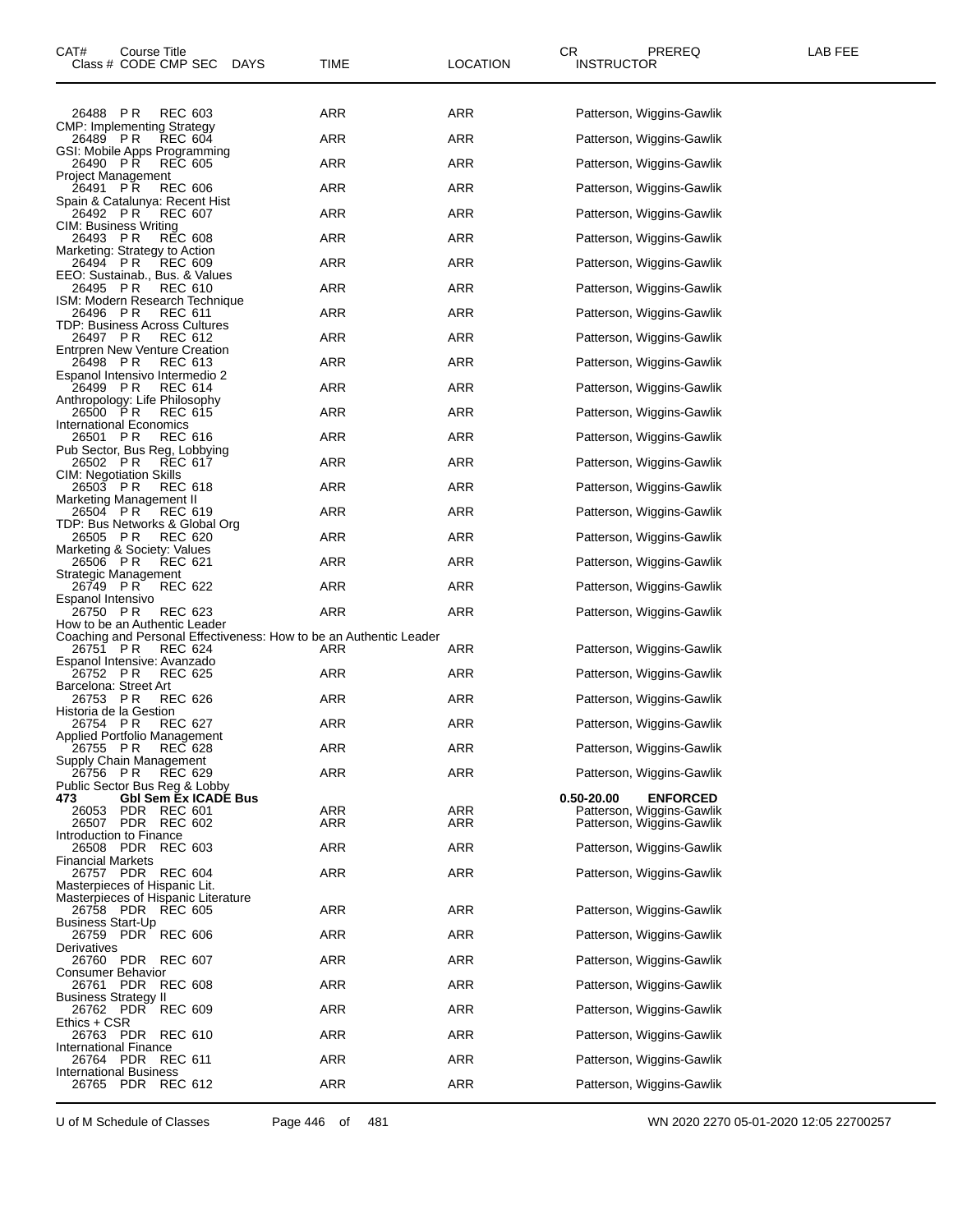| CAT#                                | Course Title<br>Class # CODE CMP SEC DAYS                                                        | TIME                                                                               | <b>LOCATION</b>   | CR.<br><b>INSTRUCTOR</b>               | <b>PREREQ</b>                                          | LAB FEE |
|-------------------------------------|--------------------------------------------------------------------------------------------------|------------------------------------------------------------------------------------|-------------------|----------------------------------------|--------------------------------------------------------|---------|
| Consumer Behavior                   |                                                                                                  |                                                                                    |                   |                                        |                                                        |         |
| Corporate Finance                   | 26766 PDR REC 613                                                                                | ARR                                                                                | ARR               |                                        | Patterson, Wiggins-Gawlik                              |         |
|                                     | 26767 PDR REC 614<br>Organizational Behavior                                                     | ARR                                                                                | ARR               |                                        | Patterson, Wiggins-Gawlik                              |         |
|                                     | 26768 PDR REC 615                                                                                | ARR                                                                                | ARR               |                                        | Patterson, Wiggins-Gawlik                              |         |
| Leadership<br>474                   | <b>Gbl Sem Ex CEA Barce</b>                                                                      |                                                                                    |                   | 0.50-20.00                             | <b>ENFORCED</b>                                        |         |
| 26054                               | PDR REC 601<br>26725 PDR REC 602                                                                 | ARR<br>ARR                                                                         | ARR<br>ARR        |                                        | Patterson, Wiggins-Gawlik<br>Patterson, Wiggins-Gawlik |         |
|                                     | <b>International Business</b><br>26726 PDR REC 603                                               | ARR                                                                                | ARR               |                                        | Patterson, Wiggins-Gawlik                              |         |
|                                     | Cross-Cultural Management<br>26727 PDR REC 604                                                   | ARR                                                                                | ARR               |                                        | Patterson, Wiggins-Gawlik                              |         |
|                                     | Comm + Global Competence<br>26728 PDR REC 605                                                    | <b>ARR</b>                                                                         | ARR               |                                        | Patterson, Wiggins-Gawlik                              |         |
|                                     | <b>Comparative Economics</b><br>26729 PDR REC 606                                                | ARR                                                                                | ARR               |                                        | Patterson, Wiggins-Gawlik                              |         |
|                                     | Leadership, Bus. & Society<br>Leadership, Business, and Society                                  |                                                                                    |                   |                                        |                                                        |         |
| Beginning Spanish                   | 26730 PDR REC 607                                                                                | ARR                                                                                | ARR               |                                        | Patterson, Wiggins-Gawlik                              |         |
| Start-Up Creation                   | 26731 PDR REC 608                                                                                | ARR                                                                                | ARR               |                                        | Patterson, Wiggins-Gawlik                              |         |
|                                     | 26732 PDR REC 609                                                                                | <b>ARR</b>                                                                         | ARR               |                                        | Patterson, Wiggins-Gawlik                              |         |
|                                     | Cross Cultural Management<br>26733 PDR REC 610                                                   | ARR                                                                                | ARR               |                                        | Patterson, Wiggins-Gawlik                              |         |
| Digital Business                    | 26734 PDR REC 611<br>Meaning & Myst. Euro Painting                                               | <b>ARR</b>                                                                         | ARR               |                                        | Patterson, Wiggins-Gawlik                              |         |
|                                     | Meaning and Mystery of European Paintings<br>26735 PDR REC 612<br>Sport & Culture in Cont. Spain | <b>ARR</b>                                                                         | ARR               |                                        | Patterson, Wiggins-Gawlik                              |         |
|                                     | Sport and Culture in Contemporary Spain<br>26736 PDR REC 613<br>Contemp Architect in Barcelona   | <b>ARR</b>                                                                         | ARR               |                                        | Patterson, Wiggins-Gawlik                              |         |
|                                     | Contemporary Architecture in Barcelona<br>26737 PDR REC 614<br>Intermediate Spanish I            | ARR                                                                                | ARR               |                                        | Patterson, Wiggins-Gawlik                              |         |
|                                     | 26738 PDR REC 615                                                                                | <b>ARR</b>                                                                         | ARR               |                                        | Patterson, Wiggins-Gawlik                              |         |
|                                     | Intermediate Spanish II<br>26739 PDR REC 616<br>Intermed. Conversation Spanish                   | ARR                                                                                | ARR               |                                        | Patterson, Wiggins-Gawlik                              |         |
| Marketing & Fashion                 | Intermediate Conversational Spanish<br>26740 PDR REC 617                                         | ARR                                                                                | ARR               |                                        | Patterson, Wiggins-Gawlik                              |         |
|                                     | 26741 PDR REC 618                                                                                | ARR                                                                                | ARR               |                                        | Patterson, Wiggins-Gawlik                              |         |
|                                     | Theory & Practice Management<br>26742 PDR REC 619                                                | <b>ARR</b>                                                                         | ARR               |                                        | Patterson, Wiggins-Gawlik                              |         |
|                                     | Brand Barcelona: Global City<br>Brand Barcelona: Marketing the Global City<br>26743 PDR REC 620  | <b>ARR</b>                                                                         | ARR               |                                        | Patterson, Wiggins-Gawlik                              |         |
| Design Thinking                     | 26744 PDR REC 621                                                                                | ARR                                                                                | ARR               |                                        | Patterson, Wiggins-Gawlik                              |         |
|                                     | Spanish Civ & Culture<br>Spanish Civilization & Culture                                          |                                                                                    |                   |                                        |                                                        |         |
|                                     | 26745 PDR REC 622                                                                                | ARR                                                                                | ARR               |                                        | Patterson, Wiggins-Gawlik                              |         |
| Photojournalism                     | 26746 PDR REC 623                                                                                | ARR                                                                                | ARR               |                                        | Patterson, Wiggins-Gawlik                              |         |
| Exploring Europe                    | 26747 PDR REC 624                                                                                | Exploring Europe: Understanding Societies, Cultures, and Political Dynamics<br>ARR | ARR               |                                        | Patterson, Wiggins-Gawlik                              |         |
|                                     | Contem Spain Pol, Hist & Soc.<br>26748 PDR REC 625                                               | <b>ARR</b>                                                                         | ARR               |                                        | Patterson, Wiggins-Gawlik                              |         |
| <b>International Finance</b><br>475 | <b>Gbl Sem Ex IES Barce</b>                                                                      |                                                                                    |                   | 12.00                                  | <b>ENFORCED</b>                                        |         |
| 26055<br>476                        | PDR REC 601<br>Gbl Sem Ex Stockholm                                                              | <b>ARR</b>                                                                         | ARR               | 0.50-20.00                             | Patterson, Wiggins-Gawlik<br><b>ENFORCED</b>           |         |
| 28042<br>28178                      | PDR REC 601<br>PDR REC 602                                                                       | ARR<br>ARR                                                                         | ARR<br>ARR        | Patterson<br>Patterson                 |                                                        |         |
| 477                                 | Gbl Sem Ex St Gallen                                                                             |                                                                                    |                   | 1.00-20.00                             | <b>ENFORCED</b>                                        |         |
| 24443<br>26509 PR                   | PDR REC 601<br><b>REC 602</b>                                                                    | ARR<br>ARR                                                                         | <b>ARR</b><br>ARR | Patterson, Usmani<br>Patterson, Usmani |                                                        |         |
| 26510 PR                            | Financial & Mgmt Accounting<br><b>REC 603</b>                                                    | <b>ARR</b>                                                                         | ARR               | Patterson, Usmani                      |                                                        |         |
| 26511 PR                            | Logistics Service Business<br><b>REC 604</b>                                                     | <b>ARR</b>                                                                         | ARR               | Patterson, Usmani                      |                                                        |         |
| 26512 PR                            | Visual Literacy for Mangement<br><b>REC 605</b>                                                  | <b>ARR</b>                                                                         | <b>ARR</b>        | Patterson, Usmani                      |                                                        |         |

U of M Schedule of Classes Page 447 of 481 WN 2020 2270 05-01-2020 12:05 22700257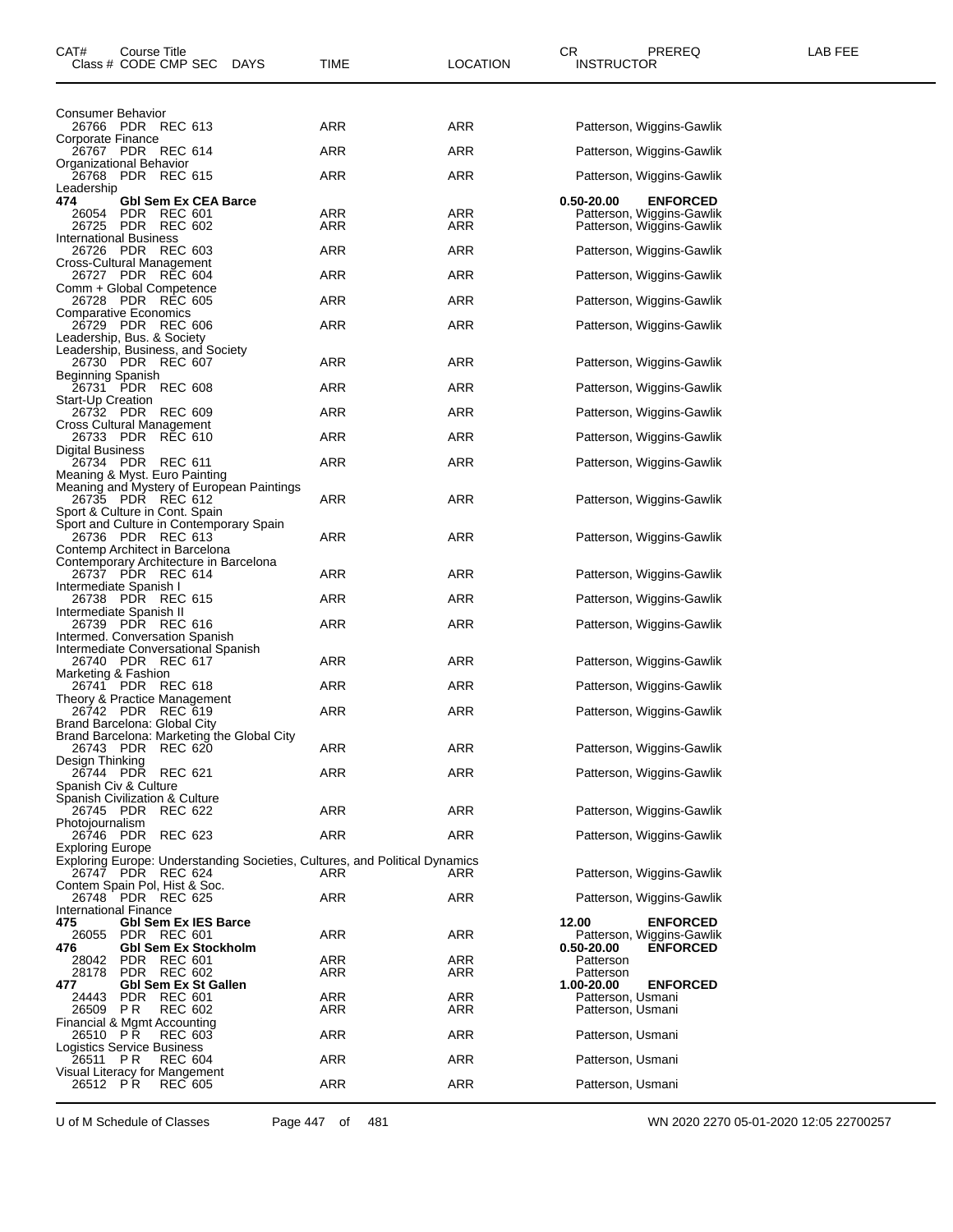| CAT#<br>Course Title<br>Class # CODE CMP SEC                             | <b>DAYS</b> | TIME       | LOCATION   | CR.<br>PREREQ<br><b>INSTRUCTOR</b> | LAB FEE |
|--------------------------------------------------------------------------|-------------|------------|------------|------------------------------------|---------|
| High Impact Business Models<br>26513 PR<br><b>REC 606</b>                |             | ARR        | ARR        | Patterson, Usmani                  |         |
| Culture, Work and Space<br><b>REC 607</b>                                |             | ARR        | ARR        |                                    |         |
| 26514 PR<br>Integrative Seminar                                          |             |            |            | Patterson, Usmani                  |         |
| 26515 PR<br><b>REC 608</b><br>Organised Crime, Corruption                |             | ARR        | ARR        | Patterson, Usmani                  |         |
| 26516 PR<br><b>REC 609</b><br>Robots & the End of Work                   |             | ARR        | ARR        | Patterson, Usmani                  |         |
| 26517 PR<br><b>REC 610</b><br>Strategic Management                       |             | ARR        | ARR        | Patterson, Usmani                  |         |
| 26518 PR<br><b>REC 611</b><br><b>Personnel Economics</b>                 |             | ARR        | ARR        | Patterson, Usmani                  |         |
| 26519 PR<br>REC 612<br>Real Estate Finance                               |             | ARR        | ARR        | Patterson, Usmani                  |         |
| P R<br><b>REC 613</b><br>26520<br>Info, Media & Tech Management          |             | ARR        | <b>ARR</b> | Patterson, Usmani                  |         |
| 26521 PR<br><b>REC 614</b>                                               |             | ARR        | ARR        | Patterson, Usmani                  |         |
| Entrepre: Aspects & Challenges<br>26522 PR<br>REC 615                    |             | ARR        | ARR        | Patterson, Usmani                  |         |
| Management in Europe<br><b>REC 616</b><br>26523 PR                       |             | ARR        | ARR        | Patterson, Usmani                  |         |
| Psychology of Goals<br>26524 PR<br><b>REC 617</b>                        |             | ARR        | ARR        | Patterson, Usmani                  |         |
| Introduction to Islam<br><b>REC 618</b><br>26525 PR                      |             | ARR        | ARR        | Patterson, Usmani                  |         |
| <b>Statistics for Finance</b><br>26526 PR<br><b>REC 619</b>              |             | ARR        | <b>ARR</b> | Patterson, Usmani                  |         |
| German: Beginners (A1)<br>26527 PR<br><b>REC 620</b>                     |             | ARR        | ARR        | Patterson, Usmani                  |         |
| Bus & Gov't: Coop & Conflict<br>26528 PR<br>REC 621                      |             | ARR        | ARR        | Patterson, Usmani                  |         |
| Ethics & International Affairs<br>P R<br>26529<br>REC 622                |             | ARR        | ARR        | Patterson, Usmani                  |         |
| Corporate Financial Management<br>26530 PR<br><b>REC 623</b>             |             | ARR        | ARR        | Patterson, Usmani                  |         |
| Co-Creating Value w Strat Cust<br>26798 PR<br>REC 624                    |             | ARR        | ARR        | Patterson, Usmani                  |         |
| Mgmt of Industrial Countries<br>26799 PR<br><b>REC 625</b>               |             | ARR        | <b>ARR</b> | Patterson, Usmani                  |         |
| Doing Business in India                                                  |             |            |            |                                    |         |
| 26800 PR<br><b>REC 626</b><br><b>Tourism Systems</b>                     |             | ARR        | ARR        | Patterson, Usmani                  |         |
| 26801 PR<br>REC 627<br>International Management                          |             | ARR        | ARR        | Patterson, Usmani                  |         |
| 26802 PR<br><b>REC 628</b><br>Multi Level Governance                     |             | ARR        | ARR        | Patterson, Usmani                  |         |
| 26803 PR<br><b>REC 629</b><br>History of Globalization                   |             | ARR        | ARR        | Patterson, Usmani                  |         |
| 26804 PR<br><b>REC 630</b><br>Intercultural Encount & Relat              |             | ARR        | ARR        | Patterson, Usmani                  |         |
| <b>REC 631</b><br>26805 PR<br>Pop Culture in China                       |             | ARR        | ARR        | Patterson, Usmani                  |         |
| <b>REC 632</b><br>26806<br>PR<br>The American Right                      |             | ARR        | ARR        | Patterson, Usmani                  |         |
| Beyond God, Guns, and Country: The American Right<br>26807 PR<br>REC 633 |             | ARR        | ARR        | Patterson, Usmani                  |         |
| <b>Tourism Systems</b><br>26808 PR<br><b>REC 634</b>                     |             | <b>ARR</b> | ARR        | Patterson, Usmani                  |         |
| <b>Aviation Systems</b><br>26809 PR<br><b>REC 635</b>                    |             | ARR        | ARR        | Patterson, Usmani                  |         |
| China's Search for Modernity<br>26810 PR<br><b>REC 636</b>               |             | ARR        | ARR        | Patterson, Usmani                  |         |
| American West & Western<br>26811                                         |             |            |            |                                    |         |
| P R<br>REC 637<br>London in the 20th Century                             |             | <b>ARR</b> | ARR        | Patterson, Usmani                  |         |
| 26812 PR<br><b>REC 638</b><br>Business & IT Strategy Alignmt             |             | ARR        | <b>ARR</b> | Patterson, Usmani                  |         |
| 26813 PR<br><b>REC 639</b><br>Digital & Interactive Mkting               |             | ARR        | ARR        | Patterson, Usmani                  |         |
| 26814 PR<br><b>REC 640</b><br><b>Financial Reporting</b>                 |             | <b>ARR</b> | ARR        | Patterson, Usmani                  |         |
| 26815 PR<br><b>REC 641</b><br>Creativity & Team Dynamics                 |             | ARR        | <b>ARR</b> | Patterson, Usmani                  |         |
| 26816 PR<br><b>REC 642</b><br><b>Public Finance</b>                      |             | ARR        | ARR        | Patterson, Usmani                  |         |
| 26817 PR<br>REC 643<br>Consumer Psych in Retail                          |             | <b>ARR</b> | ARR        | Patterson, Usmani                  |         |
| <b>REC 644</b><br>26818 PR                                               |             | <b>ARR</b> | ARR        | Patterson, Usmani                  |         |

U of M Schedule of Classes Page 448 of 481 WN 2020 2270 05-01-2020 12:05 22700257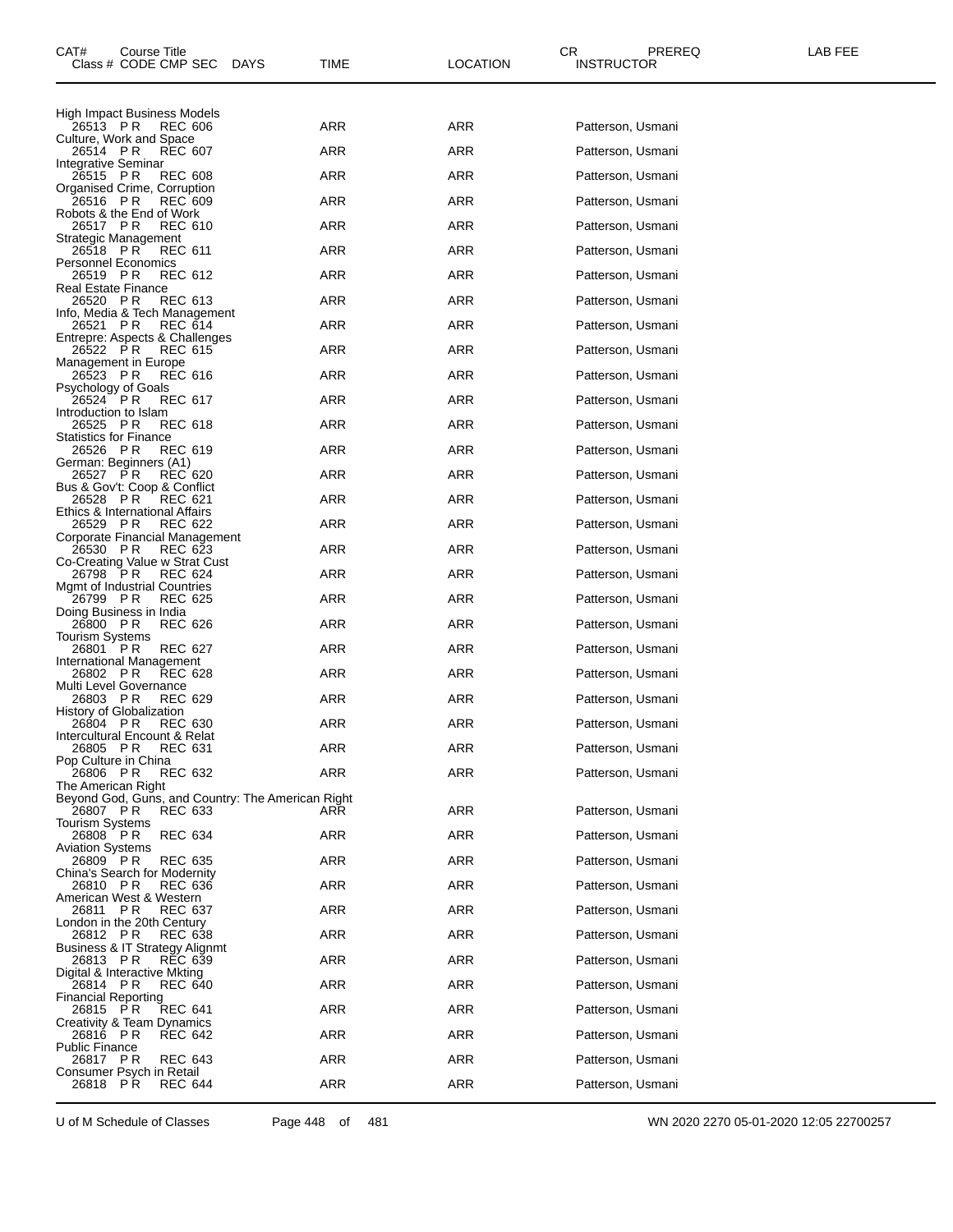| CAT# | Course Title<br>Class # CODE CMP SEC | <b>DAYS</b> | <b>TIME</b> | <b>OCATION</b> | СR<br><b>INSTRUCTOR</b> | PREREQ | ---<br>ΔR<br>--- |
|------|--------------------------------------|-------------|-------------|----------------|-------------------------|--------|------------------|
|      |                                      |             |             |                |                         |        |                  |

| India & Its Neighbors<br>26819 PR<br><b>REC 645</b>                                                 | ARR        | ARR        | Patterson, Usmani             |
|-----------------------------------------------------------------------------------------------------|------------|------------|-------------------------------|
| Information & Knowledge Visual<br>Information and Knowledge Visualization for Business Applications |            |            |                               |
| 26820 PR<br><b>REC 646</b><br>Dynamic Equity Analysis                                               | ARR        | ARR        | Patterson, Usmani             |
| 26821 PR<br><b>REC 647</b>                                                                          | ARR        | <b>ARR</b> | Patterson, Usmani             |
| Private Banking & Wealth Mgmt<br>26822 PR<br>REC 648                                                | ARR        | ARR        | Patterson, Usmani             |
| Monetary Policy & Financ Mkts<br><b>Gbl Sem Ex Thammasat</b><br>482                                 |            |            | 1.00-20.00<br><b>ENFORCED</b> |
| PDR REC 601<br>24444                                                                                | ARR        | ARR        | Patterson, Usmani             |
| 26531 PR<br><b>REC 602</b><br>International Financial Manage                                        | ARR        | ARR        | Patterson, Usmani             |
| 26532 PR<br>REC 603<br>Intro International Transport                                                | ARR        | ARR        | Patterson, Usmani             |
| 26533 PR<br><b>REC 604</b><br>International Marketing                                               | ARR        | ARR        | Patterson, Usmani             |
| 26534 PR<br><b>REC 605</b>                                                                          | <b>ARR</b> | <b>ARR</b> | Patterson, Usmani             |
| Intermediate Thai<br>26535 PR<br><b>REC 606</b>                                                     | ARR        | ARR        | Patterson, Usmani             |
| Social and Economic Developmen<br>26536 PR<br><b>REC 607</b>                                        | ARR        | ARR        | Patterson, Usmani             |
| Financial Institutions Managem<br>26537 PR<br><b>REC 608</b>                                        | ARR        | ARR        | Patterson, Usmani             |
| Data Analysis for Decision Mkg<br>26823 PR<br><b>REC 609</b>                                        | ARR        | ARR        | Patterson, Usmani             |
| <b>Marketing Strategy</b>                                                                           |            |            |                               |
| <b>REC 610</b><br>26824 PR<br><b>Business Statistics</b>                                            | ARR        | ARR        | Patterson, Usmani             |
| 26825 PR<br><b>REC 611</b><br>Principles of Operations Mgmt                                         | ARR        | <b>ARR</b> | Patterson, Usmani             |
| 26826 PR<br>REC 612<br><b>Business Quantitative Analysis</b>                                        | ARR        | ARR        | Patterson, Usmani             |
| 26827 PR<br><b>REC 613</b><br>Business Law (Thai Law)                                               | <b>ARR</b> | ARR        | Patterson, Usmani             |
| 26828 PR<br><b>REC 614</b>                                                                          | ARR        | ARR        | Patterson, Usmani             |
| Investments<br>26829 PR<br>REC 615                                                                  | ARR        | ARR        | Patterson, Usmani             |
| Integrated Marketing Comm                                                                           |            |            |                               |
| Integrated Marketing Communication                                                                  |            |            |                               |
| 26830 PR<br>REC 616                                                                                 | ARR        | ARR        | Patterson, Usmani             |
| Strategic Management<br>487<br><b>GbI Sem Ex Cass Lond</b>                                          |            |            | 1.00-20.00<br><b>ENFORCED</b> |
| PDR REC 601<br>24445<br>26538 PR<br><b>REC 602</b>                                                  | ARR<br>ARR | ARR<br>ARR | Patterson<br>Patterson        |
| Portfolio Theory & Valuation                                                                        |            |            |                               |
| Portfolio Theory & Investment Valuation<br>26539 PR<br><b>REC 603</b>                               | ARR        | ARR        | Patterson                     |
| Asset Management<br>26540 PR<br><b>REC 604</b>                                                      | ARR        | ARR        | Patterson                     |
| Performing Arts in London<br><b>REC 605</b><br>26541 PR                                             | ARR        | ARR        | Patterson                     |
| Historic London<br>26542 PR<br><b>REC 606</b>                                                       | ARR        | ARR        | Patterson                     |
| Mergers & Acquisitions                                                                              |            |            |                               |
| 26543 PR<br><b>REC 607</b><br><b>Emerging Markets</b>                                               | ARR        | ARR        | Patterson                     |
| 26544 PR<br><b>REC 608</b><br>Financial Accounting 2                                                | ARR        | ARR        | Patterson                     |
| 26545 PR<br><b>REC 609</b><br>European Business Seminar                                             | ARR        | ARR        | Patterson                     |
| 26546 PR<br>REC 610<br>Behavioural Decision-Making                                                  | ARR        | ARR        | Patterson                     |
| 26547 PR<br>REC 611<br>Company Valuation                                                            | ARR        | ARR        | Patterson                     |
| 26548 PR<br><b>REC 612</b><br><b>Qualitative Market Research</b>                                    | ARR        | ARR        | Patterson                     |
| 26831 PR<br>REC 613                                                                                 | ARR        | ARR        | Patterson                     |
| Int'l Finance Management<br><b>REC 614</b><br>26832 PR                                              | ARR        | ARR        | Patterson                     |
| Alternative Investment Mgmt<br>26833 PR<br><b>REC 615</b>                                           | ARR        | ARR        | Patterson                     |
| Advanced Strategic Managment<br>26834 PR<br><b>REC 616</b>                                          | ARR        | ARR        | Patterson                     |
| Corporate Governance<br><b>REC 617</b><br>26835 PR                                                  | ARR        | ARR        | Patterson                     |
| Equity Investment Management<br>26836 PR<br><b>REC 618</b>                                          | ARR        | ARR        | Patterson                     |

U of M Schedule of Classes Page 449 of 481 WN 2020 2270 05-01-2020 12:05 22700257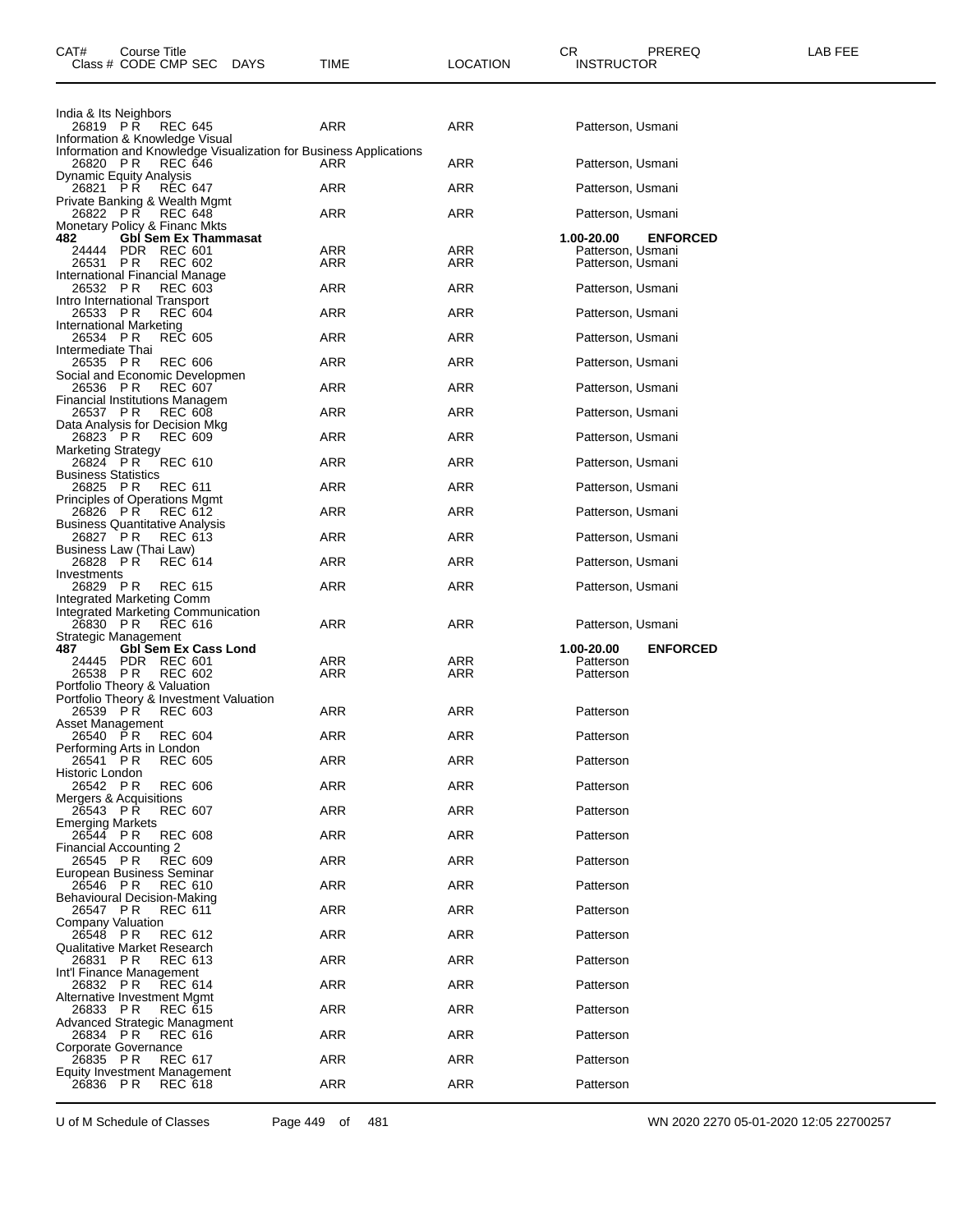| 26837 PR                                                 |                   | Creativity Innovation & Design<br><b>REC 619</b>                                                             | <b>ARR</b>        | ARR        | Patterson                                                                                                        |  |
|----------------------------------------------------------|-------------------|--------------------------------------------------------------------------------------------------------------|-------------------|------------|------------------------------------------------------------------------------------------------------------------|--|
| 488                                                      |                   | Real Estate Finance & Funding<br><b>GbI Sem Ex London Ec</b>                                                 |                   |            | 12.00<br><b>ENFORCED</b>                                                                                         |  |
|                                                          | 30774 PDR REC 601 |                                                                                                              | <b>ARR</b>        | <b>ARR</b> | Patterson, Tobin                                                                                                 |  |
| 520<br>17118 PI                                          |                   | <b>Doing Internati Bus</b><br><b>REC 603</b>                                                                 | ARR               | ARR        | <b>ADVISORY</b><br>3.00<br>Wainright                                                                             |  |
| Germany                                                  |                   |                                                                                                              |                   |            |                                                                                                                  |  |
|                                                          |                   | Program: Special Topics at the European MBA Summer Institute. Registration for BUSABRD/STRATEGY 520 requires |                   |            |                                                                                                                  |  |
| 22250 PI                                                 |                   | approval through the Global Initiatives office.<br><b>REC 604</b>                                            | ARR               | <b>ARR</b> | Wainright                                                                                                        |  |
| China                                                    |                   |                                                                                                              |                   |            |                                                                                                                  |  |
| Global Initiatives office.                               |                   |                                                                                                              |                   |            | Program: Understanding Business in China. Registration for BUSABRD/STRATEGY 520 requires approval through the    |  |
| 24468 PI                                                 |                   | <b>REC 612</b>                                                                                               | <b>ARR</b>        | ARR        | Wainright                                                                                                        |  |
| Israel                                                   |                   |                                                                                                              |                   |            | Program: Entrepreneurship and Innovation in Israel (May session). Registration for BUSABRD/STRATEGY 520 requires |  |
|                                                          |                   | approval through the Global Initiatives office.                                                              |                   |            |                                                                                                                  |  |
| 601<br>24455 PD                                          |                   | <b>GbI Sem Ex UADE Bus</b><br><b>REC 601</b>                                                                 | ARR               | ARR        | 1.00-20.00<br>Oldford                                                                                            |  |
| 24888 P                                                  |                   | <b>REC 602</b>                                                                                               | <b>ARR</b>        | ARR        |                                                                                                                  |  |
|                                                          |                   | Doing Business - Latin America                                                                               |                   |            |                                                                                                                  |  |
| 24889 P                                                  |                   | Doing Business in Latin America<br>REC 603                                                                   | ARR               | ARR        |                                                                                                                  |  |
| Investing in Emerging Markets                            |                   |                                                                                                              |                   |            |                                                                                                                  |  |
| 24890 P                                                  |                   | Investing in Emerging Markets - Advanced Level<br><b>REC 604</b>                                             | ARR               | ARR        |                                                                                                                  |  |
| Live Case Study                                          |                   |                                                                                                              |                   |            |                                                                                                                  |  |
| Live Case Study                                          |                   |                                                                                                              |                   |            |                                                                                                                  |  |
| 24891 P<br>Understanding Latin America                   |                   | <b>REC 605</b>                                                                                               | ARR               | <b>ARR</b> |                                                                                                                  |  |
| Understanding Latin America                              |                   |                                                                                                              |                   |            |                                                                                                                  |  |
| 602<br>26267 PD                                          |                   | Gbl Sem Ex SanAndres<br><b>REC 601</b>                                                                       |                   | ARR        | 0.50-20.00                                                                                                       |  |
| 26856 PD                                                 |                   | <b>REC 602</b>                                                                                               | ARR<br>ARR        | ARR        | Patterson, Wiggins-Gawlik<br>Patterson, Wiggins-Gawlik                                                           |  |
| Evol of Branding: Latin Amer                             |                   |                                                                                                              |                   |            |                                                                                                                  |  |
| 26857 PD                                                 |                   | (THE EVOLUTION OF) BRANDING: FOCUS IN LATAM<br><b>REC 603</b>                                                | ARR               | ARR        | Patterson, Wiggins-Gawlik                                                                                        |  |
| Intl Strategy: Emerging Mkts                             |                   |                                                                                                              |                   |            |                                                                                                                  |  |
| 26858 PD                                                 |                   | International Business Strategy: Expansion into and out of Emerging Markets<br><b>REC 604</b>                | ARR               | ARR        | Patterson, Wiggins-Gawlik                                                                                        |  |
|                                                          |                   | <b>Changing Business Environments</b>                                                                        |                   |            |                                                                                                                  |  |
| 28431 PD                                                 |                   | <b>REC 605</b>                                                                                               | ARR               | ARR        | Patterson, Wiggins-Gawlik                                                                                        |  |
|                                                          |                   | Mkt in Latam: Analyze Success<br>Marketing in Latam: Analyzing Success cases with Company Leaders            |                   |            |                                                                                                                  |  |
| 28432 PD                                                 |                   | <b>REC 606</b>                                                                                               | ARR               | ARR        | Patterson, Wiggins-Gawlik                                                                                        |  |
| Spanish Intermediate Level<br>Spanish Intermediate Level |                   |                                                                                                              |                   |            |                                                                                                                  |  |
| 28433 PD                                                 |                   | <b>REC 607</b>                                                                                               | ARR               | ARR        | Patterson, Wiggins-Gawlik                                                                                        |  |
| Spanish in Pop Culture                                   |                   |                                                                                                              |                   |            |                                                                                                                  |  |
| 28434 PD                                                 |                   | Spanish Through Popular Culture<br><b>REC 608</b>                                                            | ARR               | ARR        | Patterson, Wiggins-Gawlik                                                                                        |  |
|                                                          |                   | Valuation: Develop & Emerg Mkt                                                                               |                   |            |                                                                                                                  |  |
| 28435 PD                                                 |                   | Valuation: Developed and Emerging Markets<br><b>REC 609</b>                                                  | ARR               | ARR        | Patterson, Wiggins-Gawlik                                                                                        |  |
|                                                          |                   | Consumer Behaviour Latin Amer                                                                                |                   |            |                                                                                                                  |  |
|                                                          |                   | Consumer Behaviour: "Glocalization" in Latin American                                                        |                   |            |                                                                                                                  |  |
| 28436 PD                                                 |                   | <b>REC 610</b><br>Developmt in Uncertain Environ                                                             | ARR               | ARR        | Patterson, Wiggins-Gawlik                                                                                        |  |
|                                                          |                   | Innovation in Emerging Markets                                                                               |                   |            |                                                                                                                  |  |
| 28437 PD<br>Success & Survival in Change                 |                   | REC 611                                                                                                      | ARR               | ARR        | Patterson, Wiggins-Gawlik                                                                                        |  |
|                                                          |                   | Success and Survival in Changing Business Environments                                                       |                   |            |                                                                                                                  |  |
| 31126 PD                                                 |                   | <b>REC 612</b><br>Entrepreneurship in Emerg Mkts                                                             | ARR               | ARR        | Patterson, Wiggins-Gawlik                                                                                        |  |
| 31127 PD                                                 |                   | REC 613                                                                                                      | <b>ARR</b>        | ARR        | Patterson, Wiggins-Gawlik                                                                                        |  |
| "Glocalization" in Latin Amer                            |                   |                                                                                                              |                   |            |                                                                                                                  |  |
| 31156                                                    | <b>PD</b>         | REC 614<br>Macroeconomics 21st Century                                                                       | ARR               | ARR        | Patterson, Wiggins-Gawlik                                                                                        |  |
| 31157                                                    | PD.               | <b>REC 615</b>                                                                                               | <b>ARR</b>        | ARR        | Patterson, Wiggins-Gawlik                                                                                        |  |
| Spanish Through Pop Culture<br>38769 PD                  |                   | REC 616                                                                                                      | <b>ARR</b>        | ARR        | Wiggins-Gawlik, Patterson                                                                                        |  |
| Value Creation in Latam                                  |                   |                                                                                                              |                   |            |                                                                                                                  |  |
| 38770 PD                                                 |                   | <b>REC 617</b>                                                                                               | ARR               | <b>ARR</b> |                                                                                                                  |  |
| 38771                                                    | - PD              | Competitive Dynamics LatinAmer<br><b>REC 618</b>                                                             | ARR               | <b>ARR</b> |                                                                                                                  |  |
|                                                          |                   | Challenges & Opp Fin Mkts LatAm                                                                              |                   |            |                                                                                                                  |  |
| 38772 PD<br>38773 PD                                     |                   | REC 619<br><b>REC 620</b>                                                                                    | <b>ARR</b><br>ARR | ARR<br>ARR |                                                                                                                  |  |
|                                                          |                   |                                                                                                              |                   |            |                                                                                                                  |  |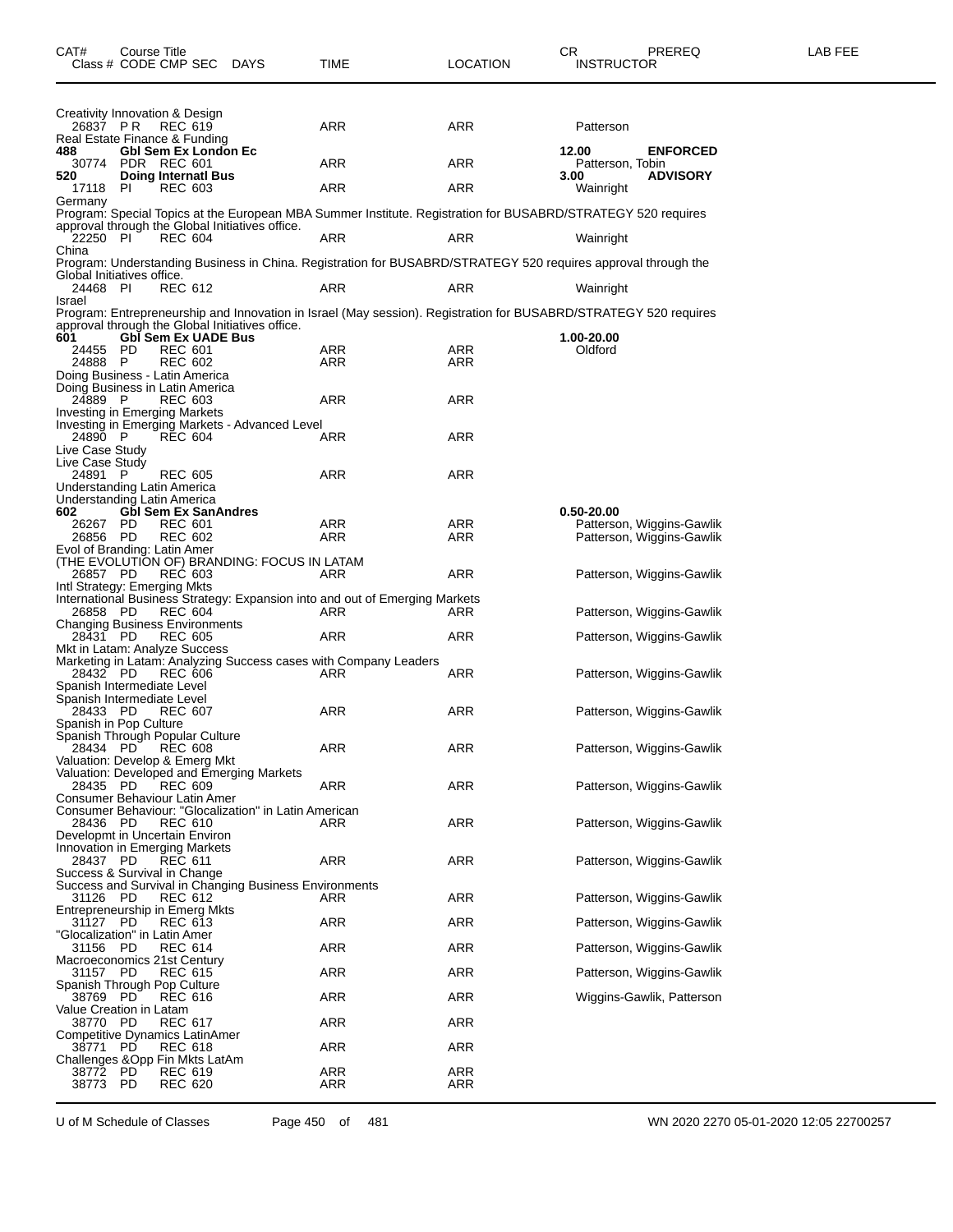| CAT#                                        | Course Title | Class # CODE CMP SEC                                                         | <b>DAYS</b>                                        | TIME              | LOCATION   | CR.<br>PREREQ<br><b>INSTRUCTOR</b>     | LAB FEE |
|---------------------------------------------|--------------|------------------------------------------------------------------------------|----------------------------------------------------|-------------------|------------|----------------------------------------|---------|
| 38774                                       | PD           | <b>REC 621</b>                                                               |                                                    | ARR               | ARR        |                                        |         |
| 38775<br>38776                              | PD<br>PD     | <b>REC 622</b><br>REC 623                                                    |                                                    | <b>ARR</b><br>ARR | ARR<br>ARR |                                        |         |
| 38777                                       | PD           | <b>REC 624</b>                                                               |                                                    | ARR               | <b>ARR</b> |                                        |         |
| 38778                                       | <b>PD</b>    | <b>REC 625</b>                                                               |                                                    | ARR               | <b>ARR</b> | Wiggins-Gawlik                         |         |
| 606                                         |              | <b>Gbl Sem Ex Australia</b>                                                  |                                                    |                   |            | 1.00-20.00                             |         |
| 28098<br>611                                | PI           | <b>REC 601</b><br><b>GbI Sem Ex SJTU</b>                                     |                                                    | ARR               | ARR        | Patterson<br>1.00-20.00                |         |
| 28100                                       | PI           | <b>REC 601</b>                                                               |                                                    | ARR               | ARR        | Patterson, Usmani                      |         |
| 612                                         |              | <b>Gbl Sem Ex China Eur</b>                                                  |                                                    |                   |            | 1.00-20.00                             |         |
| 24456<br>24866                              | PD<br>- P    | <b>REC 601</b><br><b>REC 602</b>                                             |                                                    | ARR<br>ARR        | ARR<br>ARR | Patterson, Usmani<br>Patterson, Usmani |         |
|                                             |              | Adv Corp Finance & Valuation                                                 |                                                    |                   |            |                                        |         |
| 24867 P                                     |              | <b>REC 603</b>                                                               |                                                    | ARR               | ARR        | Patterson, Usmani                      |         |
| Consumer Behavior<br>24868 P                |              | <b>REC 604</b>                                                               |                                                    | ARR               | ARR        | Patterson, Usmani                      |         |
| <b>Financial Statement Analysis</b>         |              |                                                                              |                                                    |                   |            |                                        |         |
| 24869 P                                     |              | <b>REC 605</b>                                                               |                                                    | ARR               | ARR        | Patterson, Usmani                      |         |
| Future of Global Banking<br>24870 P         |              |                                                                              |                                                    |                   |            |                                        |         |
|                                             |              | <b>REC 606</b><br>Human Resource Management                                  |                                                    | ARR               | ARR        | Patterson, Usmani                      |         |
| 24871 P                                     |              | <b>REC 607</b>                                                               |                                                    | ARR               | ARR        | Patterson, Usmani                      |         |
| Judo Strategy: Competition                  |              |                                                                              |                                                    |                   |            |                                        |         |
| 24872<br><b>Platform Strategy</b>           | P            | <b>REC 608</b>                                                               |                                                    | ARR               | ARR        | Patterson, Usmani                      |         |
| 24873 P                                     |              | <b>REC 609</b>                                                               |                                                    | ARR               | ARR        | Patterson, Usmani                      |         |
| Services Management                         |              |                                                                              |                                                    |                   |            |                                        |         |
| 31119 P                                     |              | <b>REC 610</b><br>Mgmt Decision Making Acr Bound                             |                                                    | ARR               | ARR        | Patterson, Usmani                      |         |
| 627                                         |              | <b>GbI Sem Ex ESSEC</b>                                                      |                                                    |                   |            | 2.50-12.00                             |         |
| 24457                                       | PD           | <b>REC 601</b>                                                               |                                                    | ARR               | ARR        | Patterson                              |         |
| 26549                                       | - P          | <b>REC 602</b><br>Anthropology of Luxury Brands                              |                                                    | ARR               | ARR        | Patterson                              |         |
| 26550 P                                     |              | <b>REC 603</b>                                                               |                                                    | ARR               | ARR        | Patterson                              |         |
|                                             |              | Global Strat & Luxury Business                                               |                                                    |                   |            |                                        |         |
| 26551 P                                     |              | <b>REC 604</b><br>Human Resources Management                                 |                                                    | ARR               | ARR        | Patterson                              |         |
| 26552 P                                     |              | <b>REC 605</b>                                                               |                                                    | ARR               | ARR        | Patterson                              |         |
| International Luxury Distrib                |              |                                                                              |                                                    |                   |            |                                        |         |
| 26553 P<br>Key Account Management           |              | <b>REC 606</b>                                                               |                                                    | ARR               | ARR        | Patterson                              |         |
| 26554 P                                     |              | <b>REC 607</b>                                                               |                                                    | ARR               | ARR        | Patterson                              |         |
| Luxury Retail Management                    |              |                                                                              |                                                    |                   |            |                                        |         |
| 26555 P<br>Marketing through Sports         |              | <b>REC 608</b>                                                               |                                                    | ARR               | ARR        | Patterson                              |         |
| 628                                         |              | <b>Gbl Sem Ex HEC Manag</b>                                                  |                                                    |                   |            | 1.00-20.00                             |         |
| 24458 PD                                    |              | <b>REC 601</b>                                                               |                                                    | ARR               | ARR        | Patterson, Curtis                      |         |
| 26556 P<br><b>Business Performance Mgmt</b> |              | REC 602                                                                      |                                                    | ARR               | ARR        | Patterson, Curtis                      |         |
|                                             |              | <b>Business Performance Management</b>                                       |                                                    |                   |            |                                        |         |
| 26557 P                                     |              | REC 603                                                                      |                                                    | <b>ARR</b>        | ARR        | Patterson, Curtis                      |         |
| Strategy<br>26558 P                         |              | <b>REC 604</b>                                                               |                                                    | ARR               | ARR        | Patterson, Curtis                      |         |
| Sports Marketing                            |              |                                                                              |                                                    |                   |            |                                        |         |
| 26559 P                                     |              | <b>REC 605</b>                                                               |                                                    | ARR               | ARR        | Patterson, Curtis                      |         |
|                                             |              | Mergers & Acquisitions: Fin An<br>Mergers & Acquisitions: Financial Analysis |                                                    |                   |            |                                        |         |
| 26560 P                                     |              | <b>REC 606</b>                                                               |                                                    | ARR               | ARR        | Patterson, Curtis                      |         |
| Inside Venture Capital                      |              |                                                                              |                                                    |                   |            |                                        |         |
| 26561 P                                     |              | <b>REC 607</b><br>Risk & Oppor. in Frontier Mkts                             |                                                    | <b>ARR</b>        | ARR        | Patterson, Curtis                      |         |
|                                             |              |                                                                              | Analyzing Risk and Opportunity in Frontier Markets |                   |            |                                        |         |
| 26562 P                                     |              | <b>REC 608</b>                                                               |                                                    | ARR               | ARR        | Patterson, Curtis                      |         |
| Introduction to Geopolitics<br>26563 P      |              | <b>REC 609</b>                                                               |                                                    | ARR               | <b>ARR</b> | Patterson, Curtis                      |         |
| Francais Gr 01 A2                           |              |                                                                              |                                                    |                   |            |                                        |         |
| 31122 P                                     |              | <b>REC 610</b>                                                               |                                                    | ARR               | ARR        | Patterson, Curtis                      |         |
| Private Equity Buy Out<br>31123 P           |              |                                                                              |                                                    | ARR               | ARR        | Patterson, Curtis                      |         |
|                                             |              | REC 611<br>Managing Public List Companies                                    |                                                    |                   |            |                                        |         |
| 31124 P                                     |              | REC 612                                                                      |                                                    | ARR               | ARR        | Patterson, Curtis                      |         |
| <b>Build Future Luxury: Tropical</b>        |              |                                                                              |                                                    |                   |            |                                        |         |
| 31125 P<br>Managing in Organizations        |              | <b>REC 613</b>                                                               |                                                    | ARR               | ARR        | Patterson, Curtis                      |         |
| 633                                         |              | <b>Gbl Sem Ex Hong Kong</b>                                                  |                                                    |                   |            | 1.00-20.00                             |         |
| 24459                                       | PD.          | <b>REC 601</b>                                                               |                                                    | ARR               | ARR        | Patterson, Usmani                      |         |
| 26564                                       | P.           | <b>REC 602</b><br>Adv Topics in Fin Management                               |                                                    | ARR               | ARR        | Patterson, Usmani                      |         |
| 26565                                       | P.           | <b>REC 603</b>                                                               |                                                    | ARR               | <b>ARR</b> | Patterson, Usmani                      |         |
|                                             |              |                                                                              |                                                    |                   |            |                                        |         |

U of M Schedule of Classes Page 451 of 481 WN 2020 2270 05-01-2020 12:05 22700257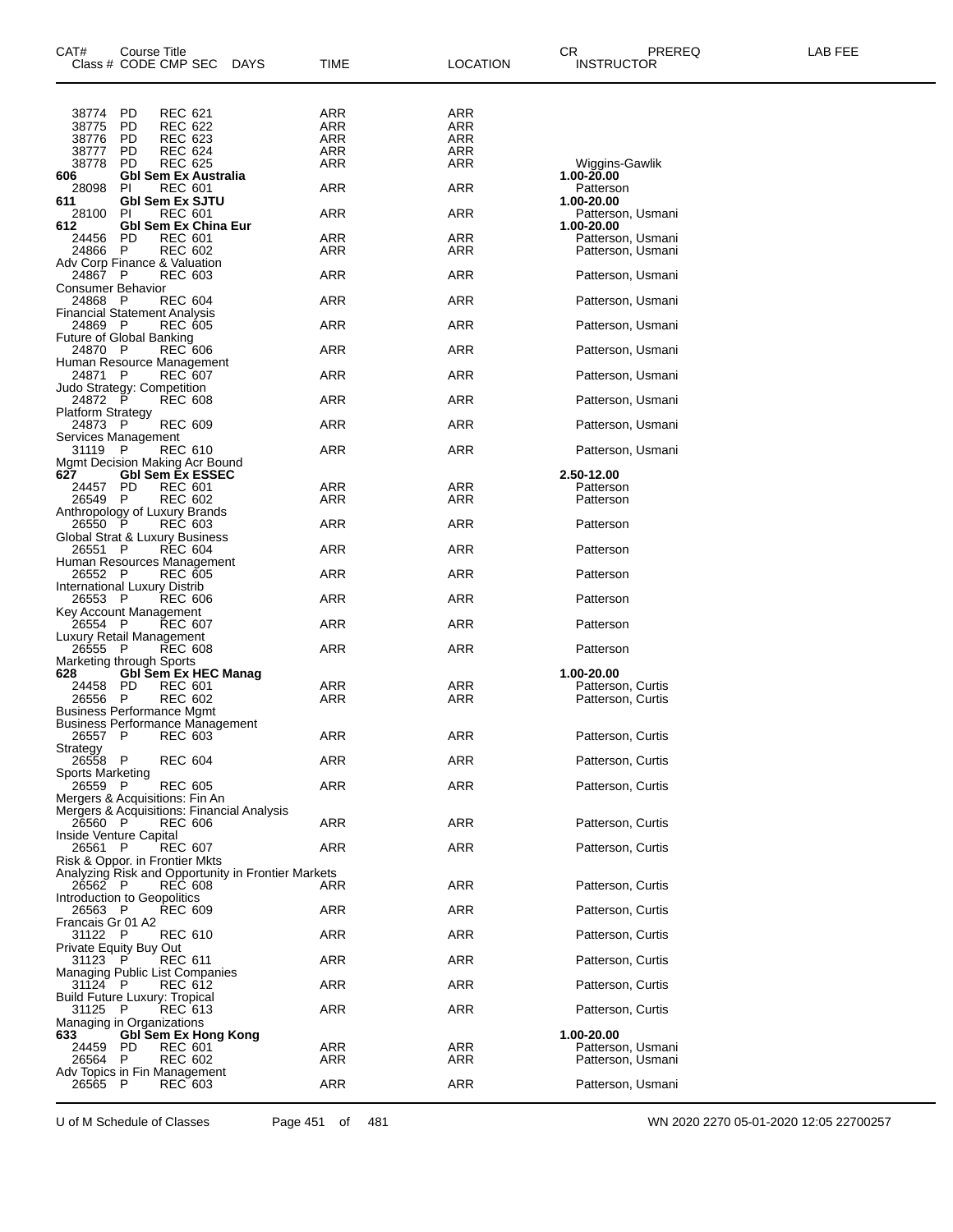| CAT#<br>Course Title<br>Class # CODE CMP SEC<br>DAYS                                    | TIME              | <b>LOCATION</b>   | CR<br>PREREQ<br><b>INSTRUCTOR</b>                      | LAB FEE |
|-----------------------------------------------------------------------------------------|-------------------|-------------------|--------------------------------------------------------|---------|
|                                                                                         |                   |                   |                                                        |         |
| China Econ Relations w South<br>26566 P<br><b>REC 604</b>                               | ARR               | ARR               | Patterson, Usmani                                      |         |
| China in the Global Economy                                                             |                   |                   |                                                        |         |
| 26567 P<br><b>REC 605</b><br>China's External Relations                                 | ARR               | <b>ARR</b>        | Patterson, Usmani                                      |         |
| 26568 P<br><b>REC 606</b><br><b>Effective Negotiations</b>                              | ARR               | <b>ARR</b>        | Patterson, Usmani                                      |         |
| 26569<br><b>REC 607</b><br>P<br>Games and Strategic Behavior                            | ARR               | ARR               | Patterson, Usmani                                      |         |
| 26570 P<br><b>REC 608</b>                                                               | ARR               | <b>ARR</b>        | Patterson, Usmani                                      |         |
| Investment & Finance in China<br><b>REC 609</b><br>26571 P                              | ARR               | <b>ARR</b>        | Patterson, Usmani                                      |         |
| Strat Management-Human Assets<br>26572 P<br><b>REC 610</b>                              | ARR               | <b>ARR</b>        | Patterson, Usmani                                      |         |
| Vent Capital & Private Equity<br><b>Gbl Sem Ex Indian</b><br>638                        |                   |                   | 1.00-20.00                                             |         |
| <b>PD</b><br>24460<br>REC 601<br>26573<br>- P<br><b>REC 602</b>                         | <b>ARR</b><br>ARR | ARR<br>ARR        | Patterson, Wiggins-Gawlik<br>Patterson, Wiggins-Gawlik |         |
| Customer Focused Product Plan                                                           |                   |                   |                                                        |         |
| <b>REC 603</b><br>26574 P<br><b>Economics of Strategy</b>                               | ARR               | <b>ARR</b>        | Patterson, Wiggins-Gawlik                              |         |
| 26575 P<br><b>REC 604</b><br>Government, Society & Business                             | ARR               | <b>ARR</b>        | Patterson, Wiggins-Gawlik                              |         |
| <b>REC 605</b><br>26576 P<br>Strat Health Care Marketing                                | ARR               | <b>ARR</b>        | Patterson, Wiggins-Gawlik                              |         |
| 28443 PI<br><b>REC 606</b><br>Transaction Analysis &Modeling                            | ARR               | ARR               | Patterson, Wiggins-Gawlik                              |         |
| 28444 PI<br><b>REC 607</b>                                                              | ARR               | <b>ARR</b>        | Patterson, Wiggins-Gawlik                              |         |
| <b>Managing Complexity</b><br>28445 PI<br><b>REC 608</b>                                | ARR               | <b>ARR</b>        | Patterson, Wiggins-Gawlik                              |         |
| Intro to FinTech: Innovations<br><b>REC 609</b><br>31134 P                              | ARR               | ARR               | Patterson, Wiggins-Gawlik                              |         |
| Entrepreneurship & Ven Capital<br>38766 P<br>REC 610                                    | ARR               | <b>ARR</b>        | Patterson, Wiggins-Gawlik                              |         |
| <b>Negotiation Analysis</b><br>38767 P<br><b>REC 611</b>                                | ARR               | <b>ARR</b>        | Patterson, Wiggins-Gawlik                              |         |
| Pricing & Revenue Optimization<br>38768 P                                               | ARR               | <b>ARR</b>        | Patterson, Wiggins-Gawlik                              |         |
| REC 612<br><b>Brand Management</b>                                                      |                   |                   |                                                        |         |
| 639<br><b>FinTech Global Immer</b><br><b>PD</b><br><b>REC 601</b><br>30856<br><b>MW</b> | 830-10AM          | ARR               | 3.00<br>Wu, Dittmar                                    |         |
| <b>Gbl Sem Ex Keio Busi</b><br>643<br>PD<br><b>REC 601</b><br>24461                     | ARR               | ARR               | 1.00-20.00<br>Patterson, Usmani                        |         |
| 24874<br><b>REC 602</b><br>P<br>Financial Management in Japan                           | ARR               | ARR               | Patterson, Usmani                                      |         |
| 24875<br>- P<br><b>REC 603</b><br>Gen Mgmt in Japan II: Entrepre                        | ARR               | <b>ARR</b>        | Patterson, Usmani                                      |         |
| <b>REC 604</b><br>24876 P                                                               | ARR               | <b>ARR</b>        | Patterson, Usmani                                      |         |
| Japanese Business Environment<br>24877 P<br><b>REC 605</b>                              | ARR               | ARR               | Patterson, Usmani                                      |         |
| Marketing in Japan<br>24878 P<br><b>REC 606</b>                                         | ARR               | ARR               | Patterson, Usmani                                      |         |
| Multinat Org & Strat: Japan II<br>$\mathsf{P}$<br>24879<br><b>REC 607</b>               | ARR               | <b>ARR</b>        | Patterson, Usmani                                      |         |
| Social Innovation in Asia<br><b>Gbl Sem Ex Rotterdam</b><br>648                         |                   |                   | 1.00-20.00                                             |         |
| PD.<br><b>REC 601</b><br>24462<br><b>REC 602</b><br>26577 P                             | ARR<br>ARR        | <b>ARR</b><br>ARR | Patterson<br>Patterson                                 |         |
| Corporations and Justice                                                                |                   |                   |                                                        |         |
| 26578 P<br><b>REC 603</b><br>Future of Work                                             | ARR               | <b>ARR</b>        | Patterson                                              |         |
| 26579 P<br><b>REC 604</b><br>Future of Work                                             | ARR               | ARR               | Patterson                                              |         |
| 26580 P<br><b>REC 605</b><br>Managing NGO's                                             | ARR               | ARR               | Patterson                                              |         |
| 26581 P<br><b>REC 606</b><br>Social Media and Business                                  | ARR               | <b>ARR</b>        | Patterson                                              |         |
| 26582 P<br><b>REC 607</b>                                                               | ARR               | ARR               | Patterson                                              |         |
| <b>Effective Managerial Skillset</b><br>26583 P<br><b>REC 608</b>                       | ARR               | ARR               | Patterson                                              |         |
| <b>Platform-Based Business Model</b><br>26584 P<br><b>REC 609</b>                       | ARR               | <b>ARR</b>        | Patterson                                              |         |
| Sustainable Strategies<br>38683<br>- P<br><b>REC 699</b>                                | ARR               | ARR               | Patterson                                              |         |
| <b>Gbl Sem Ex Nanyang</b><br>658<br>24463<br>PD<br><b>REC 601</b>                       | ARR               | ARR               | 1.00-20.00<br>Patterson, Usmani                        |         |
| 24880<br>P<br>REC 602<br>Green Trading & Emissions Trad                                 | ARR               | ARR               | Patterson, Usmani                                      |         |
| 24881<br>$\mathsf{P}$<br><b>REC 603</b>                                                 | <b>ARR</b>        | <b>ARR</b>        | Patterson, Usmani                                      |         |
|                                                                                         |                   |                   |                                                        |         |

U of M Schedule of Classes Page 452 of 481 WN 2020 2270 05-01-2020 12:05 22700257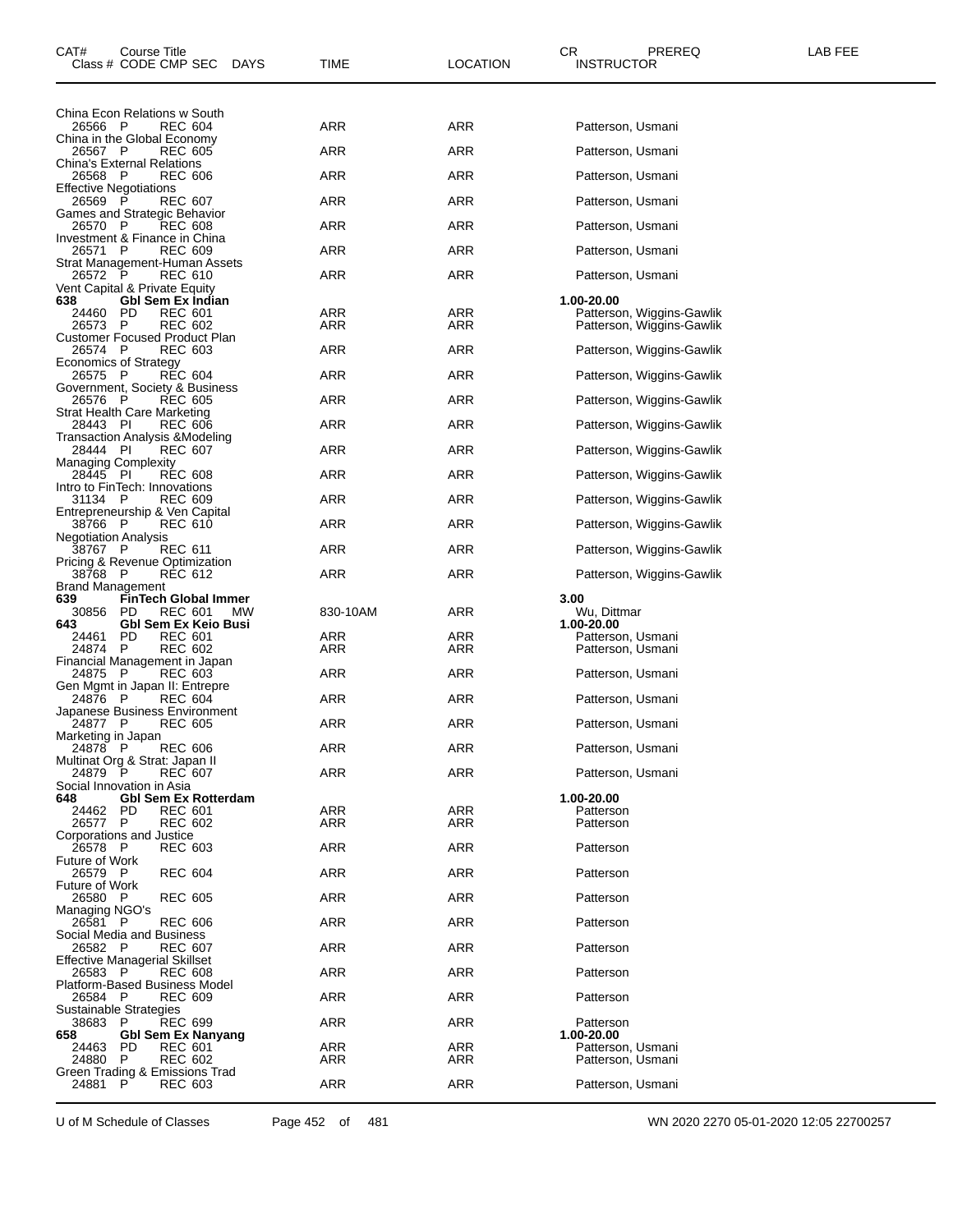| CAT#<br>Course Title<br>Class # CODE CMP SEC<br><b>DAYS</b>                                                             | TIME       | LOCATION          | CR.<br>PREREQ<br><b>INSTRUCTOR</b>                     | LAB FEE |
|-------------------------------------------------------------------------------------------------------------------------|------------|-------------------|--------------------------------------------------------|---------|
|                                                                                                                         |            |                   |                                                        |         |
| Life Sciences: Business Perspe<br>24882 P<br><b>REC 604</b>                                                             | ARR        | ARR               | Patterson, Usmani                                      |         |
| Supply Chain Management<br>24883 P<br><b>REC 605</b>                                                                    | ARR        | ARR               | Patterson, Usmani                                      |         |
| <b>Research Project</b><br>663<br><b>Gbl Sem Ex IESE Busi</b>                                                           |            |                   | 1.00-20.00                                             |         |
| 24467 PD<br><b>REC 601</b><br>26585 P<br>REC 602                                                                        | ARR<br>ARR | ARR<br>ARR        | Patterson, Wiggins-Gawlik                              |         |
| Advanced Applied Finance                                                                                                |            |                   | Patterson, Wiggins-Gawlik                              |         |
| 26586<br>- P<br><b>REC 603</b><br><b>Emerging Economies-1</b>                                                           | ARR        | ARR               | Patterson, Wiggins-Gawlik                              |         |
| <b>REC 604</b><br>26587 P<br><b>Emerging Economies-2</b>                                                                | ARR        | <b>ARR</b>        | Patterson, Wiggins-Gawlik                              |         |
| <b>REC 605</b><br>26588 P<br>Execute! Strat & Org Change                                                                | <b>ARR</b> | ARR               | Patterson, Wiggins-Gawlik                              |         |
| <b>REC 606</b><br>26589 P                                                                                               | ARR        | ARR               | Patterson, Wiggins-Gawlik                              |         |
| <b>Financing Entrepr Opportun</b><br>26590 P<br><b>REC 607</b>                                                          | ARR        | <b>ARR</b>        | Patterson, Wiggins-Gawlik                              |         |
| HR Management<br>26591 P<br><b>REC 608</b>                                                                              | <b>ARR</b> | ARR               | Patterson, Wiggins-Gawlik                              |         |
| Management - Health Sector<br>26592 P<br><b>REC 609</b>                                                                 | ARR        | ARR               | Patterson, Wiggins-Gawlik                              |         |
| Marketing in High-Tech Industr<br>26593 P<br><b>REC 610</b>                                                             | <b>ARR</b> | ARR               | Patterson, Wiggins-Gawlik                              |         |
| Negotiation-2<br><b>REC 611</b><br>26594 P                                                                              | <b>ARR</b> | ARR               | Patterson, Wiggins-Gawlik                              |         |
| Sports Business Management                                                                                              |            |                   |                                                        |         |
| <b>REC 612</b><br>26595 P<br>Strat Mgmt-Fashion & Luxury                                                                | ARR        | ARR               | Patterson, Wiggins-Gawlik                              |         |
| 26596 P<br>REC 613<br>The Innovation Architect                                                                          | ARR        | ARR               | Patterson, Wiggins-Gawlik                              |         |
| <b>REC 614</b><br>26597 P<br>Winning Investment Strategies                                                              | ARR        | ARR               | Patterson, Wiggins-Gawlik                              |         |
| <b>GbI Sem Ex ESADE Spa</b><br>664                                                                                      |            |                   | 3.00-18.00                                             |         |
| 24464 PD<br>REC 601<br><b>REC 602</b><br>24892 P                                                                        | ARR<br>ARR | <b>ARR</b><br>ARR | Patterson, Wiggins-Gawlik<br>Patterson, Wiggins-Gawlik |         |
| Corp Entrepr & Open Innovation<br>Corporate Entrepreneurship and Open Innovation                                        |            |                   |                                                        |         |
| 24893 P<br><b>REC 603</b><br>Corp Sustainable Strategies                                                                | ARR        | ARR               | Patterson, Wiggins-Gawlik                              |         |
| Corporate Sustainable Strategies<br><b>REC 604</b>                                                                      |            |                   |                                                        |         |
| 24894 P<br>Principles for Life Philosophy                                                                               | ARR        | ARR               | Patterson, Wiggins-Gawlik                              |         |
| In Search of Principles for a Life Philosophy<br>24895 P<br><b>REC 605</b>                                              | ARR        | ARR               | Patterson, Wiggins-Gawlik                              |         |
| Innov&Creativity: Design Think<br>Innovation & Creativity: Developing New Products and Services through Design Thinking |            |                   |                                                        |         |
| <b>REC 606</b><br>24896 P<br>Managing Innovation & Change                                                               | ARR        | ARR               | Patterson, Wiggins-Gawlik                              |         |
| Managing Innovation & Change                                                                                            | <b>ARR</b> | <b>ARR</b>        |                                                        |         |
| 26598 P<br>REC 607<br>Spanish Lang & Culture                                                                            |            |                   | Patterson, Wiggins-Gawlik                              |         |
| 28446 P<br><b>REC 608</b><br>E-commerce: Start-up                                                                       | ARR        | ARR               | Wiggins-Gawlik, Patterson                              |         |
| <b>REC 609</b><br>28447 P<br>Global Economy Debates                                                                     | ARR        | ARR               | Wiggins-Gawlik, Patterson                              |         |
| 28448<br>-P<br>REC 610<br>28449 P<br><b>REC 611</b>                                                                     | ARR<br>ARR | ARR<br>ARR        | Wiggins-Gawlik, Patterson<br>Wiggins-Gawlik, Patterson |         |
| <b>Negotiation Mastery</b>                                                                                              |            |                   |                                                        |         |
| REC 612<br>31142<br>P.<br>Leading from a new Paradigm                                                                   | <b>ARR</b> | ARR               | Wiggins-Gawlik, Patterson                              |         |
| 31143 P<br>REC 613<br>Artificial Intelligence                                                                           | ARR        | ARR               | Wiggins-Gawlik, Patterson                              |         |
| REC 614<br>31144 P<br>Develop Knowledge of Mkt Data                                                                     | ARR        | ARR               | Wiggins-Gawlik, Patterson                              |         |
| 31145<br>- P<br>REC 615<br><b>Omnichannel Strategies</b>                                                                | ARR        | ARR               | Wiggins-Gawlik, Patterson                              |         |
| 31146<br>REC 616<br>- P                                                                                                 | ARR        | ARR               | Wiggins-Gawlik, Patterson                              |         |
| Spanish for Business Comm 1<br>31147 P<br>REC 617                                                                       | ARR        | ARR               | Wiggins-Gawlik, Patterson                              |         |
| Mergers & Acquisitions<br><b>REC 618</b><br>31148 P                                                                     | <b>ARR</b> | ARR               | Wiggins-Gawlik, Patterson                              |         |
| <b>Entrepreneurial Finance</b><br>REC 619<br>31149 P                                                                    | ARR        | ARR               | Wiggins-Gawlik, Patterson                              |         |
| Impact Investor Training<br>REC 620<br>31150<br>- P                                                                     | ARR        | ARR               | Wiggins-Gawlik, Patterson                              |         |
| Corp Innovation Entrepreneur                                                                                            |            |                   |                                                        |         |
| 38764 P<br>REC 621<br><b>Consumer Data Analytics</b>                                                                    | <b>ARR</b> | ARR               | Wiggins-Gawlik, Patterson                              |         |
|                                                                                                                         |            |                   |                                                        |         |

U of M Schedule of Classes Page 453 of 481 WN 2020 2270 05-01-2020 12:05 22700257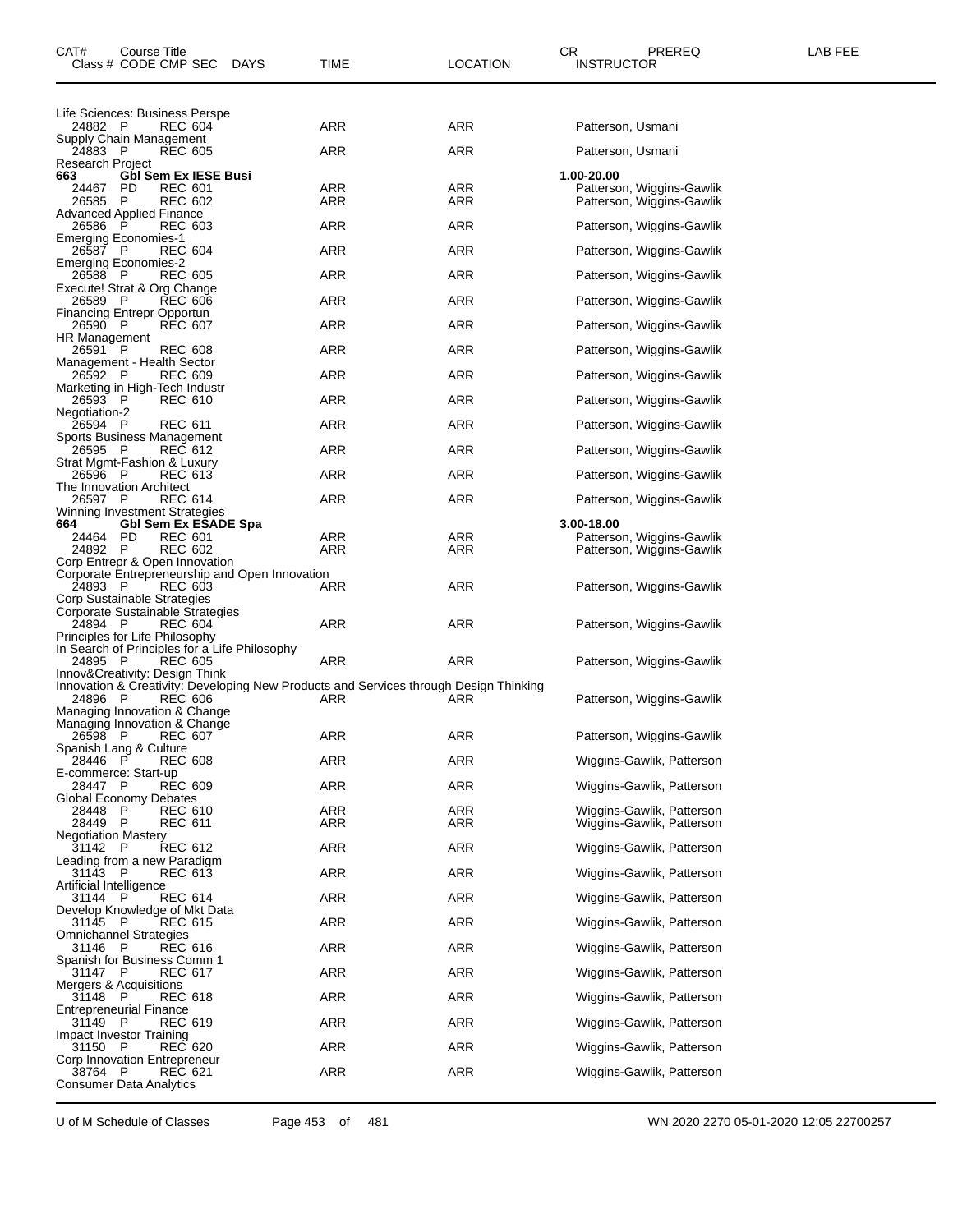| CAT#                                     | Course Title | Class # CODE CMP SEC DAYS                               |                                                          | TIME                                                      | <b>LOCATION</b> | CR<br><b>INSTRUCTOR</b>         | PREREQ                    | LAB FEE |
|------------------------------------------|--------------|---------------------------------------------------------|----------------------------------------------------------|-----------------------------------------------------------|-----------------|---------------------------------|---------------------------|---------|
| 38765 P                                  |              | <b>REC 622</b>                                          |                                                          | ARR                                                       | ARR             |                                 | Wiggins-Gawlik, Patterson |         |
| 669                                      |              | Managing Digital Bank & Fintech<br>Gbl Sem Ex St Gallen |                                                          |                                                           |                 | 1.00-20.00                      |                           |         |
| 37199                                    | P            | <b>REC 601</b>                                          |                                                          | ARR                                                       | ARR             | Patterson, Curtis               |                           |         |
| 37200<br>674                             | P            | <b>REC 602</b><br><b>GbI Sem Ex Lond Econ</b>           |                                                          | ARR                                                       | ARR             | Patterson, Curtis<br>1.00-20.00 |                           |         |
| 24465                                    | PD.          | <b>REC 601</b>                                          |                                                          | ARR                                                       | ARR             | Patterson                       |                           |         |
| 31151                                    | P.           | REC 602                                                 |                                                          | <b>ARR</b>                                                | ARR             | Patterson                       |                           |         |
| Valuation & Security Analysis<br>31152 P |              | <b>REC 603</b>                                          |                                                          | ARR                                                       | ARR             | Patterson                       |                           |         |
| <b>Thinking Strategically</b><br>31153 P |              | REC 604                                                 |                                                          | ARR                                                       | ARR             | Patterson                       |                           |         |
|                                          |              | Business&Organisational Ethics                          |                                                          |                                                           |                 |                                 |                           |         |
| 31154 P                                  |              | <b>REC 605</b><br>Design & Mgmt of Organisations        |                                                          | ARR                                                       | ARR             | Patterson                       |                           |         |
| 31155                                    | - P          | <b>REC 606</b>                                          |                                                          | ARR                                                       | ARR             | Patterson                       |                           |         |
| Leadership in Organisations<br>676       |              | <b>Gbl Sem Ex Warwick</b>                               |                                                          |                                                           |                 | 1.00-20.00                      |                           |         |
| 24466                                    | PD.          | <b>REC 601</b>                                          |                                                          | ARR                                                       | ARR             | Patterson                       |                           |         |
| 26599 P                                  |              | <b>REC 602</b>                                          |                                                          | ARR                                                       | ARR             | Patterson                       |                           |         |
| 26600 P                                  |              | Improving Mgmt Decision Making<br><b>REC 603</b>        |                                                          | ARR                                                       | ARR             | Patterson                       |                           |         |
|                                          |              | Econ of Overseas Bus Invstmnt                           |                                                          |                                                           |                 |                                 |                           |         |
| 26601 P<br>Project Management            |              | <b>REC 604</b>                                          |                                                          | ARR                                                       | ARR             | Patterson                       |                           |         |
|                                          |              |                                                         |                                                          | <b>Executive Master of Business Administration (EMBA)</b> |                 |                                 |                           |         |
| 605                                      |              | <b>Fin Statement Analy</b>                              |                                                          |                                                           |                 | 3.00                            | <b>ADVISORY</b>           |         |
| 24123 P                                  |              | <b>REC 001</b>                                          | EMBA classes are reserved exclusively for EMBA students. | ARR                                                       | ARR             | Lehavy                          |                           |         |
| 24124 P                                  |              | <b>REC 812</b>                                          |                                                          | ARR                                                       | ARR             | Lehavy                          |                           |         |
| 611                                      |              | Mng Val Chn/Sup Chn                                     | EMBA classes are reserved exclusively for EMBA students. |                                                           |                 | 3.00                            | <b>ADVISORY, ENFORCED</b> |         |
|                                          |              | 18143 PIR REC 001                                       |                                                          | ARR                                                       | ARR             | Duenyas                         |                           |         |
| 21693 PIR                                |              | REC 812                                                 | This course is reserved for Executive MBA students only. | ARR                                                       | ARR             | Duenyas                         |                           |         |
|                                          |              |                                                         | EMBA classes are reserved exclusively for EMBA students. |                                                           |                 |                                 |                           |         |
| 615<br>22254 PI                          |              | <b>Meas Contrl Org Perf</b><br><b>REC 001</b>           |                                                          | ARR                                                       | ARR             | 1.50<br>Indjejikian             | <b>ADVISORY</b>           |         |
|                                          |              |                                                         | EMBA classes are reserved exclusively for EMBA students. |                                                           |                 |                                 |                           |         |
| 22255 PI                                 |              | <b>REC 812</b>                                          |                                                          | ARR                                                       | ARR             | Indjejikian                     |                           |         |
| 622                                      |              | <b>Competing Globally</b>                               | EMBA classes are reserved exclusively for EMBA students. |                                                           |                 | 1.50                            | <b>ADVISORY</b>           |         |
| 17816 PI                                 |              | <b>REC 001</b>                                          |                                                          | ARR                                                       | ARR             | Karnani                         |                           |         |
| 22245                                    | - PI         | <b>REC 812</b>                                          | This course is reserved for Executive MBA students only. | ARR                                                       | ARR             | Karnani                         |                           |         |
| 629                                      |              | <b>Strat for Growth</b>                                 |                                                          |                                                           |                 | 2.50                            | <b>ADVISORY</b>           |         |
| 16922 PI                                 |              | <b>REC 001</b>                                          |                                                          | ARR                                                       | ARR             | Karnani, Narayanan              |                           |         |
| 22246 PI                                 |              | <b>REC 812</b>                                          | This course is reserved for Executive MBA students only. | ARR                                                       | ARR             | Karnani, Narayanan              |                           |         |
| 632                                      |              | <b>Lead Orgztl Change</b>                               |                                                          |                                                           |                 | 1.50                            | <b>ÁDVISORY</b>           |         |
| 27780 P<br>27781 P                       |              | <b>REC 001</b>                                          |                                                          | <b>ARR</b><br><b>ARR</b>                                  | ARR             | Sanchez-Burks                   |                           |         |
| 636                                      |              | <b>REC 812</b><br>StratThink/CompAnal                   |                                                          |                                                           | ARR             | Sanchez-Burks<br>3.00           | <b>ADVISORY</b>           |         |
| 21825 PI                                 |              | <b>REC 001</b>                                          |                                                          | <b>ARR</b>                                                | ARR             | Killaly                         |                           |         |
| 21826 PI                                 |              | <b>REC 812</b>                                          | This course is reserved for Executive MBA students only. | ARR                                                       | ARR             | Killaly                         |                           |         |
|                                          |              |                                                         | EMBA 636 is reserved for Executive MBA students.         |                                                           |                 |                                 |                           |         |
| 639                                      |              | <b>Global Bus Environ</b>                               |                                                          |                                                           |                 | 1.50                            |                           |         |
| 19439 PI                                 |              | <b>REC 001</b>                                          | This course is reserved for Executive MBA students only. | ARR                                                       | ARR             | Siegel                          |                           |         |
| 22247 PI                                 |              | <b>REC 812</b>                                          |                                                          | ARR                                                       | ARR             | Siegel                          |                           |         |
| 641                                      |              | Pers&Org Leadership                                     |                                                          |                                                           |                 | 1.50                            | <b>ADVISORY</b>           |         |
| 19270 PI                                 |              | <b>REC 001</b>                                          | This course is reserved for Executive MBA students only. | ARR                                                       | ARR             | DeRue                           |                           |         |
| 22248 PI                                 |              | REC 812                                                 |                                                          | ARR                                                       | ARR             | DeRue                           |                           |         |
| 652                                      |              | <b>Strategic HR Plan</b>                                |                                                          |                                                           |                 | 1.50                            |                           |         |
| 25413<br>31107                           | PD.<br>PD.   | <b>REC 001</b><br><b>REC 812</b>                        |                                                          | ARR<br>ARR                                                | ARR<br>ARR      | Cumming<br>Cumming              |                           |         |
| 653                                      |              | <b>Strategic Leaders</b>                                |                                                          |                                                           |                 | 1.50                            |                           |         |
| 38779                                    | P.           | <b>REC 001</b>                                          |                                                          | ARR                                                       | <b>ARR</b>      | Cumming                         |                           |         |
| 654<br>28400                             | P.           | <b>Strat Mkt Digital</b><br><b>REC 001</b>              |                                                          | ARR                                                       | ARR             | 1.50<br>Cumming                 |                           |         |
| 28401                                    | P.           | <b>REC 812</b>                                          |                                                          | ARR                                                       | ARR             | Cumming                         |                           |         |
| 670                                      |              | <b>Bus Transform Tech</b>                               |                                                          |                                                           | ARR             | 1.50                            |                           |         |
| 38656<br>750                             | PL           | <b>REC 001</b><br><b>Independent Study</b>              |                                                          | ARR                                                       |                 | 1.00-3.00                       | Wiggins-Gawlik, Patterson |         |
|                                          |              | $IND +$                                                 |                                                          | <b>ARR</b>                                                | <b>ARR</b>      |                                 |                           |         |

U of M Schedule of Classes Page 454 of 481 WN 2020 2270 05-01-2020 12:05 22700257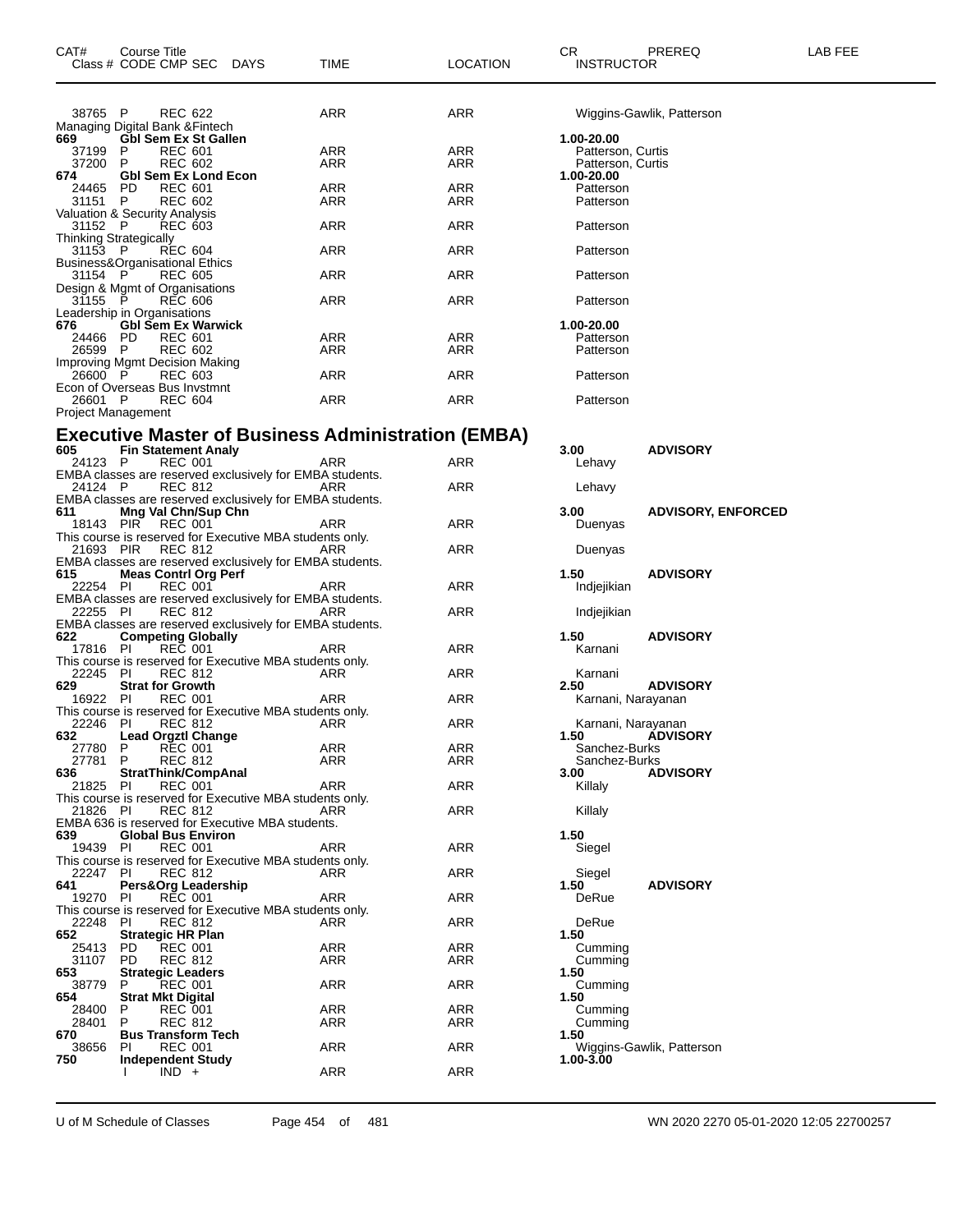|                      | Class # CODE CMP SEC DAYS                                               |            | TIME                                                                                                                           | LOCATION                | <b>INSTRUCTOR</b>         |                 |        |
|----------------------|-------------------------------------------------------------------------|------------|--------------------------------------------------------------------------------------------------------------------------------|-------------------------|---------------------------|-----------------|--------|
|                      |                                                                         |            |                                                                                                                                |                         |                           |                 |        |
| 212                  | Entrepreneurial Studies (ES)                                            |            |                                                                                                                                |                         | 3.00                      |                 | 57.00  |
|                      | <b>Entrep Bus Basics</b><br>24676 P RW REC 001                          | MW         | 10-1130AM                                                                                                                      | R1230 BUS               | Price                     |                 |        |
| senior standing.     |                                                                         |            | ES 212.001 meets with UC 270.010. This class is exclusively for non-BBA undergraduate students with sophomore to               |                         |                           |                 |        |
|                      | 23316 PRW REC 002                                                       | <b>MW</b>  | 1130-1PM                                                                                                                       | R1230 BUS               | Price                     |                 |        |
| senior standing.     |                                                                         |            | ES 212.002 meets with UC 270.011. This class is exclusively for non-BBA undergraduate students with sophomore to               |                         |                           |                 |        |
|                      | 26066 P RW REC 003 TTH                                                  |            | 1130-1PM<br>ES 212.003 meets with UC 270.012. This class is exclusively for non-BBA undergraduate students with sophomore to   | <b>B3560 BUS</b>        | Johnson                   |                 |        |
| senior standing.     |                                                                         |            |                                                                                                                                |                         |                           |                 |        |
| 250                  | IntrEntrepreneurship<br>27332 PRW REC 001                               | MW         | 10-1130AM                                                                                                                      | <b>B1570 BUS</b>        | 3.00<br>Menon             |                 | 126.00 |
|                      | Section 001 meets with Section 311.<br>27333 P RW REC 311               | MW         | 10-1130AM                                                                                                                      | <b>B1570 BUS</b>        | Menon                     |                 |        |
|                      |                                                                         |            | Section 001 meets with Section 311. Seats in this section are reserved exclusively for Minor in Business students.             |                         |                           |                 |        |
| 310                  | <b>Bus Thought &amp; Action</b><br>31806 PRW LEC 001                    | MW         | 1-230PM                                                                                                                        | <b>B1570 BUS</b>        | 3.00<br>Sinclair          |                 |        |
| 395                  | 31807 P RW LEC 311<br><b>Entrepreneurial Mgt</b>                        | MW         | 1-230PM                                                                                                                        | <b>B1570 BUS</b>        | Sinclair<br>3.00          | <b>ADVISORY</b> |        |
|                      | 19011 PRW REC 001 MW                                                    |            | 10-1130AM                                                                                                                      | R <sub>1240</sub> BUS   | Middleton                 |                 |        |
|                      | have previously taken ACC 301 and MKT 300.                              |            | ACC 301 and MKT 300 are required for ES 395. Please do not seek permission to enroll in this course unless you                 |                         |                           |                 |        |
| 399                  | 24360 PRW REC 311<br><b>Indep Study Project</b>                         | МW         | 10-1130AM                                                                                                                      | R <sub>1240</sub> BUS   | Middleton<br>1.00-3.00    | <b>ADVISORY</b> |        |
|                      | $IND +$<br>$\mathbf{L}$                                                 |            | ARR                                                                                                                            | ARR                     |                           |                 |        |
| 401<br>24334 PI      | <b>M Blue Venture Fund</b><br>REC 001                                   | W          | 5-730PM                                                                                                                        | <b>R2310 BUS</b>        | 3.00<br>Gordon            |                 |        |
| 402<br>26235 PI      | <b>Zell EarlyStage Fund</b><br><b>REC 001</b>                           | W          | 5-730PM                                                                                                                        | <b>R2310 BUS</b>        | 3.00<br>Gordon            |                 |        |
| 403                  | <b>Social Venture Fund</b>                                              |            | 3-7PM                                                                                                                          |                         | 1.50-3.00<br>Kaul         |                 |        |
| 30965 PI<br>30966 PI | LAB 001<br>LAB 002                                                      | SU<br>SU   | 3-7PM                                                                                                                          | ARR<br>ARR              | Kaul                      |                 |        |
| 414                  | <b>Entrepren Practicum</b><br>24209 P RW REC 001                        | МW         | 1-230PM                                                                                                                        | <b>B3570 BUS</b>        | 3.00<br>Botkin, Thornhill | <b>ADVISORY</b> |        |
| 425                  | 24362 P RW REC 010<br>New Prdt & Innv Mgmt                              | МW         | 1-230PM                                                                                                                        | <b>B3570 BUS</b>        | Botkin, Thornhill<br>3.00 | <b>ADVISORY</b> |        |
| 28570 PR             | <b>REC 001</b>                                                          | TTH        | 10-1130AM                                                                                                                      | R <sub>1230</sub> BUS   | Sriram                    |                 |        |
| 20679 PR             | <b>REC 002</b><br>Cross-listed with MKT 425                             | <b>TTH</b> | 230-4PM                                                                                                                        | R <sub>1230</sub> BUS   | Sriram                    |                 |        |
| 28571 PR             | <b>REC 321</b>                                                          | TTH        | 10-1130AM<br>This section is reserved exclusively for Minor in Business students. Section 311 meets with Section 001.          | R <sub>1230</sub> BUS   | Sriram                    |                 |        |
| 24161 PR             | <b>REC 322</b>                                                          | TTH.       | 230-4PM                                                                                                                        | R1230 BUS               | Sriram                    |                 |        |
| with Section 002.    |                                                                         |            | This section is reserved exclusively for Master of Management and Minor in Business students. Section 322 meets                |                         |                           |                 |        |
| 504                  | <b>Legal Asp Entrepshp</b><br>24128 PIRW REC 001 TTH                    |            | 1020-1240PM                                                                                                                    | <b>R0240 BUS</b>        | 2.25<br>Schipani          | <b>ADVISORY</b> | 44.00  |
|                      | BL 504 is cross-listed with ES 504.                                     |            |                                                                                                                                |                         |                           |                 |        |
|                      | 25343 PIRW REC 451                                                      | TTH        | 1020-1240PM<br>BL 504 is cross-listed with ES 504. Section 001 meets with Section 451. Section 451 is reserved for Evening MBA | ARR                     | Schipani                  |                 |        |
| 515                  | students. 2019: This class meets in R0240.<br>Intro to Entrepren        |            |                                                                                                                                |                         | 1.50                      |                 | 57.00  |
| 20981                | PIRW REC 001                                                            | МW         | 1240-210PM                                                                                                                     | <b>B0560 BUS</b>        | Menon                     |                 |        |
| 36560<br>602         | PIRW REC 451<br><b>Start-up Team Psych</b>                              | MW.        | 1240-210PM                                                                                                                     | <b>B0560 BUS</b>        | Menon<br>2.25             |                 |        |
| 33706<br>33707       | PIRW REC 001<br>PIRW REC 451                                            | MW<br>MW   | 210-430PM<br>210-430PM                                                                                                         | <b>B0560 BUS</b><br>ARR | Greer<br>Greer            |                 |        |
| 626                  | <b>Globl Private Equity</b><br>18626 PIRW REC 001                       | MW         | 1240-210PM                                                                                                                     | <b>R0210 BUS</b>        | 1.50<br><b>Brophy</b>     |                 |        |
|                      | ES 626.001 is cross-listed with FIN 626.001.                            |            |                                                                                                                                |                         |                           |                 |        |
|                      | 25342 PIRW REC 451                                                      | MW.        | 1240-210PM<br>FIN 626 is cross-listed with ES 626. Section 001 meets with Section 451. Section 451 is reserved for Evening MBA | <b>ARR</b>              | <b>Brophy</b>             |                 |        |
| students.<br>701     | <b>Wolv Venture Fund</b>                                                |            |                                                                                                                                |                         | 1.50-3.00                 |                 |        |
| 23396 PI             | REC 001                                                                 | T          | 5-730PM                                                                                                                        | <b>B3560 BUS</b>        | Gordon                    |                 |        |
| 16912 PI             | Instructor consent is required to enroll.<br><b>REC 002</b>             | T          | 5-730PM                                                                                                                        | <b>B3560 BUS</b>        | Gordon                    |                 |        |
| 702                  | Instructor consent is required to enroll.<br>ZLCF                       |            |                                                                                                                                |                         | 1.50-3.00                 |                 |        |
| 19328 PI             | <b>REC 001</b>                                                          | MW.        | 5-7PM                                                                                                                          | <b>R0230 BUS</b>        | Johnson                   |                 |        |
| 23480 PI             | Instructor consent is required to enroll.<br><b>REC 002</b>             | <b>MW</b>  | 5-7PM                                                                                                                          | <b>R0230 BUS</b>        | Johnson                   |                 |        |
| 703                  | Instructor consent is required to enroll.<br><b>Social Venture Fund</b> |            |                                                                                                                                |                         | 1.50-3.00                 |                 |        |
| 19938 PI             | <b>REC 001</b>                                                          | SU         | 3-7PM                                                                                                                          | <b>B2560 BUS</b>        | Kaul                      |                 |        |
| 23481 PI             | ES 703 is permission of instructor only.<br><b>REC 002</b>              | SU         | 3-7PM                                                                                                                          | <b>B2560 BUS</b>        | Kaul                      |                 |        |
|                      | ES 703 is permission of instructor only.                                |            |                                                                                                                                |                         |                           |                 |        |

CAT# Course Title Case CR PREREQ LAB FEE

U of M Schedule of Classes Page 455 of 481 WN 2020 2270 05-01-2020 12:05 22700257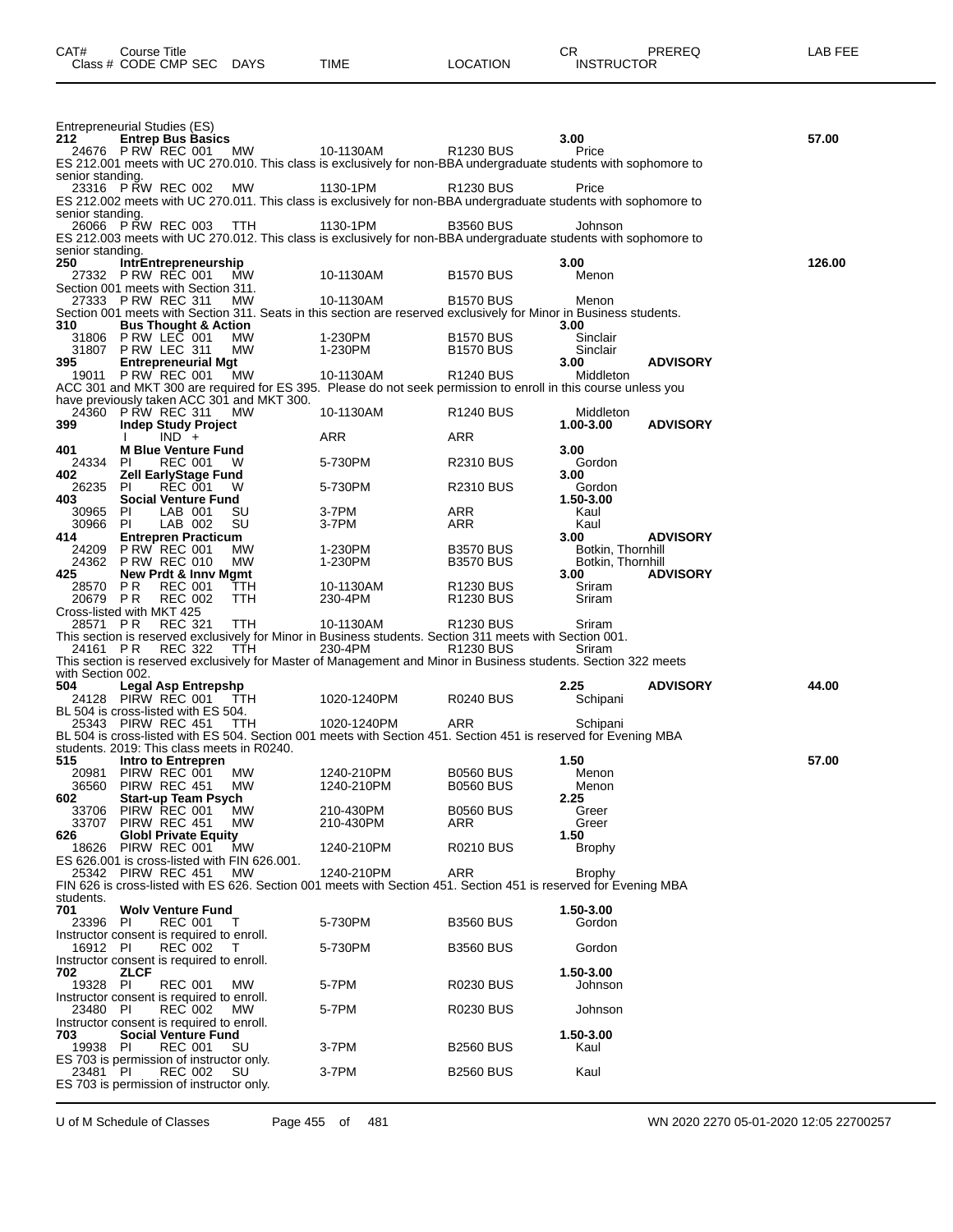| CAT#                             | <b>Course Title</b>         | Class # CODE CMP SEC DAYS                                                                                                  |                                                                                                                                        | TIME                                                                                                                                                                                                                                                                                                       | <b>LOCATION</b>                                                    | СR<br><b>INSTRUCTOR</b>                | PREREQ                             | <b>LAB FEE</b> |
|----------------------------------|-----------------------------|----------------------------------------------------------------------------------------------------------------------------|----------------------------------------------------------------------------------------------------------------------------------------|------------------------------------------------------------------------------------------------------------------------------------------------------------------------------------------------------------------------------------------------------------------------------------------------------------|--------------------------------------------------------------------|----------------------------------------|------------------------------------|----------------|
| 704<br>37510<br>37512 PIR<br>720 | Intl Inv Fund<br><b>PIR</b> | <b>REC 002</b><br><b>REC 452</b><br><b>Comm of Biomed</b><br>20680 PIRW REC 001                                            | м<br>м                                                                                                                                 | 6-9PM<br>ARR<br>630-930PM<br>Important: Contact instructor for materials to be read before first day of class. Must attend all dates.                                                                                                                                                                      | ARR<br>ARR<br>R <sub>1240</sub> BUS                                | 3.00<br>Kaul<br>Kaul<br>1.50<br>Gordon | <b>ADVISORY</b>                    |                |
|                                  |                             | ES 720.001 meets with ES 720.451.<br>20681 PIRW REC 451                                                                    | M                                                                                                                                      | 630-930PM<br>Important: Contact instructor for materials to be read before first day of class. Must attend all dates.                                                                                                                                                                                      | R <sub>1240</sub> BUS                                              | Gordon                                 |                                    |                |
| 735<br>31808<br>750              |                             | ES 720.001 meets with ES 720.451.<br><b>Entprnl Turnrd Mgmt</b><br>PIRW REC 001<br><b>Indep Study Project</b><br>$IND +$   | MW                                                                                                                                     | 230-4PM<br>ARR                                                                                                                                                                                                                                                                                             | <b>B1570 BUS</b><br>ARR                                            | 1.50<br>Sinclair<br>1.00-3.00          | <b>ADVISORY</b><br><b>ADVISORY</b> |                |
| Finance (FIN)<br>300             |                             | <b>Financial Mgt</b><br>22900 PRW REC 001<br>22901 PRW REC 002<br>22902 PRW REC 003                                        | MW.<br>MW<br><b>MW</b>                                                                                                                 | 830-10AM<br>FIN 300.001 is reserved for BBA Sophomores and BBA Juniors.<br>10-1130AM<br>FIN 300.002 is reserved for BBA Sophomores and BBA Juniors.<br>1130-1PM<br>FIN 300.003 is reserved for BBA Sophomores and BBA Juniors.                                                                             | R0240 BUS<br><b>R0240 BUS</b><br>R0240 BUS                         | 3.00<br>Hall<br>Hall<br>Hall           | <b>ADVISORY</b>                    | 63.00          |
| 302                              |                             | 23722 PRW REC 004<br>23990 PRW REC 005<br><b>Making Fin Decisions</b>                                                      | MW.<br>MW                                                                                                                              | 1-230PM<br>FIN 300.004 is reserved for BBA Sophomores and BBA Juniors.<br>230-4PM<br>FIN 300.005 is reserved for BBA Sophomores and BBA Juniors.                                                                                                                                                           | <b>R0240 BUS</b><br>R0240 BUS                                      | <b>Traweek</b><br>Wirth<br>3.00        | <b>ENFORCED</b>                    | 63.00          |
|                                  |                             | 22252 AIRW LEC 001<br>22885 PIRW REC 002                                                                                   | <b>MW</b><br>https://leiq.bus.umich.edu/docs/Fin302_Enrollment_FAQ.pdf.<br>- F                                                         | 10-11AM<br>For faculty answers to common questions on enrollment, please read<br>9-10AM<br>Seats in this section are reserved for Minor in Business students.                                                                                                                                              | R <sub>1100</sub> BUS<br><b>B0570 BUS</b>                          | Lei<br>Lan                             |                                    |                |
|                                  |                             | 22886 PIRW REC 003<br>22887 PIRW REC 004                                                                                   | https://leiq.bus.umich.edu/docs/Fin302_Enrollment_FAQ.pdf.<br>-F<br>https://leiq.bus.umich.edu/docs/Fin302_Enrollment_FAQ.pdf.<br>- F  | For faculty answers to common questions on enrollment, please read<br>9-10AM<br>For faculty answers to common questions on enrollment, please read<br>10-11AM                                                                                                                                              | <b>B1570 BUS</b><br><b>B0570 BUS</b>                               | Loe<br>Lan                             |                                    |                |
|                                  |                             | 22888 PIRW REC 005<br>22889 PIRW REC 006                                                                                   | https://leig.bus.umich.edu/docs/Fin302_Enrollment_FAQ.pdf.<br>- F<br>https://leig.bus.umich.edu/docs/Fin302_Enrollment_FAQ.pdf.<br>- F | Seats in this section are reserved for Minor in Business students.<br>For faculty answers to common questions on enrollment, please read<br>10-11AM<br>For faculty answers to common questions on enrollment, please read<br>11-12PM<br>Seats in this section are reserved for Minor in Business students. | <b>B1570 BUS</b><br><b>B0570 BUS</b>                               | Woock<br>Chai                          |                                    |                |
|                                  |                             | 22890 PIRW REC 007                                                                                                         | https://leig.bus.umich.edu/docs/Fin302_Enrollment_FAQ.pdf.<br>- F<br>https://leig.bus.umich.edu/docs/Fin302 Enrollment FAQ.pdf.        | For faculty answers to common questions on enrollment, please read<br>11-12PM<br>For faculty answers to common questions on enrollment, please read                                                                                                                                                        | <b>B1570 BUS</b>                                                   | Woock                                  |                                    |                |
| 317<br>320                       |                             | <b>Corp Financing Dec</b><br>19318 P RW REC 001<br>24363 P RW REC 311<br><b>Real Estate Fundamnt</b><br>21299 P RW REC 001 | <b>MW</b><br>MW<br>T.                                                                                                                  | 830-10AM<br>830-10AM<br>630-930PM                                                                                                                                                                                                                                                                          | R <sub>1240</sub> BUS<br>R <sub>1240</sub> BUS<br><b>R2240 BUS</b> | 3.00<br>Shi<br>Shi<br>1.50<br>Allen    | <b>ENFORCED</b>                    |                |
| 321                              |                             | 24364 P RW REC 311<br><b>Comm Real Estate Fin</b><br>21300 PRW REC 001<br>24365 P RW REC 311                               | т<br>м<br>м                                                                                                                            | This course is also open to non-business students of Junior level and above.<br>630-930PM<br>630-930PM<br>This course is also open to non-business students of Junior level and above.<br>630-930PM                                                                                                        | <b>R2240 BUS</b><br>R <sub>1230</sub> BUS<br>R <sub>1230</sub> BUS | Allen<br>1.50<br>Morris<br>Morris      | <b>ENFORCED</b>                    |                |
| 336<br>20211<br>338<br>21661     | PI<br><b>PI</b>             | <b>Maize and Blue Fund</b><br>REC 001<br>Maize & Blue Fund SR<br><b>REC 001</b>                                            | T<br>T                                                                                                                                 | 630-930PM<br>FIN 336.001 is cross-listed with ACC 336.001 and meets with ACC/FIN 726.<br>630-930PM                                                                                                                                                                                                         | <b>R0400 BUS</b><br>ARR                                            | 1.50<br>Dittmar<br>1.50<br>Dittmar     | <b>ADVISORY</b><br><b>ADVISORY</b> |                |
| 21726 PI<br>351<br>30374         |                             | <b>REC 002</b><br><b>PE: LBO Transactions</b><br><b>P RW REC 001</b>                                                       | т<br>TH.                                                                                                                               | FIN 338.001 is cross-listed with ACC 338.001 and meets with ACC/FIN 728.001.<br>630-930PM<br>FIN 338.002 is cross-listed with ACC 338.002 and meets with ACC/FIN 728.002.<br>1130-1PM                                                                                                                      | R0400 BUS<br><b>R1100 BUS</b>                                      | Dittmar<br>3.00                        | <b>ENFORCED</b>                    |                |
| 351                              |                             | <b>PE: LBO Transactions</b>                                                                                                |                                                                                                                                        |                                                                                                                                                                                                                                                                                                            |                                                                    | 3.00                                   | <b>ENFORCED</b>                    |                |

U of M Schedule of Classes Page 456 of 481 WN 2020 2270 05-01-2020 12:05 22700257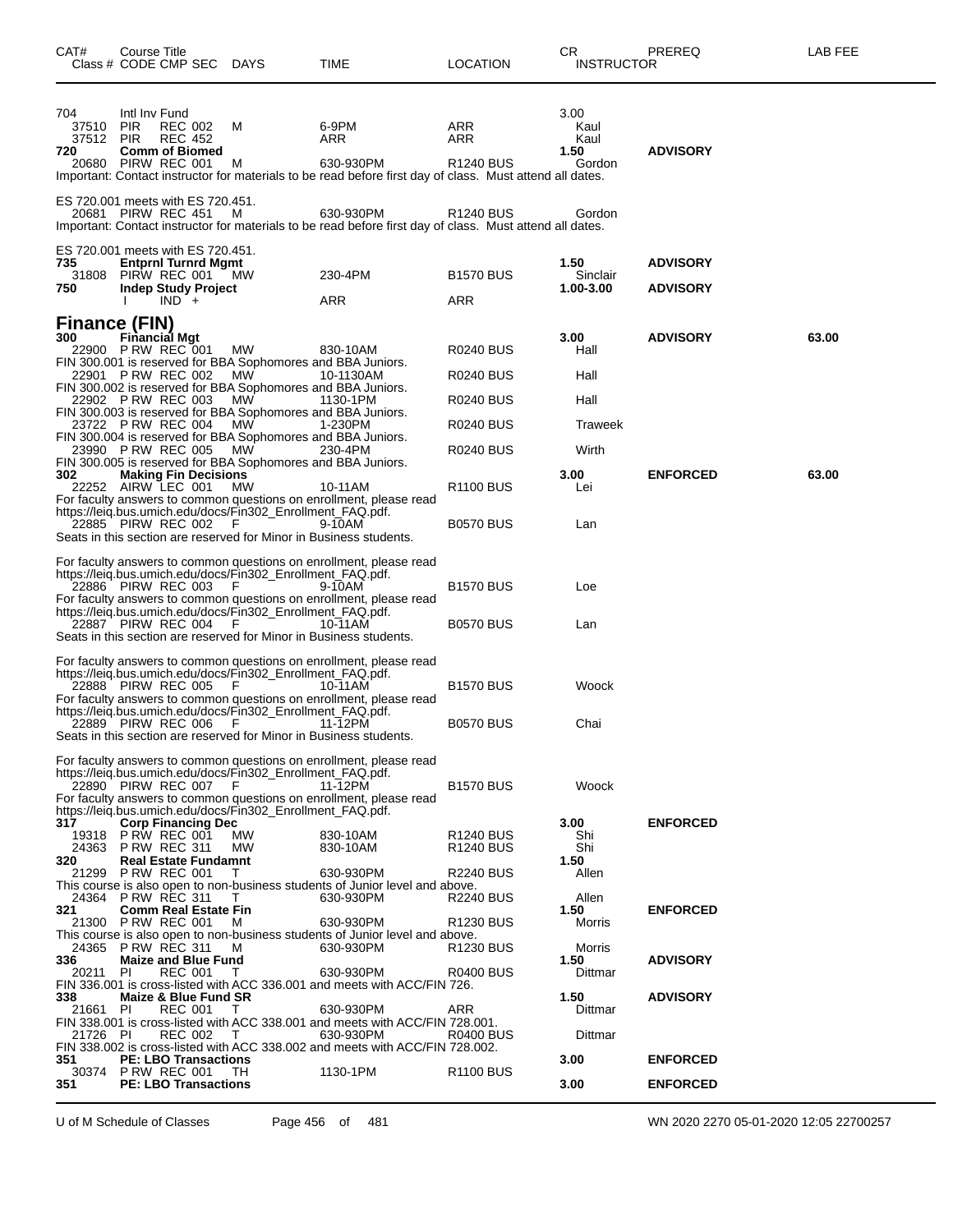| CAT#<br>Class # CODE CMP SEC                              | <b>Course Title</b>                        |                |                                 | <b>DAYS</b>                                                                                                                 | TIME                                                                                                                           | LOCATION                                                 | CR.<br><b>INSTRUCTOR</b> | PREREQ                    | LAB FEE |
|-----------------------------------------------------------|--------------------------------------------|----------------|---------------------------------|-----------------------------------------------------------------------------------------------------------------------------|--------------------------------------------------------------------------------------------------------------------------------|----------------------------------------------------------|--------------------------|---------------------------|---------|
|                                                           | <b>P RW REC 001</b><br><b>P RW REC 001</b> |                |                                 | TTH<br>TTH                                                                                                                  | 1130-1PM<br>1130-1PM<br>2019: This class will meet in the Robertson Auditorium on April 9th.                                   | <b>B1580 BUS</b><br><b>B1580 BUS</b>                     | Cascade                  |                           |         |
| 399                                                       |                                            | $IND +$        | <b>Indep Study Project</b>      |                                                                                                                             | ARR                                                                                                                            | ARR                                                      | 1.00-3.00                | <b>ADVISORY</b>           |         |
| 402<br>26130                                              | <b>PI</b>                                  | <b>REC 001</b> | <b>Real Estate Fund I</b>       | м                                                                                                                           | 430-630PM                                                                                                                      | ARR                                                      | 1.50<br>Sheinberg        |                           |         |
| 26131<br>403                                              | PI.                                        | <b>REC 002</b> | <b>Real Estate Fund II</b>      | м                                                                                                                           | 430-630PM                                                                                                                      | ARR                                                      | Sheinberg<br>3.00        |                           |         |
| 26129<br>408                                              | PI.                                        | <b>REC 001</b> | <b>Capital Markets Inve</b>     | м                                                                                                                           | 430-630PM                                                                                                                      | ARR                                                      | Sheinberg<br>1.50        | <b>ADVISORY, ENFORCED</b> |         |
| 21571 PRW REC 001                                         |                                            |                |                                 | TTH<br>Prior to Winter 2015, this course was offered as FIN 308.                                                            | 10-1130AM                                                                                                                      | <b>R2230 BUS</b>                                         | Mitra                    |                           |         |
| 19750 P RW REC 002                                        |                                            |                |                                 | TTH<br>Prior to Winter 2015, this course was offered as FIN 308.                                                            | 1-230PM                                                                                                                        | <b>B1560 BUS</b>                                         | Mitra                    |                           |         |
| 19751 P RW REC 003                                        |                                            |                |                                 | TTH<br>Prior to Winter 2015, this course was offered as FIN 308.                                                            | 230-4PM                                                                                                                        | <b>B1560 BUS</b>                                         | Mitra                    |                           |         |
| 24182 PRW REC 312<br>24181<br>24183                       | <b>P RW REC 321</b><br><b>P RW REC 323</b> |                |                                 | TTH<br>TTH<br>TTH                                                                                                           | 1-230PM<br>10-1130AM<br>230-4PM                                                                                                | <b>B1560 BUS</b><br><b>R2230 BUS</b><br><b>B1560 BUS</b> | Mitra<br>Mitra<br>Mitra  |                           |         |
| 409<br>19752                                              | PIRW REC 001                               |                | <b>Fixed Income Securit</b>     | м                                                                                                                           | $1-4PM$                                                                                                                        | <b>B2560 BUS</b>                                         | 1.50<br>Mitra            | <b>ADVISORY, ENFORCED</b> |         |
| 19753 PIRW REC 002                                        |                                            |                |                                 | Prior to Winter 2015, this course was offered as FIN 309.<br>М<br>Prior to Winter 2015, this course was offered as FIN 309. | 630-930PM                                                                                                                      | <b>B2560 BUS</b>                                         | Mitra                    |                           |         |
| 24179<br>24180                                            | PIRW REC 321<br>PIRW REC 322               |                |                                 | м<br>м                                                                                                                      | 1-4PM<br>630-930PM                                                                                                             | <b>B2560 BUS</b><br><b>B2560 BUS</b>                     | Mitra<br>Mitra           |                           |         |
| 422<br>29030 PRW REC 001                                  |                                            |                | <b>Behavioral Finance</b>       | TTH                                                                                                                         | 230-4PM                                                                                                                        | R0400 BUS                                                | 3.00<br>Shumway          | <b>ADVISORY</b>           |         |
| 425<br>15405 P RW REC 001                                 |                                            |                | <b>Entrepreneurial Fin</b>      | W                                                                                                                           | 7-10PM                                                                                                                         |                                                          | 3.00<br>Brophy           | <b>ENFORCED</b>           |         |
| 24374 PRW REC 321                                         |                                            |                |                                 | Prior to Winter 2015, this course was offered as FIN 325.<br>W                                                              | 7-10PM                                                                                                                         | R0210 BUS<br>R0210 BUS                                   |                          |                           |         |
| 428                                                       |                                            |                | <b>FinTech Innovations</b>      |                                                                                                                             |                                                                                                                                |                                                          | <b>Brophy</b><br>3.00    | <b>ADVISORY</b>           |         |
| 28013 PRW REC 001<br>Section 001 meets with Section 331.  |                                            |                |                                 | MW.                                                                                                                         | 1130-1PM                                                                                                                       | <b>B1560 BUS</b>                                         | Wu, Dittmar              |                           |         |
| 28014 PRW REC 002<br>Section 002 meets with Section 332.  |                                            |                |                                 | МW                                                                                                                          | 1-230PM                                                                                                                        | <b>B1560 BUS</b>                                         | Wu, Dittmar              |                           |         |
| 28015 PRW REC 331                                         |                                            |                |                                 | МW                                                                                                                          | 1130-1PM<br>2019: Section 331 meets with Section 001 in BLAU1560. Seats in this section are reserved exclusively for Master of | ARR                                                      | Wu, Dittmar              |                           |         |
| Management students.<br>28016 PRW REC 332                 |                                            |                |                                 | МW                                                                                                                          | 1-230PM                                                                                                                        | ARR                                                      | Wu, Dittmar              |                           |         |
| Management students.                                      |                                            |                |                                 |                                                                                                                             | 2019: Section 332 meets with Section 002 in BLAU1560. Seats in this section are reserved exclusively for Master of             |                                                          |                          |                           |         |
| 429<br>30857                                              | <b>PD</b>                                  | <b>REC 601</b> | <b>FinTech Global Immer</b>     | <b>MW</b>                                                                                                                   | 830-10AM                                                                                                                       | <b>B1560 BUS</b>                                         | 3.00<br>Wu, Dittmar      |                           |         |
| 440<br>29026                                              | <b>Financial Trading</b><br>PIRW REC 001   |                |                                 | TTH                                                                                                                         | 10-1130AM                                                                                                                      | R0400 BUS                                                | 1.50<br>Shumway          | <b>ADVISORY</b>           |         |
| 29027<br>466                                              | PIRW REC 321                               |                | <b>Real Estate Invstmnt</b>     | TTH                                                                                                                         | 10-1130AM                                                                                                                      | R0400 BUS                                                | Shumway<br>3.00          | <b>ENFORCED</b>           |         |
| 22570 PRW REC 001                                         |                                            |                |                                 | <b>MW</b>                                                                                                                   | 1-230PM<br>Prior to Winter 2015, this course was offered as FIN 366. No prior real estate knowledge or coursework is necessary | <b>B0570 BUS</b>                                         | Soo                      |                           |         |
| to enroll in this course.<br>24366 P RW REC 331           |                                            |                |                                 | MW.                                                                                                                         | 1-230PM                                                                                                                        | <b>B0570 BUS</b>                                         | Soo                      |                           |         |
| 475<br>27124                                              | PIRW REC 001                               |                | <b>Financial Modeling</b>       | т                                                                                                                           | 1-4PM                                                                                                                          | <b>B0570 BUS</b>                                         | 1.50<br>Lei              | <b>ADVISORY</b>           |         |
| 27125<br>480                                              | PIRW REC 002                               |                | <b>Options and Futures</b>      | T.                                                                                                                          | 630-930PM                                                                                                                      | <b>B1570 BUS</b>                                         | Lei<br>3.00              | <b>ADVISORY, ENFORCED</b> |         |
| 25377<br>25814 PRW REC 321                                | PRW REC 001                                |                |                                 | TTH<br><b>TTH</b>                                                                                                           | 4-530PM<br>4-530PM                                                                                                             | R <sub>1210</sub> BUS<br>R1210 BUS                       | Shumwav<br>Shumway       |                           |         |
| 565<br>22483                                              | PIRW REC 001                               |                | <b>Real Estate Dev:Fund</b>     | W                                                                                                                           | 630-930PM                                                                                                                      | <b>R0240 BUS</b>                                         | 3.00<br>Allen            | <b>ENFORCED</b>           |         |
| 22484 PIRW REC 451                                        |                                            |                |                                 | W                                                                                                                           | 2019: FIN 565.001 is cross-listed with URP 593.001 and meets with FIN 565.451/URP 593.451 in R0240.<br>630-930PM               | ARR                                                      | Allen                    |                           |         |
| 566                                                       |                                            |                | <b>Real Est Fin&amp;Invst I</b> |                                                                                                                             | 2019: FIN 565.001 is cross-listed with URP 593.001 and meets with FIN 565.451/URP 593.451 in R0240.                            |                                                          | 1.50                     | <b>ENFORCED</b>           |         |
| 22281                                                     | PIRW REC 001                               |                |                                 | W                                                                                                                           | 630-930PM                                                                                                                      | R1210 BUS                                                | Soo                      |                           |         |
| 22282<br>567                                              | PIRW REC 451                               |                | <b>RealEst Fin&amp;Invst II</b> | W                                                                                                                           | 630-930PM                                                                                                                      | R <sub>1210</sub> BUS                                    | Soo<br>1.50              | <b>ADVISORY, ENFORCED</b> |         |
| 28938 PIRW REC 001<br>Section 451 meets with Section 001. |                                            |                |                                 | W                                                                                                                           | 630-930PM                                                                                                                      | R2210 BUS                                                | Soo                      |                           |         |
| 28939 PIRW REC 451                                        |                                            |                |                                 | W                                                                                                                           | 630-930PM<br>Section 451 meets with Section 001. This section is reserved exclusively for Evening MBA students.                | R2210 BUS                                                | Soo                      |                           |         |
| 575<br>22874                                              | PIRW REC 001                               |                | <b>Financial Modeling</b>       | M                                                                                                                           | 1-4PM                                                                                                                          | <b>B2560 BUS</b>                                         | 1.50<br>Lei              | <b>ADVISORY</b>           |         |
| 23516 PIRW REC 002<br>580                                 |                                            |                | <b>Corp Fin Derivatives</b>     | M                                                                                                                           | 630-930PM                                                                                                                      | <b>B2560 BUS</b>                                         | Lei<br>2.25              | <b>ADVISORY</b>           |         |
| 16900<br>Section 001 meets with Section 451.              | PIRW REC 001                               |                |                                 | <b>TTH</b>                                                                                                                  | 1020-1240PM                                                                                                                    | R0230 BUS                                                | Hall                     |                           |         |

U of M Schedule of Classes Page 457 of 481 WN 2020 2270 05-01-2020 12:05 22700257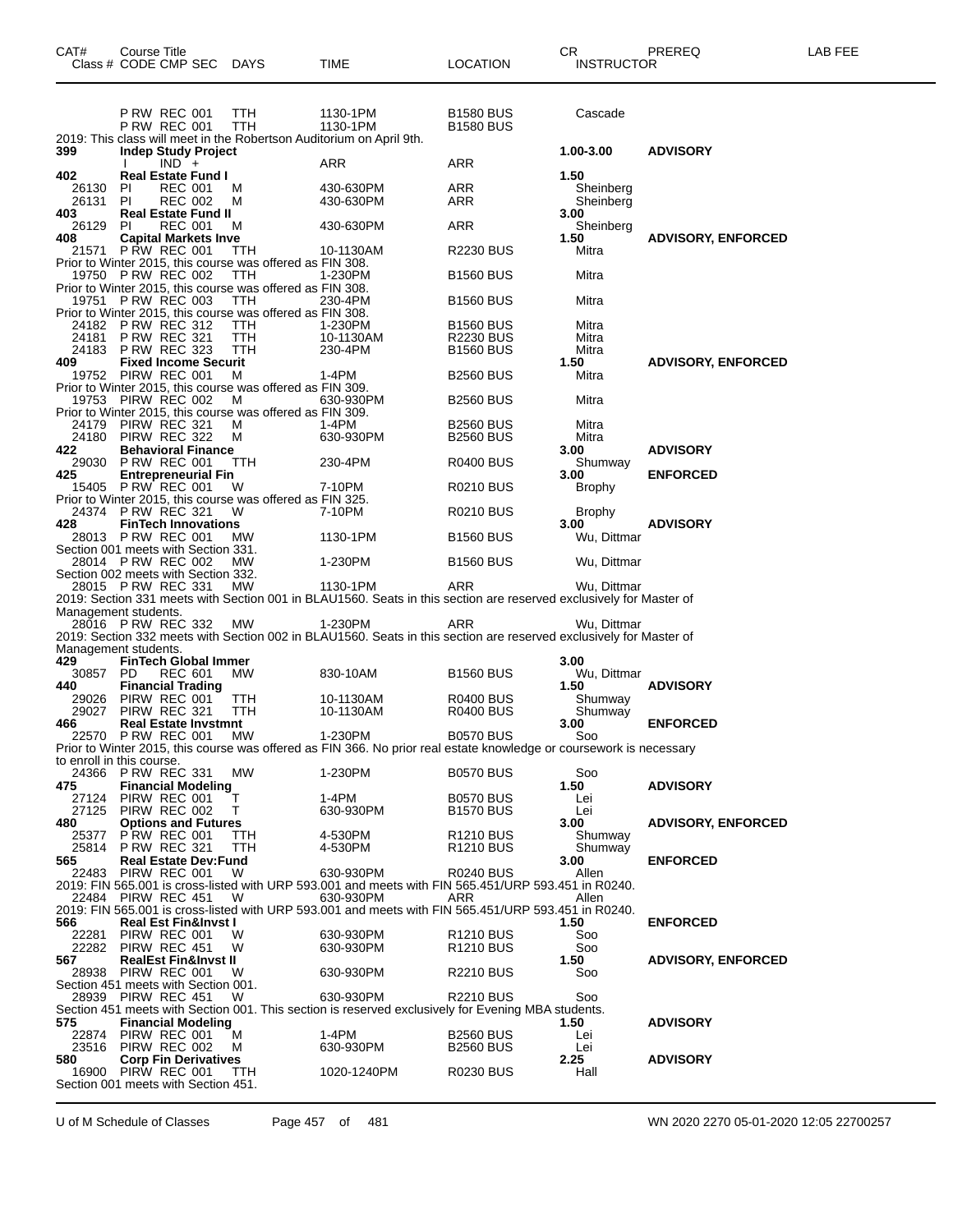| CAT#                    | Course Title<br>Class # CODE CMP SEC DAYS                                      |                                  |                                                            | TIME                                                                                                                           | <b>LOCATION</b>                                | CR.<br><b>INSTRUCTOR</b>         | PREREQ                             | LAB FEE |
|-------------------------|--------------------------------------------------------------------------------|----------------------------------|------------------------------------------------------------|--------------------------------------------------------------------------------------------------------------------------------|------------------------------------------------|----------------------------------|------------------------------------|---------|
| 583                     | 25335 PIRW REC 451<br><b>Energy Project Fin</b>                                |                                  | <b>TTH</b>                                                 | 1020-1240PM<br>Section 001 meets with Section 451. Section 451 is reserved for Evening MBA students.                           | R0230 BUS                                      | Hall<br>1.50                     | <b>ENFORCED</b>                    |         |
| 22579                   | PIRW REC 001<br>22582 PIRW REC 451                                             |                                  | T<br>Т                                                     | 630-930PM<br>630-930PM                                                                                                         | R <sub>1230</sub> BUS<br>R <sub>1230</sub> BUS | <b>Bigelow</b><br><b>Bigelow</b> |                                    |         |
| 615<br>16901            | <b>Valuation</b><br>PIRW REC 001                                               |                                  | МW                                                         | 1020-1240PM<br>Students interested in FIN 615 should have already completed FIN 503, 513, 501, or 591 by the time the class    | <b>R2210 BUS</b>                               | 2.25<br>Carmel                   | <b>ADVISORY, ENFORCED</b>          |         |
| begins.<br>20011        | PIRW REC 002                                                                   |                                  | МW                                                         | 210-430PM<br>Students interested in FIN 615 should have already completed FIN 503, 513, 501, or 591 by the time the class      | R2210 BUS                                      | Carmel                           |                                    |         |
| begins.<br>621<br>31823 | <b>Corp Finan Policy</b><br>PIRW REC 002                                       |                                  | <b>TTH</b>                                                 | 8-1020AM                                                                                                                       | <b>R1220 BUS</b>                               | 2.25<br>Purnanandam              | <b>ADVISORY, ENFORCED</b>          |         |
| 626<br>18625            | <b>Globl Private Equity</b><br>PIRW REC 001                                    |                                  | МW                                                         | 1240-210PM<br>FIN 626 is cross-listed with ES 626. Section 001 meets with Section 451.                                         | <b>R0210 BUS</b>                               | 1.50<br>Brophy                   |                                    |         |
| students.               | 25336 PIRW REC 451                                                             |                                  | МW                                                         | 1240-210PM<br>FIN 626 is cross-listed with ES 626. Section 001 meets with Section 451. Section 451 is reserved for Evening MBA | ARR                                            | Brophy                           |                                    |         |
| 638<br>30633<br>639     | <b>FinTech Innovations</b><br>PIRW REC 001<br><b>FinTech Global Immer</b>      |                                  | <b>MW</b>                                                  | 230-4PM                                                                                                                        | <b>B3570 BUS</b>                               | 3.00<br>Wu, Dittmar              |                                    |         |
| 30859<br>640            | PD.<br><b>Financial Trading</b>                                                | <b>REC 601</b>                   | <b>MW</b>                                                  | 830-10AM                                                                                                                       | ARR                                            | 3.00<br>Wu, Dittmar<br>1.50      | <b>ADVISORY</b>                    |         |
| 29028<br>29029<br>702   | PIRW REC 001<br>PIRW REC 451<br><b>Real Estate Fund I</b>                      |                                  | TTH<br>TTH                                                 | 1240-210PM<br>1240-210PM                                                                                                       | <b>R0400 BUS</b><br>ARR                        | Shumway<br>Shumway<br>1.50       |                                    |         |
| 26132<br>26133<br>703   | PI<br>-PI<br><b>Real Estate Fund II</b>                                        | <b>REC 001</b><br><b>REC 002</b> | м<br>м                                                     | 430-630PM<br>430-630PM                                                                                                         | ARR<br><b>R2320 BUS</b>                        | Sheinberg<br>Sheinberg<br>3.00   | <b>ADVISORY, ENFORCED</b>          |         |
| 24623<br>704            | PIR<br>Instructor consent required to register.<br>Intl Inv Fund               | <b>REC 001</b>                   | M                                                          | 430-630PM                                                                                                                      | <b>R2320 BUS</b>                               | Sheinberg<br>3.00                |                                    |         |
| 37566<br>37567<br>726   | PI<br>-PI<br><b>Maize and Blue Fund</b>                                        | <b>REC 002</b><br><b>REC 452</b> | M                                                          | 6-9PM<br>ARR                                                                                                                   | ARR<br>ARR                                     | Kaul<br>Kaul<br>1.50             | <b>ADVISORY</b>                    |         |
| 20212 PI<br>728         | Maize & Blue Fund SR                                                           | <b>REC 001</b>                   | $\top$                                                     | 630-930PM<br>FIN 726.001 is cross-listed with ACC 726.001 and meets with FIN/ACC 336.001 in R0400.                             | ARR                                            | Dittmar<br>1.50                  | <b>ADVISORY</b>                    |         |
| 21662 PI<br>21727 PI    |                                                                                | REC 001<br><b>REC 002</b>        | $\top$<br>$\top$                                           | 630-930PM<br>ACC 728.001 is cross-listed with FIN 728.001 and meets with ACC 338.001/ FIN 338.001 in R0400.<br>630-930PM       | ARR<br>ARR                                     | Dittmar<br>Dittmar               |                                    |         |
| 750                     | <b>Indep Study Project</b><br>$IND +$                                          |                                  |                                                            | ACC 728.002 is cross-listed with FIN 728.002 and meets with ACC 338.002/ FIN 338.002.<br>ARR                                   | ARR                                            | 1.00-3.00                        | <b>ADVISORY</b>                    |         |
| 872<br>29059<br>873     | <b>Theor Models Fin II</b><br><b>P RW SEM 001</b><br><b>Structural Estimat</b> |                                  |                                                            | ARR                                                                                                                            | ARR                                            | 1.50<br>Mitra<br>1.50            | <b>ADVISORY</b>                    |         |
| 27746<br>875<br>18121   | PIRW REC 001<br><b>EmprcI Methdlgy Fin</b><br>P RW SEM 001                     |                                  | - W<br>SU                                                  | 1-4PM<br>10-130PM                                                                                                              | <b>R5020 BUS</b><br><b>R2310 BUS</b>           | Whited<br>1.50                   | <b>ADVISORY</b>                    |         |
| 875                     | <b>EmprcI Methdlgy Fin</b><br><b>P RW SEM 001</b><br><b>P RW SEM 001</b>       |                                  | SU<br>SА                                                   | 10-130PM<br>10-130PM                                                                                                           | <b>B3560 BUS</b><br><b>R2320 BUS</b>           | 1.50                             | <b>ADVISORY</b>                    |         |
|                         | <b>P RW SEM 001</b><br><b>P RW SEM 001</b><br><b>P RW SEM 001</b>              |                                  | SA<br>F.<br>F                                              | 10-130PM<br>11-1PM<br>11-1PM                                                                                                   | <b>R2310 BUS</b><br>R2310 BUS<br>ARR           | Stoffman                         |                                    |         |
| 885<br>19319            | <b>Res Top in Finance</b><br>P R<br><b>SEM 001</b>                             |                                  | Seats in this class are reserved for Finance PhD students. | ARR                                                                                                                            | <b>ARR</b>                                     | 1.50<br>Whited                   |                                    |         |
| 900                     | <b>Special Research</b><br>$IND +$                                             |                                  |                                                            | ARR                                                                                                                            | ARR                                            | 1.00-6.00                        | <b>ADVISORY</b>                    |         |
| 990<br>995              | <b>Diss-Precand</b><br>$IND +$<br>Diss-Cand                                    |                                  |                                                            | ARR                                                                                                                            | ARR                                            | 1.00-8.00<br>8.00                | <b>ADVISORY</b><br><b>ENFORCED</b> |         |
|                         | IR<br>$IND +$<br><b>Marketing (MKT)</b>                                        |                                  |                                                            | ARR                                                                                                                            | ARR                                            |                                  |                                    |         |
| 300                     | <b>Marketing Mgmt I</b><br>24155 PRW REC 001                                   |                                  | TTH                                                        | 1-230PM<br>This section of MKT 300 is reserved for BBA Sophomores and BBA Juniors.                                             | R1230 BUS                                      | 3.00<br>Tasoluk                  |                                    | 80.00   |
|                         | 10373 P RW REC 002                                                             |                                  | TTH                                                        | 1130-1PM<br>This section of MKT 300 is reserved for BBA Sophomores and BBA Juniors.                                            | R1230 BUS                                      | Tasoluk                          |                                    |         |
|                         | 24156 P RW REC 003<br>10374 P RW REC 004                                       |                                  | TTH<br>TTH                                                 | 1130-1PM<br>This section of MKT 300 is reserved for BBA Sophomores and BBA Juniors.<br>1-230PM                                 | R2220 BUS<br>R2220 BUS                         | Huang<br>Huang                   |                                    |         |
|                         | 10375 P RW REC 005                                                             |                                  | <b>TTH</b>                                                 | This section of MKT 300 is reserved for BBA Sophomores and BBA Juniors.<br>4-530PM                                             | R2220 BUS                                      | Huang                            |                                    |         |

U of M Schedule of Classes Page 458 of 481 WN 2020 2270 05-01-2020 12:05 22700257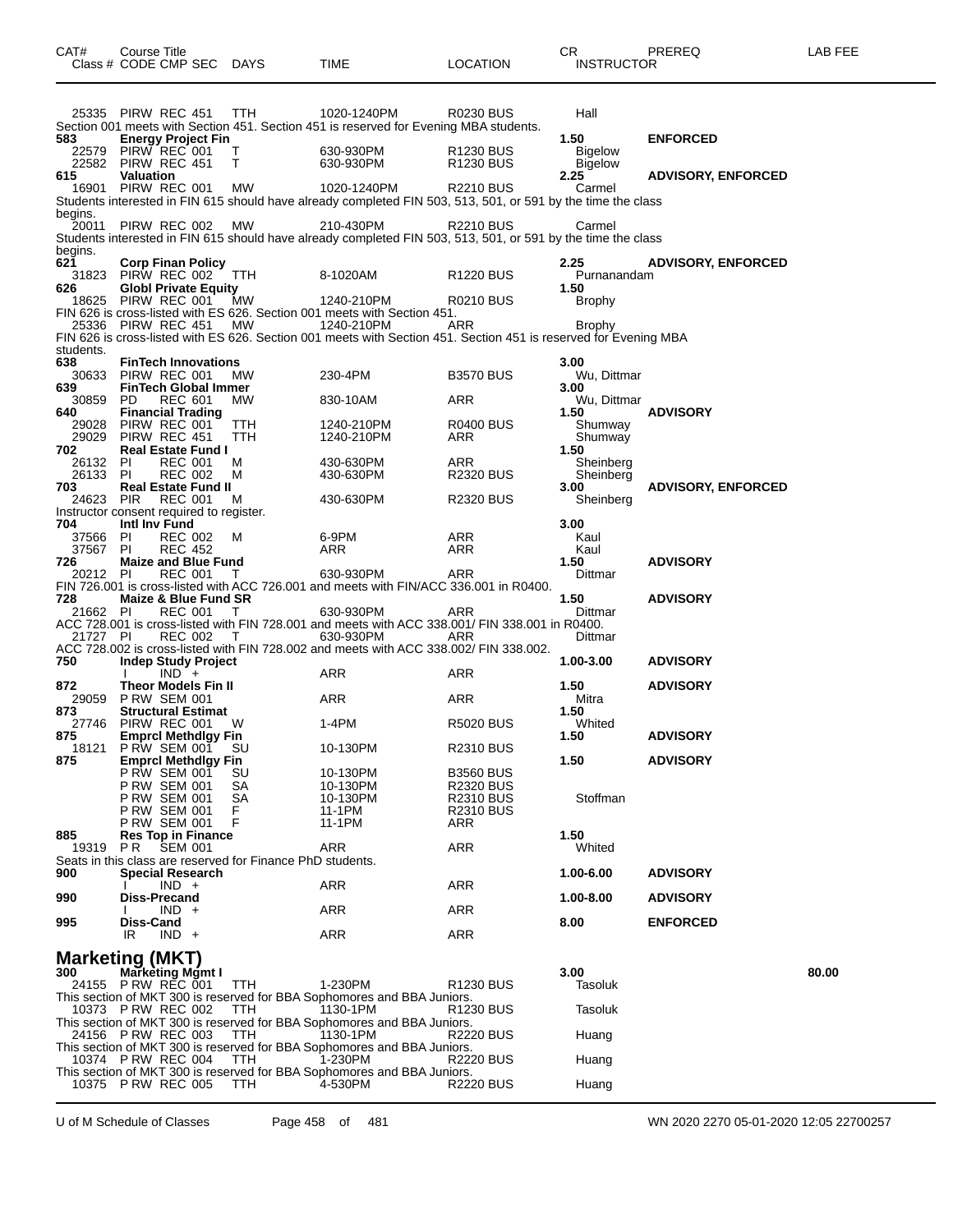| 302               | <b>Marketing Management</b>                                 |            | This section of MKT 300 is reserved for BBA Sophomores and BBA Juniors.                                                    |                                                | 3.00                               |                           | 130.00 |
|-------------------|-------------------------------------------------------------|------------|----------------------------------------------------------------------------------------------------------------------------|------------------------------------------------|------------------------------------|---------------------------|--------|
|                   | 27120 PRW REC 001 TTH                                       |            | 10-1130AM                                                                                                                  | R2240 BUS                                      | Cheon                              |                           |        |
|                   | Section 001 meets with Section 311.<br>27121 P RW REC 002   | TTH        | 1-230PM                                                                                                                    | R2240 BUS                                      | Ku                                 |                           |        |
|                   | Section 002 meets with Section 312.<br>28510 PRW REC 003 MW |            | 830-10AM                                                                                                                   | R0230 BUS                                      | Collins                            |                           |        |
|                   |                                                             |            | Section 003 meets with Section 313. Seats in Section 313 are reserved exclusively for students in the Minor in             |                                                |                                    |                           |        |
| Business.         | 27122 PRW REC 311 TTH                                       |            | 10-1130AM                                                                                                                  | <b>R2240 BUS</b>                               | Cheon                              |                           |        |
| Business.         |                                                             |            | Section 001 meets with Section 311. Seats in Section 311 are reserved exclusively for students in the Minor in             |                                                |                                    |                           |        |
|                   | 27123 P RW REC 312 TTH 1-230PM                              |            | Section 002 meets with Section 312. Seats in Section 312 are reserved exclusively for students in the Minor in             | <b>R2240 BUS</b>                               | Ku.                                |                           |        |
| Business.         |                                                             |            |                                                                                                                            |                                                |                                    |                           |        |
|                   | 28511 PRW REC 313 MW                                        |            | 830-10AM<br>Section 003 meets with Section 313. Seats in Section 313 are reserved exclusively for students in the Minor in | <b>R0230 BUS</b>                               | Collins                            |                           |        |
| Business.<br>310  | <b>Fundmntls Sales Mgt</b>                                  |            |                                                                                                                            |                                                | 3.00                               |                           |        |
|                   | 19320 P RW REC 001                                          | $\top$     | _Ju-530PM<br>630-930PM<br>230-530PM<br>630-930PM                                                                           | <b>R2240 BUS</b>                               | Carter                             |                           |        |
|                   | 24920 PRW REC 002 M<br>36102 P RW REC 311                   | $\top$     |                                                                                                                            | R2230 BUS<br><b>R2240 BUS</b>                  | Carter<br>Carter                   |                           |        |
|                   | 36103 PRW REC 312 M                                         |            |                                                                                                                            | R2230 BUS                                      | Carter                             |                           |        |
| 312               | <b>Retail Market Mgt</b><br>22395 PRW REC 001 TH            |            |                                                                                                                            |                                                | 3.00                               | <b>ADVISORY</b>           | 82.00  |
|                   | 36105 P RW REC 311                                          | TH         | 630-930PM<br>630-930PM                                                                                                     | <b>B1560 BUS</b><br>B1560 BUS                  | Olson<br>Olson                     |                           |        |
| 313 -             | <b>Consumer Behavior</b>                                    |            |                                                                                                                            |                                                | 3.00                               | <b>ADVISORY</b>           | 69.00  |
|                   | 19756 P RW REC 001<br>Section 001 meets with Section 311.   | MW         | 10-1130AM                                                                                                                  | R0230 BUS                                      | Angell                             |                           |        |
|                   | 24683 P RW REC 002<br>Section 002 meets with Section 312.   | MW         |                                                                                                                            | <b>R0230 BUS</b>                               | Angell                             |                           |        |
|                   | 24367 P RW REC 311                                          | MW         | 10-1130AM                                                                                                                  | <b>R0230 BUS</b>                               | Angell                             |                           |        |
|                   | 25724 PRW REC 312 MW                                        |            | Section 311 meets with Section 0001. Section 311 is reserved for Minor in Business students.<br>1130-1PM                   | <b>R0230 BUS</b>                               | Angell                             |                           |        |
|                   |                                                             |            | Section 002 meets with Section 312. Section 312 is reserved for Minor in Business students.                                |                                                |                                    |                           |        |
| 315.              | <b>Intl Marketing</b><br>24158 P RW REC 001                 | TTH        | 230-4PM                                                                                                                    | <b>B0560 BUS</b>                               | 3.00<br>Metzger                    | <b>ADVISORY</b>           | 97.00  |
| 322               | <b>Digital Marketing</b>                                    |            |                                                                                                                            |                                                | 1.50                               | <b>ADVISORY</b>           |        |
|                   | 24159 PIRW REC 001 M<br>35003 PIRW REC 311                  | M N        | 4-7PM<br>4-7PM                                                                                                             | R1230 BUS<br>R <sub>1230</sub> BUS             | Collins<br>Collins                 |                           |        |
|                   |                                                             |            | This section meets with section 001 and is reserved for Business Minor students only.                                      |                                                |                                    |                           |        |
| 323               | <b>Digital Analytics</b><br>30880 PRW REC 001 M             |            | 4-7PM                                                                                                                      | R1240 BUS                                      | 1.50<br>Schulz                     | <b>ADVISORY</b>           |        |
| 399 1990          | <b>Indep Study Project</b><br>$IND +$<br>$\mathbf{I}$       |            | ARR                                                                                                                        | ARR                                            | 1.00-3.00                          | <b>ADVISORY</b>           |        |
| 407 -             | Des Persuasive Comm                                         |            |                                                                                                                            |                                                | 3.00                               | <b>ADVISORY, ENFORCED</b> |        |
|                   | 25776 PRW SEM 001 TH                                        |            | 4-7PM<br>MKT 407 meets with COMM 317. Students cannot receive credit for both MKT 407 and MKT 411, COMM 468 or 462.        | <b>B0560 BUS</b>                               | Angell                             |                           |        |
|                   |                                                             |            | Communication Studies students should enroll under COMM 317.                                                               |                                                |                                    |                           |        |
| 409 -             | <b>Social Media Mrkting</b><br>25325 PRW REC 001 T          |            | 4-7PM                                                                                                                      | <b>B0560 BUS</b>                               | 3.00<br>Collins                    |                           |        |
|                   | Section 001 meets with Section 331.                         |            |                                                                                                                            |                                                |                                    |                           |        |
|                   | 25326 PRW REC 321 T                                         |            | 4-7PM<br>Section 001 meets with Section 331. Section 331 is reserved for Master of Management students.                    | <b>B0560 BUS</b>                               | Collins                            |                           |        |
| 424               | AdvertisingPracticum                                        |            |                                                                                                                            |                                                | 3.00                               | <b>ADVISORY, ENFORCED</b> |        |
| 30875 PR          | 30832 PRW REC 001<br>REC 331                                | T.<br>T.   | 1-4PM<br>1-4PM                                                                                                             | <b>B3560 BUS</b><br><b>B3560 BUS</b>           | Collins, Branch<br>Collins, Branch |                           |        |
| 425               | <b>New Prdt &amp; Inny Mamt</b>                             |            |                                                                                                                            |                                                | 3.00                               | <b>ADVISORY</b>           |        |
|                   | 28512 PRW REC 001                                           | TTH        | 10-1130AM                                                                                                                  | R <sub>1230</sub> BUS                          | Sriram                             |                           |        |
|                   | 19757 P RW REC 002<br>Cross-listed with ES 425              | TTH        | 230-4PM                                                                                                                    | R <sub>1230</sub> BUS                          | Sriram                             |                           |        |
|                   | 28513 PRW REC 321                                           | TTH        | 10-1130AM                                                                                                                  | R <sub>1230</sub> BUS                          | Sriram                             |                           |        |
|                   | 24157 P RW REC 322                                          | TTH        | This section is reserved exclusively for Minor in Business students. Section 311 meets with Section 001.<br>230-4PM        | R <sub>1230</sub> BUS                          | Sriram                             |                           |        |
| with Section 002. |                                                             |            | This section is reserved exclusively for Master of Management and Minor in Business students. Section 322 meets            |                                                |                                    |                           |        |
| 426               | <b>Customer Analytics</b>                                   |            |                                                                                                                            |                                                | 1.50                               | <b>ADVISORY</b>           |        |
|                   | 32116 PRW REC 001                                           | W          | 630-930PM                                                                                                                  | <b>B0560 BUS</b>                               | Schwartz                           | <b>ENFORCED</b>           |        |
| 430               | <b>Strategic Marketing</b><br>33989 P RW REC 001            |            | 830-1130AM                                                                                                                 | <b>R2220 BUS</b>                               | 3.00<br>Angell, Burson             |                           |        |
| 450<br>32114      | <b>Cus Exprnce Valu Crn</b><br><b>P RW REC 001</b>          | T          | 630-930PM                                                                                                                  | <b>R0230 BUS</b>                               | 1.50<br>Ramaswamy                  |                           |        |
|                   | 34192 P RW REC 331                                          | т          | 630-930PM                                                                                                                  | ARR                                            | Ramaswamy                          |                           |        |
| 501<br>28514      | <b>Marketing Mngmt</b><br>PIRW REC 451                      | T          | 630-930PM                                                                                                                  | R <sub>1220</sub> BUS                          | 3.00<br>Branch                     | <b>ENFORCED</b>           |        |
| 608               | <b>Pricing Analy&amp;Strat</b>                              |            |                                                                                                                            |                                                | 1.50                               |                           |        |
| 31825             | PIRW REC 001<br>31826 PIRW REC 002                          | TTH<br>ттн | 850-1020AM<br>1240-210PM                                                                                                   | R <sub>1210</sub> BUS<br>R <sub>1210</sub> BUS | Krishna<br>Krishna                 |                           |        |
| 34603             | PIRW REC 451                                                | TTH        | 850-1020AM                                                                                                                 | R <sub>1210</sub> BUS                          | Krishna                            |                           |        |

CAT# Course Title Case CR PREREQ LAB FEE

Class # CODE CMP SEC DAYS TIME LOCATION INSTRUCTOR

U of M Schedule of Classes Page 459 of 481 WN 2020 2270 05-01-2020 12:05 22700257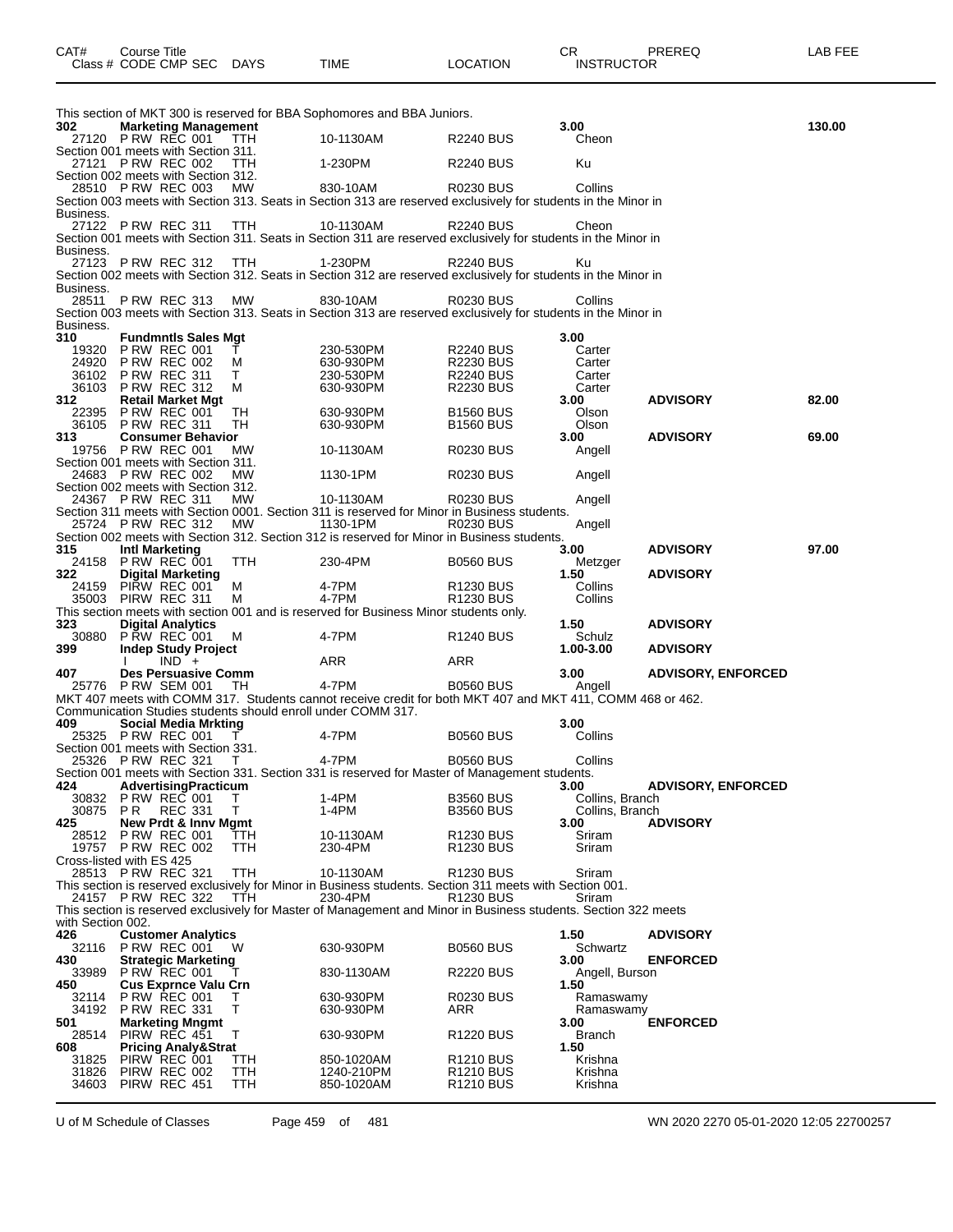| CAT#                         | Course Title     | Class # CODE CMP SEC                                                                             | <b>DAYS</b>                                                                 | TIME                                                                                                                         | <b>LOCATION</b>                                          | СR<br><b>INSTRUCTOR</b>                | PREREQ          | <b>LAB FEE</b> |
|------------------------------|------------------|--------------------------------------------------------------------------------------------------|-----------------------------------------------------------------------------|------------------------------------------------------------------------------------------------------------------------------|----------------------------------------------------------|----------------------------------------|-----------------|----------------|
| 34604<br>613                 |                  | PIRW REC 452<br><b>Consumer Behavior</b>                                                         | ттн                                                                         | 1240-210PM                                                                                                                   | R1210 BUS                                                | Krishna<br>1.50                        |                 | 33.00          |
| 22877<br>24110               |                  | PIRW REC 001<br>PIRW REC 002                                                                     | MW<br><b>MW</b><br>Entry in this class will not be based on waitlist order. | 10-1130AM<br>1240-210PM                                                                                                      | <b>B1560 BUS</b><br><b>R0220 BUS</b>                     | Rick<br>Rick                           |                 |                |
| 614<br>28522                 |                  | <b>Nonprofit&amp;Social Mkt</b><br>PIRW REC 001                                                  | TTH                                                                         | 1240-210PM                                                                                                                   | <b>R1220 BUS</b>                                         | 1.50<br>Metzger                        | <b>ADVISORY</b> | 25.00          |
|                              |                  | 30052 PIRW REC 451                                                                               | TTH                                                                         | 1240-210PM<br>Section 451 meets with Section 001. Seats in this section are reserved for Evening MBA students.               | ARR                                                      | Metzger                                |                 |                |
| 615<br>20250                 |                  | Intl Mktg Mgt<br>PIRW REC 001                                                                    | МW                                                                          | 1240-210PM                                                                                                                   | R1220 BUS                                                | 1.50<br><b>Branch</b>                  | <b>ADVISORY</b> |                |
| 623<br>18128                 |                  | <b>Serv MKT Management</b><br>PIRW REC 001                                                       | м                                                                           | 630-930PM                                                                                                                    | R2240 BUS                                                | 1.50<br><b>Branch</b>                  | <b>ADVISORY</b> |                |
|                              |                  | MKT 623.001 meets with MKT 623.451.<br>19441 PIRW REC 451<br>MKT 623.451 meets with MKT 623.001. | м                                                                           | 630-930PM                                                                                                                    | R2240 BUS                                                | <b>Branch</b>                          |                 |                |
| 624<br>28573 PR<br>28574     | PR.              | <b>Platforms of VCC</b><br><b>REC 001</b><br><b>REC 451</b>                                      | W<br>W                                                                      | 630-930PM<br>630-930PM                                                                                                       | R1220 BUS<br>R1220 BUS                                   | 3.00<br>Ramaswamy<br>Ramaswamy         |                 | 65.00          |
| 630<br>19321<br>19322        |                  | <b>Marketing Engineerin</b><br>PIRW REC 001<br>PIRW REC 002                                      | TТH<br>TTH                                                                  | 1020-1240PM<br>210-430PM                                                                                                     | R1220 BUS<br><b>R1220 BUS</b>                            | 2.25<br>Feinberg<br>Feinberg           | <b>ADVISORY</b> |                |
| 19323                        |                  | PIRW REC 003<br>MKT 630.003 meets with MKT 630.451.                                              | TTH                                                                         | 630-850PM                                                                                                                    | <b>R2220 BUS</b>                                         | Feinberg                               |                 |                |
| 632                          |                  | 19324 PIRW REC 451<br>MKT 630.451 meets with MKT 630.003.<br><b>Dig Sta Ecosystems</b>           | TTH                                                                         | 630-850PM                                                                                                                    | <b>R2220 BUS</b>                                         | Feinberg<br>1.50                       |                 | 43.00          |
| 28925<br>640                 |                  | PIRW REC 001<br><b>Global Sup Chain Mgt</b>                                                      | TН                                                                          | 630-930PM                                                                                                                    | <b>R0230 BUS</b>                                         | Ramaswamy<br>2.25                      | <b>ADVISORY</b> | 73.00          |
| 18756<br>640                 |                  | PIRW REC 001<br><b>Global Sup Chain Mgt</b>                                                      | SА                                                                          | 8-3PM                                                                                                                        | <b>R2220 BUS</b>                                         | 2.25                                   | <b>ADVISORY</b> | 73.00          |
|                              |                  | P RW REC 001<br><b>P RW REC 001</b><br><b>P RW REC 001</b>                                       | SА<br>SА<br>W                                                               | 8-3PM<br>8-3PM<br>630-930PM                                                                                                  | <b>R2220 BUS</b><br><b>R2220 BUS</b><br><b>R0220 BUS</b> | Anupindi                               |                 |                |
| 640                          |                  | 2019 Saturday dates: 1/26, 2/9, 2/16.<br><b>Global Sup Chain Mgt</b>                             |                                                                             | MKT 640.001 is cross-listed with TO 620.001 and meets with MKT 640.451/TO 620.451.                                           |                                                          | 2.25                                   | <b>ADVISORY</b> | 73.00          |
| 20980<br>640                 |                  | PIRW REC 451<br>Global Sup Chain Mgt                                                             | SA                                                                          | 8-3PM                                                                                                                        | <b>R2220 BUS</b>                                         | 2.25                                   | <b>ADVISORY</b> | 73.00          |
|                              |                  | P RW REC 451<br>P RW REC 451<br><b>P RW REC 451</b>                                              | SA<br>SА<br>W                                                               | 8-3PM<br>8-3PM<br>630-930PM                                                                                                  | <b>R2220 BUS</b><br><b>R2220 BUS</b><br><b>R0220 BUS</b> | Anupindi                               |                 |                |
|                              |                  | 2019 Saturday dates: 1/26, 2/9, 2/16.                                                            |                                                                             | MKT 640.451 is cross-listed with TO 620.451 and meets with MKT 640.001/TO 620.001.                                           |                                                          |                                        |                 |                |
| 642<br>24921<br>28527<br>650 |                  | <b>Mkt Strat DigitalAge</b><br>PIRW REC 001<br>PIRW REC 002<br><b>Cus Exprnce Valu Crn</b>       | МW<br><b>MW</b>                                                             | 1020-1240PM<br>210-430PM                                                                                                     | <b>B1580 BUS</b><br><b>B1580 BUS</b>                     | 2.25<br>Manchanda<br>Manchanda<br>1.50 |                 |                |
| 31467<br>31468<br>750        |                  | PIRW REC 001<br>PIRW REC 451<br>Indep Study Project                                              | W<br>W                                                                      | 210-510PM<br>210-510PM                                                                                                       | <b>R1220 BUS</b><br>ARR                                  | Ramaswamy<br>Ramaswamy<br>1.00-3.00    | <b>ADVISORY</b> |                |
| 898                          | L                | $IND +$<br>Spec Top Mkt (Beh)                                                                    |                                                                             | <b>ARR</b>                                                                                                                   | <b>ARR</b>                                               | 1.50                                   | <b>ADVISORY</b> |                |
| 28125<br>899<br>23930        | PR.              | PIRW SEM 001<br><b>Spec Top Mkt:Quant</b><br><b>SEM 001</b>                                      | TH.                                                                         | 230-530PM<br>ARR                                                                                                             | ARR<br>ARR                                               | Krishna<br>1.50<br>Aribarg             | <b>ADVISORY</b> |                |
| 900                          |                  | Special Research<br>$IND +$                                                                      |                                                                             | ARR                                                                                                                          | ARR                                                      | 1.00-6.00                              | <b>ADVISORY</b> |                |
| 990                          |                  | Diss-Precand<br>$IND +$                                                                          |                                                                             | <b>ARR</b>                                                                                                                   | ARR                                                      | 1.00-8.00                              | <b>ADVISORY</b> |                |
| 995                          | Diss-Cand<br>IR  | $IND +$                                                                                          |                                                                             | ARR                                                                                                                          | ARR                                                      | 8.00                                   | <b>ENFORCED</b> |                |
| 302                          |                  | Pos Lead People&Org                                                                              | <b>Management and Organizations (MO)</b>                                    |                                                                                                                              |                                                          | 3.00                                   | <b>ENFORCED</b> | 122.00         |
| above.                       |                  | 22898 PIRW REC 001                                                                               | TTH                                                                         | 830-10AM<br>Seats in MO 302 Section 001 are reserved for non-Ross undergraduate students of sophomore standing (25+ CTP) and | <b>R2230 BUS</b>                                         | Sandelands                             |                 |                |
|                              |                  | 22899 PIRW REC 311                                                                               | TTH                                                                         | 830-10AM<br>Seats in MO 302 Section 311 are reserved for Minor in Business students.                                         | R2230 BUS                                                | Sandelands                             |                 |                |
| 319<br>24582 PD              |                  | Dev Global Competenc<br><b>REC 001</b>                                                           |                                                                             | ARR                                                                                                                          | ARR                                                      | 0.50<br>Lee Cunningham                 | <b>ADVISORY</b> | 35.00          |
|                              |                  | through Ross Global Initiatives.                                                                 |                                                                             | Seats in this class are reserved exclusively for students participating in the Semester Abroad exchange program              |                                                          |                                        |                 |                |
| 31827 PD<br>31828 PD         |                  | REC 002<br><b>REC 003</b>                                                                        |                                                                             | ARR<br>ARR                                                                                                                   | ARR<br>ARR                                               | Lee Cunningham<br>Sonday               |                 |                |
| 31829<br>31830<br>321        | <b>PD</b><br>PD. | <b>REC 004</b><br><b>REC 005</b><br>Leadership in Orgs                                           |                                                                             | ARR<br>ARR                                                                                                                   | ARR<br>ARR                                               | Sonday<br>Sonday<br>3.00               |                 | 73.00          |

U of M Schedule of Classes Page 460 of 481 WN 2020 2270 05-01-2020 12:05 22700257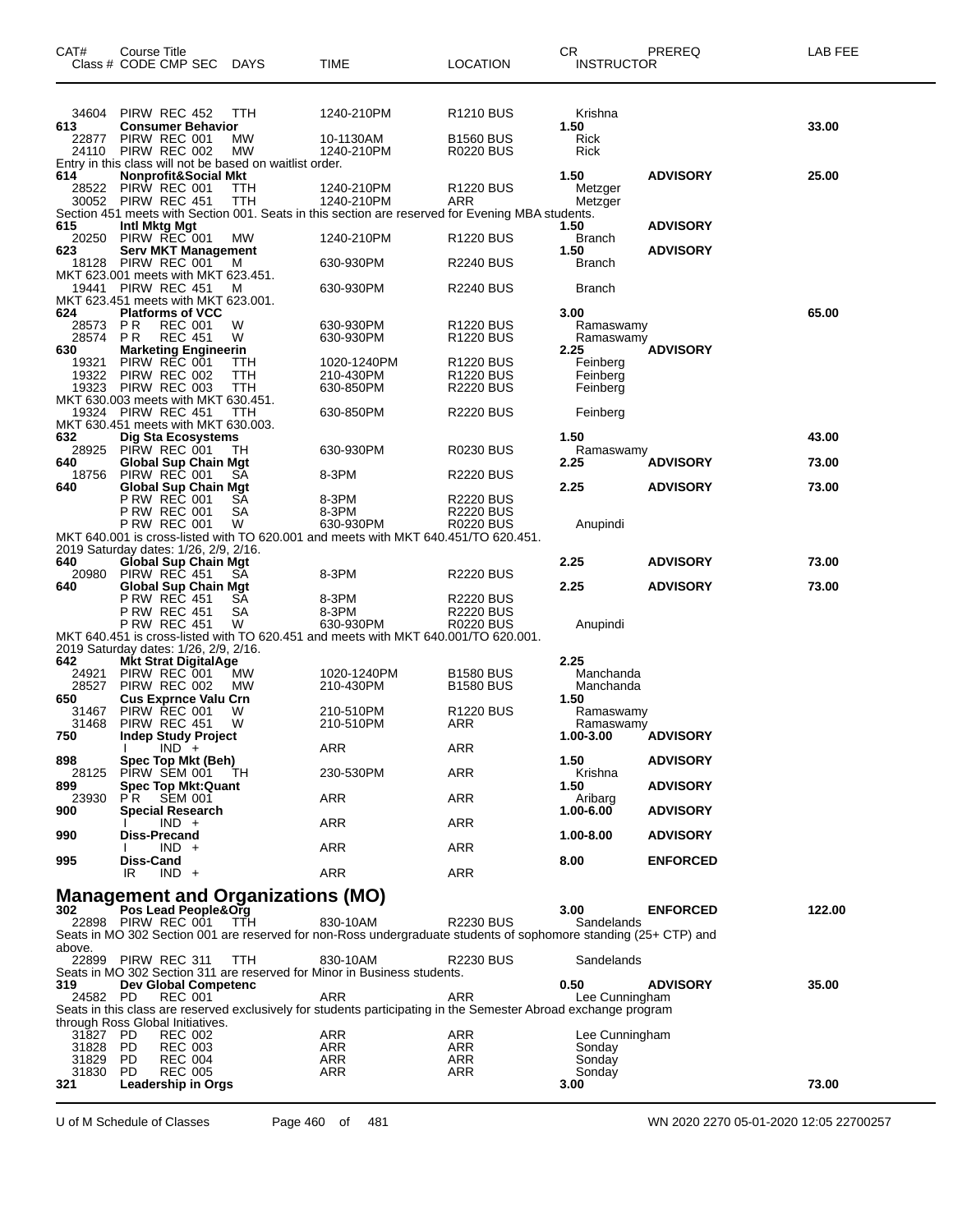|                | Class # CODE CMP SEC                                     |         | <b>DAYS</b>                                                       | TIME                                                                                                                                                                                                                                    | LOCATION                     | <b>INSTRUCTOR</b>       |                 |       |
|----------------|----------------------------------------------------------|---------|-------------------------------------------------------------------|-----------------------------------------------------------------------------------------------------------------------------------------------------------------------------------------------------------------------------------------|------------------------------|-------------------------|-----------------|-------|
|                |                                                          |         |                                                                   |                                                                                                                                                                                                                                         |                              |                         |                 |       |
|                | 27114 PRW REC 001                                        |         | ттн                                                               | 830-10AM                                                                                                                                                                                                                                | <b>B3560 BUS</b>             | Case                    |                 |       |
|                | 27115 PRW REC 311                                        |         | TTH                                                               | 830-10AM<br>Section 001 meets with Section 311. Seats in Section 311 are reserved exclusively for students in the Minor in                                                                                                              | <b>B3560 BUS</b>             | Case                    |                 |       |
| Business.      |                                                          |         |                                                                   |                                                                                                                                                                                                                                         |                              |                         |                 |       |
| 330<br>34249   | <b>InterMission</b><br><b>P RW REC 001</b>               |         | M                                                                 | 230-4PM                                                                                                                                                                                                                                 | R <sub>1220</sub> BUS        | 3.00<br>Thompson        |                 |       |
|                | 34258 A W LAB 501                                        |         |                                                                   | ARR                                                                                                                                                                                                                                     | ARR                          | Thompson                |                 |       |
| 399            | Trip to Salt Lake City, UT<br>Indep Study Project        |         |                                                                   |                                                                                                                                                                                                                                         |                              | 1.00-3.00               | <b>ADVISORY</b> |       |
| 410            | <b>Collective Intel</b>                                  | $IND +$ |                                                                   | ARR                                                                                                                                                                                                                                     | ARR                          | 3.00                    |                 |       |
|                | 34152 PRW REC 001                                        |         | TTH                                                               | 1-230PM                                                                                                                                                                                                                                 | <b>B0560 BUS</b>             | Page                    |                 |       |
| 415<br>18129   | Intro Mng Human Cpl<br><b>PRW REC 001</b>                |         | TTH                                                               | 230-4PM                                                                                                                                                                                                                                 | <b>R2220 BUS</b>             | 3.00<br>Alexander       |                 | 61.00 |
|                |                                                          |         | 2019: Speaker event dates and locations TBA.                      |                                                                                                                                                                                                                                         |                              |                         |                 |       |
|                | 24160 P RW REC 321                                       |         | <b>TTH</b>                                                        | 230-4PM<br>Seats in Section 321 are reserved exclusively for Master of Management and Minor in Business students.                                                                                                                       | <b>R2220 BUS</b>             | Alexander               |                 |       |
|                |                                                          |         | 2019: Speaker event dates and locations TBA.                      |                                                                                                                                                                                                                                         |                              |                         |                 |       |
| 455            | <b>Flourishing at Work</b><br>22572 PIRW REC 001         |         | TTH                                                               | 8-10AM                                                                                                                                                                                                                                  | <b>B2560 BUS</b>             | 3.00<br>Dutton, Scimeca | <b>ADVISORY</b> | 31.00 |
|                |                                                          |         |                                                                   | Meets with MO 555. The majority of MO 455/555 seats are reserved for students in a Center for Positive<br>Organizations student program. There are additional but limited seats open to students of all majors outside of               |                              |                         |                 |       |
|                |                                                          |         |                                                                   | this student program, and are set aside for permission by instructor only. Please email                                                                                                                                                 |                              |                         |                 |       |
|                | 34193 PIRW REC 331                                       |         | <b>TTH</b>                                                        | cpo-learning-programs@umich.edu to be considered for enrollment.<br>8-10AM                                                                                                                                                              | <b>B2560 BUS</b>             | Dutton, Scimeca         |                 |       |
|                |                                                          |         |                                                                   | Meets with MO 555. The majority of MO 455/555 seats are reserved for students in a Center for Positive                                                                                                                                  |                              |                         |                 |       |
|                |                                                          |         |                                                                   | Organizations student program. There are additional but limited seats open to students of all majors outside of<br>this student program, and are set aside for permission by instructor only. Please email                              |                              |                         |                 |       |
|                |                                                          |         |                                                                   | cpo-learning-programs@umich.edu to be considered for enrollment.                                                                                                                                                                        |                              |                         |                 |       |
| 463            | <b>Creativity at Work</b><br>21575 P RW REC 001          |         | M                                                                 | 9-12PM                                                                                                                                                                                                                                  | <b>B3560 BUS</b>             | 3.00<br>Degraff         |                 |       |
|                | 24162 P RW REC 311                                       |         | м                                                                 | 9-12PM<br>This section is reserved exclusively for Minor in Business students.                                                                                                                                                          | <b>B3560 BUS</b>             | Degraff                 |                 |       |
| 468            | <b>Thriving at Work</b>                                  |         |                                                                   |                                                                                                                                                                                                                                         |                              | 3.00                    |                 |       |
|                | 27925 PRW REC 001<br>Section 001 meets with Section 321. |         | МW                                                                | 10-1130AM                                                                                                                                                                                                                               | <b>B3570 BUS</b>             | Spreitzer, Erwin        |                 |       |
|                | 27926 PRW REC 321                                        |         | MW                                                                | 10-1130AM                                                                                                                                                                                                                               | <b>B3570 BUS</b>             | Spreitzer, Erwin        |                 |       |
|                | Management students.                                     |         |                                                                   | Section 001 meets with Section 321. This section is reserved exclusively for Minor in Business and Master of                                                                                                                            |                              |                         |                 |       |
| 510            | <b>Bus in Democracy</b>                                  |         |                                                                   |                                                                                                                                                                                                                                         |                              | 1.50                    |                 |       |
| 33337<br>34619 | PIRW REC 001<br>PIRW REC 451                             |         | TTH<br>TTH                                                        | 850-1020AM<br>850-1020AM                                                                                                                                                                                                                | R <sub>1210</sub> BUS<br>ARR | Hoffman<br>Hoffman      |                 |       |
| 512            | <b>Bargain&amp;Infl Skills</b><br>25532 PIRW REC 001     |         | МW                                                                | 1020-1240PM                                                                                                                                                                                                                             | <b>B3580 BUS</b>             | 2.25                    |                 |       |
|                |                                                          |         |                                                                   | Given the experiential nature of pedagogy, enrollment in each section will be limited and attendance is mandatory.                                                                                                                      |                              | Kopelman                |                 |       |
|                |                                                          |         |                                                                   | Registered students must be present from the beginning of the first class session to retain their registration in<br>the class. This course is complementary to BL 510. Students interested in developing strong negotiation skills are |                              |                         |                 |       |
|                |                                                          |         | encouraged to take both MO 512 and BL 510 in either order.        |                                                                                                                                                                                                                                         |                              |                         |                 |       |
|                | 17395 PIRW REC 002 MW                                    |         |                                                                   | 210-430PM<br>Given the experiential nature of pedagogy, enrollment in each section will be limited and attendance is mandatory.                                                                                                         | <b>B3580 BUS</b>             | Kopelman                |                 |       |
|                |                                                          |         |                                                                   | Registered students must be present from the beginning of the first class session to retain their registration in                                                                                                                       |                              |                         |                 |       |
|                |                                                          |         | encouraged to take both MO 512 and BL 510 in either order.        | the class. This course is complementary to BL 510. Students interested in developing strong negotiation skills are                                                                                                                      |                              |                         |                 |       |
|                | 17762 PIRW REC 003                                       |         | TTH                                                               | 1020-1240PM<br>Given the experiential nature of pedagogy, enrollment in each section will be limited and attendance is mandatory.                                                                                                       | <b>B3580 BUS</b>             | Kopelman                |                 |       |
|                |                                                          |         |                                                                   | Registered students must be present from the beginning of the first class session to retain their registration in                                                                                                                       |                              |                         |                 |       |
|                |                                                          |         | encouraged to take both MO 512 and BL 510 in either order.        | the class. This course is complementary to BL 510. Students interested in developing strong negotiation skills are                                                                                                                      |                              |                         |                 |       |
|                | 16993 PIRW REC 004                                       |         | TTH                                                               | 210-430PM                                                                                                                                                                                                                               | <b>B3580 BUS</b>             | Kopelman                |                 |       |
|                |                                                          |         |                                                                   | Given the experiential nature of pedagogy, enrollment in each section will be limited and attendance is mandatory.<br>Registered students must be present from the beginning of the first class session to retain their registration in |                              |                         |                 |       |
|                |                                                          |         |                                                                   | the class. This course is complementary to BL 510. Students interested in developing strong negotiation skills are                                                                                                                      |                              |                         |                 |       |
|                | 18131 PIRW REC 005 TTH                                   |         | encouraged to take both MO 512 and BL 510 in either order.        | 1020-1240PM                                                                                                                                                                                                                             | <b>B0560 BUS</b>             | Morgan                  |                 |       |
|                |                                                          |         |                                                                   | Given the experiential nature of pedagogy, enrollment in each section will be limited and attendance is mandatory.<br>Registered students must be present from the beginning of the first class session to retain their registration in |                              |                         |                 |       |
|                |                                                          |         |                                                                   | the class. This course is complementary to BL 510. Students interested in developing strong negotiation skills are                                                                                                                      |                              |                         |                 |       |
|                | 21590 PIRW REC 006                                       |         | encouraged to take both MO 512 and BL 510 in either order.<br>TTH | 210-430PM                                                                                                                                                                                                                               | R0220 BUS                    | Morgan                  |                 |       |
|                |                                                          |         |                                                                   | Given the experiential nature of pedagogy, enrollment in each section will be limited and attendance is mandatory.                                                                                                                      |                              |                         |                 |       |
|                |                                                          |         |                                                                   | Registered students must be present from the beginning of the first class session to retain their registration in<br>the class. This course is complementary to BL 510. Students interested in developing strong negotiation skills are |                              |                         |                 |       |
|                |                                                          |         | encouraged to take both MO 512 and BL 510 in either order.        |                                                                                                                                                                                                                                         |                              |                         |                 |       |
|                | 18130 PIRW REC 451                                       |         | W                                                                 | 630-930PM<br>Given the experiential nature of pedagogy, enrollment in each section will be limited and attendance is mandatory.                                                                                                         | <b>R2230 BUS</b>             | Morgan                  |                 |       |
|                |                                                          |         |                                                                   | Registered students must be present from the beginning of the first class session to retain their registration in                                                                                                                       |                              |                         |                 |       |
|                |                                                          |         | encouraged to take both MO 512 and BL 510 in either order.        | the class. This course is complementary to BL 510. Students interested in developing strong negotiation skills are                                                                                                                      |                              |                         |                 |       |
| 533            | <b>Leading People &amp; Org</b>                          |         |                                                                   |                                                                                                                                                                                                                                         |                              | 2.25                    | <b>ENFORCED</b> | 71.00 |

CAT# Course Title Case CR PREREQ LAB FEE

U of M Schedule of Classes Page 461 of 481 WN 2020 2270 05-01-2020 12:05 22700257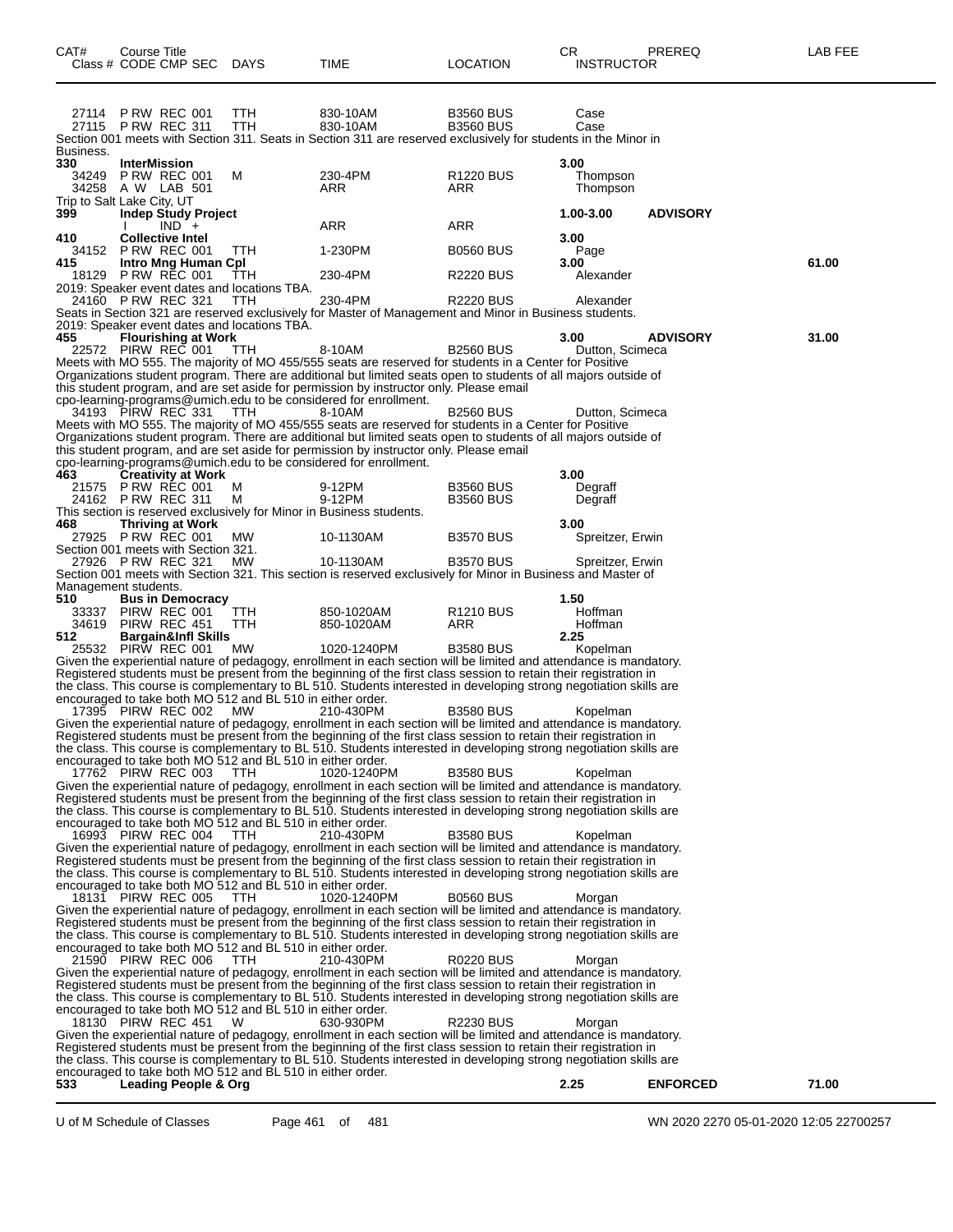| CAT#                      | Course Title<br>Class # CODE CMP SEC                                                                          | DAYS              | TIME                                                                                                                                                                                                                                                                                                                           | <b>LOCATION</b>                      | CR<br><b>INSTRUCTOR</b>    | PREREQ          | LAB FEE |
|---------------------------|---------------------------------------------------------------------------------------------------------------|-------------------|--------------------------------------------------------------------------------------------------------------------------------------------------------------------------------------------------------------------------------------------------------------------------------------------------------------------------------|--------------------------------------|----------------------------|-----------------|---------|
| 34124<br>533              | <b>P RW REC 451</b><br><b>Leading People &amp; Org</b><br><b>P RW REC 451</b>                                 | т<br>Т            | 6-730PM<br>6-730PM                                                                                                                                                                                                                                                                                                             | ARR<br>ARR                           | Greer, Sytch<br>2.25       | <b>ENFORCED</b> | 71.00   |
|                           | <b>P RW REC 451</b>                                                                                           | т                 | 6-730PM                                                                                                                                                                                                                                                                                                                        | ARR                                  |                            |                 |         |
| 533                       | <b>P RW REC 451</b><br><b>Leading People &amp; Org</b>                                                        | Т                 | 6-730PM                                                                                                                                                                                                                                                                                                                        | ARR                                  | 2.25                       | <b>ENFORCED</b> | 71.00   |
| 34125<br>533              | <b>P RW REC 452</b><br><b>Leading People &amp; Org</b>                                                        | T                 | 8-930PM                                                                                                                                                                                                                                                                                                                        | ARR                                  | Greer, Sytch<br>2.25       | <b>ENFORCED</b> | 71.00   |
|                           | <b>P RW REC 452</b>                                                                                           |                   | 8-930PM                                                                                                                                                                                                                                                                                                                        | ARR                                  |                            |                 |         |
|                           | <b>P RW REC 452</b><br><b>P RW REC 452</b>                                                                    | т<br>Т            | 8-930PM<br>8-930PM                                                                                                                                                                                                                                                                                                             | ARR<br>ARR                           |                            |                 |         |
| 533                       | <b>Leading People &amp; Org</b>                                                                               |                   |                                                                                                                                                                                                                                                                                                                                |                                      | 2.25                       | <b>ENFORCED</b> | 71.00   |
| 31833<br>533              | <b>P RW REC 801</b><br><b>Leading People &amp; Org</b>                                                        | т                 | 6-730PM                                                                                                                                                                                                                                                                                                                        | ARR                                  | 2.25                       | <b>ENFORCED</b> | 71.00   |
|                           | <b>P RW REC 801</b><br><b>P RW REC 801</b>                                                                    | $\mathbf{I}$<br>т | 6-730PM<br>6-730PM                                                                                                                                                                                                                                                                                                             | ARR<br>ARR                           | Greer, Sytch               |                 |         |
|                           | <b>P RW REC 801</b>                                                                                           | Т                 | 6-730PM                                                                                                                                                                                                                                                                                                                        | ARR                                  |                            |                 |         |
| 533<br>33976              | <b>Leading People &amp; Org</b><br><b>P RW REC 802</b>                                                        | т                 | 8-930PM                                                                                                                                                                                                                                                                                                                        | ARR                                  | 2.25                       | <b>ENFORCED</b> | 71.00   |
| 533                       | <b>Leading People &amp; Org</b>                                                                               |                   |                                                                                                                                                                                                                                                                                                                                |                                      | Greer, Sytch<br>2.25       | <b>ENFORCED</b> | 71.00   |
|                           | <b>P RW REC 802</b><br><b>P RW REC 802</b>                                                                    | $\mathbf{I}$<br>т | 8-930PM<br>8-930PM                                                                                                                                                                                                                                                                                                             | ARR<br>ARR                           |                            |                 |         |
|                           | <b>P RW REC 802</b>                                                                                           | т                 | 8-930PM                                                                                                                                                                                                                                                                                                                        | ARR                                  |                            |                 |         |
| 555                       | <b>Flourishing at Work</b>                                                                                    |                   |                                                                                                                                                                                                                                                                                                                                |                                      | 3.00                       |                 | 31.00   |
| 22571                     | PIRW REC 001                                                                                                  | TTH               | 8-10AM<br>Meets with MO 455. The majority of MO 455/555 seats are reserved for students in a Center for Positive<br>Organizations student program. There are additional but limited seats open to students of all majors outside of<br>this student program, and are set aside for permission by instructor only. Please email | <b>B2560 BUS</b>                     | Dutton, Scimeca            |                 |         |
|                           |                                                                                                               |                   | cpo-learning-programs@umich.edu to be considered for enrollment.                                                                                                                                                                                                                                                               |                                      |                            |                 |         |
| 560<br>34564              | <b>Many Model Thinking</b><br>PIRW REC 001                                                                    | ттн               | 230-4PM                                                                                                                                                                                                                                                                                                                        | <b>B0570 BUS</b>                     | 1.50<br>Page               |                 |         |
| 567                       | <b>People Analytics</b>                                                                                       |                   |                                                                                                                                                                                                                                                                                                                                |                                      | 2.25                       |                 | 37.00   |
| 32115<br>602              | PIRW REC 001<br><b>Start-up Team Psych</b>                                                                    | МW                | 1020-1240PM                                                                                                                                                                                                                                                                                                                    | <b>R2230 BUS</b>                     | Brigis<br>2.25             |                 |         |
| 31469                     | PIRW REC 001                                                                                                  | МW                | 210-430PM                                                                                                                                                                                                                                                                                                                      | <b>B0560 BUS</b>                     | Greer                      |                 |         |
| 33664<br>605              | PIRW REC 451<br><b>Lead Inclusive Orgs</b>                                                                    | MW                | 210-430PM                                                                                                                                                                                                                                                                                                                      | ARR                                  | Greer<br>1.50              | <b>ADVISORY</b> | 118.00  |
| 20996                     | PIRW REC 001                                                                                                  | м                 | 630-930PM                                                                                                                                                                                                                                                                                                                      | <b>B1570 BUS</b>                     | Myers                      |                 |         |
| 21198                     | MO 605.001 meets with MO 605.451.<br>PIRW REC 451                                                             | M                 | 630-930PM                                                                                                                                                                                                                                                                                                                      | <b>B1570 BUS</b>                     | Myers                      |                 |         |
| 611                       | MO 605.451 meets with MO 605.001.                                                                             |                   |                                                                                                                                                                                                                                                                                                                                |                                      | 1.50                       | <b>ADVISORY</b> |         |
|                           | <b>Bus Ldshp Chg Times</b><br>16917 PIRW REC 001<br>The last meeting for this class takes place on Study Day. | W.                | 210-510PM                                                                                                                                                                                                                                                                                                                      | R1220 BUS                            | Barger                     |                 |         |
| 619<br>28569              | <b>Incentive &amp; Prodctv</b><br>PIRW REC 001                                                                | TTH               | 1020-1240PM                                                                                                                                                                                                                                                                                                                    | <b>B1560 BUS</b>                     | 2.25<br>Sivadasan          |                 |         |
|                           | BE 619 is cross-listed with MO 619<br>30214 PIRW REC 002                                                      |                   | 230-450PM                                                                                                                                                                                                                                                                                                                      |                                      |                            |                 |         |
|                           | Section 451 meets with Section 002.                                                                           | ттн               |                                                                                                                                                                                                                                                                                                                                | R2230 BUS                            | Sivadasan                  |                 |         |
| 625                       | 30366 PIRW REC 451<br><b>Leadrshp Coach Pract</b>                                                             | TTH               | 230-450PM<br>Section 451 meets with Section 002. Seats in this section are reserved for Evening MBA students.                                                                                                                                                                                                                  | ARR                                  | Sivadasan<br>3.00          |                 | 34.00   |
| 18688                     | PIRW REC 001                                                                                                  | F                 | 930-1230PM                                                                                                                                                                                                                                                                                                                     | <b>B2560 BUS</b>                     |                            |                 |         |
| 625                       | <b>Leadrshp Coach Pract</b><br><b>P RW REC 001</b>                                                            |                   | 930-1230PM                                                                                                                                                                                                                                                                                                                     | <b>B2560 BUS</b>                     | 3.00<br>Caproni            |                 | 34.00   |
|                           | <b>P RW REC 001</b>                                                                                           | F                 | 930-1230PM                                                                                                                                                                                                                                                                                                                     | <b>B2560 BUS</b>                     |                            |                 |         |
| 637                       | <b>Social Intrapreneurs</b><br>20348 PIRW REC 001                                                             | TTH               | 1020-1240PM                                                                                                                                                                                                                                                                                                                    | R <sub>1210</sub> BUS                | 2.25<br>White              |                 | 30.00   |
|                           | Section 001 meets with Section 451.                                                                           |                   | 1020-1240PM                                                                                                                                                                                                                                                                                                                    | R1210 BUS                            | White                      |                 |         |
|                           | 25337 PIRW REC 451                                                                                            | TTH               | Section 001 meets with Section 451. Section 451 is reserved for Evening MBA students.                                                                                                                                                                                                                                          |                                      |                            |                 |         |
| 750                       | <b>Indep Study Project</b><br>$IND +$                                                                         |                   | ARR                                                                                                                                                                                                                                                                                                                            | ARR                                  | 1.00-3.00                  | <b>ADVISORY</b> |         |
| 840                       | Sem Orgnztl St                                                                                                |                   |                                                                                                                                                                                                                                                                                                                                |                                      | 1.00-4.00                  | <b>ADVISORY</b> |         |
| 10362                     | PIRW SEM 001<br>MO 840.001 meets with SI 702.001.                                                             | F                 | 130-3PM                                                                                                                                                                                                                                                                                                                        | R0220 BUS                            | Westphal                   |                 |         |
| 899                       | <b>Doctoral Seminar</b>                                                                                       |                   |                                                                                                                                                                                                                                                                                                                                |                                      | 3.00                       | <b>ADVISORY</b> |         |
| 31848<br>900              | PIR<br>SEM 002 W<br><b>Special Research</b>                                                                   |                   | 1-4PM                                                                                                                                                                                                                                                                                                                          | R4020 BUS                            | Ashford<br>1.00-6.00       | <b>ADVISORY</b> |         |
|                           | $IND +$                                                                                                       |                   | ARR                                                                                                                                                                                                                                                                                                                            | ARR                                  |                            |                 |         |
| 990                       | Diss-Precand<br>$IND +$                                                                                       |                   | ARR                                                                                                                                                                                                                                                                                                                            | ARR                                  | 1.00-8.00                  | <b>ADVISORY</b> |         |
| 995                       | Diss-Cand                                                                                                     |                   |                                                                                                                                                                                                                                                                                                                                |                                      | 8.00                       | <b>ENFORCED</b> |         |
|                           | IR.<br>$IND +$                                                                                                |                   | ARR                                                                                                                                                                                                                                                                                                                            | <b>ARR</b>                           |                            |                 |         |
|                           | <b>Strategy (STRATEGY)</b>                                                                                    |                   |                                                                                                                                                                                                                                                                                                                                |                                      |                            |                 |         |
| 290<br>22878 P<br>22879 P | <b>Business Strategy</b><br><b>REC 001</b><br><b>REC 002</b>                                                  | MW<br>МW          | 4-530PM<br>1-230PM                                                                                                                                                                                                                                                                                                             | <b>R2240 BUS</b><br><b>R2240 BUS</b> | 1.50<br>Heshmati<br>Keeves |                 | 56.00   |
|                           |                                                                                                               |                   |                                                                                                                                                                                                                                                                                                                                |                                      |                            |                 |         |

U of M Schedule of Classes Page 462 of 481 WN 2020 2270 05-01-2020 12:05 22700257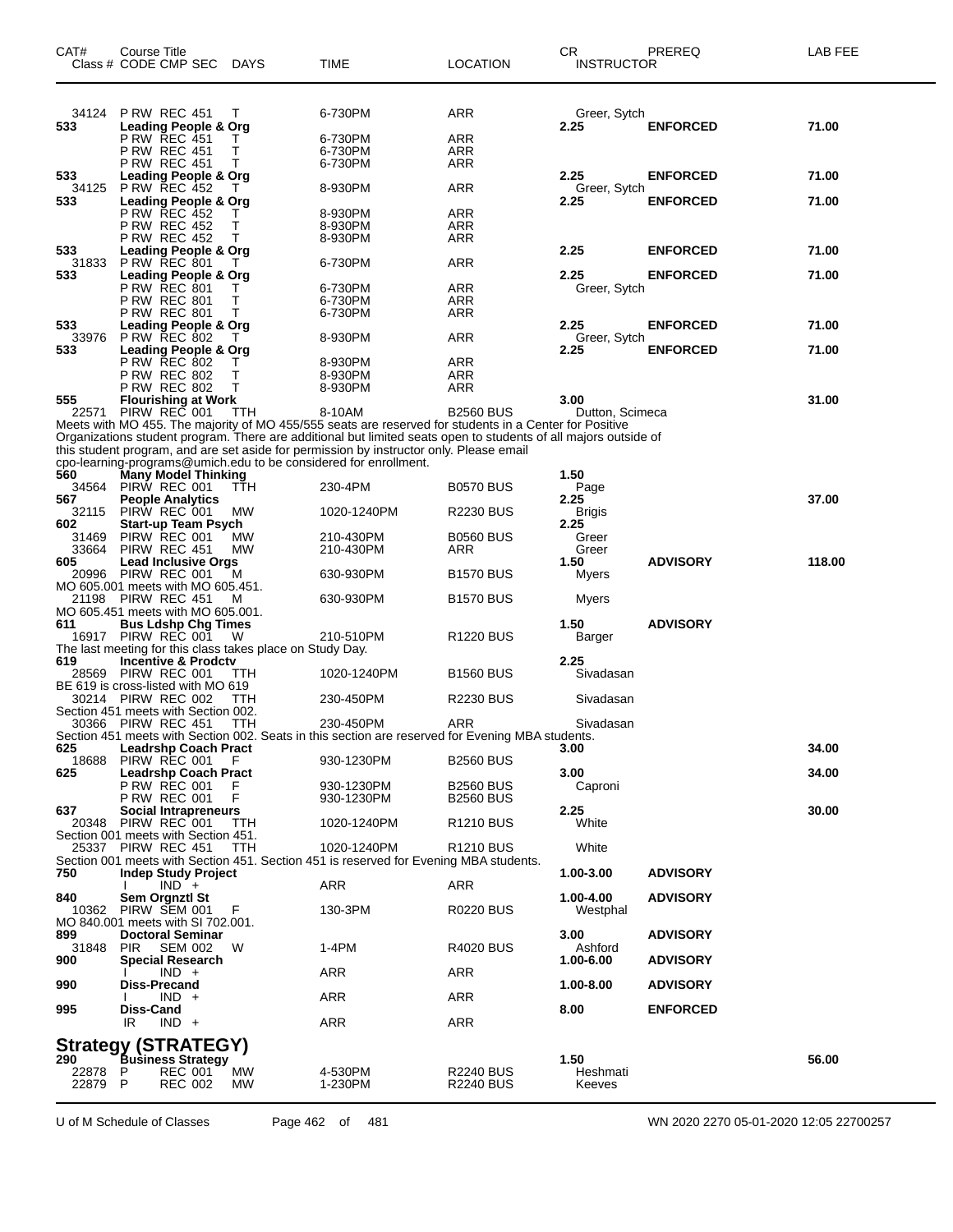| CAT#           | Course Title<br>Class # CODE CMP SEC                      | <b>DAYS</b>     | <b>TIME</b>                                                                                                  | LOCATION                             | CR.<br><b>INSTRUCTOR</b> | PREREQ                    | LAB FEE |
|----------------|-----------------------------------------------------------|-----------------|--------------------------------------------------------------------------------------------------------------|--------------------------------------|--------------------------|---------------------------|---------|
|                |                                                           |                 |                                                                                                              |                                      |                          |                           |         |
| 22880          | P<br><b>REC 003</b>                                       | МW              | 230-4PM                                                                                                      | R2240 BUS                            | Kunapuli                 |                           |         |
| 22881          | P<br><b>REC 004</b>                                       | МW              | 10-1130AM                                                                                                    | <b>R2240 BUS</b>                     | Nagarajan                |                           |         |
| 22882          | P<br><b>REC 005</b>                                       | МW              | 1130-1PM                                                                                                     | <b>R2240 BUS</b>                     | Nagarajan                |                           |         |
| 22883          | P<br><b>REC 006</b>                                       | МW              | 830-10AM                                                                                                     | <b>R2240 BUS</b>                     | Penner-Hahn              |                           |         |
| 24163          | <b>REC 007</b><br>P                                       | МW              | 1130-1PM                                                                                                     | <b>R2230 BUS</b>                     | Keeves                   |                           |         |
| 24923          | P<br><b>REC 008</b>                                       | MW              | 10-1130AM                                                                                                    | R2230 BUS                            | Keeves                   |                           |         |
| 310<br>20997   | <b>Compet Glob Bus Env</b><br><b>P RW REC 001</b>         | TTH             | 230-4PM                                                                                                      | R <sub>1210</sub> BUS                | 3.00<br>Hurst            | <b>ADVISORY</b>           |         |
| 24368          | <b>P RW REC 311</b>                                       | TTH             | 230-4PM                                                                                                      | R <sub>1210</sub> BUS                | Hurst                    |                           |         |
| 320            | Study Abroad                                              |                 |                                                                                                              |                                      | 3.00                     | <b>ADVISORY</b>           |         |
| 24848          | PD.<br><b>REC 605</b>                                     | <b>MTWTH</b>    | 4-8PM                                                                                                        | <b>B3580 BUS</b>                     | Wu                       |                           |         |
|                | Corporate Strategy in China                               |                 |                                                                                                              |                                      |                          |                           |         |
| 399            | Indep Study Project<br>$IND +$                            |                 | ARR                                                                                                          | ARR                                  | 1.00-3.00                | <b>ADVISORY</b>           |         |
| 503            | Compet Glob Bus Env                                       |                 |                                                                                                              |                                      | 1.50                     |                           |         |
| 24164          | PIRW REC 002                                              | ТH              | 630-930PM                                                                                                    | R0220 BUS                            | Wan                      |                           |         |
| 24165          | PIRW REC 003                                              | МW              | 850-1020AM                                                                                                   | <b>R0220 BUS</b>                     | Wan                      |                           |         |
| 17409          | P R<br><b>REC 004</b>                                     |                 | ARR                                                                                                          | ARR                                  |                          |                           |         |
| 28616          | PIRW REC 005                                              | МW              | 1240-210PM                                                                                                   | R2210 BUS                            | Wan                      |                           |         |
| 24167<br>24168 | PIRW REC 020<br>PIRW REC 030                              | TH<br>MW        | 630-930PM<br>850-1020AM                                                                                      | <b>R0220 BUS</b><br><b>R0220 BUS</b> | Wan<br>Wan               |                           |         |
| 29058          | PIRW REC 050                                              | MW              | 1240-210PM                                                                                                   | <b>R2210 BUS</b>                     | Wan                      |                           |         |
| 25735          | PIRW REC 451                                              | TH              | 630-930PM                                                                                                    | <b>R0220 BUS</b>                     | Wan                      |                           |         |
|                |                                                           |                 | STRATEGY 503.451 is reserved for Evening MBA students and meets with STRATEGY 503.002/020.                   |                                      |                          |                           |         |
| 18132 PR       | <b>REC 452</b>                                            |                 | ARR                                                                                                          | ARR                                  |                          |                           |         |
| 520<br>28455   | <b>Doing Internatl Bus</b><br>PIR<br><b>REC 603</b>       |                 | ARR                                                                                                          | ARR                                  | 3.00                     | <b>ADVISORY, ENFORCED</b> |         |
| Germany        |                                                           |                 |                                                                                                              |                                      | Wainright                |                           |         |
|                |                                                           |                 | Program: Special Topics at the European MBA Summer Institute. Registration for BUSABRD/STRATEGY 520 requires |                                      |                          |                           |         |
|                | approval through the Global Initiatives office.           |                 |                                                                                                              |                                      |                          |                           |         |
| 24565 PIR      | <b>REC 604</b>                                            |                 | ARR                                                                                                          | ARR                                  | Wainright                |                           |         |
| China          |                                                           |                 |                                                                                                              |                                      |                          |                           |         |
| 24566 PIR      | REC 612                                                   |                 | Registration for STRATEGY 520 requires approval through the Global Initiatives office.<br>ARR                | ARR                                  |                          |                           |         |
| Israel         |                                                           |                 |                                                                                                              |                                      | Wainright                |                           |         |
|                |                                                           |                 | Registration for STRATEGY 520 requires approval through the Global Initiatives office.                       |                                      |                          |                           |         |
| 558            | <b>World Economy</b>                                      |                 |                                                                                                              |                                      | 1.50                     |                           |         |
| 22884          | PIR<br><b>REC 001</b>                                     | ттн             | 1-230PM                                                                                                      | <b>R0210 BUS</b>                     | Wan                      |                           |         |
| 566            |                                                           |                 | Seats in this course are reserved for students in the Master of Management program.                          |                                      |                          |                           |         |
| 29052          | Sys Devel&Enterprise<br>P W REC 001                       | МW              | 10-1130AM                                                                                                    | 2024 DANA                            | 3.00<br>Xu, Magee        |                           |         |
| 601            | Corporate Strategy                                        |                 |                                                                                                              |                                      | 3.00                     | <b>ENFORCED</b>           | 58.00   |
| 24170          | PIRW REC 451                                              | TTH             | 630-930PM                                                                                                    | R0220 BUS                            | Nagarajan                |                           |         |
| 609            | <b>Health Care Strategy</b>                               |                 |                                                                                                              |                                      | 2.25                     | <b>ADVISORY</b>           |         |
| 25323          | PIRW REC 001                                              | МW              | 1020-1240PM                                                                                                  | <b>R2240 BUS</b>                     | Killaly, Lewis           |                           |         |
|                | Section 001 meets with Section 451.<br>25324 PIRW REC 451 | МW              | 1020-1240PM                                                                                                  | <b>R2240 BUS</b>                     | Killaly, Lewis           |                           |         |
|                | Section 001 meets with Section 451.                       |                 |                                                                                                              |                                      |                          |                           |         |
| 623            | Global Strategy                                           |                 |                                                                                                              |                                      | 2.25                     | <b>ADVISORY</b>           | 49.00   |
| 31849          | <b>P RW REC 001</b>                                       | TTH             | 1020-1240PM                                                                                                  | <b>B0560 BUS</b>                     | Rider                    |                           |         |
| 31850          | <b>P RW REC 002</b>                                       | т               | 630-930PM                                                                                                    | <b>B1560 BUS</b>                     | Rider                    |                           |         |
| 624<br>33842   | <b>Platforms of VCC</b><br>P R<br><b>REC 001</b>          | W               | 630-930PM                                                                                                    | R <sub>1220</sub> BUS                | 3.00<br>Ramaswamy        |                           | 65.00   |
| 33843          | <b>PR</b><br><b>REC 451</b>                               | W               | 630-930PM                                                                                                    | R <sub>1220</sub> BUS                | Ramaswamy                |                           |         |
| 681            | <b>Strat Mgt Alliances</b>                                |                 |                                                                                                              |                                      | 2.25                     | <b>ADVISORY</b>           |         |
| 18629          | PIRW REC 001                                              | <b>MW</b>       | 1020-1240PM                                                                                                  | <b>R2220 BUS</b>                     | Jensen                   |                           |         |
|                | Section 001 meets with Section 451.                       |                 |                                                                                                              |                                      |                          |                           |         |
| 16899          | PIRW REC 002                                              | MW<br><b>MW</b> | 210-430PM<br>1020-1240PM                                                                                     | <b>R2220 BUS</b>                     | Jensen                   |                           |         |
|                | 25338 PIRW REC 451                                        |                 | Section 001 meets with Section 451. Section 451 is reserved for Evening MBA students.                        | <b>R2220 BUS</b>                     | Jensen                   |                           |         |
| 682            | Merg, Acq&Corp Dev                                        |                 |                                                                                                              |                                      | 2.25                     | <b>ADVISORY</b>           |         |
|                | 28076 PIRW REC 001                                        | TTH             | 1020-1240PM                                                                                                  | <b>R0230 BUS</b>                     | Wu                       |                           |         |
|                | Entry in this class will not be based on waitlist order.  |                 |                                                                                                              |                                      |                          |                           |         |
|                | 28617 PIRW REC 002                                        | TTH             | 210-430PM                                                                                                    | <b>R0230 BUS</b>                     | Wu                       |                           |         |
|                | Section 451 meets with Section 002.<br>28618 PIRW REC 451 | TTH             | 210-430PM                                                                                                    | <b>R0230 BUS</b>                     | Wu                       |                           |         |
|                |                                                           |                 | Section 451 meets with Section 002. This section is reserved exclusively for Evening MBA students.           |                                      |                          |                           |         |
| 750            | <b>Indep Study Project</b>                                |                 |                                                                                                              |                                      | 1.00-3.00                |                           |         |
|                | $IND +$                                                   |                 | <b>ARR</b>                                                                                                   | ARR                                  |                          |                           |         |
| 898            | Doc Sem Corp Strat                                        |                 |                                                                                                              |                                      | 1.50                     | <b>ADVISORY</b>           |         |
| 19896<br>20979 | PIRW SEM 001<br>PIRW SEM 002                              |                 | ARR<br>ARR                                                                                                   | ARR<br>ARR                           | Jensen<br>Siegel         |                           |         |
| 900            | Doctoral Research                                         |                 |                                                                                                              |                                      | 1.00-6.00                |                           |         |
|                | $IND +$                                                   |                 | ARR                                                                                                          | ARR                                  |                          |                           |         |
| 990            | Diss-Precand                                              |                 |                                                                                                              |                                      | 1.00-8.00                |                           |         |
|                | $IND +$                                                   |                 | ARR                                                                                                          | <b>ARR</b>                           |                          |                           |         |
| 995            | Diss-Cand<br>IR.<br>$IND +$                               |                 |                                                                                                              | <b>ARR</b>                           | 8.00                     | <b>ENFORCED</b>           |         |
|                |                                                           |                 | ARR                                                                                                          |                                      |                          |                           |         |
|                |                                                           |                 |                                                                                                              |                                      |                          |                           |         |

U of M Schedule of Classes Page 463 of 481 WN 2020 2270 05-01-2020 12:05 22700257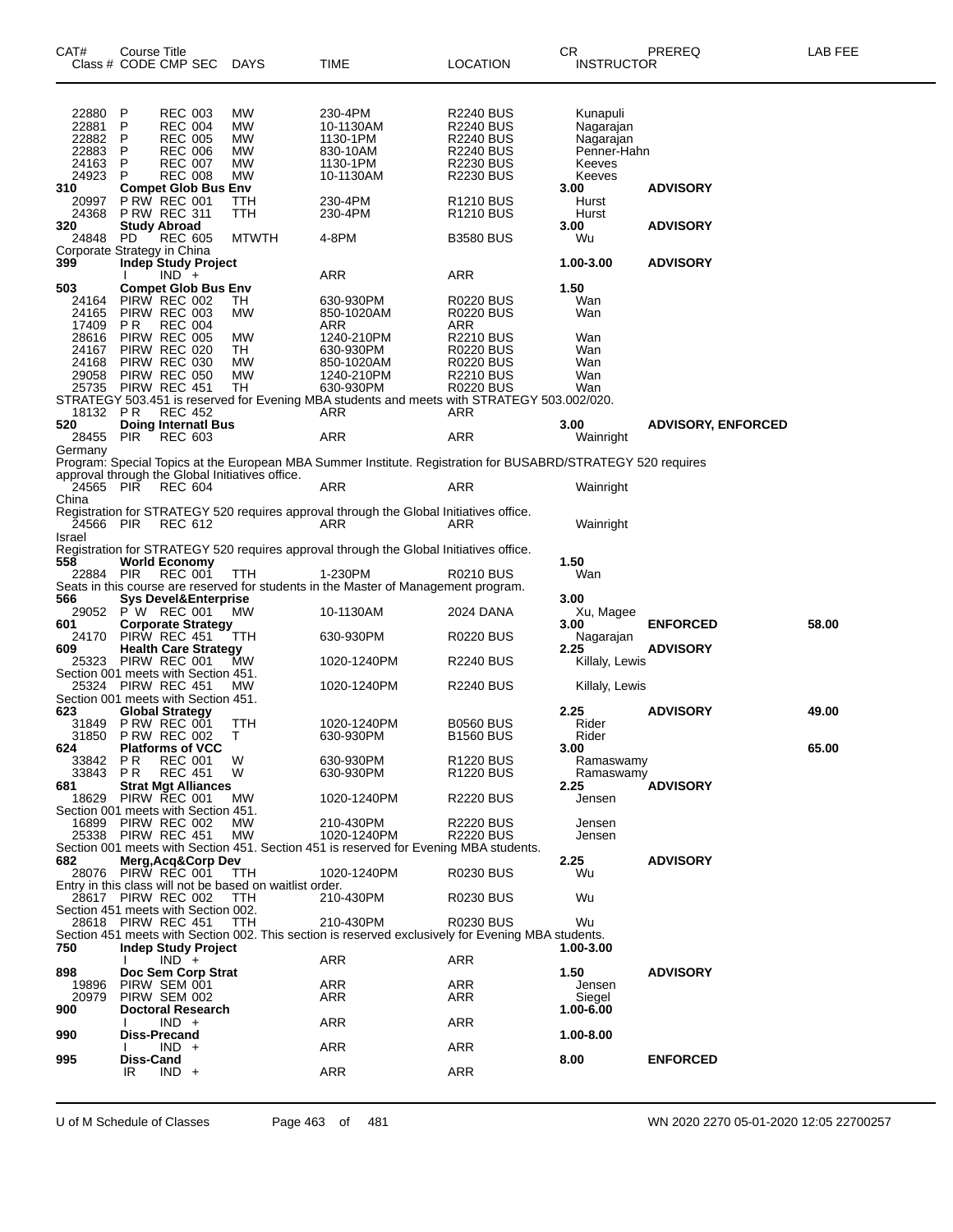| Technology and Operations (TO)             |                    |                                                   |                                                 |                                                                                                                        |                                           |                      |                 |       |
|--------------------------------------------|--------------------|---------------------------------------------------|-------------------------------------------------|------------------------------------------------------------------------------------------------------------------------|-------------------------------------------|----------------------|-----------------|-------|
| 300                                        |                    | <b>Bus Info Systems</b>                           |                                                 |                                                                                                                        |                                           | 1.50                 |                 |       |
| 18618<br>18619                             |                    | PRW REC 001<br><b>P RW REC 002</b>                | MW<br>TTH                                       | 4-530PM<br>1-230PM                                                                                                     | <b>R0240 BUS</b><br>R <sub>1210</sub> BUS | Melville<br>Melville |                 |       |
| 18621                                      |                    | <b>P RW REC 003</b>                               | MW.                                             | 1-230PM                                                                                                                | <b>R2240 BUS</b>                          | Pandiarajan          |                 |       |
| 18620                                      |                    | <b>P RW REC 004</b>                               | MW                                              | 230-4PM                                                                                                                | <b>R2240 BUS</b>                          | Pandiarajan          |                 |       |
| 302<br>24924                               |                    | <b>Managing Bus Ops</b><br>P RW REC 001           | F                                               | 4-5PM                                                                                                                  | <b>B0560 BUS</b>                          | 3.00                 | <b>ENFORCED</b> | 95.00 |
| 302                                        |                    | <b>Managing Bus Ops</b>                           |                                                 |                                                                                                                        |                                           | 3.00                 | <b>ENFORCED</b> | 95.00 |
|                                            |                    | P RW REC 001                                      | TTH.                                            | 1130-1230PM                                                                                                            | <b>R2240 BUS</b>                          | Mughal               |                 |       |
| Section 001 meets with Section 311.<br>302 |                    | <b>Managing Bus Ops</b>                           |                                                 |                                                                                                                        |                                           | 3.00                 | <b>ENFORCED</b> | 95.00 |
| 24925                                      |                    | <b>P RW REC 311</b>                               | F                                               | 4-5PM                                                                                                                  | <b>B0560 BUS</b>                          |                      |                 |       |
| 302                                        |                    | <b>Managing Bus Ops</b>                           |                                                 |                                                                                                                        |                                           | 3.00                 | <b>ENFORCED</b> | 95.00 |
|                                            |                    | P RW REC 311                                      | <b>TTH</b>                                      | 1130-1230PM<br>Section 311 meets with Section 001 and is reserved exclusively for Minor in Business students.          | R2240 BUS                                 | Mughal               |                 |       |
| 399                                        |                    | Independent Study                                 |                                                 |                                                                                                                        |                                           | 1.00-3.00            |                 |       |
|                                            |                    | $IND +$                                           |                                                 | ARR                                                                                                                    | ARR                                       |                      |                 |       |
| 411                                        |                    | <b>Support With Excel</b><br>26083 PIRW REC 001   | TTH                                             | 830-10AM                                                                                                               | R0320 BUS                                 | 3.00<br>Maclean      | <b>ENFORCED</b> |       |
| Section 001 meets with Section 311.        |                    |                                                   |                                                 |                                                                                                                        |                                           |                      |                 |       |
|                                            |                    | 16972 PIRW REC 002                                | TTH                                             | 1-230PM                                                                                                                | R0320 BUS                                 | Maclean              |                 |       |
|                                            |                    | 20803 PIRW REC 003                                | TTH                                             | Non-Ross students interested in taking TO 411 should reach out to the instructor for permission to enroll.<br>230-4PM  | <b>R0320 BUS</b>                          | Maclean              |                 |       |
|                                            |                    |                                                   |                                                 | Non-Ross students interested in taking TO 411 should reach out to the instructor for permission to enroll.             |                                           |                      |                 |       |
|                                            |                    | 16343 PIRW REC 004                                | TTH                                             | 10-1130AM                                                                                                              | R0320 BUS                                 | Etzion               |                 |       |
|                                            |                    | 23759 PIRW REC 005                                | ттн                                             | Non-Ross students interested in taking TO 411 should reach out to the instructor for permission to enroll.<br>1130-1PM | <b>R0320 BUS</b>                          | Etzion               |                 |       |
|                                            | 27235 PIRW REC 311 |                                                   | TTH                                             | 830-10AM                                                                                                               | R0320 BUS                                 | Maclean              |                 |       |
|                                            |                    |                                                   |                                                 | Section 001 meets with Section 311. Seats in Section 311 are reserved exclusively for Business Minor students.         |                                           |                      |                 |       |
| 24370<br>24371                             |                    | PIRW REC 314<br>PIRW REC 322                      | TTH<br>ттн                                      | 10-1130AM<br>1-230PM                                                                                                   | <b>R0320 BUS</b><br><b>R0320 BUS</b>      | Etzion<br>Maclean    |                 |       |
| 24372                                      |                    | PIRW REC 323                                      | ттн                                             | 230-4PM                                                                                                                | <b>R0320 BUS</b>                          | Maclean              |                 |       |
| 24373                                      |                    | PIRW REC 325                                      | TTH                                             | 1130-1PM                                                                                                               | <b>R0320 BUS</b>                          | Etzion               |                 |       |
| 412                                        |                    | <b>Data Driven Decision</b>                       |                                                 |                                                                                                                        |                                           | 3.00                 |                 |       |
| 24185<br>24926                             |                    | <b>P RW REC 001</b><br><b>P RW REC 002</b>        | MW<br>МW                                        | 10-1130AM<br>1130-1PM                                                                                                  | <b>B2560 BUS</b><br><b>B2560 BUS</b>      | Etzion<br>Etzion     |                 |       |
| 24927                                      | <b>PRW REC 332</b> |                                                   | MW                                              | 1130-1PM                                                                                                               | <b>B2560 BUS</b>                          |                      |                 |       |
|                                            |                    |                                                   |                                                 |                                                                                                                        |                                           | Etzion               |                 |       |
| 414                                        |                    | <b>Advanced Analytics</b>                         |                                                 |                                                                                                                        |                                           | 3.00                 | <b>ENFORCED</b> |       |
| 24194                                      |                    | PRW REC 001                                       | MW.                                             | 230-4PM                                                                                                                | <b>B1560 BUS</b>                          | Kumar                |                 |       |
|                                            |                    | 24195 P RW REC 321                                | МW                                              | Non-Ross students interested in taking TO 414 should reach out to the instructor for permission to enroll.<br>230-4PM  | <b>B1560 BUS</b>                          | Kumar                |                 |       |
|                                            |                    |                                                   | Section for Master of Management students only. |                                                                                                                        |                                           |                      |                 |       |
| 420                                        | Intro to Coding    |                                                   |                                                 |                                                                                                                        |                                           | 1.50                 | <b>ENFORCED</b> |       |
| Enrollment will open on 12/14.             |                    | 30831 PIRW REC 001                                | MW.                                             | 1-230PM                                                                                                                | <b>B3580 BUS</b>                          | Etzion               |                 |       |
|                                            |                    | 30877 PIRW REC 331                                | МW                                              | 1-230PM                                                                                                                | <b>B3580 BUS</b>                          | Etzion               |                 |       |
| 421                                        | Logistics          |                                                   |                                                 |                                                                                                                        |                                           | 1.50                 | <b>ENFORCED</b> |       |
| 33299<br>34204                             |                    | PIRW REC 001<br>PIRW REC 331                      | TТH<br>TTH                                      | 4-530PM<br>4-530PM                                                                                                     | R2230 BUS<br><b>R2230 BUS</b>             | Roy<br>Roy           |                 |       |
| 425                                        |                    | <b>Problem Solving</b>                            |                                                 |                                                                                                                        |                                           | 3.00                 | <b>ADVISORY</b> |       |
| 33228<br>34226                             |                    | <b>P RW REC 001</b>                               | МW<br>МW                                        | 830-10AM<br>830-10AM                                                                                                   | <b>B0560 BUS</b><br><b>B0560 BUS</b>      | Koksalan<br>Koksalan |                 |       |
| 428                                        |                    | <b>P RW REC 331</b><br><b>FinTech Innovations</b> |                                                 |                                                                                                                        |                                           | 3.00                 | <b>ADVISORY</b> |       |
|                                            |                    | 28005 P RW REC 001                                | MW                                              | 1130-1PM                                                                                                               | <b>B1560 BUS</b>                          | Wu, Dittmar          |                 |       |
| Section 001 meets with Section 331.        |                    | 28006 P RW REC 002                                | МW                                              |                                                                                                                        |                                           | Wu, Dittmar          |                 |       |
| Section 002 meets with Section 332.        |                    |                                                   |                                                 | 1-230PM                                                                                                                | <b>B1560 BUS</b>                          |                      |                 |       |
|                                            |                    | 28007 P RW REC 331                                | МW                                              | 1130-1PM                                                                                                               | ARR                                       | Wu, Dittmar          |                 |       |
|                                            |                    |                                                   |                                                 | 2019: Section 331 meets with Section 001 in BLAU1560. Seats in this section are reserved exclusively for Master of     |                                           |                      |                 |       |
| Management students.                       |                    | 28008 PRW REC 332                                 | MW                                              | 1-230PM                                                                                                                | ARR                                       | Wu, Dittmar          |                 |       |
|                                            |                    |                                                   |                                                 | 2019: Section 332 meets with Section 002 in BLAU1560. Seats in this section are reserved exclusively for Master of     |                                           |                      |                 |       |
| Management students.<br>429                |                    | <b>FinTech Global Immer</b>                       |                                                 |                                                                                                                        |                                           | 3.00                 |                 |       |
| 30858                                      | PD.                | <b>REC 601</b>                                    | MW.                                             | 830-10AM                                                                                                               | <b>B1560 BUS</b>                          | Wu, Dittmar          |                 |       |
| 433                                        |                    | <b>AI for Business</b>                            |                                                 |                                                                                                                        |                                           | 3.00                 |                 |       |
| 30754<br>30878                             |                    | <b>PRW REC 001</b><br><b>P RW REC 331</b>         | МW<br>МW                                        | 4-530PM<br>4-530PM                                                                                                     | <b>B1560 BUS</b>                          | Kumar                |                 |       |
| 435                                        |                    | <b>Behav Con/Behav OM</b>                         |                                                 |                                                                                                                        | <b>B1560 BUS</b>                          | Kumar<br>3.00        |                 | 25.00 |
| 33305                                      |                    | <b>PRW REC 001</b>                                | ттн                                             | 1130-1PM                                                                                                               | <b>B3570 BUS</b>                          | Leider               |                 |       |
| 33307<br>448.                              |                    | <b>P RW REC 331</b>                               | TTH                                             | 1130-1PM                                                                                                               | <b>B3570 BUS</b>                          | Leider<br>3.00       |                 |       |
|                                            |                    | Int Product Des&Dev<br>34132 P RW REC 001         | SA                                              | 8-6PM                                                                                                                  | <b>B1570 BUS</b>                          |                      | <b>ADVISORY</b> |       |
| 448                                        |                    | Int Product Des&Dev                               |                                                 |                                                                                                                        |                                           | 3.00                 | <b>ADVISORY</b> |       |
|                                            |                    | <b>P RW REC 001</b>                               | W                                               | 6-9PM<br>Students are required to enroll in both ARTDES 416 (Stamps School of Art & Design) and TO 448 (Ross School of | <b>B1570 BUS</b>                          | Svaan                |                 |       |

CAT# Course Title Case CR PREREQ LAB FEE

Class # CODE CMP SEC DAYS TIME LOCATION INSTRUCTOR

U of M Schedule of Classes Page 464 of 481 WN 2020 2270 05-01-2020 12:05 22700257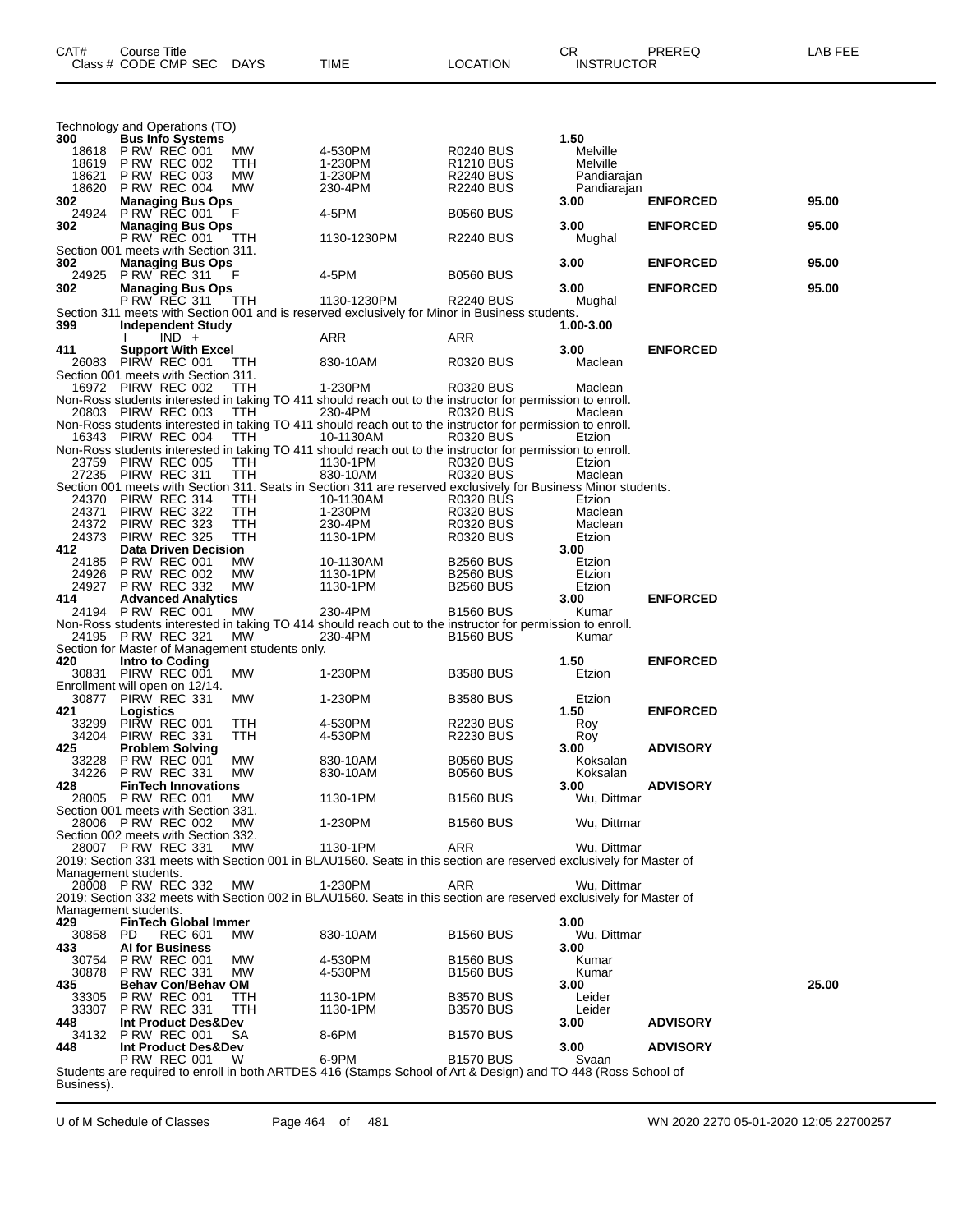| CAT# | Course Title<br>Class # CODE CMP SEC | <b>DAYS</b> | <b>TIME</b> | <b>LOCATION</b> | СR<br><b>INSTRUCTOR</b> | PREREQ | LAB FEE |
|------|--------------------------------------|-------------|-------------|-----------------|-------------------------|--------|---------|
|      |                                      |             |             |                 |                         |        |         |

|                                     |                                         |                |                               |                                                       | Students should plan to attend 1/2 day Design Charrette on Saturday January 25, 2020.                               |                                      |                        |                           |        |
|-------------------------------------|-----------------------------------------|----------------|-------------------------------|-------------------------------------------------------|---------------------------------------------------------------------------------------------------------------------|--------------------------------------|------------------------|---------------------------|--------|
| 465<br>24912                        | P RW REC 001                            |                | <b>ManagementConsulting</b>   | TTH.                                                  | 1130-1PM                                                                                                            | <b>B2560 BUS</b>                     | 3.00<br>Nelson         | <b>ADVISORY</b>           |        |
| 29037                               | <b>P RW REC 002</b>                     |                |                               | TTH                                                   | 1-230PM                                                                                                             | <b>B2560 BUS</b>                     | Nelson                 |                           |        |
|                                     | 25098 PRW REC 321                       |                |                               | TTH                                                   | 1130-1PM                                                                                                            | <b>B2560 BUS</b>                     | Nelson                 |                           |        |
|                                     |                                         |                |                               |                                                       | Section 321 meets with Section 001. Seats in this section are reserved for Minor in Business students and Master of |                                      |                        |                           |        |
| Management students.                |                                         |                |                               |                                                       |                                                                                                                     |                                      |                        |                           |        |
|                                     | 30391 PRW REC 322                       |                |                               | TTH                                                   | 1-230PM                                                                                                             | <b>B2560 BUS</b>                     | Nelson                 |                           |        |
|                                     |                                         |                |                               |                                                       | Section 322 meets with Section 002. Seats in this section are reserved for Minor in Business students and Master of |                                      |                        |                           |        |
| Management students.<br>470         |                                         |                | <b>Revenue Management</b>     |                                                       |                                                                                                                     |                                      | 1.50                   | <b>ENFORCED</b>           |        |
| 32446                               | PIRW REC 001                            |                |                               | W                                                     | 1-4PM                                                                                                               | <b>R0230 BUS</b>                     | Jasin                  |                           |        |
| 34227                               | PIRW REC 331                            |                |                               | W                                                     | $1-4PM$                                                                                                             | <b>R0230 BUS</b>                     | Jasin                  |                           |        |
| 501                                 | <b>Appl Bus Stat</b>                    |                |                               |                                                       |                                                                                                                     |                                      | 3.00                   | <b>ADVISORY, ENFORCED</b> |        |
| 10386                               | PIRW LEC 451                            |                |                               | W                                                     | 630-930PM                                                                                                           | <b>R2240 BUS</b>                     | Lenk                   |                           |        |
| 512                                 |                                         |                | <b>Decsn Supprt Sprdsh</b>    |                                                       |                                                                                                                     |                                      | 1.50                   | <b>ENFORCED</b>           | 88.00  |
| 16895<br>16896                      | PIRW REC 001<br>PIRW REC 002            |                |                               | ттн<br>TTH                                            | 1240-210PM<br>230-4PM                                                                                               | R0230 BUS<br><b>R0240 BUS</b>        | Mughal<br>Mughal       |                           |        |
| 16898                               | PIRW REC 003                            |                |                               | т                                                     | 630-930PM                                                                                                           | <b>R0210 BUS</b>                     | Mughal                 |                           |        |
| 22039                               | PIRW REC 004                            |                |                               | M                                                     | 630-930PM                                                                                                           | <b>R0210 BUS</b>                     | Mughal                 |                           |        |
| 16897                               | PIRW REC 451                            |                |                               | т                                                     | 630-930PM                                                                                                           | <b>R0210 BUS</b>                     | Mughal                 |                           |        |
| 22040                               | PIRW REC 452                            |                |                               | М                                                     | 630-930PM                                                                                                           | R0210 BUS                            | Mughal                 |                           |        |
| 513                                 |                                         |                | <b>Applic Devt Sprdsht</b>    |                                                       |                                                                                                                     |                                      | 1.50                   | <b>ADVISORY</b>           | 51.00  |
| 16913                               | PIRW REC 001                            |                |                               | TTH                                                   | 1240-210PM                                                                                                          | R0230 BUS                            | Mughal                 |                           |        |
| 16914<br>38634                      | PIRW REC 002<br>PIRW REC 003            |                |                               | т<br>TН                                               | 630-930PM<br>630-930PM                                                                                              | R0210 BUS<br><b>R1210 BUS</b>        | Mughal<br>Mughal       |                           |        |
| 16915                               | PIRW REC 451                            |                |                               | т                                                     | 630-930PM                                                                                                           | R0210 BUS                            | Mughal                 |                           |        |
| 515                                 | <b>VBA for Excel</b>                    |                |                               |                                                       |                                                                                                                     |                                      | 2.25                   | <b>ADVISORY, ENFORCED</b> |        |
|                                     | 27134 PIRW REC 001                      |                |                               | <b>MW</b>                                             | 210-430PM                                                                                                           | R0320 BUS                            | Maclean                |                           |        |
| Section 001 meets with Section 451. |                                         |                |                               |                                                       |                                                                                                                     |                                      |                        |                           |        |
|                                     | 27135 PIRW REC 451                      |                |                               | <b>MW</b>                                             | 210-430PM                                                                                                           | R0320 BUS                            | Maclean                |                           |        |
|                                     |                                         |                |                               |                                                       | Section 001 meets with Section 451. Seats in Section 451 are reserved exclusively for Evening MBA students.         |                                      |                        |                           |        |
| 518<br>10387                        | Linear Pro I<br>P                       | LEC 001        |                               | MW                                                    | 9-1030AM                                                                                                            | 1680 IOE                             | 3.00<br>Jiang          | <b>ADVISORY</b>           |        |
| 552                                 | <b>Operations Mgmt</b>                  |                |                               |                                                       |                                                                                                                     |                                      | 2.25                   | <b>ENFORCED</b>           | 100.00 |
| 16907                               | PR.                                     | <b>REC 001</b> |                               | МW                                                    | 8-1020AM                                                                                                            | R0210 BUS                            | Beil                   |                           |        |
| 16908                               | <b>PR</b>                               | <b>REC 002</b> |                               | <b>MW</b>                                             | 210-430PM                                                                                                           | R1210 BUS                            | Aflaki                 |                           |        |
| 16911                               | P R                                     | <b>REC 003</b> |                               | <b>MW</b>                                             | 1020-1240PM                                                                                                         | <b>R1210 BUS</b>                     | Aflaki                 |                           |        |
| 16909                               | P R                                     | <b>REC 004</b> |                               | МW                                                    | 1020-1240PM                                                                                                         | <b>R0210 BUS</b>                     | Beil                   |                           |        |
| 16910                               | <b>PR</b>                               | <b>REC 005</b> |                               | <b>MW</b>                                             | 210-430PM                                                                                                           | R0210 BUS                            | Beil                   |                           | 100.00 |
| 558<br>22876                        | <b>Operations Mgmt</b><br><b>PIR</b>    | <b>REC 001</b> |                               | <b>MW</b>                                             | 8-1020AM                                                                                                            | <b>R2210 BUS</b>                     | 2.25<br>Leider         |                           |        |
|                                     |                                         |                |                               |                                                       | This course is reserved for students in the Master of Management program.                                           |                                      |                        |                           |        |
| 560                                 |                                         |                | <b>Sustainable Ops&amp;SC</b> |                                                       |                                                                                                                     |                                      | 1.50                   | <b>ADVISORY</b>           |        |
| 27927                               | PIRW REC 001                            |                |                               | TН                                                    | 630-930PM                                                                                                           | R1230 BUS                            | Anupindi               |                           |        |
| 27928                               | PIRW REC 451                            |                |                               | TН                                                    | 630-930PM                                                                                                           | R1230 BUS                            | Anupindi               |                           |        |
| 566<br>29040                        |                                         |                | Dat Mine Regr Analys          |                                                       |                                                                                                                     |                                      | 1.50                   | <b>ADVISORY</b>           |        |
| 595                                 | PIRW REC 001<br><b>Applied Bus Stat</b> |                |                               |                                                       | 630-930PM                                                                                                           | <b>B2560 BUS</b>                     | Ahn<br>2.25            | <b>ADVISORY</b>           |        |
| 17084                               | PÍ                                      | <b>REC 001</b> |                               |                                                       | ARR                                                                                                                 | ARR                                  | Lovejoy                |                           |        |
|                                     |                                         |                |                               | This course is reserved for Global MBA students only. |                                                                                                                     |                                      |                        |                           |        |
| 605                                 | <b>Mfg&amp;Supply Ops</b>               |                |                               |                                                       |                                                                                                                     |                                      | 1.50                   |                           | 39.00  |
| 19325                               | PIŘ                                     | REC 002        |                               | W                                                     | 630-930PM                                                                                                           | R <sub>1240</sub> BUS                |                        |                           |        |
| 605                                 | <b>Mfg&amp;Supply Ops</b>               |                |                               |                                                       |                                                                                                                     |                                      | 1.50                   |                           | 39.00  |
|                                     | P R                                     | <b>REC 002</b> |                               | Τ<br>TO 605.001 is cross-listed with MFG 605.001.     | 630-930PM                                                                                                           | <b>R2220 BUS</b>                     | Kapuscinski            |                           |        |
| 616                                 |                                         |                | <b>Project Management</b>     |                                                       |                                                                                                                     |                                      | 1.50                   | <b>ADVISORY</b>           | 95.00  |
|                                     | 18627 PIRW REC 001                      |                |                               | W                                                     | 630-930PM                                                                                                           | <b>R0220 BUS</b>                     | Mughal                 |                           |        |
| TO 616.001 meets with TO 616.451.   |                                         |                |                               |                                                       |                                                                                                                     |                                      |                        |                           |        |
|                                     | 18628 PIRW REC 451                      |                |                               | W                                                     | 630-930PM                                                                                                           | <b>R0220 BUS</b>                     | Mughal                 |                           |        |
| TO 616.451 meets with TO 616.001.   |                                         |                |                               |                                                       |                                                                                                                     |                                      |                        |                           |        |
| 618                                 |                                         |                | <b>Appl Bus Analytics</b>     |                                                       |                                                                                                                     |                                      | 3.00                   |                           |        |
| 19456                               | PIRW REC 001<br>24928 PIRW REC 002      |                |                               | TН<br>TН                                              | 210-510PM<br>6-9PM                                                                                                  | <b>B3560 BUS</b><br><b>B3560 BUS</b> | Oedegaard<br>Oedegaard |                           |        |
| Section 002 meets with Section 451  |                                         |                |                               |                                                       |                                                                                                                     |                                      |                        |                           |        |
|                                     | 25276 PIRW REC 451                      |                |                               | TН                                                    | 6-9PM                                                                                                               | <b>B3560 BUS</b>                     | Oedegaard              |                           |        |
| Section 002 meets with Section 451  |                                         |                |                               |                                                       |                                                                                                                     |                                      |                        |                           |        |
| 620                                 |                                         |                | <b>Global Sup Chain Mgt</b>   |                                                       |                                                                                                                     |                                      | 2.25                   | <b>ADVISORY</b>           | 73.00  |
| 18699                               | PIRW REC 001                            |                |                               | SА                                                    | 8-3PM                                                                                                               | <b>R2220 BUS</b>                     |                        |                           |        |
| 620                                 | P RW REC 001                            |                | Global Sup Chain Mgt          |                                                       | 8-3PM                                                                                                               | <b>R2220 BUS</b>                     | 2.25                   | <b>ADVISORY</b>           | 73.00  |
|                                     | P RW REC 001                            |                |                               | SА<br>SA                                              | 8-3PM                                                                                                               | <b>R2220 BUS</b>                     |                        |                           |        |
|                                     | <b>P RW REC 001</b>                     |                |                               | W                                                     | 630-930PM                                                                                                           | <b>R0220 BUS</b>                     | Anupindi               |                           |        |
|                                     |                                         |                |                               |                                                       | TO 620.001 is cross-listed with MKT 640.001 and meets with TO 620.451/MKT 640.451.                                  |                                      |                        |                           |        |

In Winter 2020, this course will meet on the following Saturdays:

- January 25th

- February 8th

- February 15th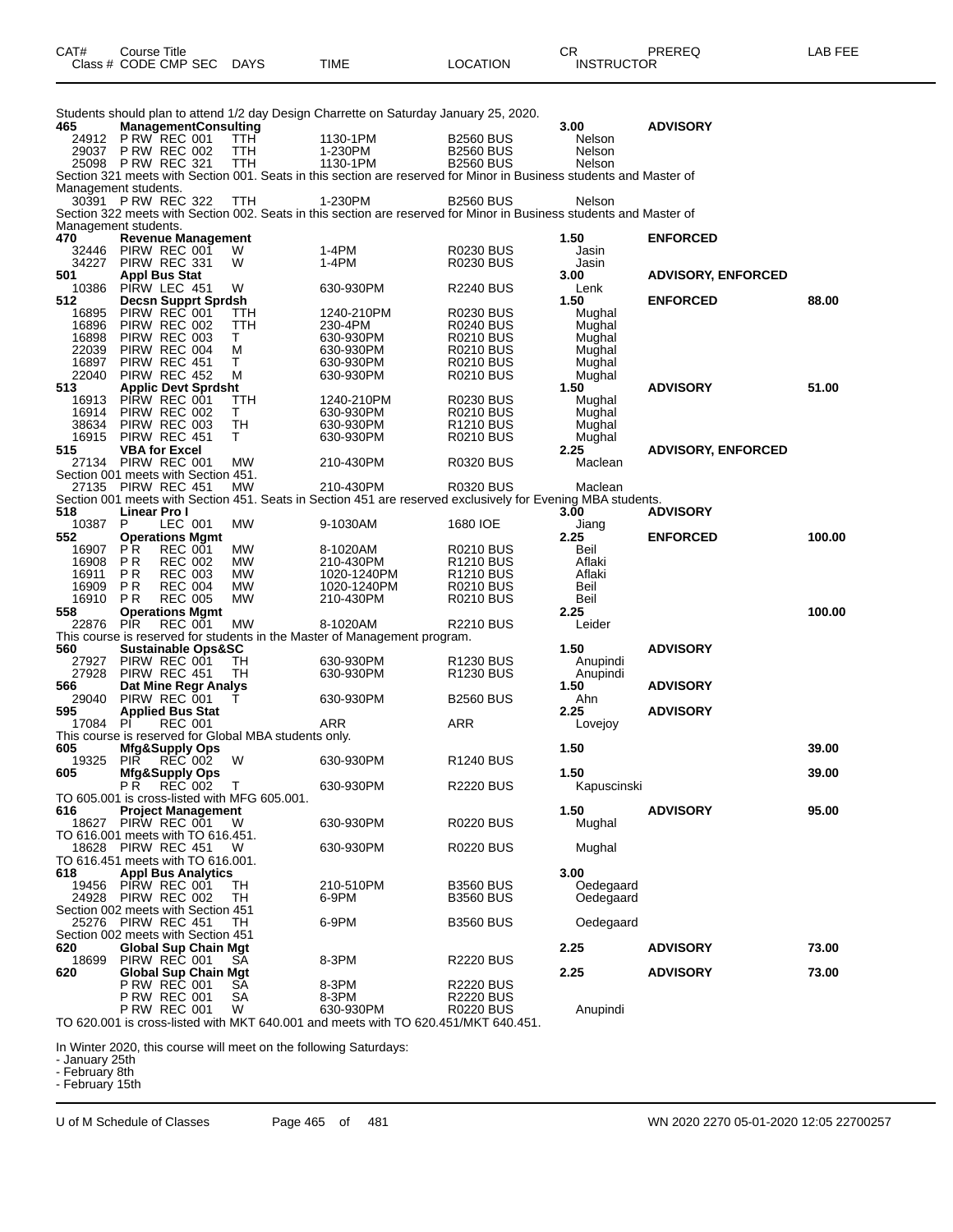| CAT#                              | Course Title | Class # CODE CMP SEC                                                       | DAYS                                       | TIME                                                                                                                         | LOCATION               | CR<br><b>INSTRUCTOR</b> | PREREQ                      | LAB FEE |
|-----------------------------------|--------------|----------------------------------------------------------------------------|--------------------------------------------|------------------------------------------------------------------------------------------------------------------------------|------------------------|-------------------------|-----------------------------|---------|
| 620                               |              | Global Sup Chain Mgt                                                       |                                            |                                                                                                                              |                        | 2.25                    | <b>ADVISORY</b>             | 73.00   |
| 20978<br>620                      |              | PIRW REC 451<br>Global Sup Chain Mgt                                       | SА                                         | 8-3PM                                                                                                                        | R2220 BUS              | 2.25                    | <b>ADVISORY</b>             | 73.00   |
|                                   |              | P RW REC 451                                                               | SА                                         | 8-3PM                                                                                                                        | <b>R2220 BUS</b>       |                         |                             |         |
|                                   |              | P RW REC 451<br><b>P RW REC 451</b>                                        | SА<br>W                                    | 8-3PM<br>630-930PM                                                                                                           | R2220 BUS<br>R0220 BUS |                         |                             |         |
|                                   |              |                                                                            |                                            | TO 620.451 is cross-listed with MKT 640.451 and meets with TO 620.001/MKT 640.001.                                           |                        | Anupindi                |                             |         |
|                                   |              |                                                                            |                                            | In Winter 2020, this course will meet on the following Saturdays:                                                            |                        |                         |                             |         |
| - January 25th                    |              |                                                                            |                                            |                                                                                                                              |                        |                         |                             |         |
| - February 8th<br>- February 15th |              |                                                                            |                                            |                                                                                                                              |                        |                         |                             |         |
| 621                               | Logistics    |                                                                            |                                            |                                                                                                                              |                        | 2.25                    | <b>ADVISORY</b>             |         |
|                                   |              | 19457 PIRW REC 001<br>Section 001 meets with Section 451.                  | TTH                                        | 1020-1240PM                                                                                                                  | R <sub>1210</sub> BUS  | Roy                     |                             |         |
|                                   |              | 25339 PIRW REC 451                                                         | TTH                                        | 1020-1240PM                                                                                                                  | R <sub>1210</sub> BUS  | Roy                     |                             |         |
|                                   |              |                                                                            |                                            | Section 001 meets with Section 451. Section 451 is reserved for Evening MBA students.                                        |                        |                         |                             |         |
| 623<br>27106                      |              | <b>Information Technolo</b><br>PIRW REC 001                                | мw                                         | 230-4PM                                                                                                                      | <b>R0220 BUS</b>       | 1.50<br>Melville        |                             | 68.00   |
| 628                               |              | <b>Big Data Analytics</b>                                                  |                                            |                                                                                                                              |                        | 2.25                    | <b>ADVISORY</b>             |         |
|                                   |              | 24704 PIRW REC 001                                                         | ттн                                        | 1020-1240PM                                                                                                                  | <b>B0570 BUS</b>       | Kumar                   |                             |         |
| 25341                             |              | PIRW REC 451                                                               | TTH                                        | Non-Ross students interested in taking TO 628 should reach out to the instructor for permission to enroll.<br>1020-1240PM    | <b>B0570 BUS</b>       | Kumar                   |                             |         |
|                                   |              |                                                                            |                                            | Section 001 meets with Section 451. Section 451 is reserved for Evening MBA students.                                        |                        |                         |                             |         |
| 632                               |              | Dig Sta Ecosystems                                                         |                                            |                                                                                                                              |                        | 1.50                    |                             | 43.00   |
| 28926<br>633                      |              | PIRW REC 001<br><b>AI for Business</b>                                     | TН                                         | 630-930PM                                                                                                                    | R0230 BUS              | Ramaswamy<br>2.25       |                             |         |
| 30935                             |              | PIRW REC 001                                                               | <b>TTH</b>                                 | 210-430PM                                                                                                                    | <b>B1560 BUS</b>       | Kumar                   |                             |         |
| 635<br>30401                      |              | <b>Behav Econ/Behav OM</b><br>PIRW REC 001                                 | МW                                         | 210-430PM                                                                                                                    | R0210 BUS              | 2.25<br>Leider          |                             | 66.00   |
| 30402                             |              | PIRW REC 451                                                               | MW                                         | 210-430PM                                                                                                                    | ARR                    | Leider                  |                             |         |
| 638                               |              | <b>FinTech Innovations</b>                                                 |                                            |                                                                                                                              |                        | 3.00                    |                             |         |
| 30628<br>639                      |              | PIRW REC 001<br><b>FinTech Global Immer</b>                                | МW                                         | 230-4PM                                                                                                                      | <b>B3570 BUS</b>       | Wu, Dittmar<br>3.00     |                             |         |
| 30860                             | PD.          | <b>REC 601</b>                                                             | MW                                         | 830-10AM                                                                                                                     | ARR                    | Wu, Dittmar             |                             |         |
| 640                               |              | Big Data Mgmt Tools                                                        |                                            |                                                                                                                              |                        | 2.25                    | <b>ENFORCED</b>             |         |
| 24197<br>640                      |              | PIRW REC 001<br><b>Big Data Mgmt Tools</b>                                 | МW                                         | 830-940AM                                                                                                                    | R <sub>1100</sub> BUS  | 2.25                    | <b>ENFORCED</b>             |         |
|                                   |              | P RW REC 001                                                               | МW                                         | 1020-1240PM                                                                                                                  | R0320 BUS              | Begen                   |                             |         |
|                                   |              | Auditorium and is required for all students.                               |                                            | The lecture portion of this course is scheduled from 8:30am - 9:40am on Mondays and Wednesdays in the Robertson              |                        |                         |                             |         |
|                                   |              |                                                                            |                                            | 2019: This section is reserved for students in the MSCM program.                                                             |                        |                         |                             |         |
| 640                               |              | <b>Big Data Mgmt Tools</b>                                                 |                                            |                                                                                                                              |                        | 2.25                    | <b>ENFORCED</b>             |         |
| 24647<br>640                      |              | PIRW REC 002<br><b>Big Data Mgmt Tools</b>                                 | <b>MW</b>                                  | 830-940AM                                                                                                                    | ARR                    | 2.25                    | <b>ENFORCED</b>             |         |
|                                   |              | <b>P RW REC 002</b>                                                        | МW                                         | 210-430PM                                                                                                                    | <b>R0320 BUS</b>       | Begen                   |                             |         |
|                                   |              | Auditorium and is required for all students.                               |                                            | The lecture portion of this course is scheduled from 8:30am - 9:40am on Mondays and Wednesdays in the Robertson              |                        |                         |                             |         |
| 640                               |              | <b>Big Data Mgmt Tools</b>                                                 |                                            |                                                                                                                              |                        | 2.25                    | <b>ENFORCED</b>             |         |
| 26934                             |              | PIRW REC 003                                                               | <b>TTH</b>                                 | 1150-210PM                                                                                                                   | <b>B0570 BUS</b>       | Baardman                |                             |         |
| 640                               |              | <b>Big Data Mgmt Tools</b><br>P RW REC 003                                 | MW                                         | 830-940AM                                                                                                                    | ARR                    | 2.25                    | <b>ENFORCED</b>             |         |
|                                   |              |                                                                            |                                            | The lecture portion of this course is scheduled from 8:30am - 9:40am on Mondays and Wednesdays in the Robertson              |                        |                         |                             |         |
| 640                               |              | Auditorium and is required for all students.<br><b>Big Data Mgmt Tools</b> |                                            |                                                                                                                              |                        | 2.25                    | <b>ENFORCED</b>             |         |
| 28756                             |              | PIRW REC 004                                                               | <b>TTH</b>                                 | 210-430PM                                                                                                                    | <b>B1570 BUS</b>       | Baardman                |                             |         |
| 640                               |              | <b>Big Data Mgmt Tools</b>                                                 |                                            |                                                                                                                              |                        | 2.25                    | <b>ENFORCED</b>             |         |
|                                   |              | P RW REC 004                                                               | МW                                         | 830-940AM<br>The lecture portion of this course is scheduled from 8:30am - 9:40am on Mondays and Wednesdays in the Robertson | ARR                    |                         |                             |         |
|                                   |              | Auditorium and is required for all students.                               |                                            |                                                                                                                              |                        |                         |                             |         |
| 640                               |              | <b>Big Data Mgmt Tools</b><br>PIRW REC 005                                 |                                            |                                                                                                                              |                        | 2.25                    | <b>ENFORCED</b>             |         |
| 33733<br>640                      |              | <b>Big Data Mgmt Tools</b>                                                 | МW                                         | 430-650PM                                                                                                                    | <b>B3580 BUS</b>       | Begen<br>2.25           | <b>ENFORCED</b>             |         |
|                                   |              | <b>P RW REC 005</b>                                                        | МW                                         | 830-940AM                                                                                                                    | <b>ARR</b>             |                         |                             |         |
|                                   |              | Auditorium and is required for all students.                               |                                            | The lecture portion of this course is scheduled from 8:30am - 9:40am on Mondays and Wednesdays in the Robertson              |                        |                         |                             |         |
| 685                               |              | <b>Supply Chain Consult</b>                                                |                                            |                                                                                                                              |                        | 6.00                    |                             |         |
| 27228                             | P            | <b>REC 001</b>                                                             | M                                          | 6-9PM                                                                                                                        | <b>B1560 BUS</b>       | Ahn                     |                             |         |
| 685                               |              | <b>Supply Chain Consult</b><br><b>REC 001</b>                              | м                                          | 830-6PM                                                                                                                      | R5020 BUS              | 6.00                    |                             |         |
| 703                               |              | Tauber Inst Team Prj                                                       |                                            |                                                                                                                              |                        | 1.50                    | <b>ADVISORY</b>             |         |
| 17586                             | PI           | <b>REC 001</b>                                                             | WTH                                        | 6-9PM                                                                                                                        | R2220 BUS              | Beil                    |                             |         |
| 703                               | Р            | <b>Tauber Inst Team Pri</b><br><b>REC 001</b>                              | WTH                                        | 6-9PM                                                                                                                        | R2230 BUS              | 1.50                    | <b>ADVISORY</b>             |         |
|                                   |              |                                                                            | TO 703.001 is reserved for Tauber students |                                                                                                                              |                        |                         |                             |         |
| 750                               |              | <b>Independent Study</b><br>$IND +$                                        |                                            | ARR                                                                                                                          | ARR                    | 1.00-3.00               |                             |         |
| 899                               |              | <b>Doctoral Seminar-TO</b>                                                 |                                            |                                                                                                                              |                        | 3.00                    |                             |         |
| 22256                             | P R          | <b>SEM 001</b>                                                             | - F                                        | 2-5PM                                                                                                                        | <b>R5020 BUS</b>       |                         | Uichanco, Beil, Wu, Leider, |         |
|                                   |              |                                                                            |                                            |                                                                                                                              |                        |                         |                             |         |

U of M Schedule of Classes Page 466 of 481 WN 2020 2270 05-01-2020 12:05 22700257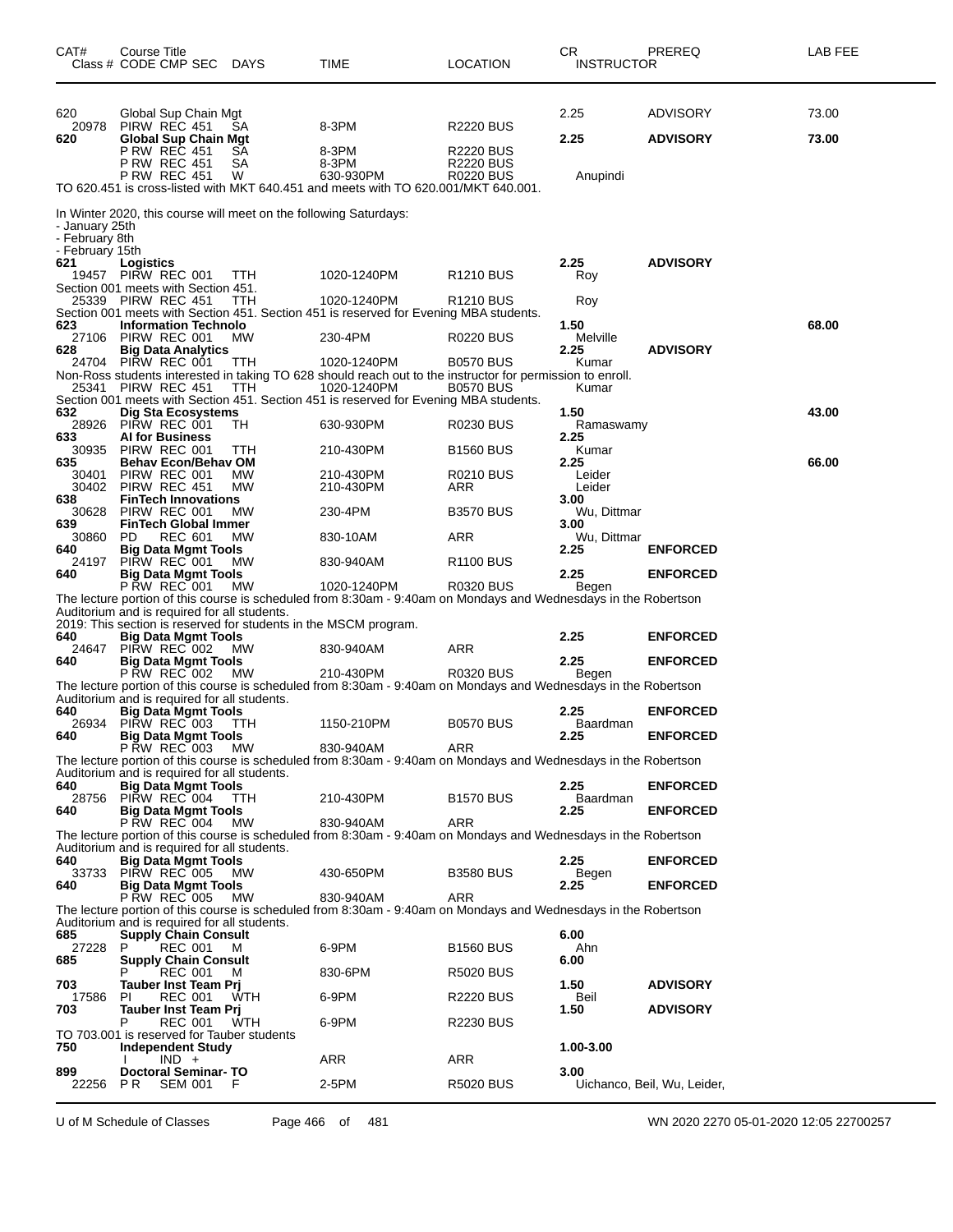| CAT#         | Course Title<br>Class # CODE CMP SEC DAYS         |                 | TIME                                                                             | LOCATION                                       | <b>CR</b><br><b>INSTRUCTOR</b> | PREREQ                                           | LAB FEE |
|--------------|---------------------------------------------------|-----------------|----------------------------------------------------------------------------------|------------------------------------------------|--------------------------------|--------------------------------------------------|---------|
| 990          | <b>Diss-PreCandidacy</b>                          |                 |                                                                                  |                                                | 1.00-8.00                      | Keppler, Silberholz, Krishnan<br><b>ADVISORY</b> |         |
|              | $IND +$                                           |                 | ARR                                                                              | <b>ARR</b>                                     |                                |                                                  |         |
| 995          | Diss-Candidacy<br>IR<br>$IND +$                   |                 | ARR                                                                              | ARR                                            | 8.00                           | <b>ADVISORY, ENFORCED</b>                        |         |
|              |                                                   |                 | <b>Weekend Master of Business Administration (WMBA)</b>                          |                                                |                                |                                                  |         |
| 509<br>20349 | Human Beh and Org<br><b>REC 001</b><br>P          | SA              | 830-530PM                                                                        | R <sub>1210</sub> BUS                          | 2.25                           |                                                  | 180.00  |
| 509          | Human Beh and Org<br>Ρ<br><b>REC 001</b>          | SА              | 830-530PM                                                                        | R <sub>1210</sub> BUS                          | 2.25                           |                                                  | 180.00  |
|              | P<br><b>REC 001</b>                               | SА              | 830-530PM                                                                        | R <sub>1210</sub> BUS                          |                                |                                                  |         |
|              | Ρ<br><b>REC 001</b><br>P<br><b>REC 001</b>        | SА<br>SА        | 830-530PM<br>830-530PM                                                           | R <sub>1210</sub> BUS<br><b>R1210 BUS</b>      |                                |                                                  |         |
|              | P<br><b>REC 001</b><br>P<br><b>REC 001</b>        | SА<br>SА        | 830-530PM<br>830-530PM                                                           | R <sub>1210</sub> BUS<br>R <sub>1210</sub> BUS |                                |                                                  |         |
|              | P<br><b>REC 001</b>                               | F<br>F          | 330-930PM                                                                        | R <sub>1210</sub> BUS                          |                                |                                                  |         |
|              | P<br><b>REC 001</b><br>P<br><b>REC 001</b>        | F               | 330-930PM<br>330-930PM                                                           | R1210 BUS<br>R <sub>1210</sub> BUS             |                                |                                                  |         |
|              | P<br><b>REC 001</b>                               | F<br>F          | 330-930PM                                                                        | R <sub>1210</sub> BUS                          |                                |                                                  |         |
|              | Ρ<br><b>REC 001</b><br>Р<br>REC 001               | F               | 330-930PM<br>330-930PM                                                           | R <sub>1210</sub> BUS<br>R <sub>1210</sub> BUS |                                |                                                  |         |
|              | <b>REC 001</b><br>Р                               | F<br>F          | 10-11PM                                                                          | ARR                                            |                                |                                                  |         |
| 509          | REC 001<br>Human Beh and Org                      |                 | 330-930PM                                                                        | R <sub>1210</sub> BUS                          | Baker<br>2.25                  |                                                  | 180.00  |
| 27116<br>509 | P<br><b>REC 002</b><br>Human Beh and Org          | SА              | 9-1110AM                                                                         | <b>B1580 BUS</b>                               | Baker<br>2.25                  |                                                  | 180.00  |
|              | Р<br><b>REC 002</b>                               | SА              | 9-1110AM                                                                         | <b>B1580 BUS</b>                               |                                |                                                  |         |
| 510          | <b>MAP</b>                                        |                 | Seats in this course are reserved exclusively for students in the WMBA program.  |                                                | 6.00                           |                                                  |         |
| 20350<br>512 | P<br><b>REC 001</b><br>The World Economy          |                 | ARR                                                                              | ARR                                            | Svaan<br>2.25                  |                                                  |         |
| 21261        | <b>REC 001</b><br>P                               | SА              | 830-530PM                                                                        | R <sub>1220</sub> BUS                          |                                |                                                  |         |
| 512          | <b>The World Economy</b><br>Р<br><b>REC 001</b>   | SА              | 830-530PM                                                                        | R <sub>1220</sub> BUS                          | 2.25                           |                                                  |         |
|              | P<br><b>REC 001</b>                               | SА              | 830-530PM                                                                        | R <sub>1220</sub> BUS                          |                                |                                                  |         |
|              | Ρ<br><b>REC 001</b><br>P<br><b>REC 001</b>        | SА<br>SА        | 830-530PM<br>830-530PM                                                           | R <sub>1220</sub> BUS<br>R <sub>1220</sub> BUS |                                |                                                  |         |
|              | P<br><b>REC 001</b><br>P<br><b>REC 001</b>        | SА<br>SА        | 830-530PM<br>830-530PM                                                           | R <sub>1220</sub> BUS<br>R <sub>1220</sub> BUS |                                |                                                  |         |
|              | P<br><b>REC 001</b>                               | F               | 330-930PM                                                                        | R <sub>1220</sub> BUS                          |                                |                                                  |         |
|              | P<br><b>REC 001</b><br>P<br>REC 001               | F<br>F          | 330-930PM<br>330-930PM                                                           | R <sub>1220</sub> BUS<br>R <sub>1220</sub> BUS |                                |                                                  |         |
|              | P<br><b>REC 001</b><br>P                          | F<br>F          | 330-930PM                                                                        | R <sub>1220</sub> BUS                          |                                |                                                  |         |
|              | <b>REC 001</b><br>Р<br>REC 001                    | F               | 330-930PM<br>330-930PM                                                           | R <sub>1220</sub> BUS<br>R <sub>1220</sub> BUS |                                |                                                  |         |
|              | <b>REC 001</b>                                    | F               | 330-930PM<br>Seats in this course are reserved for students in the WMBA program. | R <sub>1220</sub> BUS                          | Maurer                         |                                                  |         |
| 512          | The World Economy                                 |                 |                                                                                  |                                                | 2.25                           |                                                  |         |
| 27014 P      | <b>REC 002</b>                                    |                 | ARR<br>Seats in this course are reserved for students in the WMBA program.       | ARR                                            | Maurer                         |                                                  |         |
| 513<br>21063 | <b>C-Level Thinking</b><br>P                      | <b>SA</b>       | 830-530PM                                                                        | R1230 BUS                                      | 3.00                           |                                                  |         |
| 513          | <b>REC 001</b><br><b>C-Level Thinking</b>         |                 |                                                                                  |                                                | 3.00                           |                                                  |         |
|              | Р<br>REC 001<br>P<br><b>REC 001</b>               | SA<br><b>SA</b> | 830-530PM<br>830-530PM                                                           | R1230 BUS<br><b>R1230 BUS</b>                  |                                |                                                  |         |
|              | P<br><b>REC 001</b>                               | SA              | 830-530PM                                                                        | <b>R1230 BUS</b>                               |                                |                                                  |         |
|              | Ρ<br><b>REC 001</b><br>P<br><b>REC 001</b>        | <b>SA</b><br>SА | 830-530PM<br>830-530PM                                                           | <b>R1230 BUS</b><br><b>R1230 BUS</b>           |                                |                                                  |         |
|              | P<br><b>REC 001</b><br>Ρ<br><b>REC 001</b>        | SА<br>F         | 830-530PM<br>330-930PM                                                           | <b>R1230 BUS</b><br>R1230 BUS                  |                                |                                                  |         |
|              | P<br><b>REC 001</b>                               | F<br>F          | 330-930PM                                                                        | <b>R1230 BUS</b>                               |                                |                                                  |         |
|              | Ρ<br><b>REC 001</b><br>Ρ<br>REC 001               | F               | 330-930PM<br>330-930PM                                                           | <b>R1230 BUS</b><br>R1230 BUS                  |                                |                                                  |         |
|              | P<br><b>REC 001</b>                               | F<br>F          | 330-930PM                                                                        | <b>R1230 BUS</b>                               |                                |                                                  |         |
|              | P<br><b>REC 001</b><br>Р<br><b>REC 001</b>        | F               | 330-930PM<br>330-930PM                                                           | <b>R1230 BUS</b><br><b>R1230 BUS</b>           | Svaan                          |                                                  |         |
| 513<br>29039 | <b>C-Level Thinking</b><br>P<br>REC 002           |                 | <b>ARR</b>                                                                       | <b>ARR</b>                                     | 3.00<br>Svaan                  |                                                  |         |
| 604          | <b>Leadership Devlopmt</b>                        |                 |                                                                                  |                                                | 2.25                           | <b>ADVISORY</b>                                  | 118.00  |
| 24922<br>604 | P<br><b>REC 001</b><br><b>Leadership Devlopmt</b> | SА              | 830-530PM                                                                        | <b>R1240 BUS</b>                               | 2.25                           | <b>ADVISORY</b>                                  | 118.00  |
|              | REC 001<br>Р                                      | SА              | 830-530PM                                                                        | R1240 BUS                                      |                                |                                                  |         |
|              | P<br><b>REC 001</b><br>P<br><b>REC 001</b>        | SА<br><b>SA</b> | 830-530PM<br>830-530PM                                                           | R <sub>1240</sub> BUS<br>R1240 BUS             |                                |                                                  |         |
|              | P<br>REC 001<br>P<br><b>REC 001</b>               | SА<br>SА        | 830-530PM<br>830-530PM                                                           | R <sub>1240</sub> BUS<br>R1240 BUS             |                                |                                                  |         |
|              | P<br><b>REC 001</b>                               | SА              | 830-530PM                                                                        | R1240 BUS                                      |                                |                                                  |         |
|              | Ρ<br><b>REC 001</b><br>P<br><b>REC 001</b>        | F.<br>F         | 330-930PM<br>330-930PM                                                           | R1240 BUS<br><b>R1240 BUS</b>                  |                                |                                                  |         |
|              |                                                   |                 |                                                                                  |                                                |                                |                                                  |         |

U of M Schedule of Classes Page 467 of 481 WN 2020 2270 05-01-2020 12:05 22700257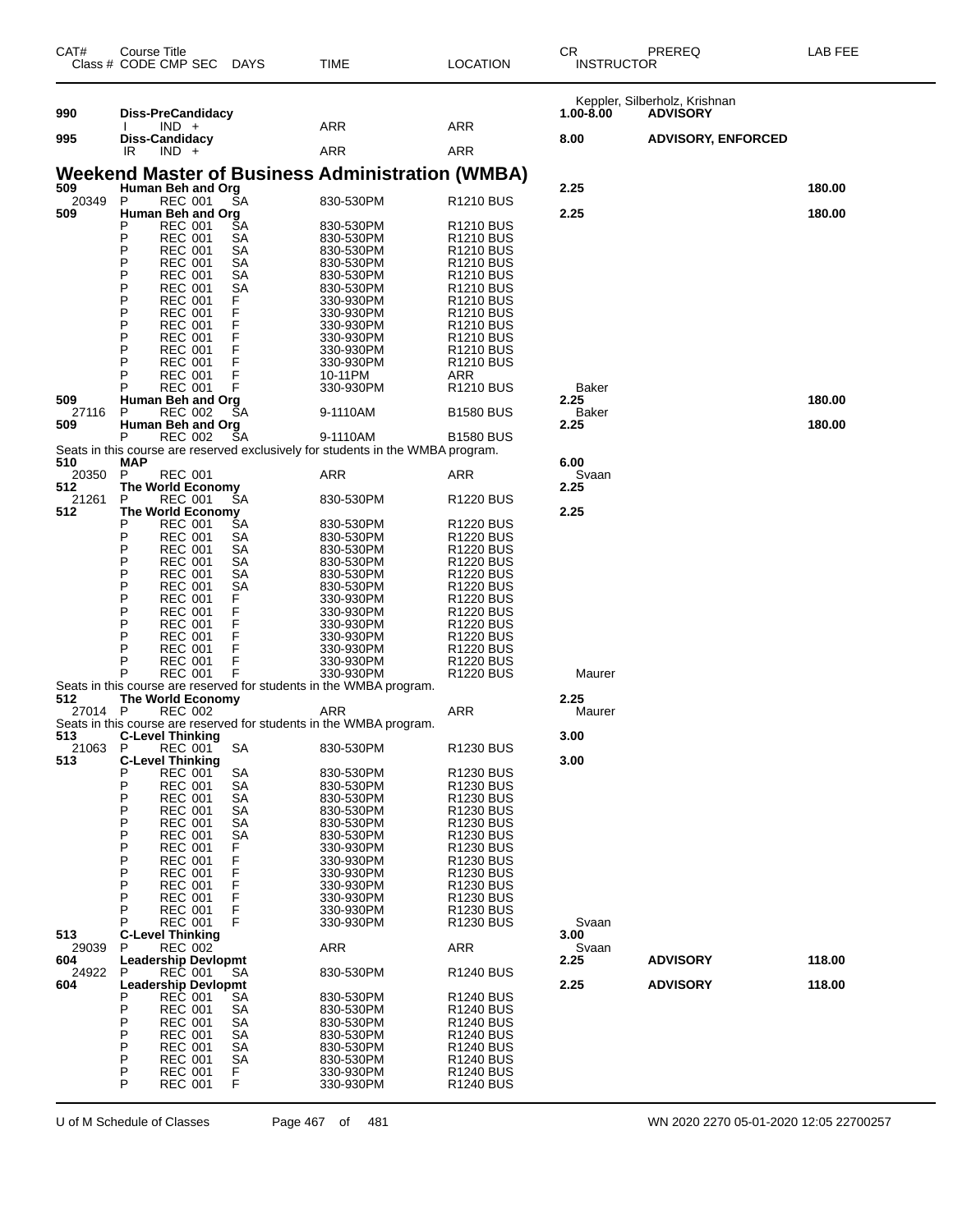| CAT#    | Course Title                | Class # CODE CMP SEC DAYS |                                                     | <b>TIME</b>                                                      | <b>LOCATION</b>       | <b>CR</b><br><b>INSTRUCTOR</b> | <b>PREREQ</b>   | LAB FEE |
|---------|-----------------------------|---------------------------|-----------------------------------------------------|------------------------------------------------------------------|-----------------------|--------------------------------|-----------------|---------|
|         |                             |                           |                                                     |                                                                  |                       |                                |                 |         |
|         | P                           | <b>REC 001</b>            | F                                                   | 330-930PM                                                        | <b>R1240 BUS</b>      |                                |                 |         |
|         | P                           | <b>REC 001</b>            |                                                     | 330-930PM                                                        | R <sub>1240</sub> BUS |                                |                 |         |
|         | P                           | <b>REC 001</b>            |                                                     | 330-930PM                                                        | R <sub>1240</sub> BUS |                                |                 |         |
|         | Р                           | <b>REC 001</b>            |                                                     | 330-930PM                                                        | R <sub>1240</sub> BUS |                                |                 |         |
|         | P                           | <b>REC 001</b>            |                                                     | 330-930PM                                                        | R <sub>1240</sub> BUS | Morgan                         |                 |         |
|         |                             |                           |                                                     | Seats in this class are reserved exclusively for WMBA students.  |                       |                                |                 |         |
| 604     | <b>Leadership Devlopmt</b>  |                           |                                                     |                                                                  |                       | 2.25                           | <b>ADVISORY</b> | 118.00  |
| 29036   | P.                          | <b>REC 002</b>            |                                                     | ARR                                                              | <b>ARR</b>            | Morgan                         |                 |         |
| 615     |                             | <b>Global Strategy</b>    |                                                     |                                                                  |                       | 1.50                           |                 |         |
| 23374   | P.                          | <b>REC 001</b>            |                                                     | <b>ARR</b>                                                       | ARR                   | Wan                            |                 |         |
|         |                             |                           |                                                     | Seats in this course are reserved exclusively for WMBA students. |                       |                                |                 |         |
| 28619   | P.                          | <b>REC 002</b>            |                                                     | ARR                                                              | <b>ARR</b>            | Wan                            |                 |         |
| 621     | New Age of Innovtn          |                           |                                                     |                                                                  | 2.25                  | 39.00                          |                 |         |
| 25059   | P                           | <b>REC 001</b>            |                                                     | <b>ARR</b>                                                       | <b>ARR</b>            | Pandiarajan                    |                 |         |
| 29038   | P.                          | <b>REC 002</b>            |                                                     | ARR                                                              | <b>ARR</b>            | Pandiarajan                    |                 |         |
| 631     | <b>Corporate Governance</b> |                           |                                                     |                                                                  |                       | 1.50                           |                 | 57.00   |
| 23311   | P.                          | <b>REC 001</b>            |                                                     | <b>ARR</b>                                                       | ARR                   | Schipani                       |                 |         |
|         |                             |                           | Seats in this class are reserved for WMBA students. |                                                                  |                       |                                |                 |         |
| 28576 P |                             | <b>REC 002</b>            |                                                     | ARR                                                              | <b>ARR</b>            | Schipani                       |                 |         |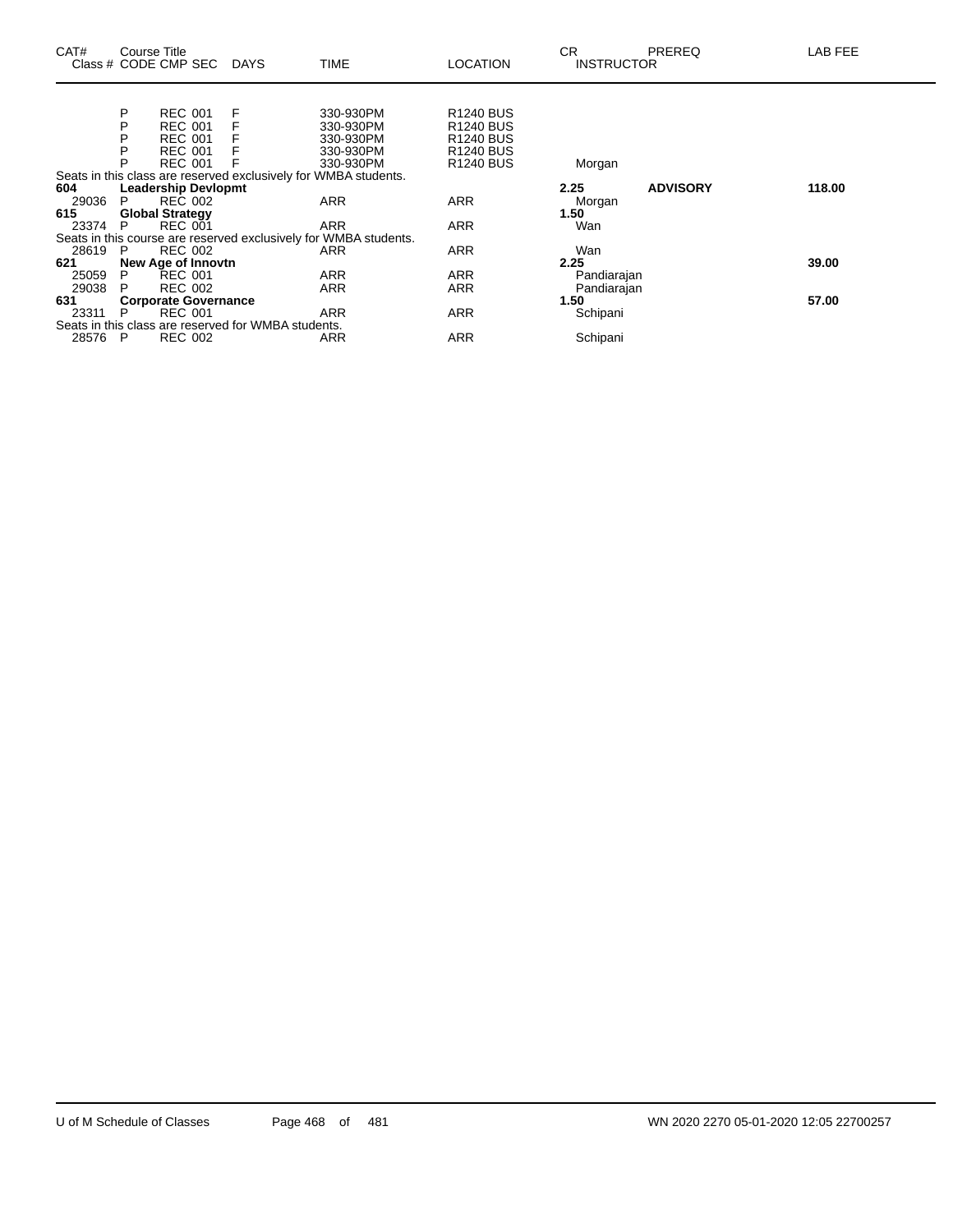| CAT# | Title<br>Course<br>Class # CODE CMP SEC | <b>DAYS</b> | TIME | LOCATION | ⌒冖<br>- UN<br><b>INSTRUCTOR</b> | EEE<br>ΔP |
|------|-----------------------------------------|-------------|------|----------|---------------------------------|-----------|
|      |                                         |             |      |          |                                 |           |

## **Social Work School Of Social Work**

| <b>Social Work (SW)</b>         |                                  |                    |                             |            |                                                                                                                     |                        |                             |                 |
|---------------------------------|----------------------------------|--------------------|-----------------------------|------------|---------------------------------------------------------------------------------------------------------------------|------------------------|-----------------------------|-----------------|
| 200                             |                                  |                    | Soc Issu of Our Time        |            |                                                                                                                     |                        | 3.00                        |                 |
| 29526                           | P.                               | <b>SEM 001</b>     |                             | <b>TTH</b> | 10-1130AM                                                                                                           | G023 WQ                | Galura                      |                 |
| 300                             |                                  |                    | <b>UG Topics SW Soc Chg</b> |            |                                                                                                                     |                        | 1.00                        |                 |
| 24595                           | P                                | <b>SEM 001</b>     |                             | SASU       | 9-5PM                                                                                                               | G020 TMC               | Williams                    |                 |
| Understanding Comm Act Soc Chg  |                                  |                    |                             |            |                                                                                                                     |                        |                             |                 |
| 305                             |                                  |                    | <b>Comm Action Soc Chg</b>  |            |                                                                                                                     |                        | 3.00                        | <b>ADVISORY</b> |
| 22507                           | P R                              | LEC 001            |                             | т          | 2-5PM                                                                                                               | 3629 SSWB              | Momper                      |                 |
| 27708 PR                        |                                  | LEC 002            |                             | TTH        | 1230-2PM                                                                                                            | 3629 SSWB              | Chaney                      |                 |
|                                 |                                  |                    |                             |            | This is the foundation course for undergrads minoring in Community Action and Social Change (CASC).                 |                        |                             |                 |
| 22378 PR                        |                                  | LEC 003            |                             | F          | Undergraduate credit only. MSW students should not be enrolling in this course.<br>9-12PM                           | B770 SSWB              | Eiler                       |                 |
|                                 |                                  |                    |                             |            | This is the foundation course for undergrads minoring in Community Action and Social Change (CASC).                 |                        |                             |                 |
|                                 |                                  |                    |                             |            | Undergraduate credit only. MSW students should not be enrolling in this course.                                     |                        |                             |                 |
| 33558                           | - P                              | LEC 004            |                             | м          | $1-4PM$                                                                                                             | 1636 SSWB              | Richards-Schuster           |                 |
| 401                             |                                  |                    | <b>CASC Capstone Exp</b>    |            |                                                                                                                     |                        | 1.00                        |                 |
| 20600                           | - PD                             | LEC 001            |                             | Τ          | 5-7PM                                                                                                               | B760 SSWB              | Williams                    |                 |
|                                 |                                  |                    |                             |            | This is an undergraduate CASC minor course. MSW students should not enroll in this course.                          |                        |                             |                 |
| 21268 PD                        |                                  | LEC 002            |                             | T          | 5-7PM                                                                                                               | B770 SSWB              | Galura                      |                 |
|                                 |                                  |                    |                             |            | This is an undergraduate CASC minor course. MSW students should not enroll in this course.                          |                        |                             |                 |
| 21620 PD                        |                                  | LEC 003            |                             | W          | 5-7PM                                                                                                               | 3752 SSWB              | Williams                    |                 |
|                                 |                                  |                    |                             |            | This is an undergraduate CASC minor course. MSW students should not enroll in this course.                          |                        |                             |                 |
| 24400 PD                        |                                  | LEC 004            |                             | TH         | 5-7PM                                                                                                               | 3629 SSWB              | Galura                      |                 |
|                                 | Ind Studies: SW                  |                    |                             |            | This is an undergraduate CASC minor course. MSW students should not enroll in this course.                          |                        |                             | <b>ADVISORY</b> |
| 415                             | -1                               | $IND +$            |                             |            | <b>ARR</b>                                                                                                          | <b>ARR</b>             | 1.00-3.00                   |                 |
| 503                             |                                  |                    | <b>Foundation Topics SW</b> |            |                                                                                                                     |                        | 1.00                        |                 |
| 33308 P                         |                                  | LEC 001            |                             | м          | 5-7PM                                                                                                               | 3629 SSWB              | Eiler                       |                 |
| Evolution of Social Chg/Sports  |                                  |                    |                             |            |                                                                                                                     |                        |                             |                 |
| 513                             |                                  |                    | <b>Topics in Social Wrk</b> |            |                                                                                                                     |                        | 3.00                        |                 |
| 33833                           | P                                | LEC 001            |                             | Т          | 2-5PM                                                                                                               | 2346 SEB               | Goldman                     |                 |
| Jews U/M: Excl Incl Am High Ed  |                                  |                    |                             |            |                                                                                                                     |                        |                             |                 |
| This meets with JUDAIC 441-001. |                                  |                    |                             |            |                                                                                                                     |                        |                             |                 |
| 515                             | <b>Fndtn Field Educ</b>          |                    |                             |            |                                                                                                                     |                        | 2.00                        | <b>ENFORCED</b> |
|                                 | IR                               | $IND +$            |                             |            | <b>ARR</b>                                                                                                          | <b>ARR</b>             |                             |                 |
|                                 |                                  |                    |                             |            | Enrollment is not permitted in this section. Select another section.                                                |                        |                             |                 |
| 517                             |                                  |                    | <b>Ind Studies Aging</b>    |            |                                                                                                                     |                        | 1.00-3.00                   | <b>ADVISORY</b> |
|                                 | Ι.                               | $IND +$            |                             |            | <b>ARR</b>                                                                                                          | <b>ARR</b>             |                             |                 |
| 518                             | I.                               | $IND +$            | <b>Ind Studies Aging</b>    |            | <b>ARR</b>                                                                                                          | <b>ARR</b>             | 1.00-3.00                   | <b>ADVISORY</b> |
| 519                             |                                  |                    | Ind Stds Hum Behav          |            |                                                                                                                     |                        | 1.00-3.00                   | <b>ADVISORY</b> |
|                                 | $\mathbf{I}$                     | $IND +$            |                             |            | ARR                                                                                                                 | ARR                    |                             |                 |
| 520                             |                                  |                    | Ind Stds Hum Behav          |            |                                                                                                                     |                        | 1.00-3.00                   | <b>ADVISORY</b> |
|                                 |                                  | $IND +$            |                             |            | ARR                                                                                                                 | ARR                    |                             |                 |
| 521                             |                                  |                    | <b>IP Indiv Fam Groups</b>  |            |                                                                                                                     |                        | 3.00                        | <b>ENFORCED</b> |
| 16170                           | P R                              | LEC 001            |                             | W          | 9-12PM                                                                                                              | 2629 SSWB              | <b>Bornheimer</b>           |                 |
| 24619                           | P R                              | LEC 002            |                             | т          | 6-9PM                                                                                                               | 2752 SSWB              | Lee                         |                 |
|                                 |                                  |                    |                             |            | This section will be taught as a hybrid course which means that sometimes you will have a combination of web-based  |                        |                             |                 |
|                                 |                                  |                    |                             |            | class sessions and face to face class sessions. Please consider this when choosing a section in which to enroll.    |                        |                             |                 |
|                                 |                                  |                    |                             |            | This section will meet in person, in class on the following dates: January 14, 21, February 11, March 10, 31, April |                        |                             |                 |
| 14.                             |                                  |                    |                             |            |                                                                                                                     |                        |                             |                 |
| 522                             | <b>Basic Soc Work</b>            |                    |                             |            |                                                                                                                     |                        | 3.00                        | <b>ENFORCED</b> |
| 17039                           | P <sub>R</sub><br>P <sub>R</sub> | LEC 001            |                             | М          | 9-12PM                                                                                                              | B760 SSWB              | <b>Blackburn</b>            |                 |
| 16622<br>19534                  | P <sub>R</sub>                   | LEC 002<br>LEC 003 |                             | M<br>т     | 2-5PM<br>6-9PM                                                                                                      | B684 SSWB<br>3752 SSWB | <b>Blackburn</b><br>Schultz |                 |
| 24397                           | P R                              | LEC 004            |                             | т          | 2-5PM                                                                                                               | B770 SSWB              | Fedina                      |                 |
| 27108                           | <b>PR</b>                        | LEC 005            |                             | т          | 2-5PM                                                                                                               | B780 SSWB              | Schultz                     |                 |
|                                 |                                  |                    |                             |            |                                                                                                                     |                        |                             |                 |

| 24397<br>27108<br>27737 | P R<br>LEC 004<br>LEC 005<br>P <sub>R</sub><br>LEC-<br>M<br>P <sub>R</sub><br>007 | 2-5PM<br>$2-5PM$<br>2-5PM | B770 SSWB<br>B780 SSWB<br>2752 SSWB | Fedina<br>Schultz<br>Fedina |                 |
|-------------------------|-----------------------------------------------------------------------------------|---------------------------|-------------------------------------|-----------------------------|-----------------|
| 36831<br>523            | LEC 008<br><b>PDR</b><br>Ind Stds Inperprac                                       | 6-9PM                     | B780 SSWB                           | Bakko<br>1.00-3.00          | <b>ADVISORY</b> |
|                         | SI<br>$IND +$                                                                     | <b>ARR</b>                | <b>ARR</b>                          |                             |                 |
| 524                     | Ind Stds Inperprac                                                                |                           |                                     | 1.00-3.00                   | <b>ADVISORY</b> |
|                         | $IND +$                                                                           | <b>ARR</b>                | <b>ARR</b>                          |                             |                 |
| 525                     | Ind Stds Chid&Yth                                                                 |                           |                                     | 1.00-3.00                   | <b>ADVISORY</b> |
| 526                     | $IND +$<br>Ind Stds Chid&Yth                                                      | <b>ARR</b>                | <b>ARR</b>                          | 1.00-3.00                   | <b>ADVISORY</b> |
|                         | $IND +$                                                                           | <b>ARR</b>                | <b>ARR</b>                          |                             |                 |
| 527                     | Ind Std Peace Corp                                                                |                           |                                     | 1.00-6.00                   | <b>ADVISORY</b> |
|                         | $IND +$                                                                           | <b>ARR</b>                | <b>ARR</b>                          |                             |                 |
| 528                     | Ind Stds in Global                                                                |                           |                                     | 1.00-3.00                   |                 |
| 531                     | SI<br>$IND +$<br><b>Fndtn Field Educ Sem</b>                                      | <b>ARR</b>                | <b>ARR</b>                          | 1.00                        | <b>ENFORCED</b> |
| 13475                   | PDR SEM 001                                                                       | 12-2PM                    | 1636 SSWB                           | Eldredge                    |                 |
|                         | Concurrent enrollment in SW 515 is expected.                                      |                           |                                     |                             |                 |
|                         |                                                                                   |                           |                                     |                             |                 |

U of M Schedule of Classes Page 469 of 481 WN 2020 2270 05-01-2020 12:05 22700257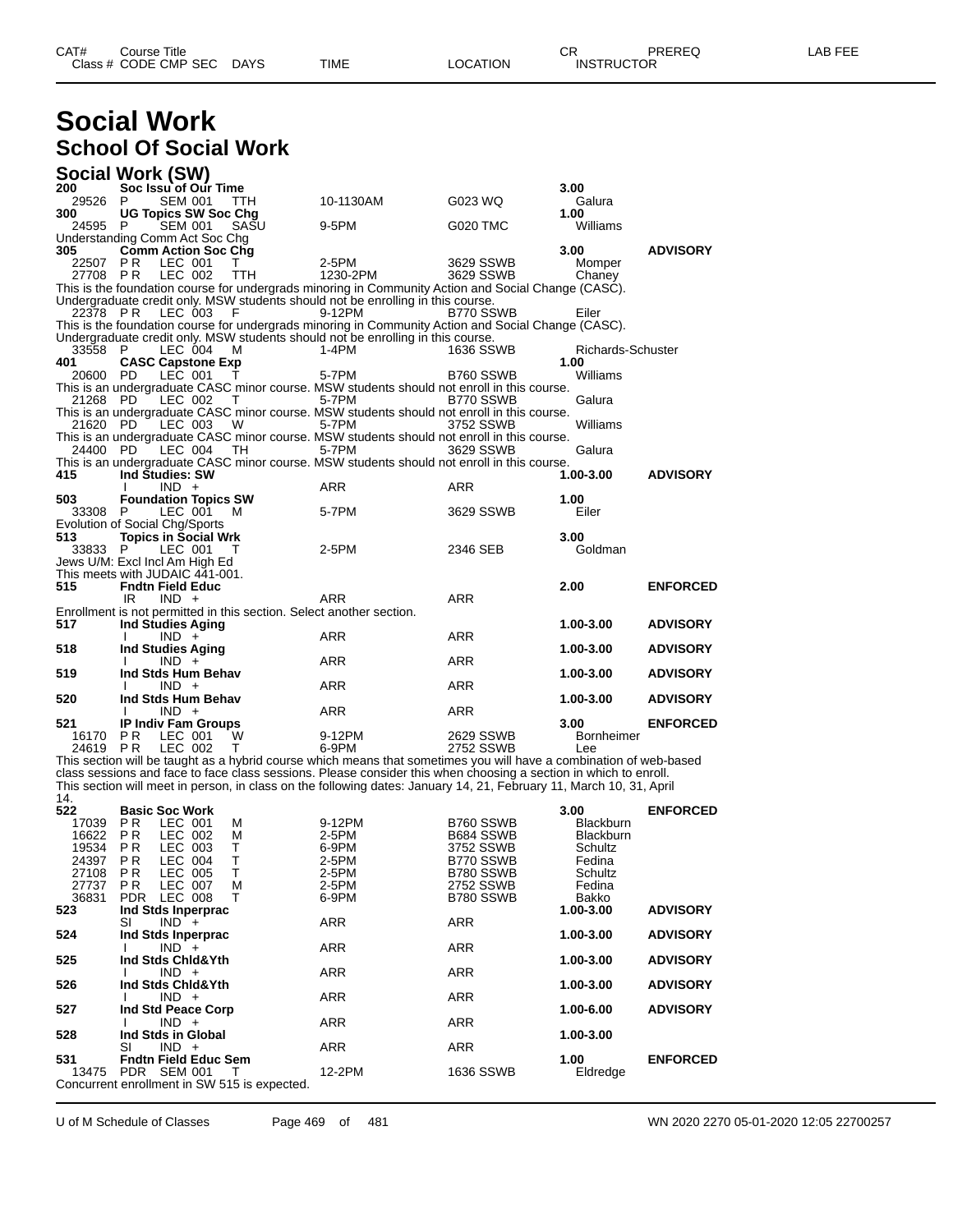| CAT# |                                                                                                                                                                                                                                                       | <b>Course Title</b><br>Class # CODE CMP SEC         | DAYS                                                   | <b>TIME</b>                                                                                                       | <b>LOCATION</b> | <b>CR</b><br><b>INSTRUCTOR</b> | PREREQ          | LAB FEE |  |  |
|------|-------------------------------------------------------------------------------------------------------------------------------------------------------------------------------------------------------------------------------------------------------|-----------------------------------------------------|--------------------------------------------------------|-------------------------------------------------------------------------------------------------------------------|-----------------|--------------------------------|-----------------|---------|--|--|
|      |                                                                                                                                                                                                                                                       |                                                     |                                                        |                                                                                                                   | <b>ARR</b>      |                                |                 |         |  |  |
|      |                                                                                                                                                                                                                                                       | 33560 PDR SEM 002<br>13474 PDR SEM 003              | т<br>T                                                 | 12-2PM<br>12-2PM                                                                                                  | 2752 SSWB       | Eldredge<br>Naasko             |                 |         |  |  |
|      |                                                                                                                                                                                                                                                       |                                                     | Concurrent enrollment in SW 515 is expected.           |                                                                                                                   |                 |                                |                 |         |  |  |
|      |                                                                                                                                                                                                                                                       | 13476 PDR SEM 004                                   | т                                                      | 12-2PM                                                                                                            | <b>ARR</b>      | Naasko                         |                 |         |  |  |
|      |                                                                                                                                                                                                                                                       |                                                     | Concurrent enrollment in SW 515 is expected.           |                                                                                                                   |                 |                                |                 |         |  |  |
|      |                                                                                                                                                                                                                                                       | Class meets in room SSWB 2752.<br>33561 PDR SEM 005 | т                                                      | 12-2PM                                                                                                            | 3752 SSWB       | Peterson                       |                 |         |  |  |
|      |                                                                                                                                                                                                                                                       | 19398 PDR SEM 006                                   | т                                                      | 12-2PM                                                                                                            | ARR             | Peterson                       |                 |         |  |  |
|      |                                                                                                                                                                                                                                                       |                                                     | Concurrent enrollment in SW 515 is expected.           |                                                                                                                   |                 |                                |                 |         |  |  |
|      |                                                                                                                                                                                                                                                       | 33562 PDR SEM 007                                   |                                                        | 12-2PM                                                                                                            | 3816 SSWB       | Osorio                         |                 |         |  |  |
|      |                                                                                                                                                                                                                                                       | 23068 PDR SEM 008                                   | Т                                                      | 12-2PM                                                                                                            | ARR             | Osorio                         |                 |         |  |  |
|      |                                                                                                                                                                                                                                                       |                                                     | Concurrent enrollment in SW 515 is expected.           |                                                                                                                   |                 |                                |                 |         |  |  |
|      |                                                                                                                                                                                                                                                       | 22364 PDR SEM 009                                   | - T<br>Concurrent enrollment in SW 515 is expected.    | 12-2PM                                                                                                            | B780 SSWB       | Robertson                      |                 |         |  |  |
|      |                                                                                                                                                                                                                                                       | 22365 PDR SEM 010                                   | - T                                                    | 12-2PM                                                                                                            | <b>ARR</b>      | Robertson                      |                 |         |  |  |
|      |                                                                                                                                                                                                                                                       |                                                     | Concurrent enrollment in SW 515 is expected.           |                                                                                                                   |                 |                                |                 |         |  |  |
|      |                                                                                                                                                                                                                                                       | Class meets in room B780 SSWB.                      |                                                        |                                                                                                                   |                 |                                |                 |         |  |  |
|      |                                                                                                                                                                                                                                                       | 33563 PDR SEM 011                                   | т                                                      | 12-2PM                                                                                                            | B760 SSWB       | Crabb                          |                 |         |  |  |
|      |                                                                                                                                                                                                                                                       | 22366 PDR SEM 012                                   | $\top$<br>Concurrent enrollment in SW 515 is expected. | 12-2PM                                                                                                            | <b>ARR</b>      | Crabb                          |                 |         |  |  |
|      |                                                                                                                                                                                                                                                       | 25535 PDR SEM 013                                   | т                                                      | 12-2PM                                                                                                            | B770 SSWB       | Price                          |                 |         |  |  |
|      |                                                                                                                                                                                                                                                       |                                                     | Concurrent enrollment in SW 515 is expected.           |                                                                                                                   |                 |                                |                 |         |  |  |
|      |                                                                                                                                                                                                                                                       | 25536 PDR SEM 014                                   | T                                                      | 12-2PM                                                                                                            | <b>ARR</b>      | Price                          |                 |         |  |  |
|      |                                                                                                                                                                                                                                                       |                                                     | Concurrent enrollment in SW 515 is expected.           |                                                                                                                   |                 |                                |                 |         |  |  |
|      |                                                                                                                                                                                                                                                       | Class meets in room SSWB 3752.                      |                                                        |                                                                                                                   |                 |                                |                 |         |  |  |
|      |                                                                                                                                                                                                                                                       | 33564 PDR SEM 015<br>This class meets in B780 SSWB. | т                                                      | 12-2PM                                                                                                            | <b>ARR</b>      | Robinson                       |                 |         |  |  |
|      |                                                                                                                                                                                                                                                       | 29914 PDR SEM 016                                   | $\top$                                                 | 12-2PM                                                                                                            | <b>ARR</b>      | Robinson                       |                 |         |  |  |
|      |                                                                                                                                                                                                                                                       |                                                     | Concurrent enrollment in SW 515 is expected.           |                                                                                                                   |                 |                                |                 |         |  |  |
|      |                                                                                                                                                                                                                                                       | This class meets in B780 SSWB.                      |                                                        |                                                                                                                   |                 |                                |                 |         |  |  |
|      |                                                                                                                                                                                                                                                       | 22367 PR SEM 888                                    |                                                        | <b>ARR</b>                                                                                                        | <b>ARR</b>      |                                |                 |         |  |  |
| 532  |                                                                                                                                                                                                                                                       | Ind Stds Health                                     |                                                        | <b>ARR</b>                                                                                                        | <b>ARR</b>      | 1.00-3.00                      | <b>ADVISORY</b> |         |  |  |
| 533  |                                                                                                                                                                                                                                                       | $IND +$<br>Ind Stds Health                          |                                                        |                                                                                                                   |                 | 1.00-3.00                      | <b>ADVISORY</b> |         |  |  |
|      |                                                                                                                                                                                                                                                       | $IND +$                                             |                                                        | <b>ARR</b>                                                                                                        | <b>ARR</b>      |                                |                 |         |  |  |
| 534  |                                                                                                                                                                                                                                                       | Ind Internship Stds                                 |                                                        |                                                                                                                   |                 | 1.00-6.00                      |                 |         |  |  |
|      |                                                                                                                                                                                                                                                       | $IND +$                                             |                                                        | ARR                                                                                                               | <b>ARR</b>      |                                |                 |         |  |  |
| 540  |                                                                                                                                                                                                                                                       | <b>Trauma Basics</b>                                |                                                        |                                                                                                                   |                 | 1.00                           |                 |         |  |  |
|      |                                                                                                                                                                                                                                                       | 30760 PDR SEM 001                                   |                                                        | <b>ARR</b>                                                                                                        | <b>ARR</b>      | Herrenkohl                     |                 |         |  |  |
|      | This course is available only to Social Work, Nursing, and Education students. SW students must request enrollment<br>under SW 540. Nursing students under HS 540; Education students under EDUC 540. This course is by departmental<br>consent only. |                                                     |                                                        |                                                                                                                   |                 |                                |                 |         |  |  |
|      |                                                                                                                                                                                                                                                       |                                                     |                                                        | This is a hybrid course which means that you will have a combination of web-based class sessions and face to face |                 |                                |                 |         |  |  |

class sessions. This course will meet in person, in class on February 22 and all pre-learning work must be complete prior to this required session.

Outside of Class Pre-learning Work begins: 1/15/20

All Day Workshop: 2/22/20 at 426 North Ingalls Bldg, NIB1000

Outside of Class Post-work ends: 2/28/20 Please refer to Canvas or contact the course instructor for the additional required class assignments that must be completed outside of the in-person meeting.

SW students: For possible permission to register the Permission Request form for Trauma Basics (540) must be submitted: https://ssw.umich.edu/my-ssw/class-related-forms

For priority in consideration of possible enrollment permission submit the form by November 14, 2019.

|       |                             | For priority in consideration of possible emoliment permission submit the form by November 14, 2019.                     |            |           |                 |
|-------|-----------------------------|--------------------------------------------------------------------------------------------------------------------------|------------|-----------|-----------------|
| 542   | <b>Trauma Systems</b>       |                                                                                                                          |            | 1.00      | <b>ENFORCED</b> |
| 32093 | SEM 001<br>PR               | ARR                                                                                                                      | ARR        | Seng      |                 |
|       |                             | SW 542 meets together with HS 542 and EDUC 542. The course will meet in person for a one-day workshop on Saturday,       |            |           |                 |
|       |                             | February 15 from 8am-5pm in 426 North Ingalls Building room 1000. Please refer to Canvas or contact the course           |            |           |                 |
|       |                             | instructor for the additional required class assignments that must be completed outside of the in-person meeting.        |            |           |                 |
| 546   | Ind Stds SWPS               |                                                                                                                          |            | 1.00-3.00 | <b>ADVISORY</b> |
|       | $IND +$                     | <b>ARR</b>                                                                                                               | <b>ARR</b> |           |                 |
| 547   | Ind Stds SWPS               |                                                                                                                          |            | 1.00-3.00 | <b>ADVISORY</b> |
|       | $IND +$                     | <b>ARR</b>                                                                                                               | <b>ARR</b> |           |                 |
| 553   | Ind Stds Comm Org           |                                                                                                                          |            | 1.00-3.00 | <b>ADVISORY</b> |
|       | $IND +$                     | <b>ARR</b>                                                                                                               | <b>ARR</b> |           |                 |
| 554   | Ind Stds Comm Org           |                                                                                                                          |            | 1.00-3.00 | <b>ADVISORY</b> |
|       | $IND +$                     | <b>ARR</b>                                                                                                               | <b>ARR</b> |           |                 |
| 555   | Ind Stds Comm & SS          |                                                                                                                          |            | 1.00-3.00 | <b>ADVISORY</b> |
|       | $IND +$                     | <b>ARR</b>                                                                                                               | <b>ARR</b> |           |                 |
| 556   | Ind Stds Comm & SS          |                                                                                                                          |            | 1.00-3.00 | <b>ADVISORY</b> |
|       | $IND +$                     | <b>ARR</b>                                                                                                               | <b>ARR</b> |           |                 |
| 560   | <b>CO Mat Pol Eval Prac</b> |                                                                                                                          |            | 3.00      | <b>ENFORCED</b> |
| 16172 | PR LEC 001<br>м             | 6-9PM                                                                                                                    | 1636 SSWB  | Shanks    |                 |
| 19018 | LEC 002<br>PR.<br>м         | 6-9PM                                                                                                                    | 2752 SSWB  | Kattari   |                 |
|       |                             | This section will be toward as a barbaid somes which access that seacctions were will begin a seachingtion of web bessel |            |           |                 |

This section will be taught as a hybrid course which means that sometimes you will have a combination of web-based class sessions and face to face class sessions. Please consider this when choosing a section in which to enroll. This section will meet in person, in class on the following dates: Jan 13, Feb 10, Mar 16, Mar 30, Apr 13.

U of M Schedule of Classes Page 470 of 481 WN 2020 2270 05-01-2020 12:05 22700257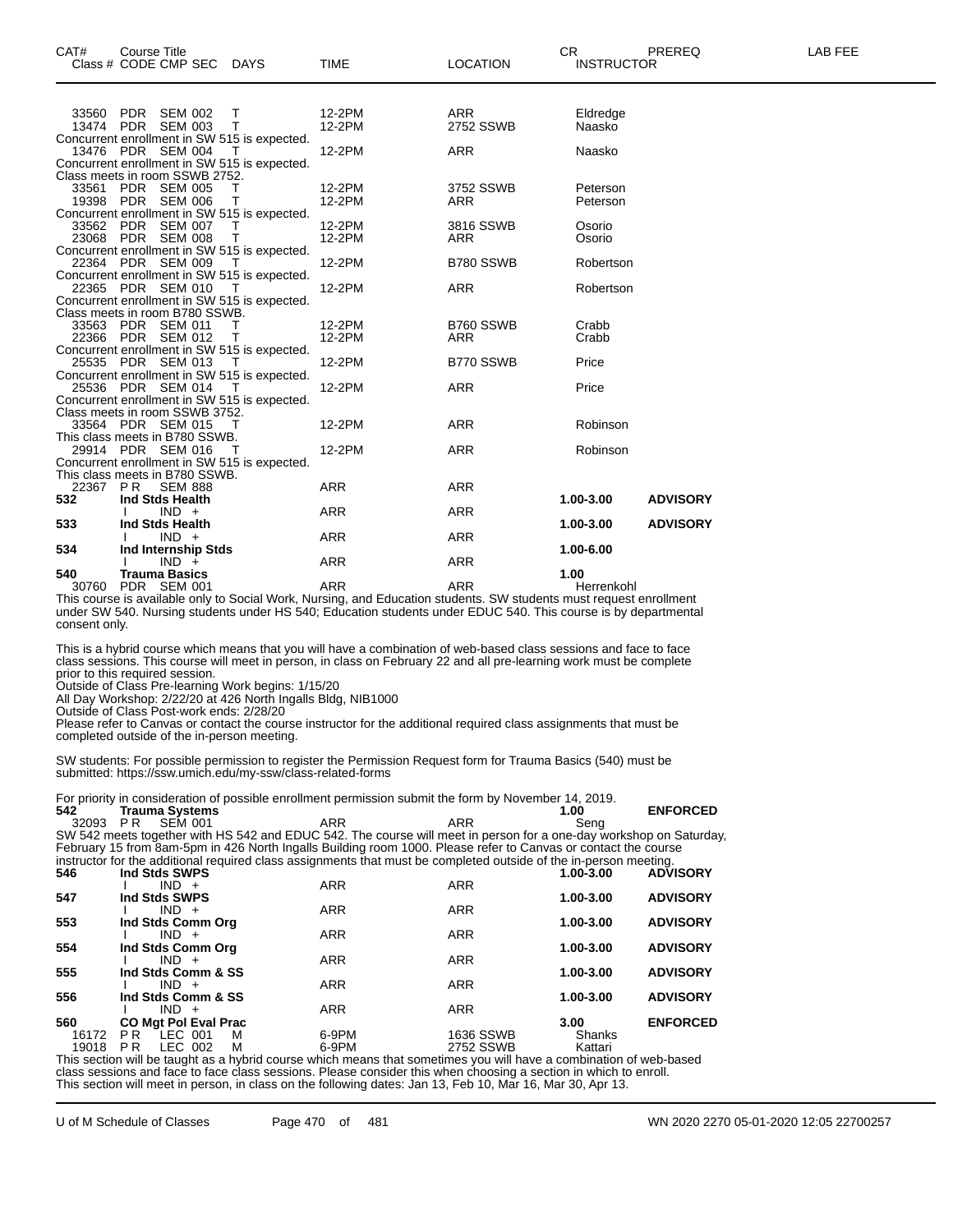| CAT#<br>Class # CODE CMP SEC                        | Course Title                                           |                           | <b>DAYS</b> | TIME                                                                        | <b>LOCATION</b>                                                                                                                                                                                                                            | CR.<br><b>INSTRUCTOR</b>                        | PREREQ                    | <b>LAB FEE</b> |
|-----------------------------------------------------|--------------------------------------------------------|---------------------------|-------------|-----------------------------------------------------------------------------|--------------------------------------------------------------------------------------------------------------------------------------------------------------------------------------------------------------------------------------------|-------------------------------------------------|---------------------------|----------------|
| 24620<br>30652<br>566                               | P <sub>R</sub><br>P <sub>R</sub><br>Ind Stds Mgt Hum S | LEC 003<br><b>LEC 004</b> | М<br>W      | 6-9PM<br>2-5PM                                                              | 3752 SSWB<br>B798 SSWB                                                                                                                                                                                                                     | Gonzalez Benson<br>Gonzalez Benson<br>1.00-3.00 | <b>ADVISORY</b>           |                |
| 567                                                 | Ind Stds Mgt Hum S                                     | $IND +$                   |             | ARR                                                                         | ARR                                                                                                                                                                                                                                        | 1.00-3.00                                       | <b>ADVISORY</b>           |                |
| 572<br>21087                                        | <b>Disability Studies</b><br><b>PIR</b>                | $IND +$<br><b>SEM 001</b> | ТH          | ARR<br>2-5PM                                                                | ARR<br>G463 MH                                                                                                                                                                                                                             | 1.00-3.00<br>Kupetz                             | <b>ADVISORY</b>           |                |
| Disability/Culture<br>573<br>28009                  | Service - Hith Prof<br>PD.                             | REC 001                   | W           | 3-5PM                                                                       | ARR                                                                                                                                                                                                                                        | 2.00<br>Farris                                  |                           |                |
|                                                     |                                                        |                           |             | The course description can be found at: https://pharmacy.umich.edu/service. | Note that permission is required to register for this course. Pharmacy 503, PubHlth 503, and Social Work 573, Kines<br>581, and MoveSci 481 are cross listed courses. If you would like to register, please send a request (including your |                                                 |                           |                |
| student ID#) to: ServiceForHealth@umich.edu.<br>576 | Ind Stds Pol&Eval                                      |                           |             |                                                                             |                                                                                                                                                                                                                                            | 1.00-3.00                                       | <b>ADVISORY</b>           |                |
| 577                                                 | Ind Stds Pol&Eval                                      | $IND +$                   |             | ARR                                                                         | ARR                                                                                                                                                                                                                                        | 1.00-3.00                                       | <b>ADVISORY</b>           |                |
| 581                                                 | Ind Stds Mntl Hith                                     | $IND +$                   |             | ARR                                                                         | ARR                                                                                                                                                                                                                                        | 1.00-3.00                                       | <b>ADVISORY</b>           |                |
|                                                     |                                                        | $IND +$                   |             | ARR                                                                         | ARR                                                                                                                                                                                                                                        |                                                 |                           |                |
| 582                                                 | Ind Stds Mntl Hith                                     | $IND +$                   |             | ARR                                                                         | ARR                                                                                                                                                                                                                                        | 1.00-3.00                                       | <b>ADVISORY</b>           |                |
| 583                                                 | Ind Std Research                                       | $IND +$                   |             | ARR                                                                         | ARR                                                                                                                                                                                                                                        | 1.00-3.00                                       | <b>ADVISORY</b>           |                |
| 584                                                 | Ind Stds Research                                      | $IND +$                   |             | ARR                                                                         | ARR                                                                                                                                                                                                                                        | 1.00-3.00                                       | <b>ADVISORY</b>           |                |
| 586                                                 | <b>Ind Studies Eval</b>                                | $IND +$                   |             | ARR                                                                         | <b>ARR</b>                                                                                                                                                                                                                                 | 1.00-3.00                                       | <b>ADVISORY</b>           |                |
| 587                                                 | <b>Ind Studies Eval</b>                                | $IND +$                   |             | ARR                                                                         | ARR                                                                                                                                                                                                                                        | 1.00-3.00                                       | <b>ADVISORY</b>           |                |
| 598                                                 | Ind Stds Soc Work                                      |                           |             |                                                                             |                                                                                                                                                                                                                                            | 1.00-3.00                                       | <b>ADVISORY</b>           |                |
| 599                                                 | Ind Stds Soc Work                                      | $IND +$                   |             | ARR                                                                         | ARR                                                                                                                                                                                                                                        | 1.00-3.00                                       | <b>ADVISORY</b>           |                |
| 601                                                 | <b>Adoles Dev&amp;Behav</b>                            | $IND +$                   |             | ARR                                                                         | <b>ARR</b>                                                                                                                                                                                                                                 | 3.00                                            | <b>ENFORCED</b>           |                |
| 25249<br>25250                                      | ΡR<br>P R                                              | LEC 001<br>LEC 002        | т<br>Т      | 2-5PM<br>2-5PM                                                              | B760 SSWB<br>2752 SSWB                                                                                                                                                                                                                     | Cordova Jr<br>Moss                              |                           |                |
| 605<br>16167                                        | Inf&Child Dev&Behav<br>P <sub>R</sub>                  | LEC 001                   | м           | 9-12PM                                                                      | 1636 SSWB                                                                                                                                                                                                                                  | 3.00<br><b>Baldwin Steller</b>                  | <b>ADVISORY, ENFORCED</b> |                |
| 24650                                               | <b>PR</b>                                              | LEC 003                   | W           | 2-5PM                                                                       | 2752 SSWB                                                                                                                                                                                                                                  | Knauer                                          |                           |                |
| 606<br>16169                                        | <b>MHIth/Mtl DisorAdult</b><br>ΡR                      | LEC 001                   | м           | 9-12PM                                                                      | 3752 SSWB                                                                                                                                                                                                                                  | 3.00<br>Crane                                   | <b>ENFORCED</b>           |                |
| 19916<br>19448                                      | P <sub>R</sub><br>P R                                  | LEC 002<br>LEC 003        | м<br>M      | 6-9PM<br>6-9PM                                                              | 3816 SSWB<br>B780 SSWB                                                                                                                                                                                                                     | Stern<br>Louise                                 |                           |                |
| 21792                                               | <b>PR</b>                                              | LEC 004                   | т           | 2-5PM                                                                       | 3752 SSWB                                                                                                                                                                                                                                  | Crane                                           |                           |                |
| 612<br>13445                                        | <b>Mentl Hit&amp;Disor Chl</b><br>P R                  | LEC 001                   | м           | 9-12PM                                                                      | 3816 SSWB                                                                                                                                                                                                                                  | 3.00<br>Fischer                                 | <b>ENFORCED</b>           |                |
| 13446                                               | P <sub>R</sub>                                         | LEC 002                   | М           | 6-9PM                                                                       | B760 SSWB                                                                                                                                                                                                                                  | Sherman                                         |                           |                |
| 18894<br>613                                        | P R<br><b>Behav-Hith&amp;Disease</b>                   | LEC 003                   | Τ           | 2-5PM                                                                       | 3816 SSWB                                                                                                                                                                                                                                  | Sherman<br>3.00                                 | <b>ENFORCED</b>           |                |
| 16621                                               | <b>PR</b>                                              | LEC 001                   | M           | 9-12PM                                                                      | 3629 SSWB                                                                                                                                                                                                                                  | Zebrack                                         |                           |                |
| 19022<br>616                                        | P R<br>Adulthood&Aging                                 | LEC 002                   | Τ           | 9-12PM                                                                      | 1636 SSWB                                                                                                                                                                                                                                  | Lacombe-Duncan<br>3.00                          | <b>ENFORCED</b>           |                |
| 16626<br>617                                        | P R<br>Death, Loss& Grief                              | LEC 001                   | м           | 2-5PM                                                                       | 3816 SSWB                                                                                                                                                                                                                                  | Xiang<br>3.00                                   | <b>ENFORCED</b>           |                |
| 13447                                               | P R                                                    | LEC 001                   | TН          | 2-5PM                                                                       | 2752 SSWB                                                                                                                                                                                                                                  | Mattison                                        |                           |                |
| 623<br>13450                                        | <b>Pract with Families</b><br>P R                      | LEC 001                   | W           | 9-12PM                                                                      | 2752 SSWB                                                                                                                                                                                                                                  | 3.00<br>Tolman                                  | <b>ADVISORY, ENFORCED</b> |                |
| 34018                                               | P R                                                    | LEC 002                   | TH          | 2-5PM                                                                       | 3629 SSWB                                                                                                                                                                                                                                  | Chute                                           |                           |                |
| 624<br>18272                                        | <b>Inperprac-Groups</b><br>PR.                         | LEC 001                   | TН          | 9-12PM                                                                      | 3752 SSWB                                                                                                                                                                                                                                  | 3.00<br>Tolman                                  | <b>ADVISORY, ENFORCED</b> |                |
| 625                                                 | <b>Child &amp; Youth</b>                               |                           |             |                                                                             |                                                                                                                                                                                                                                            | 3.00                                            | <b>ADVISORY, ENFORCED</b> |                |
| 13451<br>19845                                      | P R<br>P R                                             | LEC 001<br>LEC 002        | M<br>Τ      | 9-12PM<br>2-5PM                                                             | 2752 SSWB<br>2629 SSWB                                                                                                                                                                                                                     | Martinez-Gilliard<br>Sanders                    |                           |                |
| 25940                                               | P R                                                    | LEC 003                   | W           | 9-12PM                                                                      | 3752 SSWB                                                                                                                                                                                                                                  | Sanders                                         |                           |                |
| 27109<br>628                                        | P R<br><b>IP - Adult Indiv</b>                         | <b>LEC 004</b>            | W           | 9-12PM                                                                      | 3816 SSWB                                                                                                                                                                                                                                  | Brydon<br>3.00                                  | <b>ADVISORY, ENFORCED</b> |                |
| 19846                                               | P R                                                    | LEC 001                   | M           | 9-12PM                                                                      | B770 SSWB                                                                                                                                                                                                                                  | Sanders                                         |                           |                |
| 13452                                               | P R                                                    | LEC 002                   | W           | 2-5PM                                                                       | 3752 SSWB                                                                                                                                                                                                                                  | Eiler                                           |                           |                |
| 629<br>22546                                        | <b>Schl SWorker Interv</b><br>P                        | LEC 001                   | W           | 6-9PM                                                                       | 2752 SSWB                                                                                                                                                                                                                                  | 3.00<br>Fitzgerald                              | <b>ADVISORY</b>           |                |
| 630                                                 | Adv CI SW Pr Int HIt                                   |                           | W           | 9-12PM                                                                      | <b>1636 SSWB</b>                                                                                                                                                                                                                           | 3.00                                            | <b>ADVISORY</b>           |                |
| 23290                                               | PDR LEC 001                                            |                           |             |                                                                             | Priority is given to Integrated Health Scholars. Scholars will receive an electronic permission to enroll in this                                                                                                                          | Mattison                                        |                           |                |

course prior to registration. All others interested should submit the Course Enrollment Petition via the SSW web site, https://ssw.umich.edu/my-ssw/class-related-forms

**Ch&Yth Serv Soc Pol 3.00 ADVISORY, ENFORCED**

P R LEC 001 M 2-5PM 3629 SSWB Kwesele

U of M Schedule of Classes Page 471 of 481 WN 2020 2270 05-01-2020 12:05 22700257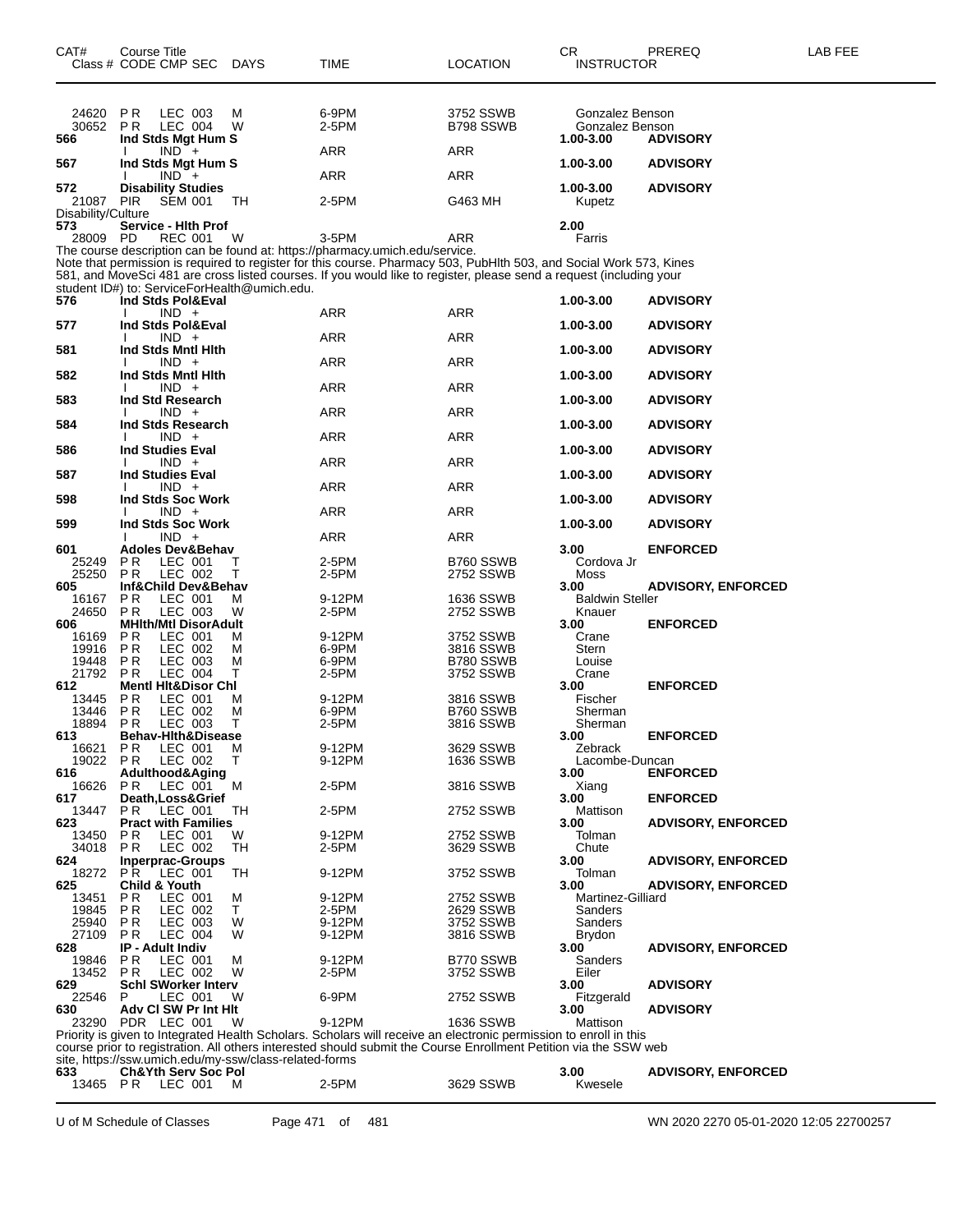| CAT#                 | Course Title                                     |                           |                                                  |                                                                                      |                                                                                                                                                                                                                                     | CR                | PREREQ                    | LAB FEE |
|----------------------|--------------------------------------------------|---------------------------|--------------------------------------------------|--------------------------------------------------------------------------------------|-------------------------------------------------------------------------------------------------------------------------------------------------------------------------------------------------------------------------------------|-------------------|---------------------------|---------|
| Class # CODE CMP SEC |                                                  |                           | <b>DAYS</b>                                      | TIME                                                                                 | LOCATION                                                                                                                                                                                                                            | <b>INSTRUCTOR</b> |                           |         |
|                      |                                                  |                           |                                                  |                                                                                      |                                                                                                                                                                                                                                     |                   |                           |         |
|                      |                                                  |                           |                                                  |                                                                                      |                                                                                                                                                                                                                                     |                   |                           |         |
| 13466                | ΡR                                               | LEC 002                   | М                                                | 2-5PM                                                                                | B798 SSWB                                                                                                                                                                                                                           | Maguire-Jack      |                           |         |
| 13467                | P <sub>R</sub>                                   | LEC 003                   | т                                                | 9-12PM                                                                               | 2752 SSWB                                                                                                                                                                                                                           | Sampson           |                           |         |
| 19496                | P R                                              | LEC 004                   | T                                                | 9-12PM                                                                               | 3752 SSWB                                                                                                                                                                                                                           | De Four           |                           |         |
| 28108                | P R                                              | LEC 005                   | т                                                | 9-12PM                                                                               | B684 SSWB                                                                                                                                                                                                                           | Pace              |                           |         |
| 634<br>13468         | <b>HIt Care Pol&amp;Serv</b><br>P R              | LEC 001                   | M                                                | 2-5PM                                                                                | B760 SSWB                                                                                                                                                                                                                           | 3.00<br>Perone    | <b>ADVISORY, ENFORCED</b> |         |
| 19009                | P <sub>R</sub>                                   | LEC 002                   | т                                                | 6-9PM                                                                                | 3816 SSWB                                                                                                                                                                                                                           | Glenn             |                           |         |
| 636                  | <b>Mntl Hith Pol&amp;Serv</b>                    |                           |                                                  |                                                                                      |                                                                                                                                                                                                                                     | 3.00              | <b>ADVISORY, ENFORCED</b> |         |
| 13469                | P R                                              | LEC 001                   | М                                                | 2-5PM                                                                                | 3752 SSWB                                                                                                                                                                                                                           | Glenn             |                           |         |
| 13470                | P <sub>R</sub>                                   | LEC 002                   | м                                                | 2-5PM                                                                                | B780 SSWB                                                                                                                                                                                                                           | Cushman           |                           |         |
| 16211<br>19455       | P <sub>R</sub><br>P R                            | LEC 003<br><b>LEC 004</b> | Т<br>T                                           | 9-12PM<br>9-12PM                                                                     | B780 SSWB<br>B798 SSWB                                                                                                                                                                                                              | Glenn<br>Cushman  |                           |         |
| 21728                | P <sub>R</sub>                                   | LEC 005                   | т                                                | 9-12PM                                                                               | B760 SSWB                                                                                                                                                                                                                           | Crane             |                           |         |
| 637                  | Int Hith Car Pol Serv                            |                           |                                                  |                                                                                      |                                                                                                                                                                                                                                     | 3.00              |                           |         |
| 22461                | <b>PD</b>                                        | LEC 001                   | м                                                | 9-12PM                                                                               | B798 SSWB                                                                                                                                                                                                                           | Capobianco        |                           |         |
|                      |                                                  |                           |                                                  |                                                                                      | Priority is given to Detroit Clinical, Integrated Health, and HRSA Scholars. Scholars will receive an electronic                                                                                                                    |                   |                           |         |
|                      |                                                  |                           |                                                  |                                                                                      | permission to enroll in this course prior to registration. All others interested should submit the Course                                                                                                                           |                   |                           |         |
| 29933 PD             |                                                  | LEC 002                   | т                                                | 2-5PM                                                                                | Enrollment Petition via the SSW web site, https://ssw.umich.edu/my-ssw/class-related-forms<br>B798 SSWB                                                                                                                             | Kattari           |                           |         |
|                      |                                                  |                           |                                                  |                                                                                      | Priority is given to Detroit Clinical, Integrated Health, and HRSA Scholars. Scholars will receive an electronic                                                                                                                    |                   |                           |         |
|                      |                                                  |                           |                                                  |                                                                                      | permission to enroll in this course prior to registration. All others interested should submit the Course                                                                                                                           |                   |                           |         |
|                      |                                                  |                           |                                                  |                                                                                      | Enrollment Petition via the SSW web site, https://ssw.umich.edu/my-ssw/class-related-forms                                                                                                                                          |                   |                           |         |
| 30699 PD             |                                                  | LEC 003                   | T                                                | 2-5PM                                                                                | B684 SSWB                                                                                                                                                                                                                           | Ghazi             |                           |         |
|                      |                                                  |                           |                                                  |                                                                                      | Priority is given to Detroit Clinical, Integrated Health, and HRSA Scholars. Scholars will receive an electronic<br>permission to enroll in this course prior to registration. All others interested should submit the Course       |                   |                           |         |
|                      |                                                  |                           |                                                  |                                                                                      | Enrollment Petition via the SSW web site, https://ssw.umich.edu/my-ssw/class-related-forms                                                                                                                                          |                   |                           |         |
| 638                  | Theor Soc Jus Polici                             |                           |                                                  |                                                                                      |                                                                                                                                                                                                                                     | 3.00              |                           |         |
| 33834                | P                                                | LEC 001                   | т                                                | 9-12PM                                                                               | 2629 SSWB                                                                                                                                                                                                                           | Seefeldt          |                           |         |
| 642                  | <b>Sch SWorker Pol Serv</b>                      |                           |                                                  |                                                                                      |                                                                                                                                                                                                                                     | 3.00              | <b>ADVISORY, ENFORCED</b> |         |
| 13471                | <b>PR LEC 001</b>                                |                           | TН                                               | 9-12PM                                                                               | B798 SSWB                                                                                                                                                                                                                           | Sherman           |                           |         |
| 644<br>25460         | <b>Pol Ser Older Adults</b><br><b>PR LEC 001</b> |                           | Т                                                | 9-12PM                                                                               | 3629 SSWB                                                                                                                                                                                                                           | 3.00<br>Solway    | <b>ADVISORY, ENFORCED</b> |         |
| 647                  | <b>Soc Part Com</b>                              |                           |                                                  |                                                                                      |                                                                                                                                                                                                                                     | 3.00              | <b>ADVISORY, ENFORCED</b> |         |
| 13472 PDR LEC 001    |                                                  |                           | м                                                | 1-4PM                                                                                | ARR                                                                                                                                                                                                                                 | Rivera            |                           |         |
|                      |                                                  |                           |                                                  |                                                                                      | Priority is given to Community Scholars (CBI & NCS). Scholars will receive an electronic permission to enroll in                                                                                                                    |                   |                           |         |
|                      |                                                  |                           |                                                  |                                                                                      | this course section prior to registration. All others interested should submit the Course Enrollment Petition via                                                                                                                   |                   |                           |         |
|                      |                                                  |                           |                                                  | enrollment in section 001 of SW 697. This class will meet at the MSU Detroit Center. | the SSW web site, https://ssw.umich.edu/my-ssw/class-related-forms. Enrollment in this section commits you to                                                                                                                       |                   |                           |         |
| 17047 PR             |                                                  | LEC 002                   | м                                                | 9-12PM                                                                               | B684 SSWB                                                                                                                                                                                                                           | Reed              |                           |         |
| 19559                | <b>PR</b>                                        | LEC 003                   | м                                                | 9-12PM                                                                               | B780 SSWB                                                                                                                                                                                                                           | Hodge             |                           |         |
| 30755                | P <sub>R</sub>                                   | LEC 004                   | т                                                | 2-5PM                                                                                | 1636 SSWB                                                                                                                                                                                                                           | Hodge             |                           |         |
| 648                  | <b>Issues Globl SW Prac</b>                      |                           |                                                  |                                                                                      |                                                                                                                                                                                                                                     | 1.00              |                           |         |
| 22360 PIR            |                                                  | <b>SEM 001</b>            | м                                                | 5-8PM                                                                                | 2629 SSWB                                                                                                                                                                                                                           | Lopez             |                           |         |
|                      |                                                  |                           |                                                  |                                                                                      | Restricted to MSW students going abroad in the spring/summer. Electronic permissions will be entered for students<br>upon confirmation from the SSW Office of Global Activities to the SSW Registrar's office.                      |                   |                           |         |
|                      |                                                  |                           | This class meets: Jan 13, 27, Feb 17, Mar 9, 23. |                                                                                      |                                                                                                                                                                                                                                     |                   |                           |         |
| 650                  | <b>Community Developmt</b>                       |                           |                                                  |                                                                                      |                                                                                                                                                                                                                                     | 3.00              | <b>ADVISORY, ENFORCED</b> |         |
| 21139                | P R                                              | LEC 001                   | TН                                               | 9-12PM                                                                               | 1636 SSWB                                                                                                                                                                                                                           | Friedline         |                           |         |
| 651                  | <b>Plan Org&amp;Com Chg</b>                      |                           |                                                  |                                                                                      |                                                                                                                                                                                                                                     | 3.00              | <b>ADVISORY, ENFORCED</b> |         |
| 20698<br>663         | P R                                              | LEC 001                   | w                                                | 6-9PM                                                                                | B684 SSWB                                                                                                                                                                                                                           | Kattari<br>3.00   | <b>ADVISORY, ENFORCED</b> |         |
| 17837                | <b>Fundr&amp;Grant Writing</b><br>PR             | LEC 001                   | Ŵ                                                | 9-12PM                                                                               | B770 SSWB                                                                                                                                                                                                                           | Doyle             |                           |         |
| 21240                | PR                                               | LEC 002                   | TH                                               | 9-12PM                                                                               | 3816 SSWB                                                                                                                                                                                                                           | Doyle             |                           |         |
| 664                  | <b>Mgt Hum Resourses</b>                         |                           |                                                  |                                                                                      |                                                                                                                                                                                                                                     | 3.00              | <b>ADVISORY, ENFORCED</b> |         |
| 19840                | PR.                                              | LEC 001                   | W                                                | 2-5PM                                                                                | 3816 SSWB                                                                                                                                                                                                                           | Doyle             |                           |         |
| 665                  | Leadrshp&Org Govern                              | LEC 001                   |                                                  | 2-5PM                                                                                |                                                                                                                                                                                                                                     | 3.00              | <b>ADVISORY, ENFORCED</b> |         |
| 27738<br>670         | P R<br><b>Soc Pol Pract</b>                      |                           | TH.                                              |                                                                                      | B760 SSWB                                                                                                                                                                                                                           | Doyle<br>3.00     | <b>ADVISORY, ENFORCED</b> |         |
| 21621 PR LEC 001     |                                                  |                           | W                                                | 9-12PM                                                                               | B684 SSWB                                                                                                                                                                                                                           | Grogan-Kaylor     |                           |         |
| Additional Info -    |                                                  |                           |                                                  |                                                                                      |                                                                                                                                                                                                                                     |                   |                           |         |
|                      |                                                  |                           |                                                  |                                                                                      | In an era of evidence based practice, community workers, advocates, and evaluators will likely find that they need                                                                                                                  |                   |                           |         |
|                      |                                                  |                           |                                                  |                                                                                      | to interpret and visualize data from a wide variety of sources. Understanding, interpreting and visualizing data                                                                                                                    |                   |                           |         |
|                      |                                                  |                           |                                                  |                                                                                      | (including some basic coding) can make the difference in successfully or unsuccessfully advocating for communities,<br>clients or programs, and for understanding the impact of programs on clients. Increasingly, data relevant to |                   |                           |         |
|                      |                                                  |                           |                                                  |                                                                                      | community, participant and client well-being are available from a broad range of sources, whether those be                                                                                                                          |                   |                           |         |
|                      |                                                  |                           |                                                  |                                                                                      | databases of volunteers and donors, the Census, the World Bank, in addition to many others. This course will be                                                                                                                     |                   |                           |         |
|                      |                                                  |                           |                                                  |                                                                                      | focused on the acquisition of concrete applicable skills and strategies for interpreting and visualizing community                                                                                                                  |                   |                           |         |
|                      |                                                  |                           | data, including learning in R, Tableau and QGIS. |                                                                                      |                                                                                                                                                                                                                                     |                   |                           |         |
| 683<br>20507         | <b>Eval In Social Work</b><br>P <sub>R</sub>     | LEC 001                   | W                                                | 2-5PM                                                                                | B684 SSWB                                                                                                                                                                                                                           | 3.00<br>Li        | <b>ADVISORY, ENFORCED</b> |         |
| 27111                | PR.                                              | LEC 002                   | W                                                | 2-5PM                                                                                | B770 SSWB                                                                                                                                                                                                                           | Hawkins           |                           |         |
| 17454                | P R                                              | LEC 003                   | W                                                | 2-5PM                                                                                | B760 SSWB                                                                                                                                                                                                                           | Savas             |                           |         |
| 25943                | P R                                              | LEC 004                   | W                                                | 6-9PM                                                                                | 3816 SSWB                                                                                                                                                                                                                           | Li                |                           |         |
| 21223                | PR.                                              | LEC 005                   | W                                                | 6-9PM                                                                                | B770 SSWB                                                                                                                                                                                                                           | Hawkins           |                           |         |
| 16620                | P R                                              | LEC 006                   | TH                                               | 9-12PM                                                                               | B760 SSWB                                                                                                                                                                                                                           | Savas             |                           |         |
| 27983<br>685         | P R<br><b>Meth Prog Eval</b>                     | LEC 007                   | TН                                               | 2-5PM                                                                                | B770 SSWB                                                                                                                                                                                                                           | Lee<br>3.00       | <b>ADVISORY, ENFORCED</b> |         |
| 23426                | P R                                              | LEC 001                   | TH                                               | 2-5PM                                                                                | 3816 SSWB                                                                                                                                                                                                                           | Savas             |                           |         |
| 691                  | <b>Adv Field Education</b>                       |                           |                                                  |                                                                                      |                                                                                                                                                                                                                                     | 1.00-12.00        | <b>ADVISORY</b>           |         |

U of M Schedule of Classes Page 472 of 481 WN 2020 2270 05-01-2020 12:05 22700257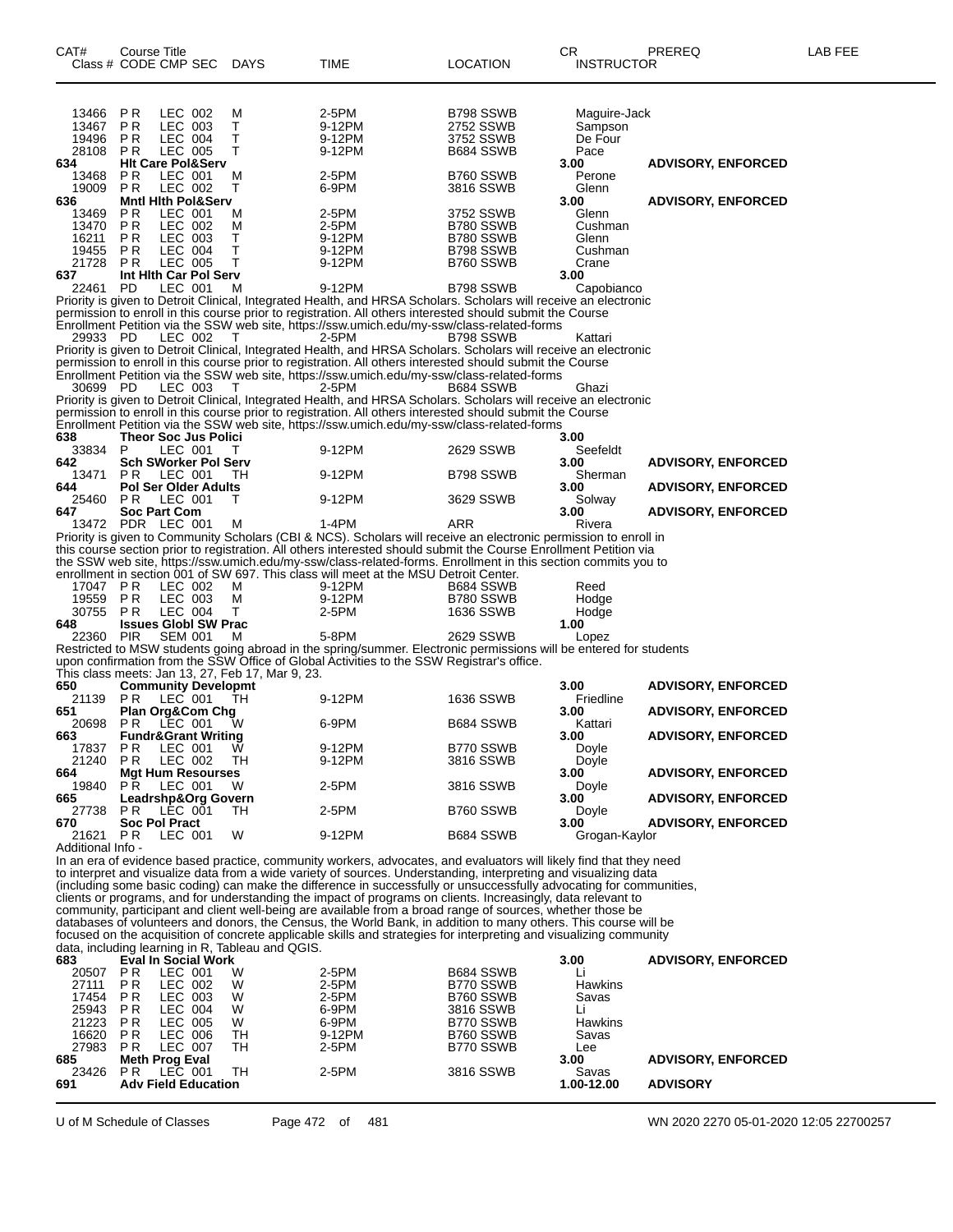|                                                  |                                    | $IND +$        |                                                              | ARR<br>Enrollment is not permitted in this section. Select another section.                                                                                                                                                              | ARR              |                           |                           |
|--------------------------------------------------|------------------------------------|----------------|--------------------------------------------------------------|------------------------------------------------------------------------------------------------------------------------------------------------------------------------------------------------------------------------------------------|------------------|---------------------------|---------------------------|
| 695                                              | <b>Adv Jew Com Ldrshp</b>          |                |                                                              |                                                                                                                                                                                                                                          |                  | 2.00-3.00                 | <b>ADVISORY</b>           |
| 21140 PD                                         |                                    | <b>SEM 001</b> | W                                                            | 5-8PM                                                                                                                                                                                                                                    | 1794 SSWB        | Goldman                   |                           |
|                                                  |                                    |                |                                                              | This is restricted to JCLP students who will receive an electronic permission to enroll prior to registration.<br>First year JCLP students enroll for 2 credits and second year JCLP students enroll for 3 credits.                      |                  |                           |                           |
| 697                                              | <b>Pract Com &amp; S S</b>         |                |                                                              |                                                                                                                                                                                                                                          |                  | 3.00                      | <b>ADVISORY, ENFORCED</b> |
|                                                  | 13423 PDR LEC 001                  |                | M                                                            | 10-1PM<br>Priority is given to Community Scholars (CBI & NCS). Scholars will receive an electronic permission to enroll in                                                                                                               | ARR              | Okasinski                 |                           |
|                                                  |                                    |                |                                                              | this course section prior to registration. All others interested should submit the Course Enrollment Petition via                                                                                                                        |                  |                           |                           |
|                                                  |                                    |                |                                                              | the SSW web site, https://ssw.umich.edu/my-ssw/class-related-forms. Enrollment in this section commits you to                                                                                                                            |                  |                           |                           |
| 13424 PR                                         |                                    | LEC 002        | м                                                            | enrollment in section 001 of SW 647. This class will meet at the MSU Detroit Center.<br>2-5PM                                                                                                                                            | B770 SSWB        | Wexler                    |                           |
| 16212 PR                                         |                                    | LEC 003        | Т                                                            | 9-12PM                                                                                                                                                                                                                                   | 3816 SSWB        | Reed                      |                           |
| 27739 PR                                         |                                    | LEC 004        | Т                                                            | 9-12PM                                                                                                                                                                                                                                   | B770 SSWB        | Okasinski                 |                           |
| 700<br>16171                                     | <b>Trtmt Strat Sex Dysf</b><br>PR. | LEC 001        | w                                                            | 9-12PM                                                                                                                                                                                                                                   | B798 SSWB        | 3.00<br>Martinez-Gilliard | <b>ADVISORY, ENFORCED</b> |
| 707                                              | L G B T Clients                    |                |                                                              |                                                                                                                                                                                                                                          |                  | 3.00                      | <b>ADVISORY, ENFORCED</b> |
| 27689 PR<br>713                                  | <b>Adv Topics in Soc Wk</b>        | LEC 001        | T.                                                           | 6-9PM                                                                                                                                                                                                                                    | 1636 SSWB        | Kattari<br>1.00-3.00      |                           |
| 25447                                            | P.                                 | LEC 002        | W                                                            | 9-12PM                                                                                                                                                                                                                                   | 3629 SSWB        | Price                     |                           |
| Africentric Ap Prac Afr Am Fam                   |                                    |                |                                                              |                                                                                                                                                                                                                                          |                  |                           |                           |
| students.                                        |                                    |                |                                                              | New Leaders in African-Centered Social Work Scholars are expected to enroll in this class but it is open to other                                                                                                                        |                  |                           |                           |
|                                                  |                                    |                |                                                              |                                                                                                                                                                                                                                          |                  |                           |                           |
|                                                  |                                    |                |                                                              | This course will apply African-centered values and principles in historical and contemporary context to the<br>implementation of traditional methods in interpersonal practice with African American families. The course is             |                  |                           |                           |
|                                                  |                                    |                |                                                              | bounded by a strengths and resilience framework in which students will 1) obtain an overview of the African                                                                                                                              |                  |                           |                           |
|                                                  |                                    |                |                                                              | worldview and the history, culture, and contributions to world civilization of African-descended people; 2) become                                                                                                                       |                  |                           |                           |
|                                                  |                                    |                |                                                              | familiar with literature that exemplifies the integration of the Africentric perspective in practice with African<br>American families; and 3) utilize the case study method to apply knowledge gained. The course will be offered in a  |                  |                           |                           |
|                                                  |                                    |                |                                                              | seminar format in which students have an active role in structuring their own learning, building on content                                                                                                                              |                  |                           |                           |
| electronic media.                                |                                    |                |                                                              | delivered by guest lecturers and utilizing relevant reading materials (course pack), experiential activities and                                                                                                                         |                  |                           |                           |
| 33747 P                                          |                                    | LEC 003        | F                                                            | 12-1PM                                                                                                                                                                                                                                   | 1794 SSWB        | Barinbaum                 |                           |
| Interprofes Educ Exper Seminar                   |                                    |                |                                                              |                                                                                                                                                                                                                                          |                  |                           |                           |
|                                                  |                                    |                |                                                              | In this course, students will participate on an interprofessional team at the student-run health clinic in<br>Pinckney, MI a minimum of 3 times in the term. They will also meet for individual and group supervision meetings           |                  |                           |                           |
|                                                  |                                    |                |                                                              | with the course instructor throughout the term. Students will gain skills in interprofessional teamwork and                                                                                                                              |                  |                           |                           |
|                                                  |                                    |                | communication. Students should enroll in 1 credit hour only. |                                                                                                                                                                                                                                          |                  |                           |                           |
| Pre-requisite: SW 515/531<br>33812 P             |                                    | LEC 004        | W                                                            | $2-5PM$                                                                                                                                                                                                                                  | 2629 SSWB        | Chatters                  |                           |
| Rac&Ethn Health Dispar/Inequal                   |                                    |                |                                                              |                                                                                                                                                                                                                                          |                  |                           |                           |
|                                                  |                                    |                |                                                              | This course examines disparities and inequities in acute, chronic, mental and physical health status and outcomes                                                                                                                        |                  |                           |                           |
|                                                  |                                    |                |                                                              | for diverse racial and ethnic groups in the United States. The life course health development (LCHD) framework and<br>intersectionality and health equity (HE) perspectives are major organizing themes. Course content includes         |                  |                           |                           |
|                                                  |                                    |                |                                                              | exploration of the socio-historical background and structural drivers (e.g., racism/White supremacy, sexism,                                                                                                                             |                  |                           |                           |
|                                                  |                                    |                |                                                              | colonialism) of health disparities/inequities and critiques of current explanatory models and frameworks (e.g.,<br>behavioral/lifestyle, Weathering Hypothesis, social determinants of health, structural factors, and systems           |                  |                           |                           |
|                                                  |                                    |                |                                                              | perspectives). Students will gain an understanding of ethical and professional imperatives for confronting racial                                                                                                                        |                  |                           |                           |
|                                                  |                                    |                |                                                              | and ethnic health disparities/inequities and Social Work roles and strategies for their eradication.                                                                                                                                     |                  |                           |                           |
| 36017 PD<br><b>Prep for National SW Practice</b> |                                    | LEC 005        |                                                              | ARR                                                                                                                                                                                                                                      | ARR              | Crabb                     |                           |
|                                                  |                                    |                |                                                              | This class is to prepare National Community Scholars for professional practice outside of and away from the                                                                                                                              |                  |                           |                           |
|                                                  |                                    |                |                                                              | University Social Work community. We will examine the organizations where students are placed so that students are                                                                                                                       |                  |                           |                           |
|                                                  |                                    |                |                                                              | prepared to start quickly. Students will participate in trainings about entering and exiting communities and will<br>examine the impact of their positionalities, assumptions, values and identify a practice framework that is ethical, |                  |                           |                           |
|                                                  |                                    |                |                                                              | relevant and effective to their new community setting. Students will explore skill sets available to learn in their                                                                                                                      |                  |                           |                           |
| 714                                              | <b>Team-Based Decisions</b>        |                |                                                              | new setting and identify how they might learn them in their national placement.                                                                                                                                                          |                  | 2.00                      |                           |
| 23407                                            | PD                                 | <b>REC 001</b> | w                                                            | 3-5PM                                                                                                                                                                                                                                    | <b>1840 SSWB</b> | Brewster, Eldredge        |                           |
|                                                  |                                    |                |                                                              | Registration is limited to Pharmacy, Social Work, Dentistry, Medical, and Nursing students who are eligible to                                                                                                                           |                  |                           |                           |
|                                                  |                                    |                |                                                              | enroll. Students will be assigned to an interdisciplinary group that will rotate between different buildings<br>across campus. An email notifying students about their group and room assignments will be sent before the first          |                  |                           |                           |
| class meeting.                                   |                                    |                |                                                              |                                                                                                                                                                                                                                          |                  |                           |                           |
|                                                  |                                    |                |                                                              | Social Work students: Priority is given to Detroit Clinical, Integrated Health, and HRSA Scholars. Scholars will<br>receive an electronic permission to enroll in this course prior to registration. All others interested should        |                  |                           |                           |
|                                                  |                                    |                |                                                              | submit the Course Enrollment Petition via the SSW web site, https://ssw.umich.edu/my-ssw/class-related-forms                                                                                                                             |                  |                           |                           |
| 723                                              | <b>Spirituality SW Prac</b>        |                |                                                              |                                                                                                                                                                                                                                          |                  | 3.00                      |                           |
| 33738<br>727                                     | P<br><b>Families&amp;Health</b>    | LEC 001        | TH.                                                          | 9-12PM                                                                                                                                                                                                                                   | 2752 SSWB        | Mattison<br>3.00          | <b>ADVISORY</b>           |
| 26906                                            | P W LEC 001                        |                | TH                                                           | 4-7PM                                                                                                                                                                                                                                    | 1123 SPH2        | Chatters                  |                           |
| 730                                              | <b>Child Maltreatment</b>          |                |                                                              |                                                                                                                                                                                                                                          |                  | 3.00                      |                           |
|                                                  | 13453 PDR LEC 001                  |                | м                                                            | 6-9PM<br>Child Welfare Scholars and those that have applied for the Child Welfare Certificate that are expected to enroll in                                                                                                             | B798 SSWB        | Ortega                    |                           |
|                                                  |                                    |                |                                                              | this class Winter term will receive an electronic permission to enroll in this course prior to registration. Others                                                                                                                      |                  |                           |                           |
|                                                  |                                    |                | https://ssw.umich.edu/my-ssw/class-related-forms             | will need to submit a Course Enrollment Petition via the SSW web site,                                                                                                                                                                   |                  |                           |                           |
| 741                                              | <b>Interdisc Prob Solv</b>         |                |                                                              |                                                                                                                                                                                                                                          |                  | 3.00                      | <b>ADVISORY</b>           |
|                                                  |                                    |                |                                                              |                                                                                                                                                                                                                                          |                  |                           |                           |

U of M Schedule of Classes Page 473 of 481 WN 2020 2270 05-01-2020 12:05 22700257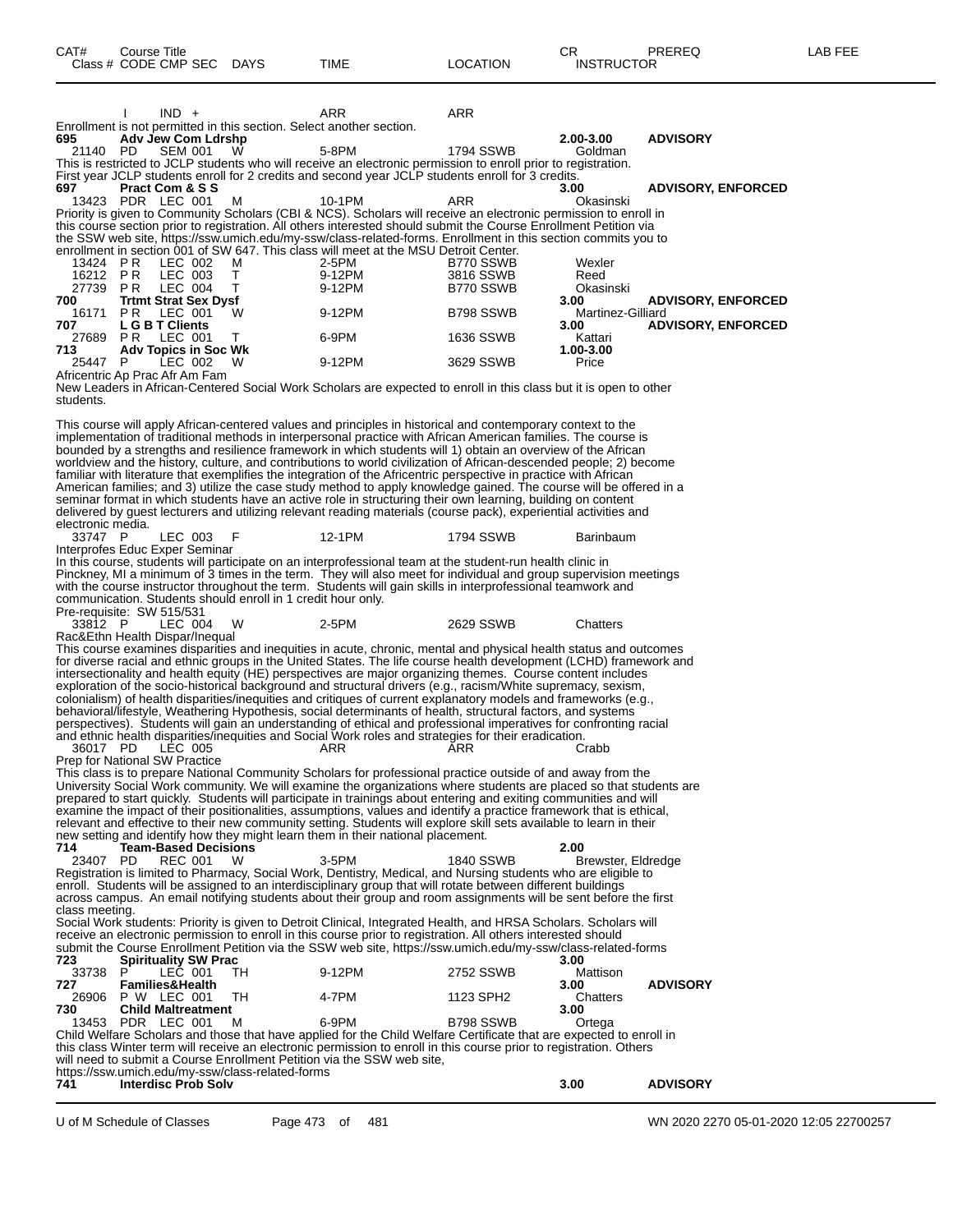| 10199 PD        | LAB 001<br>W                                                                                                                                                                                                                            | 315-415PM | ARR           | Crane, Wu, Carr    |                                               |
|-----------------|-----------------------------------------------------------------------------------------------------------------------------------------------------------------------------------------------------------------------------------------|-----------|---------------|--------------------|-----------------------------------------------|
| 741             | <b>Interdisc Prob Solv</b><br>P<br>W                                                                                                                                                                                                    |           |               | 3.00               | <b>ADVISORY</b>                               |
|                 | LAB 001<br>Connected Vehicles Stdzn Diff                                                                                                                                                                                                | 430-630PM | 0220 JEFFRIES |                    |                                               |
|                 | This class is an interdisciplinary problem solving class offered at the Law School through the Problem Solving                                                                                                                          |           |               |                    |                                               |
|                 | Initiative (PSI). In the realm of connected and automated vehicles (CAVs), there are trade-offs between                                                                                                                                 |           |               |                    |                                               |
|                 | standardization, which enhances compatibility and interoperability, and differentiation. Students will consider<br>which CAV features should be standardized (or differentiated), how quickly standardization should be pursued, and    |           |               |                    |                                               |
|                 | what role regulation should play in standardization. Student teams will incorporate ideas from law, engineering,                                                                                                                        |           |               |                    |                                               |
|                 | information, business, and other fields to develop an innovative tool.                                                                                                                                                                  |           |               |                    |                                               |
|                 | This class is open to all University of Michigan graduate and professional students. Please note: Non-Law students                                                                                                                      |           |               |                    |                                               |
|                 | are responsible for checking with their own schools, colleges, or units to learn if a PSI class will count toward                                                                                                                       |           |               |                    |                                               |
|                 | graduation or other departmental requirements.                                                                                                                                                                                          |           |               |                    |                                               |
|                 | Non-law graduate/professional students may apply for the course using the PSI application system                                                                                                                                        |           |               |                    |                                               |
|                 | (https://problemsolving.law.umich.edu/) November 4-18, 2019. After the initial application period, students seeking                                                                                                                     |           |               |                    |                                               |
|                 | to apply can contact problemsolving@umich.edu.                                                                                                                                                                                          |           |               |                    |                                               |
| 741<br>10206 PD | <b>Interdisc Prob Solv</b><br>LAB 002 W                                                                                                                                                                                                 | 315-415PM | ARR           | 3.00               | <b>ADVISORY</b><br>Scarnecchia, Munro-Kramer, |
|                 |                                                                                                                                                                                                                                         |           |               | Carr               |                                               |
| 741             | <b>Interdisc Prob Solv</b>                                                                                                                                                                                                              |           |               | 3.00               | <b>ADVISORY</b>                               |
|                 | P<br>LAB 002<br>W<br>Campus Sex. Misconduct Prev.                                                                                                                                                                                       | 430-630PM | 1025 JEFFRIES |                    |                                               |
|                 | This class is an interdisciplinary problem solving class offered at the Law School through the Problem Solving                                                                                                                          |           |               |                    |                                               |
|                 | Initiative (PSI). Campus sexual misconduct affects many students in the U.S., with health, social, economic, and                                                                                                                        |           |               |                    |                                               |
|                 | academic consequences. Universities struggle to fashion effective policies and other responses in the face of                                                                                                                           |           |               |                    |                                               |
|                 | external political, legal, and social pressure. In this class, multidisciplinary teams of students will explore<br>solutions to campus sexual misconduct, drawing on knowledge and expertise from law, nursing, public policy, social   |           |               |                    |                                               |
|                 | work, public health, sociology, education, organizational studies, and other disciplines to develop a novel                                                                                                                             |           |               |                    |                                               |
|                 | solution to the problem.                                                                                                                                                                                                                |           |               |                    |                                               |
|                 | This class is open to all University of Michigan graduate and professional students. Please note: Non-Law students                                                                                                                      |           |               |                    |                                               |
|                 | are responsible for checking with their own schools, colleges, or units to learn if a PSI class will count toward                                                                                                                       |           |               |                    |                                               |
|                 | graduation or other departmental requirements.                                                                                                                                                                                          |           |               |                    |                                               |
|                 | Non-law graduate/professional students may apply for the course using the PSI application system                                                                                                                                        |           |               |                    |                                               |
|                 | (https://problemsolving.law.umich.edu/) November 4-18, 2019. After the initial application period, students seeking                                                                                                                     |           |               |                    |                                               |
| 741             | to apply can contact problemsolving@umich.edu.<br><b>Interdisc Prob Solv</b>                                                                                                                                                            |           |               |                    | <b>ADVISORY</b>                               |
| 10213 PD        | LAB 003<br>$\top$                                                                                                                                                                                                                       | 315-415PM | 0220 JEFFRIES | 3.00               | Mcquade, Carr, Schaub                         |
| 741             | <b>Interdisc Prob Solv</b>                                                                                                                                                                                                              |           |               | 3.00               | <b>ADVISORY</b>                               |
|                 | P<br>LAB 003<br>$\mathsf{T}$                                                                                                                                                                                                            | 430-630PM | 0220 JEFFRIES |                    |                                               |
|                 | Info Privacy, Survl. Exposure<br>This class is an interdisciplinary problem solving class offered at the Law School through the Problem Solving                                                                                         |           |               |                    |                                               |
|                 | Initiative (PSI). Today's information and communication technologies create opportunities for surveillance,                                                                                                                             |           |               |                    |                                               |
|                 | tracking, and privacy infringements. Students will learn about privacy risks that a variety of exposure-sensitive                                                                                                                       |           |               |                    |                                               |
|                 | populations face, including marginalized groups, immigrants, journalists, abuse survivors, and children.<br>Multidisciplinary student teams will leverage insights from design thinking, law, information, public policy, and           |           |               |                    |                                               |
|                 | other disciplines to develop novel privacy solutions for such susceptible groups.                                                                                                                                                       |           |               |                    |                                               |
|                 |                                                                                                                                                                                                                                         |           |               |                    |                                               |
|                 | This class is open to all University of Michigan graduate and professional students. Please note: Non-Law students<br>are responsible for checking with their own schools, colleges, or units to learn if a PSI class will count toward |           |               |                    |                                               |
|                 | graduation or other departmental requirements.                                                                                                                                                                                          |           |               |                    |                                               |
|                 |                                                                                                                                                                                                                                         |           |               |                    |                                               |
|                 | Non-law graduate/professional students may apply for the course using the PSI application system                                                                                                                                        |           |               |                    |                                               |
|                 | (https://problemsolving.law.umich.edu/) November 4-18, 2019. After the initial application period, students seeking<br>to apply can contact problemsolving@umich.edu.                                                                   |           |               |                    |                                               |
| 741             | <b>Interdisc Prob Solv</b>                                                                                                                                                                                                              |           |               | 3.00               | <b>ADVISORY</b>                               |
| 10220           | PD.<br>LAB 004<br>W                                                                                                                                                                                                                     | 315-415PM | ARR           | Ratner, Carr, Hess |                                               |
| 741             | <b>Interdisc Prob Solv</b><br>P<br>LAB 004<br>W                                                                                                                                                                                         | 430-630PM | 1070 JEFFRIES | 3.00               | <b>ADVISORY</b>                               |
|                 | Hum Rghts Mineral Supply Chain                                                                                                                                                                                                          |           |               |                    |                                               |
|                 | This class is an interdisciplinary problem solving class offered at the Law School through the Problem Solving                                                                                                                          |           |               |                    |                                               |
|                 | Initiative (PSI). The extraction of minerals used to manufacture automobile components, including electric vehicle                                                                                                                      |           |               |                    |                                               |

Initiative (PSI). The extraction of minerals used to manufacture automobile components, including electric vehicle batteries, comes at a high cost. Multidisciplinary teams of students will study the human rights implications of this supply chain, and their research will be informed by auto industry, NGO, and stakeholder perspectives. Students will incorporate insights from international law, business, engineering, environmental sciences, technology, and other fields to develop a solution for industry to implement.

This class is open to all University of Michigan graduate and professional students. Please note: Non-Law students are responsible for checking with their own schools, colleges, or units to learn if a PSI class will count toward graduation or other departmental requirements.

Non-law graduate/professional students may apply for the course using the PSI application system (https://problemsolving.law.umich.edu/) November 4-18, 2019. After the initial application period, students seeking to apply can contact problemsolving@umich.edu.

| 1225 JEFFRIES<br>315-415PM<br>31867 PD<br>W<br>LAB 005<br>Bagley, Shaefer, Carr | 741 7 | <b>Interdisc Prob Solv</b> |  | 3.00 | <b>ADVISORY</b> |  |
|---------------------------------------------------------------------------------|-------|----------------------------|--|------|-----------------|--|
|                                                                                 |       |                            |  |      |                 |  |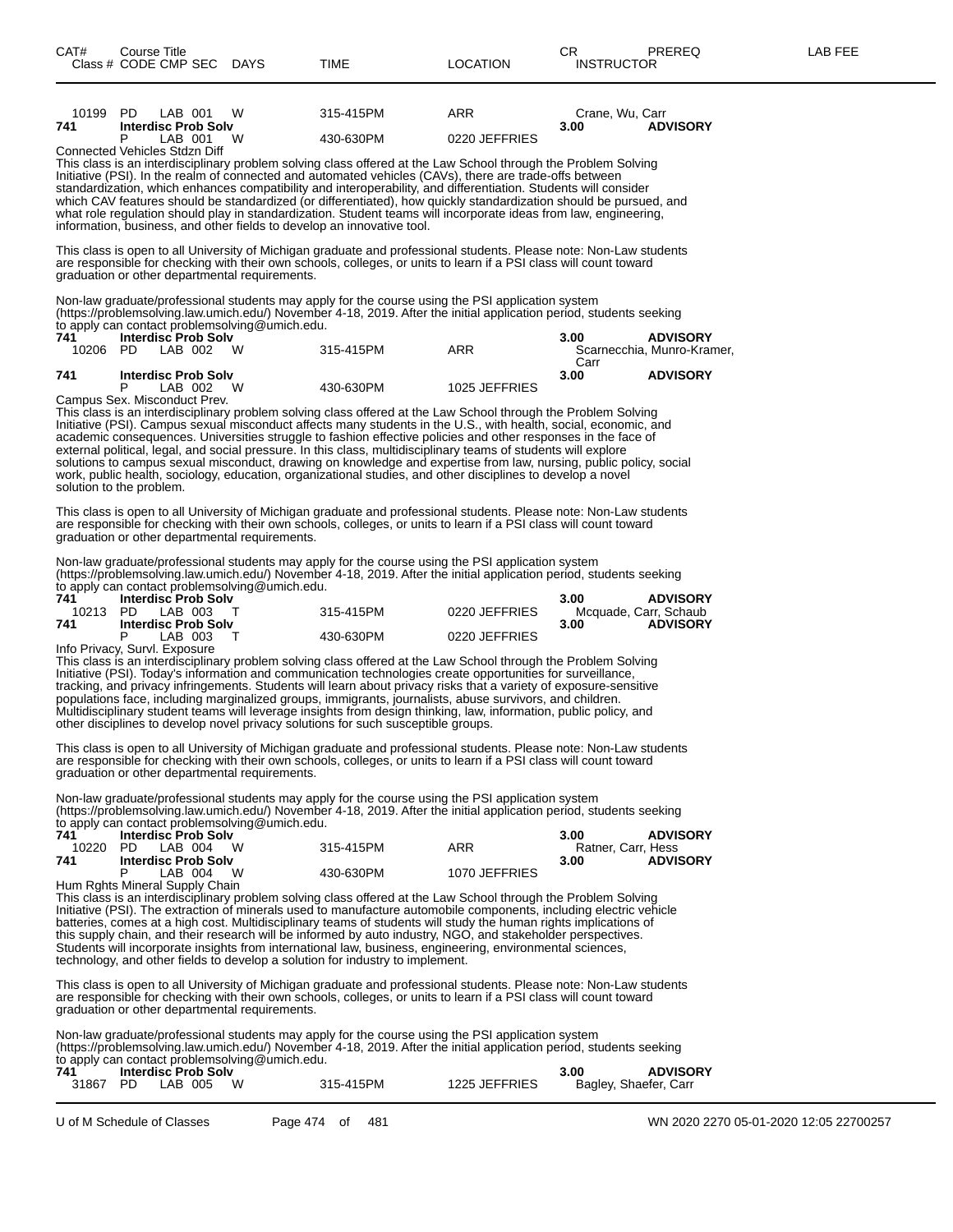| 741             | Interdisc Prob Solv<br>LAB 005<br>Р<br>W                                                                                                                                                                                                 | 430-630PM | 1225 JEFFRIES | 3.00            | <b>ADVISORY</b> |
|-----------------|------------------------------------------------------------------------------------------------------------------------------------------------------------------------------------------------------------------------------------------|-----------|---------------|-----------------|-----------------|
|                 | Challenges Deliver MI Soc Svcs                                                                                                                                                                                                           |           |               |                 |                 |
|                 | This class is an interdisciplinary problem solving class offered at the Law School through the Problem Solving<br>Initiative (PSI). The federal government funds many crucial social services for the poor. However, individual          |           |               |                 |                 |
|                 | states -- which are rarely the focus of policy debates about social services -- are usually responsible for                                                                                                                              |           |               |                 |                 |
|                 | overseeing the provision of those services. This course will focus on emerging challenges to the delivery of social<br>services in Michigan, including Medicaid, food stamps, and TANF. Working closely with officials from the Michigan |           |               |                 |                 |
|                 | Department of Health and Human Services, students will devise potential solutions to problems with the                                                                                                                                   |           |               |                 |                 |
|                 | administration of state benefits for vulnerable populations.                                                                                                                                                                             |           |               |                 |                 |
|                 | This class is open to all University of Michigan graduate and professional students. Please note: Non-Law students                                                                                                                       |           |               |                 |                 |
|                 | are responsible for checking with their own schools, colleges, or units to learn if a PSI class will count toward<br>graduation or other departmental requirements.                                                                      |           |               |                 |                 |
|                 | Non-law graduate/professional students may apply for the course using the PSI application system                                                                                                                                         |           |               |                 |                 |
|                 | (https://problemsolving.law.umich.edu/) November 4-18, 2019. After the initial application period, students seeking                                                                                                                      |           |               |                 |                 |
| 790             | to apply can contact problemsolving@umich.edu.<br>Adv Topics in IP                                                                                                                                                                       |           |               | 1.00            |                 |
|                 | 18539 PR SEM 001<br>SA.                                                                                                                                                                                                                  | 9-5PM     | B780 SSWB     | Sherman         |                 |
|                 | Assess Interven Preschl Child<br>For specific topic description go to the School of Social Work web site. https://ssw.umich.edu/courses                                                                                                  |           |               |                 |                 |
|                 | 25537 PR SEM 005<br>FSA                                                                                                                                                                                                                  | 9-5PM     | B798 SSWB     | Alvarez         |                 |
|                 | Adven/Experientl-Based Therapy<br>For specific topic description go to the School of Social Work web site. https://ssw.umich.edu/courses                                                                                                 |           |               |                 |                 |
|                 | 21752 PR SEM 006<br>- F<br><b>CBT</b> for Depressive Disorders                                                                                                                                                                           | 9-5PM     | B798 SSWB     | Himle           |                 |
|                 | For specific topic description go to the School of Social Work web site. https://ssw.umich.edu/courses                                                                                                                                   |           |               |                 |                 |
|                 | 19895 PR SEM 007<br>M<br>SW Svc Sup Transgend Youth Fam                                                                                                                                                                                  | 5-8PM     | B770 SSWB     | Radzilowski     |                 |
|                 | For specific topic description go to the School of Social Work web site. https://ssw.umich.edu/courses                                                                                                                                   |           |               |                 |                 |
|                 | 32589 PR SEM 008<br>SA.<br>Psychopharm For Social Workers                                                                                                                                                                                | 9-5PM     | B760 SSWB     | Carey           |                 |
|                 | For specific topic description go to the School of Social Work web site. https://ssw.umich.edu/courses<br>21814 PR SEM 009<br>W                                                                                                          | 6-9PM     | 1636 SSWB     | Wiland          |                 |
|                 | Motivatni Intervwng Soc Wrkrs                                                                                                                                                                                                            |           |               |                 |                 |
|                 | For specific topic description go to the School of Social Work web site. https://ssw.umich.edu/courses<br>22407 PR SEM 010<br>M                                                                                                          | 5-8PM     | B684 SSWB     | DeSena          |                 |
|                 | Curr Treatmt Trauma Survivors                                                                                                                                                                                                            |           |               |                 |                 |
|                 | For specific topic description go to the School of Social Work web site. https://ssw.umich.edu/courses<br>29569 PR SEM 012<br>TH.                                                                                                        | 530-830PM | 2752 SSWB     | Mattison        |                 |
|                 | Grief Counsel Principl & Pract<br>SW 617 is a pre-requisite to topic, Grief Counseling Principles.                                                                                                                                       |           |               |                 |                 |
|                 | For specific topic description go to the School of Social Work web site. https://ssw.umich.edu/courses                                                                                                                                   |           |               |                 |                 |
| 34589 P         | <b>SEM 013</b><br><b>SA</b><br>Fam Psycoed-Support Networks                                                                                                                                                                              | 9-5PM     | B780 SSWB     | Svensson        |                 |
| 796             | For specific topic description go to the School of Social Work web site. https://ssw.umich.edu/courses<br><b>Adv Top Micr/Macr SW</b>                                                                                                    |           |               | 1.00            |                 |
| 24418 PR        | SEM 001<br>SA.                                                                                                                                                                                                                           | 9-5PM     | 1636 SSWB     | Crabb           |                 |
|                 | Women in Leadership<br>For specific topic description go to the School of Social Work web site. https://ssw.umich.edu/courses                                                                                                            |           |               |                 |                 |
| 33231 PR        | SEM 003<br>T                                                                                                                                                                                                                             | 5-8PM     | B684 SSWB     | Bechtel         |                 |
|                 | Ethics, Religion, and Poverty<br>For specific topic description go to the School of Social Work web site. https://ssw.umich.edu/courses                                                                                                  |           |               |                 |                 |
|                 | 27507 PR SEM 004 W 6-9PM 1636 SSWB<br>Intim Partn Viol & Alcohol/Drug                                                                                                                                                                    |           |               | Reed            |                 |
|                 | For specific topic description go to the School of Social Work web site. https://ssw.umich.edu/courses                                                                                                                                   |           |               |                 |                 |
| 799<br>27694 PR | <b>Adv Topics Macro SW</b><br>SASU<br>SEM 001                                                                                                                                                                                            | 9-5PM     | B798 SSWB     | 1.00<br>Sanders |                 |
|                 | Immi Enfor Hum Rights&Soc Just<br>For specific topic description go to the School of Social Work web site. https://ssw.umich.edu/courses                                                                                                 |           |               |                 |                 |
|                 | 18945 PR SEM 003<br>TH.                                                                                                                                                                                                                  | 5-8PM     | 3752 SSWB     | Kattari         |                 |
|                 | Photovoice Indivi & Com Empow<br>For specific topic description go to the School of Social Work web site. https://ssw.umich.edu/courses                                                                                                  |           |               |                 |                 |
|                 | 27674 PR SEM 004<br>- SA                                                                                                                                                                                                                 | 9-5PM     | B780 SSWB     | Savas           |                 |
|                 | Philanthropy&Eval,&Perf Mgmt<br>For specific topic description go to the School of Social Work web site. https://ssw.umich.edu/courses                                                                                                   |           |               |                 |                 |
|                 | 27596 PR SEM 005<br>- F<br>Art & Design for SW, Soc Just                                                                                                                                                                                 | 9-5PM     | B780 SSWB     | Gant            |                 |
|                 | For specific topic description go to the School of Social Work web site. https://ssw.umich.edu/courses                                                                                                                                   |           |               |                 |                 |
| 800<br>16619 PR | Posem in SW&Soc Sci<br><b>SEM 001</b><br>T                                                                                                                                                                                               | 9-11AM    | 1794 SSWB     | 2.00<br>Elliott | <b>ADVISORY</b> |
|                 | Student must be a doctoral student in Social Work and Social Science to enroll in this class. Others will need to<br>speak with the Doctoral Director.                                                                                   |           |               |                 |                 |
| 801             | <b>Research Internship</b>                                                                                                                                                                                                               |           |               | 1.00-8.00       | <b>ADVISORY</b> |
| 802             | $IND +$<br><b>Research Internship</b>                                                                                                                                                                                                    | ARR       | ARR           | 1.00-8.00       | <b>ADVISORY</b> |
|                 | IND +<br>IW.                                                                                                                                                                                                                             | ARR       | ARR           |                 |                 |
| 803             | <b>Research Internship</b>                                                                                                                                                                                                               |           |               | 1.00-8.00       | <b>ADVISORY</b> |

U of M Schedule of Classes Page 475 of 481 WN 2020 2270 05-01-2020 12:05 22700257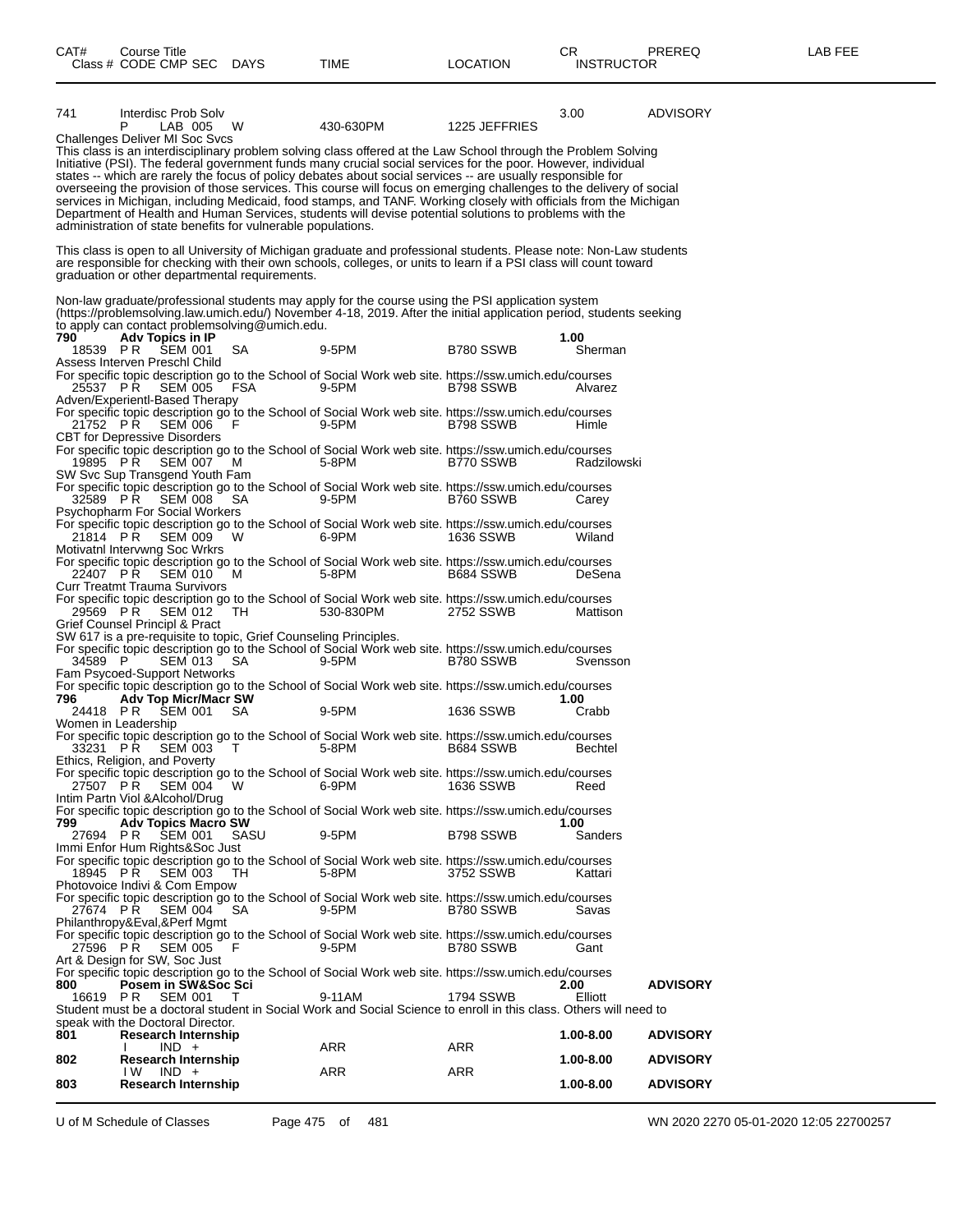|                | $IND +$                                |              | <b>ARR</b>                                                                                                       | <b>ARR</b>       | 3.00           |                 |
|----------------|----------------------------------------|--------------|------------------------------------------------------------------------------------------------------------------|------------------|----------------|-----------------|
| 833<br>30194 P | <b>Grant Writing</b><br><b>SEM 001</b> | W            | 9-12PM                                                                                                           | B760 SSWB        | Smith          | <b>ADVISORY</b> |
|                |                                        |              | Students must be at the doctoral level to enroll in this class. Those with less than doctoral standing must seek |                  |                |                 |
|                | permission of the course instructor.   |              |                                                                                                                  |                  |                |                 |
| 864            | <b>Multi &amp; Longit Analy</b>        |              |                                                                                                                  |                  | 3.00           | <b>ADVISORY</b> |
| 32316 P        | SEM 001 TH                             |              | 9-12PM                                                                                                           | 2328 SEB         | Grogan-Kaylor  |                 |
|                |                                        |              | Students must be at the doctoral level to enroll in this class. Those with less than doctoral standing must seek |                  |                |                 |
|                | permission of the course instructor.   |              |                                                                                                                  |                  |                |                 |
| 865            | Meta-Analysis                          |              |                                                                                                                  |                  | 3.00           | <b>ADVISORY</b> |
| 33620 P        | <b>SEM 001</b>                         | $\top$       | $1-4PM$                                                                                                          | 1804 SSWB        | Zhang          |                 |
|                | permission of the course instructor.   |              | Students must be at the doctoral level to enroll in this class. Those with less than doctoral standing must seek |                  |                |                 |
| 866            | <b>Qualitative Methods</b>             |              |                                                                                                                  |                  | 3.00           | <b>ADVISORY</b> |
| 33703 PD       | <b>SEM 001</b>                         | M            | 1-4PM                                                                                                            | <b>1804 SSWB</b> | <b>Staller</b> |                 |
| 873            | <b>Theories of Change</b>              |              |                                                                                                                  |                  | 3.00           | <b>ADVISORY</b> |
| 19404 P        | <b>SEM 001</b>                         | <sup>M</sup> | 9-12PM                                                                                                           | <b>1794 SSWB</b> | Mitchell       |                 |
|                |                                        |              | Students must be at the doctoral level to enroll in this class. Those with less than doctoral standing must seek |                  |                |                 |
|                | permission of the course instructor.   |              |                                                                                                                  |                  |                |                 |
| 900            | <b>Prep Candidacy Eval</b>             |              |                                                                                                                  |                  | $1.00 - 8.00$  | <b>ADVISORY</b> |
|                | $IND +$                                |              | <b>ARR</b>                                                                                                       | <b>ARR</b>       |                |                 |
| 971            | <b>Directed Reading</b>                |              |                                                                                                                  |                  | $1.00 - 4.00$  | <b>ADVISORY</b> |
| 972            | I W<br>$IND +$                         |              | <b>ARR</b>                                                                                                       | <b>ARR</b>       | $1.00 - 4.00$  |                 |
|                | <b>Directed Reading</b><br>$IND +$     |              | <b>ARR</b>                                                                                                       | <b>ARR</b>       |                | <b>ADVISORY</b> |
| 973            | <b>Directed Reading</b>                |              |                                                                                                                  |                  | $1.00 - 4.00$  | <b>ADVISORY</b> |
|                | $IND +$                                |              | <b>ARR</b>                                                                                                       | <b>ARR</b>       |                |                 |
| 974            | <b>Directed Reading</b>                |              |                                                                                                                  |                  | $1.00 - 4.00$  | <b>ADVISORY</b> |
|                | $IND +$                                |              | <b>ARR</b>                                                                                                       | <b>ARR</b>       |                |                 |
| 975            | <b>Directed Research</b>               |              |                                                                                                                  |                  | $1.00 - 4.00$  | <b>ADVISORY</b> |
|                | $IND +$                                |              | <b>ARR</b>                                                                                                       | <b>ARR</b>       |                |                 |
| 976            | <b>Directed Research</b>               |              |                                                                                                                  |                  | 1.00-4.00      | <b>ADVISORY</b> |
|                | $IND +$                                |              | <b>ARR</b>                                                                                                       | <b>ARR</b>       |                |                 |
| 977            | <b>Directed Research</b><br>$IND +$    |              | <b>ARR</b>                                                                                                       | <b>ARR</b>       | $1.00 - 4.00$  | <b>ADVISORY</b> |
| 978            | <b>Directed Research</b>               |              |                                                                                                                  |                  | 1.00-4.00      | <b>ADVISORY</b> |
|                | $IND +$                                |              | <b>ARR</b>                                                                                                       | <b>ARR</b>       |                |                 |
| 990            | Diss-Precand                           |              |                                                                                                                  |                  | $1.00 - 8.00$  | <b>ADVISORY</b> |
|                | $IND +$                                |              | <b>ARR</b>                                                                                                       | <b>ARR</b>       |                |                 |
| 995            | Diss-Cand                              |              |                                                                                                                  |                  | 8.00           | <b>ENFORCED</b> |
|                | $IND +$<br>IR                          |              | <b>ARR</b>                                                                                                       | <b>ARR</b>       |                |                 |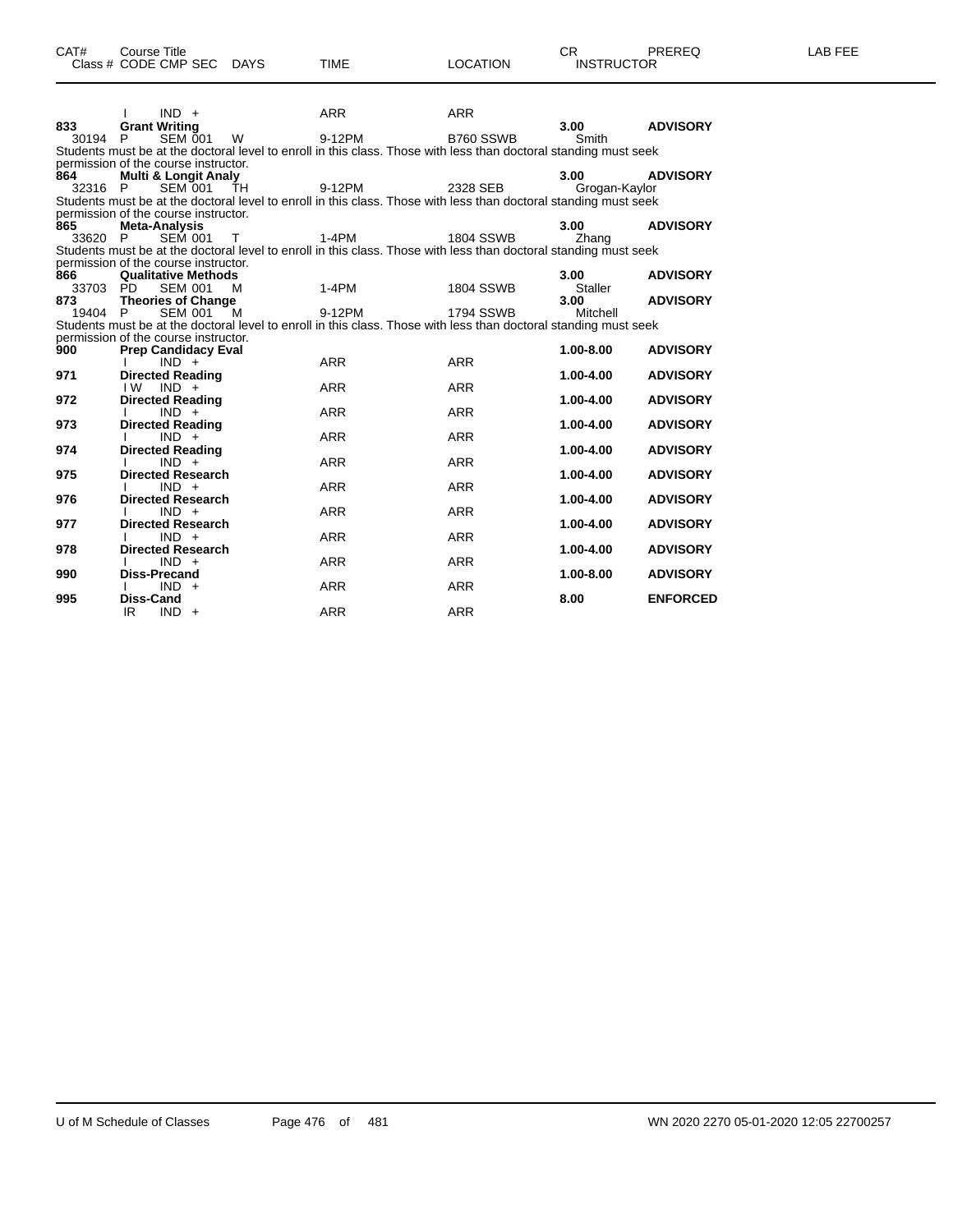## **Stamps School of Art & Design School Of Art And Design**

## **Art and Design Study Abroad (ADABRD)**

| 306                                | <b>India Prep</b>                                                     |         |            |                                                                                                                   |                          | 1.00                                                                                                               |        |  |  |
|------------------------------------|-----------------------------------------------------------------------|---------|------------|-------------------------------------------------------------------------------------------------------------------|--------------------------|--------------------------------------------------------------------------------------------------------------------|--------|--|--|
| 34131 PD                           |                                                                       | LAB 001 | F          | 10-1PM                                                                                                            | ARR                      | Marinaro                                                                                                           |        |  |  |
| 311                                | <b>Eco Explorers Prep</b>                                             |         |            |                                                                                                                   |                          | 1.00                                                                                                               |        |  |  |
| 21815<br><b>Course Description</b> | 10-1PM<br>ARR<br>PDR LAB 001<br>Trumpey                               |         |            |                                                                                                                   |                          |                                                                                                                    |        |  |  |
|                                    |                                                                       |         |            | Traditional cooking methods in Sub-Saharan Africa are typically inefficient. Basic, hand built cook stoves can    |                          |                                                                                                                    |        |  |  |
|                                    |                                                                       |         |            |                                                                                                                   |                          | reduce firewood use by 50% improving forest health and reducing girl chores. Eco-Explorers will meet once a week   |        |  |  |
|                                    |                                                                       |         |            | during winter term in preparation for a 3 week June Design Build trip in Tanzania. Language and cultural          |                          |                                                                                                                    |        |  |  |
|                                    |                                                                       |         |            | preparation, test stove design build and design process documentation will be completed prior to the field        |                          |                                                                                                                    |        |  |  |
|                                    |                                                                       |         |            | component. The June trip will include a study tour to major wildlife park areas of Tanzania, a project site visit |                          |                                                                                                                    |        |  |  |
|                                    |                                                                       |         |            |                                                                                                                   |                          | to a Peace Corps Volunteer and 2 weeks living with Masai families during the design / build process. Enrollment by |        |  |  |
| 313                                | application / permission of instructor.<br><b>Photographing Paris</b> |         |            |                                                                                                                   |                          | 3.00                                                                                                               |        |  |  |
| 34012 PD                           |                                                                       | LAB 001 |            | ARR                                                                                                               | ARR                      |                                                                                                                    |        |  |  |
| 320                                | <b>Burren</b>                                                         |         |            |                                                                                                                   |                          | 1.00-18.00                                                                                                         |        |  |  |
| 34009                              | PD.                                                                   | LEC 001 |            | ARR                                                                                                               | ARR                      |                                                                                                                    |        |  |  |
| 321                                | <b>Danish Institute</b>                                               |         |            |                                                                                                                   |                          | 12.00-18.00                                                                                                        |        |  |  |
| 38678 PD                           |                                                                       | LAB 025 |            | ARR                                                                                                               | ARR                      |                                                                                                                    |        |  |  |
| Furniture Design                   |                                                                       |         |            |                                                                                                                   |                          |                                                                                                                    |        |  |  |
| 22606 PD<br>322                    | <b>SACI</b>                                                           | LAB 601 |            | ARR                                                                                                               | ARR                      | 1.00-18.00                                                                                                         |        |  |  |
| 22607                              | <b>PI</b>                                                             | LAB 601 |            | ARR                                                                                                               | ARR                      |                                                                                                                    |        |  |  |
| 24902                              | PI                                                                    | LAB 631 |            | ARR                                                                                                               | ARR                      |                                                                                                                    |        |  |  |
| Serigraphy                         |                                                                       |         |            |                                                                                                                   |                          |                                                                                                                    |        |  |  |
| 330                                | <b>U Arts London</b>                                                  |         |            |                                                                                                                   |                          | 3.00-18.00                                                                                                         |        |  |  |
| 28101                              | PD.                                                                   | LEC 001 |            | ARR                                                                                                               | ARR                      |                                                                                                                    |        |  |  |
| 334                                | Loughborough                                                          |         |            |                                                                                                                   |                          | 12.00-18.00                                                                                                        |        |  |  |
| 34010<br>349                       | PD.<br>San Jose                                                       | LEC 001 |            | ARR                                                                                                               | ARR                      | 12.00-18.00                                                                                                        |        |  |  |
| 30156                              | PD                                                                    | LEC 001 |            | ARR                                                                                                               | ARR                      |                                                                                                                    |        |  |  |
| 354                                | Ravensburg                                                            |         |            |                                                                                                                   |                          | 1.00-18.00                                                                                                         |        |  |  |
| 34011                              | P                                                                     | LAB 001 |            | ARR                                                                                                               | ARR                      |                                                                                                                    |        |  |  |
| 383                                | City of Light: Lng& Cul                                               |         |            |                                                                                                                   |                          | 3.00                                                                                                               |        |  |  |
| 34013                              | P                                                                     | LAB 001 |            | ARR                                                                                                               | ARR                      |                                                                                                                    |        |  |  |
|                                    | Art and Design (ARTDES)                                               |         |            |                                                                                                                   |                          |                                                                                                                    |        |  |  |
| 100                                | <b>Drawing: Observation</b>                                           |         |            |                                                                                                                   |                          | 3.00                                                                                                               | 60.00  |  |  |
|                                    |                                                                       |         |            |                                                                                                                   |                          |                                                                                                                    |        |  |  |
|                                    |                                                                       |         |            |                                                                                                                   |                          |                                                                                                                    |        |  |  |
| 23085                              | 23084 PRW LAB 001<br>PRW LAB 002                                      |         | МW<br>МW   | 830-1045AM<br>530-745PM                                                                                           | ARR<br>ARR               | Marchalonis<br>Venturelli                                                                                          |        |  |  |
| 105                                | Drawing: Visualizatn                                                  |         |            |                                                                                                                   |                          | 3.00                                                                                                               | 75.00  |  |  |
| 22528                              | PRW LAB 001                                                           |         | МW         | 830-1045AM                                                                                                        | ARR                      | Deva                                                                                                               |        |  |  |
| 22529                              | PRW LAB 002                                                           |         | МW         | 830-1045AM                                                                                                        | ARR                      | Burgard                                                                                                            |        |  |  |
| 22530                              | PRW LAB 003                                                           |         | МW         | 11-115PM                                                                                                          | ARR                      | Rubin                                                                                                              |        |  |  |
| 22531                              | PRW LAB 004                                                           |         | МW         | 11-115PM                                                                                                          | ARR                      | Burgard                                                                                                            |        |  |  |
| 22532                              | PRW LAB 005                                                           |         | МW         | 2-415PM                                                                                                           | ARR                      | Deva                                                                                                               |        |  |  |
| 29636                              | PRW LAB 006                                                           |         | МW<br>TTH  | 2-415PM                                                                                                           | ARR<br>ARR               | VanVoorhis                                                                                                         |        |  |  |
| 22533<br>22534                     | PRW LAB 007<br>PRW LAB 008                                            |         | ттн        | 830-1045AM<br>830-1045AM                                                                                          | ARR                      | Flaugher<br>Guilmet                                                                                                |        |  |  |
| 23086                              | PRW LAB 009                                                           |         | ттн        | 2-415PM                                                                                                           | ARR                      | Barry                                                                                                              |        |  |  |
| 24329                              | PRW LAB 010                                                           |         | ттн        | 2-415PM                                                                                                           | ARR                      | Guilmet                                                                                                            |        |  |  |
| 32613                              | P RW LAB 011                                                          |         | МW         | 530-745PM                                                                                                         | ARR                      | McGowan                                                                                                            |        |  |  |
| 115                                | Studio: 2D                                                            |         |            |                                                                                                                   |                          | 3.00                                                                                                               | 250.00 |  |  |
| 23938                              | PRW LAB 001                                                           |         | ттн        | 830-1045AM                                                                                                        | ARR                      | Modrak                                                                                                             |        |  |  |
| 120                                | Studio: 3D                                                            |         |            | 830-1045AM                                                                                                        |                          | 3.00                                                                                                               | 250.00 |  |  |
| 23939<br>125                       | PRW LAB 001                                                           |         | ттн        |                                                                                                                   | ARR                      | Rodemer<br>3.00                                                                                                    | 150.00 |  |  |
| 22535 A                            | Studio: 4D                                                            | LEC 001 | Μ          | 430-530PM                                                                                                         | ARR                      | Manos, White, Brauer,                                                                                              |        |  |  |
|                                    |                                                                       |         |            |                                                                                                                   |                          | Holoweski, Yang, Frelinghuysen                                                                                     |        |  |  |
| 22536                              | PRW LAB 002                                                           |         | MW         | 830-1045AM                                                                                                        | <b>ARR</b>               | Frelinghuysen                                                                                                      |        |  |  |
| 22537                              | PRW LAB 003                                                           |         | MW         | 11-115PM                                                                                                          | <b>ARR</b>               | White                                                                                                              |        |  |  |
| 22538                              | P RW LAB 004                                                          |         | MW         | 2-415PM                                                                                                           | <b>ARR</b>               | Yang                                                                                                               |        |  |  |
| 22539<br>22540                     | PRW LAB 005                                                           |         | МW<br>MW   | 2-415PM                                                                                                           | <b>ARR</b>               | Manos                                                                                                              |        |  |  |
| 22541                              | PRW LAB 006<br>PRW LAB 007                                            |         | MW         | 530-745PM<br>11-115PM                                                                                             | <b>ARR</b><br><b>ARR</b> | Frelinghuysen<br><b>Brauer</b>                                                                                     |        |  |  |
| 22542                              | PRW LAB 008                                                           |         | TTH        | 830-1045AM                                                                                                        | <b>ARR</b>               | Manos                                                                                                              |        |  |  |
| 29645                              | PRW LAB 009                                                           |         | TTH        | 830-1045AM                                                                                                        | <b>ARR</b>               | Yang                                                                                                               |        |  |  |
| 23940                              | P RW LAB 010                                                          |         | <b>TTH</b> | 2-415PM                                                                                                           | <b>ARR</b>               | Holoweski                                                                                                          |        |  |  |
| 29654                              | PRW LAB 011                                                           |         | TTH        | 2-415PM                                                                                                           | <b>ARR</b>               | <b>Brauer</b>                                                                                                      |        |  |  |
| 32614                              | PRW LAB 012                                                           |         | МW         | 11-115PM                                                                                                          | ARR                      | Frelinghuysen                                                                                                      |        |  |  |
| 129<br>27636                       | <b>First Year Writing</b>                                             |         |            |                                                                                                                   |                          | 4.00                                                                                                               |        |  |  |
| 130                                | <b>P RW REC 002</b><br><b>Methods of Inquiry</b>                      |         | TTH        | 2-330PM                                                                                                           | ARR<br>ARR               | Hirsch<br>3.00                                                                                                     | 100.00 |  |  |

U of M Schedule of Classes Page 477 of 481 WN 2020 2270 05-01-2020 12:05 22700257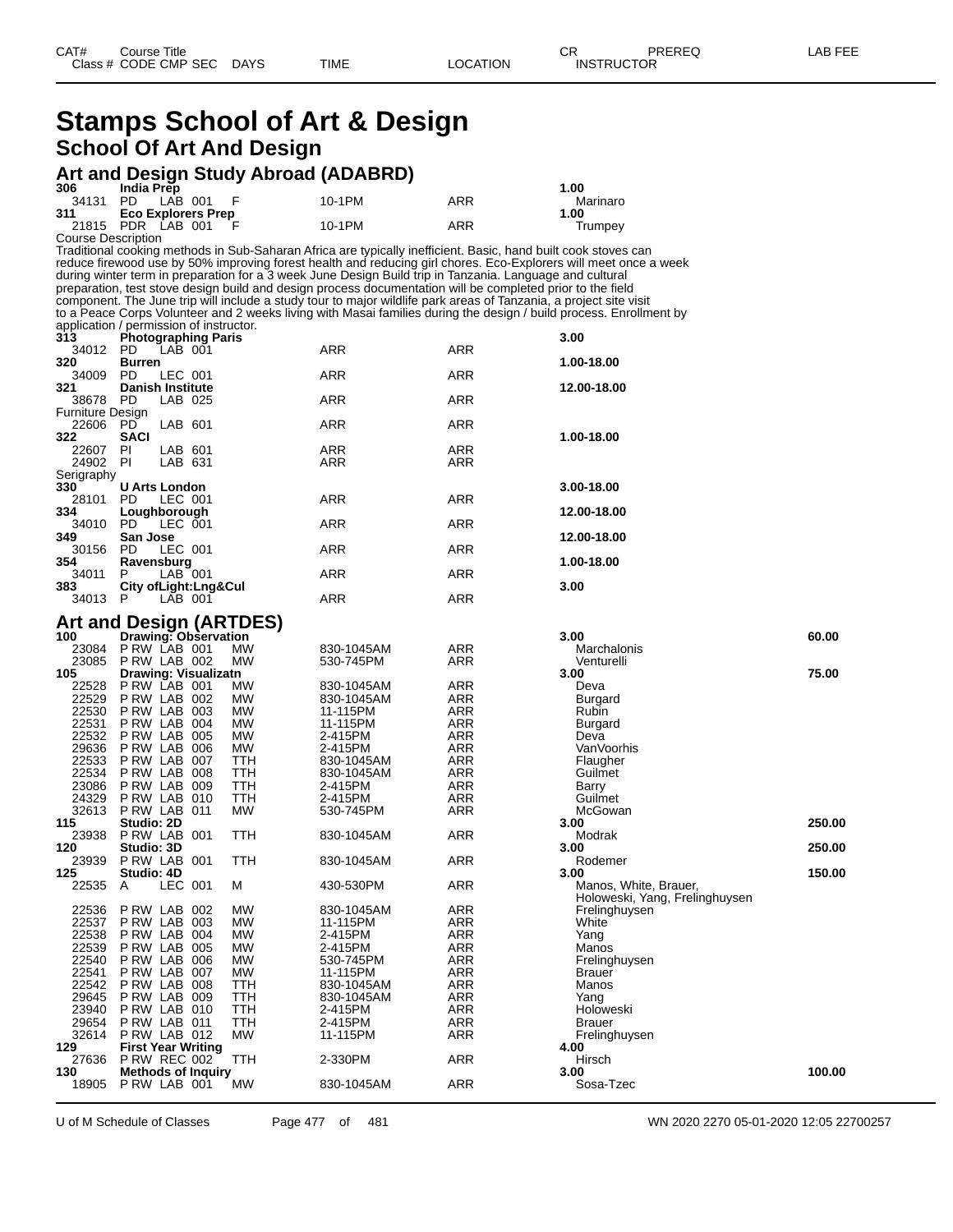| CAT#                                                                                                                   | Course Title<br>Class # CODE CMP SEC                                                                                                                                                                                                                                             | <b>DAYS</b>                                                                                     | TIME                                                                                                                                                                                                                                                                                                                                              | LOCATION                                                                                                     | СR<br>PREREQ<br><b>INSTRUCTOR</b>                                                                                                                                                                                                         | LAB FEE         |
|------------------------------------------------------------------------------------------------------------------------|----------------------------------------------------------------------------------------------------------------------------------------------------------------------------------------------------------------------------------------------------------------------------------|-------------------------------------------------------------------------------------------------|---------------------------------------------------------------------------------------------------------------------------------------------------------------------------------------------------------------------------------------------------------------------------------------------------------------------------------------------------|--------------------------------------------------------------------------------------------------------------|-------------------------------------------------------------------------------------------------------------------------------------------------------------------------------------------------------------------------------------------|-----------------|
| 18906<br>20561<br>18907<br>18908<br>18909<br>18910<br>18911<br>23941<br>24330<br>32615                                 | P RW LAB<br>002<br>P RW LAB<br>003<br>P RW LAB<br>004<br>P RW LAB<br>005<br>P RW LAB<br>006<br>P RW LAB<br>007<br>P RW LAB<br>008<br>P RW LAB<br>009<br>PRW LAB 010<br>PRW LAB 011                                                                                               | <b>MW</b><br>MW<br><b>MW</b><br><b>MW</b><br><b>MW</b><br>TTH<br>TTH<br>TTH<br>TTH<br><b>MW</b> | 830-1045AM<br>11-115PM<br>11-115PM<br>2-415PM<br>2-415PM<br>830-1045AM<br>830-1045AM<br>2-415PM<br>2-415PM<br>530-745PM                                                                                                                                                                                                                           | ARR<br>ARR<br>ARR<br><b>ARR</b><br>ARR<br>ARR<br><b>ARR</b><br>ARR<br>ARR<br><b>ARR</b>                      | Hay<br>Hiraga<br><b>Beattie</b><br>Thompson<br><b>Beattie</b><br>Rubin<br>Poskovic<br>Thompson<br>Greene<br>Barry                                                                                                                         |                 |
| 151<br>23291<br>23292<br>23293<br>23294<br>23295<br>23296<br>23297<br>23298<br>23299<br>24342<br>24343<br>32618<br>160 | Art & Design History<br>LEC 001<br>A<br>P RW DIS<br>002<br>P RW DIS<br>003<br>P RW DIS<br>004<br>P RW DIS<br>005<br>006<br>P RW DIS<br>P RW DIS<br>007<br>P RW DIS<br>008<br>P RW DIS<br>009<br>P RW DIS<br>010<br>P RW DIS<br>011<br>P RW DIS<br>012<br><b>Lecture Series I</b> | TTH<br>Т<br>Т<br>Т<br>Т<br>Т<br>Т<br>Т<br><b>TH</b><br>TН<br>TН<br>TН                           | 1130-1230PM<br>1230-130PM<br>1230-130PM<br>1230-130PM<br>1230-130PM<br>430-530PM<br>430-530PM<br>430-530PM<br>1230-130PM<br>1230-130PM<br>1230-130PM<br>1230-130PM                                                                                                                                                                                | ARR<br><b>ARR</b><br>ARR<br>ARR<br><b>ARR</b><br>ARR<br>ARR<br><b>ARR</b><br>ARR<br>ARR<br><b>ARR</b><br>ARR | <b>ADVISORY</b><br>3.00<br>Funkenstein<br>Steichmann<br>Funkenstein<br>Thompson<br>Hirsch<br>Hirsch<br>Steichmann<br>Thompson<br>Steichmann<br>Funkenstein<br>Hirsch<br>Thompson<br>1.00                                                  | 30.00           |
| 21241<br>172<br>19477<br>25620<br>30753                                                                                | PR.<br>LEC 001<br><b>Painting</b><br>PRW LAB 001<br>P RW LAB<br>002<br>P RW LAB 003                                                                                                                                                                                              | TН<br>MW<br><b>MW</b><br>TTH                                                                    | 5-630PM<br>530-745PM<br>11-115PM<br>530-745PM                                                                                                                                                                                                                                                                                                     | <b>ARR</b><br>ARR<br><b>ARR</b><br>ARR                                                                       | Burgard<br>3.00<br>Downie<br>Downie<br><b>Brienza</b>                                                                                                                                                                                     | 60.00           |
| 173<br>21819<br>174                                                                                                    | <b>Digital Photo</b><br>PRW LAB 001<br>Watercolor                                                                                                                                                                                                                                | MW                                                                                              | 11-115PM                                                                                                                                                                                                                                                                                                                                          | ARR                                                                                                          | 3.00<br><b>Bruening</b><br>3.00                                                                                                                                                                                                           | 75.00<br>100.00 |
| 23087<br>30827<br>37428                                                                                                | PRW LAB 001<br>P RW LAB<br>002<br>PRW LAB 003                                                                                                                                                                                                                                    | TTH<br><b>MW</b><br>TTH                                                                         | 530-745PM<br>2-415PM<br>530-745PM                                                                                                                                                                                                                                                                                                                 | ARR<br><b>ARR</b><br>ARR                                                                                     | Edin<br>Guilmet<br>Venturelli                                                                                                                                                                                                             |                 |
| 175                                                                                                                    | <b>Life Drawing</b><br>21820 P RW LAB 001                                                                                                                                                                                                                                        | MW                                                                                              | 11-115PM                                                                                                                                                                                                                                                                                                                                          | <b>ARR</b>                                                                                                   | 3.00<br>Venturelli                                                                                                                                                                                                                        | 100.00          |
| Course Description                                                                                                     |                                                                                                                                                                                                                                                                                  |                                                                                                 | Students investigate ways the figure is used and referenced in the work of contemporary artists and explore<br>strategies for using the figure in drawings that are creative and expressive in nature. The goals of this course<br>include gaining a better understanding of the figure and its significant role in the history of art, improving |                                                                                                              | Through intensive studio sessions, this course focuses on drawing from the live model, both clothed and unclothed.<br>figure drawing skills, and pursuing unique methods of personal expression through the use of the figure in drawing. |                 |
| 176<br>21821<br>24332                                                                                                  | <b>Graphic Design</b><br>PRW LAB 001<br>P RW LAB 002                                                                                                                                                                                                                             | MW<br>TTH                                                                                       | 830-1045AM<br>830-1045AM                                                                                                                                                                                                                                                                                                                          | ARR<br>ARR                                                                                                   | 3.00<br>Hixson<br>Young                                                                                                                                                                                                                   | 100.00          |
| 30826<br>30846<br>37442<br>37468                                                                                       | 003<br>PRW LAB<br>P RW LAB<br>004<br>P RW LAB<br>005<br>PRW LAB 006                                                                                                                                                                                                              | MW<br>TTH<br>TTH<br>MW                                                                          | 530-745PM<br>530-745PM<br>530-745PM<br>530-745PM                                                                                                                                                                                                                                                                                                  | ARR<br>ARR<br><b>ARR</b><br>ARR                                                                              | Rehman<br>Hixson<br>Greene<br>Hixson                                                                                                                                                                                                      |                 |
| 181<br>19521<br>36506                                                                                                  | Clay<br>PRW LAB 001<br>PRW LAB 002                                                                                                                                                                                                                                               | <b>MW</b><br>MW                                                                                 | 530-745PM<br>2-415PM                                                                                                                                                                                                                                                                                                                              | ARR<br>ARR                                                                                                   | 3.00<br>Teague<br>Tremel                                                                                                                                                                                                                  | 150.00          |
| 190<br>Editing Images                                                                                                  | <b>Photoshop</b><br>23282 PRW REC 001                                                                                                                                                                                                                                            | <b>MW</b>                                                                                       | 530-7PM                                                                                                                                                                                                                                                                                                                                           | <b>ARR</b>                                                                                                   | 1.00<br>Steichmann                                                                                                                                                                                                                        |                 |
| <b>Editing Images</b>                                                                                                  | 23283 P RW REC 002                                                                                                                                                                                                                                                               | <b>MW</b>                                                                                       | 530-7PM                                                                                                                                                                                                                                                                                                                                           | ARR                                                                                                          | Steichmann                                                                                                                                                                                                                                |                 |
| 28210<br>192                                                                                                           | P RW REC 003<br><b>Illustrator</b>                                                                                                                                                                                                                                               | МW                                                                                              | 7-830PM                                                                                                                                                                                                                                                                                                                                           | <b>ARR</b>                                                                                                   | <b>Burns</b><br>1.00                                                                                                                                                                                                                      |                 |
| 32624<br>32625<br>193                                                                                                  | <b>P RW REC 001</b><br><b>P RW REC 002</b><br><b>Web Design</b>                                                                                                                                                                                                                  | <b>MW</b><br>МW                                                                                 | 530-7PM<br>530-7PM                                                                                                                                                                                                                                                                                                                                | ARR<br>ARR                                                                                                   | Burns<br><b>Burns</b><br>1.00                                                                                                                                                                                                             |                 |
| 23284<br>23285<br>195                                                                                                  | <b>P RW REC 001</b><br><b>P RW REC 002</b><br><b>Aug&amp;Virtual Reality</b>                                                                                                                                                                                                     | TTH<br>TTH                                                                                      | 7-830PM<br>7-830PM                                                                                                                                                                                                                                                                                                                                | <b>ARR</b><br>ARR                                                                                            | Yang<br>Yang<br>2.00                                                                                                                                                                                                                      |                 |
| 35526<br>35527<br>197                                                                                                  | S W LEC 001<br>PRW LAB 002<br>Sewing                                                                                                                                                                                                                                             | W<br>M                                                                                          | 3-4PM<br>2-5PM                                                                                                                                                                                                                                                                                                                                    | 165 CHRYS<br>DC                                                                                              | Root<br>O'Malley, Root, Eskandari<br>1.00                                                                                                                                                                                                 | 200.00          |
| 24484                                                                                                                  | 24483 PRW LAB 001<br><b>Stitched Assemblage</b><br>PRW LAB 002                                                                                                                                                                                                                   | т<br>Т                                                                                          | 11-2PM<br>11-2PM                                                                                                                                                                                                                                                                                                                                  | <b>ARR</b><br>ARR                                                                                            | Cuppetelli<br>Cuppetelli                                                                                                                                                                                                                  |                 |
| Wearables<br>203                                                                                                       | <b>Social Spaces</b>                                                                                                                                                                                                                                                             |                                                                                                 |                                                                                                                                                                                                                                                                                                                                                   |                                                                                                              | 3.00                                                                                                                                                                                                                                      | 200.00          |
| 33599<br>205                                                                                                           | PRW LAB 001<br>Intro to Painting                                                                                                                                                                                                                                                 | МW                                                                                              | 2-415PM                                                                                                                                                                                                                                                                                                                                           | <b>ARR</b>                                                                                                   | White<br><b>ENFORCED</b><br>3.00                                                                                                                                                                                                          | 100.00          |
| 33767<br>208                                                                                                           | PRW LAB 001<br><b>Fiber Structures</b>                                                                                                                                                                                                                                           | TTH                                                                                             | 830-1045AM                                                                                                                                                                                                                                                                                                                                        | <b>ARR</b>                                                                                                   | Venturelli<br>3.00                                                                                                                                                                                                                        | 500.00          |
|                                                                                                                        | 33915 P RW LAB 001                                                                                                                                                                                                                                                               | MW                                                                                              | 830-1045AM                                                                                                                                                                                                                                                                                                                                        | ARR                                                                                                          | Andrews                                                                                                                                                                                                                                   |                 |

U of M Schedule of Classes Page 478 of 481 WN 2020 2270 05-01-2020 12:05 22700257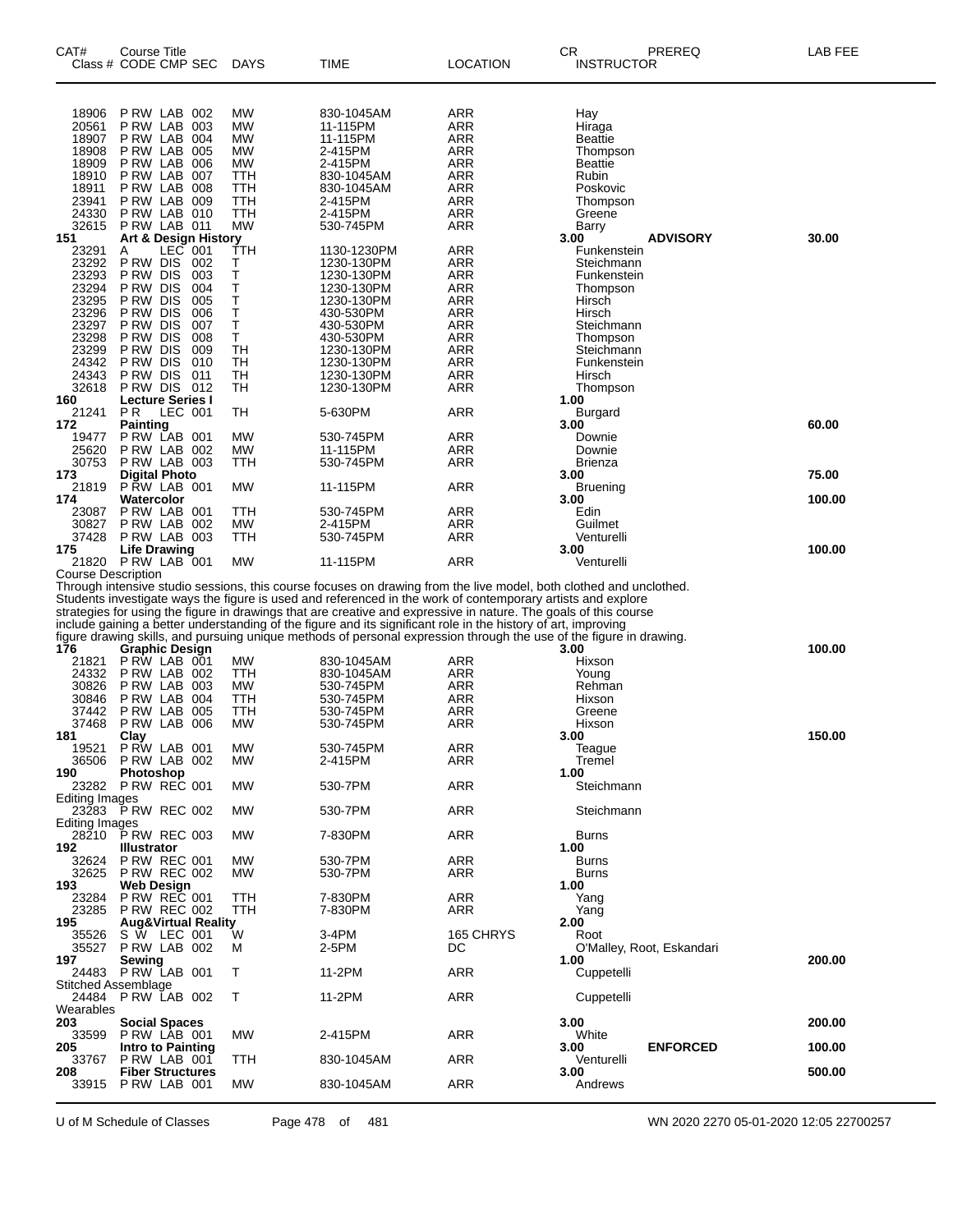| CAT#                          | Course Title<br>Class # CODE CMP SEC               | <b>DAYS</b>     | TIME                     | <b>LOCATION</b>   | CR<br><b>INSTRUCTOR</b> | PREREQ                    | LAB FEE |
|-------------------------------|----------------------------------------------------|-----------------|--------------------------|-------------------|-------------------------|---------------------------|---------|
| 210                           | Typography                                         |                 |                          |                   | 3.00                    | <b>ENFORCED</b>           | 240.00  |
| 23194<br>30042                | PRW LAB 001<br>PRW LAB 002                         | MW<br>TTH       | 2-415PM<br>2-415PM       | <b>ARR</b><br>ARR | Hay<br>Greene           |                           |         |
| 216                           | <b>Fab: Mold and Multi</b>                         |                 |                          |                   | 3.00                    | <b>ENFORCED</b>           | 250.00  |
| 30028<br>217                  | PRW LAB 001<br><b>Fab: Bits and Atoms</b>          | MW              | 2-415PM                  | <b>ARR</b>        | Marinaro<br>3.00        | <b>ENFORCED</b>           | 250.00  |
| 32626                         | PRW LAB 001                                        | МW              | 2-415PM                  | <b>ARR</b>        | <b>Brueckner</b>        |                           |         |
| 220                           | <b>Second Year Studio</b><br>PRW LAB 001           | МW              | 830-1045AM               | ARR               | 3.00<br>White           | <b>ADVISORY, ENFORCED</b> | 105.00  |
| 23061<br>23062                | PRW LAB 002                                        | МW              | 11-115PM                 | ARR               | Greene                  |                           |         |
| 23063                         | PRW LAB 003                                        | MW              | 2-415PM                  | <b>ARR</b>        | Hoge                    |                           |         |
| 23064<br>23065                | PRW LAB 004<br>PRW LAB 005                         | MW<br>MW        | 830-1045AM<br>530-745PM  | ARR<br>ARR        | Beals<br>Deva           |                           |         |
| 23066                         | P RW LAB 006                                       | ттн             | 830-1045AM               | <b>ARR</b>        | Porter                  |                           |         |
| 25412                         | PRW LAB 008                                        | TTH             | 830-1045AM               | ARR               | Graf                    |                           |         |
| 30751<br>30752                | PRW LAB 009<br>P RW LAB 010                        | <b>MW</b><br>MW | 530-745PM<br>11-115PM    | ARR<br><b>ARR</b> | Hoge<br>Cuppetelli      |                           |         |
| 32627                         | PRW LAB 011                                        | TTH             | 2-415PM                  | ARR               | Rubin                   |                           |         |
| 235<br>33954                  | <b>Intro Printmaking</b><br>P RW LAB 001           | MW              | 2-415PM                  | <b>ARR</b>        | 3.00<br>Marchalonis     | <b>ENFORCED</b>           | 275.00  |
| 241                           | <b>Product Design</b>                              |                 |                          |                   | 3.00                    | <b>ENFORCED</b>           | 150.00  |
| 24260                         | PRW LAB 001                                        | TTH             | 2-415PM                  | <b>ARR</b>        | Hiraga                  |                           |         |
| 243<br>30029                  | <b>Intro to Animation</b><br>PRW LAB 001           | МW              | 11-115PM                 | ARR               | 3.00<br>White           | <b>ADVISORY, ENFORCED</b> | 150.00  |
| 255                           | Intro to Photo                                     |                 |                          |                   | 3.00                    | <b>ENFORCED</b>           | 150.00  |
| 23947<br>260                  | PRW LAB 001<br>Intro to Sculpture                  | ттн             | 2-415PM                  | <b>ARR</b>        | Jacobsen<br>3.00        | <b>ENFORCED</b>           | 200.00  |
| 32628                         | PRW LAB 001                                        | МW              | 830-1045AM               | <b>ARR</b>        | Rodemer                 |                           |         |
| 265                           | <b>Intro to Video</b>                              |                 |                          |                   | 3.00                    | <b>ENFORCED</b>           | 175.00  |
| 25589                         | PRW LAB 001<br>Digital Cinematography&Editing      | ттн             | 2-415PM                  | ARR               | Pachikara               |                           |         |
| 270                           | <b>Visualize&amp;Depicting</b>                     |                 |                          |                   | 3.00                    | <b>ENFORCED</b>           | 100.00  |
| 23948<br>33601                | PRW LAB 001<br><b>PRW LAB 002</b>                  | МW<br>MW        | 11-115PM<br>2-415PM      | ARR<br><b>ARR</b> | Beals<br><b>Beals</b>   |                           |         |
| 275                           | Color                                              |                 |                          |                   | 3.00                    | <b>ENFORCED</b>           | 275.00  |
| 25590                         | PRW LAB 001                                        | MW              | 830-1045AM               | ARR               | VanVoorhis              |                           |         |
| 33604                         | PRW LAB 002<br>PRW LAB 002                         | F<br>F          | 830-1045AM<br>1130-145PM | ARR<br>ARR        | VanVoorhis              |                           |         |
| 283                           | <b>3D Anatomy</b>                                  |                 |                          |                   | 3.00                    | <b>ADVISORY, ENFORCED</b> | 300.00  |
| 300                           | 30030 PRW LAB 001<br><b>Special Topics</b>         | MW              | 830-1045AM               | <b>ARR</b>        | Marinaro<br>3.00        |                           | 250.00  |
| <b>Beautiful Objects</b>      | 17838 P RW LAB 001                                 | ттн             | 830-1045AM               | ARR               | Tharp                   |                           |         |
|                               | 32631 P RW LAB 003<br>Modeling Space, Marking Time | MW              | 2-415PM                  | <b>ARR</b>        | Pachikara               |                           |         |
| <b>Object Lessons</b>         | 32632 PRW LAB 004                                  | ттн             | 2-415PM                  | ARR               | Porter                  |                           |         |
|                               | 34592 PRW LAB 005                                  | МW              | 2-415PM                  | ARR               | Cuppetelli              |                           |         |
| <b>Fiber Sculpture</b><br>302 | <b>Continuing Ceramics</b>                         |                 |                          |                   | 3.00                    | <b>ADVISORY, ENFORCED</b> | 200.00  |
|                               | 32634 PRW LAB 001                                  | <b>TTH</b>      | 2-415PM                  | ARR               | Crowell                 |                           |         |
| 305<br>33931                  | <b>Busytown</b><br>PRW LAB 001                     | МW              | 11-115PM                 | ARR               | 3.00<br>Gloeckner       | <b>ENFORCED</b>           |         |
| 306                           | Jewelry/Metals Color                               |                 |                          |                   | 3.00                    | <b>ENFORCED</b>           | 150.00  |
| 34591                         | PRW LAB 001                                        | MW.             | 830-1045AM               | ARR               | Hoge                    |                           | 125.00  |
| 310                           | <b>Engagement Studio</b><br>27948 PRW LAB 001      | <b>TTH</b>      | 10-1PM                   | ARR               | 3.00<br>Eglash          |                           |         |
|                               | Design for Generative Justice                      |                 |                          |                   |                         |                           |         |
| 311                           | <b>Detroit Connections</b><br>33612 P RW LAB 001   | T               | $1-2PM$                  | ARR               | 3.00<br>Manos           | <b>ENFORCED</b>           | 150.00  |
| 311                           | <b>Detroit Connections</b>                         |                 |                          |                   | 3.00                    | <b>ENFORCED</b>           | 150.00  |
| In the Classroom              | PRW LAB 001                                        | TTH             | 2-415PM                  | ARR               |                         |                           |         |
| 325                           | <b>PreCinematic Animatn</b>                        |                 |                          |                   | 3.00                    | <b>ADVISORY, ENFORCED</b> | 200.00  |
| 32659<br>345                  | PRW LAB 001<br><b>Interaction Design</b>           | TTH             | 2-415PM                  | ARR               | Modrak<br>3.00          | <b>ADVISORY, ENFORCED</b> | 75.00   |
| 26841<br>349                  | P RW LAB 001<br><b>Vis Ident Brand</b>             | <b>MW</b>       | 11-115PM                 | ARR               | Murdoch-Kitt<br>3.00    | <b>ENFORCED</b>           | 200.00  |
| 23199                         | PRW LAB 001                                        | <b>MW</b>       | 830-1045AM               | ARR               | Nunoo-Quarcoo           |                           |         |
| 350                           | <b>Independent Study</b><br>$IND +$<br>D           |                 | ARR                      | ARR               | 1.00-3.00               | <b>ADVISORY</b>           |         |
| 351                           | Internship<br>$IND +$                              |                 | ARR                      | ARR               | 1.00-3.00               | <b>ADVISORY</b>           | 70.00   |
| 357                           | Painting, Artifi Eye<br>30032 P RW LAB 001         | МW              | 2-415PM                  | ARR               | 3.00<br>Platt           | <b>ENFORCED</b>           | 125.00  |
| 366                           | Doc Film / Video                                   |                 |                          |                   | 3.00                    | <b>ENFORCED</b>           | 200.00  |
| Social Justice                | 27796 P RW LAB 001                                 | <b>TTH</b>      | 7-915PM                  | ARR               | Jacobsen                |                           |         |
| 371                           | Poster Design                                      |                 |                          |                   | 3.00                    | <b>ENFORCED</b>           | 250.00  |

U of M Schedule of Classes Page 479 of 481 WN 2020 2270 05-01-2020 12:05 22700257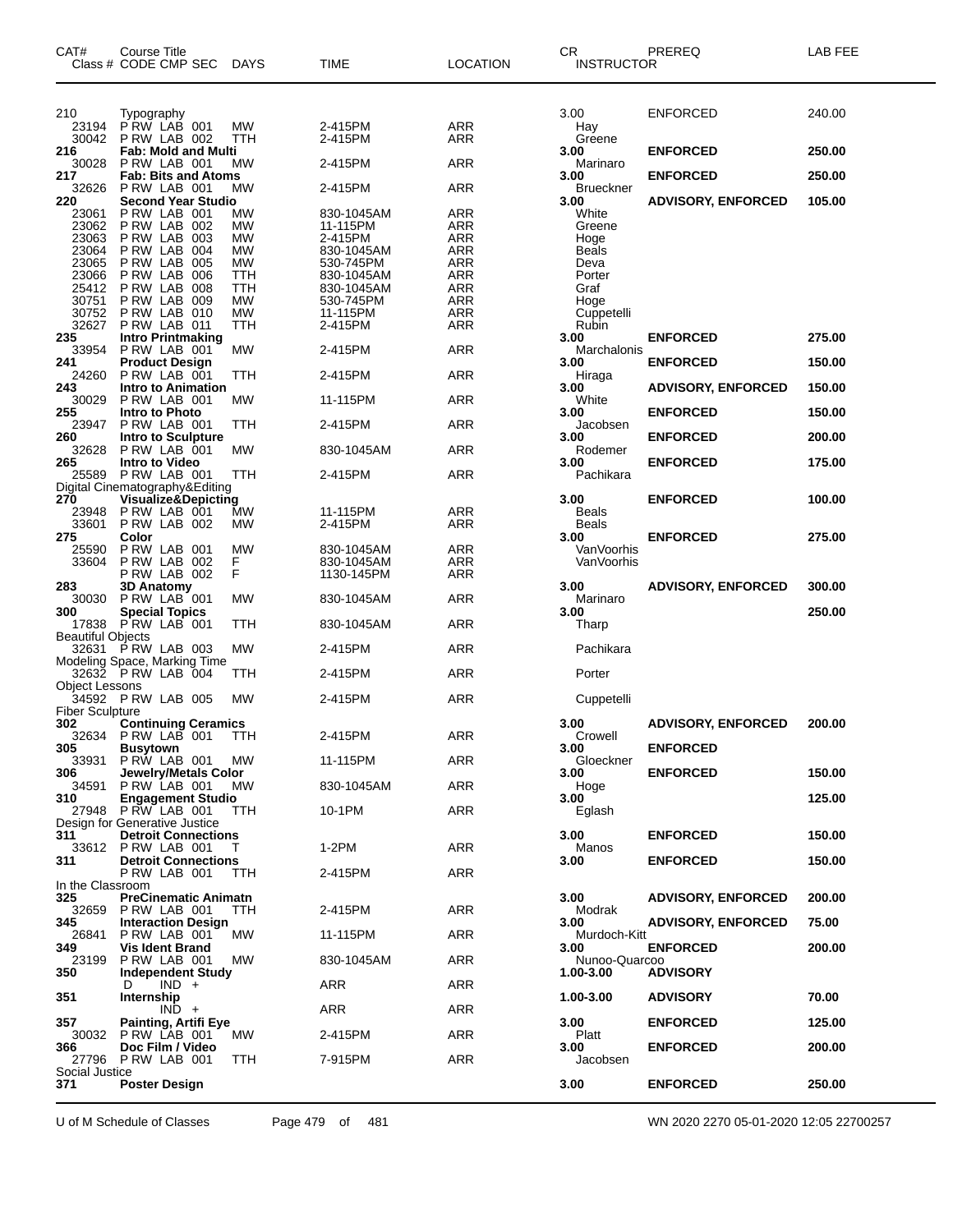| CAT#                                          | Course Title<br>Class # CODE CMP SEC DAYS                                 |                 | TIME                | <b>LOCATION</b> | CR<br>INSTRUCTOR            | PREREQ                                                 | LAB FEE |
|-----------------------------------------------|---------------------------------------------------------------------------|-----------------|---------------------|-----------------|-----------------------------|--------------------------------------------------------|---------|
|                                               | 30033 PRW LAB 001                                                         | <b>MW</b>       | 2-415PM             | ARR             | Hixson                      |                                                        |         |
| 398                                           | <b>Academic Seminar</b><br>30043 PRW SEM 001                              | МW              | 9-1030AM            | ARR             | 3.00<br><b>Beattie</b>      |                                                        | 100.00  |
|                                               | Mirror, Mirror on the wall<br>33777 PRW SEM 002                           | Т               | 130-430PM           | <b>ARR</b>      | Aristarkhova                |                                                        |         |
| <b>Sexual Objects</b>                         |                                                                           |                 |                     |                 |                             |                                                        |         |
| 399<br>20603<br>23230                         | <b>Writing in A&amp;D</b><br><b>P RW REC 001</b><br><b>PRW REC 002</b>    | <b>MW</b><br>MW | 1230-2PM<br>430-6PM | ARR<br>ARR      | 3.00<br>Metsker<br>Hirsch   | <b>ENFORCED</b>                                        |         |
| 400                                           | <b>Advanced Studios</b><br>25592 PRW LAB 001<br>BioDesign Competition     | МW              | 11-115PM            | <b>ARR</b>      | 3.00<br>Barry               |                                                        |         |
|                                               | 33094 PRW LAB 002                                                         | MW              | 2-415PM             | ARR             | Sosa-Tzec                   |                                                        |         |
| Delightful Design<br><b>Expanded Painting</b> | 33095 PRW LAB 003                                                         | TTH             | 2-415PM             | <b>ARR</b>      | Cogswell Jr                 |                                                        |         |
|                                               | 33096 PRW LAB 004<br>Expanded Printmaking                                 | TTH             | 2-415PM             | <b>ARR</b>      | Poskovic                    |                                                        |         |
| Generative Play                               | 33097 PRW LAB 005                                                         | TTH             | 830-1045AM          | ARR             | Greene                      |                                                        |         |
| 416<br>23950                                  | IPD<br>PDRW LAB 001                                                       | W               | 6-9PM               | ARR             | 3.00                        |                                                        |         |
| 416                                           | IPD<br>PRW LAB 001                                                        | М               | 430-630PM           | <b>ARR</b>      | 3.00<br>Tharp               |                                                        |         |
| 430                                           | <b>Adv Doc Photo</b>                                                      |                 |                     |                 | 3.00                        | <b>ADVISORY, ENFORCED</b>                              |         |
| 30034<br>495                                  | PRW LAB 001<br>Outreach Internship                                        | TTH             | 830-1045AM          | <b>ARR</b>      | Turnley<br>1.00-3.00        |                                                        |         |
| 499                                           | $IND +$<br>D<br>Int Project II                                            |                 | ARR                 | ARR             | 6.00                        | <b>ADVISORY, ENFORCED</b>                              | 250.00  |
| 34370<br>499                                  | PRW LAB 001<br>Int Project II                                             | TTH             | 830-1045AM          | <b>ARR</b>      | Cogswell Jr, Rowden<br>6.00 | <b>ADVISORY, ENFORCED</b>                              | 250.00  |
| 499                                           | PRW LAB 001<br>Int Project II                                             | TTH             | 2-415PM             | ARR             | 6.00                        | <b>ADVISORY, ENFORCED</b>                              | 250.00  |
| 34371<br>499                                  | PRW LAB 002<br>Int Project II                                             | MW              | 11-115PM            | ARR             | Tharp, Tobier<br>6.00       |                                                        | 250.00  |
| 499                                           | PRW LAB 002<br>Int Project II                                             | MW              | 830-1045AM          | <b>ARR</b>      | 6.00                        | <b>ADVISORY, ENFORCED</b><br><b>ADVISORY, ENFORCED</b> | 250.00  |
| 34372<br>499                                  | PRW LAB 003<br>Int Project II                                             | MW              | 830-1045AM          | <b>ARR</b>      | Platt, Rubin<br>6.00        | <b>ADVISORY, ENFORCED</b>                              | 250.00  |
| 499                                           | PRW LAB 003<br>Int Project II                                             | MW              | 2-415PM             | ARR             | 6.00                        | <b>ADVISORY, ENFORCED</b>                              | 250.00  |
| 34373<br>499                                  | PRW LAB 004<br>Int Project II                                             | TTH             | 2-415PM             | <b>ARR</b>      | Kirshner, Tharp<br>6.00     | <b>ADVISORY, ENFORCED</b>                              | 250.00  |
| 499                                           | PRW LAB 004<br>Int Project II                                             | TTH             | 830-1045AM          | ARR             | 6.00                        | <b>ADVISORY, ENFORCED</b>                              | 250.00  |
| 34374<br>499                                  | PRW LAB 005<br>Int Project II                                             | MW              | 2-415PM             | ARR             | Nunoo-Quarcoo, Park<br>6.00 | <b>ADVISORY, ENFORCED</b>                              | 250.00  |
| 500                                           | PRW LAB 005<br><b>Independent Studio</b>                                  | <b>MW</b>       | 11-115PM            | ARR             | 1.00-6.00                   |                                                        |         |
| 501                                           | $IND +$<br><b>Topic Seminar</b>                                           |                 | ARR                 | ARR             | 3.00                        |                                                        |         |
| Sexual Objects                                | 36672 P RW SEM 001                                                        | $\top$          | 130-430PM           | ARR             | Aristarkhova                |                                                        |         |
| 516<br>25717                                  | IPD<br>PDRW LAB 001                                                       | W               | 6-9PM               | ARR             | 3.00                        |                                                        |         |
| 516                                           | <b>IPD</b><br>PRW LAB 001                                                 | м               | 430-630PM           | ARR             | 3.00<br>Tharp               |                                                        |         |
| 606<br>24274                                  | <b>MFA Critique</b><br>PD.<br>LAB 001                                     | F               | 1-4PM               | ARR             | 3.00<br>Khan                |                                                        |         |
| 611<br>17527                                  | <b>Dir Studio Practice</b><br>LAB 001<br>PD.                              |                 | ARR                 | ARR             | 6.00                        | <b>ADVISORY</b>                                        |         |
| 611                                           | <b>Dir Studio Practice</b><br>P<br>LAB 001                                | F               | 10-1230PM           | ARR             | 6.00<br>Aristarkhova        | <b>ADVISORY</b>                                        |         |
| 611<br>23427                                  | <b>Dir Studio Practice</b><br>PD.<br>LAB 002                              |                 | ARR                 | ARR             | 6.00                        | <b>ADVISORY</b>                                        |         |
| 611                                           | <b>Dir Studio Practice</b><br>LAB 002 F<br>P.                             |                 | 10-1230PM           | ARR             | 6.00<br>Khan                | <b>ADVISORY</b>                                        |         |
| 611<br>23428                                  | <b>Dir Studio Practice</b><br>LAB 003<br>PD.                              |                 | ARR                 | ARR             | 6.00                        | <b>ADVISORY</b>                                        |         |
| 611                                           | <b>Dir Studio Practice</b><br>LAB 003<br>P                                | F               | 10-1230PM           | ARR             | 6.00<br>Jacobsen            | <b>ADVISORY</b>                                        |         |
| 611<br>25612                                  | <b>Dir Studio Practice</b><br>LAB 004<br>P.                               |                 | ARR                 | ARR             | 6.00<br>6.00                | <b>ADVISORY</b>                                        |         |
| 611<br>611                                    | <b>Dir Studio Practice</b><br>LAB 004<br>P.<br><b>Dir Studio Practice</b> | F               | 10-1230PM           | ARR             | Platt<br>6.00               | <b>ADVISORY</b><br><b>ADVISORY</b>                     |         |
| 33783                                         | LAB 005<br>P                                                              |                 | ARR                 | ARR             |                             |                                                        |         |
| 611                                           | <b>Dir Studio Practice</b><br>LAB 005<br>P                                | - F             | 10-1230PM           | ARR             | 6.00<br>Poskovic            | <b>ADVISORY</b>                                        |         |

U of M Schedule of Classes Page 480 of 481 WN 2020 2270 05-01-2020 12:05 22700257